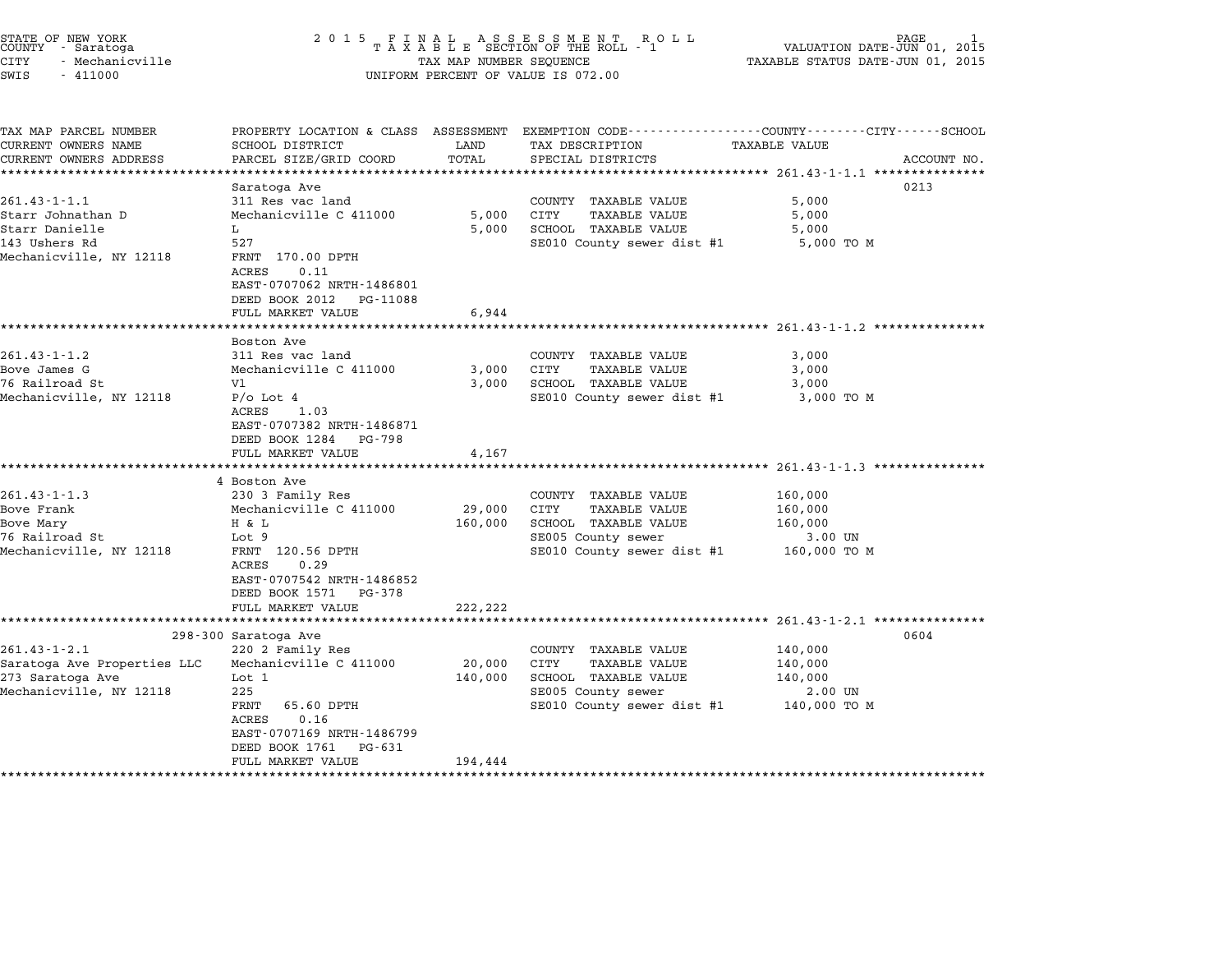| PROPERTY LOCATION & CLASS ASSESSMENT EXEMPTION CODE---------------COUNTY-------CITY-----SCHOOL<br>SCHOOL DISTRICT<br>LAND<br>TAX DESCRIPTION<br><b>TAXABLE VALUE</b><br>CURRENT OWNERS ADDRESS<br>PARCEL SIZE/GRID COORD<br>TOTAL<br>SPECIAL DISTRICTS<br>ACCOUNT NO.<br>294-296 Saratoga Ave<br>220 2 Family Res<br>COUNTY TAXABLE VALUE<br>140,000<br>Mechanicville C 411000<br>20,000<br>CITY<br>TAXABLE VALUE<br>140,000<br>SCHOOL TAXABLE VALUE<br>Lot 2<br>140,000<br>140,000<br>FRNT<br>60.55 DPTH<br>SE005 County sewer<br>$2.00$ UN<br>SE010 County sewer dist #1 140,000 TO M<br>ACRES<br>0.16<br>EAST-0707232 NRTH-1486784<br>DEED BOOK 1761 PG-631<br>FULL MARKET VALUE<br>194,444<br>290-292 Saratoga Ave<br>220 2 Family Res<br>COUNTY TAXABLE VALUE<br>140,000<br>Saratoga Ave Properties LLC<br>Mechanicville C 411000<br>20,000<br>CITY<br>TAXABLE VALUE<br>140,000<br>SCHOOL TAXABLE VALUE<br>Lot 3<br>140,000<br>140,000<br>FRNT<br>SE005 County sewer<br>2.00 UN<br>60.13 DPTH<br>SE010 County sewer dist #1<br>ACRES<br>0.17<br>140,000 TO M<br>EAST-0707258 NRTH-1486767<br>DEED BOOK 1761 PG-631<br>FULL MARKET VALUE<br>194,444<br>************************<br>************<br>286-288 Saratoga Ave<br>220 2 Family Res<br>COUNTY TAXABLE VALUE<br>140,000<br>Mechanicville C 411000<br>20,000<br>CITY<br>TAXABLE VALUE<br>140,000<br>SCHOOL TAXABLE VALUE<br>Lot 4<br>140,000<br>140,000<br>FRNT<br>SE005 County sewer<br>$2.00$ UN<br>60.03 DPTH<br>SE010 County sewer dist #1 140,000 TO M<br>ACRES<br>0.17<br>EAST-0707344 NRTH-1486757<br>DEED BOOK 1761 PG-631<br>FULL MARKET VALUE<br>194,444<br>************************************* 261.43-1-3.1 ****************<br>284 Saratoga Ave<br>0061<br>$\mathbf{0}$<br>0<br>220 2 Family Res<br>RES STAR 41854<br>Mechanicville C 411000<br>16,000<br>COUNTY TAXABLE VALUE<br>89,000<br>89,000<br>Hg&l<br>CITY<br>TAXABLE VALUE<br>89,000<br>224<br>SCHOOL TAXABLE VALUE<br>59,150<br>SE005 County sewer<br>FRNT<br>73.30 DPTH<br>2.00 UN<br><b>ACRES</b><br>0.22<br>SE010 County sewer dist #1<br>89,000 TO M<br>EAST-0707410 NRTH-1486744<br>DEED BOOK 2013 PG-2965<br>FULL MARKET VALUE<br>123,611<br>284 Saratoga Ave<br>20,000<br>311 Res vac land<br>COUNTY TAXABLE VALUE<br>20,000<br>Mechanicville C 411000<br>CITY<br><b>TAXABLE VALUE</b><br>20,000<br>20,000<br>FRNT 110.00 DPTH<br>SCHOOL TAXABLE VALUE<br>20,000<br>ACRES<br>0.26<br>SE010 County sewer dist #1<br>20,000 TO M<br>EAST-0707502 NRTH-1486731<br>DEED BOOK 2013<br>PG-2964 | STATE OF NEW YORK<br>COUNTY – Saratoga<br>CITY<br>- Mechanicville<br>SWIS<br>$-411000$ |  | 2015 FINAL ASSESSMENT ROLL<br>TAXABLE SECTION OF THE ROLL - 1<br>TAX MAP NUMBER SEQUENCE<br>UNIFORM PERCENT OF VALUE IS 072.00 | PAGE.<br>VALUATION DATE-JUN 01, 2015<br>TAXABLE STATUS DATE-JUN 01, 2015 |        |
|-----------------------------------------------------------------------------------------------------------------------------------------------------------------------------------------------------------------------------------------------------------------------------------------------------------------------------------------------------------------------------------------------------------------------------------------------------------------------------------------------------------------------------------------------------------------------------------------------------------------------------------------------------------------------------------------------------------------------------------------------------------------------------------------------------------------------------------------------------------------------------------------------------------------------------------------------------------------------------------------------------------------------------------------------------------------------------------------------------------------------------------------------------------------------------------------------------------------------------------------------------------------------------------------------------------------------------------------------------------------------------------------------------------------------------------------------------------------------------------------------------------------------------------------------------------------------------------------------------------------------------------------------------------------------------------------------------------------------------------------------------------------------------------------------------------------------------------------------------------------------------------------------------------------------------------------------------------------------------------------------------------------------------------------------------------------------------------------------------------------------------------------------------------------------------------------------------------------------------------------------------------------------------------------------------------------------------------------------------------------------------------------------------------------------------------------------------------------------------------------------------------------------------------|----------------------------------------------------------------------------------------|--|--------------------------------------------------------------------------------------------------------------------------------|--------------------------------------------------------------------------|--------|
| $261.43 - 1 - 2.2$<br>Saratoga Ave Properties LLC<br>273 Saratoga Ave<br>$261.43 - 1 - 2.3$<br>273 Saratoga Ave<br>$261.43 - 1 - 2.4$<br>Saratoga Ave Properties LLC<br>273 Saratoga Ave<br>$261.43 - 1 - 3.1$<br>Giulianelli Carol Ann<br>284 Saratoga Ave<br>$261.43 - 1 - 3.2$<br>Cerone Stephen P<br>Cerone Ann<br>273 Saratoga Ave                                                                                                                                                                                                                                                                                                                                                                                                                                                                                                                                                                                                                                                                                                                                                                                                                                                                                                                                                                                                                                                                                                                                                                                                                                                                                                                                                                                                                                                                                                                                                                                                                                                                                                                                                                                                                                                                                                                                                                                                                                                                                                                                                                                           | TAX MAP PARCEL NUMBER<br>CURRENT OWNERS NAME                                           |  |                                                                                                                                |                                                                          |        |
| Mechanicville, NY 12118<br>Mechanicville, NY 12118<br>Mechanicville, NY 12118<br>Mechanicville, NY 12118<br>Mechanicville, NY 12118                                                                                                                                                                                                                                                                                                                                                                                                                                                                                                                                                                                                                                                                                                                                                                                                                                                                                                                                                                                                                                                                                                                                                                                                                                                                                                                                                                                                                                                                                                                                                                                                                                                                                                                                                                                                                                                                                                                                                                                                                                                                                                                                                                                                                                                                                                                                                                                               |                                                                                        |  |                                                                                                                                |                                                                          |        |
|                                                                                                                                                                                                                                                                                                                                                                                                                                                                                                                                                                                                                                                                                                                                                                                                                                                                                                                                                                                                                                                                                                                                                                                                                                                                                                                                                                                                                                                                                                                                                                                                                                                                                                                                                                                                                                                                                                                                                                                                                                                                                                                                                                                                                                                                                                                                                                                                                                                                                                                                   |                                                                                        |  |                                                                                                                                |                                                                          |        |
|                                                                                                                                                                                                                                                                                                                                                                                                                                                                                                                                                                                                                                                                                                                                                                                                                                                                                                                                                                                                                                                                                                                                                                                                                                                                                                                                                                                                                                                                                                                                                                                                                                                                                                                                                                                                                                                                                                                                                                                                                                                                                                                                                                                                                                                                                                                                                                                                                                                                                                                                   |                                                                                        |  |                                                                                                                                |                                                                          |        |
|                                                                                                                                                                                                                                                                                                                                                                                                                                                                                                                                                                                                                                                                                                                                                                                                                                                                                                                                                                                                                                                                                                                                                                                                                                                                                                                                                                                                                                                                                                                                                                                                                                                                                                                                                                                                                                                                                                                                                                                                                                                                                                                                                                                                                                                                                                                                                                                                                                                                                                                                   |                                                                                        |  |                                                                                                                                |                                                                          |        |
|                                                                                                                                                                                                                                                                                                                                                                                                                                                                                                                                                                                                                                                                                                                                                                                                                                                                                                                                                                                                                                                                                                                                                                                                                                                                                                                                                                                                                                                                                                                                                                                                                                                                                                                                                                                                                                                                                                                                                                                                                                                                                                                                                                                                                                                                                                                                                                                                                                                                                                                                   |                                                                                        |  |                                                                                                                                |                                                                          |        |
|                                                                                                                                                                                                                                                                                                                                                                                                                                                                                                                                                                                                                                                                                                                                                                                                                                                                                                                                                                                                                                                                                                                                                                                                                                                                                                                                                                                                                                                                                                                                                                                                                                                                                                                                                                                                                                                                                                                                                                                                                                                                                                                                                                                                                                                                                                                                                                                                                                                                                                                                   |                                                                                        |  |                                                                                                                                |                                                                          |        |
|                                                                                                                                                                                                                                                                                                                                                                                                                                                                                                                                                                                                                                                                                                                                                                                                                                                                                                                                                                                                                                                                                                                                                                                                                                                                                                                                                                                                                                                                                                                                                                                                                                                                                                                                                                                                                                                                                                                                                                                                                                                                                                                                                                                                                                                                                                                                                                                                                                                                                                                                   |                                                                                        |  |                                                                                                                                |                                                                          |        |
|                                                                                                                                                                                                                                                                                                                                                                                                                                                                                                                                                                                                                                                                                                                                                                                                                                                                                                                                                                                                                                                                                                                                                                                                                                                                                                                                                                                                                                                                                                                                                                                                                                                                                                                                                                                                                                                                                                                                                                                                                                                                                                                                                                                                                                                                                                                                                                                                                                                                                                                                   |                                                                                        |  |                                                                                                                                |                                                                          |        |
|                                                                                                                                                                                                                                                                                                                                                                                                                                                                                                                                                                                                                                                                                                                                                                                                                                                                                                                                                                                                                                                                                                                                                                                                                                                                                                                                                                                                                                                                                                                                                                                                                                                                                                                                                                                                                                                                                                                                                                                                                                                                                                                                                                                                                                                                                                                                                                                                                                                                                                                                   |                                                                                        |  |                                                                                                                                |                                                                          |        |
|                                                                                                                                                                                                                                                                                                                                                                                                                                                                                                                                                                                                                                                                                                                                                                                                                                                                                                                                                                                                                                                                                                                                                                                                                                                                                                                                                                                                                                                                                                                                                                                                                                                                                                                                                                                                                                                                                                                                                                                                                                                                                                                                                                                                                                                                                                                                                                                                                                                                                                                                   |                                                                                        |  |                                                                                                                                |                                                                          |        |
|                                                                                                                                                                                                                                                                                                                                                                                                                                                                                                                                                                                                                                                                                                                                                                                                                                                                                                                                                                                                                                                                                                                                                                                                                                                                                                                                                                                                                                                                                                                                                                                                                                                                                                                                                                                                                                                                                                                                                                                                                                                                                                                                                                                                                                                                                                                                                                                                                                                                                                                                   |                                                                                        |  |                                                                                                                                |                                                                          |        |
|                                                                                                                                                                                                                                                                                                                                                                                                                                                                                                                                                                                                                                                                                                                                                                                                                                                                                                                                                                                                                                                                                                                                                                                                                                                                                                                                                                                                                                                                                                                                                                                                                                                                                                                                                                                                                                                                                                                                                                                                                                                                                                                                                                                                                                                                                                                                                                                                                                                                                                                                   |                                                                                        |  |                                                                                                                                |                                                                          |        |
|                                                                                                                                                                                                                                                                                                                                                                                                                                                                                                                                                                                                                                                                                                                                                                                                                                                                                                                                                                                                                                                                                                                                                                                                                                                                                                                                                                                                                                                                                                                                                                                                                                                                                                                                                                                                                                                                                                                                                                                                                                                                                                                                                                                                                                                                                                                                                                                                                                                                                                                                   |                                                                                        |  |                                                                                                                                |                                                                          |        |
|                                                                                                                                                                                                                                                                                                                                                                                                                                                                                                                                                                                                                                                                                                                                                                                                                                                                                                                                                                                                                                                                                                                                                                                                                                                                                                                                                                                                                                                                                                                                                                                                                                                                                                                                                                                                                                                                                                                                                                                                                                                                                                                                                                                                                                                                                                                                                                                                                                                                                                                                   |                                                                                        |  |                                                                                                                                |                                                                          |        |
|                                                                                                                                                                                                                                                                                                                                                                                                                                                                                                                                                                                                                                                                                                                                                                                                                                                                                                                                                                                                                                                                                                                                                                                                                                                                                                                                                                                                                                                                                                                                                                                                                                                                                                                                                                                                                                                                                                                                                                                                                                                                                                                                                                                                                                                                                                                                                                                                                                                                                                                                   |                                                                                        |  |                                                                                                                                |                                                                          |        |
|                                                                                                                                                                                                                                                                                                                                                                                                                                                                                                                                                                                                                                                                                                                                                                                                                                                                                                                                                                                                                                                                                                                                                                                                                                                                                                                                                                                                                                                                                                                                                                                                                                                                                                                                                                                                                                                                                                                                                                                                                                                                                                                                                                                                                                                                                                                                                                                                                                                                                                                                   |                                                                                        |  |                                                                                                                                |                                                                          |        |
|                                                                                                                                                                                                                                                                                                                                                                                                                                                                                                                                                                                                                                                                                                                                                                                                                                                                                                                                                                                                                                                                                                                                                                                                                                                                                                                                                                                                                                                                                                                                                                                                                                                                                                                                                                                                                                                                                                                                                                                                                                                                                                                                                                                                                                                                                                                                                                                                                                                                                                                                   |                                                                                        |  |                                                                                                                                |                                                                          |        |
|                                                                                                                                                                                                                                                                                                                                                                                                                                                                                                                                                                                                                                                                                                                                                                                                                                                                                                                                                                                                                                                                                                                                                                                                                                                                                                                                                                                                                                                                                                                                                                                                                                                                                                                                                                                                                                                                                                                                                                                                                                                                                                                                                                                                                                                                                                                                                                                                                                                                                                                                   |                                                                                        |  |                                                                                                                                |                                                                          |        |
|                                                                                                                                                                                                                                                                                                                                                                                                                                                                                                                                                                                                                                                                                                                                                                                                                                                                                                                                                                                                                                                                                                                                                                                                                                                                                                                                                                                                                                                                                                                                                                                                                                                                                                                                                                                                                                                                                                                                                                                                                                                                                                                                                                                                                                                                                                                                                                                                                                                                                                                                   |                                                                                        |  |                                                                                                                                |                                                                          |        |
|                                                                                                                                                                                                                                                                                                                                                                                                                                                                                                                                                                                                                                                                                                                                                                                                                                                                                                                                                                                                                                                                                                                                                                                                                                                                                                                                                                                                                                                                                                                                                                                                                                                                                                                                                                                                                                                                                                                                                                                                                                                                                                                                                                                                                                                                                                                                                                                                                                                                                                                                   |                                                                                        |  |                                                                                                                                |                                                                          |        |
|                                                                                                                                                                                                                                                                                                                                                                                                                                                                                                                                                                                                                                                                                                                                                                                                                                                                                                                                                                                                                                                                                                                                                                                                                                                                                                                                                                                                                                                                                                                                                                                                                                                                                                                                                                                                                                                                                                                                                                                                                                                                                                                                                                                                                                                                                                                                                                                                                                                                                                                                   |                                                                                        |  |                                                                                                                                |                                                                          |        |
|                                                                                                                                                                                                                                                                                                                                                                                                                                                                                                                                                                                                                                                                                                                                                                                                                                                                                                                                                                                                                                                                                                                                                                                                                                                                                                                                                                                                                                                                                                                                                                                                                                                                                                                                                                                                                                                                                                                                                                                                                                                                                                                                                                                                                                                                                                                                                                                                                                                                                                                                   |                                                                                        |  |                                                                                                                                |                                                                          | 29,850 |
|                                                                                                                                                                                                                                                                                                                                                                                                                                                                                                                                                                                                                                                                                                                                                                                                                                                                                                                                                                                                                                                                                                                                                                                                                                                                                                                                                                                                                                                                                                                                                                                                                                                                                                                                                                                                                                                                                                                                                                                                                                                                                                                                                                                                                                                                                                                                                                                                                                                                                                                                   |                                                                                        |  |                                                                                                                                |                                                                          |        |
|                                                                                                                                                                                                                                                                                                                                                                                                                                                                                                                                                                                                                                                                                                                                                                                                                                                                                                                                                                                                                                                                                                                                                                                                                                                                                                                                                                                                                                                                                                                                                                                                                                                                                                                                                                                                                                                                                                                                                                                                                                                                                                                                                                                                                                                                                                                                                                                                                                                                                                                                   |                                                                                        |  |                                                                                                                                |                                                                          |        |
|                                                                                                                                                                                                                                                                                                                                                                                                                                                                                                                                                                                                                                                                                                                                                                                                                                                                                                                                                                                                                                                                                                                                                                                                                                                                                                                                                                                                                                                                                                                                                                                                                                                                                                                                                                                                                                                                                                                                                                                                                                                                                                                                                                                                                                                                                                                                                                                                                                                                                                                                   |                                                                                        |  |                                                                                                                                |                                                                          |        |
|                                                                                                                                                                                                                                                                                                                                                                                                                                                                                                                                                                                                                                                                                                                                                                                                                                                                                                                                                                                                                                                                                                                                                                                                                                                                                                                                                                                                                                                                                                                                                                                                                                                                                                                                                                                                                                                                                                                                                                                                                                                                                                                                                                                                                                                                                                                                                                                                                                                                                                                                   |                                                                                        |  |                                                                                                                                |                                                                          |        |
|                                                                                                                                                                                                                                                                                                                                                                                                                                                                                                                                                                                                                                                                                                                                                                                                                                                                                                                                                                                                                                                                                                                                                                                                                                                                                                                                                                                                                                                                                                                                                                                                                                                                                                                                                                                                                                                                                                                                                                                                                                                                                                                                                                                                                                                                                                                                                                                                                                                                                                                                   |                                                                                        |  |                                                                                                                                |                                                                          |        |
|                                                                                                                                                                                                                                                                                                                                                                                                                                                                                                                                                                                                                                                                                                                                                                                                                                                                                                                                                                                                                                                                                                                                                                                                                                                                                                                                                                                                                                                                                                                                                                                                                                                                                                                                                                                                                                                                                                                                                                                                                                                                                                                                                                                                                                                                                                                                                                                                                                                                                                                                   |                                                                                        |  |                                                                                                                                |                                                                          |        |
|                                                                                                                                                                                                                                                                                                                                                                                                                                                                                                                                                                                                                                                                                                                                                                                                                                                                                                                                                                                                                                                                                                                                                                                                                                                                                                                                                                                                                                                                                                                                                                                                                                                                                                                                                                                                                                                                                                                                                                                                                                                                                                                                                                                                                                                                                                                                                                                                                                                                                                                                   |                                                                                        |  |                                                                                                                                |                                                                          |        |
|                                                                                                                                                                                                                                                                                                                                                                                                                                                                                                                                                                                                                                                                                                                                                                                                                                                                                                                                                                                                                                                                                                                                                                                                                                                                                                                                                                                                                                                                                                                                                                                                                                                                                                                                                                                                                                                                                                                                                                                                                                                                                                                                                                                                                                                                                                                                                                                                                                                                                                                                   |                                                                                        |  |                                                                                                                                |                                                                          |        |
|                                                                                                                                                                                                                                                                                                                                                                                                                                                                                                                                                                                                                                                                                                                                                                                                                                                                                                                                                                                                                                                                                                                                                                                                                                                                                                                                                                                                                                                                                                                                                                                                                                                                                                                                                                                                                                                                                                                                                                                                                                                                                                                                                                                                                                                                                                                                                                                                                                                                                                                                   |                                                                                        |  |                                                                                                                                |                                                                          |        |
|                                                                                                                                                                                                                                                                                                                                                                                                                                                                                                                                                                                                                                                                                                                                                                                                                                                                                                                                                                                                                                                                                                                                                                                                                                                                                                                                                                                                                                                                                                                                                                                                                                                                                                                                                                                                                                                                                                                                                                                                                                                                                                                                                                                                                                                                                                                                                                                                                                                                                                                                   |                                                                                        |  |                                                                                                                                |                                                                          |        |
|                                                                                                                                                                                                                                                                                                                                                                                                                                                                                                                                                                                                                                                                                                                                                                                                                                                                                                                                                                                                                                                                                                                                                                                                                                                                                                                                                                                                                                                                                                                                                                                                                                                                                                                                                                                                                                                                                                                                                                                                                                                                                                                                                                                                                                                                                                                                                                                                                                                                                                                                   |                                                                                        |  |                                                                                                                                |                                                                          |        |
|                                                                                                                                                                                                                                                                                                                                                                                                                                                                                                                                                                                                                                                                                                                                                                                                                                                                                                                                                                                                                                                                                                                                                                                                                                                                                                                                                                                                                                                                                                                                                                                                                                                                                                                                                                                                                                                                                                                                                                                                                                                                                                                                                                                                                                                                                                                                                                                                                                                                                                                                   |                                                                                        |  |                                                                                                                                |                                                                          |        |
|                                                                                                                                                                                                                                                                                                                                                                                                                                                                                                                                                                                                                                                                                                                                                                                                                                                                                                                                                                                                                                                                                                                                                                                                                                                                                                                                                                                                                                                                                                                                                                                                                                                                                                                                                                                                                                                                                                                                                                                                                                                                                                                                                                                                                                                                                                                                                                                                                                                                                                                                   |                                                                                        |  |                                                                                                                                |                                                                          |        |
|                                                                                                                                                                                                                                                                                                                                                                                                                                                                                                                                                                                                                                                                                                                                                                                                                                                                                                                                                                                                                                                                                                                                                                                                                                                                                                                                                                                                                                                                                                                                                                                                                                                                                                                                                                                                                                                                                                                                                                                                                                                                                                                                                                                                                                                                                                                                                                                                                                                                                                                                   |                                                                                        |  |                                                                                                                                |                                                                          |        |
|                                                                                                                                                                                                                                                                                                                                                                                                                                                                                                                                                                                                                                                                                                                                                                                                                                                                                                                                                                                                                                                                                                                                                                                                                                                                                                                                                                                                                                                                                                                                                                                                                                                                                                                                                                                                                                                                                                                                                                                                                                                                                                                                                                                                                                                                                                                                                                                                                                                                                                                                   |                                                                                        |  |                                                                                                                                |                                                                          |        |
| 27,778<br>FULL MARKET VALUE                                                                                                                                                                                                                                                                                                                                                                                                                                                                                                                                                                                                                                                                                                                                                                                                                                                                                                                                                                                                                                                                                                                                                                                                                                                                                                                                                                                                                                                                                                                                                                                                                                                                                                                                                                                                                                                                                                                                                                                                                                                                                                                                                                                                                                                                                                                                                                                                                                                                                                       |                                                                                        |  |                                                                                                                                |                                                                          |        |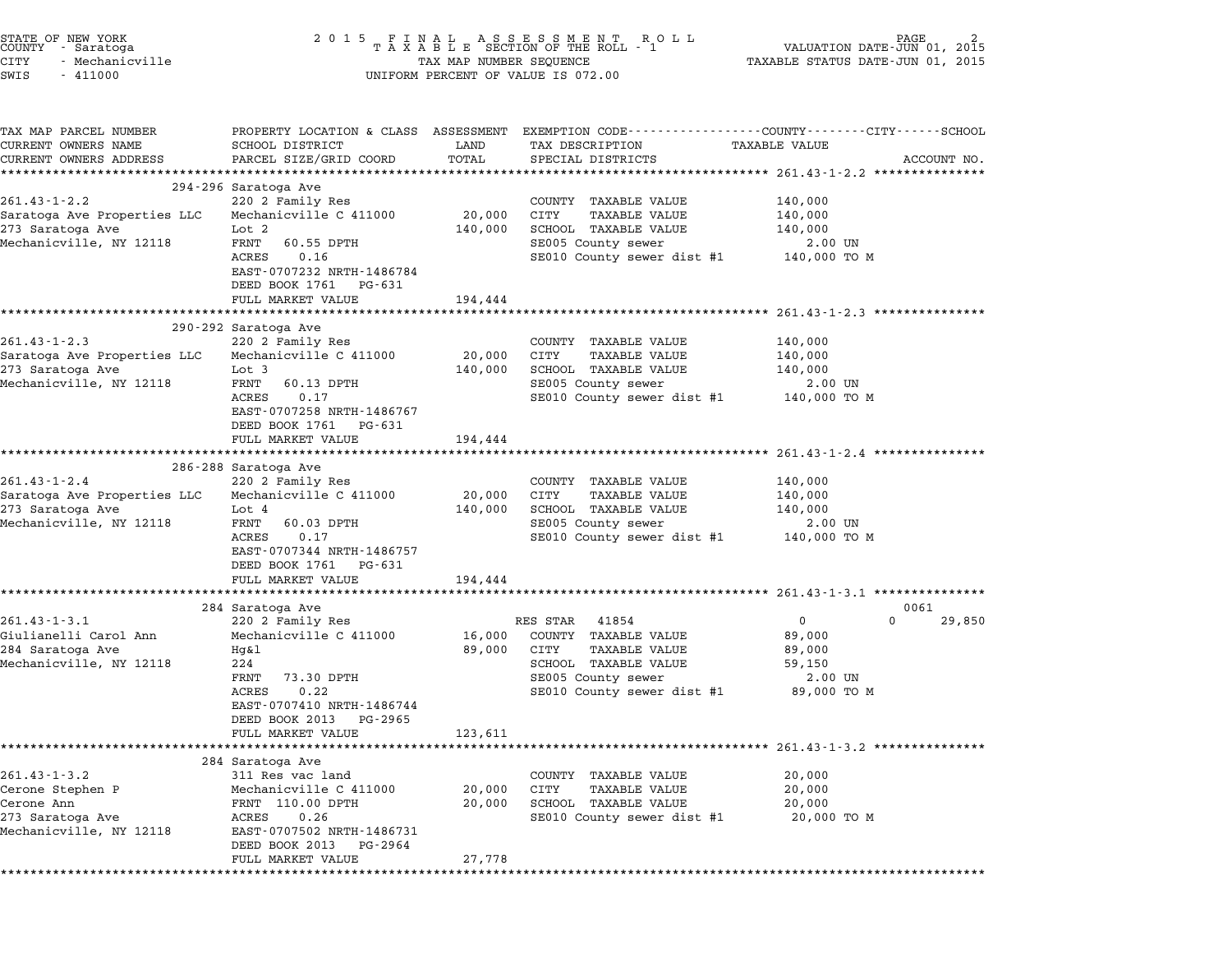| STATE OF NEW YORK<br>COUNTY - Saratoga<br><b>CITY</b><br>- Mechanicville<br>SWIS<br>$-411000$                        | 2 0 1 5                                                                                                                                                                                                                                                       | TAX MAP NUMBER SEQUENCE                 | FINAL ASSESSMENT ROLL<br>TAXABLE SECTION OF THE ROLL - 1<br>UNIFORM PERCENT OF VALUE IS 072.00                                                        | TAXABLE STATUS DATE-JUN 01, 2015                                                                                | PAGE<br>VALUATION DATE-JUN 01, 2015 |
|----------------------------------------------------------------------------------------------------------------------|---------------------------------------------------------------------------------------------------------------------------------------------------------------------------------------------------------------------------------------------------------------|-----------------------------------------|-------------------------------------------------------------------------------------------------------------------------------------------------------|-----------------------------------------------------------------------------------------------------------------|-------------------------------------|
| TAX MAP PARCEL NUMBER<br>CURRENT OWNERS NAME<br>CURRENT OWNERS ADDRESS                                               | PROPERTY LOCATION & CLASS ASSESSMENT<br>SCHOOL DISTRICT<br>PARCEL SIZE/GRID COORD<br>*******************                                                                                                                                                      | LAND<br>TOTAL<br>*********              | EXEMPTION CODE-----------------COUNTY-------CITY------SCHOOL<br>TAX DESCRIPTION<br>SPECIAL DISTRICTS                                                  | TAXABLE VALUE                                                                                                   | ACCOUNT NO.                         |
| $261.43 - 1 - 4$<br>Noirot Gerald<br>Noirot Lisa M<br>17 Pittsburgh Ave<br>Mechanicville, NY 12118                   | Boston Ave<br>311 Res vac land<br>Mechanicville C 411000<br>2007/39184<br>FRNT<br>50.00 DPTH<br>0.11<br>ACRES<br>EAST-0707642 NRTH-1486960<br>DEED BOOK 2007 PG-39184<br>FULL MARKET VALUE                                                                    | 10,000<br>10,000<br>13,889              | COUNTY TAXABLE VALUE<br>CITY<br><b>TAXABLE VALUE</b><br>SCHOOL TAXABLE VALUE<br>SE010 County sewer dist #1                                            | 10,000<br>10,000<br>10,000<br>10,000 TO M                                                                       |                                     |
| $261.43 - 2 - 4$<br>Disiena Angela J<br>Trustee<br>115 Round Lake Ave<br>Mechanicville, NY 12118                     | **********************<br>115 Round Lake Ave<br>230 3 Family Res<br>Mechanicville C 411000<br>Η&l<br>879<br>The Angela J Disiena Trus<br>FRNT<br>56.00 DPTH<br>ACRES<br>0.13<br>EAST-0707073 NRTH-1486601<br>DEED BOOK 1546<br>PG-373<br>FULL MARKET VALUE    | *********<br>7,100<br>95,000<br>131,944 | COUNTY TAXABLE VALUE<br>CITY<br><b>TAXABLE VALUE</b><br>SCHOOL TAXABLE VALUE<br>SE005 County sewer<br>SE010 County sewer dist #1                      | *************** 261.43-2-4 ******************<br>95,000<br>95,000<br>95,000<br>3.00 UN<br>95,000 TO M           | 0473                                |
| $261.43 - 2 - 7$<br>Cerone Michael<br>105 Round Lake Ave<br>Mechanicville, NY 12118                                  | 105 Round Lake Ave<br>210 1 Family Res<br>Mechanicville C 411000<br>Η&l<br>FRNT<br>55.16 DPTH<br>ACRES<br>0.18<br>EAST-0707213 NRTH-1486501<br>DEED BOOK 1744<br>PG-328<br>FULL MARKET VALUE                                                                  | 15,000<br>100,000<br>138,889            | RES STAR<br>41854<br>COUNTY TAXABLE VALUE<br>CITY<br><b>TAXABLE VALUE</b><br>SCHOOL TAXABLE VALUE<br>SE005 County sewer<br>SE010 County sewer dist #1 | 0<br>100,000<br>100,000<br>70,150<br>1.00 UN<br>100,000 TO M                                                    | 1068<br>$\Omega$<br>29,850          |
| $261.43 - 2 - 8$<br>Tuccillo Peter<br>Tuccillo Anna<br>Attn: Sylvia A Healy<br>5 George Dr<br>Clifton Park, NY 12065 | ***************<br>103 Round Lake Ave<br>220 2 Family Res<br>Mechanicville C 411000<br>Hb&l<br>565<br>Life Estate<br>FRNT<br>55.16 DPTH<br>0.18<br>ACRES<br>EAST-0707253 NRTH-1486461<br>DEED BOOK 1305<br>PG-733<br>FULL MARKET VALUE<br>******************* | 15,000<br>85,000<br>118,056             | COUNTY TAXABLE VALUE<br>CITY<br><b>TAXABLE VALUE</b><br>SCHOOL TAXABLE VALUE<br>SE005 County sewer<br>SE010 County sewer dist #1                      | ************************* 261.43-2-8 ******************<br>85,000<br>85,000<br>85,000<br>2.00 UN<br>85,000 TO M | 1417                                |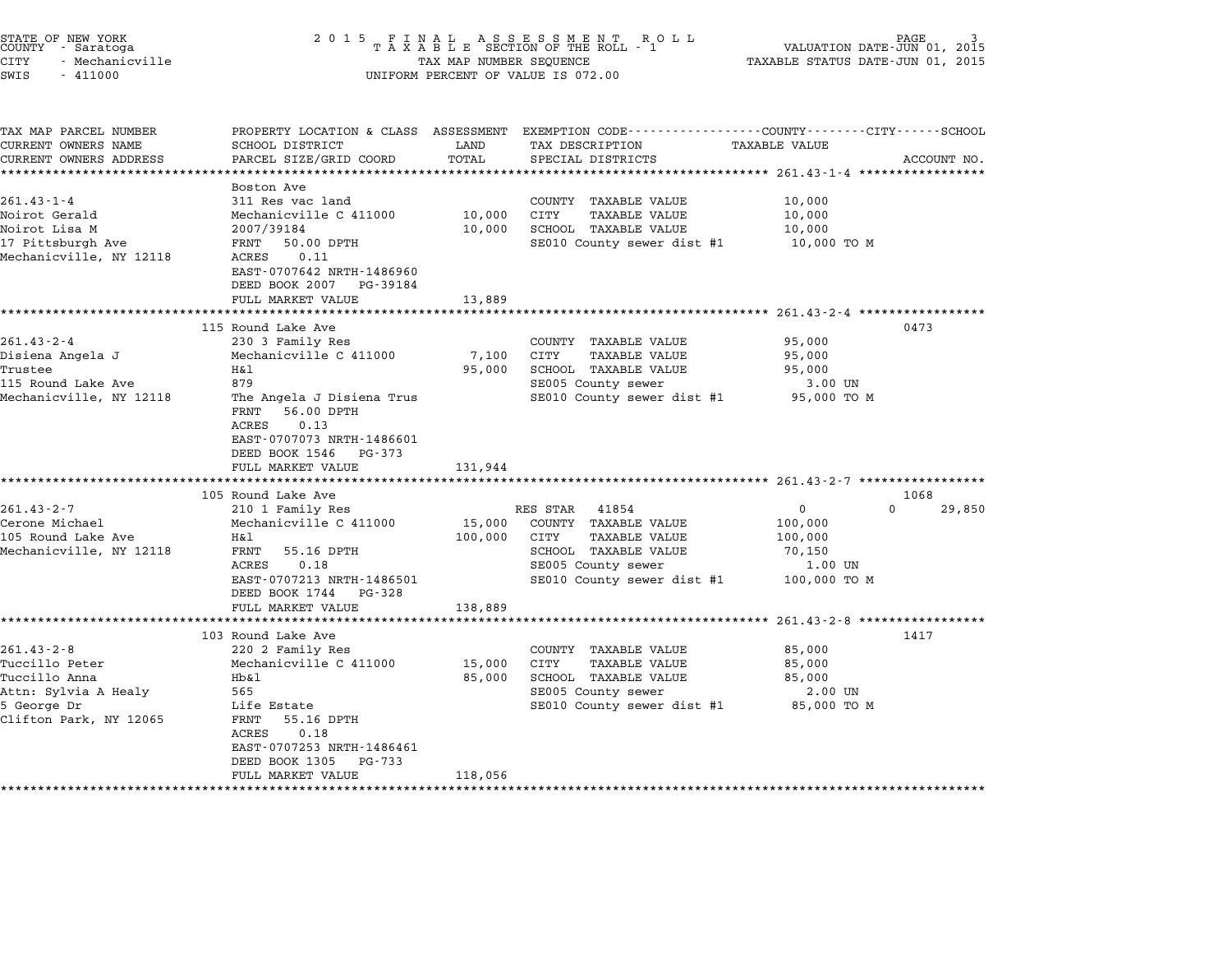|        | STATE OF NEW YORK |
|--------|-------------------|
| COUNTY | - Saratoga        |
| CITY   | - Mechanicville   |

## end the New York (STATE OF NEW YORK)<br>2015 FINAL ASSESSMENT ROLL - 1 (PALUATION DATE-JUN 01, 2015<br>COUNTY - Saratoga (PALUATION OF THE ROLL - 1) (PALUATION DATE-JUN 01, 2015 STATE OF NEW YORK GRANICLES AND THE RESULT OF NEW YORK TASH OF NEW TAXABLE STATE OF NEW TAXABLE STATUS AND LEA<br>COUNTY - Saratoga (2015 TAXABLE STATUS DATE-JUN 01, 2015 TAXABLE STATUS DATE-JUN 01, 2015<br>CITY - Mechanicville SWIS - <sup>411000</sup> UNIFORM PERCENT OF VALUE IS 072.00

| TAX MAP PARCEL NUMBER                   |                                                 |                                                 | PROPERTY LOCATION & CLASS ASSESSMENT EXEMPTION CODE---------------COUNTY-------CITY------SCHOOL |
|-----------------------------------------|-------------------------------------------------|-------------------------------------------------|-------------------------------------------------------------------------------------------------|
| CURRENT OWNERS NAME                     | SCHOOL DISTRICT                                 | LAND<br>TAX DESCRIPTION                         | <b>TAXABLE VALUE</b>                                                                            |
| CURRENT OWNERS ADDRESS                  | PARCEL SIZE/GRID COORD                          | TOTAL<br>SPECIAL DISTRICTS                      | ACCOUNT NO.                                                                                     |
|                                         |                                                 |                                                 |                                                                                                 |
|                                         | 101 Round Lake Ave                              |                                                 | 1115                                                                                            |
| $261.43 - 2 - 9$                        | 220 2 Family Res                                | VET WAR C 41122                                 | $\Omega$<br>13,500<br>0                                                                         |
| Petta John M                            | Mechanicville C 411000                          | 15,840 VET WAR T 41123                          | 9,000<br>$\Omega$<br>$\Omega$                                                                   |
| 101 Round Lake Ave                      | H&l                                             | 90,000 AGED C<br>41802                          | 30,600<br>$\Omega$<br>0                                                                         |
| Mechanicville, NY 12118                 | 564                                             | 41834<br>SR STAR                                | $\Omega$<br>$\Omega$<br>64,980                                                                  |
|                                         | FRNT 55.16 DPTH                                 | COUNTY TAXABLE VALUE                            | 45,900                                                                                          |
|                                         | 0.18<br>ACRES                                   | CITY<br>TAXABLE VALUE                           | 81,000                                                                                          |
|                                         | EAST-0707303 NRTH-1486431                       | SCHOOL TAXABLE VALUE                            | 25,020                                                                                          |
|                                         | DEED BOOK 1322<br>PG-291                        | SE005 County sewer                              | 2.00 UN                                                                                         |
|                                         | FULL MARKET VALUE                               | 125,000 SE010 County sewer dist #1              | 90,000 TO M                                                                                     |
|                                         |                                                 |                                                 |                                                                                                 |
|                                         | 95 Round Lake Ave                               |                                                 | 0617                                                                                            |
| $261.43 - 2 - 12$                       | 210 1 Family Res                                | RES STAR<br>41854                               | 29,850<br>$\overline{0}$<br>$\Omega$                                                            |
| Petronis Daniel J                       | Mechanicville C 411000                          | 11,300 COUNTY TAXABLE VALUE                     | 70,000                                                                                          |
| Petronis Grace V                        | Η&l                                             | 70,000 CITY<br><b>TAXABLE VALUE</b>             | 70,000                                                                                          |
| 95 Round Lake Ave                       | 895                                             | SCHOOL TAXABLE VALUE                            | 40,150                                                                                          |
| Mechanicville, NY 12118                 | FRNT 45.00 DPTH                                 | SE005 County sewer                              | 1.00 UN                                                                                         |
|                                         | 0.08<br>ACRES                                   | SE010 County sewer dist #1 70,000 TO M          |                                                                                                 |
|                                         | EAST-0707453 NRTH-1486371                       |                                                 |                                                                                                 |
|                                         | DEED BOOK 1405<br>PG-771                        |                                                 |                                                                                                 |
|                                         | FULL MARKET VALUE                               | 97,222                                          |                                                                                                 |
|                                         |                                                 |                                                 |                                                                                                 |
|                                         | 93 Round Lake Ave                               |                                                 | 0648<br>$\Omega$                                                                                |
| $261.43 - 2 - 13$                       | 210 1 Family Res                                | VET WAR C 41122                                 | 9,000<br>0                                                                                      |
| Dragonette Bernard<br>93 Round Lake Ave | Mechanicville C 411000<br>Η&l                   | 10,000 VET WAR T 41123                          | 9,000<br>0<br>$\Omega$<br>$\mathbf 0$<br>$\Omega$                                               |
|                                         | 561                                             | 60,000 SR STAR<br>41834<br>COUNTY TAXABLE VALUE | 60,000                                                                                          |
| Mechanicville, NY 12118                 | FRNT<br>87.00 DPTH                              | CITY<br>TAXABLE VALUE                           | 51,000<br>51,000                                                                                |
|                                         | 0.13                                            | SCHOOL TAXABLE VALUE                            | $\mathbf 0$                                                                                     |
|                                         | ACRES<br>EAST-0707493 NRTH-1486341              | SE005 County sewer                              | 1.00 UN                                                                                         |
|                                         |                                                 | SE010 County sewer dist #1                      |                                                                                                 |
|                                         | DEED BOOK 2008<br>PG-24251<br>FULL MARKET VALUE | 83,333                                          | 60,000 TO M                                                                                     |
|                                         |                                                 |                                                 |                                                                                                 |
|                                         | Sheehan St                                      |                                                 |                                                                                                 |
| $261.43 - 2 - 20.2$                     | 330 Vacant comm                                 | COUNTY TAXABLE VALUE                            | 25,000                                                                                          |
| Pan Am Southern LLC                     | Mechanicville C 411000                          | 25,000<br>CITY<br><b>TAXABLE VALUE</b>          | 25,000                                                                                          |
| 1700 Iron Horse Park                    | FRNT 15.00 DPTH                                 | 25,000<br>SCHOOL TAXABLE VALUE                  | 25,000                                                                                          |
| North Billerica, MA 01862               | ACRES<br>0.41                                   | SE010 County sewer dist #1 25,000 TO M          |                                                                                                 |
|                                         | EAST-0707091 NRTH-1486135                       |                                                 |                                                                                                 |
|                                         | DEED BOOK 2009<br>PG-17340                      |                                                 |                                                                                                 |
|                                         | FULL MARKET VALUE                               | 34,722                                          |                                                                                                 |
|                                         |                                                 |                                                 |                                                                                                 |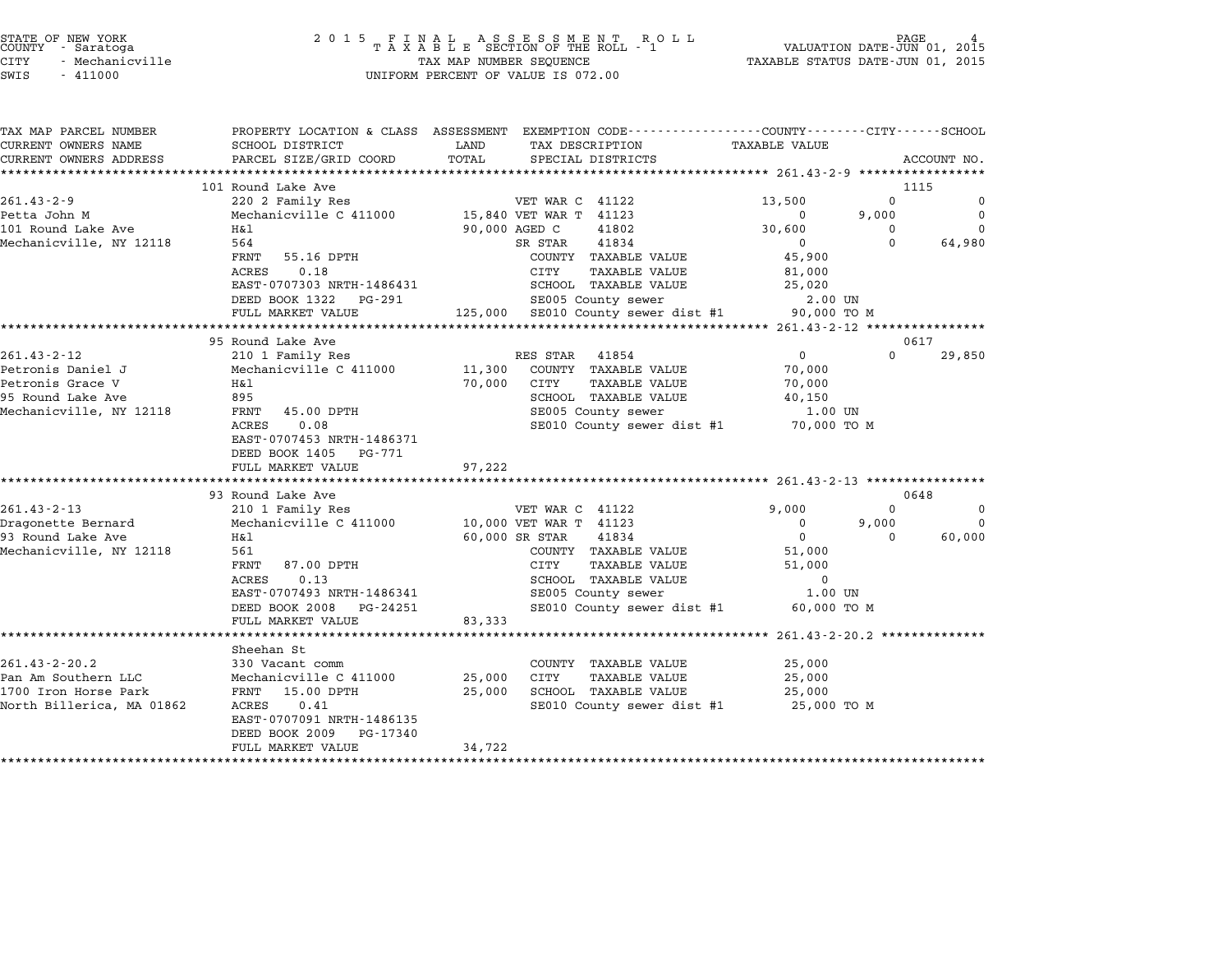| STATE OF NEW YORK<br>COUNTY - Saratoga<br>CITY<br>- Mechanicville<br>SWIS<br>$-411000$ | 2 0 1 5                                                 | TAX MAP NUMBER SEQUENCE | FINAL ASSESSMENT ROLL<br>TAXABLE SECTION OF THE ROLL - 1<br>UNIFORM PERCENT OF VALUE IS 072.00 | VALUATION DATE-JUN 01, 2015<br>TAXABLE STATUS DATE-JUN 01, 2015 | PAGE     |             |
|----------------------------------------------------------------------------------------|---------------------------------------------------------|-------------------------|------------------------------------------------------------------------------------------------|-----------------------------------------------------------------|----------|-------------|
| TAX MAP PARCEL NUMBER                                                                  |                                                         |                         | PROPERTY LOCATION & CLASS ASSESSMENT EXEMPTION CODE---------------COUNTY-------CITY-----SCHOOL |                                                                 |          |             |
| CURRENT OWNERS NAME                                                                    | SCHOOL DISTRICT                                         | LAND                    | TAX DESCRIPTION                                                                                | TAXABLE VALUE                                                   |          |             |
| CURRENT OWNERS ADDRESS                                                                 | PARCEL SIZE/GRID COORD                                  | TOTAL                   | SPECIAL DISTRICTS                                                                              |                                                                 |          | ACCOUNT NO. |
| **************************                                                             |                                                         |                         |                                                                                                |                                                                 |          |             |
|                                                                                        | Sheehan St                                              |                         |                                                                                                |                                                                 |          |             |
| $261.43 - 2 - 20.11$                                                                   | 449 Other Storag                                        |                         | COUNTY TAXABLE VALUE                                                                           | 1330,000                                                        |          |             |
| Disiena Associates LPA                                                                 | Mechanicville C 411000                                  | 180,000                 | CITY<br><b>TAXABLE VALUE</b>                                                                   | 1330,000                                                        |          |             |
| 115 Round Lake Ave                                                                     | Large Warehouse & Show-                                 | 1330,000                | SCHOOL TAXABLE VALUE                                                                           | 1330,000                                                        |          |             |
| Mechanicville, NY 12118                                                                | Room - Also Bk 1453 Pq<br>$261.43 - 2 - 20.1$           |                         | SE005 County sewer<br>SE010 County sewer dist #1                                               | 5.00 UN<br>1330,000 TO M                                        |          |             |
|                                                                                        | ACRES<br>5.75                                           |                         |                                                                                                |                                                                 |          |             |
|                                                                                        | EAST-0707137 NRTH-1486324                               |                         |                                                                                                |                                                                 |          |             |
|                                                                                        | DEED BOOK 1518<br>PG-202                                |                         |                                                                                                |                                                                 |          |             |
|                                                                                        | FULL MARKET VALUE                                       | 1847,222                |                                                                                                |                                                                 |          |             |
|                                                                                        |                                                         |                         |                                                                                                |                                                                 |          |             |
|                                                                                        | 131 Round Lake Rd                                       |                         |                                                                                                |                                                                 |          |             |
| $261.43 - 2 - 20.12$                                                                   | 330 Vacant comm                                         |                         | COUNTY TAXABLE VALUE                                                                           | 20,000                                                          |          |             |
| Koehler Industrial Design                                                              | Mechanicville C 411000                                  | 20,000                  | CITY<br>TAXABLE VALUE                                                                          | 20,000                                                          |          |             |
| 9 Briarhurst Dr                                                                        | $261.43 - 2 - 20.1$                                     | 20,000                  | SCHOOL TAXABLE VALUE                                                                           | 20,000                                                          |          |             |
| Gansevoort, NY 12831                                                                   | FRNT 55.10 DPTH                                         |                         |                                                                                                |                                                                 |          |             |
|                                                                                        | 0.54<br>ACRES                                           |                         |                                                                                                |                                                                 |          |             |
|                                                                                        | EAST-0706861 NRTH-1486631<br>DEED BOOK 2014<br>PG-32746 |                         |                                                                                                |                                                                 |          |             |
|                                                                                        | FULL MARKET VALUE                                       | 27,778                  |                                                                                                |                                                                 |          |             |
|                                                                                        |                                                         |                         |                                                                                                | *********************** 261.43-2-21 ****************            |          |             |
|                                                                                        | 99 Round Lake Ave                                       |                         |                                                                                                |                                                                 | 0055     |             |
| 261.43-2-21                                                                            | 220 2 Family Res                                        |                         | VET COM C 41132                                                                                | 32,750                                                          | $\Omega$ | 0           |
| Fiacco Anthony                                                                         | Mechanicville C 411000                                  |                         | 35,000 VET COM T 41133                                                                         | 0                                                               | 15,000   | 0           |
| Fiacco Filomena                                                                        | H&1                                                     | 131,000 SR STAR         | 41834                                                                                          | $\mathbf 0$                                                     | $\Omega$ | 64,980      |
| Attn: Fiacco Anthony J Jr &                                                            | Life Estate                                             |                         | COUNTY TAXABLE VALUE                                                                           | 98,250                                                          |          |             |
| Larissa                                                                                | FRNT 108.32 DPTH                                        |                         | CITY<br><b>TAXABLE VALUE</b>                                                                   | 116,000                                                         |          |             |
| 99 Round Lake Ave                                                                      | ACRES<br>0.44                                           |                         | SCHOOL TAXABLE VALUE                                                                           | 66,020                                                          |          |             |
| Mechanicville, NY 12118                                                                | EAST-0707393 NRTH-1486361                               |                         | SE005 County sewer                                                                             | 2.00 UN                                                         |          |             |
|                                                                                        | DEED BOOK 1565<br>PG-487                                |                         | SE010 County sewer dist #1                                                                     | 131,000 TO M                                                    |          |             |
|                                                                                        | FULL MARKET VALUE                                       | 181,944                 |                                                                                                | ************** 261.44-1-1 ******************                    |          |             |
|                                                                                        | 23 Walnut St & Boston Ave                               |                         |                                                                                                |                                                                 | 1091     |             |
| $261.44 - 1 - 1$                                                                       | 210 1 Family Res                                        |                         | COUNTY TAXABLE VALUE                                                                           | 86,000                                                          |          |             |
| Brown James L                                                                          | Mechanicville C 411000                                  | 14,700                  | CITY<br><b>TAXABLE VALUE</b>                                                                   | 86,000                                                          |          |             |
| Brown Debra S                                                                          | House Lot & Pool                                        | 86,000                  | SCHOOL TAXABLE VALUE                                                                           | 86,000                                                          |          |             |
| 23 Walnut St                                                                           | 218                                                     |                         | SE005 County sewer                                                                             | 1.00 UN                                                         |          |             |
| Mechanicville, NY 12118                                                                | FRNT<br>50.00 DPTH 100.00                               |                         | SE010 County sewer dist #1                                                                     | 86,000 TO M                                                     |          |             |
|                                                                                        | ACRES<br>0.11                                           |                         |                                                                                                |                                                                 |          |             |
|                                                                                        | EAST-0707702 NRTH-1486962                               |                         |                                                                                                |                                                                 |          |             |
|                                                                                        | DEED BOOK 1396<br>PG-721                                |                         |                                                                                                |                                                                 |          |             |
|                                                                                        | FULL MARKET VALUE                                       | 119,444                 |                                                                                                |                                                                 |          |             |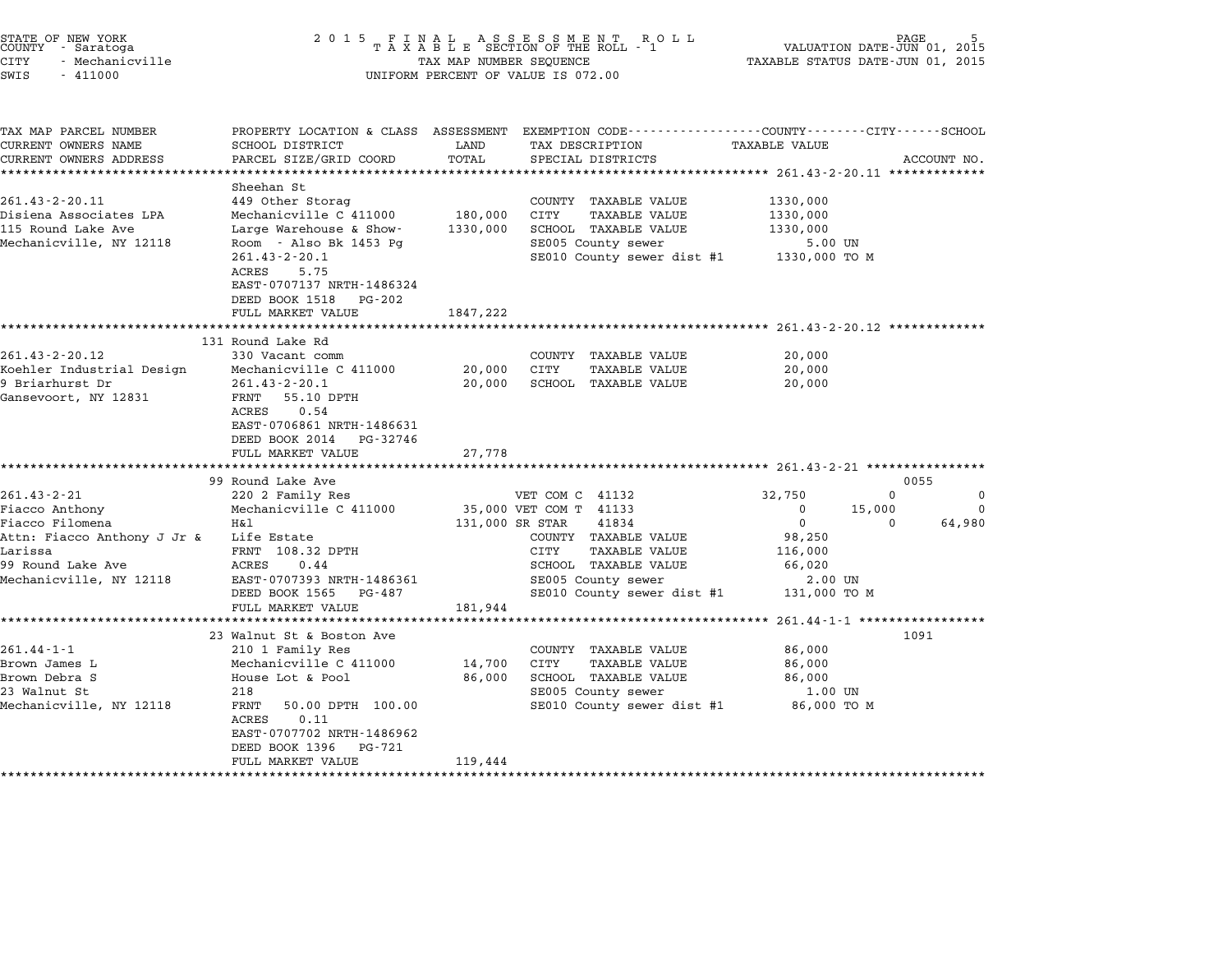| STATE OF NEW YORK |  |                 |  |
|-------------------|--|-----------------|--|
| COUNTY            |  | - Saratoga      |  |
| CITY              |  | - Mechanicville |  |

| SCHOOL DISTRICT<br>PARCEL SIZE/GRID COORD                                                                                                                                                           | LAND<br>TOTAL                                           | TAX DESCRIPTION<br>SPECIAL DISTRICTS                                                                                                      | TAXABLE VALUE                                                         |                                                                                        | ACCOUNT NO.                                                                                                       |
|-----------------------------------------------------------------------------------------------------------------------------------------------------------------------------------------------------|---------------------------------------------------------|-------------------------------------------------------------------------------------------------------------------------------------------|-----------------------------------------------------------------------|----------------------------------------------------------------------------------------|-------------------------------------------------------------------------------------------------------------------|
|                                                                                                                                                                                                     |                                                         |                                                                                                                                           |                                                                       |                                                                                        |                                                                                                                   |
| Walnut St<br>312 Vac w/imprv<br>Mechanicville C 411000<br>$P/O$ Lot 2<br>FRNT<br>25.00 DPTH 100.00<br>0.06<br>ACRES<br>EAST-0707810 NRTH-1486929<br>DEED BOOK 1471<br>PG-708<br>FULL MARKET VALUE   | 1,000<br>1,500<br>2,083                                 | COUNTY TAXABLE VALUE<br>CITY<br><b>TAXABLE VALUE</b><br>SCHOOL TAXABLE VALUE                                                              | 1,500<br>1,500<br>1,500                                               |                                                                                        |                                                                                                                   |
|                                                                                                                                                                                                     |                                                         |                                                                                                                                           |                                                                       |                                                                                        |                                                                                                                   |
| 210 1 Family Res<br>Mechanicville C 411000<br>H&1<br>215<br>Life Estate<br>50.00 DPTH 100.00<br>FRNT<br>0.11<br>ACRES<br>EAST-0707842 NRTH-1486922<br>DEED BOOK 1676<br>PG-466<br>FULL MARKET VALUE | 97,222                                                  | 41802<br>41804<br>41834<br>COUNTY TAXABLE VALUE<br>CITY<br><b>TAXABLE VALUE</b><br>SCHOOL TAXABLE VALUE<br>SE005 County sewer             | 35,000<br>$\Omega$<br>$\mathbf 0$<br>35,000<br>70,000<br>0<br>1.00 UN | 0<br>$\Omega$<br>0                                                                     | 0<br>24,500<br>45,500                                                                                             |
|                                                                                                                                                                                                     |                                                         |                                                                                                                                           |                                                                       |                                                                                        |                                                                                                                   |
| 210 1 Family Res<br>Mechanicville C 411000<br>V1<br>Lot 1<br>FRNT<br>50.00 DPTH 100.00<br>0.12<br>ACRES<br>EAST-0707942 NRTH-1486882<br>DEED BOOK 2010 PG-22851                                     | 16,500<br>100,000                                       | 41854<br>COUNTY TAXABLE VALUE<br>CITY<br>TAXABLE VALUE<br>SCHOOL TAXABLE VALUE<br>SE005 County sewer                                      | $\mathbf{0}$<br>100,000<br>100,000<br>70,150<br>1.00 UN               | $\Omega$                                                                               | 29,850                                                                                                            |
|                                                                                                                                                                                                     |                                                         |                                                                                                                                           |                                                                       |                                                                                        |                                                                                                                   |
| 33 Walnut St                                                                                                                                                                                        |                                                         |                                                                                                                                           |                                                                       | 0115                                                                                   |                                                                                                                   |
| 210 1 Family Res<br>Mechanicville C 411000<br>Comb Accts 0114&0115<br>Lot 2<br>50.00 DPTH 100.00<br>FRNT<br>0.11<br>ACRES                                                                           | 16,500<br>109,000                                       | 41854<br>COUNTY TAXABLE VALUE<br>CITY<br><b>TAXABLE VALUE</b><br>SCHOOL TAXABLE VALUE<br>SE005 County sewer<br>SE010 County sewer dist #1 | $\Omega$<br>109,000<br>109,000<br>79,150<br>1.00 UN<br>109,000 TO M   | $\Omega$                                                                               | 29,850                                                                                                            |
|                                                                                                                                                                                                     | 250 Pittsburgh Ave<br>31 Walnut St<br>FULL MARKET VALUE | PROPERTY LOCATION & CLASS ASSESSMENT<br>138,889                                                                                           | AGED C<br>14,200 AGED S<br>70,000 SR STAR<br>RES STAR<br>RES STAR     | SE010 County sewer dist #1<br>SE010 County sewer dist #1<br>SE010 County sewer dist #1 | EXEMPTION CODE-----------------COUNTY-------CITY------SCHOOL<br>1,500 TO M<br>0767<br>70,000 TO M<br>100,000 TO M |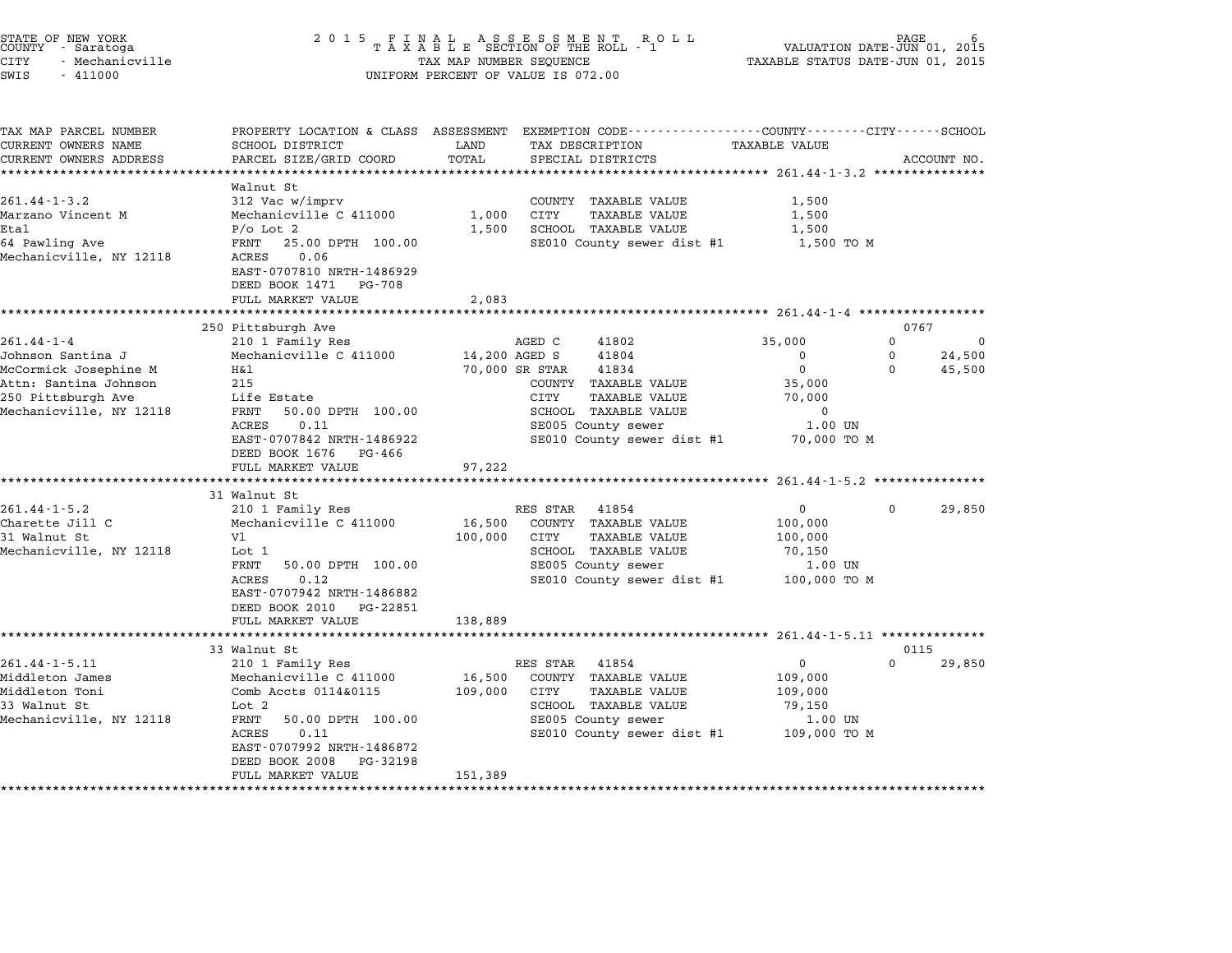| STATE OF NEW YORK<br>COUNTY - Saratoga<br>CITY<br>- Mechanicville<br>SWIS<br>$-411000$                                  | 2 0 1 5                                                                                                                                                                                                                     | TAX MAP NUMBER SEQUENCE               | FINAL ASSESSMENT ROLL<br>TAXABLE SECTION OF THE ROLL - 1<br>UNIFORM PERCENT OF VALUE IS 072.00                                                     | VALUATION DATE-JUN 01, 2015<br>TAXABLE STATUS DATE-JUN 01, 2015                       | PAGE                       |
|-------------------------------------------------------------------------------------------------------------------------|-----------------------------------------------------------------------------------------------------------------------------------------------------------------------------------------------------------------------------|---------------------------------------|----------------------------------------------------------------------------------------------------------------------------------------------------|---------------------------------------------------------------------------------------|----------------------------|
| TAX MAP PARCEL NUMBER<br>CURRENT OWNERS NAME<br>CURRENT OWNERS ADDRESS                                                  | SCHOOL DISTRICT<br>PARCEL SIZE/GRID COORD                                                                                                                                                                                   | LAND<br>TOTAL<br>******************** | PROPERTY LOCATION & CLASS ASSESSMENT EXEMPTION CODE---------------COUNTY-------CITY------SCHOOL<br>TAX DESCRIPTION<br>SPECIAL DISTRICTS            | TAXABLE VALUE<br>*************************** 261.44-1-5.12 ***************            | ACCOUNT NO.                |
| $261.44 - 1 - 5.12$<br>Liberty Michael J<br>Liberty Laura J<br>35 Walnut St<br>Mechanicville, NY 12118                  | 35 Walnut St<br>210 1 Family Res<br>Mechanicville C 411000<br>Lot $#3$<br>FRNT<br>50.00 DPTH 100.00<br>ACRES<br>0.11<br>EAST-0708032 NRTH-1486863<br>DEED BOOK 1404<br>PG-468<br>FULL MARKET VALUE<br>********************* | 16,500<br>82,000<br>113,889           | RES STAR 41854<br>COUNTY TAXABLE VALUE<br>CITY<br><b>TAXABLE VALUE</b><br>SCHOOL TAXABLE VALUE<br>SE005 County sewer<br>SE010 County sewer dist #1 | $\mathbf{0}$<br>82,000<br>82,000<br>52,150<br>1.00 UN<br>82,000 TO M                  | $\Omega$<br>29,850         |
| $261.44 - 1 - 6$<br>Liberty Michael J<br>Liberty Laura J<br>35 Walnut St<br>Mechanicville, NY 12118                     | New York Ave<br>311 Res vac land<br>Mechanicville C 411000<br>FRNT<br>56.00 DPTH 50.00<br>0.06<br>ACRES<br>EAST-0708092 NRTH-1486863<br>DEED BOOK 1704 PG-455<br>FULL MARKET VALUE                                          | 2,000<br>2,000<br>2,778               | COUNTY TAXABLE VALUE<br>CITY<br><b>TAXABLE VALUE</b><br>SCHOOL TAXABLE VALUE<br>SE010 County sewer dist #1                                         | 2,000<br>2,000<br>2,000<br>2,000 TO M                                                 |                            |
| $261.44 - 1 - 7$<br>DiPasquale Jennie<br>Estate of<br>c/o Giombetti Joan<br>300 NE 14th Ave 302<br>Hallandale, FL 33009 | New York Ave<br>311 Res vac land<br>Mechanicville C 411000<br>V1<br>FRNT<br>50.00 DPTH<br>45.00<br>0.05<br>ACRES<br>EAST-0708082 NRTH-1486823<br>DEED BOOK 975<br>PG-935<br>FULL MARKET VALUE                               | 1,000<br>1,000<br>1,389               | COUNTY TAXABLE VALUE<br>CITY<br><b>TAXABLE VALUE</b><br>SCHOOL TAXABLE VALUE<br>SE010 County sewer dist #1                                         | ********************** 261.44-1-7 **********<br>1,000<br>1,000<br>1,000<br>1,000 TO M | 0395                       |
| $261.44 - 1 - 8$<br>Herrington Kenneth E<br>Herrington S Christine<br>36 Walnut St<br>Mechanicville, NY 12118           | 36 Walnut St<br>210 1 Family Res<br>Mechanicville C 411000<br>H&1<br>210<br>FRNT<br>50.00 DPTH<br>50.00<br>0.11<br>ACRES<br>EAST-0708043 NRTH-1486703<br>DEED BOOK 1239<br>PG-765<br>FULL MARKET VALUE                      | 14,700<br>88,000<br>122,222           | RES STAR 41854<br>COUNTY TAXABLE VALUE<br>CITY<br><b>TAXABLE VALUE</b><br>SCHOOL TAXABLE VALUE<br>SE005 County sewer<br>SE010 County sewer dist #1 | 0<br>88,000<br>88,000<br>58,150<br>1.00 UN<br>88,000 TO M                             | 0688<br>$\Omega$<br>29,850 |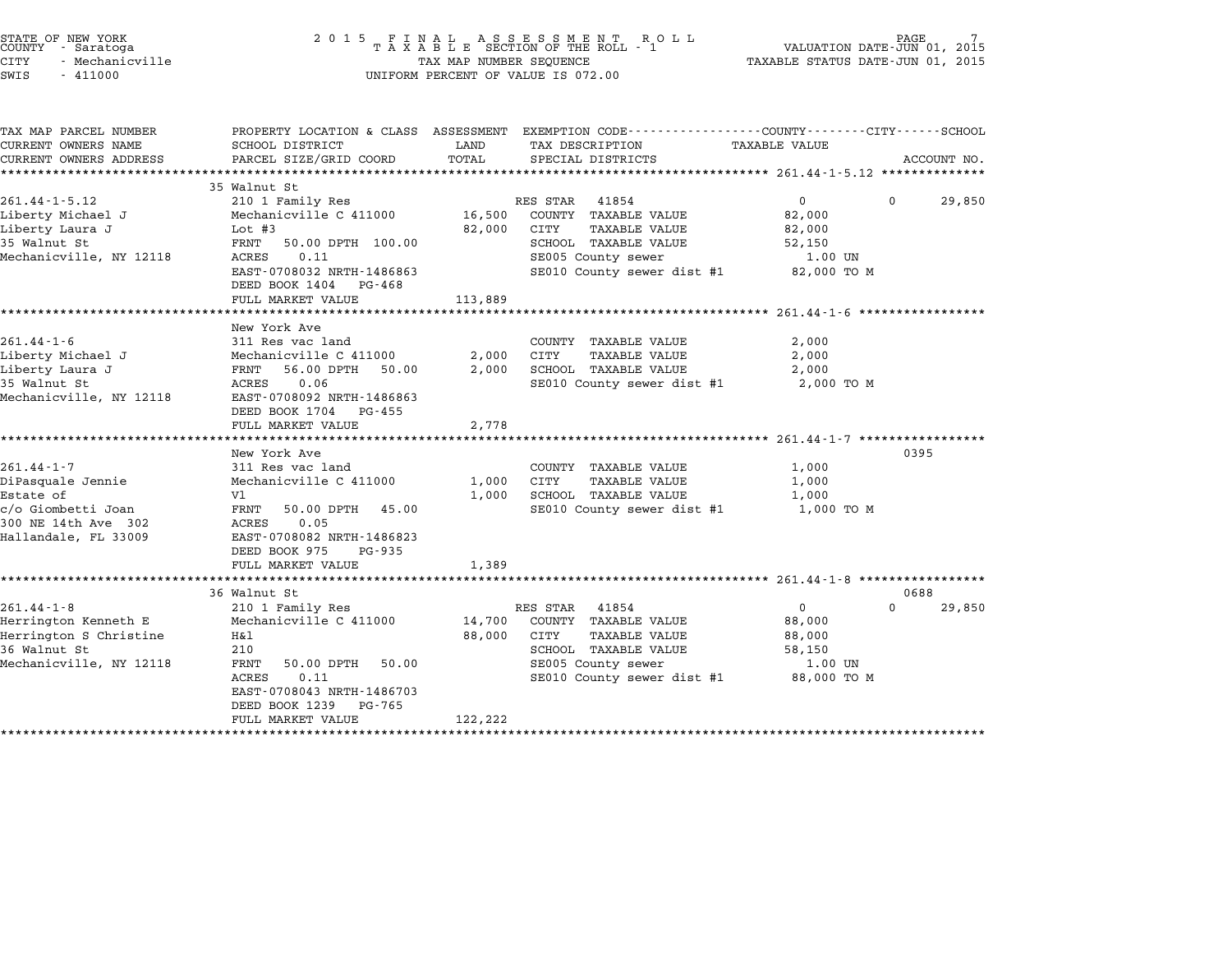| PROPERTY LOCATION & CLASS ASSESSMENT EXEMPTION CODE---------------COUNTY-------CITY-----SCHOOL<br>TAX MAP PARCEL NUMBER<br>CURRENT OWNERS NAME<br>SCHOOL DISTRICT<br>LAND<br>TAX DESCRIPTION<br>TAXABLE VALUE<br>TOTAL<br>CURRENT OWNERS ADDRESS<br>PARCEL SIZE/GRID COORD<br>SPECIAL DISTRICTS<br>236 Saratoga Ave<br>$261.44 - 1 - 9$<br>$\mathbf 0$<br>RES STAR<br>41854<br>210 1 Family Res<br>COUNTY TAXABLE VALUE<br>Mechanicville C 411000<br>15,100<br>75,000<br>236 Saratoga Ave<br>H&l<br>75,000<br>CITY<br>TAXABLE VALUE<br>75,000<br>FRNT<br>50.00 DPTH 111.00<br>SCHOOL TAXABLE VALUE<br>45,150<br>ACRES<br>0.13<br>SE005 County sewer<br>1.00 UN | ACCOUNT NO.<br>1019<br>$\Omega$<br>29,850 |
|----------------------------------------------------------------------------------------------------------------------------------------------------------------------------------------------------------------------------------------------------------------------------------------------------------------------------------------------------------------------------------------------------------------------------------------------------------------------------------------------------------------------------------------------------------------------------------------------------------------------------------------------------------------|-------------------------------------------|
| Tompkins Samantha L                                                                                                                                                                                                                                                                                                                                                                                                                                                                                                                                                                                                                                            |                                           |
|                                                                                                                                                                                                                                                                                                                                                                                                                                                                                                                                                                                                                                                                |                                           |
|                                                                                                                                                                                                                                                                                                                                                                                                                                                                                                                                                                                                                                                                |                                           |
|                                                                                                                                                                                                                                                                                                                                                                                                                                                                                                                                                                                                                                                                |                                           |
| Mechanicville, NY 12118                                                                                                                                                                                                                                                                                                                                                                                                                                                                                                                                                                                                                                        |                                           |
|                                                                                                                                                                                                                                                                                                                                                                                                                                                                                                                                                                                                                                                                |                                           |
|                                                                                                                                                                                                                                                                                                                                                                                                                                                                                                                                                                                                                                                                |                                           |
|                                                                                                                                                                                                                                                                                                                                                                                                                                                                                                                                                                                                                                                                |                                           |
|                                                                                                                                                                                                                                                                                                                                                                                                                                                                                                                                                                                                                                                                |                                           |
| EAST-0708013 NRTH-1486602<br>SE010 County sewer dist #1<br>75,000 TO M<br>DEED BOOK 2014 PG-16847                                                                                                                                                                                                                                                                                                                                                                                                                                                                                                                                                              |                                           |
| FULL MARKET VALUE<br>104,167                                                                                                                                                                                                                                                                                                                                                                                                                                                                                                                                                                                                                                   |                                           |
|                                                                                                                                                                                                                                                                                                                                                                                                                                                                                                                                                                                                                                                                |                                           |
| 238 Saratoga Ave                                                                                                                                                                                                                                                                                                                                                                                                                                                                                                                                                                                                                                               | 1268                                      |
| $261.44 - 1 - 10$<br>220 2 Family Res<br>COUNTY TAXABLE VALUE<br>77,000                                                                                                                                                                                                                                                                                                                                                                                                                                                                                                                                                                                        |                                           |
| Scerbo Samuel Jr<br>27,000<br>CITY<br>TAXABLE VALUE<br>77,000<br>Mechanicville C 411000                                                                                                                                                                                                                                                                                                                                                                                                                                                                                                                                                                        |                                           |
| Scerbo Lisa J<br>H& Gar<br>77,000<br>SCHOOL TAXABLE VALUE<br>77,000<br>211                                                                                                                                                                                                                                                                                                                                                                                                                                                                                                                                                                                     |                                           |
| Etal<br>SE005 County sewer<br>2.00 UN<br>238 Saratoga Ave<br>FRNT<br>50.00 DPTH 212.00<br>SE010 County sewer dist #1<br>77,000 TO M                                                                                                                                                                                                                                                                                                                                                                                                                                                                                                                            |                                           |
| Mechanicville, NY 12118<br>ACRES<br>0.24<br>EAST-0707983 NRTH-1486672<br>DEED BOOK 2013 PG-17198<br>FULL MARKET VALUE<br>106,944                                                                                                                                                                                                                                                                                                                                                                                                                                                                                                                               |                                           |
| *************************<br>************<br>******************************** 261.44-1-11 ****************                                                                                                                                                                                                                                                                                                                                                                                                                                                                                                                                                     |                                           |
| 242 Saratoga Ave                                                                                                                                                                                                                                                                                                                                                                                                                                                                                                                                                                                                                                               | 0988                                      |
| $261.44 - 1 - 11$<br>220 2 Family Res<br>0<br>RES STAR<br>41854                                                                                                                                                                                                                                                                                                                                                                                                                                                                                                                                                                                                | $\Omega$<br>29,850                        |
| Mignacci Julia<br>Mechanicville C 411000<br>27,000<br>COUNTY TAXABLE VALUE<br>87,000                                                                                                                                                                                                                                                                                                                                                                                                                                                                                                                                                                           |                                           |
| Mignacci Bernard<br>87,000<br>CITY<br><b>TAXABLE VALUE</b><br>Hq&l<br>87,000                                                                                                                                                                                                                                                                                                                                                                                                                                                                                                                                                                                   |                                           |
| 212<br>SCHOOL TAXABLE VALUE<br>242 Saratoga Ave<br>57,150                                                                                                                                                                                                                                                                                                                                                                                                                                                                                                                                                                                                      |                                           |
| Mechanicville, NY 12118<br>FRNT<br>50.00 DPTH 213.00<br>SE005 County sewer<br>2.00 UN                                                                                                                                                                                                                                                                                                                                                                                                                                                                                                                                                                          |                                           |
| ACRES<br>0.24<br>SE010 County sewer dist #1<br>87,000 TO M<br>EAST-0707933 NRTH-1486682<br>DEED BOOK 1332 PG-640                                                                                                                                                                                                                                                                                                                                                                                                                                                                                                                                               |                                           |
| FULL MARKET VALUE<br>120,833<br>*************                                                                                                                                                                                                                                                                                                                                                                                                                                                                                                                                                                                                                  |                                           |
| ******************************** 261.44-1-12.1 **************                                                                                                                                                                                                                                                                                                                                                                                                                                                                                                                                                                                                  |                                           |
| 244 Saratoga Ave<br>$261.44 - 1 - 12.1$<br>COUNTY TAXABLE VALUE                                                                                                                                                                                                                                                                                                                                                                                                                                                                                                                                                                                                | 0574                                      |
| 230 3 Family Res<br>90,000<br>Chirchirillo Anthony<br>TAXABLE VALUE<br>Mechanicville C 411000<br>15,300<br>CITY<br>90,000                                                                                                                                                                                                                                                                                                                                                                                                                                                                                                                                      |                                           |
| Chirchirillo Jane<br>SCHOOL TAXABLE VALUE<br>H & L<br>90,000<br>90,000                                                                                                                                                                                                                                                                                                                                                                                                                                                                                                                                                                                         |                                           |
| FRNT<br>210 Anthony Rd<br>50.00 DPTH 113.00<br>SE005 County sewer<br>3.00 UN                                                                                                                                                                                                                                                                                                                                                                                                                                                                                                                                                                                   |                                           |
| Clifton Park, NY 12065<br>ACRES<br>0.12<br>SE010 County sewer dist #1<br>90,000 TO M                                                                                                                                                                                                                                                                                                                                                                                                                                                                                                                                                                           |                                           |
| EAST-0707863 NRTH-1486642                                                                                                                                                                                                                                                                                                                                                                                                                                                                                                                                                                                                                                      |                                           |
| DEED BOOK 2010<br>PG-17555                                                                                                                                                                                                                                                                                                                                                                                                                                                                                                                                                                                                                                     |                                           |
| FULL MARKET VALUE<br>125,000                                                                                                                                                                                                                                                                                                                                                                                                                                                                                                                                                                                                                                   |                                           |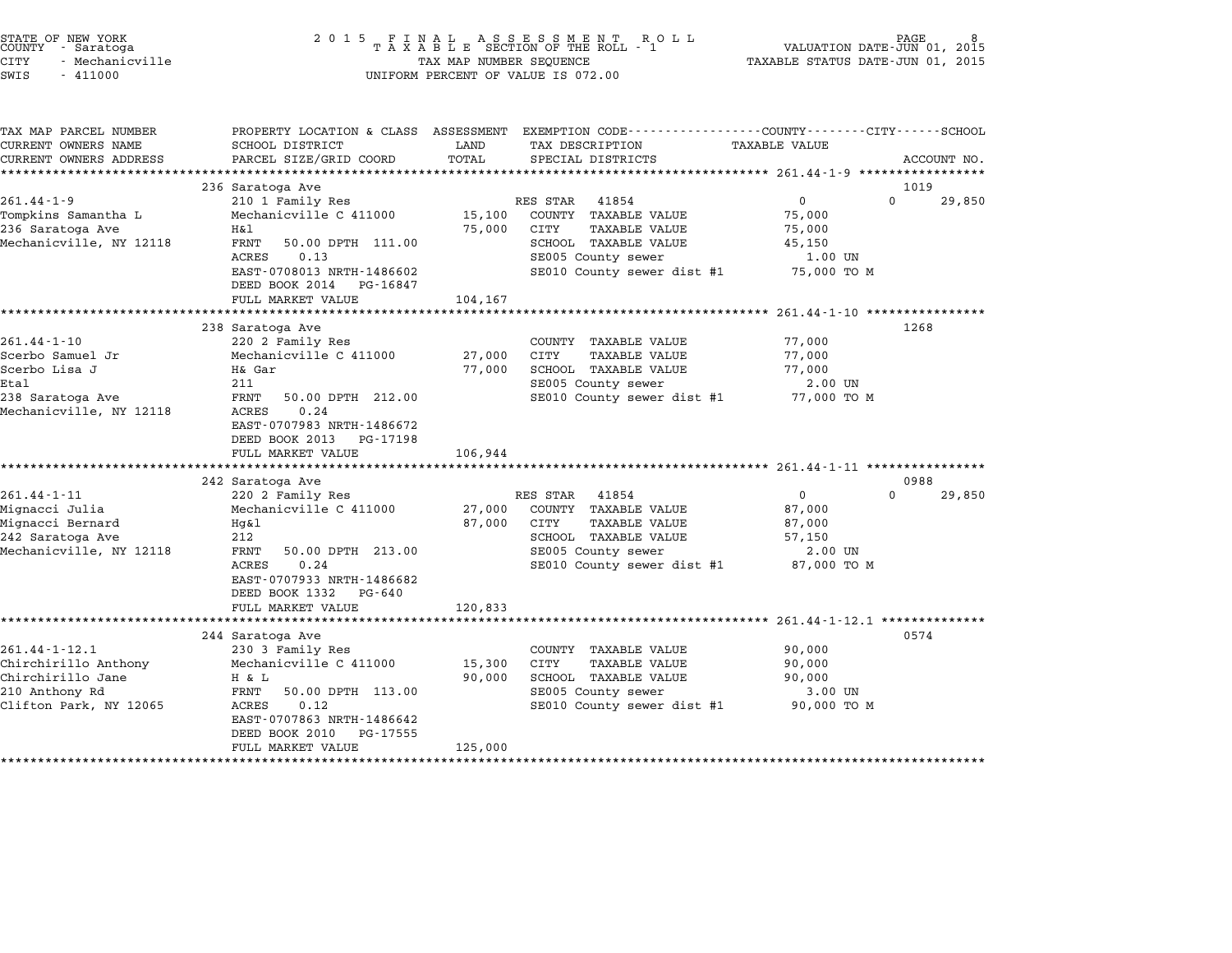| STATE OF NEW YORK<br>COUNTY - Saratoga<br><b>CITY</b><br>- Mechanicville<br>SWIS<br>$-411000$                 | 2 0 1 5                                                                                                                                                                                                                                              | TAX MAP NUMBER SEQUENCE                       | FINAL ASSESSMENT ROLL<br>TAXABLE SECTION OF THE ROLL - 1<br>UNIFORM PERCENT OF VALUE IS 072.00                                                                                                           |                                                                                    | PAGE<br>VALUATION DATE-JUN 01, 2015<br>TAXABLE STATUS DATE-JUN 01, 2015 |
|---------------------------------------------------------------------------------------------------------------|------------------------------------------------------------------------------------------------------------------------------------------------------------------------------------------------------------------------------------------------------|-----------------------------------------------|----------------------------------------------------------------------------------------------------------------------------------------------------------------------------------------------------------|------------------------------------------------------------------------------------|-------------------------------------------------------------------------|
| TAX MAP PARCEL NUMBER<br>CURRENT OWNERS NAME<br>CURRENT OWNERS ADDRESS                                        | SCHOOL DISTRICT<br>PARCEL SIZE/GRID COORD                                                                                                                                                                                                            | LAND<br>TOTAL                                 | PROPERTY LOCATION & CLASS ASSESSMENT EXEMPTION CODE---------------COUNTY-------CITY------SCHOOL<br>TAX DESCRIPTION<br>SPECIAL DISTRICTS                                                                  | TAXABLE VALUE                                                                      | ACCOUNT NO.                                                             |
|                                                                                                               |                                                                                                                                                                                                                                                      |                                               | ***************************** 261.44-1-12.2 ***************                                                                                                                                              |                                                                                    |                                                                         |
| $261.44 - 1 - 12.2$<br>Connally Nina<br>A/k/a K<br>Moran Nina K<br>30 Walnut St<br>Mechanicville, NY 12118    | 30 Walnut St<br>210 1 Family Res<br>Mechanicville C 411000<br>H & L<br>FRNT<br>50.00 DPTH 100.00<br>ACRES<br>0.11<br>EAST-0707892 NRTH-1486752<br>DEED BOOK 1136<br>PG-284<br>FULL MARKET VALUE                                                      | 16,000<br>89,000<br>123,611                   | RES STAR<br>41854<br>COUNTY TAXABLE VALUE<br>CITY<br>TAXABLE VALUE<br>SCHOOL TAXABLE VALUE<br>SE005 County sewer<br>SE010 County sewer dist #1                                                           | $\overline{0}$<br>89,000<br>89,000<br>59,150<br>1.00 UN<br>89,000 TO M             | 0<br>29,850                                                             |
|                                                                                                               | *********************<br>262 Saratoga Ave                                                                                                                                                                                                            | * * * * * * * * * *                           |                                                                                                                                                                                                          | ****************** 261.44-1-15 **************                                      | 0312                                                                    |
| $261.44 - 1 - 15$<br>Gibbs Patrick J<br>262 Saratoga Ave<br>Mechanicville, NY 12118                           | 220 2 Family Res<br>Mechanicville C 411000<br>H&l<br>222<br>FRNT<br>50.00 DPTH<br>ACRES<br>0.14<br>EAST-0707683 NRTH-1486702<br>DEED BOOK 2007<br>PG-46061<br>FULL MARKET VALUE                                                                      | 12,000<br>100,000<br>138,889                  | RES STAR<br>41854<br>COUNTY TAXABLE VALUE<br>CITY<br><b>TAXABLE VALUE</b><br>SCHOOL TAXABLE VALUE<br>SE005 County sewer<br>SE010 County sewer dist #1                                                    | 0<br>100,000<br>100,000<br>70,150<br>2.00 UN<br>100,000 TO M                       | $\Omega$<br>29,850                                                      |
|                                                                                                               | 264 Saratoga Ave                                                                                                                                                                                                                                     |                                               |                                                                                                                                                                                                          |                                                                                    | 1368                                                                    |
| $261.44 - 1 - 16$<br>Sylvester Mary F<br>264 Saratoga Ave<br>Mechanicville, NY 12118                          | 210 1 Family Res<br>Mechanicville C 411000<br>H&l<br>223<br>50.00 DPTH 118.60<br>FRNT<br><b>ACRES</b><br>0.14<br>EAST-0707632 NRTH-1486722<br>DEED BOOK 0933<br>PG-0304<br>FULL MARKET VALUE                                                         | 115,278                                       | VET COM C 41132<br>14,700 VET COM T 41133<br>83,000 SR STAR<br>41834<br>COUNTY TAXABLE VALUE<br>CITY<br><b>TAXABLE VALUE</b><br>SCHOOL TAXABLE VALUE<br>SE005 County sewer<br>SE010 County sewer dist #1 | 20,750<br>0<br>$\mathbf 0$<br>62,250<br>68,000<br>18,020<br>1.00 UN<br>83,000 TO M | $\Omega$<br>0<br>15,000<br>0<br>64,980<br>$\Omega$                      |
|                                                                                                               | **********************                                                                                                                                                                                                                               |                                               |                                                                                                                                                                                                          | ******************** 261.44-1-17 *****************                                 |                                                                         |
| $261.44 - 1 - 17$<br>Laurenzo Vincent J Sr<br>PO Box 252<br>Clifton Park, NY 12065<br>*********************** | 248 Pittsburg Ave<br>220 2 Family Res<br>Mechanicville C 411000<br>H&l<br>221<br>FRNT 100.00 DPTH<br>50.00<br><b>ACRES</b><br>0.11<br>EAST-0707802 NRTH-1486782<br>DEED BOOK 2010<br>PG-27465<br>FULL MARKET VALUE<br>****************************** | 15,100<br>88,000<br>122,222<br>************** | COUNTY TAXABLE VALUE<br>CITY<br><b>TAXABLE VALUE</b><br>SCHOOL TAXABLE VALUE<br>SE005 County sewer<br>SE010 County sewer dist #1                                                                         | 88,000<br>88,000<br>88,000<br>2.00 UN<br>88,000 TO M                               | 0544                                                                    |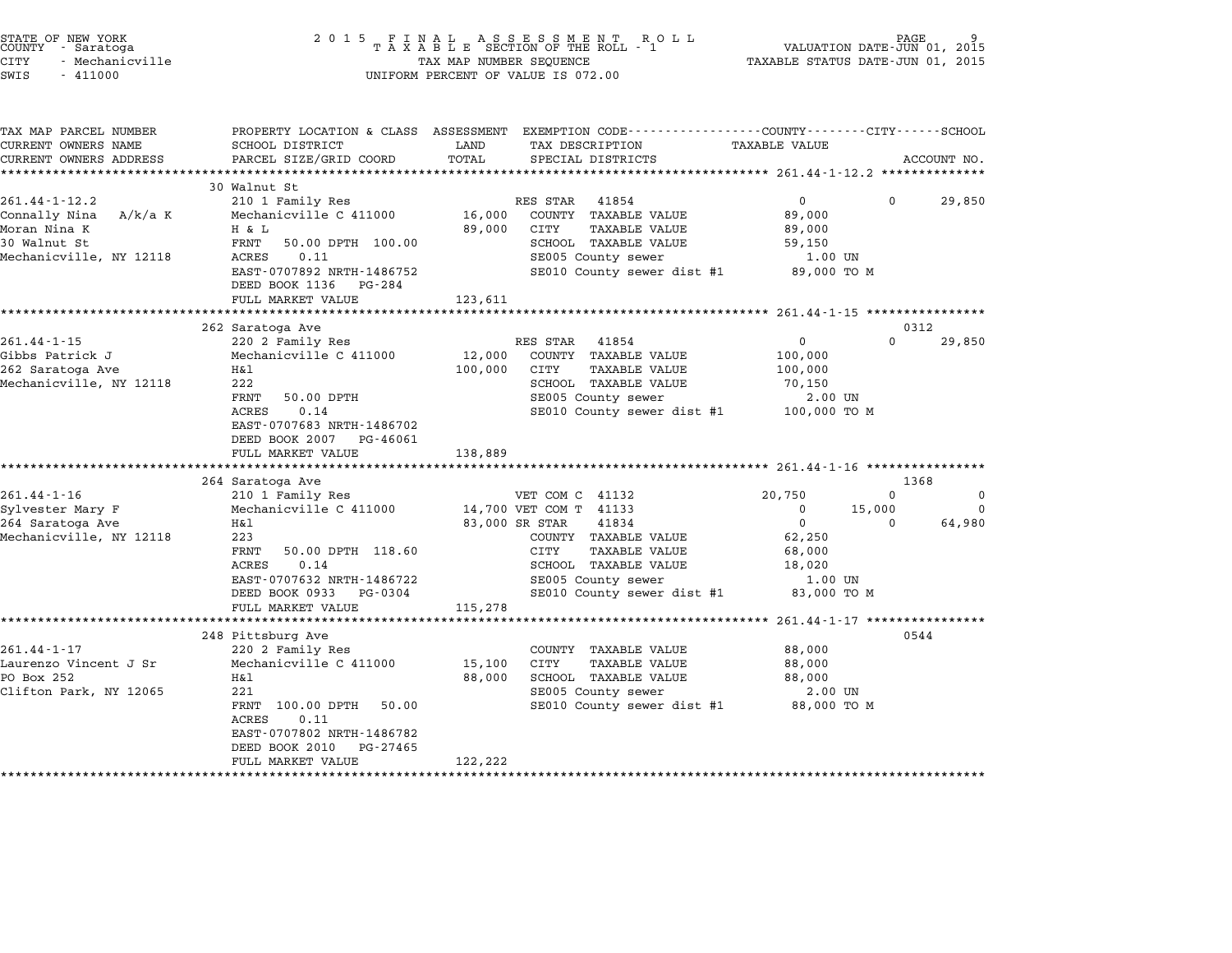| STATE OF NEW YORK<br>COUNTY - Saratoga<br>CITY<br>- Mechanicville<br>SWIS<br>$-411000$           | 2 0 1 5                                                                                                                                                                                                              | TAX MAP NUMBER SEQUENCE         | FINAL ASSESSMENT ROLL<br>TAXABLE SECTION OF THE ROLL - 1<br>UNIFORM PERCENT OF VALUE IS 072.00                                                                                                      | TAXABLE STATUS DATE-JUN 01, 2015                                                                  | PAGE<br>10<br>VALUATION DATE-JUN 01, 2015 |
|--------------------------------------------------------------------------------------------------|----------------------------------------------------------------------------------------------------------------------------------------------------------------------------------------------------------------------|---------------------------------|-----------------------------------------------------------------------------------------------------------------------------------------------------------------------------------------------------|---------------------------------------------------------------------------------------------------|-------------------------------------------|
| TAX MAP PARCEL NUMBER<br>CURRENT OWNERS NAME<br>CURRENT OWNERS ADDRESS                           | SCHOOL DISTRICT<br>PARCEL SIZE/GRID COORD<br>*****************************                                                                                                                                           | LAND<br>TOTAL<br>************** | PROPERTY LOCATION & CLASS ASSESSMENT EXEMPTION CODE--------------COUNTY-------CITY------SCHOOL<br>TAX DESCRIPTION<br>SPECIAL DISTRICTS<br>**************************** 261.44-1-18 **************** | TAXABLE VALUE                                                                                     | ACCOUNT NO.                               |
| $261.44 - 1 - 18$<br>Barron Awe LLC<br>6 Carpenter Dr<br>Stillwater, NY 12170                    | 26 Walnut St<br>220 2 Family Res<br>Mechanicville C 411000<br>H&l<br>FRNT<br>50.00 DPTH 100.00<br>0.11<br>ACRES<br>EAST-0707762 NRTH-1486792<br>DEED BOOK 2012 PG-29635<br>FULL MARKET VALUE                         | 13,000<br>60,000<br>83,333      | COUNTY TAXABLE VALUE<br>CITY<br><b>TAXABLE VALUE</b><br>SCHOOL TAXABLE VALUE<br>SE005 County sewer<br>SE010 County sewer dist #1                                                                    | 60,000<br>60,000<br>60,000<br>1.00 UN<br>60,000 TO M                                              | 0543                                      |
|                                                                                                  |                                                                                                                                                                                                                      |                                 |                                                                                                                                                                                                     |                                                                                                   |                                           |
| $261.44 - 1 - 19$<br>Grogan Peter E<br>Grogan Pilosi<br>7 Chester Rd 209<br>Derry, NH 03038      | 22 Walnut St<br>311 Res vac land<br>Mechanicville C 411000<br>V1<br>FRNT<br>50.00 DPTH 100.00<br>ACRES<br>0.11<br>EAST-0707712 NRTH-1486812<br>DEED BOOK 1592 PG-518<br>FULL MARKET VALUE                            | 12,000<br>12,000<br>16,667      | COUNTY TAXABLE VALUE<br>CITY<br><b>TAXABLE VALUE</b><br>SCHOOL TAXABLE VALUE<br>SE010 County sewer dist #1                                                                                          | 12,000<br>12,000<br>12,000<br>12,000 TO M<br>********************** 261.44-1-20 ***************** | 0311                                      |
| $261.44 - 1 - 20$<br>Grogan Peter E<br>Pelosi Lucia A<br>7 Chester Rd 209<br>Derry, NH 03038     | 22 Walnut St<br>210 1 Family Res<br>Mechanicville C 411000<br>H&l<br>FRNT<br>50.00 DPTH 100.00<br>ACRES<br>0.11<br>EAST-0707662 NRTH-1486822<br>DEED BOOK 1690 PG-321<br>FULL MARKET VALUE                           | 14,400<br>95,000<br>131,944     | COUNTY TAXABLE VALUE<br>CITY<br><b>TAXABLE VALUE</b><br>SCHOOL TAXABLE VALUE<br>SE005 County sewer<br>SE010 County sewer dist #1                                                                    | 95,000<br>95,000<br>95,000<br>1.00 UN<br>95,000 TO M                                              | 0656                                      |
|                                                                                                  | ***********************                                                                                                                                                                                              | ************                    |                                                                                                                                                                                                     |                                                                                                   |                                           |
| $261.44 - 1 - 21.1$<br>Zecca Joseph J<br>Zecca Irene R<br>1 Riverside Ct<br>Stillwater, NY 12170 | 254 Saratoga Ave<br>230 3 Family Res<br>Mechanicville C 411000<br>221a<br>$\mathbf{3}$<br>FRNT<br>50.01 DPTH 116.00<br>0.13<br>ACRES<br>EAST-0707731 NRTH-1486686<br>DEED BOOK 1547<br>$PG - 6$<br>FULL MARKET VALUE | 15,000<br>135,000<br>187,500    | COUNTY TAXABLE VALUE<br>CITY<br><b>TAXABLE VALUE</b><br>SCHOOL TAXABLE VALUE<br>SE005 County sewer<br>SE010 County sewer dist #1                                                                    | 135,000<br>135,000<br>135,000<br>3.00 UN<br>135,000 TO M                                          | 0546                                      |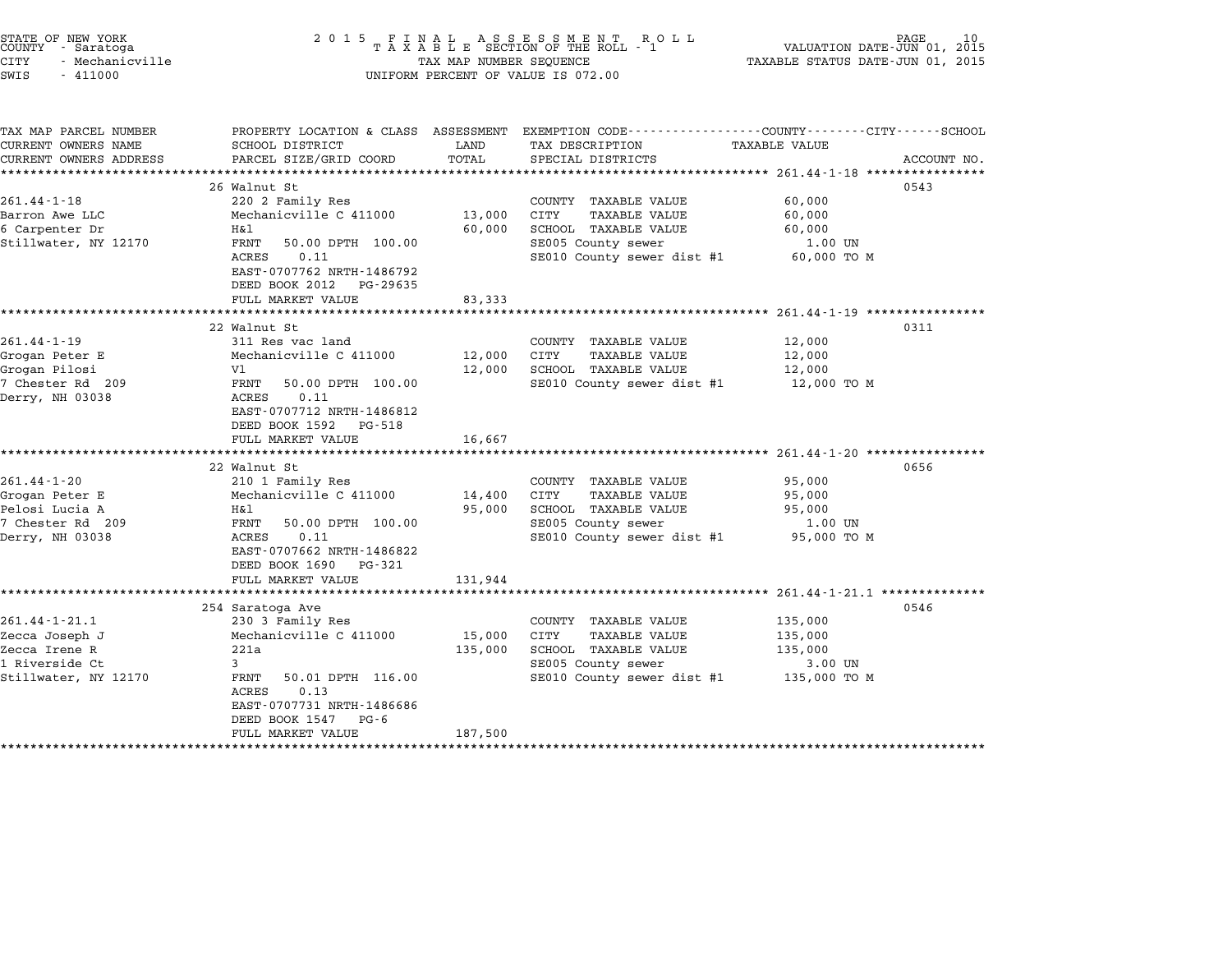| STATE OF NEW YORK<br>COUNTY - Saratoga<br>CITY<br>- Mechanicville<br>SWIS<br>$-411000$           | 2 0 1 5<br>FINAL ASSESSMENT ROLL<br>TAXABLE SECTION OF THE ROLL - 1<br>TAX MAP NUMBER SEQUENCE<br>UNIFORM PERCENT OF VALUE IS 072.00                                                                                                   | PAGE<br>VALUATION DATE-JUN 01, 2015<br>TAXABLE STATUS DATE-JUN 01, 2015 |                                                                                                                                                |                                                                                                    |                            |
|--------------------------------------------------------------------------------------------------|----------------------------------------------------------------------------------------------------------------------------------------------------------------------------------------------------------------------------------------|-------------------------------------------------------------------------|------------------------------------------------------------------------------------------------------------------------------------------------|----------------------------------------------------------------------------------------------------|----------------------------|
| TAX MAP PARCEL NUMBER<br>CURRENT OWNERS NAME<br>CURRENT OWNERS ADDRESS                           | SCHOOL DISTRICT<br>PARCEL SIZE/GRID COORD                                                                                                                                                                                              | LAND<br>TOTAL                                                           | PROPERTY LOCATION & CLASS ASSESSMENT EXEMPTION CODE---------------COUNTY-------CITY------SCHOOL<br>TAX DESCRIPTION<br>SPECIAL DISTRICTS        | <b>TAXABLE VALUE</b>                                                                               | ACCOUNT NO.                |
| $261.44 - 1 - 21.2$<br>Zecca Joseph J<br>Zecca Irene R<br>1 Riverside Ct<br>Stillwater, NY 12170 | 252 Saratoga Ave<br>230 3 Family Res<br>Mechanicville C 411000<br>4<br>FRNT<br>50.01 DPTH<br>0.13<br>ACRES<br>EAST-0707773 NRTH-1486678<br>DEED BOOK 1547 PG-4<br>FULL MARKET VALUE                                                    | 15,000<br>124,000<br>172,222                                            | COUNTY TAXABLE VALUE<br>CITY<br><b>TAXABLE VALUE</b><br>SCHOOL TAXABLE VALUE<br>SE005 County sewer<br>SE010 County sewer dist #1               | 124,000<br>124,000<br>124,000<br>2.00 UN<br>124,000 TO M                                           |                            |
| $261.44 - 1 - 22$<br>Laurenzo Vincent J Sr<br>3B Make Your Own Way<br>Saratoga Springs, NY 12866 | ********<br>27 Walnut St<br>312 Vac w/imprv<br>Mechanicville C 411000<br>S & L<br>75.00 DPTH 100.00<br>FRNT<br>ACRES<br>0.17<br>EAST-0707763 NRTH-1486942<br>DEED BOOK 2010 PG-38475<br>FULL MARKET VALUE                              | 14,500<br>16,200<br>22,500                                              | COUNTY TAXABLE VALUE<br>CITY<br><b>TAXABLE VALUE</b><br>SCHOOL TAXABLE VALUE<br>SE010 County sewer dist #1                                     | *********************** 261.44-1-22 *****************<br>16,200<br>16,200<br>16,200<br>16,200 то м | 0382                       |
| $261.44 - 2 - 1$<br>White Gregory<br>94 Longmeadow Rd<br>Johnsonville, NY 12094                  | New York Ave<br>311 Res vac land<br>Mechanicville C 411000<br>L<br>FRNT<br>50.00 DPTH 100.00<br>ACRES<br>0.11<br>EAST-0708212 NRTH-1486833<br>DEED BOOK 2009<br>PG-32106<br>FULL MARKET VALUE                                          | 13,000<br>13,000<br>18,056                                              | COUNTY TAXABLE VALUE<br>CITY<br><b>TAXABLE VALUE</b><br>SCHOOL TAXABLE VALUE<br>SE010 County sewer dist #1                                     | ******************** 261.44-2-1 *************<br>13,000<br>13,000<br>13,000<br>13,000 TO M         | 0447                       |
| $261.44 - 2 - 2$<br>Hall Mark J<br>3 Philadelphia Ave<br>Mechanicville, NY 12118                 | ************************<br>3 Philadelphia Ave<br>220 2 Family Res<br>Mechanicville C 411000<br>Η&l<br>202<br>FRNT 100.00 DPTH<br>50.00<br>0.11<br>ACRES<br>EAST-0708292 NRTH-1486753<br>DEED BOOK 1474<br>PG-564<br>FULL MARKET VALUE | 15,300<br>85,000<br>118,056                                             | RES STAR<br>41854<br>COUNTY TAXABLE VALUE<br>CITY<br>TAXABLE VALUE<br>SCHOOL TAXABLE VALUE<br>SE005 County sewer<br>SE010 County sewer dist #1 | $\mathbf 0$<br>85,000<br>85,000<br>55,150<br>2.00 UN<br>85,000 TO M                                | 0492<br>$\Omega$<br>29,850 |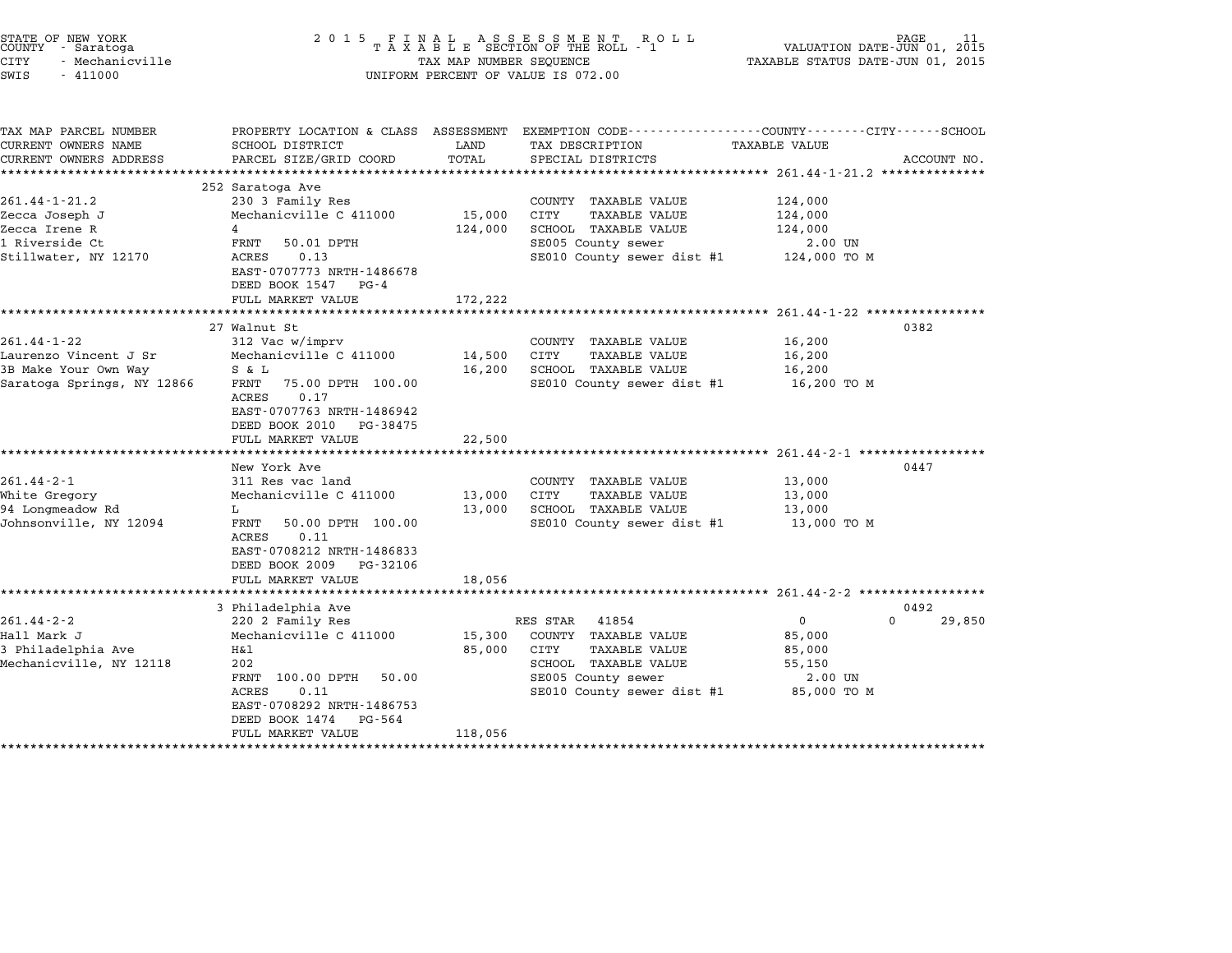| STATE OF NEW YORK |  |                 |  |  |  |
|-------------------|--|-----------------|--|--|--|
| COUNTY            |  | - Saratoga      |  |  |  |
| CITY              |  | - Mechanicville |  |  |  |

| TAX MAP PARCEL NUMBER   |                                                |                              | PROPERTY LOCATION & CLASS ASSESSMENT EXEMPTION CODE---------------COUNTY-------CITY------SCHOOL |                              |
|-------------------------|------------------------------------------------|------------------------------|-------------------------------------------------------------------------------------------------|------------------------------|
| CURRENT OWNERS NAME     | SCHOOL DISTRICT                                | LAND                         | TAX DESCRIPTION TAXABLE VALUE                                                                   |                              |
| CURRENT OWNERS ADDRESS  | PARCEL SIZE/GRID COORD                         | TOTAL<br>SPECIAL DISTRICTS   |                                                                                                 | ACCOUNT NO.                  |
|                         |                                                |                              |                                                                                                 |                              |
|                         | 186 Walnut St                                  |                              |                                                                                                 | 1049                         |
| $261.44 - 2 - 3$        | 210 1 Family Res                               | VET WAR C 41122              | 13,500                                                                                          | $\Omega$<br>$\mathbf 0$      |
| Costanzo Salvatore      | Mechanicville C 411000 15,600 VET WAR T 41123  |                              | $\overline{0}$                                                                                  | 9,000<br>$\overline{0}$      |
| Costanzo Carolyn        | H & L                                          | 90,000 RES STAR 41854        | $\overline{0}$                                                                                  | 29,850<br>$\Omega$           |
| 186 Walnut St           | 388                                            |                              | 76,500<br>COUNTY TAXABLE VALUE                                                                  |                              |
| Mechanicville, NY 12118 | FRNT 100.00 DPTH 100.00                        | CITY                         | TAXABLE VALUE<br>81,000                                                                         |                              |
|                         | 0.23<br>ACRES                                  |                              | SCHOOL TAXABLE VALUE<br>SE005 County sewer<br>60,150                                            |                              |
|                         | EAST-0708442 NRTH-1486733                      |                              | 1.00 UN                                                                                         |                              |
|                         | DEED BOOK 1100 PG-576                          |                              | SE010 County sewer dist #1 90,000 TO M                                                          |                              |
|                         | FULL MARKET VALUE                              | 125,000                      |                                                                                                 |                              |
|                         |                                                |                              |                                                                                                 |                              |
|                         | 127 Viall Ave Rear                             |                              |                                                                                                 |                              |
| $261.44 - 2 - 6$        | 311 Res vac land                               | COUNTY TAXABLE VALUE         | 1,500                                                                                           |                              |
| Moscovic Laura K        | Mechanicville C 411000                         | 1,500 CITY TAXABLE VALUE     | 1,500                                                                                           |                              |
| 127 Viall Ave           | Vl Rear                                        | 1,500 SCHOOL TAXABLE VALUE   | 1,500                                                                                           |                              |
| Mechanicville, NY 12118 | ACRES<br>0.05                                  |                              | SE010 County sewer dist #1 1,500 TO M                                                           |                              |
|                         | EAST-0708642 NRTH-1486714                      |                              |                                                                                                 |                              |
|                         | DEED BOOK 2010 PG-17822                        |                              |                                                                                                 |                              |
|                         | FULL MARKET VALUE                              | 2,083                        |                                                                                                 |                              |
|                         |                                                |                              |                                                                                                 |                              |
|                         | 113 Viall Ave                                  |                              |                                                                                                 | 1191                         |
| $261.44 - 2 - 7$        | 210 1 Family Res                               | VET COM C 41132              | 28,000                                                                                          | $\Omega$<br>$\mathbf 0$      |
| Rinaldi Nicholas J      | Mechanicville C 411000 22,400 VET COM T 41133  |                              |                                                                                                 | $0 \t 15,000$<br>$\mathbf 0$ |
| Rinaldi Marie A         | H&l                                            | 112,000 RES STAR 41854       | $\overline{0}$                                                                                  | 29,850<br>$\Omega$           |
| c/o Gina M Kenyon Etal  | 192                                            |                              | 84,000<br>COUNTY TAXABLE VALUE                                                                  |                              |
| 113 Viall Ave           | Life Estate                                    | CITY                         | TAXABLE VALUE<br>97,000                                                                         |                              |
| Mechanicville, NY 12118 | FRNT 127.00 DPTH<br>ACPEC 0.32                 |                              | SCHOOL TAXABLE VALUE<br>SE005 County sewer<br>82,150                                            |                              |
|                         |                                                |                              | 1.00 UN                                                                                         |                              |
|                         | EAST-0708693 NRTH-1486654                      |                              | SE010 County sewer dist #1 112,000 TO M                                                         |                              |
|                         | DEED BOOK 2011 PG-33752                        |                              |                                                                                                 |                              |
|                         | FULL MARKET VALUE                              | 155, 556                     |                                                                                                 |                              |
|                         |                                                |                              |                                                                                                 |                              |
|                         | 101 Viall Ave                                  |                              |                                                                                                 | 0255                         |
| $261.44 - 2 - 9$        | 220 2 Family Res                               | RES STAR 41854               | $\overline{0}$                                                                                  | $\Omega$<br>29,850           |
| Callahan Francis J      | Mechanicville C 411000                         | 15,300 COUNTY TAXABLE VALUE  | 80,000                                                                                          |                              |
| 101 Viall Ave           | H&l                                            | 80,000<br>CITY TAXABLE VALUE | 80,000                                                                                          |                              |
| Mechanicville, NY 12118 | FRNT 96.20 DPTH                                |                              | SCHOOL TAXABLE VALUE<br>50,150                                                                  |                              |
|                         | $\mathbf{m}$ and $\mathbf{m}$<br>ACRES<br>0.17 |                              | SE005 County sewer<br>2.00 UN                                                                   |                              |
|                         | EAST-0708733 NRTH-1486454                      |                              | SE010 County sewer dist #1 80,000 TO M                                                          |                              |
|                         | DEED BOOK 1550 PG-560                          |                              |                                                                                                 |                              |
|                         | FULL MARKET VALUE                              | 111,111                      |                                                                                                 |                              |
|                         |                                                |                              |                                                                                                 |                              |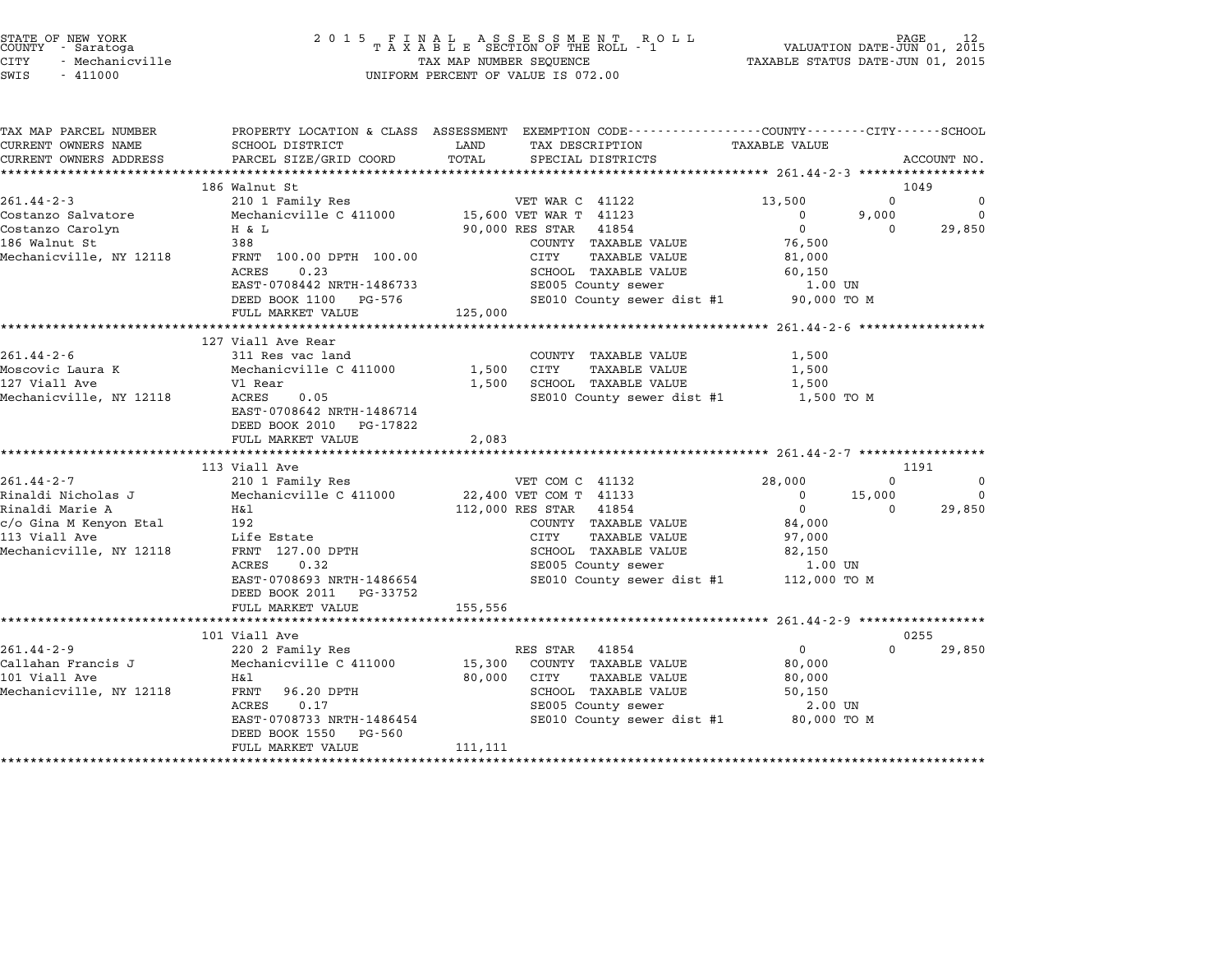| STATE OF NEW YORK<br>COUNTY – Saratoga<br>- Saratoga<br>CITY<br>- Mechanicville<br>SWIS<br>$-411000$                     | 2 0 1 5                                                                                                                                                                                                               | FINAL ASSESSMENT RO<br>TAXABLE SECTION OF THE ROLL - 1<br>R O L L<br>TAX MAP NUMBER SEQUENCE<br>UNIFORM PERCENT OF VALUE IS 072.00 | PAGE<br>VALUATION DATE-JUN 01, 2015<br>TAXABLE STATUS DATE-JUN 01, 2015                                                                        |                                                                         |                    |
|--------------------------------------------------------------------------------------------------------------------------|-----------------------------------------------------------------------------------------------------------------------------------------------------------------------------------------------------------------------|------------------------------------------------------------------------------------------------------------------------------------|------------------------------------------------------------------------------------------------------------------------------------------------|-------------------------------------------------------------------------|--------------------|
| TAX MAP PARCEL NUMBER<br>CURRENT OWNERS NAME<br>CURRENT OWNERS ADDRESS                                                   | PROPERTY LOCATION & CLASS ASSESSMENT<br>SCHOOL DISTRICT<br>PARCEL SIZE/GRID COORD                                                                                                                                     | LAND<br>TOTAL                                                                                                                      | EXEMPTION CODE-----------------COUNTY-------CITY------SCHOOL<br>TAX DESCRIPTION<br>SPECIAL DISTRICTS                                           | TAXABLE VALUE                                                           | ACCOUNT NO.        |
|                                                                                                                          | 172 Saratoga Ave                                                                                                                                                                                                      |                                                                                                                                    |                                                                                                                                                |                                                                         | 0668               |
| $261.44 - 2 - 10$<br>Verdile Phyllis A<br>c/o Kathleen Chevier<br>Trustee<br>172 Saratoga Ave<br>Mechanicville, NY 12118 | 220 2 Family Res<br>Mechanicville C 411000<br>Life Estate<br>Verdile Family Irrevoc Tr<br>H&I 193<br>76.00 DPTH<br>FRNT<br>ACRES<br>0.10<br>EAST-0708743 NRTH-1486374<br>DEED BOOK 2010 PG-40091<br>FULL MARKET VALUE | 15,400<br>86,000<br>119,444                                                                                                        | SR STAR<br>41834<br>COUNTY TAXABLE VALUE<br>CITY<br>TAXABLE VALUE<br>SCHOOL TAXABLE VALUE<br>SE005 County sewer<br>SE010 County sewer dist #1  | $\overline{0}$<br>86,000<br>86,000<br>21,020<br>2.00 UN<br>86,000 TO M  | $\Omega$<br>64,980 |
|                                                                                                                          |                                                                                                                                                                                                                       |                                                                                                                                    |                                                                                                                                                |                                                                         |                    |
| $261.44 - 2 - 11$<br>Marmillo Gerald A<br>Marmillo Jonathan E<br>9 Woods Way<br>Clifton Park, NY 12065                   | 176 Saratoga Ave<br>220 2 Family Res<br>Mechanicville C 411000<br>37.00 DPTH<br>FRNT<br>ACRES<br>0.11<br>EAST-0708683 NRTH-1486414<br>DEED BOOK 1749<br>PG-50<br>FULL MARKET VALUE                                    | 11,100<br>65,000<br>90,278                                                                                                         | COUNTY TAXABLE VALUE<br><b>CITY</b><br>TAXABLE VALUE<br>SCHOOL TAXABLE VALUE<br>SE005 County sewer<br>SE010 County sewer dist #1               | 65,000<br>65,000<br>65,000<br>2.00 UN<br>65,000 TO M                    | 0913               |
|                                                                                                                          | 182 Saratoga Ave                                                                                                                                                                                                      |                                                                                                                                    |                                                                                                                                                |                                                                         | 1190               |
| $261.44 - 2 - 12$<br>Adelfio Christina<br>Matos Dina M<br>182 Saratoga Ave<br>Mechanicville, NY 12118                    | 220 2 Family Res<br>Mechanicville C 411000<br>H&l<br>195<br>FRNT<br>83.00 DPTH<br>ACRES<br>0.16<br>EAST-0708623 NRTH-1486424<br>DEED BOOK 2008<br>PG-27658                                                            | 15,300<br>109,000                                                                                                                  | RES STAR<br>41854<br>COUNTY TAXABLE VALUE<br>CITY<br>TAXABLE VALUE<br>SCHOOL TAXABLE VALUE<br>SE005 County sewer<br>SE010 County sewer dist #1 | $\mathbf 0$<br>109,000<br>109,000<br>79,150<br>2.00 UN<br>109,000 TO M  | 0<br>29,850        |
|                                                                                                                          | FULL MARKET VALUE<br>**********************************                                                                                                                                                               | 151,389                                                                                                                            |                                                                                                                                                |                                                                         |                    |
|                                                                                                                          | 188 Saratoga Ave                                                                                                                                                                                                      |                                                                                                                                    |                                                                                                                                                |                                                                         | 0199               |
| $261.44 - 2 - 13.1$<br>Taglione Donna Caschera<br>188 Saratoga Ave<br>Mechanicville, NY 12118                            | 210 1 Family Res<br>Mechanicville C 411000<br>Hq & L<br>Filed Map 2012188<br>FRNT<br>59.00 DPTH<br>ACRES<br>0.14<br>EAST-0708564 NRTH-1486443<br>DEED BOOK 2013<br>PG-33297                                           | 17,100<br>110,000                                                                                                                  | RES STAR<br>41854<br>COUNTY TAXABLE VALUE<br>CITY<br>TAXABLE VALUE<br>SCHOOL TAXABLE VALUE<br>SE005 County sewer<br>SE010 County sewer dist #1 | $\mathsf{O}$<br>110,000<br>110,000<br>80,150<br>1.00 UN<br>110,000 TO M | $\Omega$<br>29,850 |

FULL MARKET VALUE 152,778

end the New York (STATE OF NEW YORK)<br>2015 FINAL ASSESSMENT ROLL - 1 VALUATION DATE-JUN 01, 2015<br>COUNTY - Saratoga (2015 TAXABLE SECTION OF THE ROLL - 1 VALUATION DATE-JUN 01, 2015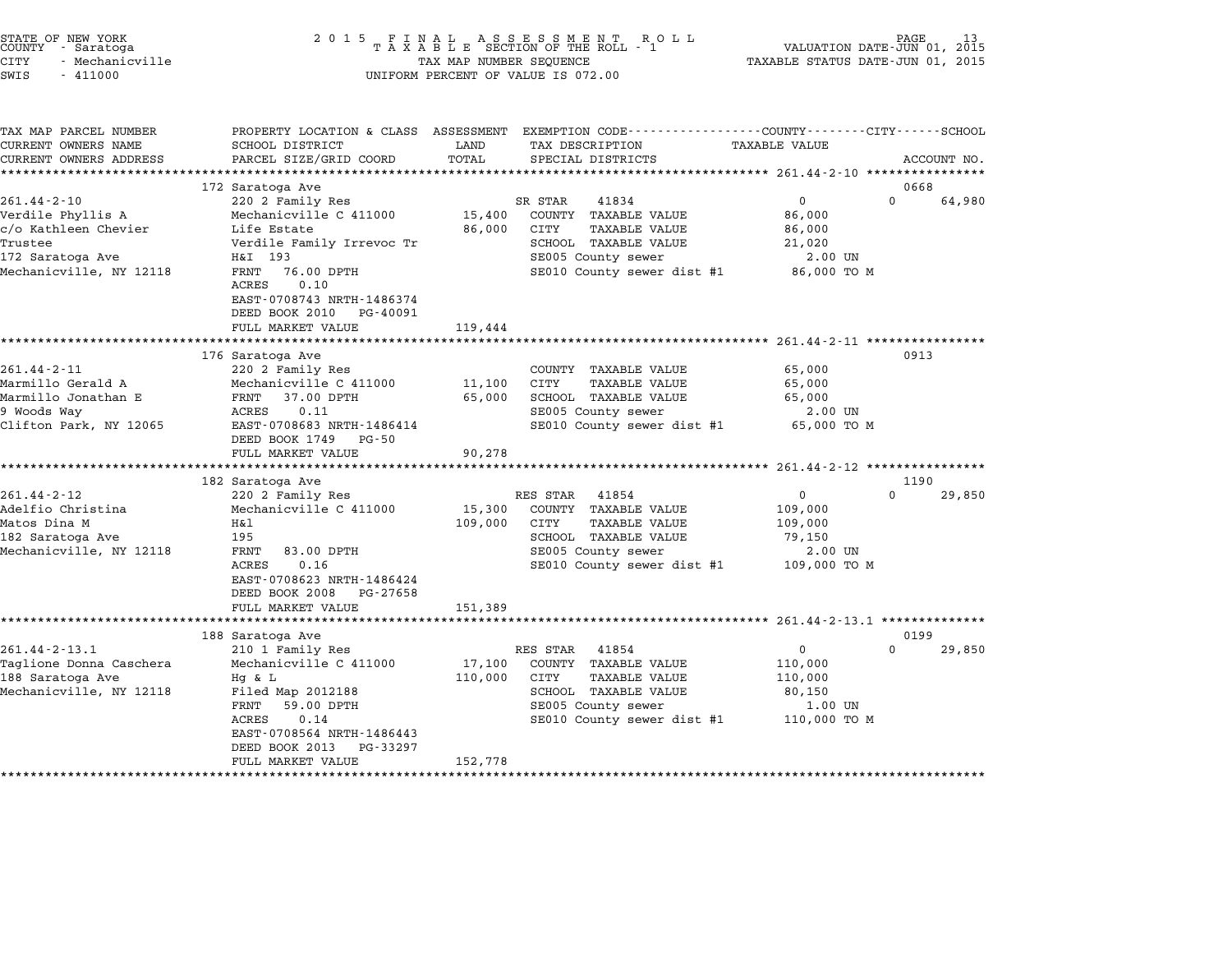| STATE OF NEW YORK<br>COUNTY - Saratoga<br><b>CITY</b><br>- Mechanicville<br>SWIS<br>$-411000$                                                            | 2 0 1 5                                                                                                                                                                                                  | TAX MAP NUMBER SEQUENCE      | FINAL ASSESSMENT ROLL<br>TAXABLE SECTION OF THE ROLL - 1<br>UNIFORM PERCENT OF VALUE IS 072.00                                                      | VALUATION DATE-JUN 01, 2015<br>TAXABLE STATUS DATE-JUN 01, 2015   | PAGE        |
|----------------------------------------------------------------------------------------------------------------------------------------------------------|----------------------------------------------------------------------------------------------------------------------------------------------------------------------------------------------------------|------------------------------|-----------------------------------------------------------------------------------------------------------------------------------------------------|-------------------------------------------------------------------|-------------|
| TAX MAP PARCEL NUMBER<br>CURRENT OWNERS NAME<br>CURRENT OWNERS ADDRESS                                                                                   | SCHOOL DISTRICT<br>PARCEL SIZE/GRID COORD                                                                                                                                                                | LAND<br>TOTAL                | PROPERTY LOCATION & CLASS ASSESSMENT EXEMPTION CODE----------------COUNTY-------CITY------SCHOOL<br>TAX DESCRIPTION<br>SPECIAL DISTRICTS            | <b>TAXABLE VALUE</b>                                              | ACCOUNT NO. |
| $261.44 - 2 - 14$<br>Mahar William S<br>222 Rollies Rd<br>Warrensburg, NY 12885                                                                          | 194 Saratoga Ave<br>280 Res Multiple<br>Mechanicville C 411000<br>Η&l<br>198<br>FRNT<br>68.00 DPTH<br>ACRES<br>0.20<br>EAST-0708503 NRTH-1486513<br>DEED BOOK 1602 PG-408<br>FULL MARKET VALUE           | 22,400<br>112,000<br>155,556 | COUNTY TAXABLE VALUE<br>CITY<br><b>TAXABLE VALUE</b><br>SCHOOL TAXABLE VALUE<br>SE005 County sewer<br>SE010 County sewer dist #1                    | 112,000<br>112,000<br>112,000<br>2.00 UN<br>112,000 TO M          | 0041        |
| $261.44 - 2 - 15$<br>Moyles James R<br>Zurlo Samoria<br>22 McDermott Rd<br>Mechanicville, NY 12118                                                       | 198 Saratoga Ave<br>220 2 Family Res<br>Mechanicville C 411000<br>Η&l<br>199<br>FRNT<br>50.00 DPTH 205.00<br>0.24<br>ACRES<br>EAST-0708453 NRTH-1486523<br>DEED BOOK 1727<br>PG-589<br>FULL MARKET VALUE | 24,000<br>100,000<br>138,889 | COUNTY TAXABLE VALUE<br>CITY<br>TAXABLE VALUE<br>SCHOOL TAXABLE VALUE<br>SE005 County sewer<br>SE010 County sewer dist #1                           | 100,000<br>100,000<br>100,000<br>2.00 UN<br>100,000 TO M          | 1515        |
| $261.44 - 2 - 16.1$<br>Hamel Thomas<br>Hamel Lillian<br>63 Upper Newtown Rd<br>Mechanicville, NY 12118                                                   | 200 Saratoga Ave<br>220 2 Family Res<br>Mechanicville C 411000<br>H&l<br>FRNT<br>50.00 DPTH 120.50<br>ACRES<br>0.12<br>EAST-0708399 NRTH-1486489<br>DEED BOOK 2014<br>PG-28567<br>FULL MARKET VALUE      | 12,000<br>75,000<br>104,167  | COUNTY TAXABLE VALUE<br>TAXABLE VALUE<br>CITY<br>SCHOOL TAXABLE VALUE<br>OT015 Omitted tax 2015<br>SE005 County sewer<br>SE010 County sewer dist #1 | 75,000<br>75,000<br>75,000<br>181.42 MT<br>2.00 UN<br>75,000 TO M | 0619        |
| $261.44 - 2 - 16.2$<br>Alling Builders, Inc.<br>75 South Kellogg Ave<br>Schenetcady, NY 12304<br>PRIOR OWNER ON 6/01/2015<br>00 Walnut Street Land Trust | Saratoga Ave<br>311 Res vac land<br>Mechanicville C 411000<br>Lot 2<br>ACRES<br>0.12<br>EAST-0708428 NRTH-1486587<br>DEED BOOK 2015<br>PG-20178<br>FULL MARKET VALUE                                     | 12,000<br>12,000<br>16,667   | COUNTY TAXABLE VALUE<br>CITY<br><b>TAXABLE VALUE</b><br>SCHOOL TAXABLE VALUE<br>OT015 Omitted tax 2015                                              | 12,000<br>12,000<br>12,000<br>27.52 MT                            |             |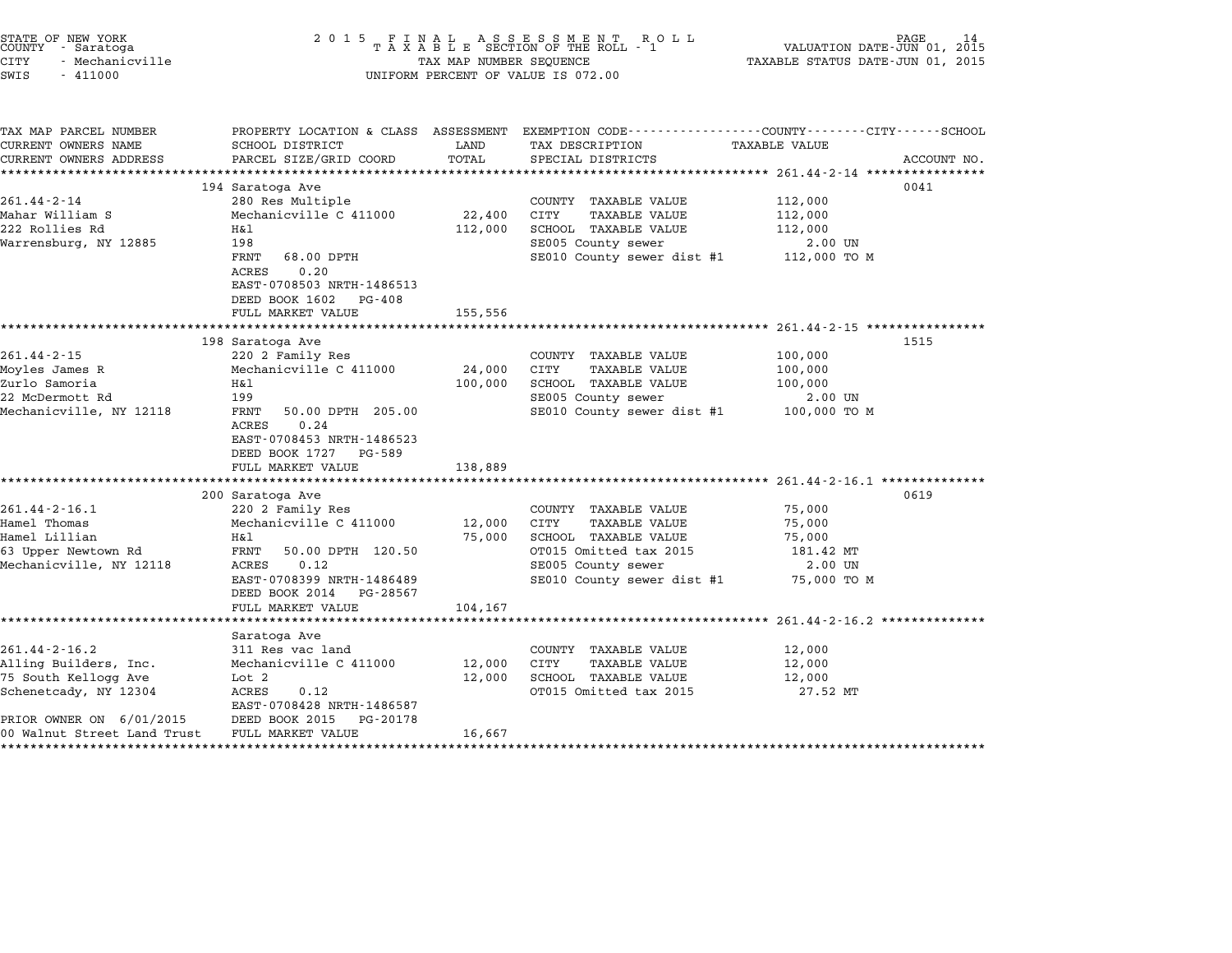| STATE OF NEW YORK<br>COUNTY - Saratoga<br>CITY<br>- Mechanicville<br>SWIS<br>$-411000$                      | 2 0 1 5<br>FINAL ASSESSMENT ROL<br>TAXABLE SECTION OF THE ROLL - 1<br>TAX MAP NUMBER SEQUENCE<br>UNIFORM PERCENT OF VALUE IS 072.00                                                                                             | PAGE<br>VALUATION DATE-JUN 01, 2015<br>TAXABLE STATUS DATE-JUN 01, 2015 |                                                                                                                                                       |                                                                                                                                 |
|-------------------------------------------------------------------------------------------------------------|---------------------------------------------------------------------------------------------------------------------------------------------------------------------------------------------------------------------------------|-------------------------------------------------------------------------|-------------------------------------------------------------------------------------------------------------------------------------------------------|---------------------------------------------------------------------------------------------------------------------------------|
| TAX MAP PARCEL NUMBER<br>CURRENT OWNERS NAME<br>CURRENT OWNERS ADDRESS                                      | SCHOOL DISTRICT<br>PARCEL SIZE/GRID COORD                                                                                                                                                                                       | LAND<br>TOTAL                                                           | TAX DESCRIPTION<br>SPECIAL DISTRICTS                                                                                                                  | PROPERTY LOCATION & CLASS ASSESSMENT EXEMPTION CODE---------------COUNTY-------CITY------SCHOOL<br>TAXABLE VALUE<br>ACCOUNT NO. |
| $261.44 - 2 - 17.1$<br>Laurenzo John<br>613 Clement St<br>Mechanicville, NY 12118                           | 206 Saratoga Ave<br>220 2 Family Res<br>Mechanicville C 411000<br>Η&l<br>201<br>Lot 2<br>FRNT<br>50.00 DPTH 125.00<br>ACRES<br>0.14<br>EAST-0708354 NRTH-1486514<br>DEED BOOK 2010<br>PG-35564<br>FULL MARKET VALUE             | 27,300<br>125,000<br>173,611                                            | COUNTY TAXABLE VALUE<br>CITY<br><b>TAXABLE VALUE</b><br>SCHOOL TAXABLE VALUE<br>SE005 County sewer<br>SE010 County sewer dist #1                      | 0731<br>125,000<br>125,000<br>125,000<br>2.00 UN<br>125,000 TO M                                                                |
| $261.44 - 2 - 17.2$<br>Laurenzo John<br>613 Clement St<br>Mechanicville, NY 12118                           | Philadelphia Ave<br>210 1 Family Res<br>Mechanicville C 411000<br>Lot 1<br>FRNT<br>80.00 DPTH<br>50.00<br>ACRES<br>0.09<br>EAST-0708383 NRTH-1486612<br>DEED BOOK 2010<br>PG-35564<br>FULL MARKET VALUE                         | 25,000<br>85,000<br>118,056                                             | COUNTY TAXABLE VALUE<br>CITY<br><b>TAXABLE VALUE</b><br>SCHOOL TAXABLE VALUE<br>SE010 County sewer dist #1                                            | 85,000<br>85,000<br>85,000<br>85,000 TO M                                                                                       |
|                                                                                                             |                                                                                                                                                                                                                                 |                                                                         |                                                                                                                                                       |                                                                                                                                 |
| $261.44 - 2 - 18$<br>Farina Christopher T-Trust<br>Trustee<br>1 Philadelphia Ave<br>Mechanicville, NY 12118 | 1 Philadelphia Ave<br>210 1 Family Res<br>Mechanicville C 411000<br>H&l&g&l<br>Comb Accts 0529&0530<br>FRNT 100.00 DPTH 100.00<br>ACRES<br>0.23<br>EAST-0708263 NRTH-1486643<br>DEED BOOK 2011<br>PG-28436<br>FULL MARKET VALUE | 16,200<br>94,000<br>130,556                                             | RES STAR<br>41854<br>COUNTY TAXABLE VALUE<br>CITY<br><b>TAXABLE VALUE</b><br>SCHOOL TAXABLE VALUE<br>SE005 County sewer<br>SE010 County sewer dist #1 | 0530<br>$\mathbf 0$<br>$\Omega$<br>29,850<br>94,000<br>94,000<br>64,150<br>1.00 UN<br>94,000 TO M                               |
|                                                                                                             |                                                                                                                                                                                                                                 |                                                                         |                                                                                                                                                       | ************************* 261.44-2-19 *****************                                                                         |
| $261.44 - 2 - 19$<br>Geurtze Anna<br>Trustee<br>364 So Main St<br>Mechanicville, NY 12118                   | 216 Saratoga Ave<br>438 Parking lot<br>Mechanicville C 411000<br>209<br>FRNT<br>50.00 DPTH 100.00<br>ACRES<br>0.11<br>EAST-0708253 NRTH-1486533<br>DEED BOOK 1523<br>PG-643<br>FULL MARKET VALUE                                | 14,500<br>14,500<br>20,139                                              | COUNTY TAXABLE VALUE<br>CITY<br><b>TAXABLE VALUE</b><br>SCHOOL TAXABLE VALUE<br>SE010 County sewer dist #1                                            | 0044<br>14,500<br>14,500<br>14,500<br>14,500 TO M                                                                               |

end the New York (North State of New York)<br>2015 FINAL ASSESSMENT ROLL ROLL (PALUATION DATE-JUN 01, 2015<br>COUNTY - Saratoga (PART A X A B L E SECTION OF THE ROLL - 1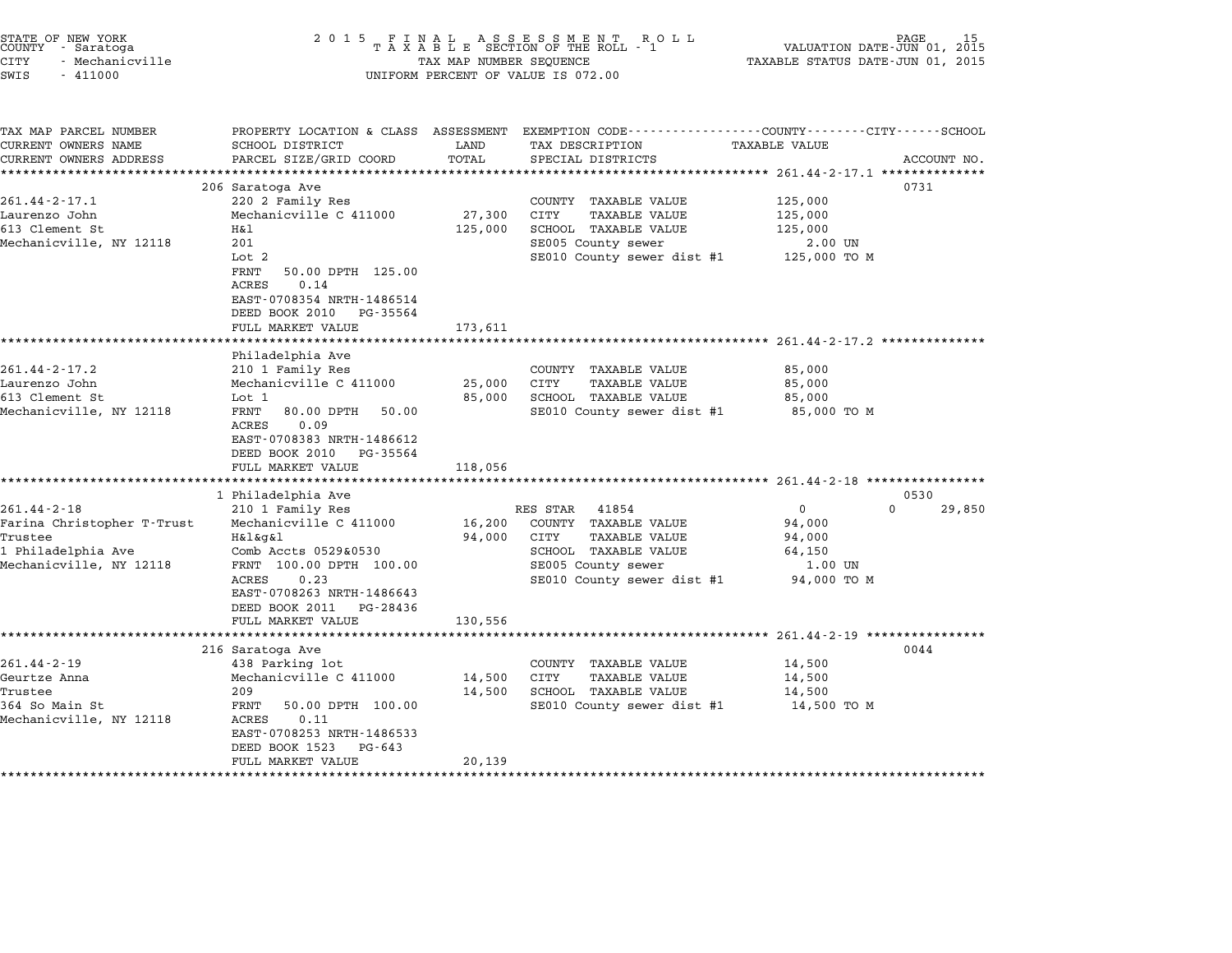| STATE OF NEW YORK<br>COUNTY<br>- Saratoga<br>CITY<br>- Mechanicville | 2 0 1 5<br>FINAL ASSESSMENT<br>TAXABLE SECTION OF THE ROLL<br>TAX MAP NUMBER SEQUENCE | PAGE<br>VALUATION DATE-JUN 01, 2015<br>TAXABLE STATUS DATE-JUN 01, 2015 |                                                                                 |                                     |          |             |
|----------------------------------------------------------------------|---------------------------------------------------------------------------------------|-------------------------------------------------------------------------|---------------------------------------------------------------------------------|-------------------------------------|----------|-------------|
| SWIS<br>$-411000$                                                    |                                                                                       |                                                                         | UNIFORM PERCENT OF VALUE IS 072.00                                              |                                     |          |             |
| TAX MAP PARCEL NUMBER<br>CURRENT OWNERS NAME                         | PROPERTY LOCATION & CLASS ASSESSMENT<br>SCHOOL DISTRICT                               | LAND                                                                    | EXEMPTION CODE-----------------COUNTY-------CITY------SCHOOL<br>TAX DESCRIPTION | TAXABLE VALUE                       |          |             |
| CURRENT OWNERS ADDRESS                                               | PARCEL SIZE/GRID COORD                                                                | TOTAL                                                                   | SPECIAL DISTRICTS                                                               |                                     |          | ACCOUNT NO. |
|                                                                      | ************************                                                              |                                                                         |                                                                                 |                                     |          |             |
|                                                                      | 218 Saratoga Ave                                                                      |                                                                         |                                                                                 |                                     |          | 0043        |
| $261.44 - 2 - 20$                                                    | 411 Apartment                                                                         |                                                                         | COUNTY TAXABLE VALUE                                                            | 160,000                             |          |             |
| Geurtze Anna                                                         | Mechanicville C 411000                                                                | 30,000                                                                  | <b>CITY</b><br><b>TAXABLE VALUE</b>                                             | 160,000                             |          |             |
| Trustee                                                              | <b>Blk&amp;l</b>                                                                      | 160,000                                                                 | SCHOOL TAXABLE VALUE                                                            | 160,000                             |          |             |
| 364 So Main St<br>Mechanicville, NY 12118                            | 204<br>FRNT<br>50.00 DPTH 100.00                                                      |                                                                         | SE005 County sewer<br>SE010 County sewer dist #1                                | $6.00$ UN<br>160,000 TO M           |          |             |
|                                                                      | ACRES<br>0.11                                                                         |                                                                         |                                                                                 |                                     |          |             |
|                                                                      | EAST-0708203 NRTH-1486553                                                             |                                                                         |                                                                                 |                                     |          |             |
|                                                                      | DEED BOOK 1523<br>PG-647                                                              |                                                                         |                                                                                 |                                     |          |             |
|                                                                      | FULL MARKET VALUE                                                                     | 222,222                                                                 |                                                                                 |                                     |          |             |
|                                                                      | ******************                                                                    | ***********                                                             |                                                                                 | ********** 261.44-2-21 ************ |          |             |
|                                                                      | 220 Saratoga Ave                                                                      |                                                                         |                                                                                 |                                     |          | 1432        |
| $261.44 - 2 - 21$                                                    | 220 2 Family Res                                                                      |                                                                         | COUNTY TAXABLE VALUE                                                            | 83,000                              |          |             |
| Nadeau Bernard L                                                     | Mechanicville C 411000                                                                | 14,900                                                                  | CITY<br><b>TAXABLE VALUE</b>                                                    | 83,000                              |          |             |
| 9 Devonshire Way                                                     | Η&l                                                                                   | 83,000                                                                  | SCHOOL TAXABLE VALUE                                                            | 83,000                              |          |             |
| Clifton Park, NY 12065                                               | 205                                                                                   |                                                                         | SE005 County sewer                                                              | 2.00 UN                             |          |             |
|                                                                      | FRNT<br>50.00 DPTH 207.00                                                             |                                                                         | SE010 County sewer dist #1                                                      | 83,000 TO M                         |          |             |
|                                                                      | ACRES<br>0.24                                                                         |                                                                         |                                                                                 |                                     |          |             |
|                                                                      | EAST-0708173 NRTH-1486613                                                             |                                                                         |                                                                                 |                                     |          |             |
|                                                                      | DEED BOOK 2008<br>PG-34954<br>FULL MARKET VALUE                                       | 115,278                                                                 |                                                                                 |                                     |          |             |
|                                                                      |                                                                                       |                                                                         |                                                                                 |                                     |          |             |
|                                                                      | 224 Saratoga Ave                                                                      |                                                                         |                                                                                 |                                     |          | 0571        |
| $261.44 - 2 - 22.1$                                                  | 220 2 Family Res                                                                      |                                                                         | VET WAR C 41122                                                                 | 12,600                              | 0        | 0           |
| Fondano Joseph J                                                     | Mechanicville C 411000                                                                |                                                                         | 15,100 VET WAR T 41123                                                          | 0                                   | 9,000    | $\mathbf 0$ |
| Fondano Catherine M                                                  | H&l                                                                                   |                                                                         | 84,000 VET DIS C 41142                                                          | 4,200                               | 0        | $\mathbf 0$ |
| 224 Saratoga Ave                                                     | FRNT<br>50.00 DPTH                                                                    |                                                                         | VET DIS T 41143                                                                 | 0                                   | 4,200    | $\mathbf 0$ |
| Mechanicville, NY 12118                                              | 0.10<br>ACRES                                                                         |                                                                         | RES STAR<br>41854                                                               | $\mathbf 0$                         | $\Omega$ | 29,850      |
|                                                                      | EAST-0708113 NRTH-1486583                                                             |                                                                         | COUNTY TAXABLE VALUE                                                            | 67,200                              |          |             |
|                                                                      | DEED BOOK 0948<br>PG-1109                                                             |                                                                         | CITY<br>TAXABLE VALUE                                                           | 70,800                              |          |             |
|                                                                      | FULL MARKET VALUE                                                                     | 116,667                                                                 | SCHOOL TAXABLE VALUE                                                            | 54,150                              |          |             |
|                                                                      |                                                                                       |                                                                         | SE005 County sewer                                                              | 2.00 UN                             |          |             |
|                                                                      | ************                                                                          |                                                                         | SE010 County sewer dist #1                                                      | 84,000 TO M                         |          | *********** |
|                                                                      | 222 New York Ave                                                                      |                                                                         |                                                                                 | 261.44-2-24 ****                    |          | 0446        |
| 261.44-2-24                                                          | 220 2 Family Res                                                                      |                                                                         | COUNTY TAXABLE VALUE                                                            | 100,000                             |          |             |
| White Gregory                                                        | Mechanicville C 411000                                                                | 14,400                                                                  | <b>CITY</b><br><b>TAXABLE VALUE</b>                                             | 100,000                             |          |             |
| 94 Longmeadow Rd                                                     | Η&l                                                                                   | 100,000                                                                 | SCHOOL TAXABLE VALUE                                                            | 100,000                             |          |             |
| Johnsonville, NY 12094                                               | 50.00 DPTH 100.00<br>FRNT                                                             |                                                                         | SE005 County sewer                                                              | 2.00 UN                             |          |             |
|                                                                      | ACRES<br>0.11                                                                         |                                                                         | SE010 County sewer dist #1                                                      | 100,000 TO M                        |          |             |
|                                                                      | EAST-0708202 NRTH-1486783                                                             |                                                                         |                                                                                 |                                     |          |             |
|                                                                      | DEED BOOK 2009<br>PG-32107                                                            |                                                                         |                                                                                 |                                     |          |             |
|                                                                      | FULL MARKET VALUE                                                                     | 138,889                                                                 |                                                                                 |                                     |          |             |
|                                                                      |                                                                                       |                                                                         |                                                                                 |                                     |          |             |

STATE OF NEW YORK <sup>2</sup> <sup>0</sup> <sup>1</sup> 5 F I N A L A S S E S S M E N T R O L L PAGE <sup>16</sup> COUNTY - Saratoga <sup>T</sup> <sup>A</sup> <sup>X</sup> <sup>A</sup> <sup>B</sup> <sup>L</sup> <sup>E</sup> SECTION OF THE ROLL - <sup>1</sup> VALUATION DATE-JUN 01, <sup>2015</sup>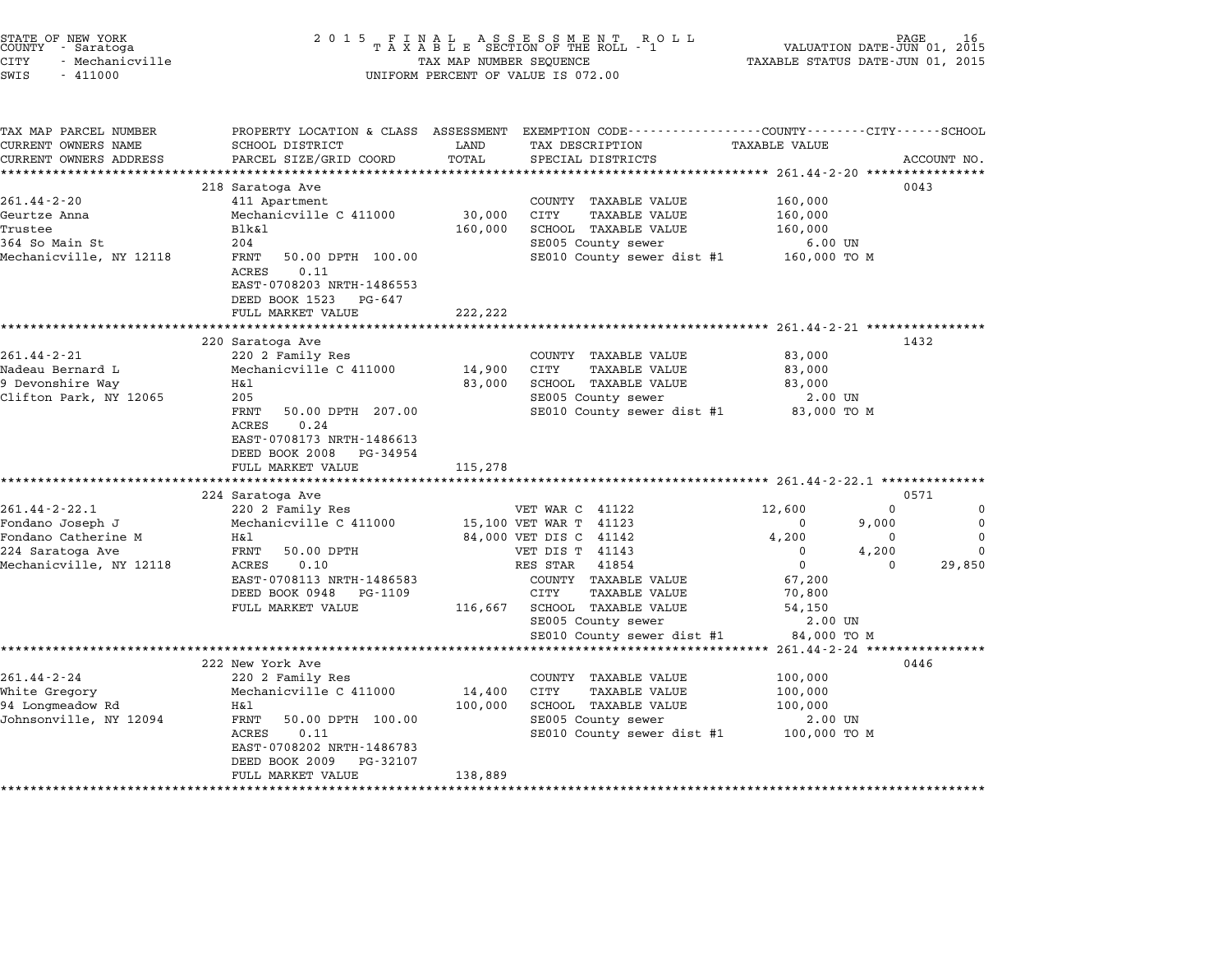| STATE OF NEW YORK<br>COUNTY - Saratoga |  |                 |  |
|----------------------------------------|--|-----------------|--|
| CITY                                   |  | - Mechanicville |  |
| -----                                  |  | .               |  |

## end the New York (STATE OF NEW YORK)<br>2015 FINAL ASSESSMENT ROLL - 1 VALUATION DATE-JUN 01, 2015<br>COUNTY - Saratoga (2015 TAXABLE SECTION OF THE ROLL - 1 VALUATION DATE-JUN 01, 2015 CITY - Mechanicville TAX MAP NUMBER SEQUENCE TAXABLE STATUS DATE-JUN 01, <sup>2015</sup> SWIS - <sup>411000</sup> UNIFORM PERCENT OF VALUE IS 072.00

| TAX MAP PARCEL NUMBER<br>CURRENT OWNERS NAME                               | SCHOOL DISTRICT                               | LAND    | PROPERTY LOCATION & CLASS ASSESSMENT EXEMPTION CODE----------------COUNTY-------CITY------SCHOOL<br>TAX DESCRIPTION | <b>TAXABLE VALUE</b> |                    |
|----------------------------------------------------------------------------|-----------------------------------------------|---------|---------------------------------------------------------------------------------------------------------------------|----------------------|--------------------|
| CURRENT OWNERS ADDRESS                                                     | PARCEL SIZE/GRID COORD                        | TOTAL   | SPECIAL DISTRICTS                                                                                                   |                      | ACCOUNT NO.        |
|                                                                            | *****************                             |         |                                                                                                                     |                      |                    |
|                                                                            | Philadelphia Ave                              |         |                                                                                                                     |                      |                    |
| $261.44 - 2 - 25$                                                          | 312 Vac w/imprv                               |         | COUNTY TAXABLE VALUE                                                                                                | 17,000               |                    |
| Devito Peter M                                                             | Mechanicville C 411000                        | 13,000  | CITY<br><b>TAXABLE VALUE</b>                                                                                        | 17,000               |                    |
| Kingsley Teresa M                                                          | Life Estate-T Kingsley                        | 17,000  | SCHOOL TAXABLE VALUE                                                                                                | 17,000               |                    |
| Etal Trustees                                                              | $1/2$ interest                                |         | SE010 County sewer dist #1                                                                                          | 17,000 то м          |                    |
| c/o Yablowsky D Trustee                                                    | FRNT 50.00 DPTH 100.00                        |         |                                                                                                                     |                      |                    |
| 5 Philadelphia Ave                                                         | ACRES<br>0.11                                 |         |                                                                                                                     |                      |                    |
| Mechanicville, NY 12118                                                    | EAST-0708312 NRTH-1486803                     |         |                                                                                                                     |                      |                    |
|                                                                            | DEED BOOK 1774 PG-475                         |         |                                                                                                                     |                      |                    |
|                                                                            | FULL MARKET VALUE                             | 23,611  |                                                                                                                     |                      |                    |
|                                                                            | ********************************              |         |                                                                                                                     |                      |                    |
|                                                                            | 190 Walnut St                                 |         |                                                                                                                     |                      | 1570               |
| $261.44 - 2 - 26$                                                          | 220 2 Family Res                              |         | 41854<br>RES STAR                                                                                                   | $\mathbf 0$          | $\Omega$<br>29,850 |
| Donohoe Anna Marie                                                         | Mechanicville C 411000                        | 14,900  | COUNTY TAXABLE VALUE                                                                                                | 83,000               |                    |
| 190 Walnut St                                                              | Η&l                                           | 83,000  | CITY<br>TAXABLE VALUE                                                                                               | 83,000               |                    |
| Mechanicville, NY 12118                                                    | 197                                           |         | SCHOOL TAXABLE VALUE                                                                                                | 53,150               |                    |
|                                                                            | FRNT 157.00 DPTH                              |         | SE005 County sewer                                                                                                  | 2.00 UN              |                    |
|                                                                            | ACRES<br>0.31                                 |         | SE010 County sewer dist #1 83,000 TO M                                                                              |                      |                    |
|                                                                            | EAST-0708552 NRTH-1486704                     |         |                                                                                                                     |                      |                    |
|                                                                            | DEED BOOK 1053 PG-512                         |         |                                                                                                                     |                      |                    |
|                                                                            | FULL MARKET VALUE                             | 115,278 |                                                                                                                     |                      |                    |
|                                                                            | 107 Viall Ave                                 |         |                                                                                                                     |                      | 1438               |
| $261.44 - 2 - 29$                                                          | 210 1 Family Res                              |         | RES STAR<br>41854                                                                                                   | $\mathbf{0}$         | $\Omega$<br>29,850 |
| Pickett John A                                                             | Mechanicville C 411000                        | 20,000  | COUNTY TAXABLE VALUE                                                                                                | 180,000              |                    |
| Pickett Amy L                                                              | Η&l                                           | 180,000 | CITY<br><b>TAXABLE VALUE</b>                                                                                        | 180,000              |                    |
| 107 Viall Ave                                                              | 192 <sub>b</sub>                              |         | SCHOOL TAXABLE VALUE                                                                                                | 150,150              |                    |
| Mechanicville, NY 12118                                                    | 2010/37095 & 2007/36064                       |         | SE005 County sewer                                                                                                  | $1.00$ UN            |                    |
|                                                                            | FRNT<br>67.80 DPTH                            |         | SE010 County sewer dist #1                                                                                          | 180,000 TO M         |                    |
|                                                                            |                                               |         |                                                                                                                     |                      |                    |
|                                                                            |                                               |         |                                                                                                                     |                      |                    |
|                                                                            | ACRES<br>0.60<br>EAST-0708638 NRTH-1486553    |         |                                                                                                                     |                      |                    |
|                                                                            | DEED BOOK 1586<br>PG-727                      |         |                                                                                                                     |                      |                    |
|                                                                            | FULL MARKET VALUE                             | 250,000 |                                                                                                                     |                      |                    |
|                                                                            |                                               |         |                                                                                                                     |                      |                    |
|                                                                            | 279 Saratoga Ave                              |         |                                                                                                                     |                      | 0627               |
| $261.44 - 3 - 1.1$                                                         | 210 1 Family Res                              |         | COUNTY TAXABLE VALUE                                                                                                | 78,000               |                    |
|                                                                            | Mechanicville C 411000                        | 6,000   | CITY<br><b>TAXABLE VALUE</b>                                                                                        | 78,000               |                    |
|                                                                            | Garage & Lot                                  | 78,000  | SCHOOL TAXABLE VALUE                                                                                                | 78,000               |                    |
|                                                                            | 226                                           |         | SE005 County sewer                                                                                                  | 1.00 UN              |                    |
|                                                                            | FRNT 107.50 DPTH                              |         | SE010 County sewer dist #1                                                                                          | 78,000 TO M          |                    |
| Saratoga Ave Properties LLC<br>273 Saratoga Ave<br>Mechanicville, NY 12118 | 0.11<br>ACRES                                 |         |                                                                                                                     |                      |                    |
|                                                                            | EAST-0707273 NRTH-1486631                     |         |                                                                                                                     |                      |                    |
|                                                                            | DEED BOOK 1761<br>PG-628<br>FULL MARKET VALUE | 108,333 |                                                                                                                     |                      |                    |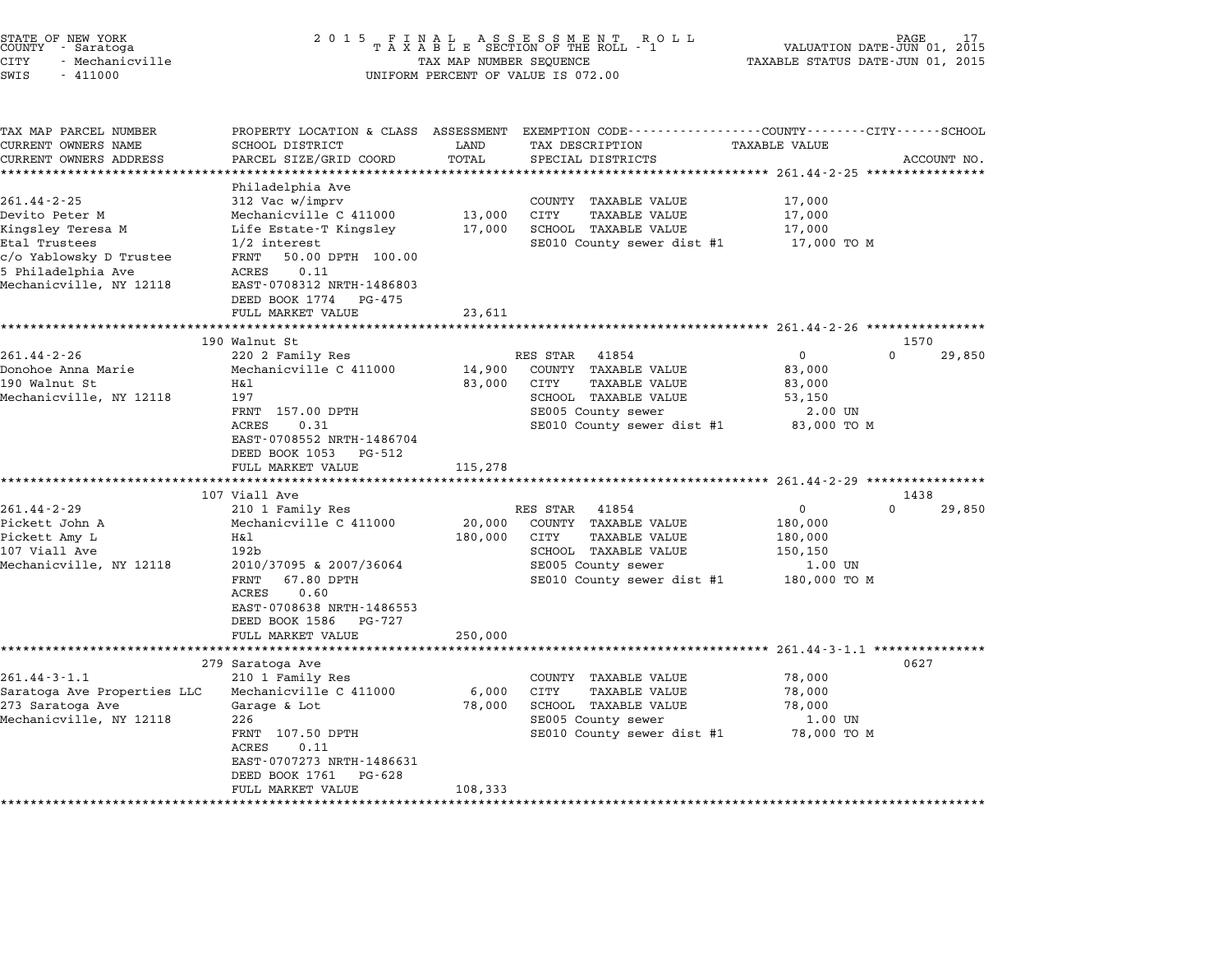| STATE OF NEW YORK<br>COUNTY - Saratoga<br><b>CITY</b><br>- Mechanicville<br>SWIS<br>$-411000$       | 2 0 1 5                                                                                                                                                                                                                                                     | TAX MAP NUMBER SEQUENCE     | FINAL ASSESSMENT ROLL<br>TAXABLE SECTION OF THE ROLL - 1<br>UNIFORM PERCENT OF VALUE IS 072.00                                                        | VALUATION DATE-JUN 01, 2015<br>TAXABLE STATUS DATE-JUN 01, 2015                                                         | PAGE               |
|-----------------------------------------------------------------------------------------------------|-------------------------------------------------------------------------------------------------------------------------------------------------------------------------------------------------------------------------------------------------------------|-----------------------------|-------------------------------------------------------------------------------------------------------------------------------------------------------|-------------------------------------------------------------------------------------------------------------------------|--------------------|
| TAX MAP PARCEL NUMBER<br>CURRENT OWNERS NAME<br>CURRENT OWNERS ADDRESS                              | SCHOOL DISTRICT<br>PARCEL SIZE/GRID COORD                                                                                                                                                                                                                   | LAND<br>TOTAL               | PROPERTY LOCATION & CLASS ASSESSMENT EXEMPTION CODE---------------COUNTY-------CITY-----SCHOOL<br>TAX DESCRIPTION<br>SPECIAL DISTRICTS                | TAXABLE VALUE                                                                                                           | ACCOUNT NO.        |
| $261.44 - 3 - 1.2$<br>Saratoga Ave Properties LLC<br>273 Saratoga Ave<br>Mechanicville, NY 12118    | 277 Saratoga Ave<br>220 2 Family Res<br>Mechanicville C 411000<br>H & L<br>FRNT<br>58.00 DPTH<br>0.10<br>ACRES<br>EAST-0707313 NRTH-1486611<br>DEED BOOK 1761<br>PG-626<br>FULL MARKET VALUE                                                                | 12,000<br>80,000<br>111,111 | COUNTY TAXABLE VALUE<br>CITY<br><b>TAXABLE VALUE</b><br>SCHOOL TAXABLE VALUE<br>SE005 County sewer<br>SE010 County sewer dist #1                      | 80,000<br>80,000<br>80,000<br>2.00 UN<br>80,000 TO M                                                                    |                    |
|                                                                                                     |                                                                                                                                                                                                                                                             |                             |                                                                                                                                                       |                                                                                                                         | 0630               |
| $261.44 - 3 - 2$<br>Cerone Ann G<br>Cerone Stephen P<br>273 Saratoga Ave<br>Mechanicville, NY 12118 | 273 Saratoga Ave<br>210 1 Family Res<br>Mechanicville C 411000<br>Η&l<br>227<br>FRNT<br>84.50 DPTH<br>0.22<br>ACRES<br>EAST-0707383 NRTH-1486591<br>DEED BOOK 1321<br>PG-718<br>FULL MARKET VALUE                                                           | 16,300<br>98,000<br>136,111 | RES STAR<br>41854<br>COUNTY TAXABLE VALUE<br>CITY<br><b>TAXABLE VALUE</b><br>SCHOOL TAXABLE VALUE<br>SE005 County sewer<br>SE010 County sewer dist #1 | $\Omega$<br>98,000<br>98,000<br>68,150<br>1.00 UN<br>98,000 TO M<br>********************** 261.44-3-3 ***************** | $\Omega$<br>29,850 |
| $261.44 - 3 - 3$<br>Cerone Stephen P<br>Cerone Ann<br>271 Saratoga Ave<br>Mechanicville, NY 12118   | 271 Saratoga Ave<br>220 2 Family Res<br>Mechanicville C 411000<br>50.00 DPTH<br>FRNT<br>ACRES<br>0.17<br>EAST-0707443 NRTH-1486571<br>DEED BOOK 1518<br>PG-252<br>FULL MARKET VALUE                                                                         | 12,000<br>12,000<br>16,667  | COUNTY TAXABLE VALUE<br>CITY<br>TAXABLE VALUE<br>SCHOOL TAXABLE VALUE<br>SE010 County sewer dist #1                                                   | 12,000<br>12,000<br>12,000<br>12,000 TO M                                                                               | 0742               |
| $261.44 - 3 - 4$<br>Fruci Anthony J<br>Fruci Deborah A<br>72 Dewey Ave<br>Mechanicville, NY 12118   | **********************<br>269 Saratoga Ave<br>220 2 Family Res<br>Mechanicville C 411000<br>Hg&l<br>228a<br>FRNT<br>50.09 DPTH<br>ACRES<br>0.20<br>EAST-0707493 NRTH-1486551<br>DEED BOOK 1047<br>PG-177<br>FULL MARKET VALUE<br>************************** | 16,000<br>89,000<br>123,611 | COUNTY TAXABLE VALUE<br>CITY<br><b>TAXABLE VALUE</b><br>SCHOOL TAXABLE VALUE<br>SE005 County sewer<br>SE010 County sewer dist #1                      | 89,000<br>89,000<br>89,000<br>2.00 UN<br>89,000 TO M                                                                    | 0752               |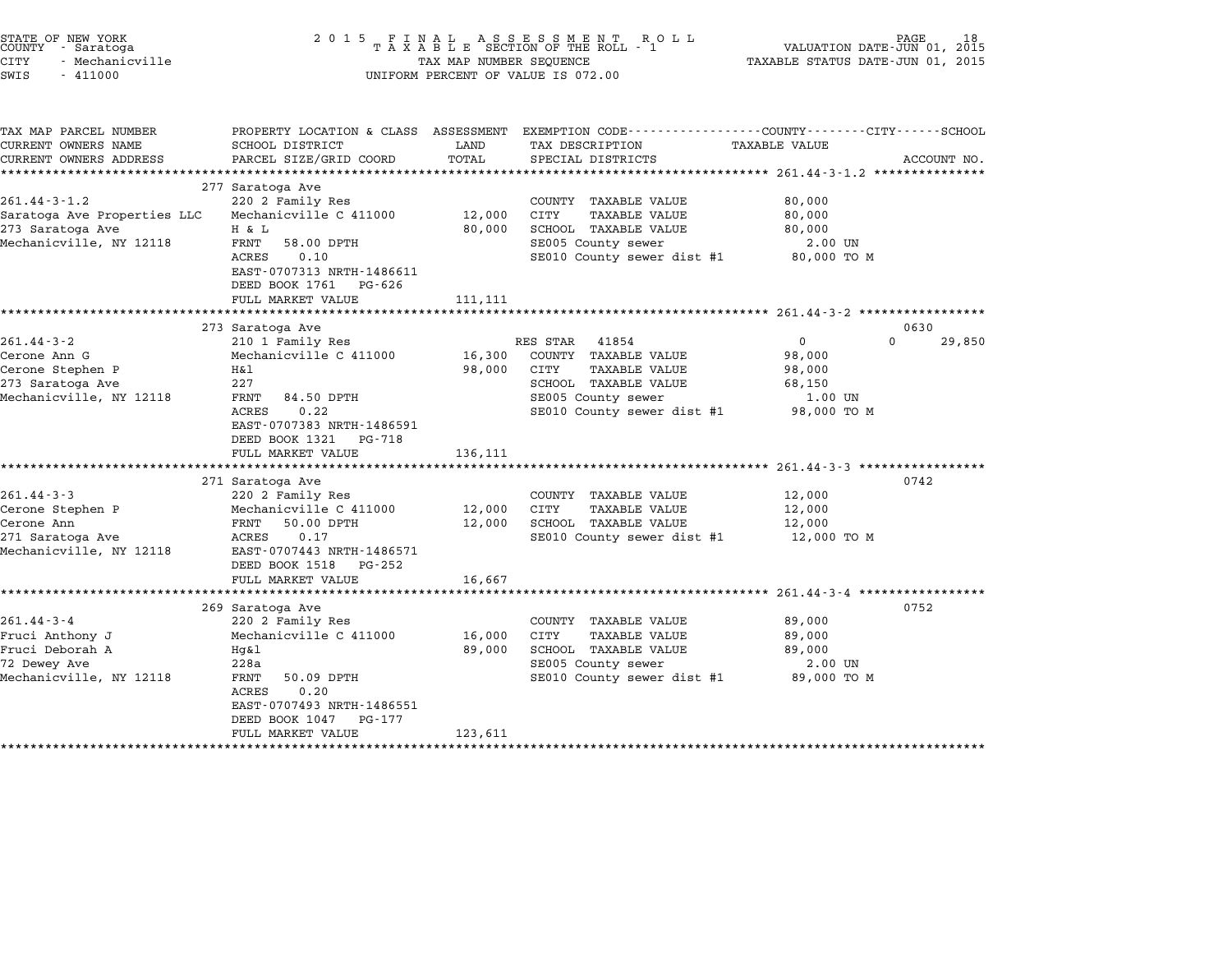| STATE OF NEW YORK<br>COUNTY – Saratoga<br>- Saratoga<br>CITY<br>- Mechanicville<br>SWIS<br>$-411000$            | 2 0 1 5                                                                                                                                                                                                        | TAX MAP NUMBER SEQUENCE     | FINAL ASSESSMENT ROTAXABLE SECTION OF THE ROLL - 1<br>R O L L<br>UNIFORM PERCENT OF VALUE IS 072.00                                                                                                                        | TAXABLE STATUS DATE-JUN 01, 2015                                                                             | PAGE<br>VALUATION DATE-JUN 01, 2015 |
|-----------------------------------------------------------------------------------------------------------------|----------------------------------------------------------------------------------------------------------------------------------------------------------------------------------------------------------------|-----------------------------|----------------------------------------------------------------------------------------------------------------------------------------------------------------------------------------------------------------------------|--------------------------------------------------------------------------------------------------------------|-------------------------------------|
| TAX MAP PARCEL NUMBER<br>CURRENT OWNERS NAME<br>CURRENT OWNERS ADDRESS                                          | <b>SCHOOL DISTRICT</b><br>PARCEL SIZE/GRID COORD                                                                                                                                                               | LAND<br>TOTAL               | PROPERTY LOCATION & CLASS ASSESSMENT EXEMPTION CODE----------------COUNTY-------CITY------SCHOOL<br>TAX DESCRIPTION<br>SPECIAL DISTRICTS                                                                                   | TAXABLE VALUE                                                                                                | ACCOUNT NO.                         |
|                                                                                                                 | 267 Saratoga Ave                                                                                                                                                                                               |                             |                                                                                                                                                                                                                            |                                                                                                              | 0593                                |
| $261.44 - 3 - 5$<br>Fruci William<br>267 Saratoga Ave<br>Mechanicville, NY 12118                                | 220 2 Family Res<br>Mechanicville C 411000<br>Hb&1<br>229<br>FRNT<br>50.05 DPTH<br><b>ACRES</b><br>0.22<br>EAST-0707533 NRTH-1486542                                                                           | 21,000<br>116,000           | RES STAR<br>41854<br>COUNTY TAXABLE VALUE<br><b>TAXABLE VALUE</b><br>CITY<br>SCHOOL TAXABLE VALUE<br>SE005 County sewer<br>SE010 County sewer dist #1                                                                      | 0<br>116,000<br>116,000<br>86,150<br>2.00 UN<br>116,000 TO M                                                 | $\Omega$<br>29,850                  |
|                                                                                                                 | DEED BOOK 1451 PG-88                                                                                                                                                                                           |                             |                                                                                                                                                                                                                            |                                                                                                              |                                     |
|                                                                                                                 | FULL MARKET VALUE                                                                                                                                                                                              | 161,111                     |                                                                                                                                                                                                                            |                                                                                                              |                                     |
|                                                                                                                 | *************************<br>265 Saratoga Ave                                                                                                                                                                  |                             |                                                                                                                                                                                                                            |                                                                                                              | 1429                                |
| $261.44 - 3 - 6$<br>Vanchance Mary<br>c/o Vanchance Kevin L ETAL<br>265 Saratoga Ave<br>Mechanicville, NY 12118 | 220 2 Family Res<br>Mechanicville C 411000<br>H&1/gar<br>230<br>Life Estate<br>FRNT<br>79.00 DPTH 220.00<br><b>ACRES</b><br>0.25<br>EAST-0707593 NRTH-1486512<br>DEED BOOK 1749<br>PG-324<br>FULL MARKET VALUE | 15,800<br>85,000<br>118,056 | SR STAR<br>41834<br>COUNTY TAXABLE VALUE<br><b>TAXABLE VALUE</b><br>CITY<br>SCHOOL TAXABLE VALUE<br>SE005 County sewer<br>SE010 County sewer dist #1<br>************************************ 261.44-3-7 ****************** | 0<br>85,000<br>85,000<br>20,020<br>2.00 UN<br>85,000 TO M                                                    | $\Omega$<br>64,980                  |
|                                                                                                                 | 259 Saratoga Ave                                                                                                                                                                                               |                             |                                                                                                                                                                                                                            |                                                                                                              | 1369                                |
| $261.44 - 3 - 7$<br>Coreno Matthew<br>Down Shirley M<br>259 Saratoga Ave<br>Mechanicville, NY 12118             | 220 2 Family Res<br>Mechanicville C 411000<br>H & L<br>FRNT<br>50.00 DPTH<br>0.25<br>ACRES<br>EAST-0707653 NRTH-1486492<br>DEED BOOK 1334 PG-311                                                               | 14,000<br>88,000            | RES STAR<br>41854<br>COUNTY TAXABLE VALUE<br>TAXABLE VALUE<br>CITY<br>SCHOOL TAXABLE VALUE<br>SE005 County sewer<br>SE010 County sewer dist #1                                                                             | 0<br>88,000<br>88,000<br>58,150<br>2.00 UN<br>88,000 TO M                                                    | $\Omega$<br>29,850                  |
|                                                                                                                 | FULL MARKET VALUE                                                                                                                                                                                              | 122,222                     |                                                                                                                                                                                                                            |                                                                                                              |                                     |
| $261.44 - 3 - 8$<br>Zappone Dominick<br>C/O Judy Noonan<br>59B Raylinsky Ln<br>Mechanicville, NY 12118          | 249 Saratoga Ave<br>220 2 Family Res<br>Mechanicville C 411000<br>Life Estate<br>FRNT<br>50.00 DPTH<br>ACRES<br>0.26<br>EAST-0707703 NRTH-1486482<br>DEED BOOK 1338<br>PG-443<br>FULL MARKET VALUE             | 16,200<br>90,000<br>125,000 | COUNTY TAXABLE VALUE<br>CITY<br>TAXABLE VALUE<br>SCHOOL TAXABLE VALUE<br>SE005 County sewer<br>SE010 County sewer dist #1                                                                                                  | ********************** 261.44-3-8 ******************<br>90,000<br>90,000<br>90,000<br>2.00 UN<br>90,000 TO M | 1495                                |

STATE OF NEW YORK <sup>2</sup> <sup>0</sup> <sup>1</sup> 5 F I N A L A S S E S S M E N T R O L L PAGE <sup>19</sup> COUNTY - Saratoga <sup>T</sup> <sup>A</sup> <sup>X</sup> <sup>A</sup> <sup>B</sup> <sup>L</sup> <sup>E</sup> SECTION OF THE ROLL - <sup>1</sup> VALUATION DATE-JUN 01, <sup>2015</sup>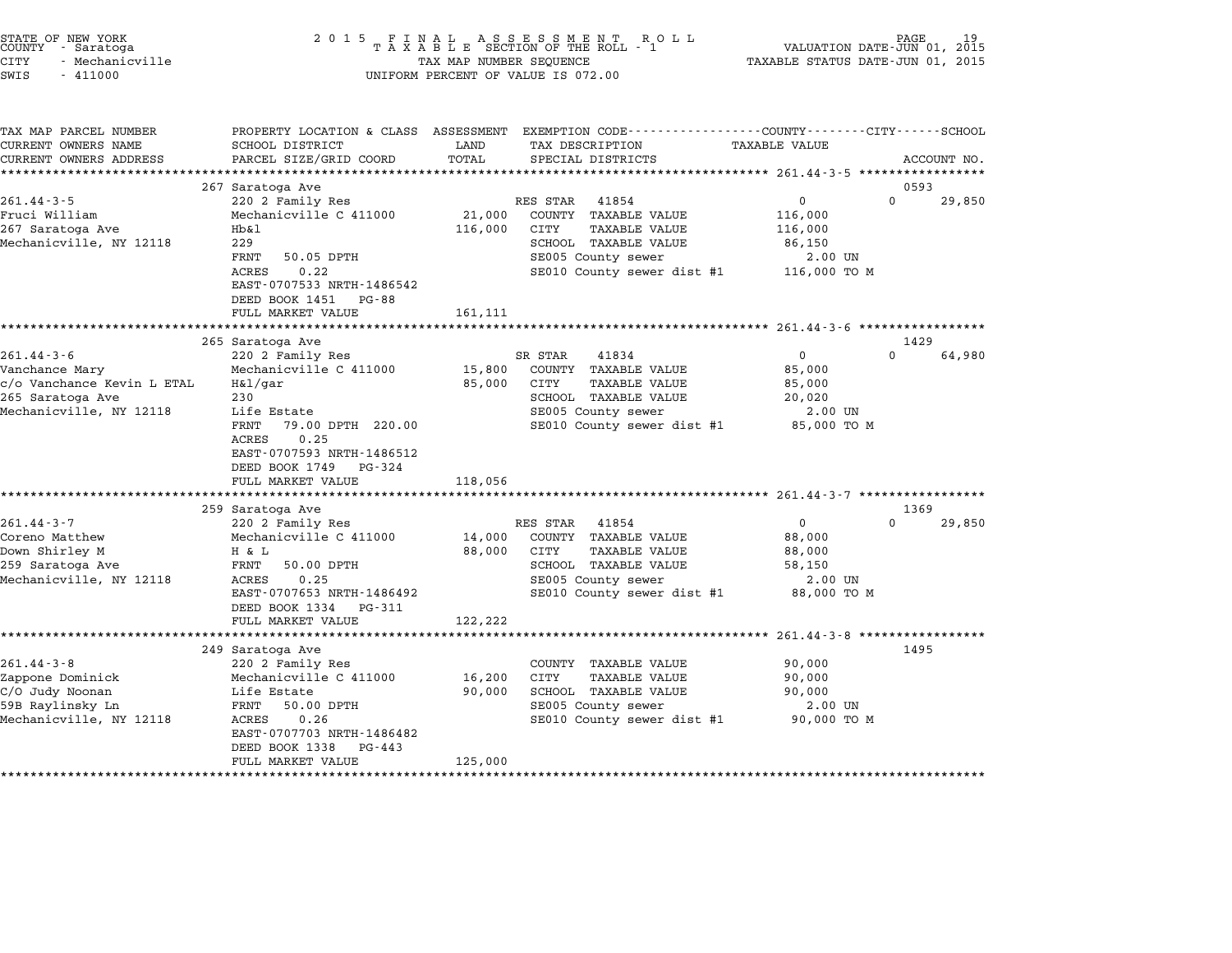|        | STATE OF NEW YORK |  |
|--------|-------------------|--|
| COUNTY | - Saratoga        |  |
| CITY   | - Mechanicville   |  |

| TAX MAP PARCEL NUMBER   |                                            |                | PROPERTY LOCATION & CLASS ASSESSMENT EXEMPTION CODE---------------COUNTY-------CITY------SCHOOL |                        |                    |
|-------------------------|--------------------------------------------|----------------|-------------------------------------------------------------------------------------------------|------------------------|--------------------|
| CURRENT OWNERS NAME     | SCHOOL DISTRICT                            | LAND           | TAX DESCRIPTION                                                                                 | <b>TAXABLE VALUE</b>   |                    |
| CURRENT OWNERS ADDRESS  | PARCEL SIZE/GRID COORD                     | TOTAL          | SPECIAL DISTRICTS                                                                               |                        | ACCOUNT NO.        |
|                         |                                            |                |                                                                                                 |                        |                    |
|                         | 247 Saratoga Ave                           |                |                                                                                                 |                        | 1431<br>$\Omega$   |
| $261.44 - 3 - 9$        | 220 2 Family Res                           |                | VET WAR C 41122                                                                                 | 7,500                  | 0<br>$\Omega$      |
| Vandetta Arthur         | Mechanicville C 411000<br>Η&l              |                | 10,600 VET WAR T 41123                                                                          | $\Omega$<br>0          | 7,500<br>$\Omega$  |
| 247 Saratoga Ave        |                                            | 50,000 SR STAR | 41834                                                                                           |                        | 50,000             |
| Mechanicville, NY 12118 | 231<br>FRNT<br>50.00 DPTH                  |                | COUNTY TAXABLE VALUE<br>CITY<br><b>TAXABLE VALUE</b>                                            | 42,500                 |                    |
|                         | 0.26                                       |                | SCHOOL TAXABLE VALUE                                                                            | 42,500                 |                    |
|                         | ACRES<br>EAST-0707743 NRTH-1486452         |                |                                                                                                 | $\mathbf 0$<br>2.00 UN |                    |
|                         |                                            |                | SE005 County sewer                                                                              |                        |                    |
|                         | DEED BOOK 1590 PG-635<br>FULL MARKET VALUE |                | SE010 County sewer dist #1                                                                      | 50,000 TO M            |                    |
|                         |                                            | 69,444         |                                                                                                 |                        |                    |
|                         | 245 Saratoga Ave                           |                |                                                                                                 |                        | 0521               |
| $261.44 - 3 - 10$       | 220 2 Family Res                           |                |                                                                                                 | 84,000                 |                    |
| Holmes Michael J        | Mechanicville C 411000                     | 15,100         | COUNTY TAXABLE VALUE<br>CITY<br>TAXABLE VALUE                                                   | 84,000                 |                    |
| Holmes Michele A        | H&l                                        |                |                                                                                                 |                        |                    |
| 134 Ellsworth Ave       | 232                                        | 84,000         | SCHOOL TAXABLE VALUE<br>SE005 County sewer                                                      | 84,000<br>2.00 UN      |                    |
|                         | FRNT<br>50.00 DPTH                         |                | SE010 County sewer dist #1                                                                      |                        |                    |
| Mechanicville, NY 12118 | 0.24<br>ACRES                              |                |                                                                                                 | 84,000 TO M            |                    |
|                         | EAST-0707793 NRTH-1486432                  |                |                                                                                                 |                        |                    |
|                         | DEED BOOK 1262 PG-694                      |                |                                                                                                 |                        |                    |
|                         | FULL MARKET VALUE                          | 116,667        |                                                                                                 |                        |                    |
|                         |                                            |                |                                                                                                 |                        |                    |
|                         | 241 Saratoga Ave                           |                |                                                                                                 |                        | 1415               |
| $261.44 - 3 - 11$       | 220 2 Family Res                           |                | RES STAR 41854                                                                                  | $\overline{0}$         | $\Omega$<br>29,850 |
| Stockwell William A     | Mechanicville C 411000                     | 21,000         | COUNTY TAXABLE VALUE                                                                            | 105,000                |                    |
| Wendy L                 | H & L                                      | 105,000        | CITY<br><b>TAXABLE VALUE</b>                                                                    | 105,000                |                    |
| 241 Saratoga Ave        | FRNT<br>50.00 DPTH                         |                | SCHOOL TAXABLE VALUE                                                                            | 75,150                 |                    |
| Mechanicville, NY 12118 | ACRES<br>0.25                              |                | SE005 County sewer                                                                              | 2.00 UN                |                    |
|                         | EAST-0707843 NRTH-1486422                  |                | SE010 County sewer dist #1                                                                      | 105,000 TO M           |                    |
|                         | DEED BOOK 1328<br>$PG - 41$                |                |                                                                                                 |                        |                    |
|                         | FULL MARKET VALUE                          | 145,833        |                                                                                                 |                        |                    |
|                         |                                            |                |                                                                                                 |                        |                    |
|                         | 237 Saratoga Ave                           |                |                                                                                                 |                        | 1414               |
| $261.44 - 3 - 12$       | 210 1 Family Res                           |                | RES STAR<br>41854                                                                               | $\mathbf{0}$           | $\Omega$<br>29,850 |
| Crivelli Christopher    | Mechanicville C 411000                     | 14,700         | COUNTY TAXABLE VALUE                                                                            | 94,000                 |                    |
| Gailor Erin             | Η&l                                        | 94,000         | CITY<br><b>TAXABLE VALUE</b>                                                                    | 94,000                 |                    |
| 237 Saratoga Ave        | 233                                        |                | SCHOOL TAXABLE VALUE                                                                            | 64,150                 |                    |
| Mechanicville, NY 12118 | 50.00 DPTH<br>FRNT                         |                | SE005 County sewer                                                                              | 1.00 UN                |                    |
|                         | 0.26<br>ACRES                              |                | SE010 County sewer dist #1                                                                      | 94,000 TO M            |                    |
|                         | EAST-0707893 NRTH-1486412                  |                |                                                                                                 |                        |                    |
|                         | DEED BOOK 2008<br>PG-28321                 |                |                                                                                                 |                        |                    |
|                         | FULL MARKET VALUE                          | 130,556        |                                                                                                 |                        |                    |
|                         |                                            |                |                                                                                                 |                        |                    |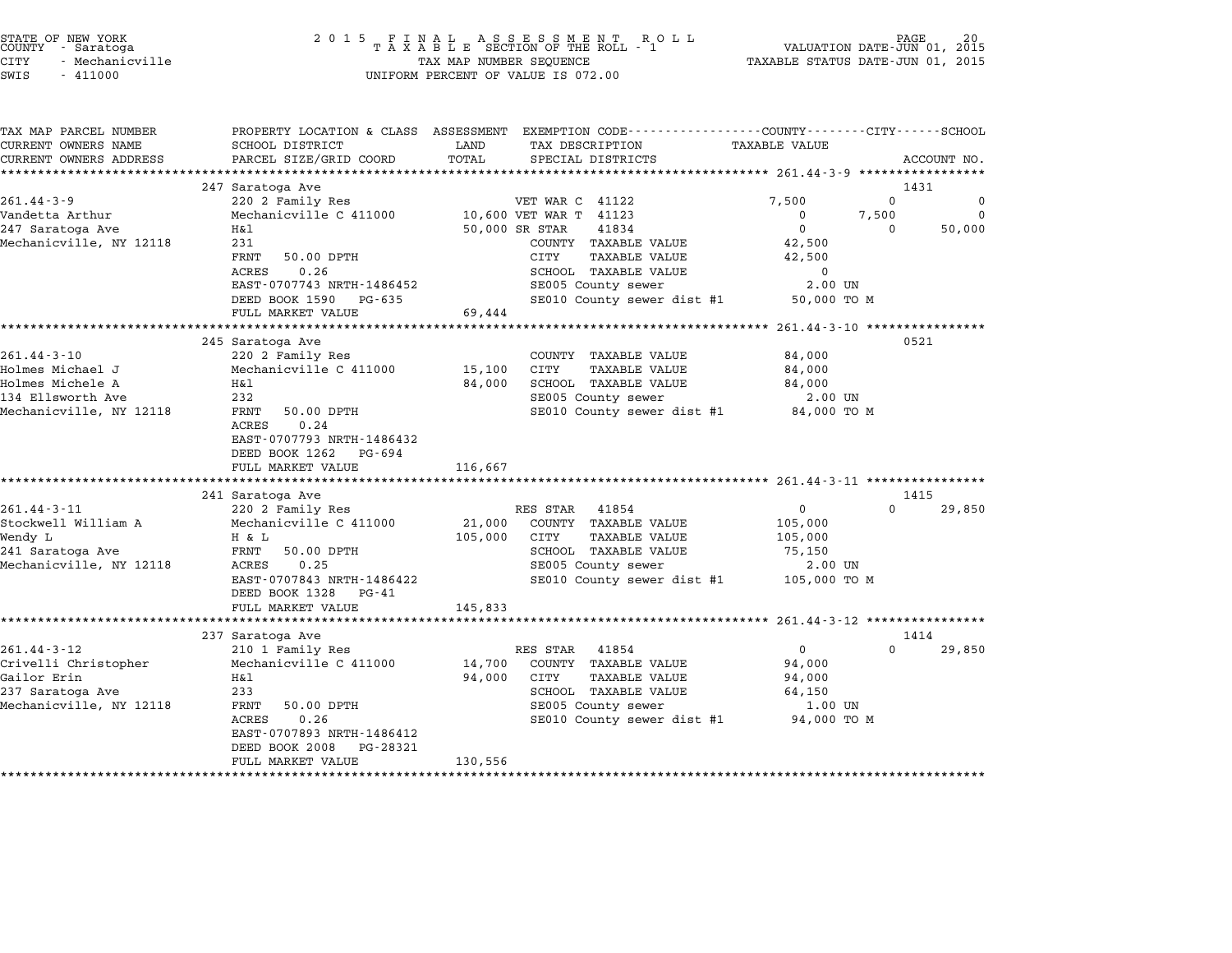| STATE OF NEW YORK<br>COUNTY - Saratoga<br><b>CITY</b><br>- Mechanicville<br>SWIS<br>$-411000$          | 2 0 1 5                                                                                                                                                                                                  | TAX MAP NUMBER SEQUENCE                | FINAL ASSESSMENT ROTAXABLE SECTION OF THE ROLL - 1<br>R O L L<br>UNIFORM PERCENT OF VALUE IS 072.00                                                   | PAGE<br>VALUATION DATE-JUN 01, 2015<br>TAXABLE STATUS DATE-JUN 01, 2015                                                                                   |             |
|--------------------------------------------------------------------------------------------------------|----------------------------------------------------------------------------------------------------------------------------------------------------------------------------------------------------------|----------------------------------------|-------------------------------------------------------------------------------------------------------------------------------------------------------|-----------------------------------------------------------------------------------------------------------------------------------------------------------|-------------|
| TAX MAP PARCEL NUMBER<br>CURRENT OWNERS NAME<br>CURRENT OWNERS ADDRESS                                 | SCHOOL DISTRICT<br>PARCEL SIZE/GRID COORD                                                                                                                                                                | LAND<br>TOTAL                          | PROPERTY LOCATION & CLASS ASSESSMENT EXEMPTION CODE---------------COUNTY-------CITY------SCHOOL<br>TAX DESCRIPTION<br>SPECIAL DISTRICTS               | TAXABLE VALUE                                                                                                                                             | ACCOUNT NO. |
|                                                                                                        | ***********************                                                                                                                                                                                  | ******************                     |                                                                                                                                                       | *********************************** 261.44-3-13 *****************                                                                                         |             |
|                                                                                                        | 233 Saratoga Ave                                                                                                                                                                                         |                                        |                                                                                                                                                       | 0978                                                                                                                                                      |             |
| $261.44 - 3 - 13$<br>McCarthy Raymond<br>233 Saratoga Avenue<br>Mechanicville, NY 12118                | 210 1 Family Res<br>Mechanicville C 411000<br>Η&l<br>234<br>FRNT<br>50.00 DPTH<br>ACRES<br>0.26<br>EAST-0707943 NRTH-1486392<br>DEED BOOK 2014<br>PG-22289                                               | 15,800<br>125,000                      | RES STAR<br>41854<br>COUNTY TAXABLE VALUE<br>CITY<br>TAXABLE VALUE<br>SCHOOL TAXABLE VALUE<br>SE005 County sewer<br>SE010 County sewer dist #1        | 0<br>$\Omega$<br>125,000<br>125,000<br>95,150<br>1.00 UN<br>125,000 TO M                                                                                  | 29,850      |
|                                                                                                        | FULL MARKET VALUE                                                                                                                                                                                        | 173,611                                |                                                                                                                                                       |                                                                                                                                                           |             |
| $261.44 - 3 - 14$<br>Roberts Matthew<br>24 Challedon Dr<br>Gansevoort, NY 12831                        | 229 Saratoga Ave<br>220 2 Family Res<br>Mechanicville C 411000<br>Η&l<br>235<br>FRNT<br>50.00 DPTH 227.00<br>0.26<br>ACRES<br>EAST-0707983 NRTH-1486382<br>DEED BOOK 1542<br>PG-504<br>FULL MARKET VALUE | 14,000<br>78,000<br>108,333<br>******* | COUNTY TAXABLE VALUE<br>CITY<br>TAXABLE VALUE<br>SCHOOL TAXABLE VALUE<br>SE005 County sewer<br>SE010 County sewer dist #1                             | ************** 261.44-3-14 *****************<br>0474<br>78,000<br>78,000<br>78,000<br>2.00 UN<br>78,000 TO M<br>************ 261.44-3-15 **************** |             |
|                                                                                                        | 227 Saratoga Ave                                                                                                                                                                                         |                                        |                                                                                                                                                       | 1455                                                                                                                                                      |             |
| $261.44 - 3 - 15$<br>Malone James J<br>Malone Theresa J<br>227 Saratoga Ave<br>Mechanicville, NY 12118 | 210 1 Family Res<br>Mechanicville C 411000<br>Η&l<br>236<br>FRNT<br>50.00 DPTH<br>0.27<br>ACRES<br>EAST-0708043 NRTH-1486383<br>DEED BOOK 1681<br>PG-1<br>FULL MARKET VALUE                              | 11,500<br>84,000<br>116,667            | RES STAR<br>41854<br>COUNTY TAXABLE VALUE<br>CITY<br><b>TAXABLE VALUE</b><br>SCHOOL TAXABLE VALUE<br>SE005 County sewer<br>SE010 County sewer dist #1 | $\Omega$<br>0<br>84,000<br>84,000<br>54,150<br>1.00 UN<br>84,000 TO M                                                                                     | 29,850      |
|                                                                                                        |                                                                                                                                                                                                          |                                        |                                                                                                                                                       |                                                                                                                                                           |             |
| $261.44 - 3 - 16$<br>Gander Joseph J<br>221 Saratoga Ave<br>Mechanicville, NY 12188                    | 221-223 Saratoga Ave<br>210 1 Family Res<br>Mechanicville C 411000<br>Η&l<br>237<br>FRNT<br>50.00 DPTH<br>ACRES<br>0.27<br>EAST-0708083 NRTH-1486363<br>DEED BOOK 1757<br>PG-170<br>FULL MARKET VALUE    | 13,000<br>75,000<br>104,167            | COUNTY TAXABLE VALUE<br>CITY<br><b>TAXABLE VALUE</b><br>SCHOOL TAXABLE VALUE<br>SE005 County sewer<br>SE010 County sewer dist #1                      | 1015<br>75,000<br>75,000<br>75,000<br>1.00 UN<br>75,000 TO M                                                                                              |             |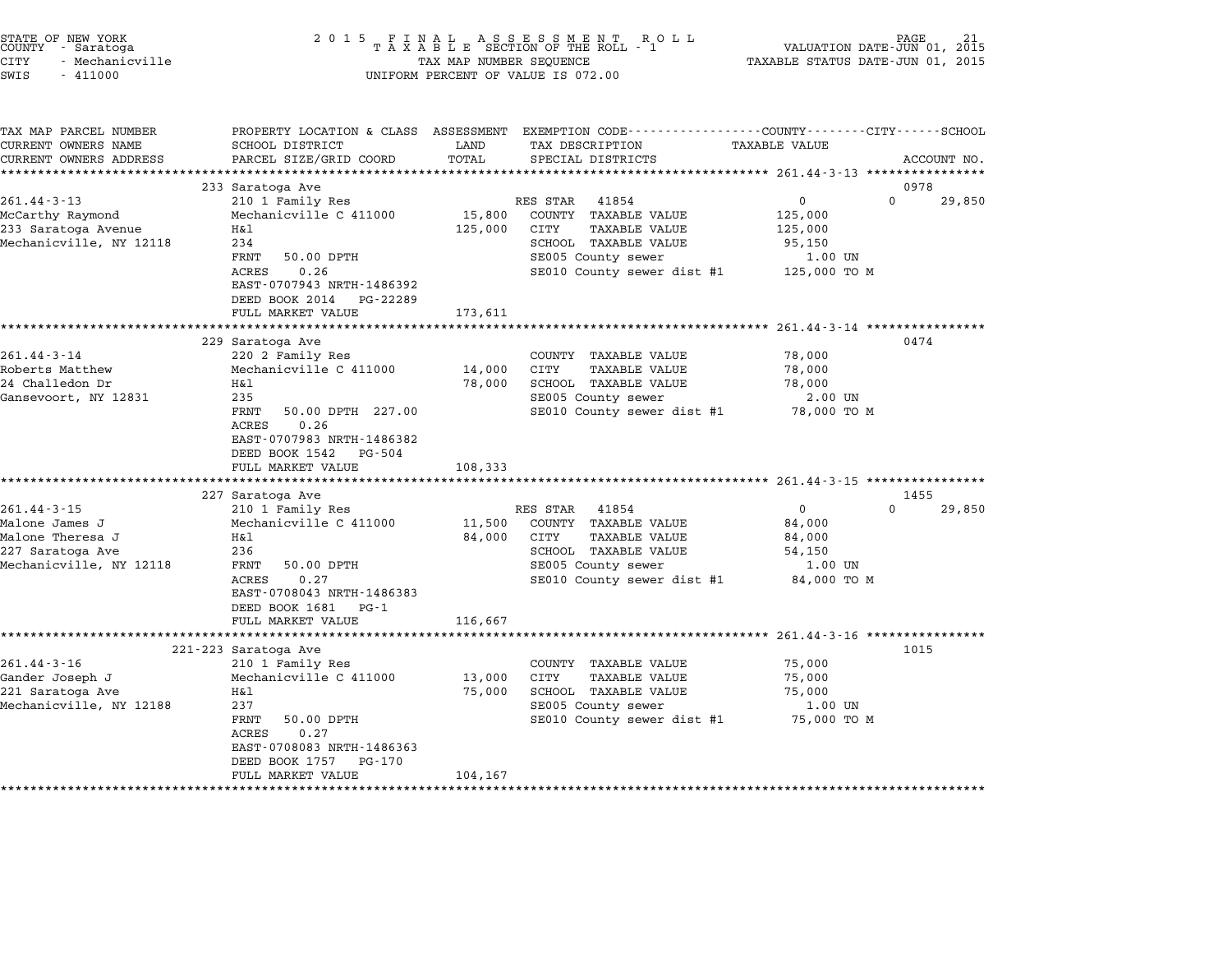| STATE OF NEW YORK<br>COUNTY - Saratoga<br>CITY<br>- Mechanicville<br>SWIS<br>$-411000$           | 2 0 1 5                                                                                                                                                                                                         | TAX MAP NUMBER SEQUENCE     | FINAL ASSESSMENT ROTAXABLE SECTION OF THE ROLL - 1<br>R O L L<br>UNIFORM PERCENT OF VALUE IS 072.00                                                                                    | VALUATION DATE-JUN 01, 2015<br>TAXABLE STATUS DATE-JUN 01, 2015                    | PAGE              |             |
|--------------------------------------------------------------------------------------------------|-----------------------------------------------------------------------------------------------------------------------------------------------------------------------------------------------------------------|-----------------------------|----------------------------------------------------------------------------------------------------------------------------------------------------------------------------------------|------------------------------------------------------------------------------------|-------------------|-------------|
| TAX MAP PARCEL NUMBER<br>CURRENT OWNERS NAME<br>CURRENT OWNERS ADDRESS                           | PROPERTY LOCATION & CLASS ASSESSMENT<br>SCHOOL DISTRICT<br>PARCEL SIZE/GRID COORD                                                                                                                               | LAND<br>TOTAL               | EXEMPTION CODE-----------------COUNTY-------CITY------SCHOOL<br>TAX DESCRIPTION<br>SPECIAL DISTRICTS                                                                                   | <b>TAXABLE VALUE</b>                                                               |                   | ACCOUNT NO. |
|                                                                                                  | 219 Saratoga Ave                                                                                                                                                                                                |                             |                                                                                                                                                                                        |                                                                                    | 1116              |             |
| $261.44 - 3 - 17$                                                                                | 220 2 Family Res                                                                                                                                                                                                |                             | SR STAR<br>41834                                                                                                                                                                       | $\mathbf{0}$                                                                       | $\Omega$          | 64,980      |
| Tuccillo Karen<br>219 Saratoga Ave<br>Mechanicville, NY 12118                                    | Mechanicville C 411000<br>$Hq\&1$<br>238<br>Also Bk 1487 Pg 333<br>FRNT<br>50.00 DPTH<br>ACRES<br>0.27<br>EAST-0708133 NRTH-1486353                                                                             | 10,000<br>68,000            | COUNTY TAXABLE VALUE<br><b>TAXABLE VALUE</b><br>CITY<br>SCHOOL TAXABLE VALUE<br>SE005 County sewer<br>SE010 County sewer dist #1                                                       | 68,000<br>68,000<br>3,020<br>2.00 UN<br>68,000 TO M                                |                   |             |
|                                                                                                  | DEED BOOK 2009<br>PG-7362<br>FULL MARKET VALUE                                                                                                                                                                  | 94,444                      |                                                                                                                                                                                        |                                                                                    |                   |             |
|                                                                                                  |                                                                                                                                                                                                                 |                             |                                                                                                                                                                                        | ********************* 261.44-3-18 ***************                                  |                   |             |
| $261.44 - 3 - 18$<br>Lembo Ralph D<br>11 Tamarack Ln<br>Niskayuna, NY 12309                      | 213 Saratoga Ave<br>220 2 Family Res<br>Mechanicville C 411000<br>Η&l<br>239<br>FRNT<br>50.00 DPTH 236.00<br><b>ACRES</b><br>0.27<br>EAST-0708183 NRTH-1486333<br>DEED BOOK 1682<br>PG-388<br>FULL MARKET VALUE | 15,300<br>83,000<br>115,278 | COUNTY TAXABLE VALUE<br>CITY<br><b>TAXABLE VALUE</b><br>SCHOOL TAXABLE VALUE<br>SE005 County sewer<br>SE010 County sewer dist #1                                                       | 83,000<br>83,000<br>83,000<br>$2.00$ UN<br>83,000 TO M                             | 0848              |             |
|                                                                                                  | 211 Saratoga Ave                                                                                                                                                                                                |                             |                                                                                                                                                                                        |                                                                                    | 0928              |             |
| 261.44-3-19<br>Fiacco Anthony J<br>Fiacco Larissa<br>207 Saratoga Ave<br>Mechanicville, NY 12118 | 220 2 Family Res<br>Mechanicville C 411000<br>Η&l<br>FRNT<br>50.00 DPTH<br>0.27<br>ACRES<br>EAST-0708233 NRTH-1486313<br>DEED BOOK 2012<br>PG-21646                                                             | 14,700<br>80,000            | COUNTY TAXABLE VALUE<br>CITY<br><b>TAXABLE VALUE</b><br>SCHOOL TAXABLE VALUE<br>SE005 County sewer<br>SE010 County sewer dist #1                                                       | 80,000<br>80,000<br>80,000<br>2.00 UN<br>80,000 TO M                               |                   |             |
|                                                                                                  | FULL MARKET VALUE<br>**************************                                                                                                                                                                 | 111,111                     |                                                                                                                                                                                        |                                                                                    |                   |             |
|                                                                                                  | 207 Saratoga Ave                                                                                                                                                                                                |                             | 50 PCT OF VALUE USED FOR EXEMPTION PURPOSES                                                                                                                                            |                                                                                    | 0555              |             |
| $261.44 - 3 - 20$                                                                                | 482 Det row bldg                                                                                                                                                                                                |                             | VET WAR C 41122                                                                                                                                                                        | 7,200                                                                              | $\Omega$          | $\Omega$    |
| Fiacco Anthony J Jr<br>Fiacco Larissa<br>207 Saratoga Ave<br>Mechanicville, NY 12118             | Mechanicville C 411000<br>Blk&l<br>241<br>FRNT<br>50.00 DPTH<br>ACRES<br>0.28<br>EAST-0708283 NRTH-1486303<br>DEED BOOK 1558<br>PG-44                                                                           |                             | 19,900 VET WAR T 41123<br>96,000 RES STAR<br>41854<br>COUNTY TAXABLE VALUE<br>CITY<br><b>TAXABLE VALUE</b><br>SCHOOL TAXABLE VALUE<br>SE005 County sewer<br>SE010 County sewer dist #1 | $\mathbf 0$<br>$\mathbf 0$<br>88,800<br>88,800<br>66,150<br>2.00 UN<br>96,000 TO M | 7,200<br>$\Omega$ | 0<br>29,850 |
|                                                                                                  | FULL MARKET VALUE                                                                                                                                                                                               | 133,333                     |                                                                                                                                                                                        |                                                                                    |                   |             |
|                                                                                                  |                                                                                                                                                                                                                 |                             |                                                                                                                                                                                        |                                                                                    |                   |             |

STATE OF NEW YORK <sup>2</sup> <sup>0</sup> <sup>1</sup> 5 F I N A L A S S E S S M E N T R O L L PAGE <sup>22</sup> COUNTY - Saratoga <sup>T</sup> <sup>A</sup> <sup>X</sup> <sup>A</sup> <sup>B</sup> <sup>L</sup> <sup>E</sup> SECTION OF THE ROLL - <sup>1</sup> VALUATION DATE-JUN 01, <sup>2015</sup>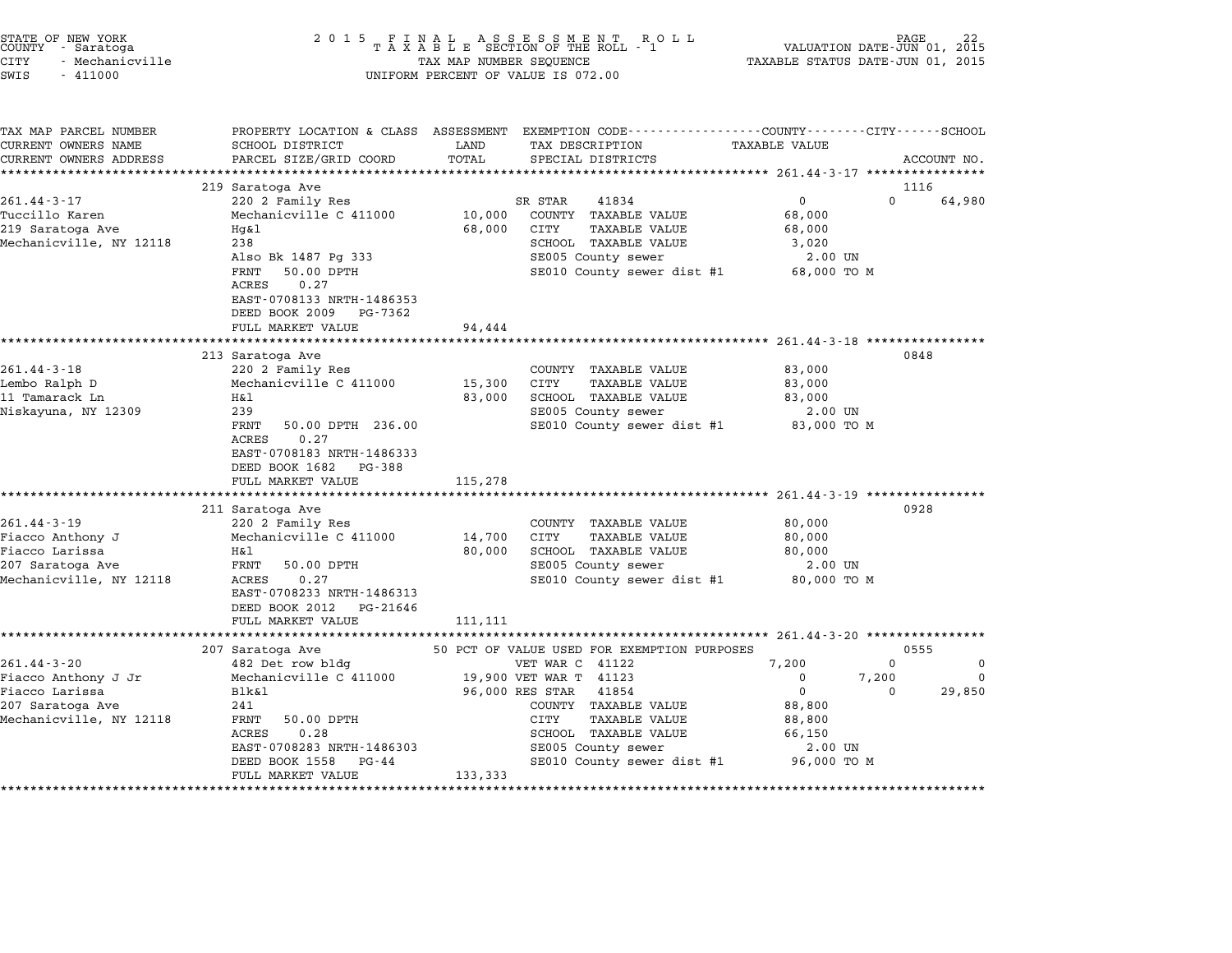| STATE OF NEW YORK<br>COUNTY - Saratoga<br>CITY<br>- Mechanicville<br>SWIS<br>$-411000$ | 2 0 1 5<br>FINAL ASSESSMENT ROLL<br>TAXABLE SECTION OF THE ROLL - 1<br>PAGE<br>VALUATION DATE-JUN 01, 2015<br>TAXABLE STATUS DATE-JUN 01, 2015<br>TAX MAP NUMBER SEQUENCE<br>UNIFORM PERCENT OF VALUE IS 072.00 |                   |                                                                                 |                        |                    |  |  |
|----------------------------------------------------------------------------------------|-----------------------------------------------------------------------------------------------------------------------------------------------------------------------------------------------------------------|-------------------|---------------------------------------------------------------------------------|------------------------|--------------------|--|--|
| TAX MAP PARCEL NUMBER<br>CURRENT OWNERS NAME                                           | PROPERTY LOCATION & CLASS ASSESSMENT<br>SCHOOL DISTRICT                                                                                                                                                         | LAND              | EXEMPTION CODE-----------------COUNTY-------CITY------SCHOOL<br>TAX DESCRIPTION | <b>TAXABLE VALUE</b>   |                    |  |  |
| CURRENT OWNERS ADDRESS                                                                 | PARCEL SIZE/GRID COORD                                                                                                                                                                                          | TOTAL             | SPECIAL DISTRICTS                                                               |                        | ACCOUNT NO.        |  |  |
|                                                                                        |                                                                                                                                                                                                                 | *********         | **************************** 261.44-3-21 ****************                       |                        |                    |  |  |
|                                                                                        | 203 Saratoga Ave                                                                                                                                                                                                |                   |                                                                                 |                        | 0082               |  |  |
| $261.44 - 3 - 21$                                                                      | 220 2 Family Res                                                                                                                                                                                                |                   | RES STAR<br>41854                                                               | 0                      | $\Omega$<br>29,850 |  |  |
| Gibson Anne Marie Barber                                                               | Mechanicville C 411000                                                                                                                                                                                          | 15,100            | COUNTY TAXABLE VALUE                                                            | 80,000                 |                    |  |  |
| 203 Saratoga Ave                                                                       | Η&l                                                                                                                                                                                                             | 80,000            | CITY<br><b>TAXABLE VALUE</b>                                                    | 80,000                 |                    |  |  |
| Mechanicville, NY 12118                                                                | 242                                                                                                                                                                                                             |                   | SCHOOL TAXABLE VALUE                                                            | 50,150                 |                    |  |  |
|                                                                                        | <b>FRNT</b><br>50.00 DPTH                                                                                                                                                                                       |                   | SE005 County sewer                                                              | 2.00 UN                |                    |  |  |
|                                                                                        | 0.26<br><b>ACRES</b><br>EAST-0708323 NRTH-1486283<br>DEED BOOK 2011 PG-40645                                                                                                                                    |                   | SE010 County sewer dist #1                                                      | 80,000 TO M            |                    |  |  |
|                                                                                        | FULL MARKET VALUE                                                                                                                                                                                               | 111,111           |                                                                                 |                        |                    |  |  |
|                                                                                        |                                                                                                                                                                                                                 |                   |                                                                                 |                        | 0982               |  |  |
| 261.44-3-22                                                                            | 197 Saratoga Ave<br>220 2 Family Res                                                                                                                                                                            |                   | RES STAR<br>41854                                                               | 0                      | $\Omega$<br>29,850 |  |  |
| Ramnes Eric P                                                                          | Mechanicville C 411000                                                                                                                                                                                          | 18,000            | COUNTY TAXABLE VALUE                                                            | 90,000                 |                    |  |  |
| Ramnes Carmella                                                                        | Η&l                                                                                                                                                                                                             | 90,000            | TAXABLE VALUE<br>CITY                                                           | 90,000                 |                    |  |  |
| 197 Saratoga Ave                                                                       | Comb Accts 0982 & 0983                                                                                                                                                                                          |                   | SCHOOL TAXABLE VALUE                                                            | 60,150                 |                    |  |  |
| Mechanicville, NY 12118                                                                | 199 Saratoga Ave Bldg & L<br>50.00 DPTH<br>FRNT<br>0.26<br>ACRES<br>EAST-0708373 NRTH-1486283                                                                                                                   |                   | SE005 County sewer<br>SE010 County sewer dist #1                                | 2.00 UN<br>90,000 TO M |                    |  |  |
|                                                                                        | DEED BOOK 1039 PG-1175                                                                                                                                                                                          |                   |                                                                                 |                        |                    |  |  |
|                                                                                        | FULL MARKET VALUE                                                                                                                                                                                               | 125,000           |                                                                                 |                        |                    |  |  |
|                                                                                        | 193 Saratoga Ave                                                                                                                                                                                                |                   |                                                                                 |                        | 0441               |  |  |
| $261.44 - 3 - 23$                                                                      | 210 1 Family Res                                                                                                                                                                                                |                   | COUNTY TAXABLE VALUE                                                            | 105,000                |                    |  |  |
| McLaughin Robert                                                                       | Mechanicville C 411000                                                                                                                                                                                          | 15,400            | CITY<br>TAXABLE VALUE                                                           | 105,000                |                    |  |  |
| McLaughin Janette                                                                      | H&l & Gar                                                                                                                                                                                                       | 105,000           | SCHOOL TAXABLE VALUE                                                            | 105,000                |                    |  |  |
| 211 Saratoga Ave 1                                                                     | 244                                                                                                                                                                                                             |                   | SE005 County sewer                                                              | 2.00 UN                |                    |  |  |
| Mechanicville, NY 12118                                                                | FRNT<br>50.00 DPTH<br>ACRES<br>0.25<br>EAST-0708423 NRTH-1486273                                                                                                                                                |                   | SE010 County sewer dist #1                                                      | 105,000 TO M           |                    |  |  |
|                                                                                        | DEED BOOK 2007 PG-93                                                                                                                                                                                            |                   |                                                                                 |                        |                    |  |  |
|                                                                                        | FULL MARKET VALUE                                                                                                                                                                                               | 145,833           |                                                                                 |                        |                    |  |  |
|                                                                                        |                                                                                                                                                                                                                 |                   |                                                                                 |                        |                    |  |  |
|                                                                                        | 189 Saratoga Ave                                                                                                                                                                                                |                   |                                                                                 |                        | 0437               |  |  |
| $261.44 - 3 - 24$                                                                      | 230 3 Family Res                                                                                                                                                                                                |                   | COUNTY TAXABLE VALUE                                                            | 110,000                |                    |  |  |
| Enzien Peter V<br>Mary Agnes                                                           | Mechanicville C 411000<br>H&l                                                                                                                                                                                   | 19,800<br>110,000 | CITY<br>TAXABLE VALUE<br>SCHOOL TAXABLE VALUE                                   | 110,000<br>110,000     |                    |  |  |
| 132 South Main St                                                                      | 245                                                                                                                                                                                                             |                   | SE005 County sewer                                                              | 3.00 UN                |                    |  |  |
| Mechanicville, NY 12118                                                                | FRNT<br>67.00 DPTH<br>0.34<br>ACRES<br>EAST-0708483 NRTH-1486253<br>DEED BOOK 1323<br>PG-503                                                                                                                    |                   | SE010 County sewer dist #1                                                      | 110,000 TO M           |                    |  |  |
|                                                                                        | FULL MARKET VALUE                                                                                                                                                                                               | 152,778           |                                                                                 |                        |                    |  |  |
|                                                                                        |                                                                                                                                                                                                                 | *************     |                                                                                 |                        |                    |  |  |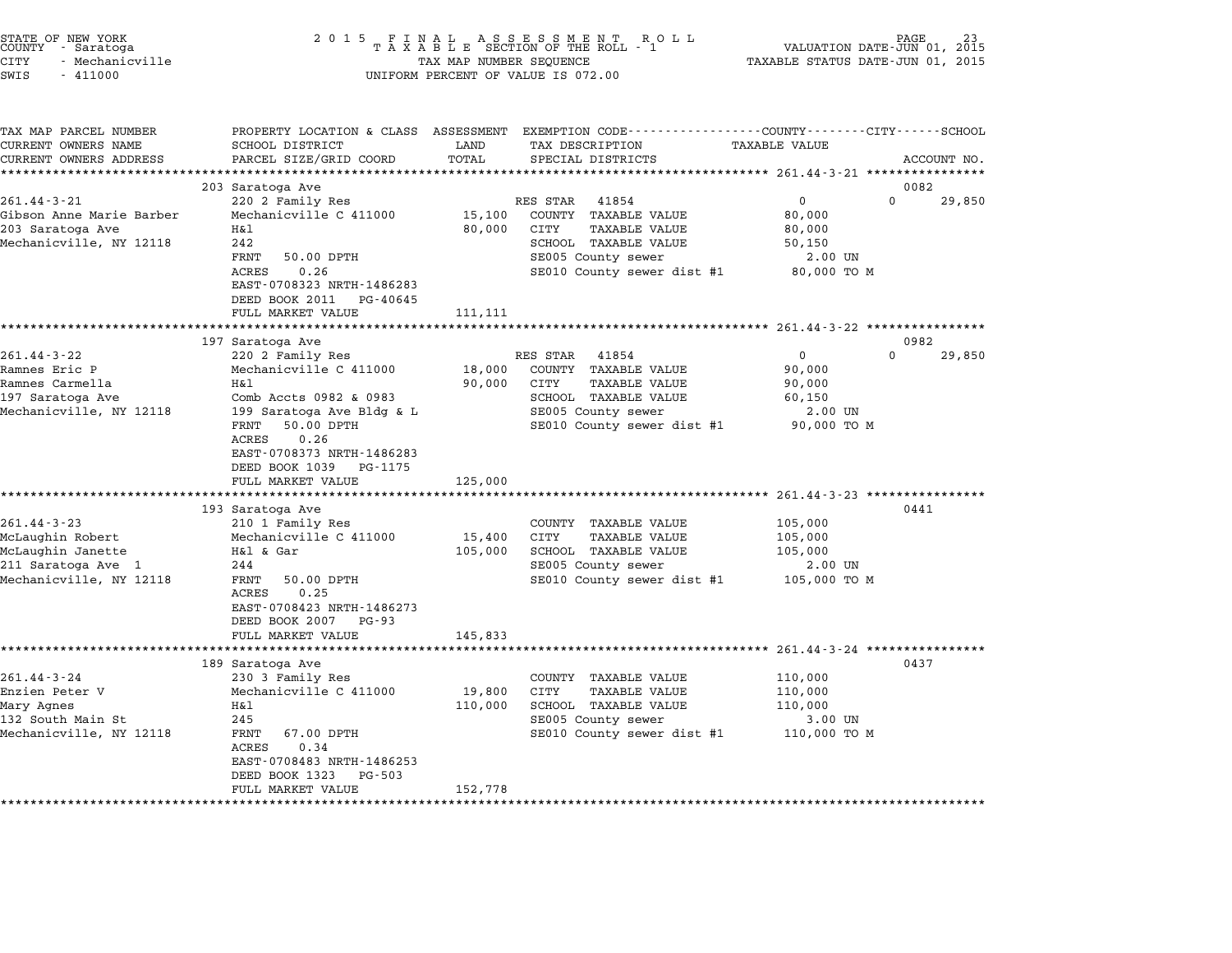| STATE OF NEW YORK<br>COUNTY – Saratoga<br>CITY<br>- Mechanicville<br>SWIS<br>$-411000$ | 2 0 1 5                                                 |                   | FINAL ASSESSMENT ROLL<br>TAXABLE SECTION OF THE ROLL - 1<br>TAX MAP NUMBER SEQUENCE<br>UNIFORM PERCENT OF VALUE IS 072.00 | VALUATION DATE-JUN 01, 2015<br>TAXABLE STATUS DATE-JUN 01, 2015 | PAGE               |
|----------------------------------------------------------------------------------------|---------------------------------------------------------|-------------------|---------------------------------------------------------------------------------------------------------------------------|-----------------------------------------------------------------|--------------------|
| TAX MAP PARCEL NUMBER<br>CURRENT OWNERS NAME                                           | SCHOOL DISTRICT                                         | LAND              | PROPERTY LOCATION & CLASS ASSESSMENT EXEMPTION CODE--------------COUNTY-------CITY------SCHOOL<br>TAX DESCRIPTION         | TAXABLE VALUE                                                   |                    |
| CURRENT OWNERS ADDRESS<br>***********************                                      | PARCEL SIZE/GRID COORD<br>***************************** | TOTAL             | SPECIAL DISTRICTS                                                                                                         |                                                                 | ACCOUNT NO.        |
|                                                                                        | 187 Saratoga Ave                                        |                   |                                                                                                                           |                                                                 | 0443               |
| $261.44 - 3 - 25$                                                                      | 220 2 Family Res                                        |                   | COUNTY TAXABLE VALUE                                                                                                      | 76,000                                                          |                    |
| Starr Joseph I                                                                         | Mechanicville C 411000                                  | 13,600            | CITY<br><b>TAXABLE VALUE</b>                                                                                              | 76,000                                                          |                    |
| Starr Beth L                                                                           | Η&l                                                     | 76,000            | SCHOOL TAXABLE VALUE                                                                                                      | 76,000                                                          |                    |
| 143 Ushers Rd                                                                          | 246                                                     |                   | SE005 County sewer                                                                                                        | 2.00 UN                                                         |                    |
| Mechanicville, NY 12118                                                                | FRNT<br>33.37 DPTH                                      |                   | SE010 County sewer dist #1                                                                                                | 76,000 TO M                                                     |                    |
|                                                                                        | 0.18<br>ACRES                                           |                   |                                                                                                                           |                                                                 |                    |
|                                                                                        | EAST-0708533 NRTH-1486234                               |                   |                                                                                                                           |                                                                 |                    |
|                                                                                        | DEED BOOK 2012<br>PG-25682                              |                   |                                                                                                                           |                                                                 |                    |
|                                                                                        | FULL MARKET VALUE                                       | 105,556           |                                                                                                                           |                                                                 |                    |
|                                                                                        | 185 Saratoga Ave                                        |                   |                                                                                                                           |                                                                 | 1439               |
| $261.44 - 3 - 26$                                                                      | 220 2 Family Res                                        |                   | COUNTY TAXABLE VALUE                                                                                                      | 85,000                                                          |                    |
| Thompson Michael A                                                                     | Mechanicville C 411000                                  | 13,800            | CITY<br><b>TAXABLE VALUE</b>                                                                                              | 85,000                                                          |                    |
| 31 Greenwood Ave                                                                       | Η&l                                                     | 85,000            | SCHOOL TAXABLE VALUE                                                                                                      | 85,000                                                          |                    |
| Mechanicville, NY 12118                                                                | 247                                                     |                   | SE005 County sewer                                                                                                        | 2.00 UN                                                         |                    |
|                                                                                        | FRNT<br>33.37 DPTH                                      |                   | SE010 County sewer dist #1                                                                                                | 85,000 TO M                                                     |                    |
|                                                                                        | 0.18<br>ACRES                                           |                   |                                                                                                                           |                                                                 |                    |
|                                                                                        | EAST-0708563 NRTH-1486224                               |                   |                                                                                                                           |                                                                 |                    |
|                                                                                        | DEED BOOK 2012<br>PG-4067                               |                   |                                                                                                                           |                                                                 |                    |
|                                                                                        | FULL MARKET VALUE                                       | 118,056           |                                                                                                                           |                                                                 |                    |
|                                                                                        |                                                         |                   |                                                                                                                           |                                                                 |                    |
|                                                                                        | 77 Viall Ave                                            |                   |                                                                                                                           |                                                                 | 1513               |
| 261.44-3-32                                                                            | 280 Res Multiple                                        |                   | COUNTY TAXABLE VALUE                                                                                                      | 300,000                                                         |                    |
| FTK Properties LLC<br>77 Banker Rd                                                     | Mechanicville C 411000<br>Η&l                           | 60,000<br>300,000 | CITY<br><b>TAXABLE VALUE</b><br>SCHOOL TAXABLE VALUE                                                                      | 300,000<br>300,000                                              |                    |
| Morrisonville, NY 12962                                                                | 249                                                     |                   | SE005 County sewer                                                                                                        | 7.00 UN                                                         |                    |
|                                                                                        | FRNT 100.00 DPTH                                        |                   | SE010 County sewer dist #1                                                                                                | 300,000 TO M                                                    |                    |
|                                                                                        | ACRES<br>0.61                                           |                   |                                                                                                                           |                                                                 |                    |
|                                                                                        | EAST-0708684 NRTH-1486174                               |                   |                                                                                                                           |                                                                 |                    |
|                                                                                        | DEED BOOK 2009<br>PG-35375                              |                   |                                                                                                                           |                                                                 |                    |
|                                                                                        | FULL MARKET VALUE                                       | 416,667           |                                                                                                                           |                                                                 |                    |
|                                                                                        | ************************                                |                   | **********************                                                                                                    | ********************* 261.44-3-33.1 **************              |                    |
|                                                                                        | 183 Saratoga Ave                                        |                   |                                                                                                                           |                                                                 | 1279               |
| $261.44 - 3 - 33.1$                                                                    | 220 2 Family Res                                        |                   | VET COM C 41132                                                                                                           | 21,000<br>0                                                     | 0                  |
| Ponzillo Clara                                                                         | Mechanicville C 411000                                  |                   | 15,400 VET COM T 41133                                                                                                    | 15,000<br>0                                                     | 0                  |
| Lagitch Patricia F                                                                     | Life Estate                                             |                   | 84,000 VET DIS C 41142                                                                                                    | 4,200<br>0                                                      | 0                  |
| 183 Saratoga Ave                                                                       | 1/2int Ponzillo & Lagitch                               |                   | VET DIS T 41143                                                                                                           | $\Omega$<br>4,200                                               | $\Omega$           |
| Mechanicville, NY 12118                                                                | 2010/27453 also deed<br>FRNT<br>33.38 DPTH              |                   | SR STAR<br>41834<br>COUNTY TAXABLE VALUE                                                                                  | $\mathbf 0$<br>58,800                                           | 64,980<br>$\Omega$ |
|                                                                                        | ACRES<br>0.20                                           |                   | CITY<br>TAXABLE VALUE                                                                                                     | 64,800                                                          |                    |
|                                                                                        | EAST-0708593 NRTH-1486214                               |                   | SCHOOL TAXABLE VALUE                                                                                                      | 19,020                                                          |                    |
|                                                                                        | DEED BOOK 2008<br>PG-25847                              |                   | SE005 County sewer                                                                                                        | 2.00 UN                                                         |                    |
|                                                                                        | FULL MARKET VALUE                                       | 116,667           | SE010 County sewer dist #1                                                                                                | 84,000 TO M                                                     |                    |
|                                                                                        |                                                         |                   |                                                                                                                           |                                                                 |                    |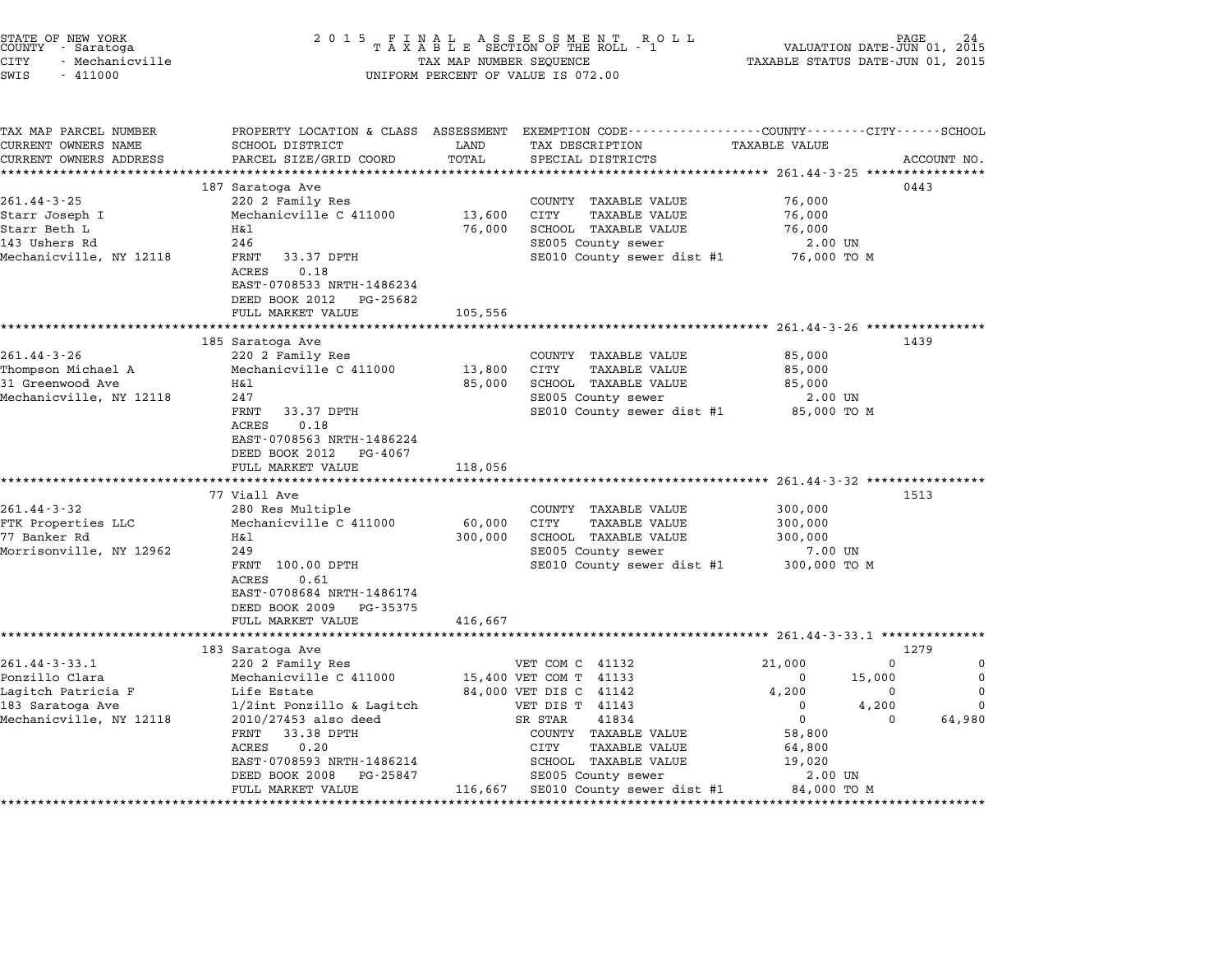| TAX MAP PARCEL NUMBER                                 | PROPERTY LOCATION & CLASS ASSESSMENT EXEMPTION CODE---------------COUNTY-------CITY-----SCHOOL |                |                              |                                      |                    |
|-------------------------------------------------------|------------------------------------------------------------------------------------------------|----------------|------------------------------|--------------------------------------|--------------------|
| CURRENT OWNERS NAME                                   | SCHOOL DISTRICT                                                                                | LAND           | TAX DESCRIPTION              | TAXABLE VALUE                        |                    |
| CURRENT OWNERS ADDRESS                                | PARCEL SIZE/GRID COORD                                                                         | TOTAL          | SPECIAL DISTRICTS            |                                      | ACCOUNT NO.        |
|                                                       |                                                                                                |                |                              |                                      |                    |
|                                                       | 179 Saratoga Ave                                                                               |                |                              |                                      |                    |
| $261.44 - 3 - 33.2$                                   | 220 2 Family Res                                                                               |                | VET COM C 41132              | 21,500                               | 0<br>$\Omega$      |
| Sgambati Christopher                                  | Mechanicville C 411000 $15,100$ VET COM T 41133                                                |                |                              | $\Omega$<br>15,000<br>$\overline{0}$ | $\Omega$           |
| Sgambati Lucy A                                       | H & L Also deed 1744/544                                                                       | 86,000 SR STAR | 41834                        |                                      | $\Omega$<br>64,980 |
| $c$ /o Christina Pickett Et Al Chris Pickett LE 1/3   |                                                                                                |                | COUNTY TAXABLE VALUE         | 64,500                               |                    |
| 179 Saratoga Ave                                      | Pat&David Sgambati 1/3 LE                                                                      |                | CITY<br>TAXABLE VALUE        | 71,000                               |                    |
| Mechanicville, NY 12118                               | FRNT<br>33.38 DPTH                                                                             |                | SCHOOL TAXABLE VALUE         | 21,020                               |                    |
|                                                       | 0.19<br>ACRES                                                                                  |                | SE005 County sewer           | 2.00 UN                              |                    |
|                                                       | EAST-0708623 NRTH-1486204<br>DEED BOOK 1776 PG-553                                             |                | SE010 County sewer dist #1   | 86,000 TO M                          |                    |
|                                                       | FULL MARKET VALUE                                                                              | 119,444        |                              |                                      |                    |
|                                                       |                                                                                                |                |                              |                                      |                    |
|                                                       | Industrial Park Rd                                                                             |                |                              |                                      |                    |
| $261.51 - 1 - 2.2$                                    | 330 Vacant comm                                                                                |                | COUNTY TAXABLE VALUE         | 60,000                               |                    |
| Universal Realty & Development Mechanicville C 411000 |                                                                                                | 60,000         | CITY<br><b>TAXABLE VALUE</b> | 60,000                               |                    |
| Ralph Drake                                           | FRNT 1114.14 DPTH                                                                              | 60,000         | SCHOOL TAXABLE VALUE         | 60,000                               |                    |
| 3 Computer Drive West Ste                             | 7.39<br>ACRES                                                                                  |                |                              |                                      |                    |
| Albany, NY 12205                                      | EAST-0707017 NRTH-1485987                                                                      |                |                              |                                      |                    |
|                                                       | DEED BOOK 1507 PG-665                                                                          |                |                              |                                      |                    |
|                                                       | FULL MARKET VALUE                                                                              | 83,333         |                              |                                      |                    |
|                                                       |                                                                                                |                |                              |                                      |                    |
|                                                       | Industrial Park Rd                                                                             |                |                              |                                      |                    |
| $261.51 - 1 - 2.3$                                    | 330 Vacant comm                                                                                |                | COUNTY TAXABLE VALUE         | 39,500                               |                    |
| Universal Realty & Development Mechanicville C 411000 |                                                                                                | 39,500 CITY    | TAXABLE VALUE                | 39,500                               |                    |
| Ralph Drake                                           | FRNT 364.00 DPTH                                                                               | 39,500         | SCHOOL TAXABLE VALUE         | 39,500                               |                    |
| 3 Computer Drives West Ste 11 ACRES                   | 2.99                                                                                           |                |                              |                                      |                    |
| Albany, NY 12205                                      | EAST-0706870 NRTH-1485987                                                                      |                |                              |                                      |                    |
|                                                       | DEED BOOK 1507 PG-665                                                                          |                |                              |                                      |                    |
|                                                       | FULL MARKET VALUE                                                                              | 54,861         |                              |                                      |                    |
|                                                       |                                                                                                |                |                              |                                      |                    |
|                                                       | 36 Round Lake Ave                                                                              |                |                              |                                      | 1403               |
| $261.52 - 1 - 1.1$                                    | 270 Mfg housing                                                                                |                | COUNTY TAXABLE VALUE         | 50,000                               |                    |
| LaBrake Darrin W                                      | Mechanicville C 411000                                                                         | 12,000         | CITY<br>TAXABLE VALUE        | 50,000                               |                    |
| 36 Round Lake Ave                                     | T & L                                                                                          | 50,000         | SCHOOL TAXABLE VALUE         | 50,000                               |                    |
| Mechanicville, NY 12118                               | FRNT 195.53 DPTH                                                                               |                | SE005 County sewer           | 1.00 UN                              |                    |
|                                                       | ACRES<br>0.14                                                                                  |                | SE010 County sewer dist #1   | 50,000 TO M                          |                    |
|                                                       | EAST-0708084 NRTH-1486183                                                                      |                |                              |                                      |                    |
|                                                       |                                                                                                |                |                              |                                      |                    |
|                                                       |                                                                                                |                |                              |                                      |                    |
|                                                       | DEED BOOK 1755<br>PG-758<br>FULL MARKET VALUE                                                  | 69,444         |                              |                                      |                    |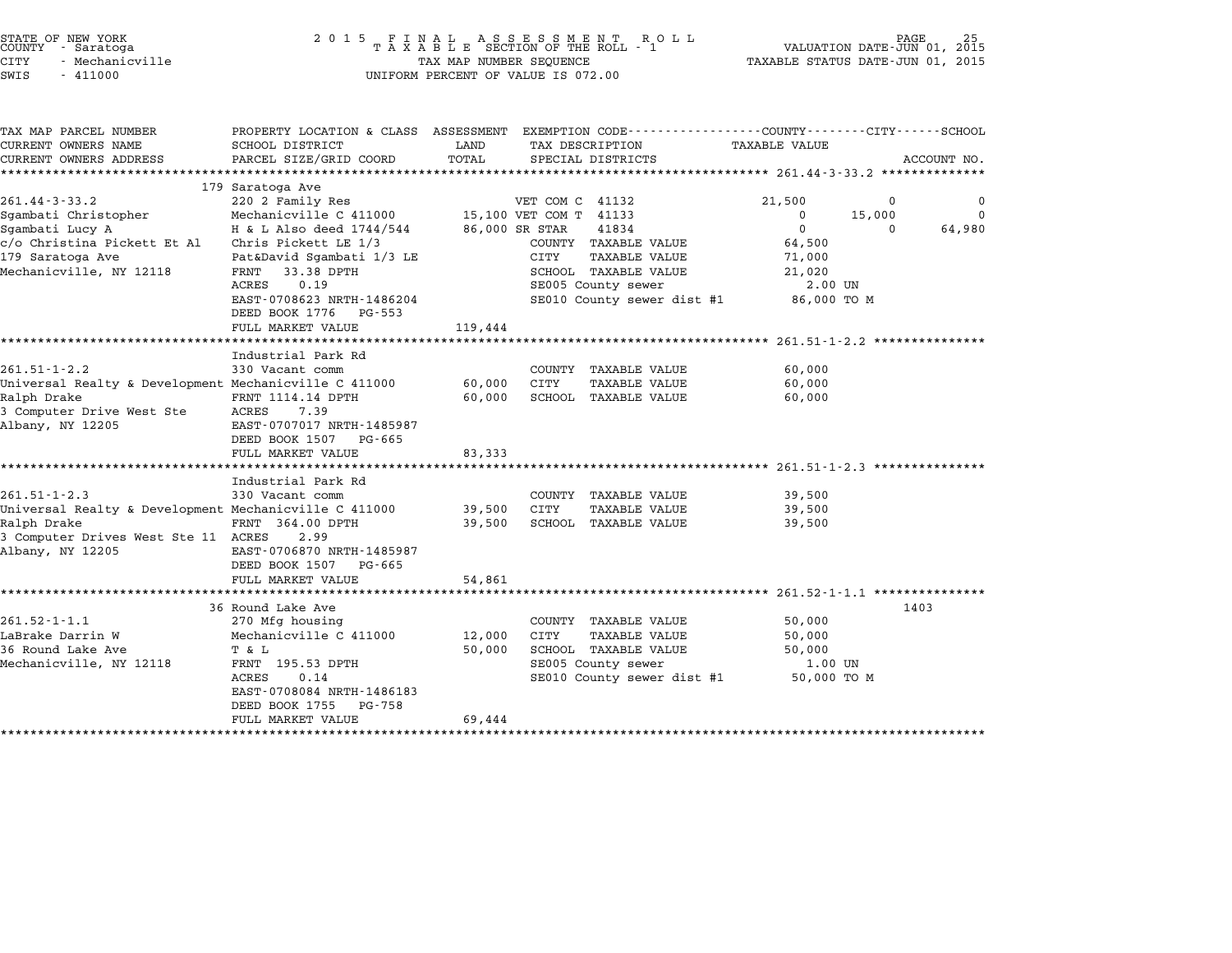| STATE OF NEW YORK<br>COUNTY - Saratoga<br><b>CITY</b><br>- Mechanicville<br>SWIS<br>$-411000$ | 2 0 1 5                             | TAX MAP NUMBER SEQUENCE | FINAL ASSESSMENT ROLL<br>TAXABLE SECTION OF THE ROLL - 1<br>UNIFORM PERCENT OF VALUE IS 072.00                      | TAXABLE STATUS DATE-JUN 01, 2015                  | PAGE<br>VALUATION DATE-JUN 01, 2015 | 26                    |
|-----------------------------------------------------------------------------------------------|-------------------------------------|-------------------------|---------------------------------------------------------------------------------------------------------------------|---------------------------------------------------|-------------------------------------|-----------------------|
| TAX MAP PARCEL NUMBER<br>CURRENT OWNERS NAME                                                  | SCHOOL DISTRICT                     | LAND                    | PROPERTY LOCATION & CLASS ASSESSMENT EXEMPTION CODE----------------COUNTY-------CITY------SCHOOL<br>TAX DESCRIPTION | <b>TAXABLE VALUE</b>                              |                                     |                       |
| CURRENT OWNERS ADDRESS                                                                        | PARCEL SIZE/GRID COORD              | TOTAL                   | SPECIAL DISTRICTS                                                                                                   |                                                   |                                     | ACCOUNT NO.           |
|                                                                                               |                                     |                         |                                                                                                                     |                                                   |                                     |                       |
|                                                                                               | Round Lake Ave                      |                         |                                                                                                                     |                                                   |                                     |                       |
| $261.52 - 1 - 1.2$                                                                            | 210 1 Family Res                    |                         | RES STAR 41854                                                                                                      | $\Omega$                                          | $\Omega$                            | 29,850                |
| Fifield Brian L                                                                               | Mechanicville C 411000              | 14,000                  | COUNTY TAXABLE VALUE                                                                                                | 70,000                                            |                                     |                       |
| 46 Warsaw Ave                                                                                 | FRNT 138.43 DPTH<br>0.14            | 70,000                  | CITY<br><b>TAXABLE VALUE</b>                                                                                        | 70,000                                            |                                     |                       |
| Mechanicville, NY 12118                                                                       | ACRES<br>EAST-0708204 NRTH-1486133  |                         | SCHOOL TAXABLE VALUE<br>SE005 County sewer                                                                          | 40,150<br>1.00 UN                                 |                                     |                       |
|                                                                                               | DEED BOOK 2009 PG-15085             |                         | SE010 County sewer dist #1                                                                                          | 70,000 TO M                                       |                                     |                       |
|                                                                                               | FULL MARKET VALUE                   | 97,222                  |                                                                                                                     |                                                   |                                     |                       |
|                                                                                               | **********************              | ***********             |                                                                                                                     | ************** 261.52-1-5 ******************      |                                     |                       |
|                                                                                               | 24 Round Lake Ave                   |                         |                                                                                                                     |                                                   |                                     | 1559                  |
| $261.52 - 1 - 5$                                                                              | 210 1 Family Res                    |                         | VET WAR C 41122                                                                                                     | 12,000                                            | $\Omega$                            | 0                     |
| Defelice Stephen J                                                                            | Mechanicville C 411000              |                         | 15,100 VET WAR T 41123                                                                                              | 0                                                 | 9,000                               | $\Omega$              |
| 24 Round Lake Ave                                                                             | H G & L                             |                         | 80,000 SR STAR<br>41834                                                                                             | $\mathbf 0$                                       | $\Omega$                            | 64,980                |
| Mechanicville, NY 12118                                                                       | 1427                                |                         | COUNTY TAXABLE VALUE                                                                                                | 68,000                                            |                                     |                       |
|                                                                                               | FRNT<br>66.60 DPTH<br>ACRES<br>0.11 |                         | CITY<br><b>TAXABLE VALUE</b><br>SCHOOL TAXABLE VALUE                                                                | 71,000<br>15,020                                  |                                     |                       |
|                                                                                               | EAST-0708434 NRTH-1486043           |                         | SE005 County sewer                                                                                                  | 1.00 UN                                           |                                     |                       |
|                                                                                               | DEED BOOK 1295 PG-507               |                         | SE010 County sewer dist #1                                                                                          | 80,000 TO M                                       |                                     |                       |
|                                                                                               | FULL MARKET VALUE                   | 111,111                 |                                                                                                                     |                                                   |                                     |                       |
|                                                                                               |                                     |                         |                                                                                                                     | ******************* 261.52-1-8 ****************** |                                     |                       |
|                                                                                               | 2 1/2 Round Lake Ave                |                         |                                                                                                                     |                                                   |                                     | 1526                  |
| $261.52 - 1 - 8$                                                                              | 220 2 Family Res                    |                         | VET COM C 41132                                                                                                     | 20,250                                            | $\Omega$                            | $\Omega$              |
| Dibello Vincent<br>Dibello Philomena                                                          | Mechanicville C 411000<br>Η&l       |                         | 14,500 VET COM T 41133<br>81,000 SR STAR<br>41834                                                                   | $\mathbf 0$<br>$\mathbf 0$                        | 15,000<br>$\Omega$                  | $\mathbf 0$<br>64,980 |
| 2 1/2 Round Lake Ave                                                                          | FRNT<br>38.50 DPTH<br>88.60         |                         | COUNTY TAXABLE VALUE                                                                                                | 60,750                                            |                                     |                       |
| Mechanicville, NY 12118                                                                       | ACRES<br>0.07                       |                         | CITY<br><b>TAXABLE VALUE</b>                                                                                        | 66,000                                            |                                     |                       |
|                                                                                               | EAST-0708604 NRTH-1485974           |                         | SCHOOL TAXABLE VALUE                                                                                                | 16,020                                            |                                     |                       |
|                                                                                               | DEED BOOK 1077 PG-106               |                         | SE005 County sewer                                                                                                  | 2.00 UN                                           |                                     |                       |
|                                                                                               | FULL MARKET VALUE                   | 112,500                 | SE010 County sewer dist #1                                                                                          | 81,000 TO M                                       |                                     |                       |
|                                                                                               | ***********************             |                         |                                                                                                                     |                                                   |                                     |                       |
|                                                                                               | 61 Viall Ave                        |                         |                                                                                                                     |                                                   |                                     | 0289                  |
| $261.52 - 1 - 9$                                                                              | 220 2 Family Res                    |                         | COUNTY TAXABLE VALUE                                                                                                | 65,000                                            |                                     |                       |
| Dumas Steven<br>Dumas Shari-Lynn                                                              | Mechanicville C 411000<br>H&l       | 14,000<br>65,000        | CITY<br><b>TAXABLE VALUE</b><br>SCHOOL TAXABLE VALUE                                                                | 65,000<br>65,000                                  |                                     |                       |
| 2459 River Rd                                                                                 | 595                                 |                         | SE005 County sewer                                                                                                  | 2.00 UN                                           |                                     |                       |
| Melrose, NY 12121                                                                             | FRNT<br>82.40 DPTH<br>56.70         |                         | SE010 County sewer dist #1                                                                                          | 65,000 TO M                                       |                                     |                       |
|                                                                                               | 0.10<br>ACRES                       |                         |                                                                                                                     |                                                   |                                     |                       |
|                                                                                               | EAST-0708644 NRTH-1485954           |                         |                                                                                                                     |                                                   |                                     |                       |
|                                                                                               | DEED BOOK 1682<br>PG-64             |                         |                                                                                                                     |                                                   |                                     |                       |
|                                                                                               | FULL MARKET VALUE                   | 90,278                  |                                                                                                                     |                                                   |                                     |                       |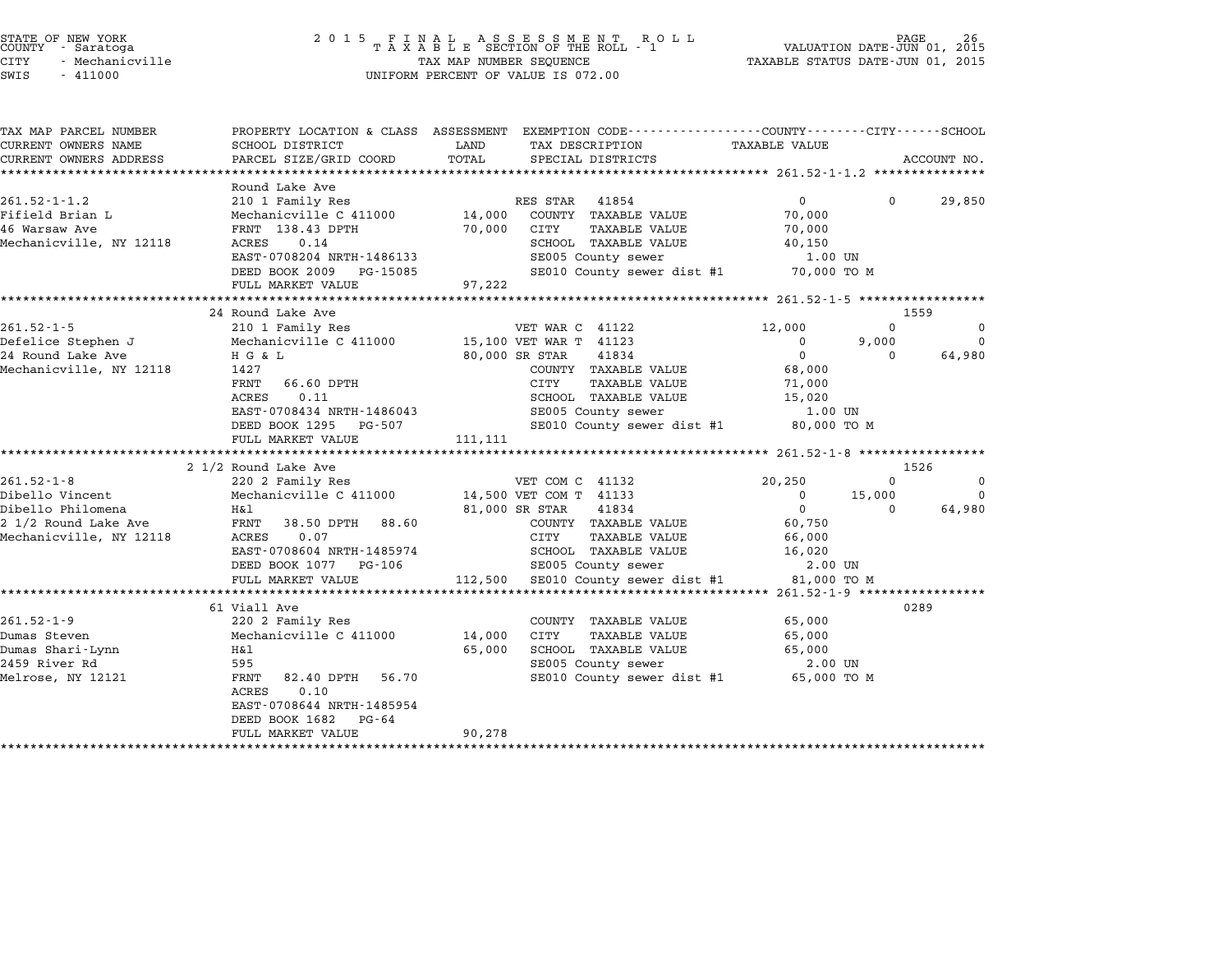| STATE OF NEW YORK<br>COUNTY - Saratoga<br><b>CITY</b><br>- Mechanicville<br>SWIS<br>$-411000$             | 2 0 1 5                                                                                                                                                                                                                                                | TAX MAP NUMBER SEQUENCE               | FINAL ASSESSMENT ROLL<br>TAXABLE SECTION OF THE ROLL - 1<br>UNIFORM PERCENT OF VALUE IS 072.00                                                                                                                        | VALUATION DATE-JUN 01, 2015<br>TAXABLE STATUS DATE-JUN 01, 2015                                            | PAGE                          |
|-----------------------------------------------------------------------------------------------------------|--------------------------------------------------------------------------------------------------------------------------------------------------------------------------------------------------------------------------------------------------------|---------------------------------------|-----------------------------------------------------------------------------------------------------------------------------------------------------------------------------------------------------------------------|------------------------------------------------------------------------------------------------------------|-------------------------------|
| TAX MAP PARCEL NUMBER<br>CURRENT OWNERS NAME<br>CURRENT OWNERS ADDRESS                                    | SCHOOL DISTRICT<br>PARCEL SIZE/GRID COORD                                                                                                                                                                                                              | LAND<br>TOTAL                         | PROPERTY LOCATION & CLASS ASSESSMENT EXEMPTION CODE--------------COUNTY-------CITY------SCHOOL<br>TAX DESCRIPTION<br>SPECIAL DISTRICTS                                                                                | TAXABLE VALUE<br>*********** 261.52-1-10 ****************                                                  | ACCOUNT NO.                   |
| $261.52 - 1 - 10$<br>Richards David W<br>4 Round Lake Ave<br>Mechanicville, NY 12118                      | 4 Round Lake Ave<br>220 2 Family Res<br>Mechanicville C 411000<br>H&l<br>FRNT 138.50 DPTH<br>ACRES<br>0.25<br>EAST-0708544 NRTH-1486004<br>DEED BOOK 1464<br>PG-553<br>FULL MARKET VALUE                                                               | 15,300<br>85,000<br>118,056           | RES STAR<br>41854<br>COUNTY TAXABLE VALUE<br>CITY<br><b>TAXABLE VALUE</b><br>SCHOOL TAXABLE VALUE<br>SE005 County sewer<br>SE010 County sewer dist #1                                                                 | $\mathbf 0$<br>85,000<br>85,000<br>55,150<br>2.00 UN<br>85,000 TO M                                        | 0389<br>$\Omega$<br>29,850    |
| $261.52 - 1 - 11$<br>Petta Robert<br>Petta Lisa<br>323 County Rd 75<br>Mechanicville, NY 12118            | *******************<br>30-32 Round Lake Ave<br>411 Apartment<br>Mechanicville C 411000<br>$1/2$ Blk & L<br>592<br>FRNT 135.00 DPTH<br>ACRES<br>0.21<br>EAST-0708344 NRTH-1486083<br>DEED BOOK 1617<br>$PG-1$<br>FULL MARKET VALUE                      | 14,900<br>83,000<br>115,278           | COUNTY TAXABLE VALUE<br><b>CITY</b><br><b>TAXABLE VALUE</b><br>SCHOOL TAXABLE VALUE<br>SE005 County sewer<br>SE010 County sewer dist #1                                                                               | *********** 261.52-1-11 *****************<br>83,000<br>83,000<br>83,000<br>4.00 UN<br>83,000 TO M          | 0986                          |
| $261.52 - 2 - 1$<br>Knapp Patti A<br>nka Patti A Kotowski<br>91 Round Lake Ave<br>Mechanicville, NY 12118 | 91 Round Lake Ave<br>210 1 Family Res<br>Mechanicville C 411000<br>Η&l<br>573<br>FRNT<br>83.59 DPTH<br>0.09<br>ACRES<br>EAST-0707573 NRTH-1486292<br>DEED BOOK 1642<br>PG-694                                                                          | 14,700<br>82,000                      | ******************************* 261.52-2-1 *****************<br>RES STAR<br>41854<br>COUNTY TAXABLE VALUE<br>CITY<br><b>TAXABLE VALUE</b><br>SCHOOL TAXABLE VALUE<br>SE005 County sewer<br>SE010 County sewer dist #1 | $\mathbf{0}$<br>82,000<br>82,000<br>52,150<br>1.00 UN<br>82,000 TO M                                       | 1222<br>$\mathbf 0$<br>29,850 |
| $261.52 - 2 - 2$<br>DAmbro Donald<br>DAmbro Elaine<br>40 Jolly Road<br>Stillwater, NY 12170               | FULL MARKET VALUE<br>*******************<br>89 Round Lake Ave<br>400 Commercial<br>Mechanicville C 411000<br>Bldg & L<br>574<br>FRNT<br>73.93 DPTH<br>ACRES<br>0.36<br>EAST-0707624 NRTH-1486192<br>DEED BOOK 2014<br>$PG - 4639$<br>FULL MARKET VALUE | 113,889<br>18,000<br>23,000<br>31,944 | COUNTY TAXABLE VALUE<br>CITY<br><b>TAXABLE VALUE</b><br>SCHOOL TAXABLE VALUE<br>SE005 County sewer<br>SE010 County sewer dist #1                                                                                      | ********************* 261.52-2-2 *****************<br>23,000<br>23,000<br>23,000<br>2.00 UN<br>23,000 TO M | 0973                          |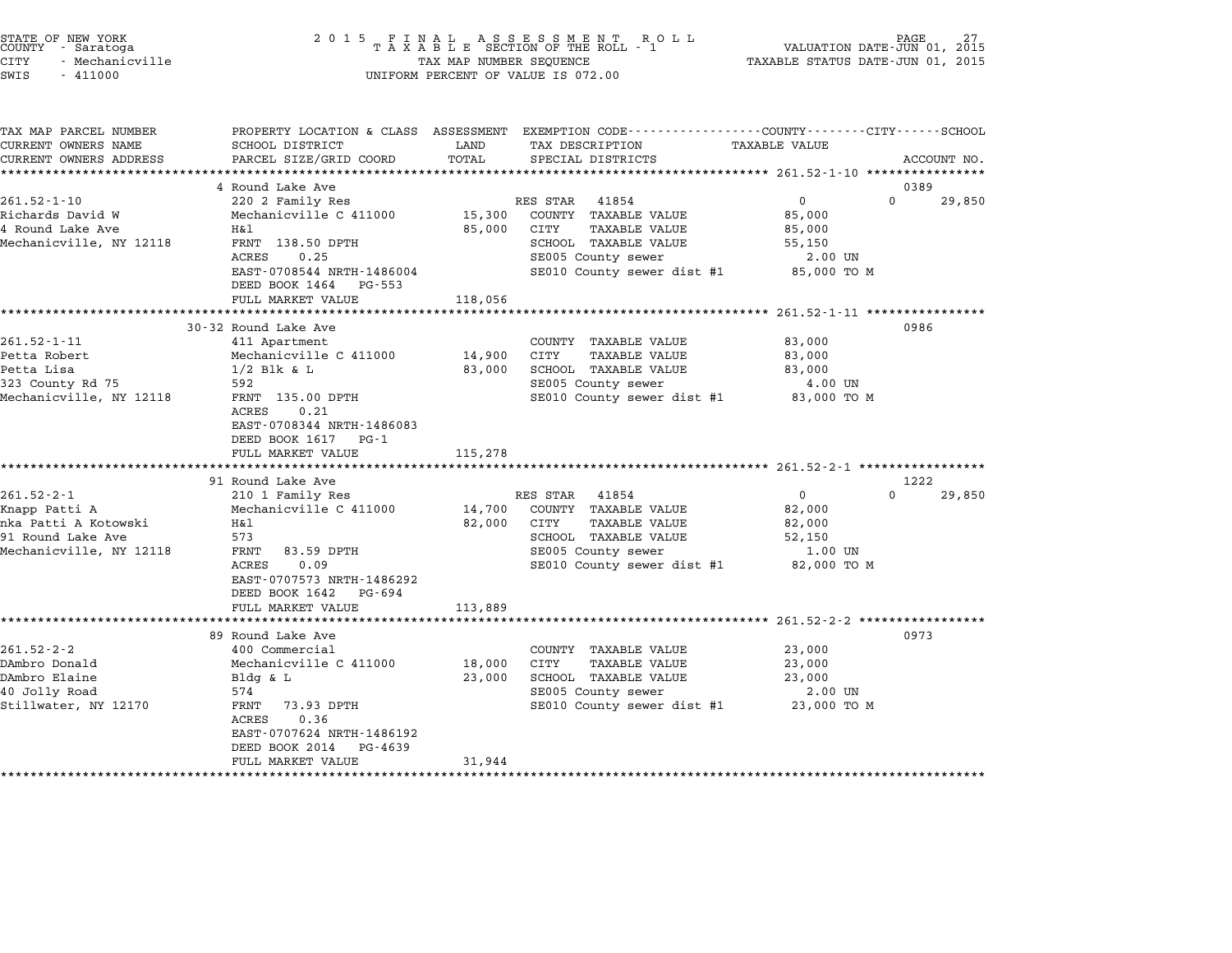| STATE OF NEW YORK |  |                 |  |
|-------------------|--|-----------------|--|
| COUNTY            |  | - Saratoga      |  |
| CITY              |  | - Mechanicville |  |

| PROPERTY LOCATION & CLASS ASSESSMENT EXEMPTION CODE---------------COUNTY-------CITY------SCHOOL<br>CURRENT OWNERS NAME<br>SCHOOL DISTRICT<br>TAX DESCRIPTION<br><b>TAXABLE VALUE</b><br>LAND<br>PARCEL SIZE/GRID COORD<br>TOTAL<br>CURRENT OWNERS ADDRESS<br>SPECIAL DISTRICTS<br>ACCOUNT NO.<br>83 Round Lake Ave<br>0703<br>$261.52 - 2 - 3$<br>18,000<br>$\Omega$<br>210 1 Family Res<br>VET COM C 41132<br>12,900 VET COM T 41133<br>Hmura Joseph Jr<br>Mechanicville C 411000<br>15,000<br>0<br>Hmura Thelma A<br>Life Estate<br>72,000 VET DIS C 41142<br>14,400<br>0<br>c/o Michael W Hmura etal<br>H&I 575<br>VET DIS T 41143<br>14,400<br>$\Omega$<br>$\mathbf{0}$<br>83 Round Lake Ave<br>FRNT 37.60 DPTH<br>SR STAR<br>41834<br>$\Omega$<br>$\Omega$<br>64,980<br>Mechanicville, NY 12118<br>0.18<br>ACRES<br>COUNTY TAXABLE VALUE<br>39,600<br>EAST-0707664 NRTH-1486172<br>CITY<br><b>TAXABLE VALUE</b><br>42,600<br>DEED BOOK 2012<br>SCHOOL TAXABLE VALUE<br>PG-10516<br>7,020<br>FULL MARKET VALUE<br>100,000 SE005 County sewer<br>1.00 UN<br>SE010 County sewer dist #1 72,000 TO M<br>**************************<br>********** 261.52-2-4 *****************<br>79 Round Lake Ave<br>0325<br>$261.52 - 2 - 4$<br>$\Omega$<br>64,980<br>220 2 Family Res<br>SR STAR<br>41834<br>0<br>14,700<br>DAloia Michael A<br>Mechanicville C 411000<br>COUNTY TAXABLE VALUE<br>79,000<br>DAloia Mildred<br>79,000<br>Η&l<br>CITY<br>TAXABLE VALUE<br>79,000<br>c/o DAloia Michael W<br>576<br>SCHOOL TAXABLE VALUE<br>14,020<br>79 Round Lake Ave<br>SE005 County sewer<br>Life Estate<br>2.00 UN<br>Mechanicville, NY 12118<br>37.60 DPTH<br>SE010 County sewer dist #1 79,000 TO M<br>FRNT<br>ACRES<br>0.20<br>EAST-0707704 NRTH-1486152<br>DEED BOOK 2006<br>PG-21465<br>109,722<br>FULL MARKET VALUE<br>77 Round Lake Ave<br>0368<br>$261.52 - 2 - 5$<br>$\Omega$<br>RES STAR<br>$\mathbf{0}$<br>29,850<br>210 1 Family Res<br>41854<br>Weir Tracy<br>COUNTY TAXABLE VALUE<br>Mechanicville C 411000<br>15,400<br>90,000<br>77 Round Lake Ave<br>H&l/garage<br>90,000<br>CITY<br>TAXABLE VALUE<br>90,000<br>Mechanicville, NY 12118<br>577<br>SCHOOL TAXABLE VALUE<br>60,150<br>FRNT<br>50.00 DPTH<br>SE005 County sewer<br>1.00 UN<br>0.26<br>SE010 County sewer dist #1 90,000 TO M<br>ACRES<br>EAST-0707734 NRTH-1486132<br>DEED BOOK 2008 PG-24279<br>FULL MARKET VALUE<br>125,000<br>73 Round Lake Ave<br>0182<br>210 1 Family Res<br>79,000<br>COUNTY TAXABLE VALUE<br>Mechanicville C 411000<br>14,200<br>CITY<br>TAXABLE VALUE<br>79,000<br>H&l/garage<br>79,000<br>SCHOOL TAXABLE VALUE<br>79,000<br>578<br>SE005 County sewer<br>1.00 UN<br>FRNT<br>50.00 DPTH<br>SE010 County sewer dist #1 79,000 TO M<br>0.29<br>ACRES<br>EAST-0707784 NRTH-1486112<br>DEED BOOK 2015<br>PG-3466<br>FULL MARKET VALUE<br>109,722 |                         |  |               |
|------------------------------------------------------------------------------------------------------------------------------------------------------------------------------------------------------------------------------------------------------------------------------------------------------------------------------------------------------------------------------------------------------------------------------------------------------------------------------------------------------------------------------------------------------------------------------------------------------------------------------------------------------------------------------------------------------------------------------------------------------------------------------------------------------------------------------------------------------------------------------------------------------------------------------------------------------------------------------------------------------------------------------------------------------------------------------------------------------------------------------------------------------------------------------------------------------------------------------------------------------------------------------------------------------------------------------------------------------------------------------------------------------------------------------------------------------------------------------------------------------------------------------------------------------------------------------------------------------------------------------------------------------------------------------------------------------------------------------------------------------------------------------------------------------------------------------------------------------------------------------------------------------------------------------------------------------------------------------------------------------------------------------------------------------------------------------------------------------------------------------------------------------------------------------------------------------------------------------------------------------------------------------------------------------------------------------------------------------------------------------------------------------------------------------------------------------------------------------------------------------------------------------------------------------------------------------------------------------------------------------------------------------------------------------------------------------------------------------------------------------------------------------------------------------------------------------------------|-------------------------|--|---------------|
|                                                                                                                                                                                                                                                                                                                                                                                                                                                                                                                                                                                                                                                                                                                                                                                                                                                                                                                                                                                                                                                                                                                                                                                                                                                                                                                                                                                                                                                                                                                                                                                                                                                                                                                                                                                                                                                                                                                                                                                                                                                                                                                                                                                                                                                                                                                                                                                                                                                                                                                                                                                                                                                                                                                                                                                                                                          | TAX MAP PARCEL NUMBER   |  |               |
|                                                                                                                                                                                                                                                                                                                                                                                                                                                                                                                                                                                                                                                                                                                                                                                                                                                                                                                                                                                                                                                                                                                                                                                                                                                                                                                                                                                                                                                                                                                                                                                                                                                                                                                                                                                                                                                                                                                                                                                                                                                                                                                                                                                                                                                                                                                                                                                                                                                                                                                                                                                                                                                                                                                                                                                                                                          |                         |  |               |
|                                                                                                                                                                                                                                                                                                                                                                                                                                                                                                                                                                                                                                                                                                                                                                                                                                                                                                                                                                                                                                                                                                                                                                                                                                                                                                                                                                                                                                                                                                                                                                                                                                                                                                                                                                                                                                                                                                                                                                                                                                                                                                                                                                                                                                                                                                                                                                                                                                                                                                                                                                                                                                                                                                                                                                                                                                          |                         |  |               |
|                                                                                                                                                                                                                                                                                                                                                                                                                                                                                                                                                                                                                                                                                                                                                                                                                                                                                                                                                                                                                                                                                                                                                                                                                                                                                                                                                                                                                                                                                                                                                                                                                                                                                                                                                                                                                                                                                                                                                                                                                                                                                                                                                                                                                                                                                                                                                                                                                                                                                                                                                                                                                                                                                                                                                                                                                                          |                         |  |               |
|                                                                                                                                                                                                                                                                                                                                                                                                                                                                                                                                                                                                                                                                                                                                                                                                                                                                                                                                                                                                                                                                                                                                                                                                                                                                                                                                                                                                                                                                                                                                                                                                                                                                                                                                                                                                                                                                                                                                                                                                                                                                                                                                                                                                                                                                                                                                                                                                                                                                                                                                                                                                                                                                                                                                                                                                                                          |                         |  |               |
|                                                                                                                                                                                                                                                                                                                                                                                                                                                                                                                                                                                                                                                                                                                                                                                                                                                                                                                                                                                                                                                                                                                                                                                                                                                                                                                                                                                                                                                                                                                                                                                                                                                                                                                                                                                                                                                                                                                                                                                                                                                                                                                                                                                                                                                                                                                                                                                                                                                                                                                                                                                                                                                                                                                                                                                                                                          |                         |  | 0             |
|                                                                                                                                                                                                                                                                                                                                                                                                                                                                                                                                                                                                                                                                                                                                                                                                                                                                                                                                                                                                                                                                                                                                                                                                                                                                                                                                                                                                                                                                                                                                                                                                                                                                                                                                                                                                                                                                                                                                                                                                                                                                                                                                                                                                                                                                                                                                                                                                                                                                                                                                                                                                                                                                                                                                                                                                                                          |                         |  | 0<br>$\Omega$ |
|                                                                                                                                                                                                                                                                                                                                                                                                                                                                                                                                                                                                                                                                                                                                                                                                                                                                                                                                                                                                                                                                                                                                                                                                                                                                                                                                                                                                                                                                                                                                                                                                                                                                                                                                                                                                                                                                                                                                                                                                                                                                                                                                                                                                                                                                                                                                                                                                                                                                                                                                                                                                                                                                                                                                                                                                                                          |                         |  |               |
|                                                                                                                                                                                                                                                                                                                                                                                                                                                                                                                                                                                                                                                                                                                                                                                                                                                                                                                                                                                                                                                                                                                                                                                                                                                                                                                                                                                                                                                                                                                                                                                                                                                                                                                                                                                                                                                                                                                                                                                                                                                                                                                                                                                                                                                                                                                                                                                                                                                                                                                                                                                                                                                                                                                                                                                                                                          |                         |  |               |
|                                                                                                                                                                                                                                                                                                                                                                                                                                                                                                                                                                                                                                                                                                                                                                                                                                                                                                                                                                                                                                                                                                                                                                                                                                                                                                                                                                                                                                                                                                                                                                                                                                                                                                                                                                                                                                                                                                                                                                                                                                                                                                                                                                                                                                                                                                                                                                                                                                                                                                                                                                                                                                                                                                                                                                                                                                          |                         |  |               |
|                                                                                                                                                                                                                                                                                                                                                                                                                                                                                                                                                                                                                                                                                                                                                                                                                                                                                                                                                                                                                                                                                                                                                                                                                                                                                                                                                                                                                                                                                                                                                                                                                                                                                                                                                                                                                                                                                                                                                                                                                                                                                                                                                                                                                                                                                                                                                                                                                                                                                                                                                                                                                                                                                                                                                                                                                                          |                         |  |               |
|                                                                                                                                                                                                                                                                                                                                                                                                                                                                                                                                                                                                                                                                                                                                                                                                                                                                                                                                                                                                                                                                                                                                                                                                                                                                                                                                                                                                                                                                                                                                                                                                                                                                                                                                                                                                                                                                                                                                                                                                                                                                                                                                                                                                                                                                                                                                                                                                                                                                                                                                                                                                                                                                                                                                                                                                                                          |                         |  |               |
|                                                                                                                                                                                                                                                                                                                                                                                                                                                                                                                                                                                                                                                                                                                                                                                                                                                                                                                                                                                                                                                                                                                                                                                                                                                                                                                                                                                                                                                                                                                                                                                                                                                                                                                                                                                                                                                                                                                                                                                                                                                                                                                                                                                                                                                                                                                                                                                                                                                                                                                                                                                                                                                                                                                                                                                                                                          |                         |  |               |
|                                                                                                                                                                                                                                                                                                                                                                                                                                                                                                                                                                                                                                                                                                                                                                                                                                                                                                                                                                                                                                                                                                                                                                                                                                                                                                                                                                                                                                                                                                                                                                                                                                                                                                                                                                                                                                                                                                                                                                                                                                                                                                                                                                                                                                                                                                                                                                                                                                                                                                                                                                                                                                                                                                                                                                                                                                          |                         |  |               |
|                                                                                                                                                                                                                                                                                                                                                                                                                                                                                                                                                                                                                                                                                                                                                                                                                                                                                                                                                                                                                                                                                                                                                                                                                                                                                                                                                                                                                                                                                                                                                                                                                                                                                                                                                                                                                                                                                                                                                                                                                                                                                                                                                                                                                                                                                                                                                                                                                                                                                                                                                                                                                                                                                                                                                                                                                                          |                         |  |               |
|                                                                                                                                                                                                                                                                                                                                                                                                                                                                                                                                                                                                                                                                                                                                                                                                                                                                                                                                                                                                                                                                                                                                                                                                                                                                                                                                                                                                                                                                                                                                                                                                                                                                                                                                                                                                                                                                                                                                                                                                                                                                                                                                                                                                                                                                                                                                                                                                                                                                                                                                                                                                                                                                                                                                                                                                                                          |                         |  |               |
|                                                                                                                                                                                                                                                                                                                                                                                                                                                                                                                                                                                                                                                                                                                                                                                                                                                                                                                                                                                                                                                                                                                                                                                                                                                                                                                                                                                                                                                                                                                                                                                                                                                                                                                                                                                                                                                                                                                                                                                                                                                                                                                                                                                                                                                                                                                                                                                                                                                                                                                                                                                                                                                                                                                                                                                                                                          |                         |  |               |
|                                                                                                                                                                                                                                                                                                                                                                                                                                                                                                                                                                                                                                                                                                                                                                                                                                                                                                                                                                                                                                                                                                                                                                                                                                                                                                                                                                                                                                                                                                                                                                                                                                                                                                                                                                                                                                                                                                                                                                                                                                                                                                                                                                                                                                                                                                                                                                                                                                                                                                                                                                                                                                                                                                                                                                                                                                          |                         |  |               |
|                                                                                                                                                                                                                                                                                                                                                                                                                                                                                                                                                                                                                                                                                                                                                                                                                                                                                                                                                                                                                                                                                                                                                                                                                                                                                                                                                                                                                                                                                                                                                                                                                                                                                                                                                                                                                                                                                                                                                                                                                                                                                                                                                                                                                                                                                                                                                                                                                                                                                                                                                                                                                                                                                                                                                                                                                                          |                         |  |               |
|                                                                                                                                                                                                                                                                                                                                                                                                                                                                                                                                                                                                                                                                                                                                                                                                                                                                                                                                                                                                                                                                                                                                                                                                                                                                                                                                                                                                                                                                                                                                                                                                                                                                                                                                                                                                                                                                                                                                                                                                                                                                                                                                                                                                                                                                                                                                                                                                                                                                                                                                                                                                                                                                                                                                                                                                                                          |                         |  |               |
|                                                                                                                                                                                                                                                                                                                                                                                                                                                                                                                                                                                                                                                                                                                                                                                                                                                                                                                                                                                                                                                                                                                                                                                                                                                                                                                                                                                                                                                                                                                                                                                                                                                                                                                                                                                                                                                                                                                                                                                                                                                                                                                                                                                                                                                                                                                                                                                                                                                                                                                                                                                                                                                                                                                                                                                                                                          |                         |  |               |
|                                                                                                                                                                                                                                                                                                                                                                                                                                                                                                                                                                                                                                                                                                                                                                                                                                                                                                                                                                                                                                                                                                                                                                                                                                                                                                                                                                                                                                                                                                                                                                                                                                                                                                                                                                                                                                                                                                                                                                                                                                                                                                                                                                                                                                                                                                                                                                                                                                                                                                                                                                                                                                                                                                                                                                                                                                          |                         |  |               |
|                                                                                                                                                                                                                                                                                                                                                                                                                                                                                                                                                                                                                                                                                                                                                                                                                                                                                                                                                                                                                                                                                                                                                                                                                                                                                                                                                                                                                                                                                                                                                                                                                                                                                                                                                                                                                                                                                                                                                                                                                                                                                                                                                                                                                                                                                                                                                                                                                                                                                                                                                                                                                                                                                                                                                                                                                                          |                         |  |               |
|                                                                                                                                                                                                                                                                                                                                                                                                                                                                                                                                                                                                                                                                                                                                                                                                                                                                                                                                                                                                                                                                                                                                                                                                                                                                                                                                                                                                                                                                                                                                                                                                                                                                                                                                                                                                                                                                                                                                                                                                                                                                                                                                                                                                                                                                                                                                                                                                                                                                                                                                                                                                                                                                                                                                                                                                                                          |                         |  |               |
|                                                                                                                                                                                                                                                                                                                                                                                                                                                                                                                                                                                                                                                                                                                                                                                                                                                                                                                                                                                                                                                                                                                                                                                                                                                                                                                                                                                                                                                                                                                                                                                                                                                                                                                                                                                                                                                                                                                                                                                                                                                                                                                                                                                                                                                                                                                                                                                                                                                                                                                                                                                                                                                                                                                                                                                                                                          |                         |  |               |
|                                                                                                                                                                                                                                                                                                                                                                                                                                                                                                                                                                                                                                                                                                                                                                                                                                                                                                                                                                                                                                                                                                                                                                                                                                                                                                                                                                                                                                                                                                                                                                                                                                                                                                                                                                                                                                                                                                                                                                                                                                                                                                                                                                                                                                                                                                                                                                                                                                                                                                                                                                                                                                                                                                                                                                                                                                          |                         |  |               |
|                                                                                                                                                                                                                                                                                                                                                                                                                                                                                                                                                                                                                                                                                                                                                                                                                                                                                                                                                                                                                                                                                                                                                                                                                                                                                                                                                                                                                                                                                                                                                                                                                                                                                                                                                                                                                                                                                                                                                                                                                                                                                                                                                                                                                                                                                                                                                                                                                                                                                                                                                                                                                                                                                                                                                                                                                                          |                         |  |               |
|                                                                                                                                                                                                                                                                                                                                                                                                                                                                                                                                                                                                                                                                                                                                                                                                                                                                                                                                                                                                                                                                                                                                                                                                                                                                                                                                                                                                                                                                                                                                                                                                                                                                                                                                                                                                                                                                                                                                                                                                                                                                                                                                                                                                                                                                                                                                                                                                                                                                                                                                                                                                                                                                                                                                                                                                                                          |                         |  |               |
|                                                                                                                                                                                                                                                                                                                                                                                                                                                                                                                                                                                                                                                                                                                                                                                                                                                                                                                                                                                                                                                                                                                                                                                                                                                                                                                                                                                                                                                                                                                                                                                                                                                                                                                                                                                                                                                                                                                                                                                                                                                                                                                                                                                                                                                                                                                                                                                                                                                                                                                                                                                                                                                                                                                                                                                                                                          |                         |  |               |
|                                                                                                                                                                                                                                                                                                                                                                                                                                                                                                                                                                                                                                                                                                                                                                                                                                                                                                                                                                                                                                                                                                                                                                                                                                                                                                                                                                                                                                                                                                                                                                                                                                                                                                                                                                                                                                                                                                                                                                                                                                                                                                                                                                                                                                                                                                                                                                                                                                                                                                                                                                                                                                                                                                                                                                                                                                          |                         |  |               |
|                                                                                                                                                                                                                                                                                                                                                                                                                                                                                                                                                                                                                                                                                                                                                                                                                                                                                                                                                                                                                                                                                                                                                                                                                                                                                                                                                                                                                                                                                                                                                                                                                                                                                                                                                                                                                                                                                                                                                                                                                                                                                                                                                                                                                                                                                                                                                                                                                                                                                                                                                                                                                                                                                                                                                                                                                                          |                         |  |               |
|                                                                                                                                                                                                                                                                                                                                                                                                                                                                                                                                                                                                                                                                                                                                                                                                                                                                                                                                                                                                                                                                                                                                                                                                                                                                                                                                                                                                                                                                                                                                                                                                                                                                                                                                                                                                                                                                                                                                                                                                                                                                                                                                                                                                                                                                                                                                                                                                                                                                                                                                                                                                                                                                                                                                                                                                                                          |                         |  |               |
|                                                                                                                                                                                                                                                                                                                                                                                                                                                                                                                                                                                                                                                                                                                                                                                                                                                                                                                                                                                                                                                                                                                                                                                                                                                                                                                                                                                                                                                                                                                                                                                                                                                                                                                                                                                                                                                                                                                                                                                                                                                                                                                                                                                                                                                                                                                                                                                                                                                                                                                                                                                                                                                                                                                                                                                                                                          |                         |  |               |
|                                                                                                                                                                                                                                                                                                                                                                                                                                                                                                                                                                                                                                                                                                                                                                                                                                                                                                                                                                                                                                                                                                                                                                                                                                                                                                                                                                                                                                                                                                                                                                                                                                                                                                                                                                                                                                                                                                                                                                                                                                                                                                                                                                                                                                                                                                                                                                                                                                                                                                                                                                                                                                                                                                                                                                                                                                          |                         |  |               |
|                                                                                                                                                                                                                                                                                                                                                                                                                                                                                                                                                                                                                                                                                                                                                                                                                                                                                                                                                                                                                                                                                                                                                                                                                                                                                                                                                                                                                                                                                                                                                                                                                                                                                                                                                                                                                                                                                                                                                                                                                                                                                                                                                                                                                                                                                                                                                                                                                                                                                                                                                                                                                                                                                                                                                                                                                                          |                         |  |               |
|                                                                                                                                                                                                                                                                                                                                                                                                                                                                                                                                                                                                                                                                                                                                                                                                                                                                                                                                                                                                                                                                                                                                                                                                                                                                                                                                                                                                                                                                                                                                                                                                                                                                                                                                                                                                                                                                                                                                                                                                                                                                                                                                                                                                                                                                                                                                                                                                                                                                                                                                                                                                                                                                                                                                                                                                                                          |                         |  |               |
|                                                                                                                                                                                                                                                                                                                                                                                                                                                                                                                                                                                                                                                                                                                                                                                                                                                                                                                                                                                                                                                                                                                                                                                                                                                                                                                                                                                                                                                                                                                                                                                                                                                                                                                                                                                                                                                                                                                                                                                                                                                                                                                                                                                                                                                                                                                                                                                                                                                                                                                                                                                                                                                                                                                                                                                                                                          |                         |  |               |
|                                                                                                                                                                                                                                                                                                                                                                                                                                                                                                                                                                                                                                                                                                                                                                                                                                                                                                                                                                                                                                                                                                                                                                                                                                                                                                                                                                                                                                                                                                                                                                                                                                                                                                                                                                                                                                                                                                                                                                                                                                                                                                                                                                                                                                                                                                                                                                                                                                                                                                                                                                                                                                                                                                                                                                                                                                          |                         |  |               |
|                                                                                                                                                                                                                                                                                                                                                                                                                                                                                                                                                                                                                                                                                                                                                                                                                                                                                                                                                                                                                                                                                                                                                                                                                                                                                                                                                                                                                                                                                                                                                                                                                                                                                                                                                                                                                                                                                                                                                                                                                                                                                                                                                                                                                                                                                                                                                                                                                                                                                                                                                                                                                                                                                                                                                                                                                                          |                         |  |               |
|                                                                                                                                                                                                                                                                                                                                                                                                                                                                                                                                                                                                                                                                                                                                                                                                                                                                                                                                                                                                                                                                                                                                                                                                                                                                                                                                                                                                                                                                                                                                                                                                                                                                                                                                                                                                                                                                                                                                                                                                                                                                                                                                                                                                                                                                                                                                                                                                                                                                                                                                                                                                                                                                                                                                                                                                                                          | $261.52 - 2 - 6$        |  |               |
|                                                                                                                                                                                                                                                                                                                                                                                                                                                                                                                                                                                                                                                                                                                                                                                                                                                                                                                                                                                                                                                                                                                                                                                                                                                                                                                                                                                                                                                                                                                                                                                                                                                                                                                                                                                                                                                                                                                                                                                                                                                                                                                                                                                                                                                                                                                                                                                                                                                                                                                                                                                                                                                                                                                                                                                                                                          | Church William J        |  |               |
|                                                                                                                                                                                                                                                                                                                                                                                                                                                                                                                                                                                                                                                                                                                                                                                                                                                                                                                                                                                                                                                                                                                                                                                                                                                                                                                                                                                                                                                                                                                                                                                                                                                                                                                                                                                                                                                                                                                                                                                                                                                                                                                                                                                                                                                                                                                                                                                                                                                                                                                                                                                                                                                                                                                                                                                                                                          | Church Patricia         |  |               |
|                                                                                                                                                                                                                                                                                                                                                                                                                                                                                                                                                                                                                                                                                                                                                                                                                                                                                                                                                                                                                                                                                                                                                                                                                                                                                                                                                                                                                                                                                                                                                                                                                                                                                                                                                                                                                                                                                                                                                                                                                                                                                                                                                                                                                                                                                                                                                                                                                                                                                                                                                                                                                                                                                                                                                                                                                                          | 73 Round Lake Avenue    |  |               |
|                                                                                                                                                                                                                                                                                                                                                                                                                                                                                                                                                                                                                                                                                                                                                                                                                                                                                                                                                                                                                                                                                                                                                                                                                                                                                                                                                                                                                                                                                                                                                                                                                                                                                                                                                                                                                                                                                                                                                                                                                                                                                                                                                                                                                                                                                                                                                                                                                                                                                                                                                                                                                                                                                                                                                                                                                                          | Mechanicville, NY 12118 |  |               |
|                                                                                                                                                                                                                                                                                                                                                                                                                                                                                                                                                                                                                                                                                                                                                                                                                                                                                                                                                                                                                                                                                                                                                                                                                                                                                                                                                                                                                                                                                                                                                                                                                                                                                                                                                                                                                                                                                                                                                                                                                                                                                                                                                                                                                                                                                                                                                                                                                                                                                                                                                                                                                                                                                                                                                                                                                                          |                         |  |               |
|                                                                                                                                                                                                                                                                                                                                                                                                                                                                                                                                                                                                                                                                                                                                                                                                                                                                                                                                                                                                                                                                                                                                                                                                                                                                                                                                                                                                                                                                                                                                                                                                                                                                                                                                                                                                                                                                                                                                                                                                                                                                                                                                                                                                                                                                                                                                                                                                                                                                                                                                                                                                                                                                                                                                                                                                                                          |                         |  |               |
|                                                                                                                                                                                                                                                                                                                                                                                                                                                                                                                                                                                                                                                                                                                                                                                                                                                                                                                                                                                                                                                                                                                                                                                                                                                                                                                                                                                                                                                                                                                                                                                                                                                                                                                                                                                                                                                                                                                                                                                                                                                                                                                                                                                                                                                                                                                                                                                                                                                                                                                                                                                                                                                                                                                                                                                                                                          |                         |  |               |
|                                                                                                                                                                                                                                                                                                                                                                                                                                                                                                                                                                                                                                                                                                                                                                                                                                                                                                                                                                                                                                                                                                                                                                                                                                                                                                                                                                                                                                                                                                                                                                                                                                                                                                                                                                                                                                                                                                                                                                                                                                                                                                                                                                                                                                                                                                                                                                                                                                                                                                                                                                                                                                                                                                                                                                                                                                          |                         |  |               |
|                                                                                                                                                                                                                                                                                                                                                                                                                                                                                                                                                                                                                                                                                                                                                                                                                                                                                                                                                                                                                                                                                                                                                                                                                                                                                                                                                                                                                                                                                                                                                                                                                                                                                                                                                                                                                                                                                                                                                                                                                                                                                                                                                                                                                                                                                                                                                                                                                                                                                                                                                                                                                                                                                                                                                                                                                                          |                         |  |               |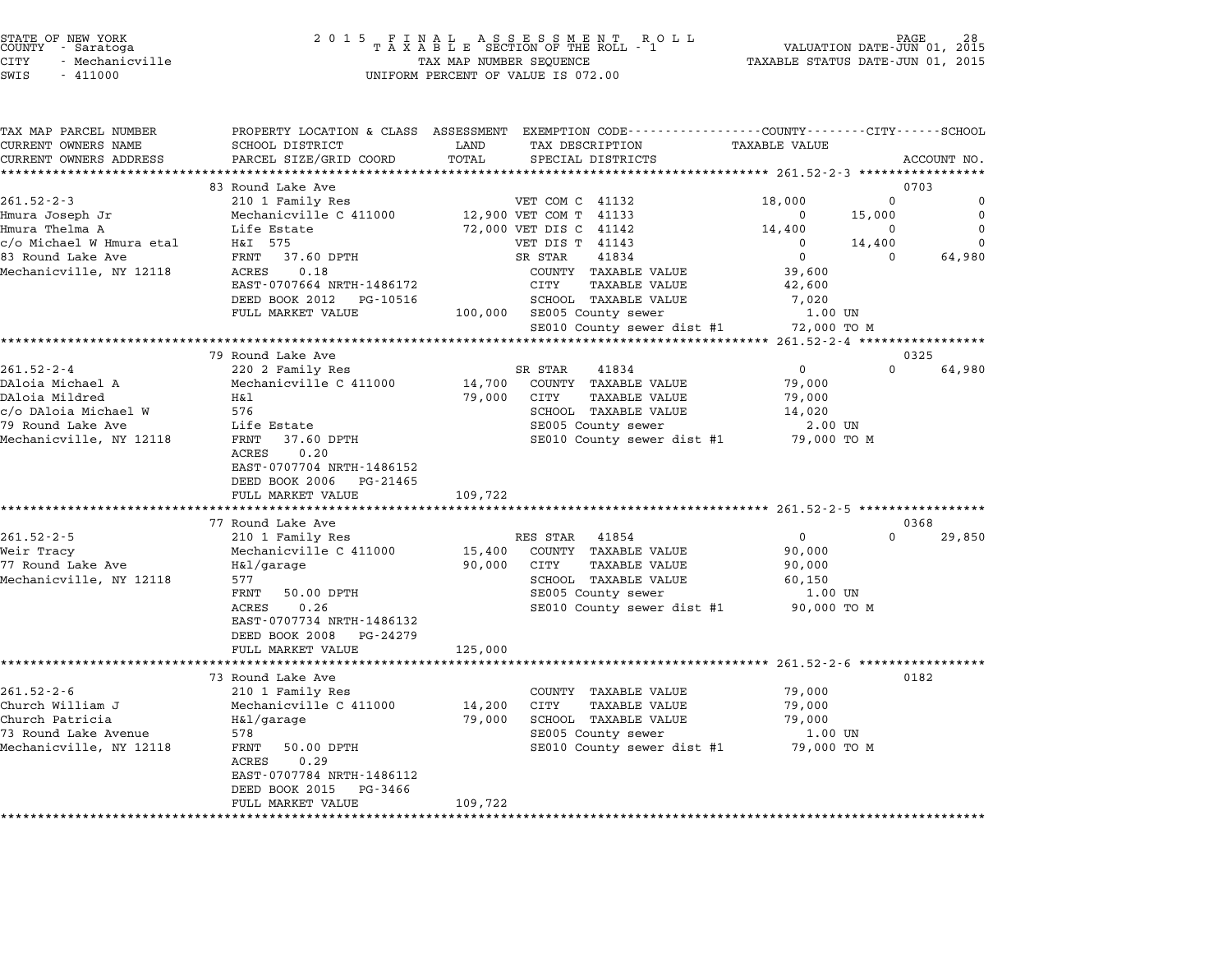| STATE OF NEW YORK<br>COUNTY - Saratoga<br><b>CITY</b><br>- Mechanicville<br>SWIS<br>$-411000$                                                                                                             | 2 0 1 5                                                                                                                                                                                                                                                                                                                                                                               | TAX MAP NUMBER SEQUENCE                          | FINAL ASSESSMENT RO<br>TAXABLE SECTION OF THE ROLL - 1<br>R O L L<br>UNIFORM PERCENT OF VALUE IS 072.00                                                                                                                                                                     | VALUATION DATE-JUN 01, 2015<br>TAXABLE STATUS DATE-JUN 01, 2015                                                  | PAGE         |
|-----------------------------------------------------------------------------------------------------------------------------------------------------------------------------------------------------------|---------------------------------------------------------------------------------------------------------------------------------------------------------------------------------------------------------------------------------------------------------------------------------------------------------------------------------------------------------------------------------------|--------------------------------------------------|-----------------------------------------------------------------------------------------------------------------------------------------------------------------------------------------------------------------------------------------------------------------------------|------------------------------------------------------------------------------------------------------------------|--------------|
| TAX MAP PARCEL NUMBER<br>CURRENT OWNERS NAME                                                                                                                                                              | SCHOOL DISTRICT                                                                                                                                                                                                                                                                                                                                                                       | LAND                                             | PROPERTY LOCATION & CLASS ASSESSMENT EXEMPTION CODE----------------COUNTY-------CITY------SCHOOL<br>TAX DESCRIPTION                                                                                                                                                         | <b>TAXABLE VALUE</b>                                                                                             |              |
| CURRENT OWNERS ADDRESS                                                                                                                                                                                    | PARCEL SIZE/GRID COORD<br>*****************                                                                                                                                                                                                                                                                                                                                           | TOTAL                                            | SPECIAL DISTRICTS<br>********************************** 261.52-2-7 *****************                                                                                                                                                                                        |                                                                                                                  | ACCOUNT NO.  |
|                                                                                                                                                                                                           | 67 Round Lake Ave                                                                                                                                                                                                                                                                                                                                                                     |                                                  |                                                                                                                                                                                                                                                                             |                                                                                                                  | 0176         |
| $261.52 - 2 - 7$<br>Cammuso Carl<br>67 Round Lake Ave<br>Mechanicville, NY 12118                                                                                                                          | 210 1 Family Res<br>Mechanicville C 411000<br>H&l<br>FRNT<br>50.00 DPTH<br>ACRES<br>0.30<br>EAST-0707834 NRTH-1486082                                                                                                                                                                                                                                                                 | 13,600<br>110,000                                | COUNTY TAXABLE VALUE<br>CITY<br>TAXABLE VALUE<br>SCHOOL TAXABLE VALUE<br>SE005 County sewer<br>SE010 County sewer dist #1                                                                                                                                                   | 110,000<br>110,000<br>110,000<br>1.00 UN<br>110,000 TO M                                                         |              |
|                                                                                                                                                                                                           | DEED BOOK 1755<br>PG-387                                                                                                                                                                                                                                                                                                                                                              |                                                  |                                                                                                                                                                                                                                                                             |                                                                                                                  |              |
|                                                                                                                                                                                                           | FULL MARKET VALUE                                                                                                                                                                                                                                                                                                                                                                     | 152,778                                          |                                                                                                                                                                                                                                                                             |                                                                                                                  |              |
|                                                                                                                                                                                                           | *********************                                                                                                                                                                                                                                                                                                                                                                 |                                                  |                                                                                                                                                                                                                                                                             | ********************** 261.52-2-8 ******************                                                             |              |
| $261.52 - 2 - 8$<br>Fido Antonio A<br>Fido Debra A<br>59 Whitney Rd S<br>Saratoga Springs, NY 12866<br>$261.52 - 2 - 9$<br>Bilka Ronald<br>Bilka Nicole R<br>59 Round Lake Ave<br>Mechanicville, NY 12118 | 63 Round Lake Ave<br>220 2 Family Res<br>Mechanicville C 411000<br>Hg&l<br>580<br>FRNT<br>50.00 DPTH<br>ACRES<br>0.30<br>EAST-0707874 NRTH-1486062<br>DEED BOOK 1755<br>PG-731<br>FULL MARKET VALUE<br>59 Round Lake Ave<br>220 2 Family Res<br>Mechanicville C 411000<br>Hb&l<br>581<br>50.00 DPTH<br>FRNT<br>0.31<br>ACRES<br>EAST-0707914 NRTH-1486042<br>DEED BOOK 1722<br>PG-682 | 15,600<br>130,000<br>180,556<br>15,100<br>84,000 | COUNTY TAXABLE VALUE<br><b>CITY</b><br><b>TAXABLE VALUE</b><br>SCHOOL TAXABLE VALUE<br>SE005 County sewer<br>SE010 County sewer dist #1<br>COUNTY TAXABLE VALUE<br>CITY<br><b>TAXABLE VALUE</b><br>SCHOOL TAXABLE VALUE<br>SE005 County sewer<br>SE010 County sewer dist #1 | 130,000<br>130,000<br>130,000<br>2.00 UN<br>130,000 TO M<br>84,000<br>84,000<br>84,000<br>1.00 UN<br>84,000 TO M | 0337<br>0097 |
|                                                                                                                                                                                                           | FULL MARKET VALUE                                                                                                                                                                                                                                                                                                                                                                     | 116,667                                          |                                                                                                                                                                                                                                                                             |                                                                                                                  |              |
|                                                                                                                                                                                                           | *********************                                                                                                                                                                                                                                                                                                                                                                 |                                                  |                                                                                                                                                                                                                                                                             | ************************* 261.52-2-10 ****************                                                           |              |
| $261.52 - 2 - 10$<br>Gotti Tawnya<br>Gotti Anthony E<br>55 Round Lake Ave<br>Mechanicville, NY 12118                                                                                                      | 55 Round Lake Ave<br>210 1 Family Res<br>Mechanicville C 411000<br>H & L<br>582<br>FRNT<br>50.00 DPTH<br>ACRES<br>0.32<br>EAST-0707964 NRTH-1486012<br>DEED BOOK 2010<br>PG-18064<br>FULL MARKET VALUE                                                                                                                                                                                | 15,400<br>120,000<br>166,667                     | COUNTY TAXABLE VALUE<br>CITY<br><b>TAXABLE VALUE</b><br>SCHOOL TAXABLE VALUE<br>SE005 County sewer<br>SE010 County sewer dist #1                                                                                                                                            | 120,000<br>120,000<br>120,000<br>1.00 UN<br>120,000 TO M                                                         | 0297         |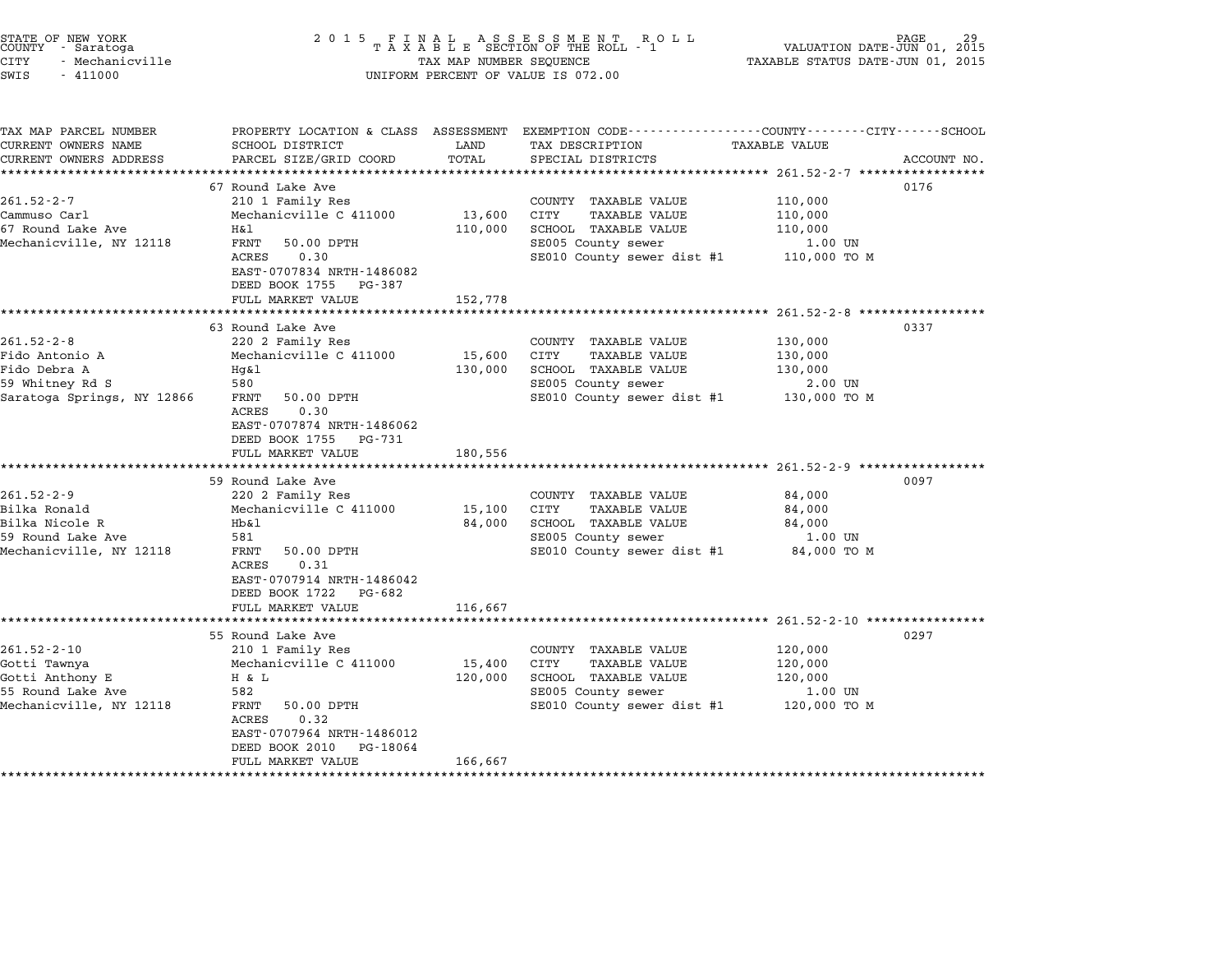| STATE OF NEW YORK<br>COUNTY - Saratoga<br><b>CITY</b><br>- Mechanicville<br>SWIS<br>$-411000$                   | 2 0 1 5                                                                                                                                                                                          | TAX MAP NUMBER SEQUENCE      | FINAL ASSESSMENT ROLL<br>TAXABLE SECTION OF THE ROLL - 1<br>UNIFORM PERCENT OF VALUE IS 072.00                                                        | VALUATION DATE-JUN 01,<br>TAXABLE STATUS DATE-JUN 01, 2015              | PAGE<br>2015               |
|-----------------------------------------------------------------------------------------------------------------|--------------------------------------------------------------------------------------------------------------------------------------------------------------------------------------------------|------------------------------|-------------------------------------------------------------------------------------------------------------------------------------------------------|-------------------------------------------------------------------------|----------------------------|
| TAX MAP PARCEL NUMBER<br>CURRENT OWNERS NAME<br>CURRENT OWNERS ADDRESS<br>**********************                | SCHOOL DISTRICT<br>PARCEL SIZE/GRID COORD                                                                                                                                                        | LAND<br>TOTAL                | PROPERTY LOCATION & CLASS ASSESSMENT EXEMPTION CODE---------------COUNTY-------CITY------SCHOOL<br>TAX DESCRIPTION<br>SPECIAL DISTRICTS               | TAXABLE VALUE                                                           | ACCOUNT NO.                |
|                                                                                                                 | 51 Round Lake Ave                                                                                                                                                                                |                              |                                                                                                                                                       |                                                                         | 1507                       |
| $261.52 - 2 - 11$<br>Staroba Shawn D<br>Labonte Staroba Janelle<br>51 Round Lake Ave<br>Mechanicville, NY 12118 | 220 2 Family Res<br>Mechanicville C 411000<br>Η&l<br>583<br>Lot 28 Hh-12<br>FRNT<br>50.00 DPTH<br>ACRES<br>0.33<br>EAST-0708004 NRTH-1485992                                                     | 15,400<br>125,000            | 41854<br>RES STAR<br>COUNTY TAXABLE VALUE<br>CITY<br><b>TAXABLE VALUE</b><br>SCHOOL TAXABLE VALUE<br>SE005 County sewer<br>SE010 County sewer dist #1 | $\mathbf{0}$<br>125,000<br>125,000<br>95,150<br>2.00 UN<br>125,000 TO M | $\Omega$<br>29,850         |
|                                                                                                                 | DEED BOOK 2009<br>PG-35663<br>FULL MARKET VALUE                                                                                                                                                  | 173,611                      |                                                                                                                                                       |                                                                         |                            |
| $261.52 - 2 - 12$<br>Soucy William A Jr<br>Girvin Tammie J<br>1 Corellis Ln<br>Rensselaer, NY 12144             | 47 Round Lake Ave<br>210 1 Family Res<br>Mechanicville C 411000<br>Hg&l<br>584<br>FRNT<br>50.00 DPTH<br>0.34<br>ACRES<br>EAST-0708054 NRTH-1485973<br>DEED BOOK 1699 PG-583<br>FULL MARKET VALUE | 14,000<br>125,000<br>173,611 | COUNTY TAXABLE VALUE<br>CITY<br><b>TAXABLE VALUE</b><br>SCHOOL TAXABLE VALUE<br>SE005 County sewer<br>SE010 County sewer dist #1 125,000 TO M         | 125,000<br>125,000<br>125,000<br>1.00 UN                                | 1098                       |
|                                                                                                                 | ************************                                                                                                                                                                         |                              |                                                                                                                                                       |                                                                         |                            |
| $261.52 - 2 - 13$<br>Palmer Todd L<br>Mahoney Felica<br>43 Round Lake Ave<br>Mechanicville, NY 12118            | 43 Round Lake Ave<br>210 1 Family Res<br>Mechanicville C 411000<br>Mb&l<br>585<br>50.00 DPTH<br>FRNT<br>0.35<br>ACRES<br>EAST-0708094 NRTH-1485943<br>DEED BOOK 2007 PG-3638                     | 15,400<br>88,400             | RES STAR<br>41854<br>COUNTY TAXABLE VALUE<br>CITY<br><b>TAXABLE VALUE</b><br>SCHOOL TAXABLE VALUE<br>SE005 County sewer<br>SE010 County sewer dist #1 | $\Omega$<br>88,400<br>88,400<br>58,550<br>1.00 UN<br>88,400 TO M        | 1208<br>$\Omega$<br>29,850 |
|                                                                                                                 | FULL MARKET VALUE                                                                                                                                                                                | 122,778                      |                                                                                                                                                       | ***************** 261.52-2-14 ***************                           |                            |
| $261.52 - 2 - 14$<br>Mcbride Thomas W<br>Mcbride Judith A<br>41 Round Lake Ave<br>Mechanicville, NY 12118       | 41 Round Lake Ave<br>210 1 Family Res<br>Mechanicville C 411000<br>Η&l<br>586<br>FRNT<br>33.30 DPTH<br>ACRES<br>0.24<br>EAST-0708124 NRTH-1485933<br>DEED BOOK 1290<br>PG-304                    | 14,200<br>82,000             | 41854<br>RES STAR<br>COUNTY TAXABLE VALUE<br>CITY<br><b>TAXABLE VALUE</b><br>SCHOOL TAXABLE VALUE<br>SE005 County sewer<br>SE010 County sewer dist #1 | $\mathbf{0}$<br>82,000<br>82,000<br>52,150<br>1.00 UN<br>82,000 TO M    | 0365<br>$\Omega$<br>29,850 |
|                                                                                                                 | FULL MARKET VALUE<br>****************************                                                                                                                                                | 113,889                      |                                                                                                                                                       |                                                                         |                            |

end the NEW YORK (NEW YORK) which the country the control of the control of the control of the control of the c<br>COUNTY - Saratoga (New York of Ta X A B L E SECTION OF THE ROLL - 1 (New York of THE COUNTY) which control the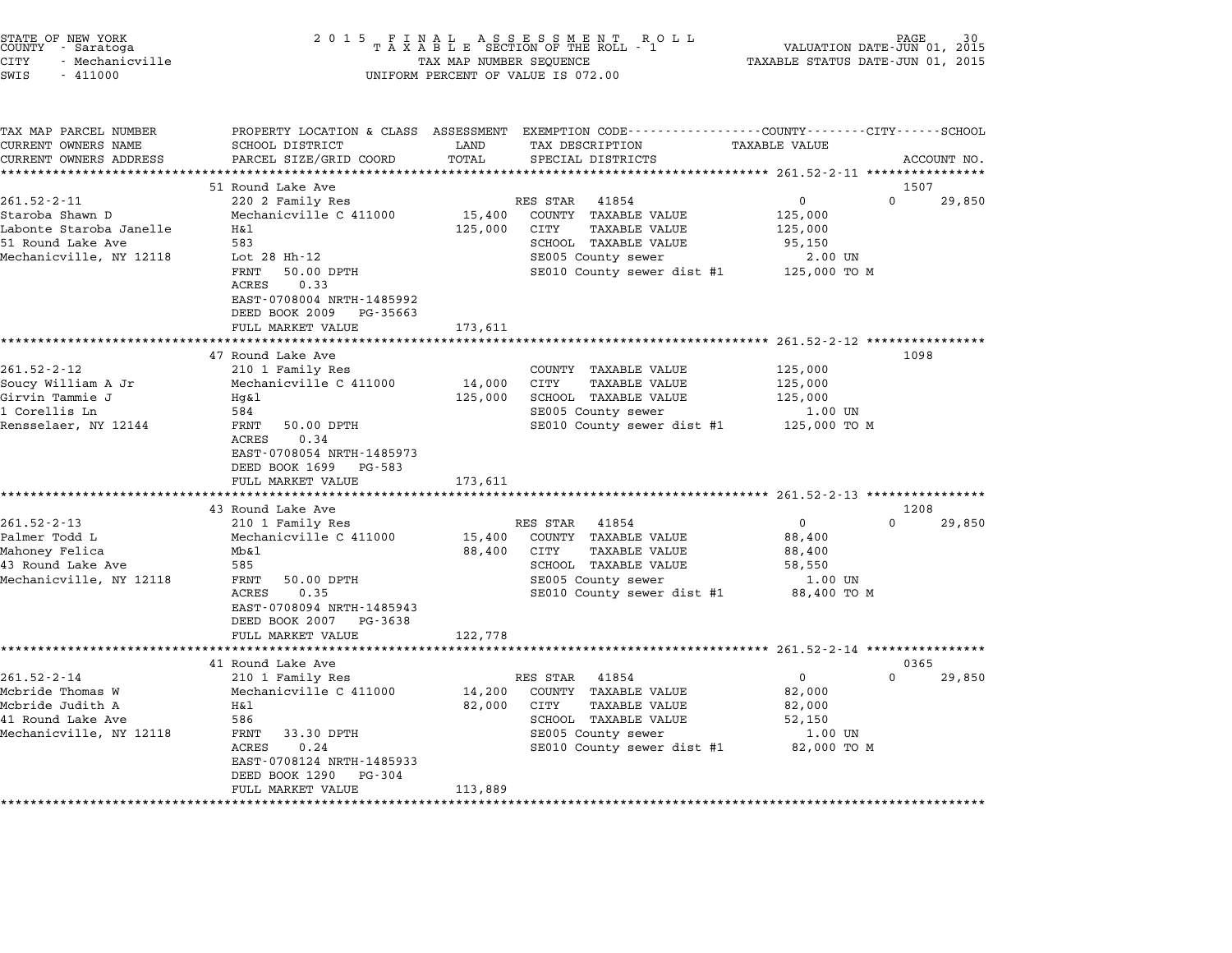| STATE OF NEW YORK<br>COUNTY - Saratoga<br><b>CITY</b><br>- Mechanicville<br>SWIS<br>$-411000$          | 2 0 1 5                                                                                                                                                                                                    | TAX MAP NUMBER SEQUENCE                          | FINAL ASSESSMENT RO<br>TAXABLE SECTION OF THE ROLL - 1<br>R O L L<br>UNIFORM PERCENT OF VALUE IS 072.00                                        | TAXABLE STATUS DATE-JUN 01, 2015                                                                                        | PAGE<br>VALUATION DATE-JUN 01, 2015 |
|--------------------------------------------------------------------------------------------------------|------------------------------------------------------------------------------------------------------------------------------------------------------------------------------------------------------------|--------------------------------------------------|------------------------------------------------------------------------------------------------------------------------------------------------|-------------------------------------------------------------------------------------------------------------------------|-------------------------------------|
| TAX MAP PARCEL NUMBER<br>CURRENT OWNERS NAME<br>CURRENT OWNERS ADDRESS                                 | SCHOOL DISTRICT<br>PARCEL SIZE/GRID COORD                                                                                                                                                                  | LAND<br>TOTAL                                    | PROPERTY LOCATION & CLASS ASSESSMENT EXEMPTION CODE---------------COUNTY-------CITY------SCHOOL<br>TAX DESCRIPTION<br>SPECIAL DISTRICTS        | TAXABLE VALUE                                                                                                           | ACCOUNT NO.                         |
| $261.52 - 2 - 15$<br>Mone Ann M<br>35 Harold Ave<br>Latham, NY 12110                                   | 37 Round Lake Ave<br>220 2 Family Res<br>Mechanicville C 411000<br>Η&l<br>587<br>FRNT<br>33.30 DPTH<br>ACRES<br>0.24<br>EAST-0708154 NRTH-1485913<br>DEED BOOK 2007<br>PG-26941<br>FULL MARKET VALUE       | 14,500<br>81,000<br>112,500                      | COUNTY TAXABLE VALUE<br>CITY<br>TAXABLE VALUE<br>SCHOOL TAXABLE VALUE<br>SE005 County sewer<br>SE010 County sewer dist #1 81,000 TO M          | 81,000<br>81,000<br>81,000<br>2.00 UN                                                                                   | 1039                                |
|                                                                                                        |                                                                                                                                                                                                            |                                                  |                                                                                                                                                |                                                                                                                         |                                     |
| $261.52 - 2 - 16$<br>Rossi Mary R<br>Aka Somers Mary R<br>35 Round Lake Ave<br>Mechanicville, NY 12118 | 35 Round Lake Ave<br>210 1 Family Res<br>Mechanicville C 411000<br>Η&l<br>880<br>FRNT<br>41.50 DPTH<br>0.12<br>ACRES<br>EAST-0708224 NRTH-1485993<br>DEED BOOK 1520<br>PG-766<br>FULL MARKET VALUE         | 13,600<br>76,000<br>105,556<br>***************** | RES STAR<br>41854<br>COUNTY TAXABLE VALUE<br>TAXABLE VALUE<br>CITY<br>SCHOOL TAXABLE VALUE<br>SE005 County sewer<br>SE010 County sewer dist #1 | $\Omega$<br>76,000<br>76,000<br>46,150<br>1.00 UN<br>76,000 то м<br>********************** 261.52-2-20 **************** | 0366<br>$\Omega$<br>29,850          |
| $261.52 - 2 - 20$<br>Pickett Daniel M<br>39 Viall Ave<br>Mechanicville, NY 12118                       | 39 Viall Ave<br>210 1 Family Res<br>Mechanicville C 411000<br>Η&l<br>535<br>FRNT<br>50.00 DPTH 100.00<br>0.11<br>ACRES<br>EAST-0708555 NRTH-1485664<br>DEED BOOK 1507<br>PG-733<br>FULL MARKET VALUE       | 15,400<br>105,000<br>145,833                     | 41854<br>RES STAR<br>COUNTY TAXABLE VALUE<br>CITY<br>TAXABLE VALUE<br>SCHOOL TAXABLE VALUE<br>SE005 County sewer<br>SE010 County sewer dist #1 | 0<br>105,000<br>105,000<br>75,150<br>1.00 UN<br>105,000 TO M                                                            | 0340<br>$\Omega$<br>29,850          |
| $261.52 - 2 - 21$<br>Pickett Daniel M<br>39 Viall Ave<br>Mechanicville, NY 12118                       | 35 Viall Ave<br>220 2 Family Res<br>Mechanicville C 411000<br>H&1/qar<br>536<br>FRNT<br>50.00 DPTH 100.00<br>ACRES<br>0.11<br>EAST-0708545 NRTH-1485614<br>DEED BOOK 2008<br>PG-37621<br>FULL MARKET VALUE | 15,600<br>85,000<br>118,056                      | COUNTY TAXABLE VALUE<br>CITY<br>TAXABLE VALUE<br>SCHOOL TAXABLE VALUE<br>SE005 County sewer<br>SE010 County sewer dist #1                      | 85,000<br>85,000<br>85,000<br>2.00 UN<br>85,000 TO M                                                                    | 1370                                |

STATE OF NEW YORK <sup>2</sup> <sup>0</sup> <sup>1</sup> 5 F I N A L A S S E S S M E N T R O L L PAGE <sup>31</sup> COUNTY - Saratoga <sup>T</sup> <sup>A</sup> <sup>X</sup> <sup>A</sup> <sup>B</sup> <sup>L</sup> <sup>E</sup> SECTION OF THE ROLL - <sup>1</sup> VALUATION DATE-JUN 01, <sup>2015</sup>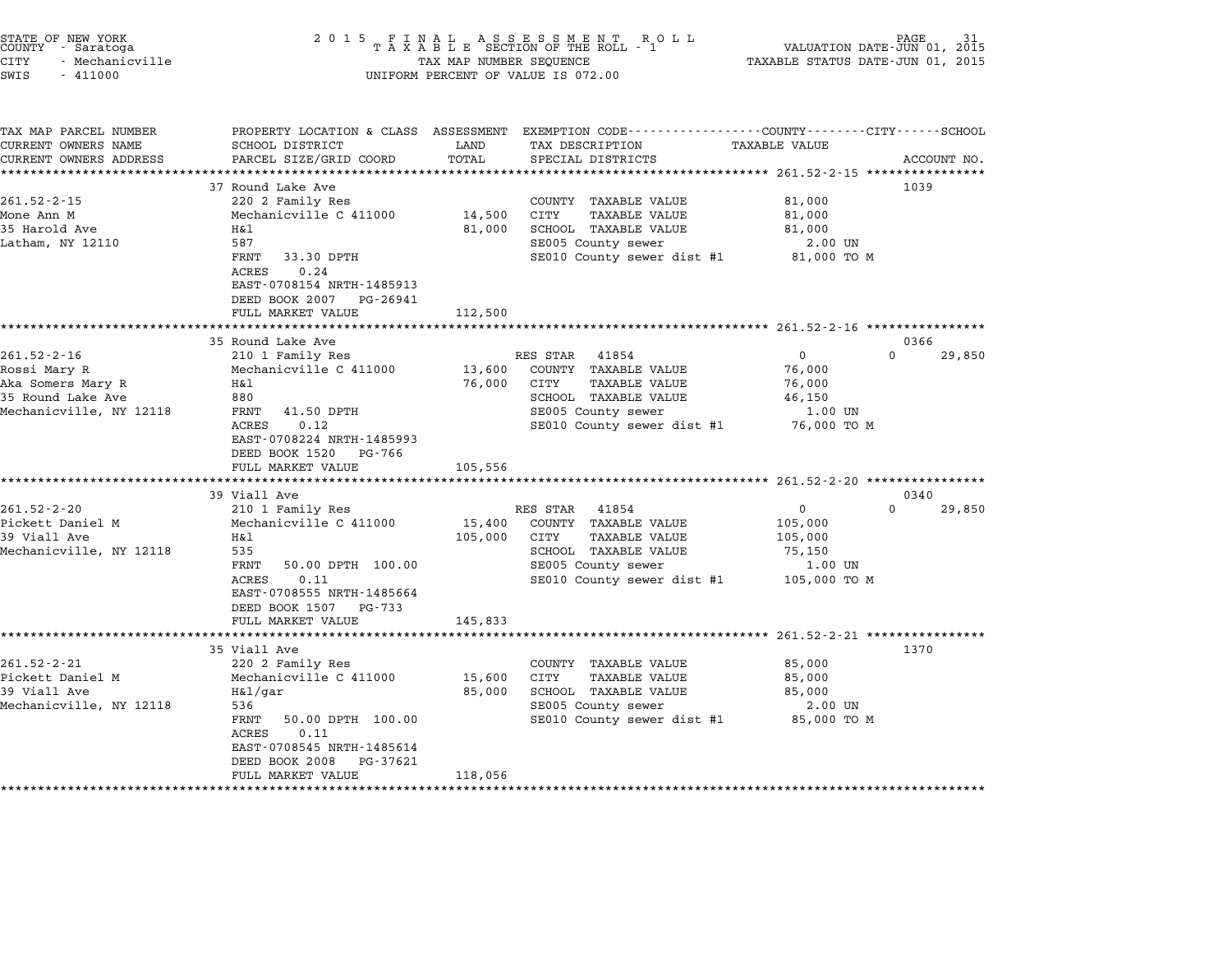| STATE OF NEW YORK<br>COUNTY – Saratoga<br>CITY<br>- Mechanicville<br>SWIS<br>$-411000$                       | 2 0 1 5<br>FINAL ASSESSMENT ROLL<br>TAXABLE SECTION OF THE ROLL - 1<br>PAGE<br>VALUATION DATE-JUN 01, 2015<br>TAXABLE STATUS DATE-JUN 01, 2015<br>TAX MAP NUMBER SEQUENCE<br>UNIFORM PERCENT OF VALUE IS 072.00                     |                              |                                                                                                                                                       |                                                                                                                                                                       |        |  |
|--------------------------------------------------------------------------------------------------------------|-------------------------------------------------------------------------------------------------------------------------------------------------------------------------------------------------------------------------------------|------------------------------|-------------------------------------------------------------------------------------------------------------------------------------------------------|-----------------------------------------------------------------------------------------------------------------------------------------------------------------------|--------|--|
| TAX MAP PARCEL NUMBER<br>CURRENT OWNERS NAME<br>CURRENT OWNERS ADDRESS                                       | PROPERTY LOCATION & CLASS ASSESSMENT<br>SCHOOL DISTRICT<br>PARCEL SIZE/GRID COORD                                                                                                                                                   | LAND<br>TOTAL<br>******      | TAX DESCRIPTION<br>SPECIAL DISTRICTS                                                                                                                  | EXEMPTION CODE-----------------COUNTY-------CITY------SCHOOL<br><b>TAXABLE VALUE</b><br>ACCOUNT NO.<br>*******************************261.52-2-22 ******************* |        |  |
|                                                                                                              | 31 Viall Ave                                                                                                                                                                                                                        |                              |                                                                                                                                                       | 0358                                                                                                                                                                  |        |  |
| $261.52 - 2 - 22$<br>Telesca Gale M<br>31 Viall Ave<br>Mechanicville, NY 12118                               | 210 1 Family Res<br>Mechanicville C 411000<br>Η&l<br>FRNT<br>50.00 DPTH 100.00<br>ACRES<br>0.11<br>EAST-0708535 NRTH-1485564<br>DEED BOOK 1637 PG-264                                                                               | 14,500<br>81,000             | RES STAR<br>41854<br>COUNTY TAXABLE VALUE<br>CITY<br><b>TAXABLE VALUE</b><br>SCHOOL TAXABLE VALUE<br>SE005 County sewer<br>SE010 County sewer dist #1 | $\mathbf 0$<br>$\Omega$<br>81,000<br>81,000<br>51,150<br>1.00 UN<br>81,000 TO M                                                                                       | 29,850 |  |
|                                                                                                              | FULL MARKET VALUE                                                                                                                                                                                                                   | 112,500                      |                                                                                                                                                       | ***************** 261.52-2-23 ************                                                                                                                            |        |  |
| $261.52 - 2 - 23$<br>Giardino David H<br>80 Graves Rd<br>Mechanicville, NY 12118                             | 27 Viall Ave<br>220 2 Family Res<br>Mechanicville C 411000<br>Η&l<br>538<br>FRNT<br>36.75 DPTH 100.00<br>ACRES<br>0.08<br>EAST-0708525 NRTH-1485524<br>DEED BOOK 2010<br>PG-32338<br>FULL MARKET VALUE<br>************************* | 14,000<br>80,000<br>111,111  | COUNTY TAXABLE VALUE<br>CITY<br><b>TAXABLE VALUE</b><br>SCHOOL TAXABLE VALUE<br>SE005 County sewer<br>SE010 County sewer dist #1                      | 0357<br>80,000<br>80,000<br>80,000<br>2.00 UN<br>80,000 TO M                                                                                                          |        |  |
|                                                                                                              | 11 Viall Ave                                                                                                                                                                                                                        |                              |                                                                                                                                                       | 1367                                                                                                                                                                  |        |  |
| $261.52 - 2 - 27.1$<br>Harmon Michael<br>Attn Leonard Schleicher<br>Trustee<br>PO Box 1462<br>Troy, NY 12181 | 415 Motel<br>Mechanicville C 411000<br>VI 11 Viall Ave Trust<br>541<br>Lot $#3$<br>FRNT<br>50.00 DPTH 100.00<br>0.11<br>ACRES<br>EAST-0708495 NRTH-1485373<br>DEED BOOK 2008<br>PG-40755<br>FULL MARKET VALUE                       | 10,000<br>120,000<br>166,667 | COUNTY TAXABLE VALUE<br>CITY<br><b>TAXABLE VALUE</b><br>SCHOOL TAXABLE VALUE<br>SE005 County sewer<br>SE010 County sewer dist #1                      | 120,000<br>120,000<br>120,000<br>8.00 UN<br>120,000 TO M                                                                                                              |        |  |
|                                                                                                              | ***********************                                                                                                                                                                                                             | **************               |                                                                                                                                                       |                                                                                                                                                                       |        |  |
| $261.52 - 2 - 27.2$<br>Harmon Michael<br>c/o Leonard Schleicher<br>Trustee<br>PO Box 1462<br>Troy, NY 12181  | 9 Viall Ave<br>418 Inn/lodge<br>Mechanicville C 411000<br>Inn & L<br>11 Viall Ave Trust<br>Lot 2<br>FRNT<br>55.50 DPTH<br>ACRES<br>0.13<br>EAST-0708485 NRTH-1485323<br>DEED BOOK 2008<br>PG-40757<br>FULL MARKET VALUE             | 10,000<br>80,000<br>111, 111 | COUNTY TAXABLE VALUE<br>CITY<br><b>TAXABLE VALUE</b><br>SCHOOL TAXABLE VALUE<br>SE005 County sewer<br>SE010 County sewer dist #1                      | 80,000<br>80,000<br>80,000<br>4.00 UN<br>80,000 TO M                                                                                                                  |        |  |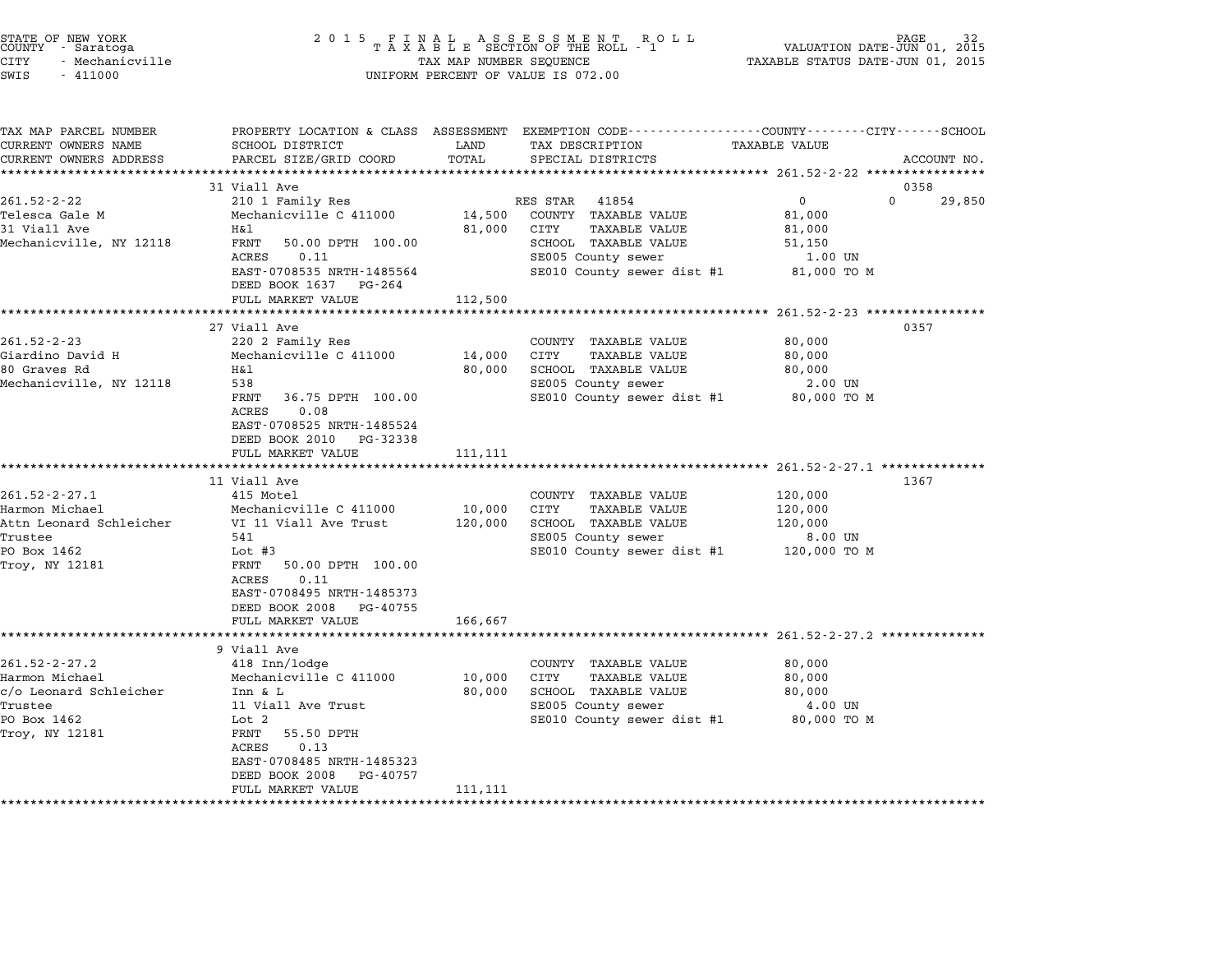| STATE OF NEW YORK<br>COUNTY - Saratoga<br>CITY<br>- Mechanicville<br>SWIS<br>$-411000$                   |                                                                                                                                                                                                                | $\begin{array}{cccccccccccccc} 2& 0& 1& 5 & & F & I & N & A & L & & A & S & S & E & S & M & E & N & T & & R & O & L \\ & & T & A & X & A & B & L & E & SECTION OF THE ROLL & - & 1 \end{array}$<br>PAGE<br>VALUATION DATE-JUN 01, 2015<br>TAXABLE STATUS DATE-JUN 01, 2015<br>TAX MAP NUMBER SEQUENCE<br>UNIFORM PERCENT OF VALUE IS 072.00 |                                                                                                                                                       |                                                                     |                                |                                 |
|----------------------------------------------------------------------------------------------------------|----------------------------------------------------------------------------------------------------------------------------------------------------------------------------------------------------------------|---------------------------------------------------------------------------------------------------------------------------------------------------------------------------------------------------------------------------------------------------------------------------------------------------------------------------------------------|-------------------------------------------------------------------------------------------------------------------------------------------------------|---------------------------------------------------------------------|--------------------------------|---------------------------------|
| TAX MAP PARCEL NUMBER<br>CURRENT OWNERS NAME<br>CURRENT OWNERS ADDRESS                                   | SCHOOL DISTRICT<br>PARCEL SIZE/GRID COORD                                                                                                                                                                      | LAND<br>TOTAL                                                                                                                                                                                                                                                                                                                               | PROPERTY LOCATION & CLASS ASSESSMENT EXEMPTION CODE---------------COUNTY-------CITY------SCHOOL<br>TAX DESCRIPTION<br>SPECIAL DISTRICTS               | TAXABLE VALUE                                                       |                                | ACCOUNT NO.                     |
|                                                                                                          | ***************************                                                                                                                                                                                    |                                                                                                                                                                                                                                                                                                                                             |                                                                                                                                                       |                                                                     |                                |                                 |
| $261.52 - 2 - 30$<br>Landy Edward J III<br>162 Railroad St<br>Mechanicville, NY 12118                    | 162 Railroad St<br>210 1 Family Res<br>Mechanicville C 411000<br>H&1<br>545<br>FRNT<br>33.03 DPTH 200.00<br><b>ACRES</b><br>0.14<br>EAST-0708125 NRTH-1485643<br>DEED BOOK 1316<br>PG-154<br>FULL MARKET VALUE | 13,000<br>55,000<br>76,389                                                                                                                                                                                                                                                                                                                  | RES STAR<br>41854<br>COUNTY TAXABLE VALUE<br>CITY<br><b>TAXABLE VALUE</b><br>SCHOOL TAXABLE VALUE<br>SE005 County sewer<br>SE010 County sewer dist #1 | 0<br>55,000<br>55,000<br>25,150<br>$1.00$ UN<br>55,000 TO M         | $\Omega$                       | 0442<br>29,850                  |
|                                                                                                          |                                                                                                                                                                                                                |                                                                                                                                                                                                                                                                                                                                             |                                                                                                                                                       | ************************ 261.52-2-31 ****************               |                                |                                 |
| $261.52 - 2 - 31$<br>Volpe Angela C<br>166 Railroad St<br>Mechanicville, NY 12118                        | 166 Railroad St<br>220 2 Family Res<br>Mechanicville C 411000<br>Η&l<br>546<br>FRNT<br>70.00 DPTH 200.00<br><b>ACRES</b><br>0.32                                                                               | 70,000 SR STAR                                                                                                                                                                                                                                                                                                                              | VET COM C 41132<br>13,100 VET COM T 41133<br>41834<br>COUNTY TAXABLE VALUE<br>CITY<br>TAXABLE VALUE<br>SCHOOL TAXABLE VALUE                           | 17,500<br>0<br>$\mathbf 0$<br>52,500<br>55,000<br>5,020             | $\Omega$<br>15,000<br>$\Omega$ | 1453<br>$\Omega$<br>0<br>64,980 |
|                                                                                                          | EAST-0708085 NRTH-1485673<br>DEED BOOK 1360 PG-201<br>FULL MARKET VALUE<br>**********************                                                                                                              | 97,222                                                                                                                                                                                                                                                                                                                                      | SE005 County sewer<br>SE010 County sewer dist #1<br>*****************                                                                                 | 2.00 UN<br>70,000 TO M<br>********** 261.52-2-32 ****************   |                                |                                 |
|                                                                                                          | 172 Railroad St                                                                                                                                                                                                |                                                                                                                                                                                                                                                                                                                                             |                                                                                                                                                       |                                                                     |                                | 1099                            |
| $261.52 - 2 - 32$<br>Buckmiller Emil F<br>Buckmiller Janet<br>170 Railroad St<br>Mechanicville, NY 12118 | 210 1 Family Res<br>Mechanicville C 411000<br>H&l<br>547<br>FRNT<br>50.00 DPTH 200.00<br>0.23<br><b>ACRES</b><br>EAST-0708034 NRTH-1485703<br>DEED BOOK 1421<br>PG-333                                         | 14,000<br>50,000                                                                                                                                                                                                                                                                                                                            | RES STAR<br>41854<br>COUNTY TAXABLE VALUE<br>CITY<br>TAXABLE VALUE<br>SCHOOL TAXABLE VALUE<br>SE005 County sewer<br>SE010 County sewer dist #1        | 0<br>50,000<br>50,000<br>20,150<br>1.00 UN<br>50,000 TO M           | $\Omega$                       | 29,850                          |
|                                                                                                          | FULL MARKET VALUE                                                                                                                                                                                              | 69,444                                                                                                                                                                                                                                                                                                                                      |                                                                                                                                                       |                                                                     |                                |                                 |
|                                                                                                          | 176 Railroad St                                                                                                                                                                                                |                                                                                                                                                                                                                                                                                                                                             |                                                                                                                                                       |                                                                     |                                | 0661                            |
| $261.52 - 2 - 33$<br>Brown Pamela A<br>176 Railroad St<br>Mechanicville, NY 12118                        | 220 2 Family Res<br>Mechanicville C 411000<br>Η&l<br>548<br>FRNT<br>50.00 DPTH 200.00<br>ACRES<br>0.23<br>EAST-0707984 NRTH-1485732<br>DEED BOOK 1609<br>PG-606<br>FULL MARKET VALUE                           | 13,300<br>68,000<br>94,444                                                                                                                                                                                                                                                                                                                  | RES STAR<br>41854<br>COUNTY TAXABLE VALUE<br>CITY<br><b>TAXABLE VALUE</b><br>SCHOOL TAXABLE VALUE<br>SE005 County sewer<br>SE010 County sewer dist #1 | $\mathbf 0$<br>68,000<br>68,000<br>38,150<br>2.00 UN<br>68,000 TO M | $\Omega$                       | 29,850                          |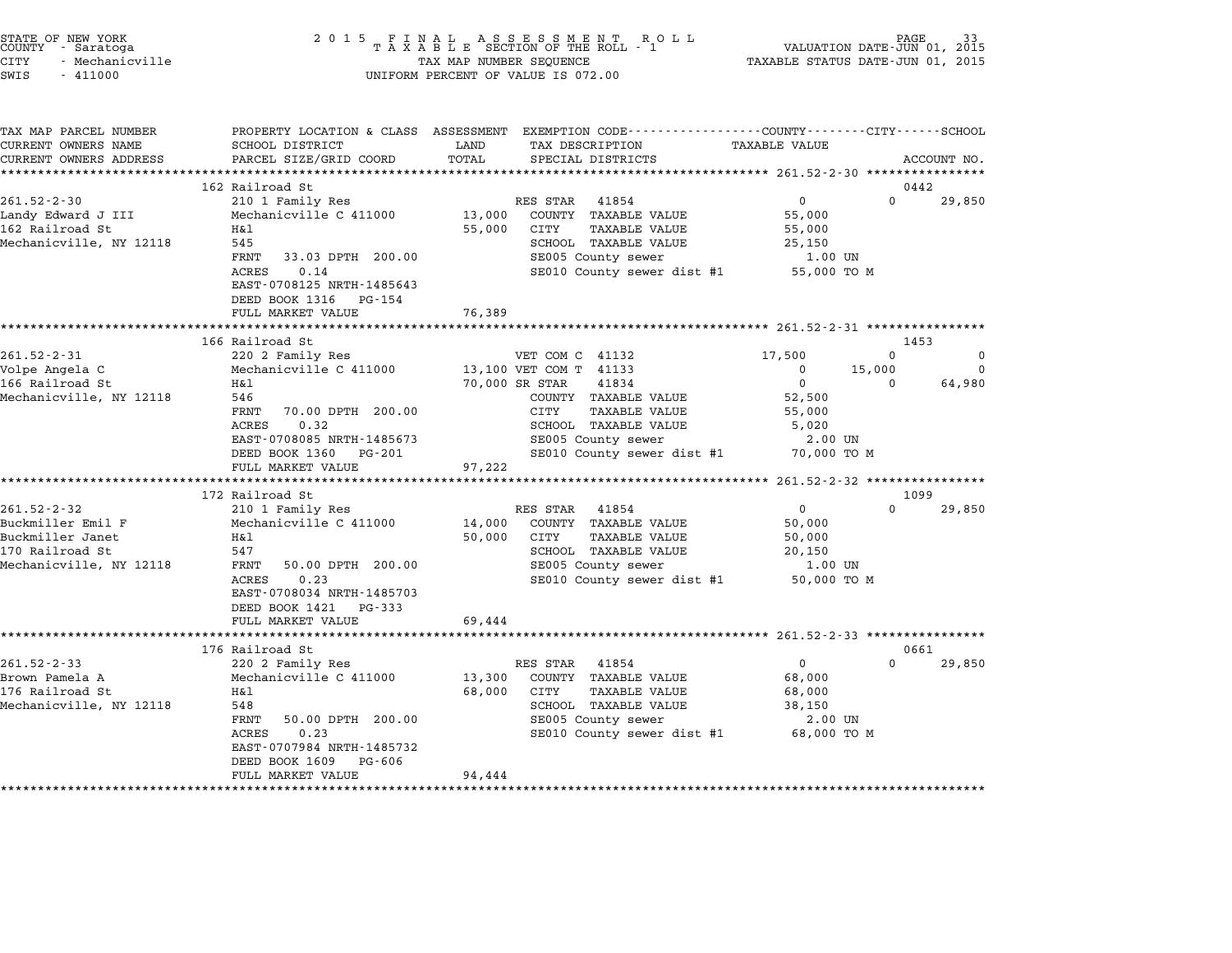| STATE OF NEW YORK<br>COUNTY - Saratoga<br>CITY<br>- Mechanicville<br>SWIS<br>$-411000$               | 2 0 1 5                                                                                                                                                                                                        | TAX MAP NUMBER SEQUENCE     | FINAL ASSESSMENT RO<br>TAXABLE SECTION OF THE ROLL - 1<br>R O L L<br>UNIFORM PERCENT OF VALUE IS 072.00                                              | TAXABLE STATUS DATE-JUN 01, 2015                                       | PAGE<br>VALUATION DATE-JUN 01, 2015 |
|------------------------------------------------------------------------------------------------------|----------------------------------------------------------------------------------------------------------------------------------------------------------------------------------------------------------------|-----------------------------|------------------------------------------------------------------------------------------------------------------------------------------------------|------------------------------------------------------------------------|-------------------------------------|
| TAX MAP PARCEL NUMBER<br>CURRENT OWNERS NAME<br>CURRENT OWNERS ADDRESS                               | PROPERTY LOCATION & CLASS ASSESSMENT<br>SCHOOL DISTRICT<br>PARCEL SIZE/GRID COORD                                                                                                                              | LAND<br>TOTAL<br>******     | EXEMPTION CODE-----------------COUNTY-------CITY------SCHOOL<br>TAX DESCRIPTION<br>SPECIAL DISTRICTS                                                 | TAXABLE VALUE<br>******** 261.52-2-34 ***                              | ACCOUNT NO.                         |
| $261.52 - 2 - 34$<br>Connor Stephanie A<br>180 Railroad Street<br>Mechanicville, NY 12118            | 180 Railroad St<br>210 1 Family Res<br>Mechanicville C 411000<br>Η&l<br>549<br>FRNT<br>50.00 DPTH<br>0.23<br><b>ACRES</b><br>EAST-0707944 NRTH-1485752<br>DEED BOOK 2015 PG-5591                               | 14,000<br>75,000            | COUNTY TAXABLE VALUE<br>CITY<br><b>TAXABLE VALUE</b><br>SCHOOL TAXABLE VALUE<br>SE005 County sewer<br>SE010 County sewer dist #1                     | 75,000<br>75,000<br>75,000<br>1.00 UN<br>75,000 TO M                   | 0772                                |
|                                                                                                      | FULL MARKET VALUE<br>****************************<br>184 Railroad St                                                                                                                                           | 104,167                     |                                                                                                                                                      |                                                                        | 0226                                |
| $261.52 - 2 - 35$<br>Fiorino Robert<br>Fiorino Karen<br>184 Railroad St<br>Mechanicville, NY 12118   | 210 1 Family Res<br>Mechanicville C 411000<br>H & L<br>550<br>FRNT<br>50.00 DPTH 200.00<br>ACRES<br>0.23<br>EAST-0707904 NRTH-1485782<br>DEED BOOK 1363 PG-678<br>FULL MARKET VALUE                            | 14,200<br>79,000<br>109,722 | RES STAR<br>41854<br>COUNTY TAXABLE VALUE<br>CITY<br>TAXABLE VALUE<br>SCHOOL TAXABLE VALUE<br>SE005 County sewer<br>SE010 County sewer dist #1       | $\mathbf 0$<br>79,000<br>79,000<br>49,150<br>1.00 UN<br>79,000 TO M    | $\Omega$<br>29,850                  |
|                                                                                                      | 188 Railroad St                                                                                                                                                                                                |                             |                                                                                                                                                      |                                                                        | 1506                                |
| $261.52 - 2 - 36$<br>Zullo Angelo J<br>Zullo Catherine<br>188 Railroad St<br>Mechanicville, NY 12118 | 210 1 Family Res<br>Mechanicville C 411000<br>H&l<br>551<br>FRNT<br>50.00 DPTH 200.00<br>ACRES<br>0.23<br>EAST-0707864 NRTH-1485812<br>DEED BOOK 0888 PG-0004<br>FULL MARKET VALUE                             | 12,900<br>60,000<br>83,333  | SR STAR<br>41834<br>COUNTY TAXABLE VALUE<br>CITY<br><b>TAXABLE VALUE</b><br>SCHOOL TAXABLE VALUE<br>SE005 County sewer<br>SE010 County sewer dist #1 | $\mathbf{0}$<br>60,000<br>60,000<br>$\Omega$<br>1.00 UN<br>60,000 TO M | $\Omega$<br>60,000                  |
|                                                                                                      | *********************<br>192 Railroad St                                                                                                                                                                       | **********                  | ********************* 261.52-2-37 *****************                                                                                                  |                                                                        | 1560                                |
| $261.52 - 2 - 37$<br>Rubino Daniel<br>Rubino Lorraine<br>192 Railroad St<br>Mechanicville, NY 12118  | 210 1 Family Res<br>Mechanicville C 411000<br>Η&l<br>552<br>Lots 10,11 Hh-12<br>FRNT 100.00 DPTH 200.00<br><b>ACRES</b><br>0.46<br>EAST-0707794 NRTH-1485852<br>DEED BOOK 0980<br>PG-0234<br>FULL MARKET VALUE | 15,800<br>94,000<br>130,556 | SR STAR<br>41834<br>COUNTY TAXABLE VALUE<br>CITY<br><b>TAXABLE VALUE</b><br>SCHOOL TAXABLE VALUE<br>SE005 County sewer<br>SE010 County sewer dist #1 | $\mathbf 0$<br>94,000<br>94,000<br>29,020<br>1.00 UN<br>94,000 TO M    | $\Omega$<br>64,980                  |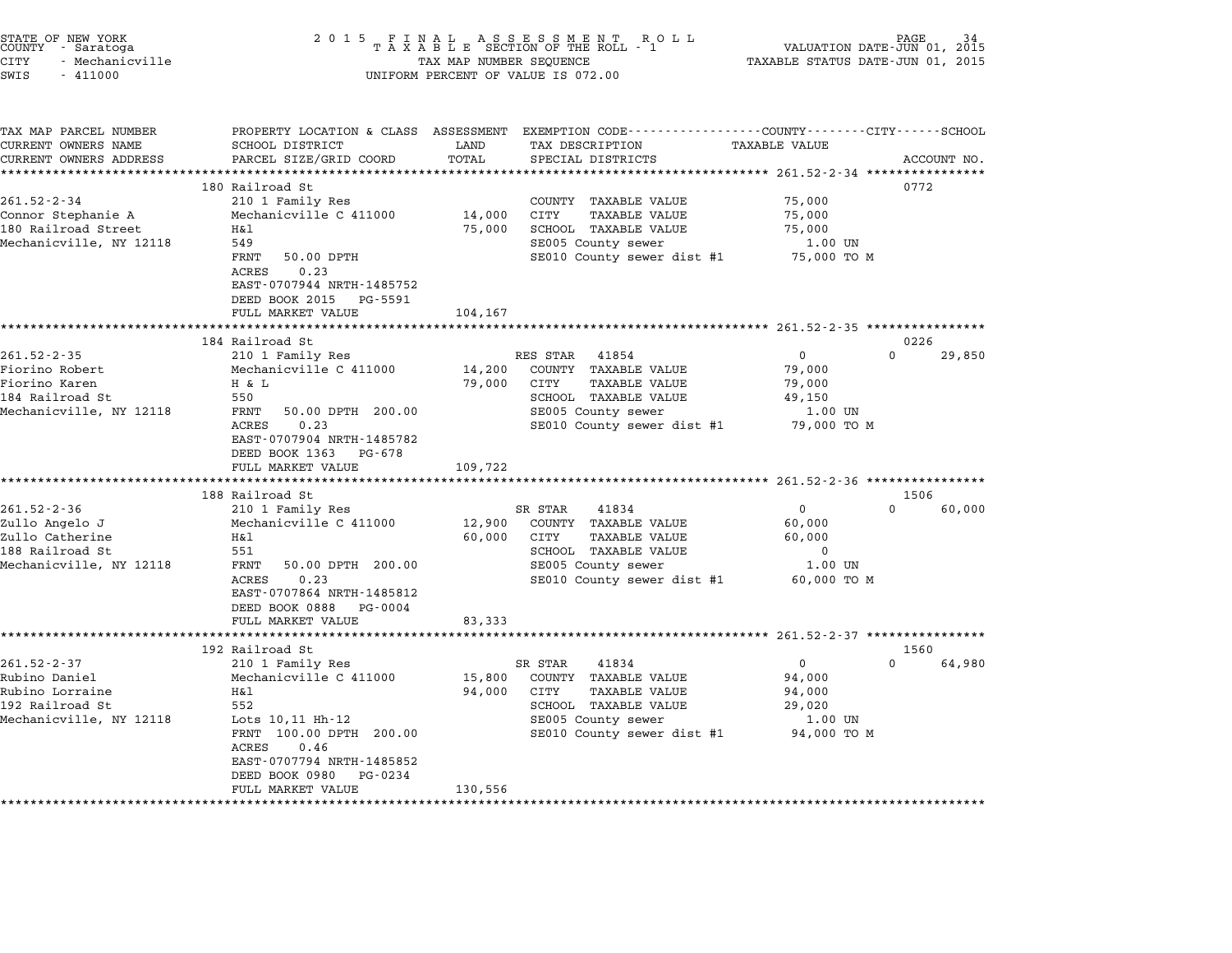| STATE OF NEW YORK<br>COUNTY - Saratoga<br>- Mechanicville<br>CITY<br>SWIS<br>$-411000$   | 2 0 1 5<br>FINAL ASSESSMENT ROLL<br>TAXABLE SECTION OF THE ROLL - 1<br>VALUATION DATE-JUN 01, 2015<br>TAXABLE STATUS DATE-JUN 01, 2015<br>TAX MAP NUMBER SEQUENCE<br>UNIFORM PERCENT OF VALUE IS 072.00                           |                                          |                                                                                                                                                      |                                                                                                                        |             |  |
|------------------------------------------------------------------------------------------|-----------------------------------------------------------------------------------------------------------------------------------------------------------------------------------------------------------------------------------|------------------------------------------|------------------------------------------------------------------------------------------------------------------------------------------------------|------------------------------------------------------------------------------------------------------------------------|-------------|--|
| TAX MAP PARCEL NUMBER<br>CURRENT OWNERS NAME<br>CURRENT OWNERS ADDRESS                   | SCHOOL DISTRICT<br>PARCEL SIZE/GRID COORD                                                                                                                                                                                         | LAND<br>TOTAL<br>*************           | PROPERTY LOCATION & CLASS ASSESSMENT EXEMPTION CODE---------------COUNTY-------CITY-----SCHOOL<br>TAX DESCRIPTION<br>SPECIAL DISTRICTS               | <b>TAXABLE VALUE</b><br>************* 261.52-2-38 ****************                                                     | ACCOUNT NO. |  |
| $261.52 - 2 - 38$<br>Iavarone Salvatore S<br>6 Willowbrook Ter<br>Clifton Park, NY 12065 | 200 Railroad St<br>312 Vac w/imprv<br>Mechanicville C 411000<br>G & L<br>FRNT<br>50.00 DPTH 200.00<br>ACRES<br>0.23<br>EAST-0707734 NRTH-1485892<br>DEED BOOK 2012 PG-40447<br>FULL MARKET VALUE                                  | 7,000<br>9,000<br>12,500                 | COUNTY TAXABLE VALUE<br>CITY<br><b>TAXABLE VALUE</b><br>SCHOOL TAXABLE VALUE<br>SE010 County sewer dist #1                                           | 1434<br>9,000<br>9,000<br>9,000<br>9,000 TO M                                                                          |             |  |
| $261.52 - 2 - 39$<br>Iavarone Salvatore S<br>6 Willowbrook Ter<br>Clifton Park, NY 12065 | ***********************<br>204 Railroad St<br>210 1 Family Res<br>Mechanicville C 411000<br>H&l<br>554<br>FRNT<br>50.00 DPTH 200.00<br>0.23<br>ACRES<br>EAST-0707694 NRTH-1485912<br>DEED BOOK 2012 PG-40447<br>FULL MARKET VALUE | *********<br>11,700<br>83,500<br>115,972 | COUNTY TAXABLE VALUE<br>CITY<br>TAXABLE VALUE<br>SCHOOL TAXABLE VALUE<br>SE005 County sewer<br>SE010 County sewer dist #1                            | ·************************ 261.52-2-39 ****************<br>1433<br>83,500<br>83,500<br>83,500<br>1.00 UN<br>83,500 TO M |             |  |
| $261.52 - 2 - 40$<br>Messore John<br>212 Railroad St<br>Mechanicville, NY 12118          | ***********************<br>212 Railroad St<br>210 1 Family Res<br>Mechanicville C 411000<br>FRNT 100.00 DPTH 200.00<br>ACRES<br>0.46<br>EAST-0707627 NRTH-1485957<br>DEED BOOK 1644 PG-6<br>FULL MARKET VALUE                     | 12,600<br>60,000<br>83,333               | SR STAR<br>41834<br>COUNTY TAXABLE VALUE<br>CITY<br><b>TAXABLE VALUE</b><br>SCHOOL TAXABLE VALUE<br>SE005 County sewer<br>SE010 County sewer dist #1 | 0979<br>$\Omega$<br>$\mathbf{0}$<br>60,000<br>60,000<br>$\mathbf 0$<br>1.00 UN<br>60,000 TO M                          | 60,000      |  |
| $261.52 - 2 - 42$<br>Moyer Paul G<br>160 Flike Rd<br>Stillwater, NY 12170                | ********************<br>216 Railroad St<br>220 2 Family Res<br>Mechanicville C 411000<br>H&l<br>FRNT<br>50.33 DPTH 100.50<br>ACRES<br>0.12<br>EAST-0707554 NRTH-1485952<br>DEED BOOK 1223<br>PG-268<br>FULL MARKET VALUE          | 13,600<br>76,000<br>105,556              | COUNTY TAXABLE VALUE<br>CITY<br>TAXABLE VALUE<br>SCHOOL TAXABLE VALUE<br>SE005 County sewer<br>SE010 County sewer dist #1                            | ***************** 261.52-2-42 ****************<br>1501<br>76,000<br>76,000<br>76,000<br>2.00 UN<br>76,000 TO M         |             |  |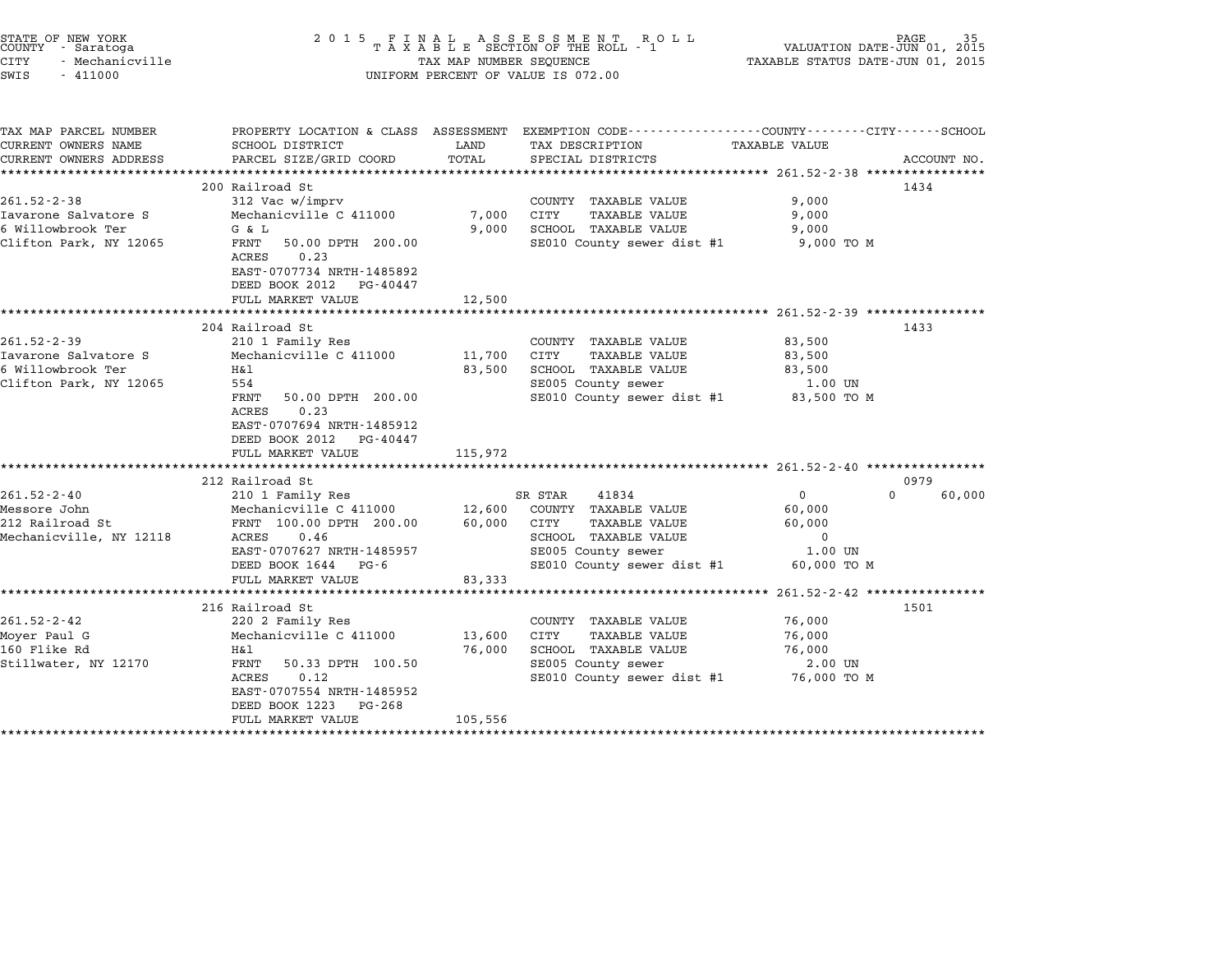| STATE OF NEW YORK<br>COUNTY – Saratoga<br>CITY<br>- Mechanicville<br>SWIS<br>$-411000$ | 2 0 1 5                                                               | TAX MAP NUMBER SEQUENCE | FINAL ASSESSMENT ROLL<br>TAXABLE SECTION OF THE ROLL - 1<br>UNIFORM PERCENT OF VALUE IS 072.00 | VALUATION DATE-JUN 01,<br>TAXABLE STATUS DATE-JUN 01, 2015                                      | 36<br>2015  |
|----------------------------------------------------------------------------------------|-----------------------------------------------------------------------|-------------------------|------------------------------------------------------------------------------------------------|-------------------------------------------------------------------------------------------------|-------------|
|                                                                                        |                                                                       |                         |                                                                                                |                                                                                                 |             |
| TAX MAP PARCEL NUMBER                                                                  |                                                                       |                         |                                                                                                | PROPERTY LOCATION & CLASS ASSESSMENT EXEMPTION CODE---------------COUNTY-------CITY------SCHOOL |             |
| CURRENT OWNERS NAME                                                                    | SCHOOL DISTRICT                                                       | LAND                    | TAX DESCRIPTION                                                                                | TAXABLE VALUE                                                                                   |             |
| CURRENT OWNERS ADDRESS                                                                 | PARCEL SIZE/GRID COORD<br>*********************                       | TOTAL<br>***********    | SPECIAL DISTRICTS                                                                              |                                                                                                 | ACCOUNT NO. |
|                                                                                        | 31 Sheehan St                                                         |                         |                                                                                                | 0327                                                                                            |             |
| $261.52 - 2 - 45$                                                                      | 210 1 Family Res                                                      |                         | RES STAR<br>41854                                                                              | $\overline{0}$<br>$\Omega$                                                                      | 29,850      |
| Dambro Donald L Jr                                                                     | Mechanicville C 411000                                                | 14,900                  | COUNTY TAXABLE VALUE                                                                           | 82,200                                                                                          |             |
| 31 Sheehan St                                                                          | H&l                                                                   | 82,200                  | CITY<br>TAXABLE VALUE                                                                          | 82,200                                                                                          |             |
| Mechanicville, NY 12118                                                                | FRNT 123.60 DPTH                                                      |                         | SCHOOL TAXABLE VALUE                                                                           | 52,350                                                                                          |             |
|                                                                                        | ACRES<br>0.15<br>EAST-0707554 NRTH-1486192<br>DEED BOOK 2013 PG-10870 |                         | SE005 County sewer<br>SE010 County sewer dist #1                                               | 1.00 UN<br>82,200 TO M                                                                          |             |
|                                                                                        | FULL MARKET VALUE                                                     | 114,167                 |                                                                                                |                                                                                                 |             |
|                                                                                        |                                                                       |                         |                                                                                                | *************** 261.52-2-46.2 ***************                                                   |             |
|                                                                                        | 55 Viall Ave                                                          |                         |                                                                                                | 0039                                                                                            |             |
| $261.52 - 2 - 46.2$                                                                    | 449 Other Storag                                                      |                         | COUNTY TAXABLE VALUE                                                                           | 225,000                                                                                         |             |
| Ruby Rock Realty LLC                                                                   | Mechanicville C 411000                                                | 53,000                  | CITY<br><b>TAXABLE VALUE</b>                                                                   | 225,000                                                                                         |             |
| 55 Viall Ave                                                                           | Office & L                                                            | 225,000                 | SCHOOL TAXABLE VALUE                                                                           | 225,000                                                                                         |             |
| Mechanicville, NY 12118                                                                | 589                                                                   |                         | SE005 County sewer                                                                             | 4.00 UN                                                                                         |             |
|                                                                                        | FRNT 150.00 DPTH 100.00<br>0.36                                       |                         | SE010 County sewer dist #1 225,000 TO M                                                        |                                                                                                 |             |
|                                                                                        | ACRES<br>EAST-0708584 NRTH-1485814                                    |                         |                                                                                                |                                                                                                 |             |
|                                                                                        | DEED BOOK 2010 PG-38827                                               |                         |                                                                                                |                                                                                                 |             |
|                                                                                        | FULL MARKET VALUE                                                     | 312,500                 |                                                                                                |                                                                                                 |             |
|                                                                                        |                                                                       |                         |                                                                                                |                                                                                                 |             |
|                                                                                        | Railroad St                                                           |                         |                                                                                                |                                                                                                 |             |
| $261.52 - 2 - 46.3$                                                                    | 311 Res vac land                                                      |                         | COUNTY TAXABLE VALUE                                                                           | 1,500                                                                                           |             |
| Alonzo Dominick Dan                                                                    | Mechanicville C 411000                                                | 1,500                   | CITY<br>TAXABLE VALUE                                                                          | 1,500                                                                                           |             |
| Railroad St<br>Mechanicville, NY 12118                                                 | FRNT 286.55 DPTH<br>ACRES<br>0.02                                     | 1,500                   | SCHOOL TAXABLE VALUE<br>SE010 County sewer dist #1                                             | 1,500<br>1,500 TO M                                                                             |             |
|                                                                                        | EAST-0708373 NRTH-1485347                                             |                         |                                                                                                |                                                                                                 |             |
|                                                                                        | DEED BOOK 1019<br>PG-1092                                             |                         |                                                                                                |                                                                                                 |             |
|                                                                                        | FULL MARKET VALUE                                                     | 2,083                   |                                                                                                |                                                                                                 |             |
|                                                                                        |                                                                       |                         |                                                                                                | ************************ 261.52-2-46.12 ***********                                             |             |
|                                                                                        | 39 Viall Avenue Rear                                                  |                         |                                                                                                |                                                                                                 |             |
| $261.52 - 2 - 46.12$                                                                   | 311 Res vac land                                                      |                         | COUNTY TAXABLE VALUE                                                                           | 100                                                                                             |             |
| Pickett Daniel M                                                                       | Mechanicville C 411000                                                | 100                     | CITY<br><b>TAXABLE VALUE</b>                                                                   | 100                                                                                             |             |
| 39 Viall Avenue<br>Mechanicville, NY 12118                                             | ACRES<br>0.01<br>EAST-0708499 NRTH-1485670                            | 100                     | SCHOOL TAXABLE VALUE<br>SE010 County sewer dist #1                                             | 100<br>100 TO M                                                                                 |             |
|                                                                                        | DEED BOOK 1770 PG-331                                                 |                         |                                                                                                |                                                                                                 |             |
|                                                                                        | FULL MARKET VALUE                                                     | 139                     |                                                                                                |                                                                                                 |             |
|                                                                                        |                                                                       |                         |                                                                                                | ************************* 261.52-2-47.1 ********                                                |             |
|                                                                                        | 37 Sheehan St                                                         |                         |                                                                                                | 1500                                                                                            |             |
| $261.52 - 2 - 47.1$                                                                    | 220 2 Family Res                                                      |                         | TAXABLE VALUE<br>COUNTY                                                                        | 96,000                                                                                          |             |
| Moyer Paul G                                                                           | Mechanicville C 411000                                                | 19,200                  | CITY<br><b>TAXABLE VALUE</b>                                                                   | 96,000                                                                                          |             |
| 160 Flike Rd                                                                           | H L & Garage                                                          | 96,000                  | SCHOOL TAXABLE VALUE                                                                           | 96,000                                                                                          |             |
| Stillwater, NY 12170                                                                   | 558                                                                   |                         | SE005 County sewer                                                                             | 2.00 UN                                                                                         |             |
|                                                                                        | FRNT<br>80.00 DPTH<br>ACRES<br>0.19                                   |                         | SE010 County sewer dist #1                                                                     | 96,000 TO M                                                                                     |             |
|                                                                                        | EAST-0707554 NRTH-1486067                                             |                         |                                                                                                |                                                                                                 |             |
|                                                                                        | DEED BOOK 1223<br>PG-270                                              |                         |                                                                                                |                                                                                                 |             |
|                                                                                        | FULL MARKET VALUE                                                     | 133,333                 |                                                                                                |                                                                                                 |             |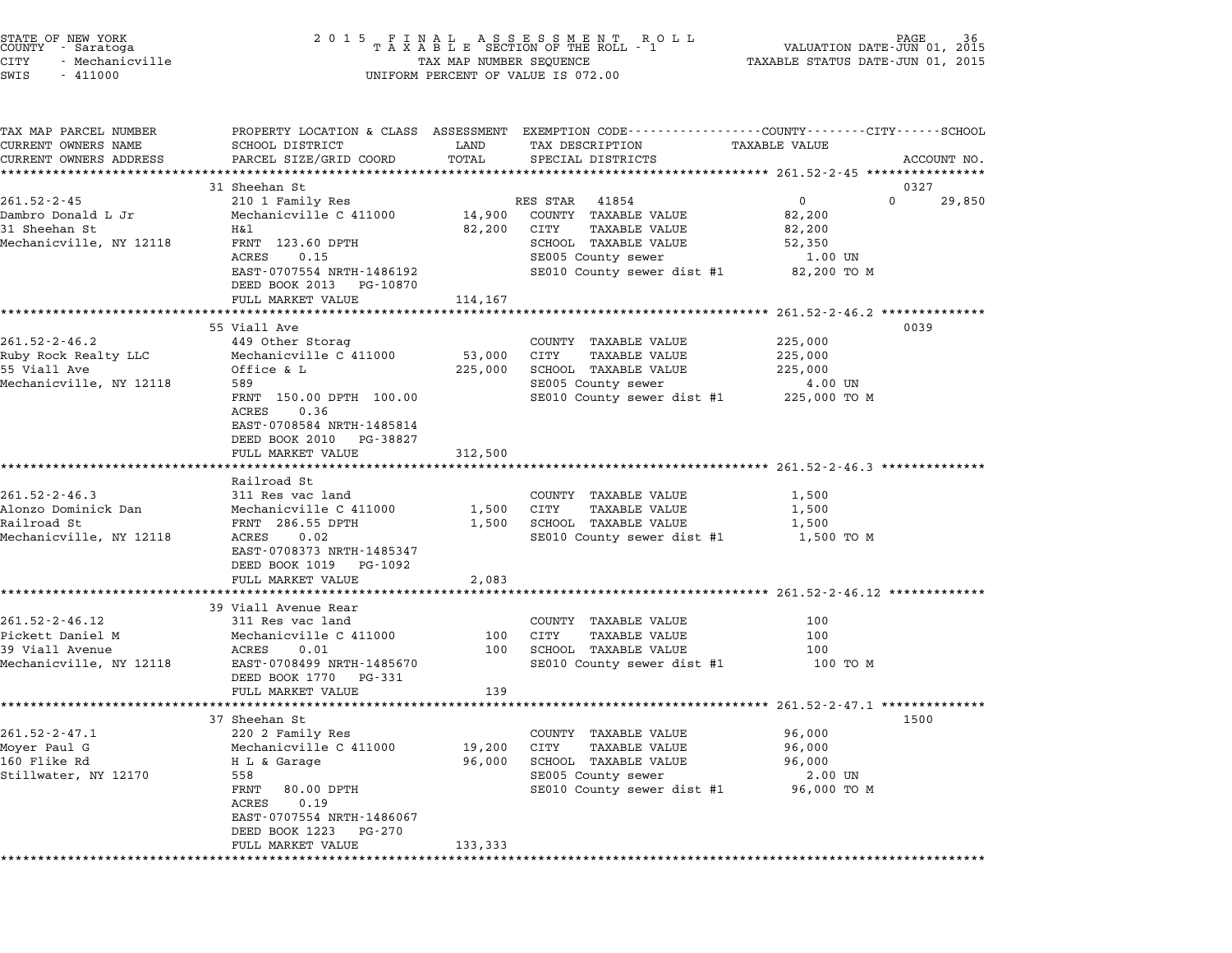| STATE OF NEW YORK<br>COUNTY - Saratoga<br><b>CITY</b><br>- Mechanicville<br>SWIS<br>$-411000$                                                | 2 0 1 5                                                                                                                                                                                                                   | TAX MAP NUMBER SEQUENCE      | FINAL ASSESSMENT ROLL<br>TAXABLE SECTION OF THE ROLL - 1<br>UNIFORM PERCENT OF VALUE IS 072.00                                                                     | VALUATION DATE-JUN 01,<br>TAXABLE STATUS DATE-JUN 01, 2015                            | 2015                  |
|----------------------------------------------------------------------------------------------------------------------------------------------|---------------------------------------------------------------------------------------------------------------------------------------------------------------------------------------------------------------------------|------------------------------|--------------------------------------------------------------------------------------------------------------------------------------------------------------------|---------------------------------------------------------------------------------------|-----------------------|
| TAX MAP PARCEL NUMBER<br>CURRENT OWNERS NAME<br>CURRENT OWNERS ADDRESS                                                                       | SCHOOL DISTRICT<br>PARCEL SIZE/GRID COORD<br>*************************                                                                                                                                                    | LAND<br>TOTAL                | PROPERTY LOCATION & CLASS ASSESSMENT EXEMPTION CODE---------------COUNTY-------CITY------SCHOOL<br>TAX DESCRIPTION<br>SPECIAL DISTRICTS                            | TAXABLE VALUE                                                                         | ACCOUNT NO.           |
| $261.52 - 2 - 47.2$<br>Moyer Paul<br>160 Flike Rd<br>Stillwater, NY 12170                                                                    | 220 Railroad St<br>230 3 Family Res<br>Mechanicville C 411000<br>FRNT 120.00 DPTH<br>ACRES<br>0.13<br>EAST-0707514 NRTH-1485982<br>DEED BOOK 1365<br>PG-175<br>FULL MARKET VALUE                                          | 24,000<br>115,000<br>159,722 | COUNTY TAXABLE VALUE<br>CITY<br><b>TAXABLE VALUE</b><br>SCHOOL TAXABLE VALUE<br>SE005 County sewer<br>SE010 County sewer dist #1                                   | 115,000<br>115,000<br>115,000<br>3.00 UN<br>115,000 TO M                              |                       |
| $261.52 - 2 - 48$<br>Bove Commercial Realty LLC<br>23-25 Viall Ave<br>Mechanicville, NY 12118                                                | 23-25 Viall Ave<br>449 Other Storag<br>Mechanicville C 411000<br>Fire House<br>$lot\,4,5, p/o\,6$<br>FRNT 113.00 DPTH 100.00<br>ACRES<br>0.26<br>EAST-0708506 NRTH-1485446<br>DEED BOOK 2007 PG-6683<br>FULL MARKET VALUE | 40,000<br>120,000<br>166,667 | COUNTY TAXABLE VALUE<br>CITY<br><b>TAXABLE VALUE</b><br>SCHOOL TAXABLE VALUE<br>SE005 County sewer<br>SE010 County sewer dist #1                                   | 120,000<br>120,000<br>120,000<br>2.00 UN<br>120,000 TO M                              | 1599                  |
| $261.52 - 3 - 1$<br>Universal Realty & Development Mechanicville C 411000<br>Ralph Drake<br>3 Computer Drive West Ste 11<br>Albany, NY 12205 | ******************<br>Clement St<br>330 Vacant comm<br>FRNT 163.86 DPTH<br>ACRES<br>2.17<br>EAST-0707933 NRTH-1485384<br>DEED BOOK 1507<br>PG-665<br>FULL MARKET VALUE                                                    | 30,000<br>30,000<br>41,667   | COUNTY TAXABLE VALUE<br>CITY<br>TAXABLE VALUE<br>SCHOOL TAXABLE VALUE                                                                                              | ************************* 261.52-3-1 ******************<br>30,000<br>30,000<br>30,000 |                       |
|                                                                                                                                              |                                                                                                                                                                                                                           |                              |                                                                                                                                                                    |                                                                                       |                       |
| $261.59 - 1 - 5$<br>LeClaire Shirley A<br>417 North Seventh Ave<br>Mechanicville, NY 12118                                                   | 417 North Seventh Ave<br>210 1 Family Res<br>Mechanicville C 411000<br>FRNT 100.00 DPTH<br>50.00<br>ACRES<br>0.11<br>EAST-0707046 NRTH-1485151<br>DEED BOOK 2009<br>PG-39147<br>FULL MARKET VALUE                         | 17,200<br>90,000<br>125,000  | RES STAR<br>41854<br>COUNTY TAXABLE VALUE<br>CITY<br><b>TAXABLE VALUE</b><br>SCHOOL TAXABLE VALUE<br>SE005 County sewer<br>SE010 County sewer dist #1              | $\mathbf{0}$<br>90,000<br>90,000<br>60,150<br>1.00 UN<br>90,000 TO M                  | $\mathbf 0$<br>29,850 |
|                                                                                                                                              |                                                                                                                                                                                                                           |                              |                                                                                                                                                                    | ************************* 261.59-1-8 ***********                                      |                       |
| $261.59 - 1 - 8$<br>Amoroso Ralph A<br>Amoroso Dawn M<br>407 North Sixth Ave<br>Mechanicville, NY 12118                                      | 407 North Sixth Ave<br>210 1 Family Res<br>Mechanicville C 411000<br>L<br>772a<br>FRNT<br>100.00 DPTH 100.00<br><b>ACRES</b><br>0.23<br>EAST-0707266 NRTH-1485181<br>DEED BOOK 1684<br>PG-768<br>FULL MARKET VALUE        | 21,000<br>125,000<br>173,611 | RES STAR<br>41854<br><b>TAXABLE VALUE</b><br>COUNTY<br>CITY<br>TAXABLE VALUE<br>SCHOOL<br><b>TAXABLE VALUE</b><br>SE005 County sewer<br>SE010 County sewer dist #1 | 0<br>125,000<br>125,000<br>95,150<br>$1.00$ UN<br>125,000 TO M                        | 0054<br>0<br>29,850   |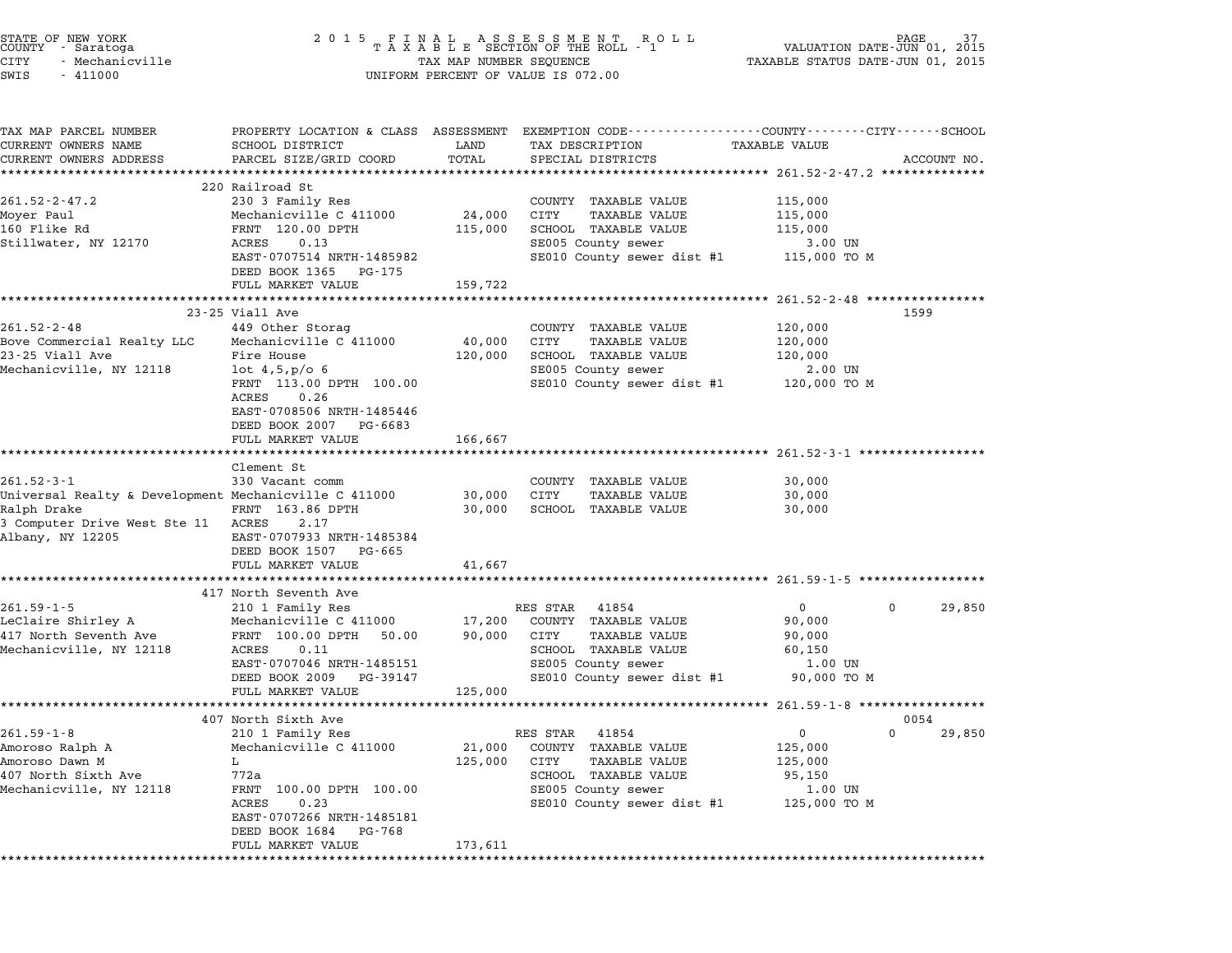| STATE OF NEW YORK<br>COUNTY - Saratoga<br><b>CITY</b><br>- Mechanicville<br>SWIS<br>$-411000$                              | 2 0 1 5                                                                                                                                                                                                   | TAX MAP NUMBER SEQUENCE     | FINAL ASSESSMENT RO<br>TAXABLE SECTION OF THE ROLL - 1<br>R O L L<br>UNIFORM PERCENT OF VALUE IS 072.00                                              | VALUATION DATE-JUN 01, 2015<br>TAXABLE STATUS DATE-JUN 01, 2015       | PAGE           |
|----------------------------------------------------------------------------------------------------------------------------|-----------------------------------------------------------------------------------------------------------------------------------------------------------------------------------------------------------|-----------------------------|------------------------------------------------------------------------------------------------------------------------------------------------------|-----------------------------------------------------------------------|----------------|
| TAX MAP PARCEL NUMBER<br>CURRENT OWNERS NAME<br>CURRENT OWNERS ADDRESS                                                     | SCHOOL DISTRICT<br>PARCEL SIZE/GRID COORD                                                                                                                                                                 | LAND<br>TOTAL               | PROPERTY LOCATION & CLASS ASSESSMENT EXEMPTION CODE---------------COUNTY-------CITY------SCHOOL<br>TAX DESCRIPTION<br>SPECIAL DISTRICTS              | <b>TAXABLE VALUE</b>                                                  | ACCOUNT NO.    |
|                                                                                                                            | ***********************                                                                                                                                                                                   |                             |                                                                                                                                                      |                                                                       |                |
| $261.59 - 1 - 9$                                                                                                           | 407 North Sixth Ave<br>210 1 Family Res                                                                                                                                                                   |                             | RES STAR<br>41854                                                                                                                                    | 0<br>0                                                                | 0054<br>29,850 |
| Cushman Evva<br>Amoroso Agnes<br>407 Sixth St<br>Mechanicville, NY 12118                                                   | Mechanicville C 411000<br>H&l<br>772a<br>FRNT 100.00 DPTH 100.00<br>ACRES<br>0.23                                                                                                                         | 16,000<br>89,000            | COUNTY TAXABLE VALUE<br>CITY<br><b>TAXABLE VALUE</b><br>SCHOOL TAXABLE VALUE<br>SE005 County sewer<br>SE010 County sewer dist #1                     | 89,000<br>89,000<br>59,150<br>1.00 UN<br>89,000 TO M                  |                |
|                                                                                                                            | EAST-0707276 NRTH-1485081<br>DEED BOOK 1151<br>PG-161<br>FULL MARKET VALUE                                                                                                                                | 123,611                     |                                                                                                                                                      |                                                                       |                |
|                                                                                                                            |                                                                                                                                                                                                           |                             |                                                                                                                                                      |                                                                       |                |
| $261.59 - 1 - 10$<br>405 Sixth Avenue Mechanicville Mechanicville C 411000<br>28 Division St<br>Saratoga Springs, NY 12866 | 405 North Sixth Ave<br>210 1 Family Res<br>Η&l<br>772<br>FRNT 100.00 DPTH<br>50.00<br>ACRES<br>0.11<br>EAST-0707316 NRTH-1484981<br>DEED BOOK 2014<br>PG-4339                                             | 12,000<br>90,000            | COUNTY TAXABLE VALUE<br>CITY<br>TAXABLE VALUE<br>SCHOOL TAXABLE VALUE<br>SE005 County sewer<br>SE010 County sewer dist #1                            | 90,000<br>90,000<br>90,000<br>1.00 UN<br>90,000 TO M                  | 0228           |
|                                                                                                                            | FULL MARKET VALUE                                                                                                                                                                                         | 125,000<br>********         |                                                                                                                                                      |                                                                       |                |
|                                                                                                                            | 804 Elizabeth St                                                                                                                                                                                          |                             |                                                                                                                                                      | ************** 261.59-1-11 ***************                            | 0556           |
| $261.59 - 1 - 11$<br>Arnold Kathryn<br>804 Elizabeth St<br>Mechanicville, NY 12118                                         | 220 2 Family Res<br>Mechanicville C 411000<br>Η&l<br>773<br>FRNT<br>50.00 DPTH 100.00<br>0.11<br>ACRES<br>EAST-0707266 NRTH-1484971<br>DEED BOOK 1218<br>PG-292<br>FULL MARKET VALUE                      | 15,800<br>78,000<br>108,333 | SR STAR<br>41834<br>COUNTY TAXABLE VALUE<br>CITY<br><b>TAXABLE VALUE</b><br>SCHOOL TAXABLE VALUE<br>SE005 County sewer<br>SE010 County sewer dist #1 | $\Omega$<br>0<br>78,000<br>78,000<br>13,020<br>2.00 UN<br>78,000 TO M | 64,980         |
|                                                                                                                            |                                                                                                                                                                                                           |                             |                                                                                                                                                      |                                                                       |                |
| $261.59 - 1 - 13$<br>Adams Heather<br>814 Elizabeth St<br>Mechanicville, NY 12118                                          | 814 Elizabeth St<br>210 1 Family Res<br>Mechanicville C 411000<br>Η&l<br>775<br>FRNT<br>50.00 DPTH 100.00<br>ACRES<br>0.11<br>EAST-0707176 NRTH-1484961<br>DEED BOOK 2010<br>PG-7052<br>FULL MARKET VALUE | 14,500<br>81,000<br>112,500 | RES STAR<br>41854<br>COUNTY TAXABLE VALUE<br>TAXABLE VALUE<br>CITY<br>SCHOOL TAXABLE VALUE<br>SE005 County sewer<br>SE010 County sewer dist #1       | 0<br>$\Omega$<br>81,000<br>81,000<br>51,150<br>1.00 UN<br>81,000 TO M | 0793<br>29,850 |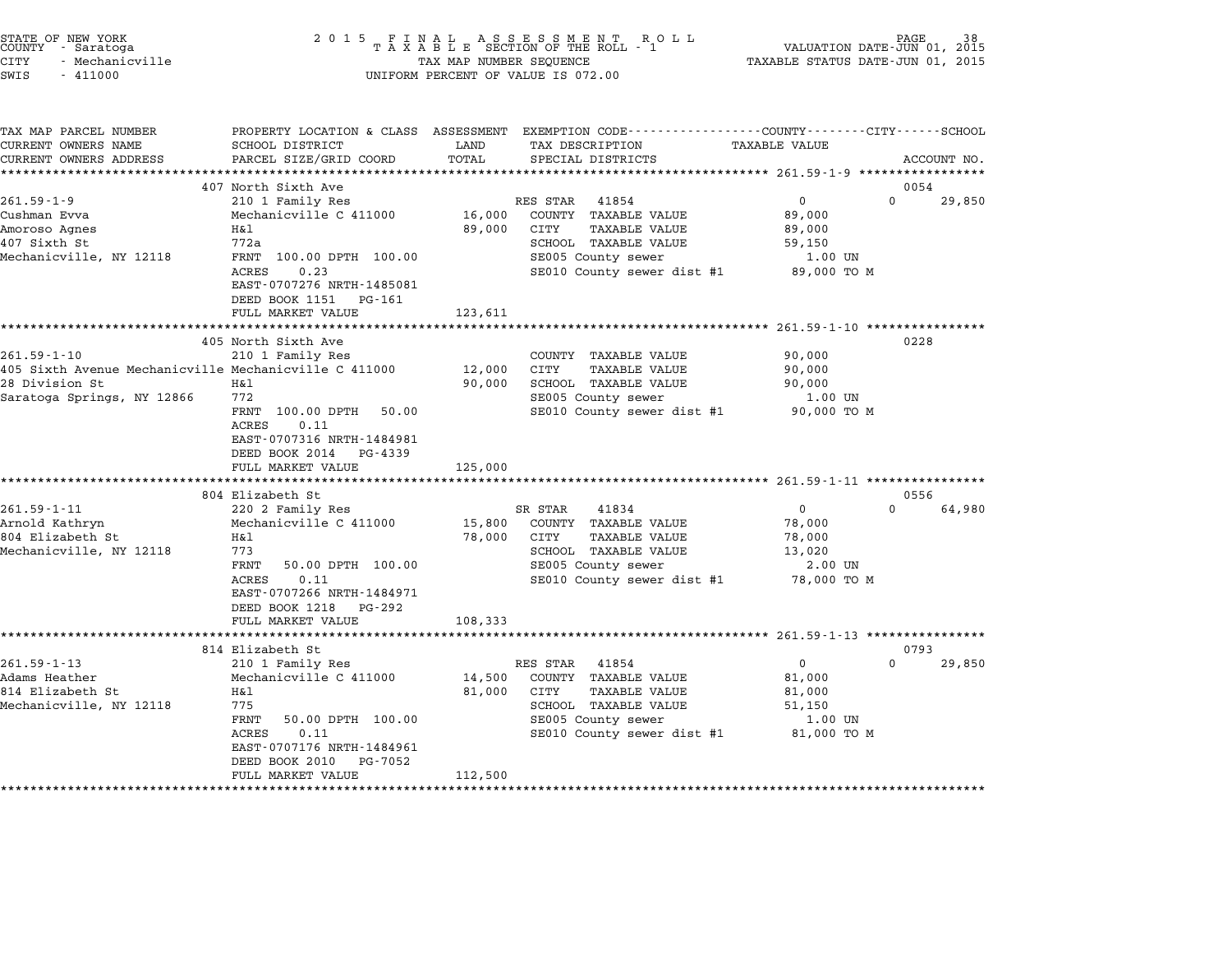| STATE OF NEW YORK<br>COUNTY<br>- Saratoga<br><b>CITY</b><br>- Mechanicville<br>SWIS<br>$-411000$ | 2 0 1 5                                                                                                                                                                                                     | FINAL ASSESSMENT ROTAXABLE SECTION OF THE ROLL - 1<br>R O L L<br>TAX MAP NUMBER SEQUENCE<br>UNIFORM PERCENT OF VALUE IS 072.00 |                                                                                                                                  |                                                        |             |  |  |  |  |
|--------------------------------------------------------------------------------------------------|-------------------------------------------------------------------------------------------------------------------------------------------------------------------------------------------------------------|--------------------------------------------------------------------------------------------------------------------------------|----------------------------------------------------------------------------------------------------------------------------------|--------------------------------------------------------|-------------|--|--|--|--|
| TAX MAP PARCEL NUMBER<br>CURRENT OWNERS NAME<br>CURRENT OWNERS ADDRESS                           | PROPERTY LOCATION & CLASS ASSESSMENT<br>SCHOOL DISTRICT<br>PARCEL SIZE/GRID COORD<br>******************                                                                                                     | LAND<br>TOTAL                                                                                                                  | EXEMPTION CODE-----------------COUNTY-------CITY------SCHOOL<br>TAX DESCRIPTION<br>SPECIAL DISTRICTS                             | <b>TAXABLE VALUE</b>                                   | ACCOUNT NO. |  |  |  |  |
| $261.59 - 1 - 16.1$<br>Johnson Graig P<br>226 No Seventh Ave<br>Mechanicville, NY 12118          | 415 North Seventh Ave<br>210 1 Family Res<br>Mechanicville C 411000<br>Hq&l<br>776<br>90 8Th St Vl<br>50.00 DPTH 100.00<br>FRNT<br>ACRES<br>0.11<br>EAST-0707024 NRTH-1485073<br>DEED BOOK 2007<br>PG-9507  | 11,000<br>89,000                                                                                                               | COUNTY TAXABLE VALUE<br>CITY<br><b>TAXABLE VALUE</b><br>SCHOOL TAXABLE VALUE<br>SE005 County sewer<br>SE010 County sewer dist #1 | 89,000<br>89,000<br>89,000<br>1.00 UN<br>89,000 TO M   | 1407        |  |  |  |  |
|                                                                                                  | FULL MARKET VALUE                                                                                                                                                                                           | 123,611                                                                                                                        |                                                                                                                                  | ************************ 261.59-1-16.2 *************** |             |  |  |  |  |
| $261.59 - 1 - 16.2$<br>Johnson Graig P<br>226 No Seventh Ave<br>Mechanicville, NY 12118          | North Eighth Ave<br>311 Res vac land<br>Mechanicville C 411000<br>Lot 90<br>FRNT<br>50.00 DPTH 100.00<br>ACRES<br>0.11<br>EAST-0706925 NRTH-1485061<br>DEED BOOK 2007<br>PG-9507<br>FULL MARKET VALUE       | 11,000<br>11,000                                                                                                               | COUNTY TAXABLE VALUE<br>CITY<br><b>TAXABLE VALUE</b><br>SCHOOL TAXABLE VALUE<br>SE010 County sewer dist #1                       | 11,000<br>11,000<br>11,000<br>11,000 TO M              |             |  |  |  |  |
|                                                                                                  |                                                                                                                                                                                                             | 15,278                                                                                                                         |                                                                                                                                  | $261.59 - 1 - 18$ *****                                |             |  |  |  |  |
| $261.59 - 1 - 18$<br>Callahan Daniel F<br>411 Seventh St<br>Mechanicville, NY 12118              | 411 North Seventh Ave<br>210 1 Family Res<br>Mechanicville C 411000<br>H & L<br>899n<br>FRNT<br>50.00 DPTH 100.00<br>ACRES<br>0.11<br>EAST-0707036 NRTH-1485021<br>DEED BOOK 0964<br>PG-0516                | 12,400<br>69,000                                                                                                               | COUNTY TAXABLE VALUE<br>CITY<br>TAXABLE VALUE<br>SCHOOL TAXABLE VALUE<br>SE005 County sewer<br>SE010 County sewer dist #1        | 69,000<br>69,000<br>69,000<br>1.00 UN<br>69,000 TO M   | 0146        |  |  |  |  |
|                                                                                                  | FULL MARKET VALUE                                                                                                                                                                                           | 95,833                                                                                                                         |                                                                                                                                  |                                                        |             |  |  |  |  |
|                                                                                                  | *********************<br>902 Elizabeth St                                                                                                                                                                   |                                                                                                                                |                                                                                                                                  | ********** 261.59-1-19 **************                  | 0849        |  |  |  |  |
| $261.59 - 1 - 19$<br>Aldrich Jessica<br>Coreno Guy<br>51 Howland Ave<br>Schaghticoke, NY 12154   | 220 2 Family Res<br>Mechanicville C 411000<br>Hq&l<br>777<br>FRNT<br>50.00 DPTH 100.00<br>ACRES<br>0.11<br>EAST-0707066 NRTH-1484951<br>DEED BOOK 1680<br>PG-208<br>FULL MARKET VALUE<br>****************** | 13,500<br>70,000<br>97,222                                                                                                     | COUNTY TAXABLE VALUE<br>CITY<br><b>TAXABLE VALUE</b><br>SCHOOL TAXABLE VALUE<br>SE005 County sewer<br>SE010 County sewer dist #1 | 70,000<br>70,000<br>70,000<br>$2.00$ UN<br>70,000 TO M |             |  |  |  |  |

end the NEW YORK (STATE OF NEW YORK)<br>2015 FINAL ASSESSMENT ROLL - 1 (PALUATION DATE-JUN 01, 2015<br>COUNTY - Saratoga (PALUATION OF THE ROLL - 1) (PALUATION DATE-JUN 01, 2015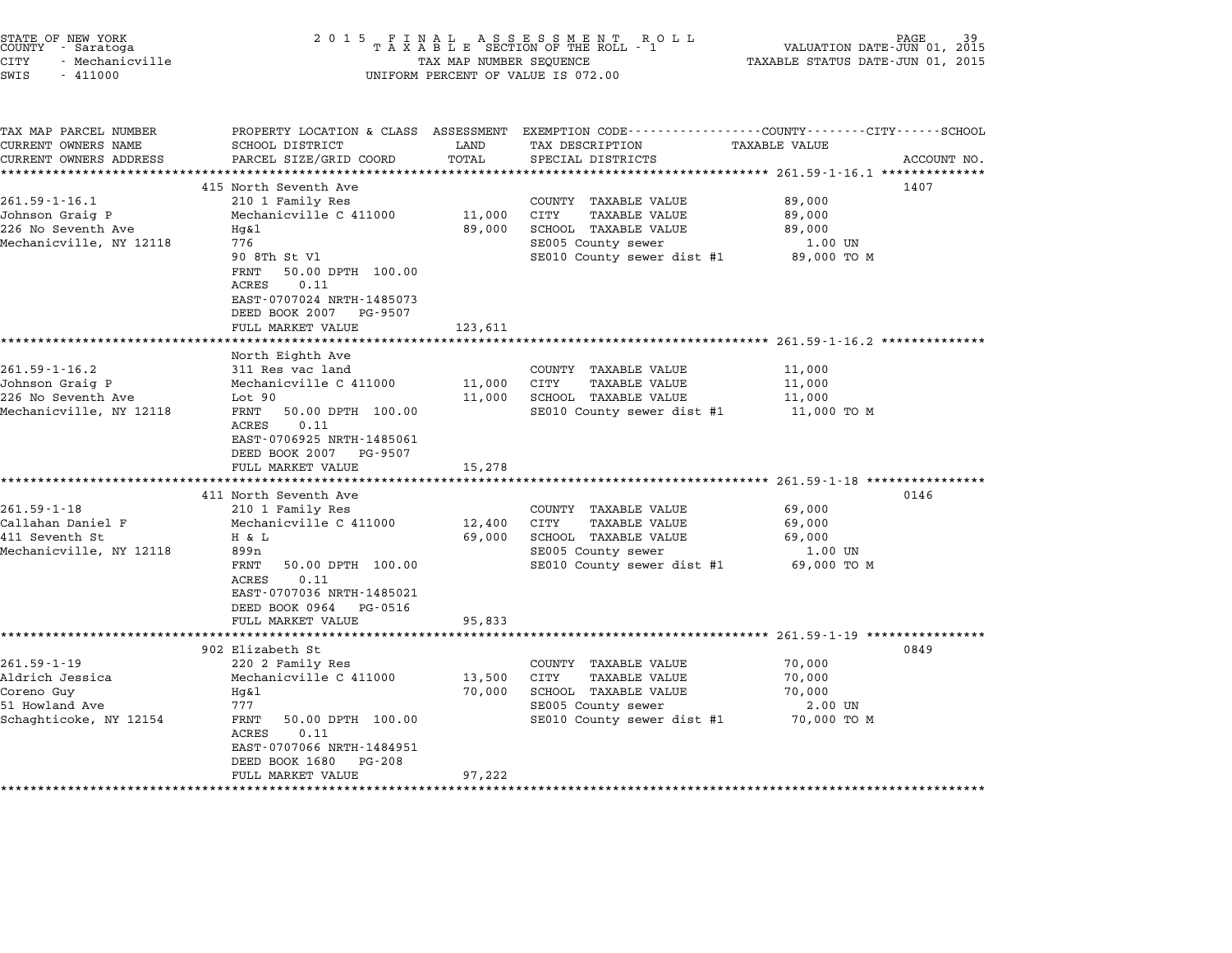|        | STATE OF NEW YORK |  |
|--------|-------------------|--|
| COUNTY | - Saratoga        |  |
| CITY   | - Mechanicville   |  |

## STATE OF NEW YORK <sup>2</sup> <sup>0</sup> <sup>1</sup> 5 F I N A L A S S E S S M E N T R O L L PAGE <sup>40</sup> COUNTY - Saratoga <sup>T</sup> <sup>A</sup> <sup>X</sup> <sup>A</sup> <sup>B</sup> <sup>L</sup> <sup>E</sup> SECTION OF THE ROLL - <sup>1</sup> VALUATION DATE-JUN 01, <sup>2015</sup> STATE OF NEW YORK (PAGE 10 ) AGE 2015 FINAL ASSESSMENT ROLL (PAGE 10 ) PAGE 40<br>COUNTY - Saratoga (DIRANIC RAXABLE STATUS DATE-JUN 01, 2015 TAXABLE STATUS DATE-JUN 01, 2015<br>CITY - Mechanicville (2015 - TAXABLE STATUS DATE-J SWIS - <sup>411000</sup> UNIFORM PERCENT OF VALUE IS 072.00

| TAX MAP PARCEL NUMBER<br>CURRENT OWNERS NAME | SCHOOL DISTRICT                                    | LAND    | PROPERTY LOCATION & CLASS ASSESSMENT EXEMPTION CODE---------------COUNTY-------CITY------SCHOOL<br>TAX DESCRIPTION TAXABLE VALUE |                   |          |             |
|----------------------------------------------|----------------------------------------------------|---------|----------------------------------------------------------------------------------------------------------------------------------|-------------------|----------|-------------|
| CURRENT OWNERS ADDRESS                       | PARCEL SIZE/GRID COORD                             | TOTAL   | SPECIAL DISTRICTS                                                                                                                |                   |          | ACCOUNT NO. |
|                                              |                                                    |         |                                                                                                                                  |                   |          |             |
|                                              | 904 Elizabeth St                                   |         |                                                                                                                                  |                   |          | 0318        |
| $261.59 - 1 - 20$                            | 210 1 Family Res                                   |         | RES STAR 41854                                                                                                                   | 0                 | $\Omega$ | 29,850      |
| Izzo Frank J                                 | Mechanicville C 411000 14,700 COUNTY TAXABLE VALUE |         |                                                                                                                                  | 90,000            |          |             |
| Izzo Donna E                                 | Η&l                                                | 90,000  | CITY<br>TAXABLE VALUE                                                                                                            | 90,000            |          |             |
| 904 Elizabeth St                             | 778                                                |         | SCHOOL TAXABLE VALUE<br>SE005 County sewer                                                                                       | 60,150            |          |             |
| Mechanicville, NY 12118                      | FRNT<br>50.00 DPTH 100.00<br>0.11<br>ACRES         |         | SE010 County sewer dist #1 90,000 TO M                                                                                           | 1.00 UN           |          |             |
|                                              | EAST-0707016 NRTH-1484951                          |         |                                                                                                                                  |                   |          |             |
|                                              | DEED BOOK 1426 PG-579                              |         |                                                                                                                                  |                   |          |             |
|                                              | FULL MARKET VALUE                                  | 125,000 |                                                                                                                                  |                   |          |             |
|                                              |                                                    |         |                                                                                                                                  |                   |          |             |
|                                              | 908 Elizabeth St                                   |         |                                                                                                                                  |                   |          | 0195        |
| $261.59 - 1 - 23$                            | 210 1 Family Res                                   |         | SR STAR 41834                                                                                                                    | $0 \qquad \qquad$ | $\Omega$ | 64,980      |
| Carabis Saverio                              | Mechanicville C 411000 28,000 COUNTY TAXABLE VALUE |         |                                                                                                                                  | 87,000            |          |             |
| Carabis Jane                                 | H L & Vls                                          |         | 87,000 CITY<br>TAXABLE VALUE                                                                                                     | 87,000            |          |             |
| Attn: Carabis David Trustee Lots 84,86,88    |                                                    |         | SCHOOL TAXABLE VALUE                                                                                                             | 22,020            |          |             |
| 908 Elizabeth St                             | FRNT 150.00 DPTH 100.00                            |         | SE005 County sewer                                                                                                               | 1.00 UN           |          |             |
| Mechanicville, NY 12118                      | ACRES<br>0.34                                      |         | SE010 County sewer dist #1 87,000 TO M                                                                                           |                   |          |             |
|                                              | EAST-0706936 NRTH-1485010                          |         |                                                                                                                                  |                   |          |             |
|                                              | DEED BOOK 1485 PG-259                              |         |                                                                                                                                  |                   |          |             |
|                                              | FULL MARKET VALUE                                  | 120,833 |                                                                                                                                  |                   |          |             |
|                                              | 808 Elizabeth St                                   |         |                                                                                                                                  |                   |          | 1195        |
| $261.59 - 1 - 24$                            | ʁiızabeth St<br>210 1 Family Res                   |         | RES STAR 41854                                                                                                                   | $0 \qquad \qquad$ | $\Omega$ | 29,850      |
| Bucci Denise                                 | Mechanicville C 411000 19,800 COUNTY TAXABLE VALUE |         |                                                                                                                                  | 99,000            |          |             |
| Bucci Michael                                | H&l &G&l                                           |         | 99,000 CITY TAXABLE VALUE                                                                                                        | 99,000            |          |             |
| 808 Elizabeth St                             | FRNT 50.00 DPTH 100.00                             |         | SCHOOL TAXABLE VALUE                                                                                                             | 69,150            |          |             |
| Mechanicville, NY 12118                      | ACRES<br>0.23                                      |         | SE005 County sewer                                                                                                               | 1.00 UN           |          |             |
|                                              | EAST-0707216 NRTH-1484971                          |         | SE010 County sewer dist #1 99,000 TO M                                                                                           |                   |          |             |
|                                              | DEED BOOK 1072 PG-5                                |         |                                                                                                                                  |                   |          |             |
|                                              | FULL MARKET VALUE                                  | 137,500 |                                                                                                                                  |                   |          |             |
|                                              |                                                    |         |                                                                                                                                  |                   |          |             |
|                                              | 420 North Seventh Ave                              |         |                                                                                                                                  |                   |          |             |
| $261.59 - 1 - 25.2$                          | 210 1 Family Res                                   |         | RES STAR 41854                                                                                                                   | $0 \qquad \qquad$ | $\Omega$ | 29,850      |
| Westervelt Robert J                          | Mechanicville C 411000 19,400 COUNTY TAXABLE VALUE |         |                                                                                                                                  | 115,000           |          |             |
| 420 North Seventh Ave                        | FRNT 100.00 DPTH 50.00                             | 115,000 | CITY<br>TAXABLE VALUE                                                                                                            | 115,000           |          |             |
| Mechanicville, NY 12118                      | ACRES<br>0.11                                      |         | SCHOOL TAXABLE VALUE                                                                                                             | 85,150            |          |             |
|                                              | EAST-0707166 NRTH-1485191                          |         | SE005 County sewer                                                                                                               | 1.00 UN           |          |             |
|                                              | DEED BOOK 2012 PG-905                              |         | SE010 County sewer dist #1 115,000 TO M                                                                                          |                   |          |             |
|                                              | FULL MARKET VALUE                                  | 159,722 |                                                                                                                                  |                   |          |             |
|                                              |                                                    |         |                                                                                                                                  |                   |          |             |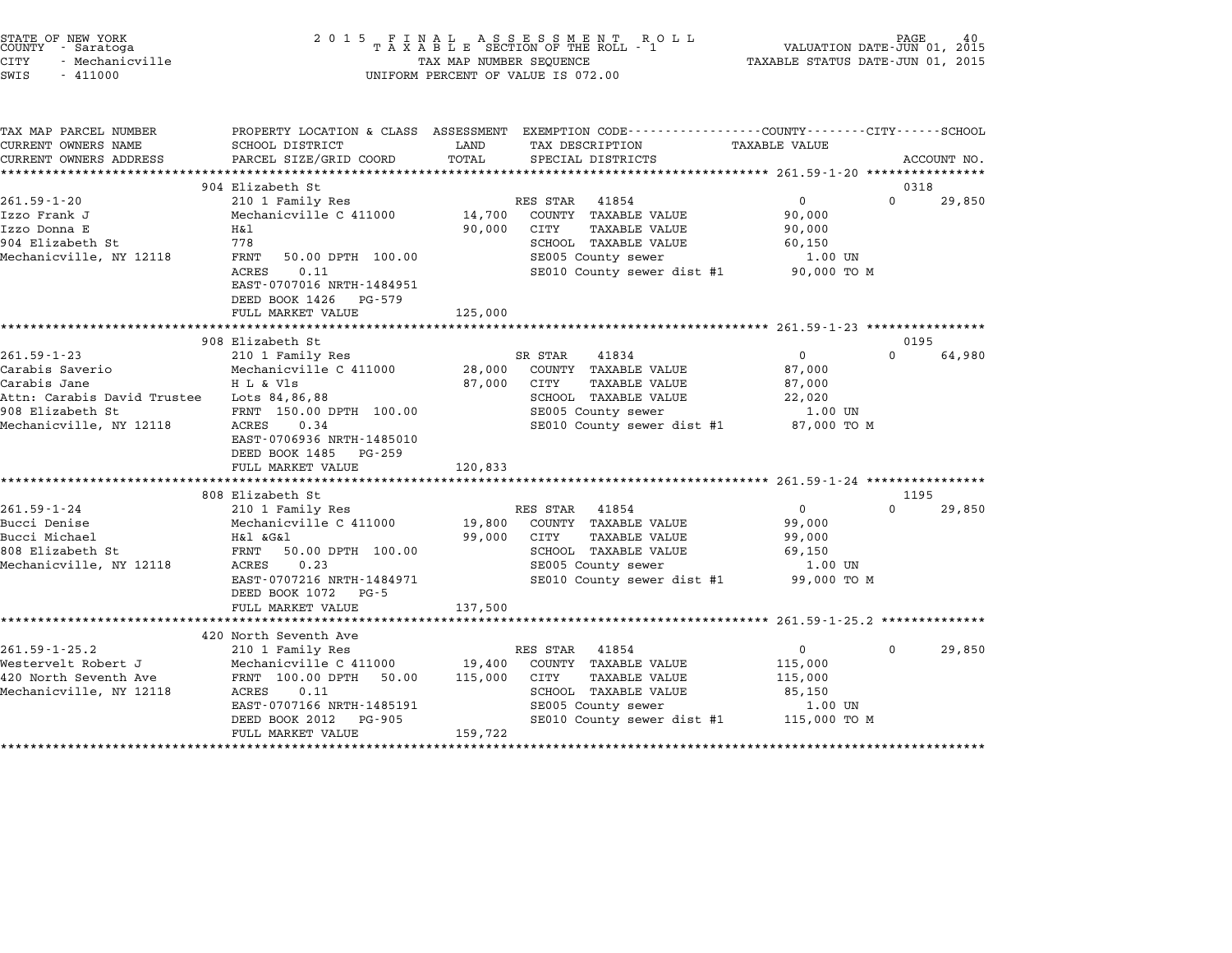| STATE OF NEW YORK<br>COUNTY - Saratoga<br>CITY<br>- Mechanicville<br>SWIS<br>$-411000$                   |                                                                                                                                                                                                                                                        |                              | 2015 FINAL ASSESSMENT ROLL<br>TAXABLE SECTION OF THE ROLL - 1<br>TAX MAP NUMBER SEQUENCE<br>UNIFORM PERCENT OF VALUE IS 072.00                     | VALUATION DATE-JUN 01,<br>TAXABLE STATUS DATE-JUN 01, 2015                                                             | 'AGE<br>41<br>2015         |
|----------------------------------------------------------------------------------------------------------|--------------------------------------------------------------------------------------------------------------------------------------------------------------------------------------------------------------------------------------------------------|------------------------------|----------------------------------------------------------------------------------------------------------------------------------------------------|------------------------------------------------------------------------------------------------------------------------|----------------------------|
| TAX MAP PARCEL NUMBER<br>CURRENT OWNERS NAME<br>CURRENT OWNERS ADDRESS                                   | PROPERTY LOCATION & CLASS ASSESSMENT EXEMPTION CODE----------------COUNTY-------CITY------SCHOOL<br>SCHOOL DISTRICT<br>PARCEL SIZE/GRID COORD<br>**********************                                                                                | LAND<br>TOTAL                | TAX DESCRIPTION<br>SPECIAL DISTRICTS                                                                                                               | TAXABLE VALUE                                                                                                          | ACCOUNT NO.                |
| 261.59-1-25.11<br>Higgins Thomas J<br>Higgins Marie M<br>416 North Seventh St<br>Mechanicville, NY 12118 | 416 North Seventh Ave<br>210 1 Family Res<br>Mechanicville C 411000<br>H & L<br>FRNT<br>50.00 DPTH 100.00<br>ACRES<br>0.11<br>EAST-0707176 NRTH-1485091<br>DEED BOOK 1238 PG-48<br>FULL MARKET VALUE                                                   | 19,200<br>96,000<br>133,333  | SR STAR<br>41834<br>COUNTY TAXABLE VALUE<br>CITY<br>TAXABLE VALUE<br>SCHOOL TAXABLE VALUE<br>SE005 County sewer<br>SE010 County sewer dist #1      | $\mathbf 0$<br>96,000<br>96,000<br>31,020<br>1.00 UN<br>96,000 TO M                                                    | 0841<br>64,980<br>$\Omega$ |
| $261.59 - 1 - 25.12$<br>Davignon Gail E<br>418 North Seventh St<br>Mechanicville, NY 12118               | ************************<br>418 North Seventh Ave<br>210 1 Family Res<br>Mechanicville C 411000<br>50.00 DPTH 100.00<br>FRNT<br>ACRES<br>0.11<br>EAST-0707176 NRTH-1485141<br>DEED BOOK 1235 PG-550<br>FULL MARKET VALUE                               | 16,000<br>89,000<br>123,611  | COUNTY TAXABLE VALUE<br>CITY<br><b>TAXABLE VALUE</b><br>SCHOOL TAXABLE VALUE<br>SE005 County sewer<br>SE010 County sewer dist #1                   | ************************ 261.59-1-25.12 ************<br>89,000<br>89,000<br>89,000<br>1.00 UN<br>89,000 TO M           |                            |
| $261.59 - 1 - 26.1$<br>Hollenbeck Andrew<br>Mary Alice<br>906 Clement St<br>Mechanicville, NY 12118      | 906 Clement St<br>210 1 Family Res<br>Mechanicville C 411000<br>V1<br>Lot 43<br>FRNT<br>50.00 DPTH 100.00<br>ACRES<br>0.11<br>EAST-0706996 NRTH-1485141<br>DEED BOOK 1580 PG-332<br>FULL MARKET VALUE                                                  | 16,200<br>100,000<br>138,889 | RES STAR 41854<br>COUNTY TAXABLE VALUE<br>CITY<br><b>TAXABLE VALUE</b><br>SCHOOL TAXABLE VALUE<br>SE005 County sewer<br>SE010 County sewer dist #1 | $\overline{0}$<br>100,000<br>100,000<br>70,150<br>1.00 UN<br>100,000 TO M                                              | 29,850<br>$\mathbf{0}$     |
| $261.59 - 1 - 27$<br>Brewer Todd M<br>Brewer Jaimie M<br>102 Mitchell Place Dr<br>Thomasville, GA 31792  | **********************<br>412 North Eighth Ave<br>210 1 Family Res<br>Mechanicville C 411000<br>H & L<br>Also Deed 1568/621<br>FRNT 100.00 DPTH 100.00<br>ACRES<br>0.23<br>EAST-0706920 NRTH-1485131<br>DEED BOOK 2012<br>PG-5751<br>FULL MARKET VALUE | 18,200<br>150,000<br>208,333 | COUNTY TAXABLE VALUE<br>CITY<br><b>TAXABLE VALUE</b><br>SCHOOL TAXABLE VALUE<br>SE005 County sewer<br>SE010 County sewer dist #1                   | ***************************** 261.59-1-27 ****************<br>150,000<br>150,000<br>150,000<br>1.00 UN<br>150,000 TO M |                            |
| $261.59 - 2 - 1$<br>Fortune Mary Ann<br>206 N Second Ave<br>Mechanicville, NY 12118                      | 79 Elizabeth St<br>311 Res vac land<br>Mechanicville C 411000<br>V1<br>Rose Foutune Irrevocable<br>50.00 DPTH 100.00<br>FRNT<br>ACRES<br>0.11<br>EAST-0706786 NRTH-1484770<br>DEED BOOK 2014 PG-3769<br>FULL MARKET VALUE                              | 13,000<br>13,000<br>18,056   | COUNTY TAXABLE VALUE<br>CITY<br>TAXABLE VALUE<br>SCHOOL TAXABLE VALUE<br>SE010 County sewer dist #1                                                | 13,000<br>13,000<br>13,000<br>13,000 TO M                                                                              | 0585                       |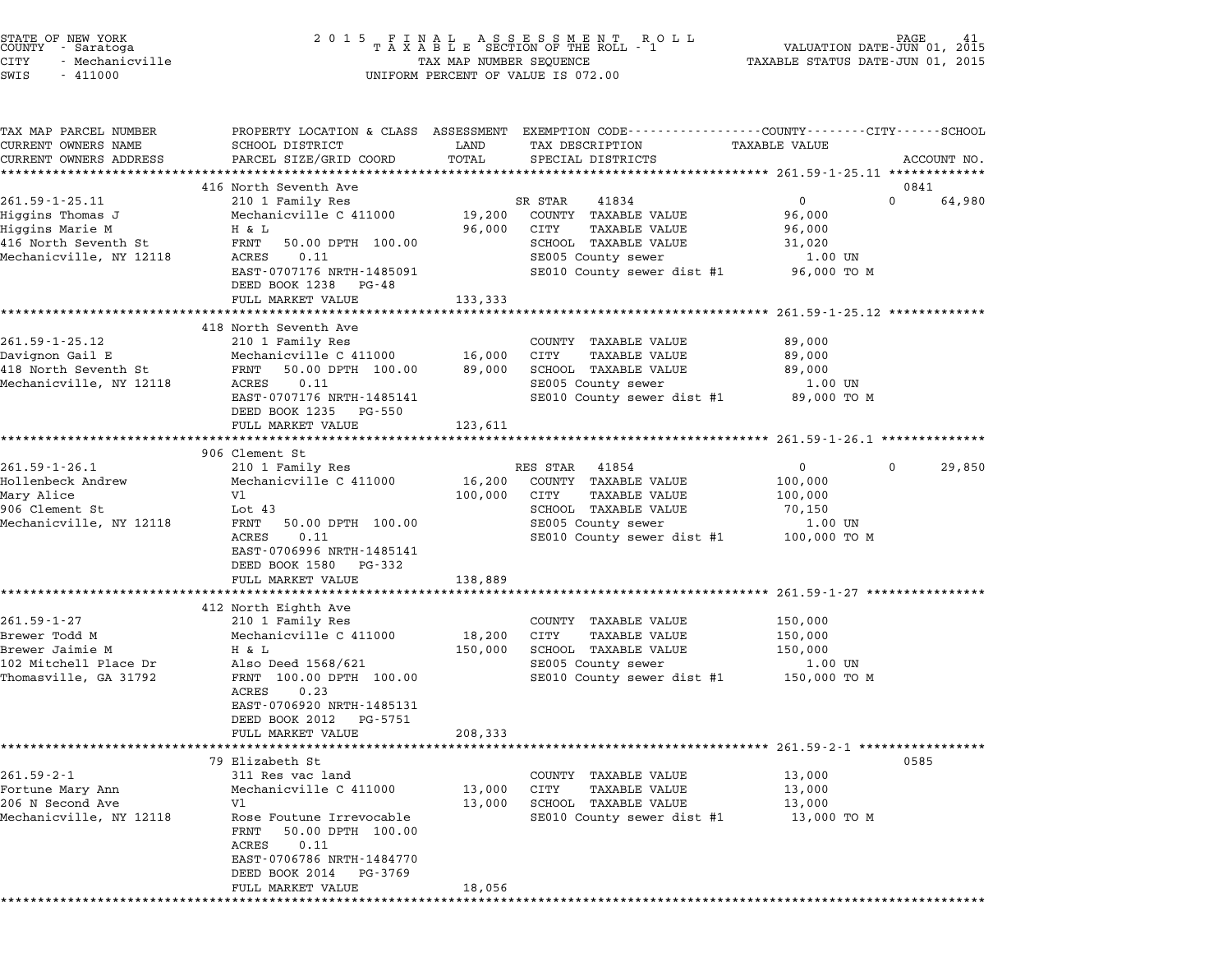| STATE OF NEW YORK |                 |
|-------------------|-----------------|
| COUNTY            | - Saratoga      |
| CITY              | - Mechanicville |

| TAX MAP PARCEL NUMBER     |                                                       |         | PROPERTY LOCATION & CLASS ASSESSMENT EXEMPTION CODE---------------COUNTY-------CITY------SCHOOL |                      |          |             |
|---------------------------|-------------------------------------------------------|---------|-------------------------------------------------------------------------------------------------|----------------------|----------|-------------|
| CURRENT OWNERS NAME       | SCHOOL DISTRICT                                       | LAND    | TAX DESCRIPTION                                                                                 | <b>TAXABLE VALUE</b> |          |             |
| CURRENT OWNERS ADDRESS    | PARCEL SIZE/GRID COORD                                | TOTAL   | SPECIAL DISTRICTS                                                                               |                      |          | ACCOUNT NO. |
|                           |                                                       |         |                                                                                                 |                      |          |             |
| $261.59 - 2 - 2$          | 1001 Elizabeth St<br>220 2 Family Res                 |         | VET COM C 41132                                                                                 | 22,250               | $\Omega$ | 0548<br>0   |
| Festa Anthony J           | Mechanicville C 411000                                |         | 16,000 VET COM T 41133                                                                          | $\Omega$             | 15,000   | $\mathbf 0$ |
| Attn: Roman Rita M & Etal | Η&l                                                   |         | 89,000 VET DIS C 41142                                                                          | 4,450                | 0        | $\Omega$    |
| 1001 Elizabeth St         | Life Estate                                           |         | VET DIS T 41143                                                                                 | $\Omega$             | 4,450    | $\Omega$    |
| Mechanicville, NY 12118   | FRNT<br>50.00 DPTH 100.00                             |         | AGED C<br>41802                                                                                 | 28,035               | $\Omega$ | $\Omega$    |
|                           | ACRES<br>0.11                                         |         | SR STAR<br>41834                                                                                | $\overline{0}$       | $\Omega$ | 64,980      |
|                           | EAST-0706836 NRTH-1484770                             |         | COUNTY TAXABLE VALUE                                                                            | 34,265               |          |             |
|                           | DEED BOOK 1624 PG-158                                 |         | CITY<br><b>TAXABLE VALUE</b>                                                                    | 69,550               |          |             |
|                           | FULL MARKET VALUE                                     |         | 123,611 SCHOOL TAXABLE VALUE                                                                    | 24,020               |          |             |
|                           |                                                       |         | SE005 County sewer                                                                              | 3.00 UN              |          |             |
|                           |                                                       |         | SE010 County sewer dist #1                                                                      | 89,000 TO M          |          |             |
|                           | ********************************                      |         |                                                                                                 |                      |          |             |
|                           | Elizabeth St                                          |         |                                                                                                 |                      |          | 0377        |
| $261.59 - 2 - 3$          | 312 Vac w/imprv                                       |         | COUNTY TAXABLE VALUE                                                                            | 13,000               |          |             |
| Demarco Stephen Jr        | Mechanicville C 411000                                |         | 13,000 CITY<br>TAXABLE VALUE                                                                    | 13,000               |          |             |
| Attn: Demarco Lawrence    | V1                                                    | 13,000  | SCHOOL TAXABLE VALUE                                                                            | 13,000               |          |             |
| 909 Elizabeth St          | Life Estate                                           |         | SE010 County sewer dist #1                                                                      | 13,000 TO M          |          |             |
| Mechanicville, NY 12118   | FRNT<br>50.00 DPTH 100.00                             |         |                                                                                                 |                      |          |             |
|                           | 0.11<br>ACRES                                         |         |                                                                                                 |                      |          |             |
|                           | EAST-0706946 NRTH-1484790<br>DEED BOOK 1613<br>PG-775 |         |                                                                                                 |                      |          |             |
|                           | FULL MARKET VALUE                                     | 18,056  |                                                                                                 |                      |          |             |
|                           | ***************************                           |         |                                                                                                 |                      |          |             |
|                           | 909 Elizabeth St                                      |         |                                                                                                 |                      |          | 0378        |
| $261.59 - 2 - 4$          | 210 1 Family Res                                      |         | VET COM C 41132                                                                                 | 20,500               | $\Omega$ | $\mathbf 0$ |
| Demarco Stephen Jr        | Mechanicville C 411000                                |         | 14,700 VET COM T 41133                                                                          | $\mathbf 0$          | 15,000   | $\mathbf 0$ |
| 909 Elizabeth St          | Η&l                                                   |         | 82,000 VET DIS C 41142                                                                          | 41,000               | 0        | $\Omega$    |
| Mechanicville, NY 12118   | 781                                                   |         | VET DIS T 41143                                                                                 | $\Omega$             | 30,000   | $\Omega$    |
|                           | FRNT<br>50.00 DPTH 100.00                             |         | SR STAR<br>41834                                                                                | $\mathbf 0$          | $\Omega$ | 64,980      |
|                           | 0.11<br>ACRES                                         |         | COUNTY TAXABLE VALUE                                                                            | 20,500               |          |             |
|                           | EAST-0706986 NRTH-1484791                             |         | CITY<br><b>TAXABLE VALUE</b>                                                                    | 37,000               |          |             |
|                           | DEED BOOK 0652 PG-0449                                |         | SCHOOL TAXABLE VALUE                                                                            | 17,020               |          |             |
|                           | FULL MARKET VALUE                                     |         | 113,889 SE005 County sewer                                                                      | 1.00 UN              |          |             |
|                           |                                                       |         | SE010 County sewer dist #1                                                                      | 82,000 TO M          |          |             |
|                           | 905 Elizabeth St                                      |         |                                                                                                 |                      |          | 1227        |
| $261.59 - 2 - 5$          | 210 1 Family Res                                      |         | SR STAR<br>41834                                                                                | $\mathbf 0$          | $\Omega$ | 64,980      |
| Russom Frederick S Jr     | Mechanicville C 411000                                | 15,400  | COUNTY TAXABLE VALUE                                                                            | 86,000               |          |             |
| Russom Anne               | H&l                                                   | 86,000  | CITY<br><b>TAXABLE VALUE</b>                                                                    | 86,000               |          |             |
| 905 Elizabeth St          | 782                                                   |         | SCHOOL TAXABLE VALUE                                                                            | 21,020               |          |             |
| Mechanicville, NY 12118   | FRNT<br>50.00 DPTH 100.00                             |         | SE005 County sewer                                                                              | 1.00 UN              |          |             |
|                           | ACRES<br>0.11                                         |         | SE010 County sewer dist #1                                                                      | 86,000 TO M          |          |             |
|                           | EAST-0707036 NRTH-1484801                             |         |                                                                                                 |                      |          |             |
|                           | DEED BOOK 0920<br>PG-0250                             |         |                                                                                                 |                      |          |             |
|                           | FULL MARKET VALUE                                     | 119,444 |                                                                                                 |                      |          |             |
|                           |                                                       |         |                                                                                                 |                      |          |             |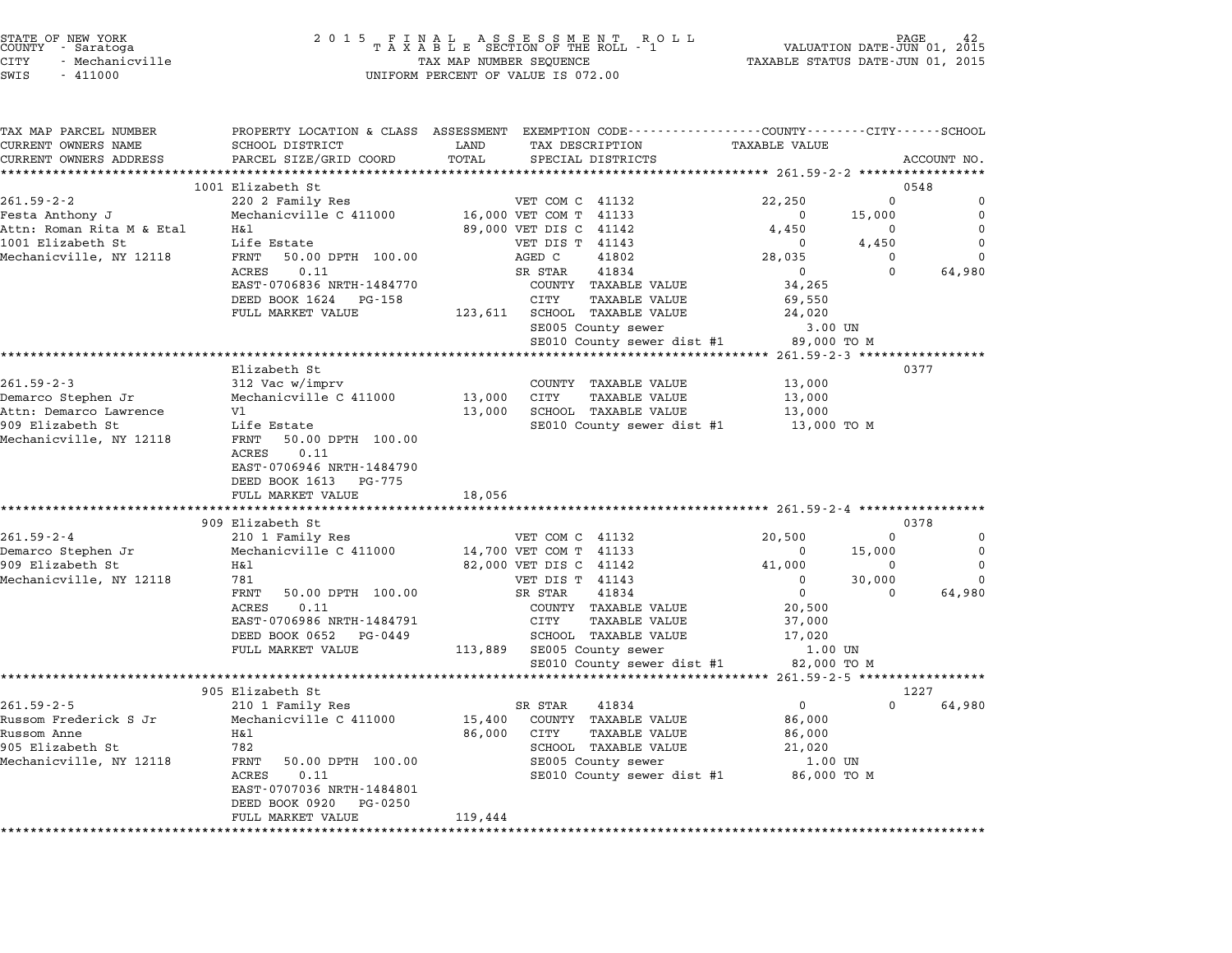| STATE OF NEW YORK<br>COUNTY - Saratoga<br>CITY<br>- Mechanicville<br>$-411000$<br>SWIS                                        | 2 0 1 5                                                                                                                                                                                                               | TAX MAP NUMBER SEQUENCE      | FINAL ASSESSMENT RC<br>TAXABLE SECTION OF THE ROLL - 1<br>R O L L<br>UNIFORM PERCENT OF VALUE IS 072.00                                                                   | TAXABLE STATUS DATE-JUN 01, 2015                                      | PAGE<br>VALUATION DATE-JUN 01, 2015       |
|-------------------------------------------------------------------------------------------------------------------------------|-----------------------------------------------------------------------------------------------------------------------------------------------------------------------------------------------------------------------|------------------------------|---------------------------------------------------------------------------------------------------------------------------------------------------------------------------|-----------------------------------------------------------------------|-------------------------------------------|
| TAX MAP PARCEL NUMBER<br>CURRENT OWNERS NAME<br>CURRENT OWNERS ADDRESS                                                        | <b>SCHOOL DISTRICT</b><br>PARCEL SIZE/GRID COORD                                                                                                                                                                      | LAND<br>TOTAL                | PROPERTY LOCATION & CLASS ASSESSMENT EXEMPTION CODE----------------COUNTY-------CITY------SCHOOL<br>TAX DESCRIPTION<br>SPECIAL DISTRICTS                                  | TAXABLE VALUE                                                         | ACCOUNT NO.                               |
| $261.59 - 2 - 6$<br>Boudreau Cathy Ann<br>323 North Seventh Ave<br>Mechanicville, NY 12118                                    | 323 North Seventh Ave<br>210 1 Family Res<br>Mechanicville C 411000<br>50.00 DPTH 100.00<br>FRNT<br><b>ACRES</b><br>0.11<br>EAST-0707086 NRTH-1484801<br>DEED BOOK 1752 PG-458<br>FULL MARKET VALUE                   | 15,100<br>125,000<br>173,611 | RES STAR<br>41854<br>COUNTY TAXABLE VALUE<br><b>TAXABLE VALUE</b><br>CITY<br>SCHOOL TAXABLE VALUE<br>SE005 County sewer<br>SE010 County sewer dist #1                     | 0<br>125,000<br>125,000<br>95,150<br>1.00 UN<br>125,000 TO M          | 0294<br>$\Omega$<br>29,850                |
|                                                                                                                               |                                                                                                                                                                                                                       |                              |                                                                                                                                                                           | ***** 261.59-2-7 *****************                                    |                                           |
| $261.59 - 2 - 7$<br>Festa Sylvester L Jr<br>Attn: Festa Louis J &<br>Anthony D<br>815 Elizabeth St<br>Mechanicville, NY 12118 | 815 Elizabeth St<br>220 2 Family Res<br>Mechanicville C 411000<br>Hq&l<br>868<br>Life Estate<br>FRNT<br>50.00 DPTH 100.00<br>ACRES<br>0.11<br>EAST-0707186 NRTH-1484811<br>DEED BOOK 1639 PG-664<br>FULL MARKET VALUE | 18,800<br>100,000<br>138,889 | 41834<br>SR STAR<br>COUNTY TAXABLE VALUE<br>CITY<br><b>TAXABLE VALUE</b><br>SCHOOL TAXABLE VALUE<br>SE005 County sewer<br>SE010 County sewer dist #1                      | 0<br>100,000<br>100,000<br>35,020<br>2.00 UN<br>100,000 TO M          | 0550<br>$\Omega$<br>64,980                |
|                                                                                                                               | ************************************                                                                                                                                                                                  |                              |                                                                                                                                                                           |                                                                       |                                           |
| $261.59 - 2 - 8$<br>Festa Sylvester L Jr<br>Attn: Festa Louis J &<br>Anthony D<br>815 Elizabeth St<br>Mechanicville, NY 12118 | 34 Elizabeth St<br>312 Vac w/imprv<br>Mechanicville C 411000<br>V1<br>Life Estate<br>FRNT<br>50.00 DPTH 100.00<br>ACRES<br>0.11<br>EAST-0707236 NRTH-1484821<br>DEED BOOK 1639 PG-664<br>FULL MARKET VALUE            | 15,000<br>15,000<br>20,833   | COUNTY TAXABLE VALUE<br>CITY<br>TAXABLE VALUE<br>SCHOOL TAXABLE VALUE<br>SE010 County sewer dist #1                                                                       | 15,000<br>15,000<br>15,000<br>15,000 TO M                             | 0551                                      |
|                                                                                                                               | 807 Elizabeth St                                                                                                                                                                                                      |                              |                                                                                                                                                                           |                                                                       |                                           |
| $261.59 - 2 - 9$<br>Roose Kathleen<br>807 Elizabeth St<br>Mechanicville, NY 12118                                             | 220 2 Family Res<br>Mechanicville C 411000<br>Η&l<br>787<br>FRNT<br>50.00 DPTH 100.00<br><b>ACRES</b><br>0.11<br>EAST-0707286 NRTH-1484831<br>DEED BOOK 2013<br>PG-50643<br>FULL MARKET VALUE                         | 87,000<br>120,833            | AGED C&S<br>41805<br>15,600 SR STAR<br>41834<br>COUNTY TAXABLE VALUE<br>CITY<br>TAXABLE VALUE<br>SCHOOL TAXABLE VALUE<br>SE005 County sewer<br>SE010 County sewer dist #1 | 43,500<br>0<br>43,500<br>87,000<br>$\Omega$<br>2.00 UN<br>87,000 TO M | 1373<br>0<br>43,500<br>$\Omega$<br>43,500 |

end the New York (2001 5 F I N A L A S S E S S M E N T R O L L RO L L PAGE 43 (2015 F I N A L A S S E S S M E N T R O L L PAGE 43 (2015 F A L A S S E S S M E N T R O L L PAGE 43 (2015 F A VALUATION DATE-JUN 01, 2015 F A X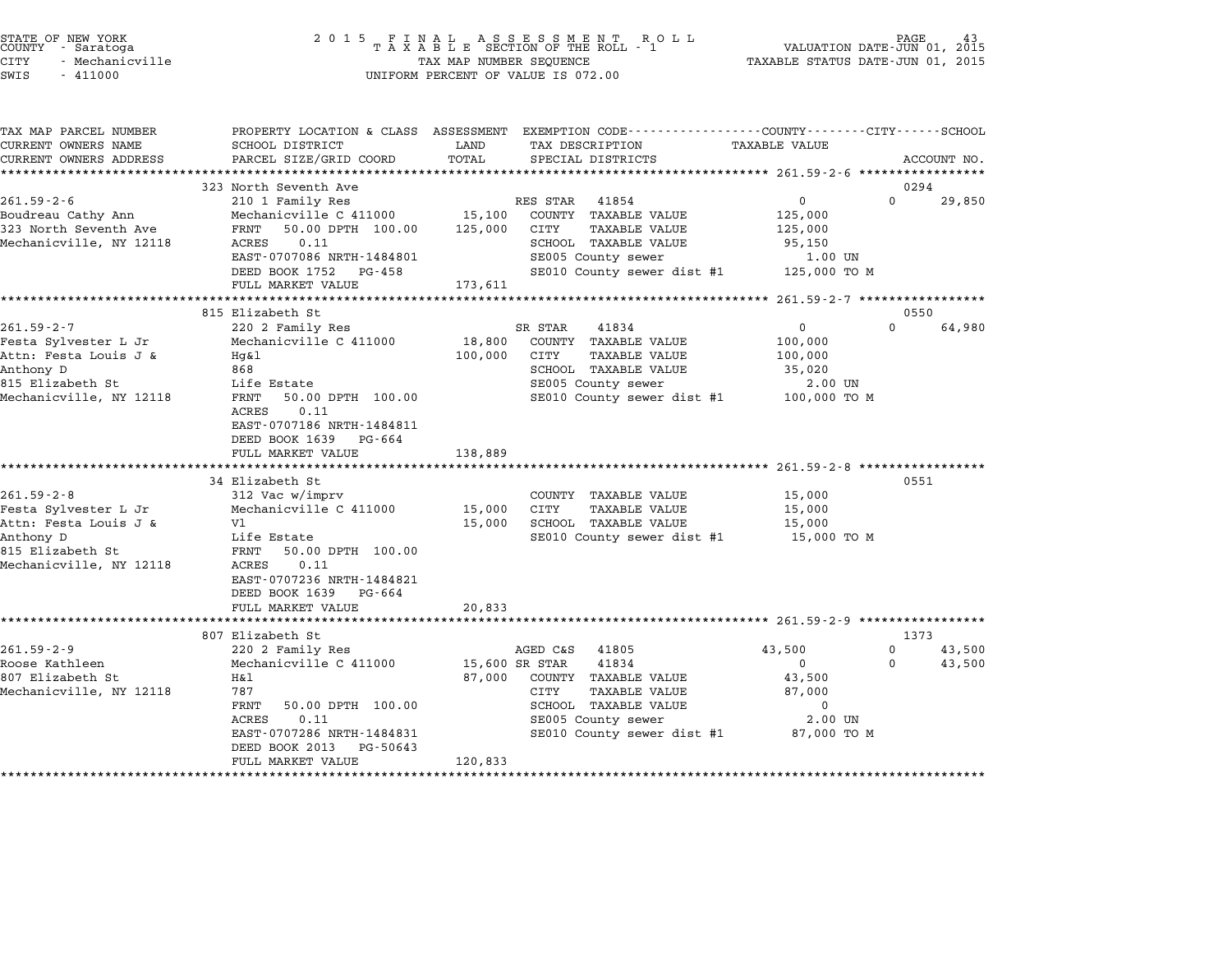| STATE OF NEW YORK |                   |  |  | 2015 FINAL ASSESSMENT ROLL      |  |  |                                                                                                  | PAGE |  |
|-------------------|-------------------|--|--|---------------------------------|--|--|--------------------------------------------------------------------------------------------------|------|--|
|                   | COUNTY - Saratoga |  |  | TAXABLE SECTION OF THE ROLL - 1 |  |  | VALUATION DATE-JUN 01, 2015                                                                      |      |  |
| ATMIT             | $M = 100$         |  |  | $\pi$                           |  |  | $max1 n1 n2 n3 n1 n4 n5 n6 n7 n8 n10 n10 n11 n10 n11 n11 n10 n11 n11 n10 n11 n11 n11 n11 n11 n1$ |      |  |

| STATE OF NEW YORK |                 |  |
|-------------------|-----------------|--|
| COUNTY            | - Saratoga      |  |
| CITY              | - Mechanicville |  |

## CITY - Mechanicville TAX MAP NUMBER SEQUENCE TAXABLE STATUS DATE-JUN 01, <sup>2015</sup> SWIS - <sup>411000</sup> UNIFORM PERCENT OF VALUE IS 072.00

| TAX MAP PARCEL NUMBER<br>CURRENT OWNERS NAME                                                        | SCHOOL DISTRICT                                                         | LAND           | PROPERTY LOCATION & CLASS ASSESSMENT EXEMPTION CODE---------------COUNTY-------CITY------SCHOOL<br>TAX DESCRIPTION | <b>TAXABLE VALUE</b> |          |             |
|-----------------------------------------------------------------------------------------------------|-------------------------------------------------------------------------|----------------|--------------------------------------------------------------------------------------------------------------------|----------------------|----------|-------------|
| CURRENT OWNERS ADDRESS                                                                              | PARCEL SIZE/GRID COORD                                                  | TOTAL          | SPECIAL DISTRICTS                                                                                                  |                      |          | ACCOUNT NO. |
|                                                                                                     |                                                                         |                |                                                                                                                    |                      |          |             |
|                                                                                                     | 801 Elizabeth St                                                        |                |                                                                                                                    |                      | 0674     |             |
| $261.59 - 2 - 10$                                                                                   | 220 2 Family Res                                                        |                | COUNTY TAXABLE VALUE                                                                                               | 89,000               |          |             |
| Dumas Steven                                                                                        | Mechanicville C 411000                                                  | 18,200         | <b>CITY</b><br><b>TAXABLE VALUE</b>                                                                                | 89,000               |          |             |
| Dumas Shari L                                                                                       | Hq&l                                                                    | 89,000         | SCHOOL TAXABLE VALUE                                                                                               | 89,000               |          |             |
| 2459 River Rd                                                                                       | 788                                                                     |                | SE005 County sewer                                                                                                 | 2.00 UN              |          |             |
| Melrose, NY 12121                                                                                   | FRNT<br>50.00 DPTH 100.00<br>0.11<br>ACRES<br>EAST-0707336 NRTH-1484831 |                | SE010 County sewer dist #1                                                                                         | 89,000 TO M          |          |             |
|                                                                                                     | DEED BOOK 1418<br>PG-578                                                |                |                                                                                                                    |                      |          |             |
|                                                                                                     | FULL MARKET VALUE                                                       | 123,611        |                                                                                                                    |                      |          |             |
|                                                                                                     | 317 North Sixth Ave                                                     |                |                                                                                                                    |                      | 0766     |             |
| $261.59 - 2 - 13.1$                                                                                 | 210 1 Family Res                                                        |                | SR STAR<br>41834                                                                                                   | $\Omega$             | $\Omega$ | 64,980      |
| Johnson Patricia M                                                                                  | Mechanicville C 411000                                                  | 20,000         | COUNTY TAXABLE VALUE                                                                                               | 103,000              |          |             |
| 317 N Sixth St                                                                                      | Lot 1                                                                   | 103,000        | CITY<br><b>TAXABLE VALUE</b>                                                                                       | 103,000              |          |             |
| Mechanicville, NY 12118                                                                             | FRNT 100.00 DPTH 100.00                                                 |                | SCHOOL TAXABLE VALUE                                                                                               | 38,020               |          |             |
|                                                                                                     | ACRES<br>0.23                                                           |                | SE005 County sewer                                                                                                 | 1.00 UN              |          |             |
|                                                                                                     | EAST-0707322 NRTH-1484731                                               |                | SE010 County sewer dist #1                                                                                         | 103,000 TO M         |          |             |
|                                                                                                     | DEED BOOK 1561 PG-386                                                   |                |                                                                                                                    |                      |          |             |
|                                                                                                     | FULL MARKET VALUE                                                       | 143,056        |                                                                                                                    |                      |          |             |
|                                                                                                     |                                                                         |                |                                                                                                                    |                      |          |             |
|                                                                                                     | 226 North Seventh Ave                                                   |                |                                                                                                                    |                      |          |             |
| $261.59 - 2 - 13.2$                                                                                 | 210 1 Family Res                                                        |                | 41854<br>RES STAR                                                                                                  | $\Omega$             | $\Omega$ | 29,850      |
| Johnson Keith                                                                                       | Mechanicville C 411000                                                  |                | 20,000 COUNTY TAXABLE VALUE                                                                                        | 125,000              |          |             |
| 226 N Seventh Ave                                                                                   | Lot 2                                                                   | 125,000        | CITY<br><b>TAXABLE VALUE</b>                                                                                       | 125,000              |          |             |
| Mechanicville, NY 12118                                                                             | FRNT 100.00 DPTH 100.00                                                 |                | SCHOOL TAXABLE VALUE                                                                                               | 95,150               |          |             |
|                                                                                                     | 0.23<br>ACRES                                                           |                | SE010 County sewer dist #1                                                                                         | 125,000 TO M         |          |             |
|                                                                                                     | EAST-0707220 NRTH-1484718                                               |                |                                                                                                                    |                      |          |             |
|                                                                                                     | DEED BOOK 2008 PG-27660                                                 |                |                                                                                                                    |                      |          |             |
|                                                                                                     | FULL MARKET VALUE                                                       | 173,611        |                                                                                                                    |                      |          |             |
|                                                                                                     |                                                                         |                |                                                                                                                    |                      |          |             |
|                                                                                                     |                                                                         |                |                                                                                                                    |                      |          |             |
|                                                                                                     | 802 Chestnut St                                                         |                |                                                                                                                    |                      | 1112     |             |
| $261.59 - 2 - 14$                                                                                   |                                                                         |                | VET WAR C 41122                                                                                                    | 14,100               | $\Omega$ | $\mathbf 0$ |
| Perrotta Nicholas                                                                                   | 220 2 Family Res<br>Mechanicville C 411000                              |                | 18,800 VET WAR T 41123                                                                                             | $\mathbf 0$          | 9,000    | $\Omega$    |
|                                                                                                     | H&l 798 Also 1197/72                                                    | 94,000 SR STAR | 41834                                                                                                              | $\overline{0}$       | $\Omega$ |             |
|                                                                                                     | Life Estate To Nicholas &                                               |                | COUNTY TAXABLE VALUE                                                                                               | 79,900               |          | 64,980      |
|                                                                                                     | Catherine Perrotta                                                      |                | CITY<br><b>TAXABLE VALUE</b>                                                                                       | 85,000               |          |             |
|                                                                                                     | FRNT<br>50.00 DPTH 100.00                                               |                | SCHOOL TAXABLE VALUE                                                                                               | 29,020               |          |             |
|                                                                                                     | ACRES<br>0.11                                                           |                | SE005 County sewer                                                                                                 | 2.00 UN              |          |             |
| Catherine<br>Attn: Perrotta Paul A<br>& Roman Donna A<br>802 Chestnut St<br>Mechanicville, NY 12118 | EAST-0707367 NRTH-1484631                                               |                | SE010 County sewer dist #1                                                                                         | 94,000 TO M          |          |             |
|                                                                                                     | DEED BOOK 1599<br>$PG - 104$                                            |                |                                                                                                                    |                      |          |             |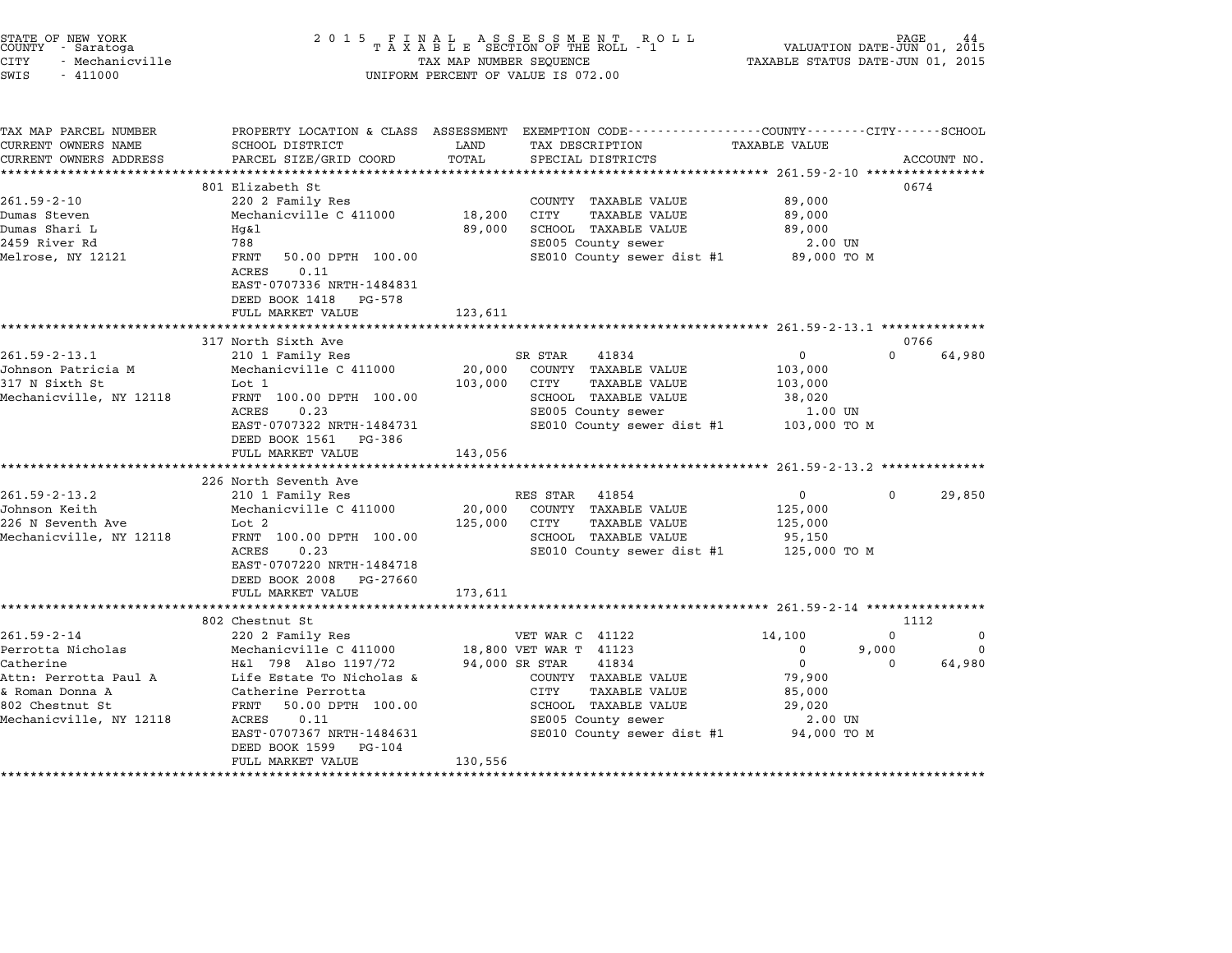| STATE OF NEW YORK<br>COUNTY - Saratoga<br>CITY<br>- Mechanicville<br>SWIS<br>$-411000$                            | 2 0 1 5                                                                                                                                                                                                                                              | TAX MAP NUMBER SEQUENCE      | FINAL ASSESSMENT ROLL<br>TAXABLE SECTION OF THE ROLL - 1<br>UNIFORM PERCENT OF VALUE IS 072.00                                                        | VALUATION DATE-JUN 01, 2015<br>TAXABLE STATUS DATE-JUN 01, 2015        | PAGE                       |
|-------------------------------------------------------------------------------------------------------------------|------------------------------------------------------------------------------------------------------------------------------------------------------------------------------------------------------------------------------------------------------|------------------------------|-------------------------------------------------------------------------------------------------------------------------------------------------------|------------------------------------------------------------------------|----------------------------|
| TAX MAP PARCEL NUMBER<br>CURRENT OWNERS NAME<br>CURRENT OWNERS ADDRESS                                            | SCHOOL DISTRICT<br>PARCEL SIZE/GRID COORD                                                                                                                                                                                                            | LAND<br>TOTAL                | PROPERTY LOCATION & CLASS ASSESSMENT EXEMPTION CODE---------------COUNTY-------CITY------SCHOOL<br>TAX DESCRIPTION<br>SPECIAL DISTRICTS               | <b>TAXABLE VALUE</b>                                                   | ACCOUNT NO.                |
|                                                                                                                   | 804 Chestnut St                                                                                                                                                                                                                                      |                              |                                                                                                                                                       |                                                                        | 0738                       |
| $261.59 - 2 - 15$<br>Pratico Theresa M<br>804 Chestnut St<br>Mechanicville, NY 12118                              | 220 2 Family Res<br>Mechanicville C 411000<br>Η&l<br>899<br>FRNT<br>50.00 DPTH 100.00<br><b>ACRES</b><br>$0.11$ BANK<br>108<br>EAST-0707317 NRTH-1484631<br>DEED BOOK 1567 PG-477                                                                    | 13,500<br>80,000             | RES STAR<br>41854<br>COUNTY TAXABLE VALUE<br>CITY<br>TAXABLE VALUE<br>SCHOOL TAXABLE VALUE<br>SE005 County sewer<br>SE010 County sewer dist #1        | 0<br>$\Omega$<br>80,000<br>80,000<br>50,150<br>2.00 UN<br>80,000 TO M  | 29,850                     |
|                                                                                                                   | FULL MARKET VALUE                                                                                                                                                                                                                                    | 111,111                      |                                                                                                                                                       | **************** 261.59-2-16 ****************                          |                            |
| $261.59 - 2 - 16$<br>Iavarone Nicholas R Jr<br>Iavarone Susan Ann<br>224 N Seventh Ave<br>Mechanicville, NY 12118 | 806 Chestnut St<br>220 2 Family Res<br>Mechanicville C 411000<br>Remainderman<br>Nicholas R Iavarone- trus<br>Life Estate<br>FRNT<br>50.00 DPTH 100.00<br>ACRES<br>0.11<br>EAST-0707267 NRTH-1484621<br>DEED BOOK 2013 PG-28664<br>FULL MARKET VALUE | 16,000<br>89,000<br>123,611  | COUNTY TAXABLE VALUE<br>CITY<br>TAXABLE VALUE<br>SCHOOL TAXABLE VALUE<br>SE005 County sewer<br>SE010 County sewer dist #1                             | 89,000<br>89,000<br>89,000<br>2.00 UN<br>89,000 TO M                   | 0737                       |
|                                                                                                                   | 224 North Seventh Ave                                                                                                                                                                                                                                |                              |                                                                                                                                                       |                                                                        | 0739                       |
| $261.59 - 2 - 17$<br>Iavarone Tina<br>224 North Seventh St<br>Mechanicville, NY 12118                             | 210 1 Family Res<br>Mechanicville C 411000<br>H&l<br>FRNT 100.00 DPTH<br>50.00<br>ACRES<br>0.11<br>EAST-0707217 NRTH-1484621<br>DEED BOOK 2008<br>PG-20098<br>FULL MARKET VALUE                                                                      | 15,800<br>89,000<br>123,611  | RES STAR<br>41854<br>COUNTY TAXABLE VALUE<br><b>TAXABLE VALUE</b><br>CITY<br>SCHOOL TAXABLE VALUE<br>SE005 County sewer<br>SE010 County sewer dist #1 | $\mathbf 0$<br>89,000<br>89,000<br>59,150<br>1.00 UN<br>89,000 TO M    | $\Omega$<br>29,850         |
|                                                                                                                   | ******************                                                                                                                                                                                                                                   |                              |                                                                                                                                                       |                                                                        |                            |
| $261.59 - 2 - 18$<br>Chase Thomas W<br>Mary Jo<br>309 North Seventh St<br>Mechanicville, NY 12118                 | 309 North Seventh Ave<br>210 1 Family Res<br>Mechanicville C 411000<br>Hg&l<br>785<br>FRNT 100.00 DPTH 100.00<br><b>ACRES</b><br>0.23<br>EAST-0707087 NRTH-1484601<br>DEED BOOK 1002<br>PG-204<br>FULL MARKET VALUE                                  | 20,200<br>101,000<br>140,278 | RES STAR<br>41854<br>COUNTY TAXABLE VALUE<br>CITY<br>TAXABLE VALUE<br>SCHOOL TAXABLE VALUE<br>SE005 County sewer<br>SE010 County sewer dist #1        | $\mathbf 0$<br>101,000<br>101,000<br>71,150<br>1.00 UN<br>101,000 TO M | 1557<br>$\Omega$<br>29,850 |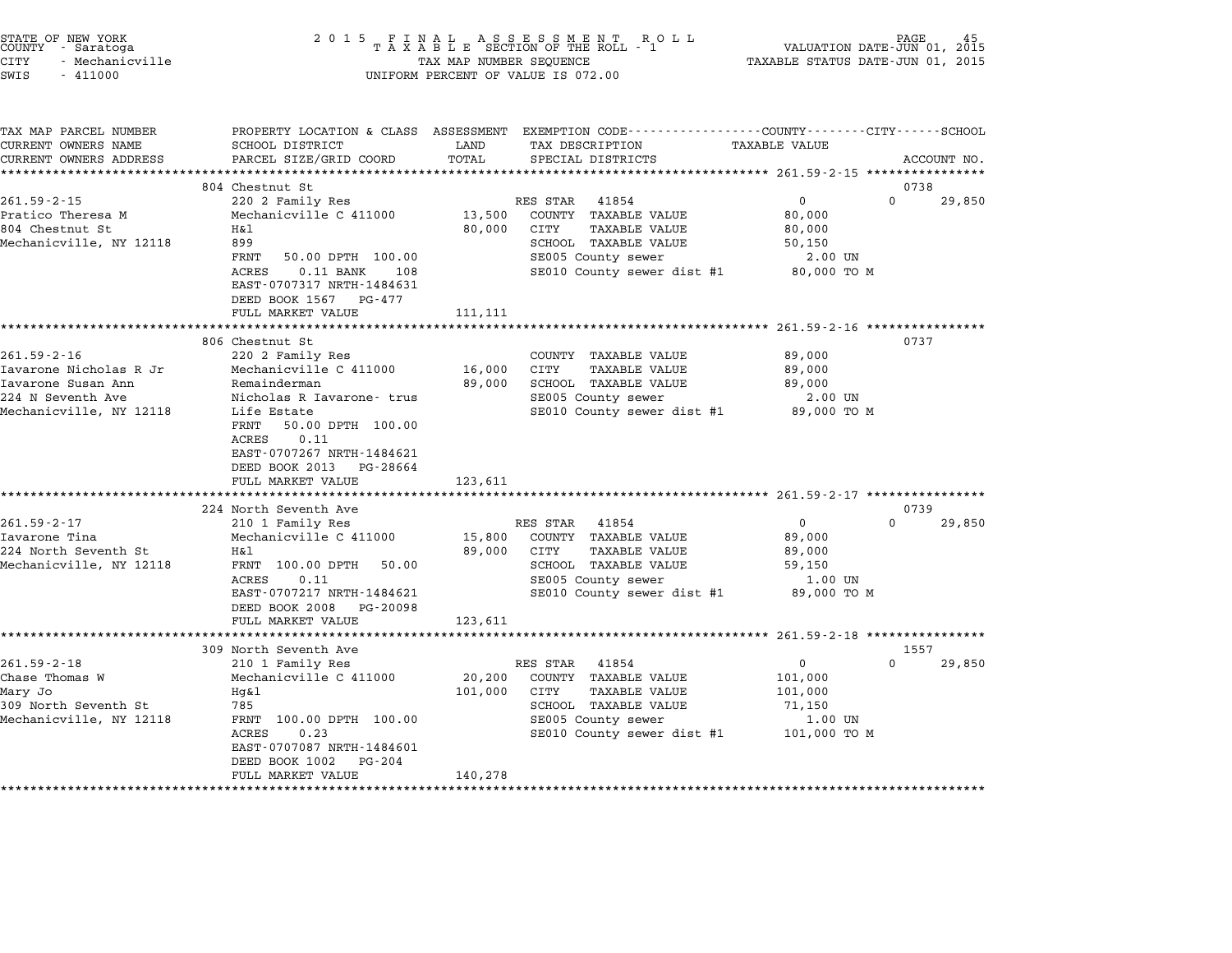| STATE OF NEW YORK<br>COUNTY<br>- Saratoga<br>CITY<br>- Mechanicville<br>SWIS<br>$-411000$ | 2 0 1 5                                                                                                         | FINAL ASSESSMENT RO<br>TAXABLE SECTION OF THE ROLL - 1<br>R O L L<br>TAX MAP NUMBER SEQUENCE<br>UNIFORM PERCENT OF VALUE IS 072.00                        | PAGE<br>VALUATION DATE-JUN 01, 2015<br>TAXABLE STATUS DATE-JUN 01, 2015      |                      |
|-------------------------------------------------------------------------------------------|-----------------------------------------------------------------------------------------------------------------|-----------------------------------------------------------------------------------------------------------------------------------------------------------|------------------------------------------------------------------------------|----------------------|
| TAX MAP PARCEL NUMBER<br>CURRENT OWNERS NAME<br>CURRENT OWNERS ADDRESS                    | SCHOOL DISTRICT<br>PARCEL SIZE/GRID COORD                                                                       | PROPERTY LOCATION & CLASS ASSESSMENT EXEMPTION CODE----------------COUNTY-------CITY------SCHOOL<br>LAND<br>TAX DESCRIPTION<br>TOTAL<br>SPECIAL DISTRICTS | <b>TAXABLE VALUE</b>                                                         | ACCOUNT NO.          |
|                                                                                           | 311 North Seventh Ave                                                                                           |                                                                                                                                                           | 0726                                                                         |                      |
| $261.59 - 2 - 19$<br>Labounty Larry James                                                 | 220 2 Family Res<br>Mechanicville C 411000                                                                      | VET WAR CT 41121<br>15,800 SR STAR<br>41834                                                                                                               | 13,200<br>9,000<br>$\Omega$<br>$\Omega$                                      | 0<br>64,980          |
| 311 North Seventh St<br>Mechanicville, NY 12118                                           | 784<br>H&l<br>FRNT<br>50.00 DPTH 100.00<br>0.11<br>ACRES<br>EAST-0707077 NRTH-1484681<br>DEED BOOK 2011 PG-8223 | 88,000<br>COUNTY TAXABLE VALUE<br><b>TAXABLE VALUE</b><br>CITY<br>SCHOOL TAXABLE VALUE<br>SE005 County sewer<br>SE010 County sewer dist #1                | 74,800<br>79,000<br>23,020<br>2.00 UN<br>88,000 TO M                         |                      |
|                                                                                           | FULL MARKET VALUE                                                                                               | 122,222                                                                                                                                                   |                                                                              |                      |
| $261.59 - 2 - 20$                                                                         | *******************<br>315 North Seventh Ave<br>220 2 Family Res                                                | ***********<br>COUNTY TAXABLE VALUE                                                                                                                       | ************************* 261.59-2-20 ****************<br>1057<br>92,000     |                      |
| Iavarone Nicholas R Jr<br>Iavarone Susan Ann<br>702 Broadway                              | Mechanicville C 411000<br>Η&l<br>FRNT<br>50.00 DPTH 100.00                                                      | <b>CITY</b><br>18,400<br><b>TAXABLE VALUE</b><br>92,000<br>SCHOOL TAXABLE VALUE<br>SE005 County sewer                                                     | 92,000<br>92,000<br>2.00 UN                                                  |                      |
| Mechanicville, NY 12118                                                                   | ACRES<br>0.11<br>EAST-0707066 NRTH-1484731<br>DEED BOOK 2013 PG-28709<br>FULL MARKET VALUE                      | SE010 County sewer dist #1<br>127,778                                                                                                                     | 92,000 TO M                                                                  |                      |
|                                                                                           | * * * * * * * * * * * * * * * * * * *                                                                           |                                                                                                                                                           |                                                                              |                      |
| $261.59 - 2 - 21$                                                                         | 316 North Eighth Ave<br>210 1 Family Res                                                                        | VET COM C 41132                                                                                                                                           | 0780<br>18,000<br>$\Omega$                                                   | 0                    |
| Burdick Theresa B<br>316 Eighth St                                                        | Mechanicville C 411000<br>H&l                                                                                   | 10,800 VET COM T 41133<br>72,000 VET DIS C 41142                                                                                                          | 15,000<br>$\Omega$<br>3,600<br>0                                             | $\Omega$<br>$\Omega$ |
| Mechanicville, NY 12118                                                                   | 899m<br>FRNT<br>50.00 DPTH 100.00<br><b>ACRES</b><br>0.11<br>EAST-0706977 NRTH-1484720<br>DEED BOOK 1026 PG-145 | VET DIS T 41143<br>41834<br>SR STAR<br>COUNTY TAXABLE VALUE<br>CITY<br><b>TAXABLE VALUE</b><br>SCHOOL TAXABLE VALUE                                       | 3,600<br>$\mathbf 0$<br>$\mathbf 0$<br>$\Omega$<br>50,400<br>53,400<br>7,020 | $\Omega$<br>64,980   |
|                                                                                           | FULL MARKET VALUE                                                                                               | 100,000 SE005 County sewer<br>SE010 County sewer dist #1                                                                                                  | 1.00 UN<br>72,000 TO M                                                       |                      |
|                                                                                           |                                                                                                                 |                                                                                                                                                           |                                                                              |                      |
| $261.59 - 2 - 22$                                                                         | 314 North Eighth Ave<br>210 1 Family Res                                                                        | RES STAR<br>41854                                                                                                                                         | 1131<br>$\Omega$<br>0                                                        | 29,850               |
| McBride Alicia A<br>314 N Eighth Ave<br>Mechanicville, NY 12118                           | Mechanicville C 411000<br>Η&l<br>899r<br>FRNT<br>50.00 DPTH 100.00<br><b>ACRES</b><br>0.11                      | COUNTY TAXABLE VALUE<br>11,400<br>76,500<br>TAXABLE VALUE<br>CITY<br>SCHOOL TAXABLE VALUE<br>SE005 County sewer<br>SE010 County sewer dist #1             | 76,500<br>76,500<br>46,650<br>1.00 UN<br>76,500 TO M                         |                      |
|                                                                                           | EAST-0706977 NRTH-1484671<br>DEED BOOK 2009<br>PG-42096<br>FULL MARKET VALUE                                    | 106,250                                                                                                                                                   |                                                                              |                      |

end the New York (2001 5 F I N A L A S S E S S M E N T R O L L RO L L PAGE 46 (2015) FOR THE ROLL SECTION OF THE ROLL 1 (2015) PAGE 46 (2016) FOR THE ROLL 2015 TA X A B L E SECTION OF THE ROLL - 1 (2015) THE ROLL DRIMINATI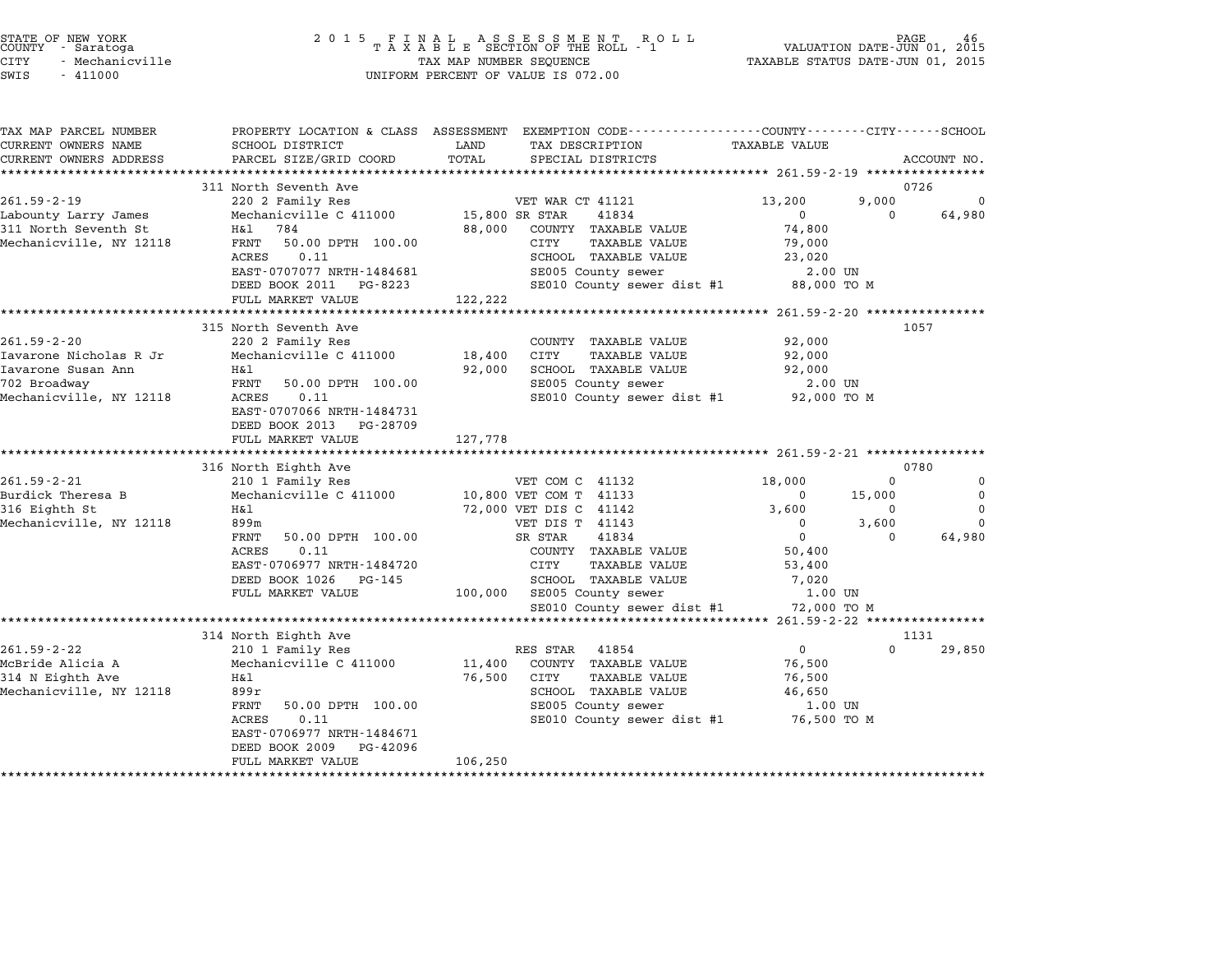|        | STATE OF NEW YORK |
|--------|-------------------|
| COUNTY | - Saratoga        |
| CITY   | - Mechanicville   |

| TAX MAP PARCEL NUMBER                         | SCHOOL DISTRICT                                      | PROPERTY LOCATION & CLASS ASSESSMENT EXEMPTION CODE---------------COUNTY-------CITY-----SCHOOL |                                                    |              |                |
|-----------------------------------------------|------------------------------------------------------|------------------------------------------------------------------------------------------------|----------------------------------------------------|--------------|----------------|
| CURRENT OWNERS NAME<br>CURRENT OWNERS ADDRESS | <b>EXAMPLE STATE STATE</b><br>PARCEL SIZE/GRID COORD | TAX DESCRIPTION TAXABLE VALUE<br>TOTAL<br>SPECIAL DISTRICTS                                    |                                                    |              | ACCOUNT NO.    |
|                                               |                                                      |                                                                                                |                                                    |              |                |
|                                               | 910 Chestnut St                                      |                                                                                                |                                                    | 0646         |                |
| $261.59 - 2 - 23$                             |                                                      |                                                                                                | 12,960                                             | $\mathbf 0$  | 0              |
| Gonnelly John                                 |                                                      | 210 1 Family Res<br>Mechanicville C 411000 18,000 VET WAR T 41123                              | $\mathbf 0$                                        | 9,000        | $\overline{0}$ |
| Gonnelly Judith                               | H&l                                                  | 86,400 SR STAR<br>41834                                                                        | $\overline{0}$                                     | $\mathbf{0}$ | 64,980         |
| 910 Chestnut St                               | 1415                                                 | COUNTY TAXABLE VALUE                                                                           | 73,440                                             |              |                |
| Mechanicville, NY 12118                       | FRNT<br>50.00 DPTH 100.00                            | CITY<br>TAXABLE VALUE                                                                          | 77,400                                             |              |                |
|                                               | ACRES<br>0.11                                        | SCHOOL TAXABLE VALUE                                                                           | 21,420                                             |              |                |
|                                               | EAST-0707017 NRTH-1484591                            | SE005 County sewer                                                                             | 1.00 UN                                            |              |                |
|                                               | DEED BOOK 0786 PG-0311                               | SE010 County sewer dist #1 86,400 TO M                                                         |                                                    |              |                |
|                                               | FULL MARKET VALUE                                    | 120,000                                                                                        |                                                    |              |                |
|                                               |                                                      |                                                                                                |                                                    |              |                |
|                                               | 914 Chestnut St                                      |                                                                                                |                                                    | 0439         |                |
| $261.59 - 2 - 24$                             | 220 2 Family Res                                     | COUNTY TAXABLE VALUE                                                                           | 100,000                                            |              |                |
| DiNallo Dominick P                            | Mechanicville C 411000 20,000                        | CITY<br>TAXABLE VALUE                                                                          | 100,000                                            |              |                |
| 222 North Third St                            | Hq&l                                                 | SCHOOL TAXABLE VALUE<br>100,000                                                                | 100,000                                            |              |                |
| Mechanicville, NY 12118                       | 799                                                  | SE005 County sewer<br>$SE010$ County sewer dist #1 $100,000$ TO M                              | 2.00 UN                                            |              |                |
|                                               | FRNT<br>50.00 DPTH 100.00<br>ACRES<br>0.11           |                                                                                                |                                                    |              |                |
|                                               | EAST-0706967 NRTH-1484590                            |                                                                                                |                                                    |              |                |
|                                               | DEED BOOK 2008 PG-34611                              |                                                                                                |                                                    |              |                |
|                                               | FULL MARKET VALUE                                    | 138,889                                                                                        |                                                    |              |                |
|                                               |                                                      |                                                                                                |                                                    |              |                |
|                                               | 1002 Chestnut St                                     |                                                                                                |                                                    | 0861         |                |
| $261.59 - 2 - 25.1$                           | 210 1 Family Res                                     | VET WAR C 41122                                                                                | 13,650                                             | $\Omega$     | $\mathbf 0$    |
| Noble Eugene                                  | Mechanicville C 411000                               | 18,200 VET WAR T 41123                                                                         | $\Omega$                                           | 9,000        | $\overline{0}$ |
| Noble Lois                                    | H & L                                                | 91,000 VET DIS C 41142                                                                         | 4,550                                              | $\mathbf 0$  | $\mathbf 0$    |
| 1002 Chestnut St                              | Lot 73                                               | VET DIS T 41143                                                                                | $\Omega$                                           | 4,550        | $\Omega$       |
| Mechanicville, NY 12118                       | FRNT 50.00 DPTH 100.00                               | RES STAR 41854                                                                                 | $\overline{0}$                                     | $\Omega$     | 29,850         |
|                                               | ACRES<br>0.11                                        | COUNTY TAXABLE VALUE                                                                           | 72,800                                             |              |                |
|                                               | EAST-0706867 NRTH-1484570                            | CITY<br>TAXABLE VALUE                                                                          | 77,450                                             |              |                |
|                                               | DEED BOOK 1294 PG-642                                | SCHOOL TAXABLE VALUE                                                                           | 61,150                                             |              |                |
|                                               | FULL MARKET VALUE                                    | 126,389 SE005 County sewer                                                                     | 1.00 UN                                            |              |                |
|                                               |                                                      | SE010 County sewer dist #1 91,000 TO M                                                         |                                                    |              |                |
|                                               |                                                      |                                                                                                | ********************* 261.59-2-25.2 ************** |              |                |
|                                               | 311 North Eighth Ave                                 |                                                                                                |                                                    |              |                |
| $261.59 - 2 - 25.2$                           | 210 1 Family Res                                     | RES STAR 41854                                                                                 | 0                                                  | $\Omega$     | 29,850         |
| Waqar John A<br>Wagar Karen                   | Mechanicville C 411000                               | 15,800 COUNTY TAXABLE VALUE<br>80,000 CITY                                                     | 80,000                                             |              |                |
|                                               | H & L<br>Lot 75                                      | TAXABLE VALUE<br>SCHOOL TAXABLE VALUE                                                          | 80,000                                             |              |                |
| 311 No Eight Ave<br>Mechanicville, NY 12118   | FRNT 50.00 DPTH 100.00                               | SE005 County sewer                                                                             | 50,150<br>1.00 UN                                  |              |                |
|                                               | ACRES<br>0.11                                        | SE010 County sewer dist #1 80,000 TO M                                                         |                                                    |              |                |
|                                               | EAST-0706827 NRTH-1484650                            |                                                                                                |                                                    |              |                |
|                                               | DEED BOOK 1579 PG-171                                |                                                                                                |                                                    |              |                |
|                                               | FULL MARKET VALUE                                    | 111,111                                                                                        |                                                    |              |                |
|                                               |                                                      |                                                                                                |                                                    |              |                |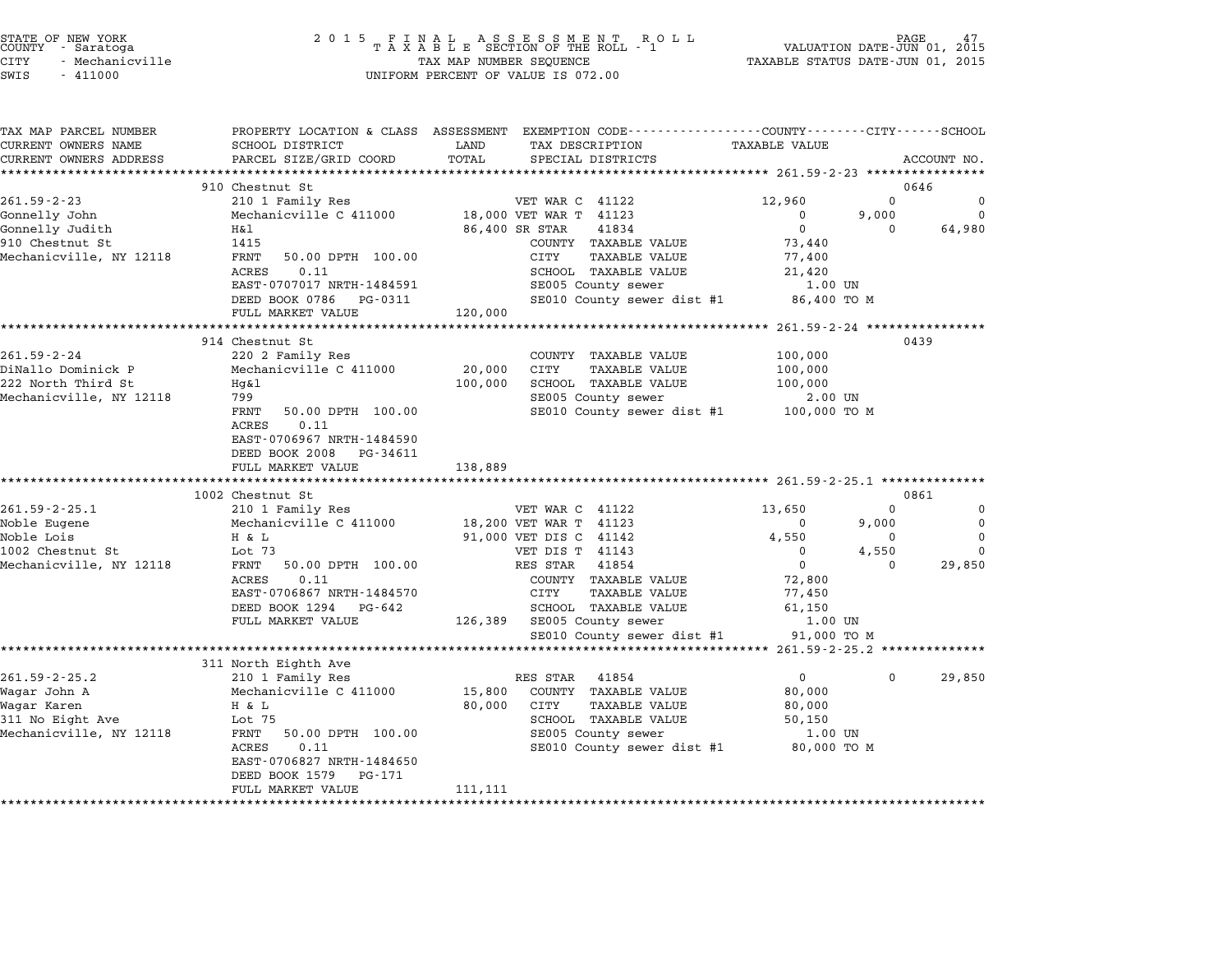| STATE OF NEW YORK<br>COUNTY - Saratoga<br>CITY<br>- Mechanicville<br>SWIS<br>$-411000$ | 2 0 1 5                                                                                             | TAX MAP NUMBER SEQUENCE | FINAL ASSESSMENT ROLL<br>TAXABLE SECTION OF THE ROLL - 1<br>UNIFORM PERCENT OF VALUE IS 072.00                    | TAXABLE STATUS DATE-JUN 01, 2015                      | PAGE<br>48<br>VALUATION DATE-JUN 01, 2015 |
|----------------------------------------------------------------------------------------|-----------------------------------------------------------------------------------------------------|-------------------------|-------------------------------------------------------------------------------------------------------------------|-------------------------------------------------------|-------------------------------------------|
| TAX MAP PARCEL NUMBER<br>CURRENT OWNERS NAME                                           | SCHOOL DISTRICT                                                                                     | LAND                    | PROPERTY LOCATION & CLASS ASSESSMENT EXEMPTION CODE---------------COUNTY-------CITY-----SCHOOL<br>TAX DESCRIPTION | TAXABLE VALUE                                         |                                           |
| CURRENT OWNERS ADDRESS                                                                 | PARCEL SIZE/GRID COORD                                                                              | TOTAL                   | SPECIAL DISTRICTS                                                                                                 |                                                       | ACCOUNT NO.                               |
|                                                                                        |                                                                                                     |                         |                                                                                                                   |                                                       |                                           |
| $261.59 - 2 - 25.3$                                                                    | 1004 Chestnut St<br>210 1 Family Res                                                                |                         | RES STAR<br>41854                                                                                                 | $\overline{0}$                                        | $\Omega$<br>29,850                        |
| Grayson Lawrence                                                                       | Mechanicville C 411000                                                                              | 18,400                  | COUNTY TAXABLE VALUE                                                                                              | 92,000                                                |                                           |
| Grayson Erin B                                                                         | Lot 71                                                                                              | 92,000                  | CITY<br>TAXABLE VALUE                                                                                             | 92,000                                                |                                           |
| 1004 Chestnut St                                                                       | FRNT<br>50.00 DPTH 100.00                                                                           |                         | SCHOOL TAXABLE VALUE                                                                                              | 62,150                                                |                                           |
| Mechanicville, NY 12118                                                                | ACRES<br>0.11                                                                                       |                         | SE005 County sewer                                                                                                | 1.00 UN                                               |                                           |
|                                                                                        | EAST-0706817 NRTH-1484560<br>DEED BOOK 1296 PG-707                                                  |                         | SE010 County sewer dist #1                                                                                        | 92,000 TO M                                           |                                           |
|                                                                                        | FULL MARKET VALUE                                                                                   | 127,778                 |                                                                                                                   |                                                       |                                           |
|                                                                                        | ***********************                                                                             |                         |                                                                                                                   | ********************** 261.59-2-28 *****************  |                                           |
|                                                                                        | 1001 Elizabeth St                                                                                   |                         |                                                                                                                   |                                                       | 0549                                      |
| $261.59 - 2 - 28$                                                                      | 311 Res vac land                                                                                    |                         | COUNTY TAXABLE VALUE                                                                                              | 18,000                                                |                                           |
| Festa Anthony<br>Attn: Roman Rita M & Etal                                             | Mechanicville C 411000<br>V1                                                                        | 13,000<br>18,000        | CITY<br>TAXABLE VALUE<br>SCHOOL TAXABLE VALUE                                                                     | 18,000<br>18,000                                      |                                           |
| 1001 Elizabeth St                                                                      | Life Estate                                                                                         |                         | SE010 County sewer dist #1                                                                                        | 18,000 TO M                                           |                                           |
| Mechanicville, NY 12118                                                                | 50.00 DPTH 100.00<br>FRNT<br>ACRES<br>0.11<br>EAST-0706827 NRTH-1484700<br>DEED BOOK 1624<br>PG-156 |                         |                                                                                                                   |                                                       |                                           |
|                                                                                        | FULL MARKET VALUE                                                                                   | 25,000                  |                                                                                                                   |                                                       |                                           |
|                                                                                        | 67 Chestnut St                                                                                      |                         |                                                                                                                   | ************************ 261.59-3-1 ***************** | 0573                                      |
| $261.59 - 3 - 1$                                                                       | 312 Vac w/imprv                                                                                     |                         | COUNTY TAXABLE VALUE                                                                                              | 20,000                                                |                                           |
| Forino Anthony                                                                         | Mechanicville C 411000                                                                              | 13,000                  | CITY<br><b>TAXABLE VALUE</b>                                                                                      | 20,000                                                |                                           |
| Forino Mary                                                                            | Garage                                                                                              | 20,000                  | SCHOOL TAXABLE VALUE                                                                                              | 20,000                                                |                                           |
| 211 Eighth St                                                                          | FRNT<br>50.00 DPTH 100.00                                                                           |                         | SE010 County sewer dist #1                                                                                        | 20,000 TO M                                           |                                           |
| Mechanicville, NY 12118                                                                | ACRES<br>0.11<br>EAST-0706837 NRTH-1484410                                                          |                         |                                                                                                                   |                                                       |                                           |
|                                                                                        | DEED BOOK 0777 PG-0376                                                                              |                         |                                                                                                                   |                                                       |                                           |
|                                                                                        | FULL MARKET VALUE                                                                                   | 27,778                  |                                                                                                                   |                                                       |                                           |
|                                                                                        |                                                                                                     | ********                |                                                                                                                   | ********************* 261.59-3-2 ************         |                                           |
| $261.59 - 3 - 2$                                                                       | 211 North Eighth Ave                                                                                |                         | VET WAR C 41122                                                                                                   | 13,950                                                | 0572<br>0<br>0                            |
| Forino Anthony                                                                         | 210 1 Family Res<br>Mechanicville C 411000                                                          |                         | 18,600 VET WAR T 41123                                                                                            | 0                                                     | 9,000<br>0                                |
| Forino Mary                                                                            | H&l&g                                                                                               | 93,000                  | COUNTY TAXABLE VALUE                                                                                              | 79,050                                                |                                           |
| 211 Eighth Ave                                                                         | 1421                                                                                                |                         | CITY<br>TAXABLE VALUE                                                                                             | 84,000                                                |                                           |
| Mechanicville, NY 12118                                                                | FRNT<br>50.00 DPTH 100.00                                                                           |                         | SCHOOL TAXABLE VALUE                                                                                              | 93,000                                                |                                           |
|                                                                                        | ACRES<br>0.11                                                                                       |                         | SE005 County sewer                                                                                                | 1.00 UN                                               |                                           |
|                                                                                        | EAST-0706887 NRTH-1484420<br>DEED BOOK 0777<br>PG-0376                                              |                         | SE010 County sewer dist #1                                                                                        | 93,000 TO M                                           |                                           |
|                                                                                        | FULL MARKET VALUE                                                                                   | 129,167                 |                                                                                                                   |                                                       |                                           |
|                                                                                        |                                                                                                     |                         |                                                                                                                   |                                                       |                                           |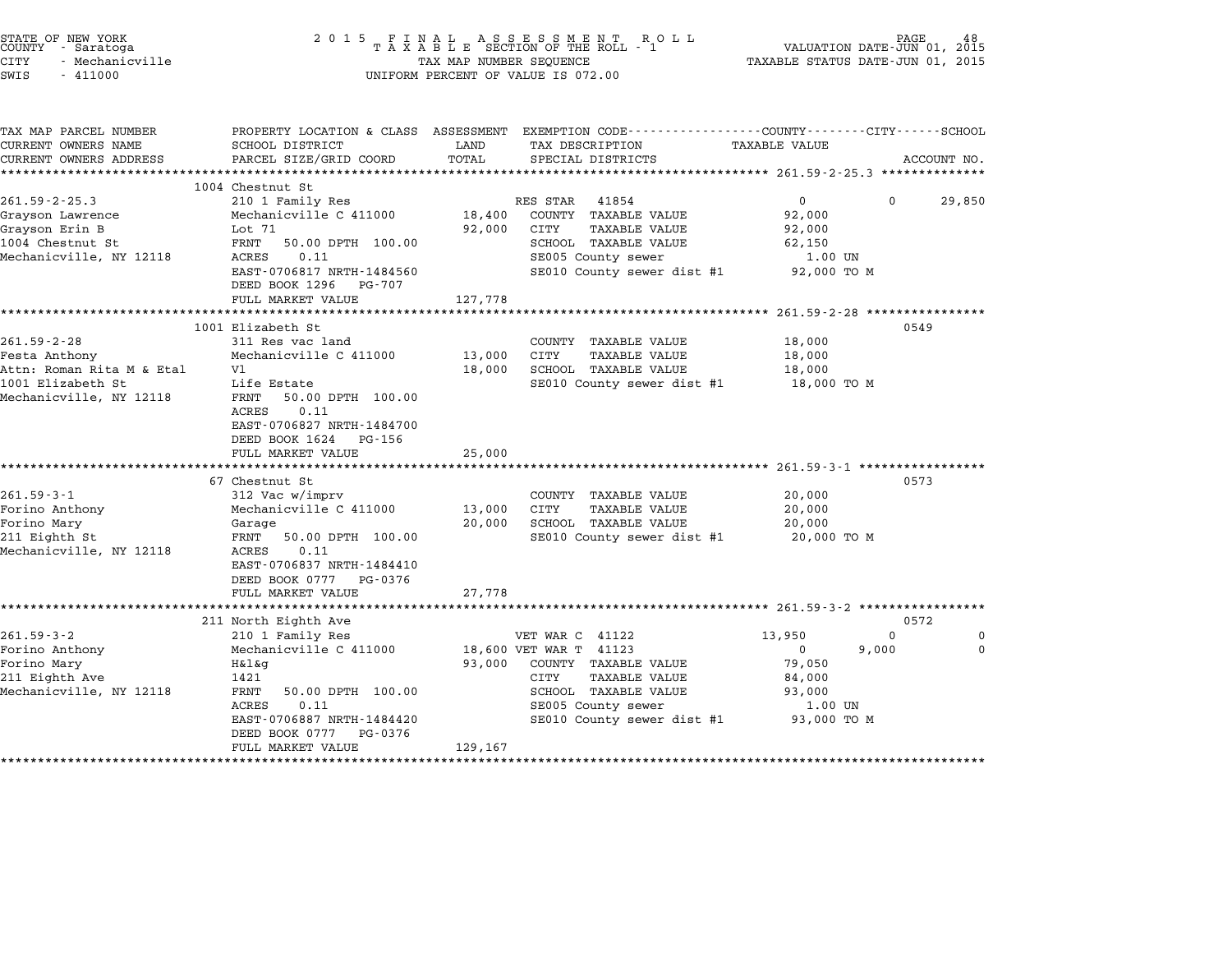| STATE OF NEW YORK<br>COUNTY - Saratoga<br><b>CITY</b><br>- Mechanicville<br>SWIS<br>$-411000$ | 2 0 1 5                                                | TAX MAP NUMBER SEQUENCE | $\begin{array}{cccccccccccccc} & F & I & N & A & L & A & S & S & E & S & S & M & E & N & T & R & O & L & L \\ T & A & X & A & B & L & E & SECTION OF THE ROLL & - & 1 & & & \\ \end{array}$<br>UNIFORM PERCENT OF VALUE IS 072.00 | TAXABLE STATUS DATE-JUN 01, 2015                | PAGE<br>VALUATION DATE-JUN 01, 2015 |             |
|-----------------------------------------------------------------------------------------------|--------------------------------------------------------|-------------------------|-----------------------------------------------------------------------------------------------------------------------------------------------------------------------------------------------------------------------------------|-------------------------------------------------|-------------------------------------|-------------|
|                                                                                               |                                                        |                         |                                                                                                                                                                                                                                   |                                                 |                                     |             |
| TAX MAP PARCEL NUMBER                                                                         | PROPERTY LOCATION & CLASS ASSESSMENT                   |                         | EXEMPTION CODE-----------------COUNTY-------CITY------SCHOOL                                                                                                                                                                      |                                                 |                                     |             |
| CURRENT OWNERS NAME<br>CURRENT OWNERS ADDRESS                                                 | SCHOOL DISTRICT<br>PARCEL SIZE/GRID COORD              | LAND<br>TOTAL           | TAX DESCRIPTION<br>SPECIAL DISTRICTS                                                                                                                                                                                              | TAXABLE VALUE                                   |                                     | ACCOUNT NO. |
| ***********************                                                                       |                                                        |                         |                                                                                                                                                                                                                                   |                                                 |                                     |             |
|                                                                                               | 915 Chestnut St                                        |                         |                                                                                                                                                                                                                                   |                                                 | 0903                                |             |
| $261.59 - 3 - 3$                                                                              | 210 1 Family Res                                       |                         | RES STAR 41854                                                                                                                                                                                                                    | $\overline{0}$                                  | $\Omega$                            | 29,850      |
| Alvarez Camilla J                                                                             | Mechanicville C 411000                                 | 15,800                  | COUNTY TAXABLE VALUE                                                                                                                                                                                                              | 82,000                                          |                                     |             |
| 915 Chestnut St                                                                               | $Hq\&1$                                                | 82,000                  | CITY<br>TAXABLE VALUE                                                                                                                                                                                                             | 82,000                                          |                                     |             |
| Mechanicville, NY 12118                                                                       | 800                                                    |                         | SCHOOL TAXABLE VALUE                                                                                                                                                                                                              | 52,150                                          |                                     |             |
|                                                                                               | FRNT<br>50.00 DPTH 100.00                              |                         | SE005 County sewer                                                                                                                                                                                                                | 1.00 UN                                         |                                     |             |
|                                                                                               | ACRES<br>0.11<br>EAST-0706987 NRTH-1484431             |                         | SE010 County sewer dist #1                                                                                                                                                                                                        | 82,000 TO M                                     |                                     |             |
|                                                                                               | DEED BOOK 1542<br>PG-551                               |                         |                                                                                                                                                                                                                                   |                                                 |                                     |             |
|                                                                                               | FULL MARKET VALUE                                      | 113,889                 |                                                                                                                                                                                                                                   |                                                 |                                     |             |
|                                                                                               |                                                        |                         |                                                                                                                                                                                                                                   |                                                 |                                     |             |
|                                                                                               | 915 Chestnut St                                        |                         |                                                                                                                                                                                                                                   |                                                 | 0904                                |             |
| $261.59 - 3 - 4$                                                                              | 210 1 Family Res                                       |                         | VET WAR CT 41121                                                                                                                                                                                                                  | 5,250                                           | 5,250                               | $\Omega$    |
| Marinello Daniel                                                                              | Mechanicville C 411000                                 |                         | 14,000 VET DIS CT 41141                                                                                                                                                                                                           | 5,250                                           | 5,250                               | $\Omega$    |
| PO Box 488                                                                                    | Vl&q                                                   |                         | 35,000 SR STAR<br>41834                                                                                                                                                                                                           | $\mathbf{0}$                                    | $\Omega$                            | 35,000      |
| Clifton Park, NY 12065                                                                        | FRNT<br>50.00 DPTH 100.00                              |                         | COUNTY TAXABLE VALUE                                                                                                                                                                                                              | 24,500                                          |                                     |             |
|                                                                                               | ACRES<br>0.11                                          |                         | CITY<br>TAXABLE VALUE                                                                                                                                                                                                             | 24,500<br>$\Omega$                              |                                     |             |
|                                                                                               | EAST-0707037 NRTH-1484431<br>DEED BOOK 0693<br>PG-0214 |                         | SCHOOL TAXABLE VALUE<br>SE010 County sewer dist #1                                                                                                                                                                                | 35,000 TO M                                     |                                     |             |
|                                                                                               | FULL MARKET VALUE                                      | 48,611                  |                                                                                                                                                                                                                                   |                                                 |                                     |             |
|                                                                                               |                                                        | **********              |                                                                                                                                                                                                                                   | ****************** 261.59-3-7 ***************** |                                     |             |
|                                                                                               | 222 North Seventh Ave                                  |                         |                                                                                                                                                                                                                                   |                                                 | 0482                                |             |
| $261.59 - 3 - 7$                                                                              | 210 1 Family Res                                       |                         | RES STAR<br>41854                                                                                                                                                                                                                 | $\mathbf{0}$                                    | $\Omega$                            | 29,850      |
| Higgins Joseph E                                                                              | Mechanicville C 411000                                 | 17,000                  | COUNTY TAXABLE VALUE                                                                                                                                                                                                              | 79,000                                          |                                     |             |
| Mullen Karen                                                                                  | H&1                                                    | 79,000                  | CITY<br>TAXABLE VALUE                                                                                                                                                                                                             | 79,000                                          |                                     |             |
| Ala Karen Higgins                                                                             | 887                                                    |                         | SCHOOL TAXABLE VALUE                                                                                                                                                                                                              | 49,150                                          |                                     |             |
| 222 North Seventh Ave                                                                         | FRNT 100.00 DPTH 100.00<br>0.23                        |                         | SE005 County sewer                                                                                                                                                                                                                | 1.00 UN                                         |                                     |             |
| Mechanicville, NY 12118                                                                       | ACRES<br>EAST-0707257 NRTH-1484461                     |                         | SE010 County sewer dist #1                                                                                                                                                                                                        | 79,000 TO M                                     |                                     |             |
|                                                                                               | DEED BOOK 1408 PG-548                                  |                         |                                                                                                                                                                                                                                   |                                                 |                                     |             |
|                                                                                               | FULL MARKET VALUE                                      | 109,722                 |                                                                                                                                                                                                                                   |                                                 |                                     |             |
|                                                                                               | *********************                                  |                         |                                                                                                                                                                                                                                   |                                                 |                                     |             |
|                                                                                               | 803 Chestnut St                                        |                         |                                                                                                                                                                                                                                   |                                                 | 1409                                |             |
| $261.59 - 3 - 8$                                                                              | 220 2 Family Res                                       |                         | COUNTY TAXABLE VALUE                                                                                                                                                                                                              | 86,000                                          |                                     |             |
| Lucrezio Properties Inc                                                                       | Mechanicville C 411000                                 | 15,600                  | CITY<br>TAXABLE VALUE                                                                                                                                                                                                             | 86,000                                          |                                     |             |
| 466 County Route 60                                                                           | H&l                                                    | 86,000                  | SCHOOL TAXABLE VALUE                                                                                                                                                                                                              | 86,000                                          |                                     |             |
| Cambridge, NY 12816                                                                           | 1374<br>FRNT<br>70.00                                  |                         | SE005 County sewer                                                                                                                                                                                                                | 2.00 UN<br>86,000 TO M                          |                                     |             |
|                                                                                               | 50.00 DPTH<br>ACRES<br>0.08                            |                         | SE010 County sewer dist #1                                                                                                                                                                                                        |                                                 |                                     |             |
|                                                                                               | EAST-0707327 NRTH-1484481                              |                         |                                                                                                                                                                                                                                   |                                                 |                                     |             |
|                                                                                               | DEED BOOK 2011<br>PG-25145                             |                         |                                                                                                                                                                                                                                   |                                                 |                                     |             |
|                                                                                               | FULL MARKET VALUE                                      | 119,444                 |                                                                                                                                                                                                                                   |                                                 |                                     |             |

\*\*\*\*\*\*\*\*\*\*\*\*\*\*\*\*\*\*\*\*\*\*\*\*\*\*\*\*\*\*\*\*\*\*\*\*\*\*\*\*\*\*\*\*\*\*\*\*\*\*\*\*\*\*\*\*\*\*\*\*\*\*\*\*\*\*\*\*\*\*\*\*\*\*\*\*\*\*\*\*\*\*\*\*\*\*\*\*\*\*\*\*\*\*\*\*\*\*\*\*\*\*\*\*\*\*\*\*\*\*\*\*\*\*\*\*\*\*\*\*\*\*\*\*\*\*\*\*\*\*\*\*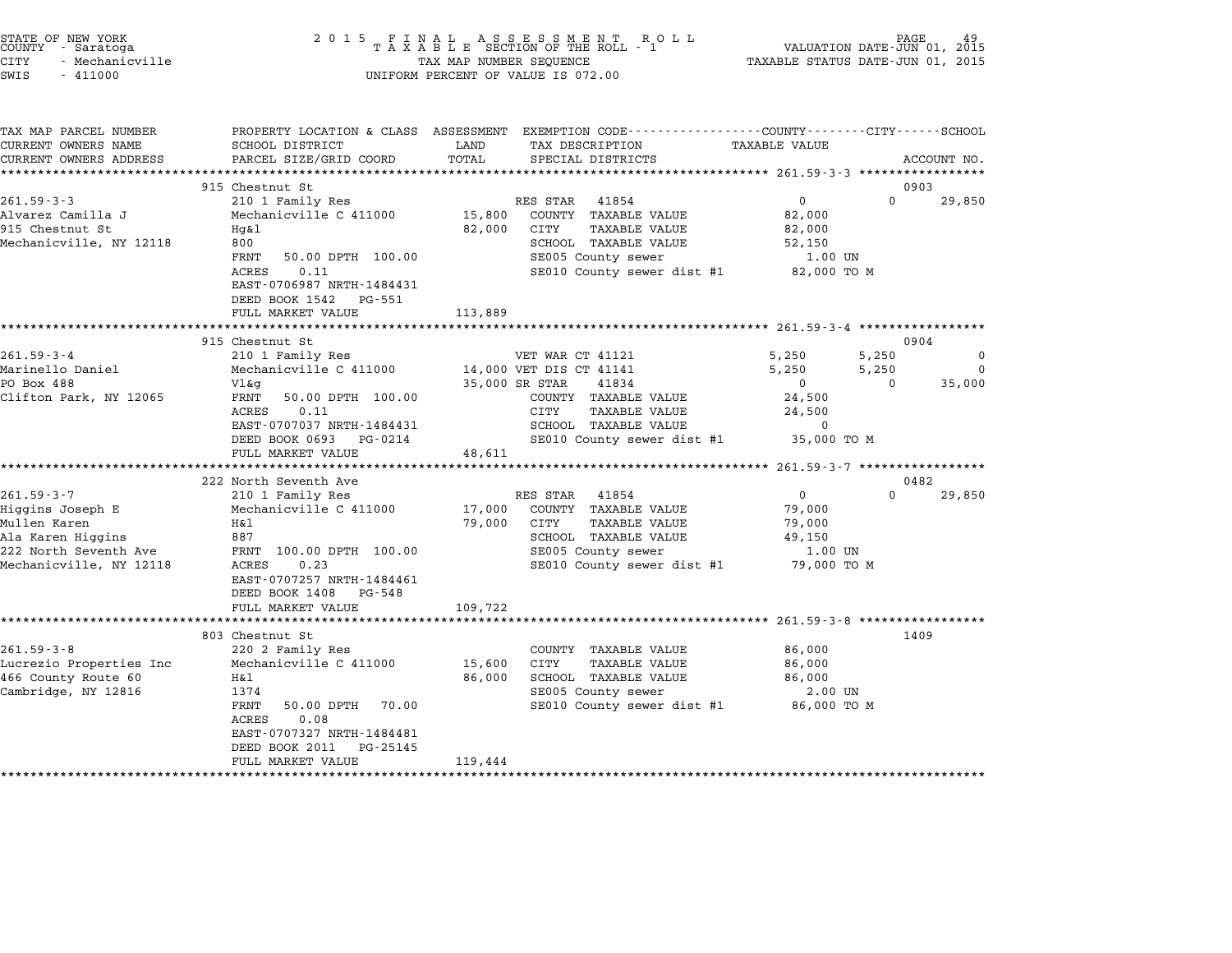| STATE OF NEW YORK<br>COUNTY - Saratoga<br><b>CITY</b><br>- Mechanicville<br>SWIS<br>$-411000$             | 2 0 1 5                                                                                                                                                                                                                                                          | TAX MAP NUMBER SEQUENCE                     | FINAL ASSESSMENT ROTAXABLE SECTION OF THE ROLL - 1<br>R O L L<br>UNIFORM PERCENT OF VALUE IS 072.00                                                                            | VALUATION DATE-JUN 01, 2015<br>TAXABLE STATUS DATE-JUN 01, 2015                                            | PAGE                       |
|-----------------------------------------------------------------------------------------------------------|------------------------------------------------------------------------------------------------------------------------------------------------------------------------------------------------------------------------------------------------------------------|---------------------------------------------|--------------------------------------------------------------------------------------------------------------------------------------------------------------------------------|------------------------------------------------------------------------------------------------------------|----------------------------|
| TAX MAP PARCEL NUMBER<br>CURRENT OWNERS NAME<br>CURRENT OWNERS ADDRESS<br>**********************          | PROPERTY LOCATION & CLASS ASSESSMENT<br><b>SCHOOL DISTRICT</b><br>PARCEL SIZE/GRID COORD                                                                                                                                                                         | LAND<br>TOTAL                               | EXEMPTION CODE-----------------COUNTY-------CITY------SCHOOL<br>TAX DESCRIPTION<br>SPECIAL DISTRICTS                                                                           | TAXABLE VALUE                                                                                              | ACCOUNT NO.                |
| $261.59 - 3 - 9$<br>Stewart Deborah L<br>Stewart John E<br>801 Chestnut St<br>Mechanicville, NY 12118     | 801 Chestnut St<br>220 2 Family Res<br>Mechanicville C 411000<br>Η&l<br>804<br>FRNT<br>50.00 DPTH<br>70.00<br>0.08<br>ACRES<br>EAST-0707377 NRTH-1484491<br>DEED BOOK 2010<br>PG-5624<br>FULL MARKET VALUE                                                       | 15,400<br>86,000<br>119,444                 | RES STAR<br>41854<br>COUNTY TAXABLE VALUE<br>CITY<br><b>TAXABLE VALUE</b><br>SCHOOL TAXABLE VALUE<br>SE005 County sewer<br>SE010 County sewer dist #1                          | 0<br>86,000<br>86,000<br>56,150<br>2.00 UN<br>86,000 TO M                                                  | 1467<br>$\Omega$<br>29,850 |
| $261.59 - 3 - 10$<br>Rielly Joseph T<br>Zittel Dorothy<br>59 Pawling Ave<br>Mechanicville, NY 12118       | ***********************<br>215 North Sixth Ave<br>220 2 Family Res<br>Mechanicville C 411000<br>Η&l<br>805<br>FRNT<br>30.00 DPTH 100.00<br>ACRES<br>0.07<br>EAST-0707357 NRTH-1484441<br>DEED BOOK 2009<br>PG-44503<br>FULL MARKET VALUE<br>******************** | 15,300<br>85,000<br>118,056<br>************ | COUNTY TAXABLE VALUE<br>CITY<br><b>TAXABLE VALUE</b><br>SCHOOL TAXABLE VALUE<br>SE005 County sewer<br>SE010 County sewer dist #1                                               | ********************** 261.59-3-10 ***************<br>85,000<br>85,000<br>85,000<br>2.00 UN<br>85,000 TO M | 0208                       |
| $261.59 - 3 - 11$<br>Ross Debra Ann<br><b>KNA Robert</b><br>220 No Seventh Ave<br>Mechanicville, NY 12118 | 220 North Seventh Ave<br>210 1 Family Res<br>Mechanicville C 411000<br>Η&l<br>885<br>FRNT<br>50.00 DPTH 100.00<br>0.11<br>ACRES<br>EAST-0707267 NRTH-1484391<br>DEED BOOK 1587<br>PG-327<br>FULL MARKET VALUE                                                    | 11,100<br>72,000<br>100,000                 | RES STAR<br>41854<br>COUNTY<br><b>TAXABLE VALUE</b><br>CITY<br><b>TAXABLE VALUE</b><br>SCHOOL TAXABLE VALUE<br>SE005 County sewer<br>SE010 County sewer dist #1                | 0<br>72,000<br>72,000<br>42,150<br>1.00 UN<br>72,000 TO M                                                  | 1034<br>$\Omega$<br>29,850 |
| $261.59 - 3 - 12$<br>Ross Debra Ann<br>KNA Robert<br>220 No Seventh Ave<br>Mechanicville, NY 12118        | 220 North Seventh Ave<br>312 Vac w/imprv<br>Mechanicville C 411000<br>G & L<br>FRNT<br>50.00 DPTH 100.00<br>ACRES<br>0.11<br>EAST-0707277 NRTH-1484341<br>DEED BOOK 1587<br>PG-325<br>FULL MARKET VALUE                                                          | 10,000<br>10,000<br>13,889                  | ******************************** 261.59-3-12 ****************<br>COUNTY<br><b>TAXABLE VALUE</b><br>CITY<br>TAXABLE VALUE<br>SCHOOL TAXABLE VALUE<br>SE010 County sewer dist #1 | 10,000<br>10,000<br>10,000<br>10,000 TO M                                                                  | 1035                       |

end the New York (STATE OF NEW YORK)<br>2015 FINAL ASSESSMENT ROLL FOLL (PALUATION DATE-JUN 01, 2015<br>COUNTY – Saratoga (2015 TAXABLE SECTION OF THE ROLL - 1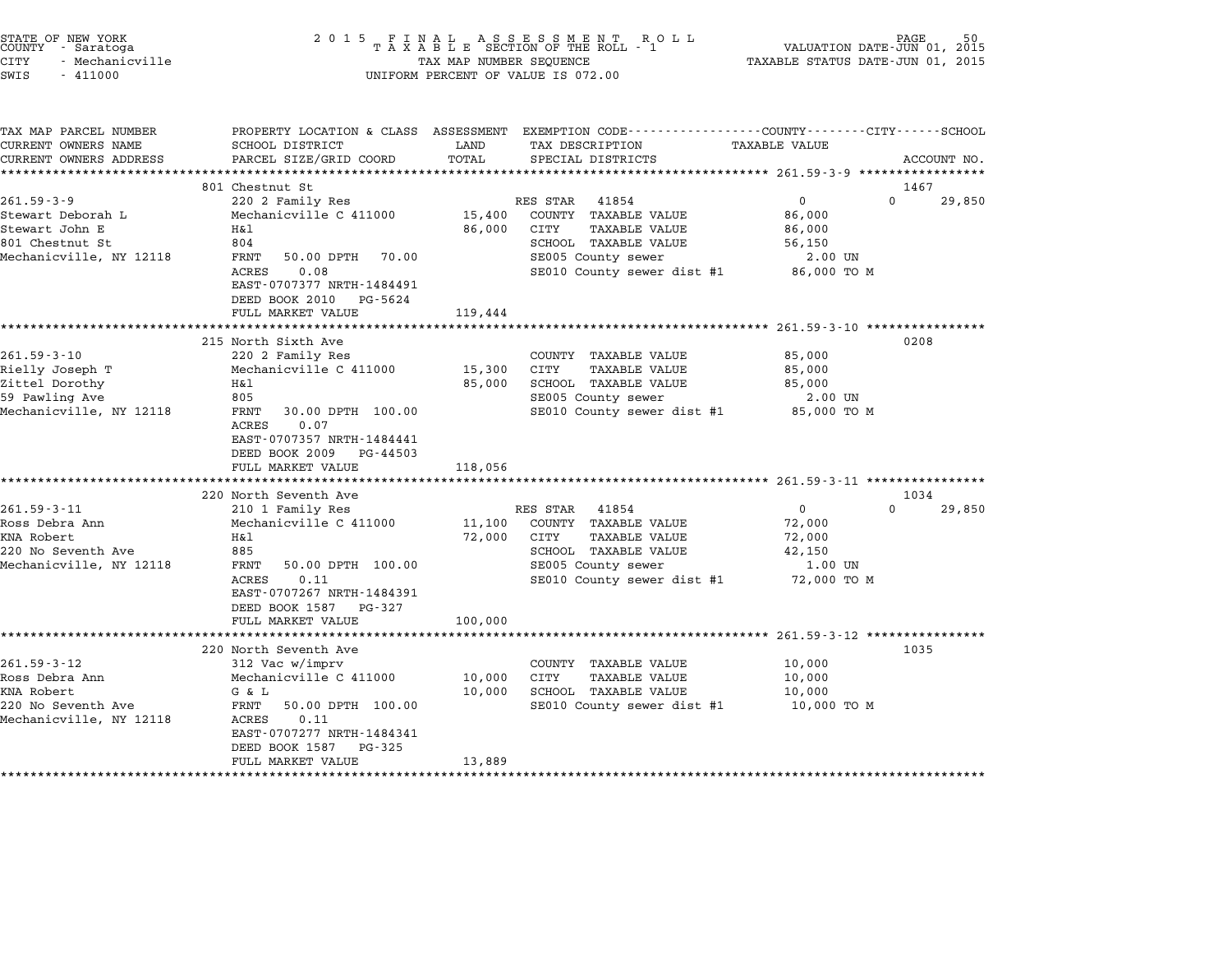| STATE OF NEW YORK<br>COUNTY - Saratoga<br><b>CITY</b><br>- Mechanicville<br>SWIS<br>$-411000$ |                                                   | TAX MAP NUMBER SEQUENCE | UNIFORM PERCENT OF VALUE IS 072.00                                                                                                      | TAXABLE STATUS DATE-JUN 01, 2015 | PAGE<br>VALUATION DATE-JUN 01, 2015 |             |
|-----------------------------------------------------------------------------------------------|---------------------------------------------------|-------------------------|-----------------------------------------------------------------------------------------------------------------------------------------|----------------------------------|-------------------------------------|-------------|
| TAX MAP PARCEL NUMBER<br>CURRENT OWNERS NAME<br>CURRENT OWNERS ADDRESS                        | SCHOOL DISTRICT<br>PARCEL SIZE/GRID COORD         | LAND<br>TOTAL           | PROPERTY LOCATION & CLASS ASSESSMENT EXEMPTION CODE----------------COUNTY-------CITY-----SCHOOL<br>TAX DESCRIPTION<br>SPECIAL DISTRICTS | TAXABLE VALUE                    |                                     | ACCOUNT NO. |
|                                                                                               |                                                   |                         |                                                                                                                                         |                                  |                                     |             |
|                                                                                               | 211 North Sixth Ave                               |                         |                                                                                                                                         |                                  | 0554                                |             |
| $261.59 - 3 - 13$                                                                             | 210 1 Family Res                                  |                         | VET COM C 41132                                                                                                                         | 21,500                           | $\Omega$                            | $\mathbf 0$ |
| Fiacco Anthony J                                                                              | Mechanicville C 411000                            |                         | 23,000 VET COM T 41133                                                                                                                  | $\mathbf 0$                      | 15,000                              | 0           |
| 211 North Sixth Ave<br>Mechanicville, NY 12118                                                | Η&l<br>886                                        |                         | 86,000 SR STAR<br>41834<br>COUNTY TAXABLE VALUE                                                                                         | $\mathbf{0}$<br>64,500           | 0                                   | 64,980      |
|                                                                                               | FRNT 100.00 DPTH 100.00                           |                         | CITY<br>TAXABLE VALUE                                                                                                                   | 71,000                           |                                     |             |
|                                                                                               | 0.23<br><b>ACRES</b>                              |                         | SCHOOL TAXABLE VALUE                                                                                                                    | 21,020                           |                                     |             |
|                                                                                               | EAST-0707367 NRTH-1484371                         |                         | SE005 County sewer                                                                                                                      | 1.00 UN                          |                                     |             |
|                                                                                               | DEED BOOK 1361<br>PG-271<br>FULL MARKET VALUE     | 119,444                 | SE010 County sewer dist #1                                                                                                              | 86,000 TO M                      |                                     |             |
|                                                                                               |                                                   |                         |                                                                                                                                         |                                  |                                     |             |
|                                                                                               | 800 Broadway                                      |                         |                                                                                                                                         |                                  | 1265                                |             |
| $261.59 - 3 - 14$                                                                             | 220 2 Family Res                                  |                         | COUNTY TAXABLE VALUE                                                                                                                    | 100,000                          |                                     |             |
| 2AD Properties LLC                                                                            | Mechanicville C 411000                            | 15,600                  | CITY<br>TAXABLE VALUE                                                                                                                   | 100,000                          |                                     |             |
| 966 Hudson River Rd<br>Mechanicville, NY 12118                                                | Hq&l<br>817                                       | 100,000                 | SCHOOL TAXABLE VALUE<br>SE005 County sewer                                                                                              | 100,000<br>2.00 UN               |                                     |             |
|                                                                                               | FRNT<br>50.00 DPTH 100.00                         |                         | SE010 County sewer dist #1                                                                                                              | 100,000 TO M                     |                                     |             |
|                                                                                               | 0.11<br>ACRES                                     |                         |                                                                                                                                         |                                  |                                     |             |
|                                                                                               | EAST-0707407 NRTH-1484281<br>DEED BOOK 1749 PG-14 |                         |                                                                                                                                         |                                  |                                     |             |
|                                                                                               | FULL MARKET VALUE                                 | 138,889                 |                                                                                                                                         |                                  |                                     |             |
|                                                                                               |                                                   |                         |                                                                                                                                         |                                  |                                     |             |
|                                                                                               | 806 Broadway                                      |                         |                                                                                                                                         |                                  | 1360                                |             |
| $261.59 - 3 - 15$                                                                             | 220 2 Family Res<br>Mechanicville C 411000        |                         | 41834<br>SR STAR<br>COUNTY TAXABLE VALUE                                                                                                | $\overline{0}$<br>88,000         | $\Omega$                            | 64,980      |
| Sweeney Francis J<br>Sweeney Sharon L                                                         | Life Estate                                       | 15,800<br>88,000        | CITY<br>TAXABLE VALUE                                                                                                                   | 88,000                           |                                     |             |
| c/o Michele A Saunders                                                                        | Sweeney Family Irrev Trus                         |                         | SCHOOL TAXABLE VALUE                                                                                                                    | 23,020                           |                                     |             |
| Trustee                                                                                       | 818 Hg&l                                          |                         | SE005 County sewer                                                                                                                      | 2.00 UN                          |                                     |             |
| 806 Broadway                                                                                  | FRNT<br>50.00 DPTH 100.00                         |                         | SE010 County sewer dist #1                                                                                                              | 88,000 TO M                      |                                     |             |
| Mechanicville, NY 12118                                                                       | ACRES<br>0.11                                     |                         |                                                                                                                                         |                                  |                                     |             |
|                                                                                               | EAST-0707357 NRTH-1484271                         |                         |                                                                                                                                         |                                  |                                     |             |
|                                                                                               | DEED BOOK 2012 PG-14763                           |                         |                                                                                                                                         |                                  |                                     |             |
|                                                                                               | FULL MARKET VALUE                                 | 122,222                 |                                                                                                                                         |                                  |                                     |             |
|                                                                                               | 201 North Seventh Ave                             |                         |                                                                                                                                         |                                  | 0857                                |             |
| $261.59 - 3 - 18.1$                                                                           | 210 1 Family Res                                  |                         | RES STAR 41854                                                                                                                          | $\mathbf{0}$                     | $\Omega$                            | 29,850      |
| Levesque James                                                                                | Mechanicville C 411000                            | 18,000                  | COUNTY TAXABLE VALUE                                                                                                                    | 119,000                          |                                     |             |
| Levesque Judith                                                                               | FRNT<br>50.00 DPTH 100.00                         | 119,000                 | CITY<br><b>TAXABLE VALUE</b>                                                                                                            | 119,000                          |                                     |             |
| 201 North Seventh Ave                                                                         | ACRES<br>0.11                                     |                         | SCHOOL TAXABLE VALUE                                                                                                                    | 89,150                           |                                     |             |
| Mechanicville, NY 12118                                                                       | EAST-0707157 NRTH-1484251                         |                         | SE005 County sewer                                                                                                                      | 1.00 UN                          |                                     |             |
|                                                                                               | DEED BOOK 0958<br>PG-0347                         |                         | SE010 County sewer dist #1 119,000 TO M                                                                                                 |                                  |                                     |             |
|                                                                                               | FULL MARKET VALUE                                 | 165,278                 |                                                                                                                                         |                                  |                                     |             |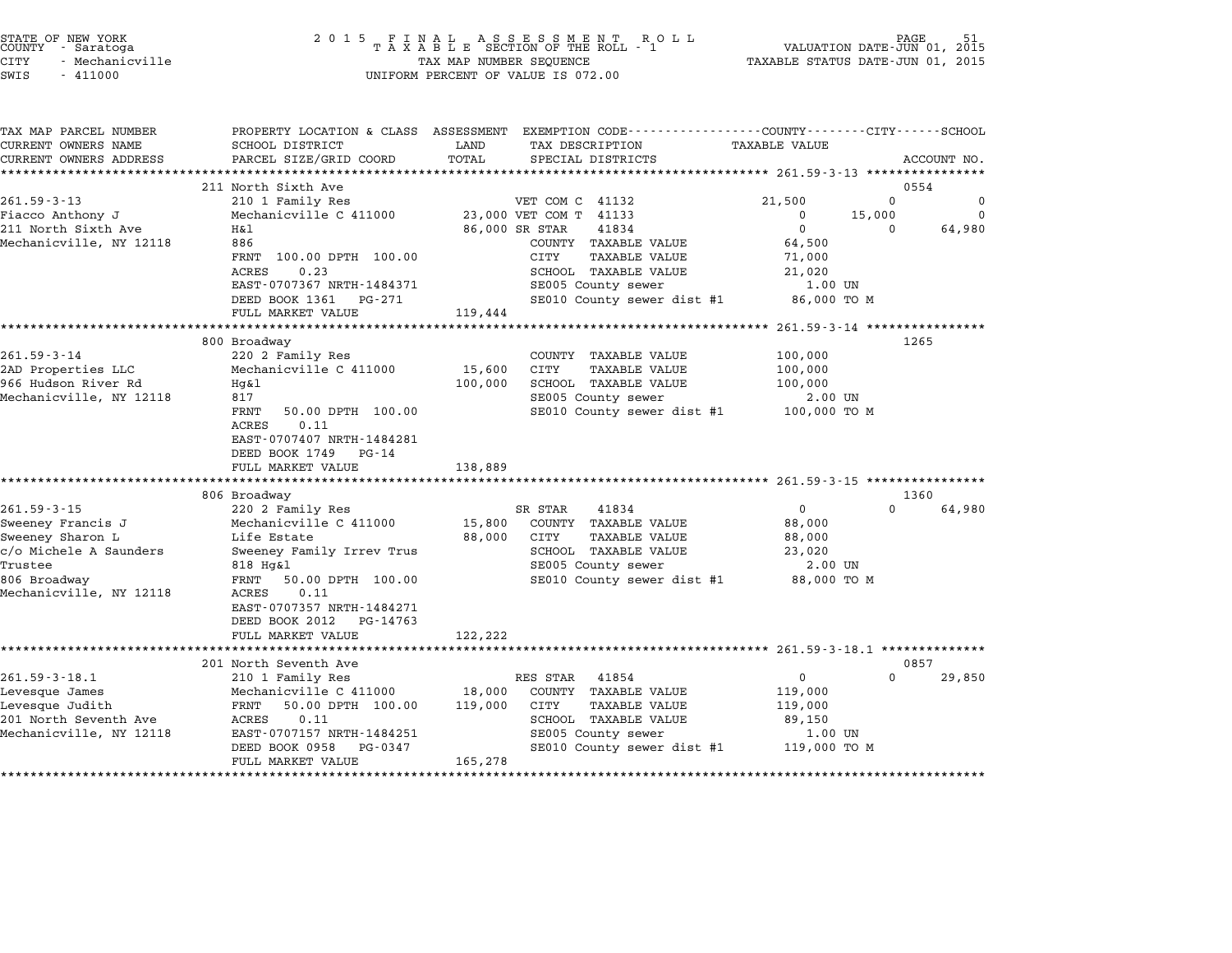| STATE OF NEW YORK |                 |  |
|-------------------|-----------------|--|
| COUNTY            | - Saratoga      |  |
| CITY              | - Mechanicville |  |

## end the New York (STATE OF NEW YORK)<br>2015 FINAL ASSESSMENT ROLL - 1 (PALUATION DATE-JUN 01, 2015<br>COUNTY - Saratoga (PALUATION OF THE ROLL - 1) (PALUATION DATE-JUN 01, 2015 CITY - Mechanicville TAX MAP NUMBER SEQUENCE TAXABLE STATUS DATE-JUN 01, <sup>2015</sup> SWIS - <sup>411000</sup> UNIFORM PERCENT OF VALUE IS 072.00

| TAX MAP PARCEL NUMBER   |                                            |             | PROPERTY LOCATION & CLASS ASSESSMENT EXEMPTION CODE----------------COUNTY-------CITY-----SCHOOL |                      |          |             |
|-------------------------|--------------------------------------------|-------------|-------------------------------------------------------------------------------------------------|----------------------|----------|-------------|
| CURRENT OWNERS NAME     | SCHOOL DISTRICT                            | LAND        | TAX DESCRIPTION                                                                                 | <b>TAXABLE VALUE</b> |          |             |
| CURRENT OWNERS ADDRESS  | PARCEL SIZE/GRID COORD                     | TOTAL       | SPECIAL DISTRICTS                                                                               |                      |          | ACCOUNT NO. |
|                         |                                            |             |                                                                                                 |                      |          |             |
|                         | 904 Broadway                               |             |                                                                                                 |                      | 0699     |             |
| $261.59 - 3 - 18.2$     | 210 1 Family Res                           |             | RES STAR 41854                                                                                  | $\Omega$             | $\Omega$ | 29,850      |
| Hildreth Patrick        | Mechanicville C 411000                     | 15,000      | COUNTY TAXABLE VALUE                                                                            | 92,000               |          |             |
| Attn: Hildreth Peter J  | H&l & Swimming Pool                        | 92,000 CITY | TAXABLE VALUE                                                                                   | 92,000               |          |             |
| 904 Broadway            | 891                                        |             | SCHOOL TAXABLE VALUE                                                                            | 62,150               |          |             |
| Mechanicville, NY 12118 | Life Estate                                |             | SE005 County sewer                                                                              | 1.00 UN              |          |             |
|                         | FRNT<br>50.00 DPTH 100.00<br>0.11<br>ACRES |             | SE010 County sewer dist #1 92,000 TO M                                                          |                      |          |             |
|                         | EAST-0707107 NRTH-1484241                  |             |                                                                                                 |                      |          |             |
|                         | DEED BOOK 1634 PG-203                      |             |                                                                                                 |                      |          |             |
|                         | FULL MARKET VALUE                          | 127,778     |                                                                                                 |                      |          |             |
|                         |                                            |             |                                                                                                 |                      |          |             |
|                         | 209-211 North Seventh Ave                  |             |                                                                                                 |                      | 0143     |             |
| $261.59 - 3 - 19$       | 411 Apartment                              |             | COUNTY TAXABLE VALUE                                                                            | 140,000              |          |             |
| Sweet Colin R           | Mechanicville C 411000                     | 21,000      | CITY<br><b>TAXABLE VALUE</b>                                                                    | 140,000              |          |             |
| Ryan Daniel P Jr        | Blk & Lot                                  | 140,000     | SCHOOL TAXABLE VALUE                                                                            | 140,000              |          |             |
| 4 Herlihy Rd            | FRNT<br>50.00 DPTH 100.00                  |             | SE005 County sewer                                                                              | 4.00 UN              |          |             |
| Round Lake, NY 12151    | 0.11<br>ACRES                              |             | SE010 County sewer dist #1 $140,000$ TO M                                                       |                      |          |             |
|                         | EAST-0707127 NRTH-1484321                  |             |                                                                                                 |                      |          |             |
|                         | DEED BOOK 2008 PG-16044                    |             |                                                                                                 |                      |          |             |
|                         | FULL MARKET VALUE                          | 194,444     |                                                                                                 |                      |          |             |
|                         |                                            |             |                                                                                                 |                      |          |             |
|                         | 213 North Seventh Ave                      |             |                                                                                                 |                      | 1269     |             |
| $261.59 - 3 - 20$       | 210 1 Family Res                           |             | RES STAR 41854                                                                                  | $\Omega$             | $\Omega$ | 29,850      |
| Fisher Lawrence         | Mechanicville C 411000                     | 15,400      | COUNTY TAXABLE VALUE                                                                            | 79,000               |          |             |
| Fisher Eden             | H&l                                        | 79,000      | CITY<br>TAXABLE VALUE                                                                           | 79,000               |          |             |
| 213 7th Ave             | FRNT<br>50.00 DPTH 100.00                  |             | SCHOOL TAXABLE VALUE                                                                            | 49,150               |          |             |
| Mechanicville, NY 12118 | ACRES<br>0.11                              |             | SE005 County sewer                                                                              | $1.00$ UN            |          |             |
|                         | EAST-0707117 NRTH-1484371                  |             | SE010 County sewer dist #1                                                                      | 79,000 TO M          |          |             |
|                         | DEED BOOK 2014 PG-15026                    |             |                                                                                                 |                      |          |             |
|                         | FULL MARKET VALUE                          | 109,722     |                                                                                                 |                      |          |             |
|                         |                                            |             |                                                                                                 |                      |          |             |
|                         | 210 North Eighth Ave                       |             |                                                                                                 |                      | 0071     |             |
| $261.59 - 3 - 21$       | 210 1 Family Res                           |             | VET WAR C 41122                                                                                 | 13,050               | $\Omega$ | $\mathbf 0$ |
| Baisley Ethel May       | Mechanicville C 411000                     |             | 15,600 VET WAR T 41123                                                                          | $\Omega$             | 9,000    | $\Omega$    |
| Baisley Joseph R        | $Hg\&1$                                    |             | 87,000 SR STAR<br>41834                                                                         | $\Omega$             | $\Omega$ | 64,980      |
| 210 Eighth St           | FRNT<br>50.00 DPTH 100.00                  |             | COUNTY TAXABLE VALUE                                                                            | 73,950               |          |             |
| Mechanicville, NY 12118 | ACRES<br>0.11                              |             | CITY<br>TAXABLE VALUE                                                                           | 78,000               |          |             |
|                         | EAST-0707017 NRTH-1484361                  |             | SCHOOL TAXABLE VALUE                                                                            | 22,020               |          |             |
|                         | DEED BOOK 1419<br>PG-416                   |             | SE005 County sewer                                                                              | 1.00 UN              |          |             |
|                         | FULL MARKET VALUE                          |             | 120,833 SE010 County sewer dist #1 67,000 TO M                                                  |                      |          |             |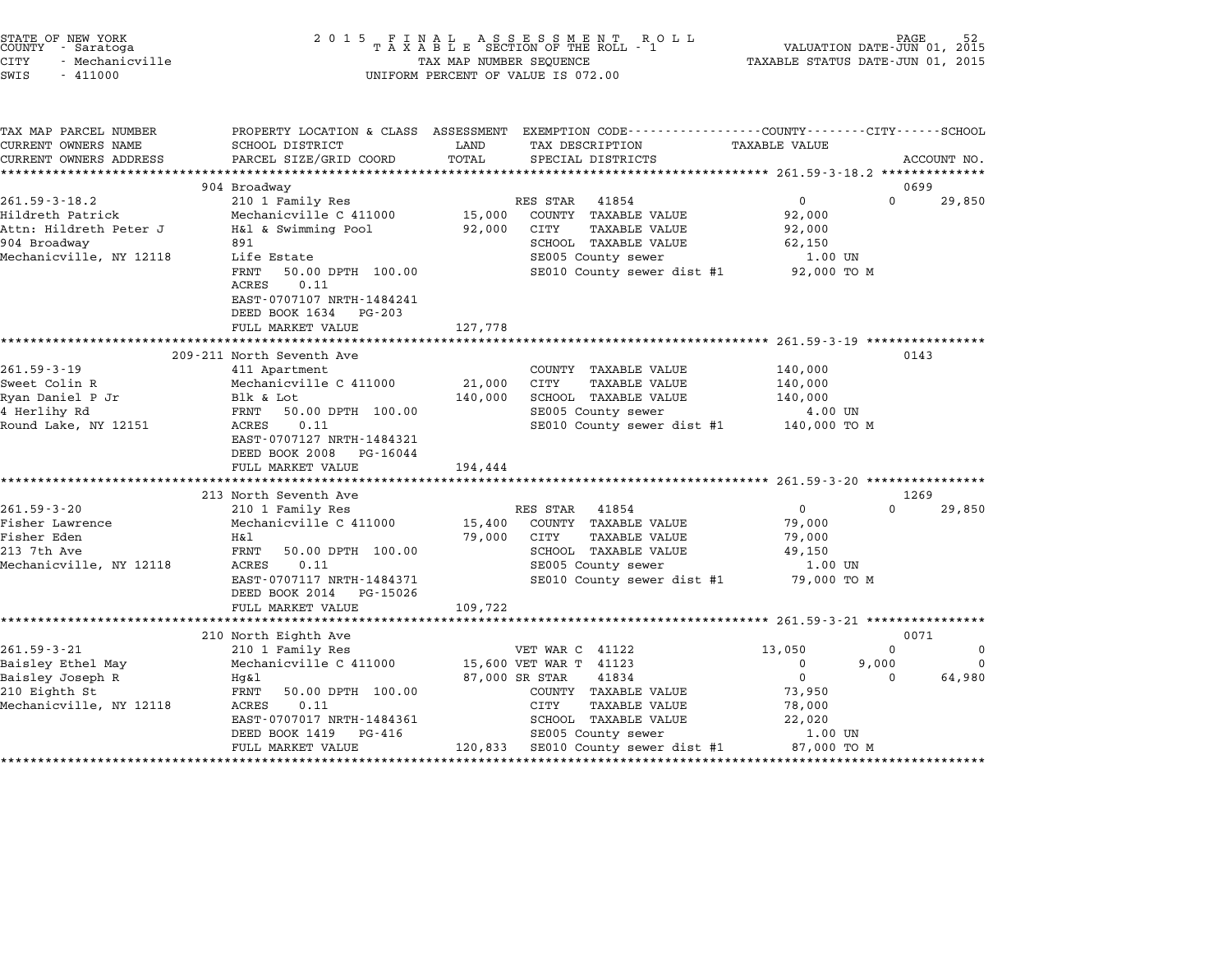| STATE OF NEW YORK<br>COUNTY - Saratoga<br><b>CITY</b><br>- Mechanicville<br>SWIS<br>$-411000$ | 2015 FINAL                                                                                       | TAX MAP NUMBER SEQUENCE | FINAL ASSESSMENT ROLL<br>TAXABLE SECTION OF THE ROLL - 1<br>UNIFORM PERCENT OF VALUE IS 072.00                     | VALUATION DATE-JUN 01, 2015<br>TAXABLE STATUS DATE-JUN 01, 2015 | PAGE                       |
|-----------------------------------------------------------------------------------------------|--------------------------------------------------------------------------------------------------|-------------------------|--------------------------------------------------------------------------------------------------------------------|-----------------------------------------------------------------|----------------------------|
| TAX MAP PARCEL NUMBER<br>CURRENT OWNERS NAME                                                  | SCHOOL DISTRICT                                                                                  | LAND                    | PROPERTY LOCATION & CLASS ASSESSMENT EXEMPTION CODE---------------COUNTY-------CITY------SCHOOL<br>TAX DESCRIPTION | TAXABLE VALUE                                                   |                            |
| CURRENT OWNERS ADDRESS                                                                        | PARCEL SIZE/GRID COORD                                                                           | TOTAL                   | SPECIAL DISTRICTS                                                                                                  |                                                                 | ACCOUNT NO.                |
|                                                                                               |                                                                                                  |                         |                                                                                                                    |                                                                 |                            |
|                                                                                               | 208 North Eighth Ave                                                                             |                         |                                                                                                                    |                                                                 | 1187                       |
| $261.59 - 3 - 22$                                                                             | 311 Res vac land                                                                                 |                         | COUNTY TAXABLE VALUE                                                                                               | 15,000                                                          |                            |
| Baisley Ethel M                                                                               | Mechanicville C 411000<br>V1                                                                     | 15,000                  | CITY<br><b>TAXABLE VALUE</b>                                                                                       | 15,000                                                          |                            |
| 210 No Eighth Ave<br>Mechanicville, NY 12118                                                  | FRNT<br>50.00 DPTH 100.00<br>ACRES<br>0.11<br>EAST-0707027 NRTH-1484311<br>DEED BOOK 1600 PG-732 | 15,000                  | SCHOOL TAXABLE VALUE<br>SE010 County sewer dist #1                                                                 | 15,000<br>15,000 TO M                                           |                            |
|                                                                                               | FULL MARKET VALUE                                                                                | 20,833                  |                                                                                                                    |                                                                 |                            |
|                                                                                               |                                                                                                  | ***********             | ******************************** 261.59-3-23 ****************                                                      |                                                                 |                            |
|                                                                                               | 912 Broadway                                                                                     |                         |                                                                                                                    |                                                                 | 0620                       |
| $261.59 - 3 - 23$                                                                             | 210 1 Family Res                                                                                 |                         | RES STAR<br>41854                                                                                                  | 0                                                               | 0<br>29,850                |
| Garland William J Jr                                                                          | Mechanicville C 411000                                                                           | 22,000                  | COUNTY TAXABLE VALUE                                                                                               | 110,000                                                         |                            |
| Garland Theresa A                                                                             | H&l                                                                                              | 110,000                 | CITY<br>TAXABLE VALUE                                                                                              | 110,000                                                         |                            |
| 912 Broadway                                                                                  | 801a                                                                                             |                         | SCHOOL TAXABLE VALUE                                                                                               | 80,150                                                          |                            |
| Mechanicville, NY 12118                                                                       | FRNT 100.00 DPTH 100.00                                                                          |                         | SE005 County sewer                                                                                                 | 2.00 UN                                                         |                            |
|                                                                                               | <b>ACRES</b><br>0.23<br>EAST-0707027 NRTH-1484231                                                |                         | SE010 County sewer dist #1                                                                                         | 110,000 TO M                                                    |                            |
|                                                                                               | DEED BOOK 1518 PG-460                                                                            |                         |                                                                                                                    |                                                                 |                            |
|                                                                                               | FULL MARKET VALUE                                                                                | 152,778                 |                                                                                                                    |                                                                 |                            |
|                                                                                               | ******************                                                                               |                         |                                                                                                                    |                                                                 |                            |
|                                                                                               | 1000 North Eighth Ave                                                                            |                         |                                                                                                                    |                                                                 | 1315                       |
| $261.59 - 3 - 24$                                                                             | 210 1 Family Res                                                                                 |                         | RES STAR<br>41854                                                                                                  | $\mathbf{0}$                                                    | $\Omega$<br>29,850         |
| Lechthaler Richard E Jr                                                                       | Mechanicville C 411000                                                                           | 12,300                  | COUNTY TAXABLE VALUE                                                                                               | 82,000                                                          |                            |
| Lechthaler Richard E                                                                          | Η&l                                                                                              | 82,000                  | CITY<br><b>TAXABLE VALUE</b>                                                                                       | 82,000                                                          |                            |
| 1000 Broadway & Eight                                                                         | 801                                                                                              |                         | SCHOOL TAXABLE VALUE                                                                                               | 52,150                                                          |                            |
| Mechanicville, NY 12118                                                                       | FRNT 100.00 DPTH                                                                                 |                         | SE005 County sewer                                                                                                 | 1.00 UN                                                         |                            |
|                                                                                               | ACRES<br>0.15                                                                                    |                         | SE010 County sewer dist #1                                                                                         | 82,000 TO M                                                     |                            |
|                                                                                               | EAST-0706897 NRTH-1484220                                                                        |                         |                                                                                                                    |                                                                 |                            |
|                                                                                               | DEED BOOK 1250<br>PG-607                                                                         |                         |                                                                                                                    |                                                                 |                            |
|                                                                                               | FULL MARKET VALUE<br>*********************                                                       | 113,889                 |                                                                                                                    |                                                                 |                            |
|                                                                                               |                                                                                                  |                         |                                                                                                                    |                                                                 |                            |
| $261.59 - 3 - 25$                                                                             | 209 North Eighth Ave<br>210 1 Family Res                                                         |                         | RES STAR<br>41854                                                                                                  | $\mathbf 0$                                                     | 1361<br>$\Omega$<br>29,850 |
| Lucrezio Aaron                                                                                | Mechanicville C 411000                                                                           | 12,000                  | COUNTY TAXABLE VALUE                                                                                               | 75,000                                                          |                            |
| 209 N Eighth Ave                                                                              | H&l                                                                                              | 75,000                  | <b>TAXABLE VALUE</b><br>CITY                                                                                       | 75,000                                                          |                            |
| Mechanicville, NY 12118                                                                       | 1379                                                                                             |                         | SCHOOL TAXABLE VALUE                                                                                               | 45,150                                                          |                            |
|                                                                                               | FRNT 100.00 DPTH                                                                                 |                         | SE005 County sewer                                                                                                 | 1.00 UN                                                         |                            |
|                                                                                               | <b>ACRES</b><br>0.22                                                                             |                         | SE010 County sewer dist #1                                                                                         | 75,000 TO M                                                     |                            |
|                                                                                               | EAST-0706867 NRTH-1484310                                                                        |                         |                                                                                                                    |                                                                 |                            |
|                                                                                               | DEED BOOK 2011<br>PG-14220                                                                       |                         |                                                                                                                    |                                                                 |                            |
|                                                                                               | FULL MARKET VALUE                                                                                | 104,167                 |                                                                                                                    |                                                                 |                            |
|                                                                                               |                                                                                                  |                         |                                                                                                                    |                                                                 |                            |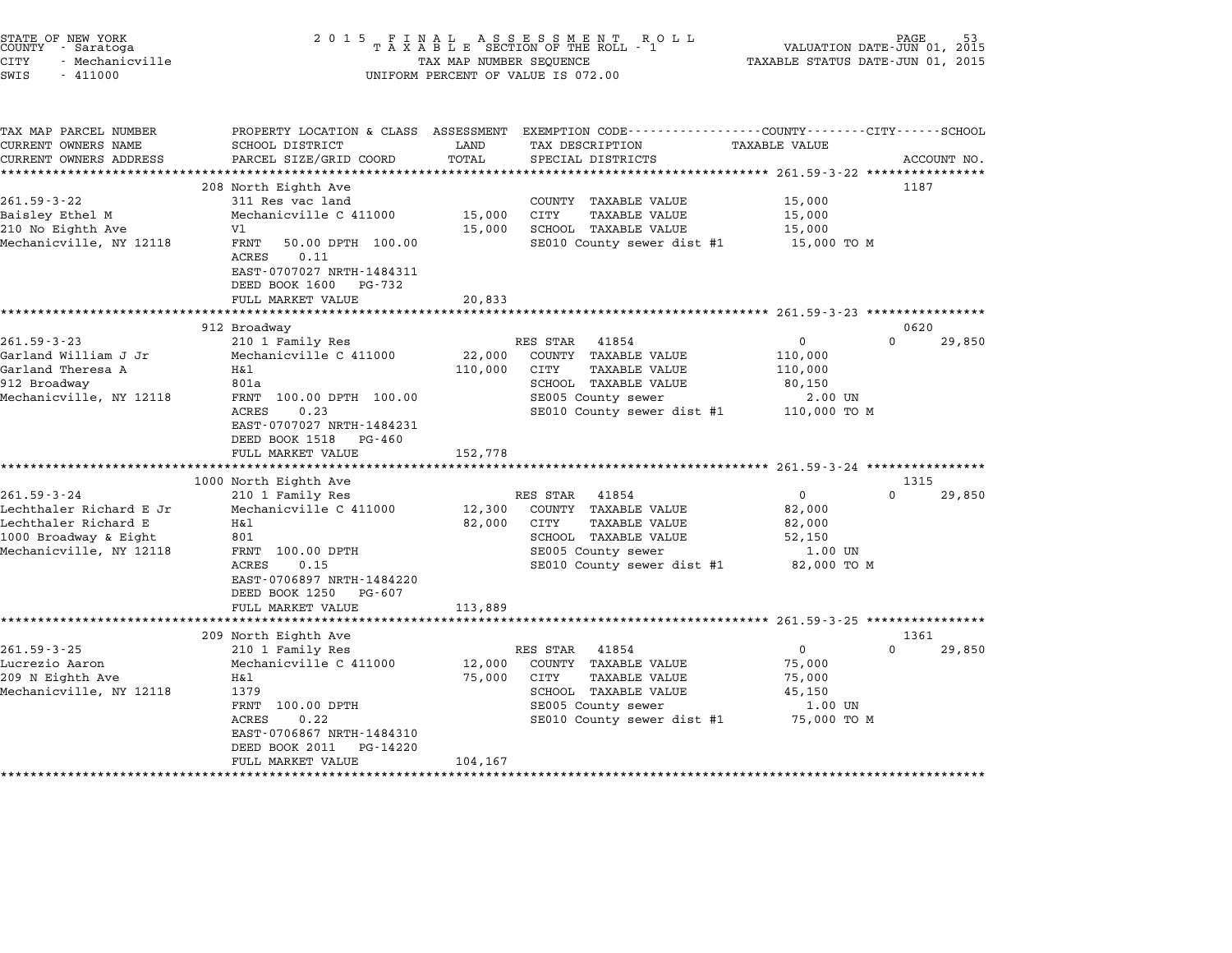|      | STATE OF NEW YORK<br>COUNTY - Saratoga |  |
|------|----------------------------------------|--|
| CITY | - Mechanicville                        |  |
|      |                                        |  |

## end the New York (STATE OF NEW YORK)<br>2015 FINAL ASSESSMENT ROLL - 1 (PALUATION DATE-JUN 01, 2015<br>COUNTY - Saratoga (PALUATION OF THE ROLL - 1) (PALUATION DATE-JUN 01, 2015 CITY - Mechanicville TAX MAP NUMBER SEQUENCE TAXABLE STATUS DATE-JUN 01, <sup>2015</sup> SWIS - <sup>411000</sup> UNIFORM PERCENT OF VALUE IS 072.00

TAX MAP PARCEL NUMBER PROPERTY LOCATION & CLASS ASSESSMENT EXEMPTION CODE------------------COUNTY--------CITY------SCHOOL CURRENT OWNERS NAME SCHOOL DISTRICT LAND TAX DESCRIPTION TAXABLE VALUE CURRENT OWNERS ADDEER FOUR DISTRICTS AND A CHASS ASSESSEENT EXERT ON TAX MIT PROCULPTION TRANSFOURERS ADDRESS SANCEL SIZE/GRID COORD TOTAL SEEN TRANSFOUR TRANSFOUR TRANSFOUR TRANSFOUR TRANSFOUR TRANSFOUR TRANSFOUR ACCOUNT 814 Broadway 0632 261.59-3-26 220.25 CHARLE 201.59-3-26 220 2 Family Res SR STAR 41834 201.59-3-26 230 0 632 Giambona Geraldine Mechanicville C <sup>411000</sup> 23,000 COUNTY TAXABLE VALUE 105,000 201.33 3 201.33 220 Pamily Res<br>Giambona Geraldine Mechanicville C 411000 23,000 COUNTY TAXABLE VALUE 105,000<br>814 Broadway 105,000 105,000 105,000 PAXABLE VALUE 105,000 Mechanicville C 411000 23,000 CONTI IAAABLE VALUE 103,000<br>Mechanicville, NY 12118 819 819 819 8105,000 CITY TAXABLE VALUE 105,000<br>Mechanicville, NY 12118 819 IT DESCRIPTION OF THE PROFIL IN THE PRODUCT THE PRODUCT PASSE OF THE PRODUCT PASSES OF THE PRODUCT SECTOR SCHOOL TRANSPLE VALUE AND SCHOOL TRANSPLE VALUE AND SCHOOL TRANSPLE VALUE AND SCHOOL TRANSPLE VALUE AND SCHOOL TRANS ACRES 0.23 SE010 County sewer dist #1 105,000 TO <sup>M</sup> ACRES 0.23<br>EAST-0707277 NRTH-1484261 EAST-0707277 NRTH-14842<br>DEED BOOK 1027 PG-538 EAST 0707277 NATH 1464201<br>
DEED BOOK 1027 PG-538<br>
FULL MARKET VALUE 145,833 \*\*\*\*\*\*\*\*\*\*\*\*\*\*\*\*\*\*\*\*\*\*\*\*\*\*\*\*\*\*\*\*\*\*\*\*\*\*\*\*\*\*\*\*\*\*\*\*\*\*\*\*\*\*\*\*\*\*\*\*\*\*\*\*\*\*\*\*\*\*\*\*\*\*\*\*\*\*\*\*\*\*\*\*\*\*\*\*\*\*\*\*\*\*\*\*\*\*\*\*\*\*\* 261.59-3-27 \*\*\*\*\*\*\*\*\*\*\*\*\*\*\*\* 911 Chestnut St 0570 261.59-3-27 <sup>210</sup> <sup>1</sup> Family Res VET COM C <sup>41132</sup> 32,500 <sup>0</sup> <sup>0</sup> 711 CHE RESERVE DE USIN USIN USING USING USING USING USING USING USING USING USING USING USING USING USING USI<br>2016 - Tondano Vincent Mechanicville C 411000 0 30,000 VET COM T 41133 0 15,000 0 0 0 0 0 0 0 0 0 0 0 0 0 0 0 Fondano Ellen Hg & L 130,000 VET DIS C <sup>41142</sup> 65,000 <sup>0</sup> <sup>0</sup> <sup>911</sup> Chestnut St FRNT 100.00 DPTH 100.00 VET DIS T <sup>41143</sup> <sup>0</sup> 30,000 <sup>0</sup> 0.11 CONCLUITE THE RESEARCH MANUSIC MANUSIC MANUSIC MANUSIC MANUSIC MANUSIC MANUSIC MANUSIC MANUSIC MANUSIC MA<br>1991 - 11143 0 0 64,980 0 64,980 0 64,980 0 64,980 0 64,980 0 64,980 0 64,980 0 64,980 0 64,980 0 64,980 0 64, EAST-070700 DETIT 100.000 USI DET DET THE 1999 USI DO NOT TAKE ACRES ON THE STAR ASSASSED ON THE STAR ON THE S<br>ACRES 19707098 NRTH-1484437 COUNTY TAXABLE VALUE 32,500 ACAES 0.2.5 U.2.5 U.2.5 A SIAR TAXABLE VALUE 2018.<br>EAST-0707998 NRTH-1484437 COUNTY TAXABLE VALUE 32,500<br>DEED BOOK 1388 PG-556 CITY TAXABLE VALUE 85,000 EAST UNIVERSITY OF THE CONTRACTED SOME SERVICE SERVICE SERVICE SERVICE SERVICE SERVICE SERVICE SERVICE SERVICE<br>DEED BOOK 1888 PG-556 SCHOOL TAXABLE VALUE 85,000<br>FULL MARKET VALUE 180,556 SCHOOL TAXABLE VALUE 65,020 CIII IAABDE VADCE 11 OS 2,000<br>SCHOOL TAXABLE VALUE 65,020<br>SE005 County sewer 1.00 UN SE010 County sewer dist #1 130,000 TO <sup>M</sup> \*\*\*\*\*\*\*\*\*\*\*\*\*\*\*\*\*\*\*\*\*\*\*\*\*\*\*\*\*\*\*\*\*\*\*\*\*\*\*\*\*\*\*\*\*\*\*\*\*\*\*\*\*\*\*\*\*\*\*\*\*\*\*\*\*\*\*\*\*\*\*\*\*\*\*\*\*\*\*\*\*\*\*\*\*\*\*\*\*\*\*\*\*\*\*\*\*\*\*\*\*\*\* 261.60-1-1 \*\*\*\*\*\*\*\*\*\*\*\*\*\*\*\*\* Clement St 0063 261.60-1-1 201.00-1-1 220 2 Family Res RES STAR 41854 201.00-1-1 220 0 29,850<br>220 2 Family Res RES STAR 41854 0 220 0 29,850 Johnson Graig Mechanicville C <sup>411000</sup> 12,000 COUNTY TAXABLE VALUE 125,000 <sup>226</sup> N 7th Ave Vl 125,000 CITY TAXABLE VALUE 125,000 olinison diary in the mechanic ville control of the section of the section of the section of the section of th<br>Mechanicville, NY 12118 FRNT 100.00 DPTH 50.00 SCHOOL TAXABLE VALUE 125,000 PM VI 123,000 CITT TAAABLE VALUE 123,000<br>FRNT 100.00 DPTH 50.00 SCHOOL TAXABLE VALUE 95,150<br>ACRES 0.11 SE005 County sewer 2.00 UN EART 190.00 DETIT 50.000 SERVER DESIGNED AAADDE VADOUT 190.000 TO 11<br>ACRES 0.11 1485221 SE005 County sewer dist #1 125,000 TO M  $\text{EAST-0707415} \text{ NRTH-1485221}$ ACRES 0.11<br>
EAST-0707415 NRTH-1485221 SE010 County sewer dist #1 125,000 TO M<br>
DEED BOOK 1551 PG-641 173,611 125,000 TO M \*\*\*\*\*\*\*\*\*\*\*\*\*\*\*\*\*\*\*\*\*\*\*\*\*\*\*\*\*\*\*\*\*\*\*\*\*\*\*\*\*\*\*\*\*\*\*\*\*\*\*\*\*\*\*\*\*\*\*\*\*\*\*\*\*\*\*\*\*\*\*\*\*\*\*\*\*\*\*\*\*\*\*\*\*\*\*\*\*\*\*\*\*\*\*\*\*\*\*\*\*\*\* 261.60-1-2 \*\*\*\*\*\*\*\*\*\*\*\*\*\*\*\*\* <sup>421</sup> North Fifth Ave <sup>0905</sup> 261.60-1-2 201.000 261.60-1-2 201.000 261.60-1-2 201.000 261.60-1-2 200 2 Family Res COUNTY TAXABLE VALUE 200.000 121 NOLL PITCH AVE AND COUNTY TAXABLE VALUE 160,000<br>200 200 200 Pamily Res COUNTY TAXABLE VALUE 160,000<br>Carroll Maura C 160,000 Mechanicville C 411000 16,000 CITY TAXABLE VALUE 160,000 201.00-1-2 CARLIST 220 PARTIFY NESSAUL CONTRA CONTRA CONTRA CONTRA CONTRA CONTRA CONTRA CONTRA CONTRA MERCULA<br>Carlton Ter 160,000 Hechanicville C 411000 16,000 CITY TAXABLE VALUE 160,000 100,000 calioli matrix of the mechanic ville of the control of the control matrix. And the set of the set of the semi-<br>G Carl Control Taxable value of the semi-control of the server of the semi-control of the semi-control of the<br> HERNT 100.000 SCROOD TAXABLE VALUE 100,000 NOT TAXABLE VALUE 100,000 NOT TAXABLE VALUE 2.00 UN<br>Lot #125 SE005 County sewer 11st #1 160,000 TO M **DOC #125<br>FRNT 100.00<br>ACRES 0.11** FANI 100.00 DPIH 50.00<br>ACRES 0.11<br>EAST-0707505 NRTH-1485232 EAST-0707505 NRTH-1485232<br>DEED BOOK 2008 PG-24228 FULL MARKET VALUE 222,222 \*\*\*\*\*\*\*\*\*\*\*\*\*\*\*\*\*\*\*\*\*\*\*\*\*\*\*\*\*\*\*\*\*\*\*\*\*\*\*\*\*\*\*\*\*\*\*\*\*\*\*\*\*\*\*\*\*\*\*\*\*\*\*\*\*\*\*\*\*\*\*\*\*\*\*\*\*\*\*\*\*\*\*\*\*\*\*\*\*\*\*\*\*\*\*\*\*\*\*\*\*\*\*\*\*\*\*\*\*\*\*\*\*\*\*\*\*\*\*\*\*\*\*\*\*\*\*\*\*\*\*\*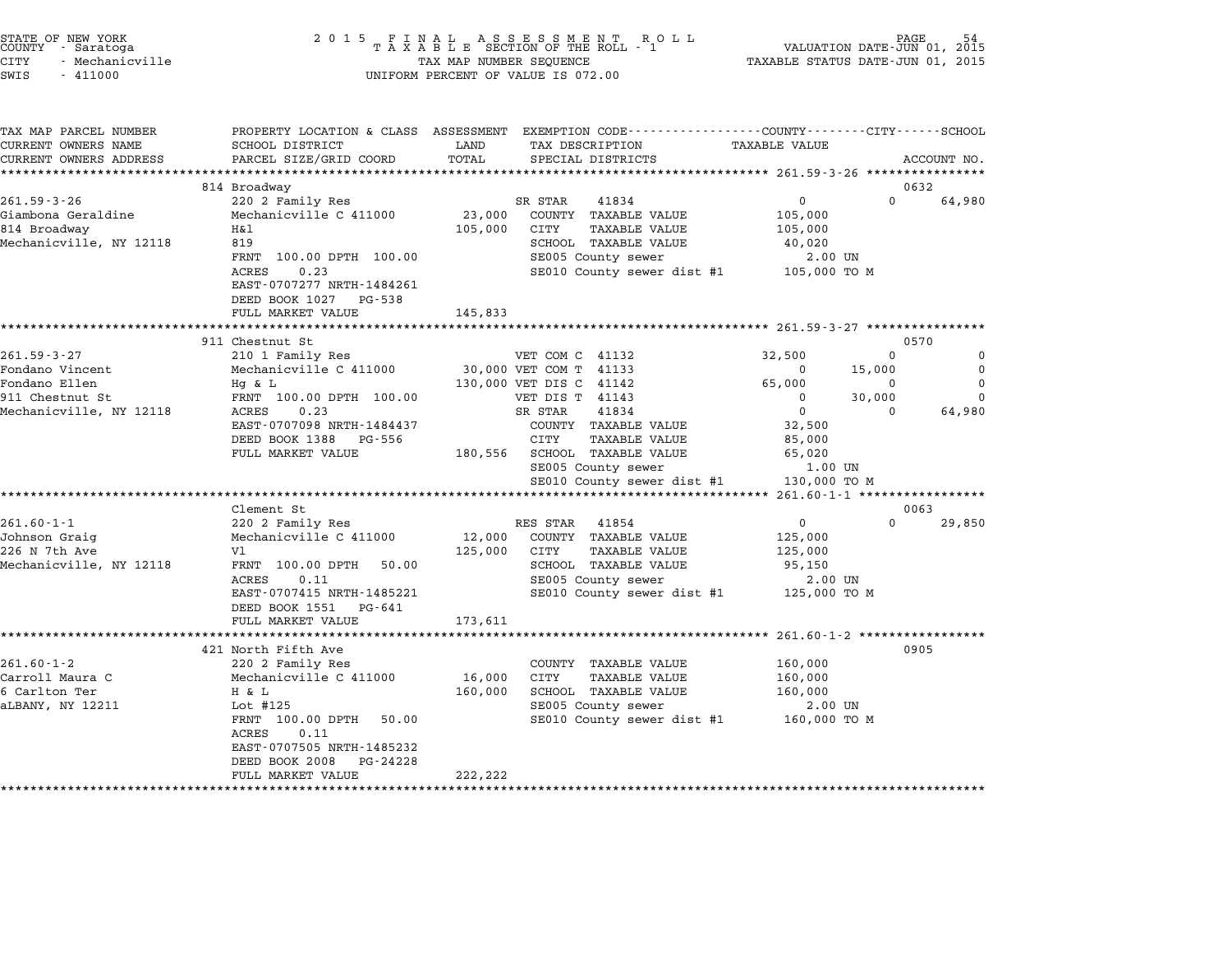| STATE OF NEW YORK<br>COUNTY - Saratoga<br><b>CITY</b><br>- Mechanicville<br>SWIS<br>$-411000$     | 2 0 1 5                                                                                                                                                                                                                            | TAX MAP NUMBER SEQUENCE                   | UNIFORM PERCENT OF VALUE IS 072.00                                                                                                                                              | VALUATION DATE-JUN 01, 2015<br>TAXABLE STATUS DATE-JUN 01, 2015                                                           | PAGE                                   |
|---------------------------------------------------------------------------------------------------|------------------------------------------------------------------------------------------------------------------------------------------------------------------------------------------------------------------------------------|-------------------------------------------|---------------------------------------------------------------------------------------------------------------------------------------------------------------------------------|---------------------------------------------------------------------------------------------------------------------------|----------------------------------------|
| TAX MAP PARCEL NUMBER<br>CURRENT OWNERS NAME<br>CURRENT OWNERS ADDRESS<br>*********************** | SCHOOL DISTRICT<br>PARCEL SIZE/GRID COORD                                                                                                                                                                                          | LAND<br>TOTAL                             | PROPERTY LOCATION & CLASS ASSESSMENT EXEMPTION CODE----------------COUNTY-------CITY------SCHOOL<br>TAX DESCRIPTION<br>SPECIAL DISTRICTS                                        | TAXABLE VALUE                                                                                                             | ACCOUNT NO.                            |
| $261.60 - 1 - 3.1$<br>Laurenzo Vincent J Sr<br>PO Box 252<br>Clifton Park, NY 12065               | 415-417 North Fifth Ave<br>220 2 Family Res<br>Mechanicville C 411000<br>Lot 124<br>FRNT<br>50.00 DPTH 100.00<br>0.11<br>ACRES<br>EAST-0707516 NRTH-1485182<br>DEED BOOK 1668<br>PG-649<br>FULL MARKET VALUE                       | 21,600<br>125,000<br>173,611              | COUNTY TAXABLE VALUE<br>CITY<br><b>TAXABLE VALUE</b><br>SCHOOL TAXABLE VALUE<br>SE005 County sewer<br>SE010 County sewer dist #1 125,000 TO M                                   | 125,000<br>125,000<br>125,000<br>2.00 UN                                                                                  | 0998                                   |
| $261.60 - 1 - 3.2$<br>Laurenzo John A<br>PO Box 1253<br>Clifton Park, NY 12065                    | *****************************<br>411-413 North Fifth Ave<br>220 2 Family Res<br>Mechanicville C 411000<br>Lot 123<br>FRNT<br>50.00 DPTH 100.00<br>ACRES<br>0.11<br>EAST-0707526 NRTH-1485132<br>DEED BOOK 1351 PG-123              | 21,600<br>125,000                         | COUNTY TAXABLE VALUE<br>CITY<br><b>TAXABLE VALUE</b><br>SCHOOL TAXABLE VALUE<br>SE005 County sewer<br>SE010 County sewer dist #1 125,000 TO M                                   | 125,000<br>125,000<br>125,000<br>2.00 UN                                                                                  |                                        |
|                                                                                                   | FULL MARKET VALUE                                                                                                                                                                                                                  | 173,611                                   |                                                                                                                                                                                 |                                                                                                                           |                                        |
| $261.60 - 1 - 6$<br>Richards Mary<br>403 Fifth Ave<br>Mechanicville, NY 12118                     | 403 North Fifth Ave<br>210 1 Family Res<br>Mechanicville C 411000<br>Hg&l<br>770<br>FRNT<br>50.00 DPTH 100.00<br>0.11<br>ACRES<br>EAST-0707546 NRTH-1484982<br>DEED BOOK 0727 PG-0278<br>FULL MARKET VALUE                         | 85,000 SR STAR<br>118,056                 | VET COM C 41132<br>15,800 VET COM T 41133<br>41834<br>COUNTY TAXABLE VALUE<br>CITY<br>TAXABLE VALUE<br>SCHOOL TAXABLE VALUE<br>SE005 County sewer<br>SE010 County sewer dist #1 | 21,250<br>0<br>$\mathbf 0$<br>15,000<br>$\mathbf 0$<br>$\Omega$<br>63,750<br>70,000<br>20,020<br>$1.00$ UN<br>85,000 TO M | 1185<br>$\Omega$<br>$\Omega$<br>64,980 |
| $261.60 - 1 - 7$<br>Mcbride Sheila A<br>PO Box 175<br>Mechanicville, NY 12118                     | *******************<br>321 North Fifth Ave<br>230 3 Family Res<br>Mechanicville C 411000<br>H&l<br>792<br>50.00 DPTH 100.00<br>FRNT<br>0.11<br>ACRES<br>EAST-0707556 NRTH-1484882<br>DEED BOOK 1492<br>PG-712<br>FULL MARKET VALUE | *********<br>22,400<br>101,000<br>140,278 | COUNTY TAXABLE VALUE<br><b>CITY</b><br><b>TAXABLE VALUE</b><br>SCHOOL TAXABLE VALUE<br>SE005 County sewer<br>SE010 County sewer dist #1                                         | ********* 261.60-1-7 *****************<br>101,000<br>101,000<br>101,000<br>3.00 UN<br>101,000 TO M                        | 1012                                   |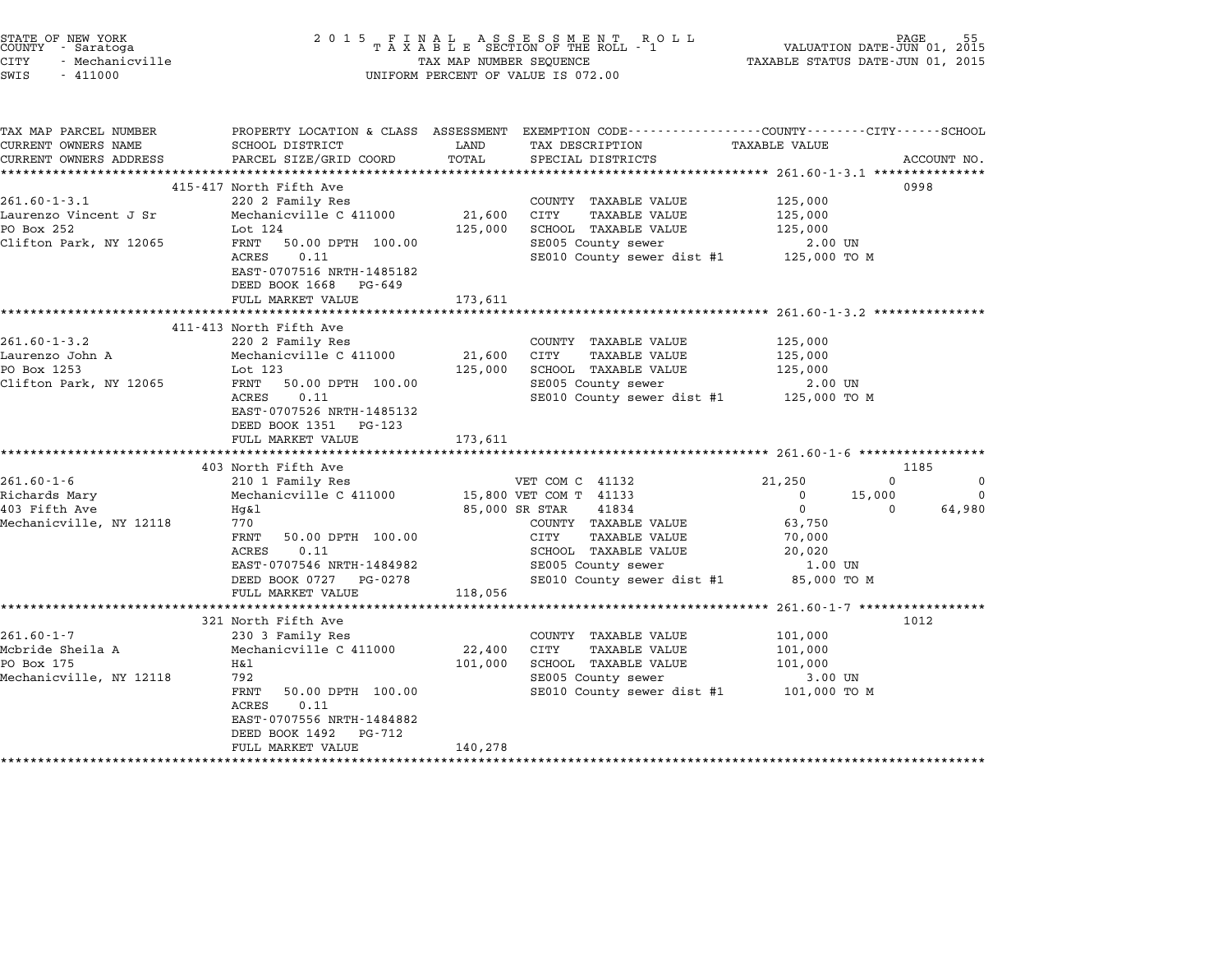| STATE OF NEW YORK<br>COUNTY - Saratoga<br><b>CITY</b><br>- Mechanicville<br>SWIS<br>$-411000$ | 2 0 1 5                                                 | TAX MAP NUMBER SEQUENCE | UNIFORM PERCENT OF VALUE IS 072.00                                                                                  | VALUATION DATE-JUN 01, 2015<br>TAXABLE STATUS DATE-JUN 01, 2015 | PAGE                 |
|-----------------------------------------------------------------------------------------------|---------------------------------------------------------|-------------------------|---------------------------------------------------------------------------------------------------------------------|-----------------------------------------------------------------|----------------------|
| TAX MAP PARCEL NUMBER<br>CURRENT OWNERS NAME                                                  | SCHOOL DISTRICT                                         | LAND                    | PROPERTY LOCATION & CLASS ASSESSMENT EXEMPTION CODE----------------COUNTY-------CITY------SCHOOL<br>TAX DESCRIPTION | TAXABLE VALUE                                                   |                      |
| CURRENT OWNERS ADDRESS                                                                        | PARCEL SIZE/GRID COORD<br>*************************     | TOTAL                   | SPECIAL DISTRICTS                                                                                                   |                                                                 | ACCOUNT NO.          |
|                                                                                               | 319 North Fifth Ave                                     |                         |                                                                                                                     |                                                                 | 0748                 |
| $261.60 - 1 - 8$                                                                              | 230 3 Family Res                                        |                         | RES STAR<br>41854                                                                                                   | $\mathbf{0}$                                                    | $\Omega$<br>29,850   |
| Garrow Albert Jr                                                                              | Mechanicville C 411000                                  | 19,800                  | COUNTY TAXABLE VALUE                                                                                                | 99,000                                                          |                      |
| 319 N Fifth Ave                                                                               | Η&l                                                     | 99,000                  | <b>TAXABLE VALUE</b><br>CITY                                                                                        | 99,000                                                          |                      |
| Mechanicville, NY 12118                                                                       | 793                                                     |                         | SCHOOL TAXABLE VALUE                                                                                                | 69,150                                                          |                      |
|                                                                                               | FRNT<br>50.00 DPTH 100.00<br>0.11<br>ACRES              |                         | SE005 County sewer<br>SE010 County sewer dist #1                                                                    | 2.00 UN<br>99,000 TO M                                          |                      |
|                                                                                               | EAST-0707566 NRTH-1484842                               |                         |                                                                                                                     |                                                                 |                      |
|                                                                                               | DEED BOOK 1725<br>PG-335                                |                         |                                                                                                                     |                                                                 |                      |
|                                                                                               | FULL MARKET VALUE                                       | 137,500                 |                                                                                                                     |                                                                 |                      |
|                                                                                               |                                                         |                         |                                                                                                                     |                                                                 | 1223                 |
| $261.60 - 1 - 9$                                                                              | 317 North Fifth Ave<br>220 2 Family Res                 |                         | COUNTY TAXABLE VALUE                                                                                                | 110,000                                                         |                      |
| Wells Dana G                                                                                  | Mechanicville C 411000                                  | 16,200                  | CITY<br>TAXABLE VALUE                                                                                               | 110,000                                                         |                      |
| 29B Fairway Dr                                                                                | Η&l                                                     | 110,000                 | SCHOOL TAXABLE VALUE                                                                                                | 110,000                                                         |                      |
| Mechanicville, NY 12118                                                                       | 794                                                     |                         | SE005 County sewer                                                                                                  | 2.00 UN                                                         |                      |
|                                                                                               | FRNT<br>50.00 DPTH 100.00                               |                         | SE010 County sewer dist #1                                                                                          | 110,000 TO M                                                    |                      |
|                                                                                               | 0.11<br>ACRES<br>EAST-0707566 NRTH-1484792              |                         |                                                                                                                     |                                                                 |                      |
|                                                                                               | DEED BOOK 2008<br>PG-14494                              |                         |                                                                                                                     |                                                                 |                      |
|                                                                                               | FULL MARKET VALUE<br>****************************       | 152,778                 |                                                                                                                     |                                                                 |                      |
|                                                                                               | North Fifth Ave                                         |                         |                                                                                                                     |                                                                 | 1224                 |
| $261.60 - 1 - 10$                                                                             | 312 Vac w/imprv                                         |                         | COUNTY TAXABLE VALUE                                                                                                | 15,000                                                          |                      |
| Laurenzo Vincent J                                                                            | Mechanicville C 411000                                  | 12,000                  | CITY<br><b>TAXABLE VALUE</b>                                                                                        | 15,000                                                          |                      |
| 3B Make Your Own Way                                                                          | Vl&g                                                    | 15,000                  | SCHOOL TAXABLE VALUE                                                                                                | 15,000                                                          |                      |
| Saratoga Springs, NY 12866                                                                    | 50.00 DPTH 100.00<br>FRNT<br>0.11<br>ACRES              |                         | SE010 County sewer dist #1                                                                                          | 15,000 TO M                                                     |                      |
|                                                                                               | EAST-0707576 NRTH-1484732<br>DEED BOOK 2010<br>PG-25581 |                         |                                                                                                                     |                                                                 |                      |
|                                                                                               | FULL MARKET VALUE                                       | 20,833                  |                                                                                                                     |                                                                 |                      |
|                                                                                               | ***********************                                 |                         |                                                                                                                     |                                                                 |                      |
|                                                                                               | 223 North Fifth Ave                                     |                         |                                                                                                                     |                                                                 | 1476                 |
| $261.60 - 1 - 13$                                                                             | 210 1 Family Res                                        |                         | VET COM C 41132                                                                                                     | 20,750                                                          | $\mathbf 0$<br>0     |
| Welch Genevieve                                                                               | Mechanicville C 411000                                  |                         | 18,000 VET COM T 41133                                                                                              | $\mathbf 0$<br>15,000<br>$\mathbf 0$                            | $\Omega$<br>$\Omega$ |
| c/o Helene Welch Etal<br>223 North Fifth St                                                   | H&l<br>Life Estate                                      | 83,000 SR STAR          | 41834<br>COUNTY TAXABLE VALUE                                                                                       | 62,250                                                          | 64,980               |
| Mechanicville, NY 12118                                                                       | FRNT<br>50.00 DPTH 100.00                               |                         | CITY<br><b>TAXABLE VALUE</b>                                                                                        | 68,000                                                          |                      |
|                                                                                               | ACRES<br>0.11                                           |                         | SCHOOL TAXABLE VALUE                                                                                                | 18,020                                                          |                      |
|                                                                                               | EAST-0707597 NRTH-1484532                               |                         | SE005 County sewer                                                                                                  | 1.00 UN                                                         |                      |
|                                                                                               | DEED BOOK 2009<br>PG-11996                              |                         | SE010 County sewer dist #1                                                                                          | 83,000 TO M                                                     |                      |
|                                                                                               | FULL MARKET VALUE                                       | 115,278                 |                                                                                                                     |                                                                 |                      |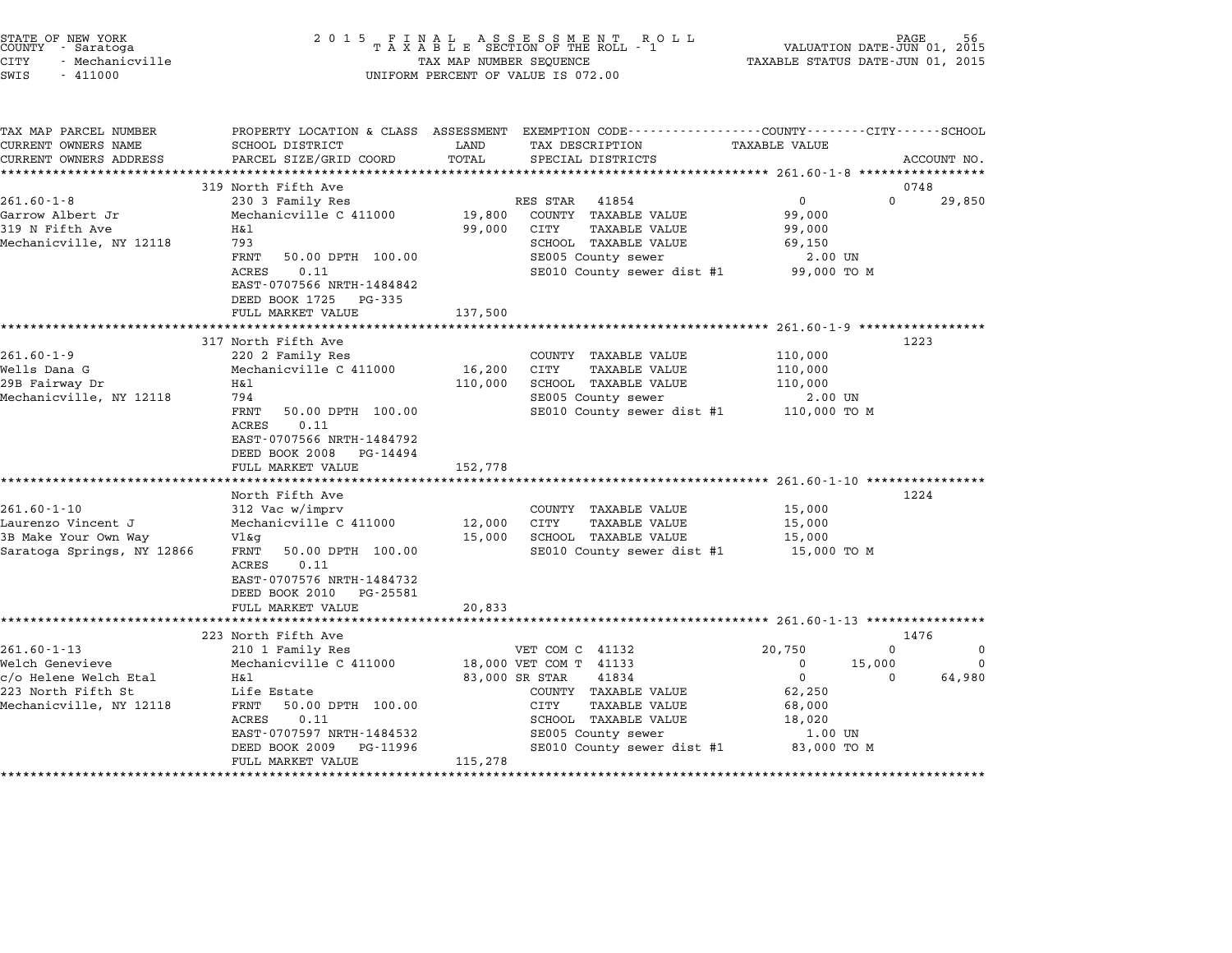| STATE OF NEW YORK |                 |  |
|-------------------|-----------------|--|
| COUNTY - Saratoga |                 |  |
| CITY              | - Mechanicville |  |

#### end the New York (STATE OF NEW YORK)<br>2015 FINAL ASSESSMENT ROLL - 1 (PALUATION DATE-JUN 01, 2015<br>COUNTY - Saratoga (PALUATION OF THE ROLL - 1) (PALUATION DATE-JUN 01, 2015 CITY - Mechanicville TAX MAP NUMBER SEQUENCE TAXABLE STATUS DATE-JUN 01, <sup>2015</sup> SWIS - <sup>411000</sup> UNIFORM PERCENT OF VALUE IS 072.00

TAX MAP PARCEL NUMBER PROPERTY LOCATION & CLASS ASSESSMENT EXEMPTION CODE------------------COUNTY--------CITY------SCHOOL CURRENT OWNERS NAME SCHOOL DISTRICT LAND TAX DESCRIPTION TAXABLE VALUE CURRENT OWNERS ADDEER FOUR DISTRICTS AND ASSESSEENT EXERPTION TRACK THE TANGER OWNERS ADDRESS SAGECOUNT NO.<br>CURRENT OWNERS ADDRESS PARCEL SIZE/GRID COORD TOTAL SPECIAL DISTRICTS ACCOUNT NO.<br>\*\*\*\*\*\*\*\*\*\*\*\*\*\*\*\*\*\*\*\*\*\*\*\*\*\*\*\*\*\*\*\* <sup>219</sup> North Fifth Ave <sup>0590</sup> 261.60-1-14 220 2019 North Fifth Ave 220 2 Family Res 201.60-1-14 220 2 Family Res 201.60-1-14 220 2 Family Res 201.60-1-14 220 2 Family Res 201.60-1-14 220 2 Family Res 201.60-1-14 220 2 Family Res 201.60-1-14 220 2 Famil Devito Rose Mary Mechanicville C <sup>411000</sup> 19,200 VET WAR T <sup>41123</sup> <sup>0</sup> 9,000 <sup>0</sup> Devito Anthony B H&l 96,000 SR STAR <sup>41834</sup> <sup>0</sup> <sup>0</sup> 64,980 Attn: Devito Anthony J Etal Life Estate COUNTY TAXABLE VALUE 81,600 ى سى المراجعة كالمراجعة المراجعة المراجعة المراجعة المراجعة المراجعة المراجعة المراجعة المراجعة المراجعة المرا<br>219 North Fifth St Etal Life Estate COUNTY TAXABLE VALUE 87,000<br>219 North Fifth St 87,000 PTH 100.00 CITY TAXA ACLI: DEVICO AILINOIY O ECAINA ILINE ESCALO DPTHANICO AND COUNTINAABLE VALUE AND ST,000<br>219 North Fith States of Tennis School Countine and Struck and Struck and Struck and Struck and Struck and Str<br>Mechanicville, NY 12118 EARL JOURNAL SOURCE SOURCE SOURCE SERVICE SUITS AND SAND SUITS AND SUITS AND SUITS AND SUITS AND SUITS AND SUI<br>ACRES 0.11 DURING A SCHOOL TAXABLE VALUE 31,020<br>EAST-0707607 NRTH-1484482 SE005 County sewer 2.00 UN EAST-0707607 NRTH-1484482 SE000 BAABLE VALUE 31,020<br>
DEED BOOK 1392 PG-234 SE010 County sewer dist #1 96,000 TO M EAST 0707007 MAIN 1404402<br>
DEED BOOK 1392 PG-234<br>
FULL MARKET VALUE 133,333 \*\*\*\*\*\*\*\*\*\*\*\*\*\*\*\*\*\*\*\*\*\*\*\*\*\*\*\*\*\*\*\*\*\*\*\*\*\*\*\*\*\*\*\*\*\*\*\*\*\*\*\*\*\*\*\*\*\*\*\*\*\*\*\*\*\*\*\*\*\*\*\*\*\*\*\*\*\*\*\*\*\*\*\*\*\*\*\*\*\*\*\*\*\*\*\*\*\*\*\*\*\*\* 261.60-1-15 \*\*\*\*\*\*\*\*\*\*\*\*\*\*\*\* <sup>215</sup> North Fifth Ave <sup>0568</sup> 261.60-1-15 <sup>220</sup> <sup>2</sup> Family Res RES STAR <sup>41854</sup> <sup>0</sup> <sup>0</sup> 29,850 Verdile Ralph J Mechanicville C <sup>411000</sup> 19,200 COUNTY TAXABLE VALUE 90,000 Verdile Minette C H & L 90,000 CITY TAXABLE VALUE 90,000 VEIGLIE NAIDLE VALUE NAIDLE VALUE NAIDLE VALUE OF THE RANGE OF THE RELEASED ON THE SUPPORT OF THE ST FROM THE S<br>215 North Fifth St FRNT 50.00 DPTH 100.00 SCHOOL TAXABLE VALUE 90,000 FOR SCHOOL TAXABLE VALUE 90,000 Mechanicville, NY <sup>12118</sup> ACRES 0.11 SE005 County sewer 2.00 UN EART 30.00 DETIT 100.000 NRTH-1484432 SEROOD IAAADDE VADOL US (1990) 2000 NRTH-1484432 SEROOD COUNTY Sewer dist #1 90,000 TO M EAST-0707607 NRTH-14844<br>DEED BOOK 1440 PG-795 DEED BOOK 1440 PG-795<br>FULL MARKET VALUE 125,000 \*\*\*\*\*\*\*\*\*\*\*\*\*\*\*\*\*\*\*\*\*\*\*\*\*\*\*\*\*\*\*\*\*\*\*\*\*\*\*\*\*\*\*\*\*\*\*\*\*\*\*\*\*\*\*\*\*\*\*\*\*\*\*\*\*\*\*\*\*\*\*\*\*\*\*\*\*\*\*\*\*\*\*\*\*\*\*\*\*\*\*\*\*\*\*\*\*\*\*\*\*\*\* 261.60-1-16 \*\*\*\*\*\*\*\*\*\*\*\*\*\*\*\* <sup>211</sup> North Fifth Ave <sup>0126</sup> 261.60-1-16 201.00-1-16 201.60-1-16 210 1 Family Res RES STAR 41854 201.60-1-16 201.60-1-16 201.60-1-16 201.60<br>2010 2016 210 RES STAR 41854 0 200 29,850 Demers John C Mechanicville C <sup>411000</sup> 16,000 COUNTY TAXABLE VALUE 125,000 211 O 201.00-1-10<br>Demers John C Mechanicville C 411000 16,000 COUNTY TAXABLE VALUE 125,000<br>211 N. Fifth Avenue Hg&l DEMIELS OOMI DESCRIPTION AND MECHANICVILLE CHILOON DURING TO,000 COUNTI IAAADDD VADUD ALD IS,000<br>211 N. Fifth Avenue Hg&l 125,000 CITY TAXABLE VALUE 125,000<br>Mechanicville, NY 12118 811 HAABLE VALUE 1825,000 CITT 188 HAABLE VALUE 1825,000<br>811 SCHOOL TAXABLE VALUE 95,150<br>FRNT 50.00 DPTH 100.00 SE005 County sewer 1.00 UN ern 50.00 DPTH 100.00 SCROOD TAAADDE VADOE STATES STATES (1.00 UN<br>FRNT 50.00 DPTH 100.00 SE005 County sewer dist #1 125,000 TO M EAST-0707617 NRTH-1484382 EAST-0707617 NRTH-1484382<br>DEED BOOK 2014 PG-20613 EAST-0707617 NRTH-1484382<br>DEED BOOK 2014 PG-20613<br>FULL MARKET VALUE 173,611 \*\*\*\*\*\*\*\*\*\*\*\*\*\*\*\*\*\*\*\*\*\*\*\*\*\*\*\*\*\*\*\*\*\*\*\*\*\*\*\*\*\*\*\*\*\*\*\*\*\*\*\*\*\*\*\*\*\*\*\*\*\*\*\*\*\*\*\*\*\*\*\*\*\*\*\*\*\*\*\*\*\*\*\*\*\*\*\*\*\*\*\*\*\*\*\*\*\*\*\*\*\*\* 261.60-1-17 \*\*\*\*\*\*\*\*\*\*\*\*\*\*\*\* <sup>702</sup> Broadway Ave <sup>0105</sup> 261.60-1-17 <sup>220</sup> <sup>2</sup> Family Res RES STAR <sup>41854</sup> <sup>0</sup> <sup>0</sup> 29,850 Iava - Iava - Iava - Iava - Iava - Iava - Iava - Iava - Iava - Iava - Iava - Iava - Iava - Iava - Iava - Iava<br>Iavarone Nicholas - Mechanicville C 411000 - 20,600 - COUNTY TAXABLE VALUE - IO3,000 Iavarone Susan Family Trust & Life Estat 103,000 CITY TAXABLE VALUE 103,000 Trustee <sup>812</sup> SCHOOL TAXABLE VALUE 73,150 reductive Susant of the Family Trust of Director (SCHOOL TAXADDE VALUE 1997), 1990<br>Trustee and the state of the SCHOOL TAXABLE VALUE 273,150<br>702 Broadway Ave FRNT 50.00 DPTH 100.00 SE005 County sewer 2.00 UN Truscee and the correct of the school in the season of the country of the country sever and the control of the season of the season of the season of the season of the season of the season of the season of the mechanicville EAST-0707657 NRTH-1484312<br>DEED BOOK 2013 PG-28687 FULL MARKET VALUE 143,056 \*\*\*\*\*\*\*\*\*\*\*\*\*\*\*\*\*\*\*\*\*\*\*\*\*\*\*\*\*\*\*\*\*\*\*\*\*\*\*\*\*\*\*\*\*\*\*\*\*\*\*\*\*\*\*\*\*\*\*\*\*\*\*\*\*\*\*\*\*\*\*\*\*\*\*\*\*\*\*\*\*\*\*\*\*\*\*\*\*\*\*\*\*\*\*\*\*\*\*\*\*\*\*\*\*\*\*\*\*\*\*\*\*\*\*\*\*\*\*\*\*\*\*\*\*\*\*\*\*\*\*\*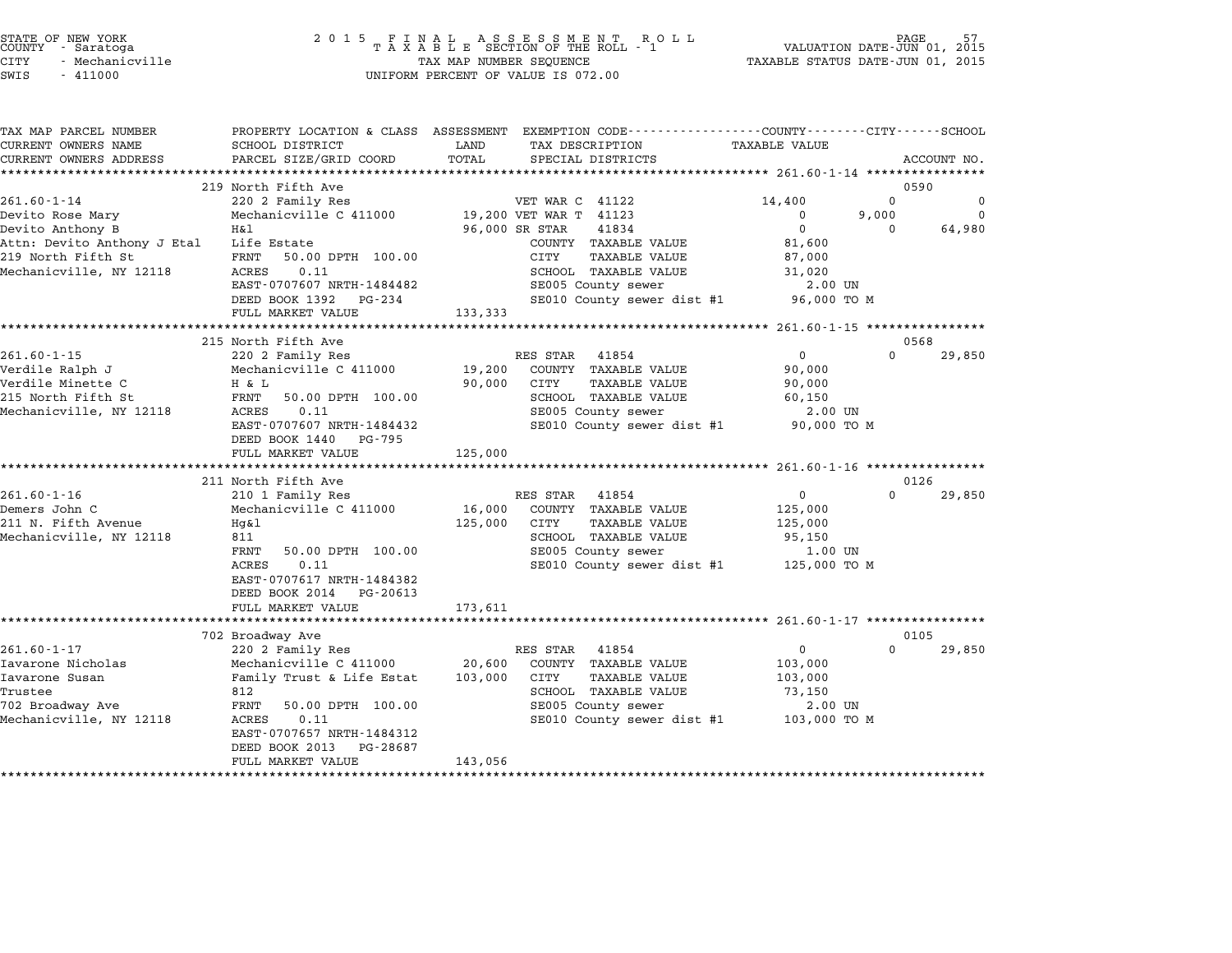| TAX MAP PARCEL NUMBER              |                                  | PROPERTY LOCATION & CLASS ASSESSMENT EXEMPTION CODE----------------COUNTY-------CITY-----SCHOOL |                      |                  |             |
|------------------------------------|----------------------------------|-------------------------------------------------------------------------------------------------|----------------------|------------------|-------------|
| CURRENT OWNERS NAME                | SCHOOL DISTRICT                  | TAX DESCRIPTION<br>LAND                                                                         | <b>TAXABLE VALUE</b> |                  |             |
| CURRENT OWNERS ADDRESS             | PARCEL SIZE/GRID COORD           | TOTAL<br>SPECIAL DISTRICTS                                                                      |                      |                  | ACCOUNT NO. |
|                                    |                                  |                                                                                                 |                      |                  |             |
| $261.60 - 1 - 18$                  | 706 Broadway<br>220 2 Family Res | VET WAR C 41122                                                                                 | 13,950               | 0204<br>$\Omega$ | $\Omega$    |
| Carey Elias                        | Mechanicville C 411000           | 19,000 VET WAR T 41123                                                                          | $\Omega$             | 9,000            | $\mathbf 0$ |
| Carey Concetta                     | H&l                              | 93,000 VET DIS C 41142                                                                          | 4,650                | $\mathbf 0$      | $\Omega$    |
| 706 Broadway                       | 813                              | VET DIS T 41143                                                                                 | $\mathbf 0$          | 4,650            | $\Omega$    |
| Mechanicville, NY 12118            | FRNT<br>50.00 DPTH 100.00        | RES STAR<br>41854                                                                               | $\overline{0}$       | $\Omega$         | 29,850      |
|                                    | 0.11<br>ACRES                    | COUNTY TAXABLE VALUE                                                                            | 74,400               |                  |             |
|                                    | EAST-0707607 NRTH-1484302        | CITY<br><b>TAXABLE VALUE</b>                                                                    | 79,350               |                  |             |
|                                    | DEED BOOK 0889 PG-0053           | SCHOOL TAXABLE VALUE                                                                            | 63,150               |                  |             |
|                                    | FULL MARKET VALUE                | 129,167 SE005 County sewer                                                                      | 2.00 UN              |                  |             |
|                                    |                                  | SE010 County sewer dist #1 93,000 TO M                                                          |                      |                  |             |
|                                    |                                  |                                                                                                 |                      |                  |             |
|                                    | 710 Broadway                     |                                                                                                 |                      | 1231             |             |
| $261.60 - 1 - 19$                  | 220 2 Family Res                 | VET WAR C 41122                                                                                 | 13,800               | $\Omega$         | 0           |
| Ryan Gordon J                      | Mechanicville C 411000           | 18,400 VET WAR T 41123                                                                          | $\mathbf 0$          | 9,000            | $\mathbf 0$ |
| Ryan Angela T                      | Η&l                              | 92,000 RES STAR<br>41854                                                                        | $\overline{0}$       | $\Omega$         | 29,850      |
| 710 Broadway                       | 814                              | COUNTY TAXABLE VALUE                                                                            | 78,200               |                  |             |
| Mechanicville, NY 12118            | FRNT<br>50.00 DPTH 100.00        | CITY<br>TAXABLE VALUE                                                                           | 83,000               |                  |             |
|                                    | ACRES<br>0.11                    | SCHOOL TAXABLE VALUE                                                                            | 62,150               |                  |             |
|                                    | EAST-0707557 NRTH-1484292        | SE005 County sewer                                                                              | 2.00 UN              |                  |             |
|                                    | DEED BOOK 0965 PG-0402           | SE010 County sewer dist #1 92,000 TO M                                                          |                      |                  |             |
|                                    | FULL MARKET VALUE                | 127,778                                                                                         |                      |                  |             |
|                                    |                                  |                                                                                                 |                      | 1205             |             |
| $261.60 - 1 - 20$                  | 714 Broadway<br>210 1 Family Res | VET WAR C 41122                                                                                 | 16,500               | $\Omega$         | 0           |
| Mclaughlin Peter J                 | Mechanicville C 411000           | 18,000 VET WAR T 41123                                                                          | $\mathbf 0$          | 9,000            | $\mathbf 0$ |
| Mclaughlin Mary P                  | Η&l                              | 110,000 RES STAR 41854                                                                          | $\mathbf 0$          | $\Omega$         | 29,850      |
| 714 Broadway                       | Lot 142                          | COUNTY TAXABLE VALUE                                                                            | 93,500               |                  |             |
| Mechanicville, NY 12118            | FRNT<br>50.00 DPTH 100.00        | CITY<br>TAXABLE VALUE                                                                           | 101,000              |                  |             |
|                                    | ACRES<br>0.11                    | SCHOOL TAXABLE VALUE                                                                            | 80,150               |                  |             |
|                                    | EAST-0707507 NRTH-1484292        | SE005 County sewer                                                                              | 1.00 UN              |                  |             |
|                                    | DEED BOOK 1139 PG-16             | SE010 County sewer dist #1 110,000 TO M                                                         |                      |                  |             |
|                                    | FULL MARKET VALUE                | 152,778                                                                                         |                      |                  |             |
|                                    | **************************       |                                                                                                 |                      |                  |             |
|                                    | 210 North Sixth Ave              |                                                                                                 |                      | 1008             |             |
| $261.60 - 1 - 21$                  | 220 2 Family Res                 | VET WAR C 41122                                                                                 | 13,800               | $\Omega$         | 0           |
| Mone Judith A                      | Mechanicville C 411000           | 18,400 VET WAR T 41123                                                                          | 0                    | 9,000            | $\Omega$    |
| Attn: Mone, Richard & Iavarone H&l |                                  | 92,000 SR STAR<br>41834                                                                         | $\mathbf 0$          | $\Omega$         | 64,980      |
| 210 Sixth St                       | 816                              | COUNTY TAXABLE VALUE                                                                            | 78,200               |                  |             |
| Mechanicville, NY 12118            | Life Estate                      | CITY<br>TAXABLE VALUE                                                                           | 83,000               |                  |             |
|                                    | FRNT<br>50.00 DPTH 100.00        | SCHOOL TAXABLE VALUE                                                                            | 27,020               |                  |             |
|                                    | ACRES<br>0.11                    | SE005 County sewer                                                                              | 2.00 UN              |                  |             |
|                                    | EAST-0707517 NRTH-1484372        | SE010 County sewer dist #1 92,000 TO M                                                          |                      |                  |             |
|                                    | DEED BOOK 1683<br>PG-379         |                                                                                                 |                      |                  |             |
|                                    | FULL MARKET VALUE                | 127,778                                                                                         |                      |                  |             |
|                                    |                                  |                                                                                                 |                      |                  |             |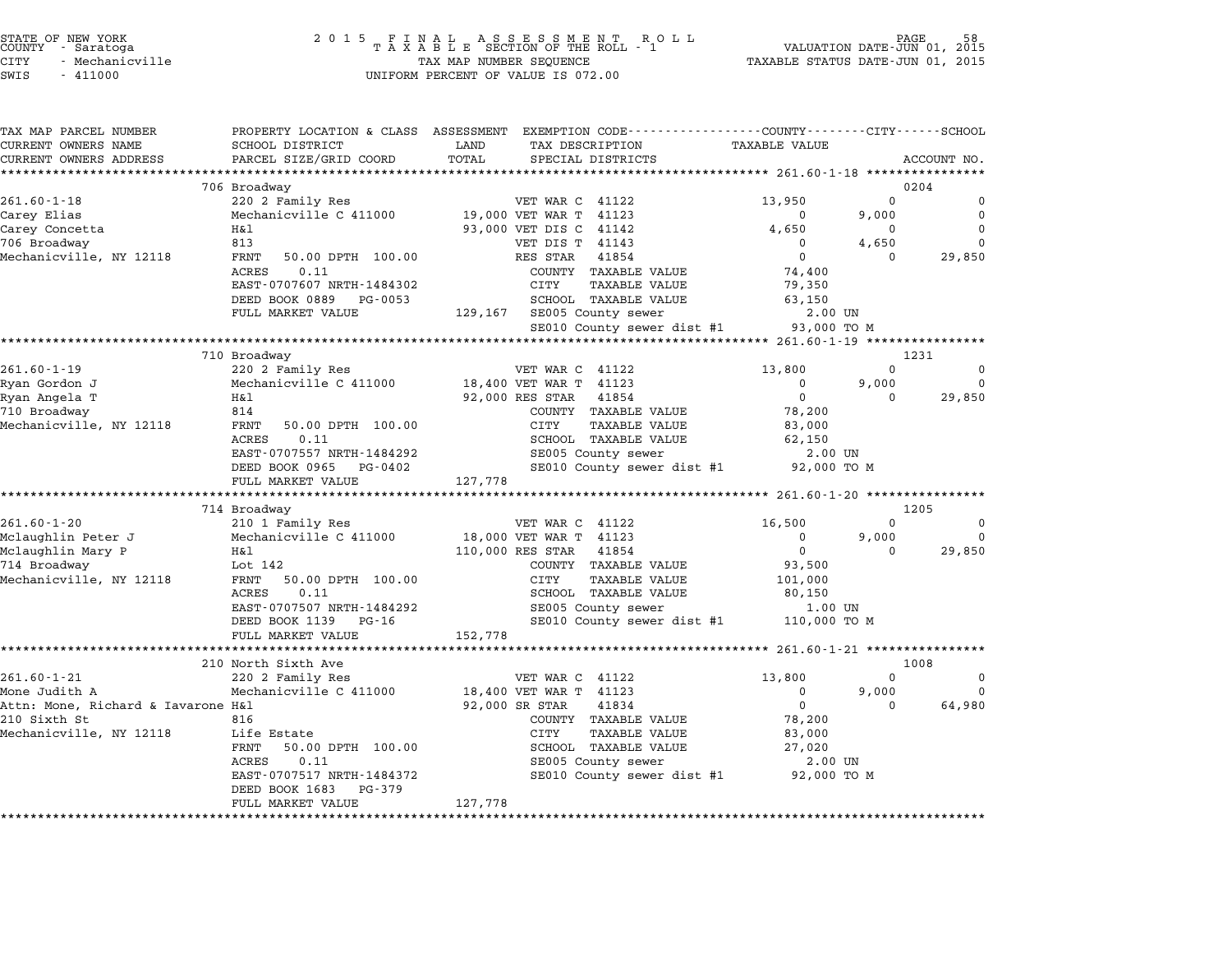| STATE OF NEW YORK |  |                 |  |  |  |
|-------------------|--|-----------------|--|--|--|
| COUNTY            |  | - Saratoga      |  |  |  |
| CITY              |  | - Mechanicville |  |  |  |

| TAX MAP PARCEL NUMBER<br>CURRENT OWNERS NAME | PROPERTY LOCATION & CLASS ASSESSMENT<br>SCHOOL DISTRICT | LAND          | EXEMPTION CODE-----------------COUNTY-------CITY------SCHOOL<br>TAX DESCRIPTION | <b>TAXABLE VALUE</b>                                |             |             |
|----------------------------------------------|---------------------------------------------------------|---------------|---------------------------------------------------------------------------------|-----------------------------------------------------|-------------|-------------|
| CURRENT OWNERS ADDRESS                       | PARCEL SIZE/GRID COORD                                  | TOTAL         | SPECIAL DISTRICTS                                                               |                                                     |             | ACCOUNT NO. |
|                                              |                                                         |               |                                                                                 |                                                     |             |             |
|                                              | 711 Chestnut St                                         |               |                                                                                 |                                                     | 1133        |             |
| $261.60 - 1 - 23$                            | 210 1 Family Res                                        |               | AGED C<br>41802                                                                 | 42,500                                              | 0           | 0           |
| Piroli Nancy                                 | Mechanicville C 411000                                  | 18,200 AGED S | 41804                                                                           | $\Omega$                                            | $\mathbf 0$ | 34,000      |
| 711 Chestnut St                              | Hq&l                                                    |               | 85,000 SR STAR<br>41834                                                         | $\mathbf 0$                                         | $\Omega$    | 51,000      |
| Mechanicville, NY 12118                      | 807                                                     |               | COUNTY TAXABLE VALUE                                                            | 42,500                                              |             |             |
|                                              | Life Estate                                             |               | CITY<br>TAXABLE VALUE                                                           | 85,000                                              |             |             |
|                                              | FRNT<br>50.00 DPTH 100.00                               |               | SCHOOL TAXABLE VALUE                                                            | $\mathbf 0$                                         |             |             |
|                                              | ACRES<br>0.11                                           |               | SE005 County sewer                                                              | 1.00 UN                                             |             |             |
|                                              | EAST-0707537 NRTH-1484502                               |               | SE010 County sewer dist #1                                                      | 85,000 TO M                                         |             |             |
|                                              | DEED BOOK 2013 PG-1503                                  |               |                                                                                 |                                                     |             |             |
|                                              | FULL MARKET VALUE                                       | 118,056       |                                                                                 |                                                     |             |             |
|                                              | *************************                               |               | ********************                                                            | ********************* 261.60-1-25 ***************** |             |             |
|                                              | 710 Chestnut St                                         |               |                                                                                 |                                                     | 1356        |             |
| $261.60 - 1 - 25$                            | 220 2 Family Res                                        |               | SR STAR<br>41834                                                                | 0                                                   | $\Omega$    | 64,980      |
| Sullivan Eileen                              | Mechanicville C 411000                                  | 18,600        | COUNTY TAXABLE VALUE                                                            | 93,000                                              |             |             |
| 710 Chestnut St                              | Hg&l                                                    | 93,000        | CITY<br>TAXABLE VALUE                                                           | 93,000                                              |             |             |
| Mechanicville, NY 12118                      | 797                                                     |               | SCHOOL TAXABLE VALUE                                                            | 28,020                                              |             |             |
|                                              | FRNT<br>50.00 DPTH 100.00                               |               | SE005 County sewer                                                              | 2.00 UN                                             |             |             |
|                                              | ACRES<br>0.11                                           |               | SE010 County sewer dist #1                                                      | 93,000 TO M                                         |             |             |
|                                              | EAST-0707517 NRTH-1484652                               |               |                                                                                 |                                                     |             |             |
|                                              | DEED BOOK 2011 PG-11203                                 |               |                                                                                 |                                                     |             |             |
|                                              | FULL MARKET VALUE                                       | 129,167       |                                                                                 |                                                     |             |             |
|                                              |                                                         |               |                                                                                 |                                                     |             |             |
|                                              | 712 Chestnut St                                         |               |                                                                                 |                                                     | 1535        |             |
| $261.60 - 1 - 26$                            | 210 1 Family Res                                        |               | 41834<br>SR STAR                                                                | $\overline{0}$                                      | $\Omega$    | 64,980      |
| Patrick Carolyn M                            | Mechanicville C 411000                                  |               | 15,100 COUNTY TAXABLE VALUE                                                     | 84,000                                              |             |             |
| 712 Chestnut St                              | H&l                                                     | 84,000        | CITY<br><b>TAXABLE VALUE</b>                                                    | 84,000                                              |             |             |
| Mechanicville, NY 12118                      | FRNT<br>50.00 DPTH 100.00                               |               | SCHOOL TAXABLE VALUE                                                            | 19,020                                              |             |             |
|                                              | ACRES<br>0.11                                           |               | SE005 County sewer                                                              | 1.00 UN                                             |             |             |
|                                              | EAST-0707467 NRTH-1484651                               |               |                                                                                 | SE010 County sewer dist #1 84,000 TO M              |             |             |
|                                              | DEED BOOK 1424 PG-300                                   |               |                                                                                 |                                                     |             |             |
|                                              | FULL MARKET VALUE                                       | 116,667       |                                                                                 |                                                     |             |             |
|                                              |                                                         |               |                                                                                 |                                                     |             |             |
|                                              | 314 North Sixth Ave                                     |               |                                                                                 |                                                     | 1113        |             |
| $261.60 - 1 - 27$                            | 210 1 Family Res                                        |               | RES STAR 41854                                                                  | $\mathbf 0$                                         | $\Omega$    | 29,850      |
| Wertman Courtney L                           | Mechanicville C 411000                                  | 14,900        | COUNTY TAXABLE VALUE                                                            | 83,000                                              |             |             |
| Gamache John and Ann                         | H&l                                                     | 83,000        | CITY<br><b>TAXABLE VALUE</b>                                                    | 83,000                                              |             |             |
| 314 North Sixth Ave                          | 400t                                                    |               | SCHOOL TAXABLE VALUE                                                            | 53,150                                              |             |             |
| Mechanicville, NY 12118                      | 1/2 int Courtney 1/2 John                               |               | SE005 County sewer                                                              | 1.00 UN                                             |             |             |
|                                              | 50.00 DPTH 100.00<br>FRNT                               |               |                                                                                 | SE010 County sewer dist #1 83,000 TO M              |             |             |
|                                              | <b>ACRES</b><br>0.11                                    |               |                                                                                 |                                                     |             |             |
|                                              | EAST-0707476 NRTH-1484721                               |               |                                                                                 |                                                     |             |             |
|                                              | DEED BOOK 2009<br>PG-22329                              |               |                                                                                 |                                                     |             |             |
|                                              | FULL MARKET VALUE                                       | 115,278       |                                                                                 |                                                     |             |             |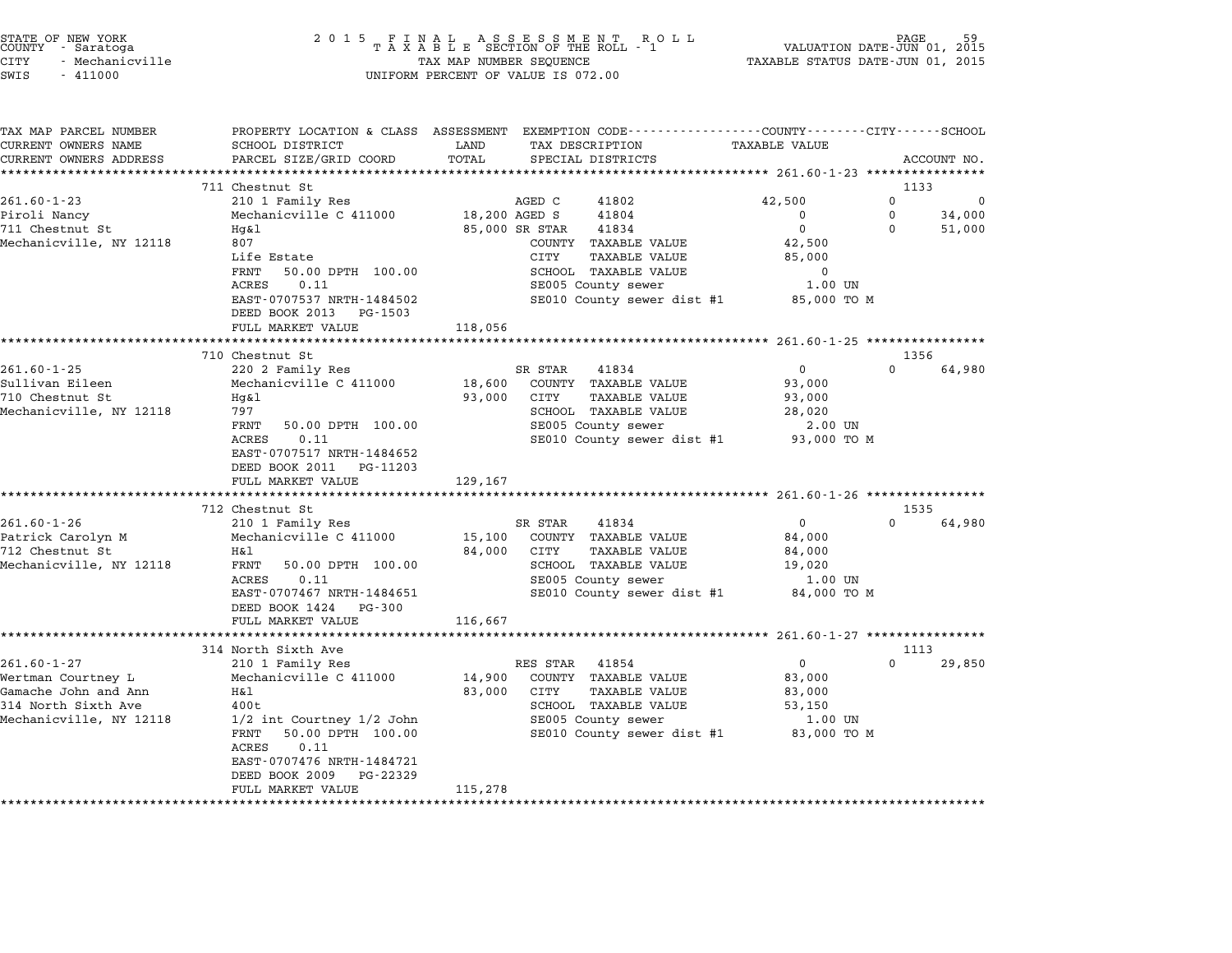| STATE OF NEW YORK<br>COUNTY - Saratoga<br><b>CITY</b><br>- Mechanicville<br>SWIS<br>$-411000$ |                                                    | TAX MAP NUMBER SEQUENCE | UNIFORM PERCENT OF VALUE IS 072.00                                                                                                      | TAXABLE STATUS DATE-JUN 01, 2015 | PAGE<br>VALUATION DATE-JUN 01, 2015 | 60          |
|-----------------------------------------------------------------------------------------------|----------------------------------------------------|-------------------------|-----------------------------------------------------------------------------------------------------------------------------------------|----------------------------------|-------------------------------------|-------------|
| TAX MAP PARCEL NUMBER<br>CURRENT OWNERS NAME<br>CURRENT OWNERS ADDRESS                        | SCHOOL DISTRICT<br>PARCEL SIZE/GRID COORD          | LAND<br>TOTAL           | PROPERTY LOCATION & CLASS ASSESSMENT EXEMPTION CODE---------------COUNTY-------CITY------SCHOOL<br>TAX DESCRIPTION<br>SPECIAL DISTRICTS | <b>TAXABLE VALUE</b>             |                                     | ACCOUNT NO. |
|                                                                                               |                                                    |                         |                                                                                                                                         |                                  |                                     |             |
|                                                                                               | 316 North Sixth Ave                                |                         |                                                                                                                                         |                                  | 0576                                |             |
| $261.60 - 1 - 28$                                                                             | 210 1 Family Res                                   |                         | VET COM C 41132                                                                                                                         | 25,000                           | $\Omega$                            | 0           |
| Smith George G                                                                                | Mechanicville C 411000                             |                         | 14,700 VET COM T 41133                                                                                                                  | $^{\circ}$                       | 15,000                              | $\mathbf 0$ |
| Smith Judith                                                                                  | H&l&g                                              | 100,000 SR STAR         | 41834                                                                                                                                   | $\mathbf 0$                      | 0                                   | 64,980      |
| 316 North Sixth Ave                                                                           | 1244                                               |                         | COUNTY TAXABLE VALUE                                                                                                                    | 75,000                           |                                     |             |
| Mechanicville, NY 12118                                                                       | FRNT<br>50.00 DPTH 100.00<br>ACRES<br>0.11         |                         | CITY<br>TAXABLE VALUE                                                                                                                   | 85,000                           |                                     |             |
|                                                                                               | EAST-0707466 NRTH-1484771                          |                         | SCHOOL TAXABLE VALUE<br>SE005 County sewer                                                                                              | 35,020<br>1.00 UN                |                                     |             |
|                                                                                               | DEED BOOK 2007<br>PG-49010                         |                         | SE010 County sewer dist #1                                                                                                              | 100,000 TO M                     |                                     |             |
|                                                                                               | FULL MARKET VALUE                                  | 138,889                 |                                                                                                                                         |                                  |                                     |             |
|                                                                                               |                                                    |                         |                                                                                                                                         |                                  |                                     |             |
|                                                                                               | 711 Elizabeth St                                   |                         |                                                                                                                                         |                                  | 1316                                |             |
| $261.60 - 1 - 29$                                                                             | 220 2 Family Res                                   |                         | SR STAR<br>41834                                                                                                                        | $\mathbf 0$                      | $\Omega$                            | 64,980      |
| Seymour Dolores                                                                               | Mechanicville C 411000                             | 14,500                  | COUNTY TAXABLE VALUE                                                                                                                    | 81,000                           |                                     |             |
| 711 Elizabeth St                                                                              | Η&l                                                | 81,000                  | CITY<br>TAXABLE VALUE                                                                                                                   | 81,000                           |                                     |             |
| Mechanicville, NY 12118                                                                       | 791<br>FRNT<br>50.00 DPTH 100.00                   |                         | SCHOOL TAXABLE VALUE<br>SE005 County sewer                                                                                              | 16,020<br>2.00 UN                |                                     |             |
|                                                                                               | 0.11<br>ACRES                                      |                         | SE010 County sewer dist #1                                                                                                              | 81,000 TO M                      |                                     |             |
|                                                                                               | EAST-0707486 NRTH-1484852<br>DEED BOOK 1454 PG-776 |                         |                                                                                                                                         |                                  |                                     |             |
|                                                                                               | FULL MARKET VALUE                                  | 112,500                 |                                                                                                                                         |                                  |                                     |             |
|                                                                                               |                                                    |                         |                                                                                                                                         |                                  |                                     |             |
|                                                                                               | 713 Elizabeth St                                   |                         |                                                                                                                                         |                                  | 1347                                |             |
| $261.60 - 1 - 30$                                                                             | 220 2 Family Res                                   |                         | 41834<br>SR STAR                                                                                                                        | $\overline{0}$                   | $\cap$                              | 64,980      |
| Farnell John R Jr                                                                             | Mechanicville C 411000                             | 14,400                  | COUNTY TAXABLE VALUE                                                                                                                    | 80,000                           |                                     |             |
| Farnell Barbara A<br>713 Elizabeth St                                                         | Hg&l<br>790                                        | 80,000                  | CITY<br>TAXABLE VALUE<br>SCHOOL TAXABLE VALUE                                                                                           | 80,000<br>15,020                 |                                     |             |
| Mechanicville, NY 12118                                                                       | FRNT<br>50.00 DPTH 100.00                          |                         | SE005 County sewer                                                                                                                      | 2.00 UN                          |                                     |             |
|                                                                                               | ACRES<br>0.11                                      |                         | SE010 County sewer dist #1                                                                                                              | 80,000 TO M                      |                                     |             |
|                                                                                               | EAST-0707436 NRTH-1484841                          |                         |                                                                                                                                         |                                  |                                     |             |
|                                                                                               | DEED BOOK 988<br>PG-847                            |                         |                                                                                                                                         |                                  |                                     |             |
|                                                                                               | FULL MARKET VALUE                                  | 111,111                 |                                                                                                                                         |                                  |                                     |             |
|                                                                                               | ***********************                            |                         |                                                                                                                                         |                                  |                                     |             |
|                                                                                               | 322 North Sixth Ave                                |                         |                                                                                                                                         |                                  |                                     | 0065        |
| $261.60 - 1 - 33$                                                                             | 210 1 Family Res                                   |                         | COUNTY TAXABLE VALUE                                                                                                                    | 85,000                           |                                     |             |
| Stefanik Donald P                                                                             | Mechanicville C 411000                             | 15,000                  | CITY<br><b>TAXABLE VALUE</b>                                                                                                            | 85,000                           |                                     |             |
| Stefanik Rose<br>322 No Sixth Ave                                                             | V1<br>50.00 DPTH 100.00<br>FRNT                    | 85,000                  | SCHOOL TAXABLE VALUE<br>SE010 County sewer dist #1                                                                                      | 85,000<br>85,000 TO M            |                                     |             |
| Mechanicville, NY 12118                                                                       | ACRES<br>0.11                                      |                         |                                                                                                                                         |                                  |                                     |             |
|                                                                                               | EAST-0707436 NRTH-1485071                          |                         |                                                                                                                                         |                                  |                                     |             |
|                                                                                               | DEED BOOK 2008<br>PG-37830                         |                         |                                                                                                                                         |                                  |                                     |             |
|                                                                                               | FULL MARKET VALUE                                  | 118,056                 |                                                                                                                                         |                                  |                                     |             |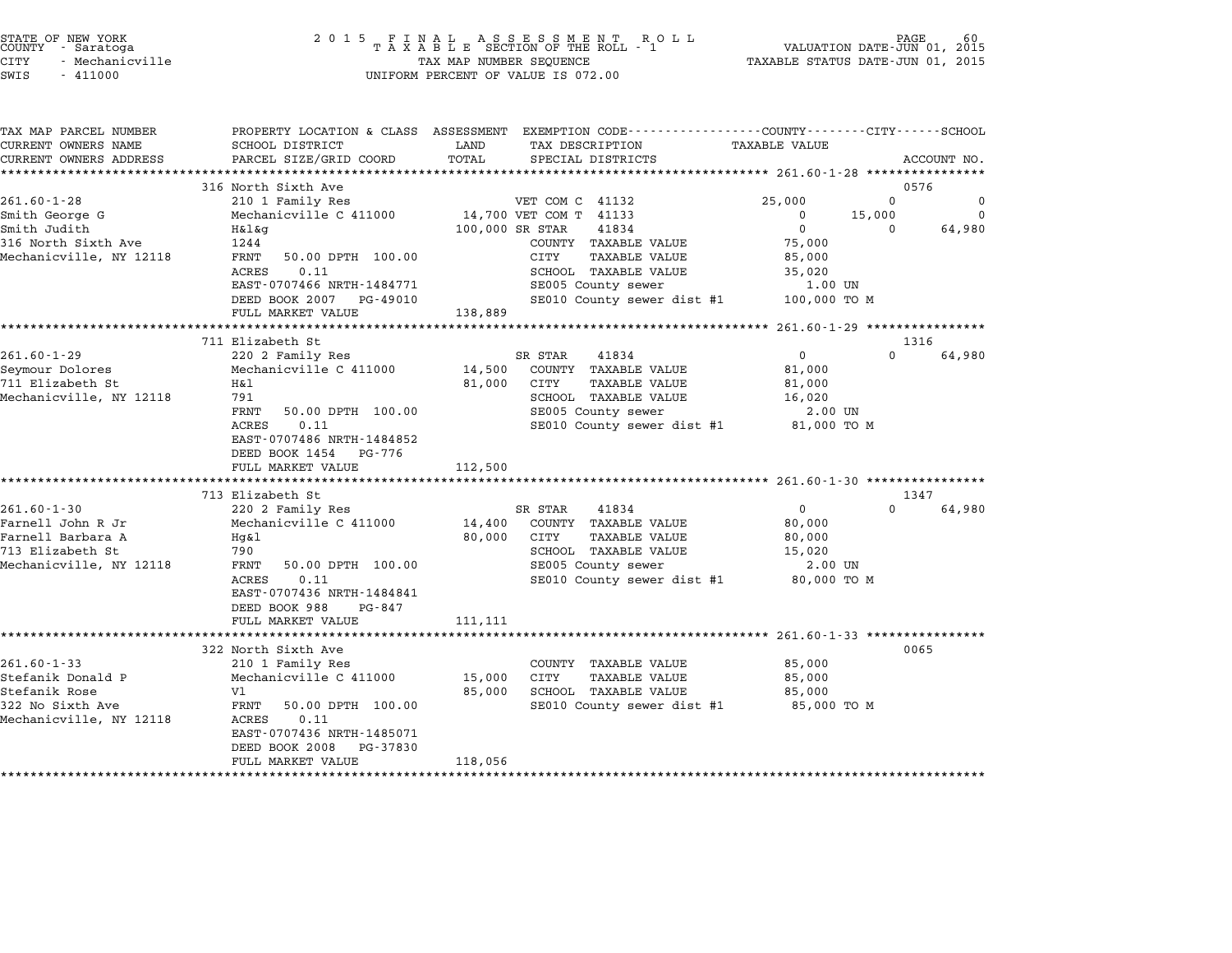| STATE OF NEW YORK<br>COUNTY - Saratoga<br>CITY<br>- Mechanicville<br>SWIS<br>$-411000$                   | 2 0 1 5                                                                                                                                                                                                        | TAX MAP NUMBER SEQUENCE     | FINAL ASSESSMENT ROLL<br>TAXABLE SECTION OF THE ROLL - 1<br>UNIFORM PERCENT OF VALUE IS 072.00                                                                                                          | VALUATION DATE-JUN 01,<br>TAXABLE STATUS DATE-JUN 01, 2015 | 61<br>2015                 |
|----------------------------------------------------------------------------------------------------------|----------------------------------------------------------------------------------------------------------------------------------------------------------------------------------------------------------------|-----------------------------|---------------------------------------------------------------------------------------------------------------------------------------------------------------------------------------------------------|------------------------------------------------------------|----------------------------|
| TAX MAP PARCEL NUMBER<br>CURRENT OWNERS NAME<br>CURRENT OWNERS ADDRESS                                   | <b>SCHOOL DISTRICT</b><br>PARCEL SIZE/GRID COORD                                                                                                                                                               | LAND<br>TOTAL               | PROPERTY LOCATION & CLASS ASSESSMENT EXEMPTION CODE---------------COUNTY-------CITY-----SCHOOL<br>TAX DESCRIPTION<br>SPECIAL DISTRICTS                                                                  | TAXABLE VALUE                                              | ACCOUNT NO.                |
| $261.60 - 1 - 34$<br>Mcquire Barbara<br>101 S Second Ave<br>Mechanicville, NY 12118                      | North Sixth Ave<br>311 Res vac land<br>Mechanicville C 411000<br>V1<br>FRNT<br>50.00 DPTH 100.00<br>ACRES<br>0.11<br>EAST-0707426 NRTH-1485121<br>DEED BOOK 2011<br>PG-10691<br>FULL MARKET VALUE              | 15,000<br>15,000<br>20,833  | COUNTY TAXABLE VALUE<br>CITY<br><b>TAXABLE VALUE</b><br>SCHOOL TAXABLE VALUE<br>SE010 County sewer dist #1                                                                                              | 15,000<br>15,000<br>15,000<br>15,000 TO M                  | 0064                       |
| $261.60 - 1 - 35.1$<br>Evans Lori A<br>328 North Sixth Ave<br>Mechanicville, NY 12118                    | 328 North Sixth Ave<br>210 1 Family Res<br>Mechanicville C 411000<br>V1<br>$P/O$ 127(a)<br>FRNT<br>20.99 DPTH<br>0.05<br>ACRES<br>EAST-0707413 NRTH-1485184<br>DEED BOOK 2008<br>PG-28457<br>FULL MARKET VALUE | 7,500<br>94,875<br>131,771  | ************************************** 261.60-1-35.1 ***************<br>RES STAR<br>41854<br>COUNTY TAXABLE VALUE<br>CITY<br><b>TAXABLE VALUE</b><br>SCHOOL TAXABLE VALUE<br>SE010 County sewer dist #1 | 0<br>94,875<br>94,875<br>65,025<br>94,875 TO M             | 0063<br>$\Omega$<br>29,850 |
| $261.60 - 1 - 35.2$<br>Ma Shao Feng<br>326 North Sixth Ave<br>Mechanicville, NY 12118                    | 326 North Sixth Ave<br>210 1 Family Res<br>Mechanicville C 411000<br>$P/O$ 127 (b)<br>FRNT<br>29.01 DPTH<br>0.06<br>ACRES<br>EAST-0707414 NRTH-1485161<br>DEED BOOK 2008<br>PG-23746<br>FULL MARKET VALUE      | 7,500<br>94,875<br>131,771  | RES STAR<br>41854<br>COUNTY TAXABLE VALUE<br><b>TAXABLE VALUE</b><br>CITY<br>SCHOOL TAXABLE VALUE<br>SE010 County sewer dist #1                                                                         | $\mathbf 0$<br>94,875<br>94,875<br>65,025<br>94,875 TO M   | $\mathbf 0$<br>29,850      |
| $261.60 - 1 - 36$<br>Shields Richard Etal<br>Mone Judith A<br>712 Chestnut St<br>Mechanicville, NY 12118 | 713 Chestnut St<br>210 1 Family Res<br>Mechanicville C 411000<br>H & L<br>FRNT 150.00 DPTH 100.00<br>0.23<br>ACRES<br>EAST-0707517 NRTH-1484422<br>DEED BOOK 1681<br>PG-451<br>FULL MARKET VALUE               | 16,000<br>85,000<br>118,056 | COUNTY TAXABLE VALUE<br>CITY<br><b>TAXABLE VALUE</b><br>SCHOOL TAXABLE VALUE<br>SE005 County sewer<br>SE010 County sewer dist #1                                                                        | 85,000<br>85,000<br>85,000<br>1.00 UN<br>85,000 TO M       | 1291                       |
| $261.60 - 1 - 36 - 1$<br>Shields John F<br>712 Chestnut St<br>Mechanicville, NY 12118                    | North Sixth Ave<br>311 Res vac land<br>Mechanicville C 411000<br>V1<br>ACRES<br>0.11<br>EAST-0670630 NRTH-1059140<br>FULL MARKET VALUE                                                                         | 5,000<br>5,000<br>6,944     | COUNTY TAXABLE VALUE<br>CITY<br>TAXABLE VALUE<br>SCHOOL TAXABLE VALUE<br>SE010 County sewer dist #1                                                                                                     | 5,000<br>5,000<br>5,000<br>5,000 TO M                      |                            |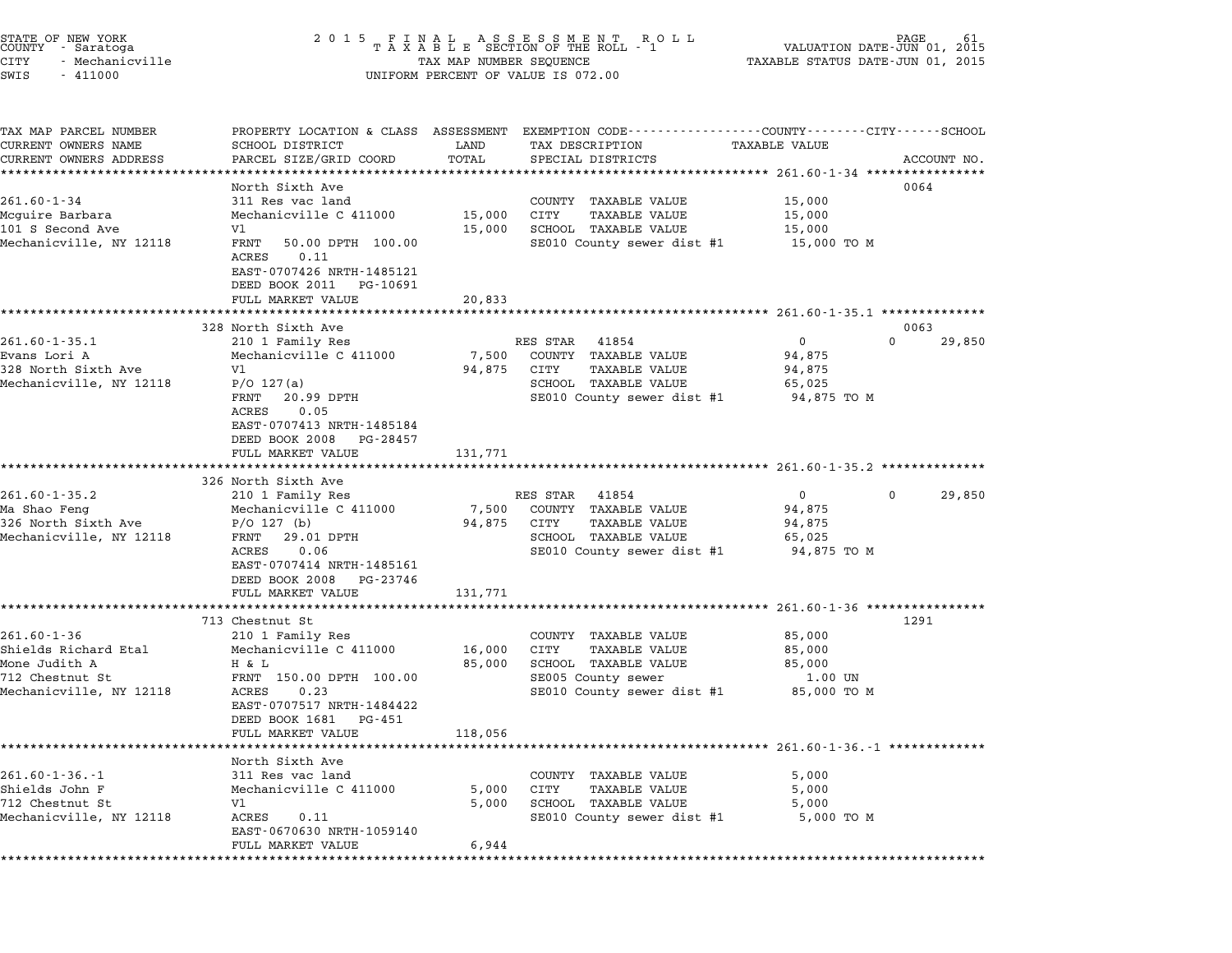| STATE OF NEW YORK<br>COUNTY – Saratoga<br>CITY<br>- Mechanicville<br>SWIS<br>$-411000$                                    | 2 0 1 5                                                                                                                                                                                                    |                              | FINAL ASSESSMENT ROLL<br>TAXABLE SECTION OF THE ROLL - 1<br>TAX MAP NUMBER SEQUENCE<br>UNIFORM PERCENT OF VALUE IS 072.00                      | VALUATION DATE-JUN 01,<br>TAXABLE STATUS DATE-JUN 01, 2015                            | PAGE<br>2015   |
|---------------------------------------------------------------------------------------------------------------------------|------------------------------------------------------------------------------------------------------------------------------------------------------------------------------------------------------------|------------------------------|------------------------------------------------------------------------------------------------------------------------------------------------|---------------------------------------------------------------------------------------|----------------|
| TAX MAP PARCEL NUMBER<br>CURRENT OWNERS NAME<br>CURRENT OWNERS ADDRESS                                                    | SCHOOL DISTRICT<br>PARCEL SIZE/GRID COORD<br>***************************                                                                                                                                   | LAND<br>TOTAL                | PROPERTY LOCATION & CLASS ASSESSMENT EXEMPTION CODE----------------COUNTY-------CITY------SCHOOL<br>TAX DESCRIPTION<br>SPECIAL DISTRICTS       | <b>TAXABLE VALUE</b>                                                                  | ACCOUNT NO.    |
| $261.60 - 1 - 37$<br>Federal Home Loan Mortgage Cor Mechanicville C 411000<br>8200 Jones Branch Drive<br>Mclean, VA 22102 | 714 Elizabeth St<br>220 2 Family Res<br>V1 & G<br>FRNT 100.00 DPTH 100.00<br>ACRES<br>0.23<br>EAST-0707446 NRTH-1485001<br>DEED BOOK 2015 PG-13193                                                         | 22,000<br>96,000             | COUNTY TAXABLE VALUE<br>CITY<br>TAXABLE VALUE<br>SCHOOL TAXABLE VALUE<br>SE005 County sewer<br>SE010 County sewer dist #1 96,000 TO M          | 96,000<br>96,000<br>96,000<br>2.00 UN                                                 | 0514           |
|                                                                                                                           | FULL MARKET VALUE                                                                                                                                                                                          | 133,333                      | ********************************** 261.60-1-38 ****************                                                                                |                                                                                       |                |
| $261.60 - 1 - 38$<br>Iavarone Nicholas R Jr<br>Iavarone Susan Ann<br>702 Broadway<br>Mechanicville, NY 12118              | 409 North Fifth Ave<br>411 Apartment<br>Mechanicville C 411000<br>H&l<br>FRNT 100.00 DPTH 100.00<br>ACRES<br>0.23<br>EAST-0707536 NRTH-1485062<br>DEED BOOK 2013 PG-28700                                  | 35,000<br>160,000            | COUNTY TAXABLE VALUE<br><b>TAXABLE VALUE</b><br>CITY<br>SCHOOL TAXABLE VALUE<br>SE005 County sewer<br>SE010 County sewer dist #1 160,000 TO M  | 160,000<br>160,000<br>160,000<br>4.00 UN                                              | 0993           |
|                                                                                                                           | FULL MARKET VALUE                                                                                                                                                                                          | 222,222                      |                                                                                                                                                |                                                                                       |                |
|                                                                                                                           | *************************                                                                                                                                                                                  | * * * * * * * * * *          |                                                                                                                                                |                                                                                       |                |
| $261.60 - 1 - 39$<br>Bowen Melissa<br>Bowen Denise Etal<br>702 Chestnut & Fifth St<br>Mechanicville, NY 12118             | 702 Chestnut & Fifth Ave<br>220 2 Family Res<br>Mechanicville C 411000<br>H & L<br>FRNT 100.00 DPTH 100.00<br>0.23<br>ACRES<br>EAST-0707587 NRTH-1484662<br>DEED BOOK 1692 PG-384<br>FULL MARKET VALUE     | 18,000<br>125,000<br>173,611 | RES STAR<br>41854<br>COUNTY TAXABLE VALUE<br>CITY<br>TAXABLE VALUE<br>SCHOOL TAXABLE VALUE<br>SE005 County sewer<br>SE010 County sewer dist #1 | $\overline{0}$<br>$\Omega$<br>125,000<br>125,000<br>95,150<br>2.00 UN<br>125,000 TO M | 1536<br>29,850 |
|                                                                                                                           |                                                                                                                                                                                                            |                              |                                                                                                                                                |                                                                                       |                |
| $261.60 - 2 - 8$<br>McBride Michael M<br>32 Farrell St<br>Mechanicville, NY 12118                                         | Elizabeth St<br>311 Res vac land<br>Mechanicville C 411000<br>Vl<br>FRNT<br>55.00 DPTH<br>0.26<br>ACRES<br>EAST-0707906 NRTH-1485102<br>DEED BOOK 1669<br>PG-645                                           | 500<br>500                   | COUNTY TAXABLE VALUE<br><b>TAXABLE VALUE</b><br>CITY<br>SCHOOL TAXABLE VALUE<br>SE010 County sewer dist #1                                     | 500<br>500<br>500<br>500 TO M                                                         | 1104           |
|                                                                                                                           | FULL MARKET VALUE                                                                                                                                                                                          | 694                          | ***************************** 261.60-2-9 *****************                                                                                     |                                                                                       |                |
| $261.60 - 2 - 9$<br>Mcbride Michael M<br>32 Farrell St<br>Mechanicville, NY 12118                                         | 401 Elizabeth St<br>411 Apartment<br>Mechanicville C 411000<br>Blk&l<br>712<br>FRNT 117.58 DPTH<br>233<br>ACRES<br>0.33 BANK<br>EAST-0707996 NRTH-1485063<br>DEED BOOK 1573<br>PG-167<br>FULL MARKET VALUE | 38,000<br>145,000<br>201,389 | COUNTY TAXABLE VALUE<br>CITY<br><b>TAXABLE VALUE</b><br>SCHOOL TAXABLE VALUE<br>SE005 County sewer<br>SE010 County sewer dist #1               | 145,000<br>145,000<br>145,000<br>$6.00$ UN<br>145,000 TO M                            | 1555           |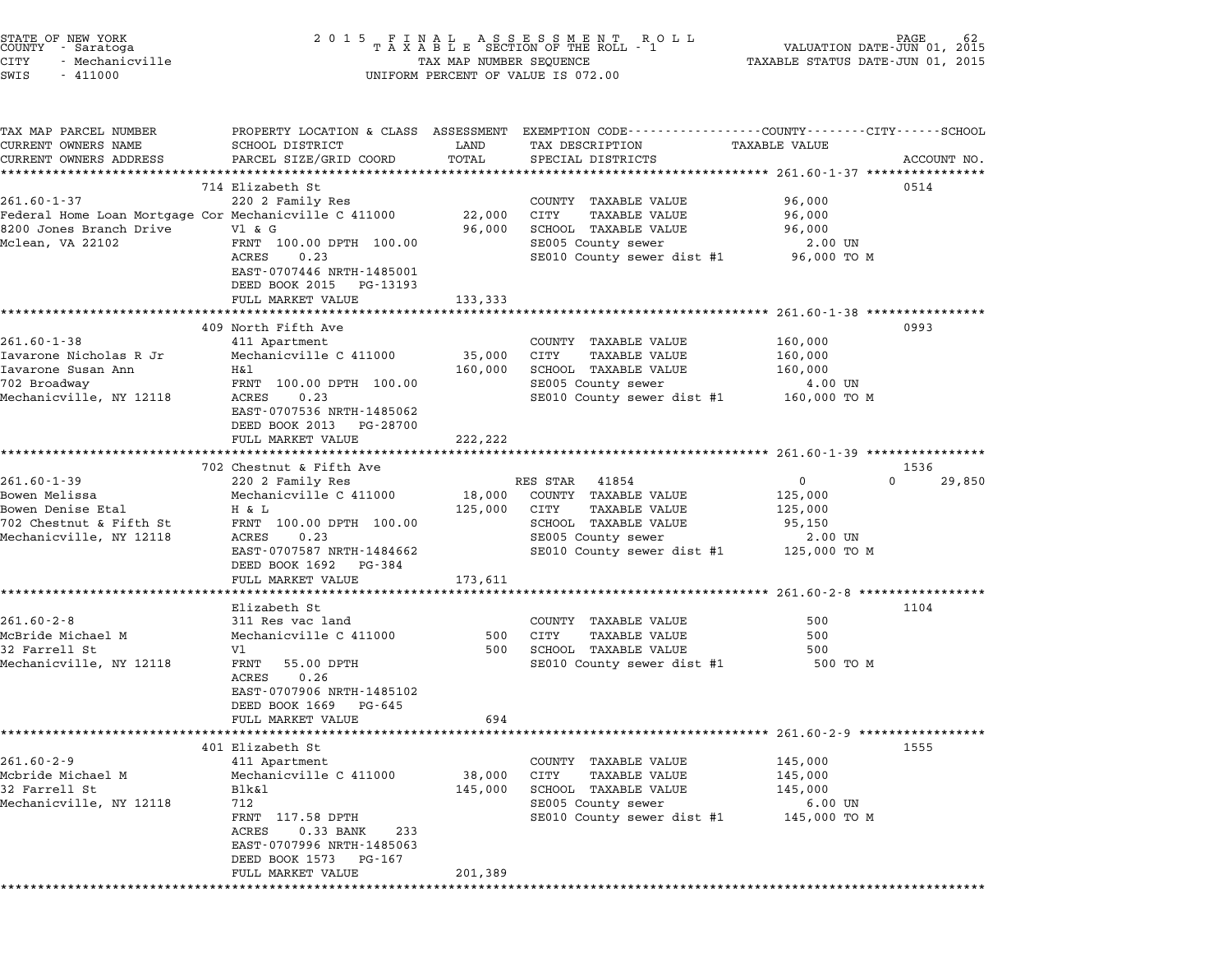| 2 0 1 5                                                                                                                                                                                                                                                                                                                                                         |                                                                                                                                                    | R O L L                                                                                                                                                                                                                    |                                                                                                                                                                                                                                   | PAGE                                                                                                                 |                                                                                                                                                                                                                                                                                      |
|-----------------------------------------------------------------------------------------------------------------------------------------------------------------------------------------------------------------------------------------------------------------------------------------------------------------------------------------------------------------|----------------------------------------------------------------------------------------------------------------------------------------------------|----------------------------------------------------------------------------------------------------------------------------------------------------------------------------------------------------------------------------|-----------------------------------------------------------------------------------------------------------------------------------------------------------------------------------------------------------------------------------|----------------------------------------------------------------------------------------------------------------------|--------------------------------------------------------------------------------------------------------------------------------------------------------------------------------------------------------------------------------------------------------------------------------------|
| SCHOOL DISTRICT<br>PARCEL SIZE/GRID COORD                                                                                                                                                                                                                                                                                                                       | LAND<br>TOTAL                                                                                                                                      | TAX DESCRIPTION<br>SPECIAL DISTRICTS                                                                                                                                                                                       | <b>TAXABLE VALUE</b>                                                                                                                                                                                                              |                                                                                                                      | ACCOUNT NO.                                                                                                                                                                                                                                                                          |
|                                                                                                                                                                                                                                                                                                                                                                 |                                                                                                                                                    |                                                                                                                                                                                                                            |                                                                                                                                                                                                                                   |                                                                                                                      |                                                                                                                                                                                                                                                                                      |
| 220 2 Family Res<br>Mechanicville C 411000<br>Hq&l<br>768<br>FRNT<br>50.00 DPTH 100.00<br><b>ACRES</b><br>0.11<br>EAST-0707666 NRTH-1485022<br>DEED BOOK 1436 PG-78                                                                                                                                                                                             | 18,000<br>89,000                                                                                                                                   | COUNTY TAXABLE VALUE<br>CITY<br><b>TAXABLE VALUE</b><br>SCHOOL TAXABLE VALUE<br>SE005 County sewer                                                                                                                         | $\mathsf{O}$<br>89,000<br>89,000<br>59,150                                                                                                                                                                                        | 0                                                                                                                    | 29,850                                                                                                                                                                                                                                                                               |
|                                                                                                                                                                                                                                                                                                                                                                 |                                                                                                                                                    |                                                                                                                                                                                                                            |                                                                                                                                                                                                                                   |                                                                                                                      |                                                                                                                                                                                                                                                                                      |
| 410 North Fifth Ave<br>210 1 Family Res<br>Mechanicville C 411000<br>H & L<br>FRNT<br>50.00 DPTH 100.00<br>ACRES<br>0.11<br>EAST-0707679 NRTH-1485102<br>DEED BOOK 1576 PG-593<br>FULL MARKET VALUE<br>414 North Fifth Ave<br>210 1 Family Res<br>Mechanicville C 411000<br>H & L<br>Lot 86<br>FRNT<br>50.00 DPTH<br>ACRES<br>0.11<br>EAST-0707666 NRTH-1485152 | 13,000<br>80,000<br>111,111<br>17,000<br>108,000                                                                                                   | 41854<br>COUNTY TAXABLE VALUE<br><b>TAXABLE VALUE</b><br>CITY<br>SCHOOL TAXABLE VALUE<br>SE005 County sewer<br>41854<br>COUNTY TAXABLE VALUE<br>CITY<br><b>TAXABLE VALUE</b><br>SCHOOL TAXABLE VALUE<br>SE005 County sewer | $\mathbf{0}$<br>80,000<br>80,000<br>50,150<br>$\Omega$<br>108,000<br>108,000<br>78,150                                                                                                                                            | 0<br>$\Omega$                                                                                                        | 29,850<br>29,850                                                                                                                                                                                                                                                                     |
| FULL MARKET VALUE                                                                                                                                                                                                                                                                                                                                               | 150,000                                                                                                                                            |                                                                                                                                                                                                                            |                                                                                                                                                                                                                                   |                                                                                                                      |                                                                                                                                                                                                                                                                                      |
|                                                                                                                                                                                                                                                                                                                                                                 |                                                                                                                                                    |                                                                                                                                                                                                                            |                                                                                                                                                                                                                                   |                                                                                                                      |                                                                                                                                                                                                                                                                                      |
| 210 1 Family Res<br>Cervine NKA Coccozzo Patricia Mechanicville C 411000<br>H & L<br>Lot 88<br>FRNT<br>50.00 DPTH 100.00<br>ACRES<br>0.11<br>EAST-0707716 NRTH-1485032<br>DEED BOOK 1386<br>PG-419<br>FULL MARKET VALUE                                                                                                                                         | 122,000                                                                                                                                            | 41854<br>COUNTY TAXABLE VALUE<br>CITY<br>TAXABLE VALUE<br>SCHOOL TAXABLE VALUE<br>SE005 County sewer                                                                                                                       | 13,176<br>0<br>$\mathbf{0}$<br>74,664<br>78,840<br>57,990                                                                                                                                                                         | 0<br>9,000<br>$\Omega$                                                                                               | $\Omega$<br>$\Omega$<br>29,850                                                                                                                                                                                                                                                       |
|                                                                                                                                                                                                                                                                                                                                                                 | 618 Elizabeth St<br>FULL MARKET VALUE<br>*************************<br>DEED BOOK 1450 PG-241<br>*******************************<br>614 Elizabeth St | 123,611                                                                                                                                                                                                                    | FINAL ASSESSMENT RC<br>TAXABLE SECTION OF THE ROLL - 1<br>TAX MAP NUMBER SEQUENCE<br>UNIFORM PERCENT OF VALUE IS 072.00<br>RES STAR 41854<br>RES STAR<br>RES STAR<br>VET WAR C 41122<br>15,000 VET WAR T 41123<br>87,840 RES STAR | SE010 County sewer dist #1<br>SE010 County sewer dist #1<br>SE010 County sewer dist #1<br>SE010 County sewer dist #1 | VALUATION DATE-JUN 01, 2015<br>TAXABLE STATUS DATE-JUN 01, 2015<br>PROPERTY LOCATION & CLASS ASSESSMENT EXEMPTION CODE----------------COUNTY-------CITY------SCHOOL<br>0159<br>2.00 UN<br>89,000 TO M<br>1.00 UN<br>80,000 TO M<br>1.00 UN<br>108,000 TO M<br>1.00 UN<br>87,840 TO M |

end the NEW YORK (STATE OF NEW YORK)<br>2015 FINAL ASSESSMENT ROLL - 1 (PALUATION DATE-JUN 01, 2015<br>COUNTY - Saratoga (PALUATION OF THE ROLL - 1) (PALUATION DATE-JUN 01, 2015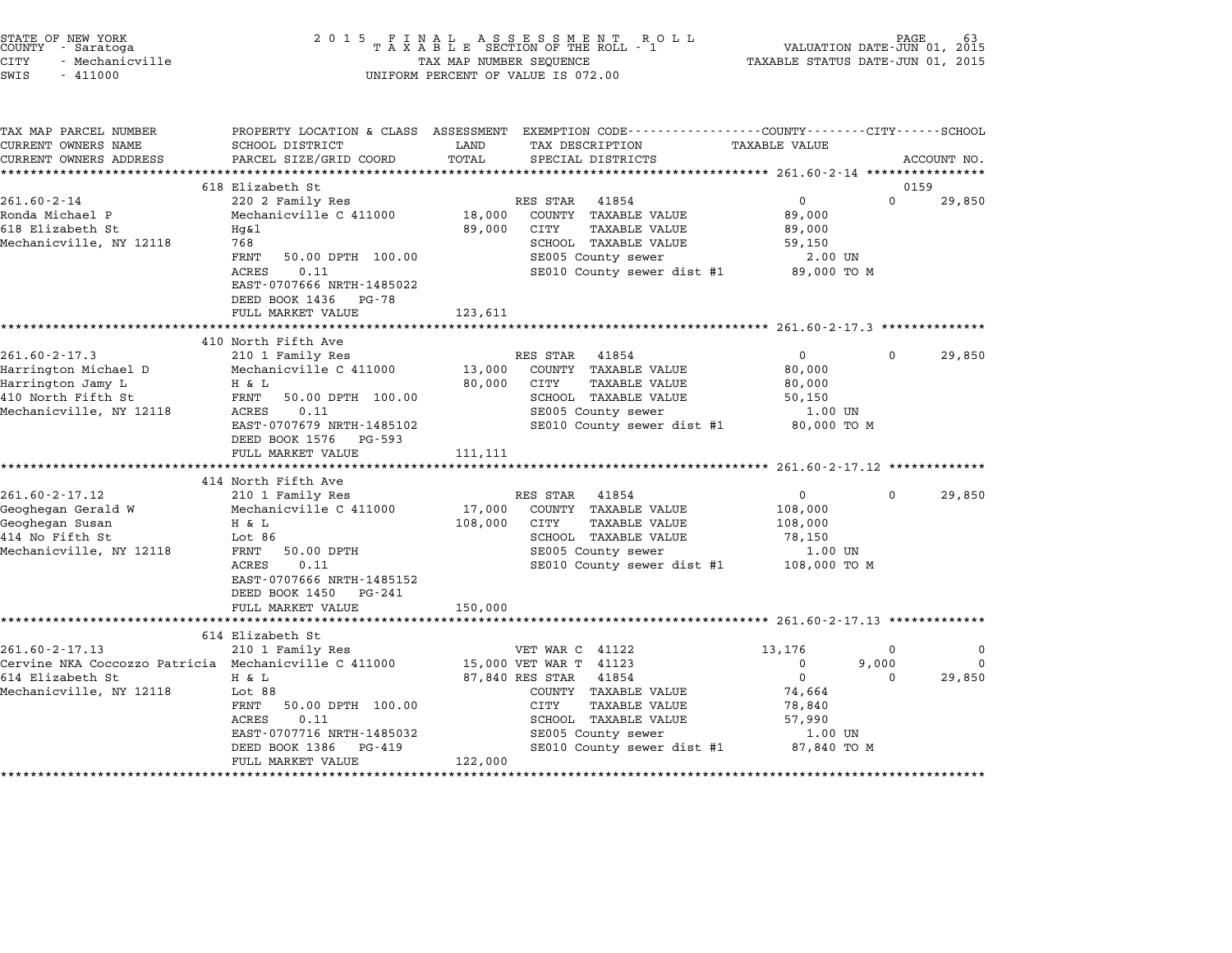| STATE OF NEW YORK<br>COUNTY - Saratoga<br>CITY<br>- Mechanicville<br>SWIS<br>$-411000$ | 2 0 1 5                                               |         | FINAL ASSESSMENT ROLL<br>TAXABLE SECTION OF THE ROLL - 1<br>TAX MAP NUMBER SEQUENCE<br>UNIFORM PERCENT OF VALUE IS 072.00 | VALUATION DATE-JUN 01,<br>TAXABLE STATUS DATE-JUN 01, 2015 |              | 64<br>2015  |
|----------------------------------------------------------------------------------------|-------------------------------------------------------|---------|---------------------------------------------------------------------------------------------------------------------------|------------------------------------------------------------|--------------|-------------|
| TAX MAP PARCEL NUMBER<br>CURRENT OWNERS NAME                                           | <b>SCHOOL DISTRICT</b>                                | LAND    | PROPERTY LOCATION & CLASS ASSESSMENT EXEMPTION CODE---------------COUNTY-------CITY------SCHOOL<br>TAX DESCRIPTION        | <b>TAXABLE VALUE</b>                                       |              |             |
| CURRENT OWNERS ADDRESS                                                                 | PARCEL SIZE/GRID COORD                                | TOTAL   | SPECIAL DISTRICTS                                                                                                         |                                                            |              | ACCOUNT NO. |
|                                                                                        | 416 North Fifth Ave                                   |         |                                                                                                                           |                                                            |              |             |
| $261.60 - 2 - 17.14$                                                                   | 210 1 Family Res                                      |         | RES STAR<br>41854                                                                                                         | 0                                                          | $\mathbf{0}$ | 29,850      |
| Mccormack Kevin M                                                                      | Mechanicville C 411000                                | 15,000  | COUNTY TAXABLE VALUE                                                                                                      | 100,000                                                    |              |             |
| Mccormack Nancy M                                                                      | H & L                                                 | 100,000 | CITY<br><b>TAXABLE VALUE</b>                                                                                              | 100,000                                                    |              |             |
| 416 North Fifth St                                                                     | FRNT<br>50.00 DPTH 100.00                             |         | SCHOOL TAXABLE VALUE                                                                                                      | 70,150                                                     |              |             |
| Mechanicville, NY 12118                                                                | ACRES<br>0.11                                         |         | SE005 County sewer                                                                                                        | 1.00 UN                                                    |              |             |
|                                                                                        | EAST-0707666 NRTH-1485202<br>DEED BOOK 1580<br>PG-683 |         | SE010 County sewer dist #1                                                                                                | 100,000 TO M                                               |              |             |
|                                                                                        | FULL MARKET VALUE                                     | 138,889 |                                                                                                                           |                                                            |              |             |
|                                                                                        | 612 Elizabeth St                                      |         |                                                                                                                           |                                                            |              |             |
| $261.60 - 2 - 17.21$                                                                   | 210 1 Family Res                                      |         | RES STAR 41854                                                                                                            | $\mathbf{0}$                                               | $\mathbf 0$  | 29,850      |
| Heller Dorine D                                                                        | Mechanicville C 411000                                | 18,000  | COUNTY TAXABLE VALUE                                                                                                      | 122,500                                                    |              |             |
| 612 Elizabeth St                                                                       | FRNT 100.00 DPTH 100.00                               | 122,500 | CITY<br>TAXABLE VALUE                                                                                                     | 122,500                                                    |              |             |
| Mechanicville, NY 12118                                                                | 0.23<br>ACRES                                         |         | SCHOOL TAXABLE VALUE                                                                                                      | 92,650                                                     |              |             |
|                                                                                        | EAST-0707782 NRTH-1485040                             |         | SE005 County sewer                                                                                                        | 1.00 UN                                                    |              |             |
|                                                                                        | DEED BOOK 2012<br>PG-40513                            |         | SE010 County sewer dist #1 122,500 TO M                                                                                   |                                                            |              |             |
|                                                                                        | FULL MARKET VALUE                                     | 170,139 |                                                                                                                           |                                                            |              |             |
|                                                                                        | *****************************<br>610 Elizabeth St     |         |                                                                                                                           |                                                            |              |             |
| 261.60-2-17.22                                                                         | 210 1 Family Res                                      |         | RES STAR 41854                                                                                                            | $\overline{0}$                                             | $\mathbf{0}$ | 29,850      |
| Kelsey Erin                                                                            | Mechanicville C 411000                                | 15,000  | COUNTY TAXABLE VALUE                                                                                                      | 107,000                                                    |              |             |
| Thull Kevin                                                                            | 50.00 DPTH 100.00<br>FRNT                             | 107,000 | CITY<br><b>TAXABLE VALUE</b>                                                                                              | 107,000                                                    |              |             |
| 610 Elizabeth St                                                                       | ACRES<br>0.11                                         |         | SCHOOL TAXABLE VALUE                                                                                                      | 77,150                                                     |              |             |
| Mechanicville, NY 12118                                                                | EAST-0707862 NRTH-1485044                             |         | SE005 County sewer                                                                                                        | 1.00 UN                                                    |              |             |
|                                                                                        | DEED BOOK 2013 PG-14205                               |         | SE010 County sewer dist #1                                                                                                | 107,000 TO M                                               |              |             |
|                                                                                        | FULL MARKET VALUE<br>***********************          | 148,611 |                                                                                                                           |                                                            |              |             |
|                                                                                        | 418-420 Clement St                                    |         |                                                                                                                           | *********** 261.60-2-17.112 ************                   |              |             |
| 261.60-2-17.112                                                                        | 220 2 Family Res                                      |         | RES STAR<br>41854                                                                                                         | $0 \qquad \qquad$                                          | $\mathbf 0$  | 29,850      |
| Oconnor Daniel P                                                                       | Mechanicville C 411000                                | 12,000  | COUNTY TAXABLE VALUE                                                                                                      | 125,000                                                    |              |             |
| Oconnor Terry L                                                                        | V1                                                    | 125,000 | <b>TAXABLE VALUE</b><br>CITY                                                                                              | 125,000                                                    |              |             |
| 418-420 North Fifth St                                                                 | FRNT 100.00 DPTH<br>50.00                             |         | SCHOOL TAXABLE VALUE                                                                                                      | 95,150                                                     |              |             |
| Mechanicville, NY 12118                                                                | ACRES<br>0.11                                         |         | SE005 County sewer                                                                                                        | $2.00$ UN                                                  |              |             |
|                                                                                        | EAST-0707655 NRTH-1485242                             |         | SE010 County sewer dist #1                                                                                                | 125,000 TO M                                               |              |             |
|                                                                                        | DEED BOOK 1414<br>PG-51                               |         |                                                                                                                           |                                                            |              |             |
|                                                                                        | FULL MARKET VALUE                                     | 173,611 |                                                                                                                           |                                                            |              |             |
|                                                                                        | 609-611 Clement St                                    |         |                                                                                                                           |                                                            | 0173         |             |
| $261.60 - 2 - 18$                                                                      | 220 2 Family Res                                      |         | COUNTY TAXABLE VALUE                                                                                                      | 125,000                                                    |              |             |
| Laurenzo Vincent J Sr                                                                  | Mechanicville C 411000                                | 24,000  | <b>CITY</b><br><b>TAXABLE VALUE</b>                                                                                       | 125,000                                                    |              |             |
| PO Box 252                                                                             | Lots 80-88                                            | 125,000 | SCHOOL TAXABLE VALUE                                                                                                      | 125,000                                                    |              |             |
| Clifton Park, NY 12065                                                                 | 88.40 DPTH<br>FRNT                                    |         | SE005 County sewer                                                                                                        | 2.00 UN                                                    |              |             |
|                                                                                        | ACRES<br>0.24                                         |         | SE010 County sewer dist #1                                                                                                | 125,000 TO M                                               |              |             |
|                                                                                        | EAST-0707832 NRTH-1485161                             |         |                                                                                                                           |                                                            |              |             |
|                                                                                        | DEED BOOK 2010<br>PG-27460                            |         |                                                                                                                           |                                                            |              |             |
|                                                                                        | FULL MARKET VALUE                                     | 173,611 |                                                                                                                           |                                                            |              |             |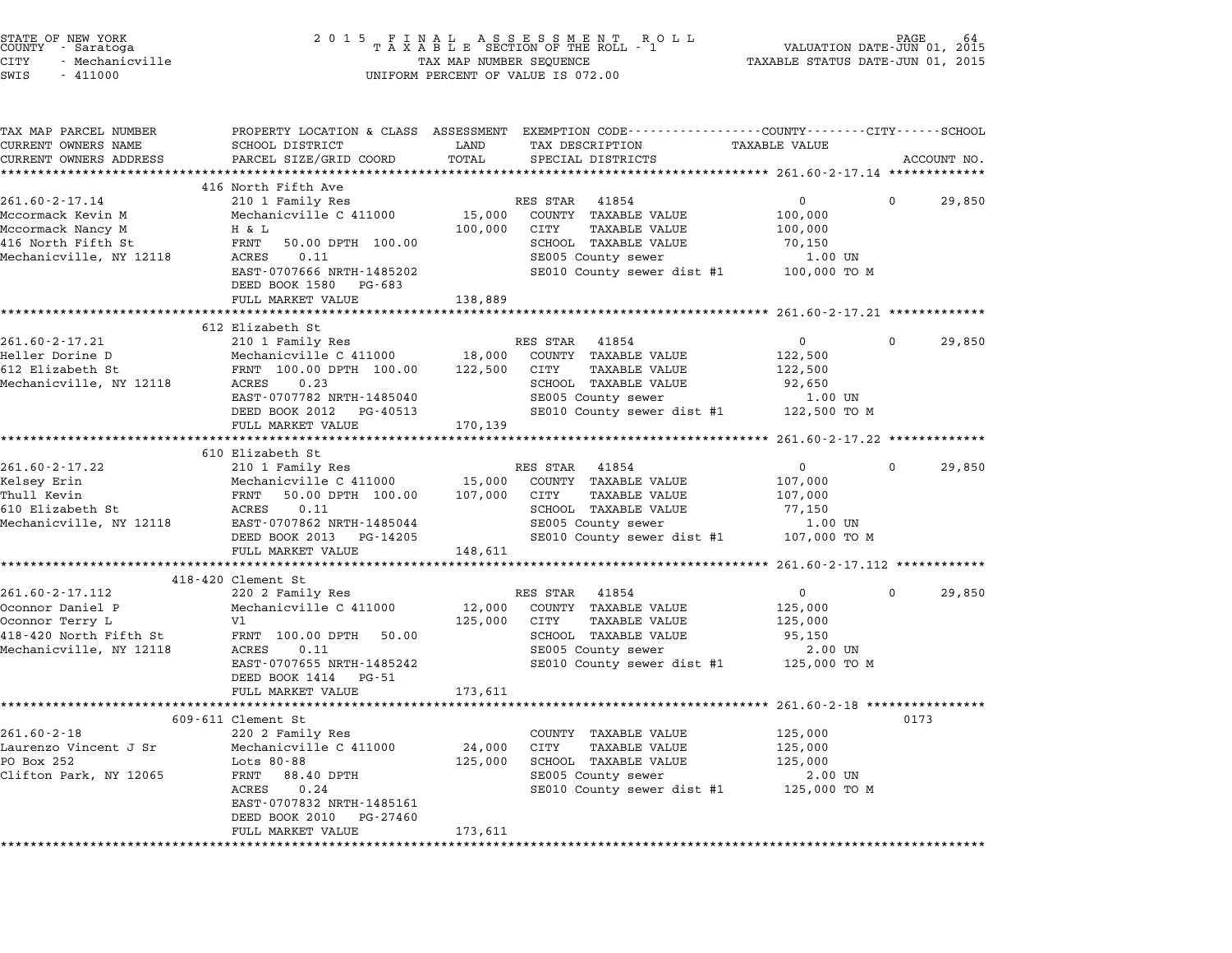| STATE OF NEW YORK<br>COUNTY - Saratoga<br><b>CITY</b><br>- Mechanicville<br>SWIS<br>$-411000$             | 2 0 1 5                                                                                                                                                                                                           | TAX MAP NUMBER SEQUENCE      | FINAL ASSESSMENT ROLL<br>TAXABLE SECTION OF THE ROLL - 1<br>UNIFORM PERCENT OF VALUE IS 072.00                                                 | VALUATION DATE-JUN 01, 2015<br>TAXABLE STATUS DATE-JUN 01, 2015   | PAGE           |
|-----------------------------------------------------------------------------------------------------------|-------------------------------------------------------------------------------------------------------------------------------------------------------------------------------------------------------------------|------------------------------|------------------------------------------------------------------------------------------------------------------------------------------------|-------------------------------------------------------------------|----------------|
| TAX MAP PARCEL NUMBER<br>CURRENT OWNERS NAME<br>CURRENT OWNERS ADDRESS                                    | SCHOOL DISTRICT<br>PARCEL SIZE/GRID COORD                                                                                                                                                                         | LAND<br>TOTAL                | PROPERTY LOCATION & CLASS ASSESSMENT EXEMPTION CODE---------------COUNTY-------CITY------SCHOOL<br>TAX DESCRIPTION<br>SPECIAL DISTRICTS        | TAXABLE VALUE<br>****************** 261.60-2-19 ***************** | ACCOUNT NO.    |
| $261.60 - 2 - 19$<br>Laurenzo John A<br>613-615 Clement St<br>Mechanicville, NY 12118                     | $613 - 615$ Clement St<br>220 2 Family Res<br>Mechanicville C 411000<br>House Garage & Lot<br>89.62 DPTH<br>FRNT<br>ACRES<br>0.39<br>EAST-0707756 NRTH-1485166<br>DEED BOOK 2010<br>PG-27464<br>FULL MARKET VALUE | 40,000<br>150,000<br>208,333 | COUNTY TAXABLE VALUE<br><b>TAXABLE VALUE</b><br>CITY<br>SCHOOL TAXABLE VALUE<br>SE005 County sewer<br>SE010 County sewer dist #1               | 150,000<br>150,000<br>150,000<br>2.00 UN<br>150,000 TO M          |                |
| $261.60 - 3 - 1$<br>Vandenburgh Eric M<br>Vandenburgh Megan M<br>12 Lucille Ln<br>Ballston Lake, NY 12019 | 617 Elizabeth St<br>220 2 Family Res<br>Mechanicville C 411000<br>Η&l<br>767<br>FRNT<br>50.00 DPTH 73.00<br>0.08<br>ACRES<br>EAST-0707686 NRTH-1484892<br>DEED BOOK 1714<br>PG-417<br>FULL MARKET VALUE           | 15,800<br>108,000<br>150,000 | COUNTY TAXABLE VALUE<br>CITY<br><b>TAXABLE VALUE</b><br>SCHOOL TAXABLE VALUE<br>SE005 County sewer<br>SE010 County sewer dist #1               | 108,000<br>108,000<br>108,000<br>$2.00$ UN<br>108,000 TO M        | 1145           |
| $261.60 - 3 - 3$<br>Torino Matthew T<br>321 North 4th Ave<br>Mechanicville, NY 12118                      | Elizabeth St<br>312 Vac w/imprv<br>Mechanicville C 411000<br>50.00 DPTH 100.00<br>FRNT<br>0.11<br>ACRES<br>EAST-0707786 NRTH-1484892<br>DEED BOOK 2014<br>PG-34683<br>FULL MARKET VALUE                           | 13,000<br>13,000<br>18,056   | COUNTY TAXABLE VALUE<br>CITY<br><b>TAXABLE VALUE</b><br>SCHOOL TAXABLE VALUE<br>SE010 County sewer dist #1                                     | 13,000<br>13,000<br>13,000<br>13,000 TO M                         | 0559           |
| $261.60 - 3 - 4$<br>Torino Matthew T<br>321 North 4th Ave<br>Mechanicville, NY 12118                      | 321 North Fourth Ave<br>220 2 Family Res<br>Mechanicville C 411000<br>Hq&l<br>713<br>FRNT<br>50.00 DPTH 100.00<br>ACRES<br>0.11<br>EAST-0707856 NRTH-1484922<br>DEED BOOK 2014<br>PG-34683<br>FULL MARKET VALUE   | 16,000<br>85,000<br>118,056  | RES STAR<br>41854<br>COUNTY TAXABLE VALUE<br>CITY<br>TAXABLE VALUE<br>SCHOOL TAXABLE VALUE<br>SE005 County sewer<br>SE010 County sewer dist #1 | 0<br>85,000<br>85,000<br>55,150<br>2.00 UN<br>85,000 TO M         | 0558<br>29,850 |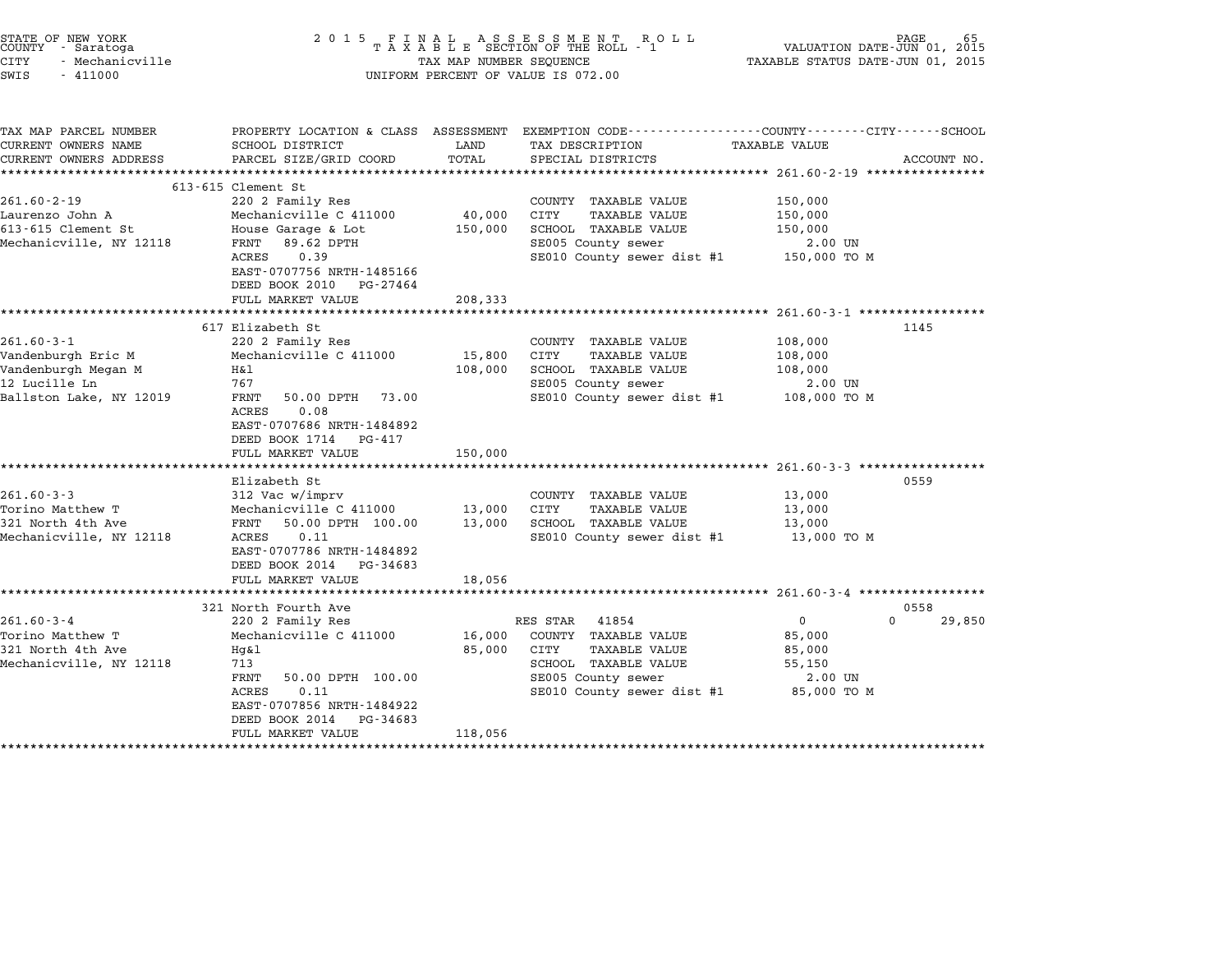| STATE OF NEW YORK<br>COUNTY – Saratoga<br>- Saratoga<br>CITY<br>- Mechanicville<br>SWIS<br>$-411000$                    | 2 0 1 5                                                                                                                                                                                                   | TAX MAP NUMBER SEQUENCE         | FINAL ASSESSMENT RO<br>TAXABLE SECTION OF THE ROLL - 1<br>R O L L<br>UNIFORM PERCENT OF VALUE IS 072.00                                                             | VALUATION DATE-JUN 01, 2015<br>TAXABLE STATUS DATE-JUN 01, 2015                        | PAGE                                            |
|-------------------------------------------------------------------------------------------------------------------------|-----------------------------------------------------------------------------------------------------------------------------------------------------------------------------------------------------------|---------------------------------|---------------------------------------------------------------------------------------------------------------------------------------------------------------------|----------------------------------------------------------------------------------------|-------------------------------------------------|
| TAX MAP PARCEL NUMBER<br>CURRENT OWNERS NAME<br>CURRENT OWNERS ADDRESS                                                  | SCHOOL DISTRICT<br>PARCEL SIZE/GRID COORD                                                                                                                                                                 | LAND<br>TOTAL<br>************** | PROPERTY LOCATION & CLASS ASSESSMENT EXEMPTION CODE---------------COUNTY-------CITY------SCHOOL<br>TAX DESCRIPTION<br>SPECIAL DISTRICTS                             | TAXABLE VALUE<br>**************** 261.60-3-5 ******************                        | ACCOUNT NO.                                     |
| $261.60 - 3 - 5$<br>CT Properties Inc<br>591 Eastline Rd<br>Ballston Spa, NY 12020                                      | 317 North Fourth Ave<br>411 Apartment<br>Mechanicville C 411000<br>Blk&l<br>714<br>FRNT<br>50.00 DPTH 100.00<br>ACRES<br>0.11<br>EAST-0707866 NRTH-1484872<br>DEED BOOK 2014 PG-3811<br>FULL MARKET VALUE | 33,000<br>150,000<br>208,333    | COUNTY TAXABLE VALUE<br>CITY<br><b>TAXABLE VALUE</b><br>SCHOOL TAXABLE VALUE<br>SE005 County sewer<br>SE010 County sewer dist #1                                    | 150,000<br>150,000<br>150,000<br>4.00 UN<br>150,000 TO M                               | 0540                                            |
|                                                                                                                         |                                                                                                                                                                                                           |                                 |                                                                                                                                                                     |                                                                                        |                                                 |
| $261.60 - 3 - 6$                                                                                                        | 315 North Fourth Ave<br>220 2 Family Res                                                                                                                                                                  |                                 | RES STAR<br>41854                                                                                                                                                   | $\Omega$                                                                               | 0864<br>$\Omega$<br>29,850                      |
| Fitch Anthony<br>315 North Fourth Ave<br>Mechanicville, NY 12118                                                        | Mechanicville C 411000<br>Η&l<br>FRNT<br>50.00 DPTH 150.00<br>0.17<br>ACRES<br>EAST-0707836 NRTH-1484822<br>DEED BOOK 2007 PG-25668<br>FULL MARKET VALUE                                                  | 16,000<br>89,000<br>123,611     | COUNTY TAXABLE VALUE<br>CITY<br><b>TAXABLE VALUE</b><br>SCHOOL TAXABLE VALUE<br>SE005 County sewer<br>SE010 County sewer dist #1                                    | 89,000<br>89,000<br>59,150<br>2.00 UN<br>89,000 TO M                                   |                                                 |
|                                                                                                                         |                                                                                                                                                                                                           |                                 |                                                                                                                                                                     | ************************* 261.60-3-7.1 ***************                                 |                                                 |
| $261.60 - 3 - 7.1$<br>Zullo John J<br>Zullo Linda A<br>R D Brickhouse Rd<br>Stillwater, NY 12170                        | 309-311 North Fourth Ave<br>311 Res vac land<br>Mechanicville C 411000<br>V1<br>FRNT 50.00 DPTH<br>50.00<br>0.06<br>ACRES<br>EAST-0707794 NRTH-1484762<br>DEED BOOK 1193 PG-245<br>FULL MARKET VALUE      | 3,000<br>3,000<br>4,167         | COUNTY TAXABLE VALUE<br>CITY<br>TAXABLE VALUE<br>SCHOOL TAXABLE VALUE<br>SE010 County sewer dist #1                                                                 | 3,000<br>3,000<br>3,000<br>3,000 TO M                                                  | 1239                                            |
|                                                                                                                         |                                                                                                                                                                                                           |                                 |                                                                                                                                                                     |                                                                                        |                                                 |
| $261.60 - 3 - 7.2$<br>Morocco James T<br>Morocco A/K/A Turner Judith<br>311 North Fourth Ave<br>Mechanicville, NY 12118 | North Fourth Ave<br>210 1 Family Res<br>Mechanicville C 411000<br>FRNT<br>50.00 DPTH 100.00<br>ACRES<br>0.11<br>EAST-0707871 NRTH-1484772<br>DEED BOOK 1217 PG-151<br>FULL MARKET VALUE                   | 118,056                         | VET WAR C 41122<br>15,000 VET WAR T 41123<br>85,000 SR STAR<br>41834<br>COUNTY TAXABLE VALUE<br>CITY<br>TAXABLE VALUE<br>SCHOOL TAXABLE VALUE<br>SE005 County sewer | 12,750<br>9,000<br>$\mathbf 0$<br>$\mathbf 0$<br>72,250<br>76,000<br>20,020<br>1.00 UN | $\Omega$<br>$\Omega$<br>0<br>$\Omega$<br>64,980 |

end the NEW YORK of the Country of the Country of the Country of the Country of the Country of the Country of the Country of the Country of the Country of the ROLL of the Country of the ROLL of the ROLL of the ROLL of the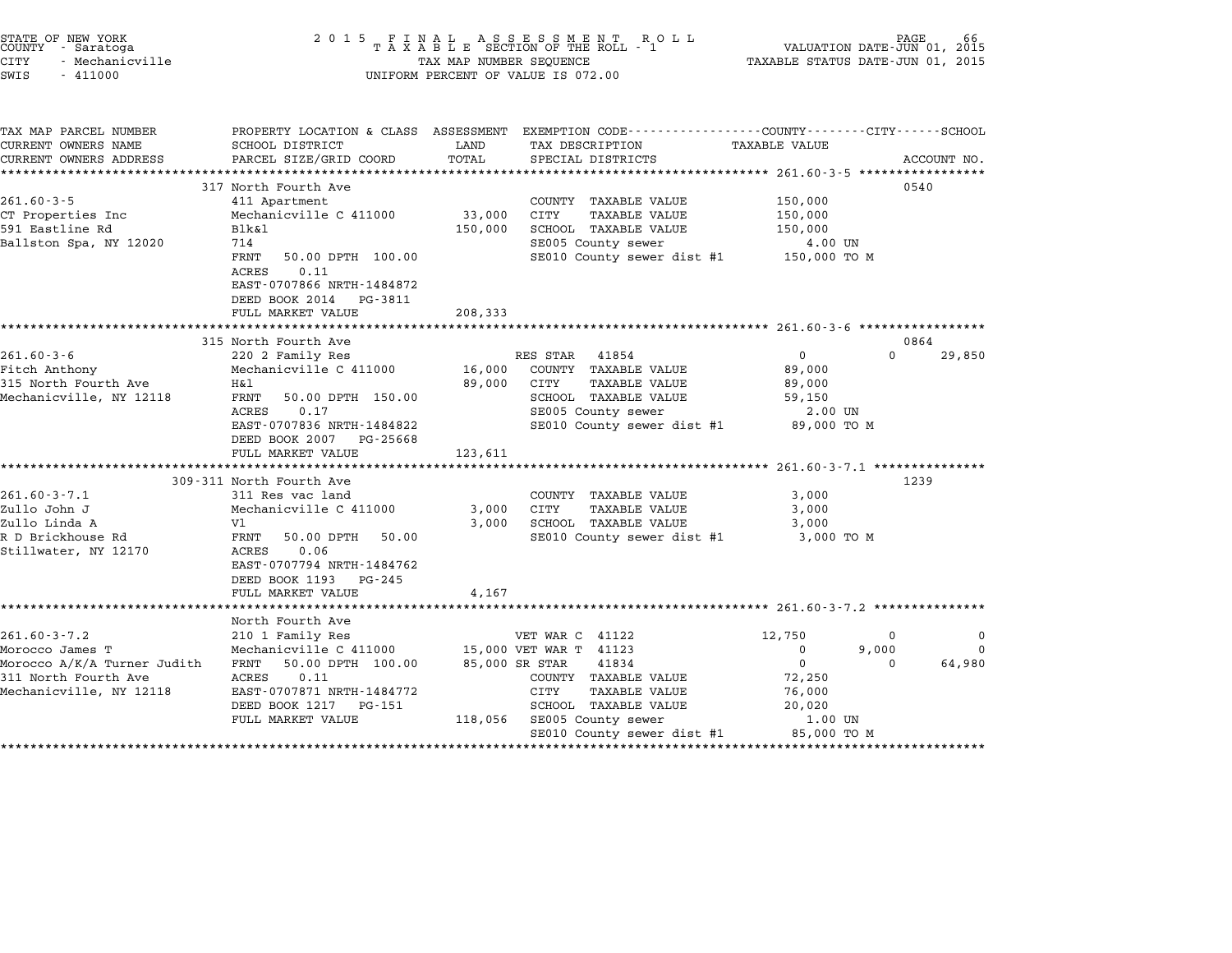| STATE OF NEW YORK<br>COUNTY<br>- Saratoga<br>CITY<br>- Mechanicville<br>$-411000$<br>SWIS                          | 2 0 1 5                                                                                                                                                                                                              | TAX MAP NUMBER SEQUENCE     | FINAL ASSESSMENT ROTAXABLE SECTION OF THE ROLL - 1<br>R O L L<br>UNIFORM PERCENT OF VALUE IS 072.00                                                                                                      | VALUATION DATE-JUN 01, 2015<br>TAXABLE STATUS DATE-JUN 01, 2015                    | PAGE                          |                         |
|--------------------------------------------------------------------------------------------------------------------|----------------------------------------------------------------------------------------------------------------------------------------------------------------------------------------------------------------------|-----------------------------|----------------------------------------------------------------------------------------------------------------------------------------------------------------------------------------------------------|------------------------------------------------------------------------------------|-------------------------------|-------------------------|
| TAX MAP PARCEL NUMBER<br>CURRENT OWNERS NAME<br>CURRENT OWNERS ADDRESS                                             | <b>SCHOOL DISTRICT</b><br>PARCEL SIZE/GRID COORD<br>**************************                                                                                                                                       | LAND<br>TOTAL               | PROPERTY LOCATION & CLASS ASSESSMENT EXEMPTION CODE----------------COUNTY-------CITY------SCHOOL<br>TAX DESCRIPTION<br>SPECIAL DISTRICTS                                                                 | TAXABLE VALUE                                                                      |                               | ACCOUNT NO.             |
| $261.60 - 3 - 8$<br>Hipwell Timothy J Sr<br>Hipwell Christine A<br>307 North Fourth St<br>Mechanicville, NY 12118  | 307 North Fourth Ave<br>220 2 Family Res<br>Mechanicville C 411000<br>Hq&l<br>716<br>FRNT<br>50.00 DPTH 100.00<br><b>ACRES</b><br>0.11<br>EAST-0707886 NRTH-1484722<br>DEED BOOK 1011<br>PG-801<br>FULL MARKET VALUE | 18,200<br>91,000<br>126,389 | RES STAR<br>41854<br>COUNTY TAXABLE VALUE<br>CITY<br>TAXABLE VALUE<br>SCHOOL TAXABLE VALUE<br>SE005 County sewer<br>SE010 County sewer dist #1                                                           | $\mathbf 0$<br>91,000<br>91,000<br>61,150<br>2.00 UN<br>91,000 TO M                | 1504<br>$\Omega$              | 29,850                  |
|                                                                                                                    | ***********************                                                                                                                                                                                              |                             |                                                                                                                                                                                                          |                                                                                    |                               |                         |
| $261.60 - 3 - 9$<br>Zareski Richard R<br>610 Chestnut St<br>Mechanicville, NY 12118                                | 610 Chestnut St<br>220 2 Family Res<br>Mechanicville C 411000<br>$Hg$ & $L$<br>FRNT<br>50.00 DPTH 100.00<br>ACRES<br>0.11<br>EAST-0707807 NRTH-1484692<br>DEED BOOK 1285<br>PG-30<br>FULL MARKET VALUE               | 16,000<br>89,000<br>123,611 | RES STAR<br>41854<br>COUNTY TAXABLE VALUE<br>CITY<br>TAXABLE VALUE<br>SCHOOL TAXABLE VALUE<br>SE005 County sewer<br>SE010 County sewer dist #1                                                           | 0<br>89,000<br>89,000<br>59,150<br>2.00 UN<br>89,000 TO M                          | $\Omega$                      | 0595<br>29,850          |
|                                                                                                                    | **********************************<br>303 North Fourth Ave                                                                                                                                                           |                             |                                                                                                                                                                                                          |                                                                                    | 1307                          |                         |
| $261.60 - 3 - 10$<br>Tinti David<br>Tinti Kathleen<br>303 North Fourth St<br>Mechanicville, NY 12118               | 220 2 Family Res<br>Mechanicville C 411000<br>H&l<br>717<br>FRNT<br>50.00 DPTH 100.00<br>ACRES<br>0.11<br>EAST-0707887 NRTH-1484672<br>DEED BOOK 1661<br>PG-547<br>FULL MARKET VALUE                                 | 123,611                     | VET WAR C 41122<br>16,000 VET WAR T 41123<br>89,000 SR STAR<br>41834<br>COUNTY TAXABLE VALUE<br>CITY<br><b>TAXABLE VALUE</b><br>SCHOOL TAXABLE VALUE<br>SE005 County sewer<br>SE010 County sewer dist #1 | 13,350<br>0<br>$\mathbf 0$<br>75,650<br>80,000<br>24,020<br>2.00 UN<br>89,000 TO M | $\Omega$<br>9,000<br>$\Omega$ | $\Omega$<br>0<br>64,980 |
| $261.60 - 3 - 11$<br>Rocco Phyllis<br>Rocco Louis A &<br>Erin Bolton<br>522 Chestnut St<br>Mechanicville, NY 12118 | Chestnut St<br>311 Res vac land<br>Mechanicville C 411000<br>V1<br>Life Estate<br>50.00 DPTH 100.00<br>FRNT<br><b>ACRES</b><br>0.11<br>EAST-0707827 NRTH-1484532<br>DEED BOOK 2013<br>PG-30318<br>FULL MARKET VALUE  | 13,000<br>13,000<br>18,056  | COUNTY TAXABLE VALUE<br><b>CITY</b><br><b>TAXABLE VALUE</b><br>SCHOOL TAXABLE VALUE<br>SE010 County sewer dist #1                                                                                        | 13,000<br>13,000<br>13,000<br>13,000 TO M                                          | 1204                          |                         |

end the NEW YORK (STATE OF NEW YORK)<br>2015 FINAL ASSESSMENT ROLL - 1 (PALUATION DATE-JUN 01, 2015<br>COUNTY - Saratoga (PALUATION OF THE ROLL - 1) (PALUATION DATE-JUN 01, 2015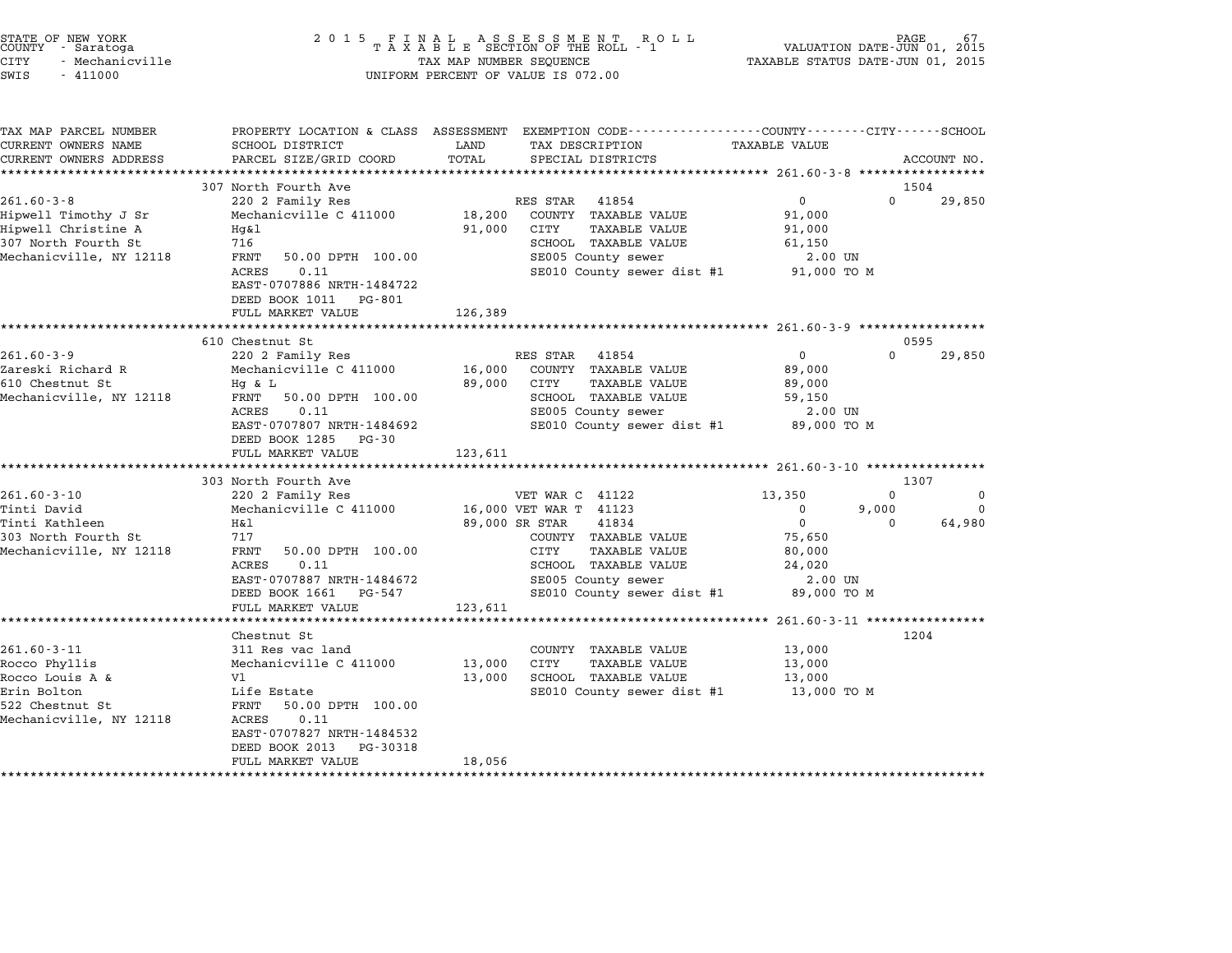| STATE OF NEW YORK<br>COUNTY - Saratoga<br><b>CITY</b><br>- Mechanicville<br>SWIS<br>$-411000$                 | 2 0 1 5                                                                                                                                                                                                                                                                                | TAX MAP NUMBER SEQUENCE      | FINAL ASSESSMENT ROTAXABLE SECTION OF THE ROLL - 1<br>R O L L<br>UNIFORM PERCENT OF VALUE IS 072.00                                                             | TAXABLE STATUS DATE-JUN 01, 2015                                                                                         | PAGE<br>VALUATION DATE-JUN 01, 2015 |
|---------------------------------------------------------------------------------------------------------------|----------------------------------------------------------------------------------------------------------------------------------------------------------------------------------------------------------------------------------------------------------------------------------------|------------------------------|-----------------------------------------------------------------------------------------------------------------------------------------------------------------|--------------------------------------------------------------------------------------------------------------------------|-------------------------------------|
| TAX MAP PARCEL NUMBER<br>CURRENT OWNERS NAME<br>CURRENT OWNERS ADDRESS                                        | PROPERTY LOCATION & CLASS ASSESSMENT<br>SCHOOL DISTRICT<br>PARCEL SIZE/GRID COORD<br>*************************                                                                                                                                                                         | LAND<br>TOTAL                | EXEMPTION CODE----------------COUNTY-------CITY------SCHOOL<br>TAX DESCRIPTION<br>SPECIAL DISTRICTS<br>**************************                               | TAXABLE VALUE<br>****************** 261.60-3-12 ****************                                                         | ACCOUNT NO.                         |
|                                                                                                               | 605 Chestnut St                                                                                                                                                                                                                                                                        |                              |                                                                                                                                                                 |                                                                                                                          | 1518                                |
| $261.60 - 3 - 12$<br>Hipwell Michael A<br>Hipwell Jessica L<br>605 Chestnut Street<br>Mechanicville, ny 12118 | 210 1 Family Res<br>Mechanicville C 411000<br>Η&l<br>1362<br>Life Estate<br>50.00 DPTH 100.00<br>FRNT<br>0.12<br>ACRES<br>EAST-0707877 NRTH-1484542                                                                                                                                    | 14,400<br>80,000             | RES STAR<br>41854<br>COUNTY TAXABLE VALUE<br>CITY<br><b>TAXABLE VALUE</b><br>SCHOOL TAXABLE VALUE<br>SE005 County sewer<br>SE010 County sewer dist #1           | $\mathbf{0}$<br>80,000<br>80,000<br>50,150<br>1.00 UN<br>80,000 TO M                                                     | $\Omega$<br>29,850                  |
|                                                                                                               | DEED BOOK 2014<br>PG-28637<br>FULL MARKET VALUE                                                                                                                                                                                                                                        | 111,111                      |                                                                                                                                                                 |                                                                                                                          |                                     |
| $261.60 - 3 - 13$<br>DiNallo Diane C<br>222 No Third St<br>Mechanicville, NY 12118<br>$261.60 - 3 - 14$       | 603 Chestnut St<br>210 1 Family Res<br>Mechanicville C 411000<br>$Hq\&1$<br>720<br>FRNT<br>50.00 DPTH 100.00<br>ACRES<br>0.11<br>EAST-0707927 NRTH-1484542<br>DEED BOOK 2008<br>PG-42486<br>FULL MARKET VALUE<br>*************************<br>215 North Fourth Ave<br>220 2 Family Res | 19,200<br>96,000<br>133,333  | COUNTY TAXABLE VALUE<br><b>CITY</b><br><b>TAXABLE VALUE</b><br>SCHOOL TAXABLE VALUE<br>SE005 County sewer<br>SE010 County sewer dist #1<br>COUNTY TAXABLE VALUE | ********************* 261.60-3-13 *****************<br>96,000<br>96,000<br>96,000<br>$2.00$ UN<br>96,000 TO M<br>115,000 | 0229<br>0134                        |
| Vinehout Corinne A<br>84 Sliter Rd<br>Schaghticoke, NY 12154                                                  | Mechanicville C 411000<br>Hg&I, 721<br>FRNT<br>50.00 DPTH 150.00<br>ACRES<br>0.17<br>EAST-0707887 NRTH-1484462<br>DEED BOOK 2009<br>PG-25101<br>FULL MARKET VALUE                                                                                                                      | 19,600<br>115,000<br>159,722 | CITY<br><b>TAXABLE VALUE</b><br>SCHOOL TAXABLE VALUE<br>SE005 County sewer<br>SE010 County sewer dist #1                                                        | 115,000<br>115,000<br>2.00 UN<br>115,000 TO M                                                                            |                                     |
|                                                                                                               | ********************                                                                                                                                                                                                                                                                   |                              |                                                                                                                                                                 | **********                                                                                                               | $261.60 - 3 - 15$ **************    |
| $261.60 - 3 - 15$<br>Papandrea Anthony M<br>24 Revere Run<br>Mechanicville, NY 12118                          | 211 North Fourth Ave<br>220 2 Family Res<br>Mechanicville C 411000<br>Hq&l<br>722<br>FRNT<br>50.00 DPTH 150.00<br><b>ACRES</b><br>0.17<br>EAST-0707887 NRTH-1484412<br>DEED BOOK 1541<br>PG-206<br>FULL MARKET VALUE                                                                   | 19,600<br>98,000<br>136,111  | COUNTY TAXABLE VALUE<br>CITY<br>TAXABLE VALUE<br>SCHOOL TAXABLE VALUE<br>SE005 County sewer<br>SE010 County sewer dist #1                                       | 98,000<br>98,000<br>98,000<br>2.00 UN<br>98,000 TO M                                                                     | 0336                                |

end the New York (STATE OF NEW YORK)<br>2015 FINAL ASSESSMENT ROLL - 1 (PALUATION DATE-JUN 01, 2015<br>COUNTY - Saratoga (PALUATION OF THE ROLL - 1) (PALUATION DATE-JUN 01, 2015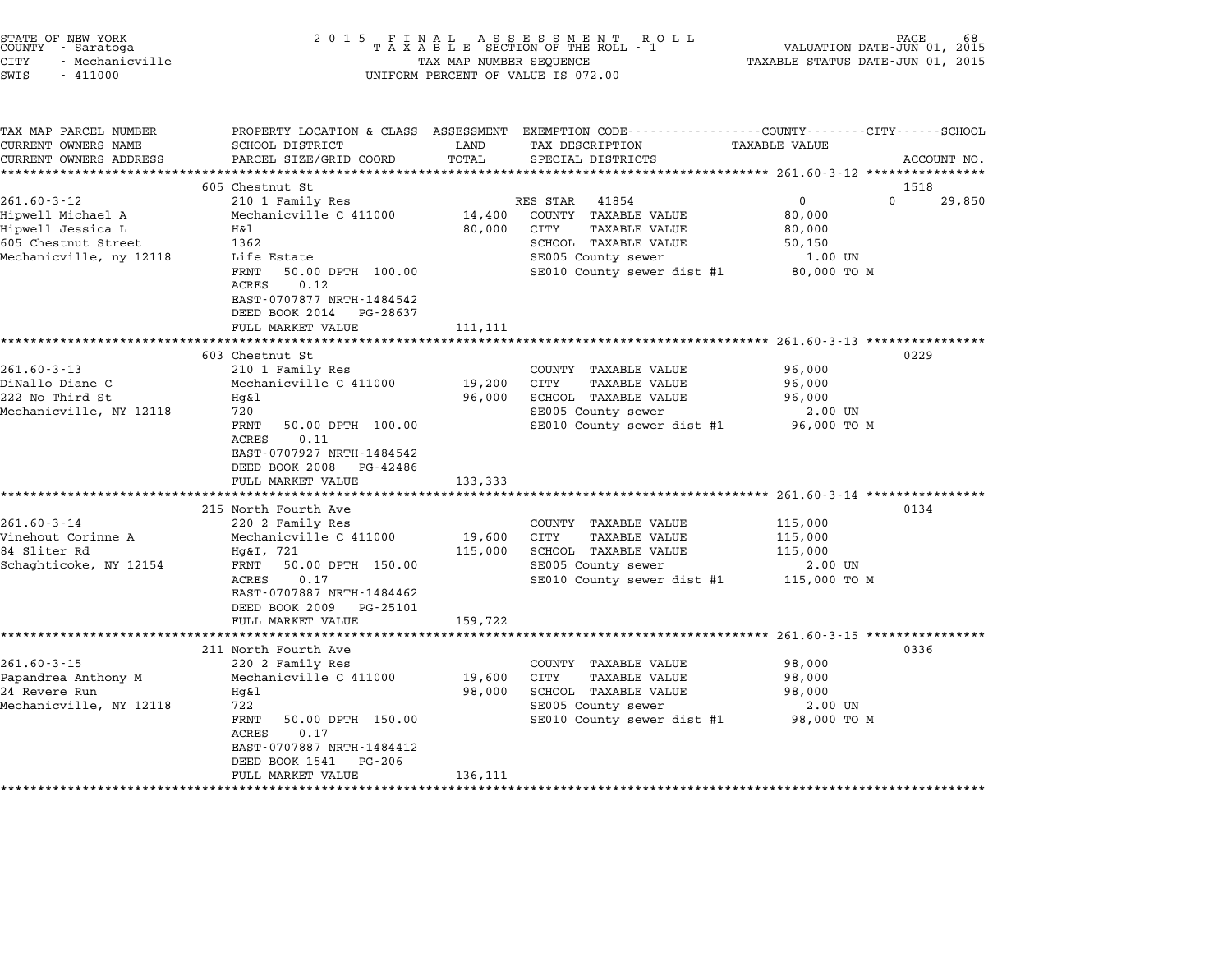| STATE OF NEW YORK |  |            |                 |  |
|-------------------|--|------------|-----------------|--|
| COUNTY            |  | - Saratoga |                 |  |
| CITY              |  |            | - Mechanicville |  |

## STATE OF NEW YORK <sup>2</sup> <sup>0</sup> <sup>1</sup> 5 F I N A L A S S E S S M E N T R O L L PAGE <sup>69</sup> COUNTY - Saratoga <sup>T</sup> <sup>A</sup> <sup>X</sup> <sup>A</sup> <sup>B</sup> <sup>L</sup> <sup>E</sup> SECTION OF THE ROLL - <sup>1</sup> VALUATION DATE-JUN 01, <sup>2015</sup> CITY - Mechanicville TAX MAP NUMBER SEQUENCE TAXABLE STATUS DATE-JUN 01, <sup>2015</sup> SWIS - <sup>411000</sup> UNIFORM PERCENT OF VALUE IS 072.00

| EXEMPTION CODE-----------------COUNTY-------CITY------SCHOOL<br>TAX MAP PARCEL NUMBER<br>PROPERTY LOCATION & CLASS ASSESSMENT<br>SCHOOL DISTRICT<br>LAND<br>TAX DESCRIPTION<br><b>TAXABLE VALUE</b> |          |             |
|-----------------------------------------------------------------------------------------------------------------------------------------------------------------------------------------------------|----------|-------------|
|                                                                                                                                                                                                     |          |             |
| CURRENT OWNERS NAME                                                                                                                                                                                 |          |             |
| TOTAL<br>CURRENT OWNERS ADDRESS<br>PARCEL SIZE/GRID COORD<br>SPECIAL DISTRICTS                                                                                                                      |          | ACCOUNT NO. |
| *************************                                                                                                                                                                           |          |             |
| 602 Broadway                                                                                                                                                                                        | 1289     |             |
| $261.60 - 3 - 16$<br>220 2 Family Res<br>91,000<br>COUNTY TAXABLE VALUE                                                                                                                             |          |             |
| Mechanicville C 411000<br>14,900<br><b>CITY</b><br>Iavarone Nicholas R Jr<br><b>TAXABLE VALUE</b><br>91,000<br>Iavarone Susan Ann<br>91,000                                                         |          |             |
| Family Trust Life Estate<br>91,000<br>SCHOOL TAXABLE VALUE<br>Trustee<br>724                                                                                                                        |          |             |
| SE005 County sewer<br>2.00 UN<br>224 N Seventh Ave<br>Lot 67<br>SE010 County sewer dist #1<br>91,000 TO M                                                                                           |          |             |
| Mechanicville, NY 12118<br>FRNT<br>50.00 DPTH 100.00<br>0.11<br>ACRES<br>EAST-0707947 NRTH-1484342<br>DEED BOOK 2013<br>PG-28667                                                                    |          |             |
| FULL MARKET VALUE<br>126,389                                                                                                                                                                        |          |             |
|                                                                                                                                                                                                     |          |             |
| 606 Broadway                                                                                                                                                                                        | 0488     |             |
| $261.60 - 3 - 17$<br>220 2 Family Res<br>95,000<br>COUNTY TAXABLE VALUE                                                                                                                             |          |             |
| Turgeon Matthew F<br>Mechanicville C 411000<br>19,000<br>CITY<br><b>TAXABLE VALUE</b><br>95,000<br>SCHOOL TAXABLE VALUE<br>Η&l                                                                      |          |             |
| Turgeon Nell M<br>95,000<br>95,000<br>606 North Fifth Ave<br>Lot 66<br>SE005 County sewer                                                                                                           |          |             |
| 2.00 UN<br>Mechanicville, NY 12118<br>SE010 County sewer dist #1<br>FRNT<br>50.00 DPTH 100.00<br>95,000 TO M                                                                                        |          |             |
| 0.11<br>ACRES<br>EAST-0707897 NRTH-1484342<br>DEED BOOK 2011<br>PG-21023<br>FULL MARKET VALUE<br>131,944                                                                                            |          |             |
|                                                                                                                                                                                                     |          |             |
| 608 Broadway                                                                                                                                                                                        | 0672     |             |
| $261.60 - 3 - 18$<br>210 1 Family Res<br>$\Omega$<br>RES STAR<br>41854                                                                                                                              | $\Omega$ | 29,850      |
| Mechanicville C 411000<br>15,800<br>Ramnes Jeffrey D<br>COUNTY TAXABLE VALUE<br>104,000                                                                                                             |          |             |
| Ramnes Patricia M<br><b>TAXABLE VALUE</b><br>H&l<br>104,000<br>CITY<br>104,000<br>608 Broadway<br>FRNT<br>50.00 DPTH 100.00<br>SCHOOL TAXABLE VALUE<br>74,150                                       |          |             |
| Mechanicville, NY 12118<br>ACRES<br>0.11<br>SE005 County sewer<br>1.00 UN                                                                                                                           |          |             |
| SE010 County sewer dist #1<br>EAST-0707857 NRTH-1484332<br>104,000 TO M                                                                                                                             |          |             |
| DEED BOOK 1082<br>PG-156<br>144,444<br>FULL MARKET VALUE                                                                                                                                            |          |             |
|                                                                                                                                                                                                     |          |             |
| 612-614 Broadway                                                                                                                                                                                    | 0296     |             |
| $261.60 - 3 - 19$<br>220 2 Family Res<br>COUNTY TAXABLE VALUE<br>98,000                                                                                                                             |          |             |
| Mechanicville C 411000<br>15,800<br>Crane Philip B<br>CITY<br><b>TAXABLE VALUE</b><br>98,000                                                                                                        |          |             |
| PO Box 5304<br>98,000<br>SCHOOL TAXABLE VALUE<br>Hq&l<br>98,000                                                                                                                                     |          |             |
| 759<br>Albany, NY 12205<br>SE005 County sewer<br>2.00 UN                                                                                                                                            |          |             |
| SE010 County sewer dist #1<br>FRNT 100.00 DPTH<br>98,000 TO M<br>0.21<br>ACRES                                                                                                                      |          |             |
| EAST-0707777 NRTH-1484322                                                                                                                                                                           |          |             |
|                                                                                                                                                                                                     |          |             |
| DEED BOOK 2008<br>PG-8124<br>FULL MARKET VALUE<br>136,111                                                                                                                                           |          |             |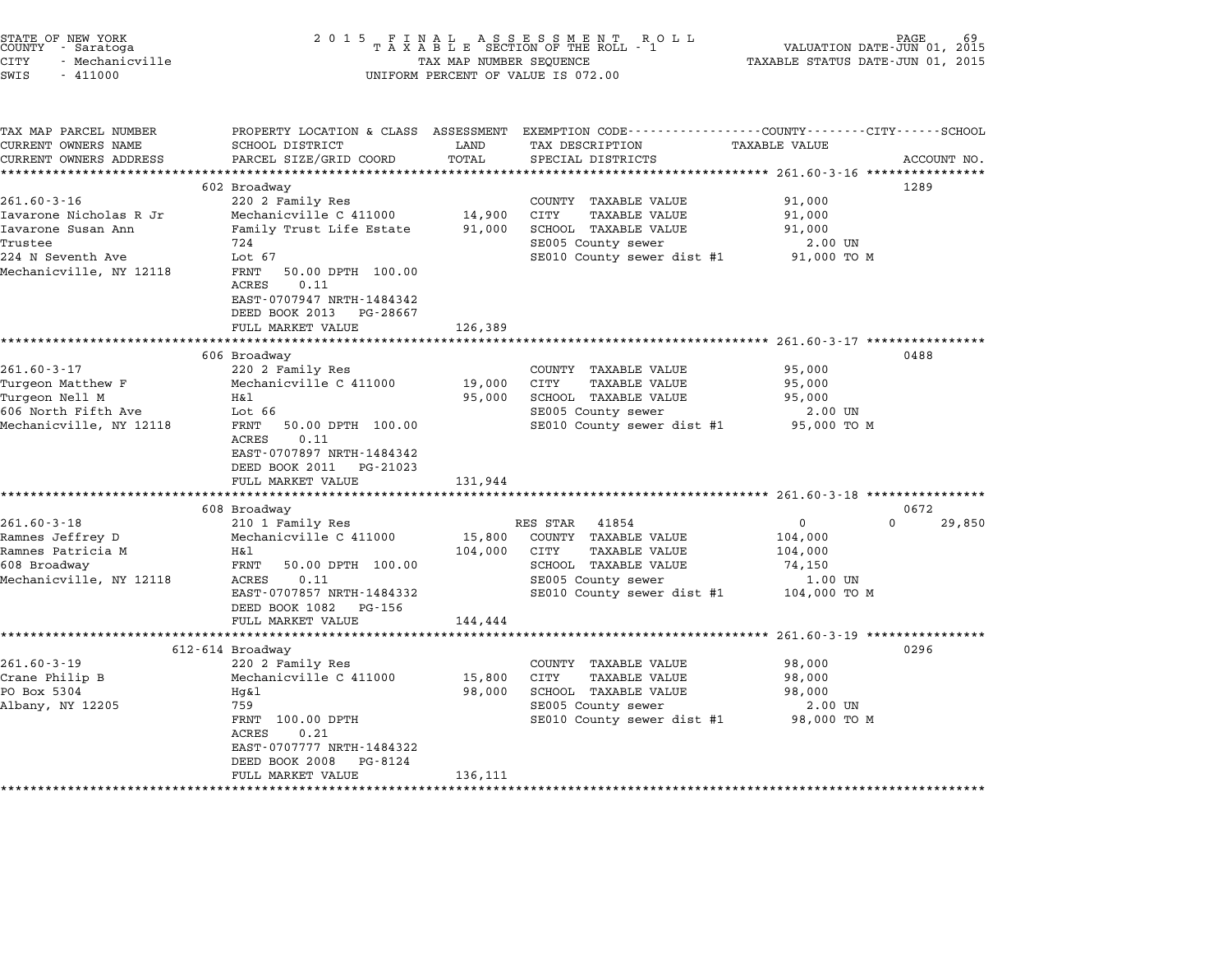| PROPERTY LOCATION & CLASS ASSESSMENT EXEMPTION CODE----------------COUNTY-------CITY------SCHOOL<br>SCHOOL DISTRICT<br>LAND<br>TAX DESCRIPTION<br>TAXABLE VALUE<br>CURRENT OWNERS ADDRESS<br>PARCEL SIZE/GRID COORD<br>TOTAL<br>SPECIAL DISTRICTS<br>ACCOUNT NO.<br>************************<br>208 North Fifth Ave<br>0367<br>$\Omega$<br>29,850<br>210 1 Family Res<br>RES STAR<br>41854<br>0<br>15,300<br>COUNTY TAXABLE VALUE<br>Mechanicville C 411000<br>90,000<br>90,000<br><b>TAXABLE VALUE</b><br>Η&l<br>CITY<br>90,000<br>SCHOOL TAXABLE VALUE<br>759a<br>60,150<br>FRNT<br>34.00 DPTH<br>88.00<br>SE005 County sewer<br>1.00 UN<br>ACRES<br>0.07<br>SE010 County sewer dist #1<br>90,000 TO M<br>EAST-0707767 NRTH-1484372<br>DEED BOOK 2013<br>PG-2829<br>FULL MARKET VALUE<br>125,000<br>210 North Fifth Ave<br>0968<br>$261.60 - 3 - 21$<br>220 2 Family Res<br>81,000<br>COUNTY TAXABLE VALUE<br>Wall Susan M<br>Mechanicville C 411000<br>15,800<br>CITY<br>TAXABLE VALUE<br>81,000<br>77 Dewey Ave<br>Η&l<br>SCHOOL TAXABLE VALUE<br>81,000<br>81,000<br>760<br>SE005 County sewer<br>2.00 UN<br>FRNT<br>34.00 DPTH<br>SE010 County sewer dist #1<br>81,000 TO M<br>88.00<br>0.07<br>ACRES<br>EAST-0707767 NRTH-1484402<br>DEED BOOK 1732<br>PG-293<br>FULL MARKET VALUE<br>112,500<br>**********************<br>0859<br>212 North Fifth Ave<br>$261.60 - 3 - 22$<br>220 2 Family Res<br>COUNTY TAXABLE VALUE<br>93,000<br>Zappola Sharon<br>Mechanicville C 411000<br>18,600<br>CITY<br><b>TAXABLE VALUE</b><br>93,000<br>93,000<br>SCHOOL TAXABLE VALUE<br>Zappola John<br>H&l<br>93,000<br>18 Old Deer Camp Rd<br>FRNT<br>50.00 DPTH 100.00<br>SE005 County sewer<br>2.00 UN<br>SE010 County sewer dist #1<br>93,000 TO M<br>ACRES<br>0.11<br>EAST-0707767 NRTH-1484452<br>DEED BOOK 1083<br>PG-516<br>FULL MARKET VALUE<br>129,167<br>************************<br>218 North Fifth Ave<br>0545<br>$261.60 - 3 - 23$<br>$\mathsf{O}$<br>$\mathbf 0$<br>29,850<br>220 2 Family Res<br>RES STAR<br>41854<br>Fehily John F<br>Mechanicville C 411000<br>15,800<br>COUNTY TAXABLE VALUE<br>88,000<br>88,000<br><b>TAXABLE VALUE</b><br>Fehily Angela R<br>H&l<br>CITY<br>88,000<br>762<br>SCHOOL TAXABLE VALUE<br>58,150<br>FRNT<br>50.00 DPTH 100.00<br>SE005 County sewer<br>2.00 UN<br>ACRES<br>0.11<br>SE010 County sewer dist #1<br>88,000 TO M<br>EAST-0707757 NRTH-1484502<br>DEED BOOK 1367<br>PG-719<br>FULL MARKET VALUE<br>122,222 | STATE OF NEW YORK<br>COUNTY - Saratoga<br><b>CITY</b><br>- Mechanicville<br>SWIS<br>$-411000$ | 2 0 1 5 | TAX MAP NUMBER SEQUENCE | FINAL ASSESSMENT RO<br>TAXABLE SECTION OF THE ROLL - 1<br>R O L L<br>UNIFORM PERCENT OF VALUE IS 072.00 | PAGE<br>VALUATION DATE-JUN 01, 2015<br>TAXABLE STATUS DATE-JUN 01, 2015 |  |
|--------------------------------------------------------------------------------------------------------------------------------------------------------------------------------------------------------------------------------------------------------------------------------------------------------------------------------------------------------------------------------------------------------------------------------------------------------------------------------------------------------------------------------------------------------------------------------------------------------------------------------------------------------------------------------------------------------------------------------------------------------------------------------------------------------------------------------------------------------------------------------------------------------------------------------------------------------------------------------------------------------------------------------------------------------------------------------------------------------------------------------------------------------------------------------------------------------------------------------------------------------------------------------------------------------------------------------------------------------------------------------------------------------------------------------------------------------------------------------------------------------------------------------------------------------------------------------------------------------------------------------------------------------------------------------------------------------------------------------------------------------------------------------------------------------------------------------------------------------------------------------------------------------------------------------------------------------------------------------------------------------------------------------------------------------------------------------------------------------------------------------------------------------------------------------------------------------------------------------------------------------------------------------------------------------------------------------------------------------------------------------------------------------------------------------------------------------------|-----------------------------------------------------------------------------------------------|---------|-------------------------|---------------------------------------------------------------------------------------------------------|-------------------------------------------------------------------------|--|
|                                                                                                                                                                                                                                                                                                                                                                                                                                                                                                                                                                                                                                                                                                                                                                                                                                                                                                                                                                                                                                                                                                                                                                                                                                                                                                                                                                                                                                                                                                                                                                                                                                                                                                                                                                                                                                                                                                                                                                                                                                                                                                                                                                                                                                                                                                                                                                                                                                                              | TAX MAP PARCEL NUMBER<br>CURRENT OWNERS NAME                                                  |         |                         |                                                                                                         |                                                                         |  |
|                                                                                                                                                                                                                                                                                                                                                                                                                                                                                                                                                                                                                                                                                                                                                                                                                                                                                                                                                                                                                                                                                                                                                                                                                                                                                                                                                                                                                                                                                                                                                                                                                                                                                                                                                                                                                                                                                                                                                                                                                                                                                                                                                                                                                                                                                                                                                                                                                                                              |                                                                                               |         |                         |                                                                                                         |                                                                         |  |
|                                                                                                                                                                                                                                                                                                                                                                                                                                                                                                                                                                                                                                                                                                                                                                                                                                                                                                                                                                                                                                                                                                                                                                                                                                                                                                                                                                                                                                                                                                                                                                                                                                                                                                                                                                                                                                                                                                                                                                                                                                                                                                                                                                                                                                                                                                                                                                                                                                                              | $261.60 - 3 - 20$                                                                             |         |                         |                                                                                                         |                                                                         |  |
|                                                                                                                                                                                                                                                                                                                                                                                                                                                                                                                                                                                                                                                                                                                                                                                                                                                                                                                                                                                                                                                                                                                                                                                                                                                                                                                                                                                                                                                                                                                                                                                                                                                                                                                                                                                                                                                                                                                                                                                                                                                                                                                                                                                                                                                                                                                                                                                                                                                              | Colson Duane L<br>208 N Fifth Ave                                                             |         |                         |                                                                                                         |                                                                         |  |
|                                                                                                                                                                                                                                                                                                                                                                                                                                                                                                                                                                                                                                                                                                                                                                                                                                                                                                                                                                                                                                                                                                                                                                                                                                                                                                                                                                                                                                                                                                                                                                                                                                                                                                                                                                                                                                                                                                                                                                                                                                                                                                                                                                                                                                                                                                                                                                                                                                                              | Mechanicville, NY 12118                                                                       |         |                         |                                                                                                         |                                                                         |  |
|                                                                                                                                                                                                                                                                                                                                                                                                                                                                                                                                                                                                                                                                                                                                                                                                                                                                                                                                                                                                                                                                                                                                                                                                                                                                                                                                                                                                                                                                                                                                                                                                                                                                                                                                                                                                                                                                                                                                                                                                                                                                                                                                                                                                                                                                                                                                                                                                                                                              |                                                                                               |         |                         |                                                                                                         |                                                                         |  |
|                                                                                                                                                                                                                                                                                                                                                                                                                                                                                                                                                                                                                                                                                                                                                                                                                                                                                                                                                                                                                                                                                                                                                                                                                                                                                                                                                                                                                                                                                                                                                                                                                                                                                                                                                                                                                                                                                                                                                                                                                                                                                                                                                                                                                                                                                                                                                                                                                                                              |                                                                                               |         |                         |                                                                                                         |                                                                         |  |
|                                                                                                                                                                                                                                                                                                                                                                                                                                                                                                                                                                                                                                                                                                                                                                                                                                                                                                                                                                                                                                                                                                                                                                                                                                                                                                                                                                                                                                                                                                                                                                                                                                                                                                                                                                                                                                                                                                                                                                                                                                                                                                                                                                                                                                                                                                                                                                                                                                                              |                                                                                               |         |                         |                                                                                                         |                                                                         |  |
|                                                                                                                                                                                                                                                                                                                                                                                                                                                                                                                                                                                                                                                                                                                                                                                                                                                                                                                                                                                                                                                                                                                                                                                                                                                                                                                                                                                                                                                                                                                                                                                                                                                                                                                                                                                                                                                                                                                                                                                                                                                                                                                                                                                                                                                                                                                                                                                                                                                              |                                                                                               |         |                         |                                                                                                         |                                                                         |  |
|                                                                                                                                                                                                                                                                                                                                                                                                                                                                                                                                                                                                                                                                                                                                                                                                                                                                                                                                                                                                                                                                                                                                                                                                                                                                                                                                                                                                                                                                                                                                                                                                                                                                                                                                                                                                                                                                                                                                                                                                                                                                                                                                                                                                                                                                                                                                                                                                                                                              |                                                                                               |         |                         |                                                                                                         |                                                                         |  |
|                                                                                                                                                                                                                                                                                                                                                                                                                                                                                                                                                                                                                                                                                                                                                                                                                                                                                                                                                                                                                                                                                                                                                                                                                                                                                                                                                                                                                                                                                                                                                                                                                                                                                                                                                                                                                                                                                                                                                                                                                                                                                                                                                                                                                                                                                                                                                                                                                                                              |                                                                                               |         |                         |                                                                                                         |                                                                         |  |
|                                                                                                                                                                                                                                                                                                                                                                                                                                                                                                                                                                                                                                                                                                                                                                                                                                                                                                                                                                                                                                                                                                                                                                                                                                                                                                                                                                                                                                                                                                                                                                                                                                                                                                                                                                                                                                                                                                                                                                                                                                                                                                                                                                                                                                                                                                                                                                                                                                                              | Mechanicville, NY 12118                                                                       |         |                         |                                                                                                         |                                                                         |  |
|                                                                                                                                                                                                                                                                                                                                                                                                                                                                                                                                                                                                                                                                                                                                                                                                                                                                                                                                                                                                                                                                                                                                                                                                                                                                                                                                                                                                                                                                                                                                                                                                                                                                                                                                                                                                                                                                                                                                                                                                                                                                                                                                                                                                                                                                                                                                                                                                                                                              |                                                                                               |         |                         |                                                                                                         |                                                                         |  |
|                                                                                                                                                                                                                                                                                                                                                                                                                                                                                                                                                                                                                                                                                                                                                                                                                                                                                                                                                                                                                                                                                                                                                                                                                                                                                                                                                                                                                                                                                                                                                                                                                                                                                                                                                                                                                                                                                                                                                                                                                                                                                                                                                                                                                                                                                                                                                                                                                                                              |                                                                                               |         |                         |                                                                                                         |                                                                         |  |
|                                                                                                                                                                                                                                                                                                                                                                                                                                                                                                                                                                                                                                                                                                                                                                                                                                                                                                                                                                                                                                                                                                                                                                                                                                                                                                                                                                                                                                                                                                                                                                                                                                                                                                                                                                                                                                                                                                                                                                                                                                                                                                                                                                                                                                                                                                                                                                                                                                                              |                                                                                               |         |                         |                                                                                                         |                                                                         |  |
|                                                                                                                                                                                                                                                                                                                                                                                                                                                                                                                                                                                                                                                                                                                                                                                                                                                                                                                                                                                                                                                                                                                                                                                                                                                                                                                                                                                                                                                                                                                                                                                                                                                                                                                                                                                                                                                                                                                                                                                                                                                                                                                                                                                                                                                                                                                                                                                                                                                              |                                                                                               |         |                         |                                                                                                         |                                                                         |  |
|                                                                                                                                                                                                                                                                                                                                                                                                                                                                                                                                                                                                                                                                                                                                                                                                                                                                                                                                                                                                                                                                                                                                                                                                                                                                                                                                                                                                                                                                                                                                                                                                                                                                                                                                                                                                                                                                                                                                                                                                                                                                                                                                                                                                                                                                                                                                                                                                                                                              |                                                                                               |         |                         |                                                                                                         |                                                                         |  |
|                                                                                                                                                                                                                                                                                                                                                                                                                                                                                                                                                                                                                                                                                                                                                                                                                                                                                                                                                                                                                                                                                                                                                                                                                                                                                                                                                                                                                                                                                                                                                                                                                                                                                                                                                                                                                                                                                                                                                                                                                                                                                                                                                                                                                                                                                                                                                                                                                                                              |                                                                                               |         |                         |                                                                                                         |                                                                         |  |
|                                                                                                                                                                                                                                                                                                                                                                                                                                                                                                                                                                                                                                                                                                                                                                                                                                                                                                                                                                                                                                                                                                                                                                                                                                                                                                                                                                                                                                                                                                                                                                                                                                                                                                                                                                                                                                                                                                                                                                                                                                                                                                                                                                                                                                                                                                                                                                                                                                                              |                                                                                               |         |                         |                                                                                                         |                                                                         |  |
|                                                                                                                                                                                                                                                                                                                                                                                                                                                                                                                                                                                                                                                                                                                                                                                                                                                                                                                                                                                                                                                                                                                                                                                                                                                                                                                                                                                                                                                                                                                                                                                                                                                                                                                                                                                                                                                                                                                                                                                                                                                                                                                                                                                                                                                                                                                                                                                                                                                              |                                                                                               |         |                         |                                                                                                         |                                                                         |  |
|                                                                                                                                                                                                                                                                                                                                                                                                                                                                                                                                                                                                                                                                                                                                                                                                                                                                                                                                                                                                                                                                                                                                                                                                                                                                                                                                                                                                                                                                                                                                                                                                                                                                                                                                                                                                                                                                                                                                                                                                                                                                                                                                                                                                                                                                                                                                                                                                                                                              | Saratoga Springs, NY 12866                                                                    |         |                         |                                                                                                         |                                                                         |  |
|                                                                                                                                                                                                                                                                                                                                                                                                                                                                                                                                                                                                                                                                                                                                                                                                                                                                                                                                                                                                                                                                                                                                                                                                                                                                                                                                                                                                                                                                                                                                                                                                                                                                                                                                                                                                                                                                                                                                                                                                                                                                                                                                                                                                                                                                                                                                                                                                                                                              |                                                                                               |         |                         |                                                                                                         |                                                                         |  |
|                                                                                                                                                                                                                                                                                                                                                                                                                                                                                                                                                                                                                                                                                                                                                                                                                                                                                                                                                                                                                                                                                                                                                                                                                                                                                                                                                                                                                                                                                                                                                                                                                                                                                                                                                                                                                                                                                                                                                                                                                                                                                                                                                                                                                                                                                                                                                                                                                                                              |                                                                                               |         |                         |                                                                                                         |                                                                         |  |
|                                                                                                                                                                                                                                                                                                                                                                                                                                                                                                                                                                                                                                                                                                                                                                                                                                                                                                                                                                                                                                                                                                                                                                                                                                                                                                                                                                                                                                                                                                                                                                                                                                                                                                                                                                                                                                                                                                                                                                                                                                                                                                                                                                                                                                                                                                                                                                                                                                                              |                                                                                               |         |                         |                                                                                                         |                                                                         |  |
|                                                                                                                                                                                                                                                                                                                                                                                                                                                                                                                                                                                                                                                                                                                                                                                                                                                                                                                                                                                                                                                                                                                                                                                                                                                                                                                                                                                                                                                                                                                                                                                                                                                                                                                                                                                                                                                                                                                                                                                                                                                                                                                                                                                                                                                                                                                                                                                                                                                              |                                                                                               |         |                         |                                                                                                         |                                                                         |  |
|                                                                                                                                                                                                                                                                                                                                                                                                                                                                                                                                                                                                                                                                                                                                                                                                                                                                                                                                                                                                                                                                                                                                                                                                                                                                                                                                                                                                                                                                                                                                                                                                                                                                                                                                                                                                                                                                                                                                                                                                                                                                                                                                                                                                                                                                                                                                                                                                                                                              |                                                                                               |         |                         |                                                                                                         |                                                                         |  |
|                                                                                                                                                                                                                                                                                                                                                                                                                                                                                                                                                                                                                                                                                                                                                                                                                                                                                                                                                                                                                                                                                                                                                                                                                                                                                                                                                                                                                                                                                                                                                                                                                                                                                                                                                                                                                                                                                                                                                                                                                                                                                                                                                                                                                                                                                                                                                                                                                                                              |                                                                                               |         |                         |                                                                                                         |                                                                         |  |
|                                                                                                                                                                                                                                                                                                                                                                                                                                                                                                                                                                                                                                                                                                                                                                                                                                                                                                                                                                                                                                                                                                                                                                                                                                                                                                                                                                                                                                                                                                                                                                                                                                                                                                                                                                                                                                                                                                                                                                                                                                                                                                                                                                                                                                                                                                                                                                                                                                                              | 218 North Fifth St                                                                            |         |                         |                                                                                                         |                                                                         |  |
|                                                                                                                                                                                                                                                                                                                                                                                                                                                                                                                                                                                                                                                                                                                                                                                                                                                                                                                                                                                                                                                                                                                                                                                                                                                                                                                                                                                                                                                                                                                                                                                                                                                                                                                                                                                                                                                                                                                                                                                                                                                                                                                                                                                                                                                                                                                                                                                                                                                              | Mechanicville, NY 12118                                                                       |         |                         |                                                                                                         |                                                                         |  |
|                                                                                                                                                                                                                                                                                                                                                                                                                                                                                                                                                                                                                                                                                                                                                                                                                                                                                                                                                                                                                                                                                                                                                                                                                                                                                                                                                                                                                                                                                                                                                                                                                                                                                                                                                                                                                                                                                                                                                                                                                                                                                                                                                                                                                                                                                                                                                                                                                                                              |                                                                                               |         |                         |                                                                                                         |                                                                         |  |
|                                                                                                                                                                                                                                                                                                                                                                                                                                                                                                                                                                                                                                                                                                                                                                                                                                                                                                                                                                                                                                                                                                                                                                                                                                                                                                                                                                                                                                                                                                                                                                                                                                                                                                                                                                                                                                                                                                                                                                                                                                                                                                                                                                                                                                                                                                                                                                                                                                                              |                                                                                               |         |                         |                                                                                                         |                                                                         |  |
|                                                                                                                                                                                                                                                                                                                                                                                                                                                                                                                                                                                                                                                                                                                                                                                                                                                                                                                                                                                                                                                                                                                                                                                                                                                                                                                                                                                                                                                                                                                                                                                                                                                                                                                                                                                                                                                                                                                                                                                                                                                                                                                                                                                                                                                                                                                                                                                                                                                              |                                                                                               |         |                         |                                                                                                         |                                                                         |  |
|                                                                                                                                                                                                                                                                                                                                                                                                                                                                                                                                                                                                                                                                                                                                                                                                                                                                                                                                                                                                                                                                                                                                                                                                                                                                                                                                                                                                                                                                                                                                                                                                                                                                                                                                                                                                                                                                                                                                                                                                                                                                                                                                                                                                                                                                                                                                                                                                                                                              |                                                                                               |         |                         |                                                                                                         |                                                                         |  |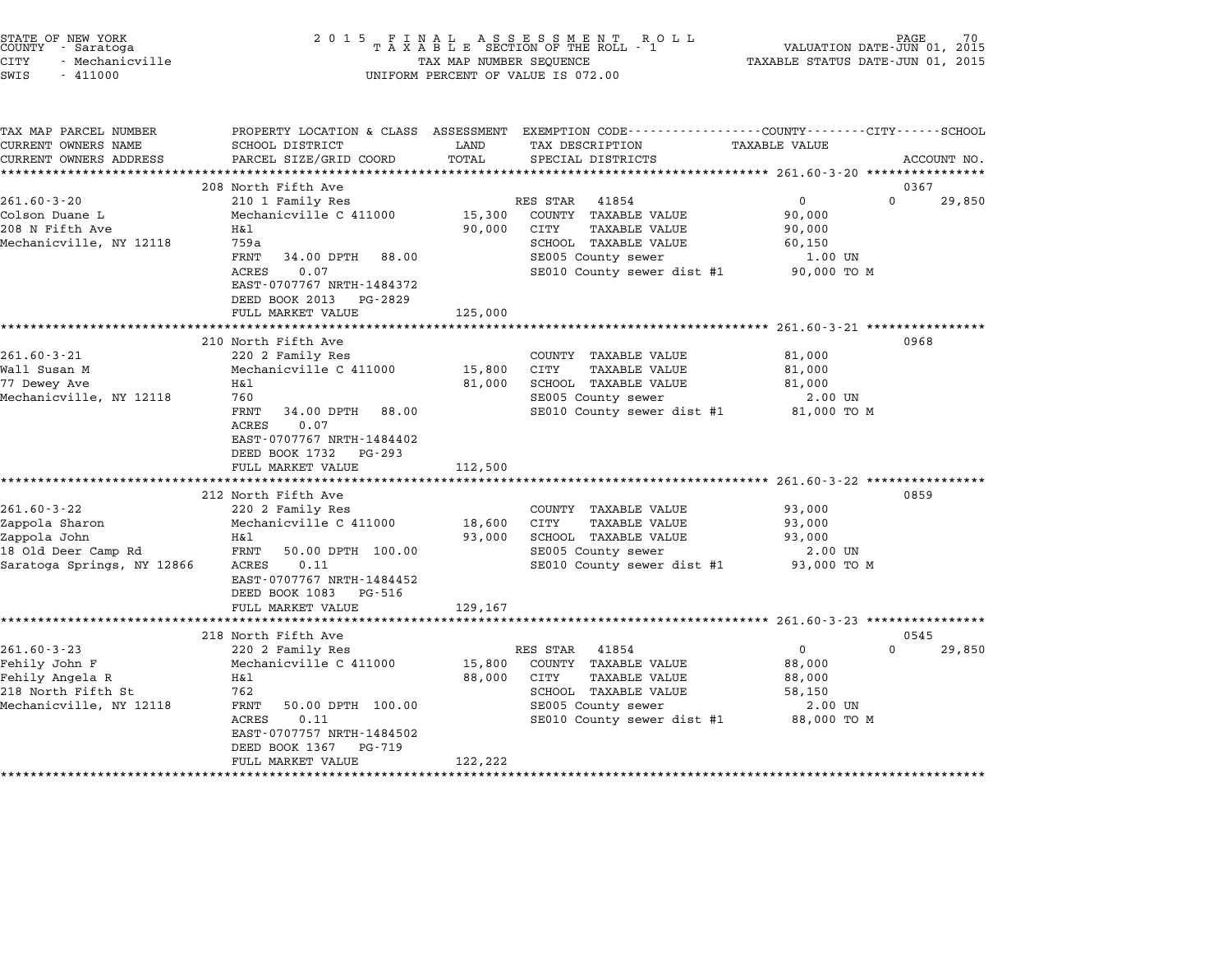| ounii aaratoga<br>CITY<br>- Mechanicville<br>SWIS<br>$-411000$         |                                                                                                                                   | I A A A B B B BECILON OF THE ROLL - I<br>TAX MAP NUMBER SEQUENCE<br>UNIFORM PERCENT OF VALUE IS 072.00                                            | VALUAIIUN DAIE-UUN VI, 2015<br>TAXABLE STATUS DATE-JUN 01, 2015 |             |
|------------------------------------------------------------------------|-----------------------------------------------------------------------------------------------------------------------------------|---------------------------------------------------------------------------------------------------------------------------------------------------|-----------------------------------------------------------------|-------------|
| TAX MAP PARCEL NUMBER<br>CURRENT OWNERS NAME<br>CURRENT OWNERS ADDRESS | SCHOOL DISTRICT LAND<br>PARCEL SIZE/GRID COORD                                                                                    | PROPERTY LOCATION & CLASS ASSESSMENT EXEMPTION CODE----------------COUNTY-------CITY------SCHOOL<br>TAX DESCRIPTION<br>TOTAL<br>SPECIAL DISTRICTS | TAXABLE VALUE                                                   | ACCOUNT NO. |
|                                                                        | 619 North Fifth Ave                                                                                                               |                                                                                                                                                   | 1111                                                            |             |
| $261.60 - 3 - 24$                                                      | 230 3 Family Res                                                                                                                  | VET COM C 41132                                                                                                                                   | 28,500<br>0                                                     |             |
| Perrotta Alfred<br>619 Chestnut St                                     |                                                                                                                                   | Mechanicville C 411000 22,800 VET COM T 41133<br>Hq & L 114,000 SR STAR 41834                                                                     | 15,000<br>$\overline{0}$                                        | $\mathbf 0$ |
|                                                                        |                                                                                                                                   |                                                                                                                                                   | $\overline{0}$<br>$\overline{0}$                                | 64,980      |
| Mechanicville, NY 12118                                                | 762a                                                                                                                              | COUNTY TAXABLE VALUE<br>TAXABLE VALUE<br>CITY                                                                                                     | 85,500<br>99,000                                                |             |
|                                                                        | FRNT 100.00 DPTH 50.00<br>0.11<br>ACRES                                                                                           |                                                                                                                                                   |                                                                 |             |
|                                                                        | EAST-0707757 NRTH-1484542                                                                                                         |                                                                                                                                                   |                                                                 |             |
|                                                                        | DEED BOOK 0696 PG-0331                                                                                                            | SCHOOL TAXABLE VALUE 49,020<br>SE005 County sewer 3.00 UN<br>SE010 County sewer dist #1 114,000 TO M                                              |                                                                 |             |
|                                                                        | FULL MARKET VALUE 158,333                                                                                                         |                                                                                                                                                   |                                                                 |             |
|                                                                        |                                                                                                                                   |                                                                                                                                                   |                                                                 |             |
|                                                                        | 614 Chestnut St                                                                                                                   |                                                                                                                                                   | 0031                                                            |             |
|                                                                        |                                                                                                                                   | COUNTY TAXABLE VALUE 145,000                                                                                                                      |                                                                 |             |
|                                                                        |                                                                                                                                   | 29,000 CITY<br>TAXABLE VALUE                                                                                                                      | 145,000                                                         |             |
|                                                                        | 261.60-3-25<br>Deruberts Joseph A Mechanicville C 411000<br>10 Canadian Ct Blk&l<br>Rallston Spa, NY 12020 FRNT 50.00 DPTH 100.00 | $145,000 \qquad \text{SCHOOL} \qquad \text{TAXABLE VALUE} \qquad \qquad 145,000$                                                                  |                                                                 |             |
|                                                                        |                                                                                                                                   | SE005 County sewer                                                                                                                                | $6.00$ UN                                                       |             |
|                                                                        | 0.11<br>ACRES                                                                                                                     | SE010 County sewer dist #1 $145,000$ TO M                                                                                                         |                                                                 |             |
|                                                                        | EAST-0707757 NRTH-1484682                                                                                                         |                                                                                                                                                   |                                                                 |             |
|                                                                        | DEED BOOK 1442 PG-140<br>FULL MARKET VALUE                                                                                        | 201,389                                                                                                                                           |                                                                 |             |
|                                                                        |                                                                                                                                   |                                                                                                                                                   |                                                                 |             |
|                                                                        | 618 Chestnut St                                                                                                                   |                                                                                                                                                   | 1013                                                            |             |
| 261.60-3-26                                                            | 220 2 Family Res                                                                                                                  | RES STAR 41854                                                                                                                                    | $\overline{0}$<br>$\Omega$                                      | 29,850      |
| Morcone Edward J                                                       |                                                                                                                                   | Mechanicville C 411000 18,600 COUNTY TAXABLE VALUE                                                                                                | 93,000                                                          |             |
| Morcone Janice A                                                       | Η&l                                                                                                                               | 93,000 CITY<br>TAXABLE VALUE                                                                                                                      | 93,000                                                          |             |
| 618 Chestnut St                                                        | 763                                                                                                                               | SCHOOL TAXABLE VALUE<br>SE005 County sewer                                                                                                        | 63,150                                                          |             |
| Mechanicville, NY 12118                                                | FRNT<br>50.00 DPTH 100.00                                                                                                         |                                                                                                                                                   | 2.00 UN                                                         |             |
|                                                                        | 0.11<br>ACRES                                                                                                                     | SE010 County sewer dist #1 93,000 TO M                                                                                                            |                                                                 |             |
|                                                                        | EAST-0707707 NRTH-1484682                                                                                                         |                                                                                                                                                   |                                                                 |             |
|                                                                        | DEED BOOK 1328 PG-667<br>FULL MARKET VALUE                                                                                        | 129,167                                                                                                                                           |                                                                 |             |
|                                                                        |                                                                                                                                   |                                                                                                                                                   |                                                                 |             |
|                                                                        | 308 North Fifth Ave                                                                                                               |                                                                                                                                                   | 1240                                                            |             |
| $261.60 - 3 - 27$                                                      | 411 Apartment                                                                                                                     | COUNTY TAXABLE VALUE                                                                                                                              | 183,825                                                         |             |
|                                                                        | Mechanicville C 411000                                                                                                            | 29,000 CITY<br>TAXABLE VALUE                                                                                                                      | 183,825                                                         |             |
| Derubertis Joseph<br>10 Canadian Ct<br>10 Canadian Ct                  | Blk&l                                                                                                                             | 183,825 SCHOOL TAXABLE VALUE                                                                                                                      | 183,825                                                         |             |
| Ballston Spa, NY 12020                                                 | 764                                                                                                                               | SE005 County sewer                                                                                                                                | 8.00 UN                                                         |             |
|                                                                        | 50.00 DPTH 100.00<br>FRNT                                                                                                         | SE010 County sewer dist #1 183,825 TO M                                                                                                           |                                                                 |             |
|                                                                        | 0.11<br>ACRES                                                                                                                     |                                                                                                                                                   |                                                                 |             |
|                                                                        | EAST-0707726 NRTH-1484752                                                                                                         |                                                                                                                                                   |                                                                 |             |
|                                                                        | DEED BOOK 1741 PG-475                                                                                                             |                                                                                                                                                   |                                                                 |             |
|                                                                        | FULL MARKET VALUE                                                                                                                 | 255,313                                                                                                                                           |                                                                 |             |

# end the NEW YORK (NEW YORK) which the country the control of the control of the control of the control of the c<br>COUNTY - Saratoga (New York of Taxable SECTION OF THE ROLL - 1 (New YALUATION DATE-JUN 01, 2015 CITY - Mechanicville TAX MAP NUMBER SEQUENCE TAXABLE STATUS DATE-JUN 01, <sup>2015</sup>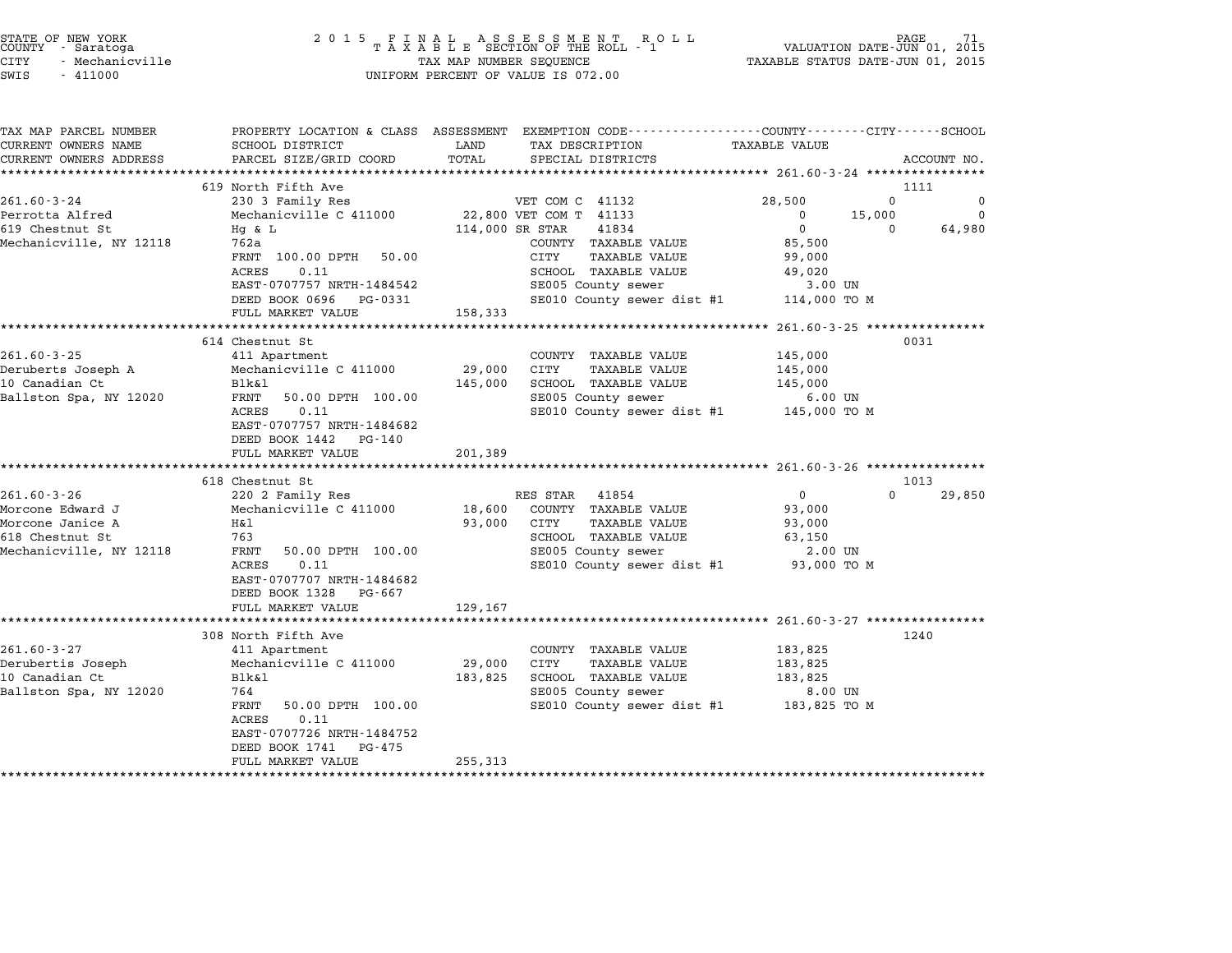|        | STATE OF NEW YORK |
|--------|-------------------|
| COUNTY | - Saratoga        |
| CITY   | - Mechanicville   |

## end the NEW YORK (NEW YORK) which the country the control of the control of the control of the control of the c<br>COUNTY - Saratoga (New York of Taxable SECTION OF THE ROLL - 1 (New York of THE COUNTY) which control the cont CITY - Mechanicville TAX MAP NUMBER SEQUENCE TAXABLE STATUS DATE-JUN 01, <sup>2015</sup> SWIS - <sup>411000</sup> UNIFORM PERCENT OF VALUE IS 072.00

TAX MAP PARCEL NUMBER PROPERTY LOCATION & CLASS ASSESSMENT EXEMPTION CODE------------------COUNTY--------CITY------SCHOOL CURRENT OWNERS NAME SCHOOL DISTRICT LAND TAX DESCRIPTION TAXABLE VALUE CURRENT OWNERS ADDRESS PARCEL SIZE/GRID COORD TOTAL SPECIAL DISTRICTS ACCOUNT NO. \*\*\*\*\*\*\*\*\*\*\*\*\*\*\*\*\*\*\*\*\*\*\*\*\*\*\*\*\*\*\*\*\*\*\*\*\*\*\*\*\*\*\*\*\*\*\*\*\*\*\*\*\*\*\*\*\*\*\*\*\*\*\*\*\*\*\*\*\*\*\*\*\*\*\*\*\*\*\*\*\*\*\*\*\*\*\*\*\*\*\*\*\*\*\*\*\*\*\*\*\*\*\* 261.60-3-28 \*\*\*\*\*\*\*\*\*\*\*\*\*\*\*\* <sup>312</sup> North Fifth Ave <sup>0100</sup> 261.60-3-28 312 North Fifth Ave 261.60-3-28 210 1 Family Res COUNTY TAXABLE VALUE 89,000 911 STAND IS A SULFALL AVE SOLD AND RESOLUTE TO A SULT A SULT OF A SULT OF A SULT AND RESOLUT AND RESOLUT AND<br>Beninati Carl Mechanicville C 411000 17,800 CITY TAXABLE VALUE 89,000 control and the control and the control of the control of the control of the control of the control of the con<br>Beninati Al Beninati H&l 89,000 SCHOOL TAXABLE VALUE 89,000<br>89,000 SCHOOL TAXABLE VALUE Beninati Carl Mechanicville C 411000 17,800 CITY TAXABLE VALUE 89,000<br>c/o Ronald Beninati H&l 89,000 SCHOOL TAXABLE VALUE Clifton Park, NY <sup>12065</sup> Life Estate SE010 County sewer dist #1 89,000 TO <sup>M</sup> ,05<br>Life Estate<br>FRNT 50.00 DPTH 100.00 HILE ESCACE<br>FRNT 50.00<br>ACRES 0.11 EAST-0707716 NRTH-1484802 EAST-0707716 NRTH-148480<br>DEED BOOK 2007 PG-1150 DEED BOOK 2007 PG-1150<br>FULL MARKET VALUE 123,611 \*\*\*\*\*\*\*\*\*\*\*\*\*\*\*\*\*\*\*\*\*\*\*\*\*\*\*\*\*\*\*\*\*\*\*\*\*\*\*\*\*\*\*\*\*\*\*\*\*\*\*\*\*\*\*\*\*\*\*\*\*\*\*\*\*\*\*\*\*\*\*\*\*\*\*\*\*\*\*\*\*\*\*\*\*\*\*\*\*\*\*\*\*\*\*\*\*\*\*\*\*\*\* 261.60-3-30 \*\*\*\*\*\*\*\*\*\*\*\*\*\*\*\* <sup>316</sup> North Fifth Ave <sup>0362</sup> 261.60-3-30 <sup>210</sup> <sup>1</sup> Family Res RES STAR <sup>41854</sup> <sup>0</sup> <sup>0</sup> 29,850 10 NOTED FITED AVE<br>201.60-3-30 210 1 Family Res RES STAR 41854<br>Luckett Christopher Mechanicville C 411000 20,200 COUNTY TAXABLE VALUE 100,000 201.00 J John Michael (1988)<br>Luckett Christopher Mechanicville C 411000 20,200 COUNTY TAXABLE VALUE 100,000<br>Luckett Krista K H & L 100,000 CITY TAXABLE VALUE 100,000 NUCRECT CHITSCOPHEL MECHANIC VILLE CONTRACT TRANSPORTED TRANSPORTED TRANSPORTED TRANSPORTED TRANSPORTED TRANSPOR<br>100,000 CITY TRANSPORTED TRANSPORTED TRANSPORTED TRANSPORTED TRANSPORTED TRANSPORTED TRANSPORTED TRANSPORTED Mechanicville, NY <sup>12118</sup> ACRES 0.15 SE005 County sewer 1.00 UN EXERES 0.15<br>
ACRES 0.15<br>
EAST-0707736 NRTH-1484882 SE005 County sewer dist #1 100,000 TO M<br>
DEED BOOK 2012 PG-28552 DEED BOOK 2012 PG-28552 FAST-070736 NRTH-1484882<br>
EAST-070736 NRTH-1484882<br>
DEED BOOK 2012 PG-28552<br>
FULL MARKET VALUE 138,889<br>
ISB.889 \*\*\*\*\*\*\*\*\*\*\*\*\*\*\*\*\*\*\*\*\*\*\*\*\*\*\*\*\*\*\*\*\*\*\*\*\*\*\*\*\*\*\*\*\*\*\*\*\*\*\*\*\*\*\*\*\*\*\*\*\*\*\*\*\*\*\*\*\*\*\*\*\*\*\*\*\*\*\*\*\*\*\*\*\*\*\*\*\*\*\*\*\*\*\*\*\*\*\*\*\*\*\* 261.60-4-1 \*\*\*\*\*\*\*\*\*\*\*\*\*\*\*\*\* Elizabeth St & Fourth Ave <sup>0911</sup> 261.60-4-1 Elizabeth St & Fourth Ave and COUNTY TAXABLE VALUE 14,000 DeRusso John Jr Mechanicville C <sup>411000</sup> 14,000 CITY TAXABLE VALUE 14,000 DeRusso John Vl 14,000 SCHOOL TAXABLE VALUE 14,000 Extra Franch Country of the Mechanic Country of the Mechanic Country of the Mechanic Country of the Mechanic Country SCHOOL TAXABLE VALUE 14,000 TO M<br>14,000 SCHOOL TAXABLE VALUE 14,000 TO M<br>507 Elizabeth St Mechanicville, NY <sup>12118</sup> ACRES 0.11 EAST-0707986 NRTH-1484913 EAST-0707986 NRTH-1484913 DEED BOOK 2009 PG-10827<br>FULL MARKET VALUE 19,444 \*\*\*\*\*\*\*\*\*\*\*\*\*\*\*\*\*\*\*\*\*\*\*\*\*\*\*\*\*\*\*\*\*\*\*\*\*\*\*\*\*\*\*\*\*\*\*\*\*\*\*\*\*\*\*\*\*\*\*\*\*\*\*\*\*\*\*\*\*\*\*\*\*\*\*\*\*\*\*\*\*\*\*\*\*\*\*\*\*\*\*\*\*\*\*\*\*\*\*\*\*\*\* 261.60-4-2 \*\*\*\*\*\*\*\*\*\*\*\*\*\*\*\*\* Elizabeth St 0912 261.60-4-2 Elizabeth St<br>
261.60-4-2 312 Vac w/imprv COUNTY TAXABLE VALUE 22,000 DeRusso John Jr Mechanicville C <sup>411000</sup> 14,000 CITY TAXABLE VALUE 22,000 DeRusso John Vl & G 22,000 SCHOOL TAXABLE VALUE 22,000 <sup>507</sup> Elizabeth St FRNT 50.00 DPTH 100.00 SE010 County sewer dist #1 22,000 TO <sup>M</sup> Mechanicville, NY <sup>12118</sup> ACRES 0.11 EAST-0708036 NRTH-1484913 EAST-0708036 NRTH-1484913 FULL MARKET VALUE 30,556 \*\*\*\*\*\*\*\*\*\*\*\*\*\*\*\*\*\*\*\*\*\*\*\*\*\*\*\*\*\*\*\*\*\*\*\*\*\*\*\*\*\*\*\*\*\*\*\*\*\*\*\*\*\*\*\*\*\*\*\*\*\*\*\*\*\*\*\*\*\*\*\*\*\*\*\*\*\*\*\*\*\*\*\*\*\*\*\*\*\*\*\*\*\*\*\*\*\*\*\*\*\*\*\*\*\*\*\*\*\*\*\*\*\*\*\*\*\*\*\*\*\*\*\*\*\*\*\*\*\*\*\*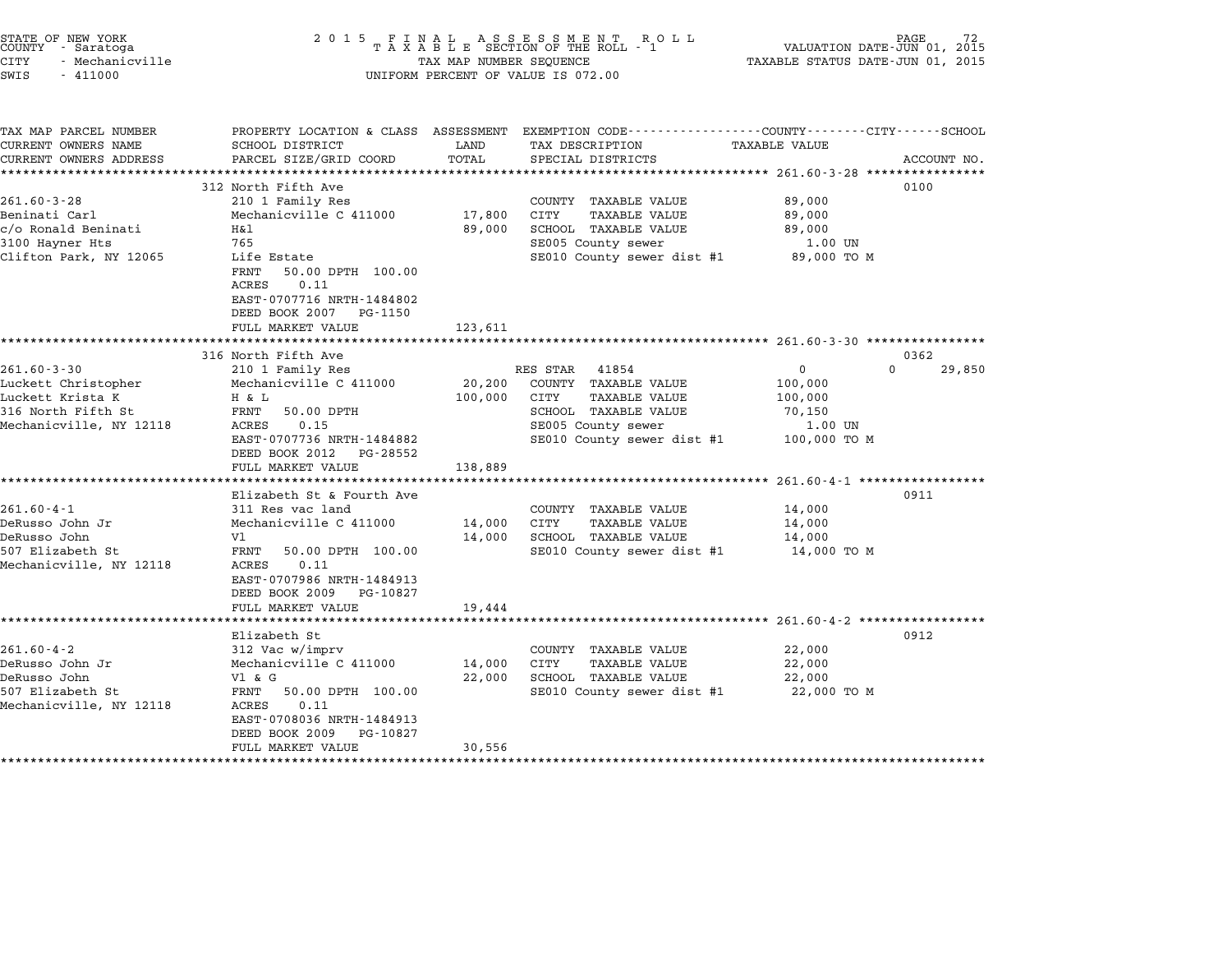|                                                                                                                                                                                      |                                                                                                                     |                  | UNIFORM PERCENT OF VALUE IS 072.00 |                                                                                                                                                                                                                                                                                                                                                                                                                                     |                                                                                                        |                                                                                                                                                                                                                                                                |
|--------------------------------------------------------------------------------------------------------------------------------------------------------------------------------------|---------------------------------------------------------------------------------------------------------------------|------------------|------------------------------------|-------------------------------------------------------------------------------------------------------------------------------------------------------------------------------------------------------------------------------------------------------------------------------------------------------------------------------------------------------------------------------------------------------------------------------------|--------------------------------------------------------------------------------------------------------|----------------------------------------------------------------------------------------------------------------------------------------------------------------------------------------------------------------------------------------------------------------|
| SCHOOL DISTRICT                                                                                                                                                                      | LAND                                                                                                                |                  |                                    | <b>TAXABLE VALUE</b>                                                                                                                                                                                                                                                                                                                                                                                                                |                                                                                                        |                                                                                                                                                                                                                                                                |
|                                                                                                                                                                                      |                                                                                                                     |                  |                                    |                                                                                                                                                                                                                                                                                                                                                                                                                                     |                                                                                                        | ACCOUNT NO.                                                                                                                                                                                                                                                    |
| 507 Elizabeth St<br>220 2 Family Res<br>Mechanicville C 411000<br>50.00 DPTH 100.00<br>0.11<br>EAST-0708086 NRTH-1484923<br>DEED BOOK 2009 PG-10827                                  | 18,000<br>90,000                                                                                                    | CITY             | <b>TAXABLE VALUE</b>               | 90,000<br>90,000<br>90,000                                                                                                                                                                                                                                                                                                                                                                                                          |                                                                                                        |                                                                                                                                                                                                                                                                |
|                                                                                                                                                                                      |                                                                                                                     |                  |                                    |                                                                                                                                                                                                                                                                                                                                                                                                                                     |                                                                                                        |                                                                                                                                                                                                                                                                |
| North Third Ave<br>230 3 Family Res<br>Mechanicville C 411000<br>37.74 DPTH<br>0.22<br>EAST-0708166 NRTH-1484933<br>DEED BOOK 1155 PG-96<br>FULL MARKET VALUE<br>317 North Third Ave | 22,000<br>115,000<br>159,722                                                                                        | CITY             | TAXABLE VALUE                      | 115,000<br>115,000<br>115,000                                                                                                                                                                                                                                                                                                                                                                                                       |                                                                                                        |                                                                                                                                                                                                                                                                |
| Mechanicville C 411000<br>FRNT 101.00 DPTH<br>$0.26$ BANK<br>137<br>EAST-0708196 NRTH-1484863<br>DEED BOOK 1651 PG-67<br>FULL MARKET VALUE                                           | 22,400<br>105,000<br>145,833                                                                                        | CITY             | <b>TAXABLE VALUE</b>               | 105,000<br>105,000<br>75,150                                                                                                                                                                                                                                                                                                                                                                                                        |                                                                                                        | 29,850                                                                                                                                                                                                                                                         |
| **************************                                                                                                                                                           |                                                                                                                     |                  |                                    |                                                                                                                                                                                                                                                                                                                                                                                                                                     |                                                                                                        |                                                                                                                                                                                                                                                                |
| 220 2 Family Res<br>Mechanicville C 411000<br>50.00 DPTH 150.00<br>0.17<br>EAST-0708196 NRTH-1484813                                                                                 |                                                                                                                     | CITY             | 41854<br>TAXABLE VALUE             | 13,650<br>0<br>$\mathbf 0$<br>77,350<br>82,000<br>61,150                                                                                                                                                                                                                                                                                                                                                                            | 0<br>$\mathbf 0$                                                                                       | 0<br>0<br>29,850                                                                                                                                                                                                                                               |
|                                                                                                                                                                                      | PARCEL SIZE/GRID COORD<br>FULL MARKET VALUE<br>220 2 Family Res<br>315 North Third Ave<br>DEED BOOK 0686<br>PG-0328 | TOTAL<br>125,000 | RES STAR                           | TAX DESCRIPTION<br>SPECIAL DISTRICTS<br>COUNTY TAXABLE VALUE<br>SCHOOL TAXABLE VALUE<br>SE005 County sewer<br>COUNTY TAXABLE VALUE<br>SCHOOL TAXABLE VALUE<br>SE005 County sewer<br>41854<br>COUNTY TAXABLE VALUE<br>SCHOOL TAXABLE VALUE<br>SE005 County sewer<br>VET WAR C 41122<br>18,200 VET WAR T 41123<br>91,000 RES STAR<br>COUNTY TAXABLE VALUE<br>SCHOOL TAXABLE VALUE<br>SE005 County sewer<br>SE010 County sewer dist #1 | SE010 County sewer dist #1<br>SE010 County sewer dist #1<br>$\mathbf{0}$<br>SE010 County sewer dist #1 | PROPERTY LOCATION & CLASS ASSESSMENT EXEMPTION CODE---------------COUNTY-------CITY------SCHOOL<br>0910<br>2.00 UN<br>90,000 TO M<br>1601<br>2.00 UN<br>115,000 TO M<br>0755<br>$\Omega$<br>2.00 UN<br>105,000 TO M<br>1443<br>9,000<br>2.00 UN<br>91,000 TO M |

\*\*\*\*\*\*\*\*\*\*\*\*\*\*\*\*\*\*\*\*\*\*\*\*\*\*\*\*\*\*\*\*\*\*\*\*\*\*\*\*\*\*\*\*\*\*\*\*\*\*\*\*\*\*\*\*\*\*\*\*\*\*\*\*\*\*\*\*\*\*\*\*\*\*\*\*\*\*\*\*\*\*\*\*\*\*\*\*\*\*\*\*\*\*\*\*\*\*\*\*\*\*\*\*\*\*\*\*\*\*\*\*\*\*\*\*\*\*\*\*\*\*\*\*\*\*\*\*\*\*\*\*

FULL MARKET VALUE 126,389

end the NEW YORK (NEW YORK) with the STATE OF NEW YORK (NEW YORK) with the SE I N A L A S S E S S M E N T R O L L<br>COUNTY - Saratoga (New York) 2015 T A X A B L E SECTION OF THE ROLL - 1 (NALUATION DATE-JUN 01, 2015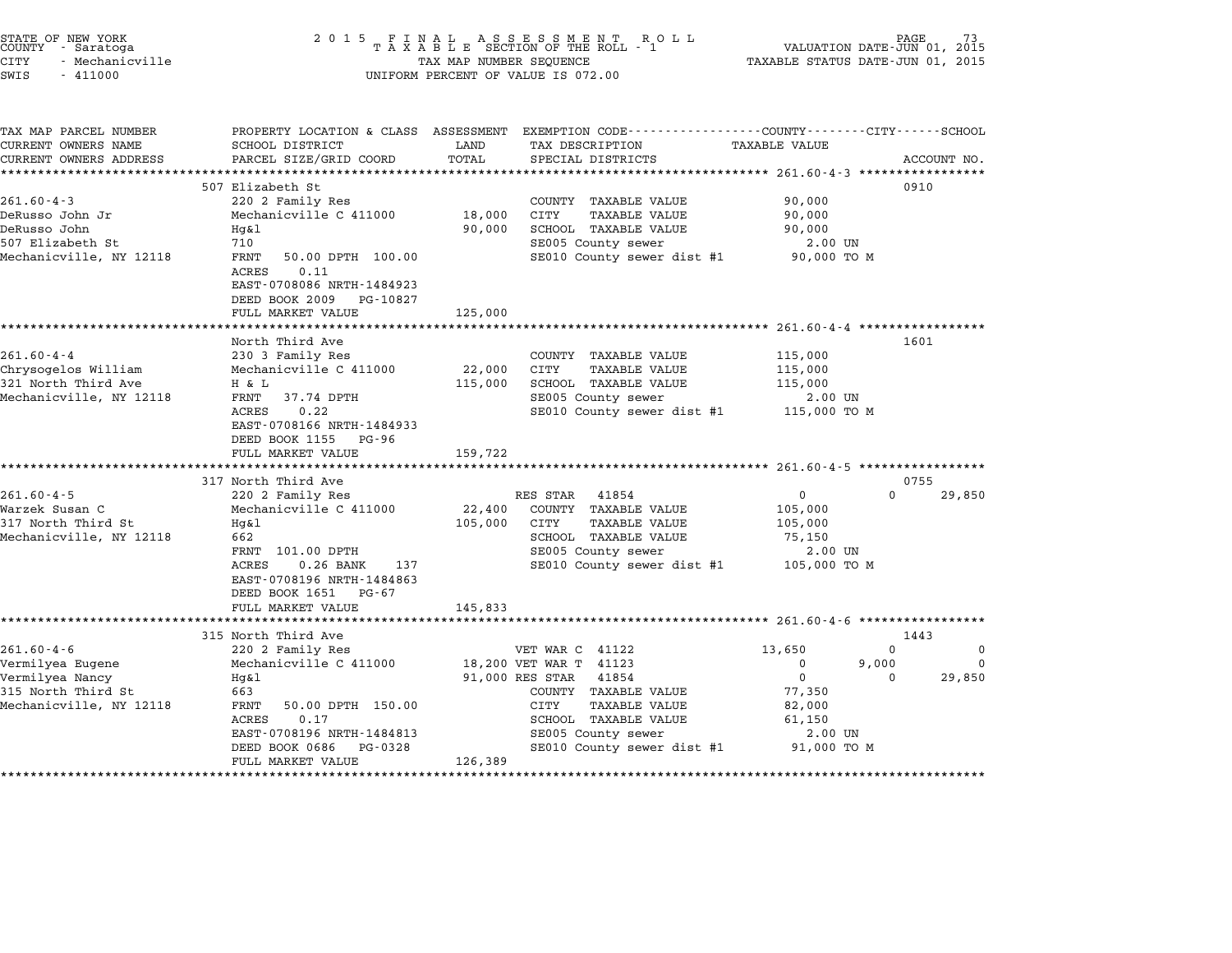| STATE OF NEW YORK<br>COUNTY - Saratoga<br>CITY<br>- Mechanicville<br>SWIS<br>$-411000$ | 2 0 1 5                                                                                                                | TAX MAP NUMBER SEQUENCE | UNIFORM PERCENT OF VALUE IS 072.00                                                                                                     | VALUATION DATE-JUN 01, 2015<br>TAXABLE STATUS DATE-JUN 01, 2015 | PAGE                    |
|----------------------------------------------------------------------------------------|------------------------------------------------------------------------------------------------------------------------|-------------------------|----------------------------------------------------------------------------------------------------------------------------------------|-----------------------------------------------------------------|-------------------------|
| TAX MAP PARCEL NUMBER<br>CURRENT OWNERS NAME<br>CURRENT OWNERS ADDRESS                 | SCHOOL DISTRICT<br>PARCEL SIZE/GRID COORD                                                                              | LAND<br>TOTAL           | PROPERTY LOCATION & CLASS ASSESSMENT EXEMPTION CODE--------------COUNTY-------CITY------SCHOOL<br>TAX DESCRIPTION<br>SPECIAL DISTRICTS | <b>TAXABLE VALUE</b>                                            | ACCOUNT NO.             |
| **********************                                                                 | ************************                                                                                               |                         |                                                                                                                                        |                                                                 |                         |
|                                                                                        | 313 North Third Ave                                                                                                    |                         |                                                                                                                                        |                                                                 | 0639                    |
| $261.60 - 4 - 7$                                                                       | 220 2 Family Res                                                                                                       |                         | COUNTY TAXABLE VALUE                                                                                                                   | 93,000                                                          |                         |
| Yankowski Walter W                                                                     | Mechanicville C 411000                                                                                                 | 18,600                  | CITY<br>TAXABLE VALUE                                                                                                                  | 93,000                                                          |                         |
| Yankowski Cathy L                                                                      | 664                                                                                                                    | 93,000                  | SCHOOL TAXABLE VALUE                                                                                                                   | 93,000                                                          |                         |
| 142 Brickyard Rd                                                                       | Η&l                                                                                                                    |                         | SE005 County sewer                                                                                                                     | 2.00 UN                                                         |                         |
| Mechanicville, NY 12118                                                                | FRNT<br>50.00 DPTH 100.00<br>0.11<br>ACRES<br>EAST-0708226 NRTH-1484773<br>DEED BOOK 2013 PG-7980<br>FULL MARKET VALUE | 129,167                 | SE010 County sewer dist #1                                                                                                             | 93,000 TO M                                                     |                         |
|                                                                                        |                                                                                                                        |                         |                                                                                                                                        |                                                                 |                         |
|                                                                                        | 510 Chestnut St                                                                                                        |                         |                                                                                                                                        |                                                                 | 0637                    |
| $261.60 - 4 - 8$<br>Gilheany Jodie A<br>510 Chestnut St<br>Mechanicville, NY 12118     | 210 1 Family Res<br>Mechanicville C 411000<br>Η&l<br>666                                                               | 15,600<br>75,000        | RES STAR<br>41854<br>COUNTY TAXABLE VALUE<br>CITY<br>TAXABLE VALUE<br>SCHOOL TAXABLE VALUE                                             | $\Omega$<br>75,000<br>75,000<br>45,150                          | $\Omega$<br>29,850      |
|                                                                                        | FRNT<br>50.00 DPTH 100.00<br>ACRES<br>0.11<br>EAST-0708156 NRTH-1484733<br>DEED BOOK 1445 PG-315                       |                         | SE005 County sewer<br>SE010 County sewer dist #1                                                                                       | 1.00 UN<br>75,000 TO M                                          |                         |
|                                                                                        | FULL MARKET VALUE                                                                                                      | 104,167                 |                                                                                                                                        |                                                                 |                         |
|                                                                                        | **********************                                                                                                 | ***********             |                                                                                                                                        |                                                                 |                         |
|                                                                                        | 311 North Third Ave                                                                                                    |                         |                                                                                                                                        |                                                                 | 0563                    |
| $261.60 - 4 - 9$                                                                       | 220 2 Family Res                                                                                                       |                         | RES STAR<br>41854                                                                                                                      | $\mathbf{0}$                                                    | 29,850<br>0             |
| Dooley Shannon C<br>NKA Mackenzie                                                      | Mechanicville C 411000<br>H&l                                                                                          | 15,800<br>88,000        | COUNTY TAXABLE VALUE<br>CITY<br>TAXABLE VALUE                                                                                          | 88,000<br>88,000                                                |                         |
| 311 North 3rd Ave                                                                      | 665                                                                                                                    |                         | SCHOOL TAXABLE VALUE                                                                                                                   | 58,150                                                          |                         |
| Mechanicville, NY 12118                                                                | FRNT<br>50.00 DPTH 100.00                                                                                              |                         | SE005 County sewer                                                                                                                     | 2.00 UN                                                         |                         |
|                                                                                        | 0.11<br>ACRES<br>EAST-0708236 NRTH-1484723<br>DEED BOOK 2013<br>PG-49040                                               |                         | SE010 County sewer dist #1                                                                                                             | 88,000 TO M                                                     |                         |
|                                                                                        | FULL MARKET VALUE                                                                                                      | 122,222                 |                                                                                                                                        |                                                                 |                         |
|                                                                                        |                                                                                                                        |                         |                                                                                                                                        |                                                                 |                         |
|                                                                                        | 221 North Third Ave                                                                                                    |                         |                                                                                                                                        |                                                                 | 0641                    |
| $261.60 - 4 - 10$                                                                      | 220 2 Family Res                                                                                                       |                         | VET WAR C 41122                                                                                                                        | 13,950                                                          | $\Omega$<br>$\Omega$    |
| Golden Joanne<br>5 Cinnamon Ln                                                         | Mechanicville C 411000<br>Η&l                                                                                          |                         | 18,600 VET WAR T 41123<br>93,000 SR STAR<br>41834                                                                                      | $\mathbf 0$<br>9,000<br>$\mathbf 0$                             | 0<br>$\Omega$<br>64,980 |
| Clifton Park, NY 12065                                                                 | 671                                                                                                                    |                         | COUNTY TAXABLE VALUE                                                                                                                   | 79,050                                                          |                         |
|                                                                                        | FRNT<br>50.00 DPTH 100.00                                                                                              |                         | <b>CITY</b><br>TAXABLE VALUE                                                                                                           | 84,000                                                          |                         |
|                                                                                        | 0.11<br>ACRES                                                                                                          |                         | SCHOOL TAXABLE VALUE                                                                                                                   | 28,020                                                          |                         |
|                                                                                        | EAST-0708247 NRTH-1484603                                                                                              |                         | SE005 County sewer                                                                                                                     | 2.00 UN                                                         |                         |
|                                                                                        | DEED BOOK 0842<br>PG-0259<br>FULL MARKET VALUE                                                                         | 129,167                 | SE010 County sewer dist #1                                                                                                             | 93,000 TO M                                                     |                         |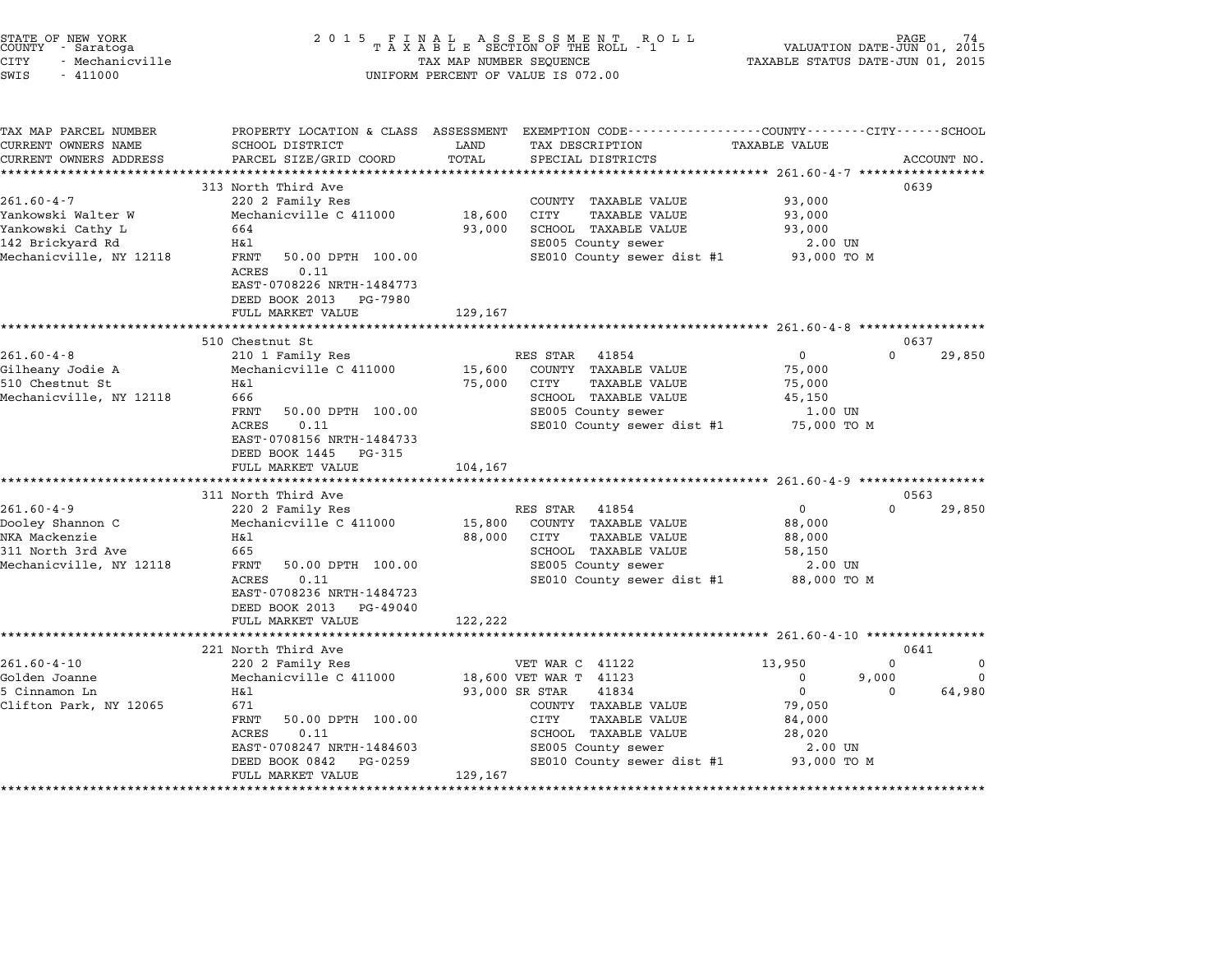|        | STATE OF NEW YORK |  |
|--------|-------------------|--|
| COUNTY | - Saratoga        |  |
| CITY   | - Mechanicville   |  |

# end the NEW YORK of the Country of the Country of the Country of the Country of the Country of the Country of the SECTION OF THE ROLL to the VALUATION DATE-JUN 01, 2015<br>Country - Saratoga the Country of the SECTION OF THE CITY - Mechanicville TAX MAP NUMBER SEQUENCE TAXABLE STATUS DATE-JUN 01, <sup>2015</sup> SWIS - <sup>411000</sup> UNIFORM PERCENT OF VALUE IS 072.00

| TAX MAP PARCEL NUMBER   | PROPERTY LOCATION & CLASS ASSESSMENT       |         | EXEMPTION CODE-----------------COUNTY-------CITY------SCHOOL |                      |          |             |
|-------------------------|--------------------------------------------|---------|--------------------------------------------------------------|----------------------|----------|-------------|
| CURRENT OWNERS NAME     | SCHOOL DISTRICT                            | LAND    | TAX DESCRIPTION                                              | <b>TAXABLE VALUE</b> |          |             |
| CURRENT OWNERS ADDRESS  | PARCEL SIZE/GRID COORD                     | TOTAL   | SPECIAL DISTRICTS                                            |                      |          | ACCOUNT NO. |
|                         |                                            |         |                                                              |                      |          |             |
|                         | 511 Chestnut St                            |         |                                                              |                      | 1180     |             |
| $261.60 - 4 - 11$       | 411 Apartment                              |         | COUNTY TAXABLE VALUE                                         | 115,000              |          |             |
| Valigorsky Jacob        | Mechanicville C 411000                     | 23,000  | CITY<br>TAXABLE VALUE                                        | 115,000              |          |             |
| Valigorsky Darlene      | Hq&l                                       | 115,000 | SCHOOL TAXABLE VALUE                                         | 115,000              |          |             |
| 108 Clamsteam Rd        | 670                                        |         | SE005 County sewer                                           | 4.00 UN              |          |             |
| Clifton Park, NY 12065  | FRNT<br>50.00 DPTH 100.00<br>0.11<br>ACRES |         | SE010 County sewer dist #1 115,000 TO M                      |                      |          |             |
|                         | EAST-0708177 NRTH-1484573                  |         |                                                              |                      |          |             |
|                         | DEED BOOK 2008 PG-38627                    |         |                                                              |                      |          |             |
|                         | FULL MARKET VALUE                          | 159,722 |                                                              |                      |          |             |
|                         |                                            |         |                                                              |                      |          |             |
|                         | 217 North Third Ave                        |         |                                                              |                      | 1537     |             |
| $261.60 - 4 - 12$       | 210 1 Family Res                           |         | RES STAR<br>41854                                            | $\mathbf{0}$         | $\Omega$ | 29,850      |
| Baj Joseph Jr           | Mechanicville C 411000                     |         | 19,000 COUNTY TAXABLE VALUE                                  | 150,875              |          |             |
| Anderson Karah J        | H & L                                      | 150,875 | CITY<br>TAXABLE VALUE                                        | 150,875              |          |             |
| 217 North Third St      | FRNT<br>50.00 DPTH 100.00                  |         | SCHOOL TAXABLE VALUE                                         | 121,025              |          |             |
| Mechanicville, NY 12118 | ACRES<br>0.11                              |         | SE005 County sewer                                           | 1.00 UN              |          |             |
|                         | EAST-0708257 NRTH-1484553                  |         | SE010 County sewer dist #1 150,875 TO M                      |                      |          |             |
|                         | DEED BOOK 2007 PG-44051                    |         |                                                              |                      |          |             |
|                         | FULL MARKET VALUE                          | 209,549 |                                                              |                      |          |             |
|                         |                                            |         |                                                              |                      |          |             |
|                         | 215 North Third Ave                        |         |                                                              |                      | 0850     |             |
| $261.60 - 4 - 13$       | 220 2 Family Res                           |         | COUNTY TAXABLE VALUE                                         | 91,000               |          |             |
| Simmons Donald G        | Mechanicville C 411000                     | 18,200  | CITY<br>TAXABLE VALUE                                        | 91,000               |          |             |
| Simmons Amy M           | Hq&l                                       | 91,000  | SCHOOL TAXABLE VALUE                                         | 91,000               |          |             |
| 976 Benedict Rd         | FRNT<br>50.00 DPTH 175.00                  |         | SE005 County sewer                                           | 2.00 UN              |          |             |
| Ballston Lake, NY 12019 | 0.20<br>ACRES                              |         | SE010 County sewer dist #1                                   | 91,000 TO M          |          |             |
|                         | EAST-0708227 NRTH-1484503                  |         |                                                              |                      |          |             |
|                         | DEED BOOK 1318 PG-692                      |         |                                                              |                      |          |             |
|                         | FULL MARKET VALUE                          | 126,389 |                                                              |                      |          |             |
|                         |                                            |         |                                                              |                      |          |             |
|                         | 209-211 North Third Ave                    |         |                                                              |                      | 1164     |             |
| $261.60 - 4 - 14$       | 230 3 Family Res                           |         | RES STAR<br>41854                                            | 0                    | $\Omega$ | 29,850      |
| Pugliese Mary           | Mechanicville C 411000                     | 21,600  | COUNTY TAXABLE VALUE                                         | 103,000              |          |             |
| 29-211 North Third Ave  | Hq&l                                       | 103,000 | CITY<br>TAXABLE VALUE                                        | 103,000              |          |             |
| Mechanicville, NY 12118 | 674                                        |         | SCHOOL TAXABLE VALUE                                         | 73,150               |          |             |
|                         | 50.00 DPTH 175.00<br>FRNT                  |         | SE005 County sewer                                           | 3.00 UN              |          |             |
|                         | 0.20<br>ACRES                              |         | SE010 County sewer dist #1 103,000 TO M                      |                      |          |             |
|                         | EAST-0708227 NRTH-1484453                  |         |                                                              |                      |          |             |
|                         | DEED BOOK 2008<br>PG-19710                 |         |                                                              |                      |          |             |
|                         | FULL MARKET VALUE                          | 143,056 |                                                              |                      |          |             |
|                         |                                            |         |                                                              |                      |          |             |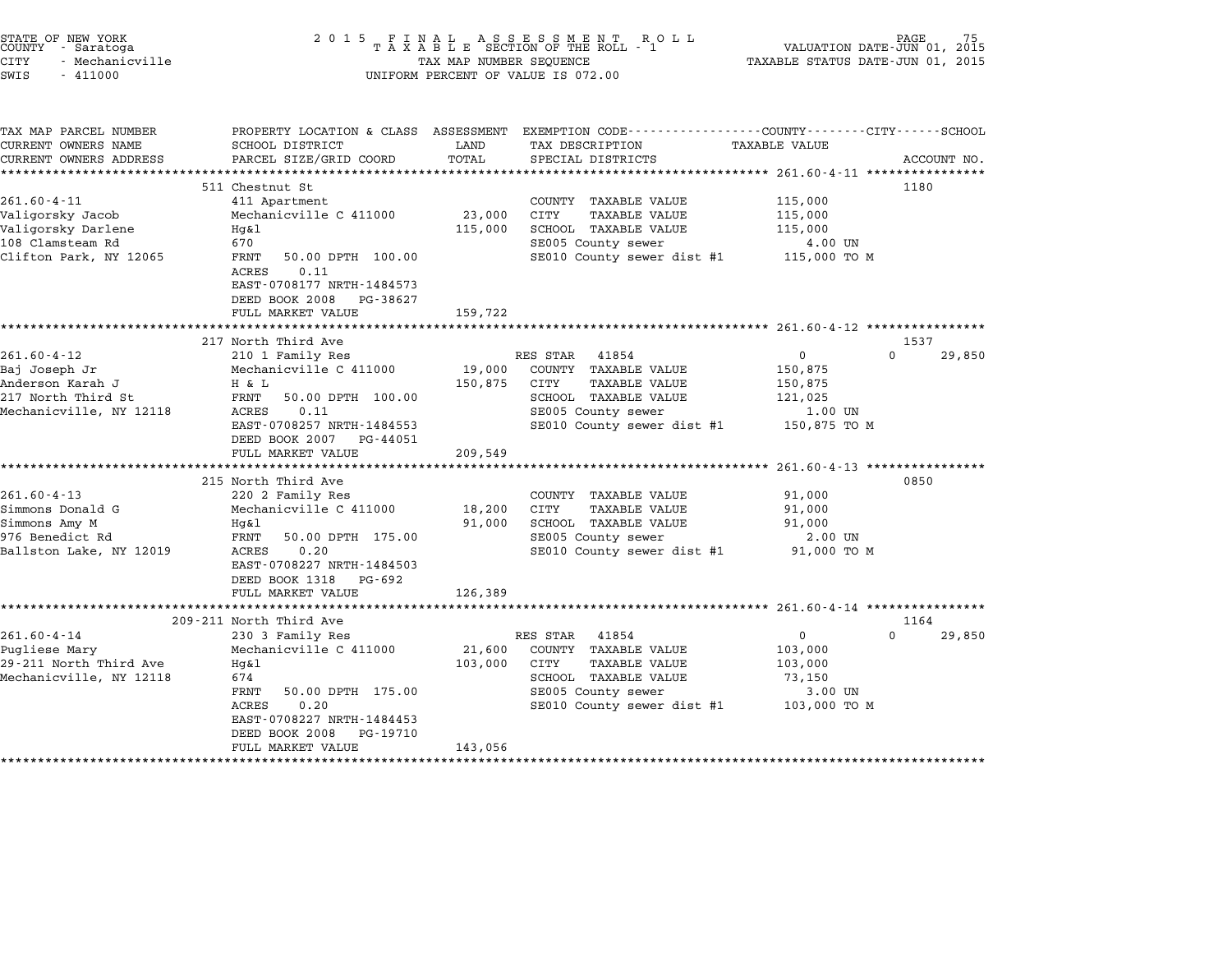|      | STATE OF NEW YORK<br>COUNTY - Saratoga |
|------|----------------------------------------|
|      |                                        |
| CITY | - Mechanicville                        |
|      |                                        |

# end the NEW YORK<br>2 0 1 5 F I N A L A S S E S S M E N T R O L L PAGE 76<br>COUNTY – Saratoga T A X A B L E SECTION OF THE ROLL - 1 VALUATION DATE-JUN 01, 2015 STATE OF NEW YORK PAGE 16 MAP 2015 FINAL ASSESSMENT ROLL<br>COUNTY - Saratoga 1 1 MAR NAP NAMBER SECTION OF THE ROLL - 1 1 1 VALUATION DATE-JUN 01, 2015<br>CITY - Mechanicville 1 1 101, 2015 TAXABLE STATUS DATE-JUN 01, 2015 SWIS - <sup>411000</sup> UNIFORM PERCENT OF VALUE IS 072.00

| PROPERTY LOCATION & CLASS ASSESSMENT EXEMPTION CODE----------------COUNTY-------CITY------SCHOOL<br>SCHOOL DISTRICT<br>LAND<br><b>TAXABLE VALUE</b><br>TAX DESCRIPTION<br>PARCEL SIZE/GRID COORD<br>TOTAL<br>SPECIAL DISTRICTS<br>ACCOUNT NO.<br>502 Broadway<br>25 PCT OF VALUE USED FOR EXEMPTION PURPOSES<br>0541<br>VET COM C 41132<br>7,625<br>$\Omega$<br>411 Apartment<br>24,800 VET COM T 41133<br>Mechanicville C 411000<br>$\overline{0}$<br>7,625<br>Blk&l<br>122,000<br>COUNTY TAXABLE VALUE<br>114,375<br>FRNT<br>59.00 DPTH 100.00<br>CITY<br>TAXABLE VALUE<br>114,375<br>ACRES<br>0.14<br>SCHOOL TAXABLE VALUE<br>122,000<br>EAST-0708297 NRTH-1484383<br>SE005 County sewer<br>4.00 UN<br>SE010 County sewer dist #1 122,000 TO M<br>DEED BOOK 0719 PG-0049<br>FULL MARKET VALUE<br>169,444<br>506-508 Broadway<br>1040<br>220 2 Family Res<br>RES STAR 41854<br>$\overline{0}$<br>$\Omega$<br>15,800<br>Mechanicville C 411000<br>COUNTY TAXABLE VALUE<br>111,000<br>111,000<br>CITY<br>TAXABLE VALUE<br>111,000<br>Hg&l<br>707<br>SCHOOL TAXABLE VALUE<br>81,150<br>FRNT<br>SE005 County sewer<br>45.50 DPTH 100.00<br>2.00 UN<br>SE010 County sewer dist #1 111,000 TO M<br>0.10<br>ACRES<br>EAST-0708247 NRTH-1484383<br>DEED BOOK 2008 PG-20776<br>FULL MARKET VALUE<br>154,167<br>1491<br>510-512 Broadway<br>220 2 Family Res<br>COUNTY TAXABLE VALUE<br>133,900<br>Mechanicville C 411000<br>18,600<br>CITY<br>TAXABLE VALUE<br>133,900<br>133,900<br>SCHOOL TAXABLE VALUE<br>133,900<br>L<br>SE005 County sewer<br>FRNT<br>49.50 DPTH 100.00<br>2.00 UN<br>SE010 County sewer dist #1 133,900 TO M<br>0.11<br>ACRES<br>EAST-0708207 NRTH-1484373<br>DEED BOOK 2013 PG-48317<br>FULL MARKET VALUE<br>185,972<br>1184<br>514-516 Broadway<br>230 3 Family Res<br>$\mathbf{0}$<br>$\Omega$<br>RES STAR<br>41854<br>Mechanicville C 411000<br>22,800<br>COUNTY TAXABLE VALUE<br>114,000<br>114,000<br><b>CITY</b><br><b>TAXABLE VALUE</b><br>H&l<br>114,000<br>676<br>SCHOOL TAXABLE VALUE<br>84,150<br>Mechanicville, NY 12118<br>46.00 DPTH 100.00<br>SE005 County sewer<br>3.00 UN<br>FRNT<br>SE010 County sewer dist #1 114,000 TO M<br>ACRES<br>0.11<br>EAST-0708157 NRTH-1484373<br>DEED BOOK 1216<br>PG-695<br>158,333<br>FULL MARKET VALUE |                         |  |  |          |
|-------------------------------------------------------------------------------------------------------------------------------------------------------------------------------------------------------------------------------------------------------------------------------------------------------------------------------------------------------------------------------------------------------------------------------------------------------------------------------------------------------------------------------------------------------------------------------------------------------------------------------------------------------------------------------------------------------------------------------------------------------------------------------------------------------------------------------------------------------------------------------------------------------------------------------------------------------------------------------------------------------------------------------------------------------------------------------------------------------------------------------------------------------------------------------------------------------------------------------------------------------------------------------------------------------------------------------------------------------------------------------------------------------------------------------------------------------------------------------------------------------------------------------------------------------------------------------------------------------------------------------------------------------------------------------------------------------------------------------------------------------------------------------------------------------------------------------------------------------------------------------------------------------------------------------------------------------------------------------------------------------------------------------------------------------------------------------------------------------------------------------------------------------------------------------------------------------------------------------------------------------------------------|-------------------------|--|--|----------|
|                                                                                                                                                                                                                                                                                                                                                                                                                                                                                                                                                                                                                                                                                                                                                                                                                                                                                                                                                                                                                                                                                                                                                                                                                                                                                                                                                                                                                                                                                                                                                                                                                                                                                                                                                                                                                                                                                                                                                                                                                                                                                                                                                                                                                                                                         | TAX MAP PARCEL NUMBER   |  |  |          |
|                                                                                                                                                                                                                                                                                                                                                                                                                                                                                                                                                                                                                                                                                                                                                                                                                                                                                                                                                                                                                                                                                                                                                                                                                                                                                                                                                                                                                                                                                                                                                                                                                                                                                                                                                                                                                                                                                                                                                                                                                                                                                                                                                                                                                                                                         | CURRENT OWNERS NAME     |  |  |          |
|                                                                                                                                                                                                                                                                                                                                                                                                                                                                                                                                                                                                                                                                                                                                                                                                                                                                                                                                                                                                                                                                                                                                                                                                                                                                                                                                                                                                                                                                                                                                                                                                                                                                                                                                                                                                                                                                                                                                                                                                                                                                                                                                                                                                                                                                         | CURRENT OWNERS ADDRESS  |  |  |          |
|                                                                                                                                                                                                                                                                                                                                                                                                                                                                                                                                                                                                                                                                                                                                                                                                                                                                                                                                                                                                                                                                                                                                                                                                                                                                                                                                                                                                                                                                                                                                                                                                                                                                                                                                                                                                                                                                                                                                                                                                                                                                                                                                                                                                                                                                         |                         |  |  |          |
|                                                                                                                                                                                                                                                                                                                                                                                                                                                                                                                                                                                                                                                                                                                                                                                                                                                                                                                                                                                                                                                                                                                                                                                                                                                                                                                                                                                                                                                                                                                                                                                                                                                                                                                                                                                                                                                                                                                                                                                                                                                                                                                                                                                                                                                                         |                         |  |  |          |
|                                                                                                                                                                                                                                                                                                                                                                                                                                                                                                                                                                                                                                                                                                                                                                                                                                                                                                                                                                                                                                                                                                                                                                                                                                                                                                                                                                                                                                                                                                                                                                                                                                                                                                                                                                                                                                                                                                                                                                                                                                                                                                                                                                                                                                                                         | $261.60 - 4 - 15$       |  |  | $\Omega$ |
|                                                                                                                                                                                                                                                                                                                                                                                                                                                                                                                                                                                                                                                                                                                                                                                                                                                                                                                                                                                                                                                                                                                                                                                                                                                                                                                                                                                                                                                                                                                                                                                                                                                                                                                                                                                                                                                                                                                                                                                                                                                                                                                                                                                                                                                                         | Fascia Louis J          |  |  | $\Omega$ |
|                                                                                                                                                                                                                                                                                                                                                                                                                                                                                                                                                                                                                                                                                                                                                                                                                                                                                                                                                                                                                                                                                                                                                                                                                                                                                                                                                                                                                                                                                                                                                                                                                                                                                                                                                                                                                                                                                                                                                                                                                                                                                                                                                                                                                                                                         | Fascia Ann S            |  |  |          |
|                                                                                                                                                                                                                                                                                                                                                                                                                                                                                                                                                                                                                                                                                                                                                                                                                                                                                                                                                                                                                                                                                                                                                                                                                                                                                                                                                                                                                                                                                                                                                                                                                                                                                                                                                                                                                                                                                                                                                                                                                                                                                                                                                                                                                                                                         | 502 Broadway            |  |  |          |
|                                                                                                                                                                                                                                                                                                                                                                                                                                                                                                                                                                                                                                                                                                                                                                                                                                                                                                                                                                                                                                                                                                                                                                                                                                                                                                                                                                                                                                                                                                                                                                                                                                                                                                                                                                                                                                                                                                                                                                                                                                                                                                                                                                                                                                                                         | Mechanicville, NY 12118 |  |  |          |
|                                                                                                                                                                                                                                                                                                                                                                                                                                                                                                                                                                                                                                                                                                                                                                                                                                                                                                                                                                                                                                                                                                                                                                                                                                                                                                                                                                                                                                                                                                                                                                                                                                                                                                                                                                                                                                                                                                                                                                                                                                                                                                                                                                                                                                                                         |                         |  |  |          |
|                                                                                                                                                                                                                                                                                                                                                                                                                                                                                                                                                                                                                                                                                                                                                                                                                                                                                                                                                                                                                                                                                                                                                                                                                                                                                                                                                                                                                                                                                                                                                                                                                                                                                                                                                                                                                                                                                                                                                                                                                                                                                                                                                                                                                                                                         |                         |  |  |          |
|                                                                                                                                                                                                                                                                                                                                                                                                                                                                                                                                                                                                                                                                                                                                                                                                                                                                                                                                                                                                                                                                                                                                                                                                                                                                                                                                                                                                                                                                                                                                                                                                                                                                                                                                                                                                                                                                                                                                                                                                                                                                                                                                                                                                                                                                         |                         |  |  |          |
|                                                                                                                                                                                                                                                                                                                                                                                                                                                                                                                                                                                                                                                                                                                                                                                                                                                                                                                                                                                                                                                                                                                                                                                                                                                                                                                                                                                                                                                                                                                                                                                                                                                                                                                                                                                                                                                                                                                                                                                                                                                                                                                                                                                                                                                                         |                         |  |  |          |
|                                                                                                                                                                                                                                                                                                                                                                                                                                                                                                                                                                                                                                                                                                                                                                                                                                                                                                                                                                                                                                                                                                                                                                                                                                                                                                                                                                                                                                                                                                                                                                                                                                                                                                                                                                                                                                                                                                                                                                                                                                                                                                                                                                                                                                                                         |                         |  |  |          |
|                                                                                                                                                                                                                                                                                                                                                                                                                                                                                                                                                                                                                                                                                                                                                                                                                                                                                                                                                                                                                                                                                                                                                                                                                                                                                                                                                                                                                                                                                                                                                                                                                                                                                                                                                                                                                                                                                                                                                                                                                                                                                                                                                                                                                                                                         | $261.60 - 4 - 16$       |  |  | 29,850   |
|                                                                                                                                                                                                                                                                                                                                                                                                                                                                                                                                                                                                                                                                                                                                                                                                                                                                                                                                                                                                                                                                                                                                                                                                                                                                                                                                                                                                                                                                                                                                                                                                                                                                                                                                                                                                                                                                                                                                                                                                                                                                                                                                                                                                                                                                         | Beaudoin Scott          |  |  |          |
|                                                                                                                                                                                                                                                                                                                                                                                                                                                                                                                                                                                                                                                                                                                                                                                                                                                                                                                                                                                                                                                                                                                                                                                                                                                                                                                                                                                                                                                                                                                                                                                                                                                                                                                                                                                                                                                                                                                                                                                                                                                                                                                                                                                                                                                                         | Beaudoin Teresita       |  |  |          |
|                                                                                                                                                                                                                                                                                                                                                                                                                                                                                                                                                                                                                                                                                                                                                                                                                                                                                                                                                                                                                                                                                                                                                                                                                                                                                                                                                                                                                                                                                                                                                                                                                                                                                                                                                                                                                                                                                                                                                                                                                                                                                                                                                                                                                                                                         | 506 Broadway            |  |  |          |
|                                                                                                                                                                                                                                                                                                                                                                                                                                                                                                                                                                                                                                                                                                                                                                                                                                                                                                                                                                                                                                                                                                                                                                                                                                                                                                                                                                                                                                                                                                                                                                                                                                                                                                                                                                                                                                                                                                                                                                                                                                                                                                                                                                                                                                                                         | Mechanicville, NY 12118 |  |  |          |
|                                                                                                                                                                                                                                                                                                                                                                                                                                                                                                                                                                                                                                                                                                                                                                                                                                                                                                                                                                                                                                                                                                                                                                                                                                                                                                                                                                                                                                                                                                                                                                                                                                                                                                                                                                                                                                                                                                                                                                                                                                                                                                                                                                                                                                                                         |                         |  |  |          |
|                                                                                                                                                                                                                                                                                                                                                                                                                                                                                                                                                                                                                                                                                                                                                                                                                                                                                                                                                                                                                                                                                                                                                                                                                                                                                                                                                                                                                                                                                                                                                                                                                                                                                                                                                                                                                                                                                                                                                                                                                                                                                                                                                                                                                                                                         |                         |  |  |          |
|                                                                                                                                                                                                                                                                                                                                                                                                                                                                                                                                                                                                                                                                                                                                                                                                                                                                                                                                                                                                                                                                                                                                                                                                                                                                                                                                                                                                                                                                                                                                                                                                                                                                                                                                                                                                                                                                                                                                                                                                                                                                                                                                                                                                                                                                         |                         |  |  |          |
|                                                                                                                                                                                                                                                                                                                                                                                                                                                                                                                                                                                                                                                                                                                                                                                                                                                                                                                                                                                                                                                                                                                                                                                                                                                                                                                                                                                                                                                                                                                                                                                                                                                                                                                                                                                                                                                                                                                                                                                                                                                                                                                                                                                                                                                                         |                         |  |  |          |
|                                                                                                                                                                                                                                                                                                                                                                                                                                                                                                                                                                                                                                                                                                                                                                                                                                                                                                                                                                                                                                                                                                                                                                                                                                                                                                                                                                                                                                                                                                                                                                                                                                                                                                                                                                                                                                                                                                                                                                                                                                                                                                                                                                                                                                                                         |                         |  |  |          |
|                                                                                                                                                                                                                                                                                                                                                                                                                                                                                                                                                                                                                                                                                                                                                                                                                                                                                                                                                                                                                                                                                                                                                                                                                                                                                                                                                                                                                                                                                                                                                                                                                                                                                                                                                                                                                                                                                                                                                                                                                                                                                                                                                                                                                                                                         |                         |  |  |          |
|                                                                                                                                                                                                                                                                                                                                                                                                                                                                                                                                                                                                                                                                                                                                                                                                                                                                                                                                                                                                                                                                                                                                                                                                                                                                                                                                                                                                                                                                                                                                                                                                                                                                                                                                                                                                                                                                                                                                                                                                                                                                                                                                                                                                                                                                         | $261.60 - 4 - 17$       |  |  |          |
|                                                                                                                                                                                                                                                                                                                                                                                                                                                                                                                                                                                                                                                                                                                                                                                                                                                                                                                                                                                                                                                                                                                                                                                                                                                                                                                                                                                                                                                                                                                                                                                                                                                                                                                                                                                                                                                                                                                                                                                                                                                                                                                                                                                                                                                                         | Hergatt Durward         |  |  |          |
|                                                                                                                                                                                                                                                                                                                                                                                                                                                                                                                                                                                                                                                                                                                                                                                                                                                                                                                                                                                                                                                                                                                                                                                                                                                                                                                                                                                                                                                                                                                                                                                                                                                                                                                                                                                                                                                                                                                                                                                                                                                                                                                                                                                                                                                                         | Hergatt Joellen         |  |  |          |
|                                                                                                                                                                                                                                                                                                                                                                                                                                                                                                                                                                                                                                                                                                                                                                                                                                                                                                                                                                                                                                                                                                                                                                                                                                                                                                                                                                                                                                                                                                                                                                                                                                                                                                                                                                                                                                                                                                                                                                                                                                                                                                                                                                                                                                                                         | 108A Lower Newtown Rd   |  |  |          |
|                                                                                                                                                                                                                                                                                                                                                                                                                                                                                                                                                                                                                                                                                                                                                                                                                                                                                                                                                                                                                                                                                                                                                                                                                                                                                                                                                                                                                                                                                                                                                                                                                                                                                                                                                                                                                                                                                                                                                                                                                                                                                                                                                                                                                                                                         | Waterford, NY 12188     |  |  |          |
|                                                                                                                                                                                                                                                                                                                                                                                                                                                                                                                                                                                                                                                                                                                                                                                                                                                                                                                                                                                                                                                                                                                                                                                                                                                                                                                                                                                                                                                                                                                                                                                                                                                                                                                                                                                                                                                                                                                                                                                                                                                                                                                                                                                                                                                                         |                         |  |  |          |
|                                                                                                                                                                                                                                                                                                                                                                                                                                                                                                                                                                                                                                                                                                                                                                                                                                                                                                                                                                                                                                                                                                                                                                                                                                                                                                                                                                                                                                                                                                                                                                                                                                                                                                                                                                                                                                                                                                                                                                                                                                                                                                                                                                                                                                                                         |                         |  |  |          |
|                                                                                                                                                                                                                                                                                                                                                                                                                                                                                                                                                                                                                                                                                                                                                                                                                                                                                                                                                                                                                                                                                                                                                                                                                                                                                                                                                                                                                                                                                                                                                                                                                                                                                                                                                                                                                                                                                                                                                                                                                                                                                                                                                                                                                                                                         |                         |  |  |          |
|                                                                                                                                                                                                                                                                                                                                                                                                                                                                                                                                                                                                                                                                                                                                                                                                                                                                                                                                                                                                                                                                                                                                                                                                                                                                                                                                                                                                                                                                                                                                                                                                                                                                                                                                                                                                                                                                                                                                                                                                                                                                                                                                                                                                                                                                         |                         |  |  |          |
|                                                                                                                                                                                                                                                                                                                                                                                                                                                                                                                                                                                                                                                                                                                                                                                                                                                                                                                                                                                                                                                                                                                                                                                                                                                                                                                                                                                                                                                                                                                                                                                                                                                                                                                                                                                                                                                                                                                                                                                                                                                                                                                                                                                                                                                                         |                         |  |  |          |
|                                                                                                                                                                                                                                                                                                                                                                                                                                                                                                                                                                                                                                                                                                                                                                                                                                                                                                                                                                                                                                                                                                                                                                                                                                                                                                                                                                                                                                                                                                                                                                                                                                                                                                                                                                                                                                                                                                                                                                                                                                                                                                                                                                                                                                                                         | $261.60 - 4 - 18$       |  |  | 29,850   |
|                                                                                                                                                                                                                                                                                                                                                                                                                                                                                                                                                                                                                                                                                                                                                                                                                                                                                                                                                                                                                                                                                                                                                                                                                                                                                                                                                                                                                                                                                                                                                                                                                                                                                                                                                                                                                                                                                                                                                                                                                                                                                                                                                                                                                                                                         | Rooney Kenneth J        |  |  |          |
|                                                                                                                                                                                                                                                                                                                                                                                                                                                                                                                                                                                                                                                                                                                                                                                                                                                                                                                                                                                                                                                                                                                                                                                                                                                                                                                                                                                                                                                                                                                                                                                                                                                                                                                                                                                                                                                                                                                                                                                                                                                                                                                                                                                                                                                                         | Rooney Lucy A           |  |  |          |
|                                                                                                                                                                                                                                                                                                                                                                                                                                                                                                                                                                                                                                                                                                                                                                                                                                                                                                                                                                                                                                                                                                                                                                                                                                                                                                                                                                                                                                                                                                                                                                                                                                                                                                                                                                                                                                                                                                                                                                                                                                                                                                                                                                                                                                                                         | 516 Broadway            |  |  |          |
|                                                                                                                                                                                                                                                                                                                                                                                                                                                                                                                                                                                                                                                                                                                                                                                                                                                                                                                                                                                                                                                                                                                                                                                                                                                                                                                                                                                                                                                                                                                                                                                                                                                                                                                                                                                                                                                                                                                                                                                                                                                                                                                                                                                                                                                                         |                         |  |  |          |
|                                                                                                                                                                                                                                                                                                                                                                                                                                                                                                                                                                                                                                                                                                                                                                                                                                                                                                                                                                                                                                                                                                                                                                                                                                                                                                                                                                                                                                                                                                                                                                                                                                                                                                                                                                                                                                                                                                                                                                                                                                                                                                                                                                                                                                                                         |                         |  |  |          |
|                                                                                                                                                                                                                                                                                                                                                                                                                                                                                                                                                                                                                                                                                                                                                                                                                                                                                                                                                                                                                                                                                                                                                                                                                                                                                                                                                                                                                                                                                                                                                                                                                                                                                                                                                                                                                                                                                                                                                                                                                                                                                                                                                                                                                                                                         |                         |  |  |          |
|                                                                                                                                                                                                                                                                                                                                                                                                                                                                                                                                                                                                                                                                                                                                                                                                                                                                                                                                                                                                                                                                                                                                                                                                                                                                                                                                                                                                                                                                                                                                                                                                                                                                                                                                                                                                                                                                                                                                                                                                                                                                                                                                                                                                                                                                         |                         |  |  |          |
|                                                                                                                                                                                                                                                                                                                                                                                                                                                                                                                                                                                                                                                                                                                                                                                                                                                                                                                                                                                                                                                                                                                                                                                                                                                                                                                                                                                                                                                                                                                                                                                                                                                                                                                                                                                                                                                                                                                                                                                                                                                                                                                                                                                                                                                                         |                         |  |  |          |
|                                                                                                                                                                                                                                                                                                                                                                                                                                                                                                                                                                                                                                                                                                                                                                                                                                                                                                                                                                                                                                                                                                                                                                                                                                                                                                                                                                                                                                                                                                                                                                                                                                                                                                                                                                                                                                                                                                                                                                                                                                                                                                                                                                                                                                                                         |                         |  |  |          |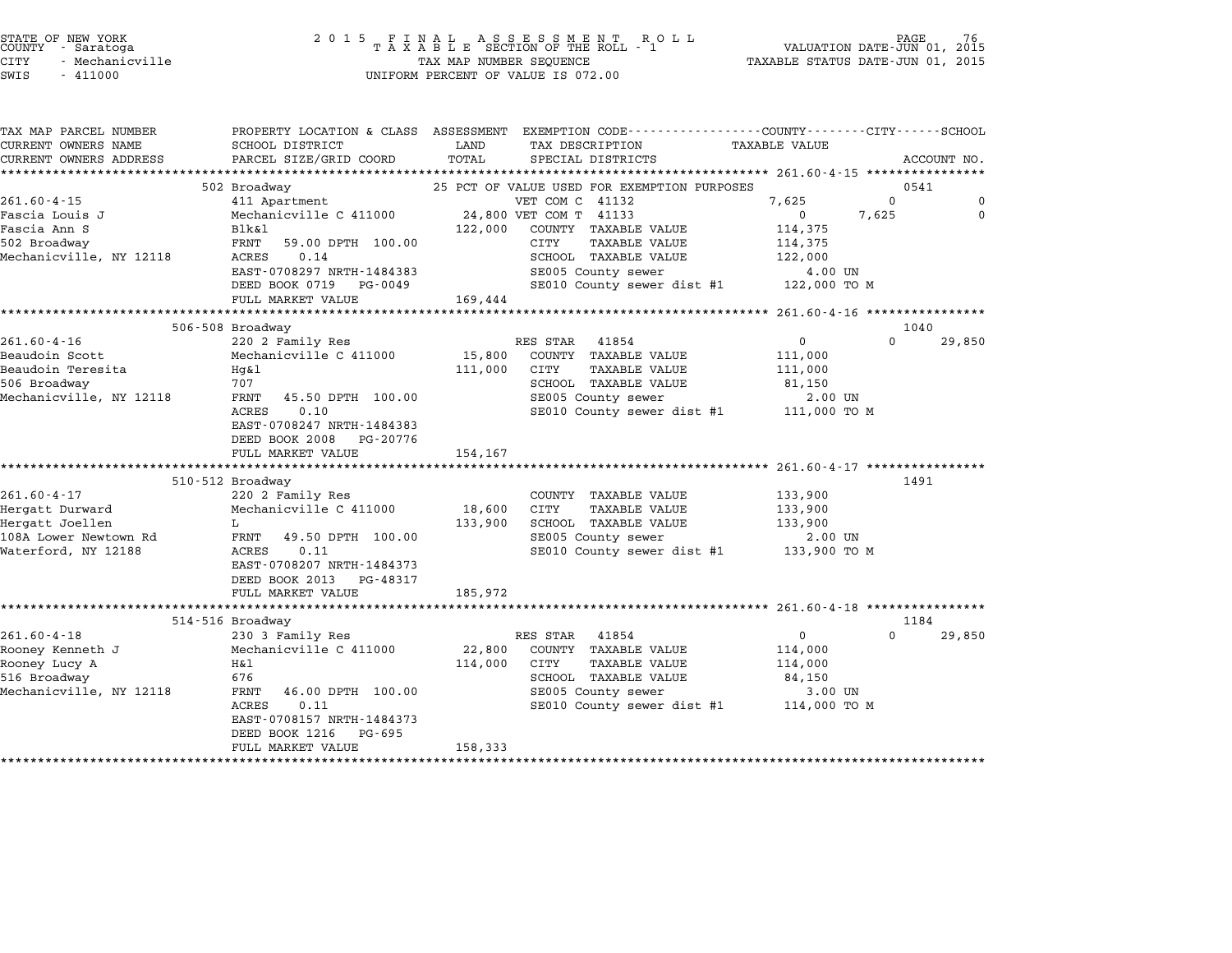| STATE OF NEW YORK<br>COUNTY - Saratoga |  |                 |  |
|----------------------------------------|--|-----------------|--|
| CITY                                   |  | - Mechanicville |  |

# end the NEW YORK (STATE OF NEW YORK)<br>2015 FINAL ASSESSMENT ROLL - 1 (PALUATION DATE-JUN 01, 2015)<br>COUNTY - Saratoga (2015 TAXABLE SECTION OF THE ROLL - 1) (VALUATION DATE-JUN 01, 2015 CITY - Mechanicville TAX MAP NUMBER SEQUENCE TAXABLE STATUS DATE-JUN 01, <sup>2015</sup> SWIS - <sup>411000</sup> UNIFORM PERCENT OF VALUE IS 072.00

| PROPERTY LOCATION & CLASS ASSESSMENT EXEMPTION CODE----------------COUNTY-------CITY------SCHOOL<br>SCHOOL DISTRICT<br>LAND<br>TAX DESCRIPTION<br>TAXABLE VALUE<br>TOTAL<br>PARCEL SIZE/GRID COORD<br>SPECIAL DISTRICTS<br>518 Broadway<br>1047<br>$\Omega$<br>22,250<br>210 1 Family Res<br>VET COM C 41132<br>Mechanicville C 411000 16,000 VET COM T 41133<br>$\overline{0}$<br>15,000<br>89,000 SR STAR<br>41834<br>$\overline{0}$<br>H&l<br>$\Omega$<br>66,750<br>Life Estate<br>COUNTY TAXABLE VALUE<br>FRNT<br>50.00 DPTH 100.00<br>CITY<br>TAXABLE VALUE<br>74,000<br>0.11<br>ACRES<br>SCHOOL TAXABLE VALUE<br>24,020<br>SE005 County sewer<br>EAST-0708107 NRTH-1484363<br>1.00 UN<br>SE010 County sewer dist #1 89,000 TO M<br>DEED BOOK 1453 PG-401<br>FULL MARKET VALUE<br>123,611<br>0900<br>520 Broadway<br>220 2 Family Res<br>97,000<br>COUNTY TAXABLE VALUE<br>Mechanicville C 411000<br>H L & 2 Car Garage<br>19,400 CITY<br><b>TAXABLE VALUE</b><br>97,000<br>97,000 SCHOOL TAXABLE VALUE<br>97,000<br>SE005 County sewer<br>FRNT 50.00 DPTH 100.00<br>2.00 UN<br>ACRES<br>0.11<br>SE010 County sewer dist #1 97,000 TO M<br>EAST-0708057 NRTH-1484363<br>DEED BOOK 1036 PG-992<br>FULL MARKET VALUE<br>134,722<br>208 North Fourth Ave<br>1249<br>311 Res vac land<br>COUNTY TAXABLE VALUE<br>15,000<br>Mechanicville C 411000<br>15,000 CITY<br><b>TAXABLE VALUE</b><br>15,000<br>15,000 SCHOOL TAXABLE VALUE<br>15,000<br>Lot<br>FRNT<br>SE010 County sewer dist #1 15,000 TO M<br>50.00 DPTH 125.00<br>0.14<br>ACRES<br>EAST-0708087 NRTH-1484443<br>DEED BOOK 1680 PG-227<br>FULL MARKET VALUE<br>20,833<br>214 North Fourth Ave<br>0735<br>220 2 Family Res<br>COUNTY TAXABLE VALUE<br>110,000<br>Mechanicville C 411000<br>18,200 CITY<br>TAXABLE VALUE<br>110,000<br>H&1<br>SCHOOL TAXABLE VALUE<br>110,000<br>110,000<br>705<br>SE005 County sewer<br>2.00 UN<br>SE010 County sewer dist #1 110,000 TO M<br>FRNT<br>50.00 DPTH 125.00<br>ACRES<br>0.14<br>EAST-0708077 NRTH-1484493<br>DEED BOOK 1658<br>PG-259<br>152,778<br>FULL MARKET VALUE |                            |  |  |             |
|-----------------------------------------------------------------------------------------------------------------------------------------------------------------------------------------------------------------------------------------------------------------------------------------------------------------------------------------------------------------------------------------------------------------------------------------------------------------------------------------------------------------------------------------------------------------------------------------------------------------------------------------------------------------------------------------------------------------------------------------------------------------------------------------------------------------------------------------------------------------------------------------------------------------------------------------------------------------------------------------------------------------------------------------------------------------------------------------------------------------------------------------------------------------------------------------------------------------------------------------------------------------------------------------------------------------------------------------------------------------------------------------------------------------------------------------------------------------------------------------------------------------------------------------------------------------------------------------------------------------------------------------------------------------------------------------------------------------------------------------------------------------------------------------------------------------------------------------------------------------------------------------------------------------------------------------------------------------------------------------------------------------------------------------------------------------------------|----------------------------|--|--|-------------|
|                                                                                                                                                                                                                                                                                                                                                                                                                                                                                                                                                                                                                                                                                                                                                                                                                                                                                                                                                                                                                                                                                                                                                                                                                                                                                                                                                                                                                                                                                                                                                                                                                                                                                                                                                                                                                                                                                                                                                                                                                                                                             | TAX MAP PARCEL NUMBER      |  |  |             |
|                                                                                                                                                                                                                                                                                                                                                                                                                                                                                                                                                                                                                                                                                                                                                                                                                                                                                                                                                                                                                                                                                                                                                                                                                                                                                                                                                                                                                                                                                                                                                                                                                                                                                                                                                                                                                                                                                                                                                                                                                                                                             | CURRENT OWNERS NAME        |  |  |             |
|                                                                                                                                                                                                                                                                                                                                                                                                                                                                                                                                                                                                                                                                                                                                                                                                                                                                                                                                                                                                                                                                                                                                                                                                                                                                                                                                                                                                                                                                                                                                                                                                                                                                                                                                                                                                                                                                                                                                                                                                                                                                             | CURRENT OWNERS ADDRESS     |  |  | ACCOUNT NO. |
|                                                                                                                                                                                                                                                                                                                                                                                                                                                                                                                                                                                                                                                                                                                                                                                                                                                                                                                                                                                                                                                                                                                                                                                                                                                                                                                                                                                                                                                                                                                                                                                                                                                                                                                                                                                                                                                                                                                                                                                                                                                                             |                            |  |  |             |
|                                                                                                                                                                                                                                                                                                                                                                                                                                                                                                                                                                                                                                                                                                                                                                                                                                                                                                                                                                                                                                                                                                                                                                                                                                                                                                                                                                                                                                                                                                                                                                                                                                                                                                                                                                                                                                                                                                                                                                                                                                                                             |                            |  |  |             |
|                                                                                                                                                                                                                                                                                                                                                                                                                                                                                                                                                                                                                                                                                                                                                                                                                                                                                                                                                                                                                                                                                                                                                                                                                                                                                                                                                                                                                                                                                                                                                                                                                                                                                                                                                                                                                                                                                                                                                                                                                                                                             | $261.60 - 4 - 19$          |  |  | $\Omega$    |
|                                                                                                                                                                                                                                                                                                                                                                                                                                                                                                                                                                                                                                                                                                                                                                                                                                                                                                                                                                                                                                                                                                                                                                                                                                                                                                                                                                                                                                                                                                                                                                                                                                                                                                                                                                                                                                                                                                                                                                                                                                                                             | Mckeever Pauline A         |  |  | $\Omega$    |
|                                                                                                                                                                                                                                                                                                                                                                                                                                                                                                                                                                                                                                                                                                                                                                                                                                                                                                                                                                                                                                                                                                                                                                                                                                                                                                                                                                                                                                                                                                                                                                                                                                                                                                                                                                                                                                                                                                                                                                                                                                                                             | Attn: Mckeever Joseph Etal |  |  | 64,980      |
|                                                                                                                                                                                                                                                                                                                                                                                                                                                                                                                                                                                                                                                                                                                                                                                                                                                                                                                                                                                                                                                                                                                                                                                                                                                                                                                                                                                                                                                                                                                                                                                                                                                                                                                                                                                                                                                                                                                                                                                                                                                                             | 518 Broadway               |  |  |             |
|                                                                                                                                                                                                                                                                                                                                                                                                                                                                                                                                                                                                                                                                                                                                                                                                                                                                                                                                                                                                                                                                                                                                                                                                                                                                                                                                                                                                                                                                                                                                                                                                                                                                                                                                                                                                                                                                                                                                                                                                                                                                             | Mechanicville, NY 12118    |  |  |             |
|                                                                                                                                                                                                                                                                                                                                                                                                                                                                                                                                                                                                                                                                                                                                                                                                                                                                                                                                                                                                                                                                                                                                                                                                                                                                                                                                                                                                                                                                                                                                                                                                                                                                                                                                                                                                                                                                                                                                                                                                                                                                             |                            |  |  |             |
|                                                                                                                                                                                                                                                                                                                                                                                                                                                                                                                                                                                                                                                                                                                                                                                                                                                                                                                                                                                                                                                                                                                                                                                                                                                                                                                                                                                                                                                                                                                                                                                                                                                                                                                                                                                                                                                                                                                                                                                                                                                                             |                            |  |  |             |
|                                                                                                                                                                                                                                                                                                                                                                                                                                                                                                                                                                                                                                                                                                                                                                                                                                                                                                                                                                                                                                                                                                                                                                                                                                                                                                                                                                                                                                                                                                                                                                                                                                                                                                                                                                                                                                                                                                                                                                                                                                                                             |                            |  |  |             |
|                                                                                                                                                                                                                                                                                                                                                                                                                                                                                                                                                                                                                                                                                                                                                                                                                                                                                                                                                                                                                                                                                                                                                                                                                                                                                                                                                                                                                                                                                                                                                                                                                                                                                                                                                                                                                                                                                                                                                                                                                                                                             |                            |  |  |             |
|                                                                                                                                                                                                                                                                                                                                                                                                                                                                                                                                                                                                                                                                                                                                                                                                                                                                                                                                                                                                                                                                                                                                                                                                                                                                                                                                                                                                                                                                                                                                                                                                                                                                                                                                                                                                                                                                                                                                                                                                                                                                             |                            |  |  |             |
|                                                                                                                                                                                                                                                                                                                                                                                                                                                                                                                                                                                                                                                                                                                                                                                                                                                                                                                                                                                                                                                                                                                                                                                                                                                                                                                                                                                                                                                                                                                                                                                                                                                                                                                                                                                                                                                                                                                                                                                                                                                                             |                            |  |  |             |
|                                                                                                                                                                                                                                                                                                                                                                                                                                                                                                                                                                                                                                                                                                                                                                                                                                                                                                                                                                                                                                                                                                                                                                                                                                                                                                                                                                                                                                                                                                                                                                                                                                                                                                                                                                                                                                                                                                                                                                                                                                                                             | $261.60 - 4 - 20$          |  |  |             |
|                                                                                                                                                                                                                                                                                                                                                                                                                                                                                                                                                                                                                                                                                                                                                                                                                                                                                                                                                                                                                                                                                                                                                                                                                                                                                                                                                                                                                                                                                                                                                                                                                                                                                                                                                                                                                                                                                                                                                                                                                                                                             | Marchione Frank            |  |  |             |
|                                                                                                                                                                                                                                                                                                                                                                                                                                                                                                                                                                                                                                                                                                                                                                                                                                                                                                                                                                                                                                                                                                                                                                                                                                                                                                                                                                                                                                                                                                                                                                                                                                                                                                                                                                                                                                                                                                                                                                                                                                                                             | 9 Breski Ln                |  |  |             |
|                                                                                                                                                                                                                                                                                                                                                                                                                                                                                                                                                                                                                                                                                                                                                                                                                                                                                                                                                                                                                                                                                                                                                                                                                                                                                                                                                                                                                                                                                                                                                                                                                                                                                                                                                                                                                                                                                                                                                                                                                                                                             | Clifton Park, NY 12065     |  |  |             |
|                                                                                                                                                                                                                                                                                                                                                                                                                                                                                                                                                                                                                                                                                                                                                                                                                                                                                                                                                                                                                                                                                                                                                                                                                                                                                                                                                                                                                                                                                                                                                                                                                                                                                                                                                                                                                                                                                                                                                                                                                                                                             |                            |  |  |             |
|                                                                                                                                                                                                                                                                                                                                                                                                                                                                                                                                                                                                                                                                                                                                                                                                                                                                                                                                                                                                                                                                                                                                                                                                                                                                                                                                                                                                                                                                                                                                                                                                                                                                                                                                                                                                                                                                                                                                                                                                                                                                             |                            |  |  |             |
|                                                                                                                                                                                                                                                                                                                                                                                                                                                                                                                                                                                                                                                                                                                                                                                                                                                                                                                                                                                                                                                                                                                                                                                                                                                                                                                                                                                                                                                                                                                                                                                                                                                                                                                                                                                                                                                                                                                                                                                                                                                                             |                            |  |  |             |
|                                                                                                                                                                                                                                                                                                                                                                                                                                                                                                                                                                                                                                                                                                                                                                                                                                                                                                                                                                                                                                                                                                                                                                                                                                                                                                                                                                                                                                                                                                                                                                                                                                                                                                                                                                                                                                                                                                                                                                                                                                                                             |                            |  |  |             |
|                                                                                                                                                                                                                                                                                                                                                                                                                                                                                                                                                                                                                                                                                                                                                                                                                                                                                                                                                                                                                                                                                                                                                                                                                                                                                                                                                                                                                                                                                                                                                                                                                                                                                                                                                                                                                                                                                                                                                                                                                                                                             |                            |  |  |             |
|                                                                                                                                                                                                                                                                                                                                                                                                                                                                                                                                                                                                                                                                                                                                                                                                                                                                                                                                                                                                                                                                                                                                                                                                                                                                                                                                                                                                                                                                                                                                                                                                                                                                                                                                                                                                                                                                                                                                                                                                                                                                             |                            |  |  |             |
|                                                                                                                                                                                                                                                                                                                                                                                                                                                                                                                                                                                                                                                                                                                                                                                                                                                                                                                                                                                                                                                                                                                                                                                                                                                                                                                                                                                                                                                                                                                                                                                                                                                                                                                                                                                                                                                                                                                                                                                                                                                                             | $261.60 - 4 - 21$          |  |  |             |
|                                                                                                                                                                                                                                                                                                                                                                                                                                                                                                                                                                                                                                                                                                                                                                                                                                                                                                                                                                                                                                                                                                                                                                                                                                                                                                                                                                                                                                                                                                                                                                                                                                                                                                                                                                                                                                                                                                                                                                                                                                                                             | Horner James               |  |  |             |
|                                                                                                                                                                                                                                                                                                                                                                                                                                                                                                                                                                                                                                                                                                                                                                                                                                                                                                                                                                                                                                                                                                                                                                                                                                                                                                                                                                                                                                                                                                                                                                                                                                                                                                                                                                                                                                                                                                                                                                                                                                                                             | Horner Deborah             |  |  |             |
|                                                                                                                                                                                                                                                                                                                                                                                                                                                                                                                                                                                                                                                                                                                                                                                                                                                                                                                                                                                                                                                                                                                                                                                                                                                                                                                                                                                                                                                                                                                                                                                                                                                                                                                                                                                                                                                                                                                                                                                                                                                                             | 135 Viall Ave              |  |  |             |
|                                                                                                                                                                                                                                                                                                                                                                                                                                                                                                                                                                                                                                                                                                                                                                                                                                                                                                                                                                                                                                                                                                                                                                                                                                                                                                                                                                                                                                                                                                                                                                                                                                                                                                                                                                                                                                                                                                                                                                                                                                                                             | Mechanicville, NY 12118    |  |  |             |
|                                                                                                                                                                                                                                                                                                                                                                                                                                                                                                                                                                                                                                                                                                                                                                                                                                                                                                                                                                                                                                                                                                                                                                                                                                                                                                                                                                                                                                                                                                                                                                                                                                                                                                                                                                                                                                                                                                                                                                                                                                                                             |                            |  |  |             |
|                                                                                                                                                                                                                                                                                                                                                                                                                                                                                                                                                                                                                                                                                                                                                                                                                                                                                                                                                                                                                                                                                                                                                                                                                                                                                                                                                                                                                                                                                                                                                                                                                                                                                                                                                                                                                                                                                                                                                                                                                                                                             |                            |  |  |             |
|                                                                                                                                                                                                                                                                                                                                                                                                                                                                                                                                                                                                                                                                                                                                                                                                                                                                                                                                                                                                                                                                                                                                                                                                                                                                                                                                                                                                                                                                                                                                                                                                                                                                                                                                                                                                                                                                                                                                                                                                                                                                             |                            |  |  |             |
|                                                                                                                                                                                                                                                                                                                                                                                                                                                                                                                                                                                                                                                                                                                                                                                                                                                                                                                                                                                                                                                                                                                                                                                                                                                                                                                                                                                                                                                                                                                                                                                                                                                                                                                                                                                                                                                                                                                                                                                                                                                                             |                            |  |  |             |
|                                                                                                                                                                                                                                                                                                                                                                                                                                                                                                                                                                                                                                                                                                                                                                                                                                                                                                                                                                                                                                                                                                                                                                                                                                                                                                                                                                                                                                                                                                                                                                                                                                                                                                                                                                                                                                                                                                                                                                                                                                                                             |                            |  |  |             |
|                                                                                                                                                                                                                                                                                                                                                                                                                                                                                                                                                                                                                                                                                                                                                                                                                                                                                                                                                                                                                                                                                                                                                                                                                                                                                                                                                                                                                                                                                                                                                                                                                                                                                                                                                                                                                                                                                                                                                                                                                                                                             | 261.60-4-22                |  |  |             |
|                                                                                                                                                                                                                                                                                                                                                                                                                                                                                                                                                                                                                                                                                                                                                                                                                                                                                                                                                                                                                                                                                                                                                                                                                                                                                                                                                                                                                                                                                                                                                                                                                                                                                                                                                                                                                                                                                                                                                                                                                                                                             | Horner James               |  |  |             |
|                                                                                                                                                                                                                                                                                                                                                                                                                                                                                                                                                                                                                                                                                                                                                                                                                                                                                                                                                                                                                                                                                                                                                                                                                                                                                                                                                                                                                                                                                                                                                                                                                                                                                                                                                                                                                                                                                                                                                                                                                                                                             | Horner Deborah             |  |  |             |
|                                                                                                                                                                                                                                                                                                                                                                                                                                                                                                                                                                                                                                                                                                                                                                                                                                                                                                                                                                                                                                                                                                                                                                                                                                                                                                                                                                                                                                                                                                                                                                                                                                                                                                                                                                                                                                                                                                                                                                                                                                                                             | 135 Viall Ave              |  |  |             |
|                                                                                                                                                                                                                                                                                                                                                                                                                                                                                                                                                                                                                                                                                                                                                                                                                                                                                                                                                                                                                                                                                                                                                                                                                                                                                                                                                                                                                                                                                                                                                                                                                                                                                                                                                                                                                                                                                                                                                                                                                                                                             | Mechanicville, NY 12118    |  |  |             |
|                                                                                                                                                                                                                                                                                                                                                                                                                                                                                                                                                                                                                                                                                                                                                                                                                                                                                                                                                                                                                                                                                                                                                                                                                                                                                                                                                                                                                                                                                                                                                                                                                                                                                                                                                                                                                                                                                                                                                                                                                                                                             |                            |  |  |             |
|                                                                                                                                                                                                                                                                                                                                                                                                                                                                                                                                                                                                                                                                                                                                                                                                                                                                                                                                                                                                                                                                                                                                                                                                                                                                                                                                                                                                                                                                                                                                                                                                                                                                                                                                                                                                                                                                                                                                                                                                                                                                             |                            |  |  |             |
|                                                                                                                                                                                                                                                                                                                                                                                                                                                                                                                                                                                                                                                                                                                                                                                                                                                                                                                                                                                                                                                                                                                                                                                                                                                                                                                                                                                                                                                                                                                                                                                                                                                                                                                                                                                                                                                                                                                                                                                                                                                                             |                            |  |  |             |
|                                                                                                                                                                                                                                                                                                                                                                                                                                                                                                                                                                                                                                                                                                                                                                                                                                                                                                                                                                                                                                                                                                                                                                                                                                                                                                                                                                                                                                                                                                                                                                                                                                                                                                                                                                                                                                                                                                                                                                                                                                                                             |                            |  |  |             |
|                                                                                                                                                                                                                                                                                                                                                                                                                                                                                                                                                                                                                                                                                                                                                                                                                                                                                                                                                                                                                                                                                                                                                                                                                                                                                                                                                                                                                                                                                                                                                                                                                                                                                                                                                                                                                                                                                                                                                                                                                                                                             |                            |  |  |             |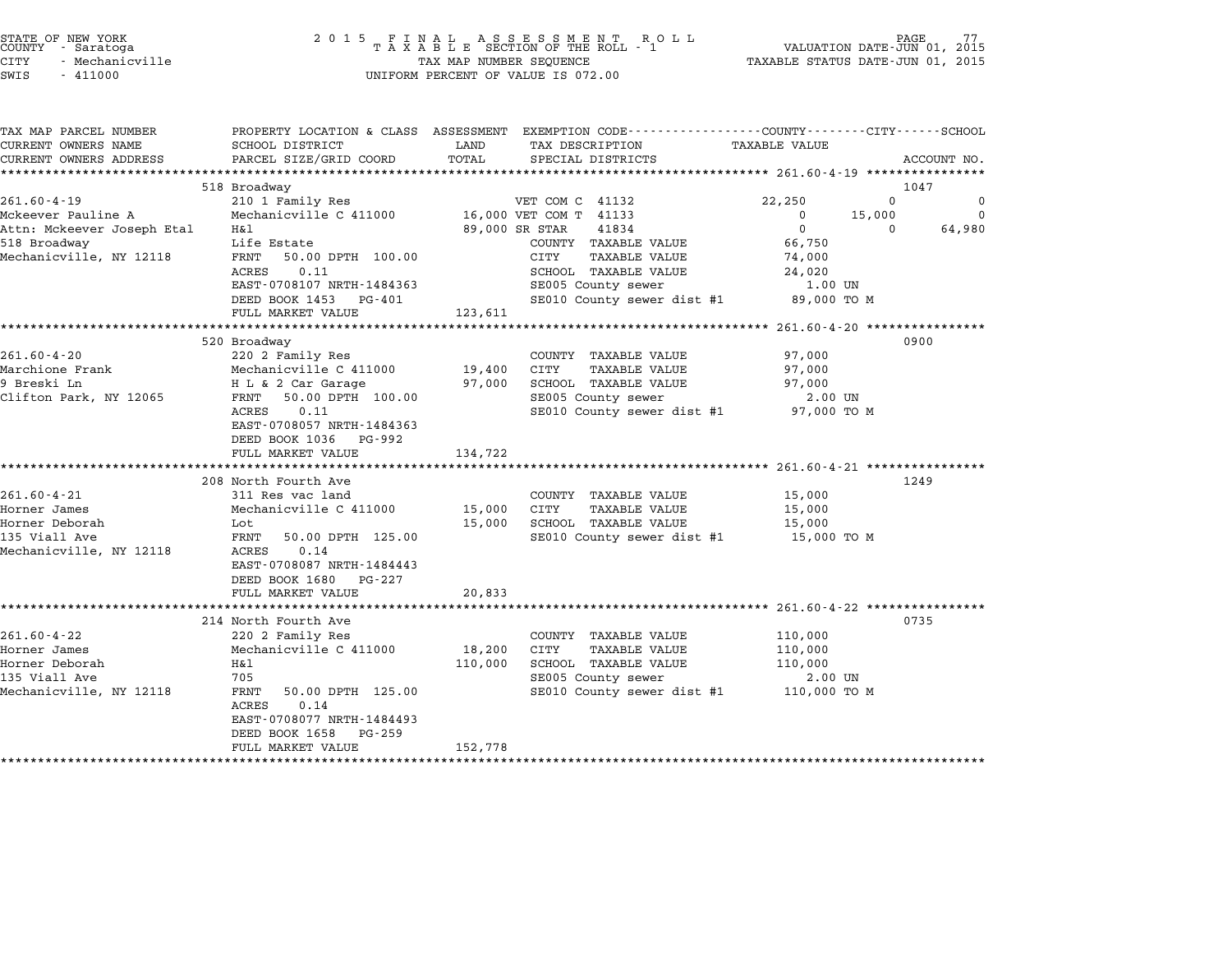| 2 0 1 5                                                                                                                                                                            |                                                                                                     | R O L L                                                                                            | VALUATION DATE-JUN 01, 2015<br>TAXABLE STATUS DATE-JUN 01, 2015                                                                                                                                                                                                                 | PAGE<br>78                                                                                                                                                                                                                                                                                             |
|------------------------------------------------------------------------------------------------------------------------------------------------------------------------------------|-----------------------------------------------------------------------------------------------------|----------------------------------------------------------------------------------------------------|---------------------------------------------------------------------------------------------------------------------------------------------------------------------------------------------------------------------------------------------------------------------------------|--------------------------------------------------------------------------------------------------------------------------------------------------------------------------------------------------------------------------------------------------------------------------------------------------------|
| SCHOOL DISTRICT<br>PARCEL SIZE/GRID COORD                                                                                                                                          | LAND<br>TOTAL                                                                                       | TAX DESCRIPTION<br>SPECIAL DISTRICTS                                                               | TAXABLE VALUE                                                                                                                                                                                                                                                                   | ACCOUNT NO.                                                                                                                                                                                                                                                                                            |
|                                                                                                                                                                                    |                                                                                                     |                                                                                                    |                                                                                                                                                                                                                                                                                 | 0444                                                                                                                                                                                                                                                                                                   |
| 220 2 Family Res                                                                                                                                                                   |                                                                                                     | 41854                                                                                              | $\mathbf 0$                                                                                                                                                                                                                                                                     | $\Omega$<br>29,850                                                                                                                                                                                                                                                                                     |
| Mechanicville C 411000<br>Lot<br>669<br>FRNT<br>50.00 DPTH 100.00<br><b>ACRES</b><br>0.11<br>EAST-0708127 NRTH-1484573<br>DEED BOOK 1672<br>PG-359<br>FULL MARKET VALUE            | 21,000<br>105,000<br>145,833                                                                        | COUNTY TAXABLE VALUE<br>CITY<br><b>TAXABLE VALUE</b><br>SCHOOL TAXABLE VALUE<br>SE005 County sewer | 105,000<br>105,000<br>75,150<br>2.00 UN<br>105,000 TO M                                                                                                                                                                                                                         |                                                                                                                                                                                                                                                                                                        |
|                                                                                                                                                                                    |                                                                                                     |                                                                                                    |                                                                                                                                                                                                                                                                                 |                                                                                                                                                                                                                                                                                                        |
| 519 Chestnut St<br>220 2 Family Res<br>Mechanicville C 411000<br>Η&l<br>668<br>FRNT<br>50.00 DPTH 100.00<br>0.11<br>ACRES<br>EAST-0708077 NRTH-1484563<br>DEED BOOK 1712<br>PG-162 | 15,600<br>82,000                                                                                    | COUNTY TAXABLE VALUE<br>CITY<br><b>TAXABLE VALUE</b><br>SCHOOL TAXABLE VALUE<br>SE005 County sewer | 82,000<br>82,000<br>82,000<br>2.00 UN<br>82,000 TO M                                                                                                                                                                                                                            | 1020                                                                                                                                                                                                                                                                                                   |
| FULL MARKET VALUE                                                                                                                                                                  | 113,889                                                                                             |                                                                                                    |                                                                                                                                                                                                                                                                                 |                                                                                                                                                                                                                                                                                                        |
|                                                                                                                                                                                    |                                                                                                     |                                                                                                    |                                                                                                                                                                                                                                                                                 |                                                                                                                                                                                                                                                                                                        |
| 230 3 Family Res<br>Mechanicville C 411000<br>FRNT<br>50.00 DPTH<br>50.00<br>ACRES<br>0.06<br>EAST-0708037 NRTH-1484533<br>DEED BOOK 1687 PG-326                                   | 22,000<br>110,000                                                                                   | COUNTY TAXABLE VALUE<br>CITY<br><b>TAXABLE VALUE</b><br>SCHOOL TAXABLE VALUE<br>SE005 County sewer | 110,000<br>110,000<br>110,000<br>3.00 UN<br>110,000 TO M                                                                                                                                                                                                                        | 0084                                                                                                                                                                                                                                                                                                   |
| *********************                                                                                                                                                              |                                                                                                     |                                                                                                    |                                                                                                                                                                                                                                                                                 |                                                                                                                                                                                                                                                                                                        |
| 218 North Fourth Ave<br>230 3 Family Res<br>Mechanicville C 411000<br>FRNT<br>50.00 DPTH<br>50.00<br>ACRES<br>0.06                                                                 | 22,000<br>115,000                                                                                   | COUNTY TAXABLE VALUE<br>CITY<br><b>TAXABLE VALUE</b><br>SCHOOL TAXABLE VALUE<br>SE005 County sewer | 115,000<br>115,000<br>115,000<br>3.00 UN                                                                                                                                                                                                                                        | 0030                                                                                                                                                                                                                                                                                                   |
|                                                                                                                                                                                    | *******************************<br>513-515 Chestnut St<br>216 North Fourth Ave<br>FULL MARKET VALUE | 152,778                                                                                            | $\begin{array}{cccccccccccccc} & F & I & N & A & L & & A & S & S & E & S & S & M & E & N & T & R & O & L \\ T & A & X & A & B & L & E & SECTION OF THE ROLL & - & 1 \end{array}$<br>TAX MAP NUMBER SEQUENCE<br>UNIFORM PERCENT OF VALUE IS 072.00<br>**************<br>RES STAR | PROPERTY LOCATION & CLASS ASSESSMENT EXEMPTION CODE---------------COUNTY-------CITY------SCHOOL<br>************ 261.60-4-23 *********<br>SE010 County sewer dist #1<br>*********** 261.60-4-24 ***<br>SE010 County sewer dist #1<br>SE010 County sewer dist #1<br>******** 261.60-4-26 *************** |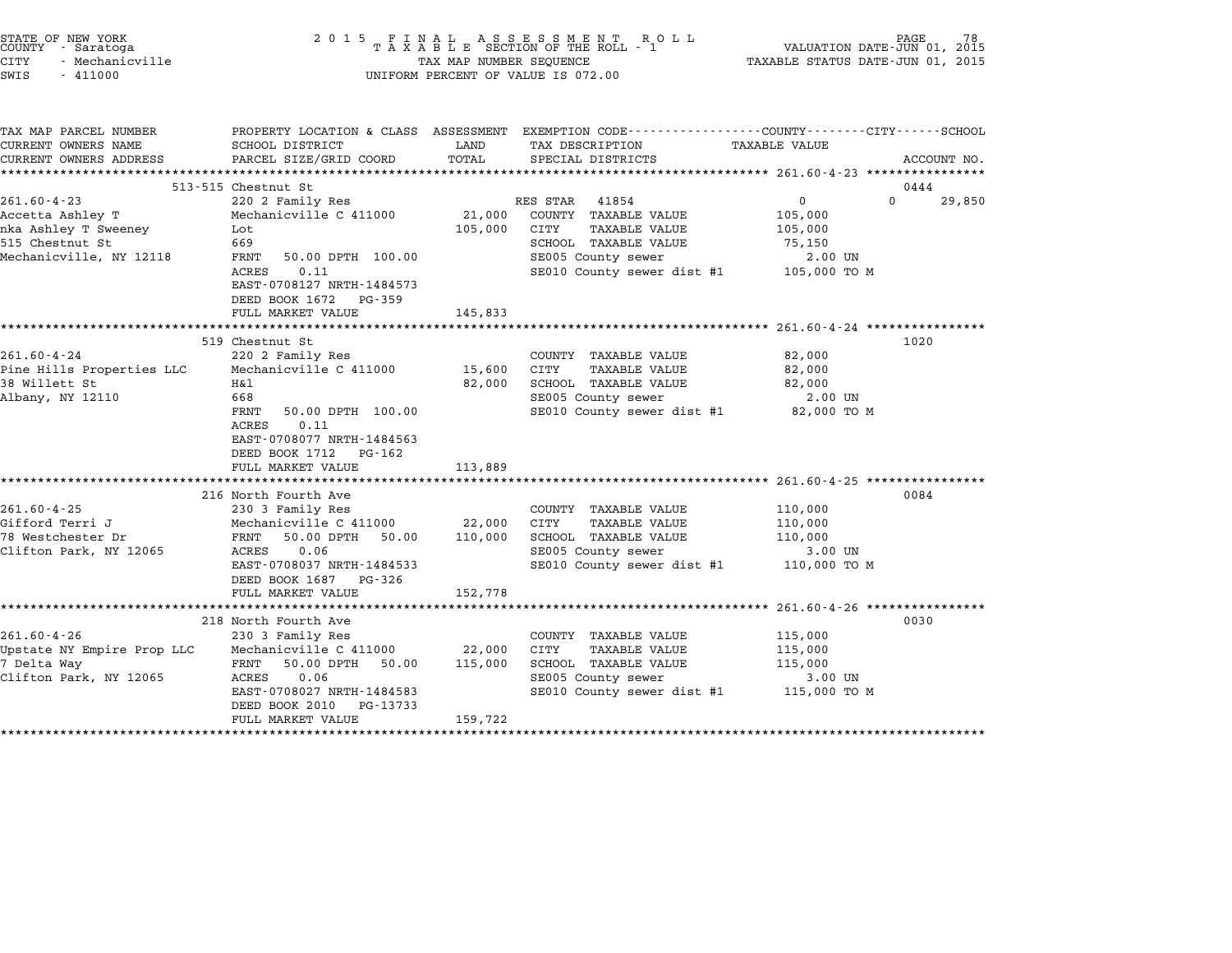| STATE OF NEW YORK<br>COUNTY – Saratoga<br>CITY<br>- Mechanicville<br>SWIS<br>$-411000$                                                                                                                  | 2 0 1 5                                                                                                                                                                                                                                                                                                                                                                                                 | TAX MAP NUMBER SEQUENCE                           | FINAL ASSESSMENT ROLL<br>TAXABLE SECTION OF THE ROLL - 1<br>UNIFORM PERCENT OF VALUE IS 072.00                                                                                                                                                                                                                 | VALUATION DATE-JUN 01, 2015<br>TAXABLE STATUS DATE-JUN 01, 2015                                                                                                                                            | PAGE                                                     |
|---------------------------------------------------------------------------------------------------------------------------------------------------------------------------------------------------------|---------------------------------------------------------------------------------------------------------------------------------------------------------------------------------------------------------------------------------------------------------------------------------------------------------------------------------------------------------------------------------------------------------|---------------------------------------------------|----------------------------------------------------------------------------------------------------------------------------------------------------------------------------------------------------------------------------------------------------------------------------------------------------------------|------------------------------------------------------------------------------------------------------------------------------------------------------------------------------------------------------------|----------------------------------------------------------|
| TAX MAP PARCEL NUMBER<br>CURRENT OWNERS NAME<br>CURRENT OWNERS ADDRESS                                                                                                                                  | PROPERTY LOCATION & CLASS ASSESSMENT<br>SCHOOL DISTRICT<br>PARCEL SIZE/GRID COORD                                                                                                                                                                                                                                                                                                                       | LAND<br>TOTAL<br>******                           | EXEMPTION CODE-----------------COUNTY-------CITY------SCHOOL<br>TAX DESCRIPTION<br>SPECIAL DISTRICTS                                                                                                                                                                                                           | TAXABLE VALUE                                                                                                                                                                                              | ACCOUNT NO.                                              |
|                                                                                                                                                                                                         | 310 North Fourth Ave                                                                                                                                                                                                                                                                                                                                                                                    |                                                   |                                                                                                                                                                                                                                                                                                                |                                                                                                                                                                                                            | 0880                                                     |
| $261.60 - 4 - 30$<br>Hines Sarah<br>310 N Fourth Ave<br>Mechanicville, NY 12118                                                                                                                         | 220 2 Family Res<br>Mechanicville C 411000<br>$Hq\&1$<br>708a<br>FRNT<br>50.00 DPTH 150.00<br>ACRES<br>0.17<br>EAST-0708056 NRTH-1484793<br>DEED BOOK 2009<br>PG-45316                                                                                                                                                                                                                                  | 18,400<br>90,000                                  | RES STAR<br>41854<br>COUNTY TAXABLE VALUE<br>CITY<br><b>TAXABLE VALUE</b><br>SCHOOL TAXABLE VALUE<br>SE005 County sewer<br>SE010 County sewer dist #1                                                                                                                                                          | $\mathbf 0$<br>90,000<br>90,000<br>60,150<br>2.00 UN<br>90,000 TO M                                                                                                                                        | $\Omega$<br>29,850                                       |
|                                                                                                                                                                                                         | FULL MARKET VALUE                                                                                                                                                                                                                                                                                                                                                                                       | 125,000                                           |                                                                                                                                                                                                                                                                                                                |                                                                                                                                                                                                            |                                                          |
| $261.60 - 4 - 31$<br>DePasquale John D<br>314 N. 4th Avenue<br>Mechanicville, NY 12118<br>$261.60 - 4 - 32$<br>Rocco Anthony C<br>Rocco Phyllis<br>Erin Bolton<br>PO Box 544<br>Mechanicville, NY 12118 | 314 North Fourth Ave<br>210 1 Family Res<br>Mechanicville C 411000<br>H L & Swim Pool<br>709<br>FRNT<br>50.00 DPTH 150.00<br>ACRES<br>0.17<br>EAST-0708046 NRTH-1484843<br>DEED BOOK 2014 PG-19729<br>FULL MARKET VALUE<br>522 Chestnut St<br>220 2 Family Res<br>Mechanicville C 411000<br>Blk & L<br>1265/206<br>Life Estate<br>FRNT 150.00 DPTH 100.00<br>ACRES<br>0.34<br>EAST-0708056 NRTH-1484723 | 15,300<br>172,400<br>239,444<br>36,000<br>100,000 | RES STAR<br>41854<br>COUNTY TAXABLE VALUE<br>CITY<br><b>TAXABLE VALUE</b><br>SCHOOL TAXABLE VALUE<br>SE005 County sewer<br>SE010 County sewer dist #1<br>RES STAR<br>41854<br>COUNTY TAXABLE VALUE<br>CITY<br><b>TAXABLE VALUE</b><br>SCHOOL TAXABLE VALUE<br>SE005 County sewer<br>SE010 County sewer dist #1 | $\mathbf{0}$<br>172,400<br>172,400<br>142,550<br>1.00 UN<br>172,400 TO M<br>********************** 261.60-4-32 ****************<br>$\mathbf{0}$<br>100,000<br>100,000<br>70,150<br>2.00 UN<br>100,000 TO M | 0128<br>$\Omega$<br>29,850<br>1203<br>$\Omega$<br>29,850 |
|                                                                                                                                                                                                         | DEED BOOK 2013<br>PG-30319<br>FULL MARKET VALUE                                                                                                                                                                                                                                                                                                                                                         | 138,889                                           |                                                                                                                                                                                                                                                                                                                |                                                                                                                                                                                                            |                                                          |
| $261.60 - 5 - 1$<br>Zappola Sharon A<br>Sullivan Mark<br>312 North Third Ave<br>Mechanicville, NY 12118                                                                                                 | 312 North Third Ave<br>482 Det row bldg<br>Mechanicville C 411000<br>Store&l<br>660<br>FRNT 156.80 DPTH<br>ACRES<br>0.35<br>EAST-0708376 NRTH-1484875<br>DEED BOOK 1444<br>PG-784<br>FULL MARKET VALUE                                                                                                                                                                                                  | 41,000<br>175,000<br>243,056                      | COUNTY TAXABLE VALUE<br>CITY<br>TAXABLE VALUE<br>SCHOOL TAXABLE VALUE<br>SE005 County sewer<br>SE010 County sewer dist #1 175,000 TO M                                                                                                                                                                         | **************** 261.60-5-1 *****************<br>175,000<br>175,000<br>175,000<br>18.00 UN                                                                                                                 | 1381                                                     |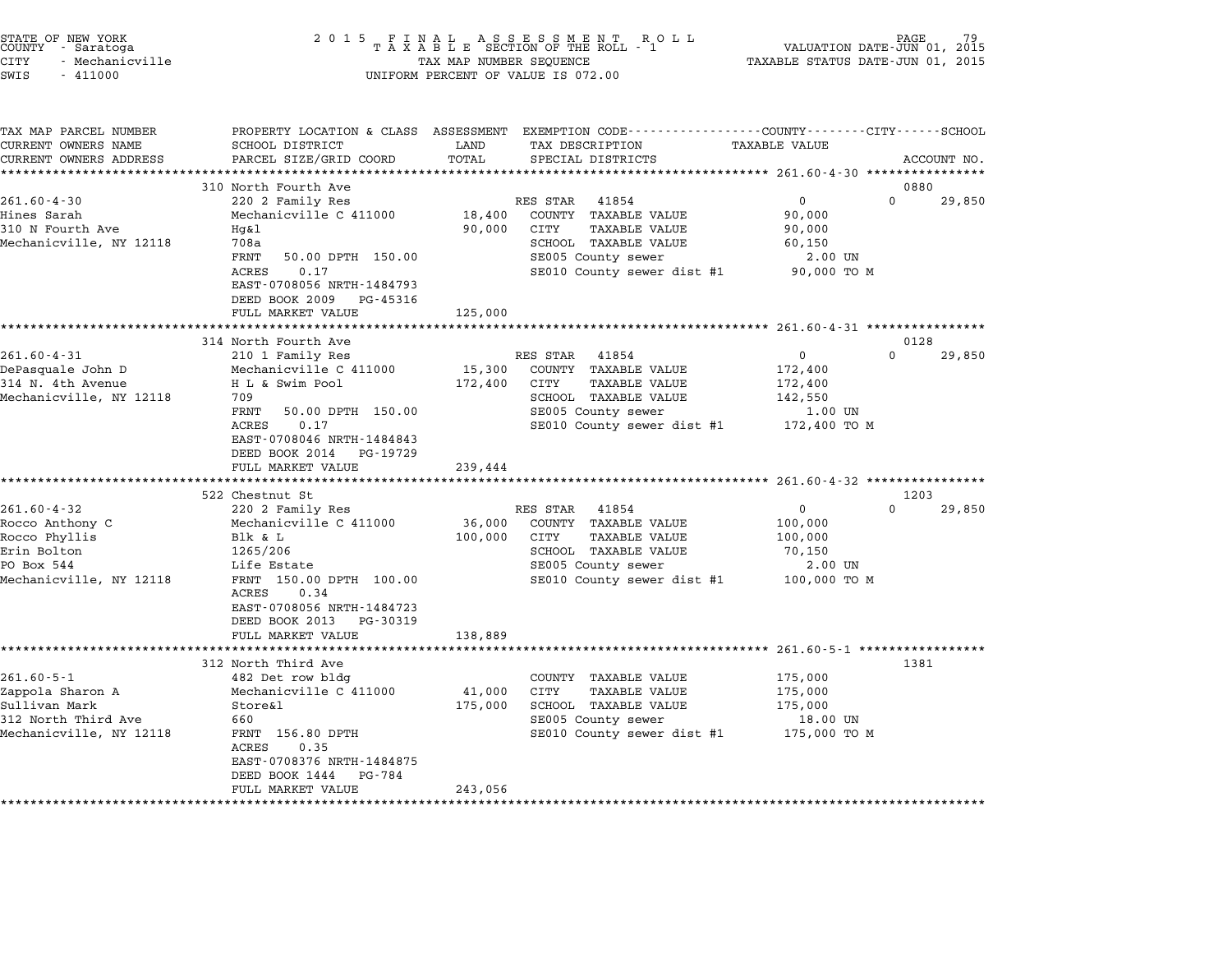| STATE OF NEW YORK<br>COUNTY - Saratoga<br>CITY<br>- Mechanicville<br>SWIS<br>$-411000$ | 2 0 1 5                                       | TAX MAP NUMBER SEQUENCE | UNIFORM PERCENT OF VALUE IS 072.00                                                                                 | VALUATION DATE-JUN 01,<br>TAXABLE STATUS DATE-JUN 01, 2015 | 80<br>2015            |
|----------------------------------------------------------------------------------------|-----------------------------------------------|-------------------------|--------------------------------------------------------------------------------------------------------------------|------------------------------------------------------------|-----------------------|
|                                                                                        |                                               |                         |                                                                                                                    |                                                            |                       |
| TAX MAP PARCEL NUMBER<br>CURRENT OWNERS NAME                                           | SCHOOL DISTRICT                               | LAND                    | PROPERTY LOCATION & CLASS ASSESSMENT EXEMPTION CODE---------------COUNTY-------CITY------SCHOOL<br>TAX DESCRIPTION | <b>TAXABLE VALUE</b>                                       |                       |
| CURRENT OWNERS ADDRESS                                                                 | PARCEL SIZE/GRID COORD                        | TOTAL                   | SPECIAL DISTRICTS                                                                                                  |                                                            | ACCOUNT NO.           |
|                                                                                        |                                               | ***********             |                                                                                                                    |                                                            |                       |
|                                                                                        | 420 Chestnut St                               |                         |                                                                                                                    |                                                            | 1243                  |
| $261.60 - 5 - 3$                                                                       | 220 2 Family Res                              |                         | COUNTY TAXABLE VALUE                                                                                               | 90,000                                                     |                       |
| Decelle Frederick R Jr                                                                 | Mechanicville C 411000                        | 18,000                  | <b>CITY</b><br><b>TAXABLE VALUE</b>                                                                                | 90,000                                                     |                       |
| Decelle Renee D                                                                        | Η&l                                           | 90,000                  | SCHOOL TAXABLE VALUE                                                                                               | 90,000                                                     |                       |
| 40 Hemstreet Ave                                                                       | 659                                           |                         | SE005 County sewer                                                                                                 | 2.00 UN                                                    |                       |
| Mechanicville, NY 12118                                                                | FRNT<br>50.00 DPTH 100.00                     |                         | SE010 County sewer dist #1 90,000 TO M                                                                             |                                                            |                       |
|                                                                                        | ACRES<br>0.11<br>EAST-0708376 NRTH-1484763    |                         |                                                                                                                    |                                                            |                       |
|                                                                                        | DEED BOOK 1370<br>PG-71                       |                         |                                                                                                                    |                                                            |                       |
|                                                                                        | FULL MARKET VALUE                             | 125,000                 |                                                                                                                    |                                                            |                       |
|                                                                                        |                                               |                         |                                                                                                                    |                                                            |                       |
|                                                                                        | 258 North Second Ave                          |                         |                                                                                                                    |                                                            | 0262                  |
| $261.60 - 5 - 5.1$                                                                     | 439 Sm park gar                               |                         | COUNTY TAXABLE VALUE                                                                                               | 220,000                                                    |                       |
| Bove Commercial                                                                        | Mechanicville C 411000                        | 130,000                 | CITY<br><b>TAXABLE VALUE</b>                                                                                       | 220,000                                                    |                       |
| Realty LLC                                                                             | Gar & L                                       | 220,000                 | SCHOOL TAXABLE VALUE                                                                                               | 220,000                                                    |                       |
| 76 Railroad St                                                                         | 826                                           |                         | SE005 County sewer                                                                                                 | $2.00$ UN                                                  |                       |
| Mechanicville, NY 12118                                                                | FRNT 391.37 DPTH                              |                         | SE010 County sewer dist #1                                                                                         | 220,000 TO M                                               |                       |
|                                                                                        | ACRES<br>0.81                                 |                         |                                                                                                                    |                                                            |                       |
|                                                                                        | EAST-0708556 NRTH-1484894                     |                         |                                                                                                                    |                                                            |                       |
|                                                                                        | DEED BOOK 1715<br>PG-434<br>FULL MARKET VALUE |                         |                                                                                                                    |                                                            |                       |
|                                                                                        |                                               | 305,556                 |                                                                                                                    |                                                            |                       |
|                                                                                        | 214 North Second Ave                          |                         |                                                                                                                    |                                                            | 0232                  |
| $261.60 - 5 - 8$                                                                       | 210 1 Family Res                              |                         | SR STAR<br>41834                                                                                                   | $\mathbf 0$                                                | $\Omega$<br>64,980    |
| Cefferillo Mary Ellen                                                                  | Mechanicville C 411000                        | 15,400                  | COUNTY TAXABLE VALUE                                                                                               | 86,000                                                     |                       |
| 214 North Second St                                                                    | H&1 210                                       | 86,000                  | CITY<br>TAXABLE VALUE                                                                                              | 86,000                                                     |                       |
| Mechanicville, NY 12118                                                                | FRNT<br>60.00 DPTH                            |                         | SCHOOL TAXABLE VALUE                                                                                               | 21,020                                                     |                       |
|                                                                                        | 0.21<br>ACRES                                 |                         | SE005 County sewer                                                                                                 | 1.00 UN                                                    |                       |
|                                                                                        | EAST-0708757 NRTH-1484584                     |                         | SE010 County sewer dist #1                                                                                         | 86,000 TO M                                                |                       |
|                                                                                        | DEED BOOK 0924<br>PG-0221                     |                         |                                                                                                                    |                                                            |                       |
|                                                                                        | FULL MARKET VALUE                             | 119,444                 |                                                                                                                    |                                                            |                       |
|                                                                                        |                                               |                         |                                                                                                                    | ********************** 261.60-5-9 ****************         |                       |
| $261.60 - 5 - 9$                                                                       | 210 North Second Ave<br>210 1 Family Res      |                         | VET COM C 41132                                                                                                    | 21,250                                                     | 1355<br>0<br>$\Omega$ |
| Sullivan Thomas                                                                        | Mechanicville C 411000                        |                         | 15,300 VET COM T 41133                                                                                             | $\mathbf 0$                                                | 15,000<br>0           |
| 210 North Second St                                                                    | $Hq\&1$                                       |                         | 85,000 SR STAR<br>41834                                                                                            | $\mathbf 0$                                                | 64,980<br>$\Omega$    |
| Mechanicville, NY 12118                                                                | 597                                           |                         | COUNTY TAXABLE VALUE                                                                                               | 63,750                                                     |                       |
|                                                                                        | FRNT<br>50.00 DPTH                            |                         | CITY<br>TAXABLE VALUE                                                                                              | 70,000                                                     |                       |

- 19. ACRES 0.18 STAR SCHOOL TAXABLE VALUE 20,000<br>RENT 50.00 DPTH 60.000 SCHOOL TAXABLE VALUE 20,020<br>ACRES 0.18 SCHOOL TAXABLE VALUE 20,020 EARL JOURNAL SOLUTION CITY AAADDE VADUE VAN MONTON SURFERING SUPPORT ON SUPPORT ON SUPPORT ON SUPPORT ON SUPPORT SUPPORT ON SUPPORT ON SUPPORT ON SUPPORT ON SUPPORT ON SUPPORT ON SUPPORT ON SUPPORT ON SUPPORT ON SUPPORT ON EAST-0708787 NRTH-1484544 SCHOOL IAAABLE VALUE 20,020<br>DEED BOOK 0591 PG-0246 SE010 County sewer dist #1 85,000 TO M

\*\*\*\*\*\*\*\*\*\*\*\*\*\*\*\*\*\*\*\*\*\*\*\*\*\*\*\*\*\*\*\*\*\*\*\*\*\*\*\*\*\*\*\*\*\*\*\*\*\*\*\*\*\*\*\*\*\*\*\*\*\*\*\*\*\*\*\*\*\*\*\*\*\*\*\*\*\*\*\*\*\*\*\*\*\*\*\*\*\*\*\*\*\*\*\*\*\*\*\*\*\*\*\*\*\*\*\*\*\*\*\*\*\*\*\*\*\*\*\*\*\*\*\*\*\*\*\*\*\*\*\*

ACRES 0.10<br>EAST-0708787 NRTH-1484544<br>DEED BOOK 0591 PG-0246<br>FULL MARKET VALUE 118,056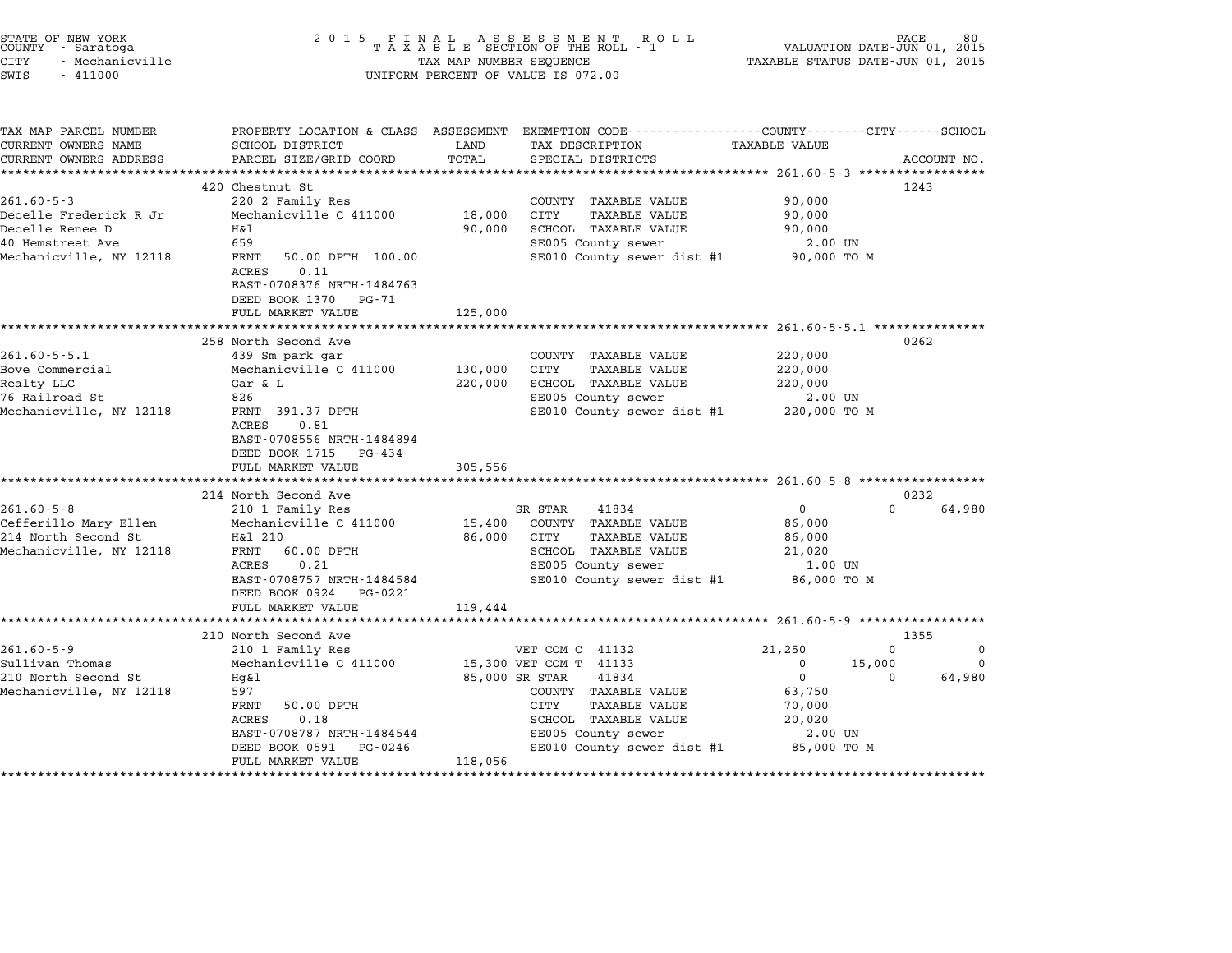|        | STATE OF NEW YORK |
|--------|-------------------|
| COUNTY | - Saratoga        |
| CITY   | - Mechanicville   |

### end the NEW YORK (STATE OF NEW YORK)<br>2015 FINAL ASSESSMENT ROLL - 1 (PALUATION DATE-JUN 01, 2015<br>COUNTY - Saratoga (PALUATION OF THE ROLL - 1) (PALUATION DATE-JUN 01, 2015 CITY - Mechanicville TAX MAP NUMBER SEQUENCE TAXABLE STATUS DATE-JUN 01, <sup>2015</sup> SWIS - <sup>411000</sup> UNIFORM PERCENT OF VALUE IS 072.00

| TAX MAP PARCEL NUMBER<br>CURRENT OWNERS NAME | SCHOOL DISTRICT                                      | PROPERTY LOCATION & CLASS ASSESSMENT EXEMPTION CODE---------------COUNTY-------CITY------SCHOOL<br>LAND<br>TAX DESCRIPTION | <b>TAXABLE VALUE</b>                |             |
|----------------------------------------------|------------------------------------------------------|----------------------------------------------------------------------------------------------------------------------------|-------------------------------------|-------------|
| CURRENT OWNERS ADDRESS                       | PARCEL SIZE/GRID COORD                               | TOTAL<br>SPECIAL DISTRICTS                                                                                                 |                                     | ACCOUNT NO. |
|                                              |                                                      |                                                                                                                            |                                     |             |
|                                              | 206 North Second Ave                                 |                                                                                                                            | 0584                                |             |
| $261.60 - 5 - 10$                            | 210 1 Family Res                                     | VET COM C 41132                                                                                                            | 23,000<br>0                         | $\Omega$    |
| Fortune Mary Ann                             | Mechanicville C 411000                               | 18,400 VET COM T 41133                                                                                                     | $\Omega$<br>15,000                  | $\Omega$    |
| Fortune John                                 | H&l                                                  | 92,000 RES STAR<br>41854                                                                                                   | $\mathbf 0$<br>$\Omega$             | 29,850      |
| Trustees                                     | 8995                                                 | COUNTY TAXABLE VALUE                                                                                                       | 69,000                              |             |
| 206 North Second Ave                         | Rose Fortune Irrevocable                             | CITY<br><b>TAXABLE VALUE</b>                                                                                               | 77,000                              |             |
| Mechanicville, NY 12118                      | FRNT<br>50.00 DPTH                                   | SCHOOL TAXABLE VALUE                                                                                                       | 62,150                              |             |
|                                              | ACRES<br>0.13                                        | SE005 County sewer                                                                                                         | 1.00 UN                             |             |
|                                              | EAST-0708777 NRTH-1484484<br>DEED BOOK 2011 PG-15346 | SE010 County sewer dist #1                                                                                                 | 92,000 TO M                         |             |
|                                              | FULL MARKET VALUE                                    | 127,778                                                                                                                    |                                     |             |
|                                              | *********************                                | ***********                                                                                                                | ********** 261.60-5-11 ************ |             |
|                                              | 316 Broadway                                         |                                                                                                                            | 0583                                |             |
| $261.60 - 5 - 11$                            | 230 3 Family Res                                     | COUNTY TAXABLE VALUE                                                                                                       | 80,000                              |             |
| Fortune John A                               | Mechanicville C 411000                               | 22,800<br><b>CITY</b><br>TAXABLE VALUE                                                                                     | 80,000                              |             |
| 206 No Second Ave                            | Hb&1                                                 | SCHOOL TAXABLE VALUE<br>80,000                                                                                             | 80,000                              |             |
| Mechanicville, NY 12118                      | 599                                                  | SE005 County sewer                                                                                                         | 3.00 UN                             |             |
|                                              | 98.50 DPTH<br>FRNT                                   | SE010 County sewer dist #1 80,000 TO M                                                                                     |                                     |             |
|                                              | 0.23<br>ACRES                                        |                                                                                                                            |                                     |             |
|                                              | EAST-0708867 NRTH-1484474                            |                                                                                                                            |                                     |             |
|                                              | DEED BOOK 1556 PG-377                                |                                                                                                                            |                                     |             |
|                                              | FULL MARKET VALUE                                    | 111,111                                                                                                                    |                                     |             |
|                                              | **************************                           |                                                                                                                            |                                     |             |
|                                              | 204 North Second Ave                                 |                                                                                                                            | 0582                                |             |
| $261.60 - 5 - 12$                            | 210 1 Family Res                                     | VET COM CT 41131                                                                                                           | 22,750<br>15,000                    | $\Omega$    |
| Boyark Christopher H                         | Mechanicville C 411000                               | 18,200 RES STAR<br>41854                                                                                                   | $\overline{0}$<br>$\Omega$          | 29,850      |
| 204 N Second Ave                             | H&l                                                  | 91,000<br>COUNTY TAXABLE VALUE                                                                                             | 68,250                              |             |
| Mechanicville, NY 12118                      | 899c                                                 | CITY<br><b>TAXABLE VALUE</b>                                                                                               | 76,000                              |             |
|                                              | FRNT<br>51.00 DPTH                                   | SCHOOL TAXABLE VALUE                                                                                                       | 61,150                              |             |
|                                              | ACRES<br>0.13                                        | SE005 County sewer                                                                                                         | 1.00 UN                             |             |
|                                              | EAST-0708797 NRTH-1484434<br>DEED BOOK 2010 PG-36983 | SE010 County sewer dist #1                                                                                                 | 91,000 TO M                         |             |
|                                              | FULL MARKET VALUE                                    | 126,389                                                                                                                    |                                     |             |
|                                              |                                                      |                                                                                                                            |                                     |             |
|                                              | Broadway & Second Ave                                |                                                                                                                            | 0933                                |             |
| $261.60 - 5 - 13$                            | 483 Converted Re                                     | COUNTY TAXABLE VALUE                                                                                                       | 120,000                             |             |
| Clarke Bruce R                               | Mechanicville C 411000                               | 24,000<br>CITY<br>TAXABLE VALUE                                                                                            | 120,000                             |             |
| Clarke Deanna M                              | H&l                                                  | SCHOOL TAXABLE VALUE<br>120,000                                                                                            | 120,000                             |             |
| 15 Twinbrook Ct                              | 624                                                  | SE005 County sewer                                                                                                         | 3.00 UN                             |             |
| Clifton Park, NY 12065                       | FRNT<br>71.00 DPTH                                   | SE010 County sewer dist #1 120,000 TO M                                                                                    |                                     |             |
|                                              | 0.11<br>ACRES                                        |                                                                                                                            |                                     |             |
|                                              |                                                      |                                                                                                                            |                                     |             |
|                                              | EAST-0708637 NRTH-1484404                            |                                                                                                                            |                                     |             |
|                                              | $PG - 273$<br>DEED BOOK 1027<br>FULL MARKET VALUE    | 166,667                                                                                                                    |                                     |             |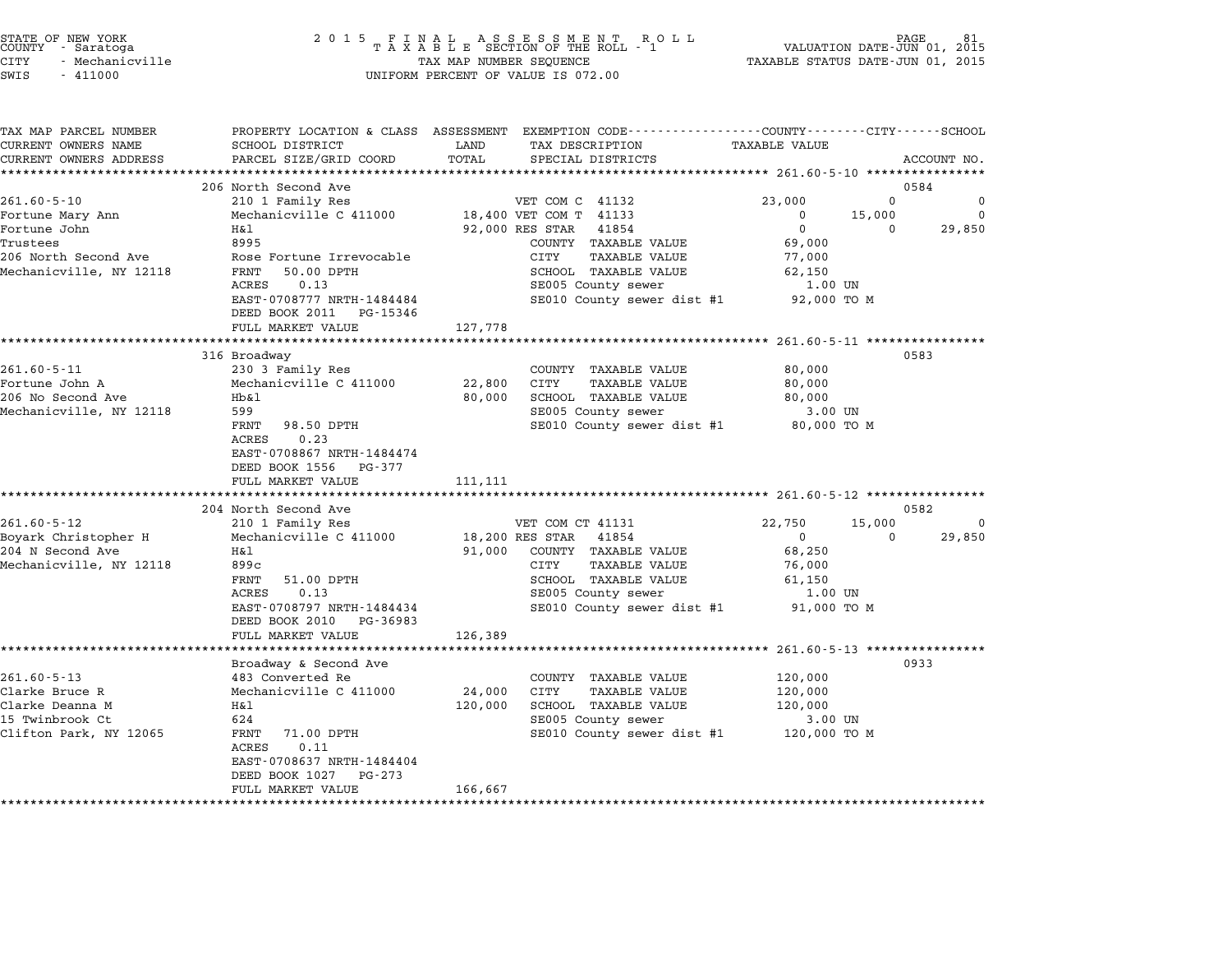|                                                                                               | ************************                                              |                         |                                                                                                |                                                                 |                   | 1551               |
|-----------------------------------------------------------------------------------------------|-----------------------------------------------------------------------|-------------------------|------------------------------------------------------------------------------------------------|-----------------------------------------------------------------|-------------------|--------------------|
| Mastropietro Donald P                                                                         | DEED BOOK 1070<br>PG-323<br>FULL MARKET VALUE                         | 126,389                 |                                                                                                |                                                                 |                   |                    |
| PRIOR OWNER ON 6/01/2015                                                                      | 0.11<br>ACRES<br>EAST-0708467 NRTH-1484403                            |                         | SE005 County sewer<br>SE010 County sewer dist #1                                               | 2.00 UN<br>91,000 TO M                                          |                   |                    |
| 418 Broadway<br>Mechanicville, NY 12118                                                       | Hq&l<br>FRNT<br>50.00 DPTH 100.00                                     | 91,000                  | CITY<br><b>TAXABLE VALUE</b><br>SCHOOL TAXABLE VALUE                                           | 91,000<br>26,020                                                |                   |                    |
| $261.60 - 5 - 18$<br>Mastropietro Anastasia                                                   | 418 Broadway<br>220 2 Family Res<br>Mechanicville C 411000            | 18,200                  | SR STAR<br>41834<br>COUNTY TAXABLE VALUE                                                       | $\mathbf 0$<br>91,000                                           | 1366<br>$\Omega$  | 64,980             |
|                                                                                               | **********                                                            |                         |                                                                                                | ******************************** 261.60-5-18 *****************  |                   |                    |
|                                                                                               | FULL MARKET VALUE                                                     | 125,000                 | SE005 County sewer<br>SE010 County sewer dist #1                                               | 2.00 UN<br>90,000 TO M                                          |                   |                    |
|                                                                                               | 0.10<br>ACRES<br>EAST-0708557 NRTH-1484414<br>DEED BOOK 0879 PG-0287  |                         | COUNTY TAXABLE VALUE<br>CITY<br><b>TAXABLE VALUE</b><br>SCHOOL TAXABLE VALUE                   | 67,500<br>72,000<br>25,020                                      |                   |                    |
| 410 Broadway<br>Mechanicville, NY 12118                                                       | 625<br>FRNT<br>50.00 DPTH                                             |                         | VET DIS T 41143<br>SR STAR<br>41834                                                            | 0<br>$\overline{0}$                                             | 9,000<br>$\Omega$ | $\Omega$<br>64,980 |
| Mary Ellen                                                                                    | Hq&l                                                                  |                         | 90,000 VET DIS C 41142                                                                         | 9,000                                                           | 0                 | 0                  |
| $261.60 - 5 - 15$<br>Southworth Robert L                                                      | 410 Broadway<br>220 2 Family Res<br>Mechanicville C 411000            |                         | VET WAR C 41122<br>16,000 VET WAR T 41123                                                      | 13,500<br>0                                                     | $\Omega$<br>9,000 | 0<br>0             |
|                                                                                               | FULL MARKET VALUE                                                     | 118,056                 |                                                                                                |                                                                 | 1319              |                    |
|                                                                                               | 0.16<br>ACRES<br>EAST-0708617 NRTH-1484454<br>DEED BOOK 2011 PG-20742 |                         | SE010 County sewer dist #1                                                                     | 85,000 TO M                                                     |                   |                    |
| 209 North Second Ave<br>Mechanicville, NY 12118                                               | Η&l<br>623<br>FRNT<br>58.00 DPTH                                      | 85,000                  | CITY<br>TAXABLE VALUE<br>SCHOOL TAXABLE VALUE<br>SE005 County sewer                            | 85,000<br>55,150<br>1.00 UN                                     |                   |                    |
| $261.60 - 5 - 14$<br>Li Aixiang                                                               | 209 North Second Ave<br>210 1 Family Res<br>Mechanicville C 411000    | 14,900                  | 41854<br>RES STAR<br>COUNTY TAXABLE VALUE                                                      | $\mathbf 0$<br>85,000                                           | 1245<br>$\Omega$  | 29,850             |
| CURRENT OWNERS ADDRESS                                                                        | PARCEL SIZE/GRID COORD                                                | TOTAL                   | SPECIAL DISTRICTS                                                                              |                                                                 |                   | ACCOUNT NO.        |
| TAX MAP PARCEL NUMBER<br>CURRENT OWNERS NAME                                                  | PROPERTY LOCATION & CLASS ASSESSMENT<br>SCHOOL DISTRICT               | LAND                    | EXEMPTION CODE-----------------COUNTY-------CITY------SCHOOL<br>TAX DESCRIPTION                | TAXABLE VALUE                                                   |                   |                    |
| STATE OF NEW YORK<br>COUNTY - Saratoga<br><b>CITY</b><br>- Mechanicville<br>SWIS<br>$-411000$ | 2 0 1 5                                                               | TAX MAP NUMBER SEQUENCE | FINAL ASSESSMENT ROLL<br>TAXABLE SECTION OF THE ROLL - 1<br>UNIFORM PERCENT OF VALUE IS 072.00 | VALUATION DATE-JUN 01, 2015<br>TAXABLE STATUS DATE-JUN 01, 2015 | PAGE              |                    |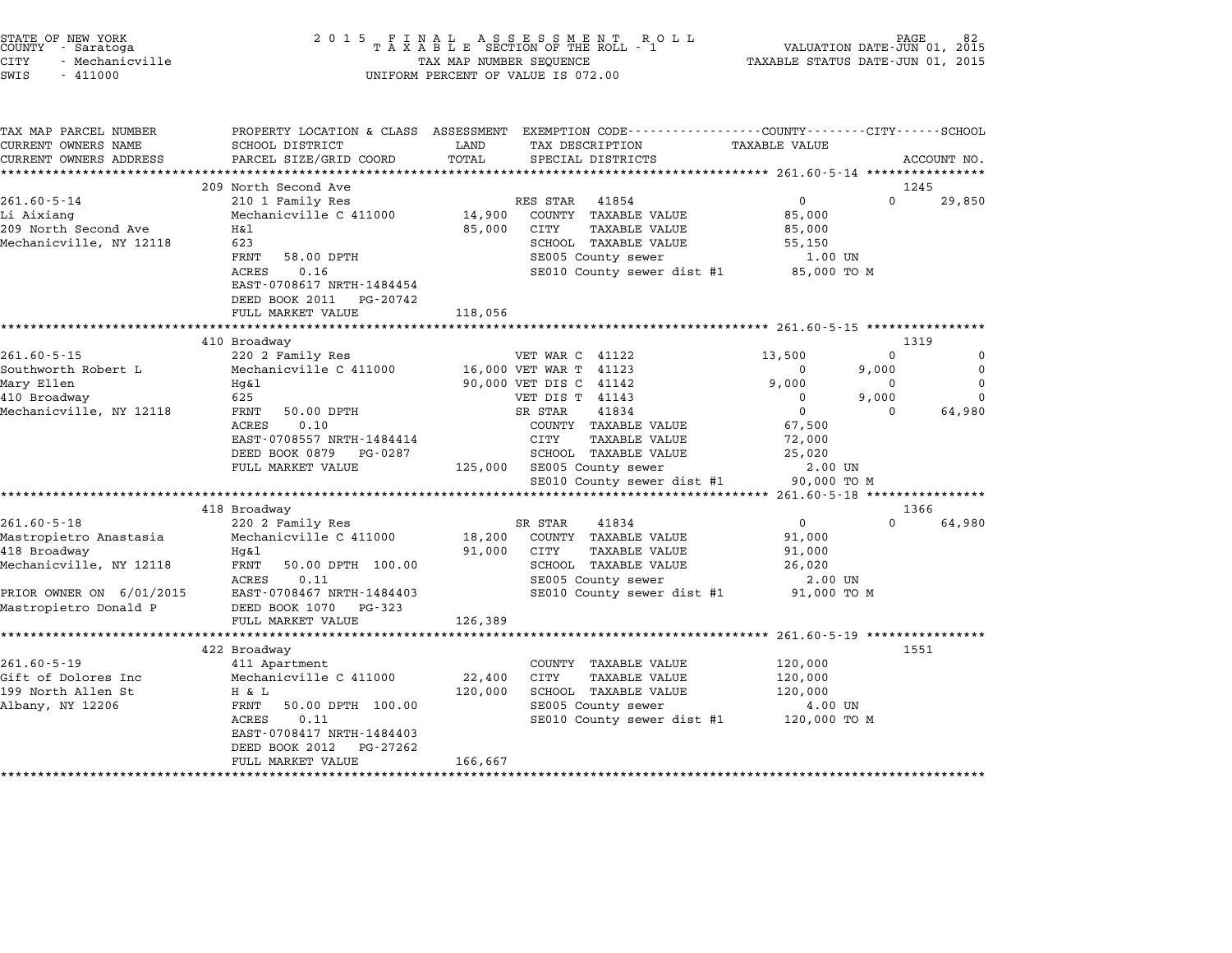| STATE OF NEW YORK<br>COUNTY - Saratoga<br><b>CITY</b><br>- Mechanicville<br>SWIS<br>$-411000$ | 2 0 1 5                                                                                                          | TAX MAP NUMBER SEQUENCE | FINAL ASSESSMENT ROLL<br>TAXABLE SECTION OF THE ROLL - 1<br>UNIFORM PERCENT OF VALUE IS 072.00                     | VALUATION DATE-JUN 01, 2015<br>TAXABLE STATUS DATE-JUN 01, 2015 | PAGE               |
|-----------------------------------------------------------------------------------------------|------------------------------------------------------------------------------------------------------------------|-------------------------|--------------------------------------------------------------------------------------------------------------------|-----------------------------------------------------------------|--------------------|
| TAX MAP PARCEL NUMBER<br>CURRENT OWNERS NAME                                                  | SCHOOL DISTRICT                                                                                                  | LAND                    | PROPERTY LOCATION & CLASS ASSESSMENT EXEMPTION CODE---------------COUNTY-------CITY------SCHOOL<br>TAX DESCRIPTION | <b>TAXABLE VALUE</b>                                            |                    |
| CURRENT OWNERS ADDRESS                                                                        | PARCEL SIZE/GRID COORD                                                                                           | TOTAL                   | SPECIAL DISTRICTS                                                                                                  |                                                                 | ACCOUNT NO.        |
|                                                                                               | 208-210 North Third Ave                                                                                          |                         |                                                                                                                    |                                                                 | 0807               |
| $261.60 - 5 - 20$<br>Baker Patrick J                                                          | 230 3 Family Res<br>Mechanicville C 411000                                                                       | 23,400                  | COUNTY TAXABLE VALUE<br>CITY<br><b>TAXABLE VALUE</b>                                                               | 117,000<br>117,000                                              |                    |
| Baker Concetta A                                                                              | Η&l                                                                                                              | 117,000                 | SCHOOL TAXABLE VALUE                                                                                               | 117,000                                                         |                    |
| 3 Hemstreet Ave                                                                               | 655                                                                                                              |                         | SE005 County sewer                                                                                                 | 3.00 UN                                                         |                    |
| Mechanicville, NY 12118                                                                       | FRNT<br>50.00 DPTH<br>ACRES<br>0.14<br>EAST-0708447 NRTH-1484483<br>DEED BOOK 1158 PG-115                        |                         | SE010 County sewer dist #1                                                                                         | 117,000 TO M                                                    |                    |
|                                                                                               | FULL MARKET VALUE                                                                                                | 162,500                 |                                                                                                                    |                                                                 |                    |
|                                                                                               |                                                                                                                  |                         |                                                                                                                    |                                                                 |                    |
|                                                                                               | 211-213 North Second Ave                                                                                         |                         |                                                                                                                    |                                                                 | 0042               |
| $261.60 - 5 - 21$<br>Walsh James S II                                                         | 220 2 Family Res<br>Mechanicville C 411000                                                                       | 19,600                  | COUNTY TAXABLE VALUE<br>CITY<br>TAXABLE VALUE                                                                      | 138,000<br>138,000                                              |                    |
| 1150 Vincent                                                                                  | H G L & Pool                                                                                                     | 138,000                 | SCHOOL TAXABLE VALUE                                                                                               | 138,000                                                         |                    |
| Bronx, NY 10465                                                                               | 622                                                                                                              |                         | SE005 County sewer                                                                                                 | 2.00 UN                                                         |                    |
|                                                                                               | FRNT<br>50.00 DPTH<br>0.14<br>ACRES<br>EAST-0708577 NRTH-1484494<br>DEED BOOK 2009 PG-12080<br>FULL MARKET VALUE | 191,667                 | SE010 County sewer dist #1                                                                                         | 138,000 TO M                                                    |                    |
|                                                                                               | *******************************                                                                                  |                         |                                                                                                                    |                                                                 |                    |
|                                                                                               | 215-217 North Second Ave                                                                                         |                         |                                                                                                                    |                                                                 | 0644               |
| 261.60-5-22                                                                                   | 220 2 Family Res                                                                                                 |                         | COUNTY TAXABLE VALUE                                                                                               | 150,000                                                         |                    |
| Yoder Megan D                                                                                 | Mechanicville C 411000                                                                                           | 19,200                  | CITY<br><b>TAXABLE VALUE</b>                                                                                       | 150,000                                                         |                    |
| Hines Mark D                                                                                  | Η&l                                                                                                              | 150,000                 | SCHOOL TAXABLE VALUE                                                                                               | 150,000                                                         |                    |
| 215-217 North Second Street                                                                   | 890                                                                                                              |                         | SE005 County sewer                                                                                                 | 1.00 UN                                                         |                    |
| Mechanicville, NY 12118                                                                       | FRNT<br>50.00 DPTH<br>0.14<br>ACRES<br>EAST-0708557 NRTH-1484544<br>DEED BOOK 2015<br>PG-8984                    |                         | SE010 County sewer dist #1                                                                                         | 150,000 то м                                                    |                    |
|                                                                                               | FULL MARKET VALUE                                                                                                | 208,333                 |                                                                                                                    |                                                                 |                    |
|                                                                                               | 212 North Third Ave                                                                                              |                         |                                                                                                                    |                                                                 | 1246               |
| $261.60 - 5 - 23$                                                                             | 210 1 Family Res                                                                                                 |                         | RES STAR<br>41854                                                                                                  | $\overline{0}$                                                  | $\Omega$<br>29,850 |
| Dolcini Robert F                                                                              | Mechanicville C 411000                                                                                           | 18,200                  | COUNTY TAXABLE VALUE                                                                                               | 91,000                                                          |                    |
| Dolcini Tracy A                                                                               | Hq&l                                                                                                             | 91,000                  | CITY<br>TAXABLE VALUE                                                                                              | 91,000                                                          |                    |
| 212 North Third St                                                                            | FRNT<br>50.00 DPTH                                                                                               |                         | SCHOOL TAXABLE VALUE                                                                                               | 61,150                                                          |                    |
| Mechanicville, NY 12118                                                                       | ACRES<br>0.14                                                                                                    |                         | SE005 County sewer                                                                                                 | 1.00 UN                                                         |                    |
|                                                                                               | EAST-0708437 NRTH-1484533<br>DEED BOOK 1491<br>PG-758                                                            |                         | SE010 County sewer dist #1                                                                                         | 91,000 TO M                                                     |                    |
|                                                                                               | FULL MARKET VALUE                                                                                                | 126,389                 |                                                                                                                    |                                                                 |                    |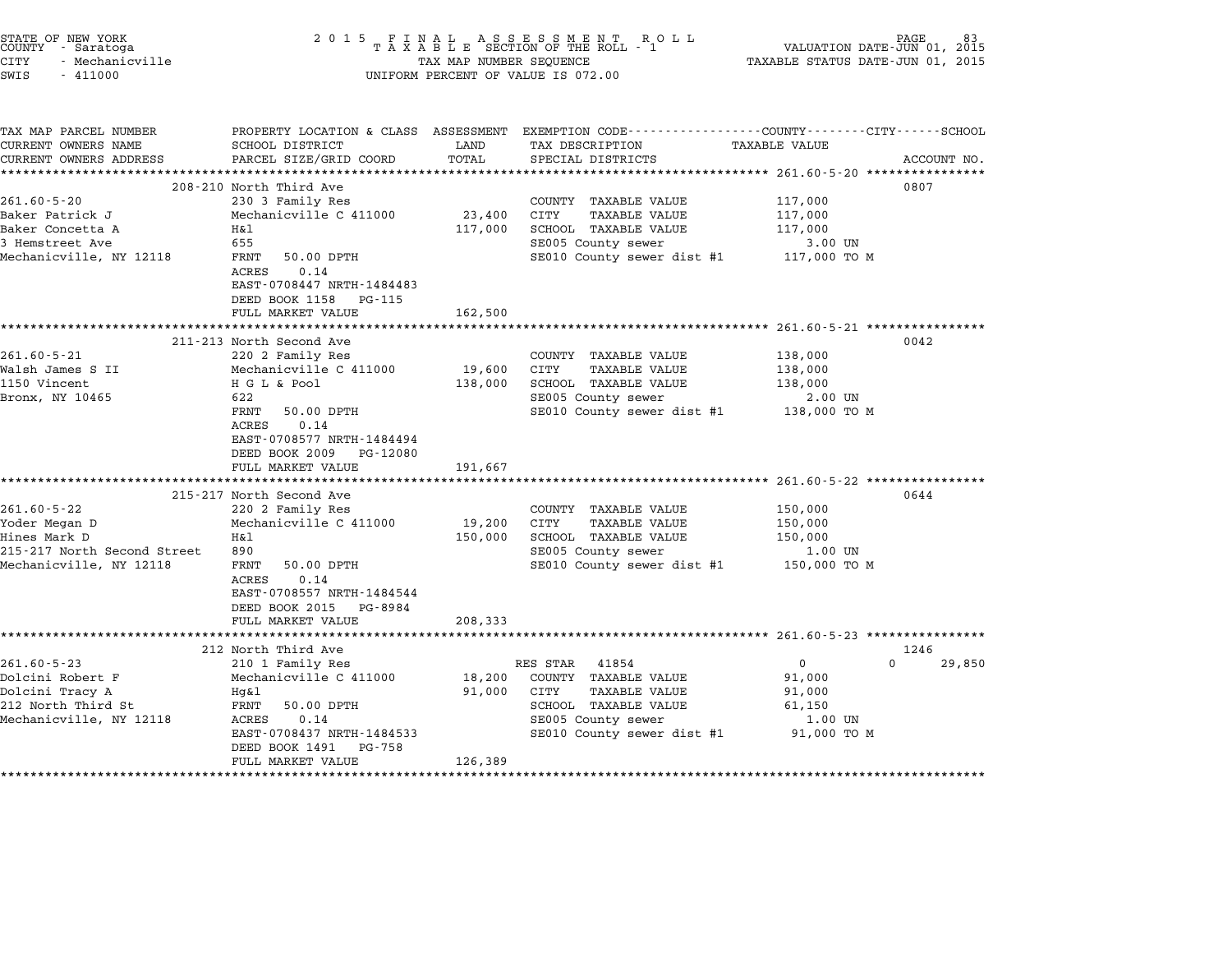| STATE OF NEW YORK<br>COUNTY - Saratoga<br><b>CITY</b><br>- Mechanicville<br>SWIS<br>$-411000$ |                                                                                                                | TAX MAP NUMBER SEQUENCE | $\begin{array}{cccccccccccccccccccccc} 2&0&1&5& &\texttt{F} &\texttt{I} &\texttt{N} &\texttt{A} &\texttt{L} & &\texttt{A} &\texttt{S} &\texttt{S} &\texttt{E} &\texttt{S} &\texttt{S} &\texttt{M} &\texttt{E} &\texttt{N} &\texttt{T} & &\texttt{R} &\texttt{O} &\texttt{L} &\texttt{L} \\ & & & & & & & & \texttt{T} &\texttt{A} &\texttt{X} &\texttt{A} &\texttt{B} &\texttt{L} &\texttt{E} & & & & & & & & &$<br>UNIFORM PERCENT OF VALUE IS 072.00 | PAGE<br>VALUATION DATE-JUN 01, 2015<br>TAXABLE STATUS DATE-JUN 01, 2015                                                         |
|-----------------------------------------------------------------------------------------------|----------------------------------------------------------------------------------------------------------------|-------------------------|--------------------------------------------------------------------------------------------------------------------------------------------------------------------------------------------------------------------------------------------------------------------------------------------------------------------------------------------------------------------------------------------------------------------------------------------------------|---------------------------------------------------------------------------------------------------------------------------------|
| TAX MAP PARCEL NUMBER<br>CURRENT OWNERS NAME<br>CURRENT OWNERS ADDRESS                        | SCHOOL DISTRICT<br>PARCEL SIZE/GRID COORD                                                                      | LAND<br>TOTAL           | TAX DESCRIPTION<br>SPECIAL DISTRICTS                                                                                                                                                                                                                                                                                                                                                                                                                   | PROPERTY LOCATION & CLASS ASSESSMENT EXEMPTION CODE---------------COUNTY-------CITY------SCHOOL<br>TAXABLE VALUE<br>ACCOUNT NO. |
|                                                                                               |                                                                                                                |                         |                                                                                                                                                                                                                                                                                                                                                                                                                                                        |                                                                                                                                 |
| $261.60 - 5 - 24$                                                                             | North Second Ave<br>311 Res vac land                                                                           |                         | COUNTY TAXABLE VALUE                                                                                                                                                                                                                                                                                                                                                                                                                                   | 10,000                                                                                                                          |
| Dinallo Diane<br>222 N Third Ave<br>Mechanicville, NY 12118                                   | Mechanicville C 411000<br>50.00 DPTH<br>FRNT<br>ACRES<br>0.13                                                  | 10,000<br>10,000        | CITY<br><b>TAXABLE VALUE</b><br>SCHOOL TAXABLE VALUE                                                                                                                                                                                                                                                                                                                                                                                                   | 10,000<br>10,000<br>10,000 TO M                                                                                                 |
|                                                                                               | EAST-0708537 NRTH-1484594<br>DEED BOOK 2015 PG-8986<br>FULL MARKET VALUE                                       | 13,889                  | SE010 County sewer dist #1                                                                                                                                                                                                                                                                                                                                                                                                                             |                                                                                                                                 |
|                                                                                               | *******************                                                                                            | ************            |                                                                                                                                                                                                                                                                                                                                                                                                                                                        | ************************ 261.60-5-25 ****************                                                                           |
|                                                                                               | 218 North Third Ave                                                                                            |                         |                                                                                                                                                                                                                                                                                                                                                                                                                                                        | 0893                                                                                                                            |
| $261.60 - 5 - 25$<br>Malone 4 LLC<br>906 Clement St                                           | 411 Apartment<br>Mechanicville C 411000<br>Hq&l                                                                | 27,600                  | COUNTY TAXABLE VALUE<br>CITY<br>TAXABLE VALUE<br>SCHOOL TAXABLE VALUE                                                                                                                                                                                                                                                                                                                                                                                  | 138,000<br>138,000<br>138,000                                                                                                   |
| Mechanicville, NY 12118                                                                       | 657<br>FRNT<br>50.00 DPTH<br>0.11<br>ACRES                                                                     | 138,000                 | SE005 County sewer<br>SE010 County sewer dist #1                                                                                                                                                                                                                                                                                                                                                                                                       | 4.00 UN<br>138,000 то м                                                                                                         |
|                                                                                               | EAST-0708427 NRTH-1484583<br>DEED BOOK 2013 PG-36950<br>FULL MARKET VALUE<br>* * * * * * * * * * * * * * * * * | 191,667<br>********     |                                                                                                                                                                                                                                                                                                                                                                                                                                                        |                                                                                                                                 |
|                                                                                               | 223 North Second Ave                                                                                           |                         |                                                                                                                                                                                                                                                                                                                                                                                                                                                        | ********************* 261.60-5-26 *************<br>1305                                                                         |
| $261.60 - 5 - 26$                                                                             | 220 2 Family Res                                                                                               |                         | COUNTY TAXABLE VALUE                                                                                                                                                                                                                                                                                                                                                                                                                                   | 90,000                                                                                                                          |
| Leonard Anna H<br>Sisto John                                                                  | Mechanicville C 411000<br>Η&l                                                                                  | 18,000<br>90,000        | CITY<br>TAXABLE VALUE<br>SCHOOL TAXABLE VALUE                                                                                                                                                                                                                                                                                                                                                                                                          | 90,000<br>90,000                                                                                                                |
| 223 North Second St<br>Mechanicville, NY 12118                                                | 620<br>Also Deed 1024/252<br>FRNT<br>38.00 DPTH<br>ACRES<br>0.12<br>EAST-0708517 NRTH-1484644                  |                         | SE005 County sewer<br>SE010 County sewer dist #1                                                                                                                                                                                                                                                                                                                                                                                                       | 2.00 UN<br>90,000 TO M                                                                                                          |
|                                                                                               | DEED BOOK 1563 PG-789<br>FULL MARKET VALUE                                                                     | 125,000                 |                                                                                                                                                                                                                                                                                                                                                                                                                                                        |                                                                                                                                 |
|                                                                                               | ***************************                                                                                    |                         |                                                                                                                                                                                                                                                                                                                                                                                                                                                        |                                                                                                                                 |
|                                                                                               | 222 North Third Ave                                                                                            |                         |                                                                                                                                                                                                                                                                                                                                                                                                                                                        | 0438                                                                                                                            |
| $261.60 - 5 - 27$                                                                             | 220 2 Family Res                                                                                               |                         | RES STAR 41854                                                                                                                                                                                                                                                                                                                                                                                                                                         | $\Omega$<br>29,850<br>$\mathbf{0}$                                                                                              |
| DiNallo Diane C                                                                               | Mechanicville C 411000                                                                                         | 24,800                  | COUNTY TAXABLE VALUE                                                                                                                                                                                                                                                                                                                                                                                                                                   | 110,000                                                                                                                         |
| 222 North Third St<br>Mechanicville, NY 12118                                                 | Η&l<br>658                                                                                                     | 110,000                 | CITY<br>TAXABLE VALUE<br>SCHOOL TAXABLE VALUE                                                                                                                                                                                                                                                                                                                                                                                                          | 110,000<br>80,150                                                                                                               |
|                                                                                               | FRNT<br>50.00 DPTH                                                                                             |                         | SE005 County sewer                                                                                                                                                                                                                                                                                                                                                                                                                                     | $2.00$ UN                                                                                                                       |
|                                                                                               | ACRES<br>0.13<br>EAST-0708417 NRTH-1484623<br>DEED BOOK 2008<br>PG-34609                                       |                         | SE010 County sewer dist #1                                                                                                                                                                                                                                                                                                                                                                                                                             | 110,000 TO M                                                                                                                    |
|                                                                                               | FULL MARKET VALUE                                                                                              | 152,778                 |                                                                                                                                                                                                                                                                                                                                                                                                                                                        |                                                                                                                                 |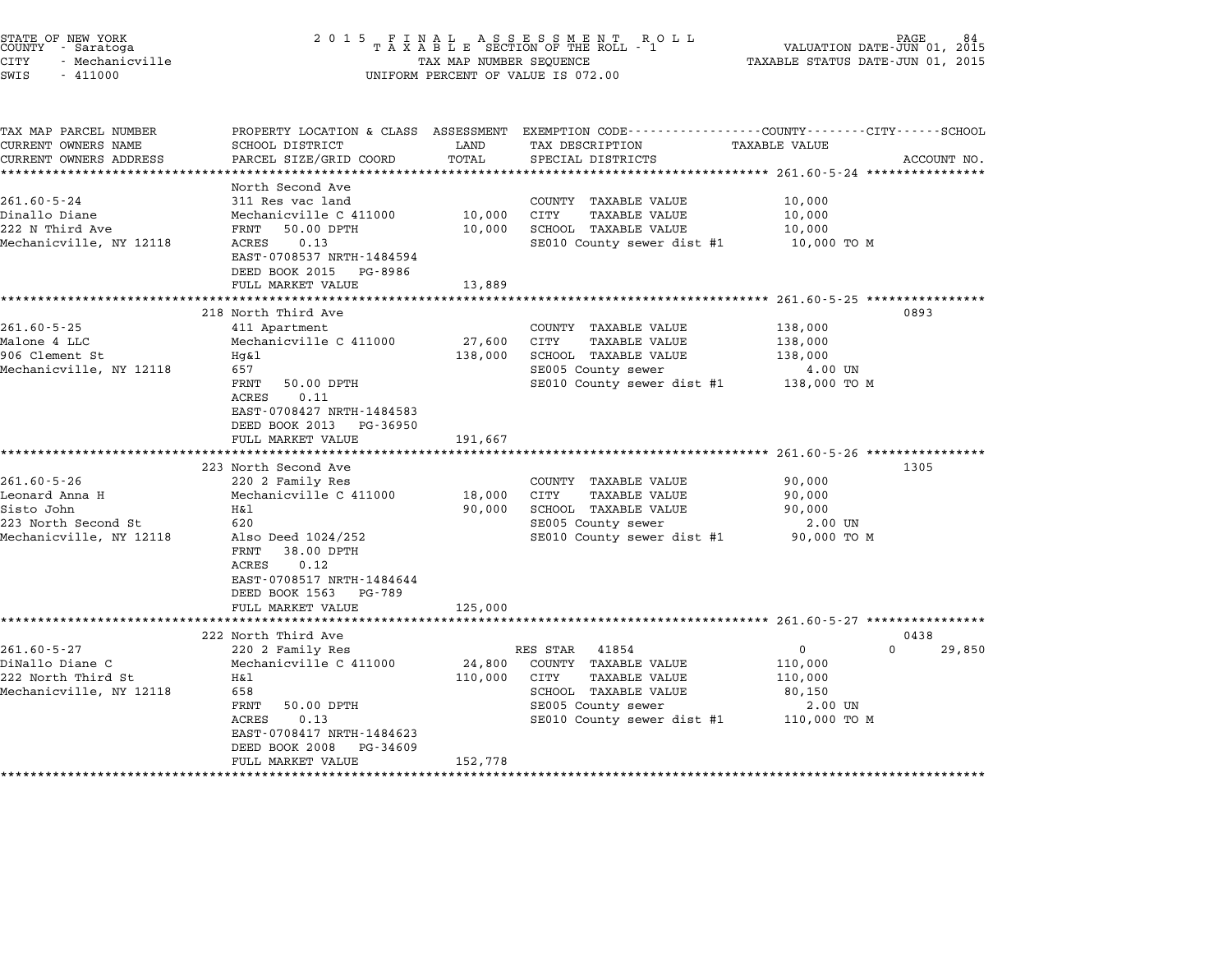| STATE OF NEW YORK<br>COUNTY<br>- Saratoga<br><b>CITY</b><br>- Mechanicville<br>SWIS<br>$-411000$                                   | 2 0 1 5<br>FINAL ASSESSMENT ROTAXABLE SECTION OF THE ROLL - 1<br>TAX MAP NUMBER SEQUENCE<br>UNIFORM PERCENT OF VALUE IS 072.00                                                                                                          | PAGE<br>VALUATION DATE-JUN 01, 2015<br>TAXABLE STATUS DATE-JUN 01, 2015 |                                                                                                                                                       |                                                                          |                |
|------------------------------------------------------------------------------------------------------------------------------------|-----------------------------------------------------------------------------------------------------------------------------------------------------------------------------------------------------------------------------------------|-------------------------------------------------------------------------|-------------------------------------------------------------------------------------------------------------------------------------------------------|--------------------------------------------------------------------------|----------------|
| TAX MAP PARCEL NUMBER<br>CURRENT OWNERS NAME<br>CURRENT OWNERS ADDRESS                                                             | SCHOOL DISTRICT<br>PARCEL SIZE/GRID COORD                                                                                                                                                                                               | LAND<br>TOTAL<br>******                                                 | PROPERTY LOCATION & CLASS ASSESSMENT EXEMPTION CODE---------------COUNTY-------CITY------SCHOOL<br>TAX DESCRIPTION<br>SPECIAL DISTRICTS               | <b>TAXABLE VALUE</b>                                                     | ACCOUNT NO.    |
| $261.60 - 5 - 28$<br>303 North Second Street LLC<br>12 Bent Grass Dr<br>Mechanicville, NY 12118                                    | 303 North Second Ave<br>411 Apartment<br>Mechanicville C 411000<br>Η&l<br>619<br>FRNT 140.00 DPTH<br>ACRES<br>0.32<br>EAST-0708446 NRTH-1484773<br>DEED BOOK 2009<br>PG-13810<br>FULL MARKET VALUE                                      | 25,600<br>123,000<br>170,833                                            | COUNTY TAXABLE VALUE<br>CITY<br>TAXABLE VALUE<br>SCHOOL TAXABLE VALUE<br>SE005 County sewer<br>SE010 County sewer dist #1                             | 123,000<br>123,000<br>123,000<br>4.00 UN<br>123,000 TO M                 | 0333           |
|                                                                                                                                    |                                                                                                                                                                                                                                         |                                                                         |                                                                                                                                                       |                                                                          |                |
| $261.60 - 5 - 29$<br>Blake Robert A Jr<br>Blake Torie<br>414 Broadway<br>Mechanicville, NY 12118                                   | 414 Broadway<br>210 1 Family Res<br>Mechanicville C 411000<br>$H$ , $L$ & $G$<br>626<br>50.00 DPTH<br>FRNT<br>ACRES<br>0.10<br>EAST-0708517 NRTH-1484394<br>DEED BOOK 1714<br>PG-762<br>FULL MARKET VALUE                               | 18,000<br>125,000<br>173,611                                            | RES STAR<br>41854<br>COUNTY TAXABLE VALUE<br>CITY<br><b>TAXABLE VALUE</b><br>SCHOOL TAXABLE VALUE<br>SE005 County sewer<br>SE010 County sewer dist #1 | $\Omega$<br>0<br>125,000<br>125,000<br>95,150<br>1.00 UN<br>125,000 TO M | 0308<br>29,850 |
|                                                                                                                                    | ********************                                                                                                                                                                                                                    | *********                                                               |                                                                                                                                                       | ********************** 261.60-5-30 *****************                     |                |
| $261.60 - 5 - 30$<br>Bove Residential Realty<br>Inc<br>222 North Second St<br>Mechanicville, NY 12118                              | 222 North Second Ave<br>230 3 Family Res<br>Mechanicville C 411000<br>Blk&1<br>596<br>Lots 11 & 10<br>FRNT 105.00 DPTH<br>ACRES<br>0.34<br>EAST-0708717 NRTH-1484653<br>DEED BOOK 1540<br>PG-41<br>FULL MARKET VALUE                    | 27,600<br>160,000<br>222,222                                            | COUNTY TAXABLE VALUE<br>CITY<br><b>TAXABLE VALUE</b><br>SCHOOL TAXABLE VALUE<br>SE005 County sewer<br>SE010 County sewer dist #1                      | 160,000<br>160,000<br>160,000<br>3.00 UN<br>160,000 TO M                 | 0931           |
|                                                                                                                                    | *******                                                                                                                                                                                                                                 |                                                                         |                                                                                                                                                       | $261.67 - 1 - 1.1$ **************<br>********                            |                |
| $261.67 - 1 - 1.1$<br>Winters Jeffrey J<br>Winters Kimberly A<br>84 Fitch Rd<br>Mechanicville, NY 12118<br>*********************** | 911 Broadway<br>220 2 Family Res<br>Mechanicville C 411000<br>H & Lot<br>899k<br>FRNT<br>50.00 DPTH 100.00<br>0.11<br>ACRES<br>EAST-0707028 NRTH-1484061<br>DEED BOOK 2010<br>PG-15091<br>FULL MARKET VALUE<br>************************ | 15,000<br>105,000<br>145,833<br>******************                      | COUNTY TAXABLE VALUE<br>CITY<br><b>TAXABLE VALUE</b><br>SCHOOL TAXABLE VALUE<br>SE005 County sewer<br>SE010 County sewer dist #1                      | 105,000<br>105,000<br>105,000<br>2.00 UN<br>105,000 TO M                 | 0307           |

end the New York (2001 5 F I N A L A S S E S S M E N T R O L L RO L L PAGE 85 (S M E N T R O L L PAGE 85 (S M E N T R O L L PAGE 85 (S M E N T R O L L PAGE 85 (S M E N T R O L L PAGE 85 (S M E N T A X A B L E SECTION OF TH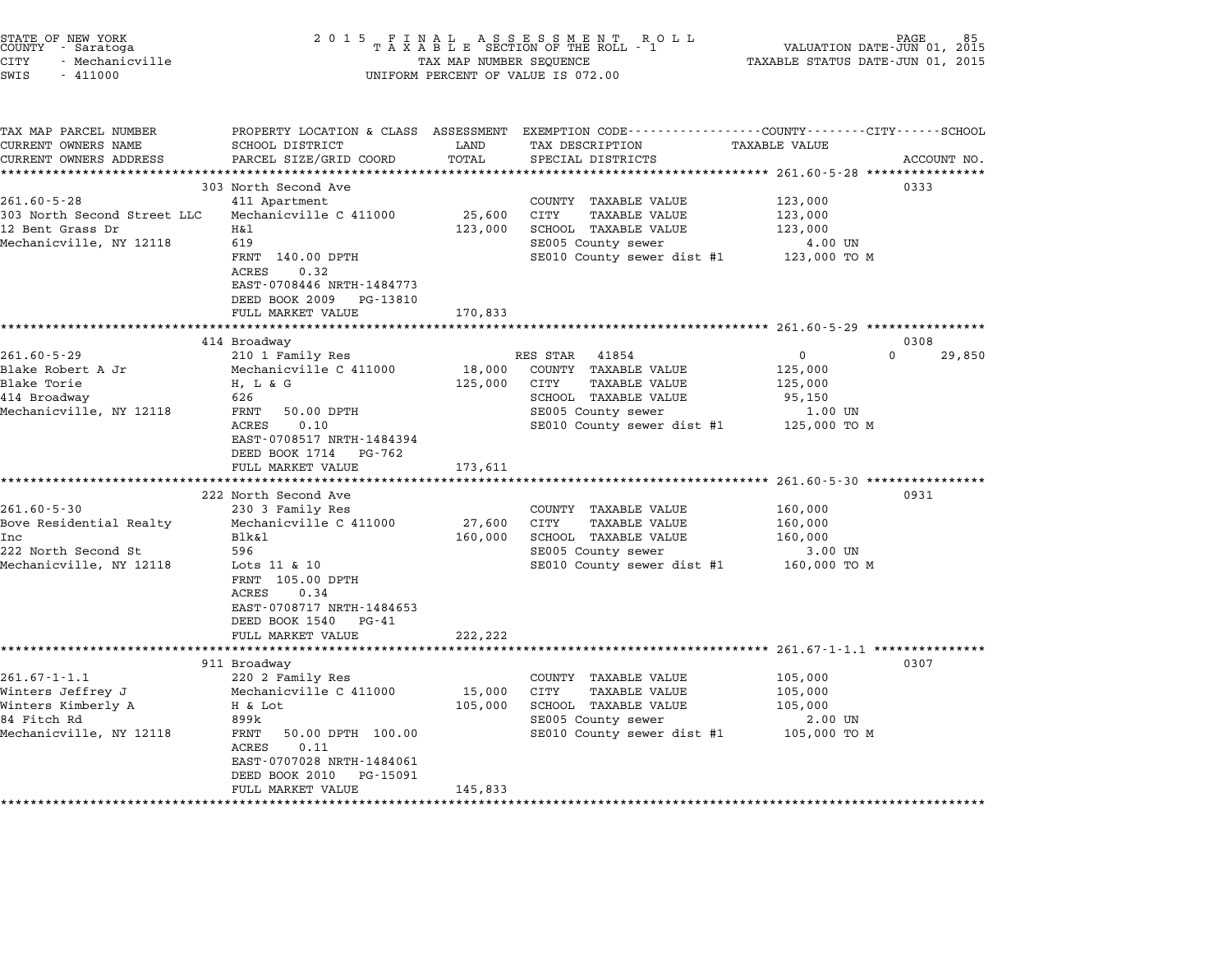| STATE OF NEW YORK<br>COUNTY - Saratoga<br>- Mechanicville<br>CITY<br>SWIS<br>$-411000$                | 2015 FINAL                                                                                                                                                                                                                                  | TAX MAP NUMBER SEQUENCE      | FINAL ASSESSMENT ROLL<br>TAXABLE SECTION OF THE ROLL - 1<br>UNIFORM PERCENT OF VALUE IS 072.00                                                            | VALUATION DATE-JUN 01, 2015<br>TAXABLE STATUS DATE-JUN 01, 2015        | PAGE.            | 86          |
|-------------------------------------------------------------------------------------------------------|---------------------------------------------------------------------------------------------------------------------------------------------------------------------------------------------------------------------------------------------|------------------------------|-----------------------------------------------------------------------------------------------------------------------------------------------------------|------------------------------------------------------------------------|------------------|-------------|
| TAX MAP PARCEL NUMBER<br>CURRENT OWNERS NAME<br>CURRENT OWNERS ADDRESS                                | SCHOOL DISTRICT<br>PARCEL SIZE/GRID COORD                                                                                                                                                                                                   | LAND<br>TOTAL                | PROPERTY LOCATION & CLASS ASSESSMENT EXEMPTION CODE----------------COUNTY-------CITY------SCHOOL<br>TAX DESCRIPTION<br>SPECIAL DISTRICTS                  | TAXABLE VALUE                                                          |                  | ACCOUNT NO. |
| $261.67 - 1 - 1.2$<br>Hildreth Peter<br>Hildreth Patrick M<br>904 Broadway<br>Mechanicville, NY 12118 | 911 Broadway<br>312 Vac w/imprv<br>Mechanicville C 411000<br>G<br>FRNT<br>50.00 DPTH 100.00<br>ACRES<br>0.11<br>EAST-0707078 NRTH-1484071<br>DEED BOOK 1732 PG-147<br>FULL MARKET VALUE                                                     | 15,000<br>20,000<br>27,778   | COUNTY TAXABLE VALUE<br>CITY<br>TAXABLE VALUE<br>SCHOOL TAXABLE VALUE<br>SE010 County sewer dist #1                                                       | 20,000<br>20,000<br>20,000<br>20,000 TO M                              |                  |             |
| $261.67 - 1 - 2.1$<br>DeFelice-Hobb Dana M<br>123 North 7th Avenue<br>Mechanicville, NY 12118         | North Seventh Ave<br>210 1 Family Res<br>Mechanicville C 411000<br>Lot 5 P/o Lots 7 & 9<br>77.75 DPTH 100.00<br>FRNT<br>ACRES<br>0.17<br>EAST-0707159 NRTH-1484016<br>DEED BOOK 2014 PG-13062<br>FULL MARKET VALUE                          | 18,400<br>92,000<br>127,778  | RES STAR 41854<br>COUNTY TAXABLE VALUE<br><b>CITY</b><br><b>TAXABLE VALUE</b><br>SCHOOL TAXABLE VALUE<br>SE005 County sewer<br>SE010 County sewer dist #1 | $\mathbf 0$<br>92,000<br>92,000<br>62,150<br>1.00 UN<br>92,000 TO M    | 1626<br>$\Omega$ | 29,850      |
| $261.67 - 1 - 2.2$<br>Sullivan Elizabeth D<br>909 Broadway<br>Mechanicville, NY 12118                 | ***************************<br>North Seventh Ave<br>210 1 Family Res<br>Mechanicville C 411000<br>$P/O$ Lots 7 & 9<br>FRNT<br>77.75 DPTH 100.00<br>ACRES<br>0.18<br>EAST-0707148 NRTH-1484091<br>DEED BOOK 1003 PG-386<br>FULL MARKET VALUE | 16,000<br>89,000<br>123,611  | SR STAR<br>41834<br>COUNTY TAXABLE VALUE<br>CITY<br><b>TAXABLE VALUE</b><br>SCHOOL TAXABLE VALUE<br>SE005 County sewer<br>SE010 County sewer dist #1      | $\overline{0}$<br>89,000<br>89,000<br>24,020<br>1.00 UN<br>89,000 TO M | $\Omega$         | 64,980      |
| $261.67 - 1 - 5$<br>Wallace Julie M<br>Wallace Daniel C<br>807 Broadway<br>Mechanicville, NY 12118    | ****************************<br>807 Broadway<br>210 1 Family Res<br>Mechanicville C 411000<br>H&l<br>FRNT<br>50.00 DPTH 100.00<br>ACRES<br>0.11<br>EAST-0707378 NRTH-1484111<br>DEED BOOK 2013<br>PG-51026<br>FULL MARKET VALUE             | 19,400<br>127,000<br>176,389 | RES STAR 41854<br>COUNTY TAXABLE VALUE<br>CITY<br><b>TAXABLE VALUE</b><br>SCHOOL TAXABLE VALUE<br>SE005 County sewer<br>SE010 County sewer dist #1        | $\mathbf 0$<br>127,000<br>127,000<br>97,150<br>1.00 UN<br>127,000 TO M | 1546<br>$\Omega$ | 29,850      |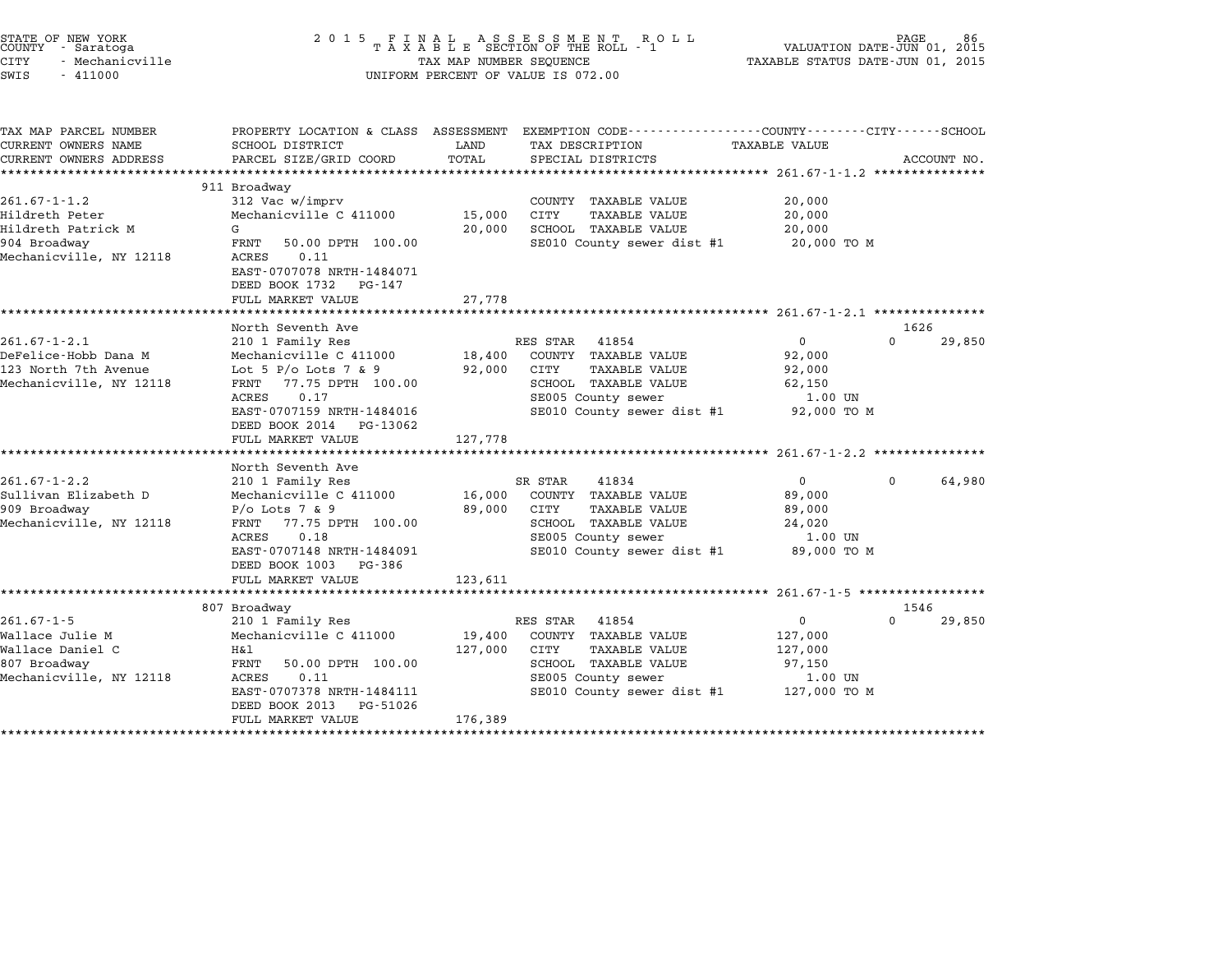| STATE OF NEW YORK |  |                 |  |
|-------------------|--|-----------------|--|
| COUNTY            |  | - Saratoga      |  |
| CITY              |  | - Mechanicville |  |

| TAX MAP PARCEL NUMBER<br>CURRENT OWNERS NAME | SCHOOL DISTRICT                                       | PROPERTY LOCATION & CLASS ASSESSMENT EXEMPTION CODE---------------COUNTY-------CITY------SCHOOL<br>LAND<br>TAX DESCRIPTION | <b>TAXABLE VALUE</b> |          |               |
|----------------------------------------------|-------------------------------------------------------|----------------------------------------------------------------------------------------------------------------------------|----------------------|----------|---------------|
| CURRENT OWNERS ADDRESS                       | PARCEL SIZE/GRID COORD                                | TOTAL<br>SPECIAL DISTRICTS                                                                                                 |                      |          | ACCOUNT NO.   |
| *************************                    |                                                       |                                                                                                                            |                      |          |               |
|                                              | 133 North Sixth Ave                                   |                                                                                                                            |                      | $\Omega$ | 0862          |
| $261.67 - 1 - 6$<br>Linehan Robert           | 210 1 Family Res<br>Mechanicville C 411000            | VET COM C 41132<br>19,000 VET COM T 41133                                                                                  | 23,750<br>$^{\circ}$ | 15,000   | 0<br>$\Omega$ |
| Trustee                                      | Hq&l                                                  | 95,000 RES STAR<br>41854                                                                                                   | $\Omega$             | $\Omega$ | 29,850        |
| 133 Sixth St                                 | 899 F                                                 | COUNTY TAXABLE VALUE                                                                                                       | 71,250               |          |               |
| Mechanicville, NY 12118                      | FRNT 100.00 DPTH 50.00                                | CITY<br><b>TAXABLE VALUE</b>                                                                                               | 80,000               |          |               |
|                                              | ACRES<br>0.11                                         | SCHOOL TAXABLE VALUE                                                                                                       | 65,150               |          |               |
|                                              | EAST-0707428 NRTH-1484111                             | SE005 County sewer                                                                                                         | 1.00 UN              |          |               |
|                                              | DEED BOOK 1521 PG-444                                 | SE010 County sewer dist #1                                                                                                 | 95,000 TO M          |          |               |
|                                              | FULL MARKET VALUE                                     | 131,944                                                                                                                    |                      |          |               |
|                                              | 131 North Sixth Ave                                   |                                                                                                                            |                      |          | 1364          |
| $261.67 - 1 - 7$                             | 210 1 Family Res                                      | VET COM C 41132                                                                                                            | 22,500               | $\Omega$ | $\Omega$      |
| Mc Hale John                                 | Mechanicville C 411000                                | 18,800 VET COM T 41133                                                                                                     | $\mathbf 0$          | 15,000   | $\mathbf 0$   |
| Mc Hale Lisa                                 | Hq&l                                                  | 90,000 RES STAR<br>41854                                                                                                   | $\Omega$             | $\Omega$ | 29,850        |
| 131 Sixth St                                 | 820a                                                  | COUNTY TAXABLE VALUE                                                                                                       | 67,500               |          |               |
| Mechanicville, NY 12118                      | FRNT<br>50.00 DPTH 150.00                             | CITY<br><b>TAXABLE VALUE</b>                                                                                               | 75,000               |          |               |
|                                              | 0.17<br>ACRES                                         | SCHOOL TAXABLE VALUE                                                                                                       | 60,150               |          |               |
|                                              | EAST-0707388 NRTH-1484031                             | SE005 County sewer                                                                                                         | 1.00 UN              |          |               |
|                                              | DEED BOOK 1405 PG-368                                 | SE010 County sewer dist #1                                                                                                 | 90,000 TO M          |          |               |
|                                              | FULL MARKET VALUE                                     | 125,000                                                                                                                    |                      |          |               |
|                                              | Grand St & Sixth Ave                                  |                                                                                                                            |                      |          | 0788          |
| $261.67 - 1 - 8$                             | 210 1 Family Res                                      | VET COM C 41132                                                                                                            | 22,250               | $\Omega$ | $\Omega$      |
| Ellsworth Kenneth                            | Mechanicville C 411000                                | 16,000 VET COM T 41133                                                                                                     | $\mathbf 0$          | 15,000   | $\Omega$      |
| Attn: Voelker Elizabeth A                    | H&l                                                   | 89,000 SR STAR<br>41834                                                                                                    | $\mathbf 0$          | 0        | 64,980        |
| 800 Grand St                                 | 754                                                   | COUNTY TAXABLE VALUE                                                                                                       | 66,750               |          |               |
| Mechanicville, NY 12118                      | Life Estate                                           | <b>TAXABLE VALUE</b><br>CITY                                                                                               | 74,000               |          |               |
|                                              | FRNT<br>50.00 DPTH 109.50                             | SCHOOL TAXABLE VALUE                                                                                                       | 24,020               |          |               |
|                                              | ACRES<br>0.13                                         | SE005 County sewer                                                                                                         | 1.00 UN              |          |               |
|                                              | EAST-0707448 NRTH-1483961<br>DEED BOOK 1336<br>PG-658 | SE010 County sewer dist #1                                                                                                 | 89,000 TO M          |          |               |
|                                              | FULL MARKET VALUE                                     | 123,611                                                                                                                    |                      |          |               |
|                                              |                                                       |                                                                                                                            |                      |          |               |
|                                              | 804 Grand St                                          |                                                                                                                            |                      |          | 0728          |
| $261.67 - 1 - 9$                             | 210 1 Family Res                                      | RES STAR<br>41854                                                                                                          | $\overline{0}$       | $\Omega$ | 29,850        |
| Cimino Anthony P                             | Mechanicville C 411000                                | 19,200<br>COUNTY TAXABLE VALUE                                                                                             | 96,000               |          |               |
| Cimino Carol M                               | H&l&gar                                               | 96,000<br>CITY<br><b>TAXABLE VALUE</b>                                                                                     | 96,000               |          |               |
| 804 Grand St                                 | FRNT<br>50.00 DPTH 108.50                             | SCHOOL TAXABLE VALUE                                                                                                       | 66,150               |          |               |
| Mechanicville, NY 12118                      | 0.12<br>ACRES<br>EAST-0707398 NRTH-1483951            | SE005 County sewer<br>SE010 County sewer dist #1 96,000 TO M                                                               | 1.00 UN              |          |               |
|                                              | DEED BOOK 1348<br>PG-117                              |                                                                                                                            |                      |          |               |
|                                              | FULL MARKET VALUE                                     | 133,333                                                                                                                    |                      |          |               |
|                                              |                                                       |                                                                                                                            |                      |          |               |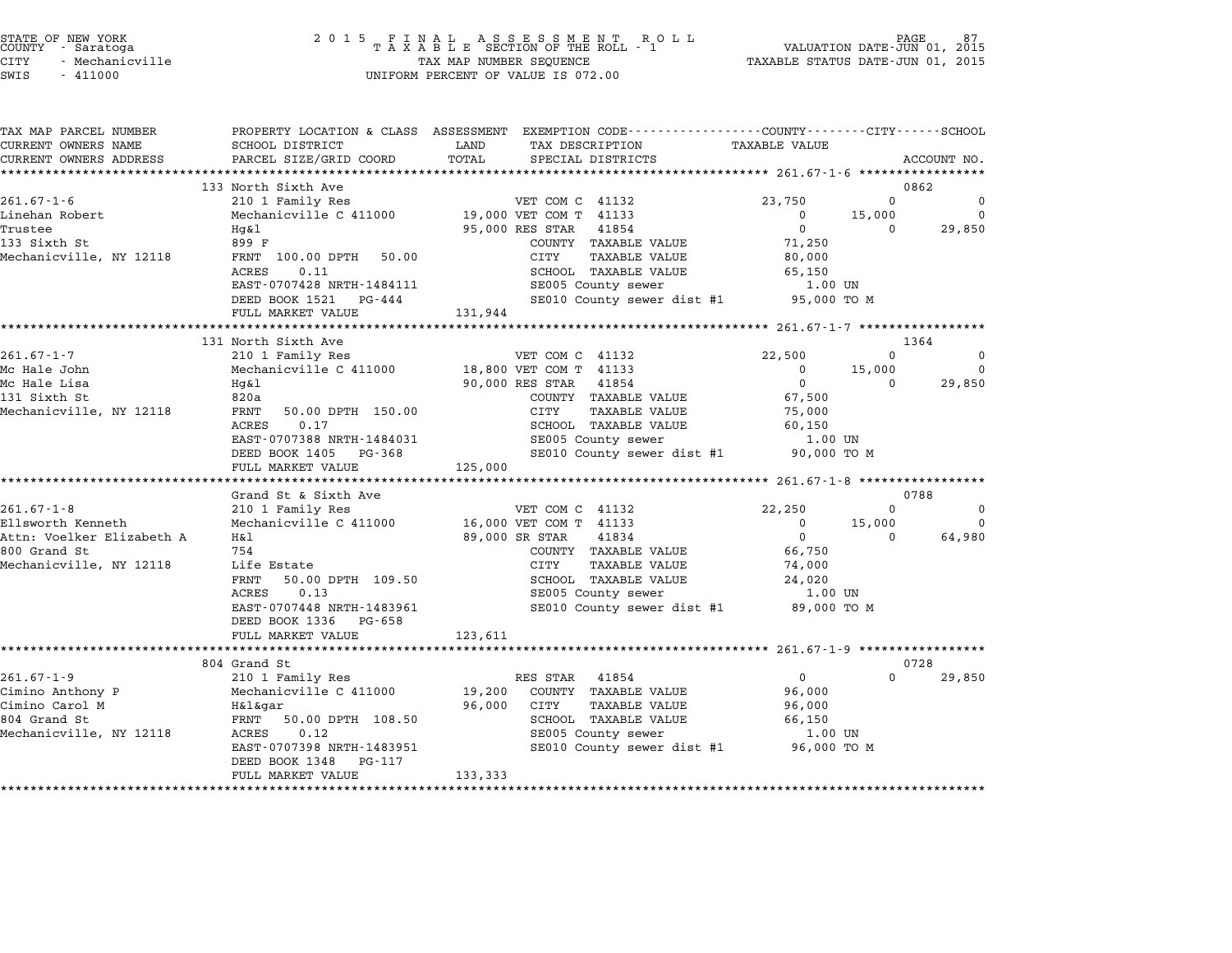| STATE OF NEW YORK<br>COUNTY - Saratoga<br><b>CITY</b><br>- Mechanicville<br>SWIS<br>$-411000$ | 2 0 1 5                                    | TAX MAP NUMBER SEQUENCE | UNIFORM PERCENT OF VALUE IS 072.00                                                              | TAXABLE STATUS DATE-JUN 01, 2015                | PAGE<br>VALUATION DATE-JUN 01, 2015 |             |
|-----------------------------------------------------------------------------------------------|--------------------------------------------|-------------------------|-------------------------------------------------------------------------------------------------|-------------------------------------------------|-------------------------------------|-------------|
|                                                                                               |                                            |                         |                                                                                                 |                                                 |                                     |             |
| TAX MAP PARCEL NUMBER                                                                         |                                            |                         | PROPERTY LOCATION & CLASS ASSESSMENT EXEMPTION CODE---------------COUNTY-------CITY------SCHOOL |                                                 |                                     |             |
| CURRENT OWNERS NAME                                                                           | SCHOOL DISTRICT                            | LAND                    | TAX DESCRIPTION                                                                                 | <b>TAXABLE VALUE</b>                            |                                     |             |
| CURRENT OWNERS ADDRESS                                                                        | PARCEL SIZE/GRID COORD                     | TOTAL                   | SPECIAL DISTRICTS                                                                               |                                                 |                                     | ACCOUNT NO. |
| ************************                                                                      |                                            |                         |                                                                                                 |                                                 |                                     |             |
| $261.67 - 1 - 10$                                                                             | 810 Grand St                               |                         |                                                                                                 |                                                 |                                     | 1102        |
| Alonzo Elaine M                                                                               | 210 1 Family Res<br>Mechanicville C 411000 | 18,200                  | COUNTY TAXABLE VALUE<br>CITY<br><b>TAXABLE VALUE</b>                                            | 102,000<br>102,000                              |                                     |             |
| Arpey Lori M                                                                                  | H&l                                        | 102,000                 | SCHOOL TAXABLE VALUE                                                                            | 102,000                                         |                                     |             |
| 810 Grand St                                                                                  | FRNT<br>50.00 DPTH 110.00                  |                         | SE005 County sewer                                                                              | 1.00 UN                                         |                                     |             |
| Mechanicville, NY 12118                                                                       | ACRES<br>0.13                              |                         | SE010 County sewer dist #1 102,000 TO M                                                         |                                                 |                                     |             |
|                                                                                               | EAST-0707338 NRTH-1483951                  |                         |                                                                                                 |                                                 |                                     |             |
|                                                                                               | DEED BOOK 2007 PG-27340                    |                         |                                                                                                 |                                                 |                                     |             |
|                                                                                               | FULL MARKET VALUE                          | 141,667                 |                                                                                                 |                                                 |                                     |             |
|                                                                                               |                                            |                         |                                                                                                 |                                                 |                                     |             |
|                                                                                               | 812 Grand St                               |                         |                                                                                                 |                                                 |                                     | 1485        |
| $261.67 - 1 - 11$                                                                             | 210 1 Family Res                           |                         | RES STAR 41854                                                                                  | $\mathbf{0}$                                    | $\Omega$                            | 29,850      |
| Hayner Daniel V Sr<br>Hayner Theresa M                                                        | Mechanicville C 411000<br>H&l              | 18,000<br>100,000       | COUNTY TAXABLE VALUE<br>CITY<br><b>TAXABLE VALUE</b>                                            | 100,000<br>100,000                              |                                     |             |
| 812 Grand St                                                                                  | FRNT<br>50.00 DPTH 160.00                  |                         | SCHOOL TAXABLE VALUE                                                                            | 70,150                                          |                                     |             |
| Mechanicville, NY 12118                                                                       | ACRES<br>0.18                              |                         | SE005 County sewer                                                                              | 1.00 UN                                         |                                     |             |
|                                                                                               | EAST-0707288 NRTH-1483971                  |                         | SE010 County sewer dist #1                                                                      | 100,000 TO M                                    |                                     |             |
|                                                                                               | DEED BOOK 2012 PG-3280                     |                         |                                                                                                 |                                                 |                                     |             |
|                                                                                               | FULL MARKET VALUE                          | 138,889                 |                                                                                                 |                                                 |                                     |             |
|                                                                                               |                                            |                         |                                                                                                 |                                                 |                                     |             |
|                                                                                               | 117 North Seventh Ave                      |                         |                                                                                                 |                                                 |                                     |             |
| $261.67 - 1 - 12.2$                                                                           | 210 1 Family Res                           |                         | VET COM C 41132                                                                                 | 23,750                                          | 0                                   | 0           |
| Johnson William J                                                                             | Mechanicville C 411000                     |                         | 18,200 VET COM T 41133                                                                          | 0                                               | 15,000                              | 0           |
| Johnson Carol A                                                                               | FRNT 111.08 DPTH 122.33                    |                         | 95,000 VET DIS C 41142                                                                          | 19,000                                          | 0                                   | 0           |
| 117 North Seventh Ave                                                                         | ACRES<br>0.18                              |                         | VET DIS T 41143                                                                                 | 0                                               | 19,000                              | $\Omega$    |
| Mechanicville, NY 12118                                                                       | EAST-0707195 NRTH-1483782                  |                         | RES STAR<br>41854                                                                               | $\mathbf 0$                                     | $\Omega$                            | 29,850      |
|                                                                                               | DEED BOOK 1018<br>PG-520                   |                         | COUNTY TAXABLE VALUE                                                                            | 52,250                                          |                                     |             |
|                                                                                               | FULL MARKET VALUE                          | 131,944                 | CITY<br>TAXABLE VALUE<br>SCHOOL TAXABLE VALUE                                                   | 61,000<br>65,150                                |                                     |             |
|                                                                                               |                                            |                         | SE005 County sewer                                                                              | 1.00 UN                                         |                                     |             |
|                                                                                               |                                            |                         | SE010 County sewer dist #1                                                                      | 95,000 TO M                                     |                                     |             |
|                                                                                               | *******************                        |                         |                                                                                                 | ***************** 261.67-1-13 ***************** |                                     |             |
|                                                                                               | Grand St                                   |                         |                                                                                                 |                                                 |                                     | 0509        |
| $261.67 - 1 - 13$                                                                             | 210 1 Family Res                           |                         | COUNTY TAXABLE VALUE                                                                            | 93,000                                          |                                     |             |
| Winters Jeffrey J                                                                             | Mechanicville C 411000                     | 18,600                  | CITY<br><b>TAXABLE VALUE</b>                                                                    | 93,000                                          |                                     |             |
| Winters Kimberly A                                                                            | Hg&l                                       | 93,000                  | SCHOOL TAXABLE VALUE                                                                            | 93,000                                          |                                     |             |
| 84 Fitch Rd                                                                                   | 1282                                       |                         | SE005 County sewer                                                                              | 1.00 UN                                         |                                     |             |
| Mechanicville, NY 12118                                                                       | FRNT<br>50.00 DPTH 108.80                  |                         | SE010 County sewer dist #1                                                                      | 93,000 TO M                                     |                                     |             |
|                                                                                               | ACRES<br>0.12                              |                         |                                                                                                 |                                                 |                                     |             |
|                                                                                               | EAST-0707188 NRTH-1483931                  |                         |                                                                                                 |                                                 |                                     |             |
|                                                                                               | DEED BOOK 2008<br>PG-7152                  |                         |                                                                                                 |                                                 |                                     |             |
|                                                                                               | FULL MARKET VALUE                          | 129,167                 |                                                                                                 |                                                 |                                     |             |

\*\*\*\*\*\*\*\*\*\*\*\*\*\*\*\*\*\*\*\*\*\*\*\*\*\*\*\*\*\*\*\*\*\*\*\*\*\*\*\*\*\*\*\*\*\*\*\*\*\*\*\*\*\*\*\*\*\*\*\*\*\*\*\*\*\*\*\*\*\*\*\*\*\*\*\*\*\*\*\*\*\*\*\*\*\*\*\*\*\*\*\*\*\*\*\*\*\*\*\*\*\*\*\*\*\*\*\*\*\*\*\*\*\*\*\*\*\*\*\*\*\*\*\*\*\*\*\*\*\*\*\*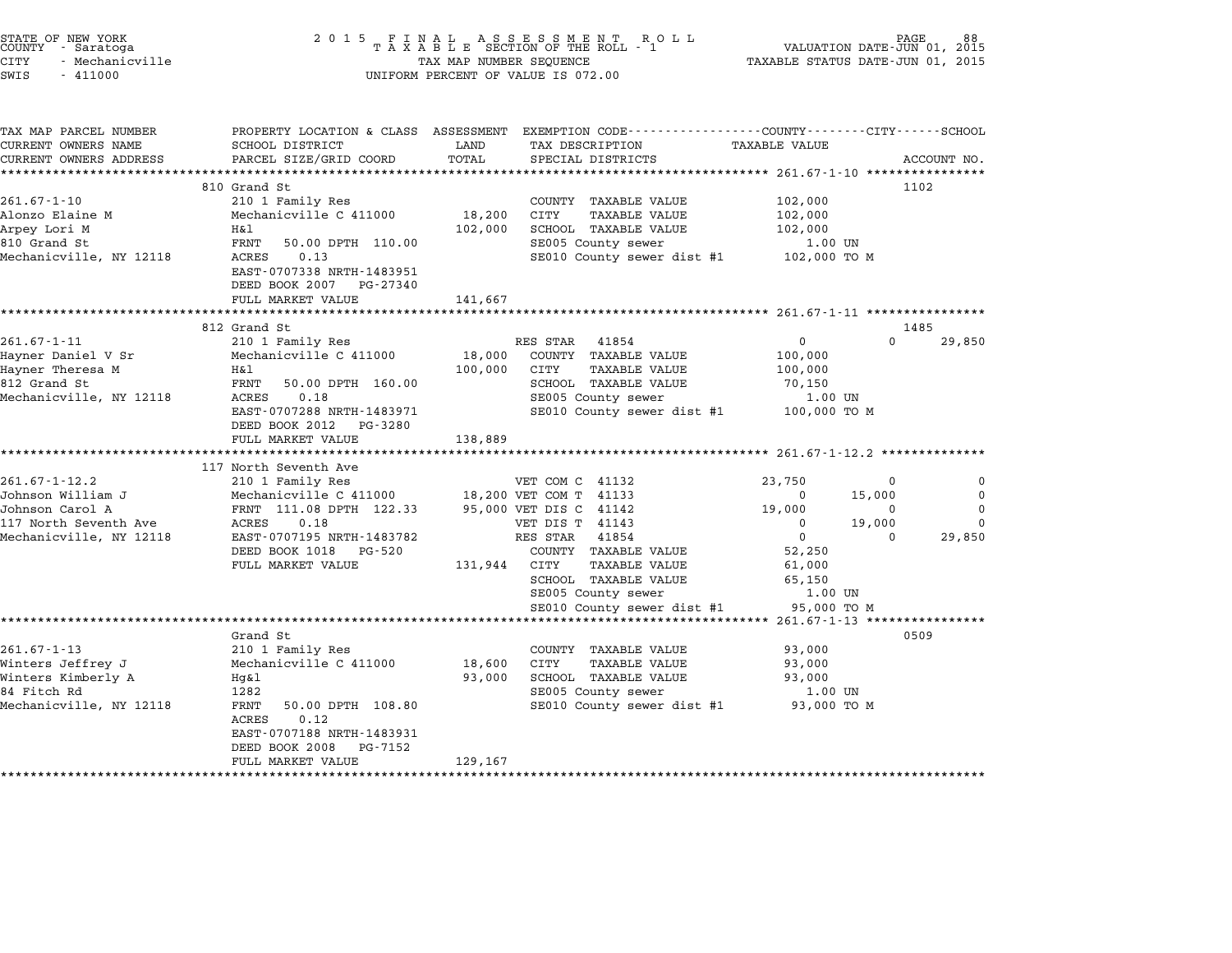|        | STATE OF NEW YORK |
|--------|-------------------|
| COUNTY | - Saratoga        |
| CITY   | - Mechanicville   |

TAX MAP PARCEL NUMBER PROPERTY LOCATION & CLASS ASSESSMENT EXEMPTION CODE------------------COUNTY--------CITY------SCHOOL ...<br>-- COUNTY:- TAX MAP PARCEL NUMBER THE OCHOTRY AND THE CURRENT EXEMPTION CODE<br>CURRENT OWNERS NAME SCHOOL DISTRICT LAND TAX DESCRIPTION TAXABLE VALUE CURRENT OWNERS ADDRESS FOR SCHOOL DISTRICTS ASSESSEENT EXERT ON TAX MISS TO TAIL THE COORD TOTAL TRANSFORD TO TAIL SERVER TO TAIL THE TRANSFORD TO TAIL THE TAN TAXABLE VALUE ACCOUNT NO.<br>CURRENT OWNERS ADDRESS PARCEL SIZE/G 908 Grand St 0758 261.67-1-14 <sup>210</sup> <sup>1</sup> Family Res RES STAR <sup>41854</sup> <sup>0</sup> <sup>0</sup> 29,850 Izzo Mary G C Mechanicville C <sup>411000</sup> 18,600 COUNTY TAXABLE VALUE 93,000 901.07 1 14 and Straining Research Market Hotel Market Hotel (SI)<br>1920 Market Mechanicville C 411000 18,600 COUNTY TAXABLE VALUE 93,000<br>193,000 CITY TAXABLE VALUE 93,000 93,000 93,000 POINTY MAXABLE VALUE 1220 Mary G. Mechanicville C.411000 (18,000 CONTI IAAABLE VALUE 93,000 (1995),000<br>Mechanicville, NY 12118 Hall 1283 (2000 CITY TAXABLE VALUE 93,000<br>Mechanicville, NY 12118 1283 (2000 SCHOOL TAXABLE VALUE 63,150 Example of the Mechanicville C (11000 18,600 COUNTY TAXABLE VALUE 93,000<br>
93,000 CITY TAXABLE VALUE 93,000<br>
Mechanicville, NY 12118 1283<br>
FRNT 88.00 DPTH SE005 County sewer 1.00 UN ACRES 0.29 SENCE COUNTY SEWER<br>SE010 County sewer dist #1 93,000 TO M FRNT 88.00 DPTH<br>ACRES 0.29<br>EAST-0707108 NRTH-1483921 EAST-0707108 NRTH-148392<br>DEED BOOK 0815 PG-0260 EASI 0707100 MAIN 1403321<br>
DEED BOOK 0815 PG-0260<br>
FULL MARKET VALUE 129,167 \*\*\*\*\*\*\*\*\*\*\*\*\*\*\*\*\*\*\*\*\*\*\*\*\*\*\*\*\*\*\*\*\*\*\*\*\*\*\*\*\*\*\*\*\*\*\*\*\*\*\*\*\*\*\*\*\*\*\*\*\*\*\*\*\*\*\*\*\*\*\*\*\*\*\*\*\*\*\*\*\*\*\*\*\*\*\*\*\*\*\*\*\*\*\*\*\*\*\*\*\*\*\* 261.67-1-15.2 \*\*\*\*\*\*\*\*\*\*\*\*\*\* ronn Annan vands<br>\*\*\*\*\*\*\*\*\*\*\*\*\*\*\*\*\*<br>North Seventh Ave 261.67-1-15.2 311 Res vac land COUNTY TAXABLE VALUE 14,000 Brue John Mechanicville C <sup>411000</sup> 14,000 CITY TAXABLE VALUE 14,000 Mary Jo Vl 14,000 SCHOOL TAXABLE VALUE 14,000 243 Second Ave 300 Minimum Declination of the Carlos (14,000 C11 12,000 CH) 14,000 SCHOOL TAXABLE VALUE SUPPER<br>Mary Jo SCHOOL TRIMING SE010 County sewer dist #1 14,000 TO M Mechanicville, NY <sup>12118</sup> ACRES 0.33 FANI 70.50 DFIH<br>ACRES 0.33<br>EAST-0707158 NRTH-1483721 EAST-0707158 NRTH-14837<br>DEED BOOK 1394 PG-312 EAST 0707150 MAIN 1405721<br>
DEED BOOK 1394 PG-312<br>
FULL MARKET VALUE 19,444 \*\*\*\*\*\*\*\*\*\*\*\*\*\*\*\*\*\*\*\*\*\*\*\*\*\*\*\*\*\*\*\*\*\*\*\*\*\*\*\*\*\*\*\*\*\*\*\*\*\*\*\*\*\*\*\*\*\*\*\*\*\*\*\*\*\*\*\*\*\*\*\*\*\*\*\*\*\*\*\*\*\*\*\*\*\*\*\*\*\*\*\*\*\*\*\*\*\*\*\*\*\*\* 261.67-1-15.12 \*\*\*\*\*\*\*\*\*\*\*\*\* <sub>1741</sub> سان 1<br>\*\*\*\*\*\*\*\*\*\*\*\*\*\*\*\*\*<br>999 Broadway 261.67-1-15.12 201.67-1-15.12 201.67-1-15.12 201.67-1-15.12 201.67-1-15.12 201.67-1-15.12<br>299 Broadway<br>261.67-1-15.12 210 1 Family Res RES STAR 41854 0 0 29,850 Solid Market County (261.67-1-15.12 – 210 1 Mechanicville C 411000 – 22,400 COUNTY TAXABLE VALUE 120,000<br>Santagato Anthony J – Mechanicville C 411000 – 22,400 COUNTY TAXABLE VALUE – 120,000 Santagato Linda E FRNT 240.00 DPTH 120,000 CITY TAXABLE VALUE 120,000 999 Broadway ALCHINIX SURFALL AND MECHANIX UNIVERSITY OF THE CONTROLL OF THE CONTROLL TAXABLE VALUE 22,400 CUTY<br>1999 Broadway 110,000 DPTH 90,000 CUTY TAXABLE VALUE 120,000 POST TAXABLE VALUE 120,000 POST POST DU Mechanicville, NY <sup>12118</sup> EAST-0706924 NRTH-1484032 SE005 County sewer 1.00 UN EXED 0.04 NRTH-1484032<br>
ERSED BOOK 1480 PG-706 SE005 County sewer dist #1 1.00 UN<br>
DEED BOOK 1480 PG-706 SE010 County sewer dist #1 120,000 TO M EASI-0700924 NAIH-1464032<br>
DEED BOOK 1480 PG-706<br>
FULL MARKET VALUE 166,667 \*\*\*\*\*\*\*\*\*\*\*\*\*\*\*\*\*\*\*\*\*\*\*\*\*\*\*\*\*\*\*\*\*\*\*\*\*\*\*\*\*\*\*\*\*\*\*\*\*\*\*\*\*\*\*\*\*\*\*\*\*\*\*\*\*\*\*\*\*\*\*\*\*\*\*\*\*\*\*\*\*\*\*\*\*\*\*\*\*\*\*\*\*\*\*\*\*\*\*\*\*\*\* 261.67-1-15.13 \*\*\*\*\*\*\*\*\*\*\*\*\* 999 Broadway-Rear 261.67-1-15.13 999 Broadway-Rear county TAXABLE VALUE 100 SHOQUWAY-REAL (1999) SECONTY TAXABLE VALUE 100<br>Santagato Anthony J Mechanicville C 411000 100 CITY TAXABLE VALUE 100 Santagato Linda E ACRES 0.03 <sup>100</sup> SCHOOL TAXABLE VALUE <sup>100</sup> Santagato Anthony 6 (EXTERN Mechanicville C 411000)<br>100 SCHOOL TAXABLE VALUE 100 100 CHORES 100 SCHOOL TAXABLE VALUE 100 100 100 M<br>100 TO M EAST-0706844 NRTH-1484226 SE010 County sewer dist #1 100 TO M Mechanicville, NY <sup>12118</sup> DEED BOOK <sup>1528</sup> PG-74 EASI-0700644 NKIH-1464220<br>
DEED BOOK 1528 PG-74<br>
FULL MARKET VALUE 139 \*\*\*\*\*\*\*\*\*\*\*\*\*\*\*\*\*\*\*\*\*\*\*\*\*\*\*\*\*\*\*\*\*\*\*\*\*\*\*\*\*\*\*\*\*\*\*\*\*\*\*\*\*\*\*\*\*\*\*\*\*\*\*\*\*\*\*\*\*\*\*\*\*\*\*\*\*\*\*\*\*\*\*\*\*\*\*\*\*\*\*\*\*\*\*\*\*\*\*\*\*\*\* 261.67-1-15.111 \*\*\*\*\*\*\*\*\*\*\*\* Grand St Rear <sup>0536</sup> 261.67-1-15.111 311 Res vac land<br>
261.67-1-15.111 311 Res vac land<br>
500 SOUNTY TAXABLE VALUE 9 - Summar Scheme Scheme (Summar Scheme)<br>261.67-1-15.111 - Single State Mechanicville C 411000 - S00 CITY TAXABLE VALUE - S00<br>Fascia John R - Mechanicville C 411000 - S00 CITY TAXABLE VALUE - S00 - S00 Fascia Elizabeth H&l <sup>1</sup> Acre <sup>500</sup> SCHOOL TAXABLE VALUE <sup>500</sup> <sup>7</sup> Spicemill Blvd <sup>1424</sup> SE010 County sewer dist #1 <sup>500</sup> TO <sup>M</sup> Clifton Park, NY <sup>12065</sup> ACRES 0.07 EAST-0707047 NRTH-1483886 EAST-0707047 NRTH-14838<br>DEED BOOK 1262 PG-171 EASI-0707047 NKIH-1463666<br>
DEED BOOK 1262 PG-171<br>
FULL MARKET VALUE 694 \*\*\*\*\*\*\*\*\*\*\*\*\*\*\*\*\*\*\*\*\*\*\*\*\*\*\*\*\*\*\*\*\*\*\*\*\*\*\*\*\*\*\*\*\*\*\*\*\*\*\*\*\*\*\*\*\*\*\*\*\*\*\*\*\*\*\*\*\*\*\*\*\*\*\*\*\*\*\*\*\*\*\*\*\*\*\*\*\*\*\*\*\*\*\*\*\*\*\*\*\*\*\*\*\*\*\*\*\*\*\*\*\*\*\*\*\*\*\*\*\*\*\*\*\*\*\*\*\*\*\*\*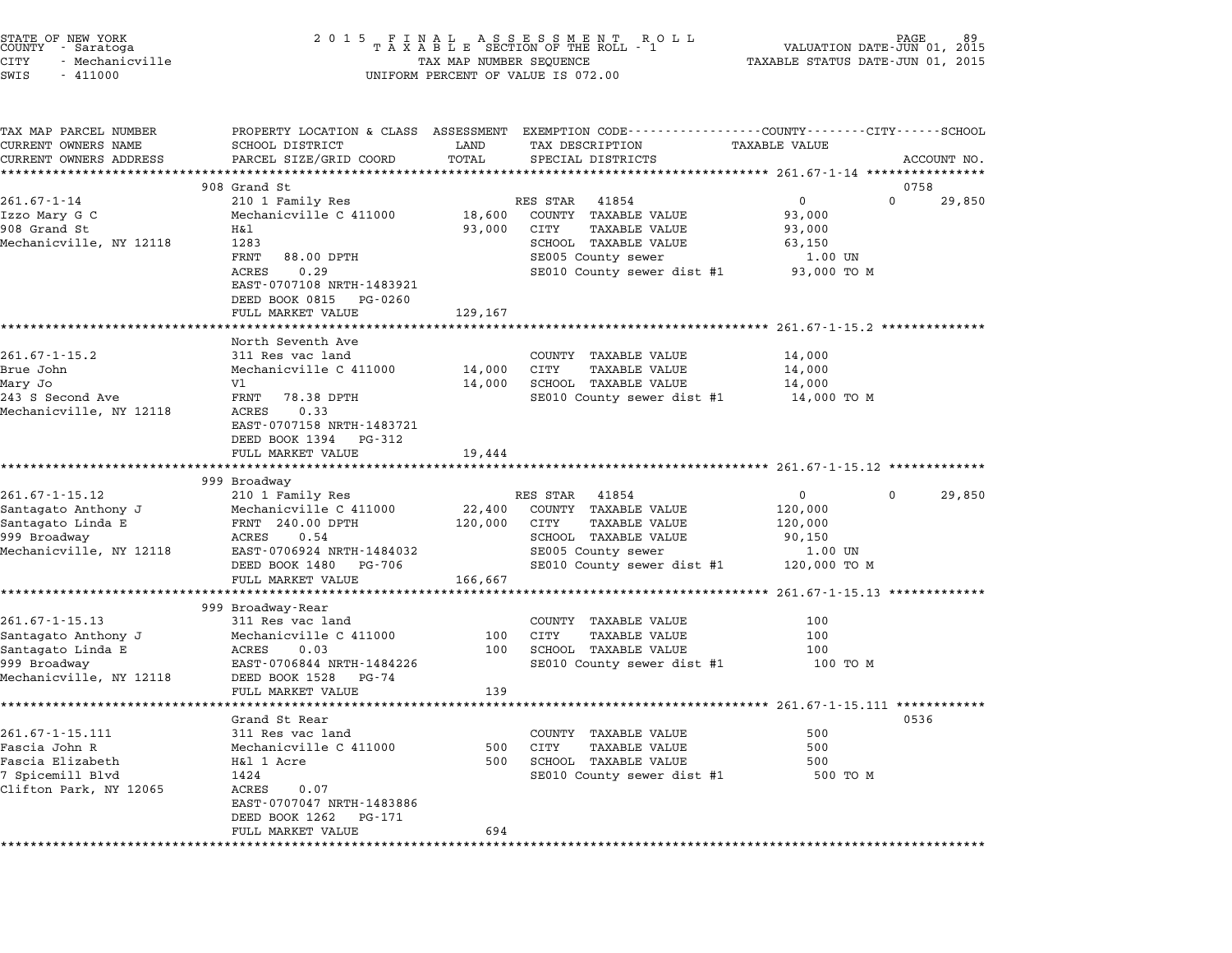| STATE OF NEW YORK<br>COUNTY - Saratoga<br>CITY<br>- Mechanicville<br>SWIS<br>$-411000$                  |                                                                                                                                                                                            | TAX MAP NUMBER SEQUENCE        | UNIFORM PERCENT OF VALUE IS 072.00                                                                                                                                           | AGE<br>VALUATION DATE-JUN 01, 2015<br>TAXABLE STATUS DATE-JUN 01, 2015           | 90          |
|---------------------------------------------------------------------------------------------------------|--------------------------------------------------------------------------------------------------------------------------------------------------------------------------------------------|--------------------------------|------------------------------------------------------------------------------------------------------------------------------------------------------------------------------|----------------------------------------------------------------------------------|-------------|
| TAX MAP PARCEL NUMBER<br>CURRENT OWNERS NAME<br>CURRENT OWNERS ADDRESS                                  | SCHOOL DISTRICT<br>PARCEL SIZE/GRID COORD<br>***********************                                                                                                                       | LAND<br>TOTAL<br>************* | PROPERTY LOCATION & CLASS ASSESSMENT EXEMPTION CODE---------------COUNTY-------CITY------SCHOOL<br>TAX DESCRIPTION<br>SPECIAL DISTRICTS                                      | TAXABLE VALUE                                                                    | ACCOUNT NO. |
| 261.67-1-15.112<br>Brue John<br>Brue Mary Jo<br>243 S Second Ave<br>Mechanicville, NY 12118             | Grand St<br>311 Res vac land<br>Mechanicville C 411000<br>FRNT<br>33.96 DPTH<br>ACRES<br>0.09<br>EAST-0707064 NRTH-1483825<br>DEED BOOK 1729 PG-94<br>FULL MARKET VALUE                    | 500<br>500<br>694              | ********************************* 261.67-1-15.112 ************<br>COUNTY TAXABLE VALUE<br>CITY<br><b>TAXABLE VALUE</b><br>SCHOOL TAXABLE VALUE<br>SE010 County sewer dist #1 | 500<br>500<br>500<br>500 TO M                                                    |             |
|                                                                                                         |                                                                                                                                                                                            |                                |                                                                                                                                                                              |                                                                                  |             |
| $261.67 - 1 - 16$<br>Izzo Mary Grace<br>908 Grand St<br>Mechanicville, NY 12118                         | 908 Grand St<br>311 Res vac land<br>Mechanicville C 411000<br>V1<br>FRNT<br>50.00 DPTH 100.00<br>ACRES<br>0.11<br>EAST-0707058 NRTH-1483991<br>DEED BOOK 0877 PG-0226<br>FULL MARKET VALUE | 5,000<br>5,000<br>6,944        | COUNTY TAXABLE VALUE<br>CITY<br>TAXABLE VALUE<br>SCHOOL TAXABLE VALUE<br>SE010 County sewer dist #1                                                                          | 0759<br>5,000<br>5,000<br>5,000<br>5,000 TO M                                    |             |
|                                                                                                         |                                                                                                                                                                                            |                                |                                                                                                                                                                              |                                                                                  |             |
|                                                                                                         | Broadway                                                                                                                                                                                   |                                |                                                                                                                                                                              | 0882                                                                             |             |
| $261.67 - 1 - 18$<br>Miller Michael G<br>Miller Denise F<br>815 Broadway<br>Mechanicville, NY 12118     | 220 2 Family Res<br>Mechanicville C 411000<br>H & L<br>FRNT 100.00 DPTH 100.00<br>ACRES<br>0.22<br>EAST-0707278 NRTH-1484091<br>DEED BOOK 1381 PG-460<br>FULL MARKET VALUE                 | 19,600<br>98,000<br>136,111    | RES STAR 41854<br>COUNTY TAXABLE VALUE<br>CITY<br>TAXABLE VALUE<br>SCHOOL TAXABLE VALUE<br>SE005 County sewer<br>SE010 County sewer dist #1 98,000 TO M                      | $\mathbf{0}$<br>$\Omega$<br>98,000<br>98,000<br>68,150<br>2.00 UN                | 29,850      |
|                                                                                                         |                                                                                                                                                                                            |                                |                                                                                                                                                                              |                                                                                  |             |
| $261.68 - 1 - 1.2$<br>Hildreth Patrick A<br>Hildreth Carol<br>711 Broadway<br>Mechanicville, NY 12118   | Broadway<br>311 Res vac land<br>Mechanicville C 411000<br>V1<br>FRNT<br>50.00 DPTH<br>ACRES<br>0.03<br>EAST-0707518 NRTH-1484162<br>DEED BOOK 1046 PG-455<br>FULL MARKET VALUE             | 2,000<br>2,000<br>2,778        | COUNTY TAXABLE VALUE<br>CITY<br>TAXABLE VALUE<br>SCHOOL TAXABLE VALUE<br>SE010 County sewer dist #1                                                                          | 2,000<br>2,000<br>2,000<br>2,000 TO M                                            |             |
|                                                                                                         |                                                                                                                                                                                            |                                |                                                                                                                                                                              |                                                                                  |             |
|                                                                                                         | 711 Broadway                                                                                                                                                                               |                                |                                                                                                                                                                              | 1026                                                                             |             |
| $261.68 - 1 - 2.1$<br>Hildreth Patrick A<br>Hildreth Carol A<br>711 Broadway<br>Mechanicville, NY 12118 | 210 1 Family Res<br>Mechanicville C 411000<br>$Hq\&1$<br>823<br>FRNT<br>50.00 DPTH<br>0.08<br>ACRES<br>EAST-0707568 NRTH-1484142<br>DEED BOOK 0979 PG-0697<br>FULL MARKET VALUE            | 16,000<br>90,000<br>125,000    | RES STAR 41854<br>COUNTY TAXABLE VALUE<br>CITY<br><b>TAXABLE VALUE</b><br>SCHOOL TAXABLE VALUE<br>SE005 County sewer<br>SE010 County sewer dist #1                           | $\mathsf{O}$<br>$\Omega$<br>90,000<br>90,000<br>60,150<br>1.00 UN<br>90,000 TO M | 29,850      |
|                                                                                                         |                                                                                                                                                                                            |                                |                                                                                                                                                                              |                                                                                  |             |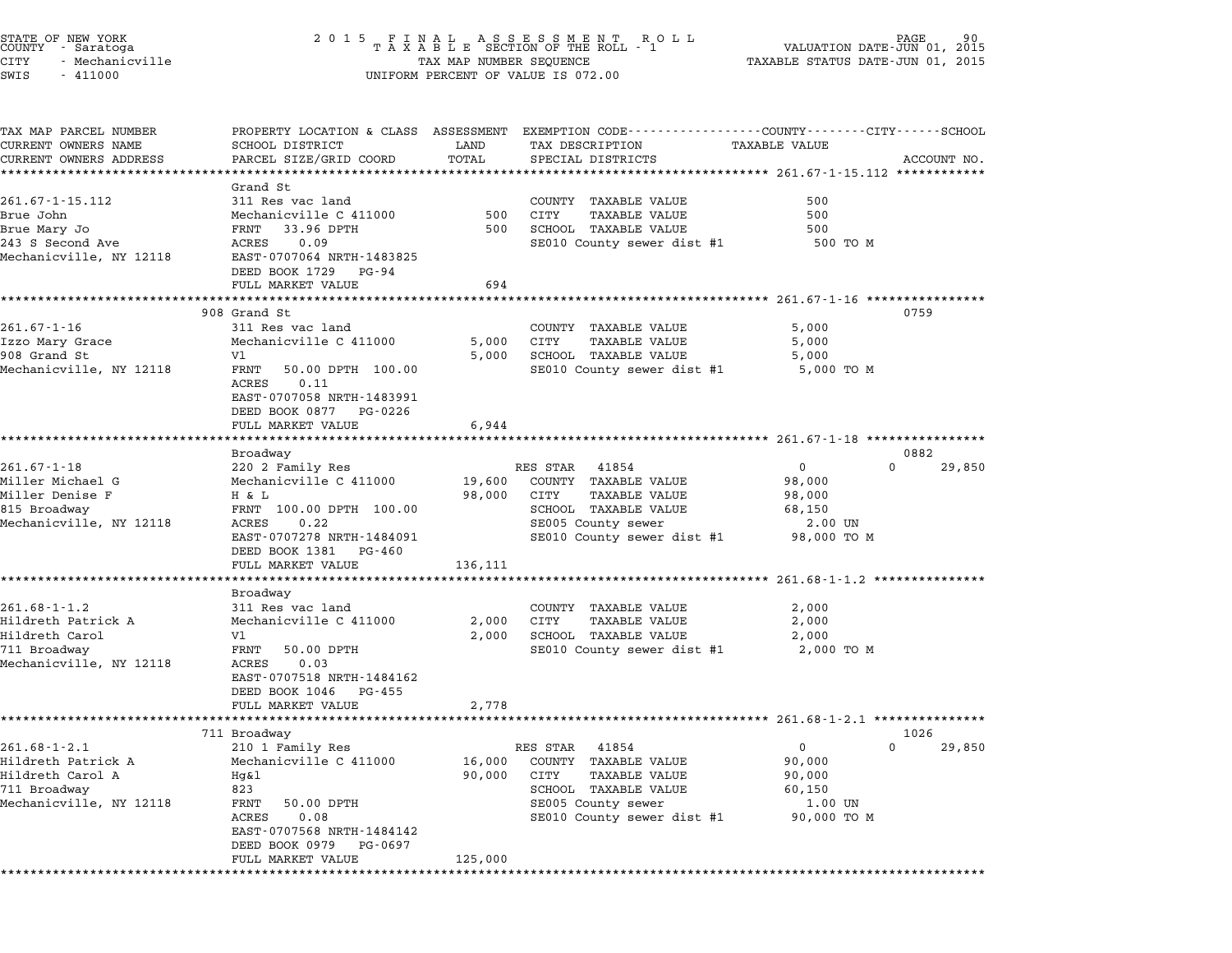|      | STATE OF NEW YORK<br>COUNTY - Saratoga |  |
|------|----------------------------------------|--|
| CITY | - Mechanicville                        |  |
|      |                                        |  |

# STATE OF NEW YORK <sup>2</sup> <sup>0</sup> <sup>1</sup> 5 F I N A L A S S E S S M E N T R O L L PAGE <sup>91</sup> COUNTY - Saratoga <sup>T</sup> <sup>A</sup> <sup>X</sup> <sup>A</sup> <sup>B</sup> <sup>L</sup> <sup>E</sup> SECTION OF THE ROLL - <sup>1</sup> VALUATION DATE-JUN 01, <sup>2015</sup> CITY - Mechanicville TAX MAP NUMBER SEQUENCE TAXABLE STATUS DATE-JUN 01, <sup>2015</sup> SWIS - <sup>411000</sup> UNIFORM PERCENT OF VALUE IS 072.00

| TAX MAP PARCEL NUMBER   | PROPERTY LOCATION & CLASS ASSESSMENT EXEMPTION CODE----------------COUNTY-------CITY------SCHOOL |         |                                         |                      |                    |
|-------------------------|--------------------------------------------------------------------------------------------------|---------|-----------------------------------------|----------------------|--------------------|
| CURRENT OWNERS NAME     | SCHOOL DISTRICT                                                                                  | LAND    | TAX DESCRIPTION                         | <b>TAXABLE VALUE</b> |                    |
| CURRENT OWNERS ADDRESS  | PARCEL SIZE/GRID COORD                                                                           | TOTAL   | SPECIAL DISTRICTS                       |                      | ACCOUNT NO.        |
|                         |                                                                                                  |         |                                         |                      |                    |
|                         | 707 Broadway                                                                                     |         |                                         |                      | 0072               |
| $261.68 - 1 - 3$        | 210 1 Family Res                                                                                 |         | RES STAR 41854                          | 0                    | $\Omega$<br>29,850 |
| Baker Dennis            | Mechanicville C 411000                                                                           | 25,400  | COUNTY TAXABLE VALUE                    | 92,000               |                    |
| Baker Francine H        | H & L                                                                                            | 92,000  | CITY<br>TAXABLE VALUE                   | 92,000               |                    |
| 707 Broadway            | 824                                                                                              |         | SCHOOL TAXABLE VALUE                    | 62,150               |                    |
| Mechanicville, NY 12118 | FRNT<br>50.00 DPTH 100.00                                                                        |         | SE005 County sewer                      | $1.00$ UN            |                    |
|                         | ACRES<br>0.11                                                                                    |         | SE010 County sewer dist #1              | 92,000 TO M          |                    |
|                         | EAST-0707628 NRTH-1484142                                                                        |         |                                         |                      |                    |
|                         | DEED BOOK 0669 PG-0509                                                                           |         |                                         |                      |                    |
|                         | FULL MARKET VALUE                                                                                | 127,778 |                                         |                      |                    |
|                         |                                                                                                  |         |                                         |                      |                    |
|                         | 701 Broadway                                                                                     |         |                                         |                      | 0684               |
| $261.68 - 1 - 4$        | 230 3 Family Res                                                                                 |         | COUNTY TAXABLE VALUE                    | 115,000              |                    |
| Baker Dennis            | Mechanicville C 411000                                                                           | 15,000  | CITY<br><b>TAXABLE VALUE</b>            | 115,000              |                    |
| Baker Francine          | Η&l                                                                                              | 115,000 | SCHOOL TAXABLE VALUE                    | 115,000              |                    |
| 707 Broadway            | 825                                                                                              |         | SE005 County sewer                      | 3.00 UN              |                    |
| Mechanicville, NY 12118 | FRNT<br>50.00 DPTH 100.00                                                                        |         | SE010 County sewer dist #1 115,000 TO M |                      |                    |
|                         | ACRES<br>0.11                                                                                    |         |                                         |                      |                    |
|                         | EAST-0707678 NRTH-1484142                                                                        |         |                                         |                      |                    |
|                         | DEED BOOK 1035 PG-748                                                                            |         |                                         |                      |                    |
|                         | FULL MARKET VALUE                                                                                | 159,722 |                                         |                      |                    |
|                         |                                                                                                  |         |                                         |                      |                    |
|                         | 617 Broadway                                                                                     |         |                                         |                      | 1045               |
| $261.68 - 1 - 5$        | 230 3 Family Res                                                                                 |         | COUNTY TAXABLE VALUE                    | 114,000              |                    |
| Baker Dennis            | Mechanicville C 411000                                                                           | 23,000  | <b>TAXABLE VALUE</b><br>CITY            | 114,000              |                    |
| Baker Francine          | H&l                                                                                              | 114,000 | SCHOOL TAXABLE VALUE                    | 114,000              |                    |
| 707 Broadway            | 758                                                                                              |         | SE005 County sewer                      | 3.00 UN              |                    |
| Mechanicville, NY 12118 | FRNT<br>50.00 DPTH 100.00                                                                        |         | SE010 County sewer dist #1              | 114,000 TO M         |                    |
|                         | 0.11<br>ACRES                                                                                    |         |                                         |                      |                    |
|                         | EAST-0707778 NRTH-1484152                                                                        |         |                                         |                      |                    |
|                         | DEED BOOK 2013 PG-28170                                                                          |         |                                         |                      |                    |
|                         | FULL MARKET VALUE                                                                                | 158,333 |                                         |                      |                    |
|                         |                                                                                                  |         |                                         |                      |                    |
|                         | 615 Broadway                                                                                     |         |                                         |                      | 1479               |
| $261.68 - 1 - 6$        | 210 1 Family Res                                                                                 |         | RES STAR<br>41854                       | $\mathbf{0}$         | 29,850<br>$\Omega$ |
| Othon Karen             | Mechanicville C 411000                                                                           | 19,000  | COUNTY TAXABLE VALUE                    | 95,000               |                    |
| 615 Broadway            | Η&l                                                                                              | 95,000  | CITY<br><b>TAXABLE VALUE</b>            | 95,000               |                    |
| Mechanicville, NY 12118 | FRNT<br>50.00 DPTH 100.00                                                                        |         | SCHOOL TAXABLE VALUE                    | 65,150               |                    |
|                         | 0.11<br>ACRES                                                                                    |         | SE005 County sewer                      | 1.00 UN              |                    |
|                         | EAST-0707828 NRTH-1484162                                                                        |         | SE010 County sewer dist #1              | 95,000 TO M          |                    |
|                         | DEED BOOK 1294<br>PG-563                                                                         |         |                                         |                      |                    |
|                         | FULL MARKET VALUE                                                                                | 131,944 |                                         |                      |                    |
|                         |                                                                                                  |         |                                         |                      |                    |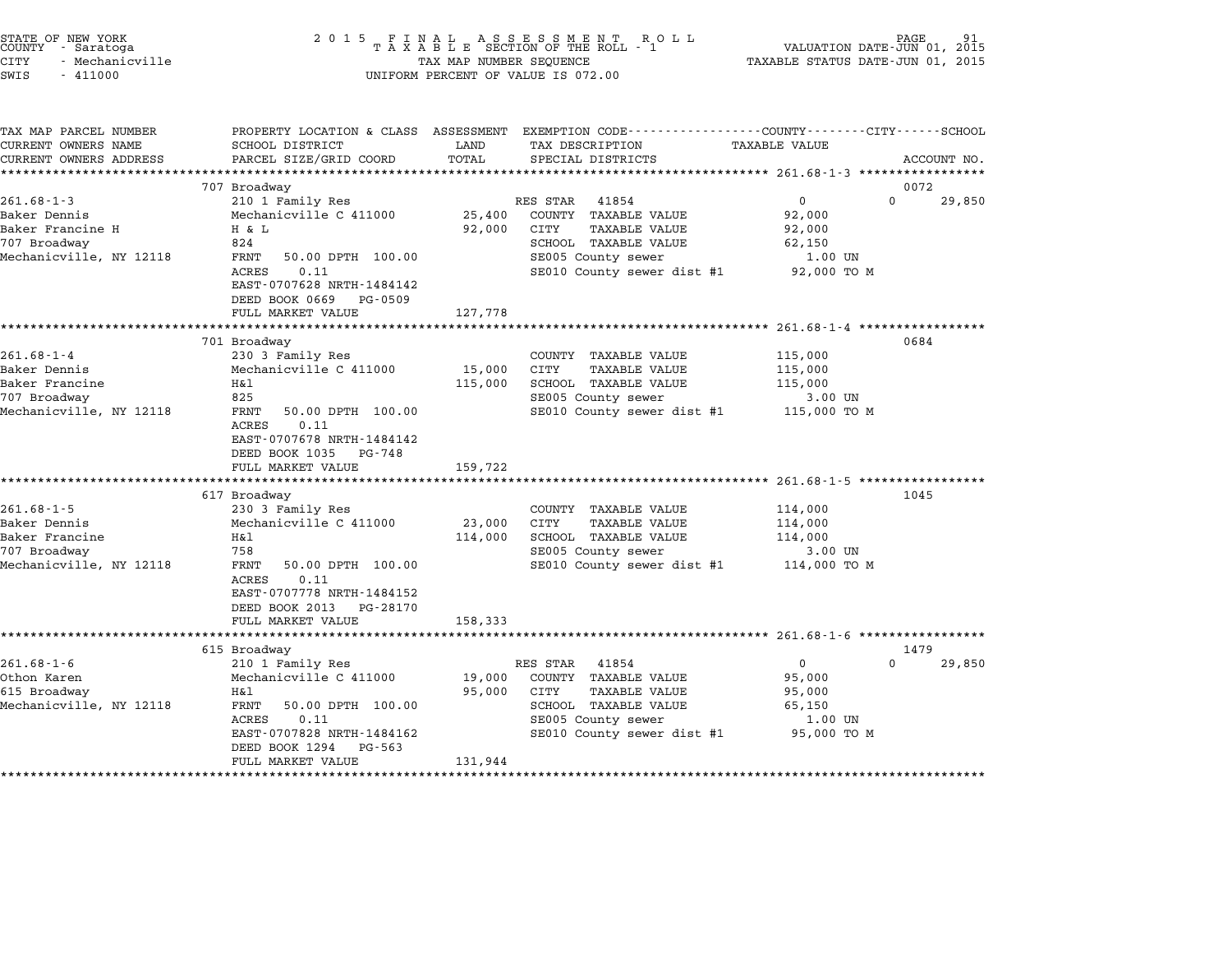|        | STATE OF NEW YORK |  |
|--------|-------------------|--|
| COUNTY | - Saratoga        |  |
| CITY   | - Mechanicville   |  |

| TAX MAP PARCEL NUMBER   |                                                                                            |         | PROPERTY LOCATION & CLASS ASSESSMENT EXEMPTION CODE---------------COUNTY-------CITY------SCHOOL |                        |                            |
|-------------------------|--------------------------------------------------------------------------------------------|---------|-------------------------------------------------------------------------------------------------|------------------------|----------------------------|
| CURRENT OWNERS NAME     | SCHOOL DISTRICT                                                                            | LAND    | TAX DESCRIPTION                                                                                 | <b>TAXABLE VALUE</b>   |                            |
| CURRENT OWNERS ADDRESS  | PARCEL SIZE/GRID COORD                                                                     | TOTAL   | SPECIAL DISTRICTS                                                                               |                        | ACCOUNT NO.                |
|                         |                                                                                            |         |                                                                                                 |                        |                            |
| $261.68 - 1 - 7$        | 611 Broadway<br>210 1 Family Res                                                           |         | RES STAR<br>41854                                                                               | $\mathbf 0$            | 0139<br>$\Omega$<br>29,850 |
| Smith Robert D          | Mechanicville C 411000                                                                     | 23,500  | COUNTY TAXABLE VALUE                                                                            | 117,000                |                            |
| Smith Margaret M        | $Hq\&1$                                                                                    | 117,000 | CITY<br><b>TAXABLE VALUE</b>                                                                    | 117,000                |                            |
| 611 Broadway            | 727                                                                                        |         | SCHOOL TAXABLE VALUE                                                                            | 87,150                 |                            |
| Mechanicville, NY 12118 | FRNT<br>50.00 DPTH 150.00                                                                  |         | SE005 County sewer                                                                              | 1.00 UN                |                            |
|                         | ACRES<br>0.17<br>EAST-0707878 NRTH-1484142<br>DEED BOOK 1599 PG-67<br>FULL MARKET VALUE    | 162,500 | SE010 County sewer dist #1                                                                      | 117,000 TO M           |                            |
|                         |                                                                                            |         |                                                                                                 |                        |                            |
|                         | 607 Broadway                                                                               |         |                                                                                                 |                        | 0138                       |
| $261.68 - 1 - 8$        | 210 1 Family Res                                                                           |         | RES STAR 41854                                                                                  | $\mathbf 0$            | $\Omega$<br>29,850         |
| Rowland Larry W         | Mechanicville C 411000                                                                     | 19,200  | COUNTY TAXABLE VALUE                                                                            | 96,000                 |                            |
| Rowland Linda           | Η&l                                                                                        | 96,000  | CITY<br><b>TAXABLE VALUE</b>                                                                    | 96,000                 |                            |
| 607 Broadway            | 849                                                                                        |         | SCHOOL TAXABLE VALUE                                                                            | 66,150                 |                            |
| Mechanicville, NY 12118 | FRNT<br>50.00 DPTH 100.00<br>ACRES<br>0.11                                                 |         | SE005 County sewer<br>SE010 County sewer dist #1                                                | 1.00 UN<br>96,000 TO M |                            |
|                         | EAST-0707928 NRTH-1484172<br>DEED BOOK 985<br>PG-503<br>FULL MARKET VALUE                  | 133,333 |                                                                                                 |                        |                            |
|                         |                                                                                            |         |                                                                                                 |                        |                            |
| $261.68 - 1 - 9$        | 601 Broadway & Fourth Ave<br>220 2 Family Res                                              |         | COUNTY TAXABLE VALUE                                                                            | 94,000                 | 0918                       |
| MBPM Broadway LLC       | Mechanicville C 411000                                                                     | 18,800  | CITY<br>TAXABLE VALUE                                                                           | 94,000                 |                            |
| 282 So Main Ave         | Hg&l                                                                                       | 94,000  | SCHOOL TAXABLE VALUE                                                                            | 94,000                 |                            |
| Albany, NY 12208        | 728                                                                                        |         | SE005 County sewer                                                                              | 2.00 UN                |                            |
|                         | FRNT<br>50.00 DPTH 100.00                                                                  |         | SE010 County sewer dist #1 94,000 TO M                                                          |                        |                            |
|                         | ACRES<br>0.11<br>EAST-0707968 NRTH-1484182<br>DEED BOOK 2007 PG-33085<br>FULL MARKET VALUE | 130,556 |                                                                                                 |                        |                            |
|                         |                                                                                            |         |                                                                                                 |                        |                            |
|                         | 131 North Fourth Ave                                                                       |         |                                                                                                 |                        | 0379                       |
| $261.68 - 1 - 10$       | 220 2 Family Res                                                                           |         | AGED C<br>41802                                                                                 | 40,950                 | 0<br>0                     |
| Zielnicki Carol         | Mechanicville C 411000                                                                     |         | 41834<br>16,700 SR STAR                                                                         | 0                      | 64,980<br>$\Omega$         |
| 131 North 4th Ave       | Hq&l                                                                                       | 91,000  | COUNTY TAXABLE VALUE                                                                            | 50,050                 |                            |
| Mechanicville, NY 12118 | 729                                                                                        |         | CITY<br><b>TAXABLE VALUE</b>                                                                    | 91,000                 |                            |
|                         | FRNT<br>50.00 DPTH 100.00                                                                  |         | SCHOOL TAXABLE VALUE                                                                            | 26,020                 |                            |
|                         | ACRES<br>0.11                                                                              |         | SE005 County sewer                                                                              | 2.00 UN                |                            |
|                         | EAST-0707958 NRTH-1484102<br>DEED BOOK 2012<br>PG-25681                                    |         | SE010 County sewer dist #1                                                                      | 91,000 TO M            |                            |
|                         | FULL MARKET VALUE                                                                          | 126,389 |                                                                                                 |                        |                            |
|                         |                                                                                            |         |                                                                                                 |                        |                            |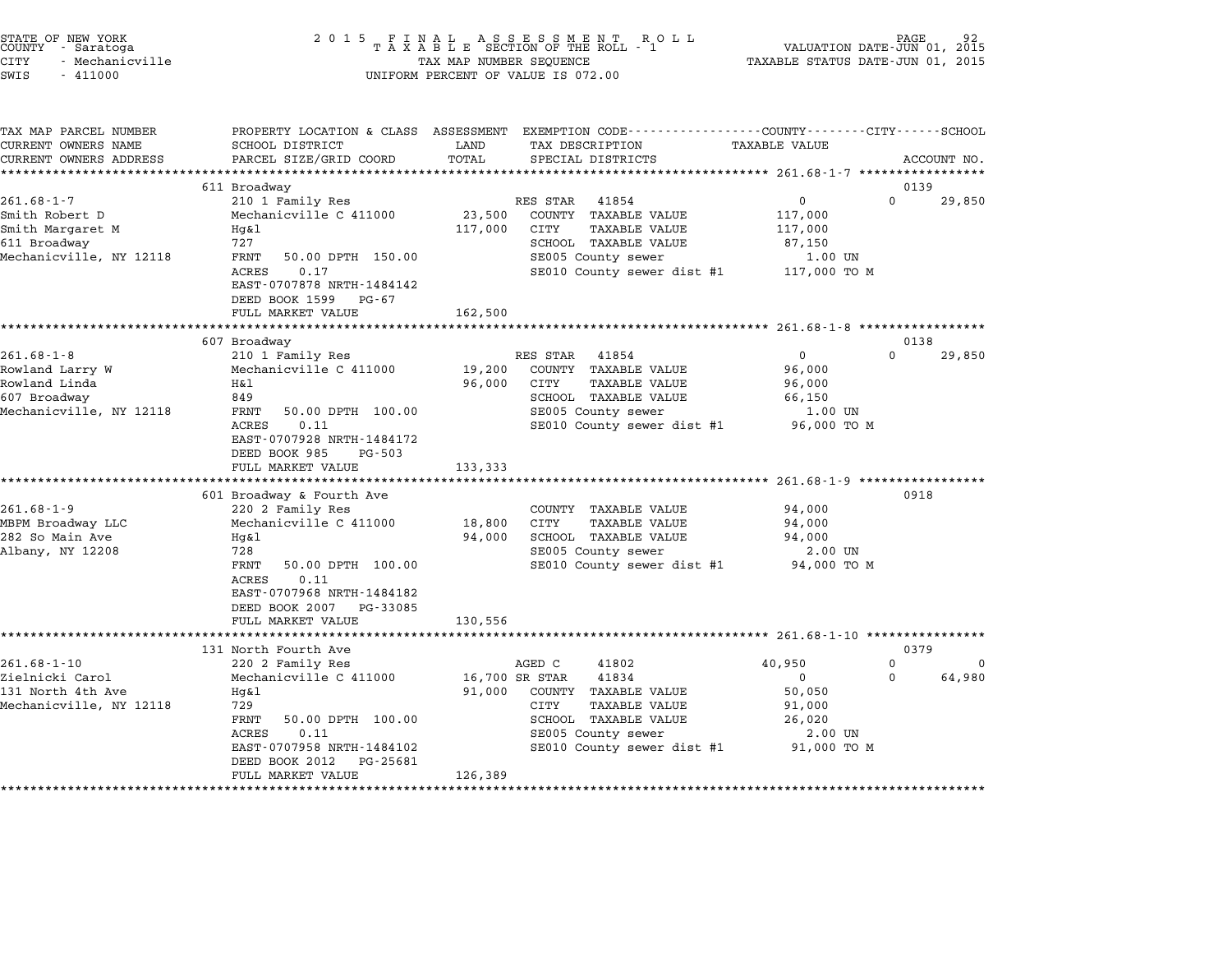| STATE OF NEW YORK |                 |  |
|-------------------|-----------------|--|
| COUNTY            | - Saratoga      |  |
| CITY              | - Mechanicville |  |

| TAX MAP PARCEL NUMBER<br>CURRENT OWNERS NAME | PROPERTY LOCATION & CLASS ASSESSMENT EXEMPTION CODE---------------COUNTY-------CITY------SCHOOL<br>SCHOOL DISTRICT | LAND                     | TAX DESCRIPTION                                           | <b>TAXABLE VALUE</b>                                 |          |                |
|----------------------------------------------|--------------------------------------------------------------------------------------------------------------------|--------------------------|-----------------------------------------------------------|------------------------------------------------------|----------|----------------|
| CURRENT OWNERS ADDRESS                       | PARCEL SIZE/GRID COORD                                                                                             | TOTAL                    | SPECIAL DISTRICTS                                         |                                                      |          | ACCOUNT NO.    |
|                                              |                                                                                                                    |                          |                                                           |                                                      |          |                |
|                                              | 129 North Fourth Ave                                                                                               |                          |                                                           |                                                      | 0567     |                |
| $261.68 - 1 - 11$                            | 210 1 Family Res                                                                                                   |                          | VET WAR C 41122                                           | 13,500                                               | 0        | 0              |
| Amoroso Guy Jr                               | Mechanicville C 411000                                                                                             |                          | 15,100 VET WAR T 41123                                    | $\mathbf 0$                                          | 9,000    | $\overline{0}$ |
| c/o Kathleen P Gully Scott                   | H&l                                                                                                                | 90,000 SR STAR           | 41834                                                     | $\overline{0}$                                       | $\Omega$ | 64,980         |
| 129 N Fourth Ave                             | 730                                                                                                                |                          | COUNTY TAXABLE VALUE                                      | 76,500                                               |          |                |
| Mechanicville, NY 12118                      | Life Estate                                                                                                        |                          | CITY<br>TAXABLE VALUE                                     | 81,000                                               |          |                |
|                                              | FRNT<br>32.67 DPTH                                                                                                 |                          | SCHOOL TAXABLE VALUE                                      | 25,020                                               |          |                |
|                                              | ACRES<br>0.05                                                                                                      |                          | SE005 County sewer                                        | 1.00 UN                                              |          |                |
|                                              | EAST-0707978 NRTH-1484063<br>DEED BOOK 2010 PG-4216                                                                |                          | SE010 County sewer dist #1 90,000 TO M                    |                                                      |          |                |
|                                              | FULL MARKET VALUE                                                                                                  | 125,000                  |                                                           |                                                      |          |                |
|                                              | ****************************                                                                                       | ************************ |                                                           | ********************** 261.68-1-12 ***************** |          |                |
|                                              | 602 Grand St                                                                                                       |                          |                                                           |                                                      | 1150     |                |
| $261.68 - 1 - 12$                            | 220 2 Family Res                                                                                                   |                          | RES STAR<br>41854                                         | $\overline{0}$                                       | $\Omega$ | 29,850         |
| Bafaro Douglas M                             | Mechanicville C 411000                                                                                             | 21,600                   | COUNTY TAXABLE VALUE                                      | 108,000                                              |          |                |
| Bafaro Michele M                             | H&l                                                                                                                | 108,000                  | CITY<br>TAXABLE VALUE                                     | 108,000                                              |          |                |
| 602 Grand St                                 | 731                                                                                                                |                          | SCHOOL TAXABLE VALUE                                      | 78,150                                               |          |                |
| Mechanicville, NY 12118                      | FRNT 100.00 DPTH 108.83                                                                                            |                          | SE005 County sewer                                        | 2.00 UN                                              |          |                |
|                                              | 0.20<br>ACRES                                                                                                      |                          | SE010 County sewer dist #1 108,000 TO M                   |                                                      |          |                |
|                                              | EAST-0707960 NRTH-1484010                                                                                          |                          |                                                           |                                                      |          |                |
|                                              | DEED BOOK 1000 PG-839                                                                                              |                          |                                                           |                                                      |          |                |
|                                              | FULL MARKET VALUE                                                                                                  | 150,000                  |                                                           |                                                      |          |                |
|                                              |                                                                                                                    |                          |                                                           |                                                      |          |                |
|                                              | 610 Grand St                                                                                                       |                          |                                                           |                                                      | 0894     |                |
| $261.68 - 1 - 14$                            | 210 1 Family Res                                                                                                   |                          | RES STAR 41854                                            | $\overline{0}$                                       | $\Omega$ | 29,850         |
| Maloney Kerry A                              | Mechanicville C 411000                                                                                             |                          | 15,600 COUNTY TAXABLE VALUE                               | 87,000                                               |          |                |
| 610 Grand St                                 | Hq&l                                                                                                               | 87,000 CITY              | TAXABLE VALUE                                             | 87,000                                               |          |                |
| Mechanicville, NY 12118                      | 732                                                                                                                |                          | SCHOOL TAXABLE VALUE                                      | 57,150                                               |          |                |
|                                              | FRNT<br>50.00 DPTH 111.00                                                                                          |                          | SE005 County sewer                                        | 1.00 UN                                              |          |                |
|                                              | ACRES<br>0.13                                                                                                      |                          | SE010 County sewer dist #1 87,000 TO M                    |                                                      |          |                |
|                                              | EAST-0707888 NRTH-1484012                                                                                          |                          |                                                           |                                                      |          |                |
|                                              | DEED BOOK 1731 PG-544                                                                                              |                          |                                                           |                                                      |          |                |
|                                              | FULL MARKET VALUE                                                                                                  | 120,833                  |                                                           |                                                      |          |                |
|                                              | ***********************                                                                                            |                          | **************************** 261.68-1-15 **************** |                                                      |          |                |
|                                              | 614 Grand St                                                                                                       |                          |                                                           |                                                      | 1517     |                |
| $261.68 - 1 - 15$                            | 220 2 Family Res                                                                                                   |                          | COUNTY TAXABLE VALUE                                      | 115,000                                              |          |                |
| Maloney James R                              | Mechanicville C 411000                                                                                             | 19,400                   | CITY<br><b>TAXABLE VALUE</b>                              | 115,000                                              |          |                |
| 15 Pruyn Hill Rd                             | H&l                                                                                                                | 115,000                  | SCHOOL TAXABLE VALUE                                      | 115,000                                              |          |                |
| Mechanicville, NY 12118                      | 733                                                                                                                |                          | SE005 County sewer                                        | 2.00 UN                                              |          |                |
|                                              | FRNT<br>50.00 DPTH                                                                                                 |                          | SE010 County sewer dist #1 115,000 TO M                   |                                                      |          |                |
|                                              | ACRES<br>0.13                                                                                                      |                          |                                                           |                                                      |          |                |
|                                              | EAST-0707838 NRTH-1484012                                                                                          |                          |                                                           |                                                      |          |                |
|                                              | DEED BOOK 1717<br>PG-443                                                                                           |                          |                                                           |                                                      |          |                |
|                                              | FULL MARKET VALUE                                                                                                  | 159,722                  |                                                           |                                                      |          |                |
|                                              |                                                                                                                    |                          |                                                           |                                                      |          |                |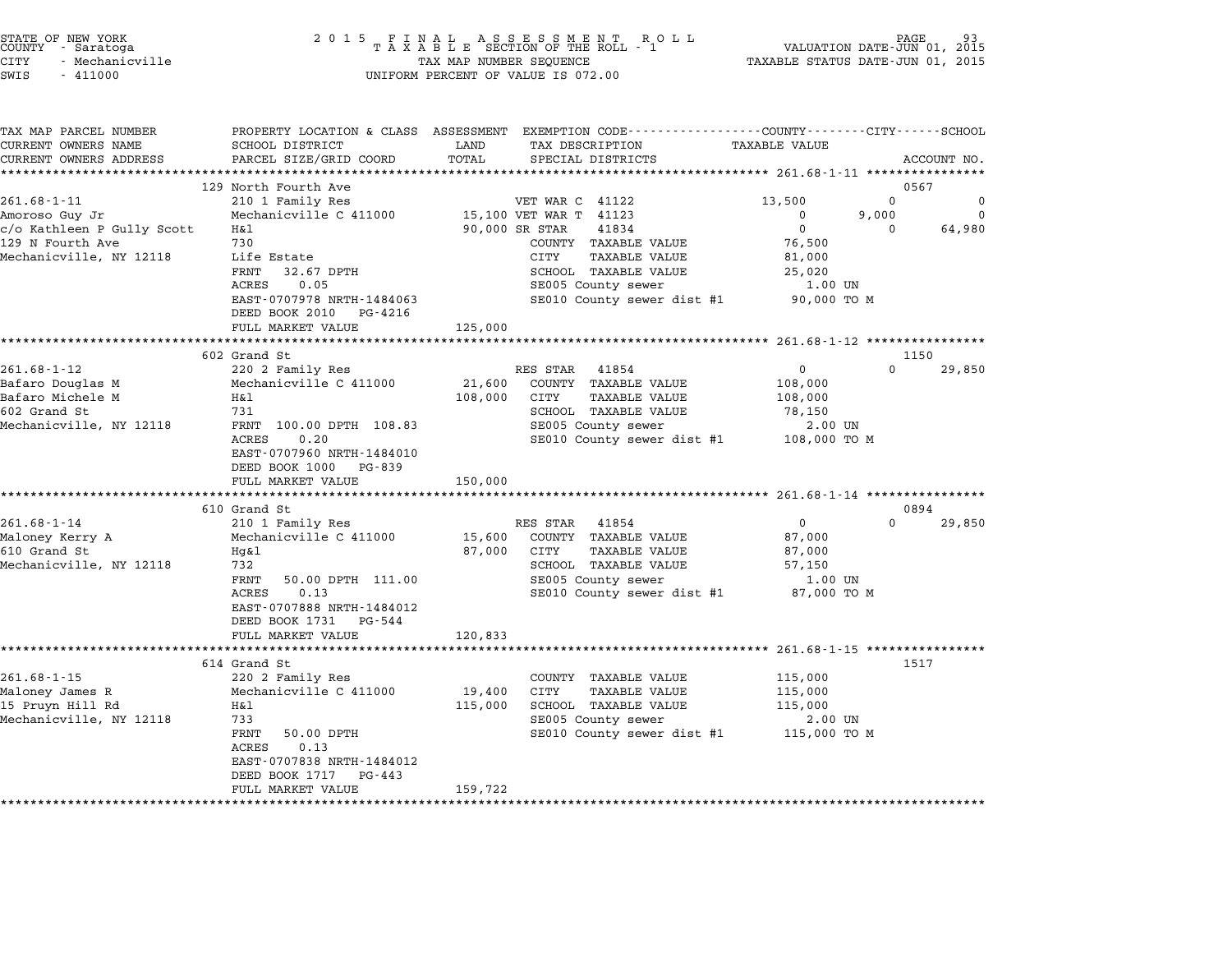| STATE OF NEW YORK<br>COUNTY - Saratoga<br><b>CITY</b><br>- Mechanicville<br>SWIS<br>$-411000$         | 2 0 1 5                                                                                                                                                                                                                                            | TAX MAP NUMBER SEQUENCE                  | FINAL ASSESSMENT ROLL<br>TAXABLE SECTION OF THE ROLL - 1<br>UNIFORM PERCENT OF VALUE IS 072.00                                                        | VALUATION DATE-JUN 01, 2015<br>TAXABLE STATUS DATE-JUN 01, 2015                                            | PAGE                       |
|-------------------------------------------------------------------------------------------------------|----------------------------------------------------------------------------------------------------------------------------------------------------------------------------------------------------------------------------------------------------|------------------------------------------|-------------------------------------------------------------------------------------------------------------------------------------------------------|------------------------------------------------------------------------------------------------------------|----------------------------|
| TAX MAP PARCEL NUMBER<br>CURRENT OWNERS NAME<br>CURRENT OWNERS ADDRESS                                | PROPERTY LOCATION & CLASS ASSESSMENT<br>SCHOOL DISTRICT<br>PARCEL SIZE/GRID COORD                                                                                                                                                                  | LAND<br>TOTAL                            | EXEMPTION CODE-----------------COUNTY-------CITY------SCHOOL<br>TAX DESCRIPTION<br>SPECIAL DISTRICTS                                                  | TAXABLE VALUE                                                                                              | ACCOUNT NO.                |
| $261.68 - 1 - 16$<br>Garewall Karan<br>6 Brentwood Ct<br>Mt Kisco, NY 10549                           | ********************<br>130 North Fifth Ave<br>210 1 Family Res<br>Mechanicville C 411000<br>H&1<br>757<br>FRNT<br>50.00 DPTH 100.00<br>ACRES<br>0.11<br>EAST-0707808 NRTH-1484082<br>DEED BOOK 1735 PG-286<br>FULL MARKET VALUE                   | *********<br>10,000<br>84,000<br>116,667 | COUNTY TAXABLE VALUE<br>CITY<br><b>TAXABLE VALUE</b><br>SCHOOL TAXABLE VALUE<br>SE005 County sewer<br>SE010 County sewer dist #1                      | 84,000<br>84,000<br>84,000<br>1.00 UN<br>84,000 TO M                                                       | 1121                       |
| $261.68 - 1 - 17$<br>Raucci Michael R<br>Raucci Marcy L<br>23 Staniak Rd<br>Mechanicville, NY 12118   | 616 Grand St<br>220 2 Family Res<br>Mechanicville C 411000<br>Hg&l<br>734<br>FRNT<br>50.00 DPTH 111.00<br>0.13<br>ACRES<br>EAST-0707798 NRTH-1484002<br>DEED BOOK 2013<br>PG-15777<br>FULL MARKET VALUE                                            | 23,600<br>125,000<br>173,611             | COUNTY TAXABLE VALUE<br>CITY<br>TAXABLE VALUE<br>SCHOOL TAXABLE VALUE<br>SE005 County sewer<br>SE010 County sewer dist #1                             | **************** 261.68-1-17 *****************<br>125,000<br>125,000<br>125,000<br>2.00 UN<br>125,000 TO M | 1287                       |
| $261.68 - 1 - 18$<br>Sullivan John P<br>Sullivan Wendy<br>619 Grand St<br>Mechanicville, NY 12118     | *************************************<br>619 Grand St<br>210 1 Family Res<br>Mechanicville C 411000<br>H&l<br>735<br>FRNT<br>50.00 DPTH 100.00<br>0.11<br>ACRES<br>EAST-0707808 NRTH-1483852<br>DEED BOOK 1062 PG-529<br>FULL MARKET VALUE         | 18,200<br>95,000<br>131,944              | RES STAR<br>41854<br>COUNTY TAXABLE VALUE<br>CITY<br><b>TAXABLE VALUE</b><br>SCHOOL TAXABLE VALUE<br>SE005 County sewer<br>SE010 County sewer dist #1 | 0<br>95,000<br>95,000<br>65,150<br>1.00 UN<br>95,000 TO M                                                  | 0566<br>$\Omega$<br>29,850 |
| $261.68 - 1 - 19$<br>Fraser William P<br>Boisvert Joanne M<br>617 Grand St<br>Mechanicville, NY 12118 | ******************<br>617 Grand St<br>210 1 Family Res<br>Mechanicville C 411000<br>Hq&l<br>736<br>FRNT<br>50.00 DPTH 100.00<br>0.11<br>ACRES<br>EAST-0707858 NRTH-1483852<br>DEED BOOK 1433<br>PG-185<br>FULL MARKET VALUE<br>******************* | 18,000<br>90,000<br>125,000              | COUNTY TAXABLE VALUE<br>CITY<br>TAXABLE VALUE<br>SCHOOL TAXABLE VALUE<br>SE005 County sewer<br>SE010 County sewer dist #1                             | ********** 261.68-1-19 ****************<br>90,000<br>90,000<br>90,000<br>1.00 UN<br>90,000 TO M            | 1059                       |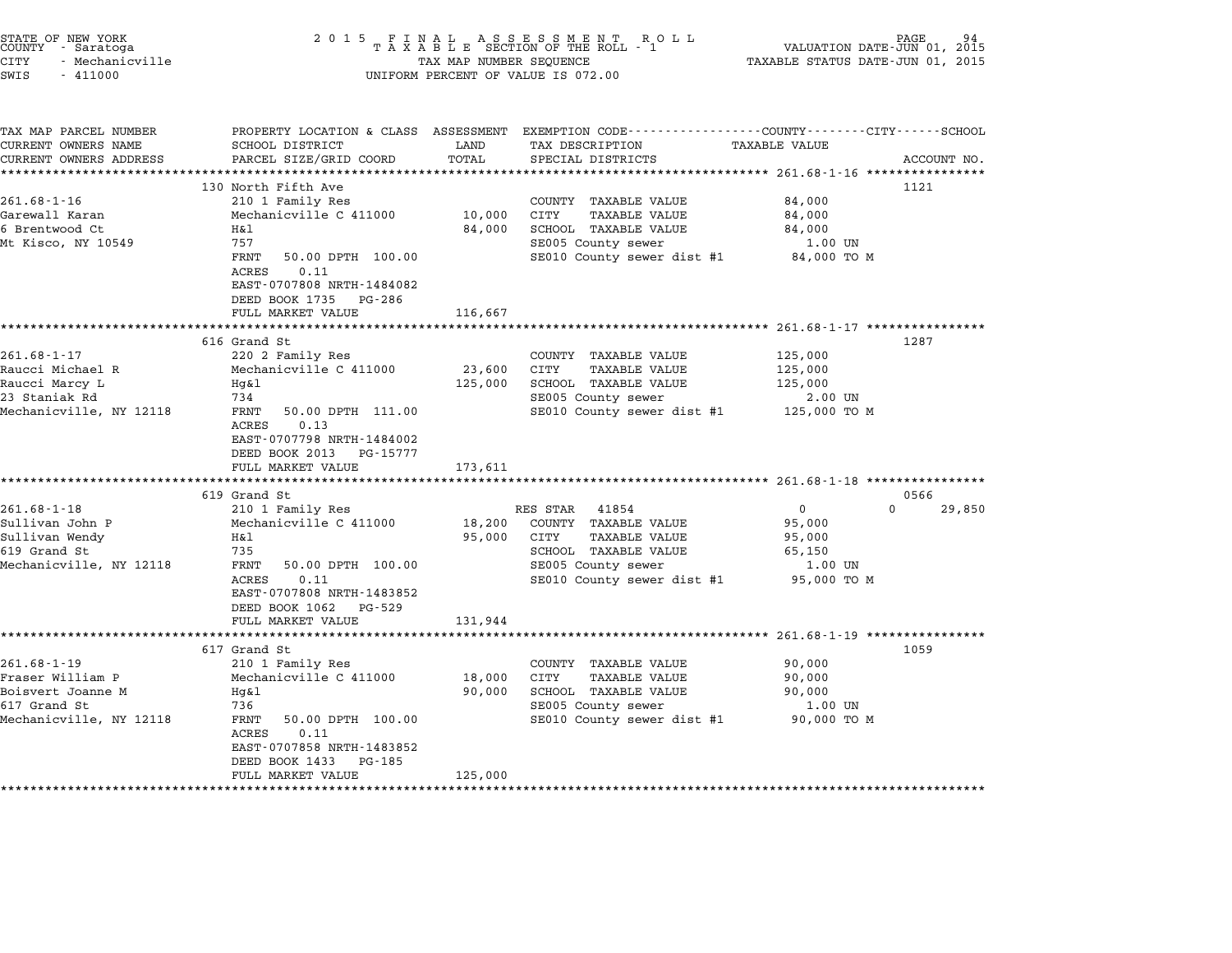| STATE OF NEW YORK |                 |  |
|-------------------|-----------------|--|
| COUNTY            | - Saratoga      |  |
| CITY              | - Mechanicville |  |

# STATE OF NEW YORK <sup>2</sup> <sup>0</sup> <sup>1</sup> 5 F I N A L A S S E S S M E N T R O L L PAGE <sup>95</sup> COUNTY - Saratoga <sup>T</sup> <sup>A</sup> <sup>X</sup> <sup>A</sup> <sup>B</sup> <sup>L</sup> <sup>E</sup> SECTION OF THE ROLL - <sup>1</sup> VALUATION DATE-JUN 01, <sup>2015</sup> CITY - Mechanicville TAX MAP NUMBER SEQUENCE TAXABLE STATUS DATE-JUN 01, <sup>2015</sup> SWIS - <sup>411000</sup> UNIFORM PERCENT OF VALUE IS 072.00

| TAX MAP PARCEL NUMBER<br>CURRENT OWNERS NAME | SCHOOL DISTRICT                                                                          | LAND            | PROPERTY LOCATION & CLASS ASSESSMENT EXEMPTION CODE---------------COUNTY-------CITY------SCHOOL<br>TAX DESCRIPTION | <b>TAXABLE VALUE</b> |                                     |
|----------------------------------------------|------------------------------------------------------------------------------------------|-----------------|--------------------------------------------------------------------------------------------------------------------|----------------------|-------------------------------------|
| CURRENT OWNERS ADDRESS                       | PARCEL SIZE/GRID COORD                                                                   | TOTAL           | SPECIAL DISTRICTS                                                                                                  |                      | ACCOUNT NO.                         |
|                                              |                                                                                          |                 |                                                                                                                    |                      |                                     |
|                                              | 611 Grand St                                                                             |                 |                                                                                                                    |                      | 0700                                |
| $261.68 - 1 - 20$                            | 210 1 Family Res                                                                         |                 | RES STAR<br>41854                                                                                                  | $\mathsf{O}$         | $\Omega$<br>29,850                  |
| Jones Jeffrey R                              | Mechanicville C 411000                                                                   | 18,400          | COUNTY TAXABLE VALUE                                                                                               | 115,000              |                                     |
| Jones Kelly A                                | H&l                                                                                      | 115,000         | CITY<br><b>TAXABLE VALUE</b>                                                                                       | 115,000              |                                     |
| 611 Grand St                                 | 737                                                                                      |                 | SCHOOL TAXABLE VALUE                                                                                               | 85,150               |                                     |
| Mechanicville, NY 12118                      | 50.00 DPTH 100.00<br>FRNT                                                                |                 | SE005 County sewer                                                                                                 | 1.00 UN              |                                     |
|                                              | ACRES<br>0.11<br>EAST-0707908 NRTH-1483862<br>DEED BOOK 1704 PG-695<br>FULL MARKET VALUE | 159,722         | SE010 County sewer dist #1                                                                                         | 115,000 TO M         |                                     |
|                                              |                                                                                          |                 |                                                                                                                    |                      |                                     |
|                                              | 113 North Fourth Ave                                                                     |                 |                                                                                                                    |                      | 1478                                |
| $261.68 - 1 - 21$                            | 220 2 Family Res                                                                         |                 | RES STAR<br>41854                                                                                                  | $\Omega$             | $\Omega$<br>29,850                  |
| Wendell Milton E                             | Mechanicville C 411000                                                                   | 18,800          | COUNTY TAXABLE VALUE                                                                                               | 94,000               |                                     |
| Attn: Depaul Mark Sr &                       | H&l                                                                                      | 94,000          | CITY<br><b>TAXABLE VALUE</b>                                                                                       | 94,000               |                                     |
| Landor-Depaul Anne                           | Life Estate                                                                              |                 | SCHOOL TAXABLE VALUE                                                                                               | 64,150               |                                     |
| 113 North Fourth St                          | FRNT<br>50.00 DPTH 100.00                                                                |                 | SE005 County sewer                                                                                                 | 2.00 UN              |                                     |
| Mechanicville, NY 12118                      | ACRES<br>0.11<br>EAST-0707978 NRTH-1483893<br>DEED BOOK 1449 PG-250                      |                 | SE010 County sewer dist #1                                                                                         | 94,000 TO M          |                                     |
|                                              | FULL MARKET VALUE                                                                        | 130,556         |                                                                                                                    |                      |                                     |
|                                              | 109 North Fourth Ave                                                                     |                 |                                                                                                                    |                      | 0677                                |
| $261.68 - 1 - 22$                            | 210 1 Family Res                                                                         |                 | RES STAR<br>41854                                                                                                  | 0                    | $\Omega$<br>29,850                  |
| Favata Jonathan E                            | Mechanicville C 411000                                                                   | 23,200          | COUNTY TAXABLE VALUE                                                                                               | 109,000              |                                     |
| Favata Hollie                                | Hg&l                                                                                     | 109,000         | CITY<br><b>TAXABLE VALUE</b>                                                                                       | 109,000              |                                     |
| 109 North 4th Avenue                         | 739                                                                                      |                 | SCHOOL TAXABLE VALUE                                                                                               | 79,150               |                                     |
| Mechanicville, NY 12118                      | FRNT<br>50.00 DPTH 100.00                                                                |                 | SE005 County sewer                                                                                                 | 1.00 UN              |                                     |
|                                              | ACRES<br>0.11                                                                            |                 | SE010 County sewer dist #1                                                                                         | 109,000 TO M         |                                     |
|                                              | EAST-0707988 NRTH-1483843                                                                |                 |                                                                                                                    |                      |                                     |
|                                              | DEED BOOK 2013 PG-45487                                                                  |                 |                                                                                                                    |                      |                                     |
|                                              | FULL MARKET VALUE                                                                        | 151,389         |                                                                                                                    |                      |                                     |
|                                              |                                                                                          |                 |                                                                                                                    |                      |                                     |
|                                              | 600 Park Ave                                                                             |                 |                                                                                                                    |                      | 0304                                |
| $261.68 - 1 - 23$<br>Culnane Anna S          | 210 1 Family Res<br>Mechanicville C 411000                                               |                 | VET COM C 41132<br>23,800 VET COM T 41133                                                                          | 27,250<br>0          | $\Omega$<br>0<br>15,000<br>$\Omega$ |
| 600 Park Ave                                 | Hq&l                                                                                     | 109,000 SR STAR | 41834                                                                                                              | $\overline{0}$       | 64,980<br>$\Omega$                  |
| Mechanicville, NY 12118                      | 740                                                                                      |                 | COUNTY TAXABLE VALUE                                                                                               | 81,750               |                                     |
|                                              | FRNT<br>50.00 DPTH 100.00                                                                |                 | CITY<br><b>TAXABLE VALUE</b>                                                                                       | 94,000               |                                     |
|                                              | ACRES<br>0.11                                                                            |                 | SCHOOL TAXABLE VALUE                                                                                               | 44,020               |                                     |
|                                              | EAST-0708018 NRTH-1483773                                                                |                 | SE005 County sewer                                                                                                 | 1.00 UN              |                                     |
|                                              | DEED BOOK 0795 PG-0219                                                                   |                 | SE010 County sewer dist #1                                                                                         | 109,000 TO M         |                                     |
|                                              | FULL MARKET VALUE                                                                        | 151,389         |                                                                                                                    |                      |                                     |
|                                              |                                                                                          |                 |                                                                                                                    |                      |                                     |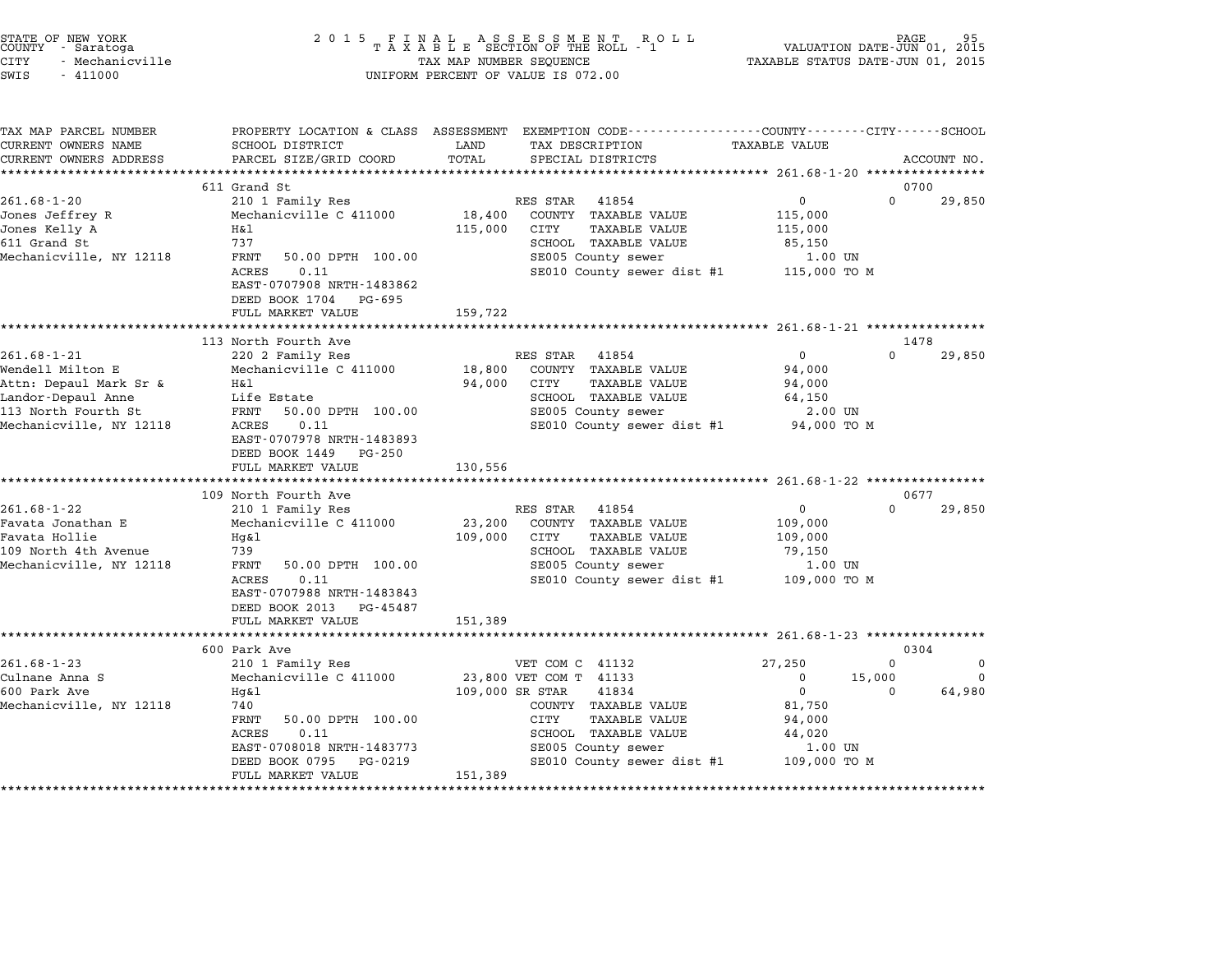| STATE OF NEW YORK<br>COUNTY - Saratoga<br>CITY<br>- Mechanicville<br>SWIS<br>$-411000$          | 2 0 1 5                                                                                                                                                                                                                              | TAX MAP NUMBER SEQUENCE                       | UNIFORM PERCENT OF VALUE IS 072.00                                                                                                             | VALUATION DATE-JUN 01, 2015<br>TAXABLE STATUS DATE-JUN 01, 2015             | PAGE           |
|-------------------------------------------------------------------------------------------------|--------------------------------------------------------------------------------------------------------------------------------------------------------------------------------------------------------------------------------------|-----------------------------------------------|------------------------------------------------------------------------------------------------------------------------------------------------|-----------------------------------------------------------------------------|----------------|
| TAX MAP PARCEL NUMBER<br>CURRENT OWNERS NAME<br>CURRENT OWNERS ADDRESS                          | SCHOOL DISTRICT<br>PARCEL SIZE/GRID COORD                                                                                                                                                                                            | LAND<br>TOTAL                                 | PROPERTY LOCATION & CLASS ASSESSMENT EXEMPTION CODE---------------COUNTY-------CITY------SCHOOL<br>TAX DESCRIPTION<br>SPECIAL DISTRICTS        | TAXABLE VALUE                                                               | ACCOUNT NO.    |
|                                                                                                 | **************************                                                                                                                                                                                                           |                                               |                                                                                                                                                |                                                                             |                |
| $261.68 - 1 - 24$<br>Mallery Michael<br>604-606 Park Ave<br>Mechanicville, NY 12118             | 604 Park Ave<br>220 2 Family Res<br>Mechanicville C 411000<br>H&l<br>741<br>FRNT<br>50.00 DPTH 100.00<br><b>ACRES</b><br>0.11<br>EAST-0707968 NRTH-1483763<br>DEED BOOK 1484 PG-613<br>FULL MARKET VALUE                             | 20,600<br>103,000<br>143,056                  | RES STAR<br>41854<br>COUNTY TAXABLE VALUE<br>CITY<br>TAXABLE VALUE<br>SCHOOL TAXABLE VALUE<br>SE005 County sewer<br>SE010 County sewer dist #1 | 0<br>$\mathbf 0$<br>103,000<br>103,000<br>73,150<br>2.00 UN<br>103,000 TO M | 0887<br>29,850 |
|                                                                                                 |                                                                                                                                                                                                                                      |                                               |                                                                                                                                                |                                                                             |                |
| $261.68 - 1 - 25$<br>Benson William J<br>Benson Mary J<br>102 Turner Rd<br>Stillwater, NY 12170 | 610 Park Ave<br>220 2 Family Res<br>Mechanicville C 411000<br>Η&l<br>742<br>FRNT<br>50.00 DPTH 100.00<br>ACRES<br>0.11<br>EAST-0707928 NRTH-1483762<br>DEED BOOK 2010<br>PG-1921<br>FULL MARKET VALUE                                | 21,000<br>130,000<br>180,556                  | COUNTY TAXABLE VALUE<br>CITY<br>TAXABLE VALUE<br>SCHOOL TAXABLE VALUE<br>SE005 County sewer<br>SE010 County sewer dist #1                      | 130,000<br>130,000<br>130,000<br>2.00 UN<br>130,000 TO M                    | 0269           |
|                                                                                                 | ****************************                                                                                                                                                                                                         |                                               |                                                                                                                                                |                                                                             |                |
| $261.68 - 1 - 26$<br>Waldie Kenneth<br>614 Park Ave<br>Mechanicville, NY 12118                  | 614 Park Ave<br>220 2 Family Res<br>Mechanicville C 411000<br>Hg&l<br>743<br>FRNT<br>50.00 DPTH 100.00<br>0.11<br>ACRES<br>EAST-0707878 NRTH-1483752<br>DEED BOOK 1612 PG-648<br>FULL MARKET VALUE                                   | 21,200<br>106,000<br>147,222                  | COUNTY TAXABLE VALUE<br>TAXABLE VALUE<br>CITY<br>SCHOOL TAXABLE VALUE<br>SE005 County sewer<br>SE010 County sewer dist #1                      | 106,000<br>106,000<br>106,000<br>2.00 UN<br>106,000 TO M                    | 0276           |
|                                                                                                 | *********************                                                                                                                                                                                                                |                                               |                                                                                                                                                |                                                                             |                |
| $261.68 - 1 - 27$<br>Ennello John A<br>Rose Marie<br>616 Park Ave<br>Mechanicville, NY 12118    | 616 Park Ave<br>220 2 Family Res<br>Mechanicville C 411000<br>Η&l<br>744<br>FRNT<br>50.00 DPTH 100.00<br>ACRES<br>0.11<br>EAST-0707828 NRTH-1483742<br>DEED BOOK 0769<br>PG-0472<br>FULL MARKET VALUE<br>*************************** | 19,000<br>95,000<br>131,944<br>************** | SR STAR<br>41834<br>COUNTY TAXABLE VALUE<br>CITY<br>TAXABLE VALUE<br>SCHOOL TAXABLE VALUE<br>SE005 County sewer<br>SE010 County sewer dist #1  | $\Omega$<br>0<br>95,000<br>95,000<br>30,020<br>2.00 UN<br>95,000 TO M       | 0503<br>64,980 |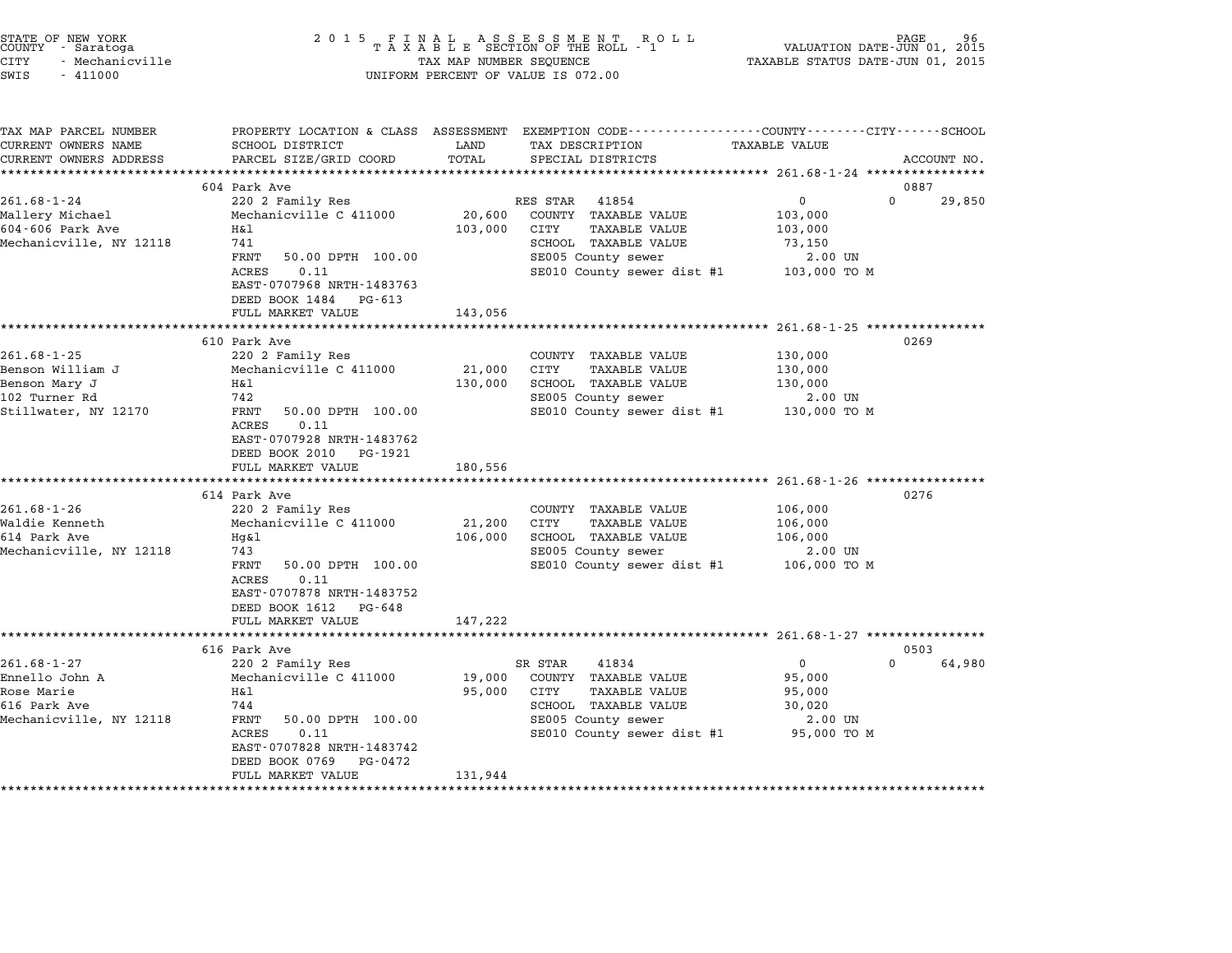| STATE OF NEW YORK<br>COUNTY - Saratoga<br>CITY<br>- Mechanicville<br>SWIS<br>$-411000$ | 2 0 1 5                                                                                          | TAX MAP NUMBER SEQUENCE | FINAL ASSESSMENT RO<br>TAXABLE SECTION OF THE ROLL - 1<br>R O L L<br>UNIFORM PERCENT OF VALUE IS 072.00                                 | TAXABLE STATUS DATE-JUN 01, 2015 | PAGE<br>VALUATION DATE-JUN 01, 2015 |             |
|----------------------------------------------------------------------------------------|--------------------------------------------------------------------------------------------------|-------------------------|-----------------------------------------------------------------------------------------------------------------------------------------|----------------------------------|-------------------------------------|-------------|
| TAX MAP PARCEL NUMBER<br>CURRENT OWNERS NAME<br>CURRENT OWNERS ADDRESS                 | SCHOOL DISTRICT<br>PARCEL SIZE/GRID COORD                                                        | LAND<br>TOTAL           | PROPERTY LOCATION & CLASS ASSESSMENT EXEMPTION CODE---------------COUNTY-------CITY------SCHOOL<br>TAX DESCRIPTION<br>SPECIAL DISTRICTS | <b>TAXABLE VALUE</b>             |                                     | ACCOUNT NO. |
|                                                                                        |                                                                                                  |                         |                                                                                                                                         |                                  |                                     |             |
| $261.68 - 1 - 28$                                                                      | 702 Park Ave<br>220 2 Family Res                                                                 |                         | COUNTY TAXABLE VALUE                                                                                                                    | 115,000                          | 0711                                |             |
| Johnson Keith M                                                                        | Mechanicville C 411000                                                                           | 19,000                  | CITY<br>TAXABLE VALUE                                                                                                                   | 115,000                          |                                     |             |
| 226 North 7th Avenue                                                                   | Η&l                                                                                              | 115,000                 | SCHOOL TAXABLE VALUE                                                                                                                    | 115,000                          |                                     |             |
| Mechanicville, NY 12118                                                                | 745                                                                                              |                         | SE005 County sewer                                                                                                                      | $2.00$ UN                        |                                     |             |
|                                                                                        | FRNT<br>50.00 DPTH 100.00                                                                        |                         | SE010 County sewer dist #1                                                                                                              | 115,000 TO M                     |                                     |             |
|                                                                                        | <b>ACRES</b><br>0.11<br>EAST-0707728 NRTH-1483742<br>DEED BOOK 2014 PG-4202<br>FULL MARKET VALUE | 159,722                 |                                                                                                                                         |                                  |                                     |             |
|                                                                                        | ***********************                                                                          | ***************         | ************************* 261.68-1-29 *****************                                                                                 |                                  |                                     |             |
|                                                                                        | 704 Park Ave                                                                                     |                         |                                                                                                                                         |                                  | 0701                                |             |
| $261.68 - 1 - 29$                                                                      | 210 1 Family Res                                                                                 |                         | RES STAR<br>41854                                                                                                                       | $\mathbf{0}$                     | $\Omega$                            | 29,850      |
| Hines Thomas                                                                           | Mechanicville C 411000                                                                           | 18,200                  | COUNTY TAXABLE VALUE                                                                                                                    | 86,000                           |                                     |             |
| Hines Kathryn<br>704 Park Ave                                                          | Η&l<br>746                                                                                       | 86,000                  | CITY<br><b>TAXABLE VALUE</b><br>SCHOOL TAXABLE VALUE                                                                                    | 86,000<br>56,150                 |                                     |             |
| Mechanicville, NY 12118                                                                | FRNT<br>50.00 DPTH 100.00                                                                        |                         | SE005 County sewer                                                                                                                      | 1.00 UN                          |                                     |             |
|                                                                                        | ACRES<br>0.11<br>EAST-0707678 NRTH-1483732<br>DEED BOOK 0946 PG-0523<br>FULL MARKET VALUE        | 119,444                 | SE010 County sewer dist #1                                                                                                              | 86,000 TO M                      |                                     |             |
|                                                                                        |                                                                                                  |                         |                                                                                                                                         |                                  |                                     |             |
|                                                                                        | 706 Park Ave                                                                                     |                         |                                                                                                                                         |                                  | 1345                                |             |
| $261.68 - 1 - 30$                                                                      | 210 1 Family Res                                                                                 |                         | RES STAR<br>41854                                                                                                                       | 0                                | $\Omega$                            | 29,850      |
| Starr Jason                                                                            | Mechanicville C 411000                                                                           | 18,600                  | COUNTY TAXABLE VALUE                                                                                                                    | 100,000                          |                                     |             |
| Starr Susan                                                                            | Hg&l                                                                                             | 100,000                 | CITY<br>TAXABLE VALUE                                                                                                                   | 100,000                          |                                     |             |
| 706 Park Ave<br>Mechanicville, NY 12118                                                | FRNT<br>50.00 DPTH 100.00<br>ACRES<br>0.11                                                       |                         | SCHOOL TAXABLE VALUE<br>SE005 County sewer                                                                                              | 70,150<br>1.00 UN                |                                     |             |
|                                                                                        | EAST-0707618 NRTH-1483722                                                                        |                         | SE010 County sewer dist #1                                                                                                              | 100,000 TO M                     |                                     |             |
|                                                                                        | DEED BOOK 2007 PG-32962                                                                          |                         |                                                                                                                                         |                                  |                                     |             |
|                                                                                        | FULL MARKET VALUE                                                                                | 138,889                 |                                                                                                                                         |                                  |                                     |             |
|                                                                                        | ********************                                                                             |                         |                                                                                                                                         |                                  |                                     |             |
|                                                                                        | 712 Park Ave                                                                                     |                         |                                                                                                                                         |                                  | 0481                                |             |
| $261.68 - 1 - 31$                                                                      | 210 1 Family Res                                                                                 |                         | VET COM C 41132                                                                                                                         | 22,500                           | 0                                   | 0           |
| Downing Jennie<br>c/o Paula M Macherone                                                | Mechanicville C 411000<br>Hg&l                                                                   |                         | 18,000 VET COM T 41133<br>90,000 SR STAR<br>41834                                                                                       | $\mathbf 0$<br>$\mathbf 0$       | 15,000<br>$\Omega$                  | 0<br>64,980 |
| 712 Park Ave                                                                           | 747a                                                                                             |                         | COUNTY TAXABLE VALUE                                                                                                                    | 67,500                           |                                     |             |
| Mechanicville, NY 12118                                                                | Life Estate                                                                                      |                         | <b>TAXABLE VALUE</b><br>CITY                                                                                                            | 75,000                           |                                     |             |
|                                                                                        | FRNT<br>50.00 DPTH 100.00                                                                        |                         | SCHOOL TAXABLE VALUE                                                                                                                    | 25,020                           |                                     |             |
|                                                                                        | ACRES<br>0.11                                                                                    |                         | SE005 County sewer                                                                                                                      | 1.00 UN                          |                                     |             |
|                                                                                        | EAST-0707578 NRTH-1483722<br>DEED BOOK 2009<br>PG-20030                                          |                         | SE010 County sewer dist #1                                                                                                              | 90,000 TO M                      |                                     |             |
|                                                                                        | FULL MARKET VALUE                                                                                | 125,000                 |                                                                                                                                         |                                  |                                     |             |
|                                                                                        |                                                                                                  |                         |                                                                                                                                         |                                  |                                     |             |

end the New York (STATE OF NEW YORK)<br>2015 FINAL ASSESSMENT ROLL - 1 (PALUATION DATE-JUN 01, 2015<br>COUNTY - Saratoga (PALUATION OF THE ROLL - 1) (PALUATION DATE-JUN 01, 2015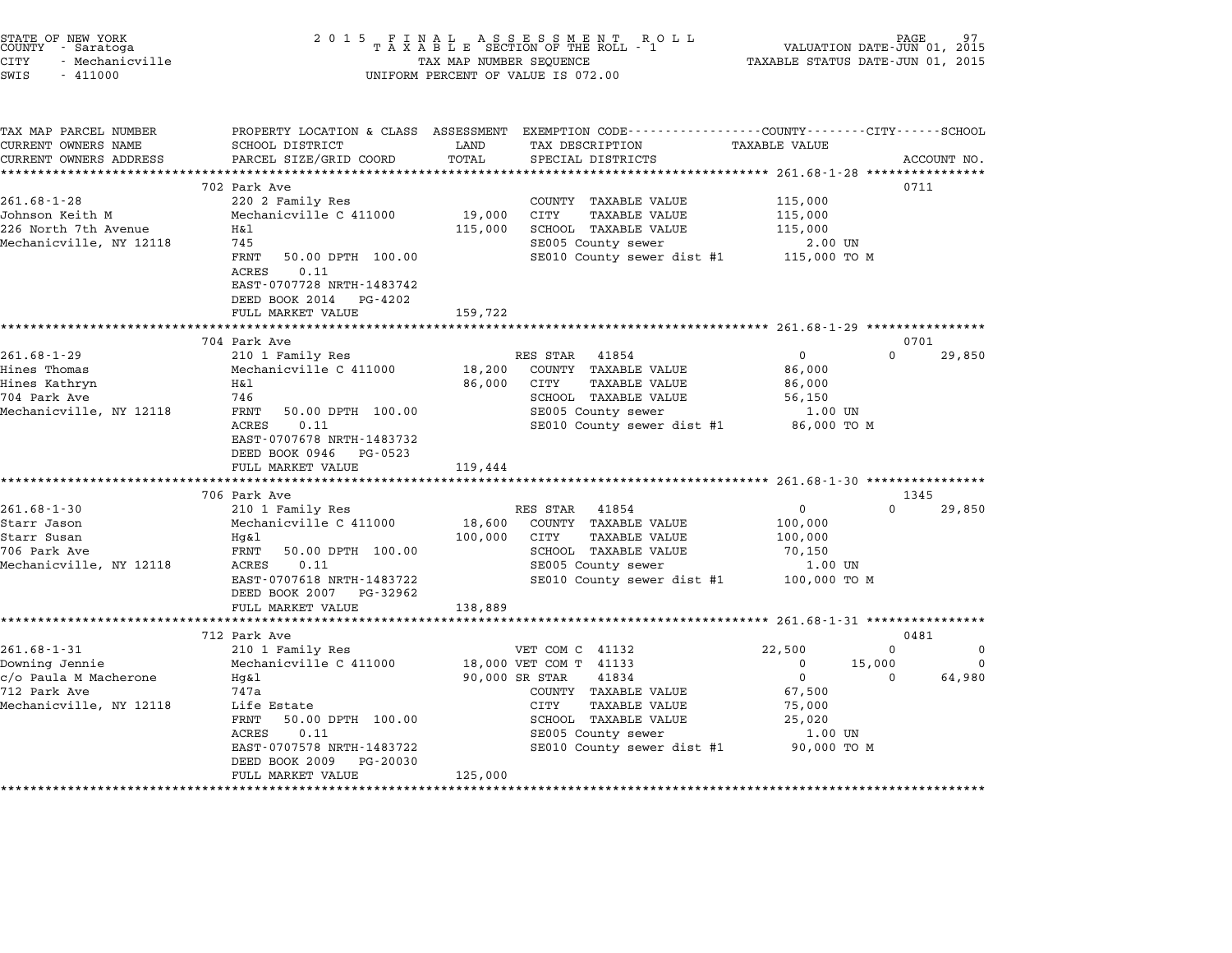|        | STATE OF NEW YORK |
|--------|-------------------|
| COUNTY | - Saratoga        |
| CITY   | - Mechanicville   |

# end the New York (STATE OF NEW YORK)<br>2015 FINAL ASSESSMENT ROLL - 1 (PALUATION DATE-JUN 01, 2015<br>COUNTY - Saratoga (PALUATION OF THE ROLL - 1) (PALUATION DATE-JUN 01, 2015 CITY - Mechanicville TAX MAP NUMBER SEQUENCE TAXABLE STATUS DATE-JUN 01, <sup>2015</sup> SWIS - <sup>411000</sup> UNIFORM PERCENT OF VALUE IS 072.00

TAX MAP PARCEL NUMBER PROPERTY LOCATION & CLASS ASSESSMENT EXEMPTION CODE------------------COUNTY--------CITY------SCHOOL ...<br>-- COUNTY:- TAX MAP PARCEL NUMBER THE OCHOTRY AND THE CURRENT EXEMPTION CODE<br>CURRENT OWNERS NAME SCHOOL DISTRICT LAND TAX DESCRIPTION TAXABLE VALUE CURRENT OWNERS ADDEER FOUR DISTRICTS AND ASSESSEENT EXERPTION TRACK THE TRACK CONSULTING SUBSTRICTS SCRIPTION TRACK THE TRACK ON THE TRACK ON THE TRACK ON THE TRACK ON THE TRACK ON THE TRACK ON THE TRACK ON THE TRACK ON TH 709 Grand St 1516 261.68-1-32 <sup>210</sup> <sup>1</sup> Family Res RES STAR <sup>41854</sup> <sup>0</sup> <sup>0</sup> 29,850 Newman Howard Minimulatic Communist Communist Communist Communist Communist Communist Communist Communist Communist<br>Newman Howard M Mechanicville C 411000 18,400 COUNTY TAXABLE VALUE 95,000 Cindy Lou H&l 95,000 CITY TAXABLE VALUE 95,000 <sup>709</sup> Grand St FRNT 50.00 DPTH 100.00 SCHOOL TAXABLE VALUE 65,150 Mechanicville, NY <sup>12118</sup> ACRES 0.11 SE005 County sewer 1.00 UN EXAMPLE VALUE SOLUTIONS SURVEY SURVEY AND SURVEY STARS SECTION OF THE SOLUTION OF SURVEY SECTION SECTION SECTION SECTION SECTION OF THE SECTION OF THE SECTION OF THE SECTION OF THE SECTION OF THE SECTION OF THE SECTION OF DEED BOOK 1088 PG-43<br>FULL MARKET VALUE 131,944 \*\*\*\*\*\*\*\*\*\*\*\*\*\*\*\*\*\*\*\*\*\*\*\*\*\*\*\*\*\*\*\*\*\*\*\*\*\*\*\*\*\*\*\*\*\*\*\*\*\*\*\*\*\*\*\*\*\*\*\*\*\*\*\*\*\*\*\*\*\*\*\*\*\*\*\*\*\*\*\*\*\*\*\*\*\*\*\*\*\*\*\*\*\*\*\*\*\*\*\*\*\*\* 261.68-1-33 \*\*\*\*\*\*\*\*\*\*\*\*\*\*\*\* 707 Grand St 1494 261.68-1-33 <sup>210</sup> <sup>1</sup> Family Res RES STAR <sup>41854</sup> <sup>0</sup> <sup>0</sup> 29,850 Leonard Michael Mechanicville C <sup>411000</sup> 18,000 COUNTY TAXABLE VALUE 92,000 201.00 1 55 AM PARTICULE 210 TRINITY NES<br>Leonard Michael Mechanicville C 411000 18,000 COUNTY TAXABLE VALUE 92,000<br>22,000 CITY TAXABLE VALUE 92,000 92,000 EURRAL MICHAEL AND MECHANIC SURFALL AND TRANSPORTED TRANSPORTED AND SALUE 2,000<br>192,000 CITY TAXABLE VALUE 92,000<br>707 Grand St 62,150 (FRNT 50.00 DPTH 100.00 SCHOOL TAXABLE VALUE 962,150 Machileen Samuel's Machile (1888)<br>The Mechanics of the Samuel School Taxable value (1890)<br>Mechanicville, NY 12118 ACRES 0.11 SE005 County sewer 1.00 UN EXRES 0.11 100.00<br>
ACRES 0.11 100.00 SCROOD IAXABLE VALUE 02,150<br>
EAST-0707608 NRTH-1483822 SE010 County sewer dist #1 92,000 TO M<br>
DEED BOOK 1296 PG-457 DEED BOOK 1296 PG-457<br>FULL MARKET VALUE 127,778 \*\*\*\*\*\*\*\*\*\*\*\*\*\*\*\*\*\*\*\*\*\*\*\*\*\*\*\*\*\*\*\*\*\*\*\*\*\*\*\*\*\*\*\*\*\*\*\*\*\*\*\*\*\*\*\*\*\*\*\*\*\*\*\*\*\*\*\*\*\*\*\*\*\*\*\*\*\*\*\*\*\*\*\*\*\*\*\*\*\*\*\*\*\*\*\*\*\*\*\*\*\*\* 261.68-1-36 \*\*\*\*\*\*\*\*\*\*\*\*\*\*\*\* 702 Grand St 1114 261.68-1-36 <sup>210</sup> <sup>1</sup> Family Res RES STAR <sup>41854</sup> <sup>0</sup> <sup>0</sup> 29,850 Sheehan Timothy J Mechanicville C <sup>411000</sup> 19,200 COUNTY TAXABLE VALUE 100,000 201.00 I 30 ON THE MANUS AND MANUSIAN TROUBLE VALUE 100,000<br>19,200 COUNTY TAXABLE VALUE 100,000<br>202 Grand St 100,000 CITY TAXABLE VALUE 100,000 SHEAR THISCHY OF THE MECHANICVILLE CONTRACT TRANSIC MEDIA AND TRANSIC MUSIC MUSIC MUSIC MUSIC MUSIC MUSIC MUSIC<br>Mechanicville, NY 12118 842 9842 SCHOOL TAXABLE VALUE 100,000<br>Mechanicville, NY 12118 842 Hg&1 100,000 CITY TAXABLE VALUE 100,000<br>842 SCHOOL TAXABLE VALUE 70,150<br>FRNT 50.00 DPTH 107.00 SE005 County sewer 1.00 UN ACRES 1.00 UN SEOUS COUNTY Sewer<br>SE010 County sewer dist #1 100,000 TO M EAST-0707688 NRTH-1483992 DEED BOOK <sup>2006</sup> PG-18766 FULL MARKET VALUE 138,889 \*\*\*\*\*\*\*\*\*\*\*\*\*\*\*\*\*\*\*\*\*\*\*\*\*\*\*\*\*\*\*\*\*\*\*\*\*\*\*\*\*\*\*\*\*\*\*\*\*\*\*\*\*\*\*\*\*\*\*\*\*\*\*\*\*\*\*\*\*\*\*\*\*\*\*\*\*\*\*\*\*\*\*\*\*\*\*\*\*\*\*\*\*\*\*\*\*\*\*\*\*\*\* 261.68-1-37 \*\*\*\*\*\*\*\*\*\*\*\*\*\*\*\* 706 Grand St 1154 261.68-1-31.000-1-37 201.68-1-37 201.68-1-37 201.68-1-37 201.68-1-37 201.68-1-37 201.68-1-37 200 1 Family Res RES STAR 41854 200-0 29,850 Sheehan Joseph W Mechanicville C <sup>411000</sup> 19,000 COUNTY TAXABLE VALUE 103,000 Sheehan Laureen E Hb&l 103,000 CITY TAXABLE VALUE 103,000 SHEEHAN OSSEN WARD MECHANICALLE CHINOON 19,000 CONTI IAAADDD VADOD 19,000 NOTIVERS AND 103,000 NOTIVERS 103,000<br>Sheehan Laureen E Host 103,000 CITY TAXABLE VALUE 103,000 11<br>706 Grand St Mechanicville, NY <sup>12118</sup> FRNT 50.00 DPTH 122.00 SE005 County sewer 1.00 UN The channel of the set of the set of the set of the set of the set of the set of the set of the set of the set o<br>Mechanicville, NY 12118 SENT 50.00 DPTH 122.00 SE005 County sewer dist #1 103,000 TO M<br>SE010 County sewer dis EAST-0707638 NRTH-1483982 EAST-0707638 NRTH-14839<br>DEED BOOK 1029 PG-424 FULL MARKET VALUE 143,056 \*\*\*\*\*\*\*\*\*\*\*\*\*\*\*\*\*\*\*\*\*\*\*\*\*\*\*\*\*\*\*\*\*\*\*\*\*\*\*\*\*\*\*\*\*\*\*\*\*\*\*\*\*\*\*\*\*\*\*\*\*\*\*\*\*\*\*\*\*\*\*\*\*\*\*\*\*\*\*\*\*\*\*\*\*\*\*\*\*\*\*\*\*\*\*\*\*\*\*\*\*\*\*\*\*\*\*\*\*\*\*\*\*\*\*\*\*\*\*\*\*\*\*\*\*\*\*\*\*\*\*\*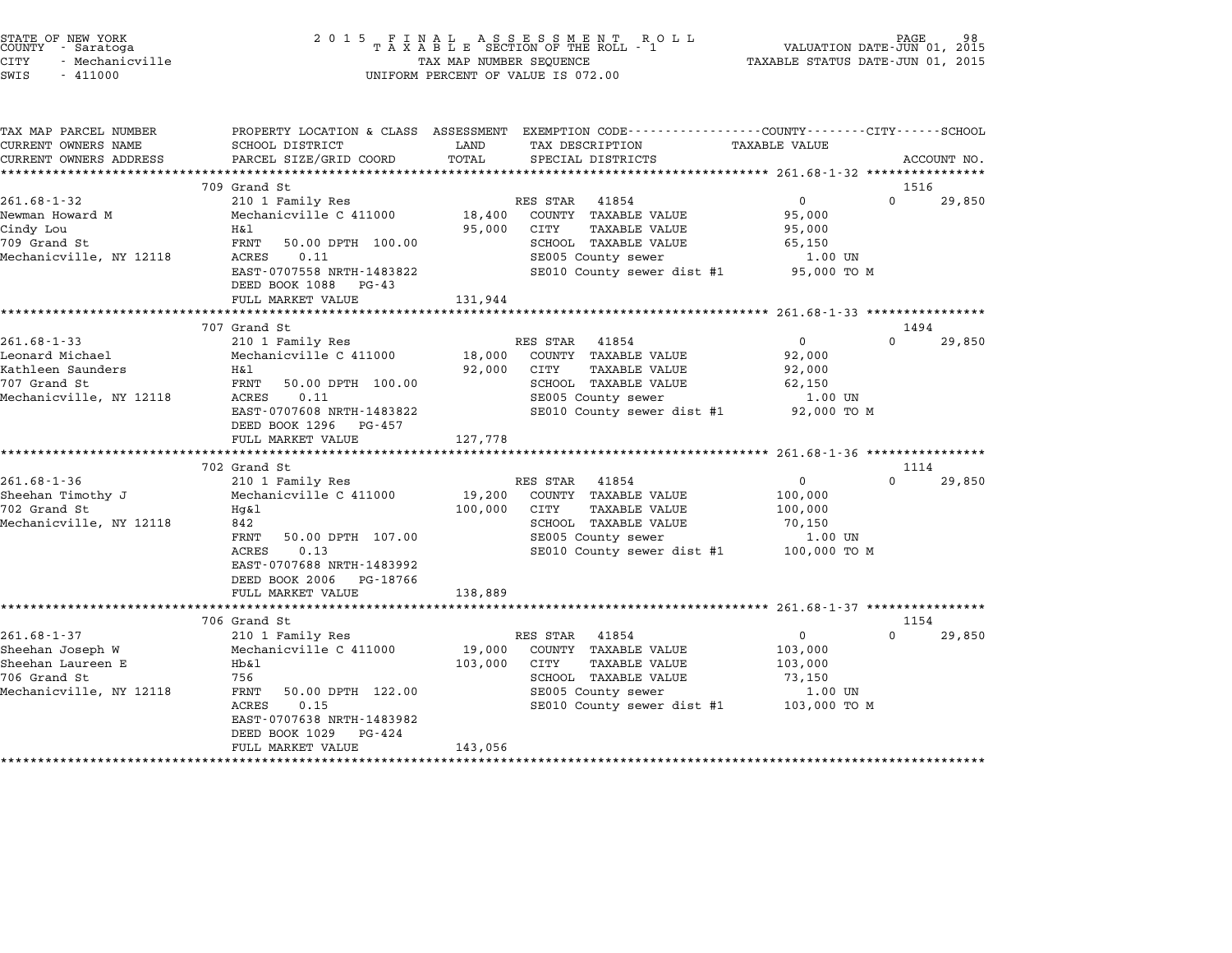|        | STATE OF NEW YORK |  |
|--------|-------------------|--|
| COUNTY | - Saratoga        |  |
| CITY   | - Mechanicville   |  |

## end the NEW YORK of the State of the Many of the State of the Magnetic State of the State of the State of the State of the State of the State of the ROLL of the ROLL of the ROLL of the ROLL of the ROLL of the ROLL of the N CITY - Mechanicville TAX MAP NUMBER SEQUENCE TAXABLE STATUS DATE-JUN 01, <sup>2015</sup> SWIS - <sup>411000</sup> UNIFORM PERCENT OF VALUE IS 072.00

TAX MAP PARCEL NUMBER PROPERTY LOCATION & CLASS ASSESSMENT EXEMPTION CODE------------------COUNTY--------CITY------SCHOOL ...<br>-- COUNTY:- TAX MAP PARCEL NUMBER THE OCHOTRY AND THE CURRENT EXEMPTION CODE<br>CURRENT OWNERS NAME SCHOOL DISTRICT LAND TAX DESCRIPTION TAXABLE VALUE CURRENT OWNERS ADDEER FOUR DISTRICTS AND ASSESSEENT EXERPTION TRACK THE TRACKE SERVER OWNERS ADDRESS SANGEL SIZE/GRID COORD TOTAL SERVET ON TRANSFERS ADDRESS PARCEL SIZE/GRID COORD TOTAL SPECIAL DISTRICTS ACCOUNT NO. 708 Grand St 0789 261.68-1-38 708 Grand St<br>
261.68-1-38 312 Vac w/imprv COUNTY TAXABLE VALUE 14,000 Kerls Charles W Mechanicville C <sup>411000</sup> 14,000 CITY TAXABLE VALUE 14,000 Kerls Mari Ann Life Estate 14,000 SCHOOL TAXABLE VALUE 14,000 Refis Charles Ward International Company of the Charles Charles Marian Different Marian Different Marian Diffe<br>The State SE010 County sewer dist #1 14,000 TO M<br>The SE010 County sewer dist #1 14,000 TO M Mechanicville, NY <sup>12118</sup> VI REIIS Family Ilust<br>VI<br>FRNT 50.00 DPTH 111.00 vi<br>FRNT 50.00<br>ACRES 0.13 EAST-0707598 NRTH-1483982 EAST-0707598 NRTH-1483982<br>DEED BOOK 2012 PG-45752 DEED BOOK 2012 PG-45752<br>FULL MARKET VALUE 19,444 \*\*\*\*\*\*\*\*\*\*\*\*\*\*\*\*\*\*\*\*\*\*\*\*\*\*\*\*\*\*\*\*\*\*\*\*\*\*\*\*\*\*\*\*\*\*\*\*\*\*\*\*\*\*\*\*\*\*\*\*\*\*\*\*\*\*\*\*\*\*\*\*\*\*\*\*\*\*\*\*\*\*\*\*\*\*\*\*\*\*\*\*\*\*\*\*\*\*\*\*\*\*\* 261.68-1-39 \*\*\*\*\*\*\*\*\*\*\*\*\*\*\*\* 710 Grand St 0790 261.68-1-39 <sup>210</sup> <sup>1</sup> Family Res RES STAR <sup>41854</sup> <sup>0</sup> <sup>0</sup> 29,850 Xerling Charles Minimum School (1999) 261.68-1-39 Mechanicville C 411000 18,000 COUNTY TAXABLE VALUE 100,000<br>Kerls Charles W Mechanicville C 411000 18,000 COUNTY TAXABLE VALUE 100,000 201.00 ISD IN THE MARIA AND MARI AND MARIAN TRISPED DISPOSED TO A MARIA AND MARIA AND DISPOSED AND DISPOSED A<br>Kerls Mari Ann 100,000 CIDTY TAXABLE VALUE 100,000 ON THE SERIE RALUE 100,000 c/o Kyle Kerls Kerls Family Trust SCHOOL TAXABLE VALUE 70,150 NEITS MALL AND HIS MANUS AND HIS MALL AND HANDLE VALUE ON THANDUL VALUE ON THANDUL VALUE ON THANDUL VALUE ON T<br>C/O Kyle Kerls (Real Stamily Trust SE005 County sewer 1.00 UN<br>Trustee 1.00 UN PO Box <sup>304</sup> FRNT 50.00 DPTH 54.50 SE010 County sewer dist #1 100,000 TO <sup>M</sup> 11080ee 120<br>Ballston Spa, NY 12020 RENT 50.00<br>Ballston Spa, NY 12020 ACRES 0.06 EAST-0707548 NRTH-1483942 EAST-0707548 NRTH-1483942<br>DEED BOOK 2012 PG-45752 FULL MARKET VALUE 138,889 \*\*\*\*\*\*\*\*\*\*\*\*\*\*\*\*\*\*\*\*\*\*\*\*\*\*\*\*\*\*\*\*\*\*\*\*\*\*\*\*\*\*\*\*\*\*\*\*\*\*\*\*\*\*\*\*\*\*\*\*\*\*\*\*\*\*\*\*\*\*\*\*\*\*\*\*\*\*\*\*\*\*\*\*\*\*\*\*\*\*\*\*\*\*\*\*\*\*\*\*\*\*\* 261.68-1-40 \*\*\*\*\*\*\*\*\*\*\*\*\*\*\*\* <sup>125</sup> North Sixth Ave <sup>1416</sup> 125 North Sixth Ave and State of the RES STAR 41854 0 0 29,850<br>261.68-1-40 210 1 Family Res RES STAR 41854 0 29,850 NEM NEMBER 123 NOT DISPONDENT MARKET AVE NEMBER 261.68-1-40<br>2019 120 10 1 Mechanicville C 411000 15,800 COUNTY TAXABLE VALUE 120,000<br>15,800 COUNTY TAXABLE VALUE 120,000 Nemetz Jaclyn R H&l 120,000 CITY TAXABLE VALUE 120,000 <sup>128</sup> N 6th Avenue <sup>821</sup> SCHOOL TAXABLE VALUE 90,150 Mechanicville, NY <sup>12118</sup> FRNT 54.50 DPTH 50.00 SE005 County sewer 1.00 UN  $SE010$  County sewer dist #1  $120,000$  TO M EAST-0707538 NRTH-1484002 DEED BOOK <sup>2015</sup> PG-9365 FULL MARKET VALUE 166,667 \*\*\*\*\*\*\*\*\*\*\*\*\*\*\*\*\*\*\*\*\*\*\*\*\*\*\*\*\*\*\*\*\*\*\*\*\*\*\*\*\*\*\*\*\*\*\*\*\*\*\*\*\*\*\*\*\*\*\*\*\*\*\*\*\*\*\*\*\*\*\*\*\*\*\*\*\*\*\*\*\*\*\*\*\*\*\*\*\*\*\*\*\*\*\*\*\*\*\*\*\*\*\* 261.68-1-41 \*\*\*\*\*\*\*\*\*\*\*\*\*\*\*\* <sup>130</sup> North Sixth Ave <sup>1470</sup> 130 North Sixth Ave 130 North Sixth Ave 1470<br>261.68-1-41 210 1 Family Res RES STAR 41854 0 0 29,850 150 MOLTIM STACH AVE RES STAR 41854 (1995)<br>2016 - All Temmily Res Res RES STAR 41854 (2006)<br>2007) Mechanicville C 411000 (2000 COUNTY TAXABLE VALUE 100,000 (2000 VALUE White Tammy L H&l 100,000 CITY TAXABLE VALUE 100,000 White Brian S Mechanicville C 411000 18,200 COUNTY TAXABLE VALUE 100,000<br>White Tammy L H&l Mechanicville, NY <sup>12118</sup> FRNT 50.00 DPTH SE005 County sewer 1.00 UN دد المسلم المسلم المسلم المسلم المسلم المسلم المسلم المسلم المسلم بين المسلم المسلم المسلم بين المسلم المسلم ا<br>FRINT 50.00 DPTH SE005 County sewer dist #1 100,000 TO M EAST-0707558 NRTH-1484052 EAST-0707558 NRTH-148405<br>DEED BOOK 2015 PG-5672 EAST-0707558 NRTH-1484052<br>DEED BOOK 2015 PG-5672<br>FULL MARKET VALUE 138,889 \*\*\*\*\*\*\*\*\*\*\*\*\*\*\*\*\*\*\*\*\*\*\*\*\*\*\*\*\*\*\*\*\*\*\*\*\*\*\*\*\*\*\*\*\*\*\*\*\*\*\*\*\*\*\*\*\*\*\*\*\*\*\*\*\*\*\*\*\*\*\*\*\*\*\*\*\*\*\*\*\*\*\*\*\*\*\*\*\*\*\*\*\*\*\*\*\*\*\*\*\*\*\*\*\*\*\*\*\*\*\*\*\*\*\*\*\*\*\*\*\*\*\*\*\*\*\*\*\*\*\*\*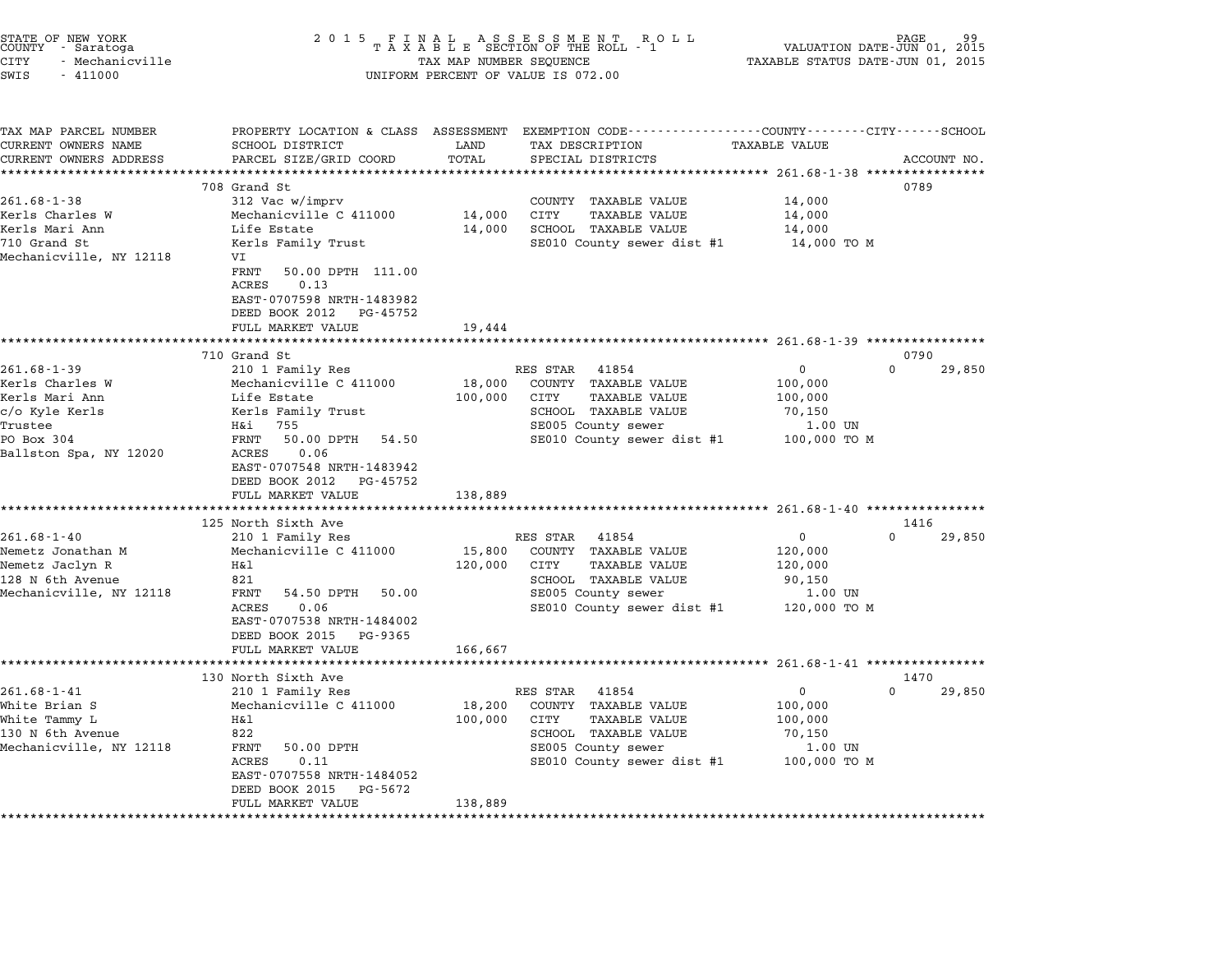| STATE OF NEW YORK<br>COUNTY - Saratoga<br>CITY<br>- Mechanicville<br>SWIS<br>$-411000$         |                                                                                                                                                                                                         | TAX MAP NUMBER SEQUENCE      | $\begin{array}{cccccccccccccc} 2& 0& 1& 5 & & F & I & N & A & L & & A & S & S & E & S & M & E & N & T & & R & O & L \\ & & T & A & X & A & B & L & E & SECTION & OF & THE & ROLL & - & 1 \end{array}$<br>UNIFORM PERCENT OF VALUE IS 072.00 | VALUATION DATE-JUN 01, 2015<br>TAXABLE STATUS DATE-JUN 01, 2015            |           | 100         |
|------------------------------------------------------------------------------------------------|---------------------------------------------------------------------------------------------------------------------------------------------------------------------------------------------------------|------------------------------|---------------------------------------------------------------------------------------------------------------------------------------------------------------------------------------------------------------------------------------------|----------------------------------------------------------------------------|-----------|-------------|
| TAX MAP PARCEL NUMBER<br>CURRENT OWNERS NAME<br>CURRENT OWNERS ADDRESS                         | <b>SCHOOL DISTRICT</b><br>PARCEL SIZE/GRID COORD                                                                                                                                                        | LAND<br>TOTAL                | PROPERTY LOCATION & CLASS ASSESSMENT EXEMPTION CODE---------------COUNTY-------CITY------SCHOOL<br>TAX DESCRIPTION<br>SPECIAL DISTRICTS                                                                                                     | <b>TAXABLE VALUE</b><br>******************** 261.68-1-42 ***************** |           | ACCOUNT NO. |
| $261.68 - 1 - 42$<br>Baker Dennis<br>Baker Francine<br>707 Broadway<br>Mechanicville, NY 12118 | North Fifth Ave<br>312 Vac w/imprv<br>Mechanicville C 411000<br>G & L & Pool<br>FRNT<br>37.00 DPTH 100.00<br>ACRES<br>0.09<br>EAST-0707648 NRTH-1484072<br>DEED BOOK 994<br>PG-876<br>FULL MARKET VALUE | 15,000<br>21,000<br>29,167   | COUNTY TAXABLE VALUE<br><b>TAXABLE VALUE</b><br>CITY<br>SCHOOL TAXABLE VALUE<br>SE010 County sewer dist #1                                                                                                                                  | 21,000<br>21,000<br>21,000<br>21,000 TO M                                  | 1155      |             |
|                                                                                                | 705 Grand St                                                                                                                                                                                            |                              |                                                                                                                                                                                                                                             |                                                                            | 1543      |             |
| $261.68 - 1 - 43$<br>Devito Charles D Jr<br>705 Grand St<br>Mechanicville, NY 12118            | 220 2 Family Res<br>Mechanicville C 411000<br>Life Estate<br>FRNT 100.00 DPTH 100.00<br>ACRES<br>0.23<br>EAST-0707688 NRTH-1483832<br>DEED BOOK 1550 PG-186<br>FULL MARKET VALUE                        | 24,000<br>102,000<br>141,667 | SR STAR<br>41834<br>COUNTY TAXABLE VALUE<br>CITY<br><b>TAXABLE VALUE</b><br>SCHOOL TAXABLE VALUE<br>SE005 County sewer<br>SE010 County sewer dist #1                                                                                        | $\Omega$<br>102,000<br>102,000<br>37,020<br>2.00 UN<br>102,000 TO M        | $\Omega$  | 64,980      |
|                                                                                                | 132 North Sixth St                                                                                                                                                                                      |                              |                                                                                                                                                                                                                                             |                                                                            |           |             |
| $261.68 - 1 - 44$<br>Hildreth Edward R<br>132 North Sixth St<br>Mechanicville, NY 12118        | 210 1 Family Res<br>Mechanicville C 411000<br>$P/O$ 145,144<br>FRNT<br>70.00 DPTH<br>ACRES<br>0.11<br>EAST-0707534 NRTH-1484099<br>DEED BOOK 1757 PG-371<br>FULL MARKET VALUE                           | 17,000<br>89,000<br>123,611  | RES STAR 41854<br>COUNTY TAXABLE VALUE<br>CITY<br><b>TAXABLE VALUE</b><br>SCHOOL TAXABLE VALUE<br>SE005 County sewer<br>SE010 County sewer dist #1                                                                                          | $\mathbf{0}$<br>89,000<br>89,000<br>59,150<br>1.00 UN<br>89,000 TO M       | $\Omega$  | 29,850      |
|                                                                                                |                                                                                                                                                                                                         |                              |                                                                                                                                                                                                                                             |                                                                            |           |             |
| $261.68 - 2 - 1$<br>Kearbey Gregory<br>Mary Anne<br>521 Broadway<br>Mechanicville, NY 12118    | 521 Broadway<br>220 2 Family Res<br>Mechanicville C 411000<br>H&l<br>702<br>FRNT<br>50.00 DPTH<br>87.25<br>ACRES<br>0.10<br>EAST-0708077 NRTH-1484203<br>DEED BOOK 1136<br>PG-203<br>FULL MARKET VALUE  | 18,600<br>93,000<br>129,167  | RES STAR 41854<br>COUNTY TAXABLE VALUE<br>CITY<br><b>TAXABLE VALUE</b><br>SCHOOL TAXABLE VALUE<br>SE005 County sewer<br>SE010 County sewer dist #1                                                                                          | $\mathbf{0}$<br>93,000<br>93,000<br>63,150<br>2.00 UN<br>93,000 TO M       | 0364<br>0 | 29,850      |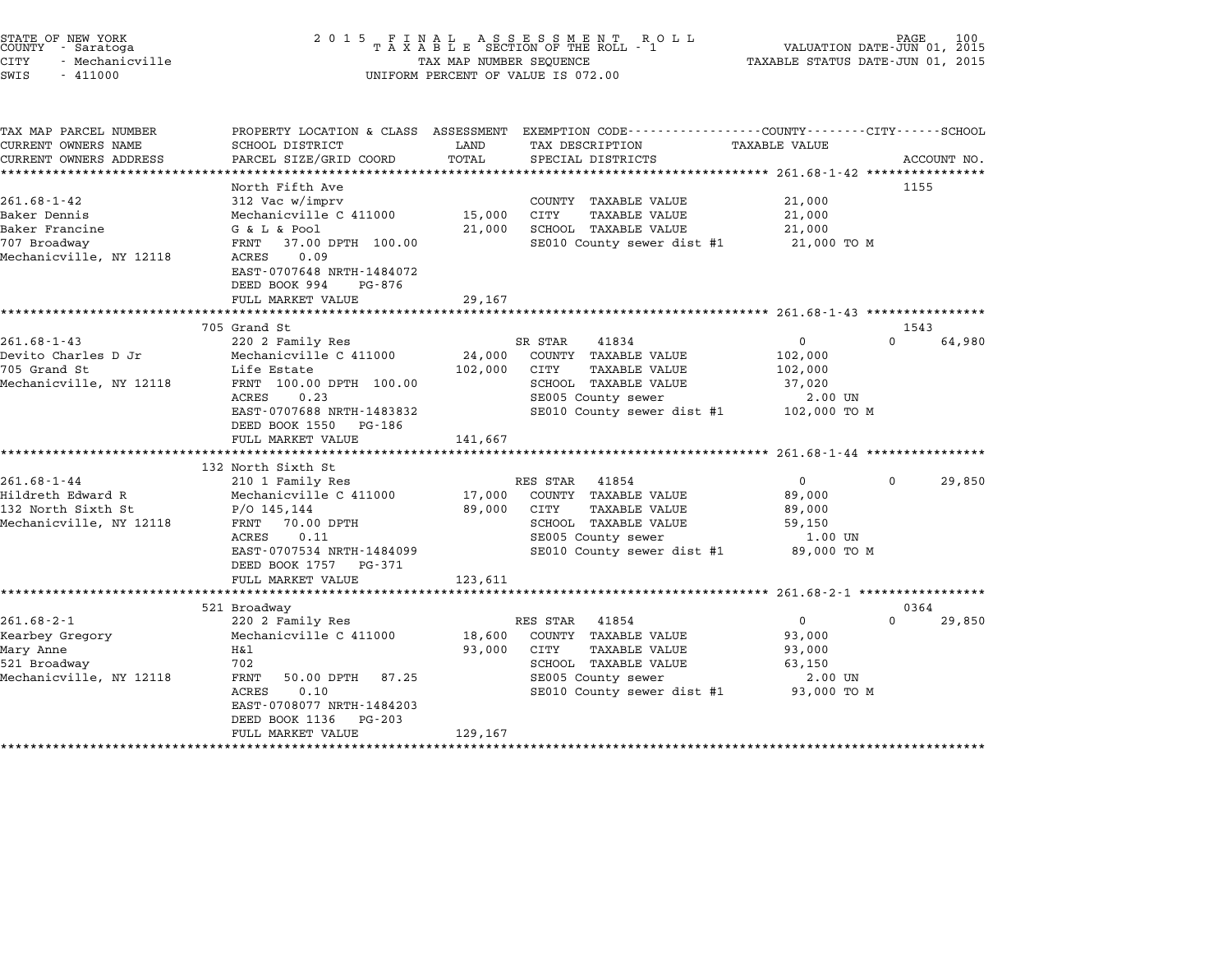| STATE OF NEW YORK<br>COUNTY - Saratoga<br><b>CITY</b><br>- Mechanicville<br>SWIS<br>$-411000$ |                                                    | TAX MAP NUMBER SEQUENCE | UNIFORM PERCENT OF VALUE IS 072.00                                                                                 | VALUATION DATE-JUN 01, 2015<br>TAXABLE STATUS DATE-JUN 01, 2015 | PAGE             | 101         |
|-----------------------------------------------------------------------------------------------|----------------------------------------------------|-------------------------|--------------------------------------------------------------------------------------------------------------------|-----------------------------------------------------------------|------------------|-------------|
| TAX MAP PARCEL NUMBER<br>CURRENT OWNERS NAME                                                  | SCHOOL DISTRICT                                    | LAND                    | PROPERTY LOCATION & CLASS ASSESSMENT EXEMPTION CODE---------------COUNTY-------CITY------SCHOOL<br>TAX DESCRIPTION | TAXABLE VALUE                                                   |                  |             |
| CURRENT OWNERS ADDRESS                                                                        | PARCEL SIZE/GRID COORD                             | TOTAL                   | SPECIAL DISTRICTS                                                                                                  |                                                                 |                  | ACCOUNT NO. |
|                                                                                               |                                                    |                         |                                                                                                                    |                                                                 |                  |             |
| $261.68 - 2 - 2$                                                                              | 519 Broadway<br>220 2 Family Res                   |                         | RES STAR 41854                                                                                                     | $\overline{0}$                                                  | 1523<br>$\Omega$ | 29,850      |
| Gabriel Michael J                                                                             | Mechanicville C 411000                             | 18,800                  | COUNTY TAXABLE VALUE                                                                                               | 94,000                                                          |                  |             |
| Gabriel Joseph J                                                                              | Hg&l                                               | 94,000                  | CITY<br>TAXABLE VALUE                                                                                              | 94,000                                                          |                  |             |
| 519 Broadway                                                                                  | FRNT<br>50.00 DPTH 150.00                          |                         | SCHOOL TAXABLE VALUE                                                                                               | 64,150                                                          |                  |             |
| Mechanicville, NY 12118                                                                       | ACRES<br>0.17                                      |                         | SE005 County sewer                                                                                                 | 2.00 UN                                                         |                  |             |
|                                                                                               | EAST-0708128 NRTH-1484173                          |                         | SE010 County sewer dist #1                                                                                         | 94,000 TO M                                                     |                  |             |
|                                                                                               | DEED BOOK 1236 PG-745                              |                         |                                                                                                                    |                                                                 |                  |             |
|                                                                                               | FULL MARKET VALUE<br>***************************** | 130,556                 |                                                                                                                    |                                                                 |                  |             |
|                                                                                               | 515 Broadway                                       |                         |                                                                                                                    |                                                                 | 0153             |             |
| $261.68 - 2 - 3$                                                                              | 210 1 Family Res                                   |                         | RES STAR 41854                                                                                                     | $\overline{0}$                                                  | $\Omega$         | 29,850      |
| Billert Garret W                                                                              | Mechanicville C 411000                             | 16,000                  | COUNTY TAXABLE VALUE                                                                                               | 93,000                                                          |                  |             |
| Billert Nicola M                                                                              | Hg&l                                               | 93,000                  | CITY<br>TAXABLE VALUE                                                                                              | 93,000                                                          |                  |             |
| 515 Broadway                                                                                  | 679                                                |                         | SCHOOL TAXABLE VALUE                                                                                               | 63,150                                                          |                  |             |
| Mechanicville, NY 12118                                                                       | FRNT<br>50.00 DPTH 150.00                          |                         | SE005 County sewer                                                                                                 | 1.00 UN                                                         |                  |             |
|                                                                                               | ACRES<br>0.17<br>EAST-0708178 NRTH-1484183         |                         | SE010 County sewer dist #1                                                                                         | 93,000 TO M                                                     |                  |             |
|                                                                                               | DEED BOOK 1497 PG-253                              |                         |                                                                                                                    |                                                                 |                  |             |
|                                                                                               | FULL MARKET VALUE                                  | 129,167                 |                                                                                                                    |                                                                 |                  |             |
|                                                                                               |                                                    |                         |                                                                                                                    |                                                                 |                  |             |
|                                                                                               | 511 Broadway                                       |                         |                                                                                                                    |                                                                 | 1247             |             |
| $261.68 - 2 - 4$                                                                              | 220 2 Family Res                                   |                         | SR STAR<br>41834                                                                                                   | $\mathbf{0}$                                                    | $\Omega$         | 64,980      |
| Beers Joann E<br>Beers Edward                                                                 | Mechanicville C 411000<br>H&l                      | 19,000<br>83,000        | COUNTY TAXABLE VALUE<br>CITY<br><b>TAXABLE VALUE</b>                                                               | 83,000<br>83,000                                                |                  |             |
| 511 Broadway                                                                                  | 680                                                |                         | SCHOOL TAXABLE VALUE                                                                                               | 18,020                                                          |                  |             |
| Mechanicville, NY 12118                                                                       | FRNT<br>37.00 DPTH 83.00                           |                         | SE005 County sewer                                                                                                 | 2.00 UN                                                         |                  |             |
|                                                                                               | ACRES<br>0.07                                      |                         | SE010 County sewer dist #1 83,000 TO M                                                                             |                                                                 |                  |             |
|                                                                                               | EAST-0708217 NRTH-1484223                          |                         |                                                                                                                    |                                                                 |                  |             |
|                                                                                               | DEED BOOK 2008 PG-18742                            |                         |                                                                                                                    |                                                                 |                  |             |
|                                                                                               | FULL MARKET VALUE<br>*************************     | 115,278                 |                                                                                                                    |                                                                 |                  |             |
|                                                                                               | 507 Broadway                                       |                         |                                                                                                                    |                                                                 | 1358             |             |
| $261.68 - 2 - 5$                                                                              | 220 2 Family Res                                   |                         | VET COM C 41132                                                                                                    | 19,000                                                          | 0                | 0           |
| Sumner Betty J                                                                                | Mechanicville C 411000                             |                         | 15,000 VET COM T 41133                                                                                             | $\mathbf 0$                                                     | 15,000           | 0           |
| 507 Broadway                                                                                  | H&l                                                | 76,000 AGED C           | 41802                                                                                                              | 17,100                                                          | 0                | $\Omega$    |
| Mechanicville, NY 12118                                                                       | 852                                                |                         | 41834<br>SR STAR                                                                                                   | $\mathbf{0}$                                                    | $\Omega$         | 64,980      |
|                                                                                               | FRNT<br>37.00 DPTH<br>83.00                        |                         | COUNTY TAXABLE VALUE                                                                                               | 39,900                                                          |                  |             |
|                                                                                               | ACRES<br>0.07                                      |                         | CITY<br><b>TAXABLE VALUE</b>                                                                                       | 61,000                                                          |                  |             |
|                                                                                               | EAST-0708257 NRTH-1484223                          |                         | SCHOOL TAXABLE VALUE                                                                                               | 11,020                                                          |                  |             |
|                                                                                               | DEED BOOK 2007 PG-29693<br>FULL MARKET VALUE       |                         | SE005 County sewer<br>105,556 SE010 County sewer dist #1                                                           | 2.00 UN<br>76,000 TO M                                          |                  |             |
|                                                                                               |                                                    |                         |                                                                                                                    |                                                                 |                  |             |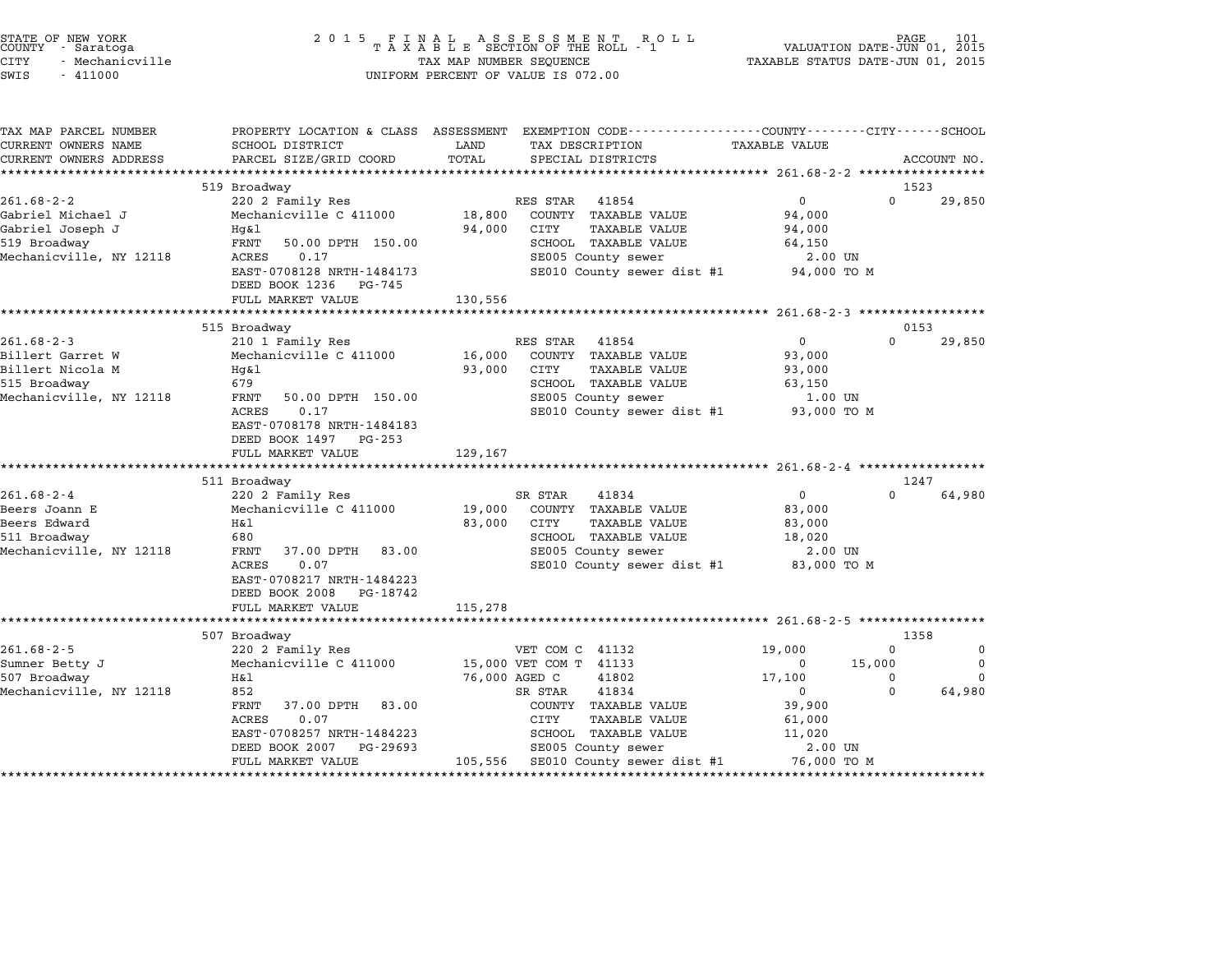| STATE OF NEW YORK<br>COUNTY - Saratoga<br>CITY<br>- Mechanicville<br>SWIS<br>$-411000$   | 2 0 1 5                                                                                                                                                                                                                                              | TAX MAP NUMBER SEQUENCE                               | FINAL ASSESSMENT RO<br>TAXABLE SECTION OF THE ROLL - 1<br>R O L L<br>UNIFORM PERCENT OF VALUE IS 072.00                                                                                                                              | VALUATION DATE-JUN 01, 2015<br>TAXABLE STATUS DATE-JUN 01, 2015                                                     | PAGE<br>102                                 |
|------------------------------------------------------------------------------------------|------------------------------------------------------------------------------------------------------------------------------------------------------------------------------------------------------------------------------------------------------|-------------------------------------------------------|--------------------------------------------------------------------------------------------------------------------------------------------------------------------------------------------------------------------------------------|---------------------------------------------------------------------------------------------------------------------|---------------------------------------------|
| TAX MAP PARCEL NUMBER<br>CURRENT OWNERS NAME<br>CURRENT OWNERS ADDRESS                   | SCHOOL DISTRICT<br>PARCEL SIZE/GRID COORD<br>***********************                                                                                                                                                                                 | LAND<br>TOTAL                                         | PROPERTY LOCATION & CLASS ASSESSMENT EXEMPTION CODE----------------COUNTY-------CITY------SCHOOL<br>TAX DESCRIPTION<br>SPECIAL DISTRICTS                                                                                             | TAXABLE VALUE<br>****************** 261.68-2-6 ******************                                                   | ACCOUNT NO.                                 |
| $261.68 - 2 - 6$<br>DiNallo Dominick P<br>222 North Third St<br>Mechanicville, NY 12118  | 139 North Third Ave<br>220 2 Family Res<br>Mechanicville C 411000<br>H&l<br>681<br>FRNT<br>43.00 DPTH<br>75.00<br>ACRES<br>0.07<br>EAST-0708307 NRTH-1484253<br>DEED BOOK 2008<br>PG-34610<br>FULL MARKET VALUE                                      | 18,200<br>91,000<br>126,389                           | COUNTY TAXABLE VALUE<br>CITY<br><b>TAXABLE VALUE</b><br>SCHOOL TAXABLE VALUE<br>SE005 County sewer<br>SE010 County sewer dist #1                                                                                                     | 91,000<br>91,000<br>91,000<br>2.00 UN<br>91,000 TO M                                                                | 0440                                        |
| $261.68 - 2 - 7$<br>DiNallo Dominick P<br>222 North Third Ave<br>Mechanicville, NY 12118 | 137 North Third Ave<br>311 Res vac land<br>Mechanicville C 411000<br>FRNT<br>40.00 DPTH<br>75.00<br>ACRES<br>0.07<br>EAST-0708307 NRTH-1484213<br>DEED BOOK 2008 PG-34612<br>FULL MARKET VALUE                                                       | 5,000<br>5,000<br>6,944                               | COUNTY TAXABLE VALUE<br>CITY<br><b>TAXABLE VALUE</b><br>SCHOOL TAXABLE VALUE<br>SE010 County sewer dist #1                                                                                                                           | 5,000<br>5,000<br>5,000<br>5,000 TO M                                                                               | 1598                                        |
| $261.68 - 2 - 8$<br>Upstate NY Empire Prop LLC<br>7 Delta Way<br>Clifton Park, NY 12065  | *************************************<br>133 North Third Ave<br>230 3 Family Res<br>Mechanicville C 411000<br>Hq&l<br>682<br>FRNT<br>40.00 DPTH 150.00<br>0.14<br>ACRES<br>EAST-0708288 NRTH-1484163<br>DEED BOOK 2010 PG-13732<br>FULL MARKET VALUE | *********************<br>22,400<br>112,000<br>155,556 | COUNTY TAXABLE VALUE<br>CITY<br><b>TAXABLE VALUE</b><br>SCHOOL TAXABLE VALUE<br>SE005 County sewer<br>SE010 County sewer dist #1                                                                                                     | ************************* 261.68-2-8 ******************<br>112,000<br>112,000<br>112,000<br>3.00 UN<br>112,000 TO M | 0015                                        |
| $261.68 - 2 - 9$<br>Higgins Kathryn L<br>129 North Third St<br>Mechanicville, NY 12118   | 129 North Third Ave<br>220 2 Family Res<br>Mechanicville C 411000<br>Η&l<br>683<br>FRNT<br>40.00 DPTH 150.00<br>0.14<br>ACRES<br>EAST-0708288 NRTH-1484123<br>DEED BOOK 0469<br>PG-0258<br>FULL MARKET VALUE                                         | 90,000<br>125,000                                     | ***************************** 261.68-2-9 ****************<br>AGED C<br>41802<br>18,000 SR STAR<br>41834<br>COUNTY TAXABLE VALUE<br>CITY<br>TAXABLE VALUE<br>SCHOOL TAXABLE VALUE<br>SE005 County sewer<br>SE010 County sewer dist #1 | 22,500<br>$\Omega$<br>67,500<br>90,000<br>25,020<br>2.00 UN<br>90,000 TO M                                          | 0691<br>$\Omega$<br>0<br>$\Omega$<br>64,980 |

STATE OF NEW YORK <sup>2</sup> <sup>0</sup> <sup>1</sup> 5 F I N A L A S S E S S M E N T R O L L PAGE <sup>102</sup> COUNTY - Saratoga <sup>T</sup> <sup>A</sup> <sup>X</sup> <sup>A</sup> <sup>B</sup> <sup>L</sup> <sup>E</sup> SECTION OF THE ROLL - <sup>1</sup> VALUATION DATE-JUN 01, <sup>2015</sup>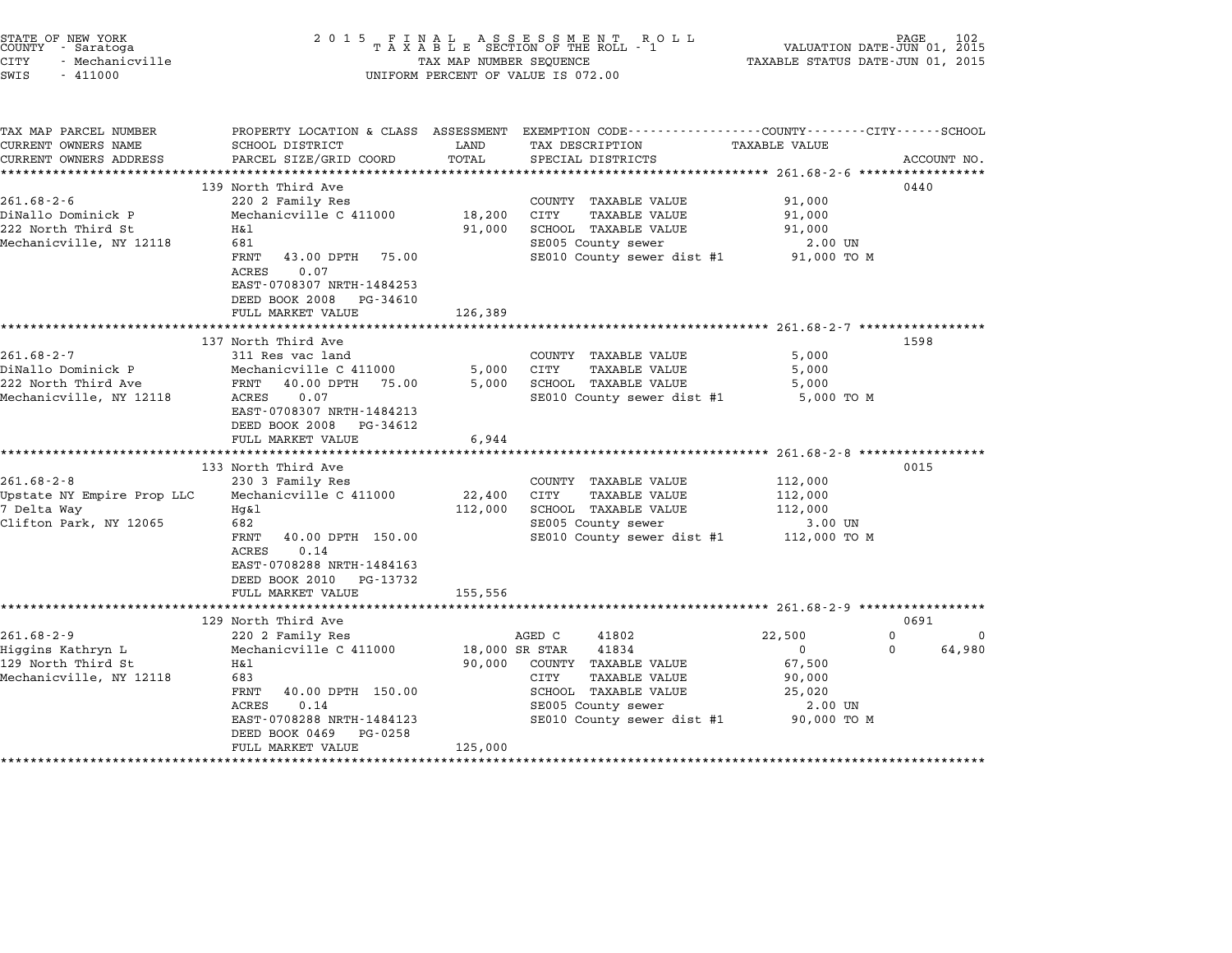| STATE OF NEW YORK<br>COUNTY - Saratoga<br>CITY<br>- Mechanicville<br>SWIS<br>$-411000$ | 2 0 1 5                                                                                     | TAX MAP NUMBER SEQUENCE | UNIFORM PERCENT OF VALUE IS 072.00                                                               | VALUATION DATE-JUN 01, 2015<br>TAXABLE STATUS DATE-JUN 01, 2015 | PAGE<br>103        |
|----------------------------------------------------------------------------------------|---------------------------------------------------------------------------------------------|-------------------------|--------------------------------------------------------------------------------------------------|-----------------------------------------------------------------|--------------------|
| TAX MAP PARCEL NUMBER                                                                  |                                                                                             |                         | PROPERTY LOCATION & CLASS ASSESSMENT EXEMPTION CODE----------------COUNTY-------CITY------SCHOOL |                                                                 |                    |
| CURRENT OWNERS NAME<br>CURRENT OWNERS ADDRESS                                          | SCHOOL DISTRICT<br>PARCEL SIZE/GRID COORD                                                   | LAND<br>TOTAL           | TAX DESCRIPTION<br>SPECIAL DISTRICTS                                                             | TAXABLE VALUE                                                   | ACCOUNT NO.        |
|                                                                                        |                                                                                             |                         |                                                                                                  |                                                                 |                    |
|                                                                                        | 125 North Third Ave                                                                         |                         |                                                                                                  |                                                                 | 0977               |
| $261.68 - 2 - 10$                                                                      | 220 2 Family Res                                                                            |                         | RES STAR<br>41854                                                                                | $\mathbf 0$                                                     | $\Omega$<br>29,850 |
| King Daniel J                                                                          | Mechanicville C 411000                                                                      | 14,000                  | COUNTY TAXABLE VALUE                                                                             | 82,000                                                          |                    |
| 125 North Third St                                                                     | H&l                                                                                         | 82,000                  | CITY<br>TAXABLE VALUE                                                                            | 82,000                                                          |                    |
| Mechanicville, NY 12118                                                                | <b>FRNT</b><br>40.00 DPTH<br>80.00                                                          |                         | SCHOOL TAXABLE VALUE                                                                             | 52,150                                                          |                    |
|                                                                                        | ACRES<br>0.07                                                                               |                         | SE005 County sewer                                                                               | 2.00 UN                                                         |                    |
|                                                                                        | EAST-0708328 NRTH-1484093<br>DEED BOOK 1491 PG-629                                          |                         | SE010 County sewer dist #1                                                                       | 82,000 TO M                                                     |                    |
|                                                                                        | FULL MARKET VALUE                                                                           | 113,889                 |                                                                                                  |                                                                 |                    |
|                                                                                        |                                                                                             |                         |                                                                                                  |                                                                 |                    |
|                                                                                        | 508 Grand St                                                                                |                         |                                                                                                  |                                                                 | 0129<br>$\Omega$   |
| $261.68 - 2 - 11$<br>Fossett Nancy                                                     | 280 Res Multiple<br>Mechanicville C 411000                                                  | 14,900                  | RES STAR<br>41854<br>COUNTY TAXABLE VALUE                                                        | 0<br>90,000                                                     | 29,850             |
| Richard                                                                                | H&l                                                                                         | 90,000                  | CITY<br>TAXABLE VALUE                                                                            | 90,000                                                          |                    |
| 508 Grand St                                                                           | 686                                                                                         |                         | SCHOOL TAXABLE VALUE                                                                             | 60,150                                                          |                    |
| Mechanicville, NY 12118                                                                | FRNT<br>65.70 DPTH 113.00                                                                   |                         | SE005 County sewer                                                                               | 5.00 UN                                                         |                    |
|                                                                                        | ACRES<br>0.17<br>EAST-0708258 NRTH-1484043<br>DEED BOOK 1343<br>PG-592<br>FULL MARKET VALUE | 125,000                 | SE010 County sewer dist #1                                                                       | 90,000 TO M                                                     |                    |
|                                                                                        | *******************                                                                         |                         |                                                                                                  | ********************** 261.68-2-12 ****************             |                    |
|                                                                                        | 121 North Third Ave                                                                         |                         |                                                                                                  |                                                                 | 0689               |
| $261.68 - 2 - 12$                                                                      | 220 2 Family Res                                                                            |                         | COUNTY TAXABLE VALUE                                                                             | 95,000                                                          |                    |
| Iavarone Nicholas R Jr                                                                 | Mechanicville C 411000                                                                      | 14,000                  | CITY<br><b>TAXABLE VALUE</b>                                                                     | 95,000                                                          |                    |
| Iavarone Susan Ann                                                                     | Life Estate & Family Trus                                                                   | 95,000                  | SCHOOL TAXABLE VALUE                                                                             | 95,000                                                          |                    |
| 224 N Seventh Ave                                                                      | FRNT<br>73.00 DPTH 80.00                                                                    |                         | SE005 County sewer                                                                               | 2.00 UN                                                         |                    |
| Mechanicville, NY 12118                                                                | ACRES<br>0.13<br>EAST-0708328 NRTH-1484033                                                  |                         | SE010 County sewer dist #1                                                                       | 95,000 TO M                                                     |                    |
|                                                                                        | DEED BOOK 2013<br>PG-28663<br>FULL MARKET VALUE                                             | 131,944                 |                                                                                                  |                                                                 |                    |
|                                                                                        | ***********************                                                                     |                         | ****************************** 261.68-2-13 *****************                                     |                                                                 |                    |
|                                                                                        | 138 North Third Ave                                                                         |                         |                                                                                                  |                                                                 | 0580               |
| $261.68 - 2 - 13$                                                                      | 210 1 Family Res                                                                            |                         | RES STAR<br>41854                                                                                | 0                                                               | $\Omega$<br>29,850 |
| Turon Stephen                                                                          | Mechanicville C 411000                                                                      | 18,000                  | COUNTY TAXABLE VALUE                                                                             | 90,000                                                          |                    |
| Turon Rebecca                                                                          | Η&l                                                                                         | 90,000                  | CITY<br><b>TAXABLE VALUE</b>                                                                     | 90,000                                                          |                    |
| 138 No Third Ave                                                                       | 653                                                                                         |                         | SCHOOL TAXABLE VALUE                                                                             | 60,150                                                          |                    |
| Mechanicville, NY 12118                                                                | FRNT<br>50.00 DPTH 100.00                                                                   |                         | SE005 County sewer                                                                               | 1.00 UN                                                         |                    |
|                                                                                        | ACRES<br>0.11                                                                               |                         | SE010 County sewer dist #1                                                                       | 90,000 TO M                                                     |                    |
|                                                                                        | EAST-0708457 NRTH-1484263                                                                   |                         |                                                                                                  |                                                                 |                    |
|                                                                                        | DEED BOOK 1459<br>PG-707                                                                    |                         |                                                                                                  |                                                                 |                    |
|                                                                                        | FULL MARKET VALUE                                                                           | 125,000                 |                                                                                                  |                                                                 |                    |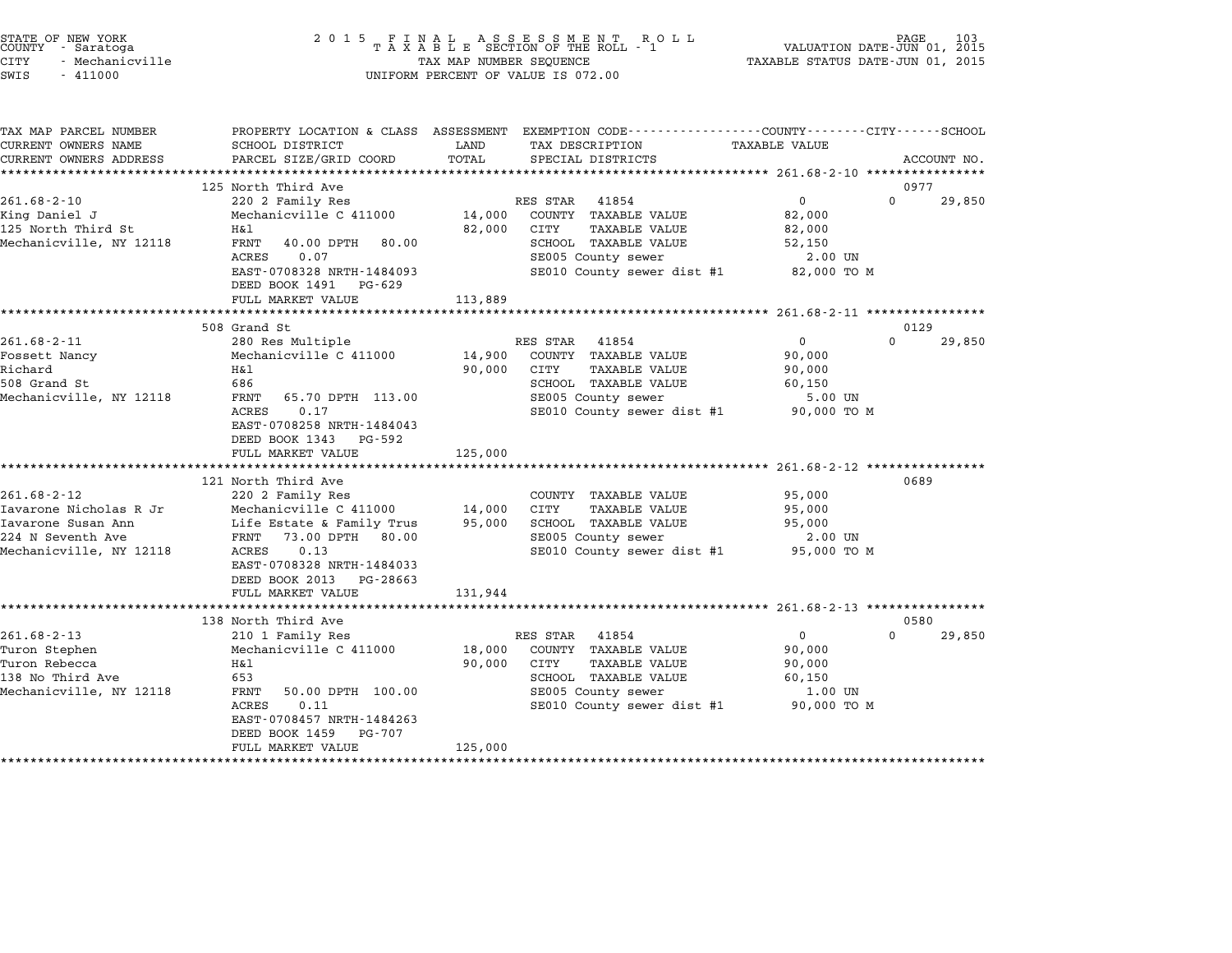| STATE OF NEW YORK<br>COUNTY - Saratoga<br><b>CITY</b><br>- Mechanicville<br>SWIS<br>$-411000$                | 2 0 1 5                                                                                                                                                                                                           | TAX MAP NUMBER SEQUENCE     | FINAL ASSESSMENT ROTAXABLE SECTION OF THE ROLL - 1<br>ROLL<br>UNIFORM PERCENT OF VALUE IS 072.00                                                      | VALUATION DATE-JUN 01, 2015<br>TAXABLE STATUS DATE-JUN 01, 2015     | PAGE<br>104                |
|--------------------------------------------------------------------------------------------------------------|-------------------------------------------------------------------------------------------------------------------------------------------------------------------------------------------------------------------|-----------------------------|-------------------------------------------------------------------------------------------------------------------------------------------------------|---------------------------------------------------------------------|----------------------------|
| TAX MAP PARCEL NUMBER<br>CURRENT OWNERS NAME<br>CURRENT OWNERS ADDRESS                                       | SCHOOL DISTRICT<br>PARCEL SIZE/GRID COORD                                                                                                                                                                         | LAND<br>TOTAL               | PROPERTY LOCATION & CLASS ASSESSMENT EXEMPTION CODE---------------COUNTY-------CITY------SCHOOL<br>TAX DESCRIPTION<br>SPECIAL DISTRICTS               | TAXABLE VALUE                                                       | ACCOUNT NO.                |
| $261.68 - 2 - 14$<br>Enzogna John J<br>Enzogna Antoinette F<br>136 North Third St<br>Mechanicville, NY 12118 | 136 North Third Ave<br>220 2 Family Res<br>Mechanicville C 411000<br>Hb&l<br>652<br>FRNT<br>50.00 DPTH 100.00<br>ACRES<br>0.11<br>EAST-0708457 NRTH-1484213<br>DEED BOOK 1012<br>PG-1087<br>FULL MARKET VALUE     | 18,000<br>90,000<br>125,000 | SR STAR<br>41834<br>COUNTY TAXABLE VALUE<br>CITY<br><b>TAXABLE VALUE</b><br>SCHOOL TAXABLE VALUE<br>SE005 County sewer<br>SE010 County sewer dist #1  | $\mathbf 0$<br>90,000<br>90,000<br>25,020<br>2.00 UN<br>90,000 TO M | 1450<br>$\Omega$<br>64,980 |
|                                                                                                              | *********************                                                                                                                                                                                             |                             |                                                                                                                                                       |                                                                     |                            |
| $261.68 - 2 - 15$<br>Moreau Robert<br>Moreau Lynda<br>132 North Third Ave<br>Mechanicville, NY 12118         | 132 North Third Ave<br>210 1 Family Res<br>Mechanicville C 411000<br>H & L<br>47.00 DPTH 100.00<br>FRNT<br>ACRES<br>0.11<br>EAST-0708468 NRTH-1484163<br>DEED BOOK 1698<br>PG-536<br>FULL MARKET VALUE            | 18,100<br>90,500<br>125,694 | RES STAR<br>41854<br>COUNTY TAXABLE VALUE<br>CITY<br><b>TAXABLE VALUE</b><br>SCHOOL TAXABLE VALUE<br>SE005 County sewer<br>SE010 County sewer dist #1 | 0<br>90,500<br>90,500<br>60,650<br>2.00 UN<br>90,500 TO M           | 1552<br>$\Omega$<br>29,850 |
|                                                                                                              | ****************************                                                                                                                                                                                      | ********************        |                                                                                                                                                       |                                                                     |                            |
| $261.68 - 2 - 16$<br>Inama Lisa Fitzpatrick<br>415 Broadway<br>Mechanicville, NY 12118                       | 415 Broadway<br>220 2 Family Res<br>Mechanicville C 411000<br>$Hq\&1$<br>628<br>FRNT<br>50.00 DPTH 110.00<br><b>ACRES</b><br>0.13<br>EAST-0708537 NRTH-1484244<br>DEED BOOK 2015<br>PG-11736<br>FULL MARKET VALUE | 18,600<br>93,000<br>129,167 | COUNTY TAXABLE VALUE<br>CITY<br>TAXABLE VALUE<br>SCHOOL TAXABLE VALUE<br>SE005 County sewer<br>SE010 County sewer dist #1                             | 93,000<br>93,000<br>93,000<br>2.00 UN<br>93,000 TO M                | 1556                       |
|                                                                                                              | 411 Broadway                                                                                                                                                                                                      |                             |                                                                                                                                                       |                                                                     | 1128                       |
| $261.68 - 2 - 17$<br>Wizner Patricia I<br>23 Barcelona Dr<br>Clifton Park, NY 12065                          | 220 2 Family Res<br>Mechanicville C 411000<br>Hg&l<br>629<br>FRNT<br>50.00 DPTH 130.00<br>ACRES<br>0.15<br>EAST-0708587 NRTH-1484234<br>DEED BOOK 2008<br>PG-5833<br>FULL MARKET VALUE                            | 15,300<br>85,000<br>118,056 | COUNTY TAXABLE VALUE<br><b>CITY</b><br><b>TAXABLE VALUE</b><br>SCHOOL TAXABLE VALUE<br>SE005 County sewer<br>SE010 County sewer dist #1               | 85,000<br>85,000<br>85,000<br>2.00 UN<br>85,000 TO M                |                            |

STATE OF NEW YORK <sup>2</sup> <sup>0</sup> <sup>1</sup> 5 F I N A L A S S E S S M E N T R O L L PAGE <sup>104</sup> COUNTY - Saratoga <sup>T</sup> <sup>A</sup> <sup>X</sup> <sup>A</sup> <sup>B</sup> <sup>L</sup> <sup>E</sup> SECTION OF THE ROLL - <sup>1</sup> VALUATION DATE-JUN 01, <sup>2015</sup>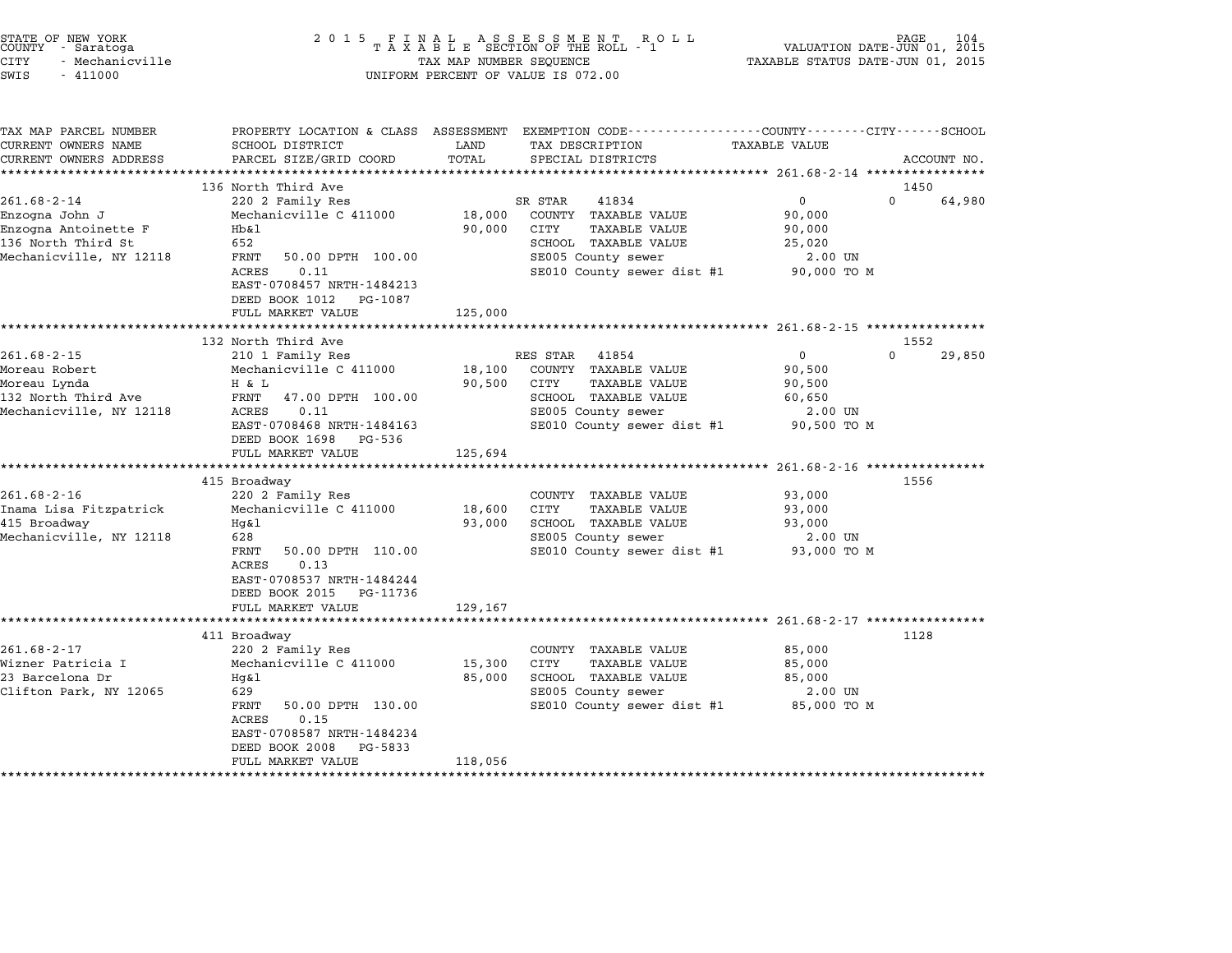| STATE OF NEW YORK<br>COUNTY<br>- Saratoga<br>CITY<br>- Mechanicville<br>SWIS<br>$-411000$ | 2 0 1 5                                                                                                  | TAX MAP NUMBER SEQUENCE | FINAL ASSESSMENT ROLL<br>TAXABLE SECTION OF THE ROLL - 1<br>UNIFORM PERCENT OF VALUE IS 072.00                      | VALUATION DATE-JUN 01, 2015<br>TAXABLE STATUS DATE-JUN 01, 2015 | PAGE<br>105                |
|-------------------------------------------------------------------------------------------|----------------------------------------------------------------------------------------------------------|-------------------------|---------------------------------------------------------------------------------------------------------------------|-----------------------------------------------------------------|----------------------------|
| TAX MAP PARCEL NUMBER<br>CURRENT OWNERS NAME                                              | SCHOOL DISTRICT                                                                                          | LAND                    | PROPERTY LOCATION & CLASS ASSESSMENT EXEMPTION CODE----------------COUNTY-------CITY------SCHOOL<br>TAX DESCRIPTION | TAXABLE VALUE                                                   |                            |
| CURRENT OWNERS ADDRESS<br>**********************                                          | PARCEL SIZE/GRID COORD                                                                                   | TOTAL                   | SPECIAL DISTRICTS                                                                                                   |                                                                 | ACCOUNT NO.                |
|                                                                                           | 139 North Second Ave                                                                                     |                         |                                                                                                                     |                                                                 | 1036                       |
| $261.68 - 2 - 19.11$                                                                      | 210 1 Family Res                                                                                         |                         | RES STAR<br>41854                                                                                                   | $\mathbf 0$                                                     | $\Omega$<br>29,850         |
| Fiacco Thomas J                                                                           | Mechanicville C 411000                                                                                   | 18,000                  | COUNTY TAXABLE VALUE                                                                                                | 90,000                                                          |                            |
| Fiacco Rita                                                                               | Hq&l                                                                                                     | 90,000                  | CITY<br>TAXABLE VALUE                                                                                               | 90,000                                                          |                            |
| 139 N Second Ave                                                                          | $P/O$ 18 & 19                                                                                            |                         | SCHOOL TAXABLE VALUE                                                                                                | 60,150                                                          |                            |
| Mechanicville, NY 12118                                                                   | 78.00 DPTH<br>FRNT                                                                                       |                         | SE005 County sewer                                                                                                  | 1.00 UN                                                         |                            |
|                                                                                           | 0.12<br>ACRES<br>EAST-0708667 NRTH-1484274                                                               |                         | SE010 County sewer dist #1                                                                                          | 90,000 TO M                                                     |                            |
|                                                                                           | DEED BOOK 1088<br>PG-471<br>FULL MARKET VALUE                                                            | 125,000                 |                                                                                                                     |                                                                 |                            |
|                                                                                           | ******************                                                                                       |                         |                                                                                                                     | ******************************* 261.68-2-19.12 **************   |                            |
|                                                                                           | Broadway                                                                                                 |                         |                                                                                                                     |                                                                 |                            |
| 261.68-2-19.12                                                                            | 311 Res vac land                                                                                         |                         | COUNTY TAXABLE VALUE                                                                                                | 500                                                             |                            |
| Fiacco Thomas J                                                                           | Mechanicville C 411000                                                                                   | 500                     | CITY<br><b>TAXABLE VALUE</b>                                                                                        | 500                                                             |                            |
| 139 N Second Ave                                                                          | V Land & Driveway                                                                                        | 500                     | SCHOOL TAXABLE VALUE                                                                                                | 500                                                             |                            |
| Mechanicville, NY 12118                                                                   | $P/O$ 19<br>FRNT<br>$6.00$ DPTH<br>ACRES<br>0.01<br>EAST-0708627 NRTH-1484284<br>DEED BOOK 2011 PG-34969 |                         | SE010 County sewer dist #1                                                                                          | 500 TO M                                                        |                            |
|                                                                                           | FULL MARKET VALUE                                                                                        | 694                     |                                                                                                                     |                                                                 |                            |
|                                                                                           |                                                                                                          | **********              |                                                                                                                     | ***************** 261.68-2-20 ****************                  |                            |
|                                                                                           | 131 North Second Ave                                                                                     |                         |                                                                                                                     |                                                                 | 1548                       |
| $261.68 - 2 - 20$                                                                         | 220 2 Family Res                                                                                         |                         | COUNTY TAXABLE VALUE                                                                                                | 89,000                                                          |                            |
| Murphy Robert J                                                                           | Mechanicville C 411000                                                                                   | 16,000                  | CITY<br><b>TAXABLE VALUE</b>                                                                                        | 89,000                                                          |                            |
| Murphy Barbara L                                                                          | Hq&l                                                                                                     | 89,000                  | SCHOOL TAXABLE VALUE                                                                                                | 89,000                                                          |                            |
| 7 Pruyn Ave                                                                               | FRNT<br>50.80 DPTH 101.10                                                                                |                         | SE005 County sewer                                                                                                  | 2.00 UN                                                         |                            |
| Mechanicville, NY 12118                                                                   | ACRES<br>0.12<br>EAST-0708667 NRTH-1484184<br>DEED BOOK 1225 PG-434                                      |                         | SE010 County sewer dist #1                                                                                          | 89,000 TO M                                                     |                            |
|                                                                                           | FULL MARKET VALUE                                                                                        | 123,611                 |                                                                                                                     |                                                                 |                            |
|                                                                                           |                                                                                                          |                         |                                                                                                                     | ********************** 261.68-2-21 *****************            |                            |
| $261.68 - 2 - 21$                                                                         | 125 North Second Ave<br>210 1 Family Res                                                                 |                         | RES STAR<br>41854                                                                                                   | $\mathbf{0}$                                                    | 0393<br>$\Omega$<br>29,850 |
| Bigler Trisha A                                                                           | Mechanicville C 411000                                                                                   | 15,300                  | COUNTY TAXABLE VALUE                                                                                                | 75,000                                                          |                            |
| 125 North Second Ave                                                                      | Hq&l                                                                                                     | 75,000                  | CITY<br>TAXABLE VALUE                                                                                               | 75,000                                                          |                            |
| Mechanicville, NY 12118                                                                   | FRNT<br>45.00 DPTH 100.00                                                                                |                         | SCHOOL TAXABLE VALUE                                                                                                | 45,150                                                          |                            |
|                                                                                           | 0.10<br>ACRES                                                                                            |                         | SE005 County sewer                                                                                                  | 1.00 UN                                                         |                            |
|                                                                                           | EAST-0708668 NRTH-1484144<br>DEED BOOK 1697<br>PG-775                                                    |                         | SE010 County sewer dist #1                                                                                          | 75,000 TO M                                                     |                            |
|                                                                                           |                                                                                                          |                         |                                                                                                                     |                                                                 |                            |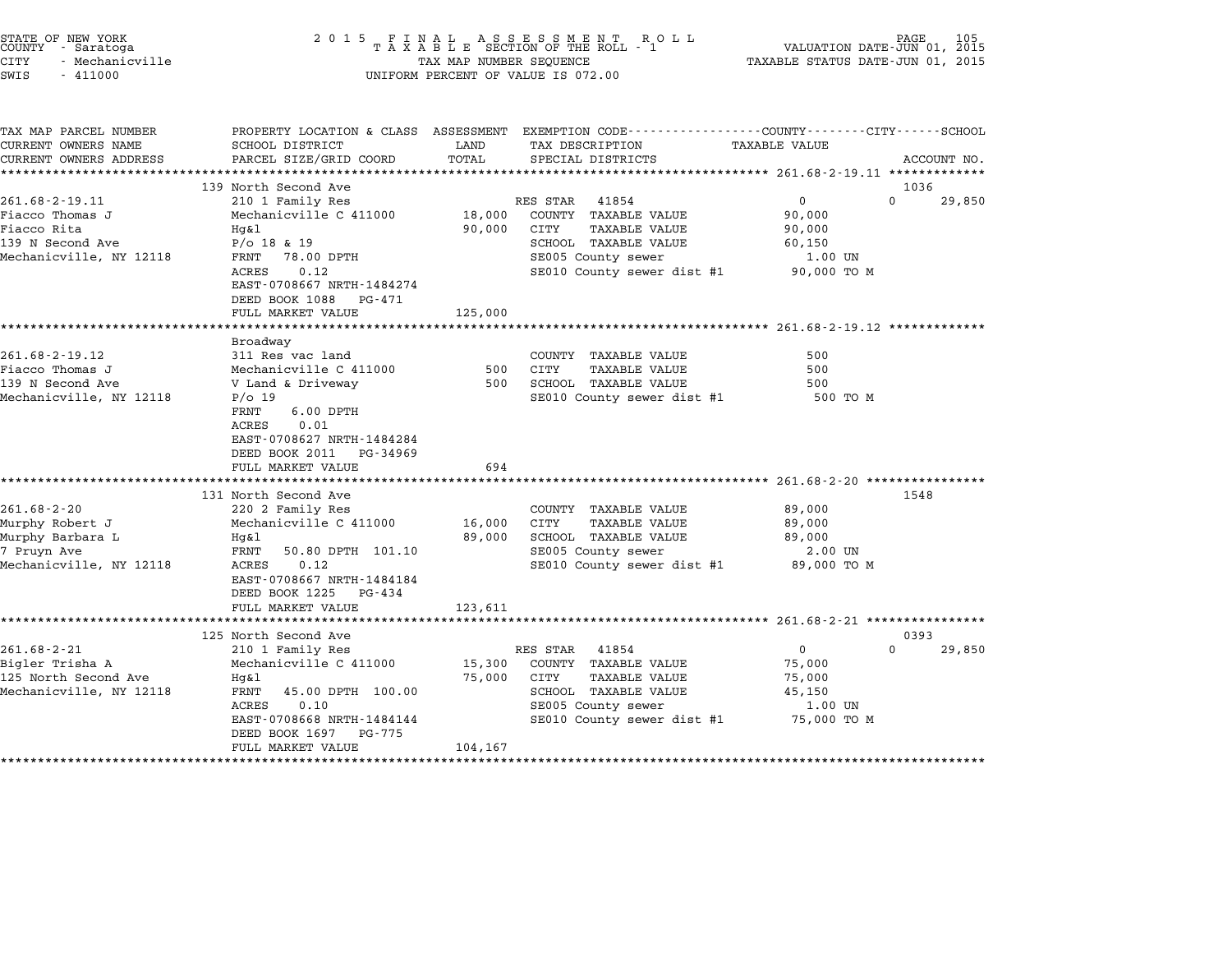| STATE OF NEW YORK<br>COUNTY - Saratoga<br><b>CITY</b><br>- Mechanicville<br>SWIS<br>$-411000$                                      | 2 0 1 5                                                                                                                                                                                               | TAX MAP NUMBER SEQUENCE      | $\begin{array}{cccccccccccccc} & F & I & N & A & L & & A & S & S & E & S & S & M & E & N & T & R & O & L\\ T & A & X & A & B & L & E & SECTION OF THE ROLL & - & 1 \end{array}$<br>R O L L<br>UNIFORM PERCENT OF VALUE IS 072.00 | TAXABLE STATUS DATE-JUN 01, 2015                                                             | 106<br>PAGE<br>VALUATION DATE-JUN 01, 2015            |
|------------------------------------------------------------------------------------------------------------------------------------|-------------------------------------------------------------------------------------------------------------------------------------------------------------------------------------------------------|------------------------------|----------------------------------------------------------------------------------------------------------------------------------------------------------------------------------------------------------------------------------|----------------------------------------------------------------------------------------------|-------------------------------------------------------|
| TAX MAP PARCEL NUMBER<br>CURRENT OWNERS NAME<br>CURRENT OWNERS ADDRESS                                                             | SCHOOL DISTRICT<br>PARCEL SIZE/GRID COORD<br>*****************                                                                                                                                        | LAND<br>TOTAL                | PROPERTY LOCATION & CLASS ASSESSMENT EXEMPTION CODE----------------COUNTY-------CITY------SCHOOL<br>TAX DESCRIPTION<br>SPECIAL DISTRICTS<br>********************************** 261.68-2-22 ****************                      | TAXABLE VALUE                                                                                | ACCOUNT NO.                                           |
| $261.68 - 2 - 22$<br>CT Properties Inc<br>591 Eastline Rd<br>Ballston Spa, NY 12020                                                | 123 North Second Ave<br>411 Apartment<br>Mechanicville C 411000<br>H & L<br>FRNT<br>55.00 DPTH 100.00<br>ACRES<br>0.13<br>EAST-0708678 NRTH-1484094<br>DEED BOOK 2014<br>PG-3811<br>FULL MARKET VALUE | 33,000<br>130,000<br>180,556 | COUNTY TAXABLE VALUE<br>CITY<br>TAXABLE VALUE<br>SCHOOL TAXABLE VALUE<br>SE005 County sewer<br>SE010 County sewer dist #1                                                                                                        | 130,000<br>130,000<br>130,000<br>4.00 UN<br>130,000 TO M                                     | 1408                                                  |
|                                                                                                                                    | **********************<br>410 Grand St                                                                                                                                                                | * * * * * * * * * *          |                                                                                                                                                                                                                                  |                                                                                              | 0415                                                  |
| $261.68 - 2 - 23$<br>Loatman Christopher M<br>Loatman Robin E<br>410 Grand St<br>Mechanicville, NY 12118                           | 220 2 Family Res<br>Mechanicville C 411000<br>H&1<br>633<br>FRNT<br>50.00 DPTH 120.00<br>ACRES<br>0.14<br>EAST-0708598 NRTH-1484104<br>DEED BOOK 1683<br>PG-171<br>FULL MARKET VALUE                  | 18,200<br>115,000<br>159,722 | RES STAR<br>41854<br>COUNTY TAXABLE VALUE<br>CITY<br>TAXABLE VALUE<br>SCHOOL TAXABLE VALUE<br>SE005 County sewer<br>SE010 County sewer dist #1                                                                                   | 0<br>115,000<br>115,000<br>85,150<br>2.00 UN<br>115,000 TO M                                 | 0<br>29,850                                           |
|                                                                                                                                    | ******************<br>414 Grand St                                                                                                                                                                    |                              |                                                                                                                                                                                                                                  |                                                                                              | 1050                                                  |
| $261.68 - 2 - 24$<br>Wallace John<br>Wallace Filomena<br>414 Grand St<br>Mechanicville, NY 12118                                   | 230 3 Family Res<br>Mechanicville C 411000<br>Hq&l<br>635<br>50.00 DPTH 140.00<br>FRNT<br>ACRES<br>0.16<br>EAST-0708548 NRTH-1484124<br>DEED BOOK 994<br>PG-1131<br>FULL MARKET VALUE                 | 88,000 SR STAR<br>122,222    | VET COM C 41132<br>15,800 VET COM T 41133<br>41834<br>COUNTY TAXABLE VALUE<br>CITY<br><b>TAXABLE VALUE</b><br>SCHOOL TAXABLE VALUE<br>SE005 County sewer<br>SE010 County sewer dist #1                                           | 22,000<br>0<br>15,000<br>$\mathbf 0$<br>66,000<br>73,000<br>23,020<br>3.00 UN<br>88,000 TO M | $\mathbf 0$<br>0<br>$\mathbf 0$<br>64,980<br>$\Omega$ |
|                                                                                                                                    | *********************                                                                                                                                                                                 |                              |                                                                                                                                                                                                                                  | ********************* 261.68-2-25 ****************                                           |                                                       |
| $261.68 - 2 - 25$<br>Cerkowski Paul M<br>Cerkowski Angela A<br>418 Grand St<br>Mechanicville, NY 12118<br>************************ | 416 Grand St<br>411 Apartment<br>Mechanicville C 411000<br>Blk&l<br>636<br>FRNT<br>50.00 DPTH 100.00<br>ACRES<br>0.11<br>EAST-0708498 NRTH-1484094<br>DEED BOOK 1257<br>PG-774<br>FULL MARKET VALUE   | 18,800<br>94,000<br>130,556  | COUNTY TAXABLE VALUE<br>CITY<br><b>TAXABLE VALUE</b><br>SCHOOL TAXABLE VALUE<br>SE005 County sewer<br>SE010 County sewer dist #1                                                                                                 | 94,000<br>94,000<br>94,000<br>4.00 UN<br>94,000 TO M                                         | 1053                                                  |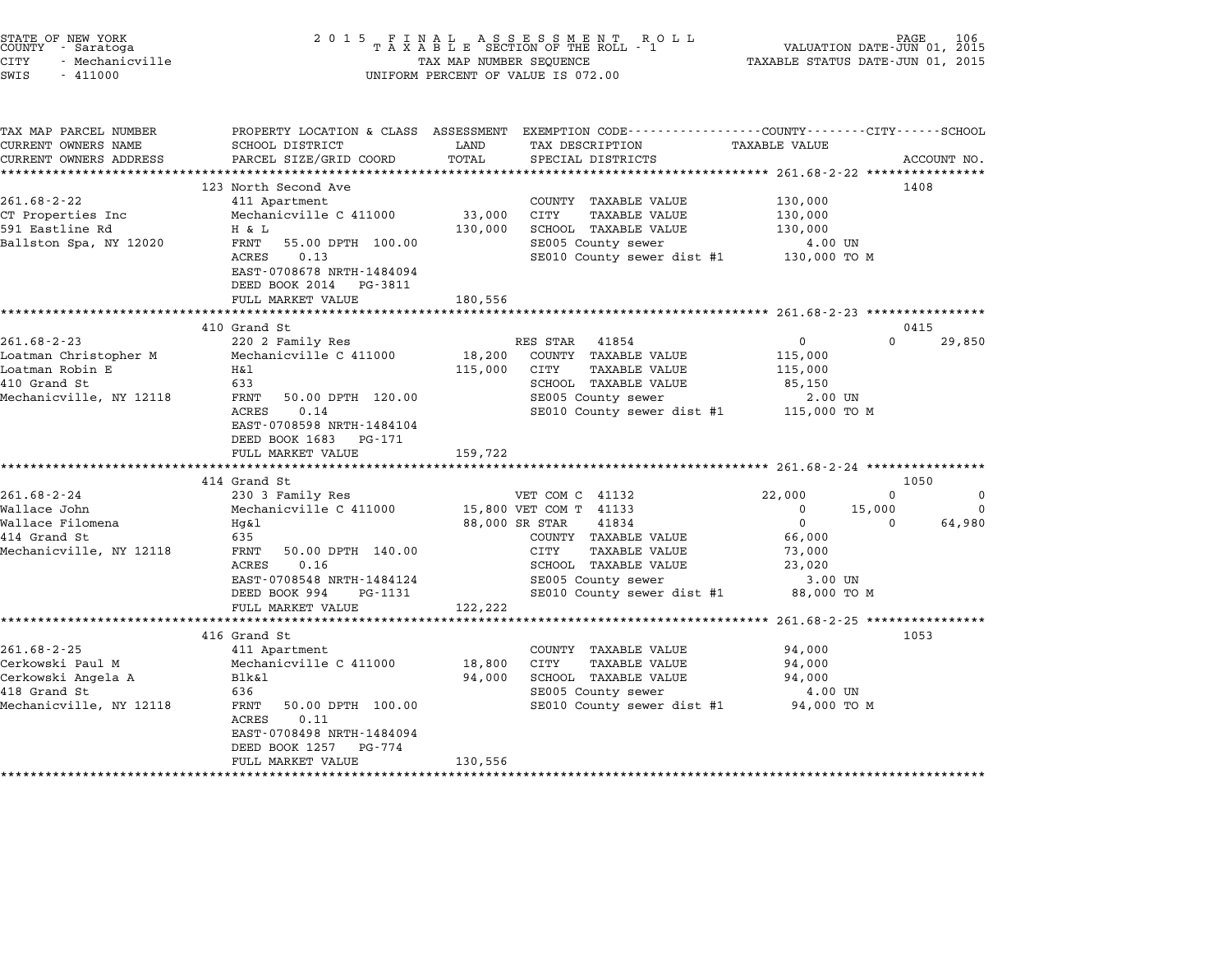| STATE OF NEW YORK<br>COUNTY - Saratoga<br><b>CITY</b><br>- Mechanicville<br>SWIS<br>$-411000$ | 2 0 1 5                                                                                                                                                                                                                                   | TAX MAP NUMBER SEQUENCE      | FINAL ASSESSMENT ROLL<br>TAXABLE SECTION OF THE ROLL - 1<br>UNIFORM PERCENT OF VALUE IS 072.00                                                        | VALUATION DATE-JUN 01, 2015<br>TAXABLE STATUS DATE-JUN 01, 2015                                               | PAGE           |
|-----------------------------------------------------------------------------------------------|-------------------------------------------------------------------------------------------------------------------------------------------------------------------------------------------------------------------------------------------|------------------------------|-------------------------------------------------------------------------------------------------------------------------------------------------------|---------------------------------------------------------------------------------------------------------------|----------------|
| TAX MAP PARCEL NUMBER<br>CURRENT OWNERS NAME<br>CURRENT OWNERS ADDRESS                        | SCHOOL DISTRICT<br>PARCEL SIZE/GRID COORD                                                                                                                                                                                                 | LAND<br>TOTAL                | PROPERTY LOCATION & CLASS ASSESSMENT EXEMPTION CODE--------------COUNTY-------CITY------SCHOOL<br>TAX DESCRIPTION<br>SPECIAL DISTRICTS                | TAXABLE VALUE                                                                                                 | ACCOUNT NO.    |
| $261.68 - 2 - 26$<br>Hines Joseph<br>124-126 N Third Ave<br>Mechanicville, NY 12118           | 124-126 North Third Ave<br>220 2 Family Res<br>Mechanicville C 411000<br>Hq&l<br>650<br>FRNT 103.00 DPTH<br>50.00<br><b>ACRES</b><br>0.12<br>EAST-0708458 NRTH-1484093<br>DEED BOOK 2010<br>PG-36288<br>FULL MARKET VALUE                 | 15,300<br>92,400<br>128,333  | RES STAR<br>41854<br>COUNTY TAXABLE VALUE<br>CITY<br><b>TAXABLE VALUE</b><br>SCHOOL TAXABLE VALUE<br>SE005 County sewer<br>SE010 County sewer dist #1 | $\Omega$<br>$\overline{0}$<br>92,400<br>92,400<br>62,550<br>2.00 UN<br>92,400 TO M                            | 1197<br>29,850 |
|                                                                                               | **************************                                                                                                                                                                                                                | *******************          |                                                                                                                                                       | ********************* 261.68-2-27 *****************                                                           |                |
| $261.68 - 2 - 27$<br>DeCrescenzo Joseph<br>116 N Third Ave<br>Mechanicville, NY 12118         | 116 North Third Ave<br>210 1 Family Res<br>Mechanicville C 411000<br>Hq&l<br>57.00 DPTH<br>FRNT<br>65.00<br>ACRES<br>0.09<br>EAST-0708478 NRTH-1483974<br>DEED BOOK 1666<br>PG - 8<br>FULL MARKET VALUE                                   | 15,300<br>80,000<br>111, 111 | RES STAR<br>41854<br>COUNTY TAXABLE VALUE<br>CITY<br>TAXABLE VALUE<br>SCHOOL TAXABLE VALUE<br>SE005 County sewer<br>SE010 County sewer dist #1        | $\Omega$<br>$\mathbf 0$<br>80,000<br>80,000<br>50,150<br>1.00 UN<br>80,000 TO M                               | 0301<br>29,850 |
| $261.68 - 2 - 28$<br>Bennink Benjamin A<br>110 N 3rd Ave<br>Mechanicville, NY 12118           | 108-110 North Third Ave<br>220 2 Family Res<br>Mechanicville C 411000<br>H&l<br>648<br>FRNT<br>46.00 DPTH<br>65.00<br>ACRES<br>0.07<br>EAST-0708478 NRTH-1483924<br>DEED BOOK 2013 PG-32408<br>FULL MARKET VALUE                          | 15,100<br>80,000<br>111,111  | COUNTY TAXABLE VALUE<br>CITY<br><b>TAXABLE VALUE</b><br>SCHOOL TAXABLE VALUE<br>SE005 County sewer<br>SE010 County sewer dist #1                      | ********************** 261.68-2-28 *****************<br>80,000<br>80,000<br>80,000<br>2.00 UN<br>80,000 TO M  | 1215           |
| $261.68 - 2 - 29$<br>Jewett Joshua<br>5 James Dr<br>Waterford, NY 12188                       | **************************<br>417-419 Grand St<br>220 2 Family Res<br>Mechanicville C 411000<br>Hb&1<br>637<br>FRNT<br>35.00 DPTH 100.00<br>ACRES<br>0.08<br>EAST-0708528 NRTH-1483954<br>DEED BOOK 2013<br>PG-49757<br>FULL MARKET VALUE | 14,500<br>85,000<br>118,056  | COUNTY TAXABLE VALUE<br>CITY<br><b>TAXABLE VALUE</b><br>SCHOOL TAXABLE VALUE<br>SE005 County sewer<br>SE010 County sewer dist #1                      | ************************ 261.68-2-29 ****************<br>85,000<br>85,000<br>85,000<br>2.00 UN<br>85,000 TO M | 0052           |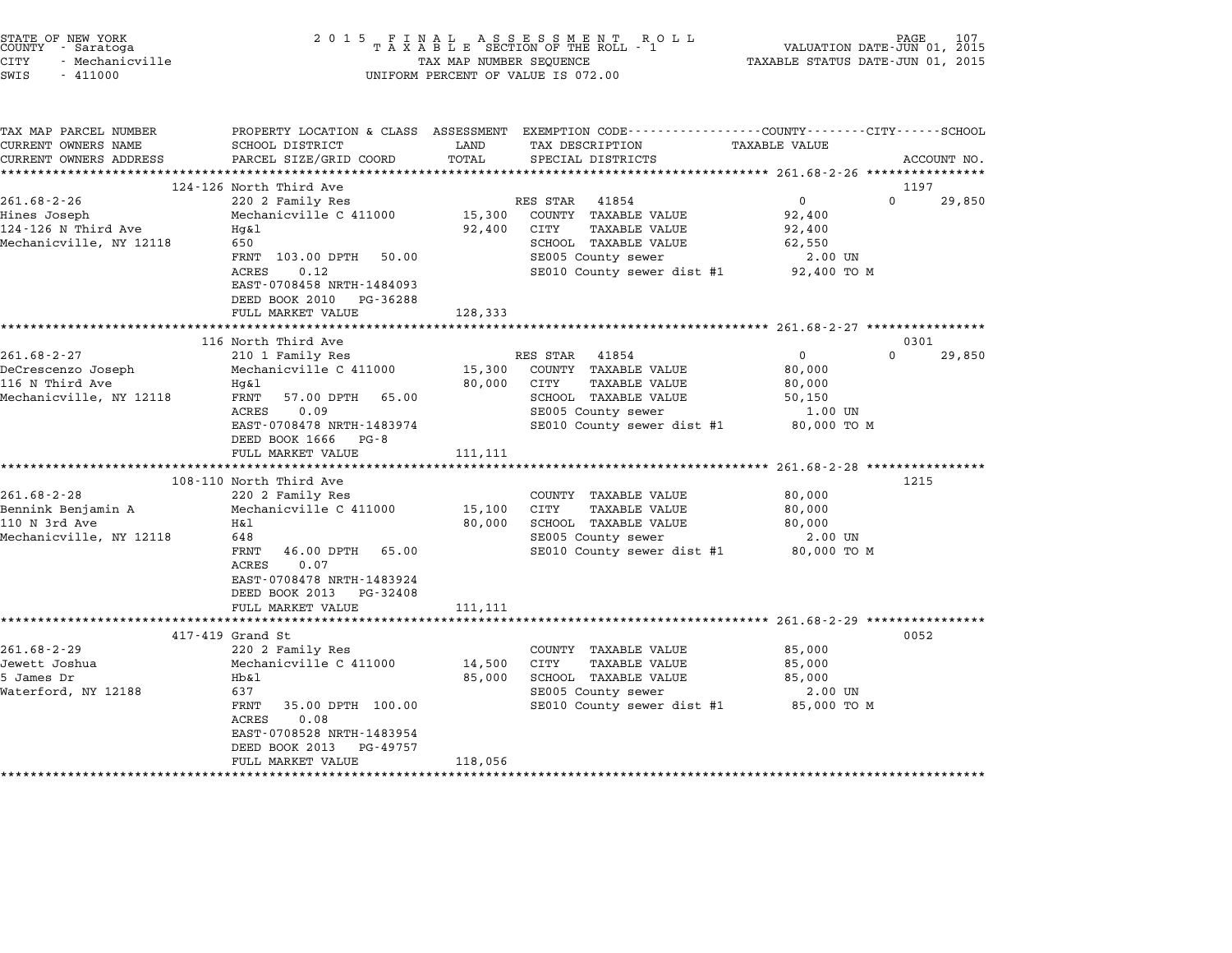| STATE OF NEW YORK<br>COUNTY - Saratoga<br>CITY<br>- Mechanicville<br>SWIS<br>$-411000$                 | 2 0 1 5<br>FINAL ASSESSMENT RO<br>TAXABLE SECTION OF THE ROLL - 1<br>PAGE<br>108<br>R O L L<br>VALUATION DATE-JUN 01, 2015<br>TAXABLE STATUS DATE-JUN 01, 2015<br>TAX MAP NUMBER SEQUENCE<br>UNIFORM PERCENT OF VALUE IS 072.00 |                              |                                                                                                                                          |                                                          |             |  |
|--------------------------------------------------------------------------------------------------------|---------------------------------------------------------------------------------------------------------------------------------------------------------------------------------------------------------------------------------|------------------------------|------------------------------------------------------------------------------------------------------------------------------------------|----------------------------------------------------------|-------------|--|
| TAX MAP PARCEL NUMBER<br>CURRENT OWNERS NAME<br>CURRENT OWNERS ADDRESS                                 | SCHOOL DISTRICT<br>PARCEL SIZE/GRID COORD                                                                                                                                                                                       | LAND<br>TOTAL                | PROPERTY LOCATION & CLASS ASSESSMENT EXEMPTION CODE----------------COUNTY-------CITY------SCHOOL<br>TAX DESCRIPTION<br>SPECIAL DISTRICTS | <b>TAXABLE VALUE</b>                                     | ACCOUNT NO. |  |
|                                                                                                        |                                                                                                                                                                                                                                 |                              |                                                                                                                                          | ***************** 261.68-2-30.1 ***************          |             |  |
|                                                                                                        | 409-411 Grand St                                                                                                                                                                                                                |                              |                                                                                                                                          |                                                          | 1052        |  |
| $261.68 - 2 - 30.1$<br>SBI Holdings LLC<br>226 N 7th Ave<br>Mechanicville, NY 12118                    | 411 Apartment<br>Mechanicville C 411000<br>Η&l<br>Lot 2<br>FRNT<br>50.00 DPTH 100.00<br>0.11<br>ACRES<br>EAST-0708618 NRTH-1483944                                                                                              | 24,200<br>160,000            | COUNTY TAXABLE VALUE<br>CITY<br><b>TAXABLE VALUE</b><br>SCHOOL TAXABLE VALUE<br>SE005 County sewer<br>SE010 County sewer dist #1         | 160,000<br>160,000<br>160,000<br>4.00 UN<br>160,000 то м |             |  |
|                                                                                                        | DEED BOOK 2011 PG-13145<br>FULL MARKET VALUE                                                                                                                                                                                    | 222,222                      | ******************************** 261.68-2-30.2 **************                                                                            |                                                          |             |  |
|                                                                                                        | 413-415 Grand St                                                                                                                                                                                                                |                              |                                                                                                                                          |                                                          |             |  |
| $261.68 - 2 - 30.2$<br>SBI Holdings LLC<br>226 No 7th Ave<br>Mechanicville, NY 12118                   | 411 Apartment<br>Mechanicville C 411000<br>FRNT<br>50.00 DPTH 100.00<br>0.11<br>ACRES<br>EAST-0708568 NRTH-1483944<br>DEED BOOK 2007<br>PG-44777<br>FULL MARKET VALUE                                                           | 23,600<br>50,000<br>69,444   | COUNTY TAXABLE VALUE<br>CITY<br>TAXABLE VALUE<br>SCHOOL TAXABLE VALUE<br>SE005 County sewer<br>SE010 County sewer dist #1                | 50,000<br>50,000<br>50,000<br>4.00 UN<br>50,000 TO M     |             |  |
|                                                                                                        |                                                                                                                                                                                                                                 |                              |                                                                                                                                          |                                                          |             |  |
| $261.68 - 2 - 32$<br>Johnson Keith M<br>226 North 7th Avenue<br>Mechanicville, NY 12118                | 115 North Second Ave<br>220 2 Family Res<br>Mechanicville C 411000<br>Hg&l<br>640<br>FRNT<br>50.00 DPTH 100.00<br>ACRES<br>0.11<br>EAST-0708688 NRTH-1484004<br>DEED BOOK 2014<br>PG-4204<br>FULL MARKET VALUE                  | 18,100<br>100,000<br>138,889 | COUNTY TAXABLE VALUE<br>CITY<br>TAXABLE VALUE<br>SCHOOL TAXABLE VALUE<br>SE005 County sewer<br>SE010 County sewer dist #1                | 100,000<br>100,000<br>100,000<br>2.00 UN<br>100,000 то м | 1505        |  |
|                                                                                                        | 113 North Second Ave                                                                                                                                                                                                            |                              |                                                                                                                                          |                                                          | 0131        |  |
| $261.68 - 2 - 33$<br>Giardino David A<br>Giardino Theresa A<br>80 Graves Rd<br>Mechanicville, NY 12118 | 220 2 Family Res<br>Mechanicville C 411000<br>Hq&l<br>641<br>FRNT<br>41.00 DPTH<br>ACRES<br>0.10<br>EAST-0708688 NRTH-1483954<br>DEED BOOK 2012<br>PG-30825<br>FULL MARKET VALUE                                                | 18,000<br>90,000<br>125,000  | COUNTY TAXABLE VALUE<br>CITY<br>TAXABLE VALUE<br>SCHOOL TAXABLE VALUE<br>SE005 County sewer<br>SE010 County sewer dist #1                | 90,000<br>90,000<br>90,000<br>2.00 UN<br>90,000 TO M     |             |  |

STATE OF NEW YORK <sup>2</sup> <sup>0</sup> <sup>1</sup> 5 F I N A L A S S E S S M E N T R O L L PAGE <sup>108</sup> COUNTY - Saratoga <sup>T</sup> <sup>A</sup> <sup>X</sup> <sup>A</sup> <sup>B</sup> <sup>L</sup> <sup>E</sup> SECTION OF THE ROLL - <sup>1</sup> VALUATION DATE-JUN 01, <sup>2015</sup>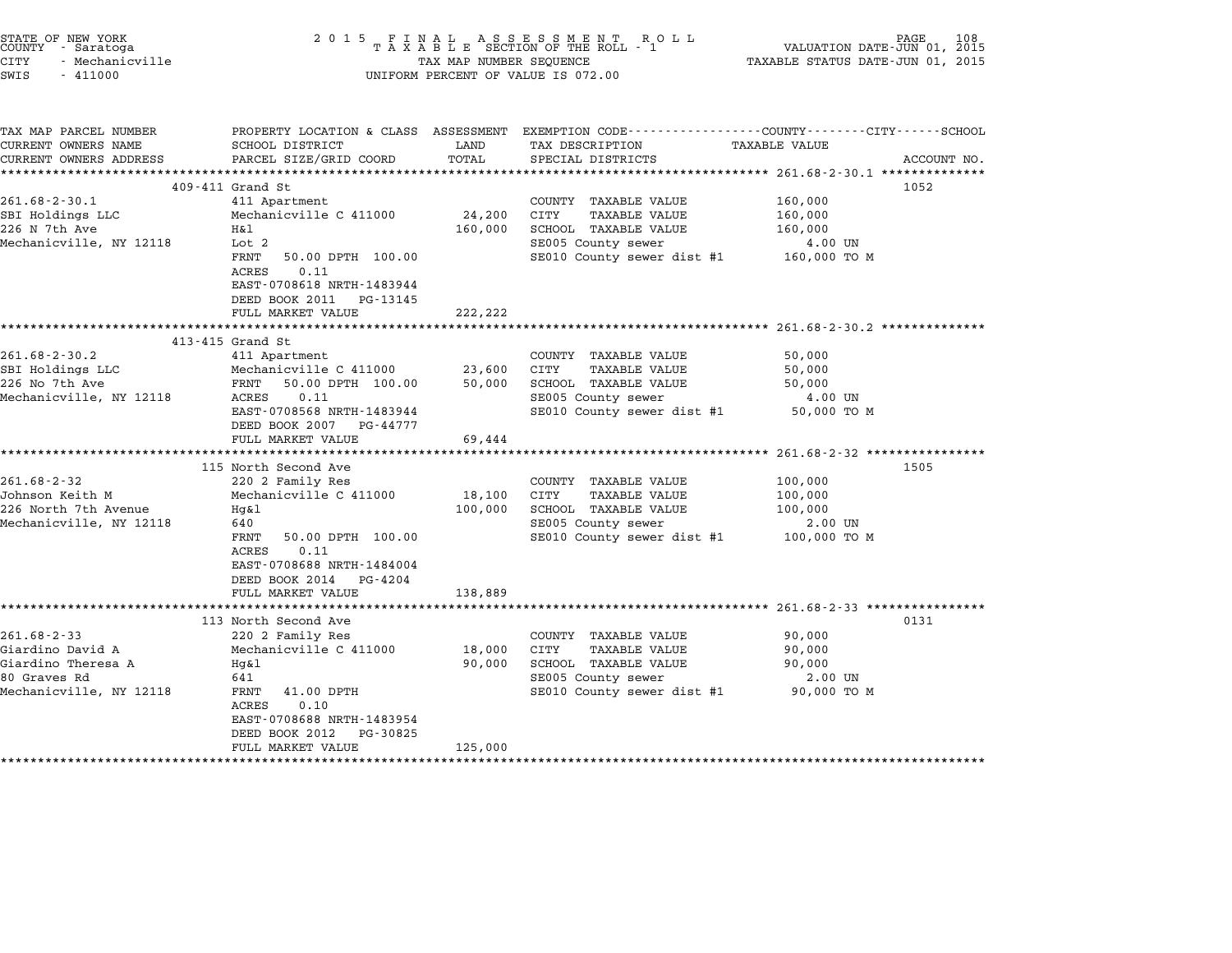| 2 0 1 5                                                                                                                                                                                               |                                                                                                    | R O L L                                                                                                                          | VALUATION DATE-JUN 01, 2015                                                                                                              | 109<br>PAGE                                                                                                                                                                                                                                                                                                                                                                             |
|-------------------------------------------------------------------------------------------------------------------------------------------------------------------------------------------------------|----------------------------------------------------------------------------------------------------|----------------------------------------------------------------------------------------------------------------------------------|------------------------------------------------------------------------------------------------------------------------------------------|-----------------------------------------------------------------------------------------------------------------------------------------------------------------------------------------------------------------------------------------------------------------------------------------------------------------------------------------------------------------------------------------|
| SCHOOL DISTRICT<br>PARCEL SIZE/GRID COORD                                                                                                                                                             | LAND<br>TOTAL                                                                                      | TAX DESCRIPTION<br>SPECIAL DISTRICTS                                                                                             |                                                                                                                                          | ACCOUNT NO.                                                                                                                                                                                                                                                                                                                                                                             |
|                                                                                                                                                                                                       |                                                                                                    |                                                                                                                                  |                                                                                                                                          | 0085                                                                                                                                                                                                                                                                                                                                                                                    |
| 220 2 Family Res<br>Mechanicville C 411000<br>H&l<br>641a<br>FRNT<br>40.00 DPTH<br>60.00<br>ACRES<br>0.06<br>EAST-0708718 NRTH-1483914<br>DEED BOOK 1492 PG-717                                       | 16,000<br>89,000                                                                                   | COUNTY TAXABLE VALUE<br>CITY<br><b>TAXABLE VALUE</b><br>SCHOOL TAXABLE VALUE<br>SE005 County sewer<br>SE010 County sewer dist #1 | 89,000<br>89,000<br>89,000<br>2.00 UN<br>89,000 TO M                                                                                     |                                                                                                                                                                                                                                                                                                                                                                                         |
| ****************************                                                                                                                                                                          |                                                                                                    |                                                                                                                                  |                                                                                                                                          |                                                                                                                                                                                                                                                                                                                                                                                         |
| 402 Park Ave<br>210 1 Family Res<br>Mechanicville C 411000<br>Η&l<br>642<br>60.00 DPTH<br>FRNT<br>90.00<br>ACRES<br>0.12<br>EAST-0708728 NRTH-1483854<br>DEED BOOK 2014 PG-32588<br>FULL MARKET VALUE | 30,000<br>130,000<br>180,556                                                                       | COUNTY TAXABLE VALUE<br>CITY<br>TAXABLE VALUE<br>SCHOOL TAXABLE VALUE<br>OT015 Omitted tax 2015<br>SE005 County sewer            | 130,000<br>130,000<br>130,000<br>263.20 MT<br>1.00 UN<br>130,000 TO M                                                                    | 0847                                                                                                                                                                                                                                                                                                                                                                                    |
|                                                                                                                                                                                                       |                                                                                                    |                                                                                                                                  |                                                                                                                                          | 1060                                                                                                                                                                                                                                                                                                                                                                                    |
| 220 2 Family Res<br>Mechanicville C 411000<br>Hg&l<br>FRNT<br>45.00 DPTH 120.00<br>ACRES<br>0.12<br>EAST-0708678 NRTH-1483864                                                                         | 14,900<br>93,000                                                                                   | COUNTY TAXABLE VALUE<br>CITY<br><b>TAXABLE VALUE</b><br>SCHOOL TAXABLE VALUE<br>SE005 County sewer                               | 93,000<br>93,000<br>93,000<br>2.00 UN<br>93,000 TO M                                                                                     |                                                                                                                                                                                                                                                                                                                                                                                         |
| FULL MARKET VALUE                                                                                                                                                                                     | 129,167                                                                                            |                                                                                                                                  |                                                                                                                                          |                                                                                                                                                                                                                                                                                                                                                                                         |
|                                                                                                                                                                                                       |                                                                                                    |                                                                                                                                  |                                                                                                                                          | 1177                                                                                                                                                                                                                                                                                                                                                                                    |
| 411 Apartment<br>Mechanicville C 411000<br>H & L<br>FRNT<br>45.00 DPTH 120.00<br>0.12<br>ACRES<br>EAST-0708628 NRTH-1483854<br>DEED BOOK 985<br>PG-762                                                | 18,000<br>90,000                                                                                   | COUNTY TAXABLE VALUE<br>CITY<br><b>TAXABLE VALUE</b><br>SCHOOL TAXABLE VALUE<br>SE005 County sewer<br>SE010 County sewer dist #1 | 90,000<br>90,000<br>90,000<br>4.00 UN<br>90,000 TO M                                                                                     |                                                                                                                                                                                                                                                                                                                                                                                         |
|                                                                                                                                                                                                       | 109 North Second Ave<br>FULL MARKET VALUE<br>406 Park Ave<br>DEED BOOK 1381 PG-532<br>410 Park Ave | 123,611                                                                                                                          | FINAL ASSESSMENT RO<br>TAXABLE SECTION OF THE ROLL - 1<br>TAX MAP NUMBER SEQUENCE<br>UNIFORM PERCENT OF VALUE IS 072.00<br>************* | TAXABLE STATUS DATE-JUN 01, 2015<br>PROPERTY LOCATION & CLASS ASSESSMENT EXEMPTION CODE----------------COUNTY-------CITY------SCHOOL<br>TAXABLE VALUE<br>****************** 261.68-2-34 *****************<br>SE010 County sewer dist #1<br>***************** 261.68-2-36 ***************<br>SE010 County sewer dist #1<br>******************************** 261.68-2-37 **************** |

STATE OF NEW YORK <sup>2</sup> <sup>0</sup> <sup>1</sup> 5 F I N A L A S S E S S M E N T R O L L PAGE <sup>109</sup> COUNTY - Saratoga <sup>T</sup> <sup>A</sup> <sup>X</sup> <sup>A</sup> <sup>B</sup> <sup>L</sup> <sup>E</sup> SECTION OF THE ROLL - <sup>1</sup> VALUATION DATE-JUN 01, <sup>2015</sup>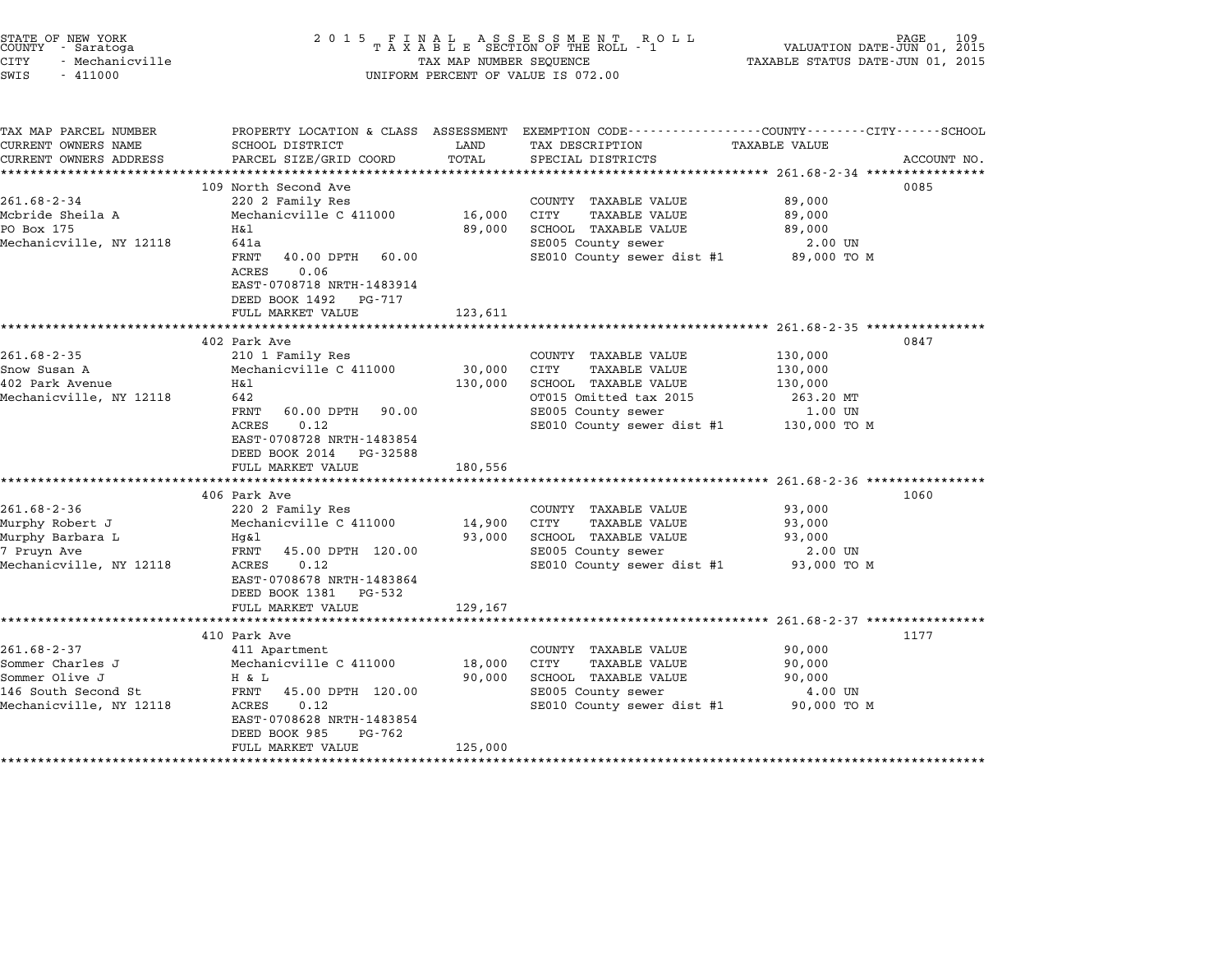| STATE OF NEW YORK<br>COUNTY | - Saratoga      |  |
|-----------------------------|-----------------|--|
| CITY                        | - Mechanicville |  |

| TAX MAP PARCEL NUMBER<br>CURRENT OWNERS NAME | SCHOOL DISTRICT                   | LAND             | PROPERTY LOCATION & CLASS ASSESSMENT EXEMPTION CODE---------------COUNTY-------CITY------SCHOOL<br>TAX DESCRIPTION | TAXABLE VALUE |                                     |
|----------------------------------------------|-----------------------------------|------------------|--------------------------------------------------------------------------------------------------------------------|---------------|-------------------------------------|
| CURRENT OWNERS ADDRESS                       |                                   | TOTAL            |                                                                                                                    |               |                                     |
|                                              | PARCEL SIZE/GRID COORD            |                  | SPECIAL DISTRICTS                                                                                                  |               | ACCOUNT NO.                         |
|                                              |                                   |                  |                                                                                                                    |               |                                     |
| $261.68 - 2 - 38$                            | 414 Park Ave                      |                  | VET WAR C 41122                                                                                                    |               | 1221<br>$\mathbf{0}$<br>$\mathbf 0$ |
|                                              | 210 1 Family Res                  |                  |                                                                                                                    | 19,500        | $\Omega$                            |
| Frasier Brian                                | Mechanicville C 411000            |                  | 18,600 VET WAR T 41123                                                                                             | 0             | 9,000                               |
| 414 Park Ave                                 | Hl&2 Garages                      | 130,000 RES STAR | 41854                                                                                                              | $\mathbf 0$   | 29,850<br>$\Omega$                  |
| Mechanicville, NY 12118                      | 50.00 DPTH 120.00<br>FRNT<br>0.14 |                  | COUNTY TAXABLE VALUE                                                                                               | 110,500       |                                     |
|                                              | ACRES                             |                  | <b>TAXABLE VALUE</b><br>CITY                                                                                       | 121,000       |                                     |
|                                              | EAST-0708578 NRTH-1483854         |                  | SCHOOL TAXABLE VALUE                                                                                               | 100,150       |                                     |
|                                              | DEED BOOK 2013 PG-24075           |                  | SE005 County sewer                                                                                                 | 1.00 UN       |                                     |
|                                              | FULL MARKET VALUE                 |                  | 180,556 SE010 County sewer dist #1                                                                                 | 130,000 TO M  |                                     |
|                                              |                                   |                  |                                                                                                                    |               |                                     |
|                                              | 418 Park Ave                      |                  |                                                                                                                    |               | 1048                                |
| $261.68 - 2 - 39$                            | 220 2 Family Res                  |                  | COUNTY TAXABLE VALUE                                                                                               | 90,000        |                                     |
| Snell Toni Jean                              | Mechanicville C 411000            | 18,000           | <b>CITY</b><br><b>TAXABLE VALUE</b>                                                                                | 90,000        |                                     |
| Snell Michael Rodney                         | Hg&l                              | 90,000           | SCHOOL TAXABLE VALUE                                                                                               | 90,000        |                                     |
| 191 Bulson Rd                                | 646                               |                  | SE005 County sewer                                                                                                 | 2.00 UN       |                                     |
| Greenwich, NY 12834                          | 50.00 DPTH 120.00<br>FRNT         |                  | SE010 County sewer dist #1 90,000 TO M                                                                             |               |                                     |
|                                              | ACRES<br>0.14                     |                  |                                                                                                                    |               |                                     |
|                                              | EAST-0708528 NRTH-1483844         |                  |                                                                                                                    |               |                                     |
|                                              | DEED BOOK 2012<br>PG-37217        |                  |                                                                                                                    |               |                                     |
|                                              | FULL MARKET VALUE                 | 125,000          |                                                                                                                    |               |                                     |
|                                              |                                   |                  |                                                                                                                    |               |                                     |
|                                              | 420 Park Ave                      |                  |                                                                                                                    |               | 0244                                |
| $261.68 - 2 - 40$                            | 220 2 Family Res                  |                  | COUNTY TAXABLE VALUE                                                                                               | 93,000        |                                     |
| Jewett Joshua M                              | Mechanicville C 411000            | 18,200           | <b>TAXABLE VALUE</b><br>CITY                                                                                       | 93,000        |                                     |
| 420 Park Avenue                              | H&1                               | 93,000           | SCHOOL TAXABLE VALUE                                                                                               | 93,000        |                                     |
| Mechanicville, NY 12118                      | 647                               |                  | SE005 County sewer                                                                                                 | 2.00 UN       |                                     |
|                                              | Life Estate                       |                  | SE010 County sewer dist #1                                                                                         | 93,000 TO M   |                                     |
| PRIOR OWNER ON 6/01/2015                     | FRNT<br>50.00 DPTH 120.00         |                  |                                                                                                                    |               |                                     |
| Ormsby Mary L                                | 0.14<br>ACRES                     |                  |                                                                                                                    |               |                                     |
|                                              | EAST-0708478 NRTH-1483844         |                  |                                                                                                                    |               |                                     |
|                                              | DEED BOOK 2015<br>PG-19876        |                  |                                                                                                                    |               |                                     |
|                                              | FULL MARKET VALUE                 | 129,167          |                                                                                                                    |               |                                     |
|                                              |                                   |                  |                                                                                                                    |               |                                     |
|                                              | 115 North Third Ave               |                  |                                                                                                                    |               | 0511                                |
| $261.68 - 2 - 41$                            | 220 2 Family Res                  |                  | COUNTY TAXABLE VALUE                                                                                               | 79,000        |                                     |
| Dyer Homes LLC                               | Mechanicville C 411000            | 15,300           | CITY<br><b>TAXABLE VALUE</b>                                                                                       | 79,000        |                                     |
| 91 Roe Rd                                    | Η&l                               | 79,000           | SCHOOL TAXABLE VALUE                                                                                               | 79,000        |                                     |
|                                              | FRNT<br>53.50 DPTH<br>56.00       |                  | SE005 County sewer                                                                                                 | 2.00 UN       |                                     |
| Melrose, NY 12121                            |                                   |                  |                                                                                                                    |               |                                     |
|                                              | ACRES<br>0.07                     |                  | SE010 County sewer dist #1 79,000 TO M                                                                             |               |                                     |
|                                              | EAST-0708358 NRTH-1483943         |                  |                                                                                                                    |               |                                     |
|                                              | DEED BOOK 2012<br>PG-34729        | 109,722          |                                                                                                                    |               |                                     |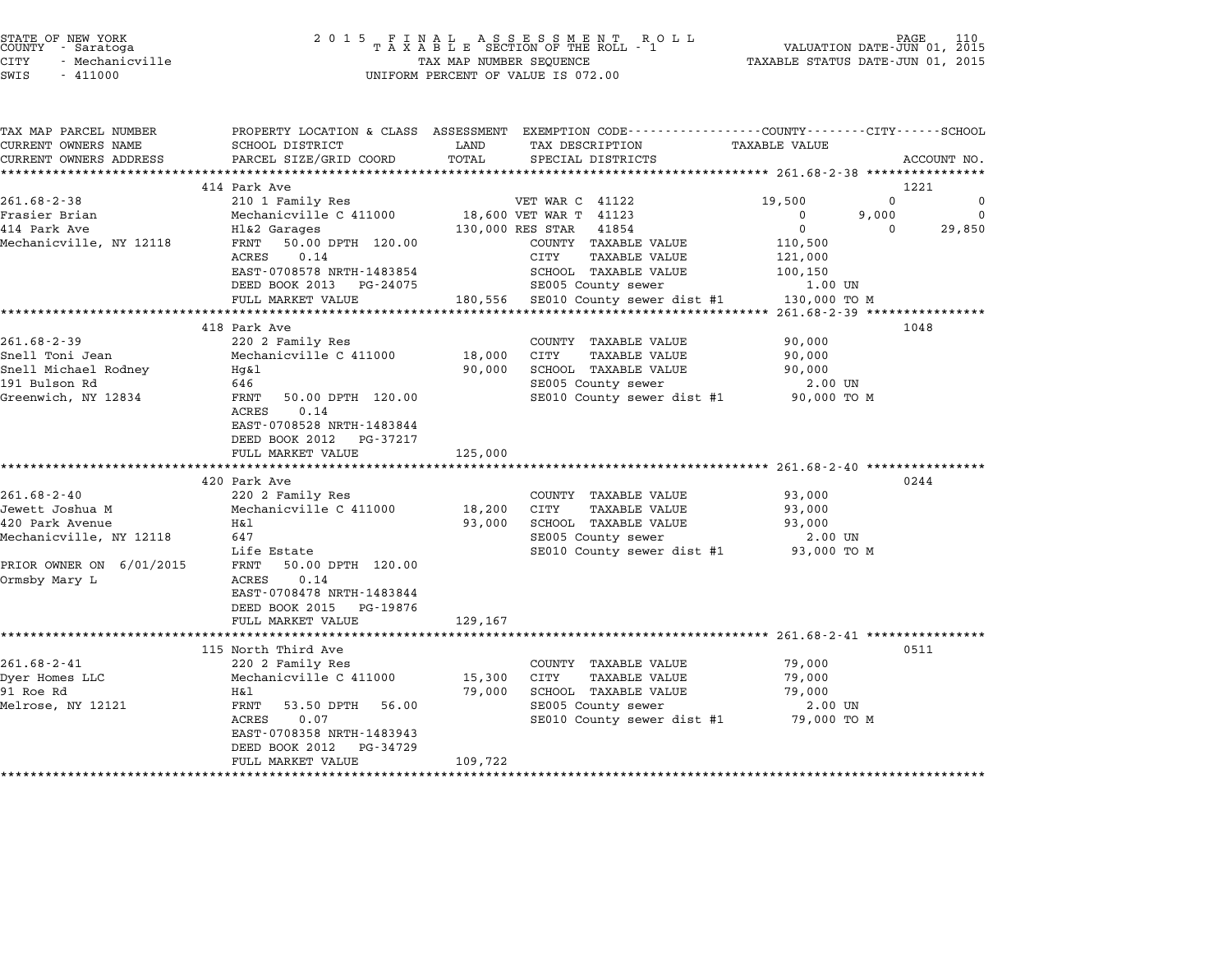| STATE OF NEW YORK<br>COUNTY - Saratoga<br><b>CITY</b><br>- Mechanicville<br>SWIS<br>$-411000$ | 2 0 1 5                                                                  | TAX MAP NUMBER SEQUENCE | UNIFORM PERCENT OF VALUE IS 072.00                                                                                 | TAXABLE STATUS DATE-JUN 01, 2015                    | PAGE<br>VALUATION DATE-JUN 01, 2015 |
|-----------------------------------------------------------------------------------------------|--------------------------------------------------------------------------|-------------------------|--------------------------------------------------------------------------------------------------------------------|-----------------------------------------------------|-------------------------------------|
| TAX MAP PARCEL NUMBER<br>CURRENT OWNERS NAME                                                  | SCHOOL DISTRICT                                                          | LAND                    | PROPERTY LOCATION & CLASS ASSESSMENT EXEMPTION CODE---------------COUNTY-------CITY------SCHOOL<br>TAX DESCRIPTION | TAXABLE VALUE                                       |                                     |
| CURRENT OWNERS ADDRESS                                                                        | PARCEL SIZE/GRID COORD                                                   | TOTAL                   | SPECIAL DISTRICTS<br>***********************************261.68-2-42.2 ***************                              |                                                     | ACCOUNT NO.                         |
|                                                                                               | 111 North Third Ave                                                      |                         |                                                                                                                    |                                                     |                                     |
| $261.68 - 2 - 42.2$                                                                           | 483 Converted Re                                                         |                         | COUNTY TAXABLE VALUE                                                                                               | 50,000                                              |                                     |
| Laurenzo Vincent J                                                                            | Mechanicville C 411000                                                   | 10,000                  | CITY<br>TAXABLE VALUE                                                                                              | 50,000                                              |                                     |
| PO Box 252                                                                                    | H & L                                                                    | 50,000                  | SCHOOL TAXABLE VALUE                                                                                               | 50,000                                              |                                     |
| Clifton Park, NY 12065                                                                        | FRNT<br>34.50 DPTH<br>56.00                                              |                         | SE005 County sewer                                                                                                 | 2.00 UN                                             |                                     |
|                                                                                               | ACRES<br>0.04<br>EAST-0708357 NRTH-1483901<br>DEED BOOK 2014<br>PG-29497 |                         | SE010 County sewer dist #1                                                                                         | 50,000 TO M                                         |                                     |
|                                                                                               | FULL MARKET VALUE                                                        | 69,444                  |                                                                                                                    |                                                     |                                     |
|                                                                                               | *********************                                                    |                         | ******************************** 261.68-2-43 ***************                                                       |                                                     |                                     |
| $261.68 - 2 - 43$                                                                             | 500 Park Ave<br>220 2 Family Res                                         |                         | VET WAR C 41122                                                                                                    | 16,500                                              | 0665<br>$\mathbf 0$<br>0            |
| Haney Geo W Jr                                                                                | Mechanicville C 411000                                                   |                         | 18,800 VET WAR T 41123                                                                                             | $\mathbf 0$<br>9,000                                | 0                                   |
| Haney Eunice                                                                                  | Η&l                                                                      | 110,000 SR STAR         | 41834                                                                                                              | $\mathbf 0$                                         | 64,980<br>$\Omega$                  |
| 500 Park Ave                                                                                  | 692                                                                      |                         | COUNTY TAXABLE VALUE                                                                                               | 93,500                                              |                                     |
| Mechanicville, NY 12118                                                                       | FRNT<br>30.60 DPTH 120.00                                                |                         | CITY<br>TAXABLE VALUE                                                                                              | 101,000                                             |                                     |
|                                                                                               | ACRES<br>0.08                                                            |                         | SCHOOL TAXABLE VALUE                                                                                               | 45,020                                              |                                     |
|                                                                                               | EAST-0708378 NRTH-1483823<br>DEED BOOK 0804<br>PG-0464                   |                         | SE005 County sewer<br>SE010 County sewer dist #1                                                                   | 2.00 UN<br>110,000 TO M                             |                                     |
|                                                                                               | FULL MARKET VALUE                                                        | 152,778                 |                                                                                                                    |                                                     |                                     |
|                                                                                               | *****************                                                        | ******************      |                                                                                                                    | ********************* 261.68-2-44 ***************** |                                     |
|                                                                                               | 504 Park Ave                                                             |                         |                                                                                                                    |                                                     | 0743                                |
| $261.68 - 2 - 44$<br>Mone David J                                                             | 220 2 Family Res<br>Mechanicville C 411000                               |                         | RES STAR<br>41854<br>COUNTY TAXABLE VALUE                                                                          | $\mathsf{O}$                                        | $\Omega$<br>29,850                  |
| 504 Park Ave                                                                                  | Hq&l                                                                     | 19,000<br>95,000        | CITY<br><b>TAXABLE VALUE</b>                                                                                       | 95,000<br>95,000                                    |                                     |
| Mechanicville, NY 12118                                                                       | 693                                                                      |                         | SCHOOL TAXABLE VALUE                                                                                               | 65,150                                              |                                     |
|                                                                                               | 45.00 DPTH 120.00<br>FRNT                                                |                         | SE005 County sewer                                                                                                 | 2.00 UN                                             |                                     |
|                                                                                               | ACRES<br>0.12                                                            |                         | SE010 County sewer dist #1                                                                                         | 95,000 TO M                                         |                                     |
|                                                                                               | EAST-0708348 NRTH-1483823<br>DEED BOOK 2007<br>PG-21129                  |                         |                                                                                                                    |                                                     |                                     |
|                                                                                               | FULL MARKET VALUE                                                        | 131,944                 |                                                                                                                    |                                                     |                                     |
|                                                                                               | ***********************                                                  |                         | **************************************55-2-45 ****************                                                     |                                                     | 0254                                |
| $261.68 - 2 - 45$                                                                             | 506 Park Ave<br>220 2 Family Res                                         |                         | COUNTY TAXABLE VALUE                                                                                               | 90,000                                              |                                     |
| Peller Hyman                                                                                  | Mechanicville C 411000                                                   | 18,000                  | CITY<br><b>TAXABLE VALUE</b>                                                                                       | 90,000                                              |                                     |
| Peller Arlene                                                                                 | Η&l                                                                      | 90,000                  | SCHOOL TAXABLE VALUE                                                                                               | 90,000                                              |                                     |
| 30 Duelles Ln                                                                                 | 694                                                                      |                         | SE005 County sewer                                                                                                 | 2.00 UN                                             |                                     |
| Greenwich, NY 12834                                                                           | FRNT<br>45.00 DPTH 120.00                                                |                         | SE010 County sewer dist #1                                                                                         | 90,000 TO M                                         |                                     |
|                                                                                               | ACRES<br>0.12                                                            |                         |                                                                                                                    |                                                     |                                     |
|                                                                                               | EAST-0708298 NRTH-1483813                                                |                         |                                                                                                                    |                                                     |                                     |
|                                                                                               | DEED BOOK 2012<br>PG-14314<br>FULL MARKET VALUE                          | 125,000                 |                                                                                                                    |                                                     |                                     |
| **********************                                                                        | *************************                                                | ******************      |                                                                                                                    |                                                     |                                     |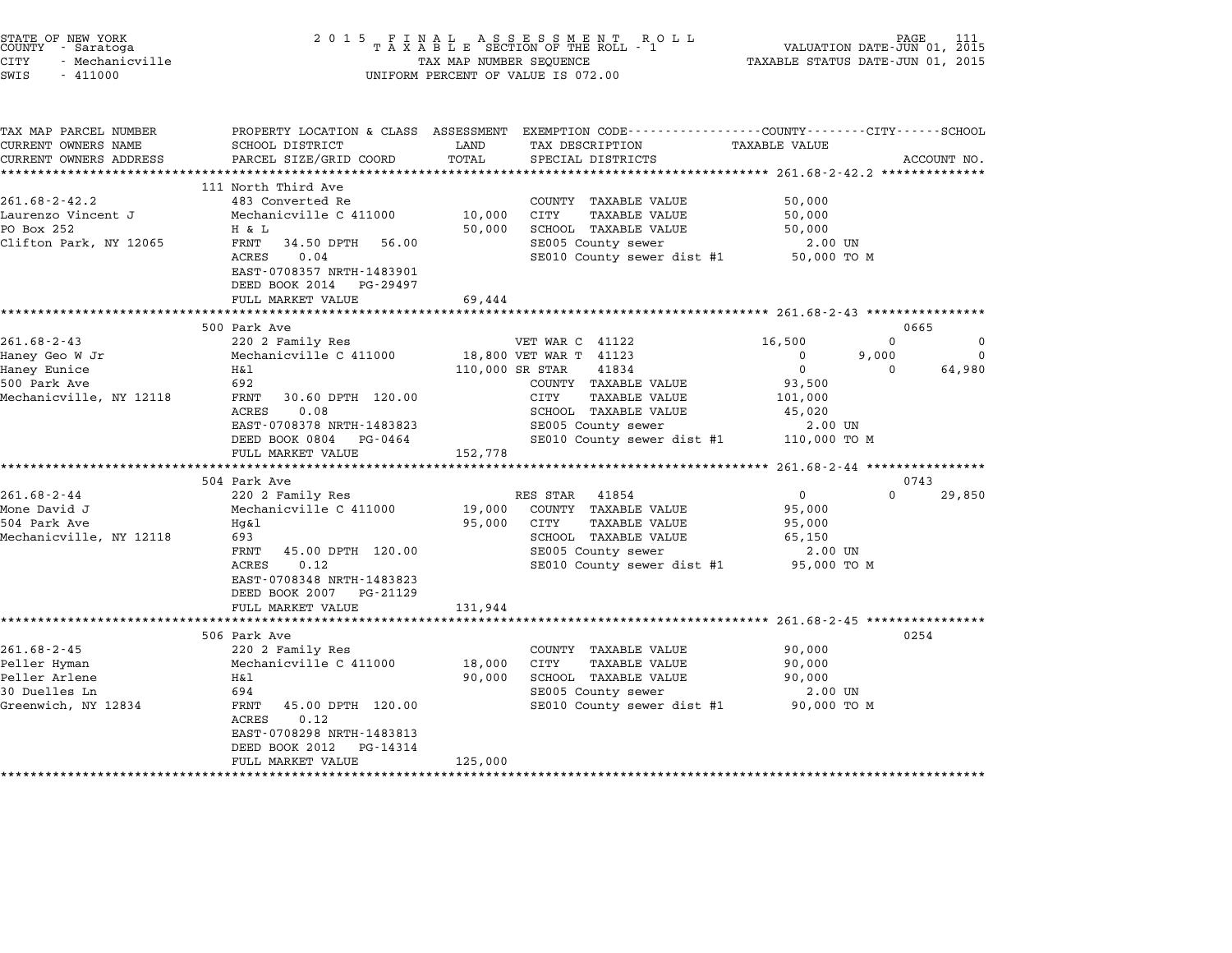| STATE OF NEW YORK |                 |  |
|-------------------|-----------------|--|
| COUNTY            | - Saratoga      |  |
| CITY              | - Mechanicville |  |

| TAX MAP PARCEL NUMBER<br>CURRENT OWNERS NAME | SCHOOL DISTRICT                     | LAND<br>TAX DESCRIPTION                | PROPERTY LOCATION & CLASS ASSESSMENT EXEMPTION CODE---------------COUNTY-------CITY------SCHOOL<br><b>TAXABLE VALUE</b> |
|----------------------------------------------|-------------------------------------|----------------------------------------|-------------------------------------------------------------------------------------------------------------------------|
|                                              |                                     |                                        |                                                                                                                         |
| CURRENT OWNERS ADDRESS                       | PARCEL SIZE/GRID COORD              | TOTAL<br>SPECIAL DISTRICTS             | ACCOUNT NO.                                                                                                             |
|                                              |                                     |                                        |                                                                                                                         |
|                                              | 507 Grand St                        |                                        | 0826                                                                                                                    |
| $261.68 - 2 - 46$                            | 210 1 Family Res                    | VET WAR C 41122                        | 12,600<br>$\Omega$<br>0                                                                                                 |
| Laurenzo Vincent                             | Mechanicville C 411000              | 15,800 VET WAR T 41123                 | 9,000<br>$\Omega$<br>$\mathbf{0}$                                                                                       |
| Laurenzo Lucille                             | Hg&l                                | 84,000 SR STAR<br>41834                | $\mathbf 0$<br>64,980<br>$\Omega$                                                                                       |
| 507 Grand St                                 | 689                                 | COUNTY TAXABLE VALUE                   | 71,400                                                                                                                  |
| Mechanicville, NY 12118                      | FRNT<br>63.00 DPTH 88.00            | CITY<br><b>TAXABLE VALUE</b>           | 75,000                                                                                                                  |
|                                              | <b>ACRES</b><br>0.13                | SCHOOL TAXABLE VALUE                   | 19,020                                                                                                                  |
|                                              | EAST-0708278 NRTH-1483913           | SE005 County sewer                     | $1.00$ UN                                                                                                               |
|                                              | DEED BOOK 0632 PG-0386              | SE010 County sewer dist #1             | 84,000 TO M                                                                                                             |
|                                              | FULL MARKET VALUE                   | 116,667                                |                                                                                                                         |
|                                              |                                     |                                        |                                                                                                                         |
|                                              | 510 Park Ave                        |                                        | 0089                                                                                                                    |
| $261.68 - 2 - 49$                            | 210 1 Family Res                    | COUNTY TAXABLE VALUE                   | 114,000                                                                                                                 |
| Anderson Allan V                             | Mechanicville C 411000              | 22,800<br>CITY<br>TAXABLE VALUE        | 114,000                                                                                                                 |
| Anderson Jeanne S                            | Hq&l                                | SCHOOL TAXABLE VALUE<br>114,000        | 114,000                                                                                                                 |
| 16 Sage Rd                                   | 696                                 | SE005 County sewer                     | 1.00 UN                                                                                                                 |
| Waterford, NY 12188                          | 43.00 DPTH<br>FRNT                  |                                        | SE010 County sewer dist #1 114,000 TO M                                                                                 |
|                                              | 0.17<br>ACRES                       |                                        |                                                                                                                         |
|                                              | EAST-0708208 NRTH-1483843           |                                        |                                                                                                                         |
|                                              | DEED BOOK 1133<br>PG-108            |                                        |                                                                                                                         |
|                                              | FULL MARKET VALUE                   | 158,333                                |                                                                                                                         |
|                                              |                                     |                                        |                                                                                                                         |
|                                              | 112 North Fourth Ave                |                                        | 1614                                                                                                                    |
| $261.68 - 2 - 51$                            | 210 1 Family Res                    | RES STAR 41854                         | $\overline{0}$<br>$\Omega$<br>29,850                                                                                    |
| Haney John E III                             | Mechanicville C 411000              | 21,000<br>COUNTY TAXABLE VALUE         | 57,100                                                                                                                  |
| Haney Stephanie A                            | Deed 292/236                        | 57,100<br>CITY<br><b>TAXABLE VALUE</b> | 57,100                                                                                                                  |
| 112 No Fourth Ave                            | FRNT 100.00 DPTH<br>50.00           | SCHOOL TAXABLE VALUE                   | 27,250                                                                                                                  |
| Mechanicville, NY 12118                      | ACRES<br>0.11                       | SE005 County sewer                     | 1.00 UN                                                                                                                 |
|                                              | EAST-0708138 NRTH-1483913           | SE010 County sewer dist #1             | 57,100 TO M                                                                                                             |
|                                              | DEED BOOK 2013<br>PG-11768          |                                        |                                                                                                                         |
|                                              | FULL MARKET VALUE                   | 79,306                                 |                                                                                                                         |
|                                              | *********************************** |                                        |                                                                                                                         |
|                                              | 512 Grand St                        |                                        | 0130                                                                                                                    |
| $261.68 - 2 - 52$                            | 210 1 Family Res                    | RES STAR<br>41854                      | $\mathbf{0}$<br>$\Omega$<br>29,850                                                                                      |
| Burkhouse Loreli                             | Mechanicville C 411000              | 13,000<br>COUNTY TAXABLE VALUE         | 75,000                                                                                                                  |
| 512 Grand St                                 | Hg&l                                | 75,000<br>TAXABLE VALUE<br>CITY        | 75,000                                                                                                                  |
| Mechanicville, NY 12118                      | 687                                 | SCHOOL TAXABLE VALUE                   | 45,150                                                                                                                  |
|                                              | FRNT<br>32.00 DPTH 126.00           | SE005 County sewer                     | $1.00$ UN                                                                                                               |
|                                              | 0.09<br><b>ACRES</b>                |                                        | SE010 County sewer dist #1 75,000 TO M                                                                                  |
|                                              | EAST-0708208 NRTH-1484043           |                                        |                                                                                                                         |
|                                              | DEED BOOK 1713<br>PG-426            |                                        |                                                                                                                         |
|                                              | FULL MARKET VALUE                   | 104,167                                |                                                                                                                         |
|                                              |                                     |                                        |                                                                                                                         |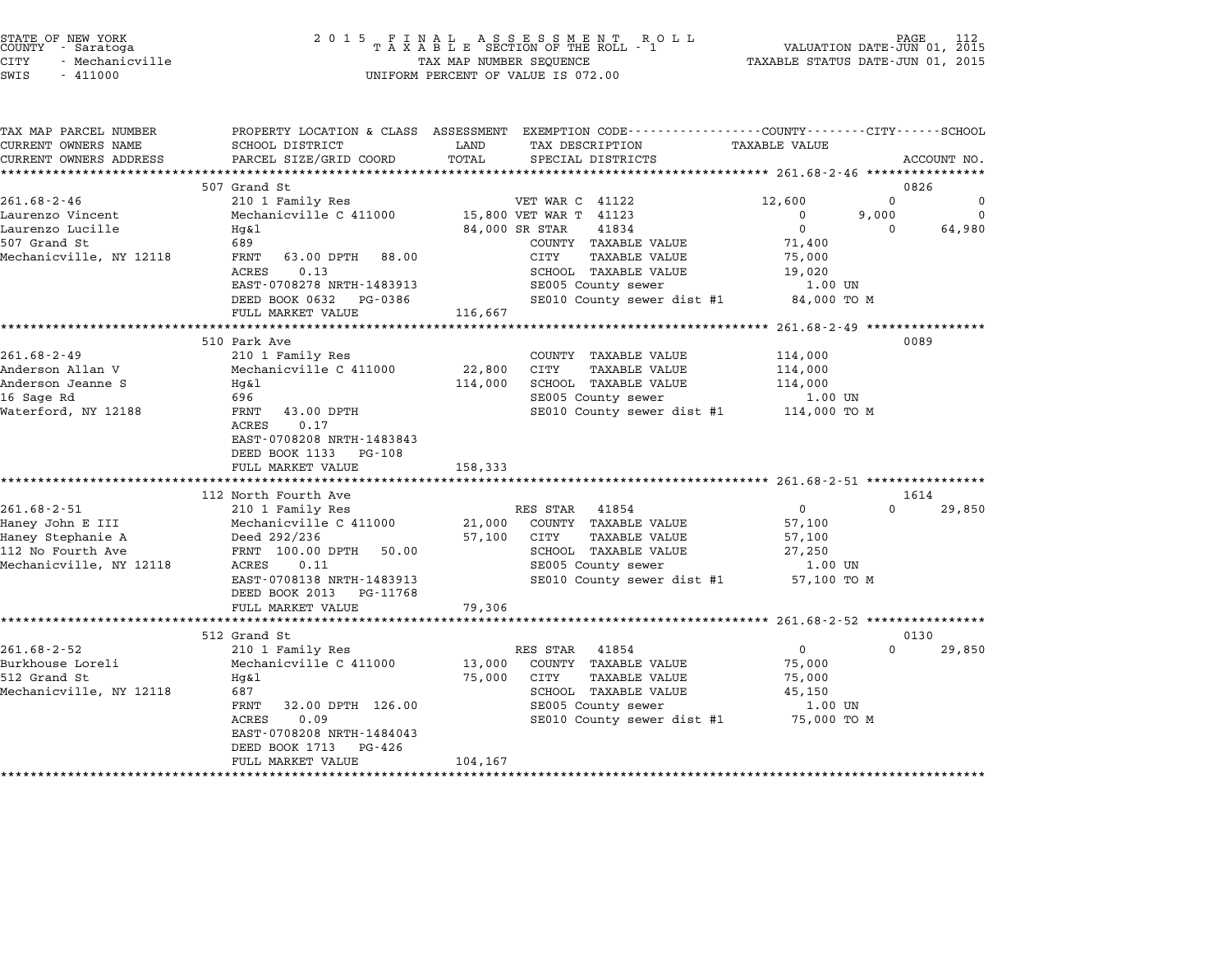| STATE OF NEW YORK<br>COUNTY - Saratoga<br>CITY<br>- Mechanicville<br>SWIS<br>$-411000$                           |                                                                                                                                                                                          | TAX MAP NUMBER SEQUENCE     | $\begin{array}{cccccccccccccccccc} 2&0&1&5& &\texttt{F} &\texttt{I} &\texttt{N} &\texttt{A} &\texttt{L} & &\texttt{A} &\texttt{S} &\texttt{E} &\texttt{S} &\texttt{S} &\texttt{M} &\texttt{E} &\texttt{N} &\texttt{T} & &\texttt{R} &\texttt{O} &\texttt{L} &\texttt{L} \\ & & & & & & & \texttt{T} & \texttt{A} &\texttt{X} &\texttt{A} &\texttt{B} &\texttt{L} &\texttt{E} & &\texttt{SECTION} & \texttt{OF} &\text$<br>UNIFORM PERCENT OF VALUE IS 072.00 | TAXABLE STATUS DATE-JUN 01, 2015                                     | PAGE<br>113<br>VALUATION DATE-JUN 01, 2015 |
|------------------------------------------------------------------------------------------------------------------|------------------------------------------------------------------------------------------------------------------------------------------------------------------------------------------|-----------------------------|--------------------------------------------------------------------------------------------------------------------------------------------------------------------------------------------------------------------------------------------------------------------------------------------------------------------------------------------------------------------------------------------------------------------------------------------------------------|----------------------------------------------------------------------|--------------------------------------------|
| TAX MAP PARCEL NUMBER<br>CURRENT OWNERS NAME<br>CURRENT OWNERS ADDRESS                                           | SCHOOL DISTRICT<br>PARCEL SIZE/GRID COORD                                                                                                                                                | LAND<br>TOTAL               | PROPERTY LOCATION & CLASS ASSESSMENT EXEMPTION CODE----------------COUNTY-------CITY------SCHOOL<br>TAX DESCRIPTION<br>SPECIAL DISTRICTS                                                                                                                                                                                                                                                                                                                     | <b>TAXABLE VALUE</b>                                                 | ACCOUNT NO.                                |
|                                                                                                                  |                                                                                                                                                                                          |                             |                                                                                                                                                                                                                                                                                                                                                                                                                                                              |                                                                      |                                            |
|                                                                                                                  | 514 Grand St                                                                                                                                                                             |                             |                                                                                                                                                                                                                                                                                                                                                                                                                                                              |                                                                      | 0705                                       |
| $261.68 - 2 - 53$<br>Wood Jamie L<br>Wood Sara R<br>514 Grand St                                                 | 280 Res Multiple<br>Mechanicville C 411000<br>Hg&l<br>FRNT<br>52.32 DPTH 126.00                                                                                                          | 22,000<br>110,000           | RES STAR<br>41854<br>COUNTY TAXABLE VALUE<br>CITY<br>TAXABLE VALUE<br>SCHOOL TAXABLE VALUE                                                                                                                                                                                                                                                                                                                                                                   | $\mathbf 0$<br>110,000<br>110,000<br>80,150                          | $\Omega$<br>29,850                         |
| Mechanicville, NY 12118                                                                                          | ACRES<br>0.15<br>EAST-0708168 NRTH-1484043<br>DEED BOOK 1670 PG-627<br>FULL MARKET VALUE                                                                                                 | 152,778                     | SE005 County sewer<br>SE010 County sewer dist #1                                                                                                                                                                                                                                                                                                                                                                                                             | 1.00 UN<br>110,000 TO M                                              |                                            |
|                                                                                                                  | ************************                                                                                                                                                                 |                             |                                                                                                                                                                                                                                                                                                                                                                                                                                                              |                                                                      |                                            |
|                                                                                                                  | 124 North Fourth Ave                                                                                                                                                                     |                             |                                                                                                                                                                                                                                                                                                                                                                                                                                                              |                                                                      | 1286                                       |
| $261.68 - 2 - 54$<br>Izzo Debra J<br>124 North Fourth Ave<br>Mechanicville, NY 12118                             | 210 1 Family Res<br>Mechanicville C 411000<br>Η&l<br>698<br>FRNT<br>61.00 DPTH<br>ACRES<br>0.10<br>EAST-0708108 NRTH-1484003<br>DEED BOOK 1462<br>PG-200                                 | 18,000<br>85,000            | RES STAR<br>41854<br>COUNTY TAXABLE VALUE<br>CITY<br><b>TAXABLE VALUE</b><br>SCHOOL TAXABLE VALUE<br>SE005 County sewer<br>SE010 County sewer dist #1                                                                                                                                                                                                                                                                                                        | $\mathsf{O}$<br>85,000<br>85,000<br>55,150<br>1.00 UN<br>85,000 TO M | $\Omega$<br>29,850                         |
|                                                                                                                  | FULL MARKET VALUE                                                                                                                                                                        | 118,056                     |                                                                                                                                                                                                                                                                                                                                                                                                                                                              |                                                                      |                                            |
|                                                                                                                  | ************************                                                                                                                                                                 |                             |                                                                                                                                                                                                                                                                                                                                                                                                                                                              |                                                                      |                                            |
|                                                                                                                  | 126 North Fourth Ave                                                                                                                                                                     |                             |                                                                                                                                                                                                                                                                                                                                                                                                                                                              |                                                                      | 1474                                       |
| $261.68 - 2 - 55$<br>Martinelli Wayne J<br>Martinelli Margaret<br>126 North Fourth St<br>Mechanicville, NY 12118 | 210 1 Family Res<br>Mechanicville C 411000<br>H&l<br>FRNT<br>31.25 DPTH<br>69.00<br>ACRES<br>0.05<br>EAST-0708098 NRTH-1484053<br>DEED BOOK 1090<br>PG-21                                | 16,800<br>84,000            | RES STAR<br>41854<br>COUNTY TAXABLE VALUE<br>CITY<br><b>TAXABLE VALUE</b><br>SCHOOL TAXABLE VALUE<br>SE005 County sewer<br>SE010 County sewer dist #1                                                                                                                                                                                                                                                                                                        | $\mathbf{0}$<br>84,000<br>84,000<br>54,150<br>1.00 UN<br>84,000 TO M | $\Omega$<br>29,850                         |
|                                                                                                                  | FULL MARKET VALUE<br>************************                                                                                                                                            | 116,667                     |                                                                                                                                                                                                                                                                                                                                                                                                                                                              |                                                                      |                                            |
|                                                                                                                  | 128 North Fourth Ave                                                                                                                                                                     |                             |                                                                                                                                                                                                                                                                                                                                                                                                                                                              |                                                                      | 0722                                       |
| $261.68 - 2 - 56$<br>Brown Brianne L<br>128 N 4th Ave<br>Mechanicville, NY 12118                                 | 210 1 Family Res<br>Mechanicville C 411000<br>Η&l<br>700<br>FRNT<br>33.75 DPTH<br>68.50<br>0.05<br>ACRES<br>EAST-0708098 NRTH-1484083<br>DEED BOOK 2007<br>PG-12751<br>FULL MARKET VALUE | 15,200<br>95,000<br>131,944 | RES STAR<br>41854<br>COUNTY TAXABLE VALUE<br><b>TAXABLE VALUE</b><br>CITY<br>SCHOOL TAXABLE VALUE<br>SE005 County sewer<br>SE010 County sewer dist #1                                                                                                                                                                                                                                                                                                        | 0<br>95,000<br>95,000<br>65,150<br>1.00 UN<br>95,000 TO M            | $\Omega$<br>29,850                         |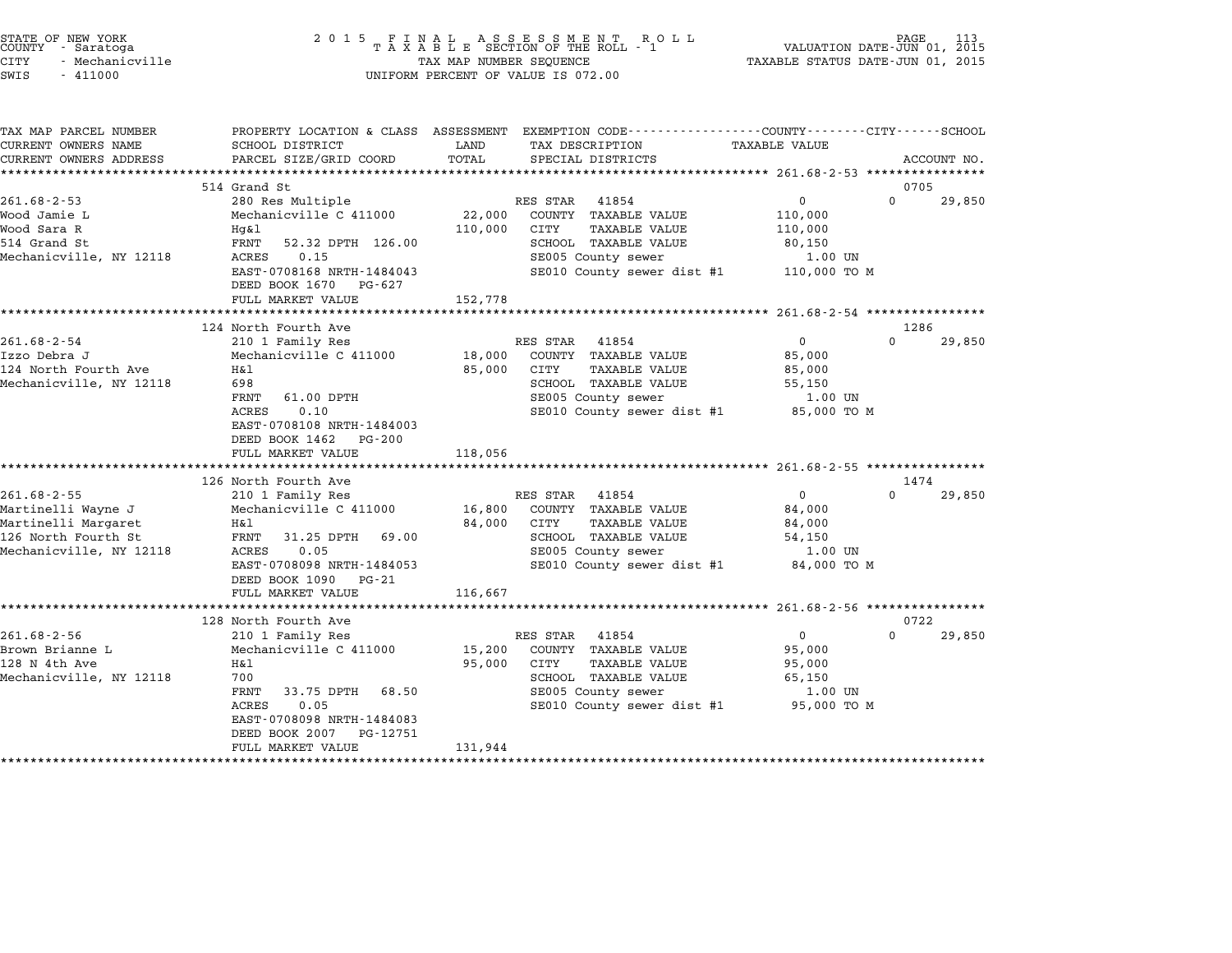| STATE OF NEW YORK<br>COUNTY - Saratoga<br><b>CITY</b><br>- Mechanicville<br>SWIS<br>$-411000$ | 2 0 1 5                                                                                     | TAX MAP NUMBER SEQUENCE | FINAL ASSESSMENT RO<br>TAXABLE SECTION OF THE ROLL - 1<br>R O L L<br>UNIFORM PERCENT OF VALUE IS 072.00                                 | VALUATION DATE-JUN 01, 2015<br>TAXABLE STATUS DATE-JUN 01, 2015 | PAGE             |             |
|-----------------------------------------------------------------------------------------------|---------------------------------------------------------------------------------------------|-------------------------|-----------------------------------------------------------------------------------------------------------------------------------------|-----------------------------------------------------------------|------------------|-------------|
| TAX MAP PARCEL NUMBER<br>CURRENT OWNERS NAME<br>CURRENT OWNERS ADDRESS                        | SCHOOL DISTRICT<br>PARCEL SIZE/GRID COORD                                                   | LAND<br>TOTAL           | PROPERTY LOCATION & CLASS ASSESSMENT EXEMPTION CODE---------------COUNTY-------CITY------SCHOOL<br>TAX DESCRIPTION<br>SPECIAL DISTRICTS | <b>TAXABLE VALUE</b>                                            |                  | ACCOUNT NO. |
|                                                                                               | ***************************<br>130 North Fourth Ave                                         |                         |                                                                                                                                         |                                                                 | 1357             |             |
| $261.68 - 2 - 57$                                                                             | 210 1 Family Res                                                                            |                         | VETERANS<br>41101                                                                                                                       | 3,500                                                           | 3,500            | -0          |
| Sullivan Wm                                                                                   | Mechanicville C 411000                                                                      |                         | 18,600 SR STAR<br>41834                                                                                                                 | $\mathbf{0}$                                                    | $\Omega$         | 64,980      |
| Sullivan Ruth                                                                                 | Η&l                                                                                         | 93,000                  | COUNTY TAXABLE VALUE                                                                                                                    | 89,500                                                          |                  |             |
| 130 North Fourth St                                                                           | 701                                                                                         |                         | CITY<br><b>TAXABLE VALUE</b>                                                                                                            | 89,500                                                          |                  |             |
| Mechanicville, NY 12118                                                                       | FRNT<br>62.75 DPTH<br>50.00                                                                 |                         | SCHOOL TAXABLE VALUE                                                                                                                    | 28,020                                                          |                  |             |
|                                                                                               | ACRES<br>0.07                                                                               |                         | SE005 County sewer                                                                                                                      | 1.00 UN                                                         |                  |             |
|                                                                                               | EAST-0708088 NRTH-1484123                                                                   |                         | SE010 County sewer dist #1                                                                                                              | 93,000 TO M                                                     |                  |             |
|                                                                                               | DEED BOOK 0600<br>PG-0451                                                                   |                         |                                                                                                                                         |                                                                 |                  |             |
|                                                                                               | FULL MARKET VALUE<br>**********************                                                 | 129,167<br>************ |                                                                                                                                         | ***************** 261.68-2-58 *****************                 |                  |             |
|                                                                                               | 135 North Second Ave                                                                        |                         |                                                                                                                                         |                                                                 | 0557             |             |
| $261.68 - 2 - 58$                                                                             | 210 1 Family Res                                                                            |                         | COUNTY TAXABLE VALUE                                                                                                                    | 85,000                                                          |                  |             |
| Fiacco Thomas J                                                                               | Mechanicville C 411000                                                                      | 16,000                  | TAXABLE VALUE<br>CITY                                                                                                                   | 85,000                                                          |                  |             |
| 139 N Second Ave                                                                              | $H&1$ (3 1/3 each)                                                                          | 85,000                  | SCHOOL TAXABLE VALUE                                                                                                                    | 85,000                                                          |                  |             |
| Mechanicville, NY 12118                                                                       | 1373                                                                                        |                         | SE005 County sewer                                                                                                                      | 1.00 UN                                                         |                  |             |
|                                                                                               | FRNT<br>22.00 DPTH<br>ACRES<br>0.10<br>EAST-0708627 NRTH-1484234<br>DEED BOOK 2011 PG-34969 |                         | SE010 County sewer dist #1                                                                                                              | 85,000 TO M                                                     |                  |             |
|                                                                                               | FULL MARKET VALUE                                                                           | 118,056                 |                                                                                                                                         |                                                                 |                  |             |
|                                                                                               | *****************                                                                           |                         |                                                                                                                                         |                                                                 |                  |             |
| $261.68 - 2 - 59$                                                                             | 508 Park Ave<br>220 2 Family Res                                                            |                         | VET WAR C 41122                                                                                                                         | 17,850                                                          | 1158<br>$\Omega$ | $\Omega$    |
| Pratt Donald J                                                                                | Mechanicville C 411000                                                                      |                         | 19,600 VET WAR T 41123                                                                                                                  | $\Omega$                                                        | 9,000            | $\Omega$    |
| 508 Park Ave                                                                                  | $Hq\&1$                                                                                     |                         | 119,000 SR STAR<br>41834                                                                                                                | $\mathbf 0$                                                     | $\Omega$         | 64,980      |
| Mechanicville, NY 12118                                                                       | 695                                                                                         |                         | COUNTY TAXABLE VALUE                                                                                                                    | 101,150                                                         |                  |             |
|                                                                                               | 31.00 DPTH 121.00<br>FRNT                                                                   |                         | CITY<br><b>TAXABLE VALUE</b>                                                                                                            | 110,000                                                         |                  |             |
|                                                                                               | ACRES<br>0.16                                                                               |                         | SCHOOL TAXABLE VALUE                                                                                                                    | 54,020                                                          |                  |             |
|                                                                                               | EAST-0708248 NRTH-1483848                                                                   |                         | SE005 County sewer                                                                                                                      | 2.00 UN                                                         |                  |             |
|                                                                                               | DEED BOOK 1372 PG-426                                                                       |                         | SE010 County sewer dist #1                                                                                                              | 119,000 TO M                                                    |                  |             |
|                                                                                               | FULL MARKET VALUE                                                                           | 165,278                 |                                                                                                                                         |                                                                 |                  |             |
|                                                                                               | **********************<br>523 Park Ave                                                      |                         |                                                                                                                                         | ********************* 261.68-3-1 *****************              | 0666             |             |
| $261.68 - 3 - 1$                                                                              | 220 2 Family Res                                                                            |                         | RES STAR<br>41854                                                                                                                       | $\mathbf 0$                                                     | $\Omega$         | 29,850      |
| Haney John E                                                                                  | Mechanicville C 411000                                                                      | 20,600                  | COUNTY TAXABLE VALUE                                                                                                                    | 103,000                                                         |                  |             |
| Haney Linda M                                                                                 | Η&l                                                                                         | 103,000                 | CITY<br><b>TAXABLE VALUE</b>                                                                                                            | 103,000                                                         |                  |             |
| 523 Park Ave                                                                                  | 1272                                                                                        |                         | SCHOOL TAXABLE VALUE                                                                                                                    | 73,150                                                          |                  |             |
| Mechanicville, NY 12118                                                                       | FRNT<br>50.00 DPTH 100.00                                                                   |                         | SE005 County sewer                                                                                                                      | 2.00 UN                                                         |                  |             |
|                                                                                               | ACRES<br>0.11                                                                               |                         | SE010 County sewer dist #1                                                                                                              | 103,000 TO M                                                    |                  |             |
|                                                                                               | EAST-0708149 NRTH-1483623<br>DEED BOOK 0732<br>PG-0474                                      |                         |                                                                                                                                         |                                                                 |                  |             |
|                                                                                               | FULL MARKET VALUE                                                                           | 143,056                 |                                                                                                                                         |                                                                 |                  |             |
|                                                                                               |                                                                                             | *************           |                                                                                                                                         |                                                                 |                  |             |

STATE OF NEW YORK <sup>2</sup> <sup>0</sup> <sup>1</sup> 5 F I N A L A S S E S S M E N T R O L L PAGE <sup>114</sup> COUNTY - Saratoga <sup>T</sup> <sup>A</sup> <sup>X</sup> <sup>A</sup> <sup>B</sup> <sup>L</sup> <sup>E</sup> SECTION OF THE ROLL - <sup>1</sup> VALUATION DATE-JUN 01, <sup>2015</sup>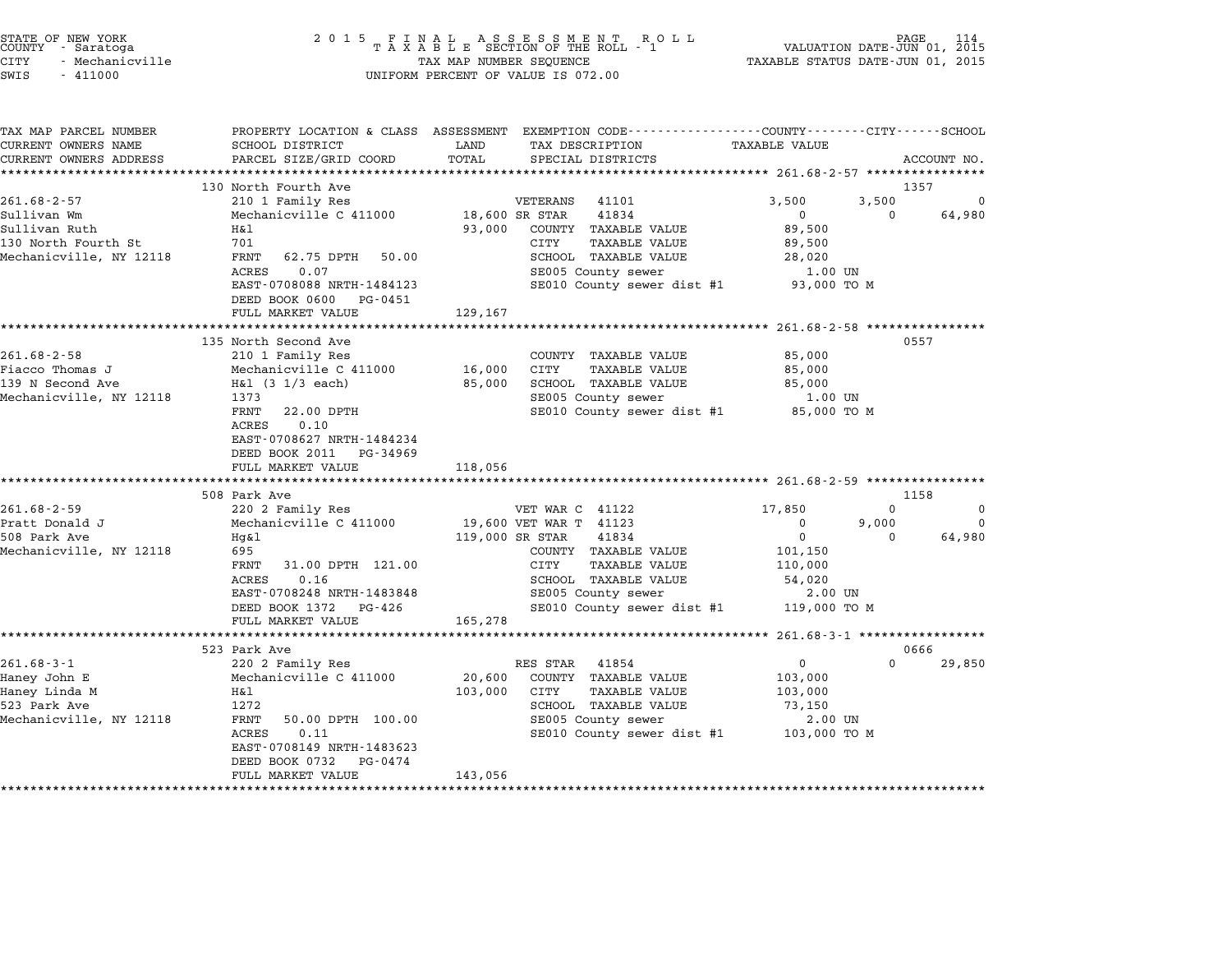| 2 0 1 5                                                                                                                                                                                                                |                                                                  | R O L L                                                                                                                                 | VALUATION DATE-JUN 01, 2015<br>TAXABLE STATUS DATE-JUN 01, 2015                                                                 | PAGE                                                                                                                                                                                                                                      |
|------------------------------------------------------------------------------------------------------------------------------------------------------------------------------------------------------------------------|------------------------------------------------------------------|-----------------------------------------------------------------------------------------------------------------------------------------|---------------------------------------------------------------------------------------------------------------------------------|-------------------------------------------------------------------------------------------------------------------------------------------------------------------------------------------------------------------------------------------|
| SCHOOL DISTRICT<br>PARCEL SIZE/GRID COORD                                                                                                                                                                              | LAND<br>TOTAL<br>*********                                       | TAX DESCRIPTION<br>SPECIAL DISTRICTS                                                                                                    | <b>TAXABLE VALUE</b>                                                                                                            | ACCOUNT NO.                                                                                                                                                                                                                               |
| 515 Park Ave<br>465 Prof. bldg.<br>Mechanicville C 411000<br>Land/office<br>Comb Accts 0351&0352<br>FRNT 100.00 DPTH 100.00<br>ACRES<br>0.23<br>EAST-0708219 NRTH-1483623<br>DEED BOOK 2008<br>PG-33621                | 28,000<br>130,000                                                | COUNTY TAXABLE VALUE<br><b>CITY</b><br><b>TAXABLE VALUE</b><br>SCHOOL TAXABLE VALUE<br>SE005 County sewer<br>SE010 County sewer dist #1 | 130,000<br>130,000<br>130,000<br>4.00 UN<br>130,000 TO M                                                                        | 0352                                                                                                                                                                                                                                      |
| 511 Park Ave                                                                                                                                                                                                           |                                                                  |                                                                                                                                         |                                                                                                                                 | 0885                                                                                                                                                                                                                                      |
| 210 1 Family Res<br>Mechanicville C 411000<br>Η&l<br>1270<br>FRNT<br>40.00 DPTH<br>50.00<br>ACRES<br>0.05<br>EAST-0708289 NRTH-1483663<br>DEED BOOK 2013<br>PG-1753<br>FULL MARKET VALUE                               | 14,000<br>100,000<br>138,889                                     | COUNTY TAXABLE VALUE<br>CITY<br><b>TAXABLE VALUE</b><br>SCHOOL TAXABLE VALUE<br>SE005 County sewer<br>SE010 County sewer dist #1        | 100,000<br>100,000<br>100,000<br>1.00 UN<br>100,000 TO M                                                                        |                                                                                                                                                                                                                                           |
|                                                                                                                                                                                                                        |                                                                  |                                                                                                                                         |                                                                                                                                 |                                                                                                                                                                                                                                           |
| 483 Converted Re<br>Mechanicville C 411000<br>$H/1$ & Office<br>1269<br>Phyllis DellaCroce Rev Tr<br>50.00 DPTH<br>FRNT<br>ACRES<br>0.13<br>EAST-0708359 NRTH-1483673<br>DEED BOOK 2010<br>PG-193<br>FULL MARKET VALUE | 24,200<br>136,000<br>188,889                                     | 41854<br>COUNTY<br>TAXABLE VALUE<br>CITY<br>TAXABLE VALUE<br>SCHOOL TAXABLE VALUE<br>SE005 County sewer<br>SE010 County sewer dist #1   | 0<br>$\Omega$<br>136,000<br>136,000<br>106,150<br>2.00 UN<br>136,000 TO M                                                       | 0390<br>29,850                                                                                                                                                                                                                            |
| ***************************                                                                                                                                                                                            |                                                                  |                                                                                                                                         |                                                                                                                                 |                                                                                                                                                                                                                                           |
| 105 South Third Ave<br>220 2 Family Res<br>Mechanicville C 411000<br>Hg&l<br>1268<br>FRNT<br>50.00 DPTH 150.00<br>ACRES<br>0.17<br>EAST-0708339 NRTH-1483613<br>DEED BOOK 1351<br>PG-799<br>FULL MARKET VALUE          | 21,200<br>106,000<br>147,222                                     | COUNTY TAXABLE VALUE<br>CITY<br>TAXABLE VALUE<br>SCHOOL TAXABLE VALUE<br>SE005 County sewer<br>SE010 County sewer dist #1               | 106,000<br>106,000<br>106,000<br>2.00 UN<br>106,000 TO M                                                                        | 0886                                                                                                                                                                                                                                      |
|                                                                                                                                                                                                                        | FULL MARKET VALUE<br>101 South Third Ave<br>******************** | PROPERTY LOCATION & CLASS ASSESSMENT<br>180,556                                                                                         | FINAL ASSESSMENT ROTAXABLE SECTION OF THE ROLL - 1<br>TAX MAP NUMBER SEQUENCE<br>UNIFORM PERCENT OF VALUE IS 072.00<br>RES STAR | EXEMPTION CODE----------------COUNTY-------CITY------SCHOOL<br>********************************* 261.68-3-2 *****************<br>************************* 261.68-3-3 *****************<br>******************** 261.68-3-4 ************** |

STATE OF NEW YORK <sup>2</sup> <sup>0</sup> <sup>1</sup> 5 F I N A L A S S E S S M E N T R O L L PAGE <sup>115</sup> COUNTY - Saratoga <sup>T</sup> <sup>A</sup> <sup>X</sup> <sup>A</sup> <sup>B</sup> <sup>L</sup> <sup>E</sup> SECTION OF THE ROLL - <sup>1</sup> VALUATION DATE-JUN 01, <sup>2015</sup>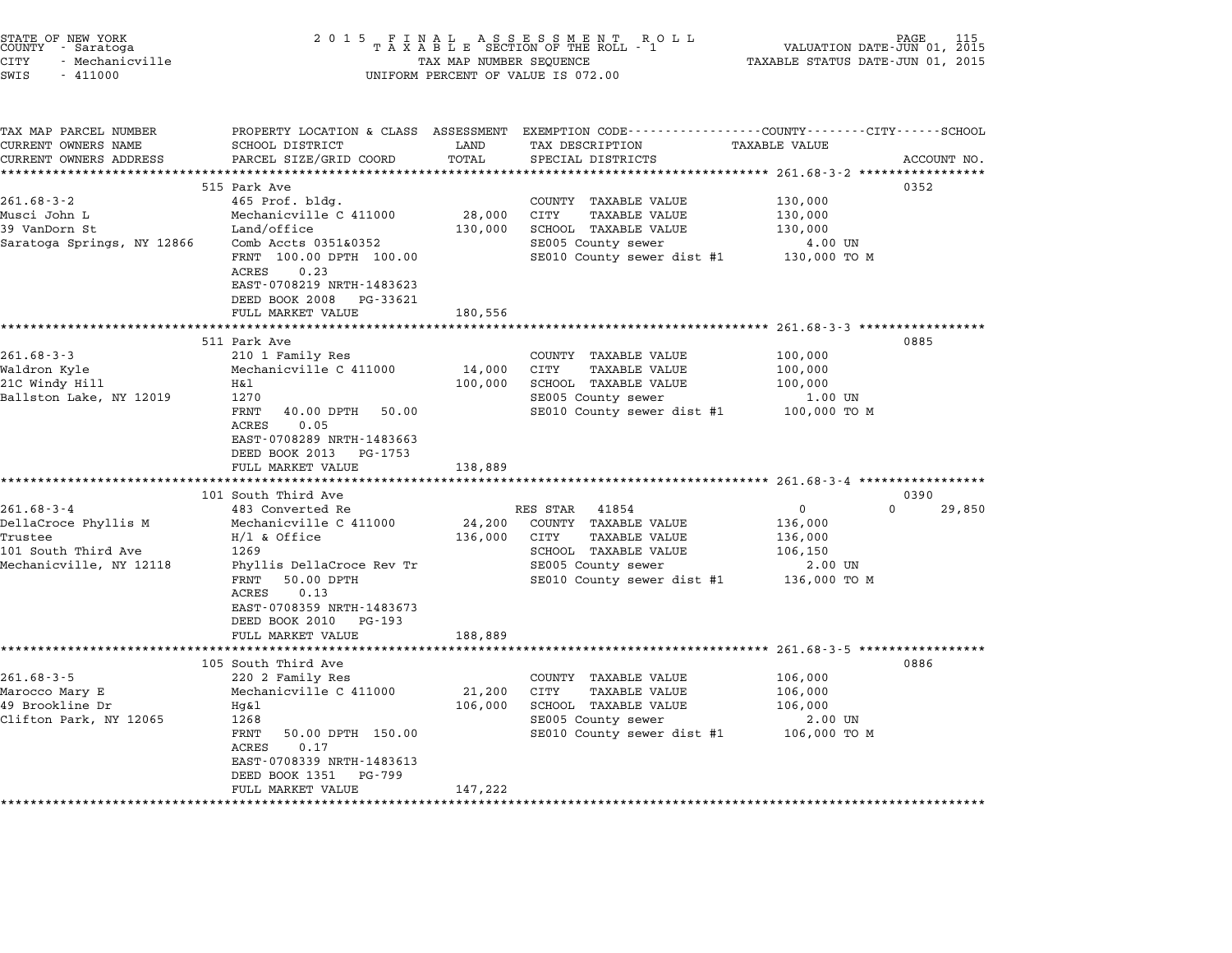| STATE OF NEW YORK<br>COUNTY      Saratoga<br><b>CITY</b><br>- Mechanicville<br>SWIS<br>$-411000$                                                                                                      | 2 0 1 5                                                                                                                                                                                                                                                                                                                           | TAX MAP NUMBER SEQUENCE                | FINAL ASSESSMENT RO<br>TAXABLE SECTION OF THE ROLL - 1<br>R O L L<br>UNIFORM PERCENT OF VALUE IS 072.00                                                                                                                                                                                               | VALUATION DATE-JUN 01, 2015<br>TAXABLE STATUS DATE-JUN 01, 2015                                                             | PAGE                           |                       |
|-------------------------------------------------------------------------------------------------------------------------------------------------------------------------------------------------------|-----------------------------------------------------------------------------------------------------------------------------------------------------------------------------------------------------------------------------------------------------------------------------------------------------------------------------------|----------------------------------------|-------------------------------------------------------------------------------------------------------------------------------------------------------------------------------------------------------------------------------------------------------------------------------------------------------|-----------------------------------------------------------------------------------------------------------------------------|--------------------------------|-----------------------|
| TAX MAP PARCEL NUMBER<br>CURRENT OWNERS NAME<br>CURRENT OWNERS ADDRESS                                                                                                                                | SCHOOL DISTRICT<br>PARCEL SIZE/GRID COORD<br>****************************                                                                                                                                                                                                                                                         | LAND<br>TOTAL                          | PROPERTY LOCATION & CLASS ASSESSMENT EXEMPTION CODE---------------COUNTY-------CITY------SCHOOL<br>TAX DESCRIPTION<br>SPECIAL DISTRICTS                                                                                                                                                               | <b>TAXABLE VALUE</b>                                                                                                        |                                | ACCOUNT NO.           |
|                                                                                                                                                                                                       | 109 South Third Ave                                                                                                                                                                                                                                                                                                               |                                        |                                                                                                                                                                                                                                                                                                       |                                                                                                                             | 1322                           |                       |
| $261.68 - 3 - 6$                                                                                                                                                                                      | 210 1 Family Res                                                                                                                                                                                                                                                                                                                  |                                        | RES STAR<br>41854                                                                                                                                                                                                                                                                                     | 0                                                                                                                           | 0                              | 29,850                |
| Labrozzi Michael J<br>Labrozzi Diane K<br>109 South Third Ave<br>Mechanicville, NY 12118                                                                                                              | Mechanicville C 411000<br>Hq&l<br>1267<br>FRNT<br>50.00 DPTH 150.00<br>ACRES<br>0.17<br>EAST-0708349 NRTH-1483563                                                                                                                                                                                                                 | 24,000<br>135,000                      | COUNTY TAXABLE VALUE<br>CITY<br><b>TAXABLE VALUE</b><br>SCHOOL TAXABLE VALUE<br>SE005 County sewer<br>SE010 County sewer dist #1                                                                                                                                                                      | 135,000<br>135,000<br>105,150<br>1.00 UN<br>135,000 TO M                                                                    |                                |                       |
|                                                                                                                                                                                                       | DEED BOOK 1744 PG-57                                                                                                                                                                                                                                                                                                              |                                        |                                                                                                                                                                                                                                                                                                       |                                                                                                                             |                                |                       |
|                                                                                                                                                                                                       | FULL MARKET VALUE<br>**************************                                                                                                                                                                                                                                                                                   | 187,500                                |                                                                                                                                                                                                                                                                                                       |                                                                                                                             |                                |                       |
|                                                                                                                                                                                                       | 113 South Third Ave                                                                                                                                                                                                                                                                                                               |                                        |                                                                                                                                                                                                                                                                                                       |                                                                                                                             |                                | 1267                  |
| $261.68 - 3 - 7$<br>Davis Edward W<br>113 S Third Ave<br>Mechanicville, NY 12118<br>$261.68 - 3 - 8$<br>Sgambati Opal F<br>Sgambati Samuel<br>c/o Elizabeth Therrien etal<br>Trustees<br>423 Park Ave | 210 1 Family Res<br>Mechanicville C 411000<br>Hq&l<br>FRNT<br>50.00 DPTH 150.00<br><b>ACRES</b><br>0.17<br>EAST-0708359 NRTH-1483513<br>DEED BOOK 2011<br>PG-35359<br>FULL MARKET VALUE<br>421-423 Park Ave<br>210 1 Family Res<br>Mechanicville C 411000<br>Hg&l<br>1212<br>Opal Sgambati Rev Trust<br>50.00 DPTH 113.50<br>FRNT | 18,000<br>98,000<br>136,111<br>150,000 | RES STAR 41854<br>COUNTY TAXABLE VALUE<br><b>CITY</b><br><b>TAXABLE VALUE</b><br>SCHOOL TAXABLE VALUE<br>SE005 County sewer<br>SE010 County sewer dist #1<br>VET WAR CT 41121<br>25,000 RES STAR 41854<br>COUNTY TAXABLE VALUE<br>CITY<br>TAXABLE VALUE<br>SCHOOL TAXABLE VALUE<br>SE005 County sewer | 0<br>98,000<br>98,000<br>68,150<br>1.00 UN<br>98,000 TO M<br>22,500<br>$\Omega$<br>127,500<br>141,000<br>120,150<br>1.00 UN | 0<br>1282<br>9,000<br>$\Omega$ | 29,850<br>0<br>29,850 |
| Mechanicville, NY 12118                                                                                                                                                                               | ACRES<br>0.13<br>EAST-0708509 NRTH-1483664<br>DEED BOOK 2013 PG-2741<br>FULL MARKET VALUE                                                                                                                                                                                                                                         | 208,333                                | SE010 County sewer dist #1                                                                                                                                                                                                                                                                            | 150,000 то м                                                                                                                |                                |                       |
|                                                                                                                                                                                                       | ***************************                                                                                                                                                                                                                                                                                                       |                                        |                                                                                                                                                                                                                                                                                                       |                                                                                                                             |                                |                       |
|                                                                                                                                                                                                       | 110 South Third Ave                                                                                                                                                                                                                                                                                                               |                                        |                                                                                                                                                                                                                                                                                                       |                                                                                                                             |                                | 1281                  |
| $261.68 - 3 - 9$<br>Rabbitt William J<br>Rabbitt Annina B<br>110 South Third St<br>Mechanicville, NY 12118                                                                                            | 210 1 Family Res<br>Mechanicville C 411000<br>Hq&l<br>1213<br>FRNT<br>36.50 DPTH<br>50.00<br>ACRES<br>0.04<br>EAST-0708510 NRTH-1483583<br>DEED BOOK 1029<br>PG-962                                                                                                                                                               | 25,200<br>126,000                      | RES STAR<br>41854<br>COUNTY TAXABLE VALUE<br>CITY<br><b>TAXABLE VALUE</b><br>SCHOOL TAXABLE VALUE<br>SE005 County sewer<br>SE010 County sewer dist #1                                                                                                                                                 | $\mathsf{O}$<br>126,000<br>126,000<br>96,150<br>1.00 UN<br>126,000 TO M                                                     | $\Omega$                       | 29,850                |
|                                                                                                                                                                                                       | FULL MARKET VALUE                                                                                                                                                                                                                                                                                                                 | 175,000                                |                                                                                                                                                                                                                                                                                                       |                                                                                                                             |                                |                       |

STATE OF NEW YORK <sup>2</sup> <sup>0</sup> <sup>1</sup> 5 F I N A L A S S E S S M E N T R O L L PAGE <sup>116</sup> COUNTY - Saratoga <sup>T</sup> <sup>A</sup> <sup>X</sup> <sup>A</sup> <sup>B</sup> <sup>L</sup> <sup>E</sup> SECTION OF THE ROLL - <sup>1</sup> VALUATION DATE-JUN 01, <sup>2015</sup>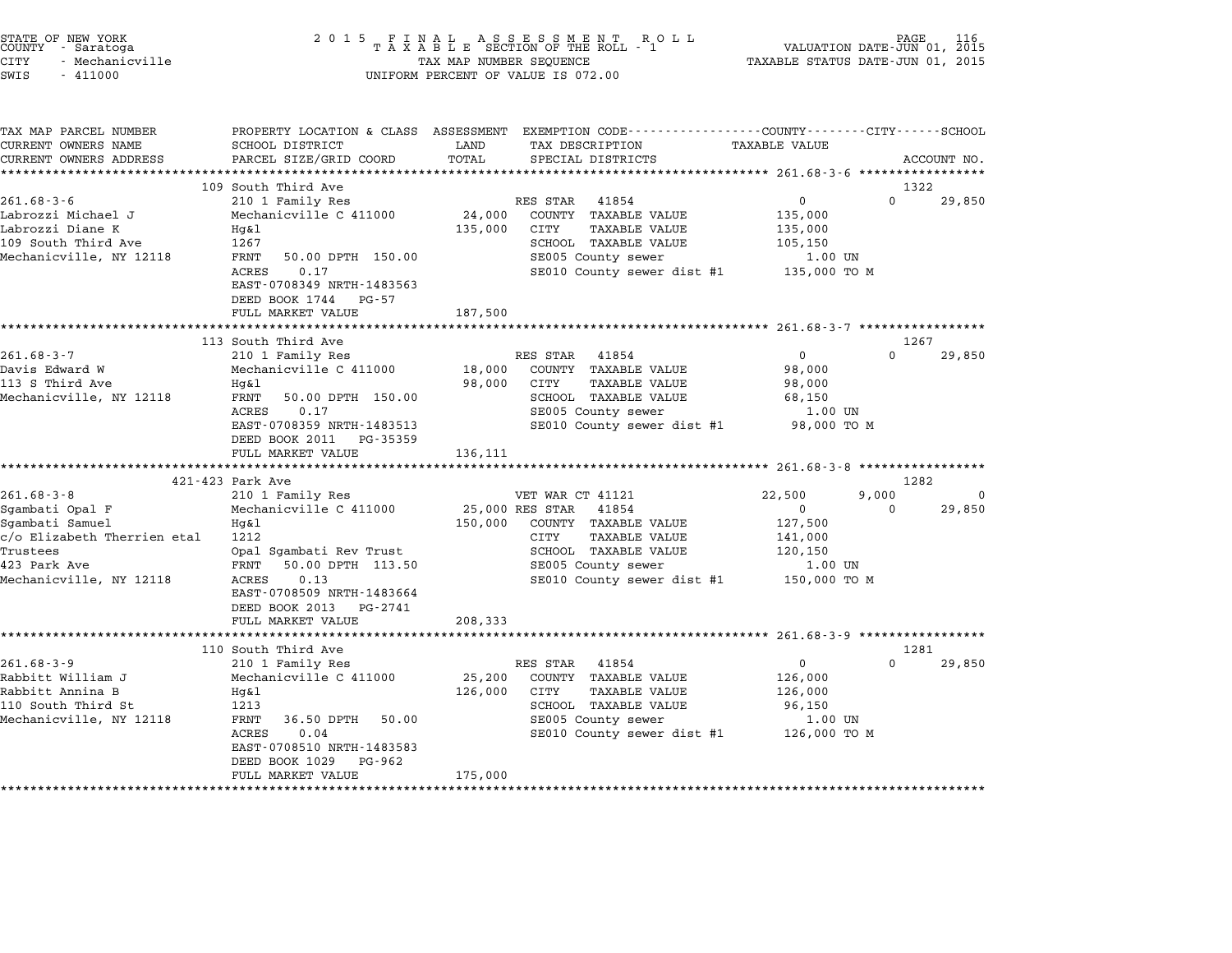| STATE OF NEW YORK<br>COUNTY - Saratoga<br>CITY<br>- Mechanicville<br>SWIS<br>$-411000$                      |                                                                                                                                                                                                          | TAX MAP NUMBER SEQUENCE             | 2015 FINAL ASSESSMENT ROLL<br>TAXABLE SECTION OF THE ROLL - 1<br>UNIFORM PERCENT OF VALUE IS 072.00                                                   | VALUATION DATE-JUN 01, 2015<br>TAXABLE STATUS DATE-JUN 01, 2015         |                            |
|-------------------------------------------------------------------------------------------------------------|----------------------------------------------------------------------------------------------------------------------------------------------------------------------------------------------------------|-------------------------------------|-------------------------------------------------------------------------------------------------------------------------------------------------------|-------------------------------------------------------------------------|----------------------------|
| TAX MAP PARCEL NUMBER<br>CURRENT OWNERS NAME<br>CURRENT OWNERS ADDRESS                                      | SCHOOL DISTRICT<br>PARCEL SIZE/GRID COORD                                                                                                                                                                | LAND<br>TOTAL<br>****************** | PROPERTY LOCATION & CLASS ASSESSMENT EXEMPTION CODE---------------COUNTY-------CITY------SCHOOL<br>TAX DESCRIPTION TAXABLE VALUE<br>SPECIAL DISTRICTS | ******************** 261.68-3-10.1 **************                       | ACCOUNT NO.                |
| $261.68 - 3 - 10.1$<br>Rabbitt William J<br>Rabbitt Annina B<br>110 So Third Ave<br>Mechanicville, NY 12118 | South Third Ave<br>312 Vac w/imprv<br>Mechanicville C 411000<br>Pool & L<br>1211<br>FRNT<br>50.00 DPTH 73.00<br>ACRES<br>0.08<br>EAST-0708559 NRTH-1483604<br>DEED BOOK 1060 PG-197<br>FULL MARKET VALUE | 14,000<br>23,000<br>31,944          | COUNTY TAXABLE VALUE<br>TAXABLE VALUE<br>CITY<br>SCHOOL TAXABLE VALUE<br>SE010 County sewer dist #1                                                   | 23,000<br>23,000<br>23,000<br>23,000 TO M                               | 1558                       |
| $261.68 - 3 - 10.2$<br>Foard Dallas<br>Foard Emilia J<br>417 Park Ave<br>Mechanicville, NY 12118            | 417 Park Ave<br>210 1 Family Res<br>Mechanicville C 411000<br>50.00 DPTH 77.00<br>FRNT<br>ACRES 0.09<br>EAST-0708548 NRTH-1483674<br>DEED BOOK 1271 PG-107<br>FULL MARKET VALUE                          | 21,000<br>82,000<br>113,889         | RES STAR 41854<br>COUNTY TAXABLE VALUE<br>CITY<br><b>TAXABLE VALUE</b><br>SCHOOL TAXABLE VALUE<br>SE005 County sewer<br>SE010 County sewer dist #1    | $\overline{0}$<br>82,000<br>82,000<br>52,150<br>1.00 UN<br>82,000 TO M  | $\mathbf{0}$<br>29,850     |
| $261.68 - 3 - 11$<br>Mastrianni Francis<br>Mastrianni Diane<br>415 Park Ave<br>Mechanicville, NY 12118      | 415 Park Ave<br>220 2 Family Res<br>Mechanicville C 411000<br>H&l<br>1210<br>FRNT<br>50.00 DPTH 150.00<br>0.17<br>ACRES<br>EAST-0708609 NRTH-1483654<br>DEED BOOK 0759 PG-0156<br>FULL MARKET VALUE      | 15,000<br>101,000<br>140,278        | 41834<br>SR STAR<br>COUNTY TAXABLE VALUE<br>CITY<br>TAXABLE VALUE<br>SCHOOL TAXABLE VALUE<br>SE005 County sewer<br>SE010 County sewer dist #1         | $\mathbf{0}$<br>101,000<br>101,000<br>36,020<br>2.00 UN<br>101,000 TO M | 0936<br>64,980<br>$\Omega$ |
| $261.68 - 3 - 12$<br>Fascia Michael L<br>411 Park Ave<br>Mechanicville, NY 12118                            | 411 Park Ave<br>411 Apartment<br>Mechanicville C 411000<br>Hq&l<br>1209<br>FRNT<br>50.00 DPTH 150.00<br>ACRES<br>0.17<br>EAST-0708659 NRTH-1483654<br>DEED BOOK 1428 PG-577<br>FULL MARKET VALUE         | 25,800<br>104,000<br>144,444        | COUNTY TAXABLE VALUE<br>CITY<br>TAXABLE VALUE<br>SCHOOL TAXABLE VALUE<br>SE005 County sewer<br>SE010 County sewer dist #1                             | 104,000<br>104,000<br>104,000<br>4.00 UN<br>104,000 TO M                | 0539                       |

\*\*\*\*\*\*\*\*\*\*\*\*\*\*\*\*\*\*\*\*\*\*\*\*\*\*\*\*\*\*\*\*\*\*\*\*\*\*\*\*\*\*\*\*\*\*\*\*\*\*\*\*\*\*\*\*\*\*\*\*\*\*\*\*\*\*\*\*\*\*\*\*\*\*\*\*\*\*\*\*\*\*\*\*\*\*\*\*\*\*\*\*\*\*\*\*\*\*\*\*\*\*\*\*\*\*\*\*\*\*\*\*\*\*\*\*\*\*\*\*\*\*\*\*\*\*\*\*\*\*\*\*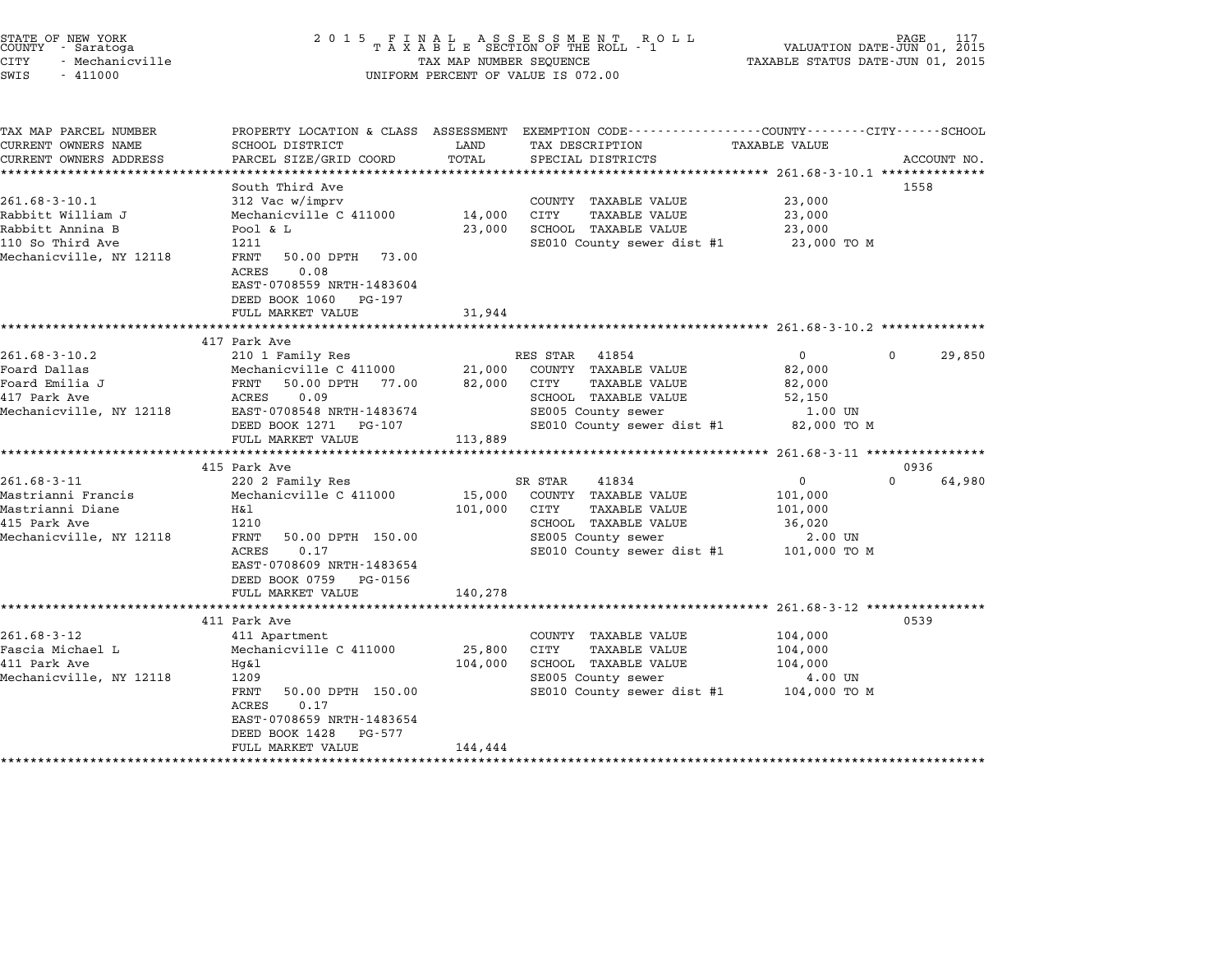|        | STATE OF NEW YORK |
|--------|-------------------|
| COUNTY | - Saratoga        |
| CITY   | - Mechanicville   |

### STATE OF NEW YORK <sup>2</sup> <sup>0</sup> <sup>1</sup> 5 F I N A L A S S E S S M E N T R O L L PAGE <sup>118</sup> COUNTY - Saratoga <sup>T</sup> <sup>A</sup> <sup>X</sup> <sup>A</sup> <sup>B</sup> <sup>L</sup> <sup>E</sup> SECTION OF THE ROLL - <sup>1</sup> VALUATION DATE-JUN 01, <sup>2015</sup> STATE OF NEW YORK (DATE HAS SER SOLL AS SER SOLL AS SERIES OF NEW TRACK AND RESERVE TO A LA SUBLEMENTION ON TH<br>COUNTY - Saratoga (2015 TAXABLE STATUS DATE-JUN 01, 2015 TAXABLE STATUS DATE-JUN 01, 2015<br>CITY - Mechanicville CONTI - Salatoga<br>CITY - Mechanicville<br>SWIS - 411000 UNIFORM PERCENT OF VALUE IS 072.00

TAX MAP PARCEL NUMBER PROPERTY LOCATION & CLASS ASSESSMENT EXEMPTION CODE------------------COUNTY--------CITY------SCHOOL CURRENT OWNERS NAME SCHOOL DISTRICT LAND TAX DESCRIPTION TAXABLE VALUE CURRENT OWNERS ADDEER FOUR DISTRICTS AND ASSESSEENT EXERPTION TRACK THE TANGER OWNERS ADDRESS SAGECOUNT NO.<br>CURRENT OWNERS ADDRESS PARCEL SIZE/GRID COORD TOTAL SPECIAL DISTRICTS ACCOUNT NO.<br>\*\*\*\*\*\*\*\*\*\*\*\*\*\*\*\*\*\*\*\*\*\*\*\*\*\*\*\*\*\*\*\* <sup>407</sup> Park Ave <sup>0127</sup> 261.68-3-13 <sup>220</sup> <sup>2</sup> Family Res COUNTY TAXABLE VALUE 98,000 Hill Michael P Mechanicville C <sup>411000</sup> 23,000 CITY TAXABLE VALUE 98,000 201.000 July 2010 220 Palming Reserved Market Market Control of Market Market South 1998,000<br>Hill Suzanne M 198,000 PON 198,000 SCHOOL TAXABLE VALUE 98,000<br>98,000 98,000 SCHOOL TAXABLE VALUE 111 Michael Physics (Mechanicville C 411000 Mechanics 23,000 C111 MAABLE VALUE 98,000<br>1208 Metal 98,000 SCHOOL TAXABLE VALUE 98,000<br>9 Belmonte Ln 1208 1208 SE005 County sewer 2.00 UN Clifton Park, NY <sup>12065</sup> FRNT 50.00 DPTH 100.00 SE010 County sewer dist #1 98,000 TO <sup>M</sup>  $\begin{array}{ccccccccc}\texttt{Clifton Park, NY 12065} & & & & & \texttt{FRNT} & \texttt{50.00 DPTH} & \texttt{100.00}\end{array}$ EAST-0708708 NRTH-1483684 EAST-0708708 NRTH-1483684<br>DEED BOOK 2009 PG-34438 DEED BOOK 2009 PG-34438<br>FULL MARKET VALUE 136,111 \*\*\*\*\*\*\*\*\*\*\*\*\*\*\*\*\*\*\*\*\*\*\*\*\*\*\*\*\*\*\*\*\*\*\*\*\*\*\*\*\*\*\*\*\*\*\*\*\*\*\*\*\*\*\*\*\*\*\*\*\*\*\*\*\*\*\*\*\*\*\*\*\*\*\*\*\*\*\*\*\*\*\*\*\*\*\*\*\*\*\*\*\*\*\*\*\*\*\*\*\*\*\* 261.68-3-14 \*\*\*\*\*\*\*\*\*\*\*\*\*\*\*\* <sup>101</sup> South Second Ave <sup>0527</sup> 261.68-3-14 201.05-3-14 201.68-3-14 201.68-3-14 230 3 Family Res RES STAR 41854 201.68-3-14 230 3650 230 3 Amily Res RES STAR 41854 201.68-3-14 230 3650 230 3 Amily Res RES STAR 41854 0 McGuire Barbara H Mechanicville C <sup>411000</sup> 24,600 COUNTY TAXABLE VALUE 123,000 201.00-3-14 201.00-3-14 230 230 Family Res<br>McGuire Barbara H Mechanicville C 411000 24,600 COUNTY TAXABLE VALUE 123,000<br>101 South Second Ave H&l 123,000 123,000 CITY TAXABLE VALUE 123,000 Mechanicville, NY <sup>12118</sup> <sup>1207</sup> SCHOOL TAXABLE VALUE 93,150 123,000 CITI IAAABLE VALUE 123,000<br>1207 SCHOOL TAXABLE VALUE 93,150<br>FRNT 50.00 DPTH 100.00 SE005 County sewer 3.00 UN ACRES 0.11 SE010 County sewer dist #1 123,000 TO <sup>M</sup> ACRES 0.11 EAST-0708758 NRTH-1483694<br>DEED BOOK 2012 PG-45231 FULL MARKET VALUE 170,833 \*\*\*\*\*\*\*\*\*\*\*\*\*\*\*\*\*\*\*\*\*\*\*\*\*\*\*\*\*\*\*\*\*\*\*\*\*\*\*\*\*\*\*\*\*\*\*\*\*\*\*\*\*\*\*\*\*\*\*\*\*\*\*\*\*\*\*\*\*\*\*\*\*\*\*\*\*\*\*\*\*\*\*\*\*\*\*\*\*\*\*\*\*\*\*\*\*\*\*\*\*\*\* 261.68-3-15 \*\*\*\*\*\*\*\*\*\*\*\*\*\*\*\* <sup>111</sup> South Second Ave <sup>1127</sup> 261.68-3-15 111 South Second Ave and Ave country TAXABLE VALUE 116,000 Pierpaoli Mario Mechanicville C <sup>411000</sup> 23,200 CITY TAXABLE VALUE 116,000 Pierpaoli Margaret Hg&l 116,000 SCHOOL TAXABLE VALUE 116,000 Fierpaoli Mario (Alto Acchamic and County 116,000 Clif (AAABLE VALUE 116,000 Pierpaoli Margaret 116,000 Hydrome<br>Pierpaoli Margaret 1206 116,000 Hydrometric 116,000 SCHOOL TAXABLE VALUE 116,000 IN Mechanic Methanics (1998)<br>110 1206 SECON SCHOLD HAADDE VADE HAADDE HAADDE VALUE SEOOL MAADDE VALUE SEOOL MAADDE VALUE SEOOL MAADDE VALUE<br>Mechanicville, NY 12118 FRNT 50.00 DPTH 100.00 SEOOL SEOOL County sewer dist #1 116,0 1200<br>FRNT 50.00<br>ACRES 0.11 EAST-0708739 NRTH-1483614 ACRES 0.11<br>EAST-0708739 NRTH-1483614 DEED BOOK 0766 PG-0384<br>FULL MARKET VALUE 161,111 \*\*\*\*\*\*\*\*\*\*\*\*\*\*\*\*\*\*\*\*\*\*\*\*\*\*\*\*\*\*\*\*\*\*\*\*\*\*\*\*\*\*\*\*\*\*\*\*\*\*\*\*\*\*\*\*\*\*\*\*\*\*\*\*\*\*\*\*\*\*\*\*\*\*\*\*\*\*\*\*\*\*\*\*\*\*\*\*\*\*\*\*\*\*\*\*\*\*\*\*\*\*\* 261.68-3-16 \*\*\*\*\*\*\*\*\*\*\*\*\*\*\*\* <sup>113</sup> South Second Ave <sup>0662</sup> 261.68-3-16 <sup>220</sup> <sup>2</sup> Family Res VET COM C <sup>41132</sup> 28,750 <sup>0</sup> <sup>0</sup> THE SECTION OF THE SECOND MAN WAS ARREST ON CONSUMING A SUIT COM CONTROLLED A SUIT COM CONSUMER COM CONSUMER ON THE SUIT COM TO A SUIT COM TO A SUIT COM TO A SUIT COM TO A SUIT COM TO A SUIT COM TO A SUIT COM TO A SUIT COM 113 So Second St Hb&l 115,000 SR STAR 41834 0 0 64,980 Mechanicville C 111000 (23,000 VET CON T 11133<br>113 Mo Second St Hb&1 (11100 115,000 STAR 11834 )<br>Mechanicville, NY 12118 1205 (200NTY TAXABLE VALUE 86,250 Hb&1 0<br>
Hb&1 115,000 SR STAR 41834 0<br>
1205 000NTY TAXABLE VALUE 86,250<br>
FRNT 50.00 DPTH 150.00 CITY TAXABLE VALUE 100,000<br>
ACRES 0.17 SCHOOL TAXABLE VALUE 50,020 ACRES 0.17 SCHOOL TAXABLE VALUE 50,020 EANI 50.00 DFIN 150.00<br>ACRES 0.17 SCHOOL TAXABLE VALUE 50,020<br>EAST-0708719 NRTH-1483564 SE005 County sewer 2.00 UN DEED BOOK <sup>0955</sup> PG-0263 SE010 County sewer dist #1 115,000 TO <sup>M</sup> FULL MARKET VALUE 159,722 \*\*\*\*\*\*\*\*\*\*\*\*\*\*\*\*\*\*\*\*\*\*\*\*\*\*\*\*\*\*\*\*\*\*\*\*\*\*\*\*\*\*\*\*\*\*\*\*\*\*\*\*\*\*\*\*\*\*\*\*\*\*\*\*\*\*\*\*\*\*\*\*\*\*\*\*\*\*\*\*\*\*\*\*\*\*\*\*\*\*\*\*\*\*\*\*\*\*\*\*\*\*\*\*\*\*\*\*\*\*\*\*\*\*\*\*\*\*\*\*\*\*\*\*\*\*\*\*\*\*\*\*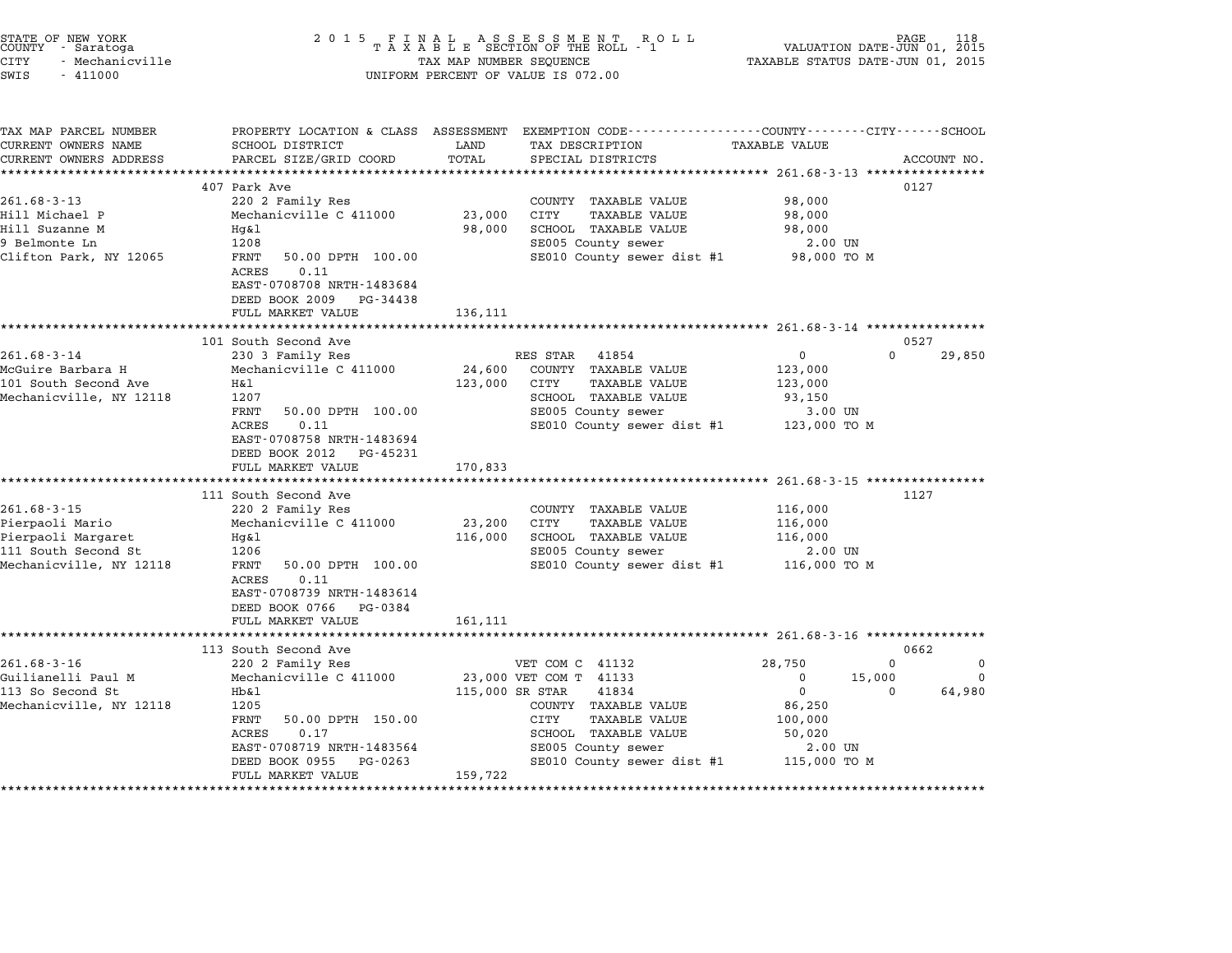| STATE OF NEW YORK<br>COUNTY<br>- Saratoga<br><b>CITY</b><br>- Mechanicville<br>SWIS<br>$-411000$ | 2 0 1 5<br>FINAL ASSESSMENT ROTAXABLE SECTION OF THE ROLL - 1<br>TAX MAP NUMBER SEQUENCE<br>UNIFORM PERCENT OF VALUE IS 072.00 | VALUATION DATE-JUN 01, 2015<br>TAXABLE STATUS DATE-JUN 01, 2015 | PAGE                                                                                                               | 119                                         |          |             |
|--------------------------------------------------------------------------------------------------|--------------------------------------------------------------------------------------------------------------------------------|-----------------------------------------------------------------|--------------------------------------------------------------------------------------------------------------------|---------------------------------------------|----------|-------------|
| TAX MAP PARCEL NUMBER<br>CURRENT OWNERS NAME                                                     | SCHOOL DISTRICT                                                                                                                | LAND                                                            | PROPERTY LOCATION & CLASS ASSESSMENT EXEMPTION CODE---------------COUNTY-------CITY------SCHOOL<br>TAX DESCRIPTION | <b>TAXABLE VALUE</b>                        |          |             |
| CURRENT OWNERS ADDRESS<br>*******************                                                    | PARCEL SIZE/GRID COORD                                                                                                         | TOTAL                                                           | SPECIAL DISTRICTS                                                                                                  |                                             |          | ACCOUNT NO. |
|                                                                                                  | 119 South Second Ave                                                                                                           |                                                                 |                                                                                                                    |                                             | 1468     |             |
| $261.68 - 3 - 17$                                                                                | 411 Apartment                                                                                                                  |                                                                 | COUNTY TAXABLE VALUE                                                                                               | 165,000                                     |          |             |
| Spraker James E                                                                                  | Mechanicville C 411000                                                                                                         | 31,000                                                          | CITY<br><b>TAXABLE VALUE</b>                                                                                       | 165,000                                     |          |             |
| Spraker Joyce M                                                                                  | H&l                                                                                                                            | 165,000                                                         | SCHOOL TAXABLE VALUE                                                                                               | 165,000                                     |          |             |
| 21 Carver St                                                                                     | 1204                                                                                                                           |                                                                 | SE005 County sewer                                                                                                 | 4.00 UN                                     |          |             |
| Mechanicville, NY 12118                                                                          | FRNT<br>50.00 DPTH 150.00<br>ACRES<br>0.17<br>EAST-0708729 NRTH-1483514<br>DEED BOOK 1374 PG-676                               |                                                                 | SE010 County sewer dist #1                                                                                         | 165,000 TO M                                |          |             |
|                                                                                                  | FULL MARKET VALUE                                                                                                              | 229,167                                                         |                                                                                                                    |                                             |          |             |
|                                                                                                  | *****************************                                                                                                  |                                                                 |                                                                                                                    |                                             |          |             |
|                                                                                                  | 121-123 South Second Ave                                                                                                       |                                                                 |                                                                                                                    |                                             | 1144     |             |
| $261.68 - 3 - 18$                                                                                | 230 3 Family Res                                                                                                               |                                                                 | RES STAR<br>41854                                                                                                  | $\mathbf 0$                                 | $\Omega$ | 29,850      |
| Ponzillo Stephen P Jr<br>123 So Second St                                                        | Mechanicville C 411000<br>Η&l                                                                                                  | 23,600                                                          | COUNTY TAXABLE VALUE<br>CITY<br><b>TAXABLE VALUE</b>                                                               | 118,000                                     |          |             |
| Mechanicville, NY 12118                                                                          | 1203                                                                                                                           | 118,000                                                         | SCHOOL TAXABLE VALUE                                                                                               | 118,000<br>88,150                           |          |             |
|                                                                                                  | FRNT<br>50.00 DPTH 150.00                                                                                                      |                                                                 | SE005 County sewer                                                                                                 | 3.00 UN                                     |          |             |
|                                                                                                  | <b>ACRES</b><br>0.17                                                                                                           |                                                                 | SE010 County sewer dist #1                                                                                         | 118,000 TO M                                |          |             |
|                                                                                                  | EAST-0708729 NRTH-1483464                                                                                                      |                                                                 |                                                                                                                    |                                             |          |             |
|                                                                                                  | DEED BOOK 0936<br>PG-1173                                                                                                      |                                                                 |                                                                                                                    |                                             |          |             |
|                                                                                                  | FULL MARKET VALUE                                                                                                              | 163,889                                                         |                                                                                                                    |                                             |          |             |
|                                                                                                  |                                                                                                                                |                                                                 | *********************************** 261.68-3-19 *****************                                                  |                                             |          |             |
|                                                                                                  | 125-127 South Second Ave                                                                                                       |                                                                 |                                                                                                                    |                                             | 0360     |             |
| $261.68 - 3 - 19$                                                                                | 220 2 Family Res                                                                                                               |                                                                 | SR STAR<br>41834                                                                                                   | 0                                           | $\Omega$ | 64,980      |
| Delaney Richard E                                                                                | Mechanicville C 411000                                                                                                         | 23,000                                                          | COUNTY TAXABLE VALUE                                                                                               | 115,000                                     |          |             |
| 125-127 South Second St                                                                          | Η&l                                                                                                                            | 115,000                                                         | CITY<br><b>TAXABLE VALUE</b>                                                                                       | 115,000                                     |          |             |
| Mechanicville, NY 12118                                                                          | 1202<br>FRNT<br>50.00 DPTH 150.00                                                                                              |                                                                 | <b>SCHOOL TAXABLE VALUE</b>                                                                                        | 50,020                                      |          |             |
|                                                                                                  | ACRES<br>0.17                                                                                                                  |                                                                 | SE005 County sewer<br>SE010 County sewer dist #1                                                                   | 2.00 UN                                     |          |             |
|                                                                                                  | EAST-0708739 NRTH-1483414                                                                                                      |                                                                 |                                                                                                                    | 115,000 TO M                                |          |             |
|                                                                                                  | DEED BOOK 2009<br>PG-16742                                                                                                     |                                                                 |                                                                                                                    |                                             |          |             |
|                                                                                                  | FULL MARKET VALUE                                                                                                              | 159,722                                                         |                                                                                                                    |                                             |          |             |
|                                                                                                  | *****************                                                                                                              |                                                                 |                                                                                                                    | ****************** 261.68-3-20 ************ |          |             |
|                                                                                                  | 129 South Second Ave                                                                                                           |                                                                 |                                                                                                                    |                                             | 1418     |             |
| $261.68 - 3 - 20$                                                                                | 210 1 Family Res                                                                                                               |                                                                 | VET WAR C 41122                                                                                                    | 16,200                                      | 0        | $\Omega$    |
| Murray Paul E                                                                                    | Mechanicville C 411000                                                                                                         |                                                                 | 21,600 VET WAR T 41123                                                                                             | 0                                           | 9,000    | 0           |
| 129 South Second St                                                                              | Hq&l                                                                                                                           | 108,000 SR STAR                                                 | 41834                                                                                                              | $\Omega$                                    | $\Omega$ | 64,980      |
| Mechanicville, NY 12118                                                                          | 1201                                                                                                                           |                                                                 | COUNTY TAXABLE VALUE                                                                                               | 91,800                                      |          |             |
|                                                                                                  | FRNT<br>55.00 DPTH 150.00                                                                                                      |                                                                 | <b>CITY</b><br><b>TAXABLE VALUE</b>                                                                                | 99,000                                      |          |             |

1201 - 2014 - 2020 - 2020 - 2020 - 2020 - 2020 - 2030 - 2030 - 2030 - 2030 - 2030 - 2030 - 2030 - 2030 - 2030<br>FRANCES - 2030 - 2030 - 2030 - 2030 - 2030 - 2030 - 2030 - 2030 - 2030 - 2030 - 2030 - 2030 - 2030 - 2030 - 20<br>A EANI 55.00 DFIN 150.00<br>ACRES 0.19 SCHOOL TAXABLE VALUE 43,020<br>EAST-0708739 NRTH-1483364 SE005 County sewer 1.00 UN DEED BOOK <sup>0980</sup> PG-0148 SE010 County sewer dist #1 108,000 TO <sup>M</sup>

\*\*\*\*\*\*\*\*\*\*\*\*\*\*\*\*\*\*\*\*\*\*\*\*\*\*\*\*\*\*\*\*\*\*\*\*\*\*\*\*\*\*\*\*\*\*\*\*\*\*\*\*\*\*\*\*\*\*\*\*\*\*\*\*\*\*\*\*\*\*\*\*\*\*\*\*\*\*\*\*\*\*\*\*\*\*\*\*\*\*\*\*\*\*\*\*\*\*\*\*\*\*\*\*\*\*\*\*\*\*\*\*\*\*\*\*\*\*\*\*\*\*\*\*\*\*\*\*\*\*\*\*

DEED BOOK 0980 PG-0148<br>FULL MARKET VALUE 150,000

STATE OF NEW YORK <sup>2</sup> <sup>0</sup> <sup>1</sup> 5 F I N A L A S S E S S M E N T R O L L PAGE <sup>119</sup> COUNTY - Saratoga <sup>T</sup> <sup>A</sup> <sup>X</sup> <sup>A</sup> <sup>B</sup> <sup>L</sup> <sup>E</sup> SECTION OF THE ROLL - <sup>1</sup> VALUATION DATE-JUN 01, <sup>2015</sup>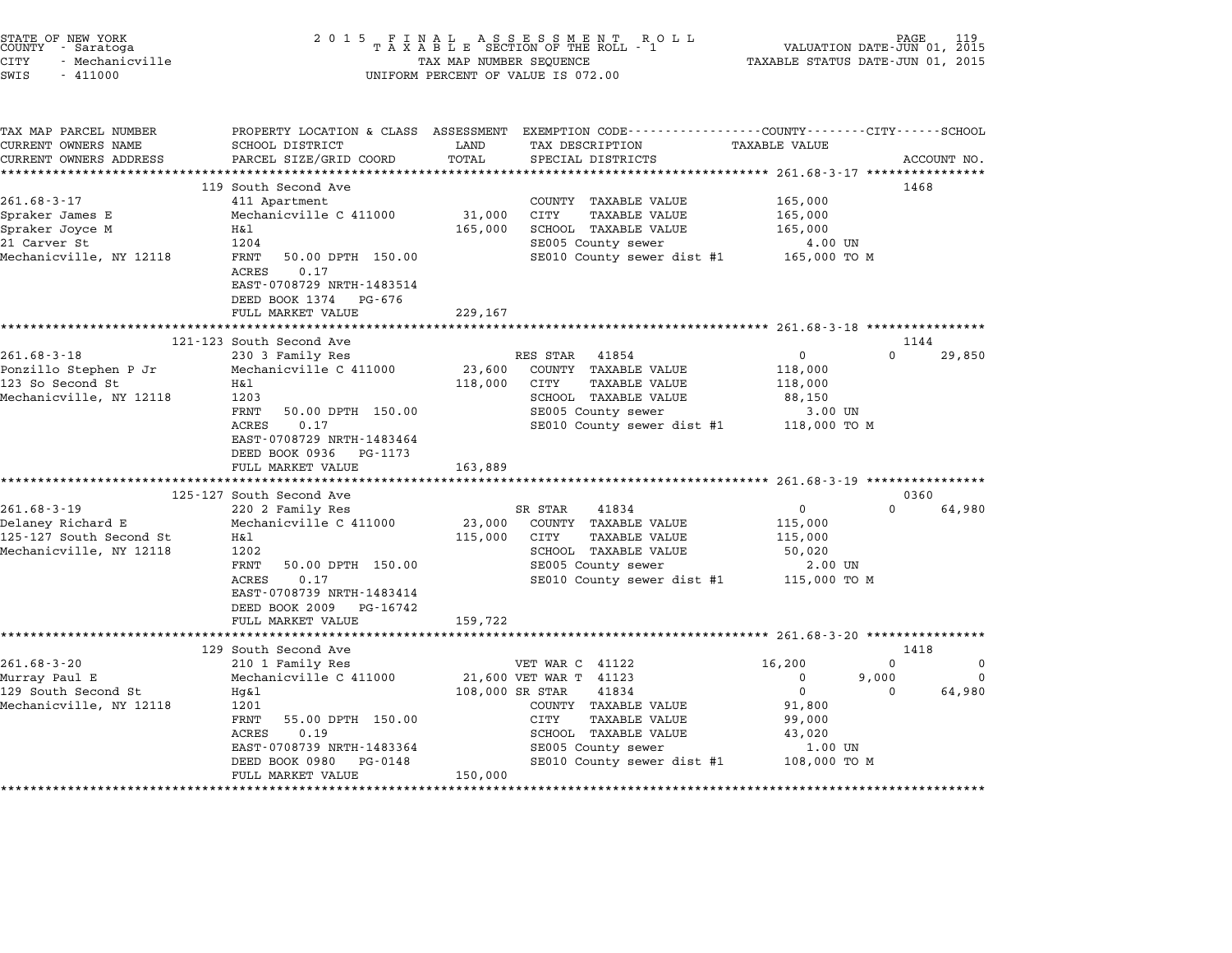| STATE OF NEW YORK<br>COUNTY - Saratoga<br><b>CITY</b><br>- Mechanicville<br>SWIS<br>$-411000$              | 2 0 1 5<br>FINAL ASSESSMENT ROLL<br>TAXABLE SECTION OF THE ROLL - 1<br>TAX MAP NUMBER SEQUENCE<br>UNIFORM PERCENT OF VALUE IS 072.00                                                                                                  |                              |                                                                                                                                                          | PAGE<br>VALUATION DATE-JUN 01, 2015<br>TAXABLE STATUS DATE-JUN 01, 2015         |                |  |
|------------------------------------------------------------------------------------------------------------|---------------------------------------------------------------------------------------------------------------------------------------------------------------------------------------------------------------------------------------|------------------------------|----------------------------------------------------------------------------------------------------------------------------------------------------------|---------------------------------------------------------------------------------|----------------|--|
| TAX MAP PARCEL NUMBER<br>CURRENT OWNERS NAME<br>CURRENT OWNERS ADDRESS                                     | SCHOOL DISTRICT<br>PARCEL SIZE/GRID COORD                                                                                                                                                                                             | LAND<br>TOTAL                | PROPERTY LOCATION & CLASS ASSESSMENT EXEMPTION CODE---------------COUNTY-------CITY------SCHOOL<br>TAX DESCRIPTION<br>SPECIAL DISTRICTS                  | TAXABLE VALUE                                                                   | ACCOUNT NO.    |  |
|                                                                                                            | *************************<br>134 South Third Ave                                                                                                                                                                                      |                              |                                                                                                                                                          |                                                                                 | 0750           |  |
| $261.68 - 3 - 22$<br>Arceneaux Donald M<br>Mary Virginia<br>134 South Third St<br>Mechanicville, NY 12118  | 220 2 Family Res<br>Mechanicville C 411000<br>Η&l<br>1220<br>FRNT<br>36.00 DPTH 150.00<br><b>ACRES</b><br>0.12<br>EAST-0708599 NRTH-1483274<br>DEED BOOK 1568<br>PG-107<br>FULL MARKET VALUE                                          | 18,000<br>90,000<br>125,000  | RES STAR<br>41854<br>COUNTY TAXABLE VALUE<br>CITY<br>TAXABLE VALUE<br>SCHOOL TAXABLE VALUE<br>SE005 County sewer<br>SE010 County sewer dist #1           | $\mathbf{0}$<br>0<br>90,000<br>90,000<br>60,150<br>$2.00$ UN<br>90,000 TO M     | 29,850         |  |
|                                                                                                            |                                                                                                                                                                                                                                       |                              |                                                                                                                                                          |                                                                                 |                |  |
| $261.68 - 3 - 23$<br>Fitch Russell K<br>Fitch Helen M<br>132 South Third St<br>Mechanicville, NY 12118     | 132 South Third Ave<br>210 1 Family Res<br>Mechanicville C 411000<br>Hg&l<br>1219<br>FRNT<br>36.67 DPTH 150.00<br>0.12<br>ACRES<br>EAST-0708599 NRTH-1483314<br>DEED BOOK 1333<br>PG-394                                              | 10,000<br>85,000             | RES STAR<br>41854<br>COUNTY<br>TAXABLE VALUE<br>CITY<br><b>TAXABLE VALUE</b><br>SCHOOL TAXABLE VALUE<br>SE005 County sewer<br>SE010 County sewer dist #1 | $\mathbf 0$<br>$\Omega$<br>85,000<br>85,000<br>55,150<br>1.00 UN<br>85,000 TO M | 0873<br>29,850 |  |
|                                                                                                            | FULL MARKET VALUE<br>*********************************                                                                                                                                                                                | 118,056                      |                                                                                                                                                          |                                                                                 |                |  |
| $261.68 - 3 - 24$<br>Meager Robert C III<br>Meager Janelle K<br>128 So Third St<br>Michanicville, NY 12118 | 128 South Third Ave<br>210 1 Family Res<br>Mechanicville C 411000<br>Η&l<br>1218<br>FRNT<br>50.00 DPTH 150.00<br>0.17<br>ACRES<br>EAST-0708589 NRTH-1483354<br>DEED BOOK 1645<br>PG-234<br>FULL MARKET VALUE                          | 18,400<br>90,000<br>125,000  | RES STAR<br>41854<br>COUNTY TAXABLE VALUE<br>CITY<br>TAXABLE VALUE<br>SCHOOL TAXABLE VALUE<br>SE005 County sewer<br>SE010 County sewer dist #1           | $\Omega$<br>0<br>90,000<br>90,000<br>60,150<br>1.00 UN<br>90,000 TO M           | 0008<br>29,850 |  |
|                                                                                                            | ********************                                                                                                                                                                                                                  |                              |                                                                                                                                                          | $261.68 - 3 - 25$ ****************                                              |                |  |
| $261.68 - 3 - 25$<br>Kraft Loren M<br>5 Whitehall Pl<br>Niskayuna, NY 12309                                | 124 South Third Ave<br>230 3 Family Res<br>Mechanicville C 411000<br>H & L<br>1217<br>FRNT<br>50.00 DPTH 150.00<br>0.12<br>ACRES<br>EAST-0708589 NRTH-1483404<br>DEED BOOK 1501<br>PG-495<br>FULL MARKET VALUE<br>******************* | 24,200<br>121,000<br>168,056 | COUNTY TAXABLE VALUE<br>CITY<br>TAXABLE VALUE<br>SCHOOL TAXABLE VALUE<br>SE005 County sewer<br>SE010 County sewer dist #1                                | 121,000<br>121,000<br>121,000<br>3.00 UN<br>121,000 TO M                        | 0499           |  |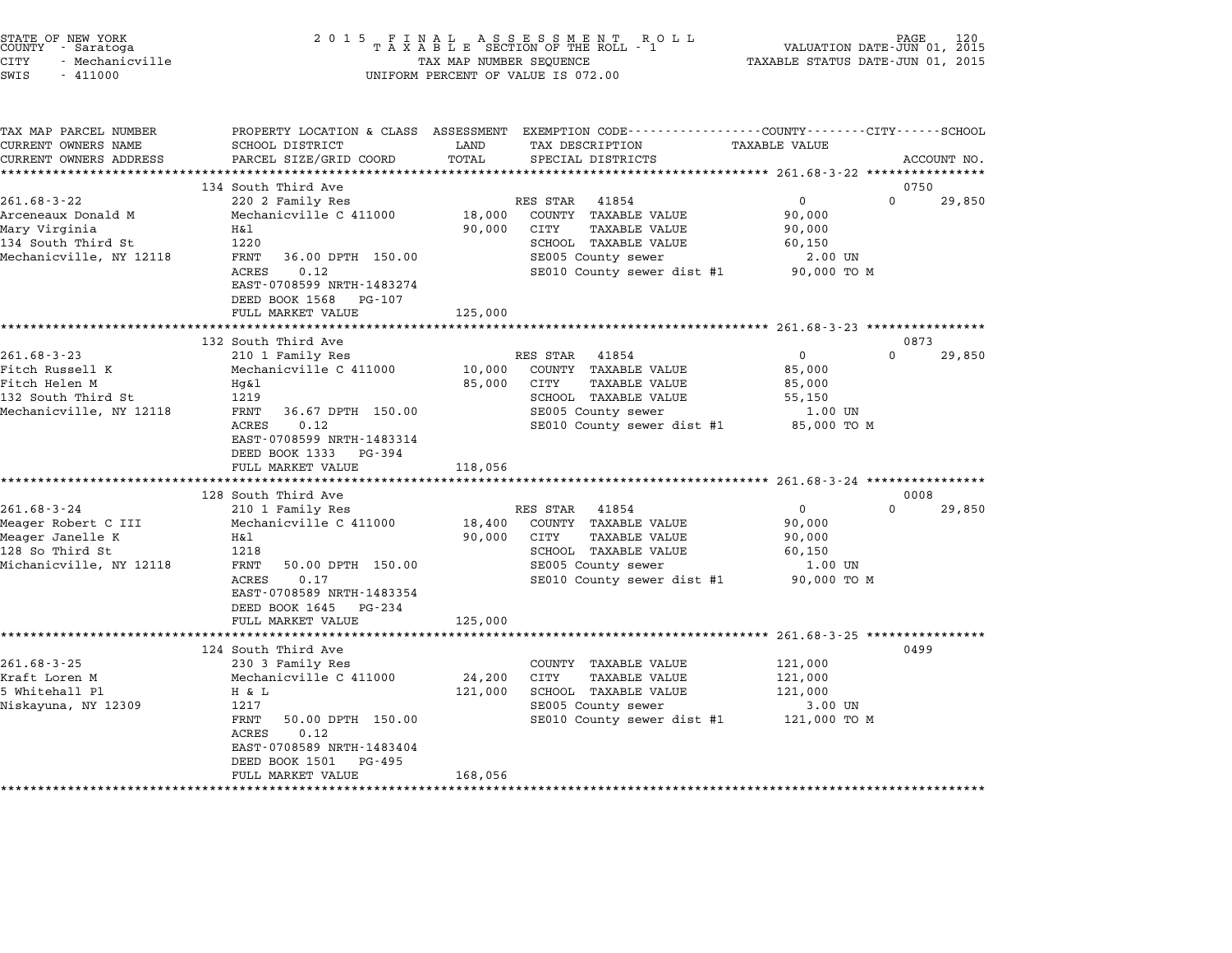| STATE OF NEW YORK<br>COUNTY - Saratoga<br>CITY<br>- Mechanicville<br>SWIS<br>$-411000$                 | 2 0 1 5<br>FINAL ASSESSMENT ROTAXABLE SECTION OF THE ROLL - 1<br>TAX MAP NUMBER SEQUENCE<br>UNIFORM PERCENT OF VALUE IS 072.00                                                                                                          | 121<br>PAGE<br>VALUATION DATE-JUN 01, 2015<br>TAXABLE STATUS DATE-JUN 01, 2015 |                                                                                                                                                       |                                                              |                            |
|--------------------------------------------------------------------------------------------------------|-----------------------------------------------------------------------------------------------------------------------------------------------------------------------------------------------------------------------------------------|--------------------------------------------------------------------------------|-------------------------------------------------------------------------------------------------------------------------------------------------------|--------------------------------------------------------------|----------------------------|
| TAX MAP PARCEL NUMBER<br>CURRENT OWNERS NAME<br>CURRENT OWNERS ADDRESS<br>**********************       | SCHOOL DISTRICT<br>PARCEL SIZE/GRID COORD<br>***************************                                                                                                                                                                | LAND<br>TOTAL                                                                  | PROPERTY LOCATION & CLASS ASSESSMENT EXEMPTION CODE---------------COUNTY-------CITY------SCHOOL<br>TAX DESCRIPTION<br>SPECIAL DISTRICTS               | TAXABLE VALUE                                                | ACCOUNT NO.                |
| $261.68 - 3 - 26$<br>White Mark D<br>32 Summerline Dr<br>Clifton Park, NY 12065                        | 120 South Third Ave<br>411 Apartment<br>Mechanicville C 411000<br>Hg&l<br>1216<br>FRNT<br>40.00 DPTH 150.00<br>0.14<br>ACRES<br>EAST-0708579 NRTH-1483454<br>DEED BOOK 2007<br>PG-43362<br>FULL MARKET VALUE                            | 22,400<br>139,000<br>193,056                                                   | COUNTY TAXABLE VALUE<br><b>TAXABLE VALUE</b><br>CITY<br>SCHOOL TAXABLE VALUE<br>SE005 County sewer<br>SE010 County sewer dist #1                      | 139,000<br>139,000<br>139,000<br>4.00 UN<br>139,000 то м     | 0047                       |
|                                                                                                        | ****************************                                                                                                                                                                                                            |                                                                                |                                                                                                                                                       |                                                              |                            |
| $261.68 - 3 - 27$<br>McClure Kevin J Sr<br>118 S 3rd Ave<br>Mechanicville, NY 12118                    | 118 South Third Ave<br>220 2 Family Res<br>Mechanicville C 411000<br>Hq&l<br>1215<br>FRNT<br>50.00 DPTH 150.00<br>ACRES<br>0.17<br>EAST-0708579 NRTH-1483494<br>DEED BOOK 2009<br>PG-43246<br>FULL MARKET VALUE<br>******************** | 21,800<br>120,000<br>166,667<br>***********                                    | RES STAR<br>41854<br>COUNTY TAXABLE VALUE<br>CITY<br><b>TAXABLE VALUE</b><br>SCHOOL TAXABLE VALUE<br>SE005 County sewer<br>SE010 County sewer dist #1 | 0<br>120,000<br>120,000<br>90,150<br>2.00 UN<br>120,000 TO M | 0710<br>$\Omega$<br>29,850 |
| $261.68 - 3 - 28$<br>Rabbitt William J<br>Rabbitt Annina<br>110 S Third Ave<br>Mechanicville, NY 12118 | 112 South Third Ave<br>312 Vac w/imprv<br>Mechanicville C 411000<br>Hq&l<br>FRNT<br>50.00 DPTH 150.00<br>ACRES<br>0.17<br>EAST-0708569 NRTH-1483544<br>DEED BOOK 2007<br>PG-25319<br>FULL MARKET VALUE                                  | 21,400<br>35,000<br>48,611                                                     | COUNTY TAXABLE VALUE<br>CITY<br><b>TAXABLE VALUE</b><br>SCHOOL TAXABLE VALUE<br>SE010 County sewer dist #1                                            | 35,000<br>35,000<br>35,000<br>35,000 TO M                    | 0298                       |
| $261.68 - 3 - 29$<br>Alonzo Judith A<br>117 South Third St<br>Mechanicville, NY 12118                  | 117 South Third Ave<br>210 1 Family Res<br>Mechanicville C 411000<br>H & L<br>1266<br>FRNT<br>50.00 DPTH 150.00<br>ACRES<br>0.17<br>EAST-0708359 NRTH-1483463<br>DEED BOOK 1302<br>PG-95<br>FULL MARKET VALUE                           | 23,000<br>115,000<br>159,722                                                   | RES STAR<br>41854<br>COUNTY TAXABLE VALUE<br>CITY<br>TAXABLE VALUE<br>SCHOOL TAXABLE VALUE<br>SE005 County sewer<br>SE010 County sewer dist #1        | 0<br>115,000<br>115,000<br>85,150<br>1.00 UN<br>115,000 TO M | 0040<br>$\Omega$<br>29,850 |

STATE OF NEW YORK <sup>2</sup> <sup>0</sup> <sup>1</sup> 5 F I N A L A S S E S S M E N T R O L L PAGE <sup>121</sup> COUNTY - Saratoga <sup>T</sup> <sup>A</sup> <sup>X</sup> <sup>A</sup> <sup>B</sup> <sup>L</sup> <sup>E</sup> SECTION OF THE ROLL - <sup>1</sup> VALUATION DATE-JUN 01, <sup>2015</sup>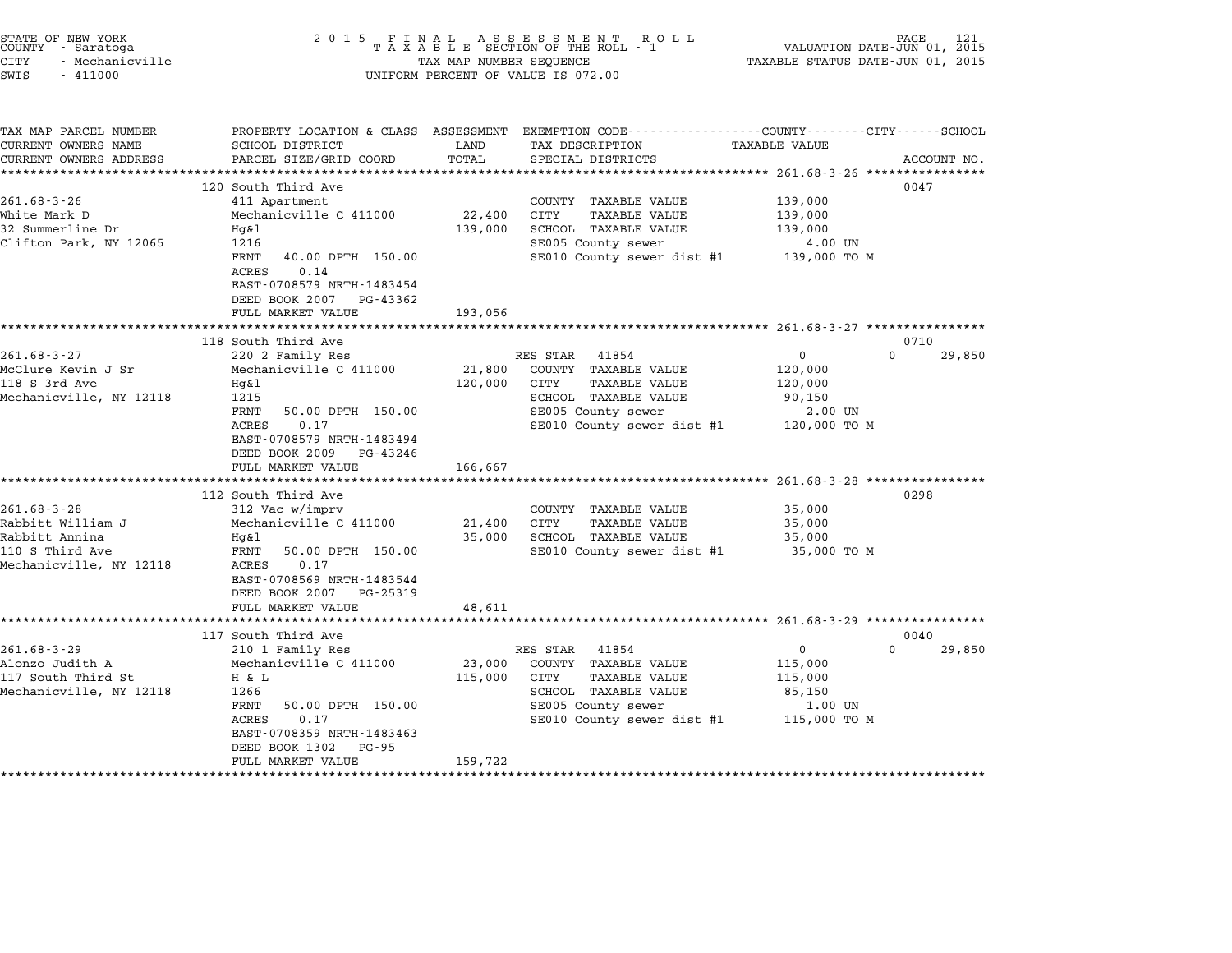| STATE OF NEW YORK<br>COUNTY - Saratoga<br><b>CITY</b><br>- Mechanicville<br>SWIS<br>$-411000$ | 2 0 1 5                                                | TAX MAP NUMBER SEQUENCE | FINAL ASSESSMENT ROLL<br>TAXABLE SECTION OF THE ROLL - 1<br>UNIFORM PERCENT OF VALUE IS 072.00 | TAXABLE STATUS DATE-JUN 01, 2015 | PAGE<br>122<br>VALUATION DATE-JUN 01, 2015 |
|-----------------------------------------------------------------------------------------------|--------------------------------------------------------|-------------------------|------------------------------------------------------------------------------------------------|----------------------------------|--------------------------------------------|
| TAX MAP PARCEL NUMBER                                                                         |                                                        |                         | PROPERTY LOCATION & CLASS ASSESSMENT EXEMPTION CODE---------------COUNTY-------CITY-----SCHOOL |                                  |                                            |
| CURRENT OWNERS NAME                                                                           | SCHOOL DISTRICT                                        | LAND                    | TAX DESCRIPTION                                                                                | TAXABLE VALUE                    |                                            |
| CURRENT OWNERS ADDRESS                                                                        | PARCEL SIZE/GRID COORD                                 | TOTAL                   | SPECIAL DISTRICTS                                                                              |                                  | ACCOUNT NO.                                |
|                                                                                               | 121 South Third Ave                                    |                         |                                                                                                |                                  | 1458                                       |
| $261.68 - 3 - 30$                                                                             | 210 1 Family Res                                       |                         | RES STAR<br>41854                                                                              | $\mathbf 0$                      | $\Omega$<br>29,850                         |
| Snyder Asa T                                                                                  | Mechanicville C 411000                                 | 18,600                  | COUNTY TAXABLE VALUE                                                                           | 120,000                          |                                            |
| 121 South Third St                                                                            | Hg&l                                                   | 120,000                 | CITY<br>TAXABLE VALUE                                                                          | 120,000                          |                                            |
| Mechanicville, NY 12118                                                                       | FRNT<br>50.00 DPTH 150.00                              |                         | SCHOOL TAXABLE VALUE                                                                           | 90,150                           |                                            |
|                                                                                               | 0.17<br>ACRES                                          |                         | SE005 County sewer                                                                             | 1.00 UN                          |                                            |
|                                                                                               | EAST-0708369 NRTH-1483413<br>DEED BOOK 2007 PG-48598   |                         | SE010 County sewer dist #1                                                                     | 120,000 TO M                     |                                            |
|                                                                                               | FULL MARKET VALUE                                      | 166,667                 |                                                                                                |                                  |                                            |
|                                                                                               |                                                        |                         |                                                                                                |                                  |                                            |
|                                                                                               | 122 East Park Pl                                       |                         |                                                                                                |                                  | 1141                                       |
| $261.68 - 3 - 31$                                                                             | 210 1 Family Res                                       |                         | SR STAR<br>41834                                                                               | 0                                | $\Omega$<br>64,980                         |
| Polsinello Mark                                                                               | Mechanicville C 411000                                 | 22,400                  | COUNTY TAXABLE VALUE                                                                           | 120,000                          |                                            |
| 35 Calvary Course                                                                             | Life Estate                                            | 120,000                 | CITY<br>TAXABLE VALUE                                                                          | 120,000                          |                                            |
| Mechanicville, NY 12118                                                                       | Remainderman Mark Polsine                              |                         | SCHOOL TAXABLE VALUE                                                                           | 55,020                           |                                            |
|                                                                                               | FRNT 100.00 DPTH                                       |                         | SE005 County sewer                                                                             | 1.00 UN                          |                                            |
| PRIOR OWNER ON 6/01/2015                                                                      | 0.17<br>ACRES                                          |                         | SE010 County sewer dist #1                                                                     | 120,000 TO M                     |                                            |
| Ford Kathryn                                                                                  | EAST-0708269 NRTH-1483433<br>DEED BOOK 2015<br>PG-4938 |                         |                                                                                                |                                  |                                            |
|                                                                                               | FULL MARKET VALUE                                      | 166,667                 |                                                                                                |                                  |                                            |
|                                                                                               | *************************                              |                         |                                                                                                |                                  |                                            |
|                                                                                               | 112 South Fourth Ave                                   |                         |                                                                                                |                                  | 1188                                       |
| $261.68 - 3 - 32$                                                                             | 210 1 Family Res                                       |                         | RES STAR<br>41854                                                                              | 0                                | 0<br>29,850                                |
| Richardson Thomas J                                                                           | Mechanicville C 411000                                 | 25,200                  | COUNTY TAXABLE VALUE                                                                           | 115,000                          |                                            |
| Rian R Richardson ETAL                                                                        | Life Estate                                            | 115,000                 | CITY<br><b>TAXABLE VALUE</b>                                                                   | 115,000                          |                                            |
| 112 South Fourth St                                                                           | Rian R Richardson Etal Re                              |                         | SCHOOL TAXABLE VALUE                                                                           | 85,150                           |                                            |
| Mechanicville, NY 12118                                                                       | FRNT<br>50.00 DPTH 125.00                              |                         | SE005 County sewer                                                                             | 1.00 UN                          |                                            |
|                                                                                               | 0.14<br>ACRES                                          |                         | SE010 County sewer dist #1                                                                     | 115,000 TO M                     |                                            |
|                                                                                               | EAST-0708199 NRTH-1483503                              |                         |                                                                                                |                                  |                                            |
|                                                                                               | DEED BOOK 2008<br>PG-39983                             |                         |                                                                                                |                                  |                                            |
|                                                                                               | FULL MARKET VALUE                                      | 159,722                 |                                                                                                |                                  |                                            |
|                                                                                               | ***************************                            |                         |                                                                                                |                                  |                                            |
|                                                                                               | 108 South Fourth Ave                                   |                         |                                                                                                |                                  | 0321                                       |
| $261.68 - 3 - 33$                                                                             | 220 2 Family Res                                       |                         | COUNTY TAXABLE VALUE                                                                           | 105,000                          |                                            |
| DAloia Deborah                                                                                | Mechanicville C 411000                                 | 22,000                  | CITY<br><b>TAXABLE VALUE</b>                                                                   | 105,000                          |                                            |
| 108 South Fourth St                                                                           | H&l                                                    | 105,000                 | SCHOOL TAXABLE VALUE                                                                           | 105,000                          |                                            |
| Mechanicville, NY 12118                                                                       | FRNT<br>50.00 DPTH 150.00<br>ACRES<br>0.17             |                         | SE005 County sewer                                                                             | 2.00 UN                          |                                            |
|                                                                                               | EAST-0708199 NRTH-1483553                              |                         | SE010 County sewer dist #1                                                                     | 105,000 TO M                     |                                            |
|                                                                                               | DEED BOOK 1759<br>PG-585                               |                         |                                                                                                |                                  |                                            |
|                                                                                               | FULL MARKET VALUE                                      | 145,833                 |                                                                                                |                                  |                                            |
|                                                                                               |                                                        |                         |                                                                                                |                                  |                                            |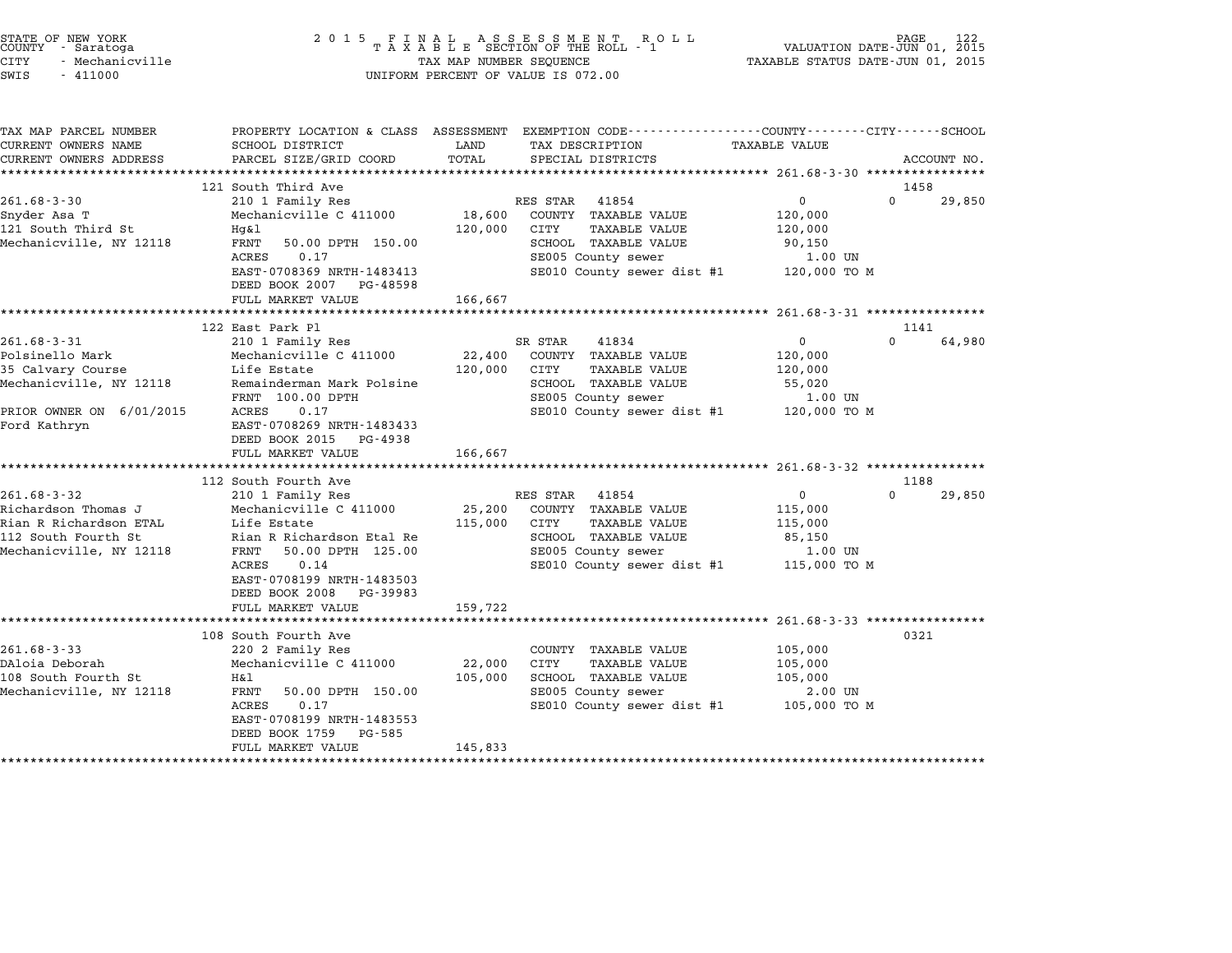| STATE OF NEW YORK |                 |  |
|-------------------|-----------------|--|
| COUNTY            | - Saratoga      |  |
| CITY              | - Mechanicville |  |

| TAX MAP PARCEL NUMBER<br>CURRENT OWNERS NAME | SCHOOL DISTRICT                                 | TAX DESCRIPTION<br>LAND                            | PROPERTY LOCATION & CLASS ASSESSMENT EXEMPTION CODE---------------COUNTY-------CITY------SCHOOL<br><b>TAXABLE VALUE</b> |
|----------------------------------------------|-------------------------------------------------|----------------------------------------------------|-------------------------------------------------------------------------------------------------------------------------|
| CURRENT OWNERS ADDRESS                       | PARCEL SIZE/GRID COORD                          | TOTAL<br>SPECIAL DISTRICTS                         | ACCOUNT NO.                                                                                                             |
|                                              |                                                 |                                                    |                                                                                                                         |
|                                              | 133 South Second Ave                            |                                                    | 0525                                                                                                                    |
| $261.68 - 3 - 34$                            | 220 2 Family Res                                | VET COM C 41132                                    | 32,500<br>$\Omega$<br>0                                                                                                 |
| Hostetter Joseph<br>Hostetter Somsong        | Mechanicville C 411000<br>H&l                   | 46,000 VET COM T 41133<br>130,000 SR STAR<br>41834 | 15,000<br>$\Omega$<br>$\mathbf 0$<br>$\mathbf{0}$<br>64,980<br>$\Omega$                                                 |
| 133 South Second St                          | 1200                                            | COUNTY TAXABLE VALUE                               | 97,500                                                                                                                  |
| Mechanicville, NY 12118                      | FRNT 100.00 DPTH 150.00                         | CITY<br>TAXABLE VALUE                              | 115,000                                                                                                                 |
|                                              | ACRES<br>0.34                                   | SCHOOL TAXABLE VALUE                               | 65,020                                                                                                                  |
|                                              | EAST-0708769 NRTH-1483284                       | SE005 County sewer                                 | $2.00$ UN                                                                                                               |
|                                              | DEED BOOK 1421 PG-616                           | SE010 County sewer dist #1                         | 130,000 TO M                                                                                                            |
|                                              | FULL MARKET VALUE                               | 180,556                                            |                                                                                                                         |
|                                              |                                                 |                                                    |                                                                                                                         |
|                                              | 711 Park Ave                                    |                                                    | 1380                                                                                                                    |
| $261.68 - 4 - 1$                             | 210 1 Family Res                                | RES STAR<br>41854                                  | $\Omega$<br>$\Omega$<br>29,850                                                                                          |
| Bove Frank                                   | Mechanicville C 411000                          | COUNTY TAXABLE VALUE<br>132,000                    | 240,000                                                                                                                 |
| Bove Mary                                    | H&l                                             | 240,000<br>CITY<br>TAXABLE VALUE                   | 240,000                                                                                                                 |
| 76 Railroad Ave                              | 1388                                            | SCHOOL TAXABLE VALUE                               | 210,150                                                                                                                 |
| Mechanicville, NY 12118                      | FRNT 275.00 DPTH<br>2.42                        | SE005 County sewer                                 | 1.00 UN                                                                                                                 |
|                                              | ACRES<br>EAST-0707509 NRTH-1483442              | SE010 County sewer dist #1                         | 240,000 TO M                                                                                                            |
|                                              | DEED BOOK 1280 PG-171                           |                                                    |                                                                                                                         |
|                                              | FULL MARKET VALUE                               | 333,333                                            |                                                                                                                         |
|                                              |                                                 |                                                    |                                                                                                                         |
|                                              | 703 Park Ave                                    |                                                    | 0675                                                                                                                    |
| $261.68 - 4 - 4$                             | 210 1 Family Res                                | RES STAR<br>41854                                  | $\mathbf{0}$<br>$\Omega$<br>29,850                                                                                      |
| Radosti Jesse                                | Mechanicville C 411000                          | 18,000<br>COUNTY TAXABLE VALUE                     | 108,000                                                                                                                 |
| Radosti Kiley                                | H&l                                             | 108,000<br>CITY<br>TAXABLE VALUE                   | 108,000                                                                                                                 |
| 703 Park Ave                                 | 1285                                            | SCHOOL TAXABLE VALUE                               | 78,150                                                                                                                  |
| Mechanicville, NY 12118                      | FRNT<br>50.00 DPTH 100.00                       | SE005 County sewer                                 | 1.00 UN                                                                                                                 |
|                                              | 0.11<br>ACRES                                   | SE010 County sewer dist #1                         | 108,000 TO M                                                                                                            |
|                                              | EAST-0707749 NRTH-1483572                       |                                                    |                                                                                                                         |
|                                              | DEED BOOK 2013<br>PG-28988<br>FULL MARKET VALUE | 150,000                                            |                                                                                                                         |
|                                              |                                                 |                                                    |                                                                                                                         |
|                                              | 609 Park Ave                                    |                                                    | 0685                                                                                                                    |
| $261.68 - 4 - 7$                             | 210 1 Family Res                                | COUNTY TAXABLE VALUE                               | 95,000                                                                                                                  |
| Hickok Paul                                  | Mechanicville C 411000                          | 23,600<br>CITY<br><b>TAXABLE VALUE</b>             | 95,000                                                                                                                  |
| 1421 Rt 9                                    | Η&l                                             | SCHOOL TAXABLE VALUE<br>95,000                     | 95,000                                                                                                                  |
| Clifton Park, NY 12065                       | 1288                                            | SE005 County sewer                                 | 1.00 UN                                                                                                                 |
|                                              | FRNT<br>50.00 DPTH 100.00<br>0.11<br>ACRES      | SE010 County sewer dist #1 95,000 TO M             |                                                                                                                         |
|                                              | EAST-0707949 NRTH-1483592                       |                                                    |                                                                                                                         |
|                                              |                                                 |                                                    |                                                                                                                         |
|                                              | DEED BOOK 2009<br>PG-43902                      |                                                    |                                                                                                                         |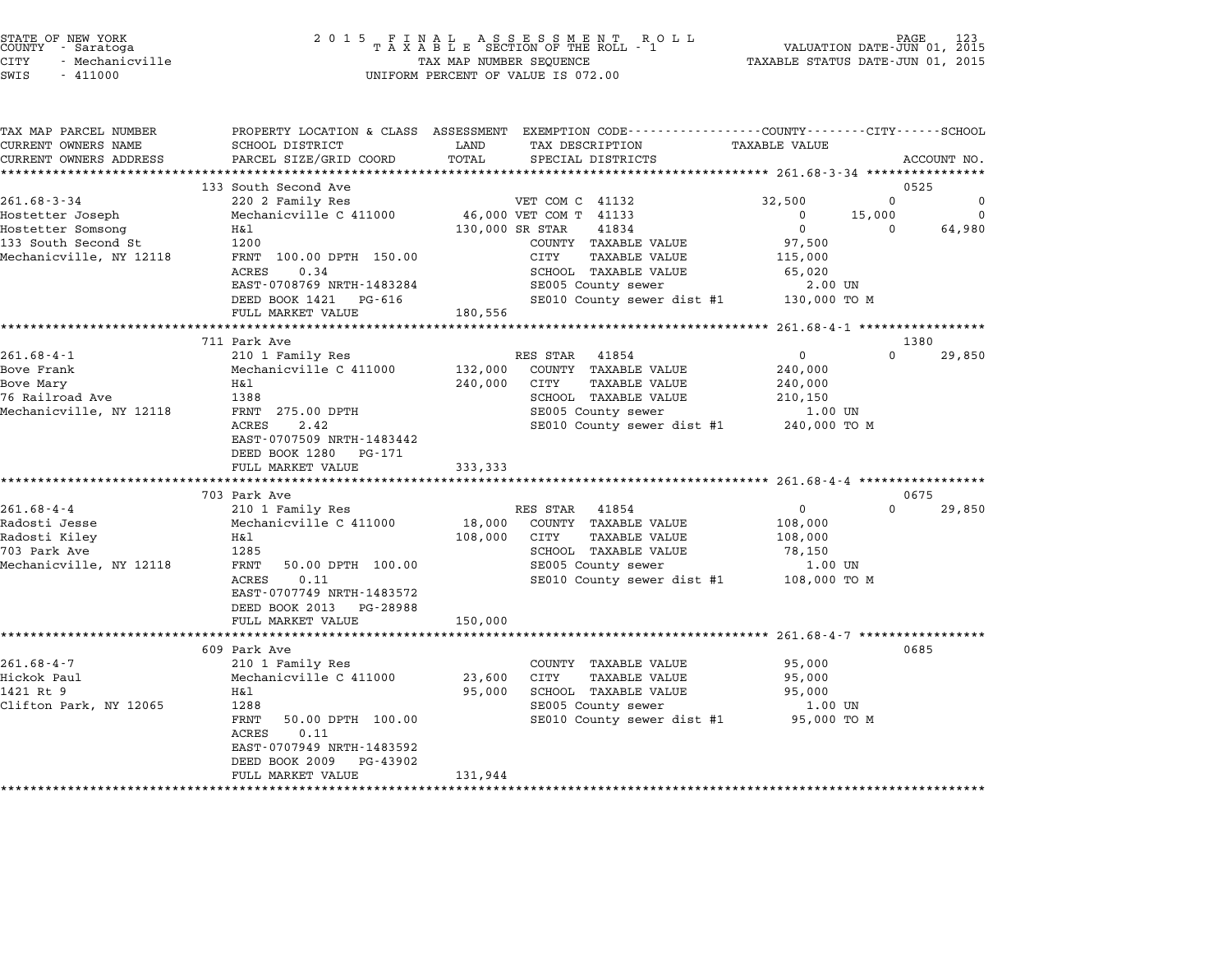| STATE OF NEW YORK |                 |  |
|-------------------|-----------------|--|
| COUNTY            | - Saratoga      |  |
| CITY              | - Mechanicville |  |

## STATE OF NEW YORK <sup>2</sup> <sup>0</sup> <sup>1</sup> 5 F I N A L A S S E S S M E N T R O L L PAGE <sup>124</sup> COUNTY - Saratoga <sup>T</sup> <sup>A</sup> <sup>X</sup> <sup>A</sup> <sup>B</sup> <sup>L</sup> <sup>E</sup> SECTION OF THE ROLL - <sup>1</sup> VALUATION DATE-JUN 01, <sup>2015</sup> STATE OF NEW YORK (RACE STATE OF NEW YORK 124 STATE OF NEW TAXABLE STATE OF NEW TAXABLE STATE 124<br>COUNTY - Saratoga (2015 TAXABLE STATUS DATE-JUN 01, 2015 TAXABLE STATUS DATE-JUN 01, 2015<br>CITY - Mechanicville SWIS - <sup>411000</sup> UNIFORM PERCENT OF VALUE IS 072.00

|                            | TAX MAP PARCEL NUMBER |                             |         | PROPERTY LOCATION & CLASS ASSESSMENT EXEMPTION CODE---------------COUNTY-------CITY------SCHOOL |                      |                    |
|----------------------------|-----------------------|-----------------------------|---------|-------------------------------------------------------------------------------------------------|----------------------|--------------------|
| CURRENT OWNERS NAME        |                       | SCHOOL DISTRICT             | LAND    | TAX DESCRIPTION                                                                                 | <b>TAXABLE VALUE</b> |                    |
| CURRENT OWNERS ADDRESS     |                       | PARCEL SIZE/GRID COORD      | TOTAL   | SPECIAL DISTRICTS                                                                               |                      | ACCOUNT NO.        |
|                            |                       |                             |         |                                                                                                 |                      |                    |
|                            |                       | 607 Park Ave                |         |                                                                                                 |                      | 0180               |
| $261.68 - 4 - 8$           |                       | 210 1 Family Res            |         | SR STAR<br>41834                                                                                | $\mathbf 0$          | $\Omega$<br>64,980 |
| Loatman Paul J             |                       | Mechanicville C 411000      | 24,000  | COUNTY TAXABLE VALUE                                                                            | 102,000              |                    |
| Loatman Barbara A          |                       | Hq&l                        | 102,000 | CITY<br><b>TAXABLE VALUE</b>                                                                    | 102,000              |                    |
| 607 Park Ave               |                       | 1289                        |         | SCHOOL TAXABLE VALUE                                                                            | 37,020               |                    |
| Mechanicville, NY 12118    |                       | FRNT<br>50.00 DPTH 100.00   |         | SE005 County sewer                                                                              | 1.00 UN              |                    |
|                            |                       | <b>ACRES</b><br>0.11        |         | SE010 County sewer dist #1                                                                      | 102,000 TO M         |                    |
|                            |                       | EAST-0707999 NRTH-1483603   |         |                                                                                                 |                      |                    |
|                            |                       | DEED BOOK 1121 PG-241       |         |                                                                                                 |                      |                    |
|                            |                       | FULL MARKET VALUE           | 141,667 |                                                                                                 |                      |                    |
|                            |                       |                             |         |                                                                                                 |                      |                    |
|                            |                       | 601 Park Ave                |         |                                                                                                 |                      | 0155               |
| $261.68 - 4 - 9$           |                       | 230 3 Family Res            |         | RES STAR 41854                                                                                  | $\mathbf 0$          | $\Omega$<br>29,850 |
| Salmon James S             |                       | Mechanicville C 411000      | 25,000  | COUNTY TAXABLE VALUE                                                                            | 125,000              |                    |
| Loubier Salmon             |                       | Hq&l                        | 125,000 | <b>TAXABLE VALUE</b><br>CITY                                                                    | 125,000              |                    |
| 601 Park Ave               |                       | FRNT<br>50.00 DPTH 100.00   |         | SCHOOL TAXABLE VALUE                                                                            | 95,150               |                    |
| Mechanicville, NY 12118    |                       | ACRES<br>0.11               |         | SE005 County sewer                                                                              | 2.00 UN              |                    |
|                            |                       | EAST-0708049 NRTH-1483603   |         | SE010 County sewer dist #1                                                                      | 125,000 TO M         |                    |
|                            |                       | DEED BOOK 1041 PG-1005      |         |                                                                                                 |                      |                    |
|                            |                       | FULL MARKET VALUE           | 173,611 |                                                                                                 |                      |                    |
|                            |                       |                             |         |                                                                                                 |                      |                    |
|                            |                       | 604 Park Place & Fourth Ave |         |                                                                                                 |                      | 1122               |
| $261.68 - 4 - 10$          |                       | 210 1 Family Res            |         | RES STAR<br>41854                                                                               | $\mathbf 0$          | $\Omega$<br>29,850 |
| Gaetano Christopher F      |                       | Mechanicville C 411000      | 24,400  | COUNTY TAXABLE VALUE                                                                            | 122,000              |                    |
| Partlow Erika L            |                       | H&l                         | 122,000 | CITY<br>TAXABLE VALUE                                                                           | 122,000              |                    |
|                            |                       | 1300                        |         |                                                                                                 |                      |                    |
| 604 Park Place & Fourth St |                       |                             |         | SCHOOL TAXABLE VALUE                                                                            | 92,150               |                    |
| Mechanicville, NY 12118    |                       | FRNT<br>50.00 DPTH 100.00   |         | SE005 County sewer                                                                              | 1.00 UN              |                    |
|                            |                       | ACRES<br>0.11               |         | SE010 County sewer dist #1                                                                      | 122,000 TO M         |                    |
|                            |                       | EAST-0708049 NRTH-1483503   |         |                                                                                                 |                      |                    |
|                            |                       | DEED BOOK 2012 PG-15949     |         |                                                                                                 |                      |                    |
|                            |                       | FULL MARKET VALUE           | 169,444 |                                                                                                 |                      |                    |
|                            |                       |                             |         |                                                                                                 |                      |                    |
|                            |                       | 606 Park Pl                 |         |                                                                                                 |                      | 1311               |
| $261.68 - 4 - 11$          |                       | 220 2 Family Res            |         | COUNTY TAXABLE VALUE                                                                            | 120,000              |                    |
| Smith Eleanor              |                       | Mechanicville C 411000      | 24,000  | CITY<br>TAXABLE VALUE                                                                           | 120,000              |                    |
| 606 Park Pl                |                       | Hg&l                        | 120,000 | SCHOOL TAXABLE VALUE                                                                            | 120,000              |                    |
| Mechanicville, NY 12118    |                       | 1291                        |         | SE005 County sewer                                                                              | 2.00 UN              |                    |
|                            |                       | FRNT<br>50.00 DPTH 100.00   |         | SE010 County sewer dist #1                                                                      | 120,000 TO M         |                    |
|                            |                       | 0.11<br>ACRES               |         |                                                                                                 |                      |                    |
|                            |                       | EAST-0708009 NRTH-1483503   |         |                                                                                                 |                      |                    |
|                            |                       | DEED BOOK 0531<br>PG-0503   |         |                                                                                                 |                      |                    |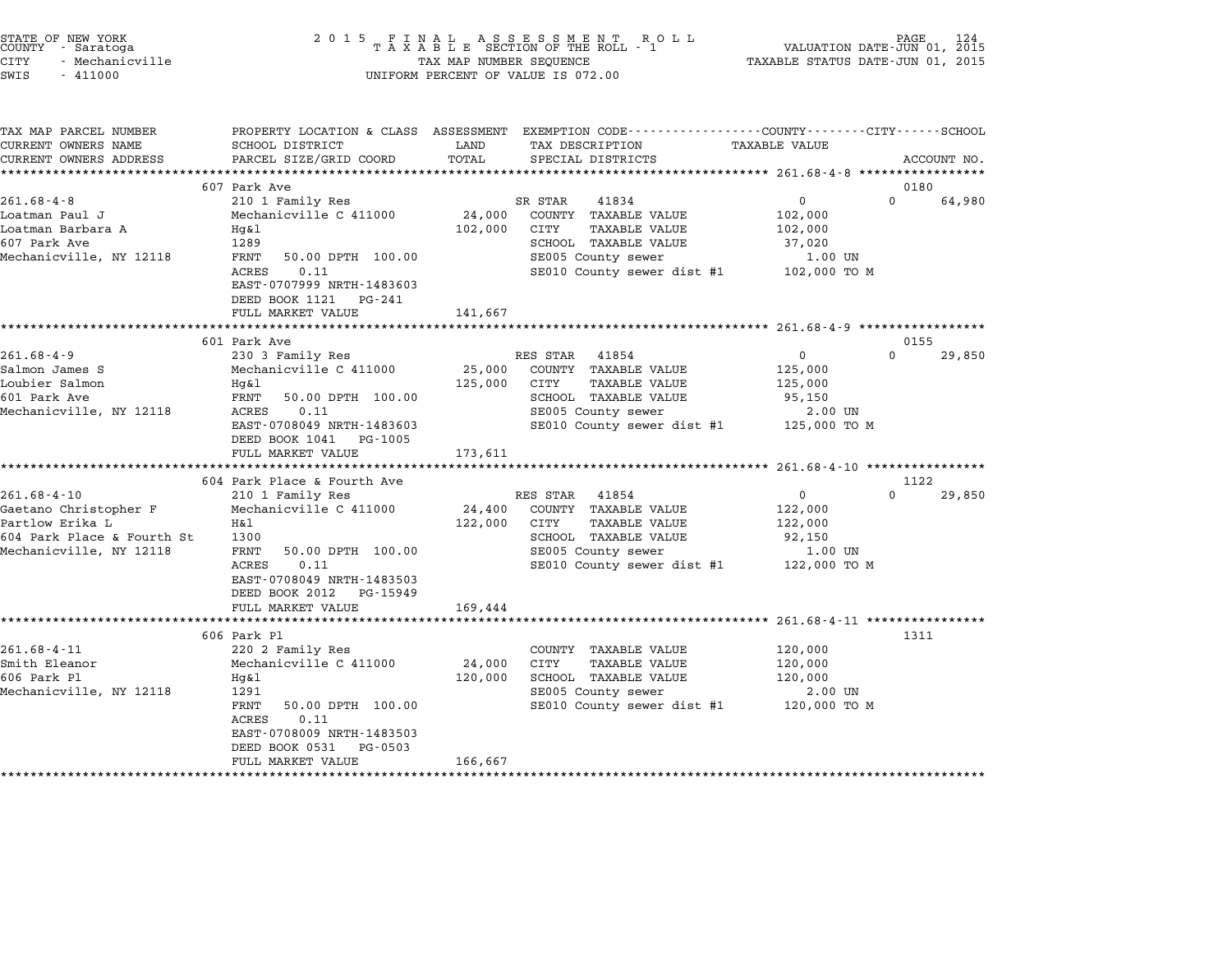| STATE OF NEW YORK<br>COUNTY - Saratoga<br>CITY<br>- Mechanicville<br>SWIS<br>$-411000$           | 2 0 1 5<br>FINAL ASSESSMENT ROTAXABLE SECTION OF THE ROLL - 1<br>R O L L<br>TAX MAP NUMBER SEQUENCE<br>UNIFORM PERCENT OF VALUE IS 072.00                                                                    |                              |                                                                                                                                                       | PAGE<br>VALUATION DATE-JUN 01, 2015<br>TAXABLE STATUS DATE-JUN 01, 2015              |             |  |
|--------------------------------------------------------------------------------------------------|--------------------------------------------------------------------------------------------------------------------------------------------------------------------------------------------------------------|------------------------------|-------------------------------------------------------------------------------------------------------------------------------------------------------|--------------------------------------------------------------------------------------|-------------|--|
| TAX MAP PARCEL NUMBER<br>CURRENT OWNERS NAME<br>CURRENT OWNERS ADDRESS<br>********************** | PROPERTY LOCATION & CLASS ASSESSMENT<br>SCHOOL DISTRICT<br>PARCEL SIZE/GRID COORD<br>****************************                                                                                            | LAND<br>TOTAL                | EXEMPTION CODE-----------------COUNTY-------CITY------SCHOOL<br>TAX DESCRIPTION<br>SPECIAL DISTRICTS                                                  | <b>TAXABLE VALUE</b>                                                                 | ACCOUNT NO. |  |
|                                                                                                  | 610 Park Pl                                                                                                                                                                                                  |                              |                                                                                                                                                       |                                                                                      | 1126        |  |
| 261.68-4-12<br>Pugliese Tina L<br>610 Park Pl<br>Mechanicville, NY 12118                         | 210 1 Family Res<br>Mechanicville C 411000<br>$Hq\&1$<br>1292<br>FRNT<br>50.00 DPTH 100.00<br>0.11<br>ACRES<br>EAST-0707959 NRTH-1483493<br>DEED BOOK 1755<br>PG-88                                          | 25,000<br>130,000            | RES STAR<br>41854<br>COUNTY TAXABLE VALUE<br><b>TAXABLE VALUE</b><br>CITY<br>SCHOOL TAXABLE VALUE<br>SE005 County sewer<br>SE010 County sewer dist #1 | $\Omega$<br>0<br>130,000<br>130,000<br>100,150<br>1.00 UN<br>130,000 TO M            | 29,850      |  |
|                                                                                                  | FULL MARKET VALUE<br>**********************                                                                                                                                                                  | 180,556<br>************      |                                                                                                                                                       | ************** 261.68-4-13 **********                                                |             |  |
| $261.68 - 4 - 13$<br>Izzo Carmella<br>612 Park Pl<br>Mechanicville, NY 12118                     | 612 Park Pl<br>210 1 Family Res<br>Mechanicville C 411000<br>N L & Pool<br>1293<br>FRNT<br>50.00 DPTH 100.00<br>0.11<br>ACRES<br>EAST-0707909 NRTH-1483492<br>DEED BOOK 0606<br>PG-0171<br>FULL MARKET VALUE | 24,200<br>121,000<br>168,056 | COUNTY TAXABLE VALUE<br>CITY<br><b>TAXABLE VALUE</b><br>SCHOOL TAXABLE VALUE<br>SE005 County sewer<br>SE010 County sewer dist #1                      | 121,000<br>121,000<br>121,000<br>1.00 UN<br>121,000 TO M                             | 0761        |  |
|                                                                                                  | 614 Park Place & Fifth Ave                                                                                                                                                                                   |                              |                                                                                                                                                       |                                                                                      | 0762        |  |
| $261.68 - 4 - 14$<br>Russo Meghan<br>10 Bittersweet Trail<br>Norwalk, CT 06853                   | 210 1 Family Res<br>Mechanicville C 411000<br>Hg&l<br>1294<br>Life Estate<br>FRNT<br>50.00 DPTH 100.00<br>0.11<br>ACRES<br>EAST-0707859 NRTH-1483482<br>DEED BOOK 2014<br>PG-5724<br>FULL MARKET VALUE       | 24,600<br>120,000<br>166,667 | RES STAR<br>41854<br>COUNTY TAXABLE VALUE<br>CITY<br><b>TAXABLE VALUE</b><br>SCHOOL TAXABLE VALUE<br>SE005 County sewer<br>SE010 County sewer dist #1 | $\Omega$<br>0<br>120,000<br>120,000<br>90,150<br>1.00 UN<br>120,000 TO M             | 29,850      |  |
| $261.68 - 4 - 15.1$<br>Radosti Jesse<br>Radosti Kiley<br>703 Park Ave<br>Mechanicville, NY 12118 | South Fifth Ave<br>312 Vac w/imprv<br>Mechanicville C 411000<br>Lot<br>FRNT<br>35.00 DPTH 100.00<br>ACRES<br>0.08<br>EAST-0707729 NRTH-1483492<br>DEED BOOK 2013<br>PG-28988<br>FULL MARKET VALUE            | 10,000<br>10,000<br>13,889   | COUNTY TAXABLE VALUE<br>CITY<br><b>TAXABLE VALUE</b><br>SCHOOL TAXABLE VALUE<br>SE010 County sewer dist #1                                            | **************** 261.68-4-15.1 ********<br>10,000<br>10,000<br>10,000<br>10,000 TO M | 0676        |  |

STATE OF NEW YORK <sup>2</sup> <sup>0</sup> <sup>1</sup> 5 F I N A L A S S E S S M E N T R O L L PAGE <sup>125</sup> COUNTY - Saratoga <sup>T</sup> <sup>A</sup> <sup>X</sup> <sup>A</sup> <sup>B</sup> <sup>L</sup> <sup>E</sup> SECTION OF THE ROLL - <sup>1</sup> VALUATION DATE-JUN 01, <sup>2015</sup>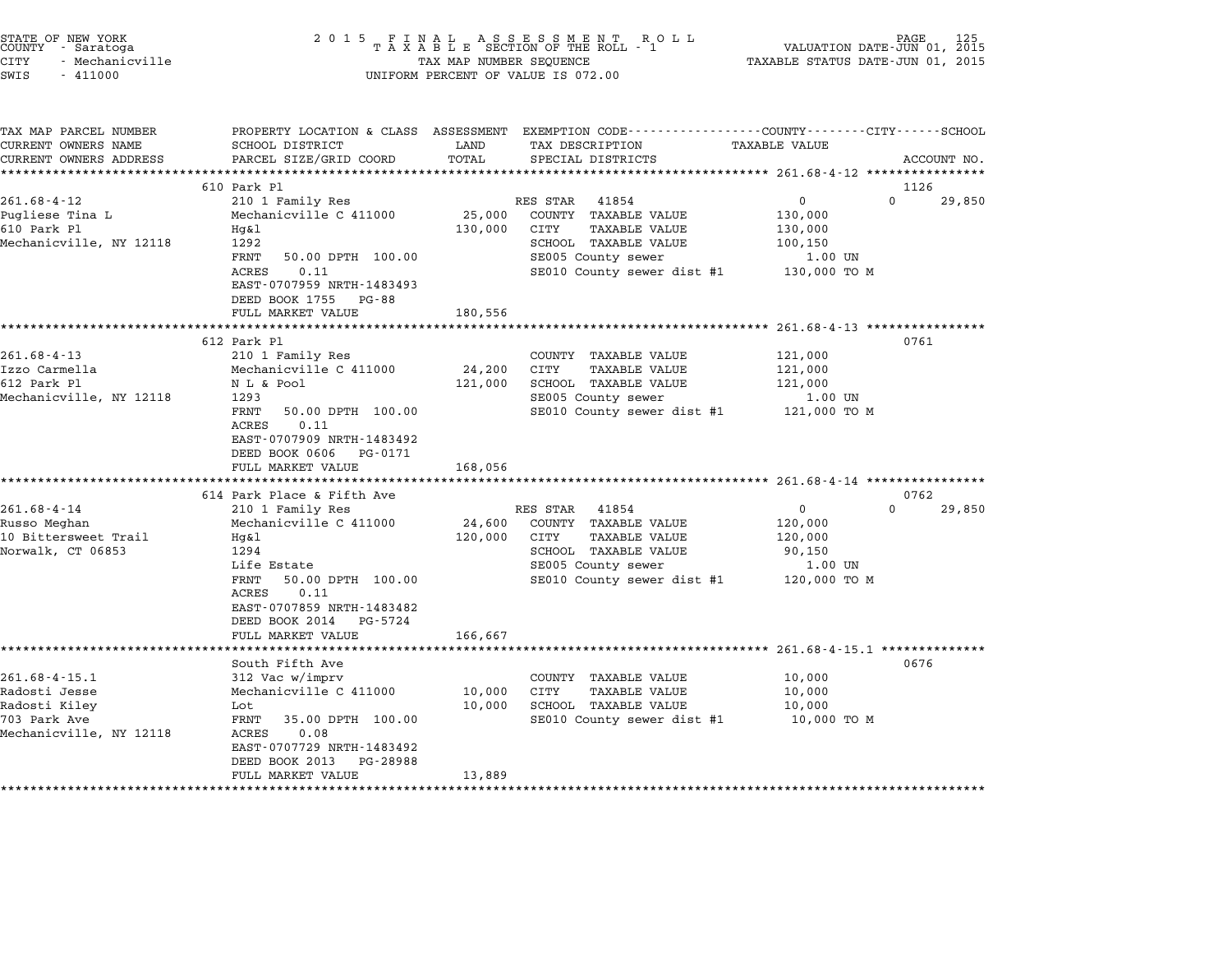| STATE OF NEW YORK |  |                 |  |
|-------------------|--|-----------------|--|
| COUNTY            |  | - Saratoga      |  |
| <b>CTTY</b>       |  | - Mechanicville |  |

| TAX MAP PARCEL NUMBER   |                                               |         | PROPERTY LOCATION & CLASS ASSESSMENT EXEMPTION CODE----------------COUNTY-------CITY-----SCHOOL |               |          |             |
|-------------------------|-----------------------------------------------|---------|-------------------------------------------------------------------------------------------------|---------------|----------|-------------|
| CURRENT OWNERS NAME     | SCHOOL DISTRICT                               | LAND    | TAX DESCRIPTION                                                                                 | TAXABLE VALUE |          |             |
| CURRENT OWNERS ADDRESS  | PARCEL SIZE/GRID COORD                        | TOTAL   | SPECIAL DISTRICTS                                                                               |               |          | ACCOUNT NO. |
|                         |                                               |         |                                                                                                 |               |          |             |
| $261.68 - 4 - 15.2$     | Fifth Ave Rear<br>311 Res vac land            |         | COUNTY TAXABLE VALUE                                                                            | 700           |          |             |
| Devoe Lawrence R        | Mechanicville C 411000                        |         | 700 CITY<br><b>TAXABLE VALUE</b>                                                                | 700           |          |             |
| Devoe Gloria A          | 0.02                                          | 700     | SCHOOL TAXABLE VALUE                                                                            | 700           |          |             |
| 702 Park Pl             | <b>ACRES</b><br>EAST-0707710 NRTH-1483475     |         | SE010 County sewer dist #1                                                                      | 700 TO M      |          |             |
| Mechanicville, NY 12118 | DEED BOOK 1511 PG-438                         |         |                                                                                                 |               |          |             |
|                         | FULL MARKET VALUE                             | 972     |                                                                                                 |               |          |             |
|                         |                                               |         |                                                                                                 |               |          |             |
|                         | 702 Park Pl                                   |         |                                                                                                 |               |          | 0014        |
| $261.68 - 4 - 16$       | 210 1 Family Res                              |         | VET COM C 41132                                                                                 | 29,750        | $\Omega$ | $\mathbf 0$ |
| Devoe Lawrence R        | Mechanicville C 411000 23,800 VET COM T 41133 |         |                                                                                                 | $\Omega$      | 15,000   | $\Omega$    |
| Devoe Gloria A          | Hq&l                                          |         | 119,000 VET DIS CT 41141                                                                        | 29,750        | 29,750   | $\Omega$    |
| 702 Park Pl             | 1284                                          |         | 41854<br>RES STAR                                                                               | $\Omega$      | $\Omega$ | 29,850      |
| Mechanicville, NY 12118 | FRNT 100.00 DPTH                              |         | COUNTY TAXABLE VALUE                                                                            | 59,500        |          |             |
|                         | 0.13<br>ACRES                                 |         | CITY<br>TAXABLE VALUE                                                                           | 74,250        |          |             |
|                         | EAST-0707739 NRTH-1483452                     |         | SCHOOL TAXABLE VALUE                                                                            | 89,150        |          |             |
|                         | DEED BOOK 1068 PG-140                         |         | SE005 County sewer                                                                              | 1.00 UN       |          |             |
|                         | FULL MARKET VALUE                             |         | 165,278 SE010 County sewer dist #1 119,000 TO M                                                 |               |          |             |
|                         |                                               |         |                                                                                                 |               |          |             |
|                         | 807 West Park Pl                              |         |                                                                                                 |               |          | 1471        |
| $261.68 - 4 - 17$       | 210 1 Family Res                              |         | RES STAR<br>41854                                                                               | 0             | $\Omega$ | 29,850      |
| Walsh Michael J         | Mechanicville C 411000                        |         | 23,400 COUNTY TAXABLE VALUE                                                                     | 117,000       |          |             |
| Walsh Vivian G          | H&l                                           |         | 117,000 CITY<br>TAXABLE VALUE                                                                   | 117,000       |          |             |
| c/o Louis Walsh         | 1320                                          |         | SCHOOL TAXABLE VALUE                                                                            | 87,150        |          |             |
| Trustee                 | Life Estate                                   |         | SE005 County sewer                                                                              | 1.00 UN       |          |             |
| 807 Park Pl             | FRNT<br>50.00 DPTH 100.00                     |         | SE010 County sewer dist #1 117,000 TO M                                                         |               |          |             |
| Mechanicville, NY 12118 | 0.11<br>ACRES                                 |         |                                                                                                 |               |          |             |
|                         | EAST-0707649 NRTH-1483292                     |         |                                                                                                 |               |          |             |
|                         | DEED BOOK 2010 PG-15953                       |         |                                                                                                 |               |          |             |
|                         | FULL MARKET VALUE                             | 162,500 |                                                                                                 |               |          |             |
|                         |                                               |         |                                                                                                 |               |          |             |
|                         | 809 West Park Pl                              |         |                                                                                                 |               |          | 0124        |
| $261.68 - 4 - 18$       | 220 2 Family Res                              |         | COUNTY TAXABLE VALUE                                                                            | 124,000       |          |             |
| Bove John V             | Mechanicville C 411000                        |         | 24,800 CITY<br>TAXABLE VALUE                                                                    | 124,000       |          |             |
| 7 Bancroft St           | H&l                                           | 124,000 | SCHOOL TAXABLE VALUE                                                                            | 124,000       |          |             |
| Mechanicville, NY 12118 | 1316                                          |         | SE005 County sewer                                                                              | 2.00 UN       |          |             |
|                         | FRNT<br>50.00 DPTH 100.00<br>0.11<br>ACRES    |         | SE010 County sewer dist #1 $124,000$ TO M                                                       |               |          |             |
|                         | EAST-0707659 NRTH-1483242                     |         |                                                                                                 |               |          |             |
|                         | DEED BOOK 1493 PG-735                         |         |                                                                                                 |               |          |             |
|                         | FULL MARKET VALUE                             | 172,222 |                                                                                                 |               |          |             |
|                         |                                               |         |                                                                                                 |               |          |             |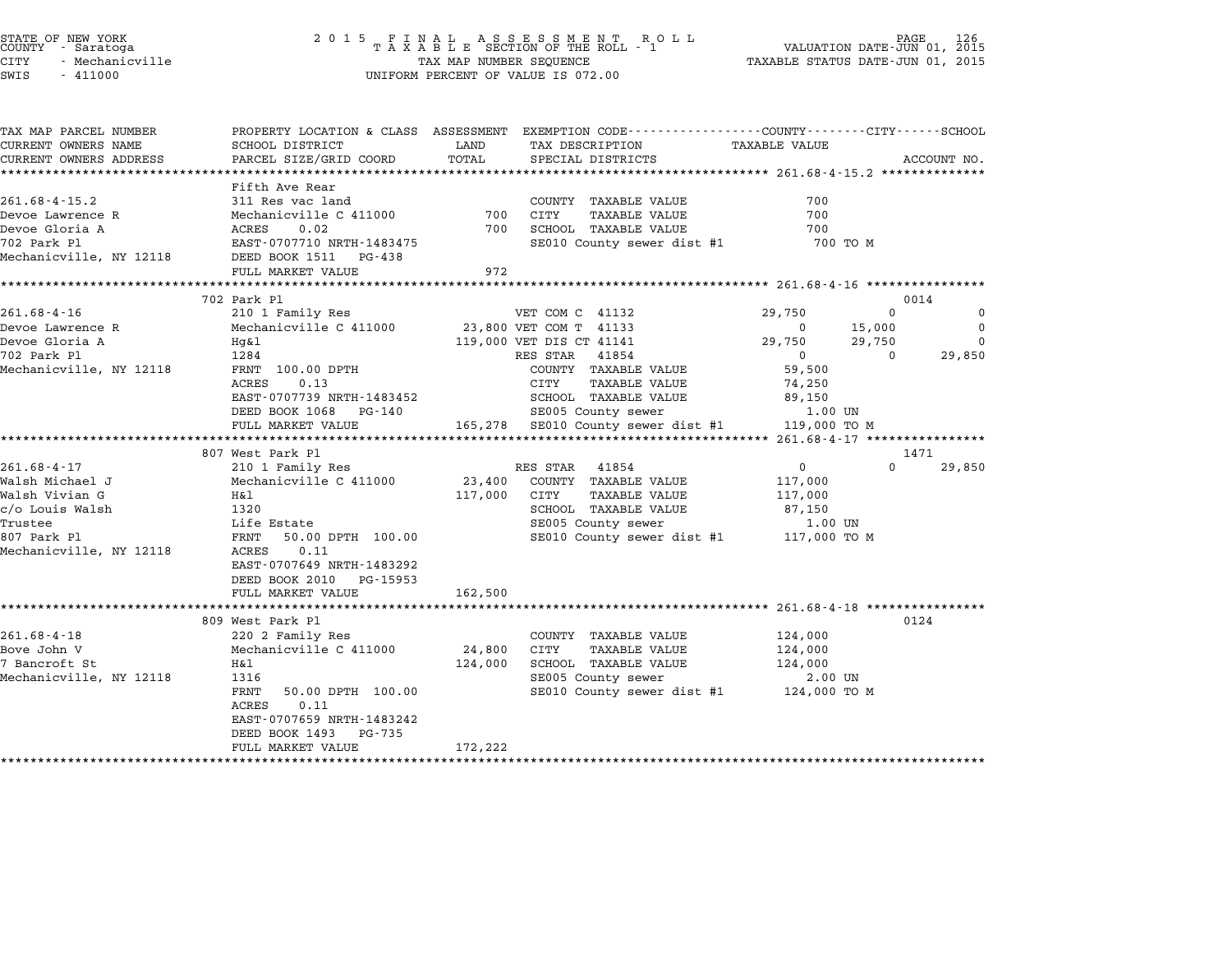| COUNTY<br>CITY<br>SWIS | STATE OF NEW YORK<br>- Saratoga<br>- Mechanicville<br>$-411000$ |                                              |       | 2015 FINAL ASSESSMENT ROLL<br>TAXABLE SECTION OF THE ROLL - 1<br>TAX MAP NUMBER SEQUENCE<br>UNIFORM PERCENT OF VALUE IS 072.00 |                                                                              | 127<br>PAGE<br>VALUATION DATE-JUN 01, 2015<br>TAXABLE STATUS DATE-JUN 01, 2015 |  |
|------------------------|-----------------------------------------------------------------|----------------------------------------------|-------|--------------------------------------------------------------------------------------------------------------------------------|------------------------------------------------------------------------------|--------------------------------------------------------------------------------|--|
|                        | TAX MAP PARCEL NUMBER<br>CURRENT OWNERS NAME                    | PROPERTY LOCATION & CLASS<br>SCHOOL DISTRICT |       | ASSESSMENT<br>TAX DESCRIPTION<br>LAND                                                                                          | EXEMPTION CODE-----------------COUNTY-------CITY-----SCHOOL<br>TAXABLE VALUE |                                                                                |  |
|                        | CURRENT OWNERS ADDRESS                                          | PARCEL SIZE/GRID COORD                       | TOTAL | SPECIAL DISTRICTS                                                                                                              |                                                                              | ACCOUNT NO.                                                                    |  |

| CONNENI OMNERO NAME                           | nomon niniviri                                                                                                                              | <b>UAIVU</b> | TUV DEPOTITIOM                                                              |                    |                            |
|-----------------------------------------------|---------------------------------------------------------------------------------------------------------------------------------------------|--------------|-----------------------------------------------------------------------------|--------------------|----------------------------|
| CURRENT OWNERS ADDRESS                        | PARCEL SIZE/GRID COORD                                                                                                                      | TOTAL        | SPECIAL DISTRICTS                                                           |                    | ACCOUNT NO.                |
|                                               |                                                                                                                                             |              |                                                                             |                    |                            |
|                                               | Prospect St                                                                                                                                 |              |                                                                             |                    | 1170                       |
| $261.68 - 4 - 19$                             | 311 Res vac land                                                                                                                            |              | COUNTY TAXABLE VALUE                                                        | 100                |                            |
| Vannucci Thomas H                             | Mechanicville C 411000                                                                                                                      | 100          | <b>CITY</b><br>TAXABLE VALUE                                                | 100                |                            |
| 17 Prospect St                                | Vl                                                                                                                                          | 100          | SCHOOL TAXABLE VALUE                                                        | 100                |                            |
| Mechanicville, NY 12118                       | 1311<br>FRNT<br>1.00<br>20.00 DPTH<br>0.01<br>ACRES<br>EAST-0707291 NRTH-1483311<br>DEED BOOK 1655 PG-344<br>FULL MARKET VALUE              | 139          | SE010 County sewer dist #1                                                  | 100 TO M           |                            |
|                                               |                                                                                                                                             |              |                                                                             |                    |                            |
|                                               | 21 Prospect St                                                                                                                              |              |                                                                             |                    | 0745                       |
| $261.68 - 4 - 20$                             | 311 Res vac land                                                                                                                            |              | COUNTY TAXABLE VALUE                                                        | 100                |                            |
| Murray Wayne                                  | Mechanicville C 411000                                                                                                                      | 100          | TAXABLE VALUE<br>CITY                                                       | 100                |                            |
| Shields Stacy                                 | V1                                                                                                                                          | 100          | SCHOOL TAXABLE VALUE                                                        | 100                |                            |
| 21 Prospect Street<br>Mechanicville, NY 12118 | Mary L Tribley Irrevoc Tr<br>FRNT 100.00 DPTH<br>ACRES<br>0.01<br>EAST-0707239 NRTH-1483396<br>DEED BOOK 2014 PG-37342<br>FULL MARKET VALUE | 139          | SE010 County sewer dist #1                                                  | 100 TO M           |                            |
|                                               |                                                                                                                                             |              |                                                                             |                    |                            |
|                                               | 707 Park Ave                                                                                                                                |              |                                                                             |                    | 0209                       |
| $261.68 - 4 - 21.1$                           | 220 2 Family Res                                                                                                                            |              | COUNTY TAXABLE VALUE                                                        | 81,000             |                            |
| McBride Michael M                             | Mechanicville C 411000                                                                                                                      | 18,200       | CITY<br>TAXABLE VALUE                                                       | 81,000             |                            |
| McBride Debra L                               | H G & L                                                                                                                                     |              | 81,000 SCHOOL TAXABLE VALUE                                                 | 81,000             |                            |
| 32 Farrell St<br>Mechanicville, NY 12118      | FRNT 55.00 DPTH<br>0.12<br>ACRES<br>EAST-0707689 NRTH-1483562<br>DEED BOOK 1742 PG-480                                                      |              | SE005 County sewer<br>SE010 County sewer dist #1 $\overline{a}$ 81,000 TO M | 2.00 UN            |                            |
|                                               | FULL MARKET VALUE                                                                                                                           | 112,500      |                                                                             |                    |                            |
|                                               |                                                                                                                                             |              |                                                                             |                    |                            |
| $261.68 - 4 - 21.2$                           | 709 Park Ave<br>210 1 Family Res                                                                                                            |              | VET COM C 41132                                                             | 22,250             | $\mathbf 0$<br>$\mathbf 0$ |
| Wickham David P Sr                            | Mechanicville C 411000 18,800 VET COM T 41133                                                                                               |              |                                                                             | $\Omega$<br>15,000 | $\Omega$                   |
| Wickham Karen G                               | FRNT 70.00 DPTH 106.00                                                                                                                      |              | 89,000 RES STAR 41854                                                       | $\overline{0}$     | 29,850<br>$\Omega$         |
| 709 Park Ave                                  | ACRES<br>0.17                                                                                                                               |              | COUNTY TAXABLE VALUE                                                        | 66,750             |                            |
| Mechanicville, NY 12118                       | EAST-0707629 NRTH-1483552                                                                                                                   |              | CITY<br>TAXABLE VALUE                                                       | 74,000             |                            |
|                                               | DEED BOOK 1609<br>PG-502                                                                                                                    |              | SCHOOL TAXABLE VALUE                                                        | 59,150             |                            |
|                                               | FULL MARKET VALUE                                                                                                                           |              | 123,611 SE005 County sewer                                                  | 1.00 UN            |                            |
|                                               |                                                                                                                                             |              | SE010 County sewer dist #1 89,000 TO M                                      |                    |                            |
|                                               |                                                                                                                                             |              |                                                                             |                    |                            |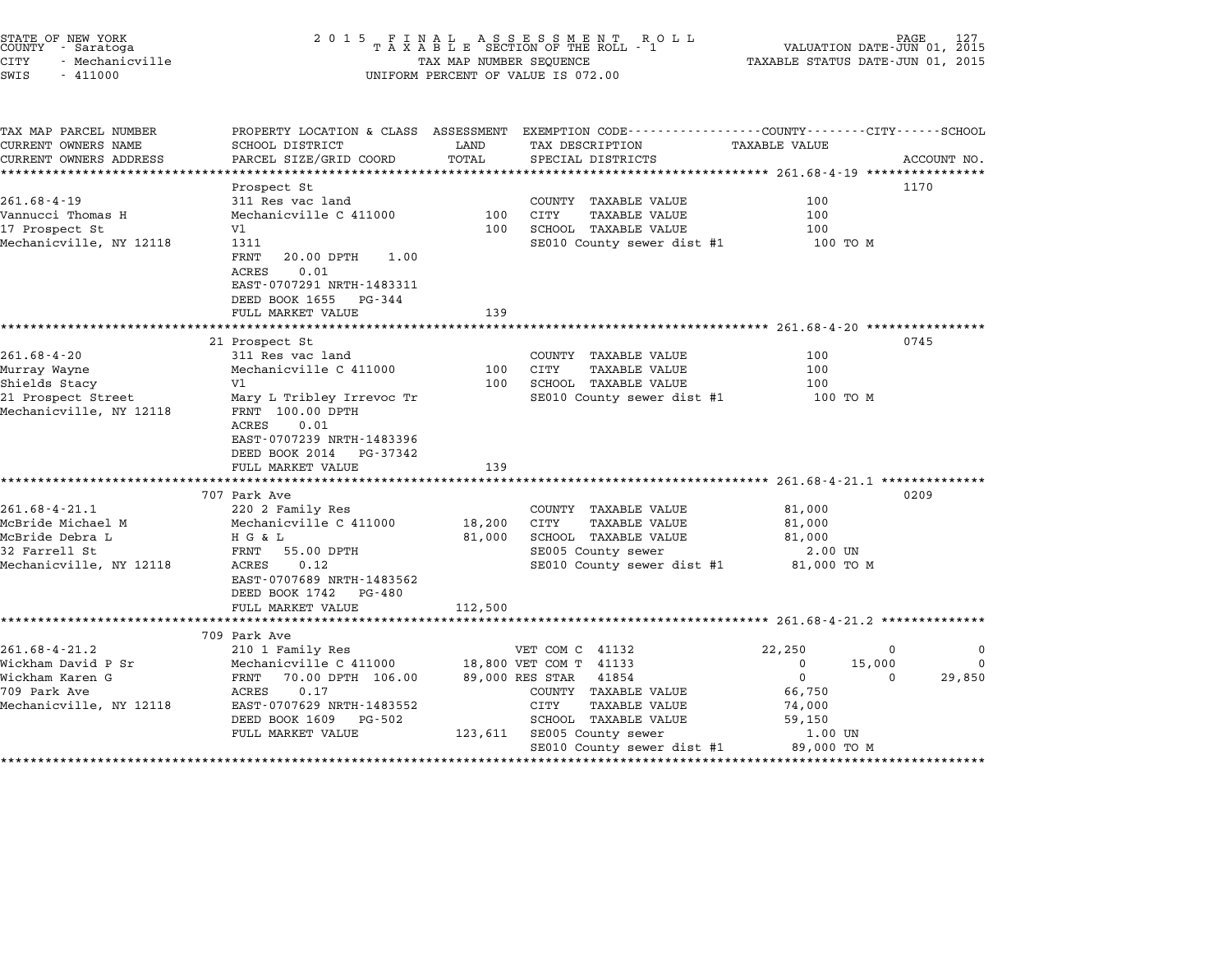| STATE OF NEW YORK<br>COUNTY - Saratoga |                 |  |
|----------------------------------------|-----------------|--|
| CITY                                   | - Mechanicville |  |

### STATE OF NEW YORK <sup>2</sup> <sup>0</sup> <sup>1</sup> 5 F I N A L A S S E S S M E N T R O L L PAGE <sup>128</sup> COUNTY - Saratoga <sup>T</sup> <sup>A</sup> <sup>X</sup> <sup>A</sup> <sup>B</sup> <sup>L</sup> <sup>E</sup> SECTION OF THE ROLL - <sup>1</sup> VALUATION DATE-JUN 01, <sup>2015</sup> STATE OF NEW YORK (RACE STATE OF NEW YORK 128 STATE OF NEW TAXABLE STATE OF NEW TAXABLE STATE 1988)<br>COUNTY - Saratoga (2015 TAXABLE STATUS DATE-JUN 01, 2015 TAXABLE STATUS DATE-JUN 01, 2015<br>CITY - Mechanicville (2015 TAXAB CONTI - Salatoga<br>CITY - Mechanicville<br>SWIS - 411000 UNIFORM PERCENT OF VALUE IS 072.00

TAX MAP PARCEL NUMBER PROPERTY LOCATION & CLASS ASSESSMENT EXEMPTION CODE------------------COUNTY--------CITY------SCHOOL CURRENT OWNERS NAME SCHOOL DISTRICT LAND TAX DESCRIPTION TAXABLE VALUE CURRENT OWNERS ADDEER FOUR DISTRICTS AND A CHASS ASSESSEENT EXERT ON TAX MIT PROCULPTION TRANSFOURERS ADDRESS SANCEL SIZE/GRID COORD TOTAL SEEN TRANSFOUR TRANSFOUR TRANSFOUR TRANSFOUR TRANSFOUR TRANSFOUR TRANSFOUR ACCOUNT <sup>615</sup> Park Ave <sup>0717</sup> 261.68-4-22 615 Park Ave 261.68-4-22 210 1 Family Res COUNTY TAXABLE VALUE 120,000 SHEEM MARK ON THE SALL AVE TO MARK ON THE 20,000 24,600 COUNTY TAXABLE VALUE 120,000<br>Sheehan Kathleen M Mechanicville C 411000 24,600 CITY TAXABLE VALUE 120,000 201.00 + 22 = 201.00 + 210 = 210 = 210 = 210 = 210 = 210,000<br>Sheehan Kathleen M = 20,000 = 24,600 = 24,600 = 210,000 = 210,000 = 120,000 = 210,000 = 120,000 = 120,000 = 2<br>Sheehan = 210,000 = 210,000 = 210,000 = 210,000 = 2 Mechanicville, NY <sup>12118</sup> <sup>1287</sup> SE005 County sewer 1.00 UN IT 120,000 SCROOD TAAADDE VADOE 120,000 ISLAMING 1987<br>1.00 UN SECOLS COUNTY Sewer dist #1 100.00 TO M 1287<br>FRNT 100.00<br>ACRES 0.23 FANI 100.00 DFIN 100.00<br>ACRES 0.23<br>EAST-0707868 NRTH-1483586 ACRES 0.23<br>EAST-0707868 NRTH-1483586<br>DEED BOOK 1598 PG-219 FULL MARKET VALUE 166,667 \*\*\*\*\*\*\*\*\*\*\*\*\*\*\*\*\*\*\*\*\*\*\*\*\*\*\*\*\*\*\*\*\*\*\*\*\*\*\*\*\*\*\*\*\*\*\*\*\*\*\*\*\*\*\*\*\*\*\*\*\*\*\*\*\*\*\*\*\*\*\*\*\*\*\*\*\*\*\*\*\*\*\*\*\*\*\*\*\*\*\*\*\*\*\*\*\*\*\*\*\*\*\* 261.76-1-1 \*\*\*\*\*\*\*\*\*\*\*\*\*\*\*\*\* <sup>817</sup> West Park Pl <sup>1152</sup> 261.76-1-1 281.76-1-1 280 Res Multiple RES STAR 41854 201.76-1-1 280 0 29,850<br>RES STAR 41854 0 261.76-1-1 280 Res Multiple RES STAR 41854 0 29,850 Powers William T III Mechanicville C <sup>411000</sup> 29,600 COUNTY TAXABLE VALUE 130,000 Powers Jean M H&l 130,000 CITY TAXABLE VALUE 130,000 FOWELS NITITEM I III RECHAMICVITE C TITOOV 29,000 COUNTI IAAADDD VADOD (1900)<br>Powers Jean M Hall Hall (130,000 CITY TAXABLE VALUE 130,000 130,000 FAXABLE VALUE 100,150 POWELS UEAN MET AND HEART TRANSILE VALUE AND TRANSILE VALUE AND TRANSILE VALUE TRANSILE VALUE TRANSILE VALUE SCHOOL TRANSILE VALUE TRANSILE VALUE TRANSILE VALUE TRANSILE VALUE TRANSILE VALUE TRANSILE VALUE TRANSILE VALUE T ACCES ITS & ITS AND CONDUCTED BOOKS OUTLY SERVER THAN THANDS VALUE TO A TOO, IS A TOO, IS ON TO M<br>FRINT 150,000 DPTH SERVER SERVER SERVER SERVER THE 130,000 TO M<br>ACRES 0.83 FRNI 150.00 DPIH<br>ACRES 0.83<br>EAST-0707610 NRTH-1483142 ACRES 0.83<br>EAST-0707610 NRTH-1483142<br>DEED BOOK 1562 PG-183 FULL MARKET VALUE 180,556 \*\*\*\*\*\*\*\*\*\*\*\*\*\*\*\*\*\*\*\*\*\*\*\*\*\*\*\*\*\*\*\*\*\*\*\*\*\*\*\*\*\*\*\*\*\*\*\*\*\*\*\*\*\*\*\*\*\*\*\*\*\*\*\*\*\*\*\*\*\*\*\*\*\*\*\*\*\*\*\*\*\*\*\*\*\*\*\*\*\*\*\*\*\*\*\*\*\*\*\*\*\*\* 261.76-1-3 \*\*\*\*\*\*\*\*\*\*\*\*\*\*\*\*\* <sup>128</sup> East Park Pl <sup>1162</sup> 261.76-1-3 <sup>210</sup> <sup>1</sup> Family Res RES STAR <sup>41854</sup> <sup>0</sup> <sup>0</sup> 29,850 Fraser-Hession Kathleen M Mechanicville C <sup>411000</sup> 16,800 COUNTY TAXABLE VALUE 84,000 <sup>128</sup> Park Pl H&l 84,000 CITY TAXABLE VALUE 84,000 riaser-hession kathleen Machineen (1992)<br>128 Park Plannel (1994,000 Hall State of Taxable Value 54,000 Hall State State State State State State State<br>Mechanicville, NY 12118 1275a nar - 12,000 CIT INALLE VALUE - 12,000 CHE 14,000 EXAMPLE VALUE - 12,000 M<br>SCHOOL TAXABLE VALUE - 12,150 SCOUNTY SERVICE - 1.00 UN<br>FRNT - 40.00 DPTH 110.00 - SECOOS COUNTY SEWER 12750<br>FRNT 40.00 DPTH 110.00 SCHOOD IAAABLE VALUE<br>ACRES 0.10 SE010 County sewer dist #1 84,000 TO M<br>EAST-0708289 NRTH-1483333 DEED BOOK <sup>2013</sup> PG-33947 FULL MARKET VALUE 116,667 \*\*\*\*\*\*\*\*\*\*\*\*\*\*\*\*\*\*\*\*\*\*\*\*\*\*\*\*\*\*\*\*\*\*\*\*\*\*\*\*\*\*\*\*\*\*\*\*\*\*\*\*\*\*\*\*\*\*\*\*\*\*\*\*\*\*\*\*\*\*\*\*\*\*\*\*\*\*\*\*\*\*\*\*\*\*\*\*\*\*\*\*\*\*\*\*\*\*\*\*\*\*\* 261.76-1-4 \*\*\*\*\*\*\*\*\*\*\*\*\*\*\*\*\* <sup>129</sup> South Third Ave <sup>0328</sup> 261.76-1-4 <sup>210</sup> <sup>1</sup> Family Res RES STAR <sup>41854</sup> <sup>0</sup> <sup>0</sup> 29,850 Higgins Timothy J Mechanicville C <sup>411000</sup> 19,400 COUNTY TAXABLE VALUE 115,000 كان المسلم المسلم المسلم المسلم المسلم المسلم المسلم المسلم المسلم المسلم المسلم المسلم المسلم المسلم المسلم ا<br>Higgins Theresa A Hg&l 115,000 CITY TAXABLE VALUE 115,000 CHE 215,000 <sup>129</sup> South Third St FRNT 60.00 DPTH 100.00 SCHOOL TAXABLE VALUE 85,150 miggins ineresa A migatics and Migatics and Might interest in the mathematics of the mathematics of the might<br>129 South Third St. 150 SE005 County sewer 1.00 UN Mechanicville, NY 12118 ACRES 0.14 SE005 County sewer 1.00 UN EART 00.00 DETIT 100.000 SERVER DERIVER PRACHES 0.14<br>ACRES 0.14 1.00 UN SECOLE COUNTY Sewer dist #1 115,000 TO M EAST-0708399 NRTH-14833<br>DEED BOOK 1416 PG-797 EAST 0700555 MAIN 1405555<br>
DEED BOOK 1416 PG-797<br>
FULL MARKET VALUE 159,722 \*\*\*\*\*\*\*\*\*\*\*\*\*\*\*\*\*\*\*\*\*\*\*\*\*\*\*\*\*\*\*\*\*\*\*\*\*\*\*\*\*\*\*\*\*\*\*\*\*\*\*\*\*\*\*\*\*\*\*\*\*\*\*\*\*\*\*\*\*\*\*\*\*\*\*\*\*\*\*\*\*\*\*\*\*\*\*\*\*\*\*\*\*\*\*\*\*\*\*\*\*\*\*\*\*\*\*\*\*\*\*\*\*\*\*\*\*\*\*\*\*\*\*\*\*\*\*\*\*\*\*\*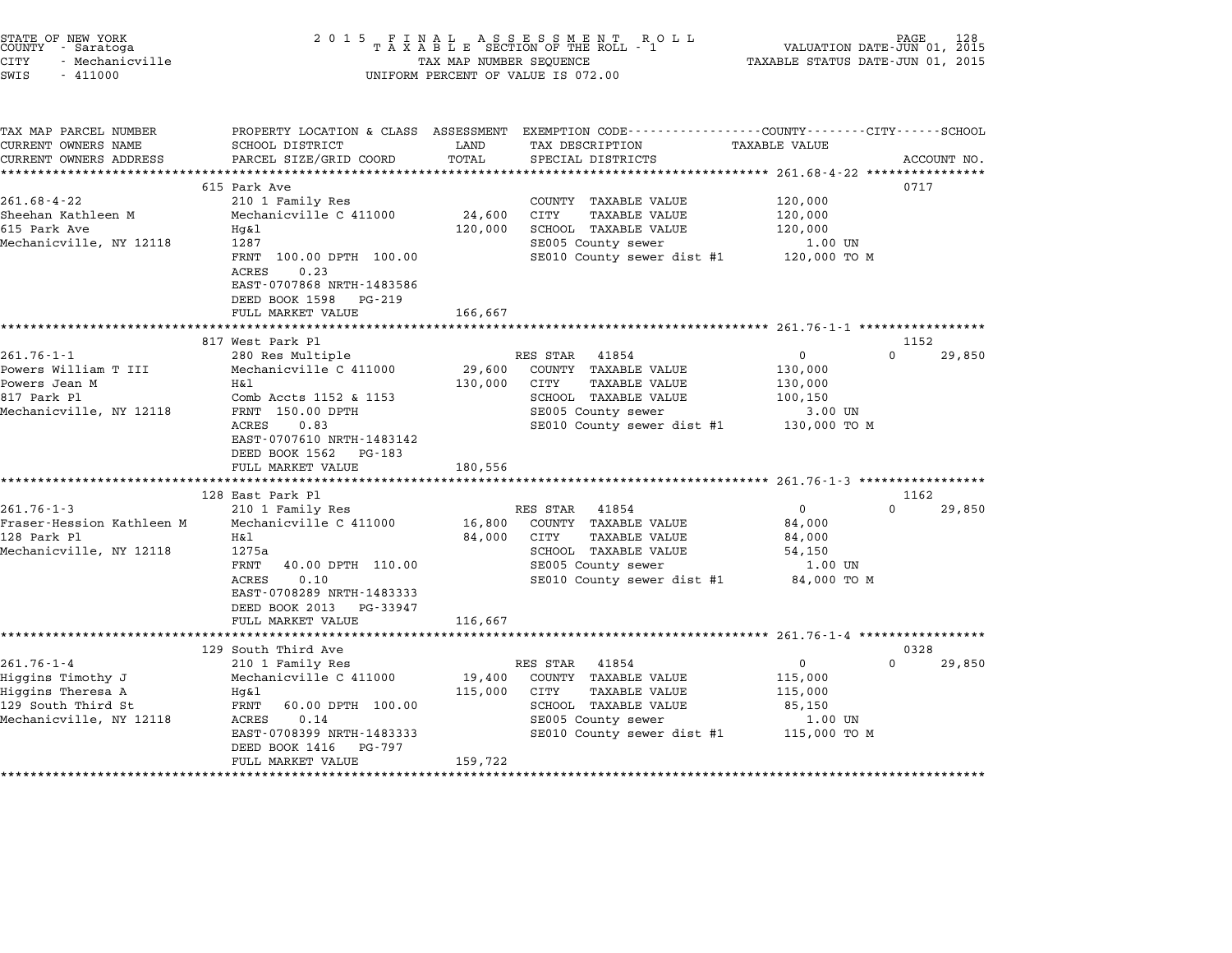| STATE OF NEW YORK<br>COUNTY<br>- Saratoga<br>CITY<br>- Mechanicville<br>SWIS<br>$-411000$                       | 2 0 1 5<br>FINAL ASSESSMENT ROTAXABLE SECTION OF THE ROLL - 1<br>R O L L<br>TAX MAP NUMBER SEQUENCE<br>UNIFORM PERCENT OF VALUE IS 072.00                                                          |                              |                                                                                                                                                                                                           | PAGE<br>VALUATION DATE-JUN 01, 2015<br>TAXABLE STATUS DATE-JUN 01, 2015            |                                |                                |
|-----------------------------------------------------------------------------------------------------------------|----------------------------------------------------------------------------------------------------------------------------------------------------------------------------------------------------|------------------------------|-----------------------------------------------------------------------------------------------------------------------------------------------------------------------------------------------------------|------------------------------------------------------------------------------------|--------------------------------|--------------------------------|
| TAX MAP PARCEL NUMBER<br>CURRENT OWNERS NAME<br>CURRENT OWNERS ADDRESS                                          | PROPERTY LOCATION & CLASS ASSESSMENT<br>SCHOOL DISTRICT<br>PARCEL SIZE/GRID COORD<br>***********************                                                                                       | LAND<br>TOTAL                | EXEMPTION CODE-----------------COUNTY-------CITY------SCHOOL<br>TAX DESCRIPTION<br>SPECIAL DISTRICTS                                                                                                      | TAXABLE VALUE                                                                      |                                | ACCOUNT NO.                    |
|                                                                                                                 | 130 East Park Pl                                                                                                                                                                                   |                              |                                                                                                                                                                                                           |                                                                                    | 0102                           |                                |
| $261.76 - 1 - 5$                                                                                                | 210 1 Family Res                                                                                                                                                                                   |                              | SR STAR<br>41834                                                                                                                                                                                          | $\mathbf 0$                                                                        | $\Omega$                       | 64,980                         |
| Bowers Richard<br>Bowers Rita<br>130 Park Pl<br>Mechanicville, NY 12118                                         | Mechanicville C 411000<br>H&l<br>1275b<br>FRNT<br>35.00 DPTH 110.00<br><b>ACRES</b><br>0.09                                                                                                        | 14,700<br>127,000            | COUNTY TAXABLE VALUE<br>CITY<br><b>TAXABLE VALUE</b><br>SCHOOL TAXABLE VALUE<br>SE005 County sewer<br>SE010 County sewer dist #1                                                                          | 127,000<br>127,000<br>62,020<br>1.00 UN<br>127,000 TO M                            |                                |                                |
|                                                                                                                 | EAST-0708299 NRTH-1483293<br>DEED BOOK 1555<br>PG-516<br>FULL MARKET VALUE                                                                                                                         | 176,389                      |                                                                                                                                                                                                           |                                                                                    |                                |                                |
|                                                                                                                 | **********************                                                                                                                                                                             | *********                    |                                                                                                                                                                                                           | ************ 261.76-1-6 *************                                              |                                |                                |
| $261.76 - 1 - 6$<br>Baker Patrick J<br>Baker Concetta A<br>3 Hemstreet Ave<br>Mechanicville, NY 12118           | 132 East Park Pl<br>210 1 Family Res<br>Mechanicville C 411000<br>Η&l<br>Also Deed 1588/341<br>FRNT<br>35.00 DPTH 110.00<br>0.09<br>ACRES<br>EAST-0708299 NRTH-1483263<br>DEED BOOK 1588<br>PG-343 | 14,900<br>83,000             | COUNTY TAXABLE VALUE<br>CITY<br><b>TAXABLE VALUE</b><br>SCHOOL TAXABLE VALUE<br>SE005 County sewer<br>SE010 County sewer dist #1                                                                          | 83,000<br>83,000<br>83,000<br>1.00 UN<br>83,000 TO M                               | 1540                           |                                |
|                                                                                                                 | FULL MARKET VALUE                                                                                                                                                                                  | 115,278                      |                                                                                                                                                                                                           |                                                                                    |                                |                                |
|                                                                                                                 | *********************<br>131 South Third Ave                                                                                                                                                       |                              |                                                                                                                                                                                                           |                                                                                    | 0592                           |                                |
| $261.76 - 1 - 7$<br>Morcone Robert P<br>Morcone Elaine M<br>131 South Third St<br>Mechanicville, NY 12118       | 210 1 Family Res<br>Mechanicville C 411000<br>Hq&l<br>1263<br>FRNT<br>50.00 DPTH 100.00<br>ACRES<br>0.11<br>EAST-0708409 NRTH-1483283<br>DEED BOOK 1268<br>$PG-290$<br>FULL MARKET VALUE           | 23,600<br>110,000<br>152,778 | RES STAR<br>41854<br>COUNTY TAXABLE VALUE<br>CITY<br><b>TAXABLE VALUE</b><br>SCHOOL TAXABLE VALUE<br>SE005 County sewer<br>SE010 County sewer dist #1                                                     | $\mathbf{0}$<br>110,000<br>110,000<br>80,150<br>1.00 UN<br>110,000 TO M            | $\Omega$                       | 29,850                         |
|                                                                                                                 | *******************                                                                                                                                                                                |                              |                                                                                                                                                                                                           | *************** 261.76-1-8 ****************                                        |                                |                                |
|                                                                                                                 | 137 South Third Ave                                                                                                                                                                                |                              |                                                                                                                                                                                                           |                                                                                    | 1061                           |                                |
| $261.76 - 1 - 8$<br>Higgins William E III<br>Higgins Barbara A<br>137 South Third St<br>Mechanicville, NY 12118 | 220 2 Family Res<br>Mechanicville C 411000<br>H&l<br>1262<br>FRNT<br>50.00 DPTH 100.00<br>ACRES<br>0.11<br>EAST-0708409 NRTH-1483233<br>DEED BOOK 1096<br>PG-129                                   |                              | VET COM C 41132<br>19,800 VET COM T 41133<br>99,000 RES STAR<br>41854<br>COUNTY TAXABLE VALUE<br>CITY<br><b>TAXABLE VALUE</b><br>SCHOOL TAXABLE VALUE<br>SE005 County sewer<br>SE010 County sewer dist #1 | 24,750<br>0<br>$\mathbf 0$<br>74,250<br>84,000<br>69,150<br>2.00 UN<br>99,000 TO M | $\Omega$<br>15,000<br>$\Omega$ | $\Omega$<br>$\Omega$<br>29,850 |
|                                                                                                                 | FULL MARKET VALUE                                                                                                                                                                                  | 137,500                      |                                                                                                                                                                                                           |                                                                                    |                                |                                |

STATE OF NEW YORK <sup>2</sup> <sup>0</sup> <sup>1</sup> 5 F I N A L A S S E S S M E N T R O L L PAGE <sup>129</sup> COUNTY - Saratoga <sup>T</sup> <sup>A</sup> <sup>X</sup> <sup>A</sup> <sup>B</sup> <sup>L</sup> <sup>E</sup> SECTION OF THE ROLL - <sup>1</sup> VALUATION DATE-JUN 01, <sup>2015</sup>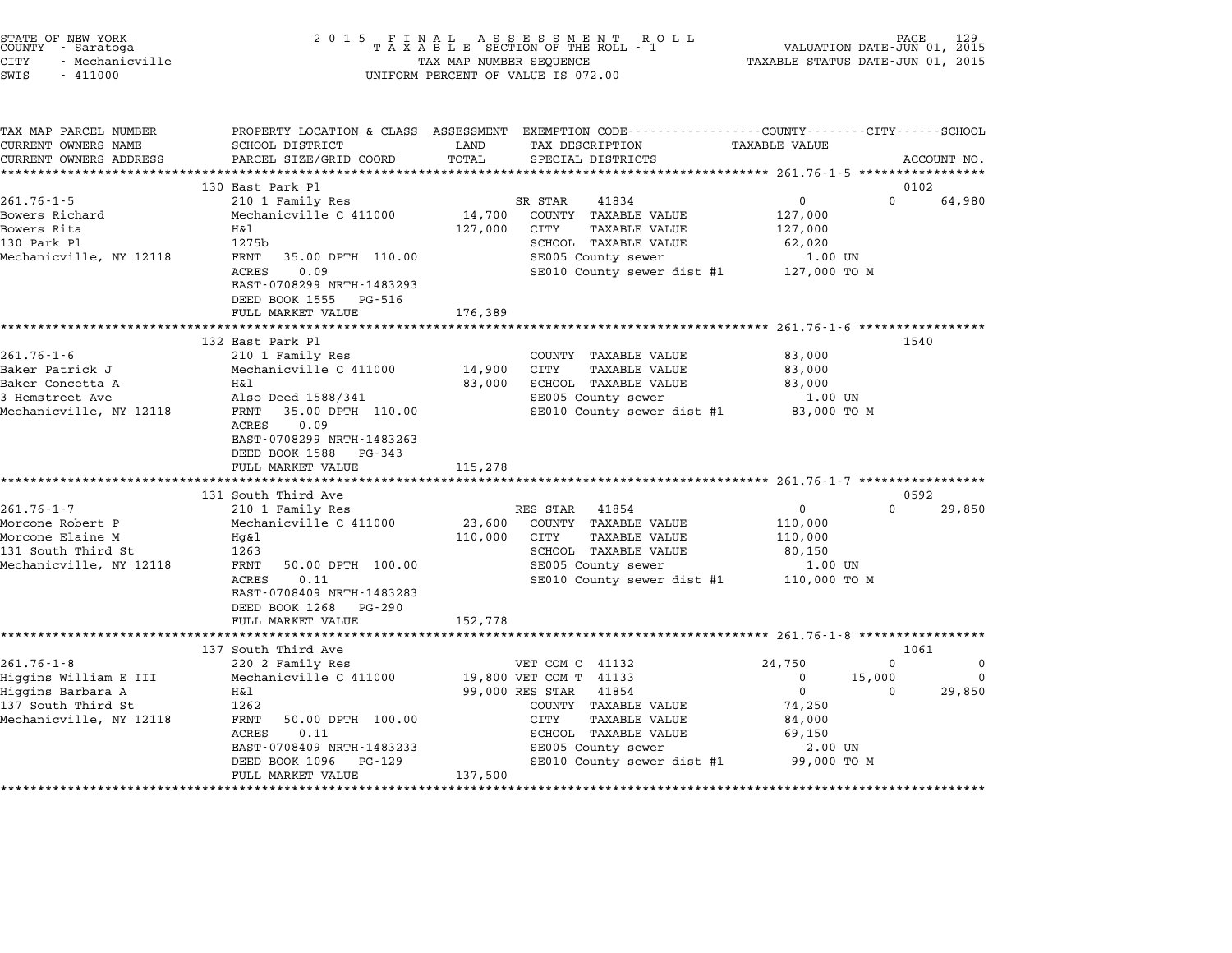| STATE OF NEW YORK<br>COUNTY - Saratoga<br>CITY<br>- Mechanicville<br>SWIS<br>$-411000$ | 2 0 1 5                                                                                       | TAX MAP NUMBER SEQUENCE | FINAL ASSESSMENT ROLL<br>TAXABLE SECTION OF THE ROLL - 1<br>UNIFORM PERCENT OF VALUE IS 072.00                     | VALUATION DATE-JUN 01, 2015<br>TAXABLE STATUS DATE-JUN 01, 2015 | PAGE<br>130 |
|----------------------------------------------------------------------------------------|-----------------------------------------------------------------------------------------------|-------------------------|--------------------------------------------------------------------------------------------------------------------|-----------------------------------------------------------------|-------------|
| TAX MAP PARCEL NUMBER<br>CURRENT OWNERS NAME                                           | SCHOOL DISTRICT                                                                               | LAND                    | PROPERTY LOCATION & CLASS ASSESSMENT EXEMPTION CODE---------------COUNTY-------CITY------SCHOOL<br>TAX DESCRIPTION | TAXABLE VALUE                                                   |             |
| CURRENT OWNERS ADDRESS                                                                 | PARCEL SIZE/GRID COORD                                                                        | TOTAL                   | SPECIAL DISTRICTS                                                                                                  |                                                                 | ACCOUNT NO. |
|                                                                                        | 150 East Park Pl                                                                              |                         |                                                                                                                    |                                                                 | 0828        |
| $261.76 - 1 - 9$                                                                       | 210 1 Family Res                                                                              |                         | RES STAR<br>41854                                                                                                  | 0<br>0                                                          | 29,850      |
| Dunn Patrick M                                                                         | Mechanicville C 411000                                                                        | 23,600                  | COUNTY TAXABLE VALUE                                                                                               | 118,000                                                         |             |
| Dunn Catherine M                                                                       | Hg&l                                                                                          | 118,000                 | CITY<br>TAXABLE VALUE                                                                                              | 118,000                                                         |             |
| 150 Park Pl                                                                            | 1276                                                                                          |                         | SCHOOL TAXABLE VALUE                                                                                               | 88,150                                                          |             |
| Mechanicville, NY 12118                                                                | FRNT<br>50.00 DPTH 110.00                                                                     |                         | SE005 County sewer                                                                                                 | 1.00 UN                                                         |             |
|                                                                                        | 0.13<br>ACRES<br>EAST-0708309 NRTH-1483223                                                    |                         | SE010 County sewer dist #1                                                                                         | 118,000 TO M                                                    |             |
|                                                                                        | DEED BOOK 1438<br>PG-416                                                                      |                         |                                                                                                                    |                                                                 |             |
|                                                                                        | FULL MARKET VALUE                                                                             | 163,889                 |                                                                                                                    |                                                                 |             |
|                                                                                        |                                                                                               |                         |                                                                                                                    | ************ 261.76-1-10 *****************                      |             |
|                                                                                        | 136 East Park Pl                                                                              |                         |                                                                                                                    |                                                                 | 1230        |
| $261.76 - 1 - 10$                                                                      | 210 1 Family Res                                                                              |                         | COUNTY TAXABLE VALUE                                                                                               | 76,000                                                          |             |
| Connors William E                                                                      | Mechanicville C 411000                                                                        | 21,000                  | CITY<br><b>TAXABLE VALUE</b>                                                                                       | 76,000                                                          |             |
| Connors Elysia<br>PO Box 443                                                           | Hg&l<br>1334                                                                                  | 76,000                  | SCHOOL TAXABLE VALUE<br>SE005 County sewer                                                                         | 76,000<br>1.00 UN                                               |             |
| Mechanicville, NY 12118                                                                | FRNT<br>50.00 DPTH 110.00                                                                     |                         | SE010 County sewer dist #1                                                                                         | 76,000 то м                                                     |             |
|                                                                                        | ACRES<br>0.13<br>EAST-0708310 NRTH-1483173<br>DEED BOOK 2012<br>PG-27568<br>FULL MARKET VALUE |                         |                                                                                                                    |                                                                 |             |
|                                                                                        | *********************                                                                         | 105,556                 |                                                                                                                    |                                                                 |             |
|                                                                                        | 141 South Third Ave                                                                           |                         |                                                                                                                    |                                                                 | 0817        |
| $261.76 - 1 - 11$                                                                      | 210 1 Family Res                                                                              |                         | RES STAR<br>41854                                                                                                  | $\Omega$<br>0                                                   | 29,850      |
| Noonan Peter F                                                                         | Mechanicville C 411000                                                                        | 18,600                  | COUNTY TAXABLE VALUE                                                                                               | 87,000                                                          |             |
| Noonan Kimberly L                                                                      | H&l                                                                                           | 87,000                  | CITY<br>TAXABLE VALUE                                                                                              | 87,000                                                          |             |
| 141 South Third St                                                                     | 1261                                                                                          |                         | SCHOOL TAXABLE VALUE                                                                                               | 57,150                                                          |             |
| Mechanicville, NY 12118                                                                | FRNT<br>50.00 DPTH 100.00<br>0.11<br>ACRES                                                    |                         | SE005 County sewer<br>SE010 County sewer dist #1                                                                   | 1.00 UN<br>87,000 TO M                                          |             |
|                                                                                        | EAST-0708419 NRTH-1483183                                                                     |                         |                                                                                                                    |                                                                 |             |
|                                                                                        | DEED BOOK 1405<br>PG-19                                                                       |                         |                                                                                                                    |                                                                 |             |
|                                                                                        | FULL MARKET VALUE                                                                             | 120,833                 |                                                                                                                    |                                                                 |             |
|                                                                                        |                                                                                               |                         |                                                                                                                    |                                                                 |             |
|                                                                                        | 145 South Third Ave                                                                           |                         |                                                                                                                    |                                                                 | 0162        |
| $261.76 - 1 - 12$                                                                      | 220 2 Family Res                                                                              |                         | COUNTY TAXABLE VALUE                                                                                               | 95,000                                                          |             |
| Young Timothy M                                                                        | Mechanicville C 411000                                                                        | 15,800                  | CITY<br><b>TAXABLE VALUE</b>                                                                                       | 95,000                                                          |             |
| 40 Pawling Ave<br>Mechanicville, NY 12118                                              | Η&l<br>1260                                                                                   | 95,000                  | SCHOOL TAXABLE VALUE<br>SE005 County sewer                                                                         | 95,000<br>2.00 UN                                               |             |
|                                                                                        | FRNT<br>50.00 DPTH 100.00                                                                     |                         | SE010 County sewer dist #1                                                                                         | 95,000 TO M                                                     |             |
|                                                                                        | 0.11<br>ACRES                                                                                 |                         |                                                                                                                    |                                                                 |             |
|                                                                                        | EAST-0708420 NRTH-1483133                                                                     |                         |                                                                                                                    |                                                                 |             |
|                                                                                        | DEED BOOK 2010<br>PG-15401                                                                    |                         |                                                                                                                    |                                                                 |             |
|                                                                                        | FULL MARKET VALUE                                                                             | 131,944                 |                                                                                                                    |                                                                 |             |
|                                                                                        |                                                                                               |                         |                                                                                                                    |                                                                 |             |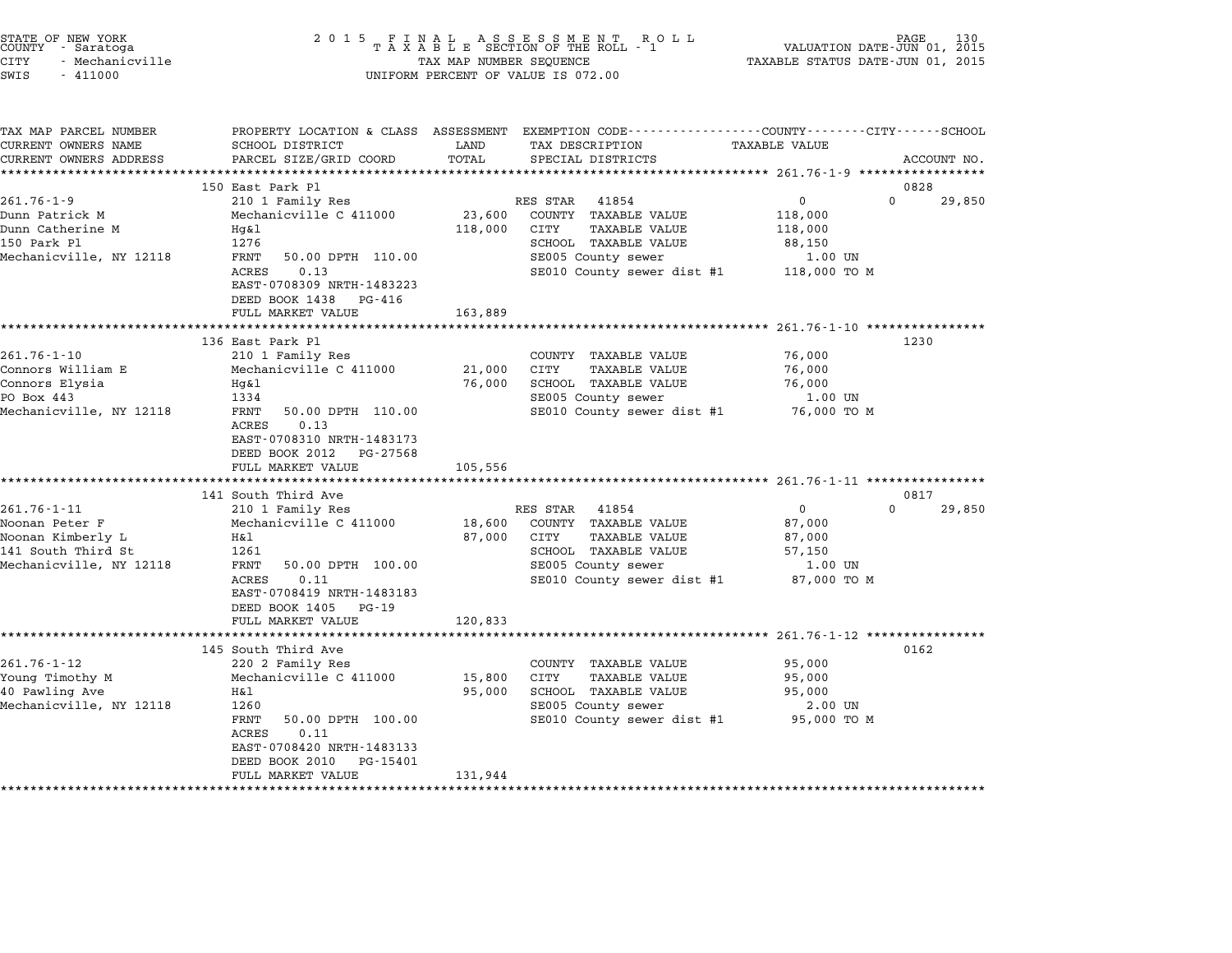| STATE OF NEW YORK<br>COUNTY - Saratoga<br>CITY<br>- Mechanicville<br>SWIS<br>$-411000$ | 2 0 1 5                                                                                                                  | TAX MAP NUMBER SEQUENCE | FINAL ASSESSMENT ROLL<br>TAXABLE SECTION OF THE ROLL - 1<br>UNIFORM PERCENT OF VALUE IS 072.00 | VALUATION DATE-JUN 01, 2015<br>TAXABLE STATUS DATE-JUN 01, 2015 | PAGE               |
|----------------------------------------------------------------------------------------|--------------------------------------------------------------------------------------------------------------------------|-------------------------|------------------------------------------------------------------------------------------------|-----------------------------------------------------------------|--------------------|
| TAX MAP PARCEL NUMBER                                                                  | PROPERTY LOCATION & CLASS ASSESSMENT                                                                                     | LAND                    | EXEMPTION CODE------------------COUNTY-------CITY------SCHOOL                                  |                                                                 |                    |
| CURRENT OWNERS NAME<br>CURRENT OWNERS ADDRESS                                          | SCHOOL DISTRICT<br>PARCEL SIZE/GRID COORD                                                                                | TOTAL                   | TAX DESCRIPTION<br>SPECIAL DISTRICTS                                                           | TAXABLE VALUE                                                   | ACCOUNT NO.        |
|                                                                                        |                                                                                                                          | ************            |                                                                                                |                                                                 |                    |
|                                                                                        | 149 South Third Ave                                                                                                      |                         |                                                                                                |                                                                 | 0970               |
| $261.76 - 1 - 13$                                                                      | 220 2 Family Res                                                                                                         |                         | COUNTY TAXABLE VALUE                                                                           | 118,000                                                         |                    |
| Brown Chad                                                                             | Mechanicville C 411000                                                                                                   | 23,600                  | CITY<br><b>TAXABLE VALUE</b>                                                                   | 118,000                                                         |                    |
| 3 Salem Dr                                                                             | Hg&l                                                                                                                     | 118,000                 | SCHOOL TAXABLE VALUE                                                                           | 118,000                                                         |                    |
| Saratoga Springs, NY 12866                                                             | 1259                                                                                                                     |                         | SE005 County sewer                                                                             | 2.00 UN                                                         |                    |
|                                                                                        | FRNT<br>50.00 DPTH 100.00<br>0.11<br>ACRES<br>EAST-0708430 NRTH-1483083<br>DEED BOOK 1689<br>PG-275<br>FULL MARKET VALUE | 163,889                 | SE010 County sewer dist #1                                                                     | 118,000 TO M                                                    |                    |
|                                                                                        |                                                                                                                          |                         |                                                                                                | ******************* 261.76-1-14 *****************               |                    |
|                                                                                        | 512 Spring St                                                                                                            |                         |                                                                                                |                                                                 | 1482               |
| $261.76 - 1 - 14$                                                                      | 220 2 Family Res                                                                                                         |                         | COUNTY TAXABLE VALUE                                                                           | 109,000                                                         |                    |
| Ferrone Aime G                                                                         | Mechanicville C 411000                                                                                                   | 21,800                  | CITY<br><b>TAXABLE VALUE</b>                                                                   | 109,000                                                         |                    |
| Erano Marilyn                                                                          | H&l                                                                                                                      | 109,000                 | SCHOOL TAXABLE VALUE                                                                           | 109,000                                                         |                    |
| 202 S Third St                                                                         | FRNT<br>50.00 DPTH 100.00                                                                                                |                         | SE005 County sewer                                                                             | 2.00 UN                                                         |                    |
| Mechanicville, NY 12118                                                                | <b>ACRES</b><br>0.11<br>EAST-0708350 NRTH-1483103<br>DEED BOOK 1769<br>PG-706                                            |                         | SE010 County sewer dist #1                                                                     | 109,000 TO M                                                    |                    |
|                                                                                        | FULL MARKET VALUE<br>**************************                                                                          | 151,389                 |                                                                                                |                                                                 |                    |
|                                                                                        | 148 East Park Pl                                                                                                         |                         |                                                                                                | ***************** 261.76-1-15 ****************                  | 1238               |
| $261.76 - 1 - 15$                                                                      | 220 2 Family Res                                                                                                         |                         | RES STAR<br>41854                                                                              | $\mathbf 0$                                                     | $\Omega$<br>29,850 |
| Timbone Gennaro                                                                        | Mechanicville C 411000                                                                                                   | 22,000                  | COUNTY TAXABLE VALUE                                                                           | 120,000                                                         |                    |
| Timbone Judith A                                                                       | Hq&l                                                                                                                     | 120,000                 | CITY<br><b>TAXABLE VALUE</b>                                                                   | 120,000                                                         |                    |
| 148 Park Pl                                                                            | 1277                                                                                                                     |                         | SCHOOL TAXABLE VALUE                                                                           | 90,150                                                          |                    |
| Mechanicville, NY 12118                                                                | FRNT 100.00 DPTH<br>60.00                                                                                                |                         | SE005 County sewer                                                                             | 2.00 UN                                                         |                    |
|                                                                                        | ACRES<br>0.14<br>EAST-0708300 NRTH-1483093<br>DEED BOOK 1416 PG-316                                                      |                         | SE010 County sewer dist #1                                                                     | 120,000 TO M                                                    |                    |
|                                                                                        | FULL MARKET VALUE                                                                                                        | 166,667                 |                                                                                                |                                                                 |                    |
|                                                                                        |                                                                                                                          |                         |                                                                                                |                                                                 |                    |
|                                                                                        | 202 Park Pl                                                                                                              |                         |                                                                                                |                                                                 | 1288               |
| $261.76 - 1 - 16$                                                                      | 210 1 Family Res                                                                                                         |                         | SR STAR<br>41834                                                                               | 0                                                               | $\Omega$<br>64,980 |
| Sheehan Kathleen M Trustee                                                             | Mechanicville C 411000                                                                                                   | 20,600                  | COUNTY TAXABLE VALUE                                                                           | 103,000                                                         |                    |
| Attn: Sheehan William & Agnes Vl&h                                                     |                                                                                                                          | 103,000                 | CITY<br><b>TAXABLE VALUE</b>                                                                   | 103,000                                                         |                    |
| 202 Park Pl<br>Mechanicville, NY 12118                                                 | 1306<br>202 Park Place Realty Tru                                                                                        |                         | SCHOOL TAXABLE VALUE<br>SE005 County sewer                                                     | 38,020<br>1.00 UN                                               |                    |
|                                                                                        | FRNT<br>66.37 DPTH                                                                                                       |                         | SE010 County sewer dist #1                                                                     | 103,000 TO M                                                    |                    |
|                                                                                        | ACRES<br>0.10<br>EAST-0708320 NRTH-1482953                                                                               |                         |                                                                                                |                                                                 |                    |
|                                                                                        | DEED BOOK 1325<br>PG-616                                                                                                 |                         |                                                                                                |                                                                 |                    |
|                                                                                        | FULL MARKET VALUE                                                                                                        | 143,056                 |                                                                                                |                                                                 |                    |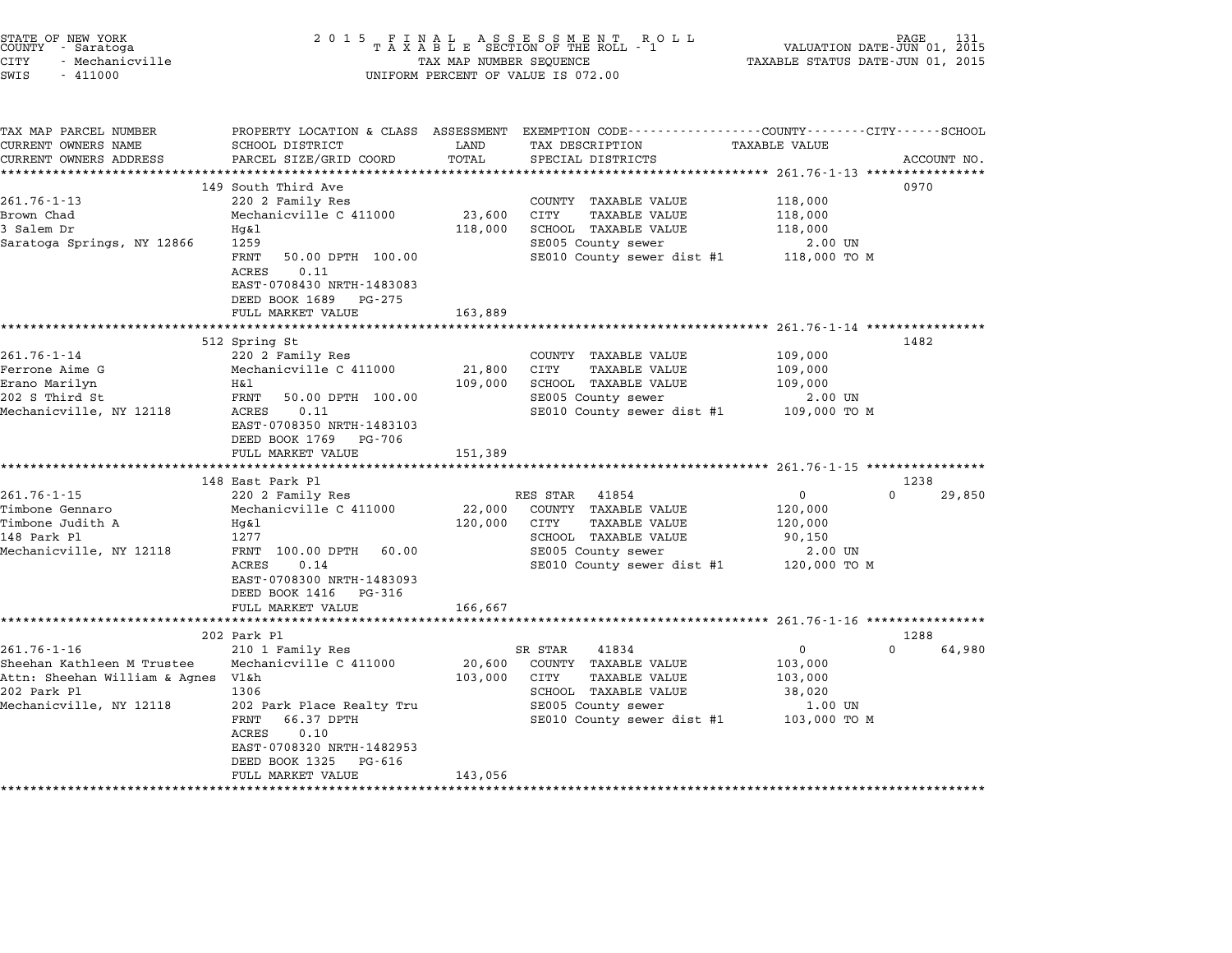| STATE OF NEW YORK<br>COUNTY - Saratoga<br><b>CITY</b><br>- Mechanicville<br>SWIS<br>$-411000$ | 2 0 1 5                                                 | TAX MAP NUMBER SEQUENCE | $\begin{array}{cccccccccccccc} & F & I & N & A & L & & A & S & S & E & S & S & M & E & N & T & & R & O & L \\ T & A & X & A & B & L & E & SECTION OF THE ROLL & - & 1 \end{array}$<br>UNIFORM PERCENT OF VALUE IS 072.00 | TAXABLE STATUS DATE-JUN 01, 2015 | PAGE<br>132<br>VALUATION DATE-JUN 01, 2015 |
|-----------------------------------------------------------------------------------------------|---------------------------------------------------------|-------------------------|--------------------------------------------------------------------------------------------------------------------------------------------------------------------------------------------------------------------------|----------------------------------|--------------------------------------------|
| TAX MAP PARCEL NUMBER<br>CURRENT OWNERS NAME                                                  | SCHOOL DISTRICT                                         | LAND                    | PROPERTY LOCATION & CLASS ASSESSMENT EXEMPTION CODE---------------COUNTY-------CITY------SCHOOL<br>TAX DESCRIPTION                                                                                                       | <b>TAXABLE VALUE</b>             |                                            |
| CURRENT OWNERS ADDRESS                                                                        | PARCEL SIZE/GRID COORD                                  | TOTAL                   | SPECIAL DISTRICTS                                                                                                                                                                                                        |                                  | ACCOUNT NO.                                |
| ***********************                                                                       |                                                         |                         |                                                                                                                                                                                                                          |                                  |                                            |
|                                                                                               | 509 Spring St                                           |                         |                                                                                                                                                                                                                          |                                  | 1058                                       |
| $261.76 - 1 - 17$                                                                             | 210 1 Family Res                                        |                         | SR STAR<br>41834                                                                                                                                                                                                         | $\mathbf 0$                      | $\Omega$<br>64,980                         |
| Capuano Carl<br>Capuano Cynthia T                                                             | Mechanicville C 411000<br>Η&l                           | 19,600<br>97,000        | COUNTY TAXABLE VALUE<br>CITY<br>TAXABLE VALUE                                                                                                                                                                            | 97,000<br>97,000                 |                                            |
| 509 Spring St                                                                                 | 1257                                                    |                         | SCHOOL TAXABLE VALUE                                                                                                                                                                                                     | 32,020                           |                                            |
| Mechanicville, NY 12118                                                                       | FRNT<br>63.20 DPTH                                      |                         | SE005 County sewer                                                                                                                                                                                                       | 1.00 UN                          |                                            |
|                                                                                               | 0.11<br>ACRES                                           |                         | SE010 County sewer dist #1                                                                                                                                                                                               | 97,000 TO M                      |                                            |
|                                                                                               | EAST-0708390 NRTH-1482953                               |                         |                                                                                                                                                                                                                          |                                  |                                            |
|                                                                                               | DEED BOOK 1522<br>PG-622                                |                         |                                                                                                                                                                                                                          |                                  |                                            |
|                                                                                               | FULL MARKET VALUE                                       | 134,722                 |                                                                                                                                                                                                                          |                                  |                                            |
|                                                                                               | 201 South Third Ave                                     |                         |                                                                                                                                                                                                                          |                                  | 1527                                       |
| $261.76 - 1 - 18$                                                                             | 210 1 Family Res                                        |                         | RES STAR<br>41854                                                                                                                                                                                                        | $\Omega$                         | $\Omega$<br>29,850                         |
| Ramnes Matthew                                                                                | Mechanicville C 411000                                  | 20,800                  | COUNTY TAXABLE VALUE                                                                                                                                                                                                     | 95,000                           |                                            |
| Wickes Madison                                                                                | H&l                                                     | 95,000                  | <b>TAXABLE VALUE</b><br>CITY                                                                                                                                                                                             | 95,000                           |                                            |
| 201 South Third St                                                                            | Lot 20                                                  |                         | SCHOOL TAXABLE VALUE                                                                                                                                                                                                     | 65,150                           |                                            |
| Mechanicville, NY 12118                                                                       | FRNT<br>60.00 DPTH<br>79.30                             |                         | SE005 County sewer                                                                                                                                                                                                       | 2.00 UN                          |                                            |
|                                                                                               | ACRES<br>0.10                                           |                         | SE010 County sewer dist #1                                                                                                                                                                                               | 95,000 TO M                      |                                            |
|                                                                                               | EAST-0708460 NRTH-1482974<br>DEED BOOK 2011<br>PG-22776 |                         |                                                                                                                                                                                                                          |                                  |                                            |
|                                                                                               | FULL MARKET VALUE                                       | 131,944                 |                                                                                                                                                                                                                          |                                  |                                            |
|                                                                                               | *********************                                   |                         |                                                                                                                                                                                                                          |                                  |                                            |
|                                                                                               | 205 South Third Ave                                     |                         |                                                                                                                                                                                                                          |                                  | 1371                                       |
| $261.76 - 1 - 19$                                                                             | 230 3 Family Res                                        |                         | COUNTY TAXABLE VALUE                                                                                                                                                                                                     | 115,000                          |                                            |
| Mcbride Sheila A                                                                              | Mechanicville C 411000                                  | 23,000                  | <b>TAXABLE VALUE</b><br>CITY                                                                                                                                                                                             | 115,000                          |                                            |
| PO Box 175                                                                                    | Η&l                                                     | 115,000                 | SCHOOL TAXABLE VALUE                                                                                                                                                                                                     | 115,000                          |                                            |
| Mechanicville, NY 12118                                                                       | Lot $22$<br>FRNT<br>50.00 DPTH 79.30                    |                         | SE005 County sewer<br>SE010 County sewer dist #1                                                                                                                                                                         | 3.00 UN<br>115,000 TO M          |                                            |
|                                                                                               | 0.08<br>ACRES                                           |                         |                                                                                                                                                                                                                          |                                  |                                            |
|                                                                                               | EAST-0708460 NRTH-1482914                               |                         |                                                                                                                                                                                                                          |                                  |                                            |
|                                                                                               | DEED BOOK 1493 PG-226                                   |                         |                                                                                                                                                                                                                          |                                  |                                            |
|                                                                                               | FULL MARKET VALUE                                       | 159,722                 |                                                                                                                                                                                                                          |                                  |                                            |
|                                                                                               | ************************                                |                         |                                                                                                                                                                                                                          |                                  |                                            |
| $261.76 - 1 - 20$                                                                             | 206 East Park Pl                                        |                         |                                                                                                                                                                                                                          | $\mathbf 0$                      | 0420<br>$\Omega$<br>29,850                 |
| Dorr Duane C Jr                                                                               | 220 2 Family Res<br>Mechanicville C 411000              | 22,400                  | RES STAR 41854<br>COUNTY TAXABLE VALUE                                                                                                                                                                                   | 100,000                          |                                            |
| Dorr Teri A                                                                                   | Mg & L                                                  | 100,000                 | CITY<br>TAXABLE VALUE                                                                                                                                                                                                    | 100,000                          |                                            |
| 206 Park Pl                                                                                   | 1278                                                    |                         | SCHOOL TAXABLE VALUE                                                                                                                                                                                                     | 70,150                           |                                            |
| Mechanicville, NY 12118                                                                       | FRNT<br>43.63 DPTH                                      |                         | SE005 County sewer                                                                                                                                                                                                       | 2.00 UN                          |                                            |
|                                                                                               | ACRES<br>0.12                                           |                         | SE010 County sewer dist #1                                                                                                                                                                                               | 100,000 TO M                     |                                            |
|                                                                                               | EAST-0708360 NRTH-1482903<br>DEED BOOK 1219<br>PG-326   |                         |                                                                                                                                                                                                                          |                                  |                                            |

\*\*\*\*\*\*\*\*\*\*\*\*\*\*\*\*\*\*\*\*\*\*\*\*\*\*\*\*\*\*\*\*\*\*\*\*\*\*\*\*\*\*\*\*\*\*\*\*\*\*\*\*\*\*\*\*\*\*\*\*\*\*\*\*\*\*\*\*\*\*\*\*\*\*\*\*\*\*\*\*\*\*\*\*\*\*\*\*\*\*\*\*\*\*\*\*\*\*\*\*\*\*\*\*\*\*\*\*\*\*\*\*\*\*\*\*\*\*\*\*\*\*\*\*\*\*\*\*\*\*\*\*

DEED BOOK 1219 PG-326<br>FULL MARKET VALUE 138,889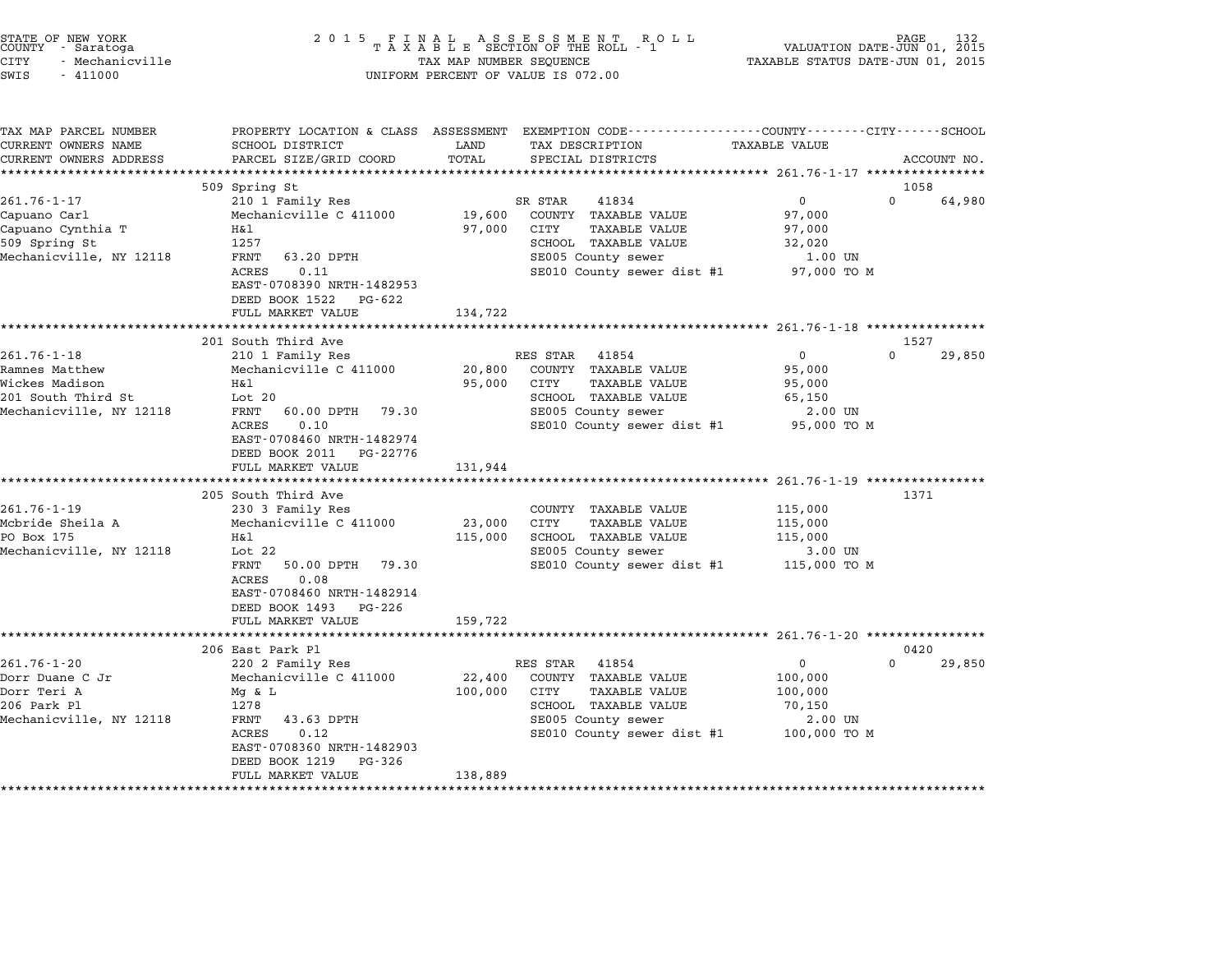| STATE OF NEW YORK<br>COUNTY - Saratoga<br>CITY<br>- Mechanicville<br>SWIS<br>$-411000$                                                                                               |                                                                                                                                                                                                                                                                                                                                                                                 | TAX MAP NUMBER SEQUENCE                          | UNIFORM PERCENT OF VALUE IS 072.00                                                                                                                                                                                                                                                                | VALUATION DATE-JUN 01, 2015<br>TAXABLE STATUS DATE-JUN 01, 2015                                                                               | PAGE<br>133                                              |
|--------------------------------------------------------------------------------------------------------------------------------------------------------------------------------------|---------------------------------------------------------------------------------------------------------------------------------------------------------------------------------------------------------------------------------------------------------------------------------------------------------------------------------------------------------------------------------|--------------------------------------------------|---------------------------------------------------------------------------------------------------------------------------------------------------------------------------------------------------------------------------------------------------------------------------------------------------|-----------------------------------------------------------------------------------------------------------------------------------------------|----------------------------------------------------------|
| TAX MAP PARCEL NUMBER<br>CURRENT OWNERS NAME<br>CURRENT OWNERS ADDRESS                                                                                                               | SCHOOL DISTRICT<br>PARCEL SIZE/GRID COORD                                                                                                                                                                                                                                                                                                                                       | LAND<br>TOTAL                                    | PROPERTY LOCATION & CLASS ASSESSMENT EXEMPTION CODE---------------COUNTY-------CITY-----SCHOOL<br>TAX DESCRIPTION<br>SPECIAL DISTRICTS                                                                                                                                                            | <b>TAXABLE VALUE</b>                                                                                                                          | ACCOUNT NO.                                              |
|                                                                                                                                                                                      |                                                                                                                                                                                                                                                                                                                                                                                 |                                                  |                                                                                                                                                                                                                                                                                                   |                                                                                                                                               |                                                          |
| $261.76 - 1 - 21$                                                                                                                                                                    | 213 South Third Ave<br>220 2 Family Res                                                                                                                                                                                                                                                                                                                                         |                                                  | RES STAR<br>41854                                                                                                                                                                                                                                                                                 | $\Omega$                                                                                                                                      | 0386<br>$\Omega$<br>29,850                               |
| Gander Joseph<br>213 South Third Ave<br>Mechanicville, NY 12118                                                                                                                      | Mechanicville C 411000<br>Hq&l<br>1255<br>FRNT<br>50.00 DPTH 100.00<br>ACRES<br>0.11<br>EAST-0708460 NRTH-1482864<br>DEED BOOK 1458<br>PG-295                                                                                                                                                                                                                                   | 18,600<br>93,000                                 | COUNTY TAXABLE VALUE<br>CITY<br><b>TAXABLE VALUE</b><br>SCHOOL TAXABLE VALUE<br>SE005 County sewer<br>SE010 County sewer dist #1 93,000 TO M                                                                                                                                                      | 93,000<br>93,000<br>63,150<br>2.00 UN                                                                                                         |                                                          |
|                                                                                                                                                                                      | FULL MARKET VALUE                                                                                                                                                                                                                                                                                                                                                               | 129,167                                          |                                                                                                                                                                                                                                                                                                   |                                                                                                                                               |                                                          |
|                                                                                                                                                                                      |                                                                                                                                                                                                                                                                                                                                                                                 | *********                                        |                                                                                                                                                                                                                                                                                                   | ******************** 261.76-1-22 **************                                                                                               |                                                          |
| $261.76 - 1 - 22$<br>Cyr Daniel J<br>215 S Third St<br>Mechanicville, NY 12118<br>$261.76 - 1 - 23$<br>Jenkins John C<br>Jenkins Rebecca L<br>208 Park Pl<br>Mechanicville, NY 12118 | 215 South Third Ave<br>210 1 Family Res<br>Mechanicville C 411000<br>H&l<br>1254<br>FRNT<br>50.00 DPTH 100.00<br>ACRES<br>0.11<br>EAST-0708470 NRTH-1482814<br>DEED BOOK 2011 PG-10853<br>FULL MARKET VALUE<br>***********************<br>208 East Park Pl<br>210 1 Family Res<br>Mechanicville C 411000<br>H&l<br>1304<br>Lot 23<br>FRNT<br>50.00 DPTH 110.00<br>ACRES<br>0.13 | 19,000<br>95,000<br>131,944<br>20,800<br>104,000 | RES STAR 41854<br>COUNTY TAXABLE VALUE<br>CITY<br><b>TAXABLE VALUE</b><br>SCHOOL TAXABLE VALUE<br>SE005 County sewer<br>SE010 County sewer dist #1<br>RES STAR 41854<br>COUNTY TAXABLE VALUE<br>CITY<br>TAXABLE VALUE<br>SCHOOL TAXABLE VALUE<br>SE005 County sewer<br>SE010 County sewer dist #1 | $\mathbf 0$<br>95,000<br>95,000<br>65,150<br>1.00 UN<br>95,000 TO M<br>$\mathbf 0$<br>104,000<br>104,000<br>74,150<br>1.00 UN<br>104,000 TO M | 0694<br>$\Omega$<br>29,850<br>1010<br>$\Omega$<br>29,850 |
|                                                                                                                                                                                      | EAST-0708360 NRTH-1482853<br>DEED BOOK 1614 PG-793<br>FULL MARKET VALUE<br>***********************                                                                                                                                                                                                                                                                              | 144,444                                          |                                                                                                                                                                                                                                                                                                   |                                                                                                                                               |                                                          |
|                                                                                                                                                                                      | 214 East Park Pl                                                                                                                                                                                                                                                                                                                                                                |                                                  |                                                                                                                                                                                                                                                                                                   |                                                                                                                                               | 1250                                                     |
| $261.76 - 1 - 24$<br>Saratoga Ave Properties LLC<br>273 Saratoga Ave<br>Mechanicville, NY 12118                                                                                      | 220 2 Family Res<br>Mechanicville C 411000<br>2012/17286<br>Comb Accts 1250 & 1251<br>Lots $25,27$ & 29<br>FRNT 150.00 DPTH 110.00<br>ACRES<br>0.38<br>EAST-0708370 NRTH-1482723<br>DEED BOOK 2012<br>PG-17286<br>FULL MARKET VALUE                                                                                                                                             | 38,000<br>130,000<br>180,556                     | COUNTY TAXABLE VALUE<br>CITY<br>TAXABLE VALUE<br>SCHOOL TAXABLE VALUE<br>SE005 County sewer<br>SE010 County sewer dist #1                                                                                                                                                                         | 130,000<br>130,000<br>130,000<br>2.00 UN<br>130,000 TO M                                                                                      |                                                          |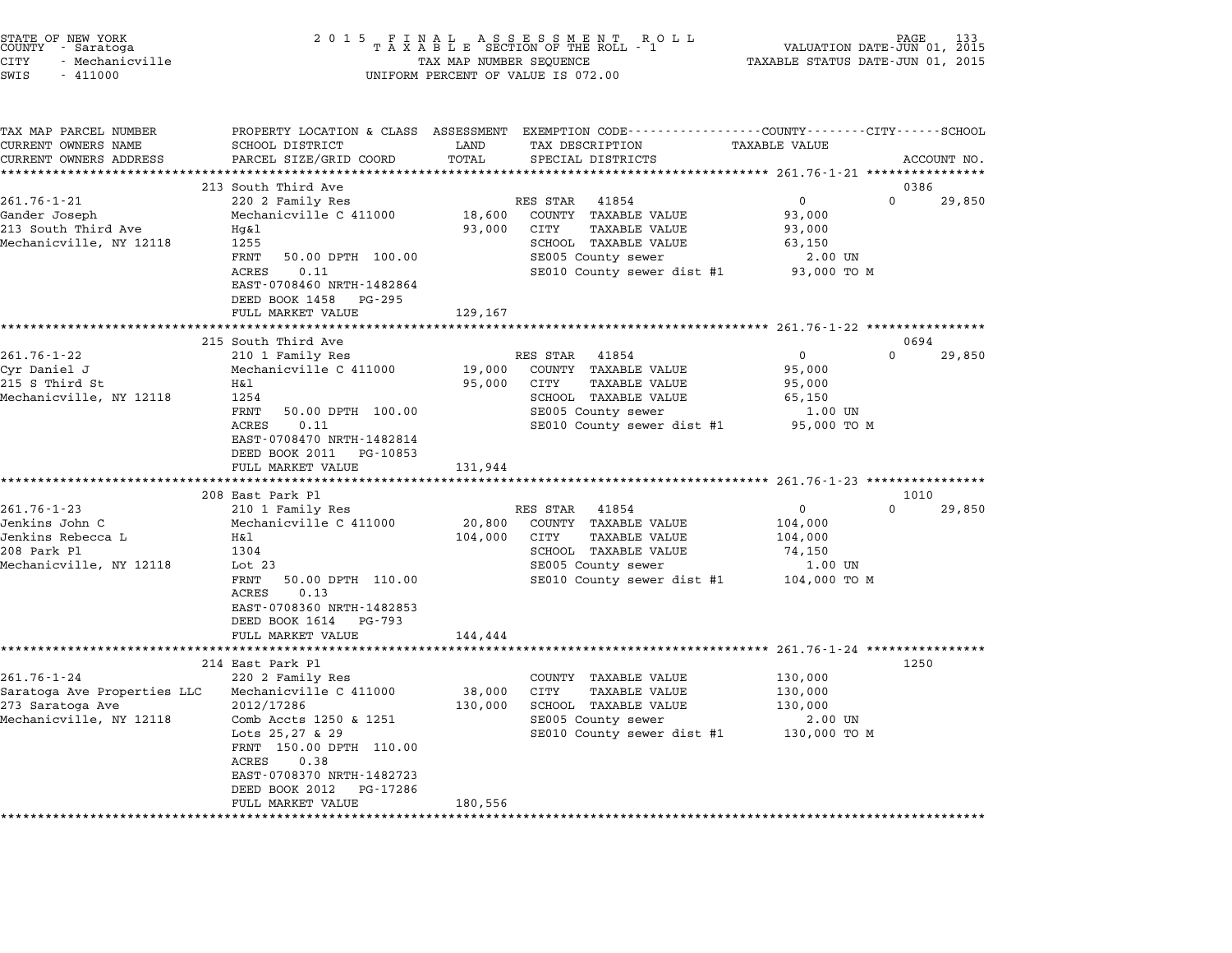|        | STATE OF NEW YORK |  |
|--------|-------------------|--|
| COUNTY | - Saratoga        |  |
| CITY   | - Mechanicville   |  |

| TAX MAP PARCEL NUMBER<br>CURRENT OWNERS NAME | SCHOOL DISTRICT                             | PROPERTY LOCATION & CLASS ASSESSMENT EXEMPTION CODE---------------COUNTY-------CITY------SCHOOL<br>LAND<br>TAX DESCRIPTION | <b>TAXABLE VALUE</b>         |             |
|----------------------------------------------|---------------------------------------------|----------------------------------------------------------------------------------------------------------------------------|------------------------------|-------------|
| CURRENT OWNERS ADDRESS                       | PARCEL SIZE/GRID COORD                      | TOTAL<br>SPECIAL DISTRICTS                                                                                                 |                              | ACCOUNT NO. |
|                                              | 221 South Third Ave                         |                                                                                                                            |                              | 0005        |
| $261.76 - 1 - 25$                            | 220 2 Family Res                            | VET COM C 41132                                                                                                            | 15,910<br>$\Omega$           | 0           |
| Acerra Lucille                               | Mechanicville C 411000                      | 18,400 VET COM T 41133                                                                                                     | 15,000<br>$\mathbf{0}$       | $\Omega$    |
| Attn: Acerra Richard A &                     | Hq&l                                        | 41834<br>63,640 SR STAR                                                                                                    | $\mathbf{0}$<br>$\Omega$     | 63,640      |
| Ronald J                                     | Life Estate                                 | COUNTY TAXABLE VALUE                                                                                                       | 47,730                       |             |
| 221 South Third St                           | FRNT<br>50.00 DPTH 100.00                   | CITY<br><b>TAXABLE VALUE</b>                                                                                               | 48,640                       |             |
| Mechanicville, NY 12118                      | ACRES<br>0.11                               | SCHOOL TAXABLE VALUE                                                                                                       | $\Omega$                     |             |
|                                              | EAST-0708470 NRTH-1482764                   | SE005 County sewer                                                                                                         | 2.00 UN                      |             |
|                                              | DEED BOOK 1631 PG-125<br>FULL MARKET VALUE  | SE010 County sewer dist #1 63,640 TO M<br>88,389                                                                           |                              |             |
|                                              |                                             |                                                                                                                            |                              |             |
|                                              | 227 South Third Ave                         |                                                                                                                            |                              | 1302        |
| $261.76 - 1 - 26$                            | 220 2 Family Res                            | RES STAR 41854                                                                                                             | $\Omega$<br>$\Omega$         | 29,850      |
| Gleason Carolyn E                            | Mechanicville C 411000                      | 26,000<br>COUNTY TAXABLE VALUE                                                                                             | 115,000                      |             |
| 227 So Third St                              | Hq&l&vl                                     | 115,000<br>CITY<br><b>TAXABLE VALUE</b>                                                                                    | 115,000                      |             |
| Mechanicville, NY 12118                      | Comb Accts 1302 & 1303                      | SCHOOL TAXABLE VALUE                                                                                                       | 85,150                       |             |
|                                              | FRNT<br>90.00 DPTH 135.00                   | SE005 County sewer                                                                                                         | 2.00 UN                      |             |
|                                              | ACRES<br>0.24                               | SE010 County sewer dist #1 115,000 TO M                                                                                    |                              |             |
|                                              | EAST-0708470 NRTH-1482704                   |                                                                                                                            |                              |             |
|                                              | DEED BOOK 1632 PG-785<br>FULL MARKET VALUE  | 159,722                                                                                                                    |                              |             |
|                                              |                                             |                                                                                                                            |                              |             |
|                                              | 228 East Park Pl                            |                                                                                                                            |                              | 1241        |
| $261.76 - 1 - 27$                            | 210 1 Family Res                            | VET WAR C 41122                                                                                                            | 15,600<br>$\Omega$           | $\Omega$    |
| Ryan Thomas S                                | Mechanicville C 411000                      | 21,200 VET WAR T 41123                                                                                                     | 0<br>9,000                   | $\Omega$    |
| Daley-Ryan Margaret                          | H&l                                         | 41834<br>104,000 SR STAR                                                                                                   | $\mathbf 0$                  | 64,980      |
| 228 Park Pl                                  | 1305                                        | COUNTY TAXABLE VALUE                                                                                                       | 88,400                       |             |
| Mechanicville, NY 12118                      | FRNT<br>55.00 DPTH                          | CITY<br><b>TAXABLE VALUE</b>                                                                                               | 95,000                       |             |
|                                              | ACRES<br>0.09                               | <b>SCHOOL TAXABLE VALUE</b>                                                                                                | 39,020                       |             |
|                                              | EAST-0708371 NRTH-1482643                   | SE005 County sewer                                                                                                         | 1.00 UN                      |             |
|                                              | DEED BOOK 1443 PG-284<br>FULL MARKET VALUE  | SE010 County sewer dist #1 104,000 TO M<br>144,444                                                                         |                              |             |
|                                              |                                             |                                                                                                                            |                              |             |
|                                              | 229 South Third Ave                         |                                                                                                                            |                              | 0329        |
| $261.76 - 1 - 28$                            | 220 2 Family Res                            | VET WAR C 41122                                                                                                            | $\Omega$<br>12,300           | 0           |
| Dambro Margaret H                            |                                             | Mechanicville C 411000 16,000 VET WAR T 41123                                                                              | 9,000<br>$\mathbf{0}$        | $\Omega$    |
| 229 South Third St                           | Hg&l                                        | 82,000 SR STAR<br>41834                                                                                                    | $\mathbf{0}$<br>$\mathbf{0}$ | 64,980      |
| Mechanicville, NY 12118                      |                                             | COUNTY TAXABLE VALUE                                                                                                       | 69,700                       |             |
|                                              | 1251                                        |                                                                                                                            |                              |             |
|                                              | FRNT<br>40.00 DPTH 150.00                   | CITY<br><b>TAXABLE VALUE</b>                                                                                               | 73,000                       |             |
|                                              | <b>ACRES</b><br>0.14                        | SCHOOL TAXABLE VALUE                                                                                                       | 17,020                       |             |
|                                              | EAST-0708471 NRTH-1482634                   | SE005 County sewer                                                                                                         | 2.00 UN                      |             |
|                                              | DEED BOOK 0797 PG-0371<br>FULL MARKET VALUE | SE010 County sewer dist #1 82,000 TO M<br>113,889                                                                          |                              |             |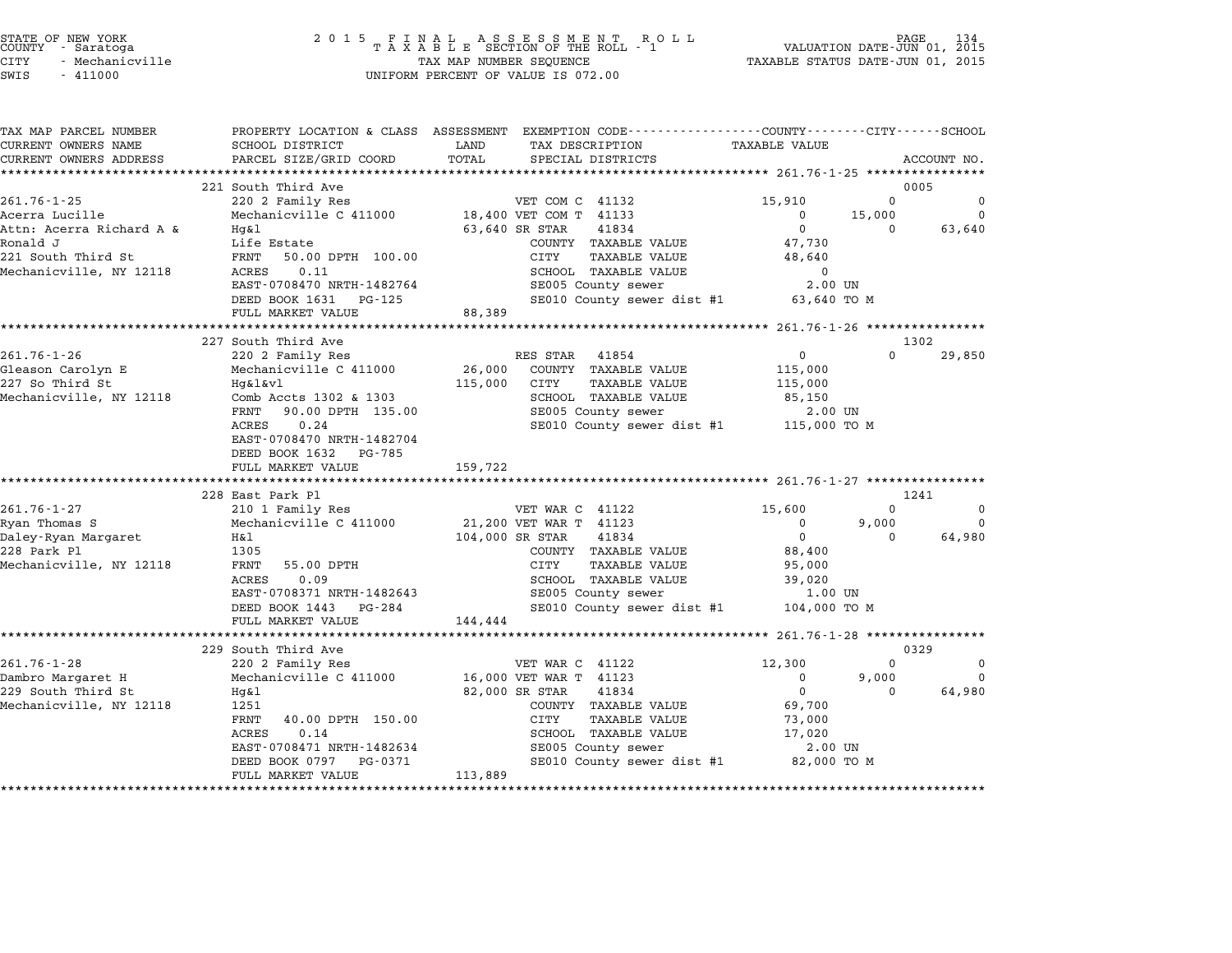| STATE OF NEW YORK |                 |  |
|-------------------|-----------------|--|
| COUNTY            | - Saratoga      |  |
| CITY              | - Mechanicville |  |

| TAX MAP PARCEL NUMBER                               |                                                   |         | PROPERTY LOCATION & CLASS ASSESSMENT EXEMPTION CODE---------------COUNTY-------CITY------SCHOOL |                      |                            |
|-----------------------------------------------------|---------------------------------------------------|---------|-------------------------------------------------------------------------------------------------|----------------------|----------------------------|
| CURRENT OWNERS NAME                                 | SCHOOL DISTRICT                                   | LAND    | TAX DESCRIPTION                                                                                 | <b>TAXABLE VALUE</b> |                            |
| CURRENT OWNERS ADDRESS<br>************************* | PARCEL SIZE/GRID COORD                            | TOTAL   | SPECIAL DISTRICTS                                                                               |                      | ACCOUNT NO.                |
|                                                     |                                                   |         |                                                                                                 |                      |                            |
| 261.76-1-29                                         | 235 South Third Ave<br>210 1 Family Res           |         | SR STAR<br>41834                                                                                | $\mathbf{0}$         | 1285<br>$\Omega$<br>64,980 |
| Schiavo Susanne C-Trustee                           | Mechanicville C 411000                            | 15,600  | COUNTY TAXABLE VALUE                                                                            | 75,000               |                            |
| Schiavo Joseph C-Trustee                            | H&l                                               | 75,000  | CITY<br>TAXABLE VALUE                                                                           | 75,000               |                            |
| 228 South Third Avenue                              | 1343                                              |         | SCHOOL TAXABLE VALUE                                                                            | 10,020               |                            |
| Mechanicville, NY 12118                             | FRNT<br>44.00 DPTH 150.00                         |         | SE005 County sewer                                                                              | 1.00 UN              |                            |
|                                                     | ACRES<br>0.15                                     |         | SE010 County sewer dist #1 75,000 TO M                                                          |                      |                            |
| PRIOR OWNER ON 6/01/2015                            | EAST-0708471 NRTH-1482584                         |         |                                                                                                 |                      |                            |
| Mason Ann Marie                                     | DEED BOOK 2015 PG-18442                           |         |                                                                                                 |                      |                            |
|                                                     | FULL MARKET VALUE                                 | 104,167 |                                                                                                 |                      |                            |
|                                                     |                                                   |         |                                                                                                 |                      |                            |
|                                                     | 230 East Park Pl                                  |         |                                                                                                 |                      | 0373                       |
| $261.76 - 1 - 30$                                   | 210 1 Family Res                                  |         | COUNTY TAXABLE VALUE                                                                            | 113,000              |                            |
| Symonds Cory T                                      | Mechanicville C 411000                            | 22,400  | CITY<br>TAXABLE VALUE                                                                           | 113,000              |                            |
| Kauderer Shannon Y                                  | Hq&l                                              | 113,000 | SCHOOL TAXABLE VALUE                                                                            | 113,000              |                            |
| 230 Park Place                                      | 1279                                              |         | OT015 Omitted tax 2015                                                                          | 361.27 MT            |                            |
| Mechanicville, NY 12118                             | FRNT 115.00 DPTH                                  |         | SE005 County sewer                                                                              | 1.00 UN              |                            |
|                                                     | 0.20<br>ACRES                                     |         | SE010 County sewer dist #1 113,000 TO M                                                         |                      |                            |
|                                                     | EAST-0708371 NRTH-1482553                         |         |                                                                                                 |                      |                            |
|                                                     | DEED BOOK 2014 PG-37705                           |         |                                                                                                 |                      |                            |
|                                                     | FULL MARKET VALUE                                 | 156,944 |                                                                                                 |                      |                            |
|                                                     |                                                   |         |                                                                                                 |                      |                            |
|                                                     | 237 South Third Ave                               |         |                                                                                                 |                      | 1181                       |
| 261.76-1-31                                         | 220 2 Family Res                                  |         | COUNTY TAXABLE VALUE                                                                            | 88,000               |                            |
| Bolesky Francis P                                   | Mechanicville C 411000                            | 15,800  | CITY<br>TAXABLE VALUE                                                                           | 88,000               |                            |
| Bolesky Susan A                                     | Hl & Gar                                          | 88,000  | SCHOOL TAXABLE VALUE                                                                            | 88,000               |                            |
| 80 Farm To Market Rd                                | 1250                                              |         | SE005 County sewer                                                                              | 2.00 UN              |                            |
| Mechanicville, NY 12118                             | FRNT<br>36.00 DPTH 150.00                         |         | SE010 County sewer dist #1 88,000 TO M                                                          |                      |                            |
|                                                     | <b>ACRES</b><br>0.12                              |         |                                                                                                 |                      |                            |
|                                                     | EAST-0708471 NRTH-1482544<br>DEED BOOK 1271 PG-88 |         |                                                                                                 |                      |                            |
|                                                     | FULL MARKET VALUE                                 | 122,222 |                                                                                                 |                      |                            |
|                                                     |                                                   |         |                                                                                                 |                      |                            |
|                                                     | 239 South Third Ave                               |         |                                                                                                 |                      | 0256                       |
| $261.76 - 1 - 32$                                   | 220 2 Family Res                                  |         | COUNTY TAXABLE VALUE                                                                            | 88,000               |                            |
| Gotzmann Mark                                       | Mechanicville C 411000                            | 15,800  | CITY<br>TAXABLE VALUE                                                                           | 88,000               |                            |
| Roberts-Gotzmann Kerry                              | H&l                                               | 88,000  | SCHOOL TAXABLE VALUE                                                                            | 88,000               |                            |
| 3045 Evelyn Dr                                      | 1249                                              |         | SE005 County sewer                                                                              | 2.00 UN              |                            |
| Schenectady, NY 12303                               | FRNT<br>40.00 DPTH 150.00                         |         | SE010 County sewer dist #1 88,000 TO M                                                          |                      |                            |
|                                                     | 0.14<br>ACRES                                     |         |                                                                                                 |                      |                            |
|                                                     | EAST-0708481 NRTH-1482504                         |         |                                                                                                 |                      |                            |
|                                                     | DEED BOOK 2010<br>PG-25860                        |         |                                                                                                 |                      |                            |
|                                                     | FULL MARKET VALUE                                 | 122,222 |                                                                                                 |                      |                            |
|                                                     |                                                   |         |                                                                                                 |                      |                            |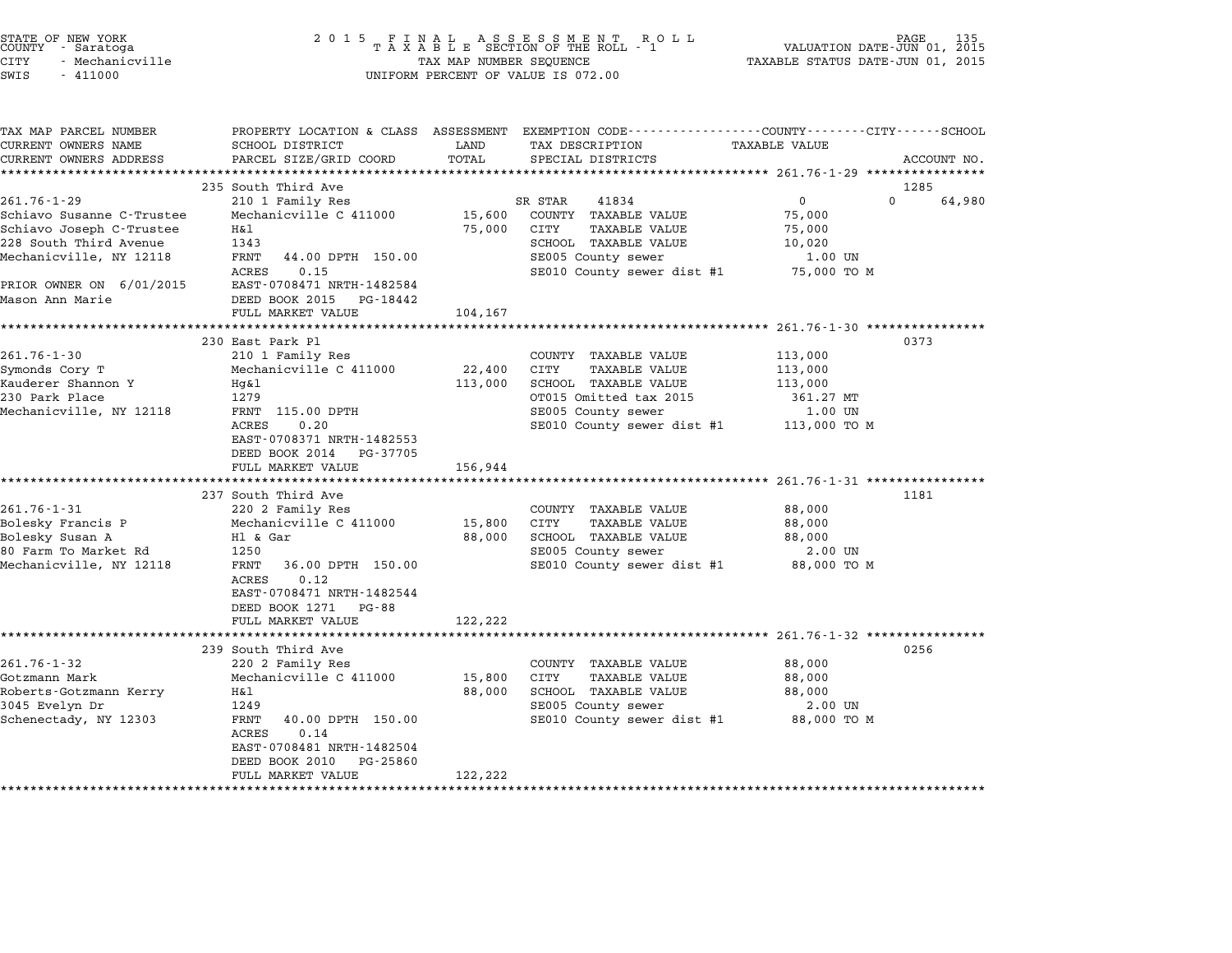| STATE OF NEW YORK<br>COUNTY - Saratoga<br>CITY<br>- Mechanicville<br>SWIS<br>$-411000$ | 2 0 1 5                                                                                                             | TAX MAP NUMBER SEQUENCE | FINAL ASSESSMENT ROTAXABLE SECTION OF THE ROLL - 1<br>R O L L<br>UNIFORM PERCENT OF VALUE IS 072.00  | VALUATION DATE-JUN 01, 2015<br>TAXABLE STATUS DATE-JUN 01, 2015 | PAGE<br>136 |
|----------------------------------------------------------------------------------------|---------------------------------------------------------------------------------------------------------------------|-------------------------|------------------------------------------------------------------------------------------------------|-----------------------------------------------------------------|-------------|
| TAX MAP PARCEL NUMBER<br>CURRENT OWNERS NAME<br>CURRENT OWNERS ADDRESS                 | PROPERTY LOCATION & CLASS ASSESSMENT<br>SCHOOL DISTRICT<br>PARCEL SIZE/GRID COORD                                   | LAND<br>TOTAL           | EXEMPTION CODE-----------------COUNTY-------CITY------SCHOOL<br>TAX DESCRIPTION<br>SPECIAL DISTRICTS | TAXABLE VALUE                                                   | ACCOUNT NO. |
| *******************                                                                    | ****************************                                                                                        |                         |                                                                                                      |                                                                 |             |
| $261.76 - 1 - 33$                                                                      | 243 South Third Ave<br>220 2 Family Res                                                                             |                         | COUNTY TAXABLE VALUE                                                                                 | 89,000                                                          | 1027        |
| Dambro Donald L                                                                        | Mechanicville C 411000                                                                                              | 16,000                  | CITY<br><b>TAXABLE VALUE</b>                                                                         | 89,000                                                          |             |
| Dambro Elainer                                                                         | Hg&l                                                                                                                | 89,000                  | SCHOOL TAXABLE VALUE                                                                                 | 89,000                                                          |             |
| 40 Jolly Rd                                                                            | 1248                                                                                                                |                         | SE005 County sewer                                                                                   | 2.00 UN                                                         |             |
| Stillwater, NY 12170                                                                   | FRNT<br>40.00 DPTH 150.00                                                                                           |                         | SE010 County sewer dist #1                                                                           | 89,000 TO M                                                     |             |
|                                                                                        | 0.10<br>ACRES<br>EAST-0708491 NRTH-1482464<br>DEED BOOK 1226<br>PG-431<br>FULL MARKET VALUE                         | 123,611                 |                                                                                                      |                                                                 |             |
|                                                                                        |                                                                                                                     | *************           |                                                                                                      | ********************* 261.76-1-34 *****************             |             |
|                                                                                        | 245 South Third Ave                                                                                                 |                         |                                                                                                      |                                                                 | 0808        |
| $261.76 - 1 - 34$<br>Kraszewski Benjamin B                                             | 220 2 Family Res<br>Mechanicville C 411000                                                                          | 16,000                  | SR STAR<br>41834<br>COUNTY TAXABLE VALUE                                                             | $\Omega$<br>$\Omega$<br>89,000                                  | 64,980      |
| Kraszewski Barbara                                                                     | Life Estate                                                                                                         | 89,000                  | CITY<br>TAXABLE VALUE                                                                                | 89,000                                                          |             |
| c/o Michael Kraszewski etal                                                            | 1247                                                                                                                |                         | SCHOOL TAXABLE VALUE                                                                                 | 24,020                                                          |             |
| 245 South Third St                                                                     | Hg&l                                                                                                                |                         | SE005 County sewer                                                                                   | 2.00 UN                                                         |             |
| Mechanicville, NY 12118                                                                | 50.00 DPTH<br>FRNT<br>ACRES<br>0.17<br>EAST-0708491 NRTH-1482424<br>DEED BOOK 2009<br>PG-28060<br>FULL MARKET VALUE | 123,611                 | SE010 County sewer dist #1                                                                           | 89,000 TO M                                                     |             |
|                                                                                        | *********************                                                                                               |                         |                                                                                                      | ***************************** 261.76-1-35 ****************      |             |
|                                                                                        | 249 South Third Ave                                                                                                 |                         |                                                                                                      |                                                                 | 0866        |
| 261.76-1-35<br>McBride John                                                            | 310 Res Vac<br>Mechanicville C 411000                                                                               | 15,000                  | COUNTY TAXABLE VALUE<br>CITY<br>TAXABLE VALUE                                                        | 15,000<br>15,000                                                |             |
| 227 S Central Ave                                                                      | H&l                                                                                                                 | 15,000                  | SCHOOL TAXABLE VALUE                                                                                 | 15,000                                                          |             |
| Mechanicville, NY 12118                                                                | FRNT<br>32.00 DPTH                                                                                                  |                         | SE005 County sewer                                                                                   | 2.00 UN                                                         |             |
|                                                                                        | ACRES<br>0.08<br>EAST-0708521 NRTH-1482394                                                                          |                         | SE010 County sewer dist #1                                                                           | 15,000 TO M                                                     |             |
|                                                                                        | DEED BOOK 2013<br>PG-50551<br>FULL MARKET VALUE                                                                     | 20,833                  |                                                                                                      |                                                                 |             |
|                                                                                        | **********************                                                                                              |                         |                                                                                                      | ********************** 261.76-1-36 *****************            |             |
|                                                                                        | 253 South Third Ave                                                                                                 |                         |                                                                                                      |                                                                 | 1037        |
| $261.76 - 1 - 36$                                                                      | 210 1 Family Res                                                                                                    |                         | COUNTY TAXABLE VALUE                                                                                 | 90,000                                                          |             |
| McBride John J Jr                                                                      | Mechanicville C 411000                                                                                              | 18,000                  | CITY<br><b>TAXABLE VALUE</b>                                                                         | 90,000                                                          |             |
| 227 S Central Ave                                                                      | Η&l                                                                                                                 | 90,000                  | SCHOOL TAXABLE VALUE                                                                                 | 90,000                                                          |             |
| Mechanicville, ny 12118                                                                | 1245                                                                                                                |                         | SE005 County sewer                                                                                   | 1.00 UN                                                         |             |
|                                                                                        | FRNT<br>65.00 DPTH<br>ACRES<br>0.08                                                                                 |                         | SE010 County sewer dist #1                                                                           | 90,000 TO M                                                     |             |
|                                                                                        | EAST-0708551 NRTH-1482354<br>DEED BOOK 2014<br>PG-24726                                                             |                         |                                                                                                      |                                                                 |             |
|                                                                                        | FULL MARKET VALUE                                                                                                   | 125,000                 |                                                                                                      |                                                                 |             |
|                                                                                        |                                                                                                                     |                         |                                                                                                      |                                                                 |             |

STATE OF NEW YORK <sup>2</sup> <sup>0</sup> <sup>1</sup> 5 F I N A L A S S E S S M E N T R O L L PAGE <sup>136</sup> COUNTY - Saratoga <sup>T</sup> <sup>A</sup> <sup>X</sup> <sup>A</sup> <sup>B</sup> <sup>L</sup> <sup>E</sup> SECTION OF THE ROLL - <sup>1</sup> VALUATION DATE-JUN 01, <sup>2015</sup>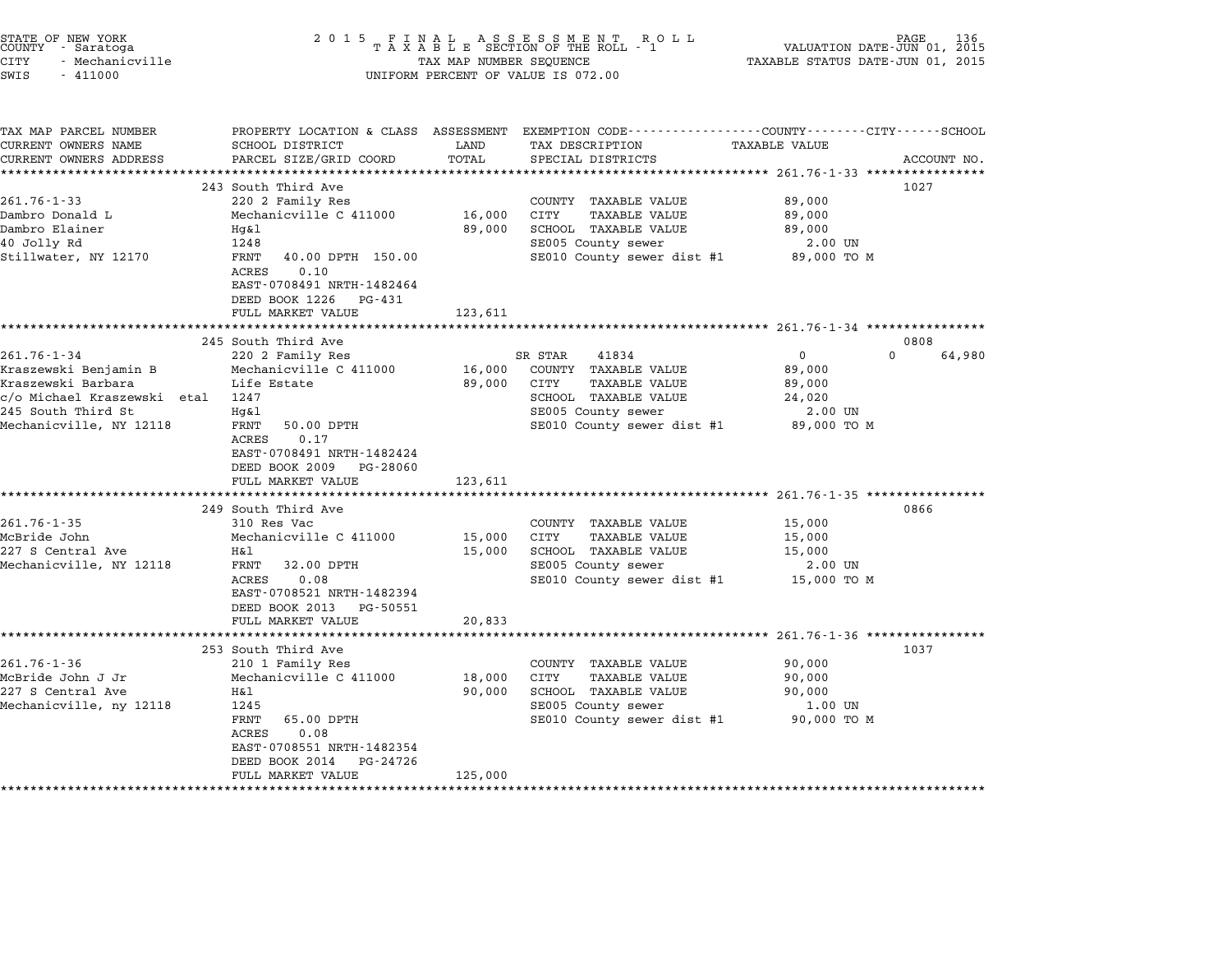|               | ATE OF NEW YORK<br>UNTY - Saratoga |  |
|---------------|------------------------------------|--|
| ТY            | - Mechanicville                    |  |
| $\sim$ $\sim$ | 111000                             |  |

## STATE OF NEW YORK <sup>2</sup> <sup>0</sup> <sup>1</sup> 5 F I N A L A S S E S S M E N T R O L L PAGE <sup>137</sup> COUNTY - Saratoga <sup>T</sup> <sup>A</sup> <sup>X</sup> <sup>A</sup> <sup>B</sup> <sup>L</sup> <sup>E</sup> SECTION OF THE ROLL - <sup>1</sup> VALUATION DATE-JUN 01, <sup>2015</sup> STATE OF NEW YORK (NORE 137 ) 2015 FINAL ASSESSMENT ROLL (NORE 137 ) PAGE 137<br>COUNTY - Saratoga (NORE 1998) TAXABLE SECTION OF THE ROLL - 1 (NORE 1999) VALUATION DATE-JUN 01, 2015<br>CITY - Mechanicville (NORE 1999) TAXABLE S CONTI - Salatoga<br>CITY - Mechanicville<br>SWIS - 411000 UNIFORM PERCENT OF VALUE IS 072.00

TAX MAP PARCEL NUMBER PROPERTY LOCATION & CLASS ASSESSMENT EXEMPTION CODE------------------COUNTY--------CITY------SCHOOL CURRENT OWNERS NAME SCHOOL DISTRICT LAND TAX DESCRIPTION TAXABLE VALUE CURRENT OWNERS ADDRESS PARCEL SIZE/GRID COORD TOTAL SPECIAL DISTRICTS ACCOUNT NO. \*\*\*\*\*\*\*\*\*\*\*\*\*\*\*\*\*\*\*\*\*\*\*\*\*\*\*\*\*\*\*\*\*\*\*\*\*\*\*\*\*\*\*\*\*\*\*\*\*\*\*\*\*\*\*\*\*\*\*\*\*\*\*\*\*\*\*\*\*\*\*\*\*\*\*\*\*\*\*\*\*\*\*\*\*\*\*\*\*\*\*\*\*\*\*\*\*\*\*\*\*\*\* 261.76-1-37 \*\*\*\*\*\*\*\*\*\*\*\*\*\*\*\* Prospect St 0292 261.76-1-37 **Example 261.76-1-37** Super Country Taxable Value 500 country Taxable Value 500 Saltzman Leonard Mechanicville C <sup>411000</sup> <sup>500</sup> CITY TAXABLE VALUE <sup>500</sup> 201.70 1 37<br>1 1 Prospect St Prospect State Mechanic Ville C 411000 500 SCHOOL TAXABLE VALUE 500<br>1 Prospect St Pruyn Hl Part In City 500 SCHOOL TAXABLE VALUE 500 SCHOOL TAXABLE VALUE Saltzman Beonard – Mechanicville C 411000<br>1 Prospect St Pruyn H1 – Part In City – 500 SCHOOL TAXABLE VALUE – 500 TO M<br>Mechanicville, NY 12118 – 1283 – 1380 DPTH – SE010 County sewer dist #1 – 500 TO M FRNT 45.00 DPTH<br>ACRES 0.01 FANI 45.00 DFIH<br>ACRES 0.01<br>EAST-0707533 NRTH-1482951 EAST-0707533 NRTH-14829<br>DEED BOOK 1369 PG-756 DEED BOOK 1369 PG-756<br>FULL MARKET VALUE 694 \*\*\*\*\*\*\*\*\*\*\*\*\*\*\*\*\*\*\*\*\*\*\*\*\*\*\*\*\*\*\*\*\*\*\*\*\*\*\*\*\*\*\*\*\*\*\*\*\*\*\*\*\*\*\*\*\*\*\*\*\*\*\*\*\*\*\*\*\*\*\*\*\*\*\*\*\*\*\*\*\*\*\*\*\*\*\*\*\*\*\*\*\*\*\*\*\*\*\*\*\*\*\* 261.76-1-38 \*\*\*\*\*\*\*\*\*\*\*\*\*\*\*\* יט ביט האמאבא 1261.76-1-38 איז איז א בעריי בעריי ביט ביט ביט האוויג ביט האוויג ביט האוויג ביט ביט ביט ביט ביט<br>1200 1200 1200 1200 Erospect St 261.76-1-38 201.76-1-38 201.76-1-38 311 Res vac land COUNTY TAXABLE VALUE 1,000 Marchese Nicholas Mechanicville C <sup>411000</sup> 1,000 CITY TAXABLE VALUE 1,000 Marchese Laura C Vl 1,000 SCHOOL TAXABLE VALUE 1,000 marchese Micholas (Marchese Declinant of The County of The Transference of The Transference of Transference of<br>Marchese Laura C (Senot Transference of Transference of SE010 County sewer dist #1 1,000 TO M<br>5 Prospect St (1, marchese mania computer of the sense of the sense of the sense of the sense of the sense of the sense of the s<br>Mechanicville, NY 12118 ACRES 0.02 EAST-0707510 NRTH-1482992 EAST-0707510 NRTH-1482992<br>DEED BOOK 2008 PG-29974 EAST 0707510 MAIN 1402552<br>
DEED BOOK 2008 PG-29974<br>
FULL MARKET VALUE 1,389 \*\*\*\*\*\*\*\*\*\*\*\*\*\*\*\*\*\*\*\*\*\*\*\*\*\*\*\*\*\*\*\*\*\*\*\*\*\*\*\*\*\*\*\*\*\*\*\*\*\*\*\*\*\*\*\*\*\*\*\*\*\*\*\*\*\*\*\*\*\*\*\*\*\*\*\*\*\*\*\*\*\*\*\*\*\*\*\*\*\*\*\*\*\*\*\*\*\*\*\*\*\*\* 261.76-1-39 \*\*\*\*\*\*\*\*\*\*\*\*\*\*\*\* 9 Prospect St 1023 261.76-1-39 201.76-1-39 201.76-1-39 201.76-1-39 201.76-1-39 201.76-1-39 201.76-1-39 201.76-1-39 201.76-1-39 20<br>311 Res vac land COUNTY TAXABLE VALUE 800 Morrison Anthony B Mechanicville C <sup>411000</sup> <sup>800</sup> CITY TAXABLE VALUE <sup>800</sup> Morrison Jane C FRNT 105.00 DPTH <sup>800</sup> SCHOOL TAXABLE VALUE <sup>800</sup> MOTTISON ANCHONY B AND MECHANICYTIC CHILOOP ON SUO CITY IN ANNUAL VALUE VALUE ON SUO SUO<br>MOTTISON JANE C FROM TO SOO DPTH 800 SCHOOL TAXABLE VALUE ALLE<br>9 Prospect St 800 TO M morrison dans<br>9 Prospect Street Heads (1998)<br>Mechanicville, NY 12118 EAST-0707469 NRTH-1483054 EAST-0707469 NRTH-1483<br>DEED BOOK 941 PG-80 EASI-0707405 NAIH-1465054<br>
DEED BOOK 941 PG-80<br>
FULL MARKET VALUE 1,111 \*\*\*\*\*\*\*\*\*\*\*\*\*\*\*\*\*\*\*\*\*\*\*\*\*\*\*\*\*\*\*\*\*\*\*\*\*\*\*\*\*\*\*\*\*\*\*\*\*\*\*\*\*\*\*\*\*\*\*\*\*\*\*\*\*\*\*\*\*\*\*\*\*\*\*\*\*\*\*\*\*\*\*\*\*\*\*\*\*\*\*\*\*\*\*\*\*\*\*\*\*\*\* 261.76-1-40 \*\*\*\*\*\*\*\*\*\*\*\*\*\*\*\* 13 Prospect St 0709 261.76-1-40 <sup>311</sup> Res vac land COUNTY TAXABLE VALUE <sup>500</sup> Conklin Troy A Mechanicville C <sup>411000</sup> <sup>500</sup> CITY TAXABLE VALUE <sup>500</sup> 201.70 I TO ME SURFACT THE SURFACT OF CONTROLL OUT AN TRANSFERING A SUBMIT OF SUBMIT OF SUBMIT OF SUBMIT OF SU<br>Conklin Annmarie 1988 In City 11000 SCHOOL TAXABLE VALUE 500<br>CONKlin Annmarie 1988 In City 500 SCHOOL TAXABLE V COINTIN THOY A CONNOT MECHANIC VILLE CONNOT CONNOT SUGGERIZION ON MECHANIC VILLE CONNOT SUGGERIZION ON SCHOOL TAXABLE VALUE 500<br>13 Prospect St 1308 1308 SE010 County sewer dist #1 500 TO M CONATIN ANDERLIE CONSTRUCTION CONSTRUCT SUPPORT OF THE CONSTRUCTION OF THE CONSTRUCTION OF THE CONSTRUCTION OF<br>Mechanicville, NY 12118 FRNT 30.00 DPTH 1308<br>FRNT 30.00 DPTH<br>ACRES 0.01 FANI 50.00 DFIH<br>ACRES 0.01<br>EAST-0707417 NRTH-1483125 EAST-0707417 NRTH-14831<br>DEED BOOK 1557 PG-288 FULL MARKET VALUE <sup>694</sup> \*\*\*\*\*\*\*\*\*\*\*\*\*\*\*\*\*\*\*\*\*\*\*\*\*\*\*\*\*\*\*\*\*\*\*\*\*\*\*\*\*\*\*\*\*\*\*\*\*\*\*\*\*\*\*\*\*\*\*\*\*\*\*\*\*\*\*\*\*\*\*\*\*\*\*\*\*\*\*\*\*\*\*\*\*\*\*\*\*\*\*\*\*\*\*\*\*\*\*\*\*\*\*\*\*\*\*\*\*\*\*\*\*\*\*\*\*\*\*\*\*\*\*\*\*\*\*\*\*\*\*\*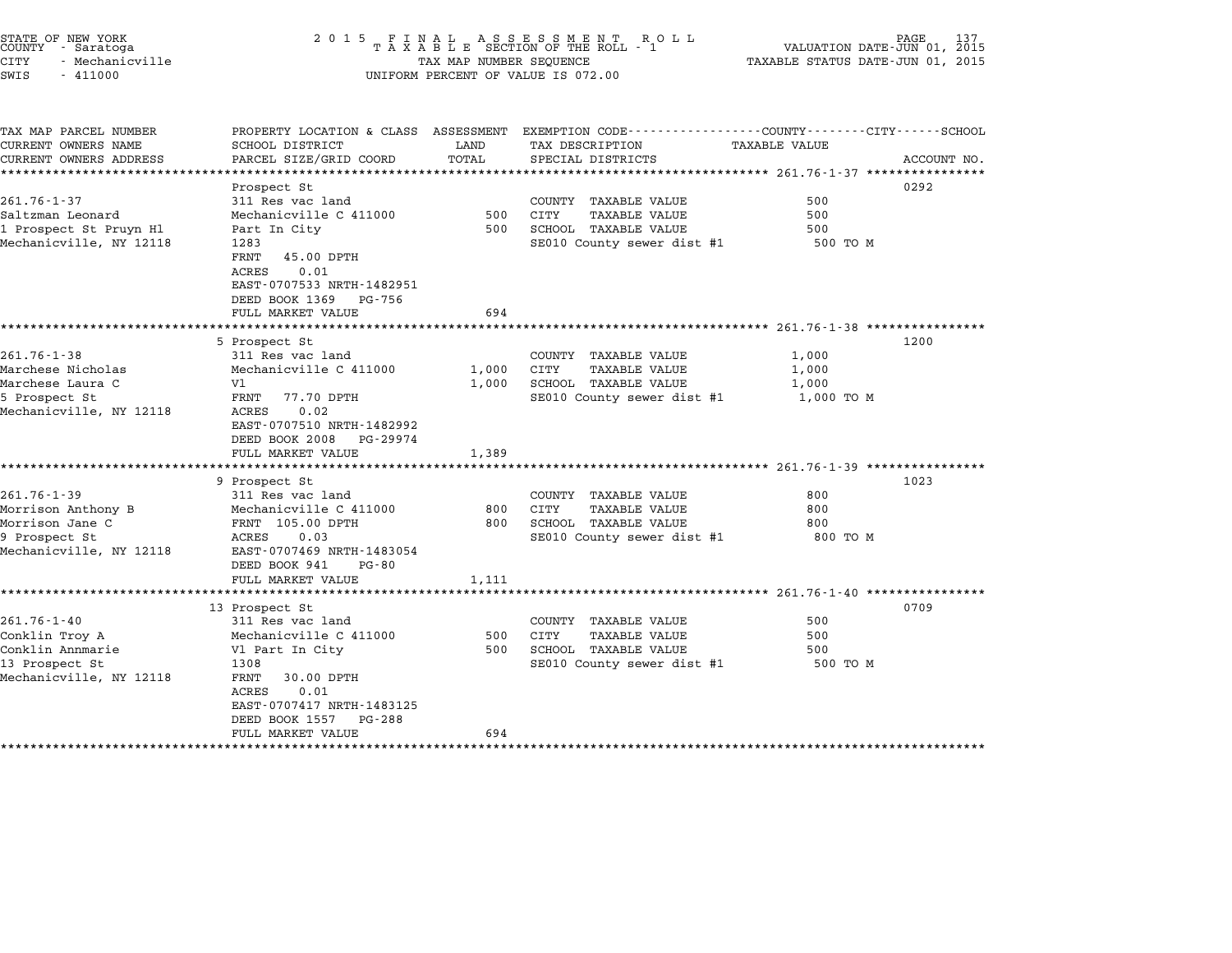| STATE OF NEW YORK<br>COUNTY      Saratoga<br>CITY<br>- Mechanicville<br>SWIS<br>$-411000$ | 2 0 1 5<br>FINAL ASSESSMENT ROTAXABLE SECTION OF THE ROLL - 1<br>TAX MAP NUMBER SEQUENCE<br>UNIFORM PERCENT OF VALUE IS 072.00 |                       |                                                                                                                                         | VALUATION DATE-JUN 01, 2015<br>TAXABLE STATUS DATE-JUN 01, 2015 | PAGE     |             |
|-------------------------------------------------------------------------------------------|--------------------------------------------------------------------------------------------------------------------------------|-----------------------|-----------------------------------------------------------------------------------------------------------------------------------------|-----------------------------------------------------------------|----------|-------------|
| TAX MAP PARCEL NUMBER<br>CURRENT OWNERS NAME<br>CURRENT OWNERS ADDRESS                    | SCHOOL DISTRICT<br>PARCEL SIZE/GRID COORD                                                                                      | LAND<br>TOTAL         | PROPERTY LOCATION & CLASS ASSESSMENT EXEMPTION CODE---------------COUNTY-------CITY------SCHOOL<br>TAX DESCRIPTION<br>SPECIAL DISTRICTS | <b>TAXABLE VALUE</b>                                            |          | ACCOUNT NO. |
|                                                                                           | 136 South Third Ave                                                                                                            |                       |                                                                                                                                         |                                                                 | 1354     |             |
| $261.76 - 2 - 1$                                                                          | 230 3 Family Res                                                                                                               |                       | SR STAR<br>41834                                                                                                                        | 0                                                               | $\Omega$ | 64,980      |
| Sullivan Thomas M                                                                         | Mechanicville C 411000                                                                                                         | 18,800                | COUNTY TAXABLE VALUE                                                                                                                    | 120,000                                                         |          |             |
| Sullivan Mariann P                                                                        | Η&l                                                                                                                            | 120,000               | CITY<br><b>TAXABLE VALUE</b>                                                                                                            | 120,000                                                         |          |             |
| 136 South Third St                                                                        | 1221                                                                                                                           |                       | SCHOOL TAXABLE VALUE                                                                                                                    | 55,020                                                          |          |             |
| Mechanicville, NY 12118                                                                   | Life Estate                                                                                                                    |                       | SE005 County sewer                                                                                                                      | 3.00 UN                                                         |          |             |
|                                                                                           | FRNT<br>36.00 DPTH 150.00<br>ACRES<br>0.12                                                                                     |                       | SE010 County sewer dist #1                                                                                                              | 120,000 TO M                                                    |          |             |
|                                                                                           | EAST-0708609 NRTH-1483244<br>DEED BOOK 1528 PG-240                                                                             |                       |                                                                                                                                         |                                                                 |          |             |
|                                                                                           | FULL MARKET VALUE                                                                                                              | 166,667               |                                                                                                                                         |                                                                 |          |             |
|                                                                                           | 141 South Second Ave                                                                                                           |                       |                                                                                                                                         |                                                                 | 1140     |             |
| $261.76 - 2 - 3$                                                                          | 210 1 Family Res                                                                                                               |                       | RES STAR 41854                                                                                                                          | $\mathbf{0}$                                                    | $\Omega$ | 29,850      |
| Pitman Minnie & Joan C                                                                    | Mechanicville C 411000                                                                                                         | 18,200                | COUNTY TAXABLE VALUE                                                                                                                    | 91,000                                                          |          |             |
| Pitman Jane                                                                               | H&l                                                                                                                            | 91,000                | TAXABLE VALUE<br>CITY                                                                                                                   | 91,000                                                          |          |             |
| 141 South Second St                                                                       | 1199                                                                                                                           |                       | SCHOOL TAXABLE VALUE                                                                                                                    | 61,150                                                          |          |             |
| Mechanicville, NY 12118                                                                   | FRNT<br>45.00 DPTH 150.00                                                                                                      |                       | SE005 County sewer                                                                                                                      | 1.00 UN                                                         |          |             |
|                                                                                           | <b>ACRES</b><br>0.15<br>EAST-0708759 NRTH-1483214<br>DEED BOOK 0652<br>PG-0254                                                 |                       | SE010 County sewer dist #1                                                                                                              | 91,000 TO M                                                     |          |             |
|                                                                                           | FULL MARKET VALUE                                                                                                              | 126,389               |                                                                                                                                         |                                                                 |          |             |
|                                                                                           | ***********************                                                                                                        | * * * * * * * * * * * | ********************************* 261.76-2-4 *****************                                                                          |                                                                 |          |             |
|                                                                                           | 145-147 South Second Ave                                                                                                       |                       |                                                                                                                                         |                                                                 | 0048     |             |
| $261.76 - 2 - 4$                                                                          | 220 2 Family Res                                                                                                               |                       | RES STAR<br>41854                                                                                                                       | 0                                                               | 0        | 29,850      |
| Amann Ludwig                                                                              | Mechanicville C 411000                                                                                                         | 18,000                | COUNTY TAXABLE VALUE                                                                                                                    | 90,000                                                          |          |             |
| Amann Theresa                                                                             | $Hb$ &l                                                                                                                        | 90,000                | <b>TAXABLE VALUE</b><br>CITY                                                                                                            | 90,000                                                          |          |             |
| 145-147 South Second St                                                                   | 1314                                                                                                                           |                       | SCHOOL TAXABLE VALUE                                                                                                                    | 60,150                                                          |          |             |
| Mechanicville, NY 12118                                                                   | FRNT<br>47.00 DPTH<br><b>ACRES</b><br>0.17                                                                                     |                       | SE005 County sewer<br>SE010 County sewer dist #1                                                                                        | 2.00 UN<br>90,000 TO M                                          |          |             |
|                                                                                           | EAST-0708769 NRTH-1483164<br>DEED BOOK 0399<br>PG-0402                                                                         |                       |                                                                                                                                         |                                                                 |          |             |
|                                                                                           | FULL MARKET VALUE                                                                                                              | 125,000               |                                                                                                                                         |                                                                 |          |             |
|                                                                                           |                                                                                                                                |                       |                                                                                                                                         |                                                                 |          |             |
|                                                                                           | 149-151 South Second Ave                                                                                                       |                       |                                                                                                                                         |                                                                 | 0070     |             |
| $261.76 - 2 - 5$                                                                          | 220 2 Family Res                                                                                                               |                       | RES STAR<br>41854                                                                                                                       | 0                                                               | $\Omega$ | 29,850      |
| Donahue Timothy E<br>Donahue Linda C                                                      | Mechanicville C 411000<br>H&l                                                                                                  | 23,000<br>115,000     | COUNTY TAXABLE VALUE<br>CITY<br><b>TAXABLE VALUE</b>                                                                                    | 115,000                                                         |          |             |
| 149-151 South Second St                                                                   | 1198                                                                                                                           |                       | SCHOOL TAXABLE VALUE                                                                                                                    | 115,000<br>85,150                                               |          |             |
| Mechanicville, 12118                                                                      | FRNT<br>53.00 DPTH                                                                                                             |                       | SE005 County sewer                                                                                                                      | $2.00$ UN                                                       |          |             |
|                                                                                           | <b>ACRES</b><br>0.14<br>EAST-0708790 NRTH-1483114                                                                              |                       | SE010 County sewer dist #1                                                                                                              | 115,000 TO M                                                    |          |             |
|                                                                                           | DEED BOOK 1041<br>PG-692<br>FULL MARKET VALUE                                                                                  | 159,722               |                                                                                                                                         |                                                                 |          |             |

STATE OF NEW YORK <sup>2</sup> <sup>0</sup> <sup>1</sup> 5 F I N A L A S S E S S M E N T R O L L PAGE <sup>138</sup> COUNTY - Saratoga <sup>T</sup> <sup>A</sup> <sup>X</sup> <sup>A</sup> <sup>B</sup> <sup>L</sup> <sup>E</sup> SECTION OF THE ROLL - <sup>1</sup> VALUATION DATE-JUN 01, <sup>2015</sup>

\*\*\*\*\*\*\*\*\*\*\*\*\*\*\*\*\*\*\*\*\*\*\*\*\*\*\*\*\*\*\*\*\*\*\*\*\*\*\*\*\*\*\*\*\*\*\*\*\*\*\*\*\*\*\*\*\*\*\*\*\*\*\*\*\*\*\*\*\*\*\*\*\*\*\*\*\*\*\*\*\*\*\*\*\*\*\*\*\*\*\*\*\*\*\*\*\*\*\*\*\*\*\*\*\*\*\*\*\*\*\*\*\*\*\*\*\*\*\*\*\*\*\*\*\*\*\*\*\*\*\*\*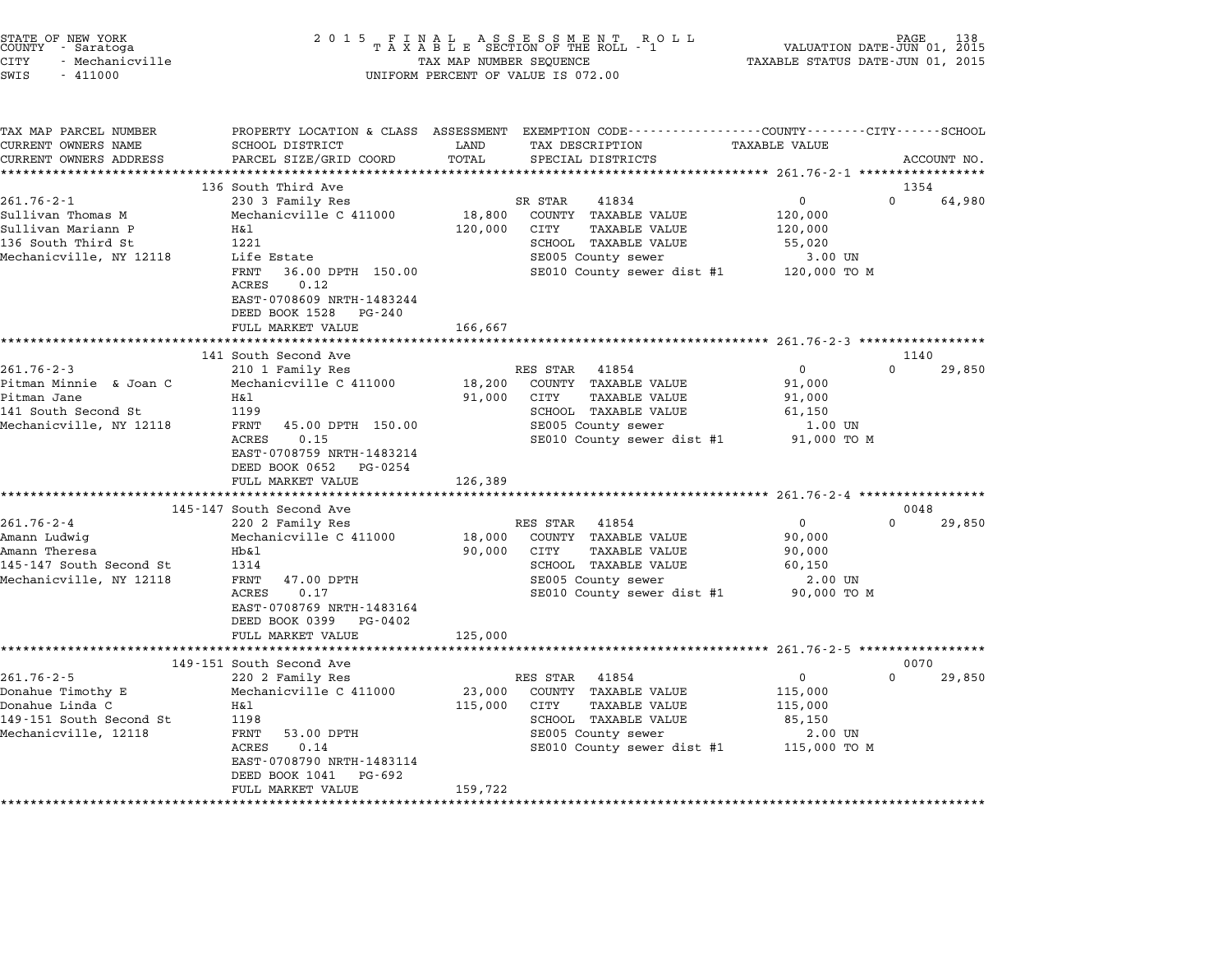| STATE OF NEW YORK |                 |  |
|-------------------|-----------------|--|
| COUNTY            | - Saratoga      |  |
| CITY              | - Mechanicville |  |

| TAX MAP PARCEL NUMBER<br>CURRENT OWNERS NAME |                                            | LAND           | PROPERTY LOCATION & CLASS ASSESSMENT EXEMPTION CODE---------------COUNTY-------CITY------SCHOOL | <b>TAXABLE VALUE</b> |          |             |
|----------------------------------------------|--------------------------------------------|----------------|-------------------------------------------------------------------------------------------------|----------------------|----------|-------------|
| CURRENT OWNERS ADDRESS                       | SCHOOL DISTRICT<br>PARCEL SIZE/GRID COORD  | TOTAL          | TAX DESCRIPTION<br>SPECIAL DISTRICTS                                                            |                      |          | ACCOUNT NO. |
|                                              |                                            |                |                                                                                                 |                      |          |             |
|                                              | 203 South Second Ave                       |                |                                                                                                 |                      | 0588     |             |
| $261.76 - 2 - 6$                             | 220 2 Family Res                           |                | VET COM C 41132                                                                                 | 22,750               | $\Omega$ | 0           |
| Fox George Jr                                | Mechanicville C 411000                     |                | 18,200 VET COM T 41133                                                                          | $^{\circ}$           | 15,000   | $\Omega$    |
| Fox Jennie                                   | H&l                                        | 91,000 SR STAR | 41834                                                                                           | $\mathbf 0$          | $\Omega$ | 64,980      |
| Attn: Fox Patricia A                         | 1194                                       |                | COUNTY TAXABLE VALUE                                                                            | 68,250               |          |             |
| 203 South Second St                          | Life Estate                                |                | CITY<br>TAXABLE VALUE                                                                           | 76,000               |          |             |
| Mechanicville, NY 12118                      | 60.00 DPTH 100.00<br>FRNT                  |                | SCHOOL TAXABLE VALUE                                                                            | 26,020               |          |             |
|                                              | ACRES<br>0.14                              |                | SE005 County sewer                                                                              | 2.00 UN              |          |             |
|                                              | EAST-0708810 NRTH-1483024                  |                | SE010 County sewer dist #1                                                                      | 91,000 TO M          |          |             |
|                                              | DEED BOOK 1469 PG-50                       |                |                                                                                                 |                      |          |             |
|                                              | FULL MARKET VALUE                          | 126,389        |                                                                                                 |                      |          |             |
|                                              | ***************************                |                |                                                                                                 |                      |          |             |
|                                              | 411 Spring St                              |                |                                                                                                 |                      | 1353     |             |
| $261.76 - 2 - 7$                             | 220 2 Family Res                           |                | RES STAR 41854                                                                                  | $\mathbf{0}$         | $\Omega$ | 29,850      |
| Sullivan Mark                                | Mechanicville C 411000                     | 18,200         | COUNTY TAXABLE VALUE                                                                            | 91,000               |          |             |
| Moyles Mary E                                | Hg&l                                       | 91,000         | CITY<br>TAXABLE VALUE                                                                           | 91,000               |          |             |
| 411 Spring St                                | 1195                                       |                | SCHOOL TAXABLE VALUE                                                                            | 61,150               |          |             |
| Mechanicville, NY 12118                      | FRNT<br>50.00 DPTH 110.00                  |                | SE005 County sewer                                                                              | 2.00 UN              |          |             |
|                                              | 0.13<br>ACRES<br>EAST-0708740 NRTH-1482984 |                | SE010 County sewer dist #1 91,000 TO M                                                          |                      |          |             |
|                                              | DEED BOOK 2008 PG-24758                    |                |                                                                                                 |                      |          |             |
|                                              | FULL MARKET VALUE                          | 126,389        |                                                                                                 |                      |          |             |
|                                              |                                            |                |                                                                                                 |                      |          |             |
|                                              | 207 South Second Ave                       |                |                                                                                                 |                      | 1065     |             |
| $261.76 - 2 - 8$                             | 220 2 Family Res                           |                | COUNTY TAXABLE VALUE                                                                            | 89,000               |          |             |
| Marsett Matthew                              | Mechanicville C 411000                     | 16,000         | CITY<br><b>TAXABLE VALUE</b>                                                                    | 89,000               |          |             |
| 207 South Second Avenue                      | Η&l                                        | 89,000         | SCHOOL TAXABLE VALUE                                                                            | 89,000               |          |             |
| Mechanicville, NY 12118                      | FRNT<br>50.00 DPTH 100.00                  |                | SE005 County sewer                                                                              | 2.00 UN              |          |             |
|                                              | ACRES<br>0.11                              |                | SE010 County sewer dist #1                                                                      | 89,000 TO M          |          |             |
|                                              | EAST-0708820 NRTH-1482974                  |                |                                                                                                 |                      |          |             |
|                                              | DEED BOOK 2014 PG-10453                    |                |                                                                                                 |                      |          |             |
|                                              | FULL MARKET VALUE                          | 123,611        |                                                                                                 |                      |          |             |
|                                              |                                            |                |                                                                                                 |                      |          |             |
|                                              | 211 South Second Ave                       |                |                                                                                                 |                      | 0600     |             |
| $261.76 - 2 - 9$                             | 220 2 Family Res                           |                | COUNTY TAXABLE VALUE                                                                            | 85,000               |          |             |
| Sullivan Kathleen M                          | Mechanicville C 411000                     | 15,600         | CITY<br><b>TAXABLE VALUE</b>                                                                    | 85,000               |          |             |
| Sullivan Mark J                              | Hq&l                                       | 85,000         | SCHOOL TAXABLE VALUE                                                                            | 85,000               |          |             |
| 411 Spring St                                | 1192                                       |                | SE005 County sewer                                                                              | 2.00 UN              |          |             |
| Mechanicville, NY 12118                      | FRNT<br>50.00 DPTH 150.00<br>0.17<br>ACRES |                | SE010 County sewer dist #1                                                                      | 85,000 TO M          |          |             |
|                                              | EAST-0708800 NRTH-1482914                  |                |                                                                                                 |                      |          |             |
|                                              | DEED BOOK 2014<br>PG-35488                 |                |                                                                                                 |                      |          |             |
|                                              | FULL MARKET VALUE                          | 118,056        |                                                                                                 |                      |          |             |
|                                              |                                            |                |                                                                                                 |                      |          |             |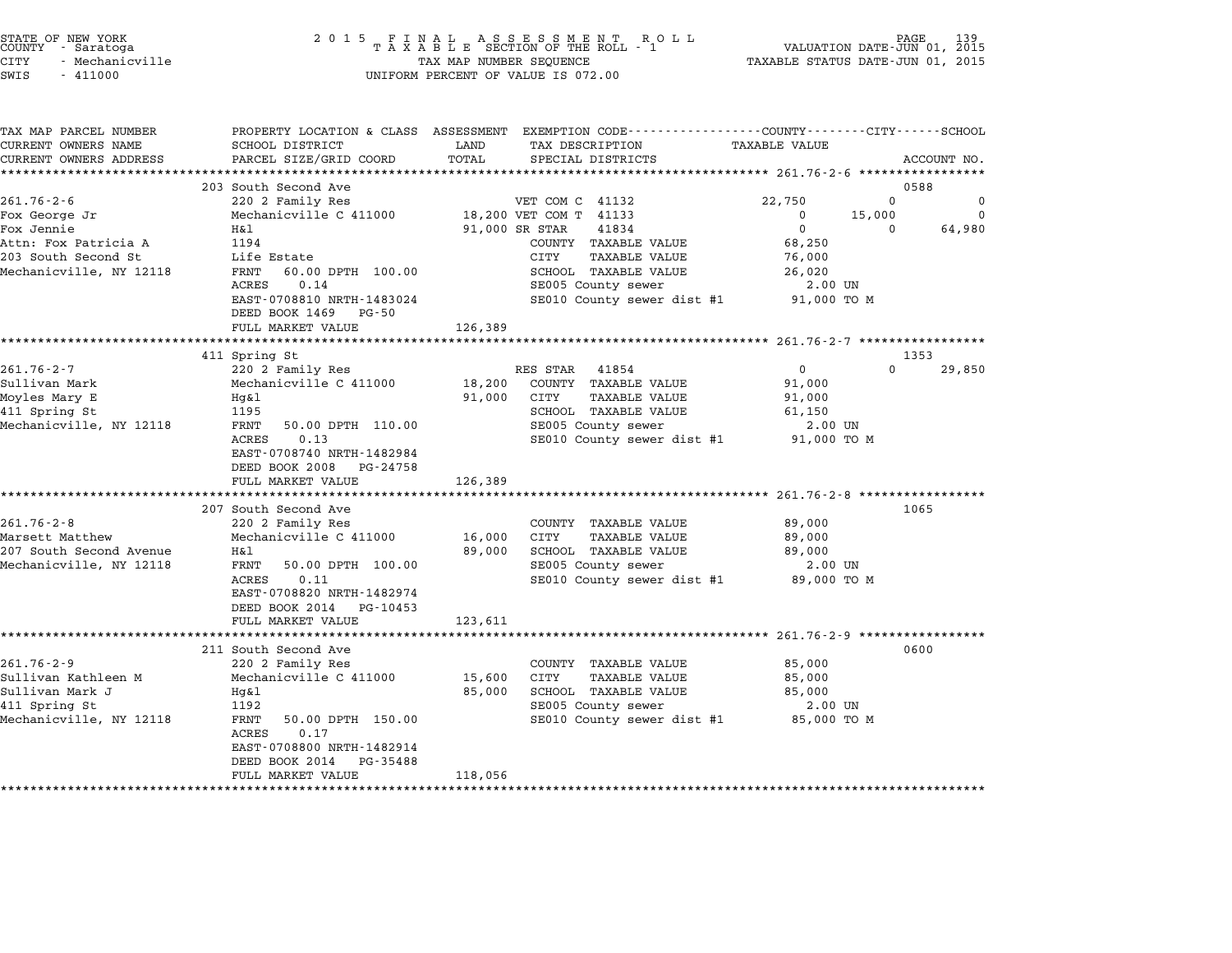| STATE OF NEW YORK |  |                 |  |  |
|-------------------|--|-----------------|--|--|
| COUNTY            |  | - Saratoga      |  |  |
| CITY              |  | - Mechanicville |  |  |

# STATE OF NEW YORK <sup>2</sup> <sup>0</sup> <sup>1</sup> 5 F I N A L A S S E S S M E N T R O L L PAGE <sup>140</sup> COUNTY - Saratoga <sup>T</sup> <sup>A</sup> <sup>X</sup> <sup>A</sup> <sup>B</sup> <sup>L</sup> <sup>E</sup> SECTION OF THE ROLL - <sup>1</sup> VALUATION DATE-JUN 01, <sup>2015</sup> CITY - Mechanicville TAX MAP NUMBER SEQUENCE TAXABLE STATUS DATE-JUN 01, <sup>2015</sup> SWIS - <sup>411000</sup> UNIFORM PERCENT OF VALUE IS 072.00

| TAX MAP PARCEL NUMBER<br>CURRENT OWNERS NAME | SCHOOL DISTRICT                                        | LAND              | PROPERTY LOCATION & CLASS ASSESSMENT EXEMPTION CODE---------------COUNTY-------CITY------SCHOOL<br>TAX DESCRIPTION | <b>TAXABLE VALUE</b> |                              |
|----------------------------------------------|--------------------------------------------------------|-------------------|--------------------------------------------------------------------------------------------------------------------|----------------------|------------------------------|
| CURRENT OWNERS ADDRESS                       | PARCEL SIZE/GRID COORD                                 | TOTAL             | SPECIAL DISTRICTS                                                                                                  |                      | ACCOUNT NO.                  |
| ******************                           |                                                        |                   |                                                                                                                    |                      |                              |
|                                              | 215 South Second Ave                                   |                   |                                                                                                                    |                      | 0218                         |
| $261.76 - 2 - 10$                            | 220 2 Family Res                                       |                   | COUNTY TAXABLE VALUE                                                                                               | 110,000              |                              |
| Iavarone Nicholas R Jr<br>Iavarone Susan A   | Mechanicville C 411000                                 | 14,700            | CITY<br><b>TAXABLE VALUE</b><br>SCHOOL TAXABLE VALUE                                                               | 110,000              |                              |
| Trustee                                      | Family Trust & Life Estat<br>50.00 DPTH 150.00<br>FRNT | 110,000           | SE005 County sewer                                                                                                 | 110,000<br>2.00 UN   |                              |
| 702 Broadway                                 | 0.17<br>ACRES                                          |                   | SE010 County sewer dist #1                                                                                         | 110,000 TO M         |                              |
| Mechanicville, NY 12118                      | EAST-0708800 NRTH-1482864                              |                   |                                                                                                                    |                      |                              |
|                                              | DEED BOOK 2013 PG-28670                                |                   |                                                                                                                    |                      |                              |
|                                              | FULL MARKET VALUE                                      | 152,778           |                                                                                                                    |                      |                              |
|                                              | *****************************                          |                   |                                                                                                                    |                      |                              |
|                                              | 219 South Second Ave                                   |                   |                                                                                                                    |                      | 1139                         |
| $261.76 - 2 - 11$                            | 220 2 Family Res                                       |                   | COUNTY TAXABLE VALUE                                                                                               | 100,000              |                              |
| Iavarone Nicholas R Jr<br>Iavarone Susan A   | Mechanicville C 411000<br>Family Trust & Life Estat    | 14,900<br>100,000 | <b>CITY</b><br><b>TAXABLE VALUE</b><br>SCHOOL TAXABLE VALUE                                                        | 100,000<br>100,000   |                              |
| Trustee                                      | FRNT<br>44.00 DPTH 150.00                              |                   | SE005 County sewer                                                                                                 | 2.00 UN              |                              |
| 702 Broadway                                 | ACRES<br>0.15                                          |                   | SE010 County sewer dist #1 100,000 TO M                                                                            |                      |                              |
| Mechanicville, NY 12118                      | EAST-0708810 NRTH-1482814                              |                   |                                                                                                                    |                      |                              |
|                                              | DEED BOOK 2013 PG-28673                                |                   |                                                                                                                    |                      |                              |
|                                              | FULL MARKET VALUE                                      | 138,889           |                                                                                                                    |                      |                              |
|                                              |                                                        |                   |                                                                                                                    |                      |                              |
| 261.76-2-12                                  | 221 South Second Ave<br>220 2 Family Res               |                   | VET COM C 41132                                                                                                    | 23,000               | 0235<br>$\Omega$<br>$\Omega$ |
| Cervine Salvadore                            | Mechanicville C 411000                                 |                   | 18,400 VET COM T 41133                                                                                             | $\mathbf 0$          | 15,000<br>$\Omega$           |
| Attn: Whiting Bernadette A &                 | Hg & L                                                 |                   | 92,000 SR STAR<br>41834                                                                                            | $\mathbf 0$          | 64,980<br>$\mathbf{0}$       |
| Etal                                         | Life Estate                                            |                   | COUNTY TAXABLE VALUE                                                                                               | 69,000               |                              |
| 221 South Second St                          | $P/O$ Lots 30 & 32                                     |                   | CITY<br>TAXABLE VALUE                                                                                              | 77,000               |                              |
| Mechanicville, NY 12118                      | FRNT 50.00 DPTH 150.00                                 |                   | SCHOOL TAXABLE VALUE                                                                                               | 27,020               |                              |
|                                              | ACRES<br>0.17                                          |                   | SE005 County sewer                                                                                                 | 2.00 UN              |                              |
|                                              | EAST-0708810 NRTH-1482774                              |                   | SE010 County sewer dist #1                                                                                         | 92,000 TO M          |                              |
|                                              | DEED BOOK 1486 PG-90                                   |                   |                                                                                                                    |                      |                              |
|                                              | FULL MARKET VALUE<br>***********************           | 127,778           |                                                                                                                    |                      |                              |
|                                              | 225 South Second Ave                                   |                   |                                                                                                                    |                      | 0505                         |
| $261.76 - 2 - 13.1$                          | 220 2 Family Res                                       |                   | 41834<br>SR STAR                                                                                                   | $\mathbf 0$          | 64,980<br>$\Omega$           |
| Rubino Frank                                 | Mechanicville C 411000                                 | 18,800            | COUNTY TAXABLE VALUE                                                                                               | 93,000               |                              |
| Rubino Rosemary                              | $V1/hq\&1$                                             | 93,000            | CITY<br>TAXABLE VALUE                                                                                              | 93,000               |                              |
| 225 South Second St                          | Comb Accts 0504&0505                                   |                   | SCHOOL TAXABLE VALUE                                                                                               | 28,020               |                              |
| Mechanicville, NY 12118                      | Also Deed 1637/330                                     |                   | SE005 County sewer                                                                                                 | 2.00 UN              |                              |
|                                              | FRNT<br>50.00 DPTH 150.00<br>0.17<br>ACRES             |                   | SE010 County sewer dist #1 93,000 TO M                                                                             |                      |                              |
|                                              | EAST-0708800 NRTH-1482714<br>DEED BOOK 1637 PG-328     |                   |                                                                                                                    |                      |                              |
|                                              | FULL MARKET VALUE                                      | 129,167           |                                                                                                                    |                      |                              |
|                                              |                                                        |                   |                                                                                                                    |                      |                              |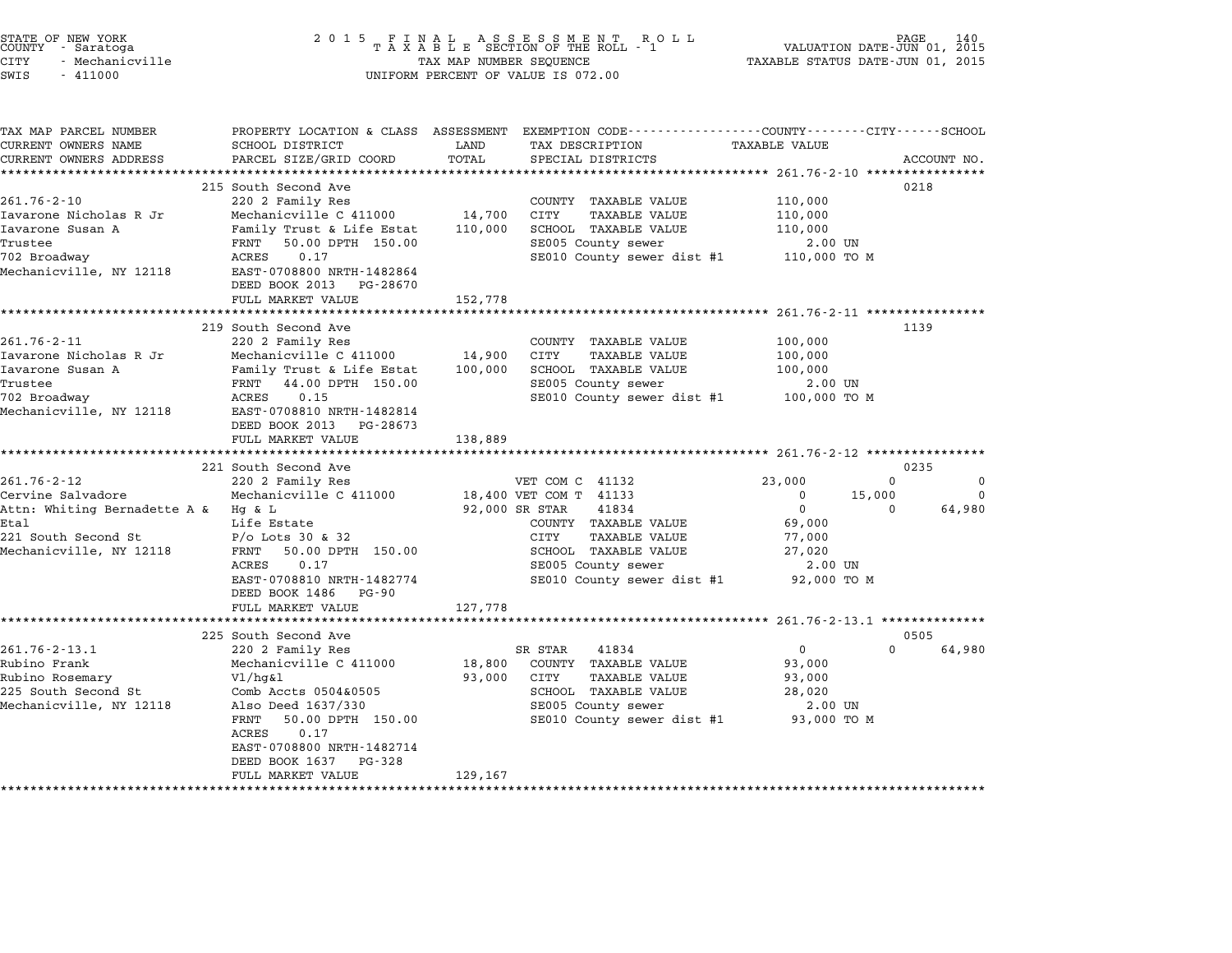| STATE OF NEW YORK<br>COUNTY - Saratoga<br><b>CITY</b><br>- Mechanicville<br>SWIS<br>$-411000$ |                                                                                                                       | TAX MAP NUMBER SEQUENCE | UNIFORM PERCENT OF VALUE IS 072.00                                                                                 | VALUATION DATE-JUN 01, 2015<br>TAXABLE STATUS DATE-JUN 01, 2015 | PAGE                 |
|-----------------------------------------------------------------------------------------------|-----------------------------------------------------------------------------------------------------------------------|-------------------------|--------------------------------------------------------------------------------------------------------------------|-----------------------------------------------------------------|----------------------|
| TAX MAP PARCEL NUMBER<br>CURRENT OWNERS NAME                                                  | SCHOOL DISTRICT                                                                                                       | LAND                    | PROPERTY LOCATION & CLASS ASSESSMENT EXEMPTION CODE---------------COUNTY-------CITY------SCHOOL<br>TAX DESCRIPTION | TAXABLE VALUE                                                   |                      |
| CURRENT OWNERS ADDRESS                                                                        | PARCEL SIZE/GRID COORD                                                                                                | TOTAL                   | SPECIAL DISTRICTS                                                                                                  |                                                                 | ACCOUNT NO.          |
|                                                                                               | South Second Ave Rear                                                                                                 |                         |                                                                                                                    |                                                                 |                      |
| $261.76 - 2 - 13.2$                                                                           | 311 Res vac land                                                                                                      |                         | COUNTY TAXABLE VALUE                                                                                               | 1,000                                                           |                      |
| Rubino Frank                                                                                  | Mechanicville C 411000                                                                                                | 1,000                   | CITY<br>TAXABLE VALUE                                                                                              | 1,000                                                           |                      |
| Rubino Rosemary                                                                               | Also Deed 1637/330                                                                                                    | 1,000                   | SCHOOL TAXABLE VALUE                                                                                               | 1,000                                                           |                      |
| 225 South Second Ave<br>Mechanicville, NY 12118                                               | ACRES<br>0.06<br>EAST-0708720 NRTH-1482704<br>DEED BOOK 1637 PG-328                                                   |                         | SE010 County sewer dist #1                                                                                         | 1,000 TO M                                                      |                      |
|                                                                                               | FULL MARKET VALUE                                                                                                     | 1,389                   |                                                                                                                    |                                                                 |                      |
|                                                                                               | ************************                                                                                              | *************           |                                                                                                                    |                                                                 |                      |
|                                                                                               | 227 South Second Ave                                                                                                  |                         |                                                                                                                    |                                                                 | 0074                 |
| $261.76 - 2 - 14$<br>Baker Grace M                                                            | 484 1 use sm bld<br>Mechanicville C 411000                                                                            | 16,000                  | COUNTY TAXABLE VALUE<br>CITY                                                                                       | 46,000                                                          |                      |
| 1550 Rt 9                                                                                     | Bldg & L                                                                                                              | 46,000                  | TAXABLE VALUE<br>SCHOOL TAXABLE VALUE                                                                              | 46,000<br>46,000                                                |                      |
| Clifton Park, NY 12065                                                                        | 1188a                                                                                                                 |                         | SE005 County sewer                                                                                                 | $1.00$ UN                                                       |                      |
|                                                                                               | FRNT<br>50.00 DPTH 150.00<br>0.17<br>ACRES<br>EAST-0708830 NRTH-1482674<br>DEED BOOK 1491 PG-149<br>FULL MARKET VALUE | 63,889                  | SE010 County sewer dist #1                                                                                         | 46,000 TO M                                                     |                      |
|                                                                                               | *********************                                                                                                 | ***********             | ************************************** 261.76-2-15 *****************                                               |                                                                 |                      |
| $261.76 - 2 - 15$                                                                             | 233 South Second Ave<br>210 1 Family Res                                                                              |                         | SR STAR<br>41834                                                                                                   | $\Omega$<br>$\mathbf{0}$                                        | 1011<br>64,980       |
| Hanna Ralph E                                                                                 | Mechanicville C 411000                                                                                                | 18,000                  | COUNTY TAXABLE VALUE                                                                                               | 90,000                                                          |                      |
| Hanna Rosanne S                                                                               | Η&l                                                                                                                   | 90,000                  | CITY<br>TAXABLE VALUE                                                                                              | 90,000                                                          |                      |
| 233 So Second Ave                                                                             | 1187                                                                                                                  |                         | SCHOOL TAXABLE VALUE                                                                                               | 25,020                                                          |                      |
| Mechanicville, NY 12118                                                                       | FRNT<br>50.00 DPTH 150.00                                                                                             |                         | SE005 County sewer                                                                                                 | 1.00 UN                                                         |                      |
|                                                                                               | ACRES<br>0.17<br>EAST-0708831 NRTH-1482624<br>DEED BOOK 1585<br>PG-719<br>FULL MARKET VALUE                           | 125,000                 | SE010 County sewer dist #1                                                                                         | 90,000 TO M                                                     |                      |
|                                                                                               |                                                                                                                       |                         |                                                                                                                    |                                                                 |                      |
|                                                                                               | 239 South Second Ave                                                                                                  |                         |                                                                                                                    |                                                                 | 0990                 |
| $261.76 - 2 - 16$<br>Welch Laura T                                                            | 210 1 Family Res<br>Mechanicville C 411000                                                                            |                         | VET COM C 41132<br>18,600 VET COM T 41133                                                                          | 23,000<br>0<br>$\mathbf{0}$<br>15,000                           | $\Omega$<br>$\Omega$ |
| Attn: Welch Thomas W Sr Etal                                                                  | Hq&l                                                                                                                  |                         | 92,000 SR STAR<br>41834                                                                                            | $\mathbf{0}$<br>0                                               | 64,980               |
| 239 South Second St                                                                           | 1186                                                                                                                  |                         | COUNTY TAXABLE VALUE                                                                                               | 69,000                                                          |                      |
| Mechanicville, NY 12118                                                                       | Life Estate                                                                                                           |                         | CITY<br><b>TAXABLE VALUE</b>                                                                                       | 77,000                                                          |                      |
|                                                                                               | FRNT<br>56.00 DPTH 150.00                                                                                             |                         | SCHOOL TAXABLE VALUE                                                                                               | 27,020                                                          |                      |
|                                                                                               | ACRES<br>0.19                                                                                                         |                         | SE005 County sewer                                                                                                 | 1.00 UN                                                         |                      |
|                                                                                               | EAST-0708841 NRTH-1482574<br>DEED BOOK 1579<br>PG-141<br>FULL MARKET VALUE                                            | 127,778                 | SE010 County sewer dist #1                                                                                         | 92,000 TO M                                                     |                      |
|                                                                                               |                                                                                                                       |                         |                                                                                                                    |                                                                 |                      |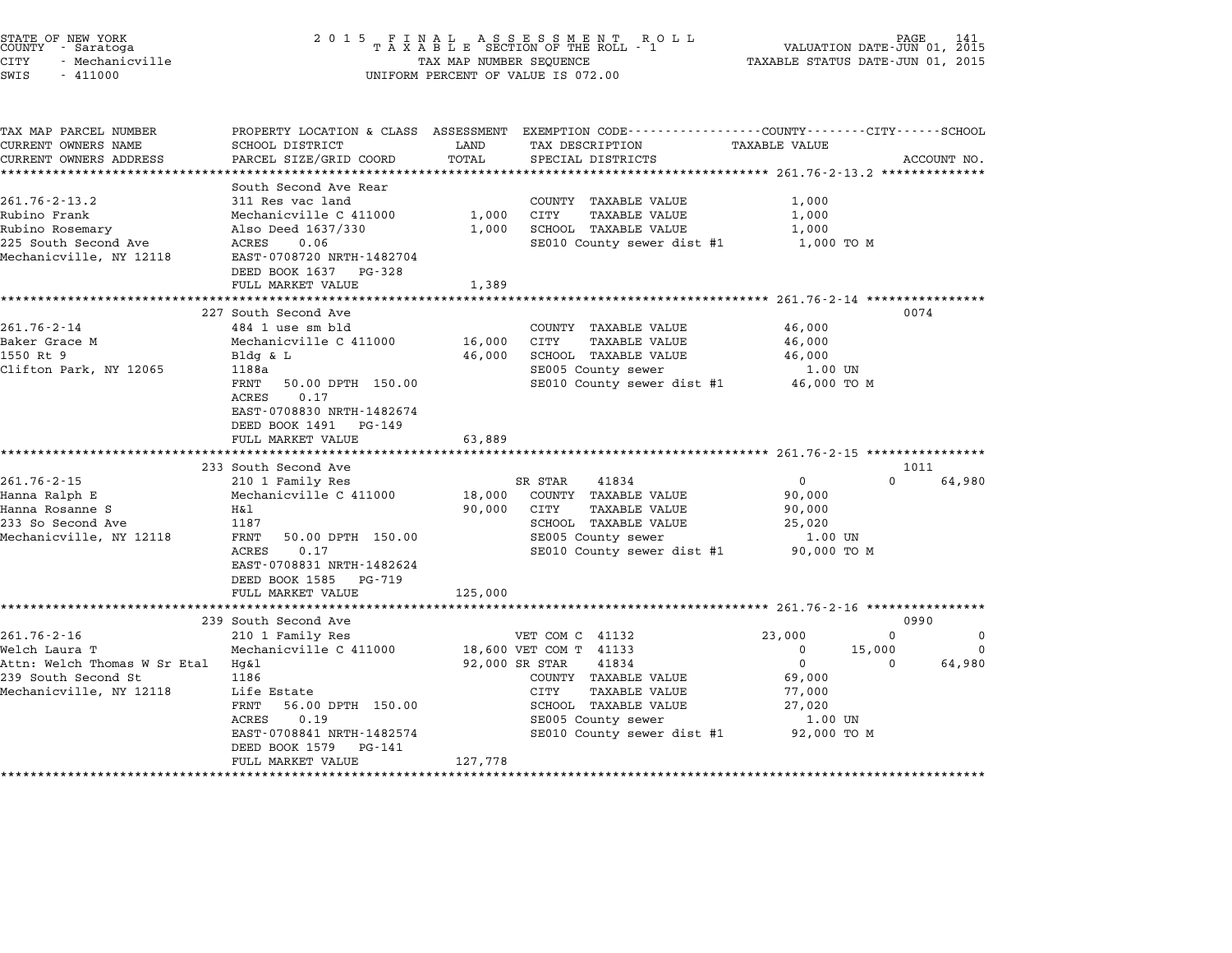| STATE OF NEW YORK<br>COUNTY - Saratoga<br>CITY<br>- Mechanicville<br>$-411000$<br>SWIS |                                                        | TAX MAP NUMBER SEQUENCE | $\begin{array}{cccccccccccccccccc} 2&0&1&5& &\texttt{F} &\texttt{I} &\texttt{N} &\texttt{A} &\texttt{L} & &\texttt{A} &\texttt{S} &\texttt{E} &\texttt{S} &\texttt{S} &\texttt{M} &\texttt{E} &\texttt{N} &\texttt{T} & &\texttt{R} &\texttt{O} &\texttt{L} &\texttt{L} \\ & & & & & & & \texttt{T} &\texttt{A} &\texttt{X} &\texttt{A} &\texttt{B} &\texttt{L} &\texttt{E} & & & & & & & & & & & & & & & & & &$<br>UNIFORM PERCENT OF VALUE IS 072.00 | VALUATION DATE-JUN 01, 2015<br>TAXABLE STATUS DATE-JUN 01, 2015 | PAGE<br>142 |
|----------------------------------------------------------------------------------------|--------------------------------------------------------|-------------------------|--------------------------------------------------------------------------------------------------------------------------------------------------------------------------------------------------------------------------------------------------------------------------------------------------------------------------------------------------------------------------------------------------------------------------------------------------------|-----------------------------------------------------------------|-------------|
| TAX MAP PARCEL NUMBER                                                                  |                                                        |                         | PROPERTY LOCATION & CLASS ASSESSMENT EXEMPTION CODE---------------COUNTY-------CITY------SCHOOL                                                                                                                                                                                                                                                                                                                                                        |                                                                 |             |
| CURRENT OWNERS NAME<br>CURRENT OWNERS ADDRESS                                          | SCHOOL DISTRICT<br>PARCEL SIZE/GRID COORD              | LAND<br>TOTAL           | TAX DESCRIPTION<br>SPECIAL DISTRICTS                                                                                                                                                                                                                                                                                                                                                                                                                   | TAXABLE VALUE                                                   | ACCOUNT NO. |
|                                                                                        |                                                        |                         |                                                                                                                                                                                                                                                                                                                                                                                                                                                        |                                                                 |             |
|                                                                                        | 243 South Second Ave                                   |                         |                                                                                                                                                                                                                                                                                                                                                                                                                                                        |                                                                 | 0032        |
| $261.76 - 2 - 17$                                                                      | 220 2 Family Res                                       |                         | RES STAR<br>41854                                                                                                                                                                                                                                                                                                                                                                                                                                      | 0<br>$\Omega$                                                   | 29,850      |
| Brue Mary Jo                                                                           | Mechanicville C 411000                                 | 29,400                  | COUNTY TAXABLE VALUE                                                                                                                                                                                                                                                                                                                                                                                                                                   | 147,000                                                         |             |
| 243 S Second St                                                                        | Hb&l                                                   | 147,000                 | <b>TAXABLE VALUE</b><br>CITY                                                                                                                                                                                                                                                                                                                                                                                                                           | 147,000                                                         |             |
| Mechanicville, NY 12118                                                                | 1185<br>FRNT<br>84.00 DPTH 150.00                      |                         | SCHOOL TAXABLE VALUE<br>SE005 County sewer                                                                                                                                                                                                                                                                                                                                                                                                             | 117,150<br>2.00 UN                                              |             |
|                                                                                        | ACRES<br>0.29                                          |                         | SE010 County sewer dist #1                                                                                                                                                                                                                                                                                                                                                                                                                             | 147,000 TO M                                                    |             |
|                                                                                        | EAST-0708851 NRTH-1482504                              |                         |                                                                                                                                                                                                                                                                                                                                                                                                                                                        |                                                                 |             |
|                                                                                        | DEED BOOK 2007 PG-6982                                 |                         |                                                                                                                                                                                                                                                                                                                                                                                                                                                        |                                                                 |             |
|                                                                                        | FULL MARKET VALUE                                      | 204,167                 |                                                                                                                                                                                                                                                                                                                                                                                                                                                        |                                                                 |             |
|                                                                                        | **********************                                 | **************          |                                                                                                                                                                                                                                                                                                                                                                                                                                                        | ************************* 261.76-2-18 *****************         |             |
| $261.76 - 2 - 18$                                                                      | 251 South Second Ave                                   |                         |                                                                                                                                                                                                                                                                                                                                                                                                                                                        | $\Omega$<br>$\Omega$                                            | 1134        |
| Mahoney Marilyn                                                                        | 220 2 Family Res<br>Mechanicville C 411000             | 22,000                  | RES STAR 41854<br>COUNTY TAXABLE VALUE                                                                                                                                                                                                                                                                                                                                                                                                                 | 125,000                                                         | 29,850      |
| 251 South Second St                                                                    | H G L & Pool                                           | 125,000                 | CITY<br>TAXABLE VALUE                                                                                                                                                                                                                                                                                                                                                                                                                                  | 125,000                                                         |             |
| Mechanicville, NY 12118                                                                | 1184                                                   |                         | SCHOOL TAXABLE VALUE                                                                                                                                                                                                                                                                                                                                                                                                                                   | 95,150                                                          |             |
|                                                                                        | FRNT<br>80.00 DPTH                                     |                         | SE005 County sewer                                                                                                                                                                                                                                                                                                                                                                                                                                     | 2.00 UN                                                         |             |
|                                                                                        | 0.31<br>ACRES                                          |                         | SE010 County sewer dist #1                                                                                                                                                                                                                                                                                                                                                                                                                             | 125,000 TO M                                                    |             |
|                                                                                        | EAST-0708861 NRTH-1482414                              |                         |                                                                                                                                                                                                                                                                                                                                                                                                                                                        |                                                                 |             |
|                                                                                        | DEED BOOK 2007 PG-15931                                |                         |                                                                                                                                                                                                                                                                                                                                                                                                                                                        |                                                                 |             |
|                                                                                        | FULL MARKET VALUE<br>*******************               | 173,611                 |                                                                                                                                                                                                                                                                                                                                                                                                                                                        |                                                                 |             |
|                                                                                        | South Third Ave                                        |                         |                                                                                                                                                                                                                                                                                                                                                                                                                                                        |                                                                 | 1042        |
| $261.76 - 2 - 20$                                                                      | 210 1 Family Res                                       |                         | RES STAR 41854                                                                                                                                                                                                                                                                                                                                                                                                                                         | $\overline{0}$<br>$\Omega$                                      | 29,850      |
| Olzak Kathleen A                                                                       | Mechanicville C 411000                                 | 15,800                  | COUNTY TAXABLE VALUE                                                                                                                                                                                                                                                                                                                                                                                                                                   | 81,000                                                          |             |
| 422 South St                                                                           | H&l                                                    | 81,000                  | CITY<br>TAXABLE VALUE                                                                                                                                                                                                                                                                                                                                                                                                                                  | 81,000                                                          |             |
| Mechanicville, NY 12118                                                                | 1237                                                   |                         | SCHOOL TAXABLE VALUE                                                                                                                                                                                                                                                                                                                                                                                                                                   | 51,150                                                          |             |
|                                                                                        | FRNT<br>50.00 DPTH 100.00                              |                         | SE005 County sewer                                                                                                                                                                                                                                                                                                                                                                                                                                     | 1.00 UN                                                         |             |
|                                                                                        | ACRES<br>0.11                                          |                         | SE010 County sewer dist #1                                                                                                                                                                                                                                                                                                                                                                                                                             | 81,000 TO M                                                     |             |
|                                                                                        | EAST-0708691 NRTH-1482354<br>DEED BOOK 1046<br>PG-1149 |                         |                                                                                                                                                                                                                                                                                                                                                                                                                                                        |                                                                 |             |
|                                                                                        | FULL MARKET VALUE                                      | 112,500                 |                                                                                                                                                                                                                                                                                                                                                                                                                                                        |                                                                 |             |
|                                                                                        |                                                        |                         |                                                                                                                                                                                                                                                                                                                                                                                                                                                        |                                                                 |             |
|                                                                                        | 242 South Third Ave                                    |                         |                                                                                                                                                                                                                                                                                                                                                                                                                                                        |                                                                 | 0257        |
| $261.76 - 2 - 22$                                                                      | 210 1 Family Res                                       |                         | RES STAR 41854                                                                                                                                                                                                                                                                                                                                                                                                                                         | $\Omega$<br>0                                                   | 29,850      |
| Gaetano Michael L                                                                      | Mechanicville C 411000                                 | 15,400                  | COUNTY TAXABLE VALUE                                                                                                                                                                                                                                                                                                                                                                                                                                   | 86,000                                                          |             |
| 242 South Third St                                                                     | H & L Ip                                               | 86,000                  | CITY<br>TAXABLE VALUE                                                                                                                                                                                                                                                                                                                                                                                                                                  | 86,000                                                          |             |
| Mechanicville, NY 12118                                                                | FRNT<br>50.00 DPTH 150.00                              |                         | SCHOOL TAXABLE VALUE                                                                                                                                                                                                                                                                                                                                                                                                                                   | 56,150                                                          |             |
|                                                                                        | ACRES<br>0.17<br>EAST-0708711 NRTH-1482454             |                         | SE005 County sewer                                                                                                                                                                                                                                                                                                                                                                                                                                     | 1.00 UN<br>86,000 TO M                                          |             |
|                                                                                        | DEED BOOK 1413<br>PG-316                               |                         | SE010 County sewer dist #1                                                                                                                                                                                                                                                                                                                                                                                                                             |                                                                 |             |
|                                                                                        | FULL MARKET VALUE                                      | 119,444                 |                                                                                                                                                                                                                                                                                                                                                                                                                                                        |                                                                 |             |
|                                                                                        |                                                        | .                       |                                                                                                                                                                                                                                                                                                                                                                                                                                                        |                                                                 |             |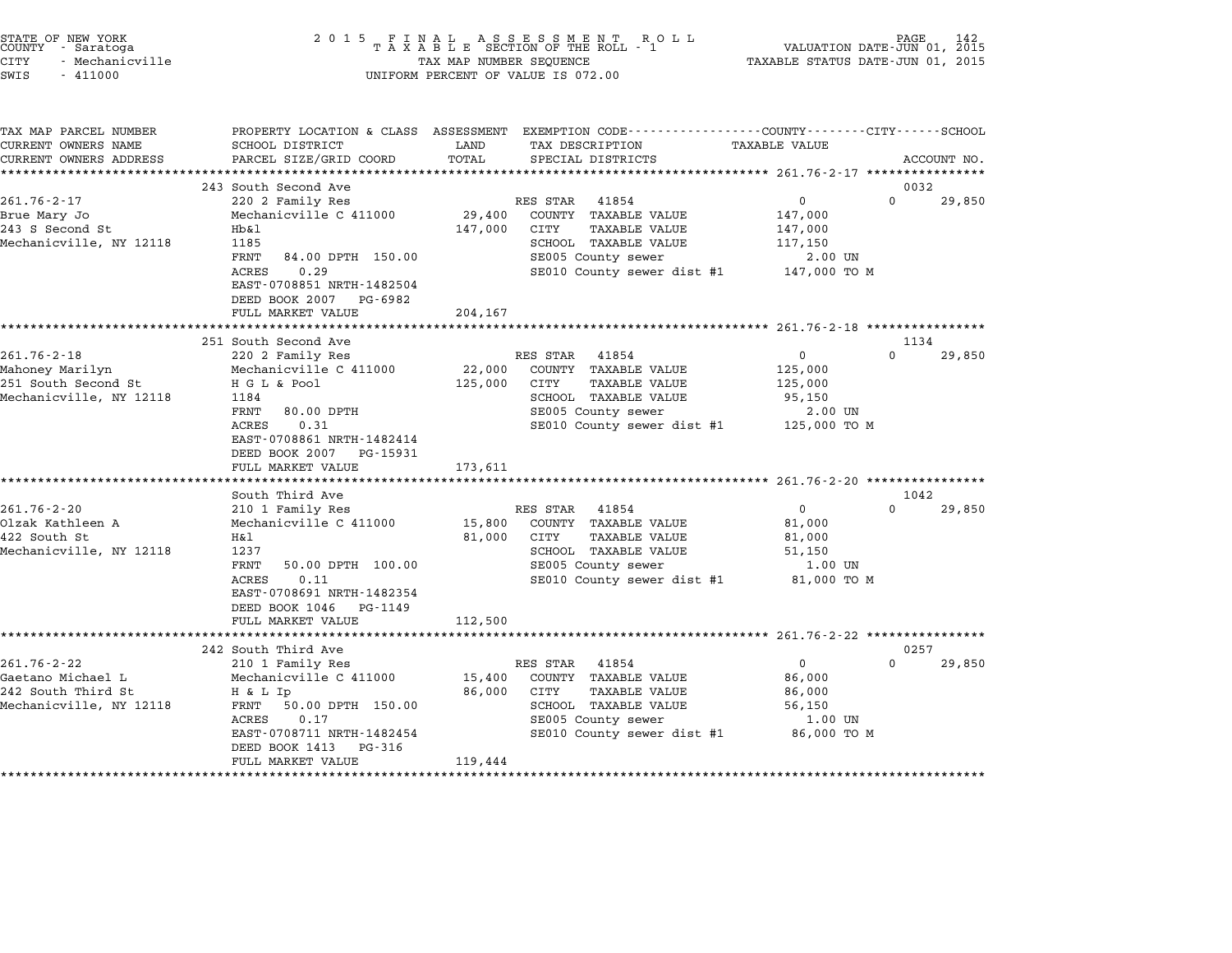| STATE OF NEW YORK<br>COUNTY - Saratoga<br><b>CITY</b><br>- Mechanicville<br>SWIS<br>$-411000$         | 2 0 1 5                                                                                                                                                                                                                                | TAX MAP NUMBER SEQUENCE      | UNIFORM PERCENT OF VALUE IS 072.00                                                                                                                                                                        | TAXABLE STATUS DATE-JUN 01, 2015                                              | PAGE<br>VALUATION DATE-JUN 01, 2015 |
|-------------------------------------------------------------------------------------------------------|----------------------------------------------------------------------------------------------------------------------------------------------------------------------------------------------------------------------------------------|------------------------------|-----------------------------------------------------------------------------------------------------------------------------------------------------------------------------------------------------------|-------------------------------------------------------------------------------|-------------------------------------|
| TAX MAP PARCEL NUMBER<br>CURRENT OWNERS NAME<br>CURRENT OWNERS ADDRESS                                | SCHOOL DISTRICT<br>PARCEL SIZE/GRID COORD<br>**************************                                                                                                                                                                | LAND<br>TOTAL                | PROPERTY LOCATION & CLASS ASSESSMENT EXEMPTION CODE---------------COUNTY-------CITY------SCHOOL<br>TAX DESCRIPTION<br>SPECIAL DISTRICTS                                                                   | <b>TAXABLE VALUE</b>                                                          | ACCOUNT NO.                         |
|                                                                                                       | 240 South Third Ave                                                                                                                                                                                                                    |                              |                                                                                                                                                                                                           |                                                                               | 0896                                |
| $261.76 - 2 - 23$<br>Ferrone Joseph A<br>240 S Third St<br>Mechanicville, NY 12118                    | 220 2 Family Res<br>Mechanicville C 411000<br>H&l<br>1236<br>FRNT<br>40.00 DPTH 150.00<br>ACRES<br>0.14<br>EAST-0708701 NRTH-1482494<br>DEED BOOK 2009<br>PG-42848<br>FULL MARKET VALUE                                                | 18,000<br>122,500<br>170,139 | RES STAR<br>41854<br>COUNTY TAXABLE VALUE<br>CITY<br>TAXABLE VALUE<br>SCHOOL TAXABLE VALUE<br>SE005 County sewer<br>SE010 County sewer dist #1                                                            | $\mathbf 0$<br>122,500<br>122,500<br>92,650<br>2.00 UN<br>122,500 TO M        | $\Omega$<br>29,850                  |
|                                                                                                       |                                                                                                                                                                                                                                        |                              |                                                                                                                                                                                                           | ********************* 261.76-2-24 ****************                            | 0524                                |
| $261.76 - 2 - 24$<br>Pickett Mary Grace<br>51 Tabor Rd<br>Mechanicville, NY 12118                     | 238 South Third Ave<br>220 2 Family Res<br>Mechanicville C 411000<br>H&l<br>1235<br>FRNT<br>40.00 DPTH 150.00<br>ACRES<br>0.14<br>EAST-0708691 NRTH-1482534<br>DEED BOOK 1271<br>PG-90<br>FULL MARKET VALUE<br>*********************** | 92,000<br>127,778            | VET COM C 41132<br>18,400 VET COM T 41133<br>COUNTY TAXABLE VALUE<br><b>TAXABLE VALUE</b><br>CITY<br>SCHOOL TAXABLE VALUE<br>SE005 County sewer<br>SE010 County sewer dist #1<br>************************ | 23,000<br>0<br>15,000<br>69,000<br>77,000<br>92,000<br>2.00 UN<br>92,000 TO M | $\Omega$<br>0<br>0                  |
|                                                                                                       | 236 South Third Ave                                                                                                                                                                                                                    |                              |                                                                                                                                                                                                           |                                                                               | 1232                                |
| 261.76-2-25<br>Lodowski Michael J<br>236 South Third Ave<br>Mechanicville, NY 12118                   | 210 1 Family Res<br>Mechanicville C 411000<br>H&l<br>1234<br>FRNT<br>40.00 DPTH 150.00<br>0.14<br>ACRES<br>EAST-0708691 NRTH-1482574<br>DEED BOOK 1694<br>PG-138                                                                       | 18,200<br>115,000            | RES STAR<br>41854<br>COUNTY TAXABLE VALUE<br>CITY<br>TAXABLE VALUE<br>SCHOOL TAXABLE VALUE<br>SE005 County sewer<br>SE010 County sewer dist #1                                                            | 0<br>115,000<br>115,000<br>85,150<br>1.00 UN<br>115,000 TO M                  | 29,850                              |
|                                                                                                       | FULL MARKET VALUE<br>******************                                                                                                                                                                                                | 159,722                      |                                                                                                                                                                                                           |                                                                               |                                     |
|                                                                                                       | 230 South Third Ave                                                                                                                                                                                                                    |                              |                                                                                                                                                                                                           |                                                                               | 1236                                |
| $261.76 - 2 - 26$<br>Clark Kelly<br>Clark Christian<br>230 South Third Ave<br>Mechanicville, NY 12118 | 220 2 Family Res<br>Mechanicville C 411000<br>H&l<br>1233<br>FRNT<br>40.00 DPTH 150.00<br>ACRES<br>0.14<br>EAST-0708681 NRTH-1482614<br>DEED BOOK 1719<br>PG-196<br>FULL MARKET VALUE                                                  | 18,300<br>125,000<br>173,611 | 41854<br>RES STAR<br>COUNTY TAXABLE VALUE<br>CITY<br>TAXABLE VALUE<br>SCHOOL TAXABLE VALUE<br>SE005 County sewer<br>SE010 County sewer dist #1                                                            | $\mathbf 0$<br>125,000<br>125,000<br>95,150<br>2.00 UN<br>125,000 TO M        | $\Omega$<br>29,850                  |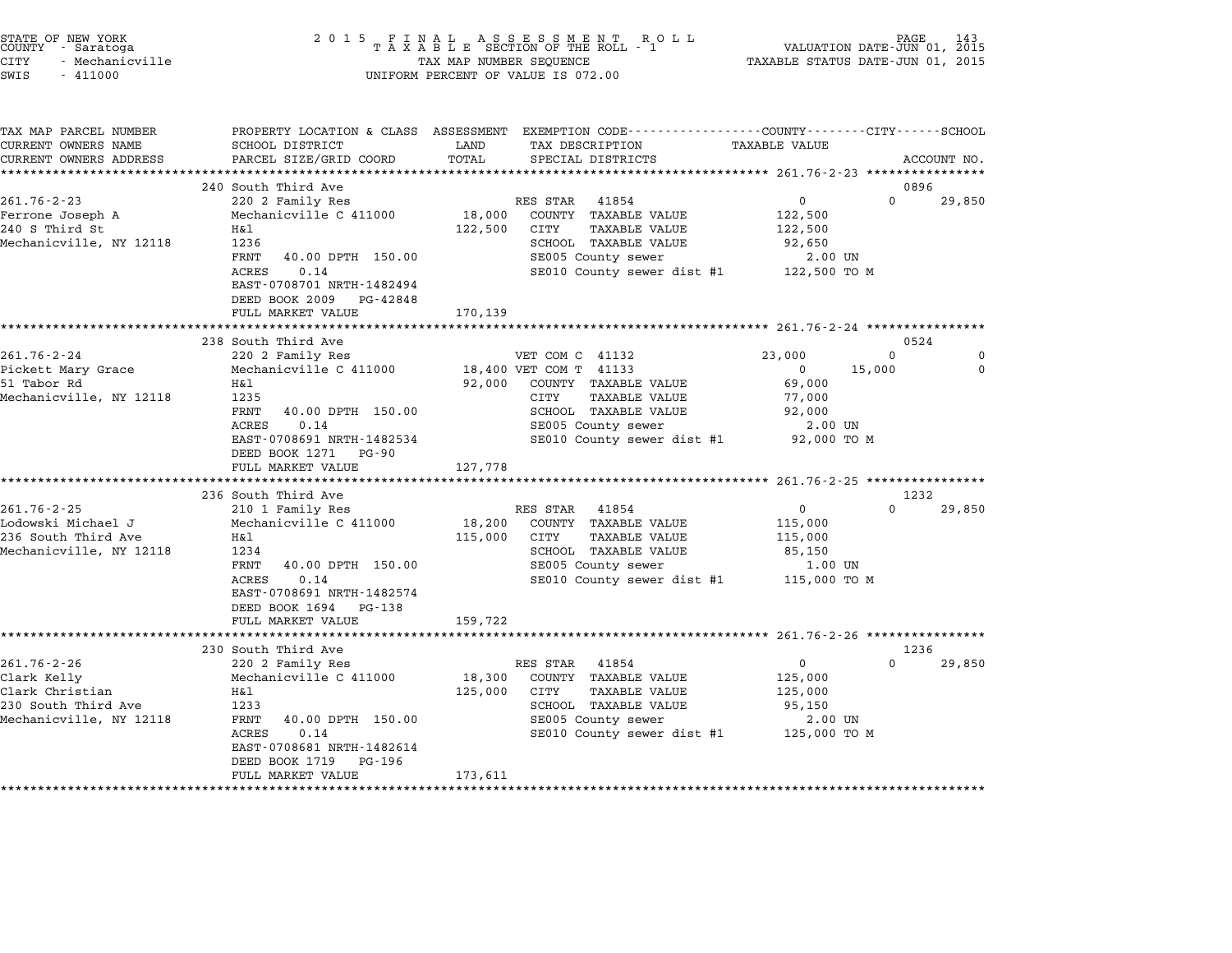| STATE OF NEW YORK<br>COUNTY - Saratoga<br>CITY<br>- Mechanicville<br>SWIS<br>$-411000$  | 2 0 1 5                                                                                                                                                                                                               | TAX MAP NUMBER SEQUENCE      | UNIFORM PERCENT OF VALUE IS 072.00                                                                                                                    | TAXABLE STATUS DATE-JUN 01, 2015                                        | PAGE<br>144<br>VALUATION DATE-JUN 01, 2015 |
|-----------------------------------------------------------------------------------------|-----------------------------------------------------------------------------------------------------------------------------------------------------------------------------------------------------------------------|------------------------------|-------------------------------------------------------------------------------------------------------------------------------------------------------|-------------------------------------------------------------------------|--------------------------------------------|
| TAX MAP PARCEL NUMBER<br>CURRENT OWNERS NAME<br>CURRENT OWNERS ADDRESS                  | SCHOOL DISTRICT<br>PARCEL SIZE/GRID COORD                                                                                                                                                                             | LAND<br>TOTAL                | PROPERTY LOCATION & CLASS ASSESSMENT EXEMPTION CODE---------------COUNTY-------CITY------SCHOOL<br>TAX DESCRIPTION<br>SPECIAL DISTRICTS               | <b>TAXABLE VALUE</b>                                                    | ACCOUNT NO.                                |
|                                                                                         | ***************************                                                                                                                                                                                           |                              |                                                                                                                                                       |                                                                         |                                            |
| $261.76 - 2 - 27$<br>Schiavo Susanne<br>228 South Third Ave<br>Mechanicville, NY 12118  | 228 South Third Ave<br>220 2 Family Res<br>Mechanicville C 411000<br>Hg&l<br>1232<br>40.00 DPTH 150.00<br>FRNT<br>ACRES<br>0.14<br>EAST-0708681 NRTH-1482654<br>DEED BOOK 2012<br>PG-22921<br>FULL MARKET VALUE       | 18,800<br>87,000<br>120,833  | RES STAR<br>41854<br>COUNTY TAXABLE VALUE<br>CITY<br>TAXABLE VALUE<br>SCHOOL TAXABLE VALUE<br>SE005 County sewer<br>SE010 County sewer dist #1        | 0<br>87,000<br>87,000<br>57,150<br>2.00 UN<br>87,000 TO M               | 0719<br>29,850<br>$\Omega$                 |
|                                                                                         |                                                                                                                                                                                                                       |                              |                                                                                                                                                       | ***************** 261.76-2-28 ****************                          |                                            |
|                                                                                         | 224 South Third Ave                                                                                                                                                                                                   |                              |                                                                                                                                                       |                                                                         | 1209                                       |
| $261.76 - 2 - 28$<br>Christie James P<br>224 South Third Ave<br>Mechanicville, NY 12118 | 220 2 Family Res<br>Mechanicville C 411000<br>Η&l<br>1231<br>FRNT<br>50.00 DPTH 100.00<br>ACRES<br>0.11<br>EAST-0708650 NRTH-1482694<br>DEED BOOK 2008<br>PG-21331                                                    | 16,000<br>113,000            | RES STAR<br>41854<br>COUNTY TAXABLE VALUE<br>CITY<br><b>TAXABLE VALUE</b><br>SCHOOL TAXABLE VALUE<br>SE005 County sewer<br>SE010 County sewer dist #1 | $\mathbf 0$<br>113,000<br>113,000<br>83,150<br>2.00 UN<br>113,000 TO M  | $\Omega$<br>29,850                         |
|                                                                                         | FULL MARKET VALUE                                                                                                                                                                                                     | 156,944                      |                                                                                                                                                       |                                                                         |                                            |
|                                                                                         | 222 South Third Ave                                                                                                                                                                                                   | ********                     |                                                                                                                                                       | *********** 261.76-2-29 ***************                                 | 1062                                       |
| $261.76 - 2 - 29$<br>Duff Mary Beth<br>222 South Third St<br>Mechanicville, NY 12118    | 220 2 Family Res<br>Mechanicville C 411000<br>Η&l<br>1230<br>FRNT<br>50.00 DPTH 150.00<br>ACRES<br>0.17<br>EAST-0708670 NRTH-1482744<br>DEED BOOK 2007 PG-22630<br>FULL MARKET VALUE                                  | 15,600<br>87,000<br>120,833  | RES STAR<br>41854<br>COUNTY TAXABLE VALUE<br>CITY<br><b>TAXABLE VALUE</b><br>SCHOOL TAXABLE VALUE<br>SE005 County sewer<br>SE010 County sewer dist #1 | 0<br>87,000<br>87,000<br>57,150<br>2.00 UN<br>87,000 TO M               | $\Omega$<br>29,850                         |
|                                                                                         | ********************                                                                                                                                                                                                  |                              |                                                                                                                                                       |                                                                         |                                            |
| $261.76 - 2 - 30$<br>VonHaugg Andrew R<br>220 So Third St<br>Mechanicville, NY 12118    | 220 South Third Ave<br>220 2 Family Res<br>Mechanicville C 411000<br>Hg&l<br>1229<br>FRNT<br>50.00 DPTH 150.00<br><b>ACRES</b><br>0.17<br>EAST-0708660 NRTH-1482804<br>DEED BOOK 2007<br>PG-7746<br>FULL MARKET VALUE | 18,800<br>120,000<br>166,667 | RES STAR<br>41854<br>COUNTY TAXABLE VALUE<br>CITY<br><b>TAXABLE VALUE</b><br>SCHOOL TAXABLE VALUE<br>SE005 County sewer<br>SE010 County sewer dist #1 | $\mathbf{0}$<br>120,000<br>120,000<br>90,150<br>2.00 UN<br>120,000 TO M | 1472<br>$\Omega$<br>29,850                 |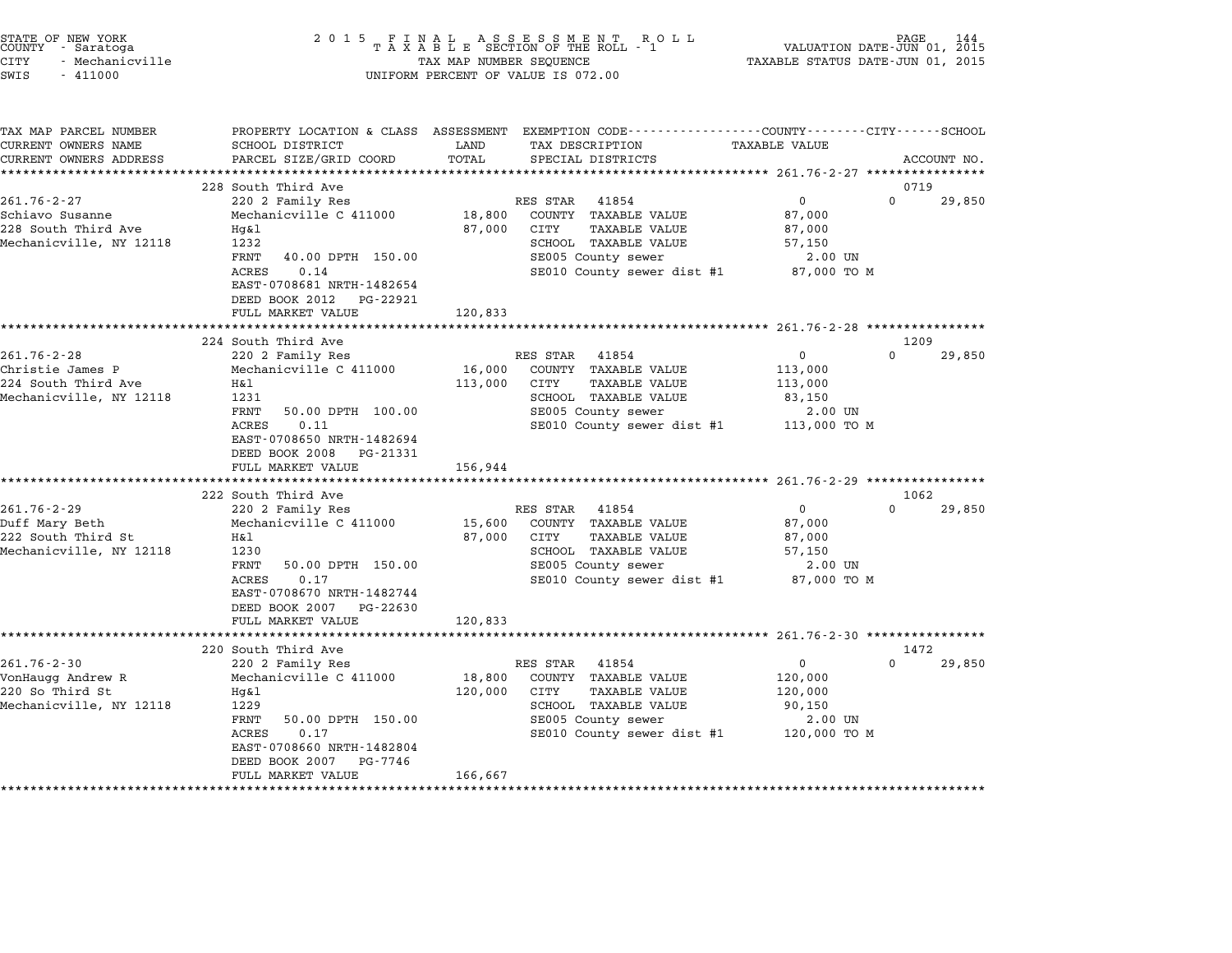| STATE OF NEW YORK<br>COUNTY - Saratoga<br><b>CITY</b><br>- Mechanicville<br>SWIS<br>$-411000$ |                                                                                                | TAX MAP NUMBER SEOUENCE | UNIFORM PERCENT OF VALUE IS 072.00               | TAXABLE STATUS DATE-JUN 01, 2015                 |          |             |
|-----------------------------------------------------------------------------------------------|------------------------------------------------------------------------------------------------|-------------------------|--------------------------------------------------|--------------------------------------------------|----------|-------------|
|                                                                                               |                                                                                                |                         |                                                  |                                                  |          |             |
| TAX MAP PARCEL NUMBER                                                                         | PROPERTY LOCATION & CLASS ASSESSMENT EXEMPTION CODE---------------COUNTY-------CITY-----SCHOOL |                         |                                                  |                                                  |          |             |
| CURRENT OWNERS NAME                                                                           | SCHOOL DISTRICT                                                                                | LAND                    | TAX DESCRIPTION                                  | <b>TAXABLE VALUE</b>                             |          |             |
| CURRENT OWNERS ADDRESS                                                                        | PARCEL SIZE/GRID COORD                                                                         | TOTAL                   | SPECIAL DISTRICTS                                |                                                  |          | ACCOUNT NO. |
|                                                                                               | 214 South Third Ave                                                                            |                         |                                                  |                                                  | 1568     |             |
| $261.76 - 2 - 31$                                                                             | 210 1 Family Res                                                                               |                         | VET COM C 41132                                  | 28,250                                           | $\Omega$ | $\mathbf 0$ |
| Peluso James R                                                                                | Mechanicville C 411000                                                                         |                         | 23,600 VET COM T 41133                           | $\Omega$                                         | 15,000   | $\Omega$    |
| Peluso Susan R                                                                                | H, 1 & 2G                                                                                      |                         | 113,000 RES STAR 41854                           | $\overline{0}$                                   | $\Omega$ | 29,850      |
| 214 South Third St                                                                            | 1228                                                                                           |                         | COUNTY TAXABLE VALUE                             | 84,750                                           |          |             |
| Mechanicville, NY 12118                                                                       | FRNT<br>50.00 DPTH 150.00                                                                      |                         | CITY<br>TAXABLE VALUE                            | 98,000                                           |          |             |
|                                                                                               | 0.17<br>ACRES                                                                                  |                         | SCHOOL TAXABLE VALUE                             | 83,150                                           |          |             |
|                                                                                               | EAST-0708650 NRTH-1482854                                                                      |                         | SE005 County sewer                               | 1.00 UN                                          |          |             |
|                                                                                               | DEED BOOK 997<br>PG-844<br>FULL MARKET VALUE                                                   | 156,944                 | SE010 County sewer dist #1                       | 113,000 TO M                                     |          |             |
|                                                                                               |                                                                                                |                         | ********************                             | ********************* 261.76-2-32 ************** |          |             |
|                                                                                               | 208-210 South Third Ave                                                                        |                         |                                                  |                                                  | 0051     |             |
| $261.76 - 2 - 32$                                                                             | 220 2 Family Res                                                                               |                         | RES STAR<br>41854                                | $\overline{0}$                                   | $\Omega$ | 29,850      |
| Ambrosino Francis A                                                                           | Mechanicville C 411000                                                                         | 25,200                  | COUNTY TAXABLE VALUE                             | 128,000                                          |          |             |
| Ambrosino Elesa B                                                                             | Hgl & Inground Pool                                                                            | 128,000                 | CITY<br>TAXABLE VALUE                            | 128,000                                          |          |             |
| 208-210 South Third St                                                                        | 1227                                                                                           |                         | SCHOOL TAXABLE VALUE                             | 98,150                                           |          |             |
| Mechanicville, NY 12118                                                                       | FRNT<br>50.00 DPTH 150.00                                                                      |                         | SE005 County sewer                               | $2.00$ UN                                        |          |             |
|                                                                                               | ACRES<br>0.17<br>EAST-0708650 NRTH-1482894                                                     |                         | SE010 County sewer dist #1                       | 128,000 TO M                                     |          |             |
|                                                                                               | DEED BOOK 1643 PG-599                                                                          |                         |                                                  |                                                  |          |             |
|                                                                                               | FULL MARKET VALUE                                                                              | 177,778                 |                                                  |                                                  |          |             |
|                                                                                               | *************************                                                                      |                         |                                                  |                                                  |          |             |
|                                                                                               | 206 South Third Ave                                                                            |                         |                                                  |                                                  | 1123     |             |
| $261.76 - 2 - 33$                                                                             | 220 2 Family Res                                                                               |                         | COUNTY TAXABLE VALUE                             | 115,000                                          |          |             |
| Ferrone Aime G                                                                                | Mechanicville C 411000                                                                         | 19,200                  | CITY<br>TAXABLE VALUE                            | 115,000                                          |          |             |
| Erano Marilyn                                                                                 | Hg&l                                                                                           | 115,000                 | SCHOOL TAXABLE VALUE                             | 115,000                                          |          |             |
| 202 S Third Ave<br>Mechanicville, NY 12118                                                    | 1226<br>FRNT<br>55.00 DPTH 100.00                                                              |                         | SE005 County sewer<br>SE010 County sewer dist #1 | 1.00 UN<br>115,000 TO M                          |          |             |
|                                                                                               | ACRES<br>0.13                                                                                  |                         |                                                  |                                                  |          |             |
|                                                                                               | EAST-0708620 NRTH-1482944                                                                      |                         |                                                  |                                                  |          |             |
|                                                                                               | DEED BOOK 1764 PG-657                                                                          |                         |                                                  |                                                  |          |             |
|                                                                                               | FULL MARKET VALUE                                                                              | 159,722                 |                                                  |                                                  |          |             |
|                                                                                               |                                                                                                |                         |                                                  |                                                  |          |             |
|                                                                                               | 415 Spring St                                                                                  |                         |                                                  |                                                  | 0107     |             |
| $261.76 - 2 - 34$                                                                             | 220 2 Family Res                                                                               |                         | 41834<br>SR STAR                                 | $\overline{0}$                                   | $\Omega$ | 64,980      |
| Pucci Joan M                                                                                  | Mechanicville C 411000                                                                         | 19,000                  | COUNTY TAXABLE VALUE                             | 79,000                                           |          |             |
| Attn: JoAnne Cioffi<br>415 Spring St                                                          | Hq&l<br>1196                                                                                   | 79,000                  | CITY<br>TAXABLE VALUE<br>SCHOOL TAXABLE VALUE    | 79,000<br>14,020                                 |          |             |
| Mechanicville, NY 12118                                                                       | Life Estate                                                                                    |                         | SE005 County sewer                               | 2.00 UN                                          |          |             |
|                                                                                               | FRNT<br>50.00 DPTH 110.00                                                                      |                         | SE010 County sewer dist #1                       | 79,000 TO M                                      |          |             |
|                                                                                               | ACRES<br>0.13                                                                                  |                         |                                                  |                                                  |          |             |
|                                                                                               | EAST-0708690 NRTH-1482984                                                                      |                         |                                                  |                                                  |          |             |

DEED BOOK <sup>1710</sup> PG-568

FULL MARKET VALUE 109,722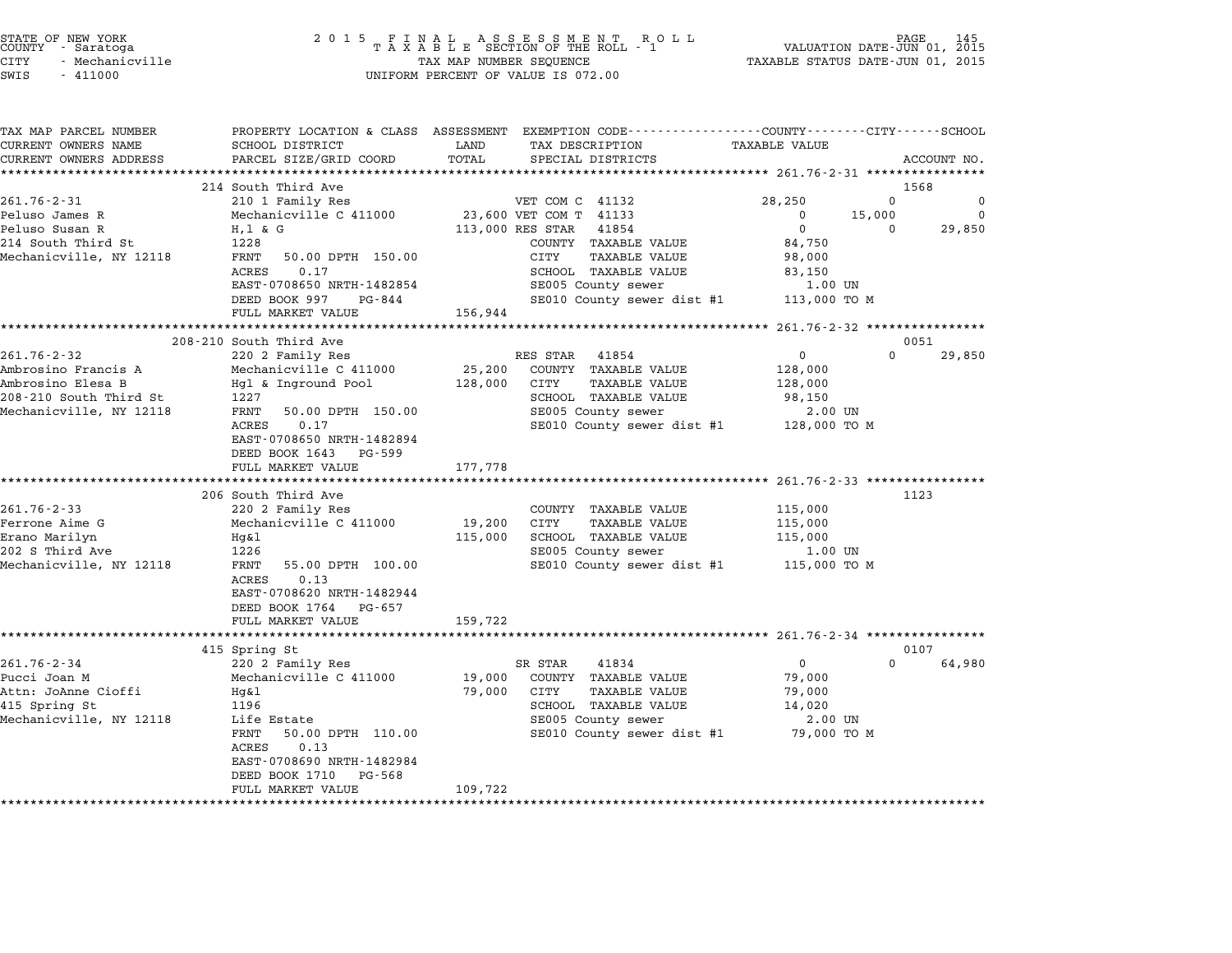| STATE OF NEW YORK<br>COUNTY   - Saratoga<br>CITY<br>- Mechanicville<br>SWIS<br>$-411000$                                     | 2 0 1 5                                                                                                                                                                                                                        | TAX MAP NUMBER SEQUENCE      | FINAL ASSESSMENT RO<br>TAXABLE SECTION OF THE ROLL - 1<br>ROLL<br>UNIFORM PERCENT OF VALUE IS 072.00                                                                                                      | VALUATION DATE-JUN 01, 2015<br>TAXABLE STATUS DATE-JUN 01, 2015                            | PAGE                     |                         |
|------------------------------------------------------------------------------------------------------------------------------|--------------------------------------------------------------------------------------------------------------------------------------------------------------------------------------------------------------------------------|------------------------------|-----------------------------------------------------------------------------------------------------------------------------------------------------------------------------------------------------------|--------------------------------------------------------------------------------------------|--------------------------|-------------------------|
| TAX MAP PARCEL NUMBER<br>CURRENT OWNERS NAME<br>CURRENT OWNERS ADDRESS                                                       | SCHOOL DISTRICT<br>PARCEL SIZE/GRID COORD                                                                                                                                                                                      | LAND<br>TOTAL                | PROPERTY LOCATION & CLASS ASSESSMENT EXEMPTION CODE---------------COUNTY-------CITY------SCHOOL<br>TAX DESCRIPTION<br>SPECIAL DISTRICTS                                                                   | TAXABLE VALUE                                                                              |                          | ACCOUNT NO.             |
| $261.76 - 2 - 35$<br>Erano Antoinette<br>c/o Marilyn Erano&Aime Ferrone H&l<br>202 South Third St<br>Mechanicville, NY 12118 | 202 South Third Ave<br>220 2 Family Res<br>Mechanicville C 411000<br>1225<br>Life Estate<br>FRNT<br>55.00 DPTH 100.00<br>0.13<br>ACRES<br>EAST-0708610 NRTH-1483004<br>DEED BOOK 2009 PG-17853<br>FULL MARKET VALUE            | 23,400<br>117,000<br>162,500 | RES STAR 41854<br>COUNTY TAXABLE VALUE<br>CITY<br><b>TAXABLE VALUE</b><br>SCHOOL TAXABLE VALUE<br>SE005 County sewer<br>SE010 County sewer dist #1 117,000 TO M                                           | 0<br>117,000<br>117,000<br>87,150<br>$2.00$ UN                                             | 0510<br>$\Omega$         | 29,850                  |
| $261.76 - 2 - 36$<br>Johnson Graig<br>226 No Seventh Ave<br>Mechanicville, NY 12118                                          | 148 South Third Ave<br>230 3 Family Res<br>Mechanicville C 411000<br>Η&l<br>1224<br>FRNT<br>50.00 DPTH 100.00<br><b>ACRES</b><br>0.11<br>EAST-0708600 NRTH-1483094<br>DEED BOOK 2014 PG-20632<br>FULL MARKET VALUE             | 24,400<br>130,000<br>180,556 | COUNTY TAXABLE VALUE<br><b>TAXABLE VALUE</b><br>CITY<br>SCHOOL TAXABLE VALUE<br>SE005 County sewer<br>SE010 County sewer dist #1                                                                          | 130,000<br>130,000<br>130,000<br>3.00 UN<br>130,000 TO M                                   | 0522                     |                         |
| $261.76 - 2 - 37$<br>Rielly Joann<br>416 Spring St<br>Mechanicville, NY 12118                                                | 416 Spring St<br>210 1 Family Res<br>Mechanicville C 411000<br>H & L<br>FRNT<br>82.00 DPTH<br>ACRES<br>0.21<br>EAST-0708670 NRTH-1483154<br>DEED BOOK 1363 PG-541<br>FULL MARKET VALUE                                         | 125,000                      | VET COM C 41132<br>19,000 VET COM T 41133<br>90,000 RES STAR<br>41854<br>COUNTY TAXABLE VALUE<br>CITY<br><b>TAXABLE VALUE</b><br>SCHOOL TAXABLE VALUE<br>SE005 County sewer<br>SE010 County sewer dist #1 | 22,500<br>$\Omega$<br>$\mathbf{0}$<br>67,500<br>75,000<br>60,150<br>2.00 UN<br>90,000 TO M | 0077<br>0<br>15,000<br>0 | 0<br>$\Omega$<br>29,850 |
| $261.76 - 2 - 38$<br>DiVirgilio Susan E<br>144 South Third Ave<br>Mechanicville, NY 12118                                    | *********************<br>144 South Third Ave<br>210 1 Family Res<br>Mechanicville C 411000<br>1223<br>FRNT<br>50.00 DPTH 100.00<br>ACRES<br>0.11<br>EAST-0708590 NRTH-1483144<br>DEED BOOK 1722<br>PG-567<br>FULL MARKET VALUE | 21,200<br>106,000<br>147,222 | RES STAR<br>41854<br>COUNTY TAXABLE VALUE<br>CITY<br><b>TAXABLE VALUE</b><br>SCHOOL TAXABLE VALUE<br>SE005 County sewer<br>SE010 County sewer dist #1                                                     | $\mathbf 0$<br>106,000<br>106,000<br>76,150<br>1.00 UN<br>106,000 TO M                     | 0478<br>$\Omega$         | 29,850                  |

STATE OF NEW YORK <sup>2</sup> <sup>0</sup> <sup>1</sup> 5 F I N A L A S S E S S M E N T R O L L PAGE <sup>146</sup> COUNTY - Saratoga <sup>T</sup> <sup>A</sup> <sup>X</sup> <sup>A</sup> <sup>B</sup> <sup>L</sup> <sup>E</sup> SECTION OF THE ROLL - <sup>1</sup> VALUATION DATE-JUN 01, <sup>2015</sup>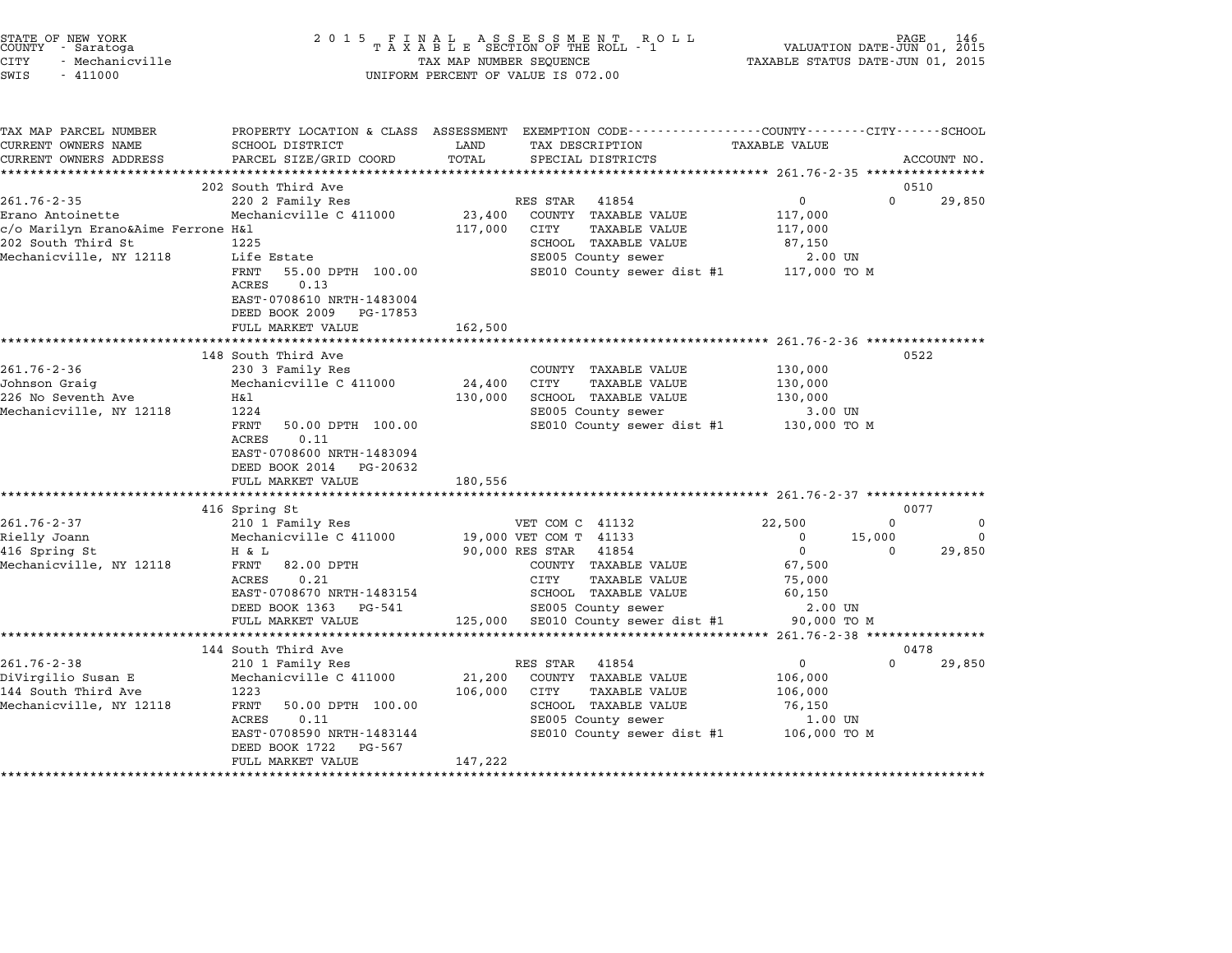| STATE OF NEW YORK<br>COUNTY - Saratoga<br><b>CITY</b><br>- Mechanicville<br>SWIS<br>$-411000$        | 2 0 1 5                                                                                                                                                                                                                  | TAX MAP NUMBER SEQUENCE                     | FINAL ASSESSMENT ROLL - 1<br>R O L L<br>UNIFORM PERCENT OF VALUE IS 072.00                                                                            | PAGE<br>VALUATION DATE-JUN 01, 2015<br>TAXABLE STATUS DATE-JUN 01, 2015                                                                        | 147         |
|------------------------------------------------------------------------------------------------------|--------------------------------------------------------------------------------------------------------------------------------------------------------------------------------------------------------------------------|---------------------------------------------|-------------------------------------------------------------------------------------------------------------------------------------------------------|------------------------------------------------------------------------------------------------------------------------------------------------|-------------|
| TAX MAP PARCEL NUMBER<br>CURRENT OWNERS NAME<br>CURRENT OWNERS ADDRESS                               | SCHOOL DISTRICT<br>PARCEL SIZE/GRID COORD                                                                                                                                                                                | LAND<br>TOTAL                               | TAX DESCRIPTION<br>SPECIAL DISTRICTS                                                                                                                  | PROPERTY LOCATION & CLASS ASSESSMENT EXEMPTION CODE---------------COUNTY-------CITY------SCHOOL<br>TAXABLE VALUE                               | ACCOUNT NO. |
| $261.76 - 2 - 39$<br>Cross William M<br>140 So Third Ave<br>Mechanicville, NY 12118                  | 140 South Third Ave<br>220 2 Family Res<br>Mechanicville C 411000<br>Η&l<br>FRNT<br>50.00 DPTH 100.00<br>ACRES<br>0.11<br>EAST-0708589 NRTH-1483194<br>DEED BOOK 2007 PG-14874<br>FULL MARKET VALUE                      | 18,000<br>102,000<br>141,667                | RES STAR<br>41854<br>COUNTY TAXABLE VALUE<br>CITY<br><b>TAXABLE VALUE</b><br>SCHOOL TAXABLE VALUE<br>SE005 County sewer<br>SE010 County sewer dist #1 | ******************* 261.76-2-39 ****************<br>0161<br>$\mathbf 0$<br>$\Omega$<br>102,000<br>102,000<br>72,150<br>2.00 UN<br>102,000 TO M | 29,850      |
| $261.76 - 2 - 40$<br>Baker Patrick<br>Baker Concetta A<br>3 Hemstreet Ave<br>Mechanicville, NY 12118 | 246 South Third Ave<br>210 1 Family Res<br>Mechanicville C 411000<br>H&l<br>1242<br>Life Estate<br>FRNT<br>54.67 DPTH 100.00<br>0.21<br>ACRES<br>EAST-0708721 NRTH-1482404<br>DEED BOOK 1393 PG-405<br>FULL MARKET VALUE | 36,000<br>103,000<br>143,056                | COUNTY TAXABLE VALUE<br>CITY<br><b>TAXABLE VALUE</b><br>SCHOOL TAXABLE VALUE<br>SE005 County sewer<br>SE010 County sewer dist #1                      | $261.76 - 2 - 40$ **************<br>1276<br>103,000<br>103,000<br>103,000<br>1.00 UN<br>103,000 TO M                                           |             |
| $261.84 - 1 - 2$                                                                                     | ************************<br>413 South St                                                                                                                                                                                 |                                             | 41854                                                                                                                                                 | 0303<br>$\mathbf 0$<br>$\Omega$                                                                                                                | 29,850      |
| Bub Tracy Lynn<br>413 South St<br>Mechanicville, NY 12118                                            | 210 1 Family Res<br>Mechanicville C 411000<br>Η&l<br>1237a<br>FRNT<br>56.60 DPTH<br>0.15<br>ACRES<br>EAST-0708711 NRTH-1482214<br>DEED BOOK 2012 PG-7783<br>FULL MARKET VALUE                                            | 15,660<br>87,000<br>120,833                 | RES STAR<br>COUNTY TAXABLE VALUE<br>CITY<br><b>TAXABLE VALUE</b><br>SCHOOL TAXABLE VALUE<br>SE005 County sewer<br>SE010 County sewer dist #1          | 87,000<br>87,000<br>57,150<br>1.00 UN<br>87,000 TO M                                                                                           |             |
|                                                                                                      | *********************<br>411 South St                                                                                                                                                                                    | ***********                                 |                                                                                                                                                       | ********************** 261.84-1-3 ******************<br>1489                                                                                   |             |
| $261.84 - 1 - 3$<br>Ambuhl Kenneth O<br>Ambuhl Adrianne<br>6 Waverly St<br>Mechanicville, NY 12118   | 220 2 Family Res<br>Mechanicville C 411000<br>H&l<br>FRNT<br>65.52 DPTH<br>ACRES<br>0.16<br>EAST-0708771 NRTH-1482234<br>DEED BOOK 1321<br>$PG - 504$<br>FULL MARKET VALUE                                               | 21,000<br>105,000<br>145,833<br>*********** | COUNTY TAXABLE VALUE<br>CITY<br><b>TAXABLE VALUE</b><br>SCHOOL TAXABLE VALUE<br>SE005 County sewer<br>SE010 County sewer dist #1                      | 105,000<br>105,000<br>105,000<br>2.00 UN<br>105,000 TO M                                                                                       |             |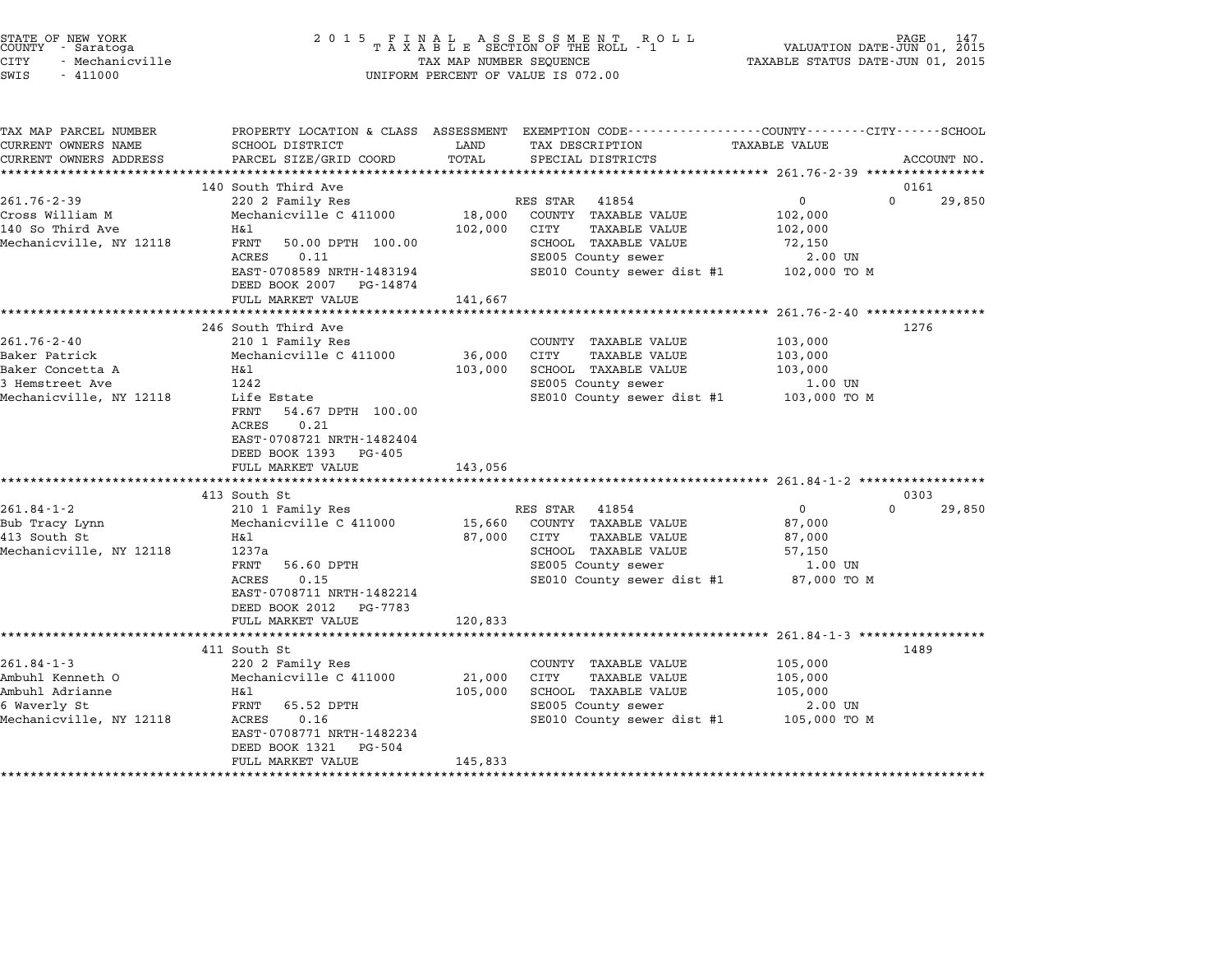| TAX MAP PARCEL NUMBER                              |                                               |                 | PROPERTY LOCATION & CLASS ASSESSMENT EXEMPTION CODE----------------COUNTY-------CITY------SCHOOL |                            |             |
|----------------------------------------------------|-----------------------------------------------|-----------------|--------------------------------------------------------------------------------------------------|----------------------------|-------------|
| CURRENT OWNERS NAME                                | SCHOOL DISTRICT                               | LAND            | TAX DESCRIPTION                                                                                  | <b>TAXABLE VALUE</b>       |             |
| CURRENT OWNERS ADDRESS                             | PARCEL SIZE/GRID COORD                        | TOTAL           | SPECIAL DISTRICTS                                                                                |                            | ACCOUNT NO. |
|                                                    |                                               |                 |                                                                                                  |                            |             |
|                                                    | 1 Harris Ave                                  |                 |                                                                                                  |                            | 1383        |
| $261.84 - 1 - 4$                                   | 220 2 Family Res                              |                 | VET COM C 41132                                                                                  | 25,250<br>$\Omega$         | $\Omega$    |
| Tarsa Jeanne                                       | Mechanicville C 411000 20,200 VET COM T 41133 |                 |                                                                                                  | $\overline{0}$<br>15,000   | $\Omega$    |
| 1 Harris Ave                                       | H&l                                           | 101,000 SR STAR | 41834                                                                                            | $\overline{0}$<br>$\Omega$ | 64,980      |
| Mechanicville, NY 12118                            | 1239                                          |                 | COUNTY TAXABLE VALUE                                                                             | 75,750                     |             |
|                                                    | FRNT<br>60.00 DPTH                            |                 | CITY<br>TAXABLE VALUE                                                                            | 86,000                     |             |
|                                                    | 0.18<br>ACRES                                 |                 | SCHOOL TAXABLE VALUE                                                                             | 36,020                     |             |
|                                                    | EAST-0708772 NRTH-1482144                     |                 | SE005 County sewer                                                                               | 2.00 UN                    |             |
|                                                    | DEED BOOK 0721 PG-0196                        |                 | SE010 County sewer dist #1 101,000 TO M                                                          |                            |             |
|                                                    | FULL MARKET VALUE                             | 140,278         |                                                                                                  |                            |             |
|                                                    |                                               |                 |                                                                                                  |                            |             |
|                                                    | Harris Ave                                    |                 |                                                                                                  |                            | 1384        |
| $261.84 - 1 - 5$                                   | 312 Vac w/imprv                               |                 | COUNTY TAXABLE VALUE                                                                             | 24,000                     |             |
| Tarsa Jeanne                                       | Mechanicville C 411000                        | 13,000 CITY     | TAXABLE VALUE                                                                                    | 24,000                     |             |
| Laureen Sheehan & David Tarsa G&l                  |                                               |                 | 24,000 SCHOOL TAXABLE VALUE                                                                      | 24,000                     |             |
| 706 Grand Street                                   | FRNT 45.00 DPTH                               |                 | SE010 County sewer dist #1 24,000 TO M                                                           |                            |             |
| Mechanicville, NY 12118                            | ACRES<br>0.14                                 |                 |                                                                                                  |                            |             |
|                                                    | EAST-0708792 NRTH-1482094                     |                 |                                                                                                  |                            |             |
| PRIOR OWNER ON $6/01/2015$ DEED BOOK 2015 PG-16841 |                                               |                 |                                                                                                  |                            |             |
| Tarsa Jeanne                                       | FULL MARKET VALUE                             | 33,333          |                                                                                                  |                            |             |
| ********************                               |                                               |                 |                                                                                                  |                            |             |
|                                                    | 25 Harris Ave                                 |                 |                                                                                                  |                            | 0653        |
| $261.84 - 1 - 6.1$                                 | 220 2 Family Res                              |                 | COUNTY TAXABLE VALUE                                                                             | 95,000                     |             |
| Mongiardo Gary                                     | Mechanicville C 411000                        |                 | 21,000 CITY<br>TAXABLE VALUE                                                                     | 95,000                     |             |
| 2 Horseshoe Dr                                     | Vl #25 & #19                                  |                 | 95,000 SCHOOL TAXABLE VALUE                                                                      | 95,000                     |             |
| Saratoga Springs, NY 12866                         | Comb Accts 0653&0654                          |                 | SE005 County sewer                                                                               | 2.00 UN                    |             |
|                                                    | Lot #25&19                                    |                 | SE010 County sewer dist #1 95,000 TO M                                                           |                            |             |
|                                                    | FRNT 60.00 DPTH                               |                 |                                                                                                  |                            |             |
|                                                    | ACRES<br>0.19                                 |                 |                                                                                                  |                            |             |
|                                                    | EAST-0708822 NRTH-1481984                     |                 |                                                                                                  |                            |             |
|                                                    | DEED BOOK 1639 PG-67                          |                 |                                                                                                  |                            |             |
|                                                    | FULL MARKET VALUE                             | 131,944         |                                                                                                  |                            |             |
|                                                    |                                               |                 |                                                                                                  |                            |             |
|                                                    | 27 Harris Ave                                 |                 |                                                                                                  |                            |             |
| $261.84 - 1 - 6.2$                                 | 220 2 Family Res                              |                 | COUNTY TAXABLE VALUE                                                                             | 95,000                     |             |
| Mongiardo Gary                                     | Mechanicville C 411000                        | 21,000          | CITY<br>TAXABLE VALUE                                                                            | 95,000                     |             |
| 2 Horseshoe Dr                                     | FRNT 60.00 DPTH                               | 95,000          | SCHOOL TAXABLE VALUE                                                                             | 95,000                     |             |
| Saratoga Springs, NY 12866                         | ACRES<br>0.18                                 |                 | SE005 County sewer                                                                               | 2.00 UN                    |             |
|                                                    | EAST-0708802 NRTH-1482034                     |                 | SE010 County sewer dist #1 95,000 TO M                                                           |                            |             |
|                                                    | DEED BOOK 1639 PG-70                          |                 |                                                                                                  |                            |             |
|                                                    | FULL MARKET VALUE                             | 131,944         |                                                                                                  |                            |             |
|                                                    |                                               |                 |                                                                                                  |                            |             |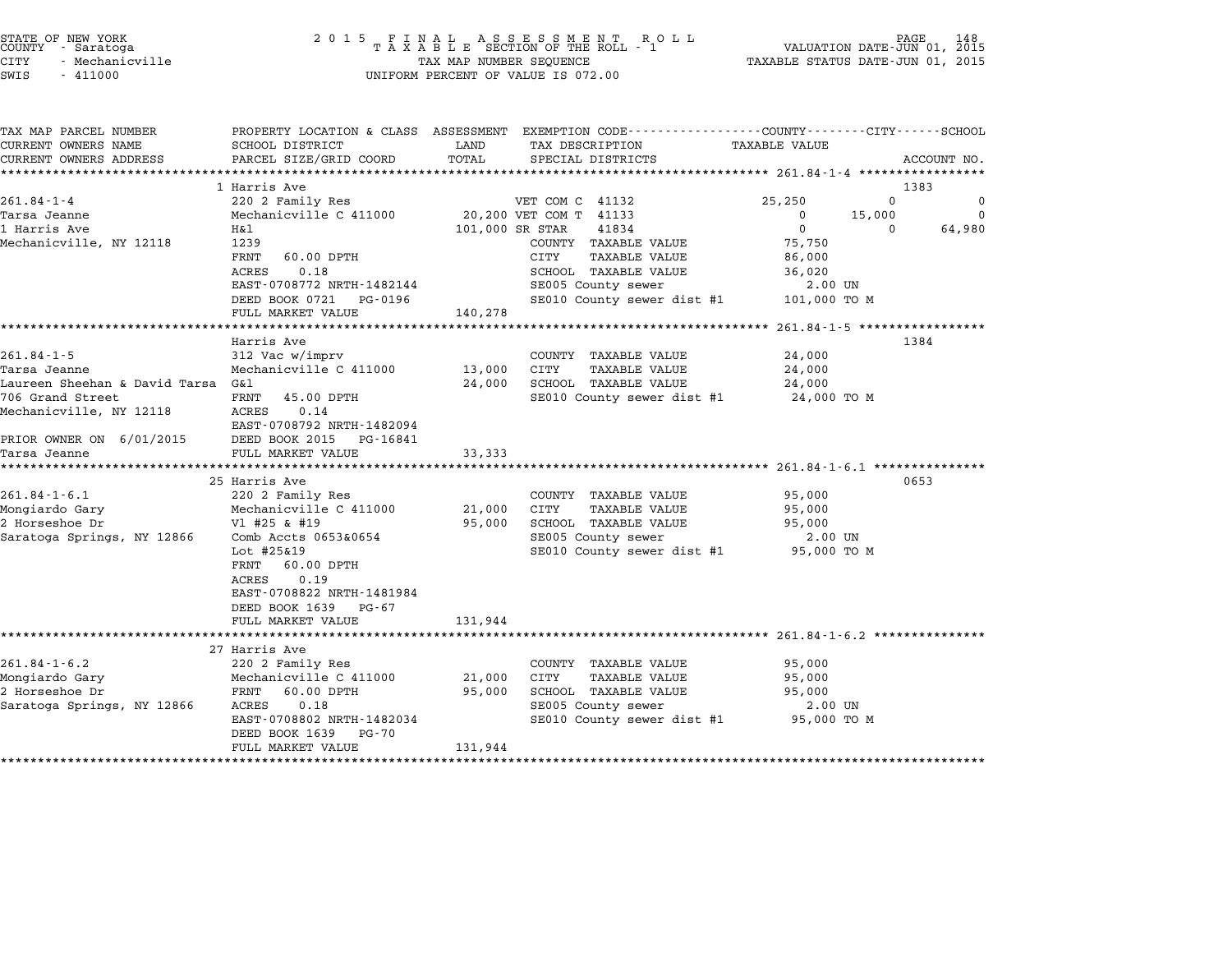|        | STATE OF NEW YORK |  |
|--------|-------------------|--|
| COUNTY | - Saratoga        |  |
| CITY   | - Mechanicville   |  |

| TAX MAP PARCEL NUMBER<br>CURRENT OWNERS NAME | PROPERTY LOCATION & CLASS ASSESSMENT<br>SCHOOL DISTRICT                                    | LAND    | EXEMPTION CODE-----------------COUNTY-------CITY------SCHOOL<br>TAX DESCRIPTION | <b>TAXABLE VALUE</b> |          |             |
|----------------------------------------------|--------------------------------------------------------------------------------------------|---------|---------------------------------------------------------------------------------|----------------------|----------|-------------|
| CURRENT OWNERS ADDRESS                       | PARCEL SIZE/GRID COORD                                                                     | TOTAL   | SPECIAL DISTRICTS                                                               |                      |          | ACCOUNT NO. |
|                                              | ********************                                                                       |         |                                                                                 |                      |          |             |
|                                              | 29 Harris Ave                                                                              |         |                                                                                 |                      |          | 0874        |
| $261.84 - 1 - 7$                             | 210 1 Family Res                                                                           |         | RES STAR<br>41854                                                               | $\overline{0}$       | $\Omega$ | 29,850      |
| Dickson Michael                              | Mechanicville C 411000                                                                     | 16,200  | COUNTY TAXABLE VALUE                                                            | 90,000               |          |             |
| Keefe Lillian                                | Η&l                                                                                        | 90,000  | CITY<br>TAXABLE VALUE                                                           | 90,000               |          |             |
| 29 Harris Avenue                             | 1357                                                                                       |         | SCHOOL TAXABLE VALUE                                                            | 60,150               |          |             |
| Mechanicville, NY 12118                      | FRNT<br>60.00 DPTH                                                                         |         | SE005 County sewer                                                              | 1.00 UN              |          |             |
|                                              | 0.19<br>ACRES<br>EAST-0708842 NRTH-1481924<br>DEED BOOK 2013 PG-50984<br>FULL MARKET VALUE | 125,000 | SE010 County sewer dist #1                                                      | 90,000 TO M          |          |             |
|                                              | ***************************                                                                |         |                                                                                 |                      |          |             |
|                                              | 35 Harris Ave                                                                              |         |                                                                                 |                      |          | 1198        |
| $261.84 - 1 - 8$                             | 210 1 Family Res                                                                           |         | VET COM CT 41131                                                                | 17,500               | 15,000   | 0           |
| Robinson George A                            | Mechanicville C 411000                                                                     |         | 14,900 VET DIS CT 41141                                                         | 10,500               | 10,500   | 0           |
| 35 Harris Avenue                             | H&l                                                                                        |         | 70,000 RES STAR 41854                                                           | $\overline{0}$       | $\Omega$ | 29,850      |
| Mechanciville, NY 12118                      | Comb Accts 1198 & 1199                                                                     |         | COUNTY TAXABLE VALUE                                                            | 42,000               |          |             |
|                                              | Vl Lot #39                                                                                 |         | CITY<br>TAXABLE VALUE                                                           | 44,500               |          |             |
|                                              | FRNT<br>90.00 DPTH                                                                         |         | SCHOOL TAXABLE VALUE                                                            | 40,150               |          |             |
|                                              | 0.30<br>ACRES                                                                              |         | SE005 County sewer                                                              | 1.00 UN              |          |             |
|                                              | EAST-0708862 NRTH-1481854                                                                  |         | SE010 County sewer dist #1                                                      | 70,000 TO M          |          |             |
|                                              | DEED BOOK 2014 PG-3985                                                                     |         |                                                                                 |                      |          |             |
|                                              | FULL MARKET VALUE<br>****************************                                          | 97,222  |                                                                                 |                      |          |             |
|                                              | 45 Harris Ave                                                                              |         |                                                                                 |                      |          | 0528        |
| $261.84 - 1 - 9$                             | 210 1 Family Res                                                                           |         | COUNTY TAXABLE VALUE                                                            | 91,000               |          |             |
| Cole William R                               | Mechanicville C 411000                                                                     | 18,200  | CITY<br><b>TAXABLE VALUE</b>                                                    | 91,000               |          |             |
| Huggins Sara A                               | H&l                                                                                        | 91,000  | <b>SCHOOL TAXABLE VALUE</b>                                                     | 91,000               |          |             |
| 45 Harris Ave                                | 1353                                                                                       |         | SE005 County sewer                                                              | $1.00$ UN            |          |             |
| Mechanicville, NY 12118                      | FRNT 104.50 DPTH                                                                           |         | SE010 County sewer dist #1                                                      | 91,000 TO M          |          |             |
|                                              | ACRES<br>0.30                                                                              |         |                                                                                 |                      |          |             |
|                                              | EAST-0708882 NRTH-1481774                                                                  |         |                                                                                 |                      |          |             |
|                                              | DEED BOOK 1685 PG-387                                                                      |         |                                                                                 |                      |          |             |
|                                              | FULL MARKET VALUE                                                                          | 126,389 |                                                                                 |                      |          |             |
|                                              | **********************                                                                     |         |                                                                                 |                      |          |             |
|                                              | 55 Harris Ave                                                                              |         |                                                                                 |                      |          | 1137        |
| $261.84 - 1 - 10$                            | 220 2 Family Res                                                                           |         | RES STAR 41854                                                                  | $\Omega$             | $\Omega$ | 29,850      |
| Pitcherale Ralph A                           | Mechanicville C 411000                                                                     | 28,000  | COUNTY TAXABLE VALUE                                                            | 115,000              |          |             |
| Clara Mae                                    | H&l                                                                                        | 115,000 | CITY<br><b>TAXABLE VALUE</b>                                                    | 115,000              |          |             |
| Samuel J Pitcherale                          | 1057                                                                                       |         | SCHOOL TAXABLE VALUE                                                            | 85,150               |          |             |
| 55 Harris Ave                                | FRNT 147.60 DPTH                                                                           |         | SE005 County sewer                                                              | 2.00 UN              |          |             |
| Mechanicville, NY 12118                      | 0.72<br>ACRES                                                                              |         | SE010 County sewer dist #1 115,000 TO M                                         |                      |          |             |
|                                              | EAST-0708963 NRTH-1481515                                                                  |         |                                                                                 |                      |          |             |
|                                              | DEED BOOK 1414<br>PG-504                                                                   |         |                                                                                 |                      |          |             |
|                                              | FULL MARKET VALUE                                                                          | 159,722 |                                                                                 |                      |          |             |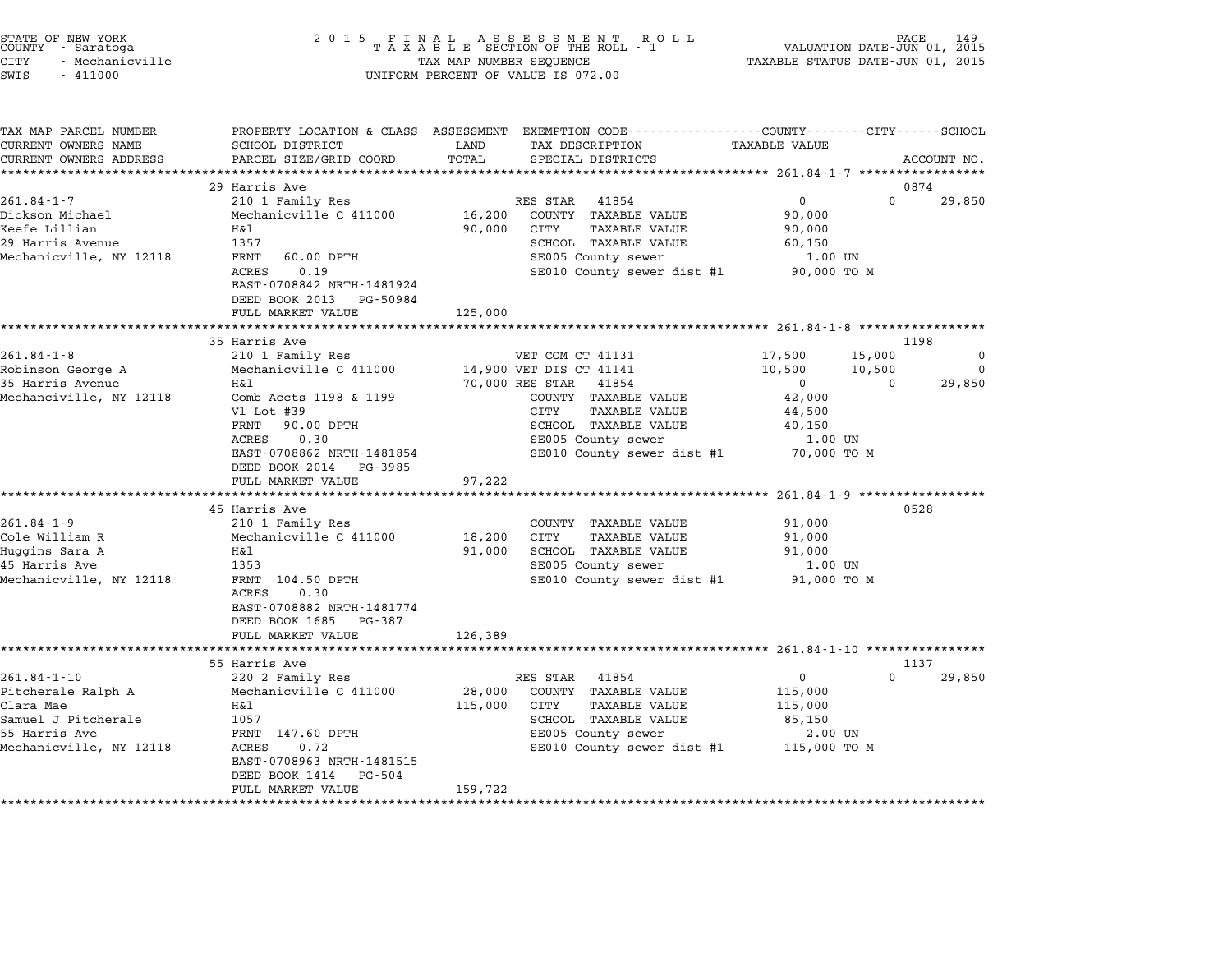| STATE OF NEW YORK<br>COUNTY - Saratoga<br>CITY<br>- Mechanicville<br>SWIS<br>$-411000$ | 2 0 1 5                                                                           | FINAL ASSESSMENT RO<br>TAXABLE SECTION OF THE ROLL - 1<br>R O L L<br>TAX MAP NUMBER SEQUENCE<br>UNIFORM PERCENT OF VALUE IS 072.00 | PAGE<br>150<br>VALUATION DATE-JUN 01, 2015<br>TAXABLE STATUS DATE-JUN 01, 2015                                                                      |
|----------------------------------------------------------------------------------------|-----------------------------------------------------------------------------------|------------------------------------------------------------------------------------------------------------------------------------|-----------------------------------------------------------------------------------------------------------------------------------------------------|
| TAX MAP PARCEL NUMBER<br>CURRENT OWNERS NAME<br>CURRENT OWNERS ADDRESS                 | PROPERTY LOCATION & CLASS ASSESSMENT<br>SCHOOL DISTRICT<br>PARCEL SIZE/GRID COORD | TAX DESCRIPTION<br>LAND<br>TOTAL<br>SPECIAL DISTRICTS                                                                              | EXEMPTION CODE-----------------COUNTY-------CITY------SCHOOL<br><b>TAXABLE VALUE</b><br>ACCOUNT NO.<br>*************** 261.84-1-11.2 ************** |
|                                                                                        | 103 Harris Ave                                                                    |                                                                                                                                    |                                                                                                                                                     |
| $261.84 - 1 - 11.2$                                                                    | 210 1 Family Res                                                                  | AGED C<br>41802                                                                                                                    | 58,500<br>$\Omega$                                                                                                                                  |
| Waldron Nancy                                                                          | Mechanicville C 411000                                                            | 10,000 SR STAR<br>41834                                                                                                            | $\mathbf 0$<br>$\Omega$<br>64,980                                                                                                                   |
| 103 Harris Ave                                                                         | FRNT<br>76.41 DPTH                                                                | 117,000<br>COUNTY TAXABLE VALUE                                                                                                    | 58,500                                                                                                                                              |
| Mechanicville, NY 12118                                                                | 0.20<br>ACRES                                                                     | CITY<br>TAXABLE VALUE                                                                                                              | 117,000                                                                                                                                             |
|                                                                                        | EAST-0709093 NRTH-1481285                                                         | SCHOOL TAXABLE VALUE                                                                                                               | 52,020                                                                                                                                              |
|                                                                                        | DEED BOOK 1399 PG-716<br>FULL MARKET VALUE                                        | SE005 County sewer<br>162,500 SE010 County sewer dist #1                                                                           | 1.00 UN<br>117,000 TO M                                                                                                                             |
|                                                                                        |                                                                                   |                                                                                                                                    | ********** 261.84-1-11.11 *************                                                                                                             |
|                                                                                        | 101 Harris Ave                                                                    |                                                                                                                                    | 1244                                                                                                                                                |
| 261.84-1-11.11                                                                         | 210 1 Family Res                                                                  | RES STAR<br>41854                                                                                                                  | $\overline{0}$<br>$\Omega$<br>29,850                                                                                                                |
| Gaetano Gary                                                                           | Mechanicville C 411000                                                            | 28,000<br>COUNTY TAXABLE VALUE                                                                                                     | 100,000                                                                                                                                             |
| Gaetano Denise                                                                         | HG & L                                                                            | 100,000<br>CITY<br><b>TAXABLE VALUE</b>                                                                                            | 100,000                                                                                                                                             |
| 101 Harris Ave                                                                         | 1321                                                                              | SCHOOL TAXABLE VALUE                                                                                                               | 70,150                                                                                                                                              |
| Mechanicville, NY 12118                                                                | FRNT 137.27 DPTH                                                                  | SE005 County sewer                                                                                                                 | 1.00 UN                                                                                                                                             |
|                                                                                        | ACRES<br>0.69<br>EAST-0709033 NRTH-1481365<br>DEED BOOK 1035 PG-730               | SE010 County sewer dist #1                                                                                                         | 100,000 TO M                                                                                                                                        |
|                                                                                        | FULL MARKET VALUE                                                                 | 138,889                                                                                                                            |                                                                                                                                                     |
|                                                                                        | **********************                                                            |                                                                                                                                    |                                                                                                                                                     |
|                                                                                        | Harris Ave                                                                        |                                                                                                                                    |                                                                                                                                                     |
| 261.84-1-11.12                                                                         | 311 Res vac land<br>Mechanicville C 411000                                        | COUNTY TAXABLE VALUE<br><b>CITY</b><br><b>TAXABLE VALUE</b>                                                                        | 1,000                                                                                                                                               |
| Pitcheralle Ralph Jr<br>55 Harris Ave                                                  | V1                                                                                | 1,000<br>1,000<br>SCHOOL TAXABLE VALUE                                                                                             | 1,000<br>1,000                                                                                                                                      |
| Mechanicville, NY 12118                                                                | FRNT<br>3.33 DPTH                                                                 | SE010 County sewer dist #1                                                                                                         | 1,000 TO M                                                                                                                                          |
|                                                                                        | 0.05<br>ACRES                                                                     |                                                                                                                                    |                                                                                                                                                     |
|                                                                                        | EAST-0708988 NRTH-1481444                                                         |                                                                                                                                    |                                                                                                                                                     |
|                                                                                        | DEED BOOK 1396<br>PG-310                                                          |                                                                                                                                    |                                                                                                                                                     |
|                                                                                        | FULL MARKET VALUE                                                                 | 1,389                                                                                                                              |                                                                                                                                                     |
|                                                                                        |                                                                                   |                                                                                                                                    | ·******************************* 261.84-1-12 ****************                                                                                       |
|                                                                                        | Harris Ave Rear                                                                   |                                                                                                                                    | 0271<br>$\Omega$                                                                                                                                    |
| $261.84 - 1 - 12$                                                                      | 210 1 Family Res                                                                  | RES STAR<br>41854<br>COUNTY TAXABLE VALUE                                                                                          | 0<br>29,850                                                                                                                                         |
| Cocozzo Anthony<br>Christina Cocozzo-Moore                                             | Mechanicville C 411000<br>Life Estate per Trust                                   | 19,600<br>98,000<br>CITY<br>TAXABLE VALUE                                                                                          | 98,000<br>98,000                                                                                                                                    |
| Trustee                                                                                | Irrevocable Trust                                                                 | SCHOOL TAXABLE VALUE                                                                                                               | 68,150                                                                                                                                              |
| 56 Harris Ave                                                                          | FRNT 195.50 DPTH                                                                  | SE005 County sewer                                                                                                                 | 1.00 UN                                                                                                                                             |
| Mechanicville, NY 12118                                                                | ACRES<br>0.57                                                                     | SE010 County sewer dist #1                                                                                                         | 98,000 TO M                                                                                                                                         |
|                                                                                        | EAST-0708883 NRTH-1481294                                                         |                                                                                                                                    |                                                                                                                                                     |
|                                                                                        | DEED BOOK 2013<br>PG-44277                                                        |                                                                                                                                    |                                                                                                                                                     |
|                                                                                        | FULL MARKET VALUE                                                                 | 136,111                                                                                                                            |                                                                                                                                                     |
|                                                                                        |                                                                                   |                                                                                                                                    |                                                                                                                                                     |

STATE OF NEW YORK <sup>2</sup> <sup>0</sup> <sup>1</sup> 5 F I N A L A S S E S S M E N T R O L L PAGE <sup>150</sup> COUNTY - Saratoga <sup>T</sup> <sup>A</sup> <sup>X</sup> <sup>A</sup> <sup>B</sup> <sup>L</sup> <sup>E</sup> SECTION OF THE ROLL - <sup>1</sup> VALUATION DATE-JUN 01, <sup>2015</sup>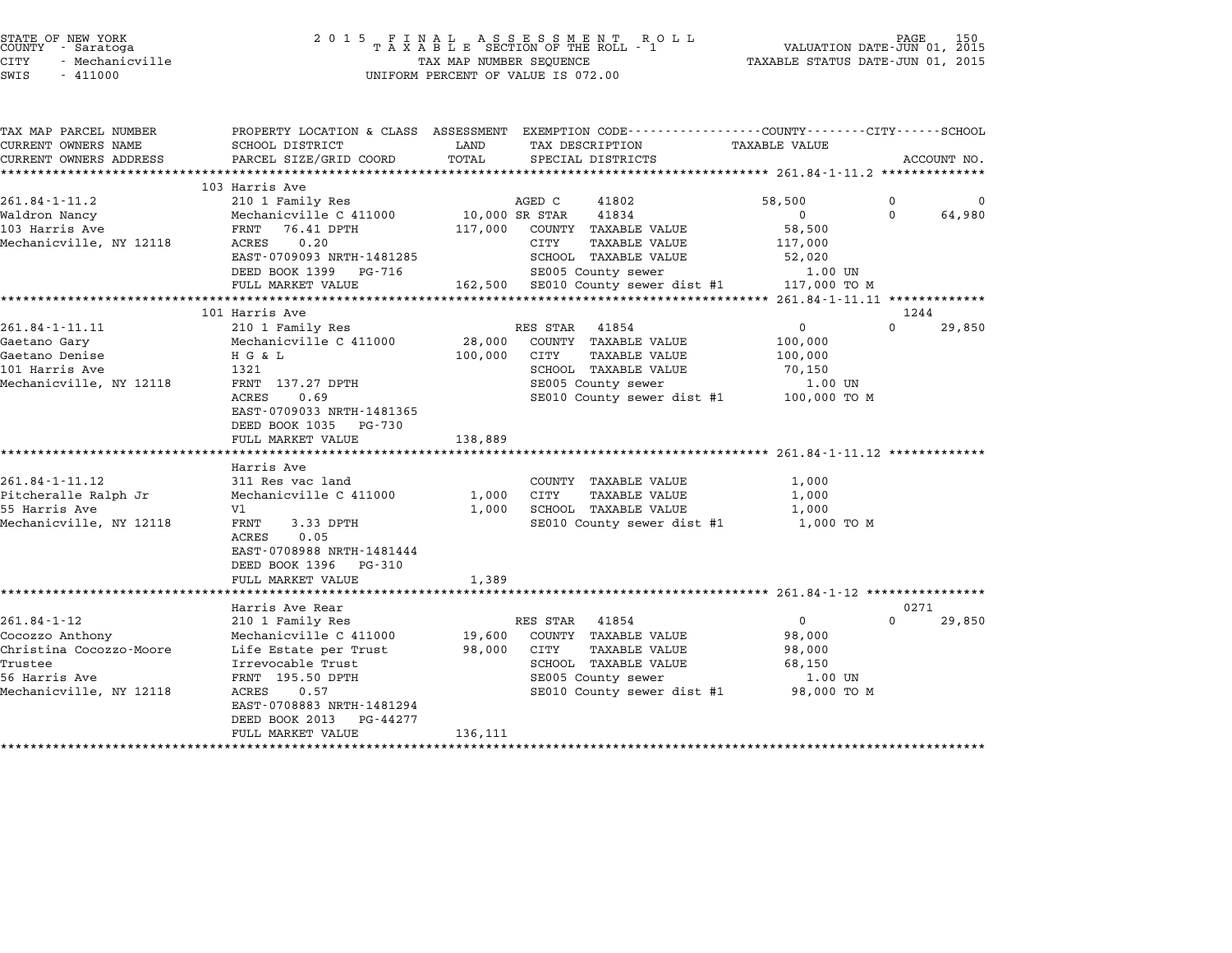|        | STATE OF NEW YORK |
|--------|-------------------|
| COUNTY | - Saratoga        |
| CITY   | - Mechanicville   |

# STATE OF NEW YORK <sup>2</sup> <sup>0</sup> <sup>1</sup> 5 F I N A L A S S E S S M E N T R O L L PAGE <sup>151</sup> COUNTY - Saratoga <sup>T</sup> <sup>A</sup> <sup>X</sup> <sup>A</sup> <sup>B</sup> <sup>L</sup> <sup>E</sup> SECTION OF THE ROLL - <sup>1</sup> VALUATION DATE-JUN 01, <sup>2015</sup> STATE OF NEW YORK (DATE AND THE STATE OF NEW YORK 151 DAGE 151 DAGE 2015 PAGE 151 DAGE 2015 PAGE 2015 PAGE 201<br>COUNTY - Saratoga (2015 PAXABLE STATUS DATE-JUN 01, 2015 PAXABLE STATUS DATE-JUN 01, 2015<br>CITY - Mechanicville CUNIT - SALACUYA<br>CITY - Mechanicville<br>SWIS - 411000 UNIFORM PERCENT OF VALUE IS 072.00

TAX MAP PARCEL NUMBER PROPERTY LOCATION & CLASS ASSESSMENT EXEMPTION CODE------------------COUNTY--------CITY------SCHOOL CURRENT OWNERS NAME SCHOOL DISTRICT LAND TAX DESCRIPTION TAXABLE VALUE CURRENT OWNERS ADDRESS FOR SCHOOL DISTRICTS ASSESSEENT EXERT ON TAX MISS TO TAIL THE COORD TOTAL TRANSFORD TO TAIL SERVER TO TAIL THE TRANSFORD TO TAIL THE TAN TAXABLE VALUE ACCOUNT NO.<br>CURRENT OWNERS ADDRESS PARCEL SIZE/G <sup>59</sup> Harris Ave <sup>1138</sup> 261.84-1-14 59 Harris Ave 261.84-1-14 210.000 ESP Harris Ave 261.84-1-14 201.04 Bishop Joseph Mechanicville C <sup>411000</sup> 22,600 CITY TAXABLE VALUE 100,000 <sup>59</sup> Harris Avenue H&l Swimming Pool 100,000 SCHOOL TAXABLE VALUE 100,000 Mechanicville, NY <sup>12118</sup> 1057a SE005 County sewer 1.00 UN INT SWIMMING POOL TOO,000 SCROOD TAAADDE VADOE TOO,000 TOO,000<br>1.00 UN SECOLS COUNTY Sewer dist #1 100,000 TO M<br>FRNT 148.00 DPTH SECOLO COUNTY Sewer dist #1 100,000 TO M 1057a<br>FRNT 148.00<br>ACRES 0.44 FRNT 140.00 DF1H<br>ACRES 0.44<br>EAST-0708793 NRTH-1481494 ACRES 0.44<br>EAST-0708793 NRTH-1481494<br>DEED BOOK 2015 PG-3540 FULL MARKET VALUE 138,889 \*\*\*\*\*\*\*\*\*\*\*\*\*\*\*\*\*\*\*\*\*\*\*\*\*\*\*\*\*\*\*\*\*\*\*\*\*\*\*\*\*\*\*\*\*\*\*\*\*\*\*\*\*\*\*\*\*\*\*\*\*\*\*\*\*\*\*\*\*\*\*\*\*\*\*\*\*\*\*\*\*\*\*\*\*\*\*\*\*\*\*\*\*\*\*\*\*\*\*\*\*\*\* 262.37-1-1 \*\*\*\*\*\*\*\*\*\*\*\*\*\*\*\*\* Mechanic St 262.37-1-1 Mechanic St<br>Mechanic St<br>311 Res vac land COUNTY TAXABLE VALUE 7,000 Zappone Anthony F Mechanicville C <sup>411000</sup> 7,000 CITY TAXABLE VALUE 7,000 Zappone Rose C FRNT 100.00 DPTH 100.00 7,000 SCHOOL TAXABLE VALUE 7,000 Exappone Anthony Procedure Callotte Callotte (1990)<br>2011 - The Research Routh 100.00 DPTH 100.00 - 7,000 SCHOOL TAXABLE VALUE<br>5 County Rd 75 St 1 RCRES 0.23 - SE010 County sewer dist #1 7,000 TO M % Appone Rose Cappone Real Practicular 100.000<br>5 County Rd 75 St Mac ACRES 0.23<br>Mechanicvillie, NY 12118 EAST-0708851 NRTH-1487204 EAST-0708851 NRTH-1487204<br>DEED BOOK 2012 PG-16850 FULL MARKET VALUE 9,722 \*\*\*\*\*\*\*\*\*\*\*\*\*\*\*\*\*\*\*\*\*\*\*\*\*\*\*\*\*\*\*\*\*\*\*\*\*\*\*\*\*\*\*\*\*\*\*\*\*\*\*\*\*\*\*\*\*\*\*\*\*\*\*\*\*\*\*\*\*\*\*\*\*\*\*\*\*\*\*\*\*\*\*\*\*\*\*\*\*\*\*\*\*\*\*\*\*\*\*\*\*\*\* 262.37-1-3 \*\*\*\*\*\*\*\*\*\*\*\*\*\*\*\*\* ronn MARREI<br>\*\*\*\*\*\*\*\*\*\*\*<br>Mechanic St 262.37-1-3 Mechanic St<br>
262.37-1-3 311 Res vac land COUNTY TAXABLE VALUE 3,500 Mastropietro Michael C Mechanicville C <sup>411000</sup> 3,500 CITY TAXABLE VALUE 3,500 202.37 I 3 II NES VAC IANO 3,500 COUNTI IAAADDD VADOD<br>Mastropietro Michael C Mechanicville C 411000 3,500 CITY TAXABLE VALUE 3,500<br>78 Hulin St 3,500 SCHOOL TAXABLE VALUE 3,500 SCHOOL TAXABLE VALUE 3,500 Mastropietro Michael C (Mechanicville C 411000)<br>
TR Hulin St FRNT 50.00 DPTH 100.00 3,500 SCHOOL TAXABLE VALUE 3,500<br>
Mechanicville, NY 12118 ACRES 0.11 SE010 County sewer dist #1 3,500 TO M<br>
EAST-0708982 NRTH-1487144 EAST-0708982 NRTH-14871<br>DEED BOOK 1463 PG-792 EAST-0708982 NRTH-1487144<br>DEED BOOK 1463 PG-792<br>FULL MARKET VALUE 4,861 \*\*\*\*\*\*\*\*\*\*\*\*\*\*\*\*\*\*\*\*\*\*\*\*\*\*\*\*\*\*\*\*\*\*\*\*\*\*\*\*\*\*\*\*\*\*\*\*\*\*\*\*\*\*\*\*\*\*\*\*\*\*\*\*\*\*\*\*\*\*\*\*\*\*\*\*\*\*\*\*\*\*\*\*\*\*\*\*\*\*\*\*\*\*\*\*\*\*\*\*\*\*\* 262.37-1-10 \*\*\*\*\*\*\*\*\*\*\*\*\*\*\*\* 46 Hulin St 0518 262.37-1-10 12.02.37-1-10 210 1 Family Res RES STAR 41854 0 202.37-1-10 210 210 1 Family Res RES STAR 41854 0 Cervini Carmine A Mechanicville C <sup>411000</sup> 30,000 COUNTY TAXABLE VALUE 183,000 Kelli Lea H&l 183,000 CITY TAXABLE VALUE 183,000 CETVINI CHIMINE A COMPOSITION AND MECHANICAL COMPOSITION CONTRANSIVATION AND ACCESS ON A THAN THAN A CONTRANSI<br>183,000 CITY TAXABLE VALUE 153,000<br>46 Hulin St 153,150 Mechanicville, NY <sup>12118</sup> FRNT 75.00 DPTH SE005 County sewer 2.00 UN ACCES 0517 AOSID COMM CONTRADING MARINE VALUE AND 153,000 IN 1988.<br>FRINT 75.00 DPTH SE005 COunty sewer dist #1 183,000 TO M<br>ACRES 0.19 SE010 County sewer dist #1 183,000 TO M FANI 73.00 DPIH<br>ACRES 0.19<br>EAST-0709052 NRTH-1487035 EAST-0709052 NRTH-14870<br>DEED BOOK 1349 PG-350 EASI-0709032 NAIH-1467033<br>
DEED BOOK 1349 PG-350<br>
FULL MARKET VALUE 254,167 \*\*\*\*\*\*\*\*\*\*\*\*\*\*\*\*\*\*\*\*\*\*\*\*\*\*\*\*\*\*\*\*\*\*\*\*\*\*\*\*\*\*\*\*\*\*\*\*\*\*\*\*\*\*\*\*\*\*\*\*\*\*\*\*\*\*\*\*\*\*\*\*\*\*\*\*\*\*\*\*\*\*\*\*\*\*\*\*\*\*\*\*\*\*\*\*\*\*\*\*\*\*\*\*\*\*\*\*\*\*\*\*\*\*\*\*\*\*\*\*\*\*\*\*\*\*\*\*\*\*\*\*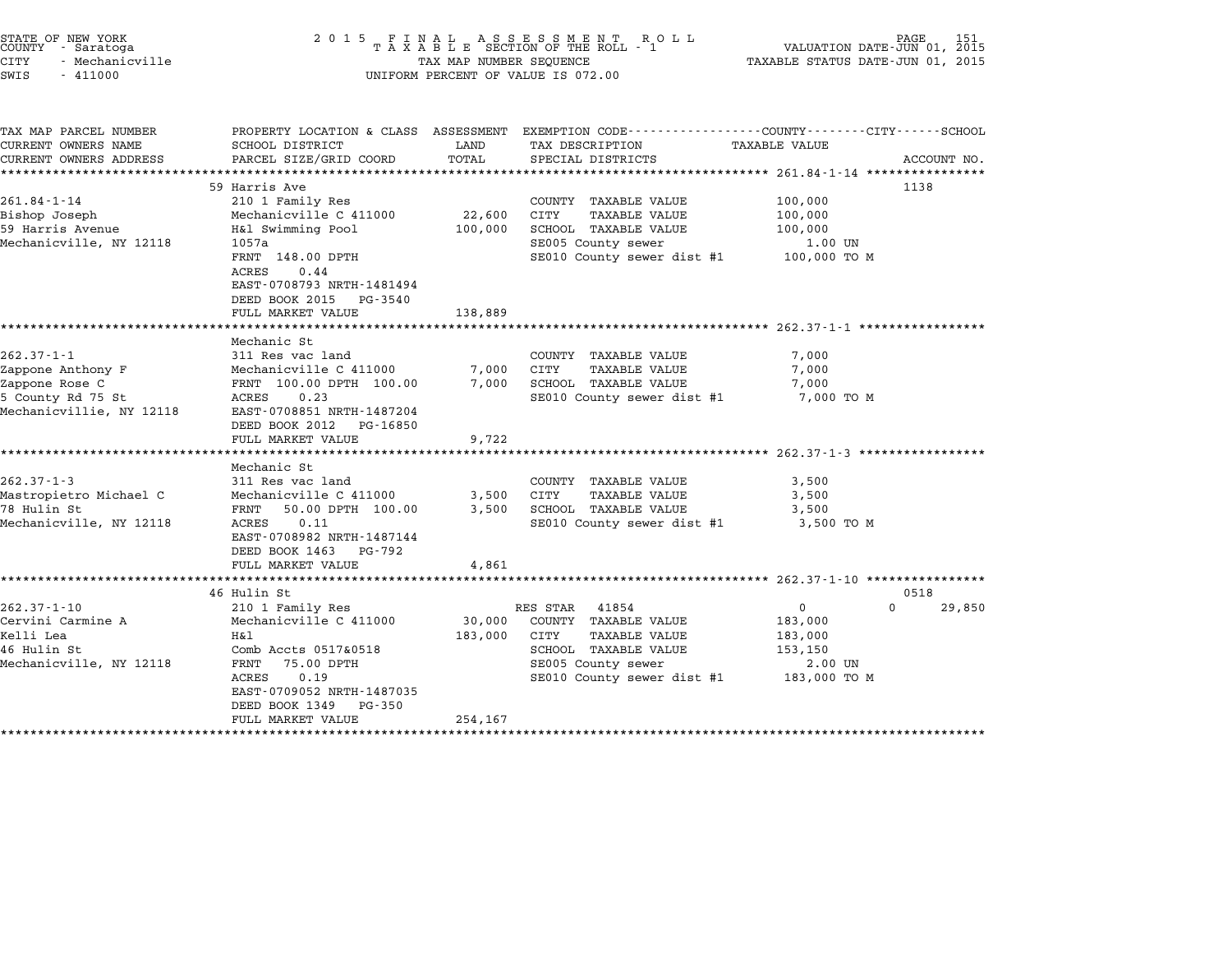|        | STATE OF NEW YORK |  |
|--------|-------------------|--|
| COUNTY | - Saratoga        |  |
| CITY   | - Mechanicville   |  |
|        |                   |  |

## STATE OF NEW YORK <sup>2</sup> <sup>0</sup> <sup>1</sup> 5 F I N A L A S S E S S M E N T R O L L PAGE <sup>152</sup> COUNTY - Saratoga <sup>T</sup> <sup>A</sup> <sup>X</sup> <sup>A</sup> <sup>B</sup> <sup>L</sup> <sup>E</sup> SECTION OF THE ROLL - <sup>1</sup> VALUATION DATE-JUN 01, <sup>2015</sup> STATE OF NEW YORK (DATE AND THE SELL AS SESS MENT ROLL) DEVINION DATE-UNE PAGE 152<br>COUNTY - Saratoga (DI) 01, 2015 TAXABLE SECTION OF THE ROLL - 1 (DI) 1991-1991 VALUATION DATE-JUN 01, 2015<br>CITY - Mechanicville (DI) 2015 T SWIS - <sup>411000</sup> UNIFORM PERCENT OF VALUE IS 072.00

| TAX MAP PARCEL NUMBER<br>CURRENT OWNERS NAME | PROPERTY LOCATION & CLASS ASSESSMENT<br>SCHOOL DISTRICT                                     | LAND    | EXEMPTION CODE-----------------COUNTY-------CITY------SCHOOL<br>TAX DESCRIPTION | TAXABLE VALUE    |          |             |
|----------------------------------------------|---------------------------------------------------------------------------------------------|---------|---------------------------------------------------------------------------------|------------------|----------|-------------|
| CURRENT OWNERS ADDRESS                       | PARCEL SIZE/GRID COORD                                                                      | TOTAL   | SPECIAL DISTRICTS                                                               |                  |          | ACCOUNT NO. |
|                                              |                                                                                             |         |                                                                                 |                  |          |             |
|                                              | 78 Hulin St                                                                                 |         |                                                                                 |                  |          | 0744        |
| $262.37 - 1 - 12$                            | 210 1 Family Res                                                                            |         | RES STAR<br>41854                                                               | $\Omega$         | $\Omega$ | 29,850      |
| Mastropietro Michael C                       | Mechanicville C 411000                                                                      | 14,000  | COUNTY TAXABLE VALUE                                                            | 90,000           |          |             |
| Mastropietro Charlene J                      | H&l                                                                                         | 90,000  | CITY<br><b>TAXABLE VALUE</b>                                                    | 90,000           |          |             |
| 78 Hulin St                                  | 400c                                                                                        |         | SCHOOL TAXABLE VALUE                                                            | 60,150           |          |             |
| Mechanicville, NY 12118                      | FRNT 100.00 DPTH 100.00                                                                     |         | SE005 County sewer                                                              | 1.00 UN          |          |             |
|                                              | 0.23<br>ACRES<br>EAST-0708932 NRTH-1487074<br>DEED BOOK 1491<br>PG-335<br>FULL MARKET VALUE | 125,000 | SE010 County sewer dist #1 90,000 TO M                                          |                  |          |             |
|                                              | ************************                                                                    |         |                                                                                 |                  |          |             |
|                                              | 82 Hulin St                                                                                 |         |                                                                                 |                  |          |             |
| $262.37 - 1 - 13$                            | 210 1 Family Res                                                                            |         | VET WAR C 41122                                                                 | 16,500           | 0        | 0           |
| Funaro Frank J                               | Mechanicville C 411000                                                                      |         | 24,000 VET WAR T 41123                                                          | $\mathbf 0$      | 9,000    | $\mathbf 0$ |
| Funaro Cherys C                              | H L & Pool                                                                                  |         | 110,000 VET DIS C 41142                                                         | 44,000           | $\Omega$ | $\Omega$    |
| 82 Hulin St                                  | FRNT 100.00 DPTH 100.00                                                                     |         | VET DIS T 41143                                                                 | $\mathbf 0$      | 30,000   | $\Omega$    |
| Mechanicville, NY 12118                      | ACRES<br>0.23                                                                               |         | SR STAR<br>41834                                                                | $\mathbf 0$      | $\Omega$ | 64,980      |
|                                              | EAST-0708822 NRTH-1487104                                                                   |         | COUNTY TAXABLE VALUE                                                            | 49,500           |          |             |
|                                              | DEED BOOK 1506<br>PG-709<br>FULL MARKET VALUE                                               |         | CITY<br><b>TAXABLE VALUE</b><br>152,778 SCHOOL TAXABLE VALUE                    | 71,000<br>45,020 |          |             |
|                                              |                                                                                             |         | SE005 County sewer                                                              | 1.00 UN          |          |             |
|                                              |                                                                                             |         | SE010 County sewer dist #1                                                      | 110,000 TO M     |          |             |
|                                              |                                                                                             |         |                                                                                 |                  |          |             |
|                                              | 1 Hulin St                                                                                  |         |                                                                                 |                  |          | 0940        |
| $262.37 - 1 - 14$                            | 312 Vac w/imprv                                                                             |         | COUNTY TAXABLE VALUE                                                            | 14,000           |          |             |
| Cervini Carmine A                            | Mechanicville C 411000                                                                      | 6,000   | CITY<br><b>TAXABLE VALUE</b>                                                    | 14,000           |          |             |
| Kelli Lea                                    | Vl/swim Pool                                                                                | 14,000  | SCHOOL TAXABLE VALUE                                                            | 14,000           |          |             |
| 46 Hulin St<br>Mechanicville, NY 12118       | FRNT 143.00 DPTH 102.74<br>ACRES<br>0.32<br>EAST-0709082 NRTH-1487135                       |         | SE010 County sewer dist #1 14,000 TO M                                          |                  |          |             |
|                                              | DEED BOOK 1349 PG-340<br>FULL MARKET VALUE                                                  | 19,444  |                                                                                 |                  |          |             |
|                                              |                                                                                             |         |                                                                                 |                  |          |             |
|                                              | Hulin St                                                                                    |         |                                                                                 |                  |          |             |
| $262.37 - 1 - 15.1$<br>Piroli Julius         | 311 Res vac land<br>Mechanicville C 411000                                                  | 500     | COUNTY TAXABLE VALUE<br>CITY<br><b>TAXABLE VALUE</b>                            | 500<br>500       |          |             |
| 1652 Carnegie Dr                             | 32.00 DPTH<br>FRNT                                                                          | 500     | <b>SCHOOL TAXABLE VALUE</b>                                                     | 500              |          |             |
| Vestal, NY 13850                             | ACRES<br>0.15<br>EAST-0709145 NRTH-1487085<br>DEED BOOK 1250<br>PG-319                      |         | SE010 County sewer dist #1 500 TO M                                             |                  |          |             |
|                                              | FULL MARKET VALUE                                                                           | 694     |                                                                                 |                  |          |             |
|                                              |                                                                                             |         |                                                                                 |                  |          |             |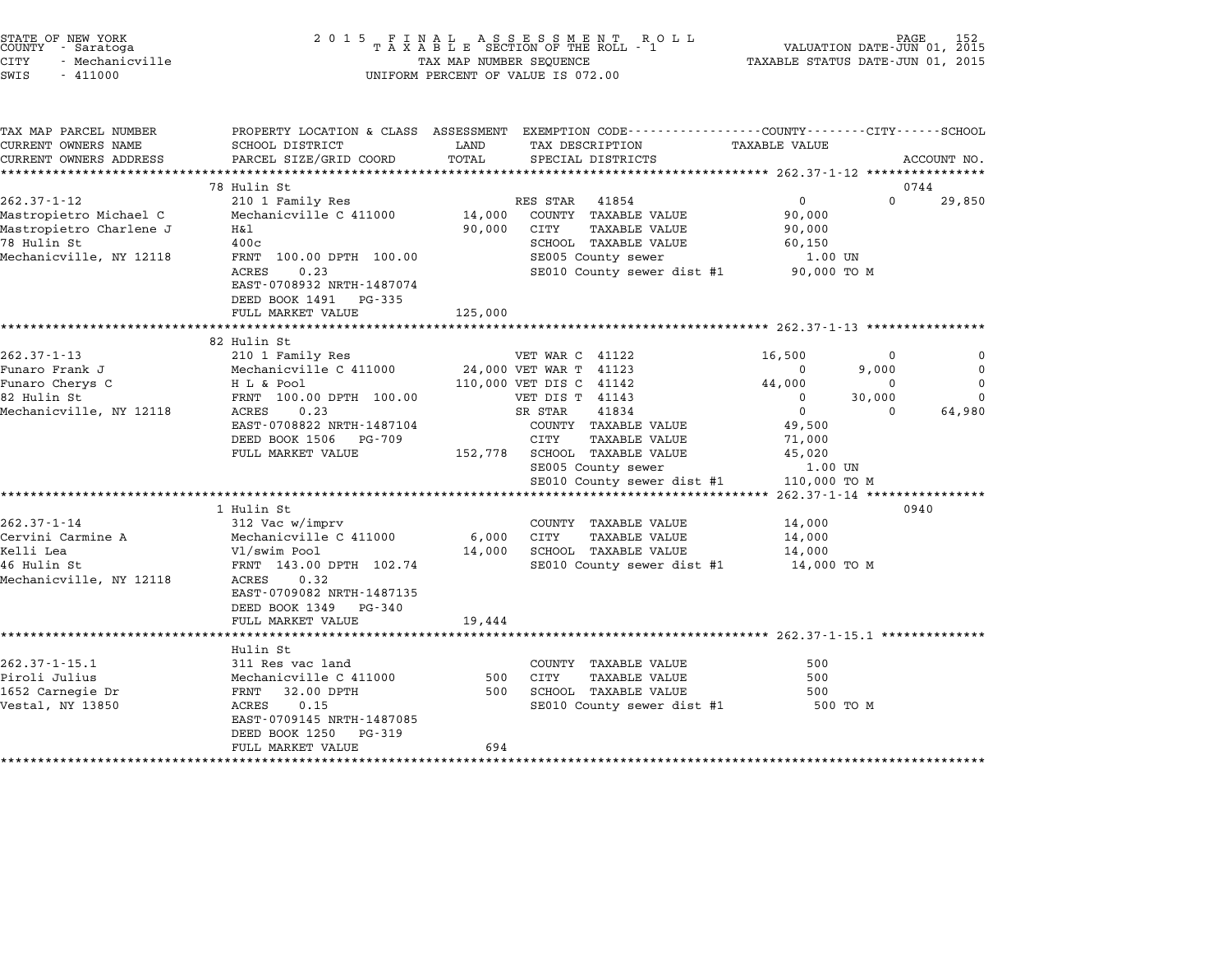| STATE OF NEW YORK<br>COUNTY - Saratoga<br><b>CITY</b><br>- Mechanicville<br>SWIS<br>$-411000$          | 2 0 1 5                                                                                                                                                                                                                   | TAX MAP NUMBER SEQUENCE      | FINAL ASSESSMENT ROLL<br>TAXABLE SECTION OF THE ROLL - 1<br>UNIFORM PERCENT OF VALUE IS 072.00                                                        | VALUATION DATE-JUN 01, 2015<br>TAXABLE STATUS DATE-JUN 01, 2015                                 | PAGE                       |
|--------------------------------------------------------------------------------------------------------|---------------------------------------------------------------------------------------------------------------------------------------------------------------------------------------------------------------------------|------------------------------|-------------------------------------------------------------------------------------------------------------------------------------------------------|-------------------------------------------------------------------------------------------------|----------------------------|
| TAX MAP PARCEL NUMBER<br>CURRENT OWNERS NAME<br>CURRENT OWNERS ADDRESS                                 | SCHOOL DISTRICT<br>PARCEL SIZE/GRID COORD                                                                                                                                                                                 | LAND<br>TOTAL                | PROPERTY LOCATION & CLASS ASSESSMENT EXEMPTION CODE---------------COUNTY-------CITY------SCHOOL<br>TAX DESCRIPTION<br>SPECIAL DISTRICTS               | TAXABLE VALUE<br>******************************** 262.37-1-15.2 **************                  | ACCOUNT NO.                |
| $262.37 - 1 - 15.2$<br>Cervini Carmine A<br>Kelli Lea<br>46 Hulin St<br>Mechanicville, NY 12118        | 46 Hulin St<br>312 Vac w/imprv<br>Mechanicville C 411000<br>Vl/garage<br>FRNT<br>$9.62$ DPTH<br>ACRES<br>0.07<br>EAST-0709125 NRTH-1487087<br>DEED BOOK 1349<br>PG-346<br>FULL MARKET VALUE                               | 2,000<br>3,000<br>4,167      | COUNTY TAXABLE VALUE<br>CITY<br>TAXABLE VALUE<br>SCHOOL TAXABLE VALUE<br>SE010 County sewer dist #1                                                   | 3,000<br>3,000<br>3,000<br>3,000 TO M                                                           |                            |
| $262.37 - 2 - 1$<br>Piroli Julius<br>1652 Carnegie Dr<br>Vestal, NY 13850                              | ******************<br>Hulin St<br>311 Res vac land<br>Mechanicville C 411000<br>Lots 10&11&12&13&7&8&9<br>FRNT 113.00 DPTH<br>ACRES<br>0.30<br>EAST-0709232 NRTH-1487115<br>DEED BOOK 1325<br>PG-426<br>FULL MARKET VALUE | 3,000<br>3,000<br>4,167      | COUNTY TAXABLE VALUE<br>CITY<br>TAXABLE VALUE<br>SCHOOL TAXABLE VALUE<br>SE010 County sewer dist #1                                                   | ************************* 262.37-2-1 *****************<br>3,000<br>3,000<br>3,000<br>3,000 TO M | 0907                       |
|                                                                                                        | ********************************<br>24 Hulin St                                                                                                                                                                           |                              |                                                                                                                                                       |                                                                                                 | 1404                       |
| $262.37 - 2 - 9$<br>Roy James<br>Roy Mary Beth<br>24 Hulin St<br>Mechanicville, NY 12118               | 210 1 Family Res<br>Mechanicville C 411000<br>H&l<br>138<br>Life Estate<br>50.00 DPTH<br>FRNT<br>ACRES<br>0.22<br>EAST-0709552 NRTH-1486996<br>DEED BOOK 1673<br>PG-168                                                   | 18,000<br>87,000             | RES STAR<br>41854<br>COUNTY TAXABLE VALUE<br>CITY<br>TAXABLE VALUE<br>SCHOOL TAXABLE VALUE<br>SE005 County sewer<br>SE010 County sewer dist #1        | $\mathsf 0$<br>87,000<br>87,000<br>57,150<br>1.00 UN<br>87,000 TO M                             | $\Omega$<br>29,850         |
|                                                                                                        | FULL MARKET VALUE<br>********************                                                                                                                                                                                 | 120,833                      |                                                                                                                                                       |                                                                                                 |                            |
| $262.37 - 2 - 10$<br>Delcore Scott M<br>Vanderlofske Brian P<br>22 Hulin St<br>Mechanicville, NY 12118 | 22 Hulin St<br>220 2 Family Res<br>Mechanicville C 411000<br>Η&l<br>137<br>FRNT<br>50.00 DPTH<br>ACRES<br>0.20<br>EAST-0709602 NRTH-1486986<br>DEED BOOK 2007<br>PG-26780<br>FULL MARKET VALUE                            | 21,000<br>150,000<br>208,333 | RES STAR<br>41854<br>COUNTY TAXABLE VALUE<br><b>TAXABLE VALUE</b><br>CITY<br>SCHOOL TAXABLE VALUE<br>SE005 County sewer<br>SE010 County sewer dist #1 | $\mathsf 0$<br>150,000<br>150,000<br>120,150<br>2.00 UN<br>150,000 TO M                         | 1503<br>$\Omega$<br>29,850 |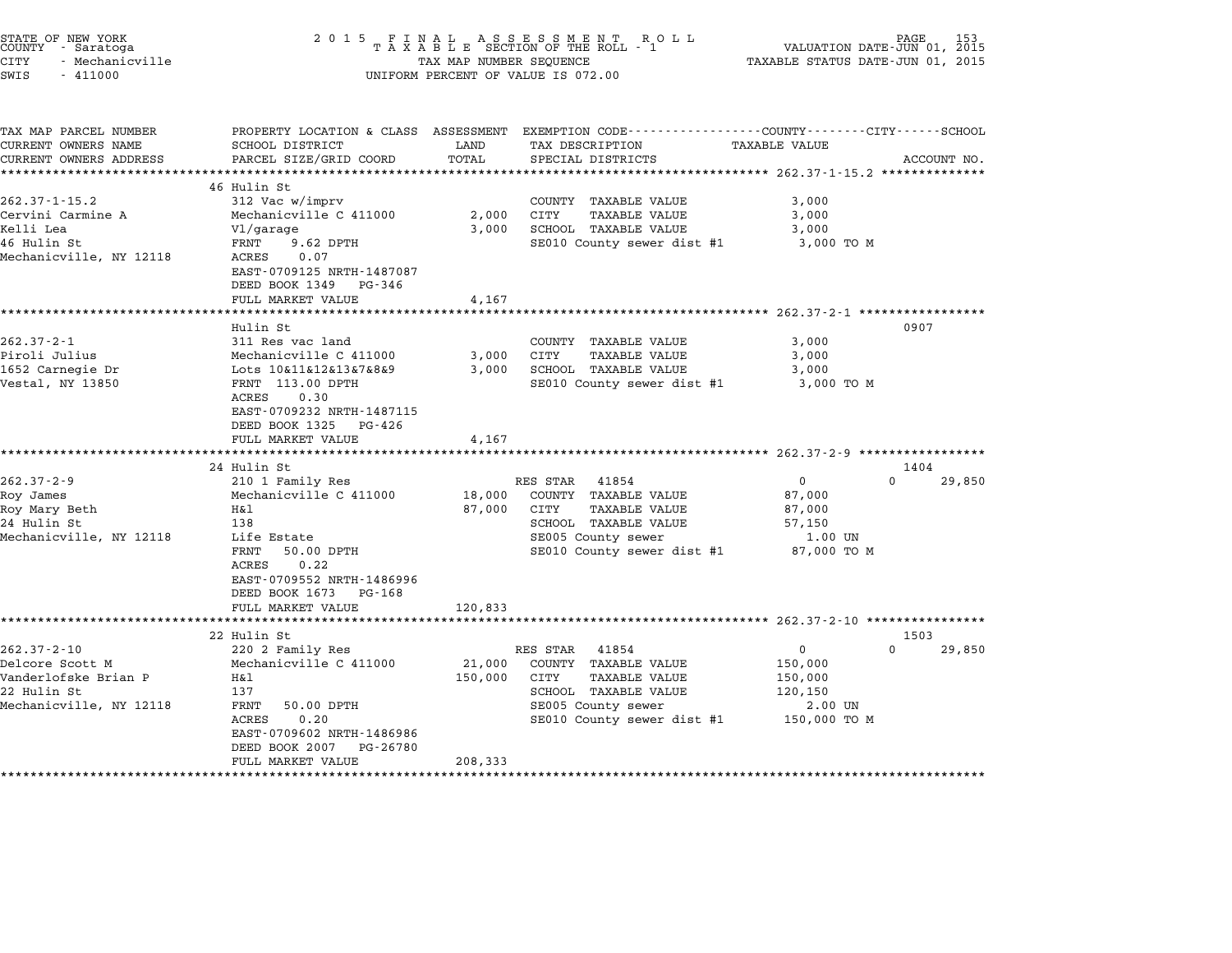| STATE OF NEW YORK |  |            |               |  |
|-------------------|--|------------|---------------|--|
| COUNTY            |  | - Saratoga |               |  |
| CITY              |  |            | Mechanicville |  |

| WIS | 411000 |
|-----|--------|
|     |        |

| TAX MAP PARCEL NUMBER<br>CURRENT OWNERS NAME | SCHOOL DISTRICT                              | LAND<br>TAX DESCRIPTION             | PROPERTY LOCATION & CLASS ASSESSMENT EXEMPTION CODE---------------COUNTY-------CITY------SCHOOL<br><b>TAXABLE VALUE</b> |  |
|----------------------------------------------|----------------------------------------------|-------------------------------------|-------------------------------------------------------------------------------------------------------------------------|--|
| CURRENT OWNERS ADDRESS                       | PARCEL SIZE/GRID COORD                       | TOTAL<br>SPECIAL DISTRICTS          | ACCOUNT NO.                                                                                                             |  |
|                                              |                                              |                                     |                                                                                                                         |  |
|                                              | 18 Hulin St                                  |                                     | 1172                                                                                                                    |  |
| $262.37 - 2 - 11$                            | 210 1 Family Res                             | VET WAR C 41122                     | 12,000<br>$\Omega$<br>$\mathbf 0$                                                                                       |  |
| Fitch Mary A                                 | Mechanicville C 411000                       | 18,000 VET WAR T 41123              | $\Omega$<br>9,000<br>$\Omega$                                                                                           |  |
| 18 Hulin St                                  | H                                            | 80,000 AGED C<br>41802              | $\mathbf 0$<br>34,000<br>$\Omega$                                                                                       |  |
| Mechanicville, NY 12118                      | 136                                          | AGED S<br>41804                     | $\Omega$<br>16,000<br>$\Omega$                                                                                          |  |
|                                              | FRNT 50.00 DPTH                              | SR STAR<br>41834                    | $\Omega$<br>$\Omega$<br>64,000                                                                                          |  |
|                                              | ACRES<br>0.20                                | COUNTY TAXABLE VALUE                | 34,000                                                                                                                  |  |
|                                              | EAST-0709652 NRTH-1486976                    | CITY<br>TAXABLE VALUE               | 71,000                                                                                                                  |  |
|                                              | DEED BOOK 1566 PG-54                         | SCHOOL TAXABLE VALUE                | $\Omega$                                                                                                                |  |
|                                              | FULL MARKET VALUE                            | 111,111 SE005 County sewer          | 1.00 UN                                                                                                                 |  |
|                                              |                                              | SE010 County sewer dist #1          | 80,000 TO M                                                                                                             |  |
|                                              | ************************                     |                                     |                                                                                                                         |  |
|                                              | 14 Hulin St                                  |                                     | 1079                                                                                                                    |  |
| $262.37 - 2 - 12$                            | 220 2 Family Res                             | RES STAR 41854                      | $\overline{0}$<br>$\Omega$<br>29,850                                                                                    |  |
| Salisbury Thomas J                           | Mechanicville C 411000                       | 12,900 COUNTY TAXABLE VALUE         | 80,000                                                                                                                  |  |
| Knibbs Donna                                 | Η&l                                          | 80,000 CITY<br><b>TAXABLE VALUE</b> | 80,000                                                                                                                  |  |
| 14 Hulin St                                  | 135                                          | SCHOOL TAXABLE VALUE                | 50,150                                                                                                                  |  |
| Mechanicville, NY 12118                      | FRNT 50.00 DPTH 173.41<br>0.20               | SE005 County sewer                  | 2.00 UN                                                                                                                 |  |
|                                              | ACRES<br>EAST-0709702 NRTH-1486966           |                                     | SE010 County sewer dist #1 80,000 TO M                                                                                  |  |
|                                              | DEED BOOK 1524 PG-138                        |                                     |                                                                                                                         |  |
|                                              | FULL MARKET VALUE                            | 111,111                             |                                                                                                                         |  |
|                                              |                                              |                                     |                                                                                                                         |  |
|                                              | 37-39 Stillwater Ave                         |                                     | 0626                                                                                                                    |  |
| $262.37 - 2 - 13$                            | 220 2 Family Res                             | VET COM CT 41131                    | 28,800<br>15,000<br>$\Omega$                                                                                            |  |
| Meierdiercks Jonathan W                      | Mechanicville C 411000                       | 12,900 RES STAR 41854               | 29,850<br>$\overline{0}$<br>$\Omega$                                                                                    |  |
| Raymond Kelly Marie                          | H&l                                          | 115,200 COUNTY TAXABLE VALUE        | 86,400                                                                                                                  |  |
| 37-39 Stillwater Ave                         | FRNT 51.63 DPTH                              | CITY<br>TAXABLE VALUE               | 100,200                                                                                                                 |  |
| Mechanicville, NY 12118                      | ACRES<br>0.18                                | SCHOOL TAXABLE VALUE                | 85,350                                                                                                                  |  |
|                                              | EAST-0709802 NRTH-1486996                    | SE005 County sewer                  | 2.00 UN                                                                                                                 |  |
|                                              | DEED BOOK 2008 PG-327                        |                                     | SE010 County sewer dist #1 115,200 TO M                                                                                 |  |
|                                              | FULL MARKET VALUE                            | 160,000                             |                                                                                                                         |  |
|                                              |                                              |                                     |                                                                                                                         |  |
|                                              | 4 Hulin St                                   |                                     | 1336                                                                                                                    |  |
| $262.37 - 2 - 14$                            | 210 1 Family Res                             | COUNTY TAXABLE VALUE                | 110,000                                                                                                                 |  |
| Sabatino Margaret F                          | Mechanicville C 411000                       | 13,000 CITY<br><b>TAXABLE VALUE</b> | 110,000                                                                                                                 |  |
| 4 Hulin St                                   | H&l                                          | 110,000<br>SCHOOL TAXABLE VALUE     | 110,000                                                                                                                 |  |
| Mechanicville, NY 12118                      | 133                                          | SE005 County sewer                  | 1.00 UN                                                                                                                 |  |
|                                              | FRNT 67.50 DPTH 100.00<br>0.15<br>ACRES      |                                     | SE010 County sewer dist #1 110,000 TO M                                                                                 |  |
|                                              |                                              |                                     |                                                                                                                         |  |
|                                              | EAST-0709812 NRTH-1486916                    |                                     |                                                                                                                         |  |
|                                              | DEED BOOK 2010 PG-22766<br>FULL MARKET VALUE | 152,778                             |                                                                                                                         |  |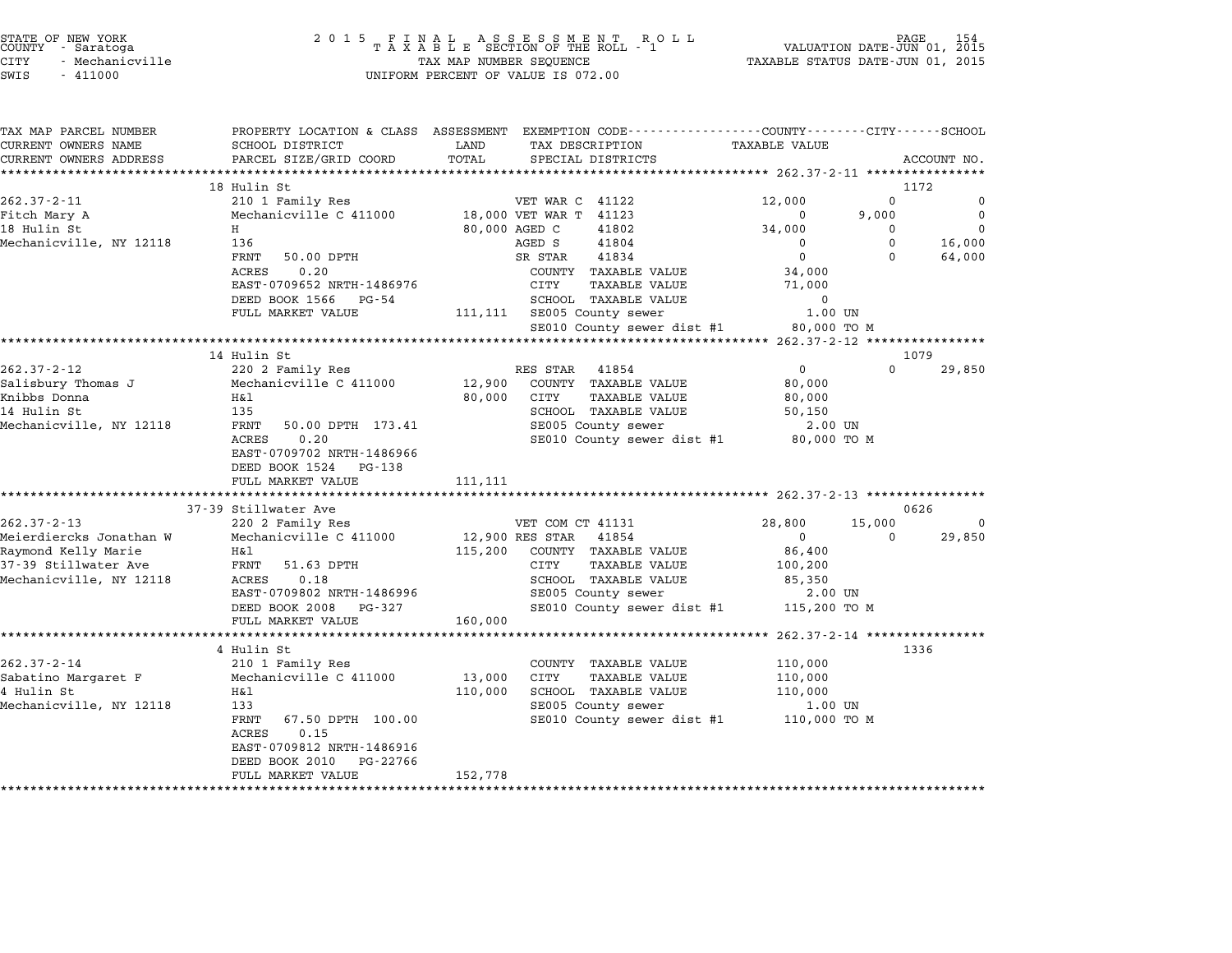|        | STATE OF NEW YORK |  |
|--------|-------------------|--|
| COUNTY | - Saratoga        |  |
| CITY   | - Mechanicville   |  |

# STATE OF NEW YORK <sup>2</sup> <sup>0</sup> <sup>1</sup> 5 F I N A L A S S E S S M E N T R O L L PAGE <sup>155</sup> COUNTY - Saratoga <sup>T</sup> <sup>A</sup> <sup>X</sup> <sup>A</sup> <sup>B</sup> <sup>L</sup> <sup>E</sup> SECTION OF THE ROLL - <sup>1</sup> VALUATION DATE-JUN 01, <sup>2015</sup> STATE OF NEW YORK (DATE AND THE SELL AS SESS MENT ROLL) DEVINION DATE-UND PAGE 155<br>COUNTY - Saratoga (DIRE-JUN 01, 2015 TAXABLE SECTION OF THE ROLL - 1 (DIRE-JUN 01, 2015 )<br>CITY - Mechanicville (DIRE-JUN 01, 2015 ) TAXABLE CUNIT - SALACUYA<br>CITY - Mechanicville<br>SWIS - 411000 UNIFORM PERCENT OF VALUE IS 072.00

TAX MAP PARCEL NUMBER PROPERTY LOCATION & CLASS ASSESSMENT EXEMPTION CODE------------------COUNTY--------CITY------SCHOOL CURRENT OWNERS NAME SCHOOL DISTRICT LAND TAX DESCRIPTION TAXABLE VALUE CURRENT OWNERS ADDEER FOUR DISTRICTS AND ASSESSEENT EXERPTION TRACK THE COORD TOTAL TRACK THE TRACK THE COORD TO TRACK THE TRACK THE TRACK THE TRACK THE TRACK THE TRACK THE TRACK THE TRACK THE TRACK THE TRACK THE TRACK THE 10 Hulin St 0227 10 Hulin St<br>
262.37-2-15 10 Hulin St<br>
210 1 Family Res RES STAR 41854 0 0 0 29,850 Dechiro Joseph Mechanicville C <sup>411000</sup> 13,000 COUNTY TAXABLE VALUE 82,000 Dechiro Margaret M H&l 82,000 CITY TAXABLE VALUE 82,000 DECITITO ODSEPIT AND THE MECHANIC VIDEO CONTRATION AND TRANSPORTED AS AND SALUE OF TRANSPORTED AND SALUE AND SA<br>10 Hulin St 134 SCHOOL TAXABLE VALUE 52,000<br>10 Hulin St 134 SCHOOL TAXABLE VALUE 52,150 Mechanic Margaret Margaret Margaret Margaret Margaret Margaret Margaret Margaret Margaret Margaret Margaret 11<br>10 Hulin Standol TaxaBLE Value SSENOOL TAXABLE VALUE S2,000 UNIN SENOOL TAXABLE VALUE S2,150 UNIN SENOOL TAXABL SCHOOL TAXABLE VALUE 52,150<br>SE005 County sewer 1.00 UN<br>SE010 County sewer dist #1 82,000 TO M EAST-0709752 NRTH-1486926 EAST-0709752 NRTH-14869<br>DEED BOOK 984 PG-664 EAST 0707752 NKIII 1400520<br>
DEED BOOK 984 PG-664<br>
FULL MARKET VALUE 113,889 \*\*\*\*\*\*\*\*\*\*\*\*\*\*\*\*\*\*\*\*\*\*\*\*\*\*\*\*\*\*\*\*\*\*\*\*\*\*\*\*\*\*\*\*\*\*\*\*\*\*\*\*\*\*\*\*\*\*\*\*\*\*\*\*\*\*\*\*\*\*\*\*\*\*\*\*\*\*\*\*\*\*\*\*\*\*\*\*\*\*\*\*\*\*\*\*\*\*\*\*\*\*\* 262.37-2-16 \*\*\*\*\*\*\*\*\*\*\*\*\*\*\*\* 34 Hulin St 0217 262.37-2-16 262.37-2-16 210 1 Family Res VET WAR CT 41121 262.37-2-16 2000 0 Caruso Francis D Mechanicville C <sup>411000</sup> 13,000 SR STAR <sup>41834</sup> <sup>0</sup> <sup>0</sup> 64,980 202.37-2-10 210 210 Family Res (202.37-2-10 210 1990)<br>Caruso Francis D Mechanicville C 411000 13,000 SR STAR (2018)<br>34 Hulin St (29,700 EXABLE VALUE 69,700 CALLSO FIANCES DURING MECHANICVILLE CULTUS (NO DE SIGNO DE SIAR UNIVERSIDE VALUE 199700<br>32,000 COUNTY TAXABLE VALUE 109,700<br>Mechanicville, NY 12118 FRNT 50.00 DPTH 100.00 CITY TAXABLE VALUE 173,000 ACLES 0.00 DPTH 100.00 62,000 COMIT IAXABLE VALUE 17,000 07,700<br>FRINT 50.00 DPTH 100.00 CITY TAXABLE VALUE 17,000<br>ACRES 0.11 SCHOOL TAXABLE VALUE 17,020 EARL JOURNAL SOLUTE SOLUTE SUITE AARDEE VALUE IN 1999.<br>ACRES 0.11 IOU.00 SCHOOL TAXABLE VALUE 17,020<br>EAST-0709452 NRTH-1486975 SE005 County sewer 1.00 UN EAST-0709452 NRTH-1486975 SCHOOD IAAABLE VALUE 17,020<br>DEED BOOK 1607 PG-385 SE010 County sewer dist #1 82,000 TO M EAST 0703432 MAIN 1400373<br>
DEED BOOK 1607 PG-385<br>
FULL MARKET VALUE 113,889 \*\*\*\*\*\*\*\*\*\*\*\*\*\*\*\*\*\*\*\*\*\*\*\*\*\*\*\*\*\*\*\*\*\*\*\*\*\*\*\*\*\*\*\*\*\*\*\*\*\*\*\*\*\*\*\*\*\*\*\*\*\*\*\*\*\*\*\*\*\*\*\*\*\*\*\*\*\*\*\*\*\*\*\*\*\*\*\*\*\*\*\*\*\*\*\*\*\*\*\*\*\*\* 262.37-2-17 \*\*\*\*\*\*\*\*\*\*\*\*\*\*\*\* 44 Hulin St 0950 262.37-2-17 311 Res vac land<br>262.37-2-17 311 Res vac land COUNTY TAXABLE VALUE 7,000 Dieckmann Shirley Mechanicville C <sup>411000</sup> 7,000 CITY TAXABLE VALUE 7,000 <sup>36</sup> Hulin St Vl 7,000 SCHOOL TAXABLE VALUE 7,000 Mechanic Milley (Mechanicville C 111000 1,000 C11 IAAABLE VABOL TRIVIDE 1999)<br>36 Hulin St Hulle (Mille VI 7,000 SCHOOL TAXABLE VALUE 19,000 C11<br>Mechanicville, NY 12118 FRNT 25.00 DPTH 100.00 SE010 County sewer dist #1 7,00 Nechanicville, NY 12118 FRNT 25.00 DPTH 100.00 SE010 County sewer dist #1 7,000 TO M EAST-0709412 NRTH-1486985 EAST-0709412 NRTH-14869<br>DEED BOOK 1066 PG-227 EAST 0705412 MAIN 1400505<br>
DEED BOOK 1066 PG-227<br>
FULL MARKET VALUE 9,722 \*\*\*\*\*\*\*\*\*\*\*\*\*\*\*\*\*\*\*\*\*\*\*\*\*\*\*\*\*\*\*\*\*\*\*\*\*\*\*\*\*\*\*\*\*\*\*\*\*\*\*\*\*\*\*\*\*\*\*\*\*\*\*\*\*\*\*\*\*\*\*\*\*\*\*\*\*\*\*\*\*\*\*\*\*\*\*\*\*\*\*\*\*\*\*\*\*\*\*\*\*\*\* 262.37-2-18 \*\*\*\*\*\*\*\*\*\*\*\*\*\*\*\* 45 Hulin St 0951 262.37-2-18 262.37-2-18 12.02.37-2-18 262.37-2-18 262.37-2-18 262.37-2-18 262.37-2-18 262.37-2-18 262.37-2-18<br>2000 311 Res vac land COUNTY TAXABLE VALUE 7,000 13 MILLI DE READ AND MILLI DUAN MEDIANUS (262.37-2-18 F) 000<br>Dieckmann Shirley 19 Mechanicville C 411000 7,000 CITY TAXABLE VALUE 7,000 7,000 362.37-2-10 STI RES VAC IANU (202.37-2-10 UONTI IAAABLE VALUE 7,000 (2011 IAAABLE VALUE 7,000 VALUE 7,000<br>Die Mechanicville C 411000 7,000 CITY TAXABLE VALUE 7,000 7,000<br>36 Hulin St 7,000 7,000 7,000 7,000 7,000 7,000 7,0 Mechanic Milley (Mechanicville C 111000 1,000 C11 IAAABLE VABOL TRIVIDE 1999)<br>36 Hulin St Hulle (Mille VI 7,000 SCHOOL TAXABLE VALUE 19,000 C11<br>Mechanicville, NY 12118 FRNT 25.00 DPTH 100.00 SE010 County sewer dist #1 7,00 vi<br>FRNT 25.00<br>ACRES 0.06 FANI 23.00 DFIN 100.00<br>ACRES 0.06<br>EAST-0709382 NRTH-1486985 ACRES 0.06<br>EAST-0709382 NRTH-1486985 FULL MARKET VALUE 9,722 \*\*\*\*\*\*\*\*\*\*\*\*\*\*\*\*\*\*\*\*\*\*\*\*\*\*\*\*\*\*\*\*\*\*\*\*\*\*\*\*\*\*\*\*\*\*\*\*\*\*\*\*\*\*\*\*\*\*\*\*\*\*\*\*\*\*\*\*\*\*\*\*\*\*\*\*\*\*\*\*\*\*\*\*\*\*\*\*\*\*\*\*\*\*\*\*\*\*\*\*\*\*\*\*\*\*\*\*\*\*\*\*\*\*\*\*\*\*\*\*\*\*\*\*\*\*\*\*\*\*\*\*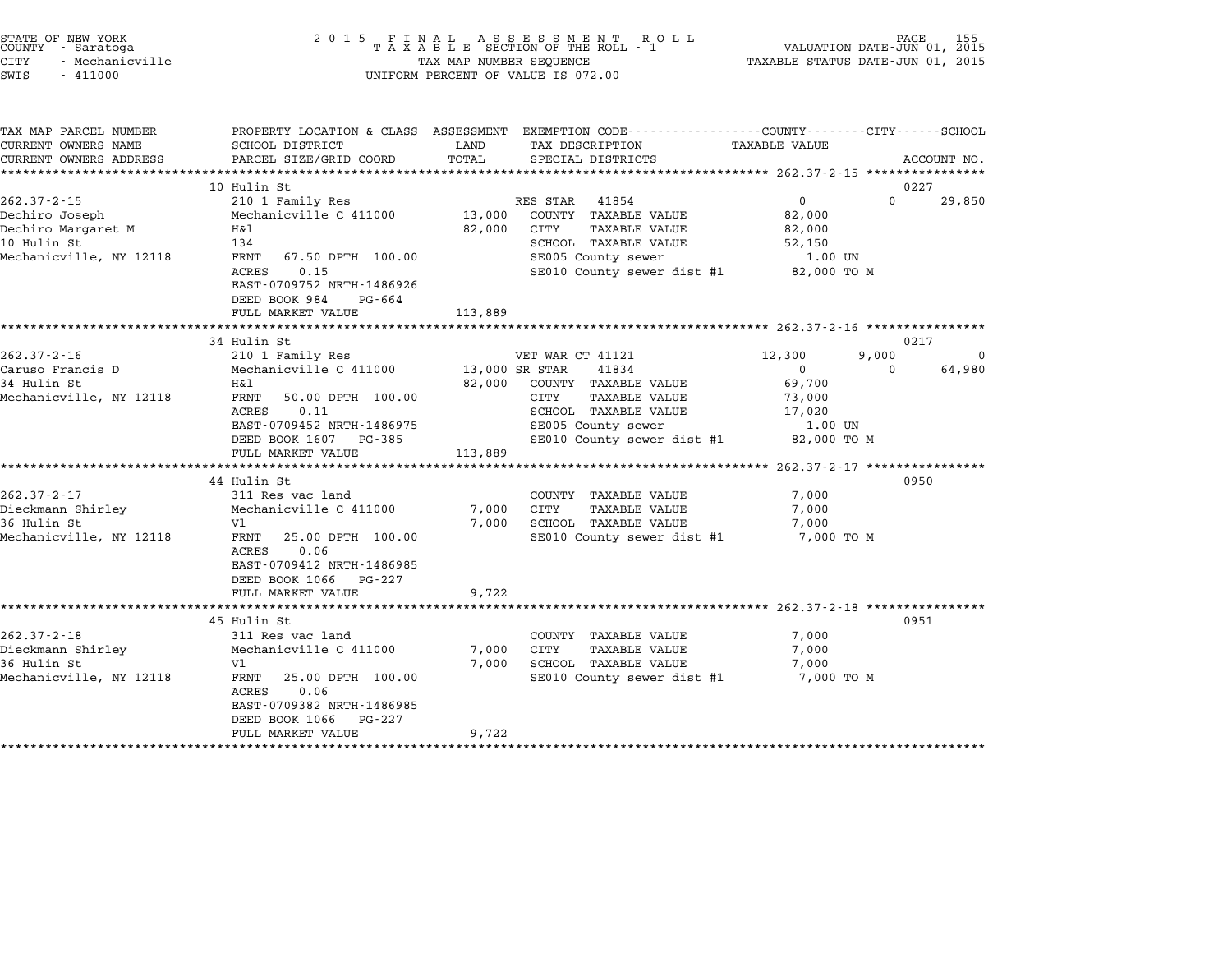| STATE OF NEW YORK<br>COUNTY<br>- Saratoga<br>CITY<br>- Mechanicville<br>SWIS<br>$-411000$ | 2 0 1 5                                                                                                                                                                                        | TAX MAP NUMBER SEQUENCE      | FINAL ASSESSMENT RO<br>TAXABLE SECTION OF THE ROLL - 1<br>R O L L<br>UNIFORM PERCENT OF VALUE IS 072.00                                       | VALUATION DATE-JUN 01, 2015<br>TAXABLE STATUS DATE-JUN 01, 2015                  | PAGE<br>156 |
|-------------------------------------------------------------------------------------------|------------------------------------------------------------------------------------------------------------------------------------------------------------------------------------------------|------------------------------|-----------------------------------------------------------------------------------------------------------------------------------------------|----------------------------------------------------------------------------------|-------------|
| TAX MAP PARCEL NUMBER<br>CURRENT OWNERS NAME<br>CURRENT OWNERS ADDRESS                    | PROPERTY LOCATION & CLASS ASSESSMENT<br>SCHOOL DISTRICT<br>PARCEL SIZE/GRID COORD                                                                                                              | LAND<br>TOTAL                | EXEMPTION CODE-----------------COUNTY-------CITY------SCHOOL<br>TAX DESCRIPTION<br>SPECIAL DISTRICTS                                          | TAXABLE VALUE                                                                    | ACCOUNT NO. |
|                                                                                           |                                                                                                                                                                                                |                              |                                                                                                                                               | ****************** 262.37-2-19 *****************                                 |             |
|                                                                                           | 36 Hulin St                                                                                                                                                                                    |                              |                                                                                                                                               |                                                                                  | 0430        |
| $262.37 - 2 - 19$<br>Dieckmann Shirley<br>36 Hulin St<br>Mechanicville, NY 12118          | 220 2 Family Res<br>Mechanicville C 411000<br>Η&l<br>139<br>FRNT<br>50.00 DPTH 100.00<br>0.11<br>ACRES<br>EAST-0709352 NRTH-1486995<br>DEED BOOK 995<br>$PG - 663$<br>FULL MARKET VALUE        | 15,000<br>200,000<br>277,778 | 41834<br>SR STAR<br>COUNTY TAXABLE VALUE<br>CITY<br>TAXABLE VALUE<br>SCHOOL TAXABLE VALUE<br>SE005 County sewer<br>SE010 County sewer dist #1 | $\Omega$<br>$\Omega$<br>200,000<br>200,000<br>135,020<br>2.00 UN<br>200,000 TO M | 64,980      |
|                                                                                           |                                                                                                                                                                                                |                              |                                                                                                                                               |                                                                                  |             |
| $262.37 - 2 - 27$<br>Dieckmann Shirley<br>36 Hulin St<br>Mechanicville, NY 12118          | 48 Second St<br>311 Res vac land<br>Mechanicville C 411000<br>V1<br>FRNT<br>75.00 DPTH<br>ACRES<br>0.40<br>EAST-0709387 NRTH-1487079<br>DEED BOOK 1546 PG-578<br>FULL MARKET VALUE             | 15,000<br>15,000<br>20,833   | COUNTY TAXABLE VALUE<br>CITY<br>TAXABLE VALUE<br>SCHOOL TAXABLE VALUE<br>SE010 County sewer dist #1                                           | 15,000<br>15,000<br>15,000<br>15,000 TO M                                        | 0954        |
| $262.37 - 2 - 28$<br>Dieckmann Shirley<br>36 Hulin St<br>Mechanicville, NY 12118          | 14 Hulin St<br>311 Res vac land<br>Mechanicville C 411000<br>V1<br>FRNT 175.00 DPTH 100.00<br>ACRES<br>0.40<br>EAST-0709237 NRTH-1487012<br>DEED BOOK 1546<br>PG-578<br>FULL MARKET VALUE      | 35,000<br>35,000<br>48,611   | COUNTY TAXABLE VALUE<br>CITY<br>TAXABLE VALUE<br>SCHOOL TAXABLE VALUE<br>SE010 County sewer dist #1                                           | 35,000<br>35,000<br>35,000<br>35,000 TO M                                        | 0946        |
|                                                                                           | Hulin St                                                                                                                                                                                       |                              |                                                                                                                                               |                                                                                  |             |
| $262.37 - 2 - 29$<br>Caruso Renee<br>34 Hulin Ave<br>Mechanicville, NY 12118              | 311 Res vac land<br>Mechanicville C 411000<br>Formerly portion of Secon<br>50.00 DPTH<br>FRNT<br>ACRES<br>0.22<br>EAST-0709505 NRTH-1487013<br>DEED BOOK 2009<br>PG-14852<br>FULL MARKET VALUE | 7,000<br>7,000<br>9,722      | COUNTY TAXABLE VALUE<br>CITY<br>TAXABLE VALUE<br>SCHOOL TAXABLE VALUE<br>SE010 County sewer dist #1                                           | 7,000<br>7,000<br>7,000<br>7,000 TO M                                            |             |

STATE OF NEW YORK <sup>2</sup> <sup>0</sup> <sup>1</sup> 5 F I N A L A S S E S S M E N T R O L L PAGE <sup>156</sup> COUNTY - Saratoga <sup>T</sup> <sup>A</sup> <sup>X</sup> <sup>A</sup> <sup>B</sup> <sup>L</sup> <sup>E</sup> SECTION OF THE ROLL - <sup>1</sup> VALUATION DATE-JUN 01, <sup>2015</sup>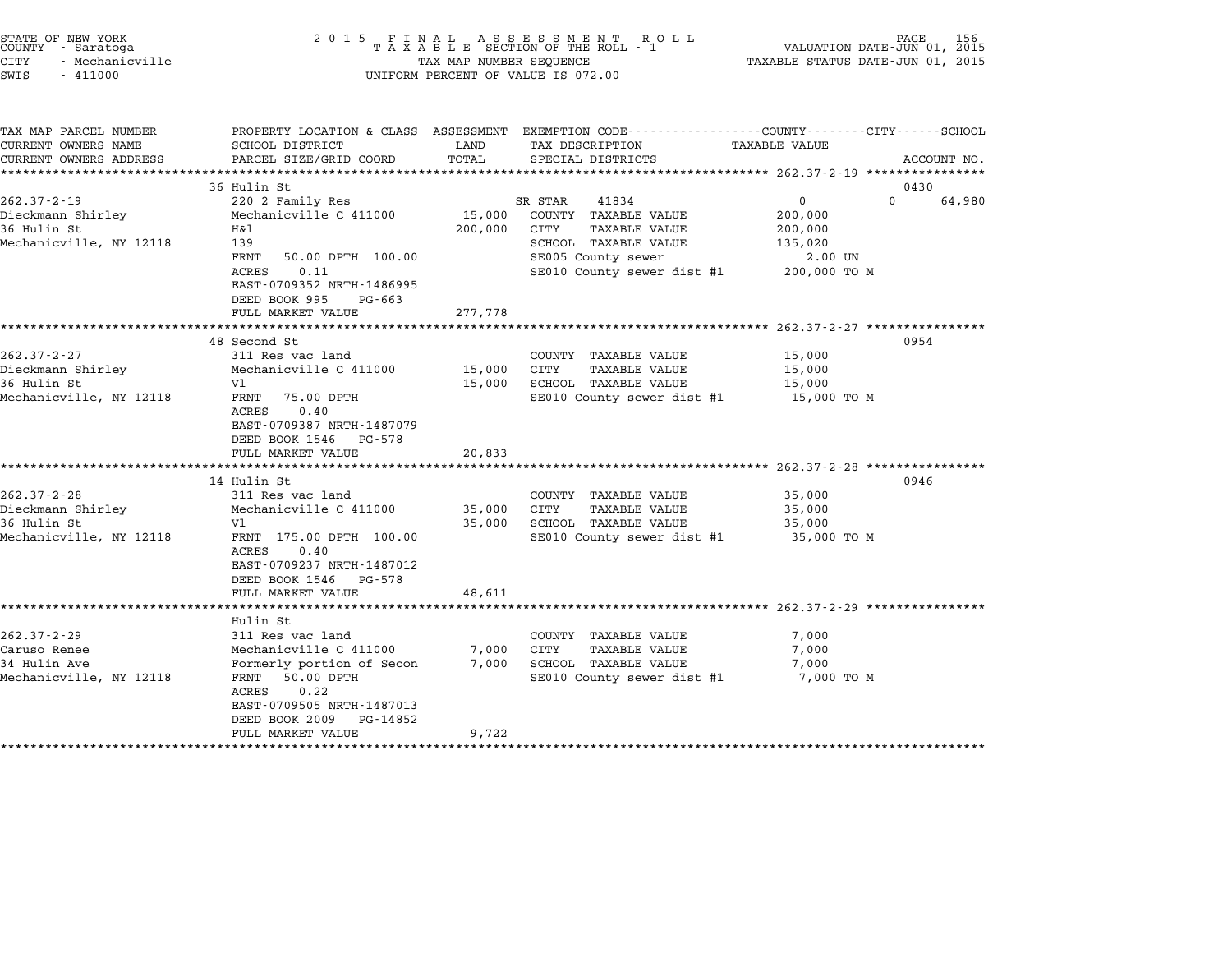| STATE OF NEW YORK<br>COUNTY - Saratoga<br><b>CITY</b><br>- Mechanicville<br>SWIS<br>$-411000$ | 2 0 1 5                                                              | TAX MAP NUMBER SEQUENCE | FINAL ASSESSMENT ROTAXABLE SECTION OF THE ROLL - 1<br>R O L L<br>UNIFORM PERCENT OF VALUE IS 072.00                                    | TAXABLE STATUS DATE-JUN 01, 2015          | PAGE<br>VALUATION DATE-JUN 01, 2015 |          |
|-----------------------------------------------------------------------------------------------|----------------------------------------------------------------------|-------------------------|----------------------------------------------------------------------------------------------------------------------------------------|-------------------------------------------|-------------------------------------|----------|
| TAX MAP PARCEL NUMBER<br>CURRENT OWNERS NAME<br>CURRENT OWNERS ADDRESS                        | SCHOOL DISTRICT<br>PARCEL SIZE/GRID COORD<br>*********************** | LAND<br>TOTAL           | PROPERTY LOCATION & CLASS ASSESSMENT EXEMPTION CODE---------------COUNTY-------CITY-----SCHOOL<br>TAX DESCRIPTION<br>SPECIAL DISTRICTS | TAXABLE VALUE                             | ACCOUNT NO.                         |          |
|                                                                                               | 40 Stillwater Ave                                                    |                         |                                                                                                                                        |                                           | 1030                                |          |
| $262.37 - 3 - 1$                                                                              | 210 1 Family Res                                                     |                         | RES STAR<br>41854                                                                                                                      | 0                                         | 0<br>29,850                         |          |
| Hansen Fontaine                                                                               | Mechanicville C 411000                                               | 14,000                  | COUNTY TAXABLE VALUE                                                                                                                   | 158,200                                   |                                     |          |
| 40 Stillwater Ave                                                                             | Η&l                                                                  | 158,200                 | CITY<br><b>TAXABLE VALUE</b>                                                                                                           | 158,200                                   |                                     |          |
| Mechanicville, NY 12118                                                                       | 121                                                                  |                         | SCHOOL TAXABLE VALUE                                                                                                                   | 128,350                                   |                                     |          |
|                                                                                               | FRNT<br>63.35 DPTH                                                   |                         | SE005 County sewer                                                                                                                     | 1.00 UN                                   |                                     |          |
|                                                                                               | <b>ACRES</b><br>0.15<br>EAST-0709972 NRTH-1486946                    |                         | SE010 County sewer dist #1                                                                                                             | 158,200 TO M                              |                                     |          |
|                                                                                               | DEED BOOK 2008<br>PG-1127                                            |                         |                                                                                                                                        |                                           |                                     |          |
|                                                                                               | FULL MARKET VALUE                                                    | 219,722                 |                                                                                                                                        |                                           |                                     |          |
|                                                                                               | *******************                                                  |                         |                                                                                                                                        | *********** 262.37-3-2 ****************** |                                     |          |
|                                                                                               | Mulberry Ave                                                         |                         |                                                                                                                                        |                                           |                                     |          |
| $262.37 - 3 - 2$                                                                              | 311 Res vac land                                                     |                         | COUNTY<br>TAXABLE VALUE                                                                                                                | 20,000                                    |                                     |          |
| Malone Anthony                                                                                | Mechanicville C 411000                                               | 20,000                  | CITY<br><b>TAXABLE VALUE</b>                                                                                                           | 20,000                                    |                                     |          |
| Malone Pamela                                                                                 | Leased Land                                                          | 20,000                  | SCHOOL TAXABLE VALUE                                                                                                                   | 20,000                                    |                                     |          |
| 77 Mulberry St                                                                                | FRNT 152.00 DPTH                                                     |                         | SE010 County sewer dist #1                                                                                                             | 20,000 TO M                               |                                     |          |
| Mechanicville, NY 12118                                                                       | ACRES<br>0.54                                                        |                         |                                                                                                                                        |                                           |                                     |          |
|                                                                                               | EAST-0710082 NRTH-1486847                                            |                         |                                                                                                                                        |                                           |                                     |          |
|                                                                                               | DEED BOOK 2008<br>PG-39910                                           |                         |                                                                                                                                        |                                           |                                     |          |
|                                                                                               | FULL MARKET VALUE<br>***************************                     | 27,778                  |                                                                                                                                        |                                           |                                     |          |
|                                                                                               | 77-79 Mulberry Ave                                                   |                         |                                                                                                                                        |                                           | 0891                                |          |
| $262.37 - 3 - 3$                                                                              | 210 1 Family Res                                                     |                         | RES STAR<br>41854                                                                                                                      | 0                                         | $\Omega$<br>29,850                  |          |
| Malone Anthony                                                                                | Mechanicville C 411000                                               | 18,000                  | COUNTY TAXABLE VALUE                                                                                                                   | 110,000                                   |                                     |          |
| Malone Pamela                                                                                 | Trl & Lot                                                            | 110,000                 | CITY<br><b>TAXABLE VALUE</b>                                                                                                           | 110,000                                   |                                     |          |
| 77-79 Mulberry St                                                                             | 95.00 DPTH<br>FRNT                                                   |                         | SCHOOL TAXABLE VALUE                                                                                                                   | 80,150                                    |                                     |          |
| Mechanicville, NY 12118                                                                       | ACRES<br>0.29                                                        |                         | SE005 County sewer                                                                                                                     | 1.00 UN                                   |                                     |          |
|                                                                                               | EAST-0710072 NRTH-1486737                                            |                         | SE010 County sewer dist #1                                                                                                             | 110,000 TO M                              |                                     |          |
|                                                                                               | DEED BOOK 1226<br>PG-694                                             |                         |                                                                                                                                        |                                           |                                     |          |
|                                                                                               | FULL MARKET VALUE                                                    | 152,778                 |                                                                                                                                        |                                           |                                     |          |
|                                                                                               |                                                                      |                         |                                                                                                                                        | ****** 262.37-3-7                         |                                     |          |
|                                                                                               | 57 Mulberry Ave                                                      |                         |                                                                                                                                        |                                           | 0872                                |          |
| $262.37 - 3 - 7$                                                                              | 230 3 Family Res                                                     |                         | VET WAR C 41122                                                                                                                        | 13,050                                    | $\Omega$                            | $\Omega$ |
| Luciano Vincent                                                                               | Mechanicville C 411000                                               |                         | 14,800 VET WAR T 41123                                                                                                                 | 0                                         | 9,000                               | 0        |
| Luciano Josephine                                                                             | Η&l                                                                  |                         | 87,000 SR STAR<br>41834                                                                                                                | $\mathbf 0$                               | 64,980<br>$\Omega$                  |          |
| c/o Luciano Vincent A etal                                                                    | 115                                                                  |                         | COUNTY TAXABLE VALUE                                                                                                                   | 73,950                                    |                                     |          |
| 57 Mulberry St                                                                                | Life Estate                                                          |                         | CITY<br><b>TAXABLE VALUE</b>                                                                                                           | 78,000                                    |                                     |          |
| Mechanicville, NY 12118                                                                       | FRNT<br>87.58 DPTH                                                   |                         | SCHOOL TAXABLE VALUE                                                                                                                   | 22,020                                    |                                     |          |
|                                                                                               | ACRES<br>0.23<br>EAST-0709973 NRTH-1486536                           |                         | SE005 County sewer<br>SE010 County sewer dist #1                                                                                       | 3.00 UN<br>87,000 TO M                    |                                     |          |
|                                                                                               | DEED BOOK 2006<br>PG-19780                                           |                         |                                                                                                                                        |                                           |                                     |          |
|                                                                                               | FULL MARKET VALUE                                                    | 120,833                 |                                                                                                                                        |                                           |                                     |          |
|                                                                                               |                                                                      |                         |                                                                                                                                        |                                           |                                     |          |

STATE OF NEW YORK <sup>2</sup> <sup>0</sup> <sup>1</sup> 5 F I N A L A S S E S S M E N T R O L L PAGE <sup>157</sup> COUNTY - Saratoga <sup>T</sup> <sup>A</sup> <sup>X</sup> <sup>A</sup> <sup>B</sup> <sup>L</sup> <sup>E</sup> SECTION OF THE ROLL - <sup>1</sup> VALUATION DATE-JUN 01, <sup>2015</sup>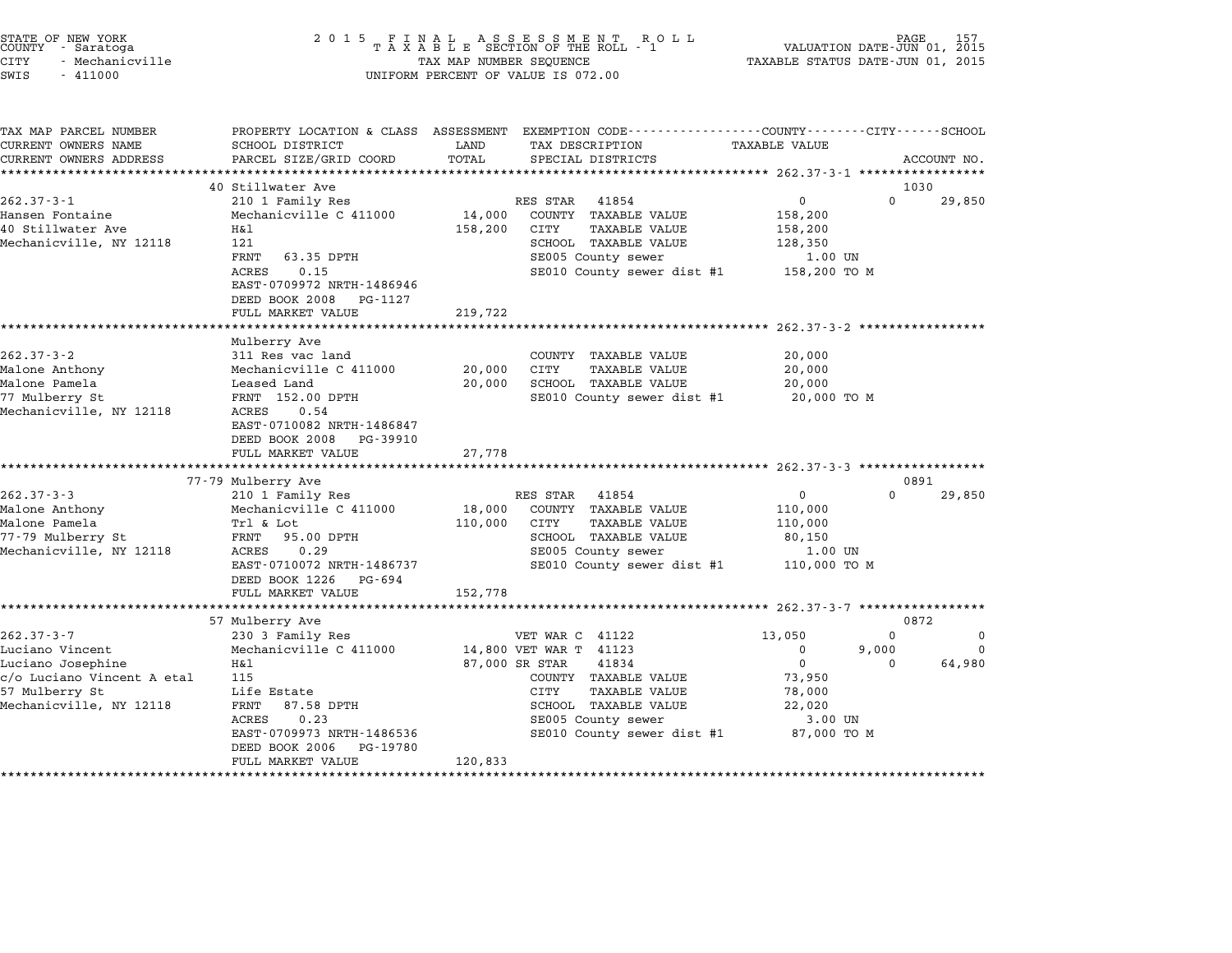| STATE OF NEW YORK<br>COUNTY - Saratoga<br><b>CITY</b><br>- Mechanicville<br>SWIS<br>$-411000$           | 2 0 1 5                                                                                                                                                                                                                            | TAX MAP NUMBER SEQUENCE     | FINAL ASSESSMENT ROLL<br>TAXABLE SECTION OF THE ROLL - 1<br>UNIFORM PERCENT OF VALUE IS 072.00                                                                                                 | VALUATION DATE-JUN 01, 2015<br>TAXABLE STATUS DATE-JUN 01, 2015       |                |
|---------------------------------------------------------------------------------------------------------|------------------------------------------------------------------------------------------------------------------------------------------------------------------------------------------------------------------------------------|-----------------------------|------------------------------------------------------------------------------------------------------------------------------------------------------------------------------------------------|-----------------------------------------------------------------------|----------------|
| TAX MAP PARCEL NUMBER<br>CURRENT OWNERS NAME                                                            | PROPERTY LOCATION & CLASS ASSESSMENT<br>SCHOOL DISTRICT                                                                                                                                                                            | LAND                        | EXEMPTION CODE----------------COUNTY-------CITY------SCHOOL<br>TAX DESCRIPTION                                                                                                                 | <b>TAXABLE VALUE</b>                                                  |                |
| CURRENT OWNERS ADDRESS                                                                                  | PARCEL SIZE/GRID COORD                                                                                                                                                                                                             | TOTAL                       | SPECIAL DISTRICTS                                                                                                                                                                              | *********** 262.37-3-8 **********                                     | ACCOUNT NO.    |
| $262.37 - 3 - 8$<br>Thomas Marie A<br>14 Warsaw St<br>Mechanicville, 12118                              | 14 Warsaw St<br>210 1 Family Res<br>Mechanicville C 411000<br>Hg&l<br>FRNT<br>88.00 DPTH<br>0.18<br>ACRES<br>EAST-0709903 NRTH-1486546                                                                                             | 13,000<br>65,000            | COUNTY TAXABLE VALUE<br><b>TAXABLE VALUE</b><br>CITY<br>SCHOOL TAXABLE VALUE<br>SE005 County sewer<br>SE010 County sewer dist #1                                                               | 65,000<br>65,000<br>65,000<br>1.00 UN<br>65,000 TO M                  | 1566           |
|                                                                                                         | DEED BOOK 1446<br>PG-747<br>FULL MARKET VALUE                                                                                                                                                                                      | 90,278                      |                                                                                                                                                                                                |                                                                       |                |
|                                                                                                         |                                                                                                                                                                                                                                    |                             |                                                                                                                                                                                                | ********************** 262.37-3-9 ******************                  |                |
| $262.37 - 3 - 9$<br>Izzo Nickolas<br>Peluso Joanne<br>Etal<br>49 Mulberry St<br>Mechanicville, NY 12118 | 6 Stillwater Ave<br>220 2 Family Res<br>Mechanicville C 411000<br>H&l<br>117<br>FRNT<br>50.00 DPTH 125.00<br>0.14<br>ACRES<br>EAST-0709853 NRTH-1486576<br>DEED BOOK 2008<br>PG-38101<br>FULL MARKET VALUE<br>******************** | 8,000<br>52,000<br>72,222   | COUNTY TAXABLE VALUE<br>CITY<br><b>TAXABLE VALUE</b><br>SCHOOL TAXABLE VALUE<br>SE005 County sewer<br>SE010 County sewer dist #1<br>****************************** 262.37-3-10 *************** | 52,000<br>52,000<br>52,000<br>2.00 UN<br>52,000 TO M                  | 0756           |
| $262.37 - 3 - 10$<br>Lucrezio Properties Inc<br>466 County Rte 60<br>Cambridge, NY 12816                | 8 Stillwater Ave<br>220 2 Family Res<br>Mechanicville C 411000<br>Η&l<br>118<br>FRNT<br>50.00 DPTH<br>0.12<br>ACRES<br>EAST-0709893 NRTH-1486656<br>DEED BOOK 1765<br>PG-287<br>FULL MARKET VALUE                                  | 13,000<br>80,000<br>111,111 | COUNTY TAXABLE VALUE<br>CITY<br>TAXABLE VALUE<br>SCHOOL TAXABLE VALUE<br>SE005 County sewer<br>SE010 County sewer dist #1                                                                      | 80,000<br>80,000<br>80,000<br>2.00 UN<br>80,000 TO M                  | 0751           |
|                                                                                                         | ***********************                                                                                                                                                                                                            |                             |                                                                                                                                                                                                |                                                                       |                |
| $262.37 - 3 - 11$<br>Bisnett Julie<br>22 Stillwater Ave<br>Mechanicville, NY 12118                      | 22 Stillwater Ave<br>210 1 Family Res<br>Mechanicville C 411000<br>H & L<br>FRNT<br>58.00 DPTH<br>ACRES<br>0.16<br>EAST-0709912 NRTH-1486706<br>DEED BOOK 2007<br>PG-11875<br>FULL MARKET VALUE                                    | 14,000<br>60,000<br>83,333  | RES STAR<br>41854<br>COUNTY TAXABLE VALUE<br>CITY<br><b>TAXABLE VALUE</b><br>SCHOOL TAXABLE VALUE<br>SE005 County sewer<br>SE010 County sewer dist #1                                          | 0<br>$\Omega$<br>60,000<br>60,000<br>30,150<br>1.00 UN<br>60,000 TO M | 1081<br>29,850 |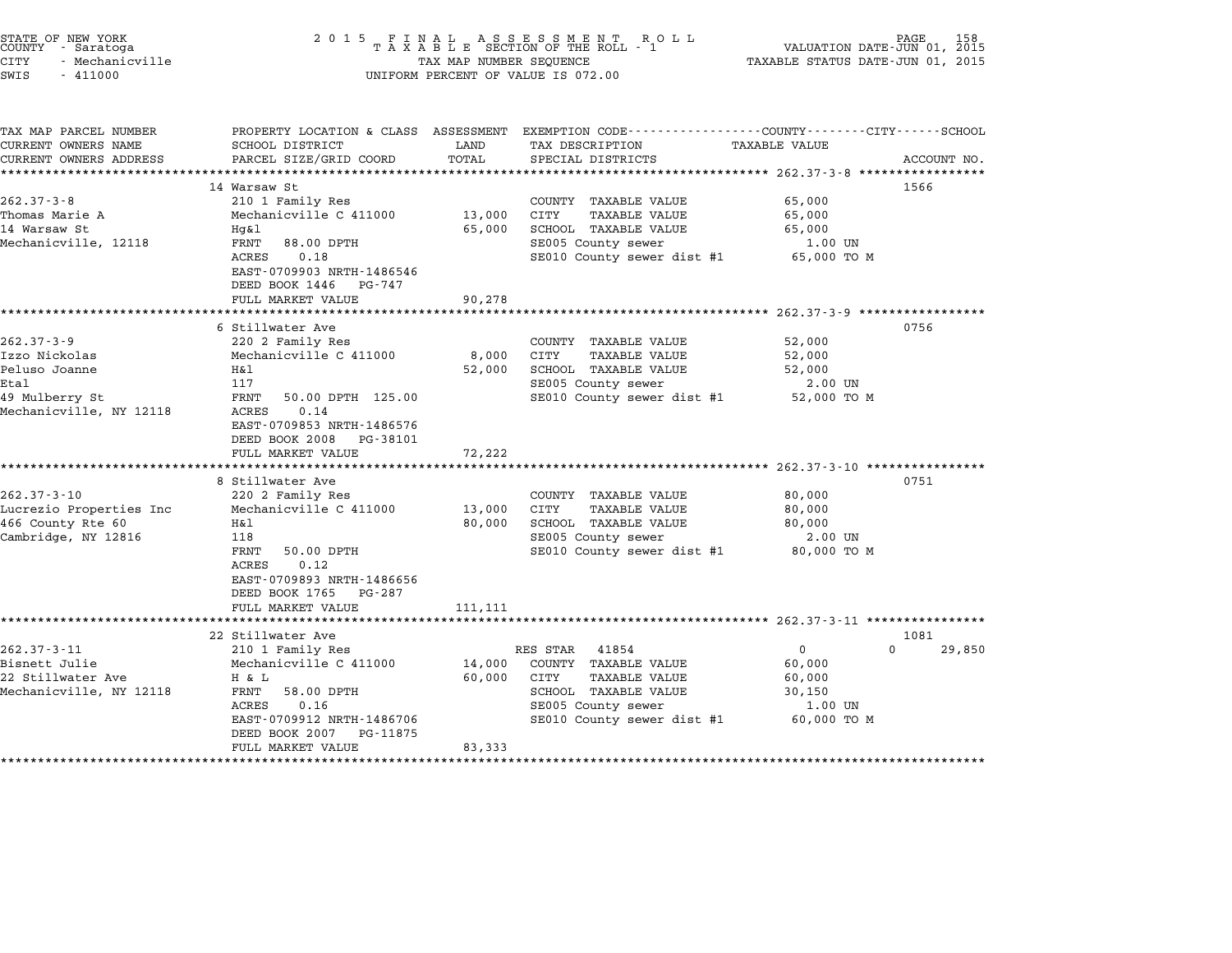| STATE OF NEW YORK<br>COUNTY<br>- Saratoga<br>CITY<br>- Mechanicville<br>SWIS<br>$-411000$            | 2 0 1 5                                                                                                                                                                                   | TAX MAP NUMBER SEQUENCE     | FINAL ASSESSMENT RO<br>TAXABLE SECTION OF THE ROLL - 1<br>R O L L<br>UNIFORM PERCENT OF VALUE IS 072.00                                                                       | VALUATION DATE-JUN 01, 2015<br>TAXABLE STATUS DATE-JUN 01, 2015                                      | PAGE          |
|------------------------------------------------------------------------------------------------------|-------------------------------------------------------------------------------------------------------------------------------------------------------------------------------------------|-----------------------------|-------------------------------------------------------------------------------------------------------------------------------------------------------------------------------|------------------------------------------------------------------------------------------------------|---------------|
| TAX MAP PARCEL NUMBER<br>CURRENT OWNERS NAME<br>CURRENT OWNERS ADDRESS                               | SCHOOL DISTRICT<br>PARCEL SIZE/GRID COORD                                                                                                                                                 | LAND<br>TOTAL               | PROPERTY LOCATION & CLASS ASSESSMENT EXEMPTION CODE----------------COUNTY-------CITY------SCHOOL<br>TAX DESCRIPTION<br>SPECIAL DISTRICTS                                      | <b>TAXABLE VALUE</b><br>****************** 262.37-3-14 ***********                                   | ACCOUNT NO.   |
|                                                                                                      | 28 Stillwater Ave                                                                                                                                                                         |                             |                                                                                                                                                                               |                                                                                                      | 0753          |
| $262.37 - 3 - 14$<br>Izzo Thomas<br>28 Stillwater Ave<br>Mechanicville, NY 12118                     | 220 2 Family Res<br>Mechanicville C 411000<br>H&l<br>120<br>FRNT 100.00 DPTH<br>ACRES<br>0.27<br>EAST-0709942 NRTH-1486866<br>DEED BOOK 1463<br>PG-607<br>FULL MARKET VALUE               | 18,000<br>85,000<br>118,056 | RES STAR<br>41854<br>COUNTY TAXABLE VALUE<br>CITY<br><b>TAXABLE VALUE</b><br>SCHOOL TAXABLE VALUE<br>SE005 County sewer<br>SE010 County sewer dist #1                         | $\mathbf{0}$<br>$\Omega$<br>85,000<br>85,000<br>55,150<br>2.00 UN<br>85,000 TO M                     | 29,850        |
|                                                                                                      | ********************                                                                                                                                                                      |                             |                                                                                                                                                                               | ***************** 262.37-3-15 ****************                                                       |               |
| $262.37 - 3 - 15$<br>Malone Anthony<br>Malone Pamela<br>65 Mulberry St<br>Mechanicville, NY 12118    | 65 Mulberry Ave<br>220 2 Family Res<br>Mechanicville C 411000<br>H & L<br>FRNT 135.00 DPTH<br>0.43<br>ACRES<br>EAST-0710023 NRTH-1486636<br>DEED BOOK 1226<br>PG-696<br>FULL MARKET VALUE | 26,000<br>81,000<br>112,500 | COUNTY TAXABLE VALUE<br>CITY<br>TAXABLE VALUE<br>SCHOOL TAXABLE VALUE<br>SE005 County sewer<br>SE010 County sewer dist #1                                                     | 81,000<br>81,000<br>81,000<br>2.00 UN<br>81,000 TO M                                                 | 0888          |
|                                                                                                      | ********************<br>26 Stillwater Ave                                                                                                                                                 |                             |                                                                                                                                                                               | ********************* 262.37-3-16.1 ***************                                                  | 1082          |
| $262.37 - 3 - 16.1$<br>Palmer Primar<br>Palmer Rose<br>3 Robin Hood Ct<br>Saratoga Springs, NY 12866 | 210 1 Family Res<br>Mechanicville C 411000<br>H&l<br>119<br>FRNT<br>84.00 DPTH<br>0.27<br>ACRES<br>EAST-0709941 NRTH-1486775<br>DEED BOOK 1505 PG-160                                     | 74,280                      | VET COM C 41132<br>15,000 VET COM T 41133<br>COUNTY TAXABLE VALUE<br>CITY<br><b>TAXABLE VALUE</b><br>SCHOOL TAXABLE VALUE<br>SE005 County sewer<br>SE010 County sewer dist #1 | 18,570<br>$\Omega$<br>$\mathbf{0}$<br>15,000<br>55,710<br>59,280<br>74,280<br>1.00 UN<br>74,280 TO M | 0<br>$\Omega$ |
|                                                                                                      | FULL MARKET VALUE                                                                                                                                                                         | 103,167                     |                                                                                                                                                                               |                                                                                                      |               |
|                                                                                                      | 22 Stillwater Ave                                                                                                                                                                         |                             | ******************************** 262.37-3-16.2 **************                                                                                                                 |                                                                                                      |               |
| $262.37 - 3 - 16.2$<br>Bisnett Julie<br>22 Stillwater Ave<br>Mechanicville, NY 12118                 | 310 Res Vac<br>Mechanicville C 411000<br>p/O <sub>6</sub><br>FRNT<br>$6.00$ DPTH<br>0.02<br>ACRES<br>EAST-0708815 NRTH-1486734<br>DEED BOOK 2007<br>PG-45739                              | 500<br>500                  | COUNTY TAXABLE VALUE<br>CITY<br><b>TAXABLE VALUE</b><br>SCHOOL TAXABLE VALUE<br>SE010 County sewer dist #1                                                                    | 500<br>500<br>500<br>500 TO M                                                                        |               |
|                                                                                                      | FULL MARKET VALUE                                                                                                                                                                         | 694                         |                                                                                                                                                                               |                                                                                                      |               |
|                                                                                                      |                                                                                                                                                                                           |                             |                                                                                                                                                                               |                                                                                                      |               |

STATE OF NEW YORK <sup>2</sup> <sup>0</sup> <sup>1</sup> 5 F I N A L A S S E S S M E N T R O L L PAGE <sup>159</sup> COUNTY - Saratoga <sup>T</sup> <sup>A</sup> <sup>X</sup> <sup>A</sup> <sup>B</sup> <sup>L</sup> <sup>E</sup> SECTION OF THE ROLL - <sup>1</sup> VALUATION DATE-JUN 01, <sup>2015</sup>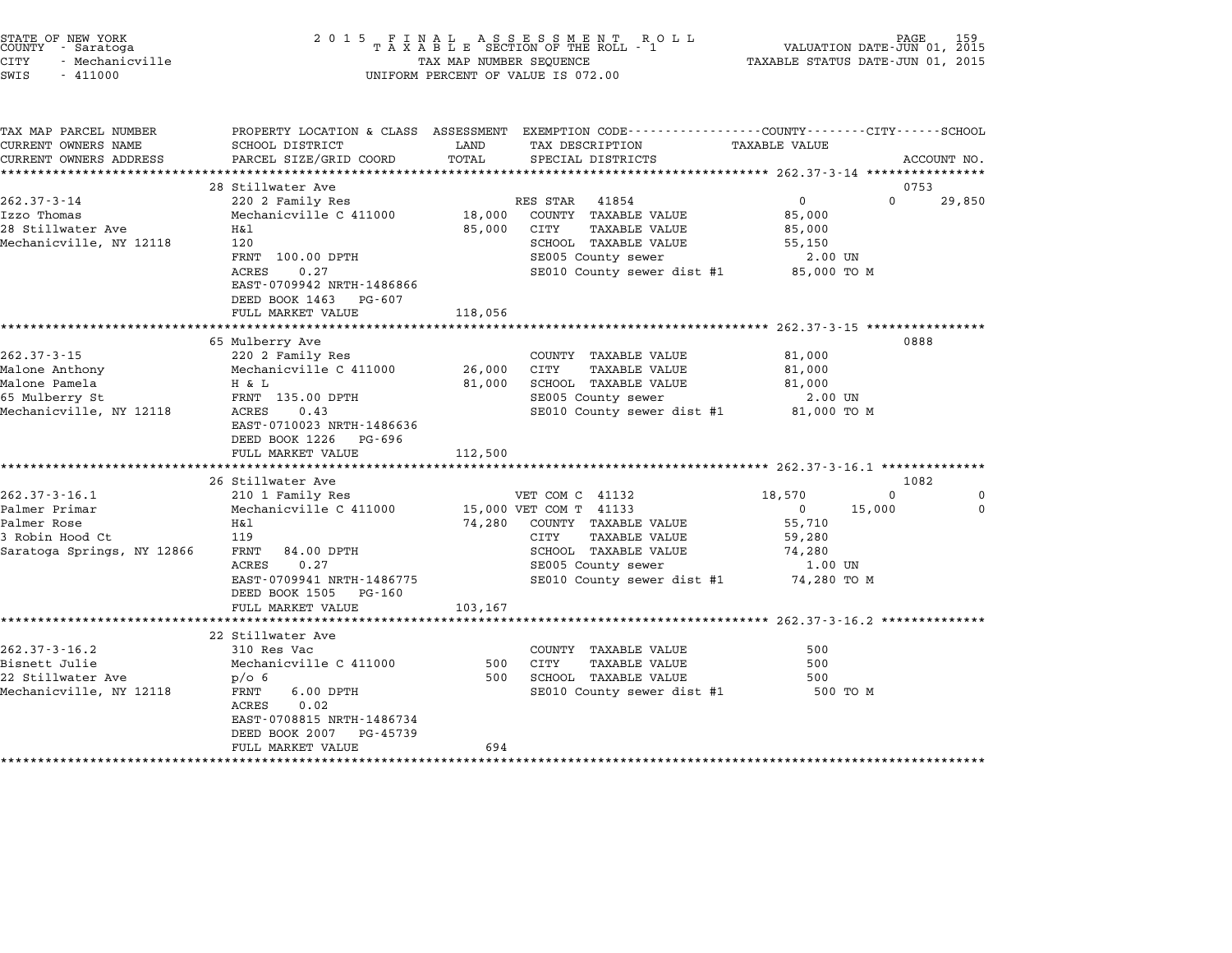| COUNTY | STATE OF NEW YORK<br>- Saratoga |  |
|--------|---------------------------------|--|
| CITY   | - Mechanicville                 |  |

# STATE OF NEW YORK <sup>2</sup> <sup>0</sup> <sup>1</sup> 5 F I N A L A S S E S S M E N T R O L L PAGE <sup>160</sup> COUNTY - Saratoga <sup>T</sup> <sup>A</sup> <sup>X</sup> <sup>A</sup> <sup>B</sup> <sup>L</sup> <sup>E</sup> SECTION OF THE ROLL - <sup>1</sup> VALUATION DATE-JUN 01, <sup>2015</sup> CITY - Mechanicville TAX MAP NUMBER SEQUENCE TAXABLE STATUS DATE-JUN 01, <sup>2015</sup> SWIS - <sup>411000</sup> UNIFORM PERCENT OF VALUE IS 072.00

| TAX MAP PARCEL NUMBER              |                                    | PROPERTY LOCATION & CLASS ASSESSMENT EXEMPTION CODE----------------COUNTY-------CITY------SCHOOL |                                   |
|------------------------------------|------------------------------------|--------------------------------------------------------------------------------------------------|-----------------------------------|
| CURRENT OWNERS NAME                | SCHOOL DISTRICT                    | LAND<br>TAX DESCRIPTION                                                                          | TAXABLE VALUE                     |
| CURRENT OWNERS ADDRESS             | PARCEL SIZE/GRID COORD             | TOTAL<br>SPECIAL DISTRICTS                                                                       | ACCOUNT NO.                       |
|                                    |                                    |                                                                                                  |                                   |
|                                    | 39 Hulin St                        |                                                                                                  | 0268                              |
| $262.37 - 4 - 1$                   | 210 1 Family Res                   | 41834<br>SR STAR                                                                                 | $\mathbf 0$<br>$\Omega$<br>64,980 |
| Arroyo Victor                      | Mechanicville C 411000 14,400      | COUNTY TAXABLE VALUE                                                                             | 89,000                            |
| 39 Hulin St                        | FRNT<br>75.00 DPTH 65.00<br>0.11   | 89,000<br>CITY<br>TAXABLE VALUE<br>SCHOOL TAXABLE VALUE                                          | 89,000                            |
| Mechanicville, NY 12118            | ACRES<br>EAST-0709162 NRTH-1486895 | SE005 County sewer                                                                               | 24,020<br>1.00 UN                 |
|                                    | DEED BOOK 2012 PG-40267            | SE010 County sewer dist #1                                                                       | 89,000 TO M                       |
|                                    | FULL MARKET VALUE                  | 123,611                                                                                          |                                   |
|                                    |                                    |                                                                                                  |                                   |
|                                    | 33 Hulin St                        |                                                                                                  | 0369                              |
| $262.37 - 4 - 9$                   | 210 1 Family Res                   | RES STAR<br>41854                                                                                | $\mathbf 0$<br>$\Omega$<br>29,850 |
| Demarco Robert                     | Mechanicville C 411000             | 15,800 COUNTY TAXABLE VALUE                                                                      | 80,000                            |
| Fragakis NKA Demarco Mary Elle H&l |                                    | 80,000<br>CITY<br>TAXABLE VALUE                                                                  | 80,000                            |
| 33 Hulin St                        | 141                                | SCHOOL TAXABLE VALUE                                                                             | 50,150                            |
| Mechanicville, NY 12118            | FRNT<br>50.00 DPTH 165.00          | SE005 County sewer                                                                               | 1.00 UN                           |
|                                    | 0.19<br>ACRES                      | SE010 County sewer dist #1 80,000 TO M                                                           |                                   |
|                                    | EAST-0709382 NRTH-1486805          |                                                                                                  |                                   |
|                                    | DEED BOOK 1069 PG-136              |                                                                                                  |                                   |
|                                    | FULL MARKET VALUE                  | 111,111                                                                                          |                                   |
|                                    |                                    |                                                                                                  |                                   |
|                                    | 29 Hulin St                        |                                                                                                  | 0937                              |
| $262.37 - 4 - 10$                  | 210 1 Family Res                   | RES STAR<br>41854                                                                                | $\mathbf 0$<br>29,850<br>$\Omega$ |
| Mastrianni Michelena               | Mechanicville C 411000             | 15,100 COUNTY TAXABLE VALUE                                                                      | 80,000                            |
| 29 Hulin St                        | H&l                                | 80,000<br>CITY<br>TAXABLE VALUE                                                                  | 80,000                            |
| Mechanicville, NY 12118            | 142                                | SCHOOL TAXABLE VALUE                                                                             | 50,150                            |
|                                    | FRNT<br>50.00 DPTH 165.00          | SE005 County sewer                                                                               | 1.00 UN                           |
|                                    | 0.19<br>ACRES                      | SE010 County sewer dist #1 80,000 TO M                                                           |                                   |
|                                    | EAST-0709432 NRTH-1486795          |                                                                                                  |                                   |
|                                    | DEED BOOK 1118 PG-67               |                                                                                                  |                                   |
|                                    | FULL MARKET VALUE                  | 111,111                                                                                          |                                   |
|                                    |                                    |                                                                                                  |                                   |
|                                    | 27 Hulin St                        |                                                                                                  | 1018                              |
| $262.37 - 4 - 11$                  | 210 1 Family Res                   | RES STAR<br>41854                                                                                | 0<br>$\Omega$<br>29,850           |
| Mormile Janice                     | Mechanicville C 411000             | 18,000<br>COUNTY TAXABLE VALUE                                                                   | 125,000                           |
| 27 Hulin St                        | H&l                                | 125,000<br>CITY<br><b>TAXABLE VALUE</b>                                                          | 125,000                           |
| Mechanicville, NY 12118            | FRNT<br>50.00 DPTH 165.00          | SCHOOL TAXABLE VALUE                                                                             | 95,150                            |
|                                    | ACRES<br>0.19                      | SE005 County sewer<br>SE010 County sewer dist #1 125,000 TO M                                    | 1.00 UN                           |
|                                    | EAST-0709482 NRTH-1486785          |                                                                                                  |                                   |
|                                    | DEED BOOK 1093<br>PG-458           | 173,611                                                                                          |                                   |
|                                    | FULL MARKET VALUE                  |                                                                                                  |                                   |

\*\*\*\*\*\*\*\*\*\*\*\*\*\*\*\*\*\*\*\*\*\*\*\*\*\*\*\*\*\*\*\*\*\*\*\*\*\*\*\*\*\*\*\*\*\*\*\*\*\*\*\*\*\*\*\*\*\*\*\*\*\*\*\*\*\*\*\*\*\*\*\*\*\*\*\*\*\*\*\*\*\*\*\*\*\*\*\*\*\*\*\*\*\*\*\*\*\*\*\*\*\*\*\*\*\*\*\*\*\*\*\*\*\*\*\*\*\*\*\*\*\*\*\*\*\*\*\*\*\*\*\*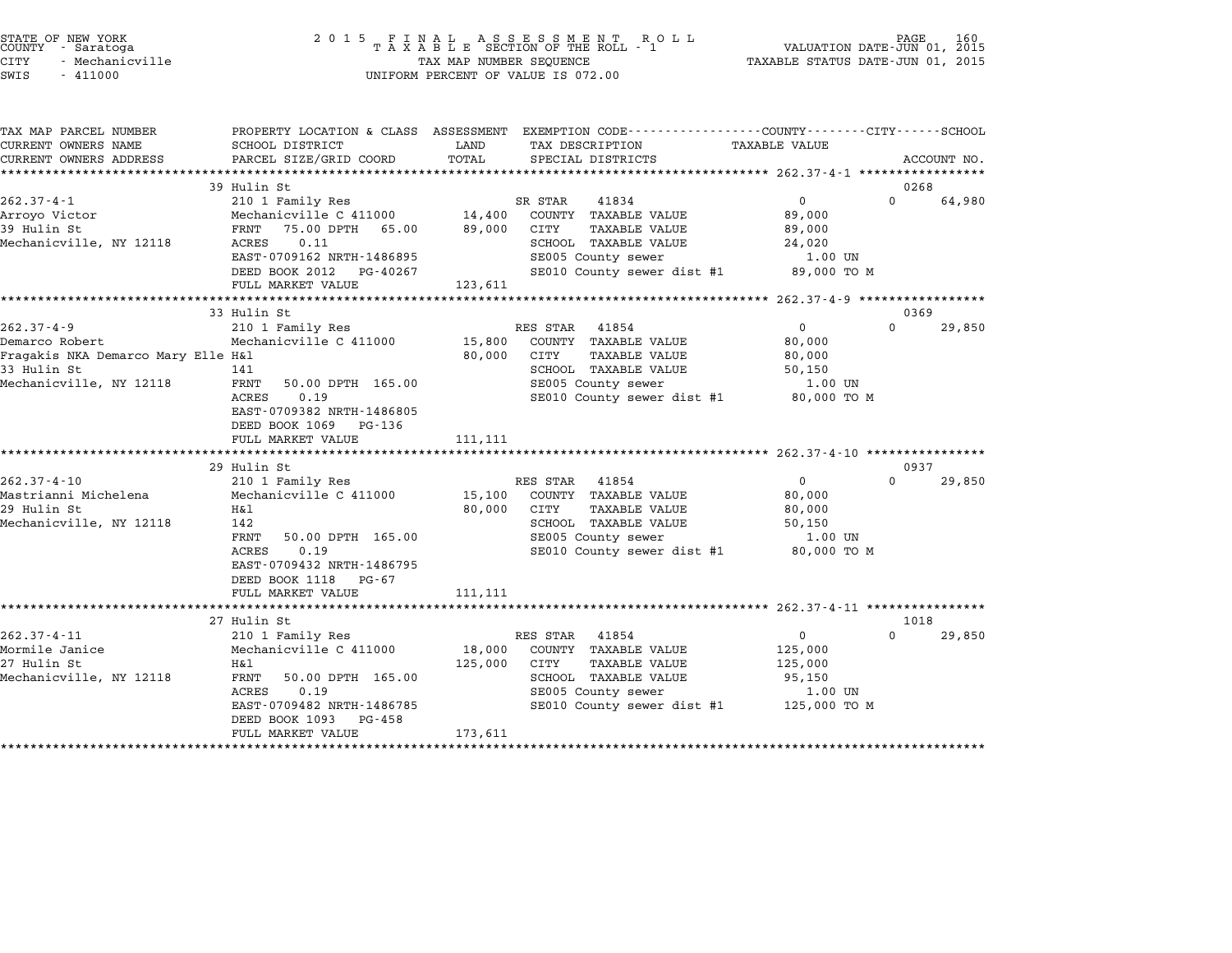| STATE OF NEW YORK<br>COUNTY | - Saratoga      |  |
|-----------------------------|-----------------|--|
| CITY                        | - Mechanicville |  |

# STATE OF NEW YORK <sup>2</sup> <sup>0</sup> <sup>1</sup> 5 F I N A L A S S E S S M E N T R O L L PAGE <sup>161</sup> COUNTY - Saratoga <sup>T</sup> <sup>A</sup> <sup>X</sup> <sup>A</sup> <sup>B</sup> <sup>L</sup> <sup>E</sup> SECTION OF THE ROLL - <sup>1</sup> VALUATION DATE-JUN 01, <sup>2015</sup> CITY - Mechanicville TAX MAP NUMBER SEQUENCE TAXABLE STATUS DATE-JUN 01, <sup>2015</sup> CUNIT - SALACUYA<br>CITY - Mechanicville<br>SWIS - 411000 UNIFORM PERCENT OF VALUE IS 072.00

TAX MAP PARCEL NUMBER PROPERTY LOCATION & CLASS ASSESSMENT EXEMPTION CODE------------------COUNTY--------CITY------SCHOOL CURRENT OWNERS NAME SCHOOL DISTRICT LAND TAX DESCRIPTION TAXABLE VALUE CURRENT OWNERS ADDRESS FOR SCHOOL DISTRICTS ASSESSEENT EXERPTION TRACK THE TRACK THE COORD TOTAL TRACK THE TRACK THE TRACK ON TRACK THE TRACK THE TRACK THE TRACK THE TRACK THE TRACK THE TRACK THE TRACK THE TRACK THE TRACK 23 Hulin St 0902 262.37-4-12 23 Hulin St<br>262.37-4-12 210 1 Family Res RES STAR 41854 0 29,850 zy Hulli Start (1889) (1892) 2002 23 Aulin Start (1892) 2003 2004 210 1 Family Res (1890) 218,000 2008 2008 20<br>Lewis Johnny R (125,200 Mechanicville C 411000 18,000 COUNTY TAXABLE VALUE 125,200 Wyman-Lewis Donna H&l 125,200 CITY TAXABLE VALUE 125,200 LEWIS JOINING A REGIMENT MELTRON DESCRIPTION AND TRANSPORTATION AND TRANSPORTATION AND LESS 200<br>Myman-Lewis Donna Hall Hall (125,200 CITY TAXABLE VALUE 125,200<br>23 Hulin St 158a SCHOOL TAXABLE VALUE 95,350 Myman Dewis Domia (Name) – 1181<br>Mechanics (Name) – 123,200 UNIT (Name) SCHOOL TAXABLE VALUE (STROL TAXABLE VALUE 95,350<br>Mechanicville, NY 12118 – FRNT 75.00 DPTH 165.00 – SE005 County sewer – 1.00 UN 1988 - SCROOD TAXABLE VALUE - 99,990<br>FRNT 75.00 DPTH 165.00 - SE005 County sewer - 1.00 UN<br>ACRES 0.28 - SE010 County sewer dist #1 125,200 TO M ACRES 0.28<br>EAST-0709542 NRTH-1486776 EAST-0709542 NRTH-14867<br>DEED BOOK 1580 PG-295 EASI 0705542 MAIN 1400770<br>
DEED BOOK 1580 PG-295<br>
FULL MARKET VALUE 173,889 \*\*\*\*\*\*\*\*\*\*\*\*\*\*\*\*\*\*\*\*\*\*\*\*\*\*\*\*\*\*\*\*\*\*\*\*\*\*\*\*\*\*\*\*\*\*\*\*\*\*\*\*\*\*\*\*\*\*\*\*\*\*\*\*\*\*\*\*\*\*\*\*\*\*\*\*\*\*\*\*\*\*\*\*\*\*\*\*\*\*\*\*\*\*\*\*\*\*\*\*\*\*\* 262.37-4-13 \*\*\*\*\*\*\*\*\*\*\*\*\*\*\*\* 13 Hulin St 0355 262.37-4-13 13 Hulin St<br>262.37-4-13 202.37-4-13 13 Hulin St<br>262.37-4-13 210 1 Family Res RES STAR 41854 0 0 29,850 De Crescenco Anthony Mechanicville C <sup>411000</sup> 20,000 COUNTY TAXABLE VALUE 120,000 202.37-4-13<br>De Crescenco Anthony Mechanicville C 411000 20,000 COUNTY TAXABLE VALUE 120,000<br>Aka Anthony De Crescenz H&l 120,000 1130,000 CITY TAXABLE VALUE 120,000 Le crescenco Anthony in the mechanic virte control of the crescenco Anthony De Crescenz and Haven Haven and Hav<br>Aka Anthony De Crescenz Hall (120,000 CITY TAXABLE VALUE 120,000 PAXABLE VALUE 120,000 PAXABLE VALUE 120,000 MAR ANCHONY DE CLESCENZ MAIN AND ALSO ENTRANDENT MARABLE VALUE AND ALSO,000<br>13 Hulin St 144 SCHOOL TAXABLE VALUE 90,150<br>Mechanicville, NY 12118 Also L:81 P:40 Bk Of Will SE005 County sewer 1.00 UN FRNT 135.00 DPTH 165.00 SE010 County sewer dist #1 120,000 TO <sup>M</sup> AISO D:01 F:4<br>FRNT 135.00<br>ACRES 0.51 FANI 155.00 DFIN 105.00<br>ACRES 0.51<br>EAST-0709642 NRTH-1486756 EAST-0709642 NRTH-14867<br>DEED BOOK 1492 PG-256 DEED BOOK 1492 PG-256<br>FULL MARKET VALUE 166,667 \*\*\*\*\*\*\*\*\*\*\*\*\*\*\*\*\*\*\*\*\*\*\*\*\*\*\*\*\*\*\*\*\*\*\*\*\*\*\*\*\*\*\*\*\*\*\*\*\*\*\*\*\*\*\*\*\*\*\*\*\*\*\*\*\*\*\*\*\*\*\*\*\*\*\*\*\*\*\*\*\*\*\*\*\*\*\*\*\*\*\*\*\*\*\*\*\*\*\*\*\*\*\* 262.37-4-14 \*\*\*\*\*\*\*\*\*\*\*\*\*\*\*\* <sup>23</sup> Stillwater Ave <sup>0598</sup> 262.37-4-14 202.37-4<br>23 Stillwater Ave<br>220 2 Family Res COUNTY TAXABLE VALUE 84,000 Garland Katherine M Mechanicville C <sup>411000</sup> 15,120 CITY TAXABLE VALUE 84,000 202.37-4-14 Maximized Maximized Maximized Maximized Maximized Maximized Maximized Maximized S4,000<br>Powers Glenn Maximized Maximized Maximized Maximized Maximized Maximized Maximized Maximized Maximized Maximi<br>Powers Glenn GALLAND MARINE IN A MERIMULATION MEDICINE OF THE SALE OF TAXABLE VALUE OF THE SALE OF THE SALE OF THE SALE OF <br>
BALLO SCHOOL TAXABLE VALUE SALE OF SALE OF SALE OF SCHOOL TAXABLE VALUE SALE OF SALE OF SALE OF SALE OF SALE O Nechanicville, NY 12118 Tax and Taxable value of the server of the server of the server of the server of the se<br>
Mechanicville, NY 12118 TRNT 165.00 DPTH SE005 County sewer dist #1 84,000 TO M<br>
ACRES 0.25 FANI 103.00 DPIH<br>ACRES 0.25<br>EAST-0709762 NRTH-1486756 ACRES 0.25<br>EAST-0709762 NRTH-1486756<br>DEED BOOK 1216 PG-393 FULL MARKET VALUE 116,667 \*\*\*\*\*\*\*\*\*\*\*\*\*\*\*\*\*\*\*\*\*\*\*\*\*\*\*\*\*\*\*\*\*\*\*\*\*\*\*\*\*\*\*\*\*\*\*\*\*\*\*\*\*\*\*\*\*\*\*\*\*\*\*\*\*\*\*\*\*\*\*\*\*\*\*\*\*\*\*\*\*\*\*\*\*\*\*\*\*\*\*\*\*\*\*\*\*\*\*\*\*\*\* 262.37-4-16 \*\*\*\*\*\*\*\*\*\*\*\*\*\*\*\* <sup>22</sup> Warsaw St <sup>1544</sup> 262.37-4-16 <sup>210</sup> <sup>1</sup> Family Res VET COM C <sup>41132</sup> 20,500 <sup>0</sup> <sup>0</sup> Mastropietro Sharlene M Mechanicville C <sup>411000</sup> 11,999 VET COM T <sup>41133</sup> <sup>0</sup> 15,000 <sup>0</sup> <sup>22</sup> Warsaw St H & L 82,000 RES STAR <sup>41854</sup> <sup>0</sup> <sup>0</sup> 29,850 Mechanicville C 411000 11,999 VEI CONTINUES And EXAMPLE ON THE SERVICE ON THE SERVICE ON THE SERVICE ON THE SE<br>Mechanicville, NY 12118 H & L 44.00 DPTH 120.00 COUNTY TAXABLE VALUE 61,500 FRNT 44.00 DPTH 120.00 COUNTY TAXABLE VALUE 61,500<br>ACRES 0.12 CITY TAXABLE VALUE 67,000<br>EAST-0709763 NRTH-1486596 SCHOOL TAXABLE VALUE 52,150 EANI 141.00 DETH 120.00<br>ACRES 0.12 010 CITY TAXABLE VALUE 67,000<br>EAST-0709763 NRTH-1486596 SCHOOL TAXABLE VALUE 52,150 NORSE 199763 NRTH-1486596 SENGOL TAXABLE VALUE 199763 NRTH-1486596 SALUE 2011 TAXABLE VALUE 2011<br>BASED BOOK 1735 PG-55 SENGOL TAXABLE VALUE 2011 SCROOL TAXABLE VALUE 2011 EASI-0709703 NKIH-1480390<br>DEED BOOK 1735 PG-55 SE005 County sewer 1.00 UN<br>FULL MARKET VALUE 113,889 SE010 County sewer dist #1 82,000 TO M \*\*\*\*\*\*\*\*\*\*\*\*\*\*\*\*\*\*\*\*\*\*\*\*\*\*\*\*\*\*\*\*\*\*\*\*\*\*\*\*\*\*\*\*\*\*\*\*\*\*\*\*\*\*\*\*\*\*\*\*\*\*\*\*\*\*\*\*\*\*\*\*\*\*\*\*\*\*\*\*\*\*\*\*\*\*\*\*\*\*\*\*\*\*\*\*\*\*\*\*\*\*\*\*\*\*\*\*\*\*\*\*\*\*\*\*\*\*\*\*\*\*\*\*\*\*\*\*\*\*\*\*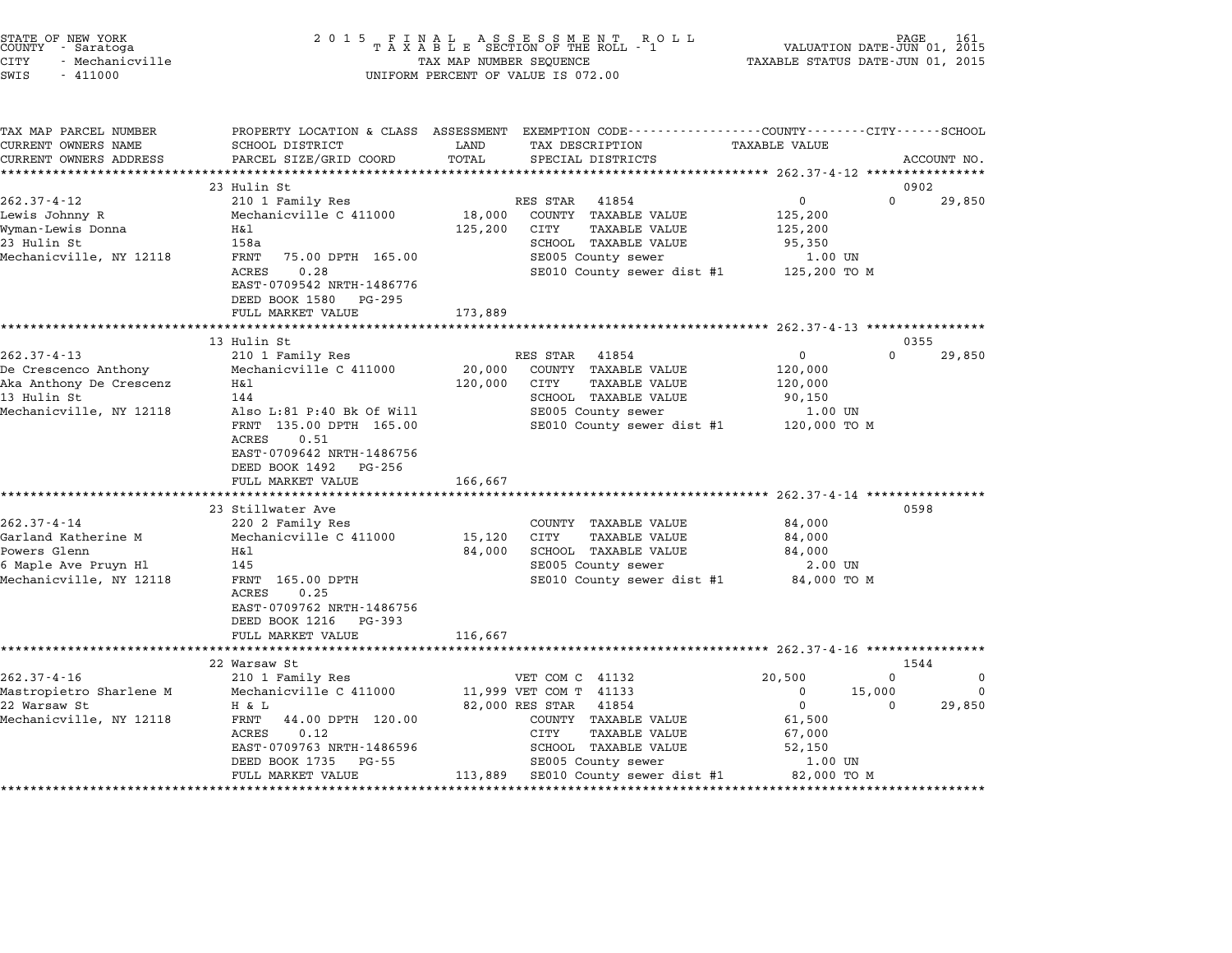| STATE OF NEW YORK<br>COUNTY – Saratoga<br>CITY<br>- Mechanicville<br>SWIS<br>$-411000$                                                                                       | 2 0 1 5                                                                                                                                                                                                                                                                                                                          | TAX MAP NUMBER SEQUENCE                                    | FINAL ASSESSMENT ROLL<br>TAXABLE SECTION OF THE ROLL - 1<br>UNIFORM PERCENT OF VALUE IS 072.00                                                                                                            | PAGE 162<br>VALUATION DATE-JUN 01, 2015<br>TAXABLE STATUS DATE-JUN 01, 2015                                                  |                         |
|------------------------------------------------------------------------------------------------------------------------------------------------------------------------------|----------------------------------------------------------------------------------------------------------------------------------------------------------------------------------------------------------------------------------------------------------------------------------------------------------------------------------|------------------------------------------------------------|-----------------------------------------------------------------------------------------------------------------------------------------------------------------------------------------------------------|------------------------------------------------------------------------------------------------------------------------------|-------------------------|
| TAX MAP PARCEL NUMBER<br>CURRENT OWNERS NAME<br>CURRENT OWNERS ADDRESS                                                                                                       | SCHOOL DISTRICT<br>PARCEL SIZE/GRID COORD                                                                                                                                                                                                                                                                                        | LAND<br>TOTAL                                              | PROPERTY LOCATION & CLASS ASSESSMENT EXEMPTION CODE---------------COUNTY-------CITY------SCHOOL<br>TAX DESCRIPTION<br>SPECIAL DISTRICTS                                                                   | <b>TAXABLE VALUE</b>                                                                                                         | ACCOUNT NO.             |
| ***********************                                                                                                                                                      | ****************************<br>26 Warsaw St                                                                                                                                                                                                                                                                                     |                                                            |                                                                                                                                                                                                           |                                                                                                                              | 1017                    |
| $262.37 - 4 - 17$<br>Fitzgerald Christopher M<br>Fitzgerald Roberta A<br>26 Warsaw St                                                                                        | 210 1 Family Res<br>Mechanicville C 411000<br>H & L<br>FRNT<br>44.00 DPTH 120.00                                                                                                                                                                                                                                                 | 14,000<br>100,000                                          | RES STAR<br>41854<br>COUNTY TAXABLE VALUE<br>CITY<br>TAXABLE VALUE<br>SCHOOL TAXABLE VALUE                                                                                                                | $\mathbf 0$<br>$\Omega$<br>100,000<br>100,000<br>70,150                                                                      | 29,850                  |
| Mechanicville, NY 12118                                                                                                                                                      | 0.12<br>ACRES<br>EAST-0709723 NRTH-1486596<br>DEED BOOK 2007<br>PG-24227<br>FULL MARKET VALUE                                                                                                                                                                                                                                    | 138,889                                                    | SE005 County sewer<br>SE010 County sewer dist #1                                                                                                                                                          | 1.00 UN<br>100,000 TO M                                                                                                      |                         |
|                                                                                                                                                                              | *********************                                                                                                                                                                                                                                                                                                            | **********                                                 |                                                                                                                                                                                                           | $*******262.37-4-19.1**************$                                                                                         |                         |
| $262.37 - 4 - 19.1$<br>Lookout Estates Community<br>Association Inc<br>PO Box 666<br>Mechanicville, NY 12118<br>$262.37 - 4 - 22$<br>Sullivan Thomas M<br>Sullivan Mariann P | 30-32 Warsaw St<br>311 Res vac land<br>Mechanicville C 411000<br>Blk & L<br>148<br>Lot $18, 19, 20, 21$<br>FRNT 157.00 DPTH 120.00<br>ACRES<br>0.34<br>EAST-0709633 NRTH-1486646<br>DEED BOOK 1323<br>PG-198<br>FULL MARKET VALUE<br>*********************<br>38 Warsaw St<br>220 2 Family Res<br>Mechanicville C 411000<br>Hg&l | 11,000<br>11,000<br>15,278<br>*********<br>7,000<br>65,000 | COUNTY TAXABLE VALUE<br>CITY<br><b>TAXABLE VALUE</b><br>SCHOOL TAXABLE VALUE<br>SE010 County sewer dist #1<br>COUNTY TAXABLE VALUE<br>CITY<br><b>TAXABLE VALUE</b><br>SCHOOL TAXABLE VALUE                | 11,000<br>11,000<br>11,000<br>11,000 TO M<br>********************** 262.37-4-22 **************<br>65,000<br>65,000<br>65,000 | 0959<br>0869            |
| 136 S Third Ave<br>Mechanicville, NY 12118                                                                                                                                   | 150<br>FRNT<br>70.00 DPTH 125.00<br>0.20<br>ACRES<br>EAST-0709513 NRTH-1486635<br>DEED BOOK 1724<br>PG-259<br>FULL MARKET VALUE<br>*********************                                                                                                                                                                         | 90,278                                                     | SE005 County sewer<br>SE010 County sewer dist #1                                                                                                                                                          | 2.00 UN<br>65,000 TO M                                                                                                       |                         |
|                                                                                                                                                                              | 42 Warsaw Ave                                                                                                                                                                                                                                                                                                                    |                                                            |                                                                                                                                                                                                           |                                                                                                                              | 0392                    |
| $262.37 - 4 - 23$<br>Vanhoesen John H<br>Vanhoesen Darlene<br>42 Warsaw St<br>Mechanicville, NY 12118                                                                        | 210 1 Family Res<br>Mechanicville C 411000<br>Hq&l<br>151<br>FRNT<br>50.00 DPTH 125.00<br>ACRES<br>0.14<br>EAST-0709453 NRTH-1486645<br>DEED BOOK 1030<br>PG-1066<br>FULL MARKET VALUE                                                                                                                                           | 97,222                                                     | VET WAR C 41122<br>13,500 VET WAR T 41123<br>70,000 RES STAR<br>41854<br>COUNTY TAXABLE VALUE<br>CITY<br><b>TAXABLE VALUE</b><br>SCHOOL TAXABLE VALUE<br>SE005 County sewer<br>SE010 County sewer dist #1 | 10,500<br>$\Omega$<br>$\Omega$<br>9,000<br>$\mathbf 0$<br>$\Omega$<br>59,500<br>61,000<br>40,150<br>1.00 UN<br>70,000 TO M   | 0<br>$\Omega$<br>29,850 |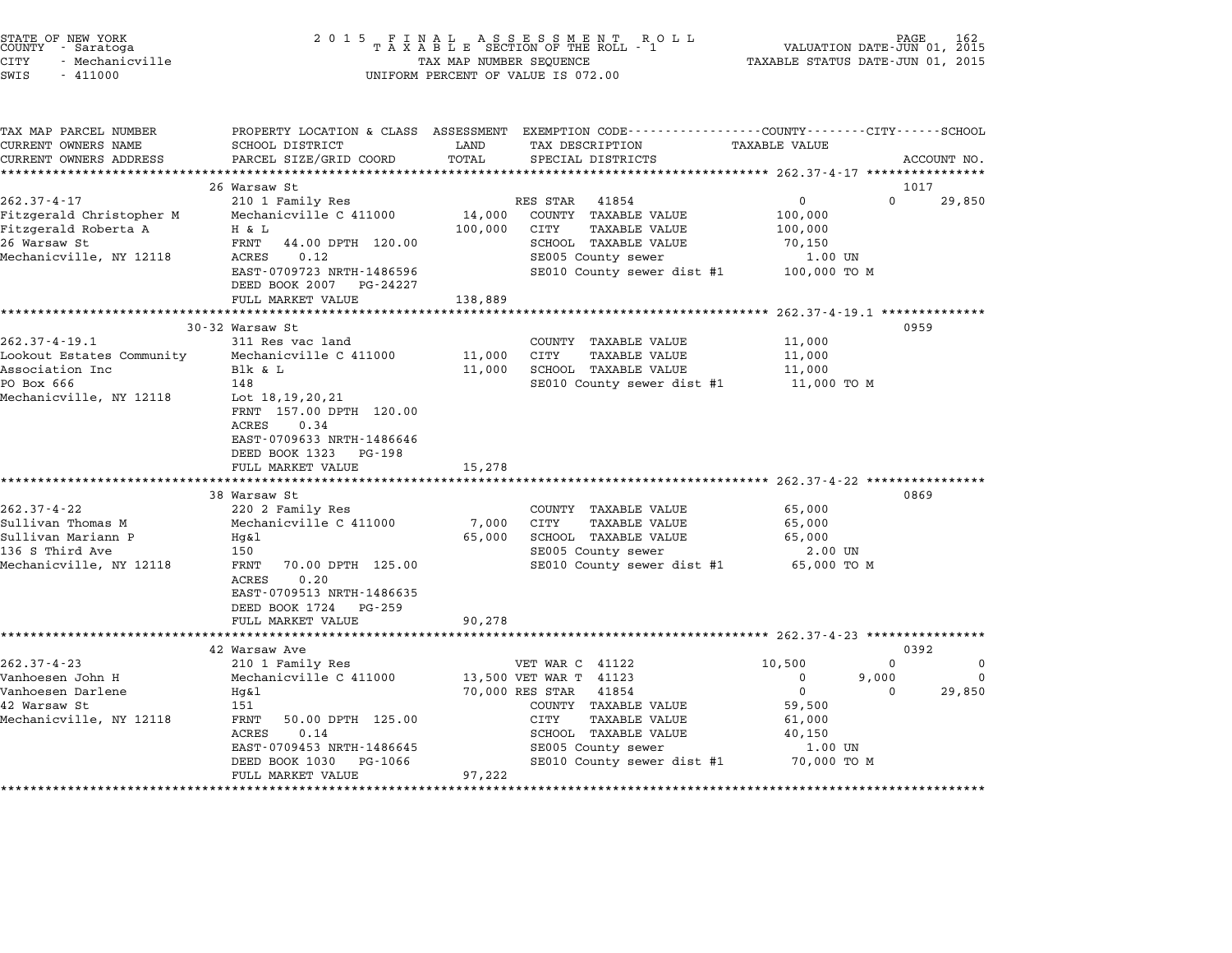| TAX MAP PARCEL NUMBER                          | PROPERTY LOCATION & CLASS ASSESSMENT EXEMPTION CODE---------------COUNTY-------CITY-----SCHOOL |                      |                              |                                                   |             |             |
|------------------------------------------------|------------------------------------------------------------------------------------------------|----------------------|------------------------------|---------------------------------------------------|-------------|-------------|
| CURRENT OWNERS NAME                            | SCHOOL DISTRICT                                                                                | LAND                 | TAX DESCRIPTION              | <b>TAXABLE VALUE</b>                              |             |             |
| CURRENT OWNERS ADDRESS                         | PARCEL SIZE/GRID COORD                                                                         | TOTAL                | SPECIAL DISTRICTS            |                                                   |             | ACCOUNT NO. |
|                                                |                                                                                                |                      |                              |                                                   |             |             |
|                                                | 31 Hulin St                                                                                    |                      |                              |                                                   |             | 1003        |
| $262.37 - 4 - 32$                              | 220 2 Family Res                                                                               |                      | VET COM C 41132              | 21,250                                            | $\Omega$    | 0           |
| Miranda Marie                                  | Mechanicville C 411000 17,999 VET COM T 41133                                                  |                      |                              | $\Omega$                                          | 15,000      | $\Omega$    |
| Attn: & Michael                                | Life Estate                                                                                    | 85,000 AGED C        | 41802                        | 28,688                                            | 0           | $\Omega$    |
| Gloria De Voe Miranda Anthony FRNT 175.00 DPTH |                                                                                                |                      | SR STAR<br>41834             | $\mathbf{0}$                                      | $\Omega$    | 64,980      |
| 31 Hulin St                                    | ACRES<br>0.55                                                                                  |                      | COUNTY TAXABLE VALUE         | 35,062                                            |             |             |
| Mechanicville, NY 12118                        | EAST-0709272 NRTH-1486815                                                                      |                      | CITY<br>TAXABLE VALUE        | 70,000                                            |             |             |
|                                                | DEED BOOK 1312 PG-317                                                                          |                      | SCHOOL TAXABLE VALUE         | 20,020                                            |             |             |
|                                                | FULL MARKET VALUE                                                                              |                      | 118,056 SE005 County sewer   | 2.00 UN                                           |             |             |
|                                                |                                                                                                |                      | SE010 County sewer dist #1   | 85,000 TO M                                       |             |             |
|                                                | 30-1 Warsaw St Rear                                                                            |                      |                              |                                                   |             |             |
| $262.37 - 4 - 33$                              | 210 1 Family Res                                                                               |                      | RES STAR<br>41854            | $\Omega$                                          | $\Omega$    | 29,850      |
| McAllister Mary Jo                             | Mechanicville C 411000                                                                         | 5,000                | COUNTY TAXABLE VALUE         | 50,000                                            |             |             |
| 30-1 Warsaw St Rear                            | Lot 1                                                                                          | 50,000               | CITY<br>TAXABLE VALUE        | 50,000                                            |             |             |
| Mechanicville, NY 12118                        | ACRES<br>0.01                                                                                  |                      | SCHOOL TAXABLE VALUE         | 20,150                                            |             |             |
|                                                | EAST-0709566 NRTH-1486612                                                                      |                      | SE005 County sewer           | 1.00 UN                                           |             |             |
|                                                | DEED BOOK 1659 PG-173                                                                          |                      | SE010 County sewer dist #1   | 50,000 TO M                                       |             |             |
|                                                | FULL MARKET VALUE                                                                              | 69,444               |                              |                                                   |             |             |
|                                                |                                                                                                |                      |                              |                                                   |             |             |
|                                                | Warsaw St Rear                                                                                 |                      |                              |                                                   |             |             |
| $262.37 - 4 - 34$                              | 210 1 Family Res                                                                               |                      | 41854<br>RES STAR            | 0                                                 | $\Omega$    | 29,850      |
| Rourke Theresa H                               | Mechanicville C 411000                                                                         | 5,000                | COUNTY TAXABLE VALUE         | 50,000                                            |             |             |
| 30 Warsaw Ave                                  | Lot 2                                                                                          | 50,000               | TAXABLE VALUE<br>CITY        | 50,000                                            |             |             |
| Mechanicville, NY 12118                        | <b>ACRES</b><br>0.01                                                                           |                      | SCHOOL TAXABLE VALUE         | 20,150                                            |             |             |
|                                                | EAST-0709583 NRTH-1486606                                                                      |                      | SE005 County sewer           | 1.00 UN                                           |             |             |
|                                                | DEED BOOK 1331 PG-43                                                                           |                      | SE010 County sewer dist #1   | 50,000 TO M                                       |             |             |
|                                                | FULL MARKET VALUE                                                                              | 69,444               |                              |                                                   |             |             |
|                                                |                                                                                                |                      |                              |                                                   |             |             |
|                                                | 30 Warsaw St Rear #3                                                                           |                      |                              |                                                   |             |             |
| $262.37 - 4 - 35$                              | 210 1 Family Res                                                                               |                      | SR STAR<br>41834             | $\Omega$                                          | $\Omega$    | 64,980      |
| Pignatelli Beverly E                           | Mechanicville C 411000                                                                         | 5,000                | COUNTY TAXABLE VALUE         | 70,000                                            |             |             |
| 30-3 Warsaw Ave                                | Lot 3                                                                                          | 70,000               | CITY<br><b>TAXABLE VALUE</b> | 70,000                                            |             |             |
| Mechanicville, NY 12118                        | ACRES<br>0.01                                                                                  |                      | SCHOOL TAXABLE VALUE         | 5,020                                             |             |             |
|                                                | EAST-0709603 NRTH-1486606                                                                      |                      | SE005 County sewer           | 1.00 UN                                           |             |             |
|                                                | DEED BOOK 2009<br>PG-43217                                                                     |                      | SE010 County sewer dist #1   | 70,000 TO M                                       |             |             |
|                                                | FULL MARKET VALUE                                                                              | 97,222               |                              |                                                   |             |             |
|                                                | ***************************                                                                    | ******************** |                              | ******************* 262.37-4-36 ***************** |             |             |
|                                                | 30 Warsaw St Rear                                                                              |                      |                              |                                                   |             |             |
| $262.37 - 4 - 36$                              | 210 1 Family Res                                                                               |                      | RES STAR<br>41854            | 0                                                 | $\mathbf 0$ | 29,850      |
| Wolske Danielle A                              | Mechanicville C 411000                                                                         | 5,000                | COUNTY TAXABLE VALUE         | 50,000                                            |             |             |
| 30 Warsaw Ave Unit 4                           | Lot 4                                                                                          | 50,000               | CITY<br>TAXABLE VALUE        | 50,000                                            |             |             |
| Mechanicville, NY 12118                        | 0.01<br>ACRES                                                                                  |                      | SCHOOL TAXABLE VALUE         | 20,150                                            |             |             |
|                                                | EAST-0709616 NRTH-1486603                                                                      |                      | SE005 County sewer           | 1.00 UN                                           |             |             |
|                                                | DEED BOOK 2015<br>PG-935                                                                       |                      | SE010 County sewer dist #1   | 50,000 TO M                                       |             |             |
|                                                | FULL MARKET VALUE                                                                              | 69,444               |                              |                                                   |             |             |
|                                                |                                                                                                |                      |                              |                                                   |             |             |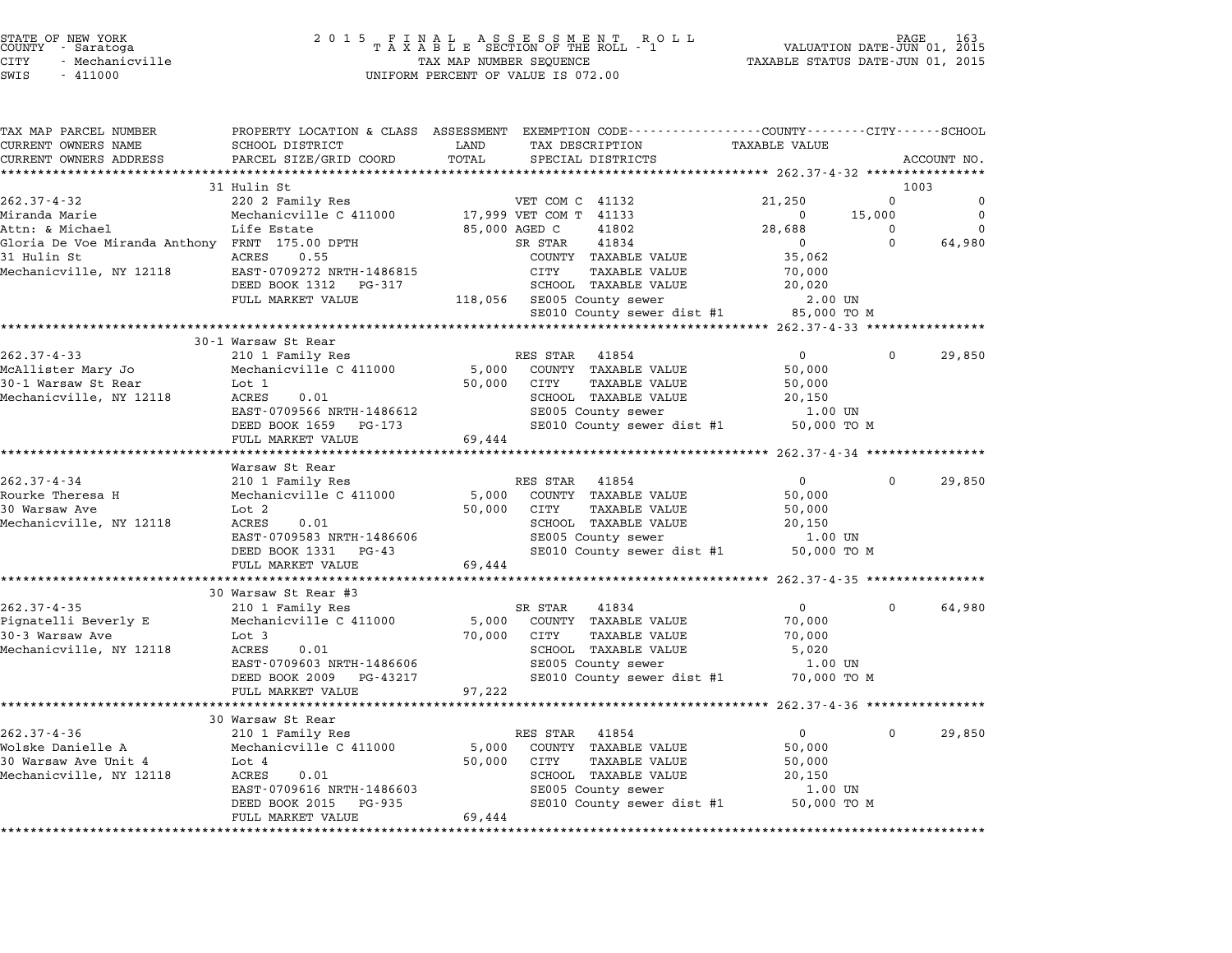| STATE OF NEW YORK<br>COUNTY - Saratoga<br>CITY<br>- Mechanicville<br>SWIS<br>$-411000$ | 2 0 1 5                                              | TAX MAP NUMBER SEQUENCE   | FINAL ASSESSMENT RC<br>TAXABLE SECTION OF THE ROLL - 1<br>R O L L<br>UNIFORM PERCENT OF VALUE IS 072.00 | VALUATION DATE-JUN 01, 2015<br>TAXABLE STATUS DATE-JUN 01, 2015 | PAGE     |             |
|----------------------------------------------------------------------------------------|------------------------------------------------------|---------------------------|---------------------------------------------------------------------------------------------------------|-----------------------------------------------------------------|----------|-------------|
| TAX MAP PARCEL NUMBER                                                                  |                                                      |                           | PROPERTY LOCATION & CLASS ASSESSMENT EXEMPTION CODE---------------COUNTY-------CITY-----SCHOOL          |                                                                 |          |             |
| CURRENT OWNERS NAME<br>CURRENT OWNERS ADDRESS                                          | SCHOOL DISTRICT<br>PARCEL SIZE/GRID COORD            | LAND<br>TOTAL             | TAX DESCRIPTION<br>SPECIAL DISTRICTS                                                                    | <b>TAXABLE VALUE</b>                                            |          | ACCOUNT NO. |
|                                                                                        |                                                      |                           |                                                                                                         | ************** 262.37-4-37 *******                              |          |             |
|                                                                                        | 30 Warsaw St Rear #5                                 |                           |                                                                                                         |                                                                 |          |             |
| $262.37 - 4 - 37$                                                                      | 210 1 Family Res                                     |                           | RES STAR 41854                                                                                          | $\overline{0}$                                                  | 0        | 29,850      |
| Piekarski Adam                                                                         | Mechanicville C 411000                               | 5,000                     | COUNTY TAXABLE VALUE                                                                                    | 75,000                                                          |          |             |
| Piekarski Barbara                                                                      | Lot 5                                                | 75,000                    | CITY<br>TAXABLE VALUE                                                                                   | 75,000                                                          |          |             |
| 30 Warsaw Ave 5<br>Mechanicville, NY 12118                                             | ACRES<br>0.01<br>EAST-0709633 NRTH-1486596           |                           | SCHOOL TAXABLE VALUE<br>SE005 County sewer                                                              | 45,150<br>1.00 UN                                               |          |             |
|                                                                                        | DEED BOOK 2009 PG-44240                              |                           | SE010 County sewer dist #1                                                                              | 75,000 TO M                                                     |          |             |
|                                                                                        | FULL MARKET VALUE                                    | 104,167                   |                                                                                                         |                                                                 |          |             |
|                                                                                        |                                                      |                           |                                                                                                         | ******************** 262.37-4-38 *****************              |          |             |
|                                                                                        | 30 Warsaw St                                         |                           |                                                                                                         |                                                                 |          |             |
| $262.37 - 4 - 38$                                                                      | 210 1 Family Res                                     |                           | RES STAR 41854                                                                                          | $\overline{0}$                                                  | $\Omega$ | 29,850      |
| Rychlik Michael J                                                                      | Mechanicville C 411000                               | 5,000                     | COUNTY TAXABLE VALUE                                                                                    | 50,000                                                          |          |             |
| 30 Warsaw Ave Unit 6                                                                   | Lot 6                                                | 50,000                    | CITY<br><b>TAXABLE VALUE</b>                                                                            | 50,000                                                          |          |             |
| Mechanicville, NY 12118                                                                | ACRES<br>0.01                                        |                           | SCHOOL TAXABLE VALUE                                                                                    | 20,150                                                          |          |             |
|                                                                                        | EAST-0709653 NRTH-1486596                            |                           | SE005 County sewer                                                                                      | 1.00 UN                                                         |          |             |
|                                                                                        | DEED BOOK 2012 PG-34025                              |                           | SE010 County sewer dist #1                                                                              | 50,000 TO M                                                     |          |             |
|                                                                                        | FULL MARKET VALUE<br>********************            | 69,444                    |                                                                                                         |                                                                 |          |             |
|                                                                                        | 30 Warsaw St Rear                                    |                           |                                                                                                         |                                                                 |          |             |
| $262.37 - 4 - 39$                                                                      | 210 1 Family Res                                     |                           | RES STAR<br>41854                                                                                       | $\overline{0}$                                                  | $\Omega$ | 29,850      |
| Acton Gary                                                                             | Mechanicville C 411000                               | 5,000                     | COUNTY TAXABLE VALUE                                                                                    | 75,000                                                          |          |             |
| 30 Warsaw St                                                                           | Lot 7                                                | 75,000                    | CITY<br>TAXABLE VALUE                                                                                   | 75,000                                                          |          |             |
| Mechanicville, NY 12118                                                                | ACRES<br>0.01                                        |                           | SCHOOL TAXABLE VALUE                                                                                    | 45,150                                                          |          |             |
|                                                                                        | EAST-0709663 NRTH-1486596                            |                           | SE005 County sewer                                                                                      | 1.00 UN                                                         |          |             |
|                                                                                        | DEED BOOK 1723 PG-680                                |                           | SE010 County sewer dist #1                                                                              | 75,000 TO M                                                     |          |             |
|                                                                                        | FULL MARKET VALUE<br>******************************* | 104,167<br>************** | ******************************** 262.37-4-40 ****************                                           |                                                                 |          |             |
|                                                                                        | 30 Warsaw St Rear #6                                 |                           |                                                                                                         |                                                                 |          |             |
| $262.37 - 4 - 40$                                                                      | 210 1 Family Res                                     |                           | COUNTY TAXABLE VALUE                                                                                    | 50,000                                                          |          |             |
| Vandenburgh Diane C                                                                    | Mechanicville C 411000                               | 5,000                     | CITY<br><b>TAXABLE VALUE</b>                                                                            | 50,000                                                          |          |             |
| Trustee                                                                                | Lot 8                                                | 50,000                    | SCHOOL TAXABLE VALUE                                                                                    | 50,000                                                          |          |             |
| 319 Merrill St                                                                         | ACRES<br>0.01                                        |                           | SE005 County sewer                                                                                      | 1.00 UN                                                         |          |             |
| Albany, NY 12205                                                                       | EAST-0709683 NRTH-1486596                            |                           | SE010 County sewer dist #1                                                                              | 50,000 TO M                                                     |          |             |
|                                                                                        | DEED BOOK 1686 PG-459                                |                           |                                                                                                         |                                                                 |          |             |
|                                                                                        | FULL MARKET VALUE<br>********************            | 69,444<br>**********      |                                                                                                         |                                                                 |          |             |
|                                                                                        | 46 Warsaw Ave                                        |                           |                                                                                                         | ************ 262.37-4-41 ****************                       |          | 0939        |
| $262.37 - 4 - 41$                                                                      | 210 1 Family Res                                     |                           | RES STAR 41854                                                                                          | $\mathbf 0$                                                     | $\Omega$ | 29,850      |
| August Karen E                                                                         | Mechanicville C 411000                               | 15,000                    | COUNTY TAXABLE VALUE                                                                                    | 125,000                                                         |          |             |
| 46 Warsaw Ave                                                                          | $Hg$ & $L$                                           | 125,000                   | CITY<br>TAXABLE VALUE                                                                                   | 125,000                                                         |          |             |
| Mechanicville, NY 12118                                                                | also deed 1748/747                                   |                           | SCHOOL TAXABLE VALUE                                                                                    | 95,150                                                          |          |             |
|                                                                                        | lot 23,24 po 25                                      |                           | SE005 County sewer                                                                                      | 1.00 UN                                                         |          |             |
|                                                                                        | FRNT 100.00 DPTH 125.00                              |                           | SE010 County sewer dist #1 125,000 TO M                                                                 |                                                                 |          |             |
|                                                                                        | ACRES<br>0.29                                        |                           |                                                                                                         |                                                                 |          |             |
|                                                                                        | EAST-0709376 NRTH-1486655                            |                           |                                                                                                         |                                                                 |          |             |
|                                                                                        | DEED BOOK 1751<br>PG-279                             |                           |                                                                                                         |                                                                 |          |             |
|                                                                                        | FULL MARKET VALUE                                    | 173,611                   |                                                                                                         |                                                                 |          |             |
|                                                                                        |                                                      |                           |                                                                                                         |                                                                 |          |             |

STATE OF NEW YORK <sup>2</sup> <sup>0</sup> <sup>1</sup> 5 F I N A L A S S E S S M E N T R O L L PAGE <sup>164</sup> COUNTY - Saratoga <sup>T</sup> <sup>A</sup> <sup>X</sup> <sup>A</sup> <sup>B</sup> <sup>L</sup> <sup>E</sup> SECTION OF THE ROLL - <sup>1</sup> VALUATION DATE-JUN 01, <sup>2015</sup>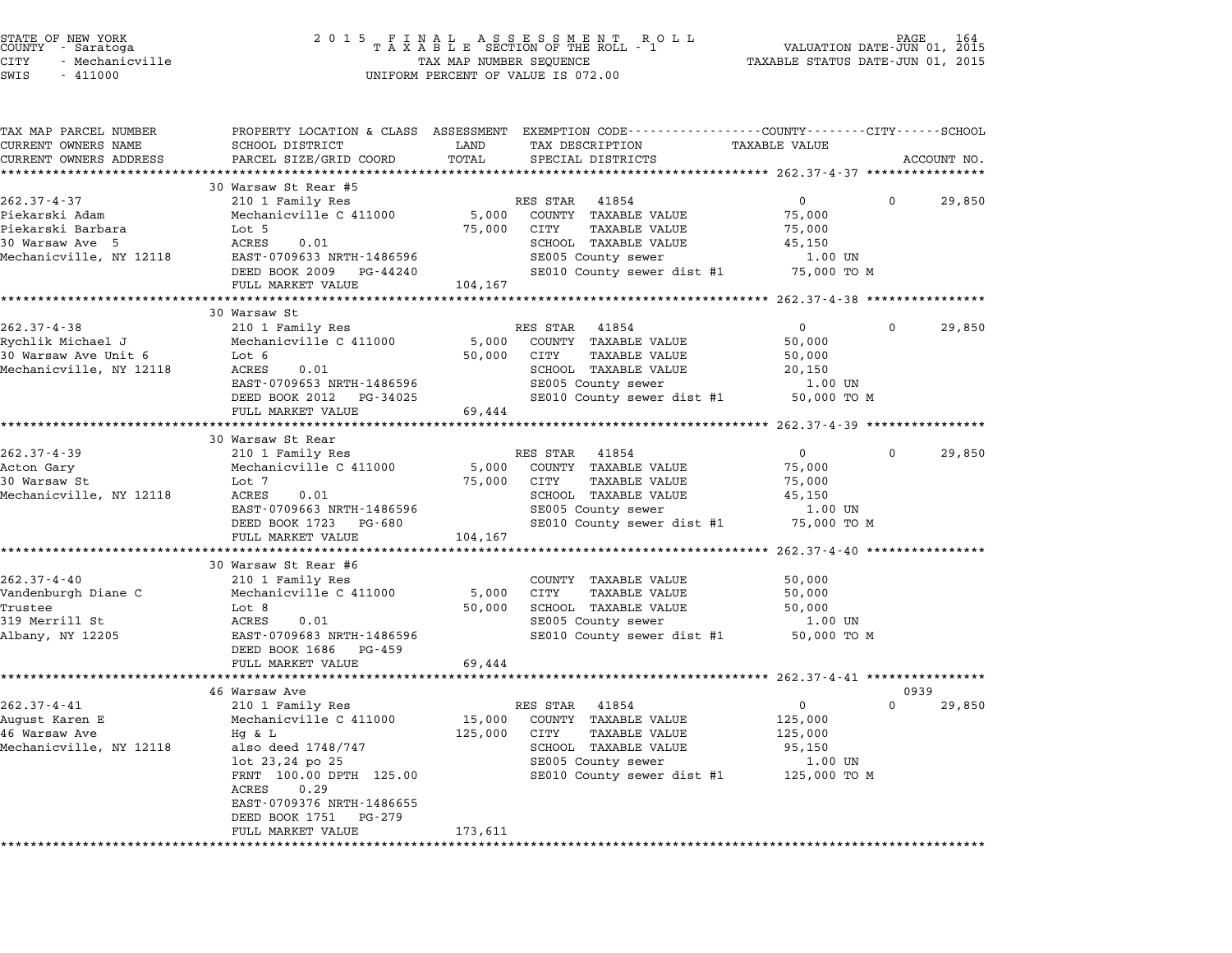| STATE OF NEW YORK<br>COUNTY - Saratoga<br>CITY<br>- Mechanicville<br>SWIS<br>$-411000$ | 2 0 1 5                                                                 | TAX MAP NUMBER SEQUENCE | FINAL ASSESSMENT RO<br>TAXABLE SECTION OF THE ROLL - 1<br>R O L L<br>UNIFORM PERCENT OF VALUE IS 072.00            | PAGE 165<br>VALUATION DATE-JUN 01, 2015<br>TAXABLE STATUS DATE-JUN 01, 2015 |                            |
|----------------------------------------------------------------------------------------|-------------------------------------------------------------------------|-------------------------|--------------------------------------------------------------------------------------------------------------------|-----------------------------------------------------------------------------|----------------------------|
| TAX MAP PARCEL NUMBER<br>CURRENT OWNERS NAME                                           | SCHOOL DISTRICT                                                         | LAND                    | PROPERTY LOCATION & CLASS ASSESSMENT EXEMPTION CODE---------------COUNTY-------CITY------SCHOOL<br>TAX DESCRIPTION | <b>TAXABLE VALUE</b>                                                        |                            |
| CURRENT OWNERS ADDRESS                                                                 | PARCEL SIZE/GRID COORD                                                  | TOTAL                   | SPECIAL DISTRICTS                                                                                                  |                                                                             | ACCOUNT NO.                |
| *********************                                                                  | **************                                                          | ********                |                                                                                                                    |                                                                             |                            |
|                                                                                        | 19 Third St                                                             |                         |                                                                                                                    |                                                                             | 0949                       |
| $262.37 - 4 - 42$                                                                      | 311 Res vac land                                                        |                         | COUNTY TAXABLE VALUE                                                                                               | 3,000                                                                       |                            |
| DeMarco David                                                                          | Mechanicville C 411000                                                  | 3,000                   | <b>CITY</b><br>TAXABLE VALUE                                                                                       | 3,000                                                                       |                            |
| 52 Warsaw Ave                                                                          | V1                                                                      | 3,000                   | SCHOOL TAXABLE VALUE                                                                                               | 3,000                                                                       |                            |
| Mechanicville, NY 12118                                                                | FRNT 100.00 DPTH 125.00<br>0.29<br>ACRES<br>EAST-0709167 NRTH-1486805   |                         | SE010 County sewer dist #1                                                                                         | 3,000 TO M                                                                  |                            |
|                                                                                        | DEED BOOK 1773<br>PG-735                                                |                         |                                                                                                                    |                                                                             |                            |
|                                                                                        | FULL MARKET VALUE                                                       | 4,167                   |                                                                                                                    |                                                                             |                            |
|                                                                                        |                                                                         | * * * * * * * * * *     |                                                                                                                    | ******************* 262.37-4-43 *****************                           |                            |
| $262.37 - 4 - 43$                                                                      | 48 Warsaw Ave<br>210 1 Family Res                                       |                         | 41854<br>RES STAR                                                                                                  | $\mathbf 0$                                                                 | 0370<br>$\Omega$<br>29,850 |
| Demarco Anthony J Jr                                                                   | Mechanicville C 411000                                                  | 13,800                  | COUNTY TAXABLE VALUE                                                                                               | 71,000                                                                      |                            |
| 48 Warsaw Ave                                                                          | H&l<br>154a                                                             | 71,000                  | CITY<br><b>TAXABLE VALUE</b>                                                                                       | 71,000                                                                      |                            |
| Mechanicville, NY 12118                                                                | 2009/26457 & 28713 also d                                               |                         | SCHOOL TAXABLE VALUE                                                                                               | 41,150                                                                      |                            |
|                                                                                        | Lot P024 & 25, po25, po26                                               |                         | SE005 County sewer                                                                                                 | 1.00 UN                                                                     |                            |
|                                                                                        | 55.00 DPTH 125.00<br>FRNT<br>ACRES<br>0.16<br>EAST-0709300 NRTH-1486669 |                         | SE010 County sewer dist #1                                                                                         | 71,000 TO M                                                                 |                            |
|                                                                                        | DEED BOOK 2013<br>PG-32097                                              |                         |                                                                                                                    |                                                                             |                            |
|                                                                                        | FULL MARKET VALUE<br>***********************                            | 98,611                  |                                                                                                                    |                                                                             |                            |
|                                                                                        | 52 Warsaw Ave                                                           |                         |                                                                                                                    |                                                                             |                            |
| $262.37 - 4 - 44$                                                                      | 210 1 Family Res                                                        |                         | RES STAR<br>41854                                                                                                  | 0<br>0                                                                      | 29,850                     |
| Demarco David J                                                                        | Mechanicville C 411000                                                  | 20,000                  | COUNTY TAXABLE VALUE                                                                                               | 85,000                                                                      |                            |
| Demarco Michelle S                                                                     | 2011/12120 also deed                                                    | 85,000                  | CITY<br><b>TAXABLE VALUE</b>                                                                                       | 85,000                                                                      |                            |
| 52 Warsaw Ave                                                                          | Lots 26-29                                                              |                         | SCHOOL TAXABLE VALUE                                                                                               | 55,150                                                                      |                            |
| Mechanicville, NY 12118                                                                | FRNT 190.00 DPTH 125.00                                                 |                         | SE005 County sewer                                                                                                 | 1.00 UN                                                                     |                            |
|                                                                                        | ACRES<br>0.55                                                           |                         | SE010 County sewer dist #1                                                                                         | 85,000 TO M                                                                 |                            |
|                                                                                        | EAST-0709180 NRTH-1486690<br>DEED BOOK 2014<br>PG-18896                 |                         |                                                                                                                    |                                                                             |                            |
|                                                                                        | FULL MARKET VALUE                                                       | 118,056                 |                                                                                                                    |                                                                             |                            |
|                                                                                        | ********************                                                    |                         | ************************                                                                                           | $262.37 - 5 - 7.1$ ***************                                          |                            |
|                                                                                        | 19 Warsaw St                                                            |                         |                                                                                                                    |                                                                             | 0533                       |
| $262.37 - 5 - 7.1$                                                                     | 411 Apartment                                                           |                         | COUNTY TAXABLE VALUE                                                                                               | 180,000                                                                     |                            |
| Tropical Sunsets Inc                                                                   | Mechanicville C 411000                                                  | 26,000                  | CITY<br>TAXABLE VALUE                                                                                              | 180,000                                                                     |                            |
| Attn: Linda Beauregard                                                                 | Blk & L                                                                 | 180,000                 | SCHOOL TAXABLE VALUE                                                                                               | 180,000                                                                     |                            |
| 3800 Sawgrass Way Apt 3136                                                             | Comb Accts 0533&0535                                                    |                         | SE005 County sewer                                                                                                 | $6.00$ UN                                                                   |                            |
| Naples, FL 34112                                                                       | 60.69 DPTH<br>FRNT                                                      |                         | SE010 County sewer dist #1                                                                                         | 180,000 TO M                                                                |                            |
|                                                                                        | ACRES<br>0.28<br>EAST-0709853 NRTH-1486406                              |                         |                                                                                                                    |                                                                             |                            |
|                                                                                        | DEED BOOK 1656<br>PG-171                                                |                         |                                                                                                                    |                                                                             |                            |
|                                                                                        | FULL MARKET VALUE                                                       | 250,000                 |                                                                                                                    |                                                                             |                            |
|                                                                                        |                                                                         |                         |                                                                                                                    |                                                                             |                            |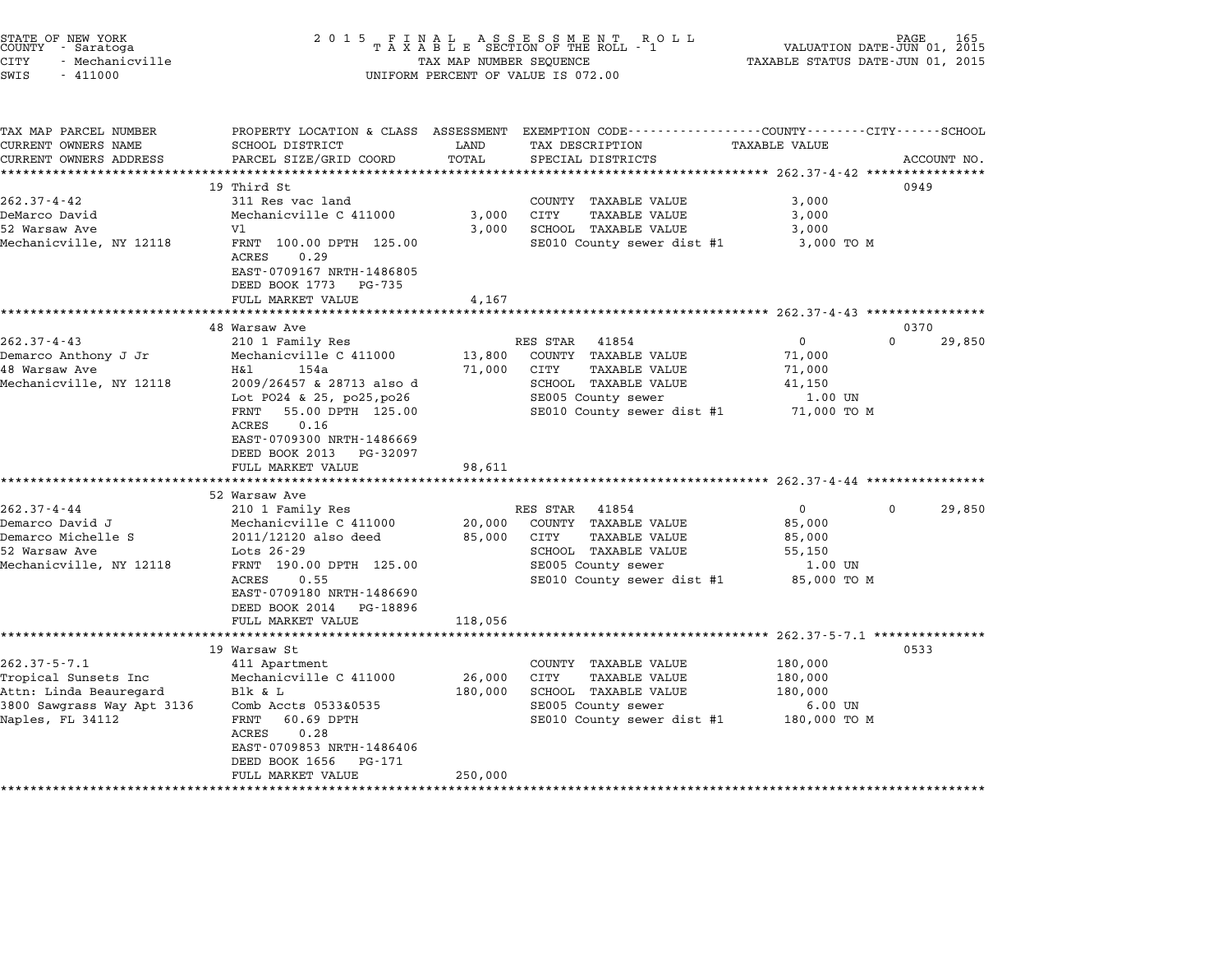| STATE OF NEW YORK<br>COUNTY - Saratoga<br><b>CITY</b><br>- Mechanicville<br>SWIS<br>$-411000$ | 2 0 1 5                                                                                                                                      | TAX MAP NUMBER SEQUENCE | FINAL ASSESSMENT ROLL<br>TAXABLE SECTION OF THE ROLL - 1<br>UNIFORM PERCENT OF VALUE IS 072.00 | VALUATION DATE-JUN 01, 2015<br>TAXABLE STATUS DATE-JUN 01, 2015 | PAGE        |             |
|-----------------------------------------------------------------------------------------------|----------------------------------------------------------------------------------------------------------------------------------------------|-------------------------|------------------------------------------------------------------------------------------------|-----------------------------------------------------------------|-------------|-------------|
| TAX MAP PARCEL NUMBER<br>CURRENT OWNERS NAME<br>CURRENT OWNERS ADDRESS                        | PROPERTY LOCATION & CLASS ASSESSMENT EXEMPTION CODE---------------COUNTY-------CITY------SCHOOL<br>SCHOOL DISTRICT<br>PARCEL SIZE/GRID COORD | LAND<br>TOTAL           | TAX DESCRIPTION<br>SPECIAL DISTRICTS                                                           | TAXABLE VALUE                                                   |             | ACCOUNT NO. |
|                                                                                               |                                                                                                                                              |                         |                                                                                                |                                                                 |             |             |
|                                                                                               | 49 Warsaw Ave                                                                                                                                |                         |                                                                                                |                                                                 |             |             |
| $262.37 - 5 - 7.2$                                                                            | 311 Res vac land                                                                                                                             |                         | COUNTY TAXABLE VALUE                                                                           | 4,000                                                           |             |             |
| Izzo Nickolas                                                                                 | Mechanicville C 411000                                                                                                                       | 4,000                   | <b>CITY</b><br>TAXABLE VALUE                                                                   | 4,000                                                           |             |             |
| Peluso Joanne                                                                                 | FRNT<br>39.31 DPTH                                                                                                                           | 4,000                   | SCHOOL TAXABLE VALUE                                                                           | 4,000                                                           |             |             |
| <b>Etal</b>                                                                                   | ACRES<br>0.08                                                                                                                                |                         | SE010 County sewer dist #1                                                                     | 4,000 TO M                                                      |             |             |
| 49 Mulberry Ave                                                                               | EAST-0709893 NRTH-1486426                                                                                                                    |                         |                                                                                                |                                                                 |             |             |
| Mechanicville, NY 12118                                                                       | DEED BOOK 2008<br>PG-38102<br>FULL MARKET VALUE                                                                                              | 5,556                   |                                                                                                |                                                                 |             |             |
|                                                                                               |                                                                                                                                              |                         |                                                                                                |                                                                 |             |             |
|                                                                                               | 49 Mulberry Ave                                                                                                                              |                         |                                                                                                |                                                                 | 0757        |             |
| $262.37 - 5 - 8$                                                                              | 230 3 Family Res                                                                                                                             |                         | VET COM C 41132                                                                                | 27,750                                                          | $\mathbf 0$ | $\mathbf 0$ |
| Izzo Nickolas A                                                                               | Mechanicville C 411000                                                                                                                       |                         | 24,200 VET COM T 41133                                                                         | $\mathbf 0$                                                     | 15,000      | 0           |
| Izzo Emilia                                                                                   | H&1                                                                                                                                          | 111,000 SR STAR         | 41834                                                                                          | $\overline{0}$                                                  | $\mathbf 0$ | 64,980      |
| c/o Nickolas Izzo etal                                                                        | 111                                                                                                                                          |                         | COUNTY TAXABLE VALUE                                                                           | 83,250                                                          |             |             |
| 49 Mulberry St                                                                                | Life Estate                                                                                                                                  |                         | CITY<br><b>TAXABLE VALUE</b>                                                                   | 96,000                                                          |             |             |
| Mechanicville, NY 12118                                                                       | FRNT 105.00 DPTH                                                                                                                             |                         | SCHOOL TAXABLE VALUE                                                                           | 46,020                                                          |             |             |
|                                                                                               | ACRES<br>0.23<br>EAST-0709953 NRTH-1486406                                                                                                   |                         | SE005 County sewer<br>SE010 County sewer dist #1                                               | 3.00 UN<br>111,000 TO M                                         |             |             |
|                                                                                               | DEED BOOK 2008<br>PG-38105<br>FULL MARKET VALUE                                                                                              | 154,167                 |                                                                                                |                                                                 |             |             |
|                                                                                               |                                                                                                                                              |                         |                                                                                                | *********************** 262.37-5-9 ******************           |             |             |
|                                                                                               | 43 Mulberry Ave                                                                                                                              |                         |                                                                                                |                                                                 | 0216        |             |
| $262.37 - 5 - 9$<br>Caruso John A                                                             | 411 Apartment<br>Mechanicville C 411000                                                                                                      | 23,000                  | COUNTY TAXABLE VALUE<br>CITY<br>TAXABLE VALUE                                                  | 115,000                                                         |             |             |
| 9 Anna Ln                                                                                     | Η&l                                                                                                                                          | 115,000                 | SCHOOL TAXABLE VALUE                                                                           | 115,000<br>115,000                                              |             |             |
| Ballston Lake, NY 12019                                                                       | 112                                                                                                                                          |                         | SE005 County sewer                                                                             | 4.00 UN                                                         |             |             |
|                                                                                               | FRNT<br>52.00 DPTH                                                                                                                           |                         | SE010 County sewer dist #1                                                                     | 115,000 TO M                                                    |             |             |
|                                                                                               | ACRES<br>0.10                                                                                                                                |                         |                                                                                                |                                                                 |             |             |
|                                                                                               | EAST-0709933 NRTH-1486336<br>DEED BOOK 993<br>PG-363                                                                                         |                         |                                                                                                |                                                                 |             |             |
|                                                                                               | FULL MARKET VALUE                                                                                                                            | 159,722                 |                                                                                                |                                                                 |             |             |
|                                                                                               |                                                                                                                                              |                         |                                                                                                |                                                                 |             |             |
|                                                                                               | ***************************                                                                                                                  |                         |                                                                                                |                                                                 | 0431        |             |
|                                                                                               | 26 Leonard St                                                                                                                                |                         |                                                                                                |                                                                 |             |             |
|                                                                                               | 220 2 Family Res                                                                                                                             |                         | RES STAR<br>41854                                                                              | $\mathsf{O}$                                                    | $\Omega$    | 29,850      |
|                                                                                               | Mechanicville C 411000                                                                                                                       | 12,600                  | COUNTY TAXABLE VALUE                                                                           | 95,000                                                          |             |             |
| 26 Leonard St                                                                                 | Hq&l                                                                                                                                         | 95,000                  | CITY<br><b>TAXABLE VALUE</b>                                                                   | 95,000                                                          |             |             |
|                                                                                               | 100                                                                                                                                          |                         | SCHOOL TAXABLE VALUE                                                                           | 65,150                                                          |             |             |
| $262.37 - 5 - 11$<br>Brunson Steven L<br>Mechanicville, NY 12118                              | FRNT<br>55.00 DPTH 100.00                                                                                                                    |                         | SE005 County sewer                                                                             | 2.00 UN                                                         |             |             |
|                                                                                               | ACRES<br>0.13                                                                                                                                |                         | SE010 County sewer dist #1                                                                     | 95,000 TO M                                                     |             |             |
|                                                                                               | EAST-0709483 NRTH-1486285<br>DEED BOOK 1688<br>PG-416                                                                                        |                         |                                                                                                |                                                                 |             |             |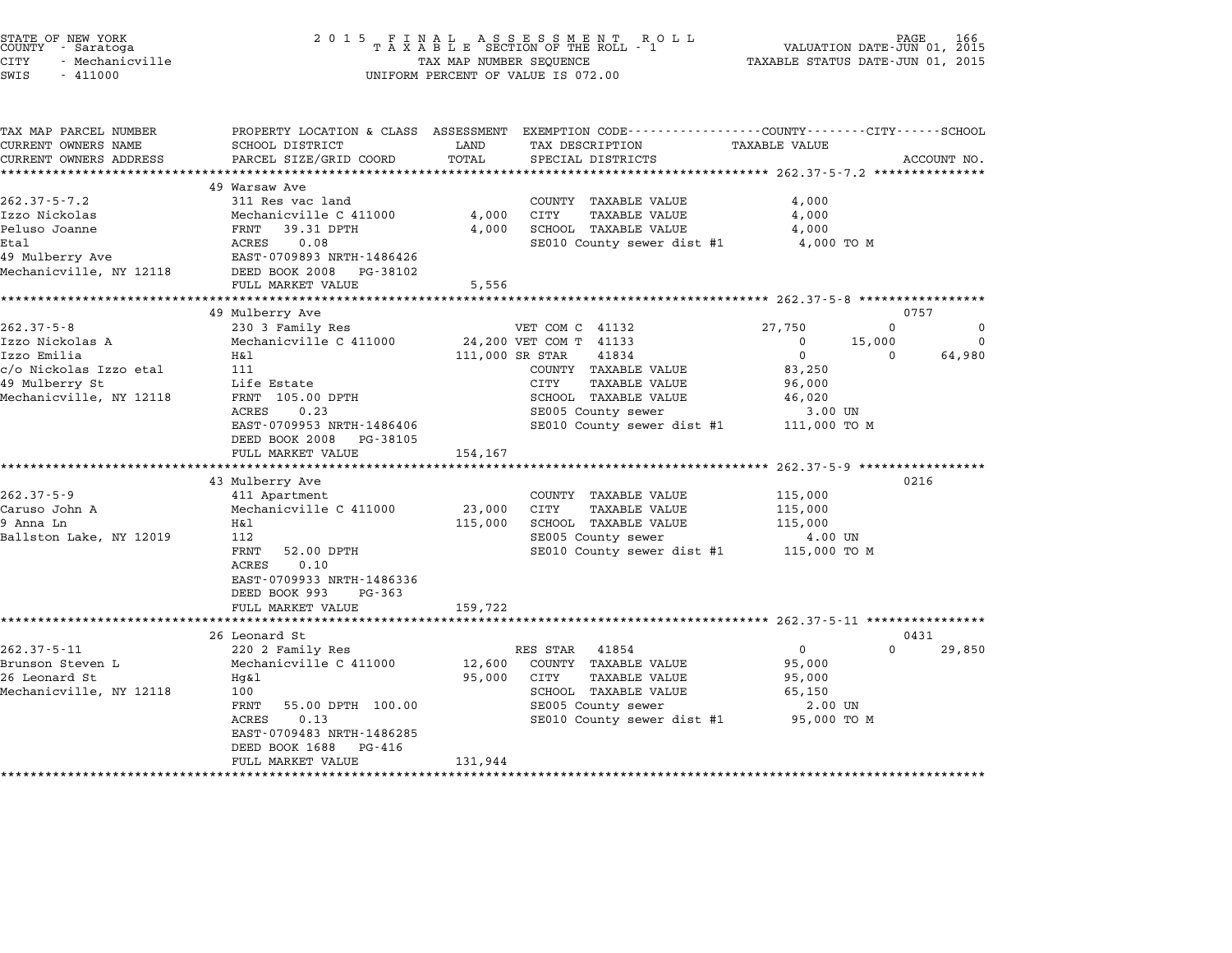|        | STATE OF NEW YORK |  |
|--------|-------------------|--|
| COUNTY | - Saratoga        |  |
| CITY   | - Mechanicville   |  |

| TAX MAP PARCEL NUMBER<br>CURRENT OWNERS NAME                                                                 | PROPERTY LOCATION & CLASS ASSESSMENT EXEMPTION CODE----------------COUNTY-------CITY------SCHOOL<br>SCHOOL DISTRICT                                                                           | LAND                         | TAX DESCRIPTION                                                                                                                                           | <b>TAXABLE VALUE</b>                                             |                            |
|--------------------------------------------------------------------------------------------------------------|-----------------------------------------------------------------------------------------------------------------------------------------------------------------------------------------------|------------------------------|-----------------------------------------------------------------------------------------------------------------------------------------------------------|------------------------------------------------------------------|----------------------------|
| CURRENT OWNERS ADDRESS                                                                                       | PARCEL SIZE/GRID COORD                                                                                                                                                                        | TOTAL                        | SPECIAL DISTRICTS                                                                                                                                         |                                                                  | ACCOUNT NO.                |
|                                                                                                              | 28 Leonard St                                                                                                                                                                                 |                              |                                                                                                                                                           |                                                                  | 0542                       |
| $262.37 - 5 - 12$<br>Doty Raymond L<br>Doty Donna M<br>28 Leonard St<br>Mechanicville, NY 12118              | 220 2 Family Res<br>Mechanicville C 411000<br>Bldg&l<br>378<br>FRNT<br>50.00 DPTH 100.00<br>0.11<br><b>ACRES</b><br>EAST-0709503 NRTH-1486335<br>DEED BOOK 1242<br>PG-73<br>FULL MARKET VALUE | 12,000<br>85,000<br>118,056  | SR STAR<br>41834<br>COUNTY TAXABLE VALUE<br>CITY<br>TAXABLE VALUE<br>SCHOOL TAXABLE VALUE<br>SE005 County sewer<br>SE010 County sewer dist #1 85,000 TO M | $\mathbf{0}$<br>85,000<br>85,000<br>20,020<br>2.00 UN            | $\Omega$<br>64,980         |
|                                                                                                              |                                                                                                                                                                                               |                              |                                                                                                                                                           |                                                                  |                            |
| $262.37 - 5 - 13$<br>Petta Robert<br>Petta Lisa M<br>323 County Rd 75<br>Mechanicville, NY 12118             | 34 Leonard St<br>411 Apartment<br>Mechanicville C 411000<br>FRNT<br>71.95 DPTH<br>0.33<br>ACRES<br>EAST-0709513 NRTH-1486405<br>DEED BOOK 1297 PG-723<br>FULL MARKET VALUE                    | 22,000<br>110,000<br>152,778 | COUNTY TAXABLE VALUE<br>CITY<br><b>TAXABLE VALUE</b><br>SCHOOL TAXABLE VALUE<br>SE005 County sewer<br>SE010 County sewer dist #1                          | 110,000<br>110,000<br>110,000<br>4.00 UN<br>110,000 TO M         | 0792                       |
|                                                                                                              |                                                                                                                                                                                               |                              |                                                                                                                                                           |                                                                  |                            |
| $262.37 - 5 - 14$<br>Daloia Angelo<br>Daloia Margaret E<br>42 Leonard St<br>Mechanicville, NY 12118          | 42 Leonard St<br>220 2 Family Res<br>Mechanicville C 411000<br>Η&l<br>103<br>FRNT<br>50.00 DPTH<br>ACRES<br>0.07<br>EAST-0709523 NRTH-1486465<br>DEED BOOK 1340 PG-315<br>FULL MARKET VALUE   | 15,600<br>87,000<br>120,833  | SR STAR<br>41834<br>COUNTY TAXABLE VALUE<br>CITY<br>TAXABLE VALUE<br>SCHOOL TAXABLE VALUE<br>SE005 County sewer<br>SE010 County sewer dist #1             | $\Omega$<br>87,000<br>87,000<br>22,020<br>2.00 UN<br>87,000 TO M | 0324<br>64,980<br>$\Omega$ |
| $262.37 - 5 - 15.3$<br>Lookout Estates Community<br>Association Inc<br>PO Box 666<br>Mechanicville, NY 12118 | Warsaw St<br>311 Res vac land<br>Mechanicville C 411000<br>V1<br>FRNT<br>5.00 DPTH<br>0.68<br>ACRES<br>EAST-0709703 NRTH-1486436<br>DEED BOOK 1323<br>PG-198<br>FULL MARKET VALUE             | 22,000<br>22,000<br>30,556   | COUNTY TAXABLE VALUE<br>CITY<br>TAXABLE VALUE<br>SCHOOL TAXABLE VALUE<br>SE010 County sewer dist #1                                                       | 22,000<br>22,000<br>22,000<br>22,000 TO M                        |                            |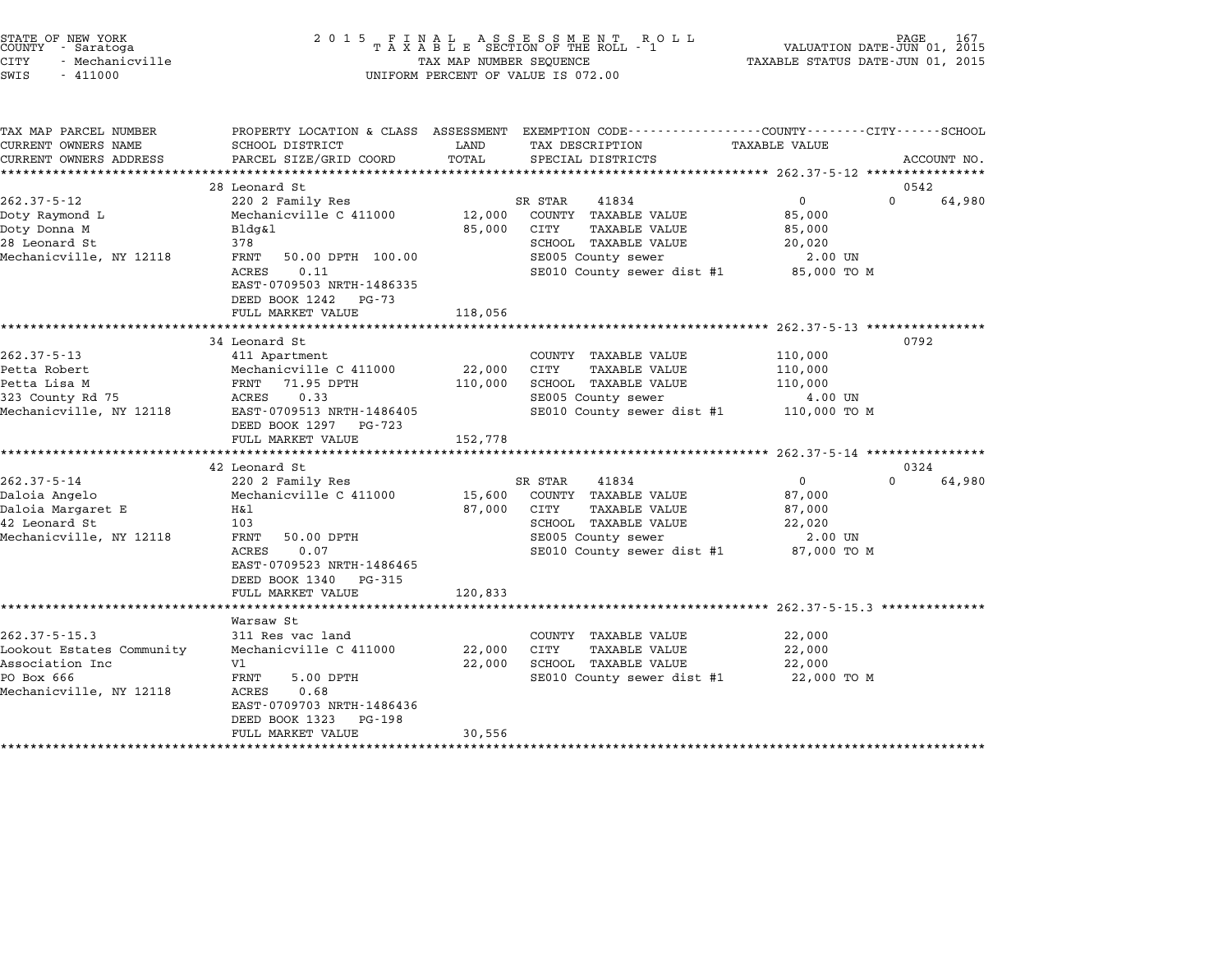| COUNTY | STATE OF NEW YORK<br>- Saratoga |  |
|--------|---------------------------------|--|
| CITY   | - Mechanicville                 |  |

# STATE OF NEW YORK <sup>2</sup> <sup>0</sup> <sup>1</sup> 5 F I N A L A S S E S S M E N T R O L L PAGE <sup>168</sup> COUNTY - Saratoga <sup>T</sup> <sup>A</sup> <sup>X</sup> <sup>A</sup> <sup>B</sup> <sup>L</sup> <sup>E</sup> SECTION OF THE ROLL - <sup>1</sup> VALUATION DATE-JUN 01, <sup>2015</sup> STATE OF NEW YORK (DATE HOLD STATE OF NEW YORK 168 STATE OF NEW TAXABLE STATE OF NEW TAXABLE STATE 168 )<br>COUNTY - Saratoga (DI) 01, 2015 – TAXABLE STATUS DATE-JUN 01, 2015<br>CITY - Mechanicville (DI) 2015 – TAXABLE STATUS DA SWIS - <sup>411000</sup> UNIFORM PERCENT OF VALUE IS 072.00

| TAX MAP PARCEL NUMBER<br>CURRENT OWNERS NAME | SCHOOL DISTRICT                                     | LAND    | PROPERTY LOCATION & CLASS ASSESSMENT EXEMPTION CODE---------------COUNTY-------CITY------SCHOOL<br>TAX DESCRIPTION | <b>TAXABLE VALUE</b>                                |          |             |
|----------------------------------------------|-----------------------------------------------------|---------|--------------------------------------------------------------------------------------------------------------------|-----------------------------------------------------|----------|-------------|
| CURRENT OWNERS ADDRESS                       | PARCEL SIZE/GRID COORD                              | TOTAL   | SPECIAL DISTRICTS                                                                                                  |                                                     |          | ACCOUNT NO. |
|                                              |                                                     |         |                                                                                                                    |                                                     |          |             |
|                                              | 31 Warsaw Ave                                       |         |                                                                                                                    |                                                     |          |             |
| $262.37 - 5 - 15.13$                         | 210 1 Family Res                                    |         | 41854<br>RES STAR                                                                                                  | $\overline{0}$                                      | $\Omega$ | 29,850      |
| Leggett Lori H                               | Mechanicville C 411000                              | 16,500  | COUNTY TAXABLE VALUE                                                                                               | 86,000                                              |          |             |
| NKA Divan                                    | FRNT<br>42.29 DPTH                                  | 86,000  | TAXABLE VALUE<br>CITY                                                                                              | 86,000                                              |          |             |
| 31 Warsaw Ave                                | 0.91<br>ACRES                                       |         | SCHOOL TAXABLE VALUE                                                                                               | 56,150                                              |          |             |
| Mechanicville, NY 12118                      | EAST-0709543 NRTH-1486506                           |         | SE005 County sewer                                                                                                 | 1.00 UN                                             |          |             |
|                                              | DEED BOOK 2009<br>PG-14911                          |         | SE010 County sewer dist #1 86,000 TO M                                                                             |                                                     |          |             |
|                                              | FULL MARKET VALUE                                   | 119,444 |                                                                                                                    |                                                     |          |             |
|                                              |                                                     |         |                                                                                                                    | ********************** 262.37-5-15.122 ************ |          |             |
|                                              | Warsaw Ave Rear                                     |         |                                                                                                                    |                                                     |          |             |
| $262.37 - 5 - 15.122$                        | 311 Res vac land                                    |         | COUNTY TAXABLE VALUE                                                                                               | 5,000                                               |          |             |
| Lookout Estates Community                    | Mechanicville C 411000                              | 5,000   | CITY<br>TAXABLE VALUE                                                                                              | 5,000                                               |          |             |
| Association Inc                              | V1                                                  | 5,000   | SCHOOL TAXABLE VALUE                                                                                               | 5,000                                               |          |             |
| PO Box 666                                   | ACRES<br>0.01                                       |         | SE010 County sewer dist #1                                                                                         | 5,000 TO M                                          |          |             |
|                                              |                                                     |         |                                                                                                                    |                                                     |          |             |
| Mechanicville, NY 12118                      | EAST-0709597 NRTH-1486426                           |         |                                                                                                                    |                                                     |          |             |
|                                              | DEED BOOK 1358 PG-186                               |         |                                                                                                                    |                                                     |          |             |
|                                              | FULL MARKET VALUE<br>****************************** | 6,944   |                                                                                                                    |                                                     |          |             |
|                                              |                                                     |         |                                                                                                                    |                                                     |          |             |
|                                              | 27 Warsaw Ave                                       |         |                                                                                                                    |                                                     |          |             |
| $262.37 - 5 - 16$                            | 210 1 Family Res                                    |         | RES STAR<br>41854                                                                                                  | $\overline{0}$                                      | $\Omega$ | 29,850      |
| Dermody Lise                                 | Mechanicville C 411000                              | 5,000   | COUNTY TAXABLE VALUE                                                                                               | 60,000                                              |          |             |
| 27 Warsaw Avenue 9                           | Lot 9                                               | 60,000  | CITY<br>TAXABLE VALUE                                                                                              | 60,000                                              |          |             |
| Mechanicville, NY 12118                      | 0.01<br>ACRES                                       |         | SCHOOL TAXABLE VALUE                                                                                               | 30,150                                              |          |             |
|                                              | EAST-0709579 NRTH-1486471                           |         | SE005 County sewer                                                                                                 | 1.00 UN                                             |          |             |
|                                              | DEED BOOK 2014 PG-26411                             |         | SE010 County sewer dist #1                                                                                         | 60,000 TO M                                         |          |             |
|                                              | FULL MARKET VALUE                                   | 83,333  |                                                                                                                    |                                                     |          |             |
|                                              |                                                     |         |                                                                                                                    |                                                     |          |             |
|                                              | 27 Warsaw St Rear                                   |         |                                                                                                                    |                                                     |          |             |
| $262.37 - 5 - 17$                            | 210 1 Family Res                                    |         | SR STAR<br>41834                                                                                                   | $\Omega$                                            | $\Omega$ | 50,000      |
| Carbauh Judith P                             | Mechanicville C 411000                              | 5,000   | COUNTY TAXABLE VALUE                                                                                               | 50,000                                              |          |             |
| 27 Warsaw Ave 10                             | Life Estate                                         | 50,000  | CITY<br>TAXABLE VALUE                                                                                              | 50,000                                              |          |             |
| Mechanicville, NY 12118                      | Lot 10                                              |         | SCHOOL TAXABLE VALUE                                                                                               | $\mathbf 0$                                         |          |             |
|                                              | ACRES<br>0.01                                       |         | SE005 County sewer                                                                                                 | 1.00 UN                                             |          |             |
|                                              | EAST-0709593 NRTH-1486466                           |         | SE010 County sewer dist #1                                                                                         | 50,000 TO M                                         |          |             |
|                                              | DEED BOOK 2014<br>PG-26254                          |         |                                                                                                                    |                                                     |          |             |
|                                              | FULL MARKET VALUE                                   | 69,444  |                                                                                                                    |                                                     |          |             |
|                                              |                                                     |         |                                                                                                                    |                                                     |          |             |
|                                              | 27-11 Warsaw St Rear                                |         |                                                                                                                    |                                                     |          |             |
| $262.37 - 5 - 18$                            | 210 1 Family Res                                    |         | COUNTY TAXABLE VALUE                                                                                               | 65,000                                              |          |             |
| Valdivia Claudio F                           | Mechanicville C 411000                              | 5,000   | CITY<br>TAXABLE VALUE                                                                                              | 65,000                                              |          |             |
| 7701 B Northbourne Ct                        | Lot 11                                              | 65,000  | SCHOOL TAXABLE VALUE                                                                                               | 65,000                                              |          |             |
| Henrico, VA 23228                            | ACRES<br>0.01                                       |         | SE005 County sewer                                                                                                 | $1.00$ UN                                           |          |             |
|                                              | EAST-0709613 NRTH-1486466                           |         | SE010 County sewer dist #1                                                                                         | 65,000 TO M                                         |          |             |
|                                              | DEED BOOK 2008<br>PG-20792                          |         |                                                                                                                    |                                                     |          |             |
|                                              | FULL MARKET VALUE                                   | 90,278  |                                                                                                                    |                                                     |          |             |
|                                              |                                                     |         |                                                                                                                    |                                                     |          |             |
|                                              |                                                     |         |                                                                                                                    |                                                     |          |             |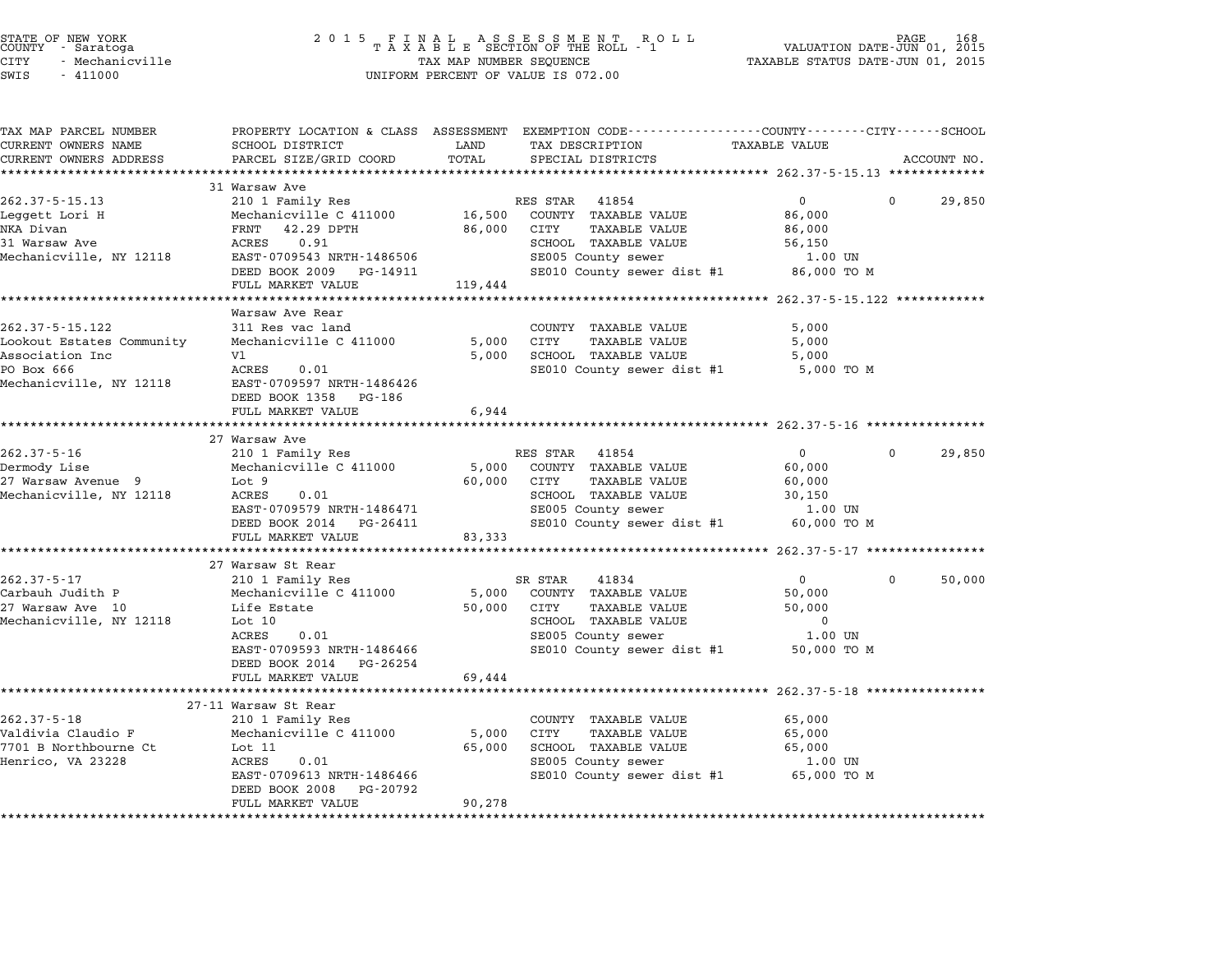| STATE OF NEW YORK<br>COUNTY - Saratoga<br><b>CITY</b><br>- Mechanicville | 2 0 1 5                                                 | TAX MAP NUMBER SEQUENCE | $\begin{array}{cccccccccc} & F & I & N & A & L & A & S & S & E & S & S & M & E & N & T & R & O & L \\ T & A & X & A & B & L & E & SECTION OF THE ROLL & - & 1 \end{array}$ | VALUATION DATE-JUN 01, 2015<br>TAXABLE STATUS DATE-JUN 01, 2015 | PAGE     | 169         |
|--------------------------------------------------------------------------|---------------------------------------------------------|-------------------------|----------------------------------------------------------------------------------------------------------------------------------------------------------------------------|-----------------------------------------------------------------|----------|-------------|
| SWIS<br>$-411000$                                                        |                                                         |                         | UNIFORM PERCENT OF VALUE IS 072.00                                                                                                                                         |                                                                 |          |             |
| TAX MAP PARCEL NUMBER                                                    |                                                         |                         | PROPERTY LOCATION & CLASS ASSESSMENT EXEMPTION CODE---------------COUNTY-------CITY-----SCHOOL                                                                             |                                                                 |          |             |
| CURRENT OWNERS NAME                                                      | SCHOOL DISTRICT                                         | LAND                    | TAX DESCRIPTION                                                                                                                                                            | <b>TAXABLE VALUE</b>                                            |          |             |
| CURRENT OWNERS ADDRESS<br>***********************                        | PARCEL SIZE/GRID COORD                                  | TOTAL                   | SPECIAL DISTRICTS                                                                                                                                                          |                                                                 |          | ACCOUNT NO. |
|                                                                          | 27 Warsaw St Rear                                       |                         |                                                                                                                                                                            |                                                                 |          |             |
| $262.37 - 5 - 19$                                                        | 210 1 Family Res                                        |                         | RES STAR 41854                                                                                                                                                             | $\overline{0}$                                                  | $\Omega$ | 29,850      |
| Welsh David J                                                            | Mechanicville C 411000                                  | 5,000                   | COUNTY TAXABLE VALUE                                                                                                                                                       | 50,000                                                          |          |             |
| Barth Welsh Cheryl                                                       | Lot 12                                                  | 50,000                  | CITY<br>TAXABLE VALUE                                                                                                                                                      | 50,000                                                          |          |             |
| 27 Warsaw Ave                                                            | ACRES<br>0.01                                           |                         | SCHOOL TAXABLE VALUE                                                                                                                                                       | 20,150                                                          |          |             |
| Mechanicville, NY 12118                                                  | EAST-0709626 NRTH-1486461                               |                         | SE005 County sewer                                                                                                                                                         | 1.00 UN                                                         |          |             |
|                                                                          | DEED BOOK 1411 PG-383                                   |                         | SE010 County sewer dist #1                                                                                                                                                 | 50,000 TO M                                                     |          |             |
|                                                                          | FULL MARKET VALUE                                       | 69,444                  |                                                                                                                                                                            |                                                                 |          |             |
|                                                                          |                                                         | ****************        |                                                                                                                                                                            | ******************* 262.37-5-20 *************                   |          |             |
| $262.37 - 5 - 20$                                                        | 27 Warsaw St Rear #13                                   |                         | RES STAR                                                                                                                                                                   | 0                                                               | 0        |             |
| Yue Yuen Sek                                                             | 210 1 Family Res<br>Mechanicville C 411000              | 5,000                   | 41854<br>COUNTY TAXABLE VALUE                                                                                                                                              | 75,000                                                          |          | 29,850      |
| 27 Warsaw Ave 13                                                         | Lot $13$                                                | 75,000                  | TAXABLE VALUE<br>CITY                                                                                                                                                      | 75,000                                                          |          |             |
| Mechanicville, NY 12118                                                  | ACRES<br>0.01                                           |                         | SCHOOL TAXABLE VALUE                                                                                                                                                       | 45,150                                                          |          |             |
|                                                                          | EAST-0709643 NRTH-1486456                               |                         | SE005 County sewer                                                                                                                                                         | 1.00 UN                                                         |          |             |
|                                                                          | DEED BOOK 1773 PG-535                                   |                         | SE010 County sewer dist #1                                                                                                                                                 | 75,000 TO M                                                     |          |             |
|                                                                          | FULL MARKET VALUE                                       | 104,167                 |                                                                                                                                                                            |                                                                 |          |             |
|                                                                          | *********************                                   | ******************      |                                                                                                                                                                            | ******** 262.37-5-21 **************                             |          |             |
|                                                                          | 27 Warsaw St Rear                                       |                         |                                                                                                                                                                            |                                                                 |          |             |
| $262.37 - 5 - 21$                                                        | 210 1 Family Res                                        |                         | COUNTY TAXABLE VALUE                                                                                                                                                       | 50,000                                                          |          |             |
| Federal National Mortgage Asso Mechanicville C 411000                    |                                                         | 5,000                   | <b>CITY</b><br>TAXABLE VALUE                                                                                                                                               | 50,000                                                          |          |             |
| 1900 Market Street                                                       | Lot $14$                                                | 50,000                  | SCHOOL TAXABLE VALUE                                                                                                                                                       | 50,000                                                          |          |             |
| Philadelphia, PA 19103                                                   | ACRES<br>0.01                                           |                         | SE005 County sewer                                                                                                                                                         | 1.00 UN                                                         |          |             |
|                                                                          | EAST-0709656 NRTH-1486457<br>DEED BOOK 2015<br>PG-12110 |                         | SE010 County sewer dist #1                                                                                                                                                 | 50,000 TO M                                                     |          |             |
|                                                                          | FULL MARKET VALUE                                       | 69,444                  |                                                                                                                                                                            |                                                                 |          |             |
|                                                                          | ***********************                                 |                         |                                                                                                                                                                            |                                                                 |          |             |
|                                                                          | 25 Warsaw St Rear                                       |                         |                                                                                                                                                                            |                                                                 |          |             |
| $262.37 - 5 - 22$                                                        | 210 1 Family Res                                        |                         | AGED C<br>41802                                                                                                                                                            | 17,500                                                          | 0        | 0           |
| Marinello Martha                                                         | Mechanicville C 411000                                  |                         | 5,000 SR STAR<br>41834                                                                                                                                                     | $\overline{0}$                                                  | 0        | 50,000      |
| 25 Warsaw Ave                                                            | Lot $15$                                                | 50,000                  | COUNTY TAXABLE VALUE                                                                                                                                                       | 32,500                                                          |          |             |
| Mechanicville, NY 12118                                                  | ACRES<br>0.01                                           |                         | CITY<br>TAXABLE VALUE                                                                                                                                                      | 50,000                                                          |          |             |
|                                                                          | EAST-0709773 NRTH-1486466                               |                         | SCHOOL TAXABLE VALUE                                                                                                                                                       | $\mathbf 0$                                                     |          |             |
|                                                                          | DEED BOOK 1581 PG-45                                    |                         | SE005 County sewer                                                                                                                                                         | 1.00 UN                                                         |          |             |
|                                                                          | FULL MARKET VALUE                                       | 69,444                  | SE010 County sewer dist #1                                                                                                                                                 | 50,000 TO M                                                     |          |             |
|                                                                          |                                                         |                         |                                                                                                                                                                            | *********** 262.37-5-23 ***                                     |          |             |
| $262.37 - 5 - 23$                                                        | 25 Warsaw #16 Ave<br>210 1 Family Res                   |                         | COUNTY TAXABLE VALUE                                                                                                                                                       |                                                                 |          |             |
| Mead Joshua K                                                            | Mechanicville C 411000                                  | 5,000                   | CITY<br>TAXABLE VALUE                                                                                                                                                      | 73,200<br>73,200                                                |          |             |
| 25 Warsaw Ave 16                                                         | Lot $16$                                                | 73,200                  | SCHOOL TAXABLE VALUE                                                                                                                                                       | 73,200                                                          |          |             |
| Mechanicville, NY 12118                                                  | <b>ACRES</b><br>0.01                                    |                         | SE005 County sewer                                                                                                                                                         | 1.00 UN                                                         |          |             |
|                                                                          | EAST-0709767 NRTH-1486454                               |                         | SE010 County sewer dist #1                                                                                                                                                 | 73,200 TO M                                                     |          |             |

RONLL<br>EAST-0709767 NRTH-1486454<br>DEED BOOK 2008 PG-17330 FULL MARKET VALUE 101,667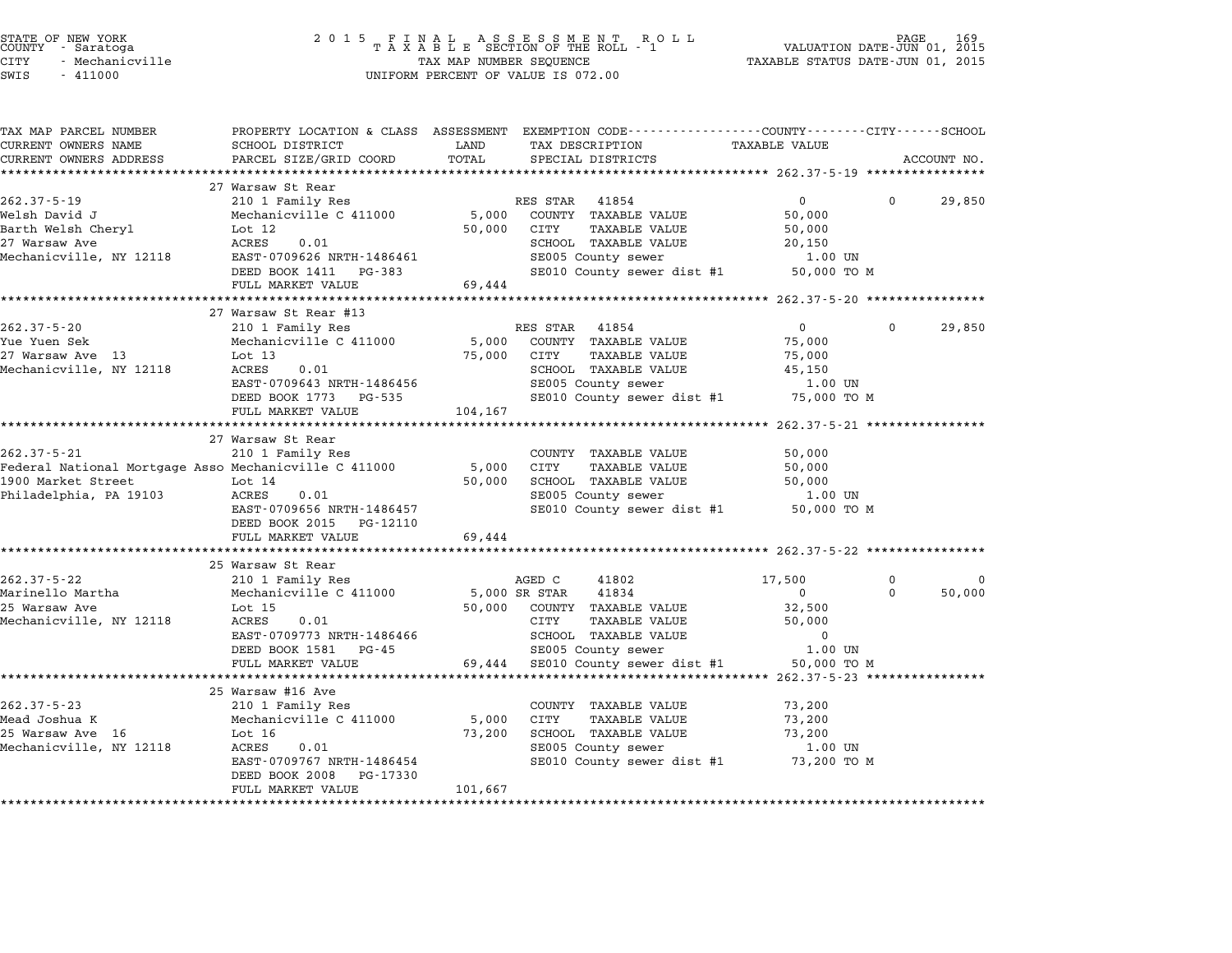| STATE OF NEW YORK<br>COUNTY – Saratoga<br><b>CITY</b><br>- Mechanicville<br>SWIS<br>$-411000$ | 2 0 1 5                                            | TAX MAP NUMBER SEQUENCE | UNIFORM PERCENT OF VALUE IS 072.00                           | VALUATION DATE-JUN 01, 2015<br>TAXABLE STATUS DATE-JUN 01, 2015 | PAGE     |             |
|-----------------------------------------------------------------------------------------------|----------------------------------------------------|-------------------------|--------------------------------------------------------------|-----------------------------------------------------------------|----------|-------------|
| TAX MAP PARCEL NUMBER                                                                         | PROPERTY LOCATION & CLASS ASSESSMENT               |                         | EXEMPTION CODE-----------------COUNTY-------CITY------SCHOOL |                                                                 |          |             |
| CURRENT OWNERS NAME                                                                           | SCHOOL DISTRICT                                    | LAND                    | TAX DESCRIPTION                                              | <b>TAXABLE VALUE</b>                                            |          |             |
| CURRENT OWNERS ADDRESS<br>**********************                                              | PARCEL SIZE/GRID COORD<br>************************ | TOTAL                   | SPECIAL DISTRICTS                                            |                                                                 |          | ACCOUNT NO. |
|                                                                                               | 25 Warsaw St Rear                                  |                         |                                                              |                                                                 |          |             |
| $262.37 - 5 - 24$                                                                             | 210 1 Family Res                                   |                         | COUNTY TAXABLE VALUE                                         | 77,700                                                          |          |             |
| Azuma Linda                                                                                   | Mechanicville C 411000                             | 5,000                   | CITY<br><b>TAXABLE VALUE</b>                                 | 77,700                                                          |          |             |
| 171 Via Vicini                                                                                | Lot 17                                             | 77,700                  | SCHOOL TAXABLE VALUE                                         | 77,700                                                          |          |             |
| Rancho Santa MargaritCA 92688 ACRES                                                           | 0.01                                               |                         | SE005 County sewer                                           | 1.00 UN                                                         |          |             |
|                                                                                               | EAST-0709763 NRTH-1486436                          |                         | SE010 County sewer dist #1                                   | 77,700 TO M                                                     |          |             |
|                                                                                               | DEED BOOK 2007 PG-39788                            |                         |                                                              |                                                                 |          |             |
|                                                                                               | FULL MARKET VALUE                                  | 107,917                 |                                                              |                                                                 |          |             |
|                                                                                               |                                                    |                         |                                                              |                                                                 |          |             |
|                                                                                               | Warsaw St Rear                                     |                         |                                                              |                                                                 |          |             |
| $262.37 - 5 - 25$                                                                             | 210 1 Family Res                                   |                         | RES STAR 41854                                               | $\overline{0}$                                                  | $\Omega$ | 29,850      |
| Kato Yuko                                                                                     | Mechanicville C 411000                             | 5,000                   | COUNTY TAXABLE VALUE                                         | 50,000                                                          |          |             |
| 23 Warsaw Ave                                                                                 | Lot 18                                             | 50,000                  | TAXABLE VALUE<br>CITY                                        | 50,000                                                          |          |             |
| Mechanicville, NY 12118                                                                       | 0.01<br>ACRES                                      |                         | SCHOOL TAXABLE VALUE                                         | 20,150                                                          |          |             |
|                                                                                               | EAST-0709758 NRTH-1486423<br>DEED BOOK 1413 PG-602 |                         | SE005 County sewer                                           | 1.00 UN<br>50,000 TO M                                          |          |             |
|                                                                                               | FULL MARKET VALUE                                  | 69,444                  | SE010 County sewer dist #1                                   |                                                                 |          |             |
|                                                                                               | * * * * * * * * * * * * * * * * * * *              | ********************    |                                                              | *********** 262.37-5-26 ****************                        |          |             |
|                                                                                               | Warsaw St Rear                                     |                         |                                                              |                                                                 |          |             |
| $262.37 - 5 - 26$                                                                             | 210 1 Family Res                                   |                         | RES STAR 41854                                               | $\mathbf{0}$                                                    | $\Omega$ | 29,850      |
| Bartholomew Brenda K                                                                          | Mechanicville C 411000                             | 5,000                   | COUNTY TAXABLE VALUE                                         | 50,000                                                          |          |             |
| 25 Warsaw Ave #19                                                                             | Lot 19                                             | 50,000                  | CITY<br><b>TAXABLE VALUE</b>                                 | 50,000                                                          |          |             |
| Mechanicville, NY 12118                                                                       | 0.01<br>ACRES                                      |                         | SCHOOL TAXABLE VALUE                                         | 20,150                                                          |          |             |
|                                                                                               | EAST-0709753 NRTH-1486406                          |                         | SE005 County sewer                                           | 1.00 UN                                                         |          |             |
|                                                                                               | DEED BOOK 1606 PG-489                              |                         | SE010 County sewer dist #1                                   | 50,000 TO M                                                     |          |             |
|                                                                                               | FULL MARKET VALUE                                  | 69,444                  |                                                              |                                                                 |          |             |
|                                                                                               |                                                    |                         |                                                              |                                                                 |          |             |
|                                                                                               | 23-20 Warsaw St Rear                               |                         |                                                              |                                                                 |          |             |
| $262.37 - 5 - 27$<br>Phillips Thomas D Jr                                                     | 210 1 Family Res<br>Mechanicville C 411000         | 5,000                   | COUNTY TAXABLE VALUE<br>CITY<br><b>TAXABLE VALUE</b>         | 50,000<br>50,000                                                |          |             |
| 141 89th 2nd floor St                                                                         | Lot 20                                             | 50,000                  | SCHOOL TAXABLE VALUE                                         | 50,000                                                          |          |             |
| Brooklyn, NY 11209                                                                            | ACRES<br>0.01                                      |                         | SE005 County sewer                                           | 1.00 UN                                                         |          |             |
|                                                                                               | EAST-0709748 NRTH-1486393                          |                         | SE010 County sewer dist #1                                   | 50,000 TO M                                                     |          |             |
|                                                                                               | DEED BOOK 1640 PG-515                              |                         |                                                              |                                                                 |          |             |
|                                                                                               | FULL MARKET VALUE                                  | 69,444                  |                                                              |                                                                 |          |             |
|                                                                                               |                                                    |                         |                                                              |                                                                 |          |             |
|                                                                                               | 23 Warsaw St Rear #26                              |                         |                                                              |                                                                 |          |             |
| $262.37 - 5 - 28$                                                                             | 210 1 Family Res                                   |                         | RES STAR<br>41854                                            | $\mathbf 0$                                                     | $\Omega$ | 29,850      |
| Capron Katie                                                                                  | Mechanicville C 411000                             | 5,000                   | COUNTY TAXABLE VALUE                                         | 65,000                                                          |          |             |
| 26 Warsaw Avenue 26                                                                           | Lot $26$                                           | 65,000                  | CITY<br>TAXABLE VALUE                                        | 65,000                                                          |          |             |
| Mechanicville, NY 12118                                                                       | ACRES<br>0.01                                      |                         | SCHOOL TAXABLE VALUE                                         | 35,150                                                          |          |             |
|                                                                                               |                                                    |                         |                                                              |                                                                 |          |             |
|                                                                                               | EAST-0709727 NRTH-1486331                          |                         | SE005 County sewer                                           | 1.00 UN                                                         |          |             |
|                                                                                               | DEED BOOK 2014 PG-24264<br>FULL MARKET VALUE       | 90,278                  | SE010 County sewer dist #1                                   | 65,000 TO M                                                     |          |             |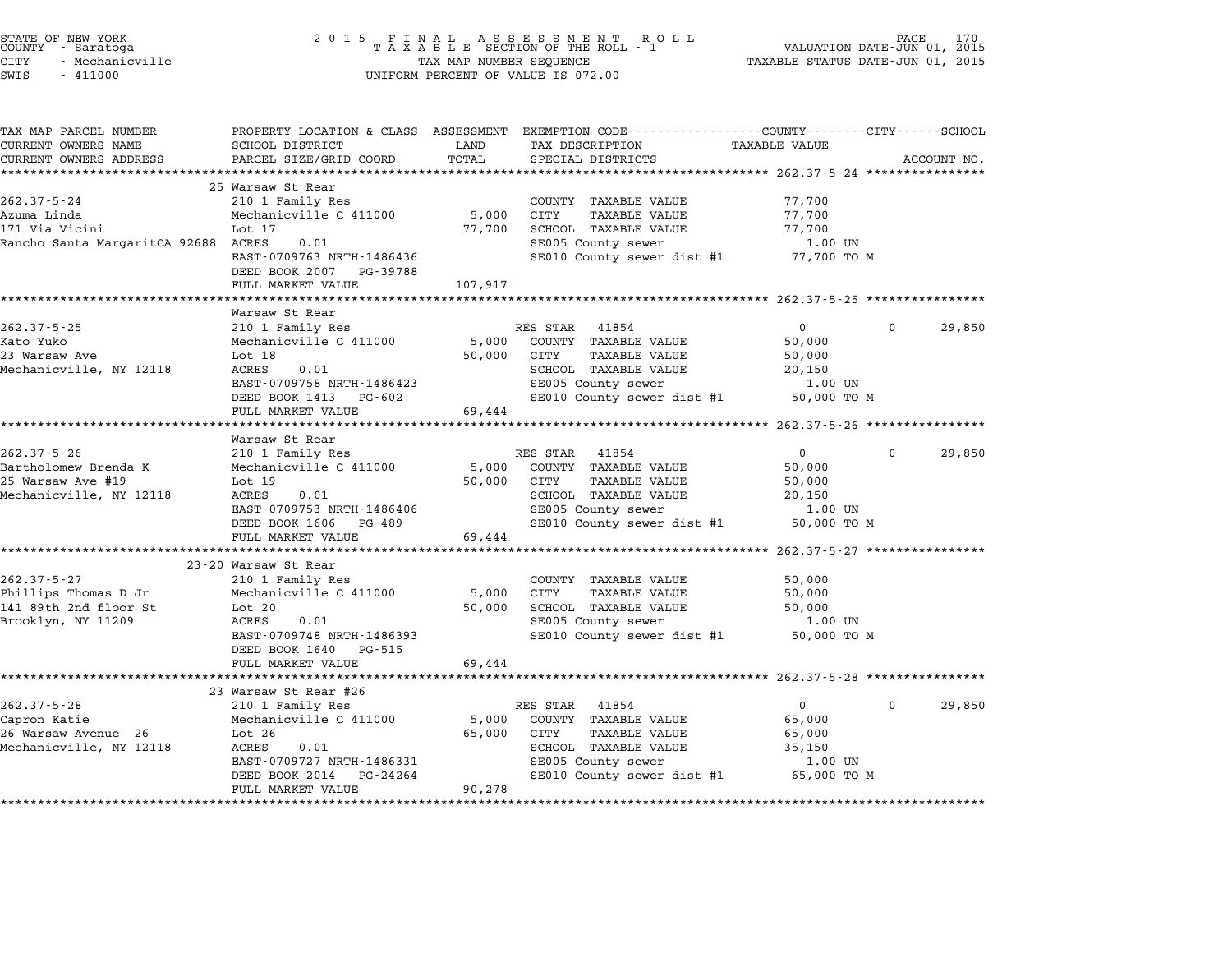| STATE OF NEW YORK<br>COUNTY – Saratoga<br><b>CITY</b><br>- Mechanicville<br>SWIS<br>$-411000$ | 2 0 1 5                                                 | TAX MAP NUMBER SEQUENCE   | $\begin{array}{cccccccccccccc} & F & I & N & A & L & & A & S & S & E & S & S & M & E & N & T & R & O & L & L \\ T & A & X & A & B & L & E & SECTION OF THE ROLL & - & 1 & & & \\ \end{array}$<br>UNIFORM PERCENT OF VALUE IS 072.00 | PAGE 171<br>VALUATION DATE-JUN 01, 2015<br>TAXABLE STATUS DATE-JUN 01, 2015 | PAGE     |             |
|-----------------------------------------------------------------------------------------------|---------------------------------------------------------|---------------------------|-------------------------------------------------------------------------------------------------------------------------------------------------------------------------------------------------------------------------------------|-----------------------------------------------------------------------------|----------|-------------|
| TAX MAP PARCEL NUMBER<br>CURRENT OWNERS NAME                                                  | PROPERTY LOCATION & CLASS ASSESSMENT<br>SCHOOL DISTRICT | LAND                      | EXEMPTION CODE-----------------COUNTY-------CITY------SCHOOL<br>TAX DESCRIPTION                                                                                                                                                     | TAXABLE VALUE                                                               |          |             |
| CURRENT OWNERS ADDRESS                                                                        | PARCEL SIZE/GRID COORD                                  | TOTAL                     | SPECIAL DISTRICTS                                                                                                                                                                                                                   |                                                                             |          | ACCOUNT NO. |
|                                                                                               |                                                         |                           |                                                                                                                                                                                                                                     |                                                                             |          |             |
|                                                                                               | Warsaw St Rear                                          |                           |                                                                                                                                                                                                                                     |                                                                             |          |             |
| $262.37 - 5 - 29$                                                                             | 210 1 Family Res                                        |                           | RES STAR<br>41854                                                                                                                                                                                                                   | 0                                                                           | 0        | 29,850      |
| Weaver Stephanie M                                                                            | Mechanicville C 411000                                  | 5,000                     | COUNTY TAXABLE VALUE                                                                                                                                                                                                                | 50,000                                                                      |          |             |
| 23 Warsaw Ave Unit 25                                                                         | Lot <sub>25</sub>                                       | 50,000                    | CITY<br><b>TAXABLE VALUE</b>                                                                                                                                                                                                        | 50,000                                                                      |          |             |
| Mechanicville, NY 12118                                                                       | ACRES<br>0.01                                           |                           | SCHOOL TAXABLE VALUE                                                                                                                                                                                                                | 20,150                                                                      |          |             |
|                                                                                               | EAST-0709713 NRTH-1486336                               |                           | SE005 County sewer                                                                                                                                                                                                                  | 1.00 UN                                                                     |          |             |
|                                                                                               | DEED BOOK 2014 PG-5108                                  |                           | SE010 County sewer dist #1                                                                                                                                                                                                          | 50,000 TO M                                                                 |          |             |
|                                                                                               | FULL MARKET VALUE                                       | 69,444                    |                                                                                                                                                                                                                                     |                                                                             |          |             |
|                                                                                               | 25 Warsaw St                                            |                           |                                                                                                                                                                                                                                     |                                                                             |          |             |
| $262.37 - 5 - 30$                                                                             | 210 1 Family Res                                        |                           | RES STAR 41854                                                                                                                                                                                                                      | $\mathbf 0$                                                                 | $\Omega$ | 29,850      |
| McQueen Joseph M                                                                              | Mechanicville C 411000                                  | 5,000                     | COUNTY TAXABLE VALUE                                                                                                                                                                                                                | 50,000                                                                      |          |             |
| 23 Warsaw Ave Unit 24                                                                         | Lot $24$                                                | 50,000                    | CITY<br><b>TAXABLE VALUE</b>                                                                                                                                                                                                        | 50,000                                                                      |          |             |
| Mechanicville, NY 12118                                                                       | 0.01<br>ACRES                                           |                           | SCHOOL TAXABLE VALUE                                                                                                                                                                                                                | 20,150                                                                      |          |             |
|                                                                                               | EAST-0709693 NRTH-1486336                               |                           | SE005 County sewer                                                                                                                                                                                                                  | 1.00 UN                                                                     |          |             |
|                                                                                               | DEED BOOK 2011 PG-44685                                 |                           | SE010 County sewer dist #1                                                                                                                                                                                                          | 50,000 TO M                                                                 |          |             |
|                                                                                               | FULL MARKET VALUE                                       | 69,444                    |                                                                                                                                                                                                                                     |                                                                             |          |             |
|                                                                                               | *****************                                       | ******************        |                                                                                                                                                                                                                                     | ********* 262.37-5-31 ****************                                      |          |             |
|                                                                                               | Warsaw St Rear                                          |                           |                                                                                                                                                                                                                                     |                                                                             |          |             |
| $262.37 - 5 - 31$                                                                             | 210 1 Family Res                                        |                           | RES STAR<br>41854                                                                                                                                                                                                                   | $\mathbf 0$                                                                 | $\Omega$ | 29,850      |
| St Jean Donna                                                                                 | Mechanicville C 411000                                  | 5,000                     | COUNTY TAXABLE VALUE                                                                                                                                                                                                                | 50,000                                                                      |          |             |
| 25 Warsaw Ave                                                                                 | Lot $23$                                                | 50,000                    | CITY<br><b>TAXABLE VALUE</b>                                                                                                                                                                                                        | 50,000                                                                      |          |             |
| Mechanicville, NY 12118                                                                       | ACRES<br>0.01                                           |                           | SCHOOL TAXABLE VALUE                                                                                                                                                                                                                | 20,150                                                                      |          |             |
|                                                                                               | EAST-0709683 NRTH-1486346                               |                           | SE005 County sewer                                                                                                                                                                                                                  | 1.00 UN                                                                     |          |             |
|                                                                                               | DEED BOOK 1548<br>PG-515                                |                           | SE010 County sewer dist #1                                                                                                                                                                                                          | 50,000 TO M                                                                 |          |             |
|                                                                                               | FULL MARKET VALUE                                       | 69,444                    |                                                                                                                                                                                                                                     |                                                                             |          |             |
|                                                                                               | *****************************<br>25-22 Warsaw St Rear   | ************************* |                                                                                                                                                                                                                                     | *********** 262.37-5-32 ****************                                    |          |             |
| $262.37 - 5 - 32$                                                                             |                                                         |                           |                                                                                                                                                                                                                                     |                                                                             |          |             |
| Eng Anna F                                                                                    | 210 1 Family Res<br>Mechanicville C 411000              | 5,000                     | COUNTY TAXABLE VALUE<br>CITY<br><b>TAXABLE VALUE</b>                                                                                                                                                                                | 50,000<br>50,000                                                            |          |             |
| Moy Evelyn Y                                                                                  | Lot $22$                                                | 50,000                    | SCHOOL TAXABLE VALUE                                                                                                                                                                                                                | 50,000                                                                      |          |             |
| 20 Orchard Park Dr                                                                            | ACRES<br>0.01                                           |                           | SE005 County sewer                                                                                                                                                                                                                  | 1.00 UN                                                                     |          |             |
| Clifton Park, NY 12065                                                                        | EAST-0709663 NRTH-1486346                               |                           | SE010 County sewer dist #1                                                                                                                                                                                                          | 50,000 TO M                                                                 |          |             |
|                                                                                               | DEED BOOK 1538<br>PG-346                                |                           |                                                                                                                                                                                                                                     |                                                                             |          |             |
|                                                                                               | FULL MARKET VALUE                                       | 69,444                    |                                                                                                                                                                                                                                     |                                                                             |          |             |
|                                                                                               |                                                         |                           |                                                                                                                                                                                                                                     |                                                                             |          |             |
|                                                                                               | 23 Warsaw St Rear                                       |                           |                                                                                                                                                                                                                                     |                                                                             |          |             |
| $262.37 - 5 - 33$                                                                             | 210 1 Family Res                                        |                           | SR STAR<br>41834                                                                                                                                                                                                                    | $\mathbf 0$                                                                 | $\Omega$ | 50,000      |
| Belmonte Phyllis                                                                              | Mechanicville C 411000                                  | 5,000                     | COUNTY TAXABLE VALUE                                                                                                                                                                                                                | 50,000                                                                      |          |             |
| 23 Warsaw Ave Apt 21                                                                          | Lot $21$                                                | 50,000                    | CITY<br><b>TAXABLE VALUE</b>                                                                                                                                                                                                        | 50,000                                                                      |          |             |
| Mechanicville, NY 12118                                                                       | ACRES<br>0.01                                           |                           | SCHOOL TAXABLE VALUE                                                                                                                                                                                                                | $\mathbf 0$                                                                 |          |             |
|                                                                                               | EAST-0709653 NRTH-1486356                               |                           | SE005 County sewer                                                                                                                                                                                                                  | 1.00 UN                                                                     |          |             |
|                                                                                               | DEED BOOK 1323<br>PG-487                                |                           | SE010 County sewer dist #1                                                                                                                                                                                                          | 50,000 TO M                                                                 |          |             |
|                                                                                               | FULL MARKET VALUE                                       | 69,444                    |                                                                                                                                                                                                                                     |                                                                             |          |             |
| *********************                                                                         | *************************                               |                           |                                                                                                                                                                                                                                     |                                                                             |          |             |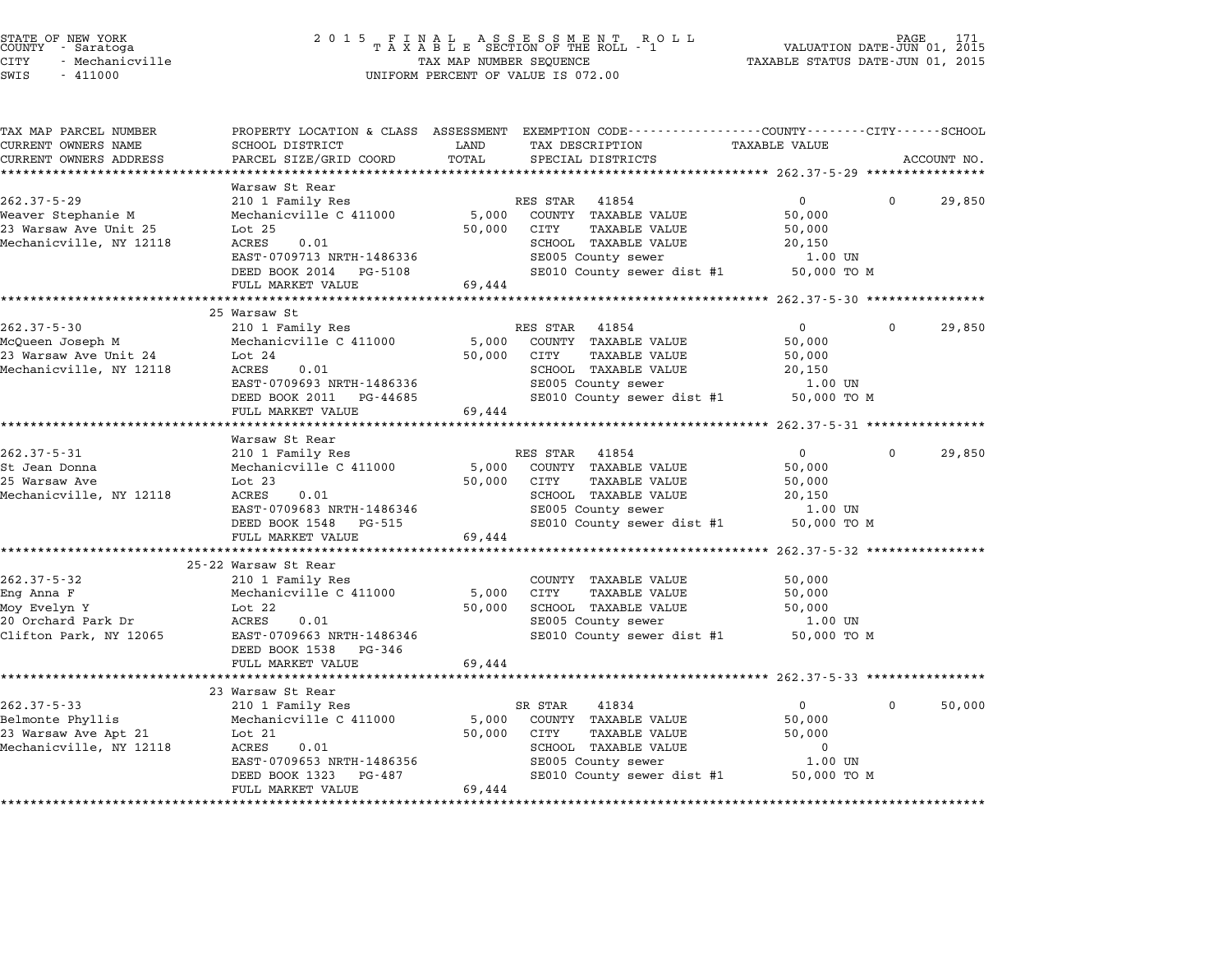| STATE OF NEW YORK<br>COUNTY - Saratoga<br><b>CITY</b><br>- Mechanicville<br>SWIS<br>$-411000$ | 2 0 1 5                                                                                                                    | TAX MAP NUMBER SEQUENCE | FINAL ASSESSMENT RO<br>TAXABLE SECTION OF THE ROLL - 1<br>R O L L<br>UNIFORM PERCENT OF VALUE IS 072.00             | VALUATION DATE-JUN 01, 2015<br>TAXABLE STATUS DATE-JUN 01, 2015    | PAGE<br>172 |
|-----------------------------------------------------------------------------------------------|----------------------------------------------------------------------------------------------------------------------------|-------------------------|---------------------------------------------------------------------------------------------------------------------|--------------------------------------------------------------------|-------------|
| TAX MAP PARCEL NUMBER<br>CURRENT OWNERS NAME                                                  | SCHOOL DISTRICT                                                                                                            | LAND                    | PROPERTY LOCATION & CLASS ASSESSMENT EXEMPTION CODE----------------COUNTY-------CITY------SCHOOL<br>TAX DESCRIPTION | <b>TAXABLE VALUE</b>                                               |             |
| CURRENT OWNERS ADDRESS                                                                        | PARCEL SIZE/GRID COORD                                                                                                     | TOTAL                   | SPECIAL DISTRICTS                                                                                                   |                                                                    | ACCOUNT NO. |
| **************************                                                                    |                                                                                                                            |                         |                                                                                                                     |                                                                    |             |
|                                                                                               | Warsaw St                                                                                                                  |                         |                                                                                                                     |                                                                    | 0429        |
| $262.37 - 6 - 1$                                                                              | 311 Res vac land                                                                                                           |                         | COUNTY TAXABLE VALUE                                                                                                | 10,000                                                             |             |
| Saratoga Custom Homes LLC<br>32 Gronczniak Rd                                                 | Mechanicville C 411000<br>G&l                                                                                              | 10,000<br>10,000        | CITY<br>TAXABLE VALUE<br>SCHOOL TAXABLE VALUE                                                                       | 10,000<br>10,000                                                   |             |
| Stillwater, NY 12170                                                                          | FRNT<br>99.30 DPTH<br>ACRES<br>0.14                                                                                        |                         | SE010 County sewer dist #1                                                                                          | 10,000 TO M                                                        |             |
|                                                                                               | EAST-0709323 NRTH-1486545<br>DEED BOOK 1660 PG-715                                                                         |                         |                                                                                                                     |                                                                    |             |
|                                                                                               | FULL MARKET VALUE<br>*************************                                                                             | 13,889                  | ************************************* 262.37-6-2 ******************                                                 |                                                                    |             |
|                                                                                               | 43 Warsaw Ave                                                                                                              |                         |                                                                                                                     |                                                                    | 1234        |
| $262.37 - 6 - 2$                                                                              | 230 3 Family Res                                                                                                           |                         | COUNTY TAXABLE VALUE                                                                                                | 150,000                                                            |             |
| Urbanski Joseph L                                                                             | Mechanicville C 411000                                                                                                     | 16,700                  | TAXABLE VALUE<br>CITY                                                                                               | 150,000                                                            |             |
| 32 Gronczniak Rd                                                                              | Blk&1                                                                                                                      | 150,000                 | SCHOOL TAXABLE VALUE                                                                                                | 150,000                                                            |             |
| Stillwater, NY 12170                                                                          | 153                                                                                                                        |                         | SE005 County sewer                                                                                                  | 3.00 UN                                                            |             |
|                                                                                               | FRNT 100.00 DPTH<br>50.00<br>ACRES<br>0.11<br>EAST-0709423 NRTH-1486535<br>DEED BOOK 2012<br>PG-38182<br>FULL MARKET VALUE | 208,333                 | SE010 County sewer dist #1                                                                                          | 150,000 то м                                                       |             |
|                                                                                               | ************************                                                                                                   |                         |                                                                                                                     | ************************************ 262.37-6-3 ****************** |             |
|                                                                                               | 41 Leonard St                                                                                                              |                         |                                                                                                                     |                                                                    | 0425        |
| $262.37 - 6 - 3$                                                                              | 220 2 Family Res                                                                                                           |                         | COUNTY TAXABLE VALUE                                                                                                | 85,000                                                             |             |
| Vandenburgh Lucas                                                                             | Mechanicville C 411000                                                                                                     | 15,300                  | CITY<br><b>TAXABLE VALUE</b>                                                                                        | 85,000                                                             |             |
| 5192 Bliss Rd                                                                                 | Hg&l                                                                                                                       | 85,000                  | SCHOOL TAXABLE VALUE                                                                                                | 85,000                                                             |             |
| Ballston Spa, NY 12010                                                                        | FRNT<br>50.00 DPTH 100.00                                                                                                  |                         | SE005 County sewer                                                                                                  | 2.00 UN                                                            |             |
|                                                                                               | ACRES<br>0.11<br>EAST-0709403 NRTH-1486485<br>DEED BOOK 2010<br>PG-13009                                                   |                         | SE010 County sewer dist #1                                                                                          | 85,000 TO M                                                        |             |
|                                                                                               | FULL MARKET VALUE                                                                                                          | 118,056                 |                                                                                                                     |                                                                    |             |
|                                                                                               | ***********************                                                                                                    |                         |                                                                                                                     | *********************** 262.37-6-6 ******************              |             |
|                                                                                               | 27-29 Leonard St                                                                                                           |                         |                                                                                                                     |                                                                    | 0012        |
| $262.37 - 6 - 6$                                                                              | 411 Apartment                                                                                                              |                         | COUNTY TAXABLE VALUE                                                                                                | 120,000                                                            |             |
| Green Brian                                                                                   | Mechanicville C 411000                                                                                                     | 15,400                  | CITY<br><b>TAXABLE VALUE</b>                                                                                        | 120,000                                                            |             |
| 15 Old Stone Ridge Road                                                                       | Η&l                                                                                                                        | 120,000                 | SCHOOL TAXABLE VALUE                                                                                                | 120,000                                                            |             |
| Greenfield Center, NY 12833                                                                   | 156                                                                                                                        |                         | SE005 County sewer                                                                                                  | 4.00 UN                                                            |             |
|                                                                                               | FRNT<br>58.00 DPTH 100.00<br>ACRES<br>0.12                                                                                 |                         | SE010 County sewer dist #1                                                                                          | 120,000 TO M                                                       |             |
|                                                                                               | EAST-0709363 NRTH-1486345<br>DEED BOOK 2015<br>PG-10648                                                                    |                         |                                                                                                                     |                                                                    |             |
| ************************                                                                      | FULL MARKET VALUE                                                                                                          | 166,667                 |                                                                                                                     |                                                                    |             |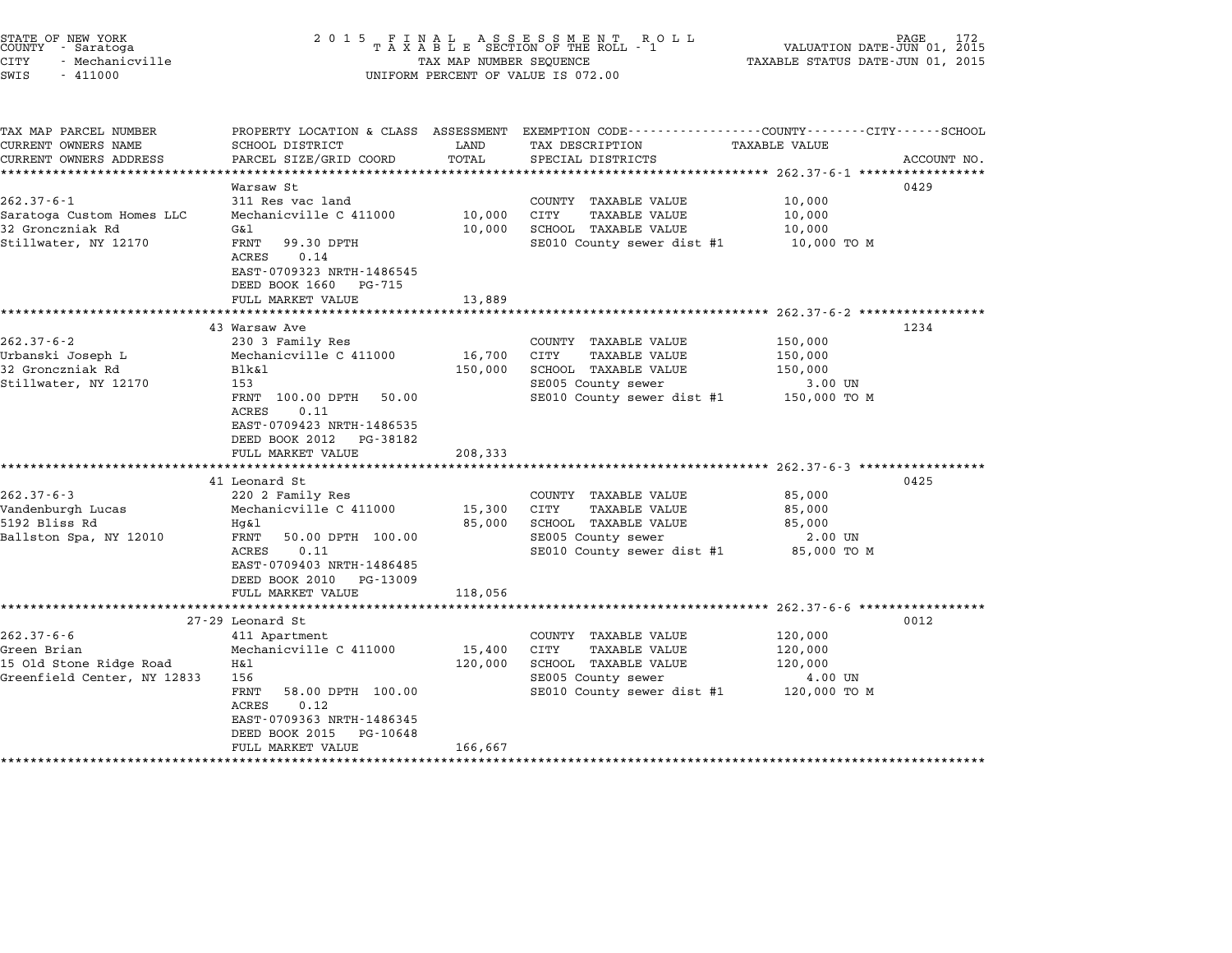| STATE OF NEW YORK<br>COUNTY - Saratoga<br><b>CITY</b><br>- Mechanicville<br>SWIS<br>$-411000$    | 2 0 1 5                                       | TAX MAP NUMBER SEQUENCE | FINAL ASSESSMENT ROTAXABLE SECTION OF THE ROLL - 1<br>R O L L<br>UNIFORM PERCENT OF VALUE IS 072.00                                      | TAXABLE STATUS DATE-JUN 01, 2015  | PAGE<br>VALUATION DATE-JUN 01, 2015 |
|--------------------------------------------------------------------------------------------------|-----------------------------------------------|-------------------------|------------------------------------------------------------------------------------------------------------------------------------------|-----------------------------------|-------------------------------------|
| TAX MAP PARCEL NUMBER<br>CURRENT OWNERS NAME<br>CURRENT OWNERS ADDRESS<br>********************** | SCHOOL DISTRICT<br>PARCEL SIZE/GRID COORD     | LAND<br>TOTAL           | PROPERTY LOCATION & CLASS ASSESSMENT EXEMPTION CODE----------------COUNTY-------CITY------SCHOOL<br>TAX DESCRIPTION<br>SPECIAL DISTRICTS | TAXABLE VALUE                     | ACCOUNT NO.                         |
|                                                                                                  | 23-25 Leonard St                              |                         |                                                                                                                                          |                                   | 0236                                |
| $262.37 - 6 - 7$                                                                                 | 220 2 Family Res                              |                         | RES STAR<br>41854                                                                                                                        | 0                                 | $\Omega$<br>29,850                  |
| Glueck Lisa M                                                                                    | Mechanicville C 411000                        | 16,300                  | COUNTY TAXABLE VALUE                                                                                                                     | 104,000                           |                                     |
| 23-25 Leonard St                                                                                 | Hg&l Pool                                     | 104,000                 | CITY<br><b>TAXABLE VALUE</b>                                                                                                             | 104,000                           |                                     |
| Mechanicville, NY 12118                                                                          | Also Bk 1508 Pg 152                           |                         | SCHOOL TAXABLE VALUE                                                                                                                     | 74,150                            |                                     |
|                                                                                                  | FRNT<br>42.00 DPTH                            |                         | SE005 County sewer                                                                                                                       | 2.00 UN                           |                                     |
|                                                                                                  | ACRES<br>0.11<br>EAST-0709353 NRTH-1486295    |                         | SE010 County sewer dist #1                                                                                                               | 104,000 TO M                      |                                     |
|                                                                                                  | DEED BOOK 1725<br>PG-480<br>FULL MARKET VALUE | 144,444                 |                                                                                                                                          |                                   |                                     |
|                                                                                                  | **********************                        |                         | *********************                                                                                                                    | $262.37 - 6 - 8$ **************** |                                     |
|                                                                                                  | 17 Leonard St                                 |                         |                                                                                                                                          |                                   | 0277                                |
| $262.37 - 6 - 8$                                                                                 | 220 2 Family Res                              |                         | COUNTY TAXABLE VALUE                                                                                                                     | 88,000                            |                                     |
| 17 Leonard Street LLC                                                                            | Mechanicville C 411000                        | 15,800                  | CITY<br><b>TAXABLE VALUE</b>                                                                                                             | 88,000                            |                                     |
| 80 Graves Rd                                                                                     | Hg&l                                          | 88,000                  | SCHOOL TAXABLE VALUE                                                                                                                     | 88,000                            |                                     |
| Mechanicville, NY 12118                                                                          | 63.50 DPTH<br>FRNT                            |                         | SE005 County sewer                                                                                                                       | 2.00 UN                           |                                     |
|                                                                                                  | 0.13<br>ACRES                                 |                         | SE010 County sewer dist #1                                                                                                               | 88,000 TO M                       |                                     |
|                                                                                                  | EAST-0709333 NRTH-1486245<br>DEED BOOK 2014   |                         |                                                                                                                                          |                                   |                                     |
|                                                                                                  | PG-12481<br>FULL MARKET VALUE                 | 122,222                 |                                                                                                                                          |                                   |                                     |
|                                                                                                  | *******************************               |                         |                                                                                                                                          |                                   |                                     |
|                                                                                                  | 15 Leonard St                                 |                         |                                                                                                                                          |                                   | 0712                                |
| $262.37 - 6 - 9$                                                                                 | 210 1 Family Res                              |                         | SR STAR<br>41834                                                                                                                         | $\mathbf 0$                       | $\Omega$<br>64,980                  |
| Iorio Innocenzo                                                                                  | Mechanicville C 411000                        | 32,000                  | COUNTY TAXABLE VALUE                                                                                                                     | 85,000                            |                                     |
| Iorio Maria                                                                                      | H1 & G 159 James remainde                     | 85,000                  | CITY<br><b>TAXABLE VALUE</b>                                                                                                             | 85,000                            |                                     |
| Trustees                                                                                         | Iorio Trust Agmt                              |                         | SCHOOL TAXABLE VALUE                                                                                                                     | 20,020                            |                                     |
| 15 Leonard St                                                                                    | Innocenzo&Maria-Life Esta                     |                         | SE005 County sewer                                                                                                                       | 1.00 UN                           |                                     |
| Mechanicville, NY 12118                                                                          | FRNT 159.70 DPTH 100.00                       |                         | SE010 County sewer dist #1                                                                                                               | 85,000 TO M                       |                                     |
|                                                                                                  | ACRES<br>0.36<br>EAST-0709303 NRTH-1486175    |                         |                                                                                                                                          |                                   |                                     |
|                                                                                                  | DEED BOOK 2010<br>PG-26917                    |                         |                                                                                                                                          |                                   |                                     |
|                                                                                                  | FULL MARKET VALUE                             | 118,056                 |                                                                                                                                          |                                   |                                     |
|                                                                                                  | ************************                      |                         |                                                                                                                                          |                                   |                                     |
|                                                                                                  | 138 Saratoga Ave                              |                         |                                                                                                                                          |                                   | 1255                                |
| $262.37 - 6 - 11$                                                                                | 220 2 Family Res                              |                         | COUNTY<br>TAXABLE VALUE                                                                                                                  | 85,000                            |                                     |
| Farnell Stephen                                                                                  | Mechanicville C 411000                        | 16,200                  | CITY<br>TAXABLE VALUE                                                                                                                    | 85,000                            |                                     |
| 34 Cavalry Course                                                                                | Η&l                                           | 85,000                  | SCHOOL TAXABLE VALUE                                                                                                                     | 85,000                            |                                     |
| Mechanicville, NY 12118                                                                          | FRNT<br>68.00 DPTH                            |                         | SE005 County sewer                                                                                                                       | 2.00 UN                           |                                     |
|                                                                                                  | ACRES<br>0.18                                 |                         | SE010 County sewer dist #1                                                                                                               | 85,000 TO M                       |                                     |
|                                                                                                  | EAST-0709214 NRTH-1486145                     |                         |                                                                                                                                          |                                   |                                     |
|                                                                                                  | DEED BOOK 1639<br>PG-123                      |                         |                                                                                                                                          |                                   |                                     |
|                                                                                                  | FULL MARKET VALUE                             | 118,056                 |                                                                                                                                          |                                   |                                     |
|                                                                                                  |                                               |                         |                                                                                                                                          |                                   |                                     |

STATE OF NEW YORK <sup>2</sup> <sup>0</sup> <sup>1</sup> 5 F I N A L A S S E S S M E N T R O L L PAGE <sup>173</sup> COUNTY - Saratoga <sup>T</sup> <sup>A</sup> <sup>X</sup> <sup>A</sup> <sup>B</sup> <sup>L</sup> <sup>E</sup> SECTION OF THE ROLL - <sup>1</sup> VALUATION DATE-JUN 01, <sup>2015</sup>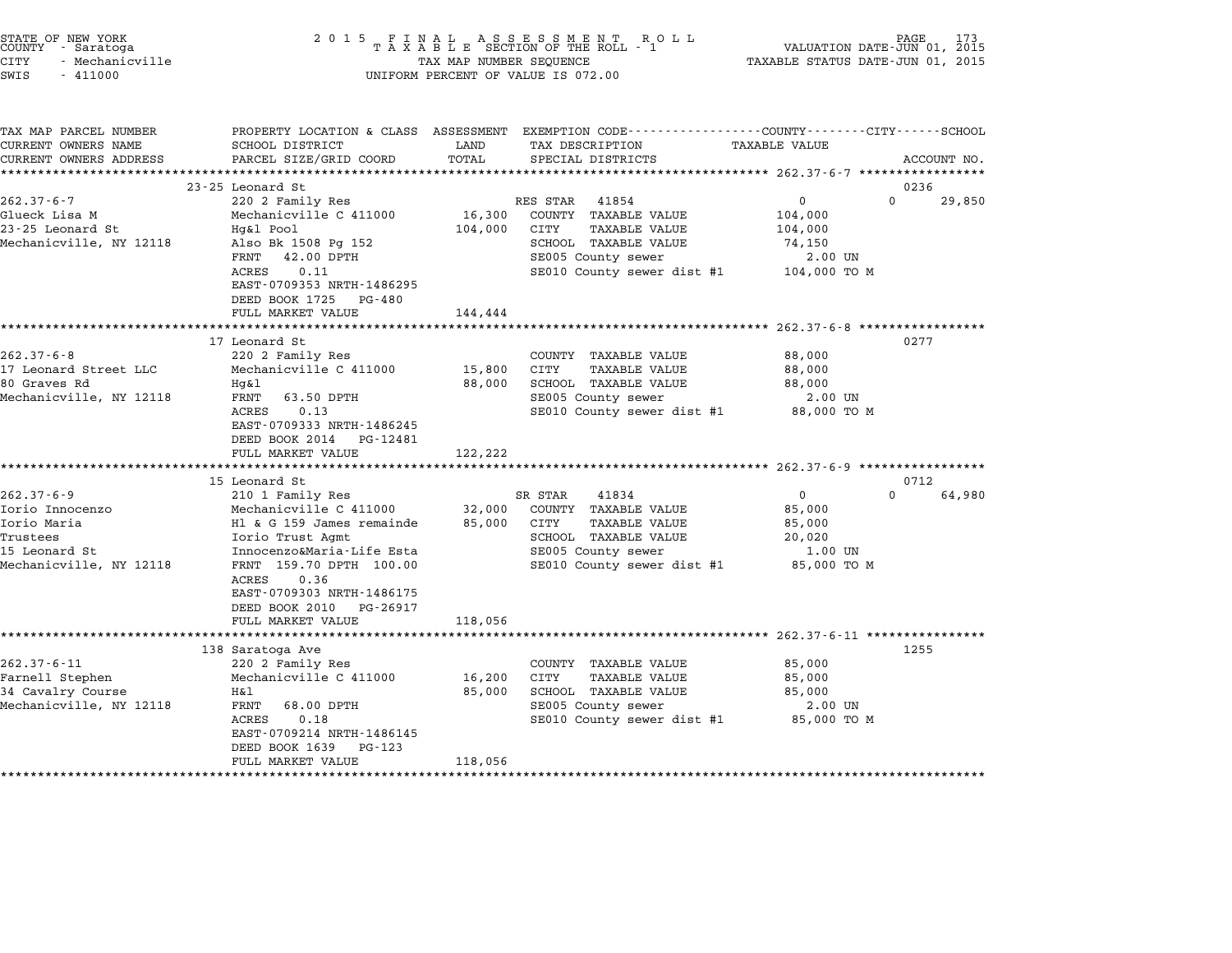| STATE OF NEW YORK |                 |  |
|-------------------|-----------------|--|
| COUNTY            | - Saratoga      |  |
| CITY              | - Mechanicville |  |

# STATE OF NEW YORK <sup>2</sup> <sup>0</sup> <sup>1</sup> 5 F I N A L A S S E S S M E N T R O L L PAGE <sup>174</sup> COUNTY - Saratoga <sup>T</sup> <sup>A</sup> <sup>X</sup> <sup>A</sup> <sup>B</sup> <sup>L</sup> <sup>E</sup> SECTION OF THE ROLL - <sup>1</sup> VALUATION DATE-JUN 01, <sup>2015</sup> STATE OF NEW YORK (RACE STATE OF NEW YORK 174 MAR DATE OF NEW TAXABLE STATE OF NEW TAXABLE STATE 174 MADELE TAXABLE STATUS DATE-JUN 01, 2015 TAXABLE STATUS DATE-JUN 01, 2015 TAXABLE STATUS DATE-JUN 01, 2015 TAXABLE STATUS CUNIT - SALACUYA<br>CITY - Mechanicville<br>SWIS - 411000 UNIFORM PERCENT OF VALUE IS 072.00

TAX MAP PARCEL NUMBER PROPERTY LOCATION & CLASS ASSESSMENT EXEMPTION CODE------------------COUNTY--------CITY------SCHOOL ...<br>-- COUNTY:- TAX MAP PARCEL NUMBER THE OCHOTRY AND THE CURRENT EXEMPTION CODE<br>CURRENT OWNERS NAME SCHOOL DISTRICT LAND TAX DESCRIPTION TAXABLE VALUE CURRENT OWNERS ADDEER FOUR DISTRICTS AND ASSESSEENT EXERPTION TRACK THE TANGER OWNERS ADDRESS SAGECOUNT NO.<br>CURRENT OWNERS ADDRESS PARCEL SIZE/GRID COORD TOTAL SPECIAL DISTRICTS ACCOUNT NO.<br>\*\*\*\*\*\*\*\*\*\*\*\*\*\*\*\*\*\*\*\*\*\*\*\*\*\*\*\*\*\*\*\* <sup>142</sup> Saratoga Ave <sup>0734</sup> 262.37-6-12 142 Saratoga Ave and the set of the set of the set of the set of the set of the set of the set of the set of the set of the set of the set of the set of the set of the set of the set of the set of the set of th Montour Russel J Mechanicville C <sup>411000</sup> 9,000 VET COM T <sup>41133</sup> <sup>0</sup> 15,000 <sup>0</sup> سام الله المسلم المسلم المسلم المسلم المسلم المسلم المسلم المسلم المسلم المسلم المسلم المسلم المسلم المسلم الم<br>Montour Elizabeth Mechanicville C 411000 9,000 VET COM T 41133 0 0 15,000 15,000 0 29,850<br>Mhite-Montour Elizab 100110011 Russel 0 1 2011 Rechamicville c 411000 1 3,000 VET COM 1 41133<br>Mhite-Montour Elizabeth 161 161 83,000 RES STAR 41854 0<br>142 Saratoga Ave 161 161 2000NTY TAXABLE VALUE 62,250 wirte-montour-sirizabeth have hadden have byyoo kas sidk alone of the state of the state of the state of the s<br>142 Saratoga Ave (COUNTY TAXABLE VALUE 68,000<br>Mechanicville, NY 12118 FRNT 54.00 DPTH CITY TAXABLE VALUE 68,000 10.1 INABLE VALUE 1999 MARINE VALUE 1999 MARINE VALUE 1999 MARINE 1999 MARINE 1999 MARINE 1999 MARINE 1999 MAR<br>FRNT 54.00 DPTH 1999 MARINE 1999 MARINE SOHOOL TAXABLE VALUE 1999 1999 1999 MARINE 1999 MARINE 1999 MARINE 199 EARL 191.00 DETIT (1999) OF THE TANDLE VALUE ON SOURCE SALES AND SUPPORT SUPPORT ON SUPPORT SALES AND SUPPORT S<br>ACRES 0.12 NRTH-1486175 SE005 County sewer 1.00 UN EAST-0709163 NRTH-1486175 SCHOOD IAAABLE VALUE SCHOOL SCHOOL SCHOOL SECOLUME IAAABLE VALUE SECOLUME SECOLUME SECOLUM<br>DEED BOOK 1730 PG-729 SECOLU County sewer dist #1 83,000 TO M EAST 0705105 MAIN 1400175<br>
DEED BOOK 1730 PG-729<br>
FULL MARKET VALUE 115,278 \*\*\*\*\*\*\*\*\*\*\*\*\*\*\*\*\*\*\*\*\*\*\*\*\*\*\*\*\*\*\*\*\*\*\*\*\*\*\*\*\*\*\*\*\*\*\*\*\*\*\*\*\*\*\*\*\*\*\*\*\*\*\*\*\*\*\*\*\*\*\*\*\*\*\*\*\*\*\*\*\*\*\*\*\*\*\*\*\*\*\*\*\*\*\*\*\*\*\*\*\*\*\* 262.37-6-13 \*\*\*\*\*\*\*\*\*\*\*\*\*\*\*\* 12 Maple St 0732 262.37-6-13 202.37-6-13 220 2 Family Res COUNTY TAXABLE VALUE 120,000 Ronda Michael P Mechanicville C <sup>411000</sup> 16,700 CITY TAXABLE VALUE 120,000 612.37-0-13 - 202 Amily Res (2013)<br>Ronda Michael P - Mechanicville C 411000 - 16,700 CITY - TAXABLE VALUE 120,000<br>120,000 SCHOOL TAXABLE VALUE 120,000 Nonta Hichart Tell (Mechanicville C 111000)<br>Mechanicville, NY 12118 Hall (Mechanic 120,000 SCHOOL TAXABLE VALUE 120,000<br>Mechanicville, NY 12118 Comb Accts 0732 & 0733 SE005 County sewer 2.00 UN HAT 120,000 SCHOOL HAABLE VALUE 120,000 120,000<br>COME SE005 County sewer 2.00 UN<br>FRNT 120.45 DPTH SE010 County sewer dist #1 120,000 TO M<br>ACRES 0.29 FANI 120.45 DPIH<br>ACRES 0.29<br>EAST-0709233 NRTH-1486265 ACRES 0.29<br>EAST-0709233 NRTH-1486265<br>DEED BOOK 2014 PG-34686 FULL MARKET VALUE 166,667 \*\*\*\*\*\*\*\*\*\*\*\*\*\*\*\*\*\*\*\*\*\*\*\*\*\*\*\*\*\*\*\*\*\*\*\*\*\*\*\*\*\*\*\*\*\*\*\*\*\*\*\*\*\*\*\*\*\*\*\*\*\*\*\*\*\*\*\*\*\*\*\*\*\*\*\*\*\*\*\*\*\*\*\*\*\*\*\*\*\*\*\*\*\*\*\*\*\*\*\*\*\*\* 262.37-6-14 \*\*\*\*\*\*\*\*\*\*\*\*\*\*\*\* 20 Maple St 1254 262.37-6-14 202.37-6-14 200 Maple St<br>262.37-6-14 220 2 Family Res RES STAR 41854 0 29,850 Dominy Amber R Mechanicville C <sup>411000</sup> 15,800 COUNTY TAXABLE VALUE 88,000 ست المستقدم المستقدم المستقدم المستقدم المستقدم المستقدم المستقدم المستقدم المستقدم المستقدم المستقدم المستقدم<br>Dominy Amber R M 163 H&I 88,000 CUNTY TAXABLE VALUE 88,000<br>88,000 CITY TAXABLE VALUE 88,000 20 DOMINY AMDEL R MERCHANIC VILLE C 411000 MOST 19,000 COONTI IAAABLE VALUE 66,000<br>20 Maple Street 100.00 FRNT 50.00 DPTH 100.00 SCHOOL TAXABLE VALUE 58,150 Montailled Tarter in the contract of the contract of the control of the control of the control of the control o<br>Mechanciville, NY 12118 PRNT 50.00 DPTH 100.00 SCHOOL TAXABLE VALUE 58,150 58,150<br>Mechanciville, NY 12118 ACRE EANI JOURNAL SURFAINT DOUBLY SURVEY AND MARINE VALUE OF ALLO SOLUTION OF A SALUE OF A SALUE OF A SALUE OF A SA<br>ACRES ON DISPONSIBLE OF A SALUE OF A SALUE OF A SALUE OF A SALUE OF A SALUE OF A SALUE OF A SALUE OF A SALUE O<br> DEED 09253 NRTH-1486345<br>
DEED BOOK 2014 PG-37991 SE005 County sewer 1.00 UN<br>
DEED BOOK 2014 PG-37991 SE005 County sewer 1.00 UN FULL MARKET VALUE 122,222 SE010 County sewer dist #1 88,000 TO <sup>M</sup> \*\*\*\*\*\*\*\*\*\*\*\*\*\*\*\*\*\*\*\*\*\*\*\*\*\*\*\*\*\*\*\*\*\*\*\*\*\*\*\*\*\*\*\*\*\*\*\*\*\*\*\*\*\*\*\*\*\*\*\*\*\*\*\*\*\*\*\*\*\*\*\*\*\*\*\*\*\*\*\*\*\*\*\*\*\*\*\*\*\*\*\*\*\*\*\*\*\*\*\*\*\*\* 262.37-6-15 \*\*\*\*\*\*\*\*\*\*\*\*\*\*\*\* 26 Maple St 1454 262.37-6-15 202.37-6-15 210 1 Family Res COUNTY TAXABLE VALUE 87,000 Volpe John J Mechanicville C <sup>411000</sup> 16,000 CITY TAXABLE VALUE 87,000 202.59 UP 202.59 UP 210 I PAINTLY RES<br>171 Brickyard Rd Mechanicville C 411000 16,000 CITY TAXABLE VALUE 87,000<br>27,000 SCHOOL TAXABLE VALUE 87,000 VOIDE UOIN U SANDE VALUE (NOIDE VALUE VALUE VALUE VALUE VALUE VALUE VALUE VALUE VALUE VALUE VALUE VALUE VALUE VALUE VALUE VALUE VALUE VALUE VALUE VALUE VALUE VALUE VALUE VALUE VALUE VALUE VALUE VALUE VALUE VALUE VALUE VALU AT AND SERVER TRANSPORTENT OF SERVER TRANSPORTENT OF STRING AND STRING STRING OF STRING SERVER TRANSPORTENT OF<br>SECOLE SERVER SERVER SERVER SERVER SERVER SERVER SERVER SERVER SERVER SERVER SERVER SERVER SERVER SERVER SERVER ACRES 0.12 rkni 94.00 Drin<br>ACRES 0.12<br>EAST-0709273 NRTH-1486395 EAST-0709273 NRTH-1486395<br>DEED BOOK 2011 PG-10518 DEED BOOK 2011 PG-10518<br>FULL MARKET VALUE 120,833 \*\*\*\*\*\*\*\*\*\*\*\*\*\*\*\*\*\*\*\*\*\*\*\*\*\*\*\*\*\*\*\*\*\*\*\*\*\*\*\*\*\*\*\*\*\*\*\*\*\*\*\*\*\*\*\*\*\*\*\*\*\*\*\*\*\*\*\*\*\*\*\*\*\*\*\*\*\*\*\*\*\*\*\*\*\*\*\*\*\*\*\*\*\*\*\*\*\*\*\*\*\*\*\*\*\*\*\*\*\*\*\*\*\*\*\*\*\*\*\*\*\*\*\*\*\*\*\*\*\*\*\*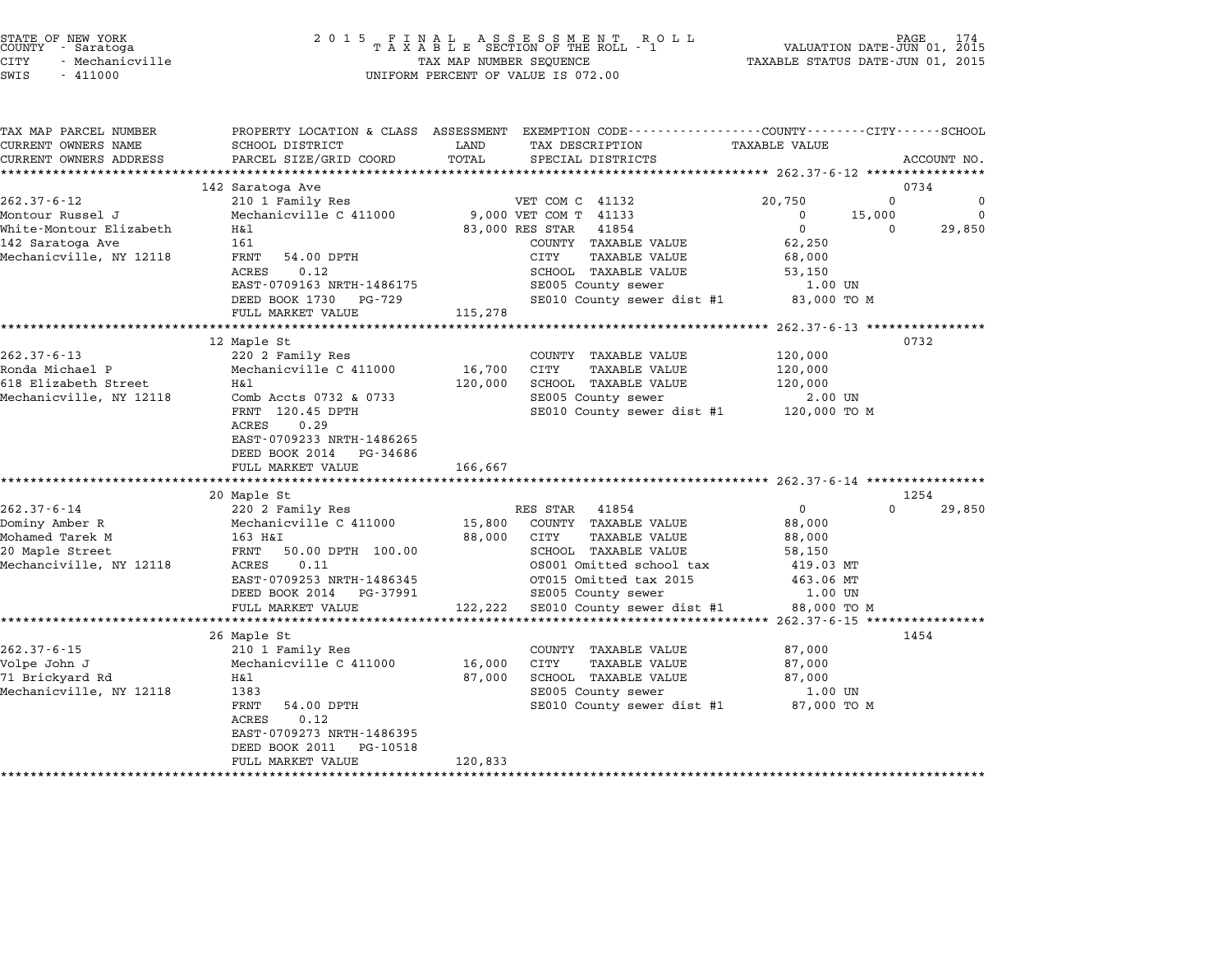| STATE OF NEW YORK<br>COUNTY - Saratoga<br><b>CITY</b><br>- Mechanicville<br>SWIS<br>$-411000$           | 2 0 1 5                                                                                                                                                                                     | TAX MAP NUMBER SEQUENCE      | FINAL ASSESSMENT ROLL<br>TAXABLE SECTION OF THE ROLL - 1<br>UNIFORM PERCENT OF VALUE IS 072.00                                                                                                                                                    | VALUATION DATE-JUN 01, 2015<br>TAXABLE STATUS DATE-JUN 01, 2015                                |                                        |                                   |
|---------------------------------------------------------------------------------------------------------|---------------------------------------------------------------------------------------------------------------------------------------------------------------------------------------------|------------------------------|---------------------------------------------------------------------------------------------------------------------------------------------------------------------------------------------------------------------------------------------------|------------------------------------------------------------------------------------------------|----------------------------------------|-----------------------------------|
| TAX MAP PARCEL NUMBER<br>CURRENT OWNERS NAME<br>CURRENT OWNERS ADDRESS                                  | SCHOOL DISTRICT<br>PARCEL SIZE/GRID COORD                                                                                                                                                   | LAND<br>TOTAL                | PROPERTY LOCATION & CLASS ASSESSMENT EXEMPTION CODE---------------COUNTY-------CITY------SCHOOL<br>TAX DESCRIPTION TAXABLE VALUE<br>SPECIAL DISTRICTS                                                                                             |                                                                                                |                                        | ACCOUNT NO.                       |
| $262.37 - 6 - 16$<br>Taglione JoAnn Marie<br>Rosenthal Michele<br>26 Clinton Ct<br>Stillwater, NY 12170 | 28 Maple St<br>210 1 Family Res<br>Mechanicville C 411000<br>1380<br>FRNT<br>54.00 DPTH<br>0.12<br>ACRES<br>EAST-0709283 NRTH-1486445<br>DEED BOOK 1730 PG-324<br>FULL MARKET VALUE         | 15,800<br>85,000<br>118,056  | COUNTY TAXABLE VALUE<br>TAXABLE VALUE<br>CITY<br>SCHOOL TAXABLE VALUE<br>SE005 County sewer<br>SE010 County sewer dist #1                                                                                                                         | 85,000<br>85,000<br>85,000<br>1.00 UN<br>85,000 TO M                                           |                                        | 1129                              |
|                                                                                                         |                                                                                                                                                                                             |                              |                                                                                                                                                                                                                                                   |                                                                                                |                                        |                                   |
| $262.37 - 6 - 17$<br>Perrotta Frank N Jr<br>36 Maple St<br>Mechanicville, NY 12118                      | 36 Maple St<br>210 1 Family Res<br>Mechanicville C 411000<br>H&l<br>FRNT<br>54.00 DPTH<br>ACRES<br>0.12<br>EAST-0709303 NRTH-1486495<br>DEED BOOK 2008 PG-6539<br>FULL MARKET VALUE         | 15,900<br>86,000<br>119,444  | COUNTY TAXABLE VALUE<br>CITY<br><b>TAXABLE VALUE</b><br>SCHOOL TAXABLE VALUE<br>SE005 County sewer<br>SE010 County sewer dist #1                                                                                                                  | 86,000<br>86,000<br>86,000<br>1.00 UN<br>86,000 то м                                           |                                        | 1452                              |
| $262.37 - 6 - 18$<br>Gela Josh<br>Gela Johanna<br>PO Box 23<br>Johnsonville, NY 12094                   | 37 Leonard St<br>411 Apartment<br>Mechanicville C 411000<br>Blk & L<br>FRNT 100.00 DPTH 100.00<br>ACRES<br>0.23<br>EAST-0709383 NRTH-1486415<br>DEED BOOK 2009 PG-3524<br>FULL MARKET VALUE | 16,000<br>140,000<br>194,444 | COUNTY TAXABLE VALUE<br><b>TAXABLE VALUE</b><br>CITY<br>SCHOOL TAXABLE VALUE<br>SE005 County sewer<br>SE010 County sewer dist #1 140,000 TO M                                                                                                     | 140,000<br>140,000<br>140,000<br>4.00 UN                                                       |                                        | 1087                              |
|                                                                                                         | ***********************<br>31 Maple St                                                                                                                                                      |                              |                                                                                                                                                                                                                                                   |                                                                                                |                                        | 1226                              |
| $262.37 - 7 - 2$<br>Russom Frederick S<br>Russom Anne<br>905 Elizabeth St<br>Mechanicville, NY 12118    | 220 2 Family Res<br>Mechanicville C 411000<br>H&l<br>Life Estate<br>FRNT<br>62.00 DPTH<br>ACRES<br>0.13<br>EAST-0709183 NRTH-1486575<br>DEED BOOK 1488<br>PG-709<br>FULL MARKET VALUE       |                              | VET COM C 41132<br>15,600 VET COM T 41133<br>87,000 AGED C&S<br>41805<br>SR STAR<br>41834<br>COUNTY TAXABLE VALUE<br>CITY<br><b>TAXABLE VALUE</b><br>SCHOOL TAXABLE VALUE<br>SE005 County sewer<br>120,833 SE010 County sewer dist #1 87,000 TO M | 21,750<br>$\overline{\mathbf{0}}$<br>32,625<br>$\mathbf 0$<br>32,625<br>72,000<br>0<br>2.00 UN | $\mathbf 0$<br>15,000<br>0<br>$\Omega$ | 0<br>$\Omega$<br>43,500<br>43,500 |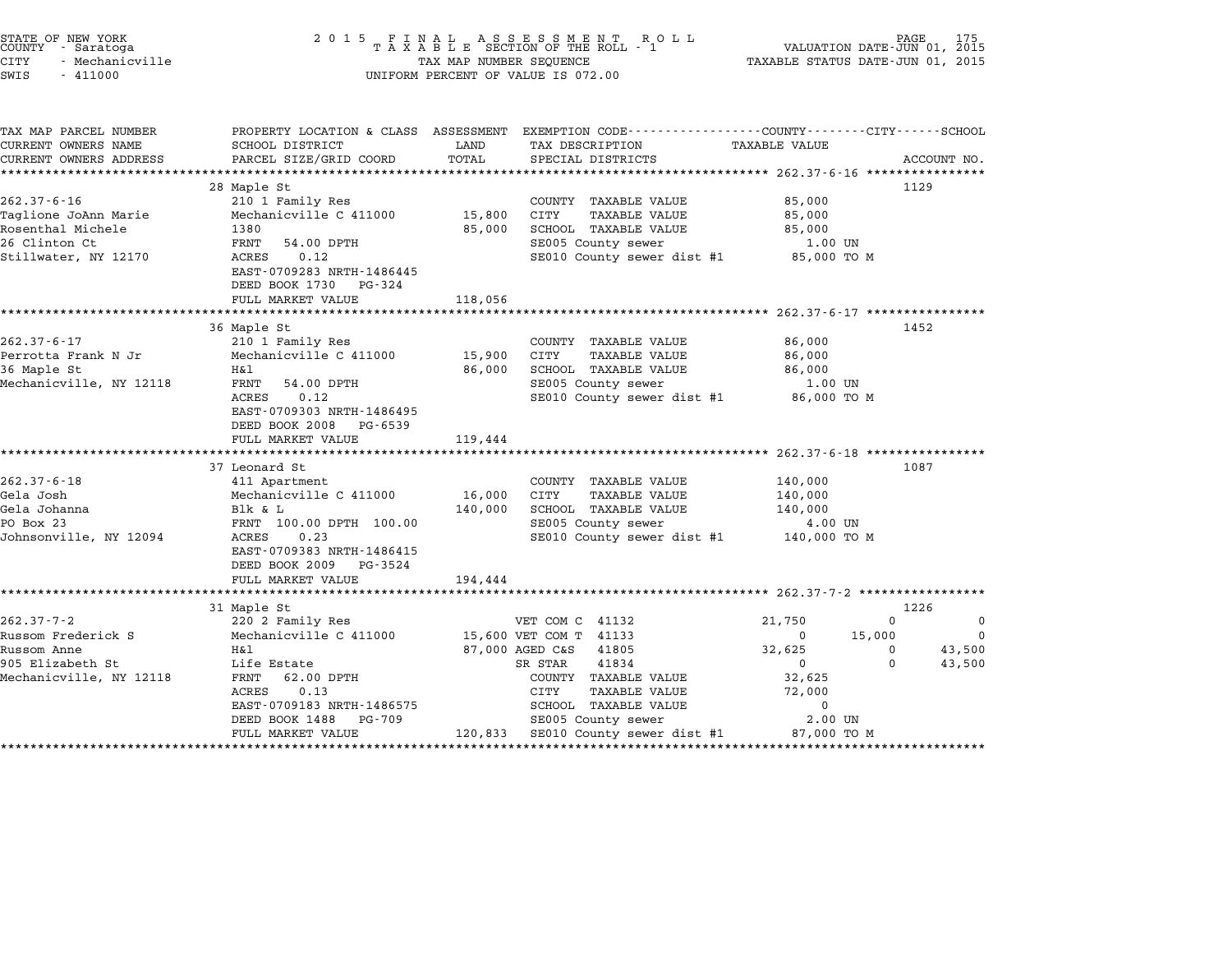| STATE OF NEW YORK |                 |  |
|-------------------|-----------------|--|
| COUNTY            | - Saratoga      |  |
| CITY              | - Mechanicville |  |

| TAX MAP PARCEL NUMBER   | PROPERTY LOCATION & CLASS ASSESSMENT                                                                                     |         | EXEMPTION CODE-----------------COUNTY-------CITY------SCHOOL |                      |          |             |
|-------------------------|--------------------------------------------------------------------------------------------------------------------------|---------|--------------------------------------------------------------|----------------------|----------|-------------|
| CURRENT OWNERS NAME     | SCHOOL DISTRICT                                                                                                          | LAND    | TAX DESCRIPTION                                              | <b>TAXABLE VALUE</b> |          |             |
| CURRENT OWNERS ADDRESS  | PARCEL SIZE/GRID COORD                                                                                                   | TOTAL   | SPECIAL DISTRICTS                                            |                      |          | ACCOUNT NO. |
|                         |                                                                                                                          |         |                                                              |                      |          |             |
|                         | 25 Maple St                                                                                                              |         |                                                              |                      | 1130     |             |
| $262.37 - 7 - 4$        | 220 2 Family Res                                                                                                         |         | COUNTY TAXABLE VALUE                                         | 87,000               |          |             |
| Rubino Anthony M        | Mechanicville C 411000                                                                                                   | 15,600  | CITY<br>TAXABLE VALUE                                        | 87,000               |          |             |
| Rubino Mary             | H&l                                                                                                                      | 87,000  | SCHOOL TAXABLE VALUE                                         | 87,000               |          |             |
| 3923 Fawn Creek Dr      | 166                                                                                                                      |         | SE005 County sewer                                           | 2.00 UN              |          |             |
| Kingwood, TX 77339      | FRNT<br>50.00 DPTH 106.50<br>0.12<br>ACRES<br>EAST-0709153 NRTH-1486485<br>DEED BOOK 1034<br>PG-299<br>FULL MARKET VALUE | 120,833 | SE010 County sewer dist #1 87,000 TO M                       |                      |          |             |
|                         |                                                                                                                          |         |                                                              |                      |          |             |
|                         | 21 Maple St                                                                                                              |         |                                                              |                      | 0927     |             |
| $262.37 - 7 - 5$        | 210 1 Family Res                                                                                                         |         | RES STAR<br>41854                                            | $\mathbf{0}$         | $\Omega$ | 29,850      |
| Patenaude George        | Mechanicville C 411000                                                                                                   |         | 16,200 COUNTY TAXABLE VALUE                                  | 90,000               |          |             |
| Patenaude Elizabeth     | H & L                                                                                                                    | 90,000  | CITY<br>TAXABLE VALUE                                        | 90,000               |          |             |
| 21 Maple St             | FRNT<br>50.00 DPTH 106.50                                                                                                |         | SCHOOL TAXABLE VALUE                                         | 60,150               |          |             |
| Mechanicville, NY 12118 | 0.12<br>ACRES                                                                                                            |         | SE005 County sewer                                           | 1.00 UN              |          |             |
|                         | EAST-0709133 NRTH-1486435                                                                                                |         | SE010 County sewer dist #1                                   | 90,000 TO M          |          |             |
|                         | DEED BOOK 1360<br>PG-473                                                                                                 |         |                                                              |                      |          |             |
|                         | FULL MARKET VALUE                                                                                                        | 125,000 |                                                              |                      |          |             |
|                         |                                                                                                                          |         |                                                              |                      |          |             |
|                         | Maple St                                                                                                                 |         |                                                              |                      | 1252     |             |
| $262.37 - 7 - 6$        | 311 Res vac land                                                                                                         |         | COUNTY TAXABLE VALUE                                         | 14,000               |          |             |
| Patenaude George        | Mechanicville C 411000                                                                                                   | 14,000  | CITY<br>TAXABLE VALUE                                        | 14,000               |          |             |
| Patenaude Elizabeth     | V1                                                                                                                       |         | 14,000 SCHOOL TAXABLE VALUE                                  | 14,000               |          |             |
| 21 Maple St             | FRNT<br>50.00 DPTH 106.50                                                                                                |         | SE010 County sewer dist #1 14,000 TO M                       |                      |          |             |
| Mechanicville, NY 12118 | 0.12<br>ACRES                                                                                                            |         |                                                              |                      |          |             |
|                         | EAST-0709123 NRTH-1486385                                                                                                |         |                                                              |                      |          |             |
|                         | DEED BOOK 1360<br>PG-471                                                                                                 |         |                                                              |                      |          |             |
|                         | FULL MARKET VALUE                                                                                                        | 19,444  |                                                              |                      |          |             |
|                         |                                                                                                                          |         |                                                              |                      |          |             |
|                         | 15 Maple St                                                                                                              |         |                                                              |                      | 1253     |             |
| $262.37 - 7 - 7$        | 220 2 Family Res                                                                                                         |         | RES STAR<br>41854                                            | $\mathbf{0}$         | $\Omega$ | 29,850      |
| Fuschino Frank R        | Mechanicville C 411000                                                                                                   | 15,800  | COUNTY TAXABLE VALUE                                         | 88,000               |          |             |
| 15 Maple St             | Η&l                                                                                                                      | 88,000  | CITY<br>TAXABLE VALUE                                        | 88,000               |          |             |
| Mechanicville, NY 12118 | 168 also deed 1561/248                                                                                                   |         | SCHOOL TAXABLE VALUE                                         | 58,150               |          |             |
|                         | 58.50 DPTH<br>FRNT                                                                                                       |         | SE005 County sewer                                           | 2.00 UN              |          |             |
|                         | ACRES<br>0.12                                                                                                            |         | SE010 County sewer dist #1 88,000 TO M                       |                      |          |             |
|                         | EAST-0709103 NRTH-1486335                                                                                                |         |                                                              |                      |          |             |
|                         | DEED BOOK 1678<br>PG-336                                                                                                 |         |                                                              |                      |          |             |
|                         | FULL MARKET VALUE                                                                                                        | 122,222 |                                                              |                      |          |             |
|                         |                                                                                                                          |         |                                                              |                      |          |             |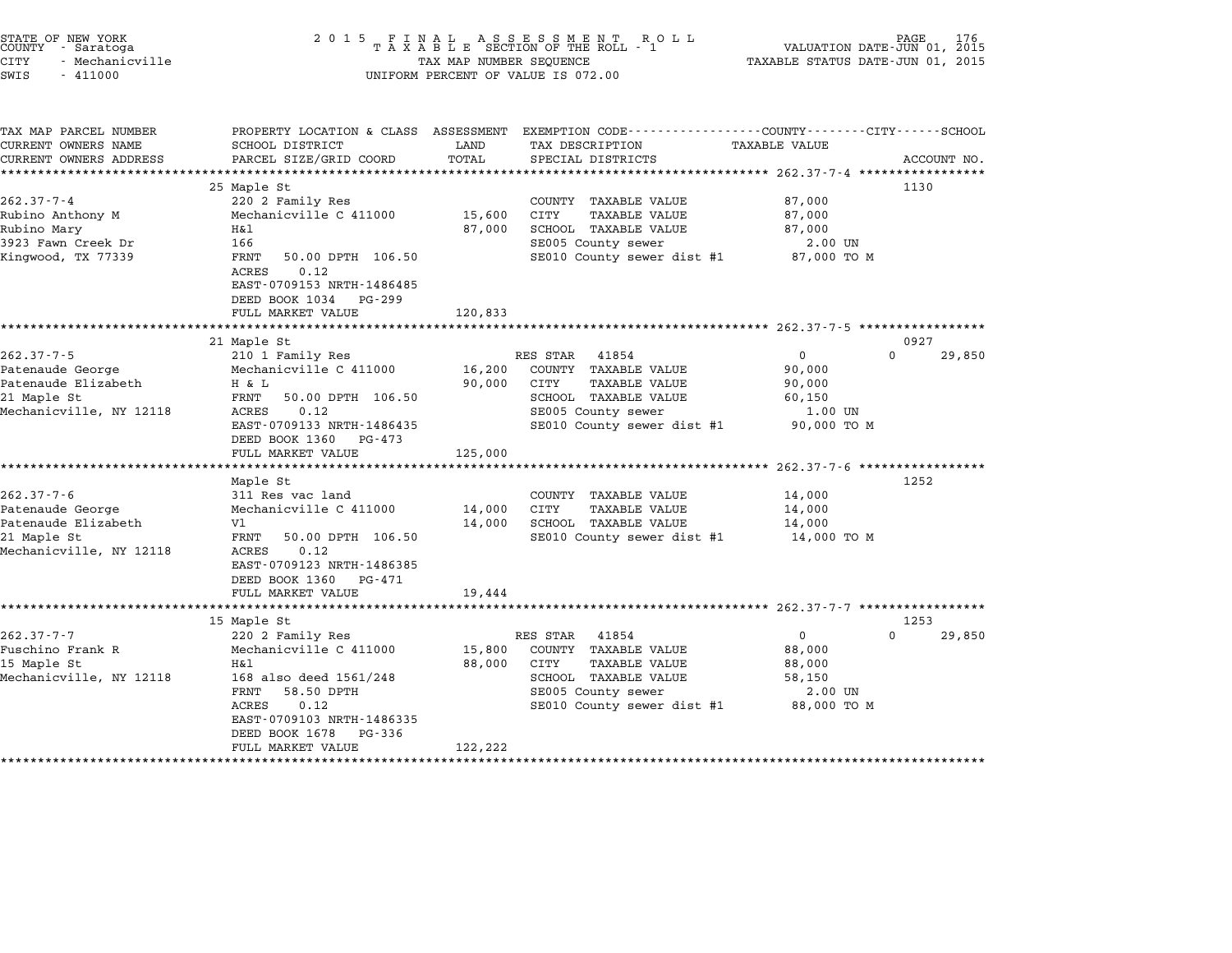| FINAL ASSESSMENT RO<br>TAXABLE SECTION OF THE ROLL - 1<br>ROLL<br>PAGE<br>177<br>2 0 1 5<br>VALUATION DATE-JUN 01, 2015<br>TAX MAP NUMBER SEQUENCE<br>TAXABLE STATUS DATE-JUN 01, 2015<br>UNIFORM PERCENT OF VALUE IS 072.00 |                                                                                                                           |                                                                                                                                    |                                                                      |                                                                                                                               |
|------------------------------------------------------------------------------------------------------------------------------------------------------------------------------------------------------------------------------|---------------------------------------------------------------------------------------------------------------------------|------------------------------------------------------------------------------------------------------------------------------------|----------------------------------------------------------------------|-------------------------------------------------------------------------------------------------------------------------------|
| SCHOOL DISTRICT<br>PARCEL SIZE/GRID COORD                                                                                                                                                                                    | LAND<br>TOTAL                                                                                                             | TAX DESCRIPTION<br>SPECIAL DISTRICTS                                                                                               | TAXABLE VALUE                                                        | ACCOUNT NO.                                                                                                                   |
| 11 Maple St<br>230 3 Family Res<br>Mechanicville C 411000<br>H&1<br>169<br>FRNT<br>50.00 DPTH 100.00<br>0.11<br>ACRES<br>EAST-0709093 NRTH-1486285<br>DEED BOOK 2007<br>PG-46059<br>FULL MARKET VALUE                        | 12,000<br>82,000<br>113,889                                                                                               | COUNTY TAXABLE VALUE<br>CITY<br>TAXABLE VALUE<br>SCHOOL TAXABLE VALUE<br>SE005 County sewer<br>SE010 County sewer dist #1          | 82,000<br>82,000<br>82,000<br>3.00 UN<br>82,000 TO M                 | 1071                                                                                                                          |
|                                                                                                                                                                                                                              |                                                                                                                           |                                                                                                                                    |                                                                      |                                                                                                                               |
| 220 2 Family Res<br>Mechanicville C 411000<br>V1<br>FRNT<br>50.00 DPTH 100.00<br>0.11<br>ACRES<br>EAST-0709083 NRTH-1486205<br>DEED BOOK 2011 PG-15513<br>FULL MARKET VALUE                                                  | 20,000<br>110,000<br>152,778                                                                                              | COUNTY TAXABLE VALUE<br>CITY<br>TAXABLE VALUE<br>SCHOOL TAXABLE VALUE<br>SE010 County sewer dist #1                                | 110,000<br>110,000<br>110,000<br>110,000 TO M                        | 0380                                                                                                                          |
|                                                                                                                                                                                                                              |                                                                                                                           |                                                                                                                                    |                                                                      | 1456                                                                                                                          |
| 220 2 Family Res<br>Mechanicville C 411000<br>Barber Shop/h/1<br>171<br>FRNT<br>50.00 DPTH 100.00<br>0.11<br>ACRES<br>EAST-0709033 NRTH-1486235                                                                              | 19,600<br>80,000                                                                                                          | COUNTY TAXABLE VALUE<br>CITY<br>TAXABLE VALUE<br>SCHOOL TAXABLE VALUE<br>SE005 County sewer                                        | 80,000<br>80,000<br>80,000<br>2.00 UN<br>80,000 TO M                 |                                                                                                                               |
|                                                                                                                                                                                                                              |                                                                                                                           |                                                                                                                                    |                                                                      |                                                                                                                               |
| ***********************************                                                                                                                                                                                          |                                                                                                                           |                                                                                                                                    |                                                                      |                                                                                                                               |
| 156 Saratoga Ave<br>220 2 Family Res<br>Mechanicville C 411000<br>Η&l<br>26.00 DPTH<br>FRNT<br>0.06<br>ACRES<br>EAST-0709003 NRTH-1486244<br>DEED BOOK 1089 PG-431<br>FULL MARKET VALUE                                      | 15,600<br>87,000<br>120,833                                                                                               | 41834<br>COUNTY TAXABLE VALUE<br>CITY<br>TAXABLE VALUE<br>SCHOOL TAXABLE VALUE<br>SE005 County sewer<br>SE010 County sewer dist #1 | $\mathbf{0}$<br>87,000<br>87,000<br>22,020<br>2.00 UN<br>87,000 TO M | 1496<br>64,980<br>0                                                                                                           |
|                                                                                                                                                                                                                              | 150 Saratoga Ave<br>***********************************<br>154 Saratoga Ave<br>DEED BOOK 1731 PG-548<br>FULL MARKET VALUE | 111, 111                                                                                                                           | SR STAR                                                              | PROPERTY LOCATION & CLASS ASSESSMENT EXEMPTION CODE---------------COUNTY-------CITY------SCHOOL<br>SE010 County sewer dist #1 |

STATE OF NEW YORK <sup>2</sup> <sup>0</sup> <sup>1</sup> 5 F I N A L A S S E S S M E N T R O L L PAGE <sup>177</sup> COUNTY - Saratoga <sup>T</sup> <sup>A</sup> <sup>X</sup> <sup>A</sup> <sup>B</sup> <sup>L</sup> <sup>E</sup> SECTION OF THE ROLL - <sup>1</sup> VALUATION DATE-JUN 01, <sup>2015</sup>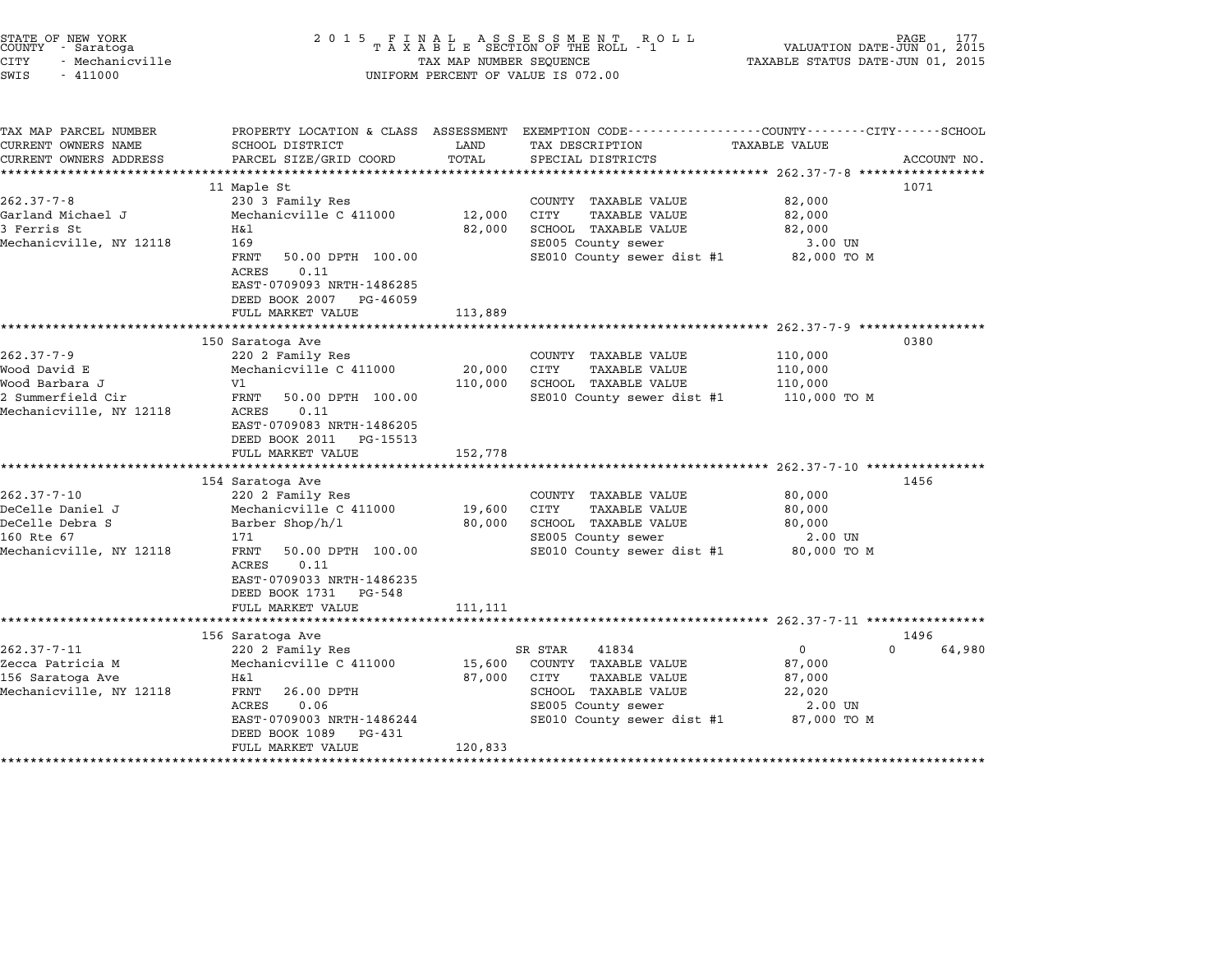| STATE OF NEW YORK<br>COUNTY - Saratoga<br><b>CITY</b><br>- Mechanicville<br>SWIS<br>$-411000$ | 2 0 1 5                                                                                        | TAX MAP NUMBER SEQUENCE | FINAL ASSESSMENT ROLL<br>TAXABLE SECTION OF THE ROLL - 1<br>UNIFORM PERCENT OF VALUE IS 072.00                     | TAXABLE STATUS DATE-JUN 01, 2015 | PAGE 178<br>VALUATION DATE-JUN 01, 2015 |
|-----------------------------------------------------------------------------------------------|------------------------------------------------------------------------------------------------|-------------------------|--------------------------------------------------------------------------------------------------------------------|----------------------------------|-----------------------------------------|
| TAX MAP PARCEL NUMBER<br>CURRENT OWNERS NAME                                                  | SCHOOL DISTRICT                                                                                | LAND                    | PROPERTY LOCATION & CLASS ASSESSMENT EXEMPTION CODE----------------COUNTY-------CITY-----SCHOOL<br>TAX DESCRIPTION | <b>TAXABLE VALUE</b>             |                                         |
| CURRENT OWNERS ADDRESS                                                                        | PARCEL SIZE/GRID COORD                                                                         | TOTAL                   | SPECIAL DISTRICTS                                                                                                  |                                  | ACCOUNT NO.                             |
|                                                                                               |                                                                                                |                         |                                                                                                                    |                                  | 1136                                    |
| $262.37 - 7 - 12$                                                                             | 158 Saratoga Ave<br>220 2 Family Res                                                           |                         | COUNTY TAXABLE VALUE                                                                                               | 85,000                           |                                         |
| Eitzmann Jean M                                                                               | Mechanicville C 411000                                                                         | 15,300                  | CITY<br>TAXABLE VALUE                                                                                              | 85,000                           |                                         |
| 37 Orchard Dr                                                                                 | Η&l                                                                                            | 85,000                  | SCHOOL TAXABLE VALUE                                                                                               | 85,000                           |                                         |
| Queensbury, NY 12804                                                                          | 173                                                                                            |                         | SE005 County sewer                                                                                                 | 2.00 UN                          |                                         |
|                                                                                               | FRNT<br>25.50 DPTH<br>0.11<br>ACRES<br>EAST-0708973 NRTH-1486264<br>DEED BOOK 2007<br>PG-19758 |                         | SE010 County sewer dist #1                                                                                         | 85,000 TO M                      |                                         |
|                                                                                               | FULL MARKET VALUE                                                                              | 118,056                 |                                                                                                                    |                                  |                                         |
|                                                                                               |                                                                                                |                         |                                                                                                                    |                                  |                                         |
| $262.37 - 7 - 13$                                                                             | 160 Saratoga Ave                                                                               |                         |                                                                                                                    | $\mathbf 0$                      | 0725<br>$\Omega$<br>29,850              |
| Coreno Brandon                                                                                | 220 2 Family Res<br>Mechanicville C 411000                                                     | 15,800                  | 41854<br>RES STAR<br>COUNTY TAXABLE VALUE                                                                          | 78,000                           |                                         |
| Holmes Marie                                                                                  | Η&l                                                                                            | 78,000                  | CITY<br><b>TAXABLE VALUE</b>                                                                                       | 78,000                           |                                         |
| 160 Saratoga Ave                                                                              | Also Bk 1532 Page 12                                                                           |                         | SCHOOL TAXABLE VALUE                                                                                               | 48,150                           |                                         |
| Mechanicville, NY 12118                                                                       | FRNT<br>50.00 DPTH 100.00<br>0.11<br>ACRES<br>EAST-0708943 NRTH-1486284                        |                         | SE005 County sewer<br>SE010 County sewer dist #1                                                                   | 2.00 UN<br>78,000 TO M           |                                         |
|                                                                                               | DEED BOOK 2010 PG-14903<br>FULL MARKET VALUE                                                   | 108,333                 |                                                                                                                    |                                  |                                         |
|                                                                                               |                                                                                                |                         |                                                                                                                    |                                  |                                         |
|                                                                                               | 21 Farrell St                                                                                  |                         |                                                                                                                    |                                  | 0334                                    |
| $262.37 - 7 - 14$                                                                             | 210 1 Family Res                                                                               |                         | RES STAR<br>41854                                                                                                  | $\overline{0}$                   | $\Omega$<br>29,850                      |
| Sharadin Michael B                                                                            | Mechanicville C 411000                                                                         | 15,800                  | COUNTY TAXABLE VALUE                                                                                               | 83,000                           |                                         |
| 21 Farrell St                                                                                 | Η&l                                                                                            | 83,000                  | CITY<br><b>TAXABLE VALUE</b>                                                                                       | 83,000                           |                                         |
| Mechanicville, NY 12118                                                                       | 175                                                                                            |                         | SCHOOL TAXABLE VALUE                                                                                               | 53,150                           |                                         |
|                                                                                               | FRNT<br>50.00 DPTH<br>0.13<br>ACRES                                                            |                         | SE005 County sewer                                                                                                 | 1.00 UN<br>83,000 TO M           |                                         |
|                                                                                               | EAST-0708993 NRTH-1486334                                                                      |                         | SE010 County sewer dist #1                                                                                         |                                  |                                         |
|                                                                                               | DEED BOOK 2008 PG-38862                                                                        |                         |                                                                                                                    |                                  |                                         |
|                                                                                               | FULL MARKET VALUE                                                                              | 115,278                 |                                                                                                                    |                                  |                                         |
|                                                                                               | **********************                                                                         |                         |                                                                                                                    |                                  |                                         |
|                                                                                               | 23 Farrell St                                                                                  |                         |                                                                                                                    |                                  | 0319                                    |
| $262.37 - 7 - 15$                                                                             | 210 1 Family Res                                                                               |                         | SR STAR<br>41834                                                                                                   | $\mathbf 0$                      | $\Omega$<br>60,000                      |
| DAlberto Estate of Ubaldo                                                                     | Mechanicville C 411000                                                                         | 12,000                  | COUNTY TAXABLE VALUE                                                                                               | 60,000                           |                                         |
| C/O Sylvia & Janine Dalberto                                                                  | Estate                                                                                         | 60,000                  | CITY<br>TAXABLE VALUE                                                                                              | 60,000                           |                                         |
| 23 Farrell Street                                                                             | FRNT<br>53.00 DPTH                                                                             |                         | SCHOOL TAXABLE VALUE                                                                                               | $\mathbf 0$                      |                                         |
| Mechanicville, NY 12118                                                                       | 0.15<br>ACRES<br>EAST-0709013 NRTH-1486394                                                     |                         | SE005 County sewer<br>SE010 County sewer dist #1                                                                   | $1.00$ UN<br>60,000 TO M         |                                         |
|                                                                                               | DEED BOOK 2015<br>PG-2775                                                                      |                         |                                                                                                                    |                                  |                                         |
|                                                                                               | FULL MARKET VALUE                                                                              | 83,333                  |                                                                                                                    |                                  |                                         |
|                                                                                               |                                                                                                | *******************     |                                                                                                                    |                                  |                                         |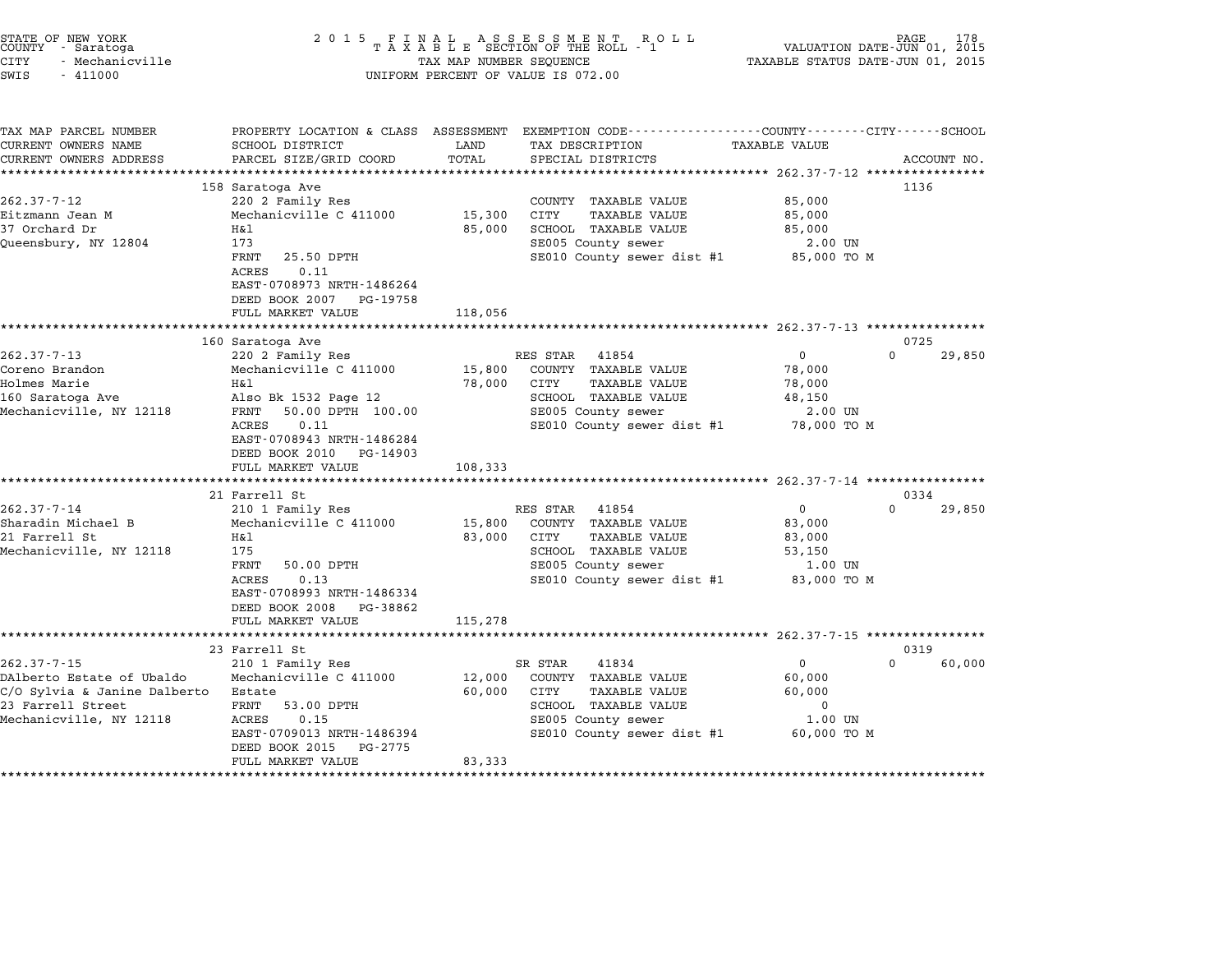# STATE OF NEW YORK <sup>2</sup> <sup>0</sup> <sup>1</sup> 5 F I N A L A S S E S S M E N T R O L L PAGE <sup>179</sup> COUNTY - Saratoga <sup>T</sup> <sup>A</sup> <sup>X</sup> <sup>A</sup> <sup>B</sup> <sup>L</sup> <sup>E</sup> SECTION OF THE ROLL - <sup>1</sup> VALUATION DATE-JUN 01, <sup>2015</sup> CITY - Mechanicville TAX MAP NUMBER SEQUENCE TAXABLE STATUS DATE-JUN 01, <sup>2015</sup> STATE OF NEW YORK<br>
COUNTY - Saratoga<br>
CITY - Mechanicville<br>
SWIS - 411000 UNIFORM PERCENT OF VALUE IS 072.00

|                            |                                                                                                                                                                                                                                                                                                                                                                                                                                                                                                                                                                                                                                                                                                                                                              | PROPERTY LOCATION & CLASS ASSESSMENT EXEMPTION CODE----------------COUNTY-------CITY------SCHOOL                                  |                                                                                                                                                                                                                                                                                                                                                                                                                                              |                                                                                                                                                                                                                                                                              |                                                                                                                |
|----------------------------|--------------------------------------------------------------------------------------------------------------------------------------------------------------------------------------------------------------------------------------------------------------------------------------------------------------------------------------------------------------------------------------------------------------------------------------------------------------------------------------------------------------------------------------------------------------------------------------------------------------------------------------------------------------------------------------------------------------------------------------------------------------|-----------------------------------------------------------------------------------------------------------------------------------|----------------------------------------------------------------------------------------------------------------------------------------------------------------------------------------------------------------------------------------------------------------------------------------------------------------------------------------------------------------------------------------------------------------------------------------------|------------------------------------------------------------------------------------------------------------------------------------------------------------------------------------------------------------------------------------------------------------------------------|----------------------------------------------------------------------------------------------------------------|
|                            |                                                                                                                                                                                                                                                                                                                                                                                                                                                                                                                                                                                                                                                                                                                                                              |                                                                                                                                   |                                                                                                                                                                                                                                                                                                                                                                                                                                              |                                                                                                                                                                                                                                                                              |                                                                                                                |
|                            |                                                                                                                                                                                                                                                                                                                                                                                                                                                                                                                                                                                                                                                                                                                                                              |                                                                                                                                   |                                                                                                                                                                                                                                                                                                                                                                                                                                              |                                                                                                                                                                                                                                                                              | ACCOUNT NO.                                                                                                    |
|                            |                                                                                                                                                                                                                                                                                                                                                                                                                                                                                                                                                                                                                                                                                                                                                              |                                                                                                                                   |                                                                                                                                                                                                                                                                                                                                                                                                                                              |                                                                                                                                                                                                                                                                              |                                                                                                                |
|                            |                                                                                                                                                                                                                                                                                                                                                                                                                                                                                                                                                                                                                                                                                                                                                              |                                                                                                                                   |                                                                                                                                                                                                                                                                                                                                                                                                                                              |                                                                                                                                                                                                                                                                              |                                                                                                                |
|                            |                                                                                                                                                                                                                                                                                                                                                                                                                                                                                                                                                                                                                                                                                                                                                              |                                                                                                                                   |                                                                                                                                                                                                                                                                                                                                                                                                                                              |                                                                                                                                                                                                                                                                              |                                                                                                                |
|                            |                                                                                                                                                                                                                                                                                                                                                                                                                                                                                                                                                                                                                                                                                                                                                              |                                                                                                                                   |                                                                                                                                                                                                                                                                                                                                                                                                                                              |                                                                                                                                                                                                                                                                              |                                                                                                                |
|                            |                                                                                                                                                                                                                                                                                                                                                                                                                                                                                                                                                                                                                                                                                                                                                              |                                                                                                                                   |                                                                                                                                                                                                                                                                                                                                                                                                                                              |                                                                                                                                                                                                                                                                              |                                                                                                                |
|                            |                                                                                                                                                                                                                                                                                                                                                                                                                                                                                                                                                                                                                                                                                                                                                              |                                                                                                                                   |                                                                                                                                                                                                                                                                                                                                                                                                                                              |                                                                                                                                                                                                                                                                              |                                                                                                                |
|                            |                                                                                                                                                                                                                                                                                                                                                                                                                                                                                                                                                                                                                                                                                                                                                              |                                                                                                                                   |                                                                                                                                                                                                                                                                                                                                                                                                                                              |                                                                                                                                                                                                                                                                              |                                                                                                                |
|                            |                                                                                                                                                                                                                                                                                                                                                                                                                                                                                                                                                                                                                                                                                                                                                              |                                                                                                                                   |                                                                                                                                                                                                                                                                                                                                                                                                                                              |                                                                                                                                                                                                                                                                              |                                                                                                                |
|                            |                                                                                                                                                                                                                                                                                                                                                                                                                                                                                                                                                                                                                                                                                                                                                              |                                                                                                                                   |                                                                                                                                                                                                                                                                                                                                                                                                                                              |                                                                                                                                                                                                                                                                              |                                                                                                                |
|                            |                                                                                                                                                                                                                                                                                                                                                                                                                                                                                                                                                                                                                                                                                                                                                              |                                                                                                                                   |                                                                                                                                                                                                                                                                                                                                                                                                                                              |                                                                                                                                                                                                                                                                              |                                                                                                                |
|                            |                                                                                                                                                                                                                                                                                                                                                                                                                                                                                                                                                                                                                                                                                                                                                              |                                                                                                                                   |                                                                                                                                                                                                                                                                                                                                                                                                                                              |                                                                                                                                                                                                                                                                              |                                                                                                                |
|                            |                                                                                                                                                                                                                                                                                                                                                                                                                                                                                                                                                                                                                                                                                                                                                              |                                                                                                                                   |                                                                                                                                                                                                                                                                                                                                                                                                                                              |                                                                                                                                                                                                                                                                              |                                                                                                                |
|                            |                                                                                                                                                                                                                                                                                                                                                                                                                                                                                                                                                                                                                                                                                                                                                              |                                                                                                                                   |                                                                                                                                                                                                                                                                                                                                                                                                                                              |                                                                                                                                                                                                                                                                              |                                                                                                                |
|                            |                                                                                                                                                                                                                                                                                                                                                                                                                                                                                                                                                                                                                                                                                                                                                              |                                                                                                                                   |                                                                                                                                                                                                                                                                                                                                                                                                                                              |                                                                                                                                                                                                                                                                              | 29,850                                                                                                         |
|                            |                                                                                                                                                                                                                                                                                                                                                                                                                                                                                                                                                                                                                                                                                                                                                              |                                                                                                                                   |                                                                                                                                                                                                                                                                                                                                                                                                                                              |                                                                                                                                                                                                                                                                              |                                                                                                                |
|                            |                                                                                                                                                                                                                                                                                                                                                                                                                                                                                                                                                                                                                                                                                                                                                              |                                                                                                                                   |                                                                                                                                                                                                                                                                                                                                                                                                                                              |                                                                                                                                                                                                                                                                              |                                                                                                                |
|                            |                                                                                                                                                                                                                                                                                                                                                                                                                                                                                                                                                                                                                                                                                                                                                              |                                                                                                                                   |                                                                                                                                                                                                                                                                                                                                                                                                                                              |                                                                                                                                                                                                                                                                              |                                                                                                                |
|                            |                                                                                                                                                                                                                                                                                                                                                                                                                                                                                                                                                                                                                                                                                                                                                              |                                                                                                                                   |                                                                                                                                                                                                                                                                                                                                                                                                                                              |                                                                                                                                                                                                                                                                              |                                                                                                                |
|                            |                                                                                                                                                                                                                                                                                                                                                                                                                                                                                                                                                                                                                                                                                                                                                              |                                                                                                                                   |                                                                                                                                                                                                                                                                                                                                                                                                                                              |                                                                                                                                                                                                                                                                              |                                                                                                                |
|                            |                                                                                                                                                                                                                                                                                                                                                                                                                                                                                                                                                                                                                                                                                                                                                              |                                                                                                                                   |                                                                                                                                                                                                                                                                                                                                                                                                                                              |                                                                                                                                                                                                                                                                              |                                                                                                                |
|                            |                                                                                                                                                                                                                                                                                                                                                                                                                                                                                                                                                                                                                                                                                                                                                              |                                                                                                                                   |                                                                                                                                                                                                                                                                                                                                                                                                                                              |                                                                                                                                                                                                                                                                              |                                                                                                                |
|                            |                                                                                                                                                                                                                                                                                                                                                                                                                                                                                                                                                                                                                                                                                                                                                              |                                                                                                                                   |                                                                                                                                                                                                                                                                                                                                                                                                                                              |                                                                                                                                                                                                                                                                              |                                                                                                                |
|                            |                                                                                                                                                                                                                                                                                                                                                                                                                                                                                                                                                                                                                                                                                                                                                              |                                                                                                                                   |                                                                                                                                                                                                                                                                                                                                                                                                                                              |                                                                                                                                                                                                                                                                              |                                                                                                                |
|                            |                                                                                                                                                                                                                                                                                                                                                                                                                                                                                                                                                                                                                                                                                                                                                              |                                                                                                                                   |                                                                                                                                                                                                                                                                                                                                                                                                                                              |                                                                                                                                                                                                                                                                              | 64,980                                                                                                         |
|                            |                                                                                                                                                                                                                                                                                                                                                                                                                                                                                                                                                                                                                                                                                                                                                              |                                                                                                                                   |                                                                                                                                                                                                                                                                                                                                                                                                                                              |                                                                                                                                                                                                                                                                              |                                                                                                                |
|                            |                                                                                                                                                                                                                                                                                                                                                                                                                                                                                                                                                                                                                                                                                                                                                              |                                                                                                                                   |                                                                                                                                                                                                                                                                                                                                                                                                                                              |                                                                                                                                                                                                                                                                              |                                                                                                                |
|                            |                                                                                                                                                                                                                                                                                                                                                                                                                                                                                                                                                                                                                                                                                                                                                              |                                                                                                                                   |                                                                                                                                                                                                                                                                                                                                                                                                                                              |                                                                                                                                                                                                                                                                              |                                                                                                                |
|                            |                                                                                                                                                                                                                                                                                                                                                                                                                                                                                                                                                                                                                                                                                                                                                              |                                                                                                                                   |                                                                                                                                                                                                                                                                                                                                                                                                                                              |                                                                                                                                                                                                                                                                              |                                                                                                                |
|                            |                                                                                                                                                                                                                                                                                                                                                                                                                                                                                                                                                                                                                                                                                                                                                              |                                                                                                                                   |                                                                                                                                                                                                                                                                                                                                                                                                                                              |                                                                                                                                                                                                                                                                              |                                                                                                                |
|                            |                                                                                                                                                                                                                                                                                                                                                                                                                                                                                                                                                                                                                                                                                                                                                              |                                                                                                                                   |                                                                                                                                                                                                                                                                                                                                                                                                                                              |                                                                                                                                                                                                                                                                              |                                                                                                                |
|                            |                                                                                                                                                                                                                                                                                                                                                                                                                                                                                                                                                                                                                                                                                                                                                              |                                                                                                                                   |                                                                                                                                                                                                                                                                                                                                                                                                                                              |                                                                                                                                                                                                                                                                              |                                                                                                                |
|                            |                                                                                                                                                                                                                                                                                                                                                                                                                                                                                                                                                                                                                                                                                                                                                              |                                                                                                                                   |                                                                                                                                                                                                                                                                                                                                                                                                                                              |                                                                                                                                                                                                                                                                              |                                                                                                                |
|                            |                                                                                                                                                                                                                                                                                                                                                                                                                                                                                                                                                                                                                                                                                                                                                              |                                                                                                                                   |                                                                                                                                                                                                                                                                                                                                                                                                                                              |                                                                                                                                                                                                                                                                              |                                                                                                                |
|                            |                                                                                                                                                                                                                                                                                                                                                                                                                                                                                                                                                                                                                                                                                                                                                              |                                                                                                                                   |                                                                                                                                                                                                                                                                                                                                                                                                                                              | $\Omega$                                                                                                                                                                                                                                                                     | 29,850                                                                                                         |
|                            |                                                                                                                                                                                                                                                                                                                                                                                                                                                                                                                                                                                                                                                                                                                                                              |                                                                                                                                   |                                                                                                                                                                                                                                                                                                                                                                                                                                              |                                                                                                                                                                                                                                                                              |                                                                                                                |
| Η&l                        |                                                                                                                                                                                                                                                                                                                                                                                                                                                                                                                                                                                                                                                                                                                                                              | CITY<br><b>TAXABLE VALUE</b>                                                                                                      |                                                                                                                                                                                                                                                                                                                                                                                                                                              |                                                                                                                                                                                                                                                                              |                                                                                                                |
| 190                        |                                                                                                                                                                                                                                                                                                                                                                                                                                                                                                                                                                                                                                                                                                                                                              | SCHOOL TAXABLE VALUE                                                                                                              | 70,150                                                                                                                                                                                                                                                                                                                                                                                                                                       |                                                                                                                                                                                                                                                                              |                                                                                                                |
| FRNT 100.00 DPTH           |                                                                                                                                                                                                                                                                                                                                                                                                                                                                                                                                                                                                                                                                                                                                                              | SE005 County sewer                                                                                                                | 2.00 UN                                                                                                                                                                                                                                                                                                                                                                                                                                      |                                                                                                                                                                                                                                                                              |                                                                                                                |
|                            |                                                                                                                                                                                                                                                                                                                                                                                                                                                                                                                                                                                                                                                                                                                                                              |                                                                                                                                   |                                                                                                                                                                                                                                                                                                                                                                                                                                              |                                                                                                                                                                                                                                                                              |                                                                                                                |
| 0.23<br><b>ACRES</b>       |                                                                                                                                                                                                                                                                                                                                                                                                                                                                                                                                                                                                                                                                                                                                                              |                                                                                                                                   |                                                                                                                                                                                                                                                                                                                                                                                                                                              |                                                                                                                                                                                                                                                                              |                                                                                                                |
| EAST-0708782 NRTH-1486974  |                                                                                                                                                                                                                                                                                                                                                                                                                                                                                                                                                                                                                                                                                                                                                              | SE010 County sewer dist #1                                                                                                        | 100,000 TO M                                                                                                                                                                                                                                                                                                                                                                                                                                 |                                                                                                                                                                                                                                                                              |                                                                                                                |
| DEED BOOK 2015<br>PG-16913 |                                                                                                                                                                                                                                                                                                                                                                                                                                                                                                                                                                                                                                                                                                                                                              |                                                                                                                                   |                                                                                                                                                                                                                                                                                                                                                                                                                                              |                                                                                                                                                                                                                                                                              |                                                                                                                |
|                            | SCHOOL DISTRICT<br>PARCEL SIZE/GRID COORD<br>Farrell St<br>473 Greenhouse<br>Mechanicville C 411000<br>Hothouse Office $L$ & $G$<br>400<br>$1$ ot $6&8$<br>FRNT<br>98.00 DPTH<br>ACRES<br>0.26<br>EAST-0709066 NRTH-1486562<br>DEED BOOK 1672 PG-573<br>FULL MARKET VALUE<br>29 Maple St<br>210 1 Family Res<br>Mechanicville C 411000<br>$1$ ot $9$<br>FRNT<br>50.00 DPTH<br>ACRES<br>0.12<br>EAST-0709166 NRTH-1486523<br>DEED BOOK 2010 PG-21753<br>FULL MARKET VALUE<br>27 Farrell St<br>210 1 Family Res<br>Mechanicville C 411000<br>Matrazzo Family Trust<br>FRNT 103.00 DPTH 106.50<br>ACRES<br>0.25<br>EAST-0709034 NRTH-1486468<br>DEED BOOK 2008<br>PG-3204<br>FULL MARKET VALUE<br>139 Mechanic St<br>220 2 Family Res<br>Mechanicville C 411000 | LAND<br>TOTAL<br>32,000<br>120,000<br>166,667<br>10,000<br>110,000<br>152,778<br>15,300<br>99,000<br>137,500<br>16,000<br>100,000 | TAX DESCRIPTION<br>SPECIAL DISTRICTS<br>COUNTY TAXABLE VALUE<br><b>CITY</b><br><b>TAXABLE VALUE</b><br>SCHOOL TAXABLE VALUE<br>SE005 County sewer<br>41854<br>RES STAR<br>COUNTY TAXABLE VALUE<br>CITY<br>TAXABLE VALUE<br>SCHOOL TAXABLE VALUE<br>SE005 County sewer<br>SR STAR<br>41834<br>COUNTY TAXABLE VALUE<br>CITY<br><b>TAXABLE VALUE</b><br>SCHOOL TAXABLE VALUE<br>SE005 County sewer<br>RES STAR<br>41854<br>COUNTY TAXABLE VALUE | <b>TAXABLE VALUE</b><br>120,000<br>120,000<br>120,000<br>2.00 UN<br>$\mathbf 0$<br>110,000<br>110,000<br>80,150<br>1.00 UN<br>SE010 County sewer dist #1<br>$\overline{0}$<br>99,000<br>99,000<br>34,020<br>1.00 UN<br>SE010 County sewer dist #1<br>0<br>100,000<br>100,000 | 0965<br>SE010 County sewer dist #1 120,000 TO M<br>$\Omega$<br>110,000 TO M<br>$\Omega$<br>99,000 TO M<br>1321 |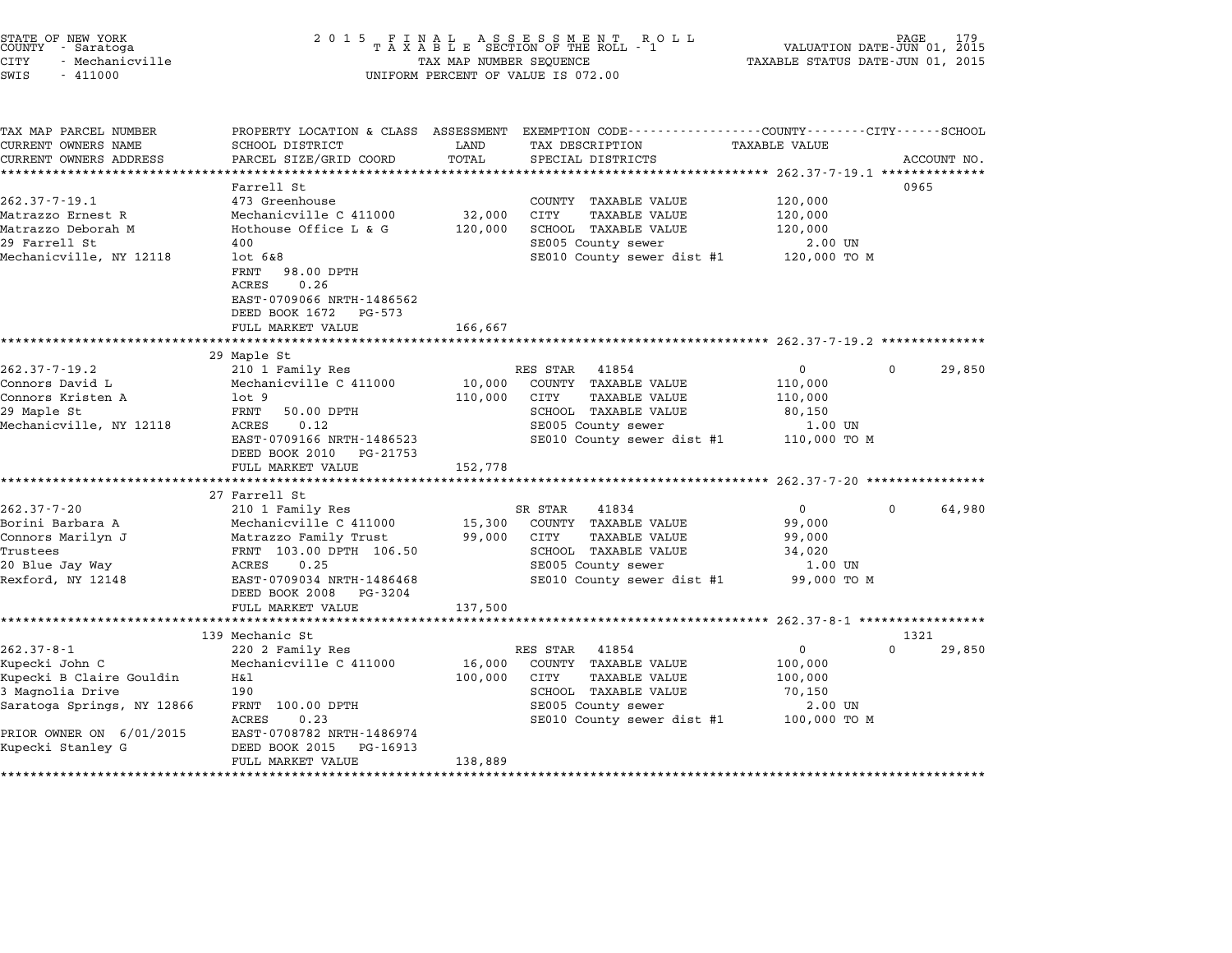| STATE OF NEW YORK |  |                 |  |
|-------------------|--|-----------------|--|
| COUNTY            |  | - Saratoga      |  |
| CITY              |  | - Mechanicville |  |

## STATE OF NEW YORK <sup>2</sup> <sup>0</sup> <sup>1</sup> 5 F I N A L A S S E S S M E N T R O L L PAGE <sup>180</sup> COUNTY - Saratoga <sup>T</sup> <sup>A</sup> <sup>X</sup> <sup>A</sup> <sup>B</sup> <sup>L</sup> <sup>E</sup> SECTION OF THE ROLL - <sup>1</sup> VALUATION DATE-JUN 01, <sup>2015</sup> STATE OF NEW YORK (ROBER 180 ) AND RESERVE TO A SUBSETION OF NEW TOR COUNTY - SATE OF NEW TAXABLE STATUS 180<br>COUNTY - Saratoga (2015 ) A X A B L E SECTION OF THE ROLL - 1 (VALUATION DATE-JUN 01, 2015<br>CITY - Mechanicville ( SWIS - <sup>411000</sup> UNIFORM PERCENT OF VALUE IS 072.00

| TAX MAP PARCEL NUMBER<br>CURRENT OWNERS NAME | SCHOOL DISTRICT            | LAND     | PROPERTY LOCATION & CLASS ASSESSMENT EXEMPTION CODE---------------COUNTY-------CITY------SCHOOL<br>TAX DESCRIPTION | <b>TAXABLE VALUE</b> |                    |
|----------------------------------------------|----------------------------|----------|--------------------------------------------------------------------------------------------------------------------|----------------------|--------------------|
| CURRENT OWNERS ADDRESS                       | PARCEL SIZE/GRID COORD     | TOTAL    | SPECIAL DISTRICTS                                                                                                  |                      | ACCOUNT NO.        |
|                                              |                            |          |                                                                                                                    |                      |                    |
|                                              | 144 Mechanic St            |          |                                                                                                                    |                      | 1272               |
| $262.37 - 8 - 3$                             | 220 2 Family Res           |          | COUNTY TAXABLE VALUE                                                                                               | 81,000               |                    |
| Lansing Domenica A                           | Mechanicville C 411000     | 14,500   | <b>CITY</b><br><b>TAXABLE VALUE</b>                                                                                | 81,000               |                    |
| 9 Thomas Ave                                 | H&l&vl                     | 81,000   | SCHOOL TAXABLE VALUE                                                                                               | 81,000               |                    |
| Ballston Spa, NY 12020                       | 187                        |          | SE005 County sewer                                                                                                 | 2.00 UN              |                    |
|                                              | FRNT<br>74.00 DPTH         |          | SE010 County sewer dist #1                                                                                         | 81,000 TO M          |                    |
|                                              | 0.18<br>ACRES              |          |                                                                                                                    |                      |                    |
|                                              | EAST-0708922 NRTH-1486944  |          |                                                                                                                    |                      |                    |
|                                              | DEED BOOK 1675 PG-67       |          |                                                                                                                    |                      |                    |
|                                              | FULL MARKET VALUE          | 112,500  |                                                                                                                    |                      |                    |
|                                              |                            |          |                                                                                                                    |                      |                    |
|                                              | Hulin St                   |          |                                                                                                                    |                      |                    |
| $262.37 - 8 - 4.2$                           | 210 1 Family Res           |          | SR STAR<br>41834                                                                                                   | $\Omega$             | $\Omega$<br>64,980 |
| Seber Charles M                              | Mechanicville C 411000     | 24,800   | COUNTY TAXABLE VALUE                                                                                               | 127,000              |                    |
| Seber Andrea A                               | Pool Inground              | 127,000  | CITY<br>TAXABLE VALUE                                                                                              | 127,000              |                    |
| 45 Hulin St                                  | FRNT 119.40 DPTH           |          | SCHOOL TAXABLE VALUE                                                                                               | 62,020               |                    |
| Mechanicville, NY 12118                      | ACRES<br>0.18              |          | SE005 County sewer                                                                                                 | 1.00 UN              |                    |
|                                              | EAST-0709022 NRTH-1486914  |          | SE010 County sewer dist #1                                                                                         | 127,000 TO M         |                    |
|                                              | DEED BOOK 1158 PG-97       |          |                                                                                                                    |                      |                    |
|                                              | FULL MARKET VALUE          | 176,389  |                                                                                                                    |                      |                    |
|                                              |                            |          |                                                                                                                    |                      |                    |
|                                              | 76 Warsaw St               |          |                                                                                                                    |                      | 0870               |
| $262.37 - 8 - 10$                            | 210 1 Family Res           |          | RES STAR<br>41854                                                                                                  | $\mathbf 0$          | $\Omega$<br>29,850 |
| Kenyon James F                               | Mechanicville C 411000     | 12,000   | COUNTY TAXABLE VALUE                                                                                               | 80,000               |                    |
| Kenyon Gina M                                | H&l                        | 80,000   | CITY<br><b>TAXABLE VALUE</b>                                                                                       | 80,000               |                    |
| 76 Warsaw Ave                                | 400p                       |          | SCHOOL TAXABLE VALUE                                                                                               | 50,150               |                    |
| Mechanicville, NY 12118                      | 69.50 DPTH 125.00<br>FRNT  |          | SE005 County sewer                                                                                                 | 1.00 UN              |                    |
|                                              | 0.20<br>ACRES              |          | SE010 County sewer dist #1                                                                                         | 80,000 TO M          |                    |
|                                              | EAST-0709012 NRTH-1486724  |          |                                                                                                                    |                      |                    |
|                                              | DEED BOOK 1494 PG-96       |          |                                                                                                                    |                      |                    |
|                                              | FULL MARKET VALUE          | 111, 111 |                                                                                                                    |                      |                    |
|                                              |                            |          |                                                                                                                    |                      |                    |
|                                              | 30 Farrell St              |          |                                                                                                                    |                      | 0371               |
| $262.37 - 8 - 13$                            | 210 1 Family Res           |          | COUNTY TAXABLE VALUE                                                                                               | 75,000               |                    |
| Hatter Christopher M II                      | Mechanicville C 411000     | 11,800   | CITY<br>TAXABLE VALUE                                                                                              | 75,000               |                    |
| 30 Farrell St                                | Hg&l                       | 75,000   | SCHOOL TAXABLE VALUE                                                                                               | 75,000               |                    |
| Mechanicville, NY 12118                      | 178                        |          | SE005 County sewer                                                                                                 | 1.00 UN              |                    |
|                                              | FRNT<br>50.00 DPTH 111.00  |          | SE010 County sewer dist #1                                                                                         | 75,000 TO M          |                    |
|                                              | 0.13<br>ACRES              |          |                                                                                                                    |                      |                    |
|                                              | EAST-0708903 NRTH-1486544  |          |                                                                                                                    |                      |                    |
|                                              | DEED BOOK 2011<br>PG-24095 |          |                                                                                                                    |                      |                    |
|                                              | FULL MARKET VALUE          | 104,167  |                                                                                                                    |                      |                    |
|                                              |                            |          |                                                                                                                    |                      |                    |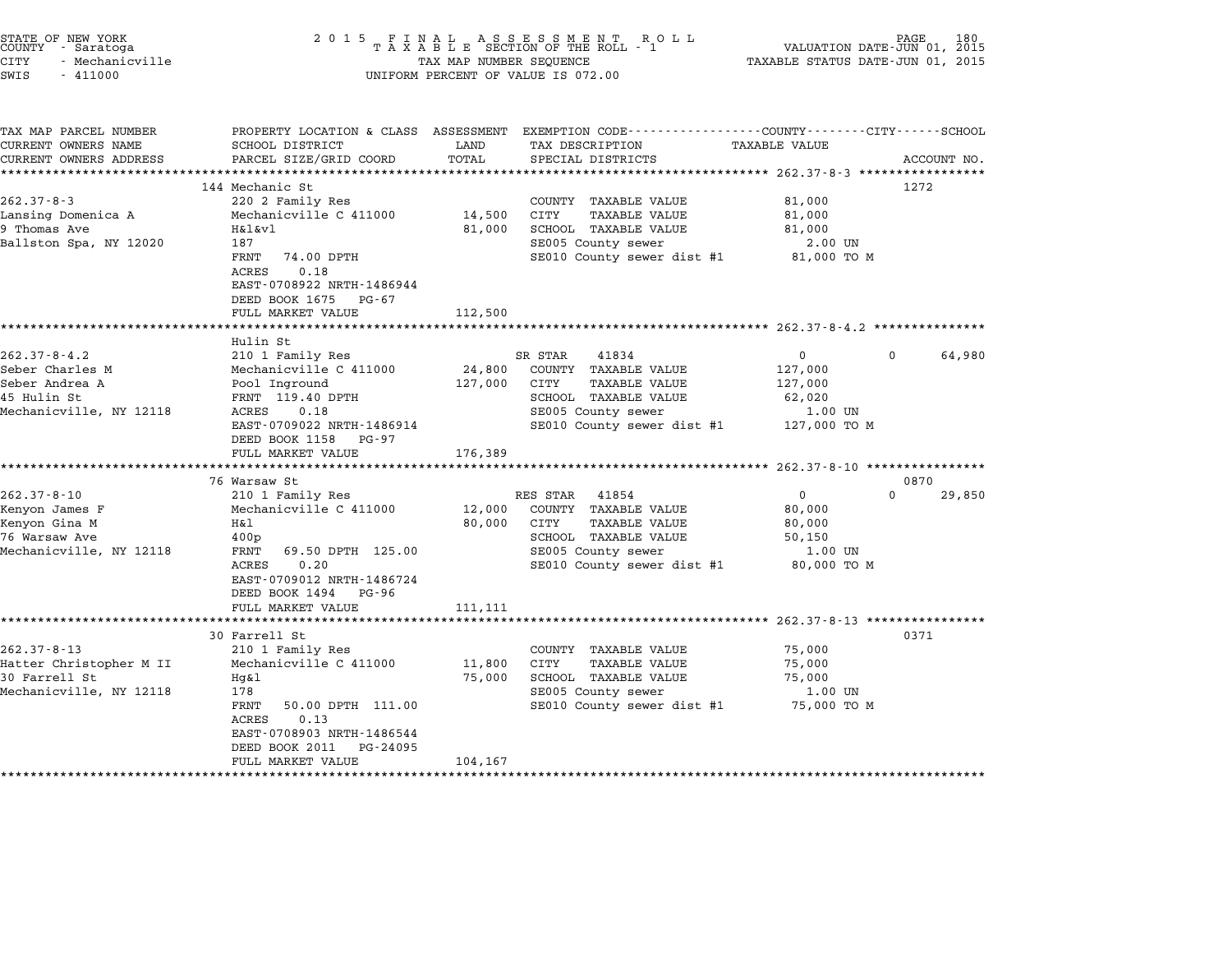| STATE OF NEW YORK<br>COUNTY - Saratoga<br><b>CITY</b><br>- Mechanicville<br>SWIS<br>$-411000$                | 2 0 1 5                                                                                                                                                                                                                | TAX MAP NUMBER SEQUENCE         | FINAL ASSESSMENT ROLL<br>TAXABLE SECTION OF THE ROLL - 1<br>UNIFORM PERCENT OF VALUE IS 072.00                                                        | TAXABLE STATUS DATE-JUN 01, 2015                                                          | 181<br>VALUATION DATE-JUN 01, 2015 |
|--------------------------------------------------------------------------------------------------------------|------------------------------------------------------------------------------------------------------------------------------------------------------------------------------------------------------------------------|---------------------------------|-------------------------------------------------------------------------------------------------------------------------------------------------------|-------------------------------------------------------------------------------------------|------------------------------------|
| TAX MAP PARCEL NUMBER<br>CURRENT OWNERS NAME<br>CURRENT OWNERS ADDRESS                                       | SCHOOL DISTRICT<br>PARCEL SIZE/GRID COORD<br>**************************                                                                                                                                                | LAND<br>TOTAL<br>************** | PROPERTY LOCATION & CLASS ASSESSMENT EXEMPTION CODE---------------COUNTY-------CITY------SCHOOL<br>TAX DESCRIPTION<br>SPECIAL DISTRICTS               | TAXABLE VALUE<br>****************** 262.37-8-14 *****************                         | ACCOUNT NO.                        |
| $262.37 - 8 - 14$<br>Colvin Donald S<br>8 Farrell St<br>Mechanicville, NY 12118                              | 8 Farrell St<br>220 2 Family Res<br>Mechanicville C 411000<br>50.00 DPTH 111.00<br>FRNT<br>0.13<br>ACRES<br>EAST-0708883 NRTH-1486494<br>DEED BOOK 2012<br>PG-23041<br>FULL MARKET VALUE                               | 15,300<br>82,000<br>113,889     | COUNTY TAXABLE VALUE<br>CITY<br><b>TAXABLE VALUE</b><br>SCHOOL TAXABLE VALUE<br>SE005 County sewer<br>SE010 County sewer dist #1                      | 82,000<br>82,000<br>82,000<br>2.00 UN<br>82,000 TO M                                      | 0320                               |
| $262.37 - 8 - 15$<br>Vandenburgh Eric M<br>Vandenburgh Megan M<br>12 Lucille Lane<br>Ballston Lake, NY 12019 | 6 Farrell St<br>220 2 Family Res<br>Mechanicville C 411000<br>H&6<br>180<br>FRNT<br>50.00 DPTH<br>0.13<br>ACRES<br>EAST-0708873 NRTH-1486444<br>DEED BOOK 2014 PG-3875<br>FULL MARKET VALUE                            | 15,100<br>84,000<br>116,667     | COUNTY TAXABLE VALUE<br>CITY<br>TAXABLE VALUE<br>SCHOOL TAXABLE VALUE<br>SE005 County sewer<br>SE010 County sewer dist #1                             | ****** 262.37-8-15 **************<br>84,000<br>84,000<br>84,000<br>2.00 UN<br>84,000 TO M | 0322                               |
| $262.37 - 8 - 16$<br>Marra Michael T<br>102 Viall Ave<br>Mechanicville, NY 12118                             | 102 Viall Ave<br>210 1 Family Res<br>Mechanicville C 411000<br>Η&l<br>1360<br>FRNT<br>50.00 DPTH<br>0.12<br>ACRES<br>EAST-0708863 NRTH-1486394<br>DEED BOOK 1044<br>PG-950<br>FULL MARKET VALUE                        | 11,700<br>78,000<br>108,333     | RES STAR<br>41854<br>COUNTY TAXABLE VALUE<br>CITY<br><b>TAXABLE VALUE</b><br>SCHOOL TAXABLE VALUE<br>SE005 County sewer<br>SE010 County sewer dist #1 | 0<br>78,000<br>78,000<br>48,150<br>1.00 UN<br>78,000 TO M                                 | 0919<br>$\Omega$<br>29,850         |
| $262.37 - 8 - 17$<br>Hein Alan<br>16 Meehan Road<br>Mechanicville, NY 12118                                  | 168 Saratoga Ave & Viall Ave<br>$425$ Bar<br>Mechanicville C 411000<br>H&l & 3 Car Gar. & Grill<br>FRNT<br>50.00 DPTH<br>ACRES<br>0.17<br>EAST-0708853 NRTH-1486324<br>DEED BOOK 2014<br>PG-35570<br>FULL MARKET VALUE | 26,400<br>100,800<br>140,000    | COUNTY TAXABLE VALUE<br>CITY<br>TAXABLE VALUE<br>SCHOOL TAXABLE VALUE<br>SE005 County sewer<br>SE010 County sewer dist #1                             | 100,800<br>100,800<br>100,800<br>12.00 UN<br>100,800 то м                                 | 0969                               |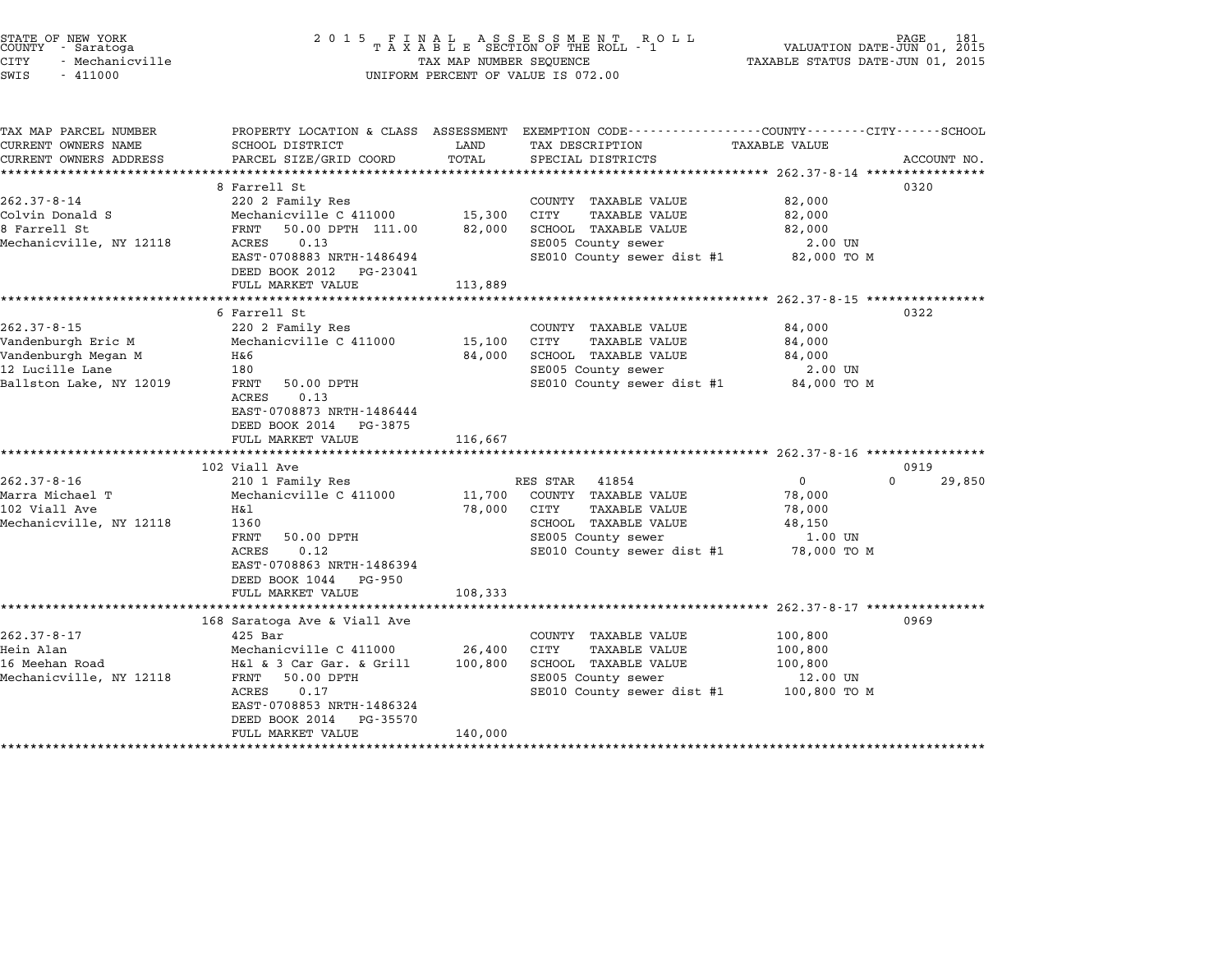| STATE OF NEW YORK |                 |
|-------------------|-----------------|
| COUNTY            | - Saratoga      |
| CITY              | - Mechanicville |

# STATE OF NEW YORK <sup>2</sup> <sup>0</sup> <sup>1</sup> 5 F I N A L A S S E S S M E N T R O L L PAGE <sup>182</sup> COUNTY - Saratoga <sup>T</sup> <sup>A</sup> <sup>X</sup> <sup>A</sup> <sup>B</sup> <sup>L</sup> <sup>E</sup> SECTION OF THE ROLL - <sup>1</sup> VALUATION DATE-JUN 01, <sup>2015</sup> STATE OF NEW YORK (RACE STATE OF NEW YORK 182 STATE OF NEW TAXABLE STATE OF NEW TAXABLE STATE 1920<br>COUNTY - Saratoga (2015 TAXABLE STATUS DATE-JUN 01, 2015 TAXABLE STATUS DATE-JUN 01, 2015<br>CITY - Mechanicville SWIS - <sup>411000</sup> UNIFORM PERCENT OF VALUE IS 072.00

TAX MAP PARCEL NUMBER PROPERTY LOCATION & CLASS ASSESSMENT EXEMPTION CODE------------------COUNTY--------CITY------SCHOOL ...<br>-- COUNTY:- TAX MAP PARCEL NUMBER THE OCHOTRY AND THE CURRENT EXEMPTION CODE<br>CURRENT OWNERS NAME SCHOOL DISTRICT LAND TAX DESCRIPTION TAXABLE VALUE CURRENT OWNERS ADDEER FOURDER FROM BOURDANT SALEMENT ON SCHOOL DISTRICTS AND TRANS AND TRANS TO TRANS TO TRANS<br>CURRENT OWNERS ADDRESS PARCEL SIZE/GRID COORD TOTAL SPECIAL DISTRICTS ACCOUNT NO.<br>\*\*\*\*\*\*\*\*\*\*\*\*\*\*\*\*\*\*\*\*\*\*\*\*\*\*\*\*\* <sup>114</sup> Viall Ave <sup>0090</sup> 114 Viall Ave 114 Viall Ave 262.37-8-18 20090<br>210 1 Family Res SR STAR 41834 0 000 64,980 Batchelder Edwin A Mechanicville C <sup>411000</sup> 11,000 COUNTY TAXABLE VALUE 70,000 202.37 July 210 Traming Research 202.37 July 202.37 July 202.37 July 202.37 July 202.37 July 202.<br>11,000 COUNTY TAXABLE VALUE 70,000<br>114 Viall Ave 70,000 CITY TAXABLE VALUE 70,000 Mechanicville C 411000 11,000 CONTI IAABLE VALUE (1,000 CONTI IAABLE VALUE 1999)<br>114 View Hall Ave Hall (1,000 CITY TAXABLE VALUE 1999)<br>20,000 SCHOOL TAXABLE VALUE 5,0200 SCHOOL TAXABLE VALUE ITAL TANDUS VOLUT IN TANDUS VADUS (U. 1992)<br>1821 - SCHOOL TAXABLE VALUE STOUR SECOUL TAXABLE VALUE (U. 1999)<br>FRNT 149.00 DPTH 63.00 SECOUS COUNTY SEWER (U. 1.00 UN ACRES 0.09 SE010 County sewer dist #1 70,000 TO <sup>M</sup> ACRES 0.09<br>EAST-0708823 NRTH-1486534 EAST-0708823 NRTH-148653<br>DEED BOOK 0748 PG-0142 EAST 0700025 MAIN 1400554<br>
DEED BOOK 0748 PG-0142<br>
FULL MARKET VALUE 97,222 \*\*\*\*\*\*\*\*\*\*\*\*\*\*\*\*\*\*\*\*\*\*\*\*\*\*\*\*\*\*\*\*\*\*\*\*\*\*\*\*\*\*\*\*\*\*\*\*\*\*\*\*\*\*\*\*\*\*\*\*\*\*\*\*\*\*\*\*\*\*\*\*\*\*\*\*\*\*\*\*\*\*\*\*\*\*\*\*\*\*\*\*\*\*\*\*\*\*\*\*\*\*\* 262.37-8-22 \*\*\*\*\*\*\*\*\*\*\*\*\*\*\*\* <sup>137</sup> Viall Ave <sup>0060</sup> 262.37-8-22 12.37-8-22 20060 RES STAR 41854 202.37-8-22 20060 239,850 RES STAR 41854 202.37-8-22 20 210 1 Family Res RES STAR 41854 202.37-8-22 20 210 1 Family Res RES STAR 41854 0 2060 De Los Santos Daniel Mechanicville C <sup>411000</sup> 14,400 COUNTY TAXABLE VALUE 80,000 102.37-0-22.37-0-22.02.37-0-22.02.37-0-22.02.37-0-22.02.37-0-22.02.02.02.02.02.02.02.02.02.02.02.02.<br>137 Mechanic Street FRNT 114.13 DPTH 80,000 COUNTY TAXABLE VALUE 80,000 E DOS BANCOS DANIEL ARE RECHANICVILLE CONTRACT (1990 COUNTRACTED AND SOUTH AND SOUTH AND SOUTH AND SUPPORT ON SU<br>137 Mechanic Street FRNT 114.13 DPTH 30,000 CITY TAXABLE VALUE 50,000 FOR SOUTH AND SOUTH 50,000 CHARES SOUTH EANI 114.15 DFIH 807,000 CITI IAABDE VALUE 807,000<br>ACRES 0.14 SCHOOL TAXABLE VALUE 50,150<br>EAST-0708772 NRTH-1486874 SE005 County sewer 1.00 UN EXED 0.1.4<br>
EXED DEED BOOK 2015 PG-6197 SE005 County sewer dist #1 80,000 TO M<br>
DEED BOOK 2015 PG-6197 SE010 County sewer dist #1 80,000 TO M EASI-0706772 NAIH-1460674<br>
DEED BOOK 2015 PG-6197<br>
FULL MARKET VALUE 111,111 \*\*\*\*\*\*\*\*\*\*\*\*\*\*\*\*\*\*\*\*\*\*\*\*\*\*\*\*\*\*\*\*\*\*\*\*\*\*\*\*\*\*\*\*\*\*\*\*\*\*\*\*\*\*\*\*\*\*\*\*\*\*\*\*\*\*\*\*\*\*\*\*\*\*\*\*\*\*\*\*\*\*\*\*\*\*\*\*\*\*\*\*\*\*\*\*\*\*\*\*\*\*\* 262.37-8-24 \*\*\*\*\*\*\*\*\*\*\*\*\*\*\*\* 32 Farrell St 0963 262.37-8-24 <sup>210</sup> <sup>1</sup> Family Res RES STAR <sup>41854</sup> <sup>0</sup> <sup>0</sup> 29,850 McBride Debra L Mechanicville C <sup>411000</sup> 28,000 COUNTY TAXABLE VALUE 100,000 McBride Michael M Vl 100,000 CITY TAXABLE VALUE 100,000 ACBITURE DEDIA I DECLAMITE CONTROL AND MANUE AND TRANSPORTED MOTOR CONTROLLER (NOT TRANSPORTED MOOD, 000 MANUE<br>MCBITURE IN SCHOOL CITY STAND SCHOOL TAXABLE VALUE 100,000<br>32 Farrell St Mechanicville, NY <sup>12118</sup> ACRES 0.21 SE005 County sewer 1.00 UN EXERES 0.21 SCROOD TAXABLE VALUE (1.00 UNITS) ACRES 0.21 SE005 COUNTY SERVER 1.00 UN<br>
EAST-0708913 NRTH-1486584 SE010 County sewer dist #1 100,000 TO M<br>
DEED BOOK 2008 PG-16638 EAST-0708913 NRTH-1486584<br>DEED BOOK 2008 PG-16638<br>FULL MARKET VALUE 138,889 \*\*\*\*\*\*\*\*\*\*\*\*\*\*\*\*\*\*\*\*\*\*\*\*\*\*\*\*\*\*\*\*\*\*\*\*\*\*\*\*\*\*\*\*\*\*\*\*\*\*\*\*\*\*\*\*\*\*\*\*\*\*\*\*\*\*\*\*\*\*\*\*\*\*\*\*\*\*\*\*\*\*\*\*\*\*\*\*\*\*\*\*\*\*\*\*\*\*\*\*\*\*\* 262.37-8-25.1 \*\*\*\*\*\*\*\*\*\*\*\*\*\* <sup>126</sup> Viall Ave <sup>0660</sup> 262.37-8-25.1 <sup>210</sup> <sup>1</sup> Family Res RES STAR <sup>41854</sup> <sup>0</sup> <sup>0</sup> 29,850 120 VIALL ROM MARRIA MES STAR 41854 (NALL AND 210 1 AVAILLY RESS STAR 41854 (NALUE 210 1 AU MECHANICV RESS STAR 41854 (NALUE 210 1 AU MECHANICV RESS STAR 41854 (NALUE 210 1 AVAILLY RESS STAR 41854 (NALUE 20,000 COUNTY TAXA <sup>126</sup> Viall Ave H&l 80,000 CITY TAXABLE VALUE 80,000 Mechanicville, NY <sup>12118</sup> <sup>185</sup> SCHOOL TAXABLE VALUE 50,150 ITAL CONSULTED MANUAL CONSULTED SUPPORT ON SCHOOL TAXABLE VALUE ON SOURCONDUCTION OUTLOOK SUPPORT SECTION SECTIO<br>1.00 UNIVERSITY SECTION SECTION SECTION SECTION SECTION SECTION SECTION SECTION SECTION SECTION SECTION SECTI ACRES 0.00 DPTH SCHOOL TAXABLE VALUE 50,150<br>
RENT 60.00 DPTH SE005 County sewer 1.00 UN<br>
ACRES 0.14 SE010 County sewer dist #1 80,000 TO M<br>
EAST-0708855 NRTH-1486724 EAST-0708855 NRTH-1486724<br>DEED BOOK 2008 PG-15961 EAST-0708855 NRTH-1486724<br>DEED BOOK 2008 PG-15961<br>FULL MARKET VALUE 111,111 \*\*\*\*\*\*\*\*\*\*\*\*\*\*\*\*\*\*\*\*\*\*\*\*\*\*\*\*\*\*\*\*\*\*\*\*\*\*\*\*\*\*\*\*\*\*\*\*\*\*\*\*\*\*\*\*\*\*\*\*\*\*\*\*\*\*\*\*\*\*\*\*\*\*\*\*\*\*\*\*\*\*\*\*\*\*\*\*\*\*\*\*\*\*\*\*\*\*\*\*\*\*\*\*\*\*\*\*\*\*\*\*\*\*\*\*\*\*\*\*\*\*\*\*\*\*\*\*\*\*\*\*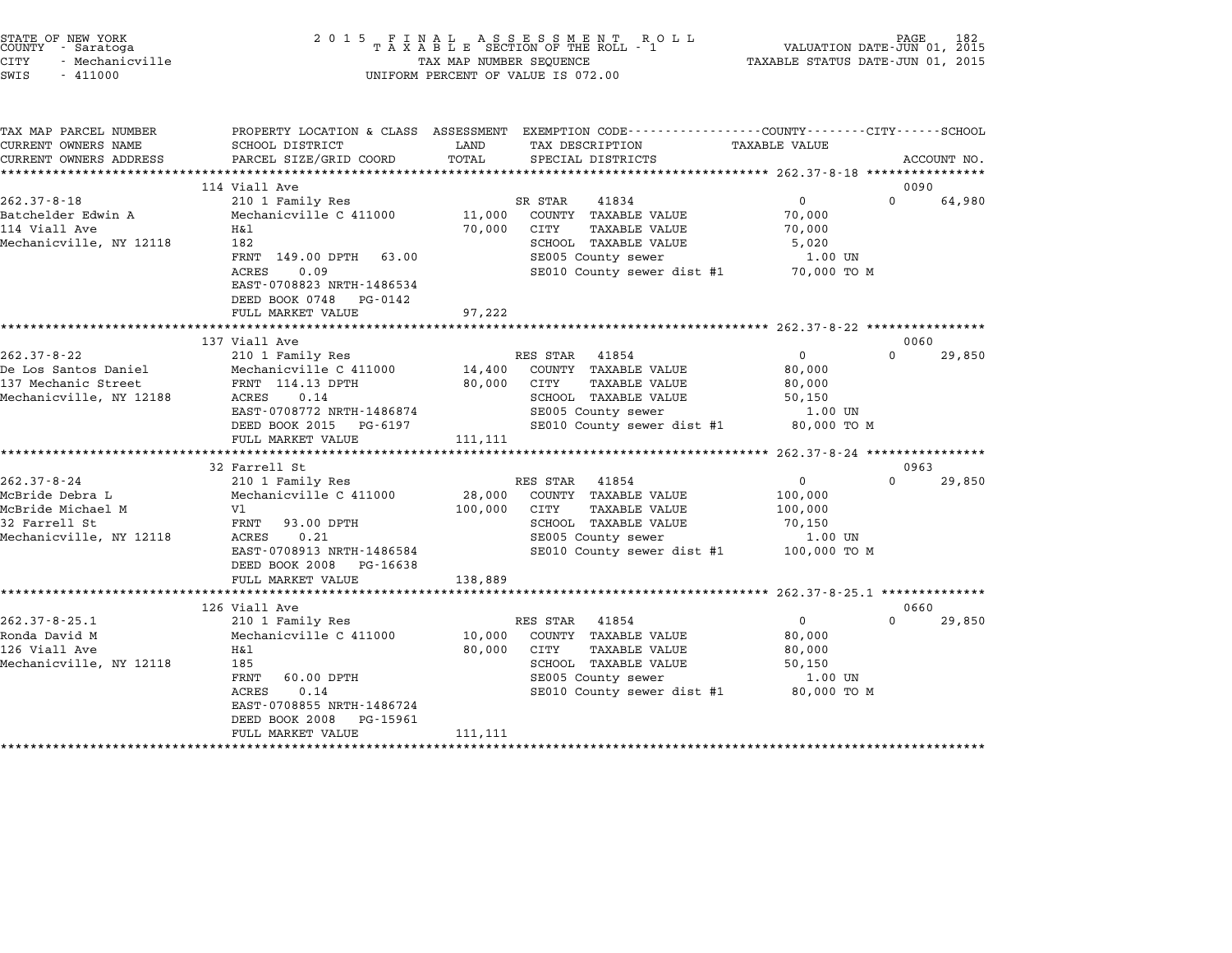| STATE OF NEW YORK |                 |  |
|-------------------|-----------------|--|
| COUNTY            | - Saratoga      |  |
| CITY              | - Mechanicville |  |

# STATE OF NEW YORK <sup>2</sup> <sup>0</sup> <sup>1</sup> 5 F I N A L A S S E S S M E N T R O L L PAGE <sup>183</sup> COUNTY - Saratoga <sup>T</sup> <sup>A</sup> <sup>X</sup> <sup>A</sup> <sup>B</sup> <sup>L</sup> <sup>E</sup> SECTION OF THE ROLL - <sup>1</sup> VALUATION DATE-JUN 01, <sup>2015</sup> STATE OF NEW YORK (RACE STATE OF NEW YORK 183<br>COUNTY - Saratoga (RACE STATE RANGER SECTION OF THE ROLL - 1 (RACE STATUS DATE-JUN 01, 2015<br>CITY - Mechanicville (Race Status of Taxable Status Date-JUN 01, 2015 SWIS - <sup>411000</sup> UNIFORM PERCENT OF VALUE IS 072.00

| TAX MAP PARCEL NUMBER   | PROPERTY LOCATION & CLASS ASSESSMENT EXEMPTION CODE---------------COUNTY-------CITY------SCHOOL |                  |                                         |                      |             |             |
|-------------------------|-------------------------------------------------------------------------------------------------|------------------|-----------------------------------------|----------------------|-------------|-------------|
| CURRENT OWNERS NAME     | SCHOOL DISTRICT                                                                                 | LAND             | TAX DESCRIPTION                         | <b>TAXABLE VALUE</b> |             |             |
| CURRENT OWNERS ADDRESS  | PARCEL SIZE/GRID COORD                                                                          | TOTAL            | SPECIAL DISTRICTS                       |                      |             | ACCOUNT NO. |
|                         |                                                                                                 |                  |                                         |                      |             |             |
|                         | 128 Viall Ave                                                                                   |                  |                                         |                      |             |             |
| $262.37 - 8 - 25.2$     | 220 2 Family Res                                                                                |                  | VET WAR C 41122                         | 18,750               | $\mathbf 0$ | 0           |
| Eacker James R          | Mechanicville C 411000 10,000 VET WAR T 41123                                                   |                  |                                         | $\Omega$             | 9,000       | $\Omega$    |
| 128 Viall Ave           | 50.00 DPTH<br>FRNT                                                                              | 125,000 RES STAR | 41854                                   | $\mathbf{0}$         | $\Omega$    | 29,850      |
| Mechanicville, NY 12118 | 0.11<br>ACRES                                                                                   |                  | COUNTY TAXABLE VALUE                    | 106,250              |             |             |
|                         | EAST-0708865 NRTH-1486780                                                                       |                  | CITY<br>TAXABLE VALUE                   | 116,000              |             |             |
|                         | DEED BOOK 1515 PG-463                                                                           |                  | SCHOOL TAXABLE VALUE                    | 95,150               |             |             |
|                         | FULL MARKET VALUE                                                                               |                  | 173,611 SE005 County sewer              | 2.00 UN              |             |             |
|                         |                                                                                                 |                  | SE010 County sewer dist #1 125,000 TO M |                      |             |             |
|                         |                                                                                                 |                  |                                         |                      |             |             |
|                         | 140 Mechanic St                                                                                 |                  |                                         |                      |             |             |
| $262.37 - 8 - 26$       | 210 1 Family Res                                                                                |                  | RES STAR 41854                          | $\overline{0}$       | $\Omega$    | 29,850      |
| Gaudette David          | Mechanicville C 411000                                                                          | 8,000            | COUNTY TAXABLE VALUE                    | 100,000              |             |             |
| 140 Mechanic St         | FRNT 98.40 DPTH                                                                                 | 100,000          | CITY<br>TAXABLE VALUE                   | 100,000              |             |             |
| Mechanicville, NY 12118 | 0.37<br>ACRES                                                                                   |                  | SCHOOL TAXABLE VALUE                    | 70,150               |             |             |
|                         | EAST-0708992 NRTH-1486854                                                                       |                  | SE005 County sewer                      | 1.00 UN              |             |             |
|                         | DEED BOOK 1678 PG-454                                                                           |                  | SE010 County sewer dist #1 100,000 TO M |                      |             |             |
|                         | FULL MARKET VALUE                                                                               | 138,889          |                                         |                      |             |             |
|                         |                                                                                                 |                  |                                         |                      |             |             |
|                         | 136 Mechanic St                                                                                 |                  |                                         |                      | 0664        |             |
| $262.37 - 8 - 27$       | 220 2 Family Res                                                                                |                  | RES STAR<br>41854                       | $\overline{0}$       | $\Omega$    | 29,850      |
| Patire Douglas E        | Mechanicville C 411000                                                                          | 10,000           | COUNTY TAXABLE VALUE                    | 85,000               |             |             |
| 136 Mechanic St         | H&1                                                                                             | 85,000 CITY      | <b>TAXABLE VALUE</b>                    | 85,000               |             |             |
| Mechanicville, NY 12118 | 186                                                                                             |                  | SCHOOL TAXABLE VALUE                    | 55,150               |             |             |
|                         | FRNT<br>90.00 DPTH                                                                              |                  | SE005 County sewer                      | 2.00 UN              |             |             |
|                         | 0.19<br>ACRES                                                                                   |                  | SE010 County sewer dist #1 85,000 TO M  |                      |             |             |
|                         | EAST-0708892 NRTH-1486854                                                                       |                  |                                         |                      |             |             |
|                         | DEED BOOK 1641<br>PG-635                                                                        |                  |                                         |                      |             |             |
|                         | FULL MARKET VALUE                                                                               | 118,056          |                                         |                      |             |             |
|                         |                                                                                                 |                  |                                         |                      |             |             |
|                         | 78 Warsaw St                                                                                    |                  |                                         |                      | 0867        |             |
| $262.37 - 8 - 28$       | 210 1 Family Res                                                                                |                  | VET WAR C 41122                         | 14,250               | $\Omega$    | $\mathbf 0$ |
| Luciano Anthony M       | Mechanicville C 411000 16,200 VET WAR T 41123                                                   |                  |                                         | $\mathbf 0$          | 9,000       | $\Omega$    |
| Luciano Florence A      | H&I 170/Life Estat                                                                              | 95,000 SR STAR   | 41834                                   | $\overline{0}$       | $\Omega$    | 64,980      |
| c/o Gina M Kenyon       | Luciano Family Irrv Trust                                                                       |                  | COUNTY TAXABLE VALUE                    | 80,750               |             |             |
| Trustee                 | Lots 32 & $P/0$ 31                                                                              |                  | CITY<br>TAXABLE VALUE                   | 86,000               |             |             |
| 76 Warsaw Ave           | FRNT 82.07 DPTH 125.00                                                                          |                  | SCHOOL TAXABLE VALUE                    | 30,020               |             |             |
| Mechanicville, NY 12118 | 0.22<br>ACRES                                                                                   |                  | SE005 County sewer                      | 1.00 UN              |             |             |
|                         | EAST-0708936 NRTH-1486729                                                                       |                  | SE010 County sewer dist #1 95,000 TO M  |                      |             |             |
|                         | DEED BOOK 2011<br>PG-9543                                                                       |                  |                                         |                      |             |             |
|                         | FULL MARKET VALUE                                                                               | 131,944          |                                         |                      |             |             |
|                         |                                                                                                 |                  |                                         |                      |             |             |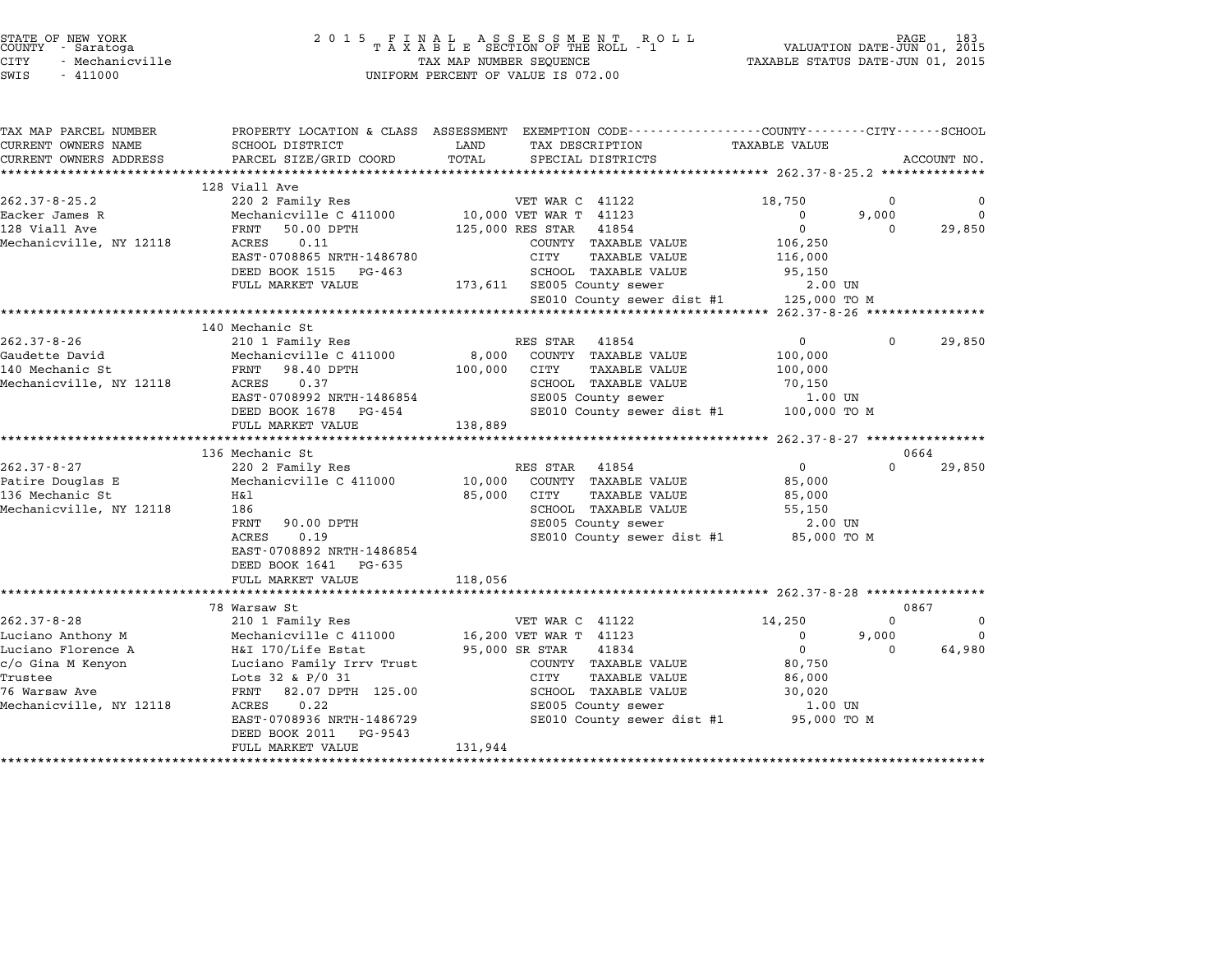| STATE OF NEW YORK<br>COUNTY<br>- Saratoga<br><b>CITY</b><br>- Mechanicville | 2 0 1 5                                    | TAX MAP NUMBER SEQUENCE | FINAL ASSESSMENT ROLL<br>TAXABLE SECTION OF THE ROLL - 1                                        | TAXABLE STATUS DATE-JUN 01, 2015            | PAGE<br>184<br>VALUATION DATE-JUN 01, 2015 |
|-----------------------------------------------------------------------------|--------------------------------------------|-------------------------|-------------------------------------------------------------------------------------------------|---------------------------------------------|--------------------------------------------|
| SWIS<br>$-411000$                                                           |                                            |                         | UNIFORM PERCENT OF VALUE IS 072.00                                                              |                                             |                                            |
| TAX MAP PARCEL NUMBER                                                       |                                            |                         | PROPERTY LOCATION & CLASS ASSESSMENT EXEMPTION CODE---------------COUNTY-------CITY------SCHOOL |                                             |                                            |
| CURRENT OWNERS NAME                                                         | SCHOOL DISTRICT                            | LAND                    | TAX DESCRIPTION                                                                                 | TAXABLE VALUE                               |                                            |
| CURRENT OWNERS ADDRESS                                                      | PARCEL SIZE/GRID COORD                     | TOTAL                   | SPECIAL DISTRICTS                                                                               |                                             | ACCOUNT NO.                                |
|                                                                             |                                            |                         |                                                                                                 |                                             |                                            |
|                                                                             | 122 Viall Ave                              |                         |                                                                                                 |                                             |                                            |
| $262.37 - 8 - 29$                                                           | 210 1 Family Res                           |                         | RES STAR<br>41854                                                                               | $\mathbf{0}$                                | $\Omega$<br>29,850                         |
| Villano Charles A                                                           | Mechanicville C 411000                     | 15,000                  | COUNTY TAXABLE VALUE                                                                            | 74,500                                      |                                            |
| Villano Rosemary E<br>122 Viall Ave                                         | 1273/406<br>FRNT 120.35 DPTH               | 74,500                  | CITY<br>TAXABLE VALUE<br>SCHOOL TAXABLE VALUE                                                   | 74,500<br>44,650                            |                                            |
| Mechanicville, NY 12118                                                     | ACRES<br>0.21                              |                         | SE005 County sewer                                                                              | 1.00 UN                                     |                                            |
|                                                                             | EAST-0708833 NRTH-1486674                  |                         | SE010 County sewer dist #1                                                                      | 74,500 TO M                                 |                                            |
|                                                                             | DEED BOOK 1375 PG-437                      |                         |                                                                                                 |                                             |                                            |
|                                                                             | FULL MARKET VALUE                          | 103,472                 |                                                                                                 |                                             |                                            |
|                                                                             |                                            |                         |                                                                                                 | ******* 262.38-1-2 ************             |                                            |
|                                                                             | North Main St Rear                         |                         |                                                                                                 |                                             | 1264                                       |
| $262.38 - 1 - 2$                                                            | 330 Vacant comm                            |                         | COUNTY<br>TAXABLE VALUE                                                                         | 15,000                                      |                                            |
| New York State Electric & Gas Mechanicville C 411000                        |                                            | 15,000                  | CITY<br>TAXABLE VALUE                                                                           | 15,000                                      |                                            |
| C/O Utility Shared Services-                                                | Land Improvements &                        | 15,000                  | SCHOOL TAXABLE VALUE                                                                            | 15,000                                      |                                            |
| Local Taxes                                                                 | Water Rights                               |                         | SE010 County sewer dist #1                                                                      | 15,000 TO M                                 |                                            |
| 70 Farm View Dr                                                             | FRNT 140.00 DPTH                           |                         |                                                                                                 |                                             |                                            |
| New Gloucester, ME 04260                                                    | ACRES<br>0.12                              |                         |                                                                                                 |                                             |                                            |
|                                                                             | EAST-0711602 NRTH-1486870                  |                         |                                                                                                 |                                             |                                            |
|                                                                             | DEED BOOK 994<br>PG-1139                   |                         |                                                                                                 |                                             |                                            |
|                                                                             | FULL MARKET VALUE                          | 20,833                  |                                                                                                 |                                             |                                            |
|                                                                             | ********************                       |                         | ************************************** 262.38-1-3 *****                                         |                                             |                                            |
| $262.38 - 1 - 3$                                                            | North Main St                              |                         |                                                                                                 |                                             |                                            |
| Empire Warehousing Corp                                                     | 340 Vacant indus<br>Mechanicville C 411000 | 150,000                 | COUNTY TAXABLE VALUE<br>CITY<br>TAXABLE VALUE                                                   | 150,000<br>150,000                          |                                            |
| 33 Cady Hill Blvd                                                           | FRNT 728.20 DPTH                           | 150,000                 | SCHOOL TAXABLE VALUE                                                                            | 150,000                                     |                                            |
| Saratoga Springs, NY 12866                                                  | ACRES<br>9.90                              |                         | SE005 County sewer                                                                              | $.00$ UN                                    |                                            |
|                                                                             | EAST-0711293 NRTH-1486489                  |                         | SE010 County sewer dist #1                                                                      | 150,000 TO M                                |                                            |
|                                                                             | DEED BOOK 1711 PG-773                      |                         |                                                                                                 |                                             |                                            |
|                                                                             | FULL MARKET VALUE                          | 208,333                 |                                                                                                 |                                             |                                            |
|                                                                             | *************************                  |                         |                                                                                                 |                                             |                                            |
|                                                                             | 251 North Main St                          |                         |                                                                                                 |                                             | 0698                                       |
| $262.38 - 1 - 6$                                                            | 421 Restaurant                             |                         | COUNTY TAXABLE VALUE                                                                            | 250,000                                     |                                            |
| Hildreth Patrick A                                                          | Mechanicville C 411000                     | 115,000                 | CITY<br>TAXABLE VALUE                                                                           | 250,000                                     |                                            |
| Hildreth Edward R                                                           | Restaurant                                 | 250,000                 | SCHOOL TAXABLE VALUE                                                                            | 250,000                                     |                                            |
| ETAL                                                                        | FRNT 497.21 DPTH                           |                         | SE005 County sewer                                                                              | 16.00 UN                                    |                                            |
| 904 Broadway                                                                | ACRES<br>0.93                              |                         | SE010 County sewer dist #1                                                                      | 250,000 TO M                                |                                            |
| Mechanicville, NY 12118                                                     | EAST-0710903 NRTH-1486358                  |                         |                                                                                                 |                                             |                                            |
|                                                                             | DEED BOOK 1634 PG-200                      |                         |                                                                                                 |                                             |                                            |
|                                                                             | FULL MARKET VALUE                          | 347,222                 |                                                                                                 |                                             |                                            |
|                                                                             |                                            |                         |                                                                                                 | *********************** 262.38-1-7.-1 ***** |                                            |
|                                                                             | Us Rte 4                                   |                         |                                                                                                 |                                             |                                            |
| $262.38 - 1 - 7. - 1$                                                       | 462 Branch bank                            |                         | COUNTY TAXABLE VALUE                                                                            | 220,000                                     |                                            |
| Trustco Bank                                                                | Mechanicville C 411000<br>Bldg             | 10,000<br>220,000       | CITY<br>TAXABLE VALUE<br>SCHOOL TAXABLE VALUE                                                   | 220,000<br>220,000                          |                                            |
| Accounting Dept<br>5 Sarnowski Dr                                           | FRNT 100.00 DPTH                           |                         | SE005 County sewer                                                                              | 4.00 UN                                     |                                            |
| Glenville, NY 12302                                                         | ACRES<br>0.01                              |                         | SE010 County sewer dist #1                                                                      | 220,000 TO M                                |                                            |
|                                                                             |                                            |                         |                                                                                                 |                                             |                                            |

FULL MARKET VALUE 305,556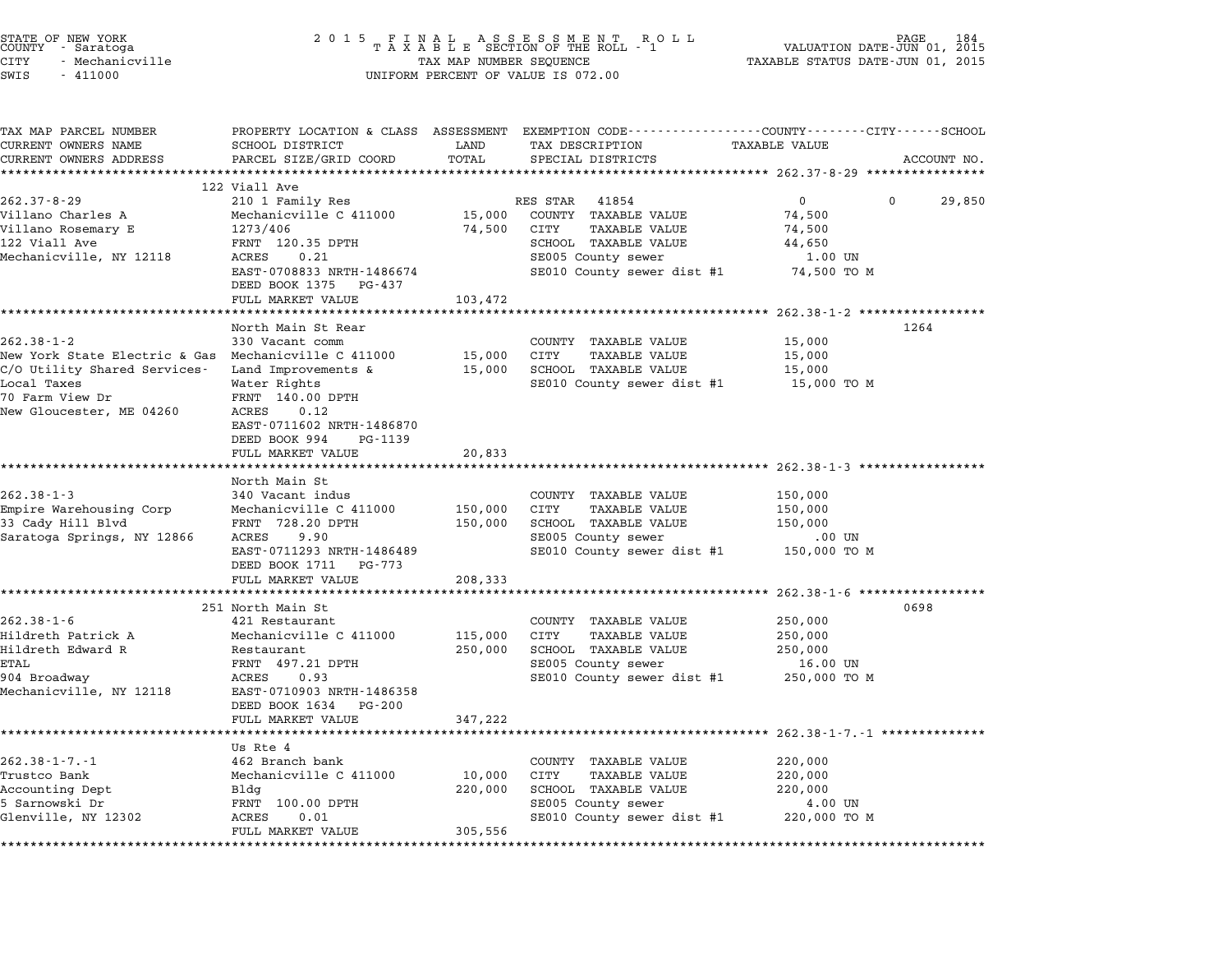| STATE OF NEW YORK<br>COUNTY - Saratoga<br>CITY<br>- Mechanicville<br>SWIS<br>$-411000$ | 2 0 1 5                                                                                               | TAX MAP NUMBER SEQUENCE | FINAL ASSESSMENT ROLL<br>TAXABLE SECTION OF THE ROLL - 1<br>UNIFORM PERCENT OF VALUE IS 072.00  | VALUATION DATE-JUN 01, 2015<br>TAXABLE STATUS DATE-JUN 01, 2015 | PAGE<br>185             |
|----------------------------------------------------------------------------------------|-------------------------------------------------------------------------------------------------------|-------------------------|-------------------------------------------------------------------------------------------------|-----------------------------------------------------------------|-------------------------|
| TAX MAP PARCEL NUMBER                                                                  |                                                                                                       |                         | PROPERTY LOCATION & CLASS ASSESSMENT EXEMPTION CODE---------------COUNTY-------CITY------SCHOOL |                                                                 |                         |
| CURRENT OWNERS NAME<br>CURRENT OWNERS ADDRESS                                          | SCHOOL DISTRICT<br>PARCEL SIZE/GRID COORD                                                             | LAND<br>TOTAL           | TAX DESCRIPTION<br>SPECIAL DISTRICTS                                                            | TAXABLE VALUE                                                   | ACCOUNT NO.             |
|                                                                                        | ***************************                                                                           |                         |                                                                                                 |                                                                 |                         |
|                                                                                        | 22 Leonard St                                                                                         |                         |                                                                                                 |                                                                 | 1320                    |
| $262.45 - 1 - 1$                                                                       | 220 2 Family Res                                                                                      |                         | COUNTY TAXABLE VALUE                                                                            | 90,000                                                          |                         |
| Auman Daniel M                                                                         | Mechanicville C 411000                                                                                | 14,700                  | CITY<br>TAXABLE VALUE                                                                           | 90,000                                                          |                         |
| Auman Michele L                                                                        | Η&l                                                                                                   | 90,000                  | SCHOOL TAXABLE VALUE                                                                            | 90,000                                                          |                         |
| 17 County Rd 70                                                                        | 99                                                                                                    |                         | SE005 County sewer                                                                              | 2.00 UN                                                         |                         |
| Stillwater, NY 12170                                                                   | FRNT<br>50.00 DPTH 100.00<br>0.12<br>ACRES<br>EAST-0709463 NRTH-1486235<br>DEED BOOK 2011<br>PG-32379 |                         | SE010 County sewer dist #1                                                                      | 90,000 TO M                                                     |                         |
|                                                                                        | FULL MARKET VALUE                                                                                     | 125,000                 |                                                                                                 |                                                                 |                         |
|                                                                                        |                                                                                                       |                         |                                                                                                 | ********************** 262.45-1-2 ***************               |                         |
|                                                                                        | 116 Saratoga Ave                                                                                      |                         |                                                                                                 |                                                                 | 0922                    |
| $262.45 - 1 - 2$                                                                       | 220 2 Family Res                                                                                      |                         | 41854<br>RES STAR                                                                               | $\Omega$                                                        | $\Omega$<br>29,850      |
| Pilling Charlene                                                                       | Mechanicville C 411000                                                                                | 19,500                  | COUNTY TAXABLE VALUE                                                                            | 119,000                                                         |                         |
| 116 Saratoga Ave                                                                       | $Hq\&1$                                                                                               | 119,000                 | CITY<br>TAXABLE VALUE                                                                           | 119,000                                                         |                         |
| Mechanicville, NY 12118                                                                | 93                                                                                                    |                         | SCHOOL TAXABLE VALUE                                                                            | 89,150                                                          |                         |
|                                                                                        | 72.67 DPTH<br>FRNT                                                                                    |                         | SE005 County sewer                                                                              | 2.00 UN                                                         |                         |
|                                                                                        | ACRES<br>0.46                                                                                         |                         | SE010 County sewer dist #1                                                                      | 119,000 TO M                                                    |                         |
|                                                                                        | EAST-0709543 NRTH-1486196                                                                             |                         |                                                                                                 |                                                                 |                         |
|                                                                                        | DEED BOOK 1739<br>PG-311                                                                              |                         |                                                                                                 |                                                                 |                         |
|                                                                                        | FULL MARKET VALUE                                                                                     | 165,278                 |                                                                                                 |                                                                 |                         |
|                                                                                        |                                                                                                       |                         |                                                                                                 | $262.45 - 1 - 3$ *************                                  |                         |
|                                                                                        | 37-39 Mulberry Ave                                                                                    |                         |                                                                                                 |                                                                 | 0827                    |
| $262.45 - 1 - 3$                                                                       | 411 Apartment                                                                                         |                         | COUNTY TAXABLE VALUE                                                                            | 119,000                                                         |                         |
| Foster Gregory F                                                                       | Mechanicville C 411000                                                                                | 23,800                  | CITY<br><b>TAXABLE VALUE</b>                                                                    | 119,000                                                         |                         |
| 39A Mulberry St                                                                        | H1 & G                                                                                                | 119,000                 | SCHOOL TAXABLE VALUE                                                                            | 119,000                                                         |                         |
| Mechanicville, NY 12118                                                                | 113<br>FRNT                                                                                           |                         | SE005 County sewer<br>SE010 County sewer dist #1                                                | 4.00 UN                                                         |                         |
|                                                                                        | 75.00 DPTH<br>ACRES<br>0.14                                                                           |                         |                                                                                                 | 119,000 TO M                                                    |                         |
|                                                                                        | EAST-0709893 NRTH-1486256                                                                             |                         |                                                                                                 |                                                                 |                         |
|                                                                                        | DEED BOOK 2013<br>PG-2525                                                                             |                         |                                                                                                 |                                                                 |                         |
|                                                                                        | FULL MARKET VALUE                                                                                     | 165,278                 |                                                                                                 |                                                                 |                         |
|                                                                                        |                                                                                                       |                         |                                                                                                 |                                                                 |                         |
|                                                                                        | 35 Mulberry Ave                                                                                       |                         |                                                                                                 |                                                                 | 0829                    |
| $262.45 - 1 - 4$                                                                       | 220 2 Family Res                                                                                      |                         | AGED C<br>41802                                                                                 | 23,700                                                          | $\mathbf 0$<br>$\Omega$ |
| Erno Ann Marie                                                                         | Mechanicville C 411000                                                                                | 15,800 SR STAR          | 41834                                                                                           | $\mathbf 0$                                                     | $\Omega$<br>64,980      |
| 35 Mulberry St                                                                         | Η&l                                                                                                   | 79,000                  | COUNTY TAXABLE VALUE                                                                            | 55,300                                                          |                         |
| Mechanicville, NY 12118                                                                | 122                                                                                                   |                         | CITY<br>TAXABLE VALUE                                                                           | 79,000                                                          |                         |
|                                                                                        | 42.00 DPTH<br>FRNT                                                                                    |                         | SCHOOL TAXABLE VALUE                                                                            | 14,020                                                          |                         |
|                                                                                        | ACRES<br>0.10                                                                                         |                         | SE005 County sewer                                                                              | 2.00 UN                                                         |                         |
|                                                                                        | EAST-0709873 NRTH-1486206                                                                             |                         | SE010 County sewer dist #1                                                                      | 79,000 TO M                                                     |                         |
|                                                                                        | DEED BOOK 2007<br>PG-49127                                                                            |                         |                                                                                                 |                                                                 |                         |
|                                                                                        | FULL MARKET VALUE                                                                                     | 109,722                 |                                                                                                 |                                                                 |                         |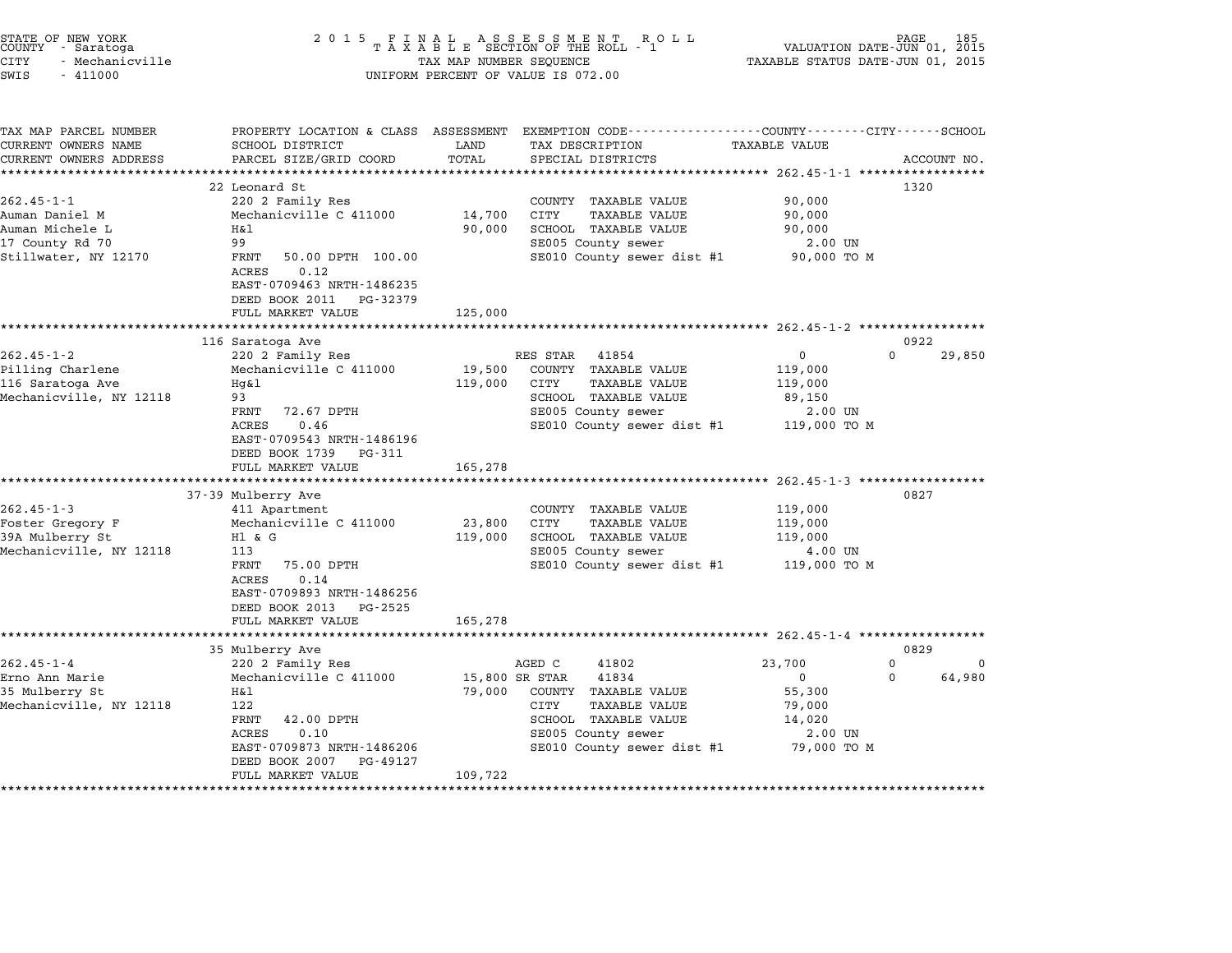| STATE OF NEW YORK<br>COUNTY – Saratoga<br>CITY<br>- Mechanicville<br>SWIS<br>$-411000$                     | 2 0 1 5                                                                                                                                                                                                | TAX MAP NUMBER SEQUENCE                         | UNIFORM PERCENT OF VALUE IS 072.00                                                                                                             | VALUATION DATE-JUN 01,<br>TAXABLE STATUS DATE-JUN 01, 2015                           | 186<br>2015 |
|------------------------------------------------------------------------------------------------------------|--------------------------------------------------------------------------------------------------------------------------------------------------------------------------------------------------------|-------------------------------------------------|------------------------------------------------------------------------------------------------------------------------------------------------|--------------------------------------------------------------------------------------|-------------|
| TAX MAP PARCEL NUMBER<br>CURRENT OWNERS NAME<br>CURRENT OWNERS ADDRESS                                     | SCHOOL DISTRICT<br>PARCEL SIZE/GRID COORD<br>*************************                                                                                                                                 | LAND<br>TOTAL                                   | PROPERTY LOCATION & CLASS ASSESSMENT EXEMPTION CODE----------------COUNTY-------CITY------SCHOOL<br>TAX DESCRIPTION<br>SPECIAL DISTRICTS       | TAXABLE VALUE                                                                        | ACCOUNT NO. |
| $262.45 - 1 - 5.1$<br>Dicerce Angeline<br>Dicerce Stephen J<br>102 Saratoga Ave<br>Mechanicville, NY 12118 | 102 Saratoga Ave<br>220 2 Family Res<br>Mechanicville C 411000<br>FRNT 113.67 DPTH<br>ACRES<br>1.88<br>EAST-0709714 NRTH-1486136<br>DEED BOOK 1569<br>PG-609<br>FULL MARKET VALUE                      | 52,000<br>119,000<br>165,278                    | RES STAR<br>41854<br>COUNTY TAXABLE VALUE<br>TAXABLE VALUE<br>CITY<br>SCHOOL TAXABLE VALUE<br>SE005 County sewer<br>SE010 County sewer dist #1 | 0424<br>$\mathbf{0}$<br>0<br>119,000<br>119,000<br>89,150<br>2.00 UN<br>119,000 TO M | 29,850      |
|                                                                                                            | Mulberry Ave                                                                                                                                                                                           |                                                 |                                                                                                                                                |                                                                                      |             |
| $262.45 - 1 - 5.2$<br>Dicerce Angeline<br>Dicerce Stephen J<br>102 Saratoga Ave<br>Mechanicville, NY 12118 | 312 Vac w/imprv<br>Mechanicville C 411000<br>paved<br>20.00 DPTH<br>FRNT<br>0.05<br>ACRES<br>EAST-0709893 NRTH-1486306<br>DEED BOOK 1569<br>PG-609                                                     | 2,500<br>2,500                                  | COUNTY TAXABLE VALUE<br>CITY<br>TAXABLE VALUE<br>SCHOOL TAXABLE VALUE<br>SE010 County sewer dist #1                                            | 2,500<br>2,500<br>2,500<br>2,500 TO M                                                |             |
|                                                                                                            | FULL MARKET VALUE                                                                                                                                                                                      | 3,472                                           |                                                                                                                                                |                                                                                      |             |
| $262.45 - 1 - 6$<br>GMAC Mortgage LLC<br>1100 Virginia Dr<br>Fort Washington, PA 19034                     | 96 Saratoga Ave<br>210 1 Family Res<br>Mechanicville C 411000<br>Η&l<br>90<br>59.00 DPTH<br>FRNT<br>0.09<br>ACRES<br>EAST-0709734 NRTH-1485966<br>DEED BOOK 2008<br>PG-22621                           | 15,800<br>88,000                                | COUNTY TAXABLE VALUE<br>CITY<br>TAXABLE VALUE<br>SCHOOL TAXABLE VALUE<br>SE005 County sewer<br>SE010 County sewer dist #1                      | 0534<br>88,000<br>88,000<br>88,000<br>1.00 UN<br>88,000 TO M                         |             |
|                                                                                                            | FULL MARKET VALUE                                                                                                                                                                                      | 122,222                                         |                                                                                                                                                | **************************** 262.45-1-8 ****************                             |             |
| $262.45 - 1 - 8$<br>Rustic Barn LLC<br>27 Rustic Bridge Rd<br>Rexford, NY 12148                            | 106-108 Saratoga Ave<br>311 Res vac land<br>Mechanicville C 411000<br>92<br>FRNT<br>58.00 DPTH<br>43.00<br>0.04<br>ACRES<br>EAST-0709564 NRTH-1485986<br>DEED BOOK 2014<br>PG-17903                    | 10,000<br>10,000                                | COUNTY TAXABLE VALUE<br>CITY<br>TAXABLE VALUE<br>SCHOOL TAXABLE VALUE<br>SE010 County sewer dist #1                                            | 0223<br>10,000<br>10,000<br>10,000<br>10,000 TO M                                    |             |
|                                                                                                            | FULL MARKET VALUE                                                                                                                                                                                      | 13,889                                          |                                                                                                                                                | ************************ 262.45-1-9 ******************                               |             |
| $262.45 - 1 - 9$<br>Rustic Barn LLC<br>27 Rustic Bridge Rd<br>Rexford, NY 12148                            | 114 Saratoga Ave<br>411 Apartment<br>Mechanicville C 411000<br>Blk & L<br>FRNT<br>72.00 DPTH<br>85.60<br>ACRES<br>0.14<br>EAST-0709484 NRTH-1486005<br>DEED BOOK 2014<br>PG-17903<br>FULL MARKET VALUE | 21,400<br>107,000<br>148,611<br>* * * * * * * * | COUNTY TAXABLE VALUE<br>CITY<br><b>TAXABLE VALUE</b><br>SCHOOL TAXABLE VALUE<br>SE005 County sewer<br>SE010 County sewer dist #1               | 1406<br>107,000<br>107,000<br>107,000<br>4.00 UN<br>107,000 TO M                     |             |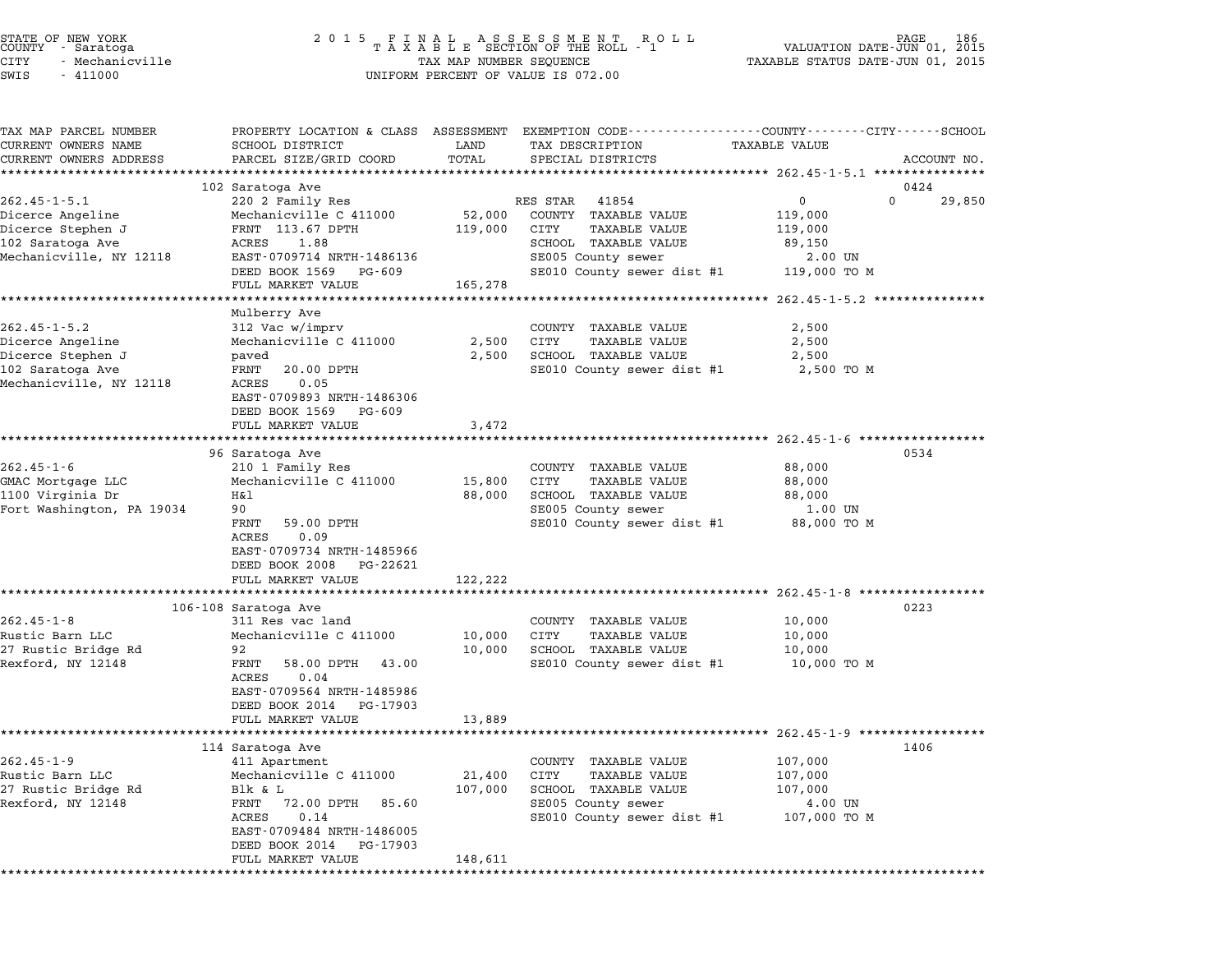| STATE OF NEW YORK<br>COUNTY<br>- Saratoga<br>– Mechanicville<br>CITY<br>SWIS<br>$-411000$ |                                                                                                | TAX MAP NUMBER SEQUENCE | 2015 FINAL ASSESSMENT ROLL<br>TAXABLE SECTION OF THE ROLL - 1<br>UNIFORM PERCENT OF VALUE IS 072.00 | TAXABLE STATUS DATE-JUN 01, 2015                                              | 187 PAGE 187<br>VALUATION DATE-JUN 01, 2015 |
|-------------------------------------------------------------------------------------------|------------------------------------------------------------------------------------------------|-------------------------|-----------------------------------------------------------------------------------------------------|-------------------------------------------------------------------------------|---------------------------------------------|
| TAX MAP PARCEL NUMBER<br>CURRENT OWNERS NAME<br>CURRENT OWNERS ADDRESS                    | PROPERTY LOCATION & CLASS<br>SCHOOL DISTRICT<br>PARCEL SIZE/GRID COORD TOTAL SPECIAL DISTRICTS | ASSESSMENT<br>LAND      | TAX DESCRIPTION                                                                                     | EXEMPTION CODE-----------------COUNTY-------CITY------SCHOOL<br>TAXABLE VALUE | ACCOUNT NO.                                 |
| 262.45-1-10<br>Brue Alonzo Mary Jo                                                        | 118 Saratoga Ave<br>220 2 Family Res<br>Mechanicville C 411000                                 | 15,600                  | COUNTY<br>TAXABLE VALUE<br>CITY<br>TAXABLE VALUE                                                    | 87,000<br>87,000                                                              | 1451                                        |

| 202. I I IV<br>Brue Alonzo Mary Jo<br>Brue John H<br>243 South Second Ave<br>Mechanicville, NY 12118                                   | 220 2 Family Res<br>Mechanicville C 411000<br>H&l<br>FRNT<br>99.00 DPTH<br>0.19<br>ACRES<br>EAST-0709404 NRTH-1486035<br>DEED BOOK 1543<br>PG-187<br>FULL MARKET VALUE                 | COUNII IAAADID VADOD<br>15,600<br>CITY<br>TAXABLE VALUE<br>87,000<br>SCHOOL TAXABLE VALUE<br>SE005 County sewer<br>SE010 County sewer dist #1<br>120,833                        | 0, 1, 000<br>87,000<br>87,000<br>2.00 UN<br>87,000 TO M                              |        |
|----------------------------------------------------------------------------------------------------------------------------------------|----------------------------------------------------------------------------------------------------------------------------------------------------------------------------------------|---------------------------------------------------------------------------------------------------------------------------------------------------------------------------------|--------------------------------------------------------------------------------------|--------|
|                                                                                                                                        | 10 Leonard St                                                                                                                                                                          |                                                                                                                                                                                 |                                                                                      | 1085   |
| $262.45 - 1 - 11$<br>Iacobelli Anthony M<br>179 Lohnes Road<br>Stillwater, NY 12170<br>PRIOR OWNER ON 6/01/2015<br>Iacobelli Dolores D | 220 2 Family Res<br>Mechanicville C 411000<br>H&l&q<br>96<br>FRNT<br>50.00 DPTH 99.00<br>0.11<br>ACRES<br>EAST-0709424 NRTH-1486105<br>DEED BOOK 2015<br>PG-18778<br>FULL MARKET VALUE | SR STAR<br>41834<br>15,800<br>COUNTY TAXABLE VALUE<br>93,000<br>CITY<br>TAXABLE VALUE<br>SCHOOL TAXABLE VALUE<br>SE005 County sewer<br>SE010 County sewer dist #1<br>129,167    | $\overline{0}$<br>$\Omega$<br>93,000<br>93,000<br>28,020<br>$2.00$ UN<br>93,000 TO M | 64,980 |
|                                                                                                                                        | 14 Leonard St                                                                                                                                                                          |                                                                                                                                                                                 |                                                                                      | 1532   |
| $262.45 - 1 - 12$<br>Rogers Judythe<br>14 Leonard St<br>Mechanicville, NY 12118                                                        | 220 2 Family Res<br>Mechanicville C 411000<br>FRNT 46.50 DPTH<br>0.11<br>ACRES<br>EAST-0709444 NRTH-1486155<br>DEED BOOK 2007 PG-46765<br>FULL MARKET VALUE                            | SR STAR<br>41834<br>15,300 COUNTY TAXABLE VALUE<br>90,000<br>CITY<br>TAXABLE VALUE<br>SCHOOL TAXABLE VALUE<br>SE005 County sewer<br>SE010 County sewer dist #1<br>125,000       | $\overline{0}$<br>$\Omega$<br>90,000<br>90,000<br>25,020<br>2.00 UN<br>90,000 TO M   | 64,980 |
|                                                                                                                                        | 18 Leonard St                                                                                                                                                                          |                                                                                                                                                                                 |                                                                                      | 0231   |
| $262.45 - 1 - 13$<br>Cavotta Michael J<br>Cavotta Linda<br>18 Leonard St<br>Mechanicville, NY 12118                                    | 220 2 Family Res<br>Mechanicville C 411000<br>H&l<br>98<br>41.50 DPTH 100.00<br>FRNT<br>0.10<br>ACRES<br>EAST-0709453 NRTH-1486195<br>DEED BOOK 1606 PG-773<br>FULL MARKET VALUE       | SR STAR<br>41834<br>15,100<br>COUNTY TAXABLE VALUE<br>84,000<br>CITY<br>TAXABLE VALUE<br>SCHOOL<br>TAXABLE VALUE<br>SE005 County sewer<br>SE010 County sewer dist #1<br>116,667 | $\overline{0}$<br>$\Omega$<br>84,000<br>84,000<br>19,020<br>2.00 UN<br>84,000 TO M   | 64,980 |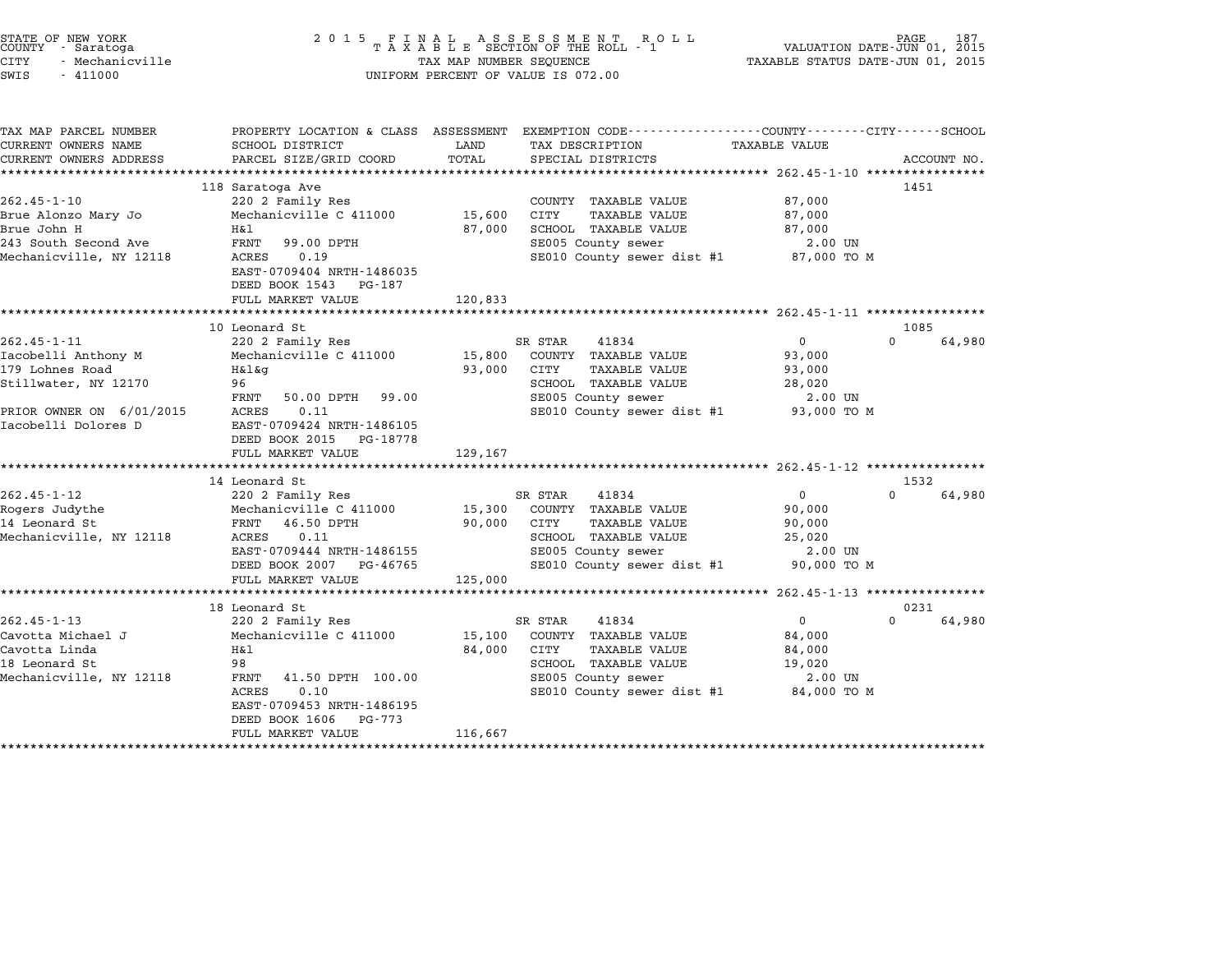| STATE OF NEW YORK<br>COUNTY - Saratoga<br>CITY<br>- Mechanicville<br>SWIS<br>$-411000$               | 2 0 1 5                                                                                                                                                                                                                   | TAX MAP NUMBER SEQUENCE      | FINAL ASSESSMENT ROLL<br>TAXABLE SECTION OF THE ROLL - 1<br>UNIFORM PERCENT OF VALUE IS 072.00                                                        | VALUATION DATE-JUN 01, 2015<br>TAXABLE STATUS DATE-JUN 01, 2015                                 | 188                |
|------------------------------------------------------------------------------------------------------|---------------------------------------------------------------------------------------------------------------------------------------------------------------------------------------------------------------------------|------------------------------|-------------------------------------------------------------------------------------------------------------------------------------------------------|-------------------------------------------------------------------------------------------------|--------------------|
| TAX MAP PARCEL NUMBER<br>CURRENT OWNERS NAME<br>CURRENT OWNERS ADDRESS                               | PROPERTY LOCATION & CLASS ASSESSMENT<br>SCHOOL DISTRICT<br>PARCEL SIZE/GRID COORD                                                                                                                                         | LAND<br>TOTAL                | EXEMPTION CODE-----------------COUNTY-------CITY------SCHOOL<br>TAX DESCRIPTION<br>SPECIAL DISTRICTS                                                  | TAXABLE VALUE<br>************************** 262.45-2-1 ******************                       | ACCOUNT NO.        |
| $262.45 - 2 - 1$<br>Wall Susan M<br>77 Dewey Ave<br>Mechanicville, NY 12118                          | 19-21 Penrose Ave<br>411 Apartment<br>Mechanicville C 411000<br>H&l Apt<br>FRNT<br>91.20 DPTH<br>ACRES<br>0.07<br>EAST-0710264 NRTH-1485807<br>DEED BOOK 1665<br>PG-132<br>FULL MARKET VALUE                              | 16,000<br>86,000<br>119,444  | COUNTY TAXABLE VALUE<br>CITY<br>TAXABLE VALUE<br>SCHOOL TAXABLE VALUE<br>SE005 County sewer<br>SE010 County sewer dist #1                             | 86,000<br>86,000<br>86,000<br>4.00 UN<br>86,000 TO M                                            | 1283               |
|                                                                                                      | ************************<br>15 Penrose Ave                                                                                                                                                                                |                              |                                                                                                                                                       |                                                                                                 | 1009               |
| $262.45 - 2 - 2$<br>Langlois Lisa P<br>Langlois Deborah<br>15 Penrose Ave<br>Mechanicville, NY 12118 | 210 1 Family Res<br>Mechanicville C 411000<br>Η&l<br>FRNT<br>23.10 DPTH<br>0.04<br>ACRES<br>EAST-0710244 NRTH-1485777<br>DEED BOOK 2010<br>PG-27134<br>FULL MARKET VALUE<br>*********************                         | 9,000<br>70,000<br>97,222    | RES STAR<br>41854<br>COUNTY TAXABLE VALUE<br><b>TAXABLE VALUE</b><br>CITY<br>SCHOOL TAXABLE VALUE<br>SE005 County sewer<br>SE010 County sewer dist #1 | 0<br>70,000<br>70,000<br>40,150<br>1.00 UN<br>70,000 TO M                                       | $\Omega$<br>29,850 |
|                                                                                                      | Penrose Ave                                                                                                                                                                                                               |                              | ************************************* 262.45-2-5 ******************                                                                                   |                                                                                                 | 1419               |
| $262.45 - 2 - 5$<br>Torino Matthew T<br>10 Champlain Ave Apt 1F<br>Mechanicville, NY 12118           | 210 1 Family Res<br>Mechanicville C 411000<br>81<br>FRNT<br>49.90 DPTH 47.50<br>ACRES<br>0.05<br>EAST-0710234 NRTH-1485707<br>DEED BOOK 2010<br>PG-26931                                                                  | 8,000<br>40,000              | COUNTY TAXABLE VALUE<br>CITY<br><b>TAXABLE VALUE</b><br>SCHOOL TAXABLE VALUE<br>SE010 County sewer dist #1                                            | 40,000<br>40,000<br>40,000<br>40,000 TO M                                                       |                    |
|                                                                                                      | FULL MARKET VALUE                                                                                                                                                                                                         | 55,556                       |                                                                                                                                                       |                                                                                                 |                    |
| $262.45 - 2 - 6$<br>Palma Diane<br>Palma John<br>44 S Pine Ave<br>Albany, NY 12208                   | 41 1/2 Saratoga Ave<br>482 Det row bldg<br>Mechanicville C 411000<br><b>Blk&amp;l</b><br>84<br>FRNT<br>47.50 DPTH 100.00<br>0.11<br>ACRES<br>EAST-0710214 NRTH-1485647<br>DEED BOOK 2010<br>PG-14593<br>FULL MARKET VALUE | 32,000<br>140,000<br>194,444 | COUNTY TAXABLE VALUE<br>CITY<br><b>TAXABLE VALUE</b><br>SCHOOL TAXABLE VALUE<br>SE005 County sewer<br>SE010 County sewer dist #1                      | $262.45 - 2 - 6$ ****************<br>140,000<br>140,000<br>140,000<br>$6.00$ UN<br>140,000 TO M | 1212               |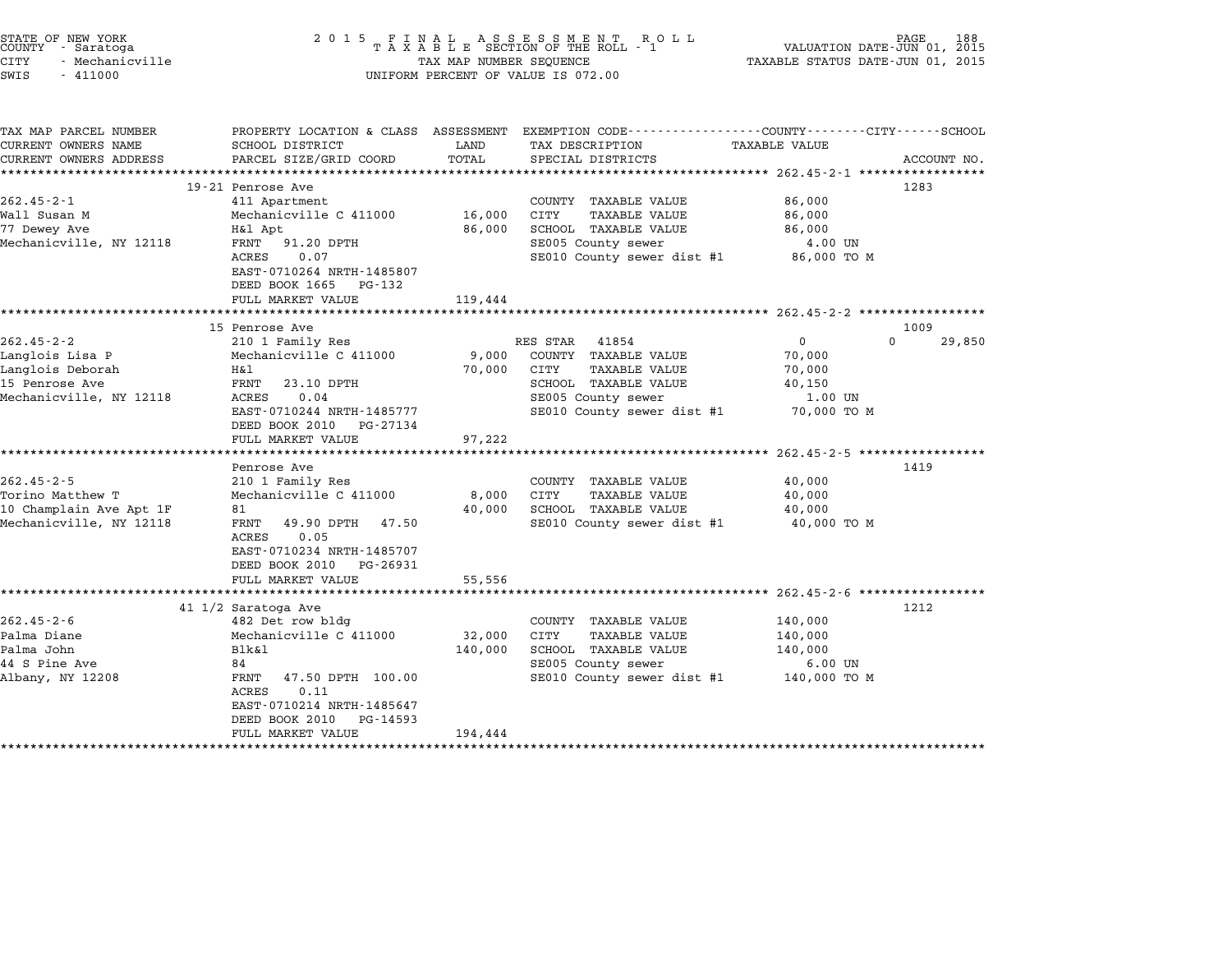| STATE OF NEW YORK<br>COUNTY - Saratoga |  |                 |
|----------------------------------------|--|-----------------|
| 'ITY                                   |  | - Mechanicville |

# STATE OF NEW YORK <sup>2</sup> <sup>0</sup> <sup>1</sup> 5 F I N A L A S S E S S M E N T R O L L PAGE <sup>189</sup> COUNTY - Saratoga <sup>T</sup> <sup>A</sup> <sup>X</sup> <sup>A</sup> <sup>B</sup> <sup>L</sup> <sup>E</sup> SECTION OF THE ROLL - <sup>1</sup> VALUATION DATE-JUN 01, <sup>2015</sup> STATE OF NEW YORK (ROBER 1899)<br>COUNTY - Saratoga (ROBER 1899) TAXA BILE SECTION OF THE ROLL - 1 (ROBER 1899) VALUATION DATE-JUN 01, 2015<br>CITY - Mechanicville (ROBER 1999) TAXABLE STATUS DATE-JUN 01, 2015 SWIS - <sup>411000</sup> UNIFORM PERCENT OF VALUE IS 072.00

TAX MAP PARCEL NUMBER PROPERTY LOCATION & CLASS ASSESSMENT EXEMPTION CODE------------------COUNTY--------CITY------SCHOOL CURRENT OWNERS NAME SCHOOL DISTRICT LAND TAX DESCRIPTION TAXABLE VALUE CURRENT OWNERS ADDEER FOUR DISTRICTS AND A CHASS ASSESSEENT EXERPTION TRACK THE TRACKE STANDS CONSULTING TRACK<br>CURRENT OWNERS ADDRESS PARCEL SIZE/GRID COORD TOTAL SPECIAL DISTRICTS ACCOUNT NO.<br>\*\*\*\*\*\*\*\*\*\*\*\*\*\*\*\*\*\*\*\*\*\*\*\*\*\*\*\*\* <sup>46</sup> Saratoga Ave <sup>0601</sup> 262.45-2-7 <sup>210</sup> <sup>1</sup> Family Res RES STAR <sup>41854</sup> <sup>0</sup> <sup>0</sup> 29,850 Coon Edward F Mechanicville C <sup>411000</sup> 11,000 COUNTY TAXABLE VALUE 70,000 202.49 2 / 210 Framily Res (No. 202.49 2 Research 202.49 2 Page 202.49 2 Page 202.49 2 Page 202.49 2 Page 202.<br>Coon Edward F 20,000 COUNTY TAXABLE VALUE 70,000 2011<br>Mhite Jenette E 16,000 21TY TAXABLE VALUE 70,000 <sup>46</sup> Saratoga Ave FRNT 25.00 DPTH 100.00 SCHOOL TAXABLE VALUE 40,150 MILLE DEMELLE BOOS AND MALLE RESERVE TO MALLE VALUE AND MANUS VALUE OF TAXABLE VALUE OF TAXABLE VALUE AND MANU<br>A Mechanicoville, NY 12118 RCRES 0.06 SE005 County sewer 1.00 UN 1.00 UN EXTRINI 20.00 FIRM 100.00 SCROOD IAAABLE VALUE 40,150 40,150<br>
ACRES 0.06 SE005 County sewer 1.00 UN<br>
DEED BOOK 2012 PG-21566 SE010 County sewer dist #1 70,000 TO M<br>
DEED BOOK 2012 PG-21566 EASI-0710164 NAIH-1465657<br>DEED BOOK 2012 PG-21566<br>FULL MARKET VALUE 97,222 \*\*\*\*\*\*\*\*\*\*\*\*\*\*\*\*\*\*\*\*\*\*\*\*\*\*\*\*\*\*\*\*\*\*\*\*\*\*\*\*\*\*\*\*\*\*\*\*\*\*\*\*\*\*\*\*\*\*\*\*\*\*\*\*\*\*\*\*\*\*\*\*\*\*\*\*\*\*\*\*\*\*\*\*\*\*\*\*\*\*\*\*\*\*\*\*\*\*\*\*\*\*\* 262.45-2-8 \*\*\*\*\*\*\*\*\*\*\*\*\*\*\*\*\* <sup>48</sup> Saratoga Ave <sup>1533</sup> 262.45-2-8 <sup>220</sup> <sup>2</sup> Family Res VET COM C <sup>41132</sup> 20,750 <sup>0</sup> <sup>0</sup> Fabio Ida Mechanicville C <sup>411000</sup> 15,600 VET COM T <sup>41133</sup> <sup>0</sup> 15,000 <sup>0</sup> <sup>48</sup> Saratoga Ave Life Estate 83,000 AGED C <sup>41802</sup> 12,450 <sup>0</sup> <sup>0</sup> ست ست بن من المستوى التي تم المستوى التي تم المستوى التي تم التي تم التي تم التي تم التي تم التي تم التي تم ال<br>12,450 0 0 12,450 0 0 13,000 AGED 0 83,000 AGED 41832<br>Mechanicville, NY 12118 FRNT 32.17 DPTH and the secare and the secare of the secare of the secare and the secare of the secare of the secare of the secare o<br>FRNT 32.17 DPTH SR STAR 41834<br>ACRES 0.07 COUNTY TAXABLE VALUE 49,800 EANI 12.17 DETH SA STAR THUSH SA STAR THUS ON STRIP ON SA STAR TAXABLE VALUE (1998)<br>ACRES 0.07<br>EAST-0710154 NRTH-1485657 CITY TAXABLE VALUE 68,000 DEED BOOK <sup>2006</sup> PG-21464 SCHOOL TAXABLE VALUE 18,020 EASI-0710154 NKIH-1465057<br>
DEED BOOK 2006 PG-21464 SCHOOL TAXABLE VALUE 18,020<br>
FULL MARKET VALUE 115,278 SE005 County sewer 2.00 UN SE010 County sewer dist #1 83,000 TO <sup>M</sup> \*\*\*\*\*\*\*\*\*\*\*\*\*\*\*\*\*\*\*\*\*\*\*\*\*\*\*\*\*\*\*\*\*\*\*\*\*\*\*\*\*\*\*\*\*\*\*\*\*\*\*\*\*\*\*\*\*\*\*\*\*\*\*\*\*\*\*\*\*\*\*\*\*\*\*\*\*\*\*\*\*\*\*\*\*\*\*\*\*\*\*\*\*\*\*\*\*\*\*\*\*\*\* 262.45-2-9 \*\*\*\*\*\*\*\*\*\*\*\*\*\*\*\*\* <sup>50</sup> Saratoga Ave <sup>1376</sup> 262.45-2-9 202.45-2-9 220 2 Family Res COUNTY TAXABLE VALUE 302.45-2-9 220 2 Family Res Saratoga Unlimited Services Mechanicville C <sup>411000</sup> 15,800 CITY TAXABLE VALUE 84,000 Group LLC and the Saratoga Unlimited Services Mechanicville C 411000 15,800 CITY TAXABLE VALUE 84,000<br>Group LLC B B & L B & L 84,000 SCHOOL TAXABLE VALUE 84,000 PO BOX 2225 FRAME SERVICES FRAME SERVICE SUBSERVICE CONSULTER SERVICE CONSULTER SERVICE SUBSERVICE SUBSERVICE SUBSERVICE SUBSERVICE SUBSERVICE SUBSERVICE SUBSERVICE SUBSERVICE SUBSERVICE SUBSERVICE SUBSERVICE SUBSERVICE SU Ballston Spa, NY 12020 ACRES 0.12<br>
Ballston Spa, NY 12020 ACRES 0.12 SE005 County sewer dist #1 84,000 TO M<br>
Ballston Spa, NY 12020 ACRES 0.12 SE010 County sewer dist #1 84,000 TO M EAST-0710124 NRTH-1485677<br>DEED BOOK 2007 PG-11175 EAST–0710124 NRTH–1485677<br>DEED BOOK 2007 PG–11175<br>FULL MARKET VALUE 116,667 \*\*\*\*\*\*\*\*\*\*\*\*\*\*\*\*\*\*\*\*\*\*\*\*\*\*\*\*\*\*\*\*\*\*\*\*\*\*\*\*\*\*\*\*\*\*\*\*\*\*\*\*\*\*\*\*\*\*\*\*\*\*\*\*\*\*\*\*\*\*\*\*\*\*\*\*\*\*\*\*\*\*\*\*\*\*\*\*\*\*\*\*\*\*\*\*\*\*\*\*\*\*\* 262.45-2-10 \*\*\*\*\*\*\*\*\*\*\*\*\*\*\*\* <sup>52</sup> Saratoga Ave <sup>1374</sup> 262.45-2-10 220 27.45-2-10 220 2 Family Res RES STAR 41854 202.45-2-10 220 0 29,850<br>262.45-2-10 220 2 Family Res RES STAR 41854 0 239,850 د الله التاريخية المسلمين المسلمين المسلمين المسلمين المسلمين المسلمين المسلمين المسلمين والمسلمين المسلمين وا<br>Amoroso Anthony G Mechanicville C 411000 15,800 COUNTY TAXABLE VALUE 82,000 <sup>52</sup> Saratoga Ave H & L 82,000 CITY TAXABLE VALUE 82,000 MECHANICVILLE CONTROLS AND MECHANICVILLE CONTROLS AND SALUE SALUE SALUE SALUE SALUE SALUE SALUE SALUE SALUE SA<br>1920 Baratoga Also Bk 1033 & Pg 767 SCHOOL TAXABLE VALUE SALUE SALUE SALUE SALUE SALUE SALUE SALUE SALUE SALUE Also Bk 1033 & Pg 767 62,000 CIII IAAABLE VALUE<br>Also 1478/353 SCHOOL TAXABLE VALUE 52,150<br>SE005 County sewer 2.00 UN ALSO DA 10353 WEB 107 SERIES AND TAAADDE VADOL SANDON SERIES ON THE SERIES ON THE SERIES OF THE SERIES OF THE<br>Also 1478/353 MB 100 TO M SERIES SERIES SERIES SERIES OF THE SERIES OF THE SERIES OF THE SERIES SERIES SERIES AISO 14787555<br>FRNT 60.50<br>ACRES 0.06 FANI - 00.50 DFIH<br>ACRES - 0.06<br>EAST-0710084 NRTH-1485657 EAST-0710084 NRTH-1485657<br>DEED BOOK 2012 PG-43097 EAST-0710084 NRTH-1485657<br>DEED BOOK 2012 PG-43097<br>FULL MARKET VALUE 113,889 \*\*\*\*\*\*\*\*\*\*\*\*\*\*\*\*\*\*\*\*\*\*\*\*\*\*\*\*\*\*\*\*\*\*\*\*\*\*\*\*\*\*\*\*\*\*\*\*\*\*\*\*\*\*\*\*\*\*\*\*\*\*\*\*\*\*\*\*\*\*\*\*\*\*\*\*\*\*\*\*\*\*\*\*\*\*\*\*\*\*\*\*\*\*\*\*\*\*\*\*\*\*\*\*\*\*\*\*\*\*\*\*\*\*\*\*\*\*\*\*\*\*\*\*\*\*\*\*\*\*\*\*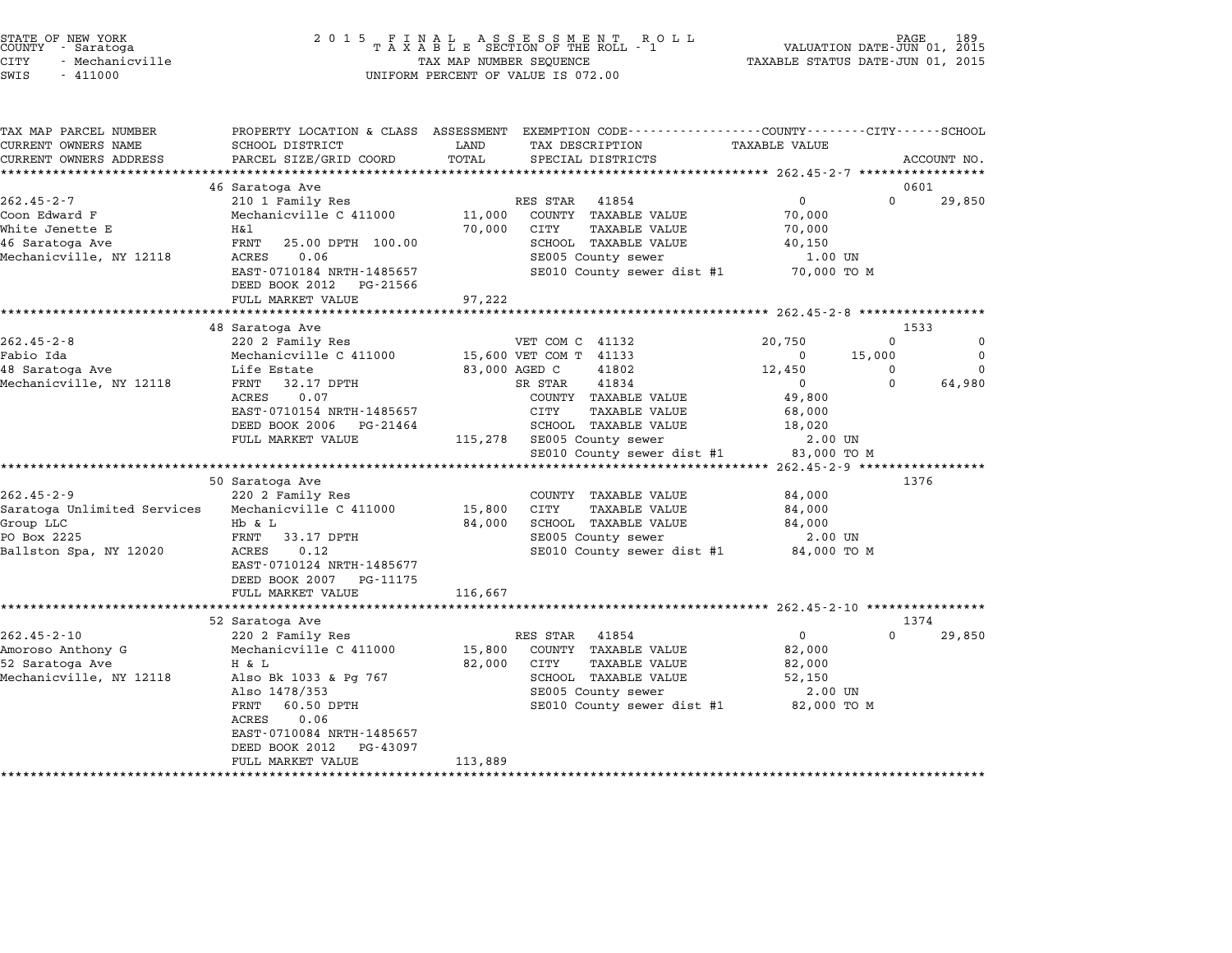| STATE OF NEW YORK |                 |  |
|-------------------|-----------------|--|
| COUNTY            | - Saratoga      |  |
| CITY              | - Mechanicville |  |

# STATE OF NEW YORK <sup>2</sup> <sup>0</sup> <sup>1</sup> 5 F I N A L A S S E S S M E N T R O L L PAGE <sup>190</sup> COUNTY - Saratoga <sup>T</sup> <sup>A</sup> <sup>X</sup> <sup>A</sup> <sup>B</sup> <sup>L</sup> <sup>E</sup> SECTION OF THE ROLL - <sup>1</sup> VALUATION DATE-JUN 01, <sup>2015</sup> CITY - Mechanicville TAX MAP NUMBER SEQUENCE TAXABLE STATUS DATE-JUN 01, <sup>2015</sup> SWIS - <sup>411000</sup> UNIFORM PERCENT OF VALUE IS 072.00

| TAX MAP PARCEL NUMBER   | PROPERTY LOCATION & CLASS ASSESSMENT |         | EXEMPTION CODE-----------------COUNTY-------CITY------SCHOOL |                      |             |
|-------------------------|--------------------------------------|---------|--------------------------------------------------------------|----------------------|-------------|
| CURRENT OWNERS NAME     | SCHOOL DISTRICT                      | LAND    | TAX DESCRIPTION                                              | <b>TAXABLE VALUE</b> |             |
| CURRENT OWNERS ADDRESS  | PARCEL SIZE/GRID COORD               | TOTAL   | SPECIAL DISTRICTS                                            |                      | ACCOUNT NO. |
|                         |                                      |         |                                                              |                      |             |
|                         | 70 Saratoga Ave                      |         |                                                              |                      | 0345        |
| $262.45 - 2 - 12.1$     | 431 Auto dealer                      |         | COUNTY TAXABLE VALUE                                         | 73,000               |             |
| Gagliardi Joseph L      | Mechanicville C 411000               | 10,900  | CITY<br><b>TAXABLE VALUE</b>                                 | 73,000               |             |
| 74 Saratoga Ave         | Bldg & Lot                           | 73,000  | SCHOOL TAXABLE VALUE                                         | 73,000               |             |
| Mechanicville, NY 12118 | 89                                   |         | SE005 County sewer                                           | 2.00 UN              |             |
|                         | FRNT<br>83.88 DPTH                   |         | SE010 County sewer dist #1 73,000 TO M                       |                      |             |
|                         | 0.35<br>ACRES                        |         |                                                              |                      |             |
|                         | EAST-0709964 NRTH-1485756            |         |                                                              |                      |             |
|                         | DEED BOOK 1227<br>PG-884             |         |                                                              |                      |             |
|                         | FULL MARKET VALUE                    | 101,389 |                                                              |                      |             |
|                         |                                      |         |                                                              |                      |             |
|                         | 74 Saratoga Ave                      |         |                                                              |                      |             |
| $262.45 - 2 - 12.2$     | 484 1 use sm bld                     |         | COUNTY TAXABLE VALUE                                         | 65,000               |             |
| Gagliardi Joseph L      | Mechanicville C 411000               | 9,700   | CITY<br>TAXABLE VALUE                                        | 65,000               |             |
| 20 Grove St             | FRNT 100.56 DPTH                     | 65,000  | SCHOOL TAXABLE VALUE                                         | 65,000               |             |
| Mechanicville, NY 12118 | ACRES<br>0.20                        |         | SE005 County sewer                                           | 2.00 UN              |             |
|                         | EAST-0709864 NRTH-1485776            |         | SE010 County sewer dist #1 65,000 TO M                       |                      |             |
|                         | DEED BOOK 1209<br>PG-541             |         |                                                              |                      |             |
|                         | FULL MARKET VALUE                    | 90,278  |                                                              |                      |             |
|                         |                                      |         |                                                              |                      |             |
|                         | 13 Penrose Ave                       |         |                                                              |                      | 1420        |
| $262.45 - 2 - 15$       | 210 1 Family Res                     |         | COUNTY TAXABLE VALUE                                         | 45,000               |             |
| Falco John              | Mechanicville C 411000               | 9,700   | CITY<br>TAXABLE VALUE                                        | 45,000               |             |
| Falco Tressy            | Η&l                                  | 45,000  | SCHOOL TAXABLE VALUE                                         | 45,000               |             |
| 13 Penrose Ave          | 83                                   |         | SE005 County sewer                                           | 1.00 UN              |             |
| Mechanicville, NY 12118 | FRNT<br>29.40 DPTH                   |         | SE010 County sewer dist #1 45,000 TO M                       |                      |             |
|                         | ACRES<br>0.11                        |         |                                                              |                      |             |
|                         | EAST-0710195 NRTH-1485736            |         |                                                              |                      |             |
|                         | DEED BOOK 1653<br>PG-188             |         |                                                              |                      |             |
|                         | FULL MARKET VALUE                    | 62,500  |                                                              |                      |             |
|                         |                                      |         |                                                              |                      |             |
|                         | 49 Saratoga Ave                      |         |                                                              |                      | 0468        |
| $262.45 - 3 - 2$        | 220 2 Family Res                     |         | COUNTY TAXABLE VALUE                                         | 89,000               |             |
| Disiena John            | Mechanicville C 411000               | 21,800  | CITY<br>TAXABLE VALUE                                        | 89,000               |             |
| Diane                   | Η&l                                  | 89,000  | SCHOOL TAXABLE VALUE                                         | 89,000               |             |
| 75 Pruyn Hill Rd        | 276                                  |         | SE005 County sewer                                           | 2.00 UN              |             |
| Mechanicville, NY 12118 | 50.00 DPTH 100.00<br>FRNT            |         | SE010 County sewer dist #1                                   | 89,000 TO M          |             |
|                         | ACRES<br>0.11                        |         |                                                              |                      |             |
|                         | EAST-0710055 NRTH-1485527            |         |                                                              |                      |             |
|                         | DEED BOOK 1344<br>PG-186             |         |                                                              |                      |             |
|                         | FULL MARKET VALUE                    | 123,611 |                                                              |                      |             |
|                         |                                      |         |                                                              |                      |             |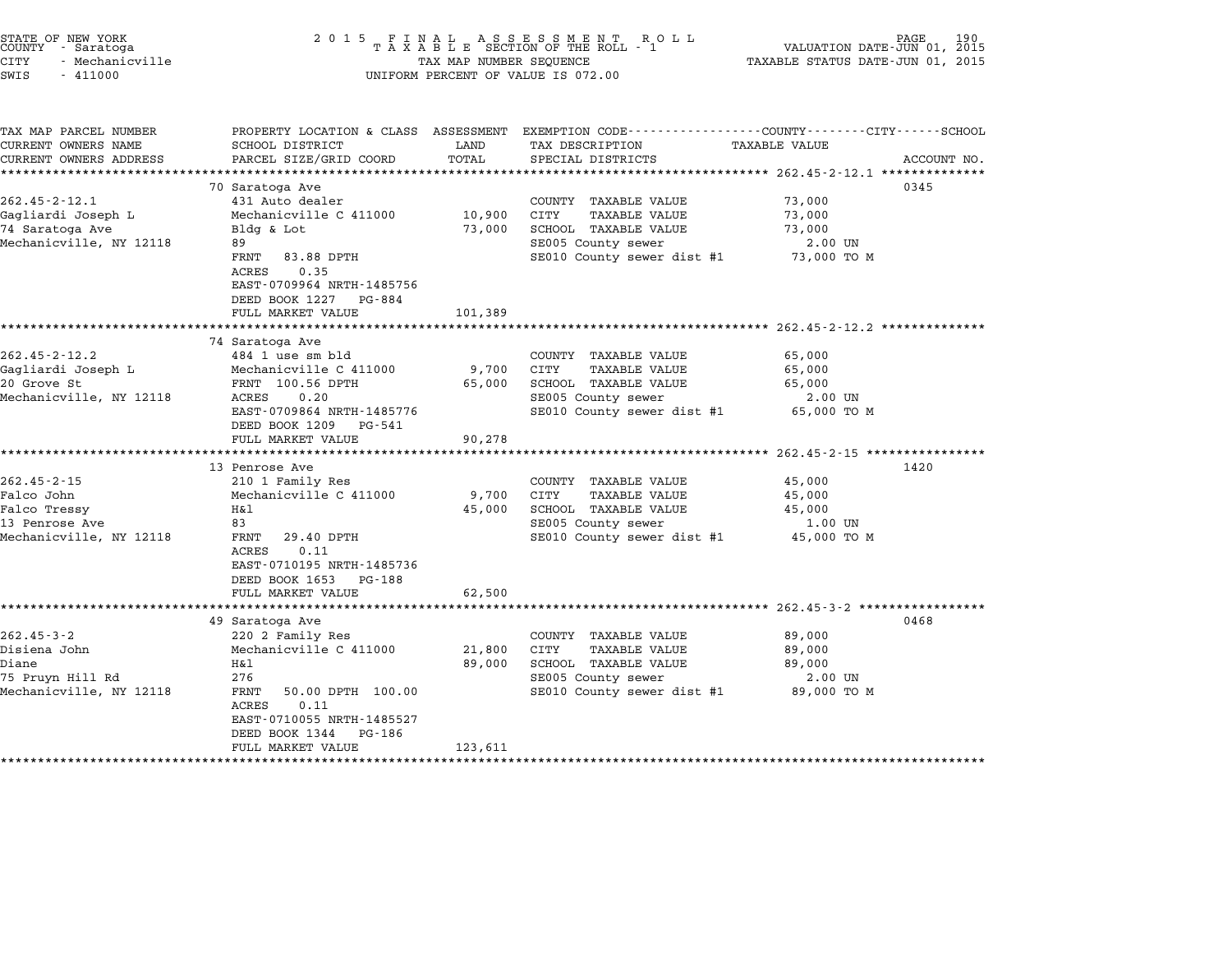| STATE OF NEW YORK<br>COUNTY - Saratoga<br>CITY<br>- Mechanicville<br>SWIS<br>$-411000$                | 2 0 1 5                                                                                                                                                                                                                    | TAX MAP NUMBER SEQUENCE      | FINAL ASSESSMENT RC<br>TAXABLE SECTION OF THE ROLL - 1<br>R O L L<br>UNIFORM PERCENT OF VALUE IS 072.00                                 | PAGE<br>VALUATION DATE-JUN 01, 2015<br>TAXABLE STATUS DATE-JUN 01, 2015 | 191         |
|-------------------------------------------------------------------------------------------------------|----------------------------------------------------------------------------------------------------------------------------------------------------------------------------------------------------------------------------|------------------------------|-----------------------------------------------------------------------------------------------------------------------------------------|-------------------------------------------------------------------------|-------------|
| TAX MAP PARCEL NUMBER<br>CURRENT OWNERS NAME<br>CURRENT OWNERS ADDRESS                                | SCHOOL DISTRICT<br>PARCEL SIZE/GRID COORD<br>**************************                                                                                                                                                    | LAND<br>TOTAL                | PROPERTY LOCATION & CLASS ASSESSMENT EXEMPTION CODE---------------COUNTY-------CITY------SCHOOL<br>TAX DESCRIPTION<br>SPECIAL DISTRICTS | TAXABLE VALUE                                                           | ACCOUNT NO. |
| $262.45 - 3 - 5$<br>Ermalowicz Walter<br>Ermalowicz Sylvia<br>529 Co Rd 75<br>Mechanicville, NY 12118 | 39-41 Saratoga Ave<br>482 Det row bldg<br>Mechanicville C 411000<br>Bldg&l<br>279<br>FRNT<br>50.00 DPTH<br>0.11<br>ACRES<br>EAST-0710195 NRTH-1485487<br>DEED BOOK 1315<br>PG-301<br>FULL MARKET VALUE                     | 15,400<br>83,000<br>115,278  | COUNTY TAXABLE VALUE<br><b>TAXABLE VALUE</b><br>CITY<br>SCHOOL TAXABLE VALUE<br>SE005 County sewer<br>SE010 County sewer dist #1        | 83,000<br>83,000<br>83,000<br>4.00 UN<br>83,000 TO M                    | 0611        |
|                                                                                                       | ****************************                                                                                                                                                                                               |                              |                                                                                                                                         |                                                                         |             |
| $262.45 - 3 - 6$<br>Moore Gerald R<br>Lewis Albert W<br>174 Hansen Rd<br>Schaghticoke, NY 12154       | 37 Saratoga Ave<br>482 Det row bldg<br>Mechanicville C 411000<br>Η&l<br>280<br>FRNT<br>50.00 DPTH<br>ACRES<br>0.11<br>EAST-0710245 NRTH-1485477<br>DEED BOOK 2009<br>PG-34352<br>FULL MARKET VALUE<br>******************** | 15,800<br>100,000<br>138,889 | COUNTY TAXABLE VALUE<br>CITY<br><b>TAXABLE VALUE</b><br>SCHOOL TAXABLE VALUE<br>SE005 County sewer<br>SE010 County sewer dist #1        | 100,000<br>100,000<br>100,000<br>4.00 UN<br>100,000 TO M                | 0610        |
| $262.45 - 3 - 7$<br>Moore Gerald R<br>Moore Mary Jo<br>174 Hansen Rd<br>Schaghticoke, NY 12154        | 7-9 Grove St<br>220 2 Family Res<br>Mechanicville C 411000<br>319<br>FRNT<br>47.00 DPTH 100.00<br>ACRES<br>0.11<br>EAST-0710205 NRTH-1485417<br>DEED BOOK 1702<br>PG-30<br>FULL MARKET VALUE                               | 14,500<br>135,000<br>187,500 | COUNTY TAXABLE VALUE<br>CITY<br><b>TAXABLE VALUE</b><br>SCHOOL TAXABLE VALUE<br>SE005 County sewer<br>SE010 County sewer dist #1        | 135,000<br>135,000<br>135,000<br>2.00 UN<br>135,000 TO M                | 0136        |
| $262.45 - 3 - 8$<br>DiSiena Patrick<br>PO Box 311<br>Mechanicville, NY 12118                          | $11 - 13$ Grove St<br>311 Res vac land<br>Mechanicville C 411000<br>Hg&l<br>320<br>FRNT<br>40.00 DPTH 100.00<br>ACRES<br>0.09<br>EAST-0710195 NRTH-1485377<br>DEED BOOK 1703<br>PG-422<br>FULL MARKET VALUE                | 24,000<br>24,000<br>33,333   | COUNTY TAXABLE VALUE<br><b>CITY</b><br><b>TAXABLE VALUE</b><br>SCHOOL TAXABLE VALUE<br>SE010 County sewer dist #1                       | 24,000<br>24,000<br>24,000<br>24,000 TO M                               | 1217        |

STATE OF NEW YORK <sup>2</sup> <sup>0</sup> <sup>1</sup> 5 F I N A L A S S E S S M E N T R O L L PAGE <sup>191</sup> COUNTY - Saratoga <sup>T</sup> <sup>A</sup> <sup>X</sup> <sup>A</sup> <sup>B</sup> <sup>L</sup> <sup>E</sup> SECTION OF THE ROLL - <sup>1</sup> VALUATION DATE-JUN 01, <sup>2015</sup>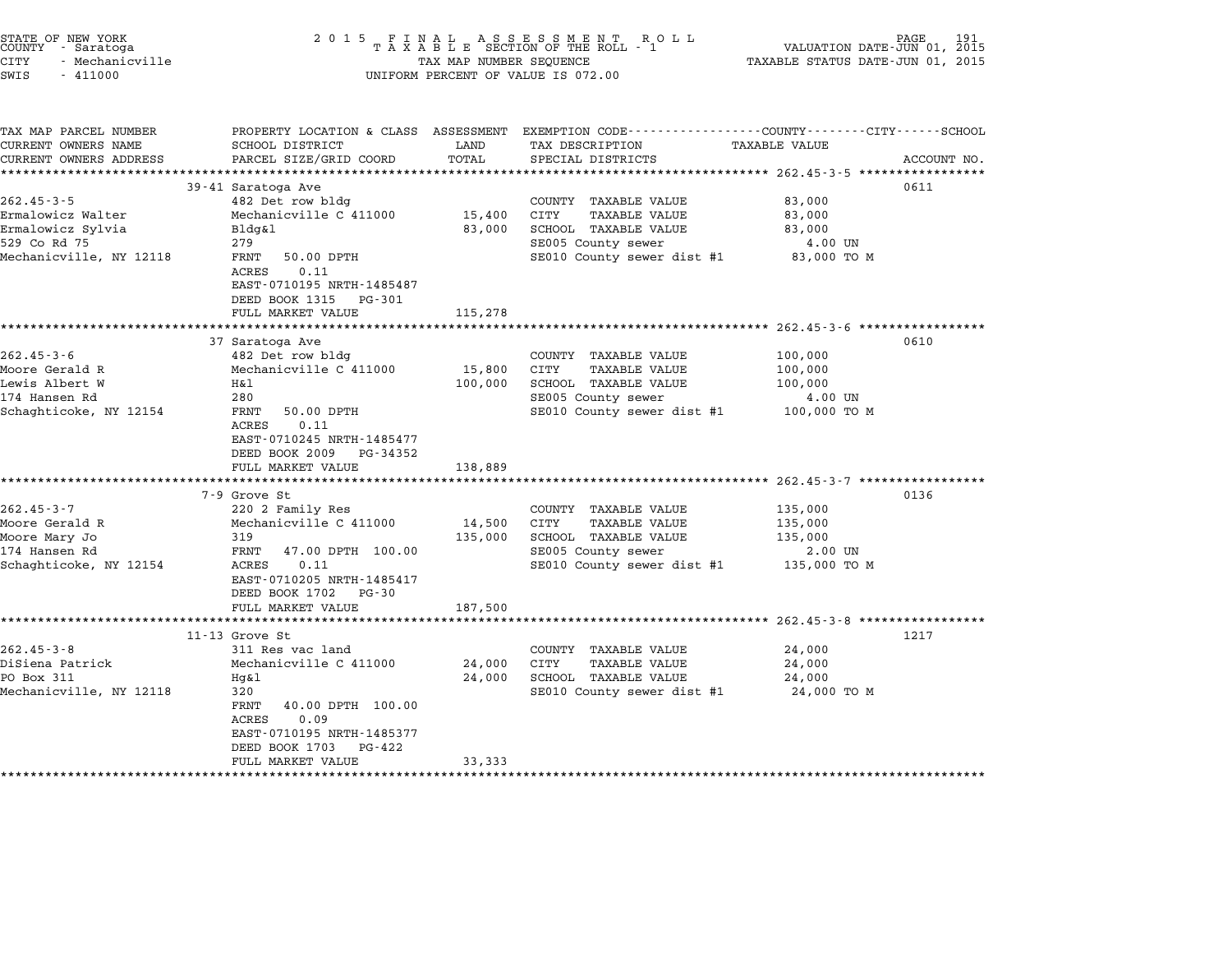| STATE OF NEW YORK<br>COUNTY - Saratoga<br>CITY<br>- Mechanicville<br>SWIS<br>$-411000$ | 2 0 1 5                                         | TAX MAP NUMBER SEQUENCE | FINAL ASSESSMENT ROLL<br>TAXABLE SECTION OF THE ROLL - 1<br>UNIFORM PERCENT OF VALUE IS 072.00 | VALUATION DATE-JUN 01, 2015<br>TAXABLE STATUS DATE-JUN 01, 2015 |          |             |
|----------------------------------------------------------------------------------------|-------------------------------------------------|-------------------------|------------------------------------------------------------------------------------------------|-----------------------------------------------------------------|----------|-------------|
| TAX MAP PARCEL NUMBER                                                                  | PROPERTY LOCATION & CLASS ASSESSMENT            |                         | EXEMPTION CODE-----------------COUNTY-------CITY------SCHOOL                                   |                                                                 |          |             |
| CURRENT OWNERS NAME<br>CURRENT OWNERS ADDRESS                                          | SCHOOL DISTRICT<br>PARCEL SIZE/GRID COORD       | LAND<br>TOTAL           | TAX DESCRIPTION<br>SPECIAL DISTRICTS                                                           | <b>TAXABLE VALUE</b>                                            |          | ACCOUNT NO. |
|                                                                                        |                                                 |                         |                                                                                                |                                                                 |          |             |
|                                                                                        | Saratoga Ave                                    |                         |                                                                                                |                                                                 |          |             |
| $262.45 - 3 - 12.2$                                                                    | 411 Apartment                                   |                         | RES STAR<br>41854                                                                              | $\overline{0}$                                                  | $\Omega$ | 23,880      |
| Skipp Clarence                                                                         | Mechanicville C 411000                          | 29,000                  | COUNTY TAXABLE VALUE                                                                           | 125,000                                                         |          |             |
| Skipp Carol                                                                            | FRNT 49.38 DPTH                                 | 125,000                 | <b>TAXABLE VALUE</b><br>CITY                                                                   | 125,000                                                         |          |             |
| 45-47 Saratoga Ave                                                                     | 0.10<br>ACRES                                   |                         | SCHOOL TAXABLE VALUE                                                                           | 101,120                                                         |          |             |
| Mechanicville, NY 12118                                                                | EAST-0710095 NRTH-1485517                       |                         | SE005 County sewer                                                                             | 4.00 UN                                                         |          |             |
|                                                                                        | DEED BOOK 1025<br>PG-766                        |                         | SE010 County sewer dist #1                                                                     | 125,000 TO M                                                    |          |             |
|                                                                                        | FULL MARKET VALUE<br>*****************          | 173,611<br>*********    |                                                                                                |                                                                 |          |             |
|                                                                                        | 1 Cypress St                                    |                         |                                                                                                | ******** 262.45-3-12.12 **************                          | 1296     |             |
| 262.45-3-12.12                                                                         | 411 Apartment                                   |                         | COUNTY TAXABLE VALUE                                                                           | 160,000                                                         |          |             |
| Di Siena Patrick J                                                                     | Mechanicville C 411000                          | 32,000                  | CITY<br>TAXABLE VALUE                                                                          | 160,000                                                         |          |             |
| 17 Howland Ave                                                                         | Blk&1                                           | 160,000                 | SCHOOL TAXABLE VALUE                                                                           | 160,000                                                         |          |             |
| Mechanicville, NY 12118                                                                | Lots $8,9,16$ & $P/O$ 10                        |                         | SE005 County sewer                                                                             | $6.00$ UN                                                       |          |             |
|                                                                                        | 80.58 DPTH<br>FRNT                              |                         | SE010 County sewer dist #1                                                                     | 160,000 TO M                                                    |          |             |
|                                                                                        | ACRES<br>0.15                                   |                         |                                                                                                |                                                                 |          |             |
|                                                                                        | EAST-0710075 NRTH-1485427                       |                         |                                                                                                |                                                                 |          |             |
|                                                                                        | DEED BOOK 1213<br>PG-756                        |                         |                                                                                                |                                                                 |          |             |
|                                                                                        | FULL MARKET VALUE                               | 222,222                 |                                                                                                |                                                                 |          |             |
|                                                                                        |                                                 |                         |                                                                                                | ******************* 262.45-3-14.1 **************                |          |             |
|                                                                                        | 43 Saratoga Ave                                 |                         |                                                                                                |                                                                 | 1295     |             |
| $262.45 - 3 - 14.1$                                                                    | 220 2 Family Res                                |                         | RES STAR 41854                                                                                 | 0                                                               | $\Omega$ | 29,850      |
| Bryan Hugh D                                                                           | Mechanicville C 411000<br>H & L                 | 16,000                  | COUNTY TAXABLE VALUE                                                                           | 85,000                                                          |          |             |
| 43 Saratoga Avenue<br>Mechanicville, NY 12118                                          |                                                 | 85,000                  | CITY<br><b>TAXABLE VALUE</b><br>SCHOOL TAXABLE VALUE                                           | 85,000                                                          |          |             |
|                                                                                        | $P/O$ Lots 10 & 15<br>50.62 DPTH<br>FRNT        |                         | SE005 County sewer                                                                             | 55,150<br>2.00 UN                                               |          |             |
|                                                                                        | ACRES<br>0.14                                   |                         | SE010 County sewer dist #1                                                                     | 85,000 TO M                                                     |          |             |
|                                                                                        | EAST-0710147 NRTH-1485500                       |                         |                                                                                                |                                                                 |          |             |
|                                                                                        | DEED BOOK 2014<br>PG-31235                      |                         |                                                                                                |                                                                 |          |             |
|                                                                                        | FULL MARKET VALUE                               | 118,056                 |                                                                                                |                                                                 |          |             |
|                                                                                        |                                                 |                         |                                                                                                | ************************ 262.45-3-14.2 **************           |          |             |
|                                                                                        | Cypress St                                      |                         |                                                                                                |                                                                 |          |             |
| $262.45 - 3 - 14.2$                                                                    | 311 Res vac land                                |                         | COUNTY TAXABLE VALUE                                                                           | 15,500                                                          |          |             |
| City of Mechanicville                                                                  | Mechanicville C 411000                          | 15,500                  | CITY<br><b>TAXABLE VALUE</b>                                                                   | 15,500                                                          |          |             |
| 36 North Main St                                                                       | $P/O$ 10                                        | 15,500                  | SCHOOL TAXABLE VALUE                                                                           | 15,500                                                          |          |             |
| Mechanicville, NY 12118                                                                | FRNT 31.92 DPTH                                 |                         | SE010 County sewer dist #1                                                                     | 15,500 TO M                                                     |          |             |
|                                                                                        | ACRES<br>0.05                                   |                         |                                                                                                |                                                                 |          |             |
|                                                                                        | EAST-0710130 NRTH-1485404                       |                         |                                                                                                |                                                                 |          |             |
|                                                                                        | DEED BOOK 2011<br>PG-25672<br>FULL MARKET VALUE | 21,528                  |                                                                                                |                                                                 |          |             |
|                                                                                        |                                                 |                         |                                                                                                |                                                                 |          |             |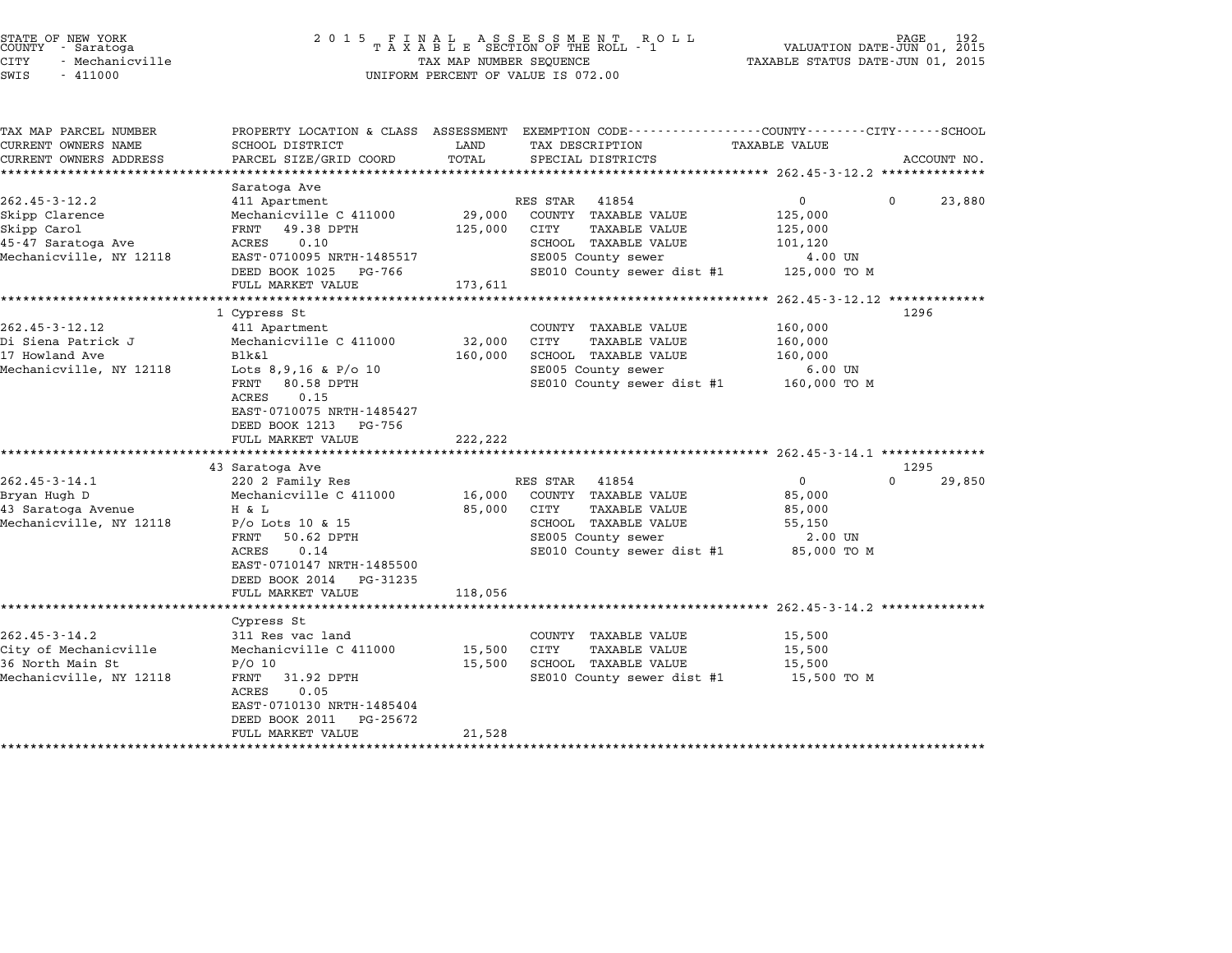| TAX MAP PARCEL NUMBER                                 | PROPERTY LOCATION & CLASS ASSESSMENT EXEMPTION CODE---------------COUNTY-------CITY------SCHOOL |             |         |                                                    |                      |              |          |             |
|-------------------------------------------------------|-------------------------------------------------------------------------------------------------|-------------|---------|----------------------------------------------------|----------------------|--------------|----------|-------------|
| CURRENT OWNERS NAME                                   | SCHOOL DISTRICT                                                                                 | LAND        |         | TAX DESCRIPTION                                    | <b>TAXABLE VALUE</b> |              |          |             |
| CURRENT OWNERS ADDRESS                                | PARCEL SIZE/GRID COORD                                                                          | TOTAL       |         | SPECIAL DISTRICTS                                  |                      |              |          | ACCOUNT NO. |
|                                                       | 53 Saratoga Ave                                                                                 |             |         |                                                    |                      |              | 1109     |             |
| $262.45 - 3 - 15$                                     | 220 2 Family Res                                                                                |             | SR STAR | 41834                                              |                      | $\mathbf{0}$ | $\Omega$ | 64,980      |
| Perretta Mary Rose                                    | Mechanicville C 411000                                                                          | 70,000      |         | COUNTY TAXABLE VALUE                               |                      | 150,000      |          |             |
| Alexis Rutnik                                         | H L & Store                                                                                     | 150,000     | CITY    | <b>TAXABLE VALUE</b>                               |                      | 150,000      |          |             |
| Trustee                                               | 2011/30739                                                                                      |             |         | SCHOOL TAXABLE VALUE                               |                      | 85,020       |          |             |
| 53 Saratoga Ave                                       | also deed 1093/511                                                                              |             |         | SE005 County sewer                                 |                      | 2.00 UN      |          |             |
| Mechanicville, NY 12118                               | FRNT<br>47.83 DPTH<br>0.43<br>ACRES                                                             |             |         | SE010 County sewer dist #1 150,000 TO M            |                      |              |          |             |
|                                                       | EAST-0709975 NRTH-1485456<br>DEED BOOK 1765 PG-402                                              |             |         |                                                    |                      |              |          |             |
|                                                       | FULL MARKET VALUE                                                                               | 208,333     |         |                                                    |                      |              |          |             |
|                                                       |                                                                                                 |             |         |                                                    |                      |              |          |             |
|                                                       | 133 North Central Ave                                                                           |             |         |                                                    |                      |              |          |             |
| $262.45 - 4 - 11$                                     | 484 1 use sm bld                                                                                |             |         | COUNTY TAXABLE VALUE                               |                      | 240,000      |          |             |
| BJ Stewart Property Management Mechanicville C 411000 |                                                                                                 | 76,500      | CITY    | <b>TAXABLE VALUE</b>                               |                      | 240,000      |          |             |
| 133 N Central Ave 5 FRNT 170.90 DPTH                  |                                                                                                 | 240,000     |         | SCHOOL TAXABLE VALUE                               |                      | 240,000      |          |             |
| Mechanicville, NY 12118                               | ACRES<br>0.75                                                                                   |             |         | SE005 County sewer                                 |                      | 4.00 UN      |          |             |
|                                                       | EAST-0709685 NRTH-1485486                                                                       |             |         | SE010 County sewer dist #1                         |                      | 240,000 TO M |          |             |
|                                                       | DEED BOOK 2010 PG-30929                                                                         |             |         |                                                    |                      |              |          |             |
|                                                       | FULL MARKET VALUE                                                                               | 333,333     |         |                                                    |                      |              |          |             |
|                                                       |                                                                                                 |             |         |                                                    |                      |              |          |             |
|                                                       | 132 North Central Ave                                                                           |             |         |                                                    |                      |              |          |             |
| $262.45 - 4 - 13$                                     | 330 Vacant comm                                                                                 |             |         | COUNTY TAXABLE VALUE                               |                      | 10,000       |          |             |
| BJ Stewart Property Management Mechanicville C 411000 |                                                                                                 | 10,000      | CITY    | TAXABLE VALUE                                      |                      | 10,000       |          |             |
| 133 N Central Ave                                     | FRNT 136.00 DPTH                                                                                | 10,000      |         | SCHOOL TAXABLE VALUE                               |                      | 10,000       |          |             |
| Mechanicville, NY 12118                               | ACRES 0.05                                                                                      |             |         | SE010 County sewer dist #1                         |                      | 10,000 TO M  |          |             |
|                                                       | EAST-0709777 NRTH-1485398<br>DEED BOOK 2010 PG-30929                                            |             |         |                                                    |                      |              |          |             |
|                                                       | FULL MARKET VALUE                                                                               | 13,889      |         |                                                    |                      |              |          |             |
|                                                       | ***************************                                                                     |             |         |                                                    |                      |              |          |             |
|                                                       | 133 North Central Ave                                                                           |             |         |                                                    |                      |              |          |             |
| $262.45 - 4 - 16$                                     | 330 Vacant comm                                                                                 |             |         | COUNTY TAXABLE VALUE                               |                      | 10,000       |          |             |
| BJ Stewart Property Management Mechanicville C 411000 |                                                                                                 | 10,000      | CITY    | <b>TAXABLE VALUE</b>                               |                      | 10,000       |          |             |
| 133 N Central Ave                                     | FRNT 15.16 DPTH<br>ACRES 0.05                                                                   | 10,000      |         | SCHOOL TAXABLE VALUE                               |                      | 10,000       |          |             |
| Mechanicville, NY 12118                               | EAST-0709806 NRTH-1485498                                                                       |             |         | SE010 County sewer dist #1                         |                      | 10,000 TO M  |          |             |
|                                                       | DEED BOOK 2010 PG-30929                                                                         |             |         |                                                    |                      |              |          |             |
|                                                       | FULL MARKET VALUE                                                                               | 13,889      |         |                                                    |                      |              |          |             |
|                                                       | ***********************                                                                         | *********** |         | ************************ 262.45-4-17 ************* |                      |              |          |             |
|                                                       | 36 Saratoga Ave                                                                                 |             |         |                                                    |                      |              | 1649     |             |
| $262.45 - 4 - 17$                                     | 449 Other Storag                                                                                |             |         | COUNTY TAXABLE VALUE                               |                      | 190,000      |          |             |
| KTO LLC                                               | Mechanicville C 411000                                                                          | 65,700      | CITY    | TAXABLE VALUE                                      |                      | 190,000      |          |             |
| PO Box 592                                            | Bldg & L                                                                                        | 190,000     |         | SCHOOL TAXABLE VALUE                               |                      | 190,000      |          |             |
| Mechanicville, NY 12118                               | 272                                                                                             |             |         | SE005 County sewer                                 |                      | 3.00 UN      |          |             |
|                                                       | FRNT 150.00 DPTH                                                                                |             |         | SE010 County sewer dist #1 190,000 TO M            |                      |              |          |             |
|                                                       | 0.67<br>ACRES                                                                                   |             |         |                                                    |                      |              |          |             |
|                                                       | EAST-0709809 NRTH-1485628                                                                       |             |         |                                                    |                      |              |          |             |
|                                                       | DEED BOOK 1614 PG-160                                                                           |             |         |                                                    |                      |              |          |             |
|                                                       | FULL MARKET VALUE                                                                               | 263,889     |         |                                                    |                      |              |          |             |
|                                                       |                                                                                                 |             |         |                                                    |                      |              |          |             |
|                                                       |                                                                                                 |             |         |                                                    |                      |              |          |             |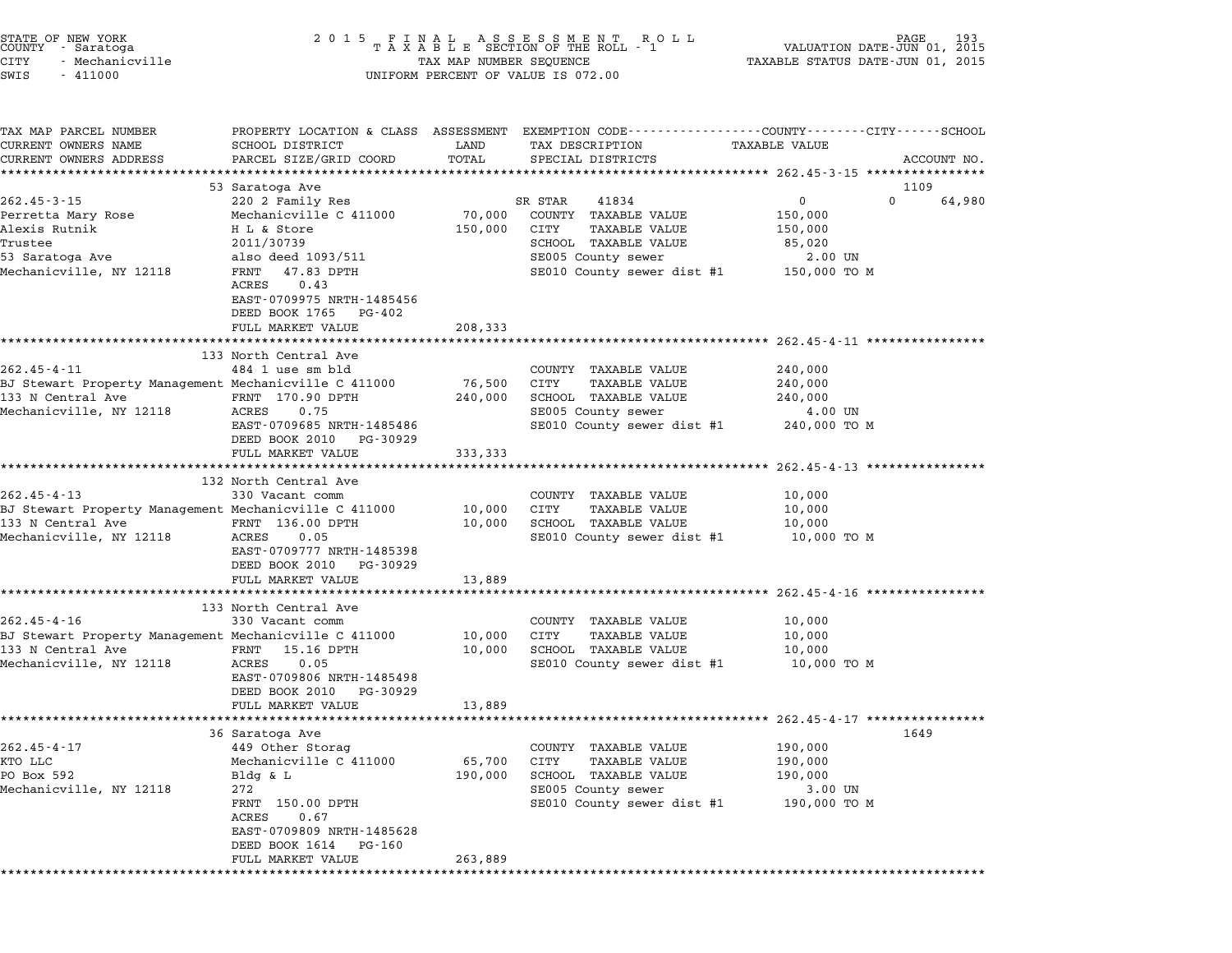| STATE OF NEW YORK<br>COUNTY - Saratoga<br>CITY<br>- Mechanicville<br>SWIS<br>$-411000$                     | 2015 FINAL                                                                                                                                                                                                                                             | TAX MAP NUMBER SEQUENCE                                | FINAL ASSESSMENT ROLL<br>TAXABLE SECTION OF THE ROLL - 1<br>UNIFORM PERCENT OF VALUE IS 072.00                                                                                               | PAGE<br>VALUATION DATE-JUN 01, 2015<br>TAXABLE STATUS DATE-JUN 01, 2015                        | 194    |
|------------------------------------------------------------------------------------------------------------|--------------------------------------------------------------------------------------------------------------------------------------------------------------------------------------------------------------------------------------------------------|--------------------------------------------------------|----------------------------------------------------------------------------------------------------------------------------------------------------------------------------------------------|------------------------------------------------------------------------------------------------|--------|
| TAX MAP PARCEL NUMBER<br>CURRENT OWNERS NAME<br>CURRENT OWNERS ADDRESS                                     | SCHOOL DISTRICT<br>PARCEL SIZE/GRID COORD<br>****************************                                                                                                                                                                              | LAND<br>TOTAL<br>************                          | PROPERTY LOCATION & CLASS ASSESSMENT EXEMPTION CODE---------------COUNTY-------CITY------SCHOOL<br>TAX DESCRIPTION<br>SPECIAL DISTRICTS                                                      | <b>TAXABLE VALUE</b><br>ACCOUNT NO.                                                            |        |
| $262.45 - 5 - 1$<br>Keough Debra A<br>Keough Roy<br>765 Hudson River Rd<br>Mechanicville, NY 12118         | 165-167 Saratoga Ave<br>482 Det row bldg<br>Mechanicville C 411000<br>$Blk\&1/q\&1$<br>Comb Accts 0374&0375<br>50.54 DPTH<br>FRNT<br>ACRES<br>0.14<br>EAST-0708814 NRTH-1486174                                                                        | 17,600<br>200,000                                      | ·********************************* 262.45-5-1 *****************<br>COUNTY TAXABLE VALUE<br>CITY<br>TAXABLE VALUE<br>SCHOOL TAXABLE VALUE<br>SE005 County sewer<br>SE010 County sewer dist #1 | 0374<br>200,000<br>200,000<br>200,000<br>7.00 UN<br>200,000 TO M                               |        |
| $262.45 - 5 - 3$<br>Brue John                                                                              | DEED BOOK 1631 PG-722<br>FULL MARKET VALUE<br>********************<br>155 Saratoga Ave<br>220 2 Family Res<br>Mechanicville C 411000                                                                                                                   | 277,778<br>* * * * * * * * * * * * * * * * *<br>15,800 | COUNTY TAXABLE VALUE<br>CITY<br><b>TAXABLE VALUE</b>                                                                                                                                         | ************************************ 262.45-5-3 ******************<br>0275<br>88,000<br>88,000 |        |
| 243 S Second Ave<br>Mechanicville, NY 12118                                                                | Hg&1<br>256<br>FRNT<br>44.50 DPTH 370.00<br>ACRES<br>0.24<br>EAST-0708884 NRTH-1486114<br>DEED BOOK 2007<br>PG-5631                                                                                                                                    | 88,000                                                 | SCHOOL TAXABLE VALUE<br>SE005 County sewer<br>SE010 County sewer dist #1                                                                                                                     | 88,000<br>2.00 UN<br>88,000 TO M                                                               |        |
| $262.45 - 5 - 4$<br>Russom Jessica<br>629A Englemore Rd<br>Clifton Park, NY 12065                          | FULL MARKET VALUE<br>151 Saratoga Ave<br>411 Apartment<br>Mechanicville C 411000<br>H&l<br>257<br>FRNT<br>47.50 DPTH 370.00<br><b>ACRES</b><br>0.32<br>EAST-0708884 NRTH-1485994<br>DEED BOOK 2012 PG-31296<br>FULL MARKET VALUE<br>****************** | 122,222<br>20,200<br>141,000<br>195,833                | COUNTY TAXABLE VALUE<br>TAXABLE VALUE<br>CITY<br>SCHOOL TAXABLE VALUE<br>SE005 County sewer<br>SE010 County sewer dist #1                                                                    | 0607<br>141,000<br>141,000<br>141,000<br>4.00 UN<br>141,000 TO M                               |        |
| $262.45 - 5 - 5$<br>Billings Michael J<br>Billings Sharon E<br>149 Saratoga Ave<br>Mechanicville, NY 12118 | 149 Saratoga Ave<br>220 2 Family Res<br>Mechanicville C 411000<br>Η&l<br>258<br>FRNT<br>41.00 DPTH 330.00<br>ACRES<br>0.34<br>EAST-0708934 NRTH-1485974<br>DEED BOOK 2012<br>PG-8018<br>FULL MARKET VALUE<br>**************************                | 16,200<br>89,000<br>123,611<br>**************          | RES STAR<br>41854<br>COUNTY TAXABLE VALUE<br>CITY<br><b>TAXABLE VALUE</b><br>SCHOOL TAXABLE VALUE<br>SE005 County sewer<br>SE010 County sewer dist #1                                        | 1304<br>$\mathbf{0}$<br>$\Omega$<br>89,000<br>89,000<br>59,150<br>2.00 UN<br>89,000 TO M       | 29,850 |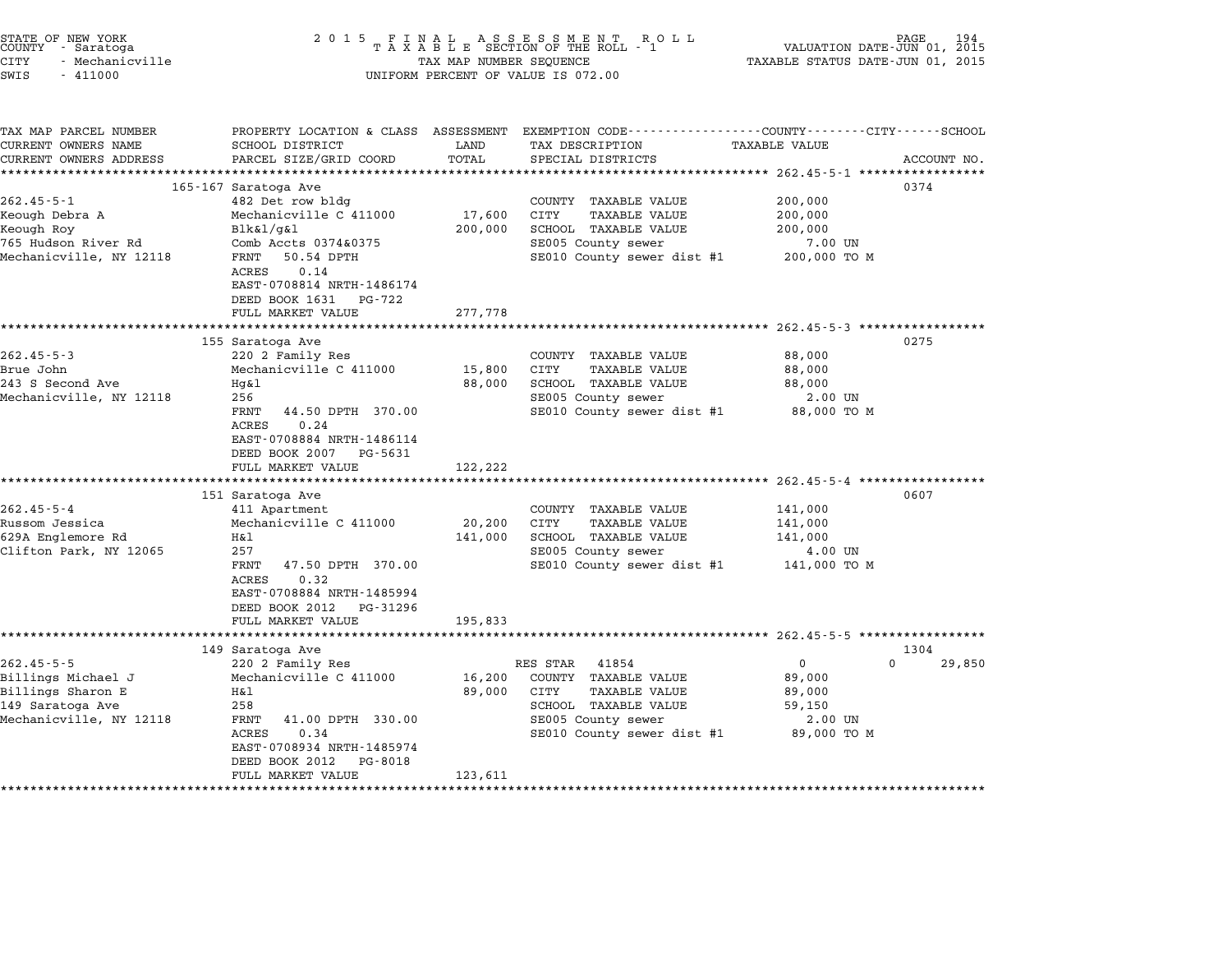| STATE OF NEW YORK<br>COUNTY - Saratoga | 2015 FINAL ASSESSMENT ROLL<br>TAXABLE SECTION OF THE ROLL - 1 | 195<br>PAGE<br>VALUATION DATE-JUN 01, 2015 |
|----------------------------------------|---------------------------------------------------------------|--------------------------------------------|
| CITY<br>- Mechanicville                | TAX MAP NUMBER SEQUENCE                                       | TAXABLE STATUS DATE-JUN 01, 2015           |

# STATE OF NEW YORK (DATE AND THE SELL ARE SERIES SOFT ON DETAILS ARE SERIES AND TRUSS OF NEW TRACK AND TRUSS AN<br>COUNTY - Saratoga (2015 - TAXABLE SECTION OF THE ROLL - 1 (DATE-JUN 01, 2015 - 1)<br>CITY - Mechanicville (2015 - STATE OF NEW YORK COUNTY - Saratoga and the serve of the server of the server of the server of the server of the server of the server of the server of the server of the server of the server of the server of the server of v

| TAX MAP PARCEL NUMBER   | PROPERTY LOCATION & CLASS ASSESSMENT EXEMPTION CODE---------------COUNTY-------CITY------SCHOOL |         |                              |                      |          |             |
|-------------------------|-------------------------------------------------------------------------------------------------|---------|------------------------------|----------------------|----------|-------------|
| CURRENT OWNERS NAME     | SCHOOL DISTRICT                                                                                 | LAND    | TAX DESCRIPTION              | <b>TAXABLE VALUE</b> |          |             |
| CURRENT OWNERS ADDRESS  | PARCEL SIZE/GRID COORD                                                                          | TOTAL   | SPECIAL DISTRICTS            |                      |          | ACCOUNT NO. |
|                         |                                                                                                 |         |                              |                      |          |             |
|                         | 147 Saratoga Ave                                                                                |         |                              |                      | 1549     |             |
| $262.45 - 5 - 6$        | 220 2 Family Res                                                                                |         | RES STAR<br>41854            | $\mathbf 0$          | $\Omega$ | 29,850      |
| Zullo John M            | Mechanicville C 411000                                                                          | 15,800  | COUNTY TAXABLE VALUE         | 88,000               |          |             |
| 147 Saratoga Ave        | H & L                                                                                           | 88,000  | CITY<br><b>TAXABLE VALUE</b> | 88,000               |          |             |
| Mechanicville, NY 12118 | FRNT<br>44.00 DPTH                                                                              |         | SCHOOL TAXABLE VALUE         | 58,150               |          |             |
|                         | ACRES<br>0.32                                                                                   |         | SE005 County sewer           | 2.00 UN              |          |             |
|                         | EAST-0708974 NRTH-1485964<br>DEED BOOK 1645<br>PG-318                                           |         | SE010 County sewer dist #1   | 88,000 TO M          |          |             |
|                         | FULL MARKET VALUE                                                                               | 122,222 |                              |                      |          |             |
|                         | *************************************                                                           |         |                              |                      |          |             |
|                         | 145 Saratoga Ave                                                                                |         |                              |                      | 1278     |             |
| $262.45 - 5 - 7$        | 210 1 Family Res                                                                                |         | AGED C&S<br>41805            | 47,500               | 0        | 47,500      |
| Sgambati Theresa D      | Mechanicville C 411000                                                                          |         | 41834<br>22,400 SR STAR      | $\Omega$             | $\Omega$ | 47,500      |
| Elizabeth Day           | Life Estate                                                                                     | 95,000  | COUNTY TAXABLE VALUE         | 47,500               |          |             |
| Trustee                 | 260                                                                                             |         | CITY<br><b>TAXABLE VALUE</b> | 95,000               |          |             |
| 145 Saratoga Ave        | FRNT<br>43.50 DPTH                                                                              |         | SCHOOL TAXABLE VALUE         | 0                    |          |             |
| Mechanicville, NY 12118 | ACRES<br>0.32                                                                                   |         | SE005 County sewer           | 1.00 UN              |          |             |
|                         | EAST-0709024 NRTH-1485965                                                                       |         | SE010 County sewer dist #1   | 95,000 TO M          |          |             |
|                         | DEED BOOK 2013 PG-37684                                                                         |         |                              |                      |          |             |
|                         | FULL MARKET VALUE                                                                               | 131,944 |                              |                      |          |             |
|                         |                                                                                                 |         |                              |                      |          |             |
|                         | 141 Saratoga Ave                                                                                |         |                              |                      | 1270     |             |
| $262.45 - 5 - 8$        | 220 2 Family Res                                                                                |         | COUNTY TAXABLE VALUE         | 95,000               |          |             |
| Saunders Jason W        | Mechanicville C 411000                                                                          | 16,000  | CITY<br><b>TAXABLE VALUE</b> | 95,000               |          |             |
| Wiley Patricia R        | H&1                                                                                             | 95,000  | SCHOOL TAXABLE VALUE         | 95,000               |          |             |
| 141 Saratoga Ave        | 261                                                                                             |         | SE005 County sewer           | 2.00 UN              |          |             |
| Mechanicville, NY 12118 | 31.00 DPTH<br>FRNT                                                                              |         | SE010 County sewer dist #1   | 95,000 TO M          |          |             |
|                         | 0.19<br>ACRES                                                                                   |         |                              |                      |          |             |
|                         | EAST-0709054 NRTH-1485955                                                                       |         |                              |                      |          |             |
|                         | DEED BOOK 2009<br>PG-42117                                                                      |         |                              |                      |          |             |
|                         | FULL MARKET VALUE                                                                               | 131,944 |                              |                      |          |             |
|                         |                                                                                                 |         |                              |                      |          |             |
|                         | 139 Saratoga Ave                                                                                |         |                              |                      | 0925     |             |
| $262.45 - 5 - 9$        | 411 Apartment                                                                                   |         | COUNTY TAXABLE VALUE         | 107,000              |          |             |
| Maloney Jean C          | Mechanicville C 411000                                                                          | 21,400  | CITY<br><b>TAXABLE VALUE</b> | 107,000              |          |             |
| 154 Ellsworth Ave       | Η&l                                                                                             | 107,000 | SCHOOL TAXABLE VALUE         | 107,000              |          |             |
| Mechanicville, NY 12118 | 262                                                                                             |         | SE005 County sewer           | 4.00 UN              |          |             |
|                         | 60.00 DPTH 260.00<br>FRNT                                                                       |         | SE010 County sewer dist #1   | 107,000 то м         |          |             |
|                         | <b>ACRES</b><br>0.35                                                                            |         |                              |                      |          |             |
|                         | EAST-0709104 NRTH-1485945                                                                       |         |                              |                      |          |             |
|                         | DEED BOOK 2011<br>PG-23572                                                                      |         |                              |                      |          |             |
|                         |                                                                                                 | 148,611 |                              |                      |          |             |
|                         | FULL MARKET VALUE                                                                               |         |                              |                      |          |             |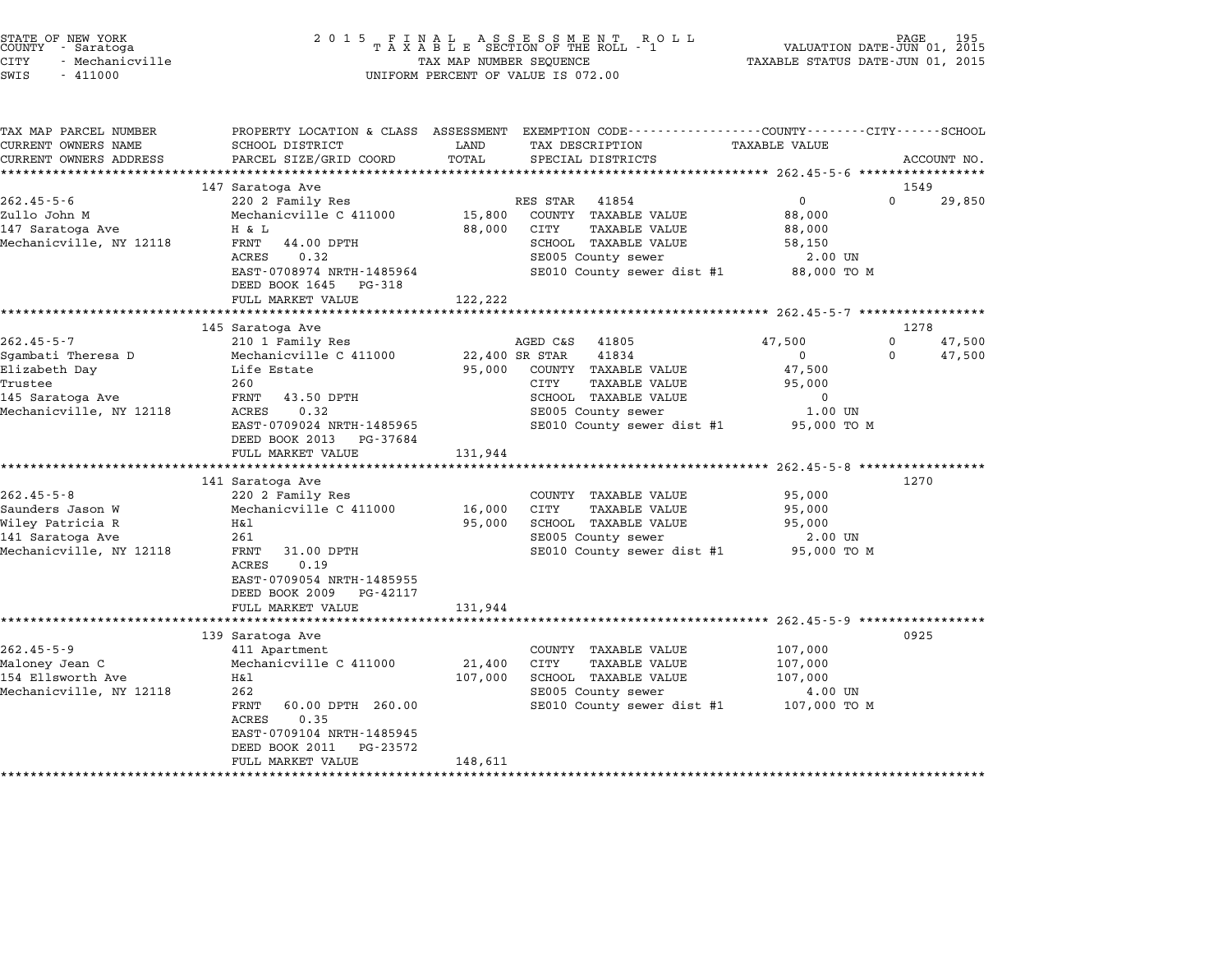| STATE OF NEW YORK<br>COUNTY – Saratoga<br>- Saratoga<br>CITY<br>- Mechanicville<br>SWIS<br>$-411000$ | 2 0 1 5                                                                                           | TAX MAP NUMBER SEQUENCE | FINAL ASSESSMENT ROTAXABLE SECTION OF THE ROLL - 1<br>R O L L<br>UNIFORM PERCENT OF VALUE IS 072.00                                     | VALUATION DATE-JUN 01, 2015<br>TAXABLE STATUS DATE-JUN 01, 2015 | PAGE<br>196 |
|------------------------------------------------------------------------------------------------------|---------------------------------------------------------------------------------------------------|-------------------------|-----------------------------------------------------------------------------------------------------------------------------------------|-----------------------------------------------------------------|-------------|
| TAX MAP PARCEL NUMBER<br>CURRENT OWNERS NAME<br>CURRENT OWNERS ADDRESS                               | SCHOOL DISTRICT<br>PARCEL SIZE/GRID COORD                                                         | LAND<br>TOTAL           | PROPERTY LOCATION & CLASS ASSESSMENT EXEMPTION CODE---------------COUNTY-------CITY------SCHOOL<br>TAX DESCRIPTION<br>SPECIAL DISTRICTS | TAXABLE VALUE                                                   | ACCOUNT NO. |
|                                                                                                      | 133 Saratoga Ave                                                                                  |                         |                                                                                                                                         |                                                                 | 0602        |
| $262.45 - 5 - 10$                                                                                    | 220 2 Family Res                                                                                  |                         | RES STAR<br>41854                                                                                                                       | $\Omega$<br>0                                                   | 29,850      |
| Stowell Tammy S                                                                                      | Mechanicville C 411000                                                                            | 15,800                  | COUNTY TAXABLE VALUE                                                                                                                    | 133,200                                                         |             |
| 133 Saratoga Ave                                                                                     | Η&l                                                                                               | 133,200                 | CITY<br>TAXABLE VALUE                                                                                                                   | 133,200                                                         |             |
| Mechanicville, NY 12118                                                                              | 263                                                                                               |                         | SCHOOL TAXABLE VALUE                                                                                                                    | 103,350                                                         |             |
|                                                                                                      | FRNT<br>29.00 DPTH 215.00                                                                         |                         | SE005 County sewer                                                                                                                      | 2.00 UN                                                         |             |
|                                                                                                      | <b>ACRES</b><br>0.14<br>EAST-0709144 NRTH-1485935<br>DEED BOOK 2014 PG-30844<br>FULL MARKET VALUE | 185,000                 | SE010 County sewer dist #1                                                                                                              | 133,200 TO M                                                    |             |
|                                                                                                      | ******************                                                                                |                         |                                                                                                                                         | ********************* 262.45-5-11 ****************              |             |
|                                                                                                      | Saratoga Ave                                                                                      |                         |                                                                                                                                         |                                                                 | 1619        |
| $262.45 - 5 - 11$                                                                                    | 400 Commercial                                                                                    |                         | COUNTY TAXABLE VALUE                                                                                                                    | 125,000                                                         |             |
| Stone Quarry Enterprises LLC                                                                         | Mechanicville C 411000                                                                            | 25,000                  | CITY<br><b>TAXABLE VALUE</b>                                                                                                            | 125,000                                                         |             |
| 379 Hudson Avenue                                                                                    | Post 21                                                                                           | 125,000                 | SCHOOL TAXABLE VALUE                                                                                                                    | 125,000                                                         |             |
| Mechanicville, NY 12118                                                                              | FRNT 110.00 DPTH                                                                                  |                         | SE005 County sewer                                                                                                                      | 4.00 UN                                                         |             |
|                                                                                                      | ACRES<br>0.38<br>EAST-0709214 NRTH-1485935<br>DEED BOOK 2014 PG-4642                              |                         | SE010 County sewer dist #1                                                                                                              | 125,000 TO M                                                    |             |
|                                                                                                      | FULL MARKET VALUE<br>******************************                                               | 173,611                 |                                                                                                                                         |                                                                 |             |
|                                                                                                      | 123 Saratoga Ave                                                                                  |                         |                                                                                                                                         |                                                                 | 0642        |
| $262.45 - 5 - 12$                                                                                    | 220 2 Family Res                                                                                  |                         | 41834<br>SR STAR                                                                                                                        | $\mathbf 0$<br>$\Omega$                                         | 64,980      |
| Golden Lucy B                                                                                        | Mechanicville C 411000                                                                            | 17,800                  | COUNTY TAXABLE VALUE                                                                                                                    | 99,000                                                          |             |
| Attn: Golden Daniel P Etal                                                                           | $Hq\&1$                                                                                           | 99,000                  | CITY<br><b>TAXABLE VALUE</b>                                                                                                            | 99,000                                                          |             |
| 123 Saratoga Ave                                                                                     | 265                                                                                               |                         | SCHOOL TAXABLE VALUE                                                                                                                    | 34,020                                                          |             |
| Mechanicville, NY 12118                                                                              | Life Estate                                                                                       |                         | SE005 County sewer                                                                                                                      | 2.00 UN                                                         |             |
|                                                                                                      | FRNT<br>61.00 DPTH 136.00<br>ACRES<br>0.17<br>EAST-0709294 NRTH-1485905<br>DEED BOOK 1637 PG-690  |                         | SE010 County sewer dist #1                                                                                                              | 99,000 TO M                                                     |             |
|                                                                                                      | FULL MARKET VALUE                                                                                 | 137,500                 |                                                                                                                                         |                                                                 |             |
|                                                                                                      |                                                                                                   |                         | ************************************** 262.45-5-16.3 ***************                                                                    |                                                                 |             |
|                                                                                                      | Saratoga Ave Rear<br>311 Res vac land                                                             |                         |                                                                                                                                         |                                                                 |             |
| $262.45 - 5 - 16.3$<br>Golden Lucy B                                                                 | Mechanicville C 411000                                                                            | 1,000                   | COUNTY TAXABLE VALUE<br>CITY<br><b>TAXABLE VALUE</b>                                                                                    | 1,000<br>1,000                                                  |             |
| Attn: Golden Daniel P Etal                                                                           | Life Estate                                                                                       | 1,000                   | SCHOOL TAXABLE VALUE                                                                                                                    | 1,000                                                           |             |
| 123 Saratoga Ave                                                                                     | FRNT<br>52.00 DPTH                                                                                |                         | SE010 County sewer dist #1                                                                                                              | 1,000 TO M                                                      |             |
| Mechanicville, NY 12118                                                                              | ACRES<br>0.08<br>EAST-0709244 NRTH-1485815                                                        |                         |                                                                                                                                         |                                                                 |             |
|                                                                                                      | DEED BOOK 1637<br>PG-690<br>FULL MARKET VALUE                                                     | 1,389                   |                                                                                                                                         |                                                                 |             |

STATE OF NEW YORK <sup>2</sup> <sup>0</sup> <sup>1</sup> 5 F I N A L A S S E S S M E N T R O L L PAGE <sup>196</sup> COUNTY - Saratoga <sup>T</sup> <sup>A</sup> <sup>X</sup> <sup>A</sup> <sup>B</sup> <sup>L</sup> <sup>E</sup> SECTION OF THE ROLL - <sup>1</sup> VALUATION DATE-JUN 01, <sup>2015</sup>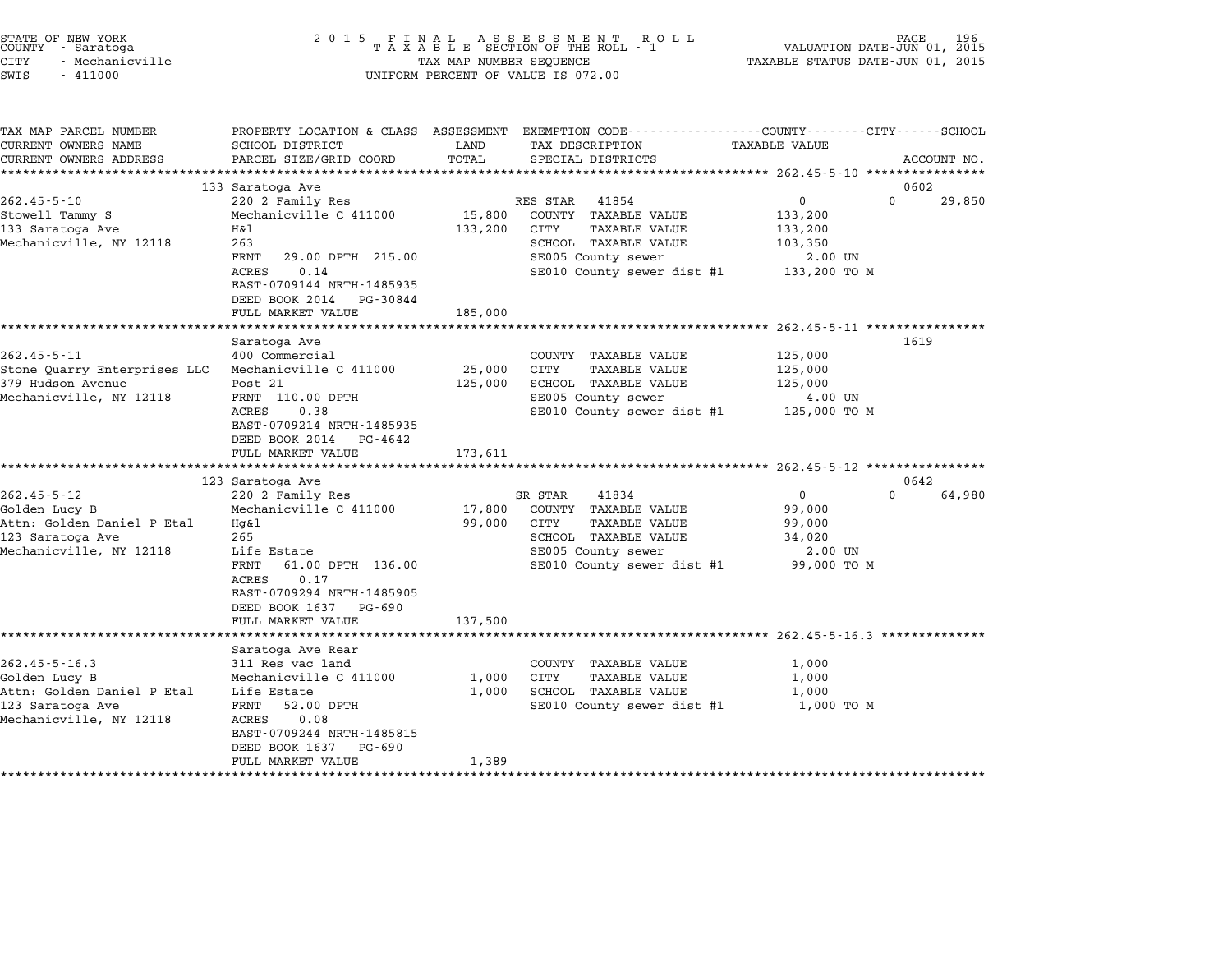| STATE OF NEW YORK<br>COUNTY | - Saratoga      |
|-----------------------------|-----------------|
| CITY                        | - Mechanicville |

TAX MAP PARCEL NUMBER PROPERTY LOCATION & CLASS ASSESSMENT EXEMPTION CODE------------------COUNTY--------CITY------SCHOOL ...<br>-- COUNTY:- TAX MAP PARCEL NUMBER THE OCHOTRY AND THE CURRENT EXEMPTION CODE<br>CURRENT OWNERS NAME SCHOOL DISTRICT LAND TAX DESCRIPTION TAXABLE VALUE CURRENT OWNERS ADDEER FOUR DISTRICTS AND A CHASS ASSESSEENT EXERT ON TAX MIT PROCUPTION TRANSFOURERS ADDRESS SANCEL SIZE/GRID COORD TOTAL SEEN TRANSFOUR TRANSFOUR TRANSFOUR TRANSFOUR TRANSFOUR TRANSFOUR TRANSFOUR ACCOUNT N <sup>38</sup> Viall Ave <sup>1317</sup> 262.45-5-20 38 Still Ave 334 Social org. COUNTY TAXABLE VALUE 125,000 Societa Societa According to the Societa Fraction of the Societa Fraction of the Societa Fraction of the Societa<br>Societa Frattellanzo Mechanicville C 411000 23,000 CITY TAXABLE VALUE 125,000 الماء التي تقويد المسلم التي تقويد المسلم التي التي التي التي التي يتم التي التي التي يتم التي يتم التي التي ا<br>ISSOCIELA ISS,000 CITY TAXABLE VALUE 125,000<br>Italica 125,000 SCHOOL TAXABLE VALUE 125,000 <sup>38</sup> Viall Ave <sup>861</sup> SE005 County sewer 4.00 UN ncarica (1991)<br>1861 - Merican Barristan (1992) (1992) School Pakabus value (1993)<br>SE010 County sewer dist #1 125,000 TO M (1990) (1993) (1990) (1994) (1990) (1990) (1990) (1990) (1990) (1990) 。。。<br>FRNT 220.00<br>ACRES 0.50 FANI 220.00 DFIH<br>ACRES 0.50<br>EAST-0708734 NRTH-1485734 DEED BOOK <sup>0383</sup> PG-0330 FULL MARKET VALUE 173,611 \*\*\*\*\*\*\*\*\*\*\*\*\*\*\*\*\*\*\*\*\*\*\*\*\*\*\*\*\*\*\*\*\*\*\*\*\*\*\*\*\*\*\*\*\*\*\*\*\*\*\*\*\*\*\*\*\*\*\*\*\*\*\*\*\*\*\*\*\*\*\*\*\*\*\*\*\*\*\*\*\*\*\*\*\*\*\*\*\*\*\*\*\*\*\*\*\*\*\*\*\*\*\* 262.45-5-21 \*\*\*\*\*\*\*\*\*\*\*\*\*\*\*\* Viall Ave <sup>0339</sup> 262.45-5-21 262.45-5-21 262.45-5-21 262.45-5-21 262.45-5-21 262.45-5-21 262.45-5-21 262.45-5-21 262.45-5-21 26<br>260.000 260.45-5-21 262.45-5-21 312 Vac w/imprv Dugan Angela M Mechanicville C <sup>411000</sup> 8,000 CITY TAXABLE VALUE 10,000 دور المسلم المسلم المسلم المسلم المسلم المسلم المسلم المسلم المسلم المسلم المسلم المسلم المسلم المسلم المسلم ا<br>Dugan Angela M Mechanicville C 411000 8,000 CITY TAXABLE VALUE 10,000<br>Attn: Pickett Jo Ann Life Estate 10,000 56 Construction of the mechanic virie construction of the construction of the manufacture of the manufacture o<br>Attn: Pickett Jo Ann Life Estate 10,000 SCHOOL TAXABLE VALUE ALUE 10,000 TO M<br>56 Co Rd #75 10,000 TO M Mechanicville, NY <sup>12118</sup> ACRES 0.04 FRNT 70.00 DF1H<br>ACRES 0.04<br>EAST-0708724 NRTH-1485864 EAST-0708724 NRTH-14858<br>DEED BOOK 1512 PG-180 EAST-0708724 NRTH-1485864<br>DEED BOOK 1512 PG-180<br>FULL MARKET VALUE 13,889 \*\*\*\*\*\*\*\*\*\*\*\*\*\*\*\*\*\*\*\*\*\*\*\*\*\*\*\*\*\*\*\*\*\*\*\*\*\*\*\*\*\*\*\*\*\*\*\*\*\*\*\*\*\*\*\*\*\*\*\*\*\*\*\*\*\*\*\*\*\*\*\*\*\*\*\*\*\*\*\*\*\*\*\*\*\*\*\*\*\*\*\*\*\*\*\*\*\*\*\*\*\*\* 262.45-5-22 \*\*\*\*\*\*\*\*\*\*\*\*\*\*\*\* <sup>66</sup> Viall Ave <sup>0198</sup> 262.45-5-22 220 276 Viall Ave RES STAR 41854 202.45-5-22 220 276 220 276 220 276 220 276 220 276 230 276 230 2<br>20198 RES STAR 41854 0 220 276 220 276 230 276 230 276 230 276 230 276 230 276 250 250 250 276 230 276 230 276 Wells Mark W Mechanicville C <sup>411000</sup> 15,100 COUNTY TAXABLE VALUE 84,000 Wells Annina M H&l 84,000 CITY TAXABLE VALUE 84,000 MELLS MALA WARDEN MERRIAM DECIMINITY OF THE CONTRACT ON THE SALUE SALUE SERVICE SERVICE SERVICE SERVICE SERVIC<br>Mells Annina Malay School Taxable Value S4,000<br>66 Viall Ave Salue 54,150 Mechanicville, NY <sup>12118</sup> ACRES 0.25 SE005 County sewer 2.00 UN EARLY 1990 SENSEM SENSEM SERVER AND SERVER AND SERVER AND SERVER SERVER AND SERVER AND SERVER AND SERVER AND SERVER AND SERVER AND SERVER AND SERVER AND SERVER AND SERVER AND SERVER AND SERVER AND SERVER AND SERVER AND SER 8000 COUILLY SEWEL SEWEL 2.00 ON 2.00 ON 2.00 ON 2.00 ON 2.00 ON 2.00 ON 2.00 ON DEED BOOK 1094 PG-544<br>FULL MARKET VALUE 116,667 \*\*\*\*\*\*\*\*\*\*\*\*\*\*\*\*\*\*\*\*\*\*\*\*\*\*\*\*\*\*\*\*\*\*\*\*\*\*\*\*\*\*\*\*\*\*\*\*\*\*\*\*\*\*\*\*\*\*\*\*\*\*\*\*\*\*\*\*\*\*\*\*\*\*\*\*\*\*\*\*\*\*\*\*\*\*\*\*\*\*\*\*\*\*\*\*\*\*\*\*\*\*\* 262.45-5-25 \*\*\*\*\*\*\*\*\*\*\*\*\*\*\*\* <sup>74</sup> Viall Ave <sup>1266</sup> 262.45-5-25 262.45-5-25 220 2 Family Res COUNTY TAXABLE VALUE 302.45-5-25 202.45-5-25 202.45-5-25 220 2 Family Res Scarati Ernest J Mechanicville C <sup>411000</sup> 14,900 CITY TAXABLE VALUE 83,000 countin and Danielle Riley Mechanicville C 411000 and the Countinum of the Countinum of the Countinum of the C<br>Countinum School Taxable Value 83,000 SCHOOL TAXABLE VALUE 83,000 and Danielle Riley H&l 83,000 atrick and Dani <sup>74</sup> Viall Ave <sup>252</sup> SE005 County sewer 2.00 UN C/O FACILICK AND DANIEVILLE KILEY NAI<br>
Mechanicville, NY 12118 Life Estate SE005 County sewer dist #1 83,000 TO M<br>Mechanicville, NY 12118 Life Estate SE010 County sewer dist #1 83,000 TO M Life Estate<br>FRNT 75.00 DPTH ACRES 0.09 FANI 75.00 DFIH<br>ACRES 0.09<br>EAST-0708784 NRTH-1486084 EAST-0708784 NRTH-148608<br>DEED BOOK 2010 PG-5374 FULL MARKET VALUE 115,278 \*\*\*\*\*\*\*\*\*\*\*\*\*\*\*\*\*\*\*\*\*\*\*\*\*\*\*\*\*\*\*\*\*\*\*\*\*\*\*\*\*\*\*\*\*\*\*\*\*\*\*\*\*\*\*\*\*\*\*\*\*\*\*\*\*\*\*\*\*\*\*\*\*\*\*\*\*\*\*\*\*\*\*\*\*\*\*\*\*\*\*\*\*\*\*\*\*\*\*\*\*\*\*\*\*\*\*\*\*\*\*\*\*\*\*\*\*\*\*\*\*\*\*\*\*\*\*\*\*\*\*\*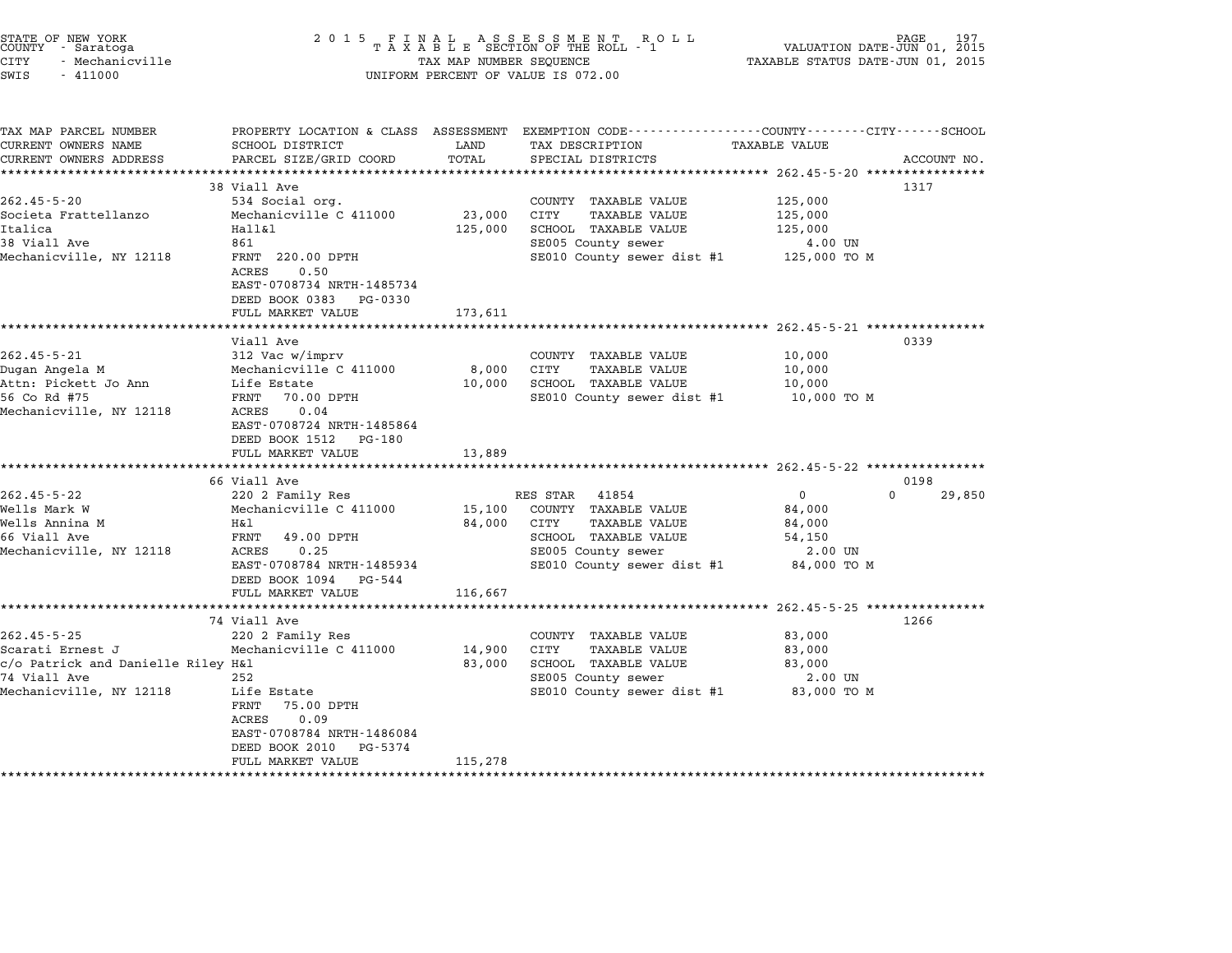| STATE OF NEW YORK |                 |  |
|-------------------|-----------------|--|
| COUNTY            | - Saratoga      |  |
| CITY              | - Mechanicville |  |

| TAX MAP PARCEL NUMBER                |                                                                                                                     |                               | PROPERTY LOCATION & CLASS ASSESSMENT EXEMPTION CODE---------------COUNTY-------CITY------SCHOOL |                     |                  |             |
|--------------------------------------|---------------------------------------------------------------------------------------------------------------------|-------------------------------|-------------------------------------------------------------------------------------------------|---------------------|------------------|-------------|
| CURRENT OWNERS NAME                  | SCHOOL DISTRICT                                                                                                     | LAND                          | TAX DESCRIPTION                                                                                 | TAXABLE VALUE       |                  |             |
| CURRENT OWNERS ADDRESS               | PARCEL SIZE/GRID COORD                                                                                              | TOTAL                         | SPECIAL DISTRICTS                                                                               |                     |                  | ACCOUNT NO. |
|                                      |                                                                                                                     |                               |                                                                                                 |                     |                  |             |
|                                      | 1 Tenendaho Ln                                                                                                      |                               |                                                                                                 |                     | 0222             |             |
| $262.45 - 5 - 26$                    | 210 1 Family Res                                                                                                    |                               | COUNTY TAXABLE VALUE                                                                            | 59,000              |                  |             |
| Tudor Benjamin J                     | Mechanicville C 411000                                                                                              | 8,000                         | CITY<br><b>TAXABLE VALUE</b>                                                                    | 59,000              |                  |             |
| 1 Tenandaho Ln                       | Lot 1 Anthony Kill Est                                                                                              | 59,000                        | SCHOOL TAXABLE VALUE                                                                            | 59,000              |                  |             |
| Mechanicville, NY 12118              | $531 P - 6$                                                                                                         |                               | SE005 County sewer                                                                              | 1.00 UN             |                  |             |
|                                      | FRNT<br>27.67 DPTH<br>0.06<br>ACRES<br>EAST-0708805 NRTH-1485634<br>DEED BOOK 2011<br>PG-26608<br>FULL MARKET VALUE | 81,944                        | SE010 County sewer dist #1                                                                      | 59,000 TO M         |                  |             |
|                                      |                                                                                                                     |                               |                                                                                                 |                     |                  |             |
|                                      | 2 Tenendaho Ln                                                                                                      |                               |                                                                                                 |                     | 0016             |             |
| $262.45 - 5 - 27$                    | 210 1 Family Res                                                                                                    |                               | RES STAR<br>41854                                                                               | $\overline{0}$      | $\Omega$         | 29,850      |
| Capron Jamie                         | Mechanicville C 411000                                                                                              | 6,000                         | COUNTY TAXABLE VALUE                                                                            | 70,000              |                  |             |
| 2 Tenendaho Lane                     | Lot 2 Anthony Kill Est                                                                                              | 70,000                        | CITY<br><b>TAXABLE VALUE</b>                                                                    | 70,000              |                  |             |
| Mechanicville, NY 12118              | 531 P-2                                                                                                             |                               | SCHOOL TAXABLE VALUE                                                                            | 40,150              |                  |             |
|                                      | FRNT<br>19.48 DPTH                                                                                                  |                               | SE005 County sewer                                                                              | 1.00 UN             |                  |             |
|                                      | 0.04<br>ACRES                                                                                                       |                               | SE010 County sewer dist #1 70,000 TO M                                                          |                     |                  |             |
|                                      | EAST-0708825 NRTH-1485674<br>DEED BOOK 2014<br>PG-36490<br>FULL MARKET VALUE                                        | 97,222                        |                                                                                                 |                     |                  |             |
|                                      |                                                                                                                     |                               |                                                                                                 |                     |                  |             |
|                                      | 3 Tenendaho Ln                                                                                                      |                               |                                                                                                 |                     | 0017             |             |
| $262.45 - 5 - 28$                    | 210 1 Family Res                                                                                                    |                               | 41854<br>RES STAR                                                                               | $\overline{0}$      | $\Omega$         | 29,850      |
| Ubrich Richard J II                  | Mechanicville C 411000                                                                                              | 6,000                         | COUNTY TAXABLE VALUE                                                                            | 60,000              |                  |             |
| 3 Tenendaho Ln                       | Lot 3 Anthony Kill Est                                                                                              | 60,000                        | CITY<br><b>TAXABLE VALUE</b>                                                                    | 60,000              |                  |             |
| Mechanicville, NY 12118              | 19.49 DPTH<br>FRNT                                                                                                  |                               | SCHOOL TAXABLE VALUE                                                                            | 30,150              |                  |             |
|                                      | 0.06<br>ACRES                                                                                                       |                               | SE005 County sewer                                                                              | 1.00 UN             |                  |             |
|                                      | EAST-0708834 NRTH-1485694<br>DEED BOOK 1456 PG-757                                                                  |                               | SE010 County sewer dist #1                                                                      | 60,000 TO M         |                  |             |
|                                      | FULL MARKET VALUE                                                                                                   | 83,333                        |                                                                                                 |                     |                  |             |
|                                      |                                                                                                                     |                               |                                                                                                 |                     |                  |             |
|                                      | 4 Tenandaho Ln                                                                                                      |                               |                                                                                                 | $\Omega$            | 0729<br>$\Omega$ |             |
| $262.45 - 5 - 29$                    | 210 1 Family Res                                                                                                    |                               | RES STAR 41854                                                                                  |                     |                  | 29,850      |
| Masterson Cecile M<br>4 Tenandaho Ln | Mechanicville C 411000                                                                                              | 6,000<br>60,000               | COUNTY TAXABLE VALUE<br>CITY                                                                    | 60,000              |                  |             |
|                                      | Lot 4 Anthony Kill Est                                                                                              |                               | <b>TAXABLE VALUE</b>                                                                            | 60,000              |                  |             |
| Mechanicville, NY 12118              | 19.52 DPTH<br>FRNT<br>ACRES<br>0.06                                                                                 |                               | SCHOOL TAXABLE VALUE                                                                            | 30,150<br>$1.00$ UN |                  |             |
|                                      | EAST-0708844 NRTH-1485714<br>DEED BOOK 1421<br>PG-188                                                               |                               | SE005 County sewer<br>SE010 County sewer dist #1                                                | 60,000 TO M         |                  |             |
|                                      | FULL MARKET VALUE<br>*************************                                                                      | 83,333<br>******************* |                                                                                                 |                     |                  |             |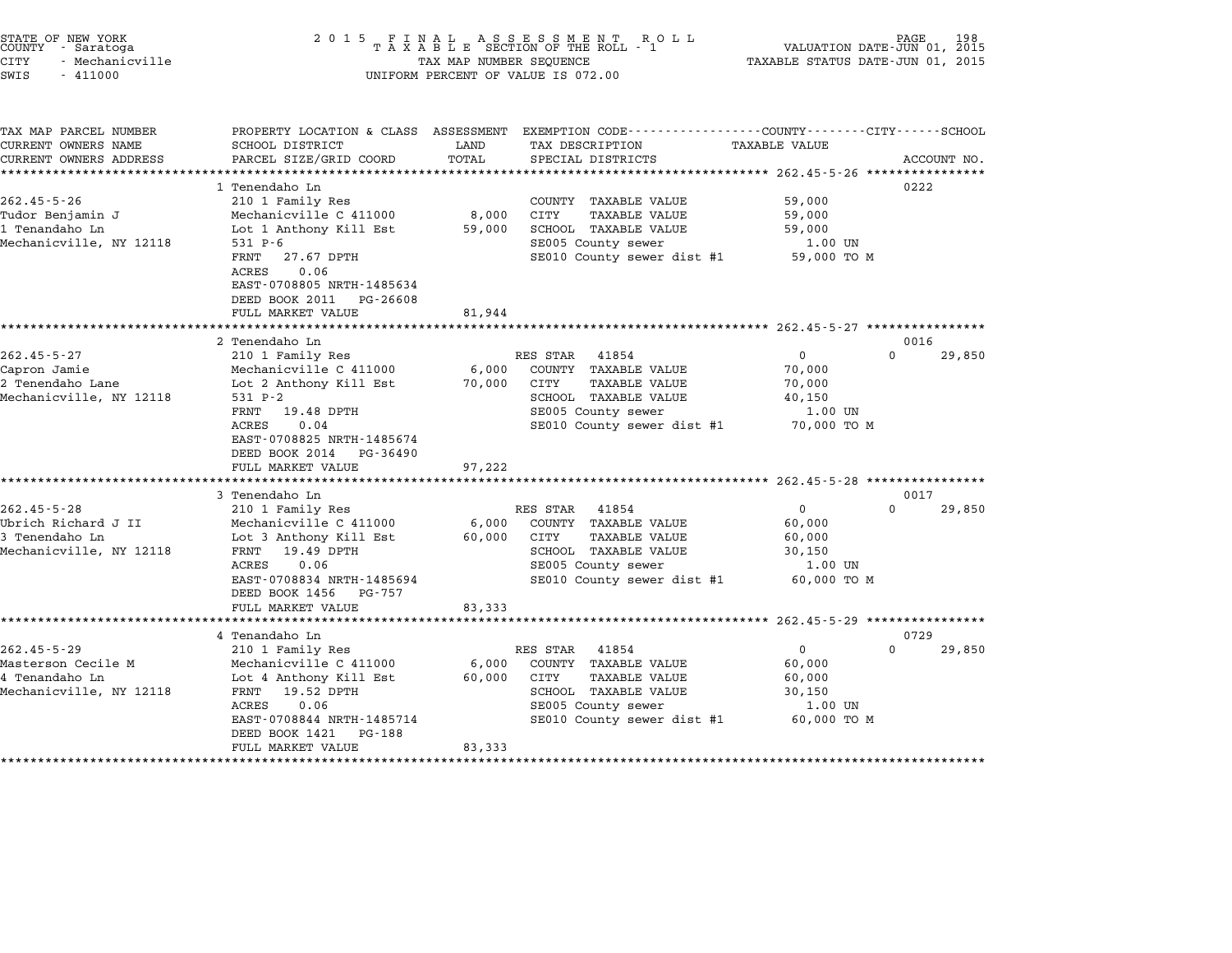| STATE OF NEW YORK |  |                 |  |
|-------------------|--|-----------------|--|
| COUNTY            |  | - Saratoga      |  |
| CITY              |  | - Mechanicville |  |

| TAX MAP PARCEL NUMBER<br>CURRENT OWNERS NAME | SCHOOL DISTRICT                  | LAND   | PROPERTY LOCATION & CLASS ASSESSMENT EXEMPTION CODE---------------COUNTY-------CITY------SCHOOL<br>TAX DESCRIPTION | <b>TAXABLE VALUE</b> |                    |
|----------------------------------------------|----------------------------------|--------|--------------------------------------------------------------------------------------------------------------------|----------------------|--------------------|
|                                              |                                  |        |                                                                                                                    |                      |                    |
| CURRENT OWNERS ADDRESS                       | PARCEL SIZE/GRID COORD           | TOTAL  | SPECIAL DISTRICTS                                                                                                  |                      | ACCOUNT NO.        |
|                                              |                                  |        |                                                                                                                    |                      |                    |
|                                              | 5 Tenendaho Ln                   |        |                                                                                                                    |                      | 1132               |
| $262.45 - 5 - 30$                            | 210 1 Family Res                 |        | RES STAR<br>41854                                                                                                  | $\mathbf 0$          | $\Omega$<br>29,850 |
| Jashienski Stella                            | Mechanicville C 411000           | 6,000  | COUNTY TAXABLE VALUE                                                                                               | 71,000               |                    |
| 5 Tenendaho Ln                               | Lot 5 Anthony Kill Est           | 71,000 | CITY<br>TAXABLE VALUE                                                                                              | 71,000               |                    |
| Mechanicville, NY 12118                      | 531 P5                           |        | SCHOOL TAXABLE VALUE                                                                                               | 41,150               |                    |
|                                              | FRNT<br>22.91 DPTH               |        | SE005 County sewer                                                                                                 | 1.00 UN              |                    |
|                                              | 0.08<br>ACRES                    |        | SE010 County sewer dist #1                                                                                         | 71,000 TO M          |                    |
|                                              | EAST-0708874 NRTH-1485724        |        |                                                                                                                    |                      |                    |
|                                              | DEED BOOK 2007 PG-37745          |        |                                                                                                                    |                      |                    |
|                                              | FULL MARKET VALUE                | 98,611 |                                                                                                                    |                      |                    |
|                                              |                                  |        |                                                                                                                    |                      |                    |
|                                              | 6 Tenendaho Ln                   |        |                                                                                                                    |                      | 0221               |
| $262.45 - 5 - 31$                            | 210 1 Family Res                 |        | RES STAR 41854                                                                                                     | $\Omega$             | $\Omega$<br>29,850 |
| Healy Kevin W                                | Mechanicville C 411000           | 6,000  | COUNTY TAXABLE VALUE                                                                                               | 50,000               |                    |
| Healy Lorraine C                             | Lot 6 Anthony Kill Est           | 50,000 | CITY<br>TAXABLE VALUE                                                                                              | 50,000               |                    |
| 6 Tenendaho Ln                               | 531 P-1                          |        | SCHOOL TAXABLE VALUE                                                                                               | 20,150               |                    |
| Mechanicville, NY 12118                      | FRNT 15.46 DPTH                  |        | SE005 County sewer                                                                                                 | 1.00 UN              |                    |
|                                              | ACRES<br>0.05                    |        | SE010 County sewer dist #1                                                                                         | 50,000 TO M          |                    |
|                                              | EAST-0708904 NRTH-1485724        |        |                                                                                                                    |                      |                    |
|                                              | DEED BOOK 2011 PG-33812          |        |                                                                                                                    |                      |                    |
|                                              | FULL MARKET VALUE                | 69,444 |                                                                                                                    |                      |                    |
|                                              |                                  |        |                                                                                                                    |                      |                    |
|                                              | 7 Tenendaho Ln                   |        |                                                                                                                    |                      | 0018               |
| $262.45 - 5 - 32$                            | 210 1 Family Res                 |        | RES STAR 41854                                                                                                     | $\Omega$             | $\Omega$<br>29,850 |
| Qureshi Jawad M                              | Mechanicville C 411000           | 6,000  | COUNTY TAXABLE VALUE                                                                                               | 60,000               |                    |
| Qureshi Samrina                              | Lot 7 Anthony Kill Est           | 60,000 | CITY<br><b>TAXABLE VALUE</b>                                                                                       | 60,000               |                    |
| 7 Tenendaho Ln                               | FRNT 19.58 DPTH                  |        | SCHOOL TAXABLE VALUE                                                                                               | 30,150               |                    |
| Mechanicville, NY 12118                      | ACRES<br>0.04                    |        | SE005 County sewer                                                                                                 | 1.00 UN              |                    |
|                                              | EAST-0708934 NRTH-1485724        |        | SE010 County sewer dist #1                                                                                         | 60,000 TO M          |                    |
|                                              | DEED BOOK 2009<br>PG-2064        |        |                                                                                                                    |                      |                    |
|                                              | FULL MARKET VALUE                | 83,333 |                                                                                                                    |                      |                    |
|                                              | ******************************** |        |                                                                                                                    |                      |                    |
|                                              | 8 Tenandaho Ln                   |        |                                                                                                                    |                      | 0144               |
| $262.45 - 5 - 33$                            | 210 1 Family Res                 |        | COUNTY TAXABLE VALUE                                                                                               | 55,000               |                    |
| Christiana Paul                              | Mechanicville C 411000           | 6,000  | CITY<br><b>TAXABLE VALUE</b>                                                                                       | 55,000               |                    |
| 4 Cardin Dr                                  | Lot 8 Anthony Kill Est           | 55,000 | SCHOOL TAXABLE VALUE                                                                                               | 55,000               |                    |
| Clifton Park, NY 12065                       | $531p - 8$                       |        | SE005 County sewer                                                                                                 | 1.00 UN              |                    |
|                                              | 15.42 DPTH<br>FRNT               |        | SE010 County sewer dist #1                                                                                         | 55,000 TO M          |                    |
|                                              |                                  |        |                                                                                                                    |                      |                    |
|                                              | 0.03<br>ACRES                    |        |                                                                                                                    |                      |                    |
|                                              | EAST-0708944 NRTH-1485734        |        |                                                                                                                    |                      |                    |
|                                              | DEED BOOK 1634<br>PG-589         |        |                                                                                                                    |                      |                    |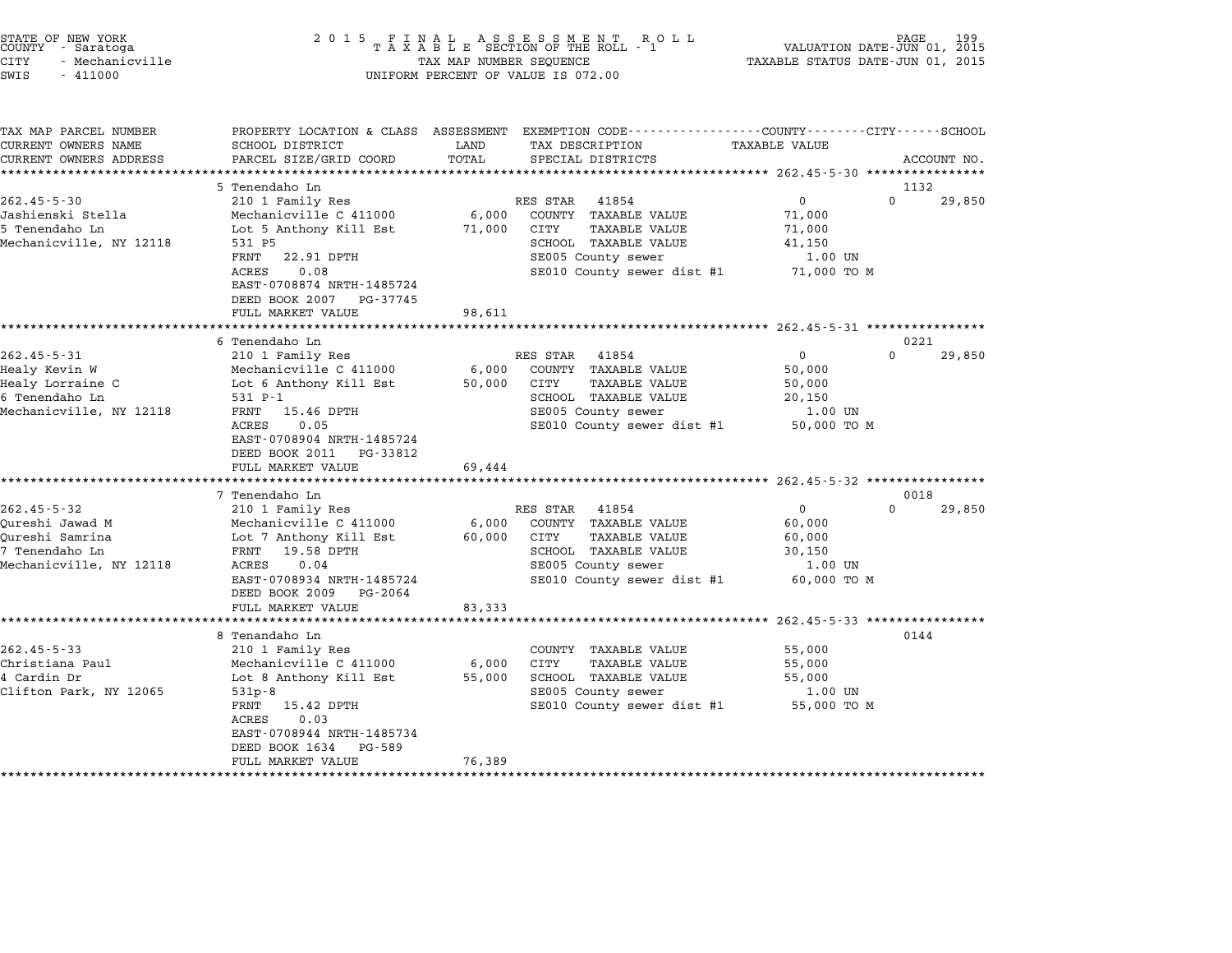| STATE OF NEW YORK<br>COUNTY - Saratoga | 2015 FINAL ASSESSMENT ROLL<br>TAXABLE SECTION OF THE ROLL - 1 | 200<br>PAGE<br>VALUATION DATE-JUN 01, 2015 |
|----------------------------------------|---------------------------------------------------------------|--------------------------------------------|
| CITY<br>- Mechanicville                | TAX MAP NUMBER SEOUENCE                                       | TAXABLE STATUS DATE-JUN 01, 2015           |
| $\sim$ $ \sim$<br>111000               | $\frac{1}{2}$                                                 |                                            |

# SWIS - <sup>411000</sup> UNIFORM PERCENT OF VALUE IS 072.00

TAX MAP PARCEL NUMBER PROPERTY LOCATION & CLASS ASSESSMENT EXEMPTION CODE------------------COUNTY--------CITY------SCHOOL ...<br>-- COUNTY:- TAX MAP PARCEL NUMBER THE OCHOTRY AND THE CURRENT EXEMPTION CODE<br>CURRENT OWNERS NAME SCHOOL DISTRICT LAND TAX DESCRIPTION TAXABLE VALUE CURRENT OWNERS ADDEER FOUR DISTRICTS AND ASSESSEENT EXERPTION TRACK THE COORD TOTAL TRACK THE COORD TOTAL TRACK THE TRACK THE TRACK THE TRACK THE TRACK THE TRACK THE TRACK THE TRACK THE TRACK THE TRACK THE TRACK THE TRACK <sup>9</sup> Tenendaho Ln <sup>1411</sup> 262.45-5-34 210 Premendaho Ln<br>262.45-5-34 210 1 Family Res COUNTY TAXABLE VALUE 56,000 Flynn Bernadette A Mechanicville C <sup>411000</sup> 6,000 CITY TAXABLE VALUE 56,000 9 July 1 Tenning Reserves to the CONTROL CONTROLL AND SUPPOSE SOLUTE:<br>Flynn Bernadette A Mechanicville C 411000 6,000 CITY TAXABLE VALUE 56,000<br>9 Tenandaho Ln 56,000 SCHOOL TAXABLE VALUE 56,000 Mechanicville, NY <sup>12118</sup> FRNT 19.40 DPTH SE005 County sewer 1.00 UN ACRES 0.04 DETERMINATION CONTROL DESCRIPTION OF THE SECOLE AND SECOLE SERVICE SERVICE SERVICE SERVICE SERVICE SECOLE SECOLE SECOLE SECOLE SECOLE SECOLE SECOLE SECOLE SECOLE SECOLE SECOLE SECOLE SECOLE SECOLE SECOLE SECOLE FANI 19.40 DPIH<br>ACRES 0.04<br>EAST-0708964 NRTH-1485734 EAST-0708964 NRTH-1485734<br>DEED BOOK 2014 PG-10559 FULL MARKET VALUE 77,778 \*\*\*\*\*\*\*\*\*\*\*\*\*\*\*\*\*\*\*\*\*\*\*\*\*\*\*\*\*\*\*\*\*\*\*\*\*\*\*\*\*\*\*\*\*\*\*\*\*\*\*\*\*\*\*\*\*\*\*\*\*\*\*\*\*\*\*\*\*\*\*\*\*\*\*\*\*\*\*\*\*\*\*\*\*\*\*\*\*\*\*\*\*\*\*\*\*\*\*\*\*\*\* 262.45-5-35 \*\*\*\*\*\*\*\*\*\*\*\*\*\*\*\* <sup>10</sup> Tenendaho Ln <sup>0019</sup> 262.45-5-35 <sup>210</sup> <sup>1</sup> Family Res RES STAR <sup>41854</sup> <sup>0</sup> <sup>0</sup> 29,850 Warner Jeffrey J Mechanicville C <sup>411000</sup> 6,000 COUNTY TAXABLE VALUE 59,000 سماء الله المسلم المسلم المسلم المسلم المسلم المسلم المسلم المسلم المسلم المسلم المسلم المسلم المسلم المسلم ال<br>Warner Jomenica J Mechanicville C 411000 6,000 COUNTY TAXABLE VALUE 59,000<br>Warner Domenica J <sup>10</sup> Tenendaho Ln <sup>531</sup> P10 SCHOOL TAXABLE VALUE 29,150 Mariner Domenica 0 and the mariner politics of the computation of the server of the server of the server of the<br>10 Tenendaho In S31 P10 server SE005 County sewer 1.00 UN<br>Mechanicville, NY 12118 FRNT 15.42 DPTH SE005 County ACRES 0.03 SENOOD TAXABLE VALUE 29,150<br>
RENT 15.42 DPTH SE005 County sewer 1.00 UN<br>
RAST-0708984 NRTH-1485744 SE010 County sewer dist #1 59,000 TO M EAST-0708984 NRTH-1485744<br>DEED BOOK 2013 PG-29388 EAST 0700504 MAIN 1405744<br>
DEED BOOK 2013 PG-29388<br>
FULL MARKET VALUE 81,944 \*\*\*\*\*\*\*\*\*\*\*\*\*\*\*\*\*\*\*\*\*\*\*\*\*\*\*\*\*\*\*\*\*\*\*\*\*\*\*\*\*\*\*\*\*\*\*\*\*\*\*\*\*\*\*\*\*\*\*\*\*\*\*\*\*\*\*\*\*\*\*\*\*\*\*\*\*\*\*\*\*\*\*\*\*\*\*\*\*\*\*\*\*\*\*\*\*\*\*\*\*\*\* 262.45-5-36 \*\*\*\*\*\*\*\*\*\*\*\*\*\*\*\* <sup>11</sup> Tenendaho Ln <sup>0020</sup> 262.45-5-36 202.45-5-36 210 1 Tenendaho Ln<br>200.000 210 1 Family Res COUNTY TAXABLE VALUE 60,000 NeDosko Kim M Mechanicville C <sup>411000</sup> 6,000 CITY TAXABLE VALUE 60,000 Wilcox Jamie Lot <sup>11</sup> Anthony Kill Est 60,000 SCHOOL TAXABLE VALUE 60,000 <sup>13</sup> Jay St FRNT 19.43 DPTH SE005 County sewer 1.00 UN WILCOX Danie and the computer of the computer of the computer of the control of the control of the control of the control of the control of the control of the control of the control of the control of the control of the con EAST-0709004 NRTH-1485744<br>DEED BOOK 2007 PG-11011 FULL MARKET VALUE 83,333 \*\*\*\*\*\*\*\*\*\*\*\*\*\*\*\*\*\*\*\*\*\*\*\*\*\*\*\*\*\*\*\*\*\*\*\*\*\*\*\*\*\*\*\*\*\*\*\*\*\*\*\*\*\*\*\*\*\*\*\*\*\*\*\*\*\*\*\*\*\*\*\*\*\*\*\*\*\*\*\*\*\*\*\*\*\*\*\*\*\*\*\*\*\*\*\*\*\*\*\*\*\*\* 262.45-5-37 \*\*\*\*\*\*\*\*\*\*\*\*\*\*\*\* <sup>12</sup> Tenendaho Ln <sup>0021</sup> 262.45-5-37 202.45-5-37 210 1 Family Res RES STAR 41854 202.45-5-37 210 1 Family Res RES STAR 41854 202.45-5-37 Greene Sandra M Mechanicville C <sup>411000</sup> 6,000 COUNTY TAXABLE VALUE 59,000 10 Tensory Chromato (18 Tengths 19 And 1994)<br>12 Tenendaho Ln Lot 12 Anthony Kill Est 59,000 COUNTY TAXABLE VALUE 59,000<br>12 Tenendaho Ln Lot 12 Anthony Kill Est 59,000 CITY TAXABLE VALUE 59,000 Mechanicville, NY <sup>12118</sup> <sup>531</sup> P <sup>12</sup> SCHOOL TAXABLE VALUE 29,150 EUCLEZ ANTIFIEST AND SPROOF CITY TAAABLE VALUE SPROOF AND SPROOF STATES IN SPROOF TAXABLE VALUE SCHOOL TAXABLE VALUE 29,150<br>FRNT 15.40 DPTH SE005 County sewer 1.00 UN ACRES 0.03 SENT SENTEN SERVER SERVER AND TRANSPORTED AND 1.00 UN SERVER SERVER AND TRANSPORTED AND TRANSPORTED<br>FRAMES 0.03 SERVER SERVER SERVER SERVER SERVER SERVER SERVER SERVER SERVER SERVER SERVER SERVER SERVER SERVER S FANI 13.40 DPIH<br>ACRES 0.03<br>EAST-0709014 NRTH-1485755 ACRES 0.03<br>EAST-0709014 NRTH-1485755 FULL MARKET VALUE 81,944 \*\*\*\*\*\*\*\*\*\*\*\*\*\*\*\*\*\*\*\*\*\*\*\*\*\*\*\*\*\*\*\*\*\*\*\*\*\*\*\*\*\*\*\*\*\*\*\*\*\*\*\*\*\*\*\*\*\*\*\*\*\*\*\*\*\*\*\*\*\*\*\*\*\*\*\*\*\*\*\*\*\*\*\*\*\*\*\*\*\*\*\*\*\*\*\*\*\*\*\*\*\*\*\*\*\*\*\*\*\*\*\*\*\*\*\*\*\*\*\*\*\*\*\*\*\*\*\*\*\*\*\*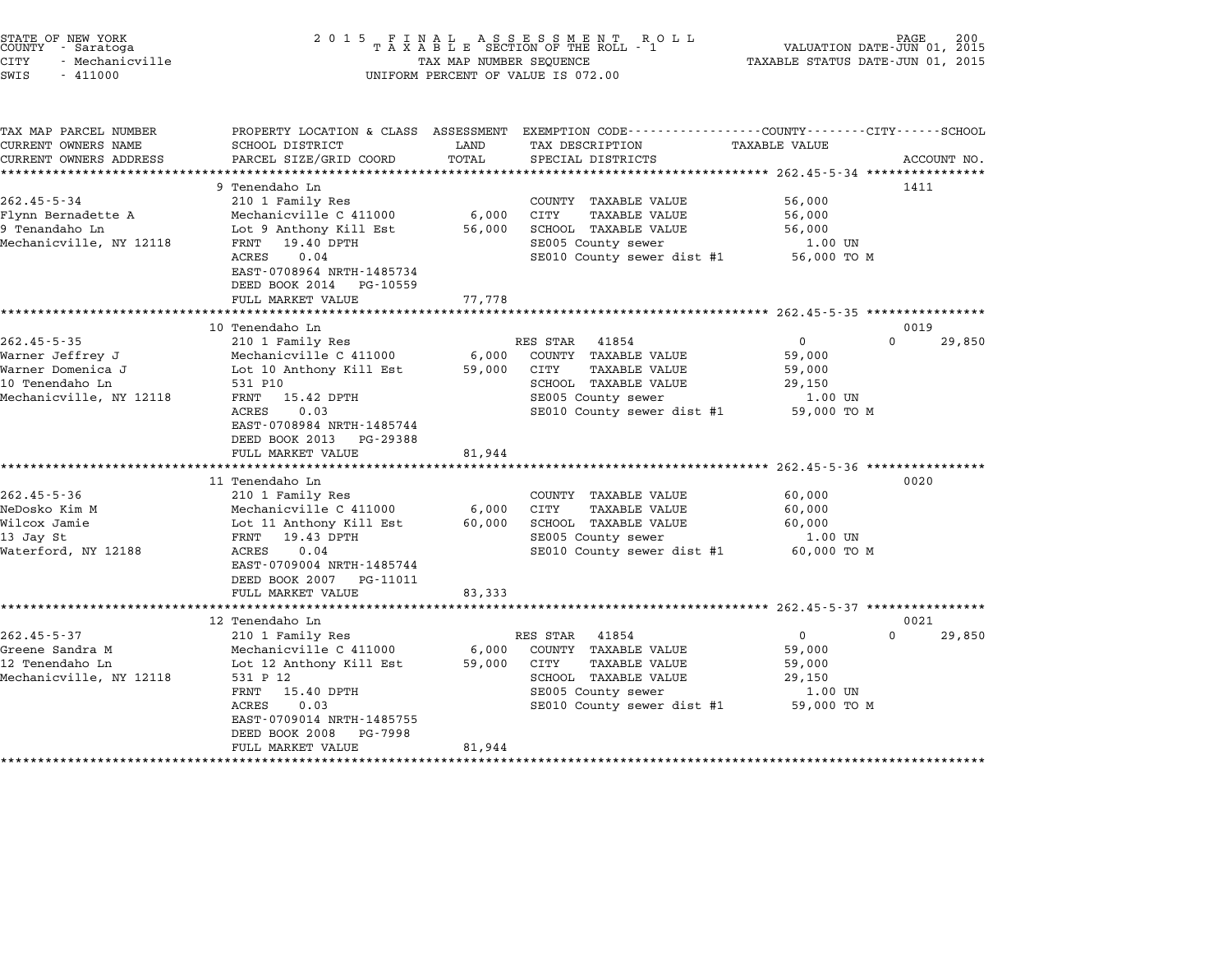| STATE OF NEW YORK<br>COUNTY | - Saratoga      |  |
|-----------------------------|-----------------|--|
| CITY                        | - Mechanicville |  |

| TAX MAP PARCEL NUMBER                         | PROPERTY LOCATION & CLASS ASSESSMENT                                       |               | EXEMPTION CODE-----------------COUNTY-------CITY------SCHOOL |                                                            |                    |
|-----------------------------------------------|----------------------------------------------------------------------------|---------------|--------------------------------------------------------------|------------------------------------------------------------|--------------------|
| CURRENT OWNERS NAME<br>CURRENT OWNERS ADDRESS | SCHOOL DISTRICT<br>PARCEL SIZE/GRID COORD                                  | LAND<br>TOTAL | TAX DESCRIPTION<br>SPECIAL DISTRICTS                         | <b>TAXABLE VALUE</b>                                       | ACCOUNT NO.        |
|                                               |                                                                            |               |                                                              | ********************************** 262.45-5-38 *********** |                    |
|                                               | 13 Tenendaho Ln                                                            |               |                                                              |                                                            | 0650               |
| $262.45 - 5 - 38$                             | 210 1 Family Res                                                           |               | RES STAR<br>41854                                            | $\mathbf 0$                                                | $\Omega$<br>29,850 |
| Rego Gerald                                   | Mechanicville C 411000                                                     | 6,000         | COUNTY TAXABLE VALUE                                         | 60,000                                                     |                    |
| 13 Tenendaho Ln                               | Lot 13 Anthony Kill Est                                                    | 60,000        | CITY<br>TAXABLE VALUE                                        | 60,000                                                     |                    |
| Mechanicville, NY 12118                       | 531p13                                                                     |               | SCHOOL TAXABLE VALUE                                         | 30,150                                                     |                    |
|                                               | 25.18 DPTH<br>FRNT<br>90.00                                                |               | SE005 County sewer                                           | 1.00 UN                                                    |                    |
|                                               | <b>ACRES</b><br>0.05                                                       |               | SE010 County sewer dist #1                                   | 60,000 TO M                                                |                    |
|                                               | EAST-0709034 NRTH-1485755<br>DEED BOOK 1547<br>PG-477<br>FULL MARKET VALUE | 83,333        |                                                              |                                                            |                    |
|                                               | **********************                                                     |               |                                                              |                                                            |                    |
|                                               | 14 Tenendaho Lane Rear                                                     |               |                                                              |                                                            | 1167               |
| $262.45 - 5 - 40$                             | 210 1 Family Res                                                           |               | 41854<br>RES STAR                                            | 0                                                          | $\Omega$<br>29,850 |
| Osterhout Christopher S                       | Mechanicville C 411000                                                     | 6,000         | COUNTY TAXABLE VALUE                                         | 60,000                                                     |                    |
| Osterhout Katrina C                           | Lot 14 Anthony Kill Est                                                    | 60,000        | CITY<br><b>TAXABLE VALUE</b>                                 | 60,000                                                     |                    |
| 14 Tenendaho Ln                               | 531p14                                                                     |               | SCHOOL TAXABLE VALUE                                         | 30,150                                                     |                    |
| Mechanicville, NY 12118                       | FRNT<br>20.18 DPTH                                                         |               | SE005 County sewer                                           | 1.00 UN                                                    |                    |
|                                               | 0.03<br>ACRES                                                              |               | SE010 County sewer dist #1                                   | 60,000 TO M                                                |                    |
|                                               | EAST-0709096 NRTH-1485758                                                  |               |                                                              |                                                            |                    |
|                                               | DEED BOOK 1557<br>PG-613                                                   |               |                                                              |                                                            |                    |
|                                               | FULL MARKET VALUE                                                          | 83,333        |                                                              |                                                            |                    |
|                                               |                                                                            |               |                                                              |                                                            |                    |
|                                               | 15 Tenendaho Ln                                                            |               |                                                              |                                                            | 0145               |
| $262.45 - 5 - 41$                             | 210 1 Family Res                                                           |               | COUNTY TAXABLE VALUE                                         | 60,000                                                     |                    |
| Lupi Margarita                                | Mechanicville C 411000                                                     | 6,000         | CITY<br><b>TAXABLE VALUE</b>                                 | 60,000                                                     |                    |
| 17 Ralph St                                   | Lot 15 Anthony Kill Est                                                    | 60,000        | SCHOOL TAXABLE VALUE                                         | 60,000                                                     |                    |
| Ballston Spa, NY 12020                        | $531p - 15$                                                                |               | SE005 County sewer                                           | 1.00 UN                                                    |                    |
|                                               | 16.35 DPTH<br>FRNT                                                         |               | SE010 County sewer dist #1                                   | 60,000 TO M                                                |                    |
|                                               | 0.03<br>ACRES                                                              |               |                                                              |                                                            |                    |
|                                               | EAST-0709103 NRTH-1485741                                                  |               |                                                              |                                                            |                    |
|                                               | DEED BOOK 1771<br>$PG-9$                                                   |               |                                                              |                                                            |                    |
|                                               | FULL MARKET VALUE                                                          | 83,333        |                                                              |                                                            |                    |
|                                               |                                                                            |               |                                                              |                                                            |                    |
|                                               | 16 Tenendaho Ln                                                            |               |                                                              |                                                            | 0022               |
| $262.45 - 5 - 42$                             | 210 1 Family Res                                                           |               | COUNTY TAXABLE VALUE                                         | 50,000                                                     |                    |
| Corson Paul J                                 | Mechanicville C 411000                                                     | 6,000         | TAXABLE VALUE<br>CITY                                        | 50,000                                                     |                    |
| Corson Sun Kil                                | Life Estate                                                                | 50,000        | SCHOOL TAXABLE VALUE                                         | 50,000                                                     |                    |
| c/o Brett P & Craig L Corson                  | Corson Family Trust                                                        |               | SE005 County sewer                                           | 1.00 UN                                                    |                    |
| Trustees                                      | Lot16 Anthony Kill Est 53                                                  |               | SE010 County sewer dist #1                                   | 50,000 TO M                                                |                    |
| 65 South Main St                              | 19.27 DPTH<br>FRNT                                                         |               |                                                              |                                                            |                    |
| Mechanicville, NY 12118                       | 0.03<br><b>ACRES</b>                                                       |               |                                                              |                                                            |                    |
|                                               | EAST-0709114 NRTH-1485705                                                  |               |                                                              |                                                            |                    |
|                                               | DEED BOOK 2011<br>PG-20505                                                 |               |                                                              |                                                            |                    |
|                                               | FULL MARKET VALUE                                                          | 69,444        |                                                              |                                                            |                    |
|                                               |                                                                            |               |                                                              |                                                            |                    |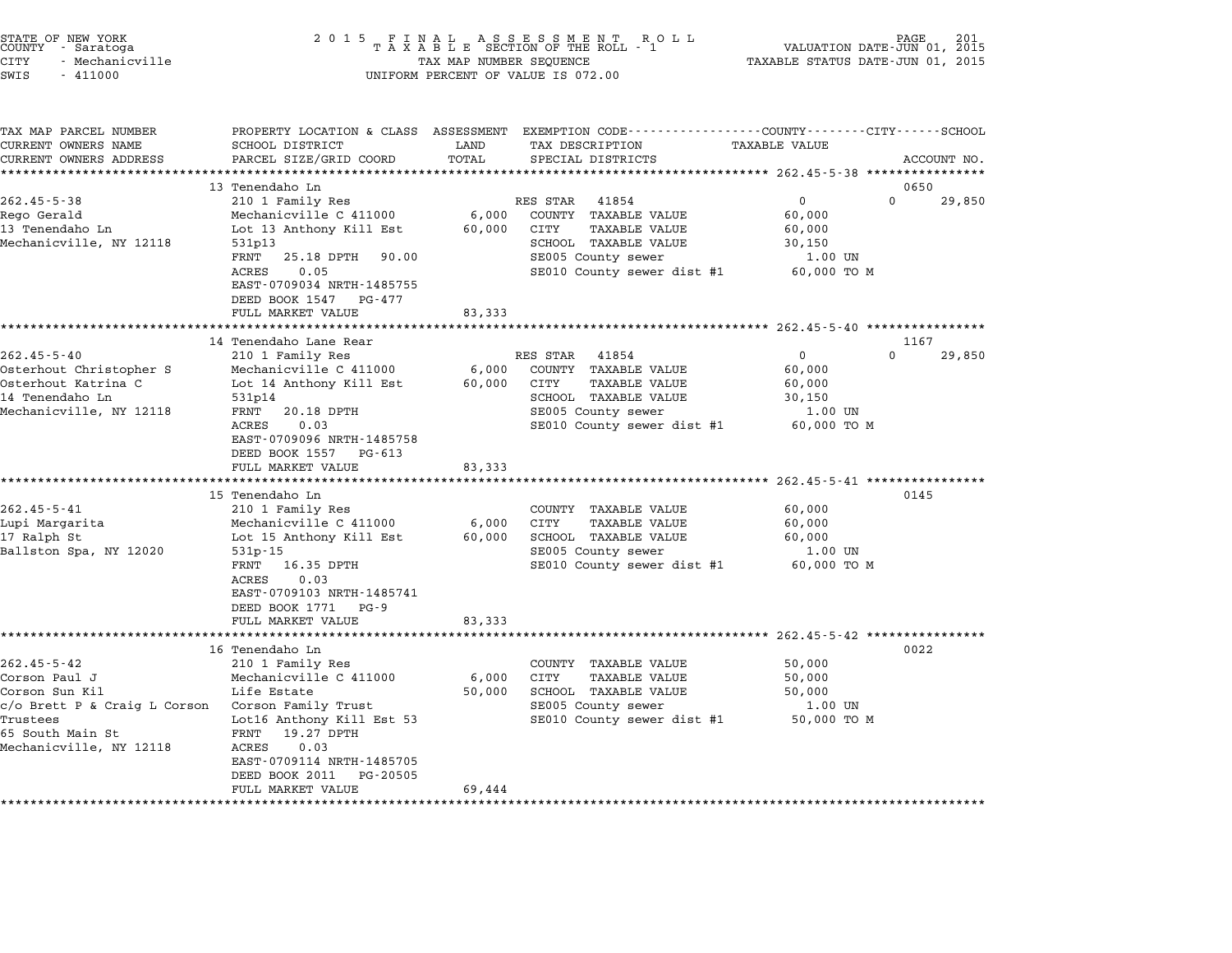| STATE OF NEW YORK |  |                 |  |
|-------------------|--|-----------------|--|
| COUNTY            |  | - Saratoga      |  |
| CITY              |  | - Mechanicville |  |

# STATE OF NEW YORK <sup>2</sup> <sup>0</sup> <sup>1</sup> 5 F I N A L A S S E S S M E N T R O L L PAGE <sup>202</sup> COUNTY - Saratoga <sup>T</sup> <sup>A</sup> <sup>X</sup> <sup>A</sup> <sup>B</sup> <sup>L</sup> <sup>E</sup> SECTION OF THE ROLL - <sup>1</sup> VALUATION DATE-JUN 01, <sup>2015</sup> CITY - Mechanicville TAX MAP NUMBER SEQUENCE TAXABLE STATUS DATE-JUN 01, <sup>2015</sup> SWIS - <sup>411000</sup> UNIFORM PERCENT OF VALUE IS 072.00

| TAX MAP PARCEL NUMBER<br>CURRENT OWNERS NAME<br>CURRENT OWNERS ADDRESS                                                               | PROPERTY LOCATION & CLASS ASSESSMENT<br>SCHOOL DISTRICT                                                                                                                                                   | LAND<br>TOTAL             | EXEMPTION CODE------------------COUNTY-------CITY------SCHOOL<br>TAX DESCRIPTION<br>SPECIAL DISTRICTS                                          | TAXABLE VALUE                                                          |                    |
|--------------------------------------------------------------------------------------------------------------------------------------|-----------------------------------------------------------------------------------------------------------------------------------------------------------------------------------------------------------|---------------------------|------------------------------------------------------------------------------------------------------------------------------------------------|------------------------------------------------------------------------|--------------------|
|                                                                                                                                      | PARCEL SIZE/GRID COORD                                                                                                                                                                                    |                           |                                                                                                                                                |                                                                        | ACCOUNT NO.        |
|                                                                                                                                      | 17 Tenendaho Ln                                                                                                                                                                                           |                           |                                                                                                                                                |                                                                        | 0023               |
| $262.45 - 5 - 43$<br>Schunk Vincent R<br>Schunk Alicia M<br>17 Tenandaho Lane<br>Mechanicville, NY 12118<br>PRIOR OWNER ON 6/01/2015 | 210 1 Family Res<br>Mechanicville C 411000<br>Lot 17 Anthony Kill Est<br>513 P17<br>FRNT 15.44 DPTH<br>ACRES<br>0.03<br>EAST-0709118 NRTH-1485688                                                         | 6,000<br>65,000           | RES STAR<br>41854<br>COUNTY TAXABLE VALUE<br>TAXABLE VALUE<br>CITY<br>SCHOOL TAXABLE VALUE<br>SE005 County sewer<br>SE010 County sewer dist #1 | $\overline{0}$<br>65,000<br>65,000<br>35,150<br>1.00 UN<br>65,000 TO M | $\Omega$<br>29,850 |
| Girard Brian J                                                                                                                       | DEED BOOK 2015<br>PG-15727                                                                                                                                                                                |                           |                                                                                                                                                |                                                                        |                    |
|                                                                                                                                      | FULL MARKET VALUE                                                                                                                                                                                         | 90,278                    |                                                                                                                                                |                                                                        |                    |
|                                                                                                                                      | 18 Tenendaho Ln                                                                                                                                                                                           |                           |                                                                                                                                                |                                                                        | 0024               |
| $262.45 - 5 - 44$<br>Affiliated RE Services Group Mechanicville C 411000<br>763 Saratoga Rd<br>Burnt Hills, NY 12027                 | 210 1 Family Res<br>Lot 18 Anthony Kill Est<br>531p18<br>FRNT 15.46 DPTH<br>0.03<br>ACRES<br>EAST-0709124 NRTH-1485675<br>DEED BOOK 2010<br>PG-39502<br>FULL MARKET VALUE                                 | 6,000<br>72,222           | COUNTY TAXABLE VALUE<br>CITY<br>TAXABLE VALUE<br>52,000 SCHOOL TAXABLE VALUE<br>SE005 County sewer<br>SE010 County sewer dist #1 52,000 TO M   | 52,000<br>52,000<br>52,000<br>1.00 UN                                  |                    |
| $262.45 - 5 - 45$<br>McClelland Trisha<br>19 Tenendaho Ln<br>Mechanicville, NY 12118                                                 | 19 Tenendaho Ln<br>210 1 Family Res<br>Mechanicville C 411000<br>Lot 19 Anthony Kill Est<br>FRNT 15.46 DPTH<br>0.03<br>ACRES<br>EAST-0709125 NRTH-1485655<br>DEED BOOK 2007 PG-12419<br>FULL MARKET VALUE | 6,000<br>65,000<br>90,278 | COUNTY TAXABLE VALUE<br>CITY<br>TAXABLE VALUE<br>SCHOOL TAXABLE VALUE<br>SE005 County sewer<br>SE010 County sewer dist #1 65,000 TO M          | 65,000<br>65,000<br>65,000<br>1.00 UN                                  | 0028               |
|                                                                                                                                      | 20 Tenendaho Ln                                                                                                                                                                                           |                           |                                                                                                                                                |                                                                        | 0027               |
| $262.45 - 5 - 46$<br>Chan Ming Long<br>Tan Yuzhen<br>20 Tenendaho Ln<br>Mechanicville, NY 12118                                      | 210 1 Family Res<br>Mechanicville C 411000<br>Lot 20 Anthony Kill Est<br>FRNT 15.41 DPTH<br>ACRES<br>0.03<br>EAST-0709129 NRTH-1485641<br>DEED BOOK 1341<br>PG-524<br>FULL MARKET VALUE                   | 6,000<br>54,000<br>75,000 | RES STAR 41854<br>COUNTY TAXABLE VALUE<br>CITY<br>TAXABLE VALUE<br>SCHOOL TAXABLE VALUE<br>SE005 County sewer<br>SE010 County sewer dist #1    | $\overline{0}$<br>54,000<br>54,000<br>24,150<br>1.00 UN<br>54,000 TO M | $\Omega$<br>29,850 |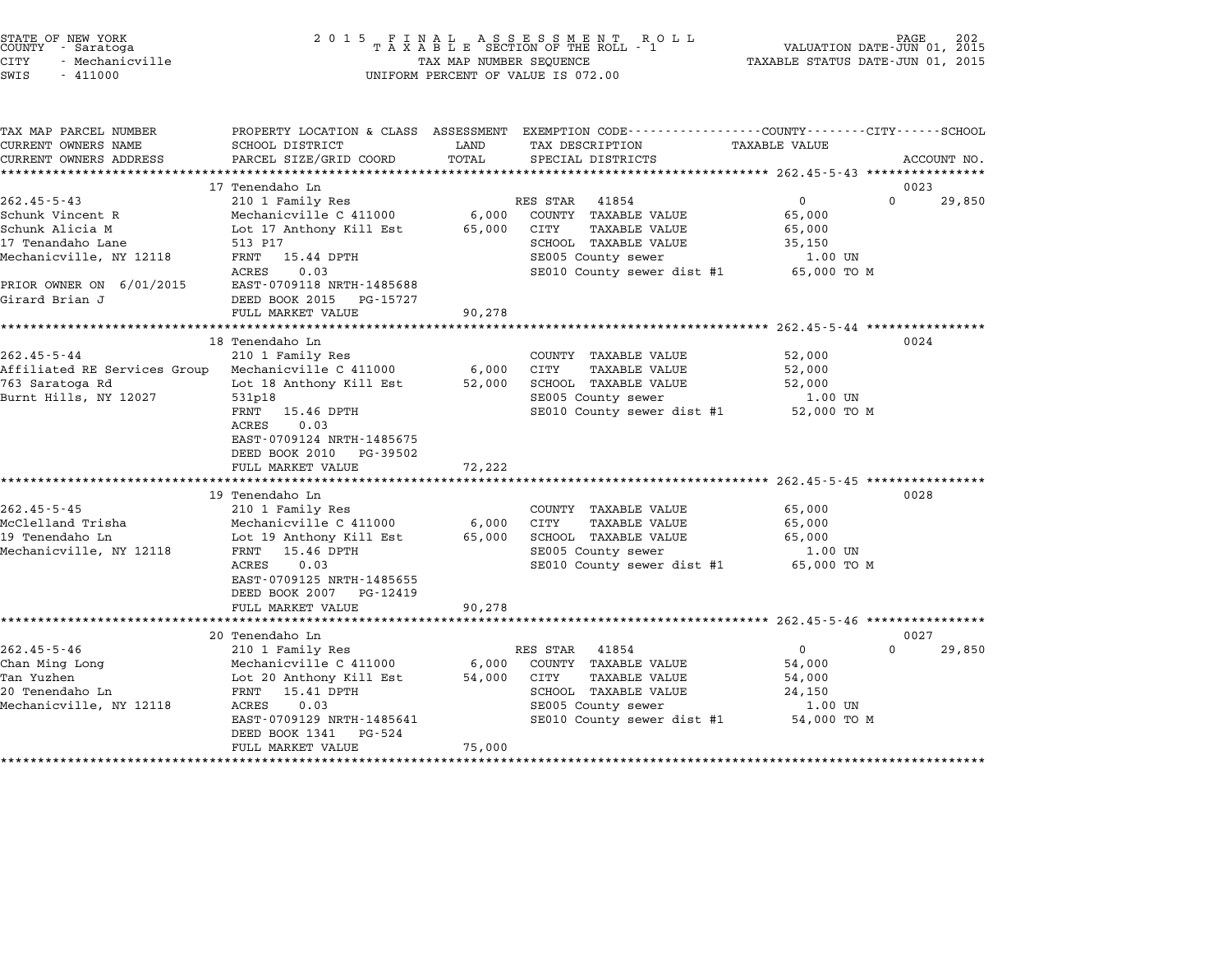| TATE OF NEW YORK |                 |  |
|------------------|-----------------|--|
| OUNTY - Saratoga |                 |  |
| 'TTY             | - Mechanicville |  |

# STATE OF NEW YORK <sup>2</sup> <sup>0</sup> <sup>1</sup> 5 F I N A L A S S E S S M E N T R O L L PAGE <sup>203</sup> COUNTY - Saratoga <sup>T</sup> <sup>A</sup> <sup>X</sup> <sup>A</sup> <sup>B</sup> <sup>L</sup> <sup>E</sup> SECTION OF THE ROLL - <sup>1</sup> VALUATION DATE-JUN 01, <sup>2015</sup> CITY - Mechanicville TAX MAP NUMBER SEQUENCE TAXABLE STATUS DATE-JUN 01, <sup>2015</sup> STATE OF NEW YORK COUNTY - Saratoga and the serve of the server of the server of the server of the server of the server of the server of the server of the server of the server of the server of the server of the server of v

| TAX MAP PARCEL NUMBER   |                                  |            | PROPERTY LOCATION & CLASS ASSESSMENT EXEMPTION CODE---------------COUNTY-------CITY------SCHOOL |                |          |             |
|-------------------------|----------------------------------|------------|-------------------------------------------------------------------------------------------------|----------------|----------|-------------|
| CURRENT OWNERS NAME     | SCHOOL DISTRICT                  | LAND       | TAX DESCRIPTION                                                                                 | TAXABLE VALUE  |          |             |
| CURRENT OWNERS ADDRESS  | PARCEL SIZE/GRID COORD           | TOTAL      | SPECIAL DISTRICTS                                                                               |                |          | ACCOUNT NO. |
|                         |                                  |            |                                                                                                 |                |          |             |
|                         | 21 Tenendaho Ln                  |            |                                                                                                 |                | 0025     |             |
| $262.45 - 5 - 47$       | 210 1 Family Res                 |            | RES STAR 41854                                                                                  | $\Omega$       | $\Omega$ | 29,850      |
| Girard Erica            | Mechanicville C 411000           | 6,000      | COUNTY TAXABLE VALUE                                                                            | 58,000         |          |             |
| 21 Tenendaho Ln         | FRNT 15.42 DPTH                  | 58,000     | CITY<br><b>TAXABLE VALUE</b>                                                                    | 58,000         |          |             |
| Mechanicville, NY 12118 | 0.03<br>ACRES                    |            | SCHOOL TAXABLE VALUE                                                                            | 28,150         |          |             |
|                         | EAST-0709135 NRTH-1485625        |            | SE005 County sewer                                                                              | 1.00 UN        |          |             |
|                         | DEED BOOK 2009 PG-33370          |            | SE010 County sewer dist #1                                                                      | 58,000 TO M    |          |             |
|                         | FULL MARKET VALUE                | 80,556     |                                                                                                 |                |          |             |
|                         |                                  |            |                                                                                                 |                |          |             |
|                         | 22 Tenendaho Ln                  |            |                                                                                                 |                | 1388     |             |
| $262.45 - 5 - 48$       | 210 1 Family Res                 |            | RES STAR<br>41854                                                                               | $\overline{0}$ | $\Omega$ | 29,850      |
| Wickham David P Jr      | Mechanicville C 411000           |            | 6,000 COUNTY TAXABLE VALUE                                                                      | 58,000         |          |             |
| Wickham Patricia L      | Lot 22 Anthony Kill Est          |            | 58,000 CITY<br><b>TAXABLE VALUE</b>                                                             | 58,000         |          |             |
| 22 Tenendaho Ln         | 531p22                           |            | SCHOOL TAXABLE VALUE                                                                            | 28,150         |          |             |
| Mechanicville, NY 12118 | FRNT 19.24 DPTH<br>ACRES<br>0.03 |            | SE005 County sewer                                                                              | 1.00 UN        |          |             |
|                         | EAST-0709135 NRTH-1485605        |            | SE010 County sewer dist #1                                                                      | 58,000 TO M    |          |             |
|                         | DEED BOOK 1675<br>PG-509         |            |                                                                                                 |                |          |             |
|                         | FULL MARKET VALUE                | 80,556     |                                                                                                 |                |          |             |
|                         | ******************************   |            |                                                                                                 |                |          |             |
|                         | 23 Tenendaho Ln                  |            |                                                                                                 |                | 0026     |             |
| $262.45 - 5 - 49$       | 210 1 Family Res                 |            | COUNTY TAXABLE VALUE                                                                            | 55,000         |          |             |
| Wolnerman Mary Ann      | Mechanicville C 411000           | 6,000      | <b>CITY</b><br><b>TAXABLE VALUE</b>                                                             | 55,000         |          |             |
| 23 Tenendaho Ln         | Lot 23 Anthony Kill Est          | 55,000     | SCHOOL TAXABLE VALUE                                                                            | 55,000         |          |             |
| Mechanicville, NY 12118 | 531 P20                          |            | SE005 County sewer                                                                              | 1.00 UN        |          |             |
|                         | FRNT 16.20 DPTH                  |            | SE010 County sewer dist #1                                                                      | 55,000 TO M    |          |             |
|                         | 0.03<br>ACRES                    |            |                                                                                                 |                |          |             |
|                         | EAST-0709035 NRTH-1485545        |            |                                                                                                 |                |          |             |
|                         | DEED BOOK 2015<br>PG-4952        |            |                                                                                                 |                |          |             |
|                         | FULL MARKET VALUE                | 76,389     |                                                                                                 |                |          |             |
|                         |                                  |            |                                                                                                 |                |          |             |
|                         | 24 Tenendaho Ln                  |            |                                                                                                 |                | 0029     |             |
| $262.45 - 5 - 50$       | 210 1 Family Res                 |            | COUNTY TAXABLE VALUE                                                                            | 55,000         |          |             |
| Bartlett Kimberly       | Mechanicville C 411000           | 6,000 CITY | TAXABLE VALUE                                                                                   | 55,000         |          |             |
| Bartlett Paul D         | Lot 24 Anthony Kill Est          | 55,000     | SCHOOL TAXABLE VALUE                                                                            | 55,000         |          |             |
| 8 Katrina Ct            | 531 P24                          |            | SE005 County sewer                                                                              | 1.00 UN        |          |             |
| Palm Coast, FL 32164    | 17.58 DPTH<br>FRNT               |            | SE010 County sewer dist #1                                                                      | 55,000 TO M    |          |             |
|                         | ACRES<br>0.03                    |            |                                                                                                 |                |          |             |
|                         | EAST-0709025 NRTH-1485525        |            |                                                                                                 |                |          |             |
|                         | DEED BOOK 1700<br>PG-213         |            |                                                                                                 |                |          |             |
|                         |                                  | 76,389     |                                                                                                 |                |          |             |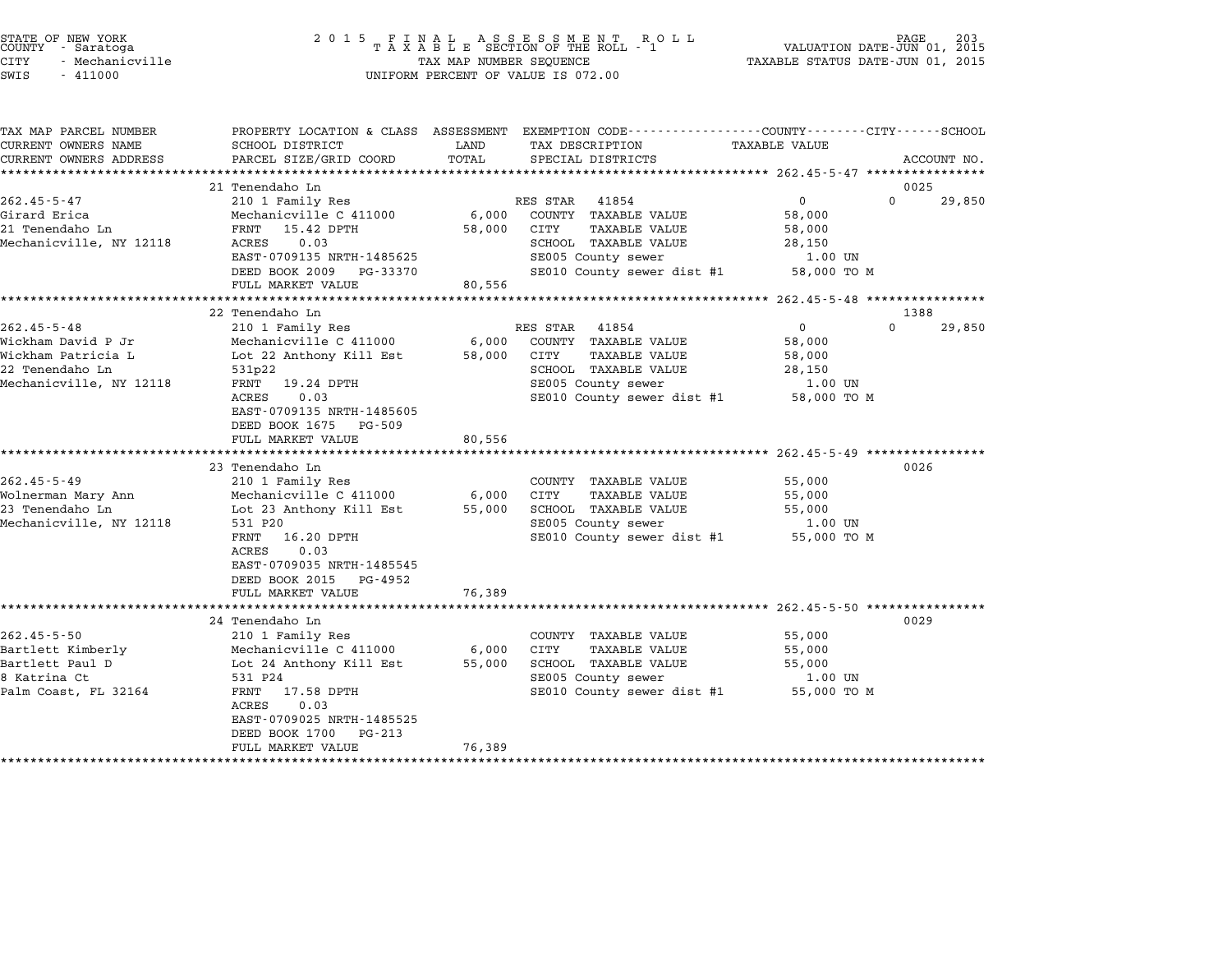| TAX MAP PARCEL NUMBER           |                                              | PROPERTY LOCATION & CLASS ASSESSMENT EXEMPTION CODE----------------COUNTY-------CITY------SCHOOL |                                                    |
|---------------------------------|----------------------------------------------|--------------------------------------------------------------------------------------------------|----------------------------------------------------|
| CURRENT OWNERS NAME             | SCHOOL DISTRICT                              | LAND<br>TAX DESCRIPTION                                                                          | TAXABLE VALUE                                      |
| CURRENT OWNERS ADDRESS          | PARCEL SIZE/GRID COORD                       | TOTAL<br>SPECIAL DISTRICTS                                                                       | ACCOUNT NO.                                        |
|                                 |                                              |                                                                                                  |                                                    |
| $262.45 - 5 - 51$               | 25 Tenendaho Ln<br>210 1 Family Res          | VET COM CT 41131                                                                                 | 0768<br>16,250<br>15,000<br>0                      |
| Johnston Holly J                | Mechanicville C 411000                       | 6,000 VET DIS CT 41141                                                                           | 29,250<br>29,250<br>0                              |
| 25 Tenandaho Lane               | Lot 25 Anthony Kill Est                      | 65,000 RES STAR 41854                                                                            | 29,850<br>$\Omega$<br>$\Omega$                     |
| Mechanicville, NY 12118         | FRNT 15.50 DPTH                              | COUNTY TAXABLE VALUE                                                                             | 19,500                                             |
|                                 | ACRES<br>0.04                                | CITY<br>TAXABLE VALUE                                                                            | 20,750                                             |
|                                 | EAST-0709005 NRTH-1485515                    | SCHOOL TAXABLE VALUE                                                                             | 35,150                                             |
|                                 | DEED BOOK 2015 PG-8589                       | SE005 County sewer                                                                               | 1.00 UN                                            |
|                                 | FULL MARKET VALUE                            | 90,278 SE010 County sewer dist #1                                                                | 65,000 TO M                                        |
|                                 |                                              |                                                                                                  |                                                    |
|                                 | Tenendaho Ln                                 |                                                                                                  | 0293                                               |
| $262.45 - 5 - 52$               | 210 1 Family Res                             | RES STAR 41854                                                                                   | $\mathbf 0$<br>$\Omega$<br>29,850                  |
| Osterhout Lindsey A             | Mechanicville C 411000                       | 6,000<br>COUNTY TAXABLE VALUE                                                                    | 58,000                                             |
| 26 Tenendaho Ln                 | FRNT 32.34 DPTH                              | 58,000<br>CITY<br>TAXABLE VALUE                                                                  | 58,000                                             |
| Mechanicville, NY 12118         | ACRES<br>0.06                                | SCHOOL TAXABLE VALUE                                                                             | 28,150                                             |
|                                 | EAST-0708985 NRTH-1485514                    | SE005 County sewer                                                                               | $1.00$ UN                                          |
|                                 | DEED BOOK 2009 PG-33397                      | SE010 County sewer dist #1                                                                       | 58,000 TO M                                        |
|                                 | FULL MARKET VALUE                            | 80,556                                                                                           |                                                    |
|                                 | ***********************                      |                                                                                                  |                                                    |
|                                 | 27 Tenendaho Ln                              |                                                                                                  | 1067<br>$\overline{0}$<br>$\Omega$                 |
| $262.45 - 5 - 53$<br>Ryan Jason | 210 1 Family Res<br>Mechanicville C 411000   | RES STAR<br>41854<br>6,000<br>COUNTY TAXABLE VALUE                                               | 29,850<br>57,000                                   |
| Ryan Michelle                   | FRNT 37.20 DPTH                              | <b>TAXABLE VALUE</b><br>57,000<br>CITY                                                           | 57,000                                             |
| 27 Tenendaho Ln                 | ACRES<br>0.06                                | SCHOOL TAXABLE VALUE                                                                             | 27,150                                             |
| Mechanicville, NY 12118         | EAST-0708965 NRTH-1485504                    | SE005 County sewer                                                                               | $1.00$ UN                                          |
|                                 | DEED BOOK 1583 PG-286                        | SE010 County sewer dist #1                                                                       | 57,000 TO M                                        |
|                                 | FULL MARKET VALUE                            | 79,167                                                                                           |                                                    |
|                                 |                                              |                                                                                                  | ******************** 262.45-5-54 ***************** |
|                                 | 28 Tenendaho Ln                              |                                                                                                  | 0493                                               |
| $262.45 - 5 - 54$               | 210 1 Family Res                             | RES STAR 41854                                                                                   | $\mathbf{0}$<br>$\Omega$<br>29,850                 |
| Chow Marjorie                   | Mechanicville C 411000                       | COUNTY TAXABLE VALUE<br>6,000                                                                    | 55,000                                             |
| 28 Tenendaho Ln                 | Lot 28 Anthony Kill Est                      | 55,000 CITY<br>TAXABLE VALUE                                                                     | 55,000                                             |
| Mechanicville, NY 12118         | 531 P28                                      | SCHOOL TAXABLE VALUE                                                                             | 25,150                                             |
|                                 | 15.50 DPTH<br>FRNT                           | SE005 County sewer                                                                               | 1.00 UN                                            |
|                                 | ACRES<br>0.04                                | SE010 County sewer dist #1                                                                       | 55,000 TO M                                        |
|                                 | EAST-0708955 NRTH-1485484                    |                                                                                                  |                                                    |
|                                 | DEED BOOK 2009<br>PG-70                      |                                                                                                  |                                                    |
|                                 | FULL MARKET VALUE<br>*********************** | 76,389                                                                                           |                                                    |
|                                 | 29 Tenendaho Ln                              |                                                                                                  | 0494                                               |
| $262.45 - 5 - 55$               |                                              | RES STAR<br>41854                                                                                | $\mathbf 0$<br>$\Omega$<br>29,850                  |
| Pastore Zachary                 | 210 1 Family Res<br>Mechanicville C 411000   | 6,000<br>COUNTY TAXABLE VALUE                                                                    | 55,000                                             |
| 29 Tenendaho Lane               | Lot 29 Anthony Kill Est                      | 55,000<br>CITY<br><b>TAXABLE VALUE</b>                                                           | 55,000                                             |
| Mechanicville, NY 12118         | 531 P29                                      | SCHOOL TAXABLE VALUE                                                                             | 25,150                                             |
|                                 | FRNT 15.40 DPTH                              | SE005 County sewer                                                                               | 1.00 UN                                            |
|                                 | 0.04<br>ACRES                                | SE010 County sewer dist #1                                                                       | 55,000 TO M                                        |
|                                 | EAST-0708945 NRTH-1485474                    |                                                                                                  |                                                    |
|                                 | DEED BOOK 2014<br>PG-16977                   |                                                                                                  |                                                    |
|                                 | FULL MARKET VALUE                            | 76,389                                                                                           |                                                    |
|                                 |                                              |                                                                                                  |                                                    |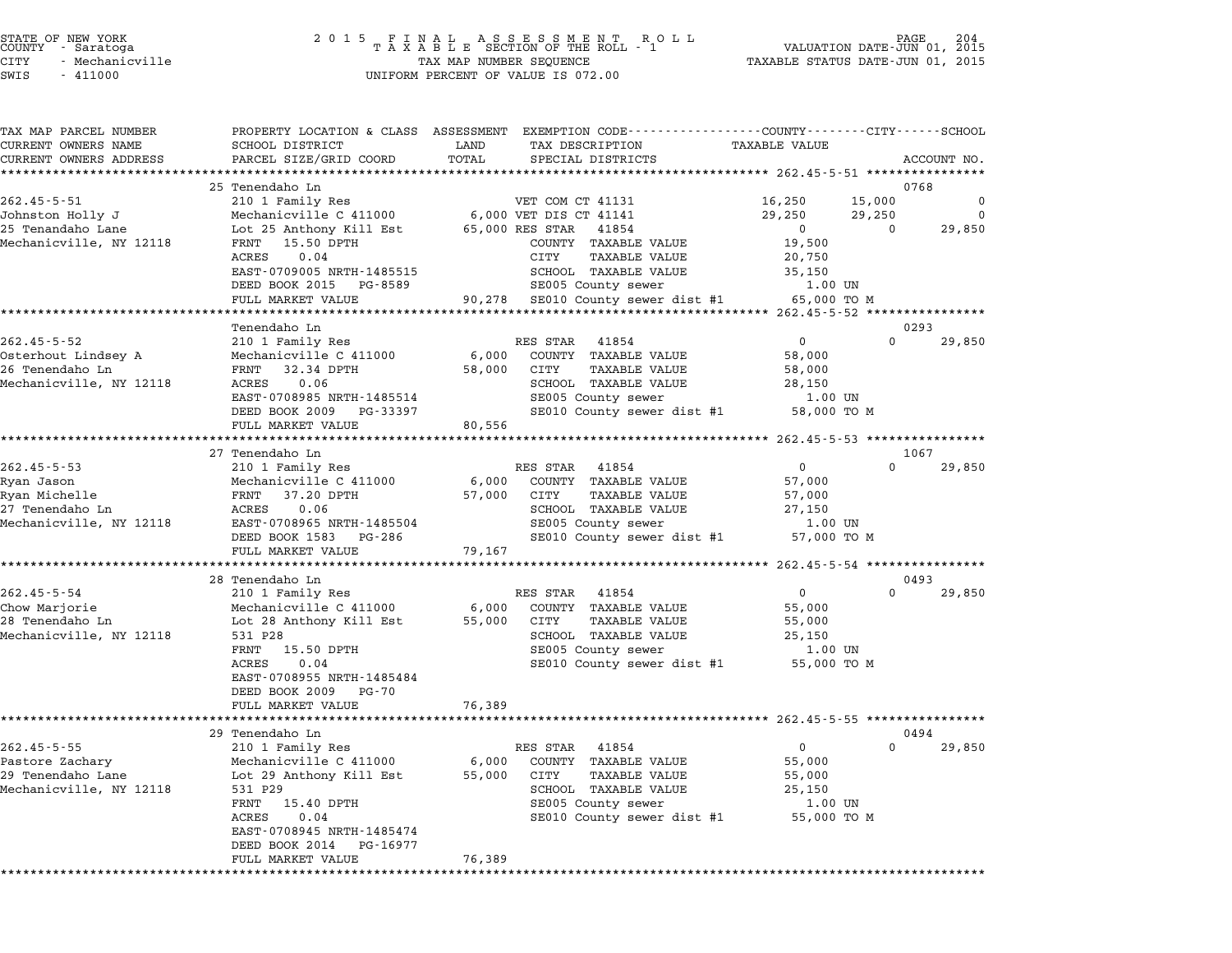| STATE OF NEW YORK<br>COUNTY - Saratoga | 2015 FINAL ASSESSMENT ROLL<br>TAXABLE SECTION OF THE ROLL - 1 | 205<br>PAGE<br>VALUATION DATE-JUN 01, 2015 |
|----------------------------------------|---------------------------------------------------------------|--------------------------------------------|
| CITY<br>- Mechanicville                | TAX MAP NUMBER SEOUENCE                                       | TAXABLE STATUS DATE-JUN 01, 2015           |

TAX MAP PARCEL NUMBER PROPERTY LOCATION & CLASS ASSESSMENT EXEMPTION CODE------------------COUNTY--------CITY------SCHOOL ...<br>-- COUNTY:- TAX MAP PARCEL NUMBER THE OCHOTRY AND THE CURRENT EXEMPTION CODE<br>CURRENT OWNERS NAME SCHOOL DISTRICT LAND TAX DESCRIPTION TAXABLE VALUE CURRENT OWNERS ADDEER FOUR DISTRICTS AND A CHASS ASSESSEENT EXERT ON TAX MIT PROCUPTION TRANSFOURERS ADDRESS SANGER DISTRICTS ACCOUNT NO.<br>CURRENT OWNERS ADDRESS PARCEL SIZE/GRID COORD TOTAL SPECIAL DISTRICTS ACCOUNT NO.<br>\*\* CURRENT OWNERS NAME SCHOOL DISTRICT LAND TAX DESCRIPTION TAXABLE VALUE<br>30 Tenendaho Ln 1301 Total SPECIAL DISTRICTS ACCOUNT NO.<br>30 Tenendaho Ln 1301 262.45-5-56 30 Tenendaho Ln<br>262.45-5-56 210 1 Family Res COUNTY TAXABLE VALUE 59,000 Dion Patricia Mechanicville C <sup>411000</sup> 6,000 CITY TAXABLE VALUE 59,000 A/k/a Tripp Patricia Lot <sup>30</sup> Anthony Kill Est 59,000 SCHOOL TAXABLE VALUE 59,000 <sup>229</sup> Woodin Rd 531p30 SE005 County sewer 1.00 UN A REACT THE SECTION OF THE SECTION OF THE SECTION OF THE SECTION OF THE SECTION OF THE SECTION OF SECTION SECTIO<br>Clifton Park, NY 12065 FRNT 19.20 DPTH SECOL SECOL SECOL SECTION SERVER AND SECTION OF THE SP,000 TO M -------<br>FRNT 19.20 DPTH<br>ACRES 0.05 EAST-0708935 NRTH-1485454 DEED BOOK <sup>1362</sup> PG-741 FULL MARKET VALUE 81,944 \*\*\*\*\*\*\*\*\*\*\*\*\*\*\*\*\*\*\*\*\*\*\*\*\*\*\*\*\*\*\*\*\*\*\*\*\*\*\*\*\*\*\*\*\*\*\*\*\*\*\*\*\*\*\*\*\*\*\*\*\*\*\*\*\*\*\*\*\*\*\*\*\*\*\*\*\*\*\*\*\*\*\*\*\*\*\*\*\*\*\*\*\*\*\*\*\*\*\*\*\*\*\* 262.45-5-57.1 \*\*\*\*\*\*\*\*\*\*\*\*\*\* <sup>163</sup> Saratoga Ave <sup>0802</sup> 262.45-5-57.1 210 163 Saratoga Ave 262.45-5-57.1 210 1 Family Res RES STAR 41854 202.45-5-57.1 210 1 Family Res Mansfield Gregory E Mechanicville C <sup>411000</sup> 15,400 COUNTY TAXABLE VALUE 86,000 Mansfield Maria A H&l 86,000 CITY TAXABLE VALUE 86,000 <sup>163</sup> Saratoga Ave <sup>395</sup> SCHOOL TAXABLE VALUE 56,150 Mechanicville, NY <sup>12118</sup> FRNT 58.71 DPTH SE005 County sewer 1.00 UN در المسلم المسلم المسلم المسلم المسلم المسلم المسلم المسلم المسلم المسلم المسلم المسلم المسلم المسلم المسلم ال<br>1.00 UN SE005 County sewer dist #1 86,000 TO M EAST-0708844 NRTH-1486134 EAST-0708844 NRTH-14861<br>DEED BOOK 1278 PG-785 EAST-0708844 NRTH-1486134<br>DEED BOOK 1278 PG-785<br>FULL MARKET VALUE 119,444 \*\*\*\*\*\*\*\*\*\*\*\*\*\*\*\*\*\*\*\*\*\*\*\*\*\*\*\*\*\*\*\*\*\*\*\*\*\*\*\*\*\*\*\*\*\*\*\*\*\*\*\*\*\*\*\*\*\*\*\*\*\*\*\*\*\*\*\*\*\*\*\*\*\*\*\*\*\*\*\*\*\*\*\*\*\*\*\*\*\*\*\*\*\*\*\*\*\*\*\*\*\*\* 262.45-5-58 \*\*\*\*\*\*\*\*\*\*\*\*\*\*\*\* <sup>70</sup> Viall Ave <sup>0197</sup> 262.45-5-58 70 Viall Ave and Apartment COUNTY TAXABLE VALUE 120,000 Wisnoski John Mechanicville C <sup>411000</sup> 18,400 CITY TAXABLE VALUE 120,000 411 Apartment (18,400 CONTRITAANDE VALUE 120,000 1990)<br>Mechanicville C 411000 18,400 CITY TAXABLE VALUE 120,000<br>431 Rt 67 H & L 120,000 SCHOOL TAXABLE VALUE 120,000 MECHANICVILLE C 411000 18,400 CIII IAAABLE VALUE 120,000<br>431 Rt 67 H & L 120,000 SCHOOL TAXABLE VALUE 120,000<br>Mechanicville, NY 12118 253 SE005 County sewer 4.00 UN FRNT 63.00 DPTH SE010 County sewer dist #1 120,000 TO <sup>M</sup> FRNT 63.00 DPTH<br>ACRES 0.18 EAST-0708794 NRTH-1486014 EAST-0708794 NRTH-1486014<br>DEED BOOK 2008 PG-22208 DEED BOOK 2008 PG-22208<br>FULL MARKET VALUE 166,667 \*\*\*\*\*\*\*\*\*\*\*\*\*\*\*\*\*\*\*\*\*\*\*\*\*\*\*\*\*\*\*\*\*\*\*\*\*\*\*\*\*\*\*\*\*\*\*\*\*\*\*\*\*\*\*\*\*\*\*\*\*\*\*\*\*\*\*\*\*\*\*\*\*\*\*\*\*\*\*\*\*\*\*\*\*\*\*\*\*\*\*\*\*\*\*\*\*\*\*\*\*\*\* 262.45-5-59 \*\*\*\*\*\*\*\*\*\*\*\*\*\*\*\* <sup>105</sup> Saratoga Ave <sup>1655</sup> 262.45-5-59 484 1 use sm bld<br>262.45-5-59 484 1 use sm bld COUNTY TAXABLE VALUE 100,000 Farina Joseph & Marie Mechanicville C <sup>411000</sup> 22,400 CITY TAXABLE VALUE 100,000 103.1999-10 Sirchia Rd Hothanicville C 411000 12,400 CUNTI IAAABLE VALUE 100,000<br>100,000 1111 Sirchia Joseph & Marie 100,000 Mechanicville C 411000 12,400 CUTY TAXABLE VALUE 100,000<br>100,000 SCHOOL TAXABLE VALUE 100,000 Mechanic Control of the mechanic ville of the control of the manufacture of the control of the set of the server of the server of the server of the server of the server of the server of the server of the server of the serv A R D<br>FRNT 239.46 DPTH 100,000 SCROOD TAXABLE VALUE 100,000 TO UN<br>ACRES 1.28 SE010 County sewer dist #1 100,000 TO M H & L 100,00<br>FRNT 239.46 DPTH<br>ACRES 1.28<br>EAST-0709473 NRTH-1485705 EAST-0709473 NRTH-14857<br>DEED BOOK 1581 PG-246 EAST 0705475 MAIN 1405705<br>
DEED BOOK 1581 PG-246<br>
FULL MARKET VALUE 138,889 \*\*\*\*\*\*\*\*\*\*\*\*\*\*\*\*\*\*\*\*\*\*\*\*\*\*\*\*\*\*\*\*\*\*\*\*\*\*\*\*\*\*\*\*\*\*\*\*\*\*\*\*\*\*\*\*\*\*\*\*\*\*\*\*\*\*\*\*\*\*\*\*\*\*\*\*\*\*\*\*\*\*\*\*\*\*\*\*\*\*\*\*\*\*\*\*\*\*\*\*\*\*\*\*\*\*\*\*\*\*\*\*\*\*\*\*\*\*\*\*\*\*\*\*\*\*\*\*\*\*\*\*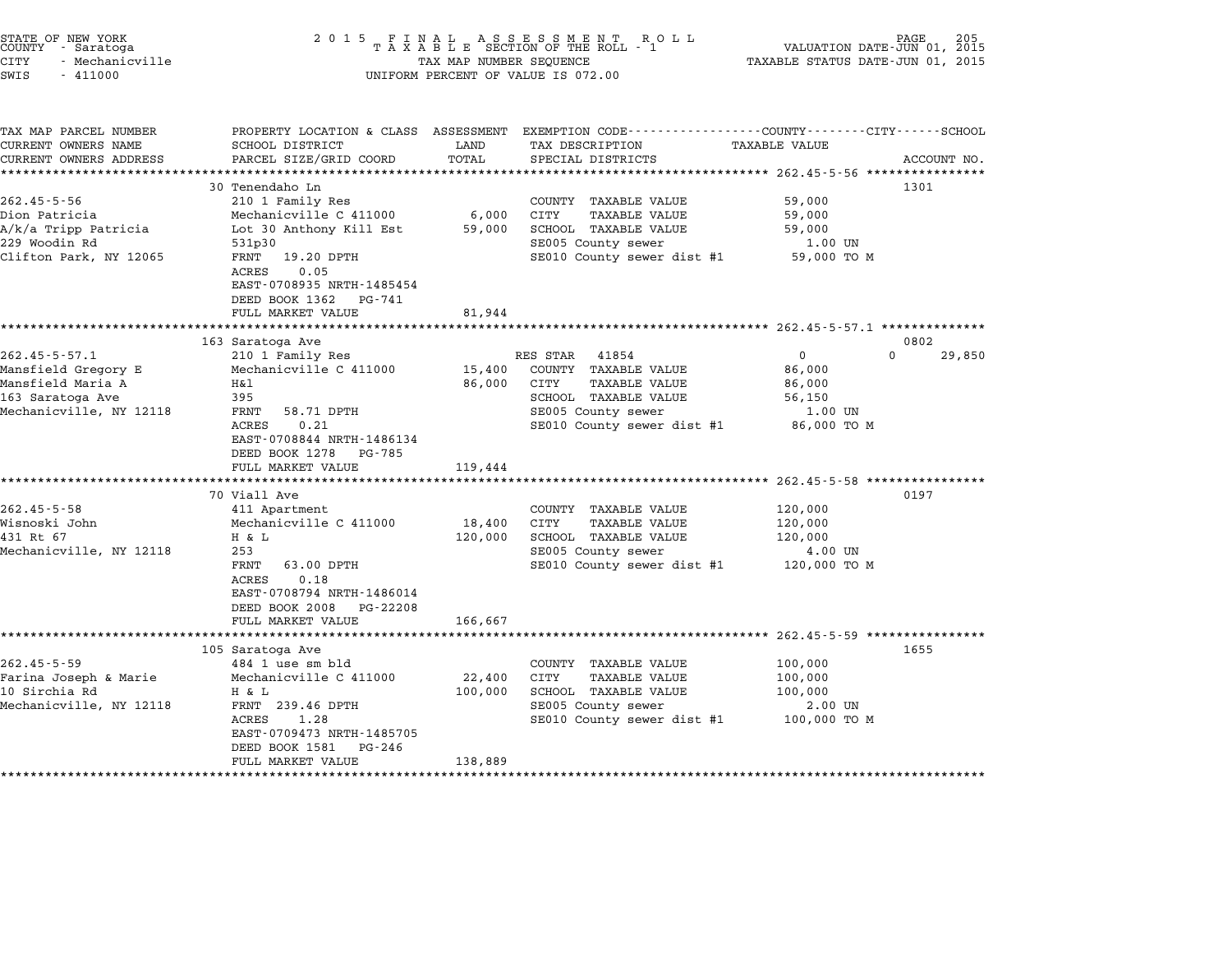| STATE OF NEW YORK<br>COUNTY - Saratoga<br><b>CITY</b><br>- Mechanicville<br>SWIS<br>$-411000$ | 2 0 1 5                                                                                                       | TAX MAP NUMBER SEQUENCE | FINAL ASSESSMENT RO<br>TAXABLE SECTION OF THE ROLL - 1<br>R O L L<br>UNIFORM PERCENT OF VALUE IS 072.00                                 | VALUATION DATE-JUN 01, 2015<br>TAXABLE STATUS DATE-JUN 01, 2015 | PAGE<br>206 |
|-----------------------------------------------------------------------------------------------|---------------------------------------------------------------------------------------------------------------|-------------------------|-----------------------------------------------------------------------------------------------------------------------------------------|-----------------------------------------------------------------|-------------|
| TAX MAP PARCEL NUMBER<br>CURRENT OWNERS NAME<br>CURRENT OWNERS ADDRESS                        | SCHOOL DISTRICT<br>PARCEL SIZE/GRID COORD                                                                     | LAND<br>TOTAL           | PROPERTY LOCATION & CLASS ASSESSMENT EXEMPTION CODE---------------COUNTY-------CITY------SCHOOL<br>TAX DESCRIPTION<br>SPECIAL DISTRICTS | TAXABLE VALUE                                                   | ACCOUNT NO. |
|                                                                                               |                                                                                                               |                         |                                                                                                                                         |                                                                 |             |
| $262.45 - 5 - 60$                                                                             | 24-26 Viall Ave<br>484 1 use sm bld                                                                           |                         | COUNTY TAXABLE VALUE                                                                                                                    | 280,000                                                         | 0181        |
| Dalton Martin J                                                                               | Mechanicville C 411000                                                                                        | 65,000                  | CITY<br>TAXABLE VALUE                                                                                                                   | 280,000                                                         |             |
| Dalton Kathleen A                                                                             | Bldg&l                                                                                                        | 280,000                 | SCHOOL TAXABLE VALUE                                                                                                                    | 280,000                                                         |             |
| 2 Briar Patch Ct                                                                              | 533                                                                                                           |                         | SE005 County sewer                                                                                                                      | 4.00 UN                                                         |             |
| Clifton Park, NY 12065                                                                        | Also 1553/403<br>FRNT 220.00 DPTH<br>ACRES<br>0.95<br>EAST-0708703 NRTH-1485490                               |                         | SE010 County sewer dist #1 280,000 TO M                                                                                                 |                                                                 |             |
|                                                                                               | DEED BOOK 1553 PG-407                                                                                         |                         |                                                                                                                                         |                                                                 |             |
|                                                                                               | FULL MARKET VALUE                                                                                             | 388,889                 |                                                                                                                                         |                                                                 |             |
|                                                                                               | 101 William St                                                                                                |                         |                                                                                                                                         | ************************* 262.45-6-1 *************              | 0915        |
| $262.45 - 6 - 1$                                                                              | 411 Apartment                                                                                                 |                         | COUNTY TAXABLE VALUE                                                                                                                    | 145,000                                                         |             |
| CJ Properties Inc                                                                             | Mechanicville C 411000                                                                                        | 52,500                  | CITY<br><b>TAXABLE VALUE</b>                                                                                                            | 145,000                                                         |             |
| 591 Eastline Rd                                                                               | Blk & L                                                                                                       | 145,000                 | SCHOOL TAXABLE VALUE                                                                                                                    | 145,000                                                         |             |
| Ballston Spa, NY 12020                                                                        | 333                                                                                                           |                         | SE005 County sewer                                                                                                                      | 7.00 UN                                                         |             |
|                                                                                               | FRNT 113.36 DPTH<br>0.14<br>ACRES<br>EAST-0709535 NRTH-1485366<br>DEED BOOK 2014 PG-3811<br>FULL MARKET VALUE | 201,389                 | SE010 County sewer dist #1 145,000 TO M                                                                                                 |                                                                 |             |
|                                                                                               |                                                                                                               |                         |                                                                                                                                         | ******************************** 262.45-6-2 *****************   |             |
|                                                                                               | 95 William St                                                                                                 |                         |                                                                                                                                         |                                                                 | 0519        |
| $262.45 - 6 - 2$                                                                              | 230 3 Family Res                                                                                              |                         | COUNTY TAXABLE VALUE                                                                                                                    | 114,800                                                         |             |
| LFC Properties LLC                                                                            | Mechanicville C 411000                                                                                        | 16,000                  | CITY<br>TAXABLE VALUE                                                                                                                   | 114,800                                                         |             |
| 2 Stonebreak Rd<br>PO Box 2109                                                                | Η&l<br>334                                                                                                    | 114,800                 | SCHOOL TAXABLE VALUE<br>SE005 County sewer                                                                                              | 114,800<br>3.00 UN                                              |             |
| Malta, NY 12020                                                                               | FRNT<br>86.14 DPTH<br>ACRES<br>0.21<br>EAST-0709505 NRTH-1485296                                              |                         | SE010 County sewer dist #1                                                                                                              | 114,800 TO M                                                    |             |
|                                                                                               | DEED BOOK 2012 PG-12159                                                                                       |                         |                                                                                                                                         |                                                                 |             |
|                                                                                               | FULL MARKET VALUE                                                                                             | 159,444                 |                                                                                                                                         |                                                                 |             |
|                                                                                               |                                                                                                               |                         | ******************************** 262.45-6-3 *****************                                                                           |                                                                 |             |
| $262.45 - 6 - 3$                                                                              | 132 North Central Ave<br>330 Vacant comm                                                                      |                         | COUNTY TAXABLE VALUE                                                                                                                    | 32,000                                                          |             |
| DiSiena Philip                                                                                | Mechanicville C 411000                                                                                        | 32,000                  | CITY<br><b>TAXABLE VALUE</b>                                                                                                            | 32,000                                                          |             |
| 15 Gilbert Street                                                                             | Also Deed 1591/190                                                                                            | 32,000                  | SCHOOL TAXABLE VALUE                                                                                                                    | 32,000                                                          |             |
| Mechanicville, NY 12118                                                                       | FRNT 86.00 DPTH<br>ACRES<br>0.29<br>EAST-0709675 NRTH-1485346<br>DEED BOOK 2014 PG-15403                      |                         | SE010 County sewer dist #1                                                                                                              | 32,000 TO M                                                     |             |
|                                                                                               | FULL MARKET VALUE                                                                                             | 44,444                  |                                                                                                                                         |                                                                 |             |

STATE OF NEW YORK <sup>2</sup> <sup>0</sup> <sup>1</sup> 5 F I N A L A S S E S S M E N T R O L L PAGE <sup>206</sup> COUNTY - Saratoga <sup>T</sup> <sup>A</sup> <sup>X</sup> <sup>A</sup> <sup>B</sup> <sup>L</sup> <sup>E</sup> SECTION OF THE ROLL - <sup>1</sup> VALUATION DATE-JUN 01, <sup>2015</sup>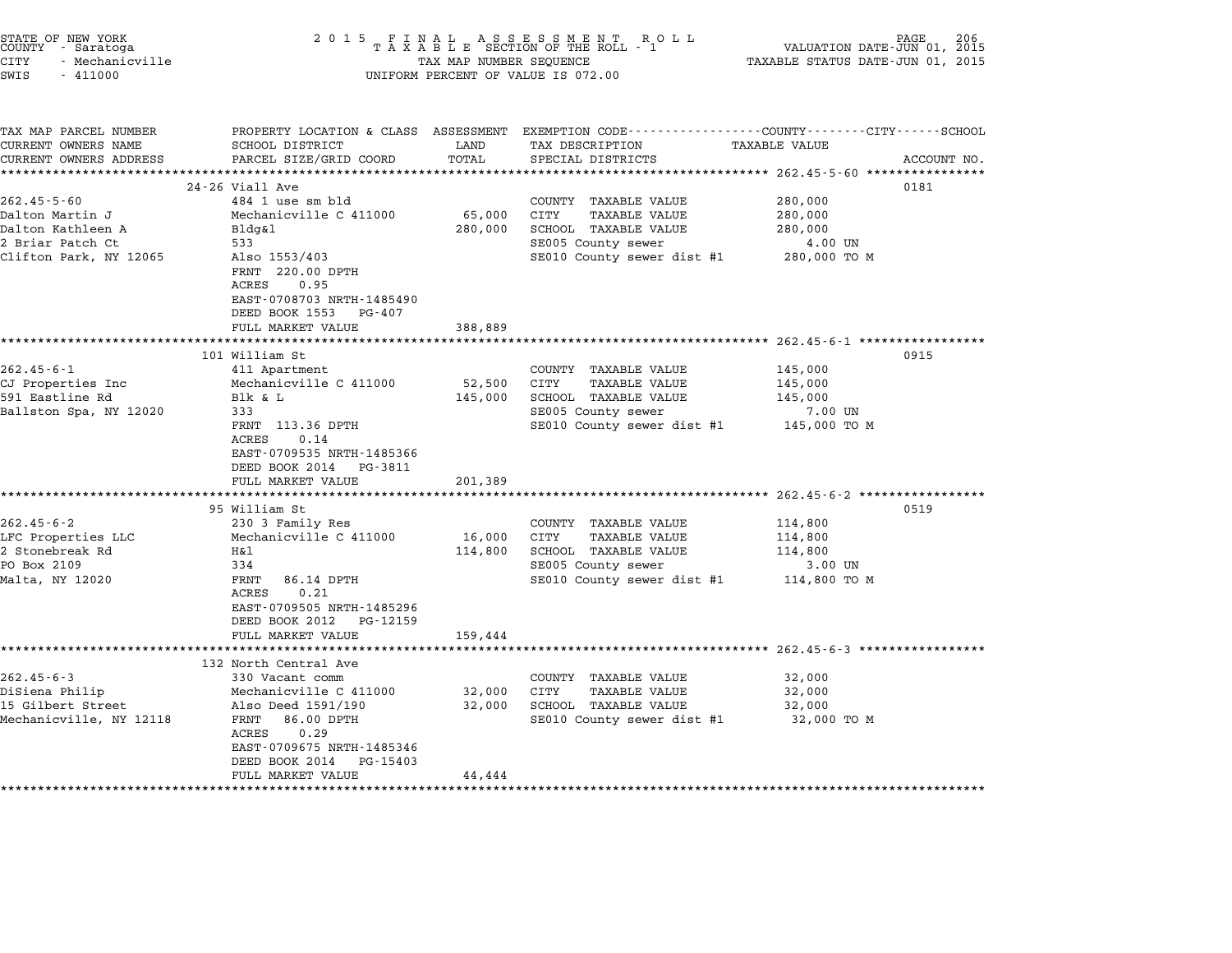| STATE OF NEW YORK<br>COUNTY - Saratoga<br><b>CITY</b><br>- Mechanicville<br>SWIS<br>$-411000$ | 2 0 1 5                                                                                        | TAX MAP NUMBER SEQUENCE | FINAL ASSESSMENT RO<br>TAXABLE SECTION OF THE ROLL - 1<br>R O L L<br>UNIFORM PERCENT OF VALUE IS 072.00 | VALUATION DATE-JUN 01, 2015<br>TAXABLE STATUS DATE-JUN 01, 2015 | PAGE<br>207 |
|-----------------------------------------------------------------------------------------------|------------------------------------------------------------------------------------------------|-------------------------|---------------------------------------------------------------------------------------------------------|-----------------------------------------------------------------|-------------|
| TAX MAP PARCEL NUMBER                                                                         |                                                                                                |                         | PROPERTY LOCATION & CLASS ASSESSMENT EXEMPTION CODE---------------COUNTY-------CITY-----SCHOOL          |                                                                 |             |
| CURRENT OWNERS NAME<br>CURRENT OWNERS ADDRESS                                                 | SCHOOL DISTRICT<br>PARCEL SIZE/GRID COORD                                                      | LAND<br>TOTAL           | TAX DESCRIPTION<br>SPECIAL DISTRICTS                                                                    | TAXABLE VALUE                                                   | ACCOUNT NO. |
|                                                                                               |                                                                                                |                         |                                                                                                         |                                                                 |             |
|                                                                                               | 126 North Central Ave                                                                          |                         |                                                                                                         |                                                                 | 0871        |
| $262.45 - 6 - 4$                                                                              | 210 1 Family Res                                                                               |                         | RES STAR<br>41854                                                                                       | $\mathbf 0$<br>$\Omega$                                         | 29,850      |
| Luciano Nicholas A Jr<br>126 N Central Ave                                                    | Mechanicville C 411000<br>H&l                                                                  | 16,600<br>77,000        | COUNTY TAXABLE VALUE<br>CITY<br>TAXABLE VALUE                                                           | 77,000<br>77,000                                                |             |
| Mechanicville, NY 12118                                                                       | 330                                                                                            |                         | SCHOOL TAXABLE VALUE                                                                                    | 47,150                                                          |             |
|                                                                                               | FRNT<br>80.00 DPTH<br>0.25<br>ACRES<br>EAST-0709885 NRTH-1485296<br>DEED BOOK 2009<br>PG-45523 |                         | SE005 County sewer<br>SE010 County sewer dist #1                                                        | 1.00 UN<br>77,000 TO M                                          |             |
|                                                                                               | FULL MARKET VALUE                                                                              | 106,944                 |                                                                                                         |                                                                 |             |
|                                                                                               | **********************                                                                         |                         | *******************************                                                                         | $262.45 - 6 - 5$ *****************                              |             |
|                                                                                               | 132 North Central Ave                                                                          |                         |                                                                                                         |                                                                 | 1218        |
| $262.45 - 6 - 5$                                                                              | 210 1 Family Res                                                                               |                         | COUNTY TAXABLE VALUE                                                                                    | 136,700                                                         |             |
| DAmbro Donald                                                                                 | Mechanicville C 411000                                                                         | 49,500                  | CITY<br>TAXABLE VALUE                                                                                   | 136,700                                                         |             |
| DAmbro Elaine R                                                                               | Gar&l                                                                                          | 136,700                 | SCHOOL TAXABLE VALUE                                                                                    | 136,700                                                         |             |
| 40 Jolly Rd                                                                                   | 322                                                                                            |                         | SE005 County sewer                                                                                      | 1.00 UN                                                         |             |
| Stillwater, NY 12170                                                                          | FRNT<br>62.50 DPTH<br>ACRES<br>0.24<br>EAST-0709915 NRTH-1485356                               |                         | SE010 County sewer dist #1                                                                              | 136,700 TO M                                                    |             |
|                                                                                               | DEED BOOK 2008<br>PG-14735                                                                     |                         |                                                                                                         |                                                                 |             |
|                                                                                               | FULL MARKET VALUE                                                                              | 189,861                 |                                                                                                         |                                                                 |             |
|                                                                                               | ********************                                                                           |                         |                                                                                                         |                                                                 |             |
| $262.45 - 6 - 6$                                                                              | Cypress St<br>311 Res vac land                                                                 |                         | COUNTY TAXABLE VALUE                                                                                    | 9,000                                                           | 1219        |
| DAmbro Donald                                                                                 | Mechanicville C 411000                                                                         | 9,000                   | CITY<br><b>TAXABLE VALUE</b>                                                                            | 9,000                                                           |             |
| DAmbro Elaine R                                                                               | Vl                                                                                             | 9,000                   | SCHOOL TAXABLE VALUE                                                                                    | 9,000                                                           |             |
| 40 Jolly Rd                                                                                   | FRNT<br>75.00 DPTH                                                                             |                         | SE010 County sewer dist #1                                                                              | 9,000 TO M                                                      |             |
| Stillwater, NY 12170                                                                          | ACRES<br>0.13<br>EAST-0710030 NRTH-1485321                                                     |                         |                                                                                                         |                                                                 |             |
|                                                                                               | DEED BOOK 2008<br>PG-14735                                                                     |                         |                                                                                                         |                                                                 |             |
|                                                                                               | FULL MARKET VALUE                                                                              | 12,500                  |                                                                                                         |                                                                 |             |
|                                                                                               | ******************                                                                             | ***********             |                                                                                                         |                                                                 |             |
|                                                                                               | Cypress St                                                                                     |                         |                                                                                                         |                                                                 | 1220        |
| $262.45 - 6 - 7$<br>DAmbro Donald                                                             | 311 Res vac land                                                                               |                         | COUNTY TAXABLE VALUE<br>CITY                                                                            | 6,000                                                           |             |
| DAmbro Elaine R                                                                               | Mechanicville C 411000<br>Vl                                                                   | 6,000<br>6,000          | <b>TAXABLE VALUE</b><br>SCHOOL TAXABLE VALUE                                                            | 6,000<br>6,000                                                  |             |
| 40 Jolly Rd                                                                                   | FRNT<br>25.00 DPTH<br>77.00                                                                    |                         | SE010 County sewer dist #1                                                                              | 6,000 TO M                                                      |             |
| Stillwater, NY 12170                                                                          | ACRES<br>0.05                                                                                  |                         |                                                                                                         |                                                                 |             |
|                                                                                               | EAST-0710078 NRTH-1485308                                                                      |                         |                                                                                                         |                                                                 |             |
|                                                                                               | DEED BOOK 2008<br>PG-14735                                                                     |                         |                                                                                                         |                                                                 |             |
| *********************                                                                         | FULL MARKET VALUE<br>*********************                                                     | 8,333<br>*********      |                                                                                                         |                                                                 |             |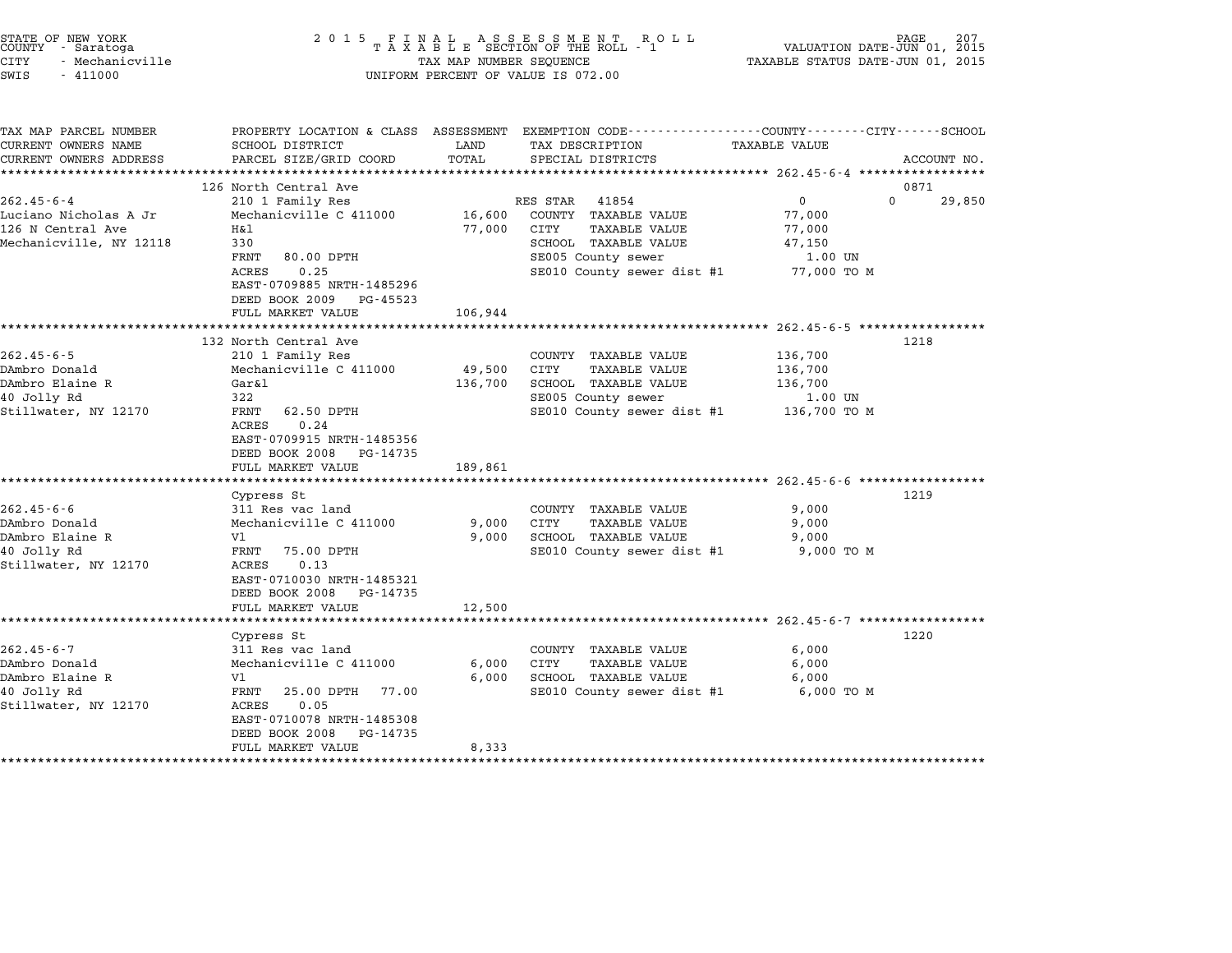| STATE OF NEW YORK<br>COUNTY - Saratoga<br><b>CITY</b><br>- Mechanicville<br>SWIS<br>$-411000$ | 2 0 1 5                                    | TAX MAP NUMBER SEQUENCE | FINAL ASSESSMENT ROTAXABLE SECTION OF THE ROLL - 1<br>R O L L<br>UNIFORM PERCENT OF VALUE IS 072.00                | VALUATION DATE-JUN 01, 2015<br>TAXABLE STATUS DATE-JUN 01, 2015 | PAGE     |             |
|-----------------------------------------------------------------------------------------------|--------------------------------------------|-------------------------|--------------------------------------------------------------------------------------------------------------------|-----------------------------------------------------------------|----------|-------------|
| TAX MAP PARCEL NUMBER<br>CURRENT OWNERS NAME                                                  | SCHOOL DISTRICT                            | LAND                    | PROPERTY LOCATION & CLASS ASSESSMENT EXEMPTION CODE----------------COUNTY-------CITY-----SCHOOL<br>TAX DESCRIPTION | <b>TAXABLE VALUE</b>                                            |          |             |
| CURRENT OWNERS ADDRESS                                                                        | PARCEL SIZE/GRID COORD                     | TOTAL                   | SPECIAL DISTRICTS                                                                                                  |                                                                 |          | ACCOUNT NO. |
| ************************                                                                      |                                            |                         |                                                                                                                    |                                                                 |          |             |
|                                                                                               | Cypress St                                 |                         |                                                                                                                    |                                                                 |          |             |
| $262.45 - 6 - 8$                                                                              | 311 Res vac land                           |                         | COUNTY TAXABLE VALUE                                                                                               | 6,000                                                           |          |             |
| Ruggiero Catarina                                                                             | Mechanicville C 411000                     | 6,000                   | <b>TAXABLE VALUE</b><br>CITY                                                                                       | 6,000                                                           |          |             |
| Disiena Mary                                                                                  | FRNT<br>25.00 DPTH 77.00                   | 6,000                   | SCHOOL TAXABLE VALUE                                                                                               | 6,000                                                           |          |             |
| Howland Ave<br>Mechanicville, NY 12118                                                        | 0.04<br>ACRES<br>EAST-0710101 NRTH-1485303 |                         | SE010 County sewer dist #1                                                                                         | 6,000 TO M                                                      |          |             |
|                                                                                               | DEED BOOK 661<br>PG-220                    |                         |                                                                                                                    |                                                                 |          |             |
|                                                                                               | FULL MARKET VALUE                          | 8,333                   |                                                                                                                    |                                                                 |          |             |
|                                                                                               | 17-19 Grove St                             | ***************         |                                                                                                                    | ******************** 262.45-6-9 ****************                | 0188     |             |
| $262.45 - 6 - 9$                                                                              | 230 3 Family Res                           |                         | RES STAR<br>41854                                                                                                  | $\mathbf 0$                                                     | 0        | 29,850      |
| Burgoyne Jacqueline A                                                                         | Mechanicville C 411000                     | 18,000                  | COUNTY TAXABLE VALUE                                                                                               | 90,000                                                          |          |             |
| 19 Grove St                                                                                   | Η&l                                        | 90,000                  | CITY<br><b>TAXABLE VALUE</b>                                                                                       | 90,000                                                          |          |             |
| Mechanicville, NY 12118                                                                       | 323                                        |                         | SCHOOL TAXABLE VALUE                                                                                               | 60,150                                                          |          |             |
|                                                                                               | FRNT<br>47.00 DPTH 106.50                  |                         | SE005 County sewer                                                                                                 | 3.00 UN                                                         |          |             |
|                                                                                               | ACRES<br>0.11                              |                         | SE010 County sewer dist #1                                                                                         | 90,000 TO M                                                     |          |             |
|                                                                                               | EAST-0710165 NRTH-1485297                  |                         |                                                                                                                    |                                                                 |          |             |
|                                                                                               | DEED BOOK 1100<br>PG-142                   |                         |                                                                                                                    |                                                                 |          |             |
|                                                                                               | FULL MARKET VALUE                          | 125,000                 |                                                                                                                    |                                                                 |          |             |
|                                                                                               |                                            |                         |                                                                                                                    |                                                                 |          |             |
| 262.46-1-1.11                                                                                 | Penrose Ave<br>311 Res vac land            |                         | COUNTY TAXABLE VALUE                                                                                               | 30,000                                                          |          |             |
| Disiena Nan M                                                                                 | Mechanicville C 411000                     | 30,000                  | CITY<br><b>TAXABLE VALUE</b>                                                                                       | 30,000                                                          |          |             |
| 15 Gilbert St                                                                                 | FRNT 55.00 DPTH 64.00                      | 30,000                  | SCHOOL TAXABLE VALUE                                                                                               | 30,000                                                          |          |             |
| Mechanicville, NY 12118                                                                       | ACRES<br>0.30                              |                         | SE010 County sewer dist #1                                                                                         | 30,000 TO M                                                     |          |             |
|                                                                                               | EAST-0710444 NRTH-1485887                  |                         |                                                                                                                    |                                                                 |          |             |
|                                                                                               | DEED BOOK 1453 PG-684                      |                         |                                                                                                                    |                                                                 |          |             |
|                                                                                               | FULL MARKET VALUE                          | 41,667                  |                                                                                                                    |                                                                 |          |             |
|                                                                                               |                                            |                         |                                                                                                                    |                                                                 |          |             |
|                                                                                               | 20 Gilbert St                              |                         |                                                                                                                    |                                                                 |          |             |
| $262.46 - 1 - 1.21$<br>Bisceglia Jamie-Trustee                                                | 220 2 Family Res<br>Mechanicville C 411000 | 45,000                  | SR STAR<br>41834<br>COUNTY TAXABLE VALUE                                                                           | $\mathbf{0}$<br>140,000                                         | $\Omega$ | 64,980      |
| 326 Hansen Road                                                                               | Lot 1                                      |                         | CITY<br>TAXABLE VALUE                                                                                              |                                                                 |          |             |
| Schaghticoke, NY 12187                                                                        | FRNT<br>83.00 DPTH                         | 140,000                 | SCHOOL TAXABLE VALUE                                                                                               | 140,000<br>75,020                                               |          |             |
|                                                                                               | 0.39<br>ACRES                              |                         | SE005 County sewer                                                                                                 | 2.00 UN                                                         |          |             |
| PRIOR OWNER ON 6/01/2015                                                                      | EAST-0710535 NRTH-1485840                  |                         | SE010 County sewer dist #1                                                                                         | 140,000 TO M                                                    |          |             |
| Bisceglia Thomas                                                                              | DEED BOOK 2015 PG-17172                    |                         |                                                                                                                    |                                                                 |          |             |
|                                                                                               | FULL MARKET VALUE                          | 194,444                 |                                                                                                                    |                                                                 |          |             |
|                                                                                               | *****************                          |                         |                                                                                                                    | ******************* 262.46-1-1.22 **************                |          |             |
|                                                                                               | North Main St                              |                         |                                                                                                                    |                                                                 |          |             |
| $262.46 - 1 - 1.22$                                                                           | 310 Res Vac                                |                         | COUNTY TAXABLE VALUE                                                                                               | 30,000                                                          |          |             |
| Bango Richard A                                                                               | Mechanicville C 411000                     | 30,000                  | CITY<br><b>TAXABLE VALUE</b>                                                                                       | 30,000                                                          |          |             |
| Bango Debra                                                                                   | Lot 2                                      | 30,000                  | SCHOOL TAXABLE VALUE                                                                                               | 30,000                                                          |          |             |
| 15 Carrington Ct                                                                              | FRNT 155.41 DPTH                           |                         | SE010 County sewer dist #1                                                                                         | 30,000 TO M                                                     |          |             |
| Clifton Park, NY 12065                                                                        | ACRES<br>0.51<br>DEED BOOK 1647<br>PG-444  |                         |                                                                                                                    |                                                                 |          |             |
|                                                                                               | FULL MARKET VALUE                          | 41,667                  |                                                                                                                    |                                                                 |          |             |
|                                                                                               |                                            |                         |                                                                                                                    |                                                                 |          |             |

STATE OF NEW YORK <sup>2</sup> <sup>0</sup> <sup>1</sup> 5 F I N A L A S S E S S M E N T R O L L PAGE <sup>208</sup> COUNTY - Saratoga <sup>T</sup> <sup>A</sup> <sup>X</sup> <sup>A</sup> <sup>B</sup> <sup>L</sup> <sup>E</sup> SECTION OF THE ROLL - <sup>1</sup> VALUATION DATE-JUN 01, <sup>2015</sup>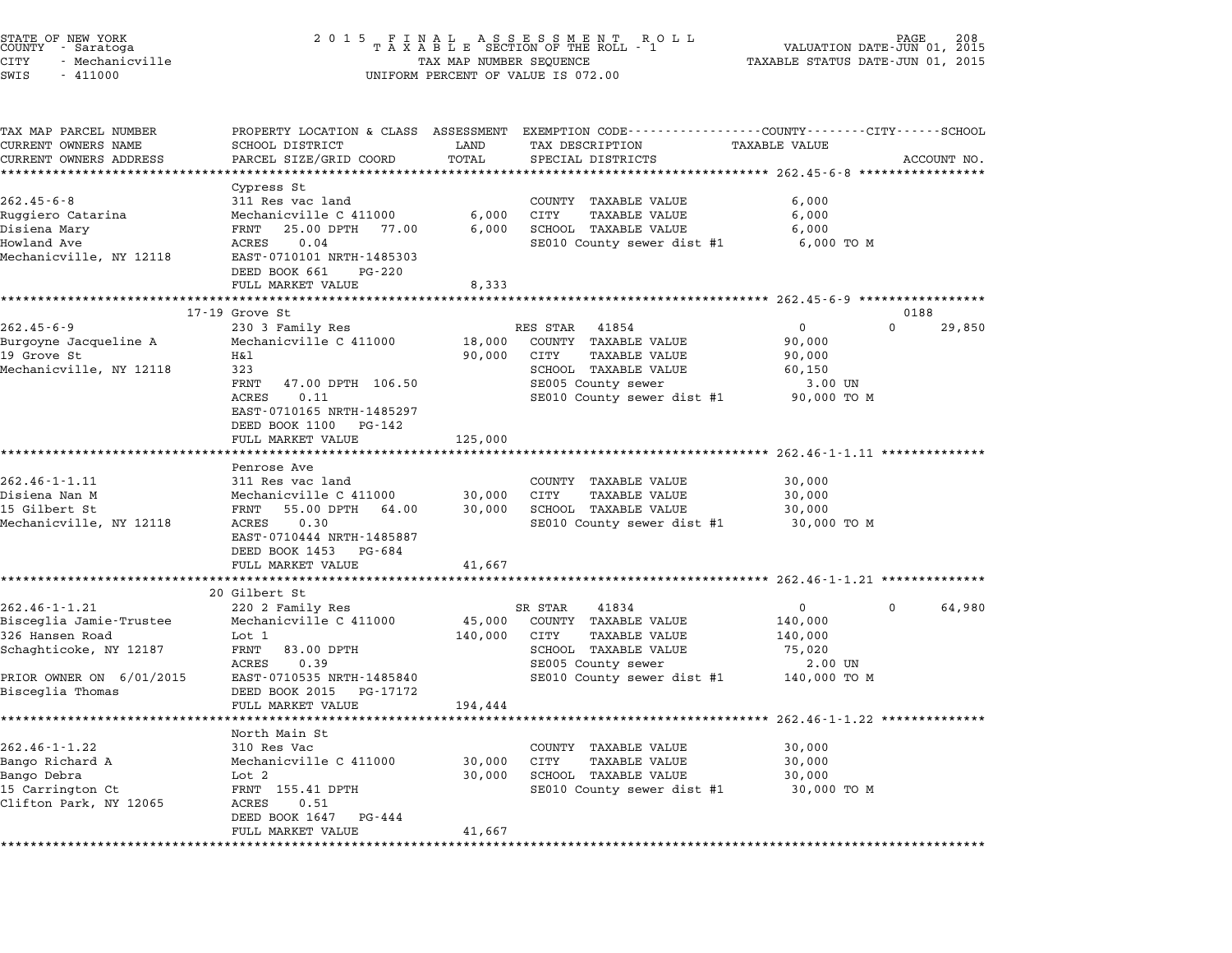| STATE OF NEW YORK<br>COUNTY - Saratoga<br><b>CITY</b><br>- Mechanicville<br>SWIS<br>$-411000$ | 2 0 1 5                                                 | TAX MAP NUMBER SEQUENCE | FINAL ASSESSMENT RO<br>TAXABLE SECTION OF THE ROLL - 1<br>R O L L<br>UNIFORM PERCENT OF VALUE IS 072.00 |                                             | PAGE<br>209<br>VALUATION DATE-JUN 01, 2015<br>TAXABLE STATUS DATE-JUN 01, 2015 |
|-----------------------------------------------------------------------------------------------|---------------------------------------------------------|-------------------------|---------------------------------------------------------------------------------------------------------|---------------------------------------------|--------------------------------------------------------------------------------|
| TAX MAP PARCEL NUMBER                                                                         |                                                         |                         | PROPERTY LOCATION & CLASS ASSESSMENT EXEMPTION CODE----------------COUNTY-------CITY------SCHOOL        |                                             |                                                                                |
| CURRENT OWNERS NAME                                                                           | SCHOOL DISTRICT                                         | LAND                    | TAX DESCRIPTION                                                                                         | <b>TAXABLE VALUE</b>                        |                                                                                |
| CURRENT OWNERS ADDRESS<br>************************                                            | PARCEL SIZE/GRID COORD                                  | TOTAL                   | SPECIAL DISTRICTS                                                                                       |                                             | ACCOUNT NO.                                                                    |
|                                                                                               | Us Rt 4                                                 |                         |                                                                                                         |                                             |                                                                                |
| $262.46 - 1 - 1.122$                                                                          | 454 Supermarket                                         |                         | COUNTY TAXABLE VALUE                                                                                    | 240,000                                     |                                                                                |
| Schuyler Mechanicville                                                                        | Mechanicville C 411000                                  | 75,000                  | CITY<br><b>TAXABLE VALUE</b>                                                                            | 240,000                                     |                                                                                |
| Partnership LP                                                                                | $P/0$ Lot 2                                             | 240,000                 | SCHOOL TAXABLE VALUE                                                                                    | 240,000                                     |                                                                                |
| 582 New Loudon Rd                                                                             | FRNT 402.90 DPTH                                        |                         | SE010 County sewer dist #1                                                                              | 240,000 TO M                                |                                                                                |
| Latham, NY 12110                                                                              | 2.08<br>ACRES                                           |                         |                                                                                                         |                                             |                                                                                |
|                                                                                               | EAST-0710624 NRTH-1486235<br>DEED BOOK 2009<br>PG-32365 |                         |                                                                                                         |                                             |                                                                                |
|                                                                                               | FULL MARKET VALUE                                       | 333,333                 |                                                                                                         |                                             |                                                                                |
|                                                                                               |                                                         |                         |                                                                                                         |                                             |                                                                                |
|                                                                                               | 197 North Main St                                       |                         |                                                                                                         |                                             | 0892                                                                           |
| $262.46 - 1 - 3$                                                                              | 220 2 Family Res                                        |                         | RES STAR<br>41854                                                                                       | 0                                           | $\Omega$<br>29,850                                                             |
| Comstock Arthur E                                                                             | Mechanicville C 411000                                  | 23,800                  | COUNTY TAXABLE VALUE                                                                                    | 102,800                                     |                                                                                |
| 197 North Main St                                                                             | Η&l                                                     | 102,800                 | CITY<br><b>TAXABLE VALUE</b>                                                                            | 102,800                                     |                                                                                |
| Mechanicville, NY 12118                                                                       | 57                                                      |                         | SCHOOL TAXABLE VALUE                                                                                    | 72,950                                      |                                                                                |
|                                                                                               | FRNT<br>46.35 DPTH 112.15                               |                         | SE005 County sewer                                                                                      | 2.00 UN                                     |                                                                                |
|                                                                                               | ACRES<br>0.11                                           |                         | SE010 County sewer dist #1                                                                              | 102,800 TO M                                |                                                                                |
|                                                                                               | EAST-0710754 NRTH-1485838<br>DEED BOOK 2008<br>PG-26590 |                         |                                                                                                         |                                             |                                                                                |
|                                                                                               | FULL MARKET VALUE                                       | 142,778                 |                                                                                                         |                                             |                                                                                |
|                                                                                               | *********************                                   |                         |                                                                                                         |                                             | $262.46 - 1 - 4$ ****************                                              |
|                                                                                               | 189 North Main St                                       |                         |                                                                                                         |                                             | 0230                                                                           |
| $262.46 - 1 - 4$                                                                              | 311 Res vac land                                        |                         | COUNTY TAXABLE VALUE                                                                                    | 29,000                                      |                                                                                |
| Briannas Boardwalk LLC                                                                        | Mechanicville C 411000                                  | 29,000                  | CITY<br><b>TAXABLE VALUE</b>                                                                            | 29,000                                      |                                                                                |
| 70 Kardas Rd                                                                                  | 61                                                      | 29,000                  | SCHOOL TAXABLE VALUE                                                                                    | 29,000                                      |                                                                                |
| Valley Falls, NY 12185                                                                        | FRNT 115.50 DPTH 130.00                                 |                         | SE005 County sewer                                                                                      | .00 UN                                      |                                                                                |
|                                                                                               | ACRES<br>0.38                                           |                         | SE010 County sewer dist #1                                                                              | 29,000 TO M                                 |                                                                                |
|                                                                                               | EAST-0710724 NRTH-1485768                               |                         |                                                                                                         |                                             |                                                                                |
|                                                                                               | DEED BOOK 2010<br>PG-2570                               |                         |                                                                                                         |                                             |                                                                                |
|                                                                                               | FULL MARKET VALUE                                       | 40,278                  |                                                                                                         |                                             |                                                                                |
|                                                                                               |                                                         |                         |                                                                                                         | *************** 262.46-1-5 **************** |                                                                                |
|                                                                                               | 14 Gilbert St                                           |                         |                                                                                                         |                                             | 0396                                                                           |
| $262.46 - 1 - 5$                                                                              | 220 2 Family Res                                        |                         | VET WAR C 41122                                                                                         | 16,350                                      | $\Omega$<br>0                                                                  |
| Rajeski Charles J                                                                             | Mechanicville C 411000                                  |                         | 21,800 VET WAR T 41123                                                                                  | $\Omega$                                    | 9,000<br>$\Omega$                                                              |
| Angela A/k/a Angelin                                                                          | $Hq\&1$                                                 | 109,000 SR STAR         | 41834                                                                                                   | $\Omega$                                    | 64,980<br>$\Omega$                                                             |
| 14 Gilbert St                                                                                 | 62                                                      |                         | COUNTY TAXABLE VALUE                                                                                    | 92,650                                      |                                                                                |
| Mechanicville, NY 12118                                                                       | FRNT<br>40.00 DPTH<br>ACRES<br>0.10                     |                         | CITY<br><b>TAXABLE VALUE</b><br>SCHOOL TAXABLE VALUE                                                    | 100,000<br>44,020                           |                                                                                |
|                                                                                               | EAST-0710644 NRTH-1485778                               |                         | SE005 County sewer                                                                                      | 2.00 UN                                     |                                                                                |
|                                                                                               | DEED BOOK 1439<br>PG-720                                |                         | SE010 County sewer dist #1                                                                              | 109,000 TO M                                |                                                                                |
|                                                                                               | FULL MARKET VALUE                                       | 151,389                 |                                                                                                         |                                             |                                                                                |
|                                                                                               | *****************                                       |                         |                                                                                                         |                                             |                                                                                |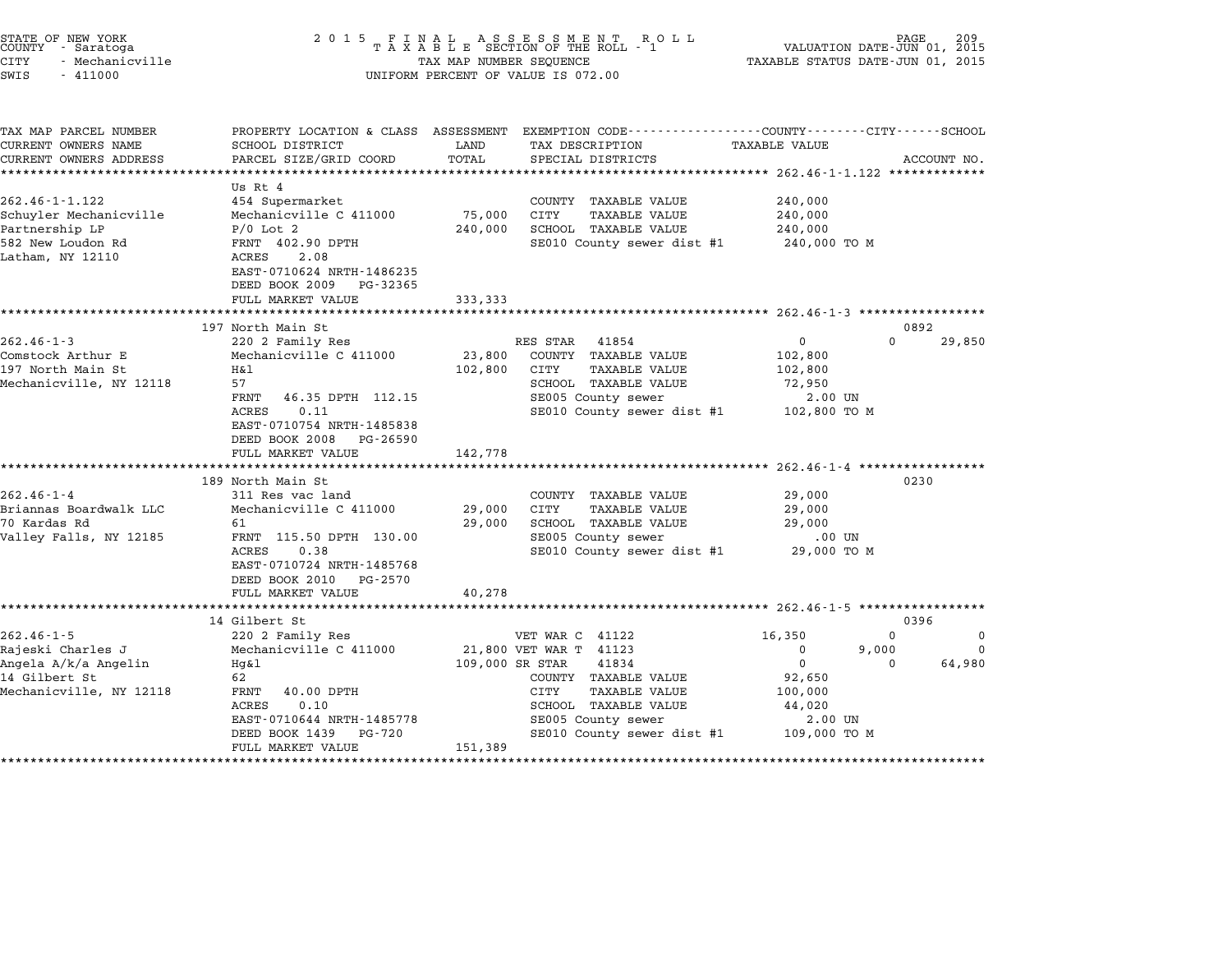| STATE OF NEW YORK<br>COUNTY<br>- Saratoga<br>CITY<br>- Mechanicville<br>$-411000$<br>SWIS |                                                                                                                                                                                                 |         | TAX MAP NUMBER SEQUENCE TAXABLE STATUS DATE-JUN 01, 2015<br>UNIFORM PERCENT OF VALUE IS 072.00 |                    |          |             |
|-------------------------------------------------------------------------------------------|-------------------------------------------------------------------------------------------------------------------------------------------------------------------------------------------------|---------|------------------------------------------------------------------------------------------------|--------------------|----------|-------------|
| TAX MAP PARCEL NUMBER<br>CURRENT OWNERS NAME SCHOOL DISTRICT                              | PROPERTY LOCATION & CLASS ASSESSMENT EXEMPTION CODE----------------COUNTY-------CITY------SCHOOL<br>CURRENT OWNERS ADDRESS           PARCEL SIZE/GRID COORD       TOTAL       SPECIAL DISTRICTS |         | LAND TAX DESCRIPTION                                                                           | TAXABLE VALUE      |          | ACCOUNT NO. |
|                                                                                           |                                                                                                                                                                                                 |         |                                                                                                |                    |          |             |
|                                                                                           | 18 Gilbert St                                                                                                                                                                                   |         |                                                                                                |                    | 0192     |             |
| $262.46 - 1 - 6$                                                                          | 220 2 Family Res                                                                                                                                                                                |         | RES STAR 41854                                                                                 | $\overline{0}$     | $\Omega$ | 29,850      |
| Mchale Shannon L<br>18 Gilbert Street<br>$H\&1$                                           | Mechanicville C 411000 24,600 COUNTY                                                                                                                                                            | 100,000 | TAXABLE VALUE<br>CITY<br>TAXABLE VALUE                                                         | 100,000<br>100,000 |          |             |
| Mechanicville, NY 12118                                                                   | 63                                                                                                                                                                                              |         | SCHOOL TAXABLE VALUE 70,150                                                                    |                    |          |             |
|                                                                                           | 50.00 DPTH 130.00<br>FRNT                                                                                                                                                                       |         | SE005 County sewer 2.00 UN                                                                     |                    |          |             |
|                                                                                           | 0.15<br>ACRES<br>EAST-0710594 NRTH-1485798<br>DEED BOOK 2014 PG-22589                                                                                                                           |         | SE010 County sewer dist #1 100,000 TO M                                                        |                    |          |             |
|                                                                                           | FULL MARKET VALUE                                                                                                                                                                               | 138,889 |                                                                                                |                    |          |             |

|                                          | DEED BOOK 2014 FG-22J6J<br>FULL MARKET VALUE                                                          | 138,889 |                              |              |      |
|------------------------------------------|-------------------------------------------------------------------------------------------------------|---------|------------------------------|--------------|------|
|                                          | 6 Fitchburg Ave                                                                                       |         |                              |              | 0591 |
| $262.46 - 1 - 11$                        | 220 2 Family Res                                                                                      |         | COUNTY TAXABLE VALUE         | 100,000      |      |
| Raucci Michael R                         | Mechanicville C 411000                                                                                | 18,000  | CITY<br><b>TAXABLE VALUE</b> | 100,000      |      |
| Raucci Marcy L                           | Η&l                                                                                                   | 100,000 | SCHOOL<br>TAXABLE VALUE      | 100,000      |      |
| 23 Staniak Rd                            | 65                                                                                                    |         | SE005 County sewer           | 2.00 UN      |      |
| Mechanicville, NY 12118                  | 66.61 DPTH<br>FRNT<br>0.05<br>ACRES<br>EAST-0710454 NRTH-1485727                                      |         | SE010 County sewer dist #1   | 100,000 TO M |      |
|                                          | DEED BOOK 2013<br>PG-15776                                                                            |         |                              |              |      |
|                                          | FULL MARKET VALUE                                                                                     | 138,889 |                              |              |      |
|                                          |                                                                                                       |         |                              |              |      |
|                                          | Fitchburg Ave                                                                                         |         |                              |              | 0608 |
| $262.46 - 1 - 12$                        | 312 Vac w/imprv                                                                                       |         | COUNTY<br>TAXABLE VALUE      | 22,000       |      |
| Anatriello Matthew                       | Mechanicville C 411000                                                                                | 3,000   | CITY<br>TAXABLE VALUE        | 22,000       |      |
| Mary Lou                                 | Garage                                                                                                | 22,000  | SCHOOL TAXABLE VALUE         | 22,000       |      |
| 19 Gilbert St<br>Mechanicville, NY 12118 | 48.39 DPTH<br>36.50<br>FRNT<br>0.04<br>ACRES<br>EAST-0710444 NRTH-1485667<br>DEED BOOK 1432<br>PG-216 |         | SE010 County sewer dist #1   | 22,000 TO M  |      |
|                                          | FULL MARKET VALUE                                                                                     | 30,556  |                              |              |      |
|                                          |                                                                                                       |         |                              |              |      |
|                                          | 28 Saratoga Ave                                                                                       |         |                              |              | 0612 |
| $262.46 - 1 - 13$                        | 220 2 Family Res                                                                                      |         | COUNTY TAXABLE VALUE         | 85,000       |      |
| DiSiena Nan                              | Mechanicville C 411000                                                                                | 18,200  | CITY<br>TAXABLE VALUE        | 85,000       |      |
| DiSiena Mark                             | H&l                                                                                                   | 85,000  | SCHOOL TAXABLE VALUE         | 85,000       |      |
| 15 Gilbert St                            | 74                                                                                                    |         | SE005 County sewer           | 2.00 UN      |      |
| Mechanicville, NY 12118                  | 35.72 DPTH<br>FRNT<br>0.10<br>ACRES<br>EAST-0710425 NRTH-1485587<br>DEED BOOK 1691<br>PG-257          |         | SE010 County sewer dist #1   | 85,000 TO M  |      |
|                                          | FULL MARKET VALUE                                                                                     | 118,056 |                              |              |      |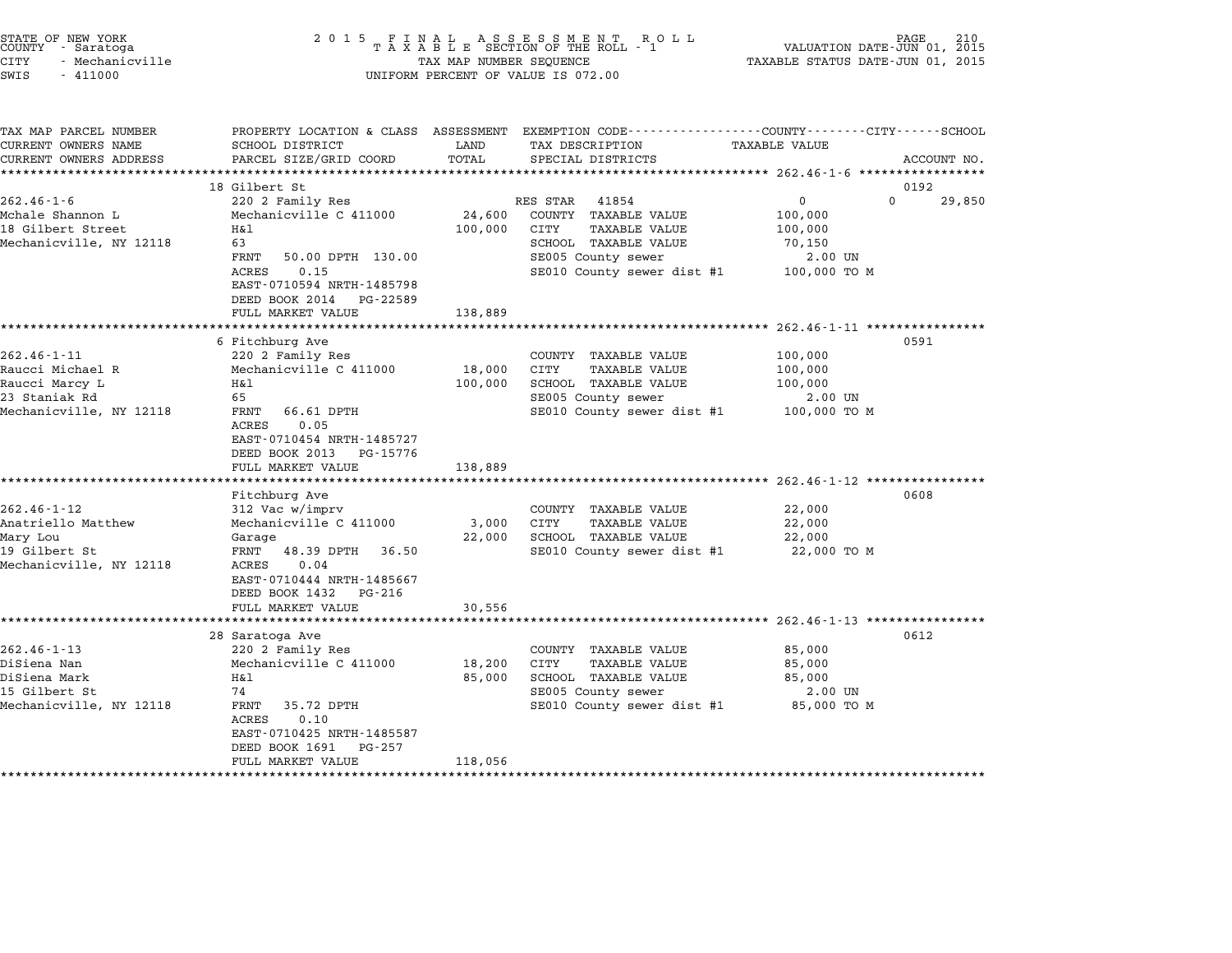| STATE OF NEW YORK |                 |  |
|-------------------|-----------------|--|
| COUNTY            | - Saratoga      |  |
| CITY              | - Mechanicville |  |

# STATE OF NEW YORK <sup>2</sup> <sup>0</sup> <sup>1</sup> 5 F I N A L A S S E S S M E N T R O L L PAGE <sup>211</sup> COUNTY - Saratoga <sup>T</sup> <sup>A</sup> <sup>X</sup> <sup>A</sup> <sup>B</sup> <sup>L</sup> <sup>E</sup> SECTION OF THE ROLL - <sup>1</sup> VALUATION DATE-JUN 01, <sup>2015</sup> CITY - Mechanicville TAX MAP NUMBER SEQUENCE TAXABLE STATUS DATE-JUN 01, <sup>2015</sup> SWIS - <sup>411000</sup> UNIFORM PERCENT OF VALUE IS 072.00

| TAX MAP PARCEL NUMBER                      |                                            |               | PROPERTY LOCATION & CLASS ASSESSMENT EXEMPTION CODE----------------COUNTY-------CITY------SCHOOL |                      |               |                      |
|--------------------------------------------|--------------------------------------------|---------------|--------------------------------------------------------------------------------------------------|----------------------|---------------|----------------------|
| CURRENT OWNERS NAME                        | SCHOOL DISTRICT                            | LAND          | TAX DESCRIPTION                                                                                  | <b>TAXABLE VALUE</b> |               |                      |
| CURRENT OWNERS ADDRESS                     | PARCEL SIZE/GRID COORD                     | TOTAL         | SPECIAL DISTRICTS                                                                                |                      |               | ACCOUNT NO.          |
|                                            | 34 Saratoga Ave                            |               |                                                                                                  |                      |               | 0387                 |
| $262.46 - 1 - 15$                          | 220 2 Family Res                           |               | VET COM C 41132                                                                                  | 21,250               | $\Omega$      | $\mathbf 0$          |
| Desieno Anthony F                          | Mechanicville C 411000                     |               | 15,000 VET COM T 41133                                                                           | $\mathbf{0}$         | 15,000        | $\mathbf 0$          |
| 34 Saratoga Ave                            | H&1                                        | 85,000        | COUNTY TAXABLE VALUE                                                                             | 63,750               |               |                      |
| Mechanicville, NY 12118                    | Life Estate                                |               | CITY<br>TAXABLE VALUE                                                                            | 70,000               |               |                      |
|                                            | rem A Miranda/M Desieno                    |               | SCHOOL TAXABLE VALUE                                                                             | 85,000               |               |                      |
|                                            | FRNT<br>35.00 DPTH 100.00                  |               | SE005 County sewer                                                                               | 2.00 UN              |               |                      |
|                                            | 0.08<br>ACRES                              |               | SE010 County sewer dist #1                                                                       | 85,000 TO M          |               |                      |
|                                            | EAST-0710355 NRTH-1485607                  |               |                                                                                                  |                      |               |                      |
|                                            | DEED BOOK 2011<br>PG-12924                 |               |                                                                                                  |                      |               |                      |
|                                            | FULL MARKET VALUE                          | 118,056       |                                                                                                  |                      |               |                      |
|                                            |                                            |               |                                                                                                  |                      |               |                      |
|                                            | 36 Saratoga Ave                            |               |                                                                                                  |                      |               | 1101                 |
| $262.46 - 1 - 16$                          | 210 1 Family Res                           |               | VET COM C 41132                                                                                  | 20,000               | $\Omega$      | $\Omega$             |
| Peluso Rocco                               | Mechanicville C 411000                     |               | 16,000 VET COM T 41133                                                                           | $\Omega$             | 15,000        | $\Omega$<br>$\Omega$ |
| Peluso Jane                                | H&l                                        | 80,000 AGED C | 41802                                                                                            | 30,000               | 0<br>$\Omega$ |                      |
| 36 Saratoga Ave<br>Mechanicville, NY 12118 | 77<br>33.30 DPTH 100.00<br>FRNT            |               | 41804<br>AGED S<br>41834<br>SR STAR                                                              | 0<br>$\mathbf 0$     | $\Omega$      | 16,000<br>64,000     |
|                                            | 0.08<br>ACRES                              |               | COUNTY TAXABLE VALUE                                                                             | 30,000               |               |                      |
|                                            | EAST-0710315 NRTH-1485607                  |               | CITY<br><b>TAXABLE VALUE</b>                                                                     | 65,000               |               |                      |
|                                            | DEED BOOK 0619<br>PG-0482                  |               | SCHOOL TAXABLE VALUE                                                                             | $\Omega$             |               |                      |
|                                            | FULL MARKET VALUE                          |               | 111,111 SE005 County sewer                                                                       | 1.00 UN              |               |                      |
|                                            |                                            |               | SE010 County sewer dist #1                                                                       | 80,000 TO M          |               |                      |
|                                            |                                            |               |                                                                                                  |                      |               |                      |
|                                            | 38 Saratoga Ave                            |               |                                                                                                  |                      |               | 1596                 |
| $262.46 - 1 - 17$                          | 220 2 Family Res                           |               | COUNTY TAXABLE VALUE                                                                             | 89,500               |               |                      |
| Connors William E                          | Mechanicville C 411000                     | 23,200        | <b>TAXABLE VALUE</b><br>CITY                                                                     | 89,500               |               |                      |
| Connors Elysia                             | 26.75 DPTH<br>FRNT                         | 89,500        | SCHOOL TAXABLE VALUE                                                                             | 89,500               |               |                      |
| PO Box 443                                 | 0.06<br>ACRES                              |               | SE005 County sewer                                                                               | 2.00 UN              |               |                      |
| Mechanicville, NY 12118                    | EAST-0710284 NRTH-1485614                  |               | SE010 County sewer dist #1                                                                       | 89,500 TO M          |               |                      |
|                                            | DEED BOOK 2011 PG-30260                    |               |                                                                                                  |                      |               |                      |
|                                            | FULL MARKET VALUE                          | 124,306       |                                                                                                  |                      |               |                      |
|                                            | *******************************            |               |                                                                                                  |                      |               |                      |
|                                            | 10 Penrose Ave                             |               |                                                                                                  |                      |               | 0657                 |
| $262.46 - 1 - 18$<br>Brunick Dalton        | 311 Res vac land<br>Mechanicville C 411000 | 3,000         | COUNTY TAXABLE VALUE<br>CITY<br>TAXABLE VALUE                                                    | 3,000                |               |                      |
| 12 Penrose Ave                             |                                            |               |                                                                                                  | 3,000                |               |                      |
| Mechanicville, NY 12118                    | Η&l<br>78                                  | 3,000         | SCHOOL TAXABLE VALUE<br>SE010 County sewer dist #1                                               | 3,000<br>3,000 TO M  |               |                      |
|                                            | 25.00 DPTH<br>FRNT                         |               |                                                                                                  |                      |               |                      |
|                                            | 0.05<br>ACRES                              |               |                                                                                                  |                      |               |                      |
|                                            | EAST-0710354 NRTH-1485667                  |               |                                                                                                  |                      |               |                      |
|                                            | DEED BOOK 1522<br>PG-601                   |               |                                                                                                  |                      |               |                      |
|                                            | FULL MARKET VALUE                          | 4,167         |                                                                                                  |                      |               |                      |
|                                            |                                            |               |                                                                                                  |                      |               |                      |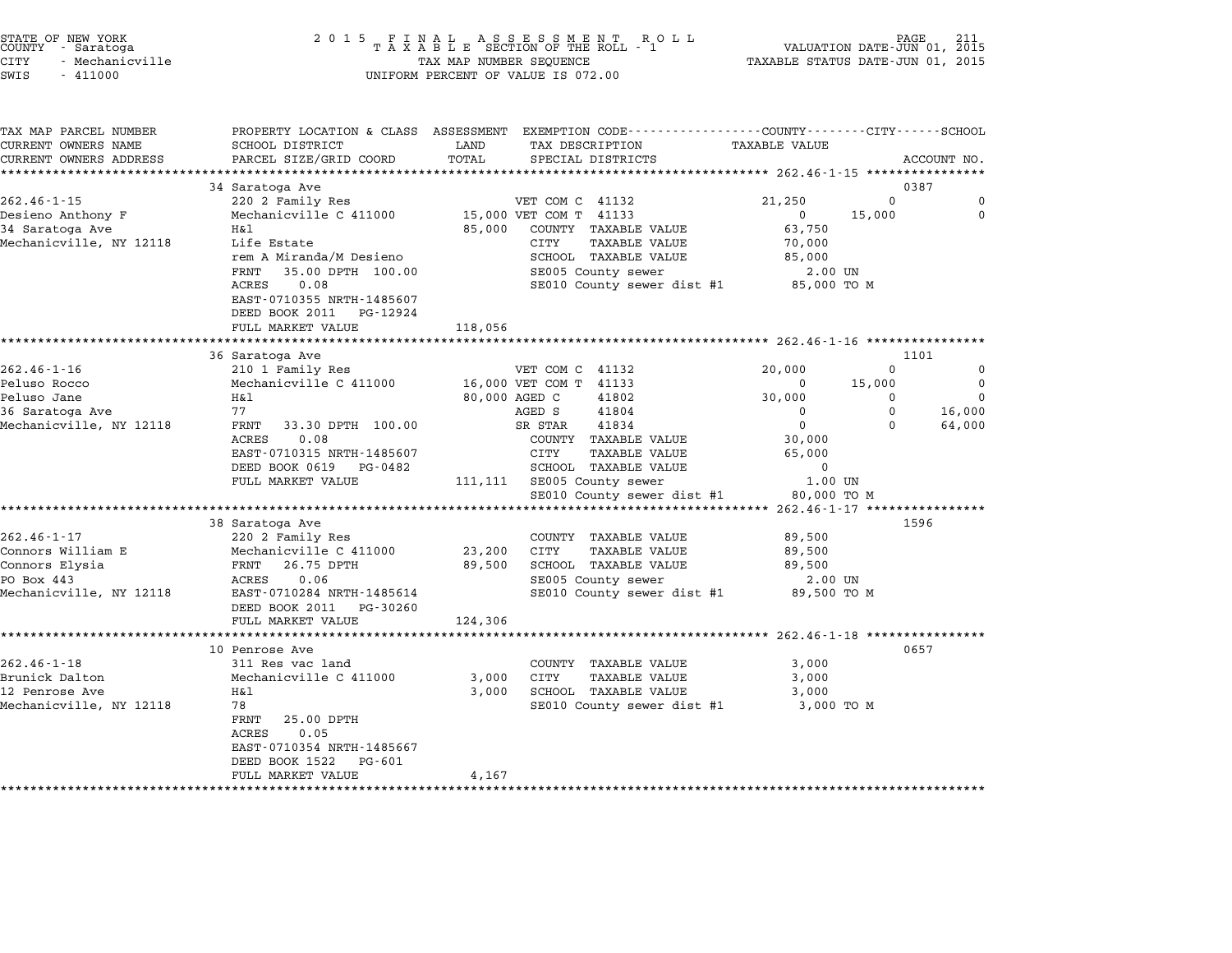| STATE OF NEW YORK |                 |  |
|-------------------|-----------------|--|
| COUNTY            | - Saratoga      |  |
| CITY              | - Mechanicville |  |

| TAX MAP PARCEL NUMBER<br>CURRENT OWNERS NAME          | SCHOOL DISTRICT            | PROPERTY LOCATION & CLASS ASSESSMENT EXEMPTION CODE---------------COUNTY-------CITY------SCHOOL<br>LAND<br>TAX DESCRIPTION | <b>TAXABLE VALUE</b>                |                              |
|-------------------------------------------------------|----------------------------|----------------------------------------------------------------------------------------------------------------------------|-------------------------------------|------------------------------|
| CURRENT OWNERS ADDRESS                                |                            | TOTAL                                                                                                                      |                                     |                              |
|                                                       | PARCEL SIZE/GRID COORD     | SPECIAL DISTRICTS                                                                                                          |                                     | ACCOUNT NO.                  |
|                                                       |                            |                                                                                                                            |                                     |                              |
| $262.46 - 1 - 19$                                     | 12 Penrose Ave             | VET WAR C 41122                                                                                                            | 8,250                               | 0148<br>$\Omega$<br>$\Omega$ |
| Brunick Dalton C                                      | 210 1 Family Res           |                                                                                                                            |                                     |                              |
| Brunick Colleen A                                     | Mechanicville C 411000     | 8,200 VET WAR T 41123                                                                                                      | $\mathbf 0$<br>8,250<br>$\mathbf 0$ | $\Omega$                     |
|                                                       | H & L                      | 55,000 RES STAR 41854                                                                                                      |                                     | 29,850<br>$\Omega$           |
| 12 Penrose Ave                                        | 1365                       | COUNTY TAXABLE VALUE                                                                                                       | 46,750                              |                              |
| Mechanicville, NY 12118                               | FRNT<br>25.00 DPTH         | CITY<br><b>TAXABLE VALUE</b>                                                                                               | 46,750                              |                              |
|                                                       | 0.05<br>ACRES              | SCHOOL TAXABLE VALUE                                                                                                       | 25,150                              |                              |
|                                                       | EAST-0710364 NRTH-1485687  | SE005 County sewer                                                                                                         | 1.00 UN                             |                              |
|                                                       | DEED BOOK 1386 PG-47       | SE010 County sewer dist #1                                                                                                 | 55,000 TO M                         |                              |
|                                                       | FULL MARKET VALUE          | 76,389                                                                                                                     |                                     |                              |
|                                                       |                            |                                                                                                                            |                                     |                              |
|                                                       | 14 Penrose Ave             |                                                                                                                            |                                     | 1462                         |
| $262.46 - 1 - 20.1$                                   | 220 2 Family Res           | COUNTY TAXABLE VALUE                                                                                                       | 85,000                              |                              |
| Metuchen Management Inc-Truste Mechanicville C 411000 |                            | 15,100<br>CITY<br>TAXABLE VALUE                                                                                            | 85,000                              |                              |
| 217 Delaware Avenue                                   | Η&l                        | SCHOOL TAXABLE VALUE<br>85,000                                                                                             | 85,000                              |                              |
| Delmar, NY 12054                                      | Comb Accts 1462&1463       | SE005 County sewer                                                                                                         | 2.00 UN                             |                              |
|                                                       | Lot 26 & $P/O$ Lot 27      | SE010 County sewer dist #1 85,000 TO M                                                                                     |                                     |                              |
|                                                       | FRNT<br>25.04 DPTH 131.00  |                                                                                                                            |                                     |                              |
|                                                       | ACRES<br>0.07              |                                                                                                                            |                                     |                              |
|                                                       | EAST-0710354 NRTH-1485717  |                                                                                                                            |                                     |                              |
|                                                       | DEED BOOK 2014<br>PG-16763 |                                                                                                                            |                                     |                              |
|                                                       | FULL MARKET VALUE          | 118,056                                                                                                                    |                                     |                              |
|                                                       |                            |                                                                                                                            |                                     |                              |
|                                                       | 16 Penrose Ave             |                                                                                                                            |                                     |                              |
| $262.46 - 1 - 20.2$                                   | 210 1 Family Res           | VET WAR C 41122                                                                                                            | 9,450                               | $\Omega$<br>0                |
| Callanan Britton F                                    | Mechanicville C 411000     | 15,000 VET WAR T 41123                                                                                                     | 9,000<br>$\mathbf 0$                | $\Omega$                     |
| Callanan Sharon G                                     | H & L                      | 63,000 RES STAR 41854                                                                                                      | $\overline{0}$                      | $\Omega$<br>29,850           |
| 16 Penrose Ave                                        | FRNT<br>37.63 DPTH         | COUNTY TAXABLE VALUE                                                                                                       | 53,550                              |                              |
| Mechanicville, NY 12118                               | 0.10<br>ACRES              | <b>TAXABLE VALUE</b><br>CITY                                                                                               | 54,000                              |                              |
|                                                       | EAST-0710364 NRTH-1485747  | SCHOOL TAXABLE VALUE                                                                                                       | 33,150                              |                              |
|                                                       | DEED BOOK 1450 PG-571      | SE005 County sewer                                                                                                         | 1.00 UN                             |                              |
|                                                       | FULL MARKET VALUE          | 87,500 SE010 County sewer dist #1                                                                                          | 63,000 TO M                         |                              |
|                                                       |                            |                                                                                                                            |                                     |                              |
|                                                       | 24-26 Penrose Ave          |                                                                                                                            |                                     | 1349                         |
| $262.46 - 1 - 22$                                     | 411 Apartment              | RES STAR<br>41854                                                                                                          | $\mathbf 0$                         | $\Omega$<br>29,850           |
| Fischer Sarah L                                       | Mechanicville C 411000     | 24,600<br>COUNTY TAXABLE VALUE                                                                                             | 150,000                             |                              |
| 24-26 Penrose Ave                                     | Blk & L                    | 150,000<br>CITY<br>TAXABLE VALUE                                                                                           | 150,000                             |                              |
| Mechanicville, NY 12118                               | FRNT 92.33 DPTH            | SCHOOL TAXABLE VALUE                                                                                                       | 120,150                             |                              |
|                                                       | 0.26<br>ACRES              | SE005 County sewer                                                                                                         | 4.00 UN                             |                              |
|                                                       | EAST-0710404 NRTH-1485817  | SE010 County sewer dist #1 150,000 TO M                                                                                    |                                     |                              |
|                                                       | DEED BOOK 2008<br>PG-20967 |                                                                                                                            |                                     |                              |
|                                                       | FULL MARKET VALUE          | 208,333                                                                                                                    |                                     |                              |
|                                                       |                            |                                                                                                                            |                                     |                              |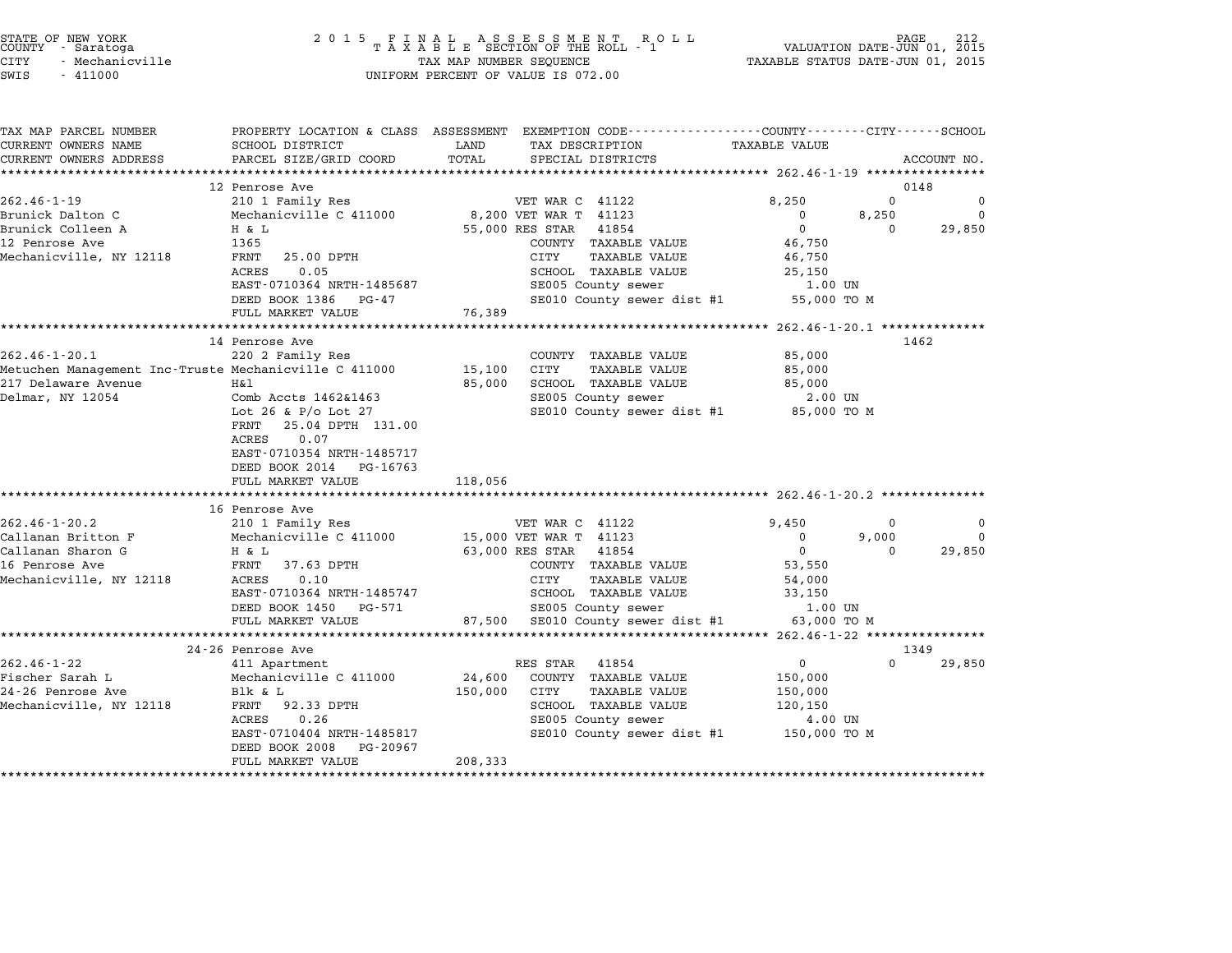| STATE OF NEW YORK |  |            |  |                 |
|-------------------|--|------------|--|-----------------|
| COUNTY            |  | - Saratoga |  |                 |
| CITY              |  |            |  | - Mechanicville |

| TAX MAP PARCEL NUMBER                               |                                              | PROPERTY LOCATION & CLASS ASSESSMENT EXEMPTION CODE----------------COUNTY-------CITY------SCHOOL |                                   |
|-----------------------------------------------------|----------------------------------------------|--------------------------------------------------------------------------------------------------|-----------------------------------|
| CURRENT OWNERS NAME                                 | SCHOOL DISTRICT<br>PARCEL SIZE/GRID COORD    | TAX DESCRIPTION<br>LAND<br>TOTAL                                                                 | <b>TAXABLE VALUE</b>              |
| CURRENT OWNERS ADDRESS<br>************************* |                                              | SPECIAL DISTRICTS                                                                                | ACCOUNT NO.                       |
|                                                     | 30 Saratoga Ave                              |                                                                                                  | 0820                              |
| $262.46 - 1 - 23$                                   | 220 2 Family Res                             | VET WAR C 41122                                                                                  | $\Omega$<br>13,200<br>$\mathbf 0$ |
| Lanzone Joseph E                                    | Mechanicville C 411000                       | 18,000 VET WAR T 41123                                                                           | 9,000<br>$\Omega$<br>$\Omega$     |
| Mary Carol                                          | Hq&l                                         | 88,000 SR STAR<br>41834                                                                          | $\Omega$<br>64,980<br>$\Omega$    |
| 30 Saratoga Ave                                     | 75                                           | COUNTY TAXABLE VALUE                                                                             | 74,800                            |
| Mechanicville, NY 12118                             | Lots 24 & P/o 25                             | CITY<br><b>TAXABLE VALUE</b>                                                                     | 79,000                            |
|                                                     | 47.60 DPTH<br>FRNT                           | SCHOOL TAXABLE VALUE                                                                             | 23,020                            |
|                                                     | 0.15<br>ACRES                                | SE005 County sewer                                                                               | 2.00 UN                           |
|                                                     | EAST-0710385 NRTH-1485597                    | SE010 County sewer dist #1                                                                       | 88,000 TO M                       |
|                                                     | DEED BOOK 1188<br>PG-159                     |                                                                                                  |                                   |
|                                                     | FULL MARKET VALUE                            | 122,222                                                                                          |                                   |
|                                                     | ***********************                      |                                                                                                  |                                   |
|                                                     | 30 East Saratoga Ave                         |                                                                                                  | 0764                              |
| $262.46 - 2 - 6$                                    | 220 2 Family Res                             | COUNTY TAXABLE VALUE                                                                             | 82,000                            |
| Maiello Joseph                                      | Mechanicville C 411000                       | 14,700<br><b>CITY</b><br>TAXABLE VALUE                                                           | 82,000                            |
| Maiello Linda                                       | Η&l                                          | 82,000<br>SCHOOL TAXABLE VALUE                                                                   | 82,000                            |
| 60 Rt 146                                           | 48                                           | SE005 County sewer                                                                               | 2.00 UN                           |
| Mechanicville, NY 12118                             | 40.00 DPTH<br>FRNT<br>85.00                  | SE010 County sewer dist #1                                                                       | 82,000 TO M                       |
|                                                     | 0.08<br>ACRES                                |                                                                                                  |                                   |
|                                                     | EAST-0711135 NRTH-1485359                    |                                                                                                  |                                   |
|                                                     | DEED BOOK 995<br>PG-507                      |                                                                                                  |                                   |
|                                                     | FULL MARKET VALUE                            | 113,889                                                                                          |                                   |
|                                                     |                                              |                                                                                                  |                                   |
|                                                     | 26 East Saratoga Ave                         |                                                                                                  | 1435                              |
| $262.46 - 2 - 7$                                    | 220 2 Family Res                             | COUNTY TAXABLE VALUE                                                                             | 90,000                            |
| Baker Patrick J                                     | Mechanicville C 411000                       | <b>TAXABLE VALUE</b><br>18,000<br>CITY                                                           | 90,000                            |
| Baker Concetta A<br>3 Hemstreet Ave                 | Η&l<br>49                                    | SCHOOL TAXABLE VALUE<br>90,000                                                                   | 90,000                            |
|                                                     |                                              | SE005 County sewer                                                                               | 2.00 UN                           |
| Mechanicville, NY 12118                             | FRNT<br>40.00 DPTH<br>85.00<br>ACRES<br>0.08 | SE010 County sewer dist #1                                                                       | 90,000 TO M                       |
|                                                     | EAST-0711095 NRTH-1485369                    |                                                                                                  |                                   |
|                                                     | DEED BOOK 1311<br>PG-48                      |                                                                                                  |                                   |
|                                                     | FULL MARKET VALUE                            | 125,000                                                                                          |                                   |
|                                                     | *********************                        |                                                                                                  |                                   |
|                                                     | 24 East Saratoga Ave                         |                                                                                                  | 1488                              |
| $262.46 - 2 - 8$                                    | 230 3 Family Res                             | VET COM C 41132                                                                                  | 23,250<br>$\Omega$<br>$\mathbf 0$ |
| Wixted Earl                                         | Mechanicville C 411000                       | 18,600 VET COM T 41133                                                                           | $\Omega$<br>15,000<br>$\Omega$    |
| Wixted Antoinette                                   | Hg & L                                       | 93,000 SR STAR<br>41834                                                                          | $\mathbf 0$<br>64,980<br>0        |
| 24 East Saratoga Ave                                | 77.00 DPTH<br>FRNT<br>85.00                  | COUNTY TAXABLE VALUE                                                                             | 69,750                            |
| Mechanicville, NY 12118                             | 0.15<br>ACRES                                | <b>CITY</b><br><b>TAXABLE VALUE</b>                                                              | 78,000                            |
|                                                     | EAST-0711045 NRTH-1485389                    | SCHOOL TAXABLE VALUE                                                                             | 28,020                            |
|                                                     | DEED BOOK 0910<br>PG-0281                    | SE005 County sewer                                                                               | 3.00 UN                           |
|                                                     | FULL MARKET VALUE                            | 129,167<br>SE010 County sewer dist #1                                                            | 93,000 TO M                       |
|                                                     |                                              |                                                                                                  |                                   |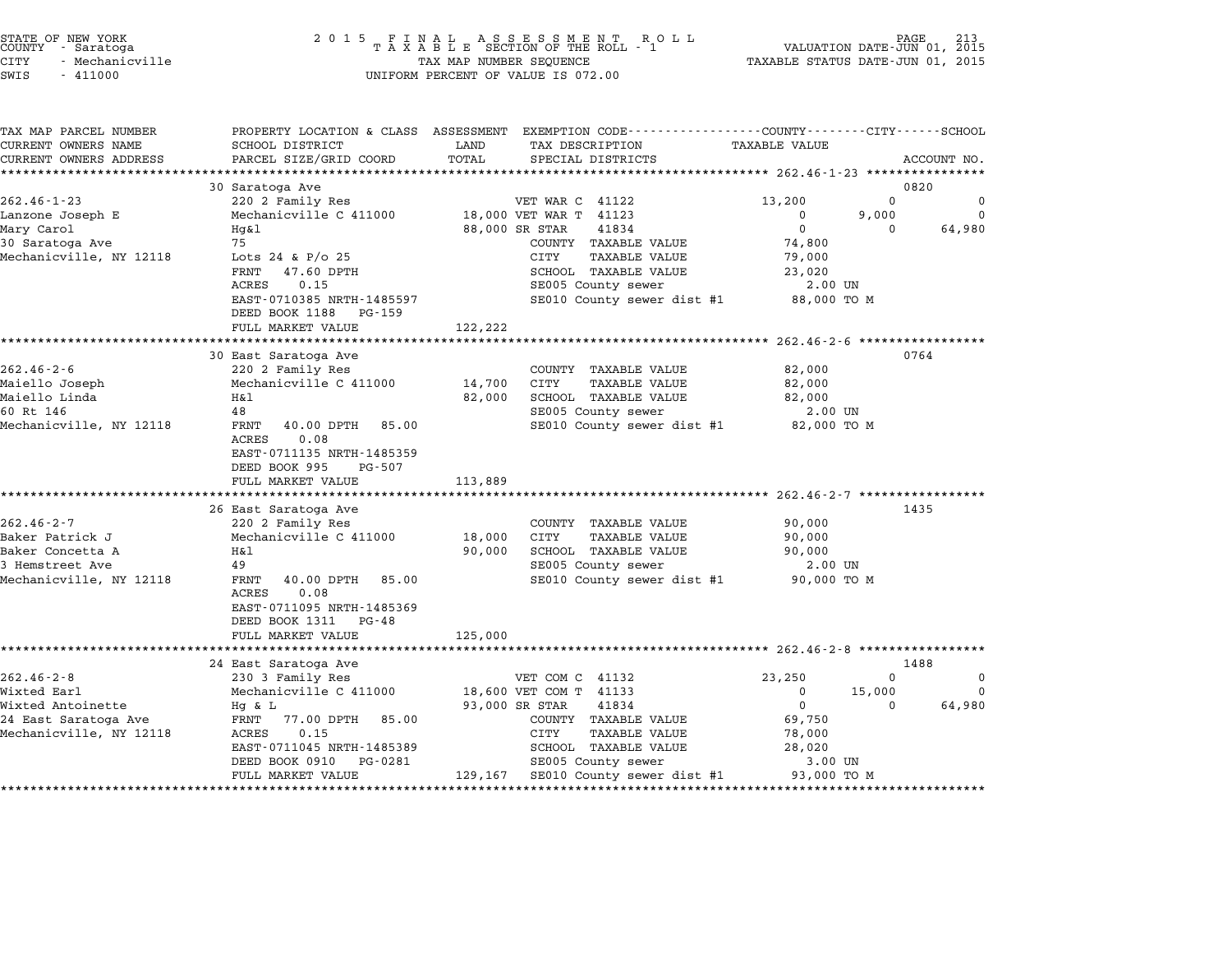| STATE OF NEW YORK<br>COUNTY - Saratoga<br>CITY<br>- Mechanicville<br>SWIS<br>$-411000$                        | 2 0 1 5                                                                                                                                                                                               | TAX MAP NUMBER SEQUENCE     | FINAL ASSESSMENT ROLL<br>TAXABLE SECTION OF THE ROLL - 1<br>UNIFORM PERCENT OF VALUE IS 072.00                                                 | VALUATION DATE-JUN 01, 2015<br>TAXABLE STATUS DATE-JUN 01, 2015      | PAGE.     | 214         |
|---------------------------------------------------------------------------------------------------------------|-------------------------------------------------------------------------------------------------------------------------------------------------------------------------------------------------------|-----------------------------|------------------------------------------------------------------------------------------------------------------------------------------------|----------------------------------------------------------------------|-----------|-------------|
| TAX MAP PARCEL NUMBER<br>CURRENT OWNERS NAME<br>CURRENT OWNERS ADDRESS<br>***********************             | SCHOOL DISTRICT<br>PARCEL SIZE/GRID COORD                                                                                                                                                             | LAND<br>TOTAL               | PROPERTY LOCATION & CLASS ASSESSMENT EXEMPTION CODE---------------COUNTY-------CITY------SCHOOL<br>TAX DESCRIPTION<br>SPECIAL DISTRICTS        | <b>TAXABLE VALUE</b>                                                 |           | ACCOUNT NO. |
| $262.46 - 2 - 9$<br>Baker Patrick J<br>Baker Concetta A<br>3 Hemstreet Ave<br>Mechanicville, NY 12118         | East Saratoga Ave<br>220 2 Family Res<br>Mechanicville C 411000<br>Hq&l<br>FRNT<br>40.00 DPTH<br>85.00<br>0.08<br>ACRES<br>EAST-0710985 NRTH-1485398<br>DEED BOOK 1000<br>PG-314<br>FULL MARKET VALUE | 14,900<br>83,000<br>115,278 | COUNTY TAXABLE VALUE<br>CITY<br><b>TAXABLE VALUE</b><br>SCHOOL TAXABLE VALUE<br>SE005 County sewer<br>SE010 County sewer dist #1               | 83,000<br>83,000<br>83,000<br>2.00 UN<br>83,000 TO M                 | 0914      |             |
|                                                                                                               | 16 East Saratoga Ave                                                                                                                                                                                  |                             |                                                                                                                                                |                                                                      | 1484      |             |
| $262.46 - 2 - 10$<br>Driggers Clyde J<br>16 East Saratoga Ave Apt 1<br>Mechanicville, NY 12118                | 220 2 Family Res<br>Mechanicville C 411000<br>Η&l<br>FRNT<br>40.00 DPTH<br>85.00<br>ACRES<br>0.08<br>EAST-0710945 NRTH-1485408<br>DEED BOOK 2011 PG-42383<br>FULL MARKET VALUE                        | 16,000<br>81,000<br>112,500 | RES STAR<br>41854<br>COUNTY TAXABLE VALUE<br>CITY<br>TAXABLE VALUE<br>SCHOOL TAXABLE VALUE<br>SE005 County sewer<br>SE010 County sewer dist #1 | $\mathbf{0}$<br>81,000<br>81,000<br>51,150<br>2.00 UN<br>81,000 TO M | 0         | 29,850      |
|                                                                                                               | 10 East Saratoga Ave                                                                                                                                                                                  |                             |                                                                                                                                                |                                                                      | 0245      |             |
| $262.46 - 2 - 11$<br>Phelps Scott<br>10 East Saratoga Ave<br>Mechanicville, NY 12118                          | 220 2 Family Res<br>Mechanicville C 411000<br>H G & L<br>54<br>FRNT<br>55.00 DPTH<br>85.00<br>0.11<br>ACRES<br>EAST-0710905 NRTH-1485428<br>DEED BOOK 2013<br>PG-34531<br>FULL MARKET VALUE           | 15,800<br>88,000<br>122,222 | RES STAR<br>41854<br>COUNTY TAXABLE VALUE<br>CITY<br>TAXABLE VALUE<br>SCHOOL TAXABLE VALUE<br>SE005 County sewer<br>SE010 County sewer dist #1 | $\Omega$<br>88,000<br>88,000<br>58,150<br>2.00 UN<br>88,000 TO M     | 0         | 29,850      |
|                                                                                                               |                                                                                                                                                                                                       |                             |                                                                                                                                                |                                                                      |           |             |
| $262.46 - 2 - 12$<br>Harrington Michael J<br>Harrington Laure<br>162 North Main St<br>Mechanicville, NY 12118 | North Main St<br>210 1 Family Res<br>Mechanicville C 411000<br>Hq&l<br>FRNT<br>85.39 DPTH<br>ACRES<br>0.19<br>EAST-0710825 NRTH-1485448<br>DEED BOOK 1094<br>PG-61<br>FULL MARKET VALUE               | 18,200<br>91,000<br>126,389 | RES STAR<br>41854<br>COUNTY TAXABLE VALUE<br>CITY<br>TAXABLE VALUE<br>SCHOOL TAXABLE VALUE<br>SE005 County sewer<br>SE010 County sewer dist #1 | $\mathbf{0}$<br>91,000<br>91,000<br>61,150<br>1.00 UN<br>91,000 TO M | 1410<br>0 | 29,850      |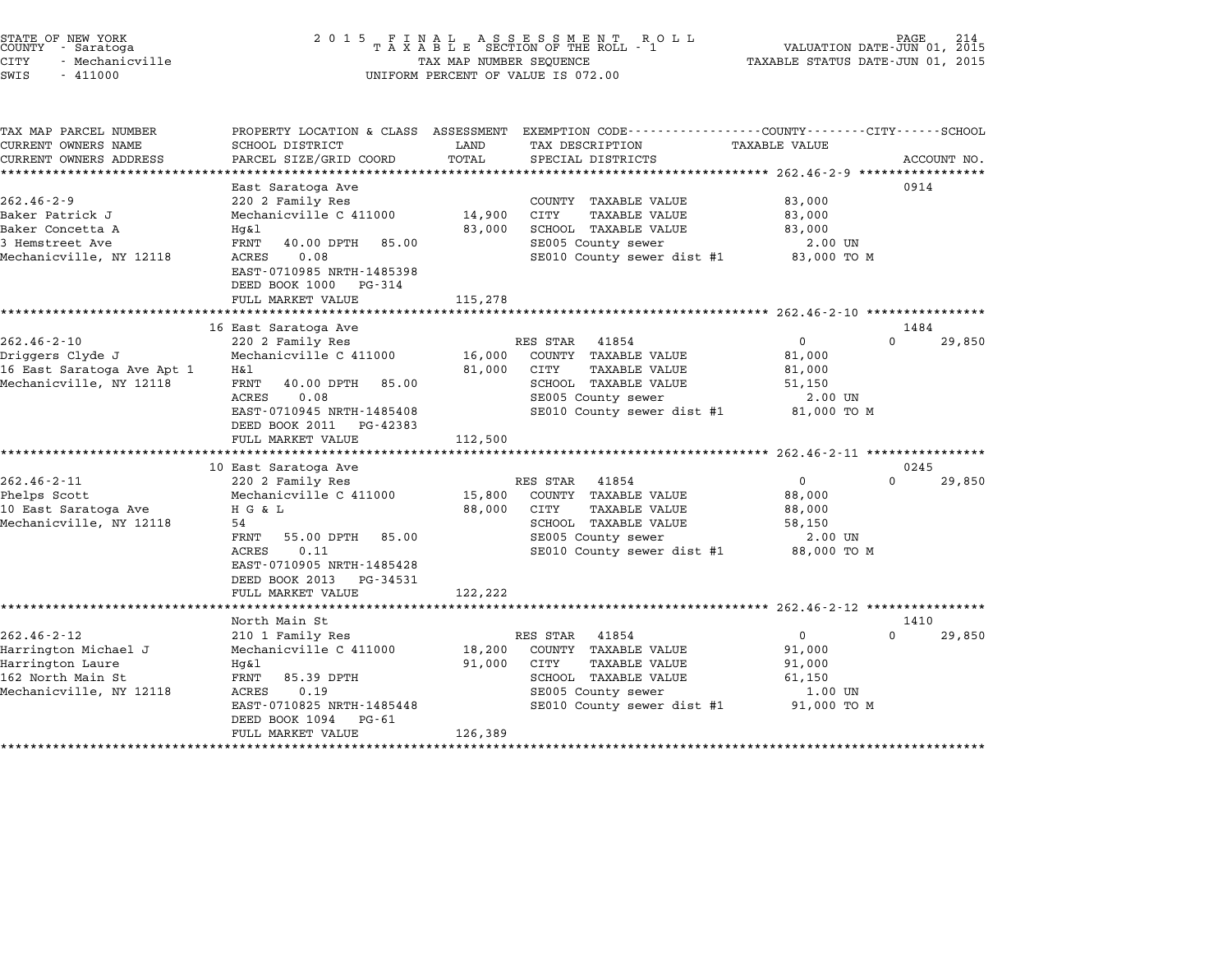| STATE OF NEW YORK<br>COUNTY - Saratoga<br>CITY<br>- Mechanicville<br>SWIS<br>$-411000$                                  | 2 0 1 5                                                                                                                                                                                            | TAX MAP NUMBER SEQUENCE      | FINAL ASSESSMENT RO<br>TAXABLE SECTION OF THE ROLL - 1<br>R O L L<br>UNIFORM PERCENT OF VALUE IS 072.00                                               | TAXABLE STATUS DATE-JUN 01, 2015                              | PAGE<br>VALUATION DATE-JUN 01, 2015 |
|-------------------------------------------------------------------------------------------------------------------------|----------------------------------------------------------------------------------------------------------------------------------------------------------------------------------------------------|------------------------------|-------------------------------------------------------------------------------------------------------------------------------------------------------|---------------------------------------------------------------|-------------------------------------|
| TAX MAP PARCEL NUMBER<br>CURRENT OWNERS NAME<br>CURRENT OWNERS ADDRESS<br>*********************                         | SCHOOL DISTRICT<br>PARCEL SIZE/GRID COORD                                                                                                                                                          | LAND<br>TOTAL                | PROPERTY LOCATION & CLASS ASSESSMENT EXEMPTION CODE---------------COUNTY-------CITY------SCHOOL<br>TAX DESCRIPTION<br>SPECIAL DISTRICTS               | <b>TAXABLE VALUE</b>                                          | ACCOUNT NO.                         |
|                                                                                                                         | 32 East Saratoga Ave                                                                                                                                                                               |                              |                                                                                                                                                       |                                                               | 0489                                |
| $262.46 - 2 - 13$<br>Barton Karen M<br>32 East Saratoga Ave<br>Mechanicville, NY 12118                                  | 210 1 Family Res<br>Mechanicville C 411000<br>Η&l<br>46a<br>FRNT 171.00 DPTH<br>85.00<br><b>ACRES</b><br>0.38<br>EAST-0711235 NRTH-1485329<br>DEED BOOK 1628<br>PG-780                             | 22,400<br>105,000            | RES STAR<br>41854<br>COUNTY TAXABLE VALUE<br>CITY<br><b>TAXABLE VALUE</b><br>SCHOOL TAXABLE VALUE<br>SE005 County sewer<br>SE010 County sewer dist #1 | 0<br>105,000<br>105,000<br>75,150<br>1.00 UN<br>105,000 TO M  | $\Omega$<br>29,850                  |
|                                                                                                                         | FULL MARKET VALUE                                                                                                                                                                                  | 145,833<br>*************     |                                                                                                                                                       | ********************* 262.46-3-1 ****************             |                                     |
|                                                                                                                         | 19 Gilbert St                                                                                                                                                                                      |                              |                                                                                                                                                       |                                                               | 0056                                |
| $262.46 - 3 - 1$<br>Anatriello Mattea<br>Mary Lucille Canavan<br>Anatriello<br>19 Gilbert St<br>Mechanicville, NY 12118 | 220 2 Family Res<br>Mechanicville C 411000<br>Η&l<br>66<br>FRNT<br>50.00 DPTH<br>0.11<br>ACRES<br>EAST-0710514 NRTH-1485658<br>DEED BOOK 0853 PG-0282                                              | 26,000<br>101,000            | 41854<br>RES STAR<br>COUNTY TAXABLE VALUE<br><b>TAXABLE VALUE</b><br>CITY<br>SCHOOL TAXABLE VALUE<br>SE005 County sewer<br>SE010 County sewer dist #1 | 0<br>101,000<br>101,000<br>71,150<br>2.00 UN<br>101,000 TO M  | $\Omega$<br>29,850                  |
|                                                                                                                         | FULL MARKET VALUE                                                                                                                                                                                  | 140,278                      |                                                                                                                                                       |                                                               |                                     |
|                                                                                                                         | 15 Gilbert St                                                                                                                                                                                      |                              |                                                                                                                                                       |                                                               | 0466                                |
| $262.46 - 3 - 2$<br>Disiena Nan M<br>Disiena Mark B<br>15 Gilbert St<br>Mechanicville, NY 12118                         | 210 1 Family Res<br>Mechanicville C 411000<br>Η&l<br>67<br>Life Estate<br>FRNT<br>50.00 DPTH 100.00<br>0.11<br>ACRES<br>EAST-0710564 NRTH-1485648<br>DEED BOOK 1445<br>PG-506<br>FULL MARKET VALUE | 24,600<br>115,000<br>159,722 | RES STAR 41854<br>COUNTY TAXABLE VALUE<br>CITY<br>TAXABLE VALUE<br>SCHOOL TAXABLE VALUE<br>SE005 County sewer<br>SE010 County sewer dist #1           | 0<br>115,000<br>115,000<br>85,150<br>1.00 UN<br>115,000 TO M  | $\Omega$<br>29,850                  |
|                                                                                                                         |                                                                                                                                                                                                    | ****************             |                                                                                                                                                       |                                                               |                                     |
| $262.46 - 3 - 3$<br>Dixon Philip J<br>Dixon Rebecca L<br>13 Gilbert St<br>Mechanicville, NY 12118                       | 13 Gilbert St<br>210 1 Family Res<br>Mechanicville C 411000<br>Η&l<br>FRNT<br>70.00 DPTH 100.00<br>ACRES<br>0.16<br>EAST-0710624 NRTH-1485638<br>DEED BOOK 1291<br>PG-313<br>FULL MARKET VALUE     | 21,000<br>140,000<br>194,444 | RES STAR<br>41854<br>COUNTY TAXABLE VALUE<br>CITY<br><b>TAXABLE VALUE</b><br>SCHOOL TAXABLE VALUE<br>SE005 County sewer<br>SE010 County sewer dist #1 | 0<br>140,000<br>140,000<br>110,150<br>1.00 UN<br>140,000 TO M | 0860<br>$\Omega$<br>29,850          |

STATE OF NEW YORK <sup>2</sup> <sup>0</sup> <sup>1</sup> 5 F I N A L A S S E S S M E N T R O L L PAGE <sup>215</sup> COUNTY - Saratoga <sup>T</sup> <sup>A</sup> <sup>X</sup> <sup>A</sup> <sup>B</sup> <sup>L</sup> <sup>E</sup> SECTION OF THE ROLL - <sup>1</sup> VALUATION DATE-JUN 01, <sup>2015</sup>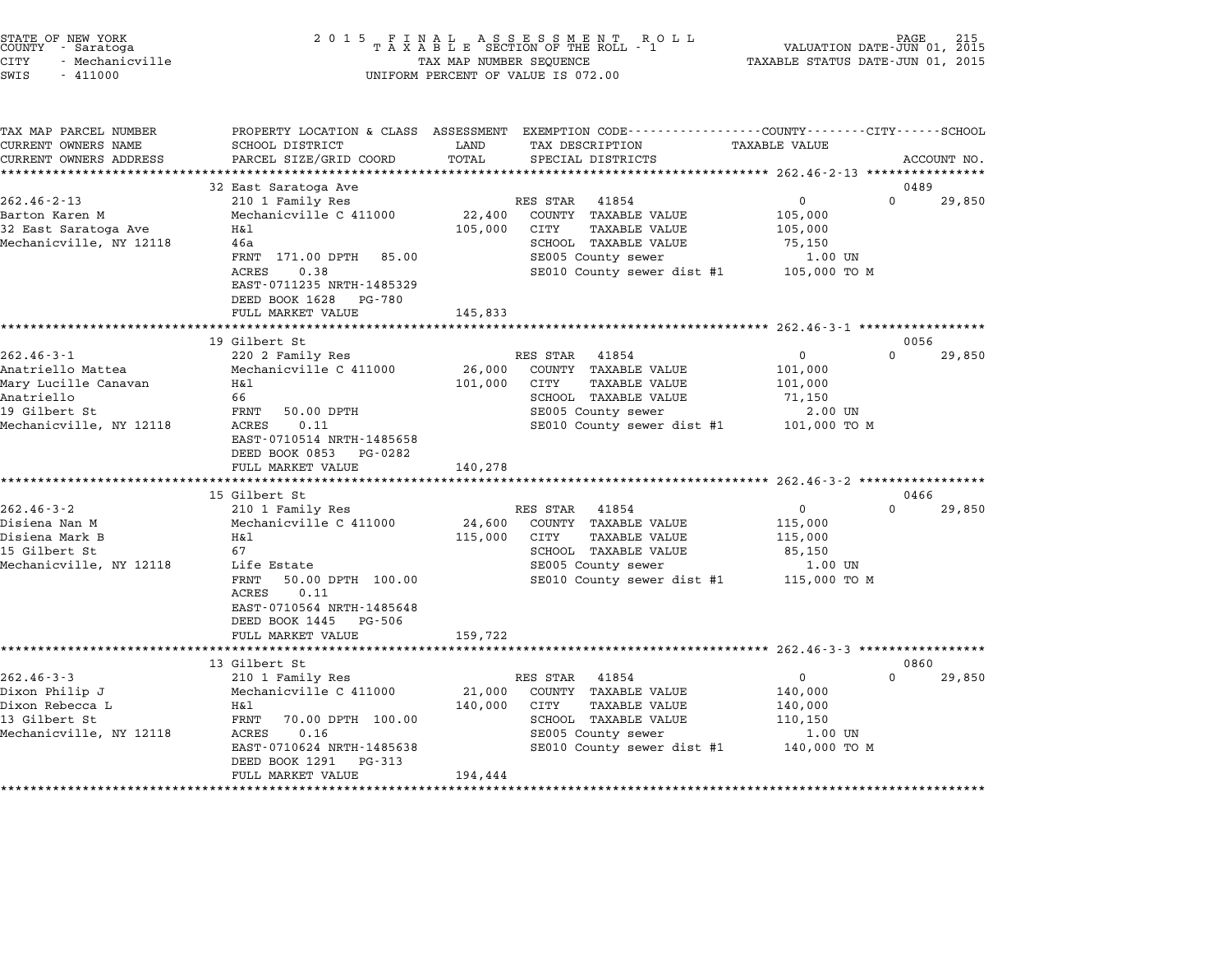| STATE OF NEW YORK<br>COUNTY - Saratoga<br><b>CITY</b><br>- Mechanicville<br>SWIS<br>$-411000$                   | 2 0 1 5                                                                                                                                                                                                                                   | TAX MAP NUMBER SEQUENCE                       | FINAL ASSESSMENT ROTAXABLE SECTION OF THE ROLL - 1<br>R O L L<br>UNIFORM PERCENT OF VALUE IS 072.00                              | VALUATION DATE-JUN 01, 2015<br>TAXABLE STATUS DATE-JUN 01, 2015 | PAGE        |
|-----------------------------------------------------------------------------------------------------------------|-------------------------------------------------------------------------------------------------------------------------------------------------------------------------------------------------------------------------------------------|-----------------------------------------------|----------------------------------------------------------------------------------------------------------------------------------|-----------------------------------------------------------------|-------------|
| TAX MAP PARCEL NUMBER<br>CURRENT OWNERS NAME<br>CURRENT OWNERS ADDRESS<br>**********************                | PROPERTY LOCATION & CLASS ASSESSMENT<br>SCHOOL DISTRICT<br>PARCEL SIZE/GRID COORD                                                                                                                                                         | LAND<br>TOTAL                                 | EXEMPTION CODE-----------------COUNTY-------CITY------SCHOOL<br>TAX DESCRIPTION<br>SPECIAL DISTRICTS                             | TAXABLE VALUE                                                   | ACCOUNT NO. |
| $262.46 - 3 - 4$<br>Ermalowicz Sylvia V<br>529 County Road 75<br>Mechanicville, NY 12118                        | 175 North Main St<br>220 2 Family Res<br>Mechanicville C 411000<br>Η&l<br>Trustees<br>FRNT<br>50.00 DPTH 100.00<br>0.11<br>ACRES<br>EAST-0710714 NRTH-1485648<br>DEED BOOK 2014<br>PG-24200<br>FULL MARKET VALUE                          | 18,800<br>85,000<br>118,056                   | COUNTY TAXABLE VALUE<br>CITY<br><b>TAXABLE VALUE</b><br>SCHOOL TAXABLE VALUE<br>SE005 County sewer<br>SE010 County sewer dist #1 | 85,000<br>85,000<br>85,000<br>2.00 UN<br>85,000 TO M            | 0193        |
| $262.46 - 3 - 5$<br>Holdshoe Lewis L and Doris A<br>LeBlanc William<br>173 N Main St<br>Mechanicville, NY 12118 | **************************<br>173 North Main St<br>220 2 Family Res<br>Mechanicville C 411000<br>Hg&l<br>70<br>FRNT<br>50.00 DPTH 100.00<br>0.11<br>ACRES<br>EAST-0710705 NRTH-1485598<br>DEED BOOK 2007<br>PG-12246<br>FULL MARKET VALUE | 19,200<br>120,000<br>166,667                  | COUNTY TAXABLE VALUE<br>CITY<br><b>TAXABLE VALUE</b><br>SCHOOL TAXABLE VALUE<br>SE005 County sewer<br>SE010 County sewer dist #1 | 120,000<br>120,000<br>120,000<br>2.00 UN<br>120,000 TO M        | 1448        |
| $262.46 - 3 - 6$<br>Bocrest Apartments LLC<br>PO Box 231<br>Mechanicville, NY 12118                             | ***********************<br>2-4 Saratoga Ave<br>411 Apartment<br>Mechanicville C 411000<br>Apts & L<br>FRNT 120.81 DPTH<br>ACRES<br>0.37<br>EAST-0710655 NRTH-1485528<br>DEED BOOK 1764 PG-682<br>FULL MARKET VALUE                        | *************<br>36,000<br>280,000<br>388,889 | COUNTY TAXABLE VALUE<br>CITY<br><b>TAXABLE VALUE</b><br>SCHOOL TAXABLE VALUE<br>SE005 County sewer<br>SE010 County sewer dist #1 | 280,000<br>280,000<br>280,000<br>$6.00$ UN<br>280,000 TO M      | 0264        |
| $262.46 - 3 - 7.1$<br>Bocrest Apartments LLC<br>PO Box 231<br>Mechanicville, NY 12118                           | 16 Saratoga Ave<br>210 1 Family Res<br>Mechanicville C 411000<br>Η&l<br>399<br>FRNT<br>75.00 DPTH<br>ACRES<br>0.14<br>EAST-0710565 NRTH-1485538<br>DEED BOOK 1764<br>PG-682<br>FULL MARKET VALUE                                          | 21,000<br>90,000<br>125,000                   | COUNTY TAXABLE VALUE<br>CITY<br><b>TAXABLE VALUE</b><br>SCHOOL TAXABLE VALUE<br>SE005 County sewer<br>SE010 County sewer dist #1 | 90,000<br>90,000<br>90,000<br>1.00 UN<br>90,000 TO M            | 0335        |

STATE OF NEW YORK <sup>2</sup> <sup>0</sup> <sup>1</sup> 5 F I N A L A S S E S S M E N T R O L L PAGE <sup>216</sup> COUNTY - Saratoga <sup>T</sup> <sup>A</sup> <sup>X</sup> <sup>A</sup> <sup>B</sup> <sup>L</sup> <sup>E</sup> SECTION OF THE ROLL - <sup>1</sup> VALUATION DATE-JUN 01, <sup>2015</sup>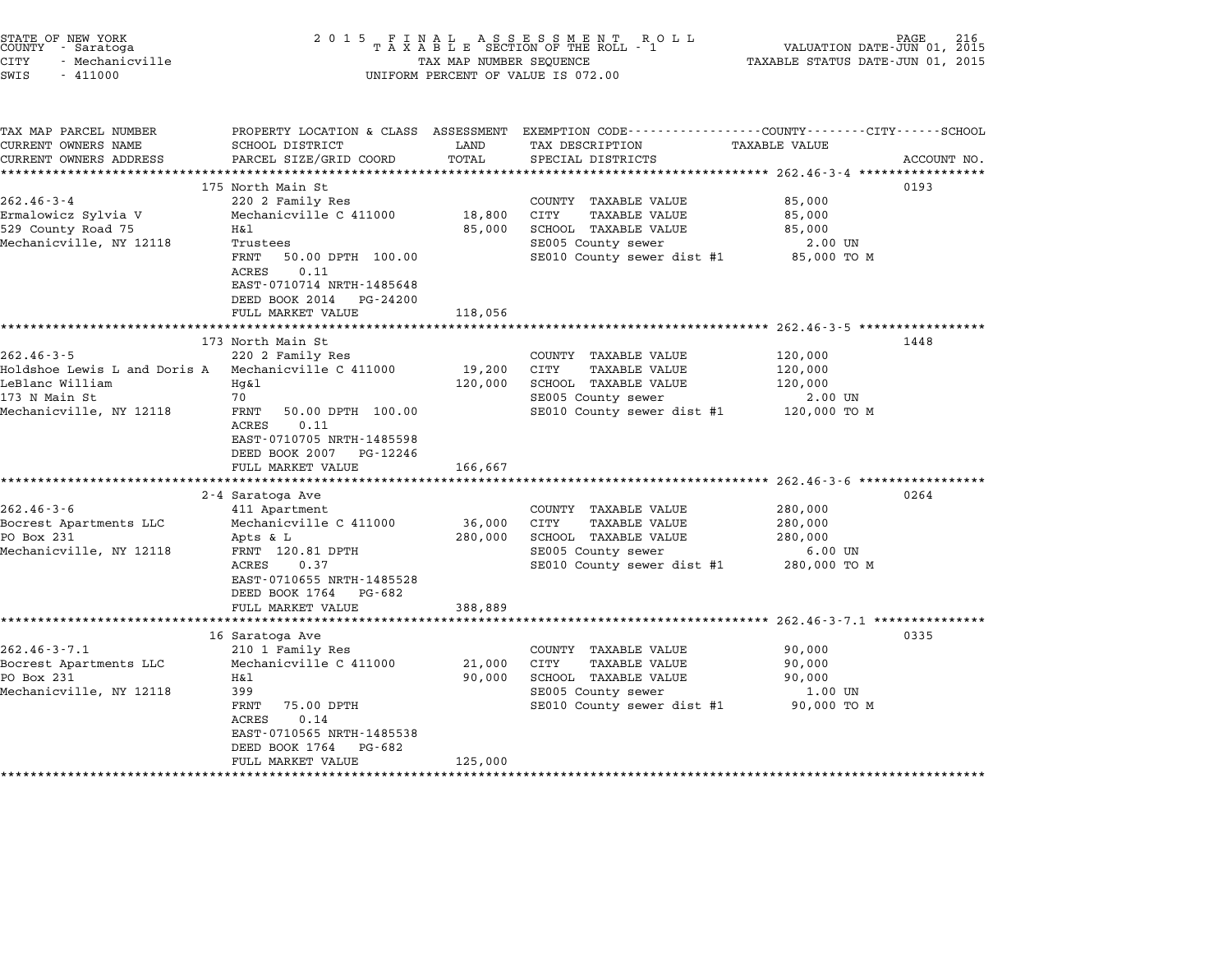| STATE OF NEW YORK<br>COUNTY – Saratoga<br>CITY<br>- Mechanicville<br>SWIS<br>$-411000$ | 2 0 1 5                                                                                                     | TAX MAP NUMBER SEQUENCE | FINAL ASSESSMENT RO<br>TAXABLE SECTION OF THE ROLL - 1<br>R O L L<br>UNIFORM PERCENT OF VALUE IS 072.00             | TAXABLE STATUS DATE-JUN 01, 2015         | PAGE 217<br>VALUATION DATE-JUN 01, 2015 |  |
|----------------------------------------------------------------------------------------|-------------------------------------------------------------------------------------------------------------|-------------------------|---------------------------------------------------------------------------------------------------------------------|------------------------------------------|-----------------------------------------|--|
| TAX MAP PARCEL NUMBER<br>CURRENT OWNERS NAME                                           | SCHOOL DISTRICT                                                                                             | LAND                    | PROPERTY LOCATION & CLASS ASSESSMENT EXEMPTION CODE----------------COUNTY-------CITY------SCHOOL<br>TAX DESCRIPTION | <b>TAXABLE VALUE</b>                     |                                         |  |
| CURRENT OWNERS ADDRESS<br>**********************                                       | PARCEL SIZE/GRID COORD                                                                                      | TOTAL                   | SPECIAL DISTRICTS                                                                                                   |                                          | ACCOUNT NO.                             |  |
|                                                                                        | 20 Saratoga Ave                                                                                             |                         |                                                                                                                     |                                          | 1348                                    |  |
| $262.46 - 3 - 9$                                                                       | 220 2 Family Res                                                                                            |                         | COUNTY TAXABLE VALUE                                                                                                | 95,000                                   |                                         |  |
| Anatriello Matthew                                                                     | Mechanicville C 411000                                                                                      | 19,000                  | CITY<br><b>TAXABLE VALUE</b>                                                                                        | 95,000                                   |                                         |  |
| Anatriello Mary                                                                        | H&l                                                                                                         | 95,000                  | SCHOOL TAXABLE VALUE                                                                                                | 95,000                                   |                                         |  |
| 19 Gilbert St                                                                          | Also Deed 1561/259                                                                                          |                         | SE005 County sewer                                                                                                  | 2.00 UN                                  |                                         |  |
| Mechanicville, NY 12118                                                                | Subdiv Name: 7-1-2 Lot 12&<br>65.25 DPTH<br>FRNT<br>0.15<br>ACRES                                           |                         | SE010 County sewer dist #1                                                                                          | 95,000 TO M                              |                                         |  |
|                                                                                        | EAST-0710495 NRTH-1485557<br>DEED BOOK 1240<br>PG-188                                                       |                         |                                                                                                                     |                                          |                                         |  |
|                                                                                        | FULL MARKET VALUE                                                                                           | 131,944                 |                                                                                                                     |                                          |                                         |  |
|                                                                                        | **********************                                                                                      |                         | ****************************** 262.46-4-1 *****************                                                         |                                          |                                         |  |
|                                                                                        | 29-31 Saratoga Ave                                                                                          |                         |                                                                                                                     |                                          | 1216                                    |  |
| $262.46 - 4 - 1$                                                                       | 411 Apartment                                                                                               |                         | COUNTY TAXABLE VALUE                                                                                                | 115,000                                  |                                         |  |
| Zullo John J Jr                                                                        | Mechanicville C 411000                                                                                      | 23,000                  | CITY<br><b>TAXABLE VALUE</b>                                                                                        | 115,000                                  |                                         |  |
| Zullo Linda                                                                            | H&l                                                                                                         | 115,000                 | SCHOOL TAXABLE VALUE                                                                                                | 115,000                                  |                                         |  |
| RD#1 Brickhouse Rd                                                                     | 281                                                                                                         |                         | SE005 County sewer                                                                                                  | 5.00 UN                                  |                                         |  |
| Stillwater, NY 12170                                                                   | FRNT<br>49.50 DPTH<br>ACRES<br>0.10<br>EAST-0710335 NRTH-1485457<br>DEED BOOK 1015<br>PG-566                |                         | SE010 County sewer dist #1                                                                                          | 115,000 TO M                             |                                         |  |
|                                                                                        | FULL MARKET VALUE                                                                                           | 159,722                 |                                                                                                                     |                                          |                                         |  |
|                                                                                        |                                                                                                             |                         |                                                                                                                     | *********** 262.46-4-2 ***************** |                                         |  |
|                                                                                        | 27 Saratoga Ave                                                                                             |                         |                                                                                                                     |                                          | 1422                                    |  |
| 262.46-4-2                                                                             | 220 2 Family Res                                                                                            |                         | COUNTY TAXABLE VALUE                                                                                                | 85,000                                   |                                         |  |
| Vaccarella Esther                                                                      | Mechanicville C 411000                                                                                      | 18,000                  | CITY<br>TAXABLE VALUE                                                                                               | 85,000                                   |                                         |  |
| Attn: Vaccarella John M                                                                | Hg&1                                                                                                        | 85,000                  | SCHOOL TAXABLE VALUE                                                                                                | 85,000                                   |                                         |  |
| 27 Saratoga Ave                                                                        | 282                                                                                                         |                         | SE005 County sewer                                                                                                  | 2.00 UN                                  |                                         |  |
| Mechanicville, NY 12118                                                                | Life Estate<br>FRNT<br>50.00 DPTH<br>0.15<br>ACRES<br>EAST-0710375 NRTH-1485427<br>DEED BOOK 1325<br>PG-449 |                         | SE010 County sewer dist #1                                                                                          | 85,000 TO M                              |                                         |  |
|                                                                                        | FULL MARKET VALUE                                                                                           | 118,056                 |                                                                                                                     |                                          |                                         |  |
|                                                                                        |                                                                                                             |                         |                                                                                                                     |                                          |                                         |  |
|                                                                                        | 19 Saratoga Ave                                                                                             |                         |                                                                                                                     |                                          | 1483                                    |  |
| $262.46 - 4 - 3$                                                                       | 220 2 Family Res                                                                                            |                         | VET WAR C 41122                                                                                                     | 11,100                                   | $\mathbf 0$<br>0                        |  |
| Wiley Richard                                                                          | Mechanicville C 411000                                                                                      |                         | 15,300 VET WAR T 41123                                                                                              | 0<br>$\mathbf 0$                         | $\mathbf 0$<br>9,000<br>$\Omega$        |  |
| 19 Saratoga Ave<br>Mechanicville, NY 12118                                             | 48.00 DPTH<br>FRNT<br>0.11<br>ACRES                                                                         | 74,000 SR STAR          | 41834<br>COUNTY TAXABLE VALUE                                                                                       | 62,900                                   | 64,980                                  |  |
|                                                                                        | EAST-0710465 NRTH-1485417                                                                                   |                         | <b>CITY</b><br><b>TAXABLE VALUE</b>                                                                                 | 65,000                                   |                                         |  |
|                                                                                        | DEED BOOK 821<br>PG-513                                                                                     |                         | SCHOOL TAXABLE VALUE                                                                                                | 9,020                                    |                                         |  |
|                                                                                        | FULL MARKET VALUE                                                                                           | 102,778                 | SE005 County sewer<br>SE010 County sewer dist #1                                                                    | 2.00 UN<br>74,000 TO M                   |                                         |  |

\*\*\*\*\*\*\*\*\*\*\*\*\*\*\*\*\*\*\*\*\*\*\*\*\*\*\*\*\*\*\*\*\*\*\*\*\*\*\*\*\*\*\*\*\*\*\*\*\*\*\*\*\*\*\*\*\*\*\*\*\*\*\*\*\*\*\*\*\*\*\*\*\*\*\*\*\*\*\*\*\*\*\*\*\*\*\*\*\*\*\*\*\*\*\*\*\*\*\*\*\*\*\*\*\*\*\*\*\*\*\*\*\*\*\*\*\*\*\*\*\*\*\*\*\*\*\*\*\*\*\*\*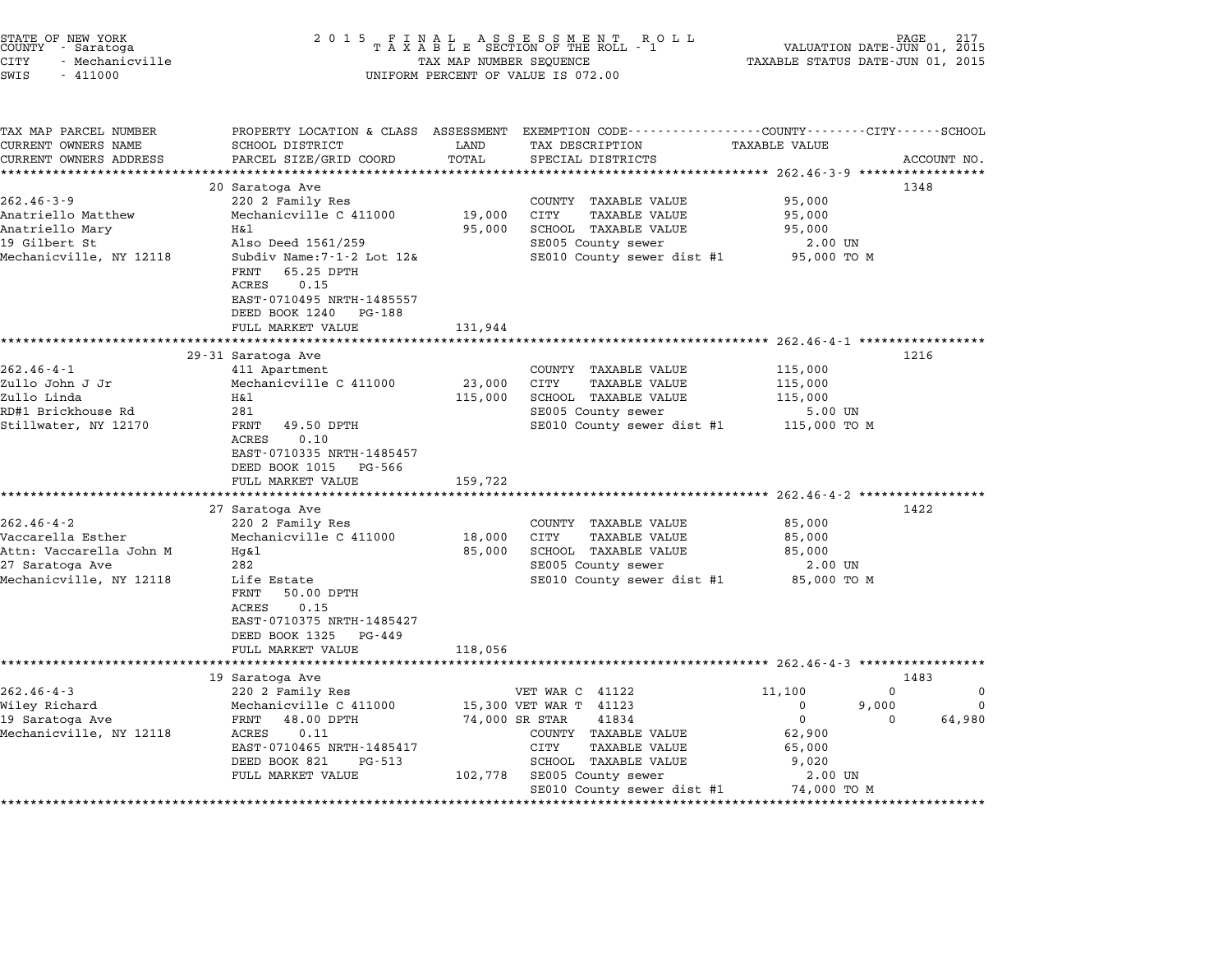| STATE OF NEW YORK<br>COUNTY - Saratoga | 2015 FINAL ASSESSMENT ROLL<br>TAXABLE SECTION OF THE ROLL - 1 | 218<br>PAGE<br>VALUATION DATE-JUN 01, 2015 |
|----------------------------------------|---------------------------------------------------------------|--------------------------------------------|
| CITY<br>- Mechanicville                | TAX MAP NUMBER SEOUENCE                                       | TAXABLE STATUS DATE-JUN 01, 2015           |
| SWIS<br>- 411000                       | UNIFORM PERCENT OF VALUE IS 072.00                            |                                            |

| TAX MAP PARCEL NUMBER      | PROPERTY LOCATION & CLASS ASSESSMENT |         | EXEMPTION CODE-----------------COUNTY-------CITY------SCHOOL |                |                    |
|----------------------------|--------------------------------------|---------|--------------------------------------------------------------|----------------|--------------------|
| CURRENT OWNERS NAME        | SCHOOL DISTRICT                      | LAND    | TAX DESCRIPTION                                              | TAXABLE VALUE  |                    |
| CURRENT OWNERS ADDRESS     | PARCEL SIZE/GRID COORD               | TOTAL   | SPECIAL DISTRICTS                                            |                | ACCOUNT NO.        |
|                            |                                      |         |                                                              |                |                    |
|                            | 17 Saratoga Ave                      |         |                                                              |                | 1564               |
| $262.46 - 4 - 4$           | 220 2 Family Res                     |         | RES STAR<br>41854                                            | $\overline{0}$ | $\Omega$<br>29,850 |
| Edgerton Daniel            | Mechanicville C 411000               | 18,200  | COUNTY TAXABLE VALUE                                         | 125,000        |                    |
| Edgerton Malissa           | Hg&l                                 | 125,000 | CITY<br><b>TAXABLE VALUE</b>                                 | 125,000        |                    |
| 17 Saratoga Ave            | 284                                  |         | SCHOOL TAXABLE VALUE                                         | 95,150         |                    |
| Mechanicville, NY 12118    | FRNT<br>45.00 DPTH 100.00            |         | SE005 County sewer                                           | 2.00 UN        |                    |
|                            | 0.10<br>ACRES                        |         | SE010 County sewer dist #1 125,000 TO M                      |                |                    |
|                            | EAST-0710505 NRTH-1485397            |         |                                                              |                |                    |
|                            | DEED BOOK 2007<br>PG-7562            |         |                                                              |                |                    |
|                            | FULL MARKET VALUE                    | 173,611 |                                                              |                |                    |
|                            |                                      |         |                                                              |                |                    |
|                            | 15 Saratoga Ave                      |         |                                                              |                | 1561               |
| $262.46 - 4 - 5$           | 220 2 Family Res                     |         | COUNTY TAXABLE VALUE                                         | 53,175         |                    |
| Haner Richard L            | Mechanicville C 411000               | 18,600  | CITY<br><b>TAXABLE VALUE</b>                                 | 53,175         |                    |
| Haner Barbara E            | H&l                                  | 53,175  | SCHOOL TAXABLE VALUE                                         | 53,175         |                    |
| 41 Webster Street          | FRNT<br>45.00 DPTH                   |         | SE005 County sewer                                           | 2.00 UN        |                    |
| Saratoga Springs, NY 12866 | 0.14<br>ACRES                        |         | SE010 County sewer dist #1                                   | 53,175 TO M    |                    |
|                            | EAST-0710545 NRTH-1485368            |         |                                                              |                |                    |
|                            | DEED BOOK 2013<br>PG-47497           |         |                                                              |                |                    |
|                            | FULL MARKET VALUE                    | 73,854  |                                                              |                |                    |
|                            |                                      |         |                                                              |                |                    |
|                            | 9 Saratoga Ave                       |         |                                                              |                | 1308               |
| $262.46 - 4 - 6$           | 220 2 Family Res                     |         | COUNTY TAXABLE VALUE                                         | 60,000         |                    |
| DG Property Holdings LLC   | Mechanicville C 411000               | 18,200  | CITY<br><b>TAXABLE VALUE</b>                                 | 60,000         |                    |
| 21 Park Pl                 | Η&l                                  | 60,000  | SCHOOL TAXABLE VALUE                                         | 60,000         |                    |
| Saratoga Springs, NY 12866 | 286                                  |         | SE005 County sewer                                           | 2.00 UN        |                    |
|                            | 45.00 DPTH<br>FRNT                   |         | SE010 County sewer dist #1                                   | 60,000 TO M    |                    |
|                            | 0.08<br>ACRES                        |         |                                                              |                |                    |
|                            | EAST-0710595 NRTH-1485388            |         |                                                              |                |                    |
|                            | DEED BOOK 2013<br>PG-48189           |         |                                                              |                |                    |
|                            | FULL MARKET VALUE                    | 83,333  |                                                              |                |                    |
|                            |                                      |         |                                                              |                |                    |
|                            | 159 North Main St                    |         |                                                              |                | 0980               |
| $262.46 - 4 - 7$           | 421 Restaurant                       |         | COUNTY TAXABLE VALUE                                         | 98,000         |                    |
| Pagan Ariel                | Mechanicville C 411000               | 19,600  | <b>CITY</b><br><b>TAXABLE VALUE</b>                          | 98,000         |                    |
| 159 North Street           | Blk & L                              | 98,000  | SCHOOL TAXABLE VALUE                                         | 98,000         |                    |
| Mechanicville, NY 12118    | 76.75 DPTH<br>FRNT                   |         | SE005 County sewer                                           | 2.00 UN        |                    |
|                            | ACRES<br>0.17                        |         | SE010 County sewer dist #1                                   | 98,000 TO M    |                    |
| PRIOR OWNER ON 6/01/2015   | EAST-0710665 NRTH-1485368            |         |                                                              |                |                    |
| The Ugly Rooster Cafe LLC  | DEED BOOK 2015<br>PG-19283           |         |                                                              |                |                    |
|                            | FULL MARKET VALUE                    | 136,111 |                                                              |                |                    |
|                            |                                      |         |                                                              |                |                    |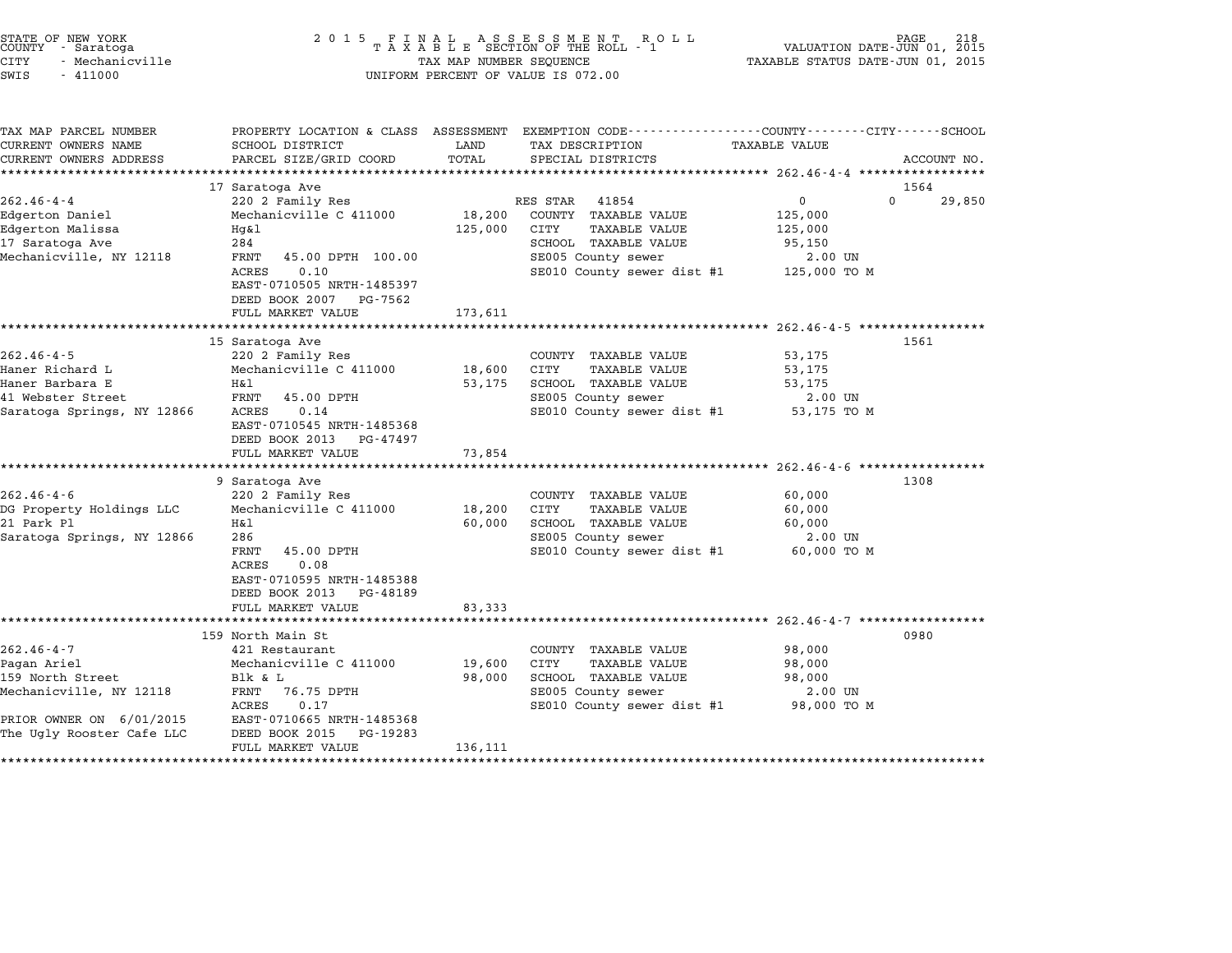| STATE OF NEW YORK<br>COUNTY - Saratoga<br><b>CITY</b><br>- Mechanicville<br>SWIS<br>$-411000$                        | 2 0 1 5                                                                                                                                                                                                                                                          | TAX MAP NUMBER SEQUENCE                  | FINAL ASSESSMENT RC<br>TAXABLE SECTION OF THE ROLL - 1<br>R O L L<br>UNIFORM PERCENT OF VALUE IS 072.00                                                                                                   | TAXABLE STATUS DATE-JUN 01, 2015                                                                                   | PAGE<br>VALUATION DATE-JUN 01, 2015                             |
|----------------------------------------------------------------------------------------------------------------------|------------------------------------------------------------------------------------------------------------------------------------------------------------------------------------------------------------------------------------------------------------------|------------------------------------------|-----------------------------------------------------------------------------------------------------------------------------------------------------------------------------------------------------------|--------------------------------------------------------------------------------------------------------------------|-----------------------------------------------------------------|
| TAX MAP PARCEL NUMBER<br>CURRENT OWNERS NAME<br>CURRENT OWNERS ADDRESS                                               | PROPERTY LOCATION & CLASS ASSESSMENT<br>SCHOOL DISTRICT<br>PARCEL SIZE/GRID COORD                                                                                                                                                                                | LAND<br>TOTAL                            | EXEMPTION CODE-----------------COUNTY-------CITY------SCHOOL<br>TAX DESCRIPTION<br>SPECIAL DISTRICTS                                                                                                      | <b>TAXABLE VALUE</b>                                                                                               | ACCOUNT NO.                                                     |
| $262.46 - 4 - 8$<br>Day Thomas<br>147 North Main St<br>Mechanicville, NY 12118                                       | 147 North Main St<br>210 1 Family Res<br>Mechanicville C 411000<br>Η&l<br>FRNT<br>56.90 DPTH 100.00<br>ACRES<br>0.13<br>EAST-0710645 NRTH-1485308<br>DEED BOOK 2011<br>PG-23515<br>FULL MARKET VALUE                                                             | 18,000<br>110,000<br>152,778             | RES STAR<br>41854<br>COUNTY TAXABLE VALUE<br>CITY<br><b>TAXABLE VALUE</b><br>SCHOOL TAXABLE VALUE<br>SE005 County sewer<br>SE010 County sewer dist #1                                                     | $\mathbf 0$<br>110,000<br>110,000<br>80,150<br>1.00 UN<br>110,000 TO M                                             | 0577<br>$\Omega$<br>29,850                                      |
| $262.46 - 4 - 9$<br>Praga Jolene<br>Weis Joseph W<br>145 N Main St<br>Mechanicville, NY 12118                        | *********************<br>145 North Main St<br>210 1 Family Res<br>Mechanicville C 411000<br>H L & G<br>Comb Accts 1401 & 1402<br>69.85 DPTH<br>FRNT<br>ACRES<br>0.35 BANK<br>034<br>EAST-0710585 NRTH-1485258<br>DEED BOOK 2013<br>PG-45228<br>FULL MARKET VALUE | 24,600<br>130,000<br>180,556             | RES STAR<br>41854<br>COUNTY TAXABLE VALUE<br><b>TAXABLE VALUE</b><br>CITY<br>SCHOOL TAXABLE VALUE<br>SE005 County sewer<br>SE010 County sewer dist #1                                                     | ******************* 262.46-4-9 ******************<br>0<br>130,000<br>130,000<br>100,150<br>1.00 UN<br>130,000 TO M | 1401<br>$\Omega$<br>29,850                                      |
| $262.46 - 4 - 10$<br>Dorsey Timothy J<br>Dorsey Kathy M<br>56-58 Greenwood Ave<br>Mechanicville, NY 12118            | 56-58 Greenwood Ave<br>230 3 Family Res<br>Mechanicville C 411000<br>Hq&l<br>298<br>FRNT<br>69.50 DPTH<br>ACRES<br>0.18<br>EAST-0710475 NRTH-1485327<br>DEED BOOK 1413<br>PG-399<br>FULL MARKET VALUE                                                            | 122,222                                  | VET WAR C 41122<br>15,800 VET WAR T 41123<br>88,000 RES STAR<br>41854<br>COUNTY TAXABLE VALUE<br>CITY<br><b>TAXABLE VALUE</b><br>SCHOOL TAXABLE VALUE<br>SE005 County sewer<br>SE010 County sewer dist #1 | 13,200<br>$\mathbf 0$<br>$\mathbf 0$<br>74,800<br>79,000<br>58,150<br>3.00 UN<br>88,000 TO M                       | 0686<br>$\mathbf 0$<br>0<br>9,000<br>$\mathbf 0$<br>29,850<br>0 |
| $262.46 - 4 - 11$<br>Polmateer Dennis A<br>Polmateer Caroline L<br>17 Northern Turnpike Rd<br>Johnsonville, NY 12094 | *********************<br>53-55 Greenwood Ave<br>411 Apartment<br>Mechanicville C 411000<br>Η&l<br>299<br>FRNT<br>48.00 DPTH<br>0.05<br><b>ACRES</b><br>EAST-0710355 NRTH-1485337<br>DEED BOOK 1701<br>PG-126<br>FULL MARKET VALUE                                | 18,400<br>90,000<br>125,000<br>********* | *****************<br>COUNTY TAXABLE VALUE<br><b>CITY</b><br>TAXABLE VALUE<br>SCHOOL TAXABLE VALUE<br>SE005 County sewer<br>SE010 County sewer dist #1                                                     | 90,000<br>90,000<br>90,000<br>4.00 UN<br>90,000 TO M                                                               | 262.46-4-11 *****************<br>0787                           |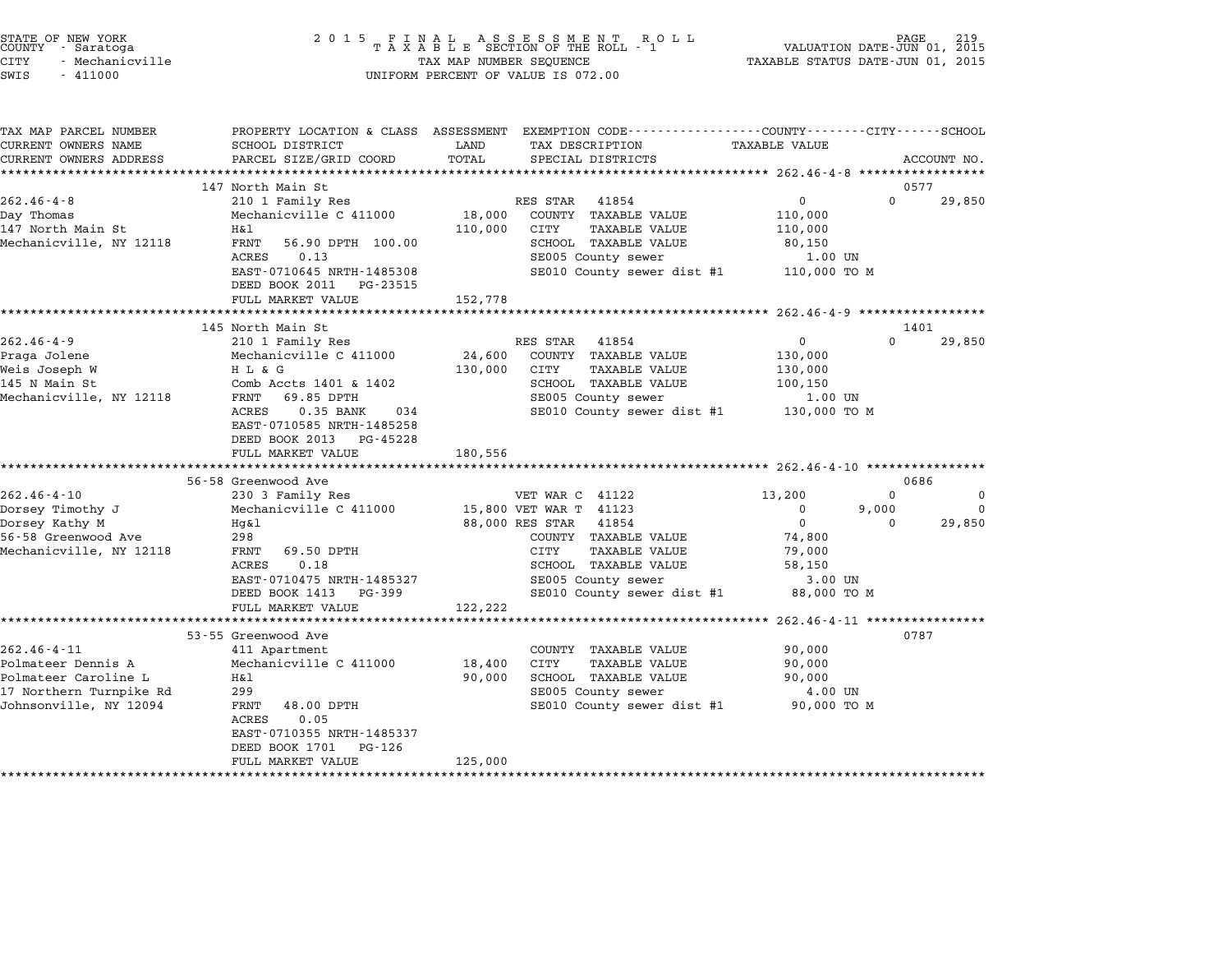|        | STATE OF NEW YORK |
|--------|-------------------|
| COUNTY | - Saratoga        |
| CITY   | - Mechanicville   |

# STATE OF NEW YORK <sup>2</sup> <sup>0</sup> <sup>1</sup> 5 F I N A L A S S E S S M E N T R O L L PAGE <sup>220</sup> COUNTY - Saratoga <sup>T</sup> <sup>A</sup> <sup>X</sup> <sup>A</sup> <sup>B</sup> <sup>L</sup> <sup>E</sup> SECTION OF THE ROLL - <sup>1</sup> VALUATION DATE-JUN 01, <sup>2015</sup> STATE OF NEW YORK (RACE STATE OF NEW YORK DAGE 2008)<br>COUNTY - Saratoga (ASSECTION OF THE ROLL - 1 (SECTION OF THE ROLL - 1 (SOUNTY - 1 )<br>CITY - Mechanicville (ASSECTION OF TAXABLE STATUS DATE-JUN 01, 2015 CUNIT - SALACUYA<br>CITY - Mechanicville<br>SWIS - 411000 UNIFORM PERCENT OF VALUE IS 072.00

TAX MAP PARCEL NUMBER PROPERTY LOCATION & CLASS ASSESSMENT EXEMPTION CODE------------------COUNTY--------CITY------SCHOOL ...<br>-- COUNTY:- TAX MAP PARCEL NUMBER THE OCHOTRY AND THE CURRENT EXEMPTION CODE<br>CURRENT OWNERS NAME SCHOOL DISTRICT LAND TAX DESCRIPTION TAXABLE VALUE CURRENT OWNERS ADDRESS FOR SCHOOL DISTRICTS ASSESSEENT EXERPTION TRACK THE TRACK THE COORD TOTAL TRACK THE TRACK THE TRACK ON TRACK THE TRACK THE TRACK THE TRACK THE TRACK THE TRACK THE TRACK THE TRACK THE TRACK THE TRACK 8-14 Grove St 0471 262.46-4-12 8-14 Grove St<br>
262.46-4-12 411 Apartment COUNTY TAXABLE VALUE 122,000 0-14 UNIVERSIAL MARK ON SURFALUE SOLA AND A COUNTY TAXABLE VALUE 122,000<br>All Apartment to the country Taxable Value 122,000<br>Disiena Patrick Mechanicville C 411000 24,400 CITY TAXABLE VALUE 122,000 202.40 4 12 12.000<br>Disiena Patrick Mechanicville C 411000 24,400 CUTY TAXABLE VALUE 122,000<br>PO Box 311 122,000 122,000 SCHOOL TAXABLE VALUE 122,000 DISIEMA FACTICK MECHANICVILLE C 411000 24,400 CIII IAAABLE VALUE 122,000<br>PO Box 311 H&1 122,000 SCHOOL TAXABLE VALUE 122,000<br>Mechanicville, NY 12118 318 318 SE005 County sewer 4.00 UN IAR THE TRANSE VALUE AND TRANSE VALUE TRANSE VALUE 1999.<br>318 SE005 County sewer dist #1 122,000 TO M SE010 County sewer dist #1 122,000 TO M <sub>510</sub><br>FRNT 94.00<br>ACRES 0.11 EAST-0710315 NRTH-1485367 EAST-0710315 NRTH-14853<br>DEED BOOK 1275 PG-198 DEED BOOK 1275 PG-198<br>FULL MARKET VALUE 169,444 \*\*\*\*\*\*\*\*\*\*\*\*\*\*\*\*\*\*\*\*\*\*\*\*\*\*\*\*\*\*\*\*\*\*\*\*\*\*\*\*\*\*\*\*\*\*\*\*\*\*\*\*\*\*\*\*\*\*\*\*\*\*\*\*\*\*\*\*\*\*\*\*\*\*\*\*\*\*\*\*\*\*\*\*\*\*\*\*\*\*\*\*\*\*\*\*\*\*\*\*\*\*\* 262.53-1-1.112 \*\*\*\*\*\*\*\*\*\*\*\*\* romm Phakari<br>\*\*\*\*\*\*\*\*\*\*\*<br>Railroad St 262.53-1-1.112 and 262.53-1-1.112 and 262.53-1-1.112 and 262.53-1-1.112 and 262.53-1-1.112 and 5 country taxable value 32,000 Ga Bove Mechanicville C <sup>411000</sup> 22,000 CITY TAXABLE VALUE 32,000 Ga Sons FRNT 38.92 DPTH 32,000 SCHOOL TAXABLE VALUE 32,000 9 ABOVE ACCHANTIVITIE C 411000 22,000 CIT ANABLE VADOL TRANSIC SURFOR SENDER MANUS AND SURFORM SENDER SENDER M<br>1989 SCHOOL TRANSIC SENDER SENDER SENDER SENDER SENDER SENDER SALUE SANCHE SANCHE SANCHE SANCHE SANCHE SANCHE<br> Mechanicville, NY <sup>12118</sup> EAST-0709076 NRTH-1485085 EAST-0709076 NRTH-14850<br>DEED BOOK 1302 PG-328 DEED BOOK 1302 PG-328<br>FULL MARKET VALUE 44,444 \*\*\*\*\*\*\*\*\*\*\*\*\*\*\*\*\*\*\*\*\*\*\*\*\*\*\*\*\*\*\*\*\*\*\*\*\*\*\*\*\*\*\*\*\*\*\*\*\*\*\*\*\*\*\*\*\*\*\*\*\*\*\*\*\*\*\*\*\*\*\*\*\*\*\*\*\*\*\*\*\*\*\*\*\*\*\*\*\*\*\*\*\*\*\*\*\*\*\*\*\*\*\* 262.53-1-4 \*\*\*\*\*\*\*\*\*\*\*\*\*\*\*\*\* 90 William St 1078 262.53-1-4 90 William St<br>262.53-1-4 230 3 Family Res COUNTY TAXABLE VALUE 120,000 90 WILLIAM SU SUMING SUMPARE MANAGERIA SUMPRESS 262.53-1-4 (2010)<br>2009 230 3 Machanicville C 411000 18,600 CITY TAXABLE VALUE 120,000<br>200,000 18,600 CITY TAXABLE VALUE 902.33 1 سبب المسلم المسلم المسلم المسلم المسلم المسلم المسلم المسلم المسلم المسلم المسلم المسلم المسلم المسلم<br>190,000 SCHOOL TAXABLE VALUE 120,000<br>190,000 SCHOOL TAXABLE VALUE 120,000 Mechanicville, NY <sup>12118</sup> <sup>332</sup> SE005 County sewer 3.00 UN ART 155.00 DEENS 120,000 DEENS IN ARABLE VADOL 120,000 IN 120,000<br>
SECOL SECOL SENT SERVER SERVER SERVED 13.000 TO M<br>SECOLO County sewer dist #1 120,000 TO M FRNT 155.00 DPTH<br>ACRES 0.21 EAST-0709675 NRTH-1485266 DEED BOOK <sup>2007</sup> PG-27075 FULL MARKET VALUE 166,667 \*\*\*\*\*\*\*\*\*\*\*\*\*\*\*\*\*\*\*\*\*\*\*\*\*\*\*\*\*\*\*\*\*\*\*\*\*\*\*\*\*\*\*\*\*\*\*\*\*\*\*\*\*\*\*\*\*\*\*\*\*\*\*\*\*\*\*\*\*\*\*\*\*\*\*\*\*\*\*\*\*\*\*\*\*\*\*\*\*\*\*\*\*\*\*\*\*\*\*\*\*\*\* 262.53-1-11 \*\*\*\*\*\*\*\*\*\*\*\*\*\*\*\* James St <sup>1120</sup> 262.53-1-11 312 Vac w/imprv COUNTY TAXABLE VALUE 202.53-1<br>262.53-1-11 312 Vac w/imprv COUNTY TAXABLE VALUE 20,000 ommes occurs of the community of the community of the community of the community of the community of the community of the community of the community of the community of the community of the community of the community of th Horn Cynthia A G&l 20,000 SCHOOL TAXABLE VALUE 20,000 20,000 DESCRIPTION MENTEUR STRAIN MANAGEMENT AND MANUE VALUE OF THANDER VALUE AND MANUE VALUE SUPPORT ON MANUE<br>20,000 SCHOOL TRAIN MANUE VALUE VALUE VALUE VALUE VALUE VALUE VALUE VALUE VALUE VALUE VALUE VALUE VALUE VALUE<br>2 Horn Cynchia Andreas Mort<br>26 Burke St Mar – FRNT 160.90<br>Mechanicville, NY 12118 – ACRES – 0.26 FANI 100.50 DFIH<br>ACRES 0.26<br>EAST-0709396 NRTH-1484775 EAST-0709396 NRTH-14847<br>DEED BOOK 1521 PG-231 EAST-0709396 NRTH-1484775<br>DEED BOOK 1521 PG-231<br>FULL MARKET VALUE 27,778 \*\*\*\*\*\*\*\*\*\*\*\*\*\*\*\*\*\*\*\*\*\*\*\*\*\*\*\*\*\*\*\*\*\*\*\*\*\*\*\*\*\*\*\*\*\*\*\*\*\*\*\*\*\*\*\*\*\*\*\*\*\*\*\*\*\*\*\*\*\*\*\*\*\*\*\*\*\*\*\*\*\*\*\*\*\*\*\*\*\*\*\*\*\*\*\*\*\*\*\*\*\*\*\*\*\*\*\*\*\*\*\*\*\*\*\*\*\*\*\*\*\*\*\*\*\*\*\*\*\*\*\*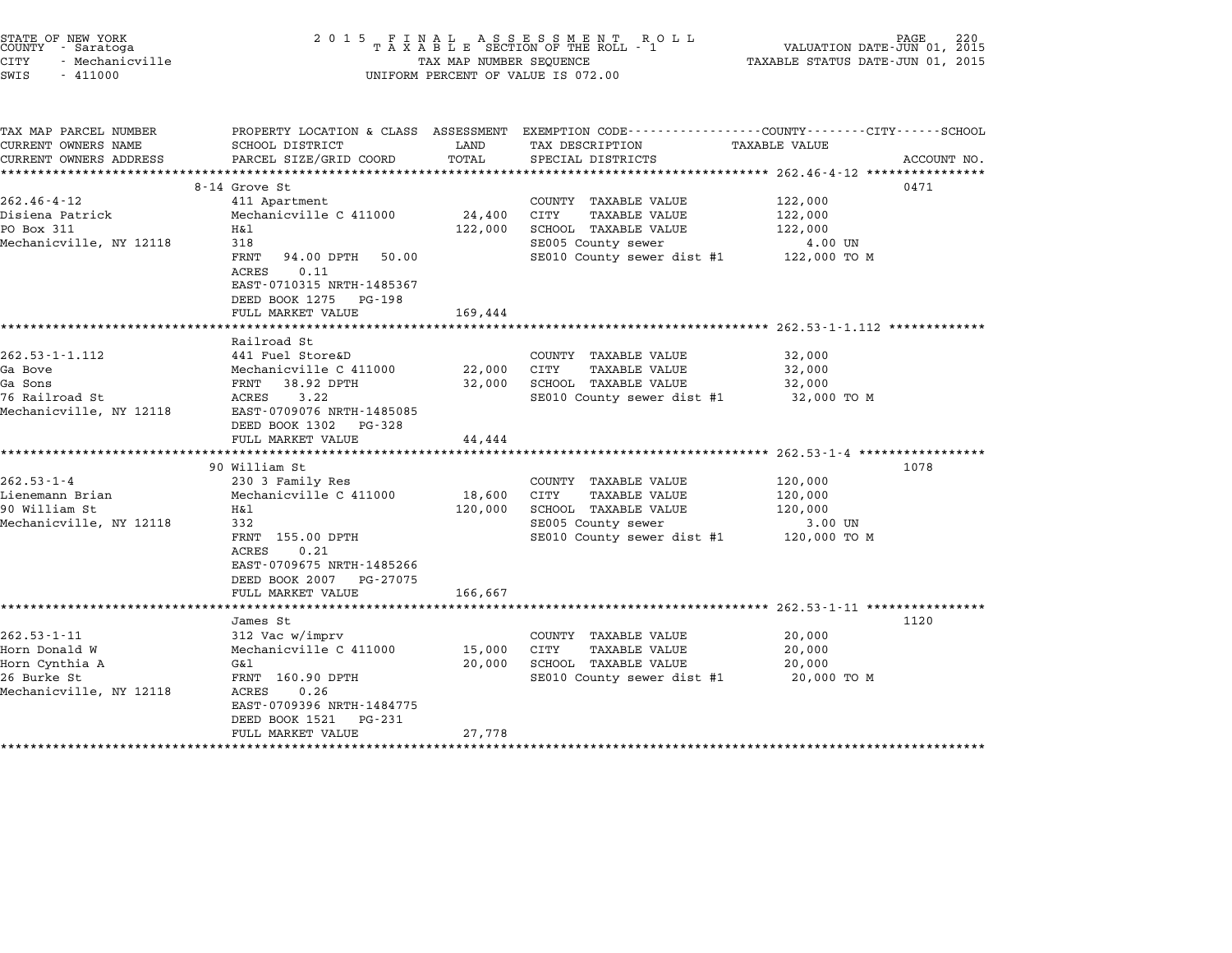| STATE OF NEW YORK |                 |  |
|-------------------|-----------------|--|
| COUNTY            | - Saratoga      |  |
| CITY              | - Mechanicville |  |

| TAX MAP PARCEL NUMBER      |                                                |         | PROPERTY LOCATION & CLASS ASSESSMENT EXEMPTION CODE---------------COUNTY-------CITY------SCHOOL |                      |             |                |
|----------------------------|------------------------------------------------|---------|-------------------------------------------------------------------------------------------------|----------------------|-------------|----------------|
| CURRENT OWNERS NAME        | SCHOOL DISTRICT                                | LAND    | TAX DESCRIPTION                                                                                 | <b>TAXABLE VALUE</b> |             |                |
| CURRENT OWNERS ADDRESS     | PARCEL SIZE/GRID COORD<br>******************** | TOTAL   | SPECIAL DISTRICTS                                                                               |                      |             | ACCOUNT NO.    |
|                            |                                                |         |                                                                                                 |                      |             |                |
| $262.53 - 1 - 14$          | 45 Burke Ave<br>210 1 Family Res               |         | SR STAR<br>41834                                                                                | $\overline{0}$       | $\Omega$    | 1375<br>64,980 |
| Taglione Jeannie           | Mechanicville C 411000                         | 10,500  | COUNTY TAXABLE VALUE                                                                            | 70,000               |             |                |
| 45 Burke St                | Η&l                                            | 70,000  | CITY<br><b>TAXABLE VALUE</b>                                                                    | 70,000               |             |                |
| Mechanicville, NY 12118    | 874                                            |         | SCHOOL TAXABLE VALUE                                                                            | 5,020                |             |                |
|                            | FRNT<br>54.00 DPTH                             |         | SE005 County sewer                                                                              | 1.00 UN              |             |                |
|                            | 0.11<br>ACRES                                  |         | SE010 County sewer dist #1                                                                      | 70,000 TO M          |             |                |
|                            | EAST-0709236 NRTH-1484795                      |         |                                                                                                 |                      |             |                |
|                            | DEED BOOK 2012 PG-31303                        |         |                                                                                                 |                      |             |                |
|                            | FULL MARKET VALUE                              | 97,222  |                                                                                                 |                      |             |                |
|                            | **************************                     |         |                                                                                                 |                      |             |                |
|                            | 42 Burke Ave                                   |         |                                                                                                 |                      |             | 0704           |
| $262.53 - 1 - 15$          | 230 3 Family Res                               |         | CW_15_VET/ 41162                                                                                | 9,000                | $\mathbf 0$ | 0              |
| Hmura John B               | Mechanicville C 411000                         |         | 14,900 CW_15_VET/ 41163                                                                         | $\mathbf 0$          | 0           | $\Omega$       |
| Joseph P Hmura III Trustee | Hq&l                                           |         | 83,000 SR STAR<br>41834                                                                         | $\Omega$             | $\Omega$    | 64,980         |
| Hmura Family Trust         | 465                                            |         | COUNTY TAXABLE VALUE                                                                            | 74,000               |             |                |
| 42 Burke St                | Life Estate                                    |         | CITY<br><b>TAXABLE VALUE</b>                                                                    | 83,000               |             |                |
| Mechanicville, NY 12118    | FRNT<br>75.00 DPTH                             |         | SCHOOL TAXABLE VALUE                                                                            | 18,020               |             |                |
|                            | 0.10<br>ACRES                                  |         | SE005 County sewer                                                                              | 3.00 UN              |             |                |
|                            | EAST-0709206 NRTH-1484745                      |         | SE010 County sewer dist #1                                                                      | 83,000 TO M          |             |                |
|                            | DEED BOOK 2007<br>PG-194                       |         |                                                                                                 |                      |             |                |
|                            | FULL MARKET VALUE                              | 115,278 |                                                                                                 |                      |             |                |
|                            | 36 Burke Ave                                   |         |                                                                                                 |                      |             | 1413           |
| $262.53 - 1 - 16$          | 220 2 Family Res                               |         | RES STAR 41854                                                                                  | $\overline{0}$       | $\Omega$    | 29,850         |
| Greene Sherry L            | Mechanicville C 411000                         | 8,000   | COUNTY TAXABLE VALUE                                                                            | 45,000               |             |                |
| KNA Roberts                | H&l                                            | 45,000  | CITY<br><b>TAXABLE VALUE</b>                                                                    | 45,000               |             |                |
| 36 Burke St                | 873                                            |         | SCHOOL TAXABLE VALUE                                                                            | 15,150               |             |                |
| Mechanicville, NY 12118    | FRNT<br>36.00 DPTH 89.00                       |         | SE005 County sewer                                                                              | 2.00 UN              |             |                |
|                            | ACRES<br>0.07                                  |         | SE010 County sewer dist #1 45,000 TO M                                                          |                      |             |                |
|                            | EAST-0709286 NRTH-1484715                      |         |                                                                                                 |                      |             |                |
|                            | DEED BOOK 1557 PG-703                          |         |                                                                                                 |                      |             |                |
|                            | FULL MARKET VALUE                              | 62,500  |                                                                                                 |                      |             |                |
|                            | ***************************                    |         |                                                                                                 |                      |             |                |
|                            | 30-32 Burke Ave                                |         |                                                                                                 |                      |             | 1119           |
| $262.53 - 1 - 17$          | 220 2 Family Res                               |         | COUNTY TAXABLE VALUE                                                                            | 78,000               |             |                |
| Horn Donald W              | Mechanicville C 411000                         | 15,300  | CITY<br><b>TAXABLE VALUE</b>                                                                    | 78,000               |             |                |
| Horn Cynthia A             | H & L                                          | 78,000  | SCHOOL TAXABLE VALUE                                                                            | 78,000               |             |                |
| 26 Burke St                | 463                                            |         | SE005 County sewer                                                                              | 2.00 UN              |             |                |
| Mechanicville, NY 12118    |                                                |         |                                                                                                 |                      |             |                |
|                            | 57.30 DPTH<br>FRNT                             |         | SE010 County sewer dist #1 78,000 TO M                                                          |                      |             |                |
|                            | 0.10<br>ACRES                                  |         |                                                                                                 |                      |             |                |
|                            | EAST-0709316 NRTH-1484695                      |         |                                                                                                 |                      |             |                |
|                            | DEED BOOK 1521<br>PG-231<br>FULL MARKET VALUE  | 108,333 |                                                                                                 |                      |             |                |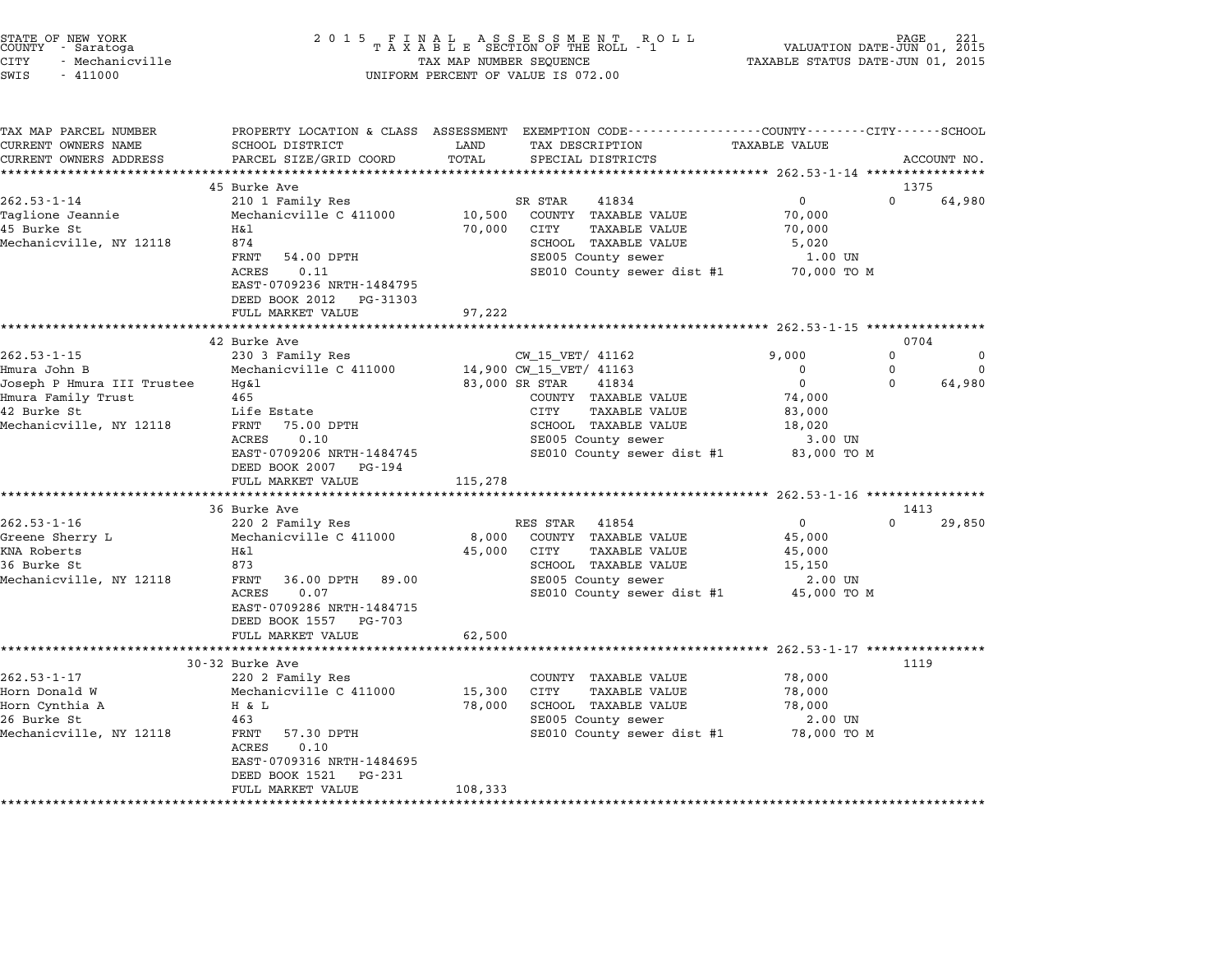| STATE OF NEW YORK<br>COUNTY - Saratoga<br><b>CITY</b><br>- Mechanicville<br>SWIS<br>$-411000$    | 2 0 1 5                                                                                                                                                                                    | TAX MAP NUMBER SEQUENCE     | UNIFORM PERCENT OF VALUE IS 072.00                                                                                                            | VALUATION DATE-JUN 01, 2015<br>TAXABLE STATUS DATE-JUN 01, 2015        | PAGE                       |
|--------------------------------------------------------------------------------------------------|--------------------------------------------------------------------------------------------------------------------------------------------------------------------------------------------|-----------------------------|-----------------------------------------------------------------------------------------------------------------------------------------------|------------------------------------------------------------------------|----------------------------|
| TAX MAP PARCEL NUMBER<br>CURRENT OWNERS NAME<br>CURRENT OWNERS ADDRESS                           | SCHOOL DISTRICT<br>PARCEL SIZE/GRID COORD                                                                                                                                                  | LAND<br>TOTAL               | PROPERTY LOCATION & CLASS ASSESSMENT EXEMPTION CODE---------------COUNTY-------CITY------SCHOOL<br>TAX DESCRIPTION<br>SPECIAL DISTRICTS       | TAXABLE VALUE                                                          | ACCOUNT NO.                |
| $262.53 - 1 - 18$<br>Horn Donald W<br>Horn Cynthia A<br>26 Burke St<br>Mechanicville, NY 12118   | 26 Burke Ave<br>220 2 Family Res<br>Mechanicville C 411000<br>Η&l<br>462<br>FRNT<br>64.70 DPTH<br>0.12<br>ACRES<br>EAST-0709366 NRTH-1484665<br>DEED BOOK 1421 PG-447<br>FULL MARKET VALUE | 14,700<br>82,000<br>113,889 | 41834<br>SR STAR<br>COUNTY TAXABLE VALUE<br>CITY<br>TAXABLE VALUE<br>SCHOOL TAXABLE VALUE<br>SE005 County sewer<br>SE010 County sewer dist #1 | $\overline{0}$<br>82,000<br>82,000<br>17,020<br>2.00 UN<br>82,000 TO M | 1445<br>$\Omega$<br>64,980 |
|                                                                                                  |                                                                                                                                                                                            |                             |                                                                                                                                               |                                                                        |                            |
| $262.53 - 1 - 19$<br>Guido Edward J<br>22 Burke Ave<br>Mechanicville, NY 12118                   | 22 Burke Ave<br>220 2 Family Res<br>Mechanicville C 411000<br>Η&l<br>461<br>FRNT<br>59.00 DPTH<br>0.14<br>ACRES<br>EAST-0709417 NRTH-1484635<br>DEED BOOK 2015 PG-13491                    | 14,700<br>82,000            | COUNTY TAXABLE VALUE<br>CITY<br>TAXABLE VALUE<br>SCHOOL TAXABLE VALUE<br>SE005 County sewer<br>SE010 County sewer dist #1                     | 82,000<br>82,000<br>82,000<br>2.00 UN<br>82,000 TO M                   | 0846                       |
|                                                                                                  | FULL MARKET VALUE                                                                                                                                                                          | 113,889                     |                                                                                                                                               |                                                                        |                            |
| $262.53 - 1 - 20$<br>Boucher Robert M<br>Boucher Theresa<br>698 Pinewood Rd<br>Melrose, NY 12121 | 14 & 16 Burke Ave<br>220 2 Family Res<br>Mechanicville C 411000<br>Η&l<br>460<br>FRNT<br>65.00 DPTH<br>0.15<br>ACRES<br>EAST-0709467 NRTH-1484605<br>DEED BOOK 1167 PG-147                 | 14,400<br>75,000            | COUNTY TAXABLE VALUE<br>CITY<br>TAXABLE VALUE<br>SCHOOL TAXABLE VALUE<br>SE005 County sewer<br>SE010 County sewer dist #1 75,000 TO M         | 75,000<br>75,000<br>75,000<br>2.00 UN                                  | 0116                       |
|                                                                                                  | FULL MARKET VALUE<br>************************                                                                                                                                              | 104,167                     |                                                                                                                                               |                                                                        |                            |
| $262.53 - 1 - 21$<br>Kosty Michael A<br>Kosty Amy L<br>12 Burke St<br>Mechanicville, NY 12118    | 12 Burke Ave<br>210 1 Family Res<br>Mechanicville C 411000<br>H&l<br>FRNT<br>59.00 DPTH<br>ACRES<br>0.15<br>EAST-0709527 NRTH-1484586<br>DEED BOOK 2007<br>PG-6944                         | 9,600<br>80,000             | RES STAR 41854<br>COUNTY TAXABLE VALUE<br>CITY<br>TAXABLE VALUE<br>SCHOOL TAXABLE VALUE<br>SE005 County sewer<br>SE010 County sewer dist #1   | $\mathbf{0}$<br>80,000<br>80,000<br>50,150<br>1.00 UN<br>80,000 TO M   | 1477<br>$\Omega$<br>29,850 |
|                                                                                                  | FULL MARKET VALUE                                                                                                                                                                          | 111,111                     |                                                                                                                                               |                                                                        |                            |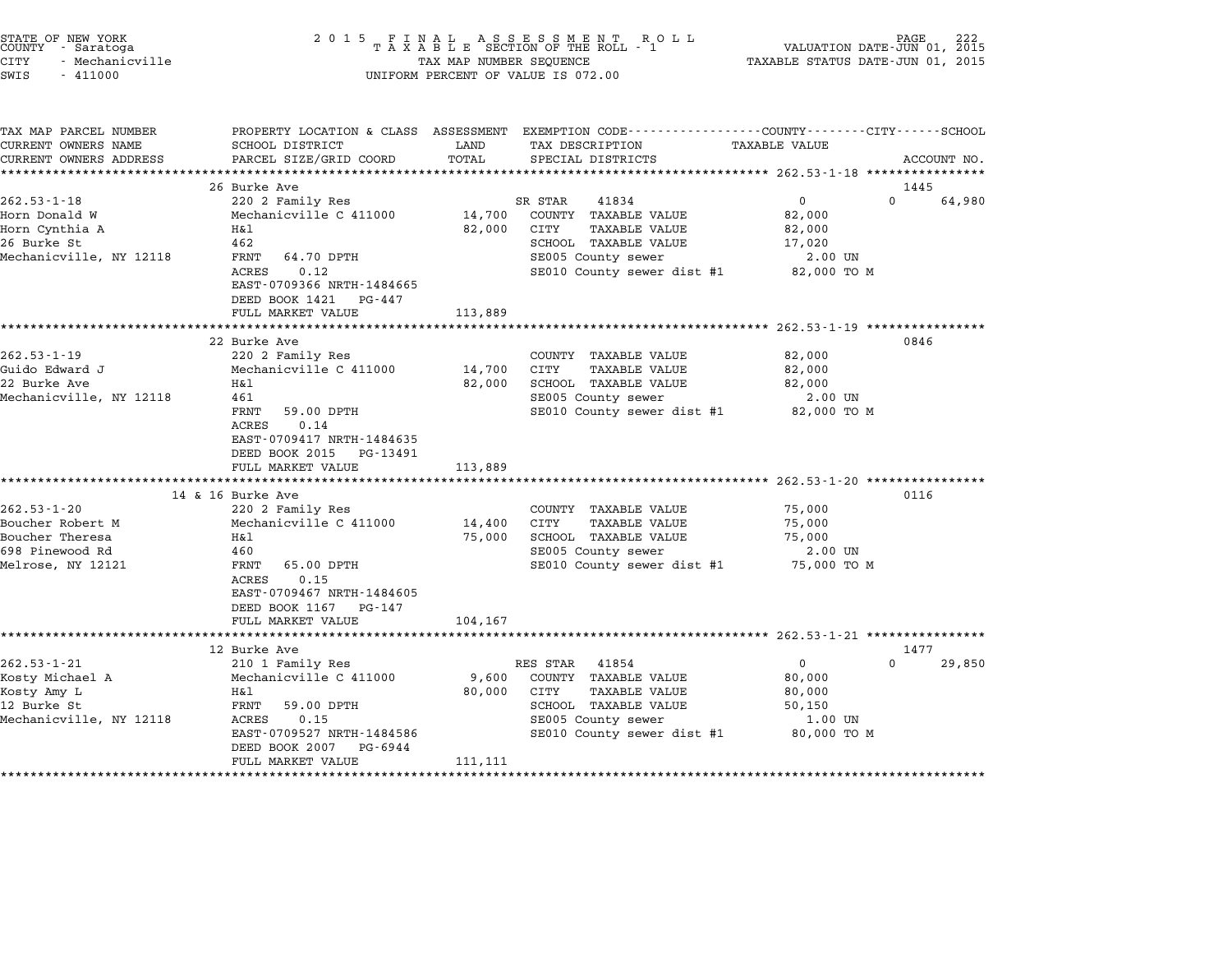| STATE OF NEW YORK<br>COUNTY<br>- Saratoga<br><b>CITY</b><br>- Mechanicville<br>SWIS<br>$-411000$ | 2 0 1 5                                                                                                         | TAX MAP NUMBER SEQUENCE | FINAL ASSESSMENT ROTAXABLE SECTION OF THE ROLL - 1<br>R O L L<br>UNIFORM PERCENT OF VALUE IS 072.00                                                                 | VALUATION DATE-JUN 01, 2015<br>TAXABLE STATUS DATE-JUN 01, 2015 | PAGE        |
|--------------------------------------------------------------------------------------------------|-----------------------------------------------------------------------------------------------------------------|-------------------------|---------------------------------------------------------------------------------------------------------------------------------------------------------------------|-----------------------------------------------------------------|-------------|
| TAX MAP PARCEL NUMBER<br>CURRENT OWNERS NAME<br>CURRENT OWNERS ADDRESS                           | PROPERTY LOCATION & CLASS ASSESSMENT<br>SCHOOL DISTRICT<br>PARCEL SIZE/GRID COORD                               | LAND<br>TOTAL           | EXEMPTION CODE-----------------COUNTY-------CITY------SCHOOL<br>TAX DESCRIPTION<br>SPECIAL DISTRICTS<br>********************************** 262.53-1-22 ************ | TAXABLE VALUE                                                   | ACCOUNT NO. |
|                                                                                                  | $61 - 63$ Canal St                                                                                              |                         |                                                                                                                                                                     |                                                                 | 0272        |
| $262.53 - 1 - 22$                                                                                | 411 Apartment                                                                                                   |                         | COUNTY TAXABLE VALUE                                                                                                                                                | 130,000                                                         |             |
| Urbanski Joseph L                                                                                | Mechanicville C 411000                                                                                          | 22,800                  | CITY<br><b>TAXABLE VALUE</b>                                                                                                                                        | 130,000                                                         |             |
| Urbanski Juliann                                                                                 | Η&l                                                                                                             | 130,000                 | SCHOOL TAXABLE VALUE                                                                                                                                                | 130,000                                                         |             |
| 32 Gronczniak Rd                                                                                 | 451                                                                                                             |                         | SE005 County sewer                                                                                                                                                  | 4.00 UN                                                         |             |
| Stillwater, NY 12170                                                                             | FRNT<br>66.80 DPTH<br>0.14<br>ACRES<br>EAST-0709597 NRTH-1484566<br>DEED BOOK 1587 PG-515<br>FULL MARKET VALUE  | 180,556                 | SE010 County sewer dist #1                                                                                                                                          | 130,000 TO M                                                    |             |
|                                                                                                  | ******************                                                                                              |                         |                                                                                                                                                                     | ********************** 262.53-1-23 ****************             |             |
|                                                                                                  | 8 Burke Ave                                                                                                     |                         |                                                                                                                                                                     |                                                                 | 1519        |
| $262.53 - 1 - 23$                                                                                | 311 Res vac land                                                                                                |                         | COUNTY TAXABLE VALUE                                                                                                                                                | 18,000                                                          |             |
| Boucher Johanna M                                                                                | Mechanicville C 411000                                                                                          | 18,000                  | CITY<br>TAXABLE VALUE                                                                                                                                               | 18,000                                                          |             |
| 8 Burke St<br>Mechanicville, NY 12118                                                            | V1<br>458                                                                                                       | 18,000                  | SCHOOL TAXABLE VALUE<br>SE010 County sewer dist #1                                                                                                                  | 18,000<br>18,000 TO M                                           |             |
|                                                                                                  | FRNT<br>94.00 DPTH<br>0.12<br>ACRES<br>EAST-0709597 NRTH-1484506<br>DEED BOOK 0753 PG-0388<br>FULL MARKET VALUE |                         |                                                                                                                                                                     |                                                                 |             |
|                                                                                                  |                                                                                                                 | 25,000                  |                                                                                                                                                                     | ********** 262.53-1-24 *********                                |             |
|                                                                                                  | 27 Burke Ave                                                                                                    |                         |                                                                                                                                                                     |                                                                 | 0101        |
| $262.53 - 1 - 24$                                                                                | 220 2 Family Res                                                                                                |                         | COUNTY TAXABLE VALUE                                                                                                                                                | 97,500                                                          |             |
| Wisnoski John                                                                                    | Mechanicville C 411000                                                                                          | 15,400                  | CITY<br><b>TAXABLE VALUE</b>                                                                                                                                        | 97,500                                                          |             |
| 431 Rte 67                                                                                       | Η&l                                                                                                             | 97,500                  | SCHOOL TAXABLE VALUE                                                                                                                                                | 97,500                                                          |             |
| Mechanicville, NY 12118                                                                          | 466                                                                                                             |                         | SE005 County sewer                                                                                                                                                  | 2.00 UN                                                         |             |
|                                                                                                  | FRNT<br>35.00 DPTH 105.20<br>ACRES<br>0.08<br>EAST-0709307 NRTH-1484555<br>DEED BOOK 1752 PG-177                |                         | SE010 County sewer dist #1                                                                                                                                          | 97,500 TO M                                                     |             |
|                                                                                                  | FULL MARKET VALUE                                                                                               | 135,417                 |                                                                                                                                                                     |                                                                 |             |
|                                                                                                  | ********************<br>23 Burke Ave                                                                            |                         |                                                                                                                                                                     | *********************** 262.53-1-25 *****************           | 0992        |
| $262.53 - 1 - 25$                                                                                | 220 2 Family Res                                                                                                |                         | COUNTY TAXABLE VALUE                                                                                                                                                | 84,000                                                          |             |
| Wolf Michael N                                                                                   | Mechanicville C 411000                                                                                          | 15,100                  | CITY<br>TAXABLE VALUE                                                                                                                                               | 84,000                                                          |             |
| P.O. Box 188                                                                                     | Η&l                                                                                                             | 84,000                  | SCHOOL TAXABLE VALUE                                                                                                                                                | 84,000                                                          |             |
| West Sand Lake, NY 12196                                                                         | 467                                                                                                             |                         | SE005 County sewer                                                                                                                                                  | 2.00 UN                                                         |             |
|                                                                                                  | FRNT<br>35.00 DPTH<br>ACRES<br>0.09                                                                             |                         | SE010 County sewer dist #1                                                                                                                                          | 84,000 TO M                                                     |             |
|                                                                                                  | EAST-0709337 NRTH-1484535<br>DEED BOOK 2014<br>PG-15879<br>FULL MARKET VALUE                                    | 116,667                 |                                                                                                                                                                     |                                                                 |             |
|                                                                                                  | ******************                                                                                              |                         |                                                                                                                                                                     |                                                                 |             |

STATE OF NEW YORK <sup>2</sup> <sup>0</sup> <sup>1</sup> 5 F I N A L A S S E S S M E N T R O L L PAGE <sup>223</sup> COUNTY - Saratoga <sup>T</sup> <sup>A</sup> <sup>X</sup> <sup>A</sup> <sup>B</sup> <sup>L</sup> <sup>E</sup> SECTION OF THE ROLL - <sup>1</sup> VALUATION DATE-JUN 01, <sup>2015</sup>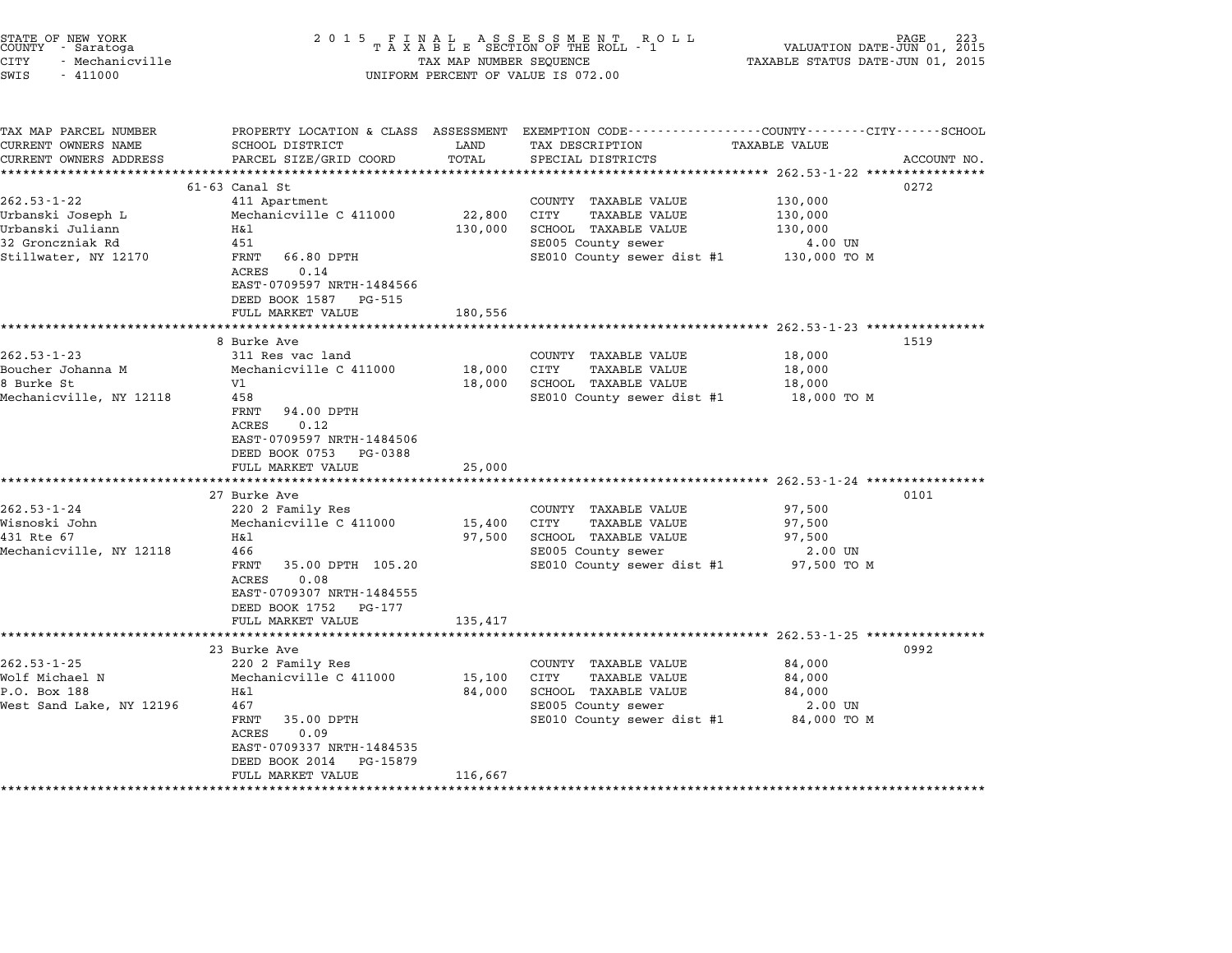| STATE OF NEW YORK<br>COUNTY - Saratoga<br>CITY<br>- Mechanicville<br>SWIS<br>$-411000$ | 2015 FINAL                          | TAX MAP NUMBER SEQUENCE | FINAL ASSESSMENT ROLL<br>TAXABLE SECTION OF THE ROLL - 1<br>UNIFORM PERCENT OF VALUE IS 072.00  | TAXABLE STATUS DATE-JUN 01, 2015 | PAGE<br>224<br>VALUATION DATE-JUN 01, 2015 |
|----------------------------------------------------------------------------------------|-------------------------------------|-------------------------|-------------------------------------------------------------------------------------------------|----------------------------------|--------------------------------------------|
|                                                                                        |                                     |                         |                                                                                                 |                                  |                                            |
| TAX MAP PARCEL NUMBER                                                                  |                                     |                         | PROPERTY LOCATION & CLASS ASSESSMENT EXEMPTION CODE---------------COUNTY-------CITY------SCHOOL |                                  |                                            |
| CURRENT OWNERS NAME                                                                    | SCHOOL DISTRICT                     | LAND                    | TAX DESCRIPTION                                                                                 | TAXABLE VALUE                    |                                            |
| CURRENT OWNERS ADDRESS                                                                 | PARCEL SIZE/GRID COORD              | TOTAL                   | SPECIAL DISTRICTS                                                                               |                                  | ACCOUNT NO.                                |
|                                                                                        |                                     |                         |                                                                                                 |                                  |                                            |
| $262.53 - 1 - 26$                                                                      | 19-21 Burke Ave<br>220 2 Family Res |                         | COUNTY TAXABLE VALUE                                                                            | 79,000                           | 0385                                       |
| 1921 Burke St Properties LLC                                                           | Mechanicville C 411000              | 14,900                  | CITY<br>TAXABLE VALUE                                                                           | 79,000                           |                                            |
| c/o Anthony Derico                                                                     | H&l&q                               | 79,000                  | SCHOOL TAXABLE VALUE                                                                            | 79,000                           |                                            |
| 966 Hudson River Rd                                                                    | 468                                 |                         | SE005 County sewer                                                                              | 2.00 UN                          |                                            |
| Mechanicville, NY 12118                                                                | FRNT<br>50.00 DPTH                  |                         | SE010 County sewer dist #1                                                                      | 79,000 TO M                      |                                            |
|                                                                                        | ACRES<br>0.12                       |                         |                                                                                                 |                                  |                                            |
|                                                                                        | EAST-0709367 NRTH-1484515           |                         |                                                                                                 |                                  |                                            |
|                                                                                        | DEED BOOK 2008<br>PG-4937           |                         |                                                                                                 |                                  |                                            |
|                                                                                        | FULL MARKET VALUE                   | 109,722                 |                                                                                                 |                                  |                                            |
|                                                                                        |                                     |                         |                                                                                                 |                                  |                                            |
|                                                                                        | 17 Burke Ave                        |                         |                                                                                                 |                                  | 0295                                       |
| $262.53 - 1 - 27$                                                                      | 220 2 Family Res                    |                         | RES STAR<br>41854                                                                               | $\Omega$                         | $\Omega$<br>29,850                         |
| Blais Jeanette M                                                                       | Mechanicville C 411000              | 14,700                  | COUNTY TAXABLE VALUE                                                                            | 82,000                           |                                            |
| Shields Teena M                                                                        | Η&l                                 | 82,000                  | CITY<br>TAXABLE VALUE                                                                           | 82,000                           |                                            |
| 17 Burke Ave                                                                           | FRNT<br>45.00 DPTH                  |                         | SCHOOL TAXABLE VALUE                                                                            | 52,150                           |                                            |
| Mechanicville, NY 12118                                                                | 0.12<br>ACRES                       |                         | SE005 County sewer                                                                              | 2.00 UN                          |                                            |
|                                                                                        | EAST-0709417 NRTH-1484485           |                         | SE010 County sewer dist #1                                                                      | 82,000 TO M                      |                                            |
|                                                                                        | DEED BOOK 2013 PG-1335              |                         |                                                                                                 |                                  |                                            |
|                                                                                        | FULL MARKET VALUE                   | 113,889                 |                                                                                                 |                                  |                                            |
|                                                                                        |                                     |                         |                                                                                                 |                                  |                                            |
|                                                                                        | 13 Burke Ave                        |                         |                                                                                                 |                                  | 1024                                       |
| $262.53 - 1 - 28$                                                                      | 220 2 Family Res                    |                         | COUNTY TAXABLE VALUE                                                                            | 85,000                           |                                            |
| Johnson Graig                                                                          | Mechanicville C 411000              | 15,300                  | CITY<br>TAXABLE VALUE                                                                           | 85,000                           |                                            |
| 226 No Seventh Ave                                                                     | $H\&q\&l$                           | 85,000                  | SCHOOL TAXABLE VALUE                                                                            | 85,000                           |                                            |
| Mechanicville, NY 12118                                                                | 470                                 |                         | SE005 County sewer                                                                              | 2.00 UN                          |                                            |
|                                                                                        | 60.33 DPTH<br>FRNT                  |                         | SE010 County sewer dist #1                                                                      | 85,000 TO M                      |                                            |
|                                                                                        | 0.15<br>ACRES                       |                         |                                                                                                 |                                  |                                            |
|                                                                                        | EAST-0709457 NRTH-1484465           |                         |                                                                                                 |                                  |                                            |
|                                                                                        | DEED BOOK 2012 PG-4817              |                         |                                                                                                 |                                  |                                            |
|                                                                                        | FULL MARKET VALUE                   | 118,056                 |                                                                                                 |                                  |                                            |
|                                                                                        |                                     |                         |                                                                                                 |                                  | 0984                                       |
| $262.53 - 1 - 29$                                                                      | 9 Burke Ave<br>220 2 Family Res     |                         | COUNTY TAXABLE VALUE                                                                            | 83,000                           |                                            |
| Fiorino Anthony M                                                                      | Mechanicville C 411000              | 14,900                  | CITY<br>TAXABLE VALUE                                                                           | 83,000                           |                                            |
| Harris Ave AA5                                                                         | H&l&q                               | 83,000                  | SCHOOL TAXABLE VALUE                                                                            | 83,000                           |                                            |
| Mechanicville, NY 12118                                                                | Comb Accts 0984 & 0985              |                         | SE005 County sewer                                                                              | 2.00 UN                          |                                            |
|                                                                                        | 62.83 DPTH<br>FRNT                  |                         | SE010 County sewer dist #1                                                                      | 83,000 TO M                      |                                            |
|                                                                                        | ACRES<br>0.11                       |                         |                                                                                                 |                                  |                                            |
|                                                                                        | EAST-0709517 NRTH-1484446           |                         |                                                                                                 |                                  |                                            |

EAST-0709517 NRTH-1484446<br>DEED BOOK 2007 PG-46568 DEED BOOK 2007 PG-46568<br>FULL MARKET VALUE 115,278 \*\*\*\*\*\*\*\*\*\*\*\*\*\*\*\*\*\*\*\*\*\*\*\*\*\*\*\*\*\*\*\*\*\*\*\*\*\*\*\*\*\*\*\*\*\*\*\*\*\*\*\*\*\*\*\*\*\*\*\*\*\*\*\*\*\*\*\*\*\*\*\*\*\*\*\*\*\*\*\*\*\*\*\*\*\*\*\*\*\*\*\*\*\*\*\*\*\*\*\*\*\*\*\*\*\*\*\*\*\*\*\*\*\*\*\*\*\*\*\*\*\*\*\*\*\*\*\*\*\*\*\*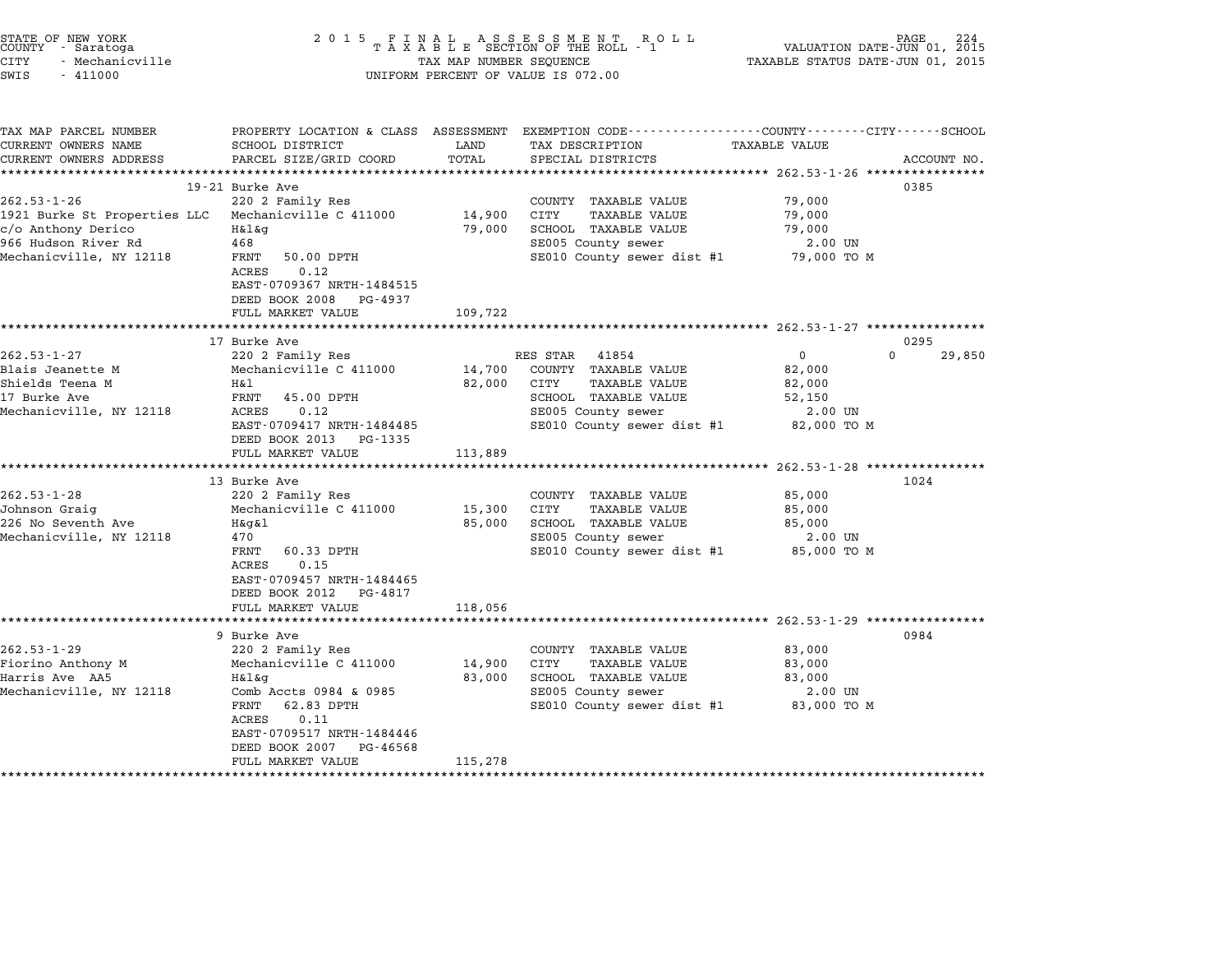|        | STATE OF NEW YORK |  |
|--------|-------------------|--|
| COUNTY | - Saratoga        |  |
| CITY   | - Mechanicville   |  |

| TAX MAP PARCEL NUMBER<br>CURRENT OWNERS NAME | SCHOOL DISTRICT                               | LAND           | PROPERTY LOCATION & CLASS ASSESSMENT EXEMPTION CODE---------------COUNTY-------CITY------SCHOOL<br>TAX DESCRIPTION | <b>TAXABLE VALUE</b>   |                  |             |
|----------------------------------------------|-----------------------------------------------|----------------|--------------------------------------------------------------------------------------------------------------------|------------------------|------------------|-------------|
| CURRENT OWNERS ADDRESS                       | PARCEL SIZE/GRID COORD                        | TOTAL          | SPECIAL DISTRICTS                                                                                                  |                        |                  | ACCOUNT NO. |
| ***********************                      |                                               |                |                                                                                                                    |                        |                  |             |
|                                              | 53 Canal St                                   |                |                                                                                                                    |                        | 0068             |             |
| $262.53 - 1 - 30$                            | 210 1 Family Res                              |                | 41802<br>AGED C                                                                                                    | 19,800                 | $\Omega$         | 0           |
| Bagnoli Sisto                                | Mechanicville C 411000                        | 10,000 SR STAR | 41834                                                                                                              | $\Omega$               | $\mathbf 0$      | 64,980      |
| Bagnoli Elvira                               | Η&l                                           |                | 66,000 COUNTY TAXABLE VALUE                                                                                        | 46,200                 |                  |             |
| 53 Canal St<br>Mechanicville, NY 12118       | 472<br>FRNT<br>47.00 DPTH                     |                | CITY<br><b>TAXABLE VALUE</b><br>SCHOOL TAXABLE VALUE                                                               | 66,000                 |                  |             |
|                                              | 0.07<br>ACRES                                 |                | SE005 County sewer                                                                                                 | 1,020                  |                  |             |
|                                              | EAST-0709587 NRTH-1484426                     |                | SE010 County sewer dist #1                                                                                         | 1.00 UN<br>66,000 TO M |                  |             |
|                                              | DEED BOOK 0557 PG-0377                        |                |                                                                                                                    |                        |                  |             |
|                                              | FULL MARKET VALUE                             | 91,667         |                                                                                                                    |                        |                  |             |
|                                              |                                               |                |                                                                                                                    |                        |                  |             |
|                                              | 49 Canal St                                   |                |                                                                                                                    |                        | 0073             |             |
| $262.53 - 1 - 31$                            | 210 1 Family Res                              |                | COUNTY TAXABLE VALUE                                                                                               | 90,000                 |                  |             |
| Benson William J                             | Mechanicville C 411000                        | 16,200 CITY    | <b>TAXABLE VALUE</b>                                                                                               | 90,000                 |                  |             |
| Benson Mary J                                | Η&l                                           | 90,000         | SCHOOL TAXABLE VALUE                                                                                               | 90,000                 |                  |             |
| 102 Turner Rd                                | 473                                           |                | SE005 County sewer                                                                                                 | 1.00 UN                |                  |             |
| Stillwater, NY 12170                         | FRNT<br>52.00 DPTH                            |                | SE010 County sewer dist #1 90,000 TO M                                                                             |                        |                  |             |
|                                              | 0.09<br><b>ACRES</b>                          |                |                                                                                                                    |                        |                  |             |
|                                              | EAST-0709587 NRTH-1484386                     |                |                                                                                                                    |                        |                  |             |
|                                              | DEED BOOK 2010 PG-1922                        |                |                                                                                                                    |                        |                  |             |
|                                              | FULL MARKET VALUE                             | 125,000        |                                                                                                                    |                        |                  |             |
|                                              | ***********************                       |                |                                                                                                                    |                        |                  |             |
|                                              | 43 Canal St                                   |                |                                                                                                                    |                        | 1475<br>$\Omega$ |             |
| $262.53 - 1 - 32$                            | 220 2 Family Res                              |                | RES STAR 41854                                                                                                     | 0                      |                  | 29,850      |
| Connors Eric M<br>Connors Kevin E            | Mechanicville C 411000                        | 14,500         | COUNTY TAXABLE VALUE<br>CITY<br><b>TAXABLE VALUE</b>                                                               | 115,000                |                  |             |
| 43 Canal St                                  | Hq&l<br>876                                   | 115,000        | SCHOOL TAXABLE VALUE                                                                                               | 115,000<br>85,150      |                  |             |
| Mechanicville, NY 12118                      | 45.00 DPTH<br>FRNT                            |                | SE005 County sewer                                                                                                 | 2.00 UN                |                  |             |
|                                              | 0.12<br>ACRES                                 |                | SE010 County sewer dist #1                                                                                         | 115,000 TO M           |                  |             |
|                                              | EAST-0709597 NRTH-1484336                     |                |                                                                                                                    |                        |                  |             |
|                                              | DEED BOOK 2007 PG-18618                       |                |                                                                                                                    |                        |                  |             |
|                                              | FULL MARKET VALUE                             | 159,722        |                                                                                                                    |                        |                  |             |
|                                              |                                               |                |                                                                                                                    |                        |                  |             |
|                                              | 10 Mabbett St                                 |                |                                                                                                                    |                        | 1237             |             |
| $262.53 - 1 - 33$                            | 220 2 Family Res                              |                | COUNTY TAXABLE VALUE                                                                                               | 82,000                 |                  |             |
| Hanna Ralph E                                | Mechanicville C 411000                        | 15,100         | CITY<br><b>TAXABLE VALUE</b>                                                                                       | 82,000                 |                  |             |
| Hanna Rosanne S                              | Hq&l                                          | 82,000         | SCHOOL TAXABLE VALUE                                                                                               | 82,000                 |                  |             |
| 233 South Second Ave                         | 474                                           |                | SE005 County sewer                                                                                                 | 2.00 UN                |                  |             |
|                                              |                                               |                |                                                                                                                    |                        |                  |             |
|                                              | 99.75 DPTH<br>FRNT                            |                | SE010 County sewer dist #1 82,000 TO M                                                                             |                        |                  |             |
|                                              | 0.13<br>ACRES                                 |                |                                                                                                                    |                        |                  |             |
|                                              | EAST-0709617 NRTH-1484266                     |                |                                                                                                                    |                        |                  |             |
| Mechanicville, NY 12118                      | DEED BOOK 1535<br>PG-366<br>FULL MARKET VALUE | 113,889        |                                                                                                                    |                        |                  |             |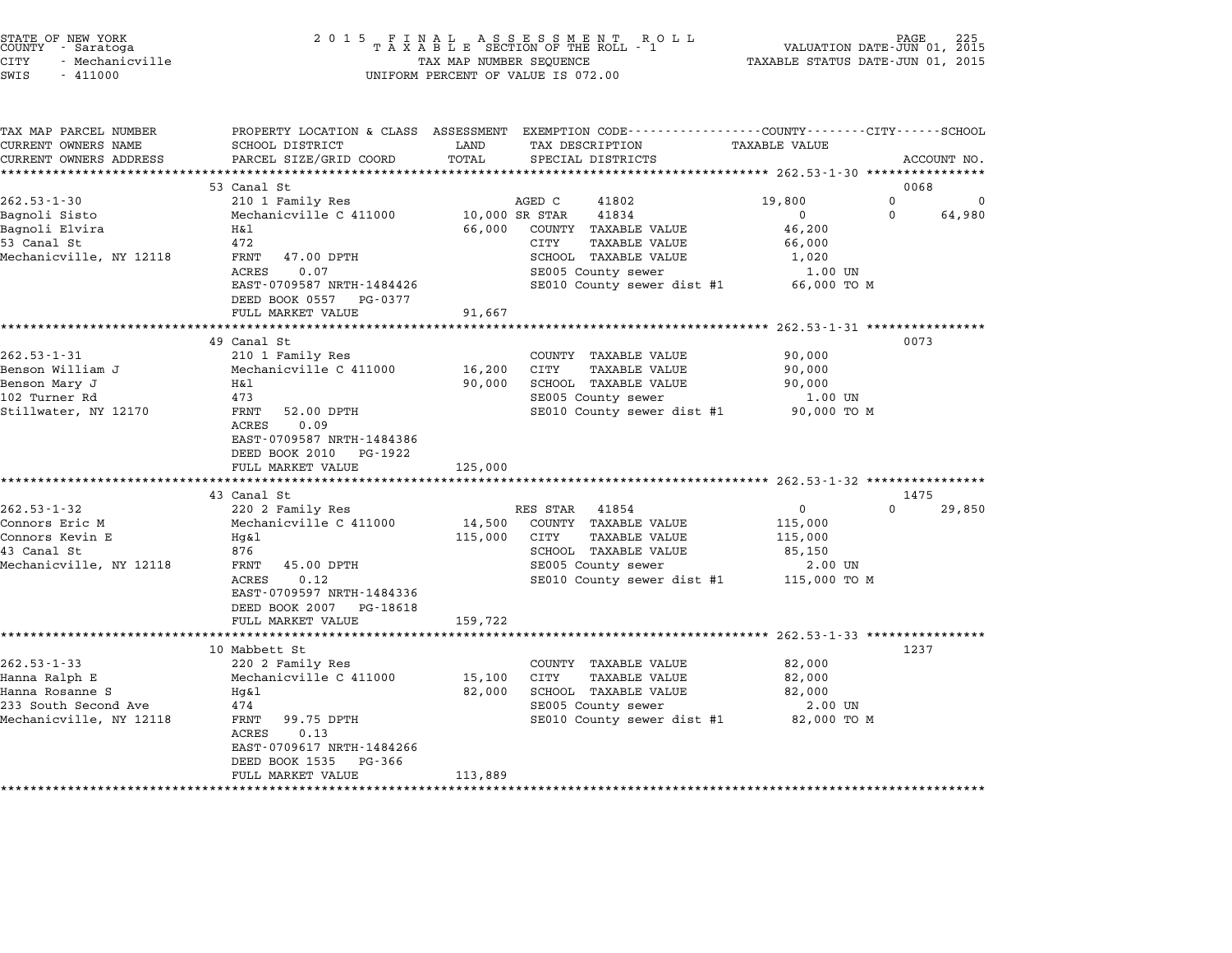| STATE OF NEW YORK<br>COUNTY - Saratoga<br>CITY<br>- Mechanicville<br>SWIS<br>$-411000$                                       | 2 0 1 5<br>FINAL ASSESSMENT ROLL<br>TAXABLE SECTION OF THE ROLL - 1<br>TAX MAP NUMBER SEQUENCE<br>TAX MAP NUMBER SEQUENCE<br>UNIFORM PERCENT OF VALUE IS 072.00                                                    |                                  |                                                                                                                                                                                                   | PAGE<br>2015<br>VALUATION DATE-JUN 01,<br>TAXABLE STATUS DATE-JUN 01, 2015                 |                               |                                |
|------------------------------------------------------------------------------------------------------------------------------|--------------------------------------------------------------------------------------------------------------------------------------------------------------------------------------------------------------------|----------------------------------|---------------------------------------------------------------------------------------------------------------------------------------------------------------------------------------------------|--------------------------------------------------------------------------------------------|-------------------------------|--------------------------------|
| TAX MAP PARCEL NUMBER<br>CURRENT OWNERS NAME<br>CURRENT OWNERS ADDRESS                                                       | SCHOOL DISTRICT<br>PARCEL SIZE/GRID COORD                                                                                                                                                                          | LAND<br>TOTAL                    | PROPERTY LOCATION & CLASS ASSESSMENT EXEMPTION CODE---------------COUNTY-------CITY------SCHOOL<br>TAX DESCRIPTION<br>SPECIAL DISTRICTS                                                           | TAXABLE VALUE                                                                              |                               | ACCOUNT NO.                    |
|                                                                                                                              |                                                                                                                                                                                                                    | **************                   |                                                                                                                                                                                                   | ****************** 262.53-1-34 *****************                                           |                               |                                |
| $262.53 - 1 - 34$<br>Noorasalma LLC<br>240 Lishakill Road<br>Niskayuna, NY 12309                                             | 12 Mabbett St<br>210 1 Family Res<br>Mechanicville C 411000<br>Η&l<br>475<br>FRNT 40.00 DPTH<br>ACRES<br>0.06<br>EAST-0709567 NRTH-1484286<br>DEED BOOK 2015 PG-8823<br>FULL MARKET VALUE                          | 15,400 CITY<br>85,000<br>118,056 | COUNTY TAXABLE VALUE<br><b>TAXABLE VALUE</b><br>SCHOOL TAXABLE VALUE<br>SE005 County sewer<br>SE010 County sewer dist #1                                                                          | 85,000<br>85,000<br>85,000<br>1.00 UN<br>85,000 TO M                                       | 1436                          |                                |
|                                                                                                                              |                                                                                                                                                                                                                    |                                  |                                                                                                                                                                                                   |                                                                                            |                               |                                |
| $262.53 - 1 - 35$<br>Lyon Paul<br>5 Geers Hollow Ln<br>Hoosick Falls, NY 12090                                               | 16 Mabbett St<br>210 1 Family Res<br>Mechanicville C 411000<br>H&1<br>476<br>FRNT 35.00 DPTH<br>ACRES<br>0.06<br>EAST-0709527 NRTH-1484306<br>DEED BOOK 1002 PG-628<br>FULL MARKET VALUE<br>********************** | 10,200<br>75,000<br>104,167      | COUNTY TAXABLE VALUE<br>CITY<br>TAXABLE VALUE<br>SCHOOL TAXABLE VALUE<br>SE005 County sewer<br>SE010 County sewer dist #1 75,000 TO M                                                             | 75,000<br>75,000<br>75,000<br>1.00 UN                                                      | 0720                          |                                |
|                                                                                                                              | 18 Mabbett St                                                                                                                                                                                                      |                                  |                                                                                                                                                                                                   |                                                                                            | 0363                          |                                |
| $262.53 - 1 - 36$<br>Delano Anthony J<br>Delano Helen<br>c/o Maria Istorico etal<br>18 Mabbett St<br>Mechanicville, NY 12118 | 220 2 Family Res<br>Mechanicville C 411000<br>Life Estate<br>Η&Ι<br>FRNT 39.00 DPTH<br>ACRES<br>0.10<br>EAST-0709507 NRTH-1484336<br>DEED BOOK 2011 PG-4663<br>FULL MARKET VALUE                                   | 112,500                          | VET WAR C 41122<br>16,000 VET WAR T 41123<br>81,000 SR STAR<br>41834<br>COUNTY TAXABLE VALUE<br>CITY<br>TAXABLE VALUE<br>SCHOOL TAXABLE VALUE<br>SE005 County sewer<br>SE010 County sewer dist #1 | 12,150<br>$\mathbf{0}$<br>$\Omega$<br>68,850<br>72,000<br>16,020<br>2.00 UN<br>81,000 TO M | $\Omega$<br>9,000<br>$\Omega$ | $\Omega$<br>$\Omega$<br>64,980 |
|                                                                                                                              |                                                                                                                                                                                                                    |                                  |                                                                                                                                                                                                   |                                                                                            |                               |                                |
| $262.53 - 1 - 37$<br>Dambro Robert N<br>Dambro Teresa J<br>22 Mabbett St<br>Mechanicville, NY 12118                          | 22 Mabbett St<br>210 1 Family Res<br>Mechanicville C 411000<br>H&l<br>FRNT 50.00 DPTH 122.90<br>ACRES<br>0.14<br>EAST-0709467 NRTH-1484355<br>DEED BOOK 1571 PG-60<br>FULL MARKET VALUE                            | 15,800<br>88,000<br>122,222      | RES STAR<br>41854<br>COUNTY TAXABLE VALUE<br>CITY<br>TAXABLE VALUE<br>SCHOOL TAXABLE VALUE<br>SE005 County sewer<br>SE010 County sewer dist #1                                                    | $\Omega$<br>88,000<br>88,000<br>58,150<br>1.00 UN<br>88,000 TO M                           | 0160<br>$\Omega$              | 29,850                         |

STATE OF NEW YORK <sup>2</sup> <sup>0</sup> <sup>1</sup> 5 F I N A L A S S E S S M E N T R O L L PAGE <sup>226</sup> COUNTY - Saratoga <sup>T</sup> <sup>A</sup> <sup>X</sup> <sup>A</sup> <sup>B</sup> <sup>L</sup> <sup>E</sup> SECTION OF THE ROLL - <sup>1</sup> VALUATION DATE-JUN 01, <sup>2015</sup>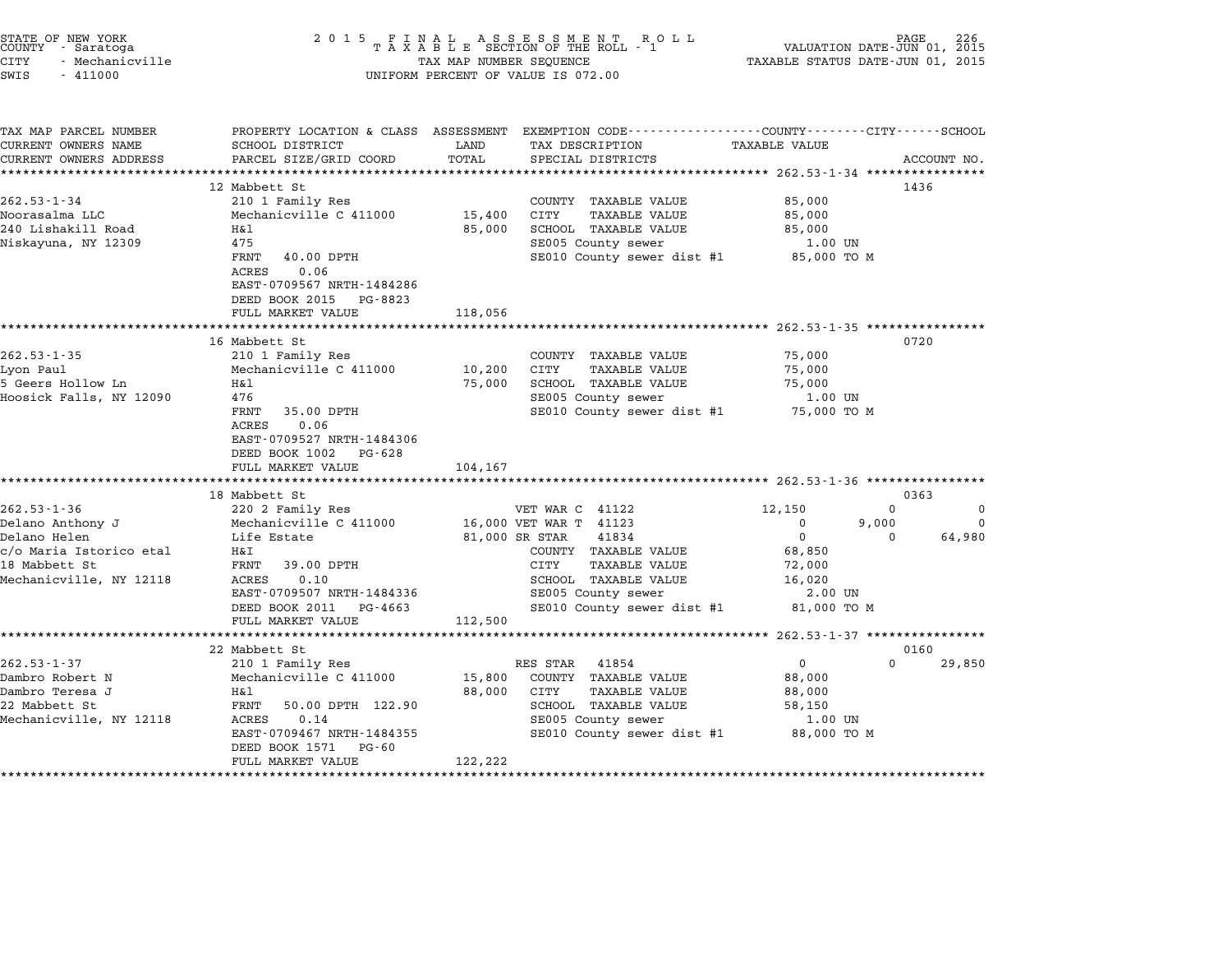|        | STATE OF NEW YORK |  |
|--------|-------------------|--|
| COUNTY | - Saratoga        |  |
| CITY   | - Mechanicville   |  |

TAX MAP PARCEL NUMBER PROPERTY LOCATION & CLASS ASSESSMENT EXEMPTION CODE------------------COUNTY--------CITY------SCHOOL ...<br>-- COUNTY:- TAX MAP PARCEL NUMBER THE OCHOTRY AND THE CURRENT EXEMPTION CODE<br>CURRENT OWNERS NAME SCHOOL DISTRICT LAND TAX DESCRIPTION TAXABLE VALUE CURRENT OWNERS ADDEER FOUR DISTRICTS AND A CHASS ASSESSEENT EXERT ON TAX MIT PROCULPTION TRANSFOURERS ADDRESS SANCEL SIZE/GRID COORD TOTAL SEEN TRANSFOUR TRANSFOUR TRANSFOUR TRANSFOUR TRANSFOUR TRANSFOUR TRANSFOUR ACCOUNT 26 Mabbett St 0895 262.53-1-38 202.53 and 202.53 202.53 202.53 and 202.53 202.53 country TAXABLE VALUE 75,000 26 MaDWELL SO HERRICK SOME SUPER SERVING A LOCAL SERVITS AND TRAVEL SUPERFORD A LOCAL SUPERFORM ON SUPERFORM S<br>Baker Patrick J Mechanicville C 411000 16,000 CITY TAXABLE VALUE Baker Concetta A Hg&l 75,000 SCHOOL TAXABLE VALUE 75,000 Baker Factrick 0 (Alechanicvirie c 411000) (19,000) CITT (IAABLE VALUE 19,000) (19,000)<br>Baker Concetta A (19 Mg&l 199 / 199 Mg 199 (1990) (1990) (1990) (1990) (1990) (1990) (1990) (1990) (1990) (19<br>SE005 County sewer 19,00 MARE CONCELLA A THREE IN THE RESERVE ON THE RESERVE ON SUIT AN INCREDIBLE VALUE ON THE RESERVENCE OF A THAN AN<br>1990 - SE010 County sewer dist #1 75,000 TO M SECON SECON SECON SECON SECON AN INCREDIBLE PART OF A SAME RESER<br> 475<br>FRNT 55.00<br>ACRES 0.12 EAST-0709417 NRTH-1484365 EAST-0709417 NRTH-1484365<br>DEED BOOK 1065 PG-19 FULL MARKET VALUE 104,167 \*\*\*\*\*\*\*\*\*\*\*\*\*\*\*\*\*\*\*\*\*\*\*\*\*\*\*\*\*\*\*\*\*\*\*\*\*\*\*\*\*\*\*\*\*\*\*\*\*\*\*\*\*\*\*\*\*\*\*\*\*\*\*\*\*\*\*\*\*\*\*\*\*\*\*\*\*\*\*\*\*\*\*\*\*\*\*\*\*\*\*\*\*\*\*\*\*\*\*\*\*\*\* 262.53-1-39 \*\*\*\*\*\*\*\*\*\*\*\*\*\*\*\* 30 Mabbett St 0417 262.53-1-39 <sup>220</sup> <sup>2</sup> Family Res VET WAR C <sup>41122</sup> 13,650 <sup>0</sup> <sup>0</sup> Rose Ronald N Mechanicville C <sup>411000</sup> 18,200 VET WAR T <sup>41123</sup> <sup>0</sup> 9,000 <sup>0</sup> Rose Helen L Life Estate 91,000 SR STAR <sup>41834</sup> <sup>0</sup> <sup>0</sup> 64,980 Rose Romanu Recomment Recomment Control (1990)<br>Rose Helm (1990) Different County 191,000 SR STAR 19834<br>Lynne Forchelli County TAXABLE VALUE 77,350 0 10 Abse herein in the state of the state of the state of the state of the state of the state of the state of<br>Lynne Forchelli (Rose Family Irrevoccable country TAXABLE VALUE 77,350<br>Trustee (Rose Hg&l480 CITY TAXABLE VALUE <sup>30</sup> Mabbett St FRNT 62.00 DPTH 100.00 SCHOOL TAXABLE VALUE 26,020 Mechanicville, NY <sup>12118</sup> ACRES 0.14 SE005 County sewer 2.00 UN EART USING HAADDE VADUE AND SUIT 20100 TAAADDE VADUE 2010<br>ACRES 0.14 0.100 SE005 COUNTY Sewer dist #1 91,000 TO M<br>EAST-0709367 NRTH-1484395 SE010 County sewer dist #1 91,000 TO M EAST-0709367 NRTH-148439<br>DEED BOOK 2013 PG-8308 EAST 0705507 MAIN 1404555<br>
DEED BOOK 2013 PG-8308<br>
FULL MARKET VALUE 126,389 \*\*\*\*\*\*\*\*\*\*\*\*\*\*\*\*\*\*\*\*\*\*\*\*\*\*\*\*\*\*\*\*\*\*\*\*\*\*\*\*\*\*\*\*\*\*\*\*\*\*\*\*\*\*\*\*\*\*\*\*\*\*\*\*\*\*\*\*\*\*\*\*\*\*\*\*\*\*\*\*\*\*\*\*\*\*\*\*\*\*\*\*\*\*\*\*\*\*\*\*\*\*\* 262.53-1-40 \*\*\*\*\*\*\*\*\*\*\*\*\*\*\*\* 36 Mabbett St 1392 262.53-1-40 127.53-1-40 202.53-1-40 202.53-1-40 202.53-1-40 202.53-1-40 202.53-1-40 2002 Family Res RES STAR 41854 202.53-1-40 2003 Family Res RES STAR 41854 0 0 0 29,850 Baker Ronald F Mechanicville C <sup>411000</sup> 16,000 COUNTY TAXABLE VALUE 89,000 Baker Laraina L H&l 89,000 CITY TAXABLE VALUE 89,000 لادة المسلم المسلم المسلم المسلم المسلم المسلم المسلم المسلم المسلم المسلم المسلم المسلم المسلم المسلم المسلم <br>199,000 CITY TAXABLE VALUE 89,000 PAYABLE VALUE 89,100<br>36 Mabbitt St FRNT 50.00 DPTH SCHOOL TAXABLE VALUE 59,1 Baker Darama Deck of the Taxable Value of the Sater Darama Deck of the Sater Darama Deck of the Sater of the S<br>36 Mabbitt St SCRES 1.12 SCRES 1.12 SE005 County sewer 2.00 UN Mechanicville, NY 12118 ACRES 0.12 EART 10.00 DF111 SENSE SENSE AAADDE VADUE<br>ACRES 0.12 SENSE SENSE SENSE SENSE SENSE SENSE SENSE SENSE SENSE SENSE SENSE SANSE SANSE SENSE SENSE SENSE SE EAST-0709317 NRTH-14844<br>DEED BOOK 1538 PG-438 DEED BOOK 1538 PG-438<br>FULL MARKET VALUE 123,611 \*\*\*\*\*\*\*\*\*\*\*\*\*\*\*\*\*\*\*\*\*\*\*\*\*\*\*\*\*\*\*\*\*\*\*\*\*\*\*\*\*\*\*\*\*\*\*\*\*\*\*\*\*\*\*\*\*\*\*\*\*\*\*\*\*\*\*\*\*\*\*\*\*\*\*\*\*\*\*\*\*\*\*\*\*\*\*\*\*\*\*\*\*\*\*\*\*\*\*\*\*\*\* 262.53-1-41 \*\*\*\*\*\*\*\*\*\*\*\*\*\*\*\* 40 Mabbett St 1337 262.53-1-41 202.53-1-41 220 2 Family Res COUNTY TAXABLE VALUE 92,000 9,000 100 Max and Lot U.S. And Lot U.S. And Lot U.S. And Lot U.S. And Lot U.S. And Lot U.S. And Lot U.S. And L<br>Music Lois A Mechanicville C 411000 18,400 CITY TAXABLE VALUE 92,000 92,000 <sup>462</sup> First St Hg&l 92,000 SCHOOL TAXABLE VALUE 92,000 wiest Louis A (Media Media Media Media Media Media Media Media Media Media Media Media Media Media Media Media<br>162 SE1705 COUNTER SERIE (MEDIA MEDIA SERIE SERIE SERIE SERIE SERIE SERIE SERIE SERIE SERIE SERIE SERIE SERIE<br>1 FRNT 70.00 DPTH SE010 County sewer dist #1 92,000 TO <sup>M</sup> ---<br>FRNT 70.00 DPTH<br>ACRES 0.18 FANI 70.00 DPIH<br>ACRES 0.18<br>EAST-0709267 NRTH-1484455 EAST-0709267 NRTH-14844<br>DEED BOOK 1762 PG-286 DEED BOOK 1762 PG-286<br>FULL MARKET VALUE 127,778 \*\*\*\*\*\*\*\*\*\*\*\*\*\*\*\*\*\*\*\*\*\*\*\*\*\*\*\*\*\*\*\*\*\*\*\*\*\*\*\*\*\*\*\*\*\*\*\*\*\*\*\*\*\*\*\*\*\*\*\*\*\*\*\*\*\*\*\*\*\*\*\*\*\*\*\*\*\*\*\*\*\*\*\*\*\*\*\*\*\*\*\*\*\*\*\*\*\*\*\*\*\*\*\*\*\*\*\*\*\*\*\*\*\*\*\*\*\*\*\*\*\*\*\*\*\*\*\*\*\*\*\*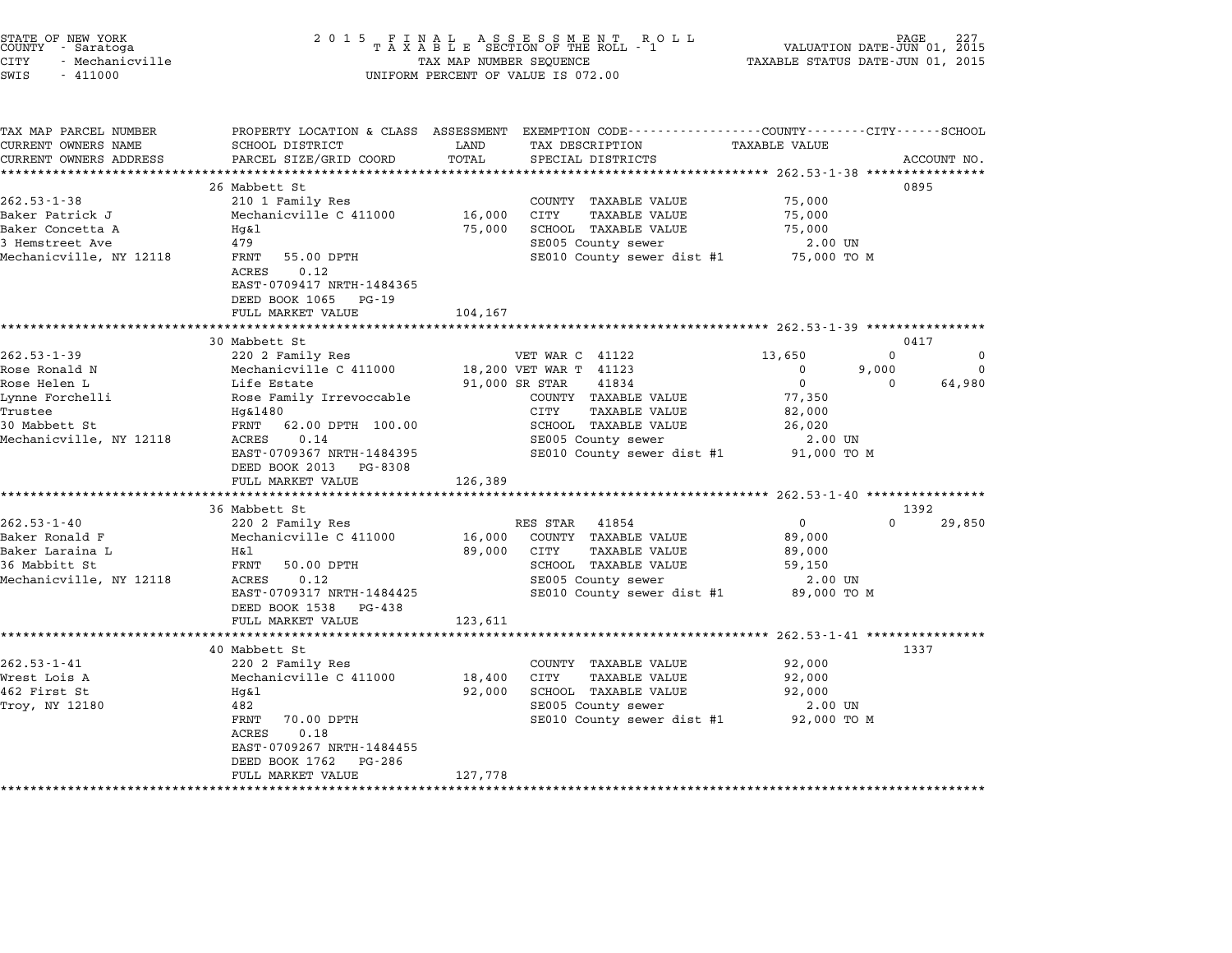| STATE OF NEW YORK<br>COUNTY - Saratoga<br>CITY<br>- Mechanicville<br>SWIS<br>$-411000$                               | 2 0 1 5                                                                                                                                                                           | FINAL ASSESSMENT RO<br>TAXABLE SECTION OF THE ROLL - 1<br>R O L L<br>TAX MAP NUMBER SEQUENCE<br>UNIFORM PERCENT OF VALUE IS 072.00                                                    | PAGE<br>VALUATION DATE-JUN 01, 2015<br>TAXABLE STATUS DATE-JUN 01, 2015                      |
|----------------------------------------------------------------------------------------------------------------------|-----------------------------------------------------------------------------------------------------------------------------------------------------------------------------------|---------------------------------------------------------------------------------------------------------------------------------------------------------------------------------------|----------------------------------------------------------------------------------------------|
| TAX MAP PARCEL NUMBER<br>CURRENT OWNERS NAME<br>CURRENT OWNERS ADDRESS                                               | SCHOOL DISTRICT<br>PARCEL SIZE/GRID COORD                                                                                                                                         | PROPERTY LOCATION & CLASS ASSESSMENT EXEMPTION CODE---------------COUNTY-------CITY-----SCHOOL<br>LAND<br>TAX DESCRIPTION<br>TOTAL<br>SPECIAL DISTRICTS                               | TAXABLE VALUE<br>ACCOUNT NO.                                                                 |
|                                                                                                                      |                                                                                                                                                                                   |                                                                                                                                                                                       |                                                                                              |
| $262.53 - 1 - 42$<br>Guilianelli Thomas<br>Guilianelli Diane<br>44 Mabbett St<br>Mechanicville, NY 12118             | 44 Mabbett St<br>220 2 Family Res<br>Mechanicville C 411000<br>Η&l<br>483<br>30.00 DPTH<br>FRNT                                                                                   | SR STAR<br>41834<br>18,200<br>COUNTY TAXABLE VALUE<br>89,000<br>CITY<br>TAXABLE VALUE<br>SCHOOL TAXABLE VALUE<br>SE005 County sewer                                                   | 0663<br>$\mathbf{0}$<br>$\Omega$<br>64,980<br>89,000<br>89,000<br>24,020<br>2.00 UN          |
|                                                                                                                      | ACRES<br>0.15<br>EAST-0709247 NRTH-1484525<br>DEED BOOK 0420<br>PG-0344<br>FULL MARKET VALUE                                                                                      | SE010 County sewer dist #1<br>123,611                                                                                                                                                 | 89,000 TO M                                                                                  |
|                                                                                                                      | 48 Mabbett St                                                                                                                                                                     |                                                                                                                                                                                       | 0782                                                                                         |
| $262.53 - 1 - 43$<br>Kelly Mary R<br>Attn:Linda A Gorman<br>48 Mabbett St<br>Mechanicville, NY 12118                 | 220 2 Family Res<br>Mechanicville C 411000<br>H& 1<br>484<br>Life Estate<br>FRNT<br>30.00 DPTH<br>0.14<br>ACRES<br>EAST-0709227 NRTH-1484545<br>DEED BOOK 1524<br>PG-557          | SR STAR<br>41834<br>15,600<br>COUNTY TAXABLE VALUE<br>84,000<br>CITY<br><b>TAXABLE VALUE</b><br>SCHOOL TAXABLE VALUE<br>SE005 County sewer<br>SE010 County sewer dist #1              | $\overline{0}$<br>$\Omega$<br>64,980<br>84,000<br>84,000<br>19,020<br>2.00 UN<br>84,000 TO M |
|                                                                                                                      | FULL MARKET VALUE                                                                                                                                                                 | 116,667                                                                                                                                                                               |                                                                                              |
| $262.53 - 1 - 44.1$<br>Kapital Land Development Corp Mechanicville C 411000<br>PO Box 1464<br>Clifton Park, NY 12065 | 50 Mabbett St<br>411 Apartment<br>Η&l<br>485<br>53.00 DPTH<br>FRNT<br>ACRES<br>0.14<br>EAST-0709161 NRTH-1484530<br>DEED BOOK 1697 PG-555<br>FULL MARKET VALUE                    | COUNTY TAXABLE VALUE<br>CITY<br>18,000<br>TAXABLE VALUE<br>100,000<br>SCHOOL TAXABLE VALUE<br>SE005 County sewer<br>SE010 County sewer dist #1<br>138,889                             | 0485<br>100,000<br>100,000<br>100,000<br>5.00 UN<br>100,000 TO M                             |
|                                                                                                                      |                                                                                                                                                                                   |                                                                                                                                                                                       |                                                                                              |
| $262.53 - 1 - 44.2$<br>Brzezinski Jeffrey G<br>aka Jeffry G Brzezinski<br>33 Burke St<br>Mechanicville, NY 12118     | 33 Burke Ave<br>210 1 Family Res<br>Mechanicville C 411000<br>FRNT<br>60.00 DPTH<br>ACRES<br>0.13<br>EAST-0709210 NRTH-1484614<br>DEED BOOK 2006<br>PG-19600<br>FULL MARKET VALUE | RES STAR<br>41854<br>10,000<br>COUNTY TAXABLE VALUE<br>100,000<br>CITY<br><b>TAXABLE VALUE</b><br>SCHOOL TAXABLE VALUE<br>SE005 County sewer<br>SE010 County sewer dist #1<br>138,889 | 0<br>29,850<br>$\mathbf 0$<br>100,000<br>100,000<br>70,150<br>1.00 UN<br>100,000 TO M        |

STATE OF NEW YORK <sup>2</sup> <sup>0</sup> <sup>1</sup> 5 F I N A L A S S E S S M E N T R O L L PAGE <sup>228</sup> COUNTY - Saratoga <sup>T</sup> <sup>A</sup> <sup>X</sup> <sup>A</sup> <sup>B</sup> <sup>L</sup> <sup>E</sup> SECTION OF THE ROLL - <sup>1</sup> VALUATION DATE-JUN 01, <sup>2015</sup>

\*\*\*\*\*\*\*\*\*\*\*\*\*\*\*\*\*\*\*\*\*\*\*\*\*\*\*\*\*\*\*\*\*\*\*\*\*\*\*\*\*\*\*\*\*\*\*\*\*\*\*\*\*\*\*\*\*\*\*\*\*\*\*\*\*\*\*\*\*\*\*\*\*\*\*\*\*\*\*\*\*\*\*\*\*\*\*\*\*\*\*\*\*\*\*\*\*\*\*\*\*\*\*\*\*\*\*\*\*\*\*\*\*\*\*\*\*\*\*\*\*\*\*\*\*\*\*\*\*\*\*\*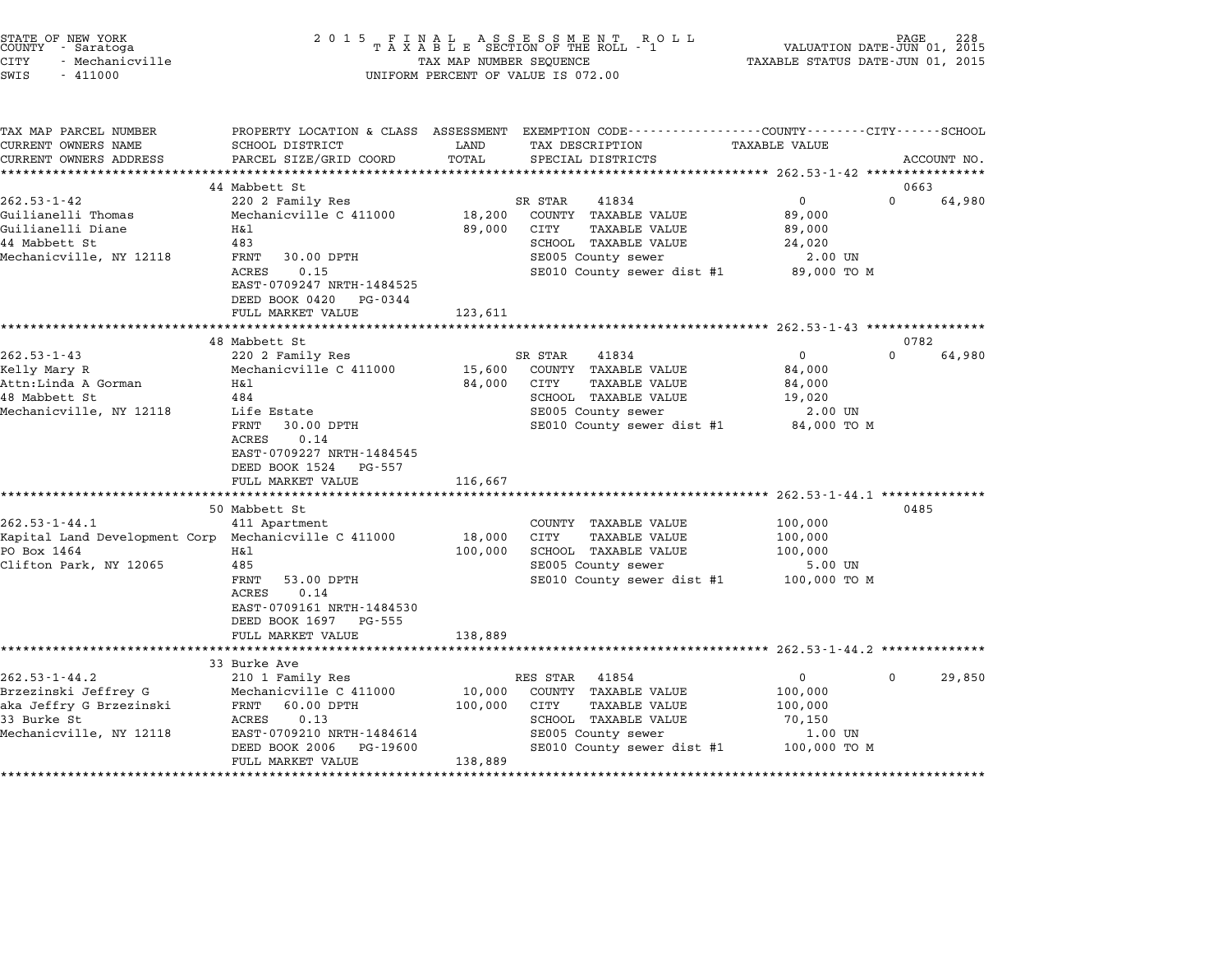| STATE OF NEW YORK<br>COUNTY – Saratoga<br>CITY<br>- Mechanicville<br>SWIS<br>$-411000$                 | 2 0 1 5                                                                                                                                                               |                  | FINAL ASSESSMENT ROLL MAN PAGE PAGE TAXABLE SECTION OF THE ROLL - 1 VALUATION DATE-JUN 01,<br>TAXABLE SECTION OF THE ROLL - 1 VALUATION DATE-JUN 01,<br>UNIFORM PERCENT OF VALUE IS 072.00 | TAXABLE STATUS DATE-JUN 01, 2015                                                                       | 2015             |
|--------------------------------------------------------------------------------------------------------|-----------------------------------------------------------------------------------------------------------------------------------------------------------------------|------------------|--------------------------------------------------------------------------------------------------------------------------------------------------------------------------------------------|--------------------------------------------------------------------------------------------------------|------------------|
| TAX MAP PARCEL NUMBER<br>CURRENT OWNERS NAME<br>CURRENT OWNERS ADDRESS                                 | SCHOOL DISTRICT<br>PARCEL SIZE/GRID COORD                                                                                                                             | LAND<br>TOTAL    | PROPERTY LOCATION & CLASS ASSESSMENT EXEMPTION CODE---------------COUNTY-------CITY------SCHOOL<br>TAX DESCRIPTION<br>SPECIAL DISTRICTS                                                    | <b>TAXABLE VALUE</b>                                                                                   | ACCOUNT NO.      |
|                                                                                                        | ***********************                                                                                                                                               |                  |                                                                                                                                                                                            |                                                                                                        |                  |
| $262.53 - 1 - 44.3$<br>Brzezinski Jeffrey G<br>33 Burke Ave<br>Mechanicville, NY 12118                 | Burke Ave<br>311 Res vac land<br>Mechanicville C 411000<br>60.00 DPTH<br>FRNT<br>ACRES 0.12<br>EAST-0709165 NRTH-1484631                                              | 8,000<br>15,000  | COUNTY TAXABLE VALUE<br>CITY<br><b>TAXABLE VALUE</b><br>SCHOOL TAXABLE VALUE<br>SE010 County sewer dist #1                                                                                 | 15,000<br>15,000<br>15,000<br>15,000 TO M                                                              |                  |
|                                                                                                        | DEED BOOK 2006 PG-19600                                                                                                                                               |                  |                                                                                                                                                                                            |                                                                                                        |                  |
|                                                                                                        | FULL MARKET VALUE                                                                                                                                                     | 20,833           |                                                                                                                                                                                            |                                                                                                        |                  |
|                                                                                                        | 54 Mabbett St                                                                                                                                                         |                  |                                                                                                                                                                                            |                                                                                                        | 1363             |
| $262.53 - 1 - 45$<br>Sweeney William F<br>Sweeney Madelyn E                                            | 210 1 Family Res<br>Mechanicville C 411000<br>Η&l                                                                                                                     |                  | VETERANS 41101<br>10,900 VET COM CT 41131<br>73,000 SR STAR<br>41834                                                                                                                       | 1,350<br>1,350<br>17,913<br>15,000<br>$\overline{0}$<br>$\Omega$                                       | 0<br>0<br>64,980 |
| 180 N Main St Apt 513<br>Mechanicville, NY 12118                                                       | FRNT<br>21.00 DPTH<br>ACRES<br>0.07<br>EAST-0709127 NRTH-1484555<br>DEED BOOK 0496 PG-0375<br>FULL MARKET VALUE                                                       |                  | COUNTY TAXABLE VALUE<br>CITY<br>TAXABLE VALUE<br>SCHOOL TAXABLE VALUE<br>SE005 County sewer<br>101,389 SE010 County sewer dist #1 73,000 TO M                                              | 53,737<br>56,650<br>8,020<br>1.00 UN                                                                   |                  |
|                                                                                                        |                                                                                                                                                                       |                  |                                                                                                                                                                                            |                                                                                                        |                  |
|                                                                                                        | 58 Mabbett St                                                                                                                                                         |                  |                                                                                                                                                                                            |                                                                                                        | 1005             |
| $262.53 - 1 - 46$<br>Mitchell Carl T<br>Mitchell Constance<br>58 Mabbett St<br>Mechanicville, NY 12118 | 210 1 Family Res<br>Mechanicville C 411000<br>Η&l<br>519<br>40.00 DPTH<br>FRNT<br>0.10<br>ACRES<br>EAST-0709037 NRTH-1484615<br>DEED BOOK 0954 PG-0878                | 69,000           | VETERANS<br>41101<br>10,300 SR STAR<br>41834<br>COUNTY TAXABLE VALUE<br>CITY<br>TAXABLE VALUE<br>SCHOOL TAXABLE VALUE<br>SE005 County sewer<br>SE010 County sewer dist #1                  | 5,000<br>5,000<br>$\overline{0}$<br>$\mathbf 0$<br>64,000<br>64,000<br>4,020<br>1.00 UN<br>69,000 TO M | 0<br>64,980      |
|                                                                                                        | FULL MARKET VALUE                                                                                                                                                     | 95,833           |                                                                                                                                                                                            | *********** 262.53-1-47 **************                                                                 |                  |
|                                                                                                        | 60 Railroad St                                                                                                                                                        |                  |                                                                                                                                                                                            |                                                                                                        | 0851             |
| $262.53 - 1 - 47$<br>Bove Residential Realty LLC<br>76 Railroad St<br>Mechanicville, NY 12118          | 482 Det row bldg<br>Mechanicville C 411000<br>Blk&l<br>FRNT<br>59.98 DPTH<br>ACRES<br>0.20<br>EAST-0709017 NRTH-1484655<br>DEED BOOK 2014<br>PG-1187                  | 13,500<br>16,200 | COUNTY TAXABLE VALUE<br>CITY<br><b>TAXABLE VALUE</b><br>SCHOOL TAXABLE VALUE<br>SE005 County sewer<br>SE010 County sewer dist #1 16,200 TO M                                               | 16,200<br>16,200<br>16,200<br>4.00 UN                                                                  |                  |
|                                                                                                        | FULL MARKET VALUE                                                                                                                                                     | 22,500           |                                                                                                                                                                                            |                                                                                                        |                  |
|                                                                                                        | 64 Railroad St                                                                                                                                                        |                  |                                                                                                                                                                                            |                                                                                                        | 0122             |
| $262.53 - 1 - 48$<br>Bove Residential Realty LLC<br>76 Railroad St<br>Mechanicville, NY 12118          | 312 Vac w/imprv<br>Mechanicville C 411000<br>Bldg&l&vl<br>Comb Accts 0121&0122<br>Also 1540 Pg 45<br>80.00 DPTH<br>FRNT<br>ACRES<br>0.25<br>EAST-0708986 NRTH-1484705 | 20,000<br>50,000 | COUNTY TAXABLE VALUE<br>CITY<br><b>TAXABLE VALUE</b><br>SCHOOL TAXABLE VALUE<br>SE010 County sewer dist #1                                                                                 | 50,000<br>50,000<br>50,000<br>50,000 TO M                                                              |                  |
|                                                                                                        | DEED BOOK 1540<br>PG-38<br>FULL MARKET VALUE                                                                                                                          | 69,444           |                                                                                                                                                                                            |                                                                                                        |                  |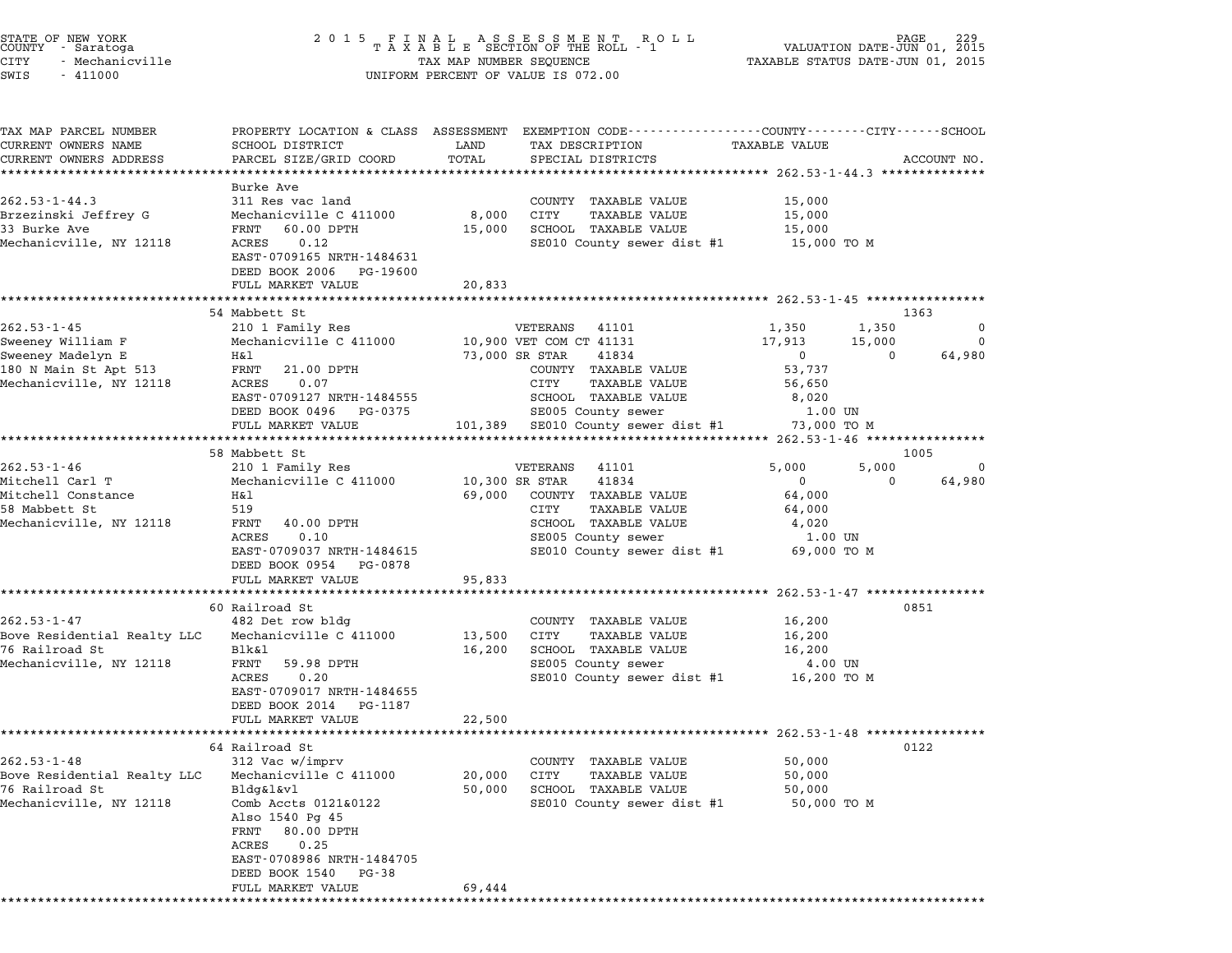| STATE OF NEW YORK<br>COUNTY - Saratoga<br><b>CITY</b><br>- Mechanicville<br>SWIS<br>$-411000$   | 2 0 1 5                                                                                                                                                                                                                     | TAX MAP NUMBER SEQUENCE      | FINAL ASSESSMENT ROLL<br>TAXABLE SECTION OF THE ROLL - 1<br>UNIFORM PERCENT OF VALUE IS 072.00                                                                                                         | VALUATION DATE-JUN 01, 2015<br>TAXABLE STATUS DATE-JUN 01, 2015                          | PAGE<br>230 |
|-------------------------------------------------------------------------------------------------|-----------------------------------------------------------------------------------------------------------------------------------------------------------------------------------------------------------------------------|------------------------------|--------------------------------------------------------------------------------------------------------------------------------------------------------------------------------------------------------|------------------------------------------------------------------------------------------|-------------|
| TAX MAP PARCEL NUMBER<br>CURRENT OWNERS NAME<br>CURRENT OWNERS ADDRESS                          | SCHOOL DISTRICT<br>PARCEL SIZE/GRID COORD                                                                                                                                                                                   | LAND<br>TOTAL                | PROPERTY LOCATION & CLASS ASSESSMENT EXEMPTION CODE----------------COUNTY-------CITY------SCHOOL<br>TAX DESCRIPTION<br>SPECIAL DISTRICTS<br>***************************** 262.53-1-49 **************** | TAXABLE VALUE                                                                            | ACCOUNT NO. |
| $262.53 - 1 - 49$<br>Bove Residential Realty LLC<br>76 Railroad St<br>Mechanicville, NY 12118   | 72 Railroad St<br>220 2 Family Res<br>Mechanicville C 411000<br>Also Bk 1540 Pg 45<br>FRNT 27.00 DPTH<br>ACRES<br>0.08<br>EAST-0708956 NRTH-1484734<br>DEED BOOK 1540 PG-38<br>FULL MARKET VALUE                            | 14,900<br>83,000<br>115,278  | COUNTY TAXABLE VALUE<br><b>TAXABLE VALUE</b><br>CITY<br>SCHOOL TAXABLE VALUE<br>SE005 County sewer<br>SE010 County sewer dist #1                                                                       | 83,000<br>83,000<br>83,000<br>2.00 UN<br>83,000 TO M                                     | 0120        |
|                                                                                                 |                                                                                                                                                                                                                             |                              |                                                                                                                                                                                                        |                                                                                          |             |
| $262.53 - 1 - 50$<br>Bove Residential Realty LLC<br>76 Railroad St<br>Mechanicville, NY 12118   | 74 Railroad St<br>$485$ >1use sm bld<br>Mechanicville C 411000<br>Vl&bldg<br>Also Bk 1540 Pg 45<br>FRNT 34.00 DPTH 143.00<br><b>ACRES</b><br>0.11<br>EAST-0708936 NRTH-1484764<br>DEED BOOK 1540 PG-38<br>FULL MARKET VALUE | 18,400<br>155,000<br>215,278 | COUNTY TAXABLE VALUE<br><b>TAXABLE VALUE</b><br>CITY<br>SCHOOL TAXABLE VALUE<br>SE005 County sewer<br>SE010 County sewer dist #1                                                                       | 155,000<br>155,000<br>155,000<br>4.00 UN<br>155,000 TO M                                 | 0123        |
| $262.53 - 1 - 51.1$<br>Bove Residential Realty LLC<br>80 Railroad St<br>Mechanicville, NY 12118 | 80 Railroad St<br>441 Fuel Store&D<br>Mechanicville C 411000<br>Coal Yard/off/1<br>522<br>FRNT<br>34.00 DPTH<br>ACRES<br>0.36<br>EAST-0708956 NRTH-1484824<br>DEED BOOK 1540 PG-48<br>FULL MARKET VALUE                     | 18,000<br>90,000<br>125,000  | COUNTY TAXABLE VALUE<br>CITY<br>TAXABLE VALUE<br>SCHOOL TAXABLE VALUE<br>SE005 County sewer<br>SE010 County sewer dist #1                                                                              | ********** 262.53-1-51.1 *******<br>90,000<br>90,000<br>90,000<br>2.00 UN<br>90,000 TO M | 0125        |
|                                                                                                 |                                                                                                                                                                                                                             |                              | ******************************** 262.53-1-51.2 **********                                                                                                                                              |                                                                                          |             |
| $262.53 - 1 - 51.2$<br>Bove Frank G<br>Bove Mary E<br>76 Railroad St<br>Mechanicville, NY 12118 | Railroad St<br>220 2 Family Res<br>Mechanicville C 411000<br>FRNT 27.00 DPTH<br>ACRES<br>0.09<br>EAST-0708906 NRTH-1484814<br>DEED BOOK 1022<br>PG-186<br>FULL MARKET VALUE                                                 | 14,400<br>80,000<br>111,111  | COUNTY TAXABLE VALUE<br>CITY<br>TAXABLE VALUE<br>SCHOOL TAXABLE VALUE<br>SE005 County sewer<br>SE010 County sewer dist #1 80,000 TO M                                                                  | 80,000<br>80,000<br>80,000<br>$2.00$ UN                                                  |             |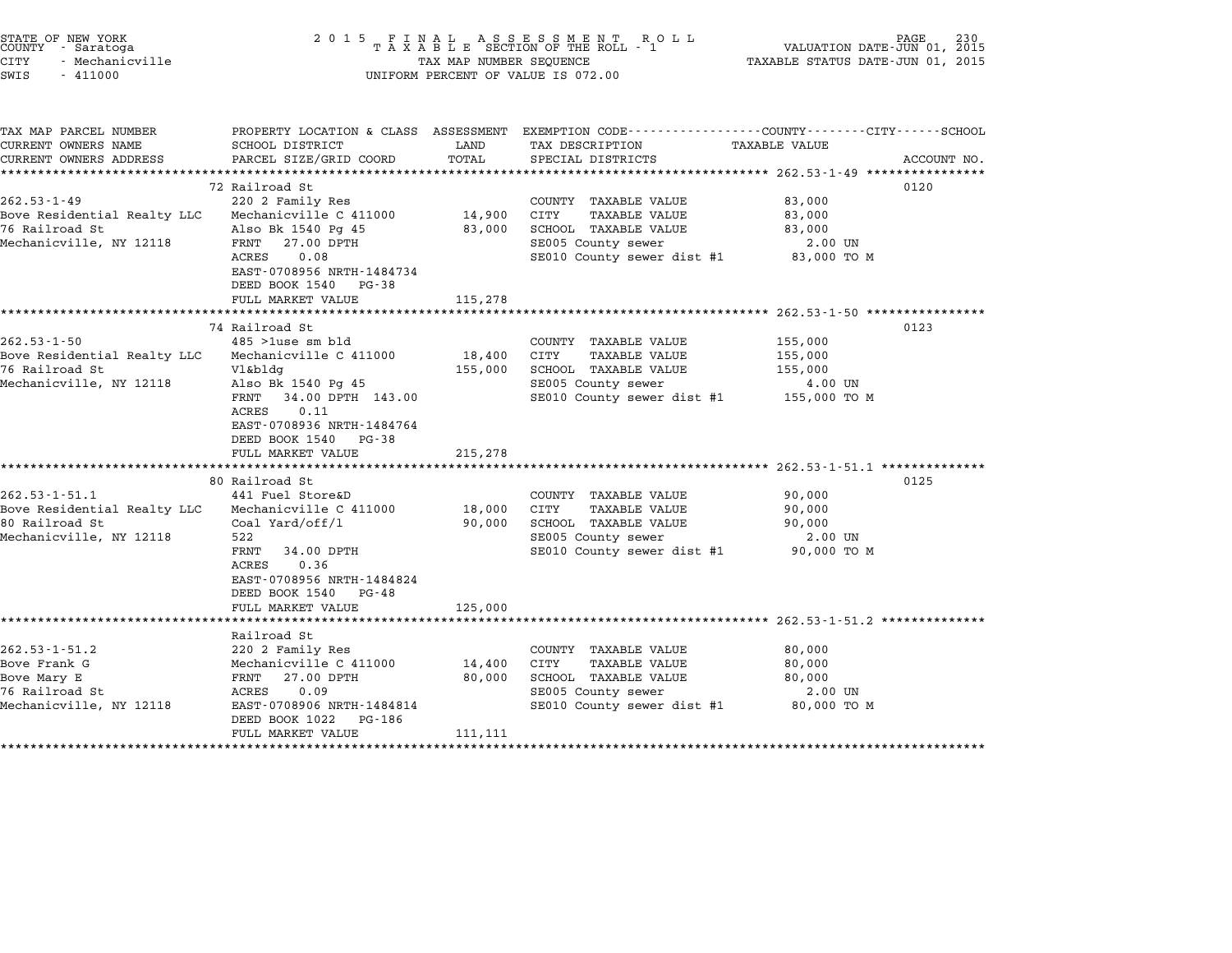| STATE OF NEW YORK<br>COUNTY - Saratoga | 2015 FINAL ASSESSMENT ROLL<br>TAXABLE SECTION OF THE ROLL - 1 | PAGE<br>VALUATION DATE-JUN 01, 2015 |
|----------------------------------------|---------------------------------------------------------------|-------------------------------------|
| CITY<br>– Mechanicville                | TAX MAP NUMBER SEQUENCE                                       | TAXABLE STATUS DATE-JUN 01, 2015    |

| TAX MAP PARCEL NUMBER<br>CURRENT OWNERS NAME<br>CURRENT OWNERS ADDRESS | PROPERTY LOCATION & CLASS ASSESSMENT EXEMPTION CODE---------------COUNTY-------CITY------SCHOOL<br>SCHOOL DISTRICT<br>PARCEL SIZE/GRID COORD | LAND<br>TOTAL  | TAX DESCRIPTION<br>SPECIAL DISTRICTS                 | <b>TAXABLE VALUE</b>   | ACCOUNT NO.        |
|------------------------------------------------------------------------|----------------------------------------------------------------------------------------------------------------------------------------------|----------------|------------------------------------------------------|------------------------|--------------------|
|                                                                        |                                                                                                                                              |                |                                                      |                        |                    |
|                                                                        | 84 Railroad St                                                                                                                               |                |                                                      |                        | 0917               |
| $262.53 - 1 - 52$                                                      | 449 Other Storag                                                                                                                             |                | COUNTY TAXABLE VALUE                                 | 32,700                 |                    |
| Bove Frank                                                             | Mechanicville C 411000                                                                                                                       | 25,500         | CITY<br><b>TAXABLE VALUE</b>                         | 32,700                 |                    |
| Bove Mary                                                              | Hq&l                                                                                                                                         | 32,700         | SCHOOL TAXABLE VALUE                                 | 32,700                 |                    |
| 84 Railroad St                                                         | 523                                                                                                                                          |                | SE005 County sewer                                   | 1.00 UN                |                    |
| Mechanicville, NY 12118                                                | 88.00 DPTH<br>FRNT<br>ACRES<br>0.48<br>EAST-0708906 NRTH-1484904<br>DEED BOOK 2007 PG-21441                                                  |                | SE010 County sewer dist #1                           | 32,700 TO M            |                    |
|                                                                        | FULL MARKET VALUE                                                                                                                            | 45,417         |                                                      |                        |                    |
|                                                                        |                                                                                                                                              |                |                                                      |                        |                    |
| $262.53 - 1 - 55$                                                      | 94 Railroad St<br>220 2 Family Res                                                                                                           |                |                                                      | 65,000                 | 0214               |
| Giulianelli Nicholas J                                                 | Mechanicville C 411000                                                                                                                       | 9,700          | COUNTY TAXABLE VALUE<br>CITY<br><b>TAXABLE VALUE</b> | 65,000                 |                    |
| Young Linda M                                                          | Η&l                                                                                                                                          | 65,000         | SCHOOL TAXABLE VALUE                                 | 65,000                 |                    |
| 40 Pawling Ave                                                         | 526                                                                                                                                          |                | SE005 County sewer                                   | 2.00 UN                |                    |
| Mechanicville, NY 12118                                                | FRNT<br>37.50 DPTH                                                                                                                           |                | SE010 County sewer dist #1                           | 65,000 TO M            |                    |
|                                                                        | 0.07<br>ACRES<br>EAST-0708776 NRTH-1484944<br>DEED BOOK 1653 PG-435                                                                          |                |                                                      |                        |                    |
|                                                                        | FULL MARKET VALUE                                                                                                                            | 90,278         |                                                      |                        |                    |
|                                                                        |                                                                                                                                              |                |                                                      |                        |                    |
| $262.53 - 1 - 56$                                                      | 96-98 Railroad St<br>483 Converted Re                                                                                                        |                | COUNTY TAXABLE VALUE                                 | 171,000                | 0215               |
| John Carriero & Sons Inc                                               | Mechanicville C 411000                                                                                                                       | 42,700         | CITY<br><b>TAXABLE VALUE</b>                         | 171,000                |                    |
| PO Box 312                                                             | H&l                                                                                                                                          | 171,000        | SCHOOL TAXABLE VALUE                                 | 171,000                |                    |
| Mechanicville, NY 12118                                                | FRNT<br>46.16 DPTH                                                                                                                           |                | SE005 County sewer                                   | 5.00 UN                |                    |
|                                                                        | 0.26<br>ACRES<br>EAST-0708806 NRTH-1485024<br>DEED BOOK 1765 PG-420                                                                          |                | SE010 County sewer dist #1 171,000 TO M              |                        |                    |
|                                                                        | FULL MARKET VALUE                                                                                                                            | 237,500        |                                                      |                        |                    |
|                                                                        |                                                                                                                                              |                |                                                      |                        | 0186               |
| $262.53 - 1 - 57$                                                      | 102 Railroad St<br>220 2 Family Res                                                                                                          |                | 41805<br>AGED C&S                                    | 42,500                 | 42,500<br>$\Omega$ |
| Canonica Mary                                                          | Mechanicville C 411000                                                                                                                       | 16,000 SR STAR | 41834                                                | $\Omega$               | 42,500<br>$\Omega$ |
| Michael A Canonica Etal                                                | Hg&l                                                                                                                                         | 85,000         | COUNTY TAXABLE VALUE                                 | 42,500                 |                    |
| Trustee                                                                | 527a                                                                                                                                         |                | CITY<br><b>TAXABLE VALUE</b>                         | 85,000                 |                    |
| 102 Railroad St                                                        | Irv Trust4/20/00 Life Est                                                                                                                    |                | SCHOOL TAXABLE VALUE                                 | 0                      |                    |
| Mechanicville, NY 12118                                                | 46.16 DPTH<br>FRNT<br>ACRES<br>0.19<br>EAST-0708756 NRTH-1485044<br>DEED BOOK 1549 PG-62                                                     |                | SE005 County sewer<br>SE010 County sewer dist #1     | 2.00 UN<br>85,000 TO M |                    |
|                                                                        | FULL MARKET VALUE                                                                                                                            | 118,056        |                                                      |                        |                    |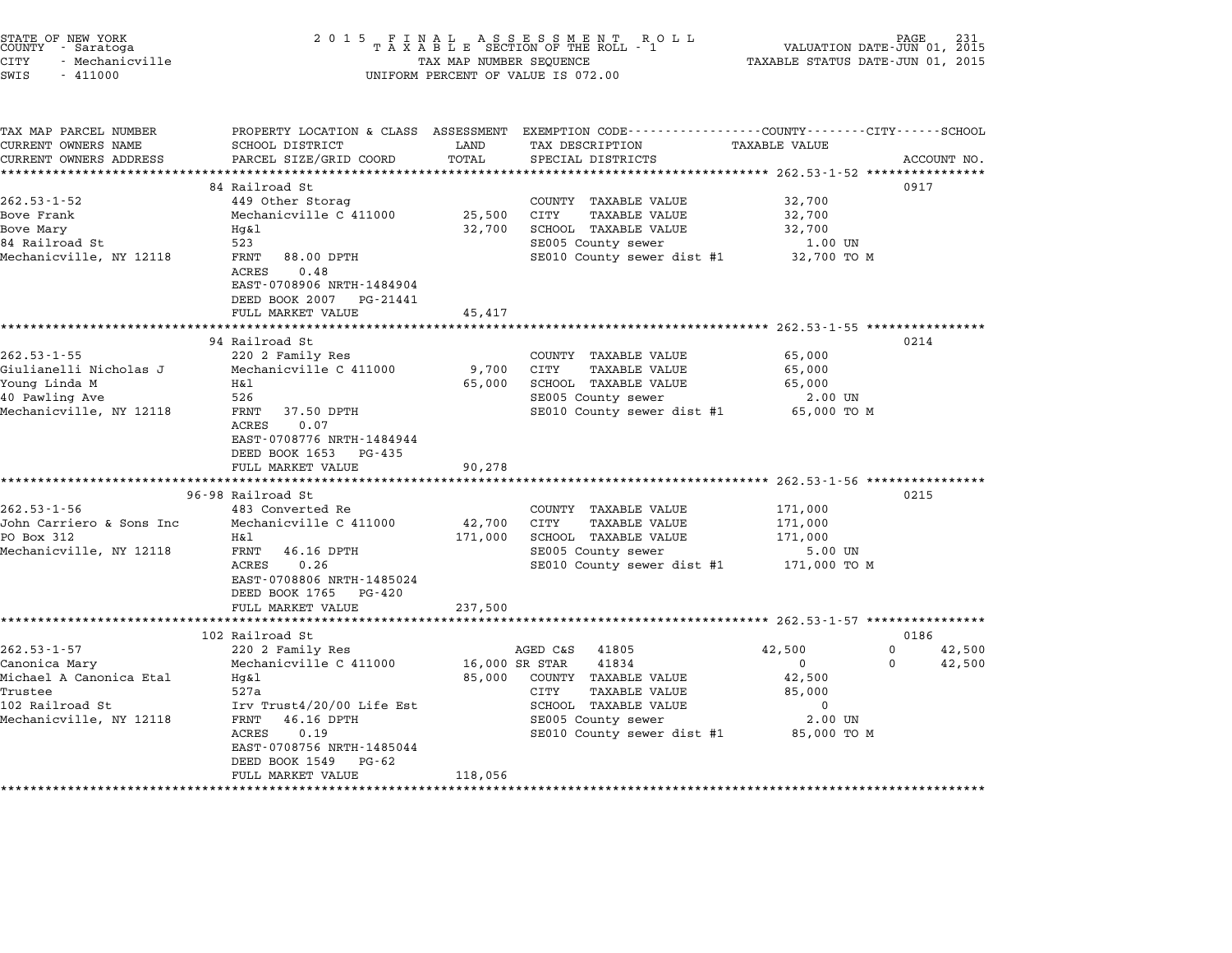| STATE OF NEW YORK<br>COUNTY - Saratoga<br><b>CITY</b><br>- Mechanicville<br>SWIS<br>$-411000$ | 2 0 1 5                                                                                                      | TAX MAP NUMBER SEQUENCE    | FINAL ASSESSMENT ROTAXABLE SECTION OF THE ROLL - 1<br>R O L L<br>UNIFORM PERCENT OF VALUE IS 072.00 | VALUATION DATE-JUN 01, 2015<br>TAXABLE STATUS DATE-JUN 01, 2015 | PAGE        |
|-----------------------------------------------------------------------------------------------|--------------------------------------------------------------------------------------------------------------|----------------------------|-----------------------------------------------------------------------------------------------------|-----------------------------------------------------------------|-------------|
| TAX MAP PARCEL NUMBER<br>CURRENT OWNERS NAME<br>CURRENT OWNERS ADDRESS                        | PROPERTY LOCATION & CLASS ASSESSMENT<br>SCHOOL DISTRICT<br>PARCEL SIZE/GRID COORD<br>*********************** | LAND<br>TOTAL<br>********* | EXEMPTION CODE----------------COUNTY-------CITY------SCHOOL<br>TAX DESCRIPTION<br>SPECIAL DISTRICTS | TAXABLE VALUE                                                   | ACCOUNT NO. |
|                                                                                               | 104 Railroad St                                                                                              |                            |                                                                                                     |                                                                 | 0575        |
| $262.53 - 1 - 58$                                                                             | 220 2 Family Res                                                                                             |                            | COUNTY TAXABLE VALUE                                                                                | 89,000                                                          |             |
| Bove Residential Realty LLC                                                                   | Mechanicville C 411000                                                                                       | 16,000                     | CITY<br>TAXABLE VALUE                                                                               | 89,000                                                          |             |
| 76 Railroad St                                                                                | Η&l                                                                                                          | 89,000                     | SCHOOL TAXABLE VALUE                                                                                | 89,000                                                          |             |
| Mechanicville, NY 12118                                                                       | 528                                                                                                          |                            | SE005 County sewer                                                                                  | 2.00 UN                                                         |             |
|                                                                                               | FRNT<br>49.00 DPTH                                                                                           |                            | SE010 County sewer dist #1                                                                          | 89,000 TO M                                                     |             |
|                                                                                               | 0.16<br>ACRES                                                                                                |                            |                                                                                                     |                                                                 |             |
|                                                                                               | EAST-0708726 NRTH-1485084                                                                                    |                            |                                                                                                     |                                                                 |             |
|                                                                                               | DEED BOOK 1540<br>PG-43<br>FULL MARKET VALUE                                                                 | 123,611                    |                                                                                                     |                                                                 |             |
|                                                                                               |                                                                                                              | **************             | *********************************** 262.53-1-59 *************                                       |                                                                 |             |
|                                                                                               | 108 Railroad St                                                                                              |                            |                                                                                                     |                                                                 | 0760        |
| $262.53 - 1 - 59$                                                                             | 311 Res vac land                                                                                             |                            | COUNTY TAXABLE VALUE                                                                                | 12,000                                                          |             |
| Bove Residential Realty                                                                       | Mechanicville C 411000                                                                                       | 12,000                     | CITY<br><b>TAXABLE VALUE</b>                                                                        | 12,000                                                          |             |
| 76 Railroad St                                                                                | L                                                                                                            | 12,000                     | SCHOOL TAXABLE VALUE                                                                                | 12,000                                                          |             |
| Mechanicville, NY 12118                                                                       | 529                                                                                                          |                            | SE010 County sewer dist #1                                                                          | 12,000 TO M                                                     |             |
|                                                                                               | FRNT<br>50.00 DPTH<br>ACRES<br>0.14<br>EAST-0708686 NRTH-1485114<br>DEED BOOK 1540<br>PG-36                  |                            |                                                                                                     |                                                                 |             |
|                                                                                               | FULL MARKET VALUE                                                                                            | 16,667                     |                                                                                                     | ********* 262.53-1-60 *********                                 |             |
|                                                                                               | 114 Railroad St                                                                                              |                            |                                                                                                     |                                                                 | 0715        |
| $262.53 - 1 - 60$                                                                             | 220 2 Family Res                                                                                             |                            | COUNTY TAXABLE VALUE                                                                                | 85,000                                                          |             |
| Juliano Kevin M                                                                               | Mechanicville C 411000                                                                                       | 8,000                      | CITY<br>TAXABLE VALUE                                                                               | 85,000                                                          |             |
| Juliano Heather L                                                                             | H&l                                                                                                          | 85,000                     | SCHOOL TAXABLE VALUE                                                                                | 85,000                                                          |             |
| 51 Native Dancer Ln                                                                           | 530                                                                                                          |                            | SE005 County sewer                                                                                  | 2.00 UN                                                         |             |
| Saratoga Springs, NY 12866                                                                    | FRNT<br>29.00 DPTH<br>ACRES<br>0.09<br>EAST-0708656 NRTH-1485144<br>DEED BOOK 1749<br>PG-396                 |                            | SE010 County sewer dist #1                                                                          | 85,000 TO M                                                     |             |
|                                                                                               | FULL MARKET VALUE                                                                                            | 118,056                    |                                                                                                     |                                                                 |             |
|                                                                                               | ************************                                                                                     |                            | ************************                                                                            | $262.53 - 1 - 61$ ***************                               |             |
|                                                                                               | 114-116 Railroad St                                                                                          |                            |                                                                                                     |                                                                 | 0253        |
| $262.53 - 1 - 61$<br>Sad Rental Property LLC                                                  | 482 Det row bldg<br>Mechanicville C 411000                                                                   | 55,200                     | COUNTY TAXABLE VALUE<br>CITY<br>TAXABLE VALUE                                                       | 180,000<br>180,000                                              |             |
| 29 Eagle Ln                                                                                   | Blk&1                                                                                                        | 180,000                    | SCHOOL TAXABLE VALUE                                                                                | 180,000                                                         |             |
| Mechanicville, NY 12118                                                                       | 878                                                                                                          |                            | SE005 County sewer                                                                                  | 8.00 UN                                                         |             |
|                                                                                               | FRNT<br>$0.64$ DPTH                                                                                          |                            | SE010 County sewer dist #1                                                                          | 180,000 TO M                                                    |             |
|                                                                                               | ACRES<br>0.12                                                                                                |                            |                                                                                                     |                                                                 |             |
|                                                                                               | EAST-0708596 NRTH-1485164                                                                                    |                            |                                                                                                     |                                                                 |             |
|                                                                                               | DEED BOOK 2008<br>PG-37923                                                                                   |                            |                                                                                                     |                                                                 |             |
|                                                                                               | FULL MARKET VALUE                                                                                            | 250,000                    |                                                                                                     |                                                                 |             |
|                                                                                               | *******************                                                                                          |                            |                                                                                                     |                                                                 |             |

STATE OF NEW YORK <sup>2</sup> <sup>0</sup> <sup>1</sup> 5 F I N A L A S S E S S M E N T R O L L PAGE <sup>232</sup> COUNTY - Saratoga <sup>T</sup> <sup>A</sup> <sup>X</sup> <sup>A</sup> <sup>B</sup> <sup>L</sup> <sup>E</sup> SECTION OF THE ROLL - <sup>1</sup> VALUATION DATE-JUN 01, <sup>2015</sup>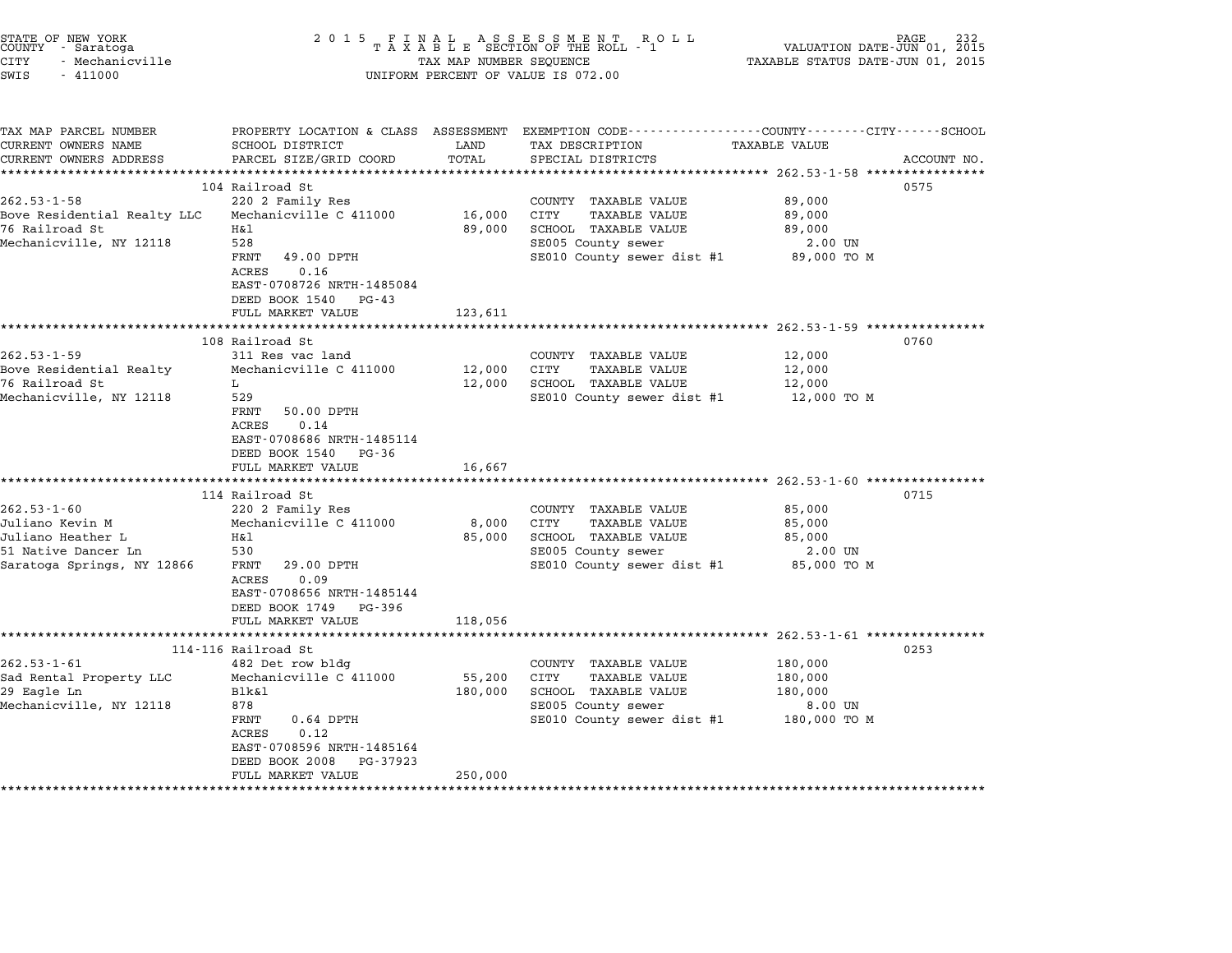| SWIS<br>$-411000$                            |                                                       |         | UNIFORM PERCENT OF VALUE IS 072.00                                                                                  |                      |                    |
|----------------------------------------------|-------------------------------------------------------|---------|---------------------------------------------------------------------------------------------------------------------|----------------------|--------------------|
|                                              |                                                       |         |                                                                                                                     |                      |                    |
| TAX MAP PARCEL NUMBER<br>CURRENT OWNERS NAME | SCHOOL DISTRICT                                       | LAND    | PROPERTY LOCATION & CLASS ASSESSMENT EXEMPTION CODE----------------COUNTY-------CITY------SCHOOL<br>TAX DESCRIPTION | <b>TAXABLE VALUE</b> |                    |
| CURRENT OWNERS ADDRESS                       | PARCEL SIZE/GRID COORD                                | TOTAL   | SPECIAL DISTRICTS                                                                                                   |                      | ACCOUNT NO.        |
| *************************                    |                                                       |         |                                                                                                                     |                      |                    |
| $262.53 - 1 - 62$                            | 95 Central Ave<br>482 Det row bldg                    |         | COUNTY TAXABLE VALUE                                                                                                | 168,000              | 0723               |
| Bull Paul L Sr                               | Mechanicville C 411000                                | 106,000 | CITY<br>TAXABLE VALUE                                                                                               | 168,000              |                    |
| Bull Cheri                                   | Storehouse/gar                                        | 168,000 | SCHOOL TAXABLE VALUE                                                                                                | 168,000              |                    |
| aka Paul L Bull Sr                           | 336                                                   |         | SE005 County sewer                                                                                                  | $6.00$ UN            |                    |
| 386 County Rd 76                             | FRNT 185.93 DPTH                                      |         | SE010 County sewer dist #1 168,000 TO M                                                                             |                      |                    |
| Mechanicville, NY 12118                      | ACRES<br>1.95                                         |         |                                                                                                                     |                      |                    |
|                                              | EAST-0709536 NRTH-1485156                             |         |                                                                                                                     |                      |                    |
|                                              | DEED BOOK 2009 PG-23398                               |         |                                                                                                                     |                      |                    |
|                                              | FULL MARKET VALUE                                     | 233,333 |                                                                                                                     |                      |                    |
|                                              | $61 - 65$ James St                                    |         |                                                                                                                     |                      | 0844               |
| $262.53 - 1 - 64$                            | 220 2 Family Res                                      |         | COUNTY TAXABLE VALUE                                                                                                | 75,000               |                    |
| Fiorino Paula                                | Mechanicville C 411000                                | 9,000   | CITY<br>TAXABLE VALUE                                                                                               | 75,000               |                    |
| 61 James St                                  | Hg&l                                                  |         | 75,000 SCHOOL TAXABLE VALUE                                                                                         | 75,000               |                    |
| Mechanicville, NY 12118                      | 452                                                   |         | SE005 County sewer                                                                                                  | 2.00 UN              |                    |
|                                              | FRNT 115.00 DPTH                                      |         | SE010 County sewer dist #1 75,000 TO M                                                                              |                      |                    |
|                                              | ACRES<br>0.33                                         |         |                                                                                                                     |                      |                    |
|                                              | EAST-0709526 NRTH-1484706                             |         |                                                                                                                     |                      |                    |
|                                              | DEED BOOK 2007 PG-48534                               |         |                                                                                                                     |                      |                    |
|                                              | FULL MARKET VALUE                                     | 104,167 |                                                                                                                     |                      |                    |
|                                              | 88 Railroad St                                        |         |                                                                                                                     |                      | 0086               |
| $262.53 - 1 - 65$                            | 210 1 Family Res                                      |         | RES STAR 41854                                                                                                      | $\overline{0}$       | $\Omega$<br>29,850 |
| Gaetano Joseph V                             | Mechanicville C 411000                                | 11,500  | COUNTY TAXABLE VALUE                                                                                                | 69,000               |                    |
| Gaetano Ann L                                | H&l                                                   |         | 69,000 CITY<br>TAXABLE VALUE                                                                                        | 69,000               |                    |
| 88 Railroad St                               | 524                                                   |         | SCHOOL TAXABLE VALUE                                                                                                | 39,150               |                    |
| Mechanicville, NY 12118                      | FRNT<br>51.50 DPTH                                    |         | SE005 County sewer                                                                                                  | 1.00 UN              |                    |
|                                              | ACRES<br>0.33                                         |         | SE010 County sewer dist #1                                                                                          | 69,000 TO M          |                    |
|                                              | EAST-0708846 NRTH-1484964                             |         |                                                                                                                     |                      |                    |
|                                              | DEED BOOK 1182 PG-268                                 |         |                                                                                                                     |                      |                    |
|                                              | FULL MARKET VALUE                                     | 95,833  |                                                                                                                     |                      |                    |
|                                              | 21 Grove St                                           |         |                                                                                                                     |                      | 1530               |
| $262.53 - 2 - 6$                             | 220 2 Family Res                                      |         | RES STAR 41854                                                                                                      | $\overline{0}$       | $\Omega$<br>29,850 |
| Burgoyne Edward M                            | Mechanicville C 411000                                | 15,400  | COUNTY TAXABLE VALUE                                                                                                | 89,000               |                    |
| Christine H                                  | Η&l                                                   | 89,000  | CITY<br>TAXABLE VALUE                                                                                               | 89,000               |                    |
| 21 Grove St                                  | 324                                                   |         | SCHOOL TAXABLE VALUE                                                                                                | 59,150               |                    |
| Mechanicville, NY 12118                      | FRNT<br>47.00 DPTH                                    |         | SE005 County sewer                                                                                                  | 2.00 UN              |                    |
|                                              | ACRES<br>0.10                                         |         | SE010 County sewer dist #1                                                                                          | 89,000 TO M          |                    |
|                                              | EAST-0710155 NRTH-1485257<br>DEED BOOK 1354<br>PG-541 |         |                                                                                                                     |                      |                    |

\*\*\*\*\*\*\*\*\*\*\*\*\*\*\*\*\*\*\*\*\*\*\*\*\*\*\*\*\*\*\*\*\*\*\*\*\*\*\*\*\*\*\*\*\*\*\*\*\*\*\*\*\*\*\*\*\*\*\*\*\*\*\*\*\*\*\*\*\*\*\*\*\*\*\*\*\*\*\*\*\*\*\*\*\*\*\*\*\*\*\*\*\*\*\*\*\*\*\*\*\*\*\*\*\*\*\*\*\*\*\*\*\*\*\*\*\*\*\*\*\*\*\*\*\*\*\*\*\*\*\*\*

FULL MARKET VALUE 123,611

STATE OF NEW YORK <sup>2</sup> <sup>0</sup> <sup>1</sup> 5 F I N A L A S S E S S M E N T R O L L PAGE <sup>233</sup> COUNTY - Saratoga <sup>T</sup> <sup>A</sup> <sup>X</sup> <sup>A</sup> <sup>B</sup> <sup>L</sup> <sup>E</sup> SECTION OF THE ROLL - <sup>1</sup> VALUATION DATE-JUN 01, <sup>2015</sup> CITY - Mechanicville TAX MAP NUMBER SEQUENCE TAXABLE STATUS DATE-JUN 01, <sup>2015</sup> STATE OF NEW YORK COUNTY - Saratoga and the serve of the country - Saratoga and the serve of the serve of the serve of the serve of the serve of the serve of the serve of the serve of the serve of the serve of the serve of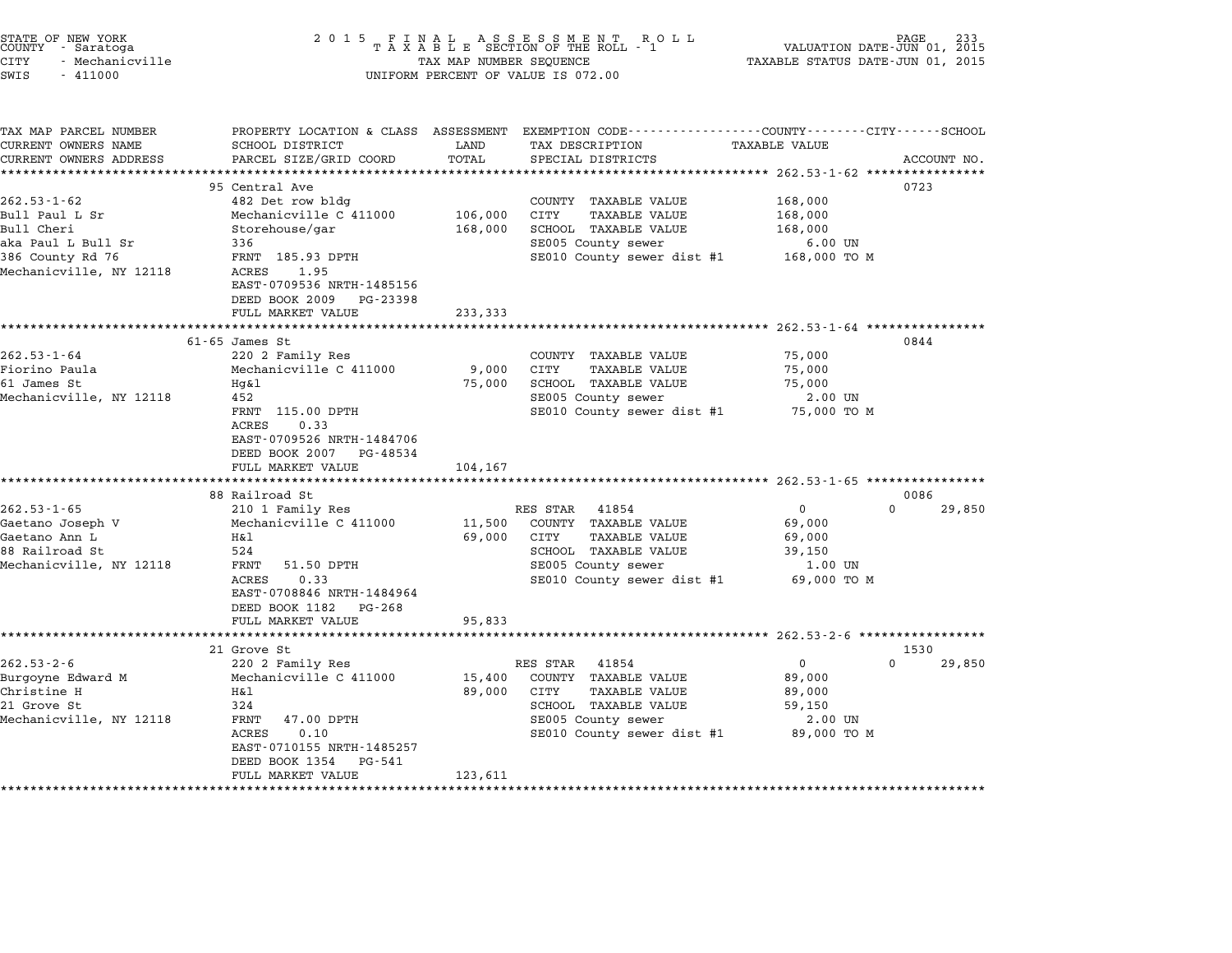| STATE OF NEW YORK<br>COUNTY - Saratoga<br><b>CITY</b><br>- Mechanicville<br>SWIS<br>$-411000$       | 2 0 1 5                                                                                                                                                                                                                   | TAX MAP NUMBER SEQUENCE      | FINAL ASSESSMENT ROLL<br>TAXABLE SECTION OF THE ROLL - 1<br>UNIFORM PERCENT OF VALUE IS 072.00                                                     | VALUATION DATE-JUN 01, 2015<br>TAXABLE STATUS DATE-JUN 01, 2015                                            | PAGE                       |
|-----------------------------------------------------------------------------------------------------|---------------------------------------------------------------------------------------------------------------------------------------------------------------------------------------------------------------------------|------------------------------|----------------------------------------------------------------------------------------------------------------------------------------------------|------------------------------------------------------------------------------------------------------------|----------------------------|
| TAX MAP PARCEL NUMBER<br>CURRENT OWNERS NAME<br>CURRENT OWNERS ADDRESS                              | SCHOOL DISTRICT<br>PARCEL SIZE/GRID COORD                                                                                                                                                                                 | LAND<br>TOTAL                | PROPERTY LOCATION & CLASS ASSESSMENT EXEMPTION CODE---------------COUNTY-------CITY------SCHOOL<br>TAX DESCRIPTION<br>SPECIAL DISTRICTS            | <b>TAXABLE VALUE</b>                                                                                       | ACCOUNT NO.                |
| $262.53 - 2 - 7$<br>Boucher Edward F<br>Boucher Annemarie<br>25 Grove St<br>Mechanicville, NY 12118 | 25 Grove St<br>411 Apartment<br>Mechanicville C 411000<br>Bldg & L<br>325<br>FRNT<br>75.00 DPTH 100.00<br>ACRES<br>0.17<br>EAST-0710145 NRTH-1485197<br>DEED BOOK 1763<br>PG-217<br>FULL MARKET VALUE                     | 40,000<br>160,000<br>222,222 | SR STAR<br>41834<br>COUNTY TAXABLE VALUE<br>CITY<br>TAXABLE VALUE<br>SCHOOL TAXABLE VALUE<br>SE005 County sewer<br>SE010 County sewer dist #1      | $\mathsf{O}$<br>160,000<br>160,000<br>132,800<br>$6.00$ UN<br>160,000 TO M                                 | 1377<br>$\Omega$<br>27,200 |
| $262.53 - 2 - 12$<br>Dynojoe LLC<br>92 Fonda Rd<br>Waterford, NY 12188                              | 76 William St<br>330 Vacant comm<br>Mechanicville C 411000<br>Grill & Restaurant<br>400q<br>FRNT<br>49.50 DPTH 72.00<br>ACRES<br>0.08<br>EAST-0709806 NRTH-1485175<br>DEED BOOK 2012 PG-15854                             | 25,000<br>25,000             | COUNTY TAXABLE VALUE<br>CITY<br>TAXABLE VALUE<br>SCHOOL TAXABLE VALUE<br>SE010 County sewer dist #1                                                | 25,000<br>25,000<br>25,000<br>25,000 TO M                                                                  | 1076                       |
|                                                                                                     | FULL MARKET VALUE                                                                                                                                                                                                         | 34,722                       |                                                                                                                                                    |                                                                                                            |                            |
| $262.53 - 2 - 13.1$<br>Kramek John G<br>Kramek Evelyn<br>74 William St<br>Mechanicville, NY 12118   | 74 William St<br>220 2 Family Res<br>Mechanicville C 411000<br>H & L<br>Trustees<br>Also deed 910/303<br>FRNT 47.00 DPTH<br>ACRES<br>0.14<br>EAST-0709865 NRTH-1485186<br>DEED BOOK 2013<br>PG-35223<br>FULL MARKET VALUE | 15,600<br>62,100<br>86,250   | RES STAR 41854<br>COUNTY TAXABLE VALUE<br><b>TAXABLE VALUE</b><br>CITY<br>SCHOOL TAXABLE VALUE<br>SE005 County sewer<br>SE010 County sewer dist #1 | $\mathsf{O}$<br>62,100<br>62,100<br>32,250<br>2.00 UN<br>62,100 TO M                                       | 0096<br>$\Omega$<br>29,850 |
| $262.53 - 2 - 13.2$<br>Dynojoe LLC<br>92 Fonda Rd<br>Waterford, NY 12188                            | North Central Ave<br>484 1 use sm bld<br>Mechanicville C 411000<br>FRNT 66.00 DPTH<br>56.18<br>ACRES<br>0.08<br>EAST-0709825 NRTH-1485236<br>DEED BOOK 2012<br>PG-15857<br>FULL MARKET VALUE                              | 10,900<br>69,000<br>95,833   | COUNTY TAXABLE VALUE<br>CITY<br><b>TAXABLE VALUE</b><br>SCHOOL TAXABLE VALUE<br>SE005 County sewer<br>SE010 County sewer dist #1                   | ********************* 262.53-2-13.2 **************<br>69,000<br>69,000<br>69,000<br>2.00 UN<br>69,000 TO M |                            |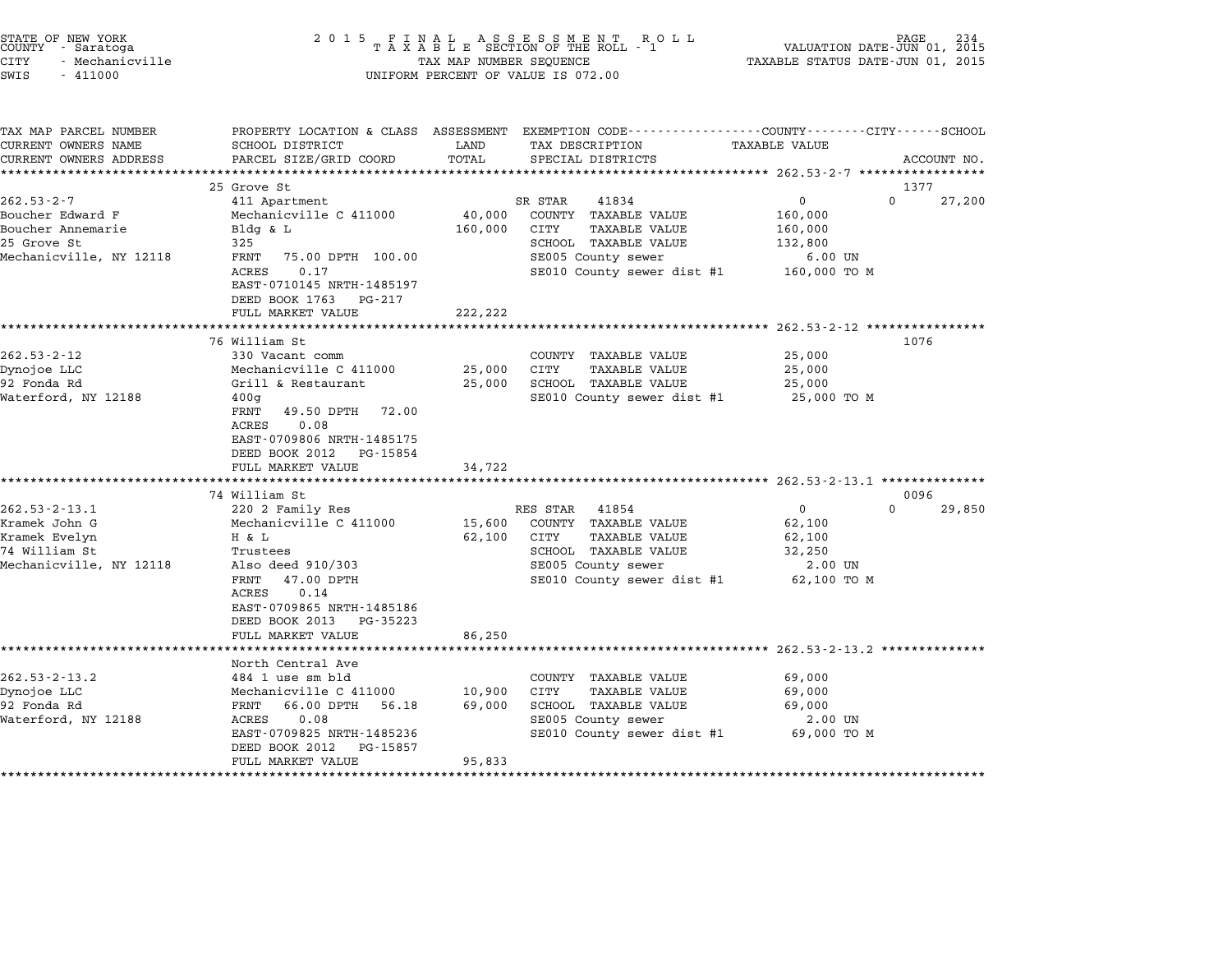| STATE OF NEW YORK<br>COUNTY - Saratoga<br>CITY<br>- Mechanicville<br>SWIS<br>$-411000$                     | 2 0 1 5                                                                                                                                                                                           | TAX MAP NUMBER SEQUENCE      | FINAL ASSESSMENT ROLL<br>TAXABLE SECTION OF THE ROLL - 1<br>UNIFORM PERCENT OF VALUE IS 072.00                                                | VALUATION DATE-JUN 01, 2015<br>TAXABLE STATUS DATE-JUN 01, 2015           | PAGE             |             |
|------------------------------------------------------------------------------------------------------------|---------------------------------------------------------------------------------------------------------------------------------------------------------------------------------------------------|------------------------------|-----------------------------------------------------------------------------------------------------------------------------------------------|---------------------------------------------------------------------------|------------------|-------------|
| TAX MAP PARCEL NUMBER<br>CURRENT OWNERS NAME<br>CURRENT OWNERS ADDRESS                                     | SCHOOL DISTRICT<br>PARCEL SIZE/GRID COORD                                                                                                                                                         | LAND<br>TOTAL                | PROPERTY LOCATION & CLASS ASSESSMENT EXEMPTION CODE---------------COUNTY-------CITY-----SCHOOL<br>TAX DESCRIPTION<br>SPECIAL DISTRICTS        | <b>TAXABLE VALUE</b>                                                      |                  | ACCOUNT NO. |
| $262.53 - 3 - 1$<br>Gaston Donald E<br>287 Hudson River Rd<br>Waterford, NY 12188                          | 73-75 William St<br>230 3 Family Res<br>Mechanicville C 411000<br>H & L<br>FRNT<br>67.20 DPTH<br>0.14<br>ACRES<br>EAST-0709774 NRTH-1485061<br>DEED BOOK 1095 PG-486<br>FULL MARKET VALUE         | 14,700<br>92,000<br>127,778  | COUNTY TAXABLE VALUE<br>CITY<br>TAXABLE VALUE<br>SCHOOL TAXABLE VALUE<br>SE005 County sewer<br>SE010 County sewer dist #1                     | 92,000<br>92,000<br>92,000<br>3.00 UN<br>92,000 TO M                      | 1073             |             |
|                                                                                                            |                                                                                                                                                                                                   |                              |                                                                                                                                               |                                                                           |                  |             |
| $262.53 - 3 - 3$<br>Palmer Peter A<br>Fusco Angeline T<br>Etal<br>67 William St<br>Mechanicville, NY 12118 | 67 William St<br>220 2 Family Res<br>Mechanicville C 411000<br>H&l<br>338<br>FRNT<br>32.29 DPTH<br>ACRES<br>0.13<br>EAST-0709816 NRTH-1485016<br>DEED BOOK 2013 PG-12736<br>FULL MARKET VALUE     | 15,300<br>75,000<br>104,167  | SR STAR<br>41834<br>COUNTY TAXABLE VALUE<br>CITY<br>TAXABLE VALUE<br>SCHOOL TAXABLE VALUE<br>SE005 County sewer<br>SE010 County sewer dist #1 | $\mathbf{0}$<br>75,000<br>75,000<br>10,020<br>2.00 UN<br>75,000 TO M      | 0416<br>$\Omega$ | 64,980      |
|                                                                                                            | 65 William St                                                                                                                                                                                     |                              |                                                                                                                                               |                                                                           | 0053             |             |
| $262.53 - 3 - 5$<br>Miller Michael<br>Miller Melanie<br>65 William St<br>Mechanicville, NY 12118           | 230 3 Family Res<br>Mechanicville C 411000<br>FRNT 162.00 DPTH<br>ACRES 0.35<br>EAST-0709916 NRTH-1484956<br>DEED BOOK 1637 PG-615<br>FULL MARKET VALUE                                           | 16,000<br>105,000<br>145,833 | RES STAR 41854<br>COUNTY TAXABLE VALUE<br>CITY<br>TAXABLE VALUE<br>SCHOOL TAXABLE VALUE<br>SE005 County sewer<br>SE010 County sewer dist #1   | $\overline{0}$<br>105,000<br>105,000<br>75,150<br>3.00 UN<br>105,000 TO M | $\Omega$         | 29,850      |
|                                                                                                            | **********************                                                                                                                                                                            |                              | ***********************                                                                                                                       | ******************** 262.53-3-6 *****************                         |                  |             |
| $262.53 - 3 - 6$<br>Powers Robin<br>51 William St<br>Mechanicville, NY 12118                               | 51 William St<br>210 1 Family Res<br>Mechanicville C 411000<br>Hg&l<br>340<br>FRNT<br>61.67 DPTH<br>ACRES<br>0.10<br>EAST-0709976 NRTH-1484906<br>DEED BOOK 2013<br>PG-11112<br>FULL MARKET VALUE | 11,500<br>70,000<br>97,222   | RES STAR 41854<br>COUNTY TAXABLE VALUE<br>CITY<br>TAXABLE VALUE<br>SCHOOL TAXABLE VALUE<br>SE005 County sewer<br>SE010 County sewer dist #1   | $\mathbf 0$<br>70,000<br>70,000<br>40,150<br>1.00 UN<br>70,000 TO M       | 0763<br>$\Omega$ | 29,850      |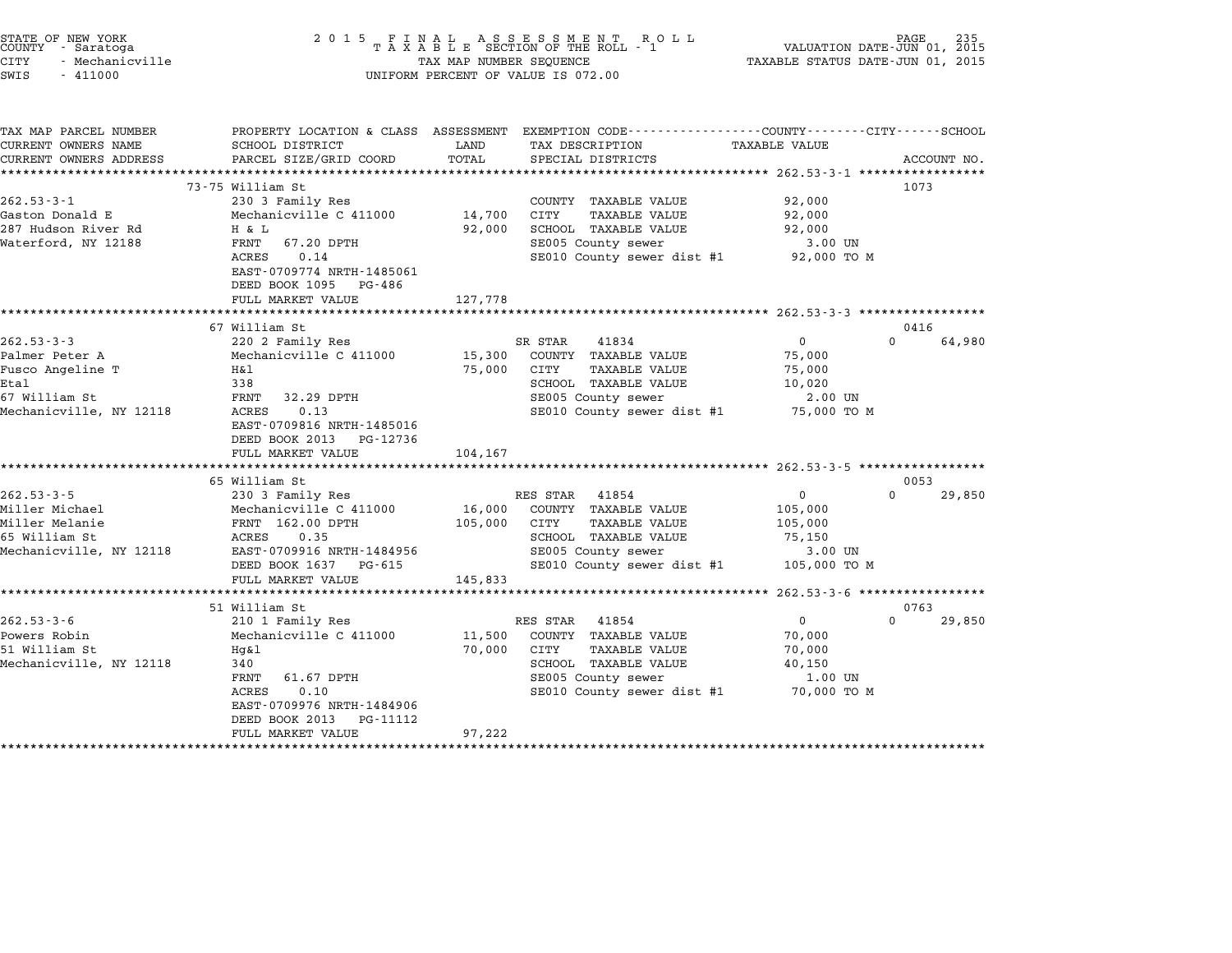| STATE OF NEW YORK<br>COUNTY – Saratoga<br><b>CITY</b><br>- Mechanicville<br>SWIS<br>$-411000$                                                                                                                | 2 0 1 5                                                                                                                                                                                                                                                                                                                                                                                                                         | TAX MAP NUMBER SEQUENCE                               | $\begin{array}{cccccccccc} & F & I & N & A & L & & A & S & S & E & S & M & E & N & T & & R & O & L \\ T & A & X & A & B & L & E & \text{SECTION OF THE ROLL} & - & 1 \end{array}$<br>UNIFORM PERCENT OF VALUE IS 072.00          | VALUATION DATE-JUN 01, 2015<br>TAXABLE STATUS DATE-JUN 01, 2015                                            | PAGE<br>236                                |
|--------------------------------------------------------------------------------------------------------------------------------------------------------------------------------------------------------------|---------------------------------------------------------------------------------------------------------------------------------------------------------------------------------------------------------------------------------------------------------------------------------------------------------------------------------------------------------------------------------------------------------------------------------|-------------------------------------------------------|----------------------------------------------------------------------------------------------------------------------------------------------------------------------------------------------------------------------------------|------------------------------------------------------------------------------------------------------------|--------------------------------------------|
| TAX MAP PARCEL NUMBER<br>CURRENT OWNERS NAME<br>CURRENT OWNERS ADDRESS                                                                                                                                       | SCHOOL DISTRICT<br>PARCEL SIZE/GRID COORD                                                                                                                                                                                                                                                                                                                                                                                       | LAND<br>TOTAL                                         | PROPERTY LOCATION & CLASS ASSESSMENT EXEMPTION CODE--------------COUNTY-------CITY------SCHOOL<br>TAX DESCRIPTION<br>SPECIAL DISTRICTS                                                                                           | <b>TAXABLE VALUE</b>                                                                                       | ACCOUNT NO.                                |
|                                                                                                                                                                                                              |                                                                                                                                                                                                                                                                                                                                                                                                                                 |                                                       |                                                                                                                                                                                                                                  |                                                                                                            |                                            |
| $262.53 - 3 - 7$<br>Wisnoski John<br>431 Rte 67<br>Mechanicville, NY 12118                                                                                                                                   | 47-49 William St<br>220 2 Family Res<br>Mechanicville C 411000<br>Η&l<br>341<br>FRNT<br>18.83 DPTH<br>ACRES<br>0.03<br>EAST-0710006 NRTH-1484887                                                                                                                                                                                                                                                                                | 8,700<br>49,500                                       | COUNTY TAXABLE VALUE<br>CITY<br><b>TAXABLE VALUE</b><br>SCHOOL TAXABLE VALUE<br>SE005 County sewer<br>SE010 County sewer dist #1 49,500 TO M                                                                                     | 49,500<br>49,500<br>49,500<br>2.00 UN                                                                      | 0203                                       |
|                                                                                                                                                                                                              | DEED BOOK 1678 PG-707                                                                                                                                                                                                                                                                                                                                                                                                           |                                                       |                                                                                                                                                                                                                                  |                                                                                                            |                                            |
|                                                                                                                                                                                                              | FULL MARKET VALUE                                                                                                                                                                                                                                                                                                                                                                                                               | 68,750                                                |                                                                                                                                                                                                                                  |                                                                                                            |                                            |
| $262.53 - 3 - 8$<br>Garone Jarrad J<br>Garone Tara<br>667 Knickerbocker Rd<br>Schaghticoke, NY 12154<br>$262.53 - 3 - 9$<br>Garone Jarrad J<br>Garone Tara<br>832 Knickerbocker Rd<br>Schaghticoke, NY 12154 | 47 William St<br>311 Res vac land<br>Mechanicville C 411000<br>V1<br>Also Bk 1321 Pg 191<br>FRNT 29.72 DPTH<br>ACRES<br>0.04<br>EAST-0710026 NRTH-1484867<br>DEED BOOK 1776 PG-639<br>FULL MARKET VALUE<br>45 William St<br>220 2 Family Res<br>Mechanicville C 411000<br>H & L<br>343<br>Also Bk 1321 Pg 191<br>FRNT<br>28.00 DPTH<br>ACRES<br>0.06<br>EAST-0710046 NRTH-1484847<br>DEED BOOK 1776 PG-639<br>FULL MARKET VALUE | 2,000<br>2,000<br>2,778<br>5,400<br>85,000<br>118,056 | COUNTY TAXABLE VALUE<br>CITY<br>TAXABLE VALUE<br>SCHOOL TAXABLE VALUE<br>SE010 County sewer dist #1<br>COUNTY TAXABLE VALUE<br>CITY<br>TAXABLE VALUE<br>SCHOOL TAXABLE VALUE<br>SE005 County sewer<br>SE010 County sewer dist #1 | 2,000<br>2,000<br>2,000<br>2,000 TO M<br>85,000<br>85,000<br>85,000<br>2.00 UN<br>85,000 TO M              | 0898<br>0897                               |
|                                                                                                                                                                                                              | 43 William St                                                                                                                                                                                                                                                                                                                                                                                                                   |                                                       |                                                                                                                                                                                                                                  |                                                                                                            | 0926                                       |
| $262.53 - 3 - 10$<br>Martone Patsy<br>43 William St<br>Mechanicville, NY 12118                                                                                                                               | 210 1 Family Res<br>Mechanicville C 411000<br>Η&l<br>344<br>FRNT<br>15.40 DPTH<br>ACRES<br>0.04<br>EAST-0710066 NRTH-1484817<br>DEED BOOK 1248<br>PG-163<br>FULL MARKET VALUE                                                                                                                                                                                                                                                   | 101,389                                               | VET WAR C 41122<br>11,200 VET WAR T 41123<br>73,000 SR STAR<br>41834<br>COUNTY TAXABLE VALUE<br>CITY<br>TAXABLE VALUE<br>SCHOOL TAXABLE VALUE<br>SE005 County sewer<br>SE010 County sewer dist #1                                | 10,950<br>$\Omega$<br>9,000<br>$\mathbf 0$<br>- 0<br>62,050<br>64,000<br>8,020<br>$1.00$ UN<br>73,000 TO M | $\Omega$<br>$\Omega$<br>$\Omega$<br>64,980 |

STATE OF NEW YORK <sup>2</sup> <sup>0</sup> <sup>1</sup> 5 F I N A L A S S E S S M E N T R O L L PAGE <sup>236</sup> COUNTY - Saratoga <sup>T</sup> <sup>A</sup> <sup>X</sup> <sup>A</sup> <sup>B</sup> <sup>L</sup> <sup>E</sup> SECTION OF THE ROLL - <sup>1</sup> VALUATION DATE-JUN 01, <sup>2015</sup>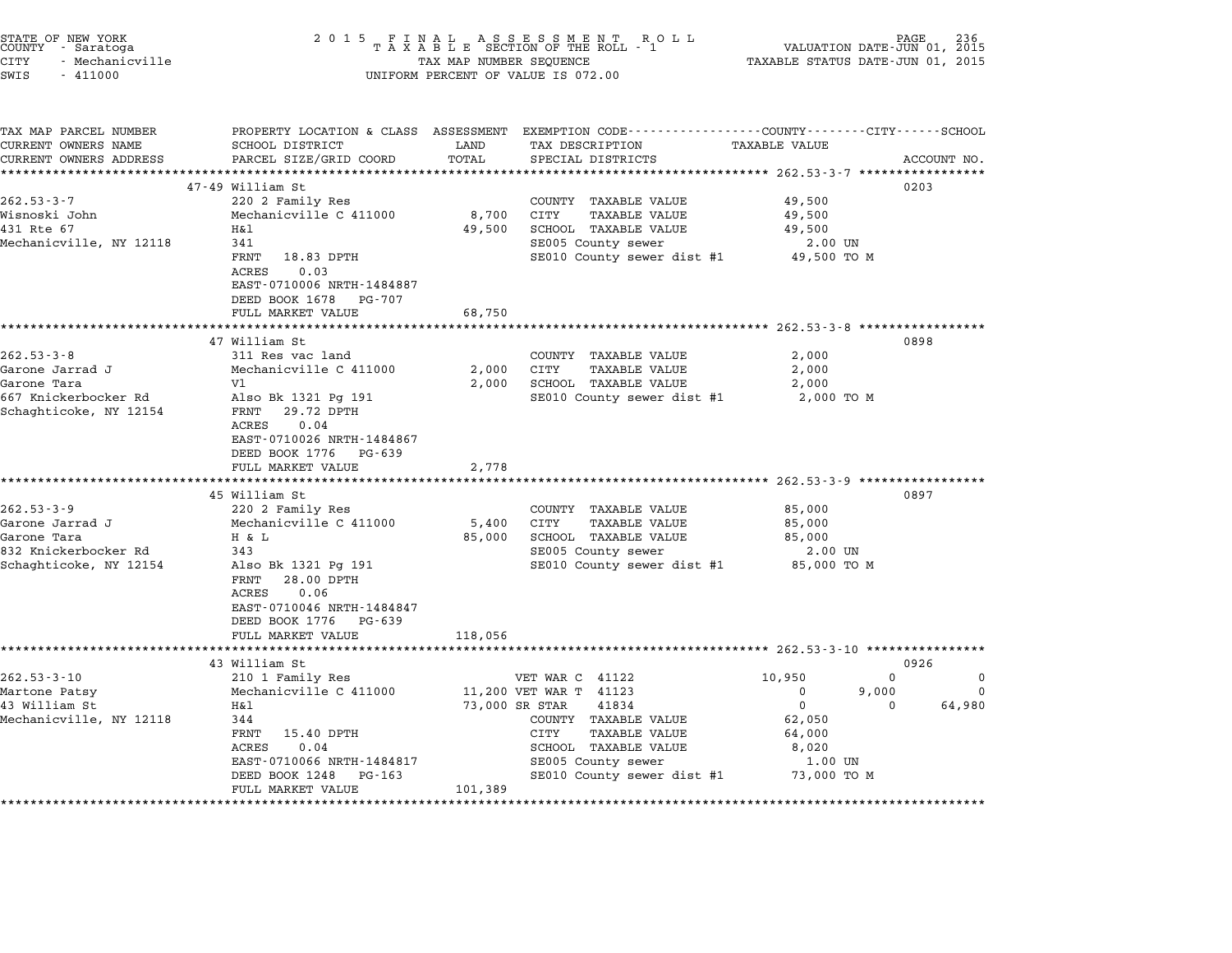| STATE OF NEW YORK |  |            |  |                 |
|-------------------|--|------------|--|-----------------|
| COUNTY            |  | - Saratoga |  |                 |
| CITY              |  |            |  | - Mechanicville |

| TAX MAP PARCEL NUMBER                 | PROPERTY LOCATION & CLASS ASSESSMENT EXEMPTION CODE----------------COUNTY-------CITY------SCHOOL |                |                                        |                       |               |                    |
|---------------------------------------|--------------------------------------------------------------------------------------------------|----------------|----------------------------------------|-----------------------|---------------|--------------------|
| CURRENT OWNERS NAME                   | SCHOOL DISTRICT                                                                                  | LAND           | TAX DESCRIPTION                        | <b>TAXABLE VALUE</b>  |               |                    |
| CURRENT OWNERS ADDRESS                | PARCEL SIZE/GRID COORD                                                                           | TOTAL          | SPECIAL DISTRICTS                      |                       |               | ACCOUNT NO.        |
|                                       | 41 William St                                                                                    |                |                                        |                       | 0899          |                    |
| $262.53 - 3 - 11$                     | 210 1 Family Res                                                                                 |                | 41802<br>AGED C                        | 40,000                | 0             | 0                  |
| Mareno Josephine V                    | Mechanicville C 411000                                                                           | 15,300 AGED S  | 41804                                  | 0                     | $\mathbf 0$   | 24,000             |
| Trustee                               | Η&l                                                                                              | 80,000 SR STAR | 41834                                  | $\mathbf 0$           | $\Omega$      | 56,000             |
| 41 William St                         | 345                                                                                              |                | COUNTY TAXABLE VALUE                   | 40,000                |               |                    |
| Mechanicville, NY 12118               | 32.00 DPTH<br>FRNT                                                                               |                | CITY<br>TAXABLE VALUE                  | 80,000                |               |                    |
|                                       | ACRES<br>0.08                                                                                    |                | SCHOOL TAXABLE VALUE                   | 0                     |               |                    |
|                                       | EAST-0710086 NRTH-1484787                                                                        |                | SE005 County sewer                     | 1.00 UN               |               |                    |
|                                       | DEED BOOK 2013 PG-29871                                                                          |                | SE010 County sewer dist #1             | 80,000 TO M           |               |                    |
|                                       | FULL MARKET VALUE                                                                                | 111,111        |                                        |                       |               |                    |
|                                       |                                                                                                  |                |                                        |                       |               |                    |
|                                       | 39 William St                                                                                    |                |                                        |                       | 0749          |                    |
| $262.53 - 3 - 12$<br>Patterson Mary R | 220 2 Family Res<br>Mechanicville C 411000                                                       | 15,300 SR STAR | AGED C<br>41802<br>41834               | 17,000<br>$\mathbf 0$ | $\Omega$<br>0 | $\Omega$<br>64,980 |
| c/o Richard Patterson                 | H&l                                                                                              | 85,000         | COUNTY TAXABLE VALUE                   | 68,000                |               |                    |
| 736 Hillview Dr                       | 346                                                                                              |                | CITY<br>TAXABLE VALUE                  | 85,000                |               |                    |
| Collegville, PA 19426                 | Life Estate                                                                                      |                | SCHOOL TAXABLE VALUE                   | 20,020                |               |                    |
|                                       | 29.55 DPTH<br>FRNT                                                                               |                | SE005 County sewer                     | 2.00 UN               |               |                    |
|                                       | 0.10<br>ACRES                                                                                    |                | SE010 County sewer dist #1 85,000 TO M |                       |               |                    |
|                                       | EAST-0710106 NRTH-1484767                                                                        |                |                                        |                       |               |                    |
|                                       | DEED BOOK 2008<br>PG-37703                                                                       |                |                                        |                       |               |                    |
|                                       | FULL MARKET VALUE                                                                                | 118,056        |                                        |                       |               |                    |
|                                       |                                                                                                  |                |                                        |                       |               |                    |
|                                       | 35 William St                                                                                    |                |                                        |                       | 1437          |                    |
| $262.53 - 3 - 13$                     | 220 2 Family Res                                                                                 |                | COUNTY TAXABLE VALUE                   | 84,000                |               |                    |
| Decrescenzo Anthony J IV              | Mechanicville C 411000                                                                           | 15,100         | CITY<br><b>TAXABLE VALUE</b>           | 84,000                |               |                    |
| Decrescenzo Katelyn R                 | H&l                                                                                              | 84,000         | SCHOOL TAXABLE VALUE                   | 84,000                |               |                    |
| 35 William Street                     | 347                                                                                              |                | SE005 County sewer                     | 2.00 UN               |               |                    |
| Mechanicville, NY 12118               | FRNT<br>30.45 DPTH                                                                               |                | SE010 County sewer dist #1             | 84,000 TO M           |               |                    |
|                                       | 0.09<br>ACRES<br>EAST-0710138 NRTH-1484747                                                       |                |                                        |                       |               |                    |
|                                       | DEED BOOK 2014 PG-30060                                                                          |                |                                        |                       |               |                    |
|                                       | FULL MARKET VALUE                                                                                | 116,667        |                                        |                       |               |                    |
|                                       | **************************                                                                       |                |                                        |                       |               |                    |
|                                       | 33 William St                                                                                    |                |                                        |                       | 1550          |                    |
| $262.53 - 3 - 14$                     | 210 1 Family Res                                                                                 |                | RES STAR<br>41854                      | $\mathbf{0}$          | 0             | 29,850             |
| McCaskill Trent A                     | Mechanicville C 411000                                                                           | 15,100         | COUNTY TAXABLE VALUE                   | 84,000                |               |                    |
| McCaskill Ashley J                    | Η&l                                                                                              | 84,000         | CITY<br>TAXABLE VALUE                  | 84,000                |               |                    |
| 33 William St                         | FRNT<br>50.00 DPTH 143.00                                                                        |                | SCHOOL TAXABLE VALUE                   | 54,150                |               |                    |
| Mechanicville, NY 12118               | 0.16<br>ACRES                                                                                    |                | SE005 County sewer                     | 1.00 UN               |               |                    |
|                                       | EAST-0710176 NRTH-1484737                                                                        |                | SE010 County sewer dist #1 84,000 TO M |                       |               |                    |
|                                       | DEED BOOK 2013<br>PG-2289                                                                        |                |                                        |                       |               |                    |
|                                       | FULL MARKET VALUE                                                                                | 116,667        |                                        |                       |               |                    |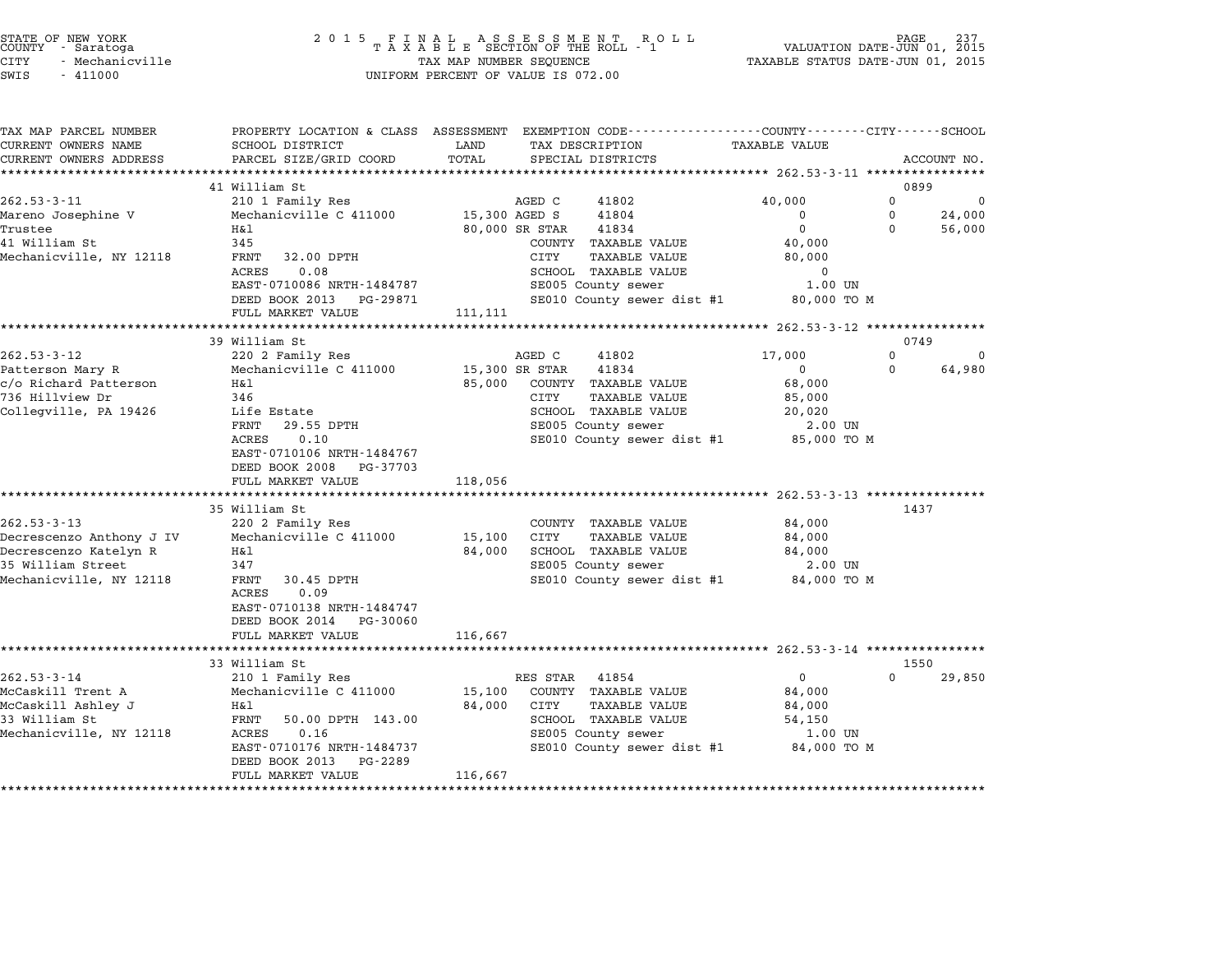|       | STATE OF NEW YORK<br>COUNTY - Saratoga |  |
|-------|----------------------------------------|--|
| CITY. | - Mechanicville                        |  |

# STATE OF NEW YORK <sup>2</sup> <sup>0</sup> <sup>1</sup> 5 F I N A L A S S E S S M E N T R O L L PAGE <sup>238</sup> COUNTY - Saratoga <sup>T</sup> <sup>A</sup> <sup>X</sup> <sup>A</sup> <sup>B</sup> <sup>L</sup> <sup>E</sup> SECTION OF THE ROLL - <sup>1</sup> VALUATION DATE-JUN 01, <sup>2015</sup> CITY - Mechanicville TAX MAP NUMBER SEQUENCE TAXABLE STATUS DATE-JUN 01, <sup>2015</sup> STATE OF NEW YORK COUNTY - Saratoga and the serve of the server of the server of the server of the server of the server of the server of the server of the server of the server of the server of the server of the server of v

| TAX MAP PARCEL NUMBER<br>CURRENT OWNERS NAME | SCHOOL DISTRICT                  | LAND            | PROPERTY LOCATION & CLASS ASSESSMENT EXEMPTION CODE---------------COUNTY-------CITY-----SCHOOL<br>TAX DESCRIPTION | <b>TAXABLE VALUE</b> |                    |
|----------------------------------------------|----------------------------------|-----------------|-------------------------------------------------------------------------------------------------------------------|----------------------|--------------------|
|                                              |                                  |                 |                                                                                                                   |                      |                    |
| CURRENT OWNERS ADDRESS                       | PARCEL SIZE/GRID COORD           | TOTAL           | SPECIAL DISTRICTS                                                                                                 |                      | ACCOUNT NO.        |
|                                              | 29 William St                    |                 |                                                                                                                   |                      |                    |
| $262.53 - 3 - 15$                            |                                  |                 | 41854<br>RES STAR                                                                                                 | $\overline{0}$       | 0876<br>$\Omega$   |
|                                              | 210 1 Family Res                 |                 |                                                                                                                   | 90,000               | 29,850             |
| Meisel Peter                                 | Mechanicville C 411000           | 7,000<br>90,000 | COUNTY TAXABLE VALUE<br>CITY<br><b>TAXABLE VALUE</b>                                                              |                      |                    |
| Meisel Kimberly T                            | FRNT 47.00 DPTH<br>0.18<br>ACRES |                 |                                                                                                                   | 90,000               |                    |
| 29 William St                                | EAST-0710216 NRTH-1484717        |                 | SCHOOL TAXABLE VALUE                                                                                              | 60,150<br>1.00 UN    |                    |
| Mechanicville, NY 12118                      |                                  |                 | SE005 County sewer                                                                                                |                      |                    |
|                                              | DEED BOOK 1520<br>PG-439         |                 | SE010 County sewer dist #1                                                                                        | 90,000 TO M          |                    |
|                                              | FULL MARKET VALUE                | 125,000         |                                                                                                                   |                      |                    |
|                                              |                                  |                 |                                                                                                                   |                      |                    |
|                                              | 25 William St                    |                 |                                                                                                                   |                      | 0067               |
| $262.53 - 3 - 16$                            | 220 2 Family Res                 |                 | COUNTY TAXABLE VALUE                                                                                              | 95,000               |                    |
| Schrock Judith A                             | Mechanicville C 411000           | 15,400          | CITY<br><b>TAXABLE VALUE</b>                                                                                      | 95,000               |                    |
| Schrock Floyd J                              | H&l                              | 95,000          | SCHOOL TAXABLE VALUE                                                                                              | 95,000               |                    |
| 8 Sugarbush Rd                               | 350                              |                 | SE005 County sewer                                                                                                | 2.00 UN              |                    |
| Clifton Park, NY 12065                       | 36.00 DPTH<br>FRNT               |                 | SE010 County sewer dist #1 95,000 TO M                                                                            |                      |                    |
|                                              | 0.17<br>ACRES                    |                 |                                                                                                                   |                      |                    |
|                                              | EAST-0710246 NRTH-1484687        |                 |                                                                                                                   |                      |                    |
|                                              | DEED BOOK 2007 PG-4060           |                 |                                                                                                                   |                      |                    |
|                                              | FULL MARKET VALUE                | 131,944         |                                                                                                                   |                      |                    |
|                                              |                                  |                 | ************************************ 262.53-3-17 ***********                                                      |                      |                    |
|                                              | 21 William St                    |                 |                                                                                                                   |                      | 1090               |
| $262.53 - 3 - 17$                            | 230 3 Family Res                 |                 | COUNTY TAXABLE VALUE                                                                                              | 100,000              |                    |
| Sullivan Thomas M                            | Mechanicville C 411000           | 15,000          | CITY<br><b>TAXABLE VALUE</b>                                                                                      | 100,000              |                    |
| Sullivan Mariann P                           | H & L                            | 100,000         | SCHOOL TAXABLE VALUE                                                                                              | 100,000              |                    |
| 136 S Third Ave                              | 351                              |                 | SE005 County sewer                                                                                                | 3.00 UN              |                    |
| Mechanicville, NY 12118                      | FRNT 36.00 DPTH                  |                 | SE010 County sewer dist #1                                                                                        | 100,000 TO M         |                    |
|                                              | 0.20<br>ACRES                    |                 |                                                                                                                   |                      |                    |
|                                              | EAST-0710286 NRTH-1484667        |                 |                                                                                                                   |                      |                    |
|                                              | DEED BOOK 1740 PG-300            |                 |                                                                                                                   |                      |                    |
|                                              | FULL MARKET VALUE                | 138,889         |                                                                                                                   |                      |                    |
|                                              |                                  |                 |                                                                                                                   |                      |                    |
|                                              | 17-19 William St                 |                 |                                                                                                                   |                      | 1442               |
| $262.53 - 3 - 18.1$                          | 411 Apartment                    |                 | SR STAR<br>41834                                                                                                  | $\overline{0}$       | $\Omega$<br>16,245 |
| Greene Gloria                                | Mechanicville C 411000           | 20,000          | COUNTY TAXABLE VALUE                                                                                              | 110,000              |                    |
|                                              | Life estate                      | 110,000         | CITY<br>TAXABLE VALUE                                                                                             | 110,000              |                    |
| c/o Richard A Greene etal                    |                                  |                 | SCHOOL TAXABLE VALUE                                                                                              | 93,755               |                    |
|                                              | 352                              |                 |                                                                                                                   |                      |                    |
|                                              | Η&Ι                              |                 | SE005 County sewer                                                                                                | 4.00 UN              |                    |
|                                              | 52.99 DPTH<br>FRNT               |                 | SE010 County sewer dist #1                                                                                        | 110,000 TO M         |                    |
|                                              | 0.27<br>ACRES                    |                 |                                                                                                                   |                      |                    |
| 17-19 William St<br>Mechanicville, NY 12118  | EAST-0710320 NRTH-1484643        |                 |                                                                                                                   |                      |                    |
|                                              | DEED BOOK 2012<br>PG-14654       |                 |                                                                                                                   |                      |                    |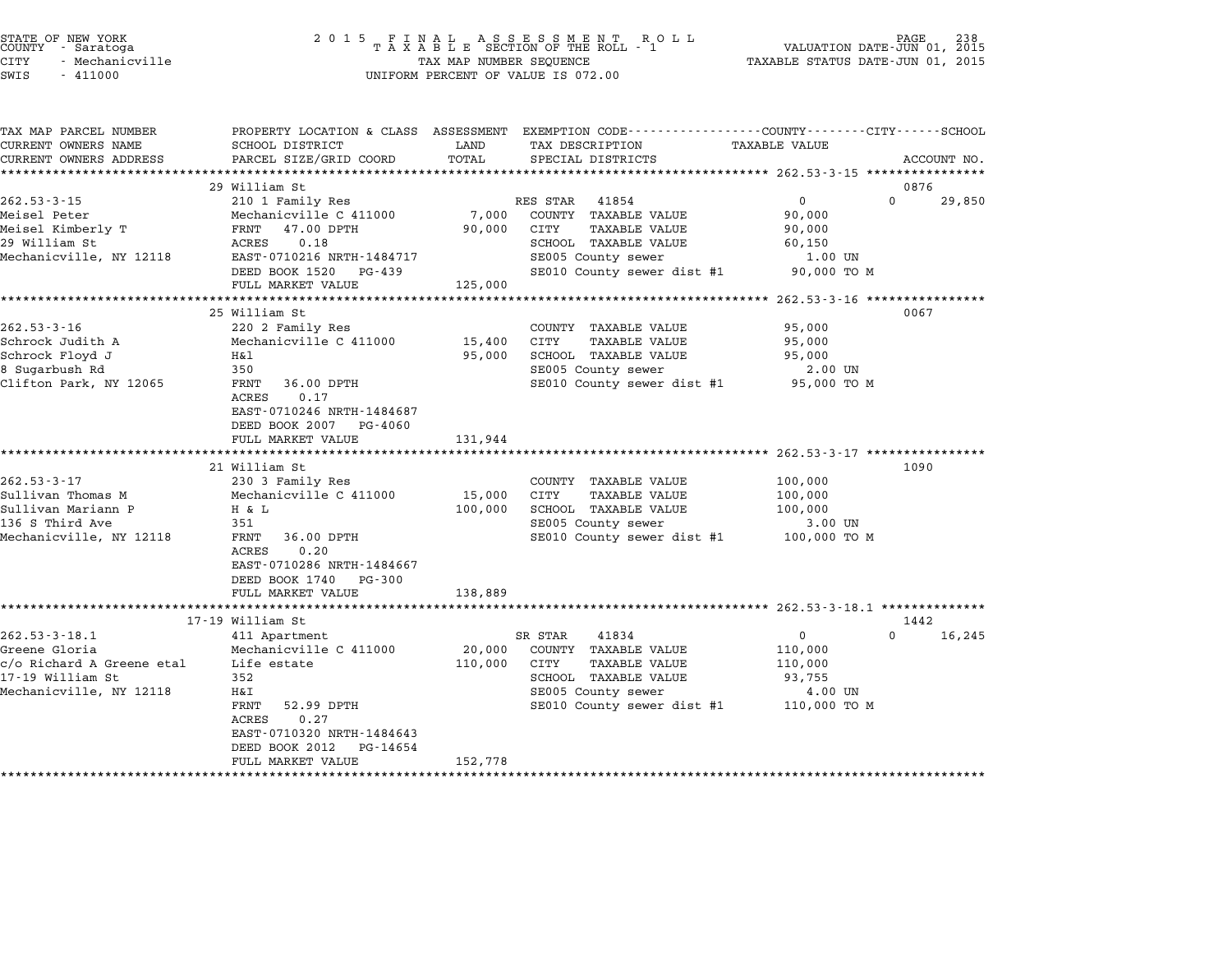| STATE OF NEW YORK<br>COUNTY - Saratoga<br>CITY<br>- Mechanicville<br>SWIS<br>$-411000$ |                                                                                                                               |                   | 2015 FINAL ASSESSMENT ROLL<br>TAXABLE SECTION OF THE ROLL - 1<br>TAX MAP NUMBER SEQUENCE                                                              | TAXABLE STATUS DATE-JUN 01, 2015                                     | PAGE 239<br>VALUATION DATE-JUN 01, 2015 |
|----------------------------------------------------------------------------------------|-------------------------------------------------------------------------------------------------------------------------------|-------------------|-------------------------------------------------------------------------------------------------------------------------------------------------------|----------------------------------------------------------------------|-----------------------------------------|
|                                                                                        |                                                                                                                               |                   | UNIFORM PERCENT OF VALUE IS 072.00                                                                                                                    |                                                                      |                                         |
| TAX MAP PARCEL NUMBER<br>CURRENT OWNERS NAME                                           | SCHOOL DISTRICT                                                                                                               | LAND              | PROPERTY LOCATION & CLASS ASSESSMENT EXEMPTION CODE---------------COUNTY-------CITY------SCHOOL<br>TAX DESCRIPTION                                    | <b>TAXABLE VALUE</b>                                                 |                                         |
| CURRENT OWNERS ADDRESS                                                                 | PARCEL SIZE/GRID COORD                                                                                                        | TOTAL             | SPECIAL DISTRICTS                                                                                                                                     |                                                                      | ACCOUNT NO.                             |
|                                                                                        |                                                                                                                               |                   |                                                                                                                                                       |                                                                      |                                         |
| $262.53 - 3 - 18.2$<br>Verdile Dominick Jr<br>Verdile Benita                           | 15 William St<br>210 1 Family Res<br>Mechanicville C 411000<br>Life Estate                                                    | 20,000<br>80,000  | 41834<br>SR STAR<br>COUNTY TAXABLE VALUE<br>CITY<br>TAXABLE VALUE                                                                                     | $\overline{0}$<br>80,000<br>80,000                                   | $\Omega$<br>64,980                      |
| c/o Verdile Michael J etal<br>15 William St<br>Mechanicville, NY 12118                 | FRNT<br>29.30 DPTH<br>ACRES<br>0.14<br>EAST-0710367 NRTH-1484635                                                              |                   | SCHOOL TAXABLE VALUE<br>SE005 County sewer<br>SE010 County sewer dist #1 80,000 TO M                                                                  | 15,020<br>1.00 UN                                                    |                                         |
|                                                                                        | DEED BOOK 1773 PG-569<br>FULL MARKET VALUE                                                                                    | 111,111           |                                                                                                                                                       |                                                                      |                                         |
|                                                                                        | 12 Frances St                                                                                                                 |                   |                                                                                                                                                       |                                                                      | 0010                                    |
| $262.53 - 3 - 20$<br>Ahern John<br>Ahern Ann<br>12 Frances St                          | 311 Res vac land<br>Mechanicville C 411000<br>V1<br>FRNT 42.00 DPTH<br>0.07                                                   | 11,000<br>11,000  | COUNTY TAXABLE VALUE<br>CITY<br><b>TAXABLE VALUE</b><br>SCHOOL TAXABLE VALUE<br>SE010 County sewer dist #1                                            | 11,000<br>11,000<br>11,000<br>11,000 TO M                            |                                         |
| Mechanicville, NY 12118                                                                | ACRES<br>EAST-0710337 NRTH-1484457<br>DEED BOOK 776<br>PG-91<br>FULL MARKET VALUE                                             | 15,278            |                                                                                                                                                       |                                                                      |                                         |
|                                                                                        |                                                                                                                               |                   | ************************************* 262.53-3-21 *****************                                                                                   |                                                                      |                                         |
|                                                                                        | 20 Frances St                                                                                                                 |                   |                                                                                                                                                       |                                                                      | 1055                                    |
| $262.53 - 3 - 21$<br>Nelson Sylvia<br>20 Frances St<br>Mechanicville, NY 12118         | 220 2 Family Res<br>Mechanicville C 411000<br>Η&l<br>430a<br>FRNT<br>47.00 DPTH<br>0.06<br>ACRES<br>EAST-0710297 NRTH-1484467 | 14,700<br>82,000  | RES STAR<br>41854<br>COUNTY TAXABLE VALUE<br>CITY<br><b>TAXABLE VALUE</b><br>SCHOOL TAXABLE VALUE<br>SE005 County sewer<br>SE010 County sewer dist #1 | $\mathbf{0}$<br>82,000<br>82,000<br>52,150<br>2.00 UN<br>82,000 TO M | $\Omega$<br>29,850                      |
|                                                                                        | DEED BOOK 0953 PG-1072<br>FULL MARKET VALUE<br>**************************                                                     | 113,889           |                                                                                                                                                       |                                                                      |                                         |
| $262.53 - 3 - 22$                                                                      | 22 Frances St<br>220 2 Family Res                                                                                             |                   | COUNTY TAXABLE VALUE                                                                                                                                  | 100,000                                                              | 0810                                    |
| Wisnoski John<br>22 Frances St<br>Mechanicville, NY 12118                              | Mechanicville C 411000<br>Hq&l<br>431<br>FRNT<br>52.00 DPTH<br>82.00                                                          | 16,000<br>100,000 | CITY<br><b>TAXABLE VALUE</b><br>SCHOOL TAXABLE VALUE<br>SE005 County sewer<br>SE010 County sewer dist #1                                              | 100,000<br>100,000<br>2.00 UN<br>100,000 TO M                        |                                         |

\*\*\*\*\*\*\*\*\*\*\*\*\*\*\*\*\*\*\*\*\*\*\*\*\*\*\*\*\*\*\*\*\*\*\*\*\*\*\*\*\*\*\*\*\*\*\*\*\*\*\*\*\*\*\*\*\*\*\*\*\*\*\*\*\*\*\*\*\*\*\*\*\*\*\*\*\*\*\*\*\*\*\*\*\*\*\*\*\*\*\*\*\*\*\*\*\*\*\*\*\*\*\*\*\*\*\*\*\*\*\*\*\*\*\*\*\*\*\*\*\*\*\*\*\*\*\*\*\*\*\*\*

FRNT 52.00 DPTH 82.00<br>ACRES 0.08 FRNI 32.00 DPIH 82.00<br>ACRES 0.08<br>EAST-0710247 NRTH-1484467 EAST-0710247 NRTH-14844<br>DEED BOOK 1732 PG-641

FULL MARKET VALUE 138,889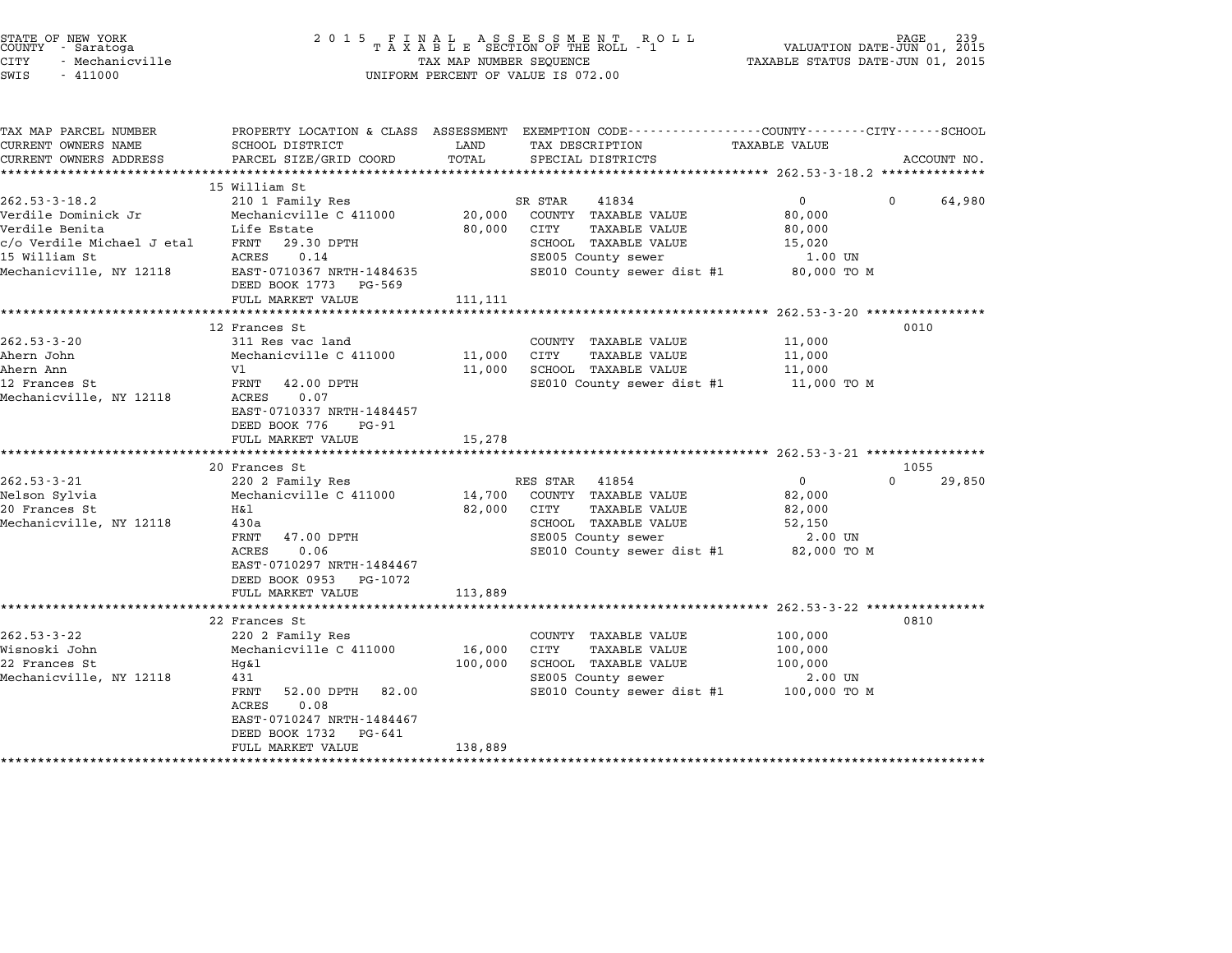|      | STATE OF NEW YORK<br>COUNTY - Saratoga |
|------|----------------------------------------|
| CITY | - Mechanicville                        |
|      |                                        |

| TAX MAP PARCEL NUMBER   | PROPERTY LOCATION & CLASS ASSESSMENT EXEMPTION CODE----------------COUNTY-------CITY------SCHOOL |             |                                         |                      |                    |
|-------------------------|--------------------------------------------------------------------------------------------------|-------------|-----------------------------------------|----------------------|--------------------|
| CURRENT OWNERS NAME     | SCHOOL DISTRICT                                                                                  | LAND        | TAX DESCRIPTION                         | <b>TAXABLE VALUE</b> |                    |
| CURRENT OWNERS ADDRESS  | PARCEL SIZE/GRID COORD                                                                           | TOTAL       | SPECIAL DISTRICTS                       |                      | ACCOUNT NO.        |
|                         |                                                                                                  |             |                                         |                      |                    |
|                         | 28 Frances St                                                                                    |             |                                         |                      | 1225               |
| $262.53 - 3 - 23$       | 220 2 Family Res                                                                                 |             | SR STAR<br>41834                        | $\overline{0}$       | $\Omega$<br>64,980 |
| Mone Anne Marie         | Mechanicville C 411000 16,000 COUNTY TAXABLE VALUE                                               |             |                                         | 89,000               |                    |
| 28 Frances St           | FRNT 60.00 DPTH 128.00                                                                           | 89,000 CITY | TAXABLE VALUE                           | 89,000               |                    |
| Mechanicville, NY 12118 | 0.12<br>ACRES                                                                                    |             | SCHOOL TAXABLE VALUE                    | 24,020               |                    |
|                         | EAST-0710197 NRTH-1484487                                                                        |             | SE005 County sewer                      | 2.00 UN              |                    |
|                         | DEED BOOK 1083 PG-503                                                                            |             | SE010 County sewer dist #1 89,000 TO M  |                      |                    |
|                         | FULL MARKET VALUE                                                                                | 123,611     |                                         |                      |                    |
|                         |                                                                                                  |             |                                         |                      |                    |
|                         | 32 Frances St                                                                                    |             |                                         |                      | 1352               |
| $262.53 - 3 - 24$       | 210 1 Family Res                                                                                 |             | 41834<br>SR STAR                        | $\overline{0}$       | $\Omega$<br>64,980 |
| Waldron Thomas          | Mechanicville C 411000                                                                           |             | 14,500 COUNTY TAXABLE VALUE             | 81,000               |                    |
| Waldron Patricia        | Hg&l                                                                                             | 81,000 CITY | <b>TAXABLE VALUE</b>                    | 81,000               |                    |
| 32 Frances St           | 433                                                                                              |             | SCHOOL TAXABLE VALUE                    | 16,020               |                    |
| Mechanicville, NY 12118 | 40.00 DPTH<br>FRNT                                                                               |             | SE005 County sewer                      | 1.00 UN              |                    |
|                         | 0.13<br>ACRES                                                                                    |             | SE010 County sewer dist #1 81,000 TO M  |                      |                    |
|                         | EAST-0710157 NRTH-1484497                                                                        |             |                                         |                      |                    |
|                         | DEED BOOK 1550 PG-737                                                                            |             |                                         |                      |                    |
|                         |                                                                                                  |             |                                         |                      |                    |
|                         | FULL MARKET VALUE                                                                                | 112,500     |                                         |                      |                    |
|                         |                                                                                                  |             |                                         |                      |                    |
|                         | 40 Frances St                                                                                    |             |                                         | $\mathbf 0$          | 0157<br>$\Omega$   |
| $262.53 - 3 - 27$       | 220 2 Family Res                                                                                 |             | RES STAR 41854                          |                      | 29,850             |
| Kachidurian Patricia    | Mechanicville C 411000                                                                           | 14,700      | COUNTY TAXABLE VALUE                    | 100,000              |                    |
| 40 Frances St           | Η&l                                                                                              | 100,000     | TAXABLE VALUE<br>CITY                   | 100,000              |                    |
| Mechanicville, NY 12118 | 434a                                                                                             |             | SCHOOL TAXABLE VALUE                    | 70,150               |                    |
|                         | FRNT<br>50.00 DPTH 100.00                                                                        |             | SE005 County sewer                      | 2.00 UN              |                    |
|                         | ACRES<br>0.11                                                                                    |             | SE010 County sewer dist #1 100,000 TO M |                      |                    |
|                         | EAST-0710057 NRTH-1484517                                                                        |             |                                         |                      |                    |
|                         | DEED BOOK 1758 PG-169                                                                            |             |                                         |                      |                    |
|                         | FULL MARKET VALUE                                                                                | 138,889     |                                         |                      |                    |
|                         |                                                                                                  |             |                                         |                      |                    |
|                         | 45 Frances St                                                                                    |             |                                         |                      | 0284               |
| $262.53 - 3 - 28$       | 220 2 Family Res                                                                                 |             | COUNTY TAXABLE VALUE                    | 92,000               |                    |
| Giardino Dustin         | Mechanicville C 411000                                                                           | 18,400      | CITY<br>TAXABLE VALUE                   | 92,000               |                    |
| 70 Graves Rd            | Hg&l 418                                                                                         | 92,000      | SCHOOL TAXABLE VALUE                    | 92,000               |                    |
| Mechanicville, NY 12118 | 1/2 interest each                                                                                |             | SE005 County sewer                      | 2.00 UN              |                    |
|                         | $645/217$ also deed                                                                              |             | SE010 County sewer dist #1 92,000 TO M  |                      |                    |
|                         | 50.00 DPTH 100.00<br>FRNT                                                                        |             |                                         |                      |                    |
|                         | 0.11<br>ACRES                                                                                    |             |                                         |                      |                    |
|                         | EAST-0709927 NRTH-1484426                                                                        |             |                                         |                      |                    |
|                         |                                                                                                  |             |                                         |                      |                    |
|                         |                                                                                                  |             |                                         |                      |                    |
|                         | DEED BOOK 2013<br>PG-34379<br>FULL MARKET VALUE                                                  | 127,778     |                                         |                      |                    |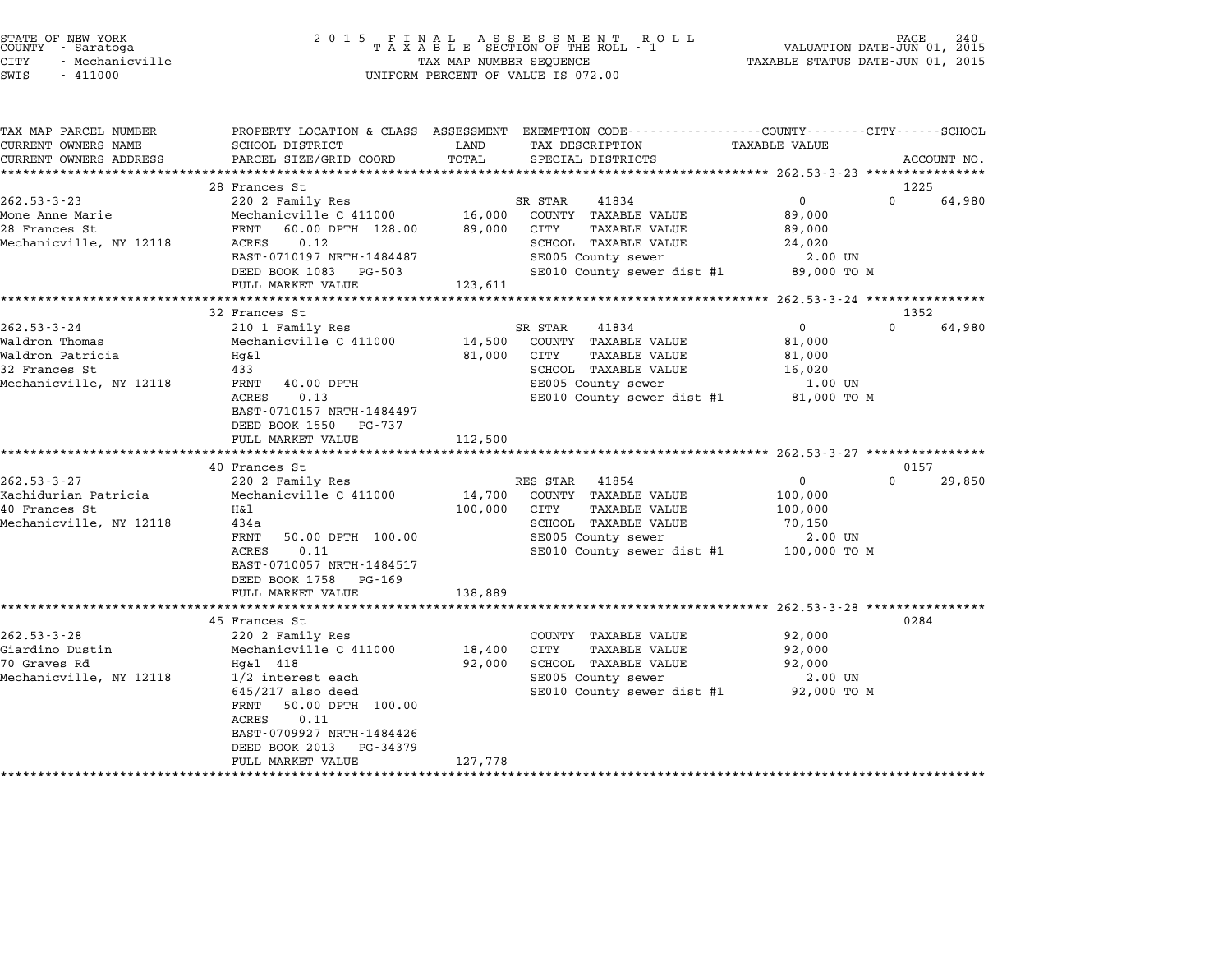|        | STATE OF NEW YORK |  |
|--------|-------------------|--|
| COUNTY | - Saratoga        |  |
| CITY   | - Mechanicville   |  |

| TAX MAP PARCEL NUMBER<br>CURRENT OWNERS NAME<br>CURRENT OWNERS ADDRESS                                      | SCHOOL DISTRICT<br>PARCEL SIZE/GRID COORD                                                                                                                                                       | LAND<br>TOTAL                   | PROPERTY LOCATION & CLASS ASSESSMENT EXEMPTION CODE----------------COUNTY-------CITY------SCHOOL<br>TAX DESCRIPTION<br>SPECIAL DISTRICTS                                                          | TAXABLE VALUE                                                       | ACCOUNT NO.    |
|-------------------------------------------------------------------------------------------------------------|-------------------------------------------------------------------------------------------------------------------------------------------------------------------------------------------------|---------------------------------|---------------------------------------------------------------------------------------------------------------------------------------------------------------------------------------------------|---------------------------------------------------------------------|----------------|
|                                                                                                             |                                                                                                                                                                                                 |                                 |                                                                                                                                                                                                   |                                                                     |                |
| $262.53 - 3 - 29$<br>Mcnall Robert C<br>Mcnall Laurie M<br>25 Hudson Ave<br>Mechanicville, NY 12118         | 25 Hudson St<br>220 2 Family Res<br>Mechanicville C 411000<br>Η&l<br>417<br>FRNT 65.34 DPTH<br><b>ACRES</b><br>0.14<br>EAST-0709877 NRTH-1484346<br>DEED BOOK 1168 PG-158<br>FULL MARKET VALUE  | 87,000<br>120,833               | RES STAR<br>41854<br>15,600 COUNTY TAXABLE VALUE<br>CITY<br>TAXABLE VALUE<br>SCHOOL TAXABLE VALUE<br>SE005 County sewer<br>SE010 County sewer dist #1 87,000 TO M                                 | 0<br>$\Omega$<br>87,000<br>87,000<br>57,150<br>2.00 UN              | 0791<br>29,850 |
| $262.53 - 3 - 30$<br>MacNary Kenneth<br>MacNary Marybeth<br>52 North Central Ave<br>Mechanicville, NY 12118 | 50 North Central Ave<br>220 2 Family Res<br>Mechanicville C 411000<br>H&1<br>FRNT 59.10 DPTH<br>ACRES<br>0.13<br>EAST-0709797 NRTH-1484346<br>DEED BOOK 1704 PG-326<br>FULL MARKET VALUE        | 18,200 CITY<br>65,000<br>90,278 | COUNTY TAXABLE VALUE<br>TAXABLE VALUE<br>SCHOOL TAXABLE VALUE<br>SE005 County sewer<br>SE010 County sewer dist #1                                                                                 | 65,000<br>65,000<br>65,000<br>2.00 UN<br>65,000 TO M                | 0094           |
|                                                                                                             |                                                                                                                                                                                                 |                                 |                                                                                                                                                                                                   |                                                                     |                |
| $262.53 - 3 - 31$<br>MacNary Kenneth<br>MacNary Mary Beth<br>52 N Central Ave<br>Mechanicville, NY 12118    | 52 North Central Ave<br>210 1 Family Res<br>Mechanicville C 411000<br>H&1<br>881<br>FRNT 67.68 DPTH<br>0.12<br>ACRES<br>EAST-0709787 NRTH-1484406<br>DEED BOOK 1705 PG-200<br>FULL MARKET VALUE | 90,000<br>125,000               | RES STAR 41854<br>19,000 COUNTY TAXABLE VALUE<br>CITY<br>TAXABLE VALUE<br>SCHOOL TAXABLE VALUE<br>SE005 County sewer<br>SE010 County sewer dist #1 90,000 TO M                                    | $\overline{0}$<br>$\Omega$<br>90,000<br>90,000<br>60,150<br>1.00 UN | 0095<br>29,850 |
|                                                                                                             | North Central Ave                                                                                                                                                                               |                                 |                                                                                                                                                                                                   |                                                                     | 1597           |
| $262.53 - 3 - 34$<br>Connors William E<br>Connors Elysia<br>PO Box 443<br>Mechanicville, NY 12118           | 484 1 use sm bld<br>Mechanicville C 411000<br>FRNT 116.25 DPTH<br>ACRES<br>0.18<br>EAST-0709777 NRTH-1484496<br>DEED BOOK 2014<br>PG-23106<br>FULL MARKET VALUE                                 | 35,000 CITY<br>55,000           | COUNTY TAXABLE VALUE<br><b>TAXABLE VALUE</b><br>SCHOOL TAXABLE VALUE<br>OS001 Omitted school tax<br>OT015 Omitted tax 2015<br>SE005 County sewer<br>76,389 SE010 County sewer dist #1 55,000 TO M | 55,000<br>55,000<br>55,000<br>1294.78 MT<br>1959.48 MT<br>4.00 UN   |                |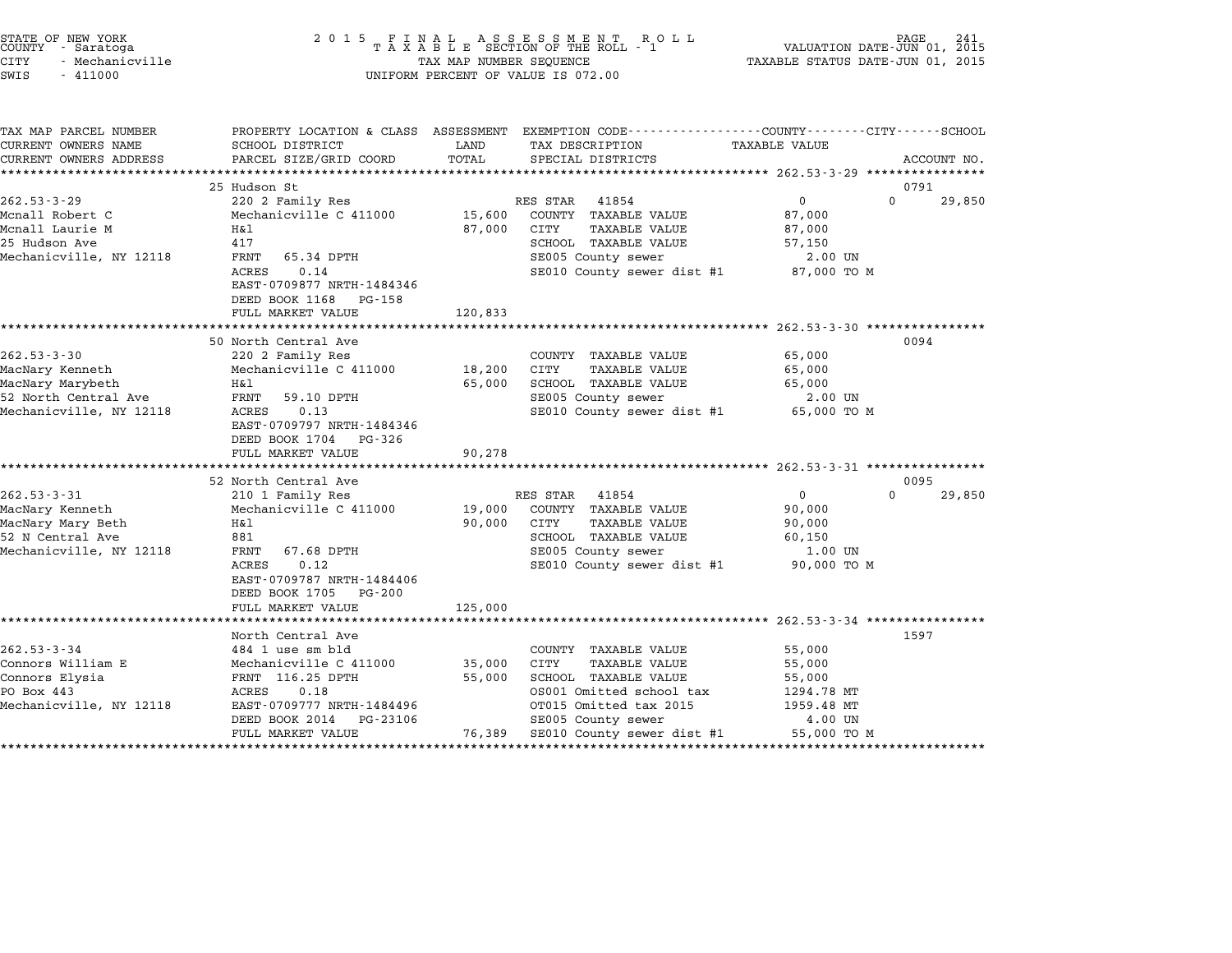| STATE OF NEW YORK<br>COUNTY - Saratoga<br>CITY<br>- Mechanicville<br>SWIS<br>$-411000$ | 2 0 1 5                                                                                                                  | TAX MAP NUMBER SEQUENCE | FINAL ASSESSMENT ROTAXABLE SECTION OF THE ROLL - 1<br>R O L L<br>UNIFORM PERCENT OF VALUE IS 072.00  | VALUATION DATE-JUN 01, 2015<br>TAXABLE STATUS DATE-JUN 01, 2015 | PAGE        |
|----------------------------------------------------------------------------------------|--------------------------------------------------------------------------------------------------------------------------|-------------------------|------------------------------------------------------------------------------------------------------|-----------------------------------------------------------------|-------------|
| TAX MAP PARCEL NUMBER<br>CURRENT OWNERS NAME<br>CURRENT OWNERS ADDRESS                 | PROPERTY LOCATION & CLASS ASSESSMENT<br>SCHOOL DISTRICT<br>PARCEL SIZE/GRID COORD                                        | LAND<br>TOTAL           | EXEMPTION CODE-----------------COUNTY-------CITY------SCHOOL<br>TAX DESCRIPTION<br>SPECIAL DISTRICTS | <b>TAXABLE VALUE</b>                                            | ACCOUNT NO. |
| ******************                                                                     | 60 North Central Ave                                                                                                     |                         |                                                                                                      |                                                                 | 0274        |
| $262.53 - 3 - 35$                                                                      | 330 Vacant comm                                                                                                          |                         | COUNTY TAXABLE VALUE                                                                                 | 40,000                                                          |             |
| JCMP Holdings, LLC                                                                     | Mechanicville C 411000                                                                                                   | 40,000                  | <b>CITY</b><br>TAXABLE VALUE                                                                         | 40,000                                                          |             |
| 211 N Main St                                                                          | Gas Sta & Car Wash                                                                                                       | 40,000                  | SCHOOL TAXABLE VALUE                                                                                 | 40,000                                                          |             |
| Mechanicville, NY 12118                                                                | 435                                                                                                                      |                         | SE005 County sewer                                                                                   | 4.00 UN                                                         |             |
|                                                                                        | FRNT 115.00 DPTH                                                                                                         |                         | SE010 County sewer dist #1                                                                           | 40,000 TO M                                                     |             |
|                                                                                        | <b>ACRES</b><br>0.34<br>EAST-0709776 NRTH-1484646<br>DEED BOOK 1683 PG-748<br>FULL MARKET VALUE                          | 55,556                  |                                                                                                      |                                                                 |             |
|                                                                                        | ********************                                                                                                     | ***********             |                                                                                                      | ************ 262.53-3-36 ***********                            |             |
|                                                                                        | 80 North Central Ave                                                                                                     |                         |                                                                                                      |                                                                 | 0234        |
| $262.53 - 3 - 36$                                                                      | 453 Large retail                                                                                                         |                         | COUNTY TAXABLE VALUE                                                                                 | 380,000                                                         |             |
| DiSiena Associates LPA                                                                 | Mechanicville C 411000                                                                                                   | 150,000                 | CITY<br><b>TAXABLE VALUE</b>                                                                         | 380,000                                                         |             |
| 115 Round Lake Ave<br>Mechanicville, NY 12118                                          | Store & L<br>436                                                                                                         | 380,000                 | SCHOOL TAXABLE VALUE<br>SE005 County sewer                                                           | 380,000<br>5.00 UN                                              |             |
|                                                                                        | FRNT 204.95 DPTH<br>ACRES<br>1.85<br>EAST-0709886 NRTH-1484726<br>DEED BOOK 2009 PG-1487                                 |                         | SE010 County sewer dist #1                                                                           | 380,000 TO M                                                    |             |
|                                                                                        | FULL MARKET VALUE                                                                                                        | 527,778                 |                                                                                                      |                                                                 |             |
|                                                                                        |                                                                                                                          |                         |                                                                                                      |                                                                 |             |
| $262.53 - 3 - 37$                                                                      | 47 Frances St<br>210 1 Family Res                                                                                        |                         | COUNTY TAXABLE VALUE                                                                                 | 81,000                                                          | 1074        |
| Murphy Robert G                                                                        | Mechanicville C 411000                                                                                                   | 14,500                  | CITY<br><b>TAXABLE VALUE</b>                                                                         | 81,000                                                          |             |
| Murphy Joan C                                                                          | H & L                                                                                                                    | 81,000                  | SCHOOL TAXABLE VALUE                                                                                 | 81,000                                                          |             |
| 141 S 2nd St                                                                           | Lot $7 \& 9$                                                                                                             |                         | SE005 County sewer                                                                                   | 1.00 UN                                                         |             |
| Mechanicville, NY 12118                                                                | FRNT 100.00 DPTH 100.00<br>ACRES<br>0.23<br>EAST-0709877 NRTH-1484446<br>DEED BOOK 2009<br>PG-33195<br>FULL MARKET VALUE | 112,500                 | SE010 County sewer dist #1                                                                           | 81,000 TO M                                                     |             |
|                                                                                        | ************************                                                                                                 | ************            | ****************************** 262.53-3-38 ****************                                          |                                                                 |             |
|                                                                                        | 36 Frances St                                                                                                            |                         |                                                                                                      |                                                                 | 1182        |
| $262.53 - 3 - 38$                                                                      | 411 Apartment                                                                                                            |                         | COUNTY TAXABLE VALUE                                                                                 | 115,000                                                         |             |
| Cunningham Joseph                                                                      | Mechanicville C 411000                                                                                                   | 18,200                  | CITY<br><b>TAXABLE VALUE</b>                                                                         | 115,000                                                         |             |
| Cunningham John W Jr                                                                   | Η&l                                                                                                                      | 115,000                 | SCHOOL TAXABLE VALUE                                                                                 | 115,000                                                         |             |
| 683-85 Second Ave                                                                      | Lots $14 \times 20$                                                                                                      |                         | SE005 County sewer                                                                                   | 4.00 UN                                                         |             |
| Troy, NY 12180                                                                         | FRNT<br>50.00 DPTH 100.00<br>ACRES<br>0.26                                                                               |                         | SE010 County sewer dist #1                                                                           | 115,000 TO M                                                    |             |
|                                                                                        | EAST-0710111 NRTH-1484547<br>DEED BOOK 2013<br>PG-31681                                                                  |                         |                                                                                                      |                                                                 |             |
|                                                                                        | FULL MARKET VALUE                                                                                                        | 159,722                 |                                                                                                      |                                                                 |             |

STATE OF NEW YORK <sup>2</sup> <sup>0</sup> <sup>1</sup> 5 F I N A L A S S E S S M E N T R O L L PAGE <sup>242</sup> COUNTY - Saratoga <sup>T</sup> <sup>A</sup> <sup>X</sup> <sup>A</sup> <sup>B</sup> <sup>L</sup> <sup>E</sup> SECTION OF THE ROLL - <sup>1</sup> VALUATION DATE-JUN 01, <sup>2015</sup>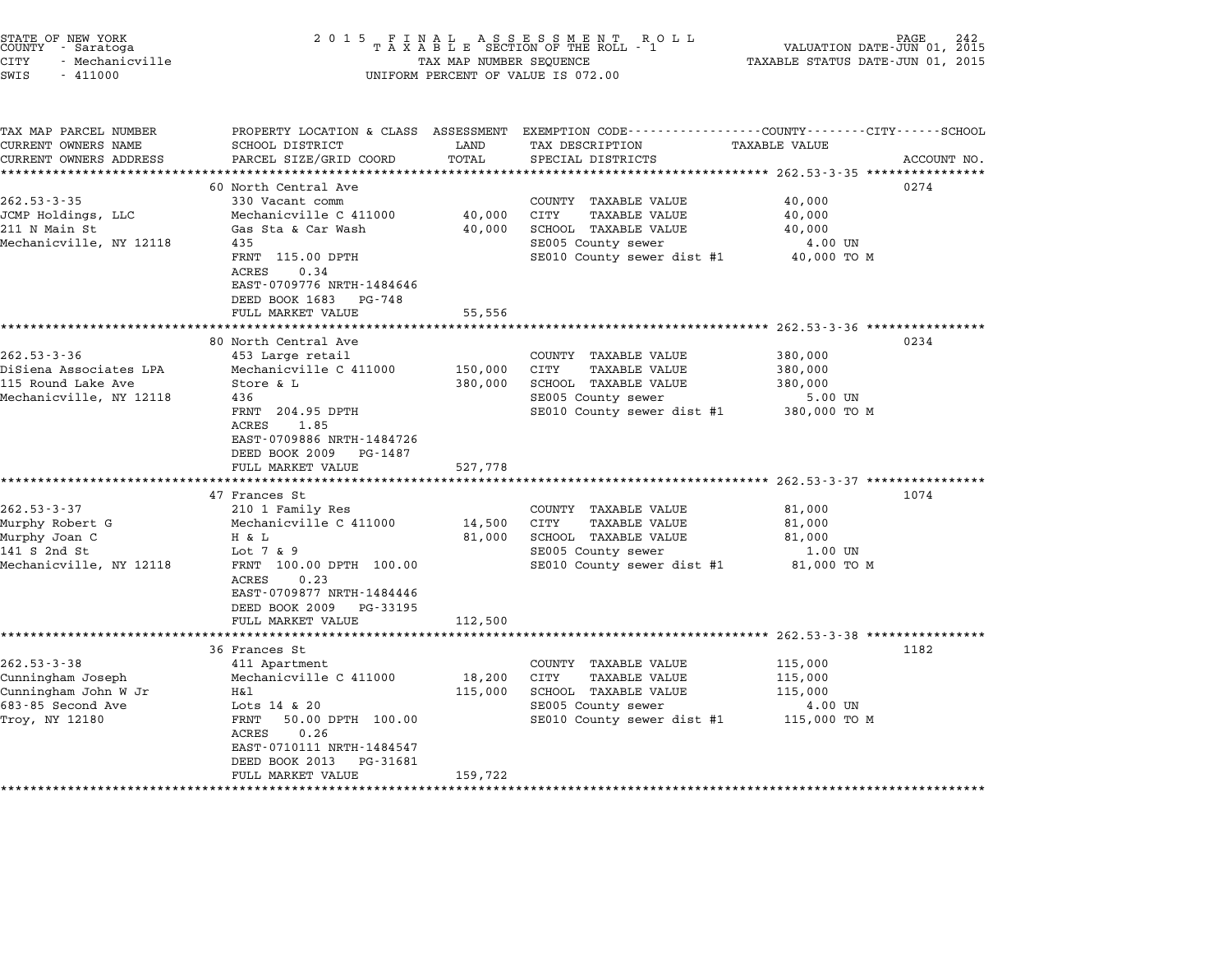| STATE OF NEW YORK<br>COUNTY - Saratoga<br><b>CITY</b><br>- Mechanicville<br>SWIS<br>$-411000$                            | 2 0 1 5                                                                                                                                                                                                           | TAX MAP NUMBER SEQUENCE      | FINAL ASSESSMENT ROLL<br>TAXABLE SECTION OF THE ROLL - 1<br>UNIFORM PERCENT OF VALUE IS 072.00                                                        | VALUATION DATE-JUN 01, 2015<br>TAXABLE STATUS DATE-JUN 01, 2015  | 243                        |
|--------------------------------------------------------------------------------------------------------------------------|-------------------------------------------------------------------------------------------------------------------------------------------------------------------------------------------------------------------|------------------------------|-------------------------------------------------------------------------------------------------------------------------------------------------------|------------------------------------------------------------------|----------------------------|
| TAX MAP PARCEL NUMBER<br>CURRENT OWNERS NAME<br>CURRENT OWNERS ADDRESS                                                   | SCHOOL DISTRICT<br>PARCEL SIZE/GRID COORD                                                                                                                                                                         | LAND<br>TOTAL                | PROPERTY LOCATION & CLASS ASSESSMENT EXEMPTION CODE---------------COUNTY-------CITY------SCHOOL<br>TAX DESCRIPTION<br>SPECIAL DISTRICTS               | TAXABLE VALUE<br>********************** 262.53-4-1 ************  | ACCOUNT NO.                |
| $262.53 - 4 - 1$<br>Farina Joseph F<br>Farina Marie D<br>10 Sirchia Rd<br>Mechanicville, NY 12118                        | 39 Frances St<br>411 Apartment<br>Mechanicville C 411000<br>Hg&l<br>FRNT<br>50.00 DPTH 100.00<br>ACRES<br>0.11<br>EAST-0710007 NRTH-1484387<br>DEED BOOK 1295<br><b>PG-9</b><br>FULL MARKET VALUE                 | 30,200<br>121,000<br>168,056 | COUNTY TAXABLE VALUE<br><b>TAXABLE VALUE</b><br>CITY<br>SCHOOL TAXABLE VALUE<br>SE005 County sewer<br>SE010 County sewer dist #1                      | 121,000<br>121,000<br>121,000<br>4.00 UN<br>121,000 TO M         | 1233                       |
| $262.53 - 4 - 2$<br>Case Charac W Sr<br>Case Charac W Jr<br>Sherrie M Bonano<br>35 Frances St<br>Mechanicville, NY 12118 | 35 Frances St<br>220 2 Family Res<br>Mechanicville C 411000<br>Η&l<br>423<br>FRNT<br>50.00 DPTH 100.00<br>0.11<br>ACRES<br>EAST-0710047 NRTH-1484377<br>DEED BOOK 2008 PG-5203<br>FULL MARKET VALUE               | 23,600<br>87,000<br>120,833  | COUNTY TAXABLE VALUE<br>CITY<br><b>TAXABLE VALUE</b><br>SCHOOL TAXABLE VALUE<br>SE005 County sewer<br>SE010 County sewer dist #1                      | 87,000<br>87,000<br>87,000<br>2.00 UN<br>87,000 TO M             | 1389                       |
| $262.53 - 4 - 3$<br>Dubois Neil A<br>Dubois Barbara A<br>31 Frances St<br>Mechanicville, NY 12118                        | 31 Frances St<br>220 2 Family Res<br>Mechanicville C 411000<br>2/11 death cert Wesley Du<br>50.00 DPTH 100.00<br>FRNT<br>0.11<br>ACRES<br>EAST-0710095 NRTH-1484345<br>DEED BOOK 1611 PG-269<br>FULL MARKET VALUE | 16,100<br>86,000<br>119,444  | 41854<br>RES STAR<br>COUNTY TAXABLE VALUE<br><b>TAXABLE VALUE</b><br>CITY<br>SCHOOL TAXABLE VALUE<br>SE005 County sewer<br>SE010 County sewer dist #1 | $\Omega$<br>86,000<br>86,000<br>56,150<br>2.00 UN<br>86,000 TO M | 0487<br>$\Omega$<br>29,850 |
| $262.53 - 4 - 4$<br>Alvarez Thomas J<br>Palma Marie<br>27 Frances St<br>Mechanicville, NY 12118                          | 25 Frances St<br>220 2 Family Res<br>Mechanicville C 411000<br>FRNT<br>60.14 DPTH<br>ACRES<br>0.20<br>EAST-0710136 NRTH-1484328                                                                                   | 15,800<br>88,000             | SR STAR<br>41834<br>COUNTY TAXABLE VALUE<br>CITY<br><b>TAXABLE VALUE</b><br>SCHOOL TAXABLE VALUE<br>SE005 County sewer                                | $\mathbf{0}$<br>88,000<br>88,000<br>23,020<br>2.00 UN            | 0599<br>64,980<br>$\Omega$ |
|                                                                                                                          | DEED BOOK 1242<br>PG-118<br>FULL MARKET VALUE                                                                                                                                                                     | 122,222                      | SE010 County sewer dist #1                                                                                                                            | 88,000 TO M                                                      |                            |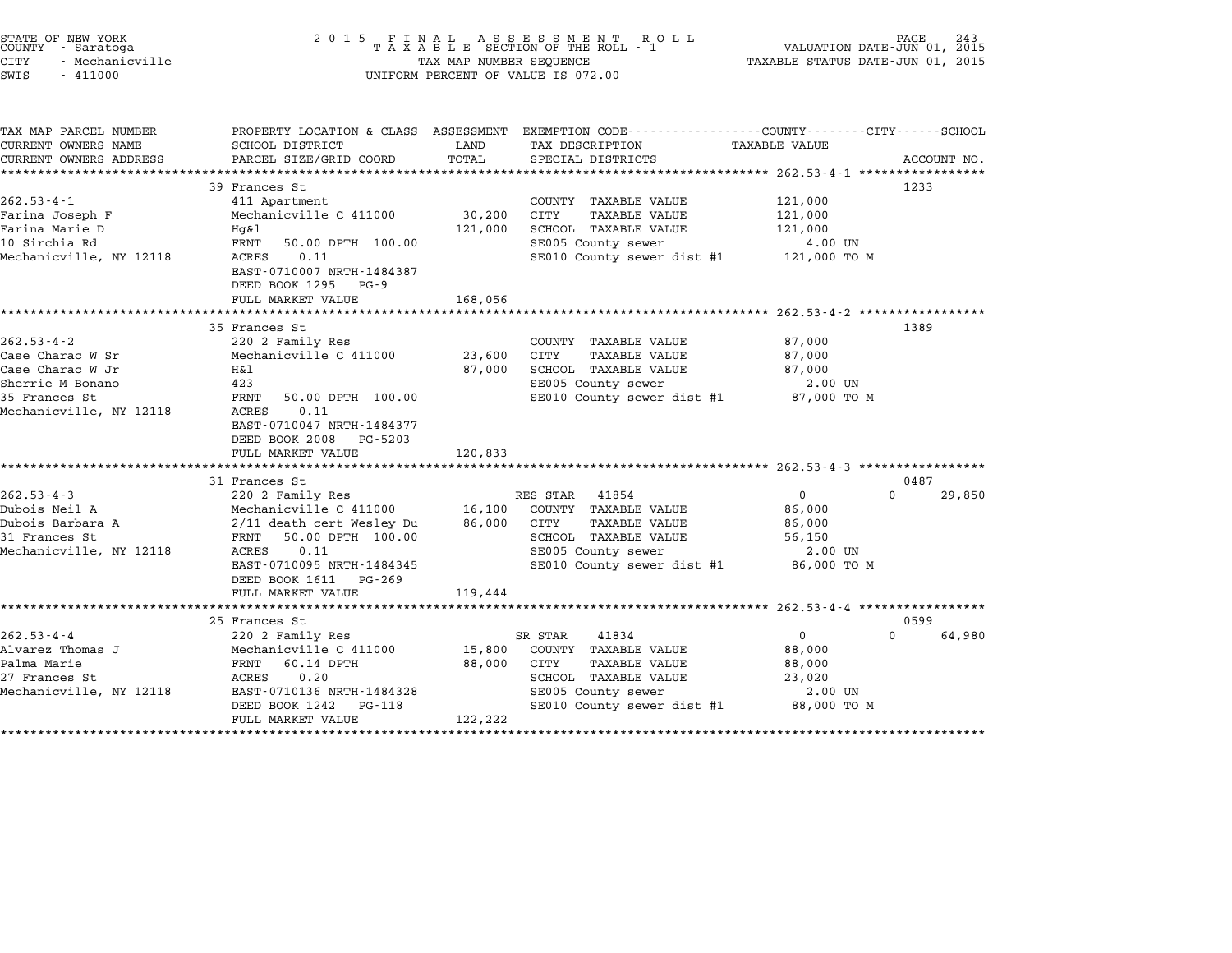|        | STATE OF NEW YORK |
|--------|-------------------|
| COUNTY | - Saratoga        |
| CITY   | - Mechanicville   |

### STATE OF NEW YORK <sup>2</sup> <sup>0</sup> <sup>1</sup> 5 F I N A L A S S E S S M E N T R O L L PAGE <sup>244</sup> COUNTY - Saratoga <sup>T</sup> <sup>A</sup> <sup>X</sup> <sup>A</sup> <sup>B</sup> <sup>L</sup> <sup>E</sup> SECTION OF THE ROLL - <sup>1</sup> VALUATION DATE-JUN 01, <sup>2015</sup> CITY - Mechanicville TAX MAP NUMBER SEQUENCE TAXABLE STATUS DATE-JUN 01, <sup>2015</sup> CUNIT - SALACUYA<br>CITY - Mechanicville<br>SWIS - 411000 UNIFORM PERCENT OF VALUE IS 072.00

TAX MAP PARCEL NUMBER PROPERTY LOCATION & CLASS ASSESSMENT EXEMPTION CODE------------------COUNTY--------CITY------SCHOOL ...<br>-- COUNTY:- TAX MAP PARCEL NUMBER THE OCHOTRY AND THE CURRENT EXEMPTION CODE<br>CURRENT OWNERS NAME SCHOOL DISTRICT LAND TAX DESCRIPTION TAXABLE VALUE CURRENT OWNERS ADDEER FOUR DISTRICTS AND A CHASS ASSESSEENT EXERPTION TRACK THE TRACKE STANDS CONSULTED TRACKER<br>CURRENT OWNERS ADDRESS PARCEL SIZE/GRID COORD TOTAL SPECIAL DISTRICTS ACCOUNT NO.<br>\*\*\*\*\*\*\*\*\*\*\*\*\*\*\*\*\*\*\*\*\*\*\*\*\*\*\*\* <sup>23</sup> Frances St <sup>1312</sup> 262.53-4-5 202.53-4-5 210 1 Family Res St<br>262.53-4-5 210 1 Family Res SR STAR 41834 0 0 64,980 Baker Francis W Mechanicville C <sup>411000</sup> 15,300 COUNTY TAXABLE VALUE 88,000 Baker Marion D H/l & Gar 88,000 CITY TAXABLE VALUE 88,000 BANCI FIANCIS WORKER AND DESCRIPTION MECHANICAL CONSTRUCTIVE CONTRACT AND DESCRIPTION OF A SOUTH AN ABULE CONTR<br>23 Frances St 126 (2001) Have a serve the service of the service of the service of the service of the service<br> and matrices States of the control of the control of the control of the control of the control of the control o<br>Mechanicville, NY 12118 426 STANT 63.70 DPTH SE005 County sewer 1.00 UN SE005 County sewer 1.00 UN 420<br>
FENT 63.70 DPTH SCHOOL TAXABLE VALUE<br>
ACRES 0.14 SE005 County sewer dist #1 88,000 TO M<br>
EAST-0710207 NRTH-1484357 SE010 County sewer dist #1 88,000 TO M EAST-0710207 NRTH-14843<br>DEED BOOK 1199 PG-239 EAST 0710207 MAIN 1404337<br>
DEED BOOK 1199 PG-239<br>
FULL MARKET VALUE 122,222 \*\*\*\*\*\*\*\*\*\*\*\*\*\*\*\*\*\*\*\*\*\*\*\*\*\*\*\*\*\*\*\*\*\*\*\*\*\*\*\*\*\*\*\*\*\*\*\*\*\*\*\*\*\*\*\*\*\*\*\*\*\*\*\*\*\*\*\*\*\*\*\*\*\*\*\*\*\*\*\*\*\*\*\*\*\*\*\*\*\*\*\*\*\*\*\*\*\*\*\*\*\*\* 262.53-4-6.1 \*\*\*\*\*\*\*\*\*\*\*\*\*\*\* <sup>21</sup> Frances St <sup>1399</sup> 262.53-4-6.1 202.53-4-6.1 and the main of the main of the Magnetic AGED CAS 41805 202.53-4-6.1 and the main of<br>262.53-4-6.1 483 Converted Re ages and the Magnetic AGED CAS 41805 45,500 0 45,500 45,500 كرون من المسلم المسلم المسلم المسلم المسلم المسلم المسلم المسلم المسلم المسلم المسلم المسلم المسلم المسلم المس<br>Decrescenzo Amalia T Mechanicville C 411000 18,200 SR STAR 41834 0 0 0 45,500 202.33-4-0.1 Frances And Head and Health Converted Reformation of the Market Converted Reformation of the Converted Reformation of the Converted Reformation of the Market Associates of the Market Converted Reformation of t echanics and the channel of the community of the community of the set of the set of the set of the set of the<br>21 Frances St. The Late of the St. 16 COUNTY TAXABLE VALUE 45,500<br>Mechanicville, NY 12118 Approprition Deed 2015 n a limit of the state of the state of the state of the state of the state of the state of the state of the school that school that the school that is a series of the school that  $\frac{1}{2}$ ,000  $\frac{1}{2}$ ,000  $\frac{1}{2}$  schoo Appropriation beed 2015/10<br>FRNT 140.00 DPTH SCHOOL TAXABLE VALUE<br>ACRES 0.18 SE005 County sewer 1.00 UN EXTRAIN THUS COLLECTED SCROOL TRAABLE VALUE TO A SCROOL TRAABLE VALUE TO A SECOLL TRAABLE VALUE TO A SECOLL TRAABLE VALUE TO A SECOLL TRAABLE VALUE TO A SECOLL TRAABLE VALUE TO A SECOLL TRAABLE VALUE TO A SECOLL TRAABLE VA EASI-0710505 NAIH-1464500<br>
DEED BOOK 1053 PG-1146<br>
FULL MARKET VALUE 126,389 \*\*\*\*\*\*\*\*\*\*\*\*\*\*\*\*\*\*\*\*\*\*\*\*\*\*\*\*\*\*\*\*\*\*\*\*\*\*\*\*\*\*\*\*\*\*\*\*\*\*\*\*\*\*\*\*\*\*\*\*\*\*\*\*\*\*\*\*\*\*\*\*\*\*\*\*\*\*\*\*\*\*\*\*\*\*\*\*\*\*\*\*\*\*\*\*\*\*\*\*\*\*\* 262.54-1-1 \*\*\*\*\*\*\*\*\*\*\*\*\*\*\*\*\* 18 Grove St 1522 18 Grove St<br>
18 Grove St<br>
262.54-1-1 210 1 Family Res RES STAR 41854 0 0 29,850 16 Grove Start of the State of the State of 2001.<br>2010 1 Family Res (Res Res STAR) RES STAR 41854 (2001)<br>Duell Stacey (Mechanicville C 411000 11,800 COUNTY TAXABLE VALUE (72,000 Duell Michelle H&l 72,000 CITY TAXABLE VALUE 72,000 DUELL SIGNEY DURING THE MECHANICALLE CALLON CONTRACT TRANSPLE VALUE 1999 (1999) AND MECHANICALLE SURFER STRUCK<br>18 Grove St 317 317 SCHOOL TAXABLE VALUE 1999 (1999) 42,000<br>18 Grove St 42,150 Metrima Strategie – Marine Marine (1990)<br>18 Grove Street – Marine Street (1990)<br>Mechanicville, NY 12118 – FRNT 43.75 DPTH 100.00 SE005 County sewer – 1.00 UN 3 SCHOOD TAXABLE VALUE 42,150<br>
FRNT 43.75 DPTH 100.00 SE005 County sewer 1.00 UN<br>
RAST-0710315 NRTH-1485287 SE010 County sewer dist #1 72,000 TO M EAST-0710315 NRTH-14852<br>DEED BOOK 1514 PG-670 EAST-0710315 NRTH-1485287<br>DEED BOOK 1514 PG-670<br>FULL MARKET VALUE 100,000 \*\*\*\*\*\*\*\*\*\*\*\*\*\*\*\*\*\*\*\*\*\*\*\*\*\*\*\*\*\*\*\*\*\*\*\*\*\*\*\*\*\*\*\*\*\*\*\*\*\*\*\*\*\*\*\*\*\*\*\*\*\*\*\*\*\*\*\*\*\*\*\*\*\*\*\*\*\*\*\*\*\*\*\*\*\*\*\*\*\*\*\*\*\*\*\*\*\*\*\*\*\*\* 262.54-1-2 \*\*\*\*\*\*\*\*\*\*\*\*\*\*\*\*\* י מטעמע מאו א בער האראי א בער האט האט היידי א ביי האט היידי א ביי האט היידי א היידי א ביי האראי א היידי א לא ב<br>47-49 Greenwood Ave 0381 262.54-1-2 <sup>220</sup> <sup>2</sup> Family Res VET COM C <sup>41132</sup> 18,250 <sup>0</sup> <sup>0</sup> Dennis Stephen Mechanicville C <sup>411000</sup> 15,400 VET COM T <sup>41133</sup> <sup>0</sup> 15,000 <sup>0</sup> 002.34-1-2 (1990) 2202 Family Res (1990) 2202 Family Res (1990) 2202 Family Res (1990) 220 For Comment of Ali<br>19 Dennis Stephen (1990) Mechanicville C 411000 15,400 VET COM T 41133 (1990) 0 64,980<br>19 January Res (1990) 23 Mechanicville, NY <sup>12118</sup> FRNT 45.00 DPTH COUNTY TAXABLE VALUE 54,750 n and the control of the set of the set of the control of the control of the control of the control of the control of the control of the control of the control of the control of the control of the control of the control of EARL TREE SECULE IN SECULE IN SUIT AN ABOUT THAT THE SECTOR OF THE SAME OF SALE IN SALE IN SALE IN SALE IN SUI<br>ACRES 0.08<br>EAST-0710385 NRTH-1485237 SCHOOL TAXABLE VALUE 8,020 EAST-0710385 NRTH-1485237 SCHOOL TAXABLE VALUE 8,020<br>DEED BOOK 0511 PG-0033 SE005 County sewer 2.00 UN FULL MARKET VALUE 101,389 SCHOOL TAAADLE VALUE 101,22.0<br>DEED BOOK 0511 PG-0033 SE005 County sewer dist #1 73,000 TO M \*\*\*\*\*\*\*\*\*\*\*\*\*\*\*\*\*\*\*\*\*\*\*\*\*\*\*\*\*\*\*\*\*\*\*\*\*\*\*\*\*\*\*\*\*\*\*\*\*\*\*\*\*\*\*\*\*\*\*\*\*\*\*\*\*\*\*\*\*\*\*\*\*\*\*\*\*\*\*\*\*\*\*\*\*\*\*\*\*\*\*\*\*\*\*\*\*\*\*\*\*\*\*\*\*\*\*\*\*\*\*\*\*\*\*\*\*\*\*\*\*\*\*\*\*\*\*\*\*\*\*\*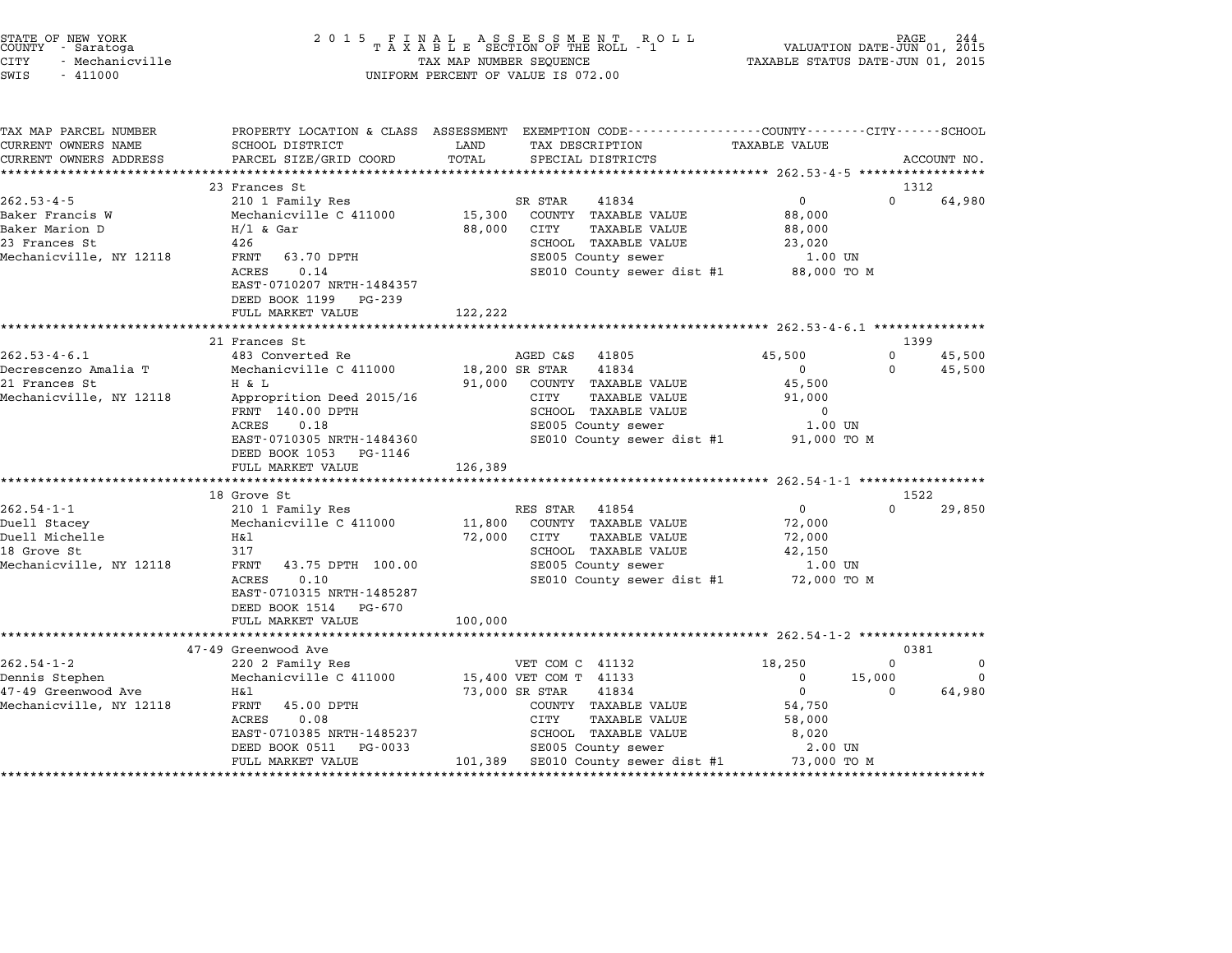| STATE OF NEW YORK<br>COUNTY - Saratoga<br><b>CITY</b><br>- Mechanicville<br>SWIS<br>$-411000$ | 2 0 1 5                                               | TAX MAP NUMBER SEQUENCE | FINAL ASSESSMENT ROLL<br>TAXABLE SECTION OF THE ROLL - 1<br>UNIFORM PERCENT OF VALUE IS 072.00                     | VALUATION DATE-JUN 01, 2015<br>TAXABLE STATUS DATE-JUN 01, 2015 | PAGE        |
|-----------------------------------------------------------------------------------------------|-------------------------------------------------------|-------------------------|--------------------------------------------------------------------------------------------------------------------|-----------------------------------------------------------------|-------------|
| TAX MAP PARCEL NUMBER<br>CURRENT OWNERS NAME                                                  | SCHOOL DISTRICT                                       | LAND                    | PROPERTY LOCATION & CLASS ASSESSMENT EXEMPTION CODE---------------COUNTY-------CITY------SCHOOL<br>TAX DESCRIPTION | TAXABLE VALUE                                                   |             |
| CURRENT OWNERS ADDRESS                                                                        | PARCEL SIZE/GRID COORD                                | TOTAL                   | SPECIAL DISTRICTS                                                                                                  |                                                                 | ACCOUNT NO. |
|                                                                                               |                                                       |                         | ********************************* 262.54-1-3 *****************                                                     |                                                                 |             |
| $262.54 - 1 - 3$                                                                              | 45 Greenwood Ave<br>230 3 Family Res                  |                         | COUNTY TAXABLE VALUE                                                                                               | 130,000                                                         | 1103        |
| Wisnoski John E                                                                               | Mechanicville C 411000                                | 18,800                  | CITY<br><b>TAXABLE VALUE</b>                                                                                       | 130,000                                                         |             |
| 431 Rte 67                                                                                    | FRNT<br>40.10 DPTH                                    | 130,000                 | SCHOOL TAXABLE VALUE                                                                                               | 130,000                                                         |             |
| Mechanicville, NY 12118                                                                       | 0.07<br>ACRES                                         |                         | SE005 County sewer                                                                                                 | 3.00 UN                                                         |             |
|                                                                                               | EAST-0710425 NRTH-1485227                             |                         | SE010 County sewer dist #1                                                                                         | 130,000 TO M                                                    |             |
|                                                                                               | DEED BOOK 2009<br>PG-13410                            |                         |                                                                                                                    |                                                                 |             |
|                                                                                               | FULL MARKET VALUE<br>*********************            | 180,556                 | *****************************                                                                                      | ********************* 262.54-1-4.1 ***************              |             |
|                                                                                               | 32 Greenwood Ave                                      |                         |                                                                                                                    |                                                                 | 0088        |
| $262.54 - 1 - 4.1$                                                                            | 220 2 Family Res                                      |                         | RES STAR<br>41854                                                                                                  | $\mathbf 0$<br>$\Omega$                                         | 29,850      |
| Morelli Joseph J                                                                              | Mechanicville C 411000                                | 15,800                  | COUNTY TAXABLE VALUE                                                                                               | 83,000                                                          |             |
| Morelli Tara J                                                                                | H&l Garages                                           | 83,000                  | CITY<br>TAXABLE VALUE                                                                                              | 83,000                                                          |             |
| 32 Greenwood Ave                                                                              | 297                                                   |                         | SCHOOL TAXABLE VALUE                                                                                               | 53,150                                                          |             |
| Mechanicville, NY 12118                                                                       | Lot 8<br>FRNT<br>47.73 DPTH                           |                         | SE005 County sewer<br>SE010 County sewer dist #1                                                                   | 2.00 UN<br>83,000 TO M                                          |             |
|                                                                                               | ACRES<br>0.12                                         |                         |                                                                                                                    |                                                                 |             |
|                                                                                               | EAST-0710505 NRTH-1485158<br>DEED BOOK 1570<br>PG-553 |                         |                                                                                                                    |                                                                 |             |
|                                                                                               | FULL MARKET VALUE                                     | 115,278                 |                                                                                                                    |                                                                 |             |
|                                                                                               |                                                       |                         |                                                                                                                    |                                                                 |             |
|                                                                                               | Greenwood Ave                                         |                         |                                                                                                                    |                                                                 |             |
| $262.54 - 1 - 4.2$<br>DiSiena Patrick J                                                       | 312 Vac w/imprv<br>Mechanicville C 411000             | 15,000                  | COUNTY TAXABLE VALUE<br>CITY<br><b>TAXABLE VALUE</b>                                                               | 20,000<br>20,000                                                |             |
| PO Box 311                                                                                    | Garages                                               | 20,000                  | SCHOOL TAXABLE VALUE                                                                                               | 20,000                                                          |             |
| Mechanicville, NY 12118                                                                       | Lot 9                                                 |                         | SE010 County sewer dist #1                                                                                         | 20,000 TO M                                                     |             |
|                                                                                               | 47.43 DPTH<br>FRNT                                    |                         |                                                                                                                    |                                                                 |             |
|                                                                                               | 0.12<br>ACRES<br>EAST-0710525 NRTH-1485198            |                         |                                                                                                                    |                                                                 |             |
|                                                                                               | DEED BOOK 2014<br>PG-44                               |                         |                                                                                                                    |                                                                 |             |
|                                                                                               | FULL MARKET VALUE                                     | 27,778                  |                                                                                                                    |                                                                 |             |
|                                                                                               | ***********************                               |                         |                                                                                                                    |                                                                 |             |
|                                                                                               | 141 North Main St                                     |                         |                                                                                                                    |                                                                 | 1166        |
| $262.54 - 1 - 5$                                                                              | 210 1 Family Res                                      |                         | RES STAR<br>41854                                                                                                  | $\mathbf 0$<br>$\Omega$                                         | 29,850      |
| Diggs Danielle M<br>141 North Main St                                                         | Mechanicville C 411000<br>Hg&l                        | 15,800<br>80,000        | COUNTY TAXABLE VALUE<br>TAXABLE VALUE<br>CITY                                                                      | 80,000<br>80,000                                                |             |
| Mechanicville, NY 12118                                                                       | 290                                                   |                         | SCHOOL TAXABLE VALUE                                                                                               | 50,150                                                          |             |
|                                                                                               | FRNT<br>47.00 DPTH 100.00                             |                         | SE005 County sewer                                                                                                 | 1.00 UN                                                         |             |
|                                                                                               | ACRES<br>0.11                                         |                         | SE010 County sewer dist #1                                                                                         | 80,000 TO M                                                     |             |
|                                                                                               | EAST-0710625 NRTH-1485178                             |                         |                                                                                                                    |                                                                 |             |
|                                                                                               | DEED BOOK 2012<br>PG-37072                            |                         |                                                                                                                    |                                                                 |             |
| ************************                                                                      | FULL MARKET VALUE<br>************************         | 111,111                 |                                                                                                                    |                                                                 |             |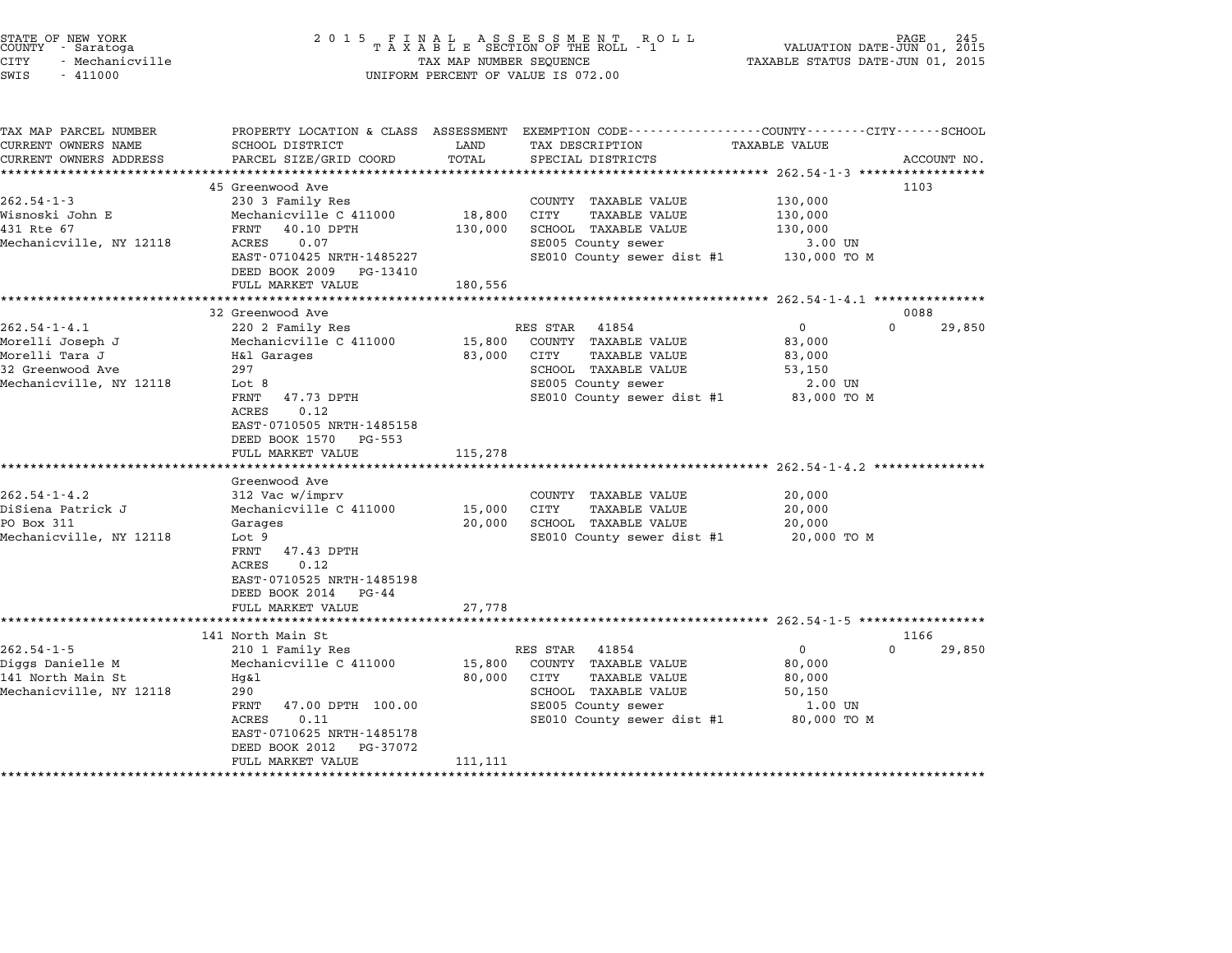| STATE OF NEW YORK |                 |  |
|-------------------|-----------------|--|
| COUNTY            | - Saratoga      |  |
| CITY              | - Mechanicville |  |

# STATE OF NEW YORK <sup>2</sup> <sup>0</sup> <sup>1</sup> 5 F I N A L A S S E S S M E N T R O L L PAGE <sup>246</sup> COUNTY - Saratoga <sup>T</sup> <sup>A</sup> <sup>X</sup> <sup>A</sup> <sup>B</sup> <sup>L</sup> <sup>E</sup> SECTION OF THE ROLL - <sup>1</sup> VALUATION DATE-JUN 01, <sup>2015</sup> CITY - Mechanicville TAX MAP NUMBER SEQUENCE TAXABLE STATUS DATE-JUN 01, <sup>2015</sup> SWIS - <sup>411000</sup> UNIFORM PERCENT OF VALUE IS 072.00

| PROPERTY LOCATION & CLASS ASSESSMENT EXEMPTION CODE----------------COUNTY-------CITY------SCHOOL<br><b>TAXABLE VALUE</b><br>CURRENT OWNERS NAME<br>LAND<br>SCHOOL DISTRICT<br>TAX DESCRIPTION<br>TOTAL<br>PARCEL SIZE/GRID COORD<br>CURRENT OWNERS ADDRESS<br>SPECIAL DISTRICTS<br>ACCOUNT NO.<br>135-137 North Main St<br>0205<br>RES STAR 41854<br>$\overline{0}$<br>$\Omega$<br>$262.54 - 1 - 6$<br>29,850<br>230 3 Family Res<br>Mechanicville C 411000 19,600 COUNTY TAXABLE VALUE<br>93,000<br>Carney Michael<br>93,000 CITY<br>TAXABLE VALUE<br>Carney James D<br>Life Estate<br>93,000<br>Etal<br>SCHOOL TAXABLE VALUE<br>H&l<br>63,150<br>SE005 County sewer<br>291<br>135-137 North Main St<br>3.00 UN<br>Mechanicville, NY 12118<br>SE010 County sewer dist #1 93,000 TO M<br>FRNT 48.00 DPTH 100.00<br>0.11<br>ACRES<br>EAST-0710615 NRTH-1485128<br>DEED BOOK 2012 PG-2291<br>FULL MARKET VALUE<br>129,167<br>133 North Main St<br>0423<br>$262.54 - 1 - 7$<br>$0 \qquad \qquad$<br>220 2 Family Res<br>RES STAR 41854<br>$\Omega$<br>29,850<br>AAV A Family Not<br>15,100 COUNTY TAXABLE VALUE<br>Dicerce Christine<br>84,000<br>133 N Main St<br>H&l<br>84,000 CITY<br>TAXABLE VALUE<br>84,000<br>Mechanicville, NY 12118<br>SCHOOL TAXABLE VALUE<br>SE005 County sewer<br>FRNT 50.00 DPTH 100.00<br>54,150<br>0.11<br>2.00 UN<br>ACRES<br>EAST-0710606 NRTH-1485088<br>SE010 County sewer dist #1 84,000 TO M<br>DEED BOOK 2010 PG-1670<br>116,667<br>FULL MARKET VALUE<br>0643<br>127 North Main St<br>220 2 Family Res<br>Mechanicville C 411000<br>120,000<br>COUNTY TAXABLE VALUE<br>16,000 CITY<br>TAXABLE VALUE<br>120,000<br>$120,000$ SCHOOL TAXABLE VALUE $120,000$<br>SE005 County sewer $2.00$<br>Hg&l<br>2.00 UN<br>FRNT 50.00 DPTH 100.00<br>SE010 County sewer dist #1 $120,000$ TO M<br>0.11<br>ACRES<br>EAST-0710596 NRTH-1485038<br>DEED BOOK 2013 PG-25859<br>166,667<br>FULL MARKET VALUE<br>1160<br>12 Greenwood Ave<br>$\Omega$<br>$\mathbf 0$<br>220 2 Family Res<br>VET WAR C 41122<br>13,200<br>Mechanicville C 411000 18,000 VET WAR T 41123<br>9,000<br>$\mathbf 0$<br>$\overline{\phantom{0}}$<br>$0 \qquad \qquad$<br>Fabi Nancy<br>12 Greenwood Ave<br>88,000 SR STAR<br>$\overline{0}$<br>64,980<br>41834<br>Life Estate<br>LITE BOCOLLE<br>FRNT 45.50 DPTH<br>FRAT 0.09<br>COUNTY TAXABLE VALUE<br>74,800<br>Mechanicville, NY 12118<br>CITY<br>TAXABLE VALUE<br>79,000<br>23,020<br>EAST-0710536 NRTH-1485078<br>SCHOOL TAXABLE VALUE<br>SE005 County sewer<br>DEED BOOK 2013 PG-38759<br>2.00 UN<br>122,222 SE010 County sewer dist #1 88,000 TO M |                         |                   |  |  |  |
|-----------------------------------------------------------------------------------------------------------------------------------------------------------------------------------------------------------------------------------------------------------------------------------------------------------------------------------------------------------------------------------------------------------------------------------------------------------------------------------------------------------------------------------------------------------------------------------------------------------------------------------------------------------------------------------------------------------------------------------------------------------------------------------------------------------------------------------------------------------------------------------------------------------------------------------------------------------------------------------------------------------------------------------------------------------------------------------------------------------------------------------------------------------------------------------------------------------------------------------------------------------------------------------------------------------------------------------------------------------------------------------------------------------------------------------------------------------------------------------------------------------------------------------------------------------------------------------------------------------------------------------------------------------------------------------------------------------------------------------------------------------------------------------------------------------------------------------------------------------------------------------------------------------------------------------------------------------------------------------------------------------------------------------------------------------------------------------------------------------------------------------------------------------------------------------------------------------------------------------------------------------------------------------------------------------------------------------------------------------------------------------------------------------------------------------------------------------------------------------------------------------------------------------------------------------------------------------------------------|-------------------------|-------------------|--|--|--|
|                                                                                                                                                                                                                                                                                                                                                                                                                                                                                                                                                                                                                                                                                                                                                                                                                                                                                                                                                                                                                                                                                                                                                                                                                                                                                                                                                                                                                                                                                                                                                                                                                                                                                                                                                                                                                                                                                                                                                                                                                                                                                                                                                                                                                                                                                                                                                                                                                                                                                                                                                                                                     | TAX MAP PARCEL NUMBER   |                   |  |  |  |
|                                                                                                                                                                                                                                                                                                                                                                                                                                                                                                                                                                                                                                                                                                                                                                                                                                                                                                                                                                                                                                                                                                                                                                                                                                                                                                                                                                                                                                                                                                                                                                                                                                                                                                                                                                                                                                                                                                                                                                                                                                                                                                                                                                                                                                                                                                                                                                                                                                                                                                                                                                                                     |                         |                   |  |  |  |
|                                                                                                                                                                                                                                                                                                                                                                                                                                                                                                                                                                                                                                                                                                                                                                                                                                                                                                                                                                                                                                                                                                                                                                                                                                                                                                                                                                                                                                                                                                                                                                                                                                                                                                                                                                                                                                                                                                                                                                                                                                                                                                                                                                                                                                                                                                                                                                                                                                                                                                                                                                                                     |                         |                   |  |  |  |
|                                                                                                                                                                                                                                                                                                                                                                                                                                                                                                                                                                                                                                                                                                                                                                                                                                                                                                                                                                                                                                                                                                                                                                                                                                                                                                                                                                                                                                                                                                                                                                                                                                                                                                                                                                                                                                                                                                                                                                                                                                                                                                                                                                                                                                                                                                                                                                                                                                                                                                                                                                                                     |                         |                   |  |  |  |
|                                                                                                                                                                                                                                                                                                                                                                                                                                                                                                                                                                                                                                                                                                                                                                                                                                                                                                                                                                                                                                                                                                                                                                                                                                                                                                                                                                                                                                                                                                                                                                                                                                                                                                                                                                                                                                                                                                                                                                                                                                                                                                                                                                                                                                                                                                                                                                                                                                                                                                                                                                                                     |                         |                   |  |  |  |
|                                                                                                                                                                                                                                                                                                                                                                                                                                                                                                                                                                                                                                                                                                                                                                                                                                                                                                                                                                                                                                                                                                                                                                                                                                                                                                                                                                                                                                                                                                                                                                                                                                                                                                                                                                                                                                                                                                                                                                                                                                                                                                                                                                                                                                                                                                                                                                                                                                                                                                                                                                                                     |                         |                   |  |  |  |
|                                                                                                                                                                                                                                                                                                                                                                                                                                                                                                                                                                                                                                                                                                                                                                                                                                                                                                                                                                                                                                                                                                                                                                                                                                                                                                                                                                                                                                                                                                                                                                                                                                                                                                                                                                                                                                                                                                                                                                                                                                                                                                                                                                                                                                                                                                                                                                                                                                                                                                                                                                                                     |                         |                   |  |  |  |
|                                                                                                                                                                                                                                                                                                                                                                                                                                                                                                                                                                                                                                                                                                                                                                                                                                                                                                                                                                                                                                                                                                                                                                                                                                                                                                                                                                                                                                                                                                                                                                                                                                                                                                                                                                                                                                                                                                                                                                                                                                                                                                                                                                                                                                                                                                                                                                                                                                                                                                                                                                                                     |                         |                   |  |  |  |
|                                                                                                                                                                                                                                                                                                                                                                                                                                                                                                                                                                                                                                                                                                                                                                                                                                                                                                                                                                                                                                                                                                                                                                                                                                                                                                                                                                                                                                                                                                                                                                                                                                                                                                                                                                                                                                                                                                                                                                                                                                                                                                                                                                                                                                                                                                                                                                                                                                                                                                                                                                                                     |                         |                   |  |  |  |
|                                                                                                                                                                                                                                                                                                                                                                                                                                                                                                                                                                                                                                                                                                                                                                                                                                                                                                                                                                                                                                                                                                                                                                                                                                                                                                                                                                                                                                                                                                                                                                                                                                                                                                                                                                                                                                                                                                                                                                                                                                                                                                                                                                                                                                                                                                                                                                                                                                                                                                                                                                                                     |                         |                   |  |  |  |
|                                                                                                                                                                                                                                                                                                                                                                                                                                                                                                                                                                                                                                                                                                                                                                                                                                                                                                                                                                                                                                                                                                                                                                                                                                                                                                                                                                                                                                                                                                                                                                                                                                                                                                                                                                                                                                                                                                                                                                                                                                                                                                                                                                                                                                                                                                                                                                                                                                                                                                                                                                                                     |                         |                   |  |  |  |
|                                                                                                                                                                                                                                                                                                                                                                                                                                                                                                                                                                                                                                                                                                                                                                                                                                                                                                                                                                                                                                                                                                                                                                                                                                                                                                                                                                                                                                                                                                                                                                                                                                                                                                                                                                                                                                                                                                                                                                                                                                                                                                                                                                                                                                                                                                                                                                                                                                                                                                                                                                                                     |                         |                   |  |  |  |
|                                                                                                                                                                                                                                                                                                                                                                                                                                                                                                                                                                                                                                                                                                                                                                                                                                                                                                                                                                                                                                                                                                                                                                                                                                                                                                                                                                                                                                                                                                                                                                                                                                                                                                                                                                                                                                                                                                                                                                                                                                                                                                                                                                                                                                                                                                                                                                                                                                                                                                                                                                                                     |                         |                   |  |  |  |
|                                                                                                                                                                                                                                                                                                                                                                                                                                                                                                                                                                                                                                                                                                                                                                                                                                                                                                                                                                                                                                                                                                                                                                                                                                                                                                                                                                                                                                                                                                                                                                                                                                                                                                                                                                                                                                                                                                                                                                                                                                                                                                                                                                                                                                                                                                                                                                                                                                                                                                                                                                                                     |                         |                   |  |  |  |
|                                                                                                                                                                                                                                                                                                                                                                                                                                                                                                                                                                                                                                                                                                                                                                                                                                                                                                                                                                                                                                                                                                                                                                                                                                                                                                                                                                                                                                                                                                                                                                                                                                                                                                                                                                                                                                                                                                                                                                                                                                                                                                                                                                                                                                                                                                                                                                                                                                                                                                                                                                                                     |                         |                   |  |  |  |
|                                                                                                                                                                                                                                                                                                                                                                                                                                                                                                                                                                                                                                                                                                                                                                                                                                                                                                                                                                                                                                                                                                                                                                                                                                                                                                                                                                                                                                                                                                                                                                                                                                                                                                                                                                                                                                                                                                                                                                                                                                                                                                                                                                                                                                                                                                                                                                                                                                                                                                                                                                                                     |                         |                   |  |  |  |
|                                                                                                                                                                                                                                                                                                                                                                                                                                                                                                                                                                                                                                                                                                                                                                                                                                                                                                                                                                                                                                                                                                                                                                                                                                                                                                                                                                                                                                                                                                                                                                                                                                                                                                                                                                                                                                                                                                                                                                                                                                                                                                                                                                                                                                                                                                                                                                                                                                                                                                                                                                                                     |                         |                   |  |  |  |
|                                                                                                                                                                                                                                                                                                                                                                                                                                                                                                                                                                                                                                                                                                                                                                                                                                                                                                                                                                                                                                                                                                                                                                                                                                                                                                                                                                                                                                                                                                                                                                                                                                                                                                                                                                                                                                                                                                                                                                                                                                                                                                                                                                                                                                                                                                                                                                                                                                                                                                                                                                                                     |                         |                   |  |  |  |
|                                                                                                                                                                                                                                                                                                                                                                                                                                                                                                                                                                                                                                                                                                                                                                                                                                                                                                                                                                                                                                                                                                                                                                                                                                                                                                                                                                                                                                                                                                                                                                                                                                                                                                                                                                                                                                                                                                                                                                                                                                                                                                                                                                                                                                                                                                                                                                                                                                                                                                                                                                                                     |                         |                   |  |  |  |
|                                                                                                                                                                                                                                                                                                                                                                                                                                                                                                                                                                                                                                                                                                                                                                                                                                                                                                                                                                                                                                                                                                                                                                                                                                                                                                                                                                                                                                                                                                                                                                                                                                                                                                                                                                                                                                                                                                                                                                                                                                                                                                                                                                                                                                                                                                                                                                                                                                                                                                                                                                                                     |                         |                   |  |  |  |
|                                                                                                                                                                                                                                                                                                                                                                                                                                                                                                                                                                                                                                                                                                                                                                                                                                                                                                                                                                                                                                                                                                                                                                                                                                                                                                                                                                                                                                                                                                                                                                                                                                                                                                                                                                                                                                                                                                                                                                                                                                                                                                                                                                                                                                                                                                                                                                                                                                                                                                                                                                                                     |                         |                   |  |  |  |
|                                                                                                                                                                                                                                                                                                                                                                                                                                                                                                                                                                                                                                                                                                                                                                                                                                                                                                                                                                                                                                                                                                                                                                                                                                                                                                                                                                                                                                                                                                                                                                                                                                                                                                                                                                                                                                                                                                                                                                                                                                                                                                                                                                                                                                                                                                                                                                                                                                                                                                                                                                                                     |                         |                   |  |  |  |
|                                                                                                                                                                                                                                                                                                                                                                                                                                                                                                                                                                                                                                                                                                                                                                                                                                                                                                                                                                                                                                                                                                                                                                                                                                                                                                                                                                                                                                                                                                                                                                                                                                                                                                                                                                                                                                                                                                                                                                                                                                                                                                                                                                                                                                                                                                                                                                                                                                                                                                                                                                                                     |                         |                   |  |  |  |
|                                                                                                                                                                                                                                                                                                                                                                                                                                                                                                                                                                                                                                                                                                                                                                                                                                                                                                                                                                                                                                                                                                                                                                                                                                                                                                                                                                                                                                                                                                                                                                                                                                                                                                                                                                                                                                                                                                                                                                                                                                                                                                                                                                                                                                                                                                                                                                                                                                                                                                                                                                                                     |                         |                   |  |  |  |
|                                                                                                                                                                                                                                                                                                                                                                                                                                                                                                                                                                                                                                                                                                                                                                                                                                                                                                                                                                                                                                                                                                                                                                                                                                                                                                                                                                                                                                                                                                                                                                                                                                                                                                                                                                                                                                                                                                                                                                                                                                                                                                                                                                                                                                                                                                                                                                                                                                                                                                                                                                                                     | $262.54 - 1 - 8$        |                   |  |  |  |
|                                                                                                                                                                                                                                                                                                                                                                                                                                                                                                                                                                                                                                                                                                                                                                                                                                                                                                                                                                                                                                                                                                                                                                                                                                                                                                                                                                                                                                                                                                                                                                                                                                                                                                                                                                                                                                                                                                                                                                                                                                                                                                                                                                                                                                                                                                                                                                                                                                                                                                                                                                                                     | Higgs Margaret          |                   |  |  |  |
|                                                                                                                                                                                                                                                                                                                                                                                                                                                                                                                                                                                                                                                                                                                                                                                                                                                                                                                                                                                                                                                                                                                                                                                                                                                                                                                                                                                                                                                                                                                                                                                                                                                                                                                                                                                                                                                                                                                                                                                                                                                                                                                                                                                                                                                                                                                                                                                                                                                                                                                                                                                                     | 127 N Main St           |                   |  |  |  |
|                                                                                                                                                                                                                                                                                                                                                                                                                                                                                                                                                                                                                                                                                                                                                                                                                                                                                                                                                                                                                                                                                                                                                                                                                                                                                                                                                                                                                                                                                                                                                                                                                                                                                                                                                                                                                                                                                                                                                                                                                                                                                                                                                                                                                                                                                                                                                                                                                                                                                                                                                                                                     | Mechanicville, NY 12118 |                   |  |  |  |
|                                                                                                                                                                                                                                                                                                                                                                                                                                                                                                                                                                                                                                                                                                                                                                                                                                                                                                                                                                                                                                                                                                                                                                                                                                                                                                                                                                                                                                                                                                                                                                                                                                                                                                                                                                                                                                                                                                                                                                                                                                                                                                                                                                                                                                                                                                                                                                                                                                                                                                                                                                                                     |                         |                   |  |  |  |
|                                                                                                                                                                                                                                                                                                                                                                                                                                                                                                                                                                                                                                                                                                                                                                                                                                                                                                                                                                                                                                                                                                                                                                                                                                                                                                                                                                                                                                                                                                                                                                                                                                                                                                                                                                                                                                                                                                                                                                                                                                                                                                                                                                                                                                                                                                                                                                                                                                                                                                                                                                                                     |                         |                   |  |  |  |
|                                                                                                                                                                                                                                                                                                                                                                                                                                                                                                                                                                                                                                                                                                                                                                                                                                                                                                                                                                                                                                                                                                                                                                                                                                                                                                                                                                                                                                                                                                                                                                                                                                                                                                                                                                                                                                                                                                                                                                                                                                                                                                                                                                                                                                                                                                                                                                                                                                                                                                                                                                                                     |                         |                   |  |  |  |
|                                                                                                                                                                                                                                                                                                                                                                                                                                                                                                                                                                                                                                                                                                                                                                                                                                                                                                                                                                                                                                                                                                                                                                                                                                                                                                                                                                                                                                                                                                                                                                                                                                                                                                                                                                                                                                                                                                                                                                                                                                                                                                                                                                                                                                                                                                                                                                                                                                                                                                                                                                                                     |                         |                   |  |  |  |
|                                                                                                                                                                                                                                                                                                                                                                                                                                                                                                                                                                                                                                                                                                                                                                                                                                                                                                                                                                                                                                                                                                                                                                                                                                                                                                                                                                                                                                                                                                                                                                                                                                                                                                                                                                                                                                                                                                                                                                                                                                                                                                                                                                                                                                                                                                                                                                                                                                                                                                                                                                                                     | $262.54 - 1 - 9$        |                   |  |  |  |
|                                                                                                                                                                                                                                                                                                                                                                                                                                                                                                                                                                                                                                                                                                                                                                                                                                                                                                                                                                                                                                                                                                                                                                                                                                                                                                                                                                                                                                                                                                                                                                                                                                                                                                                                                                                                                                                                                                                                                                                                                                                                                                                                                                                                                                                                                                                                                                                                                                                                                                                                                                                                     | Fabi Carl               |                   |  |  |  |
|                                                                                                                                                                                                                                                                                                                                                                                                                                                                                                                                                                                                                                                                                                                                                                                                                                                                                                                                                                                                                                                                                                                                                                                                                                                                                                                                                                                                                                                                                                                                                                                                                                                                                                                                                                                                                                                                                                                                                                                                                                                                                                                                                                                                                                                                                                                                                                                                                                                                                                                                                                                                     |                         |                   |  |  |  |
|                                                                                                                                                                                                                                                                                                                                                                                                                                                                                                                                                                                                                                                                                                                                                                                                                                                                                                                                                                                                                                                                                                                                                                                                                                                                                                                                                                                                                                                                                                                                                                                                                                                                                                                                                                                                                                                                                                                                                                                                                                                                                                                                                                                                                                                                                                                                                                                                                                                                                                                                                                                                     |                         |                   |  |  |  |
|                                                                                                                                                                                                                                                                                                                                                                                                                                                                                                                                                                                                                                                                                                                                                                                                                                                                                                                                                                                                                                                                                                                                                                                                                                                                                                                                                                                                                                                                                                                                                                                                                                                                                                                                                                                                                                                                                                                                                                                                                                                                                                                                                                                                                                                                                                                                                                                                                                                                                                                                                                                                     |                         |                   |  |  |  |
|                                                                                                                                                                                                                                                                                                                                                                                                                                                                                                                                                                                                                                                                                                                                                                                                                                                                                                                                                                                                                                                                                                                                                                                                                                                                                                                                                                                                                                                                                                                                                                                                                                                                                                                                                                                                                                                                                                                                                                                                                                                                                                                                                                                                                                                                                                                                                                                                                                                                                                                                                                                                     |                         |                   |  |  |  |
|                                                                                                                                                                                                                                                                                                                                                                                                                                                                                                                                                                                                                                                                                                                                                                                                                                                                                                                                                                                                                                                                                                                                                                                                                                                                                                                                                                                                                                                                                                                                                                                                                                                                                                                                                                                                                                                                                                                                                                                                                                                                                                                                                                                                                                                                                                                                                                                                                                                                                                                                                                                                     |                         |                   |  |  |  |
|                                                                                                                                                                                                                                                                                                                                                                                                                                                                                                                                                                                                                                                                                                                                                                                                                                                                                                                                                                                                                                                                                                                                                                                                                                                                                                                                                                                                                                                                                                                                                                                                                                                                                                                                                                                                                                                                                                                                                                                                                                                                                                                                                                                                                                                                                                                                                                                                                                                                                                                                                                                                     |                         | FULL MARKET VALUE |  |  |  |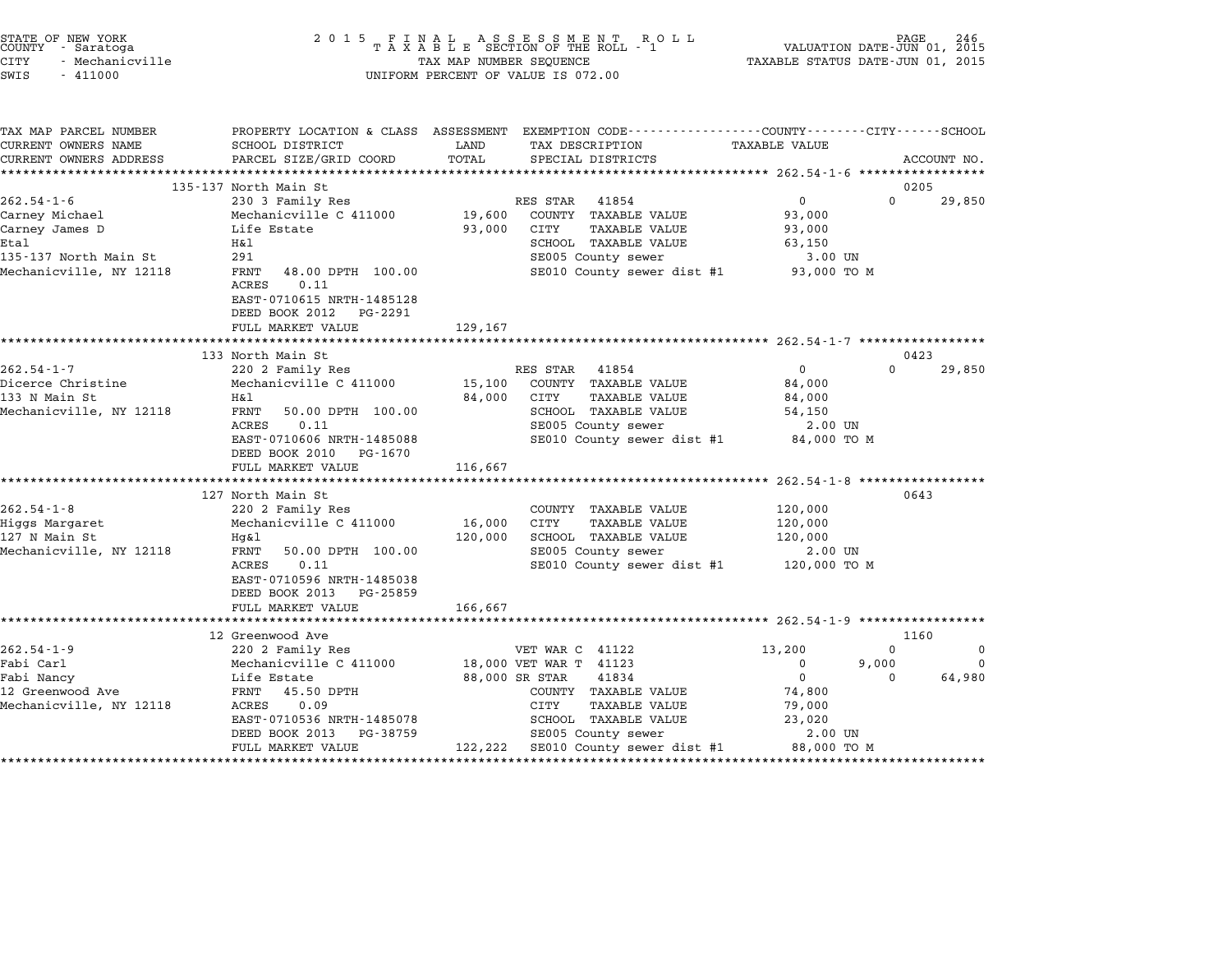| STATE OF NEW YORK<br>COUNTY - Saratoga<br>CITY<br>- Mechanicville<br>SWIS<br>$-411000$                          | 2 0 1 5                                                                                                                                                                                                        | TAX MAP NUMBER SEQUENCE      | FINAL ASSESSMENT ROLL<br>TAXABLE SECTION OF THE ROLL - 1<br>UNIFORM PERCENT OF VALUE IS 072.00                                                 | VALUATION DATE-JUN 01, 2015<br>TAXABLE STATUS DATE-JUN 01, 2015                    | PAGE           |
|-----------------------------------------------------------------------------------------------------------------|----------------------------------------------------------------------------------------------------------------------------------------------------------------------------------------------------------------|------------------------------|------------------------------------------------------------------------------------------------------------------------------------------------|------------------------------------------------------------------------------------|----------------|
| TAX MAP PARCEL NUMBER<br>CURRENT OWNERS NAME<br>CURRENT OWNERS ADDRESS                                          | SCHOOL DISTRICT<br>PARCEL SIZE/GRID COORD                                                                                                                                                                      | LAND<br>TOTAL                | PROPERTY LOCATION & CLASS ASSESSMENT EXEMPTION CODE--------------COUNTY-------CITY------SCHOOL<br>TAX DESCRIPTION<br>SPECIAL DISTRICTS         | TAXABLE VALUE                                                                      | ACCOUNT NO.    |
|                                                                                                                 |                                                                                                                                                                                                                |                              |                                                                                                                                                |                                                                                    |                |
| $262.54 - 1 - 10$<br>Webster Corey L<br>Webster Seth B<br>14 Greenwood Ave<br>Mechanicville, NY 12118           | 14 Greenwood Ave<br>210 1 Family Res<br>Mechanicville C 411000<br>H&l<br>293<br>FRNT<br>37.50 DPTH 100.00<br>0.09<br>ACRES<br>EAST-0710496 NRTH-1485087<br>DEED BOOK 2010<br>PG-11866<br>FULL MARKET VALUE     | 15,100<br>90,000<br>125,000  | RES STAR<br>41854<br>COUNTY TAXABLE VALUE<br>CITY<br>TAXABLE VALUE<br>SCHOOL TAXABLE VALUE<br>SE005 County sewer<br>SE010 County sewer dist #1 | 0<br>$\Omega$<br>90,000<br>90,000<br>60,150<br>1.00 UN<br>90,000 TO M              | 0736<br>29,850 |
|                                                                                                                 |                                                                                                                                                                                                                |                              |                                                                                                                                                | ******** 262.54-1-11 ************                                                  |                |
| $262.54 - 1 - 11$<br>Hanna Ralph E<br>Hanna Rosanne S<br>233 So Second Ave<br>Mechanicville, NY 12118           | 18 Greenwood Ave<br>220 2 Family Res<br>Mechanicville C 411000<br>H&l<br>296<br>FRNT<br>37.50 DPTH 100.00<br>0.09<br>ACRES<br>EAST-0710466 NRTH-1485097<br>DEED BOOK 1534<br>PG-717<br>FULL MARKET VALUE       | 15,400<br>86,000<br>119,444  | COUNTY TAXABLE VALUE<br>CITY<br><b>TAXABLE VALUE</b><br>SCHOOL TAXABLE VALUE<br>SE005 County sewer<br>SE010 County sewer dist #1               | 86,000<br>86,000<br>86,000<br>2.00 UN<br>86,000 TO M                               | 0667           |
|                                                                                                                 | ********************                                                                                                                                                                                           |                              | *********************                                                                                                                          | ********************* 262.54-1-12 *****************                                |                |
| $262.54 - 1 - 12$<br>Salmon Brian M<br>31 Greenwood Ave<br>Mechanicville, NY 12118                              | 31 Greenwood Ave<br>220 2 Family Res<br>Mechanicville C 411000<br>Η&l<br>302<br>FRNT<br>48.00 DPTH<br>ACRES<br>0.09<br>EAST-0710385 NRTH-1485167<br>DEED BOOK 2008<br>PG-29610<br>FULL MARKET VALUE            | 15,800<br>117,300<br>162,917 | RES STAR 41854<br>COUNTY TAXABLE VALUE<br>CITY<br>TAXABLE VALUE<br>SCHOOL TAXABLE VALUE<br>SE005 County sewer<br>SE010 County sewer dist #1    | $\mathbf 0$<br>$\Omega$<br>117,300<br>117,300<br>87,450<br>2.00 UN<br>117,300 TO M | 0565<br>29,850 |
|                                                                                                                 |                                                                                                                                                                                                                |                              |                                                                                                                                                | ***************** 262.54-1-13 **************                                       |                |
| $262.54 - 1 - 13$<br>Corrigan James J Jr<br>Corrigan Christian C<br>54 South Main St<br>Mechanicville, NY 12118 | 29 Greenwood Ave<br>220 2 Family Res<br>Mechanicville C 411000<br>$Hq\&1$<br>303<br>FRNT<br>40.33 DPTH<br>83.50<br>ACRES<br>0.08<br>EAST-0710376 NRTH-1485127<br>DEED BOOK 1417<br>PG-677<br>FULL MARKET VALUE | 15,300<br>85,000<br>118,056  | COUNTY TAXABLE VALUE<br>CITY<br><b>TAXABLE VALUE</b><br>SCHOOL TAXABLE VALUE<br>SE005 County sewer<br>SE010 County sewer dist #1               | 85,000<br>85,000<br>85,000<br>2.00 UN<br>85,000 TO M                               | 0300           |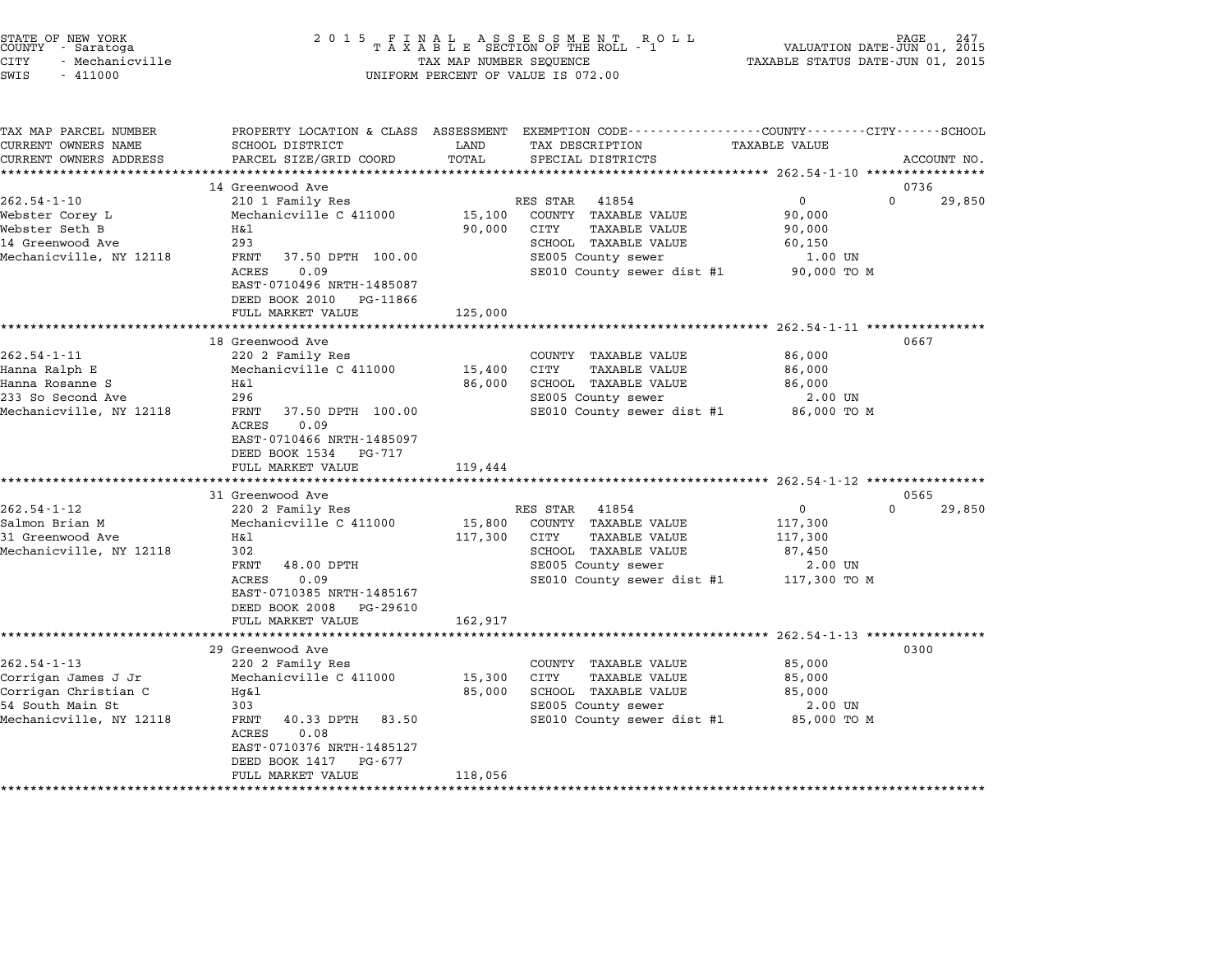| STATE OF NEW YORK<br>COUNTY - Saratoga<br><b>CITY</b><br>- Mechanicville<br>SWIS<br>$-411000$     | 2 0 1 5                                                                                                                                                                                                                                                      | TAX MAP NUMBER SEQUENCE                     | FINAL ASSESSMENT ROTAXABLE SECTION OF THE ROLL - 1<br>R O L L<br>UNIFORM PERCENT OF VALUE IS 072.00                                                                                                  | VALUATION DATE-JUN 01, 2015<br>TAXABLE STATUS DATE-JUN 01, 2015 | PAGE<br>248                |
|---------------------------------------------------------------------------------------------------|--------------------------------------------------------------------------------------------------------------------------------------------------------------------------------------------------------------------------------------------------------------|---------------------------------------------|------------------------------------------------------------------------------------------------------------------------------------------------------------------------------------------------------|-----------------------------------------------------------------|----------------------------|
| TAX MAP PARCEL NUMBER<br>CURRENT OWNERS NAME<br>CURRENT OWNERS ADDRESS<br>*********************** | <b>SCHOOL DISTRICT</b><br>PARCEL SIZE/GRID COORD                                                                                                                                                                                                             | LAND<br>TOTAL                               | PROPERTY LOCATION & CLASS ASSESSMENT EXEMPTION CODE---------------COUNTY-------CITY------SCHOOL<br>TAX DESCRIPTION<br>SPECIAL DISTRICTS                                                              | TAXABLE VALUE                                                   | ACCOUNT NO.                |
| $262.54 - 1 - 14$<br>Topetro Jennifer<br>25 Greenwood Ave<br>Mechanicville, NY 12118              | 25 Greenwood Ave<br>220 2 Family Res<br>Mechanicville C 411000<br>250<br>4500<br>FRNT<br>34.00 DPTH<br>0.07<br><b>ACRES</b><br>EAST-0710366 NRTH-1485087<br>DEED BOOK 2007<br>PG-549<br>FULL MARKET VALUE                                                    | 15,400<br>90,000<br>125,000                 | RES STAR<br>41854<br>COUNTY TAXABLE VALUE<br>CITY<br><b>TAXABLE VALUE</b><br>SCHOOL TAXABLE VALUE<br>SE005 County sewer<br>SE010 County sewer dist #1                                                | 0<br>90,000<br>90,000<br>60,150<br>2.00 UN<br>90,000 TO M       | 0786<br>$\Omega$<br>29,850 |
| $262.54 - 1 - 15$<br>Millard Sarah A<br>548 County Rte 76<br>Saratoga Springs, NY 12866           | **********************<br>21 Greenwood Ave<br>220 2 Family Res<br>Mechanicville C 411000<br>Η&l<br>305<br>46.81 DPTH<br>FRNT<br><b>ACRES</b><br>0.09<br>EAST-0710356 NRTH-1485057<br>DEED BOOK 1734<br>PG-222<br>FULL MARKET VALUE<br>********************** | 15,300<br>100,000<br>138,889<br>*********** | COUNTY TAXABLE VALUE<br>CITY<br><b>TAXABLE VALUE</b><br>SCHOOL TAXABLE VALUE<br>SE005 County sewer<br>SE010 County sewer dist #1<br>*********************************** 262.54-1-19 **************** | 100,000<br>100,000<br>100,000<br>2.00 UN<br>100,000 TO M        | 1105                       |
| $262.54 - 1 - 19$<br>Dumas Steve<br>2459 Rivers Road<br>Melrose, NY 12121                         | 45 Grove St<br>220 2 Family Res<br>Mechanicville C 411000<br>Hq & L<br>392<br>FRNT<br>87.00 DPTH<br>0.13<br>ACRES<br>EAST-0710176 NRTH-1484907<br>DEED BOOK 2014<br>PG-9750<br>FULL MARKET VALUE                                                             | 14,500<br>81,000<br>112,500                 | COUNTY TAXABLE VALUE<br>CITY<br><b>TAXABLE VALUE</b><br>SCHOOL TAXABLE VALUE<br>SE005 County sewer<br>SE010 County sewer dist #1                                                                     | 81,000<br>81,000<br>81,000<br>2.00 UN<br>81,000 TO M            | 1554                       |
| $262.54 - 1 - 20$<br>Dumas Steven<br>Dumas Shari Lynn<br>2459 River Rd<br>Melrose, NY 12121       | ********************<br>42 Grove St<br>220 2 Family Res<br>Mechanicville C 411000<br>H & L<br>FRNT<br>36.75 DPTH<br>ACRES<br>0.05<br>EAST-0710206 NRTH-1484967<br>DEED BOOK 2010<br>PG-7359<br>FULL MARKET VALUE                                             | 15,100<br>85,000<br>118,056                 | COUNTY<br>TAXABLE VALUE<br>CITY<br><b>TAXABLE VALUE</b><br>SCHOOL TAXABLE VALUE<br>SE005 County sewer<br>SE010 County sewer dist #1                                                                  | 85,000<br>85,000<br>85,000<br>2.00 UN<br>85,000 TO M            | 1538                       |

STATE OF NEW YORK <sup>2</sup> <sup>0</sup> <sup>1</sup> 5 F I N A L A S S E S S M E N T R O L L PAGE <sup>248</sup> COUNTY - Saratoga <sup>T</sup> <sup>A</sup> <sup>X</sup> <sup>A</sup> <sup>B</sup> <sup>L</sup> <sup>E</sup> SECTION OF THE ROLL - <sup>1</sup> VALUATION DATE-JUN 01, <sup>2015</sup>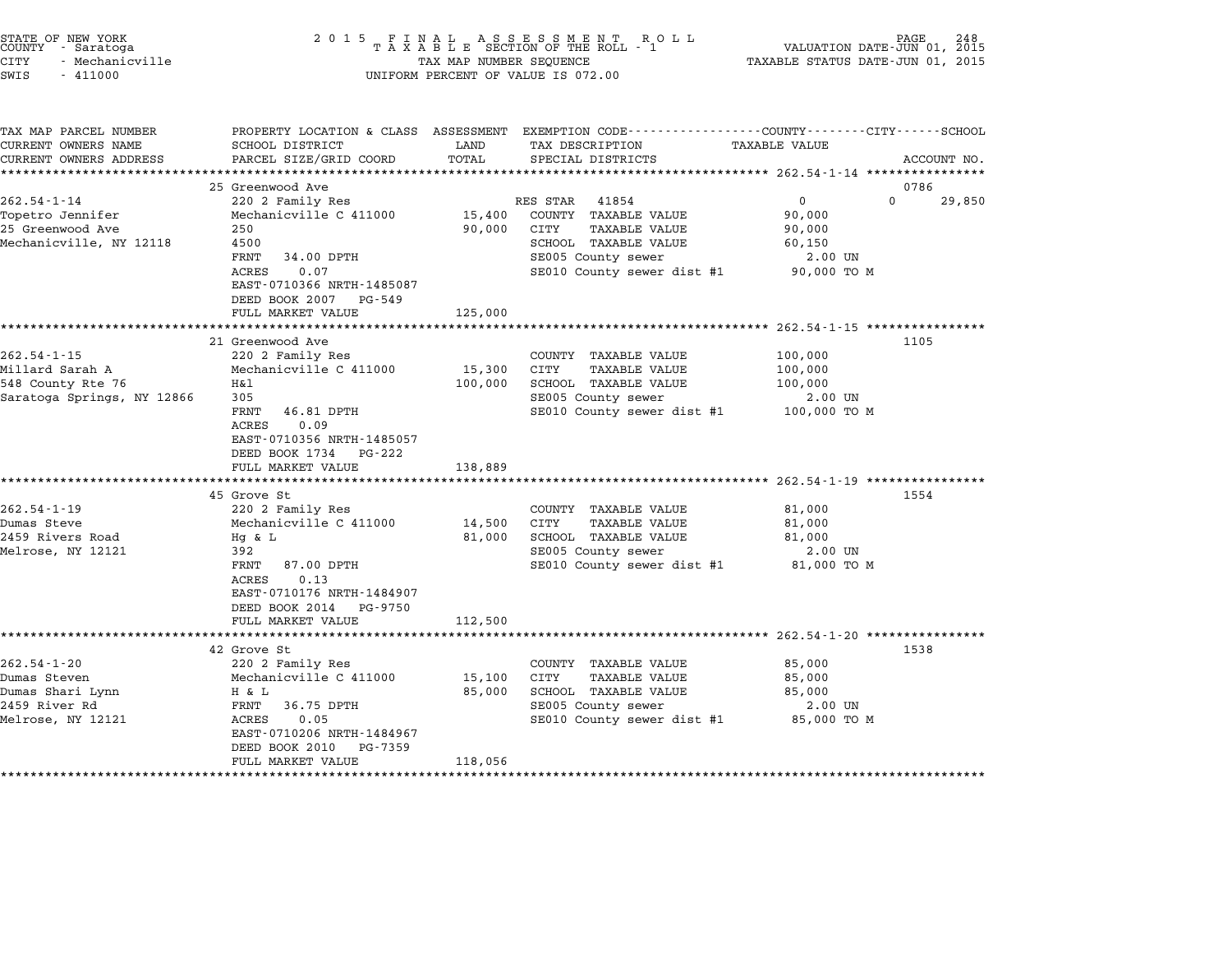| STATE OF NEW YORK<br>COUNTY | - Saratoga      |  |
|-----------------------------|-----------------|--|
| CITY                        | - Mechanicville |  |

# STATE OF NEW YORK <sup>2</sup> <sup>0</sup> <sup>1</sup> 5 F I N A L A S S E S S M E N T R O L L PAGE <sup>249</sup> COUNTY - Saratoga <sup>T</sup> <sup>A</sup> <sup>X</sup> <sup>A</sup> <sup>B</sup> <sup>L</sup> <sup>E</sup> SECTION OF THE ROLL - <sup>1</sup> VALUATION DATE-JUN 01, <sup>2015</sup> CITY - Mechanicville TAX MAP NUMBER SEQUENCE TAXABLE STATUS DATE-JUN 01, <sup>2015</sup> SWIS - <sup>411000</sup> UNIFORM PERCENT OF VALUE IS 072.00

| TAX MAP PARCEL NUMBER      | PROPERTY LOCATION & CLASS ASSESSMENT       |         | EXEMPTION CODE-----------------COUNTY-------CITY------SCHOOL |                      |          |             |
|----------------------------|--------------------------------------------|---------|--------------------------------------------------------------|----------------------|----------|-------------|
| CURRENT OWNERS NAME        | SCHOOL DISTRICT                            | LAND    | TAX DESCRIPTION                                              | <b>TAXABLE VALUE</b> |          |             |
| CURRENT OWNERS ADDRESS     | PARCEL SIZE/GRID COORD                     | TOTAL   | SPECIAL DISTRICTS                                            |                      |          | ACCOUNT NO. |
|                            |                                            |         |                                                              |                      |          |             |
|                            | 40 Grove St                                |         |                                                              |                      | 0302     |             |
| $262.54 - 1 - 21$          | 220 2 Family Res                           |         | SR STAR<br>41834                                             | $\Omega$             | $\Omega$ | 64,980      |
| Garland Nancy              | Mechanicville C 411000                     | 15,300  | COUNTY TAXABLE VALUE                                         | 88,000               |          |             |
| Lanzone Anthony F          | H&l                                        | 88,000  | CITY<br><b>TAXABLE VALUE</b>                                 | 88,000               |          |             |
| 40 Grove St                | 310                                        |         | SCHOOL TAXABLE VALUE                                         | 23,020               |          |             |
| Mechanicville, NY 12118    | FRNT<br>36.75 DPTH                         |         | SE005 County sewer                                           | 2.00 UN              |          |             |
|                            | 0.05<br>ACRES                              |         | SE010 County sewer dist #1 88,000 TO M                       |                      |          |             |
|                            | EAST-0710216 NRTH-1485007                  |         |                                                              |                      |          |             |
|                            | DEED BOOK 2012<br>PG-21694                 |         |                                                              |                      |          |             |
|                            | FULL MARKET VALUE                          | 122,222 |                                                              |                      |          |             |
|                            |                                            |         |                                                              |                      |          |             |
|                            | 36 Grove St                                |         |                                                              |                      | 1077     |             |
| $262.54 - 1 - 22$          | 210 1 Family Res                           |         | RES STAR<br>41854                                            | $\overline{0}$       | $\Omega$ | 29,850      |
| Ruhle Todd M               | Mechanicville C 411000                     | 11,800  | COUNTY TAXABLE VALUE                                         | 85,000               |          |             |
| Marble Ashley N            | H&l                                        | 85,000  | CITY<br>TAXABLE VALUE                                        | 85,000               |          |             |
| 36 Grove St                | FRNT<br>42.00 DPTH                         |         | SCHOOL TAXABLE VALUE                                         | 55,150               |          |             |
| Mechanicville, NY 12118    | 0.11<br>ACRES                              |         | SE005 County sewer                                           | 1.00 UN              |          |             |
|                            | EAST-0710256 NRTH-1485037                  |         | SE010 County sewer dist #1 85,000 TO M                       |                      |          |             |
|                            | DEED BOOK 2012<br>PG-4319                  |         |                                                              |                      |          |             |
|                            | FULL MARKET VALUE                          | 118,056 |                                                              |                      |          |             |
|                            | 32 Grove St                                |         |                                                              |                      | 0651     |             |
| $262.54 - 1 - 23$          |                                            |         |                                                              | $\mathbf{0}$         | 0        |             |
| Cady Eric R                | 210 1 Family Res<br>Mechanicville C 411000 |         | RES STAR<br>41854<br>11,500 COUNTY TAXABLE VALUE             | 75,000               |          | 29,850      |
|                            | Η&l                                        | 75,000  | CITY<br>TAXABLE VALUE                                        |                      |          |             |
| Cady Lynn A<br>32 Grove St | 312                                        |         | SCHOOL TAXABLE VALUE                                         | 75,000<br>45,150     |          |             |
| Mechanicville, NY 12118    | FRNT<br>43.00 DPTH                         |         | SE005 County sewer                                           | 1.00 UN              |          |             |
|                            | 0.11<br>ACRES                              |         | SE010 County sewer dist #1 75,000 TO M                       |                      |          |             |
|                            | EAST-0710266 NRTH-1485077                  |         |                                                              |                      |          |             |
|                            | DEED BOOK 1624 PG-488                      |         |                                                              |                      |          |             |
|                            | FULL MARKET VALUE                          | 104,167 |                                                              |                      |          |             |
|                            |                                            |         |                                                              |                      |          |             |
|                            | 28 Grove St                                |         |                                                              |                      | 0354     |             |
| $262.54 - 1 - 24$          | 210 1 Family Res                           |         | COUNTY TAXABLE VALUE                                         | 85,000               |          |             |
| Houle Sandra K             | Mechanicville C 411000                     | 11,500  | CITY<br>TAXABLE VALUE                                        | 85,000               |          |             |
| 28 Grove St                | Η&l                                        | 85,000  | SCHOOL TAXABLE VALUE                                         | 85,000               |          |             |
| Mechanicville, NY 12118    | 43.00 DPTH<br>FRNT                         |         | SE005 County sewer                                           | 1.00 UN              |          |             |
|                            | ACRES<br>0.11                              |         | SE010 County sewer dist #1 85,000 TO M                       |                      |          |             |
|                            | EAST-0710276 NRTH-1485117                  |         |                                                              |                      |          |             |
|                            | DEED BOOK 1663<br>PG-726                   |         |                                                              |                      |          |             |
|                            | FULL MARKET VALUE                          | 118,056 |                                                              |                      |          |             |
|                            | **************************************     |         |                                                              |                      |          |             |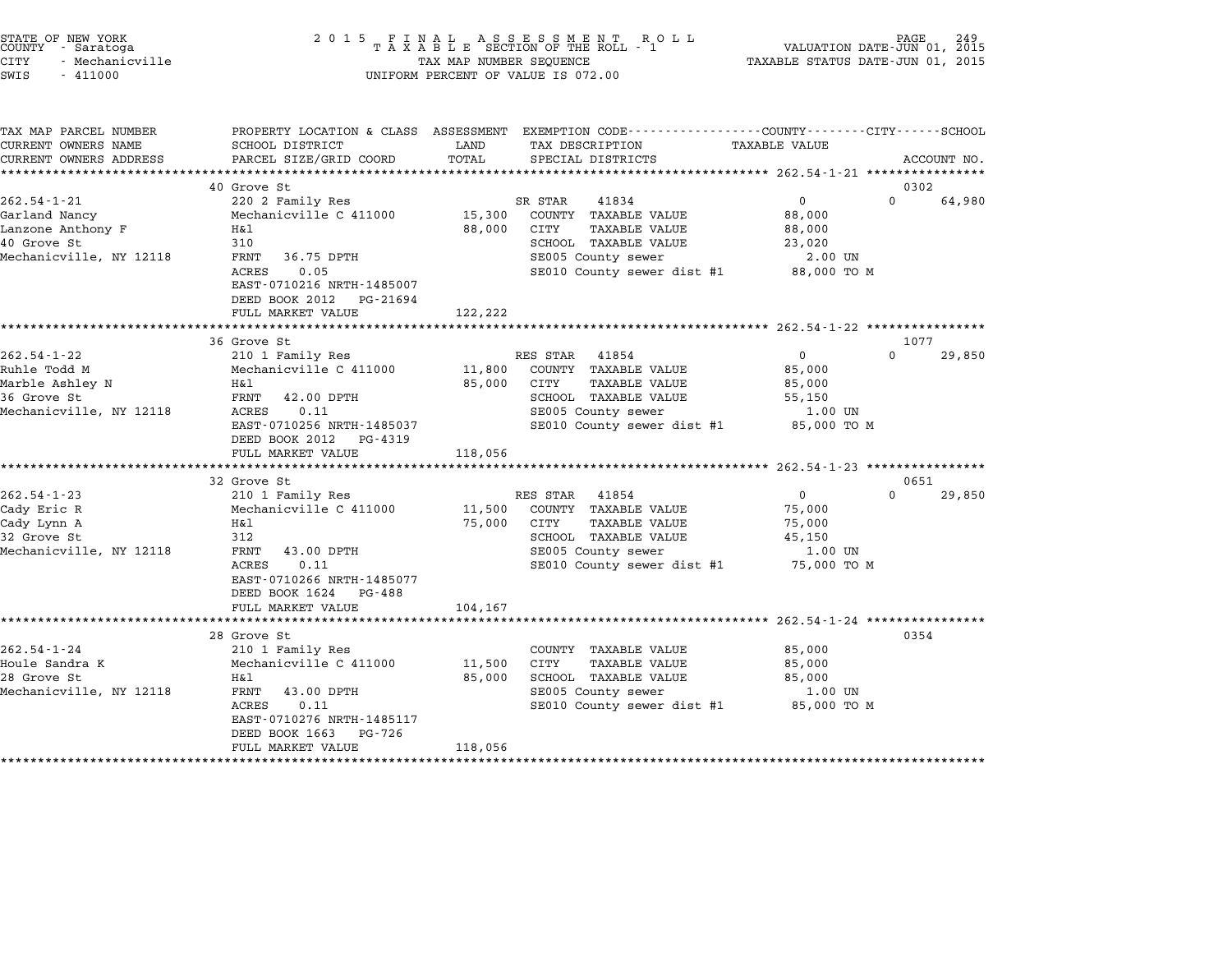| STATE OF NEW YORK |                 |  |
|-------------------|-----------------|--|
| COUNTY            | - Saratoga      |  |
| CITY              | - Mechanicville |  |

| TAX MAP PARCEL NUMBER   | PROPERTY LOCATION & CLASS ASSESSMENT |                                               | EXEMPTION CODE-----------------COUNTY-------CITY------SCHOOL |
|-------------------------|--------------------------------------|-----------------------------------------------|--------------------------------------------------------------|
| CURRENT OWNERS NAME     | SCHOOL DISTRICT                      | LAND<br>TAX DESCRIPTION                       | TAXABLE VALUE                                                |
| CURRENT OWNERS ADDRESS  | PARCEL SIZE/GRID COORD               | TOTAL<br>SPECIAL DISTRICTS                    | ACCOUNT NO.                                                  |
|                         |                                      |                                               |                                                              |
|                         | 24 Grove St                          |                                               | 1529                                                         |
| $262.54 - 1 - 25$       | 210 1 Family Res                     | RES STAR<br>41854                             | $\overline{0}$<br>$\Omega$<br>29,850                         |
| Bee Kenneth B           | Mechanicville C 411000               | 11,700<br>COUNTY TAXABLE VALUE                | 73,000                                                       |
| Bee Abigail H           | Η&l                                  | 73,000<br><b>TAXABLE VALUE</b><br>CITY        | 73,000                                                       |
| 24 Grove St             | 314                                  | SCHOOL TAXABLE VALUE                          | 43,150                                                       |
| Mechanicville, NY 12118 | FRNT<br>43.00 DPTH                   | SE005 County sewer                            | 1.00 UN                                                      |
|                         | 0.10<br>ACRES                        | SE010 County sewer dist #1 73,000 TO M        |                                                              |
|                         | EAST-0710285 NRTH-1485157            |                                               |                                                              |
|                         | DEED BOOK 1115<br>PG-177             |                                               |                                                              |
|                         | FULL MARKET VALUE                    | 101,389                                       |                                                              |
|                         | *************************            |                                               |                                                              |
|                         | 22 Grove St                          |                                               | 1539                                                         |
| $262.54 - 1 - 26$       | 220 2 Family Res                     | VET COM C 41132                               | 21,000<br>$\Omega$<br>0                                      |
| Gargano Joseph A        | Mechanicville C 411000               | 15,100 VET COM T 41133                        | 0<br>15,000<br>$\Omega$                                      |
| Gargano Yolande M       | H & L                                | 41834<br>84,000 SR STAR                       | $\overline{0}$<br>64,980<br>$\Omega$                         |
| 22 Grove St             | FRNT<br>40.00 DPTH 104.00            | COUNTY TAXABLE VALUE                          | 63,000                                                       |
| Mechanicville, NY 12118 | 0.10<br>ACRES                        | <b>TAXABLE VALUE</b><br>CITY                  | 69,000                                                       |
|                         | EAST-0710295 NRTH-1485207            | SCHOOL TAXABLE VALUE                          | 19,020                                                       |
|                         | DEED BOOK 1252<br>PG-599             | SE005 County sewer                            | 2.00 UN                                                      |
|                         | FULL MARKET VALUE                    | 116,667 SE010 County sewer dist #1            | 84,000 TO M                                                  |
|                         |                                      |                                               |                                                              |
|                         | 20 Grove St                          |                                               | 0609                                                         |
| $262.54 - 1 - 27$       | 220 2 Family Res                     | RES STAR<br>41854                             | 0<br>$\Omega$<br>29,850                                      |
| Gagliardi Joseph        | Mechanicville C 411000               | 18,000<br>COUNTY TAXABLE VALUE                | 90,000                                                       |
| 20 Grove St             | Hq&l                                 | 90,000<br>CITY<br><b>TAXABLE VALUE</b>        | 90,000                                                       |
| Mechanicville, NY 12118 | 316                                  | SCHOOL TAXABLE VALUE                          | 60,150                                                       |
|                         | FRNT<br>50.00 DPTH 104.00            | SE005 County sewer                            | 2.00 UN                                                      |
|                         | 0.12<br>ACRES                        | SE010 County sewer dist #1 90,000 TO M        |                                                              |
|                         | EAST-0710305 NRTH-1485247            |                                               |                                                              |
|                         | DEED BOOK 1204<br>PG-29              |                                               |                                                              |
|                         | FULL MARKET VALUE                    | 125,000                                       |                                                              |
|                         |                                      |                                               |                                                              |
|                         | 34 William St                        |                                               | 1602                                                         |
| $262.54 - 1 - 28$       | 330 Vacant comm                      | COUNTY TAXABLE VALUE                          | 75,000                                                       |
| Krown Capital LLC       | Mechanicville C 411000               | 72,500<br><b>CITY</b><br><b>TAXABLE VALUE</b> | 75,000                                                       |
| 143 Ushers Road         | School                               | 75,000<br>SCHOOL TAXABLE VALUE                | 75,000                                                       |
| Mechanicville, NY 12118 | FRNT 108.41 DPTH<br>ACRES<br>0.53    | SE010 County sewer dist #1                    | 75,000 TO M                                                  |
|                         | EAST-0710270 NRTH-1484925            |                                               |                                                              |
|                         | DEED BOOK 2014<br>PG-15010           |                                               |                                                              |
|                         | FULL MARKET VALUE                    | 104,167                                       |                                                              |
|                         |                                      |                                               |                                                              |
|                         |                                      |                                               |                                                              |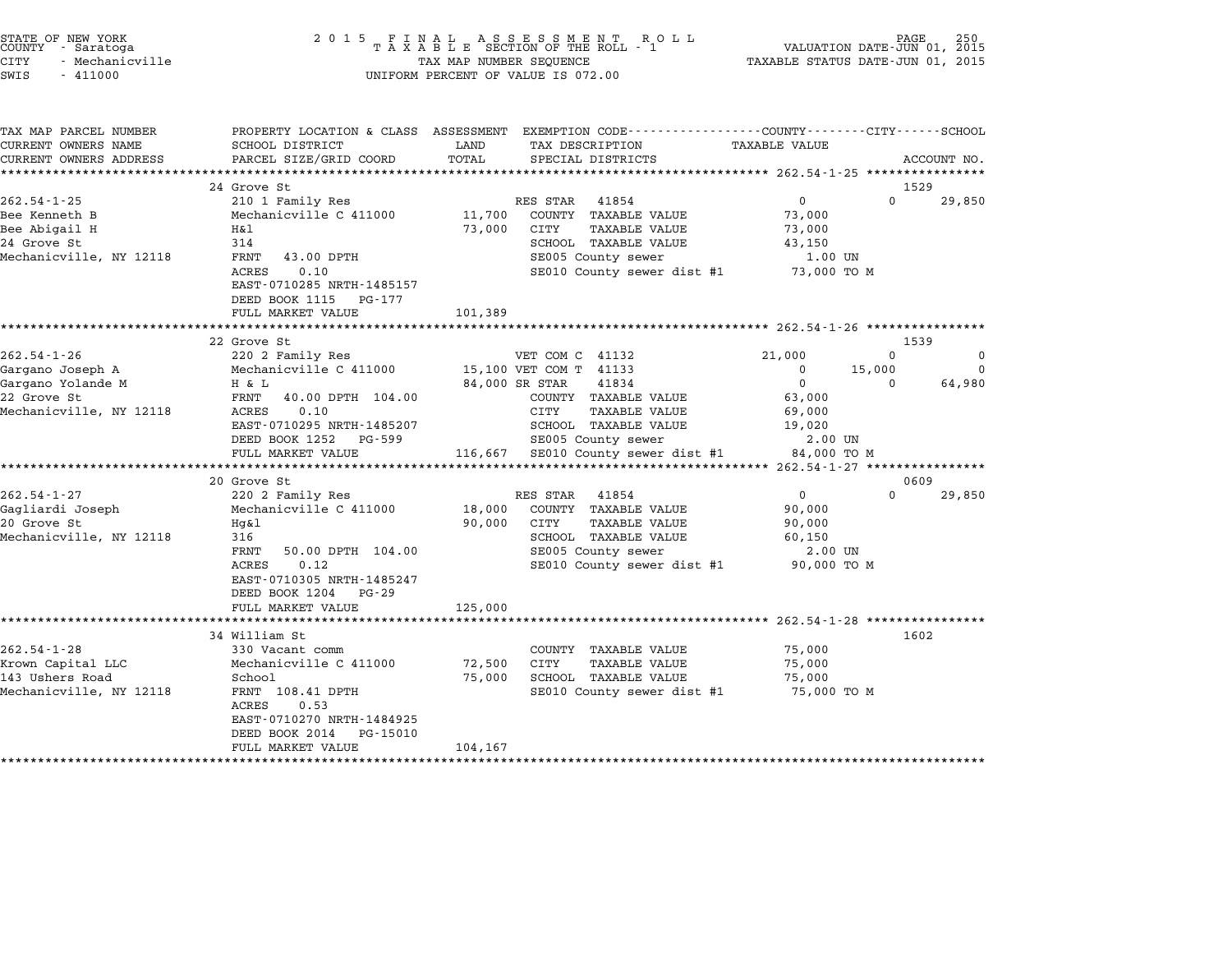| STATE OF NEW YORK<br>COUNTY - Saratoga<br><b>CITY</b><br>- Mechanicville<br>SWIS<br>$-411000$           | 2 0 1 5                                                                                                                                                                                                      | TAX MAP NUMBER SEQUENCE               | FINAL ASSESSMENT ROLL<br>TAXABLE SECTION OF THE ROLL - 1<br>UNIFORM PERCENT OF VALUE IS 072.00                                                                                                           | TAXABLE STATUS DATE-JUN 01, 2015                                                                            | PAGE 251<br>VALUATION DATE-JUN 01, 2015                 |
|---------------------------------------------------------------------------------------------------------|--------------------------------------------------------------------------------------------------------------------------------------------------------------------------------------------------------------|---------------------------------------|----------------------------------------------------------------------------------------------------------------------------------------------------------------------------------------------------------|-------------------------------------------------------------------------------------------------------------|---------------------------------------------------------|
| TAX MAP PARCEL NUMBER<br>CURRENT OWNERS NAME<br>CURRENT OWNERS ADDRESS                                  | SCHOOL DISTRICT<br>PARCEL SIZE/GRID COORD                                                                                                                                                                    | LAND<br>TOTAL                         | PROPERTY LOCATION & CLASS ASSESSMENT EXEMPTION CODE---------------COUNTY-------CITY------SCHOOL<br>TAX DESCRIPTION<br>SPECIAL DISTRICTS                                                                  | TAXABLE VALUE                                                                                               | ACCOUNT NO.                                             |
| $262.54 - 2 - 1$<br>Bove Residential Realty LLC<br>76 Railroad St<br>Mechanicville, NY 12118            | 154 North Main St & Saratoga<br>411 Apartment<br>Mechanicville C 411000<br>Blk&l<br>43<br>FRNT<br>59.00 DPTH<br>0.12<br>ACRES<br>EAST-0710805 NRTH-1485338<br>DEED BOOK 1540<br>PG-75                        | 42,000<br>169,000                     | COUNTY TAXABLE VALUE<br>TAXABLE VALUE<br>CITY<br>SCHOOL TAXABLE VALUE<br>SE005 County sewer<br>SE010 County sewer dist #1 169,000 TO M                                                                   | 169,000<br>169,000<br>169,000<br>4.00 UN                                                                    | 1088                                                    |
| $262.54 - 2 - 2$<br>Bove Residential Realty LLC<br>76 Railroad St<br>Mechanicville, NY 12118            | FULL MARKET VALUE<br>150 North Main St<br>210 1 Family Res<br>Mechanicville C 411000<br>Η&l<br>FRNT 35.00 DPTH<br>ACRES<br>0.07<br>EAST-0710795 NRTH-1485298<br>DEED BOOK 2010 PG-41216<br>FULL MARKET VALUE | 234,722<br>10,300<br>69,000<br>95,833 | COUNTY TAXABLE VALUE<br>CITY<br><b>TAXABLE VALUE</b><br>SCHOOL TAXABLE VALUE<br>SE005 County sewer<br>SE010 County sewer dist #1 69,000 TO M                                                             | 69,000<br>69,000<br>69,000<br>1.00 UN                                                                       | 1080                                                    |
| $262.54 - 2 - 3$<br>Farrell John J<br>Farrell Katherine<br>148 North Main St<br>Mechanicville, NY 12118 | 148 North Main St<br>210 1 Family Res<br>Mechanicville C 411000<br>H&1<br>41<br>28.00 DPTH<br>FRNT<br>0.06<br>ACRES<br>EAST-0710795 NRTH-1485268<br>DEED BOOK 0927 PG-0457<br>FULL MARKET VALUE              | 98,611                                | VET COM C 41132<br>10,600 VET COM T 41133<br>71,000 SR STAR<br>41834<br>COUNTY TAXABLE VALUE<br><b>TAXABLE VALUE</b><br>CITY<br>SCHOOL TAXABLE VALUE<br>SE005 County sewer<br>SE010 County sewer dist #1 | 17,750<br>$\overline{0}$<br>15,000<br>$\overline{0}$<br>53,250<br>56,000<br>6,020<br>1.00 UN<br>71,000 TO M | 0532<br>$\Omega$<br>0<br>$\Omega$<br>64,980<br>$\Omega$ |
| $262.54 - 2 - 4$<br>Farrell John J<br>Farrell Catherine<br>148 North Main St<br>Mechanicville, NY 12118 | 146 North Main St<br>311 Res vac land<br>Mechanicville C 411000<br>Vl<br>FRNT<br>44.83 DPTH<br>ACRES<br>0.22<br>EAST-0710835 NRTH-1485228<br>DEED BOOK 0833<br>PG-0453<br>FULL MARKET VALUE                  | 14,000<br>14,000<br>19,444            | COUNTY TAXABLE VALUE<br><b>TAXABLE VALUE</b><br>CITY<br>SCHOOL TAXABLE VALUE<br>SE010 County sewer dist #1 14,000 TO M                                                                                   | ********************* 262.54-2-4 ******************<br>14,000<br>14,000<br>14,000                           | 0531                                                    |

STATE OF NEW YORK <sup>2</sup> <sup>0</sup> <sup>1</sup> 5 F I N A L A S S E S S M E N T R O L L PAGE <sup>251</sup> COUNTY - Saratoga <sup>T</sup> <sup>A</sup> <sup>X</sup> <sup>A</sup> <sup>B</sup> <sup>L</sup> <sup>E</sup> SECTION OF THE ROLL - <sup>1</sup> VALUATION DATE-JUN 01, <sup>2015</sup>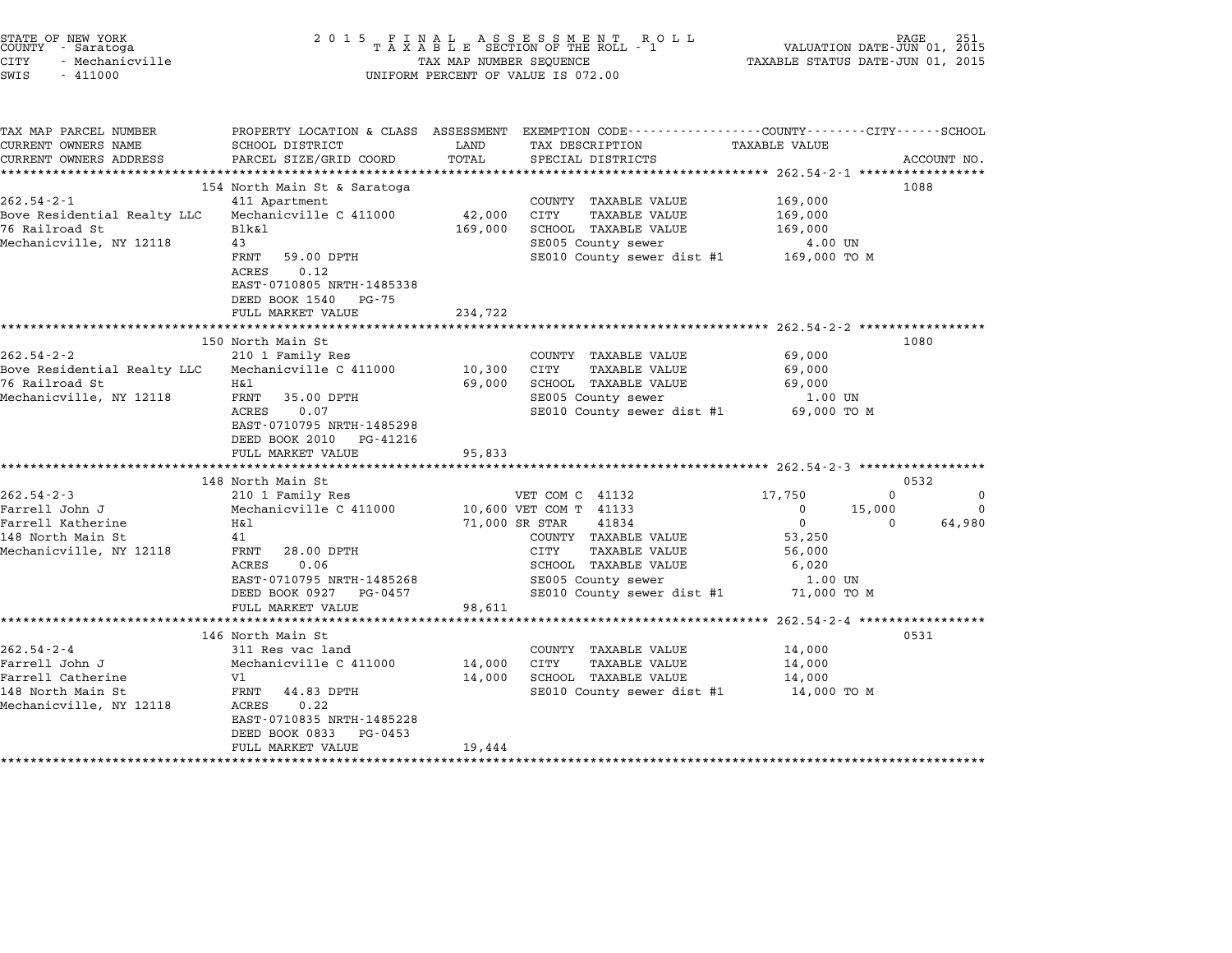|      | STATE OF NEW YORK<br>COUNTY - Saratoga |
|------|----------------------------------------|
| CITY | - Mechanicville                        |
|      |                                        |

| TAX MAP PARCEL NUMBER<br>CURRENT OWNERS NAME       | SCHOOL DISTRICT                            | PROPERTY LOCATION & CLASS ASSESSMENT EXEMPTION CODE---------------COUNTY-------CITY------SCHOOL<br>LAND<br>TAX DESCRIPTION | <b>TAXABLE VALUE</b>                |
|----------------------------------------------------|--------------------------------------------|----------------------------------------------------------------------------------------------------------------------------|-------------------------------------|
| CURRENT OWNERS ADDRESS<br>************************ | PARCEL SIZE/GRID COORD                     | TOTAL<br>SPECIAL DISTRICTS                                                                                                 | ACCOUNT NO.                         |
|                                                    | 9 East Saratoga Ave                        |                                                                                                                            | 0353                                |
| $262.54 - 2 - 5$                                   | 220 2 Family Res                           | VET COM C 41132                                                                                                            | $\Omega$<br>20,750<br>$\mathbf 0$   |
| Decrescenzo Amalia                                 | Mechanicville C 411000                     | 14,900 VET COM T 41133                                                                                                     | $\mathbf 0$<br>15,000<br>$^{\circ}$ |
| Bango Amalia Etal                                  | $1/2$ H&l                                  | 83,000 AGED C<br>41802                                                                                                     | 18,675<br>$\Omega$<br>$\Omega$      |
| 9 East Saratoga Ave                                | Book 1577 Page 583 (Will)                  | 41834<br>SR STAR                                                                                                           | $\Omega$<br>64,980<br>$\Omega$      |
| Mechanicville, NY 12118                            | FRNT 40.00 DPTH                            | COUNTY TAXABLE VALUE                                                                                                       | 43,575                              |
|                                                    | ACRES<br>0.08                              | CITY<br><b>TAXABLE VALUE</b>                                                                                               | 68,000                              |
|                                                    | EAST-0710865 NRTH-1485308                  | SCHOOL TAXABLE VALUE                                                                                                       | 18,020                              |
|                                                    | DEED BOOK 1380 PG-199                      | SE005 County sewer                                                                                                         | 2.00 UN                             |
|                                                    | FULL MARKET VALUE                          | 115,278 SE010 County sewer dist #1                                                                                         | 83,000 TO M                         |
|                                                    |                                            |                                                                                                                            |                                     |
|                                                    | 11 East Saratoga Ave                       |                                                                                                                            | 0078                                |
| $262.54 - 2 - 6$<br>Philbin Jennifer               | 210 1 Family Res<br>Mechanicville C 411000 | COUNTY TAXABLE VALUE<br>CITY<br>11,200<br><b>TAXABLE VALUE</b>                                                             | 110,000<br>110,000                  |
| 143 First Ave                                      | Η&l                                        | SCHOOL TAXABLE VALUE<br>110,000                                                                                            | 110,000                             |
| Mechanicville, NY 12118                            | 45a                                        | SE005 County sewer                                                                                                         | 1.00 UN                             |
|                                                    | FRNT<br>40.00 DPTH                         | SE010 County sewer dist #1                                                                                                 | 110,000 TO M                        |
|                                                    | ACRES<br>0.08                              |                                                                                                                            |                                     |
|                                                    | EAST-0710905 NRTH-1485298                  |                                                                                                                            |                                     |
|                                                    | DEED BOOK 2011 PG-15687                    |                                                                                                                            |                                     |
|                                                    | FULL MARKET VALUE                          | 152,778                                                                                                                    |                                     |
|                                                    |                                            |                                                                                                                            |                                     |
|                                                    | 15 East Saratoga Ave                       |                                                                                                                            | 0113                                |
| $262.54 - 2 - 7$                                   | 210 1 Family Res                           | RES STAR<br>41854                                                                                                          | $\Omega$<br>$\Omega$<br>29,850      |
| McBride Laura A                                    | Mechanicville C 411000                     | 11,500<br>COUNTY TAXABLE VALUE                                                                                             | 71,000                              |
| 15 E Saratoga Ave                                  | H&l                                        | 71,000<br>CITY<br><b>TAXABLE VALUE</b>                                                                                     | 71,000                              |
| Mechanicville, NY 12118                            | 38.00 DPTH<br>FRNT                         | SCHOOL TAXABLE VALUE                                                                                                       | 41,150                              |
|                                                    | ACRES<br>0.07<br>EAST-0710945 NRTH-1485288 | SE005 County sewer                                                                                                         | 1.00 UN<br>71,000 TO M              |
|                                                    | DEED BOOK 2010<br>PG-20418                 | SE010 County sewer dist #1                                                                                                 |                                     |
|                                                    | FULL MARKET VALUE                          | 98,611                                                                                                                     |                                     |
|                                                    |                                            |                                                                                                                            |                                     |
|                                                    | 6 Madigan Ave                              |                                                                                                                            | 0132                                |
| $262.54 - 2 - 10.1$                                | 220 2 Family Res                           | VET COM CT 41131                                                                                                           | 15,000<br>37,500<br>$\Omega$        |
| Werber William J                                   | Mechanicville C 411000                     | 12,000 RES STAR<br>41854                                                                                                   | 29,850<br>$\Omega$<br>$\Omega$      |
| 6 Madigan Ave                                      | V1                                         | 150,000<br>COUNTY TAXABLE VALUE                                                                                            | 112,500                             |
| Mechanicville, NY 12118                            | 46                                         | CITY<br><b>TAXABLE VALUE</b>                                                                                               | 135,000                             |
|                                                    | Lot 1                                      | SCHOOL TAXABLE VALUE                                                                                                       | 120,150                             |
|                                                    | 46.70 DPTH 141.00<br>FRNT                  | SE005 County sewer                                                                                                         | 2.00 UN                             |
|                                                    | 0.18<br>ACRES                              | SE010 County sewer dist #1                                                                                                 | 150,000 TO M                        |
|                                                    | EAST-0711115 NRTH-1485179                  |                                                                                                                            |                                     |
|                                                    | DEED BOOK 1752<br>PG-61                    |                                                                                                                            |                                     |
|                                                    | FULL MARKET VALUE                          | 208,333                                                                                                                    |                                     |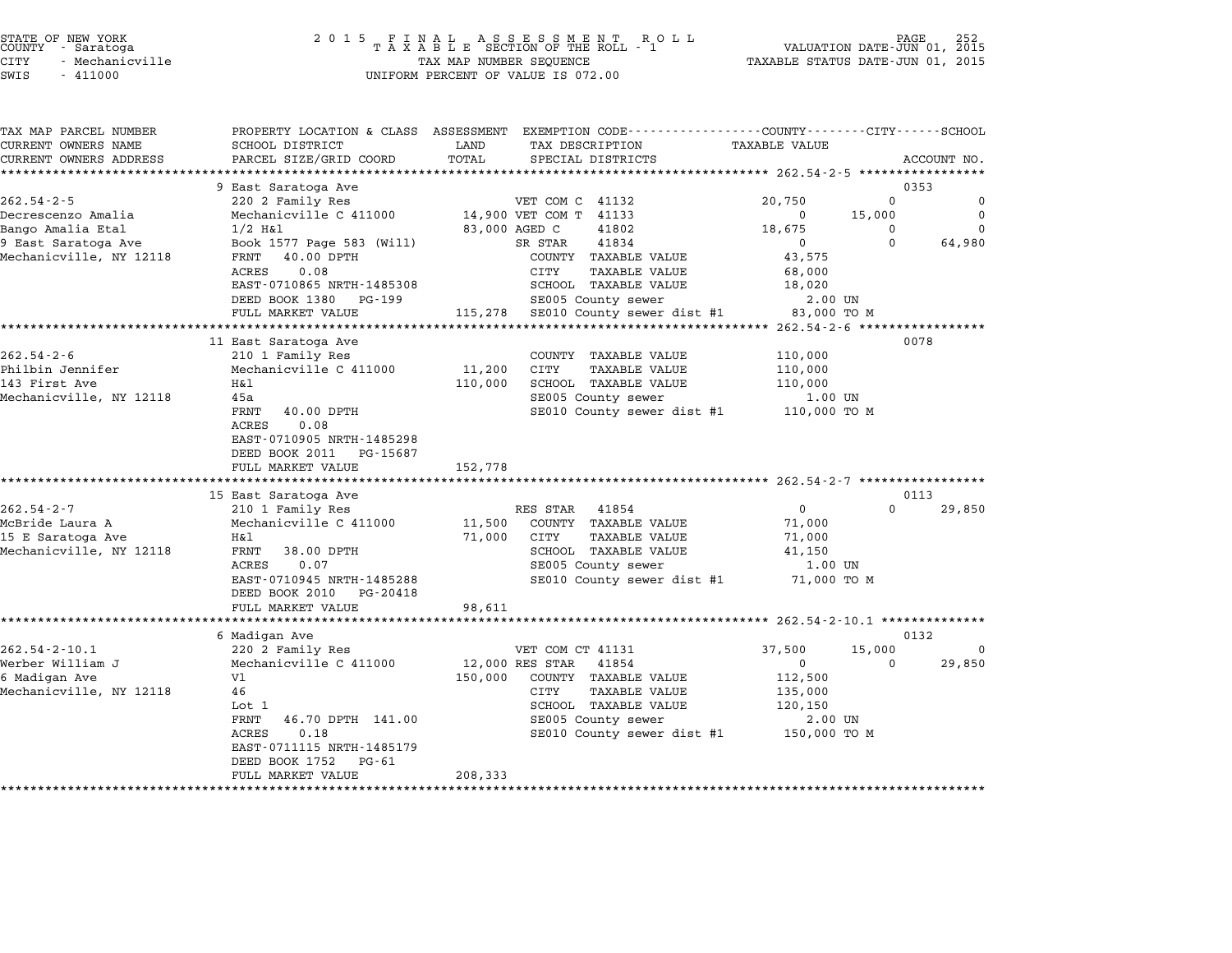| 2 0 1 5                                                                                                                                                                                                                                                                   |                                                             |                                                                                                                                                                                                                                        |                                                                                                                                             | PAGE<br>253                                                                                                                                                                                                                                                                                                                                                           |
|---------------------------------------------------------------------------------------------------------------------------------------------------------------------------------------------------------------------------------------------------------------------------|-------------------------------------------------------------|----------------------------------------------------------------------------------------------------------------------------------------------------------------------------------------------------------------------------------------|---------------------------------------------------------------------------------------------------------------------------------------------|-----------------------------------------------------------------------------------------------------------------------------------------------------------------------------------------------------------------------------------------------------------------------------------------------------------------------------------------------------------------------|
| SCHOOL DISTRICT<br>PARCEL SIZE/GRID COORD                                                                                                                                                                                                                                 | LAND<br>TOTAL                                               | TAX DESCRIPTION<br>SPECIAL DISTRICTS                                                                                                                                                                                                   | TAXABLE VALUE                                                                                                                               | ACCOUNT NO.                                                                                                                                                                                                                                                                                                                                                           |
| 4 Madigan Ave<br>220 2 Family Res<br>Mechanicville C 411000<br>Lot 2<br>FRNT<br>46.70 DPTH<br>ACRES<br>0.19<br>EAST-0711115 NRTH-1485219<br>DEED BOOK 2014 PG-28768                                                                                                       | 12,000<br>125,000                                           | COUNTY TAXABLE VALUE<br>CITY<br><b>TAXABLE VALUE</b><br>SCHOOL TAXABLE VALUE<br>SE005 County sewer                                                                                                                                     | 125,000<br>125,000<br>125,000<br>2.00 UN<br>125,000 TO M                                                                                    |                                                                                                                                                                                                                                                                                                                                                                       |
| ********************                                                                                                                                                                                                                                                      |                                                             |                                                                                                                                                                                                                                        |                                                                                                                                             |                                                                                                                                                                                                                                                                                                                                                                       |
| 2 Madigan Ave<br>220 2 Family Res<br>Mechanicville C 411000<br>Lot 2<br>FRNT<br>46.70 DPTH<br>ACRES<br>0.23<br>EAST-0711115 NRTH-1485264<br>DEED BOOK 1751 PG-10<br>FULL MARKET VALUE<br>*********************<br>220 2 Family Res<br>Mechanicville C 411000<br>Η&l<br>38 | 12,000<br>150,000<br>208,333<br>23,000<br>85,000            | COUNTY TAXABLE VALUE<br>CITY<br><b>TAXABLE VALUE</b><br>SCHOOL TAXABLE VALUE<br>SE005 County sewer<br>SE010 County sewer dist #1<br>COUNTY TAXABLE VALUE<br>CITY<br><b>TAXABLE VALUE</b><br>SCHOOL TAXABLE VALUE<br>SE005 County sewer | $\mathbf 0$<br>150,000<br>150,000<br>120,150<br>2.00 UN<br>150,000 TO M<br>85,000<br>85,000<br>85,000<br>2.00 UN                            | 29,850<br>0647                                                                                                                                                                                                                                                                                                                                                        |
| FRNT<br>54.00 DPTH<br>ACRES<br>0.54<br>EAST-0710945 NRTH-1485148<br>DEED BOOK 1039<br>PG-187<br>FULL MARKET VALUE                                                                                                                                                         | 118,056                                                     |                                                                                                                                                                                                                                        | 85,000 TO M                                                                                                                                 |                                                                                                                                                                                                                                                                                                                                                                       |
|                                                                                                                                                                                                                                                                           |                                                             |                                                                                                                                                                                                                                        |                                                                                                                                             | 1284                                                                                                                                                                                                                                                                                                                                                                  |
| 210 1 Family Res<br>Mechanicville C 411000<br>Η&l<br>37<br>FRNT<br>54.00 DPTH<br>ACRES<br>0.54<br>EAST-0710936 NRTH-1485098<br>DEED BOOK 1534<br>PG-719<br>FULL MARKET VALUE                                                                                              | 23,000<br>73,000                                            | COUNTY TAXABLE VALUE<br>CITY<br>TAXABLE VALUE<br>SCHOOL TAXABLE VALUE<br>SE005 County sewer                                                                                                                                            | 73,000<br>73,000<br>73,000<br>3.00 UN<br>73,000 TO M                                                                                        |                                                                                                                                                                                                                                                                                                                                                                       |
|                                                                                                                                                                                                                                                                           | FULL MARKET VALUE<br>142 North Main St<br>138 North Main St | 173,611                                                                                                                                                                                                                                | FINAL ASSESSMENT ROLL<br>TAXABLE SECTION OF THE ROLL - 1<br>TAX MAP NUMBER SEQUENCE<br>UNIFORM PERCENT OF VALUE IS 072.00<br>RES STAR 41854 | VALUATION DATE-JUN 01, 2015<br>TAXABLE STATUS DATE-JUN 01, 2015<br>PROPERTY LOCATION & CLASS ASSESSMENT EXEMPTION CODE----------------COUNTY-------CITY------SCHOOL<br>SE010 County sewer dist #1<br>$\mathbf{0}$<br>********************* 262.54-2-12 ****************<br>SE010 County sewer dist #1<br>$262.54 - 2 - 13$ ************<br>SE010 County sewer dist #1 |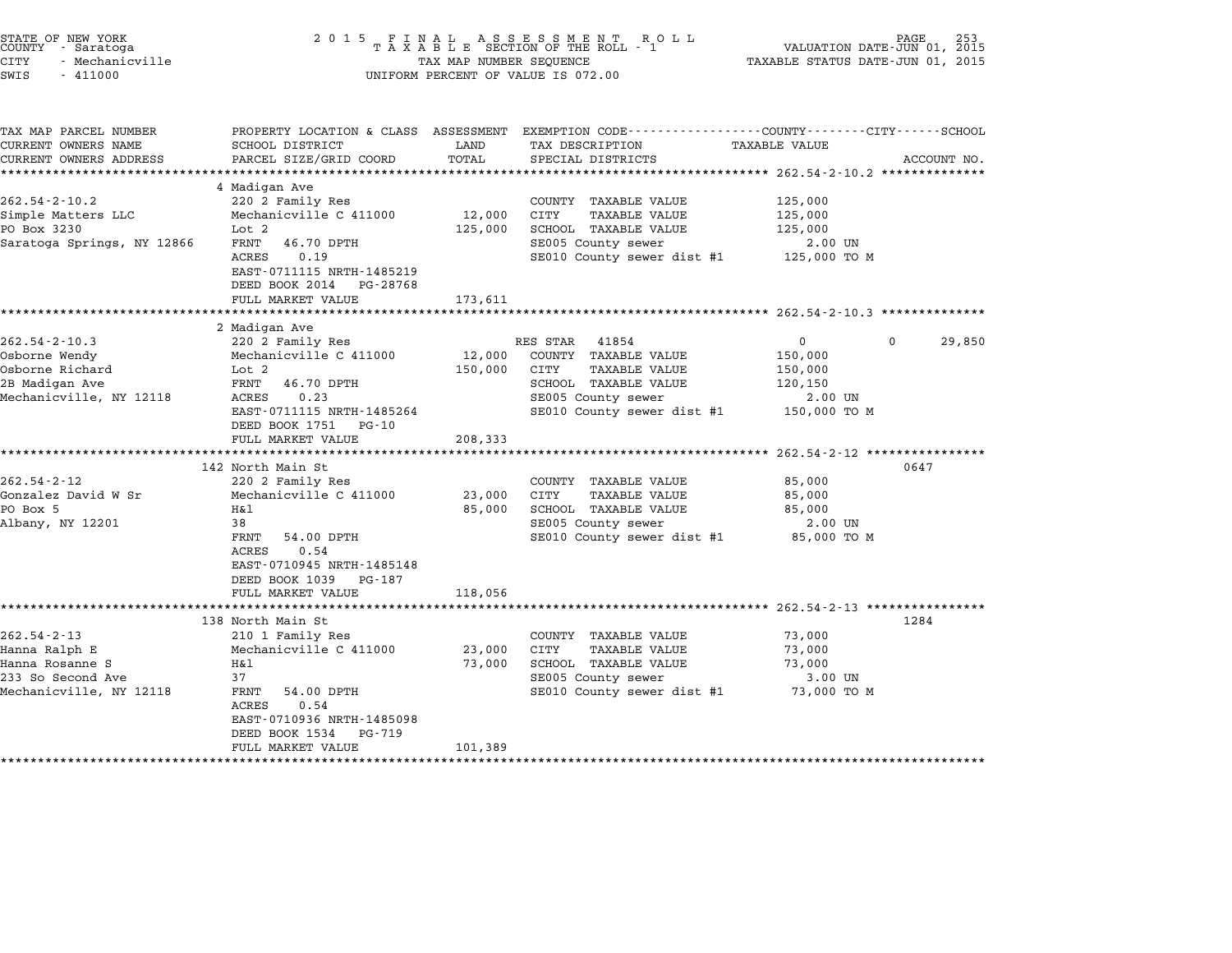| STATE OF NEW YORK<br>COUNTY - Saratoga<br><b>CITY</b><br>- Mechanicville<br>SWIS<br>$-411000$                | 2 0 1 5                                                                                                                                                                                              | TAX MAP NUMBER SEQUENCE     | UNIFORM PERCENT OF VALUE IS 072.00                                                                                                                                                    | TAXABLE STATUS DATE-JUN 01, 2015                                                              |                   |                |
|--------------------------------------------------------------------------------------------------------------|------------------------------------------------------------------------------------------------------------------------------------------------------------------------------------------------------|-----------------------------|---------------------------------------------------------------------------------------------------------------------------------------------------------------------------------------|-----------------------------------------------------------------------------------------------|-------------------|----------------|
| TAX MAP PARCEL NUMBER<br>CURRENT OWNERS NAME<br>CURRENT OWNERS ADDRESS                                       | SCHOOL DISTRICT<br>PARCEL SIZE/GRID COORD                                                                                                                                                            | LAND<br>TOTAL               | PROPERTY LOCATION & CLASS ASSESSMENT EXEMPTION CODE---------------COUNTY-------CITY------SCHOOL<br>TAX DESCRIPTION TAXABLE VALUE<br>SPECIAL DISTRICTS                                 |                                                                                               |                   | ACCOUNT NO.    |
| $262.54 - 2 - 14$<br>Bryce David L<br>134 North Main St<br>Mechanicville, NY 12118                           | 134 North Main St<br>210 1 Family Res<br>Mechanicville C 411000<br>Η&l<br>36<br>FRNT 55.50 DPTH<br>ACRES<br>0.50<br>EAST-0710916 NRTH-1485048<br>DEED BOOK 1673 PG-230<br>FULL MARKET VALUE          | 23,000<br>75,000<br>104,167 | RES STAR 41854<br>COUNTY TAXABLE VALUE<br>CITY<br><b>TAXABLE VALUE</b><br>SCHOOL TAXABLE VALUE<br>SE005 County sewer<br>SE010 County sewer dist #1 75,000 TO M                        | $\overline{0}$<br>75,000<br>75,000<br>45,150<br>1.00 UN                                       | $\Omega$          | 1309<br>29,850 |
|                                                                                                              |                                                                                                                                                                                                      |                             |                                                                                                                                                                                       |                                                                                               |                   |                |
| $262.54 - 2 - 15$<br>Jackson Cheryl E<br>Jackson Roger W<br>130 No Main St<br>Mechanicville, NY 12118        | 130 North Main St<br>210 1 Family Res<br>Mechanicville C 411000<br>Hg&l<br>FRNT<br>52.00 DPTH<br>0.46<br>ACRES<br>EAST-0710886 NRTH-1484998<br>DEED BOOK 1484 PG-621<br>FULL MARKET VALUE            | 23,000<br>76,000<br>105,556 | RES STAR 41854<br>COUNTY TAXABLE VALUE<br>CITY<br><b>TAXABLE VALUE</b><br>SCHOOL TAXABLE VALUE<br>SE005 County sewer<br>SE010 County sewer dist #1                                    | $\overline{0}$<br>76,000<br>76,000<br>46,150<br>1.00 UN<br>76,000 TO M                        | $\Omega$          | 0046<br>29,850 |
| $262.54 - 2 - 16$<br>Fusco Mark S<br>Grignon Rosemary L<br>35 Raylinsky Ln<br>Mechanicville, NY 12118        | 126 North Main St<br>210 1 Family Res<br>Mechanicville C 411000<br>H&l<br>34<br>FRNT 51.33 DPTH 340.00<br>ACRES<br>0.39<br>EAST-0710866 NRTH-1484948<br>DEED BOOK 2011 PG-44753<br>FULL MARKET VALUE | 23,000<br>74,000<br>102,778 | COUNTY TAXABLE VALUE<br>CITY<br>TAXABLE VALUE<br>SCHOOL TAXABLE VALUE<br>SE005 County sewer<br>SE010 County sewer dist #1                                                             | ************ 262.54-2-16 ************<br>74,000<br>74,000<br>74,000<br>1.00 UN<br>74,000 TO M | 1029              |                |
|                                                                                                              | 122 North Main St                                                                                                                                                                                    |                             | 50 PCT OF VALUE USED FOR EXEMPTION PURPOSES                                                                                                                                           |                                                                                               |                   | 1606           |
| $262.54 - 2 - 17.1$<br>Holmes Steven<br>Holmes Johanna Pauli<br>122 North Main St<br>Mechanicville, NY 12118 | 210 1 Family Res<br>Mechanicville C 411000<br>FRNT 49.00 DPTH<br>ACRES<br>0.36<br>DEED BOOK 2011 PG-27049<br>FULL MARKET VALUE                                                                       | 140,000                     | VET WAR CT 41121<br>47,500 RES STAR 41854<br>COUNTY TAXABLE VALUE<br>CITY<br><b>TAXABLE VALUE</b><br>SCHOOL TAXABLE VALUE<br>194,444 SE005 County sewer<br>SE010 County sewer dist #1 | 10,500<br>$\mathbf 0$<br>129,500<br>131,000<br>110,150<br>1.00 UN<br>140,000 TO M             | 9,000<br>$\Omega$ | 0<br>29,850    |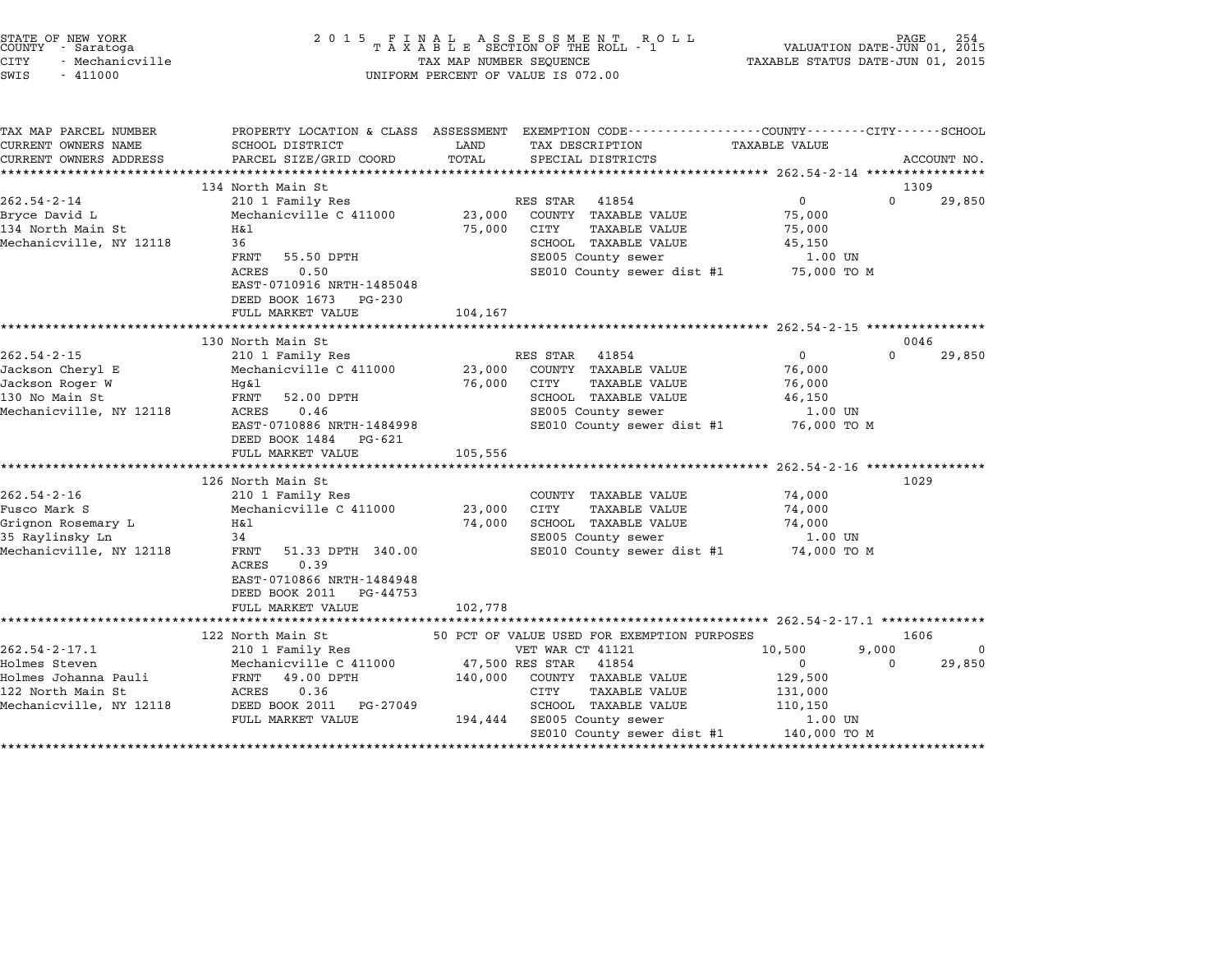| STATE OF NEW YORK<br>COUNTY - Saratoga<br><b>CITY</b><br>- Mechanicville<br>SWIS<br>$-411000$       | 2015 FI                                                                                                                                                                                              | TAX MAP NUMBER SEQUENCE      | FINAL ASSESSMENT ROLL<br>TAXABLE SECTION OF THE ROLL - 1<br>UNIFORM PERCENT OF VALUE IS 072.00                                                          | TAXABLE STATUS DATE-JUN 01, 2015                                    | 255<br>PAGE<br>VALUATION DATE-JUN 01, 2015 |
|-----------------------------------------------------------------------------------------------------|------------------------------------------------------------------------------------------------------------------------------------------------------------------------------------------------------|------------------------------|---------------------------------------------------------------------------------------------------------------------------------------------------------|---------------------------------------------------------------------|--------------------------------------------|
| TAX MAP PARCEL NUMBER<br>CURRENT OWNERS NAME<br>CURRENT OWNERS ADDRESS<br>************************* | SCHOOL DISTRICT<br>PARCEL SIZE/GRID COORD                                                                                                                                                            | LAND<br>TOTAL                | PROPERTY LOCATION & CLASS ASSESSMENT EXEMPTION CODE----------------COUNTY-------CITY------SCHOOL<br>TAX DESCRIPTION<br>SPECIAL DISTRICTS                | TAXABLE VALUE                                                       | ACCOUNT NO.                                |
|                                                                                                     | 1 Ferry St                                                                                                                                                                                           |                              |                                                                                                                                                         |                                                                     | 1386                                       |
| $262.54 - 2 - 18$<br>TenEyck Sharon<br>1 Ferry St<br>Mechanicville, NY 12118                        | 210 1 Family Res<br>Mechanicville C 411000<br>Vl &h<br>31<br>FRNT 175.00 DPTH<br><b>ACRES</b><br>0.39<br>EAST-0710857 NRTH-1484779<br>DEED BOOK 1410<br>PG-773<br>FULL MARKET VALUE                  | 16,000<br>81,000<br>112,500  | SR STAR<br>41834<br>COUNTY<br>TAXABLE VALUE<br>CITY<br>TAXABLE VALUE<br><b>SCHOOL TAXABLE VALUE</b><br>SE005 County sewer<br>SE010 County sewer dist #1 | $\mathbf 0$<br>81,000<br>81,000<br>16,020<br>1.00 UN<br>81,000 TO M | $\Omega$<br>64,980                         |
|                                                                                                     | ***********************                                                                                                                                                                              | .                            |                                                                                                                                                         | ******************** 262.54-2-20 *************                      |                                            |
| $262.54 - 2 - 20$<br>Wever Car Wash Inc<br>100 So Hudson St<br>Mechanicville, NY 12118              | 116 North Main St<br>436 Self carwash<br>Mechanicville C 411000<br>Car Wash<br>29<br>FRNT 110.75 DPTH<br>ACRES<br>0.29<br>EAST-0710709 NRTH-1484800<br>DEED BOOK 1440<br>PG-287<br>FULL MARKET VALUE | 60,000<br>130,000<br>180,556 | COUNTY TAXABLE VALUE<br>CITY<br><b>TAXABLE VALUE</b><br>SCHOOL TAXABLE VALUE<br>SE005 County sewer<br>SE010 County sewer dist #1                        | 130,000<br>130,000<br>130,000<br>10.00 UN<br>130,000 TO M           | 0273                                       |
|                                                                                                     |                                                                                                                                                                                                      |                              |                                                                                                                                                         | *********************** 262.54-2-21 *************                   |                                            |
| $262.54 - 2 - 21$<br>Giardino Dustin A<br>70 Graves Rd<br>Mechanicville, NY 12118                   | 17 East Saratoga Ave<br>220 2 Family Res<br>Mechanicville C 411000<br>Η&l<br>45<br>FRNT<br>40.00 DPTH 144.00<br><b>ACRES</b><br>0.19                                                                 | 14,700<br>90,000             | COUNTY TAXABLE VALUE<br>CITY<br>TAXABLE VALUE<br>SCHOOL TAXABLE VALUE<br>SE005 County sewer<br>SE010 County sewer dist #1                               | 90,000<br>90,000<br>90,000<br>2.00 UN<br>90,000 TO M                | 0854                                       |
|                                                                                                     | EAST-0710955 NRTH-1485238<br>DEED BOOK 2007 PG-40313<br>FULL MARKET VALUE                                                                                                                            | 125,000                      |                                                                                                                                                         |                                                                     |                                            |
|                                                                                                     | ************************                                                                                                                                                                             |                              |                                                                                                                                                         | **************************** 262.54-3-1 ***************             |                                            |
| $262.54 - 3 - 1$<br>96 100 No Main St LLC<br>100 North Main St<br>Mechanicville, NY 12118           | 98-100 North Main St<br>411 Apartment<br>Mechanicville C 411000<br>Hg&1<br>27<br><b>FRNT</b><br>60.00 DPTH                                                                                           | 55,000<br>175,000            | COUNTY<br>TAXABLE VALUE<br>CITY<br>TAXABLE VALUE<br>SCHOOL TAXABLE VALUE<br>SE005 County sewer<br>SE010 County sewer dist #1                            | 175,000<br>175,000<br>175,000<br>8.00 UN<br>175,000 TO M            | 1064                                       |

\*\*\*\*\*\*\*\*\*\*\*\*\*\*\*\*\*\*\*\*\*\*\*\*\*\*\*\*\*\*\*\*\*\*\*\*\*\*\*\*\*\*\*\*\*\*\*\*\*\*\*\*\*\*\*\*\*\*\*\*\*\*\*\*\*\*\*\*\*\*\*\*\*\*\*\*\*\*\*\*\*\*\*\*\*\*\*\*\*\*\*\*\*\*\*\*\*\*\*\*\*\*\*\*\*\*\*\*\*\*\*\*\*\*\*\*\*\*\*\*\*\*\*\*\*\*\*\*\*\*\*\*

27<br>FRNT 60.00 DPTH<br>ACRES 0.33 FANI - 00.00 DPIH<br>ACRES - 0.33<br>EAST-0710756 NRTH-1484638 EAST-0710756 NRTH-1484638<br>DEED BOOK 2008 PG-36302

DEED BOOK 2008 PG-36302<br>FULL MARKET VALUE 243,056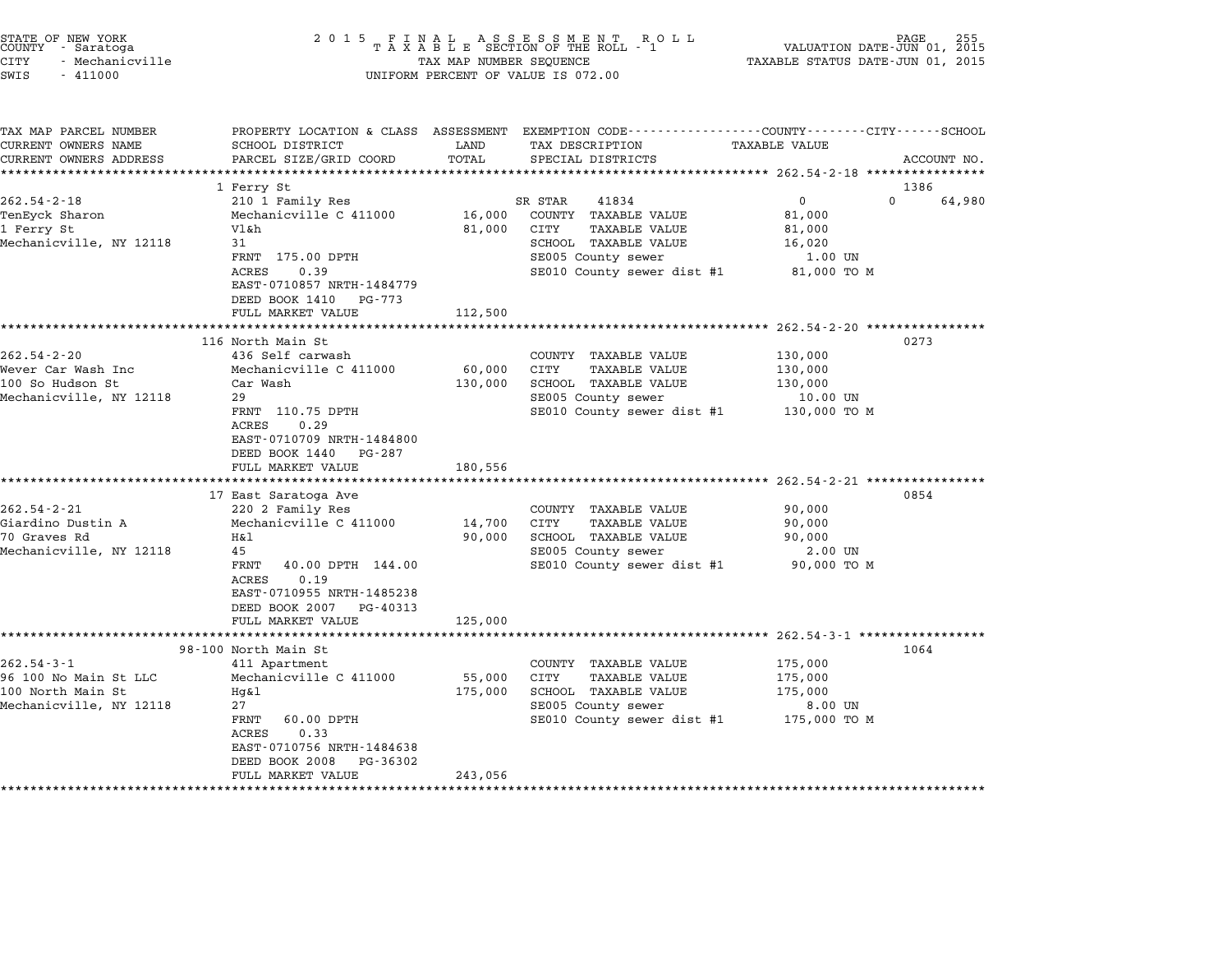| 2 0 1 5                                                                                                                                                               |                                                                                                            | R O L L                                                                                                                          | VALUATION DATE-JUN 01, 2015<br>TAXABLE STATUS DATE-JUN 01, 2015                                                     | PAGE                                                                                                                                                                                                                                                                                     |
|-----------------------------------------------------------------------------------------------------------------------------------------------------------------------|------------------------------------------------------------------------------------------------------------|----------------------------------------------------------------------------------------------------------------------------------|---------------------------------------------------------------------------------------------------------------------|------------------------------------------------------------------------------------------------------------------------------------------------------------------------------------------------------------------------------------------------------------------------------------------|
| SCHOOL DISTRICT<br>PARCEL SIZE/GRID COORD                                                                                                                             | LAND<br>TOTAL                                                                                              | TAX DESCRIPTION<br>SPECIAL DISTRICTS                                                                                             | TAXABLE VALUE                                                                                                       | ACCOUNT NO.                                                                                                                                                                                                                                                                              |
| *********************                                                                                                                                                 | ***********                                                                                                |                                                                                                                                  |                                                                                                                     |                                                                                                                                                                                                                                                                                          |
| 96 North Main St<br>544 Health spa<br>Mechanicville C 411000<br>G&blds&l<br>26<br>FRNT<br>67.57 DPTH<br>ACRES<br>0.18<br>EAST-0710677 NRTH-1484598                    | 45,000<br>184,000                                                                                          | COUNTY TAXABLE VALUE<br>CITY<br><b>TAXABLE VALUE</b><br>SCHOOL TAXABLE VALUE<br>SE005 County sewer<br>SE010 County sewer dist #1 | 184,000<br>184,000<br>184,000<br>12.00 UN<br>184,000 TO M                                                           | 1084                                                                                                                                                                                                                                                                                     |
| DEED BOOK 2008<br>PG-36303                                                                                                                                            |                                                                                                            |                                                                                                                                  |                                                                                                                     |                                                                                                                                                                                                                                                                                          |
| FULL MARKET VALUE                                                                                                                                                     | 255,556                                                                                                    |                                                                                                                                  |                                                                                                                     |                                                                                                                                                                                                                                                                                          |
|                                                                                                                                                                       |                                                                                                            |                                                                                                                                  |                                                                                                                     |                                                                                                                                                                                                                                                                                          |
| 311 Res vac land<br>Mechanicville C 411000<br>60.00 DPTH<br>FRNT<br>ACRES<br>0.19<br>EAST-0710797 NRTH-1484568<br>DEED BOOK 1472<br>PG-350                            | 8,700<br>8,700                                                                                             | COUNTY TAXABLE VALUE<br>CITY<br><b>TAXABLE VALUE</b><br>SCHOOL TAXABLE VALUE<br>SE010 County sewer dist #1                       | 8,700<br>8,700<br>8,700<br>8,700 TO M                                                                               |                                                                                                                                                                                                                                                                                          |
|                                                                                                                                                                       |                                                                                                            |                                                                                                                                  |                                                                                                                     |                                                                                                                                                                                                                                                                                          |
|                                                                                                                                                                       |                                                                                                            |                                                                                                                                  |                                                                                                                     | 0359                                                                                                                                                                                                                                                                                     |
| 330 Vacant comm<br>Mechanicville C 411000<br>Vl<br>FRNT<br>30.00 DPTH<br>ACRES<br>0.14<br>EAST-0710726 NRTH-1484378<br>DEED BOOK 1738<br>PG-646                       | 7,000<br>7,000                                                                                             | COUNTY TAXABLE VALUE<br>CITY<br><b>TAXABLE VALUE</b><br>SCHOOL TAXABLE VALUE<br>SE010 County sewer dist #1                       | 7,000<br>7,000<br>7,000<br>7,000 TO M                                                                               |                                                                                                                                                                                                                                                                                          |
| FULL MARKET VALUE                                                                                                                                                     | 9,722                                                                                                      |                                                                                                                                  |                                                                                                                     |                                                                                                                                                                                                                                                                                          |
|                                                                                                                                                                       |                                                                                                            |                                                                                                                                  |                                                                                                                     |                                                                                                                                                                                                                                                                                          |
| 330 Vacant comm<br>Mechanicville C 411000<br>FRNT 125.00 DPTH 256.00<br>ACRES<br>0.82<br>EAST-0710737 NRTH-1484518<br>DEED BOOK 2008<br>PG-37624<br>FULL MARKET VALUE | 35,000<br>35,000<br>48,611                                                                                 | COUNTY TAXABLE VALUE<br>CITY<br>TAXABLE VALUE<br>SCHOOL TAXABLE VALUE<br>SE010 County sewer dist #1                              | 35,000<br>35,000<br>35,000<br>35,000 TO M                                                                           | 0996                                                                                                                                                                                                                                                                                     |
|                                                                                                                                                                       |                                                                                                            |                                                                                                                                  |                                                                                                                     |                                                                                                                                                                                                                                                                                          |
| North Main St Rear<br>311 Res vac land<br>Mechanicville C 411000<br>ACRES<br>0.03<br>EAST-0710687 NRTH-1484392<br>DEED BOOK 935<br>PG-534<br>FULL MARKET VALUE        | 2,000<br>2,000<br>2,778                                                                                    | COUNTY TAXABLE VALUE<br>CITY<br><b>TAXABLE VALUE</b><br>SCHOOL TAXABLE VALUE<br>SE010 County sewer dist #1                       | 2,000<br>2,000<br>2,000<br>2,000 TO M                                                                               |                                                                                                                                                                                                                                                                                          |
|                                                                                                                                                                       | *********************<br>96 North Main St Rear Eastsi<br>FULL MARKET VALUE<br>Adams St<br>92 North Main St | 12,083                                                                                                                           | FINAL ASSESSMENT ROTAXABLE SECTION OF THE ROLL - 1<br>TAX MAP NUMBER SEQUENCE<br>UNIFORM PERCENT OF VALUE IS 072.00 | PROPERTY LOCATION & CLASS ASSESSMENT EXEMPTION CODE---------------COUNTY-------CITY-----SCHOOL<br>************ 262.54-3-2.1 ***************<br>**************************** 262.54-3-2.2 ***************<br>********* 262.54-3-5 **********<br>********************** 262.54-3-7 ******* |

STATE OF NEW YORK <sup>2</sup> <sup>0</sup> <sup>1</sup> 5 F I N A L A S S E S S M E N T R O L L PAGE <sup>256</sup> COUNTY - Saratoga <sup>T</sup> <sup>A</sup> <sup>X</sup> <sup>A</sup> <sup>B</sup> <sup>L</sup> <sup>E</sup> SECTION OF THE ROLL - <sup>1</sup> VALUATION DATE-JUN 01, <sup>2015</sup>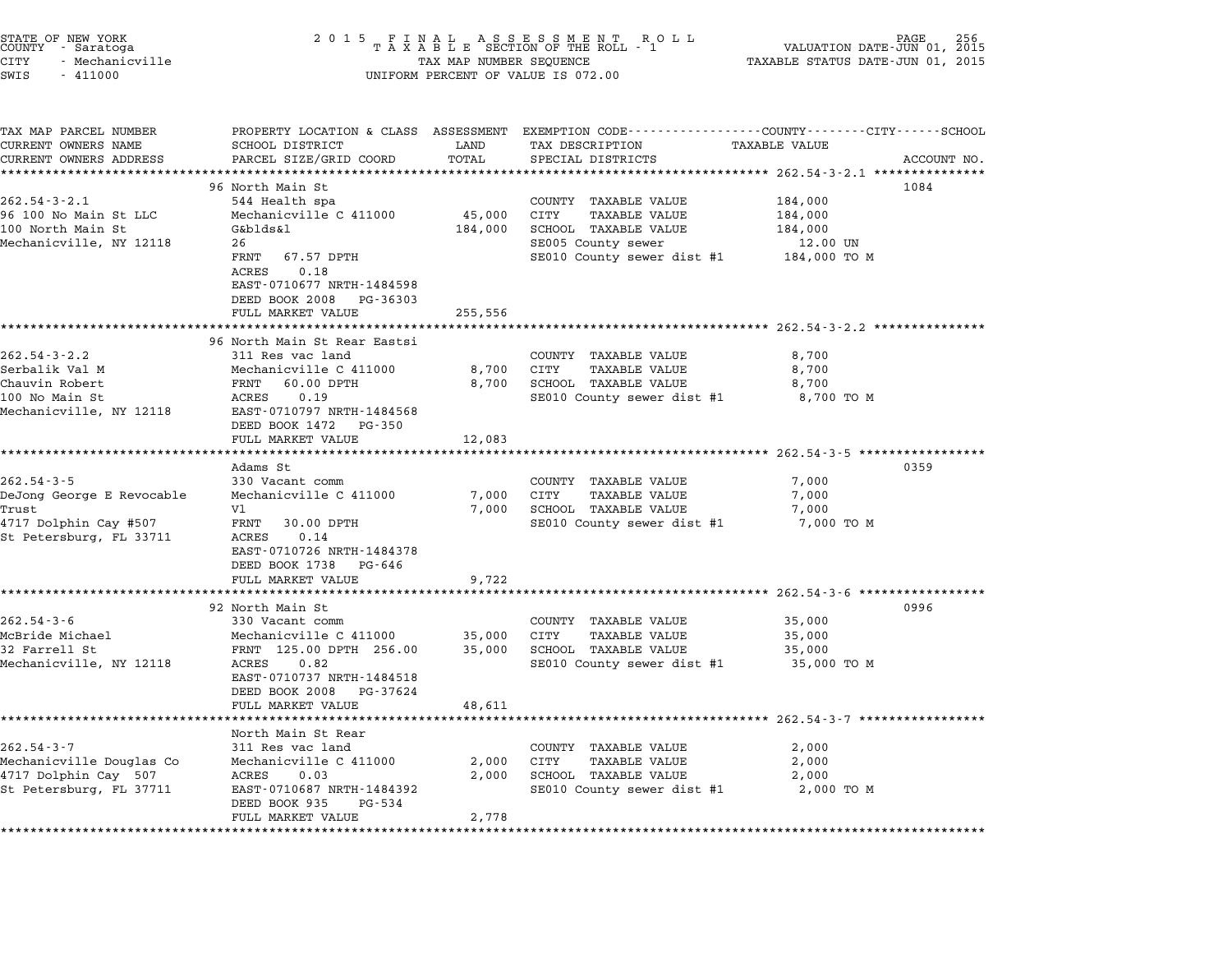| STATE OF NEW YORK<br>COUNTY | - Saratoga      |  |
|-----------------------------|-----------------|--|
|                             |                 |  |
| CITY                        | - Mechanicville |  |

| TAX MAP PARCEL NUMBER   | PROPERTY LOCATION & CLASS ASSESSMENT EXEMPTION CODE---------------COUNTY-------CITY------SCHOOL |                |                                         |                      |                    |
|-------------------------|-------------------------------------------------------------------------------------------------|----------------|-----------------------------------------|----------------------|--------------------|
| CURRENT OWNERS NAME     | SCHOOL DISTRICT                                                                                 | LAND           | TAX DESCRIPTION                         | <b>TAXABLE VALUE</b> |                    |
| CURRENT OWNERS ADDRESS  | PARCEL SIZE/GRID COORD                                                                          | TOTAL          | SPECIAL DISTRICTS                       |                      | ACCOUNT NO.        |
|                         |                                                                                                 |                |                                         |                      |                    |
|                         | 11 William St                                                                                   |                |                                         |                      | 1440               |
| $262.54 - 4 - 1$        | 220 2 Family Res                                                                                |                | VET WAR C 41122                         | 12,450               | $\Omega$<br>0      |
| Verdile Nicholas        | Mechanicville C 411000 14,900 VET WAR T 41123                                                   |                |                                         | $\mathbf 0$          | 9,000<br>$\Omega$  |
| Verdile Annette         | Η&l                                                                                             | 83,000 SR STAR | 41834                                   | $\mathbf{0}$         | 64,980<br>$\Omega$ |
| 11 William St           | 354                                                                                             |                | COUNTY TAXABLE VALUE                    | 70,550               |                    |
| Mechanicville, NY 12118 | FRNT 45.32 DPTH                                                                                 |                | <b>TAXABLE VALUE</b><br>CITY            | 74,000               |                    |
|                         | 0.20<br>ACRES                                                                                   |                | SCHOOL TAXABLE VALUE                    | 18,020               |                    |
|                         | EAST-0710417 NRTH-1484627                                                                       |                | SE005 County sewer                      | 2.00 UN              |                    |
|                         | DEED BOOK 1630 PG-766                                                                           |                | SE010 County sewer dist #1              | 83,000 TO M          |                    |
|                         | FULL MARKET VALUE                                                                               | 115,278        |                                         |                      |                    |
|                         |                                                                                                 |                |                                         |                      |                    |
|                         | 9 William St                                                                                    |                |                                         |                      | 1473               |
| $262.54 - 4 - 2$        | 220 2 Family Res                                                                                |                | COUNTY TAXABLE VALUE                    | 85,000               |                    |
| Capobianco Zachary      | Mechanicville C 411000                                                                          | 15,300         | CITY<br><b>TAXABLE VALUE</b>            | 85,000               |                    |
| 30 Elsmere Avenue       | H&l                                                                                             | 85,000         | SCHOOL TAXABLE VALUE                    | 85,000               |                    |
| Delmar, NY 12054        | 355                                                                                             |                | SE005 County sewer                      | 2.00 UN              |                    |
|                         | FRNT<br>35.41 DPTH                                                                              |                | SE010 County sewer dist #1 85,000 TO M  |                      |                    |
|                         | ACRES<br>0.07                                                                                   |                |                                         |                      |                    |
|                         | EAST-0710456 NRTH-1484667                                                                       |                |                                         |                      |                    |
|                         | DEED BOOK 2015 PG-14155                                                                         |                |                                         |                      |                    |
|                         | FULL MARKET VALUE                                                                               | 118,056        |                                         |                      |                    |
|                         |                                                                                                 |                |                                         |                      |                    |
|                         | 91-97 North Main St                                                                             |                |                                         |                      | 0645               |
| $262.54 - 4 - 3$        | 486 Mini-mart                                                                                   |                | COUNTY TAXABLE VALUE                    | 227,750              |                    |
| Golub Realties Inc      | Mechanicville C 411000                                                                          | 31,600 CITY    | <b>TAXABLE VALUE</b>                    | 227,750              |                    |
| 461 Nott St             | Gas Sta&l                                                                                       | 227,750        | SCHOOL TAXABLE VALUE                    | 227,750              |                    |
| Schenectady, NY 12308   | 356                                                                                             |                | SE005 County sewer                      | 4.00 UN              |                    |
|                         | 88.17 DPTH 104.55<br>FRNT                                                                       |                | SE010 County sewer dist #1 227,750 TO M |                      |                    |
|                         | 0.21<br>ACRES                                                                                   |                |                                         |                      |                    |
|                         | EAST-0710526 NRTH-1484648                                                                       |                |                                         |                      |                    |
|                         | DEED BOOK 0912<br>PG-0356                                                                       |                |                                         |                      |                    |
|                         | FULL MARKET VALUE                                                                               | 316,319        |                                         |                      |                    |
|                         |                                                                                                 |                |                                         |                      |                    |
|                         | 87-89 1/2 North Main St                                                                         |                |                                         |                      | 1094               |
| $262.54 - 4 - 4$        | 482 Det row bldg                                                                                |                | COUNTY TAXABLE VALUE                    | 252,000              |                    |
| Gansberg Group LLC      | Mechanicville C 411000                                                                          | 40,000         | CITY<br>TAXABLE VALUE                   | 252,000              |                    |
|                         |                                                                                                 |                |                                         |                      |                    |
| 301 W 1118th St 10D     | Blk & lot                                                                                       | 252,000        | SCHOOL TAXABLE VALUE                    | 252,000              |                    |
| New York, NY 10026      | FRNT 61.13 DPTH                                                                                 |                | SE005 County sewer                      | 14.00 UN             |                    |
|                         | 0.21<br>ACRES                                                                                   |                | SE010 County sewer dist #1 252,000 TO M |                      |                    |
|                         | EAST-0710507 NRTH-1484568                                                                       |                |                                         |                      |                    |
|                         | DEED BOOK 2013<br>PG-42864                                                                      |                |                                         |                      |                    |
|                         | FULL MARKET VALUE                                                                               | 350,000        |                                         |                      |                    |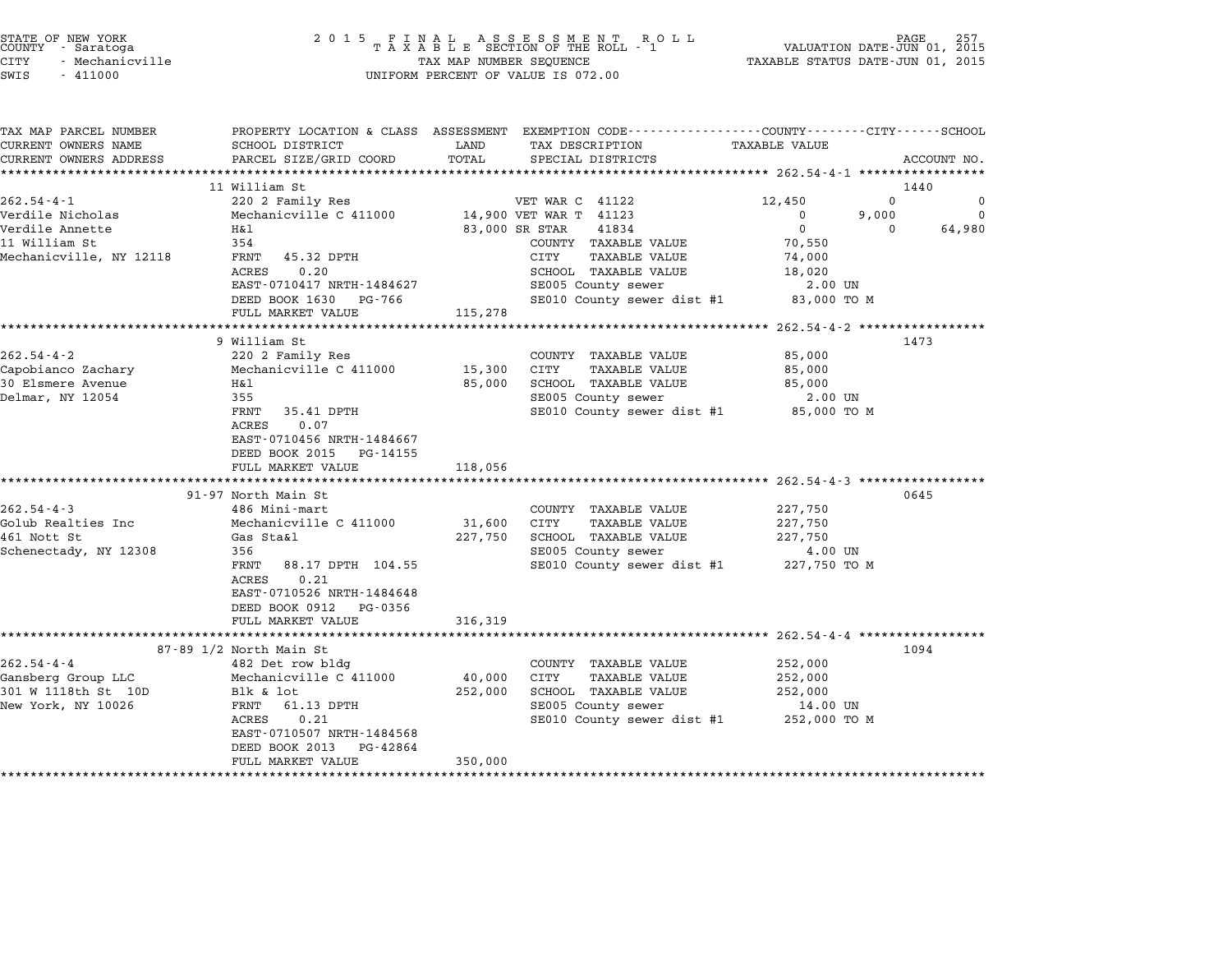| STATE OF NEW YORK<br>COUNTY - Saratoga<br><b>CITY</b><br>- Mechanicville<br>SWIS<br>$-411000$ | 2 0 1 5                                                                                                                                                                                                                                               | TAX MAP NUMBER SEQUENCE                | FINAL ASSESSMENT ROLL<br>TAXABLE SECTION OF THE ROLL - 1<br>UNIFORM PERCENT OF VALUE IS 072.00                                                                                                               | VALUATION DATE-JUN 01, 2015<br>TAXABLE STATUS DATE-JUN 01, 2015                                          | PAGE                |
|-----------------------------------------------------------------------------------------------|-------------------------------------------------------------------------------------------------------------------------------------------------------------------------------------------------------------------------------------------------------|----------------------------------------|--------------------------------------------------------------------------------------------------------------------------------------------------------------------------------------------------------------|----------------------------------------------------------------------------------------------------------|---------------------|
| TAX MAP PARCEL NUMBER<br>CURRENT OWNERS NAME<br>CURRENT OWNERS ADDRESS                        | SCHOOL DISTRICT<br>PARCEL SIZE/GRID COORD<br>**********************                                                                                                                                                                                   | LAND<br>TOTAL                          | PROPERTY LOCATION & CLASS ASSESSMENT EXEMPTION CODE---------------COUNTY-------CITY------SCHOOL<br>TAX DESCRIPTION<br>SPECIAL DISTRICTS<br>*********************************** 262.54-4-5 ****************** | TAXABLE VALUE                                                                                            | ACCOUNT NO.         |
| $262.54 - 4 - 5$<br>Bisceglia Jaime-Trustee<br>326 Hansen Road<br>Schaghticoke, NY 12187      | 85 North Main St<br>484 1 use sm bld<br>Mechanicville C 411000<br>Beauty Shop & Lot<br>FRNT<br>85.00 DPTH<br>0.18<br>ACRES<br>EAST-0710487 NRTH-1484497<br>DEED BOOK 2015 PG-13033<br>FULL MARKET VALUE                                               | 10,000<br>40,000<br>55,556             | COUNTY TAXABLE VALUE<br><b>CITY</b><br>TAXABLE VALUE<br>SCHOOL TAXABLE VALUE<br>SE005 County sewer<br>SE010 County sewer dist #1                                                                             | 40,000<br>40,000<br>40,000<br>3.00 UN<br>40,000 TO M                                                     | 1135                |
| $262.54 - 4 - 6$<br>City of Mechanicville<br>36 North Main Street<br>Mechanicville, NY 12118  | *********************<br>73-75 North Main St<br>$485$ >1use sm bld<br>Mechanicville C 411000<br>Store<br>14<br>78.50 DPTH<br>FRNT<br>ACRES<br>0.18<br>EAST-0710467 NRTH-1484427<br>DEED BOOK 2015 PG-14561<br>FULL MARKET VALUE                       | 33,800<br>65,000<br>90,278             | COUNTY TAXABLE VALUE<br>CITY<br>TAXABLE VALUE<br>SCHOOL TAXABLE VALUE<br>SE005 County sewer<br>SE010 County sewer dist #1                                                                                    | ****************** 262.54-4-6 ******************<br>65,000<br>65,000<br>65,000<br>6.00 UN<br>65,000 TO M | 0288                |
| $262.54 - 4 - 7$<br>McCadden John<br>10 Frances St<br>Mechanicville, NY 12118                 | ************************<br>10 Frances St<br>220 2 Family Res<br>Mechanicville C 411000<br>Η&l<br>428<br>FRNT<br>30.00 DPTH<br>91.92<br>ACRES<br>0.07<br>EAST-0710407 NRTH-1484457<br>DEED BOOK 2012 PG-29336                                         | 14,500<br>72,000                       | RES STAR<br>41854<br>COUNTY TAXABLE VALUE<br>CITY<br><b>TAXABLE VALUE</b><br>SCHOOL TAXABLE VALUE<br>SE005 County sewer<br>SE010 County sewer dist #1                                                        | $\overline{0}$<br>72,000<br>72,000<br>42,150<br>2.00 UN<br>72,000 TO M                                   | 1038<br>0<br>29,850 |
| $262.54 - 4 - 8$<br>Trustco Bank<br>5 Sarnowski Drive<br>Glenville, NY 12302                  | FULL MARKET VALUE<br>**********************<br>12 Frances St<br>220 2 Family Res<br>Mechanicville C 411000<br>Η&l<br>429<br>FRNT<br>33.00 DPTH<br><b>ACRES</b><br>0.07<br>EAST-0710377 NRTH-1484457<br>DEED BOOK 2015<br>PG-2783<br>FULL MARKET VALUE | 100,000<br>16,000<br>89,000<br>123,611 | COUNTY TAXABLE VALUE<br>CITY<br>TAXABLE VALUE<br>SCHOOL TAXABLE VALUE<br>SE005 County sewer<br>SE010 County sewer dist #1                                                                                    | 89,000<br>89,000<br>89,000<br>2.00 UN<br>89,000 TO M                                                     | 0009                |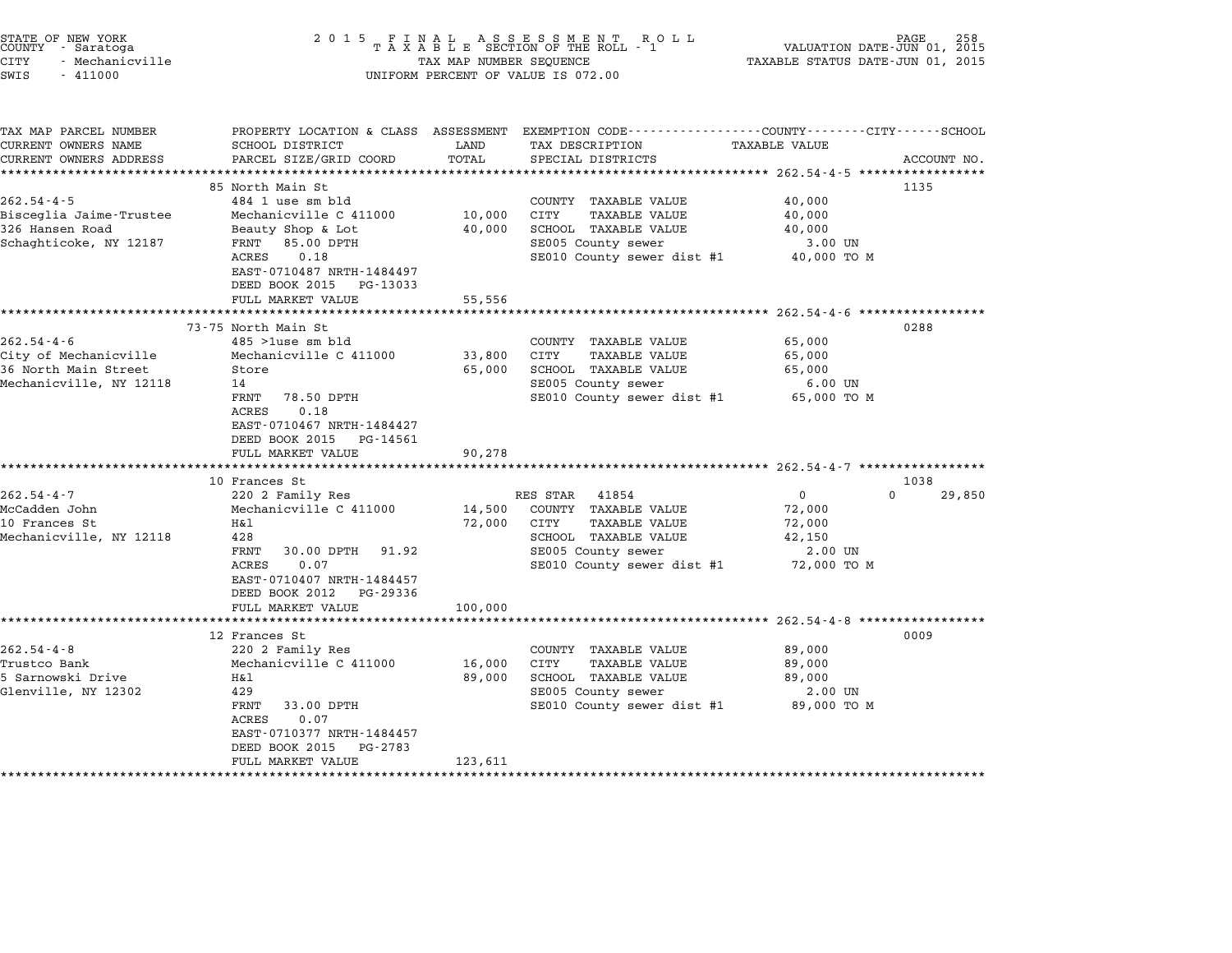| STATE OF NEW YORK |                 |  |
|-------------------|-----------------|--|
| COUNTY            | - Saratoga      |  |
| CITY              | - Mechanicville |  |

| TAX MAP PARCEL NUMBER<br>CURRENT OWNERS NAME | SCHOOL DISTRICT                                                 | LAND            | PROPERTY LOCATION & CLASS ASSESSMENT EXEMPTION CODE---------------COUNTY-------CITY------SCHOOL<br>TAX DESCRIPTION | <b>TAXABLE VALUE</b>                         |                    |
|----------------------------------------------|-----------------------------------------------------------------|-----------------|--------------------------------------------------------------------------------------------------------------------|----------------------------------------------|--------------------|
| CURRENT OWNERS ADDRESS                       | PARCEL SIZE/GRID COORD                                          | TOTAL           | SPECIAL DISTRICTS                                                                                                  |                                              | ACCOUNT NO.        |
| ***********************                      |                                                                 |                 |                                                                                                                    |                                              |                    |
|                                              | 138 North Second Ave                                            |                 |                                                                                                                    |                                              | 1425               |
| $262.61 - 1 - 1$                             | 483 Converted Re                                                |                 | VET COM C 41132                                                                                                    | 36,250                                       | $\Omega$<br>0      |
| Beaver Marie                                 | Mechanicville C 411000                                          |                 | 32,000 VET COM T 41133                                                                                             | 15,000<br>$\mathbf 0$                        | $\Omega$           |
| Beaver George E                              | Blk&l                                                           | 145,000 SR STAR | 41834                                                                                                              | $\mathbf 0$                                  | 33,790<br>$\Omega$ |
| c/o George E. Beaver II etal                 | 600                                                             |                 | COUNTY TAXABLE VALUE                                                                                               | 108,750                                      |                    |
| 138 N Second St                              | Life Estate                                                     |                 | <b>CITY</b><br><b>TAXABLE VALUE</b>                                                                                | 130,000                                      |                    |
| Mechanicville, NY 12118                      | FRNT<br>50.00 DPTH 100.00                                       |                 | SCHOOL TAXABLE VALUE                                                                                               | 111,210                                      |                    |
|                                              | 0.11<br>ACRES                                                   |                 | SE005 County sewer                                                                                                 | 4.00 UN                                      |                    |
|                                              | EAST-0708817 NRTH-1484304                                       |                 | SE010 County sewer dist #1                                                                                         | 145,000 TO M                                 |                    |
|                                              | DEED BOOK 2007<br>PG-7257                                       |                 |                                                                                                                    |                                              |                    |
|                                              | FULL MARKET VALUE                                               | 201,389         |                                                                                                                    |                                              |                    |
|                                              |                                                                 |                 |                                                                                                                    | ***************** 262.61-1-3 *************** | 1427               |
| $262.61 - 1 - 3$                             | 315 Broadway<br>220 2 Family Res                                |                 | COUNTY TAXABLE VALUE                                                                                               | 78,000                                       |                    |
| Valetta John II                              | Mechanicville C 411000                                          | 15,600          | CITY<br><b>TAXABLE VALUE</b>                                                                                       | 78,000                                       |                    |
| Kimberly Ann                                 | Η&l                                                             | 78,000          | SCHOOL TAXABLE VALUE                                                                                               | 78,000                                       |                    |
| 31 Jumel Pl                                  | 601                                                             |                 | SE005 County sewer                                                                                                 | $2.00$ UN                                    |                    |
| Saratoga Springs, NY 12866                   | FRNT<br>25.00 DPTH<br>60.00                                     |                 | SE010 County sewer dist #1                                                                                         | 78,000 TO M                                  |                    |
|                                              | 0.03<br>ACRES                                                   |                 |                                                                                                                    |                                              |                    |
|                                              | EAST-0708907 NRTH-1484314                                       |                 |                                                                                                                    |                                              |                    |
|                                              | DEED BOOK 0335<br>PG-0561                                       |                 |                                                                                                                    |                                              |                    |
|                                              | FULL MARKET VALUE                                               | 108,333         |                                                                                                                    |                                              |                    |
|                                              |                                                                 |                 |                                                                                                                    |                                              |                    |
|                                              | 313 Broadway                                                    |                 |                                                                                                                    |                                              | 1426               |
| $262.61 - 1 - 4$                             | 220 2 Family Res                                                |                 | COUNTY TAXABLE VALUE                                                                                               | 76,000                                       |                    |
| Valetta John II                              | Mechanicville C 411000                                          | 16,000          | <b>CITY</b><br><b>TAXABLE VALUE</b>                                                                                | 76,000                                       |                    |
| Kimberly Ann                                 | H&l                                                             | 76,000          | SCHOOL TAXABLE VALUE                                                                                               | 76,000                                       |                    |
| 31 Jumel Pl                                  | 602                                                             |                 | SE005 County sewer                                                                                                 | 2.00 UN                                      |                    |
| Saratoga Springs, NY 12866                   | FRNT<br>45.00 DPTH<br>0.07<br>ACRES                             |                 | SE010 County sewer dist #1                                                                                         | 76,000 TO M                                  |                    |
|                                              | EAST-0708947 NRTH-1484314                                       |                 |                                                                                                                    |                                              |                    |
|                                              | DEED BOOK 0335 PG-0561                                          |                 |                                                                                                                    |                                              |                    |
|                                              | FULL MARKET VALUE                                               | 105,556         |                                                                                                                    |                                              |                    |
|                                              | ***********************                                         |                 | ************************************* 262.61-1-5.1 **************                                                  |                                              |                    |
|                                              | 35 Railroad St                                                  |                 |                                                                                                                    |                                              | 1428               |
| $262.61 - 1 - 5.1$                           | 311 Res vac land                                                |                 | COUNTY TAXABLE VALUE                                                                                               | 5,000                                        |                    |
| Valetta John W II                            | Mechanicville C 411000                                          | 5,000           | CITY<br><b>TAXABLE VALUE</b>                                                                                       | 5,000                                        |                    |
| Kimberly Ann                                 | V1                                                              | 5,000           | SCHOOL TAXABLE VALUE                                                                                               | 5,000                                        |                    |
| 31 Jumel Pl                                  | FRNT<br>76.08 DPTH                                              |                 | SE010 County sewer dist #1                                                                                         | 5,000 TO M                                   |                    |
| Saratoga Springs, NY 12866                   | 0.14<br>ACRES                                                   |                 |                                                                                                                    |                                              |                    |
|                                              | EAST-0708937 NRTH-1484254                                       |                 |                                                                                                                    |                                              |                    |
|                                              |                                                                 |                 |                                                                                                                    |                                              |                    |
|                                              |                                                                 |                 |                                                                                                                    |                                              |                    |
|                                              | DEED BOOK 991<br>PG-1108<br>FULL MARKET VALUE<br>************** | 6,944           |                                                                                                                    |                                              |                    |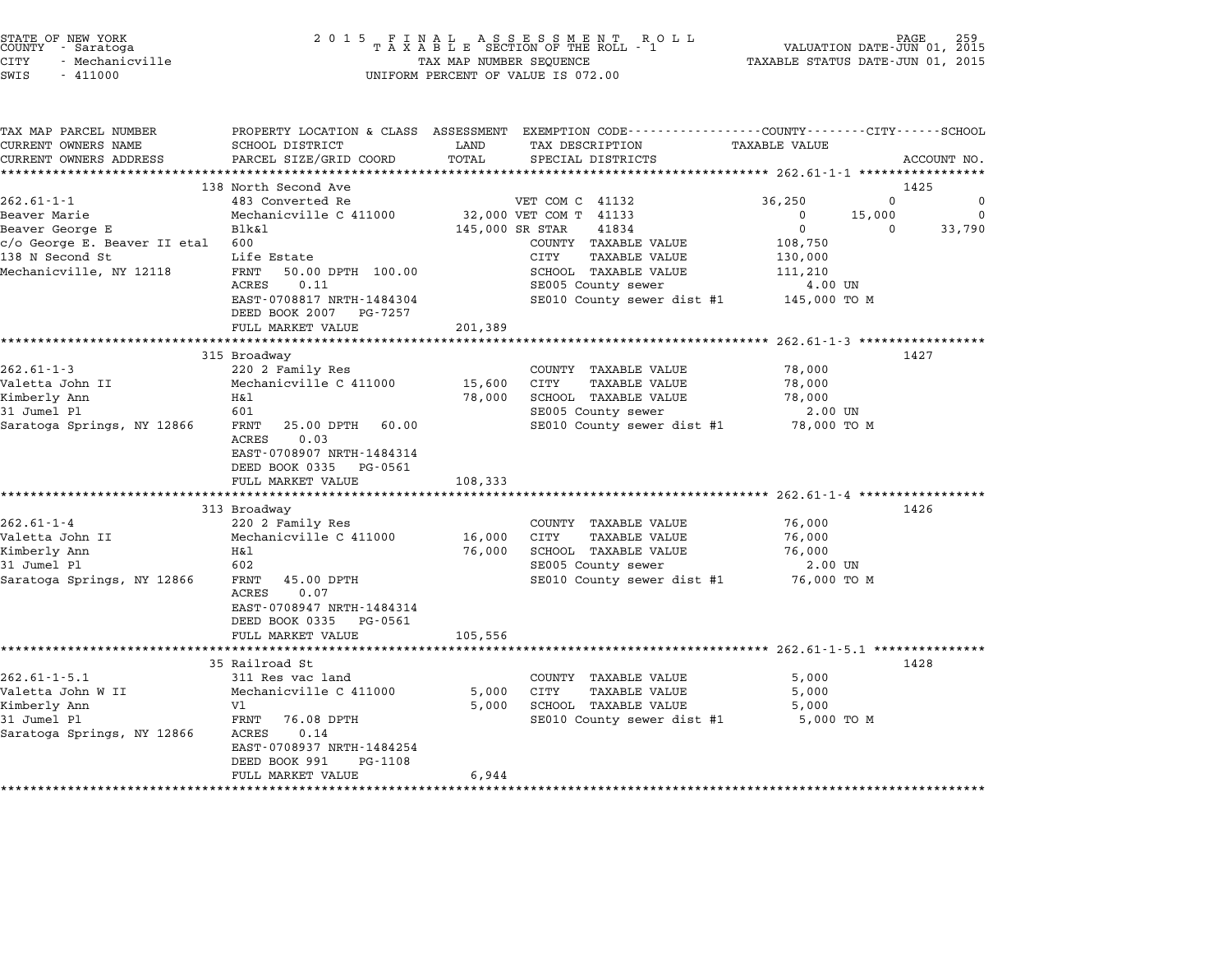|      | STATE OF NEW YORK |
|------|-------------------|
|      | COUNTY - Saratoga |
| CITY | - Mechanicville   |

# STATE OF NEW YORK <sup>2</sup> <sup>0</sup> <sup>1</sup> 5 F I N A L A S S E S S M E N T R O L L PAGE <sup>260</sup> COUNTY - Saratoga <sup>T</sup> <sup>A</sup> <sup>X</sup> <sup>A</sup> <sup>B</sup> <sup>L</sup> <sup>E</sup> SECTION OF THE ROLL - <sup>1</sup> VALUATION DATE-JUN 01, <sup>2015</sup> STATE OF NEW YORK PAGE 260 CONTROLL AND THE ROUNDER OF NEW YORK PAGE 260<br>COUNTY - Saratoga 1 2015 TAXABLE SECTION OF THE ROLL - 1 WALUATION DATE-JUN 01, 2015<br>CITY - Mechanicville TAXABLE STATUS DATE-JUN 01, 2015 SWIS - <sup>411000</sup> UNIFORM PERCENT OF VALUE IS 072.00

TAX MAP PARCEL NUMBER PROPERTY LOCATION & CLASS ASSESSMENT EXEMPTION CODE------------------COUNTY--------CITY------SCHOOL ...<br>-- COUNTY:- TAX MAP PARCEL NUMBER THE OCHOTRY AND THE CURRENT EXEMPTION CODE<br>CURRENT OWNERS NAME SCHOOL DISTRICT LAND TAX DESCRIPTION TAXABLE VALUE CURRENT OWNERS ADDEER FOUR DISTRICTS AND ASSESSEENT EXERPTION TRACK THE TRACK CONSULTER SCHOOL DISTRICTS ACCOUNT NO.<br>CURRENT OWNERS ADDRESS PARCEL SIZE/GRID COORD TOTAL SPECIAL DISTRICTS ACCOUNT NO.<br>\*\*\*\*\*\*\*\*\*\*\*\*\*\*\*\*\*\*\*\*\*\*\* Park Ave <sup>0266</sup> 262.61-1-6 and the state of the state of the state of the state of the state of the state of the state of the state of the state of the state of the state of the state of the state of the state of the state of the state of Schuyler Mechanicville Mechanicville C <sup>411000</sup> 650,000 CITY TAXABLE VALUE 2500,000 202.01 1 - 12 NDI SHOP CLI<br>Schuyler Mechanicville Mechanicville C 411000 - 650,000 CITY TAXABLE VALUE 2500,000<br>Partnership Lp II Park Plaza 2500,000 2500,000 SCHOOL TAXABLE VALUE 2500,000 Schuyler Mechanicville - Mechanicville C 411000 - 050,000 C111 - IAABDE VALUE - 2500,000<br>Partnership Lp II - Park Plaza - 2500,000 SCHOOL TAXABLE VALUE - 2500,000<br>596 New Loudon Rd - All Stores - 21.00 UN - SE005 County se raithership by it and the ratham states and the search of the search of the search of the search of the search<br>1960 FRNT 460.15 DPTH SE010 County sewer dist #1 2500,000 TO M AII SCOIES<br>FRNT 460.15<br>ACRES 5.20 FANT 400.15 DF1H<br>ACRES 5.20<br>EAST-0709428 NRTH-1484075 ACRES 5.20<br>EAST-0709428 NRTH-1484075<br>DEED BOOK 1461 PG-691 FULL MARKET VALUE 3472,222 \*\*\*\*\*\*\*\*\*\*\*\*\*\*\*\*\*\*\*\*\*\*\*\*\*\*\*\*\*\*\*\*\*\*\*\*\*\*\*\*\*\*\*\*\*\*\*\*\*\*\*\*\*\*\*\*\*\*\*\*\*\*\*\*\*\*\*\*\*\*\*\*\*\*\*\*\*\*\*\*\*\*\*\*\*\*\*\*\*\*\*\*\*\*\*\*\*\*\*\*\*\*\* 262.61-1-6.-1 \*\*\*\*\*\*\*\*\*\*\*\*\*\* Park Ave Plz <sup>0267</sup> 262.61-1-6.-1 202.01-202.01-1-6.-1 202.01-202.01-426 Park Ave Plz<br>Park Ave Plz<br>262.61-1-6.-1 COUNTY TAXABLE VALUE 777,000 Reaal Inc Mechanicville C <sup>411000</sup> 50,000 CITY TAXABLE VALUE 777,000 McDonald's #4361 777,000 SCHOOL TAXABLE VALUE 777,000 edail inc. International declinime of the computational contract increase the computational of the contract of<br>MCDonald FULL MARKET VALUE 1079,167 SE005 County sewer 10.00 UN PO Box 441 Clifton Park, NY 12065-1402 SE010 County sewer dist #1 777,000 TO <sup>M</sup> \*\*\*\*\*\*\*\*\*\*\*\*\*\*\*\*\*\*\*\*\*\*\*\*\*\*\*\*\*\*\*\*\*\*\*\*\*\*\*\*\*\*\*\*\*\*\*\*\*\*\*\*\*\*\*\*\*\*\*\*\*\*\*\*\*\*\*\*\*\*\*\*\*\*\*\*\*\*\*\*\*\*\*\*\*\*\*\*\*\*\*\*\*\*\*\*\*\*\*\*\*\*\* 262.61-1-7 \*\*\*\*\*\*\*\*\*\*\*\*\*\*\*\*\* <sup>300</sup> Park Ave <sup>0338</sup> 262.61-1-7 300 Park Ave 322 Benevolent COUNTY TAXABLE VALUE 325,000 Lodge BPO Elks # <sup>1403</sup> Mechanicville C <sup>411000</sup> 75,000 CITY TAXABLE VALUE 325,000 202.01 F = 0.02 Delevolent<br>Lodge BPO Elks # 1403 = Mechanicville C 411000 = 75,000 CITY = TAXABLE VALUE 325,000<br>PO Box 649 = FRNT 116.00 DPTH = 325,000 SCHOOL TAXABLE VALUE = 325,000 Nouge Bro EIKS # 1403 Mechanicville C 411000 1999,000 CIII IAAABLE VALUE 1999,000<br>PO Box 649 FRNT 116.00 DPTH 325,000 SCHOOL TAXABLE VALUE 325,000<br>Mechanicville, NY 12118 ACRES 0.89 SE005 County sewer 8.00 UN EART 110.00 DF111 10.000 SE000 DEROUG TAAADD VADOR<br>ACRES 0.89 SE005 COunty sewer dist #1 325,000 TO M<br>EAST-0709038 NRTH-1484035 SE010 County sewer dist #1 325,000 TO M EAST-0709038 NRTH-148403<br>DEED BOOK 2014 PG-2344 EAST 0705050 MAIN 1404055<br>
DEED BOOK 2014 PG-2344<br>
FULL MARKET VALUE 451,389 \*\*\*\*\*\*\*\*\*\*\*\*\*\*\*\*\*\*\*\*\*\*\*\*\*\*\*\*\*\*\*\*\*\*\*\*\*\*\*\*\*\*\*\*\*\*\*\*\*\*\*\*\*\*\*\*\*\*\*\*\*\*\*\*\*\*\*\*\*\*\*\*\*\*\*\*\*\*\*\*\*\*\*\*\*\*\*\*\*\*\*\*\*\*\*\*\*\*\*\*\*\*\* 262.61-1-9.2 \*\*\*\*\*\*\*\*\*\*\*\*\*\*\* ronn man<br>\*\*\*\*\*\*\*\*\*<br>Park Ave 262.61-1-9.2 1.1.1.2.2.2.2.01-1-9.2 1.1.1.2.2.2.01-1-9.2 1.1.1.2.2.01-1-9.2 1.1.1.2.2.01-1-9.2 1.1.1.2.2.02.0<br>Park Ave RES STAR 41854 0 0 29,850 262.61-1-9.2 465 Prof. bldg. RES STAR 41854 0 29,850 ad Amann Corporation over the control of the main of the fact of the fact of the fact of the fact of the fact o<br>Amann George The Mechanicville C 411000 23,000 COUNTY TAXABLE VALUE 115,000 Amann Anne R Bldg Uc 115,000 CITY TAXABLE VALUE 115,000 All decry international community of the community of the community of the community of the community of the c<br>Amann Anne R Bldg UC (115,000 CITY 115,000 FAXABLE VALUE 115,000 COMMUNITY 115,000 COMMUNITY 115,000 CHANNE VAL Mechanicville, NY <sup>12118</sup> ACRES 0.08 SE005 County sewer 1.00 UN EARLY 10.00 DETIN CONTRACTED SECOOD TAAADDE VADOL US. 1.00 UN CONTRACTED SECOOD COUNTY SEWER TO MANY SERVER THAN 11.00 UN CONTRACTED SECOOD COUNTY SERVER THAN 115,000 TO M EAST-0708988 NRTH-14838<br>DEED BOOK 1002 PG-905 EAST 0700500 MAIN 1405005<br>
DEED BOOK 1002 PG-905<br>
FULL MARKET VALUE 159,722 \*\*\*\*\*\*\*\*\*\*\*\*\*\*\*\*\*\*\*\*\*\*\*\*\*\*\*\*\*\*\*\*\*\*\*\*\*\*\*\*\*\*\*\*\*\*\*\*\*\*\*\*\*\*\*\*\*\*\*\*\*\*\*\*\*\*\*\*\*\*\*\*\*\*\*\*\*\*\*\*\*\*\*\*\*\*\*\*\*\*\*\*\*\*\*\*\*\*\*\*\*\*\* 262.61-1-10 \*\*\*\*\*\*\*\*\*\*\*\*\*\*\*\* <sup>318</sup> Park Ave <sup>0560</sup> 262.61-1-10 1262.01-1-10 230 3 Family Res RES STAR 41854 202.01-1-10 230 360<br>230 3 Family Res RES STAR 41854 0 230 3 29,850 Mastropietro Michael Mechanicville C <sup>411000</sup> 21,200 COUNTY TAXABLE VALUE 130,000 <sup>318</sup> Park Ave Hg&l 130,000 CITY TAXABLE VALUE 130,000 MASCRIPTECTO MICHAEL MECHANICVILLE C 411000 121,200 CONTI IAAADDD VADOD 130,000<br>Mechanicville, NY 12118 Hg&l 130,000 CITY TAXABLE VALUE 130,000<br>Mechanicville, NY 12118 611 HAABLE VALUE 1981 1992<br>611 SCHOOL TAXABLE VALUE 100,150<br>FRNT 50.00 DPTH 200.00 SE005 County sewer 3.00 UN ern and the second than the server of the server of the server of the server of the server of the server of th<br>FRINT 5.000 DPTH 200.00 SE005 County sewer dist #1 130,000 TO M EAST-0708928 NRTH-1483934 EAST-0708928 NRTH-1483934<br>DEED BOOK 2007 PG-42854 FULL MARKET VALUE 180,556 \*\*\*\*\*\*\*\*\*\*\*\*\*\*\*\*\*\*\*\*\*\*\*\*\*\*\*\*\*\*\*\*\*\*\*\*\*\*\*\*\*\*\*\*\*\*\*\*\*\*\*\*\*\*\*\*\*\*\*\*\*\*\*\*\*\*\*\*\*\*\*\*\*\*\*\*\*\*\*\*\*\*\*\*\*\*\*\*\*\*\*\*\*\*\*\*\*\*\*\*\*\*\*\*\*\*\*\*\*\*\*\*\*\*\*\*\*\*\*\*\*\*\*\*\*\*\*\*\*\*\*\*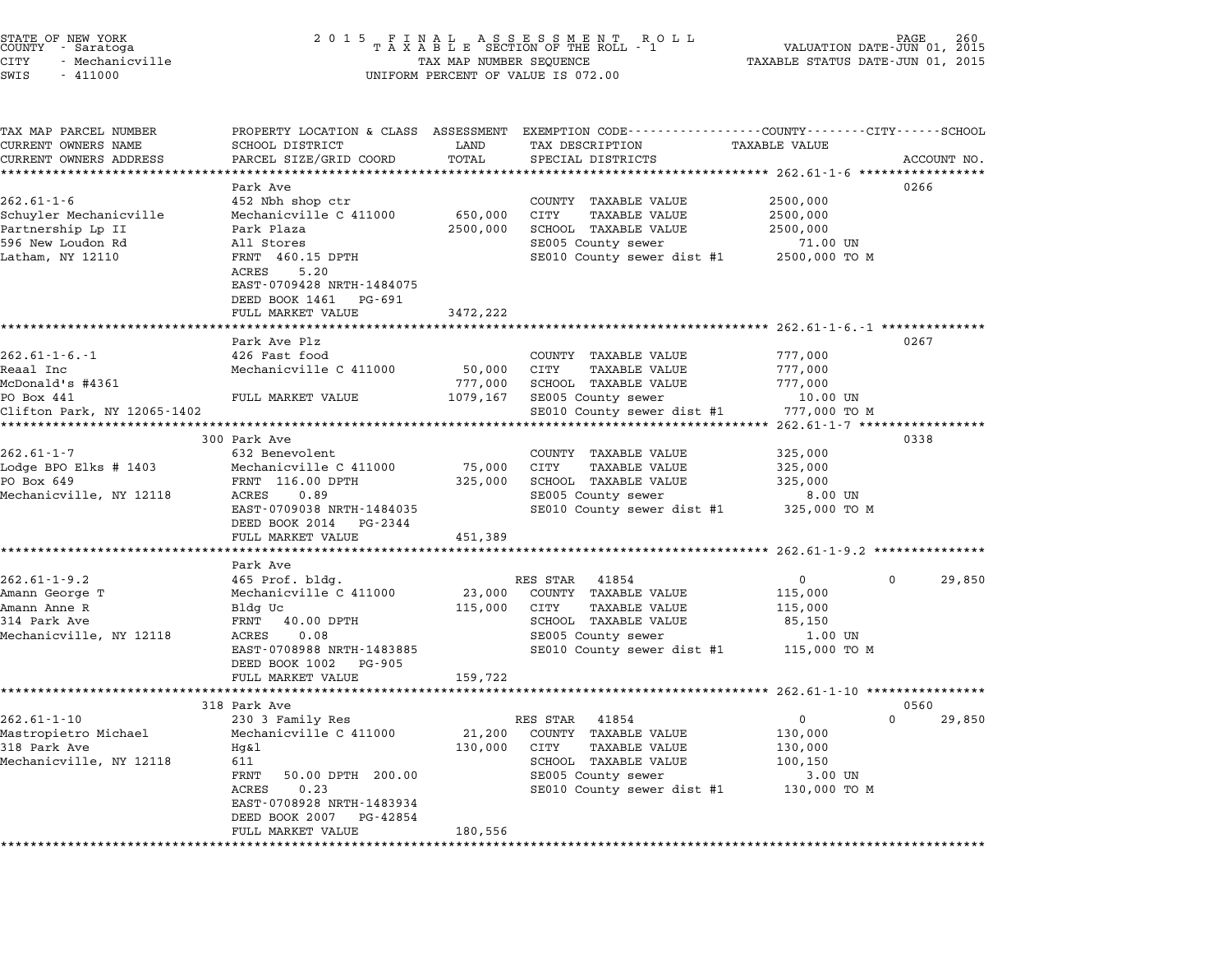| STATE OF NEW YORK<br>COUNTY - Saratoga<br><b>CITY</b><br>- Mechanicville<br>SWIS<br>$-411000$            | 2 0 1 5                                                                                                                                                                                                                  | TAX MAP NUMBER SEQUENCE      | FINAL ASSESSMENT ROLL<br>TAXABLE SECTION OF THE ROLL - 1<br>UNIFORM PERCENT OF VALUE IS 072.00                                          | VALUATION DATE-JUN 01, 2015<br>TAXABLE STATUS DATE-JUN 01, 2015  | 261<br>PAGE. |
|----------------------------------------------------------------------------------------------------------|--------------------------------------------------------------------------------------------------------------------------------------------------------------------------------------------------------------------------|------------------------------|-----------------------------------------------------------------------------------------------------------------------------------------|------------------------------------------------------------------|--------------|
| TAX MAP PARCEL NUMBER<br>CURRENT OWNERS NAME<br>CURRENT OWNERS ADDRESS                                   | SCHOOL DISTRICT<br>PARCEL SIZE/GRID COORD                                                                                                                                                                                | LAND<br>TOTAL                | PROPERTY LOCATION & CLASS ASSESSMENT EXEMPTION CODE---------------COUNTY-------CITY------SCHOOL<br>TAX DESCRIPTION<br>SPECIAL DISTRICTS | TAXABLE VALUE<br>***************** 262.61-1-11 ***************** | ACCOUNT NO.  |
| $262.61 - 1 - 11$<br>Post Corner LLC<br>1423 Ellsworth Blvd<br>Ballston Spa, NY 12020                    | 322 Park Ave<br>280 Res Multiple<br>Mechanicville C 411000<br>H & L<br>FRNT<br>90.00 DPTH 135.00<br>ACRES<br>0.28<br>EAST-0708868 NRTH-1483894<br>DEED BOOK 2014<br>PG-10222<br>FULL MARKET VALUE                        | 31,000<br>155,000<br>215,278 | COUNTY TAXABLE VALUE<br>CITY<br><b>TAXABLE VALUE</b><br>SCHOOL TAXABLE VALUE<br>SE005 County sewer<br>SE010 County sewer dist #1        | 155,000<br>155,000<br>155,000<br>3.00 UN<br>155,000 TO M         | 0821         |
| $262.61 - 1 - 12$<br>Derubertis Joseph<br>10 Canadian Ct<br>Ballston Spa, NY 12020                       | 112 North Second Ave<br>411 Apartment<br>Mechanicville C 411000<br>Η&l<br>FRNT<br>65.00 DPTH<br>90.00<br>ACRES<br>0.13<br>EAST-0708858 NRTH-1483994<br>DEED BOOK 1741<br>PG-473<br>FULL MARKET VALUE                     | 23,000<br>122,500<br>170,139 | COUNTY TAXABLE VALUE<br>CITY<br><b>TAXABLE VALUE</b><br>SCHOOL TAXABLE VALUE<br>SE005 County sewer<br>SE010 County sewer dist #1        | 122,500<br>122,500<br>122,500<br>7.00 UN<br>122,500 TO M         | 1508         |
| $262.61 - 1 - 13$<br>Derubertis Joseph<br>10 Canadian Ct<br>Ballston Spa, NY 12020                       | 118 North Second Ave<br>411 Apartment<br>Mechanicville C 411000<br>Blk&1<br>613<br>FRNT<br>57.33 DPTH 175.16<br>0.22<br>ACRES<br>EAST-0708878 NRTH-1484064<br>DEED BOOK 1741<br>PG-479<br>FULL MARKET VALUE              | 60,000<br>310,000<br>430,556 | COUNTY TAXABLE VALUE<br>CITY<br><b>TAXABLE VALUE</b><br>SCHOOL TAXABLE VALUE<br>SE005 County sewer<br>SE010 County sewer dist #1        | 310,000<br>310,000<br>310,000<br>12.00 UN<br>310,000 TO M        | 0270         |
| $262.61 - 1 - 14$<br>Connors Matthew J<br>Connors Dayana H<br>17 Twin Brook Ct<br>Clifton Park, NY 12065 | 122 North Second Ave<br>220 2 Family Res<br>Mechanicville C 411000<br>2009/35781 also deed<br>FRNT<br>55.00 DPTH 150.00<br>ACRES<br>0.18<br>EAST-0708858 NRTH-1484114<br>DEED BOOK 2009<br>PG-35782<br>FULL MARKET VALUE | 18,800<br>94,000<br>130,556  | COUNTY TAXABLE VALUE<br>CITY<br><b>TAXABLE VALUE</b><br>SCHOOL TAXABLE VALUE<br>SE005 County sewer<br>SE010 County sewer dist #1        | 94,000<br>94,000<br>94,000<br>2.00 UN<br>94,000 TO M             | 0287         |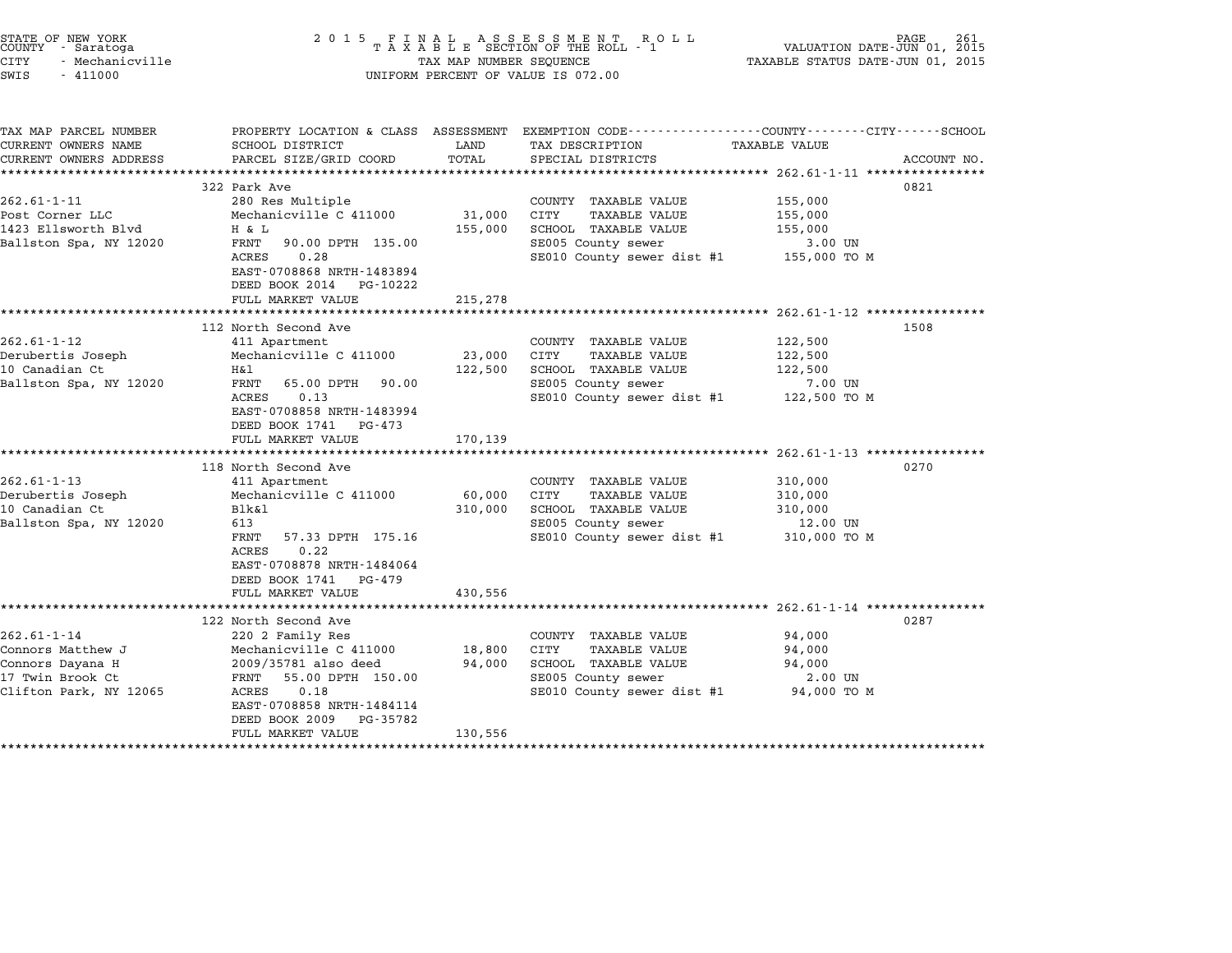|        | STATE OF NEW YORK |  |
|--------|-------------------|--|
| COUNTY | - Saratoga        |  |
| CITY   | - Mechanicville   |  |

# STATE OF NEW YORK <sup>2</sup> <sup>0</sup> <sup>1</sup> 5 F I N A L A S S E S S M E N T R O L L PAGE <sup>262</sup> COUNTY - Saratoga <sup>T</sup> <sup>A</sup> <sup>X</sup> <sup>A</sup> <sup>B</sup> <sup>L</sup> <sup>E</sup> SECTION OF THE ROLL - <sup>1</sup> VALUATION DATE-JUN 01, <sup>2015</sup> CITY - Mechanicville TAX MAP NUMBER SEQUENCE TAXABLE STATUS DATE-JUN 01, <sup>2015</sup> SWIS - <sup>411000</sup> UNIFORM PERCENT OF VALUE IS 072.00

| TAX MAP PARCEL NUMBER<br>CURRENT OWNERS NAME<br>CURRENT OWNERS ADDRESS | SCHOOL DISTRICT<br>PARCEL SIZE/GRID COORD                                                                      | LAND<br>TOTAL | PROPERTY LOCATION & CLASS ASSESSMENT EXEMPTION CODE---------------COUNTY-------CITY------SCHOOL<br>TAX DESCRIPTION<br>SPECIAL DISTRICTS | TAXABLE VALUE      | ACCOUNT NO.        |
|------------------------------------------------------------------------|----------------------------------------------------------------------------------------------------------------|---------------|-----------------------------------------------------------------------------------------------------------------------------------------|--------------------|--------------------|
|                                                                        |                                                                                                                |               |                                                                                                                                         |                    |                    |
|                                                                        | 126 North Second Ave                                                                                           |               |                                                                                                                                         |                    | 1300               |
| $262.61 - 1 - 15$                                                      | 471 Funeral home                                                                                               |               | COUNTY TAXABLE VALUE                                                                                                                    | 138,000            |                    |
| Marinello Richard A                                                    | Mechanicville C 411000                                                                                         | 25,600        | CITY<br><b>TAXABLE VALUE</b>                                                                                                            | 138,000            |                    |
| Marinello Daniel                                                       | Daniel 0% interest                                                                                             | 138,000       | SCHOOL TAXABLE VALUE                                                                                                                    | 138,000            |                    |
| 126 N Second Ave                                                       | Hg&l 616                                                                                                       |               | SE005 County sewer                                                                                                                      | $6.00$ UN          |                    |
| Mechanicville, NY 12118                                                | Funeral Home<br>50.00 DPTH<br>FRNT<br>0.14<br>ACRES<br>EAST-0708848 NRTH-1484164<br>DEED BOOK 2011<br>PG-44432 |               | SE010 County sewer dist #1                                                                                                              | 138,000 TO M       |                    |
|                                                                        | FULL MARKET VALUE                                                                                              | 191,667       |                                                                                                                                         |                    |                    |
|                                                                        | 130 North Second Ave                                                                                           |               |                                                                                                                                         |                    | 0372               |
| $262.61 - 1 - 16$                                                      | 220 2 Family Res                                                                                               |               | RES STAR 41854                                                                                                                          | $\overline{0}$     | $\Omega$<br>29,850 |
| Lawrence Carlie M                                                      | Mechanicville C 411000 15,100                                                                                  |               | COUNTY TAXABLE VALUE                                                                                                                    | 117,000            |                    |
| 130 N Second Ave                                                       | FRNT 50.00 DPTH 100.00                                                                                         | 117,000 CITY  | TAXABLE VALUE                                                                                                                           | 117,000            |                    |
| Mechanicville, NY 12118                                                | 0.11<br>ACRES                                                                                                  |               | SCHOOL TAXABLE VALUE                                                                                                                    | 87,150             |                    |
|                                                                        | EAST-0708827 NRTH-1484204                                                                                      |               | SE005 County sewer                                                                                                                      | 2.00 UN            |                    |
|                                                                        | DEED BOOK 2009<br>PG-36834<br>FULL MARKET VALUE                                                                | 162,500       | SE010 County sewer dist #1 117,000 TO M                                                                                                 |                    |                    |
|                                                                        |                                                                                                                |               |                                                                                                                                         |                    |                    |
|                                                                        | 134 North Second Ave                                                                                           |               |                                                                                                                                         |                    | 0935               |
| $262.61 - 1 - 17$                                                      | 615 Educatn fac                                                                                                |               | COUNTY TAXABLE VALUE                                                                                                                    | 125,000            |                    |
| Balt LLC                                                               | Mechanicville C 411000                                                                                         | 17,800        | CITY<br><b>TAXABLE VALUE</b>                                                                                                            | 125,000            |                    |
| 134 North Second St<br>Mechanicville, NY 12118                         | $Hq\&1$<br>618                                                                                                 | 125,000       | SCHOOL TAXABLE VALUE                                                                                                                    | 125,000<br>4.00 UN |                    |
|                                                                        | FRNT                                                                                                           |               | SE005 County sewer<br>SE010 County sewer dist #1                                                                                        |                    |                    |
|                                                                        | 50.00 DPTH 100.00<br>0.11<br>ACRES<br>EAST-0708827 NRTH-1484254<br>DEED BOOK 2006<br>PG-16720                  |               |                                                                                                                                         | 125,000 TO M       |                    |
|                                                                        | FULL MARKET VALUE                                                                                              | 173,611       |                                                                                                                                         |                    |                    |
|                                                                        | Broadway Rear                                                                                                  |               |                                                                                                                                         |                    |                    |
| $262.61 - 1 - 18$                                                      | 311 Res vac land                                                                                               |               | COUNTY TAXABLE VALUE                                                                                                                    | 14,000             |                    |
| Lodge BPO Elks # 1403                                                  | Mechanicville C 411000                                                                                         | 14,000        | <b>TAXABLE VALUE</b><br>CITY                                                                                                            | 14,000             |                    |
| PO Box 649                                                             | FRNT 40.00 DPTH                                                                                                | 14,000        | SCHOOL TAXABLE VALUE                                                                                                                    | 14,000             |                    |
| Mechanicville, NY 12118                                                | ACRES<br>0.12<br>EAST-0708967 NRTH-1484204<br>DEED BOOK 1046<br>$PG - 64$                                      |               | SE010 County sewer dist #1 14,000 TO M                                                                                                  |                    |                    |
|                                                                        | FULL MARKET VALUE                                                                                              | 19,444        |                                                                                                                                         |                    |                    |
|                                                                        |                                                                                                                |               |                                                                                                                                         |                    |                    |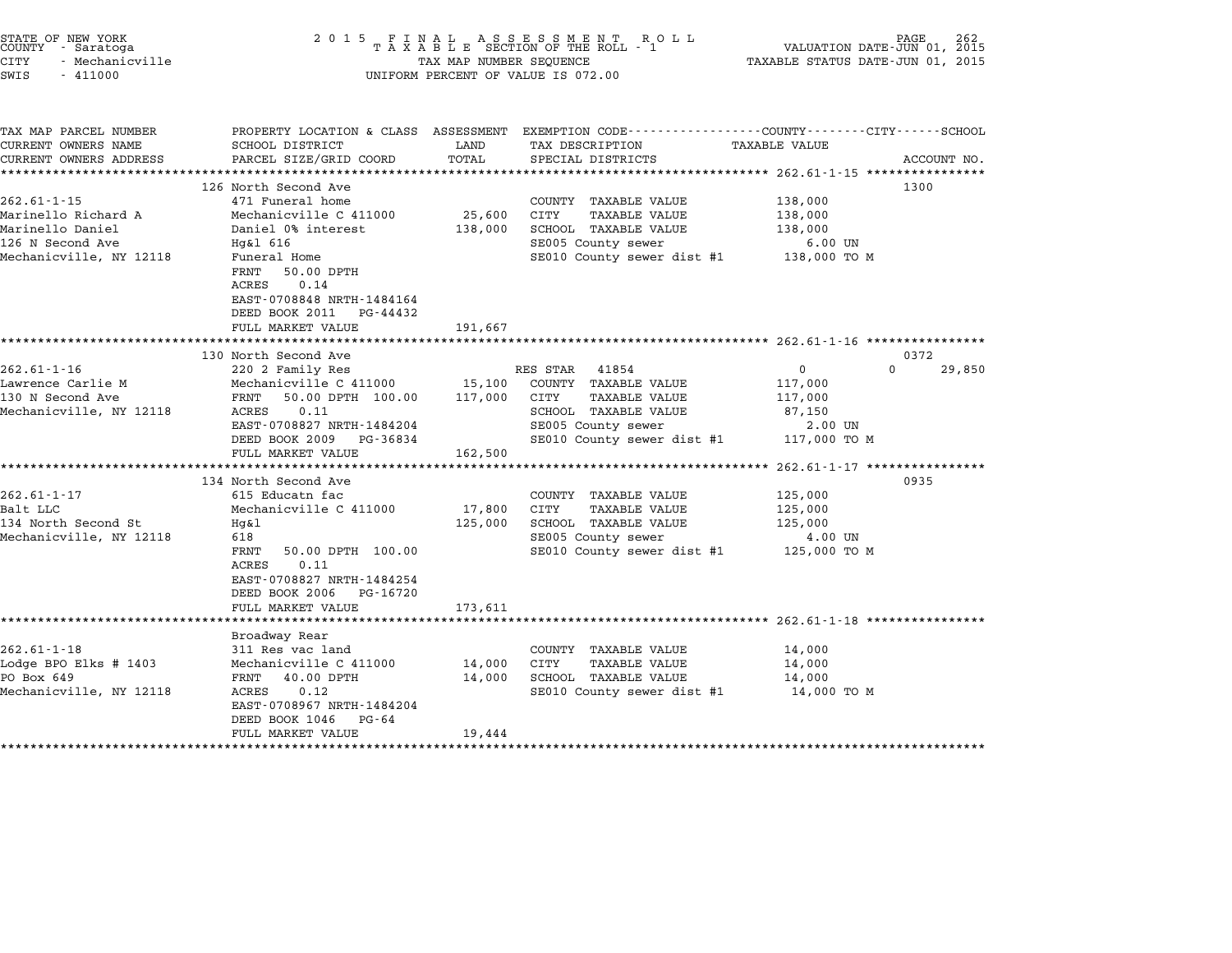| STATE OF NEW YORK<br>COUNTY - Saratoga<br>CITY<br>- Mechanicville<br>SWIS<br>$-411000$           | 2 0 1 5<br>FINAL ASSESSMENT RO<br>TAXABLE SECTION OF THE ROLL - 1<br>R O L L<br>TAX MAP NUMBER SEQUENCE<br>UNIFORM PERCENT OF VALUE IS 072.00                                                           |                              |                                                                                                                                                       | PAGE<br>VALUATION DATE-JUN 01, 2015<br>TAXABLE STATUS DATE-JUN 01, 2015 |                            |  |  |  |  |  |
|--------------------------------------------------------------------------------------------------|---------------------------------------------------------------------------------------------------------------------------------------------------------------------------------------------------------|------------------------------|-------------------------------------------------------------------------------------------------------------------------------------------------------|-------------------------------------------------------------------------|----------------------------|--|--|--|--|--|
| TAX MAP PARCEL NUMBER<br>CURRENT OWNERS NAME<br>CURRENT OWNERS ADDRESS                           | SCHOOL DISTRICT<br>PARCEL SIZE/GRID COORD                                                                                                                                                               | LAND<br>TOTAL                | PROPERTY LOCATION & CLASS ASSESSMENT EXEMPTION CODE---------------COUNTY-------CITY------SCHOOL<br>TAX DESCRIPTION<br>SPECIAL DISTRICTS               | TAXABLE VALUE                                                           | ACCOUNT NO.                |  |  |  |  |  |
| $262.61 - 1 - 19.1$<br>Wisnoski John E<br>431 Rte 67<br>Mechanicville, NY 12118                  | 310 Park Ave<br>483 Converted Re<br>Mechanicville C 411000<br>H&l<br>FRNT<br>35.00 DPTH<br>ACRES<br>0.09<br>EAST-0709018 NRTH-1483905<br>DEED BOOK 1703 PG-61<br>FULL MARKET VALUE                      | 18,000<br>100,000<br>138,889 | COUNTY TAXABLE VALUE<br>CITY<br>TAXABLE VALUE<br>SCHOOL TAXABLE VALUE<br>SE005 County sewer<br>SE010 County sewer dist #1                             | 100,000<br>100,000<br>100,000<br>2.00 UN<br>100,000 TO M                | 0877                       |  |  |  |  |  |
| $262.61 - 1 - 19.2$<br>Amann George T<br>Amann Anne R<br>314 Park Ave<br>Mechanicville, NY 12118 | Park Ave Rear<br>311 Res vac land<br>Mechanicville C 411000<br>FRNT 40.00 DPTH<br>0.10<br>ACRES<br>EAST-0708968 NRTH-1483974<br>DEED BOOK 1222<br>PG-623<br>FULL MARKET VALUE                           | 12,000<br>12,000<br>16,667   | COUNTY TAXABLE VALUE<br>CITY<br><b>TAXABLE VALUE</b><br>SCHOOL TAXABLE VALUE<br>SE010 County sewer dist #1                                            | 12,000<br>12,000<br>12,000<br>12,000 TO M                               |                            |  |  |  |  |  |
| $262.61 - 1 - 20$<br>Scirocco Frank<br>317 Broadway<br>Mechanicville, NY 12118                   | 317 Broadway<br>210 1 Family Res<br>Mechanicville C 411000<br>H&l<br>883<br>25.00 DPTH<br>FRNT<br>0.09<br>ACRES<br>EAST-0708887 NRTH-1484254<br>DEED BOOK 1345 PG-732<br>FULL MARKET VALUE              | 16,300<br>84,000<br>116,667  | RES STAR<br>41854<br>COUNTY TAXABLE VALUE<br>CITY<br><b>TAXABLE VALUE</b><br>SCHOOL TAXABLE VALUE<br>SE005 County sewer<br>SE010 County sewer dist #1 | $\mathbf 0$<br>84,000<br>84,000<br>54,150<br>1.00 UN<br>84,000 TO M     | 1424<br>$\Omega$<br>29,850 |  |  |  |  |  |
| $262.61 - 2 - 1$<br>Connors Agency LLC<br>40 North Central Ave<br>Mechanicville, NY 12118        | 40 North Central Ave<br>465 Prof. bldg.<br>Mechanicville C 411000<br>FRNT 74.05 DPTH<br>0.27<br>ACRES<br>EAST-0709845 NRTH-1484269<br>DEED BOOK 1672<br>PG-397<br>FULL MARKET VALUE                     | 46,000<br>165,000<br>229,167 | COUNTY TAXABLE VALUE<br>CITY<br><b>TAXABLE VALUE</b><br>SCHOOL TAXABLE VALUE<br>SE005 County sewer<br>SE010 County sewer dist #1                      | 165,000<br>165,000<br>165,000<br>4.00 UN<br>165,000 TO M                | 0804                       |  |  |  |  |  |
| $262.61 - 2 - 8.1$<br>Jessicas Journey LLC<br>70 Kardas Rd<br>Valley Falls, NY 12185             | 61 North Main St<br>330 Vacant comm<br>Mechanicville C 411000<br>Grill&lot<br>361<br>FRNT<br>62.13 DPTH<br>ACRES<br>0.17<br>EAST-0710397 NRTH-1484287<br>DEED BOOK 2010<br>PG-2715<br>FULL MARKET VALUE | 20,000<br>20,000<br>27,778   | COUNTY TAXABLE VALUE<br>CITY<br>TAXABLE VALUE<br>SCHOOL TAXABLE VALUE<br>SE010 County sewer dist #1                                                   | 20,000<br>20,000<br>20,000<br>20,000 TO M                               | 1398                       |  |  |  |  |  |

\*\*\*\*\*\*\*\*\*\*\*\*\*\*\*\*\*\*\*\*\*\*\*\*\*\*\*\*\*\*\*\*\*\*\*\*\*\*\*\*\*\*\*\*\*\*\*\*\*\*\*\*\*\*\*\*\*\*\*\*\*\*\*\*\*\*\*\*\*\*\*\*\*\*\*\*\*\*\*\*\*\*\*\*\*\*\*\*\*\*\*\*\*\*\*\*\*\*\*\*\*\*\*\*\*\*\*\*\*\*\*\*\*\*\*\*\*\*\*\*\*\*\*\*\*\*\*\*\*\*\*\*

STATE OF NEW YORK <sup>2</sup> <sup>0</sup> <sup>1</sup> 5 F I N A L A S S E S S M E N T R O L L PAGE <sup>263</sup> COUNTY - Saratoga <sup>T</sup> <sup>A</sup> <sup>X</sup> <sup>A</sup> <sup>B</sup> <sup>L</sup> <sup>E</sup> SECTION OF THE ROLL - <sup>1</sup> VALUATION DATE-JUN 01, <sup>2015</sup>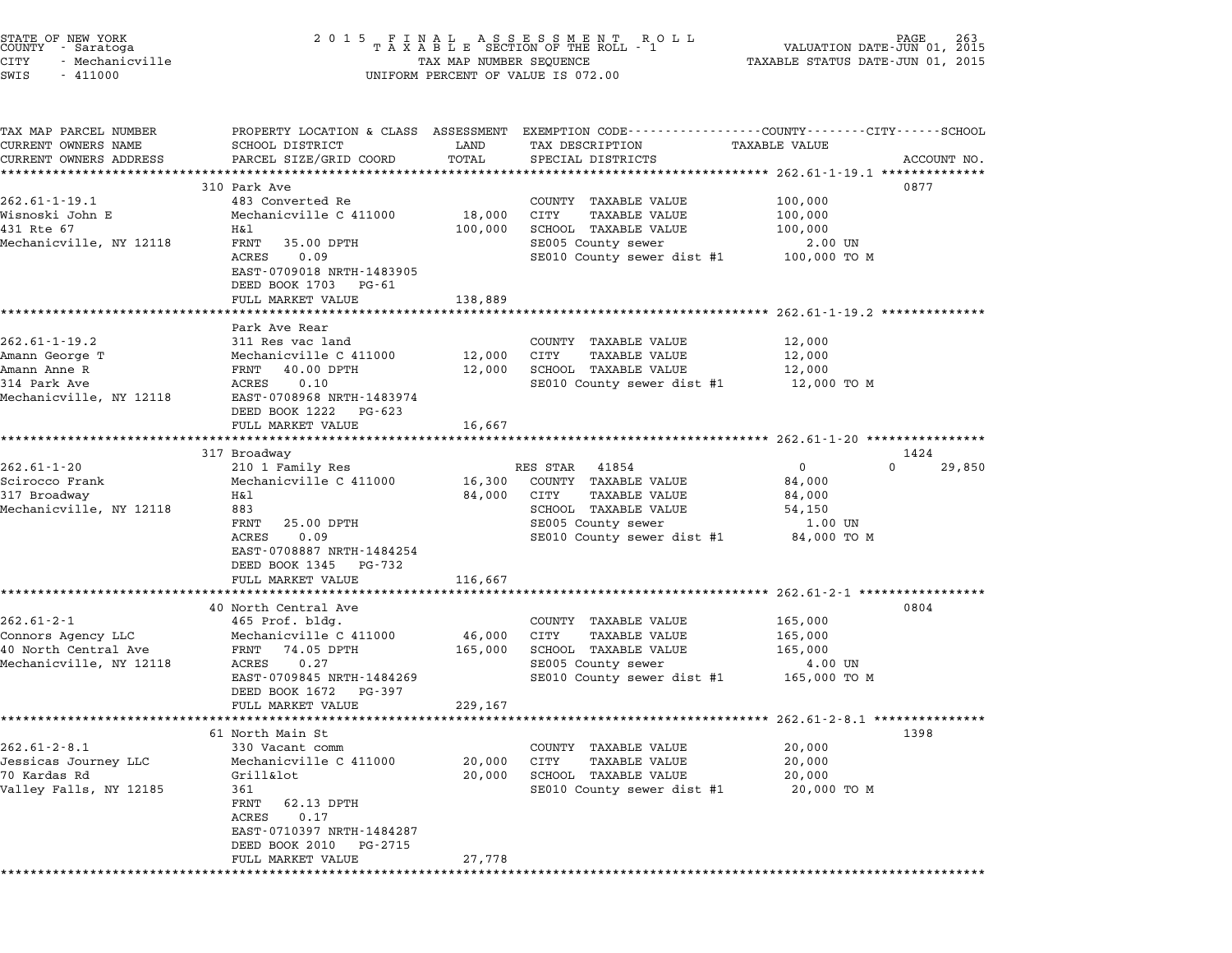| STATE OF NEW YORK<br>COUNTY - Saratoga<br>CITY<br>- Mechanicville<br>SWIS<br>$-411000$          | 2 0 1 5                                                                                                                                                                                                               | TAX MAP NUMBER SEQUENCE      | FINAL ASSESSMENT ROLL<br>TAXABLE SECTION OF THE ROLL - 1<br>UNIFORM PERCENT OF VALUE IS 072.00                                                                         | VALUATION DATE-JUN 01,<br>TAXABLE STATUS DATE-JUN 01, 2015                                 | 264<br>2015 |
|-------------------------------------------------------------------------------------------------|-----------------------------------------------------------------------------------------------------------------------------------------------------------------------------------------------------------------------|------------------------------|------------------------------------------------------------------------------------------------------------------------------------------------------------------------|--------------------------------------------------------------------------------------------|-------------|
| TAX MAP PARCEL NUMBER<br>CURRENT OWNERS NAME<br>CURRENT OWNERS ADDRESS                          | SCHOOL DISTRICT<br>PARCEL SIZE/GRID COORD                                                                                                                                                                             | LAND<br>TOTAL                | PROPERTY LOCATION & CLASS ASSESSMENT EXEMPTION CODE----------------COUNTY-------CITY------SCHOOL<br>TAX DESCRIPTION<br>SPECIAL DISTRICTS                               | TAXABLE VALUE                                                                              | ACCOUNT NO. |
| $262.61 - 2 - 8.21$<br>Jessicas Journey LLC<br>70 Kardas Rd<br>Valley Falls, NY 12185           | North Main St<br>311 Res vac land<br>Mechanicville C 411000<br>FRNT<br>35.00 DPTH<br>ACRES<br>0.04<br>EAST-0710445 NRTH-1484315<br>DEED BOOK 2010<br>PG-2715<br>FULL MARKET VALUE                                     | 2,000<br>2,000<br>2,778      | COUNTY TAXABLE VALUE<br>CITY<br><b>TAXABLE VALUE</b><br>SCHOOL TAXABLE VALUE<br>SE010 County sewer dist #1                                                             | 2,000<br>2,000<br>2,000<br>2,000 TO M                                                      |             |
| $262.61 - 2 - 9$<br>Jessicas Journey LLC<br>70 Kardas Rd<br>Valley Falls, NY 12185              | 55-58 North Main St<br>330 Vacant comm<br>Mechanicville C 411000<br>V1<br>FRNT<br>72.00 DPTH 168.00<br>0.28<br>ACRES<br>EAST-0710347 NRTH-1484237<br>DEED BOOK 2010<br>PG-2715<br>FULL MARKET VALUE                   | 35,000<br>35,000<br>48,611   | COUNTY TAXABLE VALUE<br>TAXABLE VALUE<br>CITY<br>SCHOOL TAXABLE VALUE<br>SE010 County sewer dist #1                                                                    | 35,000<br>35,000<br>35,000<br>35,000 TO M                                                  | 1400        |
| $262.61 - 2 - 11$<br>33-35 Phelps Proper LLC<br>35-35 North Main St<br>Mechanicville, NY 12118  | 33-35 North Main St<br>481 Att row bldg<br>Mechanicville C 411000<br>62.00 DPTH<br>FRNT<br>ACRES<br>0.04<br>EAST-0710240 NRTH-1483971<br>DEED BOOK 2012<br>PG-14496<br>FULL MARKET VALUE                              | 16,300<br>105,000<br>145,833 | COUNTY TAXABLE VALUE<br>CITY<br>TAXABLE VALUE<br>SCHOOL TAXABLE VALUE<br>SE005 County sewer<br>SE010 County sewer dist #1                                              | 105,000<br>105,000<br>105,000<br>7.00 UN<br>105,000 TO M                                   | 0606        |
| $262.61 - 2 - 12$<br>Phelps Joseph L<br>Phelps June<br>46 Locust Ave<br>Mechanicville, NY 12118 | 25-27 North Main St & Hill St<br>482 Det row bldg<br>Mechanicville C 411000<br>Blk & L & Offices<br>22.00 DPTH<br>FRNT<br>ACRES<br>0.23<br>EAST-0710158 NRTH-1483966<br>DEED BOOK 1631<br>PG-559<br>FULL MARKET VALUE | 35,000<br>140,000<br>194,444 | COUNTY TAXABLE VALUE<br>CITY<br><b>TAXABLE VALUE</b><br>SCHOOL TAXABLE VALUE<br>SE005 County sewer<br>SE010 County sewer dist #1                                       | 262.61-2-12 *****************<br>140,000<br>140,000<br>140,000<br>12.00 UN<br>140,000 TO M | 0843        |
| $262.61 - 2 - 13$<br>Phelps Joseph L<br>Phelps June<br>46 Locust Ave<br>Mechanicville, NY 12118 | 25-27 Hill St<br>330 Vacant comm<br>Mechanicville C 411000<br>V1<br>FRNT<br>25.00 DPTH<br>0.09<br>ACRES<br>EAST-0710105 NRTH-1484021<br>DEED BOOK 1631<br>PG-562<br>FULL MARKET VALUE                                 | 14,000<br>14,000<br>19,444   | ******************************* 262.61-2-13 *********<br>COUNTY<br>TAXABLE VALUE<br>CITY<br><b>TAXABLE VALUE</b><br>SCHOOL TAXABLE VALUE<br>SE010 County sewer dist #1 | 14,000<br>14,000<br>14,000<br>14,000 TO M                                                  | 0839        |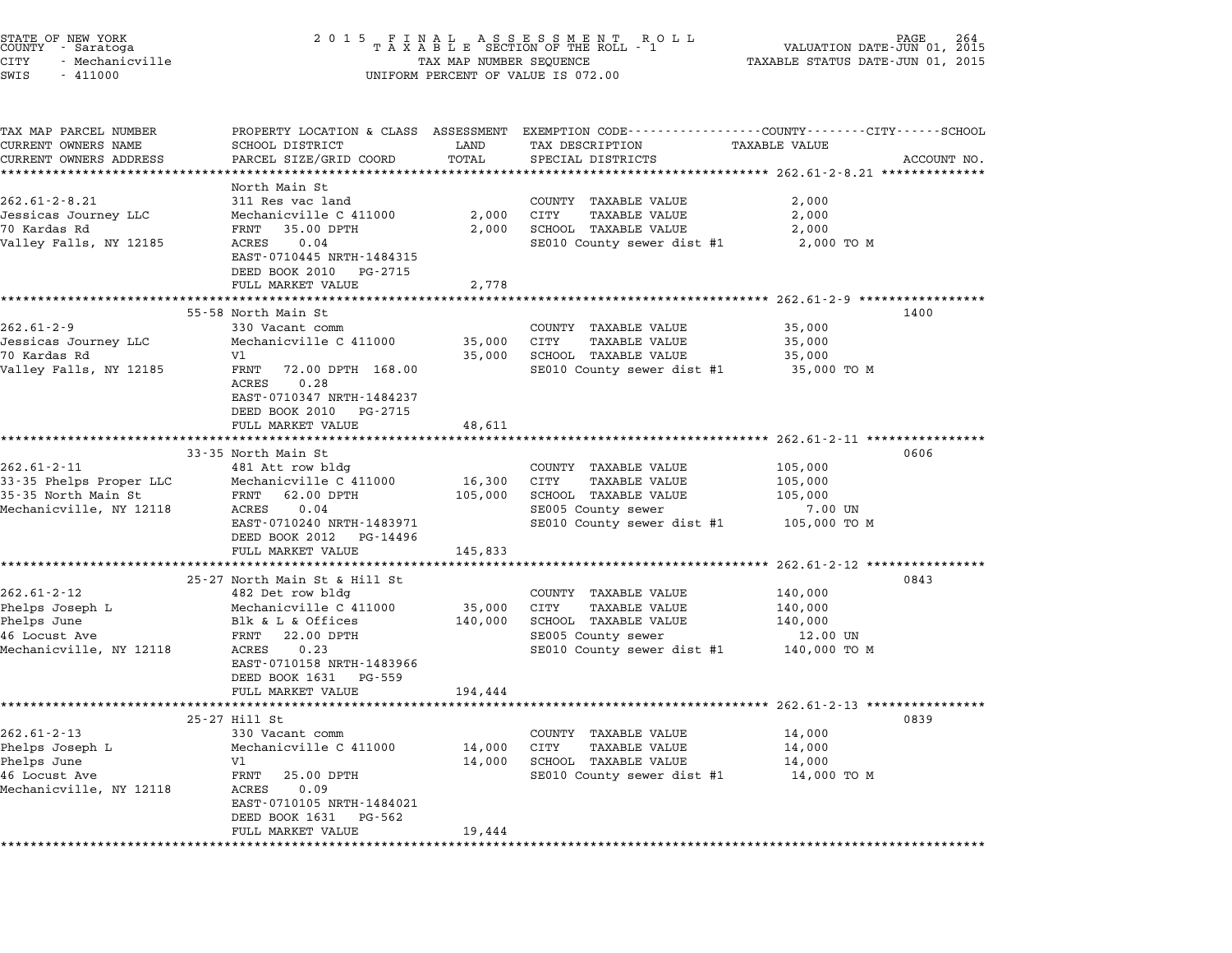| STATE OF NEW YORK |  |               |  |  |
|-------------------|--|---------------|--|--|
| COUNTY            |  | - Saratoga    |  |  |
| CITY              |  | Mechanicville |  |  |

TAX MAP PARCEL NUMBER PROPERTY LOCATION & CLASS ASSESSMENT EXEMPTION CODE------------------COUNTY--------CITY------SCHOOL ...<br>-- COUNTY:- TAX MAP PARCEL NUMBER THE OCHOTRY AND THE CURRENT EXEMPTION CODE<br>CURRENT OWNERS NAME SCHOOL DISTRICT LAND TAX DESCRIPTION TAXABLE VALUE CURRENT OWNERS ADDRESS FOR SCHOOL DISTRICTS ASSESSEENT EXERPTION TRACK THE TRACK THE COORD TOTAL TRACK THE TRACK THE TRACK ON TRACK THE TRACK THE TRACK THE TRACK THE TRACK THE TRACK THE TRACK THE TRACK THE TRACK THE TRACK 18 Hudson St 0774 262.61-2-14 18 Hudson St<br>
262.61-2-14 202.01<br>
262.61-2-14 202.01 202.01 202.01 202.01 449 Other Storag COUNTY TAXABLE VALUE DC Sports Inc Mechanicville C <sup>411000</sup> 120,000 CITY TAXABLE VALUE 319,000 18 19 Hart Christophe Hudson Ave Christophe Control of Separation (1889)<br>18 Hudson Ave Mechanicville C 411000 120,000 CITY TAXABLE VALUE 319,000<br>18 Hudson Ave Factory & L 319,000 SCHOOL TAXABLE VALUE 319,000 Mechanicville, NY 12118-5105 FRNT 305.19 DPTH SE005 County sewer 12.00 UN ACCLITION CONTROL CONSULTED A SECOL ANALY SEWER WAS SERVER AND TRAFFICITY OF SECOLL TRAFFICITY OF SECOLL TRAFFICITION SECOLL SECOLL SECOLL SECOLL SECOLL SECOLL SECOLL SECOLL SECOLL SECOLL SECOLL SECOLL SECOLL SECOLL SECOLL FRNI 303.19 DPIH<br>ACRES 1.36<br>EAST-0710042 NRTH-1484167 EAST-0710042 NRTH-1484167<br>DEED BOOK 2007 PG-24647 FULL MARKET VALUE 443,056 \*\*\*\*\*\*\*\*\*\*\*\*\*\*\*\*\*\*\*\*\*\*\*\*\*\*\*\*\*\*\*\*\*\*\*\*\*\*\*\*\*\*\*\*\*\*\*\*\*\*\*\*\*\*\*\*\*\*\*\*\*\*\*\*\*\*\*\*\*\*\*\*\*\*\*\*\*\*\*\*\*\*\*\*\*\*\*\*\*\*\*\*\*\*\*\*\*\*\*\*\*\*\* 262.61-2-16 \*\*\*\*\*\*\*\*\*\*\*\*\*\*\*\* 0 MARAEI<br>\*\*\*\*\*\*\*\*\*\*\*\*\*\*\*\*\*\*<br>1-3 North Main St 262.61-2-16 13 North Main St<br>
262.61-2-16 1482 Det row bldg COUNTY TAXABLE VALUE 142,000 Connors Elysia Mechanicville C <sup>411000</sup> 50,500 CITY TAXABLE VALUE 142,000 PO BOX 462 BEL TOW DIGY THE COMMON SURFACE ON SURFACE ON SURFACE ON SURFACE ON THE SURFACE OF THE SURFACE OF T<br>PO BOX 443 FRNT 61.18 DPTH 83.17 142,000 SCHOOL TAXABLE VALUE 142,000 Mechanicville, NY <sup>12118</sup> ACRES 0.11 SE005 County sewer 8.00 UN EART U.LU DETIM US.LY 142,000 SCROOD IAAADDE VADUE<br>ACRES 0.11 SE005 COunty sewer dist #1 142,000 TO M<br>EAST-0709936 NRTH-1483704 SE010 County sewer dist #1 142,000 TO M -------<br>EAST-0709936 NRTH-1483704<br>DEED BOOK 1697 PG-331 FULL MARKET VALUE 197,222 \*\*\*\*\*\*\*\*\*\*\*\*\*\*\*\*\*\*\*\*\*\*\*\*\*\*\*\*\*\*\*\*\*\*\*\*\*\*\*\*\*\*\*\*\*\*\*\*\*\*\*\*\*\*\*\*\*\*\*\*\*\*\*\*\*\*\*\*\*\*\*\*\*\*\*\*\*\*\*\*\*\*\*\*\*\*\*\*\*\*\*\*\*\*\*\*\*\*\*\*\*\*\* 262.61-2-21 \*\*\*\*\*\*\*\*\*\*\*\*\*\*\*\* <sup>22</sup> North Central Ave <sup>0997</sup> 262.61-2-21 22 ADD 120 ABRA AND THE REAL AGE SERIES AND THE REAL AGE SERIES AND THE REAL AND TRIAL AND TRIAL A<br>262.61-2-21 486 Mini-mart COUNTY COUNTY TAXABLE VALUE 325,000 22 NOTE LIGHT VERTIFY AND THE COUNTY TAXABLE VALUE 325,000<br>145,000 COUNTY TAXABLE VALUE 325,000<br>145,000 CITY TAXABLE VALUE 325,000 AGCHANICVILLE C 411000 145,000 CITY TAXABLE VALUE <sup>22</sup> No Central Ave Bldg & L & Gas Pumps 325,000 SCHOOL TAXABLE VALUE 325,000 mechanicville County of the County of the County of the County of the Section of the Section of the Section of<br>Mechanicville, NY 12118 Bldg & L & Gas Pumps 325,000 SE005 County sewer 325,000 UN<br>Mechanicville, NY 12118 FRNT ACRES 0.52 SENCE COUNTRAINS SERVICE COUNTRAINS ON SURVEY ON SURVEY OF SCHOOL TRAABLE VALUE TO SEVER SELVER SE<br>
FRINT 230.32 DPTH SE005 County sewer dist #1 325,000 TO M<br>
EAST-0709848 NRTH-1483946 SE010 County sewer dist #1 EAST-0709848 NRTH-1483<br>DEED BOOK 1573 PG-70 DEED BOOK 1573 PG-70<br>FULL MARKET VALUE 451,389 \*\*\*\*\*\*\*\*\*\*\*\*\*\*\*\*\*\*\*\*\*\*\*\*\*\*\*\*\*\*\*\*\*\*\*\*\*\*\*\*\*\*\*\*\*\*\*\*\*\*\*\*\*\*\*\*\*\*\*\*\*\*\*\*\*\*\*\*\*\*\*\*\*\*\*\*\*\*\*\*\*\*\*\*\*\*\*\*\*\*\*\*\*\*\*\*\*\*\*\*\*\*\* 262.61-2-22 \*\*\*\*\*\*\*\*\*\*\*\*\*\*\*\* Hill St 0581 262.61-2-22 484 1 use sm bld<br>262.61-2-22 county taxable value 133,000 orthony and the model of the sm bld country TAXABLE VALUE 133,000<br>Mechanicville C 411000 38,000 CITY TAXABLE VALUE 133,000 POT 133,000 <sup>206</sup> North Second St Bldg & L 133,000 SCHOOL TAXABLE VALUE 133,000 Net and the construction of the construction of the construction of the construction of the construction of the<br>Mechanicville, NY 12118 B1dg & Linke Handle Section SE005 County sewer 5.00 UN SE005 County sewer 5.00 UN ACRES 0.16 SE000 SCHOOD TAXABLE VALUE 133,000 SCHOOD TAXABLE VALUE FRIVE 133,000 SCHOOD TAXABLE VALUE 133,000<br>
FRIVE 142.32 DPTH SE005 County sewer dist #1 133,000 TO M<br>
EAST-0709848 NRTH-1484136 SE010 County sewer dist #1 EAST-0709848 NRTH-1484136<br>DEED BOOK 0968 PG-0135 FULL MARKET VALUE 184,722 \*\*\*\*\*\*\*\*\*\*\*\*\*\*\*\*\*\*\*\*\*\*\*\*\*\*\*\*\*\*\*\*\*\*\*\*\*\*\*\*\*\*\*\*\*\*\*\*\*\*\*\*\*\*\*\*\*\*\*\*\*\*\*\*\*\*\*\*\*\*\*\*\*\*\*\*\*\*\*\*\*\*\*\*\*\*\*\*\*\*\*\*\*\*\*\*\*\*\*\*\*\*\* 262.61-2-24.1 \*\*\*\*\*\*\*\*\*\*\*\*\*\* ם משטא ב-104, ובט ב-104, ובט ב-104, ובט ב-104, ובט ב-104, ובט ב-104, ובט ב-104, ובט ב-104-112 Park -112 Park A<br>104-112 Park Ave 1156 106, ובראשונה ב-104-112 Park Ave 262.61-2-24.1 104-112 Park Ave 262.61-2-24.1 104-112 Park Ave 262.61-2-24.1 202.01-482 Det row bldg Sub King Inc. Mechanicville C <sup>411000</sup> 52,000 CITY TAXABLE VALUE 230,000 <sup>110</sup> Park Ave Blk&l 230,000 SCHOOL TAXABLE VALUE 230,000 سمد السمد العربية التي يستطيع المسلم التي يستطيع المسلم التي يستطيع المسلم التي يستطيع التي يستطيع التي يستطيع<br>100 Park Senot TaxaBle Value<br>Mechanicville, NY 12118 FRNT 80.33 DPTH SE005 County sewer 9.00 UN ACRES 0.33 DPTH 230,000 SCROOD TAXABLE VADOE 230,000 230,000<br>FRNT 80.33 DPTH SE005 County sewer 3.00 DN<br>ACRES 0.21 SE010 County sewer dist #1 230,000 TO M<br>EAST-0709868 NRTH-1483736 EAST-0709868 NRTH-14837<br>DEED BOOK 1659 PG-601 EAST 0705000 MAIN 1405750<br>
DEED BOOK 1659 PG-601<br>
FULL MARKET VALUE 319,444 \*\*\*\*\*\*\*\*\*\*\*\*\*\*\*\*\*\*\*\*\*\*\*\*\*\*\*\*\*\*\*\*\*\*\*\*\*\*\*\*\*\*\*\*\*\*\*\*\*\*\*\*\*\*\*\*\*\*\*\*\*\*\*\*\*\*\*\*\*\*\*\*\*\*\*\*\*\*\*\*\*\*\*\*\*\*\*\*\*\*\*\*\*\*\*\*\*\*\*\*\*\*\*\*\*\*\*\*\*\*\*\*\*\*\*\*\*\*\*\*\*\*\*\*\*\*\*\*\*\*\*\*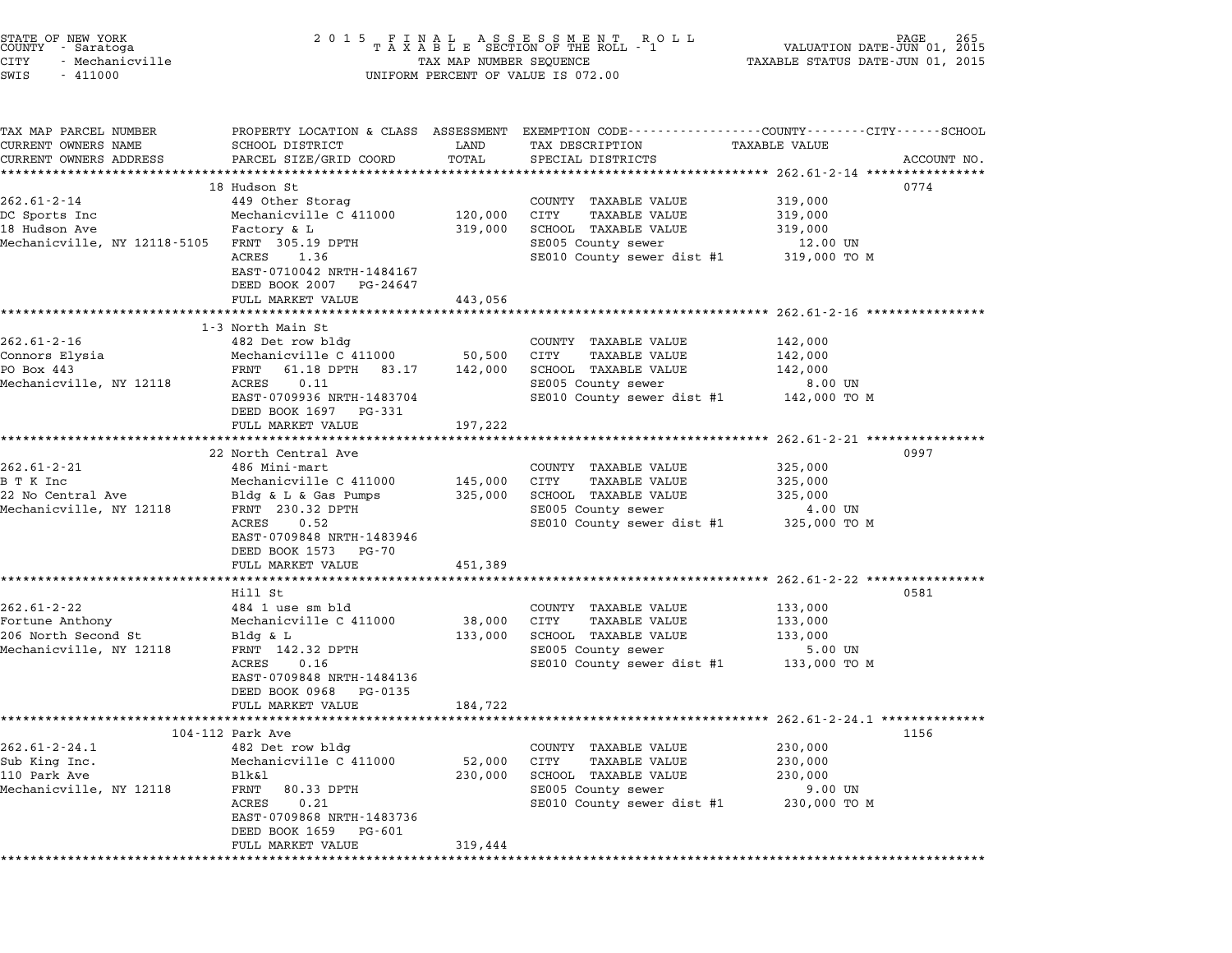| 2 0 1 5                                                                                                                                                                              |                                                                                | ROLL                                                                                                                                       | VALUATION DATE-JUN 01, 2015                                                                                                | PAGE<br>266                                                                                                                                                                                                                                                                                                                                                          |  |  |
|--------------------------------------------------------------------------------------------------------------------------------------------------------------------------------------|--------------------------------------------------------------------------------|--------------------------------------------------------------------------------------------------------------------------------------------|----------------------------------------------------------------------------------------------------------------------------|----------------------------------------------------------------------------------------------------------------------------------------------------------------------------------------------------------------------------------------------------------------------------------------------------------------------------------------------------------------------|--|--|
| UNIFORM PERCENT OF VALUE IS 072.00                                                                                                                                                   |                                                                                |                                                                                                                                            |                                                                                                                            |                                                                                                                                                                                                                                                                                                                                                                      |  |  |
| SCHOOL DISTRICT<br>PARCEL SIZE/GRID COORD                                                                                                                                            | LAND<br>TOTAL                                                                  | TAX DESCRIPTION<br>SPECIAL DISTRICTS                                                                                                       |                                                                                                                            | ACCOUNT NO.                                                                                                                                                                                                                                                                                                                                                          |  |  |
|                                                                                                                                                                                      |                                                                                |                                                                                                                                            |                                                                                                                            |                                                                                                                                                                                                                                                                                                                                                                      |  |  |
| 482 Det row bldg<br>Mechanicville C 411000<br>Blk&l<br>882<br>FRNT<br>56.43 DPTH<br>0.10<br>ACRES<br>EAST-0709798 NRTH-1483766                                                       | 38,900<br>153,000                                                              | COUNTY TAXABLE VALUE<br>CITY<br><b>TAXABLE VALUE</b><br>SCHOOL TAXABLE VALUE<br>SE005 County sewer                                         | 153,000<br>153,000<br>153,000<br>4.00 UN<br>153,000 TO M                                                                   |                                                                                                                                                                                                                                                                                                                                                                      |  |  |
| FULL MARKET VALUE                                                                                                                                                                    | 212,500                                                                        |                                                                                                                                            |                                                                                                                            |                                                                                                                                                                                                                                                                                                                                                                      |  |  |
| ********************************<br>111-117 Park Ave                                                                                                                                 |                                                                                |                                                                                                                                            |                                                                                                                            | 0330                                                                                                                                                                                                                                                                                                                                                                 |  |  |
| Mechanicville C 411000<br>80.75 DPTH<br>FRNT<br>ACRES<br>0.05<br>EAST-0709788 NRTH-1483676<br>DEED BOOK 1762 PG-101                                                                  | 29,700<br>126,000                                                              | CITY<br>TAXABLE VALUE<br>SCHOOL TAXABLE VALUE<br>SE005 County sewer                                                                        | 126,000<br>126,000<br>10.00 UN<br>126,000 TO M                                                                             |                                                                                                                                                                                                                                                                                                                                                                      |  |  |
| FULL MARKET VALUE                                                                                                                                                                    | 175,000                                                                        |                                                                                                                                            |                                                                                                                            |                                                                                                                                                                                                                                                                                                                                                                      |  |  |
| 9 South Main St<br>481 Att row bldg<br>Mechanicville C 411000<br>Bldgs&l<br>1104<br>FRNT<br>31.50 DPTH 106.00<br>ACRES<br>0.08<br>EAST-0709839 NRTH-1483536<br>DEED BOOK 1730 PG-654 | 17,000<br>125,000                                                              | COUNTY TAXABLE VALUE<br>CITY<br><b>TAXABLE VALUE</b><br>SCHOOL TAXABLE VALUE<br>SE005 County sewer                                         | 125,000<br>125,000<br>125,000<br>1.00 UN<br>125,000 TO M                                                                   | 1242                                                                                                                                                                                                                                                                                                                                                                 |  |  |
| FULL MARKET VALUE                                                                                                                                                                    | 173,611                                                                        |                                                                                                                                            |                                                                                                                            |                                                                                                                                                                                                                                                                                                                                                                      |  |  |
| South Main St<br>500 Rec & Entert<br>Mechanicville C 411000<br>FRNT 105.19 DPTH<br>ACRES<br>0.54<br>EAST-0710109 NRTH-1483567<br>DEED BOOK 2007<br>PG-32002                          | 127,000<br>300,000                                                             | COUNTY TAXABLE VALUE<br>CITY<br>TAXABLE VALUE<br>SCHOOL TAXABLE VALUE<br>SE005 County sewer<br>SE010 County sewer dist #1                  | 300,000<br>300,000<br>300,000<br>10.00 UN<br>300,000 TO M                                                                  | 1611                                                                                                                                                                                                                                                                                                                                                                 |  |  |
| *************************                                                                                                                                                            |                                                                                |                                                                                                                                            |                                                                                                                            |                                                                                                                                                                                                                                                                                                                                                                      |  |  |
| 35-37 South Main St<br>411 Apartment<br>Mechanicville C 411000<br>Blk & L<br>FRNT<br>46.00 DPTH<br>ACRES<br>0.18                                                                     | 15,000<br>119,000                                                              | TAXABLE VALUE<br>COUNTY<br><b>CITY</b><br><b>TAXABLE VALUE</b><br>SCHOOL TAXABLE VALUE<br>SE005 County sewer<br>SE010 County sewer dist #1 | 119,000<br>119,000<br>119,000<br>$6.00$ UN<br>119,000 TO M                                                                 | 0690                                                                                                                                                                                                                                                                                                                                                                 |  |  |
|                                                                                                                                                                                      | 114 Park Ave<br>DEED BOOK 1732 PG-755<br>482 Det row bldg<br>FULL MARKET VALUE | **************************************<br>416,667                                                                                          | FINAL ASSESSMENT RO<br>TAXABLE SECTION OF THE ROLL - 1<br>TAX MAP NUMBER SEQUENCE<br>*************<br>COUNTY TAXABLE VALUE | TAXABLE STATUS DATE-JUN 01, 2015<br>PROPERTY LOCATION & CLASS ASSESSMENT EXEMPTION CODE---------------COUNTY-------CITY------SCHOOL<br>TAXABLE VALUE<br>SE010 County sewer dist #1<br>************************* 262.61-3-1 ******************<br>126,000<br>SE010 County sewer dist #1<br>SE010 County sewer dist #1<br>********************* 262.61-3-10 ********** |  |  |

STATE OF NEW YORK <sup>2</sup> <sup>0</sup> <sup>1</sup> 5 F I N A L A S S E S S M E N T R O L L PAGE <sup>266</sup> COUNTY - Saratoga <sup>T</sup> <sup>A</sup> <sup>X</sup> <sup>A</sup> <sup>B</sup> <sup>L</sup> <sup>E</sup> SECTION OF THE ROLL - <sup>1</sup> VALUATION DATE-JUN 01, <sup>2015</sup>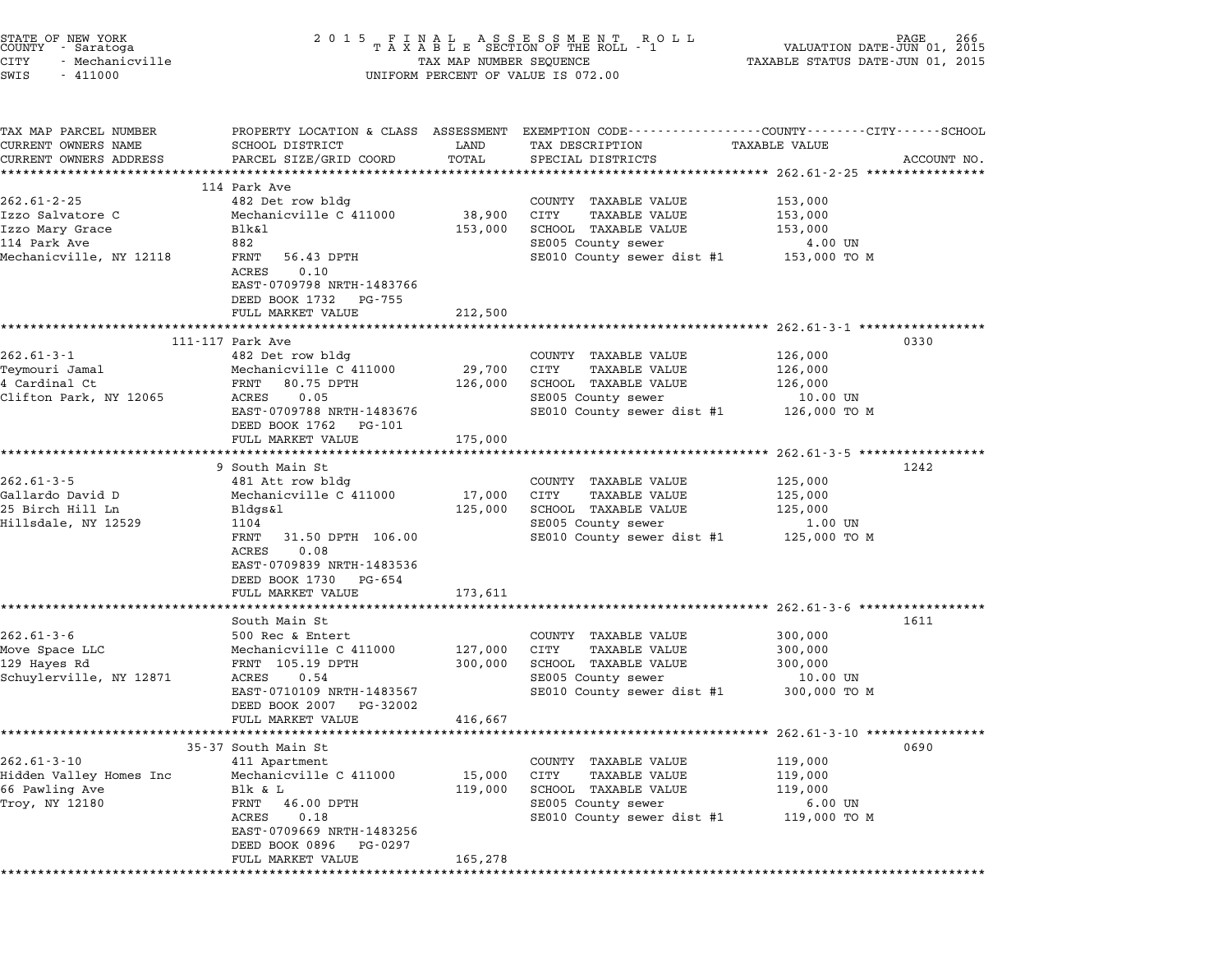| STATE OF NEW YORK<br>COUNTY - Saratoga<br>CITY<br>- Mechanicville<br>SWIS<br>$-411000$   | 2 0 1 5                                                                                                                                                                               | TAX MAP NUMBER SEQUENCE      | UNIFORM PERCENT OF VALUE IS 072.00                                                                                                            | VALUATION DATE-JUN 01,<br>TAXABLE STATUS DATE-JUN 01, 2015 | 267<br>2015 |
|------------------------------------------------------------------------------------------|---------------------------------------------------------------------------------------------------------------------------------------------------------------------------------------|------------------------------|-----------------------------------------------------------------------------------------------------------------------------------------------|------------------------------------------------------------|-------------|
| TAX MAP PARCEL NUMBER<br>CURRENT OWNERS NAME<br>CURRENT OWNERS ADDRESS                   | SCHOOL DISTRICT<br>PARCEL SIZE/GRID COORD                                                                                                                                             | LAND<br>TOTAL                | PROPERTY LOCATION & CLASS ASSESSMENT EXEMPTION CODE---------------COUNTY-------CITY------SCHOOL<br>TAX DESCRIPTION<br>SPECIAL DISTRICTS       | <b>TAXABLE VALUE</b>                                       | ACCOUNT NO. |
| $262.61 - 3 - 11$<br>Haney John E III<br>14 South Central Ave<br>Mechanicville, NY 12118 | 11 South Central Ave<br>311 Res vac land<br>Mechanicville C 411000<br>V1<br>FRNT<br>50.00 DPTH<br>ACRES<br>0.09<br>EAST-0709559 NRTH-1483306<br>DEED BOOK 2010 PG-30782               | 14,000<br>14,000             | COUNTY TAXABLE VALUE<br>CITY<br>TAXABLE VALUE<br>SCHOOL TAXABLE VALUE<br>SE010 County sewer dist #1                                           | 14,000<br>14,000<br>14,000<br>14,000 TO M                  | 0171        |
|                                                                                          | FULL MARKET VALUE<br>29-31 South Main St                                                                                                                                              | 19,444                       |                                                                                                                                               |                                                            | 0805        |
| $262.61 - 3 - 12$<br>Kearney Joseph<br>18 So Central Ave<br>Mechanicville, NY 12118      | 482 Det row bldg<br>Mechanicville C 411000<br>FRNT 60.00 DPTH<br>0.38<br>ACRES<br>EAST-0709639 NRTH-1483326<br>DEED BOOK 1040 PG-607                                                  | 20,000<br>98,000             | COUNTY TAXABLE VALUE<br>CITY<br>TAXABLE VALUE<br>SCHOOL TAXABLE VALUE<br>SE005 County sewer<br>SE010 County sewer dist #1                     | 98,000<br>98,000<br>98,000<br>2.00 UN<br>98,000 TO M       |             |
|                                                                                          | FULL MARKET VALUE                                                                                                                                                                     | 136,111                      |                                                                                                                                               |                                                            |             |
| $262.61 - 3 - 13$<br>Haney John E III<br>14 South Central Ave<br>Mechanicville, NY 12118 | 11 South Central Ave<br>439 Sm park gar<br>Mechanicville C 411000<br>90.00 DPTH<br>FRNT<br>ACRES<br>0.10<br>EAST-0709599 NRTH-1483406<br>DEED BOOK 2010 PG-30782<br>FULL MARKET VALUE | 22,000<br>56,000<br>77,778   | COUNTY TAXABLE VALUE<br>CITY<br>TAXABLE VALUE<br>SCHOOL TAXABLE VALUE<br>SE005 County sewer<br>SE010 County sewer dist #1                     | 56,000<br>56,000<br>56,000<br>2.00 UN<br>56,000 TO M       | 0995        |
|                                                                                          |                                                                                                                                                                                       |                              |                                                                                                                                               | ********* 262.61-3-14 **************                       |             |
| $262.61 - 3 - 14$<br>Andrews Barbara F<br>27 South Main St<br>Mechanicville, NY 12118    | 27 South Main St<br>411 Apartment<br>Mechanicville C 411000<br>FRNT<br>30.50 DPTH<br>ACRES<br>0.10<br>EAST-0709719 NRTH-1483336<br>DEED BOOK 0723<br>PG-0450<br>FULL MARKET VALUE     | 15,000<br>115,000<br>159,722 | COUNTY TAXABLE VALUE<br>CITY<br><b>TAXABLE VALUE</b><br>SCHOOL TAXABLE VALUE<br>SE005 County sewer<br>SE010 County sewer dist #1 115,000 TO M | 115,000<br>115,000<br>115,000<br>4.00 UN                   | 0059        |
|                                                                                          | 25 South Main St                                                                                                                                                                      |                              |                                                                                                                                               |                                                            | 1310        |
| $262.61 - 3 - 15$<br>Snow Susan<br>402 Park Ave<br>Mechanicville, NY 12118               | 220 2 Family Res<br>Mechanicville C 411000<br>Η&l<br>1100<br>FRNT<br>28.00 DPTH<br>ACRES<br>0.10<br>EAST-0709739 NRTH-1483366<br>DEED BOOK 2014<br>PG-10293<br>FULL MARKET VALUE      | 15,000<br>84,000<br>116,667  | COUNTY TAXABLE VALUE<br><b>TAXABLE VALUE</b><br>CITY<br>SCHOOL TAXABLE VALUE<br>SE005 County sewer<br>SE010 County sewer dist #1              | 84,000<br>84,000<br>84,000<br>2.00 UN<br>84,000 TO M       |             |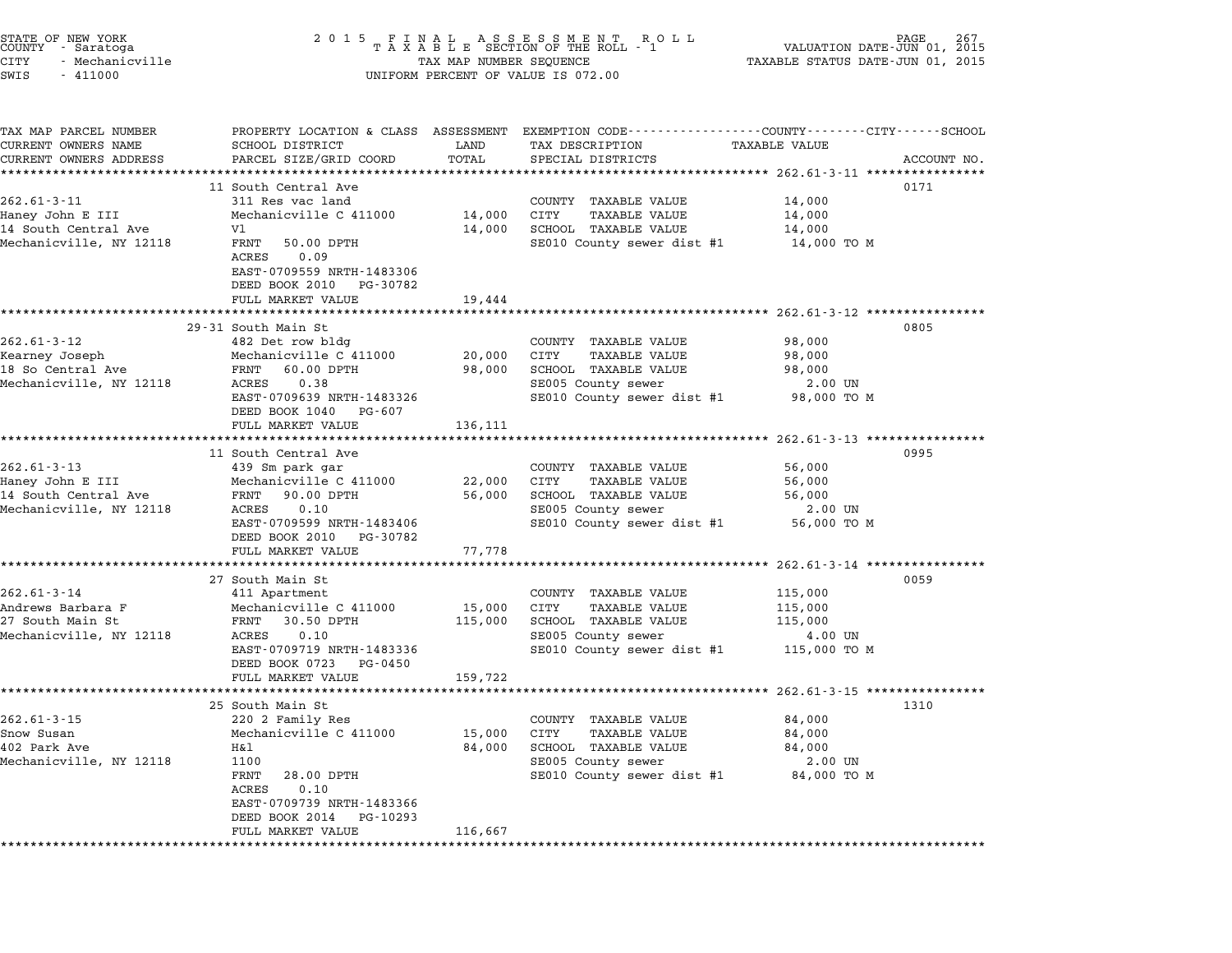| STATE OF NEW YORK<br>COUNTY - Saratoga<br>CITY<br>- Mechanicville<br>SWIS<br>$-411000$                  | 2 0 1 5                                                                                                                                                                                                                                                      |                                | FINAL ASSESSMENT ROLL<br>TAXABLE SECTION OF THE ROLL - 1<br>TAX MAP NUMBER SEQUENCE<br>UNIFORM PERCENT OF VALUE IS 072.00                                                                                 | VALUATION DATE-JUN 01,<br>TAXABLE STATUS DATE-JUN 01, 2015             | 268<br>2015  |
|---------------------------------------------------------------------------------------------------------|--------------------------------------------------------------------------------------------------------------------------------------------------------------------------------------------------------------------------------------------------------------|--------------------------------|-----------------------------------------------------------------------------------------------------------------------------------------------------------------------------------------------------------|------------------------------------------------------------------------|--------------|
| TAX MAP PARCEL NUMBER<br>CURRENT OWNERS NAME<br>CURRENT OWNERS ADDRESS                                  | SCHOOL DISTRICT<br>PARCEL SIZE/GRID COORD<br>************************                                                                                                                                                                                        | LAND<br>TOTAL<br>************* | PROPERTY LOCATION & CLASS ASSESSMENT EXEMPTION CODE---------------COUNTY-------CITY------SCHOOL<br>TAX DESCRIPTION<br>SPECIAL DISTRICTS<br>********************************* 262.61-3-19 **************** | TAXABLE VALUE                                                          | ACCOUNT NO.  |
| $262.61 - 3 - 19$<br>H&P Diversified Holdings LLC<br>PO Box 1391<br>Clifton Park, NY 12065              | 2-10 South Central Ave<br>411 Apartment<br>Mechanicville C 411000<br>Blk & L<br>FRNT<br>72.59 DPTH<br>ACRES<br>0.12<br>EAST-0709769 NRTH-1483636<br>DEED BOOK 2009<br>PG-15102                                                                               | 61,000<br>348,750              | COUNTY TAXABLE VALUE<br>CITY<br>TAXABLE VALUE<br>SCHOOL TAXABLE VALUE<br>SE005 County sewer<br>SE010 County sewer dist #1 348,750 TO M                                                                    | 348,750<br>348,750<br>348,750<br>8.00 UN                               | 0564         |
|                                                                                                         | FULL MARKET VALUE                                                                                                                                                                                                                                            | 484,375                        |                                                                                                                                                                                                           | ******************* 262.61-3-22 *************                          |              |
| $262.61 - 3 - 22$<br>CVS STORE# 2226<br>Advantage IQ<br>PO Box 2440<br>Spokane, WA 99210                | 12-14 South Central Ave<br>453 Large retail<br>Mechanicville C 411000<br>FRNT 203.48 DPTH<br>0.85<br>ACRES<br>EAST-0709735 NRTH-1483465<br>DEED BOOK 1648<br>PG-198<br>FULL MARKET VALUE                                                                     | 80,000<br>800,000<br>1111, 111 | COUNTY TAXABLE VALUE<br>CITY<br><b>TAXABLE VALUE</b><br>SCHOOL TAXABLE VALUE<br>SE005 County sewer<br>SE010 County sewer dist #1                                                                          | 800,000<br>800,000<br>800,000<br>$6.00$ UN<br>800,000 TO M             | $\mathbf{1}$ |
|                                                                                                         | 22 South Main St                                                                                                                                                                                                                                             |                                |                                                                                                                                                                                                           |                                                                        | 0507         |
| $262.61 - 3 - 25$<br>Enzien John A<br>22 South Main St<br>Mechanicville, NY 12118                       | 220 2 Family Res<br>Mechanicville C 411000<br>FRNT 144.90 DPTH<br>ACRES<br>0.77<br>EAST-0709992 NRTH-1483278<br>DEED BOOK 2008<br>PG-39863<br>FULL MARKET VALUE                                                                                              | 47,500<br>185,000<br>256,944   | RES STAR 41854<br>COUNTY TAXABLE VALUE<br>CITY<br>TAXABLE VALUE<br>SCHOOL TAXABLE VALUE<br>SE005 County sewer<br>SE010 County sewer dist #1 185,000 TO M                                                  | $\overline{0}$<br>$\Omega$<br>185,000<br>185,000<br>155,150<br>4.00 UN | 29,850       |
|                                                                                                         |                                                                                                                                                                                                                                                              |                                |                                                                                                                                                                                                           | ********* 262.61-4-1 ***************                                   |              |
| $262.61 - 4 - 1$<br>Dyer Royal<br>Constructio R<br>Co Inc<br>159 So Pearl St<br>Mechanicville, NY 12118 | 325-327 Park Ave<br>484 1 use sm bld<br>Mechanicville C 411000<br>FRNT<br>50.00 DPTH 100.00<br>ACRES<br>0.11<br>EAST-0708868 NRTH-1483704<br>DEED BOOK 1564<br>PG-285<br>FULL MARKET VALUE                                                                   | 15,000<br>50,000<br>69,444     | COUNTY TAXABLE VALUE<br>CITY<br>TAXABLE VALUE<br>SCHOOL TAXABLE VALUE<br>SE005 County sewer<br>SE010 County sewer dist #1                                                                                 | 50,000<br>50,000<br>50,000<br>1.00 UN<br>50,000 TO M                   | 0152         |
|                                                                                                         |                                                                                                                                                                                                                                                              |                                |                                                                                                                                                                                                           |                                                                        |              |
| $262.61 - 4 - 2$<br>Marshall Marie<br>Mark Minick<br>481 County Rte 75<br>Mechanicville, NY 12118       | 321 Park Ave<br>220 2 Family Res<br>Mechanicville C 411000<br>Remainderman Mark R Minic<br>Marie Marshall Trust<br>Life Estate<br>FRNT<br>40.00 DPTH 100.00<br>ACRES<br>0.09<br>EAST-0708908 NRTH-1483714<br>DEED BOOK 2013<br>PG-26589<br>FULL MARKET VALUE | 17,800<br>89,000<br>123,611    | COUNTY TAXABLE VALUE<br>CITY<br><b>TAXABLE VALUE</b><br>SCHOOL TAXABLE VALUE<br>SE005 County sewer<br>SE010 County sewer dist #1                                                                          | 89,000<br>89,000<br>89,000<br>2.00 UN<br>89,000 TO M                   | 1497         |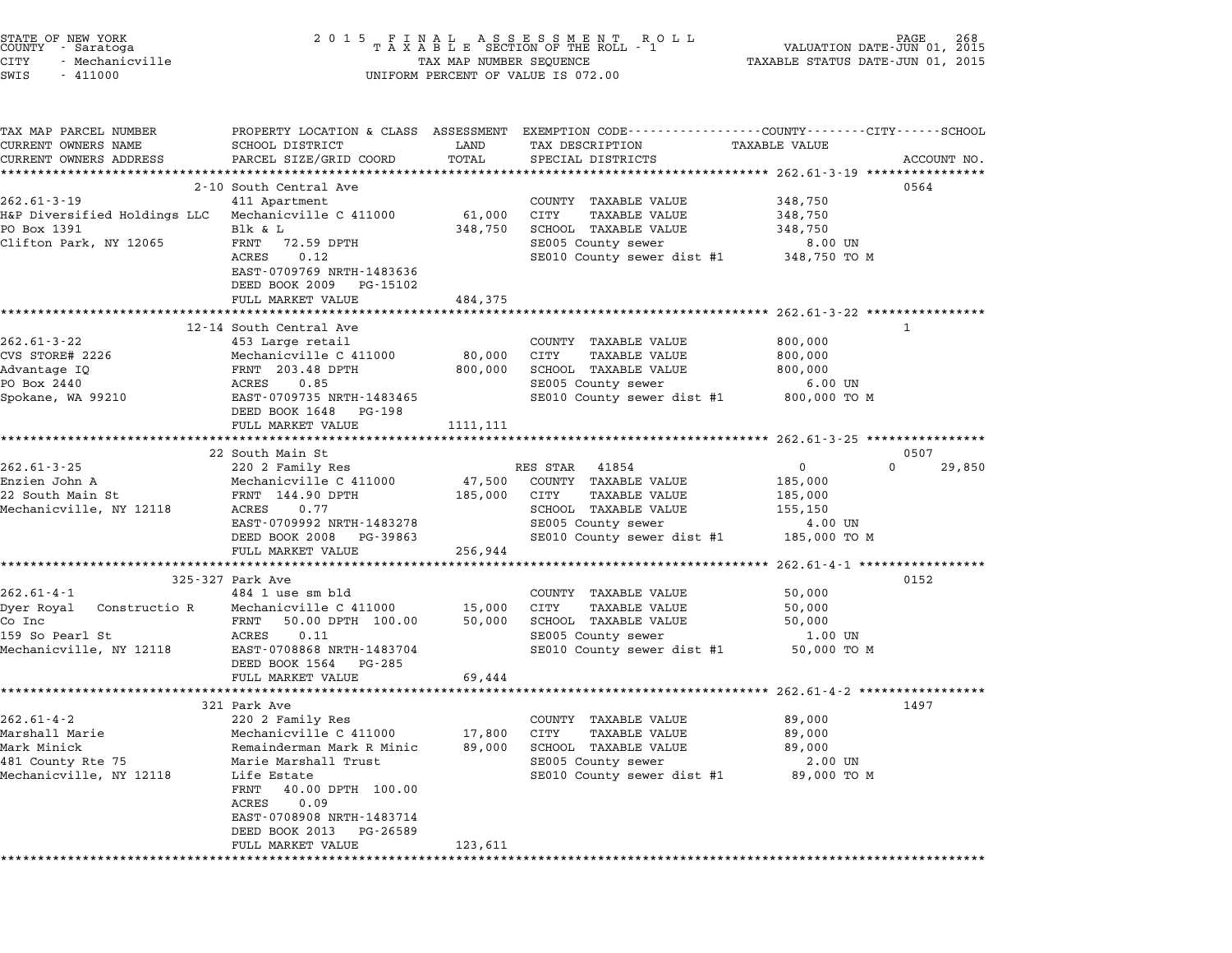| STATE OF NEW YORK<br>COUNTY - Saratoga<br><b>CITY</b><br>- Mechanicville<br>SWIS<br>$-411000$                                                                         | 2 0 1 5                                                                                                                                                                                                                                                                  |                                  | UNIFORM PERCENT OF VALUE IS 072.00                                                                                                                                                                                                                                                                                                                                   | TAXABLE STATUS DATE-JUN 01, 2015                                                                                                                                                                                                 |                                                             |                                          |
|-----------------------------------------------------------------------------------------------------------------------------------------------------------------------|--------------------------------------------------------------------------------------------------------------------------------------------------------------------------------------------------------------------------------------------------------------------------|----------------------------------|----------------------------------------------------------------------------------------------------------------------------------------------------------------------------------------------------------------------------------------------------------------------------------------------------------------------------------------------------------------------|----------------------------------------------------------------------------------------------------------------------------------------------------------------------------------------------------------------------------------|-------------------------------------------------------------|------------------------------------------|
| TAX MAP PARCEL NUMBER<br>CURRENT OWNERS NAME<br>CURRENT OWNERS ADDRESS                                                                                                | SCHOOL DISTRICT<br>PARCEL SIZE/GRID COORD                                                                                                                                                                                                                                | LAND<br>TOTAL                    | PROPERTY LOCATION & CLASS ASSESSMENT EXEMPTION CODE---------------COUNTY-------CITY-----SCHOOL<br>TAX DESCRIPTION<br>SPECIAL DISTRICTS                                                                                                                                                                                                                               | TAXABLE VALUE                                                                                                                                                                                                                    |                                                             | ACCOUNT NO.                              |
| $262.61 - 4 - 3$<br>Dunn Funeral Homes Inc<br>317 Park Ave<br>Mechanicville, NY 12118                                                                                 | 317 Park Ave<br>471 Funeral home<br>Mechanicville C 411000<br>FRNT 50.00 DPTH 150.00<br>0.17<br>ACRES<br>EAST-0708958 NRTH-1483694<br>DEED BOOK 0765 PG-0362<br>FULL MARKET VALUE                                                                                        | 35,000<br>140,000<br>194,444     | COUNTY TAXABLE VALUE<br><b>TAXABLE VALUE</b><br>CITY<br>SCHOOL TAXABLE VALUE<br>SE005 County sewer<br>SE010 County sewer dist #1 140,000 TO M                                                                                                                                                                                                                        | 140,000<br>140,000<br>140,000<br>8.00 UN                                                                                                                                                                                         | 0490                                                        |                                          |
|                                                                                                                                                                       | 309-311 Park Ave & First Ave                                                                                                                                                                                                                                             | *************************        | 65 PCT OF VALUE USED FOR EXEMPTION PURPOSES                                                                                                                                                                                                                                                                                                                          | *********************** 262.61-4-4 *****************                                                                                                                                                                             | 0310                                                        |                                          |
| $262.61 - 4 - 4$<br>Curto Roberta M<br>108 Sixth St<br>Saratoga Springs, NY 12866<br>$262.61 - 4 - 7$<br>Rickard Amy S<br>116 First Avenue<br>Mechanicville, NY 12118 | $485$ > 1use sm bld<br>Mechanicville C 411000<br>FRNT 49.50 DPTH<br>0.14<br>ACRES<br>EAST-0709048 NRTH-1483735<br>DEED BOOK 1690 PG-615<br>FULL MARKET VALUE<br>116 First Ave<br>210 1 Family Res<br>Mechanicville C 411000<br>H & L<br>FRNT 46.00 DPTH<br>0.12<br>ACRES | 138,889 CITY<br>20,700<br>83,000 | VET COM C 41132<br>28,000 VET COM T 41133<br>100,000 VET DIS C 41142<br>VET DIS T 41143<br>SR STAR<br>41834<br>COUNTY TAXABLE VALUE<br>TAXABLE VALUE<br>SCHOOL TAXABLE VALUE<br>SE005 County sewer<br>SE010 County sewer dist #1<br>COUNTY TAXABLE VALUE<br>CITY<br><b>TAXABLE VALUE</b><br>SCHOOL TAXABLE VALUE<br>SE005 County sewer<br>SE010 County sewer dist #1 | 16,250<br>$\overline{\phantom{0}}$<br>3,250<br>$^{\circ}$<br>$\overline{0}$<br>80,500<br>81,750<br>35,020<br>1.00 UN<br>100,000 TO M<br>**** 262.61-4-7 ****************<br>83,000<br>83,000<br>83,000<br>1.00 UN<br>83,000 TO M | $\Omega$<br>15,000<br>$\Omega$<br>3,250<br>$\Omega$<br>0635 | 0<br>0<br>$\Omega$<br>$\Omega$<br>64,980 |
|                                                                                                                                                                       | EAST-0709089 NRTH-1483575<br>DEED BOOK 2014<br>PG-14499<br>FULL MARKET VALUE                                                                                                                                                                                             | 115,278                          |                                                                                                                                                                                                                                                                                                                                                                      |                                                                                                                                                                                                                                  |                                                             |                                          |
| $262.61 - 4 - 8$<br>OSullivan Daniel A<br>17 S Railroad St<br>Mechanicville, NY 12118                                                                                 | 17 South Railroad St Rear<br>220 2 Family Res<br>Mechanicville C 411000<br>Also Deed 1685/320<br>FRNT 14.00 DPTH<br>ACRES<br>0.30<br>EAST-0709199 NRTH-1483585<br>DEED BOOK 2013<br>PG-27971<br>FULL MARKET VALUE                                                        | 12,000<br>80,000<br>111,111      | COUNTY TAXABLE VALUE<br>TAXABLE VALUE<br>CITY<br>SCHOOL TAXABLE VALUE<br>SE005 County sewer<br>SE010 County sewer dist #1 80,000 TO M                                                                                                                                                                                                                                | 80,000<br>80,000<br>80,000<br>2.00 UN                                                                                                                                                                                            | 0356                                                        |                                          |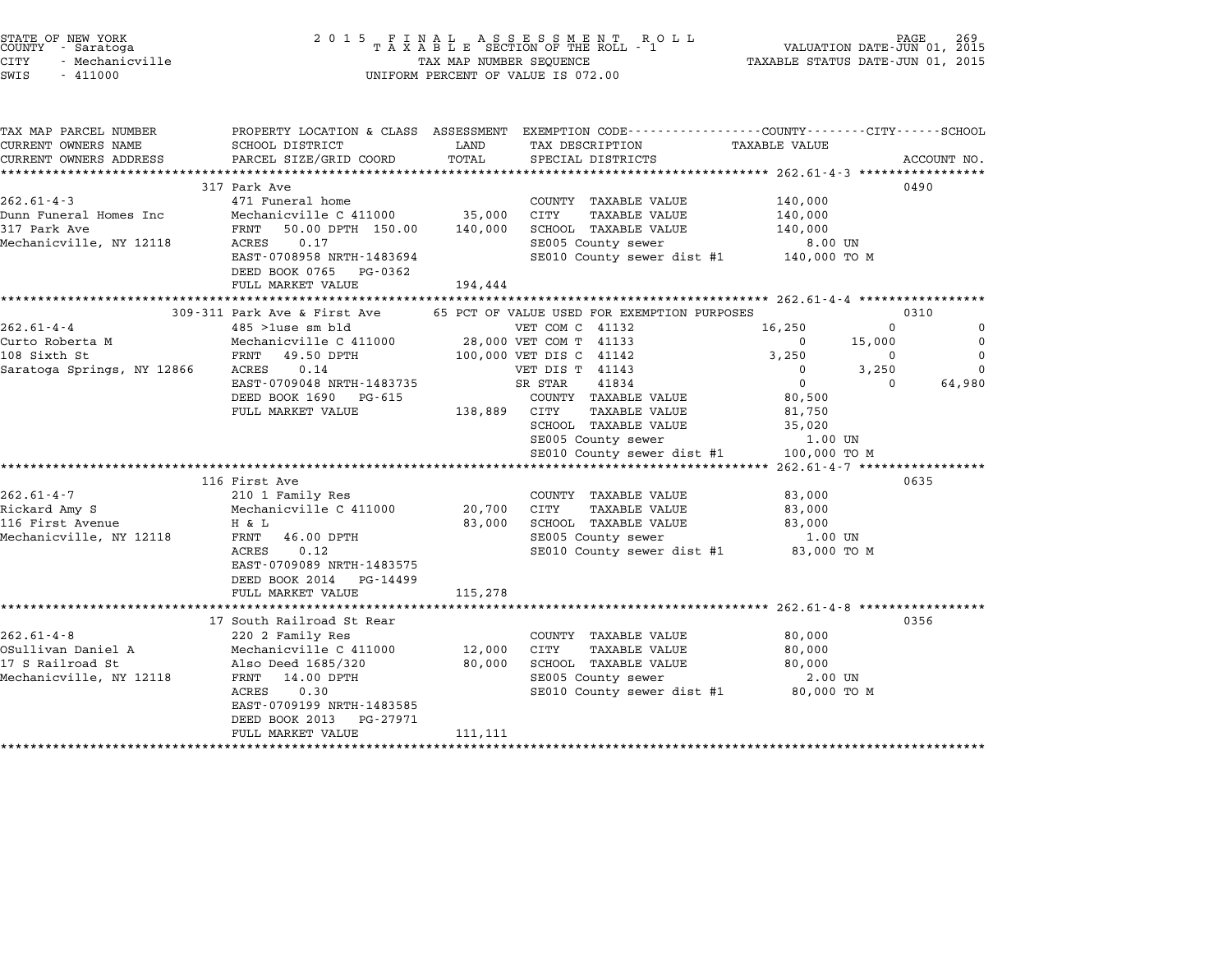| STATE OF NEW YORK<br>COUNTY - Saratoga<br><b>CITY</b><br>- Mechanicville<br>SWIS<br>$-411000$                 | 2 0 1 5                                                                                                                                                                                           | TAX MAP NUMBER SEQUENCE      | FINAL ASSESSMENT ROLL<br>TAXABLE SECTION OF THE ROLL - 1<br>UNIFORM PERCENT OF VALUE IS 072.00                                         | VALUATION DATE-JUN 01, 2015<br>TAXABLE STATUS DATE-JUN 01, 2015   | PAGE<br>270 |
|---------------------------------------------------------------------------------------------------------------|---------------------------------------------------------------------------------------------------------------------------------------------------------------------------------------------------|------------------------------|----------------------------------------------------------------------------------------------------------------------------------------|-------------------------------------------------------------------|-------------|
| TAX MAP PARCEL NUMBER<br>CURRENT OWNERS NAME<br>CURRENT OWNERS ADDRESS                                        | SCHOOL DISTRICT<br>PARCEL SIZE/GRID COORD<br>*******************************                                                                                                                      | LAND<br>TOTAL                | PROPERTY LOCATION & CLASS ASSESSMENT EXEMPTION CODE--------------COUNTY-------CITY------SCHOOL<br>TAX DESCRIPTION<br>SPECIAL DISTRICTS | TAXABLE VALUE<br>****************** 262.61-4-10 ***************** | ACCOUNT NO. |
| $262.61 - 4 - 10$<br>Stewarts Shop Corp<br>PO Box 435<br>Saratoga Springs, NY 12866                           | 301-307 Park Ave<br>486 Mini-mart<br>Mechanicville C 411000<br>name chg 2011/35976<br>FRNT 121.00 DPTH<br>ACRES<br>0.29<br>EAST-0709138 NRTH-1483735<br>DEED BOOK 1151 PG-34                      | 60,200<br>300,000            | COUNTY TAXABLE VALUE<br>CITY<br><b>TAXABLE VALUE</b><br>SCHOOL TAXABLE VALUE<br>SE005 County sewer<br>SE010 County sewer dist #1       | 300,000<br>300,000<br>300,000<br>4.00 UN<br>300,000 TO M          | 49          |
|                                                                                                               | FULL MARKET VALUE                                                                                                                                                                                 | 416,667                      |                                                                                                                                        | ************************ 262.61-4-11 *****************            |             |
| 262.61-4-11<br>227 Park Avenue LLC<br>227 Park Ave<br>Mechanicville, NY 12118                                 | 227-231 Park Ave<br>421 Restaurant<br>Mechanicville C 411000<br>FRNT<br>64.75 DPTH<br>ACRES<br>0.13<br>EAST-0709338 NRTH-1483725<br>DEED BOOK 2006 PG-22003<br>FULL MARKET VALUE                  | 32,000<br>110,000<br>152,778 | COUNTY TAXABLE VALUE<br>CITY<br><b>TAXABLE VALUE</b><br>SCHOOL TAXABLE VALUE<br>SE005 County sewer<br>SE010 County sewer dist #1       | 110,000<br>110,000<br>110,000<br>11.00 UN<br>110,000 TO M         | 0066        |
|                                                                                                               | **************************                                                                                                                                                                        |                              |                                                                                                                                        | $262.61 - 4 - 12$ ****************                                |             |
| 262.61-4-12<br>Mechanicville Fitness Ctr LLC Mechanicville C 411000<br>34 Muriel Ln<br>Schaghticoke, NY 12154 | 223-225 Park Ave<br>544 Health spa<br>Store&l<br>1122<br>FRNT<br>51.50 DPTH<br>0.16<br>ACRES<br>EAST-0709388 NRTH-1483705<br>DEED BOOK 2011 PG-12615<br>FULL MARKET VALUE                         | 34,700<br>139,000<br>193,056 | COUNTY TAXABLE VALUE<br>CITY<br><b>TAXABLE VALUE</b><br>SCHOOL TAXABLE VALUE<br>SE005 County sewer<br>SE010 County sewer dist #1       | 139,000<br>139,000<br>139,000<br>4.00 UN<br>139,000 TO M          | 0326        |
|                                                                                                               |                                                                                                                                                                                                   |                              |                                                                                                                                        |                                                                   |             |
| $262.61 - 4 - 13$<br>T & B Realty LLC<br>215 Park Ave<br>Mechanicville, NY 12118                              | 215 Park Ave<br>481 Att row bldg<br>Mechanicville C 411000<br>Bl&q&l<br>1121<br>FRNT<br>35.00 DPTH<br>0.17<br>ACRES<br>EAST-0709428 NRTH-1483665<br>DEED BOOK 1710<br>PG-762<br>FULL MARKET VALUE | 37,000<br>148,000<br>205,556 | COUNTY TAXABLE VALUE<br>CITY<br><b>TAXABLE VALUE</b><br>SCHOOL TAXABLE VALUE<br>SE005 County sewer<br>SE010 County sewer dist #1       | 148,000<br>148,000<br>148,000<br>7.00 UN<br>148,000 TO M          | 1189        |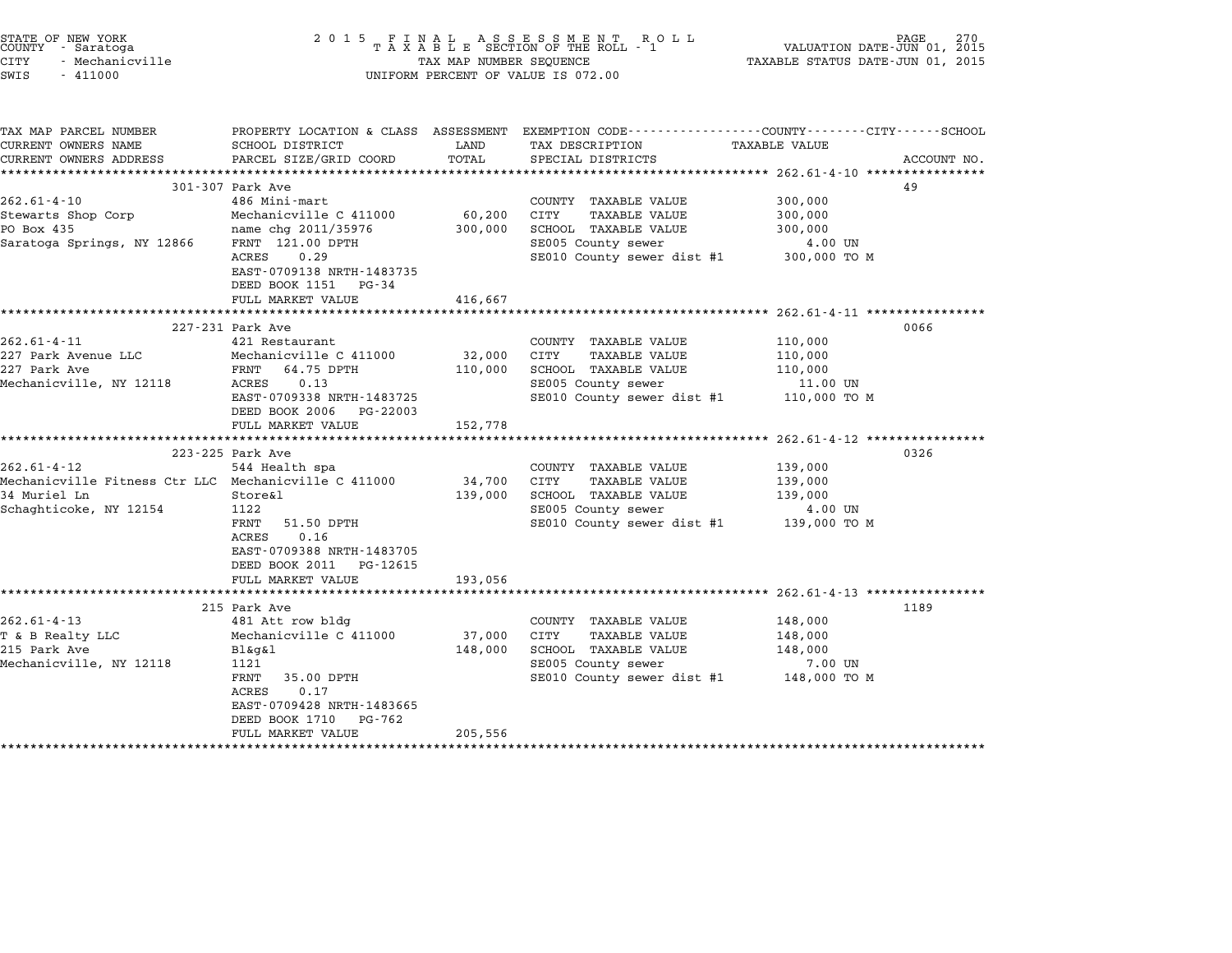| STATE OF NEW YORK<br>COUNTY - Saratoga<br>CITY<br>- Mechanicville<br>SWIS<br>$-411000$   |                                                                                                                                                                                                 | TAX MAP NUMBER SEQUENCE          | 2015 FINAL ASSESSMENT ROLL<br>TAXABLE SECTION OF THE ROLL - 1<br>UNIFORM PERCENT OF VALUE IS 072.00                                                                                                   | VALUATION DATE-JUN 01, 2015<br>TAXABLE STATUS DATE-JUN 01, 2015     | PAGE.       |
|------------------------------------------------------------------------------------------|-------------------------------------------------------------------------------------------------------------------------------------------------------------------------------------------------|----------------------------------|-------------------------------------------------------------------------------------------------------------------------------------------------------------------------------------------------------|---------------------------------------------------------------------|-------------|
| TAX MAP PARCEL NUMBER<br>CURRENT OWNERS NAME<br>CURRENT OWNERS ADDRESS                   | SCHOOL DISTRICT<br>PARCEL SIZE/GRID COORD<br>*****************************                                                                                                                      | LAND<br>TOTAL<br>*************** | PROPERTY LOCATION & CLASS ASSESSMENT EXEMPTION CODE---------------COUNTY-------CITY------SCHOOL<br>TAX DESCRIPTION<br>SPECIAL DISTRICTS                                                               | TAXABLE VALUE<br>******************** 262.61-4-14 ***************** | ACCOUNT NO. |
| $262.61 - 4 - 14$<br>Cao Yu<br>Cao Mei Qi<br>219 Park Ave<br>Mechanicville, NY 12118     | 219 Park Ave<br>482 Det row bldg<br>Mechanicville C 411000<br>Blk & L<br>FRNT 28.75 DPTH<br>ACRES<br>0.05<br>EAST-0709458 NRTH-1483715<br>DEED BOOK 2012 PG-8103<br>FULL MARKET VALUE           | 27,200<br>109,000<br>151,389     | COUNTY TAXABLE VALUE<br>CITY<br><b>TAXABLE VALUE</b><br>SCHOOL TAXABLE VALUE<br>SE005 County sewer<br>SE010 County sewer dist #1                                                                      | 109,000<br>109,000<br>109,000<br>5.00 UN<br>109,000 TO M            | 0679        |
|                                                                                          |                                                                                                                                                                                                 |                                  |                                                                                                                                                                                                       |                                                                     |             |
| $262.61 - 4 - 15$<br>T & B Realty Llc<br>215 Park Ave<br>Mechanicville, NY 12118         | 215 Park Ave<br>482 Det row bldg<br>Mechanicville C 411000<br>Blk & L<br>1119<br>FRNT<br>50.00 DPTH<br>0.08<br>ACRES<br>EAST-0709488 NRTH-1483716<br>DEED BOOK 1597 PG-563<br>FULL MARKET VALUE | 37,000<br>165,000<br>229,167     | COUNTY TAXABLE VALUE<br>CITY<br>TAXABLE VALUE<br>SCHOOL TAXABLE VALUE<br>SE005 County sewer<br>SE010 County sewer dist #1 165,000 TO M<br>****************************** 262.61-4-16 **************** | 165,000<br>165,000<br>165,000<br>2.00 UN                            | 1063        |
|                                                                                          | 211-213 Park Ave                                                                                                                                                                                |                                  |                                                                                                                                                                                                       |                                                                     | 0930        |
| $262.61 - 4 - 16$<br>Gagne-Morin Development LLC<br>28 Taylor Rd<br>Gansevoort, NY 12831 | 463 Bank complex<br>Mechanicville C 411000<br>Blk&l<br>1118<br>FRNT<br>68.00 DPTH<br>ACRES<br>0.22<br>EAST-0709538 NRTH-1483686<br>DEED BOOK 1774 PG-535<br>FULL MARKET VALUE                   | 70,000<br>290,000                | COUNTY TAXABLE VALUE<br>CITY<br>TAXABLE VALUE<br>SCHOOL TAXABLE VALUE<br>SE005 County sewer<br>SE010 County sewer dist #1                                                                             | 290,000<br>290,000<br>290,000<br>$6.00$ UN<br>290,000 TO M          |             |
|                                                                                          | ***************************                                                                                                                                                                     | 402,778                          |                                                                                                                                                                                                       |                                                                     |             |
| $262.61 - 4 - 17$<br>Suarez Jon D<br>6604 State Highway 56<br>Potsdam, NY 13676          | 209 Park Ave<br>330 Vacant comm<br>Mechanicville C 411000<br>FRNT 12.10 DPTH<br>ACRES<br>0.03<br>EAST-0709581 NRTH-1483684<br>DEED BOOK 2009<br>PG-898<br>FULL MARKET VALUE                     | 18,900<br>18,900<br>26,250       | COUNTY TAXABLE VALUE<br>CITY<br>TAXABLE VALUE<br>SCHOOL TAXABLE VALUE<br>SE005 County sewer<br>SE010 County sewer dist #1                                                                             | 18,900<br>18,900<br>18,900<br>1.00 UN<br>18,900 TO M                | 1206        |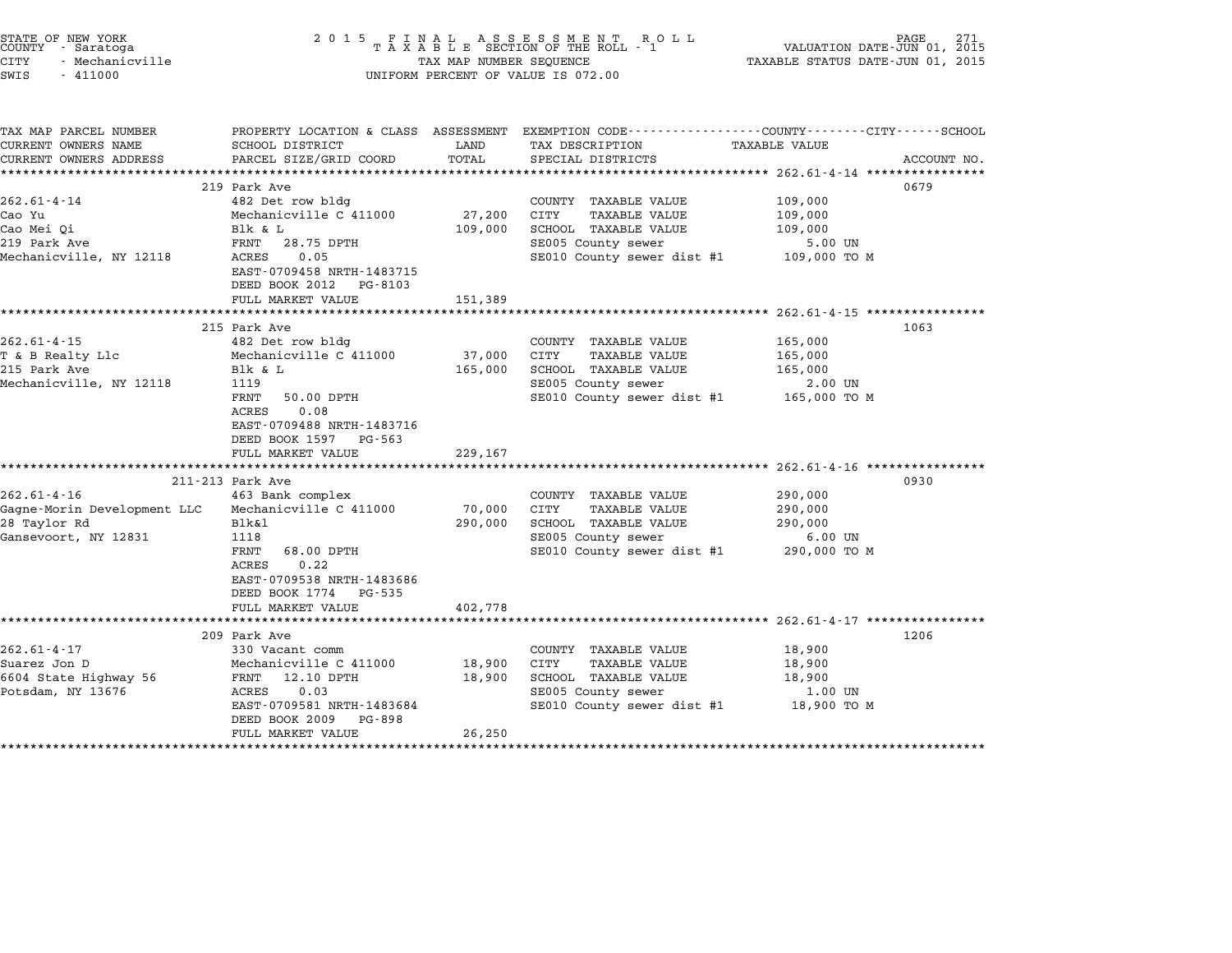| STATE OF NEW YORK<br>COUNTY - Saratoga<br><b>CITY</b><br>- Mechanicville<br>SWIS<br>$-411000$                                                                           | 2 0 1 5                                                                                                                                                                                                                                                                                                                                                                                                                      | TAX MAP NUMBER SEQUENCE                          | FINAL ASSESSMENT RC<br>TAXABLE SECTION OF THE ROLL - 1<br>R O L L<br>UNIFORM PERCENT OF VALUE IS 072.00                                                                                                                                        | PAGE<br>VALUATION DATE-JUN 01, 2015<br>TAXABLE STATUS DATE-JUN 01, 2015                                               |             |
|-------------------------------------------------------------------------------------------------------------------------------------------------------------------------|------------------------------------------------------------------------------------------------------------------------------------------------------------------------------------------------------------------------------------------------------------------------------------------------------------------------------------------------------------------------------------------------------------------------------|--------------------------------------------------|------------------------------------------------------------------------------------------------------------------------------------------------------------------------------------------------------------------------------------------------|-----------------------------------------------------------------------------------------------------------------------|-------------|
| TAX MAP PARCEL NUMBER<br>CURRENT OWNERS NAME<br>CURRENT OWNERS ADDRESS                                                                                                  | PROPERTY LOCATION & CLASS ASSESSMENT<br>SCHOOL DISTRICT<br>PARCEL SIZE/GRID COORD                                                                                                                                                                                                                                                                                                                                            | LAND<br>TOTAL                                    | EXEMPTION CODE----------------COUNTY-------CITY------SCHOOL<br>TAX DESCRIPTION<br>SPECIAL DISTRICTS                                                                                                                                            | <b>TAXABLE VALUE</b>                                                                                                  | ACCOUNT NO. |
|                                                                                                                                                                         |                                                                                                                                                                                                                                                                                                                                                                                                                              |                                                  | ************************************* 262.61-4-18 *****************                                                                                                                                                                            |                                                                                                                       |             |
| $262.61 - 4 - 18$<br>Haney John E III<br>14 S Central Ave<br>Mechanicville, NY 12118                                                                                    | 205 Park Ave<br>431 Auto dealer<br>Mechanicville C 411000<br>$Bldg$ & $L$<br>FRNT<br>84.63 DPTH<br>ACRES<br>0.19<br>EAST-0709628 NRTH-1483676                                                                                                                                                                                                                                                                                | 40,000<br>140,000                                | COUNTY TAXABLE VALUE<br>CITY<br><b>TAXABLE VALUE</b><br>SCHOOL TAXABLE VALUE<br>SE005 County sewer<br>SE010 County sewer dist #1                                                                                                               | 0746<br>140,000<br>140,000<br>140,000<br>4.00 UN<br>140,000 TO M                                                      |             |
|                                                                                                                                                                         | DEED BOOK 2011<br>PG-14547                                                                                                                                                                                                                                                                                                                                                                                                   |                                                  |                                                                                                                                                                                                                                                |                                                                                                                       |             |
|                                                                                                                                                                         | FULL MARKET VALUE<br>*****************                                                                                                                                                                                                                                                                                                                                                                                       | 194,444                                          |                                                                                                                                                                                                                                                | ******************* 262.61-4-19 ****************                                                                      |             |
| $262.61 - 4 - 19$<br>Haney John E III<br>14 S Central Ave<br>Mechanicville, NY 12118<br>$262.61 - 4 - 20$<br>15 South Central LLC<br>92 Fonda Rd<br>Waterford, NY 12188 | South Central Ave<br>438 Parking lot<br>Mechanicville C 411000<br>Gar & L<br>1111<br>Lot 12&14<br>FRNT 112.00 DPTH<br>0.27<br>ACRES<br>EAST-0709549 NRTH-1483586<br>DEED BOOK 2011<br>PG-14547<br>FULL MARKET VALUE<br>*******************<br>15 South Central Ave<br>421 Restaurant<br>Mechanicville C 411000<br>Restaurant<br>FRNT 293.00 DPTH<br>ACRES<br>1.39<br>EAST-0709399 NRTH-1483555<br>DEED BOOK 2012<br>PG-15601 | 30,000<br>30,000<br>41,667<br>105,000<br>355,000 | COUNTY TAXABLE VALUE<br>CITY<br><b>TAXABLE VALUE</b><br>SCHOOL TAXABLE VALUE<br>SE010 County sewer dist #1<br>COUNTY TAXABLE VALUE<br>CITY<br><b>TAXABLE VALUE</b><br>SCHOOL TAXABLE VALUE<br>SE005 County sewer<br>SE010 County sewer dist #1 | 0002<br>30,000<br>30,000<br>30,000<br>30,000 TO M<br>0158<br>355,000<br>355,000<br>355,000<br>4.00 UN<br>355,000 TO M |             |
|                                                                                                                                                                         | FULL MARKET VALUE<br>*********************                                                                                                                                                                                                                                                                                                                                                                                   | 493,056                                          |                                                                                                                                                                                                                                                |                                                                                                                       |             |
|                                                                                                                                                                         | 23 South Railroad St Rear                                                                                                                                                                                                                                                                                                                                                                                                    |                                                  |                                                                                                                                                                                                                                                | ******************* 262.61-4-22 *****************<br>1100                                                             |             |
| $262.61 - 4 - 22$<br>Rougia Donald R Sr<br>Rougia Theresa M<br>23 South Railroad St<br>Mechanicville, NY 12118                                                          | 220 2 Family Res<br>Mechanicville C 411000<br>H&l<br>1127<br>FRNT<br>54.00 DPTH<br>ACRES<br>0.11<br>EAST-0709229 NRTH-1483515<br>DEED BOOK 1033<br>PG-140<br>FULL MARKET VALUE<br>*********************                                                                                                                                                                                                                      | 14,000<br>80,000<br>111,111                      | SR STAR<br>41834<br>COUNTY TAXABLE VALUE<br><b>TAXABLE VALUE</b><br>CITY<br>SCHOOL TAXABLE VALUE<br>SE005 County sewer<br>SE010 County sewer dist #1                                                                                           | $\Omega$<br>$\mathbf 0$<br>80,000<br>80,000<br>15,020<br>2.00 UN<br>80,000 TO M                                       | 64,980      |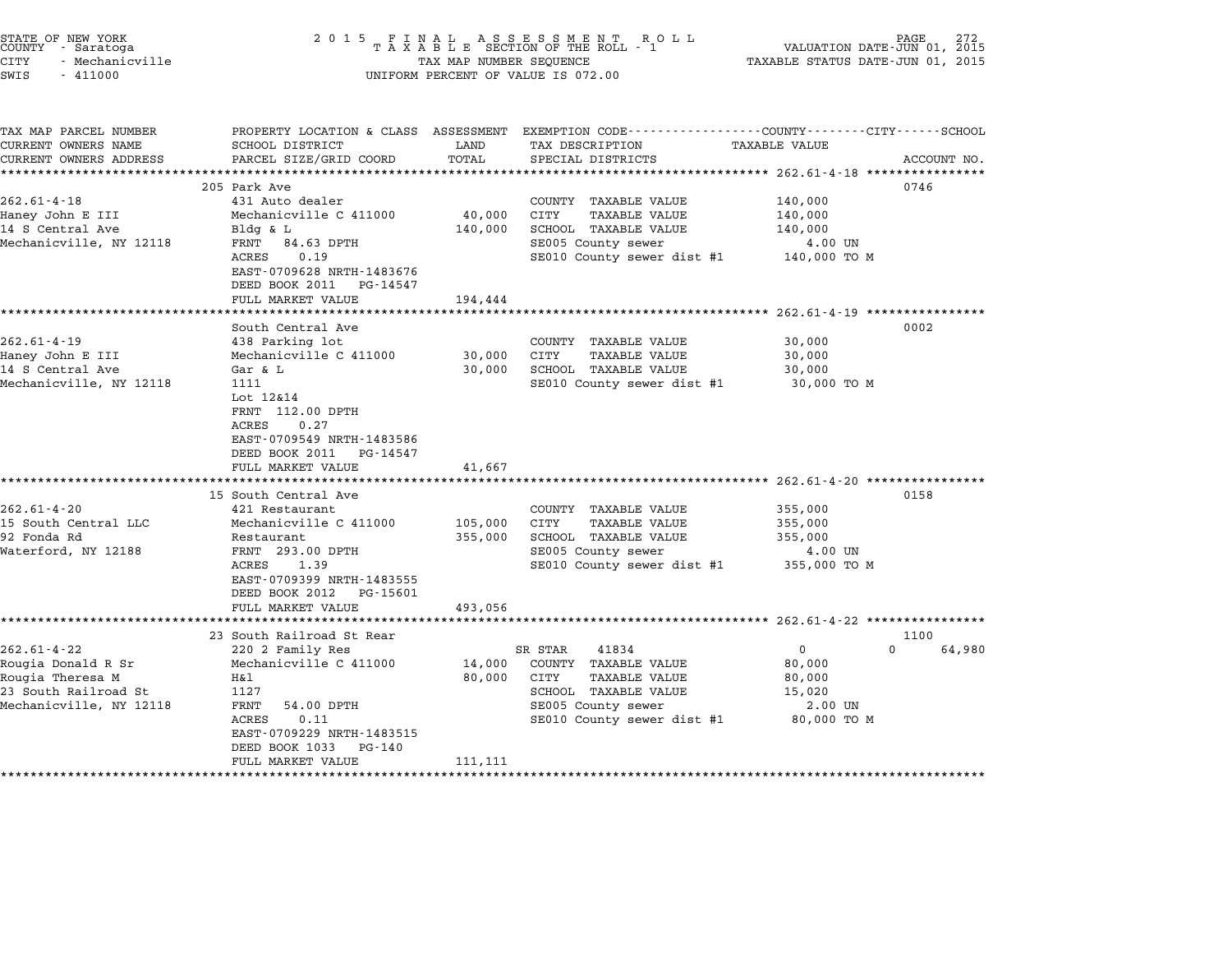# STATE OF NEW YORK <sup>2</sup> <sup>0</sup> <sup>1</sup> 5 F I N A L A S S E S S M E N T R O L L PAGE <sup>273</sup> COUNTY - Saratoga <sup>T</sup> <sup>A</sup> <sup>X</sup> <sup>A</sup> <sup>B</sup> <sup>L</sup> <sup>E</sup> SECTION OF THE ROLL - <sup>1</sup> VALUATION DATE-JUN 01, <sup>2015</sup> CITY - Mechanicville TAX MAP NUMBER SEQUENCE TAXABLE STATUS DATE-JUN 01, <sup>2015</sup> STATE OF NEW YORK COUNTY - Saratoga and the serve of the server of the server of the server of the server of the server of the server of the server of the server of the server of value is 072.00<br>
SWIS - 411000 UNIFORM PERC

| TAX MAP PARCEL NUMBER       |                             | PROPERTY LOCATION & CLASS ASSESSMENT EXEMPTION CODE----------------COUNTY-------CITY-----SCHOOL |                                          |          |             |
|-----------------------------|-----------------------------|-------------------------------------------------------------------------------------------------|------------------------------------------|----------|-------------|
| CURRENT OWNERS NAME         | SCHOOL DISTRICT             | LAND<br>TAX DESCRIPTION                                                                         | <b>TAXABLE VALUE</b>                     |          |             |
| CURRENT OWNERS ADDRESS      | PARCEL SIZE/GRID COORD      | TOTAL<br>SPECIAL DISTRICTS                                                                      |                                          |          | ACCOUNT NO. |
|                             |                             |                                                                                                 |                                          |          |             |
|                             | 120 First Ave               |                                                                                                 |                                          |          | 0636        |
| $262.61 - 4 - 23$           | 220 2 Family Res            | VET COM C 41132                                                                                 | 22,000                                   | $\Omega$ | $\Omega$    |
| Gilheany Vivian             | Mechanicville C 411000      | 17,600 VET COM T 41133                                                                          | 0                                        | 15,000   | $\Omega$    |
| c/o Joseph P Gilheany Et Al | H & L                       | 88,000 RES STAR<br>41854                                                                        | $\mathbf 0$                              | 0        | 29,850      |
| 120 First St                | Life Estate                 | COUNTY TAXABLE VALUE                                                                            | 66,000                                   |          |             |
| Mechanicville, NY 12118     | FRNT<br>50.00 DPTH          | CITY<br><b>TAXABLE VALUE</b>                                                                    | 73,000                                   |          |             |
|                             | 0.15<br>ACRES               | SCHOOL TAXABLE VALUE                                                                            | 58,150                                   |          |             |
|                             | EAST-0709119 NRTH-1483515   | SE005 County sewer                                                                              | 2.00 UN                                  |          |             |
|                             | DEED BOOK 2009 PG-46402     | SE010 County sewer dist #1                                                                      | 88,000 TO M                              |          |             |
|                             | FULL MARKET VALUE           | 122,222                                                                                         |                                          |          |             |
|                             |                             |                                                                                                 | ********** 262.61-4-24 ***************** |          |             |
|                             | 124 First St                |                                                                                                 |                                          |          | 0779        |
| $262.61 - 4 - 24$           | 210 1 Family Res            | COUNTY TAXABLE VALUE                                                                            | 82,000                                   |          |             |
| Stewart Jerime              | Mechanicville C 411000      | 16,200<br>CITY<br><b>TAXABLE VALUE</b>                                                          | 82,000                                   |          |             |
| OBrien Amy                  | H & L                       | SCHOOL TAXABLE VALUE<br>82,000                                                                  | 82,000                                   |          |             |
| 124 First Street            | FRNT<br>50.00 DPTH          | SE005 County sewer                                                                              | 1.00 UN                                  |          |             |
| Mechanicville, NY 12118     | ACRES<br>0.18               | SE010 County sewer dist #1 82,000 TO M                                                          |                                          |          |             |
|                             | EAST-0709129 NRTH-1483465   |                                                                                                 |                                          |          |             |
| PRIOR OWNER ON 6/01/2015    | DEED BOOK 2015<br>PG-18858  |                                                                                                 |                                          |          |             |
| Danishevsky Aleksey         | FULL MARKET VALUE           | 113,889                                                                                         |                                          |          |             |
|                             |                             |                                                                                                 |                                          |          |             |
|                             | 27 South Railroad St Rear   |                                                                                                 |                                          |          | 0824        |
| $262.61 - 4 - 25$           | 210 1 Family Res            | VET COM C 41132                                                                                 | 17,250                                   | $\Omega$ | $\Omega$    |
| Laurenzo Peter              | Mechanicville C 411000      | 13,800 VET COM T 41133                                                                          | 0                                        | 15,000   | $\Omega$    |
| Laurenzo Helen A            | H & L                       | 41834<br>69,000 SR STAR                                                                         | $\overline{0}$                           | $\Omega$ | 64,980      |
| c/o Peter V Laurenzo Et Al  | Life Estate                 | COUNTY TAXABLE VALUE                                                                            | 51,750                                   |          |             |
| 27 S Railroad St            | FRNT<br>54.30 DPTH          | <b>CITY</b><br><b>TAXABLE VALUE</b>                                                             | 54,000                                   |          |             |
| Mechanicville, NY 12118     | ACRES<br>0.11               | SCHOOL TAXABLE VALUE                                                                            | 4,020                                    |          |             |
|                             | EAST-0709259 NRTH-1483465   | SE005 County sewer                                                                              | $1.00$ UN                                |          |             |
|                             | DEED BOOK 2010<br>PG-1069   | SE010 County sewer dist #1                                                                      | 69,000 TO M                              |          |             |
|                             | FULL MARKET VALUE           | 95,833                                                                                          |                                          |          |             |
|                             | *************************** |                                                                                                 |                                          |          |             |
|                             | 33 South Railroad St        |                                                                                                 |                                          |          | 0909        |
| $262.61 - 4 - 26$           | 210 1 Family Res            | VET WAR C 41122                                                                                 | 10,200                                   | $\Omega$ | $\Omega$    |
| Markewicz Edward R          | Mechanicville C 411000      | 13,600 VET WAR T 41123                                                                          | $\mathbf 0$                              | 9,000    | $\Omega$    |
| Markewicz Helen             | H&l&q                       | 68,000 SR STAR<br>41834                                                                         | 0                                        | $\Omega$ | 64,980      |
| 33 South Railroad St        | 1129                        | COUNTY TAXABLE VALUE                                                                            | 57,800                                   |          |             |
| Mechanicville, NY 12118     | FRNT<br>95.00 DPTH          | CITY<br><b>TAXABLE VALUE</b>                                                                    | 59,000                                   |          |             |
|                             | 0.22<br>ACRES               | SCHOOL TAXABLE VALUE                                                                            | 3,020                                    |          |             |
|                             | EAST-0709279 NRTH-1483385   | SE005 County sewer                                                                              | 1.00 UN                                  |          |             |
|                             | DEED BOOK 0770<br>PG-0182   | SE010 County sewer dist #1                                                                      | 68,000 TO M                              |          |             |
|                             | FULL MARKET VALUE           | 94,444                                                                                          |                                          |          |             |
|                             |                             |                                                                                                 |                                          |          |             |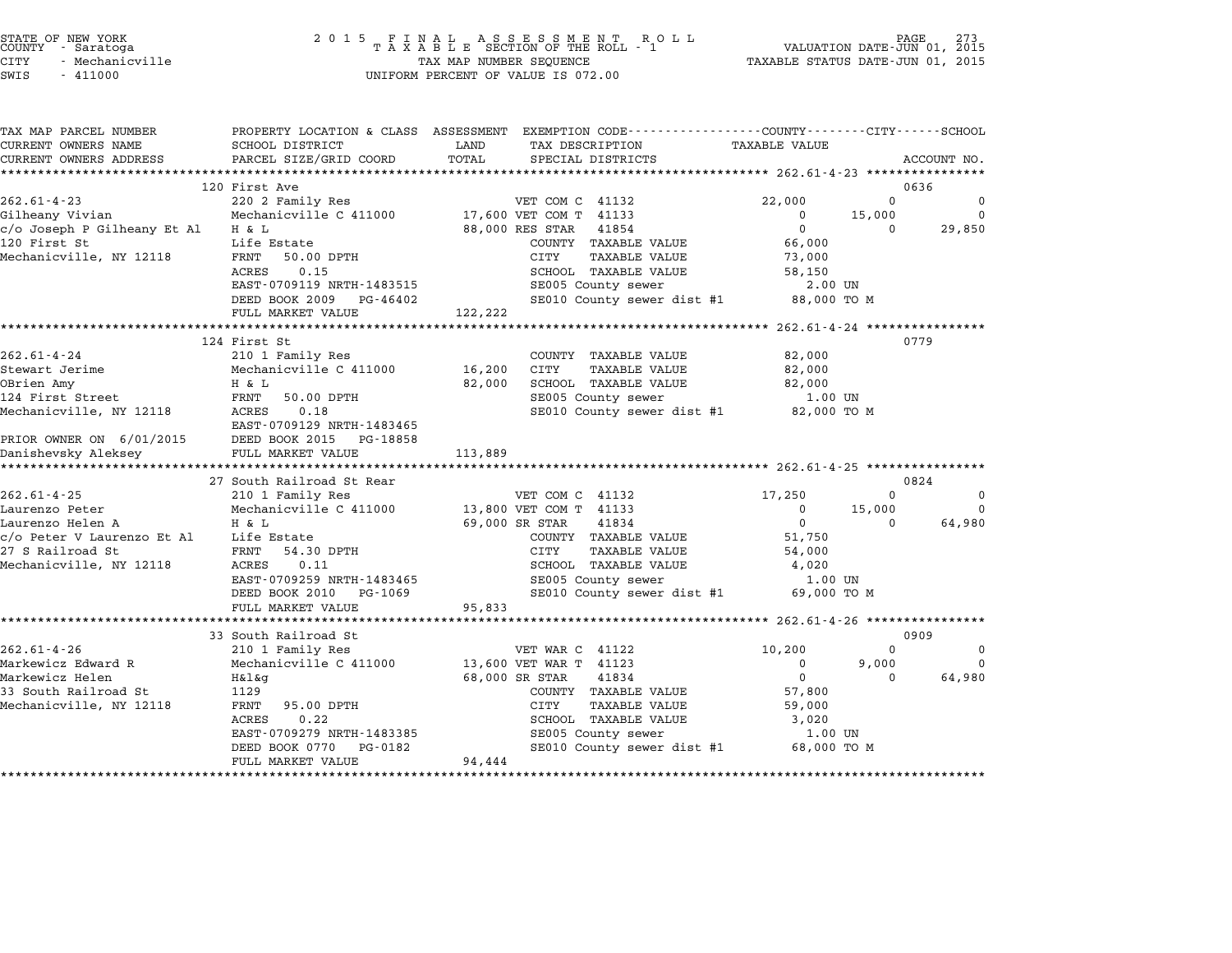| STATE OF NEW YORK |                 |  |
|-------------------|-----------------|--|
| COUNTY            | - Saratoga      |  |
| CITY              | - Mechanicville |  |

# STATE OF NEW YORK <sup>2</sup> <sup>0</sup> <sup>1</sup> 5 F I N A L A S S E S S M E N T R O L L PAGE <sup>274</sup> COUNTY - Saratoga <sup>T</sup> <sup>A</sup> <sup>X</sup> <sup>A</sup> <sup>B</sup> <sup>L</sup> <sup>E</sup> SECTION OF THE ROLL - <sup>1</sup> VALUATION DATE-JUN 01, <sup>2015</sup> CITY - Mechanicville TAX MAP NUMBER SEQUENCE TAXABLE STATUS DATE-JUN 01, <sup>2015</sup> SWIS - <sup>411000</sup> UNIFORM PERCENT OF VALUE IS 072.00

TAX MAP PARCEL NUMBER PROPERTY LOCATION & CLASS ASSESSMENT EXEMPTION CODE------------------COUNTY--------CITY------SCHOOL ...<br>-- COUNTY:- TAX MAP PARCEL NUMBER THE OCHOTRY AND THE CURRENT EXEMPTION CODE<br>CURRENT OWNERS NAME SCHOOL DISTRICT LAND TAX DESCRIPTION TAXABLE VALUE CURRENT OWNERS ADDEER FOUR DISTRICTS AND A CHASS ASSESSEENT EXERT ON TAX MIT PROCUPTION TRANSFOURERS ADDRESS SANCEL SIZE/GRID COORD TOTAL SEEN SECOUNT MO.<br>CURRENT OWNERS ADDRESS PARCEL SIZE/GRID COORD TOTAL SPECIAL DISTRIC South Railroad St 0825 262.61-4-27 311 Res vac land COUNTY TAXABLE VALUE 2,000 Laurenzo Peter Mechanicville C <sup>411000</sup> 2,000 CITY TAXABLE VALUE 2,000 Laurenzo Helen A Vl 2,000 SCHOOL TAXABLE VALUE 2,000 contract Peter Mechanic VIII C 411000 (2,000 CIII IAAABLE VALUE 2,000 2,000 2,000 ENT<br>Caurenzo Et Al Life Estate SE010 County sewer dist #1 2,000 TO M<br>27 S Railroad St FRNT 26.00 DPTH cyo retail value his called a series of the seated and the seated and the seated and the seated and the seated<br>Mechanicville, NY 12118 ACRES 0.08 FANI 20.00 DFIH<br>ACRES 0.08<br>EAST-0709229 NRTH-1483375 EAST-0709229 NRTH-1483375<br>DEED BOOK 2010 PG-1069 FULL MARKET VALUE 2,778 \*\*\*\*\*\*\*\*\*\*\*\*\*\*\*\*\*\*\*\*\*\*\*\*\*\*\*\*\*\*\*\*\*\*\*\*\*\*\*\*\*\*\*\*\*\*\*\*\*\*\*\*\*\*\*\*\*\*\*\*\*\*\*\*\*\*\*\*\*\*\*\*\*\*\*\*\*\*\*\*\*\*\*\*\*\*\*\*\*\*\*\*\*\*\*\*\*\*\*\*\*\*\* 262.61-4-28 \*\*\*\*\*\*\*\*\*\*\*\*\*\*\*\* <sup>128</sup> First Ave <sup>0702</sup> 262.61-4-28 202.01-4-28 200 RES STAR 41854 202.01-4-28 200 29,850 220 2 Family Res RES STAR 41854 202.01-4-28<br>220 2 Family Res RES STAR 41854 0 220 2 20 2 76 220 2 76 230 2 76 230 2 20 2 20 2 20 2 20 2 20 2 20 2 23 2 2 2 Bachinsky Jennifer Mechanicville C <sup>411000</sup> 16,400 COUNTY TAXABLE VALUE 89,000 002.01-4-20 Ave Hamily Res (220 Family Res (281 Am Hotel Results Ave Haven Ave Haven Ave Haven Ave Haven Ave<br>128 First Ave Have Have Haven Haven Ave August 29,000 COUNTY TAXABLE VALUE (29,000 POST) Mechanicville C 111000 10,400 COMIT IAAADDD VADOD 19,000<br>128 First Ave B9,000 CITY S8,000 FAXABLE VALUE 59,000<br>Mechanicville, NY 12118 FRNT 50.00 DPTH 150.00 SCHOOL TAXABLE VALUE 59,050 A & D<br>FRNT 50.00 DPTH 150.00 69,000 CIII IAABLE VALUE 69,000<br>ACRES 0.17 SE005 County sewer 2.00 UN EART 30.00 DETIT 130.000 SERVER SERVER ARABLE VADOL SERVER SUPER SERVER SUPER SERVER SUPER SERVER SUPER SERVER<br>ACRES 0.17 SERVER SERVER SERVER SERVER SERVER SERVER SERVER SERVER SERVER SERVER SERVER SERVER SERVER SERVER S EAST-0709139 NRTH-1483415<br>DEED BOOK 2008 PG-34342 EAST-0709139 NRTH-1483415<br>
EAST-0709139 NRTH-1483415<br>
DEED BOOK 2008 PG-34342<br>
FULL MARKET VALUE 123,611<br>
FULL MARKET VALUE 123,611 \*\*\*\*\*\*\*\*\*\*\*\*\*\*\*\*\*\*\*\*\*\*\*\*\*\*\*\*\*\*\*\*\*\*\*\*\*\*\*\*\*\*\*\*\*\*\*\*\*\*\*\*\*\*\*\*\*\*\*\*\*\*\*\*\*\*\*\*\*\*\*\*\*\*\*\*\*\*\*\*\*\*\*\*\*\*\*\*\*\*\*\*\*\*\*\*\*\*\*\*\*\*\* 262.61-4-29 \*\*\*\*\*\*\*\*\*\*\*\*\*\*\*\* <sup>132</sup> First Ave <sup>0837</sup> 262.61-4-29 220 202.51 COUNTY TAXABLE VALUE 33,000 152 TIS AVE ISLATE AND RESEARCE COUNTY TAXABLE VALUE 83,000 من المسابق المستوى المستوى المستوى المستوى المستوى<br>Chase Robert G Jr Mechanicville C 411000 16,600 CITY TAXABLE VALUE Chase Patricia J H&l 83,000 SCHOOL TAXABLE VALUE 83,000 كان المسلم المسلم المسلم المسلم المسلم المسلم المسلم المسلم المسلم المسلم المسلم المسلم المسلم المسلم المسلم ا<br>2.00 Observe Hall Hall Hall Stroom SE005 County sewer 2.00 UNIT S0.00 DPTH 150.00 SE005 County sewer CHASE FACILICIA UNIXALE PART MALLE DESCRIPTION OF THE STRAND ON SCHOOL TRANSILE VALUE ON SURVEY ON DESCRIPTION<br>
Mechanicville, NY 12118 ACRES 0.17 SE010 County sewer dist #1 83,000 TO M<br>
EAST-0709139 NRTH-1483365 EAST-0709139 NRTH-1483365<br>DEED BOOK 1629 PG-100 FULL MARKET VALUE 115,278 \*\*\*\*\*\*\*\*\*\*\*\*\*\*\*\*\*\*\*\*\*\*\*\*\*\*\*\*\*\*\*\*\*\*\*\*\*\*\*\*\*\*\*\*\*\*\*\*\*\*\*\*\*\*\*\*\*\*\*\*\*\*\*\*\*\*\*\*\*\*\*\*\*\*\*\*\*\*\*\*\*\*\*\*\*\*\*\*\*\*\*\*\*\*\*\*\*\*\*\*\*\*\* 262.61-4-30 \*\*\*\*\*\*\*\*\*\*\*\*\*\*\*\* <sup>136</sup> First Ave <sup>1447</sup> 262.61-4-30 136 First Ave 136 First Ave 202.61-4-30 202.61-4-30 200.61-4-30 2010<br>2010 RES STAR 41854 0 210 210 1 Family Res RES STAR 41854 0 200 0 29,850 Dunn Gerald T Jr Mechanicville C <sup>411000</sup> 16,000 COUNTY TAXABLE VALUE 81,000 202.01-4-50<br>Dunn Gerald T Jr Mechanicville C 411000 16,000 COUNTY TAXABLE VALUE 81,000<br>Dunn Suzanne E Hg&l 81,000 CITY TAXABLE VALUE <sup>136</sup> First St <sup>1139</sup> SCHOOL TAXABLE VALUE 51,150 Mechanicville, NY <sup>12118</sup> Life Estate SE005 County sewer 1.00 UN الله عليه المسلم المسلم المسلم المسلم المسلم المسلم المسلم المسلم المسلم المسلم المسلم المسلم المسلم المسلم ال<br>1.00 UN SE010 County sewer dist #1 81,000 TO M SE010 County sewer dist #1 81,000 TO M LITE ESTATE<br>FRNT 35.00<br>ACRES 0.12 EAST-0709139 NRTH-1483325 EAST-0709139 NRTH-14833<br>DEED BOOK 1433 PG-344 EAST 0705155 MAIN 1405525<br>
DEED BOOK 1433 PG-344<br>
FULL MARKET VALUE 112,500 \*\*\*\*\*\*\*\*\*\*\*\*\*\*\*\*\*\*\*\*\*\*\*\*\*\*\*\*\*\*\*\*\*\*\*\*\*\*\*\*\*\*\*\*\*\*\*\*\*\*\*\*\*\*\*\*\*\*\*\*\*\*\*\*\*\*\*\*\*\*\*\*\*\*\*\*\*\*\*\*\*\*\*\*\*\*\*\*\*\*\*\*\*\*\*\*\*\*\*\*\*\*\*\*\*\*\*\*\*\*\*\*\*\*\*\*\*\*\*\*\*\*\*\*\*\*\*\*\*\*\*\*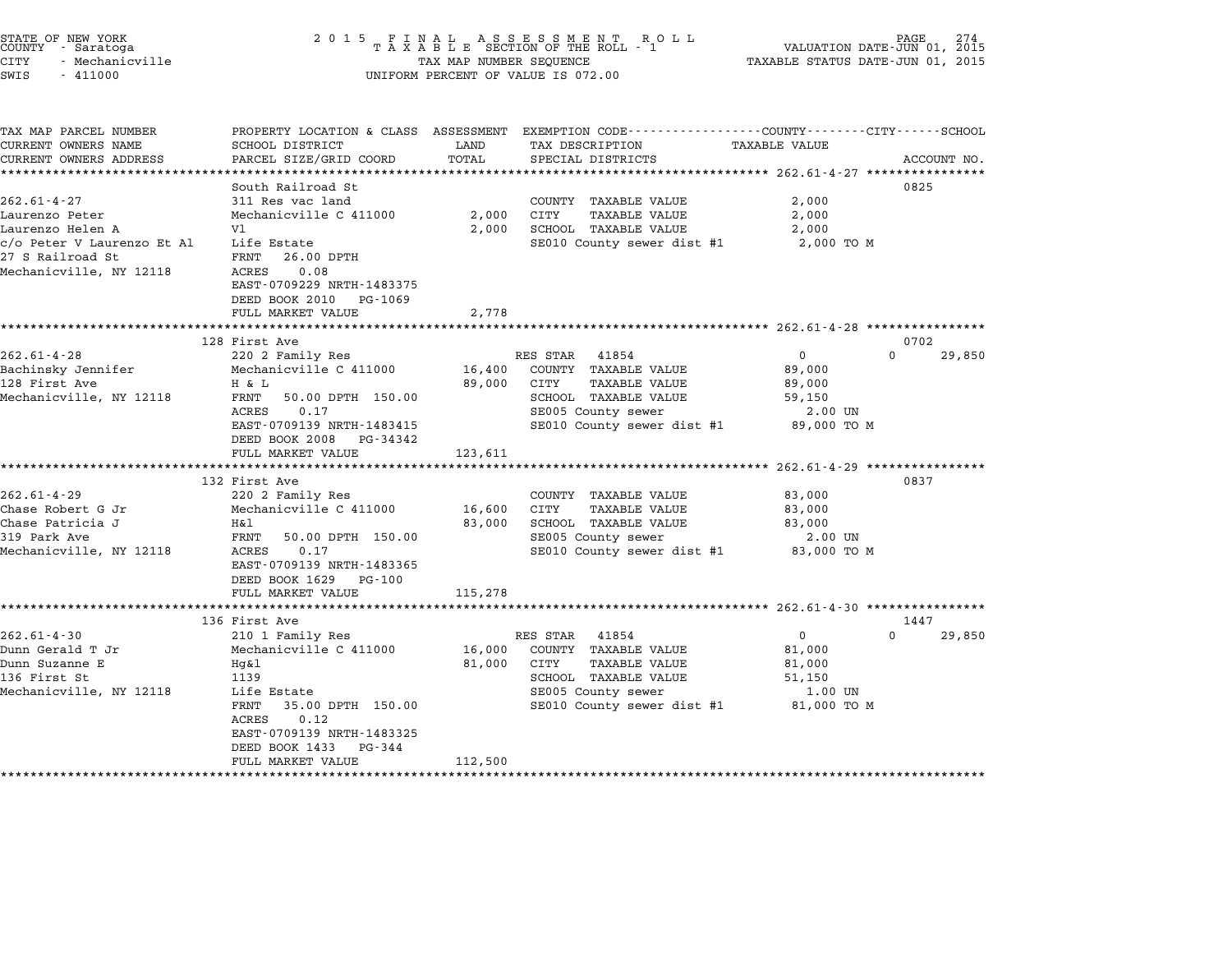| STATE OF NEW YORK<br>COUNTY – Saratoga<br>CITY<br>- Mechanicville<br>SWIS<br>$-411000$                                              | 2 0 1 5                                                                                                                                                                                                  | TAX MAP NUMBER SEQUENCE      | FINAL ASSESSMENT ROLL<br>TAXABLE SECTION OF THE ROLL - 1<br>UNIFORM PERCENT OF VALUE IS 072.00                                                                     | VALUATION DATE-JUN 01, 2015<br>TAXABLE STATUS DATE-JUN 01, 2015 | 275<br>PAGE        |
|-------------------------------------------------------------------------------------------------------------------------------------|----------------------------------------------------------------------------------------------------------------------------------------------------------------------------------------------------------|------------------------------|--------------------------------------------------------------------------------------------------------------------------------------------------------------------|-----------------------------------------------------------------|--------------------|
| TAX MAP PARCEL NUMBER<br>CURRENT OWNERS NAME<br>CURRENT OWNERS ADDRESS                                                              | SCHOOL DISTRICT<br>PARCEL SIZE/GRID COORD                                                                                                                                                                | LAND<br>TOTAL                | PROPERTY LOCATION & CLASS ASSESSMENT EXEMPTION CODE---------------COUNTY-------CITY------SCHOOL<br>TAX DESCRIPTION<br>SPECIAL DISTRICTS                            | TAXABLE VALUE                                                   | ACCOUNT NO.        |
|                                                                                                                                     | 132-134 South Second Ave                                                                                                                                                                                 |                              |                                                                                                                                                                    |                                                                 | 0050               |
| $262.61 - 4 - 31$<br>Amann Rosella<br>132-134 South Second St<br>Mechanicville, NY 12118                                            | 220 2 Family Res<br>Mechanicville C 411000<br>FRNT<br>50.00 DPTH 140.00<br>0.16<br>ACRES<br>EAST-0708959 NRTH-1483345<br>DEED BOOK 0820 PG-0186                                                          | 23,800<br>105,000            | SR STAR<br>41834<br>COUNTY TAXABLE VALUE<br>CITY<br>TAXABLE VALUE<br>SCHOOL TAXABLE VALUE<br>SE005 County sewer<br>SE010 County sewer dist #1                      | 0<br>105,000<br>105,000<br>40,020<br>2.00 UN<br>105,000 TO M    | $\Omega$<br>64,980 |
|                                                                                                                                     | FULL MARKET VALUE                                                                                                                                                                                        | 145,833                      |                                                                                                                                                                    |                                                                 |                    |
|                                                                                                                                     | 128-30 South Second Ave                                                                                                                                                                                  |                              |                                                                                                                                                                    |                                                                 | 1124               |
| $262.61 - 4 - 32$<br>Pickett Terrance<br>Pickett Kathleen<br>128-30 South Second St<br>Mechanicville, NY 12118                      | 210 1 Family Res<br>Mechanicville C 411000<br>H&l<br>1167<br>FRNT<br>50.00 DPTH 140.00<br>ACRES<br>0.16<br>EAST-0708959 NRTH-1483385<br>DEED BOOK 1026 PG-1083<br>FULL MARKET VALUE                      | 25,200<br>105,000<br>145,833 | RES STAR<br>41854<br>COUNTY TAXABLE VALUE<br>CITY<br><b>TAXABLE VALUE</b><br>SCHOOL TAXABLE VALUE<br>SE005 County sewer<br>SE010 County sewer dist #1 105,000 TO M | $\mathbf{0}$<br>105,000<br>105,000<br>75,150<br>1.00 UN         | $\Omega$<br>29,850 |
|                                                                                                                                     |                                                                                                                                                                                                          |                              |                                                                                                                                                                    |                                                                 |                    |
| $262.61 - 4 - 34$<br>Hostetter Joseph<br>Wilson Somsong<br>nka Somsong Hostetter<br>133 South Second Ave<br>Mechanicville, NY 12118 | 124 South Second Ave<br>220 2 Family Res<br>Mechanicville C 411000<br>H&l<br>FRNT<br>50.00 DPTH 140.00<br>ACRES<br>0.16<br>EAST-0708919 NRTH-1483434<br>DEED BOOK 1071 PG-260                            | 16,000<br>115,000            | COUNTY TAXABLE VALUE<br>CITY<br><b>TAXABLE VALUE</b><br>SCHOOL TAXABLE VALUE<br>SE005 County sewer<br>SE010 County sewer dist #1                                   | 115,000<br>115,000<br>115,000<br>2.00 UN<br>115,000 TO M        | 0669               |
|                                                                                                                                     | FULL MARKET VALUE                                                                                                                                                                                        | 159,722                      |                                                                                                                                                                    |                                                                 |                    |
| $262.61 - 4 - 35$<br>Ferrone Aime G<br>Erano Marilyn<br>202 S Second St<br>Mechanicville, NY 12118                                  | 120 Soouth Second Ave<br>230 3 Family Res<br>Mechanicville C 411000 25,600<br>FRNT 50.00 DPTH 140.00<br>0.16<br>ACRES<br>EAST-0708939 NRTH-1483494<br>DEED BOOK 2009 PG-43881<br>FULL MARKET VALUE       | 115,000<br>159,722           | COUNTY TAXABLE VALUE<br>CITY<br><b>TAXABLE VALUE</b><br>SCHOOL TAXABLE VALUE<br>SE005 County sewer<br>SE010 County sewer dist #1                                   | 115,000<br>115,000<br>115,000<br>1.00 UN<br>115,000 TO M        | 0207               |
|                                                                                                                                     |                                                                                                                                                                                                          |                              |                                                                                                                                                                    |                                                                 |                    |
| $262.61 - 4 - 36$<br>Brennan James P<br>Brennan Joan A<br>116 South Second Ave<br>Mechanicville, NY 12118                           | 116-118 South Second Ave<br>411 Apartment<br>Mechanicville C 411000<br>Hg & L<br>FRNT<br>50.00 DPTH 140.00<br>ACRES<br>0.16<br>EAST-0708939 NRTH-1483534<br>DEED BOOK 1140<br>PG-22<br>FULL MARKET VALUE | 24,800<br>124,000<br>172,222 | COUNTY TAXABLE VALUE<br>CITY<br>TAXABLE VALUE<br>SCHOOL TAXABLE VALUE<br>SE005 County sewer<br>SE010 County sewer dist #1                                          | 124,000<br>124,000<br>124,000<br>4.00 UN<br>124,000 TO M        | 0652               |

STATE OF NEW YORK <sup>2</sup> <sup>0</sup> <sup>1</sup> 5 F I N A L A S S E S S M E N T R O L L PAGE <sup>275</sup> COUNTY - Saratoga <sup>T</sup> <sup>A</sup> <sup>X</sup> <sup>A</sup> <sup>B</sup> <sup>L</sup> <sup>E</sup> SECTION OF THE ROLL - <sup>1</sup> VALUATION DATE-JUN 01, <sup>2015</sup>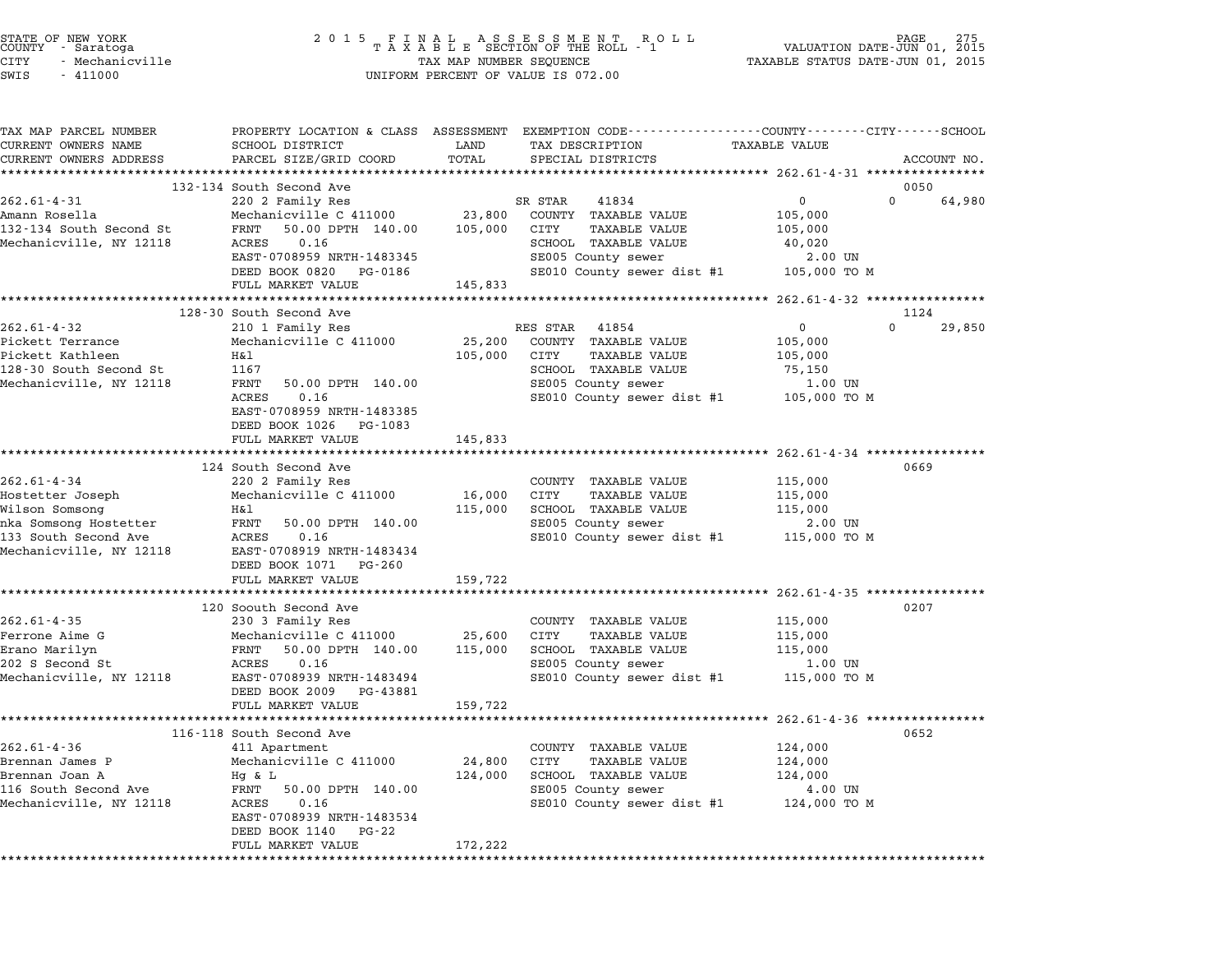| STATE OF NEW YORK<br>COUNTY<br>- Saratoga<br>CITY<br>- Mechanicville<br>SWIS<br>$-411000$                      | 2 0 1 5                                                                                                                                                                                                        | TAX MAP NUMBER SEQUENCE      | FINAL ASSESSMENT RO<br>TAXABLE SECTION OF THE ROLL - 1<br>R O L L<br>UNIFORM PERCENT OF VALUE IS 072.00                                       | VALUATION DATE-JUN 01, 2015<br>TAXABLE STATUS DATE-JUN 01, 2015          | 276<br>PAGE |
|----------------------------------------------------------------------------------------------------------------|----------------------------------------------------------------------------------------------------------------------------------------------------------------------------------------------------------------|------------------------------|-----------------------------------------------------------------------------------------------------------------------------------------------|--------------------------------------------------------------------------|-------------|
| TAX MAP PARCEL NUMBER<br>CURRENT OWNERS NAME<br>CURRENT OWNERS ADDRESS                                         | SCHOOL DISTRICT<br>PARCEL SIZE/GRID COORD                                                                                                                                                                      | LAND<br>TOTAL                | PROPERTY LOCATION & CLASS ASSESSMENT EXEMPTION CODE----------------COUNTY-------CITY------SCHOOL<br>TAX DESCRIPTION<br>SPECIAL DISTRICTS      | TAXABLE VALUE                                                            | ACCOUNT NO. |
|                                                                                                                | 112 South Second Ave                                                                                                                                                                                           |                              |                                                                                                                                               |                                                                          | 0483        |
| $262.61 - 4 - 37.1$<br>Russom Stephen<br>Russom Patricia<br>112 South Second St<br>Mechanicville, NY 12118     | 220 2 Family Res<br>Mechanicville C 411000<br>FRNT<br>50.00 DPTH<br>0.10<br>ACRES<br>EAST-0708905 NRTH-1483588<br>DEED BOOK 999<br>PG-859<br>FULL MARKET VALUE                                                 | 20,400<br>102,000<br>141,667 | SR STAR<br>41834<br>COUNTY TAXABLE VALUE<br>CITY<br>TAXABLE VALUE<br>SCHOOL TAXABLE VALUE<br>SE005 County sewer<br>SE010 County sewer dist #1 | 0<br>$\Omega$<br>102,000<br>102,000<br>37,020<br>2.00 UN<br>102,000 TO M | 64,980      |
|                                                                                                                |                                                                                                                                                                                                                |                              |                                                                                                                                               | *********** 262.61-4-37.2 **************                                 |             |
| $262.61 - 4 - 37.2$<br>Ford Maynard L<br>1052 State Rte 40<br>Melrose, NY 12121                                | 113 First Ave<br>220 2 Family Res<br>Mechanicville C 411000<br>50.00 DPTH<br>FRNT<br>ACRES<br>0.06<br>EAST-0708969 NRTH-1483595<br>DEED BOOK 2010 PG-16933<br>FULL MARKET VALUE                                | 16,200<br>80,000<br>111,111  | COUNTY TAXABLE VALUE<br>CITY<br>TAXABLE VALUE<br>SCHOOL TAXABLE VALUE<br>SE005 County sewer<br>SE010 County sewer dist #1                     | 80,000<br>80,000<br>80,000<br>2.00 UN<br>80,000 TO M                     | 0484        |
|                                                                                                                | *****************************                                                                                                                                                                                  |                              |                                                                                                                                               |                                                                          |             |
| $262.61 - 4 - 38$<br>Ziehm Stuart<br>Ziehm Jessica<br>531 Schweninger Road<br>Buskirk, NY 12028                | 108 South Second Ave<br>411 Apartment<br>Mechanicville C 411000<br>H&l<br>1162<br>FRNT<br>50.00 DPTH<br>90.00<br>ACRES<br>0.10<br>EAST-0708899 NRTH-1483634<br>DEED BOOK 2014<br>PG-23600<br>FULL MARKET VALUE | 19,800<br>99,000<br>137,500  | COUNTY TAXABLE VALUE<br>CITY<br><b>TAXABLE VALUE</b><br>SCHOOL TAXABLE VALUE<br>SE005 County sewer<br>SE010 County sewer dist #1              | 99,000<br>99,000<br>99,000<br>4.00 UN<br>99,000 TO M                     | 1025        |
|                                                                                                                | 108 First Ave                                                                                                                                                                                                  |                              | ************************************* 262.61-4-39 *****************                                                                           |                                                                          | 1149        |
| 262.61-4-39<br>Baker Patrick J<br>Baker Concetta<br>3 Hemstreet Ave<br>Mechanicville, NY 12118                 | 220 2 Family Res<br>Mechanicville C 411000<br>Η&l<br>1132<br>FRNT<br>94.50 DPTH<br>ACRES<br>0.35<br>EAST-0709068 NRTH-1483665<br>DEED BOOK 1268<br>PG-309<br>FULL MARKET VALUE                                 | 20,000<br>90,000<br>125,000  | COUNTY TAXABLE VALUE<br>CITY<br><b>TAXABLE VALUE</b><br>SCHOOL TAXABLE VALUE<br>SE005 County sewer<br>SE010 County sewer dist #1              | 90,000<br>90,000<br>90,000<br>1.00 UN<br>90,000 TO M                     |             |
|                                                                                                                | ********************                                                                                                                                                                                           |                              |                                                                                                                                               |                                                                          |             |
| $262.62 - 1 - 1.1$<br>George E DeJong Revocable<br>Trust<br>4717 Dolphin Cay St 507<br>St Petersburg, FL 37711 | North Main St<br>411 Apartment<br>Mechanicville C 411000<br>8<br>FRNT 345.35 DPTH<br>2.01<br>ACRES<br>EAST-0710617 NRTH-1484208<br>DEED BOOK 1738<br>PG-642                                                    | 250,000<br>1136,000          | TAXABLE VALUE<br>COUNTY<br><b>CITY</b><br>TAXABLE VALUE<br>SCHOOL TAXABLE VALUE<br>SE005 County sewer<br>SE010 County sewer dist #1           | 1136,000<br>1136,000<br>1136,000<br>52.00 UN<br>1136,000 TO M            | 0974        |
|                                                                                                                | FULL MARKET VALUE                                                                                                                                                                                              | 1577,778                     |                                                                                                                                               |                                                                          |             |
|                                                                                                                |                                                                                                                                                                                                                |                              |                                                                                                                                               |                                                                          |             |

STATE OF NEW YORK <sup>2</sup> <sup>0</sup> <sup>1</sup> 5 F I N A L A S S E S S M E N T R O L L PAGE <sup>276</sup> COUNTY - Saratoga <sup>T</sup> <sup>A</sup> <sup>X</sup> <sup>A</sup> <sup>B</sup> <sup>L</sup> <sup>E</sup> SECTION OF THE ROLL - <sup>1</sup> VALUATION DATE-JUN 01, <sup>2015</sup>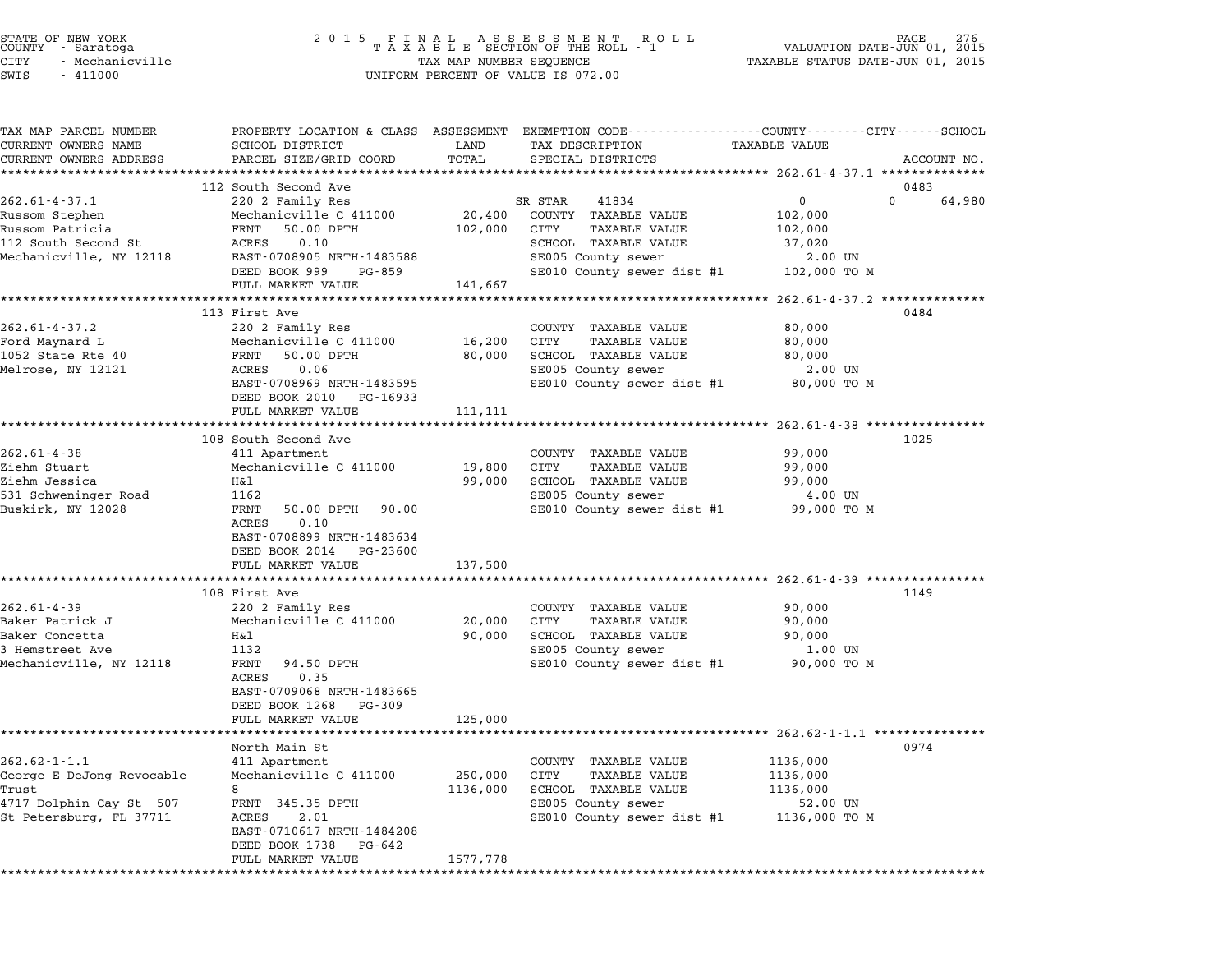|       | STATE OF NEW YORK<br>COUNTY - Saratoga |  |
|-------|----------------------------------------|--|
| CITY  | - Mechanicville                        |  |
| ----- | .                                      |  |

# STATE OF NEW YORK <sup>2</sup> <sup>0</sup> <sup>1</sup> 5 F I N A L A S S E S S M E N T R O L L PAGE <sup>277</sup> COUNTY - Saratoga <sup>T</sup> <sup>A</sup> <sup>X</sup> <sup>A</sup> <sup>B</sup> <sup>L</sup> <sup>E</sup> SECTION OF THE ROLL - <sup>1</sup> VALUATION DATE-JUN 01, <sup>2015</sup> CITY - Mechanicville TAX MAP NUMBER SEQUENCE TAXABLE STATUS DATE-JUN 01, <sup>2015</sup> SWIS - <sup>411000</sup> UNIFORM PERCENT OF VALUE IS 072.00

| TAX MAP PARCEL NUMBER    |                                              |         | PROPERTY LOCATION & CLASS ASSESSMENT EXEMPTION CODE---------------COUNTY-------CITY------SCHOOL |                                                         |             |
|--------------------------|----------------------------------------------|---------|-------------------------------------------------------------------------------------------------|---------------------------------------------------------|-------------|
| CURRENT OWNERS NAME      | SCHOOL DISTRICT                              | LAND    | TAX DESCRIPTION                                                                                 | TAXABLE VALUE                                           |             |
| CURRENT OWNERS ADDRESS   | PARCEL SIZE/GRID COORD                       | TOTAL   | SPECIAL DISTRICTS                                                                               |                                                         | ACCOUNT NO. |
|                          |                                              |         |                                                                                                 |                                                         |             |
| $262.62 - 1 - 1.2$       | North Main St Rear<br>311 Res vac land       |         | COUNTY TAXABLE VALUE                                                                            | 2,000                                                   |             |
| Mechanicville Douglas Co | Mechanicville C 411000                       | 2,000   | CITY<br><b>TAXABLE VALUE</b>                                                                    | 2,000                                                   |             |
| 4717 Dolphin Cay 507     | 0.04<br>ACRES                                | 2,000   | SCHOOL TAXABLE VALUE                                                                            | 2,000                                                   |             |
| St Petersburg, FL 37711  | EAST-0710663 NRTH-1484021                    |         | SE010 County sewer dist #1                                                                      | 2,000 TO M                                              |             |
|                          | DEED BOOK 862<br>PG-132                      |         |                                                                                                 |                                                         |             |
|                          | FULL MARKET VALUE<br>*********************** | 2,778   |                                                                                                 | ************************* 262.62-1-9.1 **************** |             |
|                          | Terminal & North Main St                     |         |                                                                                                 |                                                         | 0282        |
| $262.62 - 1 - 9.1$       | 482 Det row bldg                             |         | COUNTY TAXABLE VALUE                                                                            | 71,000                                                  |             |
| Collins Edward F         | Mechanicville C 411000                       | 14,200  | CITY<br>TAXABLE VALUE                                                                           | 71,000                                                  |             |
| 34 North Main St         | FRNT 45.00 DPTH                              | 71,000  | SCHOOL TAXABLE VALUE                                                                            | 71,000                                                  |             |
| Mechanicville, NY 12118  | 0.08<br>ACRES                                |         | SE005 County sewer                                                                              | 3.00 UN                                                 |             |
|                          | EAST-0710280 NRTH-1483880                    |         | SE010 County sewer dist #1                                                                      | 71,000 TO M                                             |             |
|                          | DEED BOOK 1017 PG-680                        |         |                                                                                                 |                                                         |             |
|                          | FULL MARKET VALUE                            | 98,611  |                                                                                                 |                                                         |             |
|                          |                                              |         |                                                                                                 | ********** 262.62-1-11 **************                   |             |
|                          | 38 North Main St                             |         |                                                                                                 |                                                         | 0605        |
| $262.62 - 1 - 11$        | 481 Att row bldg                             |         | COUNTY TAXABLE VALUE                                                                            | 84,000                                                  |             |
| Neaca Inc                | Mechanicville C 411000                       | 28,000  | CITY<br><b>TAXABLE VALUE</b>                                                                    | 84,000                                                  |             |
| 16 River Rd              | Blk&l                                        | 84,000  | SCHOOL TAXABLE VALUE                                                                            | 84,000                                                  |             |
| PO Box 385               | FRNT 30.00 DPTH                              |         | SE005 County sewer                                                                              | 4.00 UN                                                 |             |
| Mechanicville, NY 12118  | ACRES<br>0.08                                |         | SE010 County sewer dist #1                                                                      | 84,000 TO M                                             |             |
|                          | EAST-0710408 NRTH-1483937                    |         |                                                                                                 |                                                         |             |
|                          | DEED BOOK 1228 PG-718                        |         |                                                                                                 |                                                         |             |
|                          | FULL MARKET VALUE                            | 116,667 |                                                                                                 |                                                         |             |
|                          | ***********************                      |         |                                                                                                 |                                                         |             |
|                          | 2 Terminal St                                |         |                                                                                                 |                                                         | 0281        |
| $262.62 - 1 - 15$        | 210 1 Family Res                             |         | VET WAR C 41122                                                                                 | 12,300<br>$\mathbf 0$                                   | 0           |
| Collins Edward           | Mechanicville C 411000                       |         | 14,000 VET WAR T 41123                                                                          | 9,000<br>0                                              | $\mathbf 0$ |
| Collins Janice           | Florist Shop                                 |         | 82,000 AGED C<br>41802                                                                          | 34,850<br>0                                             | $\Omega$    |
| 2 Terminal St            | $H/g$ Carport & Lot                          |         | AGED S<br>41804                                                                                 | $\mathbf 0$<br>$\Omega$                                 | 24,600      |
| Mechanicville, NY 12118  | FRNT 159.00 DPTH<br>90.00                    |         | 41834<br>SR STAR                                                                                | $\Omega$<br>$\Omega$                                    | 57,400      |
|                          | ACRES<br>0.41                                |         | COUNTY TAXABLE VALUE                                                                            | 34,850                                                  |             |
|                          | EAST-0710368 NRTH-1483807                    |         | CITY<br><b>TAXABLE VALUE</b>                                                                    | 73,000                                                  |             |
|                          | DEED BOOK 1372 PG-465                        |         | SCHOOL TAXABLE VALUE                                                                            | $\Omega$                                                |             |
|                          | FULL MARKET VALUE                            | 113,889 | SE005 County sewer                                                                              | 1.00 UN                                                 |             |
|                          |                                              |         | SE010 County sewer dist #1                                                                      | 82,000 TO M                                             |             |
|                          |                                              |         |                                                                                                 | 262.62-1-17.1 ***************                           |             |
|                          | Terminal St                                  |         |                                                                                                 |                                                         |             |
| $262.62 - 1 - 17.1$      | 411 Apartment                                |         | COUNTY TAXABLE VALUE                                                                            | 500,000                                                 |             |
| Bednarczyk Charles J Jr  | Mechanicville C 411000                       | 150,000 | CITY<br>TAXABLE VALUE                                                                           | 500,000                                                 |             |
| Bednarczyk Mary E        | See also 1672/472                            | 500,000 | SCHOOL TAXABLE VALUE                                                                            | 500,000                                                 |             |
| 46 Walnut Ln W           | map M2011111                                 |         | SE005 County sewer                                                                              | 12.00 UN                                                |             |
| Schenectady, NY 12309    | FRNT<br>55.96 DPTH<br>ACRES<br>0.55          |         | SE010 County sewer dist #1                                                                      | 500,000 TO M                                            |             |
|                          | EAST-0710589 NRTH-1483959                    |         |                                                                                                 |                                                         |             |
|                          | DEED BOOK 1672<br>PG-474                     |         |                                                                                                 |                                                         |             |
|                          | FULL MARKET VALUE                            | 694,444 |                                                                                                 |                                                         |             |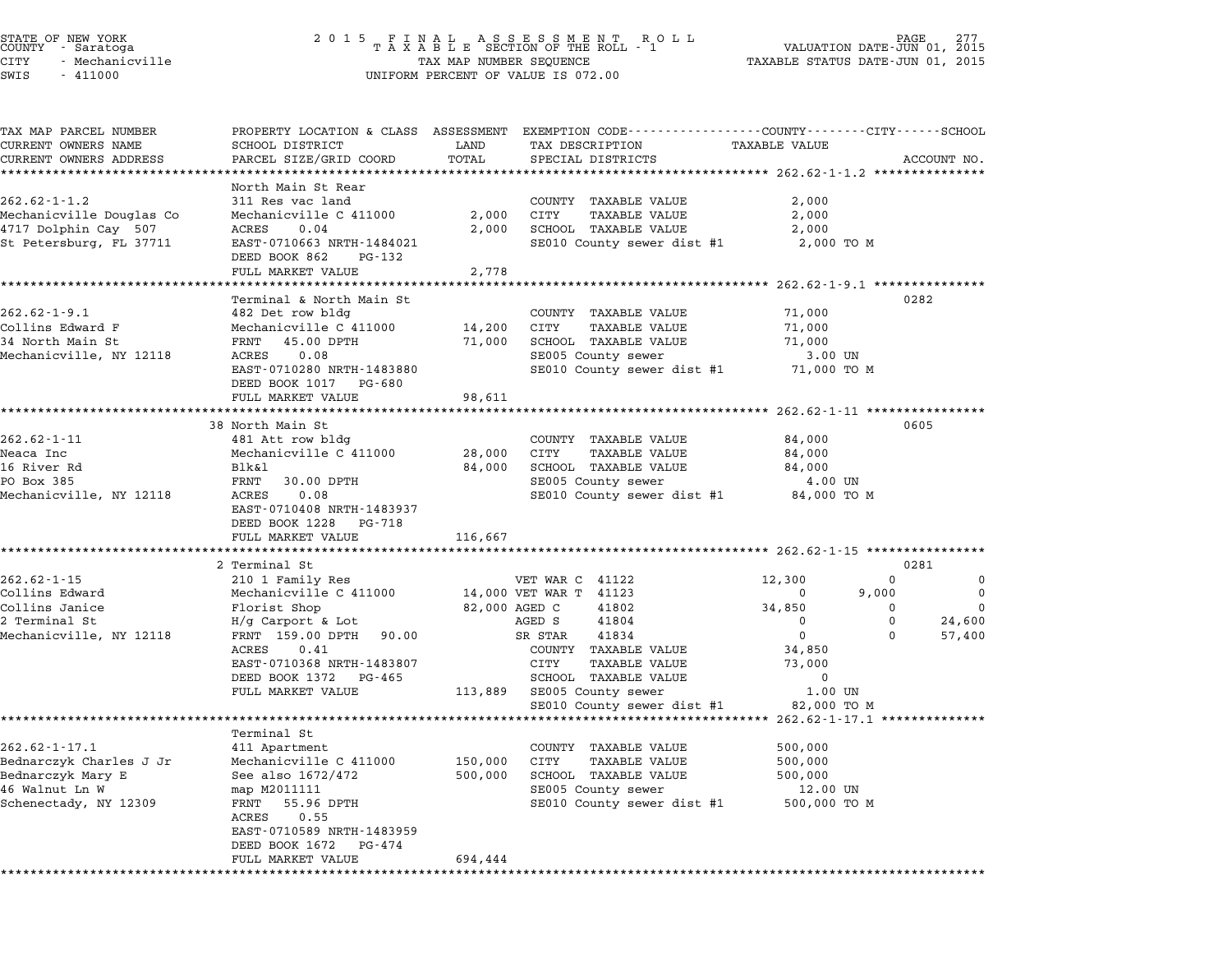| STATE OF NEW YORK<br>COUNTY - Saratoga<br>CITY<br>- Mechanicville<br>SWIS<br>$-411000$                      | 2 0 1 5                                                                                                                                                                |                             | FINAL ASSESSMENT ROLL<br>TAXABLE SECTION OF THE ROLL - 1<br>TAX MAP NUMBER SEQUENCE<br>UNIFORM PERCENT OF VALUE IS 072.00                          | TAXABLE STATUS DATE-JUN 01, 2015                                     | 278<br>PAGE<br>VALUATION DATE-JUN 01, 2015 |
|-------------------------------------------------------------------------------------------------------------|------------------------------------------------------------------------------------------------------------------------------------------------------------------------|-----------------------------|----------------------------------------------------------------------------------------------------------------------------------------------------|----------------------------------------------------------------------|--------------------------------------------|
| TAX MAP PARCEL NUMBER<br>CURRENT OWNERS NAME<br>CURRENT OWNERS ADDRESS                                      | SCHOOL DISTRICT<br>PARCEL SIZE/GRID COORD                                                                                                                              | LAND<br>TOTAL               | PROPERTY LOCATION & CLASS ASSESSMENT EXEMPTION CODE---------------COUNTY-------CITY-----SCHOOL<br>TAX DESCRIPTION<br>SPECIAL DISTRICTS             | <b>TAXABLE VALUE</b>                                                 | ACCOUNT NO.                                |
|                                                                                                             |                                                                                                                                                                        |                             |                                                                                                                                                    |                                                                      |                                            |
|                                                                                                             | 42 -1/2 North Main St                                                                                                                                                  |                             |                                                                                                                                                    |                                                                      | 1275                                       |
| $262.62 - 1 - 18$<br>Timero Management LLC<br>611 Sunny Ln<br>Ballston Spa, NY 12020                        | 481 Att row bldg<br>Mechanicville C 411000<br>Blk&l<br>393<br>Also 1486/792<br>FRNT 142.52 DPTH<br>ACRES<br>0.29                                                       | 94,000<br>410,000           | COUNTY TAXABLE VALUE<br><b>TAXABLE VALUE</b><br>CITY<br>SCHOOL TAXABLE VALUE<br>SE005 County sewer<br>SE010 County sewer dist #1                   | 410,000<br>410,000<br>410,000<br>25.00 UN<br>410,000 TO M            |                                            |
|                                                                                                             | EAST-0710438 NRTH-1483997<br>DEED BOOK 2010 PG-22055<br>FULL MARKET VALUE                                                                                              | 569,444                     |                                                                                                                                                    |                                                                      |                                            |
|                                                                                                             | 10 South Main St                                                                                                                                                       |                             |                                                                                                                                                    |                                                                      | 1591                                       |
| $262.62 - 1 - 19.1$<br>Hudson/Upriver LLC<br>129 Hayes Rd<br>Schuylerville, NY 12871                        | 612 School<br>Mechanicville C 411000<br>FRNT 260.00 DPTH<br>ACRES<br>5.34<br>EAST-0710445 NRTH-1483565<br>DEED BOOK 1674 PG-778                                        | 375,000<br>450,000          | COUNTY TAXABLE VALUE<br>CITY<br>TAXABLE VALUE<br>SCHOOL TAXABLE VALUE<br>SE005 County sewer<br>SE010 County sewer dist #1 450,000 TO M             | 450,000<br>450,000<br>450,000<br>32.00 UN                            |                                            |
|                                                                                                             | FULL MARKET VALUE                                                                                                                                                      | 625,000                     |                                                                                                                                                    |                                                                      |                                            |
|                                                                                                             | 136 South Second Ave                                                                                                                                                   |                             |                                                                                                                                                    |                                                                      | 0501                                       |
| $262.69 - 1 - 1$<br>Lahey Shawn<br>136 S Second Ave<br>Mechanicville, NY 12118                              | 220 2 Family Res<br>Mechanicville C 411000<br>Hq&l<br>FRNT<br>27.50 DPTH<br>ACRES<br>0.10<br>EAST-0708959 NRTH-1483305<br>DEED BOOK 2010 PG-24677<br>FULL MARKET VALUE | 22,600<br>90,000<br>125,000 | RES STAR 41854<br>COUNTY TAXABLE VALUE<br><b>TAXABLE VALUE</b><br>CITY<br>SCHOOL TAXABLE VALUE<br>SE005 County sewer<br>SE010 County sewer dist #1 | $\mathbf{0}$<br>90,000<br>90,000<br>60,150<br>2.00 UN<br>90,000 TO M | $\Omega$<br>29,850                         |
|                                                                                                             | 143 First Ave                                                                                                                                                          |                             |                                                                                                                                                    |                                                                      | 0502                                       |
| $262.69 - 1 - 2$<br>DeMarco Lawrence<br>Delvecchio Anthony P Jr<br>143 First Ave<br>Mechanicville, NY 12118 | 210 1 Family Res<br>Mechanicville C 411000<br>Η&l<br>1157<br>FRNT<br>63.50 DPTH<br>50.00<br>ACRES<br>0.08<br>EAST-0709019 NRTH-1483255<br>DEED BOOK 2011 PG-270        | 16,600<br>90,000            | RES STAR 41854<br>COUNTY TAXABLE VALUE<br><b>TAXABLE VALUE</b><br>CITY<br>SCHOOL TAXABLE VALUE<br>SE005 County sewer<br>SE010 County sewer dist #1 | 0<br>90,000<br>90,000<br>60,150<br>1.00 UN<br>90,000 TO M            | $\Omega$<br>29,850                         |
|                                                                                                             | FULL MARKET VALUE                                                                                                                                                      | 125,000                     |                                                                                                                                                    |                                                                      |                                            |

STATE OF NEW YORK <sup>2</sup> <sup>0</sup> <sup>1</sup> 5 F I N A L A S S E S S M E N T R O L L PAGE <sup>278</sup> COUNTY - Saratoga <sup>T</sup> <sup>A</sup> <sup>X</sup> <sup>A</sup> <sup>B</sup> <sup>L</sup> <sup>E</sup> SECTION OF THE ROLL - <sup>1</sup> VALUATION DATE-JUN 01, <sup>2015</sup>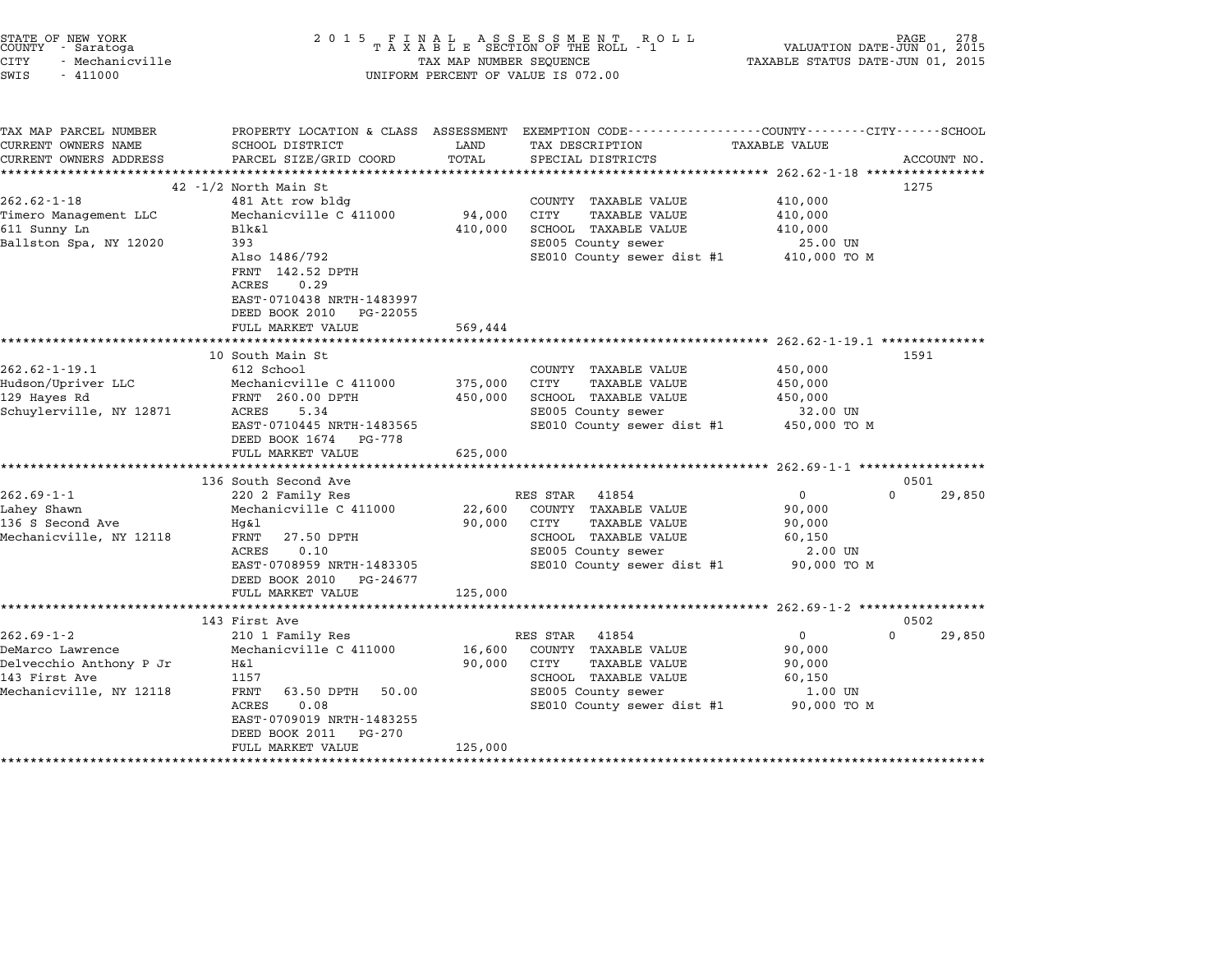| STATE OF NEW YORK |                 |  |
|-------------------|-----------------|--|
| COUNTY            | - Saratoga      |  |
| CITY              | - Mechanicville |  |

# STATE OF NEW YORK <sup>2</sup> <sup>0</sup> <sup>1</sup> 5 F I N A L A S S E S S M E N T R O L L PAGE <sup>279</sup> COUNTY - Saratoga <sup>T</sup> <sup>A</sup> <sup>X</sup> <sup>A</sup> <sup>B</sup> <sup>L</sup> <sup>E</sup> SECTION OF THE ROLL - <sup>1</sup> VALUATION DATE-JUN 01, <sup>2015</sup> CITY - Mechanicville TAX MAP NUMBER SEQUENCE TAXABLE STATUS DATE-JUN 01, <sup>2015</sup> SWIS - <sup>411000</sup> UNIFORM PERCENT OF VALUE IS 072.00

TAX MAP PARCEL NUMBER PROPERTY LOCATION & CLASS ASSESSMENT EXEMPTION CODE------------------COUNTY--------CITY------SCHOOL ...<br>-- COUNTY:- TAX MAP PARCEL NUMBER THE OCHOTRY AND THE CURRENT EXEMPTION CODE<br>CURRENT OWNERS NAME SCHOOL DISTRICT LAND TAX DESCRIPTION TAXABLE VALUE CURRENT OWNERS ADDEER FOUR DISTRICTS AND A CHASS ASSESSEENT EXERT ON TAX MIT PROCULPTION TRANSFOURERS ADDRESS SANCEL SIZE/GRID COORD TOTAL SEEN TRANSFOUR TRANSFOUR TRANSFOUR TRANSFOUR TRANSFOUR TRANSFOUR TRANSFOUR ACCOUNT <sup>145</sup> First Ave <sup>1021</sup> 145 First Ave 145 First Ave 262.69-1-3 202.05 1 210 1 Family Res SR STAR 41834 0 0 64,980 14J FILS AVE SER STAR 41834 (1995)<br>2010 1 Eamily Res (1894 SR STAR 41834 (2006) 16,000 COUNTY TAXABLE VALUE 80,000 NUCLEMENT AVE ستان المسلم المسلم المسلم المسلم المسلم المسلم المسلم المسلم المسلم المسلم المسلم المسلم المسلم المسلم المسلم ا<br>Morrell Jacqueline Morell Jacqueline Hg&l Bo,000 COUNT TAXABLE VALUE 80,000 NOTIEIT VIRCENT DUCES DUCES NECRET MECHANICALLE CONTRACTOR CONTRACTOR AND SOURCES OVER A SOURCE SOURCE AND SOU<br>Morrell Jacqueline Hotel Hotel Hotel Source and Source of Source of Source of Source and Source of Source of S<br> NOTIELI JACQUEINE AND HANDER MANUS AND SURVICE SURVEY OF TAXABLE VALUE AND SURVEY OF SURVEY OF SURVEY AND SURV<br>19.00 DPTH 50.00 SE005 COUNTY SEWER TO STRAIN SERVEY AND SERVEY SURVEY AND SURVEY OF SURVEY OF SURVEY OF TAXAB Mechanicville, NY 12118 CRES 0.06 SE000 COUNTRABLE VALUE 11.00 UN CONSERVATIVE PO BOX 576 SE000 TO M<br>Mechanicville, NY 12118 ACRES 0.06 SE010 County sewer dist #1 80,000 TO M<br>EAST-0709019 NRTH-1483195 EAST-0709019 NRTH-1483195<br>DEED BOOK 0703 PG-0024 FULL MARKET VALUE 111,111 \*\*\*\*\*\*\*\*\*\*\*\*\*\*\*\*\*\*\*\*\*\*\*\*\*\*\*\*\*\*\*\*\*\*\*\*\*\*\*\*\*\*\*\*\*\*\*\*\*\*\*\*\*\*\*\*\*\*\*\*\*\*\*\*\*\*\*\*\*\*\*\*\*\*\*\*\*\*\*\*\*\*\*\*\*\*\*\*\*\*\*\*\*\*\*\*\*\*\*\*\*\*\* 262.69-1-4 \*\*\*\*\*\*\*\*\*\*\*\*\*\*\*\*\* 320 Spring St 1125 262.69-1-4 202.09-1-4 202.69-1-4 202.69-1-4 202.69-1-4 202.69-1-4 202.69-1-4 202.69-1-4 202.69-1-4 202.69-1-4<br>200 29,850 RES STAR 41854 0 200 29,850 210 1 Family Res RES STAR 41854 0 200 29,850 Layton Thomas Mechanicville C <sup>411000</sup> 16,600 COUNTY TAXABLE VALUE 83,000 202.09-1-4<br>Layton Thomas Mechanicville C 411000 16,600 COUNTY TAXABLE VALUE 83,000<br>Layton Kathleen H&l 83,000 CITY TAXAB any contributions of the mechanic virtue of the contribution of the contribution of the contribution of the co<br>183,000 CITY TAXABLE VALUE 83,000 NOTE S3,000 NOTE S3,000 NOTE S3,000 NOTE S3,000 NOTE S3,000 NOTE S3,000 NOTE<br> Mechanicville, NY <sup>12118</sup> FRNT 50.00 DPTH 50.00 SE005 County sewer 1.00 UN در المسلم المسلم المسلم المسلم المسلم المسلم المسلم المسلم المسلم المسلم المسلم المسلم المسلم المسلم المسلم ال<br>FRINT 50.00 DPTH 50.00 SE005 County sewer dist #1 83,000 TO M EAST-0709030 NRTH-1483155 EAST-0709030 NRTH-1483155<br>DEED BOOK 2012 PG-25005 DEED BOOK 2012 PG-25005<br>FULL MARKET VALUE 115,278 \*\*\*\*\*\*\*\*\*\*\*\*\*\*\*\*\*\*\*\*\*\*\*\*\*\*\*\*\*\*\*\*\*\*\*\*\*\*\*\*\*\*\*\*\*\*\*\*\*\*\*\*\*\*\*\*\*\*\*\*\*\*\*\*\*\*\*\*\*\*\*\*\*\*\*\*\*\*\*\*\*\*\*\*\*\*\*\*\*\*\*\*\*\*\*\*\*\*\*\*\*\*\* 262.69-1-5 \*\*\*\*\*\*\*\*\*\*\*\*\*\*\*\*\* <sup>140</sup> First Ave <sup>0317</sup> 262.69-1-5 <sup>220</sup> <sup>2</sup> Family Res COUNTY TAXABLE VALUE 98,000 Halfmoon Properties Inc Mechanicville C <sup>411000</sup> 17,400 CITY TAXABLE VALUE 98,000 202.00 1 5 202.00 2 202.000 220 2 Palming Research Mathematic Committee And Committee And Society of Society<br>3 Birch Ln 198,000 SCHOOL TAXABLE VALUE 98,000 98,000 98,000 PAXABLE VALUE 98,000 Clifton Park, NY <sup>12065</sup> FRNT 30.00 DPTH 125.00 SE005 County sewer 2.00 UN ACAL MANDE VALUE 1999, NEW SUIT ON SERVER IN A SUBSEDUCE 1 AAADDE VALUE 1999, NOT US.<br>FRANT 30.00 DPTH 125.00 SE005 COUNTy sewer dist #1 98,000 TO M EAST-0709139 NRTH-1483265 ACRES 0.09<br>EAST-0709139 NRTH-1483265 DEED BOOK 1706 PG-602<br>FULL MARKET VALUE 136,111 \*\*\*\*\*\*\*\*\*\*\*\*\*\*\*\*\*\*\*\*\*\*\*\*\*\*\*\*\*\*\*\*\*\*\*\*\*\*\*\*\*\*\*\*\*\*\*\*\*\*\*\*\*\*\*\*\*\*\*\*\*\*\*\*\*\*\*\*\*\*\*\*\*\*\*\*\*\*\*\*\*\*\*\*\*\*\*\*\*\*\*\*\*\*\*\*\*\*\*\*\*\*\* 262.69-1-6 \*\*\*\*\*\*\*\*\*\*\*\*\*\*\*\*\* <sup>144</sup> First Ave <sup>0858</sup> 144 First Ave 144 First Ave 262.69-1-6 220 2 Family Res RES STAR 41854 0 2010 29,850 Bonventre Anthony Mechanicville C <sup>411000</sup> 16,800 COUNTY TAXABLE VALUE 84,000 202.00 1 O<br>Bonventre Anthony Mechanicville C 411000 16,800 COUNTY TAXABLE VALUE 84,000<br>Bonventre Maryanne Ball Ball 84,000 CITY TAXABLE VALUE 84,000 BOIN BUILD FOR THE MELLON MELLON CONTRACTED AND THE SERVICE SERVICE AND SALUE OF A SALUE SERVICE SERVICE SERVICE<br>144 First Ave 1142 SCHOOL TAXABLE VALUE S4,000<br>144 First Ave 54,150 Mentite maryanne of the control of the control of the control of the control of the control of the control of the control of the series of the series of the series of the series of the series of the series of the series of 1142 SCROOD TAXABLE VALUE 1998<br>FRNT 65.00 DPTH 125.00 SE005 County sewer 2.00 UN<br>ACRES 0.19 SE010 County sewer dist #1 84,000 TO M ACRES 0.19 EAST-0709139 NRTH-1483225<br>DEED BOOK 2009 PG-5939 FULL MARKET VALUE 116,667 \*\*\*\*\*\*\*\*\*\*\*\*\*\*\*\*\*\*\*\*\*\*\*\*\*\*\*\*\*\*\*\*\*\*\*\*\*\*\*\*\*\*\*\*\*\*\*\*\*\*\*\*\*\*\*\*\*\*\*\*\*\*\*\*\*\*\*\*\*\*\*\*\*\*\*\*\*\*\*\*\*\*\*\*\*\*\*\*\*\*\*\*\*\*\*\*\*\*\*\*\*\*\*\*\*\*\*\*\*\*\*\*\*\*\*\*\*\*\*\*\*\*\*\*\*\*\*\*\*\*\*\*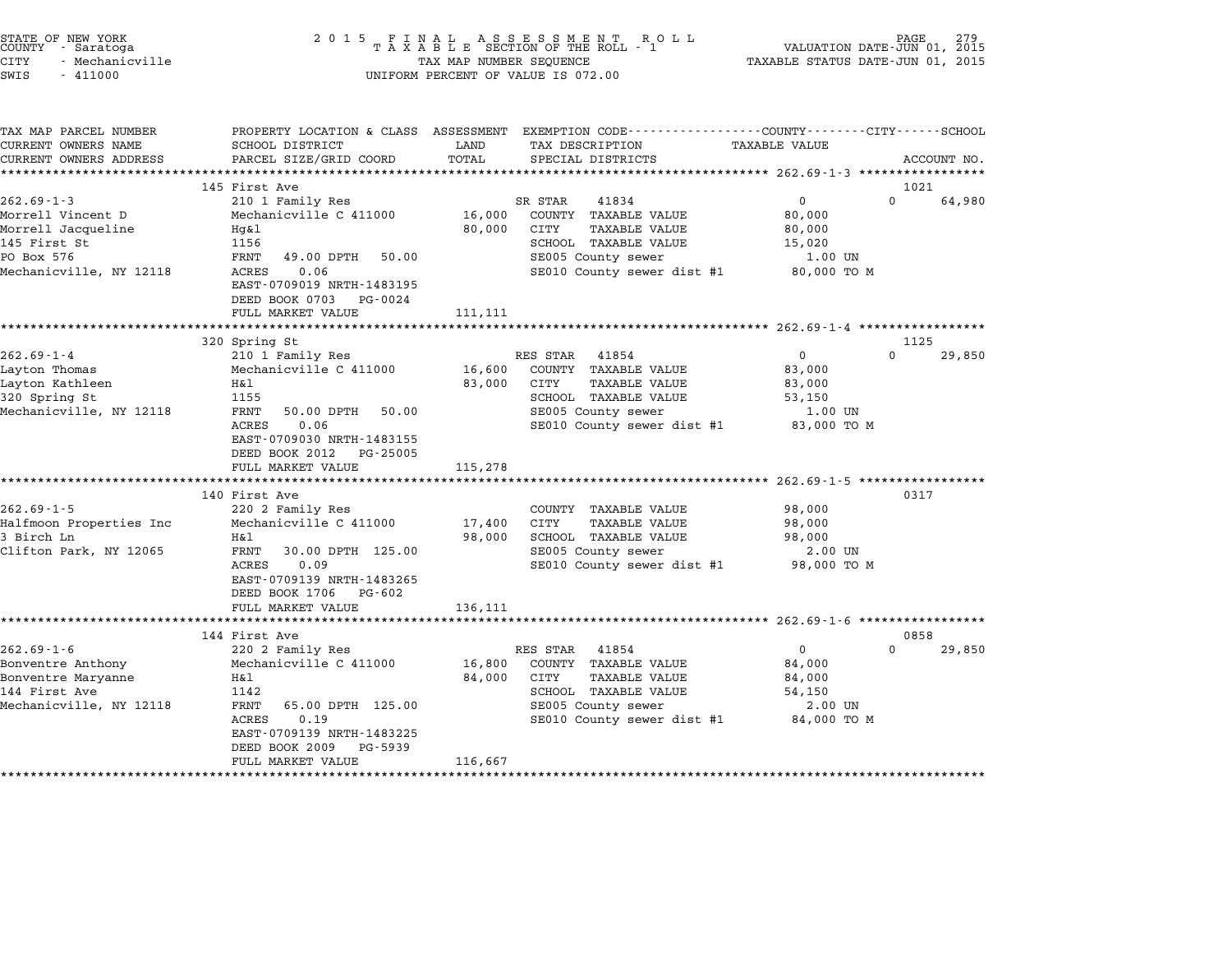| STATE OF NEW YORK |                 |  |
|-------------------|-----------------|--|
| COUNTY            | - Saratoga      |  |
| CITY              | - Mechanicville |  |

# STATE OF NEW YORK <sup>2</sup> <sup>0</sup> <sup>1</sup> 5 F I N A L A S S E S S M E N T R O L L PAGE <sup>280</sup> COUNTY - Saratoga <sup>T</sup> <sup>A</sup> <sup>X</sup> <sup>A</sup> <sup>B</sup> <sup>L</sup> <sup>E</sup> SECTION OF THE ROLL - <sup>1</sup> VALUATION DATE-JUN 01, <sup>2015</sup> STATE OF NEW YORK (PAGE 180 )<br>COUNTY - Saratoga (PAGE 180 ) TAXALLE SECTION OF THE ROLL - 1 (PAGE 1901, 2015 )<br>CITY - Mechanicville (PAGE 1915 ) TAXABLE STATUS DATE-JUN 01, 2015 ) TAXABLE STATUS DATE-JUN 01, 2015 SWIS - <sup>411000</sup> UNIFORM PERCENT OF VALUE IS 072.00

| TAX MAP PARCEL NUMBER                  |                                                    |             | PROPERTY LOCATION & CLASS ASSESSMENT EXEMPTION CODE---------------COUNTY-------CITY------SCHOOL |                   |                    |
|----------------------------------------|----------------------------------------------------|-------------|-------------------------------------------------------------------------------------------------|-------------------|--------------------|
| CURRENT OWNERS NAME                    | SCHOOL DISTRICT                                    | LAND        | TAX DESCRIPTION TAXABLE VALUE                                                                   |                   |                    |
| CURRENT OWNERS ADDRESS                 | PARCEL SIZE/GRID COORD                             | TOTAL       | SPECIAL DISTRICTS                                                                               |                   | ACCOUNT NO.        |
|                                        |                                                    |             |                                                                                                 |                   |                    |
|                                        | 148 First Ave                                      |             |                                                                                                 |                   | 1031               |
| $262.69 - 1 - 7$                       | 210 1 Family Res                                   |             | RES STAR 41854                                                                                  | $0 \qquad \qquad$ | $\Omega$<br>29,850 |
| Guzielek Charles F<br>Guzielek Linda J | Mechanicville C 411000<br>H&l                      |             | 15,400 COUNTY TAXABLE VALUE<br>86,000 CITY<br>TAXABLE VALUE                                     | 86,000            |                    |
| 148 First Ave                          | 1143                                               |             | SCHOOL TAXABLE VALUE                                                                            | 86,000<br>56,150  |                    |
| Mechanicville, NY 12118                | FRNT 50.00 DPTH 125.00                             |             | SE005 County sewer                                                                              | 1.00 UN           |                    |
|                                        | 0.14<br>ACRES                                      |             | SE010 County sewer dist #1 86,000 TO M                                                          |                   |                    |
|                                        | EAST-0709149 NRTH-1483165                          |             |                                                                                                 |                   |                    |
|                                        | DEED BOOK 1462 PG-642                              |             |                                                                                                 |                   |                    |
|                                        | FULL MARKET VALUE                                  | 119,444     |                                                                                                 |                   |                    |
|                                        |                                                    |             |                                                                                                 |                   |                    |
|                                        | South Central Ave                                  |             |                                                                                                 |                   |                    |
| $262.69 - 1 - 8.1$                     | 449 Other Storag                                   |             | COUNTY TAXABLE VALUE                                                                            | 270,000           |                    |
| Hlm Ventures Llc                       | Mechanicville C 411000                             | 50,000 CITY | TAXABLE VALUE                                                                                   | 270,000           |                    |
| 755 Glen Rd                            | FRNT 91.00 DPTH                                    | 270,000     | SCHOOL TAXABLE VALUE                                                                            | 270,000           |                    |
| Jenkintown, PA 19046                   | ACRES 0.61                                         |             | SE005 County sewer                                                                              | 2.00 UN           |                    |
|                                        | EAST-0709279 NRTH-1483215                          |             | SE010 County sewer dist #1 270,000 TO M                                                         |                   |                    |
|                                        | DEED BOOK 1493 PG-677                              |             |                                                                                                 |                   |                    |
|                                        | FULL MARKET VALUE 375,000                          |             |                                                                                                 |                   |                    |
|                                        |                                                    |             |                                                                                                 |                   |                    |
|                                        | 150 First Ave                                      |             |                                                                                                 |                   | 0323               |
| $262.69 - 1 - 9$                       | 210 1 Family Res                                   |             | COUNTY TAXABLE VALUE                                                                            | 117,000           |                    |
| DelPrete Jamie                         | Mechanicville C 411000 16,800                      |             | CITY<br>TAXABLE VALUE                                                                           | 117,000           |                    |
| DelPrete Anthony<br>150 First Ave      | H&l                                                | 117,000     | SCHOOL TAXABLE VALUE                                                                            | 117,000           |                    |
| 150 First Ave                          | 1144                                               |             | SE005 County sewer                                                                              | 1.00 UN           |                    |
| Mechanicville, NY 12118                | FRNT 46.67 DPTH 100.00                             |             | SE010 County sewer dist #1 117,000 TO M                                                         |                   |                    |
|                                        | ACRES<br>0.11<br>EAST-0709140 NRTH-1483115         |             |                                                                                                 |                   |                    |
|                                        | DEED BOOK 2007 PG-37691                            |             |                                                                                                 |                   |                    |
|                                        | FULL MARKET VALUE 162,500                          |             |                                                                                                 |                   |                    |
|                                        |                                                    |             |                                                                                                 |                   |                    |
|                                        | 154 First Ave                                      |             |                                                                                                 |                   | 0118               |
| $262.69 - 1 - 10$                      | 210 1 Family Res                                   |             | RES STAR 41854                                                                                  | $\overline{0}$    | $\Omega$<br>29,850 |
| Markiewicz Edward R Jr                 | Mechanicville C 411000 16,400 COUNTY TAXABLE VALUE |             |                                                                                                 | 89,000            |                    |
| Markiewicz Michelle L                  | Hq&l                                               | 89,000      | CITY<br>TAXABLE VALUE                                                                           | 89,000            |                    |
| 154 First Ave                          | FRNT<br>46.67 DPTH 100.00                          |             | SCHOOL TAXABLE VALUE                                                                            | 59,150            |                    |
| Mechanicville, NY 12118                | ACRES<br>0.11                                      |             | SE005 County sewer                                                                              | 1.00 UN           |                    |
|                                        | EAST-0709150 NRTH-1483075                          |             | SE010 County sewer dist #1 89,000 TO M                                                          |                   |                    |
|                                        | DEED BOOK 1620 PG-586                              |             |                                                                                                 |                   |                    |
|                                        | FULL MARKET VALUE                                  | 123,611     |                                                                                                 |                   |                    |
|                                        |                                                    |             |                                                                                                 |                   |                    |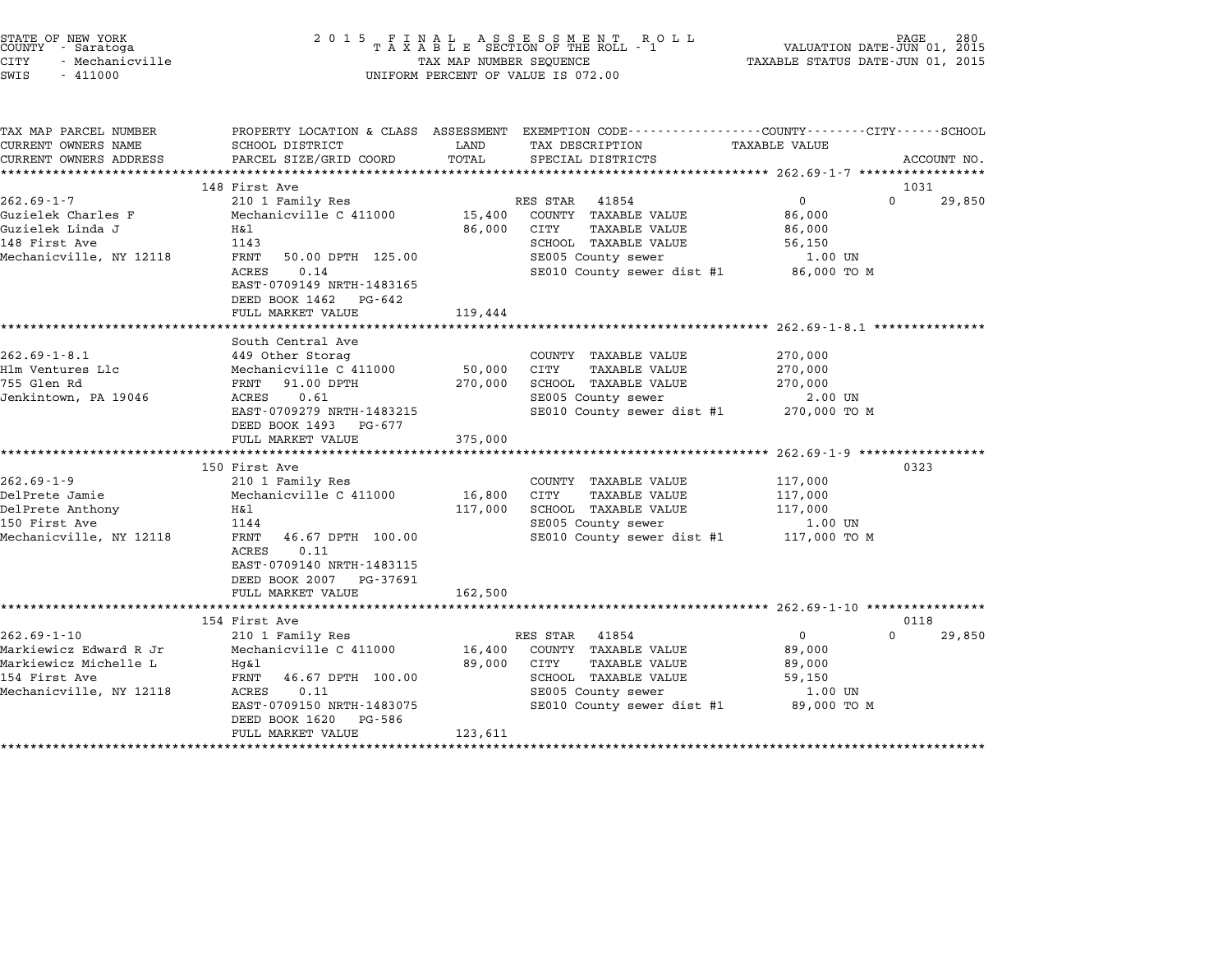| STATE OF NEW YORK |                 |  |
|-------------------|-----------------|--|
| COUNTY            | - Saratoga      |  |
| CITY              | - Mechanicville |  |

TAX MAP PARCEL NUMBER PROPERTY LOCATION & CLASS ASSESSMENT EXEMPTION CODE------------------COUNTY--------CITY------SCHOOL

CURRENT OWNERS ADDRESS PARCEL SIZE/GRID COORD TOTAL SPECIAL DISTRICTS ACCOUNT NO. \*\*\*\*\*\*\*\*\*\*\*\*\*\*\*\*\*\*\*\*\*\*\*\*\*\*\*\*\*\*\*\*\*\*\*\*\*\*\*\*\*\*\*\*\*\*\*\*\*\*\*\*\*\*\*\*\*\*\*\*\*\*\*\*\*\*\*\*\*\*\*\*\*\*\*\*\*\*\*\*\*\*\*\*\*\*\*\*\*\*\*\*\*\*\*\*\*\*\*\*\*\*\* 262.69-1-14 \*\*\*\*\*\*\*\*\*\*\*\*\*\*\*\*

77 South Central Ave <sup>1459</sup>

...<br>-- COUNTY:- TAX MAP PARCEL NUMBER THE OCHOTRY AND THE CURRENT EXEMPTION CODE<br>CURRENT OWNERS NAME SCHOOL DISTRICT LAND TAX DESCRIPTION TAXABLE VALUE

FRNT 186.56 DPTH<br>ACRES 0.57 EAST-0709230 NRTH-1482915 EAST-0709230 NRTH-14829<br>DEED BOOK 1515 PG-722

262.69-1-14 77 South Central Ave County TAXABLE VALUE 295,000<br>262.69-1-14 486 Mini-mart COUNTY TAXABLE VALUE 295,000 77 SOUT CHILIAT AVE<br>262.69-1-14 486 Mini-mart Ave COUNTY TAXABLE VALUE 295,000<br>295,000 Cuty TAXABLE VALUE 295,000 21 295,000 202.00 1 14 1900 HDC HOLL 202.00 1 202.00 203.000 203.000 204.000 205.000 205.000 205.000 205.000 205.000 205<br>Cumberland Farms Inc A 1 Mechanicville C 411000 69,000 CITY TAXABLE VALUE 295,000 205,000 205.000 205.000 205 Cumbertand Farms Inc A Mechanicvirie C 411000 09,000 C111 IAAABLE VALUE 295,000<br>Delaware Corp Gas Station&l 295,000 SCHOOL TAXABLE VALUE 295,000<br>100 Crossing Blvd 1146 1146 SE005 County sewer 4.00 UN Framingham, MA <sup>01702</sup> FRNT 186.56 DPTH SE010 County sewer dist #1 295,000 TO <sup>M</sup>

|                         | CICROFI USOCOCO INILII ISOZJIJ |         |                            |              |
|-------------------------|--------------------------------|---------|----------------------------|--------------|
|                         | DEED BOOK 1515 PG-722          |         |                            |              |
|                         | FULL MARKET VALUE              | 409,722 |                            |              |
|                         |                                |         |                            |              |
|                         | South Central Ave              |         |                            | 1621         |
| $262.69 - 1 - 15$       | $485$ >1use sm bld             |         | TAXABLE VALUE<br>COUNTY    | 160,000      |
| Baker Pi Electrical     | Mechanicville C 411000         | 48,000  | CITY<br>TAXABLE VALUE      | 160,000      |
| Contractor Inc          | FRNT 103.79 DPTH               | 160,000 | SCHOOL<br>TAXABLE VALUE    | 160,000      |
| Central Ave             | 0.27<br>ACRES                  |         | SE005 County sewer         | 2.00 UN      |
| Mechanicville. NY 12118 | EAST-0709190 NRTH-1482785      |         | SE010 County sewer dist #1 | 160,000 TO M |
|                         | DEED BOOK 0981<br>PG-0362      |         |                            |              |
|                         | FIILL MARKET VALUE             | 222.222 |                            |              |

|                         | POOK 0201 FG 0202                    |         |                                         |             |      |
|-------------------------|--------------------------------------|---------|-----------------------------------------|-------------|------|
|                         | FULL MARKET VALUE                    | 222,222 |                                         |             |      |
|                         |                                      |         |                                         |             |      |
|                         | First Ave                            |         |                                         |             | 0819 |
| $262.69 - 1 - 16$       | 431 Auto dealer                      |         | COUNTY<br>TAXABLE VALUE                 | 50,000      |      |
| Lane Roberta B          | Mechanicville C 411000               | 35,000  | TAXABLE VALUE<br>CITY                   | 50,000      |      |
| 41 Farm To Market Rd    | Fill Sta & Lot                       | 50,000  | SCHOOL TAXABLE VALUE                    | 50,000      |      |
| Mechanicville, NY 12118 | 1315                                 |         | SE005 County sewer                      | 2.00 UN     |      |
|                         | FRNT 275.00 DPTH                     |         | SE010 County sewer dist #1              | 50,000 TO M |      |
|                         | 0.29<br>ACRES                        |         |                                         |             |      |
|                         | EAST-0709181 NRTH-1482615            |         |                                         |             |      |
|                         | DEED BOOK 988<br>PG-1032             |         |                                         |             |      |
|                         | FULL MARKET VALUE                    | 69,444  |                                         |             |      |
|                         |                                      |         |                                         |             |      |
|                         | 246-248 South Second Ave             |         |                                         |             | 0506 |
| $262.69 - 1 - 17$       | 411 Apartment                        |         | COUNTY<br>TAXABLE VALUE                 | 122,000     |      |
| Enzien Margaret F       | Mechanicville C 411000               | 34,500  | CITY<br>TAXABLE VALUE                   | 122,000     |      |
| Trustee                 | H&l                                  | 122,000 | SCHOOL<br>TAXABLE VALUE                 | 122,000     |      |
| 242 South Second St     | 1183                                 |         | SE005 County sewer                      | 6.00 UN     |      |
| Mechanicville, NY 12118 | FRNT<br>105.00 DPTH<br>0.31<br>ACRES |         | SE010 County sewer dist #1 122,000 TO M |             |      |
|                         | EAST-0709071 NRTH-1482475            |         |                                         |             |      |
|                         | DEED BOOK 2013<br>PG-21854           |         |                                         |             |      |
|                         | FULL MARKET VALUE                    | 169,444 |                                         |             |      |

\*\*\*\*\*\*\*\*\*\*\*\*\*\*\*\*\*\*\*\*\*\*\*\*\*\*\*\*\*\*\*\*\*\*\*\*\*\*\*\*\*\*\*\*\*\*\*\*\*\*\*\*\*\*\*\*\*\*\*\*\*\*\*\*\*\*\*\*\*\*\*\*\*\*\*\*\*\*\*\*\*\*\*\*\*\*\*\*\*\*\*\*\*\*\*\*\*\*\*\*\*\*\*\*\*\*\*\*\*\*\*\*\*\*\*\*\*\*\*\*\*\*\*\*\*\*\*\*\*\*\*\*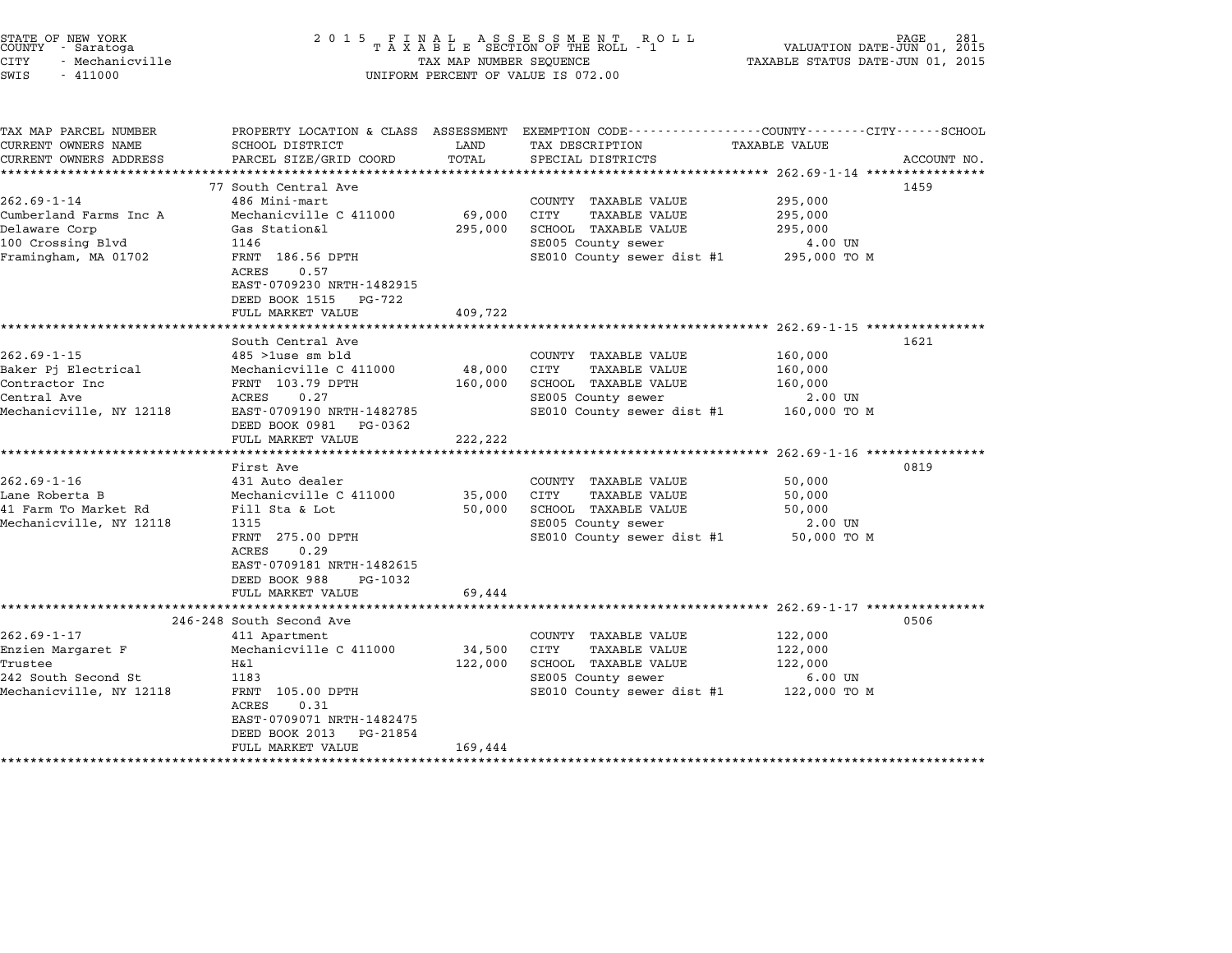| STATE OF NEW YORK<br>COUNTY - Saratoga<br>CITY<br>- Mechanicville<br>SWIS<br>$-411000$ | 2 0 1 5                                              | TAX MAP NUMBER SEQUENCE | FINAL ASSESSMENT ROLL<br>TAXABLE SECTION OF THE ROLL - 1<br>UNIFORM PERCENT OF VALUE IS 072.00                    | VALUATION DATE-JUN 01, 2015<br>TAXABLE STATUS DATE-JUN 01, 2015 | PAGE                       |
|----------------------------------------------------------------------------------------|------------------------------------------------------|-------------------------|-------------------------------------------------------------------------------------------------------------------|-----------------------------------------------------------------|----------------------------|
| TAX MAP PARCEL NUMBER<br>CURRENT OWNERS NAME                                           | SCHOOL DISTRICT                                      | LAND                    | PROPERTY LOCATION & CLASS ASSESSMENT EXEMPTION CODE---------------COUNTY-------CITY-----SCHOOL<br>TAX DESCRIPTION | <b>TAXABLE VALUE</b>                                            |                            |
| CURRENT OWNERS ADDRESS                                                                 | PARCEL SIZE/GRID COORD                               | TOTAL                   | SPECIAL DISTRICTS                                                                                                 |                                                                 | ACCOUNT NO.                |
| **********************                                                                 |                                                      |                         |                                                                                                                   |                                                                 |                            |
| $262.69 - 1 - 18$                                                                      | 240 South Second Ave<br>230 3 Family Res             |                         | SR STAR<br>41834                                                                                                  | $\mathbf 0$                                                     | 0508<br>$\Omega$<br>64,980 |
| Enzien Margaret F                                                                      | Mechanicville C 411000                               | 41,000                  | COUNTY TAXABLE VALUE                                                                                              | 117,000                                                         |                            |
| Trustee                                                                                | Hg&l                                                 | 117,000                 | CITY<br>TAXABLE VALUE                                                                                             | 117,000                                                         |                            |
| 242 S Second Ave                                                                       | 1182                                                 |                         | SCHOOL TAXABLE VALUE                                                                                              | 52,020                                                          |                            |
| Mechanicville, NY 12118                                                                | FRNT<br>50.00 DPTH 140.00                            |                         | SE005 County sewer                                                                                                | 3.00 UN                                                         |                            |
|                                                                                        | 0.16<br>ACRES                                        |                         | SE010 County sewer dist #1                                                                                        | 117,000 TO M                                                    |                            |
|                                                                                        | EAST-0709061 NRTH-1482545                            |                         |                                                                                                                   |                                                                 |                            |
|                                                                                        | DEED BOOK 2013 PG-21853                              |                         |                                                                                                                   |                                                                 |                            |
|                                                                                        | FULL MARKET VALUE                                    | 162,500                 |                                                                                                                   |                                                                 |                            |
|                                                                                        | 239-241 First Ave                                    |                         |                                                                                                                   |                                                                 | 1562                       |
| $262.69 - 1 - 19$                                                                      | 220 2 Family Res                                     |                         | AGED C<br>41802                                                                                                   | 28,350                                                          | $\Omega$<br>$\Omega$       |
| Hicks David                                                                            | Mechanicville C 411000                               |                         | 14,600 SR STAR<br>41834                                                                                           | $\mathbf 0$<br>0                                                | 63,000                     |
| PO Box 414                                                                             | Η&l                                                  | 63,000                  | COUNTY TAXABLE VALUE                                                                                              | 34,650                                                          |                            |
| Mechanicville, NY 12118                                                                | 1150                                                 |                         | CITY<br>TAXABLE VALUE                                                                                             | 63,000                                                          |                            |
|                                                                                        | FRNT<br>50.00 DPTH<br>50.00                          |                         | SCHOOL TAXABLE VALUE                                                                                              | 0                                                               |                            |
|                                                                                        | 0.06<br>ACRES                                        |                         | SE005 County sewer                                                                                                | $2.00$ UN                                                       |                            |
|                                                                                        | EAST-0709101 NRTH-1482605<br>DEED BOOK 2009 PG-12484 |                         | SE010 County sewer dist #1                                                                                        | 63,000 TO M                                                     |                            |
|                                                                                        | FULL MARKET VALUE                                    | 87,500                  |                                                                                                                   |                                                                 |                            |
|                                                                                        | *********************                                | ******************      |                                                                                                                   | *************** 262.69-1-20 *****************                   |                            |
|                                                                                        | 238 South Second Ave                                 |                         |                                                                                                                   |                                                                 | 1211                       |
| $262.69 - 1 - 20$                                                                      | 220 2 Family Res                                     |                         | COUNTY TAXABLE VALUE                                                                                              | 90,000                                                          |                            |
| Robens John H                                                                          | Mechanicville C 411000                               | 19,800                  | CITY<br><b>TAXABLE VALUE</b>                                                                                      | 90,000                                                          |                            |
| Robens Mary                                                                            | Hq&l                                                 | 90,000                  | SCHOOL TAXABLE VALUE                                                                                              | 90,000                                                          |                            |
| 238 South Second St                                                                    | 1181                                                 |                         | SE005 County sewer                                                                                                | 2.00 UN                                                         |                            |
| Mechanicville, NY 12118                                                                | FRNT<br>49.75 DPTH 90.00<br>0.10<br>ACRES            |                         | SE010 County sewer dist #1                                                                                        | 90,000 TO M                                                     |                            |
|                                                                                        | EAST-0709021 NRTH-1482595                            |                         |                                                                                                                   |                                                                 |                            |
|                                                                                        | DEED BOOK 1002<br>PG-925                             |                         |                                                                                                                   |                                                                 |                            |
|                                                                                        | FULL MARKET VALUE                                    | 125,000                 |                                                                                                                   |                                                                 |                            |
|                                                                                        |                                                      |                         |                                                                                                                   |                                                                 |                            |
|                                                                                        | 232 South Second Ave                                 |                         |                                                                                                                   |                                                                 | 0594                       |
| $262.69 - 1 - 21$                                                                      | 220 2 Family Res                                     |                         | COUNTY TAXABLE VALUE                                                                                              | 95,000                                                          |                            |
| Devito Steven                                                                          | Mechanicville C 411000                               | 21,000                  | CITY<br><b>TAXABLE VALUE</b>                                                                                      | 95,000                                                          |                            |
| Joseph                                                                                 | $Hq\&1$                                              | 95,000                  | SCHOOL TAXABLE VALUE                                                                                              | 95,000                                                          |                            |
| 232 South Second St<br>Mechanicville, NY 12118                                         | 1180<br>FRNT<br>50.25 DPTH                           |                         | SE005 County sewer<br>SE010 County sewer dist #1                                                                  | 2.00 UN<br>95,000 TO M                                          |                            |
|                                                                                        | 0.10<br>ACRES                                        |                         |                                                                                                                   |                                                                 |                            |
|                                                                                        | EAST-0709021 NRTH-1482645                            |                         |                                                                                                                   |                                                                 |                            |
|                                                                                        | DEED BOOK 1606<br>PG-672                             |                         |                                                                                                                   |                                                                 |                            |
|                                                                                        | FULL MARKET VALUE                                    | 131,944                 |                                                                                                                   |                                                                 |                            |
|                                                                                        |                                                      |                         |                                                                                                                   |                                                                 |                            |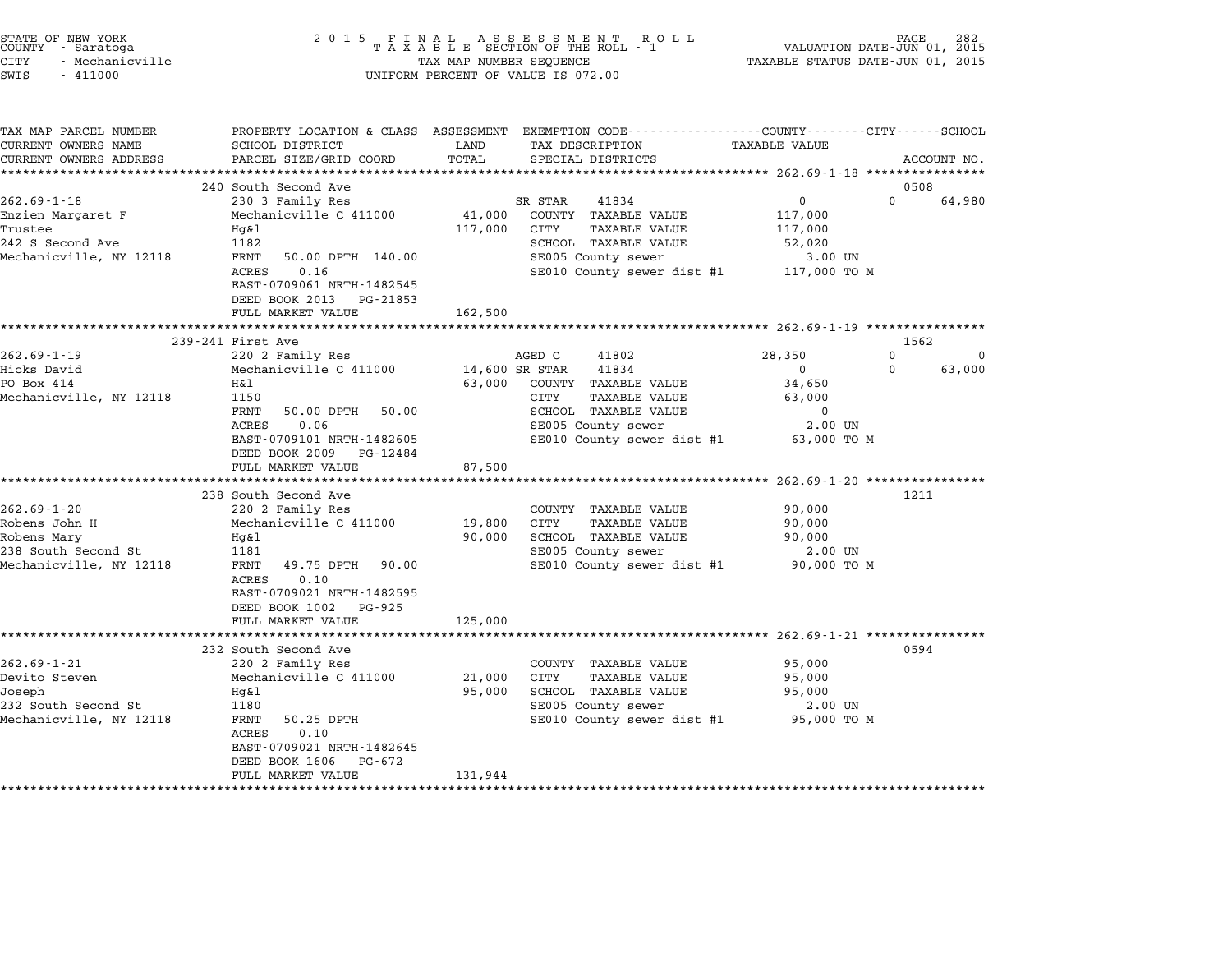| STATE OF NEW YORK<br>COUNTY - Saratoga<br><b>CITY</b><br>- Mechanicville<br>SWIS<br>$-411000$ | 2 0 1 5                                                | TAX MAP NUMBER SEQUENCE | UNIFORM PERCENT OF VALUE IS 072.00                                                                                  | VALUATION DATE-JUN 01, 2015<br>TAXABLE STATUS DATE-JUN 01, 2015 | PAGE        |
|-----------------------------------------------------------------------------------------------|--------------------------------------------------------|-------------------------|---------------------------------------------------------------------------------------------------------------------|-----------------------------------------------------------------|-------------|
| TAX MAP PARCEL NUMBER<br>CURRENT OWNERS NAME                                                  | SCHOOL DISTRICT                                        | LAND                    | PROPERTY LOCATION & CLASS ASSESSMENT EXEMPTION CODE----------------COUNTY-------CITY------SCHOOL<br>TAX DESCRIPTION | TAXABLE VALUE                                                   |             |
| CURRENT OWNERS ADDRESS                                                                        | PARCEL SIZE/GRID COORD                                 | TOTAL                   | SPECIAL DISTRICTS                                                                                                   |                                                                 | ACCOUNT NO. |
|                                                                                               | 237 First Ave                                          |                         |                                                                                                                     |                                                                 | 1569        |
| $262.69 - 1 - 22$                                                                             | 210 1 Family Res                                       |                         | RES STAR<br>41854                                                                                                   | $\Omega$<br>$\mathbf{0}$                                        | 29,850      |
| Sweet William                                                                                 | Mechanicville C 411000                                 | 19,000                  | COUNTY TAXABLE VALUE                                                                                                | 75,000                                                          |             |
| 237 First St                                                                                  | H&l                                                    | 75,000                  | TAXABLE VALUE<br>CITY                                                                                               | 75,000                                                          |             |
| Mechanicville, NY 12118                                                                       | 1151                                                   |                         | SCHOOL TAXABLE VALUE                                                                                                | 45,150                                                          |             |
|                                                                                               | FRNT<br>50.00 DPTH<br>50.00<br>ACRES<br>0.06           |                         | SE005 County sewer<br>SE010 County sewer dist #1                                                                    | 1.00 UN<br>75,000 TO M                                          |             |
|                                                                                               | EAST-0709091 NRTH-1482645                              |                         |                                                                                                                     |                                                                 |             |
|                                                                                               | DEED BOOK 1715<br>PG-591                               |                         |                                                                                                                     |                                                                 |             |
|                                                                                               | FULL MARKET VALUE                                      | 104,167                 |                                                                                                                     |                                                                 |             |
|                                                                                               |                                                        |                         |                                                                                                                     |                                                                 |             |
|                                                                                               | 231-233 First Ave                                      |                         |                                                                                                                     |                                                                 | 0818        |
| $262.69 - 1 - 23$<br>Bull Paul L Jr                                                           | 220 2 Family Res<br>Mechanicville C 411000             | 15,600                  | COUNTY TAXABLE VALUE<br>CITY<br>TAXABLE VALUE                                                                       | 85,000<br>85,000                                                |             |
| 231-233 First Ave                                                                             | Η&l                                                    | 85,000                  | SCHOOL TAXABLE VALUE                                                                                                | 85,000                                                          |             |
| Mechanicville, NY 12118                                                                       | 1153                                                   |                         | SE005 County sewer                                                                                                  | 2.00 UN                                                         |             |
|                                                                                               | FRNT<br>50.00 DPTH<br>55.00                            |                         | SE010 County sewer dist #1                                                                                          | 85,000 TO M                                                     |             |
|                                                                                               | 0.06<br>ACRES                                          |                         |                                                                                                                     |                                                                 |             |
|                                                                                               | EAST-0709080 NRTH-1482705<br>DEED BOOK 2010<br>PG-5660 |                         |                                                                                                                     |                                                                 |             |
|                                                                                               | FULL MARKET VALUE<br>********************************  | 118,056                 |                                                                                                                     |                                                                 |             |
|                                                                                               |                                                        |                         |                                                                                                                     |                                                                 | 0142        |
| $262.69 - 1 - 24$                                                                             | 230 South Second Ave<br>220 2 Family Res               |                         | COUNTY TAXABLE VALUE                                                                                                | 90,000                                                          |             |
| Mcbride John J Jr                                                                             | Mechanicville C 411000                                 | 18,000                  | CITY<br><b>TAXABLE VALUE</b>                                                                                        | 90,000                                                          |             |
| Mcbride Jean S                                                                                | Hq & L                                                 | 90,000                  | SCHOOL TAXABLE VALUE                                                                                                | 90,000                                                          |             |
| 227 South Central Ave                                                                         | FRNT<br>50.00 DPTH<br>85.00                            |                         | SE005 County sewer                                                                                                  | $2.00$ UN                                                       |             |
| Mechanicville, NY 12118                                                                       | ACRES<br>0.10                                          |                         | SE010 County sewer dist #1                                                                                          | 90,000 TO M                                                     |             |
|                                                                                               | EAST-0709010 NRTH-1482695                              |                         |                                                                                                                     |                                                                 |             |
|                                                                                               | DEED BOOK 1025 PG-579                                  |                         |                                                                                                                     |                                                                 |             |
|                                                                                               | FULL MARKET VALUE<br>****************************      | 125,000                 | ************************************* 262.69-1-28 *****************                                                 |                                                                 |             |
|                                                                                               | 225 First Ave                                          |                         |                                                                                                                     |                                                                 | 0414        |
| $262.69 - 1 - 28$                                                                             | 220 2 Family Res                                       |                         | COUNTY TAXABLE VALUE                                                                                                | 64,000                                                          |             |
| Frosell Gary B Jr                                                                             | Mechanicville C 411000                                 | 12,800                  | CITY<br><b>TAXABLE VALUE</b>                                                                                        | 64,000                                                          |             |
| Frosell Mary                                                                                  | H&l                                                    | 64,000                  | SCHOOL TAXABLE VALUE                                                                                                | 64,000                                                          |             |
| 18 Bent Grass Dr                                                                              | 1154                                                   |                         | SE005 County sewer                                                                                                  | 2.00 UN                                                         |             |
| Mechanicville, NY 12118                                                                       | FRNT<br>33.33 DPTH<br>63.00                            |                         | SE010 County sewer dist #1                                                                                          | 64,000 TO M                                                     |             |
|                                                                                               | ACRES<br>0.05<br>EAST-0709060 NRTH-1482805             |                         |                                                                                                                     |                                                                 |             |
|                                                                                               | DEED BOOK 1700<br>PG-190                               |                         |                                                                                                                     |                                                                 |             |
|                                                                                               | FULL MARKET VALUE                                      | 88,889                  |                                                                                                                     |                                                                 |             |
|                                                                                               |                                                        |                         |                                                                                                                     |                                                                 |             |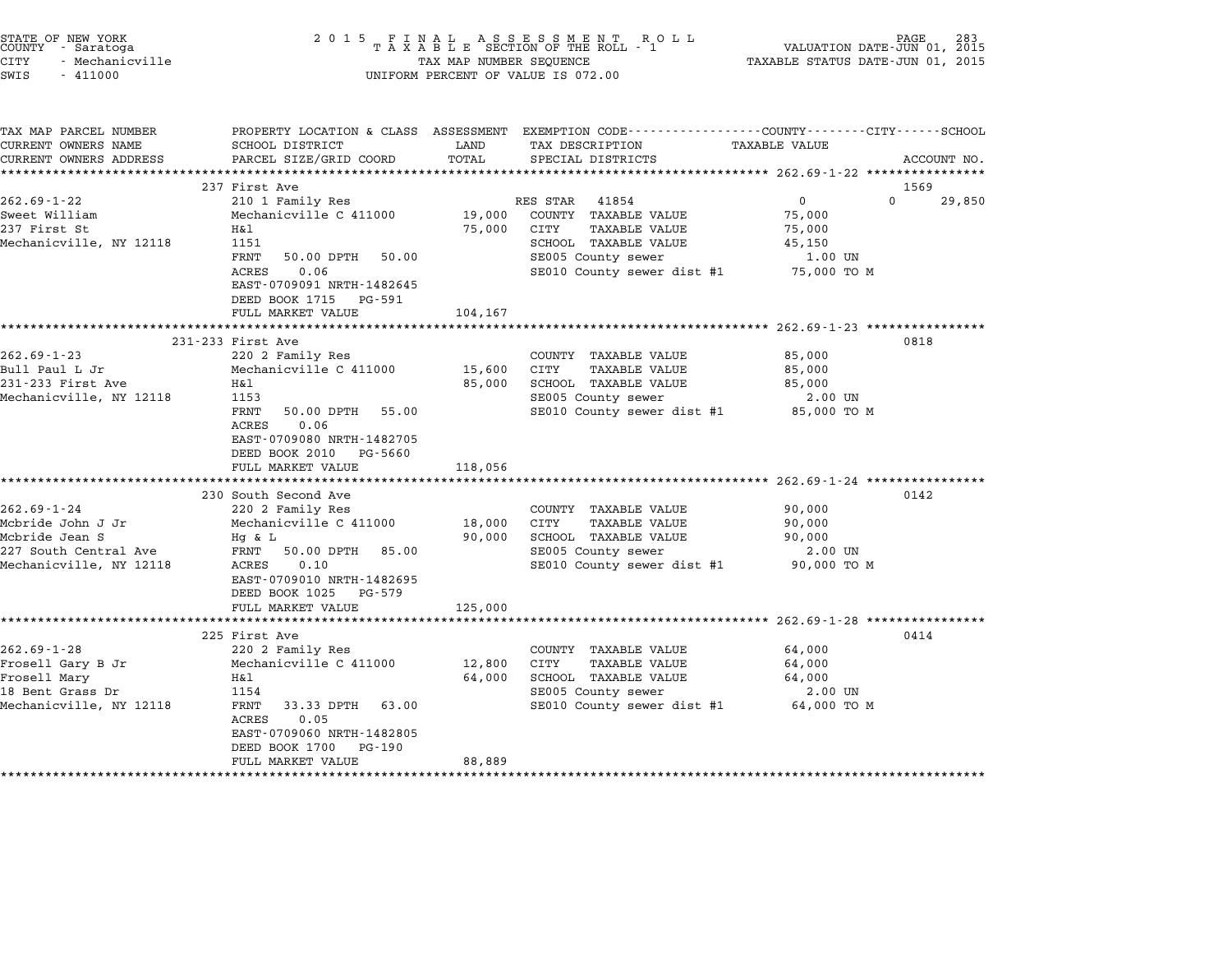| STATE OF NEW YORK<br>COUNTY - Saratoga<br><b>CITY</b><br>- Mechanicville<br>SWIS<br>$-411000$ | 2 0 1 5                                                                                       | TAX MAP NUMBER SEQUENCE | FINAL ASSESSMENT ROLL<br>TAXABLE SECTION OF THE ROLL - 1<br>UNIFORM PERCENT OF VALUE IS 072.00                      | VALUATION DATE-JUN 01, 2015<br>TAXABLE STATUS DATE-JUN 01, 2015 | 284<br>PAGE |
|-----------------------------------------------------------------------------------------------|-----------------------------------------------------------------------------------------------|-------------------------|---------------------------------------------------------------------------------------------------------------------|-----------------------------------------------------------------|-------------|
| TAX MAP PARCEL NUMBER<br>CURRENT OWNERS NAME                                                  | SCHOOL DISTRICT                                                                               | LAND                    | PROPERTY LOCATION & CLASS ASSESSMENT EXEMPTION CODE----------------COUNTY-------CITY------SCHOOL<br>TAX DESCRIPTION | <b>TAXABLE VALUE</b>                                            |             |
| CURRENT OWNERS ADDRESS                                                                        | PARCEL SIZE/GRID COORD                                                                        | TOTAL                   | SPECIAL DISTRICTS                                                                                                   |                                                                 | ACCOUNT NO. |
| **********************                                                                        |                                                                                               |                         |                                                                                                                     |                                                                 |             |
|                                                                                               | 222 South Second Ave                                                                          |                         |                                                                                                                     |                                                                 | 1449        |
| $262.69 - 1 - 29$                                                                             | 220 2 Family Res                                                                              |                         | COUNTY TAXABLE VALUE                                                                                                | 85,000                                                          |             |
| Heid Aaron                                                                                    | Mechanicville C 411000                                                                        | 16,600                  | CITY<br><b>TAXABLE VALUE</b>                                                                                        | 85,000                                                          |             |
| 55 Candlewood Dr<br>Ballston Lake, NY 12019                                                   | Η&l<br>1177                                                                                   | 85,000                  | SCHOOL TAXABLE VALUE                                                                                                | 85,000                                                          |             |
|                                                                                               | FRNT<br>50.00 DPTH<br>77.00                                                                   |                         | SE005 County sewer<br>SE010 County sewer dist #1                                                                    | 2.00 UN<br>85,000 TO M                                          |             |
|                                                                                               | 0.09<br>ACRES<br>EAST-0709000 NRTH-1482795<br>DEED BOOK 2008<br>PG-17276<br>FULL MARKET VALUE | 118,056                 |                                                                                                                     |                                                                 |             |
|                                                                                               | ********************                                                                          |                         |                                                                                                                     | ************************* 262.69-1-30 ****************          |             |
|                                                                                               | 216-218 South Second Ave                                                                      |                         |                                                                                                                     |                                                                 | 1041        |
| $262.69 - 1 - 30$                                                                             | 230 3 Family Res                                                                              |                         | COUNTY<br>TAXABLE VALUE                                                                                             | 108,000                                                         |             |
| Church Patricia                                                                               | Mechanicville C 411000                                                                        | 21,600                  | CITY<br><b>TAXABLE VALUE</b>                                                                                        | 108,000                                                         |             |
| Church William                                                                                | See 2014/11716                                                                                | 108,000                 | SCHOOL TAXABLE VALUE                                                                                                | 108,000                                                         |             |
| 268 Poplar Ave                                                                                | FRNT<br>60.00 DPTH 140.00                                                                     |                         | SE005 County sewer                                                                                                  | 3.00 UN                                                         |             |
| Valley Falls, NY 12185                                                                        | 0.19<br>ACRES<br>EAST-0709020 NRTH-1482850<br>DEED BOOK 2014<br>PG-11716<br>FULL MARKET VALUE | 150,000                 | SE010 County sewer dist #1                                                                                          | 108,000 TO M                                                    |             |
|                                                                                               | *******************                                                                           |                         |                                                                                                                     | ******************** 262.69-1-31 ****************               |             |
|                                                                                               | 214 South Second Ave                                                                          |                         |                                                                                                                     |                                                                 | 1490        |
| $262.69 - 1 - 31$                                                                             | 220 2 Family Res                                                                              |                         | RES STAR<br>41854                                                                                                   | 0                                                               | 29,850      |
| Eidens Michelle A                                                                             | Mechanicville C 411000                                                                        | 17,000                  | COUNTY TAXABLE VALUE                                                                                                | 85,000                                                          |             |
| 214 South Second Ave                                                                          | Η&l                                                                                           | 85,000                  | <b>TAXABLE VALUE</b><br>CITY                                                                                        | 85,000                                                          |             |
| Mechanicville, NY 12118                                                                       | FRNT<br>40.00 DPTH 140.00                                                                     |                         | SCHOOL TAXABLE VALUE                                                                                                | 55,150                                                          |             |
|                                                                                               | 0.13<br>ACRES                                                                                 |                         | SE005 County sewer                                                                                                  | 2.00 UN                                                         |             |
|                                                                                               | EAST-0709010 NRTH-1482905                                                                     |                         | SE010 County sewer dist #1                                                                                          | 85,000 TO M                                                     |             |
|                                                                                               | DEED BOOK 1636<br>PG-331                                                                      |                         |                                                                                                                     |                                                                 |             |
|                                                                                               | FULL MARKET VALUE                                                                             | 118,056                 |                                                                                                                     |                                                                 |             |
|                                                                                               | *******************                                                                           |                         | ********************                                                                                                | ********************* 262.69-1-32 *****************             | 1331        |
| $262.69 - 1 - 32$                                                                             | 208-210 South Second Ave<br>210 1 Family Res                                                  |                         | RES STAR<br>41854                                                                                                   | 0                                                               | 29,850      |
| Navarrete Elier E                                                                             | Mechanicville C 411000                                                                        | 21,000                  | COUNTY TAXABLE VALUE                                                                                                | 105,000                                                         |             |
| Navarrete Denise                                                                              | Η&l                                                                                           | 105,000                 | TAXABLE VALUE<br>CITY                                                                                               | 105,000                                                         |             |
| 208-210 South Second St                                                                       | 1297                                                                                          |                         | SCHOOL TAXABLE VALUE                                                                                                | 75,150                                                          |             |
| Mechanicville, NY 12118                                                                       | FRNT<br>75.00 DPTH                                                                            |                         | SE005 County sewer                                                                                                  | 1.00 UN                                                         |             |
|                                                                                               | ACRES<br>0.16                                                                                 |                         | SE010 County sewer dist #1                                                                                          | 105,000 TO M                                                    |             |
|                                                                                               | EAST-0708980 NRTH-1482955                                                                     |                         |                                                                                                                     |                                                                 |             |
|                                                                                               | DEED BOOK 1616<br>PG-465                                                                      |                         |                                                                                                                     |                                                                 |             |
|                                                                                               | FULL MARKET VALUE                                                                             | 145,833                 |                                                                                                                     |                                                                 |             |
|                                                                                               | ******************                                                                            | *********               |                                                                                                                     |                                                                 |             |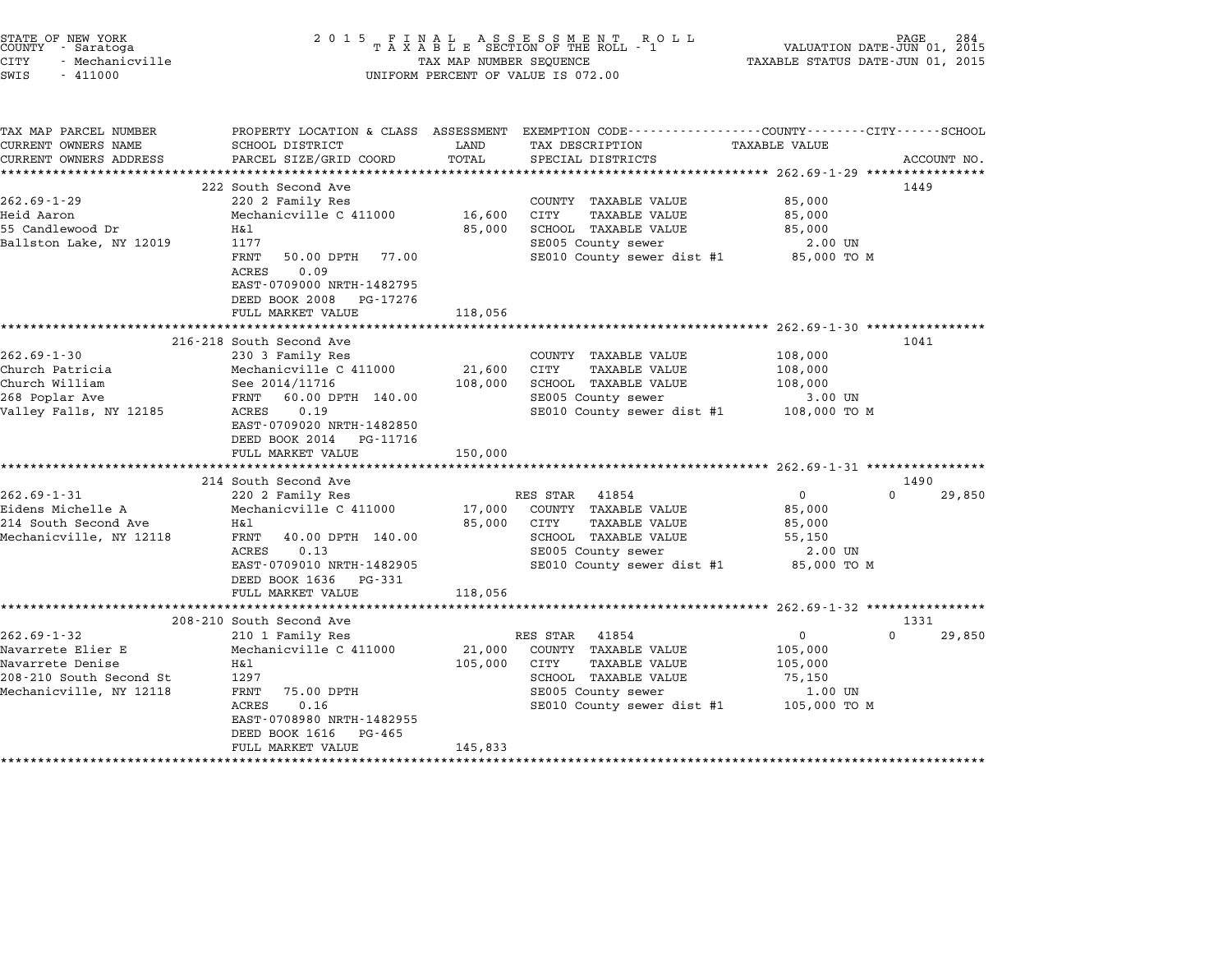| STATE OF NEW YORK<br>COUNTY - Saratoga<br><b>CITY</b><br>- Mechanicville<br>SWIS<br>$-411000$ | 2 0 1 5                                                                                                    | TAX MAP NUMBER SEQUENCE | FINAL ASSESSMENT RO<br>TAXABLE SECTION OF THE ROLL - 1<br>R O L L<br>UNIFORM PERCENT OF VALUE IS 072.00                                | VALUATION DATE-JUN 01, 2015<br>TAXABLE STATUS DATE-JUN 01, 2015 | PAGE        |
|-----------------------------------------------------------------------------------------------|------------------------------------------------------------------------------------------------------------|-------------------------|----------------------------------------------------------------------------------------------------------------------------------------|-----------------------------------------------------------------|-------------|
| TAX MAP PARCEL NUMBER<br>CURRENT OWNERS NAME<br>CURRENT OWNERS ADDRESS                        | SCHOOL DISTRICT<br>PARCEL SIZE/GRID COORD<br>***************************                                   | LAND<br>TOTAL           | PROPERTY LOCATION & CLASS ASSESSMENT EXEMPTION CODE--------------COUNTY-------CITY------SCHOOL<br>TAX DESCRIPTION<br>SPECIAL DISTRICTS | <b>TAXABLE VALUE</b>                                            | ACCOUNT NO. |
|                                                                                               | 209 First Ave                                                                                              |                         |                                                                                                                                        |                                                                 | 1332        |
| $262.69 - 1 - 33$                                                                             | 210 1 Family Res                                                                                           |                         | COUNTY TAXABLE VALUE                                                                                                                   | 169,000                                                         |             |
| Masson Eric                                                                                   | Mechanicville C 411000                                                                                     | 27,800                  | CITY<br>TAXABLE VALUE                                                                                                                  | 169,000                                                         |             |
| 4545 River Rd                                                                                 | Bldg & L                                                                                                   | 169,000                 | SCHOOL TAXABLE VALUE                                                                                                                   | 169,000                                                         |             |
| Little River, SC 29566                                                                        | 1406<br>FRNT<br>70.00 DPTH<br>47.00<br>0.08<br>ACRES<br>EAST-0709050 NRTH-1482965<br>DEED BOOK 1723 PG-705 |                         | SE010 County sewer dist #1                                                                                                             | 169,000 то м                                                    |             |
|                                                                                               | FULL MARKET VALUE<br>***********************                                                               | 234,722                 |                                                                                                                                        |                                                                 |             |
|                                                                                               | 321 Spring St                                                                                              |                         |                                                                                                                                        |                                                                 | 1412        |
| $262.69 - 1 - 34$                                                                             | 210 1 Family Res                                                                                           |                         | 41834<br>SR STAR                                                                                                                       | $\mathbf 0$<br>$\cap$                                           | 64,980      |
| Taylor Benjamin J                                                                             | Mechanicville C 411000                                                                                     | 16,200                  | COUNTY TAXABLE VALUE                                                                                                                   | 120,000                                                         |             |
| 321 Spring St                                                                                 | Η&l                                                                                                        | 120,000                 | CITY<br><b>TAXABLE VALUE</b>                                                                                                           | 120,000                                                         |             |
| Mechanicville, NY 12118                                                                       | 1296                                                                                                       |                         | SCHOOL TAXABLE VALUE                                                                                                                   | 55,020                                                          |             |
|                                                                                               | FRNT<br>44.50 DPTH<br>ACRES<br>0.09<br>EAST-0709040 NRTH-1483045<br>DEED BOOK 1711 PG-540                  |                         | SE005 County sewer<br>SE010 County sewer dist #1                                                                                       | 1.00 UN<br>120,000 TO M                                         |             |
|                                                                                               | FULL MARKET VALUE                                                                                          | 166,667                 |                                                                                                                                        | ******************** 262.69-1-35 *********                      |             |
|                                                                                               | 202 South Second Ave                                                                                       |                         |                                                                                                                                        |                                                                 | 1346        |
| $262.69 - 1 - 35$                                                                             | 230 3 Family Res                                                                                           |                         | RES STAR 41854                                                                                                                         | $\mathbf{0}$<br>$\Omega$                                        | 29,850      |
| Cotroneo Steven J                                                                             | Mechanicville C 411000                                                                                     | 24,600                  | COUNTY TAXABLE VALUE                                                                                                                   | 156,000                                                         |             |
| Cotroneo Meghan E                                                                             | H L & Pool                                                                                                 | 156,000                 | TAXABLE VALUE<br>CITY                                                                                                                  | 156,000                                                         |             |
| 202 South Second St                                                                           | 1174                                                                                                       |                         | SCHOOL TAXABLE VALUE                                                                                                                   | 126,150                                                         |             |
| Mechanicville, NY 12118                                                                       | 95.50 DPTH<br>FRNT                                                                                         |                         | SE005 County sewer                                                                                                                     | 3.00 UN                                                         |             |
|                                                                                               | ACRES<br>0.18<br>EAST-0708970 NRTH-1483035<br>DEED BOOK 2012 PG-37956                                      |                         | SE010 County sewer dist #1                                                                                                             | 156,000 ТО М                                                    |             |
|                                                                                               | FULL MARKET VALUE<br>*******************************                                                       | 216,667                 |                                                                                                                                        |                                                                 |             |
|                                                                                               | 146 South Second Ave                                                                                       |                         |                                                                                                                                        |                                                                 | 1318        |
| $262.69 - 1 - 37$                                                                             | 220 2 Family Res                                                                                           |                         | VET COM CT 41131                                                                                                                       | 21,250<br>15,000                                                | 0           |
| Sommer Charles J                                                                              | Mechanicville C 411000                                                                                     |                         | 17,800 VET DIS CT 41141                                                                                                                | 21,250<br>21,250                                                | $\Omega$    |
| Sommer Olive                                                                                  | Η&l                                                                                                        |                         | 85,000 SR STAR<br>41834                                                                                                                | $\mathbf{0}$<br>$\Omega$                                        | 64,980      |
| 146 South Second St                                                                           | 1172                                                                                                       |                         | COUNTY TAXABLE VALUE                                                                                                                   | 42,500                                                          |             |
| Mechanicville, NY 12118                                                                       | FRNT<br>40.00 DPTH<br>90.00                                                                                |                         | CITY<br>TAXABLE VALUE                                                                                                                  | 48,750                                                          |             |
|                                                                                               | 0.08<br>ACRES                                                                                              |                         | SCHOOL TAXABLE VALUE                                                                                                                   | 20,020                                                          |             |
|                                                                                               | EAST-0708949 NRTH-1483184                                                                                  |                         | SE005 County sewer                                                                                                                     | 2.00 UN                                                         |             |
|                                                                                               | DEED BOOK 0743<br>PG-0464                                                                                  |                         | SE010 County sewer dist #1                                                                                                             | 85,000 TO M                                                     |             |
|                                                                                               | FULL MARKET VALUE                                                                                          | 118,056                 |                                                                                                                                        |                                                                 |             |

STATE OF NEW YORK <sup>2</sup> <sup>0</sup> <sup>1</sup> 5 F I N A L A S S E S S M E N T R O L L PAGE <sup>285</sup> COUNTY - Saratoga <sup>T</sup> <sup>A</sup> <sup>X</sup> <sup>A</sup> <sup>B</sup> <sup>L</sup> <sup>E</sup> SECTION OF THE ROLL - <sup>1</sup> VALUATION DATE-JUN 01, <sup>2015</sup>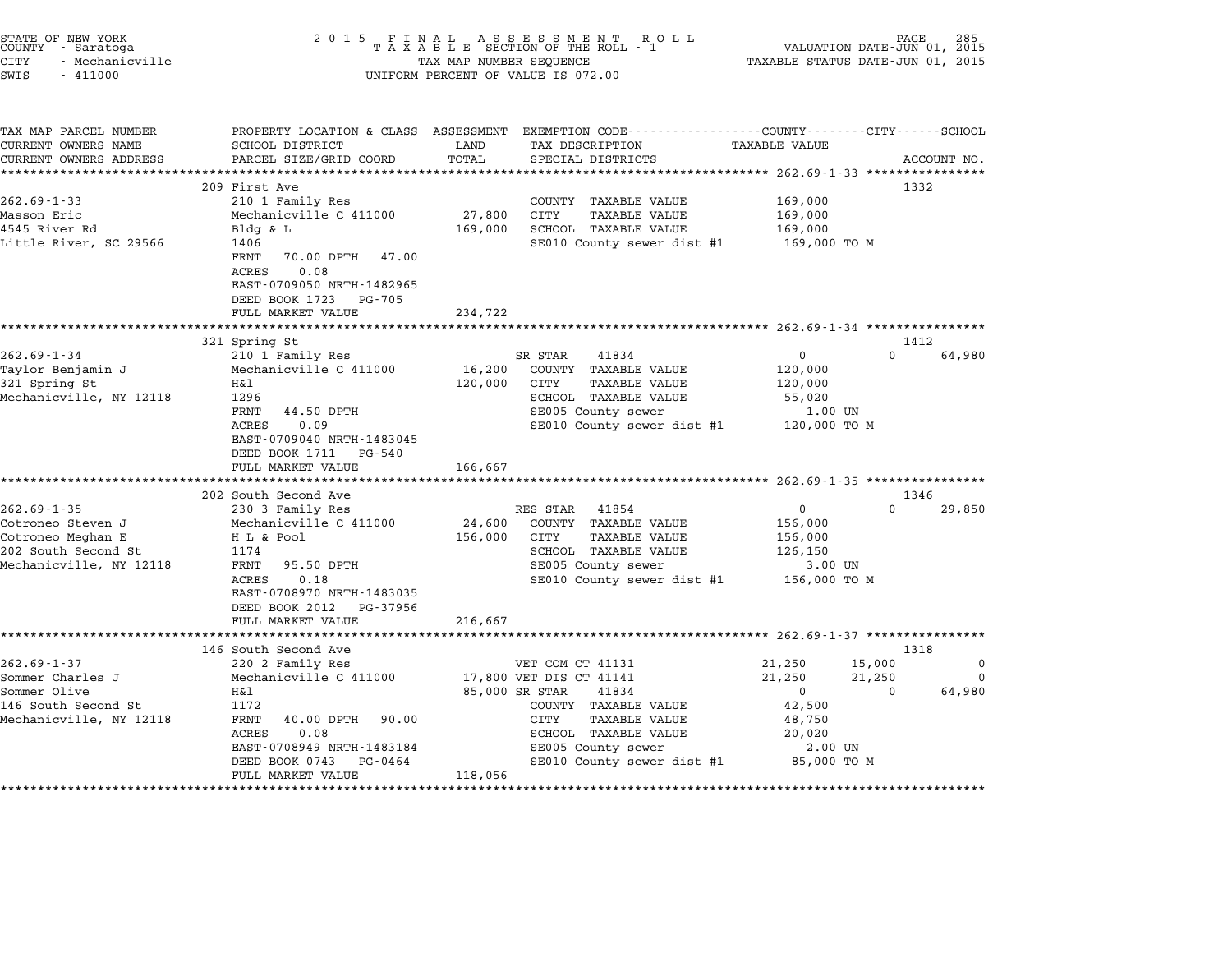| STATE OF NEW YORK<br>COUNTY - Saratoga<br>CITY<br>- Mechanicville<br>SWIS<br>$-411000$                  | 2 0 1 5                                                                                                                                                                                                        | TAX MAP NUMBER SEQUENCE      | $\begin{array}{cccccccccccccc} & F & I & N & A & L & & A & S & S & E & S & S & M & E & N & T & R & O & L \\ T & A & X & A & B & L & E & SECTION OF THE ROLL & - & 1 \end{array}$<br>UNIFORM PERCENT OF VALUE IS 072.00 | VALUATION DATE-JUN 01, 2015<br>TAXABLE STATUS DATE-JUN 01, 2015       | 286<br>PAGE    |
|---------------------------------------------------------------------------------------------------------|----------------------------------------------------------------------------------------------------------------------------------------------------------------------------------------------------------------|------------------------------|------------------------------------------------------------------------------------------------------------------------------------------------------------------------------------------------------------------------|-----------------------------------------------------------------------|----------------|
| TAX MAP PARCEL NUMBER<br>CURRENT OWNERS NAME<br>CURRENT OWNERS ADDRESS                                  | SCHOOL DISTRICT<br>PARCEL SIZE/GRID COORD                                                                                                                                                                      | LAND<br>TOTAL                | PROPERTY LOCATION & CLASS ASSESSMENT EXEMPTION CODE---------------COUNTY-------CITY-----SCHOOL<br>TAX DESCRIPTION<br>SPECIAL DISTRICTS                                                                                 | <b>TAXABLE VALUE</b>                                                  | ACCOUNT NO.    |
| $262.69 - 1 - 38$<br>Raucci Michael R<br>Rauci Marcy L<br>23 Staniak Rd<br>Mechanicville, NY 12118      | 142 South Second Ave<br>220 2 Family Res<br>Mechanicville C 411000<br>H&l<br>1171<br>36.50 DPTH 90.00<br>FRNT<br>ACRES<br>0.08<br>EAST-0708949 NRTH-1483224<br>DEED BOOK 1690<br>PG-107<br>FULL MARKET VALUE   | 15,800<br>88,000<br>122,222  | ************************** 262.69-1-38 *****************<br>COUNTY TAXABLE VALUE<br>CITY<br>TAXABLE VALUE<br>SCHOOL TAXABLE VALUE<br>SE005 County sewer<br>SE010 County sewer dist #1                                  | 88,000<br>88,000<br>88,000<br>2.00 UN<br>88,000 TO M                  | 1056           |
|                                                                                                         |                                                                                                                                                                                                                |                              |                                                                                                                                                                                                                        |                                                                       |                |
| $262.69 - 1 - 39$<br>Rielly Jennifer<br>Blake George<br>138 South Second Ave<br>Mechanicville, NY 12118 | 138 South Second Ave<br>230 3 Family Res<br>Mechanicville C 411000<br>H&l<br>1170<br>FRNT<br>46.00 DPTH 90.00<br>0.10<br>ACRES<br>EAST-0708939 NRTH-1483264<br>DEED BOOK 2011<br>PG-27709<br>FULL MARKET VALUE | 24,600<br>123,000<br>170,833 | COUNTY TAXABLE VALUE<br>CITY<br><b>TAXABLE VALUE</b><br>SCHOOL TAXABLE VALUE<br>SE005 County sewer<br>SE010 County sewer dist #1 123,000 TO M                                                                          | 123,000<br>123,000<br>123,000<br>3.00 UN                              | 0523           |
|                                                                                                         |                                                                                                                                                                                                                |                              |                                                                                                                                                                                                                        |                                                                       |                |
| $262.69 - 1 - 40$<br>Simmons Jon Fred<br>Diana Lynn<br>226 So Second St<br>Mechanicville, NY 12118      | 226 South Second Ave<br>220 2 Family Res<br>Mechanicville C 411000<br>H&l<br>1178<br>FRNT<br>99.99 DPTH<br>0.18<br>ACRES<br>EAST-0709000 NRTH-1482745<br>DEED BOOK 1560<br>PG-644                              | 21,000<br>85,000             | RES STAR 41854<br>COUNTY TAXABLE VALUE<br>CITY<br><b>TAXABLE VALUE</b><br>SCHOOL TAXABLE VALUE<br>SE005 County sewer<br>SE010 County sewer dist #1                                                                     | 0<br>$\Omega$<br>85,000<br>85,000<br>55,150<br>2.00 UN<br>85,000 TO M | 0426<br>29,850 |
|                                                                                                         | FULL MARKET VALUE                                                                                                                                                                                              | 118,056                      |                                                                                                                                                                                                                        |                                                                       |                |
| $262.69 - 1 - 41$<br>Hlm Ventures Llc<br>755 Glen Rd<br>Jenkintown, PA 19046                            | So Central Ave<br>484 1 use sm bld<br>Mechanicville C 411000<br>$Bldq \& L$<br>1406a<br>FRNT<br>98.00 DPTH<br>ACRES<br>0.37<br>EAST-0709215 NRTH-1483042<br>DEED BOOK 1493<br>PG-681                           | 80,000<br>190,000            | COUNTY TAXABLE VALUE<br>CITY<br><b>TAXABLE VALUE</b><br>SCHOOL TAXABLE VALUE<br>SE005 County sewer<br>SE010 County sewer dist #1                                                                                       | 190,000<br>190,000<br>190,000<br>$6.00$ UN<br>190,000 то м            | 1334           |
|                                                                                                         | FULL MARKET VALUE                                                                                                                                                                                              | 263,889                      |                                                                                                                                                                                                                        |                                                                       |                |

STATE OF NEW YORK <sup>2</sup> <sup>0</sup> <sup>1</sup> 5 F I N A L A S S E S S M E N T R O L L PAGE <sup>286</sup> COUNTY - Saratoga <sup>T</sup> <sup>A</sup> <sup>X</sup> <sup>A</sup> <sup>B</sup> <sup>L</sup> <sup>E</sup> SECTION OF THE ROLL - <sup>1</sup> VALUATION DATE-JUN 01, <sup>2015</sup>

\*\*\*\*\*\*\*\*\*\*\*\*\*\*\*\*\*\*\*\*\*\*\*\*\*\*\*\*\*\*\*\*\*\*\*\*\*\*\*\*\*\*\*\*\*\*\*\*\*\*\*\*\*\*\*\*\*\*\*\*\*\*\*\*\*\*\*\*\*\*\*\*\*\*\*\*\*\*\*\*\*\*\*\*\*\*\*\*\*\*\*\*\*\*\*\*\*\*\*\*\*\*\*\*\*\*\*\*\*\*\*\*\*\*\*\*\*\*\*\*\*\*\*\*\*\*\*\*\*\*\*\*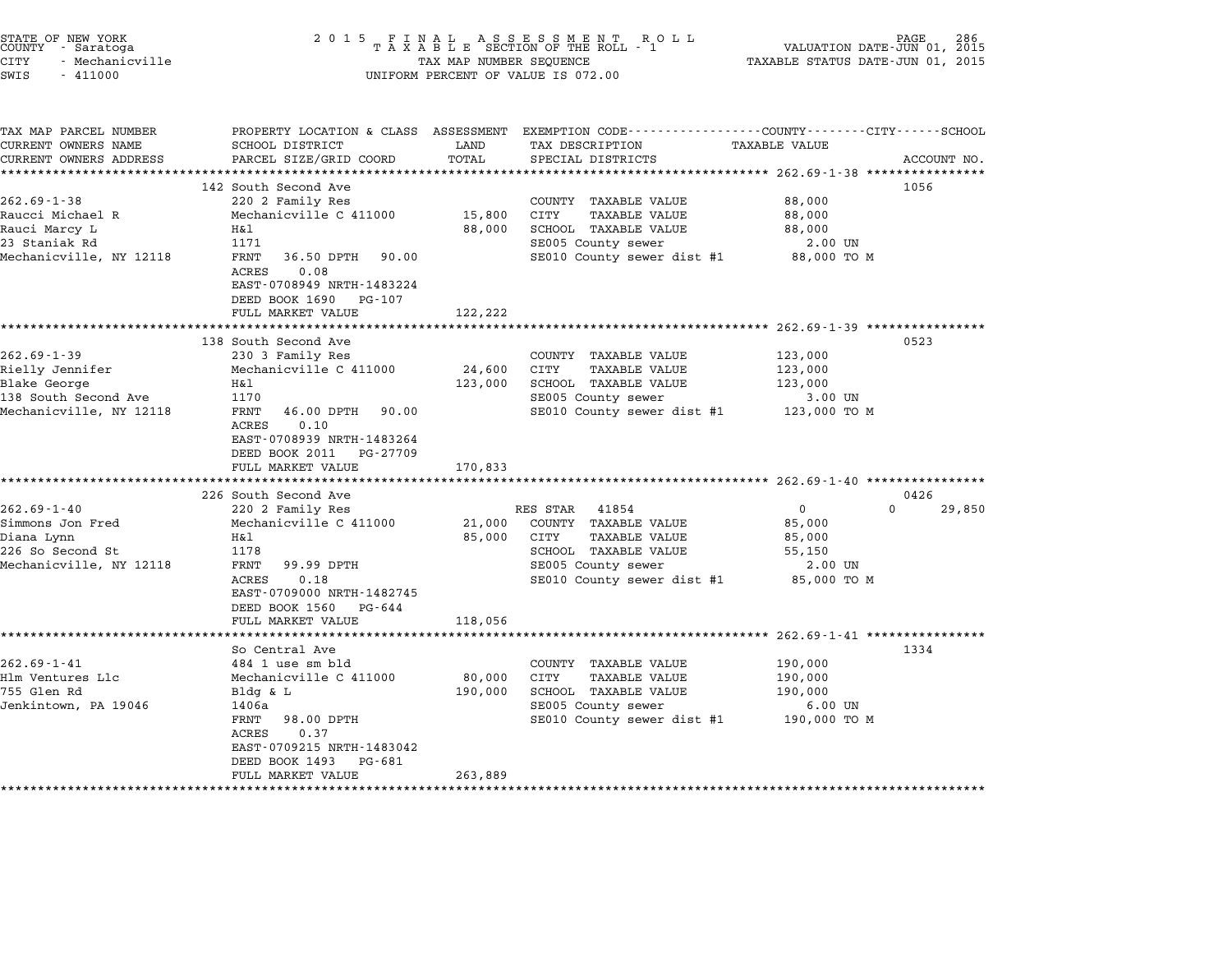| STATE OF NEW YORK |                 |  |
|-------------------|-----------------|--|
| COUNTY            | - Saratoga      |  |
| CITY              | - Mechanicville |  |

# STATE OF NEW YORK <sup>2</sup> <sup>0</sup> <sup>1</sup> 5 F I N A L A S S E S S M E N T R O L L PAGE <sup>287</sup> COUNTY - Saratoga <sup>T</sup> <sup>A</sup> <sup>X</sup> <sup>A</sup> <sup>B</sup> <sup>L</sup> <sup>E</sup> SECTION OF THE ROLL - <sup>1</sup> VALUATION DATE-JUN 01, <sup>2015</sup> STATE OF NEW YORK (PAGE 187 )<br>COUNTY - Saratoga (PASS MED EXAGE 1885 ESSECTION OF THE ROLL - 1 (PASS) VALUATION DATE-JUN 01, 2015<br>CITY - Mechanicville (1, 2015 - 1 (PASS MAP NUMBER SEQUENCE ) (PAXABLE STATUS DATE-JUN 01, 2 SWIS - <sup>411000</sup> UNIFORM PERCENT OF VALUE IS 072.00

| SCHOOL DISTRICT                                                              | LAND                                                                                                                                                                                                                                                                                                                                                                                                                                | TAX DESCRIPTION                                                                           | TAXABLE VALUE                                                                                                                                                                                                                                                                         |                                                                                                                                                                                                                                                     |                                                                                                                                                                                                             |
|------------------------------------------------------------------------------|-------------------------------------------------------------------------------------------------------------------------------------------------------------------------------------------------------------------------------------------------------------------------------------------------------------------------------------------------------------------------------------------------------------------------------------|-------------------------------------------------------------------------------------------|---------------------------------------------------------------------------------------------------------------------------------------------------------------------------------------------------------------------------------------------------------------------------------------|-----------------------------------------------------------------------------------------------------------------------------------------------------------------------------------------------------------------------------------------------------|-------------------------------------------------------------------------------------------------------------------------------------------------------------------------------------------------------------|
|                                                                              |                                                                                                                                                                                                                                                                                                                                                                                                                                     | SPECIAL DISTRICTS                                                                         |                                                                                                                                                                                                                                                                                       |                                                                                                                                                                                                                                                     | ACCOUNT NO.                                                                                                                                                                                                 |
|                                                                              |                                                                                                                                                                                                                                                                                                                                                                                                                                     |                                                                                           |                                                                                                                                                                                                                                                                                       |                                                                                                                                                                                                                                                     |                                                                                                                                                                                                             |
|                                                                              |                                                                                                                                                                                                                                                                                                                                                                                                                                     |                                                                                           |                                                                                                                                                                                                                                                                                       |                                                                                                                                                                                                                                                     |                                                                                                                                                                                                             |
|                                                                              |                                                                                                                                                                                                                                                                                                                                                                                                                                     |                                                                                           |                                                                                                                                                                                                                                                                                       |                                                                                                                                                                                                                                                     |                                                                                                                                                                                                             |
|                                                                              |                                                                                                                                                                                                                                                                                                                                                                                                                                     |                                                                                           |                                                                                                                                                                                                                                                                                       |                                                                                                                                                                                                                                                     |                                                                                                                                                                                                             |
|                                                                              |                                                                                                                                                                                                                                                                                                                                                                                                                                     |                                                                                           |                                                                                                                                                                                                                                                                                       |                                                                                                                                                                                                                                                     |                                                                                                                                                                                                             |
| FRNT<br>40.08 DPTH<br>0.18<br>ACRES<br>EAST-0709689 NRTH-1483196             |                                                                                                                                                                                                                                                                                                                                                                                                                                     |                                                                                           |                                                                                                                                                                                                                                                                                       |                                                                                                                                                                                                                                                     |                                                                                                                                                                                                             |
|                                                                              |                                                                                                                                                                                                                                                                                                                                                                                                                                     |                                                                                           |                                                                                                                                                                                                                                                                                       |                                                                                                                                                                                                                                                     |                                                                                                                                                                                                             |
|                                                                              |                                                                                                                                                                                                                                                                                                                                                                                                                                     |                                                                                           |                                                                                                                                                                                                                                                                                       |                                                                                                                                                                                                                                                     |                                                                                                                                                                                                             |
| 41 South Main St                                                             |                                                                                                                                                                                                                                                                                                                                                                                                                                     |                                                                                           |                                                                                                                                                                                                                                                                                       | 0775                                                                                                                                                                                                                                                |                                                                                                                                                                                                             |
| 220 2 Family Res                                                             |                                                                                                                                                                                                                                                                                                                                                                                                                                     | 41854                                                                                     | $\mathbf{0}$                                                                                                                                                                                                                                                                          | $\Omega$                                                                                                                                                                                                                                            | 29,850                                                                                                                                                                                                      |
| Mechanicville C 411000                                                       | 17,800                                                                                                                                                                                                                                                                                                                                                                                                                              | COUNTY TAXABLE VALUE                                                                      | 89,000                                                                                                                                                                                                                                                                                |                                                                                                                                                                                                                                                     |                                                                                                                                                                                                             |
| H&l&gar                                                                      | 89,000                                                                                                                                                                                                                                                                                                                                                                                                                              | CITY<br><b>TAXABLE VALUE</b>                                                              | 89,000                                                                                                                                                                                                                                                                                |                                                                                                                                                                                                                                                     |                                                                                                                                                                                                             |
| 1094                                                                         |                                                                                                                                                                                                                                                                                                                                                                                                                                     | SCHOOL TAXABLE VALUE                                                                      | 59,150                                                                                                                                                                                                                                                                                |                                                                                                                                                                                                                                                     |                                                                                                                                                                                                             |
| FRNT<br>47.00 DPTH                                                           |                                                                                                                                                                                                                                                                                                                                                                                                                                     | SE005 County sewer                                                                        | 2.00 UN                                                                                                                                                                                                                                                                               |                                                                                                                                                                                                                                                     |                                                                                                                                                                                                             |
| EAST-0709639 NRTH-1483156<br>DEED BOOK 1347<br>PG-585                        |                                                                                                                                                                                                                                                                                                                                                                                                                                     |                                                                                           |                                                                                                                                                                                                                                                                                       |                                                                                                                                                                                                                                                     |                                                                                                                                                                                                             |
|                                                                              |                                                                                                                                                                                                                                                                                                                                                                                                                                     |                                                                                           |                                                                                                                                                                                                                                                                                       |                                                                                                                                                                                                                                                     |                                                                                                                                                                                                             |
|                                                                              |                                                                                                                                                                                                                                                                                                                                                                                                                                     |                                                                                           |                                                                                                                                                                                                                                                                                       |                                                                                                                                                                                                                                                     |                                                                                                                                                                                                             |
|                                                                              |                                                                                                                                                                                                                                                                                                                                                                                                                                     |                                                                                           |                                                                                                                                                                                                                                                                                       |                                                                                                                                                                                                                                                     | 29,850                                                                                                                                                                                                      |
|                                                                              |                                                                                                                                                                                                                                                                                                                                                                                                                                     |                                                                                           |                                                                                                                                                                                                                                                                                       |                                                                                                                                                                                                                                                     |                                                                                                                                                                                                             |
| $Hq\&1$                                                                      | 88,000                                                                                                                                                                                                                                                                                                                                                                                                                              | CITY<br><b>TAXABLE VALUE</b>                                                              | 88,000                                                                                                                                                                                                                                                                                |                                                                                                                                                                                                                                                     |                                                                                                                                                                                                             |
| 1092                                                                         |                                                                                                                                                                                                                                                                                                                                                                                                                                     | SCHOOL TAXABLE VALUE                                                                      | 58,150                                                                                                                                                                                                                                                                                |                                                                                                                                                                                                                                                     |                                                                                                                                                                                                             |
| 46.00 DPTH<br>FRNT                                                           |                                                                                                                                                                                                                                                                                                                                                                                                                                     | SE005 County sewer                                                                        | 1.00 UN                                                                                                                                                                                                                                                                               |                                                                                                                                                                                                                                                     |                                                                                                                                                                                                             |
| 0.14<br><b>ACRES</b><br>EAST-0709630 NRTH-1483106<br>DEED BOOK 1265<br>PG-13 |                                                                                                                                                                                                                                                                                                                                                                                                                                     |                                                                                           |                                                                                                                                                                                                                                                                                       |                                                                                                                                                                                                                                                     |                                                                                                                                                                                                             |
|                                                                              |                                                                                                                                                                                                                                                                                                                                                                                                                                     |                                                                                           |                                                                                                                                                                                                                                                                                       |                                                                                                                                                                                                                                                     |                                                                                                                                                                                                             |
|                                                                              |                                                                                                                                                                                                                                                                                                                                                                                                                                     |                                                                                           |                                                                                                                                                                                                                                                                                       |                                                                                                                                                                                                                                                     |                                                                                                                                                                                                             |
|                                                                              |                                                                                                                                                                                                                                                                                                                                                                                                                                     |                                                                                           |                                                                                                                                                                                                                                                                                       |                                                                                                                                                                                                                                                     |                                                                                                                                                                                                             |
|                                                                              |                                                                                                                                                                                                                                                                                                                                                                                                                                     |                                                                                           |                                                                                                                                                                                                                                                                                       |                                                                                                                                                                                                                                                     | 64,980                                                                                                                                                                                                      |
|                                                                              |                                                                                                                                                                                                                                                                                                                                                                                                                                     |                                                                                           |                                                                                                                                                                                                                                                                                       |                                                                                                                                                                                                                                                     |                                                                                                                                                                                                             |
|                                                                              |                                                                                                                                                                                                                                                                                                                                                                                                                                     |                                                                                           |                                                                                                                                                                                                                                                                                       |                                                                                                                                                                                                                                                     |                                                                                                                                                                                                             |
|                                                                              |                                                                                                                                                                                                                                                                                                                                                                                                                                     |                                                                                           |                                                                                                                                                                                                                                                                                       |                                                                                                                                                                                                                                                     |                                                                                                                                                                                                             |
| 0.15<br>ACRES                                                                |                                                                                                                                                                                                                                                                                                                                                                                                                                     |                                                                                           |                                                                                                                                                                                                                                                                                       |                                                                                                                                                                                                                                                     |                                                                                                                                                                                                             |
|                                                                              |                                                                                                                                                                                                                                                                                                                                                                                                                                     |                                                                                           |                                                                                                                                                                                                                                                                                       |                                                                                                                                                                                                                                                     |                                                                                                                                                                                                             |
| EAST-0709590 NRTH-1483006<br>DEED BOOK 1432<br>PG-517                        |                                                                                                                                                                                                                                                                                                                                                                                                                                     |                                                                                           |                                                                                                                                                                                                                                                                                       |                                                                                                                                                                                                                                                     |                                                                                                                                                                                                             |
|                                                                              | PARCEL SIZE/GRID COORD<br>39 South Main St<br>471 Funeral home<br>Mechanicville C 411000<br>Η&l<br>1096<br>DEED BOOK 1034<br>PG-708<br>FULL MARKET VALUE<br>0.14<br>ACRES<br>FULL MARKET VALUE<br>*******************************<br>45 South Main St<br>210 1 Family Res<br>Mechanicville C 411000<br>FULL MARKET VALUE<br>55 South Main St<br>220 2 Family Res<br>Mechanicville C 411000<br>$Hq\&1$<br>1090<br>FRNT<br>51.90 DPTH | TOTAL<br>35,250<br>170,000<br>236,111<br>123,611<br>17,600<br>122,222<br>17,800<br>89,000 | COUNTY TAXABLE VALUE<br>CITY<br><b>TAXABLE VALUE</b><br>SCHOOL TAXABLE VALUE<br>SE005 County sewer<br>RES STAR<br>RES STAR<br>41854<br>COUNTY TAXABLE VALUE<br>SR STAR<br>41834<br>COUNTY TAXABLE VALUE<br>CITY<br><b>TAXABLE VALUE</b><br>SCHOOL TAXABLE VALUE<br>SE005 County sewer | 170,000<br>170,000<br>170,000<br>4.00 UN<br>SE010 County sewer dist #1<br>SE010 County sewer dist #1<br>$\mathsf{O}$<br>88,000<br>SE010 County sewer dist #1<br>$\mathbf{0}$<br>89,000<br>89,000<br>24,020<br>2.00 UN<br>SE010 County sewer dist #1 | PROPERTY LOCATION & CLASS ASSESSMENT EXEMPTION CODE--------------COUNTY-------CITY------SCHOOL<br>0397<br>170,000 то м<br>89,000 TO M<br>0069<br>$\Omega$<br>88,000 TO M<br>1323<br>$\Omega$<br>89,000 TO M |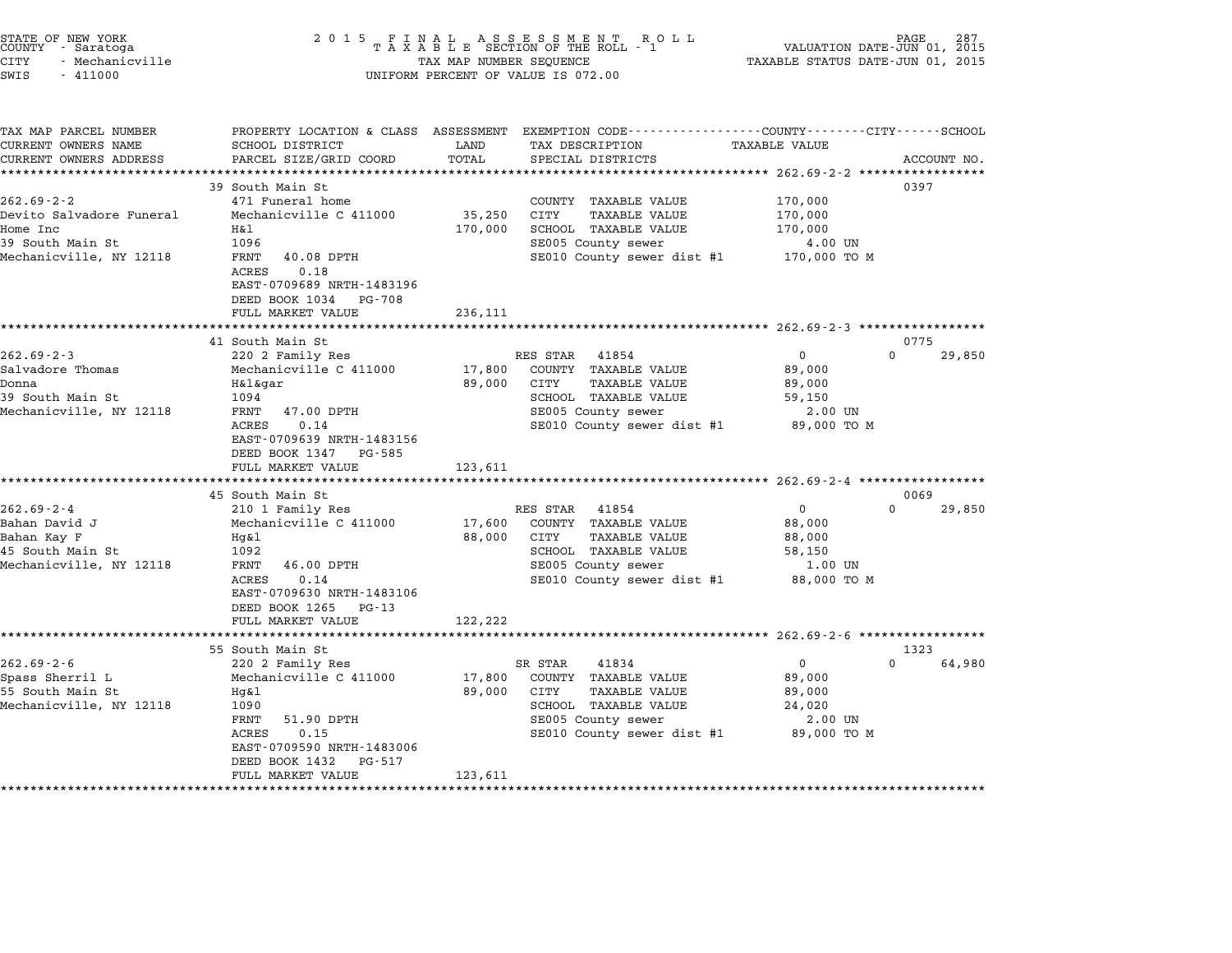| STATE OF NEW YORK<br>COUNTY - Saratoga<br><b>CITY</b><br>- Mechanicville<br>SWIS<br>$-411000$ | 2 0 1 5                                                             | TAX MAP NUMBER SEQUENCE | FINAL ASSESSMENT ROLL<br>TAXABLE SECTION OF THE ROLL - 1<br>UNIFORM PERCENT OF VALUE IS 072.00  | TAXABLE STATUS DATE-JUN 01, 2015                 | PAGE               | 288<br>VALUATION DATE-JUN 01, 2015 |
|-----------------------------------------------------------------------------------------------|---------------------------------------------------------------------|-------------------------|-------------------------------------------------------------------------------------------------|--------------------------------------------------|--------------------|------------------------------------|
| TAX MAP PARCEL NUMBER                                                                         | SCHOOL DISTRICT                                                     |                         | PROPERTY LOCATION & CLASS ASSESSMENT EXEMPTION CODE---------------COUNTY-------CITY------SCHOOL |                                                  |                    |                                    |
| CURRENT OWNERS NAME<br>CURRENT OWNERS ADDRESS                                                 | PARCEL SIZE/GRID COORD                                              | LAND<br>TOTAL           | TAX DESCRIPTION<br>SPECIAL DISTRICTS                                                            | TAXABLE VALUE                                    |                    | ACCOUNT NO.                        |
| ************************                                                                      |                                                                     |                         |                                                                                                 |                                                  |                    |                                    |
|                                                                                               | 57 South Main St                                                    |                         |                                                                                                 |                                                  |                    | 1006                               |
| $262.69 - 2 - 7$                                                                              | 220 2 Family Res                                                    |                         | COUNTY TAXABLE VALUE                                                                            | 84,000                                           |                    |                                    |
| Degener Gary                                                                                  | Mechanicville C 411000                                              | 16,800                  | <b>CITY</b><br><b>TAXABLE VALUE</b>                                                             | 84,000                                           |                    |                                    |
| 57 South Main St                                                                              | H & L                                                               | 84,000                  | SCHOOL TAXABLE VALUE                                                                            | 84,000                                           |                    |                                    |
| Mechanicville, NY 12118                                                                       | FRNT<br>50.00 DPTH                                                  |                         | SE005 County sewer                                                                              | 2.00 UN                                          |                    |                                    |
|                                                                                               | ACRES<br>0.10<br>EAST-0709590 NRTH-1482956<br>DEED BOOK 1693 PG-125 |                         | SE010 County sewer dist #1                                                                      | 84,000 TO M                                      |                    |                                    |
|                                                                                               | FULL MARKET VALUE                                                   | 116,667                 |                                                                                                 |                                                  |                    |                                    |
|                                                                                               | ***********************                                             |                         |                                                                                                 | ****************** 262.69-2-8 ****************** |                    |                                    |
|                                                                                               | 61 South Main St                                                    |                         |                                                                                                 |                                                  |                    | 0212                               |
| $262.69 - 2 - 8$                                                                              | 220 2 Family Res                                                    |                         | COUNTY TAXABLE VALUE                                                                            | 80,000                                           |                    |                                    |
| Muir Basil A                                                                                  | Mechanicville C 411000                                              | 16,000                  | CITY<br><b>TAXABLE VALUE</b>                                                                    | 80,000                                           |                    |                                    |
| 2 Lake Ave                                                                                    | Η&l                                                                 | 80,000                  | SCHOOL TAXABLE VALUE                                                                            | 80,000                                           |                    |                                    |
| PO Box 275                                                                                    | FRNT<br>30.88 DPTH                                                  |                         | SE005 County sewer                                                                              | 2.00 UN                                          |                    |                                    |
| Round Lake, NY 12151                                                                          | 0.05<br>ACRES                                                       |                         | SE010 County sewer dist #1                                                                      | 80,000 TO M                                      |                    |                                    |
|                                                                                               | EAST-0709580 NRTH-1482916<br>DEED BOOK 2013 PG-36016                |                         |                                                                                                 |                                                  |                    |                                    |
|                                                                                               | FULL MARKET VALUE<br>*******************                            | 111,111                 |                                                                                                 |                                                  |                    |                                    |
|                                                                                               |                                                                     |                         |                                                                                                 | ***************** 262.69-2-9 ****************    |                    | 0765                               |
| $262.69 - 2 - 9$                                                                              | 63 South Main St<br>210 1 Family Res                                |                         | COUNTY TAXABLE VALUE                                                                            | 73,000                                           |                    |                                    |
| Morrell Jacqueline                                                                            | Mechanicville C 411000                                              | 15,600                  | CITY<br><b>TAXABLE VALUE</b>                                                                    | 73,000                                           |                    |                                    |
| Capen Nancy                                                                                   | H & L                                                               | 73,000                  | SCHOOL TAXABLE VALUE                                                                            | 73,000                                           |                    |                                    |
| PO Box 576                                                                                    | FRNT<br>30.00 DPTH                                                  |                         | SE005 County sewer                                                                              | 1.00 UN                                          |                    |                                    |
| Mechanicville, NY 12118                                                                       | ACRES<br>0.03                                                       |                         | SE010 County sewer dist #1                                                                      | 73,000 TO M                                      |                    |                                    |
|                                                                                               | EAST-0709580 NRTH-1482886<br>DEED BOOK 2008 PG-25515                |                         |                                                                                                 |                                                  |                    |                                    |
|                                                                                               | FULL MARKET VALUE                                                   | 101,389                 |                                                                                                 |                                                  |                    |                                    |
|                                                                                               | * * * * * * * * * * * * * * * * * * *                               |                         |                                                                                                 | ******************** 262.69-2-10 **************  |                    |                                    |
|                                                                                               | 65 South Main St                                                    |                         |                                                                                                 |                                                  |                    | 1306                               |
| $262.69 - 2 - 10$                                                                             | 210 1 Family Res                                                    |                         | VET COM C 41132                                                                                 | 18,750                                           | $\Omega$           | 0                                  |
| Corson Paul J                                                                                 | Mechanicville C 411000                                              |                         | 16,200 VET COM T 41133                                                                          | $\Omega$                                         | 15,000<br>$\Omega$ | $\mathbf 0$<br>$\Omega$            |
| Corson Sun Kil<br>c/o Brett P & Craig L Corson                                                | Life Estate<br>Corson Family Trust                                  |                         | 75,000 VET DIS C 41142<br>VET DIS T 41143                                                       | 11,250<br>$\Omega$                               | 11,250             | $\Omega$                           |
| Trustees                                                                                      | Η&Ι                                                                 |                         | SR STAR<br>41834                                                                                | $\overline{0}$                                   | $\Omega$           | 64,980                             |
| 65 South Main St                                                                              | FRNT 117.00 DPTH                                                    |                         | COUNTY TAXABLE VALUE                                                                            | 45,000                                           |                    |                                    |
| Mechanicville, NY 12118                                                                       | ACRES<br>0.07                                                       |                         | CITY<br><b>TAXABLE VALUE</b>                                                                    | 48,750                                           |                    |                                    |
|                                                                                               | EAST-0709590 NRTH-1482836                                           |                         | SCHOOL TAXABLE VALUE                                                                            | 10,020                                           |                    |                                    |
|                                                                                               | DEED BOOK 2011<br>PG-20489                                          |                         | SE005 County sewer                                                                              | 1.00 UN                                          |                    |                                    |
|                                                                                               | FULL MARKET VALUE                                                   | 104,167                 | SE010 County sewer dist #1                                                                      | 75,000 TO M                                      |                    |                                    |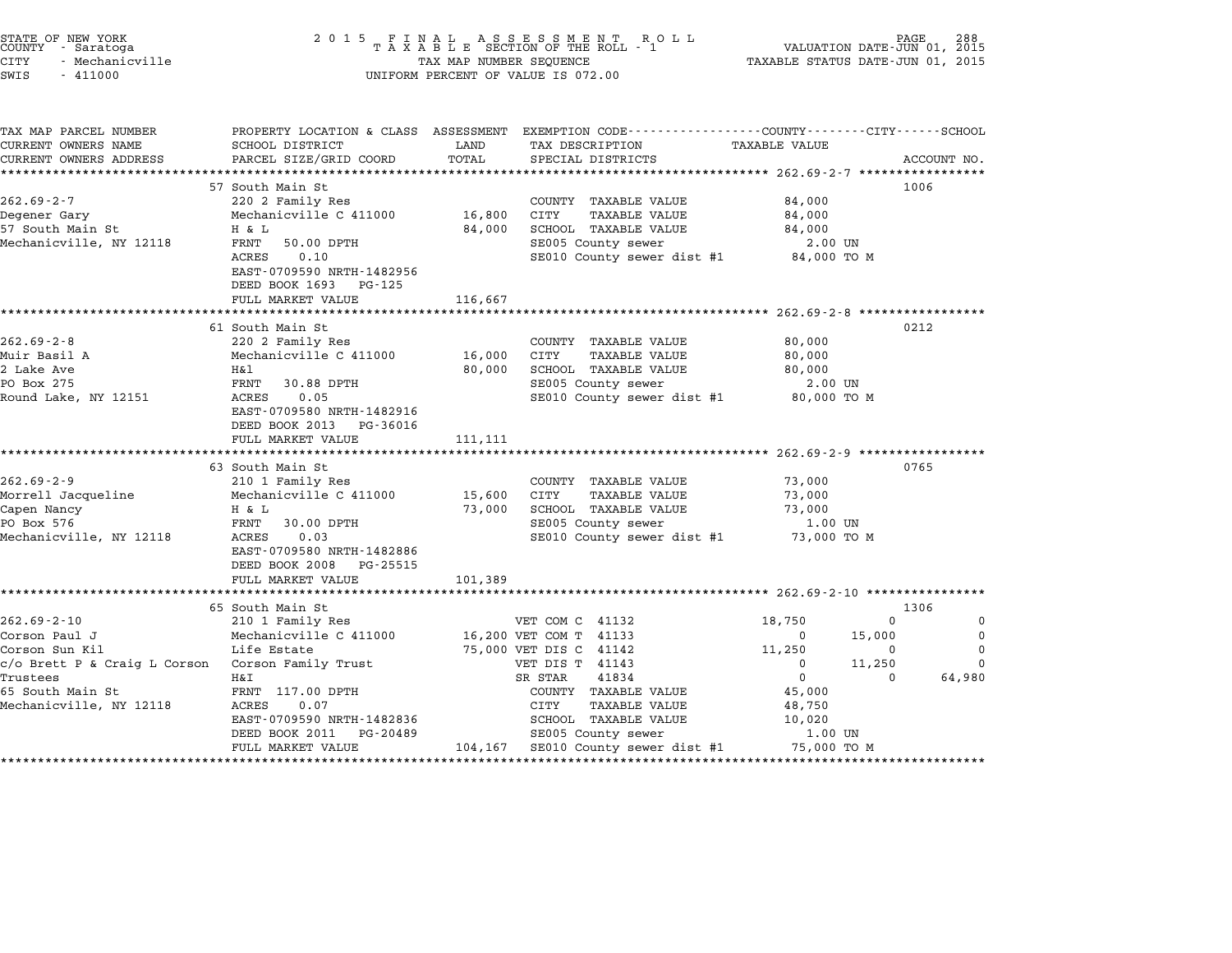| 2 0 1 5                                                                                                                                                                                                                           |                                                                                                                                                                               | R O L L                                                                                                                                   | VALUATION DATE-JUN 01, 2015<br>TAXABLE STATUS DATE-JUN 01, 2015                                                                                                                                | PAGE                                                                                                                                                                                                                            |
|-----------------------------------------------------------------------------------------------------------------------------------------------------------------------------------------------------------------------------------|-------------------------------------------------------------------------------------------------------------------------------------------------------------------------------|-------------------------------------------------------------------------------------------------------------------------------------------|------------------------------------------------------------------------------------------------------------------------------------------------------------------------------------------------|---------------------------------------------------------------------------------------------------------------------------------------------------------------------------------------------------------------------------------|
| SCHOOL DISTRICT<br>PARCEL SIZE/GRID COORD                                                                                                                                                                                         | LAND<br>TOTAL<br>*******                                                                                                                                                      | TAX DESCRIPTION<br>SPECIAL DISTRICTS                                                                                                      | <b>TAXABLE VALUE</b>                                                                                                                                                                           | ACCOUNT NO.                                                                                                                                                                                                                     |
| 220 2 Family Res<br>H&l<br>1067<br>FRNT<br>47.02 DPTH<br>0.13<br>ACRES<br>EAST-0709490 NRTH-1482646<br>DEED BOOK 2015<br>PG-7824<br>FULL MARKET VALUE                                                                             | 15,600<br>75,000<br>104,167                                                                                                                                                   | COUNTY TAXABLE VALUE<br><b>CITY</b><br><b>TAXABLE VALUE</b><br>SCHOOL TAXABLE VALUE<br>SE005 County sewer<br>SE010 County sewer dist #1   | 75,000<br>75,000<br>75,000<br>2.00 UN<br>75,000 TO M                                                                                                                                           | 1481                                                                                                                                                                                                                            |
|                                                                                                                                                                                                                                   |                                                                                                                                                                               |                                                                                                                                           |                                                                                                                                                                                                |                                                                                                                                                                                                                                 |
| 220 2 Family Res<br>Mechanicville C 411000<br>H & L<br>1068<br>FRNT<br>50.00 DPTH<br>ACRES<br>0.09<br>EAST-0709511 NRTH-1482596<br>DEED BOOK 1688<br>PG-333<br>FULL MARKET VALUE                                                  | 17,600<br>85,000<br>118,056                                                                                                                                                   | 41854<br>COUNTY TAXABLE VALUE<br>CITY<br><b>TAXABLE VALUE</b><br>SCHOOL TAXABLE VALUE<br>SE005 County sewer                               | $\mathbf 0$<br>0<br>85,000<br>85,000<br>55,150<br>2.00 UN<br>85,000 TO M                                                                                                                       | 0811<br>29,850                                                                                                                                                                                                                  |
|                                                                                                                                                                                                                                   |                                                                                                                                                                               |                                                                                                                                           |                                                                                                                                                                                                | 1524                                                                                                                                                                                                                            |
| 220 2 Family Res<br>Mechanicville C 411000<br>Hg&l<br>1069<br>Irrevocable Trust<br>FRNT<br>40.67 DPTH<br>ACRES<br>0.14<br>EAST-0709511 NRTH-1482506<br>DEED BOOK 2007<br>PG-14071                                                 |                                                                                                                                                                               | 41834<br>COUNTY TAXABLE VALUE<br>CITY<br><b>TAXABLE VALUE</b><br>SCHOOL TAXABLE VALUE<br>SE005 County sewer<br>SE010 County sewer dist #1 | 13,650<br>0<br>0<br>9,000<br>$\mathbf 0$<br>$\Omega$<br>77,350<br>82,000<br>26,020<br>2.00 UN<br>91,000 TO M                                                                                   | $\mathbf 0$<br>$\Omega$<br>64,980                                                                                                                                                                                               |
|                                                                                                                                                                                                                                   |                                                                                                                                                                               |                                                                                                                                           |                                                                                                                                                                                                |                                                                                                                                                                                                                                 |
| 220 2 Family Res<br>Mechanicville C 411000<br>Hg&l<br>Comb Accts 0815 & 0816<br>FRNT<br>93.59 DPTH 126.50<br>ACRES<br>0.25<br>EAST-0709441 NRTH-1482505<br>DEED BOOK 2013<br>PG-18944<br>FULL MARKET VALUE<br>******************* | 18,000<br>80,000<br>111,111                                                                                                                                                   | COUNTY TAXABLE VALUE<br>CITY<br>TAXABLE VALUE<br>SCHOOL TAXABLE VALUE<br>SE005 County sewer                                               | 80,000<br>80,000<br>80,000<br>2.00 UN<br>80,000 TO M                                                                                                                                           | 0815                                                                                                                                                                                                                            |
|                                                                                                                                                                                                                                   | 81 Ellsworth Ave<br>Deutsche Bank National Trust C Mechanicville C 411000<br>87 Ellsworth Ave<br>228 South St<br>FULL MARKET VALUE<br>***********************<br>232 South St | PROPERTY LOCATION & CLASS ASSESSMENT<br>126,389                                                                                           | FINAL ASSESSMENT ROTAXABLE SECTION OF THE ROLL - 1<br>TAX MAP NUMBER SEQUENCE<br>UNIFORM PERCENT OF VALUE IS 072.00<br>RES STAR<br>VET WAR C 41122<br>18,200 VET WAR T 41123<br>91,000 SR STAR | EXEMPTION CODE-----------------COUNTY-------CITY------SCHOOL<br>SE010 County sewer dist #1<br>************** 262.69-2-13 **************<br>************************* 262.69-2-14 ****************<br>SE010 County sewer dist #1 |

STATE OF NEW YORK <sup>2</sup> <sup>0</sup> <sup>1</sup> 5 F I N A L A S S E S S M E N T R O L L PAGE <sup>289</sup> COUNTY - Saratoga <sup>T</sup> <sup>A</sup> <sup>X</sup> <sup>A</sup> <sup>B</sup> <sup>L</sup> <sup>E</sup> SECTION OF THE ROLL - <sup>1</sup> VALUATION DATE-JUN 01, <sup>2015</sup>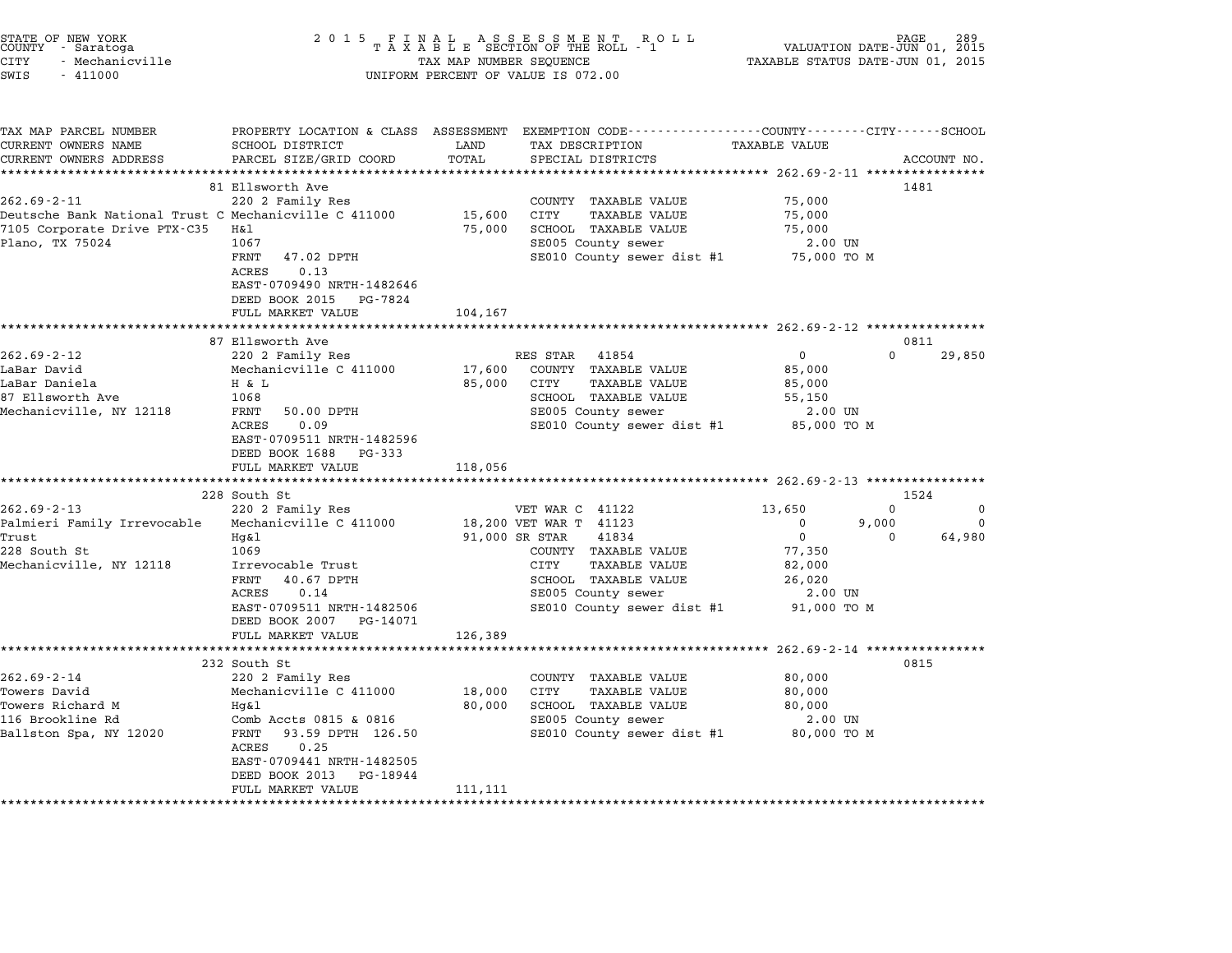| STATE OF NEW YORK |  |                 |  |  |  |
|-------------------|--|-----------------|--|--|--|
| COUNTY            |  | - Saratoga      |  |  |  |
| CITY              |  | - Mechanicville |  |  |  |

| TAX MAP PARCEL NUMBER                                |                                                | PROPERTY LOCATION & CLASS ASSESSMENT EXEMPTION CODE---------------COUNTY-------CITY------SCHOOL |                                       |             |
|------------------------------------------------------|------------------------------------------------|-------------------------------------------------------------------------------------------------|---------------------------------------|-------------|
| CURRENT OWNERS NAME                                  | SCHOOL DISTRICT                                | LAND<br>TAX DESCRIPTION                                                                         | <b>TAXABLE VALUE</b>                  |             |
| CURRENT OWNERS ADDRESS<br>************************** | PARCEL SIZE/GRID COORD                         | TOTAL<br>SPECIAL DISTRICTS                                                                      |                                       | ACCOUNT NO. |
|                                                      | 238 South St                                   |                                                                                                 |                                       | 1565        |
| $262.69 - 2 - 15$                                    | 210 1 Family Res                               | VET WAR C 41122                                                                                 | 12,300<br>$\Omega$                    | 0           |
| Strubel John G                                       | Mechanicville C 411000                         | 15,000 VET WAR T 41123                                                                          | 9,000<br>$\mathbf 0$                  | $\Omega$    |
| Attn: Connors Wenda A Etal                           | Η&l                                            | 82,000 SR STAR<br>41834                                                                         | $\mathbf 0$<br>$\Omega$               | 64,980      |
| 238 South St                                         | 1071                                           | COUNTY TAXABLE VALUE                                                                            | 69,700                                |             |
| Mechanicville, NY 12118                              | Life Estate                                    | CITY<br>TAXABLE VALUE                                                                           | 73,000                                |             |
|                                                      | FRNT<br>57.50 DPTH                             | SCHOOL TAXABLE VALUE                                                                            | 17,020                                |             |
|                                                      | 0.14<br>ACRES                                  | SE005 County sewer                                                                              | 1.00 UN                               |             |
|                                                      | EAST-0709371 NRTH-1482505                      | SE010 County sewer dist #1                                                                      | 82,000 TO M                           |             |
|                                                      | DEED BOOK 1647<br>PG-742                       |                                                                                                 |                                       |             |
|                                                      | FULL MARKET VALUE                              | 113,889                                                                                         |                                       |             |
|                                                      |                                                |                                                                                                 | ********** 262.69-2-16 ************** |             |
| $262.69 - 2 - 16$                                    | 246 South St<br>486 Mini-mart                  |                                                                                                 |                                       | 1007        |
|                                                      |                                                | COUNTY TAXABLE VALUE<br>78,600<br>CITY<br><b>TAXABLE VALUE</b>                                  | 304,000                               |             |
| Stewarts Shop Corp<br>PO Box 435                     | Mechanicville C 411000<br>Serv Sta&l           | 304,000<br>SCHOOL TAXABLE VALUE                                                                 | 304,000<br>304,000                    |             |
| Saratoga Springs, NY 12866                           | 1072                                           | SE005 County sewer                                                                              | 4.00 UN                               |             |
|                                                      | FRNT<br>96.50 DPTH                             | SE010 County sewer dist #1 304,000 TO M                                                         |                                       |             |
|                                                      | 0.26<br><b>ACRES</b>                           |                                                                                                 |                                       |             |
|                                                      | EAST-0709301 NRTH-1482505                      |                                                                                                 |                                       |             |
|                                                      | DEED BOOK 1653 PG-151                          |                                                                                                 |                                       |             |
|                                                      | FULL MARKET VALUE                              | 422,222                                                                                         |                                       |             |
|                                                      |                                                |                                                                                                 |                                       |             |
|                                                      | 96 South Central Ave                           |                                                                                                 |                                       | 1486        |
| $262.69 - 2 - 17.1$                                  | 210 1 Family Res                               | VET COM C 41132                                                                                 | 23,750<br>$\Omega$                    | $\Omega$    |
| Witkop Daniel                                        | Mechanicville C 411000                         | 34,500 VET COM T 41133                                                                          | 15,000<br>$\mathbf 0$                 | $\Omega$    |
| Witkop Karen                                         | Η&l                                            | 95,000 RES STAR<br>41854                                                                        | $\overline{0}$<br>$\Omega$            | 29,850      |
| 96 South Central Ave                                 | FRNT<br>68.00 DPTH                             | COUNTY TAXABLE VALUE                                                                            | 71,250                                |             |
| Mechanicville, NY 12118                              | ACRES<br>0.11                                  | CITY<br>TAXABLE VALUE                                                                           | 80,000                                |             |
|                                                      | EAST-0709351 NRTH-1482615                      | SCHOOL TAXABLE VALUE                                                                            | 65,150                                |             |
|                                                      | DEED BOOK 0930 PG-0649<br>FULL MARKET VALUE    | SE005 County sewer<br>131,944 SE010 County sewer dist #1                                        | 1.00 UN<br>95,000 TO M                |             |
|                                                      |                                                |                                                                                                 |                                       |             |
|                                                      | 98 South Central Ave                           |                                                                                                 |                                       | 0773        |
| $262.69 - 2 - 17.2$                                  | 210 1 Family Res                               | RES STAR<br>41854                                                                               | $\Omega$<br>$\overline{0}$            | 29,850      |
| Niedhammer Tyler E                                   | Mechanicville C 411000                         | 21,200<br>COUNTY TAXABLE VALUE                                                                  | 110,000                               |             |
| Ryan Crystal                                         | H&l                                            | 110,000<br>CITY<br>TAXABLE VALUE                                                                | 110,000                               |             |
| 98 South Central Ave                                 | 1083                                           | SCHOOL TAXABLE VALUE                                                                            | 80,150                                |             |
| Mechanicville, NY 12118                              | FRNT<br>25.88 DPTH                             | SE005 County sewer                                                                              | 1.00 UN                               |             |
|                                                      | 0.22<br>ACRES                                  | SE010 County sewer dist #1 110,000 TO M                                                         |                                       |             |
|                                                      |                                                |                                                                                                 |                                       |             |
|                                                      | EAST-0709411 NRTH-1482585                      |                                                                                                 |                                       |             |
|                                                      | DEED BOOK 2009<br>PG-5993<br>FULL MARKET VALUE | 152,778                                                                                         |                                       |             |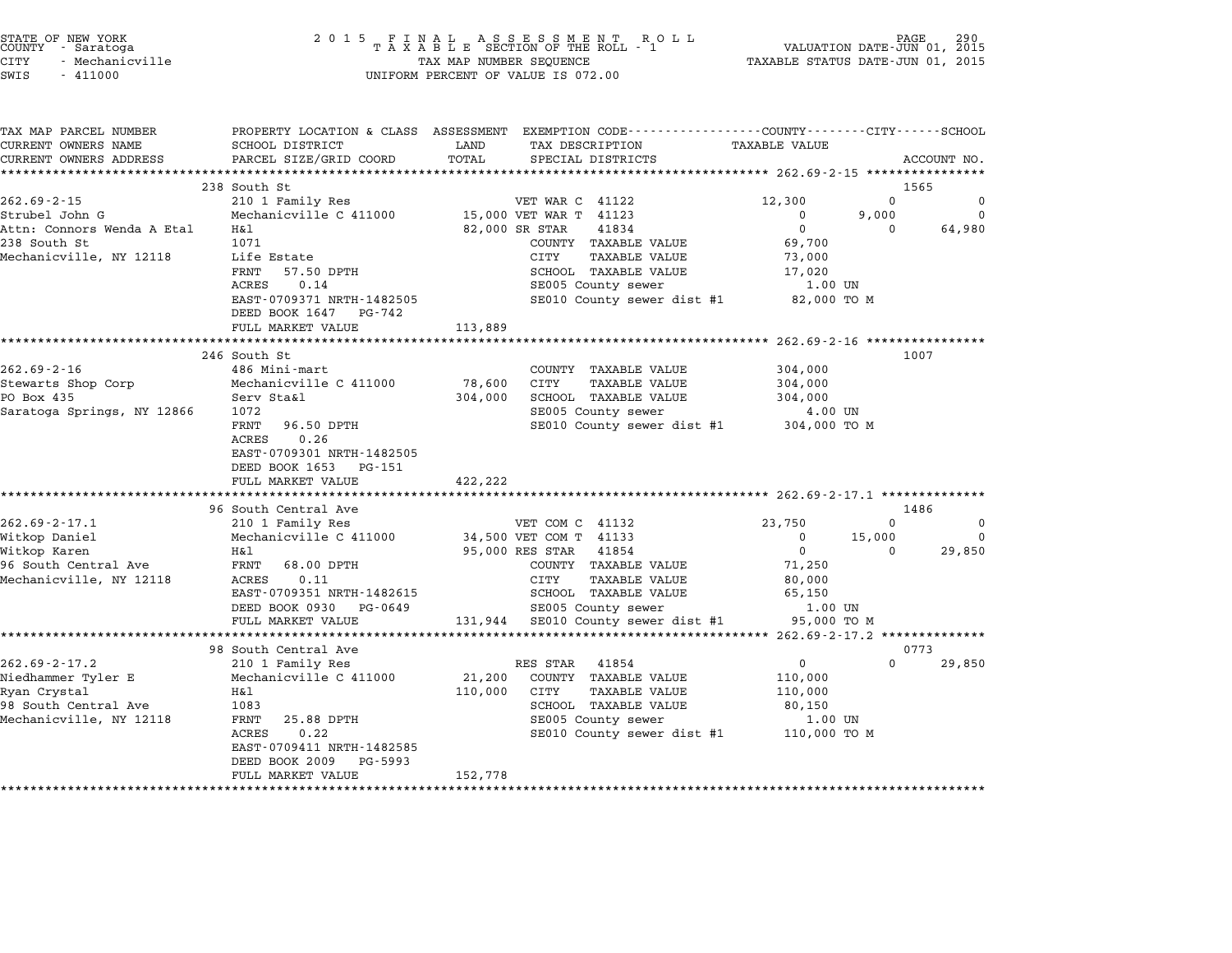| STATE OF NEW YORK<br>COUNTY - Saratoga<br>CITY<br>- Mechanicville<br>SWIS<br>$-411000$              | 2 0 1 5                                                                                                                                                                                                                               | TAX MAP NUMBER SEQUENCE              | FINAL ASSESSMENT ROLL<br>TAXABLE SECTION OF THE ROLL - 1<br>UNIFORM PERCENT OF VALUE IS 072.00                                                                     | VALUATION DATE-JUN 01, 2015<br>TAXABLE STATUS DATE-JUN 01, 2015                                           | PAGE                     |
|-----------------------------------------------------------------------------------------------------|---------------------------------------------------------------------------------------------------------------------------------------------------------------------------------------------------------------------------------------|--------------------------------------|--------------------------------------------------------------------------------------------------------------------------------------------------------------------|-----------------------------------------------------------------------------------------------------------|--------------------------|
| TAX MAP PARCEL NUMBER<br>CURRENT OWNERS NAME<br>CURRENT OWNERS ADDRESS                              | SCHOOL DISTRICT<br>PARCEL SIZE/GRID COORD<br>*************************                                                                                                                                                                | LAND<br>TOTAL                        | PROPERTY LOCATION & CLASS ASSESSMENT EXEMPTION CODE---------------COUNTY-------CITY------SCHOOL<br>TAX DESCRIPTION<br>SPECIAL DISTRICTS                            | <b>TAXABLE VALUE</b>                                                                                      | ACCOUNT NO.              |
| $262.69 - 2 - 18$<br>Bergeron Mary<br>51 Howland Ave Ext<br>Schaghticoke, NY 12154                  | 90 South Central Ave<br>220 2 Family Res<br>Mechanicville C 411000<br>H & L<br>1345<br>FRNT<br>47.18 DPTH<br>0.13<br>ACRES<br>EAST-0709380 NRTH-1482665<br>DEED BOOK 0658<br>PG-0530<br>FULL MARKET VALUE                             | 32,400 SR STAR<br>108,000<br>150,000 | PARAPLEGIC 41300<br>41834<br>COUNTY TAXABLE VALUE<br>CITY<br><b>TAXABLE VALUE</b><br>SCHOOL TAXABLE VALUE<br>SE005 County sewer<br>SE010 County sewer dist #1      | 46,500<br>46,500<br>0<br>0<br>61,500<br>61,500<br>0<br>2.00 UN<br>108,000 TO M                            | 0103<br>46,500<br>61,500 |
| $262.69 - 2 - 19$<br>Disiena David B<br>Disiena John N<br>So Central Ave<br>Mechanicville, NY 12118 | South Central Ave<br>484 1 use sm bld<br>Mechanicville C 411000<br>Store & L<br>1328<br>FRNT 203.27 DPTH<br>0.98<br>ACRES<br>EAST-0709430 NRTH-1482795<br>DEED BOOK 1570<br>PG-478<br>FULL MARKET VALUE                               | 55,500<br>185,000<br>256,944         | COUNTY TAXABLE VALUE<br>CITY<br><b>TAXABLE VALUE</b><br>SCHOOL TAXABLE VALUE<br>SE005 County sewer<br>SE010 County sewer dist #1                                   | ********* 262.69-2-19 **********<br>185,000<br>185,000<br>185,000<br>2.00 UN<br>185,000 TO M              | 0233                     |
| $262.69 - 2 - 20$<br>Zeleski Albert A<br>22 South Central Ave<br>Mechanicville, NY 12118            | **********************<br>South Central Ave<br>433 Auto body<br>Mechanicville C 411000<br>Laundermat & Gar<br>1149<br>FRNT 234.80 DPTH<br>ACRES<br>0.28<br>EAST-0709410 NRTH-1482975<br>DEED BOOK 1286<br>PG-561<br>FULL MARKET VALUE | 39,000<br>120,000<br>166,667         | ******************************<br>COUNTY TAXABLE VALUE<br>CITY<br><b>TAXABLE VALUE</b><br>SCHOOL TAXABLE VALUE<br>SE005 County sewer<br>SE010 County sewer dist #1 | $262.69 - 2 - 20$ ****************<br>120,000<br>120,000<br>120,000<br>2.00 UN<br>120,000 TO M            | 1498                     |
| $262.69 - 2 - 22.1$<br>Kearney Joseph F<br>258 South Main<br>Mechanicville, NY 12118                | South Central Ave<br>439 Sm park gar<br>Mechanicville C 411000<br>Service/gas Station<br>1093<br>FRNT<br>97.21 DPTH<br>ACRES<br>0.48<br>EAST-0709523 NRTH-1483191<br>DEED BOOK 1161<br>PG-352<br>FULL MARKET VALUE                    | 52,500<br>170,000<br>236,111         | COUNTY<br>TAXABLE VALUE<br>CITY<br><b>TAXABLE VALUE</b><br>SCHOOL TAXABLE VALUE<br>SE005 County sewer<br>SE010 County sewer dist #1                                | ********************* 262.69-2-22.1 *********<br>170,000<br>170,000<br>170,000<br>2.00 UN<br>170,000 TO M | 0778                     |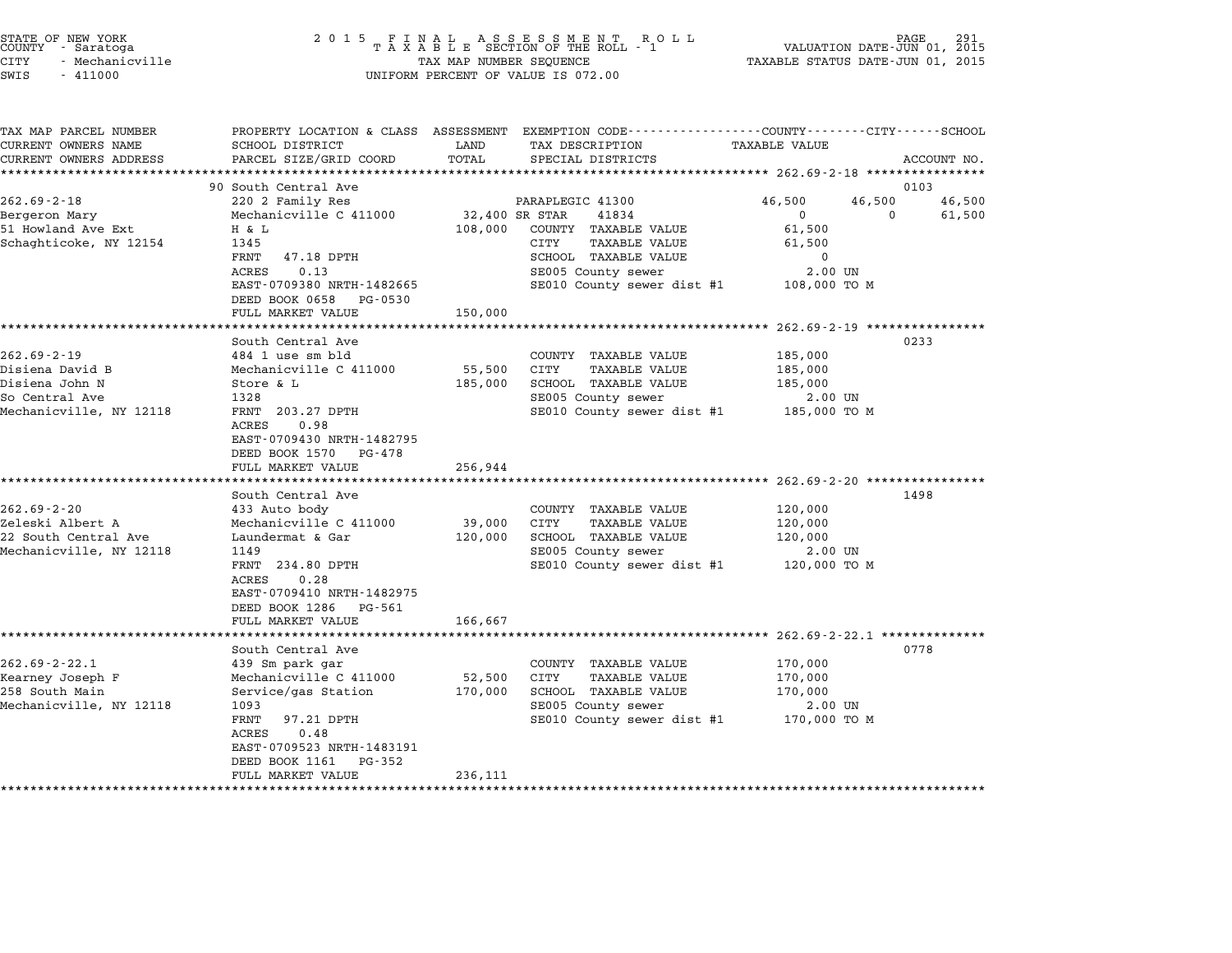| STATE OF NEW YORK<br>COUNTY - Saratoga<br>CITY<br>- Mechanicville<br>SWIS<br>$-411000$ | 2 0 1 5                                            | TAX MAP NUMBER SEQUENCE | FINAL ASSESSMENT ROLL<br>TAXABLE SECTION OF THE ROLL - 1<br>UNIFORM PERCENT OF VALUE IS 072.00                     | VALUATION DATE-JUN 01, 2015<br>TAXABLE STATUS DATE-JUN 01, 2015 | PAGE        |
|----------------------------------------------------------------------------------------|----------------------------------------------------|-------------------------|--------------------------------------------------------------------------------------------------------------------|-----------------------------------------------------------------|-------------|
| TAX MAP PARCEL NUMBER<br>CURRENT OWNERS NAME                                           | SCHOOL DISTRICT                                    | LAND                    | PROPERTY LOCATION & CLASS ASSESSMENT EXEMPTION CODE---------------COUNTY-------CITY------SCHOOL<br>TAX DESCRIPTION | TAXABLE VALUE                                                   |             |
| CURRENT OWNERS ADDRESS                                                                 | PARCEL SIZE/GRID COORD                             | TOTAL                   | SPECIAL DISTRICTS                                                                                                  |                                                                 | ACCOUNT NO. |
| ******************************                                                         |                                                    |                         |                                                                                                                    |                                                                 |             |
| $262.69 - 2 - 22.3$                                                                    | South Main St<br>311 Res vac land                  |                         | COUNTY TAXABLE VALUE                                                                                               | 3,000                                                           |             |
| Kearney Joseph F                                                                       | Mechanicville C 411000                             | 3,000                   | CITY<br>TAXABLE VALUE                                                                                              | 3,000                                                           |             |
| 258 South Main St                                                                      | V1                                                 | 3,000                   | SCHOOL TAXABLE VALUE                                                                                               | 3,000                                                           |             |
| Mechanicville, NY 12118                                                                | FRNT<br>12.00 DPTH<br>0.06<br>ACRES                |                         | SE010 County sewer dist #1                                                                                         | 3,000 TO M                                                      |             |
|                                                                                        | EAST-0709546 NRTH-1483043<br>DEED BOOK 1161 PG-352 |                         |                                                                                                                    |                                                                 |             |
|                                                                                        | FULL MARKET VALUE<br>*********************         | 4,167                   |                                                                                                                    | ************************ 262.69-2-23 *****************          |             |
|                                                                                        | 49 South Main St                                   |                         |                                                                                                                    |                                                                 | 0007        |
| $262.69 - 2 - 23$                                                                      | 220 2 Family Res                                   |                         | COUNTY TAXABLE VALUE                                                                                               | 90,000                                                          |             |
| Sweet Colin R                                                                          | Mechanicville C 411000                             | 17,600                  | <b>CITY</b><br><b>TAXABLE VALUE</b>                                                                                | 90,000                                                          |             |
| 4 Herlihy Rd                                                                           | H&l&garage                                         | 90,000                  | SCHOOL TAXABLE VALUE                                                                                               | 90,000                                                          |             |
| Round Lake, NY 12151                                                                   | 1091                                               |                         | SE005 County sewer                                                                                                 | 2.00 UN                                                         |             |
|                                                                                        | FRNT<br>40.00 DPTH                                 |                         | SE010 County sewer dist #1                                                                                         | 90,000 TO M                                                     |             |
|                                                                                        | ACRES<br>0.15                                      |                         |                                                                                                                    |                                                                 |             |
|                                                                                        | EAST-0709600 NRTH-1483066<br>DEED BOOK 1408 PG-361 |                         |                                                                                                                    |                                                                 |             |
|                                                                                        | FULL MARKET VALUE                                  | 125,000                 |                                                                                                                    |                                                                 |             |
|                                                                                        | *********************                              |                         |                                                                                                                    | ************************ 262.69-2-24 ***************            |             |
|                                                                                        | 247 South St                                       |                         |                                                                                                                    |                                                                 | 0562        |
| $262.69 - 2 - 24$                                                                      | 311 Res vac land                                   |                         | COUNTY TAXABLE VALUE                                                                                               | 35,000                                                          |             |
| Bramski & Bramski LLC                                                                  | Mechanicville C 411000                             | 30,000                  | CITY<br>TAXABLE VALUE                                                                                              | 35,000                                                          |             |
| 92 Fonda Rd                                                                            | V1                                                 | 35,000                  | SCHOOL TAXABLE VALUE                                                                                               | 35,000                                                          |             |
| Waterford, NY 12188                                                                    | 1074<br>FRNT<br>77.10 DPTH                         |                         | SE010 County sewer dist #1                                                                                         | 35,000 TO M                                                     |             |
|                                                                                        | ACRES<br>0.36                                      |                         |                                                                                                                    |                                                                 |             |
|                                                                                        | EAST-0709291 NRTH-1482305                          |                         |                                                                                                                    |                                                                 |             |
|                                                                                        | DEED BOOK 2012 PG-15856                            |                         |                                                                                                                    |                                                                 |             |
|                                                                                        | FULL MARKET VALUE                                  | 48,611                  |                                                                                                                    |                                                                 |             |
|                                                                                        |                                                    |                         |                                                                                                                    | ************************* 262.69-2-25 *****************         |             |
|                                                                                        | South St                                           |                         |                                                                                                                    |                                                                 | 0091        |
| $262.69 - 2 - 25$                                                                      | 210 1 Family Res                                   |                         | RES STAR<br>41854                                                                                                  | $\mathbf{0}$                                                    | 0<br>29,850 |
| Ciccarelli Angeline L<br>197 South St                                                  | Mechanicville C 411000<br>V1                       | 19,600<br>110,000       | COUNTY TAXABLE VALUE<br>CITY<br>TAXABLE VALUE                                                                      | 110,000<br>110,000                                              |             |
| Mechanicville, NY 12118                                                                | FRNT<br>74.00 DPTH                                 |                         | SCHOOL TAXABLE VALUE                                                                                               | 80,150                                                          |             |
|                                                                                        | ACRES<br>0.29                                      |                         | SE005 County sewer                                                                                                 | 1.00 UN                                                         |             |
|                                                                                        | EAST-0709371 NRTH-1482295                          |                         | SE010 County sewer dist #1                                                                                         | 110,000 TO M                                                    |             |
|                                                                                        | DEED BOOK 1654<br>PG-739                           |                         |                                                                                                                    |                                                                 |             |
|                                                                                        | FULL MARKET VALUE                                  | 152,778                 |                                                                                                                    |                                                                 |             |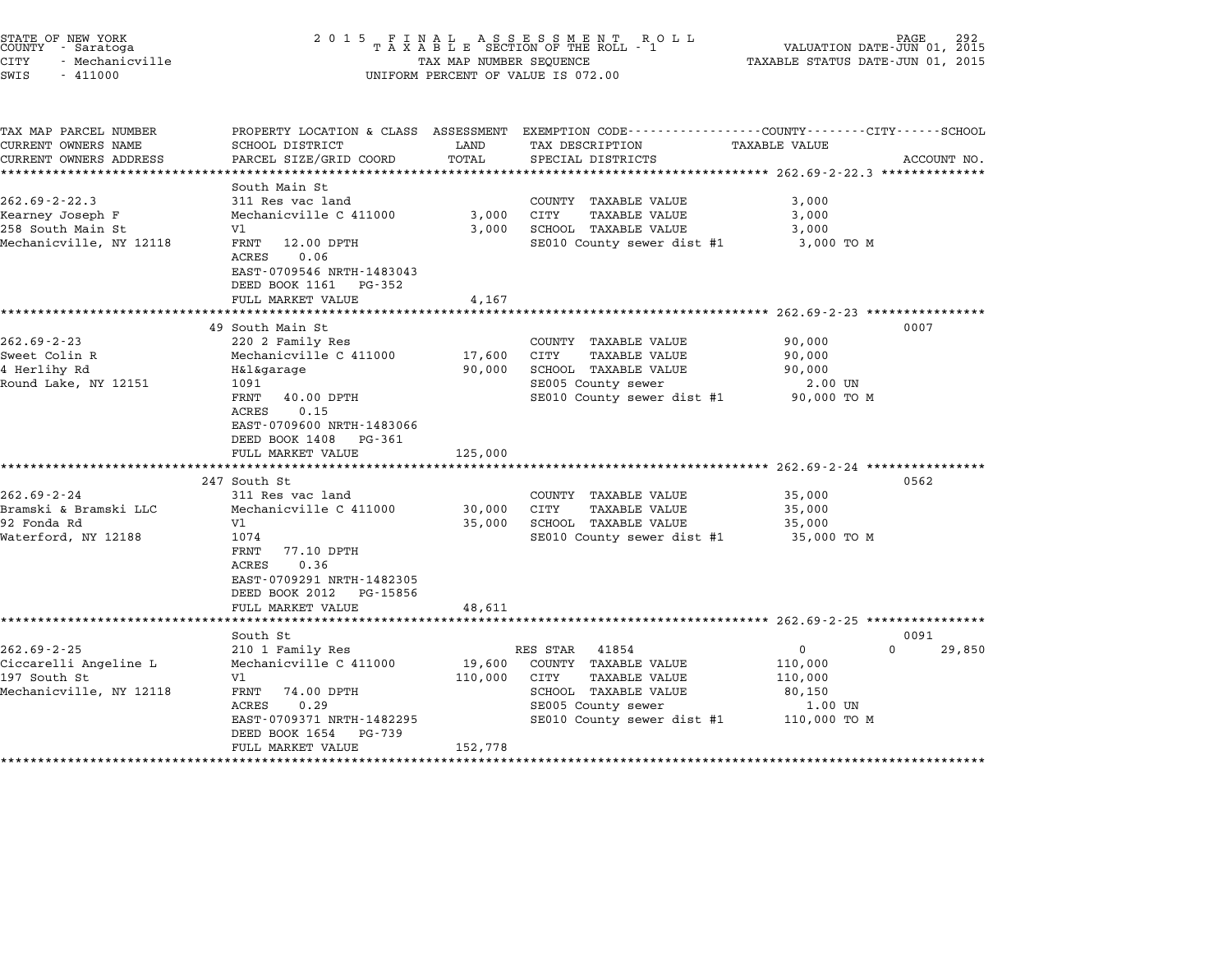| STATE OF NEW YORK<br>COUNTY - Saratoga<br>CITY<br>- Mechanicville<br>SWIS<br>$-411000$                                                                              | 2 0 1 5                                                                                                                                                                                                                                                                                                                                                                                                                            | TAX MAP NUMBER SEQUENCE                                      | FINAL ASSESSMENT ROLL<br>TAXABLE SECTION OF THE ROLL - 1<br>UNIFORM PERCENT OF VALUE IS 072.00                                                                                                                                                                              | VALUATION DATE-JUN 01, 2015<br>TAXABLE STATUS DATE-JUN 01, 2015                                                                                                                 | PAGE                               |
|---------------------------------------------------------------------------------------------------------------------------------------------------------------------|------------------------------------------------------------------------------------------------------------------------------------------------------------------------------------------------------------------------------------------------------------------------------------------------------------------------------------------------------------------------------------------------------------------------------------|--------------------------------------------------------------|-----------------------------------------------------------------------------------------------------------------------------------------------------------------------------------------------------------------------------------------------------------------------------|---------------------------------------------------------------------------------------------------------------------------------------------------------------------------------|------------------------------------|
| TAX MAP PARCEL NUMBER<br>CURRENT OWNERS NAME<br>CURRENT OWNERS ADDRESS                                                                                              | SCHOOL DISTRICT<br>PARCEL SIZE/GRID COORD                                                                                                                                                                                                                                                                                                                                                                                          | LAND<br>TOTAL                                                | PROPERTY LOCATION & CLASS ASSESSMENT EXEMPTION CODE--------------COUNTY-------CITY------SCHOOL<br>TAX DESCRIPTION<br>SPECIAL DISTRICTS                                                                                                                                      | TAXABLE VALUE                                                                                                                                                                   | ACCOUNT NO.                        |
|                                                                                                                                                                     | ************************                                                                                                                                                                                                                                                                                                                                                                                                           |                                                              |                                                                                                                                                                                                                                                                             |                                                                                                                                                                                 |                                    |
| $262.69 - 2 - 26$<br>Dion Adam M<br>Dion Kristie<br>101 Ellsworth Ave<br>Mechanicville, NY 12118                                                                    | 101 Ellsworth Ave<br>210 1 Family Res<br>Mechanicville C 411000<br>Η&l<br>1076<br>FRNT<br>70.00 DPTH 121.00<br>0.19<br>ACRES<br>EAST-0709461 NRTH-1482346<br>DEED BOOK 2012<br>PG-25564                                                                                                                                                                                                                                            | 13,200<br>85,000                                             | RES STAR<br>41854<br>COUNTY TAXABLE VALUE<br>CITY<br>TAXABLE VALUE<br>SCHOOL TAXABLE VALUE<br>SE005 County sewer<br>SE010 County sewer dist #1                                                                                                                              | $\mathbf 0$<br>85,000<br>85,000<br>55,150<br>1.00 UN<br>85,000 TO M                                                                                                             | 1032<br>$\Omega$<br>29,850         |
|                                                                                                                                                                     | FULL MARKET VALUE                                                                                                                                                                                                                                                                                                                                                                                                                  | 118,056                                                      |                                                                                                                                                                                                                                                                             |                                                                                                                                                                                 |                                    |
| $262.69 - 3 - 1$<br>Enzien Debra A<br>38 S Main St<br>Mechanicville, NY 12118<br>$262.69 - 3 - 2$<br>Mysliwiec Duane D<br>7 Tallmadge Pl<br>Mechanicville, NY 12118 | 38 South Main St<br>411 Apartment<br>Mechanicville C 411000<br>Η&l<br>904<br>FRNT 147.18 DPTH<br>ACRES<br>0.82<br>EAST-0709929 NRTH-1483176<br>DEED BOOK 2009<br>PG-35501<br>FULL MARKET VALUE<br>*********************<br>2 Tallmadge Pl<br>210 1 Family Res<br>Mechanicville C 411000<br>H&l<br>904a<br>FRNT 150.00 DPTH<br>0.36<br><b>ACRES</b><br>EAST-0710139 NRTH-1483167<br>DEED BOOK 2009<br>PG-43906<br>FULL MARKET VALUE | 52,500<br>185,000<br>256,944<br>57,500<br>160,000<br>222,222 | COUNTY TAXABLE VALUE<br>CITY<br>TAXABLE VALUE<br>SCHOOL TAXABLE VALUE<br>SE005 County sewer<br>SE010 County sewer dist #1<br>RES STAR<br>41854<br>COUNTY TAXABLE VALUE<br>CITY<br>TAXABLE VALUE<br>SCHOOL TAXABLE VALUE<br>SE005 County sewer<br>SE010 County sewer dist #1 | ************** 262.69-3-1 **************<br>185,000<br>185,000<br>185,000<br>4.00 UN<br>185,000 TO M<br>$\mathbf 0$<br>160,000<br>160,000<br>130,150<br>1.00 UN<br>160,000 TO M | 1385<br>0721<br>$\Omega$<br>29,850 |
|                                                                                                                                                                     |                                                                                                                                                                                                                                                                                                                                                                                                                                    |                                                              |                                                                                                                                                                                                                                                                             |                                                                                                                                                                                 |                                    |
| $262.69 - 3 - 3$<br>Devito Mark<br>Devito Jacqueline J<br>15 Tallmadge Pl<br>Mechanicville, NY 12118                                                                | Tallmadge Pl<br>210 1 Family Res<br>Mechanicville C 411000<br>Η&l<br>1339<br>FRNT<br>91.27 DPTH<br>ACRES<br>0.26<br>EAST-0710269 NRTH-1483217<br>DEED BOOK 1366<br>PG-206<br>FULL MARKET VALUE                                                                                                                                                                                                                                     | 28,000<br>112,000<br>155,556                                 | RES STAR<br>41854<br>COUNTY TAXABLE VALUE<br>CITY<br><b>TAXABLE VALUE</b><br>SCHOOL TAXABLE VALUE<br>SE005 County sewer<br>SE010 County sewer dist #1                                                                                                                       | $\mathbf{0}$<br>112,000<br>112,000<br>82,150<br>1.00 UN<br>112,000 TO M                                                                                                         | 0830<br>$\Omega$<br>29,850         |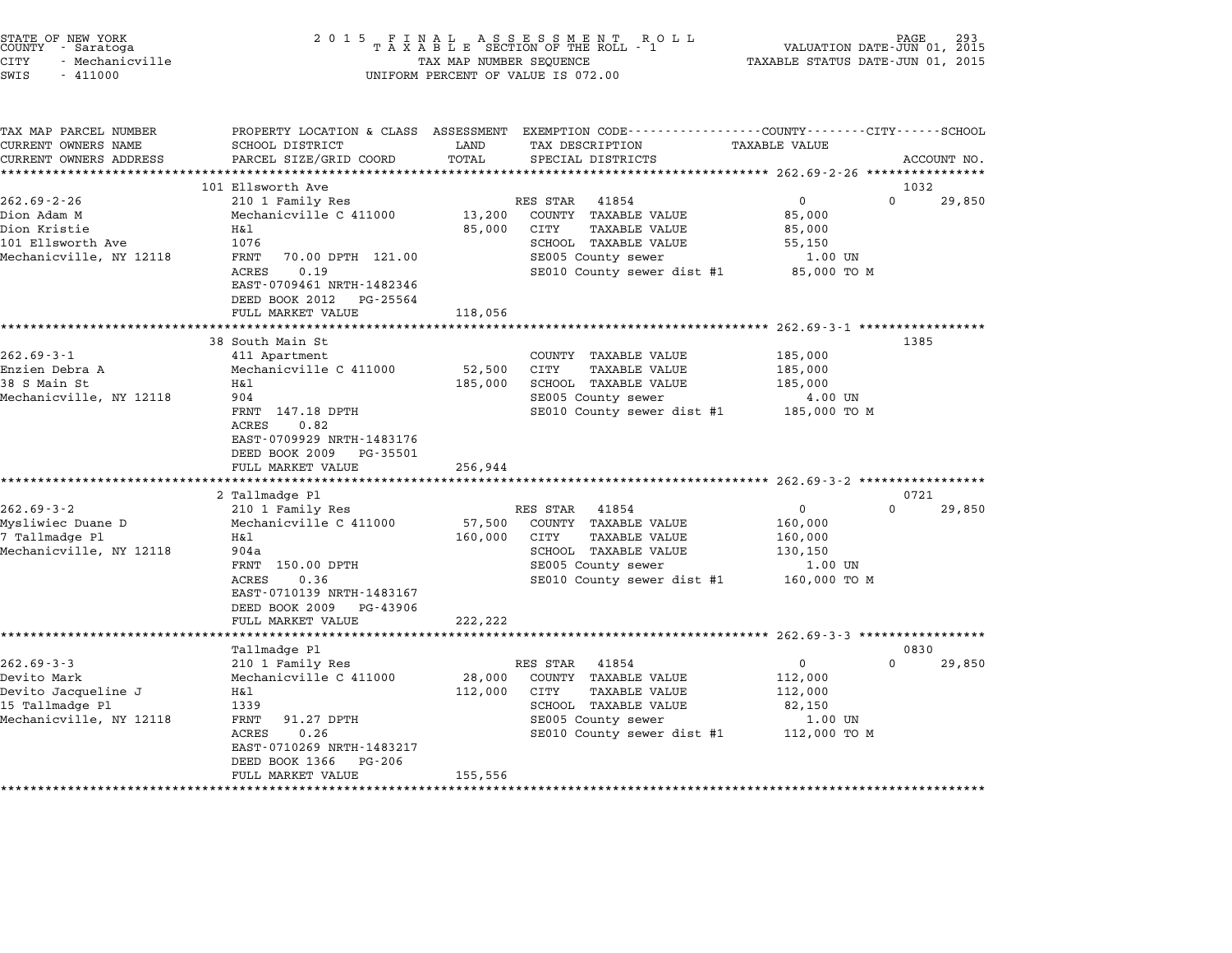| COUNTY<br>CITY<br>SWIS | STATE OF NEW YORK<br>- Saratoga<br>- Mechanicville<br>$-411000$ |                                                         |      | 2015 FINAL ASSESSMENT ROLL<br>TAXABLE SECTION OF THE ROLL - 1<br>TAX MAP NUMBER SEQUENCE<br>UNIFORM PERCENT OF VALUE IS 072.00 | VALUATION DATE-JUN 01, 2015<br>TAXABLE STATUS DATE-JUN 01, 2015               | PAGE | 294 |
|------------------------|-----------------------------------------------------------------|---------------------------------------------------------|------|--------------------------------------------------------------------------------------------------------------------------------|-------------------------------------------------------------------------------|------|-----|
|                        | TAX MAP PARCEL NUMBER<br>CURRENT OWNERS NAME                    | PROPERTY LOCATION & CLASS ASSESSMENT<br>SCHOOL DISTRICT | LAND | TAX DESCRIPTION                                                                                                                | EXEMPTION CODE-----------------COUNTY-------CITY------SCHOOL<br>TAXABLE VALUE |      |     |

| IAA MAF FARCEU NUMBER                       |                               |              |                                                                    |                                         |          |             |
|---------------------------------------------|-------------------------------|--------------|--------------------------------------------------------------------|-----------------------------------------|----------|-------------|
| CURRENT OWNERS NAME                         | SCHOOL DISTRICT               | LAND         | TAX DESCRIPTION                                                    | TAXABLE VALUE                           |          |             |
| CURRENT OWNERS ADDRESS                      | PARCEL SIZE/GRID COORD        | TOTAL        | SPECIAL DISTRICTS                                                  |                                         |          | ACCOUNT NO. |
|                                             |                               |              |                                                                    |                                         |          |             |
|                                             | 11 Tallmadge Pl               |              |                                                                    |                                         | 1274     |             |
| $262.69 - 3 - 4$                            | 210 1 Family Res              |              | RES STAR 41854                                                     | 0                                       | $\Omega$ | 29,850      |
| Bechand Anthony G                           | Mechanicville C 411000        |              | 20,000 COUNTY TAXABLE VALUE                                        | 86,000                                  |          |             |
| Bechand Darcy M                             | H&l                           |              | 86,000 CITY<br>TAXABLE VALUE                                       | 86,000                                  |          |             |
| 11 Tallmadge Pl                             | FRNT 45.00 DPTH 100.00        |              | SCHOOL TAXABLE VALUE                                               | 56,150                                  |          |             |
| Mechanicville, NY 12118                     | ACRES<br>0.10                 |              | SE005 County sewer                                                 | 1.00 UN                                 |          |             |
|                                             | EAST-0710269 NRTH-1483147     |              |                                                                    | SE010 County sewer dist #1 86,000 TO M  |          |             |
|                                             | DEED BOOK 1579 PG-303         |              |                                                                    |                                         |          |             |
|                                             | FULL MARKET VALUE             | 119,444      |                                                                    |                                         |          |             |
|                                             |                               |              |                                                                    |                                         |          |             |
|                                             | 8-9 Tallmadge Pl              |              |                                                                    |                                         | 0784     |             |
| $262.69 - 3 - 6$                            | 210 1 Family Res              |              | 41834<br>SR STAR                                                   | $\overline{0}$                          | $\Omega$ | 64,980      |
| Martin Raymond J                            | Mechanicville C 411000 28,700 |              | COUNTY TAXABLE VALUE                                               | 115,000                                 |          |             |
| Nicholas Tamar                              | Hq&l                          | 115,000      | CITY<br>TAXABLE VALUE                                              | 115,000                                 |          |             |
| AKA Tamar J Nicholas Martin 908             |                               |              | SCHOOL TAXABLE VALUE<br>SE005 County sewer                         | 50,020                                  |          |             |
| 53 Tallmadge Pl                             | FRNT 106.00 DPTH              |              |                                                                    | 1.00 UN                                 |          |             |
| Mechanicville, NY 12118                     | 0.34<br>ACRES                 |              |                                                                    | SE010 County sewer dist #1 115,000 TO M |          |             |
|                                             | EAST-0710409 NRTH-1483167     |              |                                                                    |                                         |          |             |
|                                             | DEED BOOK 1571 PG-224         |              |                                                                    |                                         |          |             |
|                                             | FULL MARKET VALUE             | 159,722      |                                                                    |                                         |          |             |
|                                             |                               |              |                                                                    |                                         |          |             |
|                                             | 11 Tallmadge Pl               |              |                                                                    |                                         | 0785     |             |
| $262.69 - 3 - 7$                            | 311 Res vac land              |              | COUNTY TAXABLE VALUE                                               | 2,000                                   |          |             |
| Martin Raymond J                            | Mechanicville C 411000        | 2,000        | CITY<br>TAXABLE VALUE                                              | 2,000                                   |          |             |
| Nicholas Tamar                              | Vl                            | 2,000        | SCHOOL TAXABLE VALUE                                               | 2,000                                   |          |             |
| AKA Tamar J Nicholas Martin FRNT 20.00 DPTH |                               |              |                                                                    | SE010 County sewer dist #1 2,000 TO M   |          |             |
| 53 Tallmadge Pl                             | 0.05<br>ACRES                 |              |                                                                    |                                         |          |             |
| Mechanicville, NY 12118                     | EAST-0710410 NRTH-1483102     |              |                                                                    |                                         |          |             |
|                                             | DEED BOOK 1571 PG-224         |              |                                                                    |                                         |          |             |
|                                             | FULL MARKET VALUE             | 2,778        |                                                                    |                                         |          |             |
|                                             |                               |              |                                                                    |                                         |          |             |
|                                             | 55 Tallmadge Pl               |              |                                                                    |                                         | 0280     |             |
| $262.69 - 3 - 8$                            | 210 1 Family Res              |              | RES STAR<br>41854                                                  | $\overline{0}$                          | $\Omega$ | 29,850      |
| Lesar Timothy S                             | Mechanicville C 411000        |              | 29,500 COUNTY TAXABLE VALUE                                        | 105,000                                 |          |             |
| Lesar Susan E                               | Hq&l                          | 105,000 CITY | TAXABLE VALUE                                                      | 105,000                                 |          |             |
| 55 Tallmadge Pl                             | FRNT 100.00 DPTH              |              |                                                                    | 75,150                                  |          |             |
| Mechanicville, NY 12118                     | ACRES<br>0.21                 |              | SCHOOL TAXABLE VALUE<br>SCHOOL TAXABLE VALUE<br>SE005 County sewer | 1.00 UN                                 |          |             |
|                                             | EAST-0710400 NRTH-1483047     |              |                                                                    |                                         |          |             |
|                                             | DEED BOOK 1078 PG-326         |              |                                                                    |                                         |          |             |
|                                             | FULL MARKET VALUE             | 145,833      |                                                                    |                                         |          |             |
|                                             |                               |              |                                                                    | SE010 County sewer dist #1 105,000 TO M |          |             |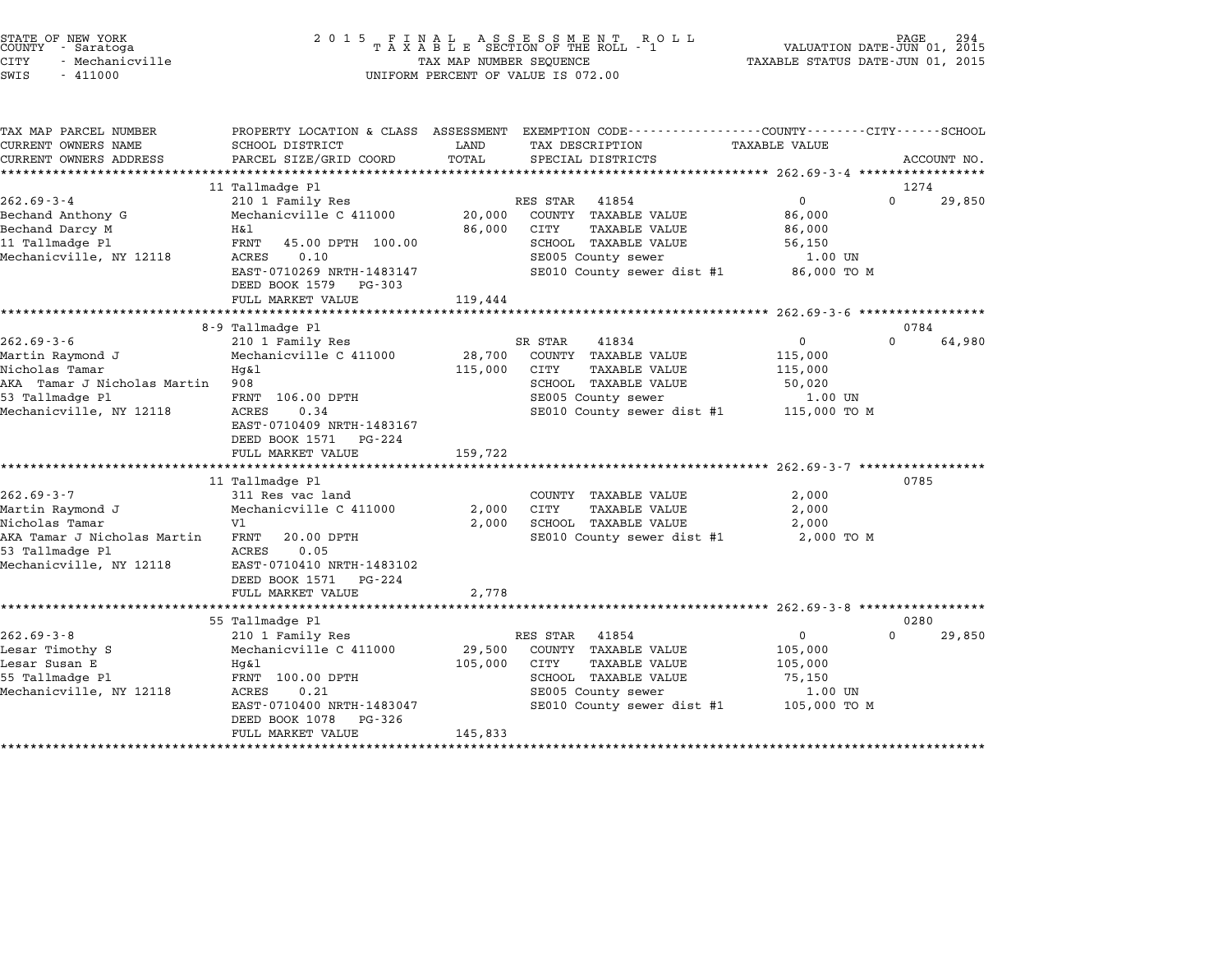| STATE OF NEW YORK<br>COUNTY - Saratoga | 2015 FINAL ASSESSMENT ROLL<br>TAXABLE SECTION OF THE ROLL - 1 | 295<br>PAGE<br>VALUATION DATE-JUN 01, 2015 |
|----------------------------------------|---------------------------------------------------------------|--------------------------------------------|
| CITY<br>– Mechanicville                | TAX MAP NUMBER SEQUENCE                                       | TAXABLE STATUS DATE-JUN 01, 2015           |
| SWIS<br>- 411000                       | UNIFORM PERCENT OF VALUE IS 072.00                            |                                            |

TAX MAP PARCEL NUMBER PROPERTY LOCATION & CLASS ASSESSMENT EXEMPTION CODE------------------COUNTY--------CITY------SCHOOL CURRENT OWNERS NAME SCHOOL DISTRICT LAND TAX DESCRIPTION TAXABLE VALUE CURRENT OWNERS ADDEER FOUR DISTRICTS AND A CHASS ASSESSEENT EXERT ON TAX MIT PROCULPTION TRANSFOURERS ADDRESS SANCEL SIZE/GRID COORD TOTAL SEEN TRANSFOUR TRANSFOUR TRANSFOUR TRANSFOUR TRANSFOUR TRANSFOUR TRANSFOUR ACCOUNT 12 Tallmadge Pl 0279 262.69-3-9 12 Tallmadge Pl<br>262.69-3-9 210 1 Family Res COUNTY TAXABLE VALUE 86,400 Lesar Timothy Mechanicville C <sup>411000</sup> 33,700 CITY TAXABLE VALUE 86,400 المالية المسلم المسلم المسلم المسلم المسلم المسلم المسلم المسلم المسلم المسلم المسلم المسلم المسلم المسلم المس<br>Lesar Susan 1986,400 SCHOOL TAXABLE VALUE 86,400<br>1986,400 SCHOOL TAXABLE VALUE ESAI TIMOCHY – MECHANICVITIE C 411000 – 53,700 – CITI – IAAABLE VALUE – 60,400<br>Lesar Susan – Hg&l – 86,400 – 86,400 – 86,400 – 86,400 – 86,400 – 86,400 – 86,400 – 86,400 – 86,400 – 907 – 8 Mechanicville, NY <sup>12118</sup> FRNT 100.00 DPTH 100.00 SE010 County sewer dist #1 86,400 TO <sup>M</sup> ACRES 0.23 FANI 100.00 DFIN 100.00<br>ACRES 0.23<br>EAST-0710280 NRTH-1483037 EAST-0710280 NRTH-1483037<br>DEED BOOK 2013 PG-24016 DEED BOOK 2013 PG-24016<br>FULL MARKET VALUE 120,000 \*\*\*\*\*\*\*\*\*\*\*\*\*\*\*\*\*\*\*\*\*\*\*\*\*\*\*\*\*\*\*\*\*\*\*\*\*\*\*\*\*\*\*\*\*\*\*\*\*\*\*\*\*\*\*\*\*\*\*\*\*\*\*\*\*\*\*\*\*\*\*\*\*\*\*\*\*\*\*\*\*\*\*\*\*\*\*\*\*\*\*\*\*\*\*\*\*\*\*\*\*\*\* 262.69-3-10 \*\*\*\*\*\*\*\*\*\*\*\*\*\*\*\* 14 Tallmadge Pl 0135 262.69-3-10 135 - 262.69-3-10 135 - 262.69-3-10 135 - 262.69-3-10 135 - 262.69-3-10 135 - 262.69-3-10 135 - 26<br>210 1 Family Res RES STAR 41854 0 210 210 210 1 Family Res RES STAR 41854 0 20 0 29,850 Prevo Olga Mechanicville C <sup>411000</sup> 27,000 COUNTY TAXABLE VALUE 125,000 <sup>14</sup> Tallmadge Pl H&l 125,000 CITY TAXABLE VALUE 125,000 Mechanicville C 111000 127,000 CONTI IAAADDD VADOD 123,000<br>125,000 CITY 1AXABLE VALUE 125000 125000 125000 125000 125000<br>Mechanicville, NY 12118 1302 125,000 SCHOOL TAXABLE VALUE 95,150 125,000 CITI IAABLE VALUE 125,000<br>1302 SCHOOL TAXABLE VALUE 95,150<br>FRNT 50.00 DPTH 100.00 SE005 County sewer 1.00 UN ACRES 0.12 SE010 County sewer dist #1 125,000 TO <sup>M</sup> EAST-0710200 NRTH-1483037 EAST-0710200 NRTH-1483037<br>DEED BOOK 2009 PG-33344 DEED BOOK 2009 PG-33344<br>FULL MARKET VALUE 173,611 \*\*\*\*\*\*\*\*\*\*\*\*\*\*\*\*\*\*\*\*\*\*\*\*\*\*\*\*\*\*\*\*\*\*\*\*\*\*\*\*\*\*\*\*\*\*\*\*\*\*\*\*\*\*\*\*\*\*\*\*\*\*\*\*\*\*\*\*\*\*\*\*\*\*\*\*\*\*\*\*\*\*\*\*\*\*\*\*\*\*\*\*\*\*\*\*\*\*\*\*\*\*\* 262.69-3-11 \*\*\*\*\*\*\*\*\*\*\*\*\*\*\*\* 6 Tallmadge Pl 0206 262.69-3-11 <sup>210</sup> <sup>1</sup> Family Res RES STAR <sup>41854</sup> <sup>0</sup> <sup>0</sup> 29,850 Carney Joseph V Mechanicville C <sup>411000</sup> 26,500 COUNTY TAXABLE VALUE 106,000 Carney Janet M Hg&l 106,000 CITY TAXABLE VALUE 106,000 Carney Joseph V (ECHANICVITE C 411000 - 20,000 COONTI TAAABLE VALUE - 100,000<br>Carney Janet M - Hg&l - 106,000 CITY TAXABLE VALUE - 106,000<br>6 Tallmadge Pl - 906 - 906 - SCHOOL TAXABLE VALUE - 76,150 Mechanicville, NY <sup>12118</sup> FRNT 60.00 DPTH 100.00 SE005 County sewer 1.00 UN Hg&1 106,000 CITY TAXABLE VALUE 106,000<br>
906 SCHOOL TAXABLE VALUE 76,150<br>
FRNT 60.00 DPTH 100.00 SE005 County sewer 1.00 UN<br>
ACRES 0.14 SE010 County sewer dist #1 106,000 TO M ACRES 0.14 EAST-0710140 NRTH-1483027<br>DEED BOOK 0965 PG-0628 FULL MARKET VALUE 147,222 \*\*\*\*\*\*\*\*\*\*\*\*\*\*\*\*\*\*\*\*\*\*\*\*\*\*\*\*\*\*\*\*\*\*\*\*\*\*\*\*\*\*\*\*\*\*\*\*\*\*\*\*\*\*\*\*\*\*\*\*\*\*\*\*\*\*\*\*\*\*\*\*\*\*\*\*\*\*\*\*\*\*\*\*\*\*\*\*\*\*\*\*\*\*\*\*\*\*\*\*\*\*\* 262.69-3-12 \*\*\*\*\*\*\*\*\*\*\*\*\*\*\*\* 10 Tallmadge Pl 0596 262.69-3-12 10 Tallmadge Pl<br>10 Tallmadge Pl<br>262.69-3-12 202.09-3-12 210 1 Family Res RES STAR 41854 0 29,850 Bruno Pasquale J Mechanicville C <sup>411000</sup> 22,000 COUNTY TAXABLE VALUE 110,000 202.09-3-12<br>Bruno Pasquale J Mechanicville C 411000 22,000 COUNTY TAXABLE VALUE <br>Bruno Patrick J H&l / Garages 110,000 CITY 11 TAXIBLE VALUE - PROGRESS - PROGRESS - PROGRESS - PROGRESS - PROGRESS - PROGRESS - PROGRESS - PROGRESS - PRO<br>110,000 CITY - TAXABLE VALUE - 110,000 PATABLE VALUE - 110,000 PRATABLE VALUE - 110,000 PROGRESS - 110,000 PROG Mel / Galages (110,000 CIII IAAABLE VALUE 110,000 IIO,000<br>10 Tallmadge Pl (100.00 DPTH 100.00 SCHOOL TAXABLE VALUE (80,150 )<br>Mechanicville, NY 12118 FRNT 100.00 DPTH 100.00 (SE005 County sewer (1.00 UN ACRES 0.23 1200.00 COUNTY SERVER CONTRASHED VALUE VALUE OF THE MANAGEMENT OF THE MANAGEMENT OF THE MANAGEMENT O<br>FRINT 100.00 DPTH 100.00 SERVER SERVER SERVER SERVER SERVER SERVER SERVER SERVER SERVER SERVER SERVER SERVER S ACRES 0.23 EAST-0710070 NRTH-1483027<br>DEED BOOK 2009 PG-4392 FULL MARKET VALUE 152,778 \*\*\*\*\*\*\*\*\*\*\*\*\*\*\*\*\*\*\*\*\*\*\*\*\*\*\*\*\*\*\*\*\*\*\*\*\*\*\*\*\*\*\*\*\*\*\*\*\*\*\*\*\*\*\*\*\*\*\*\*\*\*\*\*\*\*\*\*\*\*\*\*\*\*\*\*\*\*\*\*\*\*\*\*\*\*\*\*\*\*\*\*\*\*\*\*\*\*\*\*\*\*\*\*\*\*\*\*\*\*\*\*\*\*\*\*\*\*\*\*\*\*\*\*\*\*\*\*\*\*\*\*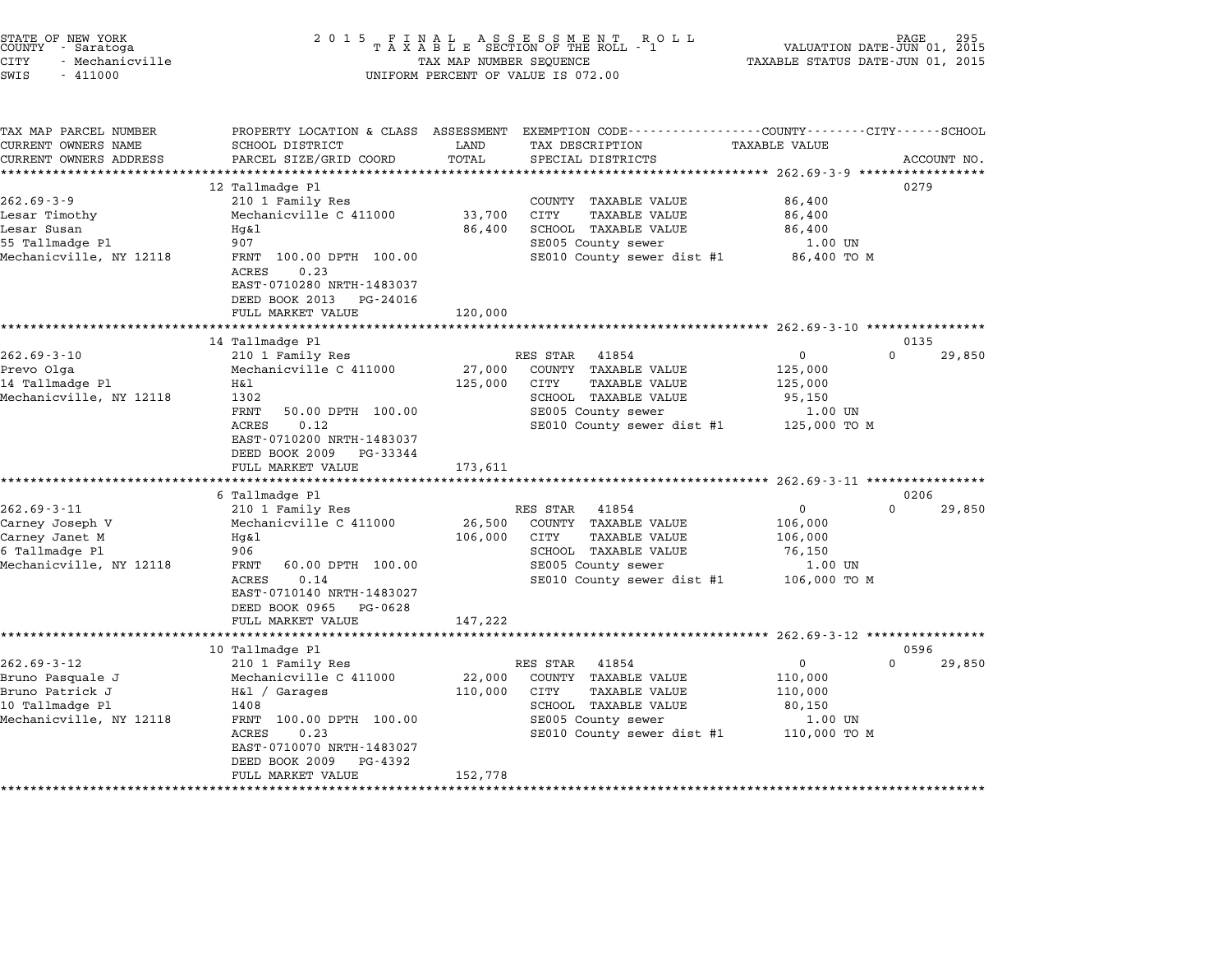|        | STATE OF NEW YORK |  |
|--------|-------------------|--|
| COUNTY | - Saratoga        |  |
| CITY   | - Mechanicville   |  |

| TAX MAP PARCEL NUMBER<br>CURRENT OWNERS NAME | PROPERTY LOCATION & CLASS ASSESSMENT EXEMPTION CODE---------------COUNTY-------CITY------SCHOOL<br>SCHOOL DISTRICT | LAND<br>TAX DESCRIPTION         | <b>TAXABLE VALUE</b>                       |                                  |
|----------------------------------------------|--------------------------------------------------------------------------------------------------------------------|---------------------------------|--------------------------------------------|----------------------------------|
|                                              |                                                                                                                    |                                 |                                            |                                  |
| CURRENT OWNERS ADDRESS                       | PARCEL SIZE/GRID COORD                                                                                             | TOTAL<br>SPECIAL DISTRICTS      |                                            | ACCOUNT NO.                      |
|                                              |                                                                                                                    |                                 |                                            |                                  |
| $262.69 - 3 - 13$                            | 50 Green St                                                                                                        |                                 |                                            | 0673                             |
|                                              | 210 1 Family Res                                                                                                   | VET COM CT 41131                | 35,000                                     | 15,000<br>0                      |
| Morales Anthony V                            | Mechanicville C 411000                                                                                             | 18,200 VET DIS C 41142          | 63,000                                     | $\Omega$<br>$\Omega$<br>$\Omega$ |
| Morales Dorothy                              | Hg&l                                                                                                               | 140,000 RES STAR 41854          | $\mathbf 0$                                | 29,850                           |
| 50 Green St                                  | 921                                                                                                                | COUNTY TAXABLE VALUE            | 42,000                                     |                                  |
| Mechanicville, NY 12118                      | FRNT 208.00 DPTH                                                                                                   | CITY                            | TAXABLE VALUE<br>125,000                   |                                  |
|                                              | 0.30<br>ACRES                                                                                                      | SCHOOL TAXABLE VALUE            | 110,150                                    |                                  |
|                                              | EAST-0710320 NRTH-1482957                                                                                          |                                 | SE005 County sewer<br>1.00 UN              |                                  |
|                                              | DEED BOOK 2008 PG-36118                                                                                            |                                 | SE010 County sewer dist #1<br>140,000 TO M |                                  |
|                                              | FULL MARKET VALUE                                                                                                  | 194,444                         |                                            |                                  |
|                                              |                                                                                                                    |                                 |                                            |                                  |
|                                              | 46 Green St                                                                                                        |                                 |                                            | 1228                             |
| $262.69 - 3 - 14$                            | 210 1 Family Res                                                                                                   | RES STAR 41854                  | $\mathbf 0$                                | $\Omega$<br>29,850               |
| King Sean                                    | Mechanicville C 411000                                                                                             | 17,600<br>COUNTY TAXABLE VALUE  | 100,000                                    |                                  |
| 46 Green St                                  | Hq&l                                                                                                               | 100,000<br>CITY                 | <b>TAXABLE VALUE</b><br>100,000            |                                  |
| Mechanicville, NY 12118                      | 920                                                                                                                | SCHOOL TAXABLE VALUE            | 70,150                                     |                                  |
|                                              | FRNT<br>75.00 DPTH                                                                                                 |                                 | SE005 County sewer<br>1.00 UN              |                                  |
|                                              | 0.13<br>ACRES                                                                                                      |                                 | SE010 County sewer dist #1 100,000 TO M    |                                  |
|                                              | EAST-0710180 NRTH-1482947                                                                                          |                                 |                                            |                                  |
|                                              | DEED BOOK 2007 PG-18756                                                                                            |                                 |                                            |                                  |
|                                              | FULL MARKET VALUE                                                                                                  | 138,889                         |                                            |                                  |
|                                              |                                                                                                                    |                                 |                                            |                                  |
|                                              | 30 Green St                                                                                                        |                                 |                                            | 0976                             |
| $262.69 - 3 - 15$                            | 220 2 Family Res                                                                                                   | COUNTY TAXABLE VALUE            | 110,000                                    |                                  |
| Davidson Green Street LLC                    | Mechanicville C 411000                                                                                             | 17,400<br>CITY                  | <b>TAXABLE VALUE</b><br>110,000            |                                  |
| 38 Turnberry Dr                              | Η&l                                                                                                                | 110,000<br>SCHOOL TAXABLE VALUE | 110,000                                    |                                  |
| Slingerlands, NY 12159                       | 919                                                                                                                | SE005 County sewer              | 2.00 UN                                    |                                  |
|                                              | FRNT<br>50.00 DPTH                                                                                                 |                                 | SE010 County sewer dist #1 110,000 TO M    |                                  |
|                                              | 0.10<br>ACRES                                                                                                      |                                 |                                            |                                  |
|                                              | EAST-0710110 NRTH-1482937                                                                                          |                                 |                                            |                                  |
|                                              | DEED BOOK 2010 PG-22497                                                                                            |                                 |                                            |                                  |
|                                              | FULL MARKET VALUE                                                                                                  | 152,778                         |                                            |                                  |
|                                              |                                                                                                                    |                                 |                                            |                                  |
|                                              | 28 Green St                                                                                                        |                                 |                                            | 1271                             |
| $262.69 - 3 - 16$                            | 210 1 Family Res                                                                                                   | RES STAR<br>41854               | $\mathbf{0}$                               | $\Omega$<br>29,850               |
| Reedy Stephanie                              | Mechanicville C 411000                                                                                             | 16,800<br>COUNTY TAXABLE VALUE  | 110,000                                    |                                  |
| Reedy Chad                                   | Hq&l                                                                                                               | 110,000<br>CITY                 | TAXABLE VALUE<br>110,000                   |                                  |
| 28 Green St                                  | FRNT<br>50.00 DPTH                                                                                                 | SCHOOL TAXABLE VALUE            | 80,150                                     |                                  |
| Mechanicville, NY 12118                      | 0.10<br>ACRES                                                                                                      | SE005 County sewer              | 1.00 UN                                    |                                  |
|                                              | EAST-0710060 NRTH-1482927                                                                                          |                                 | SE010 County sewer dist #1 110,000 TO M    |                                  |
|                                              | DEED BOOK 2014<br>PG-6532                                                                                          |                                 |                                            |                                  |
|                                              | FULL MARKET VALUE                                                                                                  | 152,778                         |                                            |                                  |
|                                              |                                                                                                                    |                                 |                                            |                                  |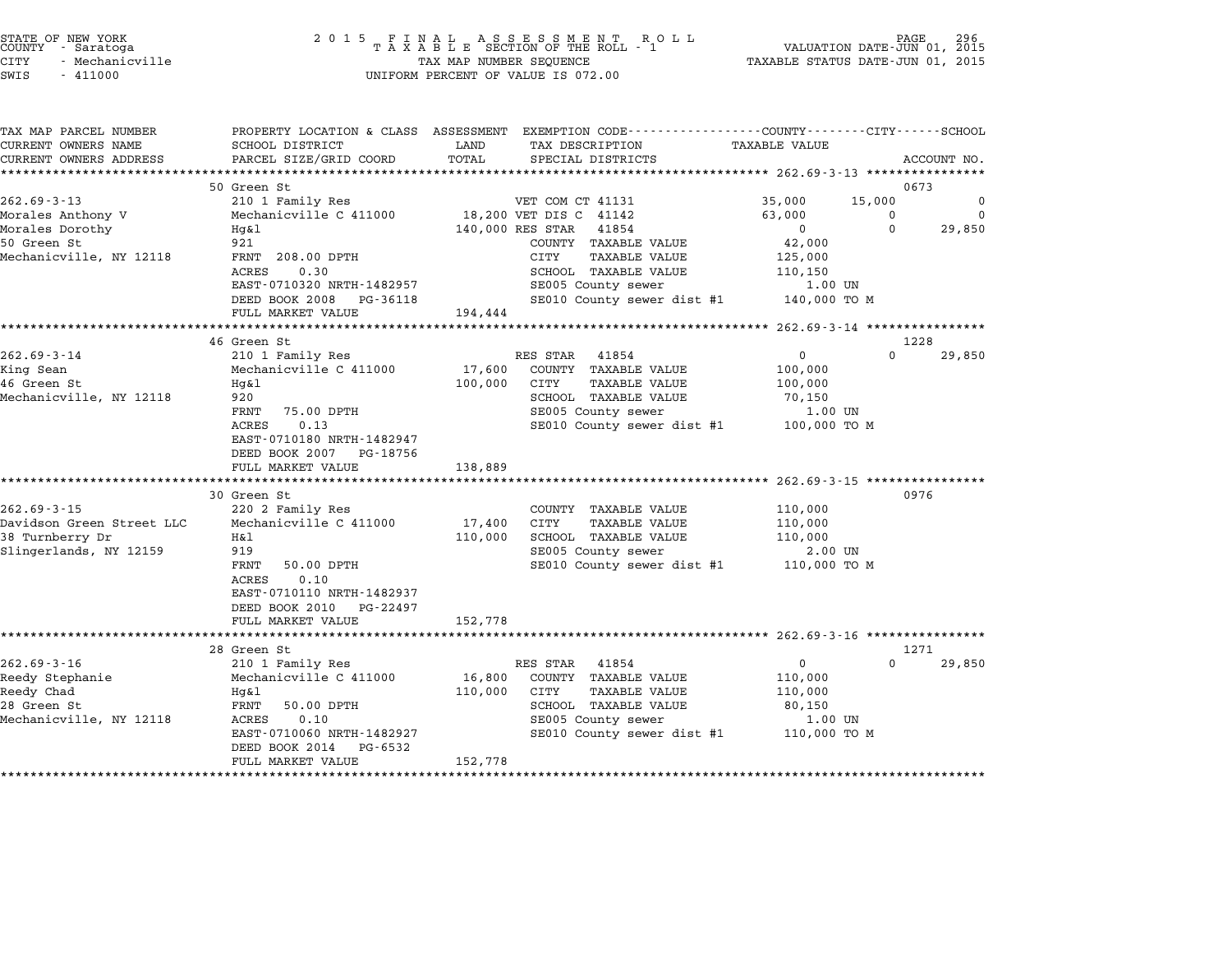| STATE OF NEW YORK<br>COUNTY - Saratoga<br>CITY<br>- Mechanicville<br>SWIS<br>$-411000$ | 2 0 1 5                                                                                      | TAX MAP NUMBER SEQUENCE | FINAL ASSESSMENT ROLL<br>TAXABLE SECTION OF THE ROLL - 1<br>UNIFORM PERCENT OF VALUE IS 072.00                    | VALUATION DATE-JUN 01, 2015<br>TAXABLE STATUS DATE-JUN 01, 2015 | PAGE        |
|----------------------------------------------------------------------------------------|----------------------------------------------------------------------------------------------|-------------------------|-------------------------------------------------------------------------------------------------------------------|-----------------------------------------------------------------|-------------|
| TAX MAP PARCEL NUMBER<br>CURRENT OWNERS NAME                                           | SCHOOL DISTRICT                                                                              | LAND                    | PROPERTY LOCATION & CLASS ASSESSMENT EXEMPTION CODE--------------COUNTY-------CITY------SCHOOL<br>TAX DESCRIPTION | TAXABLE VALUE                                                   |             |
| CURRENT OWNERS ADDRESS                                                                 | PARCEL SIZE/GRID COORD                                                                       | TOTAL                   | SPECIAL DISTRICTS                                                                                                 |                                                                 | ACCOUNT NO. |
| ********************                                                                   |                                                                                              | **********              |                                                                                                                   |                                                                 |             |
| $262.69 - 3 - 17$                                                                      | 26 Green St<br>220 2 Family Res                                                              |                         | COUNTY TAXABLE VALUE                                                                                              |                                                                 | 1525        |
| Caruso Luke                                                                            | Mechanicville C 411000                                                                       | 17,600                  | CITY<br><b>TAXABLE VALUE</b>                                                                                      | 88,000<br>88,000                                                |             |
| 26 Green St                                                                            | Hg&l                                                                                         | 88,000                  | SCHOOL TAXABLE VALUE                                                                                              | 88,000                                                          |             |
| Mechanicville, NY 12118                                                                | FRNT<br>50.34 DPTH                                                                           |                         | SE005 County sewer                                                                                                | 2.00 UN                                                         |             |
|                                                                                        | ACRES<br>0.11                                                                                |                         | SE010 County sewer dist #1                                                                                        | 88,000 TO M                                                     |             |
|                                                                                        | EAST-0710010 NRTH-1482927<br>DEED BOOK 2013 PG-34690                                         |                         |                                                                                                                   |                                                                 |             |
|                                                                                        | FULL MARKET VALUE                                                                            | 122,222                 |                                                                                                                   |                                                                 |             |
|                                                                                        | *************************                                                                    | ******************      |                                                                                                                   |                                                                 |             |
|                                                                                        | 24 Green St                                                                                  |                         |                                                                                                                   |                                                                 | 0796        |
| $262.69 - 3 - 18$<br>Tribley Robin                                                     | 220 2 Family Res<br>Mechanicville C 411000                                                   | 28,500                  | COUNTY TAXABLE VALUE<br>CITY<br><b>TAXABLE VALUE</b>                                                              | 114,000<br>114,000                                              |             |
| 13 Lamos Ln                                                                            | Η&l                                                                                          | 114,000                 | SCHOOL TAXABLE VALUE                                                                                              | 114,000                                                         |             |
| Fort Edward, NY 12828                                                                  | 915                                                                                          |                         | SE005 County sewer                                                                                                | 4.00 UN                                                         |             |
|                                                                                        | FRNT<br>50.34 DPTH<br>0.12<br>ACRES<br>EAST-0709960 NRTH-1482917<br>DEED BOOK 1650<br>PG-408 |                         | SE010 County sewer dist #1                                                                                        | 114,000 TO M                                                    |             |
|                                                                                        | FULL MARKET VALUE                                                                            | 158,333                 |                                                                                                                   |                                                                 |             |
|                                                                                        | *********************<br>22 Green St                                                         |                         |                                                                                                                   | ********************** 262.69-3-19 ***************              | 0418        |
| $262.69 - 3 - 19$                                                                      | 210 1 Family Res                                                                             |                         | RES STAR<br>41854                                                                                                 | 0                                                               | 0<br>29,850 |
| Sweeney Gary W                                                                         | Mechanicville C 411000                                                                       | 17,200                  | COUNTY TAXABLE VALUE                                                                                              | 86,000                                                          |             |
| Sweeney Dawn M                                                                         | Hg&l                                                                                         | 86,000                  | <b>TAXABLE VALUE</b><br>CITY                                                                                      | 86,000                                                          |             |
| 22 Green St                                                                            | 914                                                                                          |                         | SCHOOL TAXABLE VALUE                                                                                              | 56,150                                                          |             |
| Mechanicville, NY 12118                                                                | FRNT<br>54.50 DPTH                                                                           |                         | SE005 County sewer                                                                                                | $1.00$ UN                                                       |             |
|                                                                                        | ACRES<br>0.15<br>EAST-0709910 NRTH-1482916<br>DEED BOOK 1286 PG-330                          |                         | SE010 County sewer dist #1                                                                                        | 86,000 TO M                                                     |             |
|                                                                                        | FULL MARKET VALUE                                                                            | 119,444                 |                                                                                                                   |                                                                 |             |
|                                                                                        |                                                                                              |                         |                                                                                                                   | ************************* 262.69-3-20 ****************          |             |
|                                                                                        | 20 Green St                                                                                  |                         |                                                                                                                   |                                                                 | 1553        |
| $262.69 - 3 - 20$                                                                      | 220 2 Family Res                                                                             |                         | COUNTY TAXABLE VALUE                                                                                              | 88,000                                                          |             |
| Partak Peter<br>Partak Mary A                                                          | Mechanicville C 411000<br>H & L                                                              | 17,600<br>88,000        | <b>TAXABLE VALUE</b><br>CITY<br>SCHOOL TAXABLE VALUE                                                              | 88,000<br>88,000                                                |             |
| Attn: Sorell Deborah L &                                                               | 913                                                                                          |                         | SE005 County sewer                                                                                                | 2.00 UN                                                         |             |
| Clements David J                                                                       | Life Estate                                                                                  |                         | SE010 County sewer dist #1                                                                                        | 88,000 TO M                                                     |             |
| 134 S Pearl St                                                                         | 40.25 DPTH<br>FRNT                                                                           |                         |                                                                                                                   |                                                                 |             |
| Mechanicville, NY 12118                                                                | 0.06<br>ACRES                                                                                |                         |                                                                                                                   |                                                                 |             |
|                                                                                        | EAST-0709870 NRTH-1482886<br>DEED BOOK 1304<br>PG-365                                        |                         |                                                                                                                   |                                                                 |             |
|                                                                                        | FULL MARKET VALUE                                                                            | 122,222                 |                                                                                                                   |                                                                 |             |
|                                                                                        |                                                                                              |                         |                                                                                                                   |                                                                 |             |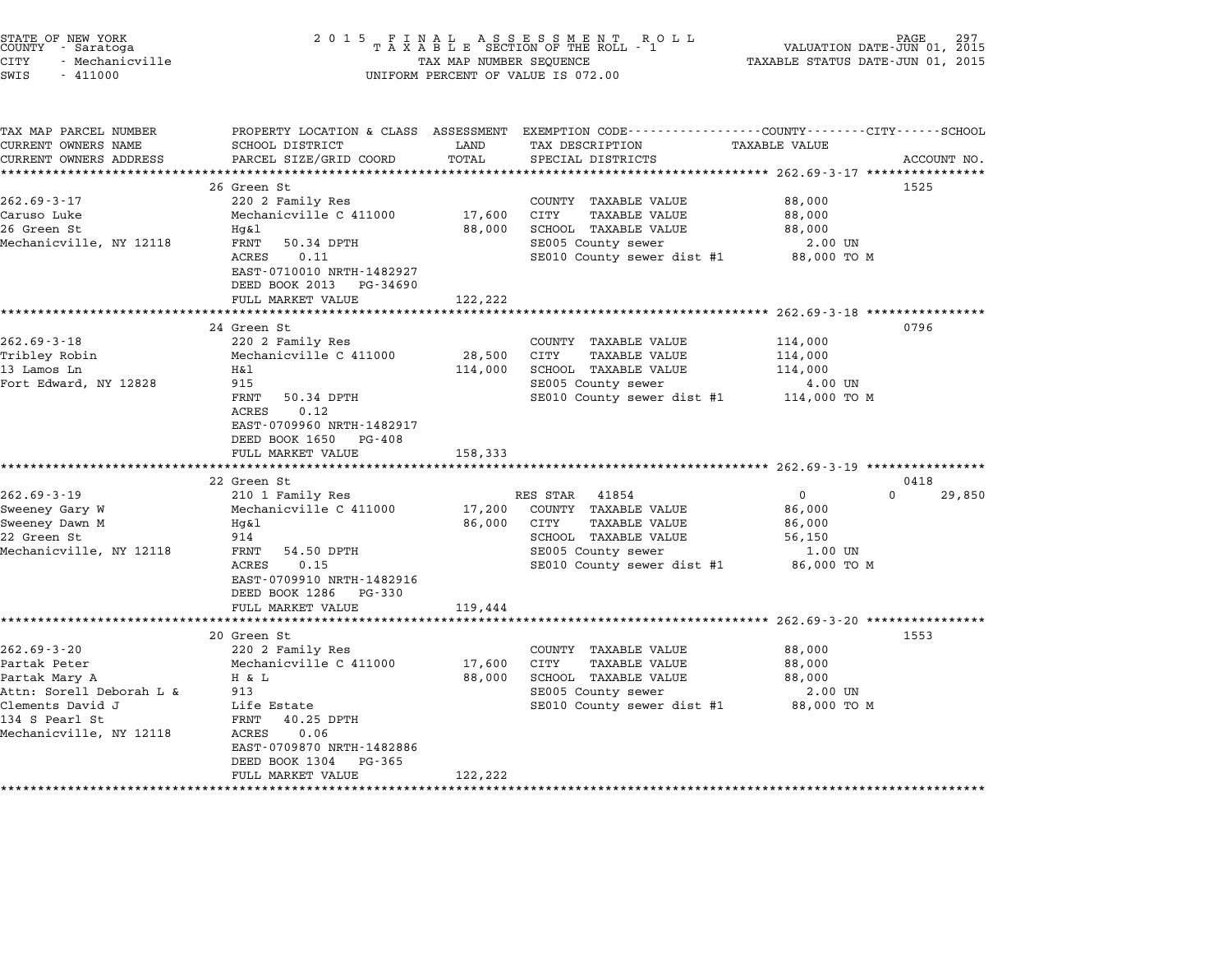| STATE OF NEW YORK<br>COUNTY - Saratoga<br><b>CITY</b><br>- Mechanicville<br>SWIS<br>$-411000$                        | 2 0 1 5                                                                                                                                                                                                                   | TAX MAP NUMBER SEQUENCE                   | FINAL ASSESSMENT RO<br>TAXABLE SECTION OF THE ROLL - 1<br>R O L L<br>UNIFORM PERCENT OF VALUE IS 072.00                                                                     | VALUATION DATE-JUN 01, 2015<br>TAXABLE STATUS DATE-JUN 01, 2015                                  |                    |
|----------------------------------------------------------------------------------------------------------------------|---------------------------------------------------------------------------------------------------------------------------------------------------------------------------------------------------------------------------|-------------------------------------------|-----------------------------------------------------------------------------------------------------------------------------------------------------------------------------|--------------------------------------------------------------------------------------------------|--------------------|
| TAX MAP PARCEL NUMBER<br>CURRENT OWNERS NAME<br>CURRENT OWNERS ADDRESS                                               | SCHOOL DISTRICT<br>PARCEL SIZE/GRID COORD                                                                                                                                                                                 | LAND<br>TOTAL                             | PROPERTY LOCATION & CLASS ASSESSMENT EXEMPTION CODE---------------COUNTY-------CITY------SCHOOL<br>TAX DESCRIPTION<br>SPECIAL DISTRICTS                                     | <b>TAXABLE VALUE</b>                                                                             | ACCOUNT NO.        |
| $262.69 - 3 - 21$<br>Ploof David L<br>17 Green St<br>Mechanicville, NY 12118                                         | ******************<br>Green St<br>312 Vac w/imprv<br>Mechanicville C 411000<br>G&l<br>FRNT<br>40.25 DPTH<br>0.07<br>ACRES<br>EAST-0709830 NRTH-1482886<br>DEED BOOK 2007<br>PG-371                                        | ******<br>12,000<br>16,000                | ******************************** 262.69-3-21 ****************<br>COUNTY TAXABLE VALUE<br>CITY<br><b>TAXABLE VALUE</b><br>SCHOOL TAXABLE VALUE<br>SE010 County sewer dist #1 | 16,000<br>16,000<br>16,000<br>16,000 TO M                                                        | 0972               |
|                                                                                                                      | FULL MARKET VALUE                                                                                                                                                                                                         | 22,222                                    |                                                                                                                                                                             |                                                                                                  |                    |
| $262.69 - 3 - 22$<br>Connors Suchada<br>Connors Paul<br>64 South Main St<br>Mechanicville, NY 12118                  | *****************<br>64 South Main St<br>210 1 Family Res<br>Mechanicville C 411000<br>Hq&l<br>912<br>FRNT<br>53.70 DPTH<br>ACRES<br>0.16<br>EAST-0709730 NRTH-1482866<br>DEED BOOK 2011<br>PG-24636<br>FULL MARKET VALUE | *********<br>23,600<br>107,000<br>148,611 | COUNTY TAXABLE VALUE<br>CITY<br><b>TAXABLE VALUE</b><br>SCHOOL TAXABLE VALUE<br>SE005 County sewer<br>SE010 County sewer dist #1                                            | *********** 262.69-3-22 ************<br>107,000<br>107,000<br>107,000<br>1.00 UN<br>107,000 TO M | 0838               |
|                                                                                                                      | ****************************                                                                                                                                                                                              |                                           |                                                                                                                                                                             |                                                                                                  |                    |
|                                                                                                                      | 60 South Main St                                                                                                                                                                                                          |                                           |                                                                                                                                                                             |                                                                                                  | 0384               |
| $262.69 - 3 - 23$<br>Walker Shannon F<br>NKA Pappas Shannon F<br>60 South Main St<br>Mechanicville, NY 12118         | 210 1 Family Res<br>Mechanicville C 411000<br>Η&l<br>911<br>also deed 1701/92<br>51.00 DPTH<br>FRNT<br>0.14<br>ACRES<br>EAST-0709740 NRTH-1482916<br>DEED BOOK 2013<br>PG-8726<br>FULL MARKET VALUE<br>****************   | 17,600<br>102,300<br>142,083              | 41854<br>RES STAR<br>COUNTY TAXABLE VALUE<br>CITY<br><b>TAXABLE VALUE</b><br>SCHOOL TAXABLE VALUE<br>SE005 County sewer<br>SE010 County sewer dist #1                       | 0<br>102,300<br>102,300<br>72,450<br>1.00 UN<br>102,300 TO M                                     | $\Omega$<br>29,850 |
| $262.69 - 3 - 24$<br>Corrigan Christian Connor<br>Corrigan James J Jr<br>54 South Main St<br>Mechanicville, NY 12118 | 54 South Main St<br>210 1 Family Res<br>Mechanicville C 411000<br>Η&l<br>910a<br>FRNT<br>51.94 DPTH<br>0.19<br>ACRES<br>EAST-0709780 NRTH-1482956<br>DEED BOOK 1543<br>PG-476<br>FULL MARKET VALUE<br>******************* | 17,200<br>89,000<br>123,611<br>********   | COUNTY TAXABLE VALUE<br>CITY<br><b>TAXABLE VALUE</b><br>SCHOOL TAXABLE VALUE<br>SE005 County sewer<br>SE010 County sewer dist #1                                            | $262.69 - 3 - 24$ *************<br>89,000<br>89,000<br>89,000<br>1.00 UN<br>89,000 TO M          | 0299               |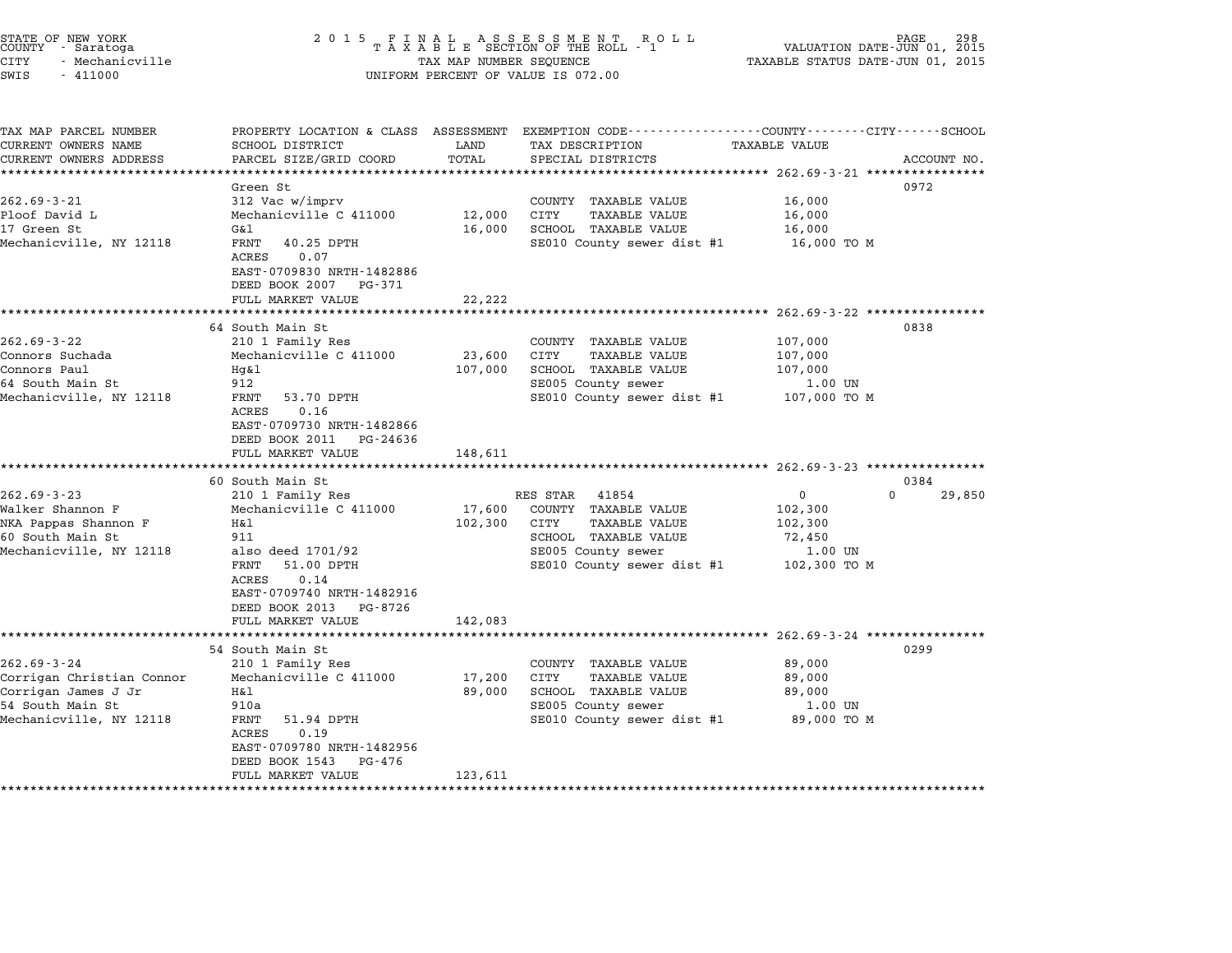|      | STATE OF NEW YORK |  |
|------|-------------------|--|
|      | COUNTY - Saratoga |  |
| CITY | - Mechanicville   |  |

| TAX MAP PARCEL NUMBER      |                            |         | PROPERTY LOCATION & CLASS ASSESSMENT EXEMPTION CODE---------------COUNTY-------CITY------SCHOOL |                      |                    |
|----------------------------|----------------------------|---------|-------------------------------------------------------------------------------------------------|----------------------|--------------------|
| CURRENT OWNERS NAME        | SCHOOL DISTRICT            | LAND    | TAX DESCRIPTION                                                                                 | <b>TAXABLE VALUE</b> |                    |
| CURRENT OWNERS ADDRESS     | PARCEL SIZE/GRID COORD     | TOTAL   | SPECIAL DISTRICTS                                                                               |                      | ACCOUNT NO.        |
|                            |                            |         |                                                                                                 |                      |                    |
|                            | 52 South Main St           |         |                                                                                                 |                      | 0881               |
| $262.69 - 3 - 25$          | 220 2 Family Res           |         | RES STAR<br>41854                                                                               | $\overline{0}$       | $\Omega$<br>29,850 |
| Accetta Anthony J Jr       | Mechanicville C 411000     | 18,600  | COUNTY TAXABLE VALUE                                                                            | 90,000               |                    |
| 52 S Main St               | $Hq\&1$                    | 90,000  | CITY<br>TAXABLE VALUE                                                                           | 90,000               |                    |
| Mechanicville, NY 12118    | 910                        |         | SCHOOL TAXABLE VALUE                                                                            | 60,150               |                    |
|                            | 52.25 DPTH<br>FRNT         |         | SE005 County sewer                                                                              | 2.00 UN              |                    |
|                            | 0.22<br><b>ACRES</b>       |         | SE010 County sewer dist #1 90,000 TO M                                                          |                      |                    |
|                            | EAST-0709820 NRTH-1482996  |         |                                                                                                 |                      |                    |
|                            | DEED BOOK 2011<br>PG-10652 |         |                                                                                                 |                      |                    |
|                            | FULL MARKET VALUE          | 125,000 |                                                                                                 |                      |                    |
|                            |                            |         |                                                                                                 |                      |                    |
|                            | 48 South Main St           |         |                                                                                                 |                      | 0809               |
| $262.69 - 3 - 26$          | 210 1 Family Res           |         | RES STAR 41854                                                                                  | $\mathbf 0$          | $\Omega$<br>29,850 |
| Destefano Constantine F    | Mechanicville C 411000     | 32,200  | COUNTY TAXABLE VALUE                                                                            | 120,000              |                    |
| Destefano Nancy A          | Hq&l                       | 120,000 | CITY<br>TAXABLE VALUE                                                                           | 120,000              |                    |
| 48 So Main St              | 909                        |         | SCHOOL TAXABLE VALUE                                                                            | 90,150               |                    |
| Mechanicville, NY 12118    | 50.08 DPTH<br>FRNT         |         | SE005 County sewer                                                                              | 1.00 UN              |                    |
|                            | 0.48<br>ACRES              |         | SE010 County sewer dist #1                                                                      | 120,000 TO M         |                    |
|                            | EAST-0709930 NRTH-1483036  |         |                                                                                                 |                      |                    |
|                            | DEED BOOK 1566<br>PG-785   |         |                                                                                                 |                      |                    |
|                            | FULL MARKET VALUE          | 166,667 |                                                                                                 |                      |                    |
|                            |                            |         |                                                                                                 |                      |                    |
|                            | 74 South Main St           |         |                                                                                                 |                      | 0344               |
| $262.69 - 4 - 1$           | 230 3 Family Res           |         | COUNTY TAXABLE VALUE                                                                            | 141,000              |                    |
| Decrescente Carmine        | Mechanicville C 411000     | 35,000  | CITY<br><b>TAXABLE VALUE</b>                                                                    | 141,000              |                    |
| Decrescente Mary           | Hg&l                       | 141,000 | SCHOOL TAXABLE VALUE                                                                            | 141,000              |                    |
| PO Box 231                 | 932                        |         | SE005 County sewer                                                                              | 3.00 UN              |                    |
| Mechanicville, NY 12118    | FRNT<br>79.00 DPTH         |         | SE010 County sewer dist #1                                                                      | 141,000 TO M         |                    |
|                            |                            |         |                                                                                                 |                      |                    |
|                            | 0.22<br>ACRES              |         |                                                                                                 |                      |                    |
|                            | EAST-0709710 NRTH-1482766  |         |                                                                                                 |                      |                    |
|                            | DEED BOOK 0667<br>PG-0157  |         |                                                                                                 |                      |                    |
|                            | FULL MARKET VALUE          | 195,833 |                                                                                                 |                      |                    |
|                            |                            |         |                                                                                                 |                      |                    |
|                            | $11 - 13$ Green St         |         |                                                                                                 |                      | 0806               |
|                            | 220 2 Family Res           |         | RES STAR<br>41854                                                                               | $\mathbf{0}$         | $\Omega$<br>29,850 |
| $262.69 - 4 - 2$           |                            |         | COUNTY TAXABLE VALUE                                                                            | 86,000               |                    |
|                            | Mechanicville C 411000     | 18,000  |                                                                                                 |                      |                    |
| Pena Johnny<br>11 Green St | $Hq\&1$                    | 86,000  | CITY<br>TAXABLE VALUE                                                                           | 86,000               |                    |
| Mechanicville, NY 12118    | FRNT<br>50.00 DPTH         |         | SCHOOL TAXABLE VALUE                                                                            | 56,150               |                    |
|                            | <b>ACRES</b><br>0.08       |         | SE005 County sewer                                                                              | 2.00 UN              |                    |
|                            | EAST-0709800 NRTH-1482776  |         | SE010 County sewer dist #1                                                                      | 86,000 TO M          |                    |
|                            | DEED BOOK 2013<br>PG-45546 |         |                                                                                                 |                      |                    |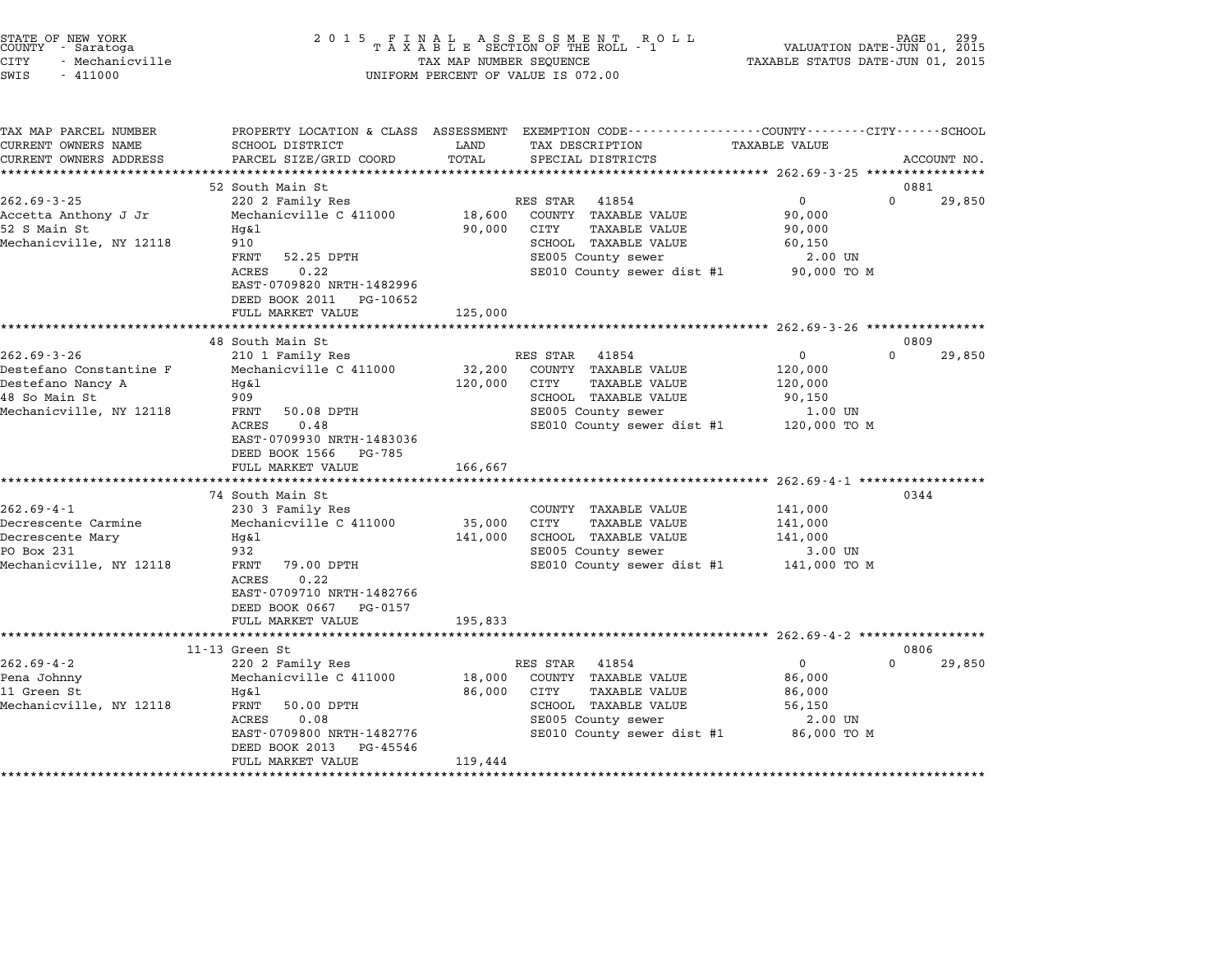|        | STATE OF NEW YORK |  |
|--------|-------------------|--|
| COUNTY | - Saratoga        |  |
| CITY   | - Mechanicville   |  |

| TAX MAP PARCEL NUMBER   |                                                     |         | PROPERTY LOCATION & CLASS ASSESSMENT EXEMPTION CODE---------------COUNTY-------CITY------SCHOOL |                   |                    |
|-------------------------|-----------------------------------------------------|---------|-------------------------------------------------------------------------------------------------|-------------------|--------------------|
| CURRENT OWNERS NAME     | SCHOOL DISTRICT                                     | LAND    | TAX DESCRIPTION                                                                                 | TAXABLE VALUE     |                    |
| CURRENT OWNERS ADDRESS  | PARCEL SIZE/GRID COORD                              | TOTAL   | SPECIAL DISTRICTS                                                                               |                   | ACCOUNT NO.        |
| *********************** |                                                     |         |                                                                                                 |                   |                    |
|                         | 17 Green St                                         |         |                                                                                                 |                   | 0971               |
| $262.69 - 4 - 3$        | 210 1 Family Res                                    |         | RES STAR<br>41854                                                                               | $\mathbf{0}$      | $\Omega$<br>29,850 |
| Ploof David L           | Mechanicville C 411000                              | 17,200  | COUNTY TAXABLE VALUE                                                                            | 82,000            |                    |
| 17 Green St             | H&l<br>930                                          | 82,000  | CITY<br>TAXABLE VALUE                                                                           | 82,000            |                    |
| Mechanicville, NY 12118 | 30.00 DPTH<br>FRNT                                  |         | SCHOOL TAXABLE VALUE<br>SE005 County sewer                                                      | 52,150<br>1.00 UN |                    |
|                         | ACRES<br>0.05                                       |         | SE010 County sewer dist #1 82,000 TO M                                                          |                   |                    |
|                         | EAST-0709840 NRTH-1482786                           |         |                                                                                                 |                   |                    |
|                         | DEED BOOK 2007 PG-371                               |         |                                                                                                 |                   |                    |
|                         | FULL MARKET VALUE                                   | 113,889 |                                                                                                 |                   |                    |
|                         |                                                     |         |                                                                                                 |                   |                    |
|                         | 21 Green St                                         |         |                                                                                                 |                   | 0707               |
| $262.69 - 4 - 4$        | 210 1 Family Res                                    |         | RES STAR<br>41854                                                                               | $\Omega$          | $\Omega$<br>29,850 |
| Bhatti Shahid           | Mechanicville C 411000                              | 17,200  | COUNTY TAXABLE VALUE                                                                            | 86,000            |                    |
| Bhatti Rubina U         | Η&l                                                 | 86,000  | CITY<br><b>TAXABLE VALUE</b>                                                                    | 86,000            |                    |
| Sheraz Bhatti           | 929                                                 |         | SCHOOL TAXABLE VALUE                                                                            | 56,150            |                    |
| 21 Green St             | FRNT<br>37.50 DPTH                                  |         | SE005 County sewer                                                                              | $1.00$ UN         |                    |
| Mechanicville, NY 12118 | 0.06<br>ACRES                                       |         | SE010 County sewer dist #1                                                                      | 86,000 TO M       |                    |
|                         | EAST-0709880 NRTH-1482786<br>DEED BOOK 2010 PG-3269 |         |                                                                                                 |                   |                    |
|                         | FULL MARKET VALUE                                   | 119,444 |                                                                                                 |                   |                    |
|                         |                                                     |         |                                                                                                 |                   |                    |
|                         | 23 Green St                                         |         |                                                                                                 |                   | 1214               |
| $262.69 - 4 - 5$        | 220 2 Family Res                                    |         | RES STAR<br>41854                                                                               | $\mathbf{0}$      | $\Omega$<br>29,850 |
| Amoroso Anthony G       | Mechanicville C 411000                              | 15,600  | COUNTY TAXABLE VALUE                                                                            | 87,000            |                    |
| Amoroso Janet           | H&l                                                 | 87,000  | CITY<br>TAXABLE VALUE                                                                           | 87,000            |                    |
| $c/o$ Anthony Amoroso & | 928                                                 |         | SCHOOL TAXABLE VALUE                                                                            | 57,150            |                    |
| Joy Peeters             | Life Estate                                         |         | SE005 County sewer                                                                              | 2.00 UN           |                    |
| 23 Green St             | FRNT<br>40.00 DPTH                                  |         | SE010 County sewer dist #1                                                                      | 87,000 TO M       |                    |
| Mechanicville, NY 12118 | ACRES<br>0.06                                       |         |                                                                                                 |                   |                    |
|                         | EAST-0709920 NRTH-1482786                           |         |                                                                                                 |                   |                    |
|                         | DEED BOOK 2008<br>PG-26263                          |         |                                                                                                 |                   |                    |
|                         | FULL MARKET VALUE                                   | 120,833 |                                                                                                 |                   |                    |
|                         |                                                     |         |                                                                                                 |                   |                    |
| $262.69 - 4 - 6$        | 25 Green St<br>220 2 Family Res                     |         | COUNTY TAXABLE VALUE                                                                            | 86,000            | 1542               |
| Dingman Walter J Jr     | Mechanicville C 411000                              | 17,600  | CITY<br><b>TAXABLE VALUE</b>                                                                    | 86,000            |                    |
| 93 Austin Rd            | Hg & L                                              | 86,000  | SCHOOL TAXABLE VALUE                                                                            | 86,000            |                    |
| Gansevoort, NY 12831    | 65.00 DPTH<br>FRNT                                  |         | SE005 County sewer                                                                              | 2.00 UN           |                    |
|                         | 0.10<br><b>ACRES</b>                                |         | SE010 County sewer dist #1                                                                      | 86,000 TO M       |                    |
|                         | EAST-0709970 NRTH-1482797                           |         |                                                                                                 |                   |                    |
|                         | DEED BOOK 1581<br>PG-337                            |         |                                                                                                 |                   |                    |
|                         | FULL MARKET VALUE                                   | 119,444 |                                                                                                 |                   |                    |
|                         |                                                     |         |                                                                                                 |                   |                    |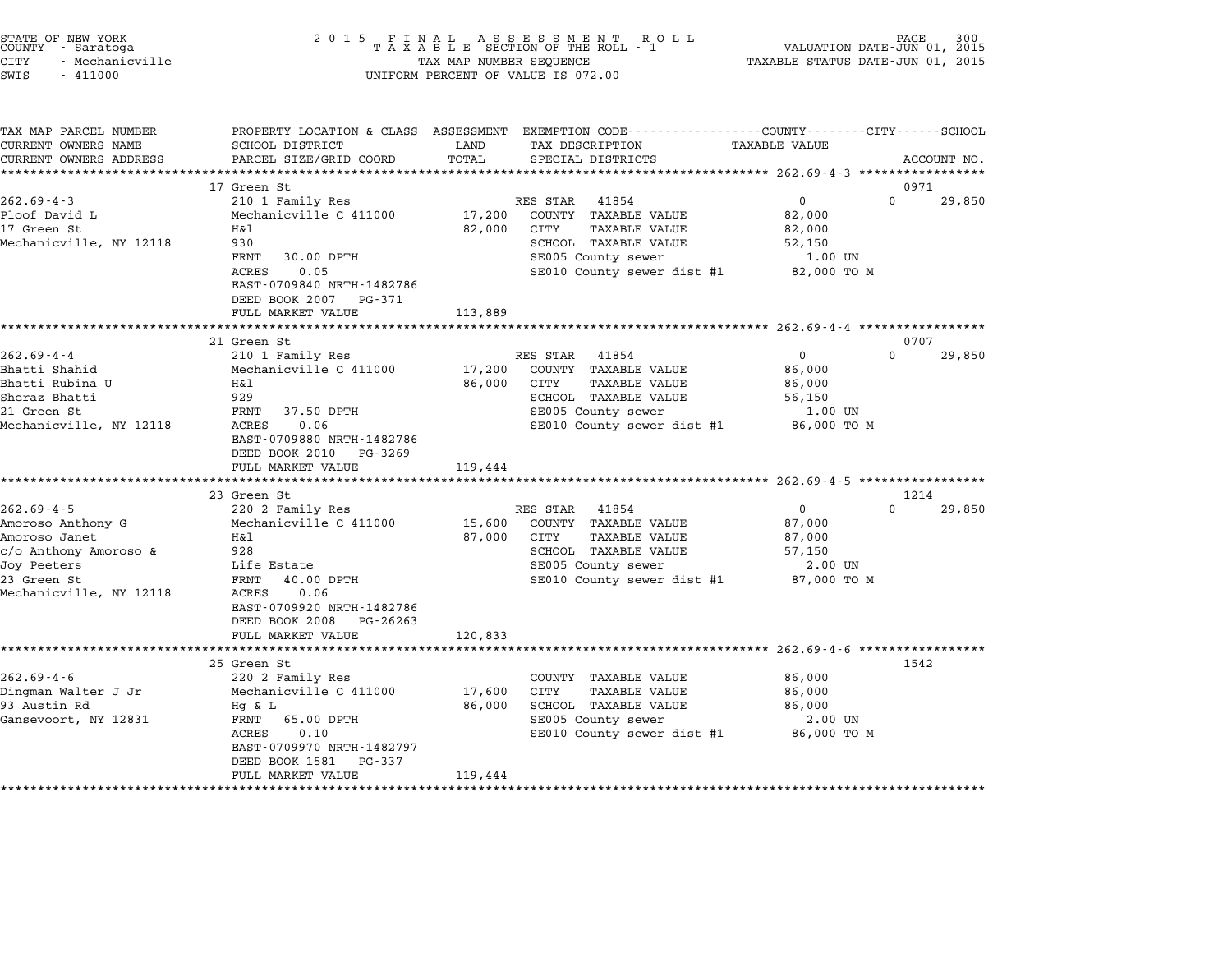| STATE OF NEW YORK<br>COUNTY - Saratoga<br>CITY<br>- Mechanicville<br>SWIS<br>$-411000$ | 2 0 1 5                                        | TAX MAP NUMBER SEQUENCE   | FINAL ASSESSMENT RO<br>TAXABLE SECTION OF THE ROLL - 1<br>R O L L<br>UNIFORM PERCENT OF VALUE IS 072.00           | TAXABLE STATUS DATE-JUN 01, 2015         | PAGE<br>VALUATION DATE-JUN 01, 2015 |
|----------------------------------------------------------------------------------------|------------------------------------------------|---------------------------|-------------------------------------------------------------------------------------------------------------------|------------------------------------------|-------------------------------------|
|                                                                                        |                                                |                           |                                                                                                                   |                                          |                                     |
| TAX MAP PARCEL NUMBER<br>CURRENT OWNERS NAME                                           | SCHOOL DISTRICT                                | LAND                      | PROPERTY LOCATION & CLASS ASSESSMENT EXEMPTION CODE---------------COUNTY-------CITY-----SCHOOL<br>TAX DESCRIPTION | <b>TAXABLE VALUE</b>                     |                                     |
| CURRENT OWNERS ADDRESS                                                                 | PARCEL SIZE/GRID COORD                         | TOTAL                     | SPECIAL DISTRICTS                                                                                                 |                                          | ACCOUNT NO.                         |
| ***********************                                                                |                                                |                           |                                                                                                                   |                                          |                                     |
|                                                                                        | 27 Green St                                    |                           |                                                                                                                   |                                          | 1069                                |
| $262.69 - 4 - 7$                                                                       | 220 2 Family Res                               |                           | RES STAR<br>41854                                                                                                 | 0                                        | $\Omega$<br>29,850                  |
| Auman Kevin J                                                                          | Mechanicville C 411000                         | 17,600                    | COUNTY TAXABLE VALUE                                                                                              | 112,000                                  |                                     |
| 27 Green St                                                                            | Η&l                                            | 112,000                   | CITY<br><b>TAXABLE VALUE</b>                                                                                      | 112,000                                  |                                     |
| Mechanicville, NY 12118                                                                | 926                                            |                           | SCHOOL TAXABLE VALUE                                                                                              | 82,150                                   |                                     |
|                                                                                        | FRNT<br>50.00 DPTH                             |                           | SE005 County sewer                                                                                                | 2.00 UN                                  |                                     |
|                                                                                        | 0.08<br>ACRES                                  |                           | SE010 County sewer dist #1                                                                                        | 112,000 TO M                             |                                     |
|                                                                                        | EAST-0710020 NRTH-1482807                      |                           |                                                                                                                   |                                          |                                     |
|                                                                                        | DEED BOOK 2009<br>PG-32133                     |                           |                                                                                                                   |                                          |                                     |
|                                                                                        | FULL MARKET VALUE<br>***********************   | 155,556<br>************** |                                                                                                                   | **************** 262.69-4-8 ************ |                                     |
|                                                                                        | 31-33 Green St                                 |                           |                                                                                                                   |                                          | 1070                                |
| $262.69 - 4 - 8$                                                                       | 220 2 Family Res                               |                           | COUNTY TAXABLE VALUE                                                                                              | 100,000                                  |                                     |
| Green Street Property Manageme Mechanicville C 411000                                  |                                                | 17,400                    | CITY<br><b>TAXABLE VALUE</b>                                                                                      | 100,000                                  |                                     |
| 911 Old Route 29                                                                       | H&l                                            | 100,000                   | SCHOOL TAXABLE VALUE                                                                                              | 100,000                                  |                                     |
| Rock City Falls, NY 12863                                                              | 925                                            |                           | SE005 County sewer                                                                                                | 2.00 UN                                  |                                     |
|                                                                                        | FRNT<br>50.34 DPTH                             |                           | SE010 County sewer dist #1                                                                                        | 100,000 TO M                             |                                     |
|                                                                                        | 0.08<br>ACRES                                  |                           |                                                                                                                   |                                          |                                     |
|                                                                                        | EAST-0710070 NRTH-1482817                      |                           |                                                                                                                   |                                          |                                     |
|                                                                                        | DEED BOOK 2014 PG-32094                        |                           |                                                                                                                   |                                          |                                     |
|                                                                                        | FULL MARKET VALUE                              | 138,889                   |                                                                                                                   |                                          |                                     |
|                                                                                        |                                                |                           |                                                                                                                   |                                          |                                     |
|                                                                                        | 45 Green St                                    |                           |                                                                                                                   |                                          | 1480<br>$\Omega$                    |
| $262.69 - 4 - 9$                                                                       | 210 1 Family Res                               |                           | RES STAR<br>41854                                                                                                 | 0                                        | 29,850                              |
| Zecca David P<br>45 Green St                                                           | Mechanicville C 411000<br>Hg&l                 | 16,800<br>105,000         | COUNTY TAXABLE VALUE<br>CITY<br>TAXABLE VALUE                                                                     | 105,000<br>105,000                       |                                     |
| Mechanicville, NY 12118                                                                | FRNT<br>43.50 DPTH                             |                           | SCHOOL TAXABLE VALUE                                                                                              | 75,150                                   |                                     |
|                                                                                        | 0.07<br>ACRES                                  |                           | SE005 County sewer                                                                                                | 1.00 UN                                  |                                     |
|                                                                                        | EAST-0710120 NRTH-1482817                      |                           | SE010 County sewer dist #1                                                                                        | 105,000 TO M                             |                                     |
|                                                                                        | DEED BOOK 2014 PG-13321                        |                           |                                                                                                                   |                                          |                                     |
|                                                                                        | FULL MARKET VALUE                              | 145,833                   |                                                                                                                   |                                          |                                     |
|                                                                                        |                                                |                           |                                                                                                                   |                                          |                                     |
|                                                                                        | 47 Green St                                    |                           |                                                                                                                   |                                          | 0708                                |
| $262.69 - 4 - 10$                                                                      | 210 1 Family Res                               |                           | AGED C<br>41802                                                                                                   | 34,400                                   | 0<br>0                              |
| Holland P J                                                                            | Mechanicville C 411000                         | 17,200 SR STAR            | 41834                                                                                                             | $\mathbf 0$                              | 64,980<br>0                         |
| Holland Dorothy                                                                        | Hg&l                                           | 86,000                    | COUNTY TAXABLE VALUE                                                                                              | 51,600                                   |                                     |
| 47 Green St                                                                            | 923                                            |                           | CITY<br><b>TAXABLE VALUE</b>                                                                                      | 86,000                                   |                                     |
| Mechanicville, NY 12118                                                                | $P/O$ Lots 8 & 10                              |                           | SCHOOL TAXABLE VALUE                                                                                              | 21,020                                   |                                     |
|                                                                                        | FRNT<br>53.50 DPTH                             |                           | SE005 County sewer                                                                                                | $1.00$ UN                                |                                     |
|                                                                                        | ACRES<br>0.09                                  |                           | SE010 County sewer dist #1                                                                                        | 86,000 TO M                              |                                     |
|                                                                                        | EAST-0710170 NRTH-1482827                      |                           |                                                                                                                   |                                          |                                     |
|                                                                                        | DEED BOOK 0746<br>PG-0113<br>FULL MARKET VALUE |                           |                                                                                                                   |                                          |                                     |
|                                                                                        |                                                | 119,444                   |                                                                                                                   |                                          |                                     |
|                                                                                        |                                                |                           |                                                                                                                   |                                          |                                     |

STATE OF NEW YORK <sup>2</sup> <sup>0</sup> <sup>1</sup> 5 F I N A L A S S E S S M E N T R O L L PAGE <sup>301</sup> COUNTY - Saratoga <sup>T</sup> <sup>A</sup> <sup>X</sup> <sup>A</sup> <sup>B</sup> <sup>L</sup> <sup>E</sup> SECTION OF THE ROLL - <sup>1</sup> VALUATION DATE-JUN 01, <sup>2015</sup>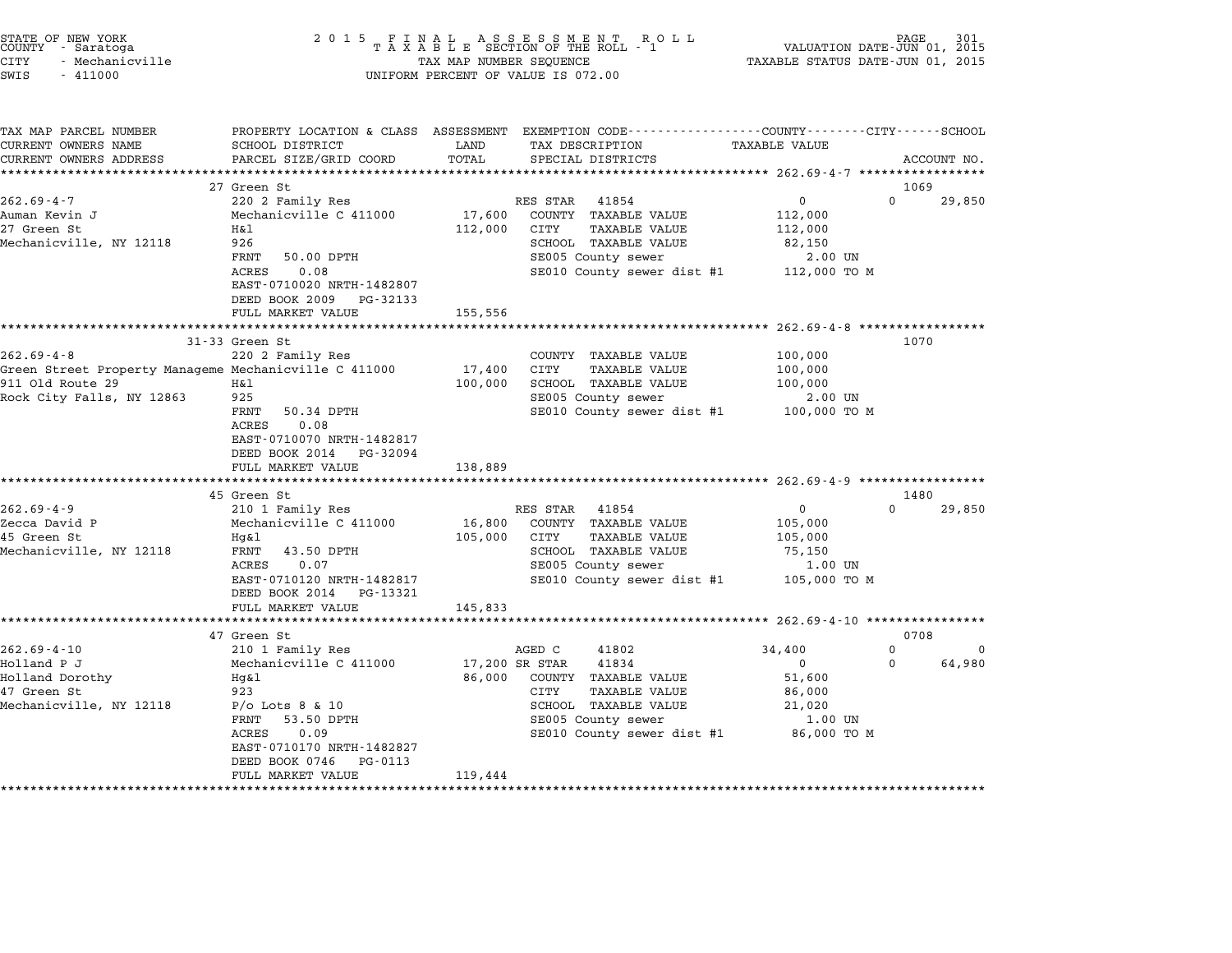| STATE OF NEW YORK<br>COUNTY - Saratoga<br>CITY<br>- Mechanicville<br>SWIS<br>$-411000$                  | 2 0 1 5                                                                                                                                                                                                                    | TAX MAP NUMBER SEQUENCE     | FINAL ASSESSMENT ROLL<br>TAXABLE SECTION OF THE ROLL - 1<br>UNIFORM PERCENT OF VALUE IS 072.00                                                 | PAGE<br>VALUATION DATE-JUN 01, 2015<br>TAXABLE STATUS DATE-JUN 01, 2015                                               |             |
|---------------------------------------------------------------------------------------------------------|----------------------------------------------------------------------------------------------------------------------------------------------------------------------------------------------------------------------------|-----------------------------|------------------------------------------------------------------------------------------------------------------------------------------------|-----------------------------------------------------------------------------------------------------------------------|-------------|
| TAX MAP PARCEL NUMBER<br>CURRENT OWNERS NAME<br>CURRENT OWNERS ADDRESS<br>********************          | SCHOOL DISTRICT<br>PARCEL SIZE/GRID COORD<br>************************                                                                                                                                                      | LAND<br>TOTAL               | PROPERTY LOCATION & CLASS ASSESSMENT EXEMPTION CODE---------------COUNTY-------CITY------SCHOOL<br>TAX DESCRIPTION<br>SPECIAL DISTRICTS        | TAXABLE VALUE                                                                                                         | ACCOUNT NO. |
| $262.69 - 4 - 11$<br>Russom Ronald L<br>Russom Melanie<br>49 Green St<br>Mechanicville, NY 12118        | 49 Green St<br>210 1 Family Res<br>Mechanicville C 411000<br>Hq&l<br>$P/O$ 10 Lots 12 & 14<br>FRNT 223.00 DPTH 74.00<br>ACRES<br>0.36<br>EAST-0710300 NRTH-1482817<br>DEED BOOK 1084<br>PG-568<br>FULL MARKET VALUE        | 17,600<br>88,000<br>122,222 | RES STAR<br>41854<br>COUNTY TAXABLE VALUE<br>CITY<br>TAXABLE VALUE<br>SCHOOL TAXABLE VALUE<br>SE005 County sewer<br>SE010 County sewer dist #1 | 0901<br>0<br>$\Omega$<br>88,000<br>88,000<br>58,150<br>1.00 UN<br>88,000 TO M                                         | 29,850      |
| $262.69 - 4 - 12$<br>Mcguire Mrs Roland<br>44 Underwood Ave<br>Mechanicville, NY 12118                  | 44 Underwood Ave<br>210 1 Family Res<br>Mechanicville C 411000<br>Hg&l<br>940<br><b>ESTATE</b><br>FRNT<br>65.00 DPTH<br>ACRES<br>0.34<br>EAST-0710290 NRTH-1482777<br>DEED BOOK 0406<br>PG-0387<br>FULL MARKET VALUE       | 16,600<br>83,000<br>115,278 | COUNTY TAXABLE VALUE<br>CITY<br>TAXABLE VALUE<br>SCHOOL TAXABLE VALUE<br>SE005 County sewer<br>SE010 County sewer dist #1                      | ***************** 262.69-4-12 *****************<br>1046<br>83,000<br>83,000<br>83,000<br>1.00 UN<br>83,000 TO M       |             |
| $262.69 - 4 - 13$<br>Galarneau George R<br>Galarneau Patricia A<br>23 Castle Dr<br>Stillwater, NY 12170 | 40 Underwood Ave<br>220 2 Family Res<br>Mechanicville C 411000<br>Η&l<br>FRNT<br>64.00 DPTH<br>ACRES<br>0.07<br>EAST-0710150 NRTH-1482767<br>DEED BOOK 1436<br>PG-627<br>FULL MARKET VALUE                                 | 17,200<br>86,000<br>119,444 | COUNTY TAXABLE VALUE<br>CITY<br>TAXABLE VALUE<br>SCHOOL TAXABLE VALUE<br>SE005 County sewer<br>SE010 County sewer dist #1                      | ************************ 262.69-4-13 ***********<br>0908<br>86,000<br>86,000<br>86,000<br>2.00 UN<br>86,000 TO M      |             |
| $262.69 - 4 - 14$<br>Munger Bryan D<br>Morelli Tanya<br>38 Underwood Ave<br>Mechanicville, NY 12118     | *********************<br>38 Underwood Ave<br>220 2 Family Res<br>Mechanicville C 411000<br>Η&l<br>938<br>FRNT<br>44.00 DPTH<br>ACRES<br>0.05<br>EAST-0710100 NRTH-1482757<br>DEED BOOK 1636<br>PG-627<br>FULL MARKET VALUE | 17,600<br>88,000<br>122,222 | COUNTY TAXABLE VALUE<br>CITY<br>TAXABLE VALUE<br>SCHOOL TAXABLE VALUE<br>SE005 County sewer<br>SE010 County sewer dist #1                      | ********************** 262.69-4-14 ****************<br>0638<br>88,000<br>88,000<br>88,000<br>$2.00$ UN<br>88,000 TO M |             |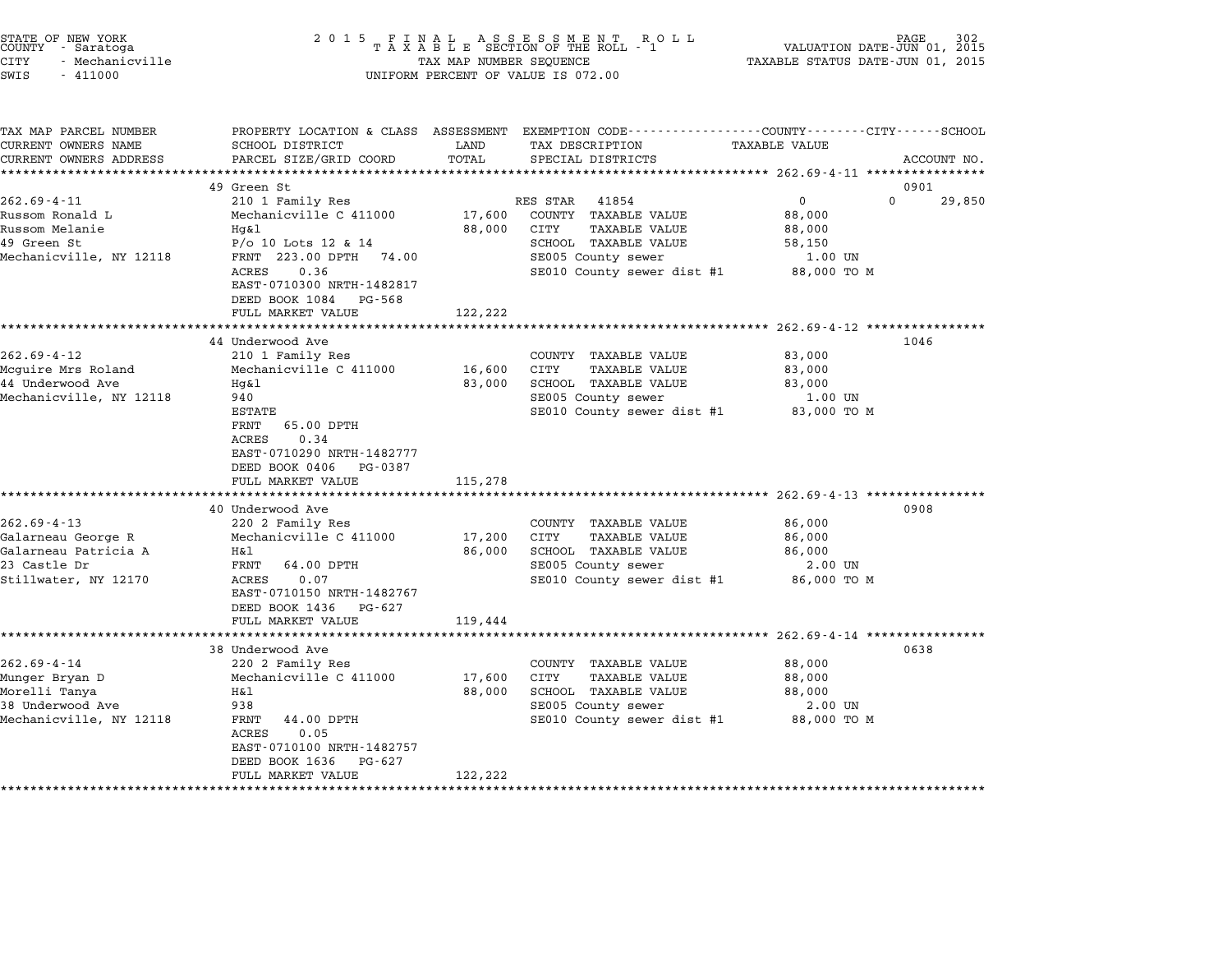| STATE OF NEW YORK<br>COUNTY - Saratoga<br><b>CITY</b><br>- Mechanicville<br>SWIS<br>$-411000$ | 2 0 1 5                                                                 | TAX MAP NUMBER SEQUENCE | FINAL ASSESSMENT ROLL<br>TAXABLE SECTION OF THE ROLL - 1<br>UNIFORM PERCENT OF VALUE IS 072.00  | VALUATION DATE-JUN 01, 2015<br>TAXABLE STATUS DATE-JUN 01, 2015 | PAGE                       |
|-----------------------------------------------------------------------------------------------|-------------------------------------------------------------------------|-------------------------|-------------------------------------------------------------------------------------------------|-----------------------------------------------------------------|----------------------------|
| TAX MAP PARCEL NUMBER                                                                         |                                                                         |                         | PROPERTY LOCATION & CLASS ASSESSMENT EXEMPTION CODE----------------COUNTY-------CITY-----SCHOOL |                                                                 |                            |
| CURRENT OWNERS NAME                                                                           | SCHOOL DISTRICT                                                         | LAND                    | TAX DESCRIPTION                                                                                 | <b>TAXABLE VALUE</b>                                            |                            |
| CURRENT OWNERS ADDRESS<br>************************                                            | PARCEL SIZE/GRID COORD                                                  | TOTAL                   | SPECIAL DISTRICTS                                                                               |                                                                 | ACCOUNT NO.                |
|                                                                                               |                                                                         |                         |                                                                                                 |                                                                 |                            |
| $262.69 - 4 - 19$                                                                             | 18 Underwood Ave<br>210 1 Family Res                                    |                         | RES STAR<br>41854                                                                               | $\overline{0}$                                                  | 1273<br>$\Omega$<br>29,850 |
| Matthews Marilyn                                                                              | Mechanicville C 411000                                                  | 16,800                  | COUNTY TAXABLE VALUE                                                                            | 94,000                                                          |                            |
| 18 Underwood Ave                                                                              | Hg&l                                                                    | 94,000                  | CITY<br>TAXABLE VALUE                                                                           | 94,000                                                          |                            |
| Mechanicville, NY 12118                                                                       | 934                                                                     |                         | SCHOOL TAXABLE VALUE                                                                            | 64,150                                                          |                            |
|                                                                                               | 95.00 DPTH<br>FRNT                                                      |                         | SE005 County sewer                                                                              | 1.00 UN                                                         |                            |
|                                                                                               | ACRES<br>0.11<br>EAST-0709830 NRTH-1482716<br>DEED BOOK 1479<br>PG-1    |                         | SE010 County sewer dist #1                                                                      | 94,000 TO M                                                     |                            |
|                                                                                               | FULL MARKET VALUE                                                       | 130,556                 |                                                                                                 |                                                                 |                            |
|                                                                                               | *********************                                                   |                         |                                                                                                 |                                                                 |                            |
|                                                                                               | 13 Underwood Ave                                                        |                         |                                                                                                 |                                                                 | 0045                       |
| $262.69 - 4 - 20$                                                                             | 210 1 Family Res                                                        |                         | RES STAR<br>41854                                                                               | $\overline{0}$                                                  | $\Omega$<br>29,850         |
| Delprete Michelle                                                                             | Mechanicville C 411000                                                  | 16,500                  | COUNTY TAXABLE VALUE                                                                            | 77,000                                                          |                            |
| 13 Underwood Ave                                                                              | Η&l                                                                     | 77,000                  | <b>TAXABLE VALUE</b><br>CITY                                                                    | 77,000                                                          |                            |
| Mechanicville, NY 12118                                                                       | 944                                                                     |                         | SCHOOL TAXABLE VALUE                                                                            | 47,150                                                          |                            |
|                                                                                               | FRNT<br>60.00 DPTH                                                      |                         | SE005 County sewer                                                                              | 1.00 UN                                                         |                            |
|                                                                                               | 0.07<br>ACRES<br>EAST-0709810 NRTH-1482646<br>DEED BOOK 2013<br>PG-5662 |                         | SE010 County sewer dist #1                                                                      | 77,000 TO M                                                     |                            |
|                                                                                               | FULL MARKET VALUE                                                       | 106,944                 |                                                                                                 |                                                                 |                            |
|                                                                                               | ***************************                                             |                         |                                                                                                 |                                                                 |                            |
|                                                                                               | 29 Underwood Ave                                                        |                         |                                                                                                 |                                                                 | 0006                       |
| $262.69 - 4 - 22$                                                                             | 220 2 Family Res                                                        |                         | COUNTY TAXABLE VALUE                                                                            | 89,000                                                          |                            |
| Orr James D                                                                                   | Mechanicville C 411000                                                  | 17,800                  | CITY<br><b>TAXABLE VALUE</b>                                                                    | 89,000                                                          |                            |
| Susan E                                                                                       | FRNT 190.00 DPTH                                                        | 89,000                  | SCHOOL TAXABLE VALUE                                                                            | 89,000                                                          |                            |
| PO Box 24                                                                                     | ACRES<br>0.21                                                           |                         | SE005 County sewer                                                                              | 2.00 UN                                                         |                            |
| Wells, NY 12190                                                                               | EAST-0709980 NRTH-1482667<br>DEED BOOK 1310<br>PG-418                   |                         | SE010 County sewer dist #1                                                                      | 89,000 TO M                                                     |                            |
|                                                                                               | FULL MARKET VALUE                                                       | 123,611                 |                                                                                                 |                                                                 |                            |
|                                                                                               | *********************                                                   |                         |                                                                                                 | ******************** 262.69-4-23 *****************              |                            |
|                                                                                               | 35 Underwood Ave                                                        |                         |                                                                                                 |                                                                 | 0260                       |
| $262.69 - 4 - 23$<br>Dickson Sandra J                                                         | 210 1 Family Res<br>Mechanicville C 411000                              | 16,400                  | SR STAR<br>41834<br>COUNTY TAXABLE VALUE                                                        | $\mathbf{0}$<br>82,000                                          | $\Omega$<br>64,980         |
| 35 Underwood Ave                                                                              | $Hq\&1$                                                                 | 82,000                  | CITY<br><b>TAXABLE VALUE</b>                                                                    | 82,000                                                          |                            |
| Mechanicville, NY 12118                                                                       | 942                                                                     |                         | SCHOOL TAXABLE VALUE                                                                            | 17,020                                                          |                            |
|                                                                                               | FRNT<br>50.00 DPTH                                                      |                         | SE005 County sewer                                                                              | 1.00 UN                                                         |                            |
|                                                                                               | ACRES<br>0.06                                                           |                         | SE010 County sewer dist #1                                                                      | 82,000 TO M                                                     |                            |
|                                                                                               | EAST-0710060 NRTH-1482677                                               |                         |                                                                                                 |                                                                 |                            |
|                                                                                               |                                                                         |                         |                                                                                                 |                                                                 |                            |
|                                                                                               | DEED BOOK 1670<br>PG-287                                                |                         |                                                                                                 |                                                                 |                            |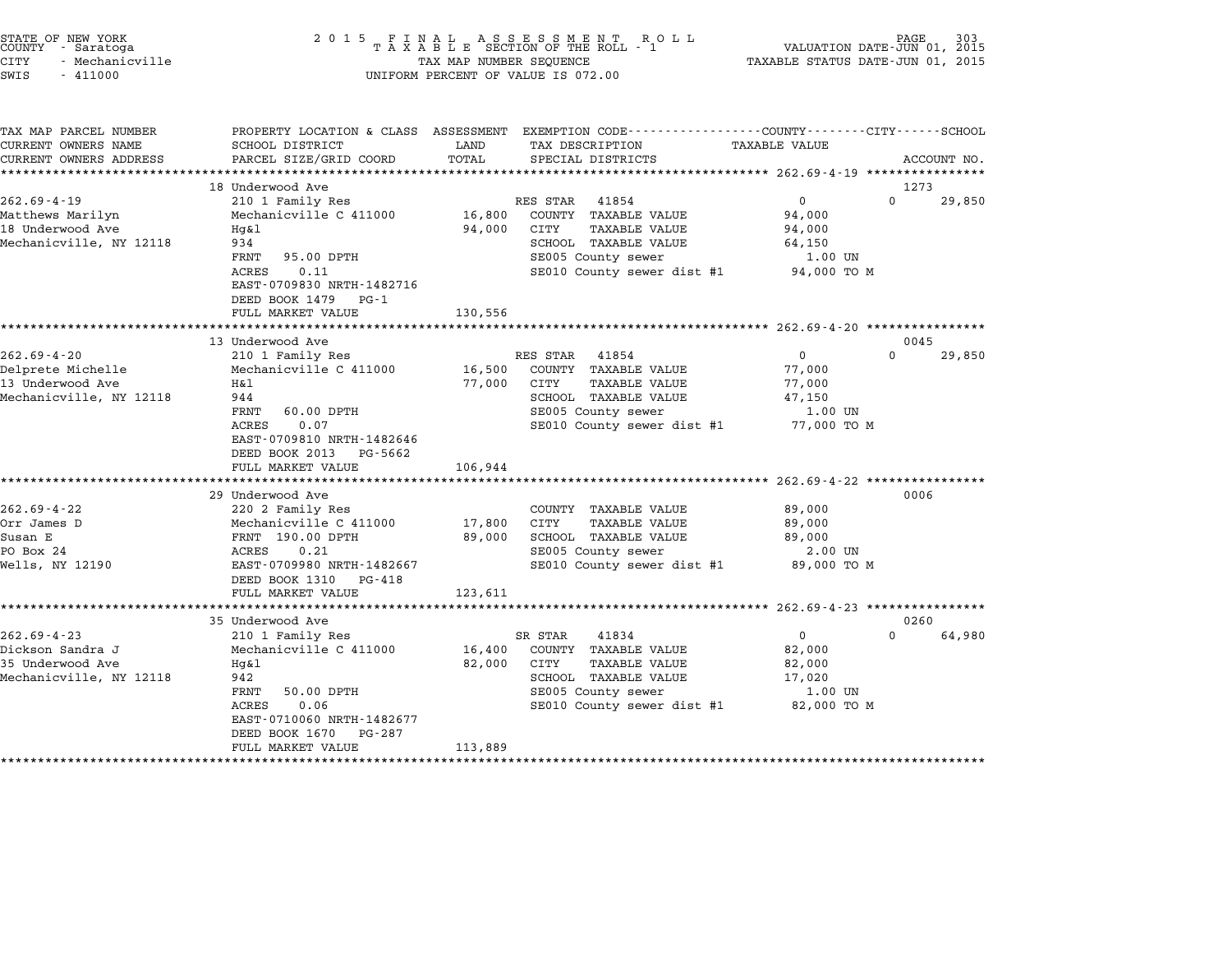| STATE OF NEW YORK<br>COUNTY - Saratoga<br>CITY<br>- Mechanicville<br>SWIS<br>$-411000$                                             | 2 0 1 5                                                                                                                                                                       | TAX MAP NUMBER SEQUENCE      | FINAL ASSESSMENT RO<br>TAXABLE SECTION OF THE ROLL - 1<br>R O L L<br>UNIFORM PERCENT OF VALUE IS 072.00                                               | VALUATION DATE-JUN 01, 2015<br>TAXABLE STATUS DATE-JUN 01, 2015  | PAGE<br>304                |
|------------------------------------------------------------------------------------------------------------------------------------|-------------------------------------------------------------------------------------------------------------------------------------------------------------------------------|------------------------------|-------------------------------------------------------------------------------------------------------------------------------------------------------|------------------------------------------------------------------|----------------------------|
| TAX MAP PARCEL NUMBER<br>CURRENT OWNERS NAME<br>CURRENT OWNERS ADDRESS                                                             | SCHOOL DISTRICT<br>PARCEL SIZE/GRID COORD                                                                                                                                     | LAND<br>TOTAL                | PROPERTY LOCATION & CLASS ASSESSMENT EXEMPTION CODE---------------COUNTY-------CITY-----SCHOOL<br>TAX DESCRIPTION<br>SPECIAL DISTRICTS                | <b>TAXABLE VALUE</b>                                             |                            |
|                                                                                                                                    |                                                                                                                                                                               |                              |                                                                                                                                                       | ************* 262.69-4-25 **********                             | ACCOUNT NO.                |
| $262.69 - 4 - 25$<br>Maurer Import-Export Inc<br>dba Empire Real Estate Service Hg & L<br>30 Siena Drive<br>Clifton Park, NY 12118 | 41 Underwood Ave<br>411 Apartment<br>Mechanicville C 411000<br>FRNT 320.00 DPTH<br>ACRES<br>0.41<br>EAST-0710230 NRTH-1482697<br>DEED BOOK 2014 PG-24723<br>FULL MARKET VALUE | 24,000<br>75,000<br>104,167  | COUNTY TAXABLE VALUE<br>CITY<br><b>TAXABLE VALUE</b><br>SCHOOL TAXABLE VALUE<br>SE005 County sewer<br>SE010 County sewer dist #1                      | 75,000<br>75,000<br>75,000<br>5.00 UN<br>75,000 TO M             | 0561                       |
|                                                                                                                                    | ****************************                                                                                                                                                  |                              |                                                                                                                                                       |                                                                  |                            |
| $262.69 - 4 - 27$<br>Larkin Zurlo Elizabeth Audrey Mechanicville C 411000<br>40 Newman St<br>Mechanicville, NY 12118               | 40 Newman St<br>210 1 Family Res<br>G&1<br>950<br>FRNT 143.40 DPTH<br>ACRES<br>0.46<br>EAST-0710231 NRTH-1482597<br>DEED BOOK 2009<br>PG-32326<br>FULL MARKET VALUE           | 21,000<br>110,000<br>152,778 | RES STAR<br>41854<br>COUNTY TAXABLE VALUE<br>CITY<br>TAXABLE VALUE<br>SCHOOL TAXABLE VALUE<br>SE005 County sewer<br>SE010 County sewer dist #1        | 0<br>110,000<br>110,000<br>80,150<br>1.00 UN<br>110,000 TO M     | 0769<br>$\Omega$<br>29,850 |
|                                                                                                                                    | 34-36 Newman St                                                                                                                                                               |                              |                                                                                                                                                       |                                                                  | 0099                       |
| $262.69 - 4 - 28$<br>Hosley Frederick H Jr<br>Hosley Rita A<br>36 Newman Ave<br>Mechanicville, NY 12118                            | 220 2 Family Res<br>Mechanicville C 411000<br>H&l<br>FRNT<br>50.00 DPTH<br>ACRES<br>0.13<br>EAST-0710061 NRTH-1482587<br>DEED BOOK 1513<br>PG-379                             | 17,800<br>94,000             | RES STAR<br>41854<br>COUNTY TAXABLE VALUE<br>CITY<br><b>TAXABLE VALUE</b><br>SCHOOL TAXABLE VALUE<br>SE005 County sewer<br>SE010 County sewer dist #1 | $\Omega$<br>94,000<br>94,000<br>64,150<br>2.00 UN<br>94,000 TO M | $\Omega$<br>29,850         |
|                                                                                                                                    | FULL MARKET VALUE                                                                                                                                                             | 130,556                      |                                                                                                                                                       |                                                                  |                            |
|                                                                                                                                    |                                                                                                                                                                               |                              |                                                                                                                                                       |                                                                  | 1469                       |
| $262.69 - 4 - 29$<br>Michaels Darlene A<br>30 Newman Ave<br>Mechanicville, NY 12118                                                | 30 Newman St<br>210 1 Family Res<br>Mechanicville C 411000<br>Hq&l<br>948<br>FRNT<br>58.00 DPTH<br>ACRES<br>0.15<br>EAST-0710011 NRTH-1482587<br>DEED BOOK 2007 PG-12814      | 11,000<br>68,000             | COUNTY TAXABLE VALUE<br>CITY<br>TAXABLE VALUE<br>SCHOOL TAXABLE VALUE<br>SE005 County sewer<br>SE010 County sewer dist #1                             | 68,000<br>68,000<br>68,000<br>1.00 UN<br>68,000 TO M             |                            |

FULL MARKET VALUE 94,444

STATE OF NEW YORK <sup>2</sup> <sup>0</sup> <sup>1</sup> 5 F I N A L A S S E S S M E N T R O L L PAGE <sup>304</sup> COUNTY - Saratoga <sup>T</sup> <sup>A</sup> <sup>X</sup> <sup>A</sup> <sup>B</sup> <sup>L</sup> <sup>E</sup> SECTION OF THE ROLL - <sup>1</sup> VALUATION DATE-JUN 01, <sup>2015</sup>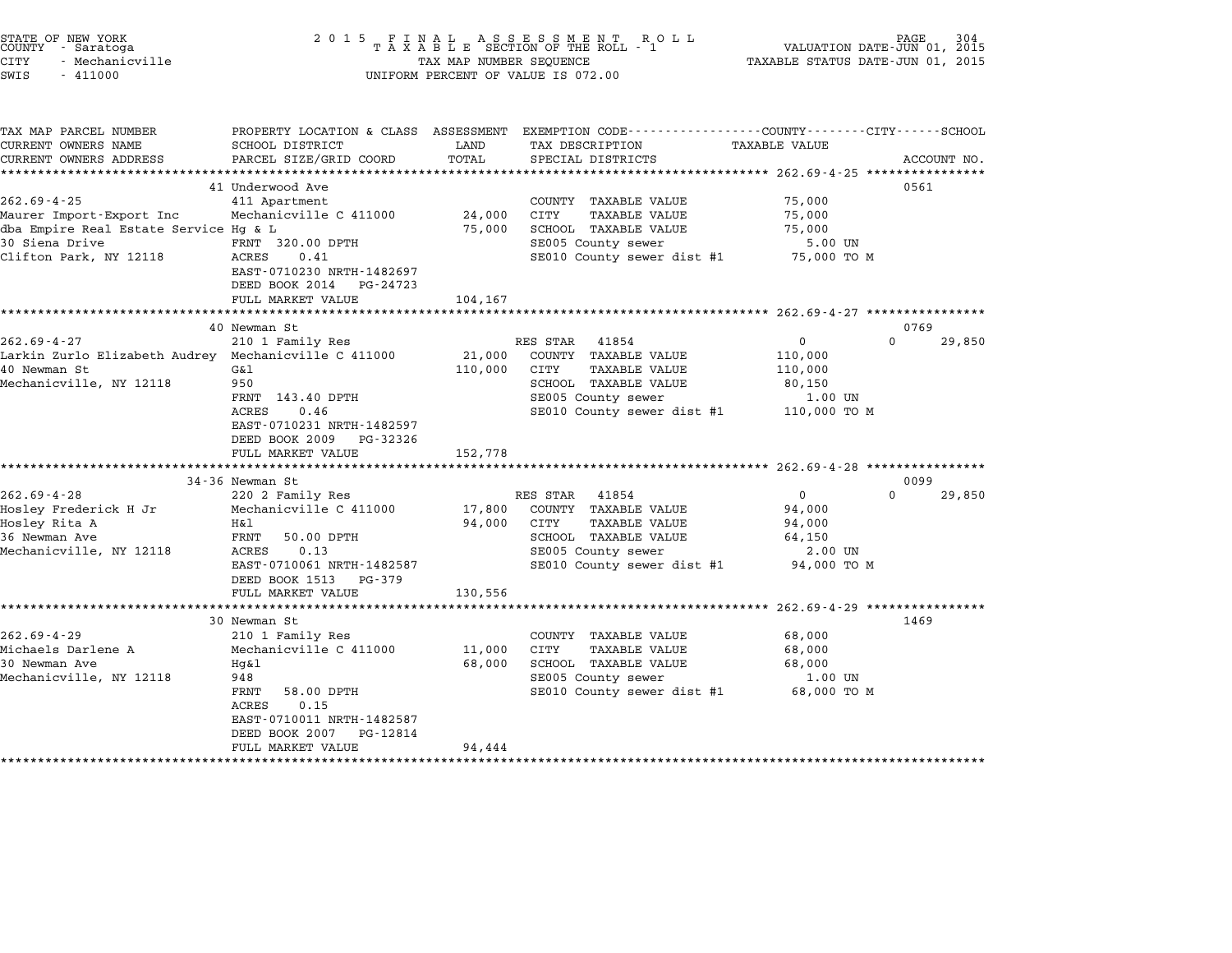| STATE OF NEW YORK |                 |  |
|-------------------|-----------------|--|
| COUNTY            | - Saratoga      |  |
| CITY              | - Mechanicville |  |

TAX MAP PARCEL NUMBER PROPERTY LOCATION & CLASS ASSESSMENT EXEMPTION CODE------------------COUNTY--------CITY------SCHOOL ...<br>-- COUNTY:- TAX MAP PARCEL NUMBER THE OCHOTRY AND THE CURRENT EXEMPTION CODE<br>CURRENT OWNERS NAME SCHOOL DISTRICT LAND TAX DESCRIPTION TAXABLE VALUE CURRENT OWNERS ADDRESS PARCEL SIZE/GRID COORD TOTAL SPECIAL DISTRICTS ACCOUNT NO. \*\*\*\*\*\*\*\*\*\*\*\*\*\*\*\*\*\*\*\*\*\*\*\*\*\*\*\*\*\*\*\*\*\*\*\*\*\*\*\*\*\*\*\*\*\*\*\*\*\*\*\*\*\*\*\*\*\*\*\*\*\*\*\*\*\*\*\*\*\*\*\*\*\*\*\*\*\*\*\*\*\*\*\*\*\*\*\*\*\*\*\*\*\*\*\*\*\*\*\*\*\*\* 262.69-4-30 \*\*\*\*\*\*\*\*\*\*\*\*\*\*\*\* <sup>28</sup> Newman St <sup>0693</sup> 262.69-4-30 28 Newman St 270 Mfg housing COUNTY TAXABLE VALUE 30,000 Orr James Mechanicville C <sup>411000</sup> 12,000 CITY TAXABLE VALUE 30,000 Orr Susan Trailer & L 30,000 SCHOOL TAXABLE VALUE 30,000 orr Susan and South of the Chamber of the Carlotte County is the Chamber of the Chamber of the Chamber of the C<br>PO Box 24 947 947 SE005 County sewer 1.00 UN UIL SURFACE IN THE RESEARCH SERVICE IN THE RESEARCH SERVICE IN THE SECON SURFACE IN THE SECON SURFACE IN THE S<br>PO BOX 34 SECON SECON SERVICE SERVICE SERVICE IN SECON SERVICE SERVICE SERVICE SURFACE SERVICE SERVICE SERVICE<br> FRNT 36.00 DPTH<br>ACRES 0.09 EAST-0709961 NRTH-1482587 DEED BOOK <sup>1517</sup> PG-564 FULL MARKET VALUE 41,667 \*\*\*\*\*\*\*\*\*\*\*\*\*\*\*\*\*\*\*\*\*\*\*\*\*\*\*\*\*\*\*\*\*\*\*\*\*\*\*\*\*\*\*\*\*\*\*\*\*\*\*\*\*\*\*\*\*\*\*\*\*\*\*\*\*\*\*\*\*\*\*\*\*\*\*\*\*\*\*\*\*\*\*\*\*\*\*\*\*\*\*\*\*\*\*\*\*\*\*\*\*\*\* 262.69-4-31 \*\*\*\*\*\*\*\*\*\*\*\*\*\*\*\* <sup>18</sup> Newman St <sup>0923</sup> 262.69-4-31 202.69-4-31 210 1 Family Res RES STAR 41854 202.69-4-31 202.69-4-31 210 1 Family Res RES STAR 41854 Perkins Kateri H Mechanicville C <sup>411000</sup> 18,800 COUNTY TAXABLE VALUE 94,000 Perkins Neil E H&l 94,000 CITY TAXABLE VALUE 94,000 <sup>18</sup> Newman Ave <sup>935</sup> SCHOOL TAXABLE VALUE 64,150 Mechanicville, NY <sup>12118</sup> FRNT 103.00 DPTH SE005 County sewer 1.00 UN ACRES 0.26 SE010 County sewer dist #1 94,000 TO <sup>M</sup> FRNI 103.00 DPIH<br>ACRES 0.26<br>EAST-0709891 NRTH-1482576 EAST-0709891 NRTH-1482576<br>DEED BOOK 2013 PG-46661 DEED BOOK 2013 PG-46661<br>FULL MARKET VALUE 130,556 \*\*\*\*\*\*\*\*\*\*\*\*\*\*\*\*\*\*\*\*\*\*\*\*\*\*\*\*\*\*\*\*\*\*\*\*\*\*\*\*\*\*\*\*\*\*\*\*\*\*\*\*\*\*\*\*\*\*\*\*\*\*\*\*\*\*\*\*\*\*\*\*\*\*\*\*\*\*\*\*\*\*\*\*\*\*\*\*\*\*\*\*\*\*\*\*\*\*\*\*\*\*\* 262.69-4-32 \*\*\*\*\*\*\*\*\*\*\*\*\*\*\*\* 17-19 Newman St <sup>0191</sup> 262.69-4-32 <sup>230</sup> <sup>3</sup> Family Res COUNTY TAXABLE VALUE 98,000 11/13 Nowwaan Strand In the Samman Strand In the Search of Country TAXABLE VALUE 98,000<br>200 19,600 CITY TAXABLE VALUE 98,000 Mechanicville C 411000 19,600 CITY TAXABLE VALUE المراد المسلم المسلم المسلم المسلم المسلم المسلم المسلم المسلم المسلم المسلم المسلم المسلم المسلم المسلم المسل<br>19,600 CITY TAXABLE VALUE 98,000<br>19,000 SCHOOL TAXABLE VALUE 98,000 19,600 CITY TAXABLE VALUE 98,000 98,000 Perkins Joann 98,000 Mechanicville C 411000 98,000 SCHOOL TAXABLE VALUE<br>19 Newman Ave 956 956 956 956 8E005 County sewer 3.00 UN Mechanicville, NY 12118 FRNT 50.40 DPTH 105.00 SE010 County sewer dist #1 98,000 TO M ACRES 0.12 EAST-0709871 NRTH-1482436 EAST-0709871 NRTH-14824<br>DEED BOOK 1177 PG-165 DEED BOOK 1177 PG-165<br>FULL MARKET VALUE 136,111 \*\*\*\*\*\*\*\*\*\*\*\*\*\*\*\*\*\*\*\*\*\*\*\*\*\*\*\*\*\*\*\*\*\*\*\*\*\*\*\*\*\*\*\*\*\*\*\*\*\*\*\*\*\*\*\*\*\*\*\*\*\*\*\*\*\*\*\*\*\*\*\*\*\*\*\*\*\*\*\*\*\*\*\*\*\*\*\*\*\*\*\*\*\*\*\*\*\*\*\*\*\*\* 262.69-4-34 \*\*\*\*\*\*\*\*\*\*\*\*\*\*\*\* Newman St <sup>0587</sup> 262.69-4-34 Keyman St<br>Newman St 111 Apartment 411 Apartment COUNTY TAXABLE VALUE 140,000 ewaan Jordan States (262.69-4-34 140,000 18,000 18,000 18,000 COUNTY<br>140,000 18,000 CITY TAXABLE VALUE 140,000 18,000 LARE VALUE 140,000 NAVABLE VALUE 202.09-4-54 HIMPART HANDE VALUE 140,000<br>Laurenzo Vincent J Sr Mechanicville C 411000 18,000 CITY TAXABLE VALUE 140,000<br>PO Box 252 H&l 140,000 140,000 SCHOOL TAXABLE VALUE 140,000 Clifton Park, NY <sup>12065</sup> <sup>954</sup> SE005 County sewer 4.00 UN FROUS COUNTY SEWER THE REVOLUS COUNTY SEWER ALL SECOND TO M FRNT 72.00 DPTH 85.00<br>ACRES 0.15 FANI 72.00 DPIH 89.00<br>ACRES 0.15<br>EAST-0709971 NRTH-1482457 EAST-0709971 NRTH-1482457<br>DEED BOOK 2010 PG-27463 DEED BOOK 2010 PG-27463<br>FULL MARKET VALUE 194,444 \*\*\*\*\*\*\*\*\*\*\*\*\*\*\*\*\*\*\*\*\*\*\*\*\*\*\*\*\*\*\*\*\*\*\*\*\*\*\*\*\*\*\*\*\*\*\*\*\*\*\*\*\*\*\*\*\*\*\*\*\*\*\*\*\*\*\*\*\*\*\*\*\*\*\*\*\*\*\*\*\*\*\*\*\*\*\*\*\*\*\*\*\*\*\*\*\*\*\*\*\*\*\*\*\*\*\*\*\*\*\*\*\*\*\*\*\*\*\*\*\*\*\*\*\*\*\*\*\*\*\*\*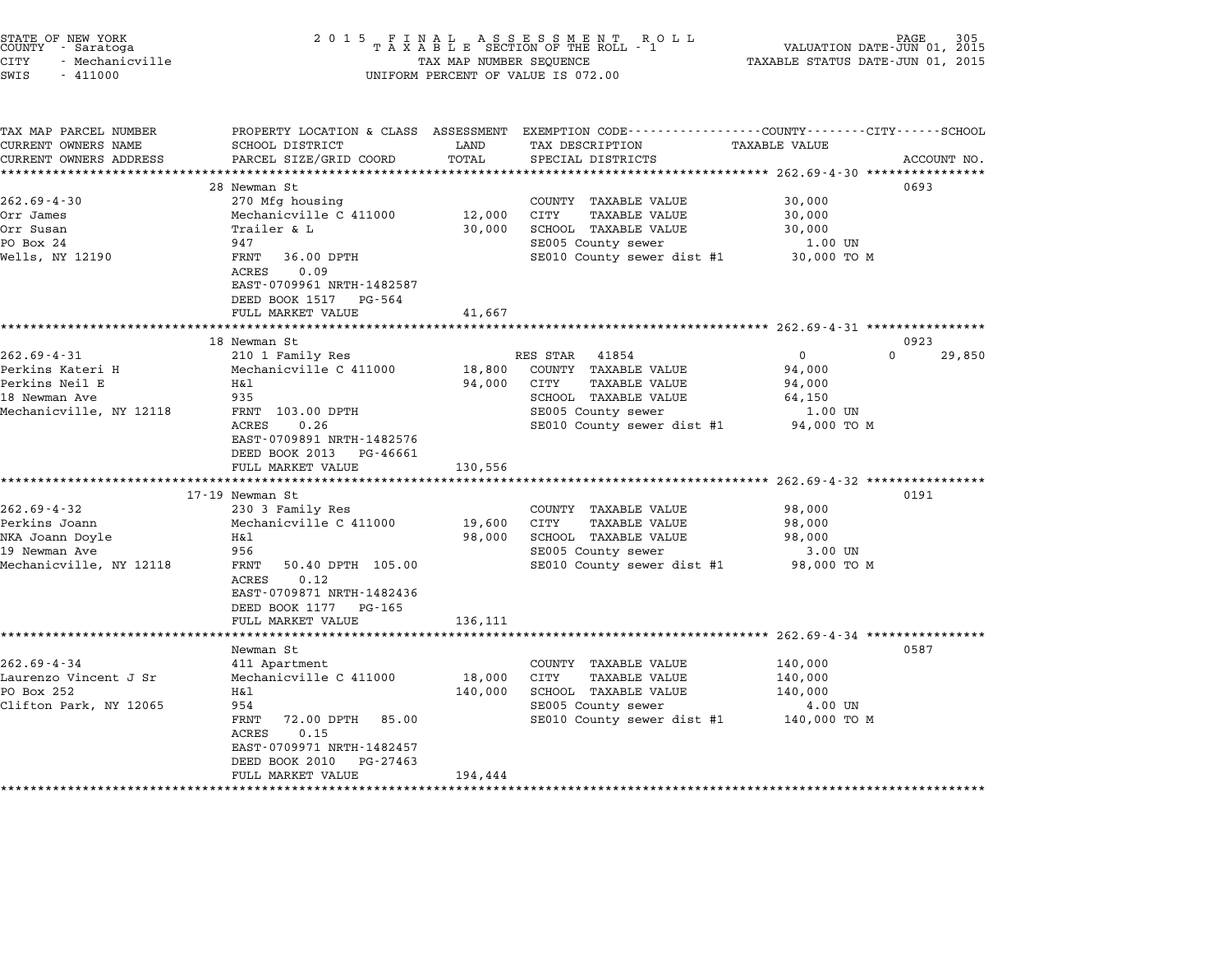| STATE OF NEW YORK<br>COUNTY - Saratoga<br>CITY<br>- Mechanicville<br>SWIS<br>$-411000$ | 2 0 1 5                                    | TAX MAP NUMBER SEQUENCE | $\begin{array}{cccccccccccccc} & F & I & N & A & L & A & S & S & E & S & S & M & E & N & T & R & O & L & L \\ T & A & X & A & B & L & E & SECTION OF THE ROLL & - & 1 & & & \\ \end{array}$<br>UNIFORM PERCENT OF VALUE IS 072.00 | TAXABLE STATUS DATE-JUN 01, 2015 | PAGE<br>306<br>VALUATION DATE-JUN 01, 2015 |
|----------------------------------------------------------------------------------------|--------------------------------------------|-------------------------|-----------------------------------------------------------------------------------------------------------------------------------------------------------------------------------------------------------------------------------|----------------------------------|--------------------------------------------|
| TAX MAP PARCEL NUMBER<br>CURRENT OWNERS NAME                                           | SCHOOL DISTRICT                            | LAND                    | PROPERTY LOCATION & CLASS ASSESSMENT EXEMPTION CODE--------------COUNTY-------CITY------SCHOOL<br>TAX DESCRIPTION                                                                                                                 | <b>TAXABLE VALUE</b>             |                                            |
| CURRENT OWNERS ADDRESS                                                                 | PARCEL SIZE/GRID COORD                     | TOTAL                   | SPECIAL DISTRICTS                                                                                                                                                                                                                 |                                  | ACCOUNT NO.                                |
|                                                                                        | 31 Newman Ave                              |                         |                                                                                                                                                                                                                                   |                                  | 1066                                       |
| $262.69 - 4 - 35$                                                                      | 210 1 Family Res                           |                         | RES STAR<br>41854                                                                                                                                                                                                                 | $\mathbf{0}$                     | $\Omega$<br>29,850                         |
| Moore Robert E                                                                         | Mechanicville C 411000                     | 15,000                  | COUNTY TAXABLE VALUE                                                                                                                                                                                                              | 75,000                           |                                            |
| Valerie O                                                                              | Η&l                                        | 75,000                  | CITY<br><b>TAXABLE VALUE</b>                                                                                                                                                                                                      | 75,000                           |                                            |
| 31 Newman Ave                                                                          | FRNT<br>45.00 DPTH 85.00                   |                         | SCHOOL TAXABLE VALUE                                                                                                                                                                                                              | 45,150                           |                                            |
| Mechanicville, NY 12118                                                                | ACRES<br>0.09                              |                         | SE005 County sewer                                                                                                                                                                                                                | 1.00 UN                          |                                            |
|                                                                                        | EAST-0710021 NRTH-1482457                  |                         | SE010 County sewer dist #1                                                                                                                                                                                                        | 75,000 TO M                      |                                            |
|                                                                                        | DEED BOOK 1341 PG-773<br>FULL MARKET VALUE | 104,167                 |                                                                                                                                                                                                                                   |                                  |                                            |
|                                                                                        |                                            |                         |                                                                                                                                                                                                                                   |                                  |                                            |
|                                                                                        | 33 Newman St                               |                         |                                                                                                                                                                                                                                   |                                  | 1547                                       |
| $262.69 - 4 - 36$                                                                      | 220 2 Family Res                           |                         | COUNTY TAXABLE VALUE                                                                                                                                                                                                              | 90,000                           |                                            |
| Esposito Allison                                                                       | Mechanicville C 411000                     | 17,600                  | CITY<br><b>TAXABLE VALUE</b>                                                                                                                                                                                                      | 90,000                           |                                            |
| 1 Wheel Barrow Ride                                                                    | Η&l                                        | 90,000                  | SCHOOL TAXABLE VALUE                                                                                                                                                                                                              | 90,000                           |                                            |
| Ballston Spa, NY 12020                                                                 | FRNT<br>45.00 DPTH<br>85.00                |                         | SE005 County sewer                                                                                                                                                                                                                | 2.00 UN                          |                                            |
|                                                                                        | ACRES<br>0.09<br>EAST-0710071 NRTH-1482457 |                         | SE010 County sewer dist #1                                                                                                                                                                                                        | 90,000 TO M                      |                                            |
|                                                                                        | DEED BOOK 2009 PG-32521                    |                         |                                                                                                                                                                                                                                   |                                  |                                            |
|                                                                                        | FULL MARKET VALUE                          | 125,000                 |                                                                                                                                                                                                                                   |                                  |                                            |
|                                                                                        |                                            |                         |                                                                                                                                                                                                                                   |                                  |                                            |
|                                                                                        | 39 Newman St                               |                         |                                                                                                                                                                                                                                   |                                  | 0822                                       |
| $262.69 - 4 - 37$                                                                      | 210 1 Family Res                           |                         | SR STAR<br>41834                                                                                                                                                                                                                  | $\mathbf{0}$                     | $\Omega$<br>64,980                         |
| Larkin James P                                                                         | Mechanicville C 411000                     | 22,800                  | COUNTY TAXABLE VALUE                                                                                                                                                                                                              | 104,000                          |                                            |
| Larkin Suzanne                                                                         | Η&l                                        | 104,000                 | CITY<br><b>TAXABLE VALUE</b>                                                                                                                                                                                                      | 104,000                          |                                            |
| 39 Newman Ave                                                                          | 951                                        |                         | SCHOOL TAXABLE VALUE                                                                                                                                                                                                              | 39,020                           |                                            |
| Mechanicville, NY 12118                                                                | FRNT<br>84.00 DPTH<br>ACRES<br>0.50        |                         | SE005 County sewer<br>SE010 County sewer dist #1                                                                                                                                                                                  | 1.00 UN<br>104,000 TO M          |                                            |
|                                                                                        | EAST-0710211 NRTH-1482467                  |                         |                                                                                                                                                                                                                                   |                                  |                                            |
|                                                                                        | DEED BOOK 0764 PG-0313                     |                         |                                                                                                                                                                                                                                   |                                  |                                            |
|                                                                                        | FULL MARKET VALUE                          | 144,444                 |                                                                                                                                                                                                                                   |                                  |                                            |
|                                                                                        |                                            |                         |                                                                                                                                                                                                                                   |                                  |                                            |
|                                                                                        | 30 Lee St                                  |                         |                                                                                                                                                                                                                                   |                                  | 1028                                       |
| $262.69 - 4 - 42$                                                                      | 210 1 Family Res                           |                         | RES STAR 41854                                                                                                                                                                                                                    | $\overline{0}$                   | $\Omega$<br>29,850                         |
| Wysomski Michele A<br>30 Lee St                                                        | Mechanicville C 411000                     | 16,000                  | COUNTY TAXABLE VALUE<br>CITY                                                                                                                                                                                                      | 82,000                           |                                            |
| Mechanicville, NY 12118                                                                | H&l<br>960b                                | 82,000                  | <b>TAXABLE VALUE</b><br>SCHOOL TAXABLE VALUE                                                                                                                                                                                      | 82,000<br>52,150                 |                                            |
|                                                                                        | 40.00 DPTH 100.00<br>FRNT                  |                         | SE005 County sewer                                                                                                                                                                                                                | 1.00 UN                          |                                            |
|                                                                                        | ACRES<br>0.09                              |                         | SE010 County sewer dist #1                                                                                                                                                                                                        | 82,000 TO M                      |                                            |
|                                                                                        | EAST-0710071 NRTH-1482367                  |                         |                                                                                                                                                                                                                                   |                                  |                                            |
|                                                                                        | DEED BOOK 2012<br>PG-49543                 |                         |                                                                                                                                                                                                                                   |                                  |                                            |
|                                                                                        | FULL MARKET VALUE                          | 113,889                 |                                                                                                                                                                                                                                   |                                  |                                            |

end the New York (North State of New York)<br>2015 FINAL ASSESSMENT ROLL ROLL (PALUATION DATE-JUN 01, 2015<br>COUNTY – Saratoga (2015 TAXABLE SECTION OF THE ROLL - 1)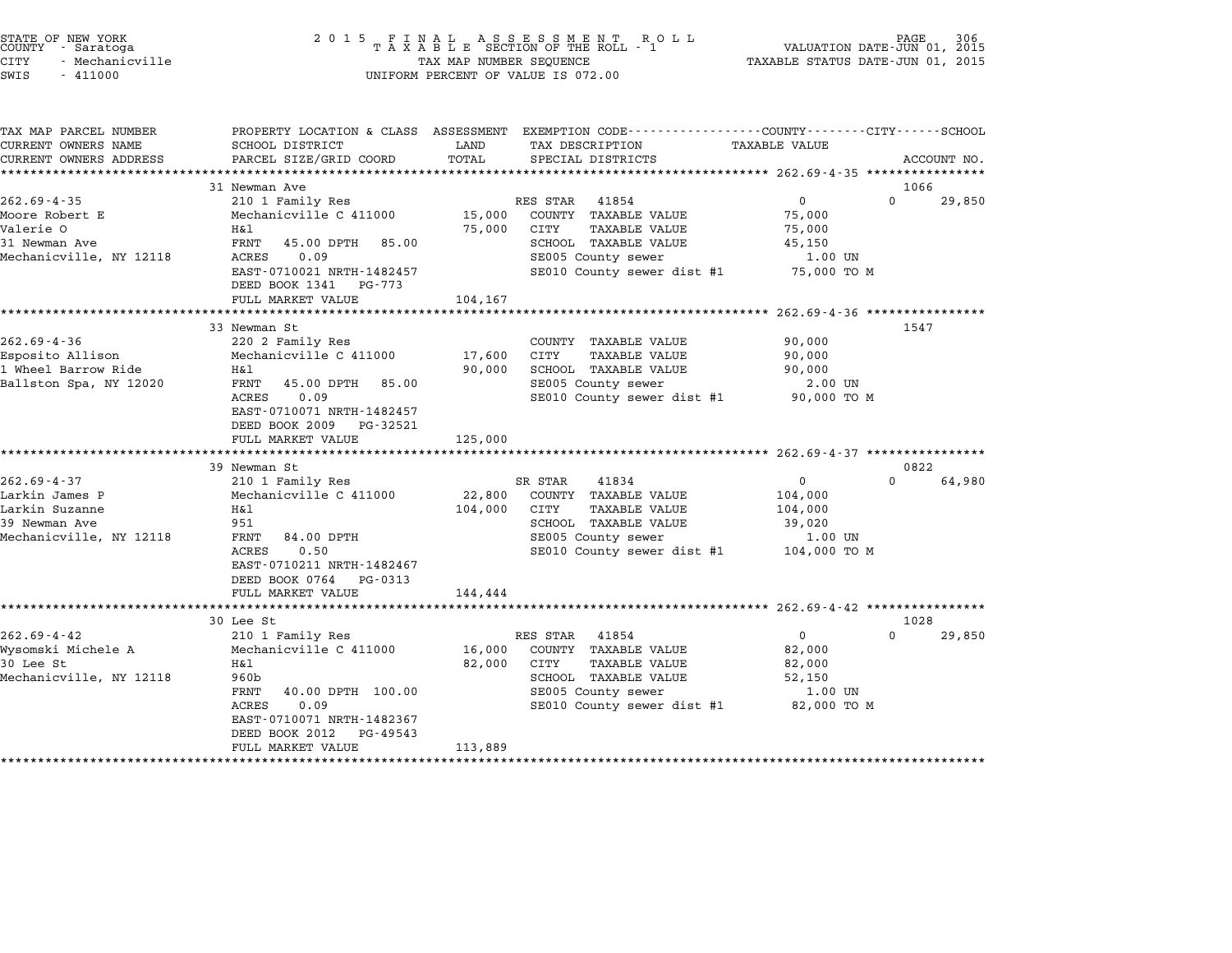| STATE OF NEW YORK<br>COUNTY - Saratoga<br><b>CITY</b><br>- Mechanicville<br>SWIS<br>$-411000$ | 2 0 1 5                                                                                                                                                                                            | TAX MAP NUMBER SEQUENCE      | FINAL ASSESSMENT RO<br>TAXABLE SECTION OF THE ROLL - 1<br>R O L L<br>UNIFORM PERCENT OF VALUE IS 072.00                                               | PAGE<br>VALUATION DATE-JUN 01, 2015<br>TAXABLE STATUS DATE-JUN 01, 2015      | 307         |
|-----------------------------------------------------------------------------------------------|----------------------------------------------------------------------------------------------------------------------------------------------------------------------------------------------------|------------------------------|-------------------------------------------------------------------------------------------------------------------------------------------------------|------------------------------------------------------------------------------|-------------|
| TAX MAP PARCEL NUMBER<br>CURRENT OWNERS NAME<br>CURRENT OWNERS ADDRESS                        | SCHOOL DISTRICT<br>PARCEL SIZE/GRID COORD                                                                                                                                                          | LAND<br>TOTAL                | PROPERTY LOCATION & CLASS ASSESSMENT EXEMPTION CODE---------------COUNTY-------CITY------SCHOOL<br>TAX DESCRIPTION<br>SPECIAL DISTRICTS               | TAXABLE VALUE<br>***************** 262.69-4-43 *****************             | ACCOUNT NO. |
|                                                                                               | 28 Lee St                                                                                                                                                                                          |                              |                                                                                                                                                       | 0220                                                                         |             |
| $262.69 - 4 - 43$<br>Cebula Mary Louise<br>28 Lee St<br>Mechanicville, NY 12118               | 210 1 Family Res<br>Mechanicville C 411000<br>Η&l<br>960a<br>FRNT<br>40.00 DPTH 100.00<br>ACRES<br>0.09<br>EAST-0710031 NRTH-1482367<br>DEED BOOK 2012<br>PG-18809                                 | 18,200<br>91,000             | RES STAR<br>41854<br>COUNTY TAXABLE VALUE<br>CITY<br><b>TAXABLE VALUE</b><br>SCHOOL TAXABLE VALUE<br>SE005 County sewer<br>SE010 County sewer dist #1 | $\Omega$<br>$\Omega$<br>91,000<br>91,000<br>61,150<br>1.00 UN<br>91,000 TO M | 29,850      |
|                                                                                               | FULL MARKET VALUE                                                                                                                                                                                  | 126,389                      |                                                                                                                                                       |                                                                              |             |
|                                                                                               | 26 Lee St                                                                                                                                                                                          |                              |                                                                                                                                                       | ************ 262.69-4-44 **<br>1016                                          |             |
| $262.69 - 4 - 44$<br>Ford Thomas E Sr<br>205 County Rte 70<br>Stillwater, NY 12170            | 220 2 Family Res<br>Mechanicville C 411000<br>Η&l<br>FRNT<br>40.00 DPTH 100.00<br>ACRES<br>0.09<br>EAST-0709991 NRTH-1482367<br>DEED BOOK 1694<br>PG-496<br>FULL MARKET VALUE                      | 13,000<br>76,000<br>105,556  | COUNTY TAXABLE VALUE<br>CITY<br><b>TAXABLE VALUE</b><br>SCHOOL TAXABLE VALUE<br>SE005 County sewer<br>SE010 County sewer dist #1                      | 76,000<br>76,000<br>76,000<br>2.00 UN<br>76,000 TO M                         |             |
|                                                                                               |                                                                                                                                                                                                    |                              |                                                                                                                                                       | *********************** 262.69-4-48 *****************                        |             |
| $262.69 - 4 - 48$<br>Vandenburgh John<br>110 South Main St<br>Mechanicville, NY 12118         | 110 South Main St<br>210 1 Family Res<br>Mechanicville C 411000<br>Η&l<br>958<br>FRNT 104.20 DPTH<br>0.30<br>ACRES<br>EAST-0709731 NRTH-1482356<br>DEED BOOK 2010<br>PG-28017<br>FULL MARKET VALUE | 23,000<br>89,000<br>123,611  | COUNTY TAXABLE VALUE<br>CITY<br><b>TAXABLE VALUE</b><br>SCHOOL TAXABLE VALUE<br>SE005 County sewer<br>SE010 County sewer dist #1                      | 1430<br>89,000<br>89,000<br>89,000<br>1.00 UN<br>89,000 TO M                 |             |
|                                                                                               | *********************                                                                                                                                                                              |                              |                                                                                                                                                       | *********************** 262.69-4-49 ***************                          |             |
| $262.69 - 4 - 49$<br>Bove Frank G<br>76 Railroad St<br>Mechanicville, NY 12118                | 98 South Main St<br>411 Apartment<br>Mechanicville C 411000<br>FRNT 80.00 DPTH<br>ACRES<br>0.32<br>EAST-0709751 NRTH-1482446<br>DEED BOOK 1369<br>PG-364<br>FULL MARKET VALUE                      | 33,000<br>135,000<br>187,500 | COUNTY TAXABLE VALUE<br>CITY<br><b>TAXABLE VALUE</b><br>SCHOOL TAXABLE VALUE<br>SE005 County sewer<br>SE010 County sewer dist #1                      | 0119<br>135,000<br>135,000<br>135,000<br>4.00 UN<br>135,000 TO M             |             |

STATE OF NEW YORK <sup>2</sup> <sup>0</sup> <sup>1</sup> 5 F I N A L A S S E S S M E N T R O L L PAGE <sup>307</sup> COUNTY - Saratoga <sup>T</sup> <sup>A</sup> <sup>X</sup> <sup>A</sup> <sup>B</sup> <sup>L</sup> <sup>E</sup> SECTION OF THE ROLL - <sup>1</sup> VALUATION DATE-JUN 01, <sup>2015</sup>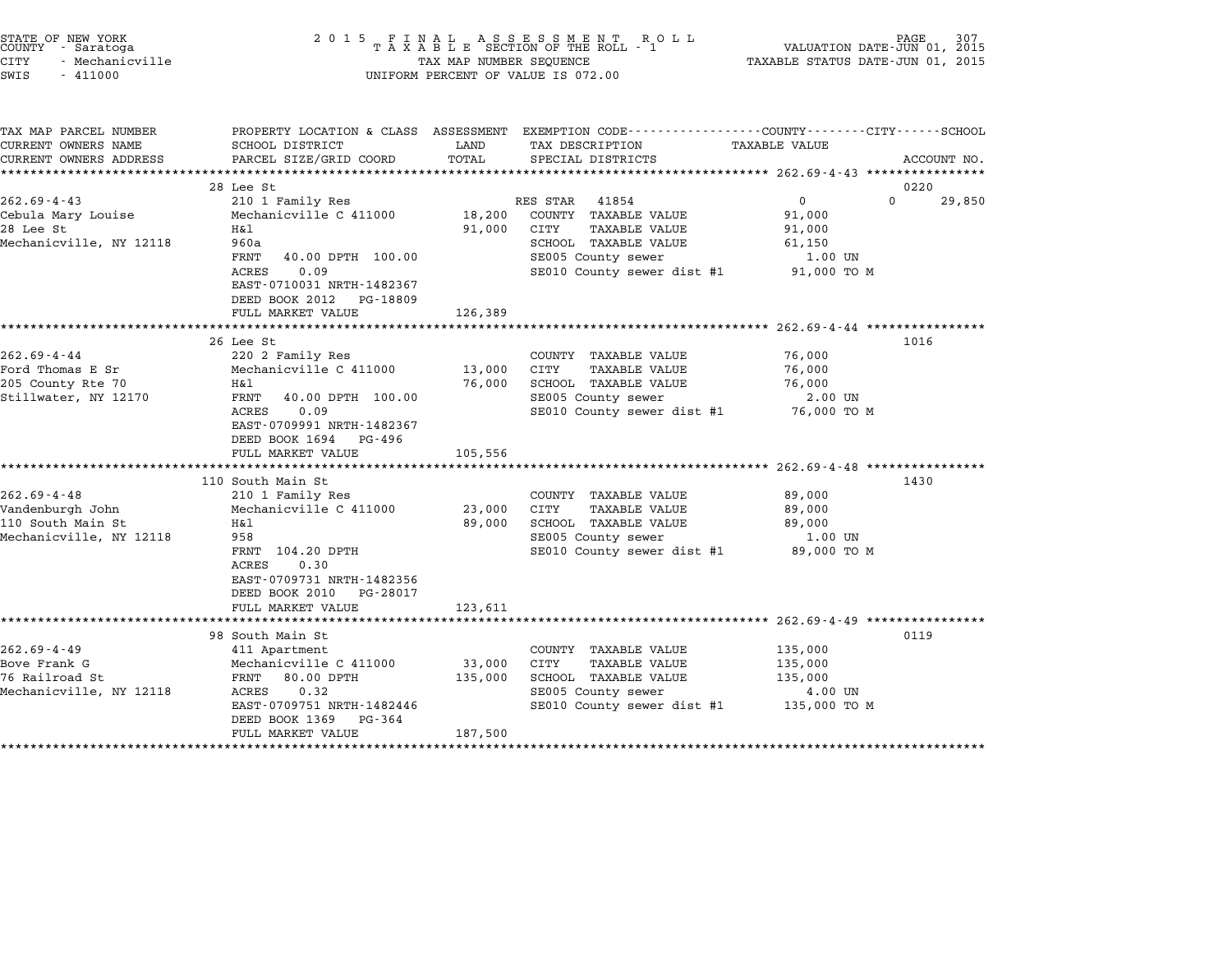| STATE OF NEW YORK<br>COUNTY - Saratoga<br><b>CITY</b><br>- Mechanicville<br>SWIS<br>$-411000$ | 2 0 1 5<br>FINAL ASSESSMENT ROLL<br>TAXABLE SECTION OF THE ROLL - 1<br>TAX MAP NUMBER SEQUENCE<br>UNIFORM PERCENT OF VALUE IS 072.00                                                                               | VALUATION DATE-JUN 01, 2015<br>TAXABLE STATUS DATE-JUN 01, 2015 | PAGE                                                                                                                                           |                                                                      |             |
|-----------------------------------------------------------------------------------------------|--------------------------------------------------------------------------------------------------------------------------------------------------------------------------------------------------------------------|-----------------------------------------------------------------|------------------------------------------------------------------------------------------------------------------------------------------------|----------------------------------------------------------------------|-------------|
| TAX MAP PARCEL NUMBER<br>CURRENT OWNERS NAME<br>CURRENT OWNERS ADDRESS                        | SCHOOL DISTRICT<br>PARCEL SIZE/GRID COORD                                                                                                                                                                          | LAND<br>TOTAL                                                   | PROPERTY LOCATION & CLASS ASSESSMENT EXEMPTION CODE---------------COUNTY-------CITY------SCHOOL<br>TAX DESCRIPTION<br>SPECIAL DISTRICTS        | TAXABLE VALUE                                                        | ACCOUNT NO. |
| **********************                                                                        | ****************************                                                                                                                                                                                       |                                                                 |                                                                                                                                                |                                                                      |             |
| $262.69 - 4 - 50$<br>Maciariello Arthur Jr<br>1272 Rt 9P<br>Saratoga Spgs, NY 12866           | 90 South Main St<br>220 2 Family Res<br>Mechanicville C 411000<br>Hq&l<br>946                                                                                                                                      | 23,800<br>119,000                                               | COUNTY TAXABLE VALUE<br>CITY<br>TAXABLE VALUE<br>SCHOOL TAXABLE VALUE<br>SE005 County sewer                                                    | 119,000<br>119,000<br>119,000<br>2.00 UN                             | 0879        |
|                                                                                               | FRNT<br>83.00 DPTH<br>ACRES<br>0.36<br>EAST-0709741 NRTH-1482566<br>DEED BOOK 1229<br>PG-681<br>FULL MARKET VALUE                                                                                                  | 165,278                                                         | SE010 County sewer dist #1                                                                                                                     | 119,000 TO M                                                         |             |
|                                                                                               |                                                                                                                                                                                                                    |                                                                 |                                                                                                                                                | ************************* 262.69-4-51 *****************              |             |
| $262.69 - 4 - 51$<br>Fascia Luanne R<br>3 Underwood Ave<br>Mechanicville, NY 12118            | 86-88 South Main St<br>411 Apartment<br>Mechanicville C 411000<br>Lot<br>945<br>FRNT<br>47.75 DPTH<br>0.16<br>ACRES<br>EAST-0709721 NRTH-1482626<br>DEED BOOK 1701 PG-542                                          | 18,000<br>138,000                                               | COUNTY TAXABLE VALUE<br>CITY<br>TAXABLE VALUE<br>SCHOOL TAXABLE VALUE<br>SE005 County sewer<br>SE010 County sewer dist #1                      | 138,000<br>138,000<br>138,000<br>4.00 UN<br>138,000 TO M             | 0500        |
|                                                                                               | FULL MARKET VALUE                                                                                                                                                                                                  | 191,667                                                         |                                                                                                                                                |                                                                      |             |
| $262.69 - 4 - 52$<br>Maurer Import Export Inc<br>PO Box 695<br>Rensselaer, NY 12144           | 78 South Main St<br>230 3 Family Res<br>Mechanicville C 411000<br>Hg&l<br>FRNT<br>47.75 DPTH<br>ACRES<br>0.15<br>EAST-0709710 NRTH-1482706<br>DEED BOOK 2009<br>PG-29204                                           | 19,600<br>115,000                                               | COUNTY TAXABLE VALUE<br>CITY<br>TAXABLE VALUE<br>SCHOOL TAXABLE VALUE<br>SE005 County sewer<br>SE010 County sewer dist #1                      | 115,000<br>115,000<br>115,000<br>3.00 UN<br>115,000 TO M             | 0083        |
|                                                                                               | FULL MARKET VALUE                                                                                                                                                                                                  | 159,722                                                         |                                                                                                                                                |                                                                      |             |
|                                                                                               | 36 Underwood Ave                                                                                                                                                                                                   |                                                                 |                                                                                                                                                |                                                                      | 0259        |
| $262.69 - 4 - 53$<br>Claydon William J<br>36 Underwood Ave<br>Mechanicville, NY 12118         | 220 2 Family Res<br>Mechanicville C 411000<br>H&l<br>937<br>Lots 12 & 14<br>FRNT 100.00 DPTH<br>0.12<br>ACRES<br>EAST-0710050 NRTH-1482747<br>DEED BOOK 1023<br>PG-547<br>FULL MARKET VALUE<br>******************* | 18,200<br>91,000<br>126,389                                     | RES STAR<br>41854<br>COUNTY TAXABLE VALUE<br>CITY<br>TAXABLE VALUE<br>SCHOOL TAXABLE VALUE<br>SE005 County sewer<br>SE010 County sewer dist #1 | $\mathbf{0}$<br>91,000<br>91,000<br>61,150<br>2.00 UN<br>91,000 TO M | 0<br>29,850 |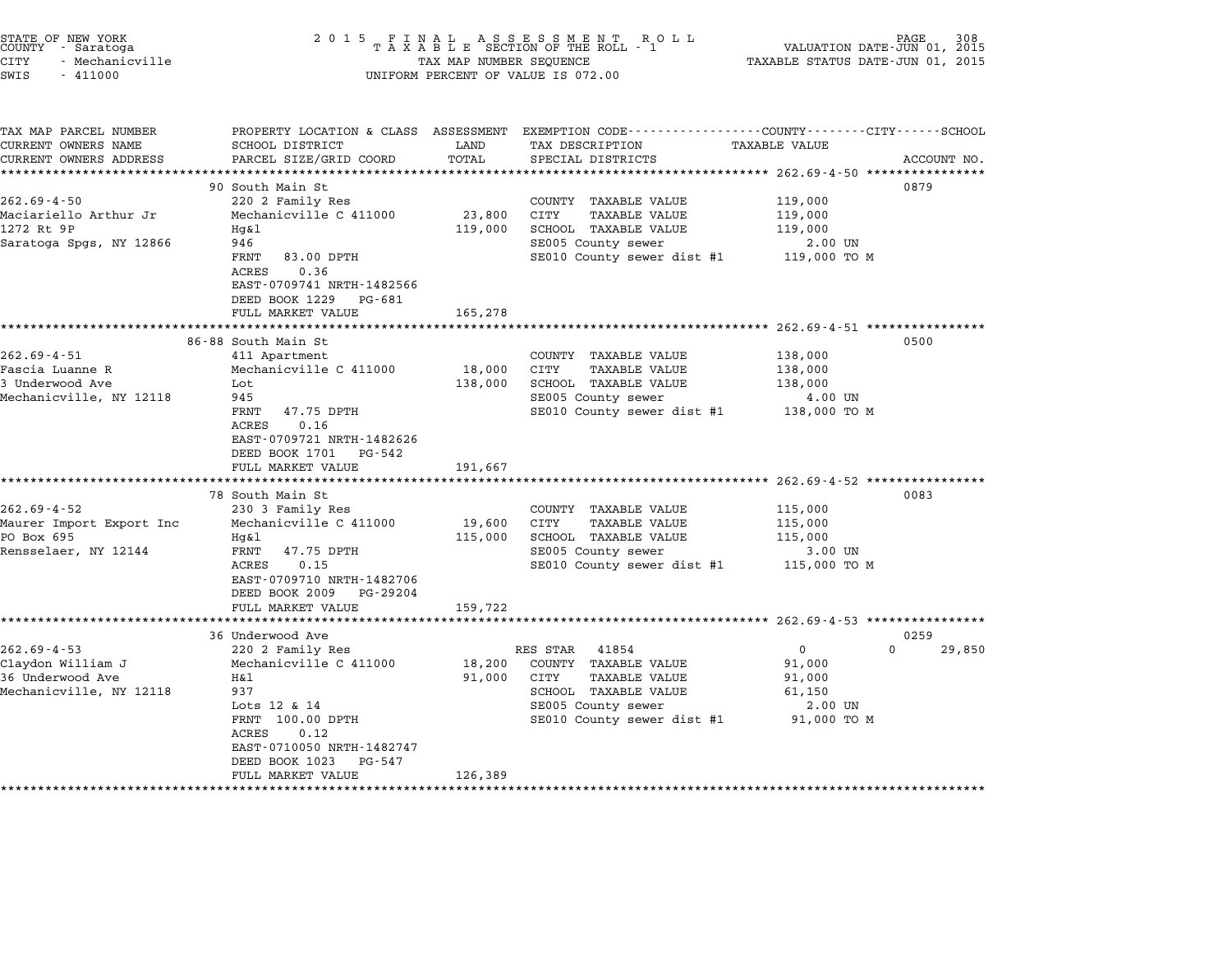| STATE OF NEW YORK |  |            |                 |  |
|-------------------|--|------------|-----------------|--|
| COUNTY            |  | - Saratoga |                 |  |
| CITY              |  |            | - Mechanicville |  |

# STATE OF NEW YORK <sup>2</sup> <sup>0</sup> <sup>1</sup> 5 F I N A L A S S E S S M E N T R O L L PAGE <sup>309</sup> COUNTY - Saratoga <sup>T</sup> <sup>A</sup> <sup>X</sup> <sup>A</sup> <sup>B</sup> <sup>L</sup> <sup>E</sup> SECTION OF THE ROLL - <sup>1</sup> VALUATION DATE-JUN 01, <sup>2015</sup> STATE OF NEW YORK (DAT SOLD STATE OF NEW YORK 109 STATE OF NEW TAXABLE STATUS 2015 FAGE TAXABLE STATUS OF NEW Y<br>COUNTY - Saratoga (2015 TAXABLE STATUS DATE-JUN 01, 2015 TAXABLE STATUS DATE-JUN 01, 2015<br>CITY - Mechanicville SWIS - <sup>411000</sup> UNIFORM PERCENT OF VALUE IS 072.00

| TAX MAP PARCEL NUMBER<br>CURRENT OWNERS NAME<br>CURRENT OWNERS ADDRESS | PROPERTY LOCATION & CLASS ASSESSMENT EXEMPTION CODE---------------COUNTY-------CITY------SCHOOL<br>SCHOOL DISTRICT | LAND<br>TOTAL | TAX DESCRIPTION<br>SPECIAL DISTRICTS                 | TAXABLE VALUE |                    |
|------------------------------------------------------------------------|--------------------------------------------------------------------------------------------------------------------|---------------|------------------------------------------------------|---------------|--------------------|
| *************************                                              | PARCEL SIZE/GRID COORD                                                                                             |               |                                                      |               | ACCOUNT NO.        |
|                                                                        | 10 Lee St                                                                                                          |               |                                                      |               | 0189               |
| $262.69 - 4 - 55.1$                                                    | 312 Vac w/imprv                                                                                                    |               | COUNTY TAXABLE VALUE                                 | 18,000        |                    |
| Perkins Joann                                                          | Mechanicville C 411000                                                                                             | 17,000        | CITY<br><b>TAXABLE VALUE</b>                         | 18,000        |                    |
| NKA Joann Doyle                                                        | Gar&l                                                                                                              | 18,000        | SCHOOL TAXABLE VALUE                                 | 18,000        |                    |
| 10 Lee St                                                              | FRNT<br>50.00 DPTH                                                                                                 |               | SE010 County sewer dist #1                           | 18,000 TO M   |                    |
| Mechanicville, NY 12118                                                | ACRES<br>0.09                                                                                                      |               |                                                      |               |                    |
|                                                                        | EAST-0709861 NRTH-1482356<br>DEED BOOK 1177 PG-162                                                                 |               |                                                      |               |                    |
|                                                                        | FULL MARKET VALUE                                                                                                  | 25,000        |                                                      |               |                    |
|                                                                        |                                                                                                                    |               |                                                      |               |                    |
|                                                                        | 10 Lee St                                                                                                          |               |                                                      |               |                    |
| $262.69 - 4 - 55.2$                                                    | 210 1 Family Res                                                                                                   |               | RES STAR<br>41854                                    | $\mathbf 0$   | 29,850<br>$\Omega$ |
| Doyle Martin                                                           | Mechanicville C 411000                                                                                             | 29,500        | COUNTY TAXABLE VALUE                                 | 110,000       |                    |
| Doyle Joann                                                            | H                                                                                                                  | 110,000       | CITY<br>TAXABLE VALUE                                | 110,000       |                    |
| 10 Lee St                                                              | FRNT<br>47.00 DPTH                                                                                                 |               | SCHOOL TAXABLE VALUE                                 | 80,150        |                    |
| Mechanicville, NY 12118                                                | ACRES<br>0.12                                                                                                      |               | SE005 County sewer                                   | 1.00 UN       |                    |
|                                                                        | EAST-0709811 NRTH-1482356<br>DEED BOOK 1342 PG-392                                                                 |               | SE010 County sewer dist #1                           | 110,000 TO M  |                    |
|                                                                        | FULL MARKET VALUE                                                                                                  | 152,778       |                                                      |               |                    |
|                                                                        |                                                                                                                    |               |                                                      |               |                    |
| $262.69 - 4 - 56$                                                      | 36 Lee St                                                                                                          |               |                                                      |               | 1325               |
|                                                                        | 210 1 Family Res                                                                                                   |               | COUNTY TAXABLE VALUE                                 | 102,000       |                    |
| Larkin Timothy P                                                       | Mechanicville C 411000                                                                                             | 22,400        | CITY<br><b>TAXABLE VALUE</b><br>SCHOOL TAXABLE VALUE | 102,000       |                    |
| Larkin Danielle M                                                      | Lots & Pool                                                                                                        | 102,000       |                                                      | 102,000       |                    |
| 36 Lee Street<br>Mechanicville, NY 12188                               | Lots 7 Thru 11<br>FRNT 220.20 DPTH                                                                                 |               | SE005 County sewer                                   | 1.00 UN       |                    |
|                                                                        | ACRES<br>0.51                                                                                                      |               | SE010 County sewer dist #1 102,000 TO M              |               |                    |
|                                                                        | EAST-0710201 NRTH-1482377                                                                                          |               |                                                      |               |                    |
|                                                                        | DEED BOOK 2015 PG-13554                                                                                            |               |                                                      |               |                    |
|                                                                        | FULL MARKET VALUE                                                                                                  | 141,667       |                                                      |               |                    |
|                                                                        |                                                                                                                    |               |                                                      |               |                    |
|                                                                        | 24 Underwood Ave                                                                                                   |               |                                                      |               | 1534               |
| $262.69 - 4 - 57$                                                      | 411 Apartment                                                                                                      |               | RES STAR<br>41854                                    | 0             | $\Omega$<br>29,850 |
| Thompson Richard T                                                     | Mechanicville C 411000                                                                                             | 25,000        | COUNTY TAXABLE VALUE                                 | 135,000       |                    |
| Thompson Kelli L                                                       | H, 1 & 2G                                                                                                          | 135,000       | CITY<br>TAXABLE VALUE                                | 135,000       |                    |
| 31 Maple Street                                                        | Lots $8 \& 10$                                                                                                     |               | SCHOOL TAXABLE VALUE                                 | 105,150       |                    |
| Mechanicville, NY 12118                                                | FRNT 100.00 DPTH                                                                                                   |               | SE005 County sewer                                   | 3.00 UN       |                    |
|                                                                        | ACRES<br>0.11                                                                                                      |               | SE010 County sewer dist #1 135,000 TO M              |               |                    |
|                                                                        | EAST-0709920 NRTH-1482728                                                                                          |               |                                                      |               |                    |
|                                                                        | DEED BOOK 2015 PG-3056                                                                                             |               |                                                      |               |                    |
|                                                                        | FULL MARKET VALUE                                                                                                  | 187,500       |                                                      |               |                    |
|                                                                        |                                                                                                                    |               |                                                      |               |                    |
|                                                                        | 21 Newman St                                                                                                       |               |                                                      |               | 0621               |
| 262.69-4-58.1                                                          | 310 Res Vac                                                                                                        |               | COUNTY TAXABLE VALUE                                 | 16,000        |                    |
| Doyle Martin                                                           | Mechanicville C 411000                                                                                             |               | 16,000 CITY TAXABLE VALUE<br>SCHOOL TAXABLE VALUE    | 16,000        |                    |
| Doyle Joann<br>10 Lee St                                               | Η&l<br>955                                                                                                         | 16,000        |                                                      | 16,000        |                    |
| Mechanicville, NY 12118                                                | Also Deed 617/289                                                                                                  |               |                                                      |               |                    |
|                                                                        | FRNT<br>40.50 DPTH                                                                                                 |               |                                                      |               |                    |
|                                                                        | ACRES<br>0.16                                                                                                      |               |                                                      |               |                    |
|                                                                        | EAST-0709911 NRTH-1482456                                                                                          |               |                                                      |               |                    |
|                                                                        | DEED BOOK 2013 PG-19033                                                                                            |               |                                                      |               |                    |
|                                                                        | FULL MARKET VALUE                                                                                                  | 22,222        |                                                      |               |                    |
|                                                                        |                                                                                                                    |               |                                                      |               |                    |
|                                                                        |                                                                                                                    |               |                                                      |               |                    |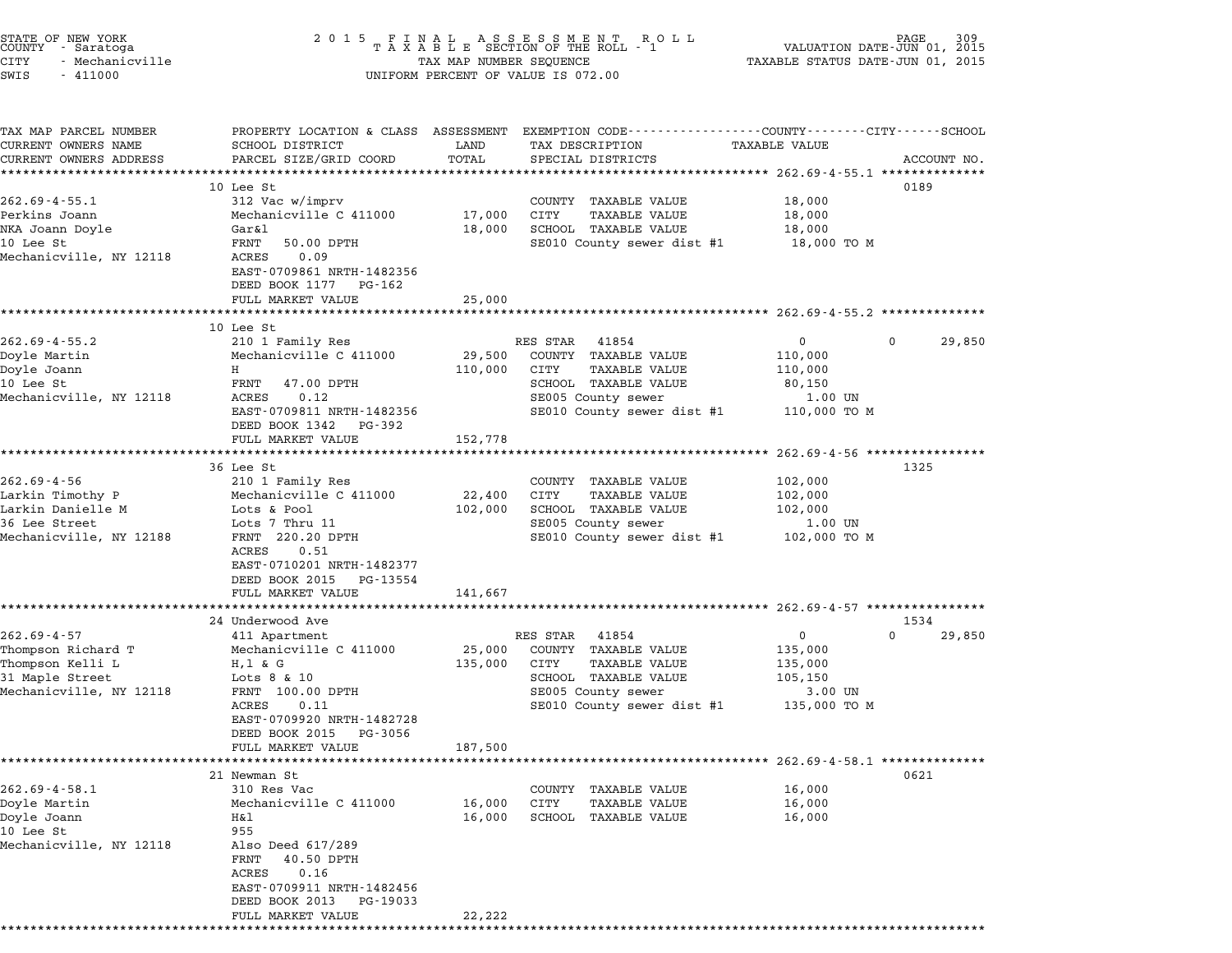| STATE OF NEW YORK<br>COUNTY - Saratoga<br>CITY<br>- Mechanicville<br>SWIS<br>$-411000$                                                                                                    | 2 0 1 5                                                                                                                                                                                                                                                                                                                             | TAX MAP NUMBER SEQUENCE                 | FINAL ASSESSMENT RO<br>TAXABLE SECTION OF THE ROLL - 1<br>R O L L<br>UNIFORM PERCENT OF VALUE IS 072.00                                                                                                                                                                                                                                                                     | VALUATION DATE-JUN 01, 2015<br>TAXABLE STATUS DATE-JUN 01, 2015                                                                                                                                                                                                   | PAGE                                                |
|-------------------------------------------------------------------------------------------------------------------------------------------------------------------------------------------|-------------------------------------------------------------------------------------------------------------------------------------------------------------------------------------------------------------------------------------------------------------------------------------------------------------------------------------|-----------------------------------------|-----------------------------------------------------------------------------------------------------------------------------------------------------------------------------------------------------------------------------------------------------------------------------------------------------------------------------------------------------------------------------|-------------------------------------------------------------------------------------------------------------------------------------------------------------------------------------------------------------------------------------------------------------------|-----------------------------------------------------|
| TAX MAP PARCEL NUMBER<br>CURRENT OWNERS NAME<br>CURRENT OWNERS ADDRESS                                                                                                                    | SCHOOL DISTRICT<br>PARCEL SIZE/GRID COORD                                                                                                                                                                                                                                                                                           | LAND<br>TOTAL                           | PROPERTY LOCATION & CLASS ASSESSMENT EXEMPTION CODE----------------COUNTY-------CITY-----SCHOOL<br>TAX DESCRIPTION<br>SPECIAL DISTRICTS                                                                                                                                                                                                                                     | <b>TAXABLE VALUE</b>                                                                                                                                                                                                                                              | ACCOUNT NO.                                         |
| $262.69 - 4 - 58.2$<br>Laurenzo Vincent J Sr<br>PO Box 252<br>Clifton Park, NY 12065                                                                                                      | Lee St<br>311 Res vac land<br>Mechanicville C 411000<br>FRNT<br>58.00 DPTH<br>0.11<br>ACRES<br>EAST-0709948 NRTH-1482363<br>DEED BOOK 2010<br>PG-27461<br>FULL MARKET VALUE                                                                                                                                                         | 8,800<br>8,800<br>12,222<br>*********** | COUNTY TAXABLE VALUE<br>CITY<br>TAXABLE VALUE<br>SCHOOL TAXABLE VALUE<br>SE010 County sewer dist #1                                                                                                                                                                                                                                                                         | 8,800<br>8,800<br>8,800<br>8,800 TO M                                                                                                                                                                                                                             |                                                     |
|                                                                                                                                                                                           | 107 Ellsworth Ave                                                                                                                                                                                                                                                                                                                   |                                         |                                                                                                                                                                                                                                                                                                                                                                             | ******************** 262.77-1-6 ******************                                                                                                                                                                                                                | 0856                                                |
| $262.77 - 1 - 6$<br>Lesson Peggy A<br>107 Ellsworth Ave<br>Mechanicville, NY 12118<br>$262.77 - 1 - 7$<br>Fane Jason D<br>Fane Victoria L<br>111 Ellsworth Ave<br>Mechanicville, NY 12118 | 210 1 Family Res<br>Mechanicville C 411000<br>Hq & L<br>1077<br>FRNT<br>53.00 DPTH 121.00<br>0.15<br>ACRES<br>EAST-0709461 NRTH-1482296<br>DEED BOOK 1287<br>PG-723<br>FULL MARKET VALUE<br>**********************<br>111 Ellsworth Ave<br>210 1 Family Res<br>Mechanicville C 411000<br>H & L<br>1078<br>FRNT<br>49.00 DPTH 121.00 | 83,333<br>15,600<br>85,000              | VET COM C 41132<br>11,000 VET COM T 41133<br>60,000 VET DIS C 41142<br>VET DIS T 41143<br>41834<br>SR STAR<br>COUNTY TAXABLE VALUE<br>CITY<br>TAXABLE VALUE<br>SCHOOL TAXABLE VALUE<br>SE005 County sewer<br>SE010 County sewer dist #1<br>COUNTY TAXABLE VALUE<br><b>TAXABLE VALUE</b><br>CITY<br>SCHOOL TAXABLE VALUE<br>SE005 County sewer<br>SE010 County sewer dist #1 | 15,000<br>$\Omega$<br>15,000<br>$\Omega$<br>12,000<br>0<br>12,000<br>0<br>$\mathbf 0$<br>0<br>33,000<br>33,000<br>0<br>1.00 UN<br>60,000 TO M<br>************************** 262.77-1-7 ******************<br>85,000<br>85,000<br>85,000<br>1.00 UN<br>85,000 TO M | 0<br>$\Omega$<br>$\mathbf 0$<br>0<br>60,000<br>1118 |
|                                                                                                                                                                                           | 0.14<br>ACRES<br>EAST-0709461 NRTH-1482246<br>DEED BOOK 1701 PG-728<br>FULL MARKET VALUE                                                                                                                                                                                                                                            | 118,056                                 |                                                                                                                                                                                                                                                                                                                                                                             |                                                                                                                                                                                                                                                                   |                                                     |
| $262.77 - 1 - 8$<br>Pirrone Anthony Jr<br>PO Box 404<br>Clifton Park, NY 12065                                                                                                            | **********************<br>115 Ellsworth Ave<br>210 1 Family Res<br>Mechanicville C 411000<br>Hb&l<br>FRNT<br>49.00 DPTH 121.00<br>0.14<br>ACRES<br>EAST-0709461 NRTH-1482186<br>DEED BOOK 1716<br>PG-602<br>FULL MARKET VALUE                                                                                                       | 14,400<br>72,000<br>100,000             | COUNTY TAXABLE VALUE<br>TAXABLE VALUE<br>CITY<br>SCHOOL TAXABLE VALUE<br>SE005 County sewer<br>SE010 County sewer dist #1                                                                                                                                                                                                                                                   | 72,000<br>72,000<br>72,000<br>1.00 UN<br>72,000 TO M                                                                                                                                                                                                              | 1391                                                |

STATE OF NEW YORK <sup>2</sup> <sup>0</sup> <sup>1</sup> 5 F I N A L A S S E S S M E N T R O L L PAGE <sup>310</sup> COUNTY - Saratoga <sup>T</sup> <sup>A</sup> <sup>X</sup> <sup>A</sup> <sup>B</sup> <sup>L</sup> <sup>E</sup> SECTION OF THE ROLL - <sup>1</sup> VALUATION DATE-JUN 01, <sup>2015</sup>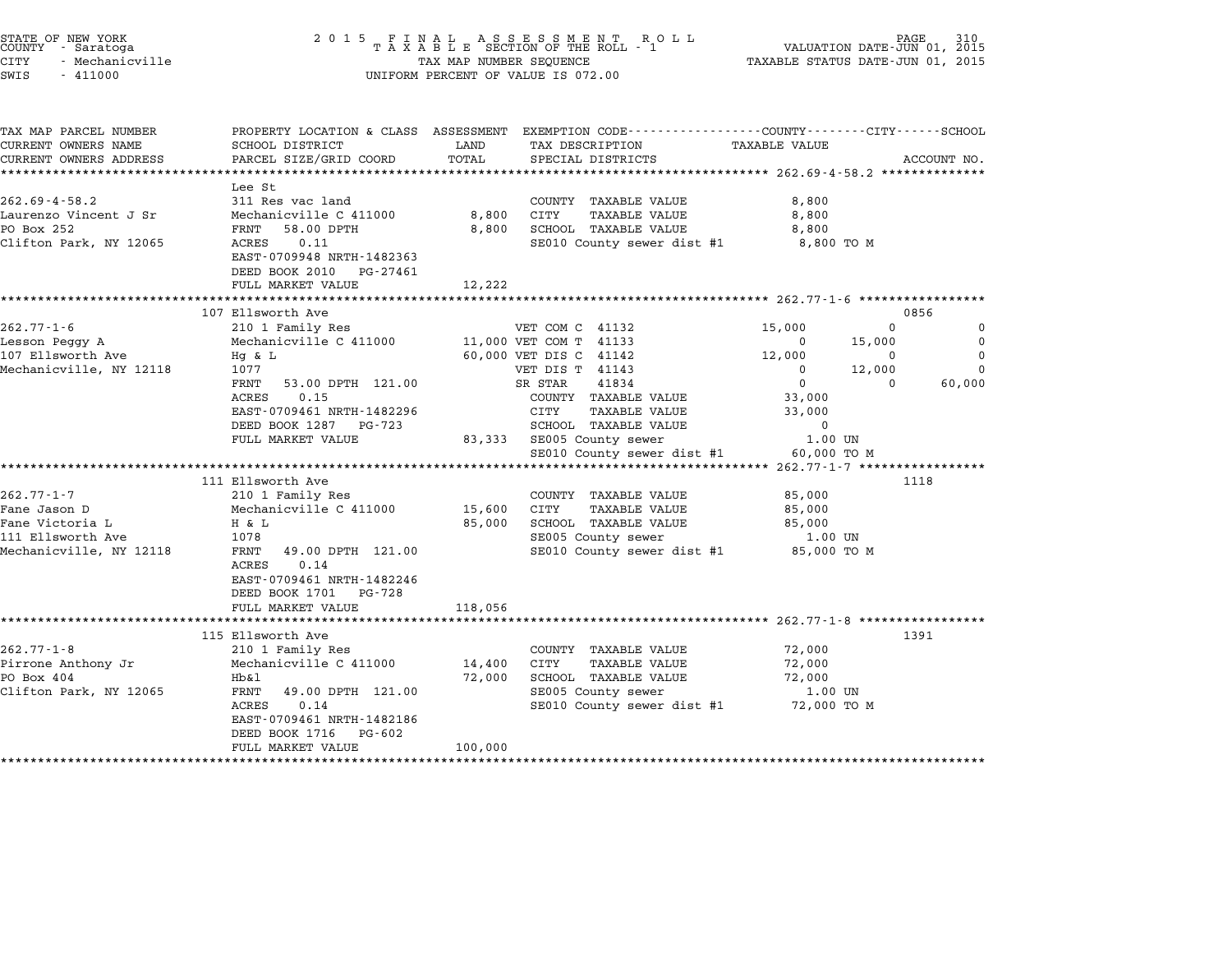| STATE OF NEW YORK<br>COUNTY - Saratoga<br><b>CITY</b><br>- Mechanicville<br>SWIS<br>$-411000$ | 2 0 1 5                                                                 | TAX MAP NUMBER SEQUENCE | FINAL ASSESSMENT ROLL<br>TAXABLE SECTION OF THE ROLL - 1<br>UNIFORM PERCENT OF VALUE IS 072.00                     | VALUATION DATE-JUN 01, 2015<br>TAXABLE STATUS DATE-JUN 01, 2015 | PAGE        |
|-----------------------------------------------------------------------------------------------|-------------------------------------------------------------------------|-------------------------|--------------------------------------------------------------------------------------------------------------------|-----------------------------------------------------------------|-------------|
| TAX MAP PARCEL NUMBER<br>CURRENT OWNERS NAME                                                  | SCHOOL DISTRICT                                                         | LAND                    | PROPERTY LOCATION & CLASS ASSESSMENT EXEMPTION CODE---------------COUNTY-------CITY------SCHOOL<br>TAX DESCRIPTION | TAXABLE VALUE                                                   |             |
| CURRENT OWNERS ADDRESS                                                                        | PARCEL SIZE/GRID COORD                                                  | TOTAL                   | SPECIAL DISTRICTS                                                                                                  |                                                                 | ACCOUNT NO. |
|                                                                                               | South Central Ave                                                       |                         |                                                                                                                    |                                                                 | 0093        |
| $262.77 - 1 - 9$                                                                              | $485$ >1use sm bld                                                      |                         | COUNTY TAXABLE VALUE                                                                                               | 131,000                                                         |             |
| Fortune Mary Ann                                                                              | Mechanicville C 411000                                                  | 32,700                  | CITY<br>TAXABLE VALUE                                                                                              | 131,000                                                         |             |
| 206 North Second St                                                                           | Bldg & Lot                                                              | 131,000                 | SCHOOL TAXABLE VALUE                                                                                               | 131,000                                                         |             |
| Mechanicville, NY 12118                                                                       | FRNT<br>93.47 DPTH                                                      |                         | SE005 County sewer                                                                                                 | $6.00$ UN                                                       |             |
|                                                                                               | ACRES<br>0.32<br>EAST-0709325 NRTH-1482169<br>DEED BOOK 2012<br>PG-1083 |                         | SE010 County sewer dist #1                                                                                         | 131,000 TO M                                                    |             |
|                                                                                               | FULL MARKET VALUE                                                       | 181,944                 |                                                                                                                    |                                                                 |             |
|                                                                                               | ******************                                                      |                         |                                                                                                                    | ********** 262.77-1-10 ***************                          | 0783        |
| $262.77 - 1 - 10$                                                                             | 121 Ellsworth Ave<br>210 1 Family Res                                   |                         | COUNTY TAXABLE VALUE                                                                                               | 76,000                                                          |             |
| Peterson Brian M                                                                              | Mechanicville C 411000                                                  | 15,200                  | CITY<br>TAXABLE VALUE                                                                                              | 76,000                                                          |             |
| Peterson Adrienne M                                                                           | H&l                                                                     | 76,000                  | SCHOOL TAXABLE VALUE                                                                                               | 76,000                                                          |             |
| 121 Ellsworth Avenue                                                                          | 1080                                                                    |                         | SE005 County sewer                                                                                                 | 1.00 UN                                                         |             |
| Mechanicville, NY 12118                                                                       | FRNT<br>42.00 DPTH 121.00<br>ACRES<br>0.12<br>EAST-0709461 NRTH-1482146 |                         | SE010 County sewer dist #1                                                                                         | 76,000 TO M                                                     |             |
|                                                                                               | DEED BOOK 2014 PG-16834<br>FULL MARKET VALUE                            | 105,556                 |                                                                                                                    |                                                                 |             |
|                                                                                               | 125 Ellsworth Ave                                                       |                         | ******************************* 262.77-1-11 ****************                                                       |                                                                 | 0314        |
| $262.77 - 1 - 11$                                                                             | 210 1 Family Res                                                        |                         | COUNTY TAXABLE VALUE                                                                                               | 79,000                                                          |             |
| Butler Michael J                                                                              | Mechanicville C 411000                                                  | 15,800                  | TAXABLE VALUE<br>CITY                                                                                              | 79,000                                                          |             |
| Butler Roseanne                                                                               | H & L                                                                   | 79,000                  | SCHOOL TAXABLE VALUE                                                                                               | 79,000                                                          |             |
| 135 Ellsworth Ave                                                                             | Comb Accts 0313&0314                                                    |                         | SE005 County sewer                                                                                                 | 1.00 UN                                                         |             |
| Mechanicville, NY 12118                                                                       | FRNT<br>84.59 DPTH 158.00<br>ACRES<br>0.30                              |                         | SE010 County sewer dist #1                                                                                         | 79,000 TO M                                                     |             |
|                                                                                               | EAST-0709452 NRTH-1482086<br>DEED BOOK 1213 PG-684<br>FULL MARKET VALUE | 109,722                 |                                                                                                                    |                                                                 |             |
|                                                                                               | ***********************                                                 |                         | ******************************* 262.77-1-12.1 **************                                                       |                                                                 |             |
|                                                                                               | 138-146 South Central Ave                                               |                         |                                                                                                                    |                                                                 | 0586        |
| $262.77 - 1 - 12.1$                                                                           | $485$ > 1use sm bld                                                     |                         | COUNTY TAXABLE VALUE                                                                                               | 125,600                                                         |             |
| Fortune Anthony                                                                               | Mechanicville C 411000                                                  | 40,000                  | CITY<br>TAXABLE VALUE                                                                                              | 125,600                                                         |             |
| 206 N Second Ave                                                                              | Bldg&l                                                                  | 125,600                 | SCHOOL TAXABLE VALUE                                                                                               | 125,600                                                         |             |
| Mechanicville, NY 12118                                                                       | 1414                                                                    |                         | SE005 County sewer                                                                                                 | $6.00$ UN                                                       |             |
|                                                                                               | Rose Fortune Irrevocable<br>ACRES<br>0.18<br>EAST-0709332 NRTH-1482065  |                         | SE010 County sewer dist #1                                                                                         | 125,600 то м                                                    |             |
|                                                                                               | DEED BOOK 2014<br>PG-3768<br>FULL MARKET VALUE                          | 174,444                 |                                                                                                                    |                                                                 |             |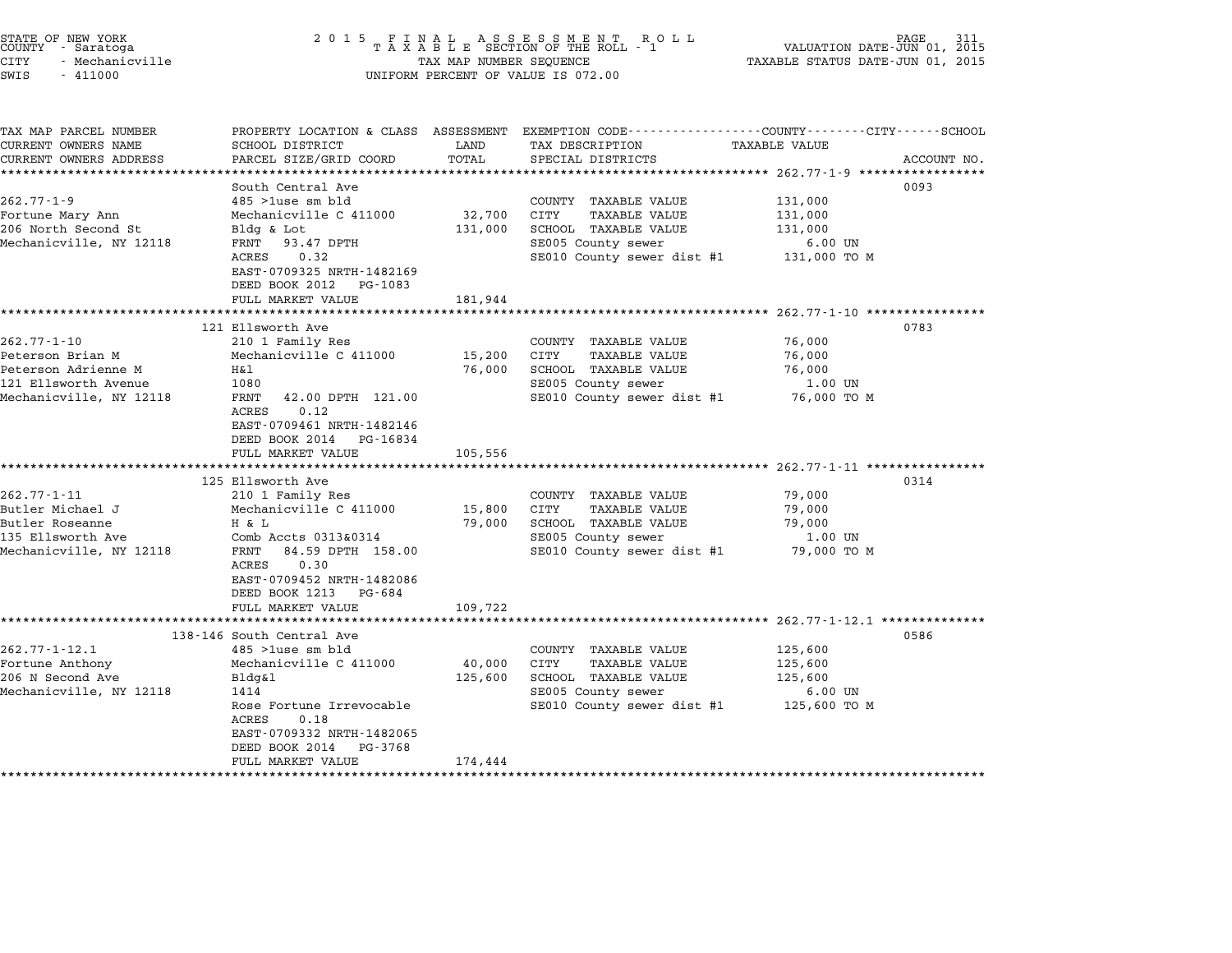| STATE OF NEW YORK<br>COUNTY - Saratoga<br>CITY<br>- Mechanicville<br>SWIS<br>$-411000$                                                     | 2 0 1 5                                                                                                                                                                                                                                          | TAX MAP NUMBER SEQUENCE      | FINAL ASSESSMENT ROLL<br>TAXABLE SECTION OF THE ROLL - 1<br>UNIFORM PERCENT OF VALUE IS 072.00                            | 312<br>VALUATION DATE-JUN 01,<br>2015<br>TAXABLE STATUS DATE-JUN 01, 2015                                                                                                                         |  |
|--------------------------------------------------------------------------------------------------------------------------------------------|--------------------------------------------------------------------------------------------------------------------------------------------------------------------------------------------------------------------------------------------------|------------------------------|---------------------------------------------------------------------------------------------------------------------------|---------------------------------------------------------------------------------------------------------------------------------------------------------------------------------------------------|--|
| TAX MAP PARCEL NUMBER<br>CURRENT OWNERS NAME<br>CURRENT OWNERS ADDRESS                                                                     | <b>SCHOOL DISTRICT</b><br>PARCEL SIZE/GRID COORD                                                                                                                                                                                                 | LAND<br>TOTAL<br>********    | TAX DESCRIPTION<br>SPECIAL DISTRICTS                                                                                      | PROPERTY LOCATION & CLASS ASSESSMENT EXEMPTION CODE--------------COUNTY-------CITY------SCHOOL<br><b>TAXABLE VALUE</b><br>ACCOUNT NO.<br>*************************** 262.77-1-12.2-1 ************ |  |
| $262.77 - 1 - 12.2 - 1$<br>Fortune Anthony<br>138-146 S Central Ave Rear<br>Mechanicville, NY 12118                                        | 138-146 South Central Ave<br>474 Billboard<br>Mechanicville C 411000<br>Sign On Sara Co Sewer<br>Property<br>Rose Fortune Irrevocable<br>DEED BOOK 2013<br>PG-3768<br>FULL MARKET VALUE                                                          | 0<br>1,500<br>2,083          | COUNTY TAXABLE VALUE<br>CITY<br>TAXABLE VALUE<br>SCHOOL TAXABLE VALUE                                                     | 1,500<br>1,500<br>1,500                                                                                                                                                                           |  |
| $262.77 - 1 - 15$<br>Butler Michael J<br>Butler Rose Ann<br>135 Ellsworth Ave<br>Mechanicville, NY 12118                                   | 137 Ellsworth Ave<br>220 2 Family Res<br>Mechanicville C 411000<br>Hq&l<br>FRNT<br>64.00 DPTH<br>0.27<br>ACRES<br>EAST-0709432 NRTH-1481926<br>DEED BOOK 2007<br>PG-34242<br>FULL MARKET VALUE                                                   | 19,000<br>85,000<br>118,056  | COUNTY TAXABLE VALUE<br>CITY<br>TAXABLE VALUE<br>SCHOOL TAXABLE VALUE<br>SE005 County sewer<br>SE010 County sewer dist #1 | 0812<br>85,000<br>85,000<br>85,000<br>2.00 UN<br>85,000 TO M                                                                                                                                      |  |
| $262.77 - 1 - 16$<br>148 Central Avenue, LLC<br>13 Lamos Ln<br>Fort Edward, NY 12828                                                       | 141 Ellsworth Ave<br>311 Res vac land<br>Mechanicville C 411000<br>V1<br>FRNT<br>76.23 DPTH<br>0.27<br>ACRES<br>EAST-0709452 NRTH-1481856<br>DEED BOOK 2013<br>PG-6749<br>FULL MARKET VALUE                                                      | 20,000<br>20,000<br>27,778   | COUNTY TAXABLE VALUE<br>CITY<br>TAXABLE VALUE<br>SCHOOL TAXABLE VALUE<br>SE010 County sewer dist #1                       | 0250<br>20,000<br>20,000<br>20,000<br>20,000 TO M                                                                                                                                                 |  |
| $262.77 - 1 - 17$<br>148 Central Avenue, LLC<br>13 Lamos Ln<br>Fort Edward, NY 12828                                                       | 147 Ellsworth Ave<br>484 1 use sm bld<br>Mechanicville C 411000<br>Hg&l<br>FRNT<br>52.00 DPTH<br>0.14<br>ACRES<br>EAST-0709462 NRTH-1481786<br>DEED BOOK 2013<br>PG-6749<br>FULL MARKET VALUE                                                    | 27,500<br>140,000<br>194,444 | COUNTY TAXABLE VALUE<br>CITY<br>TAXABLE VALUE<br>SCHOOL TAXABLE VALUE<br>SE005 County sewer<br>SE010 County sewer dist #1 | 0251<br>140,000<br>140,000<br>140,000<br>2.00 UN<br>140,000 TO M                                                                                                                                  |  |
| $262.77 - 1 - 18$<br>Cimino Joseph<br>c/o Henry Marcelle Etal<br>Trustee<br>155 South Central Ave<br>Mechanicville, NY 12118<br>********** | South Central Ave<br>484 1 use sm bld<br>Mechanicville C 411000<br>Beauty Salon<br>Life Estate<br>Thomas Guilianelli Truste<br>FRNT 100.33 DPTH<br>ACRES<br>0.20<br>EAST-0709472 NRTH-1481716<br>DEED BOOK 2009<br>PG-13747<br>FULL MARKET VALUE | 37,500<br>150,000<br>208,333 | COUNTY TAXABLE VALUE<br>CITY<br><b>TAXABLE VALUE</b><br>SCHOOL TAXABLE VALUE<br>SE010 County sewer dist #1                | 0248<br>150,000<br>150,000<br>150,000<br>150,000 то м                                                                                                                                             |  |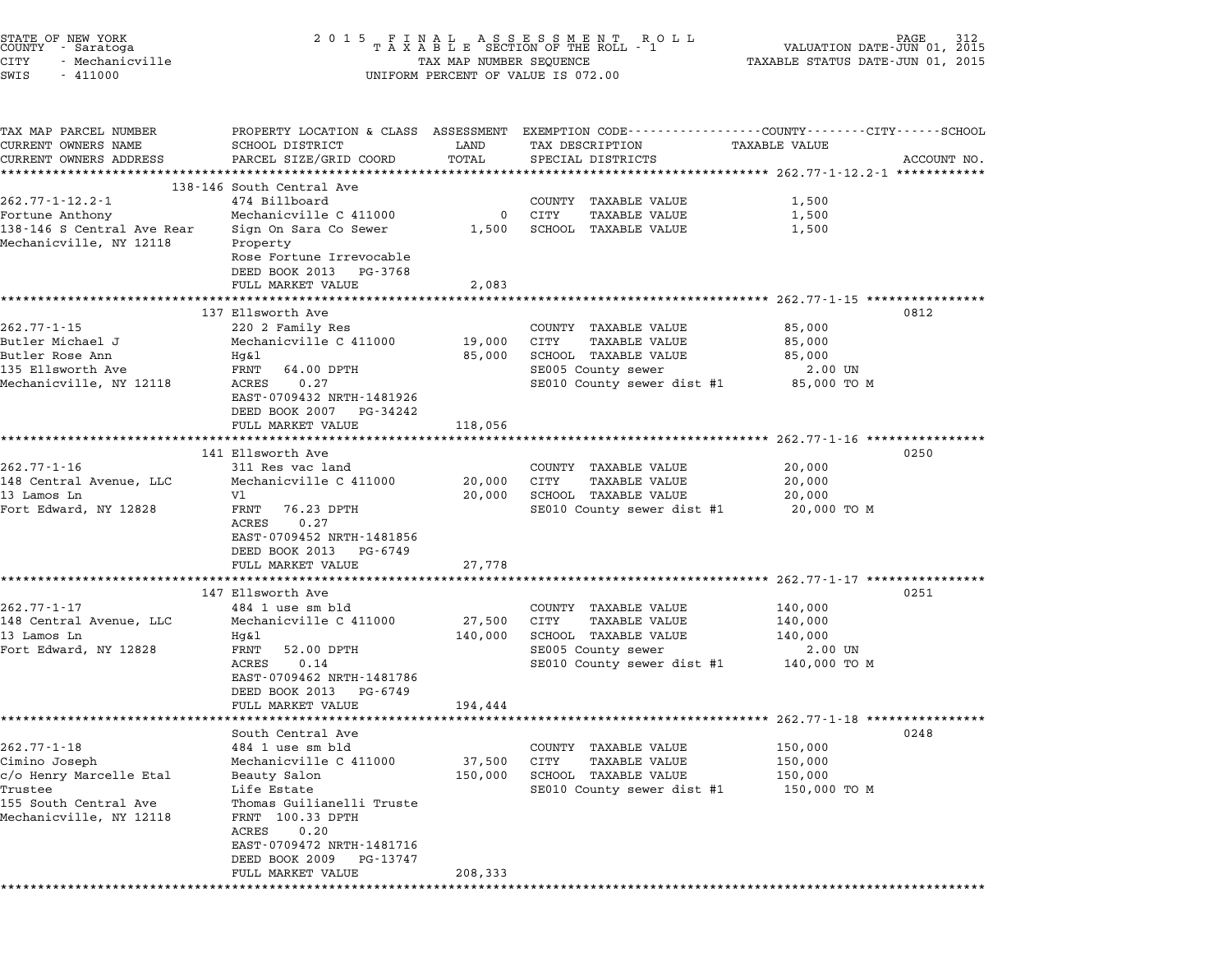| STATE OF NEW YORK<br>COUNTY - Saratoga<br>CITY<br>- Mechanicville<br>SWIS<br>$-411000$                                           | 2 0 1 5<br>FINAL ASSESSMENT RO<br>TAXABLE SECTION OF THE ROLL - 1<br>R O L L<br>TAX MAP NUMBER SEQUENCE<br>UNIFORM PERCENT OF VALUE IS 072.00                                                        |                                             |                                                                                                                                                       | PAGE<br>313<br>VALUATION DATE-JUN 01, 2015<br>TAXABLE STATUS DATE-JUN 01, 2015 |                            |  |
|----------------------------------------------------------------------------------------------------------------------------------|------------------------------------------------------------------------------------------------------------------------------------------------------------------------------------------------------|---------------------------------------------|-------------------------------------------------------------------------------------------------------------------------------------------------------|--------------------------------------------------------------------------------|----------------------------|--|
| TAX MAP PARCEL NUMBER<br>CURRENT OWNERS NAME<br>CURRENT OWNERS ADDRESS                                                           | SCHOOL DISTRICT<br>PARCEL SIZE/GRID COORD                                                                                                                                                            | LAND<br>TOTAL                               | PROPERTY LOCATION & CLASS ASSESSMENT EXEMPTION CODE---------------COUNTY-------CITY------SCHOOL<br>TAX DESCRIPTION<br>SPECIAL DISTRICTS               | <b>TAXABLE VALUE</b>                                                           | ACCOUNT NO.                |  |
|                                                                                                                                  |                                                                                                                                                                                                      |                                             |                                                                                                                                                       | **************** 262.77-1-19.1 ***************                                 |                            |  |
| $262.77 - 1 - 19.1$                                                                                                              | 172-178 South Central Ave                                                                                                                                                                            |                                             | SR STAR<br>41834                                                                                                                                      | $\mathbf 0$                                                                    | 0246<br>$\Omega$<br>64,980 |  |
| Cimino Joseph<br>c/o Henry Marcelle Etal<br>Trustee<br>155 South Central Ave<br>Mechanicville, NY 12118                          | 210 1 Family Res<br>Mechanicville C 411000<br>Hgl 1085<br>Life Estate<br>Thomas Giulianelli Truste<br>57.00 DPTH<br>FRNT<br>ACRES<br>0.10<br>EAST-0709492 NRTH-1481636<br>DEED BOOK 2009<br>PG-13747 | 23,700<br>85,500                            | COUNTY TAXABLE VALUE<br>CITY<br><b>TAXABLE VALUE</b><br>SCHOOL TAXABLE VALUE<br>SE005 County sewer<br>SE010 County sewer dist #1                      | 85,500<br>85,500<br>20,520<br>1.00 UN<br>85,500 TO M                           |                            |  |
|                                                                                                                                  | FULL MARKET VALUE                                                                                                                                                                                    | 118,750                                     |                                                                                                                                                       |                                                                                |                            |  |
|                                                                                                                                  | ***********************<br>178 South Central Ave                                                                                                                                                     |                                             | ************************************** 262.77-1-19.2 ***************                                                                                  |                                                                                |                            |  |
| 262.77-1-19.2<br>Cervini Theodore J III<br>Cervini Paula<br>Bubble's Restaurant<br>150 So Central Ave<br>Mechanicville, NY 12118 | 421 Restaurant<br>Mechanicville C 411000<br>Restaurant<br>FRNT 191.00 DPTH<br>ACRES<br>0.17<br>EAST-0709497 NRTH-1481548<br>DEED BOOK 1087<br>PG-36<br>FULL MARKET VALUE                             | 69,000<br>210,000<br>291,667                | COUNTY TAXABLE VALUE<br>CITY<br><b>TAXABLE VALUE</b><br>SCHOOL TAXABLE VALUE<br>SE005 County sewer<br>SE010 County sewer dist #1                      | 210,000<br>210,000<br>210,000<br>11.00 UN<br>210,000 TO M                      |                            |  |
|                                                                                                                                  | ******************                                                                                                                                                                                   |                                             |                                                                                                                                                       |                                                                                |                            |  |
|                                                                                                                                  | Ellsworth Ave                                                                                                                                                                                        |                                             |                                                                                                                                                       |                                                                                | 1521                       |  |
| $262.77 - 1 - 23$<br>Butler Michael<br>135 Ellsworth Ave<br>Mechanicville, NY 12118                                              | 210 1 Family Res<br>Mechanicville C 411000<br>FRNT 84.00 DPTH<br>ACRES<br>0.37<br>EAST-0709426 NRTH-1481998<br>DEED BOOK 1418<br>PG-78<br>FULL MARKET VALUE<br>**********************                | 18,200<br>125,000<br>173,611<br>*********** | RES STAR<br>41854<br>COUNTY TAXABLE VALUE<br><b>TAXABLE VALUE</b><br>CITY<br>SCHOOL TAXABLE VALUE<br>SE005 County sewer<br>SE010 County sewer dist #1 | $\mathbf 0$<br>125,000<br>125,000<br>95,150<br>1.00 UN<br>125,000 TO M         | $\Omega$<br>29,850         |  |
|                                                                                                                                  | 114 South Main St                                                                                                                                                                                    |                                             |                                                                                                                                                       | $262.77 - 2 - 1$ *****************                                             | 0011                       |  |
| $262.77 - 2 - 1$<br>Herrington Steven E Jr<br>14 Osgood St<br>Mechanicville, NY 12118                                            | 220 2 Family Res<br>Mechanicville C 411000<br>Hq&l<br>959<br>FRNT<br>43.00 DPTH 175.00<br>ACRES<br>0.17<br>EAST-0709771 NRTH-1482246<br>DEED BOOK 982<br>PG-729                                      | 15,800<br>92,000                            | COUNTY TAXABLE VALUE<br>CITY<br>TAXABLE VALUE<br>SCHOOL TAXABLE VALUE<br>SE005 County sewer<br>SE010 County sewer dist #1                             | 92,000<br>92,000<br>92,000<br>2.00 UN<br>92,000 TO M                           |                            |  |
|                                                                                                                                  | FULL MARKET VALUE                                                                                                                                                                                    | 127,778                                     |                                                                                                                                                       |                                                                                |                            |  |
| ************************                                                                                                         |                                                                                                                                                                                                      |                                             |                                                                                                                                                       |                                                                                |                            |  |

STATE OF NEW YORK <sup>2</sup> <sup>0</sup> <sup>1</sup> 5 F I N A L A S S E S S M E N T R O L L PAGE <sup>313</sup> COUNTY - Saratoga <sup>T</sup> <sup>A</sup> <sup>X</sup> <sup>A</sup> <sup>B</sup> <sup>L</sup> <sup>E</sup> SECTION OF THE ROLL - <sup>1</sup> VALUATION DATE-JUN 01, <sup>2015</sup>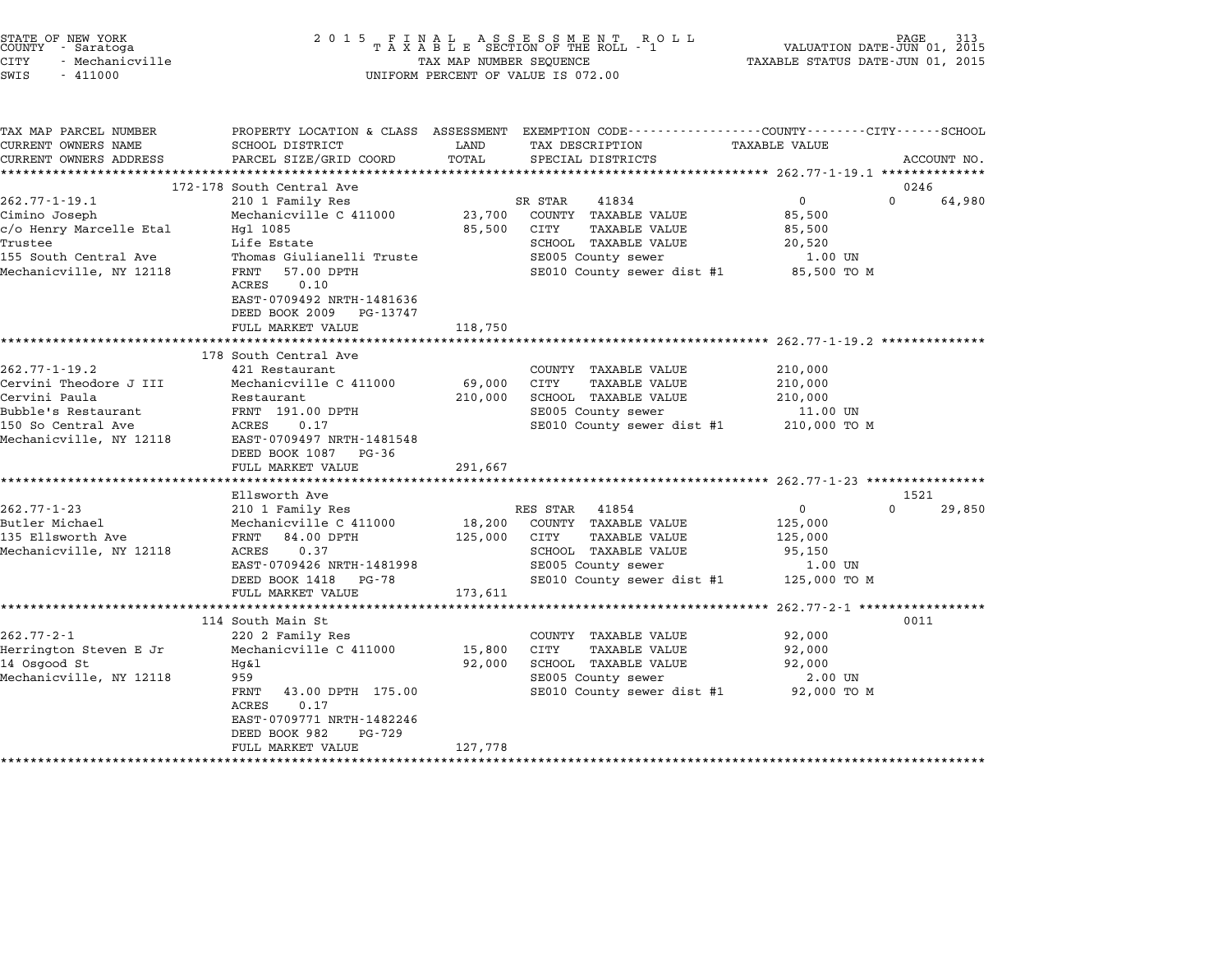| STATE OF NEW YORK<br>COUNTY - Saratoga<br><b>CITY</b><br>- Mechanicville<br>SWIS<br>$-411000$        | 2 0 1 5                                                                                                                                                                                                                        | TAX MAP NUMBER SEQUENCE                  | FINAL ASSESSMENT RO<br>TAXABLE SECTION OF THE ROLL - 1<br>R O L L<br>UNIFORM PERCENT OF VALUE IS 072.00                                                                                            | VALUATION DATE-JUN 01, 2015<br>TAXABLE STATUS DATE-JUN 01, 2015                           | PAGE                       |
|------------------------------------------------------------------------------------------------------|--------------------------------------------------------------------------------------------------------------------------------------------------------------------------------------------------------------------------------|------------------------------------------|----------------------------------------------------------------------------------------------------------------------------------------------------------------------------------------------------|-------------------------------------------------------------------------------------------|----------------------------|
| TAX MAP PARCEL NUMBER<br>CURRENT OWNERS NAME<br>CURRENT OWNERS ADDRESS                               | SCHOOL DISTRICT<br>PARCEL SIZE/GRID COORD<br>***********************                                                                                                                                                           | LAND<br>TOTAL<br>**********              | PROPERTY LOCATION & CLASS ASSESSMENT EXEMPTION CODE---------------COUNTY-------CITY------SCHOOL<br>TAX DESCRIPTION<br>SPECIAL DISTRICTS                                                            | TAXABLE VALUE                                                                             | ACCOUNT NO.                |
| $262.77 - 2 - 2$<br>Vandenburgh Lucas<br>5192 Bliss Rd<br>Ballston Spa, NY 12020                     | 118-120 South Main St<br>411 Apartment<br>Mechanicville C 411000<br>Η&l<br>969<br>FRNT<br>60.63 DPTH<br>ACRES<br>0.24<br>EAST-0709771 NRTH-1482196<br>DEED BOOK 2012<br>PG-35421<br>FULL MARKET VALUE                          | 22,400<br>110,000<br>152,778             | ********************************* 262.77-2-2 *****************<br>COUNTY TAXABLE VALUE<br><b>TAXABLE VALUE</b><br>CITY<br>SCHOOL TAXABLE VALUE<br>SE005 County sewer<br>SE010 County sewer dist #1 | 110,000<br>110,000<br>110,000<br>4.00 UN<br>110,000 TO M                                  | 0187                       |
| $262.77 - 2 - 3$<br>Vredenburg David A<br>16 Ensign Ave<br>Mechanicville, NY 12118                   | 16 Ensign Ave<br>220 2 Family Res<br>Mechanicville C 411000<br>Η&l<br>1310<br>FRNT<br>40.00 DPTH<br>0.10<br>ACRES<br>EAST-0709881 NRTH-1482216<br>DEED BOOK 1751<br>PG-277<br>FULL MARKET VALUE                                | 15,600<br>83,000<br>115,278              | SR STAR<br>41834<br>COUNTY TAXABLE VALUE<br>CITY<br><b>TAXABLE VALUE</b><br>SCHOOL TAXABLE VALUE<br>SE005 County sewer<br>SE010 County sewer dist #1                                               | $\mathbf 0$<br>83,000<br>83,000<br>18,020<br>2.00 UN<br>83,000 TO M                       | 1457<br>$\Omega$<br>64,980 |
| $262.77 - 2 - 4$<br>Rubino Marguerite E<br>20 Ensign Ave<br>Mechanicville, NY 12118                  | 20 Ensign Ave<br>210 1 Family Res<br>Mechanicville C 411000<br>Hg&l<br>966<br>FRNT<br>40.00 DPTH 118.00<br>0.11<br>ACRES<br>EAST-0709921 NRTH-1482216<br>DEED BOOK 1497<br>PG-530<br>FULL MARKET VALUE<br>******************   | 14,900<br>83,000<br>115,278              | RES STAR<br>41854<br>COUNTY TAXABLE VALUE<br>CITY<br><b>TAXABLE VALUE</b><br>SCHOOL TAXABLE VALUE<br>SE005 County sewer<br>SE010 County sewer dist #1                                              | $\mathsf 0$<br>83,000<br>83,000<br>53,150<br>1.00 UN<br>83,000 TO M                       | 1213<br>$\cap$<br>29,850   |
| $262.77 - 2 - 5$<br>Thompson Scott G<br>Thompson Phyllis<br>24 Ensign Ave<br>Mechanicville, NY 12118 | 24 Ensign Ave<br>210 1 Family Res<br>Mechanicville C 411000<br>Η&l<br>965<br>FRNT<br>42.50 DPTH 118.00<br>0.12<br>ACRES<br>EAST-0709961 NRTH-1482217<br>DEED BOOK 2007<br>PG-31019<br>FULL MARKET VALUE<br>******************* | 15,600<br>93,000<br>129,167<br>********* | COUNTY TAXABLE VALUE<br>CITY<br>TAXABLE VALUE<br>SCHOOL TAXABLE VALUE<br>SE005 County sewer<br>SE010 County sewer dist #1                                                                          | $262.77 - 2 - 5$ ****************<br>93,000<br>93,000<br>93,000<br>1.00 UN<br>93,000 TO M | 0740                       |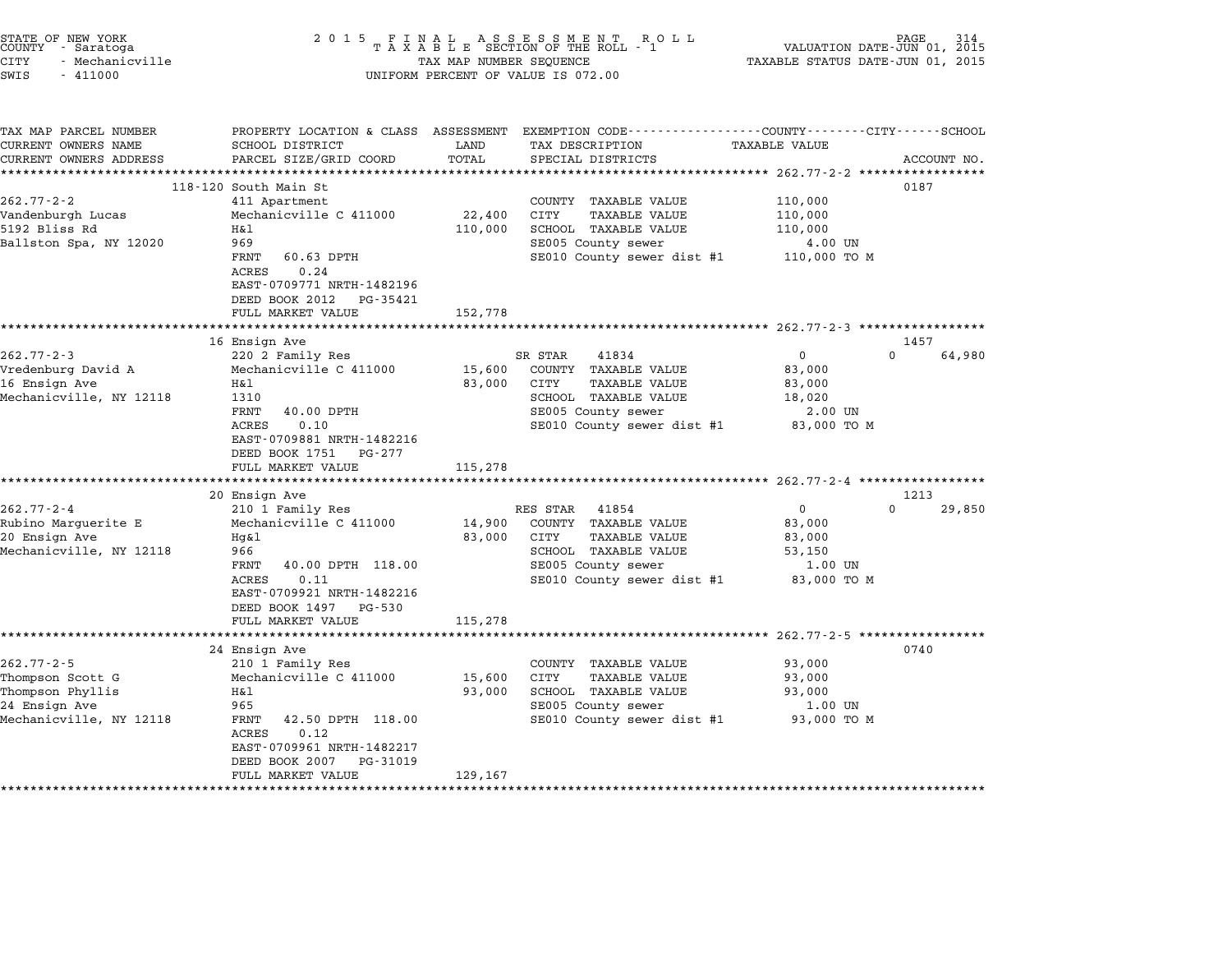| STATE OF NEW YORK<br>COUNTY - Saratoga<br><b>CITY</b><br>- Mechanicville<br>SWIS<br>$-411000$ | 2 0 1 5                                                                                            | TAX MAP NUMBER SEQUENCE | $\begin{array}{cccccccccccccc} & F & I & N & A & L & A & S & S & E & S & S & M & E & N & T & R & O & L & L \\ T & A & X & A & B & L & E & SECTION OF THE ROLL & - & 1 & & & \\ \end{array}$<br>UNIFORM PERCENT OF VALUE IS 072.00 | VALUATION DATE-JUN 01, 2015<br>TAXABLE STATUS DATE-JUN 01, 2015 | PAGE                       |
|-----------------------------------------------------------------------------------------------|----------------------------------------------------------------------------------------------------|-------------------------|-----------------------------------------------------------------------------------------------------------------------------------------------------------------------------------------------------------------------------------|-----------------------------------------------------------------|----------------------------|
| TAX MAP PARCEL NUMBER<br>CURRENT OWNERS NAME                                                  | SCHOOL DISTRICT                                                                                    | LAND<br>TOTAL           | PROPERTY LOCATION & CLASS ASSESSMENT EXEMPTION CODE---------------COUNTY-------CITY------SCHOOL<br>TAX DESCRIPTION<br>SPECIAL DISTRICTS                                                                                           | <b>TAXABLE VALUE</b>                                            | ACCOUNT NO.                |
| CURRENT OWNERS ADDRESS                                                                        | PARCEL SIZE/GRID COORD                                                                             |                         |                                                                                                                                                                                                                                   |                                                                 |                            |
|                                                                                               | 26 Ensign Ave                                                                                      |                         |                                                                                                                                                                                                                                   |                                                                 | 1393                       |
| $262.77 - 2 - 6$<br>Thompson Scott<br>26 Ensign Ave                                           | 220 2 Family Res<br>Mechanicville C 411000<br>Η&l                                                  | 15,100<br>105,000       | COUNTY TAXABLE VALUE<br>CITY<br>TAXABLE VALUE<br>SCHOOL TAXABLE VALUE                                                                                                                                                             | 105,000<br>105,000<br>105,000                                   |                            |
| Mechanicville, NY 12118                                                                       | FRNT<br>42.50 DPTH 118.00<br>ACRES<br>0.12<br>EAST-0710011 NRTH-1482217<br>DEED BOOK 2007 PG-11326 |                         | SE005 County sewer<br>SE010 County sewer dist #1                                                                                                                                                                                  | 2.00 UN<br>105,000 то м                                         |                            |
|                                                                                               | FULL MARKET VALUE                                                                                  | 145,833                 |                                                                                                                                                                                                                                   |                                                                 |                            |
|                                                                                               | *******<br>29 Lee St                                                                               |                         |                                                                                                                                                                                                                                   | ************************ 262.77-2-7 ****************            | 1207                       |
| $262.77 - 2 - 7$<br>Boguzski Donna M                                                          | 270 Mfg housing<br>Mechanicville C 411000                                                          | 10,000                  | COUNTY TAXABLE VALUE<br><b>CITY</b><br><b>TAXABLE VALUE</b>                                                                                                                                                                       | 18,000<br>18,000                                                |                            |
| 28 Lee St<br>Mechanicville, NY 12118                                                          | Trailor & Lot<br>FRNT<br>85.00 DPTH                                                                | 18,000                  | SCHOOL TAXABLE VALUE<br>SE005 County sewer                                                                                                                                                                                        | 18,000<br>1.00 UN                                               |                            |
|                                                                                               | 0.07<br>ACRES<br>EAST-0710063 NRTH-1482261<br>DEED BOOK 1601 PG-234                                |                         | SE010 County sewer dist #1                                                                                                                                                                                                        | 18,000 TO M                                                     |                            |
|                                                                                               | FULL MARKET VALUE                                                                                  | 25,000                  |                                                                                                                                                                                                                                   |                                                                 |                            |
|                                                                                               | 28 Ensign Ave                                                                                      |                         |                                                                                                                                                                                                                                   |                                                                 | 0613                       |
| $262.77 - 2 - 8$                                                                              | 220 2 Family Res                                                                                   |                         | COUNTY TAXABLE VALUE                                                                                                                                                                                                              | 83,000                                                          |                            |
| Gagnon David C<br>Gagnon Kimberly A                                                           | Mechanicville C 411000<br>H&l&vl                                                                   | 14,900<br>83,000        | <b>CITY</b><br>TAXABLE VALUE<br>SCHOOL TAXABLE VALUE                                                                                                                                                                              | 83,000<br>83,000                                                |                            |
| 111 Riley Rd<br>Melrose, NY 12121                                                             | Comb Accts 0613&0614<br>FRNT<br>85.00 DPTH 73.00<br>ACRES<br>0.14<br>EAST-0710071 NRTH-1482207     |                         | SE005 County sewer<br>SE010 County sewer dist #1                                                                                                                                                                                  | 2.00 UN<br>83,000 TO M                                          |                            |
|                                                                                               | DEED BOOK 1404<br>PG-735<br>FULL MARKET VALUE                                                      | 115,278                 |                                                                                                                                                                                                                                   |                                                                 |                            |
|                                                                                               | 21 Ensign Ave                                                                                      |                         |                                                                                                                                                                                                                                   |                                                                 | 1324                       |
| $262.77 - 2 - 12$<br>Spickler Edwin                                                           | 210 1 Family Res<br>Mechanicville C 411000                                                         |                         | VET COM C 41132<br>27,200 VET COM T 41133                                                                                                                                                                                         | 34,000<br>$\mathbf{0}$<br>0<br>15,000                           | $\mathbf 0$<br>$\mathbf 0$ |
| Spickler Blanche N<br>21 Ensign Ave                                                           | H & L<br>963a                                                                                      |                         | 136,000 VET DIS C 41142<br>VET DIS T 41143                                                                                                                                                                                        | 68,000<br>0<br>$\mathbf 0$<br>30,000                            | $\mathbf 0$<br>$\Omega$    |
| Mechanicville, NY 12118                                                                       | FRNT 339.50 DPTH<br>ACRES<br>0.93<br>EAST-0710172 NRTH-1482087<br>DEED BOOK 0852<br>PG-0077        |                         | SR STAR<br>41834<br>COUNTY TAXABLE VALUE<br>CITY<br><b>TAXABLE VALUE</b><br>SCHOOL TAXABLE VALUE                                                                                                                                  | $\mathbf 0$<br>$\Omega$<br>34,000<br>91,000<br>71,020           | 64,980                     |
|                                                                                               | FULL MARKET VALUE                                                                                  | 188,889                 | SE005 County sewer<br>SE010 County sewer dist #1                                                                                                                                                                                  | 1.00 UN<br>136,000 TO M                                         |                            |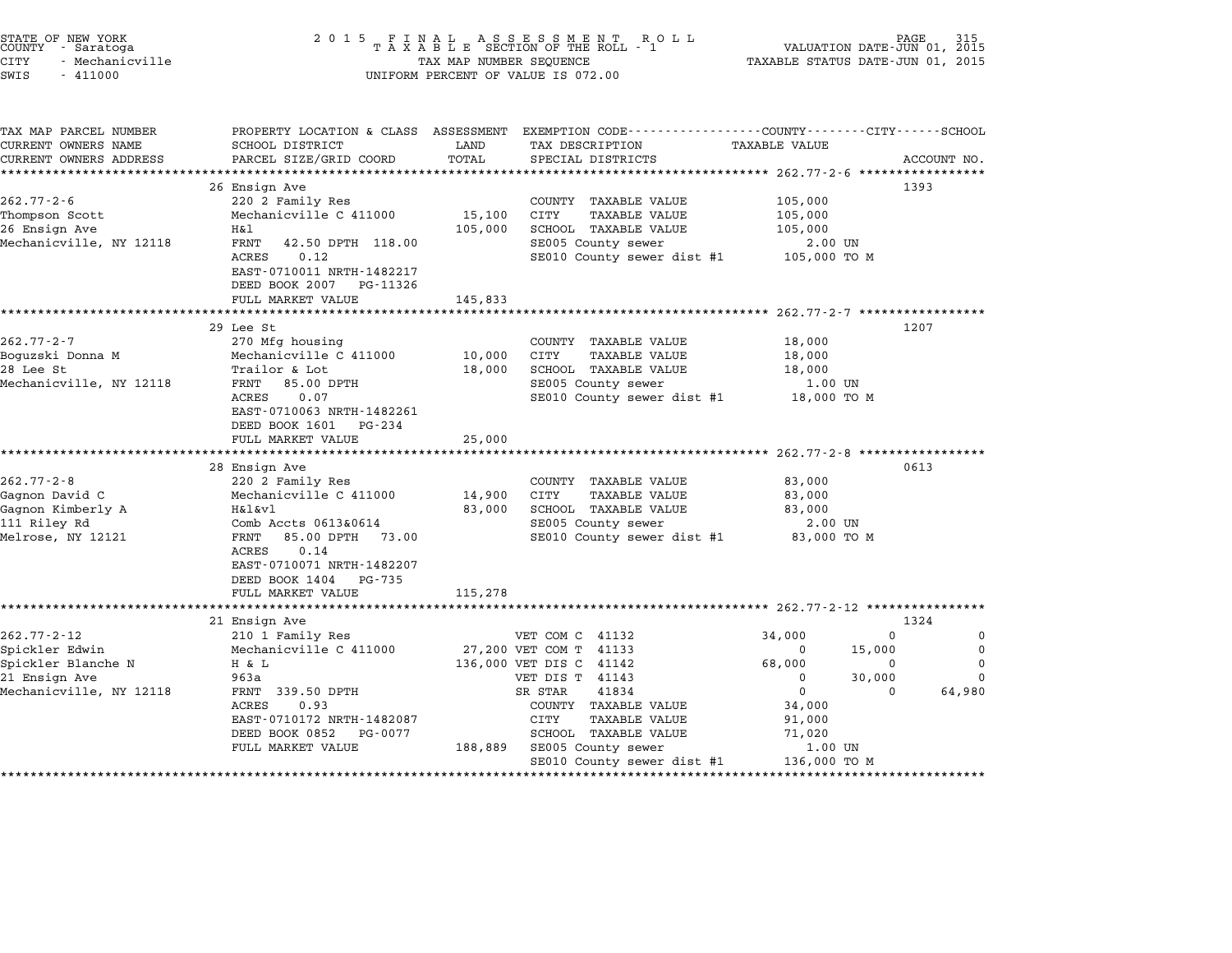| STATE OF NEW YORK |  |               |  |  |  |
|-------------------|--|---------------|--|--|--|
| COUNTY            |  | - Saratoga    |  |  |  |
| CITY              |  | Mechanicville |  |  |  |

# STATE OF NEW YORK <sup>2</sup> <sup>0</sup> <sup>1</sup> 5 F I N A L A S S E S S M E N T R O L L PAGE <sup>316</sup> COUNTY - Saratoga <sup>T</sup> <sup>A</sup> <sup>X</sup> <sup>A</sup> <sup>B</sup> <sup>L</sup> <sup>E</sup> SECTION OF THE ROLL - <sup>1</sup> VALUATION DATE-JUN 01, <sup>2015</sup> STATE OF NEW YORK (RACE STATE OF NEW YORK OF A SOLL ASSESSMENT ASSESSMENT AND TRUSS OF NEW THE ROLL PAGE 316<br>COUNTY - Saratoga (2015 TAXABLE STATUS DATE-JUN 01, 2015 TAXABLE STATUS DATE-JUN 01, 2015<br>CITY - Mechanicville SWIS - <sup>411000</sup> UNIFORM PERCENT OF VALUE IS 072.00

| TAX MAP PARCEL NUMBER        | PROPERTY LOCATION & CLASS ASSESSMENT |              | EXEMPTION CODE-----------------COUNTY-------CITY------SCHOOL        |                                                   |          |             |
|------------------------------|--------------------------------------|--------------|---------------------------------------------------------------------|---------------------------------------------------|----------|-------------|
| CURRENT OWNERS NAME          | SCHOOL DISTRICT                      | LAND         | TAX DESCRIPTION                                                     | <b>TAXABLE VALUE</b>                              |          |             |
| CURRENT OWNERS ADDRESS       | PARCEL SIZE/GRID COORD               | TOTAL        | SPECIAL DISTRICTS                                                   |                                                   |          | ACCOUNT NO. |
| **************************** |                                      |              |                                                                     |                                                   |          |             |
|                              | Ensign Ave                           |              |                                                                     |                                                   | 0151     |             |
| $262.77 - 2 - 13$            | 311 Res vac land                     |              | COUNTY TAXABLE VALUE                                                | 19,000                                            |          |             |
| Gaspie Dennis M              | Mechanicville C 411000               | 19,000       | <b>CITY</b><br><b>TAXABLE VALUE</b>                                 | 19,000                                            |          |             |
| Gaspie Barbara M             | V1                                   | 19,000       | SCHOOL TAXABLE VALUE                                                | 19,000                                            |          |             |
| 19 Ensign Ave                | FRNT<br>40.00 DPTH 118.00            |              | SE010 County sewer dist #1                                          | 19,000 TO M                                       |          |             |
| Mechanicville, NY 12118      | 0.11<br>ACRES                        |              |                                                                     |                                                   |          |             |
|                              | EAST-0709972 NRTH-1482077            |              |                                                                     |                                                   |          |             |
|                              | DEED BOOK 0980<br>PG-0156            |              |                                                                     |                                                   |          |             |
|                              | FULL MARKET VALUE                    | 26,389       |                                                                     |                                                   |          |             |
|                              | *************************            | ************ | ************************************* 262.77-2-14 ***************** |                                                   |          |             |
|                              | 19 Ensign Ave                        |              |                                                                     |                                                   | 0149     |             |
| $262.77 - 2 - 14$            | 210 1 Family Res                     |              | VET WAR C 41122                                                     | 19,350                                            | $\Omega$ | 0           |
| Gaspie Dennis M              | Mechanicville C 411000               |              | 25,800 VET WAR T 41123                                              | 0                                                 | 9,000    | $\Omega$    |
| Gaspie Barbara M             | H&l&h&l                              |              | 129,000 RES STAR<br>41854                                           | $\mathbf 0$                                       | $\Omega$ | 29,850      |
| 19 Ensign Ave                | Comb Accts 0149&0150                 |              | COUNTY TAXABLE VALUE                                                | 109,650                                           |          |             |
| Mechanicville, NY 12118      | 78.82 DPTH<br>FRNT                   |              | CITY<br>TAXABLE VALUE                                               | 120,000                                           |          |             |
|                              | ACRES<br>0.17                        |              | <b>SCHOOL TAXABLE VALUE</b>                                         | 99,150                                            |          |             |
|                              | EAST-0709912 NRTH-1482096            |              | SE005 County sewer                                                  | 1.00 UN                                           |          |             |
|                              | DEED BOOK 0980<br>PG-0158            |              | SE010 County sewer dist #1                                          | 129,000 TO M                                      |          |             |
|                              | FULL MARKET VALUE                    | 179,167      |                                                                     |                                                   |          |             |
|                              |                                      |              |                                                                     | ******************* 262.77-2-15 ***************** |          |             |
|                              | 124 South Main St                    |              |                                                                     |                                                   | 1022     |             |
| $262.77 - 2 - 15$            | 210 1 Family Res                     |              | RES STAR<br>41854                                                   | $\mathbf{0}$                                      | $\Omega$ | 29,850      |
| Leonard Scott                | Mechanicville C 411000               | 15,800       | COUNTY TAXABLE VALUE                                                | 79,000                                            |          |             |
| Mary Ellen                   | H&1                                  | 79,000       | CITY<br><b>TAXABLE VALUE</b>                                        | 79,000                                            |          |             |
| 124 So Main St               | 971                                  |              | SCHOOL TAXABLE VALUE                                                | 49,150                                            |          |             |
| Mechanicville, NY 12118      | 38.00 DPTH<br>FRNT                   |              | SE005 County sewer                                                  | 1.00 UN                                           |          |             |
|                              | 0.16<br>ACRES                        |              | SE010 County sewer dist #1                                          | 79,000 TO M                                       |          |             |
|                              | EAST-0709782 NRTH-1482126            |              |                                                                     |                                                   |          |             |
|                              | DEED BOOK 1283<br>PG-616             |              |                                                                     |                                                   |          |             |
|                              | FULL MARKET VALUE                    | 109,722      |                                                                     |                                                   |          |             |
|                              | ***************************          |              |                                                                     |                                                   |          |             |
|                              | 128 South Main St                    |              |                                                                     |                                                   | 1043     |             |
| $262.77 - 2 - 16$            | 210 1 Family Res                     |              | RES STAR<br>41854                                                   | 0                                                 | $\Omega$ | 29,850      |
| Trexler Brian                | Mechanicville C 411000               | 16,600       | COUNTY TAXABLE VALUE                                                | 83,000                                            |          |             |
| Trexler Kimberly A           | Hb&1                                 | 83,000       | CITY<br><b>TAXABLE VALUE</b>                                        | 83,000                                            |          |             |
| 128 South Main St            | 972                                  |              | SCHOOL TAXABLE VALUE                                                | 53,150                                            |          |             |
| Mechanicville, NY 12118      | 45.00 DPTH<br>FRNT                   |              | SE005 County sewer                                                  | 1.00 UN                                           |          |             |
|                              | <b>ACRES</b><br>0.19                 |              | SE010 County sewer dist #1                                          | 83,000 TO M                                       |          |             |
|                              | EAST-0709782 NRTH-1482086            |              |                                                                     |                                                   |          |             |
|                              | DEED BOOK 1421<br>$PG - 8$           |              |                                                                     |                                                   |          |             |
|                              | FULL MARKET VALUE                    | 115,278      |                                                                     |                                                   |          |             |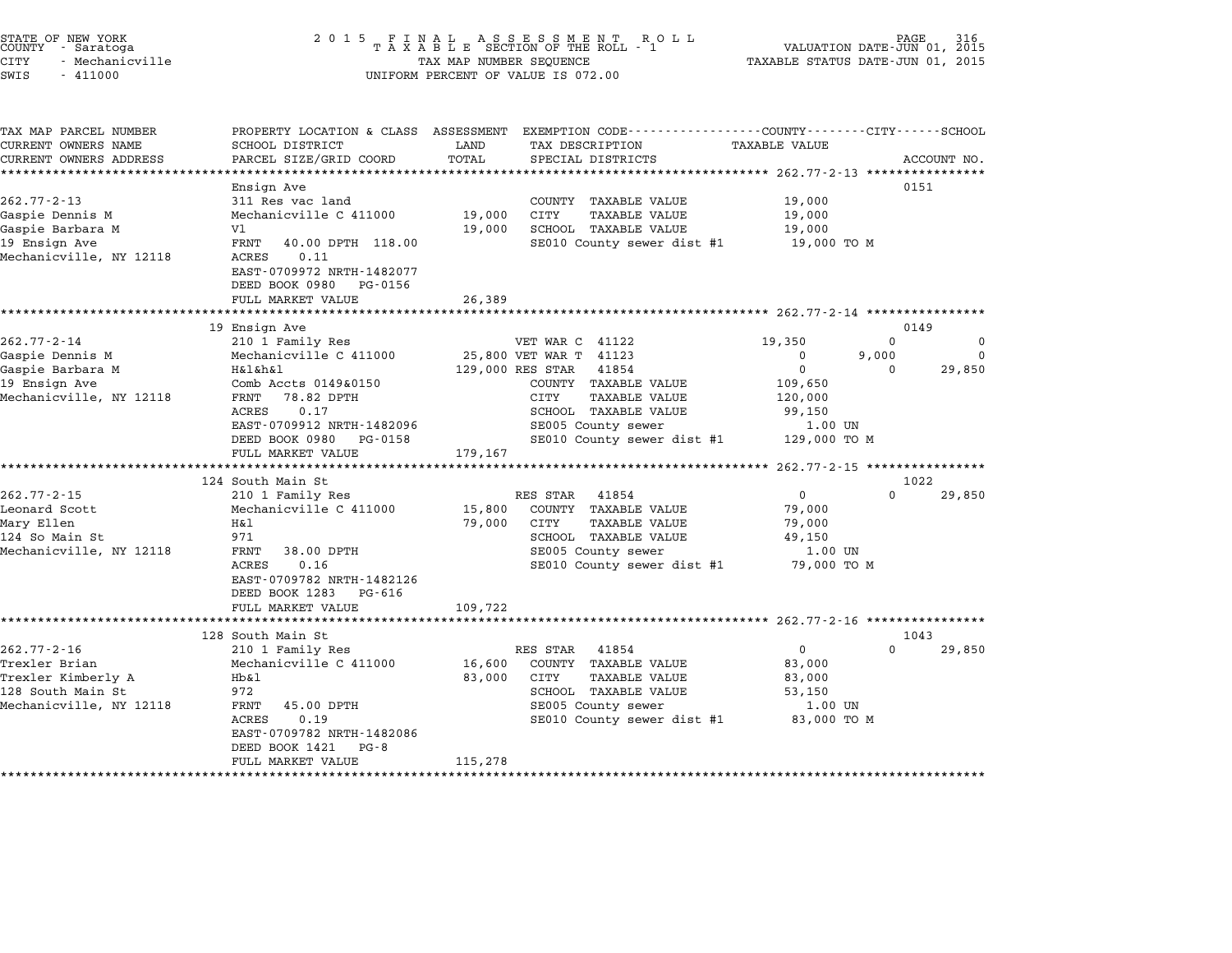| STATE OF NEW YORK |                 |  |
|-------------------|-----------------|--|
| COUNTY            | - Saratoga      |  |
| CITY              | - Mechanicville |  |

# STATE OF NEW YORK <sup>2</sup> <sup>0</sup> <sup>1</sup> 5 F I N A L A S S E S S M E N T R O L L PAGE <sup>317</sup> COUNTY - Saratoga <sup>T</sup> <sup>A</sup> <sup>X</sup> <sup>A</sup> <sup>B</sup> <sup>L</sup> <sup>E</sup> SECTION OF THE ROLL - <sup>1</sup> VALUATION DATE-JUN 01, <sup>2015</sup> CITY - Mechanicville TAX MAP NUMBER SEQUENCE TAXABLE STATUS DATE-JUN 01, <sup>2015</sup> SWIS - <sup>411000</sup> UNIFORM PERCENT OF VALUE IS 072.00

| TAX MAP PARCEL NUMBER                              | PROPERTY LOCATION & CLASS ASSESSMENT  |         | EXEMPTION CODE------------------COUNTY-------CITY------SCHOOL |                         |                  |             |
|----------------------------------------------------|---------------------------------------|---------|---------------------------------------------------------------|-------------------------|------------------|-------------|
| CURRENT OWNERS NAME                                | SCHOOL DISTRICT                       | LAND    | TAX DESCRIPTION                                               | TAXABLE VALUE           |                  |             |
| CURRENT OWNERS ADDRESS<br>************************ | PARCEL SIZE/GRID COORD                | TOTAL   | SPECIAL DISTRICTS                                             |                         |                  | ACCOUNT NO. |
|                                                    |                                       |         |                                                               |                         |                  |             |
| $262.77 - 2 - 17$                                  | 132 South Main St<br>220 2 Family Res |         | RES STAR<br>41854                                             | $\mathbf{0}$            | 1531<br>$\Omega$ | 29,850      |
| Enzien Peter V                                     | Mechanicville C 411000                | 23,700  | COUNTY TAXABLE VALUE                                          | 95,000                  |                  |             |
| Mary Agnes                                         | Hq&l                                  | 95,000  | CITY<br>TAXABLE VALUE                                         | 95,000                  |                  |             |
| 132 South Main St                                  | 973                                   |         | SCHOOL TAXABLE VALUE                                          | 65,150                  |                  |             |
| Mechanicville, NY 12118                            | Life Estate                           |         | SE005 County sewer                                            | 2.00 UN                 |                  |             |
|                                                    | FRNT<br>46.00 DPTH                    |         | SE010 County sewer dist #1 95,000 TO M                        |                         |                  |             |
|                                                    | 0.23<br>ACRES                         |         |                                                               |                         |                  |             |
|                                                    | EAST-0709812 NRTH-1482036             |         |                                                               |                         |                  |             |
|                                                    | DEED BOOK 1276<br>PG-717              |         |                                                               |                         |                  |             |
|                                                    | FULL MARKET VALUE                     | 131,944 |                                                               |                         |                  |             |
|                                                    |                                       |         |                                                               |                         |                  |             |
|                                                    | 134 South Main St                     |         |                                                               |                         | 1235             |             |
| $262.77 - 2 - 18$                                  | 220 2 Family Res                      |         | RES STAR 41854                                                | $\overline{0}$          | $\Omega$         | 29,850      |
| Bouyea Mitchell A Jr                               | Mechanicville C 411000                | 28,200  | COUNTY TAXABLE VALUE                                          | 113,000                 |                  |             |
| Bouyea Maria A                                     | H&l                                   | 113,000 | CITY<br><b>TAXABLE VALUE</b>                                  | 113,000                 |                  |             |
| 90 Central Ave                                     | FRNT<br>50.00 DPTH                    |         | SCHOOL TAXABLE VALUE                                          | 83,150                  |                  |             |
| Mechanicville, NY 12118                            | ACRES<br>0.83                         |         | SE005 County sewer                                            | 2.00 UN                 |                  |             |
|                                                    | EAST-0709992 NRTH-1481997             |         | SE010 County sewer dist #1                                    | 113,000 TO M            |                  |             |
|                                                    | DEED BOOK 1332<br>PG-296              |         |                                                               |                         |                  |             |
|                                                    | FULL MARKET VALUE                     | 156,944 |                                                               |                         |                  |             |
|                                                    |                                       |         |                                                               |                         |                  |             |
|                                                    | 138 South Main St                     |         |                                                               |                         | 0516             |             |
| $262.77 - 2 - 19$                                  | 210 1 Family Res                      |         | RES STAR<br>41854                                             | $\mathbf{0}$            | $\Omega$         | 29,850      |
| Jenney Allan                                       | Mechanicville C 411000                | 30,700  | COUNTY TAXABLE VALUE                                          | 123,000                 |                  |             |
| Jenney Mary                                        | Hq&l                                  | 123,000 | CITY<br>TAXABLE VALUE                                         | 123,000                 |                  |             |
| 138 South Main St<br>Mechanicville, NY 12118       | 975<br>FRNT<br>79.00 DPTH             |         | SCHOOL TAXABLE VALUE<br>SE005 County sewer                    | 93,150                  |                  |             |
|                                                    | 1.26<br>ACRES                         |         | SE010 County sewer dist #1                                    | 1.00 UN<br>123,000 TO M |                  |             |
|                                                    | EAST-0710042 NRTH-1481937             |         |                                                               |                         |                  |             |
|                                                    | DEED BOOK 2012<br>PG-42733            |         |                                                               |                         |                  |             |
|                                                    | FULL MARKET VALUE                     | 170,833 |                                                               |                         |                  |             |
|                                                    |                                       |         |                                                               |                         |                  |             |
|                                                    | 148 South Main St                     |         |                                                               |                         | 1464             |             |
| $262.77 - 2 - 20$                                  | 210 1 Family Res                      |         | RES STAR<br>41854                                             | $\Omega$                | $\Omega$         | 29,850      |
| Larkin Shane W                                     | Mechanicville C 411000                | 39,500  | COUNTY TAXABLE VALUE                                          | 280,000                 |                  |             |
| Larkin Mona                                        | HG & L                                | 280,000 | CITY<br><b>TAXABLE VALUE</b>                                  | 280,000                 |                  |             |
| 2742 River Rd                                      | Comb Accts 1464&1465                  |         | SCHOOL TAXABLE VALUE                                          | 250,150                 |                  |             |
| Melrose, NY 12121                                  | FRNT 156.67 DPTH                      |         | SE005 County sewer                                            | 1.00 UN                 |                  |             |
|                                                    | 2.82<br>ACRES                         |         | SE010 County sewer dist #1                                    | 280,000 TO M            |                  |             |
|                                                    | EAST-0710032 NRTH-1481807             |         |                                                               |                         |                  |             |
|                                                    | DEED BOOK 2011<br>PG-38838            |         |                                                               |                         |                  |             |
|                                                    | FULL MARKET VALUE                     | 388,889 |                                                               |                         |                  |             |
|                                                    |                                       |         |                                                               |                         |                  |             |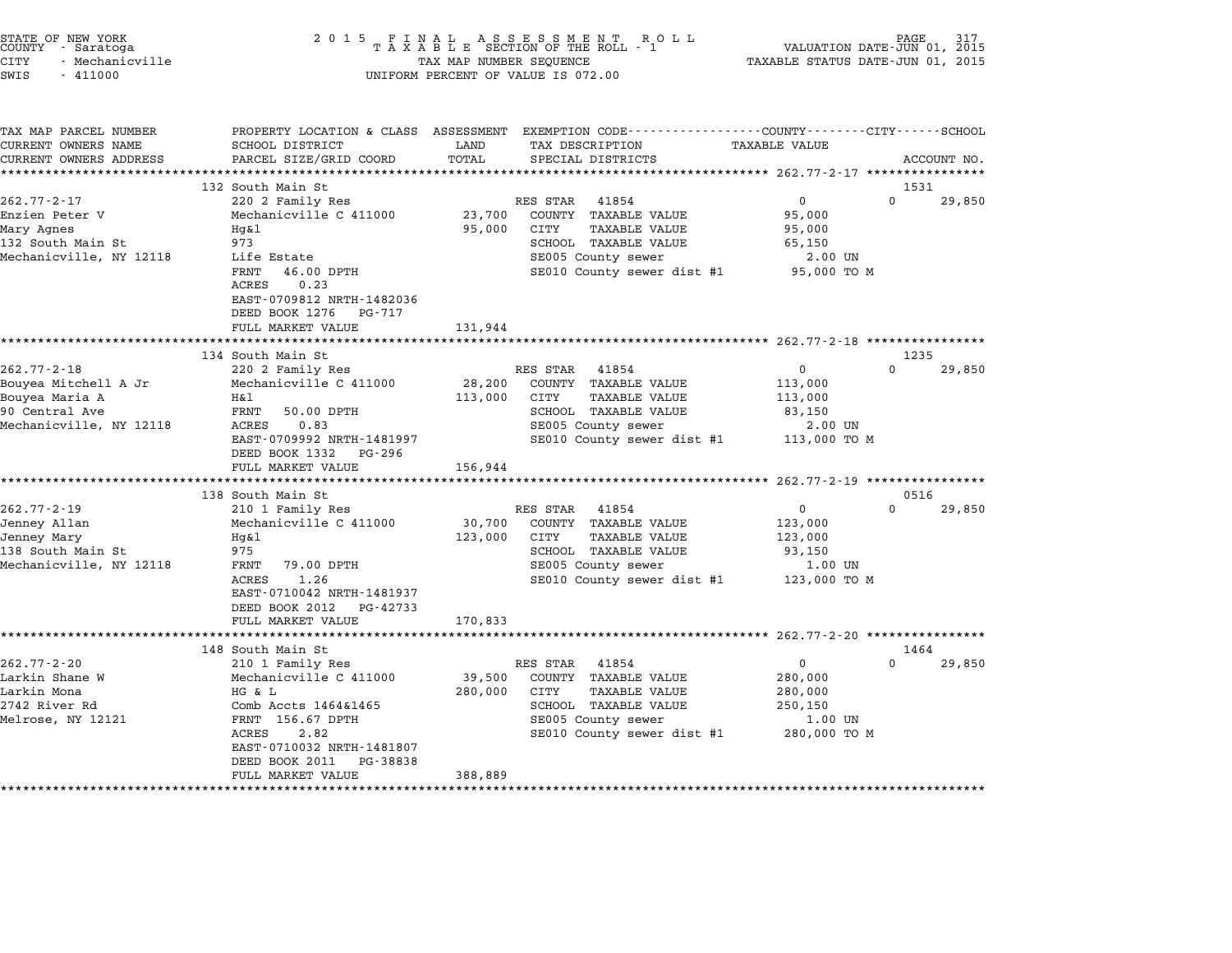| STATE OF NEW YORK<br>COUNTY - Saratoga<br>CITY<br>- Mechanicville<br>$-411000$<br>SWIS |                                                                     | TAX MAP NUMBER SEQUENCE | $\begin{array}{cccccccccccccc} 2& 0& 1& 5 & & F & I & N & A & L & & A & S & S & E & S & M & E & N & T & & R & O & L \\ & & T & A & X & A & B & L & E & SECTION & OF & THE & ROLL & - & 1 \end{array}$<br>UNIFORM PERCENT OF VALUE IS 072.00 | VALUATION DATE-JUN 01, 2015<br>TAXABLE STATUS DATE-JUN 01, 2015 | PAGE<br>318        |
|----------------------------------------------------------------------------------------|---------------------------------------------------------------------|-------------------------|---------------------------------------------------------------------------------------------------------------------------------------------------------------------------------------------------------------------------------------------|-----------------------------------------------------------------|--------------------|
| TAX MAP PARCEL NUMBER<br>CURRENT OWNERS NAME                                           | SCHOOL DISTRICT                                                     | LAND                    | PROPERTY LOCATION & CLASS ASSESSMENT EXEMPTION CODE----------------COUNTY-------CITY------SCHOOL<br>TAX DESCRIPTION                                                                                                                         | <b>TAXABLE VALUE</b>                                            |                    |
| CURRENT OWNERS ADDRESS                                                                 | PARCEL SIZE/GRID COORD                                              | TOTAL                   | SPECIAL DISTRICTS                                                                                                                                                                                                                           |                                                                 | ACCOUNT NO.        |
|                                                                                        | **************************                                          |                         |                                                                                                                                                                                                                                             |                                                                 |                    |
|                                                                                        | 162 South Main St                                                   |                         |                                                                                                                                                                                                                                             | $\mathbf 0$                                                     | 0578<br>$\Omega$   |
| $262.77 - 2 - 21$<br>Ricci Stephen M                                                   | 210 1 Family Res<br>Mechanicville C 411000                          | 33,000                  | RES STAR<br>41854<br>COUNTY TAXABLE VALUE                                                                                                                                                                                                   | 132,000                                                         | 29,850             |
| Ricci Deborah K                                                                        | Η&l                                                                 | 132,000                 | CITY<br>TAXABLE VALUE                                                                                                                                                                                                                       | 132,000                                                         |                    |
| 162 South Main St                                                                      | 977                                                                 |                         | SCHOOL TAXABLE VALUE                                                                                                                                                                                                                        | 102,150                                                         |                    |
| Mechanicville, NY 12118                                                                | FRNT<br>56.57 DPTH                                                  |                         | SE005 County sewer                                                                                                                                                                                                                          | 1.00 UN                                                         |                    |
|                                                                                        | ACRES<br>0.81                                                       |                         | SE010 County sewer dist #1                                                                                                                                                                                                                  | 132,000 TO M                                                    |                    |
|                                                                                        | EAST-0710021 NRTH-1481692                                           |                         |                                                                                                                                                                                                                                             |                                                                 |                    |
|                                                                                        | DEED BOOK 1549<br>PG-168                                            |                         |                                                                                                                                                                                                                                             |                                                                 |                    |
|                                                                                        | FULL MARKET VALUE                                                   | 183,333                 |                                                                                                                                                                                                                                             |                                                                 |                    |
|                                                                                        | 164 South Main St                                                   |                         | ******************************* 262.77-2-22 **************                                                                                                                                                                                  |                                                                 | 0350               |
| $262.77 - 2 - 22$                                                                      | 220 2 Family Res                                                    |                         | RES STAR 41854                                                                                                                                                                                                                              | $\mathbf 0$                                                     | $\Omega$<br>29,850 |
| Devito David A                                                                         | Mechanicville C 411000                                              | 27,000                  | COUNTY TAXABLE VALUE                                                                                                                                                                                                                        | 108,000                                                         |                    |
| Devito Joanne                                                                          | Η&l                                                                 | 108,000                 | CITY<br>TAXABLE VALUE                                                                                                                                                                                                                       | 108,000                                                         |                    |
| 164 So Main St                                                                         | 978                                                                 |                         | SCHOOL TAXABLE VALUE                                                                                                                                                                                                                        | 78,150                                                          |                    |
| Mechanicville, NY 12118                                                                | FRNT<br>50.00 DPTH 630.00                                           |                         | SE005 County sewer                                                                                                                                                                                                                          | 2.00 UN                                                         |                    |
|                                                                                        | ACRES<br>0.72<br>EAST-0710022 NRTH-1481637<br>DEED BOOK 1114 PG-333 |                         | SE010 County sewer dist #1                                                                                                                                                                                                                  | 108,000 TO M                                                    |                    |
|                                                                                        | FULL MARKET VALUE<br>***********************                        | 150,000                 |                                                                                                                                                                                                                                             |                                                                 |                    |
|                                                                                        |                                                                     |                         |                                                                                                                                                                                                                                             |                                                                 | 0649               |
| $262.77 - 2 - 23$                                                                      | 166 South Main St<br>210 1 Family Res                               |                         | RES STAR 41854                                                                                                                                                                                                                              | $\mathbf 0$                                                     | $\Omega$<br>29,850 |
| DePeter Edward A                                                                       | Mechanicville C 411000                                              | 31,500                  | COUNTY TAXABLE VALUE                                                                                                                                                                                                                        | 119,000                                                         |                    |
| Trustee                                                                                | Hq&l                                                                | 119,000                 | CITY<br>TAXABLE VALUE                                                                                                                                                                                                                       | 119,000                                                         |                    |
| 166 South Main St                                                                      | 979                                                                 |                         | SCHOOL TAXABLE VALUE                                                                                                                                                                                                                        | 89,150                                                          |                    |
| Mechanicville, NY 12118                                                                | FRNT<br>50.00 DPTH                                                  |                         | SE005 County sewer                                                                                                                                                                                                                          | 1.00 UN                                                         |                    |
|                                                                                        | ACRES<br>0.71                                                       |                         | SE010 County sewer dist #1                                                                                                                                                                                                                  | 119,000 TO M                                                    |                    |
|                                                                                        | EAST-0710053 NRTH-1481587                                           |                         |                                                                                                                                                                                                                                             |                                                                 |                    |
|                                                                                        | DEED BOOK 2007 PG-45438<br>FULL MARKET VALUE                        | 165,278                 |                                                                                                                                                                                                                                             |                                                                 |                    |
|                                                                                        |                                                                     |                         |                                                                                                                                                                                                                                             |                                                                 |                    |
|                                                                                        | 170 South Main St                                                   |                         |                                                                                                                                                                                                                                             |                                                                 | 0258               |
| $262.77 - 2 - 24$                                                                      | 210 1 Family Res                                                    |                         | COUNTY TAXABLE VALUE                                                                                                                                                                                                                        | 103,000                                                         |                    |
| Herkenham Scott W                                                                      | Mechanicville C 411000                                              | 25,750                  | CITY<br><b>TAXABLE VALUE</b>                                                                                                                                                                                                                | 103,000                                                         |                    |
| Herkenham Shirley A                                                                    | $Hq\&1$                                                             | 103,000                 | SCHOOL TAXABLE VALUE                                                                                                                                                                                                                        | 103,000                                                         |                    |
| 170 S Main St                                                                          | 980                                                                 |                         | SE005 County sewer                                                                                                                                                                                                                          | 1.00 UN                                                         |                    |
| Mechanicville, NY 12118                                                                | FRNT<br>51.50 DPTH<br>ACRES<br>0.69                                 |                         | SE010 County sewer dist #1                                                                                                                                                                                                                  | 103,000 то м                                                    |                    |
|                                                                                        | EAST-0710053 NRTH-1481537<br>DEED BOOK 2013 PG-50043                |                         |                                                                                                                                                                                                                                             |                                                                 |                    |
|                                                                                        | FULL MARKET VALUE                                                   | 143,056                 |                                                                                                                                                                                                                                             |                                                                 |                    |
|                                                                                        |                                                                     |                         |                                                                                                                                                                                                                                             |                                                                 |                    |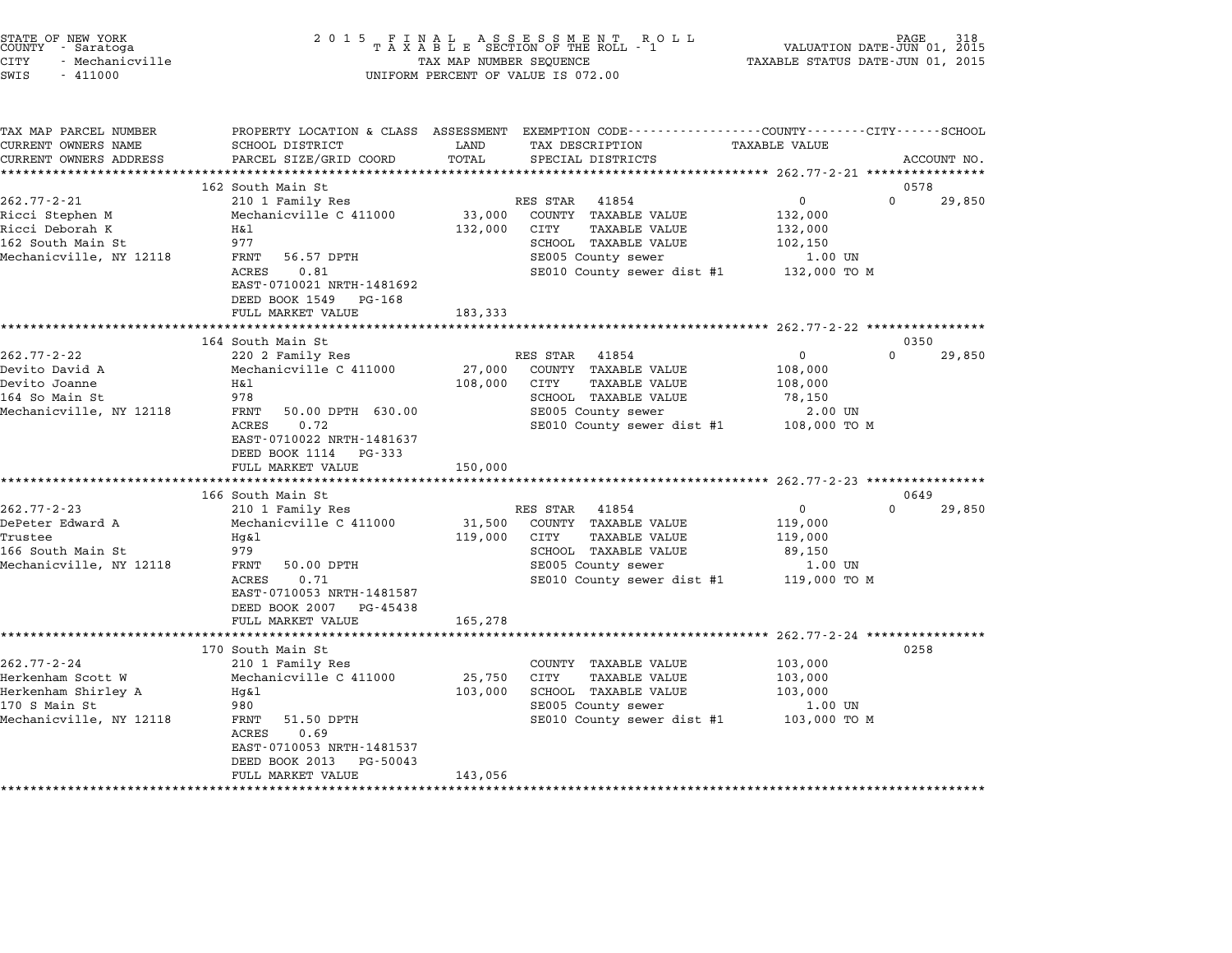| STATE OF NEW YORK<br>COUNTY - Saratoga<br>CITY<br>- Mechanicville<br>SWIS<br>$-411000$ | 2 0 1 5                                                               | TAX MAP NUMBER SEQUENCE | FINAL ASSESSMENT RC<br>TAXABLE SECTION OF THE ROLL - 1<br>R O L L<br>UNIFORM PERCENT OF VALUE IS 072.00                                  | VALUATION DATE-JUN 01, 2015<br>TAXABLE STATUS DATE-JUN 01, 2015 | PAGE                       |
|----------------------------------------------------------------------------------------|-----------------------------------------------------------------------|-------------------------|------------------------------------------------------------------------------------------------------------------------------------------|-----------------------------------------------------------------|----------------------------|
| TAX MAP PARCEL NUMBER<br>CURRENT OWNERS NAME<br>CURRENT OWNERS ADDRESS                 | SCHOOL DISTRICT<br>PARCEL SIZE/GRID COORD                             | LAND<br>TOTAL           | PROPERTY LOCATION & CLASS ASSESSMENT EXEMPTION CODE----------------COUNTY-------CITY------SCHOOL<br>TAX DESCRIPTION<br>SPECIAL DISTRICTS | <b>TAXABLE VALUE</b>                                            | ACCOUNT NO.                |
|                                                                                        | ****************************                                          |                         |                                                                                                                                          |                                                                 |                            |
| $262.77 - 2 - 25$                                                                      | 176 South Main St<br>210 1 Family Res                                 |                         | SR STAR<br>41834                                                                                                                         | 0                                                               | 0934<br>$\Omega$<br>64,980 |
| Kelly William J                                                                        | Mechanicville C 411000                                                | 34,500                  | COUNTY TAXABLE VALUE                                                                                                                     | 138,000                                                         |                            |
| Kelly Sandra M                                                                         | H L G & Pool                                                          | 138,000                 | CITY<br><b>TAXABLE VALUE</b>                                                                                                             | 138,000                                                         |                            |
| 176 South Main St                                                                      | 981                                                                   |                         | SCHOOL TAXABLE VALUE                                                                                                                     | 73,020                                                          |                            |
| Mechanicville, NY 12118                                                                | FRNT<br>51.50 DPTH                                                    |                         | SE005 County sewer                                                                                                                       | 1.00 UN                                                         |                            |
|                                                                                        | ACRES<br>0.78<br>EAST-0710053 NRTH-1481487                            |                         | SE010 County sewer dist #1                                                                                                               | 138,000 TO M                                                    |                            |
|                                                                                        | DEED BOOK 1002 PG-1067                                                |                         |                                                                                                                                          |                                                                 |                            |
|                                                                                        | FULL MARKET VALUE<br>*********************                            | 191,667<br>************ |                                                                                                                                          | ********************* 262.77-2-26 ****************              |                            |
|                                                                                        | 180 South Main St                                                     |                         |                                                                                                                                          |                                                                 | 0631                       |
| $262.77 - 2 - 26$                                                                      | 210 1 Family Res                                                      |                         | 41854<br>RES STAR                                                                                                                        | 0                                                               | $\Omega$<br>29,850         |
| Weils Karen                                                                            | Mechanicville C 411000                                                | 29,700                  | COUNTY TAXABLE VALUE                                                                                                                     | 110,000                                                         |                            |
| 180 S Main St                                                                          | $Hb$ &l                                                               | 110,000                 | CITY<br><b>TAXABLE VALUE</b>                                                                                                             | 110,000                                                         |                            |
| Mechanicville, NY 12118                                                                | 982                                                                   |                         | SCHOOL TAXABLE VALUE                                                                                                                     | 80,150                                                          |                            |
|                                                                                        | FRNT<br>66.00 DPTH                                                    |                         | SE005 County sewer                                                                                                                       | 1.00 UN                                                         |                            |
|                                                                                        | ACRES<br>0.91<br>EAST-0710053 NRTH-1481427<br>DEED BOOK 2009 PG-38100 |                         | SE010 County sewer dist #1                                                                                                               | 110,000 TO M                                                    |                            |
|                                                                                        | FULL MARKET VALUE                                                     | 152,778                 |                                                                                                                                          |                                                                 |                            |
|                                                                                        | ******************                                                    | ***********             |                                                                                                                                          | ************************* 262.77-2-27 ****************          |                            |
|                                                                                        | 184 South Main St                                                     |                         |                                                                                                                                          |                                                                 | 0495                       |
| $262.77 - 2 - 27$                                                                      | 220 2 Family Res                                                      |                         | COUNTY TAXABLE VALUE                                                                                                                     | 118,000                                                         |                            |
| Dyer Properties LLC                                                                    | Mechanicville C 411000                                                | 29,500                  | CITY<br>TAXABLE VALUE                                                                                                                    | 118,000                                                         |                            |
| 159 South Pearl St<br>Mechanicville, NY 12118                                          | Hg&l<br>982a                                                          | 118,000                 | SCHOOL TAXABLE VALUE<br>SE005 County sewer                                                                                               | 118,000<br>2.00 UN                                              |                            |
|                                                                                        | 50.00 DPTH<br>FRNT                                                    |                         | SE010 County sewer dist #1                                                                                                               | 118,000 TO M                                                    |                            |
|                                                                                        | ACRES<br>0.63                                                         |                         |                                                                                                                                          |                                                                 |                            |
|                                                                                        | EAST-0710053 NRTH-1481367                                             |                         |                                                                                                                                          |                                                                 |                            |
|                                                                                        | DEED BOOK 2007<br>PG-16753                                            |                         |                                                                                                                                          |                                                                 |                            |
|                                                                                        | FULL MARKET VALUE                                                     | 163,889                 |                                                                                                                                          |                                                                 |                            |
|                                                                                        | ***********************                                               | *********               |                                                                                                                                          | *********************** 262.77-2-28 ****************            |                            |
| $262.77 - 2 - 28$                                                                      | 186 South Main St                                                     |                         | COUNTY TAXABLE VALUE                                                                                                                     |                                                                 | 0497                       |
| Dyer Properties LLC                                                                    | 220 2 Family Res<br>Mechanicville C 411000                            | 32,000                  | CITY<br>TAXABLE VALUE                                                                                                                    | 114,000<br>114,000                                              |                            |
| 159 South Pearl St                                                                     | Hb&l                                                                  | 114,000                 | SCHOOL TAXABLE VALUE                                                                                                                     | 114,000                                                         |                            |
| Mechanicville, NY 12118                                                                | 983                                                                   |                         | SE005 County sewer                                                                                                                       | 2.00 UN                                                         |                            |
|                                                                                        | FRNT<br>50.00 DPTH                                                    |                         | SE010 County sewer dist #1                                                                                                               | 114,000 TO M                                                    |                            |
|                                                                                        | ACRES<br>0.63                                                         |                         |                                                                                                                                          |                                                                 |                            |
|                                                                                        | EAST-0710043 NRTH-1481317<br>DEED BOOK 2007 PG-16754                  |                         |                                                                                                                                          |                                                                 |                            |
|                                                                                        | FULL MARKET VALUE                                                     | 158,333                 |                                                                                                                                          |                                                                 |                            |
|                                                                                        |                                                                       |                         |                                                                                                                                          |                                                                 |                            |

end the New York (2001 5 F I N A L A S S E S S M E N T R O L L RO L L PAGE 319 (2015 ) FORCH 2001 5 F I N A L A S S E S S M E N T R O L L PAGE 2015 (2015 ) FAGE 2015 (2016 ) T A X A B L E SECTION OF THE ROLL - 1 (2015 ) VA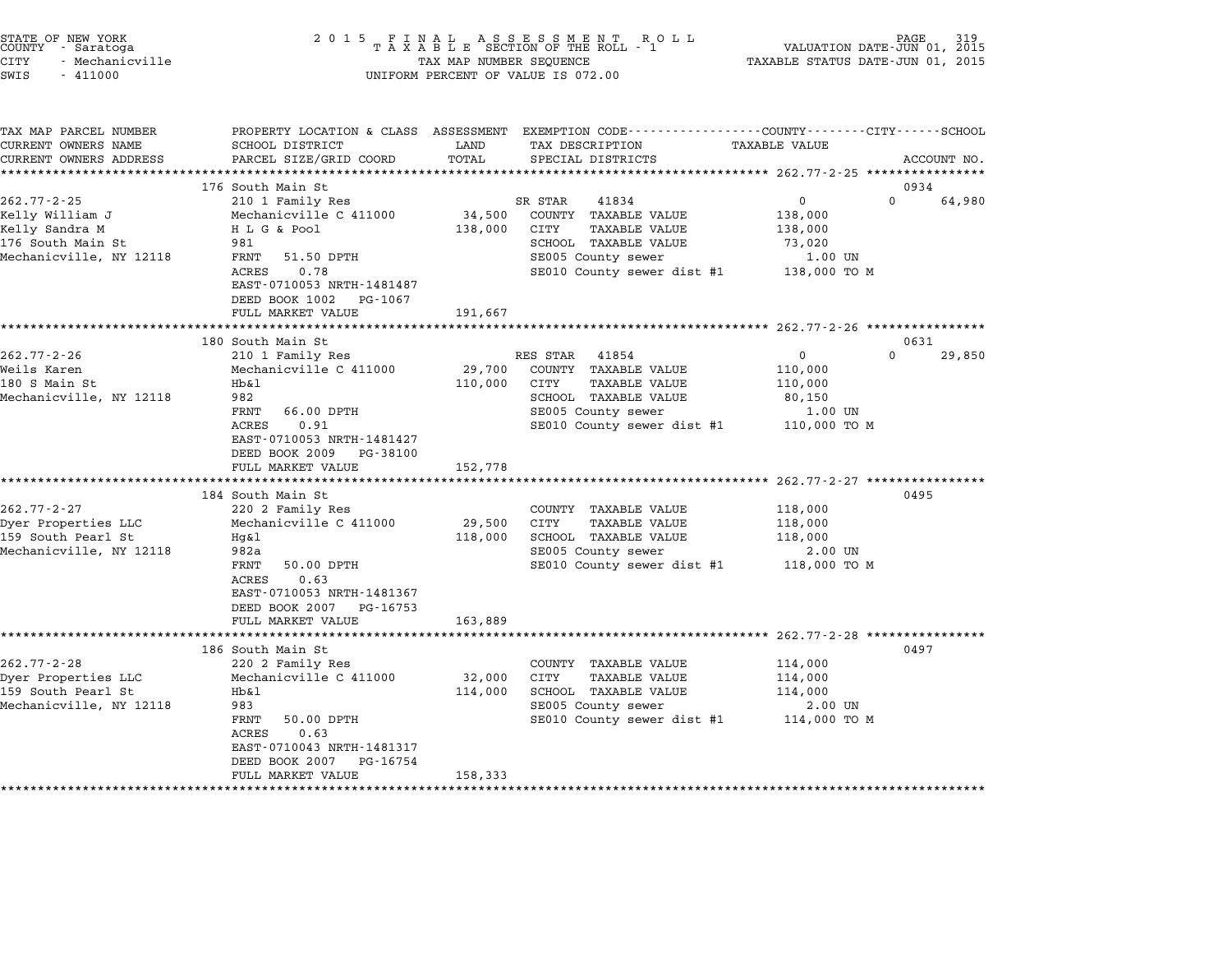| STATE OF NEW YORK<br>COUNTY - Saratoga<br><b>CITY</b><br>- Mechanicville<br>SWIS<br>$-411000$ | 2 0 1 5                                                                                                                                                                                                  | TAX MAP NUMBER SEQUENCE        | FINAL ASSESSMENT ROLL<br>TAXABLE SECTION OF THE ROLL - 1<br>UNIFORM PERCENT OF VALUE IS 072.00                                                                                                           | TAXABLE STATUS DATE-JUN 01, 2015                                                              | PAGE<br>VALUATION DATE-JUN 01, 2015    |                                   |
|-----------------------------------------------------------------------------------------------|----------------------------------------------------------------------------------------------------------------------------------------------------------------------------------------------------------|--------------------------------|----------------------------------------------------------------------------------------------------------------------------------------------------------------------------------------------------------|-----------------------------------------------------------------------------------------------|----------------------------------------|-----------------------------------|
| TAX MAP PARCEL NUMBER<br>CURRENT OWNERS NAME<br>CURRENT OWNERS ADDRESS                        | PROPERTY LOCATION & CLASS ASSESSMENT<br>SCHOOL DISTRICT<br>PARCEL SIZE/GRID COORD<br>***********************                                                                                             | LAND<br>TOTAL<br>************* | EXEMPTION CODE-----------------COUNTY-------CITY------SCHOOL<br>TAX DESCRIPTION<br>SPECIAL DISTRICTS<br>************************************* 262.77-2-29 *****************                              | <b>TAXABLE VALUE</b>                                                                          |                                        | ACCOUNT NO.                       |
| $262.77 - 2 - 29$<br>Pagan Ariel<br>159 North Main St<br>Mechanicville, NY 12118              | 193 South Main St<br>220 2 Family Res<br>Mechanicville C 411000<br>$H, g \& L$<br>1054<br>FRNT 220.00 DPTH<br>ACRES<br>0.09<br>EAST-0709713 NRTH-1481296<br>DEED BOOK 2008 PG-17672<br>FULL MARKET VALUE | 12,000<br>71,000<br>98,611     | COUNTY TAXABLE VALUE<br>CITY<br><b>TAXABLE VALUE</b><br>SCHOOL TAXABLE VALUE<br>SE005 County sewer<br>SE010 County sewer dist #1 71,000 TO M                                                             | 71,000<br>71,000<br>71,000<br>2.00 UN                                                         | 1096                                   |                                   |
|                                                                                               |                                                                                                                                                                                                          |                                |                                                                                                                                                                                                          | ******************** 262.77-2-31 *************                                                |                                        |                                   |
| $262.77 - 2 - 31$<br>Permenter Richard<br>7 Short St<br>Mechanicville, NY 12118               | 7 Short St<br>210 1 Family Res<br>Mechanicville C 411000<br>Hq&l<br>1058<br>FRNT<br>85.00 DPTH<br>0.40<br>ACRES<br>EAST-0709623 NRTH-1481506<br>DEED BOOK 1347<br>PG-327<br>FULL MARKET VALUE            | 123,611                        | VET WAR C 41122<br>17,800 VET WAR T 41123<br>89,000 SR STAR<br>41834<br>COUNTY TAXABLE VALUE<br>CITY<br><b>TAXABLE VALUE</b><br>SCHOOL TAXABLE VALUE<br>SE005 County sewer<br>SE010 County sewer dist #1 | 13,350<br>0<br>$\mathbf 0$<br>75,650<br>80,000<br>24,020<br>1.00 UN<br>89,000 TO M            | 0991<br>$\Omega$<br>9,000<br>$\Omega$  | $\Omega$<br>$\mathbf 0$<br>64,980 |
|                                                                                               |                                                                                                                                                                                                          |                                |                                                                                                                                                                                                          | ***************** 262.77-2-32 *****************                                               |                                        |                                   |
| $262.77 - 2 - 32$<br>Fox Dione G<br>160 Ellsworth Ave<br>Mechanicville, NY 12118              | 160 Ellsworth Ave<br>210 1 Family Res<br>Mechanicville C 411000<br>H&l<br>1059<br>70.70 DPTH<br>FRNT<br>0.13<br>ACRES<br>EAST-0709612 NRTH-1481696<br>DEED BOOK 2013 PG-5608<br>FULL MARKET VALUE        | 100,000                        | VET COM C 41132<br>13,800 VET COM T 41133<br>72,000 SR STAR<br>41834<br>COUNTY TAXABLE VALUE<br>CITY<br><b>TAXABLE VALUE</b><br>SCHOOL TAXABLE VALUE<br>SE005 County sewer<br>SE010 County sewer dist #1 | 18,000<br>$\mathbf 0$<br>$\mathbf 0$<br>54,000<br>57,000<br>7,020<br>$1.00$ UN<br>72,000 TO M | 0589<br>$\Omega$<br>15,000<br>$\Omega$ | $\mathbf 0$<br>$\Omega$<br>64,980 |
|                                                                                               |                                                                                                                                                                                                          |                                |                                                                                                                                                                                                          | ******* 262.77-2-33 ***************                                                           |                                        |                                   |
| $262.77 - 2 - 33$<br>Maloney Jean C<br>154 Ellsworth Ave<br>Mechanicville, NY 12118           | 154 Ellsworth Ave<br>210 1 Family Res<br>Mechanicville C 411000<br>Η&l<br>1060<br>FRNT<br>74.00 DPTH<br>0.13<br><b>ACRES</b><br>EAST-0709612 NRTH-1481766<br>DEED BOOK 2009<br>PG-35139                  | 12,900<br>72,000               | 41854<br>RES STAR<br>COUNTY TAXABLE VALUE<br>CITY<br><b>TAXABLE VALUE</b><br>SCHOOL TAXABLE VALUE<br>SE005 County sewer<br>SE010 County sewer dist #1                                                    | $\Omega$<br>72,000<br>72,000<br>42,150<br>1.00 UN<br>72,000 TO M                              | 1165<br>$\Omega$                       | 29,850                            |

FULL MARKET VALUE 100,000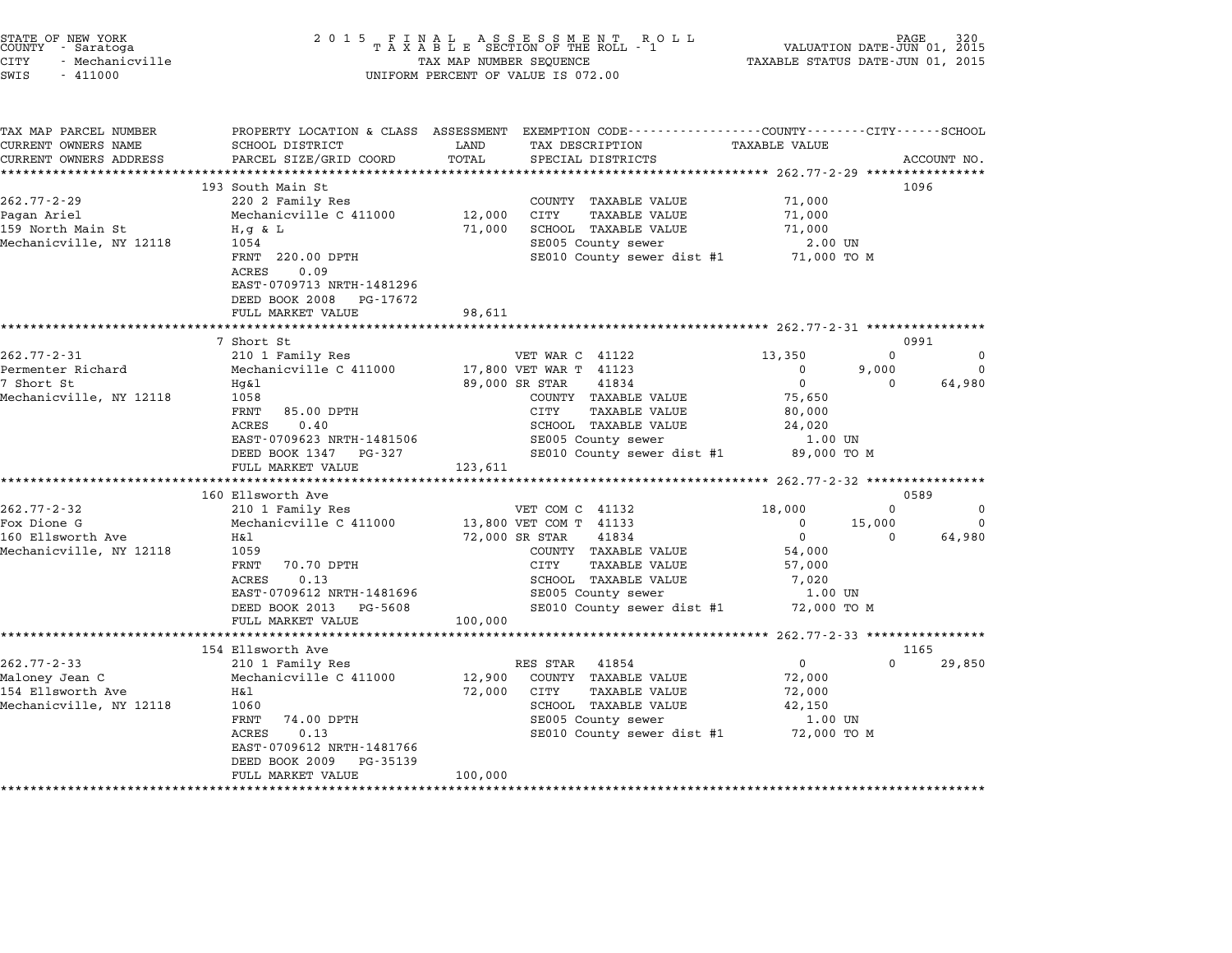| STATE OF NEW YORK<br>COUNTY - Saratoga<br><b>CITY</b><br>- Mechanicville<br>SWIS<br>$-411000$           | 2 0 1 5                                                                                                                                                                                                                                                                     | TAX MAP NUMBER SEQUENCE     | FINAL ASSESSMENT ROTAXABLE SECTION OF THE ROLL - 1<br>R O L L<br>UNIFORM PERCENT OF VALUE IS 072.00                                                                 | VALUATION DATE-JUN 01, 2015<br>TAXABLE STATUS DATE-JUN 01, 2015                                             | PAGE<br>321 |
|---------------------------------------------------------------------------------------------------------|-----------------------------------------------------------------------------------------------------------------------------------------------------------------------------------------------------------------------------------------------------------------------------|-----------------------------|---------------------------------------------------------------------------------------------------------------------------------------------------------------------|-------------------------------------------------------------------------------------------------------------|-------------|
| TAX MAP PARCEL NUMBER<br>CURRENT OWNERS NAME<br>CURRENT OWNERS ADDRESS<br>**********************        | SCHOOL DISTRICT<br>PARCEL SIZE/GRID COORD                                                                                                                                                                                                                                   | LAND<br>TOTAL               | PROPERTY LOCATION & CLASS ASSESSMENT EXEMPTION CODE---------------COUNTY-------CITY------SCHOOL<br>TAX DESCRIPTION<br>SPECIAL DISTRICTS                             | <b>TAXABLE VALUE</b>                                                                                        | ACCOUNT NO. |
| $262.77 - 2 - 34$<br>Butler Michael J<br>Butler Roseann<br>135 Ellsworth Ave<br>Mechanicville, NY 12118 | 144 Ellsworth Ave<br>210 1 Family Res<br>Mechanicville C 411000<br>FRNT<br>76.00 DPTH<br>ACRES<br>0.11<br>EAST-0709602 NRTH-1481836<br>DEED BOOK 2013<br>PG-45730<br>FULL MARKET VALUE                                                                                      | 12,600<br>70,000<br>97,222  | COUNTY TAXABLE VALUE<br>TAXABLE VALUE<br>CITY<br>SCHOOL TAXABLE VALUE<br>SE005 County sewer<br>SE010 County sewer dist #1                                           | 70,000<br>70,000<br>70,000<br>1.00 UN<br>70,000 TO M                                                        | 0513        |
| $262.77 - 2 - 35$<br>Butler Michael<br>Butler Roseann<br>135 Ellsworth Ave<br>Mechanicville, NY 12118   | 138 Ellsworth Ave<br>210 1 Family Res<br>Mechanicville C 411000<br>Η&l<br>FRNT<br>69.35 DPTH<br>0.08<br>ACRES<br>EAST-0709602 NRTH-1481916<br>DEED BOOK 1627<br>PG-324<br>FULL MARKET VALUE                                                                                 | 12,900<br>55,000<br>76,389  | COUNTY TAXABLE VALUE<br>CITY<br><b>TAXABLE VALUE</b><br>SCHOOL TAXABLE VALUE<br>SE005 County sewer<br>SE010 County sewer dist #1                                    | ********************* 262.77-2-35 *****************<br>55,000<br>55,000<br>55,000<br>1.00 UN<br>55,000 TO M | 0771        |
| $262.77 - 2 - 36$<br>Butler Michael J<br>135 Ellsworth Ave<br>Mechanicville, NY 12118                   | *************************<br>134 Ellsworth Ave<br>210 1 Family Res<br>Mechanicville C 411000<br>Η&l<br>1063<br>FRNT<br>51.00 DPTH<br>0.06<br>ACRES<br>EAST-0709602 NRTH-1481976<br>DEED BOOK 1575 PG-375<br>FULL MARKET VALUE                                               | 12,200<br>59,000<br>81,944  | COUNTY TAXABLE VALUE<br>CITY<br>TAXABLE VALUE<br><b>SCHOOL TAXABLE VALUE</b><br>SE005 County sewer<br>SE010 County sewer dist #1                                    | ********************* 262.77-2-36 *****************<br>59,000<br>59,000<br>59,000<br>1.00 UN<br>59,000 TO M | 0141        |
| $262.77 - 2 - 37.1$<br>Dickson Stacy L-Trustee<br>39 Lee Street<br>Mechanicville, NY 12118              | *****************************<br>35-37 Lee St<br>220 2 Family Res<br>Mechanicville C 411000<br>Trailer & L<br>962<br>Lots No 9, 11, 13, 14&15<br>80.00 DPTH 118.00<br>FRNT<br>ACRES<br>0.22<br>EAST-0710148 NRTH-1482227<br>DEED BOOK 2015<br>PG-10218<br>FULL MARKET VALUE | 10,000<br>80,000<br>111,111 | COUNTY TAXABLE VALUE<br>CITY<br><b>TAXABLE VALUE</b><br>SCHOOL TAXABLE VALUE<br>SE005 County sewer<br>SE010 County sewer dist #1<br>******************************* | 80,000<br>80,000<br>80,000<br>1.00 UN<br>80,000 TO M                                                        | 1466        |

STATE OF NEW YORK <sup>2</sup> <sup>0</sup> <sup>1</sup> 5 F I N A L A S S E S S M E N T R O L L PAGE <sup>321</sup> COUNTY - Saratoga <sup>T</sup> <sup>A</sup> <sup>X</sup> <sup>A</sup> <sup>B</sup> <sup>L</sup> <sup>E</sup> SECTION OF THE ROLL - <sup>1</sup> VALUATION DATE-JUN 01, <sup>2015</sup>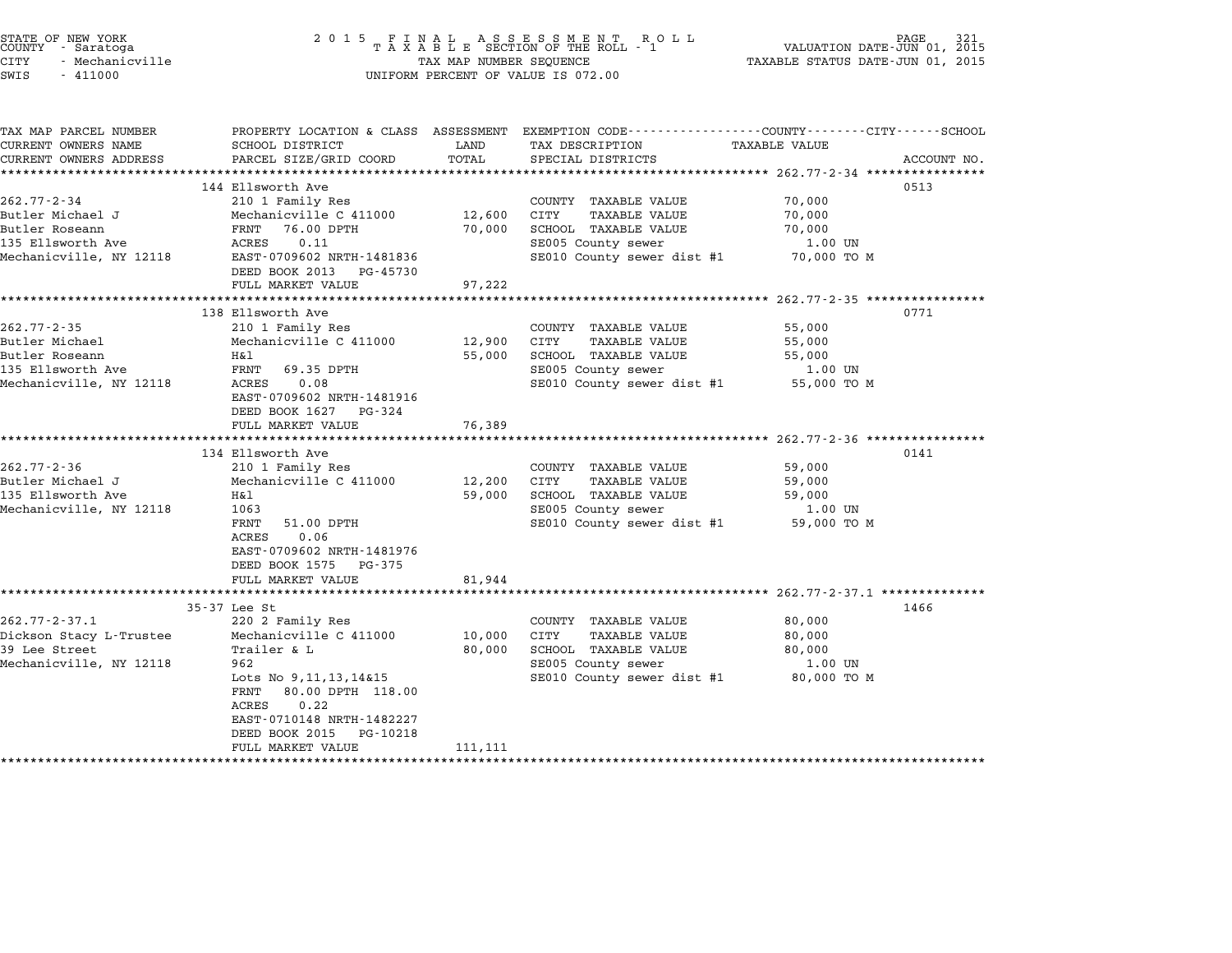| TAX MAP PARCEL NUMBER<br>CURRENT OWNERS NAME | SCHOOL DISTRICT                            | LAND        | PROPERTY LOCATION & CLASS ASSESSMENT EXEMPTION CODE---------------COUNTY-------CITY------SCHOOL<br>TAX DESCRIPTION | <b>TAXABLE VALUE</b> |                    |             |
|----------------------------------------------|--------------------------------------------|-------------|--------------------------------------------------------------------------------------------------------------------|----------------------|--------------------|-------------|
|                                              |                                            |             |                                                                                                                    |                      |                    |             |
| CURRENT OWNERS ADDRESS                       | PARCEL SIZE/GRID COORD                     | TOTAL       | SPECIAL DISTRICTS                                                                                                  |                      | ACCOUNT NO.        |             |
|                                              | 39 Lee St                                  |             |                                                                                                                    |                      |                    |             |
| $262.77 - 2 - 37.2$                          | 210 1 Family Res                           |             | VET WAR C 41122                                                                                                    | 12,750               | $\mathbf 0$        | $\mathbf 0$ |
| Dickson Stacy L-Trustee                      | Mechanicville C 411000                     |             | 35,000 VET WAR T 41123                                                                                             | 0                    | 9,000              | $\Omega$    |
| 39 Lee Street                                | H & L                                      |             | 85,000 SR STAR<br>41834                                                                                            | $\mathbf 0$          | 64,980<br>$\Omega$ |             |
| Mechanicville, NY 12118                      | life estate                                |             | COUNTY TAXABLE VALUE                                                                                               | 72,250               |                    |             |
|                                              | FRNT 144.72 DPTH                           |             | TAXABLE VALUE<br>CITY                                                                                              | 76,000               |                    |             |
| PRIOR OWNER ON 6/01/2015                     | 0.41<br>ACRES                              |             | SCHOOL TAXABLE VALUE                                                                                               | 20,020               |                    |             |
|                                              | EAST-0710256 NRTH-1482229                  |             |                                                                                                                    | $1.00$ UN            |                    |             |
| Spickler Stephen J                           |                                            |             | SE005 County sewer                                                                                                 |                      |                    |             |
|                                              | DEED BOOK 2015 PG-10217                    |             | SE010 County sewer dist #1                                                                                         | 85,000 TO M          |                    |             |
|                                              | FULL MARKET VALUE                          | 118,056     |                                                                                                                    |                      |                    |             |
|                                              | Harris Ave                                 |             |                                                                                                                    |                      | 0480               |             |
| $268.21 - 1 - 1$                             |                                            |             |                                                                                                                    |                      |                    |             |
|                                              | 210 1 Family Res<br>Mechanicville C 411000 |             | COUNTY TAXABLE VALUE<br>CITY<br>TAXABLE VALUE                                                                      | 75,000               |                    |             |
| Donovan Kenneth                              |                                            | 15,000      |                                                                                                                    | 75,000               |                    |             |
| Donovan Margaret                             | Η&l                                        | 75,000      | SCHOOL TAXABLE VALUE                                                                                               | 75,000               |                    |             |
| PO Box 548                                   | 1337                                       |             | SE005 County sewer                                                                                                 | 1.00 UN              |                    |             |
| Mechanicville, NY 12118                      | FRNT 173.40 DPTH                           |             | SE010 County sewer dist #1 75,000 TO M                                                                             |                      |                    |             |
|                                              | ACRES<br>0.46                              |             |                                                                                                                    |                      |                    |             |
|                                              | EAST-0708944 NRTH-1481125                  |             |                                                                                                                    |                      |                    |             |
|                                              | DEED BOOK 0509 PG-0033                     |             |                                                                                                                    |                      |                    |             |
|                                              | FULL MARKET VALUE                          | 104,167     |                                                                                                                    |                      |                    |             |
|                                              |                                            |             |                                                                                                                    |                      |                    |             |
|                                              | South Central Ave                          |             |                                                                                                                    |                      | 0249               |             |
| $268.21 - 1 - 3$                             | 484 1 use sm bld                           |             | COUNTY TAXABLE VALUE                                                                                               | 31,050               |                    |             |
| Bramski & Bramski LLC                        | Mechanicville C 411000                     | 27,500 CITY | <b>TAXABLE VALUE</b>                                                                                               | 31,050               |                    |             |
| 92 Fonda Rd                                  | 1363&1369                                  | 31,050      | SCHOOL TAXABLE VALUE                                                                                               | 31,050               |                    |             |
| Waterford, NY 12188                          | FRNT 125.00 DPTH                           |             | SE005 County sewer                                                                                                 | .00 UN               |                    |             |
|                                              | ACRES<br>0.16                              |             | SE010 County sewer dist #1 31,050 TO M                                                                             |                      |                    |             |
|                                              | EAST-0709343 NRTH-1481235                  |             |                                                                                                                    |                      |                    |             |
|                                              | DEED BOOK 2013<br>PG-36182                 |             |                                                                                                                    |                      |                    |             |
|                                              | FULL MARKET VALUE                          | 43,125      |                                                                                                                    |                      |                    |             |
|                                              |                                            |             |                                                                                                                    |                      |                    |             |
|                                              | 201 Harris Ave                             |             |                                                                                                                    |                      | 0237               |             |
| $268.21 - 1 - 4$                             | 210 1 Family Res                           |             | RES STAR<br>41854                                                                                                  | $\mathbf{0}$         | 29,850<br>$\Omega$ |             |
| Chauvin Peter D                              | Mechanicville C 411000                     | 31,000      | COUNTY TAXABLE VALUE                                                                                               | 115,000              |                    |             |
| Chauvin Maureen A                            | Η&l                                        | 115,000     | CITY<br>TAXABLE VALUE                                                                                              | 115,000              |                    |             |
| 201 Harris Ave                               | 1056                                       |             | SCHOOL TAXABLE VALUE                                                                                               | 85,150               |                    |             |
| Mechanicville, NY 12118                      | FRNT 162.70 DPTH                           |             | SE005 County sewer                                                                                                 | 1.00 UN              |                    |             |
|                                              | ACRES<br>0.99                              |             | SE010 County sewer dist #1 115,000 TO M                                                                            |                      |                    |             |
|                                              | EAST-0709294 NRTH-1481095                  |             |                                                                                                                    |                      |                    |             |
|                                              | DEED BOOK 1180<br>PG-30                    |             |                                                                                                                    |                      |                    |             |
|                                              | FULL MARKET VALUE                          | 159,722     |                                                                                                                    |                      |                    |             |
|                                              |                                            |             |                                                                                                                    |                      |                    |             |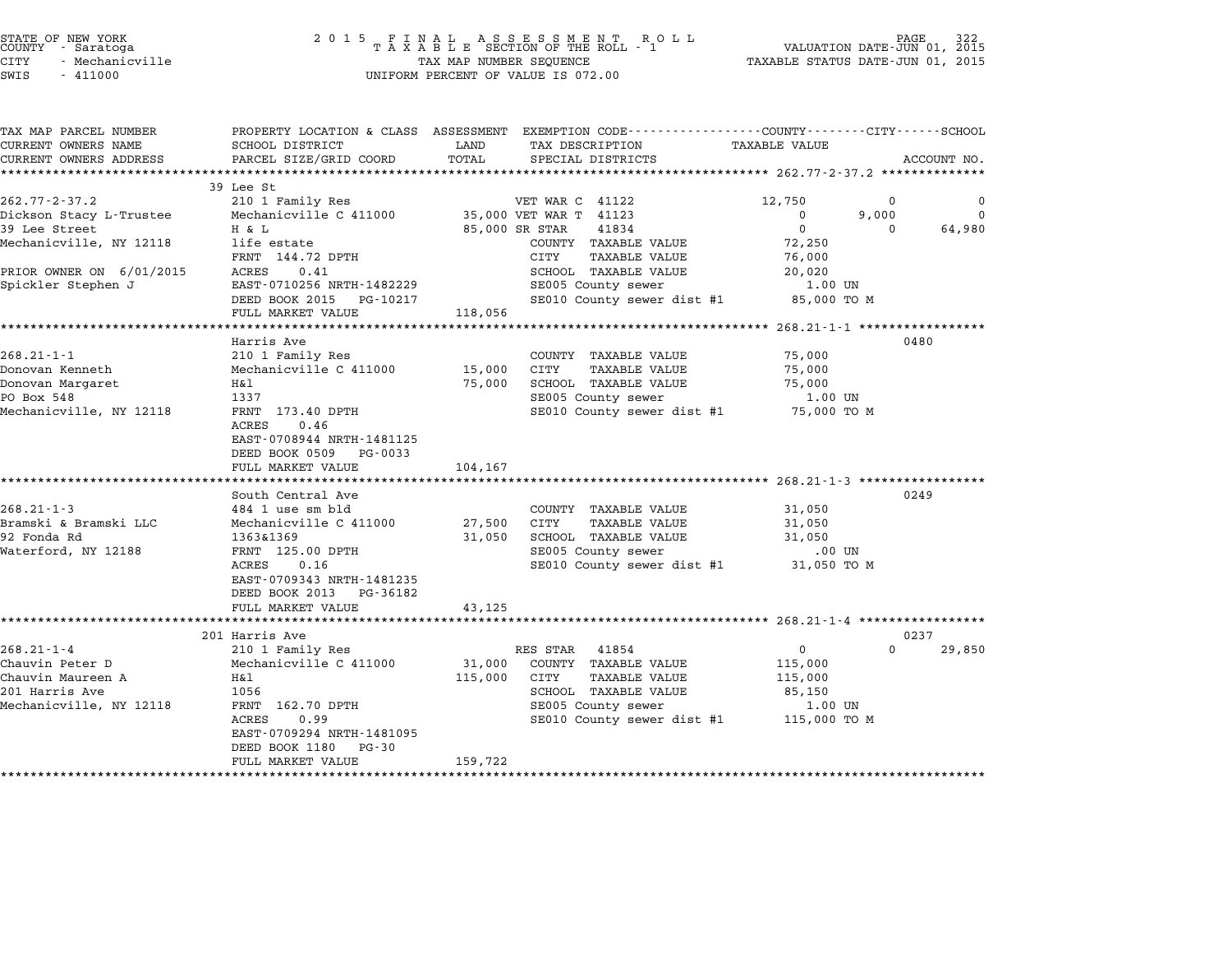| STATE OF NEW YORK |               |  |
|-------------------|---------------|--|
| COUNTY            | - Saratoga    |  |
| CITY              | Mechanicville |  |

# STATE OF NEW YORK <sup>2</sup> <sup>0</sup> <sup>1</sup> 5 F I N A L A S S E S S M E N T R O L L PAGE <sup>323</sup> COUNTY - Saratoga <sup>T</sup> <sup>A</sup> <sup>X</sup> <sup>A</sup> <sup>B</sup> <sup>L</sup> <sup>E</sup> SECTION OF THE ROLL - <sup>1</sup> VALUATION DATE-JUN 01, <sup>2015</sup> STATE OF NEW YORK (RACE STATE OF NEW YORK OF ASSESS ARE NOT THE ROLL OF NEW THAT ON THE SAME DATE-JUN 01, 2015<br>COUNTY - Saratoga (2015 TAXABLE STATUS DATE-JUN 01, 2015 TAXABLE STATUS DATE-JUN 01, 2015<br>CITY - Mechanicville SWIS - <sup>411000</sup> UNIFORM PERCENT OF VALUE IS 072.00

| TAX MAP PARCEL NUMBER   |                                                         | PROPERTY LOCATION & CLASS ASSESSMENT EXEMPTION CODE---------------COUNTY-------CITY------SCHOOL |                      |                      |
|-------------------------|---------------------------------------------------------|-------------------------------------------------------------------------------------------------|----------------------|----------------------|
| CURRENT OWNERS NAME     | SCHOOL DISTRICT                                         | LAND<br>TAX DESCRIPTION                                                                         | <b>TAXABLE VALUE</b> |                      |
| CURRENT OWNERS ADDRESS  | PARCEL SIZE/GRID COORD                                  | TOTAL<br>SPECIAL DISTRICTS                                                                      |                      | ACCOUNT NO.          |
|                         |                                                         |                                                                                                 |                      |                      |
|                         | 202 Harris Ave                                          |                                                                                                 |                      | 0238                 |
| $268.21 - 1 - 8.1$      | 210 1 Family Res                                        | VET WAR C 41122                                                                                 | 16,200               | $\Omega$<br>$\Omega$ |
| Chauvin Martin V        | Mechanicville C 411000                                  | 21,600 VET WAR T 41123                                                                          | $\Omega$             | 9,000<br>$\Omega$    |
| Chauvin Bettina M       | H&l                                                     | 108,000 SR STAR<br>41834                                                                        | $\Omega$             | 64,980<br>$\Omega$   |
| Martin V Chauvin ETAL   | 1387                                                    | COUNTY TAXABLE VALUE                                                                            | 91,800               |                      |
| 202 Harris Ave          | Life Estate                                             | CITY<br><b>TAXABLE VALUE</b>                                                                    | 99,000               |                      |
| Mechanicville, NY 12118 | FRNT 129.00 DPTH                                        | SCHOOL TAXABLE VALUE                                                                            | 43,020               |                      |
|                         | ACRES<br>0.72                                           | SE005 County sewer                                                                              | 1.00 UN              |                      |
|                         | EAST-0709241 NRTH-1480918<br>DEED BOOK 2007<br>PG-21569 | SE010 County sewer dist #1                                                                      | 108,000 TO M         |                      |
|                         | FULL MARKET VALUE                                       | 150,000                                                                                         |                      |                      |
|                         |                                                         |                                                                                                 |                      |                      |
|                         | 200 Harris Ave                                          |                                                                                                 |                      | 0240                 |
| $268.21 - 1 - 9.1$      | 210 1 Family Res                                        | VET COM C 41132                                                                                 | 25,250               | $\Omega$<br>0        |
| Chauvin Nina L          | Mechanicville C 411000                                  | 27,500 VET COM T 41133                                                                          | 15,000<br>0          | $\Omega$             |
| 412 Crommie Rd          | H&1                                                     | 41834<br>101,000 SR STAR                                                                        | $\mathbf 0$          | 64,980<br>$\Omega$   |
| Cobleskill, NY 12043    | Life Estate                                             | COUNTY TAXABLE VALUE                                                                            | 75,750               |                      |
|                         | FRNT<br>50.00 DPTH                                      | CITY<br><b>TAXABLE VALUE</b>                                                                    | 86,000               |                      |
|                         | 0.91<br>ACRES                                           | SCHOOL TAXABLE VALUE                                                                            | 36,020               |                      |
|                         | EAST-0709080 NRTH-1481105                               | SE005 County sewer                                                                              | 1.00 UN              |                      |
|                         | DEED BOOK 1549<br>PG-545                                | SE010 County sewer dist #1                                                                      | 101,000 TO M         |                      |
|                         | FULL MARKET VALUE                                       | 140,278                                                                                         |                      |                      |
|                         |                                                         |                                                                                                 |                      |                      |
|                         | Harris Ave Rear                                         |                                                                                                 |                      |                      |
| $268.21 - 1 - 10$       | 210 1 Family Res                                        | RES STAR 41854                                                                                  | $\mathbf{0}$         | 29,850<br>$\Omega$   |
| Micklas Andrew          | Mechanicville C 411000                                  | 30,000<br>COUNTY TAXABLE VALUE                                                                  | 150,000              |                      |
| Micklas Nichole         | Also OC 1660/560                                        | 150,000 CITY<br><b>TAXABLE VALUE</b>                                                            | 150,000              |                      |
| 64 Harris Ave           | ACRES<br>0.71                                           | SCHOOL TAXABLE VALUE                                                                            | 120,150              |                      |
| Mechanicville, NY 12118 | EAST-0709055 NRTH-1480947                               | SE005 County sewer                                                                              | 1.00 UN              |                      |
|                         | DEED BOOK 1654<br>PG-549                                | SE010 County sewer dist #1                                                                      | 150,000 TO M         |                      |
|                         | FULL MARKET VALUE                                       | 208,333                                                                                         |                      |                      |
|                         |                                                         |                                                                                                 |                      |                      |
|                         | 195 South Main St                                       |                                                                                                 |                      | 1277                 |
| $268.21 - 2 - 3$        | 210 1 Family Res                                        | RES STAR 41854                                                                                  | $\mathbf{0}$         | $\Omega$<br>29,850   |
| Foster Ann              | Mechanicville C 411000                                  | 11,700<br>COUNTY TAXABLE VALUE                                                                  | 75,000               |                      |
| 195 S Main St           | Η&l                                                     | 75,000<br>CITY<br><b>TAXABLE VALUE</b>                                                          | 75,000               |                      |
| Mechanicville, NY 12118 | 1053                                                    | SCHOOL TAXABLE VALUE                                                                            | 45,150               |                      |
|                         | FRNT<br>72.00 DPTH                                      | SE005 County sewer                                                                              | 1.00 UN              |                      |
|                         | 0.32<br>ACRES                                           | SE010 County sewer dist #1 75,000 TO M                                                          |                      |                      |
|                         | EAST-0709713 NRTH-1481206                               |                                                                                                 |                      |                      |
|                         | PG-3421<br>DEED BOOK 2010                               |                                                                                                 |                      |                      |
|                         | FULL MARKET VALUE                                       | 104,167                                                                                         |                      |                      |
|                         |                                                         |                                                                                                 |                      |                      |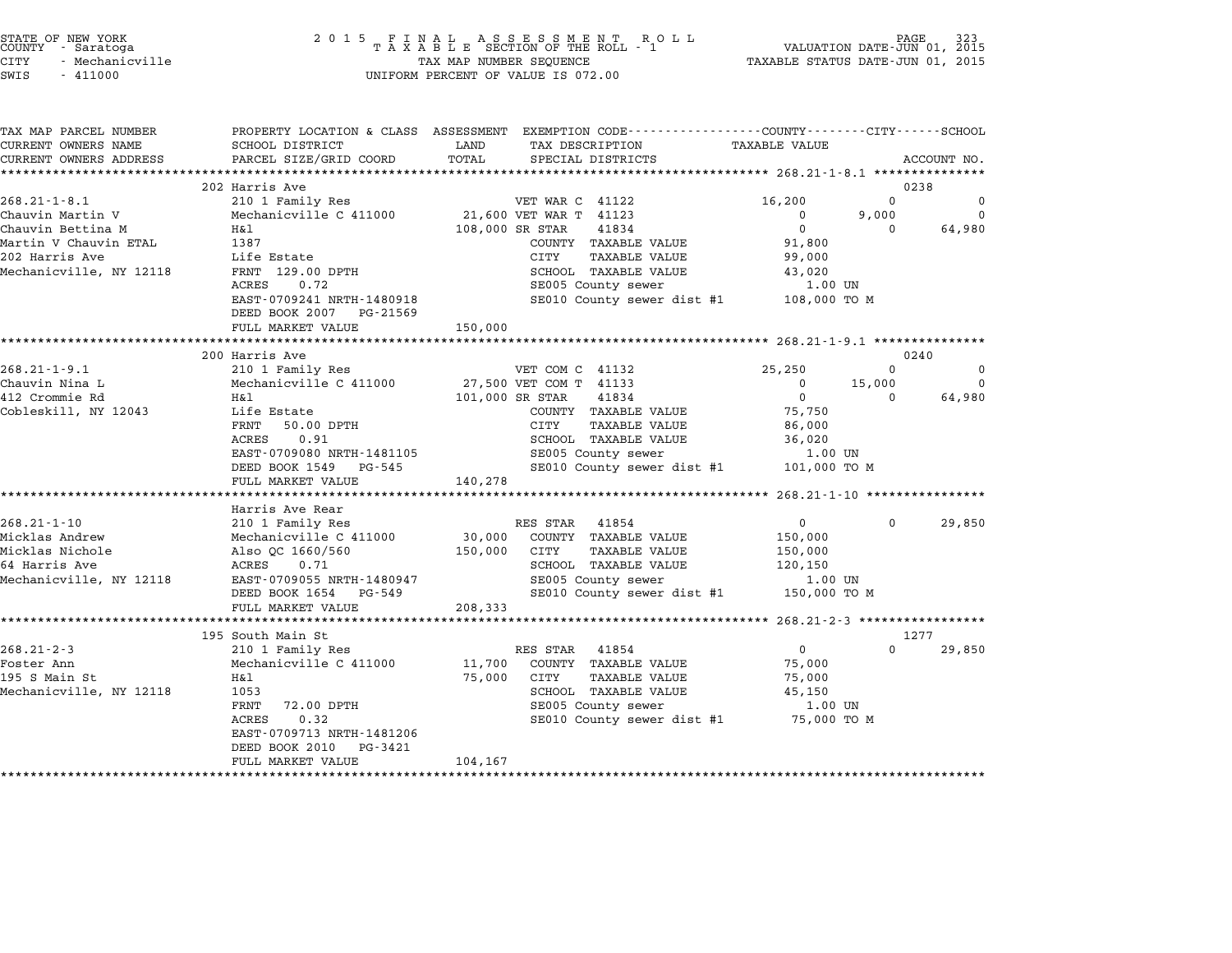| STATE OF NEW YORK<br>COUNTY - Saratoga<br>CITY<br>- Mechanicville<br>SWIS<br>$-411000$ | 2015 FINAL                                                               | TAX MAP NUMBER SEQUENCE | UNIFORM PERCENT OF VALUE IS 072.00                                                             | VALUATION DATE-JUN 01, 2015<br>TAXABLE STATUS DATE-JUN 01, 2015 | PAGE<br>324             |
|----------------------------------------------------------------------------------------|--------------------------------------------------------------------------|-------------------------|------------------------------------------------------------------------------------------------|-----------------------------------------------------------------|-------------------------|
| TAX MAP PARCEL NUMBER                                                                  |                                                                          |                         | PROPERTY LOCATION & CLASS ASSESSMENT EXEMPTION CODE---------------COUNTY-------CITY-----SCHOOL |                                                                 |                         |
| CURRENT OWNERS NAME                                                                    | SCHOOL DISTRICT                                                          | LAND                    | TAX DESCRIPTION                                                                                | TAXABLE VALUE                                                   |                         |
| CURRENT OWNERS ADDRESS                                                                 | PARCEL SIZE/GRID COORD                                                   | TOTAL                   | SPECIAL DISTRICTS                                                                              |                                                                 | ACCOUNT NO.             |
|                                                                                        | 201 South Main St                                                        |                         |                                                                                                |                                                                 | 0687                    |
| $268.21 - 2 - 4$                                                                       | 210 1 Family Res                                                         |                         | RES STAR<br>41854                                                                              | $\mathbf 0$                                                     | $\Omega$<br>29,850      |
| Akers Pamela J                                                                         | Mechanicville C 411000                                                   | 12,400                  | COUNTY TAXABLE VALUE                                                                           | 65,000                                                          |                         |
| 201 S Main St                                                                          | H&l                                                                      | 65,000                  | CITY<br>TAXABLE VALUE                                                                          | 65,000                                                          |                         |
| Mechanicville, NY 12118                                                                | FRNT<br>28.00 DPTH<br>54.00                                              |                         | SCHOOL TAXABLE VALUE                                                                           | 35,150                                                          |                         |
|                                                                                        | ACRES<br>0.03                                                            |                         | SE005 County sewer                                                                             | 1.00 UN                                                         |                         |
|                                                                                        | EAST-0709713 NRTH-1481156<br>DEED BOOK 2009 PG-34270                     |                         | SE010 County sewer dist #1                                                                     | 65,000 TO M                                                     |                         |
|                                                                                        | FULL MARKET VALUE                                                        | 90,278                  |                                                                                                |                                                                 |                         |
|                                                                                        | **************************                                               | **************          |                                                                                                | ******************* 268.21-2-5 ******************               |                         |
|                                                                                        | 208 South Main St                                                        |                         |                                                                                                |                                                                 | 0727                    |
| $268.21 - 2 - 5$                                                                       | 210 1 Family Res                                                         |                         | COUNTY TAXABLE VALUE                                                                           | 125,000                                                         |                         |
| MacOueen Coleen A                                                                      | Mechanicville C 411000                                                   | 12,000                  | CITY<br>TAXABLE VALUE                                                                          | 125,000                                                         |                         |
| 208 South Main St                                                                      | $Hq\&1$                                                                  | 125,000                 | SCHOOL TAXABLE VALUE                                                                           | 125,000                                                         |                         |
| Mechanicville, NY 12866                                                                | 1051<br>FRNT<br>50.00 DPTH<br>ACRES<br>0.06<br>EAST-0709714 NRTH-1481116 |                         | SE005 County sewer<br>SE010 County sewer dist #1                                               | 2.00 UN<br>125,000 то м                                         |                         |
|                                                                                        | DEED BOOK 1771 PG-524<br>FULL MARKET VALUE                               | 173,611                 |                                                                                                |                                                                 |                         |
|                                                                                        | ***********************                                                  | ***********             |                                                                                                |                                                                 |                         |
|                                                                                        | 217 South Main St                                                        |                         |                                                                                                |                                                                 | 0147                    |
| $268.21 - 2 - 8$                                                                       | 220 2 Family Res                                                         |                         | 41854<br>RES STAR                                                                              | 0                                                               | $\Omega$<br>29,850      |
| Gaudette Robert L                                                                      | Mechanicville C 411000                                                   | 14,000                  | COUNTY TAXABLE VALUE                                                                           | 73,000                                                          |                         |
| Gaudette Carol A                                                                       | H & L                                                                    | 73,000                  | TAXABLE VALUE<br>CITY                                                                          | 73,000                                                          |                         |
| 217 South Main St                                                                      | FRNT<br>48.00 DPTH                                                       |                         | SCHOOL TAXABLE VALUE                                                                           | 43,150                                                          |                         |
| Mechanicville, NY 12118                                                                | ACRES<br>0.10                                                            |                         | SE005 County sewer                                                                             | 2.00 UN                                                         |                         |
|                                                                                        | EAST-0709714 NRTH-1480956                                                |                         | SE010 County sewer dist #1                                                                     | 73,000 TO M                                                     |                         |
|                                                                                        | DEED BOOK 1558<br>PG-89                                                  |                         |                                                                                                |                                                                 |                         |
|                                                                                        | FULL MARKET VALUE<br>***********************                             | 101,389                 |                                                                                                | ********************** 268.21-2-9 ****************              |                         |
|                                                                                        | 223 South Main St                                                        |                         |                                                                                                |                                                                 | 0200                    |
| $268.21 - 2 - 9$                                                                       | 210 1 Family Res                                                         |                         | VET WAR C 41122                                                                                | 10,800                                                          | $\Omega$<br>$\mathbf 0$ |
| Carbone Kenneth Sr                                                                     | Mechanicville C 411000                                                   |                         | 13,500 VET WAR T 41123                                                                         | 0<br>9,000                                                      | 0                       |
| 223 South Main St                                                                      | Η&l                                                                      | 72,000 SR STAR          | 41834                                                                                          | $\mathbf 0$                                                     | 64,980<br>$\Omega$      |
| Mechanicville, NY 12118                                                                | 1048                                                                     |                         | COUNTY TAXABLE VALUE                                                                           | 61,200                                                          |                         |
|                                                                                        | <b>FRNT</b><br>50.00 DPTH                                                |                         | CITY<br>TAXABLE VALUE                                                                          | 63,000                                                          |                         |
|                                                                                        | ACRES<br>0.11                                                            |                         | SCHOOL TAXABLE VALUE                                                                           | 7,020                                                           |                         |
|                                                                                        | EAST-0709714 NRTH-1480906                                                |                         | SE005 County sewer                                                                             | 1.00 UN                                                         |                         |
|                                                                                        | DEED BOOK 0778<br>PG-0195                                                |                         | SE010 County sewer dist #1                                                                     | 72,000 TO M                                                     |                         |
|                                                                                        | FULL MARKET VALUE                                                        | 100,000                 |                                                                                                |                                                                 |                         |
|                                                                                        |                                                                          |                         |                                                                                                |                                                                 |                         |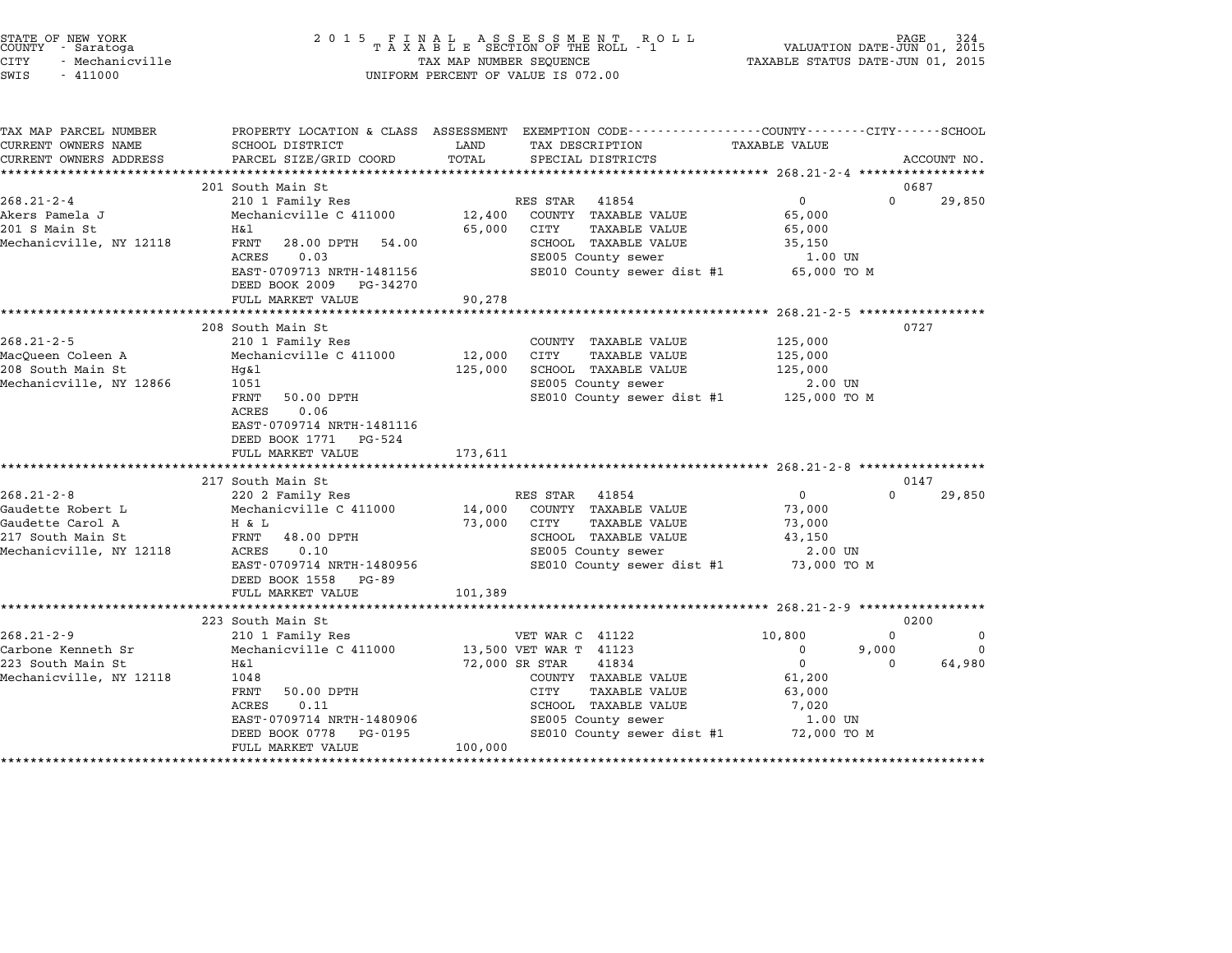| STATE OF NEW YORK<br>COUNTY<br>- Saratoga<br><b>CITY</b><br>- Mechanicville<br>SWIS<br>$-411000$                                                                                                                                             | 2 0 1 5                                                                                                                                                                                                                                                                                                                                                                              | TAX MAP NUMBER SEQUENCE                          | FINAL ASSESSMENT ROLL<br>TAXABLE SECTION OF THE ROLL - 1<br>UNIFORM PERCENT OF VALUE IS 072.00                                                                                                                                                                                         | VALUATION DATE-JUN 01, 2015<br>TAXABLE STATUS DATE-JUN 01, 2015                                                                                                                        | PAGE                          |
|----------------------------------------------------------------------------------------------------------------------------------------------------------------------------------------------------------------------------------------------|--------------------------------------------------------------------------------------------------------------------------------------------------------------------------------------------------------------------------------------------------------------------------------------------------------------------------------------------------------------------------------------|--------------------------------------------------|----------------------------------------------------------------------------------------------------------------------------------------------------------------------------------------------------------------------------------------------------------------------------------------|----------------------------------------------------------------------------------------------------------------------------------------------------------------------------------------|-------------------------------|
| TAX MAP PARCEL NUMBER<br>CURRENT OWNERS NAME<br>CURRENT OWNERS ADDRESS                                                                                                                                                                       | SCHOOL DISTRICT<br>PARCEL SIZE/GRID COORD                                                                                                                                                                                                                                                                                                                                            | LAND<br>TOTAL                                    | PROPERTY LOCATION & CLASS ASSESSMENT EXEMPTION CODE---------------COUNTY-------CITY------SCHOOL<br>TAX DESCRIPTION<br>SPECIAL DISTRICTS                                                                                                                                                | TAXABLE VALUE                                                                                                                                                                          | ACCOUNT NO.                   |
|                                                                                                                                                                                                                                              | 227 South Main St                                                                                                                                                                                                                                                                                                                                                                    |                                                  |                                                                                                                                                                                                                                                                                        |                                                                                                                                                                                        | 1229                          |
| $268.21 - 2 - 10$                                                                                                                                                                                                                            | 210 1 Family Res                                                                                                                                                                                                                                                                                                                                                                     |                                                  | RES STAR 41854                                                                                                                                                                                                                                                                         | $\mathbf 0$                                                                                                                                                                            | $\Omega$<br>29,850            |
| Corbett Michael<br>227 South Main St<br>Mechanicville, NY 12118                                                                                                                                                                              | Mechanicville C 411000<br>Η&l<br>FRNT<br>50.00 DPTH<br>ACRES<br>0.13<br>EAST-0709704 NRTH-1480856<br>DEED BOOK 1770 PG-81                                                                                                                                                                                                                                                            | 13,300<br>85,000                                 | COUNTY TAXABLE VALUE<br>CITY<br><b>TAXABLE VALUE</b><br>SCHOOL TAXABLE VALUE<br>SE005 County sewer<br>SE010 County sewer dist #1                                                                                                                                                       | 85,000<br>85,000<br>55,150<br>1.00 UN<br>85,000 TO M                                                                                                                                   |                               |
|                                                                                                                                                                                                                                              | FULL MARKET VALUE                                                                                                                                                                                                                                                                                                                                                                    | 118,056                                          |                                                                                                                                                                                                                                                                                        |                                                                                                                                                                                        |                               |
|                                                                                                                                                                                                                                              | *************************<br>231 South Main St                                                                                                                                                                                                                                                                                                                                       |                                                  | ************************                                                                                                                                                                                                                                                               | ********************* 268.21-2-11 *****************                                                                                                                                    | 242                           |
| $268.21 - 2 - 11$<br>Lloyd Kyle R<br>Lloyd Sarah G<br>Maxwell Property Management<br>22554 Route 50 S<br>Saratoga Springs, NY 12866<br>$268.21 - 2 - 12$<br>Kraszewski Timothy M<br>Sharon J<br>233 South Main St<br>Mechanicville, NY 12118 | 210 1 Family Res<br>Mechanicville C 411000<br>FRNT<br>25.00 DPTH<br>ACRES<br>0.07<br>EAST-0709700 NRTH-1480820<br>DEED BOOK 1761 PG-157<br>FULL MARKET VALUE<br>*************************************<br>233 South Main St<br>220 2 Family Res<br>Mechanicville C 411000<br>Η&l<br>1045<br>FRNT<br>50.00 DPTH<br>0.14<br>ACRES<br>EAST-0709694 NRTH-1480776<br>DEED BOOK 1317 PG-237 | 15,100<br>100,000<br>138,889<br>19,200<br>90,000 | COUNTY TAXABLE VALUE<br>CITY<br><b>TAXABLE VALUE</b><br>SCHOOL TAXABLE VALUE<br>SE005 County sewer<br>SE010 County sewer dist #1<br>RES STAR 41854<br>COUNTY TAXABLE VALUE<br><b>TAXABLE VALUE</b><br>CITY<br>SCHOOL TAXABLE VALUE<br>SE005 County sewer<br>SE010 County sewer dist #1 | 100,000<br>100,000<br>100,000<br>1.00 UN<br>100,000 то м<br>********************* 268.21-2-12 ****************<br>$\mathsf{O}$<br>90,000<br>90,000<br>60,150<br>2.00 UN<br>90,000 TO M | 0106<br>$\mathbf 0$<br>29,850 |
|                                                                                                                                                                                                                                              | FULL MARKET VALUE                                                                                                                                                                                                                                                                                                                                                                    | 125,000                                          |                                                                                                                                                                                                                                                                                        |                                                                                                                                                                                        |                               |
|                                                                                                                                                                                                                                              | 237 South Main St                                                                                                                                                                                                                                                                                                                                                                    |                                                  |                                                                                                                                                                                                                                                                                        |                                                                                                                                                                                        | 1362                          |
| $268.21 - 2 - 13$<br>Sweeney Thomas P<br>237 S Main St<br>Mechanicville, NY 12118                                                                                                                                                            | 210 1 Family Res<br>Mechanicville C 411000<br>Η&l<br>1044<br>FRNT<br>40.00 DPTH<br><b>ACRES</b><br>0.12<br>EAST-0709694 NRTH-1480736<br>DEED BOOK 2007<br>PG-21773<br>FULL MARKET VALUE                                                                                                                                                                                              | 15,300<br>85,000<br>118,056                      | RES STAR 41854<br>COUNTY TAXABLE VALUE<br><b>CITY</b><br><b>TAXABLE VALUE</b><br>SCHOOL TAXABLE VALUE<br>SE005 County sewer<br>SE010 County sewer dist #1                                                                                                                              | $\mathsf{O}$<br>85,000<br>85,000<br>55,150<br>$1.00$ UN<br>85,000 TO M                                                                                                                 | 0<br>29,850                   |

STATE OF NEW YORK <sup>2</sup> <sup>0</sup> <sup>1</sup> 5 F I N A L A S S E S S M E N T R O L L PAGE <sup>325</sup> COUNTY - Saratoga <sup>T</sup> <sup>A</sup> <sup>X</sup> <sup>A</sup> <sup>B</sup> <sup>L</sup> <sup>E</sup> SECTION OF THE ROLL - <sup>1</sup> VALUATION DATE-JUN 01, <sup>2015</sup>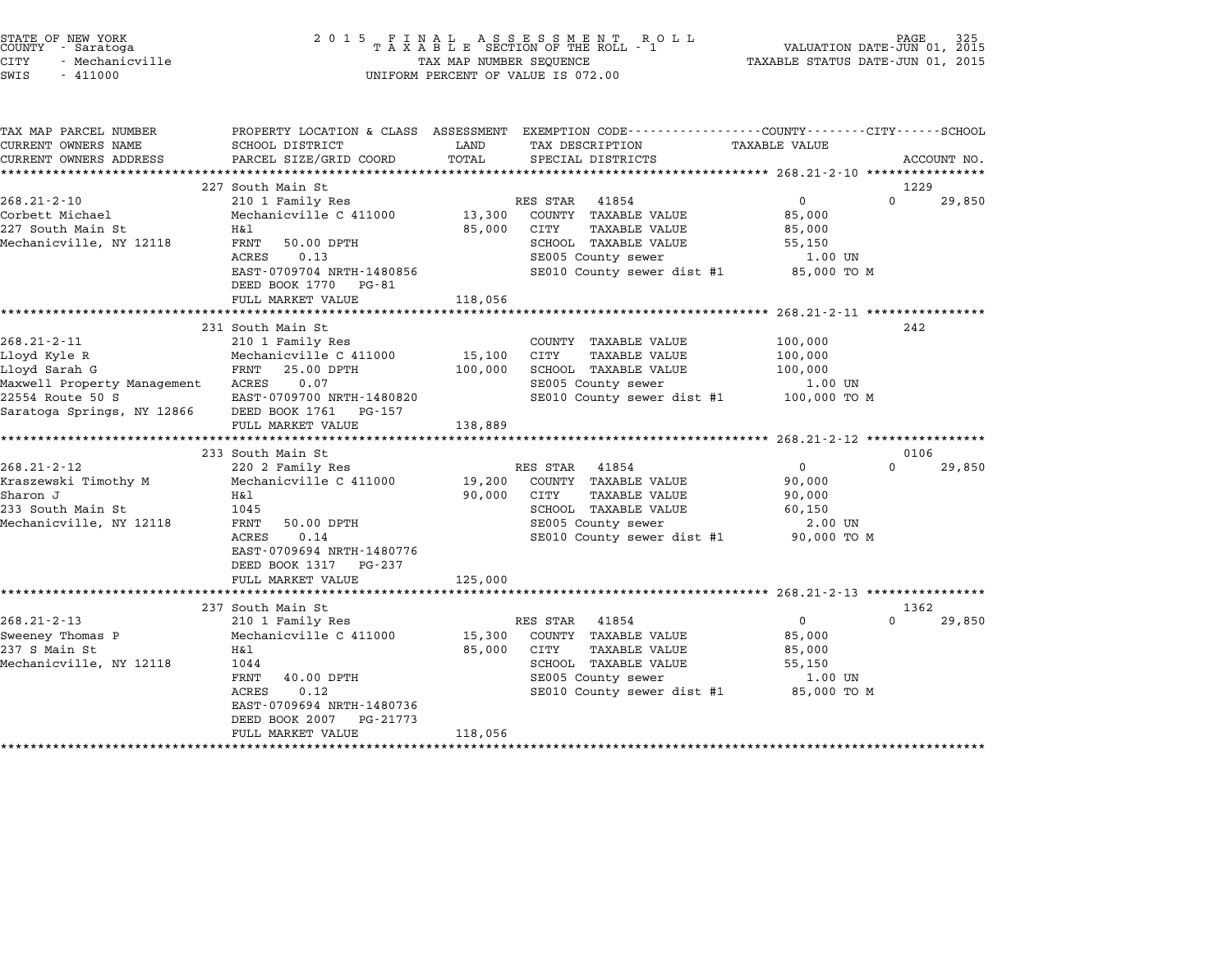| STATE OF NEW YORK<br>COUNTY - Saratoga<br>CITY<br>- Mechanicville<br>SWIS<br>$-411000$              | 2015 FINAL                                                                                                                                                                                          | TAX MAP NUMBER SEQUENCE      | FINAL ASSESSMENT ROLL<br>TAXABLE SECTION OF THE ROLL - 1<br>UNIFORM PERCENT OF VALUE IS 072.00                                                        | TAXABLE STATUS DATE-JUN 01, 2015                                        | PAGE<br>VALUATION DATE-JUN 01, 2015 | 326 |
|-----------------------------------------------------------------------------------------------------|-----------------------------------------------------------------------------------------------------------------------------------------------------------------------------------------------------|------------------------------|-------------------------------------------------------------------------------------------------------------------------------------------------------|-------------------------------------------------------------------------|-------------------------------------|-----|
| TAX MAP PARCEL NUMBER<br>CURRENT OWNERS NAME<br>CURRENT OWNERS ADDRESS                              | SCHOOL DISTRICT<br>PARCEL SIZE/GRID COORD                                                                                                                                                           | LAND<br>TOTAL                | PROPERTY LOCATION & CLASS ASSESSMENT EXEMPTION CODE---------------COUNTY-------CITY------SCHOOL<br>TAX DESCRIPTION<br>SPECIAL DISTRICTS               | TAXABLE VALUE                                                           | ACCOUNT NO.                         |     |
|                                                                                                     | 243 South Main St                                                                                                                                                                                   |                              |                                                                                                                                                       |                                                                         | 0421                                |     |
| $268.21 - 2 - 14$<br>Miller Kevin L<br>243 S Main St<br>Mechanicville, NY 12118                     | 220 2 Family Res<br>Mechanicville C 411000<br>H&1/v1<br>Comb Accts 0421&0422<br>FRNT 100.00 DPTH<br>ACRES<br>0.32<br>EAST-0709684 NRTH-1480666<br>DEED BOOK 1762 PG-89<br>FULL MARKET VALUE         | 15,100<br>84,000<br>116,667  | RES STAR<br>41854<br>COUNTY TAXABLE VALUE<br>CITY<br><b>TAXABLE VALUE</b><br>SCHOOL TAXABLE VALUE<br>SE005 County sewer<br>SE010 County sewer dist #1 | $\mathbf{0}$<br>84,000<br>84,000<br>54,150<br>2.00 UN<br>84,000 TO M    | 29,850<br>$\Omega$                  |     |
|                                                                                                     | ********************                                                                                                                                                                                |                              |                                                                                                                                                       |                                                                         |                                     |     |
| $268.21 - 2 - 15$<br>Isles Matthew A<br>247 South Main St<br>Mechanicville, NY 12118                | 247 South Main St<br>210 1 Family Res<br>Mechanicville C 411000<br>H&l<br>1042<br>FRNT<br>50.00 DPTH<br>ACRES<br>0.17<br>EAST-0709675 NRTH-1480596<br>DEED BOOK 1742<br>PG-690<br>FULL MARKET VALUE | 15,000<br>100,000<br>138,889 | RES STAR<br>41854<br>COUNTY TAXABLE VALUE<br>CITY<br><b>TAXABLE VALUE</b><br>SCHOOL TAXABLE VALUE<br>SE005 County sewer<br>SE010 County sewer dist #1 | $\mathbf 0$<br>100,000<br>100,000<br>70,150<br>1.00 UN<br>100,000 TO M  | 0108<br>$\Omega$<br>29,850          |     |
|                                                                                                     | *************************                                                                                                                                                                           |                              |                                                                                                                                                       |                                                                         |                                     |     |
| $268.21 - 2 - 16$<br>Connors Richard J<br>255 South Main St<br>Mechanicville, NY 12118              | 255 South Main St<br>210 1 Family Res<br>Mechanicville C 411000<br>Hg&l<br>1041<br>FRNT<br>95.00 DPTH<br>ACRES<br>0.34<br>EAST-0709665 NRTH-1480516<br>DEED BOOK 1617 PG-584<br>FULL MARKET VALUE   | 20,400<br>102,000<br>141,667 | RES STAR<br>41854<br>COUNTY TAXABLE VALUE<br>CITY<br>TAXABLE VALUE<br>SCHOOL TAXABLE VALUE<br>SE005 County sewer<br>SE010 County sewer dist #1        | 0<br>102,000<br>102,000<br>72,150<br>1.00 UN<br>102,000 TO M            | 0285<br>$\Omega$<br>29,850          |     |
|                                                                                                     | ********************                                                                                                                                                                                |                              |                                                                                                                                                       |                                                                         |                                     |     |
| $268.21 - 2 - 17$<br>Connors Howard<br>Connors Tina<br>261 South Main St<br>Mechanicville, NY 12118 | 261 South Main St<br>220 2 Family Res<br>Mechanicville C 411000<br>H&l<br>1040<br>FRNT<br>65.40 DPTH<br>ACRES<br>0.25<br>EAST-0709665 NRTH-1480436<br>DEED BOOK 998<br>PG-644<br>FULL MARKET VALUE  | 23,800<br>115,000<br>159,722 | RES STAR 41854<br>COUNTY TAXABLE VALUE<br>CITY<br><b>TAXABLE VALUE</b><br>SCHOOL TAXABLE VALUE<br>SE005 County sewer<br>SE010 County sewer dist #1    | $\mathbf{0}$<br>115,000<br>115,000<br>85,150<br>2.00 UN<br>115,000 TO M | 0286<br>$\Omega$<br>29,850          |     |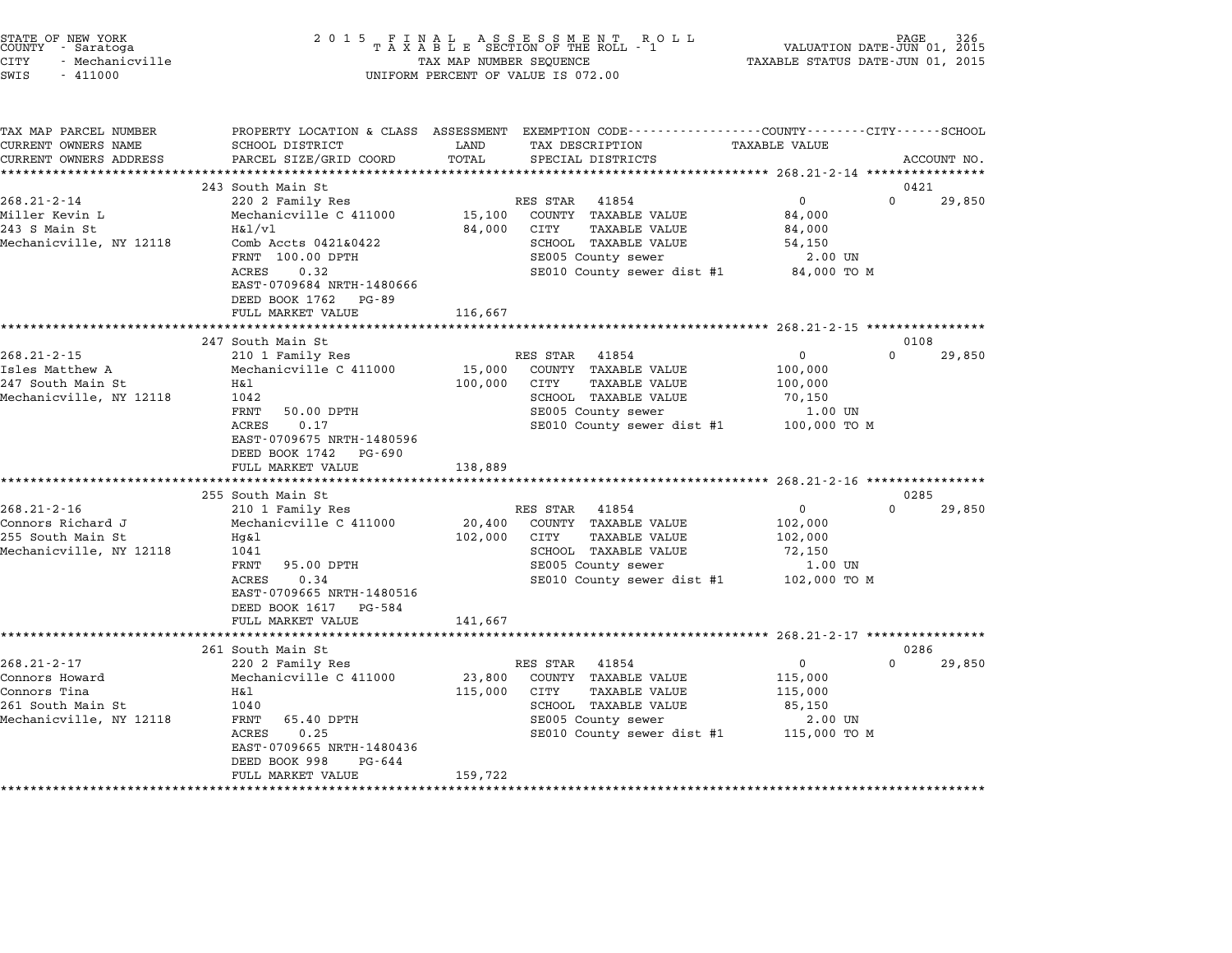| STATE OF NEW YORK<br>COUNTY - Saratoga<br>CITY<br>- Mechanicville<br>SWIS<br>$-411000$ | 2 0 1 5                                                 | TAX MAP NUMBER SEQUENCE | FINAL ASSESSMENT ROLL<br>TAXABLE SECTION OF THE ROLL - 1<br>UNIFORM PERCENT OF VALUE IS 072.00                                          | VALUATION DATE-JUN 01,<br>TAXABLE STATUS DATE-JUN 01, 2015 | PAGE.       | 327<br>2015 |
|----------------------------------------------------------------------------------------|---------------------------------------------------------|-------------------------|-----------------------------------------------------------------------------------------------------------------------------------------|------------------------------------------------------------|-------------|-------------|
| TAX MAP PARCEL NUMBER<br>CURRENT OWNERS NAME<br>CURRENT OWNERS ADDRESS                 | SCHOOL DISTRICT<br>PARCEL SIZE/GRID COORD               | LAND<br>TOTAL           | PROPERTY LOCATION & CLASS ASSESSMENT EXEMPTION CODE---------------COUNTY-------CITY------SCHOOL<br>TAX DESCRIPTION<br>SPECIAL DISTRICTS | <b>TAXABLE VALUE</b>                                       |             | ACCOUNT NO. |
|                                                                                        | 263 South Main St                                       |                         |                                                                                                                                         |                                                            | 0346        |             |
| $268.21 - 2 - 18$                                                                      | 210 1 Family Res                                        |                         | RES STAR<br>41854                                                                                                                       | 0                                                          | 0           | 29,850      |
| Morris James J                                                                         | Mechanicville C 411000                                  | 18,000                  | COUNTY TAXABLE VALUE                                                                                                                    | 90,000                                                     |             |             |
| 263 South Main St<br>Mechanicville, NY 12118                                           | H&l<br>FRNT<br>88.08 DPTH                               | 90,000                  | CITY<br>TAXABLE VALUE<br>SCHOOL TAXABLE VALUE                                                                                           | 90,000<br>60,150                                           |             |             |
|                                                                                        | ACRES<br>0.35                                           |                         | SE005 County sewer                                                                                                                      | 1.00 UN                                                    |             |             |
|                                                                                        | EAST-0709655 NRTH-1480366<br>DEED BOOK 2013<br>PG-10846 |                         | SE010 County sewer dist #1                                                                                                              | 90,000 TO M                                                |             |             |
|                                                                                        | FULL MARKET VALUE                                       | 125,000                 |                                                                                                                                         |                                                            |             |             |
|                                                                                        |                                                         |                         | ******************************** 268.21-2-19 ************                                                                               |                                                            |             |             |
| $268.21 - 2 - 19$                                                                      | 212 South Central Ave<br>210 1 Family Res               |                         | RES STAR<br>41854                                                                                                                       | $\mathbf{0}$                                               | $\mathbf 0$ | 29,850      |
| Mignacci John                                                                          | Mechanicville C 411000                                  | 23,000                  | COUNTY TAXABLE VALUE                                                                                                                    | 83,000                                                     |             |             |
| Mignacci Margaret A                                                                    | Also Bk 1449 Pg 39                                      | 83,000                  | CITY<br>TAXABLE VALUE                                                                                                                   | 83,000                                                     |             |             |
| 212 S Central Ave                                                                      | FRNT 100.00 DPTH                                        |                         | SCHOOL TAXABLE VALUE                                                                                                                    | 53,150                                                     |             |             |
| Mechanicville, NY 12118                                                                | ACRES<br>0.27                                           |                         | SE005 County sewer                                                                                                                      | 1.00 UN                                                    |             |             |
|                                                                                        | EAST-0709425 NRTH-1480346<br>DEED BOOK 1456<br>PG-285   |                         | SE010 County sewer dist #1                                                                                                              | 83,000 TO M                                                |             |             |
|                                                                                        | FULL MARKET VALUE                                       | 115,278                 |                                                                                                                                         | ************ 268.21-2-21.2 *************                   |             |             |
|                                                                                        | South Central Ave Rear                                  |                         |                                                                                                                                         |                                                            |             |             |
| $268.21 - 2 - 21.2$                                                                    | 311 Res vac land                                        |                         | COUNTY TAXABLE VALUE                                                                                                                    | 2,500                                                      |             |             |
| Sgambati Stephen S Jr MD                                                               | Mechanicville C 411000                                  | 2,500                   | CITY<br><b>TAXABLE VALUE</b>                                                                                                            | 2,500                                                      |             |             |
| Sgambati Carl MD                                                                       | 62.85 DPTH<br>FRNT                                      | 2,500                   | SCHOOL TAXABLE VALUE                                                                                                                    | 2,500                                                      |             |             |
| 19 Maple Ave                                                                           | 0.16<br>ACRES                                           |                         | SE010 County sewer dist #1                                                                                                              | 2,500 TO M                                                 |             |             |
| Mechanicville, NY 12118                                                                | EAST-0709524 NRTH-1480676<br>DEED BOOK 2011<br>PG-1637  |                         |                                                                                                                                         |                                                            |             |             |
|                                                                                        | FULL MARKET VALUE                                       | 3,472                   |                                                                                                                                         |                                                            |             |             |
|                                                                                        | South Central Ave                                       |                         |                                                                                                                                         |                                                            | 0343        |             |
| $268.21 - 2 - 22.1$                                                                    | 642 Health bldg                                         |                         | COUNTY TAXABLE VALUE                                                                                                                    | 240,000                                                    |             |             |
| Sgambati Stephen S Jr MD                                                               | Mechanicville C 411000                                  | 61,000                  | CITY<br>TAXABLE VALUE                                                                                                                   | 240,000                                                    |             |             |
| Sgambati Carl MD                                                                       | Medical Center                                          | 240,000                 | SCHOOL TAXABLE VALUE                                                                                                                    | 240,000                                                    |             |             |
| 19 Maple Ave                                                                           | FRNT 780.00 DPTH                                        |                         | SE005 County sewer                                                                                                                      | $6.00$ UN                                                  |             |             |
| Mechanicville, NY 12118                                                                | ACRES<br>1.17                                           |                         | SE010 County sewer dist #1                                                                                                              | 240,000 TO M                                               |             |             |
|                                                                                        | EAST-0709534 NRTH-1480896<br>DEED BOOK 2011             |                         |                                                                                                                                         |                                                            |             |             |
|                                                                                        | PG-1637<br>FULL MARKET VALUE                            | 333,333                 |                                                                                                                                         |                                                            |             |             |
|                                                                                        |                                                         |                         |                                                                                                                                         |                                                            |             |             |
|                                                                                        | 184 Ellsworth Ave                                       |                         |                                                                                                                                         |                                                            | 0349        |             |
| $268.21 - 2 - 23$                                                                      | 220 2 Family Res                                        |                         | RES STAR<br>41854                                                                                                                       | 0                                                          | $\Omega$    | 29,850      |
| Bane Joy M                                                                             | Mechanicville C 411000                                  | 18,600                  | COUNTY<br>TAXABLE VALUE                                                                                                                 | 120,000                                                    |             |             |
| Bane Kevin M<br>184 Ellsworth Ave                                                      | Hb&l<br>FRNT<br>32.00 DPTH                              | 120,000                 | CITY<br>TAXABLE VALUE<br>SCHOOL TAXABLE VALUE                                                                                           | 120,000<br>90,150                                          |             |             |
| Mechanicville, NY 12118                                                                | ACRES<br>0.62                                           |                         | SE005 County sewer                                                                                                                      | 2.00 UN                                                    |             |             |
|                                                                                        | EAST-0709597 NRTH-1481200                               |                         | SE010 County sewer dist #1                                                                                                              | 120,000 TO M                                               |             |             |
|                                                                                        | DEED BOOK 2009<br>PG-32115                              |                         |                                                                                                                                         |                                                            |             |             |
|                                                                                        | FULL MARKET VALUE                                       | 166,667                 |                                                                                                                                         |                                                            |             |             |
|                                                                                        |                                                         |                         |                                                                                                                                         |                                                            |             |             |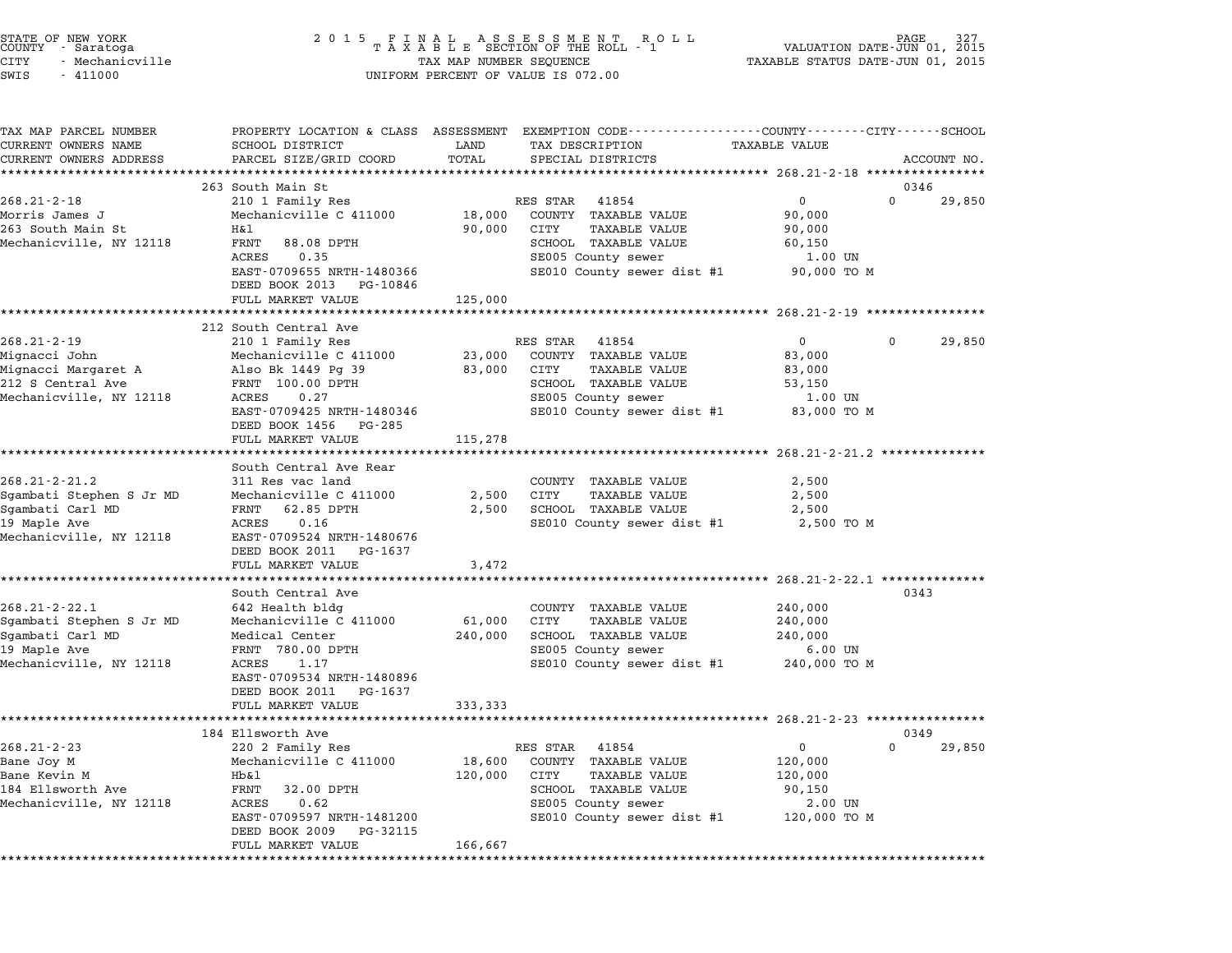| STATE OF NEW YORK<br>COUNTY - Saratoga<br>CITY<br>- Mechanicville<br>SWIS<br>$-411000$                        | 2 0 1 5                                                                                                                                                                                                                                              | TAX MAP NUMBER SEQUENCE      | FINAL ASSESSMENT RO<br>TAXABLE SECTION OF THE ROLL - 1<br>R O L L<br>UNIFORM PERCENT OF VALUE IS 072.00                                               | TAXABLE STATUS DATE-JUN 01, 2015                             | PAGE<br>328<br>VALUATION DATE-JUN 01, 2015 |
|---------------------------------------------------------------------------------------------------------------|------------------------------------------------------------------------------------------------------------------------------------------------------------------------------------------------------------------------------------------------------|------------------------------|-------------------------------------------------------------------------------------------------------------------------------------------------------|--------------------------------------------------------------|--------------------------------------------|
| TAX MAP PARCEL NUMBER<br>CURRENT OWNERS NAME<br>CURRENT OWNERS ADDRESS                                        | PROPERTY LOCATION & CLASS ASSESSMENT<br>SCHOOL DISTRICT<br>PARCEL SIZE/GRID COORD                                                                                                                                                                    | LAND<br>TOTAL                | EXEMPTION CODE----------------COUNTY-------CITY------SCHOOL<br>TAX DESCRIPTION<br>SPECIAL DISTRICTS                                                   | TAXABLE VALUE<br>************ 268.21-2-24 **********         | ACCOUNT NO.                                |
| $268.21 - 2 - 24$<br>Gaudette Robert L Sr<br>Gaudette Carol A<br>213 South Main St<br>Mechanicville, NY 12118 | 213 South Main St<br>220 2 Family Res<br>Mechanicville C 411000<br>L<br>FRNT 117.00 DPTH<br>ACRES<br>0.19<br>EAST-0709714 NRTH-1481026<br>DEED BOOK 1441<br>PG-7<br>FULL MARKET VALUE                                                                | 13,600<br>80,000<br>111,111  | COUNTY TAXABLE VALUE<br><b>TAXABLE VALUE</b><br>CITY<br>SCHOOL TAXABLE VALUE<br>SE005 County sewer<br>SE010 County sewer dist #1                      | 80,000<br>80,000<br>80,000<br>2.00 UN<br>80,000 TO M         | 0224                                       |
| $268.21 - 2 - 25$<br>Montanari Ronald<br>Montanari Martha<br>PO Box 609<br>Mechanicville, NY 12118            | 208 South Central Ave<br>220 2 Family Res<br>Mechanicville C 411000<br>Hq&l<br>FRNT 242.00 DPTH<br>0.61<br>ACRES<br>EAST-0709445 NRTH-1480516<br>DEED BOOK 1720<br>PG-511<br>FULL MARKET VALUE                                                       | 28,000<br>106,000<br>147,222 | 41834<br>SR STAR<br>COUNTY TAXABLE VALUE<br>CITY<br>TAXABLE VALUE<br>SCHOOL TAXABLE VALUE<br>SE005 County sewer<br>SE010 County sewer dist #1         | 0<br>106,000<br>106,000<br>41,020<br>2.00 UN<br>106,000 TO M | 0243<br>$\Omega$<br>64,980                 |
| $268.21 - 3 - 1$<br>Dyer Homes LLC<br>91 Roe Road<br>Melrose, NY 12121                                        | *********************<br>192 South Main St<br>411 Apartment<br>Mechanicville C 411000<br>H&l&g&l Rear<br>Comb Accts 0496&0498<br>FRNT<br>75.00 DPTH<br>0.91<br>ACRES<br>EAST-0710033 NRTH-1481257<br>DEED BOOK 2014<br>PG-30861<br>FULL MARKET VALUE | 41,200<br>173,000<br>240,278 | COUNTY TAXABLE VALUE<br><b>TAXABLE VALUE</b><br>CITY<br>SCHOOL TAXABLE VALUE<br>SE005 County sewer<br>SE010 County sewer dist #1                      | 173,000<br>173,000<br>173,000<br>4.00 UN<br>173,000 TO M     | 0496                                       |
| $268.21 - 3 - 2.1$<br>Pregont Scott J<br>198 S Main St<br>Mechanicville, NY 12118                             | 198 South Main St<br>210 1 Family Res<br>Mechanicville C 411000<br>H & L<br>FRNT<br>50.00 DPTH<br>0.13<br>ACRES<br>EAST-0709843 NRTH-1481196<br>DEED BOOK 2014<br>PG-13069<br>FULL MARKET VALUE                                                      | 15,600<br>87,000<br>120,833  | RES STAR<br>41854<br>COUNTY TAXABLE VALUE<br>CITY<br><b>TAXABLE VALUE</b><br>SCHOOL TAXABLE VALUE<br>SE005 County sewer<br>SE010 County sewer dist #1 | 0<br>87,000<br>87,000<br>57,150<br>1.00 UN<br>87,000 TO M    | 0692<br>$\Omega$<br>29,850                 |

STATE OF NEW YORK <sup>2</sup> <sup>0</sup> <sup>1</sup> 5 F I N A L A S S E S S M E N T R O L L PAGE <sup>328</sup> COUNTY - Saratoga <sup>T</sup> <sup>A</sup> <sup>X</sup> <sup>A</sup> <sup>B</sup> <sup>L</sup> <sup>E</sup> SECTION OF THE ROLL - <sup>1</sup> VALUATION DATE-JUN 01, <sup>2015</sup>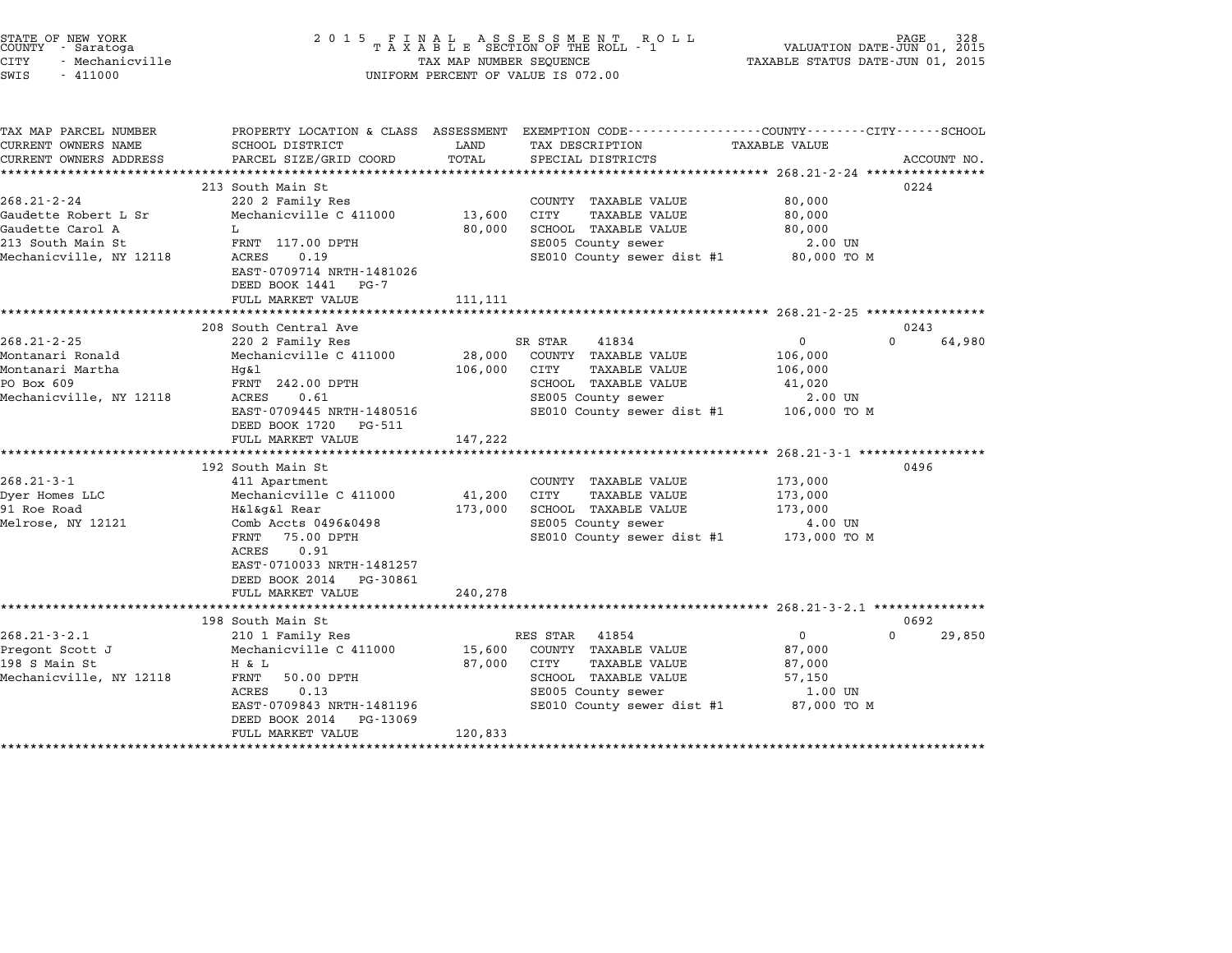| 2 0 1 5<br>FINAL ASSESSMENT ROTAXABLE SECTION OF THE ROLL - 1<br>R O L L<br>TAX MAP NUMBER SEQUENCE<br>UNIFORM PERCENT OF VALUE IS 072.00                                                                            |                                                             |                                                 | PAGE<br>VALUATION DATE-JUN 01, 2015<br>TAXABLE STATUS DATE-JUN 01, 2015 |                                                                                                                                                                                                                                                                                                      |                                                                                        |                                                                                                                                                                                                                                                                                                                                        |
|----------------------------------------------------------------------------------------------------------------------------------------------------------------------------------------------------------------------|-------------------------------------------------------------|-------------------------------------------------|-------------------------------------------------------------------------|------------------------------------------------------------------------------------------------------------------------------------------------------------------------------------------------------------------------------------------------------------------------------------------------------|----------------------------------------------------------------------------------------|----------------------------------------------------------------------------------------------------------------------------------------------------------------------------------------------------------------------------------------------------------------------------------------------------------------------------------------|
| SCHOOL DISTRICT<br>PARCEL SIZE/GRID COORD<br>*****************                                                                                                                                                       | LAND<br>TOTAL                                               |                                                 |                                                                         | TAXABLE VALUE                                                                                                                                                                                                                                                                                        |                                                                                        | ACCOUNT NO.                                                                                                                                                                                                                                                                                                                            |
| 196 South Main St<br>220 2 Family Res<br>Mechanicville C 411000<br>Hq&l<br>Lot: $P/O 2 (A)$<br>FRNT<br>50.36 DPTH<br>0.12<br>ACRES<br>EAST-0709844 NRTH-1481148<br>DEED BOOK 1772<br>PG-593                          | 21,000<br>98,000                                            | <b>CITY</b>                                     | TAXABLE VALUE                                                           | 98,000<br>98,000<br>98,000                                                                                                                                                                                                                                                                           |                                                                                        | 0137                                                                                                                                                                                                                                                                                                                                   |
|                                                                                                                                                                                                                      |                                                             |                                                 |                                                                         |                                                                                                                                                                                                                                                                                                      |                                                                                        |                                                                                                                                                                                                                                                                                                                                        |
| Riverside Dr N<br>220 2 Family Res<br>Mechanicville C 411000<br>Lot: $9 P/O 2 (B)$<br>2008/18562<br>FRNT<br>50.00 DPTH<br>ACRES<br>0.11<br>EAST-0709927 NRTH-1481172<br>DEED BOOK 2014 PG-19737<br>FULL MARKET VALUE | 15,000<br>110,400<br>153,333                                | CITY                                            | 41854<br><b>TAXABLE VALUE</b>                                           | $\mathbf{0}$<br>110,400<br>110,400<br>80,550                                                                                                                                                                                                                                                         | 0                                                                                      | 29,850                                                                                                                                                                                                                                                                                                                                 |
|                                                                                                                                                                                                                      |                                                             |                                                 |                                                                         |                                                                                                                                                                                                                                                                                                      |                                                                                        |                                                                                                                                                                                                                                                                                                                                        |
| 210 1 Family Res<br>Mechanicville C 411000<br>Η&l<br>987<br>Sgambati Family Trust<br>60.00 DPTH 100.00<br>FRNT<br>0.14<br>ACRES<br>EAST-0709973 NRTH-1481167<br>DEED BOOK 2008<br>PG-41916                           | 15,300<br>80,000                                            | CITY                                            | 41834<br><b>TAXABLE VALUE</b>                                           | $\Omega$<br>80,000<br>80,000<br>15,020                                                                                                                                                                                                                                                               | $\Omega$                                                                               | 64,980                                                                                                                                                                                                                                                                                                                                 |
|                                                                                                                                                                                                                      | 111,111                                                     |                                                 |                                                                         |                                                                                                                                                                                                                                                                                                      |                                                                                        |                                                                                                                                                                                                                                                                                                                                        |
| 7 Riverside North<br>210 1 Family Res<br>Mechanicville C 411000<br>Η&l<br>FRNT 105.00 DPTH 100.00<br>ACRES<br>0.24<br>EAST-0710063 NRTH-1481167                                                                      | 120,000                                                     | CITY                                            | 41854<br><b>TAXABLE VALUE</b><br>SE005 County sewer                     | 30,000<br>$\mathbf{0}$<br>90,000<br>105,000<br>90,150<br>1.00 UN                                                                                                                                                                                                                                     | 15,000<br>$\Omega$                                                                     | 0916<br>$\Omega$<br>29,850                                                                                                                                                                                                                                                                                                             |
|                                                                                                                                                                                                                      | FULL MARKET VALUE<br>3 Riverside North<br>FULL MARKET VALUE | PROPERTY LOCATION & CLASS ASSESSMENT<br>136,111 | RES STAR<br>SR STAR<br>21,000 RES STAR                                  | TAX DESCRIPTION<br>SPECIAL DISTRICTS<br>COUNTY TAXABLE VALUE<br>SCHOOL TAXABLE VALUE<br>SE005 County sewer<br>COUNTY TAXABLE VALUE<br>SCHOOL TAXABLE VALUE<br>COUNTY TAXABLE VALUE<br>SCHOOL TAXABLE VALUE<br>SE005 County sewer<br>VET COM CT 41131<br>COUNTY TAXABLE VALUE<br>SCHOOL TAXABLE VALUE | SE010 County sewer dist #1<br>SE010 County sewer dist #1<br>SE010 County sewer dist #1 | EXEMPTION CODE-----------------COUNTY-------CITY------SCHOOL<br>************************************ 268.21-3-3.1 ****************<br>2.00 UN<br>98,000 TO M<br>****************************** 268.21-3-3.2 ***************<br>110,400 TO M<br>********************************** 268.21-3-4 *******<br>1280<br>1.00 UN<br>80,000 TO M |

STATE OF NEW YORK <sup>2</sup> <sup>0</sup> <sup>1</sup> 5 F I N A L A S S E S S M E N T R O L L PAGE <sup>329</sup> COUNTY - Saratoga <sup>T</sup> <sup>A</sup> <sup>X</sup> <sup>A</sup> <sup>B</sup> <sup>L</sup> <sup>E</sup> SECTION OF THE ROLL - <sup>1</sup> VALUATION DATE-JUN 01, <sup>2015</sup>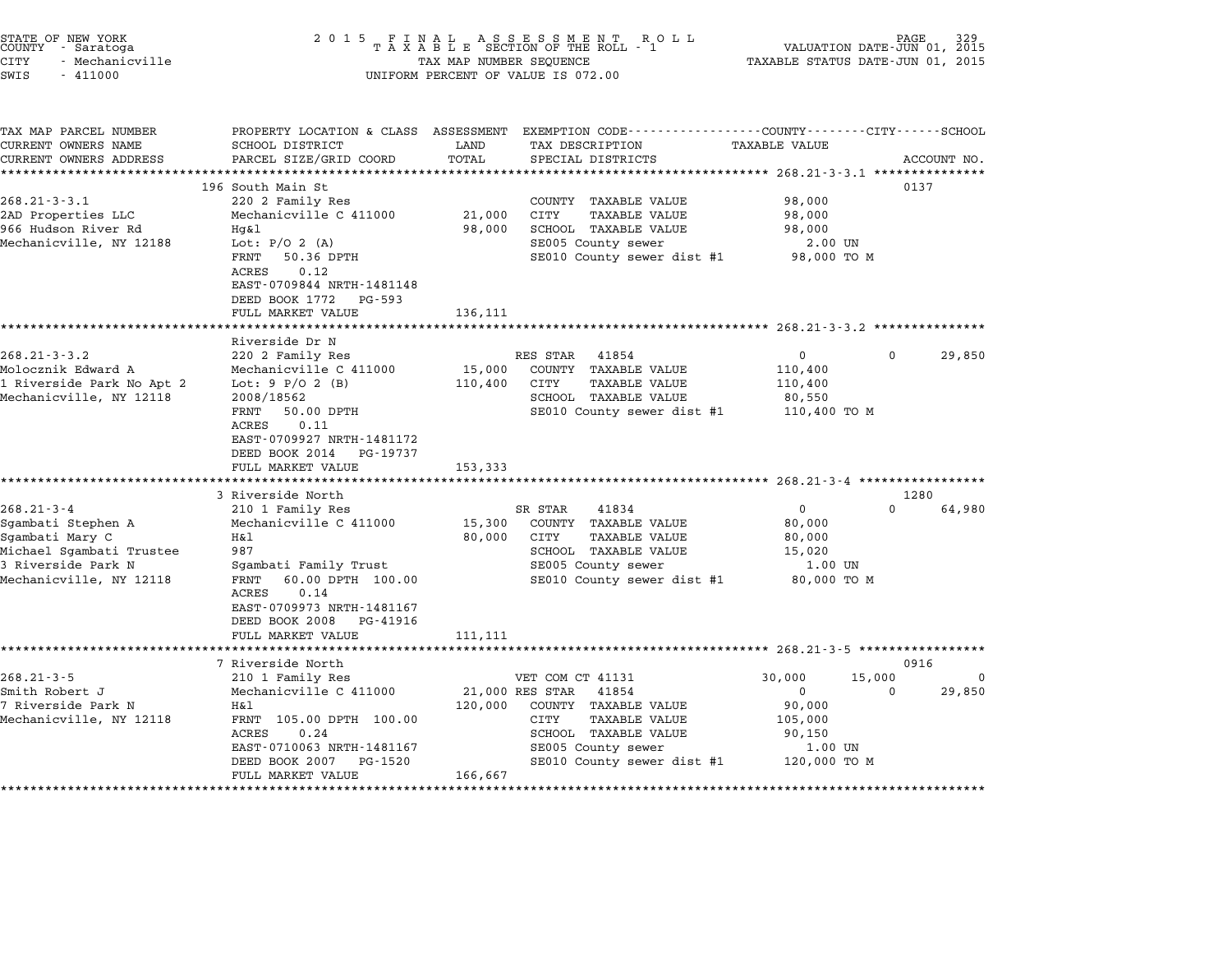| STATE OF NEW YORK<br>COUNTY - Saratoga<br><b>CITY</b><br>- Mechanicville<br>SWIS<br>$-411000$                  | 2 0 1 5                                                                                                                                                                               | TAX MAP NUMBER SEQUENCE     | FINAL ASSESSMENT ROLL<br>TAXABLE SECTION OF THE ROLL - 1<br>UNIFORM PERCENT OF VALUE IS 072.00                                                        | VALUATION DATE-JUN 01, 2015<br>TAXABLE STATUS DATE-JUN 01, 2015      | PAGE                       |
|----------------------------------------------------------------------------------------------------------------|---------------------------------------------------------------------------------------------------------------------------------------------------------------------------------------|-----------------------------|-------------------------------------------------------------------------------------------------------------------------------------------------------|----------------------------------------------------------------------|----------------------------|
| TAX MAP PARCEL NUMBER<br>CURRENT OWNERS NAME<br>CURRENT OWNERS ADDRESS                                         | PROPERTY LOCATION & CLASS ASSESSMENT<br>SCHOOL DISTRICT<br>PARCEL SIZE/GRID COORD                                                                                                     | LAND<br>TOTAL               | EXEMPTION CODE-----------------COUNTY-------CITY------SCHOOL<br>TAX DESCRIPTION<br>SPECIAL DISTRICTS                                                  | <b>TAXABLE VALUE</b>                                                 | ACCOUNT NO.                |
| **********************                                                                                         |                                                                                                                                                                                       |                             |                                                                                                                                                       |                                                                      |                            |
|                                                                                                                | 11 Riverside North                                                                                                                                                                    |                             |                                                                                                                                                       |                                                                      | 1095                       |
| $268.21 - 3 - 6$<br>Kaszeta Jessica L<br>Guido Joseph E<br>11 Riverside Park N<br>Mechanicville, NY 12118      | 210 1 Family Res<br>Mechanicville C 411000<br>Η&l<br>988<br>FRNT<br>45.00 DPTH 100.00<br>0.10<br>ACRES<br>EAST-0710133 NRTH-1481167<br>DEED BOOK 2012<br>PG-749<br>FULL MARKET VALUE  | 12,000<br>85,000<br>118,056 | RES STAR<br>41854<br>COUNTY TAXABLE VALUE<br>CITY<br><b>TAXABLE VALUE</b><br>SCHOOL TAXABLE VALUE<br>SE005 County sewer<br>SE010 County sewer dist #1 | $\mathbf{0}$<br>85,000<br>85,000<br>55,150<br>1.00 UN<br>85,000 TO M | $\Omega$<br>29,850         |
|                                                                                                                | * * * * * * * * * * * * * * * * * * * *                                                                                                                                               |                             |                                                                                                                                                       |                                                                      |                            |
|                                                                                                                | 13 Riverside North                                                                                                                                                                    |                             |                                                                                                                                                       |                                                                      | 0479                       |
| $268.21 - 3 - 7$<br>Wittchen Scott L<br>Wittchen Heidi A<br>13 Riverside Park North<br>Mechanicville, NY 12118 | 210 1 Family Res<br>Mechanicville C 411000<br>Hq&l<br>989<br>$P/O$ Lot 14,15                                                                                                          | 27,000<br>120,000           | RES STAR<br>41854<br>COUNTY TAXABLE VALUE<br>CITY<br>TAXABLE VALUE<br>SCHOOL TAXABLE VALUE<br>SE005 County sewer                                      | $\mathsf{O}$<br>120,000<br>120,000<br>90,150<br>1.00 UN              | $\Omega$<br>29,850         |
|                                                                                                                | FRNT 136.00 DPTH<br>0.32<br>ACRES<br>EAST-0710230 NRTH-1481168<br>DEED BOOK 1217<br>PG-468<br>FULL MARKET VALUE                                                                       | 166,667                     | SE010 County sewer dist #1                                                                                                                            | 120,000 TO M                                                         |                            |
|                                                                                                                |                                                                                                                                                                                       |                             |                                                                                                                                                       | ********************* 268.21-3-11 ****************                   |                            |
| $268.21 - 3 - 11$<br>Bradshaw Jodi A<br>6 Riverside Park North<br>Mechanicville, NY 12118                      | 6 Riverside North<br>210 1 Family Res<br>Mechanicville C 411000<br>Hq&l<br>991<br>FRNT<br>40.00 DPTH 100.00<br>0.09<br>ACRES<br>EAST-0710014 NRTH-1481007<br>DEED BOOK 1653<br>PG-086 | 14,900<br>83,000            | RES STAR<br>41854<br>COUNTY TAXABLE VALUE<br>CITY<br>TAXABLE VALUE<br>SCHOOL TAXABLE VALUE<br>SE005 County sewer<br>SE010 County sewer dist #1        | $\mathbf 0$<br>83,000<br>83,000<br>53,150<br>1.00 UN<br>83,000 TO M  | 1171<br>$\Omega$<br>29,850 |
|                                                                                                                | FULL MARKET VALUE                                                                                                                                                                     | 115,278                     |                                                                                                                                                       |                                                                      |                            |
|                                                                                                                | ***************************                                                                                                                                                           |                             |                                                                                                                                                       |                                                                      |                            |
| $268.21 - 3 - 12$                                                                                              | 4 Riverside North<br>210 1 Family Res                                                                                                                                                 |                             | COUNTY TAXABLE VALUE                                                                                                                                  | 80,000                                                               | 0865                       |
| Rohloff Brian K                                                                                                | Mechanicville C 411000                                                                                                                                                                | 15,000                      | CITY<br>TAXABLE VALUE                                                                                                                                 | 80,000                                                               |                            |
| 70 Kardas Rd                                                                                                   | Lot                                                                                                                                                                                   | 80,000                      | SCHOOL TAXABLE VALUE                                                                                                                                  | 80,000                                                               |                            |
| Valley Falls, NY 12185                                                                                         | 992<br>FRNT<br>40.00 DPTH 100.00<br><b>ACRES</b><br>0.09<br>EAST-0709974 NRTH-1481017<br>DEED BOOK 2013<br>PG-28027                                                                   |                             | SE005 County sewer<br>SE010 County sewer dist #1                                                                                                      | 1.00 UN<br>80,000 TO M                                               |                            |
|                                                                                                                | FULL MARKET VALUE                                                                                                                                                                     | 111,111                     |                                                                                                                                                       |                                                                      |                            |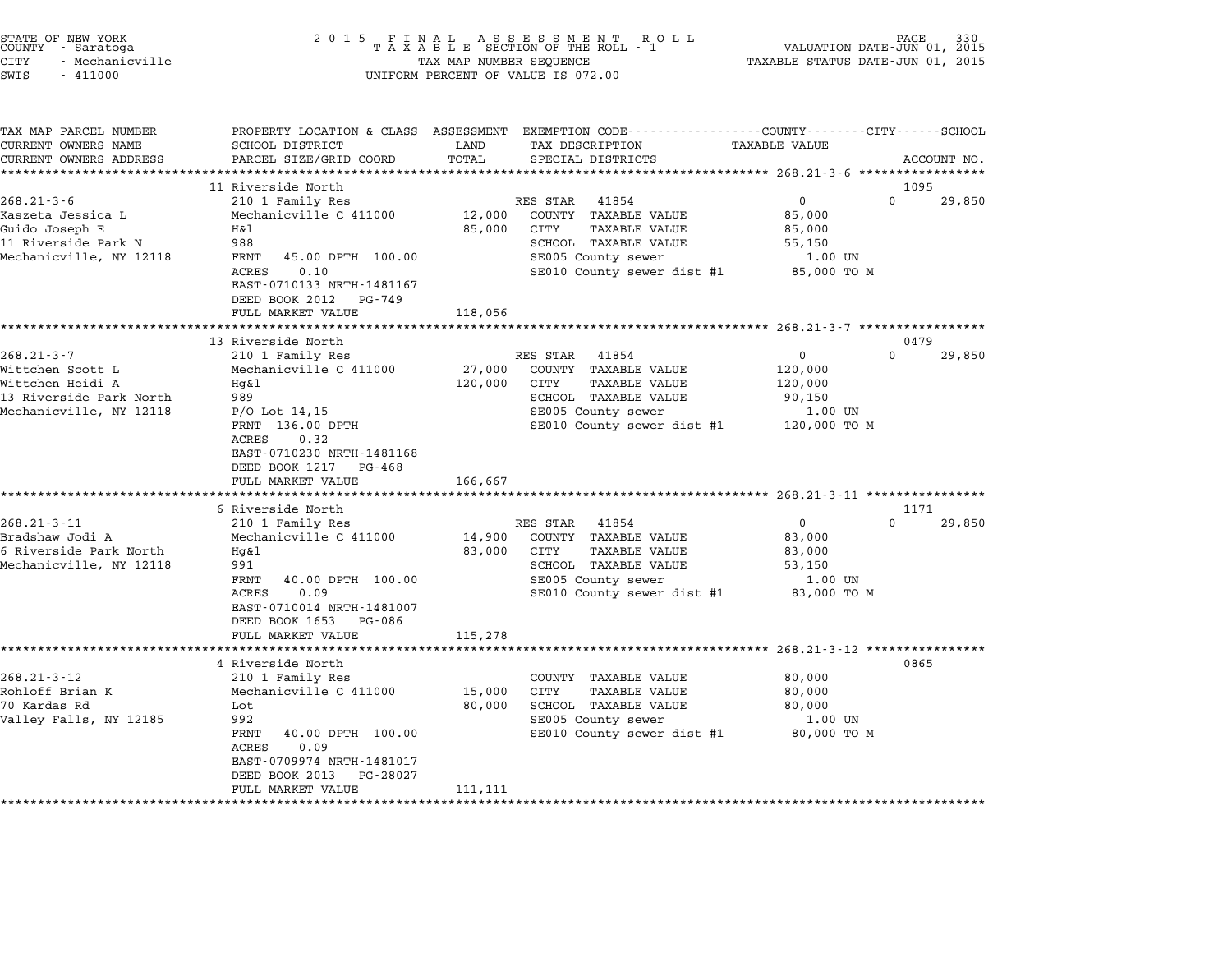| STATE OF NEW YORK<br>COUNTY - Saratoga<br>CITY<br>- Mechanicville<br>SWIS<br>$-411000$                 | 2 0 1 5                                                                                                                                                                                                      | TAX MAP NUMBER SEQUENCE     | FINAL ASSESSMENT ROLL<br>TAXABLE SECTION OF THE ROLL - 1<br>UNIFORM PERCENT OF VALUE IS 072.00                                                        | VALUATION DATE-JUN 01, 2015<br>TAXABLE STATUS DATE-JUN 01, 2015        | PAGE.                          |
|--------------------------------------------------------------------------------------------------------|--------------------------------------------------------------------------------------------------------------------------------------------------------------------------------------------------------------|-----------------------------|-------------------------------------------------------------------------------------------------------------------------------------------------------|------------------------------------------------------------------------|--------------------------------|
| TAX MAP PARCEL NUMBER<br>CURRENT OWNERS NAME<br>CURRENT OWNERS ADDRESS                                 | SCHOOL DISTRICT<br>PARCEL SIZE/GRID COORD                                                                                                                                                                    | LAND<br>TOTAL               | PROPERTY LOCATION & CLASS ASSESSMENT EXEMPTION CODE---------------COUNTY-------CITY-----SCHOOL<br>TAX DESCRIPTION<br>SPECIAL DISTRICTS                | TAXABLE VALUE<br>***************** 268.21-3-13 **********              | ACCOUNT NO.                    |
| $268.21 - 3 - 13$<br>Levis David P<br>Levis Melissa A<br>15 Carole Jean Ln<br>Clifton Park, NY 12065   | 2 Riverside North<br>210 1 Family Res<br>Mechanicville C 411000<br>Hq&l<br>993<br>FRNT<br>40.00 DPTH 100.00<br>ACRES<br>0.09<br>EAST-0709934 NRTH-1481017<br>DEED BOOK 2012<br>PG-44297<br>FULL MARKET VALUE | 13,800<br>95,000<br>131,944 | RES STAR<br>41854<br>COUNTY TAXABLE VALUE<br>CITY<br><b>TAXABLE VALUE</b><br>SCHOOL TAXABLE VALUE<br>SE005 County sewer<br>SE010 County sewer dist #1 | $\mathbf{0}$<br>95,000<br>95,000<br>65,150<br>1.00 UN<br>95,000 TO M   | 0884<br>$\mathsf{O}$<br>29,850 |
|                                                                                                        | **********************                                                                                                                                                                                       |                             |                                                                                                                                                       | ******************** 268.21-3-14 *****************                     |                                |
| $268.21 - 3 - 14$<br>Moore Jeffrey C<br>Moore Angela G<br>202 South Main St<br>Mechanicville, NY 12118 | 202 South Main St<br>220 2 Family Res<br>Mechanicville C 411000<br>H&l<br>994<br>FRNT<br>50.00 DPTH<br>0.13<br>ACRES<br>EAST-0709854 NRTH-1481046<br>DEED BOOK 1043 PG-249                                   | 17,800<br>99,000            | RES STAR<br>41854<br>COUNTY TAXABLE VALUE<br>CITY<br>TAXABLE VALUE<br>SCHOOL TAXABLE VALUE<br>SE005 County sewer<br>SE010 County sewer dist #1        | $\overline{0}$<br>99,000<br>99,000<br>69,150<br>2.00 UN<br>99,000 TO M | 0603<br>$\Omega$<br>29,850     |
|                                                                                                        | FULL MARKET VALUE<br>*********************                                                                                                                                                                   | 137,500                     |                                                                                                                                                       | ****************** 268.21-3-16 *****************                       |                                |
| $268.21 - 3 - 16$<br>Higgins David<br>2 Riverside No<br>Mechanicville, NY 12118                        | 214 South Main St<br>312 Vac w/imprv<br>Mechanicville C 411000<br>Pool<br>FRNT 100.00 DPTH<br>ACRES<br>0.24<br>EAST-0709854 NRTH-1480946<br>DEED BOOK 1721 PG-258<br>FULL MARKET VALUE                       | 18,000<br>18,000<br>25,000  | COUNTY TAXABLE VALUE<br>CITY<br><b>TAXABLE VALUE</b><br>SCHOOL TAXABLE VALUE<br>SE010 County sewer dist #1                                            | 18,000<br>18,000<br>18,000<br>18,000 TO M                              | 0348                           |
|                                                                                                        | ***************                                                                                                                                                                                              |                             |                                                                                                                                                       | $268.21 - 3 - 17$ ***************                                      |                                |
| $268.21 - 3 - 17$<br>Higgins David<br>2 Riverside No<br>Mechanicville, NY 12118                        | 226 South Main St<br>220 2 Family Res<br>Mechanicville C 411000<br>Η&l<br>996<br>FRNT<br>50.00 DPTH<br>ACRES<br>0.12<br>EAST-0709854 NRTH-1480896<br>DEED BOOK 1721 PG-258                                   | 16,000<br>110,000           | COUNTY TAXABLE VALUE<br>CITY<br><b>TAXABLE VALUE</b><br>SCHOOL TAXABLE VALUE<br>SE005 County sewer<br>SE010 County sewer dist #1                      | 110,000<br>110,000<br>110,000<br>2.00 UN<br>110,000 TO M               | 0695                           |

DEED BOOK 1721 PG-258<br>FULL MARKET VALUE 152,778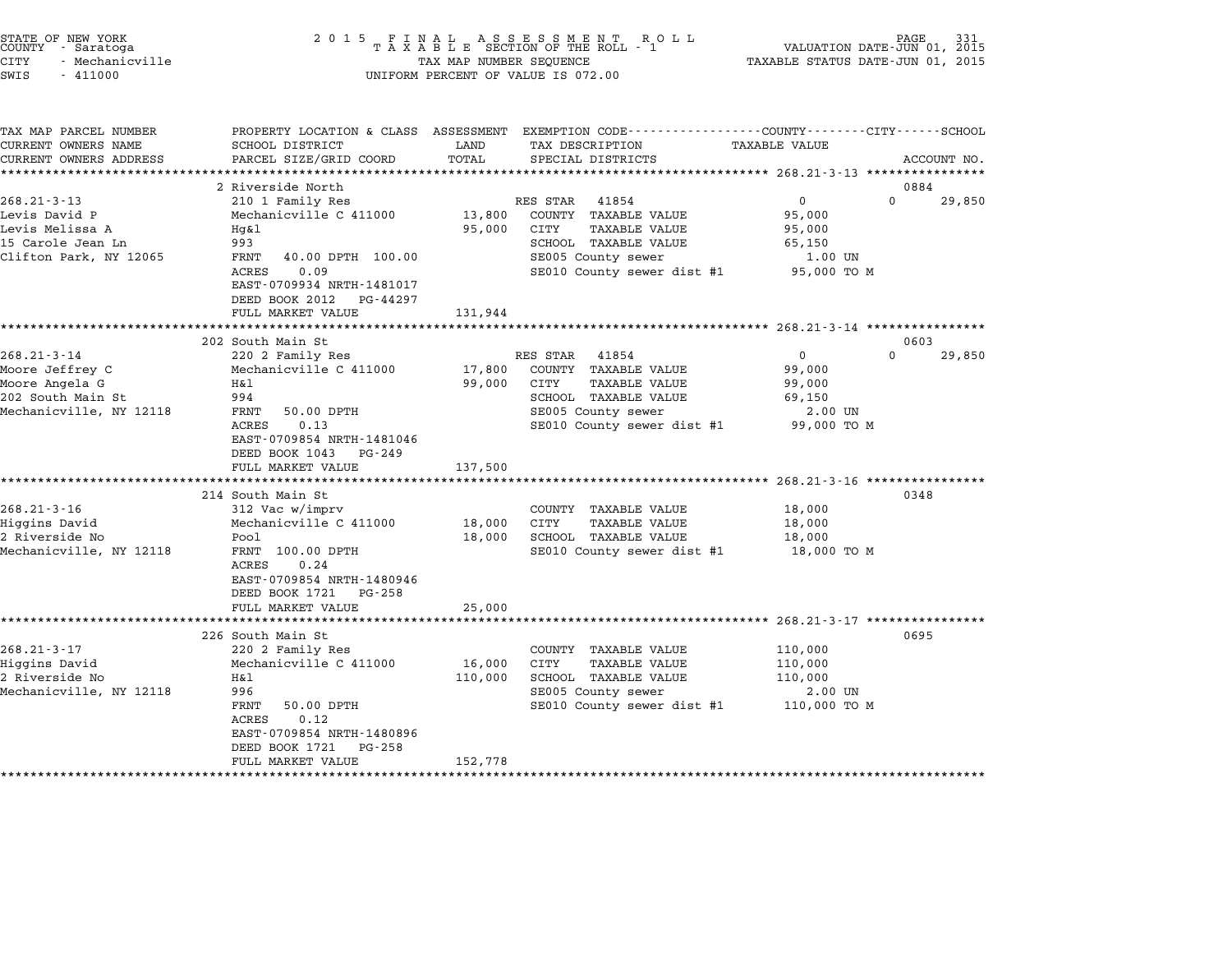| STATE OF NEW YORK<br>COUNTY - Saratoga |                 |  |
|----------------------------------------|-----------------|--|
| CITY                                   | - Mechanicville |  |

# STATE OF NEW YORK <sup>2</sup> <sup>0</sup> <sup>1</sup> 5 F I N A L A S S E S S M E N T R O L L PAGE <sup>332</sup> COUNTY - Saratoga <sup>T</sup> <sup>A</sup> <sup>X</sup> <sup>A</sup> <sup>B</sup> <sup>L</sup> <sup>E</sup> SECTION OF THE ROLL - <sup>1</sup> VALUATION DATE-JUN 01, <sup>2015</sup> STATE OF NEW YORK (ART STATE OF NEW YORK ISSUES OF NEW TAXABLE STATE OF NEW TAXABLE STATE OF NEW TAXABLE STATU<br>COUNTY - Saratoga (2015 TAXABLE STATUS DATE-JUN 01, 2015 TAXABLE STATUS DATE-JUN 01, 2015<br>CITY - Mechanicville SWIS - <sup>411000</sup> UNIFORM PERCENT OF VALUE IS 072.00

| TAX MAP PARCEL NUMBER                         | PROPERTY LOCATION & CLASS ASSESSMENT           |               | EXEMPTION CODE-----------------COUNTY-------CITY------SCHOOL |                                                        |          |             |
|-----------------------------------------------|------------------------------------------------|---------------|--------------------------------------------------------------|--------------------------------------------------------|----------|-------------|
| CURRENT OWNERS NAME<br>CURRENT OWNERS ADDRESS | SCHOOL DISTRICT<br>PARCEL SIZE/GRID COORD      | LAND<br>TOTAL | TAX DESCRIPTION                                              | <b>TAXABLE VALUE</b>                                   |          |             |
|                                               |                                                |               | SPECIAL DISTRICTS                                            |                                                        |          | ACCOUNT NO. |
|                                               | 2 Riverside South                              |               |                                                              |                                                        | 0696     |             |
| $268.21 - 3 - 18$                             | 210 1 Family Res                               |               | 41854<br>RES STAR                                            | $\mathbf 0$                                            | $\Omega$ | 29,850      |
| Higgins David                                 | Mechanicville C 411000                         | 15,600        | COUNTY TAXABLE VALUE                                         | 85,000                                                 |          |             |
| Higgins Eileen                                | Hq&l                                           | 85,000        | CITY<br><b>TAXABLE VALUE</b>                                 | 85,000                                                 |          |             |
| 2 Riverside Park So                           | 995                                            |               | SCHOOL TAXABLE VALUE                                         | 55,150                                                 |          |             |
| Mechanicville, NY 12118                       | 40.00 DPTH 100.00<br>FRNT                      |               | SE005 County sewer                                           | 1.00 UN                                                |          |             |
|                                               | ACRES<br>0.09                                  |               | SE010 County sewer dist #1                                   | 85,000 TO M                                            |          |             |
|                                               | EAST-0709924 NRTH-1480917                      |               |                                                              |                                                        |          |             |
|                                               | DEED BOOK 1400<br>$PG-43$                      |               |                                                              |                                                        |          |             |
|                                               | FULL MARKET VALUE                              | 118,056       |                                                              |                                                        |          |             |
|                                               |                                                |               |                                                              | ************************ 268.21-3-19 ***************** |          |             |
|                                               | 4 Riverside South                              |               |                                                              |                                                        | 0697     |             |
| $268.21 - 3 - 19$                             | 210 1 Family Res                               |               | COUNTY TAXABLE VALUE                                         | 74,000                                                 |          |             |
| Higgins David                                 | Mechanicville C 411000                         | 16,000        | CITY<br><b>TAXABLE VALUE</b>                                 | 74,000                                                 |          |             |
| Higgins Eileen                                | H & L                                          | 74,000        | SCHOOL TAXABLE VALUE                                         | 74,000                                                 |          |             |
| 2 Riverside Park So                           | FRNT<br>40.00 DPTH 100.00                      |               | SE005 County sewer                                           | 1.00 UN                                                |          |             |
| Mechanicville, NY 12118                       | 0.09<br>ACRES                                  |               | SE010 County sewer dist #1                                   | 74,000 TO M                                            |          |             |
|                                               | EAST-0709964 NRTH-1480917                      |               |                                                              |                                                        |          |             |
|                                               | DEED BOOK 1500<br>PG-179                       |               |                                                              |                                                        |          |             |
|                                               | FULL MARKET VALUE                              | 102,778       |                                                              |                                                        |          |             |
|                                               |                                                |               |                                                              |                                                        |          |             |
|                                               | 6 Riverside South                              |               |                                                              |                                                        | 1405     |             |
| $268.21 - 3 - 20$                             | 210 1 Family Res                               |               | VET WAR C 41122                                              | 13,350                                                 | $\Omega$ | $\mathbf 0$ |
| Topetro Patrick M                             | Mechanicville C 411000                         |               | 16,000 VET WAR T 41123                                       | $\Omega$                                               | 9,000    | $\Omega$    |
| Topetro Joan C                                | Η&l                                            |               | 89,000 SR STAR<br>41834                                      | $\Omega$                                               | $\Omega$ | 64,980      |
| 6 Riverside Park South                        | 1312                                           |               | COUNTY TAXABLE VALUE                                         | 75,650                                                 |          |             |
| Mechanicville, NY 12118                       | Lots 21 & 23                                   |               | <b>CITY</b><br><b>TAXABLE VALUE</b>                          | 80,000                                                 |          |             |
|                                               | FRNT<br>80.00 DPTH 100.00                      |               | SCHOOL TAXABLE VALUE                                         | 24,020                                                 |          |             |
|                                               | <b>ACRES</b><br>0.18                           |               | SE005 County sewer                                           | 1.00 UN                                                |          |             |
|                                               | EAST-0710004 NRTH-1480917                      |               | SE010 County sewer dist #1                                   | 89,000 TO M                                            |          |             |
|                                               | DEED BOOK 0935<br>PG-0808<br>FULL MARKET VALUE |               |                                                              |                                                        |          |             |
|                                               | **********************                         | 123,611       |                                                              |                                                        |          |             |
|                                               | 8 Riverside South                              |               |                                                              | ********** 268.21-3-22 ************                    | 0823     |             |
| $268.21 - 3 - 22$                             | 210 1 Family Res                               |               | COUNTY TAXABLE VALUE                                         | 95,000                                                 |          |             |
| Maiello Matthew A                             | Mechanicville C 411000                         | 15,100        | CITY<br><b>TAXABLE VALUE</b>                                 | 95,000                                                 |          |             |
| Maiello Joseph A                              | H&l                                            | 95,000        | SCHOOL TAXABLE VALUE                                         | 95,000                                                 |          |             |
| 221 Park Ave                                  | 996a                                           |               | SE005 County sewer                                           | 1.00 UN                                                |          |             |
| Mechanicville, NY 12118                       | FRNT<br>40.00 DPTH 100.00                      |               | SE010 County sewer dist #1                                   | 95,000 TO M                                            |          |             |
|                                               | <b>ACRES</b><br>0.09                           |               |                                                              |                                                        |          |             |
|                                               | EAST-0710084 NRTH-1480907                      |               |                                                              |                                                        |          |             |
|                                               | DEED BOOK 2008<br>PG-41712                     |               |                                                              |                                                        |          |             |
|                                               | FULL MARKET VALUE                              | 131,944       |                                                              |                                                        |          |             |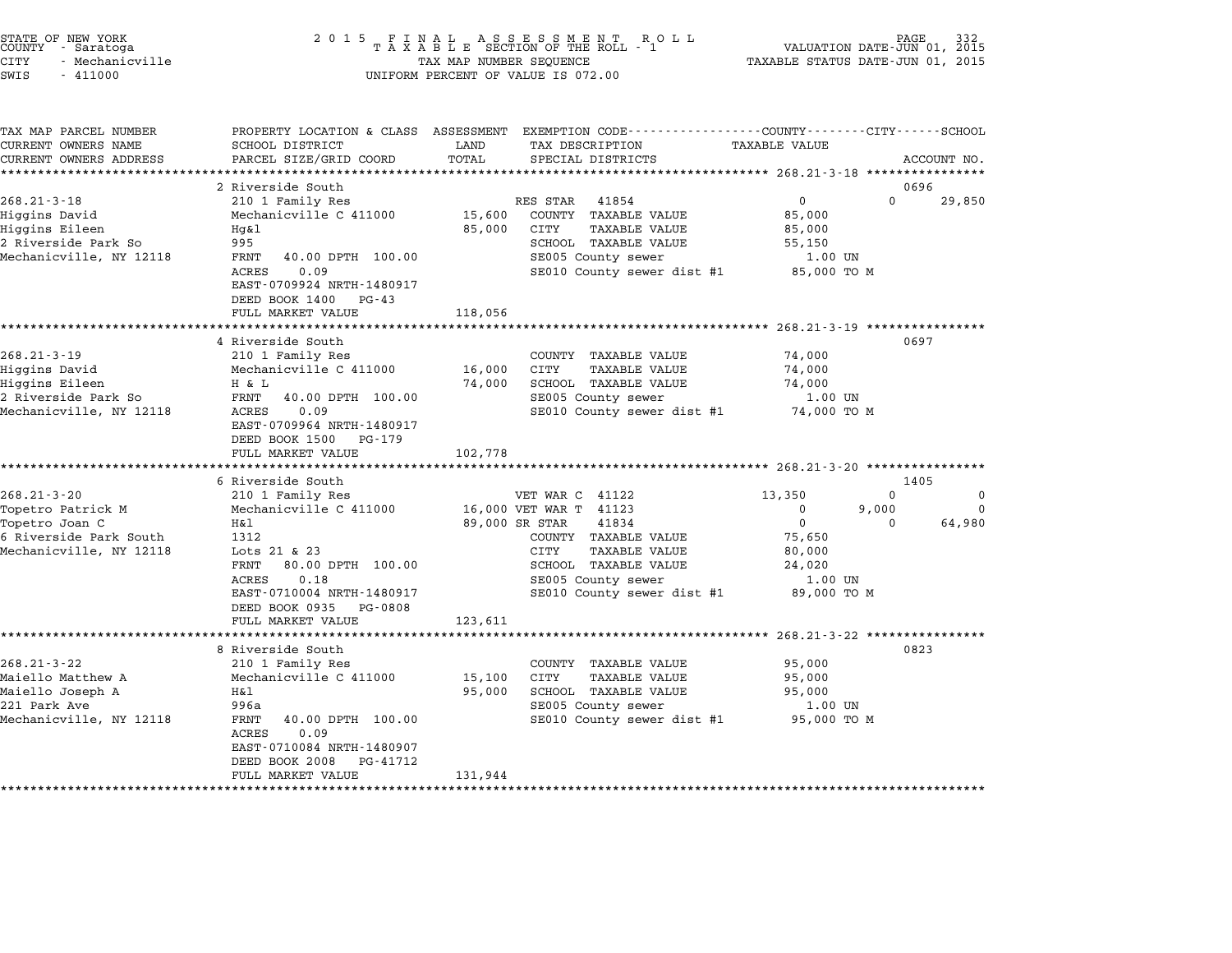|        | STATE OF NEW YORK |  |
|--------|-------------------|--|
| COUNTY | - Saratoga        |  |
| CITY   | - Mechanicville   |  |

| TAX MAP PARCEL NUMBER<br>CURRENT OWNERS NAME | SCHOOL DISTRICT                            | LAND    | PROPERTY LOCATION & CLASS ASSESSMENT EXEMPTION CODE----------------COUNTY-------CITY------SCHOOL<br>TAX DESCRIPTION | <b>TAXABLE VALUE</b> |                    |                         |
|----------------------------------------------|--------------------------------------------|---------|---------------------------------------------------------------------------------------------------------------------|----------------------|--------------------|-------------------------|
| CURRENT OWNERS ADDRESS                       | PARCEL SIZE/GRID COORD                     | TOTAL   | SPECIAL DISTRICTS                                                                                                   |                      |                    | ACCOUNT NO.             |
|                                              |                                            |         |                                                                                                                     |                      |                    |                         |
|                                              | 12 Riverside South                         |         |                                                                                                                     |                      | 0184               |                         |
| $268.21 - 3 - 23$                            | 210 1 Family Res                           |         | RES STAR<br>41854                                                                                                   | 0                    | 0                  | 29,850                  |
| Rydinsky Allen W                             | Mechanicville C 411000                     | 20,400  | COUNTY TAXABLE VALUE                                                                                                | 102,000              |                    |                         |
| Sherryl S                                    | Hq1                                        | 102,000 | CITY<br><b>TAXABLE VALUE</b>                                                                                        | 102,000              |                    |                         |
| 12 Riverside Park South                      | 997                                        |         | SCHOOL TAXABLE VALUE                                                                                                | 72,150               |                    |                         |
| Mechanicville, NY 12118                      | FRNT<br>72.50 DPTH                         |         | SE005 County sewer                                                                                                  | 1.00 UN              |                    |                         |
|                                              | ACRES<br>0.17<br>EAST-0710144 NRTH-1480907 |         | SE010 County sewer dist #1                                                                                          | 102,000 TO M         |                    |                         |
|                                              | DEED BOOK 1320 PG-718<br>FULL MARKET VALUE | 141,667 |                                                                                                                     |                      |                    |                         |
|                                              |                                            |         |                                                                                                                     |                      |                    |                         |
|                                              | Riverside South                            |         |                                                                                                                     |                      | 1192               |                         |
| $268.21 - 3 - 24$                            | 280 Res Multiple                           |         | RES STAR<br>41854                                                                                                   | $\mathbf{0}$         | $\Omega$           | 29,850                  |
| Mickalonis Paul M                            | Mechanicville C 411000                     | 38,200  | COUNTY TAXABLE VALUE                                                                                                | 128,000              |                    |                         |
| Shovah-Mickalonis Michelle                   | Η&l                                        | 128,000 | CITY<br><b>TAXABLE VALUE</b>                                                                                        | 128,000              |                    |                         |
| Michelle                                     | 998                                        |         | SCHOOL TAXABLE VALUE                                                                                                | 98,150               |                    |                         |
| 11 South Riverside Dr                        | Lots 34,35,36                              |         | SE005 County sewer                                                                                                  | 2.00 UN              |                    |                         |
| Mechanicville, NY 12118                      | FRNT 170.00 DPTH                           |         | SE010 County sewer dist #1                                                                                          | 128,000 TO M         |                    |                         |
|                                              | ACRES<br>0.47                              |         |                                                                                                                     |                      |                    |                         |
|                                              | EAST-0710146 NRTH-1480738                  |         |                                                                                                                     |                      |                    |                         |
|                                              | DEED BOOK 1500 PG-629                      |         |                                                                                                                     |                      |                    |                         |
|                                              | FULL MARKET VALUE                          | 177,778 |                                                                                                                     |                      |                    |                         |
|                                              | **********************                     |         |                                                                                                                     |                      |                    |                         |
|                                              | 30 Riverside South                         |         |                                                                                                                     |                      | 0640               |                         |
| $268.21 - 3 - 29$                            | 210 1 Family Res                           |         | RES STAR<br>41854                                                                                                   | $\overline{0}$       | $\Omega$           | 29,850                  |
| Pisculli Timothy F                           | Mechanicville C 411000                     | 18,200  | COUNTY TAXABLE VALUE                                                                                                | 100,000              |                    |                         |
| Pisculli Josephine D                         | Η&l                                        | 100,000 | CITY<br><b>TAXABLE VALUE</b>                                                                                        | 100,000              |                    |                         |
| 3 Riverside Park So                          | 1000                                       |         | SCHOOL TAXABLE VALUE                                                                                                | 70,150               |                    |                         |
| Mechanicville, NY 12118                      | FRNT<br>80.00 DPTH                         |         | SE005 County sewer                                                                                                  | 1.00 UN              |                    |                         |
|                                              | ACRES<br>0.21                              |         | SE010 County sewer dist #1                                                                                          | 100,000 TO M         |                    |                         |
|                                              | EAST-0709944 NRTH-1480757                  |         |                                                                                                                     |                      |                    |                         |
|                                              | DEED BOOK 1604 PG-515                      |         |                                                                                                                     |                      |                    |                         |
|                                              | FULL MARKET VALUE                          | 138,889 |                                                                                                                     |                      |                    |                         |
|                                              |                                            |         |                                                                                                                     |                      |                    |                         |
|                                              | 236 South Main St & Riverside              |         |                                                                                                                     |                      | 1210<br>$\Omega$   |                         |
| $268.21 - 3 - 30$                            | 210 1 Family Res                           |         | VET COM C 41132                                                                                                     | 22,000<br>$\Omega$   |                    | $\mathbf 0$<br>$\Omega$ |
| Roy Robert D<br>Roy James M Et Al            | Mechanicville C 411000<br>Hq&l             |         | 17,600 VET COM T 41133<br>88,000 SR STAR<br>41834                                                                   | $\mathbf 0$          | 15,000<br>$\Omega$ | 64,980                  |
| 102 Drummond Ridge                           | Life Estate                                |         | COUNTY TAXABLE VALUE                                                                                                | 66,000               |                    |                         |
| Malta, NY 12020                              | FRNT<br>50.00 DPTH                         |         | CITY<br><b>TAXABLE VALUE</b>                                                                                        | 73,000               |                    |                         |
|                                              | 0.11<br>ACRES                              |         | SCHOOL TAXABLE VALUE                                                                                                | 23,020               |                    |                         |
| PRIOR OWNER ON 6/01/2015                     | EAST-0709854 NRTH-1480786                  |         | SE005 County sewer                                                                                                  | 1.00 UN              |                    |                         |
| Roy Angeline C                               | DEED BOOK 2015<br>PG-15005                 |         | SE010 County sewer dist #1                                                                                          | 88,000 TO M          |                    |                         |
|                                              | FULL MARKET VALUE                          | 122,222 |                                                                                                                     |                      |                    |                         |
|                                              |                                            |         |                                                                                                                     |                      |                    |                         |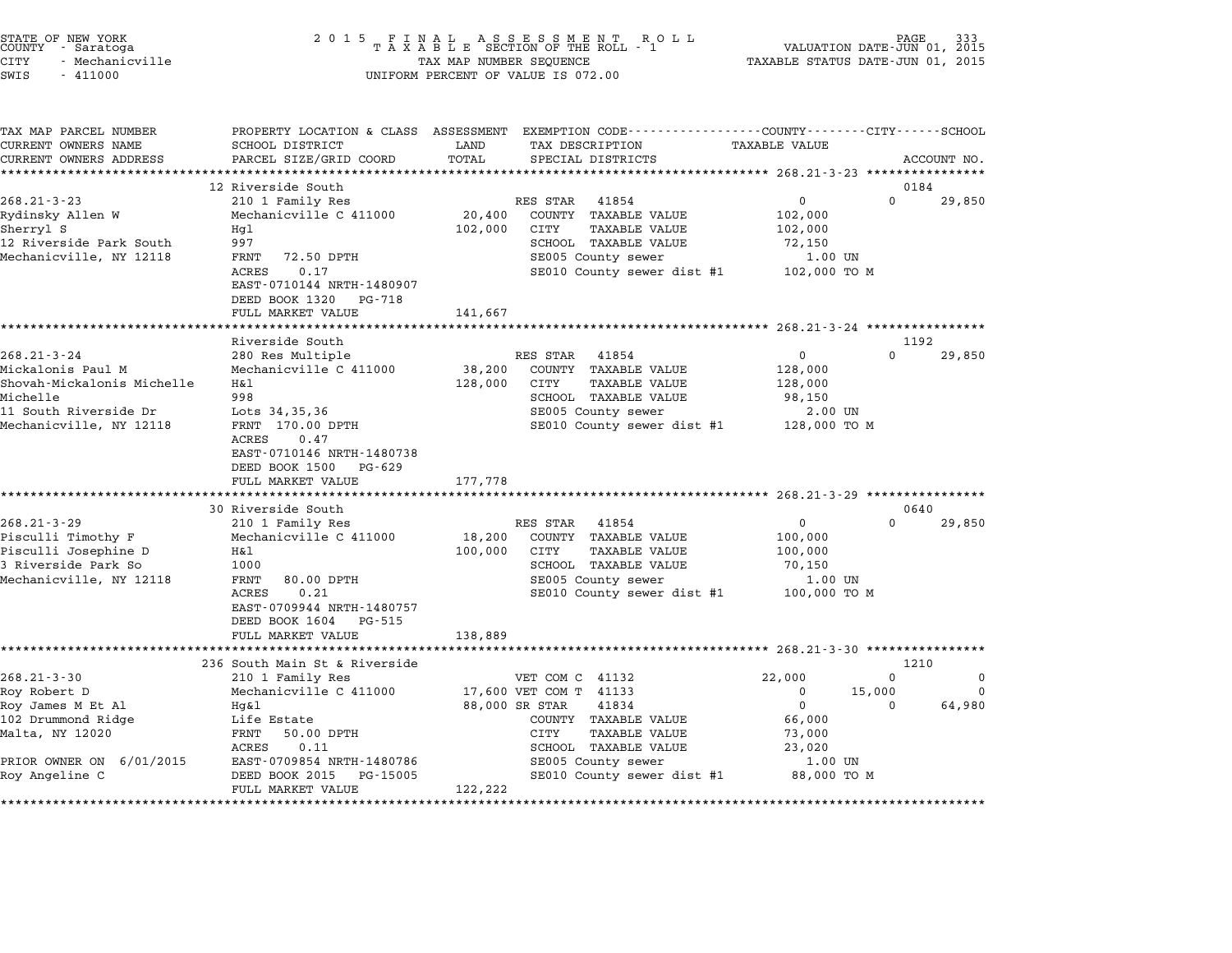| STATE OF NEW YORK<br>COUNTY - Saratoga<br><b>CITY</b><br>- Mechanicville<br>SWIS<br>$-411000$ |                                                                      | TAX MAP NUMBER SEQUENCE | UNIFORM PERCENT OF VALUE IS 072.00                                                                                  | VALUATION DATE-JUN 01, 2015<br>TAXABLE STATUS DATE-JUN 01, 2015 | PAGE        |
|-----------------------------------------------------------------------------------------------|----------------------------------------------------------------------|-------------------------|---------------------------------------------------------------------------------------------------------------------|-----------------------------------------------------------------|-------------|
| TAX MAP PARCEL NUMBER<br>CURRENT OWNERS NAME                                                  | SCHOOL DISTRICT                                                      | LAND                    | PROPERTY LOCATION & CLASS ASSESSMENT EXEMPTION CODE----------------COUNTY-------CITY------SCHOOL<br>TAX DESCRIPTION | TAXABLE VALUE                                                   |             |
| CURRENT OWNERS ADDRESS                                                                        | PARCEL SIZE/GRID COORD                                               | TOTAL                   | SPECIAL DISTRICTS                                                                                                   |                                                                 | ACCOUNT NO. |
|                                                                                               | 240 South Main St                                                    |                         |                                                                                                                     |                                                                 | 1314        |
| $268.21 - 3 - 31$                                                                             | 210 1 Family Res                                                     |                         | 41834<br>SR STAR                                                                                                    | $\Omega$<br>0                                                   | 64,980      |
| Smith Jean B                                                                                  | Mechanicville C 411000                                               | 18,000                  | COUNTY TAXABLE VALUE                                                                                                | 101,000                                                         |             |
| 240 South Main St                                                                             | Η&l                                                                  | 101,000                 | CITY<br>TAXABLE VALUE                                                                                               | 101,000                                                         |             |
| Mechanicville, NY 12118                                                                       | 1407                                                                 |                         | SCHOOL TAXABLE VALUE                                                                                                | 36,020                                                          |             |
|                                                                                               | FRNT<br>71.00 DPTH                                                   |                         | SE005 County sewer                                                                                                  | 1.00 UN                                                         |             |
|                                                                                               | ACRES<br>0.15<br>EAST-0709854 NRTH-1480726                           |                         | SE010 County sewer dist #1                                                                                          | 101,000 TO M                                                    |             |
|                                                                                               | DEED BOOK 0770 PG-0493<br>FULL MARKET VALUE                          | 140,278                 |                                                                                                                     |                                                                 |             |
|                                                                                               |                                                                      |                         |                                                                                                                     |                                                                 |             |
|                                                                                               | South Main St                                                        |                         |                                                                                                                     |                                                                 | 1313        |
| $268.21 - 3 - 32$                                                                             | 311 Res vac land                                                     |                         | COUNTY TAXABLE VALUE                                                                                                | 500                                                             |             |
| Smith John J                                                                                  | Mechanicville C 411000                                               | 500                     | CITY<br>TAXABLE VALUE                                                                                               | 500                                                             |             |
| Smith Jean B                                                                                  | V1                                                                   | 500                     | SCHOOL TAXABLE VALUE                                                                                                | 500                                                             |             |
| 240 South Main St                                                                             | FRNT<br>5.81 DPTH                                                    |                         | SE010 County sewer dist #1                                                                                          | 500 TO M                                                        |             |
| Mechanicville, NY 12118                                                                       | ACRES<br>0.01<br>EAST-0709848 NRTH-1480689<br>DEED BOOK 0858 PG-0283 |                         |                                                                                                                     |                                                                 |             |
|                                                                                               | FULL MARKET VALUE                                                    | 694                     |                                                                                                                     |                                                                 |             |
|                                                                                               |                                                                      |                         |                                                                                                                     |                                                                 |             |
|                                                                                               | 244 South Main St                                                    |                         |                                                                                                                     |                                                                 | 0655        |
| $268.21 - 3 - 33$                                                                             | 210 1 Family Res                                                     |                         | VET WAR C 41122                                                                                                     | 12,300<br>0                                                     | 0           |
| Watt Dana L                                                                                   | Mechanicville C 411000                                               |                         | 15,400 VET WAR T 41123                                                                                              | 9,000<br>$^{\circ}$                                             | 0           |
| Watt Barbara J<br>244 South Main St                                                           | Hq&l<br>1002                                                         |                         | 82,000 RES STAR<br>41854<br>COUNTY TAXABLE VALUE                                                                    | 0<br>$\Omega$<br>69,700                                         | 29,850      |
| Mechanicville, NY 12118                                                                       | FRNT<br>69.99 DPTH                                                   |                         | CITY<br><b>TAXABLE VALUE</b>                                                                                        | 73,000                                                          |             |
|                                                                                               | ACRES<br>0.19                                                        |                         | SCHOOL TAXABLE VALUE                                                                                                | 52,150                                                          |             |
|                                                                                               | EAST-0709854 NRTH-1480646                                            |                         | SE005 County sewer                                                                                                  | 1.00 UN                                                         |             |
|                                                                                               | DEED BOOK 1183 PG-45                                                 |                         | SE010 County sewer dist #1                                                                                          | 82,000 TO M                                                     |             |
|                                                                                               | FULL MARKET VALUE                                                    | 113,889                 |                                                                                                                     |                                                                 |             |
|                                                                                               | *************************                                            |                         |                                                                                                                     |                                                                 |             |
|                                                                                               | South Main St                                                        |                         |                                                                                                                     |                                                                 |             |
| $268.21 - 3 - 34$                                                                             | 210 1 Family Res                                                     |                         | VET COM C 41132                                                                                                     | 30,750<br>0                                                     | 0           |
| Dunn John J Jr                                                                                | Mechanicville C 411000                                               |                         | 24,600 VET COM T 41133                                                                                              | 15,000<br>0                                                     | $\Omega$    |
| Dunn Kimberly A                                                                               | H & L                                                                |                         | 123,000 RES STAR<br>41854                                                                                           | 0<br>$\Omega$                                                   | 29,850      |
| 250 South Main St<br>Mechanicville, NY 12118                                                  | Life Estate<br>FRNT<br>30.13 DPTH                                    |                         | COUNTY TAXABLE VALUE<br>CITY<br>TAXABLE VALUE                                                                       | 92,250<br>108,000                                               |             |
|                                                                                               | ACRES<br>0.92                                                        |                         | SCHOOL TAXABLE VALUE                                                                                                | 93,150                                                          |             |
|                                                                                               | EAST-0710044 NRTH-1480627                                            |                         | SE005 County sewer                                                                                                  | 1.00 UN                                                         |             |
|                                                                                               | DEED BOOK 1364<br>PG-403                                             |                         | SE010 County sewer dist #1 123,000 TO M                                                                             |                                                                 |             |
|                                                                                               | FULL MARKET VALUE                                                    | 170,833                 |                                                                                                                     |                                                                 |             |
|                                                                                               |                                                                      |                         |                                                                                                                     |                                                                 |             |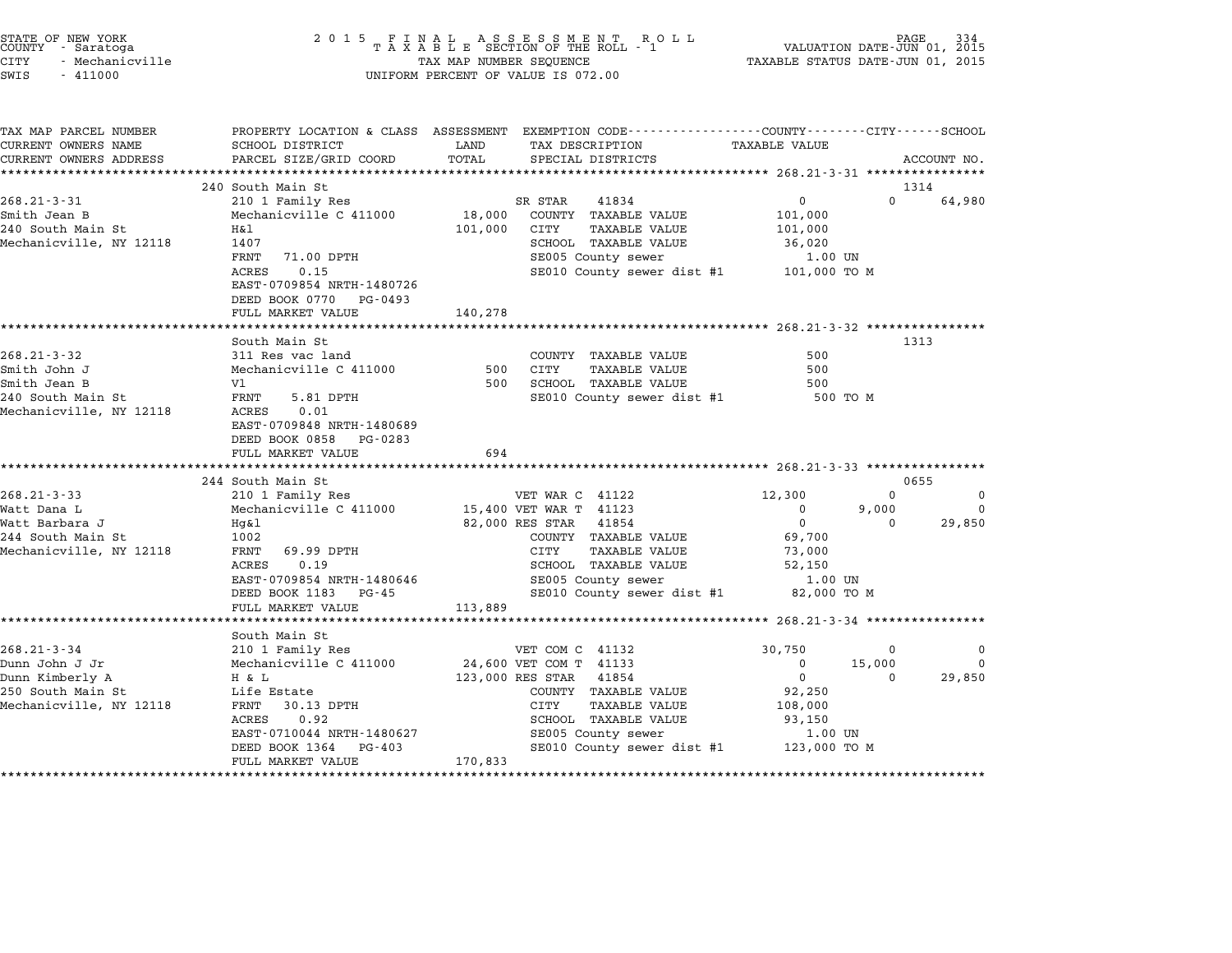| STATE OF NEW YORK<br><b>COUNTY</b><br>- Saratoga<br><b>CITY</b><br>- Mechanicville<br>SWIS<br>$-411000$ | 2 0 1 5<br>FINAL ASSESSMENT RO<br>TAXABLE SECTION OF THE ROLL - 1<br>R O L L<br>TAX MAP NUMBER SEQUENCE<br>UNIFORM PERCENT OF VALUE IS 072.00 |                          |                                                                                                                                         |                                                      |          |             |  |
|---------------------------------------------------------------------------------------------------------|-----------------------------------------------------------------------------------------------------------------------------------------------|--------------------------|-----------------------------------------------------------------------------------------------------------------------------------------|------------------------------------------------------|----------|-------------|--|
| TAX MAP PARCEL NUMBER<br>CURRENT OWNERS NAME<br>CURRENT OWNERS ADDRESS                                  | SCHOOL DISTRICT<br>PARCEL SIZE/GRID COORD                                                                                                     | LAND<br>TOTAL            | PROPERTY LOCATION & CLASS ASSESSMENT EXEMPTION CODE---------------COUNTY-------CITY------SCHOOL<br>TAX DESCRIPTION<br>SPECIAL DISTRICTS | <b>TAXABLE VALUE</b>                                 |          | ACCOUNT NO. |  |
|                                                                                                         |                                                                                                                                               |                          |                                                                                                                                         |                                                      |          |             |  |
|                                                                                                         | 252 South Main St E                                                                                                                           |                          |                                                                                                                                         |                                                      |          | 0062        |  |
| $268.21 - 3 - 35$                                                                                       | 220 2 Family Res                                                                                                                              |                          | VET COM C 41132                                                                                                                         | 27,500                                               | $\Omega$ | 0           |  |
| Arnold Josephine T                                                                                      | Mechanicville C 411000                                                                                                                        |                          | 22,400 VET COM T 41133                                                                                                                  | $\mathbf 0$                                          | 15,000   | $\Omega$    |  |
| 252 South Main St                                                                                       | Η&l                                                                                                                                           |                          | 110,000 SR STAR<br>41834                                                                                                                | $\mathbf 0$                                          | 0        | 64,980      |  |
| Mechanicville, NY 12118                                                                                 | 1003                                                                                                                                          |                          | COUNTY TAXABLE VALUE                                                                                                                    | 82,500                                               |          |             |  |
|                                                                                                         | FRNT<br>62.50 DPTH 431.00                                                                                                                     |                          | CITY<br>TAXABLE VALUE                                                                                                                   | 95,000                                               |          |             |  |
|                                                                                                         | ACRES<br>0.59                                                                                                                                 |                          | SCHOOL TAXABLE VALUE                                                                                                                    | 45,020                                               |          |             |  |
|                                                                                                         | EAST-0710015 NRTH-1480537                                                                                                                     |                          | SE005 County sewer                                                                                                                      | 2.00 UN                                              |          |             |  |
|                                                                                                         | DEED BOOK 0862 PG-0439<br>FULL MARKET VALUE                                                                                                   | 152,778                  | SE010 County sewer dist #1                                                                                                              | 110,000 TO M                                         |          |             |  |
|                                                                                                         | ************************                                                                                                                      | ************************ |                                                                                                                                         | ********************** 268.21-3-36 ***************** |          |             |  |
|                                                                                                         | 256 South Main St                                                                                                                             |                          |                                                                                                                                         |                                                      | 1143     |             |  |
| $268.21 - 3 - 36$                                                                                       | 220 2 Family Res                                                                                                                              |                          | VET WAR CT 41121                                                                                                                        | 16,650                                               | 9,000    | 0           |  |
| Ponzillo Janet M                                                                                        | Mechanicville C 411000                                                                                                                        |                          | 23,200 SR STAR<br>41834                                                                                                                 | $\mathbf{0}$                                         | 0        | 64,980      |  |
| 256 N Main St                                                                                           | Η&l                                                                                                                                           | 111,000                  | COUNTY TAXABLE VALUE                                                                                                                    | 94,350                                               |          |             |  |
| Mechanicville, NY 12118                                                                                 | 1004                                                                                                                                          |                          | CITY<br>TAXABLE VALUE                                                                                                                   | 102,000                                              |          |             |  |
|                                                                                                         | 62.50 DPTH 434.00<br>FRNT                                                                                                                     |                          | SCHOOL TAXABLE VALUE                                                                                                                    | 46,020                                               |          |             |  |
|                                                                                                         | ACRES<br>0.63<br>EAST-0710025 NRTH-1480477                                                                                                    |                          | SE005 County sewer<br>SE010 County sewer dist #1                                                                                        | 2.00 UN<br>111,000 TO M                              |          |             |  |
|                                                                                                         | DEED BOOK 2009 PG-46471                                                                                                                       |                          |                                                                                                                                         |                                                      |          |             |  |
|                                                                                                         | FULL MARKET VALUE                                                                                                                             | 154,167                  |                                                                                                                                         |                                                      |          |             |  |
|                                                                                                         |                                                                                                                                               | *********                |                                                                                                                                         | ******************** 268.21-3-37 *****************   |          |             |  |
|                                                                                                         | 258 South Main St                                                                                                                             |                          |                                                                                                                                         |                                                      |          | 0776        |  |
| $268.21 - 3 - 37$                                                                                       | 210 1 Family Res                                                                                                                              |                          | RES STAR 41854                                                                                                                          | 0                                                    |          | 29,850      |  |
| Kearney Joseph                                                                                          | Mechanicville C 411000                                                                                                                        | 46,000                   | COUNTY TAXABLE VALUE                                                                                                                    | 160,000                                              |          |             |  |
| Mary Ellen                                                                                              | Hgl & Pool                                                                                                                                    | 160,000                  | CITY<br>TAXABLE VALUE                                                                                                                   | 160,000                                              |          |             |  |
| 258 South Main St<br>Mechanicville, NY 12118                                                            | 1005<br>FRNT<br>16.00 DPTH                                                                                                                    |                          | SCHOOL TAXABLE VALUE<br>SE005 County sewer                                                                                              | 130,150<br>1.00 UN                                   |          |             |  |
|                                                                                                         | 1.35<br>ACRES                                                                                                                                 |                          | SE010 County sewer dist #1                                                                                                              | 160,000 то м                                         |          |             |  |
|                                                                                                         | EAST-0710075 NRTH-1480327<br>DEED BOOK 1067<br>PG-391                                                                                         |                          |                                                                                                                                         |                                                      |          |             |  |
|                                                                                                         | FULL MARKET VALUE                                                                                                                             | 222,222                  |                                                                                                                                         |                                                      |          |             |  |
|                                                                                                         |                                                                                                                                               |                          |                                                                                                                                         |                                                      |          |             |  |
|                                                                                                         | 270 South Main St                                                                                                                             |                          |                                                                                                                                         |                                                      |          | 0475        |  |
| $268.21 - 3 - 38$                                                                                       | 210 1 Family Res                                                                                                                              |                          | VET COM C 41132                                                                                                                         | 24,000                                               | $\Omega$ | $\Omega$    |  |
| Divirgilio Joyce                                                                                        | Mechanicville C 411000                                                                                                                        |                          | 19,200 VET COM T 41133                                                                                                                  | $\mathbf 0$                                          | 15,000   | 0           |  |
| Attn: Michael & John Divirgili H&l&g<br>Trustees                                                        | 1332                                                                                                                                          |                          | 96,000 SR STAR<br>41834<br>COUNTY TAXABLE VALUE                                                                                         | $\Omega$<br>72,000                                   | $\Omega$ | 64,980      |  |
| 270 South Main St                                                                                       | Life Estate/Trust Agree 5                                                                                                                     |                          | CITY<br>TAXABLE VALUE                                                                                                                   | 81,000                                               |          |             |  |
| Mechanicville, NY 12118                                                                                 | 65.00 DPTH<br>FRNT                                                                                                                            |                          | SCHOOL TAXABLE VALUE                                                                                                                    | 31,020                                               |          |             |  |
|                                                                                                         | ACRES<br>0.25                                                                                                                                 |                          | SE005 County sewer                                                                                                                      | 1.00 UN                                              |          |             |  |
|                                                                                                         | EAST-0709865 NRTH-1480296                                                                                                                     |                          | SE010 County sewer dist #1                                                                                                              | 96,000 TO M                                          |          |             |  |
|                                                                                                         | DEED BOOK 1263<br>PG-80                                                                                                                       |                          |                                                                                                                                         |                                                      |          |             |  |
|                                                                                                         | FULL MARKET VALUE                                                                                                                             | 133,333                  |                                                                                                                                         |                                                      |          |             |  |
|                                                                                                         |                                                                                                                                               |                          |                                                                                                                                         |                                                      |          |             |  |

STATE OF NEW YORK <sup>2</sup> <sup>0</sup> <sup>1</sup> 5 F I N A L A S S E S S M E N T R O L L PAGE <sup>335</sup> COUNTY - Saratoga <sup>T</sup> <sup>A</sup> <sup>X</sup> <sup>A</sup> <sup>B</sup> <sup>L</sup> <sup>E</sup> SECTION OF THE ROLL - <sup>1</sup> VALUATION DATE-JUN 01, <sup>2015</sup>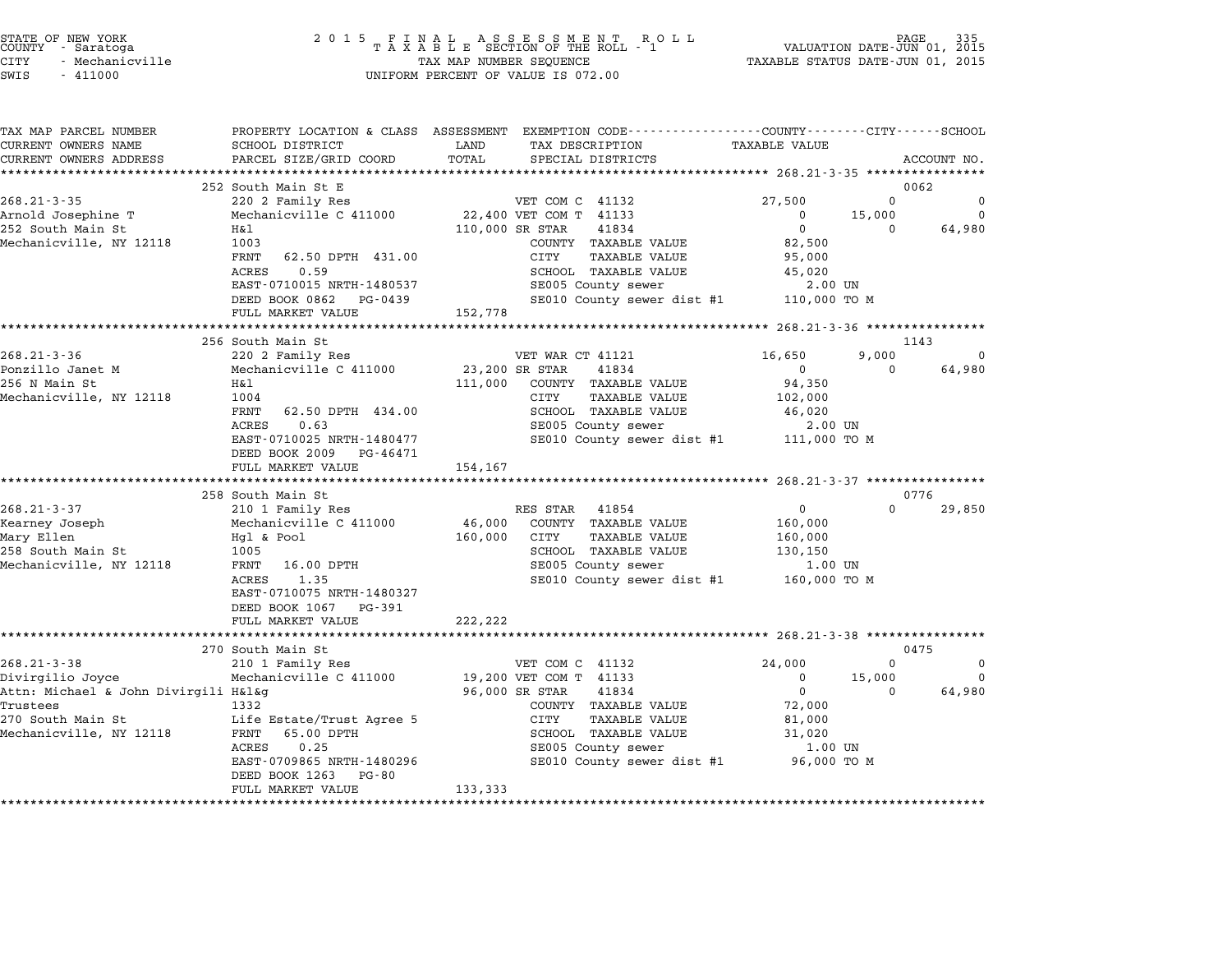| STATE OF NEW YORK |                 |  |
|-------------------|-----------------|--|
| COUNTY            | - Saratoga      |  |
| CITY              | - Mechanicville |  |

# STATE OF NEW YORK <sup>2</sup> <sup>0</sup> <sup>1</sup> 5 F I N A L A S S E S S M E N T R O L L PAGE <sup>336</sup> COUNTY - Saratoga <sup>T</sup> <sup>A</sup> <sup>X</sup> <sup>A</sup> <sup>B</sup> <sup>L</sup> <sup>E</sup> SECTION OF THE ROLL - <sup>1</sup> VALUATION DATE-JUN 01, <sup>2015</sup> STATE OF NEW YORK (RACE STATE OF NEW YORK) 2015 FINAL ASSESSMENT ROLL (RACE STATE OF NEW PAGE 336<br>COUNTY - Saratoga (2015 TAXABLE STATUS DATE-JUN 01, 2015 TAXABLE STATUS DATE-JUN 01, 2015<br>CITY - Mechanicville SWIS - <sup>411000</sup> UNIFORM PERCENT OF VALUE IS 072.00

TAX MAP PARCEL NUMBER PROPERTY LOCATION & CLASS ASSESSMENT EXEMPTION CODE------------------COUNTY--------CITY------SCHOOL CURRENT OWNERS NAME SCHOOL DISTRICT LAND TAX DESCRIPTION TAXABLE VALUE CURRENT OWNERS ADDEER FOURDER FROM BOURDANT SALEMENT ON SCHOOL DISTRICTS AND TRANS AND TRANS TO TRANS TO TRANS<br>CURRENT OWNERS ADDRESS PARCEL SIZE/GRID COORD TOTAL SPECIAL DISTRICTS ACCOUNT NO.<br>\*\*\*\*\*\*\*\*\*\*\*\*\*\*\*\*\*\*\*\*\*\*\*\*\*\*\*\*\* 264 South Main St 1044 264 South Main St<br>268.21-3-39 210 1 Family Res VET COM C 41132 23,750 0 McGuire Peggy J Mechanicville C <sup>411000</sup> 19,000 VET COM T <sup>41133</sup> <sup>0</sup> 15,000 <sup>0</sup> co...1 5 55,000 cm of the mainly ness of the communication of the communication of the communication of the commu<br>McGuire Michael ETAL Machanicville C 411000 cm of the communication of the communication of the communicatio Example From the Medicine of the state of the state of the state of the state of the state of the state of the<br>C/O MCGuire Michael ETAL Hall Hall State 1331 COUNTY TAXABLE VALUE 71,250 cyo Acourre Archael Eran (1831)<br>264 South Main Street (2000) The COUNTY TAXABLE VALUE 2000<br>Mechanicville, NY 12118 Life Estate (2000) CITY TAXABLE VALUE 80,000 FRNT 60.00 DPTH SCHOOL TAXABLE VALUE 30,020 entre escace of the control of the control of the search of the search of the search of the search of the search of the search of the search of the search of the search of the search of the search of the search of the sear EXTRIS 0.0.23<br>
ACRES 0.23 SE005 County sewer 1.00 UN<br>
EED BOOK 1753 PG-181 SE010 County sewer dist #1 95,000 TO M<br>
DEED BOOK 1753 PG-181 DEED BOOK 1753 PG-181<br>FULL MARKET VALUE 131,944 \*\*\*\*\*\*\*\*\*\*\*\*\*\*\*\*\*\*\*\*\*\*\*\*\*\*\*\*\*\*\*\*\*\*\*\*\*\*\*\*\*\*\*\*\*\*\*\*\*\*\*\*\*\*\*\*\*\*\*\*\*\*\*\*\*\*\*\*\*\*\*\*\*\*\*\*\*\*\*\*\*\*\*\*\*\*\*\*\*\*\*\*\*\*\*\*\*\*\*\*\*\*\* 268.21-3-40 \*\*\*\*\*\*\*\*\*\*\*\*\*\*\*\* 260 South Main St 0104 260 South Main St 260.21 3 260 Supplement and the Main St 260.21 3 260 Supplement and the COST 210 1 Family Res 200.21 3 200.21 3 200.21 3 200.21 3 200.21 3 200.21 3 200.21 3 200.21 3 200.21 210 1 Family Res RES STAR 41854 Burkleo Caleb I Mechanicville C <sup>411000</sup> 21,000 COUNTY TAXABLE VALUE 101,000 200.21 Jury 200.21 Dechanicville C 411000 21,000 COUNTY TAXABLE VALUE 101,000<br>Burkleo Danielle 101,000 COUNTY TAXABLE VALUE 101,000<br>Durkleo Danielle 101,000 H&l 101,000 CITY TAXABLE VALUE 101,000 21,000 CONTI IAABLE VALUE VALUE 2016.<br>260 SURABLE VALUE 201,000 CITY 101,000 CITY TAXABLE VALUE 260 Danielle 101,000 CITY<br>260 S Main Street 1330a 308 SCHOOL TAXABLE VALUE 71,150 سمد السلام التي يستطيع المسلم التي يستطيع المسلم التي يستطيع المسلم المسلم المسلم المسلم المسلم المسلم المسلم<br>2600 S Main Strool TAXABLE VALUE SENGOL TAXABLE VALUE SENGOL TAXABLE VALUE 71,150<br>Mechanicville, NY 12118 FRNT ACRES 0.21 SCROOD TAXABLE VALUE (1,150<br>
FRNT 60.00 DPTH SE005 County sewer 1.00 UN<br>
ACRES 0.21 SE010 County sewer dist #1 101,000 TO M<br>
EAST-0709865 NRTH-1480416 EAST-0709865 NRTH-148041<br>DEED BOOK 2014 PG-3148 EAST 0705005 MAIN 1400410<br>
DEED BOOK 2014 PG-3148<br>
FULL MARKET VALUE 140,278 \*\*\*\*\*\*\*\*\*\*\*\*\*\*\*\*\*\*\*\*\*\*\*\*\*\*\*\*\*\*\*\*\*\*\*\*\*\*\*\*\*\*\*\*\*\*\*\*\*\*\*\*\*\*\*\*\*\*\*\*\*\*\*\*\*\*\*\*\*\*\*\*\*\*\*\*\*\*\*\*\*\*\*\*\*\*\*\*\*\*\*\*\*\*\*\*\*\*\*\*\*\*\* 268.21-3-41 \*\*\*\*\*\*\*\*\*\*\*\*\*\*\*\* 34 Riverside South 0076 268.21-3-41 200.21-3-41 200.21-3-41 200.21-3-41 20076<br>34 Riverside South<br>20076 210 1 Family Res RES STAR 41854 0 2008 29,850 Medina Arthur M Mechanicville C <sup>411000</sup> 16,500 COUNTY TAXABLE VALUE 132,000 <sup>34</sup> Riverside South Lots <sup>32</sup> & <sup>33</sup> 132,000 CITY TAXABLE VALUE 132,000 Medina Archit Mechanicville C 111000 10,000 CONTI TAAADDD VADOD 1999,000<br>132,000 CITY 12118 10015 32 & 33 & 34 Riverside VALUE 102,000 111<br>Mechanicville, NY 12118 FRNT 80.00 DPTH 121.74 SCHOOL TAXABLE VALUE 102,150 ENT 80.00 DPTH 121.74 132,000 CITT TAAABLE VALUE 1.00 132,000<br>FRNT 80.00 DPTH 121.74 SCHOOL TAXABLE VALUE 102,150<br>ACRES 0.22 SE005 County sewer 1.00 UN EART 00.02 DETITE LETTER SCROOL TAAADDE VADOUT TO TOZTEN 1.00 UN<br>ACRES 0.22 SE005 County sewer dist #1 1.00 UN<br>EAST-0710044 NRTH-1480747 SE010 County sewer dist #1 132,000 TO M EAST-0710044 NRTH-14807<br>DEED BOOK 1758 PG-428 DEED BOOK 1758 PG-428<br>FULL MARKET VALUE 183,333 \*\*\*\*\*\*\*\*\*\*\*\*\*\*\*\*\*\*\*\*\*\*\*\*\*\*\*\*\*\*\*\*\*\*\*\*\*\*\*\*\*\*\*\*\*\*\*\*\*\*\*\*\*\*\*\*\*\*\*\*\*\*\*\*\*\*\*\*\*\*\*\*\*\*\*\*\*\*\*\*\*\*\*\*\*\*\*\*\*\*\*\*\*\*\*\*\*\*\*\*\*\*\* 268.21-3-42 \*\*\*\*\*\*\*\*\*\*\*\*\*\*\*\* <sup>10</sup> Riverside No <sup>1492</sup> 268.21-3-42 <sup>210</sup> <sup>1</sup> Family Res RES STAR <sup>41854</sup> <sup>0</sup> <sup>0</sup> 29,850 Labelle Christopher Mechanicville C <sup>411000</sup> 19,600 COUNTY TAXABLE VALUE 86,000 200.21°3°42' 210 Pallity Res (RES SIAR 4100BE) 210 RES 814100<br>Labelle Christopher Mechanicville C 411000 19,600 COUNTY TAXABLE VALUE 86,000<br>10 Riverside Pk No H & L 2000 Res 86,000 CITY TAXABLE VALUE 86,000 MEADELLE CHILISCOPHEL AND MECHANICVILLE CHILOON AND INTO COUNTRANDED VALUE SOTTLE SOTTLE SOTTLE SOTTLE SOTTLE<br>10 Riverside PK NO H & L B S S (000 CITY TAXABLE VALUE S S (000 SCHOOL TAXABLE VALUE S S (000 SCHOOL TAXABLE VAL A & D<br>FRNT 100.00 DPTH 60,000 CIII IAABLE VALUE 60,000<br>ACRES 0.23 SE005 County sewer 1.00 UN EART 190.00 DF111 SCOOL TAAADD VADOOL SERVING UNITS UP 1.00 UN<br>ACRES 0.23 1.00 UN SE005 County sewer dist #1 86,000 TO M EAST-0710154 NRTH-14810<br>DEED BOOK 1369 PG-215 EAST 0710134 MAIN 1401007<br>
DEED BOOK 1369 PG-215<br>
FULL MARKET VALUE 119,444 \*\*\*\*\*\*\*\*\*\*\*\*\*\*\*\*\*\*\*\*\*\*\*\*\*\*\*\*\*\*\*\*\*\*\*\*\*\*\*\*\*\*\*\*\*\*\*\*\*\*\*\*\*\*\*\*\*\*\*\*\*\*\*\*\*\*\*\*\*\*\*\*\*\*\*\*\*\*\*\*\*\*\*\*\*\*\*\*\*\*\*\*\*\*\*\*\*\*\*\*\*\*\*\*\*\*\*\*\*\*\*\*\*\*\*\*\*\*\*\*\*\*\*\*\*\*\*\*\*\*\*\*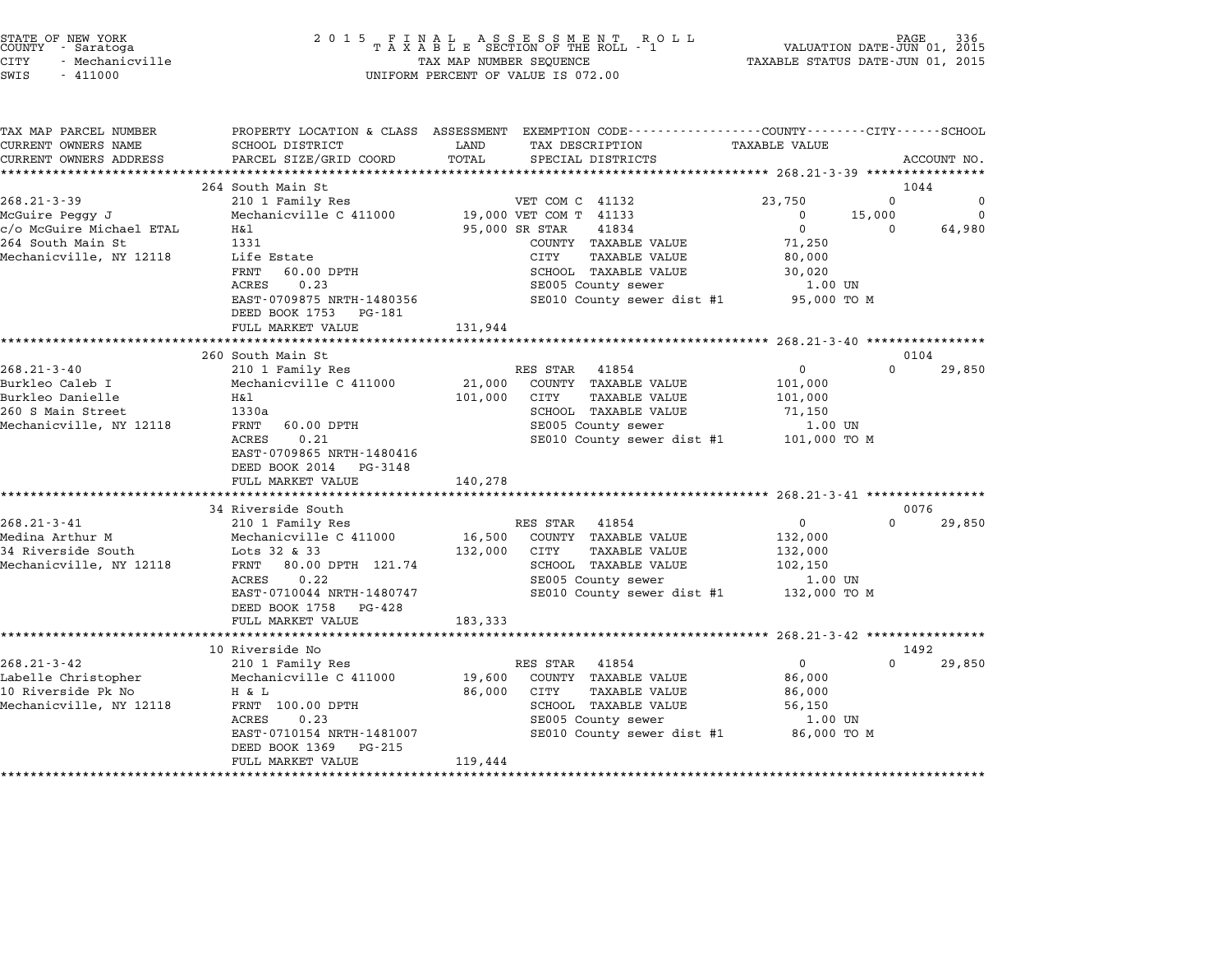| STATE OF NEW YORK<br>COUNTY - Saratoga<br><b>CITY</b><br>- Mechanicville<br>SWIS<br>$-411000$                | 2 0 1 5                                                                                                                                                                                                                  | TAX MAP NUMBER SEQUENCE      | FINAL ASSESSMENT ROLL<br>TAXABLE SECTION OF THE ROLL - 1<br>UNIFORM PERCENT OF VALUE IS 072.00                                                        | VALUATION DATE-JUN 01, 2015<br>TAXABLE STATUS DATE-JUN 01, 2015     | 337<br>PAGE.               |
|--------------------------------------------------------------------------------------------------------------|--------------------------------------------------------------------------------------------------------------------------------------------------------------------------------------------------------------------------|------------------------------|-------------------------------------------------------------------------------------------------------------------------------------------------------|---------------------------------------------------------------------|----------------------------|
| TAX MAP PARCEL NUMBER<br>CURRENT OWNERS NAME<br>CURRENT OWNERS ADDRESS                                       | SCHOOL DISTRICT<br>PARCEL SIZE/GRID COORD                                                                                                                                                                                | LAND<br>TOTAL                | PROPERTY LOCATION & CLASS ASSESSMENT EXEMPTION CODE---------------COUNTY-------CITY------SCHOOL<br>TAX DESCRIPTION<br>SPECIAL DISTRICTS               | TAXABLE VALUE                                                       | ACCOUNT NO.                |
| $268.21 - 3 - 43$<br>Alonzo Laurie L<br>8 Riverside Park<br>Mechanicville, NY 12118                          | 8 Riverside North<br>210 1 Family Res<br>Mechanicville C 411000<br>Hq&l<br>FRNT<br>60.00 DPTH 100.00<br>0.14<br>ACRES<br>EAST-0710054 NRTH-1481007<br>DEED BOOK 2009 PG-37879<br>FULL MARKET VALUE                       | 15,600<br>108,000<br>150,000 | RES STAR<br>41854<br>COUNTY TAXABLE VALUE<br>CITY<br>TAXABLE VALUE<br>SCHOOL TAXABLE VALUE<br>SE005 County sewer<br>SE010 County sewer dist #1        | $\Omega$<br>108,000<br>108,000<br>78,150<br>1.00 UN<br>108,000 TO M | 1033<br>$\Omega$<br>29,850 |
|                                                                                                              | *******************<br>214 South Central Ave                                                                                                                                                                             |                              |                                                                                                                                                       |                                                                     | 1290                       |
| $268.29 - 1 - 1$<br>Christensen Joshua<br>Christensen Carrie<br>214 S Central Ave<br>Mechanicville, NY 12118 | 210 1 Family Res<br>Mechanicville C 411000<br>Η&l<br>FRNT 200.00 DPTH<br>ACRES<br>0.51<br>EAST-0709405 NRTH-1480186<br>DEED BOOK 2010<br>PG-18656<br>FULL MARKET VALUE                                                   | 29,500<br>125,000<br>173,611 | RES STAR<br>41854<br>COUNTY TAXABLE VALUE<br>CITY<br><b>TAXABLE VALUE</b><br>SCHOOL TAXABLE VALUE<br>SE005 County sewer<br>SE010 County sewer dist #1 | $\Omega$<br>125,000<br>125,000<br>95,150<br>1.00 UN<br>125,000 TO M | $\Omega$<br>29,850         |
| $268.29 - 1 - 2.1$<br>Connors William<br>PO Box 69<br>Mechanicville, NY 12118                                | 283 South Main St<br>411 Apartment<br>Mechanicville C 411000<br>Bldg & L<br>FRNT<br>75.00 DPTH<br>0.31<br>ACRES<br>EAST-0709645 NRTH-1480216<br>DEED BOOK 1245 PG-335<br>FULL MARKET VALUE                               | 35,000<br>165,000<br>229,167 | COUNTY TAXABLE VALUE<br><b>CITY</b><br>TAXABLE VALUE<br>SCHOOL TAXABLE VALUE<br>SE005 County sewer<br>SE010 County sewer dist #1                      | 165,000<br>165,000<br>165,000<br>$6.00$ UN<br>165,000 TO M          | 1359                       |
|                                                                                                              |                                                                                                                                                                                                                          |                              |                                                                                                                                                       |                                                                     |                            |
| $268.29 - 1 - 2.2$<br>Cunsolo Family Trust<br>7 Fox Hollow Cir<br>Clifton Park, NY 12065                     | 283 South Main St<br>411 Apartment<br>Mechanicville C 411000<br>Cunsolo Family Trust<br>Apt. & Lot<br>FRNT<br>75.00 DPTH<br>ACRES<br>0.30<br>EAST-0709636 NRTH-1480279<br>DEED BOOK 2012<br>PG-7625<br>FULL MARKET VALUE | 35,000<br>170,000<br>236,111 | COUNTY TAXABLE VALUE<br>CITY<br>TAXABLE VALUE<br>SCHOOL TAXABLE VALUE<br>SE005 County sewer<br>SE010 County sewer dist #1                             | 170,000<br>170,000<br>170,000<br>$6.00$ UN<br>170,000 TO M          |                            |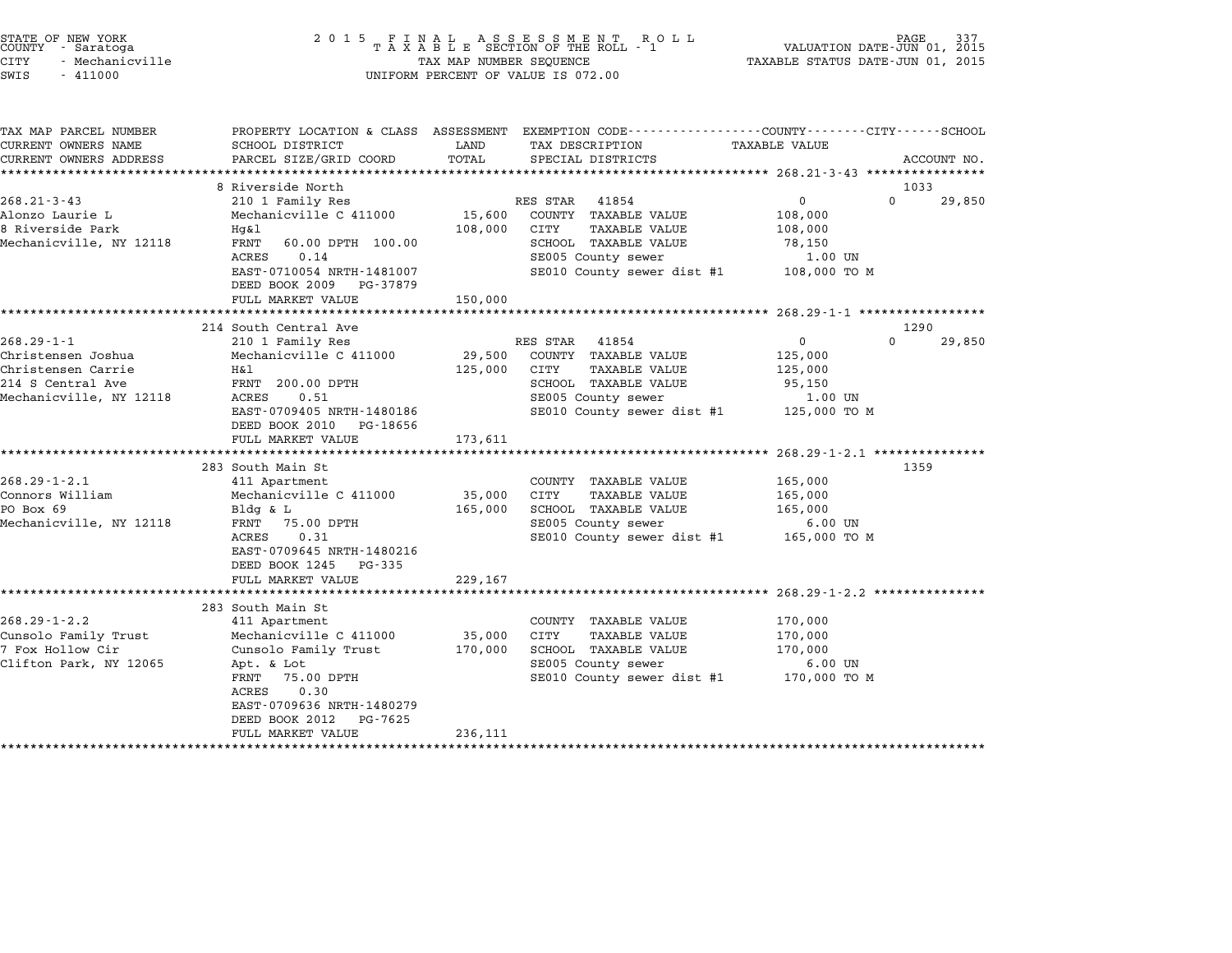| STATE OF NEW YORK<br>COUNTY<br>- Saratoga<br>CITY<br>- Mechanicville<br>$-411000$<br>SWIS | 2 0 1 5<br>FINAL ASSESSMENT ROTAXABLE SECTION OF THE ROLL - 1<br>TAX MAP NUMBER SEQUENCE<br>UNIFORM PERCENT OF VALUE IS 072.00 | PAGE<br>VALUATION DATE-JUN 01, 2015<br>TAXABLE STATUS DATE-JUN 01, 2015                                          |                                                                                                                                |  |  |  |  |  |
|-------------------------------------------------------------------------------------------|--------------------------------------------------------------------------------------------------------------------------------|------------------------------------------------------------------------------------------------------------------|--------------------------------------------------------------------------------------------------------------------------------|--|--|--|--|--|
| TAX MAP PARCEL NUMBER<br>CURRENT OWNERS NAME<br>CURRENT OWNERS ADDRESS                    | SCHOOL DISTRICT<br>PARCEL SIZE/GRID COORD<br>*********************                                                             | LAND<br>TAX DESCRIPTION<br>TOTAL<br>SPECIAL DISTRICTS                                                            | PROPERTY LOCATION & CLASS ASSESSMENT EXEMPTION CODE---------------COUNTY-------CITY-----SCHOOL<br>TAXABLE VALUE<br>ACCOUNT NO. |  |  |  |  |  |
|                                                                                           | 278 South Main St                                                                                                              |                                                                                                                  | 0013                                                                                                                           |  |  |  |  |  |
| $268.29 - 1 - 3$                                                                          | 220 2 Family Res                                                                                                               | RES STAR<br>41854                                                                                                | 0<br>$\Omega$<br>29,850                                                                                                        |  |  |  |  |  |
| Plasencia Timothy<br>Plasencia Lisa A<br>278 South Main St<br>Mechanicville, NY 12118     | Mechanicville C 411000<br>$Hq\&1$<br>1006<br>FRNT 109.20 DPTH                                                                  | 22,000<br>COUNTY TAXABLE VALUE<br>104,000<br>CITY<br>TAXABLE VALUE<br>SCHOOL TAXABLE VALUE<br>SE005 County sewer | 104,000<br>104,000<br>74,150<br>2.00 UN                                                                                        |  |  |  |  |  |
|                                                                                           | <b>ACRES</b><br>0.99<br>EAST-0709975 NRTH-1480187<br>DEED BOOK 1344 PG-493<br>FULL MARKET VALUE                                | SE010 County sewer dist #1<br>144,444                                                                            | 104,000 TO M                                                                                                                   |  |  |  |  |  |
|                                                                                           |                                                                                                                                |                                                                                                                  |                                                                                                                                |  |  |  |  |  |
|                                                                                           | 286 South Main St                                                                                                              |                                                                                                                  | 0814                                                                                                                           |  |  |  |  |  |
| $268.29 - 1 - 4$<br>Lagitch John Jr                                                       | 210 1 Family Res<br>Mechanicville C 411000                                                                                     | VET COM C 41132<br>22,000 VET COM T 41133                                                                        | 26,000<br>$\Omega$<br>0<br>$\mathbf 0$<br>0<br>15,000                                                                          |  |  |  |  |  |
| Lagitch Patricia                                                                          | H&l                                                                                                                            | 104,000 VET DIS C 41142                                                                                          | $\Omega$<br>5,200<br>$\Omega$                                                                                                  |  |  |  |  |  |
| 286 South Main St                                                                         | 1409                                                                                                                           | VET DIS T 41143                                                                                                  | 5,200<br>$\Omega$<br>0                                                                                                         |  |  |  |  |  |
| Mechanicville, NY 12118                                                                   | <b>FRNT</b><br>80.00 DPTH                                                                                                      | RES STAR<br>41854                                                                                                | $\Omega$<br>29,850<br>$\Omega$                                                                                                 |  |  |  |  |  |
|                                                                                           | <b>ACRES</b><br>0.70                                                                                                           | COUNTY TAXABLE VALUE                                                                                             | 72,800                                                                                                                         |  |  |  |  |  |
|                                                                                           | EAST-0709966 NRTH-1480107                                                                                                      | CITY<br>TAXABLE VALUE                                                                                            | 83,800                                                                                                                         |  |  |  |  |  |
|                                                                                           | DEED BOOK 0910<br>PG-1066<br>FULL MARKET VALUE                                                                                 | SCHOOL TAXABLE VALUE<br>SE005 County sewer<br>144,444<br>SE010 County sewer dist #1                              | 74,150<br>1.00 UN<br>104,000 TO M                                                                                              |  |  |  |  |  |
|                                                                                           | ******************************                                                                                                 |                                                                                                                  |                                                                                                                                |  |  |  |  |  |
|                                                                                           | South Main St                                                                                                                  |                                                                                                                  | 0477                                                                                                                           |  |  |  |  |  |
| $268.29 - 1 - 5$                                                                          | 210 1 Family Res                                                                                                               | RES STAR<br>41854                                                                                                | 0<br>$\Omega$<br>29,850                                                                                                        |  |  |  |  |  |
| Divirgilio Mark A                                                                         | Mechanicville C 411000                                                                                                         | COUNTY TAXABLE VALUE<br>22,000                                                                                   | 90,000                                                                                                                         |  |  |  |  |  |
| Divirgilio Dolores M<br>288 South Main Street                                             | H&l&vl<br>Comb Accts 0476&0477                                                                                                 | 90,000<br>CITY<br><b>TAXABLE VALUE</b><br>SCHOOL TAXABLE VALUE                                                   | 90,000<br>60,150                                                                                                               |  |  |  |  |  |
| Mechanicville, NY 12118                                                                   | FRNT 109.94 DPTH 375.00                                                                                                        | SE005 County sewer                                                                                               | 1.00 UN                                                                                                                        |  |  |  |  |  |
|                                                                                           | ACRES<br>0.93<br>EAST-0709956 NRTH-1480007<br>DEED BOOK 2014 PG-7856                                                           | SE010 County sewer dist #1                                                                                       | 90,000 TO M                                                                                                                    |  |  |  |  |  |
|                                                                                           | FULL MARKET VALUE                                                                                                              | 125,000                                                                                                          |                                                                                                                                |  |  |  |  |  |
|                                                                                           |                                                                                                                                |                                                                                                                  | *** 268.29-1-6 ***************                                                                                                 |  |  |  |  |  |
| $268.29 - 1 - 6$                                                                          | 302 South Main St<br>220 2 Family Res                                                                                          | COUNTY TAXABLE VALUE                                                                                             | 0770<br>33,900                                                                                                                 |  |  |  |  |  |
| Saratoga Ave Properties                                                                   | Mechanicville C 411000                                                                                                         | 20,000<br>CITY<br>TAXABLE VALUE                                                                                  | 33,900                                                                                                                         |  |  |  |  |  |
| 273 Saratoga Ave                                                                          | $Hq\&1$                                                                                                                        | 33,900<br>SCHOOL TAXABLE VALUE                                                                                   | 33,900                                                                                                                         |  |  |  |  |  |
| Mechanicville, NY 12118                                                                   | 1007                                                                                                                           | SE005 County sewer                                                                                               | 2.00 UN                                                                                                                        |  |  |  |  |  |
|                                                                                           | FRNT 257.78 DPTH<br><b>ACRES</b><br>1.94<br>EAST-0709916 NRTH-1479827<br>DEED BOOK 2014<br>PG-21959                            | SE010 County sewer dist #1                                                                                       | 33,900 TO M                                                                                                                    |  |  |  |  |  |
|                                                                                           | FULL MARKET VALUE                                                                                                              | 47,083                                                                                                           |                                                                                                                                |  |  |  |  |  |

STATE OF NEW YORK <sup>2</sup> <sup>0</sup> <sup>1</sup> 5 F I N A L A S S E S S M E N T R O L L PAGE <sup>338</sup> COUNTY - Saratoga <sup>T</sup> <sup>A</sup> <sup>X</sup> <sup>A</sup> <sup>B</sup> <sup>L</sup> <sup>E</sup> SECTION OF THE ROLL - <sup>1</sup> VALUATION DATE-JUN 01, <sup>2015</sup>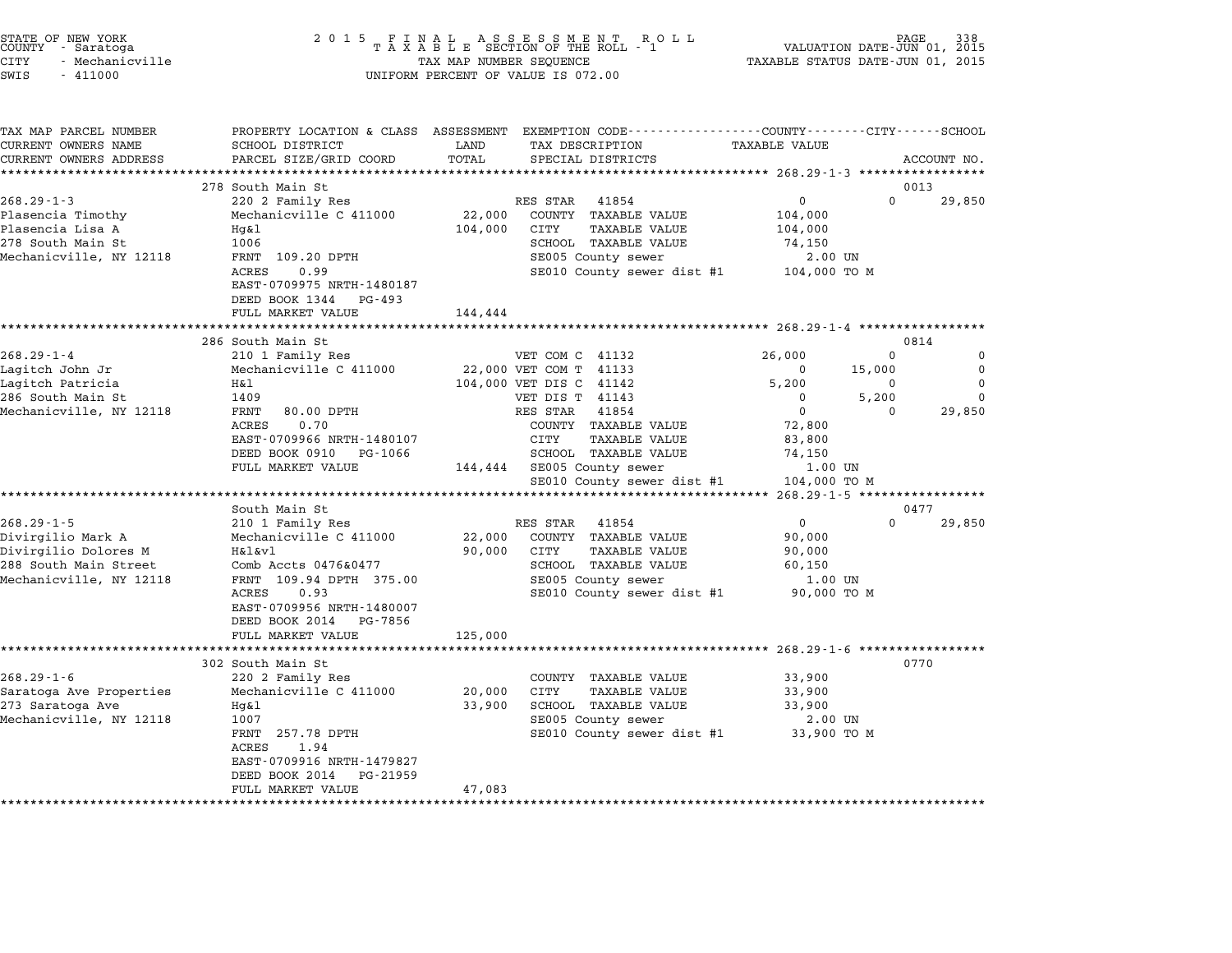| STATE OF NEW YORK<br>COUNTY - Saratoga |  |                 |  |
|----------------------------------------|--|-----------------|--|
| CITY                                   |  | - Mechanicville |  |
|                                        |  |                 |  |

# STATE OF NEW YORK <sup>2</sup> <sup>0</sup> <sup>1</sup> 5 F I N A L A S S E S S M E N T R O L L PAGE <sup>339</sup> COUNTY - Saratoga <sup>T</sup> <sup>A</sup> <sup>X</sup> <sup>A</sup> <sup>B</sup> <sup>L</sup> <sup>E</sup> SECTION OF THE ROLL - <sup>1</sup> VALUATION DATE-JUN 01, <sup>2015</sup> STATE OF NEW YORK (EACH CHANN OF NEW YORK OF AN ALL ASSESSMENT ROLL PAGE OF NEW PAGE 339<br>COUNTY - Saratoga (2015 TAXABLE STATUS DATE-JUN 01, 2015 TAXABLE STATUS DATE-JUN 01, 2015<br>CITY - Mechanicville (2015 TAXABLE STATUS D SWIS - <sup>411000</sup> UNIFORM PERCENT OF VALUE IS 072.00

| TAX MAP PARCEL NUMBER              | PROPERTY LOCATION & CLASS ASSESSMENT |                  |                 |                            | EXEMPTION CODE-----------------COUNTY-------CITY------SCHOOL      |                        |
|------------------------------------|--------------------------------------|------------------|-----------------|----------------------------|-------------------------------------------------------------------|------------------------|
| CURRENT OWNERS NAME                | SCHOOL DISTRICT                      | LAND             | TAX DESCRIPTION |                            | <b>TAXABLE VALUE</b>                                              |                        |
| CURRENT OWNERS ADDRESS             | PARCEL SIZE/GRID COORD               | TOTAL            |                 | SPECIAL DISTRICTS          |                                                                   | ACCOUNT NO.            |
| ***********************            |                                      |                  |                 |                            |                                                                   |                        |
|                                    | 14 Arnold Ave                        |                  |                 |                            |                                                                   | 0179<br>$\mathbf{0}$   |
| $268.29 - 1 - 14.1$                | 210 1 Family Res                     |                  | RES STAR        | 41854                      | $\mathbf 0$                                                       | 29,850                 |
| Campbell Donald E<br>14 Arnold Ave | Mechanicville C 411000               | 14,700<br>75,000 | CITY            | COUNTY TAXABLE VALUE       | 75,000                                                            |                        |
|                                    | H&1&2 V1                             |                  |                 | <b>TAXABLE VALUE</b>       | 75,000                                                            |                        |
| Mechanicville, NY 12118            | 1009b<br>Lots No 9&10                |                  |                 | SCHOOL TAXABLE VALUE       | 45,150                                                            |                        |
|                                    | FRNT<br>50.00 DPTH 122.50            |                  |                 | SE005 County sewer         | 1.00 UN<br>SE010 County sewer dist #1 75,000 TO M                 |                        |
|                                    | 0.14<br>ACRES                        |                  |                 |                            |                                                                   |                        |
|                                    | EAST-0709947 NRTH-1479427            |                  |                 |                            |                                                                   |                        |
|                                    | DEED BOOK 1178<br>PG-327             |                  |                 |                            |                                                                   |                        |
|                                    | FULL MARKET VALUE                    | 104,167          |                 |                            |                                                                   |                        |
|                                    |                                      |                  |                 |                            |                                                                   |                        |
|                                    | Arnold Ave                           |                  |                 |                            |                                                                   |                        |
| $268.29 - 1 - 14.2$                | 311 Res vac land                     |                  |                 | COUNTY TAXABLE VALUE       | 1,000                                                             |                        |
| Campbell Donald E                  | Mechanicville C 411000               | 1,000            | <b>CITY</b>     | TAXABLE VALUE              | 1,000                                                             |                        |
| 14 Arnold Ave                      | Lots No 7&8                          | 1,000            |                 | SCHOOL TAXABLE VALUE       | 1,000                                                             |                        |
| Mechanicville, NY 12118            | FRNT<br>50.00 DPTH                   |                  |                 | SE010 County sewer dist #1 | 1,000 TO M                                                        |                        |
|                                    | ACRES<br>0.14                        |                  |                 |                            |                                                                   |                        |
|                                    | EAST-0709897 NRTH-1479427            |                  |                 |                            |                                                                   |                        |
|                                    | DEED BOOK 1178<br>PG-327             |                  |                 |                            |                                                                   |                        |
|                                    | FULL MARKET VALUE                    | 1,389            |                 |                            |                                                                   |                        |
|                                    | *************************            |                  |                 |                            |                                                                   |                        |
|                                    | 56 Arnold Ave                        |                  |                 |                            |                                                                   | 0781                   |
| $268.29 - 1 - 15$                  | 311 Res vac land                     |                  |                 | COUNTY TAXABLE VALUE       | 13,000                                                            |                        |
| Kelley Martin                      | Mechanicville C 411000               | 13,000           | CITY            | <b>TAXABLE VALUE</b>       | 13,000                                                            |                        |
| Attn: Donald & Anne Campbell Vl    |                                      | 13,000           |                 | SCHOOL TAXABLE VALUE       | 13,000                                                            |                        |
| 14 Arnold St                       | ESTATE                               |                  |                 | SE010 County sewer dist #1 | 13,000 TO M                                                       |                        |
| Mechanicville, NY 12118            | FRNT<br>50.00 DPTH 122.50            |                  |                 |                            |                                                                   |                        |
|                                    | 0.14<br>ACRES                        |                  |                 |                            |                                                                   |                        |
|                                    | EAST-0709847 NRTH-1479416            |                  |                 |                            |                                                                   |                        |
|                                    | DEED BOOK 0252<br>PG-0383            |                  |                 |                            |                                                                   |                        |
|                                    | FULL MARKET VALUE                    | 18,056           |                 |                            |                                                                   |                        |
|                                    | ********************                 |                  |                 |                            | ************************************* 268.29-1-18.1 ************* |                        |
|                                    | 353 South Main St                    |                  |                 |                            |                                                                   | 0628                   |
| $268.29 - 1 - 18.1$                | 210 1 Family Res                     |                  | RES STAR 41854  |                            | $\overline{0}$                                                    | $\mathbf{0}$<br>29,850 |
| Vielleux Steven                    | Mechanicville C 411000               | 20,000           |                 | COUNTY TAXABLE VALUE       | 80,000                                                            |                        |
| 140 First Ave                      | Η&l                                  | 80,000           | CITY            | <b>TAXABLE VALUE</b>       | 80,000                                                            |                        |
| Mechanicville, NY 12118            | 1031                                 |                  |                 | SCHOOL TAXABLE VALUE       | 50,150                                                            |                        |
|                                    | FRNT 104.30 DPTH 268.00              |                  |                 | SE005 County sewer         | 1.00 UN                                                           |                        |
|                                    | <b>ACRES</b><br>0.63                 |                  |                 |                            | SE010 County sewer dist #1 80,000 TO M                            |                        |
|                                    | EAST-0709547 NRTH-1479296            |                  |                 |                            |                                                                   |                        |
|                                    | DEED BOOK 2011<br>PG-44747           |                  |                 |                            |                                                                   |                        |
|                                    | FULL MARKET VALUE                    | 111,111          |                 |                            |                                                                   |                        |
|                                    |                                      |                  |                 |                            |                                                                   |                        |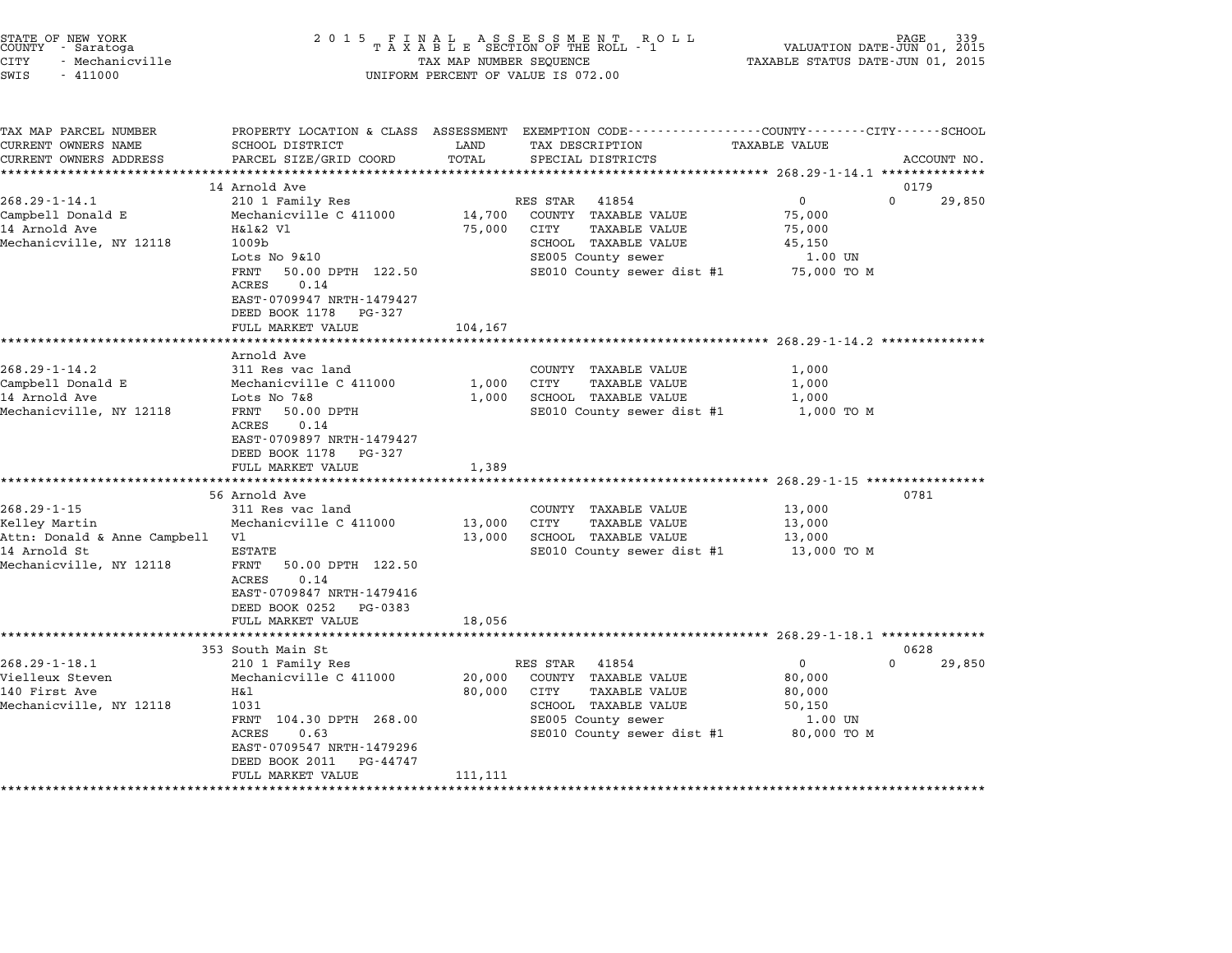| STATE OF NEW YORK<br>COUNTY - Saratoga<br>CITY<br>- Mechanicville<br>SWIS<br>$-411000$           | 2 0 1 5                                                                                                                                                                                                                                                               | TAX MAP NUMBER SEQUENCE                    | FINAL ASSESSMENT ROLL<br>TAXABLE SECTION OF THE ROLL - 1<br>UNIFORM PERCENT OF VALUE IS 072.00                                                        | PAGE<br>VALUATION DATE-JUN 01, 2015<br>TAXABLE STATUS DATE-JUN 01, 2015          | 340            |
|--------------------------------------------------------------------------------------------------|-----------------------------------------------------------------------------------------------------------------------------------------------------------------------------------------------------------------------------------------------------------------------|--------------------------------------------|-------------------------------------------------------------------------------------------------------------------------------------------------------|----------------------------------------------------------------------------------|----------------|
| TAX MAP PARCEL NUMBER<br>CURRENT OWNERS NAME<br>CURRENT OWNERS ADDRESS                           | SCHOOL DISTRICT<br>PARCEL SIZE/GRID COORD                                                                                                                                                                                                                             | LAND<br>TOTAL                              | PROPERTY LOCATION & CLASS ASSESSMENT EXEMPTION CODE---------------COUNTY-------CITY------SCHOOL<br>TAX DESCRIPTION<br>SPECIAL DISTRICTS               | <b>TAXABLE VALUE</b>                                                             | ACCOUNT NO.    |
| $268.29 - 1 - 18.2$<br>Williams Nicole L<br>345 S Main St<br>Mechanicville, NY 12118             | ***************************<br>345 South Main St<br>311 Res vac land<br>Mechanicville C 411000<br>H & L<br>FRNT<br>22.00 DPTH<br>0.13<br>ACRES<br>EAST-0709537 NRTH-1479356<br>DEED BOOK 2010 PG-21709<br>FULL MARKET VALUE                                           | ***************<br>1,000<br>1,000<br>1,389 | COUNTY TAXABLE VALUE<br>CITY<br><b>TAXABLE VALUE</b><br>SCHOOL TAXABLE VALUE<br>SE010 County sewer dist #1                                            | 1,000<br>1,000<br>1,000<br>1,000 TO M                                            |                |
|                                                                                                  | ******************                                                                                                                                                                                                                                                    | ************                               |                                                                                                                                                       | ******************* 268.29-1-19 *****************                                |                |
| $268.29 - 1 - 19$<br>Williams Nicole L<br>345 S Main St<br>Mechanicville, NY 12118               | 345 South Main St<br>210 1 Family Res<br>Mechanicville C 411000<br>H&l&gar&breesway<br>1031a<br>also deed 1723/464<br>FRNT<br>75.00 DPTH<br>ACRES<br>0.46<br>EAST-0709547 NRTH-1479396<br>DEED BOOK 2010<br>PG-21709<br>FULL MARKET VALUE<br>************************ | 19,000<br>113,000<br>156,944               | RES STAR 41854<br>COUNTY TAXABLE VALUE<br>CITY<br><b>TAXABLE VALUE</b><br>SCHOOL TAXABLE VALUE<br>SE005 County sewer<br>SE010 County sewer dist #1    | $\Omega$<br>0<br>113,000<br>113,000<br>83,150<br>1.00 UN<br>113,000 TO M         | 0629<br>29,850 |
| $268.29 - 1 - 21$<br>Fortune Anthony<br>206 North Second Ave<br>Mechanicville, NY 12118          | 239 South Central Ave<br>220 2 Family Res<br>Mechanicville C 411000<br>Η&l<br>1344<br>FRNT 278.00 DPTH<br>0.35<br>ACRES<br>EAST-0709327 NRTH-1479465<br>DEED BOOK 1456 PG-769<br>FULL MARKET VALUE                                                                    | 15,000<br>74,000<br>102,778                | COUNTY TAXABLE VALUE<br>TAXABLE VALUE<br>CITY<br>SCHOOL TAXABLE VALUE<br>SE005 County sewer<br>SE010 County sewer dist #1                             | 74,000<br>74,000<br>74,000<br>2.00 UN<br>74,000 TO M                             | 1378           |
| $268.29 - 1 - 22$<br>Hayner Dennis<br>Hayner Teresa<br>329 So Main St<br>Mechanicville, NY 12118 | ******************<br>329 South Main St<br>210 1 Family Res<br>Mechanicville C 411000<br>Trailer<br>1032<br>FRNT<br>84.00 DPTH<br>ACRES<br>0.46<br>EAST-0709557 NRTH-1479546<br>DEED BOOK 1466<br>PG-104<br>FULL MARKET VALUE<br>**************************           | 12,000<br>82,000<br>113,889<br>*********** | RES STAR<br>41854<br>COUNTY TAXABLE VALUE<br>CITY<br><b>TAXABLE VALUE</b><br>SCHOOL TAXABLE VALUE<br>SE005 County sewer<br>SE010 County sewer dist #1 | $\mathbf{0}$<br>$\Omega$<br>82,000<br>82,000<br>52,150<br>1.00 UN<br>82,000 TO M | 0278<br>29,850 |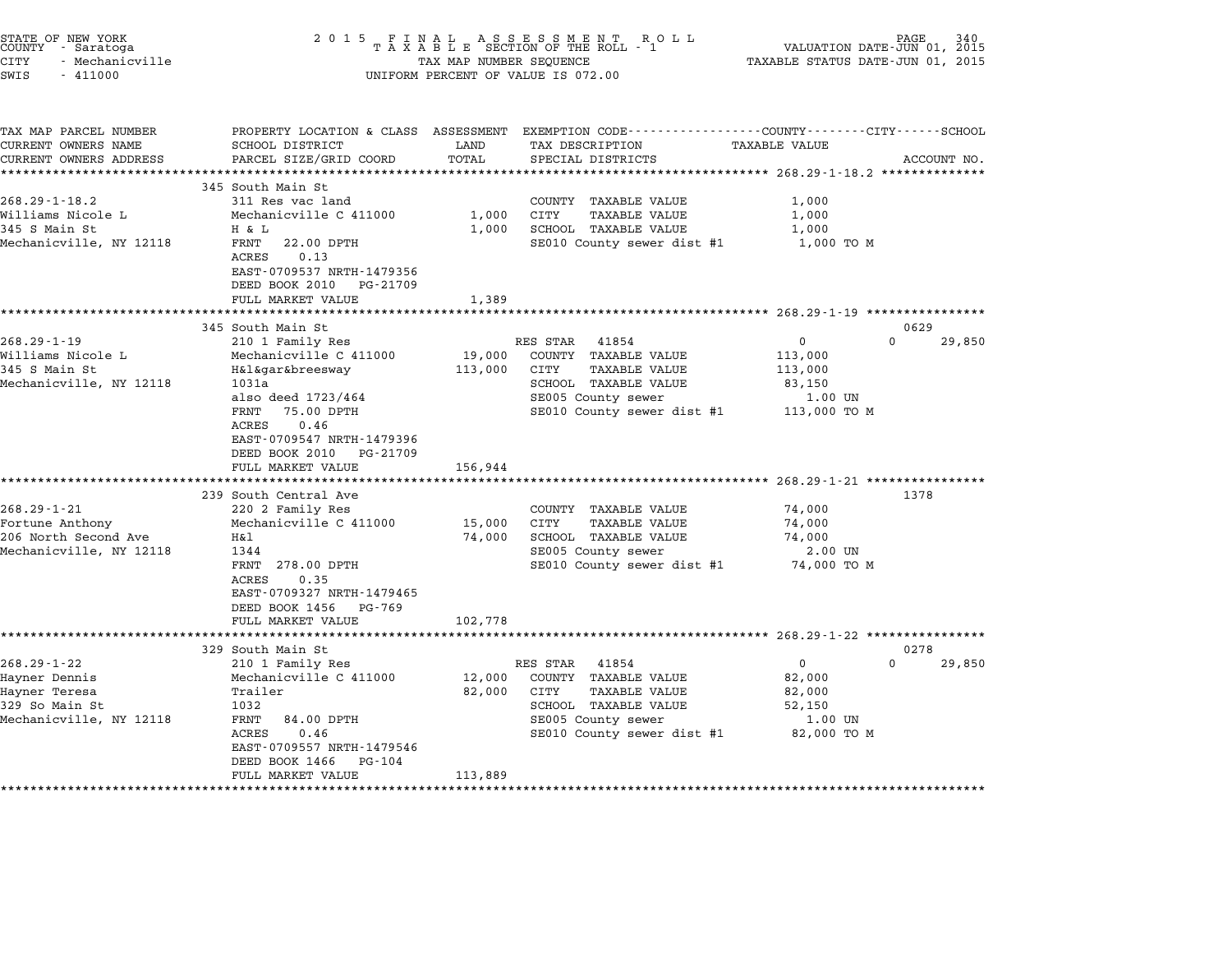| STATE OF NEW YORK |                 |  |
|-------------------|-----------------|--|
| COUNTY            | - Saratoga      |  |
| CITY              | - Mechanicville |  |

| TAX MAP PARCEL NUMBER   | PROPERTY LOCATION & CLASS ASSESSMENT EXEMPTION CODE---------------COUNTY-------CITY------SCHOOL |               |                                        | <b>TAXABLE VALUE</b> |              |             |
|-------------------------|-------------------------------------------------------------------------------------------------|---------------|----------------------------------------|----------------------|--------------|-------------|
| CURRENT OWNERS NAME     | SCHOOL DISTRICT                                                                                 | LAND          | TAX DESCRIPTION                        |                      |              |             |
| CURRENT OWNERS ADDRESS  | PARCEL SIZE/GRID COORD                                                                          | TOTAL         | SPECIAL DISTRICTS                      |                      |              | ACCOUNT NO. |
|                         |                                                                                                 |               |                                        |                      |              |             |
|                         | 323 South Main St                                                                               |               |                                        |                      | 1294         |             |
| $268.29 - 1 - 23.1$     | 210 1 Family Res                                                                                |               | VET COM C 41132                        | 18,750               | $\mathbf{0}$ | 0           |
| Shovah John             | Mechanicville C 411000                                                                          |               | 11,250 VET COM T 41133                 | $\mathbf 0$          | 15,000       | $\mathbf 0$ |
| Shovah Mary Ann         | Hq&l                                                                                            | 75,000 AGED C | 41802                                  | 14,063               | $\Omega$     | $\Omega$    |
| 323 South Main St       | Comb Accts 1293 & 1294                                                                          |               | 41834<br>SR STAR                       | $\mathbf{0}$         | $\Omega$     | 64,980      |
| Mechanicville, NY 12118 | 325 South Main St Vl                                                                            |               | COUNTY TAXABLE VALUE                   | 42,187               |              |             |
|                         | FRNT<br>50.00 DPTH                                                                              |               | CITY<br><b>TAXABLE VALUE</b>           | 60,000               |              |             |
|                         | ACRES<br>0.22                                                                                   |               | SCHOOL TAXABLE VALUE                   | 10,020               |              |             |
|                         | EAST-0709556 NRTH-1479662                                                                       |               | SE005 County sewer                     | 1.00 UN              |              |             |
|                         | DEED BOOK 0899 PG-0487                                                                          |               | SE010 County sewer dist #1             | 75,000 TO M          |              |             |
|                         | FULL MARKET VALUE                                                                               | 104,167       |                                        |                      |              |             |
|                         |                                                                                                 |               |                                        |                      |              |             |
|                         | 327 South Main St                                                                               |               |                                        |                      |              |             |
| $268.29 - 1 - 23.2$     | 311 Res vac land                                                                                |               | COUNTY TAXABLE VALUE                   | 11,250               |              |             |
| Shovah John             | Mechanicville C 411000                                                                          | 11,250        | CITY<br>TAXABLE VALUE                  | 11,250               |              |             |
| Shovah Mary Ann         | FRNT<br>50.00 DPTH                                                                              | 11,250        | SCHOOL TAXABLE VALUE                   | 11,250               |              |             |
| 323 So Main St          | ACRES<br>0.29                                                                                   |               | SE010 County sewer dist #1 11,250 TO M |                      |              |             |
| Mechanicville, NY 12118 | EAST-0709549 NRTH-1479601                                                                       |               |                                        |                      |              |             |
|                         | DEED BOOK 1500 PG-627                                                                           |               |                                        |                      |              |             |
|                         | FULL MARKET VALUE                                                                               | 15,625        |                                        |                      |              |             |
|                         |                                                                                                 |               |                                        |                      |              |             |
|                         | 317 South Main St                                                                               |               |                                        |                      | 1423         |             |
| $268.29 - 1 - 24$       | 220 2 Family Res                                                                                |               | RES STAR 41854                         | $\mathsf{O}$         | $\Omega$     | 29,850      |
| Vannucci Harry W        | Mechanicville C 411000                                                                          | 22,200        | COUNTY TAXABLE VALUE                   | 89,000               |              |             |
| Vannucci Audrey A       | Hg&l                                                                                            | 89,000        | CITY<br><b>TAXABLE VALUE</b>           | 89,000               |              |             |
| 317 South Main St       | 1034                                                                                            |               | SCHOOL TAXABLE VALUE                   | 59,150               |              |             |
| Mechanicville, NY 12118 | FRNT<br>50.00 DPTH                                                                              |               | SE005 County sewer                     | 2.00 UN              |              |             |
|                         | 0.31<br>ACRES                                                                                   |               | SE010 County sewer dist #1 89,000 TO M |                      |              |             |
|                         | EAST-0709576 NRTH-1479716                                                                       |               |                                        |                      |              |             |
|                         | DEED BOOK 1654 PG-111                                                                           |               |                                        |                      |              |             |
|                         | FULL MARKET VALUE                                                                               | 123,611       |                                        |                      |              |             |
|                         |                                                                                                 |               |                                        |                      |              |             |
|                         | 315 South Main St                                                                               |               |                                        |                      | 1372         |             |
| $268.29 - 1 - 25$       | 210 1 Family Res                                                                                |               | RES STAR 41854                         | $\overline{0}$       | $\Omega$     | 29,850      |
| Kelley Brenan C         | Mechanicville C 411000                                                                          | 10,000        | COUNTY TAXABLE VALUE                   | 75,000               |              |             |
| 315 South Main St       | Η&l                                                                                             | 75,000        | CITY<br>TAXABLE VALUE                  | 75,000               |              |             |
| Mechanicville, NY 12118 | 1329                                                                                            |               | SCHOOL TAXABLE VALUE                   | 45,150               |              |             |
|                         | 25.00 DPTH<br>FRNT                                                                              |               | SE005 County sewer                     | 1.00 UN              |              |             |
|                         | ACRES<br>0.14                                                                                   |               | SE010 County sewer dist #1 75,000 TO M |                      |              |             |
|                         | EAST-0709586 NRTH-1479756                                                                       |               |                                        |                      |              |             |
|                         |                                                                                                 |               |                                        |                      |              |             |
|                         | DEED BOOK 2007<br>PG-17490<br>FULL MARKET VALUE                                                 | 104,167       |                                        |                      |              |             |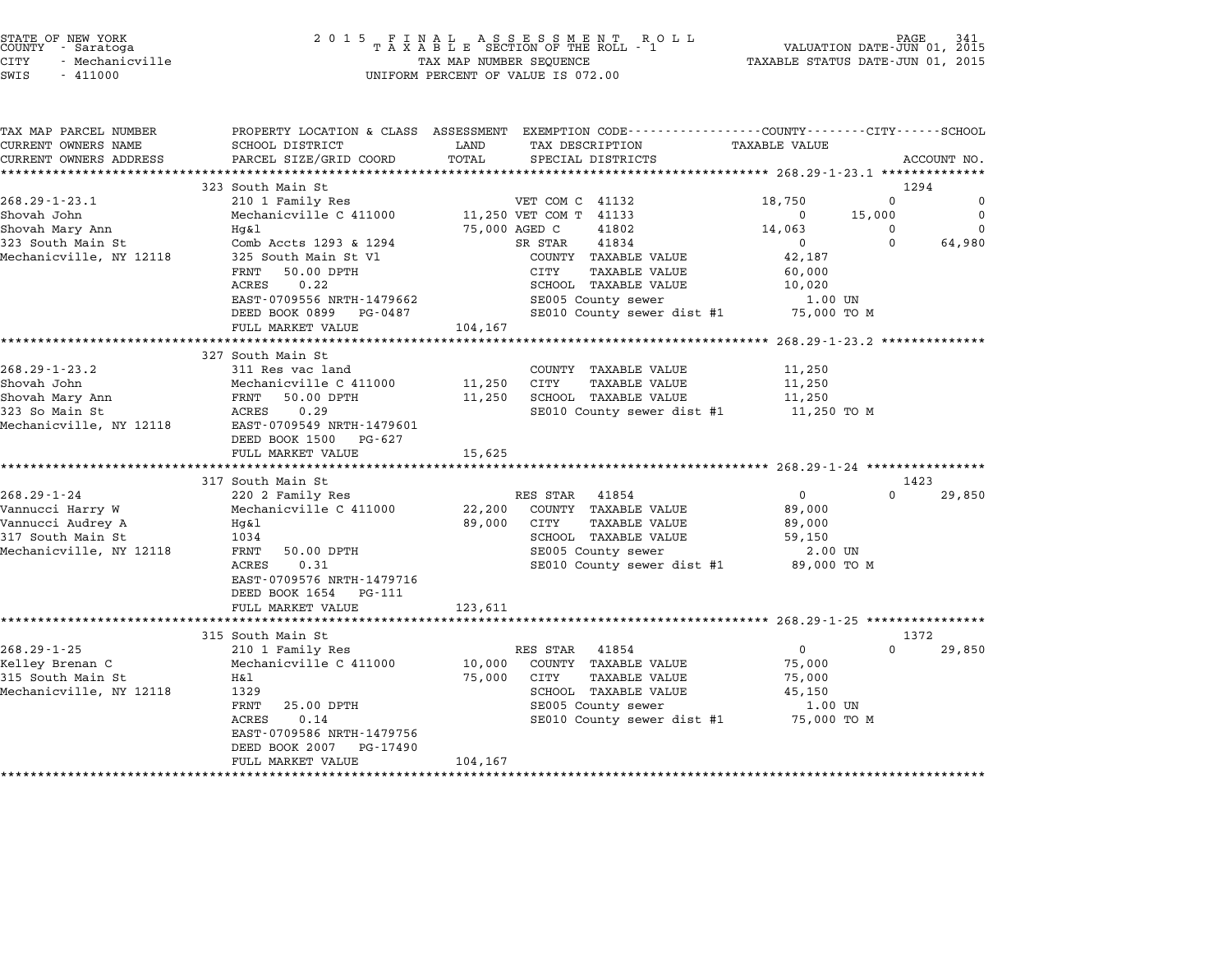| STATE OF NEW YORK<br>COUNTY - Saratoga | 2015 FINAL ASSESSMENT ROLL<br>TAXABLE SECTION OF THE ROLL - 1 | 342<br>PAGE<br>VALUATION DATE-JUN 01, 2015 |
|----------------------------------------|---------------------------------------------------------------|--------------------------------------------|
| - Mechanicville<br>CITY                | TAX MAP NUMBER SEQUENCE                                       | TAXABLE STATUS DATE-JUN 01, 2015           |

|               | STATE OF NEW YORK<br>COUNTY - Saratoga |  |  |  |  |  |  |  |  | 2015 FINAL ASSESSMENT<br>TAXABLE SECTION OF THE ROLI |  |
|---------------|----------------------------------------|--|--|--|--|--|--|--|--|------------------------------------------------------|--|
| CITY          | - Mechanicville                        |  |  |  |  |  |  |  |  | TAX MAP NUMBER SEOUENCE                              |  |
| SWIS - 411000 |                                        |  |  |  |  |  |  |  |  | UNIFORM PERCENT OF VALUE IS 072.00                   |  |

| TAX MAP PARCEL NUMBER<br>CURRENT OWNERS NAME<br>CURRENT OWNERS ADDRESS | PROPERTY LOCATION & CLASS ASSESSMENT<br>SCHOOL DISTRICT<br>PARCEL SIZE/GRID COORD                 | LAND<br>TOTAL | EXEMPTION CODE-----------------COUNTY-------CITY------SCHOOL<br>TAX DESCRIPTION<br>SPECIAL DISTRICTS | <b>TAXABLE VALUE</b> | ACCOUNT NO.        |
|------------------------------------------------------------------------|---------------------------------------------------------------------------------------------------|---------------|------------------------------------------------------------------------------------------------------|----------------------|--------------------|
|                                                                        |                                                                                                   |               |                                                                                                      |                      |                    |
|                                                                        | South Central Ave                                                                                 |               |                                                                                                      |                      | 0376               |
| $268.29 - 1 - 26$                                                      | 484 1 use sm bld                                                                                  |               | COUNTY TAXABLE VALUE                                                                                 | 380,000              |                    |
| Fortune Mary Ann                                                       | Mechanicville C 411000                                                                            | 73,000        | CITY<br><b>TAXABLE VALUE</b>                                                                         | 380,000              |                    |
| 206 North Second Ave                                                   | Dance Studio & Office                                                                             | 380,000       | SCHOOL TAXABLE VALUE                                                                                 | 380,000              |                    |
| Mechanicville, NY 12118                                                | Space                                                                                             |               | SE005 County sewer                                                                                   | 12.00 UN             |                    |
|                                                                        | FRNT 300.00 DPTH<br>ACRES<br>0.62<br>EAST-0709346 NRTH-1479725<br>DEED BOOK 2012 PG-1089          |               | SE010 County sewer dist #1                                                                           | 380,000 TO M         |                    |
|                                                                        | FULL MARKET VALUE                                                                                 | 527,778       |                                                                                                      |                      |                    |
|                                                                        | 309 South Main St                                                                                 |               |                                                                                                      |                      | 0183               |
| $268.29 - 1 - 27$                                                      | 220 2 Family Res                                                                                  |               | COUNTY TAXABLE VALUE                                                                                 | 92,000               |                    |
| Canavan Glenda D                                                       | Mechanicville C 411000                                                                            | 15,600        | CITY<br><b>TAXABLE VALUE</b>                                                                         | 92,000               |                    |
| 236 Verbeck Ave                                                        | House Lot & Garage                                                                                | 92,000        | SCHOOL TAXABLE VALUE                                                                                 | 92,000               |                    |
| Schaghticoke, NY 12154                                                 | 1035                                                                                              |               | SE005 County sewer                                                                                   | 2.00 UN              |                    |
|                                                                        | FRNT<br>55.00 DPTH 238.00                                                                         |               | SE010 County sewer dist #1                                                                           | 92,000 TO M          |                    |
|                                                                        | <b>ACRES</b><br>0.30<br>EAST-0709586 NRTH-1479796<br>DEED BOOK 2012 PG-35967<br>FULL MARKET VALUE | 127,778       |                                                                                                      |                      |                    |
|                                                                        | **********************                                                                            |               |                                                                                                      |                      |                    |
|                                                                        | 303 South Main St                                                                                 |               |                                                                                                      |                      | 1186               |
| $268.29 - 1 - 28$                                                      | 210 1 Family Res                                                                                  |               | RES STAR 41854                                                                                       | 0                    | $\Omega$<br>29,850 |
| Gould Robert F                                                         | Mechanicville C 411000                                                                            | 15,800        | COUNTY TAXABLE VALUE                                                                                 | 88,000               |                    |
| Gould Mary F                                                           | Η&l                                                                                               | 88,000        | CITY<br>TAXABLE VALUE                                                                                | 88,000               |                    |
| 303 South Main St                                                      | 1348                                                                                              |               | SCHOOL TAXABLE VALUE                                                                                 | 58,150               |                    |
| Mechanicville, NY 12118                                                | FRNT<br>51.00 DPTH<br>0.32<br>ACRES                                                               |               | SE005 County sewer                                                                                   | 1.00 UN              |                    |
|                                                                        | EAST-0709586 NRTH-1479856<br>DEED BOOK 1313<br>PG-622                                             |               | SE010 County sewer dist #1                                                                           | 88,000 TO M          |                    |
|                                                                        | FULL MARKET VALUE                                                                                 | 122,222       |                                                                                                      |                      |                    |
|                                                                        | **********************************<br>301 South Main St                                           |               |                                                                                                      |                      | 0634               |
| 268.29-1-29                                                            | 220 2 Family Res                                                                                  |               | RES STAR<br>41854                                                                                    | 0                    | $\Omega$<br>29,850 |
| Timpanaro Mary E                                                       | Mechanicville C 411000                                                                            | 15,600        | COUNTY TAXABLE VALUE                                                                                 | 87,000               |                    |
| 301 South Main St                                                      | Η&l                                                                                               | 87,000        | CITY<br><b>TAXABLE VALUE</b>                                                                         | 87,000               |                    |
| Mechanicville, NY 12118                                                | 1036                                                                                              |               | SCHOOL TAXABLE VALUE                                                                                 | 57,150               |                    |
|                                                                        | 51.00 DPTH<br>FRNT                                                                                |               | SE005 County sewer                                                                                   | 3.00 UN              |                    |
|                                                                        | ACRES<br>0.31<br>EAST-0709596 NRTH-1479916<br>DEED BOOK 2008<br>PG-6566                           |               | SE010 County sewer dist #1                                                                           | 87,000 TO M          |                    |
|                                                                        | FULL MARKET VALUE                                                                                 | 120,833       |                                                                                                      |                      |                    |
|                                                                        |                                                                                                   |               |                                                                                                      |                      |                    |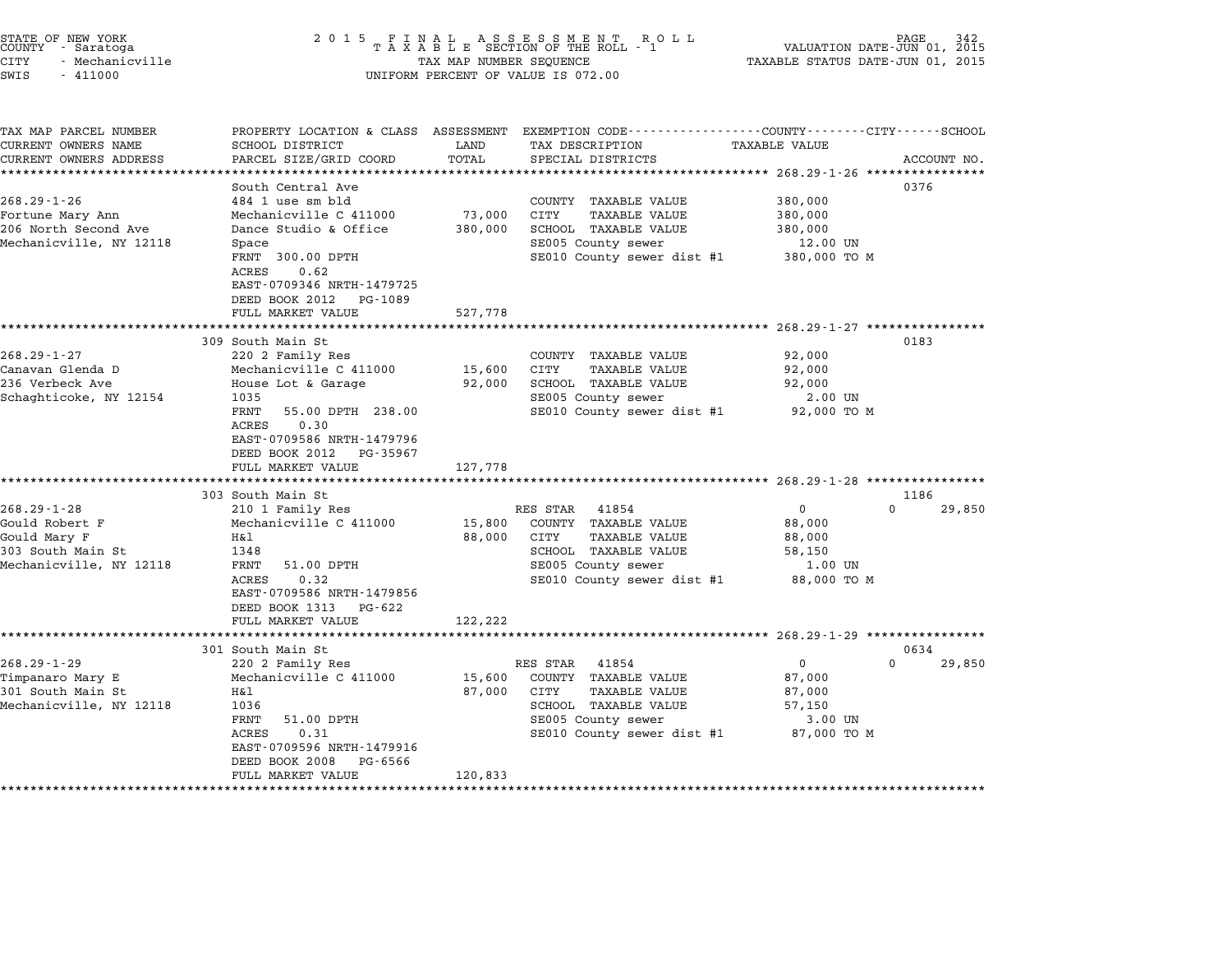| STATE OF NEW YORK |                 |  |
|-------------------|-----------------|--|
| COUNTY            | - Saratoga      |  |
| CITY              | - Mechanicville |  |

| TAX MAP PARCEL NUMBER    |                           |         | PROPERTY LOCATION & CLASS ASSESSMENT EXEMPTION CODE----------------COUNTY-------CITY------SCHOOL |                      |          |             |
|--------------------------|---------------------------|---------|--------------------------------------------------------------------------------------------------|----------------------|----------|-------------|
| CURRENT OWNERS NAME      | SCHOOL DISTRICT           | LAND    | TAX DESCRIPTION                                                                                  | <b>TAXABLE VALUE</b> |          |             |
| CURRENT OWNERS ADDRESS   | PARCEL SIZE/GRID COORD    | TOTAL   | SPECIAL DISTRICTS                                                                                |                      |          | ACCOUNT NO. |
|                          |                           |         |                                                                                                  |                      |          |             |
|                          | 293 South Main St         |         |                                                                                                  |                      | 0316     |             |
| $268.29 - 1 - 30$        | 220 2 Family Res          |         | RES STAR 41854                                                                                   | $\overline{0}$       | $\Omega$ | 29,850      |
| Phelps John M            | Mechanicville C 411000    | 19,600  | COUNTY TAXABLE VALUE                                                                             | 110,000              |          |             |
| Phelps Julia             | H L & G                   | 110,000 | CITY<br>TAXABLE VALUE                                                                            | 110,000              |          |             |
| 293 South Main St        | Comb Accts 0315&0316      |         | SCHOOL TAXABLE VALUE                                                                             | 80,150               |          |             |
| Mechanicville, NY 12118  | FRNT 100.00 DPTH          |         | SE005 County sewer                                                                               | 2.00 UN              |          |             |
|                          | ACRES<br>0.50             |         | SE010 County sewer dist #1 110,000 TO M                                                          |                      |          |             |
|                          | EAST-0709606 NRTH-1479996 |         |                                                                                                  |                      |          |             |
|                          | DEED BOOK 1665 PG-406     |         |                                                                                                  |                      |          |             |
|                          | FULL MARKET VALUE         | 152,778 |                                                                                                  |                      |          |             |
|                          |                           |         |                                                                                                  |                      |          |             |
|                          | South Central Ave         |         |                                                                                                  |                      |          |             |
| $268.29 - 1 - 31$        | 484 1 use sm bld          |         | COUNTY TAXABLE VALUE                                                                             | 224,400              |          |             |
| Fortune Mary Ann         | Mechanicville C 411000    | 56,000  | CITY<br>TAXABLE VALUE                                                                            | 224,400              |          |             |
| 206 North Second St      | FRNT 197.27 DPTH          | 224,400 | SCHOOL TAXABLE VALUE                                                                             | 224,400              |          |             |
| Mechanicville, NY 12118  | ACRES<br>0.49             |         | SE005 County sewer                                                                               | 7.00 UN              |          |             |
|                          | EAST-0709376 NRTH-1479985 |         | SE010 County sewer dist #1 224,400 TO M                                                          |                      |          |             |
|                          | DEED BOOK 2012 PG-1088    |         |                                                                                                  |                      |          |             |
|                          | FULL MARKET VALUE         | 311,667 |                                                                                                  |                      |          |             |
|                          |                           |         |                                                                                                  |                      |          |             |
|                          | 289 South Main St         |         |                                                                                                  |                      | 1176     |             |
| $268.29 - 1 - 32$        | 220 2 Family Res          |         | RES STAR 41854                                                                                   | $\mathbf{0}$         | $\Omega$ | 29,850      |
| Law Charles R            | Mechanicville C 411000    | 15,600  | COUNTY TAXABLE VALUE                                                                             | 110,000              |          |             |
| Law Chelsea              | H & L                     | 110,000 | CITY<br>TAXABLE VALUE                                                                            | 110,000              |          |             |
| 289 S Main St            | 1038                      |         | SCHOOL TAXABLE VALUE                                                                             | 80,150               |          |             |
| Mechanicville, NY 12118  | FRNT<br>60.00 DPTH        |         | SE005 County sewer                                                                               | 2.00 UN              |          |             |
|                          | 0.29<br>ACRES             |         | SE010 County sewer dist #1 110,000 TO M                                                          |                      |          |             |
|                          | EAST-0709616 NRTH-1480066 |         |                                                                                                  |                      |          |             |
|                          | DEED BOOK 1699 PG-205     |         |                                                                                                  |                      |          |             |
|                          | FULL MARKET VALUE         | 152,778 |                                                                                                  |                      |          |             |
|                          |                           |         |                                                                                                  |                      |          |             |
|                          | 285 South Main St         |         |                                                                                                  |                      | 0618     |             |
| $268.29 - 1 - 33$        | 210 1 Family Res          |         | RES STAR 41854                                                                                   | $\overline{0}$       | $\Omega$ | 29,850      |
| Gandrow Wm Tuttle George | Mechanicville C 411000    |         | 10,900 COUNTY TAXABLE VALUE                                                                      | 73,000               |          |             |
| Gandrow Donna G          | Η&l                       | 73,000  | CITY<br><b>TAXABLE VALUE</b>                                                                     | 73,000               |          |             |
| 285 South Main St        | 1039                      |         | SCHOOL TAXABLE VALUE                                                                             | 43,150               |          |             |
| Mechanicville, NY 12118  | 75.00 DPTH<br>FRNT        |         | SE005 County sewer                                                                               | 1.00 UN              |          |             |
|                          | ACRES<br>0.35             |         | SE010 County sewer dist #1 73,000 TO M                                                           |                      |          |             |
|                          | EAST-0709625 NRTH-1480136 |         |                                                                                                  |                      |          |             |
|                          | DEED BOOK 0960 PG-0887    |         |                                                                                                  |                      |          |             |
|                          | FULL MARKET VALUE         | 101,389 |                                                                                                  |                      |          |             |
|                          |                           |         |                                                                                                  |                      |          |             |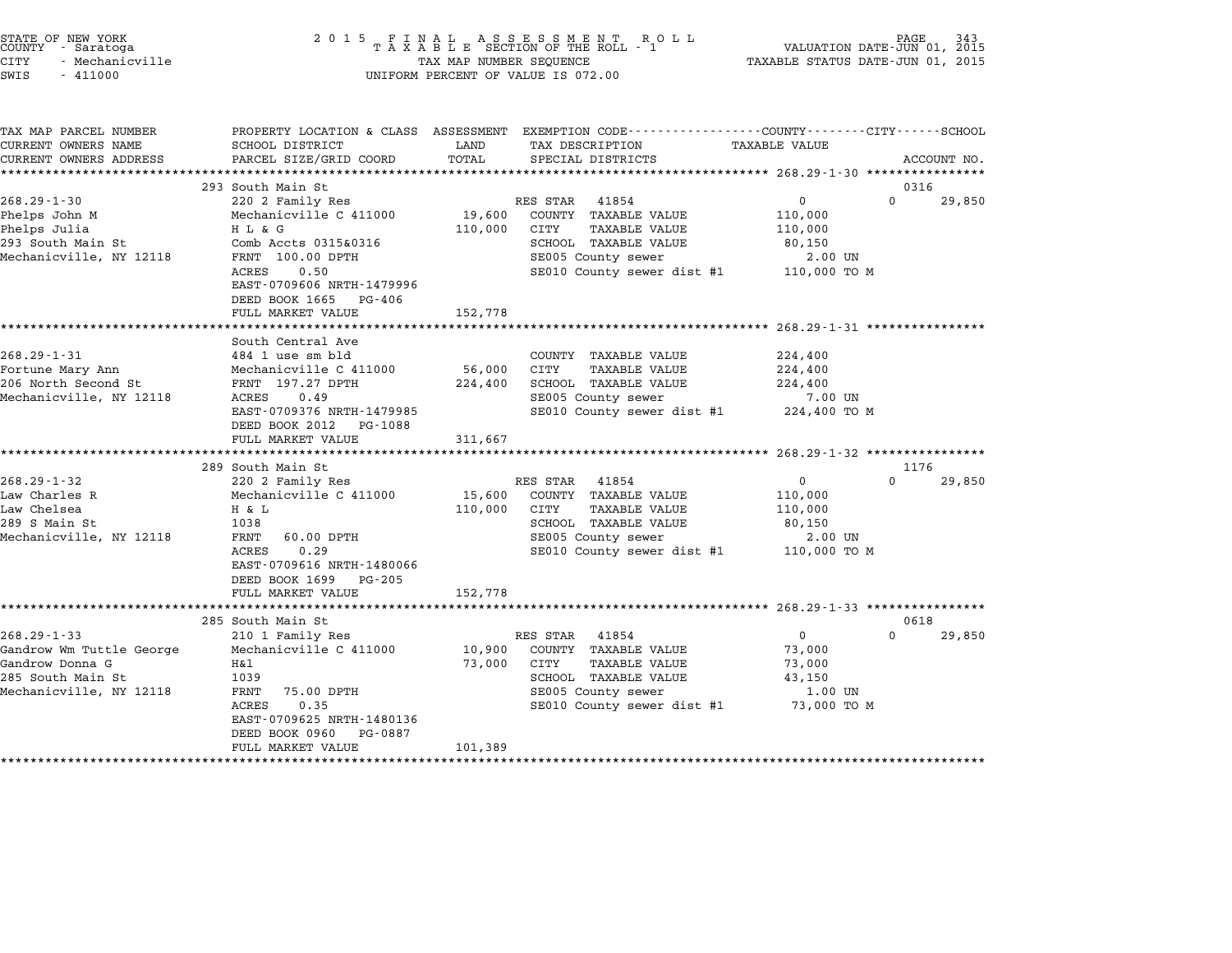| STATE OF NEW YORK<br>COUNTY - Saratoga<br>CITY<br>- Mechanicville<br>SWIS<br>$-411000$               | 2 0 1 5                                                                                                                                                                                                               | TAX MAP NUMBER SEQUENCE                           | FINAL ASSESSMENT ROLL<br>TAXABLE SECTION OF THE ROLL - 1<br>UNIFORM PERCENT OF VALUE IS 072.00                                                        | VALUATION DATE-JUN 01,<br>TAXABLE STATUS DATE-JUN 01, 2015                                  | PAGE<br>344<br>2015 |
|------------------------------------------------------------------------------------------------------|-----------------------------------------------------------------------------------------------------------------------------------------------------------------------------------------------------------------------|---------------------------------------------------|-------------------------------------------------------------------------------------------------------------------------------------------------------|---------------------------------------------------------------------------------------------|---------------------|
| TAX MAP PARCEL NUMBER<br>CURRENT OWNERS NAME<br>CURRENT OWNERS ADDRESS<br>**********************     | SCHOOL DISTRICT<br>PARCEL SIZE/GRID COORD<br>***************************                                                                                                                                              | LAND<br>TOTAL                                     | PROPERTY LOCATION & CLASS ASSESSMENT EXEMPTION CODE---------------COUNTY-------CITY-----SCHOOL<br>TAX DESCRIPTION<br>SPECIAL DISTRICTS                | TAXABLE VALUE                                                                               | ACCOUNT NO.         |
| $268.29 - 1 - 34$<br>Altamura David<br>Altamura Lisa<br>346 South Main St<br>Mechanicville, NY 12118 | 346 South Main St<br>210 1 Family Res<br>Mechanicville C 411000<br>H L G & Pool<br>1333<br>FRNT 122.50 DPTH<br>ACRES<br>0.28<br>EAST-0709777 NRTH-1479406<br>DEED BOOK 1603<br>PG-621<br>FULL MARKET VALUE            | 31,200<br>125,000<br>173,611                      | COUNTY TAXABLE VALUE<br>CITY<br><b>TAXABLE VALUE</b><br>SCHOOL TAXABLE VALUE<br>SE005 County sewer<br>SE010 County sewer dist #1                      | 125,000<br>125,000<br>125,000<br>1.00 UN<br>125,000 TO M                                    | 0080                |
| $268.29 - 1 - 35.1$<br>Desmond Michael C<br>335 South Main St<br>Mechanicville, NY 12118             | 335 South Main St<br>311 Res vac land<br>Mechanicville C 411000<br>H&l<br>FRNT<br>20.00 DPTH<br>0.12<br>ACRES<br>EAST-0709554 NRTH-1479502<br>DEED BOOK 1363<br>PG-575<br>FULL MARKET VALUE<br>********************** | 2,000<br>2,000<br>2,778                           | COUNTY TAXABLE VALUE<br>CITY<br>TAXABLE VALUE<br>SCHOOL TAXABLE VALUE<br>SE010 County sewer dist #1                                                   | 2,000<br>2,000<br>2,000<br>2,000 TO M                                                       |                     |
| $268.29 - 1 - 35.2$<br>Desmond Michael C<br>335 So Main St<br>Mechanicville, NY 12118                | 335 South Main St<br>210 1 Family Res<br>Mechanicville C 411000<br>FRNT<br>55.00 DPTH<br>0.32<br>ACRES<br>EAST-0709550 NRTH-1479464<br>DEED BOOK 151<br>PG-413<br>FULL MARKET VALUE                                   | 11,000<br>50,000<br>69,444                        | 41854<br>RES STAR<br>COUNTY TAXABLE VALUE<br>CITY<br><b>TAXABLE VALUE</b><br>SCHOOL TAXABLE VALUE<br>SE005 County sewer<br>SE010 County sewer dist #1 | $\overline{0}$<br>$\Omega$<br>50,000<br>50,000<br>20,150<br>1.00 UN<br>50,000 TO M          | 29,850              |
| $268.29 - 1 - 36$<br>DeVito Costanzo R<br>11 Lacy Ln<br>Loudenville, NY 12211                        | 13 Arnold Ave<br>311 Res vac land<br>Mechanicville C 411000<br>V1<br>Lot $11$ Thru $16$<br>FRNT 150.00 DPTH 122.50<br>ACRES<br>0.42<br>EAST-0710036 NRTH-1479437<br>DEED BOOK 2009<br>PG-30775<br>FULL MARKET VALUE   | 2,200<br>2,200<br>3,056<br><b>+++++++++++++++</b> | COUNTY TAXABLE VALUE<br><b>TAXABLE VALUE</b><br>CITY<br>SCHOOL TAXABLE VALUE<br>SE010 County sewer dist #1                                            | ********************* 268.29-1-36 ****************<br>2,200<br>2,200<br>2,200<br>2,200 TO M | 0410                |

STATE OF NEW YORK <sup>2</sup> <sup>0</sup> <sup>1</sup> 5 F I N A L A S S E S S M E N T R O L L PAGE <sup>344</sup> COUNTY - Saratoga <sup>T</sup> <sup>A</sup> <sup>X</sup> <sup>A</sup> <sup>B</sup> <sup>L</sup> <sup>E</sup> SECTION OF THE ROLL - <sup>1</sup> VALUATION DATE-JUN 01, <sup>2015</sup>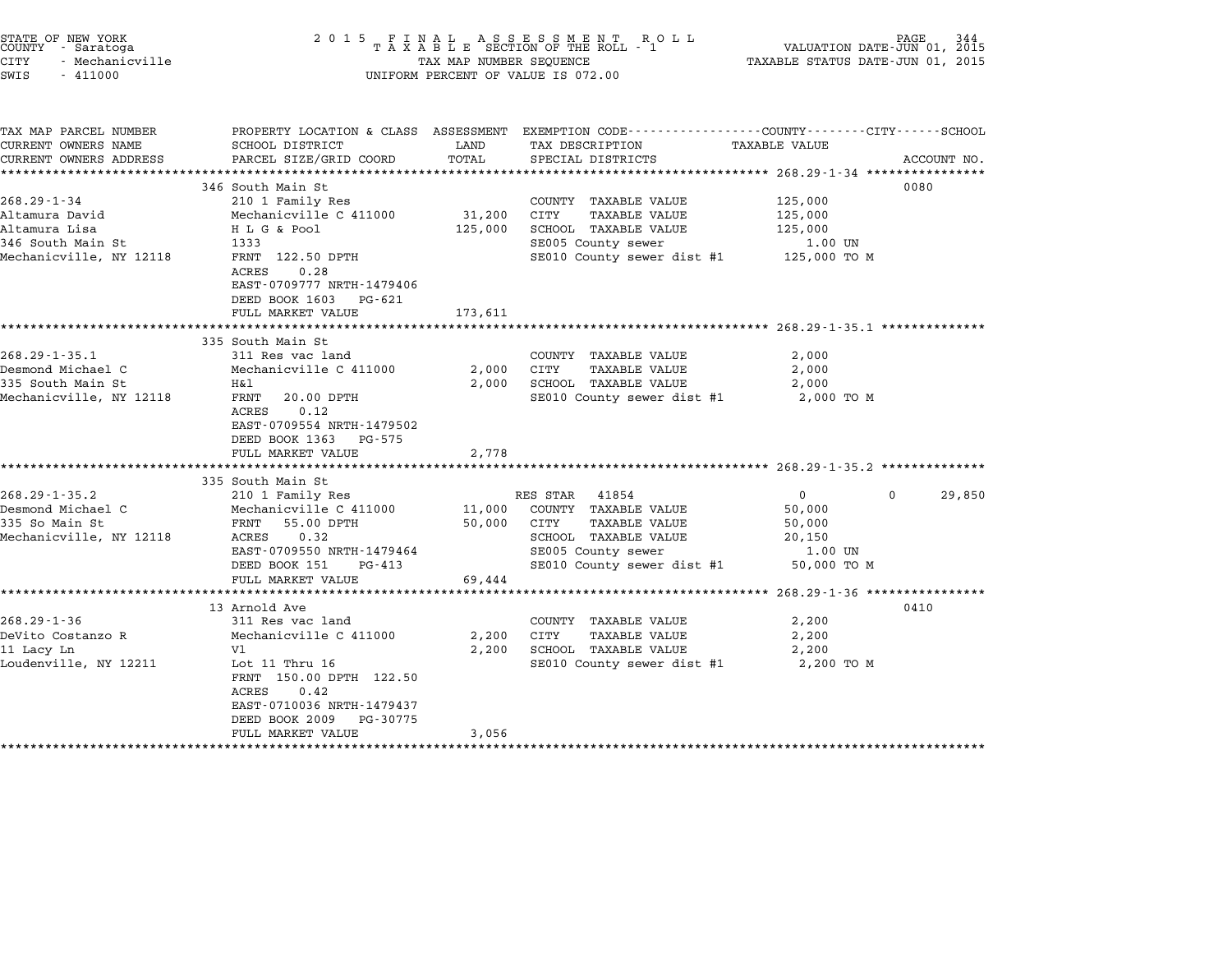| STATE OF NEW YORK<br>COUNTY - Saratoga<br><b>CITY</b><br>- Mechanicville<br>SWIS<br>$-411000$              | 2 0 1 5                                                                                                                                                                                              | TAX MAP NUMBER SEQUENCE     | FINAL ASSESSMENT ROLL<br>TAXABLE SECTION OF THE ROLL - 1<br>UNIFORM PERCENT OF VALUE IS 072.00                                                        | VALUATION DATE-JUN 01, 2015<br>TAXABLE STATUS DATE-JUN 01, 2015      | PAGE                           |                                |
|------------------------------------------------------------------------------------------------------------|------------------------------------------------------------------------------------------------------------------------------------------------------------------------------------------------------|-----------------------------|-------------------------------------------------------------------------------------------------------------------------------------------------------|----------------------------------------------------------------------|--------------------------------|--------------------------------|
| TAX MAP PARCEL NUMBER<br>CURRENT OWNERS NAME<br>CURRENT OWNERS ADDRESS<br>**********************           | SCHOOL DISTRICT<br>PARCEL SIZE/GRID COORD<br>****************************                                                                                                                            | LAND<br>TOTAL               | PROPERTY LOCATION & CLASS ASSESSMENT EXEMPTION CODE---------------COUNTY-------CITY------SCHOOL<br>TAX DESCRIPTION<br>SPECIAL DISTRICTS               | TAXABLE VALUE                                                        |                                | ACCOUNT NO.                    |
| $268.37 - 1 - 1$<br>Campbell Laura B<br>Golden Christopher<br>357 South Main St<br>Mechanicville, NY 12118 | 357 South Main St<br>210 1 Family Res<br>Mechanicville C 411000<br>Hg&l<br>1030<br>FRNT<br>60.00 DPTH<br>ACRES<br>0.37<br>EAST-0709527 NRTH-1479216<br>DEED BOOK 1565<br>PG-316<br>FULL MARKET VALUE | 14,500<br>86,000<br>119,444 | COUNTY TAXABLE VALUE<br>CITY<br>TAXABLE VALUE<br>SCHOOL TAXABLE VALUE<br>SE005 County sewer<br>SE010 County sewer dist #1                             | 86,000<br>86,000<br>86,000<br>1.00 UN<br>86,000 TO M                 | 1444                           |                                |
|                                                                                                            |                                                                                                                                                                                                      |                             |                                                                                                                                                       |                                                                      |                                |                                |
| $268.37 - 1 - 2$<br>Thompson James A<br>Lyons Bette Ann<br>354 South Main St                               | 354 South Main St<br>210 1 Family Res<br>Mechanicville C 411000<br>Η&l<br>1008                                                                                                                       |                             | VET WAR C 41122<br>18,800 VET WAR T 41123<br>89,500 RES STAR<br>41854<br>COUNTY TAXABLE VALUE                                                         | 13,425<br>$\mathbf{0}$<br>$\mathbf 0$<br>76,075                      | 0875<br>$\Omega$<br>9,000<br>0 | $\Omega$<br>$\Omega$<br>29,850 |
| Mechanicville, NY 12118                                                                                    | FRNT<br>50.00 DPTH 122.50<br>ACRES<br>0.14<br>EAST-0709737 NRTH-1479236<br>DEED BOOK 1381<br>PG-727<br>FULL MARKET VALUE                                                                             | 124,306                     | CITY<br><b>TAXABLE VALUE</b><br>SCHOOL TAXABLE VALUE<br>SE005 County sewer<br>SE010 County sewer dist #1                                              | 80,500<br>59,650<br>1.00 UN<br>89,500 TO M                           |                                |                                |
|                                                                                                            |                                                                                                                                                                                                      |                             |                                                                                                                                                       |                                                                      |                                |                                |
| $268.37 - 1 - 3$<br>Jakala Kathleen<br>1 Arnold Ave<br>Mechanicville, NY 12118                             | 1 Arnold Ave<br>220 2 Family Res<br>Mechanicville C 411000<br>Hq&l<br>1009<br>FRNT<br>50.00 DPTH 122.50<br>0.14<br><b>ACRES</b><br>EAST-0709787 NRTH-1479246                                         | 20,200<br>97,000            | RES STAR<br>41854<br>COUNTY TAXABLE VALUE<br>CITY<br><b>TAXABLE VALUE</b><br>SCHOOL TAXABLE VALUE<br>SE005 County sewer<br>SE010 County sewer dist #1 | 0<br>97,000<br>97,000<br>67,150<br>2.00 UN<br>97,000 TO M            | 1117<br>0                      | 29,850                         |
|                                                                                                            | DEED BOOK 1601<br>PG-113<br>FULL MARKET VALUE<br>3 Arnold Ave                                                                                                                                        | 134,722                     |                                                                                                                                                       |                                                                      | 1395                           |                                |
| $268.37 - 1 - 4$<br>Thrane James L<br>Thrane Anna<br>3 Arnold Ave<br>Mechanicville, NY 12118               | 220 2 Family Res<br>Mechanicville C 411000<br>H&l&trailer<br>FRNT<br>50.00 DPTH 122.50<br>ACRES<br>0.14<br>EAST-0709837 NRTH-1479246<br>DEED BOOK 1760<br>PG-190<br>FULL MARKET VALUE                | 18,400<br>85,000<br>118,056 | SR STAR<br>41834<br>COUNTY TAXABLE VALUE<br>CITY<br>TAXABLE VALUE<br>SCHOOL TAXABLE VALUE<br>SE005 County sewer<br>SE010 County sewer dist #1         | $\mathbf{0}$<br>85,000<br>85,000<br>20,020<br>2.00 UN<br>85,000 TO M | $\Omega$                       | 64,980                         |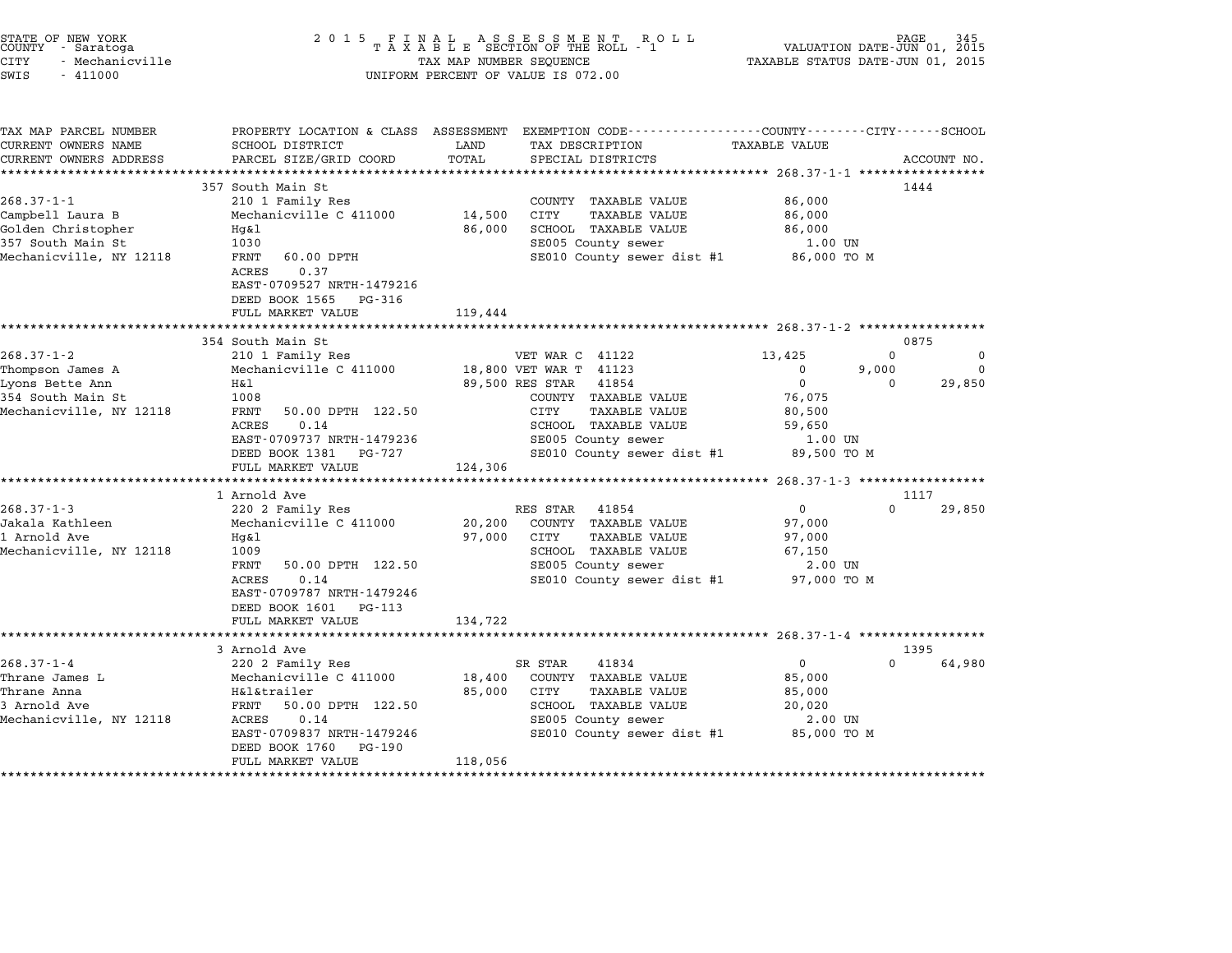| STATE OF NEW YORK<br>COUNTY<br>- Saratoga<br><b>CITY</b><br>- Mechanicville<br>SWIS<br>$-411000$ | 2 0 1 5                                                 | TAX MAP NUMBER SEQUENCE     | FINAL ASSESSMENT ROLL - 1<br>TAXABLE SECTION OF THE ROLL - 1<br>R O L L<br>UNIFORM PERCENT OF VALUE IS 072.00 | VALUATION DATE-JUN 01, 2015<br>TAXABLE STATUS DATE-JUN 01, 2015 | PAGE<br>346                |
|--------------------------------------------------------------------------------------------------|---------------------------------------------------------|-----------------------------|---------------------------------------------------------------------------------------------------------------|-----------------------------------------------------------------|----------------------------|
|                                                                                                  |                                                         |                             |                                                                                                               |                                                                 |                            |
| TAX MAP PARCEL NUMBER<br>CURRENT OWNERS NAME                                                     | PROPERTY LOCATION & CLASS ASSESSMENT<br>SCHOOL DISTRICT | LAND                        | EXEMPTION CODE-----------------COUNTY-------CITY------SCHOOL<br>TAX DESCRIPTION                               | TAXABLE VALUE                                                   |                            |
| CURRENT OWNERS ADDRESS                                                                           | PARCEL SIZE/GRID COORD                                  | TOTAL                       | SPECIAL DISTRICTS                                                                                             |                                                                 | ACCOUNT NO.                |
|                                                                                                  |                                                         | * * * * * * * * * * * * * * | ********************************* 268.37-1-5 *************                                                    |                                                                 |                            |
|                                                                                                  | Arnold Ave                                              |                             |                                                                                                               |                                                                 | 1394                       |
| $268.37 - 1 - 5$                                                                                 | 270 Mfg housing                                         |                             | COUNTY<br>TAXABLE VALUE                                                                                       | 30,000                                                          |                            |
| Thrane James L                                                                                   | Mechanicville C 411000                                  | 25,000                      | CITY<br><b>TAXABLE VALUE</b>                                                                                  | 30,000                                                          |                            |
| Thrane Anna                                                                                      | V1                                                      | 30,000                      | SCHOOL TAXABLE VALUE                                                                                          | 30,000                                                          |                            |
| 3 Arnold St<br>Mechanicville, NY 12118                                                           | FRNT<br>50.00 DPTH 122.50<br>0.14<br>ACRES              |                             | SE005 County sewer                                                                                            | 1.00 UN                                                         |                            |
|                                                                                                  | EAST-0709887 NRTH-1479257                               |                             | SE010 County sewer dist #1                                                                                    | 30,000 TO M                                                     |                            |
|                                                                                                  | DEED BOOK 1760<br>PG-188                                |                             |                                                                                                               |                                                                 |                            |
|                                                                                                  | FULL MARKET VALUE                                       | 41,667                      |                                                                                                               |                                                                 |                            |
|                                                                                                  |                                                         |                             |                                                                                                               | **** 268.37-1-8 *****                                           |                            |
|                                                                                                  | 29 Arnold Ave                                           |                             |                                                                                                               |                                                                 | 0412                       |
| $268.37 - 1 - 8$                                                                                 | 311 Res vac land                                        |                             | COUNTY<br>TAXABLE VALUE                                                                                       | 1,000                                                           |                            |
| DeVito Constanzo R                                                                               | Mechanicville C 411000                                  | 1,000                       | CITY<br>TAXABLE VALUE                                                                                         | 1,000                                                           |                            |
| 11 Lacy Ln                                                                                       | V1                                                      | 1,000                       | SCHOOL TAXABLE VALUE                                                                                          | 1,000                                                           |                            |
| Loudenville, NY 12211                                                                            | Comb Accts 0406&0412                                    |                             | SE010 County sewer dist #1                                                                                    | 1,000 TO M                                                      |                            |
|                                                                                                  | 50.00 DPTH 122.50<br>FRNT<br>ACRES<br>0.14              |                             |                                                                                                               |                                                                 |                            |
|                                                                                                  | EAST-0709987 NRTH-1479267                               |                             |                                                                                                               |                                                                 |                            |
|                                                                                                  | DEED BOOK 2009<br>PG-30775                              |                             |                                                                                                               |                                                                 |                            |
|                                                                                                  | FULL MARKET VALUE                                       | 1,389                       |                                                                                                               |                                                                 |                            |
|                                                                                                  | ****************                                        |                             |                                                                                                               | ****************** 268.37-1-33 ****                             |                            |
|                                                                                                  | 2 Alexander J Ave                                       |                             |                                                                                                               |                                                                 | 0448                       |
| $268.37 - 1 - 33$                                                                                | 311 Res vac land                                        |                             | COUNTY TAXABLE VALUE                                                                                          | 5,000                                                           |                            |
| Tyler Jeffrey C                                                                                  | Mechanicville C 411000                                  | 5,000                       | CITY<br>TAXABLE VALUE                                                                                         | 5,000                                                           |                            |
| 567 S Johnsburg Rd                                                                               | FRNT<br>25.00 DPTH 122.50                               | 5,000                       | SCHOOL TAXABLE VALUE                                                                                          | 5,000                                                           |                            |
| Warrensburg, NY 12885                                                                            | 0.07<br>ACRES                                           |                             | SE010 County sewer dist #1                                                                                    | 5,000 TO M                                                      |                            |
|                                                                                                  | EAST-0709847 NRTH-1479126                               |                             |                                                                                                               |                                                                 |                            |
|                                                                                                  | DEED BOOK 2008<br>PG-42957                              |                             |                                                                                                               |                                                                 |                            |
|                                                                                                  | FULL MARKET VALUE<br>*****************                  | 6,944                       |                                                                                                               | $268.37 - 1 - 34$ ************                                  |                            |
|                                                                                                  | Alexander J Ave                                         |                             |                                                                                                               |                                                                 | 0445                       |
| $268.37 - 1 - 34$                                                                                | 210 1 Family Res                                        |                             | COUNTY TAXABLE VALUE                                                                                          | 55,000                                                          |                            |
| Tyler Jeffrey C                                                                                  | Mechanicville C 411000                                  | 6,000                       | CITY<br>TAXABLE VALUE                                                                                         | 55,000                                                          |                            |
| 567 S Johnsburg Rd                                                                               | FRNT<br>25.00 DPTH 122.50                               | 55,000                      | SCHOOL TAXABLE VALUE                                                                                          | 55,000                                                          |                            |
| Warrensburg, NY 12885                                                                            | ACRES<br>0.07                                           |                             | SE005 County sewer                                                                                            | 1.00 UN                                                         |                            |
|                                                                                                  | EAST-0709817 NRTH-1479126                               |                             | SE010 County sewer dist #1                                                                                    | 55,000 TO M                                                     |                            |
|                                                                                                  | DEED BOOK 2008<br>PG-42957                              |                             |                                                                                                               |                                                                 |                            |
|                                                                                                  | FULL MARKET VALUE                                       | 76,389                      |                                                                                                               |                                                                 |                            |
|                                                                                                  | ************************                                | **********                  |                                                                                                               | ****************** 268.37-1-35.1 ***************                |                            |
| $268.37 - 1 - 35.1$                                                                              | 372 South Main St                                       |                             | RES STAR<br>41854                                                                                             | $\Omega$                                                        | 0623<br>29,850<br>$\Omega$ |
| Frament Daniel                                                                                   | 210 1 Family Res<br>Mechanicville C 411000              | 15,300                      | COUNTY TAXABLE VALUE                                                                                          | 90,000                                                          |                            |
| 372 South Main St Lot A                                                                          | H&1&v1/v1                                               | 90,000                      | CITY<br>TAXABLE VALUE                                                                                         | 90,000                                                          |                            |
| Mechanicville, NY 12118                                                                          | Comb Accts 0623,0624&0625                               |                             | SCHOOL TAXABLE VALUE                                                                                          | 60,150                                                          |                            |
|                                                                                                  | Lot A                                                   |                             | SE005 County sewer                                                                                            | 1.00 UN                                                         |                            |
|                                                                                                  | <b>FRNT</b><br>61.25 DPTH                               |                             | SE010 County sewer dist #1                                                                                    | 90,000 TO M                                                     |                            |
|                                                                                                  |                                                         |                             |                                                                                                               |                                                                 |                            |

FRNT 61.25 DPTH<br>ACRES 0.14 FANI 01.25 DFIH<br>ACRES 0.14<br>EAST-0709757 NRTH-1479080 EAST-0709757 NRTH-1479080<br>DEED BOOK 2007 PG-24143

DEED BOOK 2007 PG-24143<br>FULL MARKET VALUE 125,000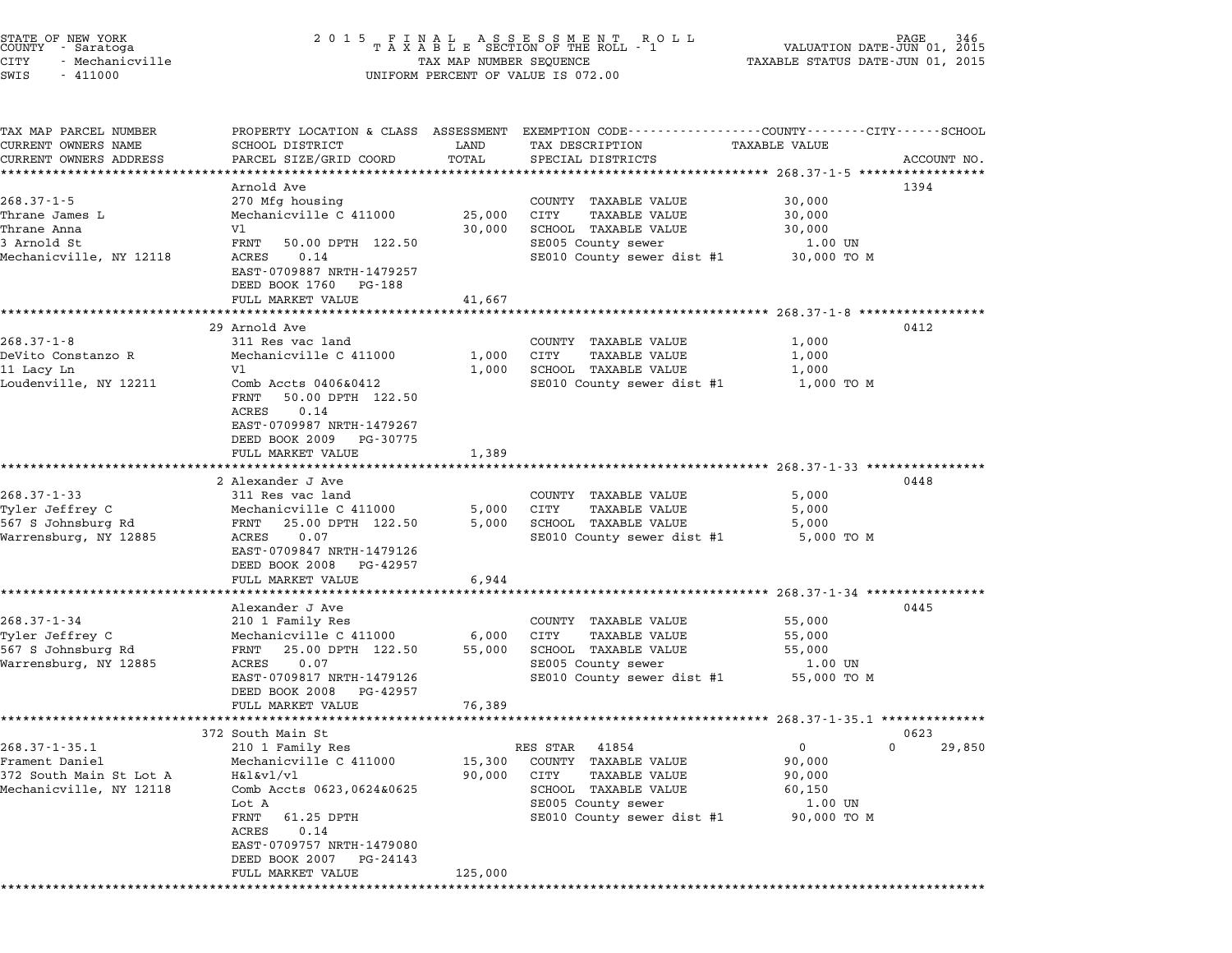| STATE OF NEW YORK<br>COUNTY<br>- Saratoga<br><b>CITY</b><br>- Mechanicville<br>SWIS<br>$-411000$ | 2 0 1 5<br>FINAL ASSESSMENT ROTAXABLE SECTION OF THE ROLL - 1<br>TAX MAP NUMBER SEQUENCE<br>UNIFORM PERCENT OF VALUE IS 072.00 | TAXABLE STATUS DATE-JUN 01, 2015 | PAGE<br>VALUATION DATE-JUN 01, 2015                          |                                                       |          |             |
|--------------------------------------------------------------------------------------------------|--------------------------------------------------------------------------------------------------------------------------------|----------------------------------|--------------------------------------------------------------|-------------------------------------------------------|----------|-------------|
| TAX MAP PARCEL NUMBER                                                                            | PROPERTY LOCATION & CLASS ASSESSMENT                                                                                           |                                  | EXEMPTION CODE-----------------COUNTY-------CITY------SCHOOL |                                                       |          |             |
| CURRENT OWNERS NAME<br>CURRENT OWNERS ADDRESS                                                    | SCHOOL DISTRICT<br>PARCEL SIZE/GRID COORD                                                                                      | LAND<br>TOTAL                    | TAX DESCRIPTION<br>SPECIAL DISTRICTS                         | TAXABLE VALUE                                         |          | ACCOUNT NO. |
|                                                                                                  |                                                                                                                                |                                  |                                                              | ************ 268.37-1-35.2 *************              |          |             |
|                                                                                                  | 370 South Main St                                                                                                              |                                  |                                                              |                                                       |          |             |
| $268.37 - 1 - 35.2$                                                                              | 210 1 Family Res                                                                                                               |                                  | VET WAR C 41122                                              | 18,750                                                | 0        | 0           |
| Clements Peter A                                                                                 | Mechanicville C 411000                                                                                                         |                                  | 7,700 VET WAR T 41123                                        | 0                                                     | 9,000    | $\mathbf 0$ |
| 370 S Main St                                                                                    | Lot B                                                                                                                          |                                  | 125,000 RES STAR<br>41854                                    | $\Omega$                                              | $\Omega$ | 29,850      |
| Mechanicville, NY 12118                                                                          | 61.25 DPTH<br>FRNT                                                                                                             |                                  | COUNTY TAXABLE VALUE                                         | 106,250                                               |          |             |
|                                                                                                  | ACRES<br>0.14                                                                                                                  |                                  | CITY<br><b>TAXABLE VALUE</b>                                 | 116,000                                               |          |             |
|                                                                                                  | EAST-0709759 NRTH-1479146                                                                                                      |                                  | SCHOOL TAXABLE VALUE                                         | 95,150                                                |          |             |
|                                                                                                  | DEED BOOK 2007<br>PG-9336                                                                                                      |                                  | SE010 County sewer dist #1                                   | 125,000 TO M                                          |          |             |
|                                                                                                  | FULL MARKET VALUE<br>************************                                                                                  | 173,611                          | ******************                                           | *********************** 268.37-1-36 ***************** |          |             |
|                                                                                                  | 374 South Main St                                                                                                              |                                  |                                                              |                                                       | 0112     |             |
| $268.37 - 1 - 36$                                                                                | 210 1 Family Res                                                                                                               |                                  | RES STAR<br>41854                                            | 0                                                     | 0        | 29,850      |
| Lynch Joseph E                                                                                   | Mechanicville C 411000                                                                                                         | 22,000                           | COUNTY TAXABLE VALUE                                         | 110,000                                               |          |             |
| Lynch Lisa L                                                                                     | H & L                                                                                                                          | 110,000                          | <b>TAXABLE VALUE</b><br>CITY                                 | 110,000                                               |          |             |
| 374 South Main St                                                                                | 1413                                                                                                                           |                                  | SCHOOL TAXABLE VALUE                                         | 80,150                                                |          |             |
| Mechanicville, NY 12118                                                                          | Lot# 62-65                                                                                                                     |                                  | SE005 County sewer                                           | 1.00 UN                                               |          |             |
|                                                                                                  | FRNT 122.50 DPTH 100.00                                                                                                        |                                  | SE010 County sewer dist #1                                   | 110,000 TO M                                          |          |             |
|                                                                                                  | ACRES<br>0.28                                                                                                                  |                                  |                                                              |                                                       |          |             |
|                                                                                                  | EAST-0709748 NRTH-1478946                                                                                                      |                                  |                                                              |                                                       |          |             |
|                                                                                                  | DEED BOOK 1636<br>PG-333                                                                                                       |                                  |                                                              |                                                       |          |             |
|                                                                                                  | FULL MARKET VALUE                                                                                                              | 152,778                          |                                                              |                                                       |          |             |
|                                                                                                  |                                                                                                                                |                                  |                                                              | **************** 268.37-1-37 *****                    |          |             |
| $268.37 - 1 - 37$                                                                                | Alexander J Ave<br>311 Res vac land                                                                                            |                                  | COUNTY TAXABLE VALUE                                         | 1,000                                                 | 0111     |             |
| Lynch Joseph E                                                                                   | Mechanicville C 411000                                                                                                         | 1,000                            | CITY<br>TAXABLE VALUE                                        | 1,000                                                 |          |             |
| Lynch Lisa L                                                                                     | V1                                                                                                                             | 1,000                            | SCHOOL TAXABLE VALUE                                         | 1,000                                                 |          |             |
| 384 South Main St                                                                                | Lot#66,67,68                                                                                                                   |                                  | SE010 County sewer dist #1                                   | 1,000 TO M                                            |          |             |
| Mechanicville, NY 12118                                                                          | 75.00 DPTH 122.50<br>FRNT                                                                                                      |                                  |                                                              |                                                       |          |             |
|                                                                                                  | ACRES<br>0.21                                                                                                                  |                                  |                                                              |                                                       |          |             |
|                                                                                                  | EAST-0709828 NRTH-1478956                                                                                                      |                                  |                                                              |                                                       |          |             |
|                                                                                                  | DEED BOOK 1636<br>PG-333                                                                                                       |                                  |                                                              |                                                       |          |             |
|                                                                                                  | FULL MARKET VALUE                                                                                                              | 1,389                            |                                                              |                                                       |          |             |
|                                                                                                  | ********************                                                                                                           |                                  |                                                              | ********************** 268.37-1-38 ***************    |          |             |
|                                                                                                  | 79 Alexander J Ave                                                                                                             |                                  |                                                              |                                                       | 1168     |             |
| $268.37 - 1 - 38$                                                                                | 210 1 Family Res                                                                                                               |                                  | VET COM C 41132                                              | 20,000                                                | $\Omega$ | 0           |
| Connelly Gary                                                                                    | Mechanicville C 411000                                                                                                         |                                  | 13,000 VET COM T 41133                                       | 0                                                     | 15,000   | 0           |
| Connelly Patricia                                                                                | Hql                                                                                                                            |                                  | 80,000 RES STAR<br>41854                                     | $\mathbf 0$                                           | $\Omega$ | 29,850      |
| 68 Alexander J Ave                                                                               | 1012                                                                                                                           |                                  | COUNTY TAXABLE VALUE                                         | 60,000                                                |          |             |
| Mechanicville, NY 12118                                                                          | FRNT<br>50.00 DPTH 122.50<br>ACRES<br>0.14                                                                                     |                                  | CITY<br><b>TAXABLE VALUE</b><br>SCHOOL TAXABLE VALUE         | 65,000<br>50,150                                      |          |             |
|                                                                                                  | EAST-0709898 NRTH-1478967                                                                                                      |                                  | SE005 County sewer                                           | 1.00 UN                                               |          |             |
|                                                                                                  | DEED BOOK 1275<br>PG-636                                                                                                       |                                  | SE010 County sewer dist #1                                   | 80,000 TO M                                           |          |             |
|                                                                                                  | FULL MARKET VALUE                                                                                                              | 111,111                          |                                                              |                                                       |          |             |
|                                                                                                  | *****************                                                                                                              | ************                     |                                                              |                                                       |          |             |

STATE OF NEW YORK <sup>2</sup> <sup>0</sup> <sup>1</sup> 5 F I N A L A S S E S S M E N T R O L L PAGE <sup>347</sup> COUNTY - Saratoga <sup>T</sup> <sup>A</sup> <sup>X</sup> <sup>A</sup> <sup>B</sup> <sup>L</sup> <sup>E</sup> SECTION OF THE ROLL - <sup>1</sup> VALUATION DATE-JUN 01, <sup>2015</sup>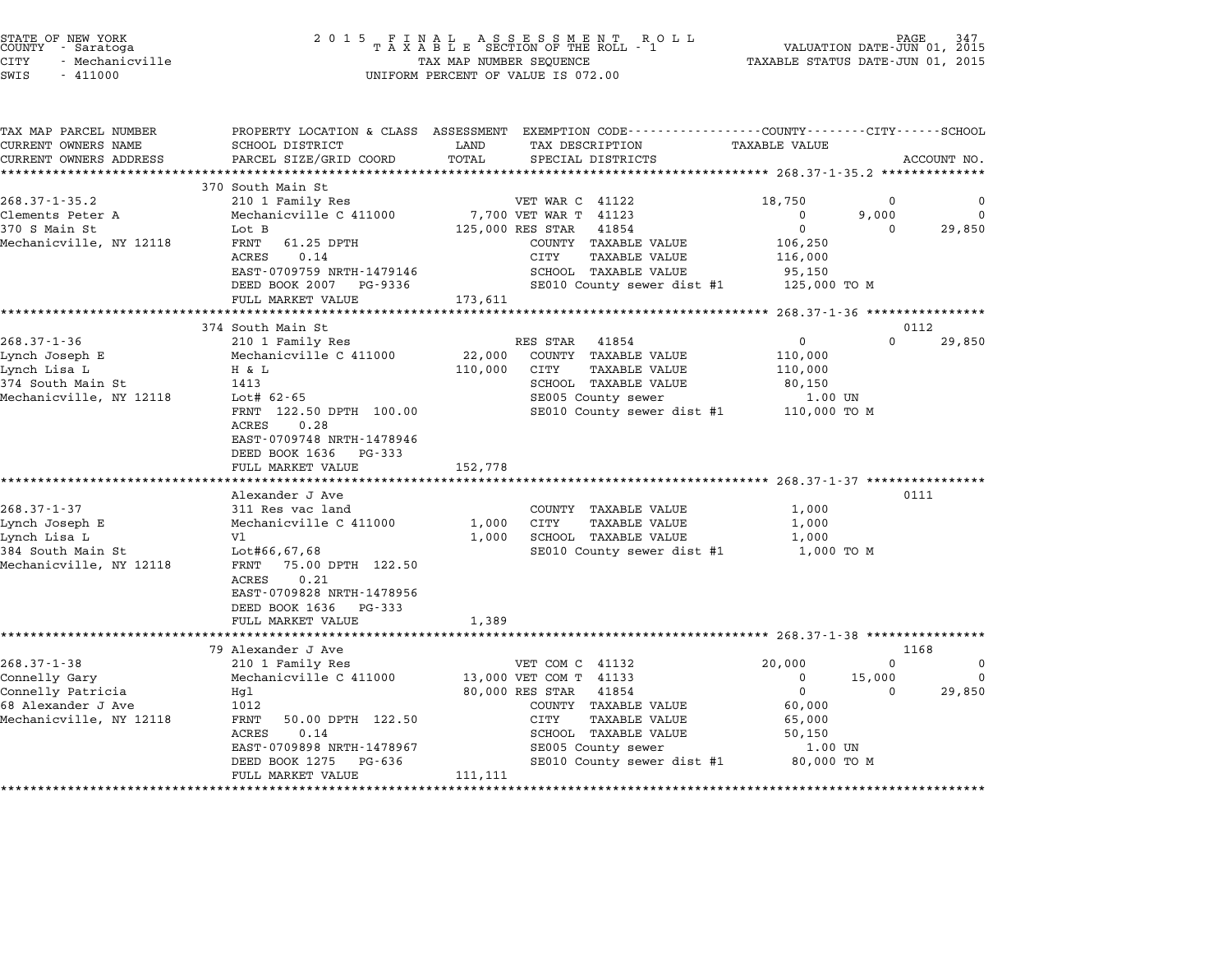| STATE OF NEW YORK<br>COUNTY – Saratoga<br>CITY<br>- Mechanicville<br>SWIS<br>$-411000$                   | 2 0 1 5                                                                                                                                                                                                                                                                             | TAX MAP NUMBER SEQUENCE                      | FINAL ASSESSMENT RO<br>TAXABLE SECTION OF THE ROLL - 1<br>ROLL<br>UNIFORM PERCENT OF VALUE IS 072.00                                                                           | VALUATION DATE-JUN 01, 2015<br>TAXABLE STATUS DATE-JUN 01, 2015                             | PAGE                                              |
|----------------------------------------------------------------------------------------------------------|-------------------------------------------------------------------------------------------------------------------------------------------------------------------------------------------------------------------------------------------------------------------------------------|----------------------------------------------|--------------------------------------------------------------------------------------------------------------------------------------------------------------------------------|---------------------------------------------------------------------------------------------|---------------------------------------------------|
| TAX MAP PARCEL NUMBER<br>CURRENT OWNERS NAME<br>CURRENT OWNERS ADDRESS                                   | PROPERTY LOCATION & CLASS ASSESSMENT<br>SCHOOL DISTRICT<br>PARCEL SIZE/GRID COORD                                                                                                                                                                                                   | LAND<br>TOTAL                                | EXEMPTION CODE-----------------COUNTY-------CITY------SCHOOL<br>TAX DESCRIPTION<br>SPECIAL DISTRICTS                                                                           | TAXABLE VALUE<br>*********** 268.37-1-39 ****************                                   | ACCOUNT NO.                                       |
| $268.37 - 1 - 39$<br>Connelly Gary<br>Connelly Patricia<br>68 Alexander J Ave<br>Mechanicville, NY 12118 | 79 Alexander J Ave<br>311 Res vac land<br>Mechanicville C 411000<br>V1<br>FRNT<br>25.00 DPTH 122.50<br>ACRES<br>0.07<br>EAST-0709928 NRTH-1478967<br>DEED BOOK 1275<br>PG-633<br>FULL MARKET VALUE                                                                                  | 500<br>500<br>694                            | COUNTY<br>TAXABLE VALUE<br>CITY<br><b>TAXABLE VALUE</b><br>SCHOOL TAXABLE VALUE<br>SE010 County sewer dist #1                                                                  | 500<br>500<br>500<br>500 TO M<br>***************** 268.37-1-60 *****************            |                                                   |
| $268.37 - 1 - 60$<br>Behan Michael E<br>Trustee<br>12 Bennington Ave<br>Mechanicville, NY 12118          | 12 Bennington Ave<br>220 2 Family Res<br>Mechanicville C 411000<br>The Behan Family Trust<br>Lots 98-103<br>FRNT 150.00 DPTH 122.50<br>ACRES<br>0.42<br>EAST-0710038 NRTH-1478857<br>DEED BOOK 2013<br>PG-2934<br>FULL MARKET VALUE                                                 | 26,000<br>97,000<br>134,722                  | RES STAR<br>41854<br>COUNTY TAXABLE VALUE<br>CITY<br><b>TAXABLE VALUE</b><br>SCHOOL TAXABLE VALUE<br>SE005 County sewer<br>SE010 County sewer dist #1                          | 0<br>97,000<br>97,000<br>67,150<br>2.00 UN<br>97,000 TO M                                   | 1338<br>$\Omega$<br>29,850                        |
| $268.37 - 1 - 62$<br>Behan Michael E<br>Trustee<br>12 Bennington Ave<br>Mechanicville, NY 12118          | ***********************<br>12 Bennington Ave<br>311 Res vac land<br>Mechanicville C 411000<br>V1<br>Comb Accts 0832 0833& 08<br>The Behan Family Trust<br>75.00 DPTH 122.50<br>FRNT<br>0.21<br>ACRES<br>EAST-0709898 NRTH-1478847<br>DEED BOOK 2013<br>PG-2934<br>FULL MARKET VALUE | **************<br>18,000<br>18,000<br>25,000 | COUNTY<br>TAXABLE VALUE<br>CITY<br>TAXABLE VALUE<br>SCHOOL TAXABLE VALUE<br>SE010 County sewer dist #1                                                                         | ********************* 268.37-1-62 ************<br>18,000<br>18,000<br>18,000<br>18,000 TO M | 0833                                              |
|                                                                                                          | *******************<br>11 Bennington Ave                                                                                                                                                                                                                                            | ***********                                  |                                                                                                                                                                                | ********************* 268.37-1-63 *****************                                         | 1545                                              |
| $268.37 - 1 - 63$<br>Cicchinelli C Pamela<br>11 Bennington Ave<br>Mechanicville, NY 12118                | 220 2 Family Res<br>Mechanicville C 411000<br>Η&l<br>Irrevocable Trust<br>Lots 92,93,94<br>FRNT<br>75.00 DPTH 122.50<br>0.21<br>ACRES<br>EAST-0709818 NRTH-1478826<br>DEED BOOK 2012<br>PG-20814<br>FULL MARKET VALUE<br>******************                                         | 88,000<br>122,222<br>*********               | AGED C<br>41802<br>15,800 SR STAR<br>41834<br>COUNTY TAXABLE VALUE<br>CITY<br><b>TAXABLE VALUE</b><br>SCHOOL TAXABLE VALUE<br>SE005 County sewer<br>SE010 County sewer dist #1 | 30,800<br>0<br>57,200<br>88,000<br>23,020<br>2.00 UN<br>88,000 TO M                         | $\mathbf 0$<br><sup>0</sup><br>$\Omega$<br>64,980 |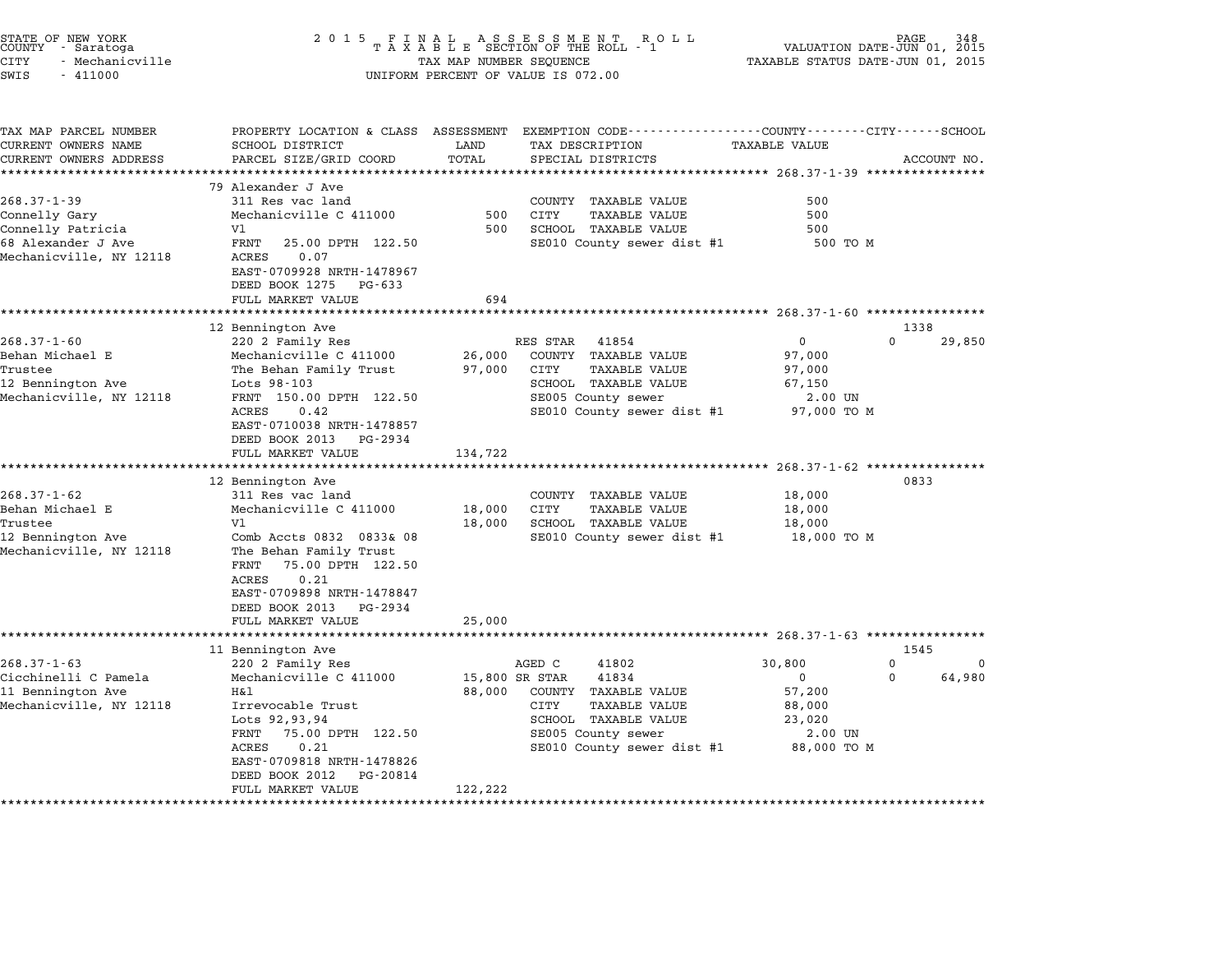| STATE OF NEW YORK<br>COUNTY - Saratoga<br><b>CITY</b><br>- Mechanicville<br>SWIS<br>$-411000$                                        | 2 0 1 5                                                                                                                                                                                                                           | TAX MAP NUMBER SEQUENCE      | FINAL ASSESSMENT ROLL<br>TAXABLE SECTION OF THE ROLL - 1<br>UNIFORM PERCENT OF VALUE IS 072.00                                                        | VALUATION DATE-JUN 01, 2015<br>TAXABLE STATUS DATE-JUN 01, 2015                                         | PAGE     |                |
|--------------------------------------------------------------------------------------------------------------------------------------|-----------------------------------------------------------------------------------------------------------------------------------------------------------------------------------------------------------------------------------|------------------------------|-------------------------------------------------------------------------------------------------------------------------------------------------------|---------------------------------------------------------------------------------------------------------|----------|----------------|
| TAX MAP PARCEL NUMBER<br>CURRENT OWNERS NAME<br>CURRENT OWNERS ADDRESS<br>***********************                                    | PROPERTY LOCATION & CLASS ASSESSMENT EXEMPTION CODE----------------COUNTY-------CITY------SCHOOL<br>SCHOOL DISTRICT<br>PARCEL SIZE/GRID COORD                                                                                     | LAND<br>TOTAL                | TAX DESCRIPTION<br>SPECIAL DISTRICTS                                                                                                                  | TAXABLE VALUE                                                                                           |          | ACCOUNT NO.    |
| $268.37 - 1 - 64.1$<br>Bultman Phyllis Y<br>4 Bennington Ave<br>Mechanicville, NY 12118                                              | 4 Bennington Ave<br>210 1 Family Res<br>Mechanicville C 411000<br>V1<br>Lots 88,89<br>FRNT<br>50.00 DPTH 122.50<br>ACRES<br>0.14<br>EAST-0709711 NRTH-1478810<br>DEED BOOK 1741<br>PG-467<br>FULL MARKET VALUE                    | 20,000<br>121,550<br>168,819 | 41854<br>RES STAR<br>COUNTY TAXABLE VALUE<br>CITY<br>TAXABLE VALUE<br>SCHOOL TAXABLE VALUE<br>SE005 County sewer<br>SE010 County sewer dist #1        | $\mathbf 0$<br>121,550<br>121,550<br>91,700<br>1.00 UN<br>121,550 TO M                                  | $\Omega$ | 0831<br>29,850 |
|                                                                                                                                      | ***********************                                                                                                                                                                                                           | ************                 |                                                                                                                                                       | *********************** 268.37-1-64.2 ***************                                                   |          |                |
| 268.37-1-64.2<br>Thrane Jeffrey W<br>Thrane Susan L<br>6 Bennington Ave<br>Mechanicville, NY 12118                                   | 6 Bennington Ave<br>210 1 Family Res<br>Mechanicville C 411000<br>vl<br>lots 90 & 91<br>FRNT<br>50.00 DPTH 122.50<br>ACRES<br>0.14<br>EAST-0709762 NRTH-1478824<br>DEED BOOK 2010<br>PG-23899<br>FULL MARKET VALUE                | 15,000<br>135,000<br>187,500 | RES STAR<br>41854<br>COUNTY TAXABLE VALUE<br>CITY<br><b>TAXABLE VALUE</b><br>SCHOOL TAXABLE VALUE<br>SE005 County sewer<br>SE010 County sewer dist #1 | $\Omega$<br>135,000<br>135,000<br>105,150<br>1.00 UN<br>135,000 TO M                                    | $\Omega$ | 29,850         |
| $268.37 - 1 - 67.2$<br>Starks Melanie A<br>395-397 So Main St<br>Mechanicville, NY 12118                                             | ******************<br>373 South Main St<br>220 2 Family Res<br>Mechanicville C 411000<br>Also Bk 1544 Pg 352<br>75.00 DPTH<br>FRNT<br>ACRES<br>0.42<br>EAST-0709501 NRTH-1478695<br>DEED BOOK 1544<br>PG-354<br>FULL MARKET VALUE | 15,000<br>85,000<br>118,056  | COUNTY TAXABLE VALUE<br><b>CITY</b><br><b>TAXABLE VALUE</b><br>SCHOOL TAXABLE VALUE<br>SE005 County sewer<br>SE010 County sewer dist #1               | ****************** 268.37-1-67.2 **************<br>85,000<br>85,000<br>85,000<br>2.00 UN<br>85,000 TO M |          |                |
|                                                                                                                                      | *************************                                                                                                                                                                                                         |                              |                                                                                                                                                       |                                                                                                         |          |                |
| $268.37 - 1 - 67.3$<br>Lieutenant Fred Clark H<br>Post 91 Of The American<br>Legion Inc<br>427 So Main St<br>Mechanicville, NY 12118 | 427 South Main St<br>311 Res vac land<br>Mechanicville C 411000<br>Also Bk 1625 Pg 400<br>FRNT<br>26.01 DPTH<br>0.39<br>ACRES<br>EAST-0709465 NRTH-1478610<br>DEED BOOK 1625<br>PG-402<br>FULL MARKET VALUE                       | 6,000<br>6,000<br>8,333      | NON-PROFIT 25300<br>COUNTY TAXABLE VALUE<br>CITY<br><b>TAXABLE VALUE</b><br>SCHOOL TAXABLE VALUE<br>SE010 County sewer dist #1                        | 6,000<br>$\mathbf 0$<br>$\mathbf 0$<br>$\Omega$<br>6,000 TO M                                           | 6,000    | 6,000          |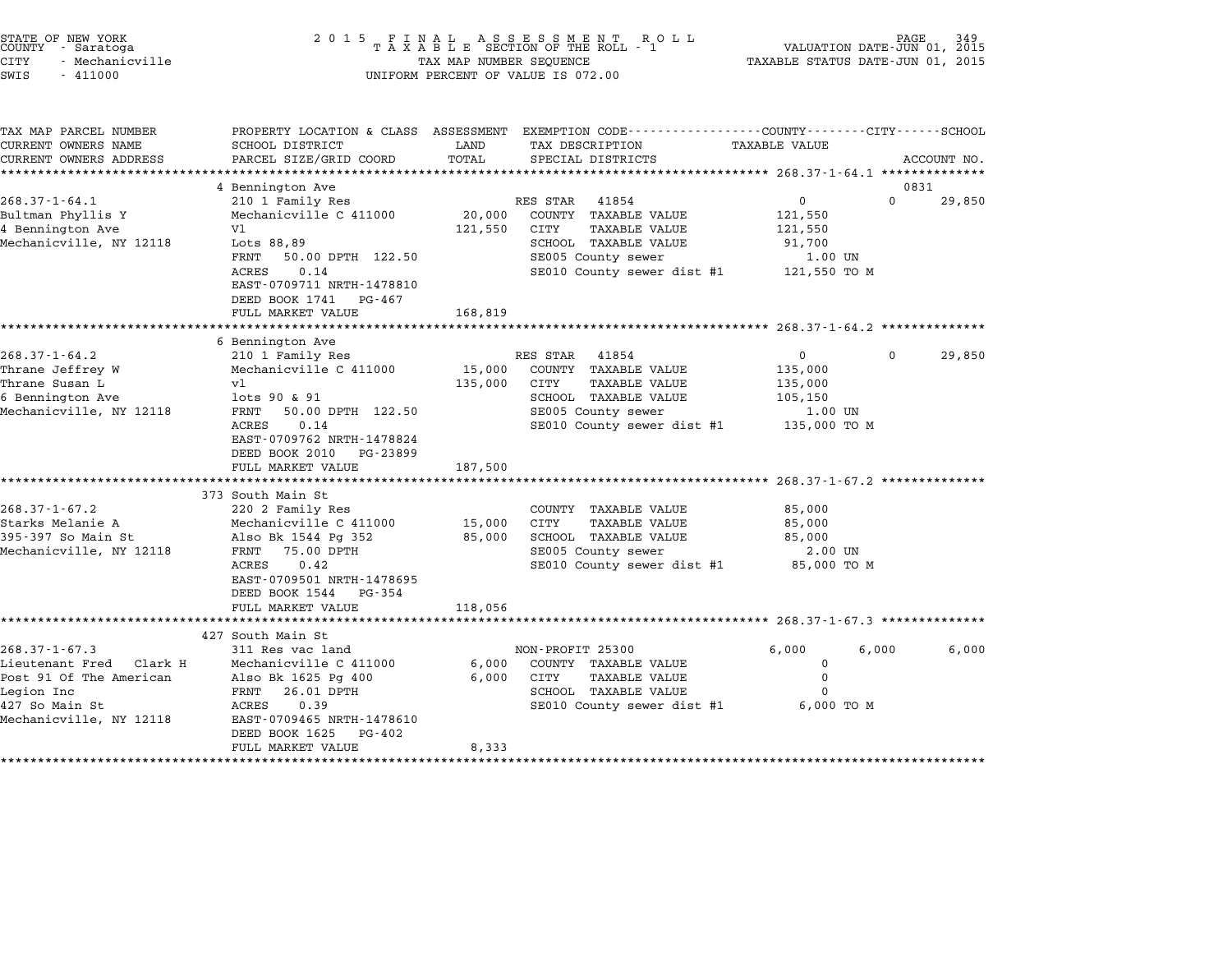| STATE OF NEW YORK<br>COUNTY - Saratoga<br><b>CITY</b><br>- Mechanicville<br>SWIS<br>$-411000$ | 2 0 1 5                                                                                                                                       | TAX MAP NUMBER SEQUENCE | FINAL ASSESSMENT ROTAXABLE SECTION OF THE ROLL - 1<br>R O L L<br>UNIFORM PERCENT OF VALUE IS 072.00  | VALUATION DATE-JUN 01, 2015<br>TAXABLE STATUS DATE-JUN 01, 2015 | PAGE        |
|-----------------------------------------------------------------------------------------------|-----------------------------------------------------------------------------------------------------------------------------------------------|-------------------------|------------------------------------------------------------------------------------------------------|-----------------------------------------------------------------|-------------|
| TAX MAP PARCEL NUMBER<br>CURRENT OWNERS NAME<br>CURRENT OWNERS ADDRESS                        | PROPERTY LOCATION & CLASS ASSESSMENT<br>SCHOOL DISTRICT<br>PARCEL SIZE/GRID COORD<br>**************                                           | LAND<br>TOTAL           | EXEMPTION CODE-----------------COUNTY-------CITY------SCHOOL<br>TAX DESCRIPTION<br>SPECIAL DISTRICTS | TAXABLE VALUE<br>***************** 268.37-1-67.11 ************* | ACCOUNT NO. |
|                                                                                               | 383 South Main St                                                                                                                             |                         |                                                                                                      |                                                                 | 0342        |
| $268.37 - 1 - 67.11$                                                                          | 220 2 Family Res                                                                                                                              |                         | COUNTY TAXABLE VALUE                                                                                 | 113,850                                                         |             |
| Brianna Boardwalk LLC                                                                         | Mechanicville C 411000                                                                                                                        | 25,000                  | CITY<br>TAXABLE VALUE                                                                                | 113,850                                                         |             |
| 70 Kardas Rd<br>Valley Falls, NY 12185                                                        | H&I lot 3<br>1027                                                                                                                             | 113,850                 | SCHOOL TAXABLE VALUE<br>SE005 County sewer                                                           | 113,850<br>2.00 UN                                              |             |
|                                                                                               | Corrective Deed 2011/1526<br>FRNT<br>50.00 DPTH<br>0.29<br>ACRES<br>EAST-0709507 NRTH-1478859<br>DEED BOOK 2010<br>PG-19826                   |                         | SE010 County sewer dist #1                                                                           | 113,850 то м                                                    |             |
|                                                                                               | FULL MARKET VALUE                                                                                                                             | 158,125                 |                                                                                                      |                                                                 |             |
|                                                                                               |                                                                                                                                               |                         |                                                                                                      | ************************ 268.37-1-67.42 *************           |             |
| $268.37 - 1 - 67.42$                                                                          | 379 South Main St                                                                                                                             |                         |                                                                                                      |                                                                 |             |
| Briannas Boardwalk LLC                                                                        | 220 2 Family Res<br>Mechanicville C 411000                                                                                                    | 25,000                  | COUNTY TAXABLE VALUE<br>CITY<br><b>TAXABLE VALUE</b>                                                 | 113,850<br>113,850                                              |             |
| 70 Kardas Rd                                                                                  | H & L                                                                                                                                         | 113,850                 | SCHOOL TAXABLE VALUE                                                                                 | 113,850                                                         |             |
| Valley Falls, NY 12185                                                                        | Lot 4                                                                                                                                         |                         | SE005 County sewer                                                                                   | 2.00 UN                                                         |             |
|                                                                                               | FRNT<br>50.00 DPTH<br>ACRES<br>0.30<br>EAST-0709509 NRTH-1478908<br>DEED BOOK 2010<br>PG-4442<br>FULL MARKET VALUE<br>*********************** | 158,125                 | SE010 County sewer dist #1<br>************************************* 268.37-1-67.51 *************     | 113,850 TO M                                                    |             |
|                                                                                               | 391 South Main St                                                                                                                             |                         |                                                                                                      |                                                                 |             |
| $268.37 - 1 - 67.51$<br>Bourassa Philippe                                                     | 220 2 Family Res<br>Mechanicville C 411000                                                                                                    | 25,000                  | RES STAR<br>41854<br>COUNTY TAXABLE VALUE                                                            | 0<br>$\Omega$<br>113,850                                        | 29,850      |
| 391 S Main St                                                                                 | Lot 1                                                                                                                                         | 113,850                 | <b>TAXABLE VALUE</b><br>CITY                                                                         | 113,850                                                         |             |
| Mechanicville, NY 12118                                                                       | FRNT<br>50.00 DPTH<br>ACRES                                                                                                                   |                         | SCHOOL TAXABLE VALUE                                                                                 | 84,000                                                          |             |
|                                                                                               | 0.29<br>EAST-0709504 NRTH-1478760<br>DEED BOOK 2011<br>PG-15264                                                                               |                         | SE005 County sewer<br>SE010 County sewer dist #1                                                     | 2.00 UN<br>113,850 TO M                                         |             |
|                                                                                               | FULL MARKET VALUE                                                                                                                             | 158,125                 |                                                                                                      |                                                                 |             |
|                                                                                               | ********************                                                                                                                          |                         |                                                                                                      | ********************** 268.37-1-67.52 *************             |             |
| $268.37 - 1 - 67.52$                                                                          | 387 South Main St<br>220 2 Family Res                                                                                                         |                         | COUNTY TAXABLE VALUE                                                                                 | 113,850                                                         |             |
| Briannas Boardwalk LLC                                                                        | Mechanicville C 411000                                                                                                                        | 25,000                  | CITY<br>TAXABLE VALUE                                                                                | 113,850                                                         |             |
| 70 Kardas Rd                                                                                  | H & L                                                                                                                                         | 113,850                 | SCHOOL TAXABLE VALUE                                                                                 | 113,850                                                         |             |
| Valley Falls, NY 12185                                                                        | Lot 2                                                                                                                                         |                         | SE005 County sewer                                                                                   | 2.00 UN                                                         |             |
|                                                                                               | FRNT<br>50.00 DPTH<br><b>ACRES</b><br>0.29                                                                                                    |                         | SE010 County sewer dist #1                                                                           | 113,850 TO M                                                    |             |
|                                                                                               | EAST-0709509 NRTH-1478808<br>DEED BOOK 2010<br>PG-4448                                                                                        |                         |                                                                                                      |                                                                 |             |
|                                                                                               | FULL MARKET VALUE<br>******************                                                                                                       | 158,125<br>*********    |                                                                                                      |                                                                 |             |

STATE OF NEW YORK <sup>2</sup> <sup>0</sup> <sup>1</sup> 5 F I N A L A S S E S S M E N T R O L L PAGE <sup>350</sup> COUNTY - Saratoga <sup>T</sup> <sup>A</sup> <sup>X</sup> <sup>A</sup> <sup>B</sup> <sup>L</sup> <sup>E</sup> SECTION OF THE ROLL - <sup>1</sup> VALUATION DATE-JUN 01, <sup>2015</sup>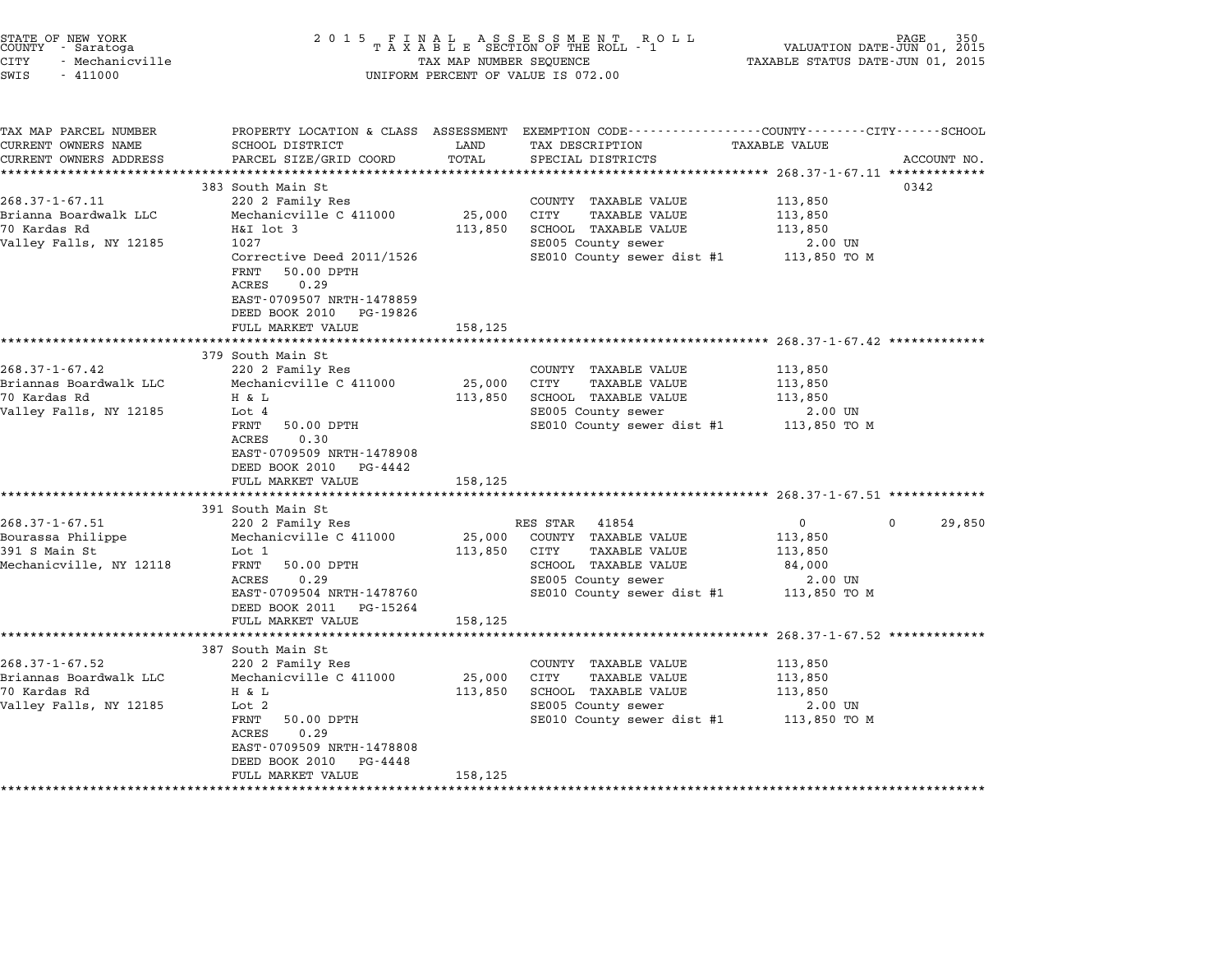| STATE OF NEW YORK<br>COUNTY<br>- Saratoga<br><b>CITY</b><br>- Mechanicville<br>SWIS<br>$-411000$ | 2 0 1 5                                                                           | TAX MAP NUMBER SEQUENCE | FINAL ASSESSMENT ROTAXABLE SECTION OF THE ROLL - 1<br>R O L L<br>UNIFORM PERCENT OF VALUE IS 072.00 | TAXABLE STATUS DATE-JUN 01, 2015    | PAGE<br>VALUATION DATE-JUN 01, 2015 |
|--------------------------------------------------------------------------------------------------|-----------------------------------------------------------------------------------|-------------------------|-----------------------------------------------------------------------------------------------------|-------------------------------------|-------------------------------------|
| TAX MAP PARCEL NUMBER<br>CURRENT OWNERS NAME<br>CURRENT OWNERS ADDRESS                           | PROPERTY LOCATION & CLASS ASSESSMENT<br>SCHOOL DISTRICT<br>PARCEL SIZE/GRID COORD | LAND<br>TOTAL           | EXEMPTION CODE----------------COUNTY-------CITY------SCHOOL<br>TAX DESCRIPTION<br>SPECIAL DISTRICTS | <b>TAXABLE VALUE</b>                | ACCOUNT NO.                         |
|                                                                                                  |                                                                                   | ********                | ************************************** 268.37-1-68 ****************                                 |                                     |                                     |
|                                                                                                  | 371 South Main St                                                                 |                         |                                                                                                     |                                     | 0110                                |
| $268.37 - 1 - 68$                                                                                | 220 2 Family Res                                                                  |                         | RES STAR<br>41854                                                                                   | 0                                   | $\Omega$<br>29,850                  |
| Duesler David Matthew<br>Duesler Jamie L                                                         | Mechanicville C 411000                                                            | 16,300<br>122,500       | COUNTY TAXABLE VALUE<br><b>TAXABLE VALUE</b><br>CITY                                                | 122,500                             |                                     |
| 371 South Main Street                                                                            | Hgl&vl<br>1028                                                                    |                         | SCHOOL TAXABLE VALUE                                                                                | 122,500<br>92,650                   |                                     |
| Mechanicville, NY 12118                                                                          | FRNT 111.00 DPTH                                                                  |                         | SE005 County sewer                                                                                  | 2.00 UN                             |                                     |
|                                                                                                  | ACRES<br>0.81                                                                     |                         | SE010 County sewer dist #1                                                                          | 122,500 TO M                        |                                     |
|                                                                                                  | EAST-0709518 NRTH-1479046                                                         |                         |                                                                                                     |                                     |                                     |
|                                                                                                  | DEED BOOK 2014<br>PG-34332                                                        |                         |                                                                                                     |                                     |                                     |
|                                                                                                  | FULL MARKET VALUE                                                                 | 170,139                 |                                                                                                     |                                     |                                     |
|                                                                                                  |                                                                                   |                         | ************************************ 268.37-1-69 *****************                                  |                                     |                                     |
|                                                                                                  | 369 South Main St                                                                 |                         |                                                                                                     |                                     | 1054                                |
| $268.37 - 1 - 69$<br>Ressler Rosina                                                              | 220 2 Family Res<br>Mechanicville C 411000                                        | 15,100 AGED S           | AGED C<br>41802<br>41804                                                                            | 34,500<br>0                         | 0<br><sup>0</sup><br>0<br>13,800    |
| c/o Jean Riviello                                                                                | H&l                                                                               |                         | 69,000 SR STAR<br>41834                                                                             | $\mathbf 0$                         | $\Omega$<br>55,200                  |
| 242 Monmouth Way                                                                                 | 1029                                                                              |                         | COUNTY TAXABLE VALUE                                                                                | 34,500                              |                                     |
| Clifton Park, NY 12065                                                                           | Life Estate                                                                       |                         | CITY<br>TAXABLE VALUE                                                                               | 69,000                              |                                     |
|                                                                                                  | FRNT<br>70.00 DPTH                                                                |                         | SCHOOL TAXABLE VALUE                                                                                | 0                                   |                                     |
|                                                                                                  | ACRES<br>0.42                                                                     |                         | SE005 County sewer                                                                                  | 1.00 UN                             |                                     |
|                                                                                                  | EAST-0672640 NRTH-1053870                                                         |                         | SE010 County sewer dist #1                                                                          | 69,000 TO M                         |                                     |
|                                                                                                  | DEED BOOK 1548<br>PG-334                                                          |                         |                                                                                                     |                                     |                                     |
|                                                                                                  | FULL MARKET VALUE                                                                 | 95,833                  |                                                                                                     | *********** 268.37-1-75.1 ********* |                                     |
|                                                                                                  | 74 Alexander Ave                                                                  |                         |                                                                                                     |                                     | 1174                                |
| $268.37 - 1 - 75.1$                                                                              | 210 1 Family Res                                                                  |                         | COUNTY TAXABLE VALUE                                                                                | 80,000                              |                                     |
| Alexander Rentals LLC                                                                            | Mechanicville C 411000                                                            | 12,000                  | CITY<br>TAXABLE VALUE                                                                               | 80,000                              |                                     |
| 70 Kardas Rd                                                                                     | Garage                                                                            | 80,000                  | SCHOOL TAXABLE VALUE                                                                                | 80,000                              |                                     |
| Valley Falls, NY 12185                                                                           | per file map M201023                                                              |                         | SE005 County sewer                                                                                  | 1.00 UN                             |                                     |
|                                                                                                  | lot 1                                                                             |                         | SE010 County sewer dist #1                                                                          | 80,000 TO M                         |                                     |
|                                                                                                  | FRNT<br>37.50 DPTH 122.50                                                         |                         |                                                                                                     |                                     |                                     |
|                                                                                                  | 0.10<br>ACRES                                                                     |                         |                                                                                                     |                                     |                                     |
|                                                                                                  | EAST-0710063 NRTH-1478977<br>DEED BOOK 2010                                       |                         |                                                                                                     |                                     |                                     |
|                                                                                                  | PG-11193<br>FULL MARKET VALUE                                                     | 111,111                 |                                                                                                     |                                     |                                     |
|                                                                                                  | **************************                                                        |                         |                                                                                                     |                                     |                                     |
|                                                                                                  | 76 Alexander J Ave                                                                |                         |                                                                                                     |                                     |                                     |
| $268.37 - 1 - 75.2$                                                                              | 210 1 Family Res                                                                  |                         | COUNTY<br>TAXABLE VALUE                                                                             | 80,000                              |                                     |
| Rohloff Jessica                                                                                  | Mechanicville C 411000                                                            | 12,000                  | CITY<br>TAXABLE VALUE                                                                               | 80,000                              |                                     |
| 70 Kardas Rd                                                                                     | $1$ ot $2$                                                                        | 80,000                  | SCHOOL TAXABLE VALUE                                                                                | 80,000                              |                                     |
| Valley Falls, NY 12185                                                                           | FRNT<br>37.50 DPTH                                                                |                         |                                                                                                     |                                     |                                     |
|                                                                                                  | ACRES<br>0.10<br>EAST-0710100 NRTH-1478981                                        |                         |                                                                                                     |                                     |                                     |
|                                                                                                  | DEED BOOK 2013<br>PG-25039                                                        |                         |                                                                                                     |                                     |                                     |
|                                                                                                  | FULL MARKET VALUE                                                                 | 111,111                 |                                                                                                     |                                     |                                     |
|                                                                                                  | *********************                                                             | *************           |                                                                                                     |                                     |                                     |

STATE OF NEW YORK <sup>2</sup> <sup>0</sup> <sup>1</sup> 5 F I N A L A S S E S S M E N T R O L L PAGE <sup>351</sup> COUNTY - Saratoga <sup>T</sup> <sup>A</sup> <sup>X</sup> <sup>A</sup> <sup>B</sup> <sup>L</sup> <sup>E</sup> SECTION OF THE ROLL - <sup>1</sup> VALUATION DATE-JUN 01, <sup>2015</sup>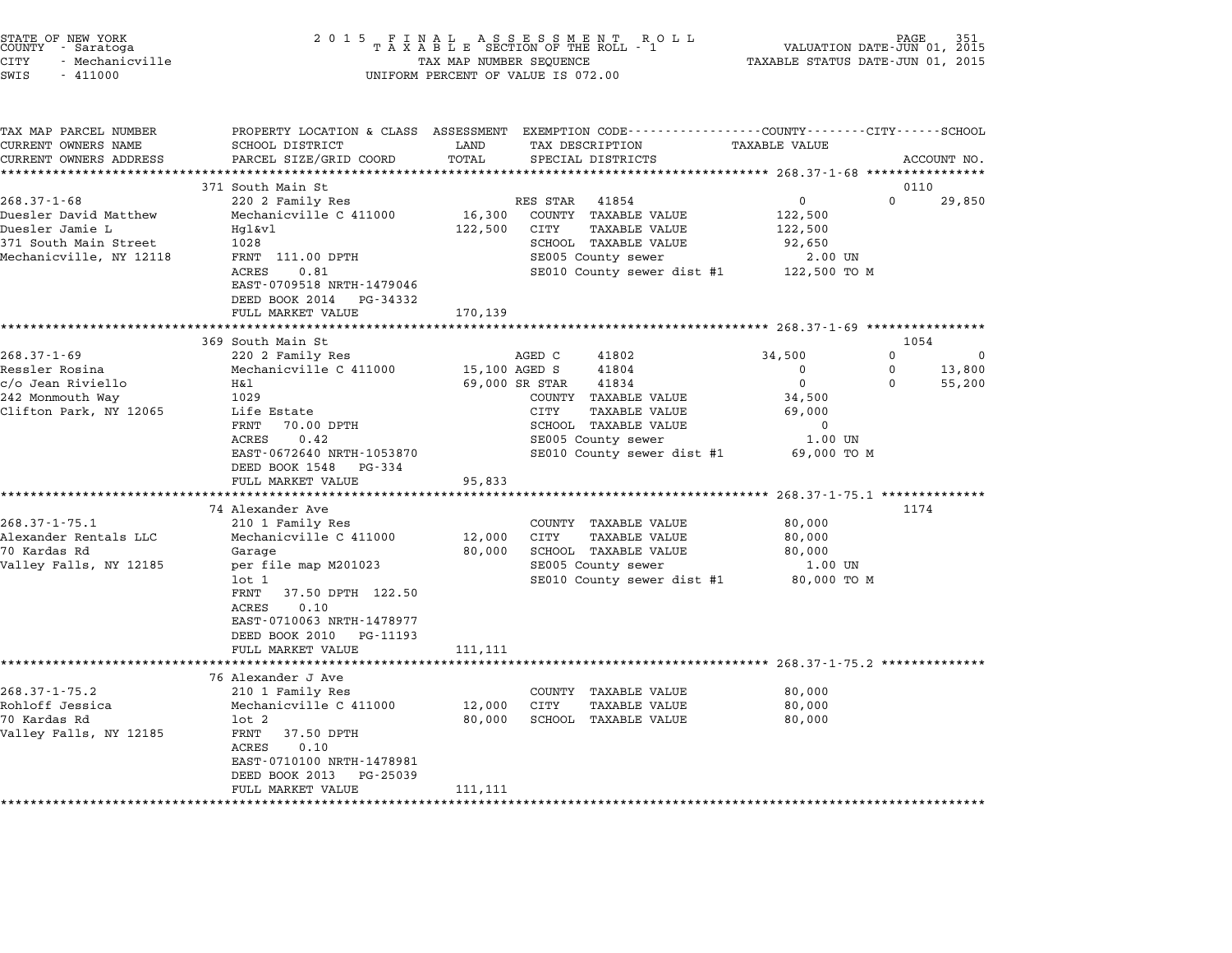# STATE OF NEW YORK <sup>2</sup> <sup>0</sup> <sup>1</sup> 5 F I N A L A S S E S S M E N T R O L L PAGE <sup>352</sup> COUNTY - Saratoga <sup>T</sup> <sup>A</sup> <sup>X</sup> <sup>A</sup> <sup>B</sup> <sup>L</sup> <sup>E</sup> SECTION OF THE ROLL - <sup>1</sup> VALUATION DATE-JUN 01, <sup>2015</sup> STATE OF NEW YORK (RACE STATE OF NEW YORK ISSUES OF NEW TAXABLE STATE OF NEW TAXABLE STATE OF NOT A SUBSEX OUN<br>COUNTY - Saratoga (2015 TAXABLE STATUS DATE-JUN 01, 2015 TAXABLE STATUS DATE-JUN 01, 2015<br>CITY - Mechanicville STATE OF NEW YORK COUNTY - Saratoga and the serve of the server of the server of the server of the server of the server of the server of the server of the server of the server of the server of value is 072.00<br>
SWIS - 41100

| TAX MAP PARCEL NUMBER<br>CURRENT OWNERS NAME<br>CURRENT OWNERS ADDRESS | PROPERTY LOCATION & CLASS ASSESSMENT<br>SCHOOL DISTRICT<br>PARCEL SIZE/GRID COORD                   | LAND<br>TOTAL | EXEMPTION CODE-----------------COUNTY-------CITY------SCHOOL<br>TAX DESCRIPTION<br>SPECIAL DISTRICTS | <b>TAXABLE VALUE</b> | ACCOUNT NO. |
|------------------------------------------------------------------------|-----------------------------------------------------------------------------------------------------|---------------|------------------------------------------------------------------------------------------------------|----------------------|-------------|
|                                                                        |                                                                                                     |               |                                                                                                      |                      |             |
|                                                                        | 107 Bennington Ave                                                                                  |               |                                                                                                      |                      | 1179        |
| $268.37 - 1 - 76.1$                                                    | 210 1 Family Res                                                                                    |               | COUNTY TAXABLE VALUE                                                                                 | 80,000               |             |
| Bouchard Leo P                                                         | Mechanicville C 411000                                                                              | 14,500        | CITY<br><b>TAXABLE VALUE</b>                                                                         | 80,000               |             |
| Bouchard Harriet A                                                     | H & Lots 109 & 110                                                                                  | 80,000        | SCHOOL TAXABLE VALUE                                                                                 | 80,000               |             |
| 107 Bennington Avenue                                                  | 1323                                                                                                |               | SE005 County sewer                                                                                   | 1.00 UN              |             |
| Mechanicville, NY 12118                                                | Lot A                                                                                               |               | SE010 County sewer dist #1                                                                           | 80,000 TO M          |             |
|                                                                        | FRNT 132.00 DPTH                                                                                    |               |                                                                                                      |                      |             |
| PRIOR OWNER ON 6/01/2015                                               | 0.36<br>ACRES                                                                                       |               |                                                                                                      |                      |             |
| Bouchard Leo P                                                         | EAST-0710202 NRTH-1478871<br>DEED BOOK 2015<br>PG-20316                                             |               |                                                                                                      |                      |             |
|                                                                        | FULL MARKET VALUE                                                                                   | 111,111       |                                                                                                      |                      |             |
|                                                                        |                                                                                                     |               |                                                                                                      |                      |             |
|                                                                        | Bennington Ave                                                                                      |               |                                                                                                      |                      |             |
| $268.37 - 1 - 76.2$                                                    | 210 1 Family Res                                                                                    |               | COUNTY TAXABLE VALUE                                                                                 | 150,000              |             |
| Kowalski William F                                                     | Mechanicville C 411000                                                                              | 14,500        | CITY<br><b>TAXABLE VALUE</b>                                                                         | 150,000              |             |
| 109 Bennington Ave                                                     | Lot B                                                                                               | 150,000       | SCHOOL TAXABLE VALUE                                                                                 | 150,000              |             |
| Mechanicville, NY 12118                                                | FRNT 156.00 DPTH<br>0.36<br>ACRES<br>EAST-0710333 NRTH-1478882                                      |               | SE010 County sewer dist #1                                                                           | 150,000 TO M         |             |
|                                                                        | DEED BOOK 1651<br>PG-401                                                                            |               |                                                                                                      |                      |             |
|                                                                        | FULL MARKET VALUE                                                                                   | 208,333       |                                                                                                      |                      |             |
|                                                                        |                                                                                                     |               |                                                                                                      |                      |             |
|                                                                        | Alexander J Ave                                                                                     |               |                                                                                                      |                      | 0402        |
| $268.37 - 1 - 77$                                                      | 311 Res vac land                                                                                    |               | COUNTY TAXABLE VALUE                                                                                 | 1,900                |             |
| DeVito Costanzo R                                                      | Mechanicville C 411000                                                                              | 1,900         | CITY<br><b>TAXABLE VALUE</b>                                                                         | 1,900                |             |
| 11 Lacy Ln                                                             | V1                                                                                                  | 1,900         | SCHOOL TAXABLE VALUE                                                                                 | 1,900                |             |
| Loudenville, NY 12211                                                  | FRNT 125.00 DPTH 122.50<br>0.56<br>ACRES<br>EAST-0710205 NRTH-1478993<br>DEED BOOK 2009<br>PG-30774 |               | SE010 County sewer dist #1                                                                           | 1,900 TO M           |             |
|                                                                        | FULL MARKET VALUE                                                                                   | 2,639         |                                                                                                      |                      |             |
|                                                                        | ******************                                                                                  |               |                                                                                                      |                      |             |
|                                                                        | Arnold Ave                                                                                          |               |                                                                                                      |                      |             |
| $268.37 - 1 - 78$                                                      | 311 Res vac land                                                                                    |               | COUNTY TAXABLE VALUE                                                                                 | 1,000                |             |
| Dipasquale Jennie                                                      | Mechanicville C 411000                                                                              | 1,000         | CITY<br>TAXABLE VALUE                                                                                | 1,000                |             |
| Estate of                                                              | Lots 30 Thru 37                                                                                     | 1,000         | SCHOOL TAXABLE VALUE                                                                                 | 1,000                |             |
| c/o Joan Giombetti                                                     | FRNT 198.00 DPTH 122.50                                                                             |               | SE010 County sewer dist #1                                                                           | 1,000 TO M           |             |
| 300 NE 14th Ave 302                                                    | ACRES<br>0.65                                                                                       |               |                                                                                                      |                      |             |
| Hallandale, FL 33009                                                   | EAST-0710124 NRTH-1479277                                                                           |               |                                                                                                      |                      |             |
|                                                                        | DEED BOOK 0917<br>PG-0688                                                                           |               |                                                                                                      |                      |             |
|                                                                        | FULL MARKET VALUE                                                                                   | 1,389         |                                                                                                      |                      |             |
| *****************                                                      |                                                                                                     |               |                                                                                                      |                      |             |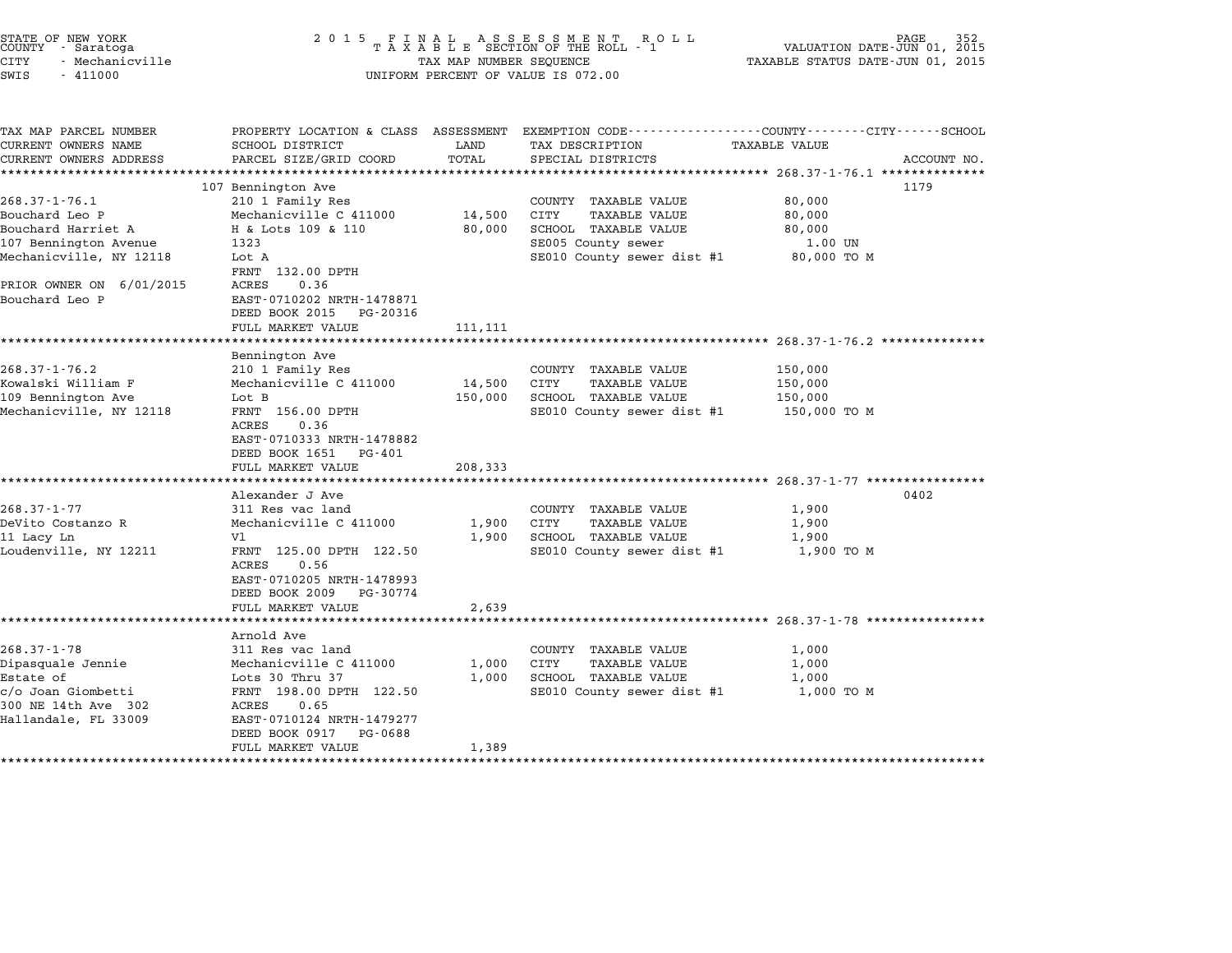| STATE OF NEW YORK<br>COUNTY - Saratoga<br><b>CITY</b><br>- Mechanicville<br>SWIS<br>$-411000$                    | 2 0 1 5                                                                                                                                                                                                                              | TAX MAP NUMBER SEQUENCE                             | UNIFORM PERCENT OF VALUE IS 072.00                                                                                                            | PAGE<br>VALUATION DATE-JUN 01, 2015<br>TAXABLE STATUS DATE-JUN 01, 2015                                                        |
|------------------------------------------------------------------------------------------------------------------|--------------------------------------------------------------------------------------------------------------------------------------------------------------------------------------------------------------------------------------|-----------------------------------------------------|-----------------------------------------------------------------------------------------------------------------------------------------------|--------------------------------------------------------------------------------------------------------------------------------|
| TAX MAP PARCEL NUMBER<br>CURRENT OWNERS NAME<br>CURRENT OWNERS ADDRESS<br>**********************                 | SCHOOL DISTRICT<br>PARCEL SIZE/GRID COORD                                                                                                                                                                                            | LAND<br>TOTAL                                       | TAX DESCRIPTION<br>SPECIAL DISTRICTS                                                                                                          | PROPERTY LOCATION & CLASS ASSESSMENT EXEMPTION CODE--------------COUNTY-------CITY------SCHOOL<br>TAXABLE VALUE<br>ACCOUNT NO. |
| $268.37 - 1 - 79.1$<br>Alexander Rentals LLC<br>70 Kardas Rd<br>Valley Falls, NY 12185                           | 51 Alexander J Ave<br>220 2 Family Res<br>Mechanicville C 411000<br>V1<br>Lots 44 Thru 59<br>Lot 1<br>FRNT<br>47.17 DPTH 122.50<br>ACRES<br>0.13<br>EAST-0709881 NRTH-1479128<br>DEED BOOK 2010<br>PG-5078                           | 15,000<br>110,400                                   | COUNTY TAXABLE VALUE<br>CITY<br><b>TAXABLE VALUE</b><br>SCHOOL TAXABLE VALUE<br>SE005 County sewer<br>SE010 County sewer dist #1 110,400 TO M | 0456<br>110,400<br>110,400<br>110,400<br>2.00 UN                                                                               |
| $268.37 - 1 - 79.2$<br>Alexander Rentals LLC<br>70 Kardas Rd<br>Valley Falls, NY 12185                           | FULL MARKET VALUE<br>53 Alexander J Ave<br>220 2 Family Res<br>Mechanicville C 411000<br>Lot 2<br>H&L<br>FRNT<br>47.17 DPTH<br>0.13<br>ACRES<br>EAST-0709927 NRTH-1479133<br>DEED BOOK 2010 PG-5079<br>FULL MARKET VALUE             | 153,333<br>15,000<br>110,400<br>153,333             | COUNTY TAXABLE VALUE<br>CITY<br>TAXABLE VALUE<br>SCHOOL TAXABLE VALUE<br>SE005 County sewer<br>SE010 County sewer dist #1 110,400 TO M        | 110,400<br>110,400<br>110,400<br>2.00 UN                                                                                       |
| $268.37 - 1 - 79.3$<br>Alexander Rentals LLC<br>70 Kardas Rd<br>Valley Falls, NY 12185                           | **********************<br>55 Alexander J Ave<br>220 2 Family Res<br>Mechanicville C 411000<br>Lot 3<br>H&lot<br>FRNT<br>45.00 DPTH<br>0.12<br>ACRES<br>EAST-0709973 NRTH-1479139<br>DEED BOOK 2010 PG-5090<br>FULL MARKET VALUE      | 15,000<br>110,400<br>153,333                        | COUNTY TAXABLE VALUE<br><b>TAXABLE VALUE</b><br>CITY<br>SCHOOL TAXABLE VALUE<br>SE005 County sewer<br>SE010 County sewer dist #1              | 110,400<br>110,400<br>110,400<br>2.00 UN<br>110,400 TO M                                                                       |
| $268.37 - 1 - 79.4$<br>Alexander Rentals LLC<br>70 Kardas Rd<br>Valley Falls, NY 12185<br>********************** | 57 Alexander J Ave<br>220 2 Family Res<br>Mechanicville C 411000<br>Lot 4<br>H&lot<br>FRNT<br>45.00 DPTH<br>ACRES<br>0.12<br>EAST-0710018 NRTH-1479144<br>DEED BOOK 2010<br>PG-5096<br>FULL MARKET VALUE<br>************************ | 15,000<br>110,400<br>153,333<br>******************* | COUNTY TAXABLE VALUE<br>CITY<br><b>TAXABLE VALUE</b><br>SCHOOL TAXABLE VALUE<br>SE005 County sewer<br>SE010 County sewer dist #1 110,400 TO M | 110,400<br>110,400<br>110,400<br>2.00 UN                                                                                       |

STATE OF NEW YORK <sup>2</sup> <sup>0</sup> <sup>1</sup> 5 F I N A L A S S E S S M E N T R O L L PAGE <sup>353</sup> COUNTY - Saratoga <sup>T</sup> <sup>A</sup> <sup>X</sup> <sup>A</sup> <sup>B</sup> <sup>L</sup> <sup>E</sup> SECTION OF THE ROLL - <sup>1</sup> VALUATION DATE-JUN 01, <sup>2015</sup>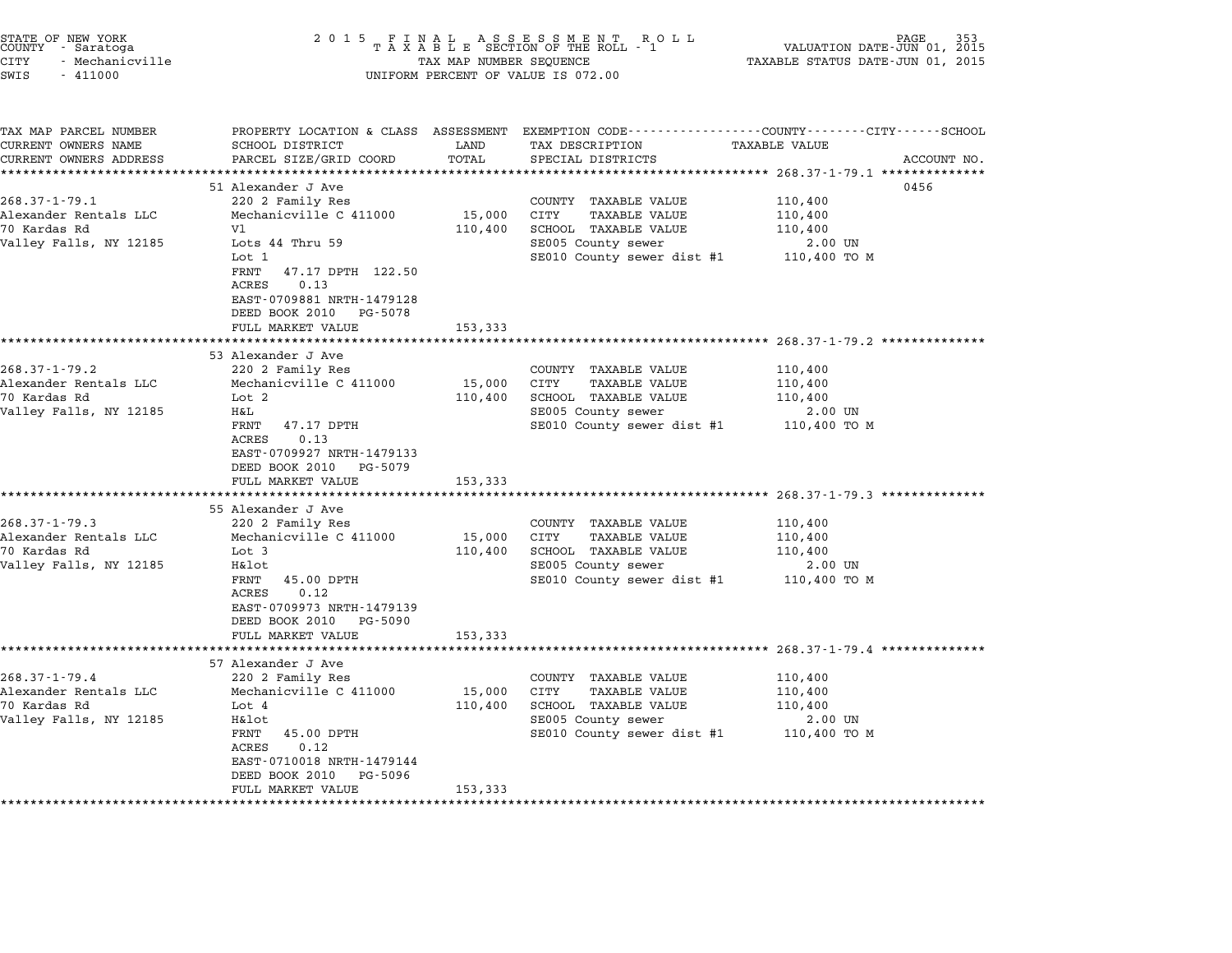| STATE OF NEW YORK<br>COUNTY - Saratoga<br><b>CITY</b><br>- Mechanicville<br>SWIS<br>$-411000$          | 2 0 1 5                                                                                                                                                                                                                          | TAX MAP NUMBER SEQUENCE      | FINAL ASSESSMENT ROLL<br>TAXABLE SECTION OF THE ROLL - 1<br>UNIFORM PERCENT OF VALUE IS 072.00                                   | <b>PAGE</b><br>VALUATION DATE-JUN 01, 2015<br>TAXABLE STATUS DATE-JUN 01, 2015                                                                                            |  |
|--------------------------------------------------------------------------------------------------------|----------------------------------------------------------------------------------------------------------------------------------------------------------------------------------------------------------------------------------|------------------------------|----------------------------------------------------------------------------------------------------------------------------------|---------------------------------------------------------------------------------------------------------------------------------------------------------------------------|--|
| TAX MAP PARCEL NUMBER<br>CURRENT OWNERS NAME<br>CURRENT OWNERS ADDRESS                                 | SCHOOL DISTRICT<br>PARCEL SIZE/GRID COORD                                                                                                                                                                                        | LAND<br>TOTAL                | TAX DESCRIPTION<br>SPECIAL DISTRICTS                                                                                             | PROPERTY LOCATION & CLASS ASSESSMENT EXEMPTION CODE---------------COUNTY-------CITY------SCHOOL<br><b>TAXABLE VALUE</b><br>ACCOUNT NO.                                    |  |
| $268.37 - 1 - 79.5$<br>Alexander Rentals LLC<br>70 Kardas Rd<br>Valley Falls, NY 12185                 | 59 Alexander J Ave<br>220 2 Family Res<br>Mechanicville C 411000<br>Lot 5<br>H&lot<br>FRNT<br>45.00 DPTH<br>ACRES<br>0.12<br>EAST-0710062 NRTH-1479149<br>DEED BOOK 2010<br>PG-5097<br>FULL MARKET VALUE                         | 15,000<br>110,400<br>153,333 | COUNTY TAXABLE VALUE<br>CITY<br><b>TAXABLE VALUE</b><br>SCHOOL TAXABLE VALUE<br>SE005 County sewer<br>SE010 County sewer dist #1 | 110,400<br>110,400<br>110,400<br>2.00 UN<br>110,400 TO M                                                                                                                  |  |
| $268.37 - 1 - 79.6$<br>Alexander Rentals LLC<br>70 Kardas Ave<br>Valley Falls, NY 12185                | ********************<br>61 Alexander J Ave<br>220 2 Family Res<br>Mechanicville C 411000<br>Lot 6<br>H&lot<br>FRNT<br>45.66 DPTH<br>ACRES<br>0.13<br>EAST-0710107 NRTH-1479153<br>DEED BOOK 2010<br>PG-5098<br>FULL MARKET VALUE | 15,000<br>110,400<br>153,333 | COUNTY TAXABLE VALUE<br>CITY<br>TAXABLE VALUE<br>SCHOOL TAXABLE VALUE<br>SE005 County sewer<br>SE010 County sewer dist #1        | ****************************** 268.37-1-79.6 **************<br>110,400<br>110,400<br>110,400<br>2.00 UN<br>110,400 TO M<br>********************* 268.37-1-79.7 ********** |  |
| $268.37 - 1 - 79.7$<br>Rohloff Brian<br>70 Kardas Rd<br>Valley Falls, NY 12185                         | Alexander Ave<br>311 Res vac land<br>Mechanicville C 411000<br>$10t$ 55-59<br>FRNT 125.00 DPTH<br>ACRES<br>0.41<br>EAST-0710192 NRTH-1479163<br>DEED BOOK 2008<br>PG-7339<br>FULL MARKET VALUE                                   | 5,000<br>5,000<br>6,944      | COUNTY TAXABLE VALUE<br>CITY<br><b>TAXABLE VALUE</b><br>SCHOOL TAXABLE VALUE                                                     | 5,000<br>5,000<br>5,000                                                                                                                                                   |  |
| $268.37 - 1 - 80.1$<br>Rohloff Brian K<br>70 Kardas Rd<br>Valley Falls, NY 12185<br>****************** | South Main St<br>311 Res vac land<br>Mechanicville C 411000<br>Filed map R-420<br>FRNT<br>16.00 DPTH<br>ACRES<br>0.02<br>EAST-0709617 NRTH-1478986<br>DEED BOOK 1599<br>PG-585<br>FULL MARKET VALUE<br>*******************       | 1,000<br>1,000<br>1,389      | COUNTY TAXABLE VALUE<br>CITY<br><b>TAXABLE VALUE</b><br>SCHOOL TAXABLE VALUE                                                     | ****************************** 268.37-1-80.1 **********<br>1,000<br>1,000<br>1,000                                                                                        |  |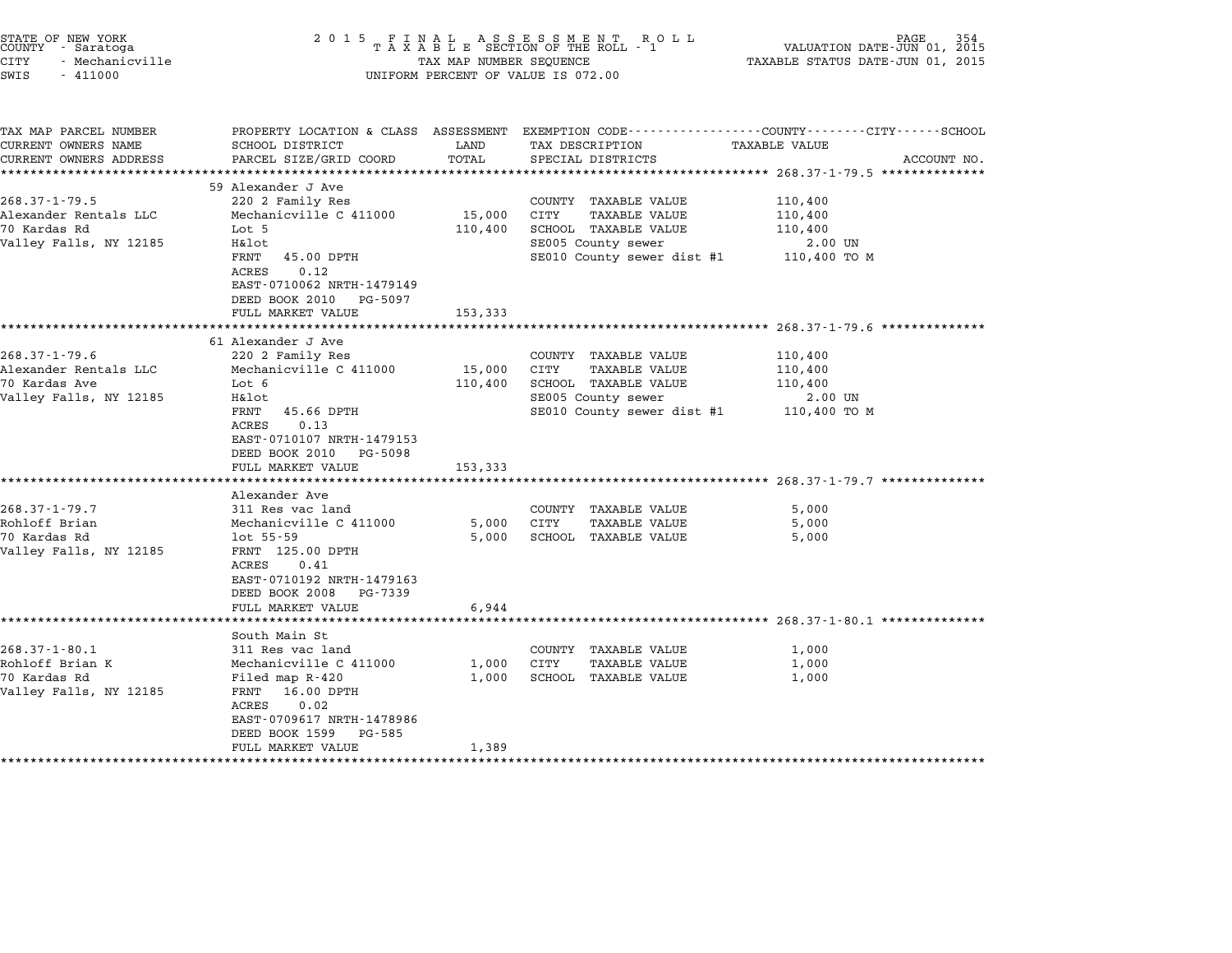| STATE OF NEW YORK<br>COUNTY - Saratoga<br>CITY<br>- Mechanicville<br>SWIS<br>$-411000$           | 2 0 1 5                                                                                                                                                                                                                                 | TAX MAP NUMBER SEQUENCE      | FINAL ASSESSMENT ROLL<br>TAXABLE SECTION OF THE ROLL - 1<br>UNIFORM PERCENT OF VALUE IS 072.00                                   | 355<br>VALUATION DATE-JUN 01, 2015<br>TAXABLE STATUS DATE-JUN 01, 2015                                                                                                             |  |
|--------------------------------------------------------------------------------------------------|-----------------------------------------------------------------------------------------------------------------------------------------------------------------------------------------------------------------------------------------|------------------------------|----------------------------------------------------------------------------------------------------------------------------------|------------------------------------------------------------------------------------------------------------------------------------------------------------------------------------|--|
| TAX MAP PARCEL NUMBER<br>CURRENT OWNERS NAME<br>CURRENT OWNERS ADDRESS<br>********************** | SCHOOL DISTRICT<br>PARCEL SIZE/GRID COORD                                                                                                                                                                                               | LAND<br>TOTAL                | TAX DESCRIPTION<br>SPECIAL DISTRICTS                                                                                             | PROPERTY LOCATION & CLASS ASSESSMENT EXEMPTION CODE---------------COUNTY-------CITY------SCHOOL<br>TAXABLE VALUE<br>ACCOUNT NO.<br>****************** 268.37-1-80.2 ************** |  |
| $268.37 - 1 - 80.2$<br>Briannas Boardwalk LLC<br>70 Kardas Rd<br>Valley Falls, NY 12185          | South Main St<br>220 2 Family Res<br>Mechanicville C 411000<br>Lot 5<br>FRNT<br>50.57 DPTH<br>ACRES<br>0.25<br>EAST-0709533 NRTH-1478954<br>DEED BOOK 2010<br>PG-4439<br>FULL MARKET VALUE                                              | 25,000<br>113,850<br>158,125 | COUNTY TAXABLE VALUE<br>TAXABLE VALUE<br>CITY<br>SCHOOL TAXABLE VALUE<br>SE005 County sewer<br>SE010 County sewer dist #1        | 113,850<br>113,850<br>113,850<br>2.00 UN<br>113,850 TO M                                                                                                                           |  |
| $268.37 - 1 - 81$<br>Briannas Boardwalk LLC<br>70 Kardas Road<br>Valley Falls, NY 12185          | 24 Bennington Ave<br>210 1 Family Res<br>Mechanicville C 411000<br>Lot 104&105<br>FRNT<br>50.00 DPTH 122.50<br>0.14<br>ACRES<br>EAST-0710111 NRTH-1478864<br>DEED BOOK 2015<br>PG-12704<br>FULL MARKET VALUE                            | 15,000<br>85,000<br>118,056  | COUNTY TAXABLE VALUE<br><b>TAXABLE VALUE</b><br>CITY<br>SCHOOL TAXABLE VALUE<br>SE010 County sewer dist #1                       | 85,000<br>85,000<br>85,000<br>85,000 TO M                                                                                                                                          |  |
| $268.37 - 1 - 82$<br>Rohloff Brian<br>70 Kardas Rd<br>Valley Falls, NY 12185                     | ***********************<br>70 Alexander J Ave<br>210 1 Family Res<br>Mechanicville C 411000<br>Lot 72, 73<br>FRNT<br>50.00 DPTH 122.50<br>ACRES<br>0.14<br>EAST-0709970 NRTH-1478967<br>DEED BOOK 2010<br>PG-11192<br>FULL MARKET VALUE | 12,000<br>80,000<br>111,111  | COUNTY TAXABLE VALUE<br>CITY<br><b>TAXABLE VALUE</b><br>SCHOOL TAXABLE VALUE<br>SE005 County sewer<br>SE010 County sewer dist #1 | ******************************** 268.37-1-82 ****************<br>80,000<br>80,000<br>80,000<br>1.00 UN<br>80,000 TO M                                                              |  |
| $268.37 - 1 - 83$<br>Rohloff Brian<br>70 Kardas Rd<br>Valley Falls, NY 12185                     | *******************<br>72 Alexander J Ave<br>210 1 Family Res<br>Mechanicville C 411000<br>Lot 74,75<br>FRNT<br>50.00 DPTH 122.50<br>ACRES<br>0.14<br>EAST-0710019 NRTH-1478972<br>DEED BOOK 2010<br>PG-11190<br>FULL MARKET VALUE      | 12,000<br>80,000<br>111,111  | COUNTY TAXABLE VALUE<br>CITY<br><b>TAXABLE VALUE</b><br>SCHOOL TAXABLE VALUE<br>SE005 County sewer<br>SE010 County sewer dist #1 | ************************* 268.37-1-83 *****************<br>80,000<br>80,000<br>80,000<br>1.00 UN<br>80,000 TO M                                                                    |  |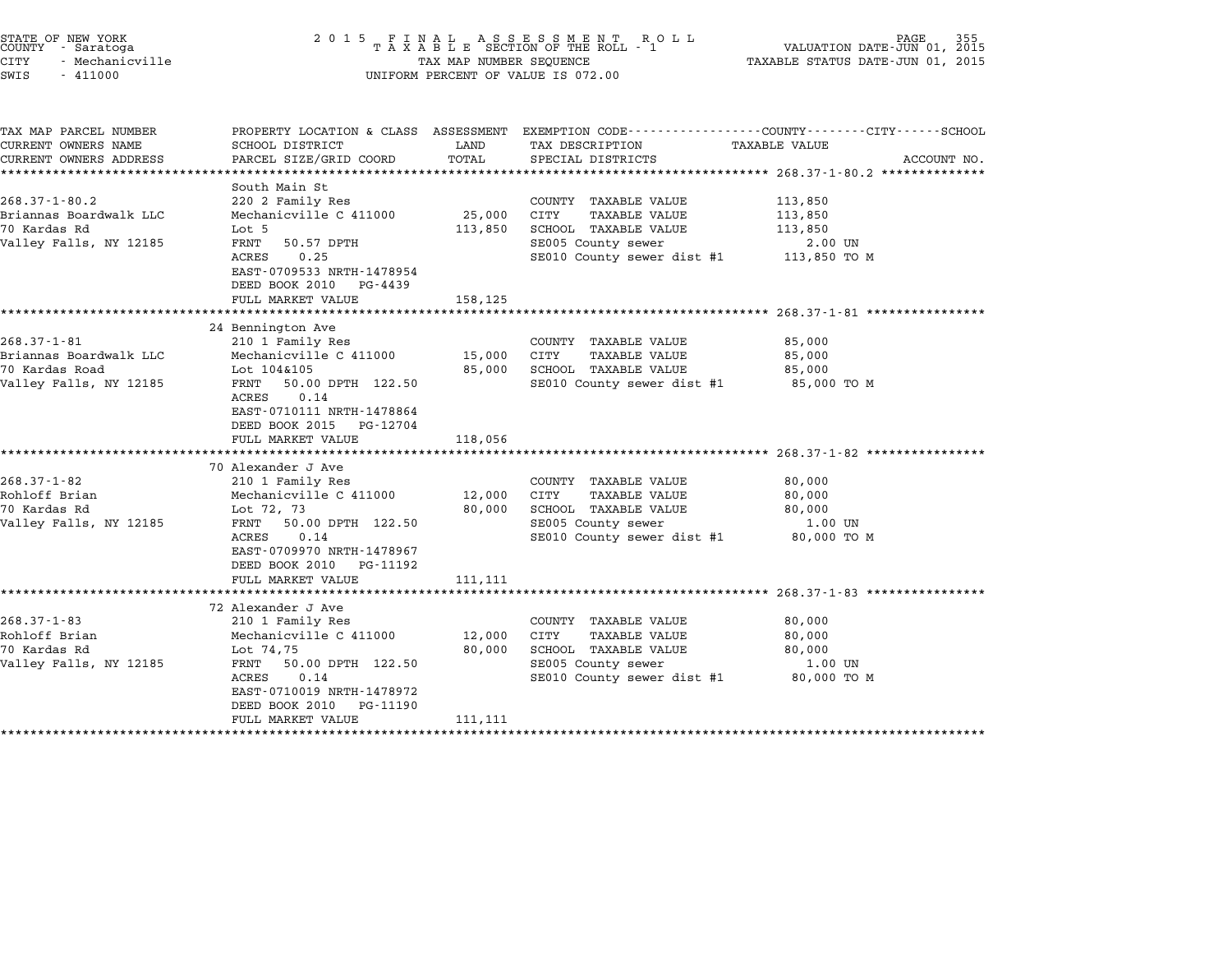| STATE OF NEW YORK<br>COUNTY<br>- Saratoga<br><b>CITY</b><br>- Mechanicville | 2 0 1 5                                                                           | TAX MAP NUMBER SEQUENCE | FINAL ASSESSMENT ROTAXABLE SECTION OF THE ROLL - 1<br>R O L L                                        | TAXABLE STATUS DATE-JUN 01, 2015      | PAGE<br>VALUATION DATE-JUN 01, 2015 |             |
|-----------------------------------------------------------------------------|-----------------------------------------------------------------------------------|-------------------------|------------------------------------------------------------------------------------------------------|---------------------------------------|-------------------------------------|-------------|
| SWIS<br>$-411000$                                                           |                                                                                   |                         | UNIFORM PERCENT OF VALUE IS 072.00                                                                   |                                       |                                     |             |
| TAX MAP PARCEL NUMBER<br>CURRENT OWNERS NAME<br>CURRENT OWNERS ADDRESS      | PROPERTY LOCATION & CLASS ASSESSMENT<br>SCHOOL DISTRICT<br>PARCEL SIZE/GRID COORD | LAND<br>TOTAL           | EXEMPTION CODE-----------------COUNTY-------CITY------SCHOOL<br>TAX DESCRIPTION<br>SPECIAL DISTRICTS | <b>TAXABLE VALUE</b>                  |                                     | ACCOUNT NO. |
|                                                                             | *************************                                                         |                         |                                                                                                      |                                       |                                     |             |
| $268.37 - 2 - 1$                                                            | 382 South Main St<br>210 1 Family Res                                             |                         | RES STAR<br>41854                                                                                    | 0                                     | 1110<br>$\Omega$                    | 29,850      |
| Baisley Ronald                                                              | Mechanicville C 411000                                                            | 14,200                  | COUNTY TAXABLE VALUE                                                                                 | 85,000                                |                                     |             |
| Baisley Andrea                                                              | Η&l                                                                               | 85,000                  | CITY<br>TAXABLE VALUE                                                                                | 85,000                                |                                     |             |
| 382 South Main St                                                           | 1020                                                                              |                         | SCHOOL TAXABLE VALUE                                                                                 | 55,150                                |                                     |             |
| Mechanicville, NY 12118                                                     | FRNT<br>60.00 DPTH<br>62.50                                                       |                         | SE005 County sewer                                                                                   | 1.00 UN                               |                                     |             |
|                                                                             | <b>ACRES</b><br>0.09<br>EAST-0709708 NRTH-1478676                                 |                         | SE010 County sewer dist #1                                                                           | 85,000 TO M                           |                                     |             |
|                                                                             | DEED BOOK 1512<br>PG-217                                                          |                         |                                                                                                      |                                       |                                     |             |
|                                                                             | FULL MARKET VALUE                                                                 | 118,056                 |                                                                                                      |                                       |                                     |             |
|                                                                             | ************************                                                          | ****************        |                                                                                                      |                                       |                                     |             |
|                                                                             | 1 Bennington Ave                                                                  |                         |                                                                                                      |                                       | 1351                                |             |
| $268.37 - 2 - 2$                                                            | 210 1 Family Res                                                                  |                         | RES STAR<br>41854                                                                                    | 0                                     | $\Omega$                            | 29,850      |
| Nelson Daniel                                                               | Mechanicville C 411000                                                            | 11,400                  | COUNTY TAXABLE VALUE                                                                                 | 66,000                                |                                     |             |
| 1 Bennington Ave                                                            | Η&l                                                                               | 66,000                  | CITY<br><b>TAXABLE VALUE</b>                                                                         | 66,000                                |                                     |             |
| Mechanicville, NY 12118                                                     | 1019                                                                              |                         | SCHOOL TAXABLE VALUE                                                                                 | 36,150                                |                                     |             |
|                                                                             | FRNT<br>37.50 DPTH<br>75.00                                                       |                         | SE005 County sewer                                                                                   | 1.00 UN                               |                                     |             |
|                                                                             | 0.06<br>ACRES                                                                     |                         | SE010 County sewer dist #1                                                                           | 66,000 TO M                           |                                     |             |
|                                                                             | EAST-0709758 NRTH-1478676                                                         |                         |                                                                                                      |                                       |                                     |             |
|                                                                             | DEED BOOK 2011<br>PG-18357                                                        |                         |                                                                                                      |                                       |                                     |             |
|                                                                             | FULL MARKET VALUE                                                                 | 91,667                  |                                                                                                      | *************** 268.37-2-3 ********** |                                     |             |
|                                                                             | 5 Bennington Ave                                                                  |                         |                                                                                                      |                                       | 0201                                |             |
| $268.37 - 2 - 3$                                                            | 210 1 Family Res                                                                  |                         | VET COM C 41132                                                                                      | 15,750                                | $\Omega$                            | $\Omega$    |
| Farnan Timothy M                                                            | Mechanicville C 411000                                                            |                         | 16,200 VET COM T 41133                                                                               | $\Omega$                              | 15,000                              | $\Omega$    |
| Dickson Sandra M                                                            | FRNT 100.00 DPTH 120.50                                                           |                         | 63,000 RES STAR<br>41854                                                                             | $\mathbf 0$                           | $\Omega$                            | 29,850      |
| 5 Bennington Ave                                                            | ACRES<br>0.28                                                                     |                         | COUNTY TAXABLE VALUE                                                                                 | 47,250                                |                                     |             |
| Mechanicville, NY 12118                                                     | EAST-0709828 NRTH-1478666                                                         |                         | CITY<br>TAXABLE VALUE                                                                                | 48,000                                |                                     |             |
|                                                                             | DEED BOOK 2013<br>PG-26866                                                        |                         | SCHOOL TAXABLE VALUE                                                                                 | 33,150                                |                                     |             |
|                                                                             | FULL MARKET VALUE                                                                 | 87,500                  | SE005 County sewer                                                                                   | 1.00 UN                               |                                     |             |
|                                                                             |                                                                                   |                         | SE010 County sewer dist #1                                                                           | 63,000 TO M                           |                                     |             |
|                                                                             | *************************************                                             |                         |                                                                                                      |                                       |                                     |             |
|                                                                             | 130 Bennington Ave                                                                |                         |                                                                                                      |                                       | 1396                                |             |
| $268.37 - 2 - 7$                                                            | 210 1 Family Res                                                                  |                         | RES STAR<br>41854                                                                                    | 0                                     | $\Omega$                            | 29,850      |
| Gaspie Paul                                                                 | Mechanicville C 411000                                                            | 16,000                  | COUNTY TAXABLE VALUE                                                                                 | 79,000                                |                                     |             |
| Gaspie Sharon<br>15 Bennington Ave                                          | H&l<br>Comb Accts 1396 $\&$<br>1397<br>Ellsworth Park                             | 79,000                  | CITY<br>TAXABLE VALUE<br>SCHOOL TAXABLE VALUE                                                        | 79,000<br>49,150                      |                                     |             |
| Mechanicville, NY 12118                                                     | Blk 4 Lot 9-10                                                                    |                         | SE005 County sewer                                                                                   | 1.00 UN                               |                                     |             |
|                                                                             | FRNT<br>63.90 DPTH                                                                |                         | SE010 County sewer dist #1                                                                           | 79,000 TO M                           |                                     |             |
|                                                                             | ACRES<br>0.37                                                                     |                         |                                                                                                      |                                       |                                     |             |
|                                                                             | EAST-0710008 NRTH-1478647                                                         |                         |                                                                                                      |                                       |                                     |             |
|                                                                             | DEED BOOK 1473<br>PG-215                                                          |                         |                                                                                                      |                                       |                                     |             |
|                                                                             | FULL MARKET VALUE                                                                 | 109,722                 |                                                                                                      |                                       |                                     |             |
|                                                                             | ******************                                                                |                         |                                                                                                      |                                       |                                     |             |

STATE OF NEW YORK <sup>2</sup> <sup>0</sup> <sup>1</sup> 5 F I N A L A S S E S S M E N T R O L L PAGE <sup>356</sup> COUNTY - Saratoga <sup>T</sup> <sup>A</sup> <sup>X</sup> <sup>A</sup> <sup>B</sup> <sup>L</sup> <sup>E</sup> SECTION OF THE ROLL - <sup>1</sup> VALUATION DATE-JUN 01, <sup>2015</sup>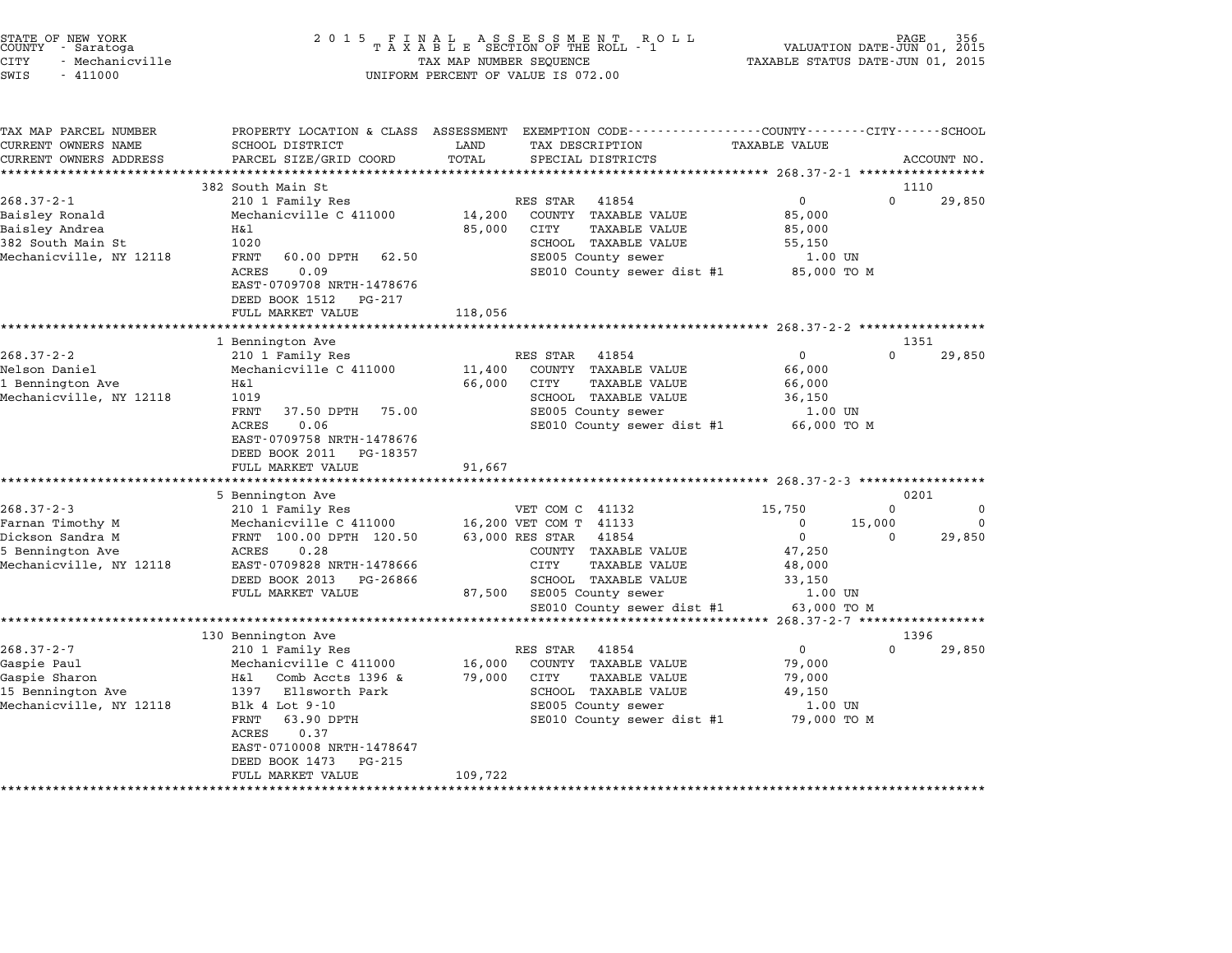| TATE OF NEW YORK<br>OUNTY - Saratoga |  |                 |
|--------------------------------------|--|-----------------|
| ITY                                  |  | - Mechanicville |

# STATE OF NEW YORK <sup>2</sup> <sup>0</sup> <sup>1</sup> 5 F I N A L A S S E S S M E N T R O L L PAGE <sup>357</sup> COUNTY - Saratoga <sup>T</sup> <sup>A</sup> <sup>X</sup> <sup>A</sup> <sup>B</sup> <sup>L</sup> <sup>E</sup> SECTION OF THE ROLL - <sup>1</sup> VALUATION DATE-JUN 01, <sup>2015</sup> STATE OF NEW YORK (NEW SOLUTION OF NEW TAX LET A SUBSER SUBSER OF NEW THE ROLL PAGE OF NEW THAT OF SAME NUMBER<br>COUNTY - Saratoga (2015 TAXABLE STATUS DATE-JUN 01, 2015 TAXABLE STATUS DATE-JUN 01, 2015<br>CITY - Mechanicville SWIS - <sup>411000</sup> UNIFORM PERCENT OF VALUE IS 072.00

TAX MAP PARCEL NUMBER PROPERTY LOCATION & CLASS ASSESSMENT EXEMPTION CODE------------------COUNTY--------CITY------SCHOOL CURRENT OWNERS NAME SCHOOL DISTRICT LAND TAX DESCRIPTION TAXABLE VALUE CURRENT OWNERS ADDEER FOUR DISTRICTS AND ASSESSEENT EXERPTION TRACK THE TRACKE SERVER OWNERS ADDRESS SANGEL SIZE/GRID COORD TOTAL SERVET ON TRANSFERS ADDRESS PARCEL SIZE/GRID COORD TOTAL SPECIAL DISTRICTS ACCOUNT NO. <sup>17</sup> Bennington Ave <sup>0989</sup> 1268.37-2-8 17 Bennington Ave 200.37-2-8 210 1 Family Res RES STAR 41854 0 0 29,850 Nieman Mark S Mechanicville C <sup>411000</sup> 12,700 COUNTY TAXABLE VALUE 60,000 1990. In the Mark of the Market Hammer (1990)<br>17,700 COUNTY TAXABLE VALUE 60,000<br>17 Bennington Ave H & L 60,000 CITY TAXABLE VALUE 60,000 Nieman Mark Strain (Mark Mechanicville C 411000 12,700 CONTRITAABLE VALUE 30,000 0000 12,700 CONTRITAABLE VALUE<br>17 Bennington Ave H & L 366 60,000 CITY TAXABLE VALUE 50,000 130,150<br>Mechanicville, NY 12118 1366 5000 12000 1 1 a 11 and 12 and 12 and 12 and 12 and 12 and 12 and 1366<br>SCOOL TAXABLE VALUE SOLUTION 12 and 1.00 UN<br>FRNT 61.10 DPTH SE005 County sewer 1.00 UN SCHOOL TAXABLE VALUE 30,150<br>SE005 County sewer 1.00 UN<br>SE010 County sewer dist #1 60,000 TO M FRNT 61.10 DPTH<br>ACRES 0.17<br>EAST-0710078 NRTH-1478687 EAST-0710078 NRTH-14786<br>DEED BOOK 1505 PG-305 EAST 0710070 MAIN 1470007<br>
DEED BOOK 1505 PG-305<br>
FULL MARKET VALUE 83,333 \*\*\*\*\*\*\*\*\*\*\*\*\*\*\*\*\*\*\*\*\*\*\*\*\*\*\*\*\*\*\*\*\*\*\*\*\*\*\*\*\*\*\*\*\*\*\*\*\*\*\*\*\*\*\*\*\*\*\*\*\*\*\*\*\*\*\*\*\*\*\*\*\*\*\*\*\*\*\*\*\*\*\*\*\*\*\*\*\*\*\*\*\*\*\*\*\*\*\*\*\*\*\* 268.37-2-11.1 \*\*\*\*\*\*\*\*\*\*\*\*\*\* <sup>9</sup> Glenwood Ave <sup>0202</sup> 268.37-2-11.1 2002 202<br>268.37-2-11.1 210 1 Family Res RES STAR 41854 0 0202<br>268.37-2-11.1 210 1 Family Res RES STAR 41854 0 0 29,850 SPASS STAR 1853 TALL 2012 (NES STAR 1954 MESS STAR 41854 MECHANICUL AND SUIT CONTROLLER SUMMEN 2000 2010 12,000<br>Spass Steven Mechanicville C 411000 12,000 COUNTY TAXABLE VALUE 80,000 9 Go. 210 Hell of Training Research Control of Magnetic Control of Magnetic Control of Magnetic Control of Magne<br>19 Glenwood Ave Sw Pool Sw Pool 80,000 CITY TAXABLE VALUE 80,000 سود السمر المركز المركز المركز المركز المركز المركز المركز المركز المركز المركز المركز المركز المركز المركز ال<br>Mechanicville, NY 12118 Blk4 Lot 4,5,6 1 SCHOOL TAXABLE VALUE 50,000 8 SCHOOL TAXABLE VALUE 50,000 CUTY SW POOL SOURCE THE TAABLE VALUE SOLUTE SOLUTE SECTION SCHOOL TAXABLE VALUE SOLUTE SOLUTE SOLUTE SOLUTE SOLUTE<br>FRNT 52.50 DPTH 110.00 SE005 County sewer 1.00 UN ACRES 0.13,0 THE COUNTRAL SECOLUTE ANALY SERVER AND TRAFFICING UNIT OF THE SECOLUTE OF SECOLUTE OF SECOLUTE OF<br>FRINT 52.50 DPTH 110.00 SECOLUTE SECOLUTE SECOLUTE SECOLUTE OF SECOLUTE OF SECOLUTE OF SECOLUTE OF SECOLUTE SE EAST-0709859 NRTH-1478556 ACRES 0.13<br>EAST-0709859 NRTH-1478556<br>DEED BOOK 2010 PG-18057 FULL MARKET VALUE 111,111 \*\*\*\*\*\*\*\*\*\*\*\*\*\*\*\*\*\*\*\*\*\*\*\*\*\*\*\*\*\*\*\*\*\*\*\*\*\*\*\*\*\*\*\*\*\*\*\*\*\*\*\*\*\*\*\*\*\*\*\*\*\*\*\*\*\*\*\*\*\*\*\*\*\*\*\*\*\*\*\*\*\*\*\*\*\*\*\*\*\*\*\*\*\*\*\*\*\*\*\*\*\*\* 268.37-2-11.2 \*\*\*\*\*\*\*\*\*\*\*\*\*\* ronn marrei<br>\*\*\*\*\*\*\*\*\*\*\*\*<br>Glenwood Ave 268.37-2-11.2 200.37 CHENNOOD AVE RES STAR 41854 0 0 29,850 9 - Sue Matthew Matthew Matthew Matthew Matthew F (1854 - 210 10 10 100 1100 12,000 0000 12,000 COUNTY TAXABLE VALUE 80,000<br>Potter Matthew F Mechanicville C 411000 12,000 COUNTY TAXABLE <sup>11</sup> Glenwood Ave Lot 4,5,6 <sup>2</sup> 80,000 CITY TAXABLE VALUE 80,000 FICCEL MACCHEW FARCHIST MECHANICVILLE CHILOGON AND TRANSPORTED AND SOUTH AN INSURED SOUTH AN INCREDIBLE VALUE<br>10 1 GITY SANT SALUE 50,000 SOUTH SOUTH SOUTH SOUTH SOUTH SOUTH SOUTH SOUTH SOUTH SOUTH SOUTH SOUTH SOUTH SOUT<br>M NOT TAXABLE VALUE SOLUTION OUTSIDE AND SUPPORT SERVICE SERVICE SUPPORT AND SUPPORT SUPPORT SUPPORT SERVICE SUPPORT SUPPORT SERVICE SUPPORT SUPPORT SUPPORT SUPPORT SUPPORT SUPPORT SUPPORT SUPPORT SUPPORT SUPPORT SUPPORT SUP EAST-0709895 NRTH-1478555 SE010 County sewer dist #1 80,000 TO <sup>M</sup> ACRES 0.13<br>EAST-0709895 NRTH-1478555 SED10 County sewer dist #1 80,000 TO M<br>DEED BOOK 2010 PG-17079 SED10 County sewer dist #1 80,000 TO M FULL MARKET VALUE 111,111 \*\*\*\*\*\*\*\*\*\*\*\*\*\*\*\*\*\*\*\*\*\*\*\*\*\*\*\*\*\*\*\*\*\*\*\*\*\*\*\*\*\*\*\*\*\*\*\*\*\*\*\*\*\*\*\*\*\*\*\*\*\*\*\*\*\*\*\*\*\*\*\*\*\*\*\*\*\*\*\*\*\*\*\*\*\*\*\*\*\*\*\*\*\*\*\*\*\*\*\*\*\*\* 268.37-2-12 \*\*\*\*\*\*\*\*\*\*\*\*\*\*\*\* 386 South Main St 0156 268.37-2-12 386 South Main St<br>268.37-2-12 210 1 Family Res VET WAR C 41122 13,200 0 Camerato Evelyn C Mechanicville C <sup>411000</sup> 15,800 VET WAR T <sup>41123</sup> <sup>0</sup> 9,000 <sup>0</sup> 386 South Main State of Microsoft Main State of Microsoft Main State of Microsoft Main State of Microsoft Micr<br>286 South Main State Microsoft Microsoft Microsoft Microsoft Microsoft Microsoft Microsoft Microsoft Microsoft Mechanicville, NY <sup>12118</sup> <sup>1429</sup> COUNTY TAXABLE VALUE 74,800 nai de control de control de control de control de control de control de control de control de control de contr<br>TAXABLE VALUE 79,000<br>FRNT 61.08 DPTH CITY TAXABLE VALUE 79,000 1429 - ACRES 61.08 DPTH COMMIT AAABLE VALUE 1999,000<br>FRINT 61.08 DPTH CITY TAXABLE VALUE 23,000<br>ACRES 0.14 SCHOOL TAXABLE VALUE 23,020 EART UITOURTHE SERVICE SERVICE SERVICE SERVICE SERVICE SERVICE SERVICE SERVICE SERVICE SERVICE SERVICE SERVICE<br>ACRES 0.14 DETERTMENT SCRIPTION SERVICE SERVICE SERVICE SERVICE SERVICE SERVICE SERVICE SERVICE SERVICE SERVIC<br> EAST-0709729 NRTH-1478566 SE005 COUNTY SERVER SERVER SERVER SERVER SERVER SERVER SERVER SERVER SERVER SERVER SERVER SERVER SERVER SERVER SERVER SERVER SERVER SERVER SERVER SERVER SERVER SERVER SERVER SERVER SERVER SERVER S EAST 0709729 MAIN 1470500<br>DEED BOOK 2013 PG-10465<br>FULL MARKET VALUE 122,222 \*\*\*\*\*\*\*\*\*\*\*\*\*\*\*\*\*\*\*\*\*\*\*\*\*\*\*\*\*\*\*\*\*\*\*\*\*\*\*\*\*\*\*\*\*\*\*\*\*\*\*\*\*\*\*\*\*\*\*\*\*\*\*\*\*\*\*\*\*\*\*\*\*\*\*\*\*\*\*\*\*\*\*\*\*\*\*\*\*\*\*\*\*\*\*\*\*\*\*\*\*\*\*\*\*\*\*\*\*\*\*\*\*\*\*\*\*\*\*\*\*\*\*\*\*\*\*\*\*\*\*\*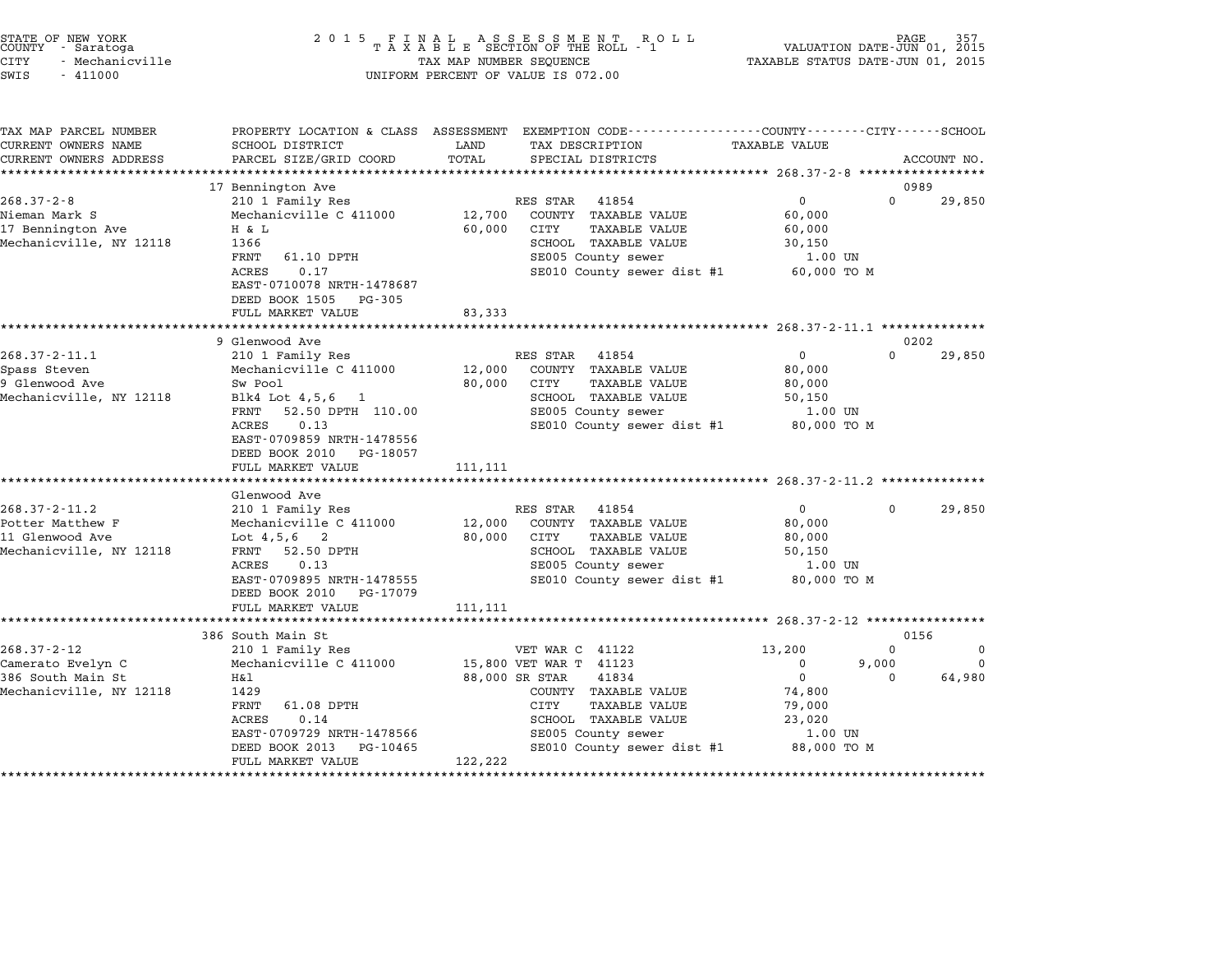| STATE OF NEW YORK<br>COUNTY - Saratoga                                                                    | 2 0 1 5                                                                                                                                                                                               |                   | FINAL ASSESSMENT ROLL<br>TAXABLE SECTION OF THE ROLL - 1                                                                                              |                                                                          | PAGE<br>VALUATION DATE-JUN 01, 2015 |
|-----------------------------------------------------------------------------------------------------------|-------------------------------------------------------------------------------------------------------------------------------------------------------------------------------------------------------|-------------------|-------------------------------------------------------------------------------------------------------------------------------------------------------|--------------------------------------------------------------------------|-------------------------------------|
| <b>CITY</b><br>- Mechanicville<br>SWIS<br>$-411000$                                                       |                                                                                                                                                                                                       |                   | TAX MAP NUMBER SEQUENCE<br>UNIFORM PERCENT OF VALUE IS 072.00                                                                                         | TAXABLE STATUS DATE-JUN 01, 2015                                         |                                     |
| TAX MAP PARCEL NUMBER<br>CURRENT OWNERS NAME<br>CURRENT OWNERS ADDRESS                                    | PROPERTY LOCATION & CLASS ASSESSMENT<br>SCHOOL DISTRICT<br>PARCEL SIZE/GRID COORD                                                                                                                     | LAND<br>TOTAL     | EXEMPTION CODE-----------------COUNTY-------CITY------SCHOOL<br>TAX DESCRIPTION<br>SPECIAL DISTRICTS                                                  | <b>TAXABLE VALUE</b>                                                     | ACCOUNT NO.                         |
|                                                                                                           | 388 South Main St                                                                                                                                                                                     |                   |                                                                                                                                                       | ***************** 268.37-2-13.1 **************                           | 0185                                |
| $268.37 - 2 - 13.1$                                                                                       | 220 2 Family Res                                                                                                                                                                                      |                   | RES STAR<br>41854                                                                                                                                     | $\overline{0}$                                                           | $\Omega$<br>29,850                  |
| Miranda Roxanne<br>Miranda Anthony<br>Patrick<br>388 South Main St<br>Mechanicville, NY 12118             | Mechanicville C 411000<br>H&l<br>1021<br>FRNT<br>50.90 DPTH<br>ACRES<br>0.13<br>EAST-0709759 NRTH-1478506<br>DEED BOOK 1577 PG-173                                                                    | 16,300<br>91,000  | COUNTY TAXABLE VALUE<br>CITY<br>TAXABLE VALUE<br>SCHOOL TAXABLE VALUE<br>SE005 County sewer<br>SE010 County sewer dist #1                             | 91,000<br>91,000<br>61,150<br>2.00 UN<br>91,000 TO M                     |                                     |
|                                                                                                           | FULL MARKET VALUE                                                                                                                                                                                     | 126,389           |                                                                                                                                                       |                                                                          |                                     |
|                                                                                                           |                                                                                                                                                                                                       |                   |                                                                                                                                                       |                                                                          |                                     |
| $268.37 - 2 - 13.2$<br>Miranda Roxanne<br>Miranda Anthony<br>388 South Main St<br>Mechanicville, NY 12118 | Glenwood Ave<br>312 Vac w/imprv<br>Mechanicville C 411000<br>Garage & Porch<br>35.00 DPTH 110.00<br>FRNT<br>ACRES<br>0.08<br>EAST-0709800 NRTH-1478541                                                | 13,000<br>17,000  | COUNTY TAXABLE VALUE<br>CITY<br>TAXABLE VALUE<br>SCHOOL TAXABLE VALUE<br>SE010 County sewer dist #1                                                   | 17,000<br>17,000<br>17,000<br>17,000 TO M                                |                                     |
|                                                                                                           | DEED BOOK 1119<br>PG-60<br>FULL MARKET VALUE                                                                                                                                                          | 23,611            |                                                                                                                                                       |                                                                          |                                     |
|                                                                                                           | **************************                                                                                                                                                                            |                   |                                                                                                                                                       |                                                                          |                                     |
| $268.37 - 2 - 18$<br>Amberger Erich<br>18 Glenwood Ave<br>Mechanicville, NY 12118                         | 18 Glenwood Ave<br>311 Res vac land<br>Mechanicville C 411000<br>Trailer & Lot<br>Blk3-Lot 4<br>35.00 DPTH 100.00<br>FRNT<br>ACRES<br>0.08<br>EAST-0709929 NRTH-1478417<br>DEED BOOK 2007<br>PG-40235 | 6,250<br>6,250    | COUNTY TAXABLE VALUE<br>CITY<br>TAXABLE VALUE<br>SCHOOL TAXABLE VALUE<br>SE010 County sewer dist #1                                                   | 6,250<br>6,250<br>6,250<br>6,250 TO M                                    | 0730                                |
|                                                                                                           | FULL MARKET VALUE<br>*********************                                                                                                                                                            | 8,681             |                                                                                                                                                       | ****************************** 268.37-2-19 ****************              |                                     |
|                                                                                                           | 18 Glenwood Ave                                                                                                                                                                                       |                   |                                                                                                                                                       |                                                                          |                                     |
| $268.37 - 2 - 19$<br>Amberger Erich<br>18 Glenwood Ave<br>Mechanicville, NY 12118                         | 210 1 Family Res<br>Mechanicville C 411000<br>Lots 16 & 18<br>70.00 DPTH 100.00<br>FRNT<br>ACRES<br>0.16<br>EAST-0709959 NRTH-1478417<br>DEED BOOK 2007<br>PG-40235                                   | 20,200<br>171,700 | RES STAR<br>41854<br>COUNTY TAXABLE VALUE<br>CITY<br><b>TAXABLE VALUE</b><br>SCHOOL TAXABLE VALUE<br>SE005 County sewer<br>SE010 County sewer dist #1 | $\mathbf{0}$<br>171,700<br>171,700<br>141,850<br>1.00 UN<br>171,700 TO M | 29,850<br>$\Omega$                  |
|                                                                                                           | FULL MARKET VALUE                                                                                                                                                                                     | 238,472           |                                                                                                                                                       |                                                                          |                                     |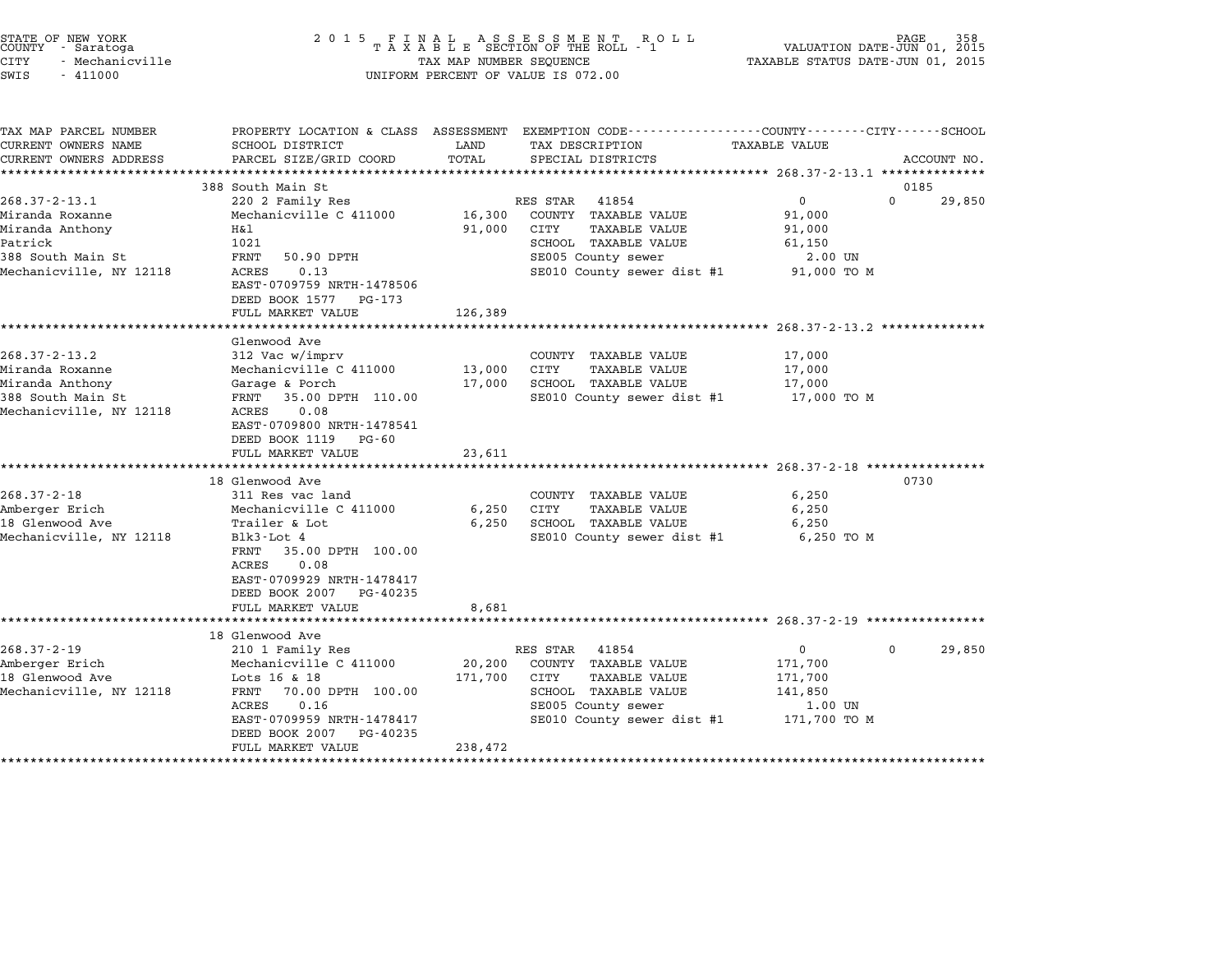| STATE OF NEW YORK<br>COUNTY<br>- Saratoga<br>CITY<br>- Mechanicville<br>SWIS<br>$-411000$ | 2 0 1 5                                               | TAX MAP NUMBER SEQUENCE | FINAL ASSESSMENT ROLL<br>TAXABLE SECTION OF THE ROLL - 1<br>UNIFORM PERCENT OF VALUE IS 072.00   | VALUATION DATE-JUN 01, 2015<br>TAXABLE STATUS DATE-JUN 01, 2015 | PAGE        |
|-------------------------------------------------------------------------------------------|-------------------------------------------------------|-------------------------|--------------------------------------------------------------------------------------------------|-----------------------------------------------------------------|-------------|
| TAX MAP PARCEL NUMBER                                                                     |                                                       |                         | PROPERTY LOCATION & CLASS ASSESSMENT EXEMPTION CODE----------------COUNTY-------CITY------SCHOOL |                                                                 |             |
| CURRENT OWNERS NAME                                                                       | SCHOOL DISTRICT                                       | LAND                    | TAX DESCRIPTION                                                                                  | TAXABLE VALUE                                                   |             |
| CURRENT OWNERS ADDRESS<br>***********************                                         | PARCEL SIZE/GRID COORD                                | TOTAL                   | SPECIAL DISTRICTS                                                                                |                                                                 | ACCOUNT NO. |
|                                                                                           | Zachary M Ave                                         |                         |                                                                                                  |                                                                 | 1641        |
| $268.37 - 2 - 21.1$                                                                       | 311 Res vac land                                      |                         | COUNTY TAXABLE VALUE                                                                             | 60,000                                                          |             |
| Cascades Tissue Group                                                                     | Mechanicville C 411000                                | 60,000                  | <b>CITY</b><br><b>TAXABLE VALUE</b>                                                              | 60,000                                                          |             |
| New York Inc                                                                              | Incinerator Plant                                     | 60,000                  | SCHOOL TAXABLE VALUE                                                                             | 60,000                                                          |             |
| PO Box 630                                                                                | FRNT 175.00 DPTH                                      |                         | SE010 County sewer dist #1                                                                       | 60,000 TO M                                                     |             |
| Mechanicville, NY 12118                                                                   | 3.15<br>ACRES                                         |                         |                                                                                                  |                                                                 |             |
|                                                                                           | EAST-0710179 NRTH-1478417<br>DEED BOOK 1617 PG-247    |                         |                                                                                                  |                                                                 |             |
|                                                                                           | FULL MARKET VALUE                                     | 83,333                  |                                                                                                  |                                                                 |             |
|                                                                                           | **********************                                |                         |                                                                                                  | **************** 268.37-2-30 *****************                  |             |
|                                                                                           | South Main St                                         |                         |                                                                                                  |                                                                 | 0615        |
| $268.37 - 2 - 30$                                                                         | 311 Res vac land                                      |                         | COUNTY TAXABLE VALUE                                                                             | 15,000                                                          |             |
| Cascades Tissue Group                                                                     | Mechanicville C 411000                                | 15,000                  | <b>CITY</b><br><b>TAXABLE VALUE</b>                                                              | 15,000                                                          |             |
| New York Inc                                                                              | V1                                                    | 15,000                  | SCHOOL TAXABLE VALUE                                                                             | 15,000                                                          |             |
| PO Box 630                                                                                | Blk3 Lot 2                                            |                         | SE010 County sewer dist #1                                                                       | 15,000 TO M                                                     |             |
| Mechanicville, NY 12118                                                                   | FRNT<br>50.90 DPTH                                    |                         |                                                                                                  |                                                                 |             |
|                                                                                           | 0.14<br>ACRES                                         |                         |                                                                                                  |                                                                 |             |
|                                                                                           | EAST-0709719 NRTH-1478316                             |                         |                                                                                                  |                                                                 |             |
|                                                                                           | DEED BOOK 1617<br>PG-247<br>FULL MARKET VALUE         | 20,833                  |                                                                                                  |                                                                 |             |
|                                                                                           | *******************                                   |                         |                                                                                                  | $268.37 - 2 - 32$ ****************                              |             |
|                                                                                           | 382 South Main St                                     |                         |                                                                                                  |                                                                 | 1169        |
| $268.37 - 2 - 32$                                                                         | 311 Res vac land                                      |                         | COUNTY TAXABLE VALUE                                                                             | 15,000                                                          |             |
| Baisley Ronald                                                                            | Mechanicville C 411000                                | 15,000                  | CITY<br>TAXABLE VALUE                                                                            | 15,000                                                          |             |
| Baisley Andrea                                                                            | V1                                                    | 15,000                  | SCHOOL TAXABLE VALUE                                                                             | 15,000                                                          |             |
| 382 So Main St                                                                            | FRNT<br>62.00 DPTH                                    |                         | SE010 County sewer dist #1                                                                       | 15,000 TO M                                                     |             |
| Mechanicville, NY 12118                                                                   | 0.13<br>ACRES                                         |                         |                                                                                                  |                                                                 |             |
|                                                                                           | EAST-0709728 NRTH-1478616                             |                         |                                                                                                  |                                                                 |             |
|                                                                                           | DEED BOOK 1542<br>PG-792                              |                         |                                                                                                  |                                                                 |             |
|                                                                                           | FULL MARKET VALUE                                     | 20,833                  |                                                                                                  |                                                                 |             |
|                                                                                           | *****************                                     |                         |                                                                                                  | ********************* 268.37-2-33 ***************               |             |
|                                                                                           | Zachary M Ave                                         |                         |                                                                                                  |                                                                 | 0432        |
| $268.37 - 2 - 33$                                                                         | 210 1 Family Res                                      |                         | VET WAR CT 41121                                                                                 | 19,350<br>9,000                                                 | $\mathbf 0$ |
| Cronin James                                                                              | Mechanicville C 411000                                |                         | 20,000 RES STAR<br>41854                                                                         | 0                                                               | 29,850<br>0 |
| Cronin Sally A                                                                            | V1                                                    | 129,000                 | COUNTY TAXABLE VALUE                                                                             | 109,650                                                         |             |
| 4 Zachary Ave                                                                             | Lots $7 \& 9$                                         |                         | CITY<br>TAXABLE VALUE                                                                            | 120,000                                                         |             |
| Mechanicville, NY 12118                                                                   | FRNT<br>70.00 DPTH 100.00                             |                         | SCHOOL TAXABLE VALUE                                                                             | 99,150                                                          |             |
|                                                                                           | ACRES<br>0.16                                         |                         | SE005 County sewer                                                                               | 1.00 UN                                                         |             |
|                                                                                           | EAST-0709869 NRTH-1478307<br>DEED BOOK 1742<br>PG-442 |                         | SE010 County sewer dist #1                                                                       | 129,000 TO M                                                    |             |
|                                                                                           | FULL MARKET VALUE                                     | 179,167                 |                                                                                                  |                                                                 |             |
|                                                                                           | ********************                                  |                         |                                                                                                  |                                                                 |             |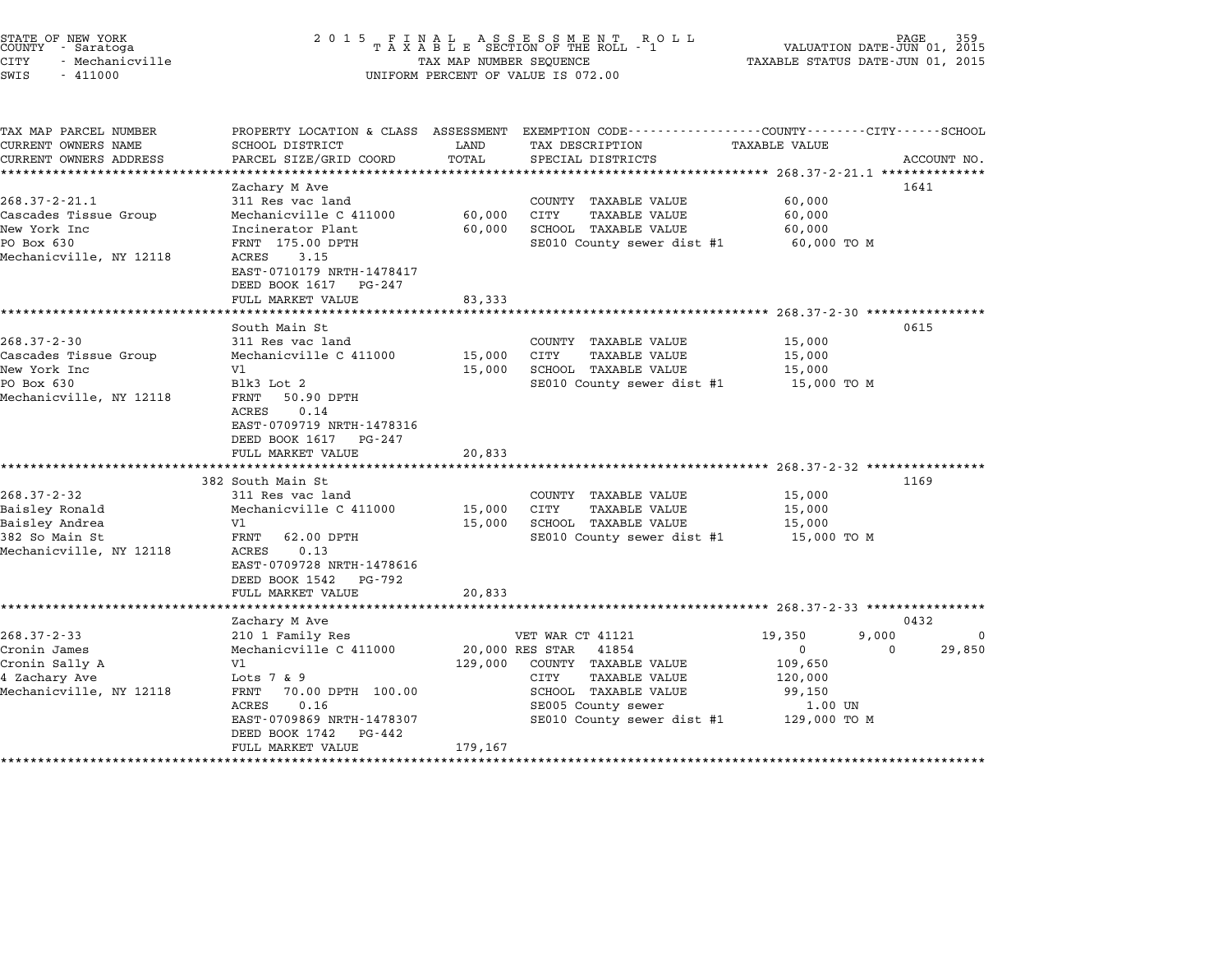| STATE OF NEW YORK<br>COUNTY |  | - Saratoga      |  |
|-----------------------------|--|-----------------|--|
| CITY                        |  | - Mechanicville |  |

# STATE OF NEW YORK <sup>2</sup> <sup>0</sup> <sup>1</sup> 5 F I N A L A S S E S S M E N T R O L L PAGE <sup>360</sup> COUNTY - Saratoga <sup>T</sup> <sup>A</sup> <sup>X</sup> <sup>A</sup> <sup>B</sup> <sup>L</sup> <sup>E</sup> SECTION OF THE ROLL - <sup>1</sup> VALUATION DATE-JUN 01, <sup>2015</sup> STATE OF NEW YORK (NEW SOLUME 2 0 1 5 F I N A L A S S E S S M E N T A R O L L AND TORE TAS COUNTY - SACE 360<br>COUNTY - Saratoga (2015 - TAXABLE SECTION OF THE ROLL - 1 (2015)<br>CITY - Mechanicville (2015 - TAXABLE STATUS DATE SWIS - <sup>411000</sup> UNIFORM PERCENT OF VALUE IS 072.00

| TAX MAP PARCEL NUMBER    | PROPERTY LOCATION & CLASS ASSESSMENT                                    |         | EXEMPTION CODE-----------------COUNTY-------CITY------SCHOOL |                                                    |                       |
|--------------------------|-------------------------------------------------------------------------|---------|--------------------------------------------------------------|----------------------------------------------------|-----------------------|
| CURRENT OWNERS NAME      | SCHOOL DISTRICT                                                         | LAND    | TAX DESCRIPTION                                              | <b>TAXABLE VALUE</b>                               |                       |
| CURRENT OWNERS ADDRESS   | PARCEL SIZE/GRID COORD                                                  | TOTAL   | SPECIAL DISTRICTS                                            |                                                    | ACCOUNT NO.           |
|                          |                                                                         |         |                                                              |                                                    |                       |
|                          | Zachary M Ave                                                           |         |                                                              |                                                    | 0434                  |
| $268.37 - 2 - 34$        | 210 1 Family Res                                                        |         | RES STAR<br>41854                                            | $\mathbf 0$                                        | $\Omega$<br>29,850    |
| Sylvester Anthony        | Mechanicville C 411000                                                  | 18,200  | COUNTY TAXABLE VALUE                                         | 91,000                                             |                       |
| Sylvester Janice L       | Η&l                                                                     | 91,000  | CITY<br><b>TAXABLE VALUE</b>                                 | 91,000                                             |                       |
| 400 South Main St        | 1322                                                                    |         | SCHOOL TAXABLE VALUE                                         | 61,150                                             |                       |
| Mechanicville, NY 12118  | Lots $1 \& 5$                                                           |         | SE005 County sewer                                           | 1.00 UN                                            |                       |
|                          | FRNT<br>52.00 DPTH 126.00<br>0.20<br>ACRES<br>EAST-0709739 NRTH-1478266 |         | SE010 County sewer dist #1                                   | 91,000 TO M                                        |                       |
|                          | DEED BOOK 1608<br>PG - 9                                                |         |                                                              |                                                    |                       |
|                          | FULL MARKET VALUE                                                       | 126,389 |                                                              |                                                    |                       |
|                          |                                                                         |         |                                                              | ************************* 268.37-2-37.2 ********** |                       |
|                          | 9 Bennington Ave                                                        |         |                                                              |                                                    |                       |
| $268.37 - 2 - 37.2$      | 220 2 Family Res                                                        |         | COUNTY TAXABLE VALUE                                         | 130,000                                            |                       |
| Magnoli Errico           | Mechanicville C 411000                                                  | 21,400  | CITY<br><b>TAXABLE VALUE</b>                                 | 130,000                                            |                       |
| Fuda Marie               | H & L                                                                   | 130,000 | SCHOOL TAXABLE VALUE                                         | 130,000                                            |                       |
| 48 Timber Dr             | FRNT<br>50.00 DPTH                                                      |         | SE005 County sewer                                           | 2.00 UN                                            |                       |
| Waterford, NY 12188      | ACRES<br>0.13                                                           |         | SE010 County sewer dist #1                                   | 130,000 TO M                                       |                       |
|                          | EAST-0709898 NRTH-1478667                                               |         |                                                              |                                                    |                       |
|                          | DEED BOOK 2008<br>PG-7751                                               |         |                                                              |                                                    |                       |
|                          | FULL MARKET VALUE                                                       | 180,556 |                                                              |                                                    |                       |
|                          | ******************                                                      |         |                                                              | ****************** 268.37-2-37.11 *************    |                       |
|                          | 13 Bennington Ave                                                       |         |                                                              |                                                    | 0680                  |
| 268.37-2-37.11           | 210 1 Family Res                                                        |         | COUNTY TAXABLE VALUE                                         | 70,000                                             |                       |
| Propst Kelly Ann         | Mechanicville C 411000                                                  | 25,000  | CITY<br><b>TAXABLE VALUE</b>                                 | 70,000                                             |                       |
| 13 Bennington Avenue     | H&l                                                                     | 70,000  | SCHOOL TAXABLE VALUE                                         | 70,000                                             |                       |
| Mechanicville, NY 12118  | 1317                                                                    |         | SE005 County sewer                                           | 1.00 UN                                            |                       |
|                          | Lots 128, 129                                                           |         | SE010 County sewer dist #1                                   | 70,000 TO M                                        |                       |
| PRIOR OWNER ON 6/01/2015 | FRNT<br>50.00 DPTH                                                      |         |                                                              |                                                    |                       |
| Krasuski Frank A         | ACRES<br>0.14                                                           |         |                                                              |                                                    |                       |
|                          | EAST-0709938 NRTH-1478657                                               |         |                                                              |                                                    |                       |
|                          | DEED BOOK 2015<br>PG-20852                                              |         |                                                              |                                                    |                       |
|                          | FULL MARKET VALUE                                                       | 97,222  |                                                              |                                                    |                       |
|                          |                                                                         |         |                                                              |                                                    |                       |
|                          | Glenwood Ave                                                            |         |                                                              |                                                    |                       |
| $268.37 - 2 - 37.12$     | 210 1 Family Res                                                        |         | RES STAR<br>41854                                            | $\mathbf{0}$                                       | 29,850<br>$\mathbf 0$ |
| Delvecchio Anthony P     | Mechanicville C 411000                                                  | 10,600  | COUNTY TAXABLE VALUE                                         | 80,000                                             |                       |
| Gorman Mary E            | H & L                                                                   | 80,000  | CITY<br>TAXABLE VALUE                                        | 80,000                                             |                       |
| Glenwood Ave             | Lots $7&8$                                                              |         | SCHOOL TAXABLE VALUE                                         | 50,150                                             |                       |
| Mechanicville, NY 12118  | 70.00 DPTH 110.00<br>FRNT                                               |         | SE005 County sewer                                           | 1.00 UN                                            |                       |
|                          | 0.18<br>ACRES                                                           |         | SE010 County sewer dist #1                                   | 80,000 TO M                                        |                       |
|                          | EAST-0709949 NRTH-1478557                                               |         |                                                              |                                                    |                       |
|                          | DEED BOOK 1350<br>PG-316                                                |         |                                                              |                                                    |                       |
|                          | FULL MARKET VALUE                                                       | 111,111 |                                                              |                                                    |                       |
|                          |                                                                         |         |                                                              |                                                    |                       |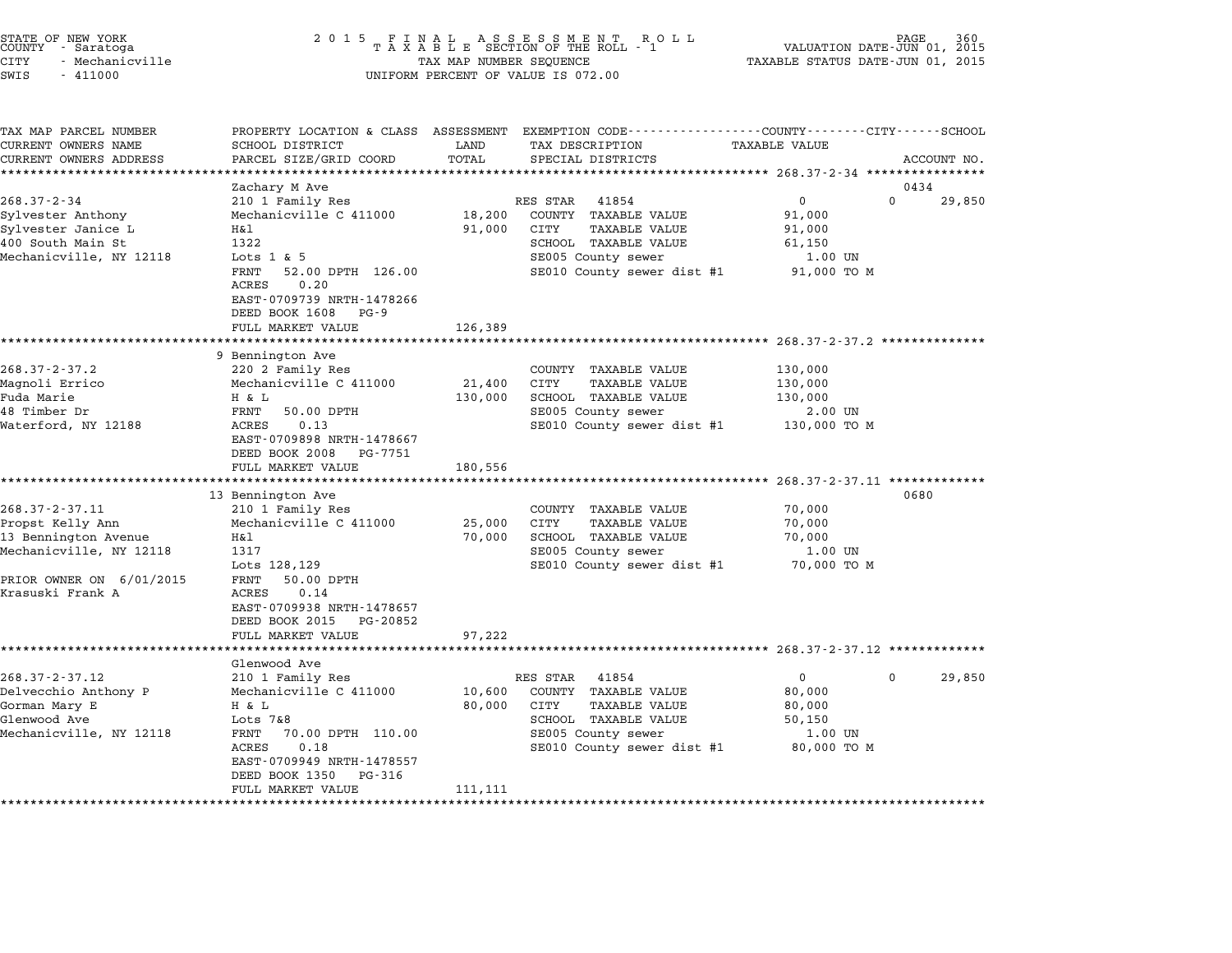| STATE OF NEW YORK<br>COUNTY - Saratoga<br><b>CITY</b><br>- Mechanicville<br>SWIS<br>$-411000$        | 2 0 1 5                                                                                                                                                                                                                                                       | FINAL ASSESSMENT RO<br>TAXABLE SECTION OF THE ROLL - 1<br>R O L L<br>TAX MAP NUMBER SEQUENCE<br>UNIFORM PERCENT OF VALUE IS 072.00                                                                                                           | PAGE<br>VALUATION DATE-JUN 01, 2015<br>TAXABLE STATUS DATE-JUN 01, 2015                                                                                  |
|------------------------------------------------------------------------------------------------------|---------------------------------------------------------------------------------------------------------------------------------------------------------------------------------------------------------------------------------------------------------------|----------------------------------------------------------------------------------------------------------------------------------------------------------------------------------------------------------------------------------------------|----------------------------------------------------------------------------------------------------------------------------------------------------------|
| TAX MAP PARCEL NUMBER<br>CURRENT OWNERS NAME<br>CURRENT OWNERS ADDRESS<br>**********************     | PROPERTY LOCATION & CLASS ASSESSMENT<br>SCHOOL DISTRICT<br>PARCEL SIZE/GRID COORD<br>*************************                                                                                                                                                | LAND<br>TAX DESCRIPTION<br>TOTAL<br>SPECIAL DISTRICTS                                                                                                                                                                                        | EXEMPTION CODE-----------------COUNTY-------CITY------SCHOOL<br><b>TAXABLE VALUE</b><br>ACCOUNT NO.                                                      |
| $268.37 - 2 - 38$<br>Fiorino Michael J<br>14 Glenwood Ave<br>Mechanicville, NY 12118                 | 14 Glenwood Ave<br>270 Mfg housing<br>Mechanicville C 411000<br>Trailer & L<br>FRNT 140.00 DPTH 100.00<br>ACRES<br>0.32<br>EAST-0709839 NRTH-1478406<br>DEED BOOK 1537<br>PG-394                                                                              | RES STAR<br>41854<br>25,000<br>COUNTY TAXABLE VALUE<br>75,000<br>CITY<br><b>TAXABLE VALUE</b><br>SCHOOL TAXABLE VALUE<br>SE005 County sewer<br>SE010 County sewer dist #1                                                                    | 0795<br>$\mathbf 0$<br>0<br>29,850<br>75,000<br>75,000<br>45,150<br>1.00 UN<br>75,000 TO M                                                               |
|                                                                                                      | FULL MARKET VALUE<br>*******************<br>10-12 Zachary M Ave                                                                                                                                                                                               | 104,167<br>* * * * * * * * * *                                                                                                                                                                                                               | ********* 268.37-2-40.1 **************<br>0472                                                                                                           |
| $268.37 - 2 - 40.1$<br>Jessicas Journey LLC<br>70 Kardas Rd<br>Valley Falls, NY 12185                | 220 2 Family Res<br>Mechanicville C 411000<br>lot 15, p/013(b) VI<br>Also Bk 1453 Pg 280<br>Blk 3 Lot 13<br>52.50 DPTH 100.00<br>FRNT<br>ACRES<br>0.12<br>EAST-0709963 NRTH-1478314<br>DEED BOOK 2010<br>PG-9851<br>FULL MARKET VALUE<br>******************** | COUNTY TAXABLE VALUE<br>15,000<br>CITY<br>TAXABLE VALUE<br>110,400<br>SCHOOL TAXABLE VALUE<br>SE005 County sewer<br>SE010 County sewer dist #1<br>153,333<br>**********                                                                      | 110,400<br>110,400<br>110,400<br>1.00 UN<br>110,400 TO M                                                                                                 |
| $268.37 - 2 - 41$<br>Rohloff Brian<br>70 Kardas Rd<br>Valley Falls, NY 12185                         | 6-8 Zachary M Ave<br>220 2 Family Res<br>Mechanicville C 411000<br>also deed 2007/24266<br>map $r - 485$<br>FRNT<br>52.50 DPTH 100.00<br>0.12<br>ACRES<br>EAST-0709910 NRTH-1478310<br>DEED BOOK 2007 PG-27139<br>FULL MARKET VALUE                           | COUNTY TAXABLE VALUE<br>15,000<br>CITY<br><b>TAXABLE VALUE</b><br>SCHOOL TAXABLE VALUE<br>110,400<br>SE010 County sewer dist #1<br>153,333                                                                                                   | 110,400<br>110,400<br>110,400<br>110,400 TO M                                                                                                            |
| $268.37 - 2 - 42$<br>Abbey Raymond W<br>Abbey Dawn M<br>392 South Main St<br>Mechanicville, NY 12118 | ********************<br>392 South Main St<br>210 1 Family Res<br>Mechanicville C 411000<br>H&l<br>Lot $4\,83$<br>FRNT 101.80 DPTH<br>ACRES<br>0.25<br>EAST-0709716 NRTH-1478385<br>DEED BOOK 2009<br>PG-20606<br>FULL MARKET VALUE<br>*******************     | VET COM C 41132<br>30,000 VET COM T 41133<br>102,000 RES STAR<br>41854<br>COUNTY TAXABLE VALUE<br>CITY<br><b>TAXABLE VALUE</b><br>SCHOOL TAXABLE VALUE<br>SE005 County sewer<br>SE010 County sewer dist #1<br>141,667<br>******************* | 0004<br>25,500<br>$\Omega$<br>0<br>$\Omega$<br>15,000<br>$\Omega$<br>$\mathbf 0$<br>29,850<br>0<br>76,500<br>87,000<br>72,150<br>1.00 UN<br>102,000 TO M |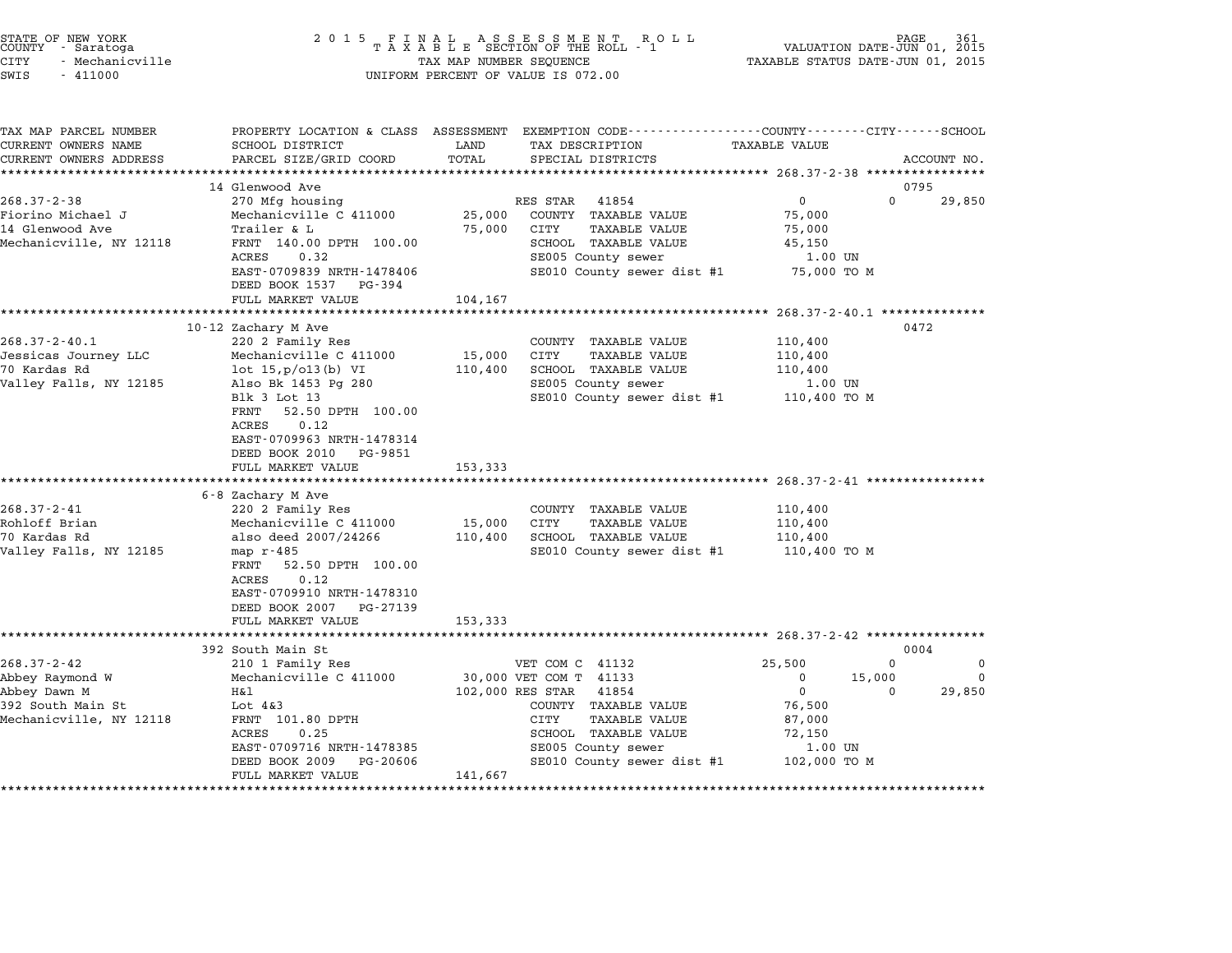| STATE OF NEW YORK<br>COUNTY - Saratoga<br>CITY<br>- Mechanicville<br>SWIS<br>$-411000$ | 2 0 1 5<br>FINAL ASSESSMENT ROTAXABLE SECTION OF THE ROLL - 1<br>TAX MAP NUMBER SEQUENCE<br>UNIFORM PERCENT OF VALUE IS 072.00 | PAGE<br>VALUATION DATE-JUN 01, 2015<br>TAXABLE STATUS DATE-JUN 01, 2015 |                                                                                 |                                             |             |
|----------------------------------------------------------------------------------------|--------------------------------------------------------------------------------------------------------------------------------|-------------------------------------------------------------------------|---------------------------------------------------------------------------------|---------------------------------------------|-------------|
|                                                                                        |                                                                                                                                |                                                                         |                                                                                 |                                             |             |
| TAX MAP PARCEL NUMBER<br>CURRENT OWNERS NAME                                           | PROPERTY LOCATION & CLASS ASSESSMENT<br>SCHOOL DISTRICT                                                                        | LAND                                                                    | EXEMPTION CODE-----------------COUNTY-------CITY------SCHOOL<br>TAX DESCRIPTION | TAXABLE VALUE                               |             |
| CURRENT OWNERS ADDRESS                                                                 | PARCEL SIZE/GRID COORD                                                                                                         | TOTAL                                                                   | SPECIAL DISTRICTS                                                               |                                             | ACCOUNT NO. |
|                                                                                        | ***********************                                                                                                        | ***********                                                             |                                                                                 |                                             |             |
|                                                                                        | South Main St                                                                                                                  |                                                                         |                                                                                 | 0797                                        |             |
| $268.45 - 1 - 1$                                                                       | 210 1 Family Res                                                                                                               |                                                                         | COUNTY TAXABLE VALUE                                                            | 85,000                                      |             |
| Boland Samantha R                                                                      | Mechanicville C 411000                                                                                                         | 18,000                                                                  | CITY<br><b>TAXABLE VALUE</b>                                                    | 85,000                                      |             |
| 410 South Main Street                                                                  | Hq&l                                                                                                                           | 85,000                                                                  | SCHOOL TAXABLE VALUE                                                            | 85,000                                      |             |
| Mechanicville, NY 12118                                                                | 1023                                                                                                                           |                                                                         | SE005 County sewer                                                              | 1.00 UN                                     |             |
|                                                                                        | FRNT 107.00 DPTH<br><b>ACRES</b><br>0.17                                                                                       |                                                                         | SE010 County sewer dist #1                                                      | 85,000 TO M                                 |             |
|                                                                                        | EAST-0709799 NRTH-1478156                                                                                                      |                                                                         |                                                                                 |                                             |             |
|                                                                                        | DEED BOOK 2014<br>PG-24162                                                                                                     |                                                                         |                                                                                 |                                             |             |
|                                                                                        | FULL MARKET VALUE                                                                                                              | 118,056                                                                 |                                                                                 |                                             |             |
|                                                                                        | *****************                                                                                                              | ************                                                            |                                                                                 | ********************* 268.45-1-2 ********** |             |
|                                                                                        | Zachary M Ave                                                                                                                  |                                                                         |                                                                                 | 0798                                        |             |
| $268.45 - 1 - 2$                                                                       | 311 Res vac land                                                                                                               |                                                                         | COUNTY TAXABLE VALUE                                                            | 5,000                                       |             |
| Boland Samantha R                                                                      | Mechanicville C 411000                                                                                                         | 5,000                                                                   | CITY<br><b>TAXABLE VALUE</b>                                                    | 5,000                                       |             |
| 410 South Main Street                                                                  | V1                                                                                                                             | 5,000                                                                   | SCHOOL TAXABLE VALUE                                                            | 5,000                                       |             |
| Mechanicville, NY 12118                                                                | Blk 2 Lot 3                                                                                                                    |                                                                         | SE010 County sewer dist #1                                                      | 5,000 TO M                                  |             |
|                                                                                        | FRNT<br>35.00 DPTH 100.00<br>ACRES<br>0.08                                                                                     |                                                                         |                                                                                 |                                             |             |
|                                                                                        | EAST-0709849 NRTH-1478166                                                                                                      |                                                                         |                                                                                 |                                             |             |
|                                                                                        | DEED BOOK 2014 PG-24162                                                                                                        |                                                                         |                                                                                 |                                             |             |
|                                                                                        | FULL MARKET VALUE                                                                                                              | 6,944                                                                   |                                                                                 |                                             |             |
|                                                                                        |                                                                                                                                |                                                                         |                                                                                 |                                             |             |
|                                                                                        | Zachary M Ave                                                                                                                  |                                                                         |                                                                                 | 0801                                        |             |
| $268.45 - 1 - 3$                                                                       | 311 Res vac land                                                                                                               |                                                                         | COUNTY TAXABLE VALUE                                                            | 5,000                                       |             |
| Boland Samantha R                                                                      | Mechanicville C 411000                                                                                                         | 5,000                                                                   | CITY<br>TAXABLE VALUE                                                           | 5,000                                       |             |
| 410 South Main Street<br>Mechanicville, NY 12118                                       | V1<br>Blk2 Lot 4                                                                                                               | 5,000                                                                   | SCHOOL TAXABLE VALUE<br>SE010 County sewer dist #1                              | 5,000<br>5,000 TO M                         |             |
|                                                                                        | 35.00 DPTH 100.00<br>FRNT                                                                                                      |                                                                         |                                                                                 |                                             |             |
|                                                                                        | ACRES<br>0.08                                                                                                                  |                                                                         |                                                                                 |                                             |             |
|                                                                                        | EAST-0709889 NRTH-1478167                                                                                                      |                                                                         |                                                                                 |                                             |             |
|                                                                                        | DEED BOOK 2014 PG-24162                                                                                                        |                                                                         |                                                                                 |                                             |             |
|                                                                                        | FULL MARKET VALUE                                                                                                              | 6,944                                                                   |                                                                                 |                                             |             |
|                                                                                        |                                                                                                                                | * * * * * * * * * *                                                     | ****************************** 268.45-1-4 *****************                     |                                             |             |
|                                                                                        | Zachary M Ave                                                                                                                  |                                                                         |                                                                                 | 0800                                        |             |
| $268.45 - 1 - 4$<br>Boland Samantha R                                                  | 311 Res vac land<br>Mechanicville C 411000                                                                                     | 5,000                                                                   | COUNTY TAXABLE VALUE<br>CITY<br><b>TAXABLE VALUE</b>                            | 5,000                                       |             |
| 410 South Main Street                                                                  | V1                                                                                                                             | 5,000                                                                   | <b>SCHOOL TAXABLE VALUE</b>                                                     | 5,000<br>5,000                              |             |
| Mechanicville, NY 12118                                                                | Blk 2 Lot 7                                                                                                                    |                                                                         | SE010 County sewer dist #1                                                      | 5,000 TO M                                  |             |
|                                                                                        | FRNT<br>35.00 DPTH 100.00                                                                                                      |                                                                         |                                                                                 |                                             |             |
|                                                                                        | ACRES<br>0.08                                                                                                                  |                                                                         |                                                                                 |                                             |             |
|                                                                                        | EAST-0709919 NRTH-1478177                                                                                                      |                                                                         |                                                                                 |                                             |             |
|                                                                                        | DEED BOOK 2014<br>PG-24162                                                                                                     |                                                                         |                                                                                 |                                             |             |
|                                                                                        | FULL MARKET VALUE                                                                                                              | 6,944                                                                   |                                                                                 |                                             |             |
|                                                                                        |                                                                                                                                |                                                                         |                                                                                 |                                             |             |

STATE OF NEW YORK <sup>2</sup> <sup>0</sup> <sup>1</sup> 5 F I N A L A S S E S S M E N T R O L L PAGE <sup>362</sup> COUNTY - Saratoga <sup>T</sup> <sup>A</sup> <sup>X</sup> <sup>A</sup> <sup>B</sup> <sup>L</sup> <sup>E</sup> SECTION OF THE ROLL - <sup>1</sup> VALUATION DATE-JUN 01, <sup>2015</sup>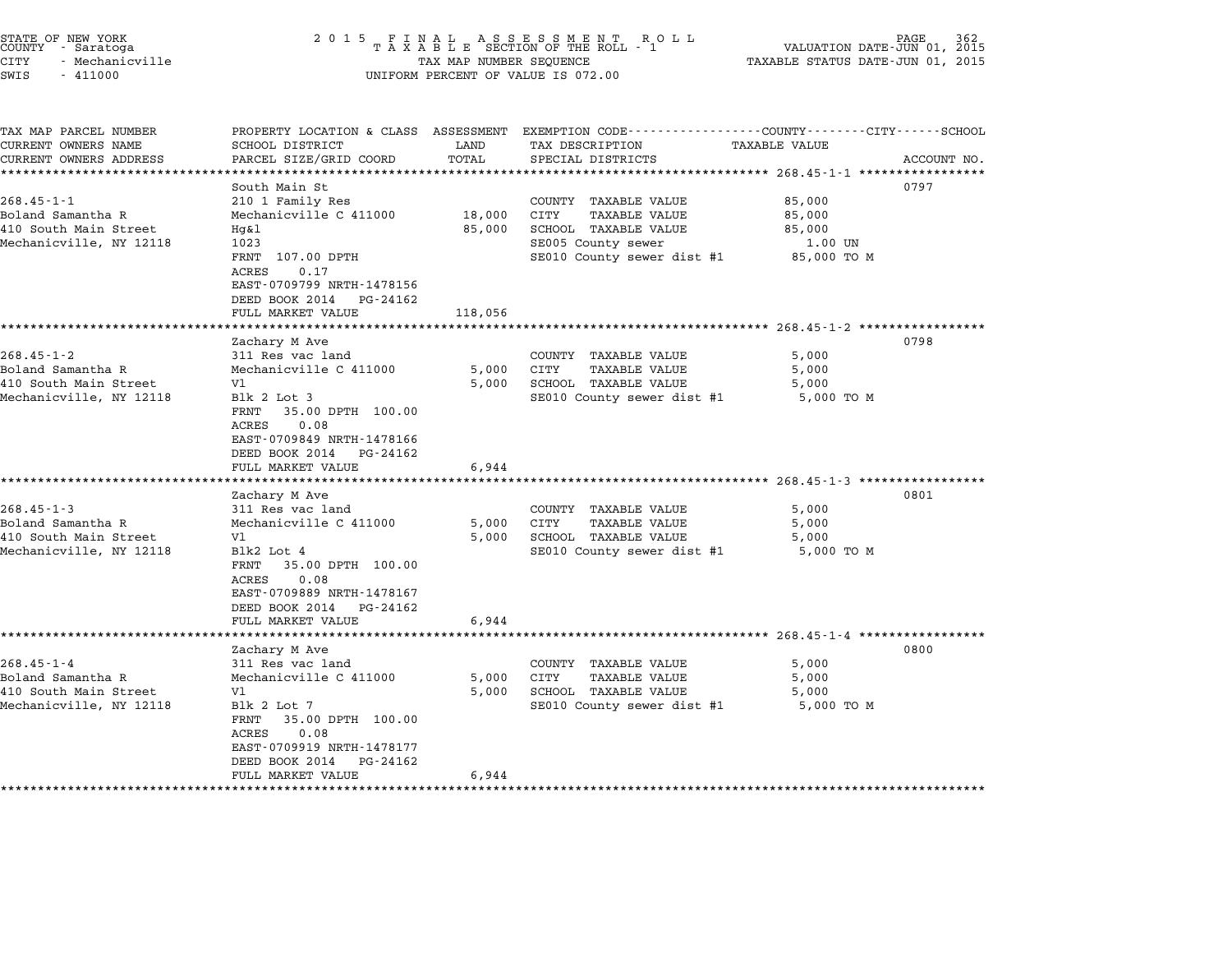| STATE OF NEW YORK<br>COUNTY - Saratoga<br><b>CITY</b><br>- Mechanicville<br>SWIS<br>$-411000$      | 2 0 1 5                                                                                                                                                                                                                                                                   | TAX MAP NUMBER SEQUENCE     | FINAL ASSESSMENT ROLL<br>TAXABLE SECTION OF THE ROLL - 1<br>UNIFORM PERCENT OF VALUE IS 072.00                                   | VALUATION DATE-JUN 01, 2015<br>TAXABLE STATUS DATE-JUN 01, 2015                                                                 |  |
|----------------------------------------------------------------------------------------------------|---------------------------------------------------------------------------------------------------------------------------------------------------------------------------------------------------------------------------------------------------------------------------|-----------------------------|----------------------------------------------------------------------------------------------------------------------------------|---------------------------------------------------------------------------------------------------------------------------------|--|
| TAX MAP PARCEL NUMBER<br>CURRENT OWNERS NAME<br>CURRENT OWNERS ADDRESS                             | SCHOOL DISTRICT<br>PARCEL SIZE/GRID COORD                                                                                                                                                                                                                                 | LAND<br>TOTAL               | TAX DESCRIPTION<br>SPECIAL DISTRICTS                                                                                             | PROPERTY LOCATION & CLASS ASSESSMENT EXEMPTION CODE---------------COUNTY-------CITY------SCHOOL<br>TAXABLE VALUE<br>ACCOUNT NO. |  |
| $268.45 - 1 - 5$<br>Roli Properties LLC<br>70 Kardas Rd<br>Valley Falls, NY 12185                  | Zachary M Ave<br>210 1 Family Res<br>Mechanicville C 411000<br>35.00 DPTH 100.00<br>FRNT<br>ACRES<br>0.08<br>EAST-0709959 NRTH-1478177<br>DEED BOOK 2010<br>PG-2717                                                                                                       | 12,000<br>80,000            | COUNTY TAXABLE VALUE<br>CITY<br><b>TAXABLE VALUE</b><br>SCHOOL TAXABLE VALUE<br>SE005 County sewer<br>SE010 County sewer dist #1 | ********************************* 268.45-1-5 ******************<br>1520<br>80,000<br>80,000<br>80,000<br>1.00 UN<br>80,000 TO M |  |
|                                                                                                    | FULL MARKET VALUE<br>Rohloff Ave                                                                                                                                                                                                                                          | 111,111                     |                                                                                                                                  | ********************* 268.45-1-8 *************<br>0616                                                                          |  |
| $268.45 - 1 - 8$<br>Cascades Tissue Group<br>New York Inc<br>PO Box 630<br>Mechanicville, NY 12118 | 311 Res vac land<br>Mechanicville C 411000<br>V1<br>Blk 1 Lot 2&3 P/o 4<br>90.00 DPTH<br>FRNT<br>0.18<br>ACRES<br>EAST-0710080 NRTH-1477957<br>DEED BOOK 1617<br>PG-247<br>FULL MARKET VALUE<br>*****************                                                         | 500<br>500<br>694<br>****** | COUNTY TAXABLE VALUE<br>CITY<br>TAXABLE VALUE<br>SCHOOL TAXABLE VALUE<br>SE010 County sewer dist #1                              | 500<br>500<br>500<br>500 TO M                                                                                                   |  |
| $268.45 - 1 - 10$<br>Boland Samantha R<br>410 South Main Street<br>Mechanicville, NY 12118         | South Main St<br>311 Res vac land<br>Mechanicville C 411000<br>V1<br>Blk 2 Lot 6<br>FRNT<br>65.95 DPTH<br>0.14<br>ACRES<br>EAST-0709889 NRTH-1478097<br>DEED BOOK 2014<br>PG-24162<br>FULL MARKET VALUE                                                                   | 10,000<br>10,000<br>13,889  | COUNTY TAXABLE VALUE<br><b>CITY</b><br>TAXABLE VALUE<br>SCHOOL TAXABLE VALUE<br>SE010 County sewer dist #1                       | ******************** 268.45-1-10 ****************<br>0799<br>10,000<br>10,000<br>10,000<br>10,000 TO M                          |  |
| $268.45 - 1 - 11$<br>Zachary Properties LLC<br>70 Kardas Rd<br>Valley Falls, NY 12185              | 3 Zachary M Ave<br>210 1 Family Res<br>Mechanicville C 411000<br>per filed map M201030<br>w/portion of $268.45 - 1 - 7$<br>Lot 1 2010/11198<br>42.00 DPTH 100.00<br>FRNT<br>0.10<br>ACRES<br>EAST-0709993 NRTH-1478176<br>DEED BOOK 2010<br>PG-23087<br>FULL MARKET VALUE | 12,000<br>80,000<br>111,111 | COUNTY TAXABLE VALUE<br>TAXABLE VALUE<br>CITY<br>SCHOOL TAXABLE VALUE<br>SE010 County sewer dist #1                              | ************************************ 268.45-1-11 *****************<br>1629<br>80,000<br>80,000<br>80,000<br>80,000 TO M         |  |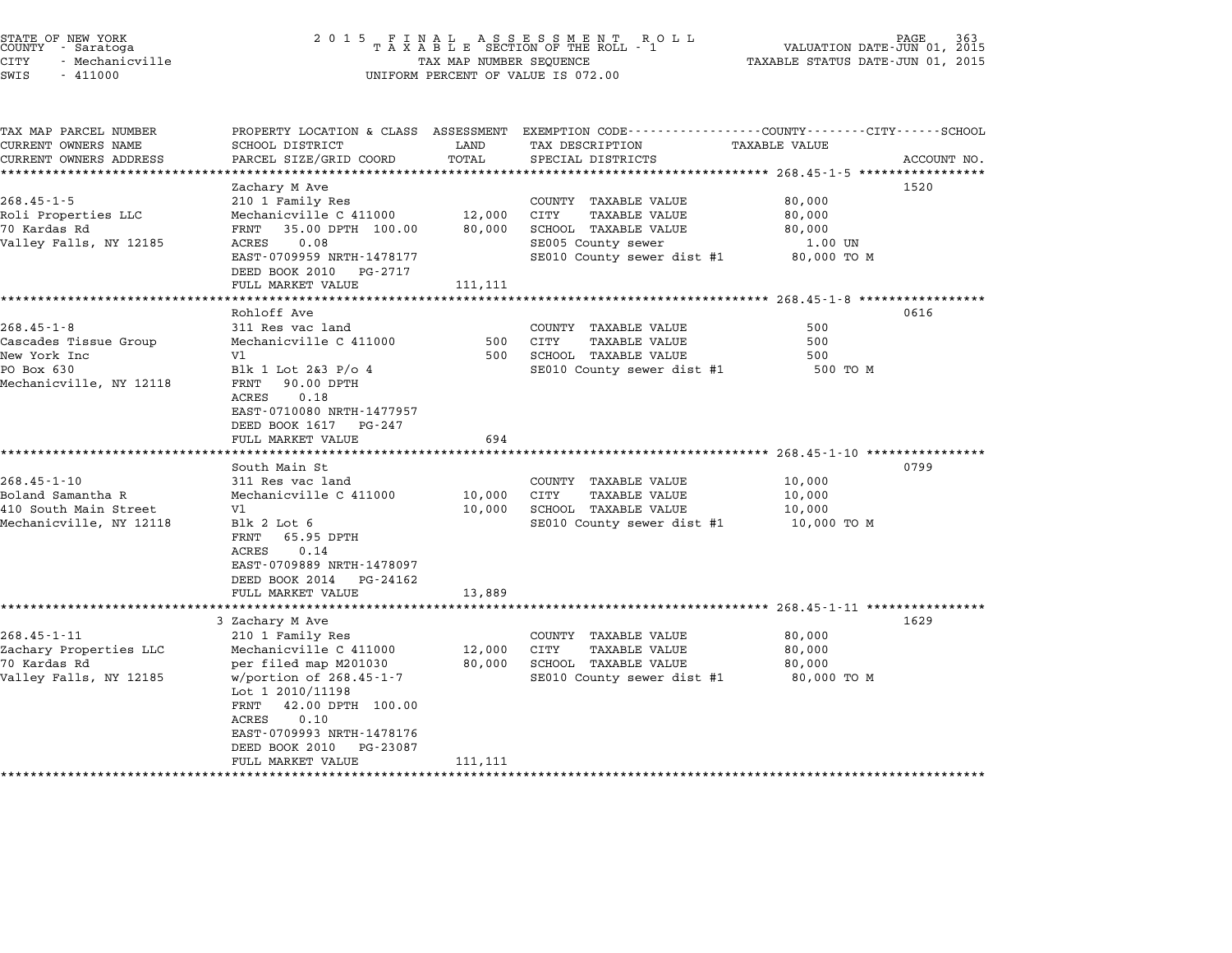| STATE OF NEW YORK<br>COUNTY<br>- Saratoga<br><b>CITY</b><br>- Mechanicville<br>SWIS<br>$-411000$ | 2 0 1 5<br>FINAL ASSESSMENT ROTAXABLE SECTION OF THE ROLL - 1<br>TAX MAP NUMBER SEQUENCE<br>UNIFORM PERCENT OF VALUE IS 072.00                                                                                                                               | PAGE<br>VALUATION DATE-JUN 01, 2015<br>TAXABLE STATUS DATE-JUN 01, 2015 |                                                                                                                        |                                                                                                                             |  |
|--------------------------------------------------------------------------------------------------|--------------------------------------------------------------------------------------------------------------------------------------------------------------------------------------------------------------------------------------------------------------|-------------------------------------------------------------------------|------------------------------------------------------------------------------------------------------------------------|-----------------------------------------------------------------------------------------------------------------------------|--|
| TAX MAP PARCEL NUMBER<br>CURRENT OWNERS NAME<br>CURRENT OWNERS ADDRESS                           | PROPERTY LOCATION & CLASS ASSESSMENT<br>SCHOOL DISTRICT<br>PARCEL SIZE/GRID COORD                                                                                                                                                                            | LAND<br>TOTAL                                                           | TAX DESCRIPTION<br>SPECIAL DISTRICTS                                                                                   | EXEMPTION CODE-----------------COUNTY-------CITY------SCHOOL<br>TAXABLE VALUE<br>ACCOUNT NO.<br>********** 268.45-1-12 **** |  |
| $268.45 - 1 - 12$<br>Zachary Properties LLC<br>70 Kardas Rd<br>Valley Falls, NY 12185            | 5 Zachary M Ave<br>210 1 Family Res<br>Mechanicville C 411000<br>Per filed map M201030<br>Lot <sub>2</sub><br>FRNT<br>42.00 DPTH 100.00<br><b>ACRES</b><br>0.10<br>EAST-0710034 NRTH-1478181<br>DEED BOOK 2010<br>PG-23088<br>FULL MARKET VALUE              | 12,000<br>80,000<br>111,111                                             | COUNTY TAXABLE VALUE<br>CITY<br>TAXABLE VALUE<br>SCHOOL TAXABLE VALUE<br>SE010 County sewer dist #1                    | 80,000<br>80,000<br>80,000<br>80,000 TO M                                                                                   |  |
| $268.45 - 1 - 13$<br>Zachary Properties LLC<br>70 Kardas Rd<br>Valley Falls, NY 12185            | *******************<br>7 Zachary M Ln<br>210 1 Family Res<br>Mechanicville C 411000<br>per filed map M201030<br>Lot 3<br>FRNT<br>42.00 DPTH 100.00<br>0.10<br>ACRES<br>EAST-0710076 NRTH-1478185<br>DEED BOOK 2010<br>PG-23089<br>FULL MARKET VALUE          | ************<br>12,000<br>80,000<br>111,111                             | COUNTY<br>TAXABLE VALUE<br>CITY<br>TAXABLE VALUE<br>SCHOOL TAXABLE VALUE<br>SE010 County sewer dist #1<br>************ | 80,000<br>80,000<br>80,000<br>80,000 TO M<br>$268.45 - 1 - 14$ **********                                                   |  |
| $268.45 - 1 - 14$<br>Zachary Properties LLC<br>70 Kardas Rd<br>Valley Falls, NY 12185            | 9 Zachary M Ave<br>210 1 Family Res<br>Mechanicville C 411000<br>Lot 4<br>per filed map M201030<br>42.00 DPTH 100.00<br>FRNT<br>ACRES<br>0.10<br>EAST-0710118 NRTH-1478190<br>DEED BOOK 2010<br>PG-23090<br>FULL MARKET VALUE                                | 12,000<br>80,000<br>111,111                                             | COUNTY TAXABLE VALUE<br>CITY<br>TAXABLE VALUE<br>SCHOOL TAXABLE VALUE<br>SE010 County sewer dist #1                    | 80,000<br>80,000<br>80,000<br>80,000 TO M                                                                                   |  |
| $268.45 - 1 - 15$<br>Zachary Properties LLC<br>70 Kardas Rd<br>Valley Falls, NY 12185            | **************************<br>11 Zachary M Ave<br>210 1 Family Res<br>Mechanicville C 411000<br>Lot 5<br>per filed map M201030<br>42.00 DPTH 100.00<br>FRNT<br>ACRES<br>0.10<br>EAST-0710160 NRTH-1478195<br>DEED BOOK 2010<br>PG-23091<br>FULL MARKET VALUE | 12,000<br>80,000<br>111,111                                             | COUNTY<br>TAXABLE VALUE<br>CITY<br>TAXABLE VALUE<br>SCHOOL TAXABLE VALUE<br>SE010 County sewer dist #1                 | ******************************* 268.45-1-15 ******************<br>80,000<br>80,000<br>80,000<br>80,000 TO M                 |  |

STATE OF NEW YORK <sup>2</sup> <sup>0</sup> <sup>1</sup> 5 F I N A L A S S E S S M E N T R O L L PAGE <sup>364</sup> COUNTY - Saratoga <sup>T</sup> <sup>A</sup> <sup>X</sup> <sup>A</sup> <sup>B</sup> <sup>L</sup> <sup>E</sup> SECTION OF THE ROLL - <sup>1</sup> VALUATION DATE-JUN 01, <sup>2015</sup>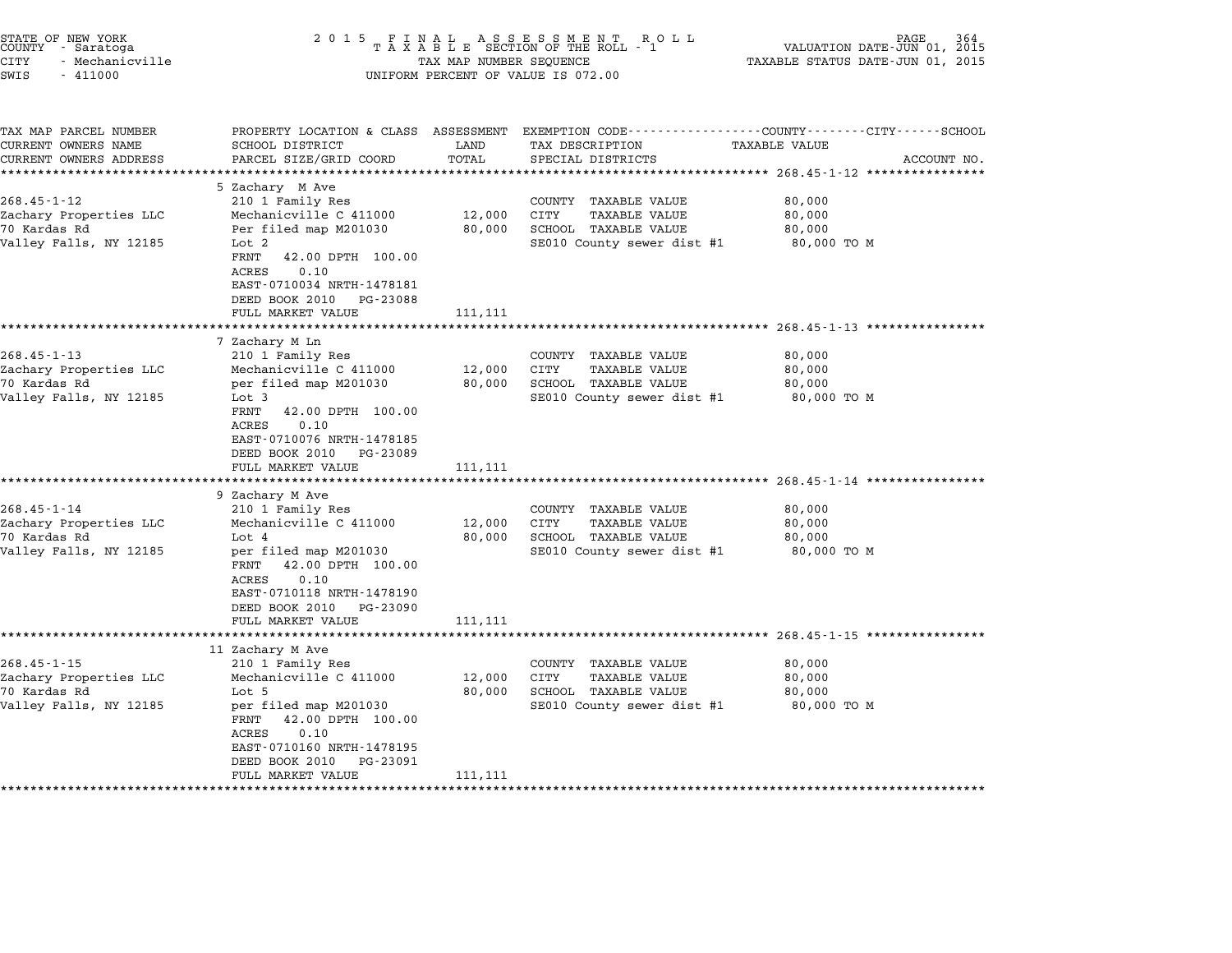|          | STATE OF NEW YORK<br>COUNTY - Saratoga |  |
|----------|----------------------------------------|--|
| CITY     | - Mechanicville                        |  |
| $\alpha$ | 111000                                 |  |

## STATE OF NEW YORK <sup>2</sup> <sup>0</sup> <sup>1</sup> 5 F I N A L A S S E S S M E N T R O L L PAGE <sup>365</sup> COUNTY - Saratoga <sup>T</sup> <sup>A</sup> <sup>X</sup> <sup>A</sup> <sup>B</sup> <sup>L</sup> <sup>E</sup> SECTION OF THE ROLL - <sup>1</sup> VALUATION DATE-JUN 01, <sup>2015</sup> STATE OF NEW YORK (NEW SOLUME 2 0 1 5 F I N A L A S S E S S M E N T A R O L L AND TORE TAS SOLUT PAGE 365<br>COUNTY - Saratoga (2015 - TAXABLE SECTION OF THE ROLL - 1 (2015)<br>CITY - Mechanicville (2015 - TAXABLE STATUS DATE-JU SWIS - <sup>411000</sup> UNIFORM PERCENT OF VALUE IS 072.00

| TAX MAP PARCEL NUMBER                         | PROPERTY LOCATION & CLASS ASSESSMENT                | LAND          | EXEMPTION CODE----------------COUNTY-------CITY------SCHOOL |                      |             |
|-----------------------------------------------|-----------------------------------------------------|---------------|-------------------------------------------------------------|----------------------|-------------|
| CURRENT OWNERS NAME<br>CURRENT OWNERS ADDRESS | SCHOOL DISTRICT                                     | TOTAL         | TAX DESCRIPTION                                             | <b>TAXABLE VALUE</b> |             |
| *********************                         | PARCEL SIZE/GRID COORD<br>************************* |               | SPECIAL DISTRICTS                                           |                      | ACCOUNT NO. |
|                                               | Rohloff Ave                                         |               |                                                             |                      |             |
| $268.45 - 1 - 16$                             | 311 Res vac land                                    |               | COUNTY TAXABLE VALUE                                        | 5,000                |             |
| Rohloff Brian                                 | Mechanicville C 411000                              | 5,000         | CITY<br><b>TAXABLE VALUE</b>                                | 5,000                |             |
| 70 Kardas Rd                                  | Lot $13$                                            | 5,000         | SCHOOL TAXABLE VALUE                                        | 5,000                |             |
| Valley Falls, NY 12185                        | per filed map M201030                               |               | SE010 County sewer dist #1                                  | 5,000 TO M           |             |
|                                               | 42.00 DPTH 100.00<br>FRNT                           |               |                                                             |                      |             |
|                                               | ACRES<br>0.10                                       |               |                                                             |                      |             |
|                                               | EAST-0710170 NRTH-1478095                           |               |                                                             |                      |             |
|                                               | DEED BOOK 2010<br>PG-11198                          |               |                                                             |                      |             |
|                                               | FULL MARKET VALUE                                   | 6,944         |                                                             |                      |             |
|                                               |                                                     |               |                                                             |                      |             |
|                                               | Rohloff Ave                                         |               |                                                             |                      |             |
| $268.45 - 1 - 17$                             | 311 Res vac land                                    |               | COUNTY TAXABLE VALUE                                        | 5,000                |             |
| Rohloff Brian                                 | Mechanicville C 411000                              | 5,000         | CITY<br>TAXABLE VALUE                                       | 5,000                |             |
| 70 Kardas Rd                                  | Lot 12                                              | 5,000         | SCHOOL TAXABLE VALUE                                        | 5,000                |             |
| Valley Falls, NY 12185                        | per filed map M201030                               |               | SE010 County sewer dist #1                                  | 5,000 TO M           |             |
|                                               | 42.00 DPTH 100.00<br>FRNT                           |               |                                                             |                      |             |
|                                               | 0.10<br>ACRES                                       |               |                                                             |                      |             |
|                                               | EAST-0710128 NRTH-1478091                           |               |                                                             |                      |             |
|                                               | DEED BOOK 2010 PG-11198                             |               |                                                             |                      |             |
|                                               | FULL MARKET VALUE                                   | 6,944         |                                                             |                      |             |
|                                               | *********************                               | ************* | ***************************** 268.45-1-18 *************     |                      |             |
|                                               | 8 Rohloff Ave                                       |               |                                                             |                      |             |
| $268.45 - 1 - 18$                             | 210 1 Family Res                                    |               | COUNTY TAXABLE VALUE                                        | 80,000               |             |
| Rohloff Brian                                 | Mechanicville C 411000                              | 12,000        | CITY<br><b>TAXABLE VALUE</b>                                | 80,000               |             |
| 70 Kardas Rd                                  | Lot $11$                                            | 80,000        | SCHOOL TAXABLE VALUE                                        | 80,000               |             |
| Valley Falls, NY 12185                        | per filed map M201030                               |               | SE010 County sewer dist #1                                  | 80,000 TO M          |             |
|                                               | FRNT 41.00 DPTH 100.00                              |               |                                                             |                      |             |
|                                               | 0.09<br>ACRES                                       |               |                                                             |                      |             |
|                                               | EAST-0710087 NRTH-1478086                           |               |                                                             |                      |             |
|                                               | DEED BOOK 2010<br>PG-11198                          |               |                                                             |                      |             |
|                                               | FULL MARKET VALUE                                   | 111,111       |                                                             |                      |             |
|                                               |                                                     |               |                                                             |                      |             |
|                                               | 6 Rohloff Ave                                       |               |                                                             |                      |             |
| $268.45 - 1 - 19$                             | 210 1 Family Res                                    |               | COUNTY TAXABLE VALUE                                        | 80,000               |             |
| Rohloff Brian                                 | Mechanicville C 411000                              | 12,000        | CITY<br>TAXABLE VALUE                                       | 80,000               |             |
| 70 Kardas Rd                                  | Lot 9                                               | 80,000        | SCHOOL TAXABLE VALUE                                        | 80,000               |             |
| Valley Falls, NY 12185                        | per filed map M201030                               |               | SE010 County sewer dist #1                                  | 80,000 TO M          |             |
|                                               | 40.00 DPTH 100.00<br>FRNT                           |               |                                                             |                      |             |
|                                               | 0.09<br>ACRES                                       |               |                                                             |                      |             |
|                                               | EAST-0710047 NRTH-1478082                           |               |                                                             |                      |             |
|                                               | DEED BOOK 2010<br>PG-11198                          |               |                                                             |                      |             |
|                                               | FULL MARKET VALUE                                   | 111,111       |                                                             |                      |             |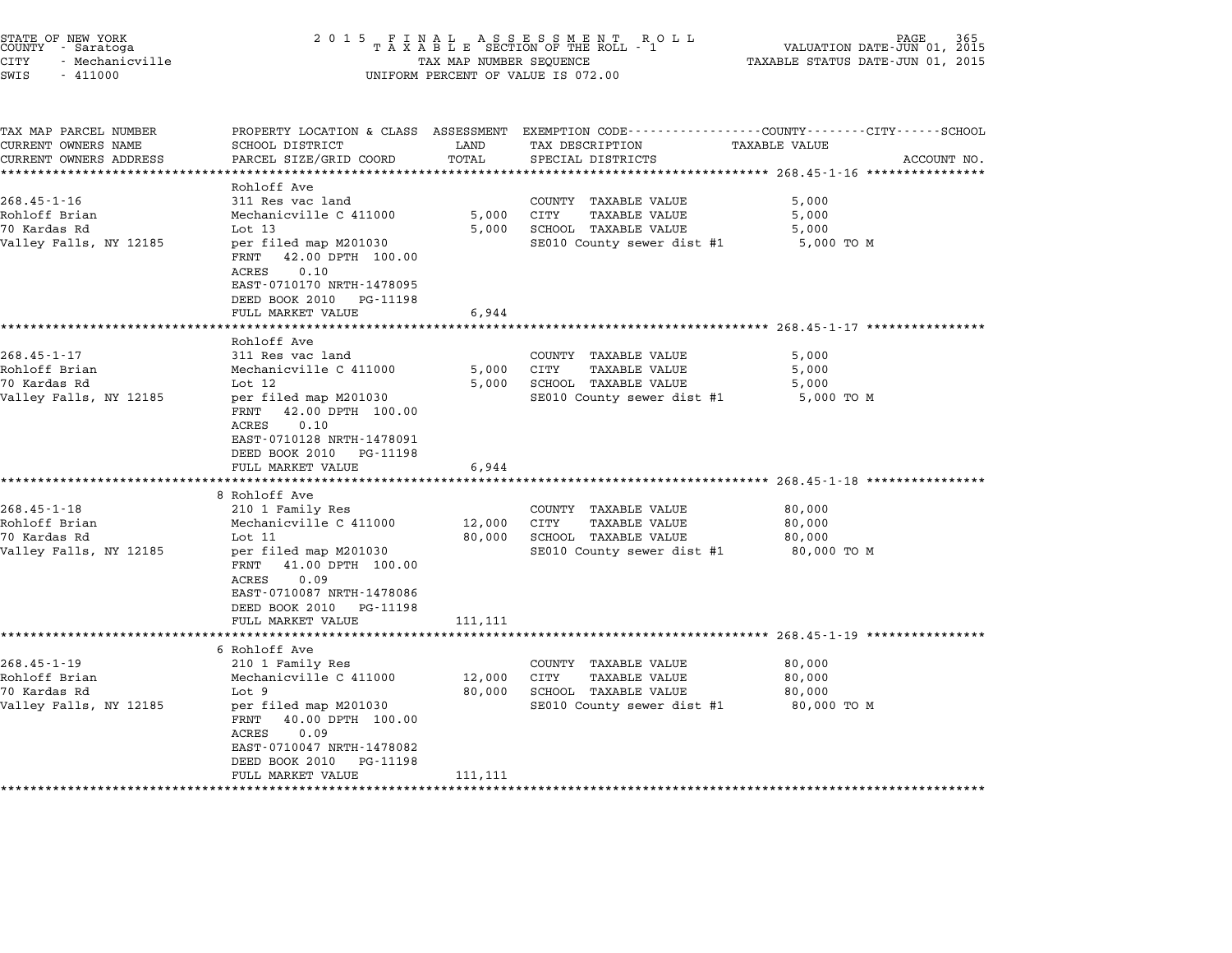|               | STATE OF NEW YORK<br>COUNTY - Saratoga |  |
|---------------|----------------------------------------|--|
| CITY          | - Mechanicville                        |  |
| $\sim$ $\sim$ | 111000                                 |  |

## STATE OF NEW YORK <sup>2</sup> <sup>0</sup> <sup>1</sup> 5 F I N A L A S S E S S M E N T R O L L PAGE <sup>366</sup> COUNTY - Saratoga <sup>T</sup> <sup>A</sup> <sup>X</sup> <sup>A</sup> <sup>B</sup> <sup>L</sup> <sup>E</sup> SECTION OF THE ROLL - <sup>1</sup> VALUATION DATE-JUN 01, <sup>2015</sup> STATE OF NEW YORK (RACE SECUENCE A SECUENCE STATE OF NEW YORK 166<br>COUNTY - Saratoga (DI) 01, 2015 TAXABLE SECTION OF THE ROLL - 1 (NALUATION DATE-JUN 01, 2015<br>CITY - Mechanicville (1, 2015 TAXABLE STATUS DATE-JUN 01, 2015 SWIS - <sup>411000</sup> UNIFORM PERCENT OF VALUE IS 072.00

| TAX MAP PARCEL NUMBER  | PROPERTY LOCATION & CLASS ASSESSMENT               |                |                                       | EXEMPTION CODE-----------------COUNTY-------CITY------SCHOOL |
|------------------------|----------------------------------------------------|----------------|---------------------------------------|--------------------------------------------------------------|
| CURRENT OWNERS NAME    | SCHOOL DISTRICT                                    | LAND           | TAX DESCRIPTION                       | TAXABLE VALUE                                                |
| CURRENT OWNERS ADDRESS | PARCEL SIZE/GRID COORD                             | TOTAL          | SPECIAL DISTRICTS                     | ACCOUNT NO.                                                  |
|                        |                                                    |                |                                       |                                                              |
| $268.45 - 1 - 20$      | Rohloff Ave<br>311 Res vac land                    |                | COUNTY TAXABLE VALUE                  | 5,000                                                        |
| Rohloff Brian          | Mechanicville C 411000                             |                | CITY                                  | 5,000                                                        |
| 70 Kardas Rd           | $1$ ot 8                                           | 5,000<br>5,000 | TAXABLE VALUE<br>SCHOOL TAXABLE VALUE | 5,000                                                        |
| Valley Falls, NY 12185 |                                                    |                | SE010 County sewer dist #1            | 5,000 TO M                                                   |
|                        | per filed map M201030<br>40.00 DPTH 100.00<br>FRNT |                |                                       |                                                              |
|                        | 0.09<br>ACRES                                      |                |                                       |                                                              |
|                        | EAST-0710007 NRTH-1478077                          |                |                                       |                                                              |
|                        | DEED BOOK 2010 PG-11198                            |                |                                       |                                                              |
|                        | FULL MARKET VALUE                                  | 6,944          |                                       |                                                              |
|                        |                                                    |                |                                       |                                                              |
|                        | Rohloff Ave                                        |                |                                       |                                                              |
| $268.45 - 1 - 21$      | 311 Res vac land                                   |                | COUNTY TAXABLE VALUE                  | 5,000                                                        |
| Rohloff Brian          | Mechanicville C 411000                             | 5,000          | CITY<br>TAXABLE VALUE                 | 5,000                                                        |
| 70 Kardas Rd           | Lot 7                                              | 5,000          | SCHOOL TAXABLE VALUE                  | 5,000                                                        |
| Valley Falls, NY 12185 | per filed map M201030                              |                | SE010 County sewer dist #1            | 5,000 TO M                                                   |
|                        | 40.00 DPTH 100.00<br>FRNT                          |                |                                       |                                                              |
|                        | 0.09<br>ACRES                                      |                |                                       |                                                              |
|                        | EAST-0709967 NRTH-1478073                          |                |                                       |                                                              |
|                        | DEED BOOK 2010 PG-11198                            |                |                                       |                                                              |
|                        | FULL MARKET VALUE                                  | 6,944          |                                       |                                                              |
|                        |                                                    |                |                                       |                                                              |
|                        | Rohloff Ave                                        |                |                                       |                                                              |
| $268.45 - 1 - 22$      | 311 Res vac land                                   |                | COUNTY TAXABLE VALUE                  | 5,000                                                        |
| Rohloff Brian          | Mechanicville C 411000                             | 5,000          | CITY<br><b>TAXABLE VALUE</b>          | 5,000                                                        |
| 70 Kardas Rd           | Lot 6                                              | 5,000          | SCHOOL TAXABLE VALUE                  | 5,000                                                        |
| Valley Falls, NY 12185 | per filed map M201030                              |                | SE010 County sewer dist #1            | 5,000 TO M                                                   |
|                        | 55.00 DPTH<br>FRNT                                 |                |                                       |                                                              |
|                        | 0.09<br>ACRES                                      |                |                                       |                                                              |
|                        | EAST-0709911 NRTH-1478043                          |                |                                       |                                                              |
|                        | DEED BOOK 2010<br>PG-11198                         |                |                                       |                                                              |
|                        | FULL MARKET VALUE                                  | 6,944          |                                       |                                                              |

\*\*\*\*\*\*\*\*\*\*\*\*\*\*\*\*\*\*\*\*\*\*\*\*\*\*\*\*\*\*\*\*\*\*\*\*\*\*\*\*\*\*\*\*\*\*\*\*\*\*\*\*\*\*\*\*\*\*\*\*\*\*\*\*\*\*\*\*\*\*\*\*\*\*\*\*\*\*\*\*\*\*\*\*\*\*\*\*\*\*\*\*\*\*\*\*\*\*\*\*\*\*\*\*\*\*\*\*\*\*\*\*\*\*\*\*\*\*\*\*\*\*\*\*\*\*\*\*\*\*\*\*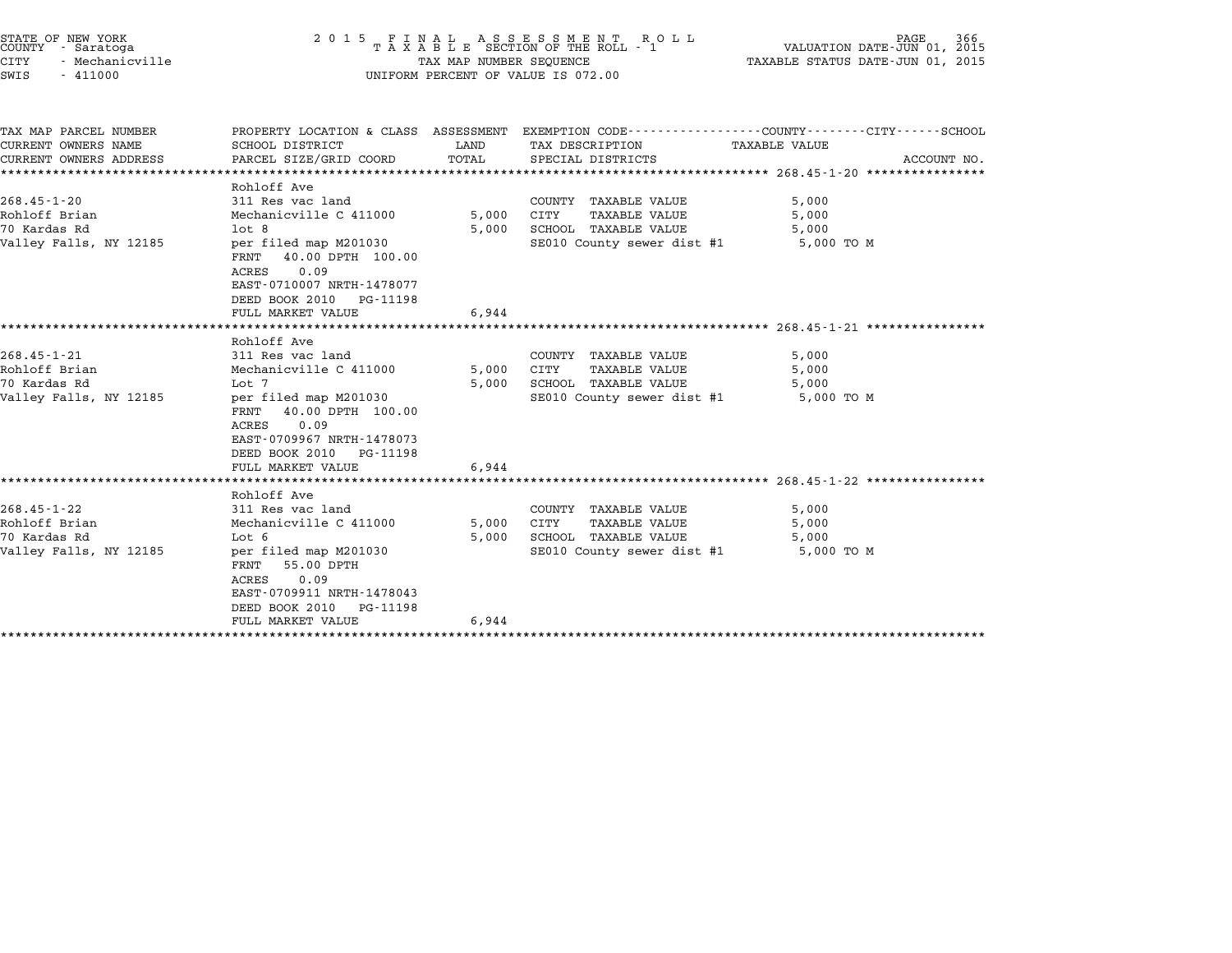| STATE OF NEW YORK<br>COUNTY - Saratoga | 2015 FINAL ASSESSMENT ROLL<br>TAXABLE SECTION OF THE ROLL - 1 | 367<br>PAGE<br>VALUATION DATE-JUN 01, 2015 |
|----------------------------------------|---------------------------------------------------------------|--------------------------------------------|
| CITY<br>– Mechanicville                |                                                               | TAXABLE STATUS DATE-JUN 01, 2015           |
| SWIS<br>- 411000                       | UNIFORM PERCENT OF VALUE IS 072.00                            | RPS150/V04/L015                            |
|                                        |                                                               | CURRENT DATE $8/10/2015$                   |

# \*\*\* S P E C I A L D I S T R I C T S U M M A R Y \*\*\*

|      |                      |                  |                   | $P_{1}$ $P_{2}$ $P_{3}$ $P_{4}$ $P_{5}$ $P_{6}$ $P_{7}$ $P_{8}$ $P_{9}$ $P_{10}$ $P_{11}$ $P_{12}$ $P_{13}$ $P_{14}$ $P_{15}$ $P_{16}$ $P_{17}$ | .                   | $\mathbf{u}$ and $\mathbf{u}$ and $\mathbf{u}$ |                  |
|------|----------------------|------------------|-------------------|-------------------------------------------------------------------------------------------------------------------------------------------------|---------------------|------------------------------------------------|------------------|
| CODE | DISTRICT NAME        | TOTAL<br>PARCELS | EXTENSION<br>TYPE | EXTENSION<br>VALUE                                                                                                                              | AD VALOREM<br>VALUE | EXEMPT<br>AMOUNT                               | TAXABLE<br>VALUE |
|      | OS001 Omitted school |                  | 2 MOVTAX          | 1713.81                                                                                                                                         |                     |                                                | 1,713.81         |
|      | OT015 Omitted tax 20 |                  | 6 MOVTAX          | 3255.95                                                                                                                                         |                     |                                                | 3,255.95         |
|      | SE005 County sewer   |                  | 1,301 UNITS       | 2761.00                                                                                                                                         |                     |                                                | 2,761.00         |
|      | SE010 County sewer d |                  | 1,489 TOTAL M     |                                                                                                                                                 | 142109,635          |                                                | 142109,635       |

### \*\*\* S C H O O L D I S T R I C T S U M M A R Y \*\*\*

|        |                   |                  | . <u>.</u>       | $\mathbf{D}$ $\mathbf{L}$ $\mathbf{D}$ $\mathbf{L}$ $\mathbf{R}$ $\mathbf{L}$ $\mathbf{L}$ $\mathbf{L}$ | $\mathbf{u}$ under $\mathbf{u}$ we |                  |                |                 |
|--------|-------------------|------------------|------------------|---------------------------------------------------------------------------------------------------------|------------------------------------|------------------|----------------|-----------------|
| CODE   | DISTRICT NAME     | TOTAL<br>PARCELS | ASSESSED<br>LAND | ASSESSED<br>TOTAL                                                                                       | EXEMPT<br>AMOUNT                   | TOTAL<br>TAXABLE | STAR<br>AMOUNT | STAR<br>TAXABLE |
| 411000 | Mechanicville Csd | 1,499            | 30025,668        | 142374,635                                                                                              | 427,900                            | 141946,735       | 29216,675      | 112730,060      |
|        | SUB - TOTAL       | 1,499            | 30025,668        | 142374,635                                                                                              | 427,900                            | 141946,735       | 29216,675      | 112730,060      |
|        | тотаь             | 1,499            | 30025,668        | 142374,635                                                                                              | 427,900                            | 141946,735       | 29216,675      | 112730,060      |

#### \*\*\* S Y S T E M C O D E S S U M M A R Y \*\*\*

#### NO SYSTEM EXEMPTIONS AT THIS LEVEL

|       |             | <br>EA EN FILION<br>ם אבת התוסיט |               |          |               |  |
|-------|-------------|----------------------------------|---------------|----------|---------------|--|
| CODE  | DESCRIPTION | TOTAL<br>PARCELS                 | <b>COUNTY</b> | CITY     | <b>SCHOOL</b> |  |
| 25300 | NON-PROFIT  | ᅩ                                | 6,000         | 6,000    | 6,000         |  |
| 41101 | VETERANS    | 3                                | 9,850         | 9,850    |               |  |
| 41121 | VET WAR CT  | $\mathbf{r}$                     | 99,750        | 59,250   |               |  |
| 41122 | VET WAR C   | 62                               | 830,811       |          |               |  |
| 41123 | VET WAR T   | 62                               |               | 553,950  |               |  |
| 41131 | VET COM CT  | 9                                | 226,963       | 135,000  |               |  |
| 41132 | VET COM C   | 76                               | 1722,855      |          |               |  |
| 41133 | VET COM T   | 76                               |               | 1132,625 |               |  |
| 41141 | VET DIS CT  | 5                                | 96,000        | 96,000   |               |  |
| 41142 | VET DIS C   | 18                               | 380,750       |          |               |  |
| 41143 | VET DIS T   | 17                               |               | 219,750  |               |  |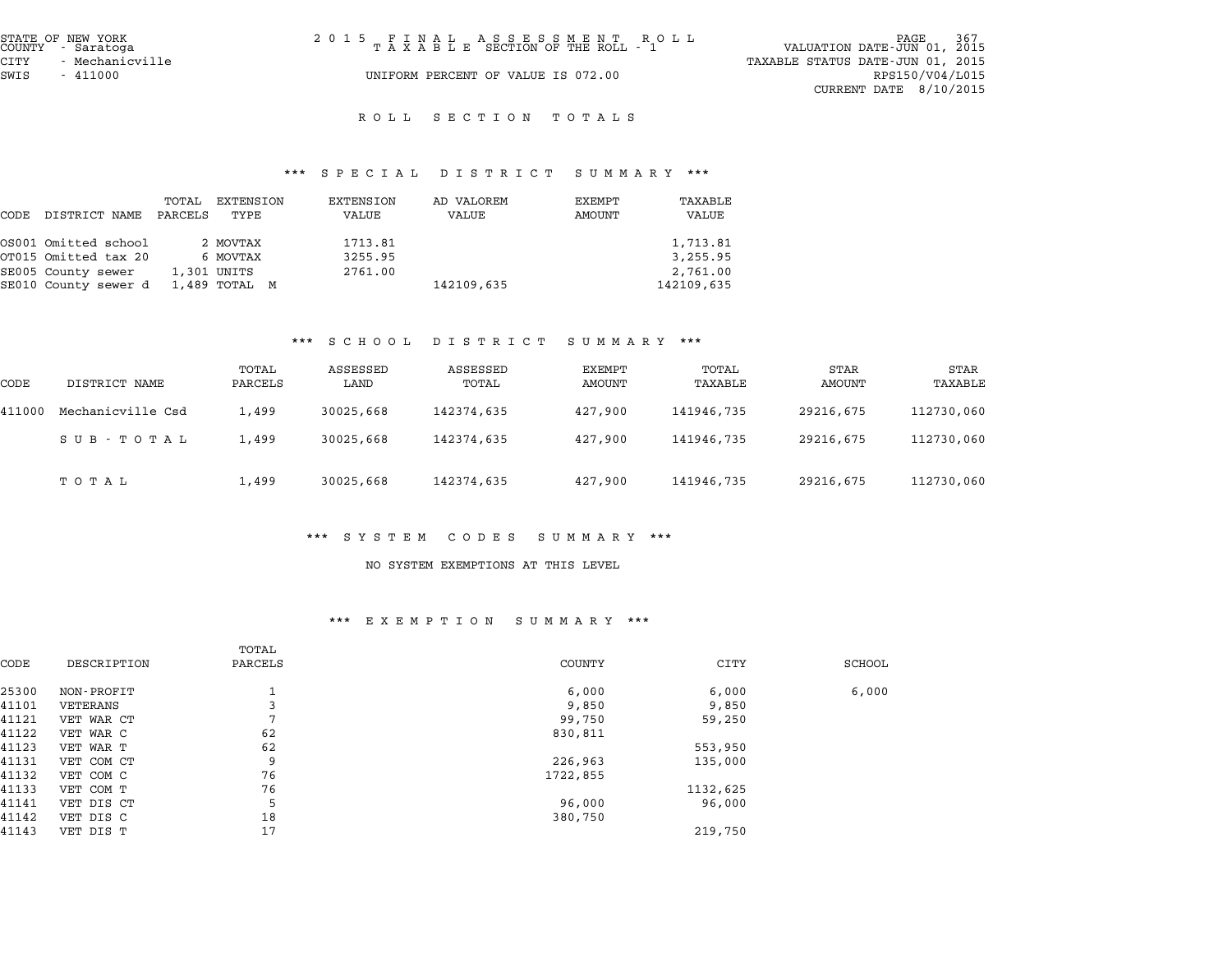| STATE OF NEW YORK<br>COUNTY - Saratoga | 2015 FINAL ASSESSMENT ROLL<br>TAXABLE SECTION OF THE ROLL - 1 | PAGE 368<br>VALUATION DATE-JUN 01, 2015 |
|----------------------------------------|---------------------------------------------------------------|-----------------------------------------|
| CITY<br>- Mechanicville                |                                                               | TAXABLE STATUS DATE-JUN 01, 2015        |
| SWIS<br>- 411000                       | UNIFORM PERCENT OF VALUE IS 072.00                            | RPS150/V04/L015                         |
|                                        |                                                               | CURRENT DATE $8/10/2015$                |

### \*\*\* E X E M P T I O N S U M M A R Y \*\*\*

|       |                | TOTAL        |          |          |           |
|-------|----------------|--------------|----------|----------|-----------|
| CODE  | DESCRIPTION    | PARCELS      | COUNTY   | CITY     | SCHOOL    |
| 41162 | $CW$ 15 $VET/$ |              | 9,000    |          |           |
| 41163 | $CW$ 15 $VET/$ |              |          |          |           |
| 41300 | PARAPLEGIC     |              | 46,500   | 46,500   | 46,500    |
| 41802 | AGED C         | 24           | 693,961  |          |           |
| 41804 | AGED S         | $\mathbf{r}$ |          |          | 152,900   |
| 41805 | AGED C&S       | 5            | 211,625  |          | 222,500   |
| 41834 | SR STAR        | 212          |          |          | 13372,295 |
| 41854 | RES STAR       | 531          |          |          | 15844,380 |
|       | TOTAL          | 1,118        | 4334,065 | 2258,925 | 29644,575 |

|                    |             |                  |                  | $\cdots$<br>G T H M D | פ ע ג ג ט ג<br>.         |                 |                   |                 |
|--------------------|-------------|------------------|------------------|-----------------------|--------------------------|-----------------|-------------------|-----------------|
| ROLL<br><b>SEC</b> | DESCRIPTION | TOTAL<br>PARCELS | ASSESSED<br>LAND | ASSESSED<br>TOTAL     | TAXABLE<br><b>COUNTY</b> | TAXABLE<br>CITY | TAXABLE<br>SCHOOL | STAR<br>TAXABLE |
|                    | TAXABLE     | 1,499            | 30025,668        | 142374,635            | 138040,570               | 140115,710      | 141946,735        | 112730,060      |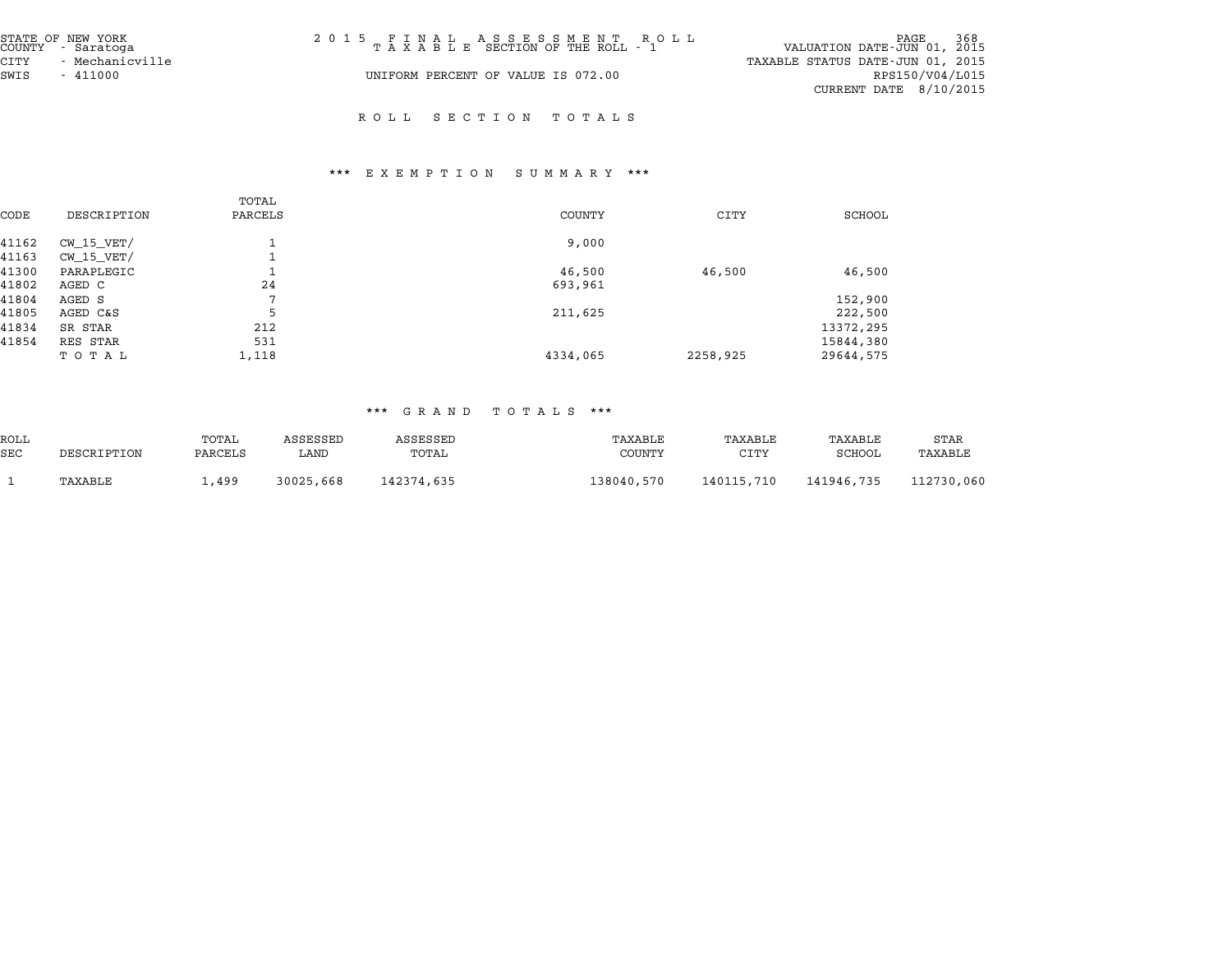| STATE OF NEW YORK<br>COUNTY - Saratoga<br>CITY<br>- Mechanicville<br>SWIS<br>$-411000$ |                                                                                   | TAX MAP NUMBER SEQUENCE | 2015 FINAL ASSESSMENT ROLL SPECIAL FRANCHISE SECTION OF THE ROLL - 5<br>UNIFORM PERCENT OF VALUE IS 072.00 | 369<br>PAGE<br>VALUATION DATE-JUN 01, 2015<br>TAXABLE STATUS DATE-JUN 01, 2015                     |  |
|----------------------------------------------------------------------------------------|-----------------------------------------------------------------------------------|-------------------------|------------------------------------------------------------------------------------------------------------|----------------------------------------------------------------------------------------------------|--|
| TAX MAP PARCEL NUMBER<br>CURRENT OWNERS NAME<br>CURRENT OWNERS ADDRESS                 | PROPERTY LOCATION & CLASS ASSESSMENT<br>SCHOOL DISTRICT<br>PARCEL SIZE/GRID COORD | LAND<br>TOTAL           | TAX DESCRIPTION<br>SPECIAL DISTRICTS                                                                       | EXEMPTION CODE----------------COUNTY-------CITY------SCHOOL<br><b>TAXABLE VALUE</b><br>ACCOUNT NO. |  |
|                                                                                        | ***************                                                                   |                         |                                                                                                            |                                                                                                    |  |
|                                                                                        |                                                                                   |                         |                                                                                                            | 1581                                                                                               |  |
| $500. - 1 - 200$                                                                       | 861 Elec & gas                                                                    |                         | COUNTY TAXABLE VALUE                                                                                       | 3033,930                                                                                           |  |
| NewYork State Elec & Gas                                                               | Mechanicville C 411000                                                            | $\mathbf 0$             | CITY<br><b>TAXABLE VALUE</b>                                                                               | 3033,930                                                                                           |  |
| Local Taxes                                                                            | Special Franchise                                                                 | 3033,930                | SCHOOL TAXABLE VALUE                                                                                       | 3033,930                                                                                           |  |
| 70 Farm View Dr<br>New Gloucester, ME 04260                                            | FULL MARKET VALUE                                                                 | 4213,792                | SE010 County sewer dist #1                                                                                 | 3033,930 TO M                                                                                      |  |
| ********************                                                                   |                                                                                   |                         |                                                                                                            | ******** 500.-1-201 *****************                                                              |  |
|                                                                                        |                                                                                   |                         |                                                                                                            | 1583                                                                                               |  |
| $500.-1-201$                                                                           | 866 Telephone                                                                     |                         | COUNTY TAXABLE VALUE                                                                                       | 259,793                                                                                            |  |
| Verizon New York Inc                                                                   | Mechanicville C 411000                                                            | $\mathbf 0$             | CITY<br><b>TAXABLE VALUE</b>                                                                               | 259,793                                                                                            |  |
| $C/O$ Duff & Phelps                                                                    | Special Franchise                                                                 |                         | 259,793 SCHOOL TAXABLE VALUE                                                                               | 259,793                                                                                            |  |
| PO Box 2749                                                                            | FULL MARKET VALUE                                                                 | 360,824                 | SE010 County sewer dist #1                                                                                 | 259,793 TO M                                                                                       |  |
| Addison, TX 75001                                                                      |                                                                                   |                         |                                                                                                            |                                                                                                    |  |
|                                                                                        |                                                                                   |                         |                                                                                                            |                                                                                                    |  |
| $500. - 1 - 202$                                                                       | 869 Television                                                                    |                         | COUNTY TAXABLE VALUE                                                                                       | 43,436                                                                                             |  |
| Time Warner Of Troy                                                                    | Mechanicville C 411000                                                            |                         | 0 CITY<br>TAXABLE VALUE                                                                                    | 43,436                                                                                             |  |
| PO Box 7467                                                                            | Special Franchise                                                                 | 43,436                  | SCHOOL TAXABLE VALUE                                                                                       | 43,436                                                                                             |  |
| Charlotte, NC 28241-7467<br>********************                                       | FULL MARKET VALUE                                                                 | 60,328                  | SE010 County sewer dist #1                                                                                 | 43,436 TO M                                                                                        |  |
|                                                                                        |                                                                                   |                         |                                                                                                            |                                                                                                    |  |
| $500. - 1 - 204$                                                                       | 866 Telephone                                                                     |                         | COUNTY TAXABLE VALUE                                                                                       | 148                                                                                                |  |
| At&t Communications Inc                                                                | Mechanicville C 411000                                                            | $\overline{0}$          | CITY<br><b>TAXABLE VALUE</b>                                                                               | 148                                                                                                |  |
| PO Box 7207                                                                            | Special Franchise                                                                 | 148                     | <b>SCHOOL TAXABLE VALUE</b>                                                                                | 148                                                                                                |  |
| Bedminster, NJ 07921-7207                                                              | FULL MARKET VALUE                                                                 | 206                     | SE010 County sewer dist #1                                                                                 | 148 TO M                                                                                           |  |
|                                                                                        |                                                                                   |                         |                                                                                                            | ********************** 500.-1-205 ******************                                               |  |
| $500. - 1 - 205$                                                                       | Telephone Lines<br>866 Telephone                                                  |                         |                                                                                                            | 163,718                                                                                            |  |
| MCI Communications Services                                                            | Mechanicville C 411000                                                            | $\Omega$                | COUNTY TAXABLE VALUE<br>CITY<br>TAXABLE VALUE                                                              | 163,718                                                                                            |  |
| $C/O$ Duff & Phelps                                                                    |                                                                                   | 163,718                 | SCHOOL TAXABLE VALUE                                                                                       | 163,718                                                                                            |  |
| PO Box 2749                                                                            | FULL MARKET VALUE                                                                 | 227,386                 | SE010 County sewer dist #1                                                                                 | 163,718 TO M                                                                                       |  |
| Addison, TX 75001                                                                      |                                                                                   |                         |                                                                                                            |                                                                                                    |  |
|                                                                                        |                                                                                   |                         |                                                                                                            |                                                                                                    |  |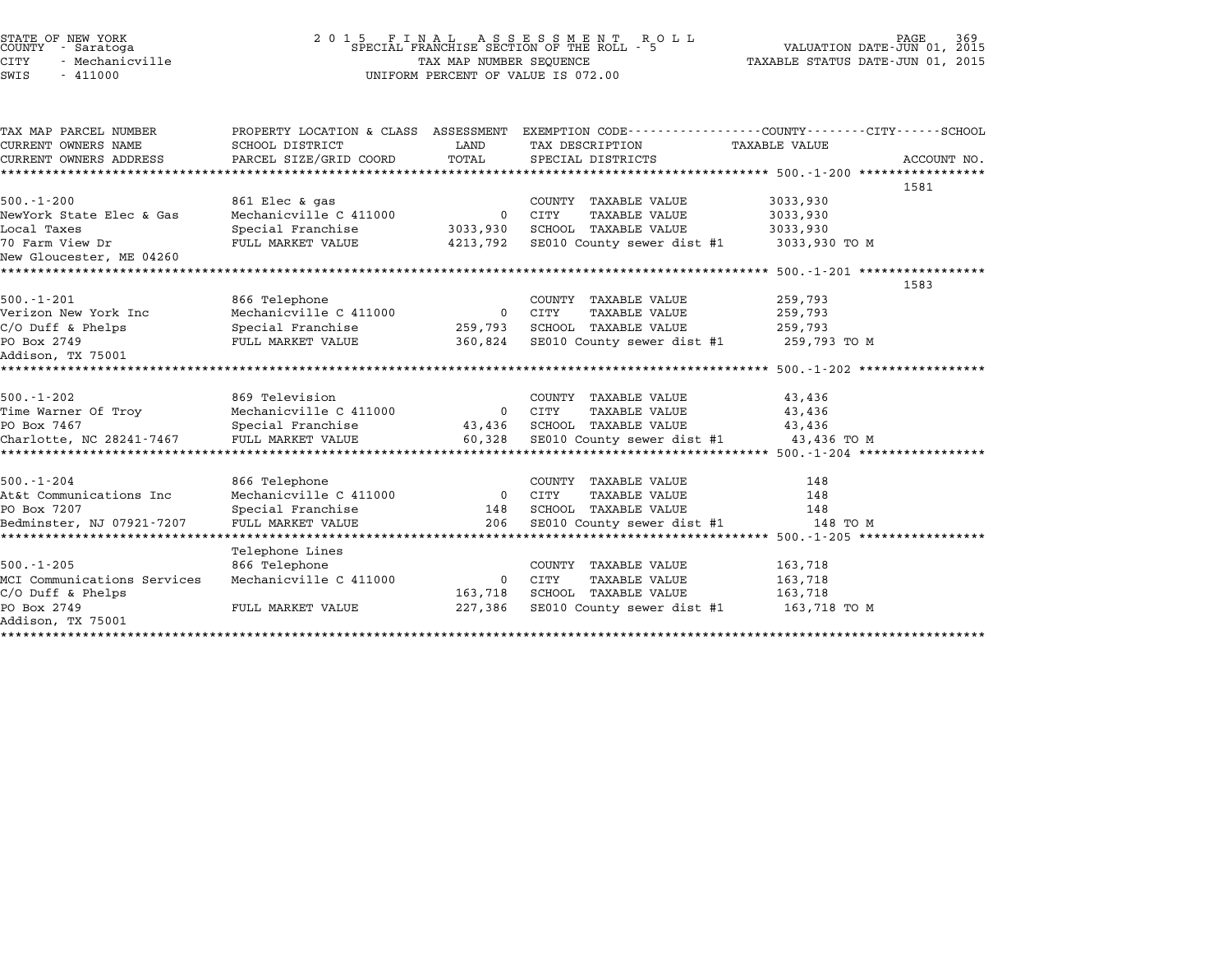| STATE OF NEW YORK<br>COUNTY - Saratoga | 2015 FINAL ASSESSMENT ROLL<br>SPECIAL FRANCHISE SECTION OF THE ROLL - 5 | 370<br>PAGE<br>VALUATION DATE-JUN 01, 2015 |
|----------------------------------------|-------------------------------------------------------------------------|--------------------------------------------|
| CITY<br>- Mechanicville                |                                                                         | TAXABLE STATUS DATE-JUN 01, 2015           |
| SWIS<br>- 411000                       | UNIFORM PERCENT OF VALUE IS 072.00                                      | RPS150/V04/L015                            |
|                                        |                                                                         | CURRENT DATE $8/10/2015$                   |

# \*\*\* S P E C I A L D I S T R I C T S U M M A R Y \*\*\*

|      |                      |                  |                   |                    |                     |                  | .                |
|------|----------------------|------------------|-------------------|--------------------|---------------------|------------------|------------------|
| CODE | DISTRICT NAME        | TOTAL<br>PARCELS | EXTENSION<br>TYPE | EXTENSION<br>VALUE | AD VALOREM<br>VALUE | EXEMPT<br>AMOUNT | TAXABLE<br>VALUE |
|      | SE010 County sewer d |                  | 5 ТОТАL М         |                    | 3501,025            |                  | 3501,025         |

#### \*\*\* S C H O O L D I S T R I C T S U M M A R Y \*\*\*

|        |                   |                  |                  | SCHOOD DISIRICI   | נת מישימים       |                  |                       |                 |
|--------|-------------------|------------------|------------------|-------------------|------------------|------------------|-----------------------|-----------------|
| CODE   | DISTRICT NAME     | TOTAL<br>PARCELS | ASSESSED<br>LAND | ASSESSED<br>TOTAL | EXEMPT<br>AMOUNT | TOTAL<br>TAXABLE | <b>STAR</b><br>AMOUNT | STAR<br>TAXABLE |
| 411000 | Mechanicville Csd | 5                |                  | 3501,025          |                  | 3501,025         |                       | 3501,025        |
|        | SUB - TOTAL       | 5                |                  | 3501,025          |                  | 3501,025         |                       | 3501,025        |
|        | ТОТАЬ             | 5                |                  | 3501,025          |                  | 3501,025         |                       | 3501,025        |

#### \*\*\* S Y S T E M C O D E S S U M M A R Y \*\*\*

#### NO SYSTEM EXEMPTIONS AT THIS LEVEL

#### \*\*\* E X E M P T I O N S U M M A R Y \*\*\*

#### NO EXEMPTIONS AT THIS LEVEL

|                    |                   |                  |                  | כם באנטניים של היי | .                 |                 |                   |                 |
|--------------------|-------------------|------------------|------------------|--------------------|-------------------|-----------------|-------------------|-----------------|
| ROLL<br><b>SEC</b> | DESCRIPTION       | TOTAL<br>PARCELS | ASSESSED<br>LAND | ASSESSED<br>TOTAL  | TAXABLE<br>COUNTY | TAXABLE<br>CITY | TAXABLE<br>SCHOOL | STAR<br>TAXABLE |
|                    | SPECIAL FRANCHISE |                  |                  | 3501,025           | 3501,025          | 3501,025        | 3501,025          | 3501,025        |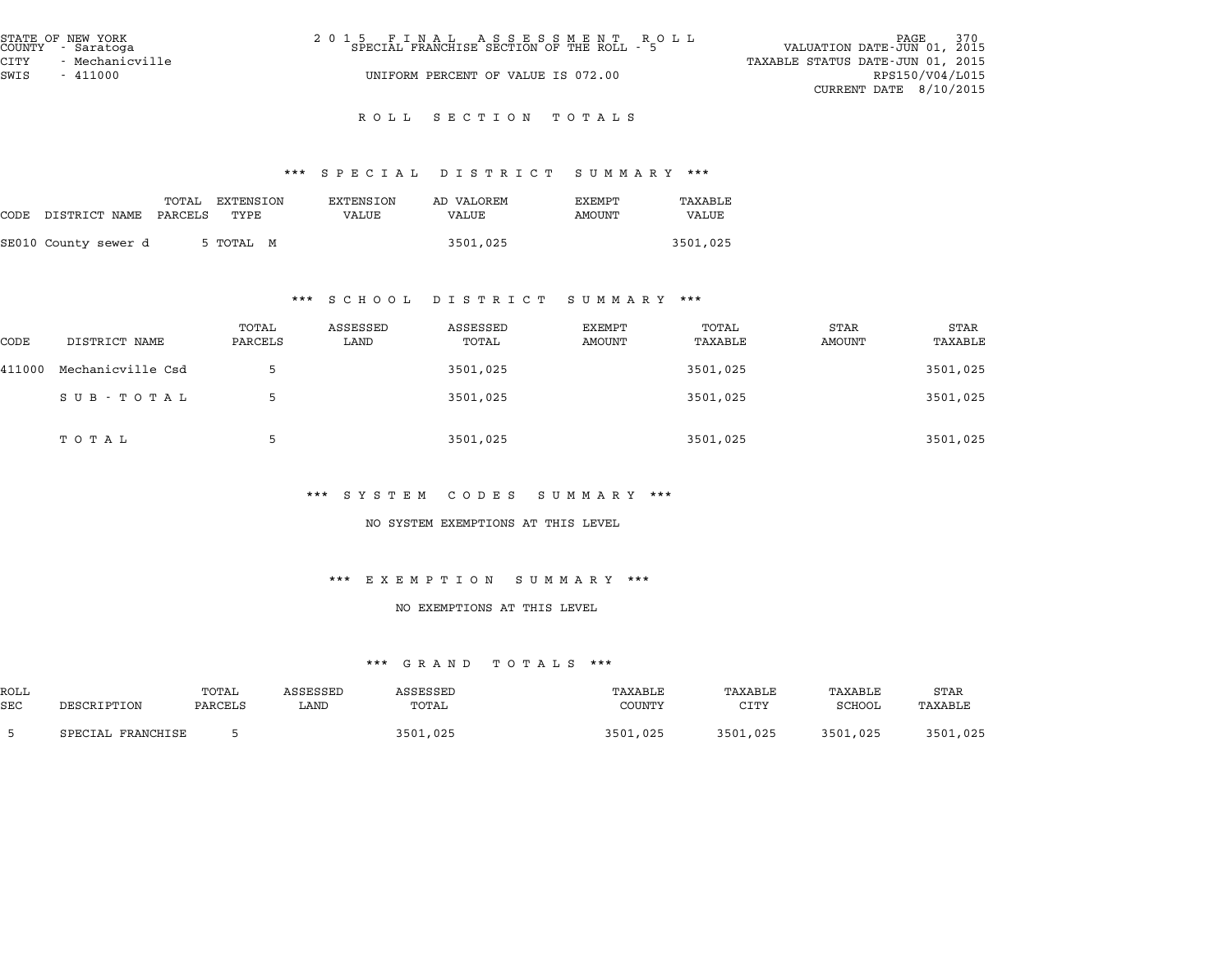| STATE OF NEW YORK<br>COUNTY - Saratoga<br>CITY<br>- Mechanicville<br>SWIS<br>$-411000$                                                                                                           | 2 0 1 5<br>FINAL ASSESSMENT ROUTILITY & R.R. SECTION OF THE ROLL - 6<br>PAGE<br>R O L L<br>VALUATION DATE-JUN 01, 2015<br>TAX MAP NUMBER SEQUENCE<br>TAXABLE STATUS DATE-JUN 01, 2015<br>UNIFORM PERCENT OF VALUE IS 072.00    |                                  |                                                                                                                                  |                                                          |             |  |  |
|--------------------------------------------------------------------------------------------------------------------------------------------------------------------------------------------------|--------------------------------------------------------------------------------------------------------------------------------------------------------------------------------------------------------------------------------|----------------------------------|----------------------------------------------------------------------------------------------------------------------------------|----------------------------------------------------------|-------------|--|--|
| TAX MAP PARCEL NUMBER<br>CURRENT OWNERS NAME<br>CURRENT OWNERS ADDRESS                                                                                                                           | PROPERTY LOCATION & CLASS ASSESSMENT<br>SCHOOL DISTRICT<br>PARCEL SIZE/GRID COORD                                                                                                                                              | LAND<br>TOTAL                    | EXEMPTION CODE-----------------COUNTY-------CITY------SCHOOL<br>TAX DESCRIPTION<br>SPECIAL DISTRICTS                             | TAXABLE VALUE                                            | ACCOUNT NO. |  |  |
| ***********************<br>$262.53 - 1 - 7$<br>New York State Electric & Gas Mechanicville C 411000<br>C/O Utility Shared Services<br>Local Taxes<br>70 Farm View Dr<br>New Gloucester, ME 04260 | *************************<br>North Central Ave<br>871 Elec-Gas Facil<br>Loc 001103<br>Service Center<br>ACRES<br>0.44<br>EAST-0709336 NRTH-1484915<br>DEED BOOK 1215<br>PG-248                                                 | ************<br>40,000<br>70,000 | COUNTY TAXABLE VALUE<br>CITY<br><b>TAXABLE VALUE</b><br>SCHOOL TAXABLE VALUE<br>SE010 County sewer dist #1                       | 70,000<br>70,000<br>70,000<br>70,000 TO M                | 0394        |  |  |
|                                                                                                                                                                                                  | FULL MARKET VALUE<br>******************<br>North Central Ave                                                                                                                                                                   | 97,222                           |                                                                                                                                  | *********************** 262.53-1-8 ******************    | 1582        |  |  |
| $262.53 - 1 - 8$<br>New York State Electric & Gas<br>C/O Utility Shared Services<br>Local Taxes<br>70 Farm View Dr<br>New Gloucester, ME 04260                                                   | 872 Elec-Substation<br>Mechanicville C 411000<br>Loc 001104<br>Mechanicville Sub<br>FRNT 368.00 DPTH<br>ACRES<br>1.42<br>EAST-0709566 NRTH-1484836<br>DEED BOOK 0227<br>PG-0568<br>FULL MARKET VALUE                           | 146,200<br>160,000<br>222,222    | COUNTY TAXABLE VALUE<br>CITY<br>TAXABLE VALUE<br>SCHOOL TAXABLE VALUE<br>SE005 County sewer<br>SE010 County sewer dist #1        | 160,000<br>160,000<br>160,000<br>2.00 UN<br>160,000 TO M |             |  |  |
|                                                                                                                                                                                                  | ****************************<br>James St                                                                                                                                                                                       |                                  |                                                                                                                                  |                                                          | 0219        |  |  |
| $262.53 - 1 - 67$<br>New York State Electric Gas<br>70 Farm View Dr<br>New Gloucester, ME 04260                                                                                                  | 311 Res vac land<br>Mechanicville C 411000<br>Bldg & L , $464$<br>also deeds 1376/759,1366/<br>1366/740<br>40.10 DPTH<br>FRNT<br>0.18<br>ACRES<br>EAST-0709275 NRTH-1484829<br>DEED BOOK 2008<br>PG-29783<br>FULL MARKET VALUE | 35,000<br>35,000<br>48,611       | COUNTY TAXABLE VALUE<br>CITY<br><b>TAXABLE VALUE</b><br>SCHOOL TAXABLE VALUE<br>SE010 County sewer dist #1                       | 35,000<br>35,000<br>35,000<br>35,000 TO M                |             |  |  |
|                                                                                                                                                                                                  | **************************************<br>North Central Ave                                                                                                                                                                    |                                  |                                                                                                                                  |                                                          | 1584        |  |  |
| $262.61 - 2 - 23$<br>Verizon New York Inc<br>$C/O$ Duff & Phelps<br>PO Box 2749<br>Addison, TX 75001                                                                                             | 831 Tele Comm<br>Mechanicville C 411000<br>Loc 052303<br>Central Office<br>FRNT<br>70.00 DPTH<br>0.22<br>ACRES<br>EAST-0709847 NRTH-1484206                                                                                    | 51,300<br>174,600                | COUNTY TAXABLE VALUE<br>CITY<br><b>TAXABLE VALUE</b><br>SCHOOL TAXABLE VALUE<br>SE005 County sewer<br>SE010 County sewer dist #1 | 174,600<br>174,600<br>174,600<br>2.00 UN<br>174,600 TO M |             |  |  |
|                                                                                                                                                                                                  | FULL MARKET VALUE                                                                                                                                                                                                              | 242,500<br>*******************   |                                                                                                                                  |                                                          |             |  |  |

STATE OF NEW YORK <sup>2</sup> <sup>0</sup> <sup>1</sup> 5 F I N A L A S S E S S M E N T R O L L PAGE <sup>371</sup> COUNTY - Saratoga UTILITY & R.R. SECTION OF THE ROLL - <sup>6</sup> VALUATION DATE-JUN 01, <sup>2015</sup>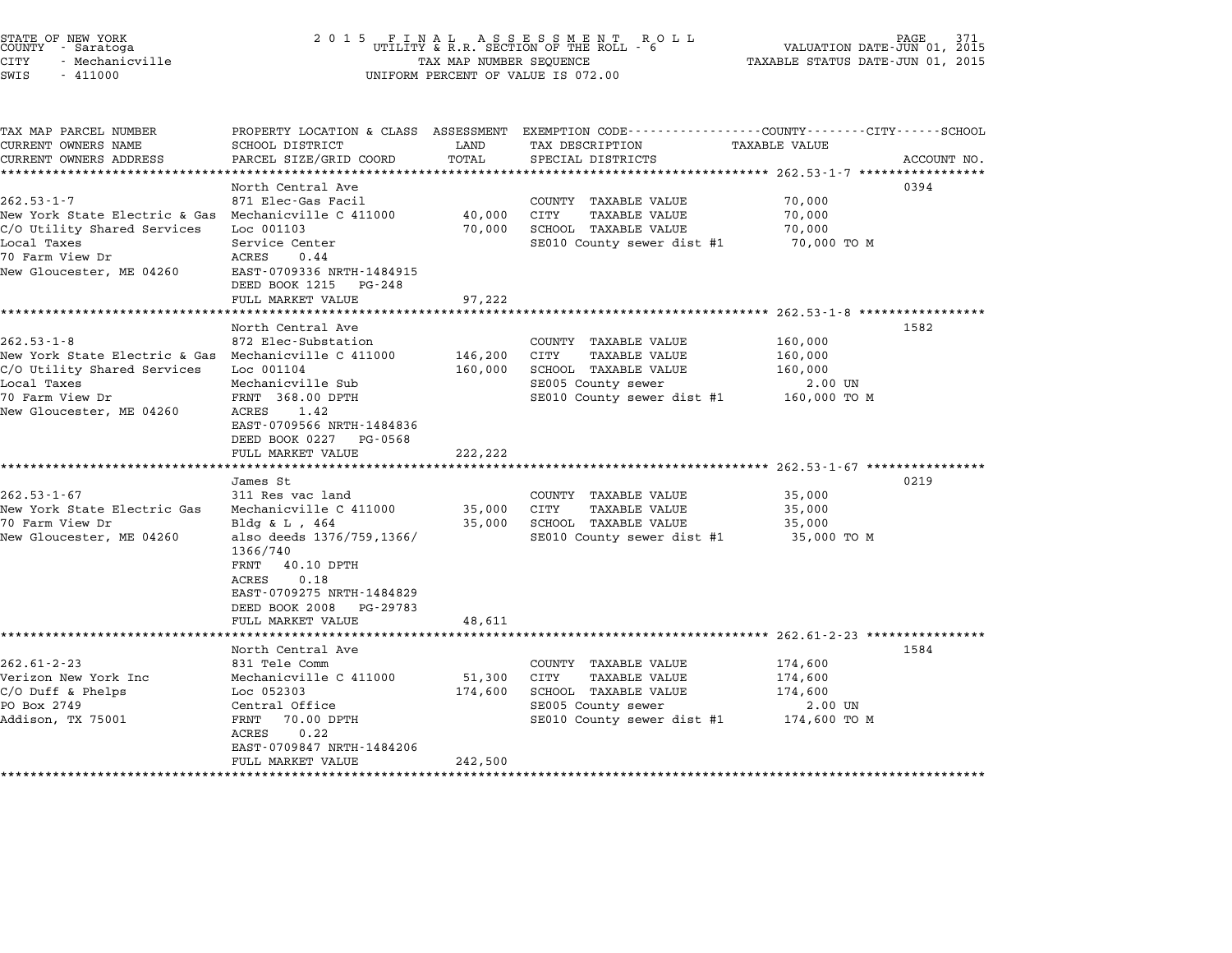## STATE OF NEW YORK <sup>2</sup> <sup>0</sup> <sup>1</sup> 5 F I N A L A S S E S S M E N T R O L L PAGE <sup>372</sup> COUNTY - Saratoga UTILITY & R.R. SECTION OF THE ROLL - <sup>6</sup> VALUATION DATE-JUN 01, <sup>2015</sup> STATE OF NEW YORK (RACE STATE OF NEW YORK OF AGE OF AN ALL ASSESSMENT PAGE OF NEW THEORY OF THE PAGE 372<br>COUNTY - Saratoga (2015) THE SECTION OF THE ROLL - 6 (NALUATION DATE-JUN 01, 2015<br>CITY - Mechanicville (2015) TAXABLE SWIS - <sup>411000</sup> UNIFORM PERCENT OF VALUE IS 072.00

| TAX MAP PARCEL NUMBER                                                               |                                         |                       |                                                      | PROPERTY LOCATION & CLASS ASSESSMENT EXEMPTION CODE---------------COUNTY-------CITY------SCHOOL |  |
|-------------------------------------------------------------------------------------|-----------------------------------------|-----------------------|------------------------------------------------------|-------------------------------------------------------------------------------------------------|--|
| CURRENT OWNERS NAME                                                                 | SCHOOL DISTRICT                         | LAND                  | TAX DESCRIPTION                                      | TAXABLE VALUE                                                                                   |  |
| CURRENT OWNERS ADDRESS                                                              | PARCEL SIZE/GRID COORD                  | TOTAL                 | SPECIAL DISTRICTS                                    | ACCOUNT NO.                                                                                     |  |
| ******************                                                                  |                                         |                       |                                                      |                                                                                                 |  |
| 610. - 9999 - 131.600 - 1001                                                        | Elec Trans<br>882 Elec Trans Imp        |                       |                                                      | 26,800                                                                                          |  |
| New York State Electric & Gas Mechanicville C 411000                                |                                         | 0                     | COUNTY TAXABLE VALUE<br>CITY<br><b>TAXABLE VALUE</b> |                                                                                                 |  |
| c/o Utility Shared Services                                                         | Loc 000011                              | 26,800                | SCHOOL TAXABLE VALUE                                 | 26,800<br>26,800                                                                                |  |
| Local Taxes                                                                         | 1,000                                   |                       | SE010 County sewer dist #1                           | 26,800 TO M                                                                                     |  |
| 70 Farm View Dr                                                                     | Elec Transmission                       |                       |                                                      |                                                                                                 |  |
| New Gloucester, ME 04260                                                            | FULL MARKET VALUE                       | 37,222                |                                                      |                                                                                                 |  |
|                                                                                     |                                         |                       |                                                      | ******************** 610.-9999-131.600-1011 *****                                               |  |
|                                                                                     | Elec Trans                              |                       |                                                      |                                                                                                 |  |
| 610. - 9999 - 131.600 - 1011                                                        | 882 Elec Trans Imp                      |                       | COUNTY TAXABLE VALUE                                 | 247,700                                                                                         |  |
| New York State Electric & Gas Mechanicville C 411000                                |                                         | 0                     | CITY<br><b>TAXABLE VALUE</b>                         | 247,700                                                                                         |  |
| C/O Utility Shared Services                                                         | Loc 006902                              | 247,700               | SCHOOL TAXABLE VALUE                                 | 247,700                                                                                         |  |
| Local Taxes                                                                         | 1,0000                                  |                       | SE010 County sewer dist #1                           | 247,700 TO M                                                                                    |  |
| 70 Farm View Dr                                                                     | Elec Transmission                       |                       |                                                      |                                                                                                 |  |
| New Gloucester, ME 04260                                                            | FULL MARKET VALUE                       | 344,028               |                                                      |                                                                                                 |  |
| ****************************                                                        | *********************                   |                       |                                                      | ************************* 610.-9999-131.600-1881 *****                                          |  |
|                                                                                     | Outside Plant                           |                       |                                                      |                                                                                                 |  |
| 610. - 9999 - 131.600 - 1881                                                        | 884 Elec Dist Out                       |                       | COUNTY TAXABLE VALUE                                 | 290,200                                                                                         |  |
| New York State Electric & Gas Mechanicville C 411000                                |                                         | $\mathbf 0$           | CITY<br><b>TAXABLE VALUE</b>                         | 290,200                                                                                         |  |
| C/O Utility Shared Services                                                         | Loc 888888                              | 290,200               | SCHOOL TAXABLE VALUE                                 | 290,200                                                                                         |  |
| Local Taxes<br>70 Farm View Dr                                                      | 1,0000                                  |                       |                                                      |                                                                                                 |  |
| New Gloucester, ME 04260                                                            | Poles Wires Cables<br>FULL MARKET VALUE |                       |                                                      |                                                                                                 |  |
|                                                                                     |                                         | 403,056               |                                                      | ************************* 610.-9999-131.600-2001 *****                                          |  |
|                                                                                     | M & R Sta                               |                       |                                                      |                                                                                                 |  |
| 610. - 9999 - 131. 600 - 2001                                                       | 873 Gas Meas Sta                        |                       | COUNTY TAXABLE VALUE                                 | 2,600                                                                                           |  |
| New York State Electric & Gas Mechanicville C 411000                                |                                         | $\Omega$              | CITY<br><b>TAXABLE VALUE</b>                         | 2,600                                                                                           |  |
| C/O Utility Shared Services                                                         | Loc 001119                              | 2,600                 | SCHOOL TAXABLE VALUE                                 | 2,600                                                                                           |  |
| Local Taxes                                                                         | 1,0000                                  |                       | SE010 County sewer dist #1                           | 2,600 TO M                                                                                      |  |
| 70 Farm View Dr                                                                     | Sixth Av Gas Reg                        |                       |                                                      |                                                                                                 |  |
| New Gloucester, ME 04260                                                            | FULL MARKET VALUE                       | 3,611                 |                                                      |                                                                                                 |  |
| *************************                                                           | *******************                     |                       |                                                      |                                                                                                 |  |
|                                                                                     | M & R Sta                               |                       |                                                      |                                                                                                 |  |
| 610. - 9999 - 131.600 - 2011                                                        | 873 Gas Meas Sta                        |                       | COUNTY TAXABLE VALUE                                 | 7,700                                                                                           |  |
| New York State Electric & Gas Mechanicville C 411000                                |                                         | $\mathbf 0$           | CITY<br><b>TAXABLE VALUE</b>                         | 7,700                                                                                           |  |
| C/O Utility Shared Services                                                         | Loc 001130                              | 7,700                 | SCHOOL TAXABLE VALUE                                 | 7,700                                                                                           |  |
| Local Taxes                                                                         | 1,0000                                  |                       | SE010 County sewer dist #1                           | 7,700 TO M                                                                                      |  |
| 70 Farm View Dr                                                                     | Viall Ave Gas Reg                       |                       |                                                      |                                                                                                 |  |
| New Gloucester, ME 04260                                                            | FULL MARKET VALUE                       | 10,694                |                                                      |                                                                                                 |  |
|                                                                                     |                                         |                       |                                                      |                                                                                                 |  |
|                                                                                     | Gas Dist                                |                       |                                                      |                                                                                                 |  |
| 610. - 9999 - 131. 600 - 2881                                                       | 885 Gas Outside Pla                     |                       | COUNTY TAXABLE VALUE                                 | 58,400                                                                                          |  |
| New York State Electric & Gas Mechanicville C 411000<br>C/O Utility Shared Services | Loc 888888                              | $\mathbf 0$<br>58,400 | CITY<br><b>TAXABLE VALUE</b><br>SCHOOL TAXABLE VALUE | 58,400<br>58,400                                                                                |  |
| Local Taxes                                                                         | 1.0000                                  |                       |                                                      |                                                                                                 |  |
| 70 Farm View Dr                                                                     | Gas Mains                               |                       |                                                      |                                                                                                 |  |
| New Gloucester, ME 04260                                                            | FULL MARKET VALUE                       | 81,111                |                                                      |                                                                                                 |  |
| *********************                                                               | ***************************             |                       |                                                      |                                                                                                 |  |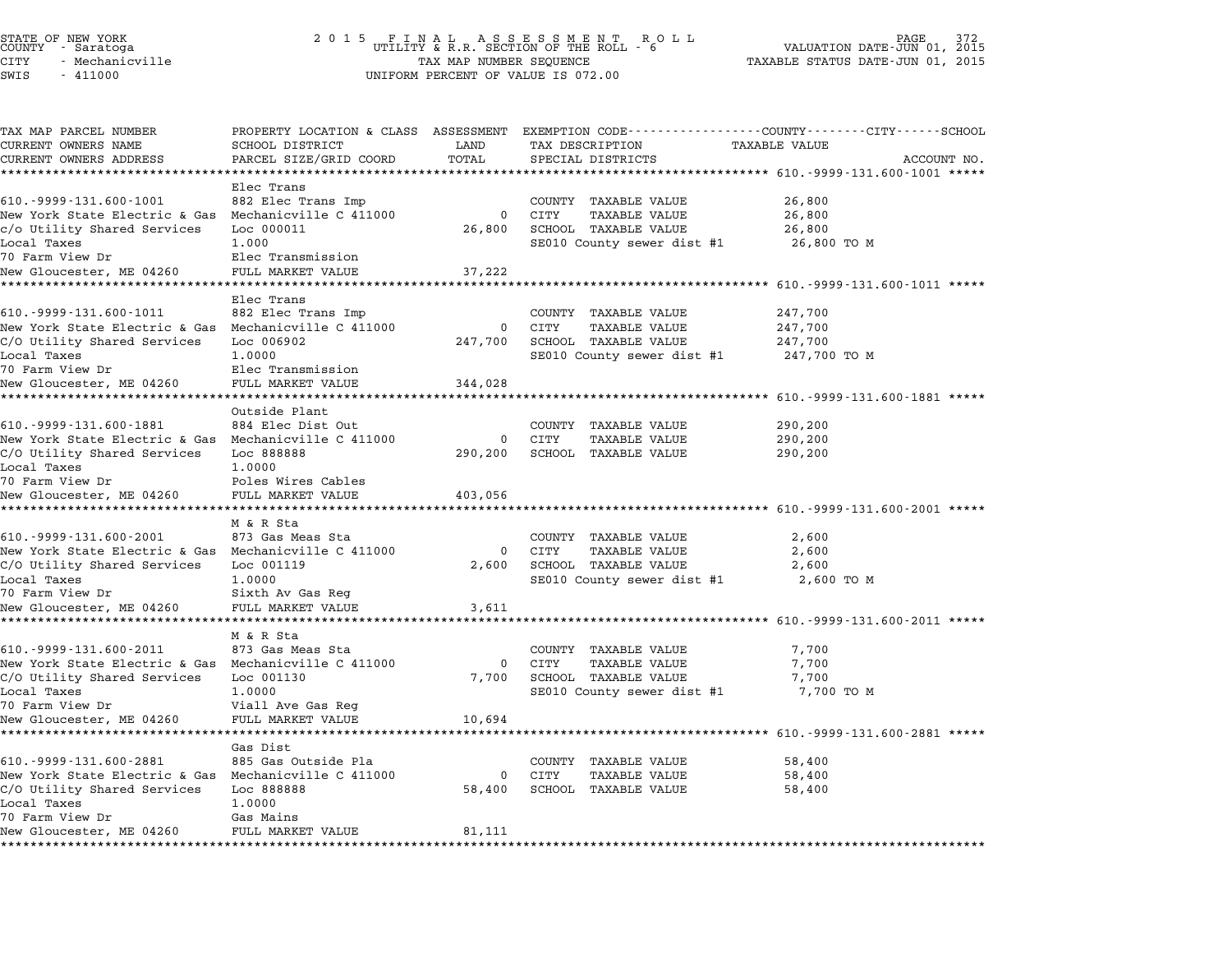|      | STATE OF NEW YORK<br>COUNTY - Saratoga |
|------|----------------------------------------|
| CITY | - Mechanicville                        |
| SWIS | $-411000$                              |

## STATE OF NEW YORK <sup>2</sup> <sup>0</sup> <sup>1</sup> 5 F I N A L A S S E S S M E N T R O L L PAGE <sup>373</sup> COUNTY - Saratoga UTILITY & R.R. SECTION OF THE ROLL - <sup>6</sup> VALUATION DATE-JUN 01, <sup>2015</sup> STATE OF NEW YORK (RACE STATE OF NEW YORK OF AGE OF AN ALL ASSESSMENT PAGE OF NEW THEORY OF THE PAGE 373<br>COUNTY - Saratoga (2015) THE STATUS DATE-JUN 01, 2015 TAXABLE STATUS DATE-JUN 01, 2015<br>CITY - Mechanicville (2015) TA TAX MAP NUMBER SEQUENCE<br>UNIFORM PERCENT OF VALUE IS 072.00

| TAX MAP PARCEL NUMBER         | PROPERTY LOCATION & CLASS | ASSESSMENT  | EXEMPTION CODE-----------------COUNTY-------CITY------SCHOOL |                |             |
|-------------------------------|---------------------------|-------------|--------------------------------------------------------------|----------------|-------------|
| CURRENT OWNERS NAME           | SCHOOL DISTRICT           | LAND        | TAX DESCRIPTION                                              | TAXABLE VALUE  |             |
| CURRENT OWNERS ADDRESS        | PARCEL SIZE/GRID COORD    | TOTAL       | SPECIAL DISTRICTS                                            |                | ACCOUNT NO. |
|                               |                           |             |                                                              |                |             |
|                               | Outside Plant             |             |                                                              |                |             |
| 610. - 9999 - 628. 350 - 1881 | 836 Telecom. eq.          |             | TAXABLE VALUE<br>COUNTY                                      | 434,990        |             |
| MCI Telecommunications        | Mechanicville C 411000    | $\mathbf 0$ | CITY<br>TAXABLE VALUE                                        | 434,990        |             |
| $C/O$ Duff& Phelps            | Loc 888888                | 434,990     | SCHOOL<br>TAXABLE VALUE                                      | 434,990        |             |
| PO Box 152206                 | 1.0000                    |             | SE010 County sewer dist #1                                   | 434,990 TO M   |             |
| Addison, TX 75001             | Fiber Optics              |             |                                                              |                |             |
|                               | FULL MARKET VALUE         | 604,153     |                                                              |                |             |
|                               |                           |             |                                                              |                |             |
|                               | Outside Plant             |             |                                                              |                |             |
| 610. - 9999 - 631. 900 - 1881 | 836 Telecom. eq.          |             | Mass Telec 47100                                             | 1,861<br>1,861 | 1,861       |
| Verizon New York Inc          | Mechanicville C 411000    | $\Omega$    | COUNTY<br>TAXABLE VALUE                                      | 34,813         |             |
| $C/O$ Duff & Phelps           | Loc 888888                | 36,674      | CITY<br>TAXABLE VALUE                                        | 34,813         |             |
| PO Box 2749                   | 1,0000                    |             | TAXABLE VALUE<br>SCHOOL                                      | 34,813         |             |
| Addison, TX 75001             | Poles Wires Cables        |             | SE010 County sewer dist #1                                   | 34,813 TO M    |             |
|                               | FULL MARKET VALUE         | 50,936      | 1,861 EX                                                     |                |             |
|                               |                           |             |                                                              |                |             |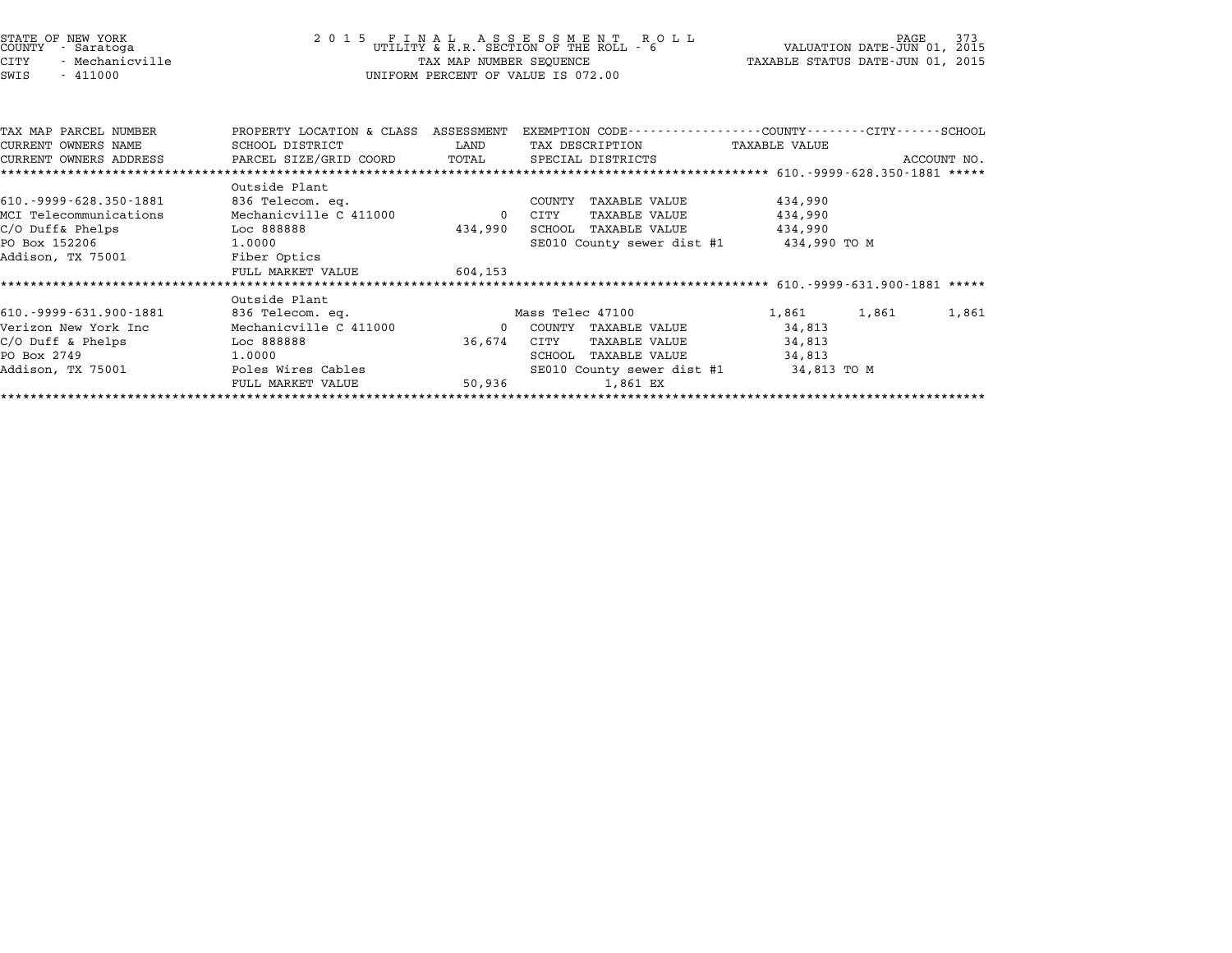| STATE OF NEW YORK<br>COUNTY - Saratoga | 2015 FINAL ASSESSMENT ROLL<br>UTILITY & R.R. SECTION OF THE ROLL - 6 | 374<br>PAGE<br>VALUATION DATE-JUN 01, 2015 |
|----------------------------------------|----------------------------------------------------------------------|--------------------------------------------|
| - Mechanicville<br>CITY                |                                                                      | TAXABLE STATUS DATE-JUN 01, 2015           |
| SWIS<br>$-411000$                      | UNIFORM PERCENT OF VALUE IS 072.00                                   | RPS150/V04/L015                            |
|                                        |                                                                      | CURRENT DATE $8/10/2015$                   |

# \*\*\* S P E C I A L D I S T R I C T S U M M A R Y \*\*\*

|                                            |                  |                       |                    | protan protator pohinaat |                  |                  |
|--------------------------------------------|------------------|-----------------------|--------------------|--------------------------|------------------|------------------|
| CODE DISTRICT NAME                         | TOTAL<br>PARCELS | EXTENSION<br>TYPE     | EXTENSION<br>VALUE | AD VALOREM<br>VALUE      | EXEMPT<br>AMOUNT | TAXABLE<br>VALUE |
| SE005 County sewer<br>SE010 County sewer d |                  | 2 UNITS<br>10 TOTAL M | 4.00               | 1196,064                 | 1,861            | 4.00<br>1194,203 |

## \*\*\* S C H O O L D I S T R I C T S U M M A R Y \*\*\*

| 2 1 2 1 N 1 C 1<br>ם תבתנות טיט |                   |                  |                  |                   |                         |                  |                |                 |
|---------------------------------|-------------------|------------------|------------------|-------------------|-------------------------|------------------|----------------|-----------------|
| CODE                            | DISTRICT NAME     | TOTAL<br>PARCELS | ASSESSED<br>LAND | ASSESSED<br>TOTAL | EXEMPT<br><b>AMOUNT</b> | TOTAL<br>TAXABLE | STAR<br>AMOUNT | STAR<br>TAXABLE |
| 411000                          | Mechanicville Csd | 12               | 272,500          | 1544,664          | 1,861                   | 1542,803         |                | 1542,803        |
|                                 | SUB - TOTAL       | 12               | 272,500          | 1544,664          | 1,861                   | 1542,803         |                | 1542,803        |
|                                 | ТОТАЬ             | 12               | 272,500          | 1544,664          | 1,861                   | 1542,803         |                | 1542,803        |

#### \*\*\* S Y S T E M C O D E S S U M M A R Y \*\*\*

#### NO SYSTEM EXEMPTIONS AT THIS LEVEL

#### \*\*\* E X E M P T I O N S U M M A R Y \*\*\*

|       | .<br>LALIII II ON<br>ponna ni<br>. |                  |                |                |                |  |  |  |  |
|-------|------------------------------------|------------------|----------------|----------------|----------------|--|--|--|--|
| CODE  | DESCRIPTION                        | TOTAL<br>PARCELS | <b>COUNTY</b>  | CITY           | <b>SCHOOL</b>  |  |  |  |  |
| 47100 | Mass Telec<br>ТОТАЬ                |                  | 1,861<br>1,861 | 1,861<br>1,861 | 1,861<br>1,861 |  |  |  |  |

|             | GRAND TOIAHD<br>. |                  |                  |                   |                          |                 |                   |                 |  |  |
|-------------|-------------------|------------------|------------------|-------------------|--------------------------|-----------------|-------------------|-----------------|--|--|
| ROLL<br>SEC | DESCRIPTION       | TOTAL<br>PARCELS | ASSESSED<br>LAND | ASSESSED<br>TOTAL | TAXABLE<br><b>COUNTY</b> | TAXABLE<br>CITY | TAXABLE<br>SCHOOL | STAR<br>TAXABLE |  |  |
| 6           | UTILITIES & N.C.  | 12               | 272,500          | 1544,664          | 1542,803                 | 1542,803        | 1542,803          | 1542,803        |  |  |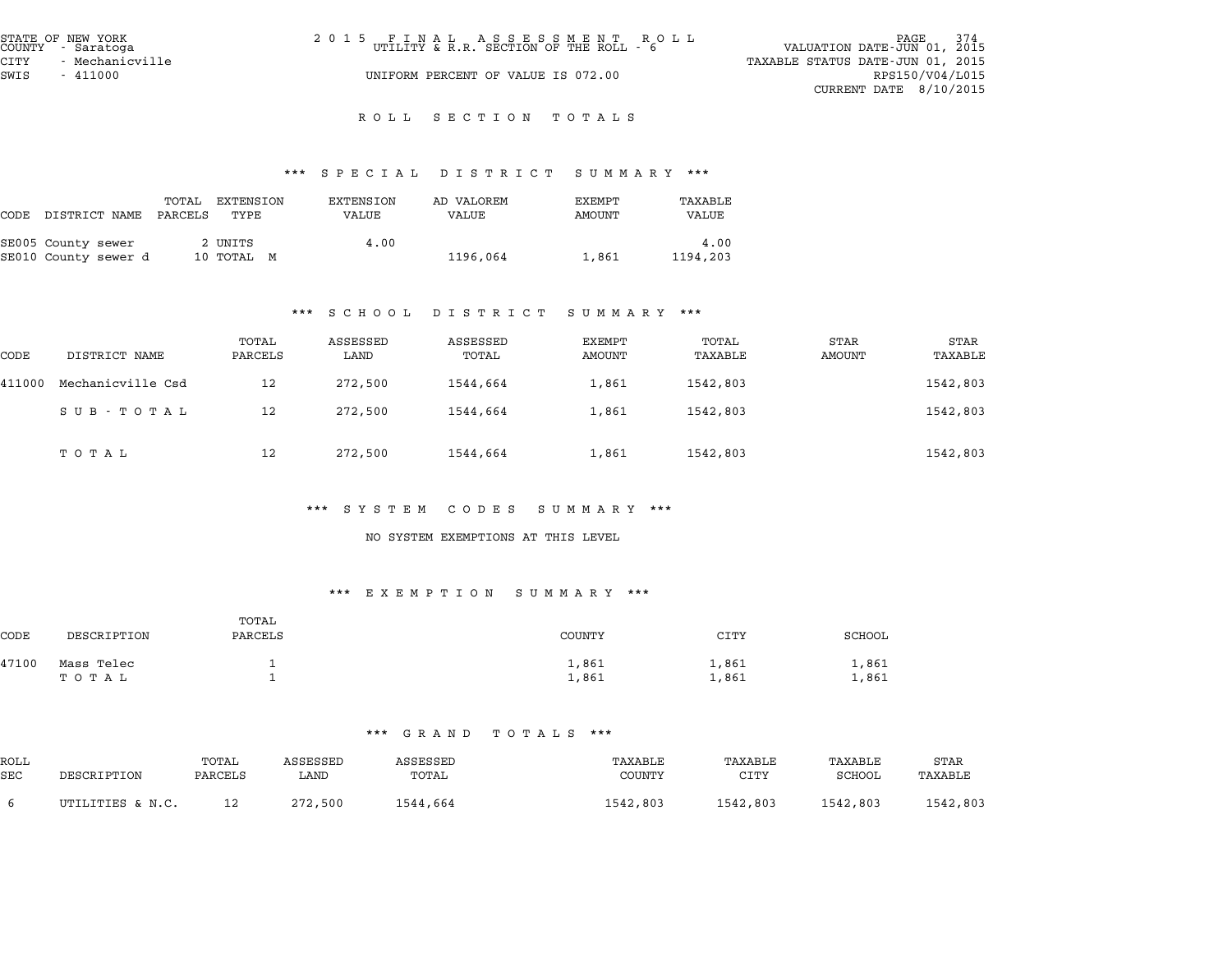|                   | STATE OF NEW YORK |  |
|-------------------|-------------------|--|
|                   | COUNTY - Saratoga |  |
| CITY              | - Mechanicville   |  |
| CIMT <sub>C</sub> | $-111000$         |  |

## end the New York (2001)<br>2015 FINAL ASSESSMENT ROLL ROLL (PAGE 375 PAGE 375 M)<br>COUNTY - Saratoga (CEILING RAILROAD SECTION OF THE ROLL - 7 MALUATION DATE-JUN 01, 2015 CITY - Mechanicville TAX MAP NUMBER SEQUENCE TAXABLE STATUS DATE-JUN 01, <sup>2015</sup> SWIS - <sup>411000</sup> UNIFORM PERCENT OF VALUE IS 072.00

| TAX MAP PARCEL NUMBER                          | PROPERTY LOCATION & CLASS ASSESSMENT EXEMPTION CODE---------------COUNTY-------CITY-----SCHOOL |              |             |                                              |                                                                    |        |             |
|------------------------------------------------|------------------------------------------------------------------------------------------------|--------------|-------------|----------------------------------------------|--------------------------------------------------------------------|--------|-------------|
| CURRENT OWNERS NAME                            | SCHOOL DISTRICT                                                                                | LAND         |             | TAX DESCRIPTION                              | <b>TAXABLE VALUE</b>                                               |        |             |
| CURRENT OWNERS ADDRESS                         | PARCEL SIZE/GRID COORD                                                                         | TOTAL        |             | SPECIAL DISTRICTS                            |                                                                    |        | ACCOUNT NO. |
|                                                |                                                                                                |              |             |                                              |                                                                    |        |             |
| $261.43 - 2 - 22$                              | Sheehan St<br>842 Ceiling rr                                                                   |              | RR CEIL     | 47200                                        | 47,494                                                             | 47,494 | 47,494      |
|                                                |                                                                                                |              |             |                                              |                                                                    |        |             |
| Pan Am Southern LLC<br>1700 Iron Horse Park    | Mechanicville C 411000                                                                         | 65,000       |             | COUNTY TAXABLE VALUE                         | 17,506                                                             |        |             |
|                                                | 50%                                                                                            | 65,000       | CITY        | <b>TAXABLE VALUE</b>                         | 17,506                                                             |        |             |
| North Billerica, MA 01862                      | FRNT<br>9.63 DPTH<br>ACRES<br>0.48                                                             |              |             | SCHOOL TAXABLE VALUE                         | 17,506                                                             |        |             |
|                                                | EAST-0706995 NRTH-1486180<br>DEED BOOK 2012 PG-32892                                           |              |             |                                              |                                                                    |        |             |
|                                                | FULL MARKET VALUE                                                                              | 90,278       |             |                                              |                                                                    |        |             |
|                                                | ***************************                                                                    |              |             |                                              |                                                                    |        |             |
|                                                | viall Ave W                                                                                    |              |             |                                              |                                                                    |        |             |
| $261.51 - 1 - 3$                               | 842 Ceiling rr                                                                                 |              |             | COUNTY TAXABLE VALUE                         | 52,600                                                             |        |             |
| Delaware And Hudson Railway                    | Mechanicville C 411000                                                                         | $\mathsf{O}$ | CITY        | <b>TAXABLE VALUE</b>                         | 52,600                                                             |        |             |
| Tax Department                                 | 35%                                                                                            | 52,600       |             | SCHOOL TAXABLE VALUE                         | 52,600                                                             |        |             |
| 120 South Sixth St 7128                        | FRNT<br>91.00 DPTH                                                                             |              |             |                                              |                                                                    |        |             |
| Minneapolis, MN 55402                          | ACRES<br>3.92                                                                                  |              |             |                                              |                                                                    |        |             |
|                                                | EAST-0707630 NRTH-1485725                                                                      |              |             |                                              |                                                                    |        |             |
|                                                | DEED BOOK 2012 PG-32893                                                                        |              |             |                                              |                                                                    |        |             |
|                                                | FULL MARKET VALUE                                                                              | 73,056       |             |                                              |                                                                    |        |             |
|                                                |                                                                                                |              |             |                                              |                                                                    |        |             |
| $262.53 - 1 - 66.11$                           | Viall Ave                                                                                      |              | RR CEIL     | 47200                                        | 47,204                                                             |        | 1571        |
|                                                | 842 Ceiling rr                                                                                 |              |             |                                              |                                                                    | 47,204 | 47,204      |
| Pan Am Southern LLC<br>c/o Boston & Maine Corp | Mechanicville C 411000<br>Rail Road Ceiling-66498                                              | $\Omega$     | 64,710 CITY | COUNTY TAXABLE VALUE<br><b>TAXABLE VALUE</b> | 17,506<br>17,506                                                   |        |             |
| 1700 Iron Horse Park                           |                                                                                                |              |             | SCHOOL TAXABLE VALUE                         |                                                                    |        |             |
| North Bellerica, MA 01862                      | seller retain 50% joint v<br>FRNT<br>80.00 DPTH                                                |              |             |                                              | 17,506                                                             |        |             |
|                                                | 4.34<br>ACRES                                                                                  |              |             |                                              |                                                                    |        |             |
|                                                | EAST-0709245 NRTH-1485305                                                                      |              |             |                                              |                                                                    |        |             |
|                                                | DEED BOOK 2009 PG-15794                                                                        |              |             |                                              |                                                                    |        |             |
|                                                | FULL MARKET VALUE                                                                              | 89,875       |             |                                              |                                                                    |        |             |
|                                                | *********************                                                                          |              |             |                                              | ************************************ 262.61-4-40.1 *************** |        |             |
|                                                | Broadway                                                                                       |              |             |                                              |                                                                    |        |             |
| $262.61 - 4 - 40.1$                            | 842 Ceiling rr                                                                                 |              |             | COUNTY TAXABLE VALUE                         | 127,571                                                            |        |             |
| Delaware and Hudson Railway                    | Mechanicville C 411000                                                                         |              | 0 CITY      | <b>TAXABLE VALUE</b>                         | 127,571                                                            |        |             |
| Tax Department                                 | 76%hl                                                                                          | 127,571      |             | SCHOOL TAXABLE VALUE                         | 127,571                                                            |        |             |
| 120 South Sixth St 7128                        | 65%                                                                                            |              |             |                                              |                                                                    |        |             |
| Minneapolis, MN 55402                          | 90.00 DPTH<br>FRNT                                                                             |              |             |                                              |                                                                    |        |             |
|                                                | ACRES<br>9.52                                                                                  |              |             |                                              |                                                                    |        |             |
|                                                | EAST-0709315 NRTH-1482095                                                                      |              |             |                                              |                                                                    |        |             |
|                                                | DEED BOOK 1449<br>PG-752                                                                       |              |             |                                              |                                                                    |        |             |
|                                                | FULL MARKET VALUE                                                                              | 177,182      |             |                                              |                                                                    |        |             |
|                                                |                                                                                                |              |             |                                              |                                                                    |        |             |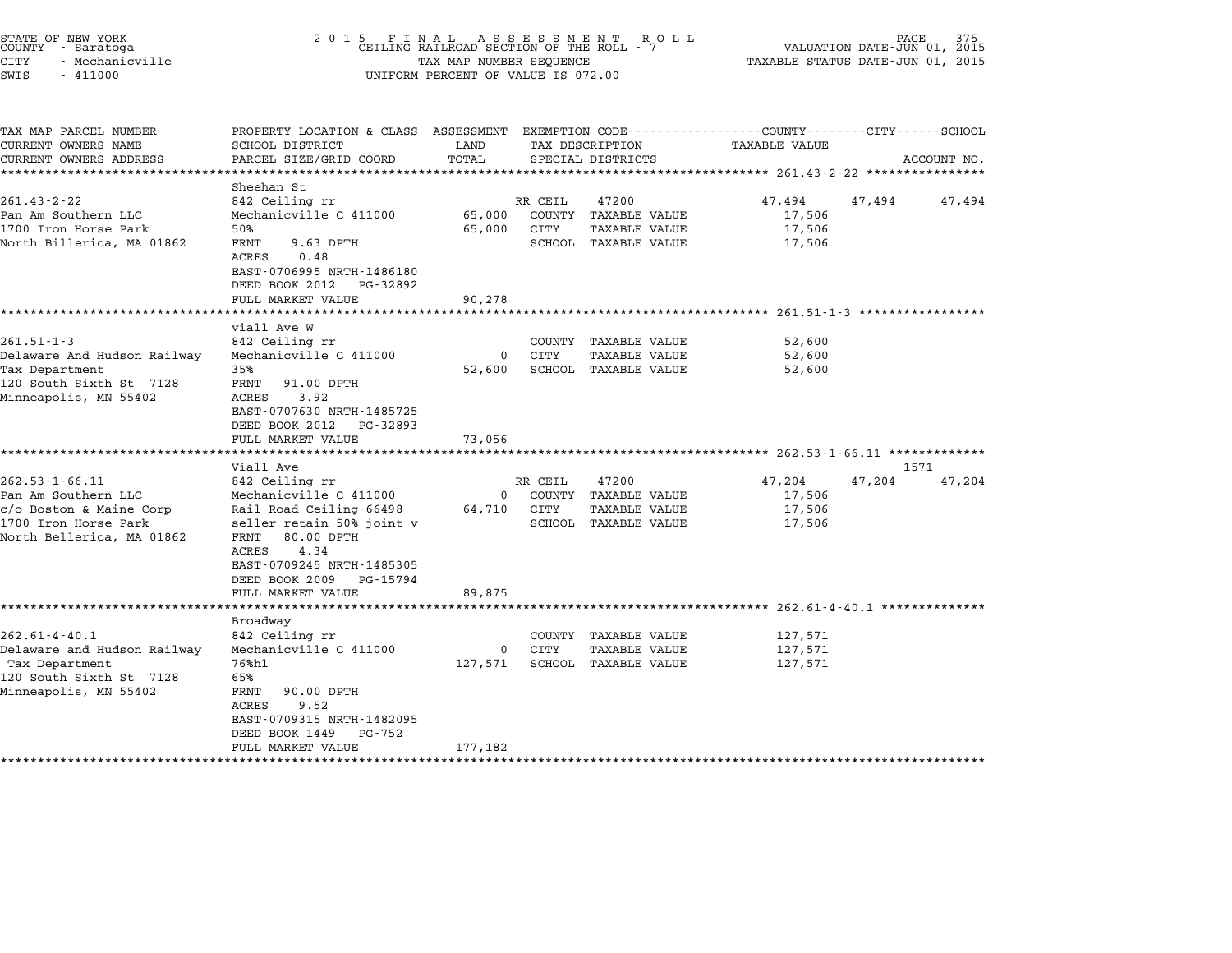| STATE OF NEW YORK<br>COUNTY - Saratoga | 2015 FINAL ASSESSMENT ROLL CEILING RAILROAD SECTION OF THE ROLL - 7 | 376<br>PAGE<br>VALUATION DATE-JUN 01, 2015 |
|----------------------------------------|---------------------------------------------------------------------|--------------------------------------------|
| CITY<br>- Mechanicville                |                                                                     | TAXABLE STATUS DATE-JUN 01, 2015           |
| SWIS<br>$-411000$                      | UNIFORM PERCENT OF VALUE IS 072.00                                  | RPS150/V04/L015                            |
|                                        |                                                                     | CURRENT DATE $8/10/2015$                   |

# \*\*\* S P E C I A L D I S T R I C T S U M M A R Y \*\*\*

|      |               |         |           |                  | protan protator pohinaat |               | .       |
|------|---------------|---------|-----------|------------------|--------------------------|---------------|---------|
|      |               | TOTAL   | EXTENSION | <b>EXTENSION</b> | AD VALOREM               | <b>EXEMPT</b> | TAXABLE |
| CODE | DISTRICT NAME | PARCELS | TYPE      | VALUE            | VALUE                    | <b>AMOUNT</b> | VALUE   |

#### NO SPECIAL DISTRICTS AT THIS LEVEL

#### \*\*\* S C H O O L D I S T R I C T S U M M A R Y \*\*\*

|        | .<br>$\mathbf{D}$ $\mathbf{L}$ $\mathbf{D}$ $\mathbf{L}$ $\mathbf{L}$ $\mathbf{L}$ $\mathbf{L}$ $\mathbf{L}$ $\mathbf{L}$ $\mathbf{L}$<br>ם תבתנות טיט |                  |                  |                   |                  |                  |                |                 |
|--------|--------------------------------------------------------------------------------------------------------------------------------------------------------|------------------|------------------|-------------------|------------------|------------------|----------------|-----------------|
| CODE   | DISTRICT NAME                                                                                                                                          | TOTAL<br>PARCELS | ASSESSED<br>LAND | ASSESSED<br>TOTAL | EXEMPT<br>AMOUNT | TOTAL<br>TAXABLE | STAR<br>AMOUNT | STAR<br>TAXABLE |
| 411000 | Mechanicville Csd                                                                                                                                      | 4                | 65,000           | 309,881           | 94,698           | 215,183          |                | 215,183         |
|        | SUB - TOTAL                                                                                                                                            | 4                | 65,000           | 309,881           | 94,698           | 215,183          |                | 215,183         |
|        | тотаь                                                                                                                                                  | 4                | 65,000           | 309,881           | 94,698           | 215,183          |                | 215,183         |

#### \*\*\* S Y S T E M C O D E S S U M M A R Y \*\*\*

#### NO SYSTEM EXEMPTIONS AT THIS LEVEL

#### \*\*\* E X E M P T I O N S U M M A R Y \*\*\*

|       | .<br>20 A 20 PI F & A 20 AV<br>. |                  |                  |                  |                  |  |  |  |  |
|-------|----------------------------------|------------------|------------------|------------------|------------------|--|--|--|--|
| CODE  | DESCRIPTION                      | TOTAL<br>PARCELS | COUNTY           | <b>CITY</b>      | SCHOOL           |  |  |  |  |
| 47200 | RR CEIL<br>тотаь                 | ▵<br>◠           | 94,698<br>94,698 | 94,698<br>94,698 | 94,698<br>94,698 |  |  |  |  |

|      | .<br>.            |         |          |          |         |         |         |         |  |  |
|------|-------------------|---------|----------|----------|---------|---------|---------|---------|--|--|
| ROLL |                   | TOTAL   | ASSESSED | ASSESSED | TAXABLE | TAXABLE | TAXABLE | STAR    |  |  |
| SEC  | DESCRIPTION       | PARCELS | LAND     | TOTAL    | COUNTY  | CITY    | SCHOOL  | TAXABLE |  |  |
|      | CEILING RAILROADS |         | 65,000   | 309,881  | 215,183 | 215,183 | 215,183 | 215,183 |  |  |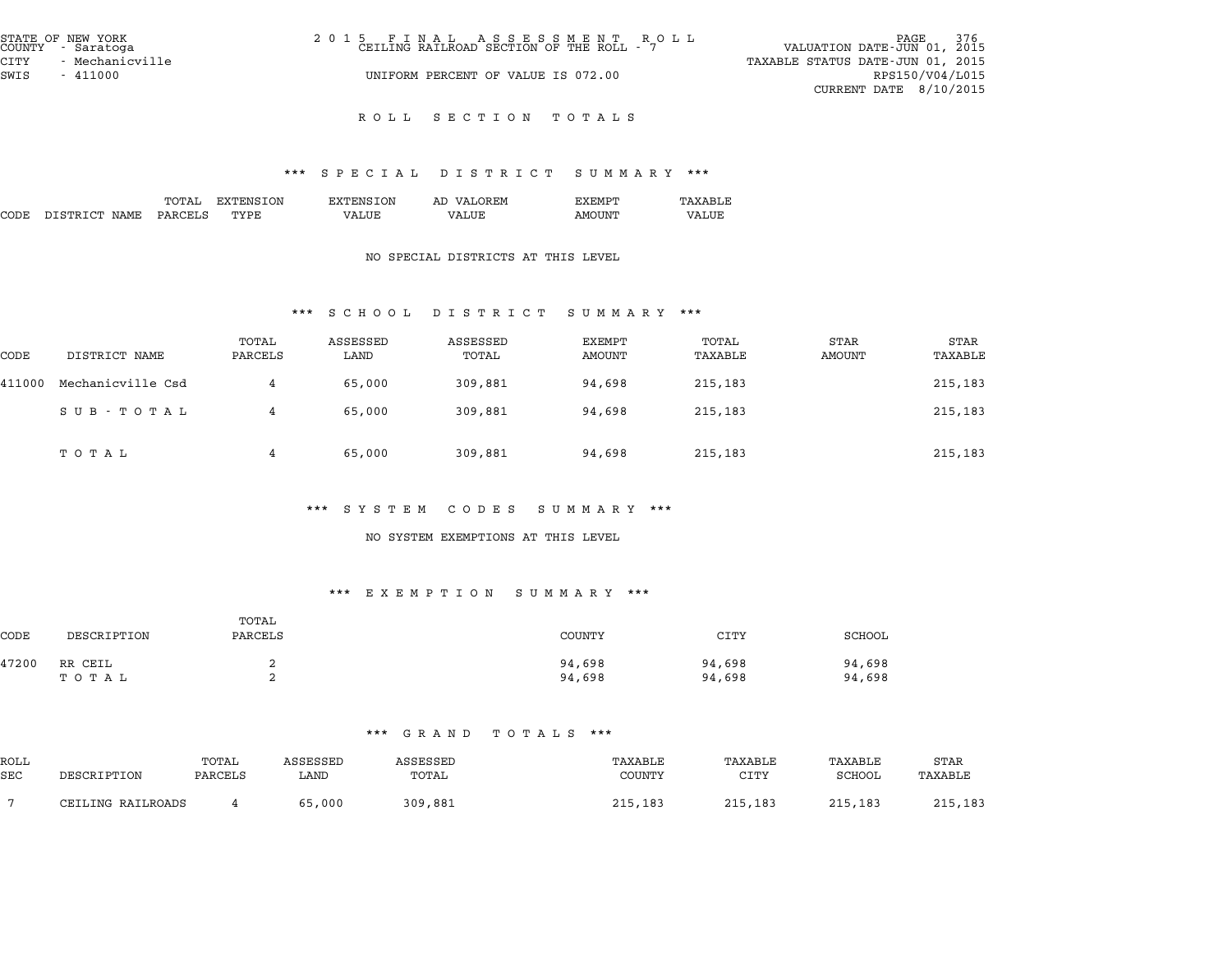|                      | STATE OF NEW YORK<br>COUNTY - Saratoga |  |
|----------------------|----------------------------------------|--|
| CITY                 | - Mechanicville                        |  |
| $\sim$ $\sim$ $\sim$ | 111000                                 |  |

|                                       | LAND                                                                                                                                                                                                                                                                                                                                                                                                                                                                                                                           |                                                             |                                                                                                                                                                                                                                                                                                                                 |                                                                                                                                                                                                           |                                                                                                                                                                                                                                                                |
|---------------------------------------|--------------------------------------------------------------------------------------------------------------------------------------------------------------------------------------------------------------------------------------------------------------------------------------------------------------------------------------------------------------------------------------------------------------------------------------------------------------------------------------------------------------------------------|-------------------------------------------------------------|---------------------------------------------------------------------------------------------------------------------------------------------------------------------------------------------------------------------------------------------------------------------------------------------------------------------------------|-----------------------------------------------------------------------------------------------------------------------------------------------------------------------------------------------------------|----------------------------------------------------------------------------------------------------------------------------------------------------------------------------------------------------------------------------------------------------------------|
| PARCEL SIZE/GRID COORD                | TOTAL                                                                                                                                                                                                                                                                                                                                                                                                                                                                                                                          | SPECIAL DISTRICTS                                           |                                                                                                                                                                                                                                                                                                                                 |                                                                                                                                                                                                           | ACCOUNT NO.                                                                                                                                                                                                                                                    |
|                                       |                                                                                                                                                                                                                                                                                                                                                                                                                                                                                                                                |                                                             |                                                                                                                                                                                                                                                                                                                                 |                                                                                                                                                                                                           |                                                                                                                                                                                                                                                                |
| 12 New York Ave                       |                                                                                                                                                                                                                                                                                                                                                                                                                                                                                                                                |                                                             |                                                                                                                                                                                                                                                                                                                                 |                                                                                                                                                                                                           | 0331                                                                                                                                                                                                                                                           |
| 446 Cold storage                      |                                                                                                                                                                                                                                                                                                                                                                                                                                                                                                                                |                                                             | 95,000                                                                                                                                                                                                                                                                                                                          | 95,000                                                                                                                                                                                                    | 95,000                                                                                                                                                                                                                                                         |
| Mechanicville C 411000                | 21,000                                                                                                                                                                                                                                                                                                                                                                                                                                                                                                                         | COUNTY TAXABLE VALUE                                        | 0                                                                                                                                                                                                                                                                                                                               |                                                                                                                                                                                                           |                                                                                                                                                                                                                                                                |
|                                       |                                                                                                                                                                                                                                                                                                                                                                                                                                                                                                                                |                                                             |                                                                                                                                                                                                                                                                                                                                 |                                                                                                                                                                                                           |                                                                                                                                                                                                                                                                |
|                                       |                                                                                                                                                                                                                                                                                                                                                                                                                                                                                                                                |                                                             |                                                                                                                                                                                                                                                                                                                                 |                                                                                                                                                                                                           |                                                                                                                                                                                                                                                                |
|                                       |                                                                                                                                                                                                                                                                                                                                                                                                                                                                                                                                |                                                             |                                                                                                                                                                                                                                                                                                                                 |                                                                                                                                                                                                           |                                                                                                                                                                                                                                                                |
|                                       |                                                                                                                                                                                                                                                                                                                                                                                                                                                                                                                                |                                                             |                                                                                                                                                                                                                                                                                                                                 |                                                                                                                                                                                                           |                                                                                                                                                                                                                                                                |
|                                       |                                                                                                                                                                                                                                                                                                                                                                                                                                                                                                                                |                                                             |                                                                                                                                                                                                                                                                                                                                 |                                                                                                                                                                                                           |                                                                                                                                                                                                                                                                |
| *******************                   |                                                                                                                                                                                                                                                                                                                                                                                                                                                                                                                                |                                                             |                                                                                                                                                                                                                                                                                                                                 |                                                                                                                                                                                                           |                                                                                                                                                                                                                                                                |
| Clement St                            |                                                                                                                                                                                                                                                                                                                                                                                                                                                                                                                                |                                                             |                                                                                                                                                                                                                                                                                                                                 |                                                                                                                                                                                                           |                                                                                                                                                                                                                                                                |
| 651 Highway gar                       |                                                                                                                                                                                                                                                                                                                                                                                                                                                                                                                                |                                                             | 1000,000                                                                                                                                                                                                                                                                                                                        |                                                                                                                                                                                                           | 1000,000                                                                                                                                                                                                                                                       |
| Mechanicville C 411000                | 50,000                                                                                                                                                                                                                                                                                                                                                                                                                                                                                                                         | COUNTY TAXABLE VALUE                                        | $\Omega$                                                                                                                                                                                                                                                                                                                        |                                                                                                                                                                                                           |                                                                                                                                                                                                                                                                |
| Also Bk 1439 Pg 400                   | 1000,000                                                                                                                                                                                                                                                                                                                                                                                                                                                                                                                       | <b>TAXABLE VALUE</b><br>CITY                                | $\mathbf 0$                                                                                                                                                                                                                                                                                                                     |                                                                                                                                                                                                           |                                                                                                                                                                                                                                                                |
|                                       |                                                                                                                                                                                                                                                                                                                                                                                                                                                                                                                                |                                                             | $\Omega$                                                                                                                                                                                                                                                                                                                        |                                                                                                                                                                                                           |                                                                                                                                                                                                                                                                |
|                                       |                                                                                                                                                                                                                                                                                                                                                                                                                                                                                                                                |                                                             |                                                                                                                                                                                                                                                                                                                                 |                                                                                                                                                                                                           |                                                                                                                                                                                                                                                                |
|                                       |                                                                                                                                                                                                                                                                                                                                                                                                                                                                                                                                |                                                             |                                                                                                                                                                                                                                                                                                                                 |                                                                                                                                                                                                           |                                                                                                                                                                                                                                                                |
|                                       |                                                                                                                                                                                                                                                                                                                                                                                                                                                                                                                                |                                                             |                                                                                                                                                                                                                                                                                                                                 |                                                                                                                                                                                                           |                                                                                                                                                                                                                                                                |
| * * * * * * * * * * * * * * * * * * * |                                                                                                                                                                                                                                                                                                                                                                                                                                                                                                                                |                                                             |                                                                                                                                                                                                                                                                                                                                 |                                                                                                                                                                                                           |                                                                                                                                                                                                                                                                |
| Clement St                            |                                                                                                                                                                                                                                                                                                                                                                                                                                                                                                                                |                                                             |                                                                                                                                                                                                                                                                                                                                 |                                                                                                                                                                                                           |                                                                                                                                                                                                                                                                |
| 330 Vacant comm                       |                                                                                                                                                                                                                                                                                                                                                                                                                                                                                                                                |                                                             | 25,000                                                                                                                                                                                                                                                                                                                          | 25,000                                                                                                                                                                                                    | 25,000                                                                                                                                                                                                                                                         |
| Mechanicville C 411000                | 25,000                                                                                                                                                                                                                                                                                                                                                                                                                                                                                                                         | COUNTY TAXABLE VALUE                                        | 0                                                                                                                                                                                                                                                                                                                               |                                                                                                                                                                                                           |                                                                                                                                                                                                                                                                |
| FRNT 117.24 DPTH                      | 25,000                                                                                                                                                                                                                                                                                                                                                                                                                                                                                                                         | CITY<br><b>TAXABLE VALUE</b>                                | $\mathbf 0$                                                                                                                                                                                                                                                                                                                     |                                                                                                                                                                                                           |                                                                                                                                                                                                                                                                |
|                                       |                                                                                                                                                                                                                                                                                                                                                                                                                                                                                                                                | SCHOOL TAXABLE VALUE                                        |                                                                                                                                                                                                                                                                                                                                 |                                                                                                                                                                                                           |                                                                                                                                                                                                                                                                |
|                                       |                                                                                                                                                                                                                                                                                                                                                                                                                                                                                                                                |                                                             |                                                                                                                                                                                                                                                                                                                                 |                                                                                                                                                                                                           |                                                                                                                                                                                                                                                                |
|                                       |                                                                                                                                                                                                                                                                                                                                                                                                                                                                                                                                |                                                             |                                                                                                                                                                                                                                                                                                                                 |                                                                                                                                                                                                           |                                                                                                                                                                                                                                                                |
|                                       |                                                                                                                                                                                                                                                                                                                                                                                                                                                                                                                                |                                                             |                                                                                                                                                                                                                                                                                                                                 |                                                                                                                                                                                                           |                                                                                                                                                                                                                                                                |
|                                       |                                                                                                                                                                                                                                                                                                                                                                                                                                                                                                                                |                                                             |                                                                                                                                                                                                                                                                                                                                 |                                                                                                                                                                                                           |                                                                                                                                                                                                                                                                |
|                                       |                                                                                                                                                                                                                                                                                                                                                                                                                                                                                                                                |                                                             |                                                                                                                                                                                                                                                                                                                                 |                                                                                                                                                                                                           | 3500,000                                                                                                                                                                                                                                                       |
| Mechanicville C 411000                | 630,000                                                                                                                                                                                                                                                                                                                                                                                                                                                                                                                        | COUNTY TAXABLE VALUE                                        | $\Omega$                                                                                                                                                                                                                                                                                                                        |                                                                                                                                                                                                           |                                                                                                                                                                                                                                                                |
| FRNT 328.20 DPTH                      | 3500,000                                                                                                                                                                                                                                                                                                                                                                                                                                                                                                                       | <b>CITY</b><br><b>TAXABLE VALUE</b>                         | $\Omega$                                                                                                                                                                                                                                                                                                                        |                                                                                                                                                                                                           |                                                                                                                                                                                                                                                                |
| ACRES<br>4.61                         |                                                                                                                                                                                                                                                                                                                                                                                                                                                                                                                                | SCHOOL TAXABLE VALUE                                        | $\Omega$                                                                                                                                                                                                                                                                                                                        |                                                                                                                                                                                                           |                                                                                                                                                                                                                                                                |
| EAST-0708394 NRTH-1485693             |                                                                                                                                                                                                                                                                                                                                                                                                                                                                                                                                | SE005 County sewer                                          |                                                                                                                                                                                                                                                                                                                                 |                                                                                                                                                                                                           |                                                                                                                                                                                                                                                                |
| DEED BOOK 1033<br>PG-599              |                                                                                                                                                                                                                                                                                                                                                                                                                                                                                                                                |                                                             |                                                                                                                                                                                                                                                                                                                                 |                                                                                                                                                                                                           |                                                                                                                                                                                                                                                                |
| FULL MARKET VALUE                     | 4861,111                                                                                                                                                                                                                                                                                                                                                                                                                                                                                                                       |                                                             |                                                                                                                                                                                                                                                                                                                                 |                                                                                                                                                                                                           |                                                                                                                                                                                                                                                                |
|                                       |                                                                                                                                                                                                                                                                                                                                                                                                                                                                                                                                |                                                             |                                                                                                                                                                                                                                                                                                                                 |                                                                                                                                                                                                           |                                                                                                                                                                                                                                                                |
|                                       |                                                                                                                                                                                                                                                                                                                                                                                                                                                                                                                                |                                                             |                                                                                                                                                                                                                                                                                                                                 |                                                                                                                                                                                                           |                                                                                                                                                                                                                                                                |
|                                       |                                                                                                                                                                                                                                                                                                                                                                                                                                                                                                                                |                                                             |                                                                                                                                                                                                                                                                                                                                 |                                                                                                                                                                                                           | 20,000                                                                                                                                                                                                                                                         |
|                                       |                                                                                                                                                                                                                                                                                                                                                                                                                                                                                                                                |                                                             |                                                                                                                                                                                                                                                                                                                                 |                                                                                                                                                                                                           |                                                                                                                                                                                                                                                                |
|                                       |                                                                                                                                                                                                                                                                                                                                                                                                                                                                                                                                |                                                             | $\Omega$                                                                                                                                                                                                                                                                                                                        |                                                                                                                                                                                                           |                                                                                                                                                                                                                                                                |
| EAST-0707233 NRTH-1485232             |                                                                                                                                                                                                                                                                                                                                                                                                                                                                                                                                |                                                             |                                                                                                                                                                                                                                                                                                                                 |                                                                                                                                                                                                           |                                                                                                                                                                                                                                                                |
| DEED BOOK 1507<br>PG-665              |                                                                                                                                                                                                                                                                                                                                                                                                                                                                                                                                |                                                             |                                                                                                                                                                                                                                                                                                                                 |                                                                                                                                                                                                           |                                                                                                                                                                                                                                                                |
| FULL MARKET VALUE                     | 27,778                                                                                                                                                                                                                                                                                                                                                                                                                                                                                                                         |                                                             |                                                                                                                                                                                                                                                                                                                                 |                                                                                                                                                                                                           |                                                                                                                                                                                                                                                                |
|                                       |                                                                                                                                                                                                                                                                                                                                                                                                                                                                                                                                |                                                             |                                                                                                                                                                                                                                                                                                                                 |                                                                                                                                                                                                           |                                                                                                                                                                                                                                                                |
|                                       | SCHOOL DISTRICT<br>Bldgs & L<br>FRNT 120.86 DPTH<br>0.14<br>ACRES<br>EAST-0708143 NRTH-1486673<br>DEED BOOK 2008<br>PG-41941<br>FULL MARKET VALUE<br>FRNT 776.00 DPTH<br>4.28<br>ACRES<br>EAST-0707367 NRTH-1485703<br>DEED BOOK 1507 PG-665<br>FULL MARKET VALUE<br><b>ACRES</b><br>1.92<br>EAST-0707184 NRTH-1485618<br>DEED BOOK 1507<br>PG-665<br>FULL MARKET VALUE<br>Round Lake Ave<br>411 Apartment<br>***************<br>Viall Ave<br>330 Vacant comm<br>Mechanicville C 411000<br>FRNT<br>42.62 DPTH<br>0.21<br>ACRES | 95,000<br>131,944<br>1388,889<br>34,722<br>20,000<br>20,000 | TAX DESCRIPTION<br>CITY OWNED 13350<br>CITY<br><b>TAXABLE VALUE</b><br>SCHOOL TAXABLE VALUE<br>SE005 County sewer<br>CITY OWNED 13350<br>SCHOOL TAXABLE VALUE<br>SE005 County sewer<br>CITY OWNED 13350<br>CITY OWNED 13350<br>CITY OWNED 13350<br>COUNTY TAXABLE VALUE<br>CITY<br><b>TAXABLE VALUE</b><br>SCHOOL TAXABLE VALUE | <b>TAXABLE VALUE</b><br>$\mathbf 0$<br>$\Omega$<br>SE010 County sewer dist #1<br>SE010 County sewer dist #1<br>$\Omega$<br>3500,000<br>SE010 County sewer dist #1<br>20,000<br>$\mathbf 0$<br>$\mathbf 0$ | PROPERTY LOCATION & CLASS ASSESSMENT EXEMPTION CODE---------------COUNTY-------CITY------SCHOOL<br>$6.00$ UN<br>95,000 TO M<br>1000,000<br>8.00 UN<br>1000,000 TO M<br>3500,000<br>40.00 UN<br>3500,000 TO M<br>******* 261.52-3-2 *****************<br>20,000 |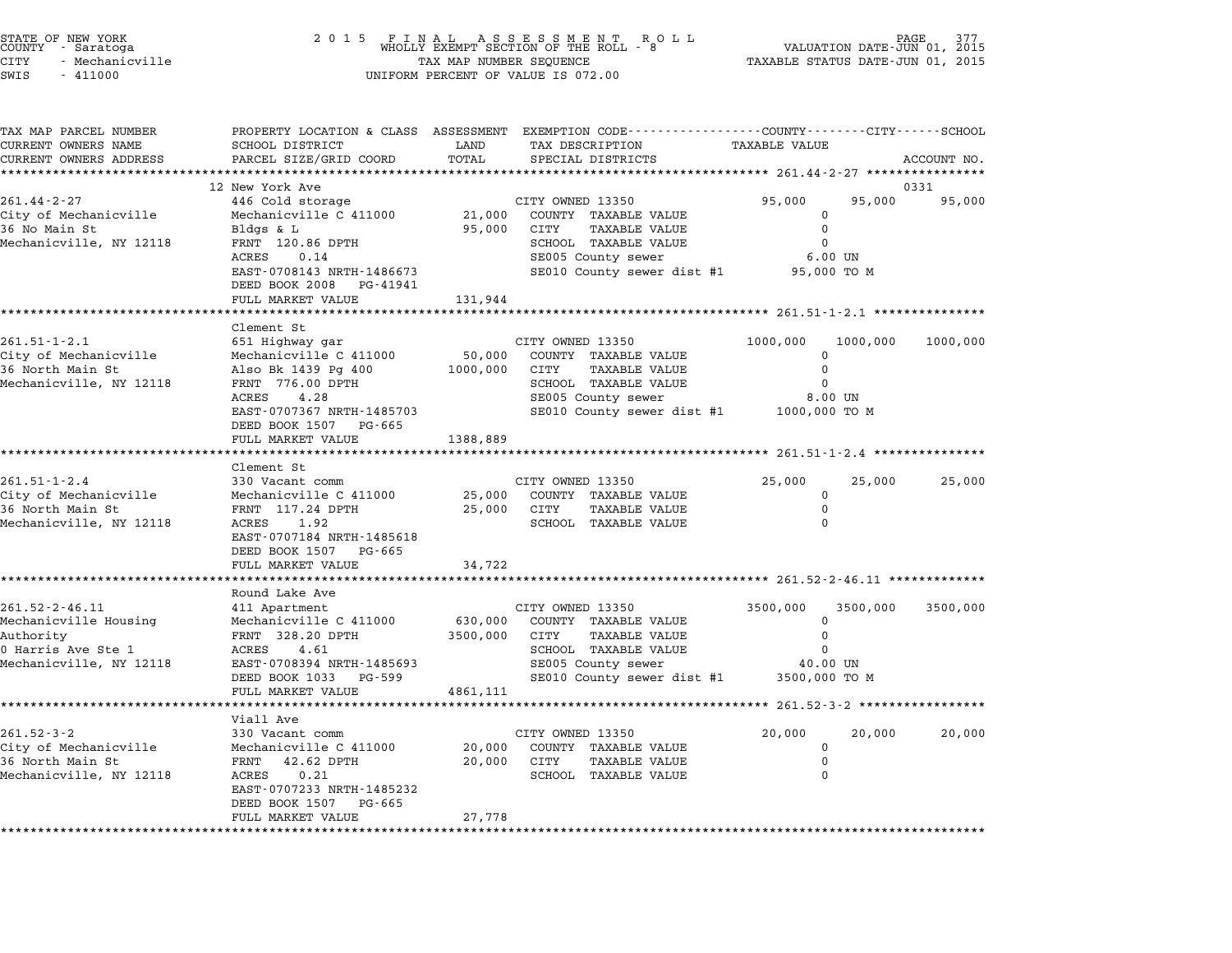|       | STATE OF NEW YORK<br>COUNTY - Saratoga |
|-------|----------------------------------------|
| CITY  | - Mechanicville                        |
| C'MTC | $-111000$                              |

## STATE OF NEW YORK <sup>2</sup> <sup>0</sup> <sup>1</sup> 5 F I N A L A S S E S S M E N T R O L L PAGE <sup>378</sup> COUNTY - Saratoga WHOLLY EXEMPT SECTION OF THE ROLL - <sup>8</sup> VALUATION DATE-JUN 01, <sup>2015</sup> CITY - Mechanicville TAX MAP NUMBER SEQUENCE TAXABLE STATUS DATE-JUN 01, <sup>2015</sup> SWIS - <sup>411000</sup> UNIFORM PERCENT OF VALUE IS 072.00

| TAX MAP PARCEL NUMBER<br>CURRENT OWNERS NAME          | SCHOOL DISTRICT                                                     | LAND                  | PROPERTY LOCATION & CLASS ASSESSMENT EXEMPTION CODE---------------COUNTY-------CITY------SCHOOL<br>TAX DESCRIPTION | TAXABLE VALUE                            |         |                 |
|-------------------------------------------------------|---------------------------------------------------------------------|-----------------------|--------------------------------------------------------------------------------------------------------------------|------------------------------------------|---------|-----------------|
| CURRENT OWNERS ADDRESS                                | PARCEL SIZE/GRID COORD                                              | TOTAL                 | SPECIAL DISTRICTS                                                                                                  |                                          |         | ACCOUNT NO.     |
| *******************                                   |                                                                     |                       |                                                                                                                    |                                          |         |                 |
| $261.52 - 3 - 3$                                      | Davenport St<br>330 Vacant comm                                     |                       | CITY OWNED 13350                                                                                                   | 20,000                                   | 20,000  | 20,000          |
| City of Mechanicville                                 | Mechanicville C 411000                                              | 20,000                | COUNTY TAXABLE VALUE                                                                                               | $\Omega$                                 |         |                 |
| 36 North Main St                                      | FRNT 414.83 DPTH                                                    | 20,000                | CITY<br><b>TAXABLE VALUE</b>                                                                                       | $\mathbf 0$                              |         |                 |
| Mechanicville, NY 12118                               | ACRES<br>0.25<br>EAST-0708032 NRTH-1485214<br>DEED BOOK 1507 PG-665 |                       | SCHOOL TAXABLE VALUE                                                                                               | $\Omega$                                 |         |                 |
|                                                       | FULL MARKET VALUE                                                   | 27,778                |                                                                                                                    |                                          |         |                 |
|                                                       |                                                                     |                       |                                                                                                                    |                                          |         |                 |
|                                                       | North Eighth Ave                                                    |                       |                                                                                                                    |                                          |         |                 |
| 261.59-1-1<br>City Of Mechanicville                   | 592 Athletic fld                                                    | 100,000               | CITY OWNED 13350                                                                                                   | 100,000<br>$\mathbf 0$                   | 100,000 | 100,000         |
| Main St                                               | Mechanicville C 411000<br>FRNT 300.00 DPTH 100.00                   | 100,000               | COUNTY TAXABLE VALUE<br>CITY<br><b>TAXABLE VALUE</b>                                                               | $\mathbf 0$                              |         |                 |
| Mechanicville, NY 12118                               | 0.69<br>ACRES                                                       |                       | SCHOOL TAXABLE VALUE                                                                                               | 0                                        |         |                 |
|                                                       | EAST-0706776 NRTH-1485020                                           |                       | SE010 County sewer dist #1                                                                                         | 100,000 TO M                             |         |                 |
|                                                       | FULL MARKET VALUE                                                   | 138,889               |                                                                                                                    |                                          |         |                 |
|                                                       |                                                                     | ********************* |                                                                                                                    | ********** 261.60-2-10 ***************** |         |                 |
|                                                       | 516 Elizabeth St                                                    |                       |                                                                                                                    |                                          |         | 1379            |
| $261.60 - 2 - 10$                                     | 330 Vacant comm                                                     |                       | CITY OWNED 13350                                                                                                   | 18,000                                   | 18,000  | 18,000          |
| City Of Mechanicville<br>36 No Main St                | Mechanicville C 411000<br>Lunchroom & L                             | 18,000<br>18,000      | COUNTY TAXABLE VALUE<br>CITY<br>TAXABLE VALUE                                                                      | 0<br>$\mathbf 0$                         |         |                 |
| Mechanicville, NY 12118                               | 711                                                                 |                       | SCHOOL TAXABLE VALUE                                                                                               | $\Omega$                                 |         |                 |
|                                                       | FRNT 119.00 DPTH                                                    |                       | SE010 County sewer dist #1                                                                                         | 18,000 TO M                              |         |                 |
|                                                       | 0.15<br>ACRES                                                       |                       |                                                                                                                    |                                          |         |                 |
|                                                       | EAST-0708096 NRTH-1485043                                           |                       |                                                                                                                    |                                          |         |                 |
|                                                       | DEED BOOK 1622<br>PG-559                                            |                       |                                                                                                                    |                                          |         |                 |
|                                                       | FULL MARKET VALUE                                                   | 25,000                |                                                                                                                    |                                          |         |                 |
|                                                       |                                                                     |                       |                                                                                                                    |                                          |         |                 |
| $261.60 - 2 - 11$                                     | Elizabeth St<br>662 Police/fire                                     |                       | WHOLLY EX 50000                                                                                                    | 115,000                                  | 115,000 | 1382<br>115,000 |
| Clifton Park & Halfmoon Emerge Mechanicville C 411000 |                                                                     | 35,000                | COUNTY TAXABLE VALUE                                                                                               | $\mathbf 0$                              |         |                 |
| 15 Crossing Boulevard                                 | Firehouse                                                           | 115,000 CITY          | <b>TAXABLE VALUE</b>                                                                                               | 0                                        |         |                 |
| Clifton Park, NY 12065                                | FRNT 71.96 DPTH                                                     |                       | SCHOOL TAXABLE VALUE                                                                                               | $\Omega$                                 |         |                 |
|                                                       | ACRES<br>0.40                                                       |                       | SE005 County sewer                                                                                                 | 4.00 UN                                  |         |                 |
|                                                       | EAST-0708246 NRTH-1485123                                           |                       | SE010 County sewer dist #1                                                                                         |                                          | 0 TO M  |                 |
|                                                       | DEED BOOK 2014<br>PG-7938                                           |                       | 115,000 EX                                                                                                         |                                          |         |                 |
|                                                       | FULL MARKET VALUE                                                   | 159,722               |                                                                                                                    |                                          |         |                 |
|                                                       | 320 North Second Ave                                                |                       |                                                                                                                    |                                          |         |                 |
| $261.60 - 5 - 5.2$                                    | 515 Media studio                                                    |                       | CITY OWNED 13350                                                                                                   | 50,000                                   | 50,000  | 50,000          |
| City of Mechanicville                                 | Mechanicville C 411000                                              | 19,000                | COUNTY TAXABLE VALUE                                                                                               | 0                                        |         |                 |
| 36 North Main St                                      | Studio/radio                                                        | 50,000                | CITY<br><b>TAXABLE VALUE</b>                                                                                       | $\mathbf 0$                              |         |                 |
| Mechanicville, NY 12118                               | FRNT<br>96.63 DPTH                                                  |                       | SCHOOL TAXABLE VALUE                                                                                               | $\Omega$                                 |         |                 |
|                                                       | ACRES<br>0.17                                                       |                       | SE010 County sewer dist #1                                                                                         | 50,000 TO M                              |         |                 |
|                                                       | EAST-0708396 NRTH-1485053<br>DEED BOOK 2012<br>PG-21810             |                       |                                                                                                                    |                                          |         |                 |
|                                                       | FULL MARKET VALUE                                                   | 69,444                |                                                                                                                    |                                          |         |                 |
|                                                       |                                                                     |                       |                                                                                                                    |                                          |         |                 |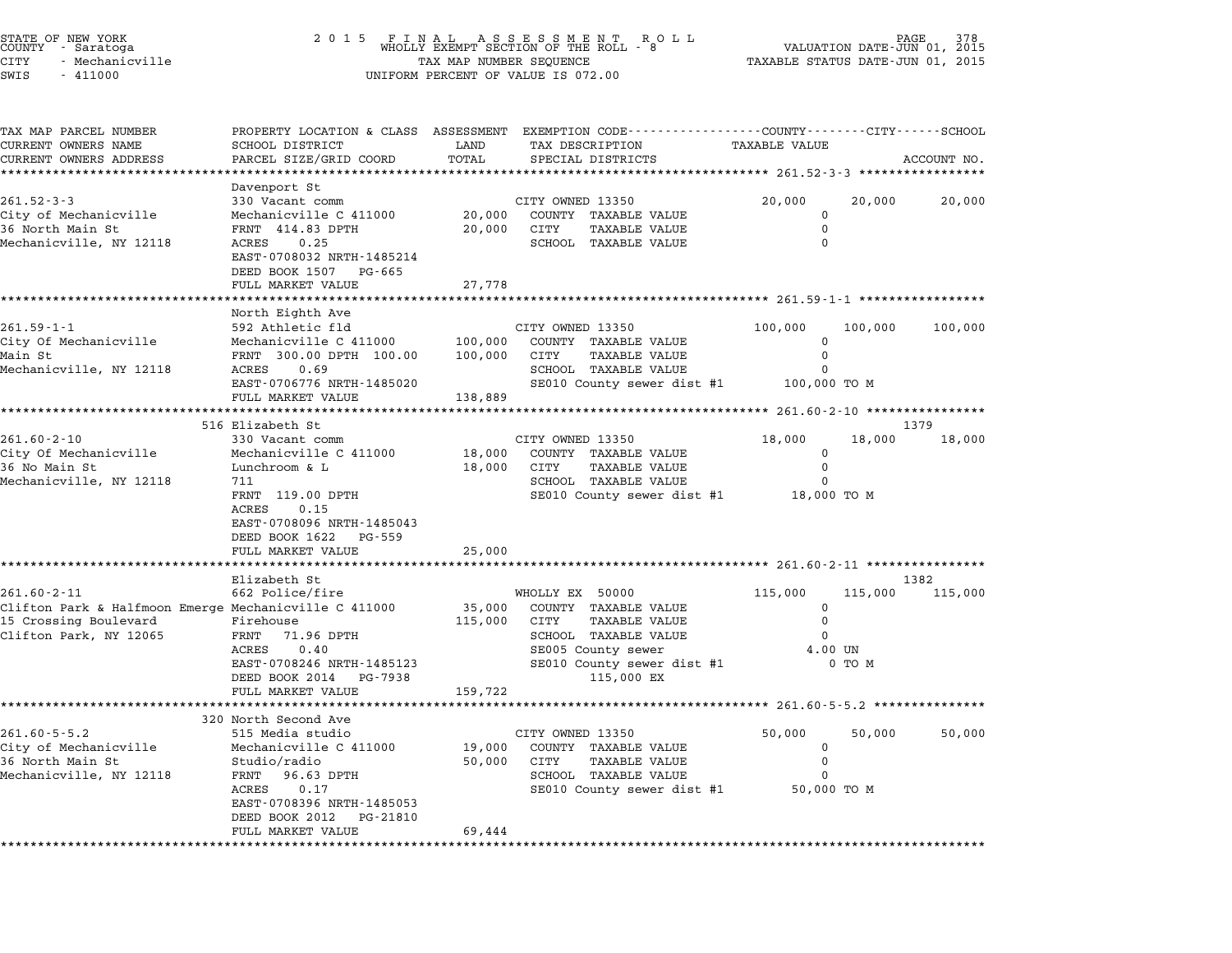|         | STATE OF NEW YORK<br>COUNTY - Saratoga |  |
|---------|----------------------------------------|--|
| CITY    | - Mechanicville                        |  |
| CTATT C | $-111000$                              |  |

| TAX MAP PARCEL NUMBER<br>CURRENT OWNERS NAME        | SCHOOL DISTRICT                                      |         | PROPERTY LOCATION & CLASS ASSESSMENT EXEMPTION CODE----------------COUNTY-------CITY------SCHOOL |                                       |         |             |
|-----------------------------------------------------|------------------------------------------------------|---------|--------------------------------------------------------------------------------------------------|---------------------------------------|---------|-------------|
| CURRENT OWNERS ADDRESS                              |                                                      |         |                                                                                                  |                                       |         |             |
|                                                     |                                                      | LAND    | TAX DESCRIPTION                                                                                  | TAXABLE VALUE                         |         |             |
|                                                     | PARCEL SIZE/GRID COORD                               | TOTAL   | SPECIAL DISTRICTS                                                                                |                                       |         | ACCOUNT NO. |
|                                                     |                                                      |         |                                                                                                  |                                       |         | 1637        |
| $261.67 - 1 - 12.1$                                 | Park Ave<br>591 Playground                           |         | CITY OWNED 13350                                                                                 | 230,000                               | 230,000 | 230,000     |
| City Of Mechanicville                               | Mechanicville C 411000                               | 104,000 | COUNTY TAXABLE VALUE                                                                             | $\mathbf 0$                           |         |             |
| 36 North Main St                                    | Playground                                           | 230,000 | CITY<br>TAXABLE VALUE                                                                            | $\Omega$                              |         |             |
| Mechanicville, NY 12118                             | FRNT 200.00 DPTH 200.00                              |         | SCHOOL TAXABLE VALUE                                                                             | 0                                     |         |             |
|                                                     | ACRES<br>0.92                                        |         | SE005 County sewer                                                                               | 4.00 UN                               |         |             |
|                                                     | EAST-0707398 NRTH-1483741                            |         | SE010 County sewer dist #1                                                                       | 230,000 TO M                          |         |             |
|                                                     | DEED BOOK 339<br>PG-238                              |         |                                                                                                  |                                       |         |             |
|                                                     | FULL MARKET VALUE                                    | 319,444 |                                                                                                  |                                       |         |             |
|                                                     |                                                      |         |                                                                                                  |                                       |         |             |
| $261.67 - 1 - 17$                                   | Prospect St<br>311 Res vac land                      |         | CITY OWNED 13350                                                                                 | 25,000                                | 25,000  | 25,000      |
| City Of Mechanicville                               | Mechanicville C 411000                               | 25,000  | COUNTY TAXABLE VALUE                                                                             | 0                                     |         |             |
| 36 North Main St                                    | FRNT 290.00 DPTH                                     | 25,000  | CITY<br>TAXABLE VALUE                                                                            | 0                                     |         |             |
| Mechanicville, NY 12118                             | ACRES 1.37                                           |         | SCHOOL TAXABLE VALUE                                                                             | 0                                     |         |             |
|                                                     | EAST-0707059 NRTH-1483711                            |         | SE010 County sewer dist #1                                                                       | 25,000 TO M                           |         |             |
|                                                     | DEED BOOK 459<br>PG-320                              |         |                                                                                                  |                                       |         |             |
|                                                     | FULL MARKET VALUE                                    | 34,722  |                                                                                                  |                                       |         |             |
|                                                     |                                                      |         |                                                                                                  | ******** 261.68-2-42.1 ************** |         |             |
|                                                     | 111 Grand St                                         |         |                                                                                                  |                                       |         | 0538        |
| $261.68 - 2 - 42.1$                                 | 312 Vac w/imprv                                      |         | CITY OWNED 13350                                                                                 | 2,000                                 | 2,000   | 2,000       |
| Heirs Of Marion Best L                              | Mechanicville C 411000                               | 2,000   | COUNTY TAXABLE VALUE                                                                             | 0                                     |         |             |
| Attn: City Of Mech Tax Acqiis Vl                    |                                                      | 2,000   | <b>TAXABLE VALUE</b><br>CITY                                                                     | $\mathsf{O}$                          |         |             |
| 36 No Main St<br>Mechanicville, NY 12118            | 691<br>FRNT<br>16.00 DPTH                            |         | SCHOOL TAXABLE VALUE<br>SE010 County sewer dist #1 2,000 TO M                                    | 0                                     |         |             |
|                                                     | 88.00<br>0.02<br>ACRES                               |         |                                                                                                  |                                       |         |             |
|                                                     | EAST-0708318 NRTH-1483933                            |         |                                                                                                  |                                       |         |             |
|                                                     | DEED BOOK 1519 PG-543                                |         |                                                                                                  |                                       |         |             |
|                                                     | FULL MARKET VALUE                                    | 2,778   |                                                                                                  |                                       |         |             |
|                                                     | *********************                                |         |                                                                                                  |                                       |         |             |
|                                                     | 516 Park Ave                                         |         |                                                                                                  |                                       |         | 1613        |
| $261.68 - 2 - 50$                                   | 620 Religious                                        |         | RELIGIOUS 25110                                                                                  | 271,000                               | 271,000 | 271,000     |
| Cornerstone Community Church Mechanicville C 411000 |                                                      | 54,200  | COUNTY TAXABLE VALUE                                                                             | 0                                     |         |             |
| 516 Park Avenue                                     | Church                                               | 271,000 | CITY<br>TAXABLE VALUE                                                                            | $\mathbf 0$                           |         |             |
| Mechanicville, NY 12118                             | FRNT 100.00 DPTH 150.00                              |         | SCHOOL TAXABLE VALUE                                                                             | $\Omega$                              |         |             |
|                                                     | 0.34<br>ACRES                                        |         | SE005 County sewer                                                                               | 4.00 UN                               |         |             |
|                                                     | EAST-0708148 NRTH-1483813<br>DEED BOOK 2013 PG-41062 |         | SE010 County sewer dist #1                                                                       | 271,000 TO M                          |         |             |
|                                                     | FULL MARKET VALUE                                    | 376,389 |                                                                                                  |                                       |         |             |
|                                                     |                                                      |         |                                                                                                  |                                       |         |             |
|                                                     | Park Pl                                              |         |                                                                                                  |                                       |         | 1636        |
| $261.76 - 1 - 2$                                    | 593 Picnic site                                      |         | CITY OWNED 13350                                                                                 | 375,000                               | 375,000 | 375,000     |
| City Of Mechanicville                               | Mechanicville C 411000                               | 325,000 | COUNTY TAXABLE VALUE                                                                             | $\mathbf 0$                           |         |             |
| 36 North Main St                                    | Park                                                 | 375,000 | TAXABLE VALUE<br>CITY                                                                            | $\mathbf 0$                           |         |             |
| Mechanicville, NY 12118                             | FRNT 450.00 DPTH                                     |         | SCHOOL TAXABLE VALUE                                                                             |                                       |         |             |
|                                                     | ACRES<br>8.10                                        |         | SE010 County sewer dist #1                                                                       | 375,000 TO M                          |         |             |
|                                                     | EAST-0708010 NRTH-1482973                            |         |                                                                                                  |                                       |         |             |
|                                                     | DEED BOOK 0000 PG-0000                               |         |                                                                                                  |                                       |         |             |
|                                                     | FULL MARKET VALUE                                    | 520,833 |                                                                                                  |                                       |         |             |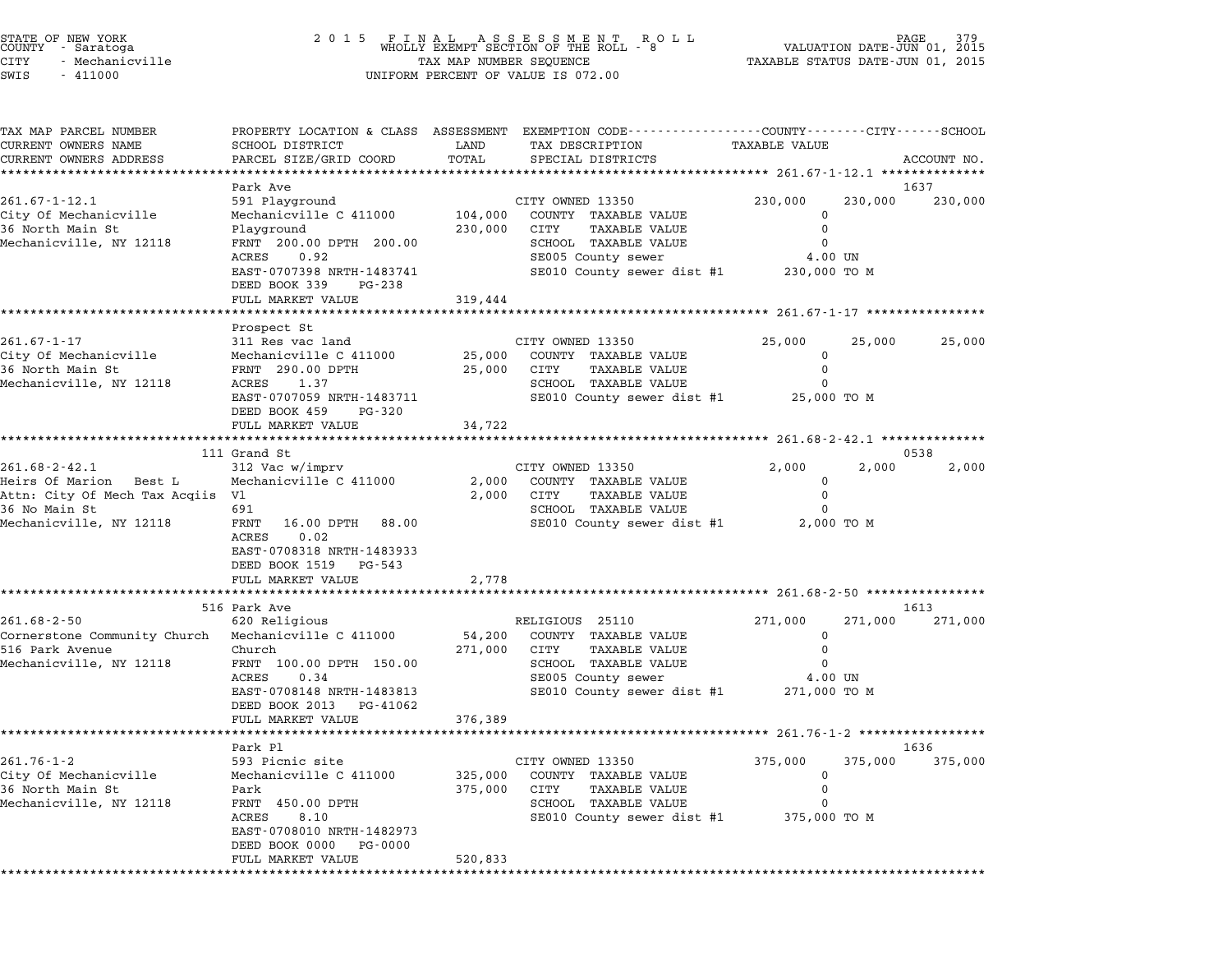## STATE OF NEW YORK <sup>2</sup> <sup>0</sup> <sup>1</sup> 5 F I N A L A S S E S S M E N T R O L L PAGE <sup>380</sup> COUNTY - Saratoga WHOLLY EXEMPT SECTION OF THE ROLL - <sup>8</sup> VALUATION DATE-JUN 01, <sup>2015</sup> STATE OF NEW YORK (RACE SERVICE TAX A LABER OF NEW YORK OF NEW TAGE 380<br>COUNTY - Saratoga (COUNTY A LABER OF THE ROLL TO OF THE ROLL - 8 (VALUATION DATE-JUN 01, 2015<br>CITY - Mechanicville (2015 - TAXABLE STATUS DATE-JUN 01, SWIS - <sup>411000</sup> UNIFORM PERCENT OF VALUE IS 072.00

| TAX MAP PARCEL NUMBER                         | PROPERTY LOCATION & CLASS ASSESSMENT              |                      |                  | EXEMPTION CODE-----------------COUNTY-------CITY------SCHOOL |                                              |        |             |
|-----------------------------------------------|---------------------------------------------------|----------------------|------------------|--------------------------------------------------------------|----------------------------------------------|--------|-------------|
| CURRENT OWNERS NAME<br>CURRENT OWNERS ADDRESS | SCHOOL DISTRICT<br>PARCEL SIZE/GRID COORD         | LAND<br>TOTAL        |                  | TAX DESCRIPTION<br>SPECIAL DISTRICTS                         | <b>TAXABLE VALUE</b>                         |        | ACCOUNT NO. |
|                                               |                                                   |                      |                  |                                                              |                                              |        |             |
|                                               | Harris Ave                                        |                      |                  |                                                              |                                              |        | 1618        |
| $261.84 - 1 - 1$                              | 695 Cemetery                                      |                      | CEMETERY         | 13370                                                        | 6,000                                        | 6,000  | 6,000       |
| Hudson View Cemetery                          | Mechanicville C 411000                            | 6,000                |                  | COUNTY TAXABLE VALUE                                         | $\Omega$                                     |        |             |
| Mechanicville Cemetery Assoc                  | Cemetery                                          | 6,000                | CITY             | TAXABLE VALUE                                                | $\Omega$                                     |        |             |
| PO Box 57                                     | FRNT 145.00 DPTH                                  |                      |                  | <b>SCHOOL TAXABLE VALUE</b>                                  | $\Omega$                                     |        |             |
| Mechanicville, NY 12118                       | ACRES<br>6.08                                     |                      |                  | SE010 County sewer dist #1                                   |                                              | 0 TO M |             |
|                                               | EAST-0708632 NRTH-1481974                         |                      |                  | 6,000 EX                                                     |                                              |        |             |
|                                               | DEED BOOK 0197 PG-0285                            |                      |                  |                                                              |                                              |        |             |
|                                               | FULL MARKET VALUE                                 | 8,333                |                  |                                                              |                                              |        |             |
|                                               |                                                   |                      |                  |                                                              | ********************** 261.84-1-13 ********* |        |             |
|                                               | Harris Ave Rear                                   |                      |                  |                                                              |                                              |        |             |
| $261.84 - 1 - 13$                             | 695 Cemetery                                      |                      | CEMETERY         | 13370                                                        | 500                                          | 500    | 500         |
| Hudson View Cemetery                          | Mechanicville C 411000                            | 500                  |                  | COUNTY TAXABLE VALUE                                         | $\Omega$                                     |        |             |
| Mechanicville Cemetery Assoc                  | ACRES<br>0.04                                     | 500                  | CITY             | <b>TAXABLE VALUE</b>                                         | $\Omega$                                     |        |             |
| PO Box 57                                     | EAST-0708783 NRTH-1481384                         |                      |                  | SCHOOL TAXABLE VALUE                                         |                                              |        |             |
| Mechanicville, NY 12118                       | DEED BOOK 0197 PG-0285                            |                      |                  | SE010 County sewer dist #1                                   |                                              | 0 TO M |             |
|                                               | FULL MARKET VALUE                                 | 694                  |                  | 500 EX                                                       |                                              |        |             |
|                                               |                                                   |                      |                  |                                                              | ******** 261.84-1-15 ***********             |        |             |
|                                               | Harris Ave Rear                                   |                      |                  |                                                              |                                              |        |             |
| $261.84 - 1 - 15$                             | 311 Res vac land                                  |                      | CEMETERY         | 13370                                                        | 2,000                                        | 2,000  | 2,000       |
| Harris Martha S Est                           | Mechanicville C 411000                            | 2,000                |                  | COUNTY TAXABLE VALUE                                         | $\mathbf 0$                                  |        |             |
| Harris Ave                                    | Row                                               | 2,000                | CITY             | TAXABLE VALUE                                                | $\Omega$                                     |        |             |
| PO Box 621                                    | 50.00 DPTH 134.00<br>FRNT                         |                      |                  | <b>SCHOOL TAXABLE VALUE</b>                                  |                                              |        |             |
| Mechanicville, NY 12118                       | ACRES<br>0.15                                     |                      |                  | SE010 County sewer dist #1                                   |                                              | 0 TO M |             |
|                                               | EAST-0708863 NRTH-1481404                         |                      |                  | 2,000 EX                                                     |                                              |        |             |
|                                               | DEED BOOK NDF<br>PG-NDF                           |                      |                  |                                                              |                                              |        |             |
|                                               | FULL MARKET VALUE<br>******************           | 2,778<br>*********** |                  |                                                              |                                              |        |             |
|                                               |                                                   |                      |                  |                                                              |                                              |        |             |
|                                               | Mechanic St                                       |                      |                  |                                                              |                                              |        |             |
| $262.37 - 1 - 2$                              | 311 Res vac land                                  |                      | CITY OWNED 13350 |                                                              | 3,500                                        | 3,500  | 3,500       |
| City Of Mechanicville                         | Mechanicville C 411000                            | 3,500                |                  | COUNTY TAXABLE VALUE                                         | $\Omega$<br>$\Omega$                         |        |             |
| Mechanicville, NY 12118                       | FRNT<br>50.00 DPTH 100.00                         | 3,500                | CITY             | <b>TAXABLE VALUE</b>                                         |                                              |        |             |
|                                               | 0.11<br>ACRES                                     |                      |                  | SCHOOL TAXABLE VALUE                                         | 0                                            |        |             |
|                                               | EAST-0708992 NRTH-1487184                         |                      |                  | SE010 County sewer dist #1                                   | 3,500 TO M                                   |        |             |
|                                               | FULL MARKET VALUE<br>**************************** | 4,861                |                  |                                                              |                                              |        |             |
|                                               | Stillwater Ave                                    |                      |                  |                                                              |                                              |        | 1299        |
| $262.37 - 4 - 15$                             | 311 Res vac land                                  |                      | CITY OWNED 13350 |                                                              | 3,500                                        | 3,500  | 3,500       |
| City Of Mechanicville                         | Mechanicville C 411000                            | 3,500                |                  | COUNTY TAXABLE VALUE                                         | $\Omega$                                     |        |             |
| 36 North Main St                              | V1                                                | 3,500                | CITY             | <b>TAXABLE VALUE</b>                                         | $\Omega$                                     |        |             |
| Mechanicville, NY 12118                       | ACRES<br>0.13                                     |                      |                  | <b>SCHOOL TAXABLE VALUE</b>                                  | $\Omega$                                     |        |             |
|                                               | EAST-0709742 NRTH-1486686                         |                      |                  | SE010 County sewer dist #1                                   | 3,500 TO M                                   |        |             |
|                                               | PG-281<br>DEED BOOK 1026                          |                      |                  |                                                              |                                              |        |             |
|                                               | FULL MARKET VALUE                                 | 4,861                |                  |                                                              |                                              |        |             |
|                                               |                                                   |                      |                  |                                                              |                                              |        |             |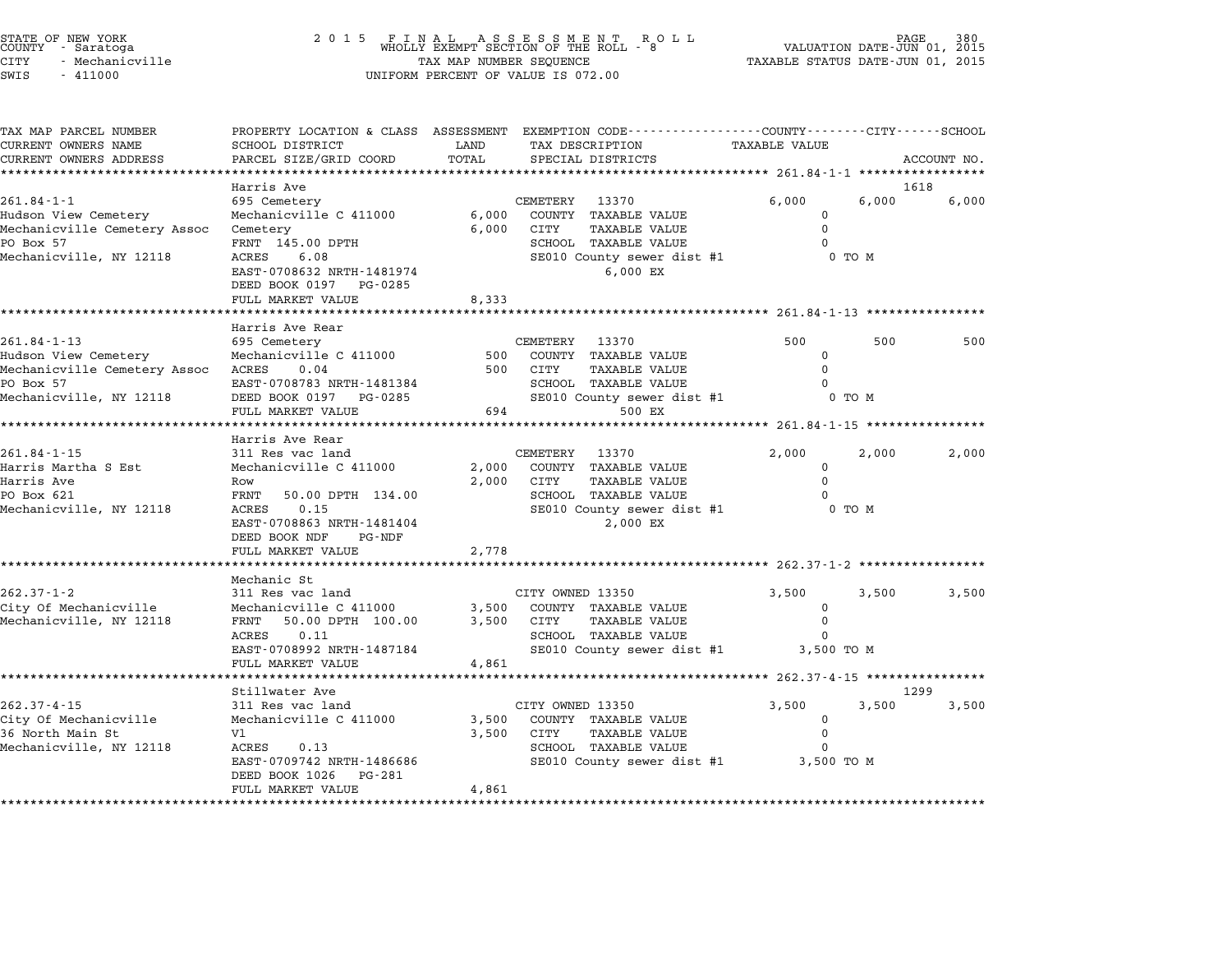| STATE OF NEW YORK |  |                 |  |
|-------------------|--|-----------------|--|
| COUNTY - Saratoga |  |                 |  |
| CITY              |  | - Mechanicville |  |
| $CTT$ $T1$ $T2$   |  | 111000          |  |

| TAX MAP PARCEL NUMBER<br>CURRENT OWNERS NAME<br>****************************** | SCHOOL DISTRICT                                    |                          | PROPERTY LOCATION & CLASS ASSESSMENT EXEMPTION CODE---------------COUNTY-------CITY------SCHOOL |                                                     |          |               |
|--------------------------------------------------------------------------------|----------------------------------------------------|--------------------------|-------------------------------------------------------------------------------------------------|-----------------------------------------------------|----------|---------------|
| CURRENT OWNERS ADDRESS                                                         |                                                    |                          |                                                                                                 |                                                     |          |               |
|                                                                                |                                                    | LAND<br>TOTAL            | TAX DESCRIPTION                                                                                 | <b>TAXABLE VALUE</b>                                |          |               |
|                                                                                | PARCEL SIZE/GRID COORD                             |                          | SPECIAL DISTRICTS                                                                               |                                                     |          | ACCOUNT NO.   |
| Warsaw St                                                                      |                                                    |                          |                                                                                                 |                                                     |          |               |
| $262.37 - 5 - 15.2$                                                            | 311 Res vac land                                   |                          | CITY OWNED 13350                                                                                | 2,000                                               | 2,000    | 2,000         |
| City Of Mechanicville                                                          | Mechanicville C 411000                             | 2,000                    | COUNTY TAXABLE VALUE                                                                            | $\mathbf{0}$                                        |          |               |
| 36 No Main St                                                                  | FRNT 237.00 DPTH                                   | 2,000                    | CITY<br>TAXABLE VALUE                                                                           | $\Omega$                                            |          |               |
| Mechanicville, NY 12118<br>ACRES                                               | 0.04                                               |                          | SCHOOL TAXABLE VALUE                                                                            | $\Omega$                                            |          |               |
|                                                                                | EAST-0709693 NRTH-1486506                          |                          | SE010 County sewer dist #1                                                                      | 2,000 TO M                                          |          |               |
|                                                                                | DEED BOOK 1602 PG-497<br>FULL MARKET VALUE         | 2,778                    |                                                                                                 |                                                     |          |               |
|                                                                                |                                                    |                          |                                                                                                 |                                                     |          |               |
|                                                                                | Warsaw Ave Rear                                    |                          |                                                                                                 |                                                     |          |               |
| 262.37-5-15.121                                                                | 311 Res vac land                                   |                          | CITY OWNED 13350                                                                                | 200                                                 | 200      | 200           |
| City Of Mechanicville                                                          | Mechanicville C 411000                             |                          | 200 COUNTY TAXABLE VALUE                                                                        | $\mathbf 0$                                         |          |               |
| 36 No Main St<br>V1                                                            |                                                    |                          | 200 CITY<br><b>TAXABLE VALUE</b>                                                                | $\mathbf 0$                                         |          |               |
| Mechanicville, NY 12118                                                        | ACRES 0.01                                         |                          | SCHOOL TAXABLE VALUE                                                                            | $\Omega$                                            |          |               |
|                                                                                | EAST-0709552 NRTH-1486435<br>DEED BOOK 1602 PG-499 |                          | SE010 County sewer dist #1                                                                      |                                                     | 200 TO M |               |
|                                                                                | FULL MARKET VALUE                                  | 278                      |                                                                                                 |                                                     |          |               |
|                                                                                | **********************                             |                          |                                                                                                 |                                                     |          |               |
|                                                                                | North Main St                                      |                          |                                                                                                 |                                                     |          |               |
| $262.38 - 1 - 5$                                                               | 449 Other Storag                                   |                          | IND DEV AG 18020                                                                                | 50,000                                              | 50,000   | 50,000        |
| City Of Mechanicville &                                                        | Mechanicville C 411000                             |                          | 20,000 COUNTY TAXABLE VALUE                                                                     | $\mathbf 0$                                         |          |               |
| Town Of Stillwater Ida                                                         | FRNT 143.00 DPTH 123.00                            |                          | <b>TAXABLE VALUE</b><br>50,000 CITY                                                             | $\mathbf 0$                                         |          |               |
| 36 North Main St<br>Mechanicville, NY 12118                                    | ACRES 0.24<br>EAST-0711041 NRTH-1486802            |                          | SCHOOL TAXABLE VALUE<br>SE010 County sewer dist #1                                              | $\Omega$<br>50,000 TO M                             |          |               |
|                                                                                | DEED BOOK 1414 PG-653                              |                          |                                                                                                 |                                                     |          |               |
|                                                                                | FULL MARKET VALUE                                  | 69,444                   |                                                                                                 |                                                     |          |               |
|                                                                                | *************************                          | ************************ |                                                                                                 | ********************* 262.38-1-7 ****************** |          |               |
| Us Rt 4                                                                        |                                                    |                          |                                                                                                 |                                                     |          | 1257          |
| $262.38 - 1 - 7$                                                               | 340 Vacant indus                                   |                          | IND DEV AG 18020                                                                                | 175,000                                             | 175,000  | 175,000       |
| City Of Mechanicville                                                          | Mechanicville C 411000                             | 175,000                  | COUNTY TAXABLE VALUE                                                                            | $\mathbf 0$                                         |          |               |
| & Town Of Stillwater<br>V1<br>Attn: Decrescente Dist<br>$P/O$ Lot $1$          |                                                    | 175,000 CITY             | <b>TAXABLE VALUE</b><br>SCHOOL TAXABLE VALUE                                                    | $\Omega$<br>0                                       |          |               |
| Industrial                                                                     | FRNT 233.31 DPTH                                   |                          | SE010 County sewer dist #1                                                                      | 175,000 TO M                                        |          |               |
| Box 231                                                                        | ACRES 1.50                                         |                          |                                                                                                 |                                                     |          |               |
| Mechanicville, NY 12118                                                        | EAST-0710893 NRTH-1486618                          |                          |                                                                                                 |                                                     |          |               |
|                                                                                | DEED BOOK 1258 PG-102                              |                          |                                                                                                 |                                                     |          |               |
|                                                                                | FULL MARKET VALUE                                  | 243,056                  |                                                                                                 |                                                     |          |               |
|                                                                                | **************************************             |                          |                                                                                                 |                                                     |          |               |
| 117 Saratoga Ave<br>$262.45 - 5 - 13$                                          | 311 Res vac land                                   |                          | AC UR PROP 18040                                                                                | 5,000                                               | 5,000    | 1656<br>5,000 |
| Urban Renewal Agency                                                           | Mechanicville C 411000                             |                          | 5,000 COUNTY TAXABLE VALUE                                                                      | $\mathbf{0}$                                        |          |               |
| 36 North Main St<br>Vl                                                         |                                                    |                          | 5,000 CITY<br><b>TAXABLE VALUE</b>                                                              | $\Omega$                                            |          |               |
| Mechanicville, NY 12118                                                        | FRNT 34.00 DPTH                                    |                          | SCHOOL TAXABLE VALUE                                                                            | O                                                   |          |               |
| ACRES                                                                          | 0.09                                               |                          | SE010 County sewer dist #1                                                                      | 5,000 TO M                                          |          |               |
|                                                                                | EAST-0709344 NRTH-1485885                          |                          |                                                                                                 |                                                     |          |               |
|                                                                                | DEED BOOK 0944<br>PG-1009                          |                          |                                                                                                 |                                                     |          |               |
|                                                                                | FULL MARKET VALUE                                  | 6,944                    |                                                                                                 |                                                     |          |               |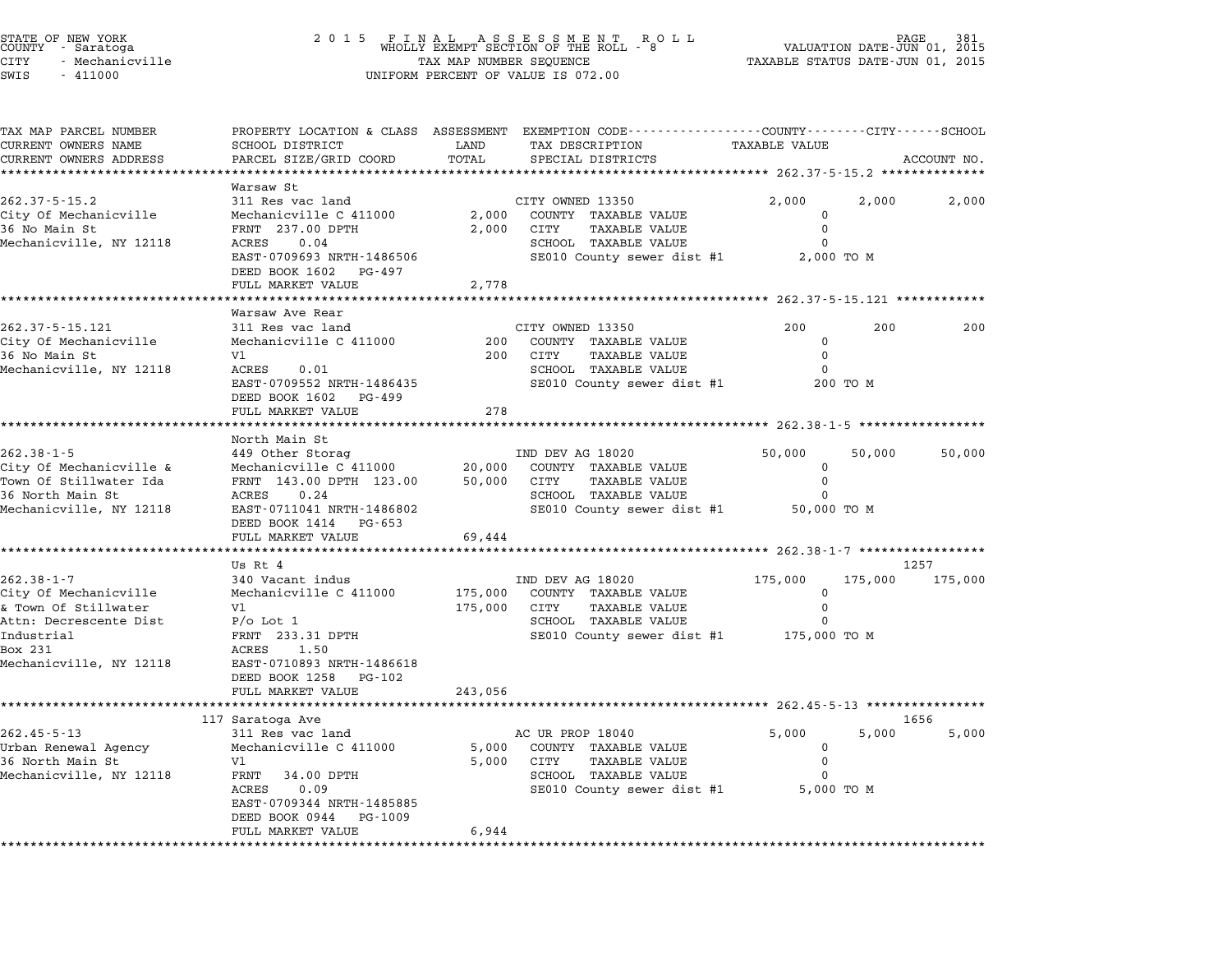|          | STATE OF NEW YORK<br>COUNTY - Saratoga |  |
|----------|----------------------------------------|--|
| CITY     | - Mechanicville                        |  |
| $\alpha$ | 111000                                 |  |

## STATE OF NEW YORK <sup>2</sup> <sup>0</sup> <sup>1</sup> 5 F I N A L A S S E S S M E N T R O L L PAGE <sup>382</sup> COUNTY - Saratoga WHOLLY EXEMPT SECTION OF THE ROLL - <sup>8</sup> VALUATION DATE-JUN 01, <sup>2015</sup> STATE OF NEW YORK (RACE SERVICE TAX A LABER OF NEW YORK OF NEW TAGE 382<br>COUNTY - Saratoga (DI) 2015 (WHOLLY EXEMPT SECTION OF THE ROLL - 8 (VALUATION DATE-JUN 01, 2015<br>CITY - Mechanicville (2015 (RACE TAXABLE STATUS DATE-J SWIS - <sup>411000</sup> UNIFORM PERCENT OF VALUE IS 072.00

| TAX MAP PARCEL NUMBER                           |                                                     |                  | PROPERTY LOCATION & CLASS ASSESSMENT EXEMPTION CODE----------------COUNTY-------CITY------SCHOOL |                                                  |         |             |
|-------------------------------------------------|-----------------------------------------------------|------------------|--------------------------------------------------------------------------------------------------|--------------------------------------------------|---------|-------------|
| CURRENT OWNERS NAME                             | SCHOOL DISTRICT                                     | LAND             | TAX DESCRIPTION                                                                                  | <b>TAXABLE VALUE</b>                             |         |             |
| CURRENT OWNERS ADDRESS                          | PARCEL SIZE/GRID COORD                              | TOTAL            | SPECIAL DISTRICTS                                                                                |                                                  |         | ACCOUNT NO. |
|                                                 | Viall Ave                                           |                  |                                                                                                  |                                                  |         |             |
| $262.45 - 5 - 16.1$                             | 591 Playground                                      |                  | CITY OWNED 13350                                                                                 | 275,000                                          | 275,000 | 275,000     |
| City Of Mechanicville                           | Mechanicville C 411000                              | 70,000           | COUNTY TAXABLE VALUE                                                                             | $\Omega$                                         |         |             |
| Mechanicville, NY 12118                         | Playground                                          | 275,000          | CITY<br><b>TAXABLE VALUE</b>                                                                     | 0                                                |         |             |
|                                                 | Proposed Park                                       |                  | SCHOOL TAXABLE VALUE                                                                             |                                                  |         |             |
|                                                 | 68.00 DPTH<br>FRNT                                  |                  | SE010 County sewer dist #1                                                                       | 275,000 TO M                                     |         |             |
|                                                 | 4.71<br>ACRES                                       |                  |                                                                                                  |                                                  |         |             |
|                                                 | EAST-0709185 NRTH-1485645                           |                  |                                                                                                  |                                                  |         |             |
|                                                 | FULL MARKET VALUE<br>****************************** | 381,944          | ********************************* 262.45-5-17 **************                                     |                                                  |         |             |
|                                                 | Tenendaho Lane Rear                                 |                  |                                                                                                  |                                                  |         |             |
| $262.45 - 5 - 17$                               | 311 Res vac land                                    |                  | CITY OWNED 13350                                                                                 | 55,000                                           | 55,000  | 55,000      |
| Alfriend Terry & Bonnie                         | Mechanicville C 411000                              | 55,000           | COUNTY TAXABLE VALUE                                                                             | 0                                                |         |             |
| Attn: City Of Mechanicville                     | ACRES<br>0.65                                       | 55,000           | CITY<br>TAXABLE VALUE                                                                            | 0                                                |         |             |
| 36 North Main St                                | EAST-0709084 NRTH-1485529                           |                  | SCHOOL TAXABLE VALUE                                                                             | $\Omega$                                         |         |             |
| Mechanicville, NY 12118                         | DEED BOOK 0967 PG-0511                              |                  | SE010 County sewer dist #1                                                                       | 55,000 TO M                                      |         |             |
|                                                 | FULL MARKET VALUE                                   | 76,389           |                                                                                                  |                                                  |         |             |
|                                                 |                                                     |                  |                                                                                                  | ****************** 262.45-5-18.1 *************** |         |             |
|                                                 | Viall Ave                                           |                  |                                                                                                  |                                                  |         | 1632        |
| $262.45 - 5 - 18.1$                             | 692 Road/str/hwy                                    |                  | CITY OWNED 13350                                                                                 | 30,000                                           | 30,000  | 30,000      |
| City Of Mechanicville<br>36 North Main St       | Mechanicville C 411000<br>V1                        | 12,000<br>30,000 | COUNTY TAXABLE VALUE<br>CITY<br>TAXABLE VALUE                                                    | $\mathbf 0$<br>0                                 |         |             |
| Mechanicville, NY 12118                         | Formerly Strang Mill                                |                  | SCHOOL TAXABLE VALUE                                                                             |                                                  |         |             |
|                                                 | FRNT 119.18 DPTH                                    |                  | SE010 County sewer dist #1                                                                       | 30,000 TO M                                      |         |             |
|                                                 | <b>ACRES</b><br>0.80                                |                  |                                                                                                  |                                                  |         |             |
|                                                 | EAST-0708745 NRTH-1485334                           |                  |                                                                                                  |                                                  |         |             |
|                                                 | DEED BOOK 0000<br>PG-0000                           |                  |                                                                                                  |                                                  |         |             |
|                                                 | FULL MARKET VALUE                                   | 41,667           |                                                                                                  |                                                  |         |             |
|                                                 |                                                     |                  |                                                                                                  |                                                  |         |             |
|                                                 | Tenendaho Lane Rear                                 |                  |                                                                                                  |                                                  |         |             |
| $262.45 - 5 - 39$                               | 311 Res vac land                                    |                  | CITY OWNED 13350                                                                                 | 21,000                                           | 21,000  | 21,000      |
| Alfriend Terry & Bonnie                         | Mechanicville C 411000                              | 21,000           | COUNTY TAXABLE VALUE                                                                             | 0                                                |         |             |
| Attn: City Of Mechanicville<br>36 North Main St | <b>ACRES</b><br>0.34<br>EAST-0709054 NRTH-1485775   | 21,000           | CITY<br><b>TAXABLE VALUE</b><br>SCHOOL TAXABLE VALUE                                             | $\Omega$                                         |         |             |
| Mechanicville, NY 12118                         | DEED BOOK 0967<br>PG-0511                           |                  | SE010 County sewer dist #1                                                                       | 21,000 TO M                                      |         |             |
|                                                 | FULL MARKET VALUE                                   | 29,167           |                                                                                                  |                                                  |         |             |
|                                                 |                                                     |                  |                                                                                                  |                                                  |         |             |
|                                                 | Saratoga Ave Rear                                   |                  |                                                                                                  |                                                  |         |             |
| $262.46 - 2 - 1.12$                             | 653 Govt pk lot                                     |                  | CITY OWNED 13350                                                                                 | 40,000                                           | 40,000  | 40,000      |
| City Of Mechanicville                           | Mechanicville C 411000                              | 29,000           | COUNTY TAXABLE VALUE                                                                             | 0                                                |         |             |
| 36 North Main St                                | <b>ACRES</b><br>1.61                                | 40,000           | CITY<br><b>TAXABLE VALUE</b>                                                                     | $\Omega$                                         |         |             |
| Mechanicville, NY 12118                         | EAST-0711345 NRTH-1485489                           |                  | SCHOOL TAXABLE VALUE                                                                             |                                                  |         |             |
|                                                 | DEED BOOK 1051<br>PG-894                            |                  | SE010 County sewer dist #1                                                                       | 40,000 TO M                                      |         |             |
|                                                 | FULL MARKET VALUE<br>*******************            | 55,556           |                                                                                                  |                                                  |         |             |
|                                                 |                                                     |                  |                                                                                                  |                                                  |         |             |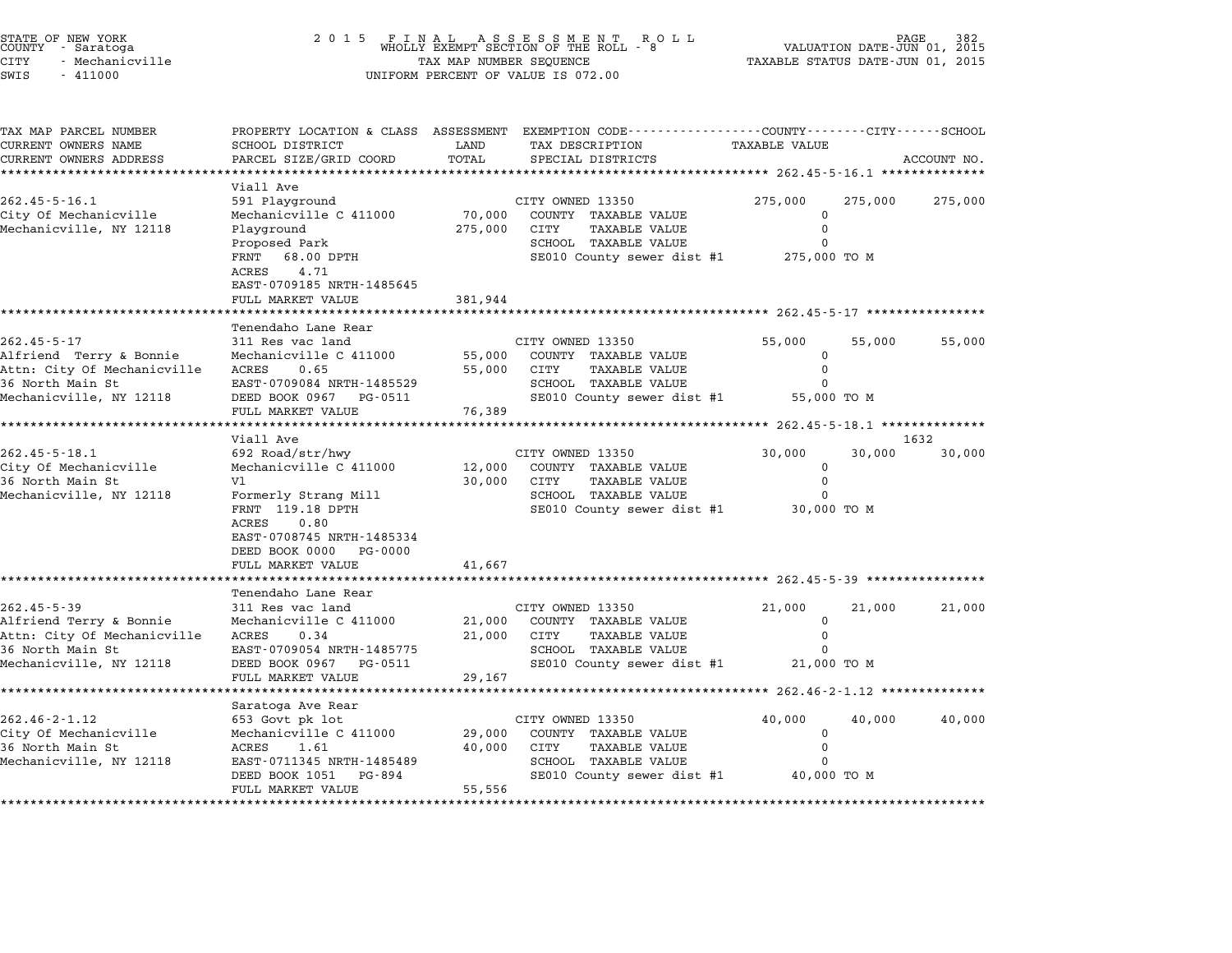| STATE OF NEW YORK<br>COUNTY - Saratoga<br>CITY<br>- Mechanicville<br>SWIS<br>$-411000$                                 | 2 0 1 5                                                                                                                                                                                                   | FINAL ASSESSMENT ROLL<br>WHOLLY EXEMPT SECTION OF THE ROLL - 8<br>TAX MAP NUMBER SEQUENCE<br>UNIFORM PERCENT OF VALUE IS 072.00 | VALUATION DATE-JUN 01, 2015<br>TAXABLE STATUS DATE-JUN 01, 2015                                                                                      |                                                               |                                    |                 |
|------------------------------------------------------------------------------------------------------------------------|-----------------------------------------------------------------------------------------------------------------------------------------------------------------------------------------------------------|---------------------------------------------------------------------------------------------------------------------------------|------------------------------------------------------------------------------------------------------------------------------------------------------|---------------------------------------------------------------|------------------------------------|-----------------|
| TAX MAP PARCEL NUMBER<br>CURRENT OWNERS NAME                                                                           | SCHOOL DISTRICT                                                                                                                                                                                           | LAND                                                                                                                            | PROPERTY LOCATION & CLASS ASSESSMENT EXEMPTION CODE---------------COUNTY-------CITY-----SCHOOL<br>TAX DESCRIPTION                                    | TAXABLE VALUE                                                 |                                    |                 |
| CURRENT OWNERS ADDRESS                                                                                                 | PARCEL SIZE/GRID COORD                                                                                                                                                                                    | TOTAL                                                                                                                           | SPECIAL DISTRICTS                                                                                                                                    |                                                               |                                    | ACCOUNT NO.     |
|                                                                                                                        | North Main St                                                                                                                                                                                             | *********************                                                                                                           |                                                                                                                                                      |                                                               |                                    |                 |
| $262.46 - 2 - 1.21$<br>City Of Mechanicville<br>Sr Citizen Bldg<br>36 North Main St<br>Mechanicville, NY 12118         | 682 Rec facility<br>Mechanicville C 411000<br>M-90 Parcel 1<br>FRNT 215.00 DPTH 150.00<br>ACRES<br>0.74<br>EAST-0710885 NRTH-1485618                                                                      | 75,000<br>375,000                                                                                                               | CITY OWNED 13350<br>COUNTY TAXABLE VALUE<br>CITY<br><b>TAXABLE VALUE</b><br>SCHOOL TAXABLE VALUE<br>SE005 County sewer<br>SE010 County sewer dist #1 | 375,000<br>$\Omega$<br>$\Omega$<br>$\Omega$                   | 375,000<br>4.00 UN<br>375,000 TO M | 375,000         |
|                                                                                                                        | DEED BOOK 998<br>PG-850<br>FULL MARKET VALUE                                                                                                                                                              | 520,833                                                                                                                         |                                                                                                                                                      |                                                               |                                    |                 |
|                                                                                                                        | *****************                                                                                                                                                                                         |                                                                                                                                 |                                                                                                                                                      |                                                               |                                    |                 |
| $262.46 - 2 - 1.22$<br>Mechanicville Associates<br>180 North Main St<br>Mechanicville, NY 12118                        | 180 North Main St<br>411 Apartment<br>Mechanicville C 411000<br>FRNT 35.00 DPTH<br>1.62<br>ACRES<br>EAST-0711005 NRTH-1485578<br>DEED BOOK 1012<br>PG-363<br>FULL MARKET VALUE                            | 300,000<br>2206,446<br>3064,508                                                                                                 | IND DEV AG 18020<br>COUNTY TAXABLE VALUE<br>CITY<br>TAXABLE VALUE<br>SCHOOL TAXABLE VALUE<br>SE005 County sewer<br>SE010 County sewer dist #1        | 2206,446<br>$\Omega$<br>$\Omega$<br>$\Omega$<br>2206,446 TO M | 2206,446<br>50.00 UN               | 2206,446        |
|                                                                                                                        | *******************                                                                                                                                                                                       | *******************                                                                                                             |                                                                                                                                                      | *********** 262.46-2-14 *****************                     |                                    |                 |
| $262.46 - 2 - 14$<br>City of Mechanicville and Town Mechanicville C 411000<br>36 N Main St<br>Mechanicville, NY 12118  | North Main St<br>440 Warehouse<br>Vacant Land<br>File Map M2010151<br>FRNT 335.00 DPTH<br>ACRES<br>6.65<br>EAST-0711264 NRTH-1485861<br>DEED BOOK 2013 PG-23219<br>FULL MARKET VALUE<br>***************** | 130,000<br>630,000<br>875,000                                                                                                   | IND DEV AG 18020<br>COUNTY TAXABLE VALUE<br><b>TAXABLE VALUE</b><br>CITY<br>SCHOOL TAXABLE VALUE<br>SE010 County sewer dist #1                       | 630,000<br>$\Omega$<br>$\mathbf 0$<br>$\Omega$                | 630,000<br>630,000 TO M            | 1256<br>630,000 |
|                                                                                                                        | North Main St                                                                                                                                                                                             |                                                                                                                                 |                                                                                                                                                      |                                                               |                                    |                 |
| $262.46 - 2 - 16$<br>Mechanicville Dist Public Libr Mechanicville C 411000<br>190 N Main St<br>Mechanicville, NY 12118 | 611 Library<br>filed map M2010151<br>2011/11428 also deed<br>FRNT 100.11 DPTH<br>ACRES<br>0.60<br>EAST-0710980 NRTH-1485755<br>DEED BOOK 1438<br>PG-112<br>FULL MARKET VALUE                              | 50,000<br>650,000<br>902,778                                                                                                    | CITY OWNED 13350<br>COUNTY TAXABLE VALUE<br>CITY<br>TAXABLE VALUE<br>SCHOOL TAXABLE VALUE<br>SE005 County sewer<br>SE010 County sewer dist #1        | 650,000<br>0<br>$\mathbf 0$<br>$\Omega$<br>650,000 TO M       | 650,000<br>4.00 UN                 | 650,000         |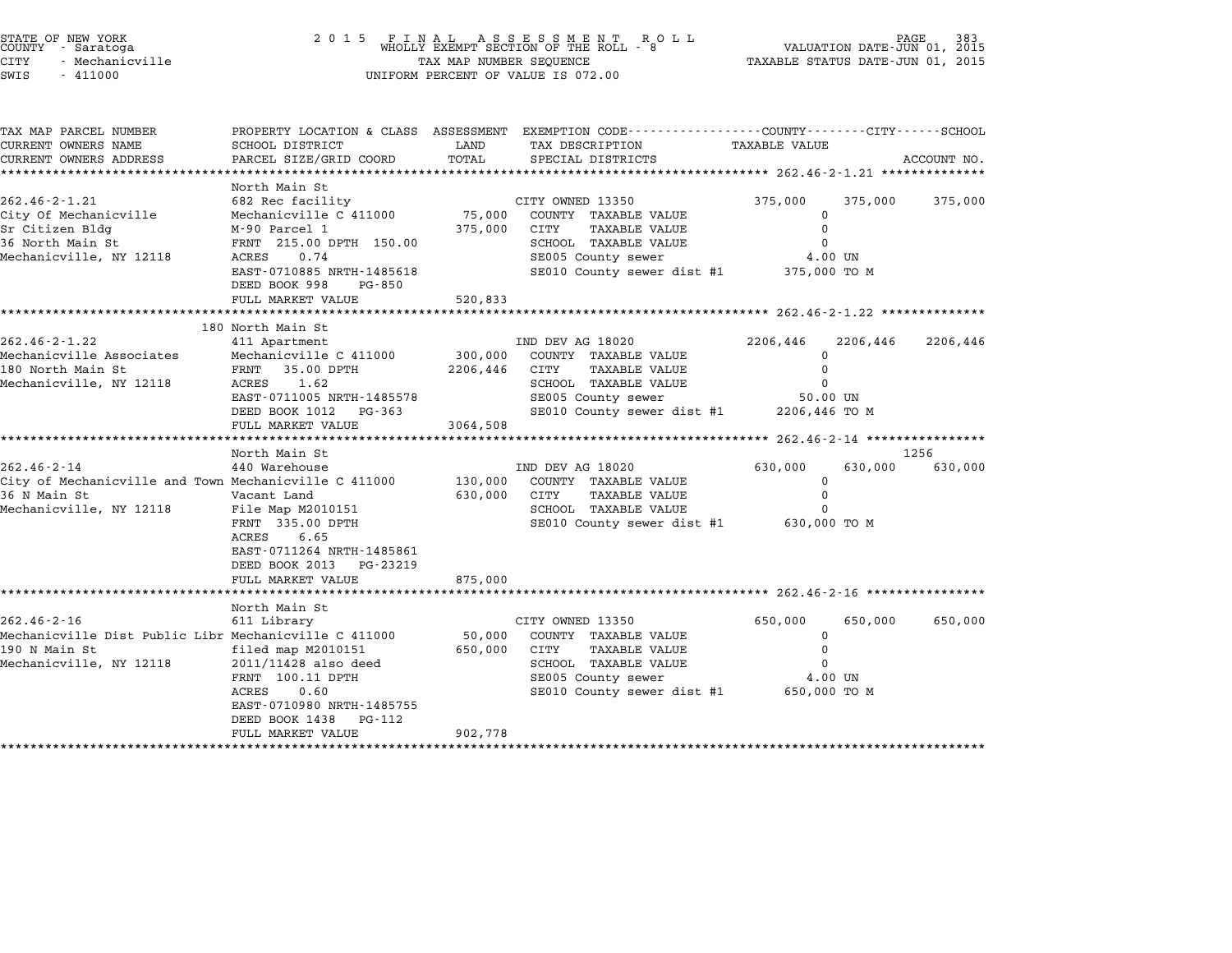| STATE OF NEW YORK |  |                 |  |
|-------------------|--|-----------------|--|
| COUNTY - Saratoga |  |                 |  |
| CITY              |  | - Mechanicville |  |
|                   |  |                 |  |

| TAX MAP PARCEL NUMBER<br>CURRENT OWNERS NAME | SCHOOL DISTRICT           | LAND     | PROPERTY LOCATION & CLASS ASSESSMENT EXEMPTION CODE---------------COUNTY-------CITY------SCHOOL<br>TAX DESCRIPTION | <b>TAXABLE VALUE</b> |          |             |
|----------------------------------------------|---------------------------|----------|--------------------------------------------------------------------------------------------------------------------|----------------------|----------|-------------|
| CURRENT OWNERS ADDRESS                       | PARCEL SIZE/GRID COORD    | TOTAL    | SPECIAL DISTRICTS                                                                                                  |                      |          | ACCOUNT NO. |
|                                              |                           |          |                                                                                                                    |                      |          |             |
|                                              | William St Rear           |          |                                                                                                                    |                      |          | 1608        |
| $262.53 - 2 - 8$                             | 311 Res vac land          |          | RELIGIOUS 25110                                                                                                    | 46,000               | 46,000   | 46,000      |
| Church Of The Assumption                     | Mechanicville C 411000    | 46,000   | COUNTY TAXABLE VALUE                                                                                               | $\mathbf 0$          |          |             |
| William St                                   | Church Parking Lot        | 46,000   | CITY<br>TAXABLE VALUE                                                                                              | 0                    |          |             |
| Mechanicville, NY 12118                      | Assumption Hall           |          | SCHOOL TAXABLE VALUE                                                                                               | $\Omega$             |          |             |
|                                              | FRNT 116.00 DPTH          |          | SE010 County sewer dist #1                                                                                         | 46,000 TO M          |          |             |
|                                              | ACRES<br>0.15             |          |                                                                                                                    |                      |          |             |
|                                              | EAST-0710136 NRTH-1485097 |          |                                                                                                                    |                      |          |             |
|                                              | DEED BOOK 0000 PG-0000    |          |                                                                                                                    |                      |          |             |
|                                              | FULL MARKET VALUE         | 63,889   |                                                                                                                    |                      |          |             |
|                                              |                           |          |                                                                                                                    |                      |          |             |
|                                              | William St                |          |                                                                                                                    |                      |          | 1607        |
| $262.53 - 2 - 9$                             | 620 Religious             |          | RELIGIOUS 25110                                                                                                    | 585,000              | 585,000  | 585,000     |
| Church Of The Assumption                     | Mechanicville C 411000    | 88,000   | COUNTY TAXABLE VALUE                                                                                               | 0                    |          |             |
| William St                                   | Assumption Church         | 585,000  | CITY<br>TAXABLE VALUE                                                                                              | $\mathbf 0$          |          |             |
| Mechanicville, NY 12118                      | William St                |          | SCHOOL TAXABLE VALUE                                                                                               | $\Omega$             |          |             |
|                                              | FRNT<br>75.16 DPTH        |          | SE010 County sewer dist #1                                                                                         | 585,000 TO M         |          |             |
|                                              | ACRES<br>0.21             |          |                                                                                                                    |                      |          |             |
|                                              | EAST-0710096 NRTH-1484987 |          |                                                                                                                    |                      |          |             |
|                                              | DEED BOOK 0305 PG-0268    |          |                                                                                                                    |                      |          |             |
|                                              | FULL MARKET VALUE         | 812,500  |                                                                                                                    |                      |          |             |
|                                              |                           |          |                                                                                                                    |                      |          |             |
|                                              | 52 William St             |          |                                                                                                                    |                      |          | 1609        |
| $262.53 - 2 - 10$                            | 620 Religious             |          | RELIGIOUS 25110                                                                                                    | 1569,000             | 1569,000 | 1569,000    |
| Church Of The Assumption                     | Mechanicville C 411000    | 390,000  | COUNTY TAXABLE VALUE                                                                                               | $\Omega$             |          |             |
| William St                                   | Assumption Hall           | 1569,000 | CITY<br><b>TAXABLE VALUE</b>                                                                                       | $\Omega$             |          |             |
| Mechanicville, NY 12118                      | FRNT 203.16 DPTH          |          | SCHOOL TAXABLE VALUE                                                                                               | $\Omega$             |          |             |
|                                              | ACRES<br>1.16             |          | SE005 County sewer                                                                                                 | $6.00$ UN            |          |             |
|                                              | EAST-0710025 NRTH-1485147 |          | SE010 County sewer dist #1                                                                                         | 1569,000 TO M        |          |             |
|                                              | DEED BOOK 0310<br>PG-0524 |          |                                                                                                                    |                      |          |             |
|                                              | FULL MARKET VALUE         | 2179,167 |                                                                                                                    |                      |          |             |
|                                              |                           |          |                                                                                                                    |                      |          |             |
|                                              | William St                |          |                                                                                                                    |                      |          | 1603        |
| $262.53 - 2 - 11$                            | 620 Religious             |          | RELIGIOUS 25110                                                                                                    | 12,000               | 12,000   | 12,000      |
| Church Of Assumption                         | Mechanicville C 411000    | 12,000   | COUNTY TAXABLE VALUE                                                                                               | 0                    |          |             |
| William St                                   | Augustine Friary          | 12,000   | CITY<br>TAXABLE VALUE                                                                                              | $\mathbf 0$          |          |             |
| Mechanicville, NY 12118                      | Church                    |          | SCHOOL TAXABLE VALUE                                                                                               | $\Omega$             |          |             |
|                                              | FRNT<br>35.00 DPTH        |          | SE010 County sewer dist #1                                                                                         | 12,000 TO M          |          |             |
|                                              | <b>ACRES</b><br>0.12      |          |                                                                                                                    |                      |          |             |
|                                              | EAST-0709905 NRTH-1485176 |          |                                                                                                                    |                      |          |             |
|                                              | DEED BOOK 0467<br>PG-0371 | 16,667   |                                                                                                                    |                      |          |             |
|                                              | FULL MARKET VALUE         |          |                                                                                                                    |                      |          |             |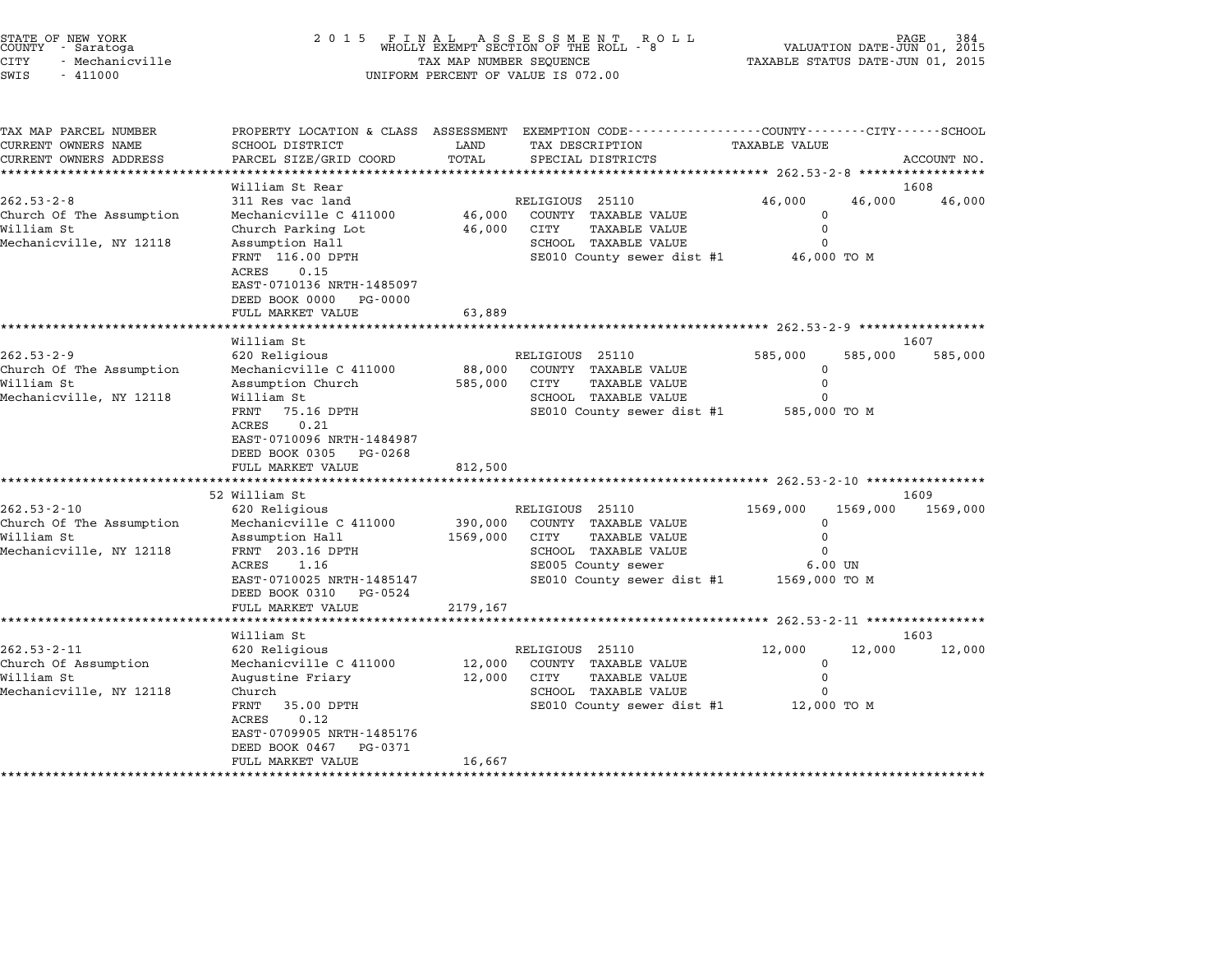| STATE OF NEW YORK<br>COUNTY - Saratoga |  |                 |  |
|----------------------------------------|--|-----------------|--|
| CITY                                   |  | - Mechanicville |  |
| $\alpha$                               |  | 111000          |  |

## STATE OF NEW YORK <sup>2</sup> <sup>0</sup> <sup>1</sup> 5 F I N A L A S S E S S M E N T R O L L PAGE <sup>385</sup> COUNTY - Saratoga WHOLLY EXEMPT SECTION OF THE ROLL - <sup>8</sup> VALUATION DATE-JUN 01, <sup>2015</sup> STATE OF NEW YORK (RACE SERVICE TAX A LABER OF NEW YORK OF NEW TAGE 585<br>COUNTY - Saratoga (COUNTY A LABER OF THE ROLL TO OP THE ROLL - 8 (VALUATION DATE-JUN 01, 2015<br>CITY - Mechanicville (1, 2015 - TAXABLE STATUS DATE-JUN SWIS - <sup>411000</sup> UNIFORM PERCENT OF VALUE IS 072.00

| TAX MAP PARCEL NUMBER    |                                                     |          | PROPERTY LOCATION & CLASS ASSESSMENT EXEMPTION CODE---------------COUNTY-------CITY-----SCHOOL |                                     |             |
|--------------------------|-----------------------------------------------------|----------|------------------------------------------------------------------------------------------------|-------------------------------------|-------------|
| CURRENT OWNERS NAME      | SCHOOL DISTRICT                                     | LAND     | TAX DESCRIPTION                                                                                | TAXABLE VALUE                       |             |
| CURRENT OWNERS ADDRESS   | PARCEL SIZE/GRID COORD                              | TOTAL    | SPECIAL DISTRICTS                                                                              |                                     | ACCOUNT NO. |
|                          |                                                     |          |                                                                                                | ************ 262.54-1-29 ********** |             |
|                          | North Main St                                       |          |                                                                                                |                                     | 1605        |
| $262.54 - 1 - 29$        | 620 Religious                                       |          | RELIGIOUS 25110                                                                                | 2140,000<br>2140,000                | 2140,000    |
| All Saints on the Hudson | Mechanicville C 411000                              | 535,000  | COUNTY TAXABLE VALUE                                                                           | $\Omega$                            |             |
| St Pauls Church          | Church map s-893                                    | 2140,000 | CITY<br>TAXABLE VALUE                                                                          | 0                                   |             |
| 52 Williams St           | remainder to 262.54-1-28                            |          | SCHOOL TAXABLE VALUE                                                                           | $\Omega$                            |             |
| Mechanicville, NY 12118  | also 288/300,410/47,657/3                           |          | SE005 County sewer                                                                             | $6.00$ UN                           |             |
|                          | FRNT 258.77 DPTH<br>ACRES<br>1.73                   |          | SE010 County sewer dist #1 2140,000 TO M                                                       |                                     |             |
|                          | EAST-0710470 NRTH-1484873                           |          |                                                                                                |                                     |             |
|                          | DEED BOOK 0277 PG-0413                              |          |                                                                                                |                                     |             |
|                          | FULL MARKET VALUE                                   | 2972,222 |                                                                                                |                                     |             |
|                          |                                                     |          | ******************************* 262.54-2-17.2 ************                                     |                                     |             |
|                          | Ferry St                                            |          |                                                                                                |                                     |             |
| $262.54 - 2 - 17.2$      | 652 Govt bldgs                                      |          | CITY OWNED 13350                                                                               | 500<br>500                          | 500         |
| City of Mechanicville    | Mechanicville C 411000                              | 500      | COUNTY TAXABLE VALUE                                                                           | $\Omega$                            |             |
| Ferry St Rear            | Pump station parcel                                 | 500      | CITY<br>TAXABLE VALUE                                                                          | $\mathbf 0$                         |             |
| Mechanicville, NY        | ACRES<br>0.02                                       |          | SCHOOL TAXABLE VALUE                                                                           | $\Omega$                            |             |
|                          | EAST-0710900 NRTH-1484905                           |          | SE010 County sewer dist #1                                                                     | 500 TO M                            |             |
|                          | DEED BOOK 395<br>PG-337                             |          |                                                                                                |                                     |             |
|                          | FULL MARKET VALUE                                   | 694      |                                                                                                |                                     |             |
|                          |                                                     |          |                                                                                                |                                     |             |
|                          | North Main St                                       |          |                                                                                                |                                     | 1595        |
| $262.61 - 2 - 10$        | 662 Police/fire                                     |          | CITY OWNED 13350                                                                               | 460,000<br>460,000                  | 460,000     |
| City Of Mechanicville    | Mechanicville C 411000                              | 150,000  | COUNTY TAXABLE VALUE                                                                           | $\Omega$                            |             |
| Central Fire Station     | FRNT 234.64 DPTH                                    | 460,000  | CITY<br>TAXABLE VALUE                                                                          | $\mathbf 0$                         |             |
| 36 North Main St         | ACRES<br>0.81                                       |          | SCHOOL TAXABLE VALUE                                                                           | $\Omega$                            |             |
| Mechanicville, NY 12118  | EAST-0710287 NRTH-1484120                           |          | SE010 County sewer dist #1                                                                     | 460,000 TO M                        |             |
|                          | FULL MARKET VALUE                                   | 638,889  |                                                                                                |                                     |             |
|                          |                                                     |          |                                                                                                |                                     |             |
|                          | Hill St                                             |          |                                                                                                |                                     | 1615        |
| $262.61 - 2 - 15$        | 620 Religious                                       |          | RELIGIOUS 25110                                                                                | 1070,000<br>1070,000                | 1070,000    |
| Methodist Church         | Mechanicville C 411000                              | 220,000  | COUNTY TAXABLE VALUE                                                                           | 0                                   |             |
| PO Box 429               | Church                                              | 1070,000 | CITY<br><b>TAXABLE VALUE</b>                                                                   | 0                                   |             |
| Mechanicville, NY 12118  | FRNT 224.49 DPTH                                    |          | SCHOOL TAXABLE VALUE                                                                           | 0                                   |             |
|                          | 0.94<br>ACRES                                       |          | SE005 County sewer<br>SE010 County sewer dist #1 1070,000 TO M                                 | 4.00 UN                             |             |
|                          | EAST-0709978 NRTH-1483837<br>DEED BOOK 0224 PG-0384 |          |                                                                                                |                                     |             |
|                          | FULL MARKET VALUE                                   | 1486,111 |                                                                                                |                                     |             |
|                          |                                                     |          |                                                                                                |                                     |             |
|                          | South Main St                                       |          |                                                                                                |                                     |             |
| $262.61 - 3 - 20$        | 682 Rec facility                                    |          | CITY OWNED 13350                                                                               | 615,000<br>615,000                  | 615,000     |
| City Of Mechanicville    | Mechanicville C 411000                              | 153,000  | COUNTY TAXABLE VALUE                                                                           | 0                                   |             |
| Comm Ctr Bldg            | Comm Center                                         | 615,000  | CITY<br>TAXABLE VALUE                                                                          | 0                                   |             |
| 36 North Main St         | FRNT 138.80 DPTH                                    |          | SCHOOL TAXABLE VALUE                                                                           | $\Omega$                            |             |
| Mechanicville, NY 12118  | ACRES<br>0.37                                       |          | SE010 County sewer dist #1 615,000 TO M                                                        |                                     |             |
|                          | EAST-0709999 NRTH-1483487                           |          |                                                                                                |                                     |             |
|                          | DEED BOOK 1023<br>PG-145                            |          |                                                                                                |                                     |             |
|                          | FULL MARKET VALUE                                   | 854,167  |                                                                                                |                                     |             |
|                          |                                                     |          |                                                                                                |                                     |             |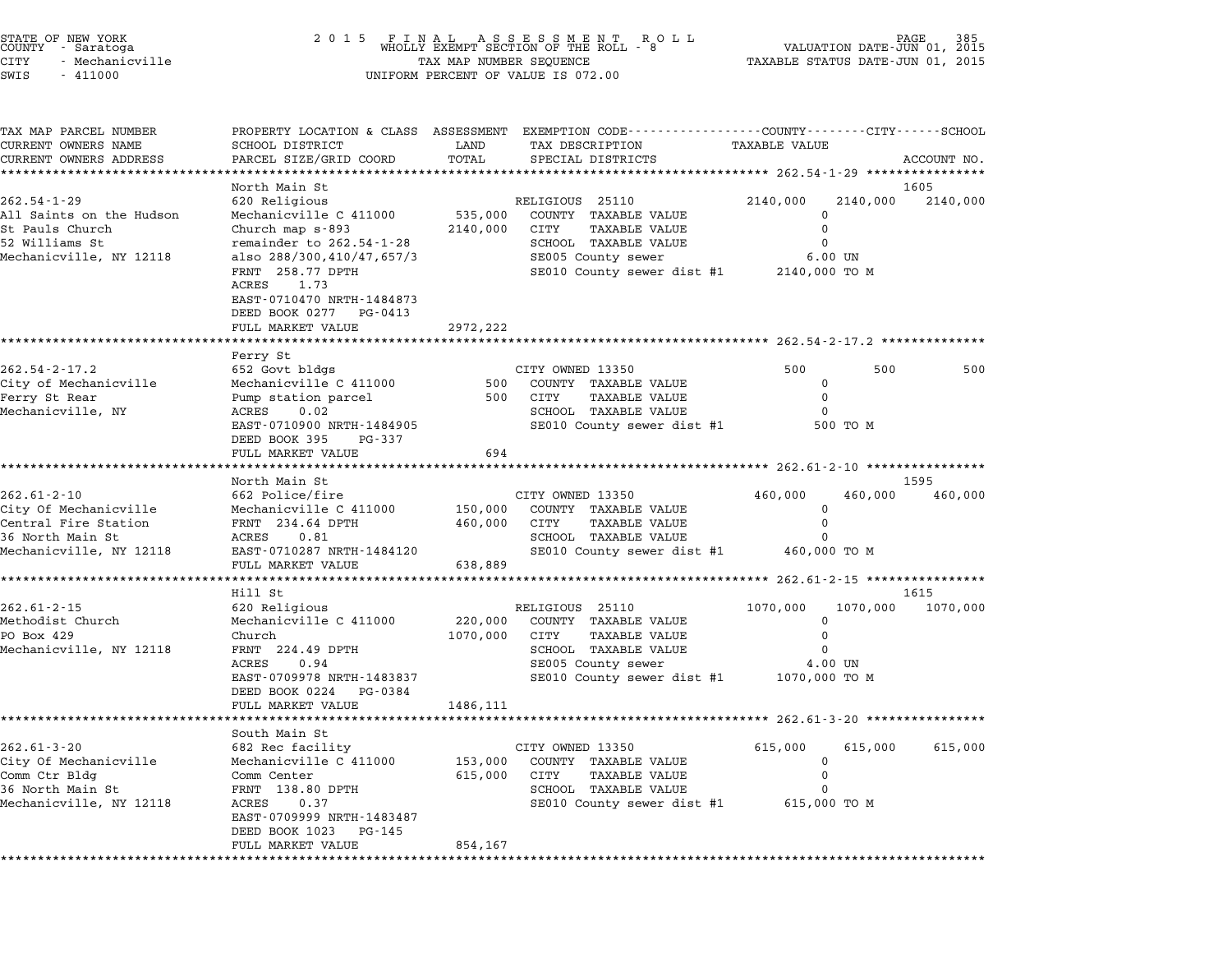|       | STATE OF NEW YORK<br>COUNTY - Saratoga |  |
|-------|----------------------------------------|--|
| 2ITY  | - Mechanicville                        |  |
| 5.777 | 111000                                 |  |

## STATE OF NEW YORK <sup>2</sup> <sup>0</sup> <sup>1</sup> 5 F I N A L A S S E S S M E N T R O L L PAGE <sup>386</sup> COUNTY - Saratoga WHOLLY EXEMPT SECTION OF THE ROLL - <sup>8</sup> VALUATION DATE-JUN 01, <sup>2015</sup> STATE OF NEW YORK (RACE SERVICE TAX A LABER OF NEW YORK OF NEW TAGE 386<br>COUNTY - Saratoga (COUNTY A LABER OF THE ROLL - 8 ) (NALUATION DATE-JUN 01, 2015<br>CITY - Mechanicville (2015 ) (RACE TAXABLE STATUS DATE-JUN 01, 2015 SWIS - <sup>411000</sup> UNIFORM PERCENT OF VALUE IS 072.00

TAX MAP PARCEL NUMBER PROPERTY LOCATION & CLASS ASSESSMENT EXEMPTION CODE------------------COUNTY--------CITY------SCHOOL ...<br>-- COUNTY:- TAX MAP PARCEL NUMBER THE OCHOTRY AND THE CURRENT EXEMPTION CODE<br>CURRENT OWNERS NAME SCHOOL DISTRICT LAND TAX DESCRIPTION TAXABLE VALUE CURRENT OWNERS ADDEER FOUR DISTRICTS AND ASSESSEENT EXERPTION TRACK THE COORD TOTAL TRACK THE TRACK THE COORD TO TRACK THE TRACK THE TRACK THE TRACK THE TRACK THE TRACK THE TRACK THE TRACK THE TRACK THE TRACK THE TRACK THE South Main St 1342 262.61-3-21 610 Education Main St New York New York New York New York New York New York New York New York New York New York New York New York New York New York New York New York New York New York New York New York New York Augustine Classical Acade Mechanicville C <sup>411000</sup> 105,000 COUNTY TAXABLE VALUE <sup>0</sup> 202.01 J ZI MARING OUN BOUGLION (NOW THE MONATION ISSUED AND TO A THE STREET PARABLE VALUE 0<br>Augustine Classical Acade Mechanicville C 411000 105,000 CUNTY TAXABLE VALUE 0<br>194,000 CITY TAXABLE VALUE 0 1434,000 DPTH 0 0 100 Augustine trassital Acade — Mechanicville C 411000 — 105,000 COMIT TAXABLE VALUE 0 0<br>1 S Main Street — FRNT — 98.00 DPTH — 434,000 CITY — TAXABLE VALUE 0<br>Mechanicville, NY 12118 — ACRES 0.24 — SCHOOL TAXABLE VALUE 0 EARL JOURNAL HANDE VAN HANDE VAN DE SCHOOL TRAABLE VAN DE SCHOOL TRAABLE VAN DE SCHOOL TRAABLE VAN DE SCHOOL T<br>ACRES 0.24 0 SCHOOL TRAABLE VALUE SCHOOL TRAABLE VAN DE SCHOOL TRAABLE VALUE OO UN DE SCHOOL TRAABLE VALUE OO U EAST-0709859 NRTH-1483596 SCHOOD IAAABLE VALUE<br>
DEED BOOK 2014 PG-21499 SE010 County sewer dist #1 434,000 TO M EAST 0705055 MAIN 1405550<br>DEED BOOK 2014 PG-21499<br>FULL MARKET VALUE 602,778 \*\*\*\*\*\*\*\*\*\*\*\*\*\*\*\*\*\*\*\*\*\*\*\*\*\*\*\*\*\*\*\*\*\*\*\*\*\*\*\*\*\*\*\*\*\*\*\*\*\*\*\*\*\*\*\*\*\*\*\*\*\*\*\*\*\*\*\*\*\*\*\*\*\*\*\*\*\*\*\*\*\*\*\*\*\*\*\*\*\*\*\*\*\*\*\*\*\*\*\*\*\*\* 262.61-3-23 \*\*\*\*\*\*\*\*\*\*\*\*\*\*\*\* South Main St 1593 262.61-3-23 652 Govt bldgs U.S. PROP 14110 245,000 245,000 245,000 United States Post Office Mechanicville C <sup>411000</sup> 61,200 COUNTY TAXABLE VALUE <sup>0</sup> South States Post Office the Mechanicville C 411000 and the conduct of the state of the states of the states o<br>South Main St Tree of the Mechanicville C 411000 and the conduct of the state of the state of the state of the oniced beates rose office the mechanicville company and the company of the company of the state of the state o<br>South Main State of the state of the school the value of the school that is active of the contracted of the con EANI 81.00 DFIH 245,000 CIII IAABDE VALUE<br>ACRES 0.22 SCHOOL TAXABLE VALUE 0<br>EAST-0709960 NRTH-1483392 SE005 County sewer 2.00 UN NEXES 0.22<br>
EAST-070960 NRTH-1483392 SE005 County sewer dist #1 2.00 UN<br>
DEED BOOK 0381 PG-0487 SE010 County sewer dist #1 0 TO M EAST-1900K NATH-1463332<br>DEED BOOK 0381 PG-0487 SE010 County sewer<br>FULL MARKET VALUE 340,278 245,000 EX \*\*\*\*\*\*\*\*\*\*\*\*\*\*\*\*\*\*\*\*\*\*\*\*\*\*\*\*\*\*\*\*\*\*\*\*\*\*\*\*\*\*\*\*\*\*\*\*\*\*\*\*\*\*\*\*\*\*\*\*\*\*\*\*\*\*\*\*\*\*\*\*\*\*\*\*\*\*\*\*\*\*\*\*\*\*\*\*\*\*\*\*\*\*\*\*\*\*\*\*\*\*\* 262.61-3-24 \*\*\*\*\*\*\*\*\*\*\*\*\*\*\*\* 18 South Main St 0853 18 300th Main St بـ262.61-3-24 18 262.61-3-24 18 300th Main St بـ262.61-3-24 18 300th Main St بـ262.61-3-24 19<br>0853 149 Other Storag U.S. PROP 14110 193,000 193,000 193,000 193,000 16 SOUTH MAIN ST. (1997)<br>193,000 0.S. PROP 14110 193,000<br>193,000 United States Postal Mechanicville C 411000 88,000 COUNTY TAXABLE VALUE Service States Postal and The Scher Schep (S.S. FROF THING ISS, 2.4 )<br>"United States Postal Mechanicville C 411000 088,000 COUNTY TAXABLE VALUE 0<br>Services 0 DPTH 193,000 CITY TAXABLE VALUE 0 oniced Scales Foscal decident of the control of the control of the control of the control of the control of the<br>18 So Main St ACRES 0.83 SCHOOL CHY TAXABLE VALUE 0 Mechanicville, NY <sup>12118</sup> EAST-0710204 NRTH-1483280 SE005 County sewer 2.00 UN EAST-0710204 NRTH-1483280 SCHOOL IAAABLE VALUE<br>DEED BOOK 1550 PG-474 SE010 County sewer dist #1 0 TO M EAST DIVIDED AND THUSSES AND SEVERT SERVED BOOK ASSESS AND THE SERVED BOOK ASSESS THAT A SERVED SERVED SERVED SERVED SERVED SERVED SERVED SERVED SERVED SERVED SERVED SERVED SERVED SERVED SERVED SERVED SERVED SERVED SERVED \*\*\*\*\*\*\*\*\*\*\*\*\*\*\*\*\*\*\*\*\*\*\*\*\*\*\*\*\*\*\*\*\*\*\*\*\*\*\*\*\*\*\*\*\*\*\*\*\*\*\*\*\*\*\*\*\*\*\*\*\*\*\*\*\*\*\*\*\*\*\*\*\*\*\*\*\*\*\*\*\*\*\*\*\*\*\*\*\*\*\*\*\*\*\*\*\*\*\*\*\*\*\* 262.62-1-2 \*\*\*\*\*\*\*\*\*\*\*\*\*\*\*\*\* \*\*\*\*<br>1592 262.62-1-2 <sup>570</sup> Marina - WTRFNT NY STATE <sup>12100</sup> 90,000 90,000 90,000 of New York Mechanicville C 411000 - WIRFNT MASS NOT MANAGE 20100 90,000<br>State Of New York Mechanicville C 411000 90,000 COUNTY TAXABLE VALUE 0 202.02-1-2<br>State Of New York Mechanicville C 411000 90,000 COUNTY TAXABLE VALUE 0<br>Dept Of Transportation Building&dock 90,000 CITY TAXABLE VALUE 0 ل المسلم المسلم المسلم المسلم المسلم المسلم المسلم المسلم المسلم المسلم المسلم المسلم المسلم المسلم المسلم الم<br>Dept Of Transportation building&dock 90,000 CITY TAXABLE VALUE 0<br>Albany, NY NY PRNT 210.00 DPTH SCHOOL TAXABLE BUILUING ACOON BUILUING AND SUPPOSE ON THE SALUS CHOOL TAXABLE VALUE TO BUILUING A CHOOL TAXABLE VALUE ON TO M<br>
FRANT 210.00 DPTH SCHOOL TAXABLE VALUE<br>
ACRES 0.82 SE010 County sewer dist #1 90,000 TO M<br>
EAST-0710718 NRTH-1 EAST-0710718 NRTH-1483988<br>DEED BOOK 0000 PG-0000 FULL MARKET VALUE 125,000 \*\*\*\*\*\*\*\*\*\*\*\*\*\*\*\*\*\*\*\*\*\*\*\*\*\*\*\*\*\*\*\*\*\*\*\*\*\*\*\*\*\*\*\*\*\*\*\*\*\*\*\*\*\*\*\*\*\*\*\*\*\*\*\*\*\*\*\*\*\*\*\*\*\*\*\*\*\*\*\*\*\*\*\*\*\*\*\*\*\*\*\*\*\*\*\*\*\*\*\*\*\*\* 262.62-1-4.11 \*\*\*\*\*\*\*\*\*\*\*\*\*\* Terminal St 1646 262.62-1-4.11 12.2-2.02-1-4.11 12.2-2.02-1-4.11 12.2-2.02-1-4.11 12.2-2.02-1-4.11 12.2-2.02-1-4.11 12.2-2.02-1<br>
438 Parking lot CITY OWNED 13350 45,000 45,000 45,000 45,000 45,000 City Of Mechanicville Mechanicville C <sup>411000</sup> 43,000 COUNTY TAXABLE VALUE <sup>0</sup> <sup>36</sup> North Main St Parking Lot 45,000 CITY TAXABLE VALUE <sup>0</sup> CITY OF HECHANICVILLE COMMISSION (NECHANICVILLE COMMISSION) (NEWSTRIPUS AND DESCRIPTION OF A SUMMISSION OF A S<br>36 North Main St Parking Lot of the SCHOOL TAXABLE VALUE 0<br>Mechanicville, NY 12118 FRNT 133.00 DPTH PAINT BAABLE VALUE VALUE ON THE SAND CITY OF THE SAND SCHOOL TAXABLE VALUE ON THE SAND COUNTY SCHOOL TAXABLE VALUE ON TO M<br>
RORES 0.20 SE010 County sewer dist #1 45,000 TO M<br>
EAST-0710538 NRTH-1483858 EAST-0710538 NRTH-148385<br>DEED BOOK 0000 PG-0000 EAST-0710538 NRTH-1483858<br>DEED BOOK 0000 PG-0000<br>FULL MARKET VALUE 62,500 \*\*\*\*\*\*\*\*\*\*\*\*\*\*\*\*\*\*\*\*\*\*\*\*\*\*\*\*\*\*\*\*\*\*\*\*\*\*\*\*\*\*\*\*\*\*\*\*\*\*\*\*\*\*\*\*\*\*\*\*\*\*\*\*\*\*\*\*\*\*\*\*\*\*\*\*\*\*\*\*\*\*\*\*\*\*\*\*\*\*\*\*\*\*\*\*\*\*\*\*\*\*\*\*\*\*\*\*\*\*\*\*\*\*\*\*\*\*\*\*\*\*\*\*\*\*\*\*\*\*\*\*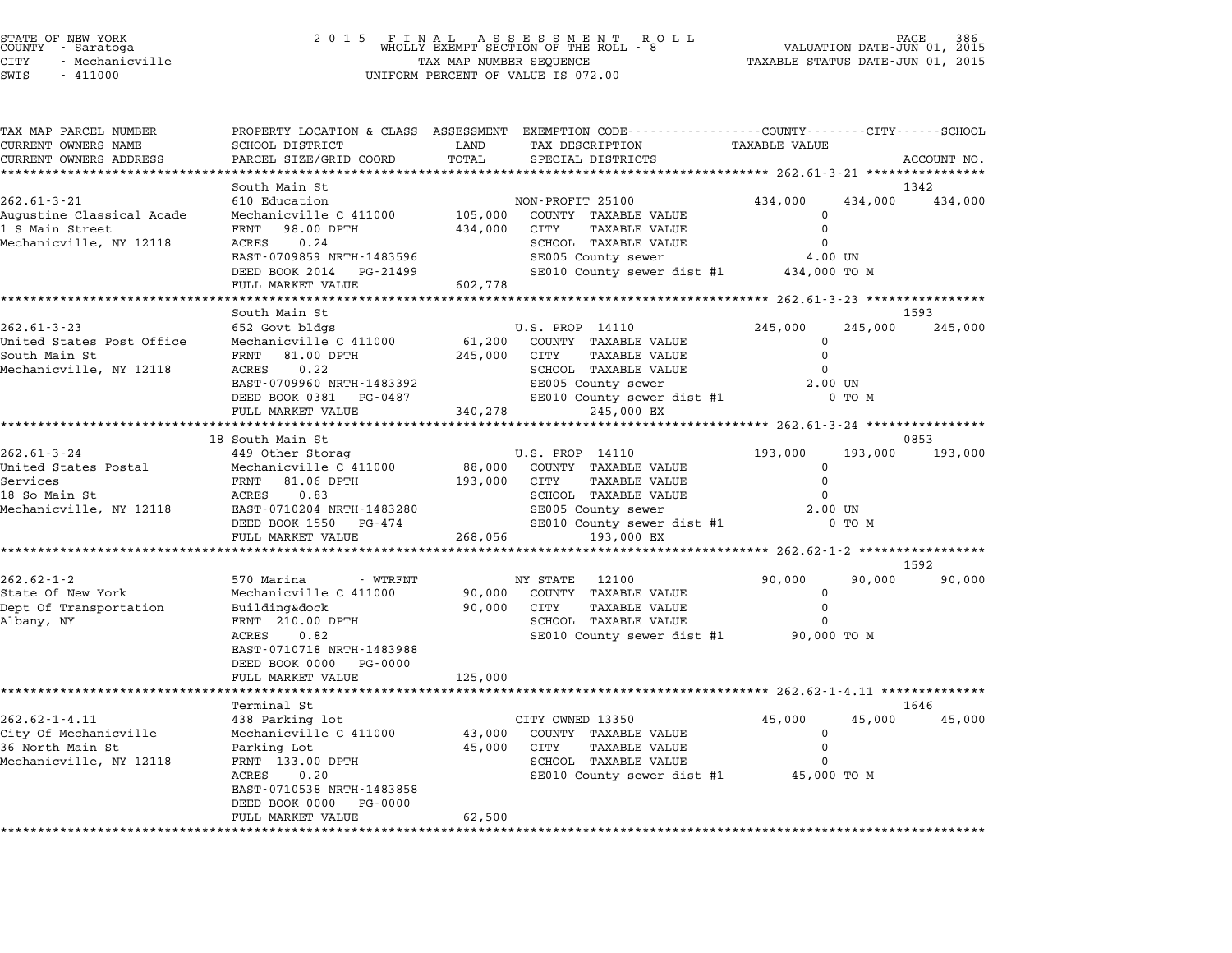| STATE OF NEW YORK<br>COUNTY - Saratoga<br>- Mechanicville<br>CITY<br>SWIS<br>$-411000$ | 2 0 1 5                                                                                                            | TAX MAP NUMBER SEQUENCE<br>UNIFORM PERCENT OF VALUE IS 072.00 |                  | FINAL ASSESSMENT ROLL<br>WHOLLY EXEMPT SECTION OF THE ROLL - 8 | 387<br>VALUATION DATE-JUN 01,<br>2015<br>TAXABLE STATUS DATE-JUN 01, 2015 |          |             |
|----------------------------------------------------------------------------------------|--------------------------------------------------------------------------------------------------------------------|---------------------------------------------------------------|------------------|----------------------------------------------------------------|---------------------------------------------------------------------------|----------|-------------|
| TAX MAP PARCEL NUMBER<br>CURRENT OWNERS NAME                                           | PROPERTY LOCATION & CLASS ASSESSMENT EXEMPTION CODE---------------COUNTY-------CITY------SCHOOL<br>SCHOOL DISTRICT | LAND                                                          |                  | TAX DESCRIPTION                                                | <b>TAXABLE VALUE</b>                                                      |          |             |
| CURRENT OWNERS ADDRESS                                                                 | PARCEL SIZE/GRID COORD                                                                                             | TOTAL                                                         |                  | SPECIAL DISTRICTS                                              |                                                                           |          | ACCOUNT NO. |
|                                                                                        | 36 North Main St                                                                                                   |                                                               |                  |                                                                |                                                                           |          | 1617        |
| 262.62-1-10                                                                            | 652 Govt bldgs                                                                                                     |                                                               | CITY OWNED 13350 |                                                                | 160,000                                                                   | 160,000  | 160,000     |
| City Of Mechanicville                                                                  | Mechanicville C 411000                                                                                             | 32,000                                                        |                  | COUNTY TAXABLE VALUE                                           | 0                                                                         |          |             |
| 36 North Main St                                                                       | Municipal Building                                                                                                 | 160,000                                                       | CITY             | TAXABLE VALUE                                                  | 0                                                                         |          |             |
| Mechanicville, NY 12118                                                                | FRNT 35.00 DPTH 112.00                                                                                             |                                                               |                  | SCHOOL TAXABLE VALUE                                           | 0                                                                         |          |             |
|                                                                                        | ACRES<br>0.90                                                                                                      |                                                               |                  | SE005 County sewer                                             | 12.00 UN                                                                  |          |             |
|                                                                                        | EAST-0710398 NRTH-1483907<br>DEED BOOK 0000<br>PG-0000                                                             |                                                               |                  | SE010 County sewer dist #1                                     | 160,000 TO M                                                              |          |             |
|                                                                                        | FULL MARKET VALUE                                                                                                  | 222,222                                                       |                  |                                                                |                                                                           |          |             |
|                                                                                        | Terminal St                                                                                                        |                                                               |                  |                                                                |                                                                           |          |             |
| $262.62 - 1 - 17.2$                                                                    | 310 Res Vac                                                                                                        |                                                               | CITY OWNED 13350 |                                                                | 2,500                                                                     | 2,500    | 2,500       |
| City of Mechanicville                                                                  | Mechanicville C 411000                                                                                             | 2,500                                                         |                  | COUNTY TAXABLE VALUE                                           | $\mathbf 0$                                                               |          |             |
| 36 N Main St                                                                           | per file map M2011111                                                                                              | 2,500                                                         | CITY             | TAXABLE VALUE                                                  | 0                                                                         |          |             |
| Mechanicville, NY 12118                                                                | 55.96 DPTH<br>FRNT                                                                                                 |                                                               |                  | SCHOOL TAXABLE VALUE                                           | 0                                                                         |          |             |
|                                                                                        | ACRES<br>0.06                                                                                                      |                                                               |                  | SE010 County sewer dist #1 2,500 TO M                          |                                                                           |          |             |
|                                                                                        | EAST-0710618 NRTH-1483846                                                                                          |                                                               |                  |                                                                |                                                                           |          |             |
|                                                                                        | DEED BOOK 2011 PG-25868                                                                                            |                                                               |                  |                                                                |                                                                           |          |             |
|                                                                                        | FULL MARKET VALUE                                                                                                  | 3,472<br>* * * * * * * * *                                    |                  |                                                                |                                                                           |          |             |
|                                                                                        | 148 South Second Ave                                                                                               |                                                               |                  |                                                                |                                                                           |          |             |
| 262.69-1-36                                                                            | 210 1 Family Res                                                                                                   |                                                               | PARSONAGE 21600  |                                                                | 119,000                                                                   | 119,000  | 119,000     |
| United Methodist Church                                                                | Mechanicville C 411000                                                                                             | 23,800                                                        |                  | COUNTY TAXABLE VALUE                                           | $\mathbf 0$                                                               |          |             |
| PO Box 429                                                                             | Parsonage                                                                                                          | 119,000                                                       | CITY             | <b>TAXABLE VALUE</b>                                           | 0                                                                         |          |             |
| Mechanicville, NY 12118                                                                | FRNT<br>50.00 DPTH 90.00                                                                                           |                                                               |                  | SCHOOL TAXABLE VALUE                                           | 0                                                                         |          |             |
|                                                                                        | ACRES<br>0.10<br>EAST-0708960 NRTH-1483145                                                                         |                                                               |                  | SE005 County sewer                                             | 1.00 UN                                                                   |          |             |
|                                                                                        | DEED BOOK 0473 PG-0472                                                                                             |                                                               |                  | SE010 County sewer dist #1 119,000 TO M                        |                                                                           |          |             |
|                                                                                        | FULL MARKET VALUE                                                                                                  | 165,278                                                       |                  |                                                                |                                                                           |          |             |
|                                                                                        |                                                                                                                    |                                                               |                  |                                                                |                                                                           |          |             |
|                                                                                        | South St                                                                                                           |                                                               |                  |                                                                |                                                                           |          | 1587        |
| $262.69 - 1 - 42$                                                                      | 411 Apartment                                                                                                      |                                                               | MUN HSE          | 18080                                                          | 1139,580                                                                  | 1139,580 | 1139,580    |
| Mechanicville Housing<br>Authority                                                     | Mechanicville C 411000<br>FRNT 223.44 DPTH                                                                         | 504,000<br>1139,580                                           | CITY             | COUNTY TAXABLE VALUE<br>TAXABLE VALUE                          | $\mathbf 0$<br>0                                                          |          |             |
| 0 Harris Ave Ste 1                                                                     | ACRES<br>0.97                                                                                                      |                                                               |                  | SCHOOL TAXABLE VALUE                                           | 0                                                                         |          |             |
| Mechanicville, NY 12118                                                                | EAST-0708961 NRTH-1482235                                                                                          |                                                               |                  | SE005 County sewer                                             | 120.00 UN                                                                 |          |             |
|                                                                                        | DEED BOOK 0537<br>PG-0466                                                                                          |                                                               |                  | SE010 County sewer dist #1                                     | 1139,580 TO M                                                             |          |             |
|                                                                                        | FULL MARKET VALUE                                                                                                  | 1582,750                                                      |                  |                                                                |                                                                           |          |             |
|                                                                                        |                                                                                                                    |                                                               |                  |                                                                |                                                                           |          |             |
|                                                                                        | South Central Ave                                                                                                  |                                                               |                  |                                                                |                                                                           | 10,000   | 10,000      |
| $262.77 - 1 - 12.2$<br>Saratoga County Sewer                                           | 331 Com vac w/im<br>Mechanicville C 411000                                                                         | 5,000                                                         | CNTY OWNED 13100 | COUNTY TAXABLE VALUE                                           | 10,000<br>0                                                               |          |             |
| District No 1                                                                          | FRNT 114.34 DPTH                                                                                                   | 10,000                                                        | CITY             | <b>TAXABLE VALUE</b>                                           | 0                                                                         |          |             |
| Attn: Saratoga Co Treasurer                                                            | ACRES<br>0.02                                                                                                      |                                                               |                  | SCHOOL TAXABLE VALUE                                           | 0                                                                         |          |             |
| Municipal Ctr                                                                          | EAST-0709285 NRTH-1482089                                                                                          |                                                               |                  |                                                                |                                                                           |          |             |
| Ballston Spa, NY 12020                                                                 | DEED BOOK 1021<br>PG-149                                                                                           |                                                               |                  |                                                                |                                                                           |          |             |
|                                                                                        | FULL MARKET VALUE                                                                                                  | 13,889                                                        |                  |                                                                |                                                                           |          |             |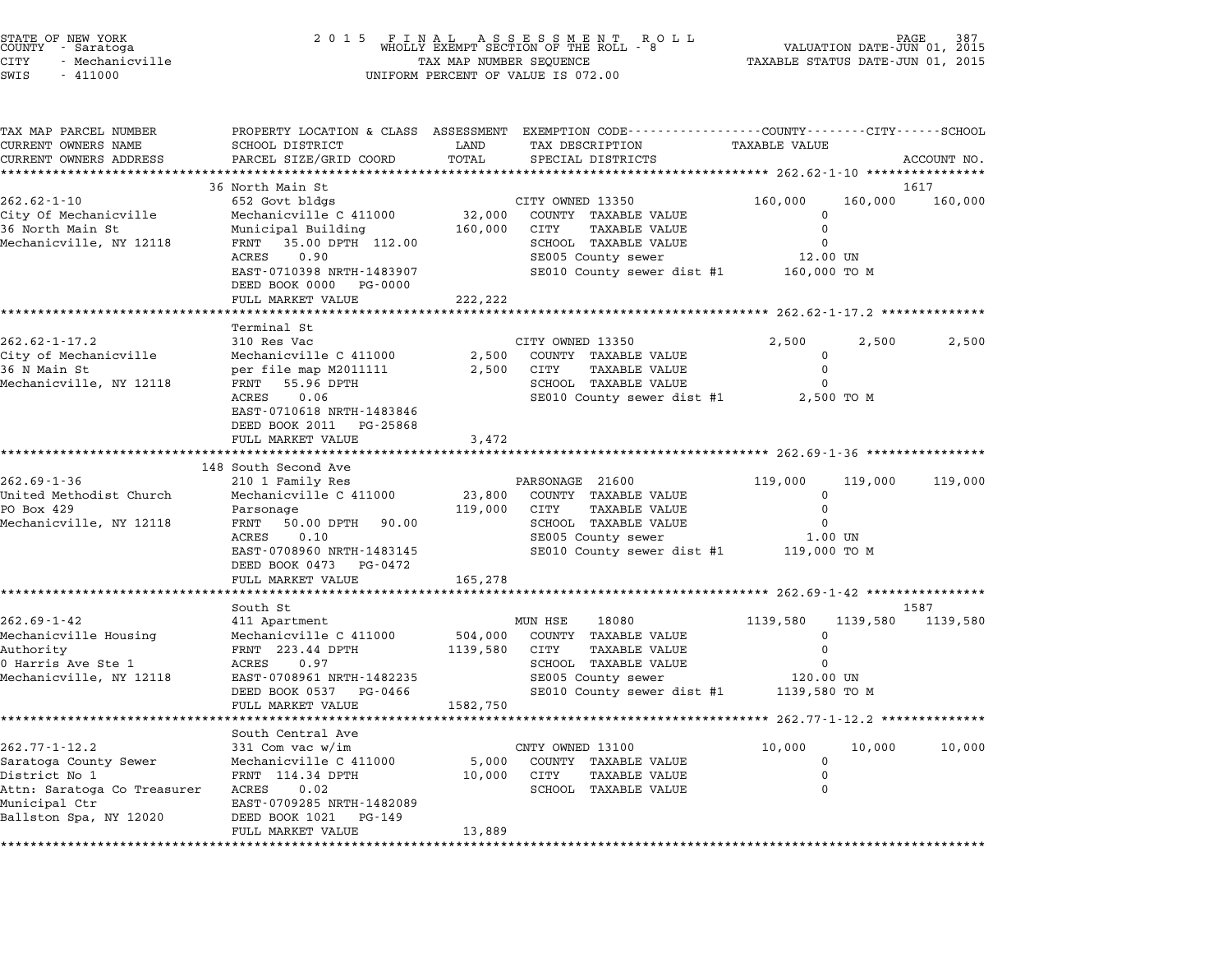| TAX MAP PARCEL NUMBER<br>CURRENT OWNERS NAME | SCHOOL DISTRICT                                     | LAND     | PROPERTY LOCATION & CLASS ASSESSMENT EXEMPTION CODE---------------COUNTY-------CITY------SCHOOL<br>TAX DESCRIPTION | <b>TAXABLE VALUE</b>       |          |             |
|----------------------------------------------|-----------------------------------------------------|----------|--------------------------------------------------------------------------------------------------------------------|----------------------------|----------|-------------|
| CURRENT OWNERS ADDRESS                       | PARCEL SIZE/GRID COORD                              | TOTAL    | SPECIAL DISTRICTS                                                                                                  |                            |          | ACCOUNT NO. |
|                                              | **************                                      |          |                                                                                                                    |                            |          |             |
|                                              | South Central Ave                                   |          | 18080                                                                                                              |                            |          | 1589        |
| $262.77 - 1 - 20$<br>Mechanicville Housing   | 411 Apartment<br>Mechanicville C 411000             | 370,000  | MUN HSE<br>COUNTY TAXABLE VALUE                                                                                    | 918,320<br>$\mathbf 0$     | 918,320  | 918,320     |
| Authority                                    | FRNT 292.44 DPTH                                    | 918,320  | CITY<br><b>TAXABLE VALUE</b>                                                                                       | $\Omega$                   |          |             |
| 0 Harris Ave Ste 1                           | ACRES<br>1.67                                       |          | SCHOOL TAXABLE VALUE                                                                                               | 0                          |          |             |
| Mechanicville, NY 12118                      | EAST-0709263 NRTH-1481475<br>DEED BOOK 0561 PG-0355 |          | SE010 County sewer dist #1                                                                                         | 918,320 TO M               |          |             |
|                                              | FULL MARKET VALUE                                   | 1275,444 |                                                                                                                    |                            |          |             |
|                                              | .                                                   |          |                                                                                                                    |                            |          |             |
|                                              | South Central Ave                                   |          |                                                                                                                    |                            |          | 1588        |
| $262.77 - 1 - 21$                            | 411 Apartment                                       |          | MUN HSE<br>18080                                                                                                   | 2400,500                   | 2400,500 | 2400,500    |
| Mechanicville Housing                        | Mechanicville C 411000                              | 605,000  | COUNTY TAXABLE VALUE                                                                                               | $\Omega$                   |          |             |
| Authority<br>0 Harris Ave Ste 1              | FRNT 788.16 DPTH<br>ACRES<br>3.28                   | 2400,500 | CITY<br><b>TAXABLE VALUE</b><br>SCHOOL TAXABLE VALUE                                                               | 0<br>0                     |          |             |
| Mechanicville, NY 12118                      | EAST-0709122 NRTH-1481855                           |          | SE010 County sewer dist #1                                                                                         | 2400,500 TO M              |          |             |
|                                              | DEED BOOK 0537 PG-0464                              |          |                                                                                                                    |                            |          |             |
|                                              | FULL MARKET VALUE                                   | 3334,028 |                                                                                                                    |                            |          |             |
|                                              |                                                     |          |                                                                                                                    |                            |          |             |
|                                              | South Main St                                       |          |                                                                                                                    |                            |          | 1638        |
| $268.29 - 1 - 7$                             | 591 Playground                                      |          | CITY OWNED 13350                                                                                                   | 221,000                    | 221,000  | 221,000     |
| City Of Mechanicville                        | Mechanicville C 411000                              | 80,000   | COUNTY TAXABLE VALUE                                                                                               | 0                          |          |             |
| 36 North Main St                             | Playground                                          | 221,000  | CITY<br><b>TAXABLE VALUE</b>                                                                                       | $\mathbf 0$                |          |             |
| Mechanicville, NY 12118                      | FRNT 244.50 DPTH<br>ACRES<br>1.89                   |          | SCHOOL TAXABLE VALUE<br>SE005 County sewer                                                                         | $\Omega$<br>4.00 UN        |          |             |
|                                              | EAST-0709927 NRTH-1479597                           |          | SE010 County sewer dist #1                                                                                         | 221,000 TO M               |          |             |
|                                              | DEED BOOK 0623 PG-0488                              |          |                                                                                                                    |                            |          |             |
|                                              | FULL MARKET VALUE                                   | 306,944  |                                                                                                                    |                            |          |             |
|                                              | ********************                                |          |                                                                                                                    |                            |          |             |
|                                              | Arnold Ave                                          |          |                                                                                                                    |                            |          |             |
| $268.37 - 1 - 6$                             | 311 Res vac land                                    |          | CITY OWNED 13350                                                                                                   | 500                        | 500      | 500         |
| City Of Mechanicville                        | Mechanicville C 411000                              | 500      | COUNTY TAXABLE VALUE                                                                                               | $\Omega$                   |          |             |
| Arnold Ave                                   | FRNT 25.00 DPTH 122.50                              |          | 500 CITY<br><b>TAXABLE VALUE</b>                                                                                   | $\Omega$                   |          |             |
| Mechanicville, NY 12118                      | ACRES<br>0.07<br>EAST-0709927 NRTH-1479257          |          | SCHOOL TAXABLE VALUE<br>SE010 County sewer dist #1                                                                 | $\Omega$                   | 500 TO M |             |
|                                              | FULL MARKET VALUE                                   | 694      |                                                                                                                    |                            |          |             |
|                                              |                                                     |          |                                                                                                                    | ********* 268.37-1-7 ***** |          |             |
|                                              | Arnold Ave                                          |          |                                                                                                                    |                            |          |             |
| $268.37 - 1 - 7$                             | 311 Res vac land                                    |          | CITY OWNED 13350                                                                                                   | 500                        | 500      | 500         |
| City Of Mechanicville                        | Mechanicville C 411000                              | 500      | COUNTY TAXABLE VALUE                                                                                               | $\Omega$                   |          |             |
| Arnold Ave                                   | FRNT 25.00 DPTH 122.50                              | 500      | CITY<br><b>TAXABLE VALUE</b>                                                                                       | $\Omega$                   |          |             |
| Mechanicville, NY 12118                      | ACRES<br>0.07                                       |          | SCHOOL TAXABLE VALUE                                                                                               |                            |          |             |
|                                              | EAST-0709947 NRTH-1479267                           |          | SE010 County sewer dist #1                                                                                         |                            | 500 TO M |             |
|                                              | FULL MARKET VALUE                                   | 694      |                                                                                                                    |                            |          |             |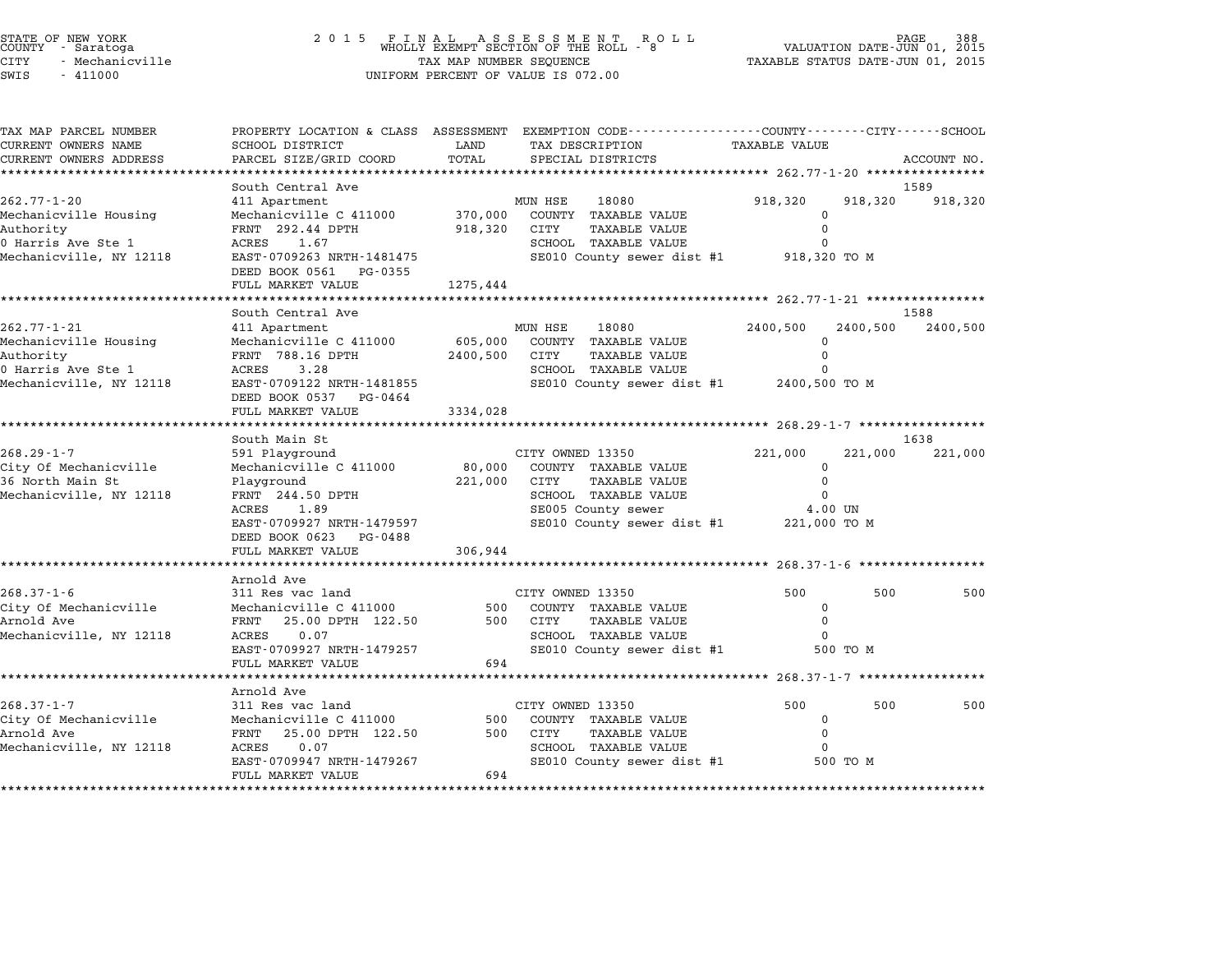|      | ATE OF NEW YORK!<br>)UNTY - Saratoga |
|------|--------------------------------------|
| TTY. | - Mechanicville                      |
| JT C | $-411000$                            |

## STATE OF NEW YORK <sup>2</sup> <sup>0</sup> <sup>1</sup> 5 F I N A L A S S E S S M E N T R O L L PAGE <sup>389</sup> COUNTY - Saratoga WHOLLY EXEMPT SECTION OF THE ROLL - <sup>8</sup> VALUATION DATE-JUN 01, <sup>2015</sup> STATE OF NEW YORK (RACE SERVICE TAX A LABER OF NEW YORK OF NEW TAGE 389<br>COUNTY - Saratoga (DI) 2015 (WHOLLY EXEMPT SECTION OF THE ROLL - 8 (VALUATION DATE-JUN 01, 2015<br>CITY - Mechanicville (2015 - TAXABLE STATUS DATE-JUN 0 STATE OF NEW YORK COUNTY - Saratoga and the state of the country - Saratoga and the state of the state of the s<br>CUNTY - Mechanicville and the state of the state of the state of the state of the state of the state of the st

| TAX MAP PARCEL NUMBER             |                                                                       |                            | PROPERTY LOCATION & CLASS ASSESSMENT EXEMPTION CODE----------------COUNTY-------CITY-----SCHOOL |                            |                 |
|-----------------------------------|-----------------------------------------------------------------------|----------------------------|-------------------------------------------------------------------------------------------------|----------------------------|-----------------|
| CURRENT OWNERS NAME               | SCHOOL DISTRICT                                                       | <b>EXAMPLE STATE STATE</b> | TAX DESCRIPTION TAXABLE VALUE                                                                   |                            |                 |
|                                   | CURRENT OWNERS ADDRESS PARCEL SIZE/GRID COORD TOTAL SPECIAL DISTRICTS |                            |                                                                                                 |                            | ACCOUNT NO.     |
| ********************************  |                                                                       |                            |                                                                                                 |                            |                 |
| $268.37 - 2 - 21.2$               | Zachary M Ave                                                         |                            | 851 Solid waste CNTY OWNED 13100                                                                | 30,000<br>30,000           | 30,000          |
|                                   | Mechanicville C 411000 15,000 COUNTY TAXABLE VALUE                    |                            |                                                                                                 |                            |                 |
| Saratoga Co Sewer Dist<br>Box 550 |                                                                       |                            | CITY<br>TAXABLE VALUE                                                                           | $\mathbf 0$<br>$\mathbf 0$ |                 |
| Mechanicville, NY 12118           | FRNT 105.00 DPTH 100.00 30,000<br>0.24<br>ACRES                       |                            | SCHOOL TAXABLE VALUE                                                                            | $\Omega$                   |                 |
|                                   | EAST-0710109 NRTH-1478327                                             |                            |                                                                                                 |                            |                 |
|                                   | FULL MARKET VALUE                                                     | 41,667                     |                                                                                                 |                            |                 |
|                                   |                                                                       |                            |                                                                                                 |                            |                 |
|                                   | 427 South Main St                                                     |                            |                                                                                                 |                            | 0058            |
| $268.37 - 2 - 36$                 |                                                                       |                            |                                                                                                 |                            | 225,000 225,000 |
| The Lt Fred H Clarke Post         |                                                                       |                            | Mechanicville C 411000 45,000 COUNTY TAXABLE VALUE                                              | 0                          |                 |
| #91 American Legion               | Bldg&l                                                                | 225,000                    | TAXABLE VALUE<br>CITY                                                                           |                            |                 |
| 427 S Main St                     | 1025                                                                  |                            | SCHOOL TAXABLE VALUE                                                                            | $\mathsf{O}$               |                 |
| Mechanicville, NY 12118           | FRNT 287.50 DPTH                                                      |                            | SE005 County sewer 4.00 UN                                                                      |                            |                 |
|                                   | ACRES 0.52                                                            |                            | SE010 County sewer dist #1 225,000 TO M                                                         |                            |                 |
|                                   | EAST-0709539 NRTH-1478476                                             |                            |                                                                                                 |                            |                 |
|                                   | DEED BOOK 1025 PG-984                                                 |                            |                                                                                                 |                            |                 |
|                                   | FULL MARKET VALUE                                                     | 312,500                    |                                                                                                 |                            |                 |
|                                   |                                                                       |                            |                                                                                                 |                            |                 |
|                                   | Rohloff Ave                                                           |                            |                                                                                                 |                            |                 |
| $268.45 - 1 - 9$                  | 311 Res vac land                                                      |                            | CITY OWNED 13350                                                                                | 1,000<br>1,000             | 1,000           |
| City Of Mechanicville             |                                                                       |                            | Mechanicville C 411000 1,000 COUNTY TAXABLE VALUE                                               | $\mathbf 0$                |                 |
| Main St                           | FRNT 90.00 DPTH                                                       | 1,000                      | CITY<br>TAXABLE VALUE                                                                           | 0                          |                 |
| Mechanicville, NY 12118           | ACRES 0.08                                                            |                            | SCHOOL TAXABLE VALUE                                                                            | $\Omega$                   |                 |
|                                   | EAST-0710010 NRTH-1477957                                             |                            | SE010 County sewer dist #1 1,000 TO M                                                           |                            |                 |
|                                   | FULL MARKET VALUE                                                     | 1,389                      |                                                                                                 |                            |                 |
|                                   |                                                                       |                            |                                                                                                 |                            |                 |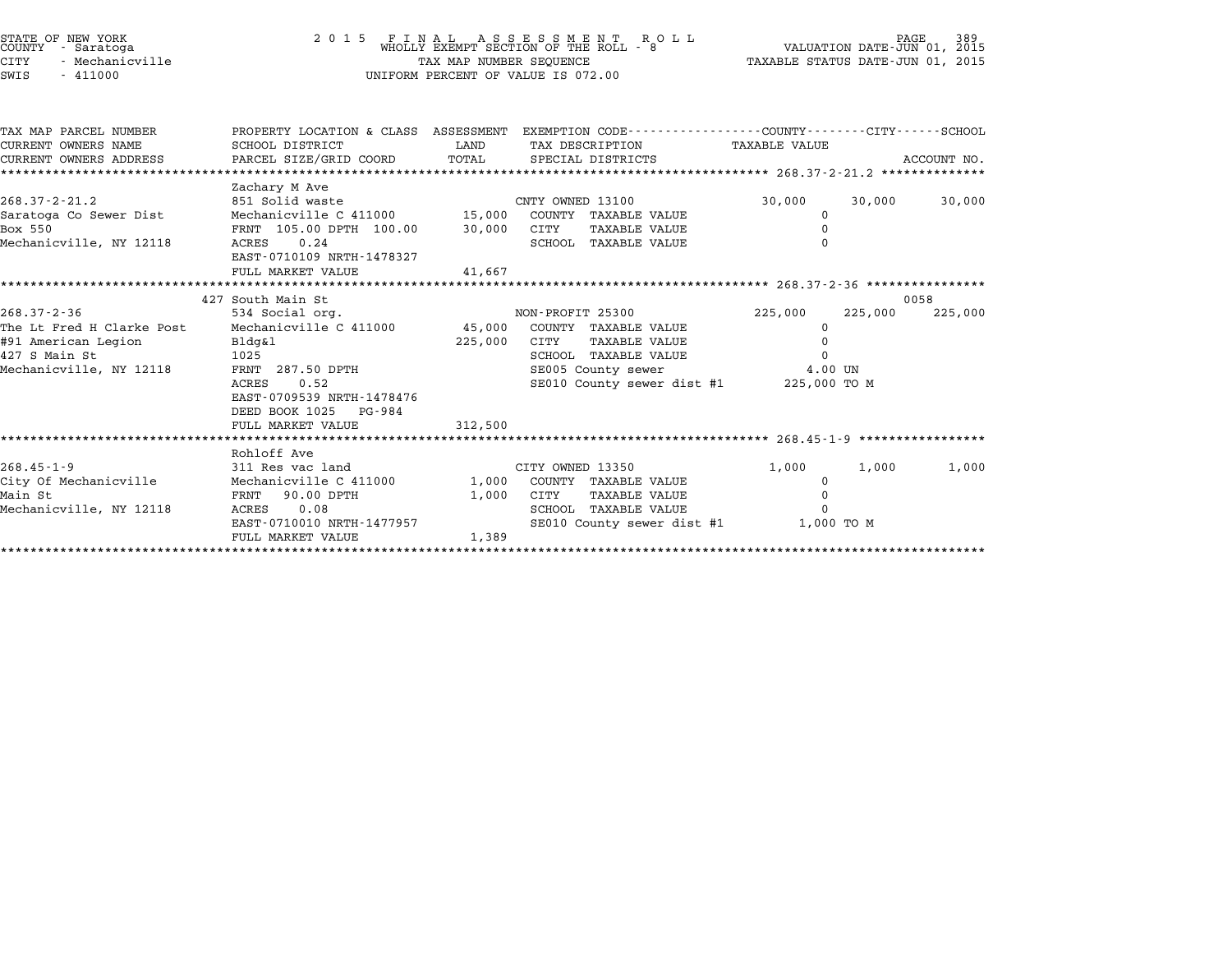| STATE OF NEW YORK<br>COUNTY - Saratoga | 2015 FINAL ASSESSMENT ROLL<br>WHOLLY EXEMPT SECTION OF THE ROLL - 8 | PAGE 390<br>VALUATION DATE-JUN 01, 2015 |
|----------------------------------------|---------------------------------------------------------------------|-----------------------------------------|
| CITY<br>- Mechanicville                |                                                                     | TAXABLE STATUS DATE-JUN 01, 2015        |
| SWIS<br>- 411000                       | UNIFORM PERCENT OF VALUE IS 072.00                                  | RPS150/V04/L015                         |
|                                        |                                                                     | CURRENT DATE 8/10/2015                  |

# \*\*\* S P E C I A L D I S T R I C T S U M M A R Y \*\*\*

|      |                                            |                  |                        | $\mathbf{u}$ . $\mathbf{u}$ . $\mathbf{u}$ . $\mathbf{u}$ | .                   | $\sim$ 0 11 11 $\sim$ 10 1 |                     |
|------|--------------------------------------------|------------------|------------------------|-----------------------------------------------------------|---------------------|----------------------------|---------------------|
| CODE | DISTRICT NAME                              | TOTAL<br>PARCELS | EXTENSION<br>TYPE      | EXTENSION<br>VALUE                                        | AD VALOREM<br>VALUE | EXEMPT<br>AMOUNT           | TAXABLE<br>VALUE    |
|      | SE005 County sewer<br>SE010 County sewer d |                  | 20 UNITS<br>56 TOTAL M | 289.00                                                    | 23003,546           | 561,500                    | 289.00<br>22442,046 |

#### \*\*\* S C H O O L D I S T R I C T S U M M A R Y \*\*\*

| .<br>$\cup$ $\bot$ $\cup$ $\bot$ $\top$ $\bot$ $\top$<br>.<br>. |                   |                  |                  |                   |                  |                  |                |                 |
|-----------------------------------------------------------------|-------------------|------------------|------------------|-------------------|------------------|------------------|----------------|-----------------|
| CODE                                                            | DISTRICT NAME     | TOTAL<br>PARCELS | ASSESSED<br>LAND | ASSESSED<br>TOTAL | EXEMPT<br>AMOUNT | TOTAL<br>TAXABLE | STAR<br>AMOUNT | STAR<br>TAXABLE |
| 411000                                                          | Mechanicville Csd | 61               | 6073,900         | 23108,546         | 23108,546        |                  |                |                 |
|                                                                 | SUB - TOTAL       | 61               | 6073,900         | 23108,546         | 23108,546        |                  |                |                 |
|                                                                 | тотаь             | 61               | 6073,900         | 23108,546         | 23108,546        |                  |                |                 |

#### \*\*\* S Y S T E M C O D E S S U M M A R Y \*\*\*

|       |                    |                  |  | u ruman cobac connan r |                    |                    |
|-------|--------------------|------------------|--|------------------------|--------------------|--------------------|
| CODE  | DESCRIPTION        | TOTAL<br>PARCELS |  | <b>COUNTY</b>          | CITY               | SCHOOL             |
| 50000 | WHOLLY EX<br>ТОТАЬ |                  |  | 115,000<br>115,000     | 115,000<br>115,000 | 115,000<br>115,000 |

|       |             | TOTAL   |          |          |          |
|-------|-------------|---------|----------|----------|----------|
| CODE  | DESCRIPTION | PARCELS | COUNTY   | CITY     | SCHOOL   |
| 12100 | NY STATE    |         | 90,000   | 90,000   | 90,000   |
| 13100 | CNTY OWNED  | 2       | 40,000   | 40,000   | 40,000   |
| 13350 | CITY OWNED  | 34      | 8421,200 | 8421,200 | 8421,200 |
| 13370 | CEMETERY    | 3       | 8,500    | 8,500    | 8,500    |
| 14110 | U.S. PROP   | 2       | 438,000  | 438,000  | 438,000  |
| 18020 | IND DEV AG  | 4       | 3061,446 | 3061,446 | 3061,446 |
| 18040 | AC UR PROP  |         | 5,000    | 5,000    | 5,000    |
| 18080 | MUN HSE     |         | 4458,400 | 4458,400 | 4458,400 |
| 21600 | PARSONAGE   |         | 119,000  | 119,000  | 119,000  |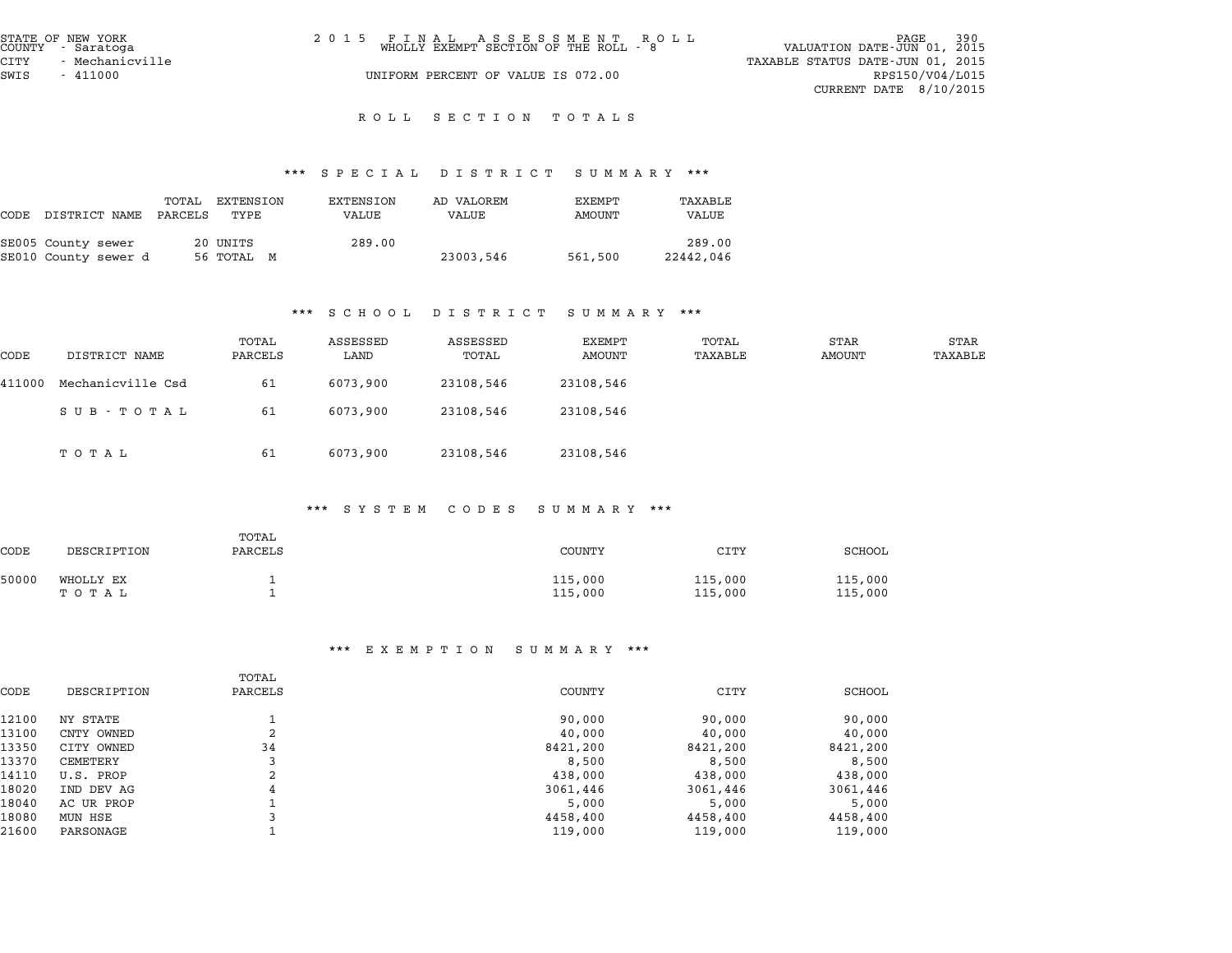| STATE OF NEW YORK<br>COUNTY - Saratoga | 2015 FINAL ASSESSMENT ROLL<br>WHOLLY EXEMPT SECTION OF THE ROLL - 8 | PAGE 391<br>VALUATION DATE-JUN 01, 2015 |
|----------------------------------------|---------------------------------------------------------------------|-----------------------------------------|
| CITY<br>- Mechanicville                |                                                                     | TAXABLE STATUS DATE-JUN 01, 2015        |
| SWIS<br>$-411000$                      | UNIFORM PERCENT OF VALUE IS 072.00                                  | RPS150/V04/L015                         |
|                                        |                                                                     | CURRENT DATE $8/10/2015$                |

### \*\*\* E X E M P T I O N S U M M A R Y \*\*\*

| CODE  | DESCRIPTION | TOTAL<br>PARCELS | COUNTY    | CITY      | SCHOOL    |
|-------|-------------|------------------|-----------|-----------|-----------|
| 25100 | NON-PROFIT  |                  | 434,000   | 434,000   | 434,000   |
| 25110 | RELIGIOUS   |                  | 5693,000  | 5693,000  | 5693,000  |
| 25300 | NON-PROFIT  |                  | 225,000   | 225,000   | 225,000   |
|       | TOTAL       | 60               | 22993,546 | 22993,546 | 22993,546 |

|            | aan ah mendeda ah daga dan menjadi karena dalam kali dalam kali dalam kali dalam kali dalam kali dalam kali da<br>. |         |                 |           |         |         |         |         |  |  |
|------------|---------------------------------------------------------------------------------------------------------------------|---------|-----------------|-----------|---------|---------|---------|---------|--|--|
| ROLL       |                                                                                                                     | TOTAL   | <b>ASSESSED</b> | ASSESSED  | TAXABLE | TAXABLE | TAXABLE | STAR    |  |  |
| <b>SEC</b> | DESCRIPTION                                                                                                         | PARCELS | LAND            | TOTAL     | COUNTY  | CITY    | SCHOOL  | TAXABLE |  |  |
|            | WHOLLY EXEMPT                                                                                                       |         | 6073,900        | 23108,546 |         |         |         |         |  |  |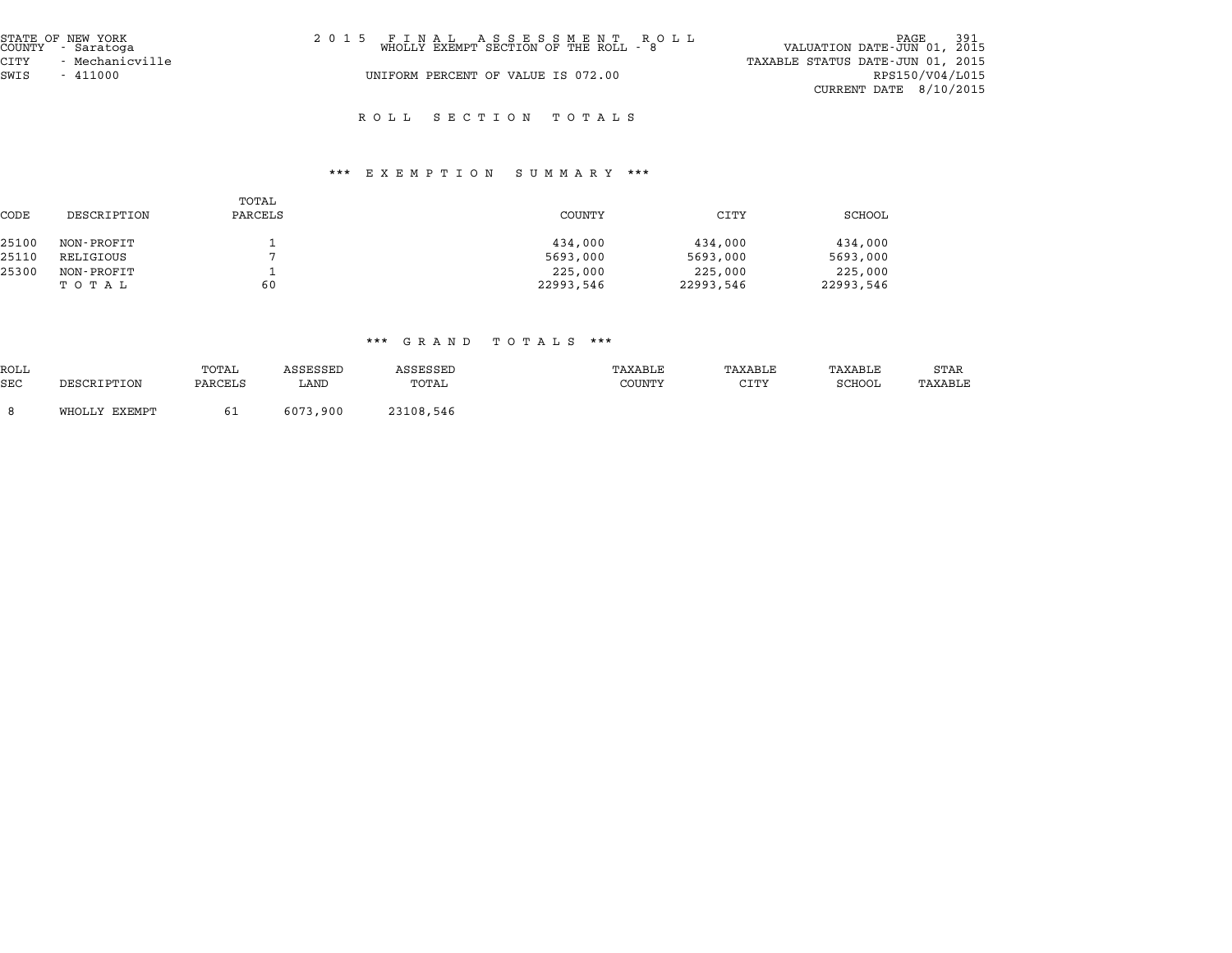CITY - Mechanicville <sup>S</sup> <sup>W</sup> <sup>I</sup> <sup>S</sup> <sup>T</sup> <sup>O</sup> <sup>T</sup> <sup>A</sup> <sup>L</sup> <sup>S</sup> TAXABLE STATUS DATE-JUN 01, <sup>2015</sup> CURRENT DATE 8/10/2015

# \*\*\* S P E C I A L D I S T R I C T S U M M A R Y \*\*\*

|      |                      |                  |                   |                    | orbuan pioiniui oummani |                  |                  |
|------|----------------------|------------------|-------------------|--------------------|-------------------------|------------------|------------------|
| CODE | DISTRICT NAME        | TOTAL<br>PARCELS | EXTENSION<br>TYPE | EXTENSION<br>VALUE | AD VALOREM<br>VALUE     | EXEMPT<br>AMOUNT | TAXABLE<br>VALUE |
|      | OS001 Omitted school |                  | 2 MOVTAX          | 1713.81            |                         |                  | 1,713.81         |
|      | OT015 Omitted tax 20 |                  | 6 MOVTAX          | 3255.95            |                         |                  | 3,255.95         |
|      | SE005 County sewer   |                  | 1,323 UNITS       | 3054.00            |                         |                  | 3,054.00         |
|      | SE010 County sewer d |                  | 1,560 TOTAL<br>M  |                    | 169810,270              | 563,361          | 169246,909       |

#### \*\*\* S C H O O L D I S T R I C T S U M M A R Y \*\*\*

|        |                   |                  | ם ט ט ת ט פ      | 1 J T D T N T C T | נת מישים כ       |                  |                |                 |
|--------|-------------------|------------------|------------------|-------------------|------------------|------------------|----------------|-----------------|
| CODE   | DISTRICT NAME     | TOTAL<br>PARCELS | ASSESSED<br>LAND | ASSESSED<br>TOTAL | EXEMPT<br>AMOUNT | TOTAL<br>TAXABLE | STAR<br>AMOUNT | STAR<br>TAXABLE |
| 411000 | Mechanicville Csd | 1,581            | 36437,068        | 170838,751        | 23633,005        | 147205,746       | 29216,675      | 117989,071      |
|        | SUB - TOTAL       | 1,581            | 36437,068        | 170838,751        | 23633,005        | 147205,746       | 29216,675      | 117989,071      |
|        | тотаь             | 1,581            | 36437,068        | 170838,751        | 23633,005        | 147205,746       | 29216,675      | 117989,071      |

#### \*\*\* S Y S T E M C O D E S S U M M A R Y \*\*\*

|       |             |                  | .<br>יות בו ביט נכ | - د ۱ <i>۵ تا</i> ۲۰۰<br>a u mimini n | .       |         |
|-------|-------------|------------------|--------------------|---------------------------------------|---------|---------|
| CODE  | DESCRIPTION | TOTAL<br>PARCELS |                    | COUNTY                                | CITY    | SCHOOL  |
| 50000 | WHOLLY EX   |                  |                    | 115,000                               | 115,000 | 115,000 |
|       | тотаь       |                  |                    | 115,000                               | 115,000 | 115,000 |

| DESCRIPTION | TOTAL<br>PARCELS | <b>COUNTY</b> | CITY                          | SCHOOL   |
|-------------|------------------|---------------|-------------------------------|----------|
| NY STATE    |                  | 90,000        | 90,000                        | 90,000   |
| CNTY OWNED  | 2                | 40,000        | 40,000                        | 40,000   |
| CITY OWNED  | 34               | 8421,200      | 8421,200                      | 8421,200 |
| CEMETERY    | 3                | 8,500         | 8,500                         | 8,500    |
| U.S. PROP   | 2                | 438,000       | 438,000                       | 438,000  |
| IND DEV AG  | 4                | 3061,446      | 3061,446                      | 3061,446 |
| AC UR PROP  |                  | 5,000         | 5,000                         | 5,000    |
|             |                  |               | <br>EA EMFII UN<br>נת משות טכ | .        |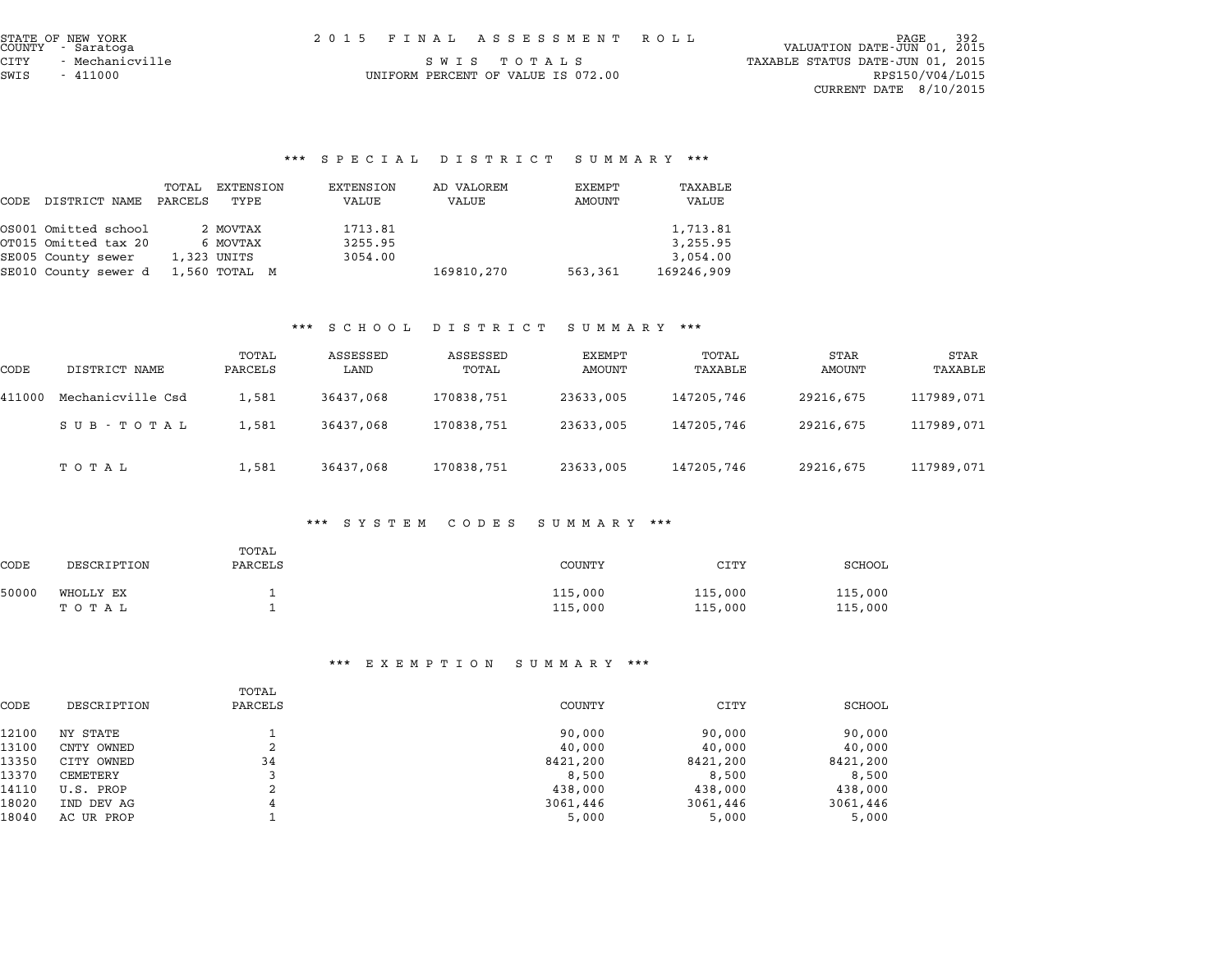| STATE OF NEW YORK<br>COUNTY - Saratoga |  | 2015 FINAL ASSESSMENT ROLL | PAGE<br>VALUATION DATE-JUN 01, 2015 | 393 |
|----------------------------------------|--|----------------------------|-------------------------------------|-----|

|      | STATE OF NEW YORK |  |
|------|-------------------|--|
|      | COUNTY - Saratoga |  |
| CITY | - Mechanicville   |  |
| SWIS | $-411000$         |  |

| STATE OF NEW YORK<br>COUNTY - Saratoga | 2015 FINAL ASSESSMENT ROLL         | -393<br>PAGE<br>VALUATION DATE-JUN 01, 2015 |
|----------------------------------------|------------------------------------|---------------------------------------------|
| CITY<br>- Mechanicville                | SWIS TOTALS                        | TAXABLE STATUS DATE-JUN 01, 2015            |
| SWIS<br>- 411000                       | UNIFORM PERCENT OF VALUE IS 072.00 | RPS150/V04/L015                             |
|                                        |                                    | $CURRENT$ DATE $8/10/2015$                  |

|       |                | TOTAL          |               |             |               |
|-------|----------------|----------------|---------------|-------------|---------------|
| CODE  | DESCRIPTION    | PARCELS        | <b>COUNTY</b> | <b>CITY</b> | <b>SCHOOL</b> |
| 18080 | MUN HSE        | 3              | 4458,400      | 4458,400    | 4458,400      |
| 21600 | PARSONAGE      |                | 119,000       | 119,000     | 119,000       |
| 25100 | NON-PROFIT     |                | 434,000       | 434,000     | 434,000       |
| 25110 | RELIGIOUS      | 7              | 5693,000      | 5693,000    | 5693,000      |
| 25300 | NON-PROFIT     | 2              | 231,000       | 231,000     | 231,000       |
| 41101 | VETERANS       | 3              | 9,850         | 9,850       |               |
| 41121 | VET WAR CT     | $\overline{7}$ | 99,750        | 59,250      |               |
| 41122 | VET WAR C      | 62             | 830,811       |             |               |
| 41123 | VET WAR T      | 62             |               | 553,950     |               |
| 41131 | VET COM CT     | 9              | 226,963       | 135,000     |               |
| 41132 | VET COM C      | 76             | 1722,855      |             |               |
| 41133 | VET COM T      | 76             |               | 1132,625    |               |
| 41141 | VET DIS CT     | 5              | 96,000        | 96,000      |               |
| 41142 | VET DIS C      | 18             | 380,750       |             |               |
| 41143 | VET DIS T      | 17             |               | 219,750     |               |
| 41162 | $CW$ 15 $VET/$ | 1              | 9,000         |             |               |
| 41163 | $CW_15_VET/$   | 1              |               |             |               |
| 41300 | PARAPLEGIC     | 1              | 46,500        | 46,500      | 46,500        |
| 41802 | AGED C         | 24             | 693,961       |             |               |
| 41804 | AGED S         | 7              |               |             | 152,900       |
| 41805 | AGED C&S       | 5              | 211,625       |             | 222,500       |
| 41834 | SR STAR        | 212            |               |             | 13372,295     |
| 41854 | RES STAR       | 531            |               |             | 15844,380     |
| 47100 | Mass Telec     | 1              | 1,861         | 1,861       | 1,861         |
| 47200 | RR CEIL        | 2              | 94,698        | 94,698      | 94,698        |
|       | TOTAL          | 1,181          | 27424,170     | 25349,030   | 52734,680     |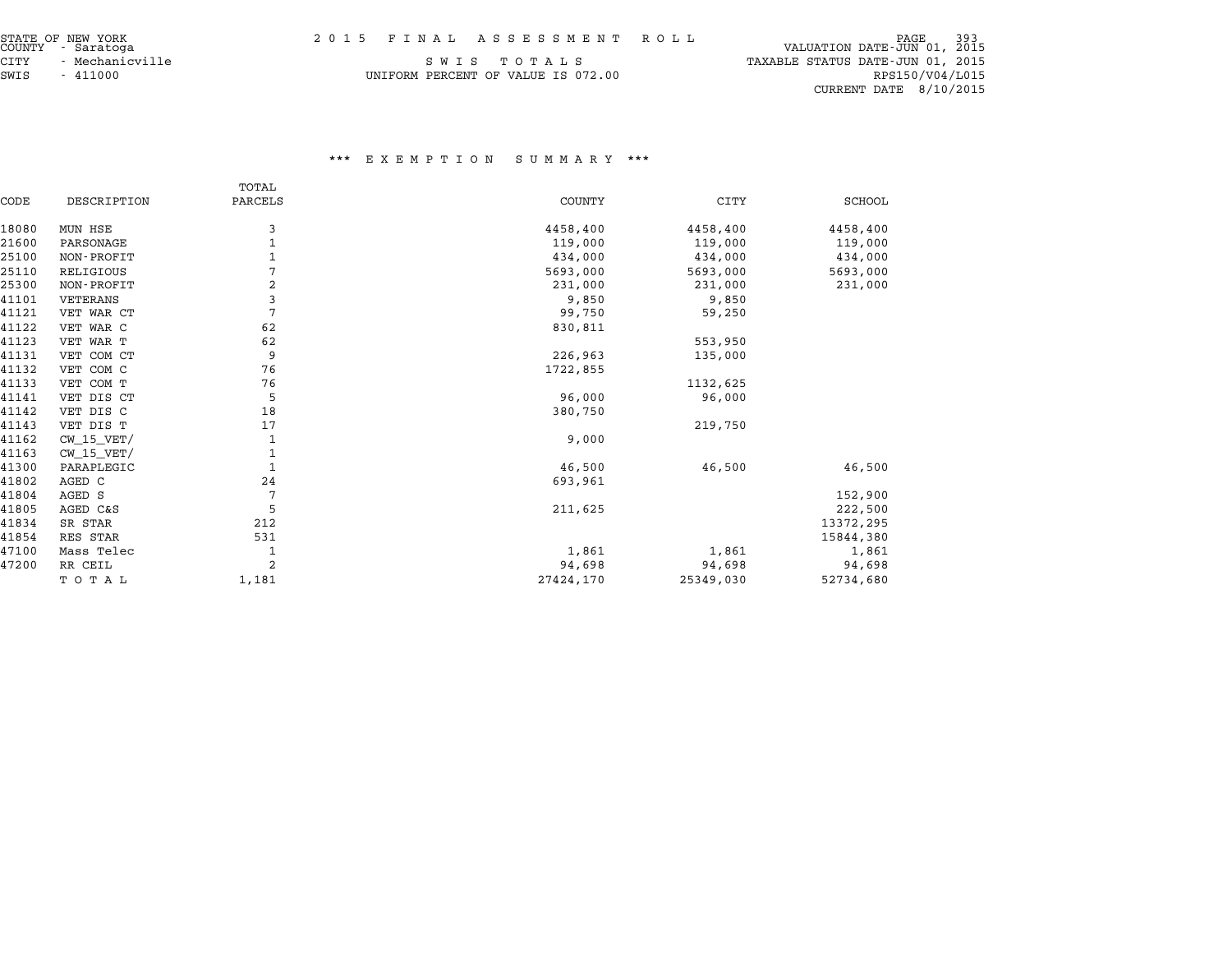| STATE OF NEW YORK<br>COUNTY - Saratoga | 2015 FINAL ASSESSMENT ROLL         | 994 PAGE<br>100 VALUATION DATE-JUN |
|----------------------------------------|------------------------------------|------------------------------------|
| CITY<br>- Mechanicville                | SWIS TOTALS                        | TAXABLE STATUS DATE-JUN 01, 2015   |
| SWIS<br>- 411000                       | UNIFORM PERCENT OF VALUE IS 072.00 | RPS150/V04/L015                    |
|                                        |                                    | CURRENT DATE $8/10/2015$           |

|                 |                    |                  |                  | G R A N D         | ט עמיד ט          |                 |                   |                 |
|-----------------|--------------------|------------------|------------------|-------------------|-------------------|-----------------|-------------------|-----------------|
| ROLL<br>SEC     | DESCRIPTION        | TOTAL<br>PARCELS | ASSESSED<br>LAND | ASSESSED<br>TOTAL | TAXABLE<br>COUNTY | TAXABLE<br>CITY | TAXABLE<br>SCHOOL | STAR<br>TAXABLE |
| $\mathbf{1}$    | TAXABLE            | 1,499            | 30025,668        | 142374,635        | 138040,570        | 140115,710      | 141946,735        | 112730,060      |
| 5               | SPECIAL FRANCHISE  | 5                |                  | 3501,025          | 3501,025          | 3501,025        | 3501,025          | 3501,025        |
| 6               | UTILITIES & N.C.   | 12               | 272,500          | 1544,664          | 1542,803          | 1542,803        | 1542,803          | 1542,803        |
| $7\phantom{.0}$ | CEILING RAILROADS  | 4                | 65,000           | 309,881           | 215,183           | 215,183         | 215,183           | 215,183         |
| 8               | WHOLLY EXEMPT      | 61               | 6073,900         | 23108,546         |                   |                 |                   |                 |
| $\star$         | TOTAL<br>SUB       | 1,581            | 36437,068        | 170838,751        | 143299,581        | 145374,721      | 147205,746        | 117989,071      |
| $***$           | <b>GRAND TOTAL</b> | 1,581            | 36437,068        | 170838,751        | 143299,581        | 145374,721      | 147205,746        | 117989,071      |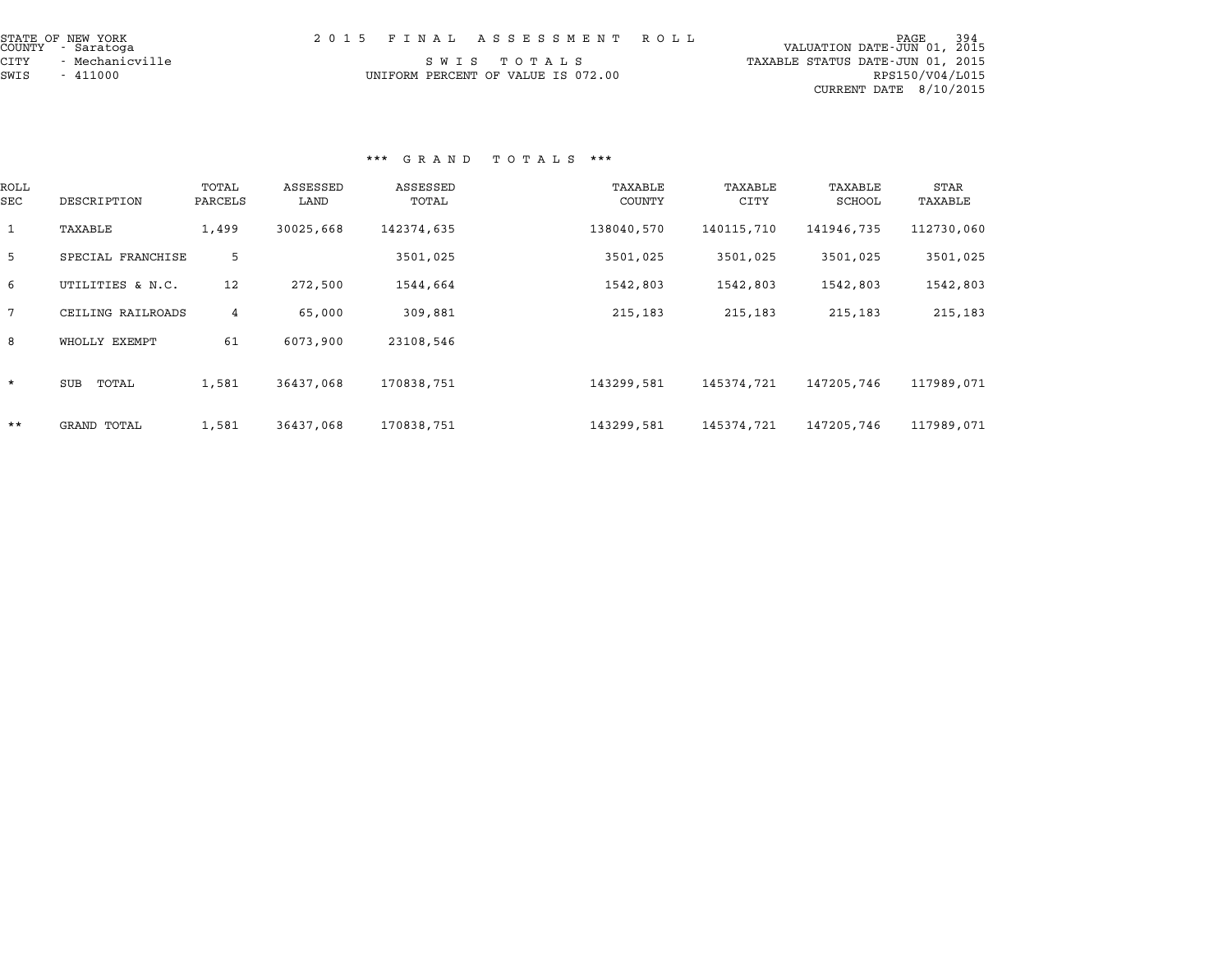| STATE OF NEW YORK<br>COUNTY - Saratoga |                 | 2015 FINAL ASSESSMENT ROLL<br>СІТУ ТОТАЬЅ |  | VALUATION DATE-JUN 01, 2015      | PAGE            | 395 |
|----------------------------------------|-----------------|-------------------------------------------|--|----------------------------------|-----------------|-----|
| CITY                                   | - Mechanicville |                                           |  | TAXABLE STATUS DATE-JUN 01, 2015 |                 |     |
| SWIS<br>4110                           |                 | UNIFORM PERCENT OF VALUE IS 072.00        |  |                                  | RPS150/V04/L015 |     |
|                                        |                 |                                           |  | CURRENT DATE 8/10/2015           |                 |     |
|                                        |                 |                                           |  |                                  |                 |     |

SWIS - <sup>4110</sup> UNIFORM PERCENT OF VALUE IS 072.00 RPS150/V04/L015

## \*\*\* S P E C I A L D I S T R I C T S U M M A R Y \*\*\*

|      |                      |                  |                   | $5$ $F$ $B$ $C$ $T$ $R$ $H$ | PISINIUI            | ounnan i         |                  |
|------|----------------------|------------------|-------------------|-----------------------------|---------------------|------------------|------------------|
| CODE | DISTRICT NAME        | TOTAL<br>PARCELS | EXTENSION<br>TYPE | EXTENSION<br>VALUE          | AD VALOREM<br>VALUE | EXEMPT<br>AMOUNT | TAXABLE<br>VALUE |
|      | OS001 Omitted school |                  | 2 MOVTAX          | 1713.81                     |                     |                  | 1,713.81         |
|      | OT015 Omitted tax 20 |                  | 6 MOVTAX          | 3255.95                     |                     |                  | 3,255.95         |
|      | SE005 County sewer   |                  | 1,323 UNITS       | 3054.00                     |                     |                  | 3,054.00         |
|      | SE010 County sewer d |                  | 1,560 TOTAL M     |                             | 169810,270          | 563,361          | 169246,909       |

#### \*\*\* S C H O O L D I S T R I C T S U M M A R Y \*\*\*

|        |                   |                  | ש טת טפ          | 1 J T J T T T C T | נת משני טכ       |                  |                |                 |
|--------|-------------------|------------------|------------------|-------------------|------------------|------------------|----------------|-----------------|
| CODE   | DISTRICT NAME     | TOTAL<br>PARCELS | ASSESSED<br>LAND | ASSESSED<br>TOTAL | EXEMPT<br>AMOUNT | TOTAL<br>TAXABLE | STAR<br>AMOUNT | STAR<br>TAXABLE |
| 411000 | Mechanicville Csd | 1,581            | 36437,068        | 170838,751        | 23633,005        | 147205,746       | 29216,675      | 117989,071      |
|        | SUB-TOTAL         | 1,581            | 36437,068        | 170838,751        | 23633,005        | 147205,746       | 29216,675      | 117989,071      |
|        | тотаь             | 1,581            | 36437,068        | 170838,751        | 23633,005        | 147205,746       | 29216,675      | 117989,071      |

#### \*\*\* S Y S T E M C O D E S S U M M A R Y \*\*\*

|       |             |                  | .<br>ואנו כנס | - د <u>س</u> س ب<br>נת משני טכ | .       |         |
|-------|-------------|------------------|---------------|--------------------------------|---------|---------|
| CODE  | DESCRIPTION | TOTAL<br>PARCELS |               | COUNTY                         | CITY    | SCHOOL  |
| 50000 | WHOLLY EX   |                  |               | 115,000                        | 115,000 | 115,000 |
|       | тотаь       |                  |               | 115,000                        | 115,000 | 115,000 |

| DESCRIPTION | TOTAL<br>PARCELS | <b>COUNTY</b> | CITY                       | SCHOOL   |  |  |
|-------------|------------------|---------------|----------------------------|----------|--|--|
| NY STATE    |                  | 90,000        | 90,000                     | 90,000   |  |  |
| CNTY OWNED  | 2                | 40,000        | 40,000                     | 40,000   |  |  |
| CITY OWNED  | 34               | 8421,200      | 8421,200                   | 8421,200 |  |  |
| CEMETERY    | 3                | 8,500         | 8,500                      | 8,500    |  |  |
| U.S. PROP   | 2                | 438,000       | 438,000                    | 438,000  |  |  |
| IND DEV AG  | 4                | 3061,446      | 3061,446                   | 3061,446 |  |  |
| AC UR PROP  |                  | 5,000         | 5,000                      | 5,000    |  |  |
|             |                  |               | EA EMFII V N<br>נת משימט כ | .        |  |  |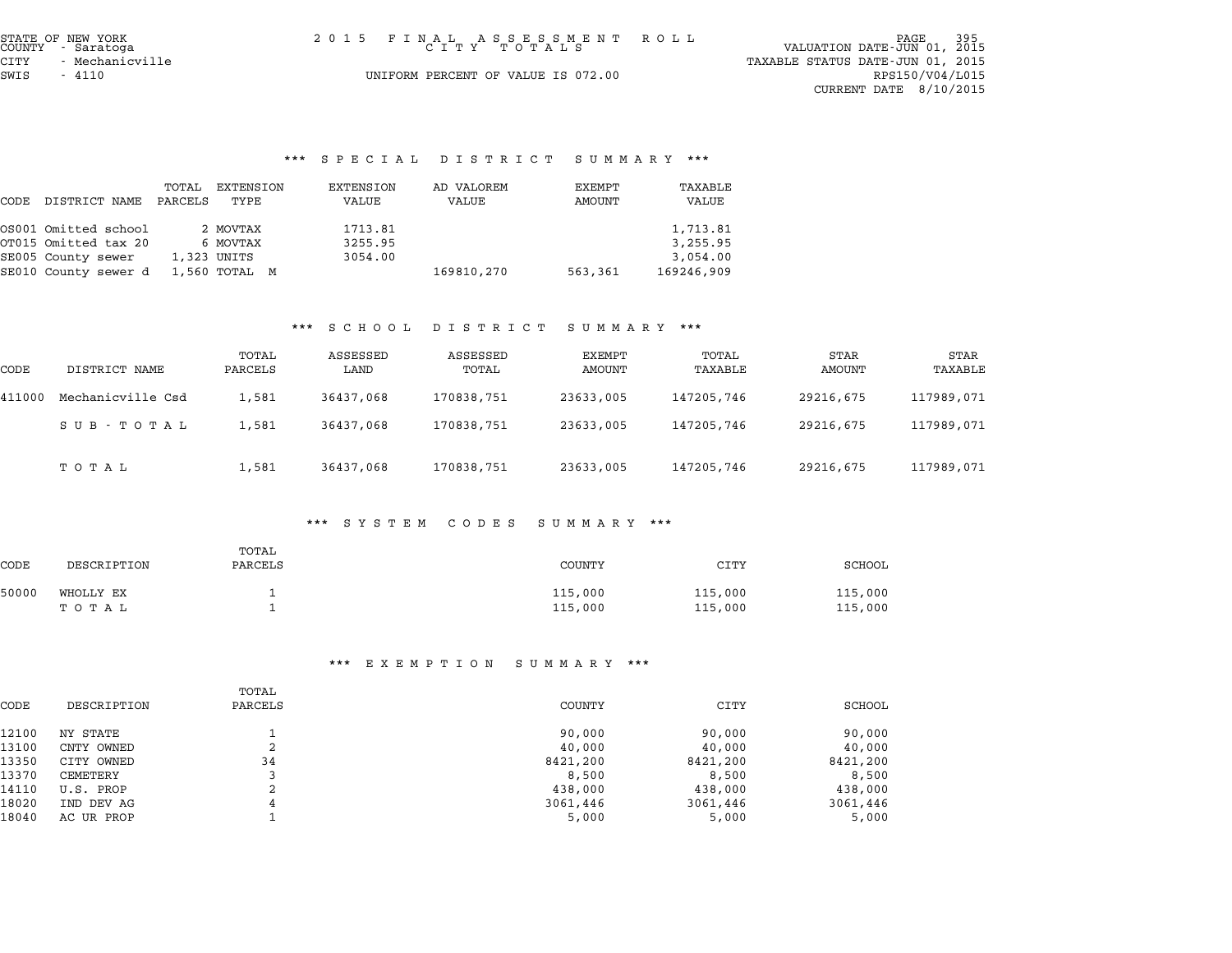| STATE OF NEW YORK<br>COUNTY - Saratoga | 2015 FINAL ASSESSMENT ROLL<br>СІТУ ТОТАЬЅ | 396<br>PAGE<br>VALUATION DATE-JUN 01, 2015 |
|----------------------------------------|-------------------------------------------|--------------------------------------------|
| CITY<br>- Mechanicville                |                                           | TAXABLE STATUS DATE-JUN 01, 2015           |
| SWIS<br>- 4110                         | UNIFORM PERCENT OF VALUE IS 072.00        | RPS150/V04/L015                            |

CURRENT DATE 8/10/2015

|       |                | TOTAL          |               |             |               |
|-------|----------------|----------------|---------------|-------------|---------------|
| CODE  | DESCRIPTION    | PARCELS        | <b>COUNTY</b> | <b>CITY</b> | <b>SCHOOL</b> |
| 18080 | MUN HSE        | 3              | 4458,400      | 4458,400    | 4458,400      |
| 21600 | PARSONAGE      |                | 119,000       | 119,000     | 119,000       |
| 25100 | NON-PROFIT     |                | 434,000       | 434,000     | 434,000       |
| 25110 | RELIGIOUS      | 7              | 5693,000      | 5693,000    | 5693,000      |
| 25300 | NON-PROFIT     | $\overline{2}$ | 231,000       | 231,000     | 231,000       |
| 41101 | VETERANS       | 3              | 9,850         | 9,850       |               |
| 41121 | VET WAR CT     | 7              | 99,750        | 59,250      |               |
| 41122 | VET WAR C      | 62             | 830,811       |             |               |
| 41123 | VET WAR T      | 62             |               | 553,950     |               |
| 41131 | VET COM CT     | 9              | 226,963       | 135,000     |               |
| 41132 | VET COM C      | 76             | 1722,855      |             |               |
| 41133 | VET COM T      | 76             |               | 1132,625    |               |
| 41141 | VET DIS CT     | 5              | 96,000        | 96,000      |               |
| 41142 | VET DIS C      | 18             | 380,750       |             |               |
| 41143 | VET DIS T      | 17             |               | 219,750     |               |
| 41162 | $CW$ 15 $VET/$ |                | 9,000         |             |               |
| 41163 | $CW_15_VET/$   |                |               |             |               |
| 41300 | PARAPLEGIC     |                | 46,500        | 46,500      | 46,500        |
| 41802 | AGED C         | 24             | 693,961       |             |               |
| 41804 | AGED S         | 7              |               |             | 152,900       |
| 41805 | AGED C&S       | 5              | 211,625       |             | 222,500       |
| 41834 | SR STAR        | 212            |               |             | 13372,295     |
| 41854 | RES STAR       | 531            |               |             | 15844,380     |
| 47100 | Mass Telec     |                | 1,861         | 1,861       | 1,861         |
| 47200 | RR CEIL        | $\overline{2}$ | 94,698        | 94,698      | 94,698        |
|       | TOTAL          | 1,181          | 27424,170     | 25349,030   | 52734,680     |